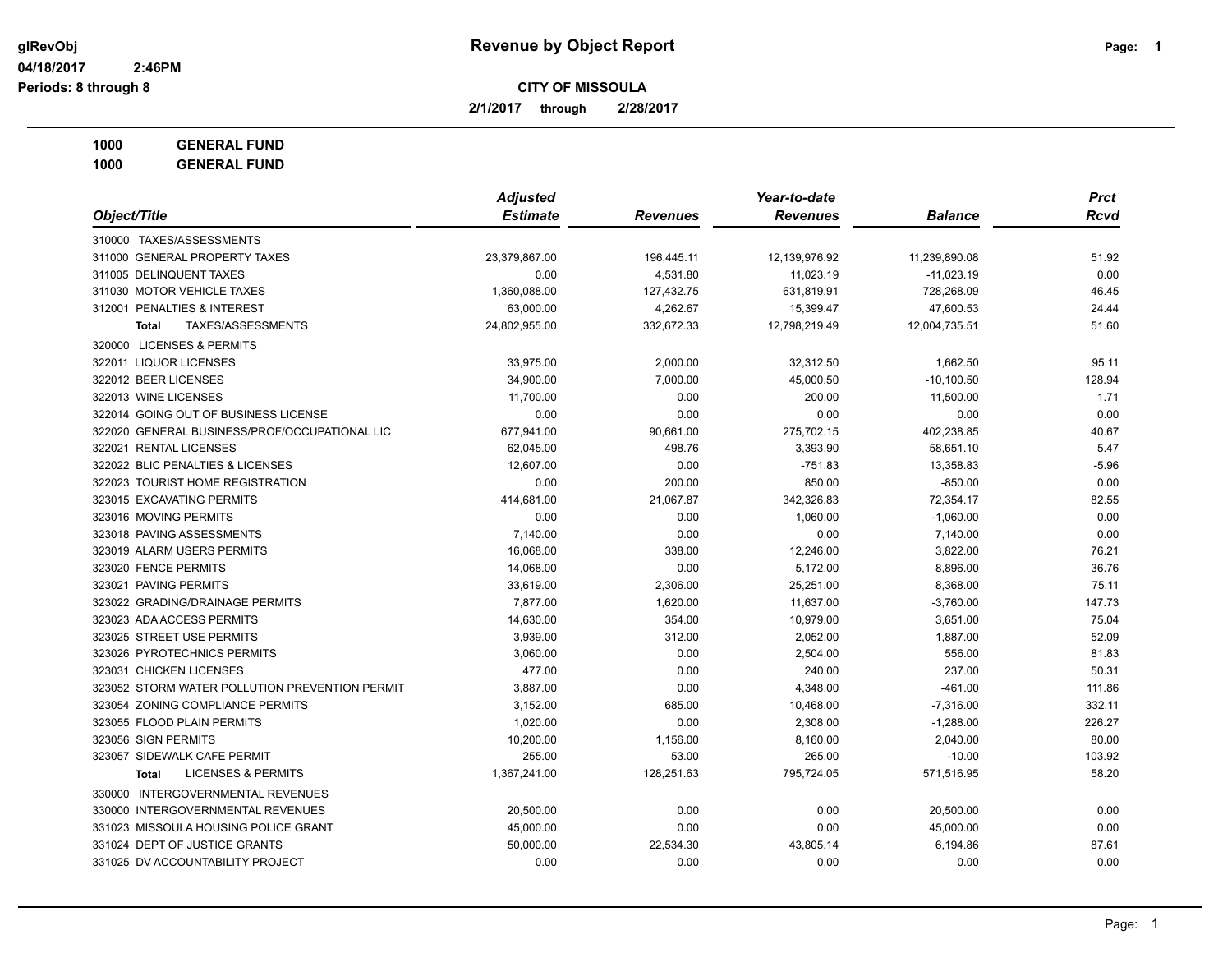**2/1/2017 through 2/28/2017**

|                                             | <b>Adjusted</b> |                 | Year-to-date    |                | <b>Prct</b> |
|---------------------------------------------|-----------------|-----------------|-----------------|----------------|-------------|
| Object/Title                                | <b>Estimate</b> | <b>Revenues</b> | <b>Revenues</b> | <b>Balance</b> | Rcvd        |
| 331050 ISTEA/CTEP GRANT                     | 0.00            | 0.00            | 0.00            | 0.00           | 0.00        |
| 331054 FHWA PL GRANT                        | 0.00            | 0.00            | 0.00            | 0.00           | 0.00        |
| 331091 US DOT HMEP GRANT                    | 0.00            | 0.00            | 33,895.58       | $-33,895.58$   | 0.00        |
| 331112 SAFER GRANT                          | 0.00            | 0.00            | 0.00            | 0.00           | 0.00        |
| 331113 *** Title Not Found ***              | 0.00            | 0.00            | 0.00            | 0.00           | 0.00        |
| 331114 TITLE III GRANT-MSLA CO              | 14,500.00       | 0.00            | 0.00            | 14,500.00      | 0.00        |
| 331160 SAFE ROUTES TO SCHOOLS fY08 \$82,500 | 0.00            | 0.00            | 0.00            | 0.00           | 0.00        |
| 331170 HISTORICAL PRESERVATION GRANT        | 0.00            | 0.00            | 0.00            | 0.00           | 0.00        |
| 331178 DUI TASK FORCE                       | 0.00            | 0.00            | 0.00            | 0.00           | 0.00        |
| 334014 *** Title Not Found ***              | 0.00            | 0.00            | 0.00            | 0.00           | 0.00        |
| 334017 SCHOOL RESOURCE OFFICER              | 240,000.00      | 0.00            | 68,850.00       | 171,150.00     | 28.69       |
| 335075 STATE GAMBLING/VIDEO/KENO/BINGO FEES | 127,650.00      | 3,150.00        | 121,045.56      | 6,604.44       | 94.83       |
| 335077 STATE KENO/BINGO PROCEEDS TAX        | 0.00            | 0.00            | 0.00            | 0.00           | 0.00        |
| 335210 PERSONAL PROPERTY TAX REIMBURSEMENT  | 435,116.00      | 0.00            | 0.00            | 435,116.00     | 0.00        |
| 335230 HB 124 REVENUE                       | 8,072,398.00    | 0.00            | 4,253,757.34    | 3,818,640.66   | 52.70       |
| 336001 MDT REIMBURSEMENTS                   | 0.00            | 0.00            | 152,600.00      | $-152,600.00$  | 0.00        |
| 336021 STATE CONTRIB - POLICE RETIREMENT    | 2,459,661.00    | 188,897.47      | 1,454,125.65    | 1,005,535.35   | 59.12       |
| 336022 STATE CONTRIB. - FIRE RETIREMENT     | 2,265,164.00    | 189,506.00      | 1,467,277.57    | 797,886.43     | 64.78       |
| 336023 STATE CONTRIB. - PERS                | 10,098.00       | 864.84          | 8,547.56        | 1,550.44       | 84.65       |
| 337000 LOCAL GRANTS                         | 0.00            | 0.00            | 0.00            | 0.00           | 0.00        |
| 337009 *** Title Not Found ***              | 0.00            | 0.00            | 0.00            | 0.00           | 0.00        |
| 337012 LEGAL SERVICES-CONTRACTED/REIMB.     | 6,000.00        | 0.00            | 6,412.50        | $-412.50$      | 106.88      |
| 337013 MUTD SIGN MAINTENANCE AGREEMENT      | 3,000.00        | 0.00            | 0.00            | 3,000.00       | 0.00        |
| 338000 LOCAL SHARING OF TAX INCREMENT       | 0.00            | 0.00            | 0.00            | 0.00           | 0.00        |
| 338100 PLANNING MILLS PASSED THRU COUNTY    | 0.00            | 0.00            | 0.00            | 0.00           | 0.00        |
| 339000 PAYMENT IN LIEU OF TAXES             | 34,056.00       | 0.00            | 14,898.00       | 19,158.00      | 43.75       |
| <b>INTERGOVERNMENTAL REVENUES</b><br>Total  | 13,783,143.00   | 404,952.61      | 7,625,214.90    | 6,157,928.10   | 55.32       |
| 340000 CHARGES FOR SERVICES                 |                 |                 |                 |                |             |
| 341009 BLDG ADMIN FEES                      | 363,860.00      | 0.00            | 181,930.00      | 181,930.00     | 50.00       |
| 341010 MISCELLANEOUS COLLECTIONS            | 76.264.00       | 25.00           | 100.00          | 76,164.00      | 0.13        |
| 341011 TRANSPORTATION ADMIN FEES            | 24,720.00       | 0.00            | 12,360.00       | 12,360.00      | 50.00       |
| 341012 MAYORS PROCLAMATION FEES             | 100.00          | 0.00            | 0.00            | 100.00         | 0.00        |
| 341013 AIR FUND FEES                        | 250.00          | 0.00            | 70.00           | 180.00         | 28.00       |
| 341015 SEWER ADMINISTRATION FEES            | 1,350,838.00    | 0.00            | 675,419.00      | 675,419.00     | 50.00       |
| 341016 MRA ADMINISTRATION FEES              | 148,635.00      | 0.00            | 74,318.00       | 74,317.00      | 50.00       |
| 341017 LIGHTING ADMINISTRATION FEES         | 15,916.00       | 0.00            | 7,958.00        | 7,958.00       | 50.00       |
| 341018 PARKING COMM ADMIN FEES              | 198,357.00      | 0.00            | 99,179.00       | 99,178.00      | 50.00       |
| 341019 *** Title Not Found ***              | 4,647.00        | 0.00            | 2,324.00        | 2,323.00       | 50.01       |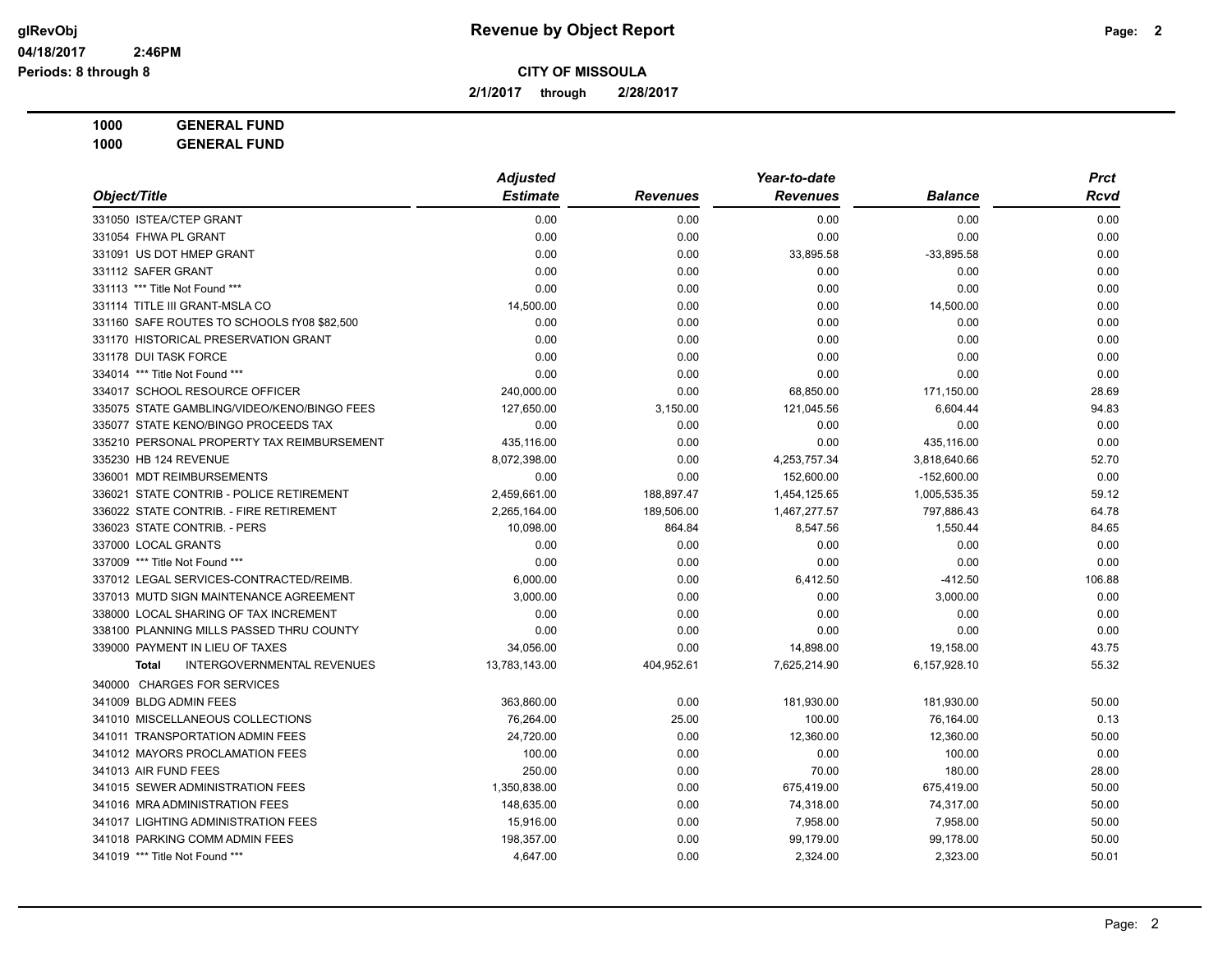**2/1/2017 through 2/28/2017**

| Object/Title                             | <b>Adjusted</b> |                 | Year-to-date    |                | <b>Prct</b> |
|------------------------------------------|-----------------|-----------------|-----------------|----------------|-------------|
|                                          | <b>Estimate</b> | <b>Revenues</b> | <b>Revenues</b> | <b>Balance</b> | <b>Rcvd</b> |
| 341021 SID ADMINISTRATION FEES           | 0.00            | 0.00            | 0.00            | 0.00           | 0.00        |
| 341022 PROJECT ADMIN FEES                | 0.00            | 0.00            | 0.00            | 0.00           | 0.00        |
| 341023 PLANNING ADMIN FEES               | 25,462.00       | 0.00            | 12,731.00       | 12,731.00      | 50.00       |
| 341024 HOUSING GRANT ADMIN FEES          | 52,000.00       | 0.00            | 0.00            | 52,000.00      | 0.00        |
| 341026 WATER ADMINISTRATION FEES         | 0.00            | 0.00            | 0.00            | 0.00           | 0.00        |
| 341027 STORMWATER ADMINISTRATION FEES    | 0.00            | 0.00            | 13,190.00       | $-13,190.00$   | 0.00        |
| 341031 STATE REIMB MUNI COURT            | 0.00            | 0.00            | 0.00            | 0.00           | 0.00        |
| 341041 SEWER EXTENSION RECORDING FEES    | 4,500.00        | 339.00          | 2,402.00        | 2,098.00       | 53.38       |
| 341052 MUNICIPAL COURT FILING FEES       | 330,916.00      | 18,803.13       | 187,471.93      | 143,444.07     | 56.65       |
| 341055 CRIME VICTIM SURCHARGE            | 2,500.00        | 136.09          | 825.73          | 1,674.27       | 33.03       |
| 341067 SUBDIVISION EXEMPTION AFFIDAVITS  | 0.00            | 200.00          | 3,391.16        | $-3,391.16$    | 0.00        |
| 341068 SUBDIVISON FEES                   | 5,100.00        | 0.00            | 8,523.00        | $-3,423.00$    | 167.12      |
| 341069 REZONING FEES                     | 5,100.00        | 0.00            | 8,025.00        | $-2,925.00$    | 157.35      |
| 341070 DESIGN REVIEW BOARD               | 15,300.00       | 3,334.57        | 22,653.28       | $-7,353.28$    | 148.06      |
| 341071 BOARD OF ADJUST. ZONING, SIGNS    | 0.00            | 0.00            | 0.00            | 0.00           | 0.00        |
| 341072 FLOOD PLAIN-0THER FEES            | 0.00            | 0.00            | 0.00            | 0.00           | 0.00        |
| 341073 FIRE PLAN CHECK FEES              | 28,541.00       | 1,971.00        | 25,392.00       | 3,149.00       | 88.97       |
| 341074 FIRE INSPECTION FEES              | 51,000.00       | 3,822.00        | 43,709.00       | 7,291.00       | 85.70       |
| 341076 ENGINEERING PLAN CHECK FEES       | 34,148.00       | 3,469.00        | 30,897.00       | 3,251.00       | 90.48       |
| 341077 ZONING COMPLIANCE INSPECTIONS     | 0.00            | 0.00            | 0.00            | 0.00           | 0.00        |
| 341078 ENGINEERING MAP FEES              | 122.00          | 10.00           | 60.00           | 62.00          | 49.18       |
| 341079 GREASE INTERCEPTOR APPEAL FEES    | 2,000.00        | 0.00            | 463.50          | 1,536.50       | 23.18       |
| 341090 STREET VACATION PETITION FEES     | 0.00            | 0.00            | 0.00            | 0.00           | 0.00        |
| 341091 INSPECTION CODE BOOKS & COPIES    | 0.00            | 0.00            | 0.00            | 0.00           | 0.00        |
| 341100 GRANT ADMINISTRATION SERVICE FEES | 0.00            | 0.00            | 0.00            | 0.00           | 0.00        |
| 342010 POLICE/BID AGREEMENT              | 48,000.00       | 49,115.00       | 49,115.00       | $-1,115.00$    | 102.32      |
| 342012 PD REIMBURSABLE SERVICES          | 750.00          | 0.00            | 531.66          | 218.34         | 70.89       |
| 342013 SECURITY INVEST FEES              | 11,000.00       | 864.50          | 7,715.50        | 3,284.50       | 70.14       |
| 342014 POLICE DEPARTMENT SERVICE FEES    | 15,000.00       | 1,738.00        | 15,478.00       | $-478.00$      | 103.19      |
| 342015 POLICE OVERTIME FEES              | 84,000.00       | 4,923.30        | 72,949.87       | 11,050.13      | 86.85       |
| 342016 POLICE TRAINING FEES              | 36,000.00       | 781.09          | 1,972.10        | 34,027.90      | 5.48        |
| 342017 CATERING FEES                     | 7,200.00        | 525.00          | 2,835.00        | 4,365.00       | 39.38       |
| 342018 DESK REPORTS                      | 20,000.00       | 1,945.00        | 19,325.00       | 675.00         | 96.63       |
| 342019 ABANDONED VEHICLE REVENUE FEES    | 12,500.00       | 495.00          | 6,190.00        | 6,310.00       | 49.52       |
| 342020 FIRE DEPARTMENT FEES              | 100.00          | 40.00           | 409.00          | $-309.00$      | 409.00      |
| 342021 CPR EDUCATION PROGRAM             | 7,435.00        | 600.00          | 5,155.00        | 2,280.00       | 69.33       |
| 342022 OUTSIDE HIRES                     | 920,150.00      | 5,476.78        | 534,581.04      | 385,568.96     | 58.10       |
| 342060 BIKE PROGRAM SALES & FEES         | 2,700.00        | 0.00            | 0.00            | 2,700.00       | 0.00        |
| 343000 PW REIMBURSABLE SERVICES          | 31,258.00       | 484.39          | 21,983.96       | 9,274.04       | 70.33       |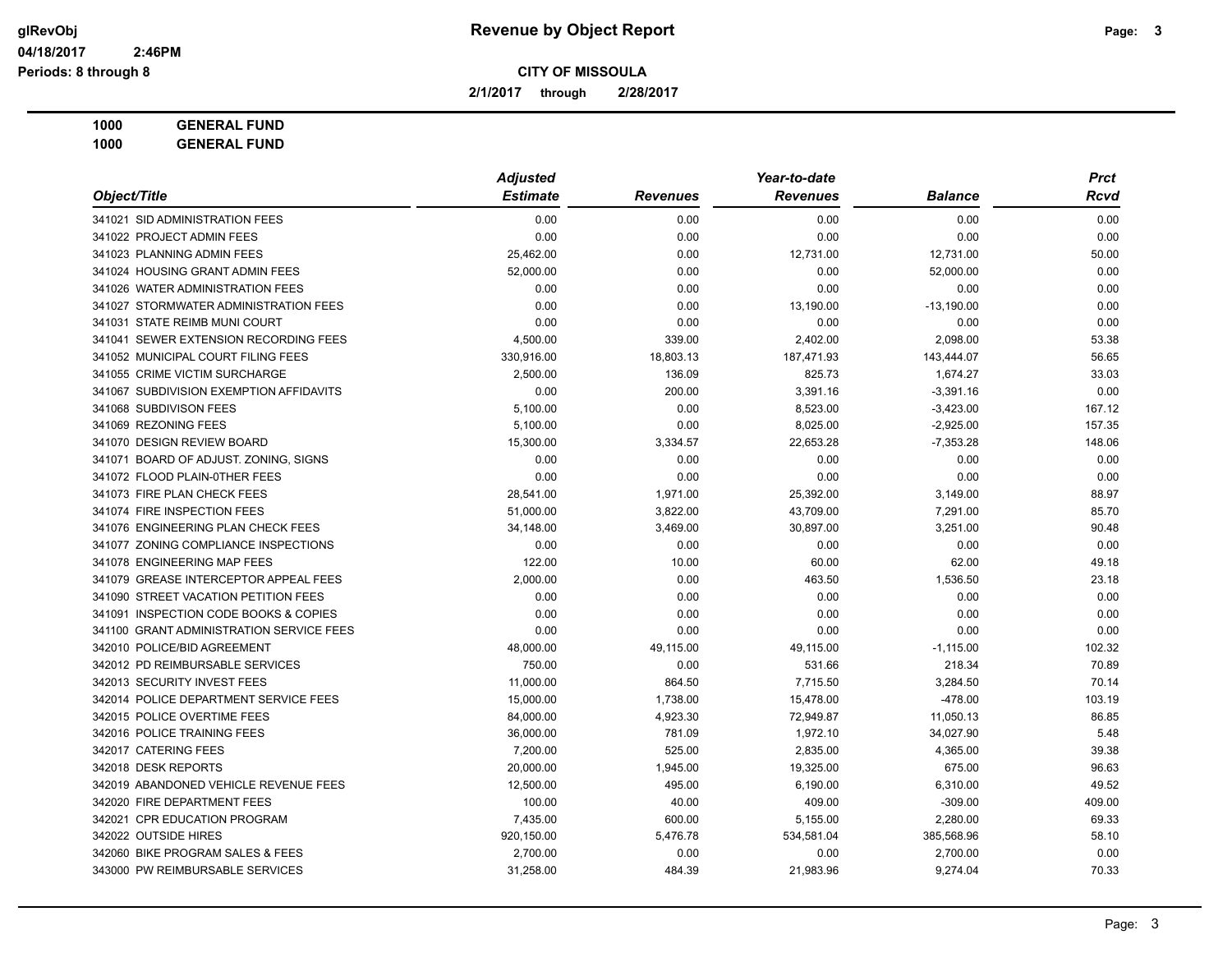**2/1/2017 through 2/28/2017**

|                                             | <b>Adjusted</b> |                 | Year-to-date    |                | <b>Prct</b> |
|---------------------------------------------|-----------------|-----------------|-----------------|----------------|-------------|
| Object/Title                                | <b>Estimate</b> | <b>Revenues</b> | <b>Revenues</b> | <b>Balance</b> | Rcvd        |
| 343001 SIGN FABRICATION & CONTRACTS         | 500.00          | 0.00            | 0.00            | 500.00         | 0.00        |
| 343002 OTHER AGENCIES - VEH MAINT           | 48,000.00       | 0.00            | 15,333.83       | 32,666.17      | 31.95       |
| 343003 STATE PAYMENT - TRAFFIC COUNTS       | 4,450.00        | 0.00            | 0.00            | 4,450.00       | 0.00        |
| 343004 SPECIAL STATE CONTRACTS              | 80,000.00       | 0.00            | 99,672.50       | $-19,672.50$   | 124.59      |
| 343006 OTHER GOVT AGENCY-STREET PROJECTS    | 98,318.00       | 0.00            | 0.00            | 98,318.00      | 0.00        |
| 343008 PRIVATE COMPANY STREET PAYMENTS      | 0.00            | 0.00            | 0.00            | 0.00           | 0.00        |
| 343010 STREET DEPT SALES & SERVICES         | 19,195.00       | 0.00            | 0.00            | 19,195.00      | 0.00        |
| 343013 SNOW REMOVAL FEES                    | 2,933.00        | 0.00            | 126.00          | 2,807.00       | 4.30        |
| 343018 SALE OF MATERIALS                    | 0.00            | 0.00            | 0.00            | 0.00           | 0.00        |
| 343080 STATE MAINTENANCE CONTRACT           | 530,082.00      | 173,896.89      | 297,937.29      | 232,144.71     | 56.21       |
| 343082 MDT URBAN PROJECTS                   | 0.00            | 0.00            | 0.00            | 0.00           | 0.00        |
| 343083 CONTRACT SEWER APPLICATIONS          | 0.00            | 0.00            | 0.00            | 0.00           | 0.00        |
| 343084 STREET MAINTENANCE MATERIALS REIMB   | 55,500.00       | 0.00            | 10,744.31       | 44,755.69      | 19.36       |
| 343097 SIDEWALK AND CURB FEES               | 340,000.00      | 1,533.00        | 253,935.01      | 86,064.99      | 74.69       |
| 343311 SALE OF NICHES                       | 3,200.00        | 0.00            | 0.00            | 3,200.00       | 0.00        |
| 343320 CEMETERY - SALE OF PLOTS             | 12,870.00       | 0.00            | 9,500.00        | 3,370.00       | 73.82       |
| 343321 CEMETERY FOUNDATIONS                 | 1,570.00        | 0.00            | 2,015.00        | $-445.00$      | 128.34      |
| 343322 CEMETERY FLOWER CARE                 | 4,250.00        | 0.00            | 0.00            | 4,250.00       | 0.00        |
| 343323 CEMETERY - LINER INSTALL FEES        | 5,580.00        | 700.00          | 8,125.00        | $-2,545.00$    | 145.61      |
| 343324 OTHER CEMETERY FEES                  | 1,500.00        | 150.00          | 1,200.00        | 300.00         | 80.00       |
| 343325 2ND INTERMENT RIGHT                  | 0.00            | 200.00          | 2,000.00        | $-2,000.00$    | 0.00        |
| 343340 CEMETERY - OPENINGS & CLOSINGS       | 10,950.00       | 775.00          | 8,625.00        | 2,325.00       | 78.77       |
| 343350 CEMETERY CARE, FEES                  | 29,000.00       | 0.00            | 0.00            | 29,000.00      | 0.00        |
| 343360 WEED CONTROL                         | 3,000.00        | 0.00            | 1,985.00        | 1,015.00       | 66.17       |
| 346029 PARKS PETTY CASH FUND                | 0.00            | 0.00            | 0.00            | 0.00           | 0.00        |
| 346031 RECREATION FEES                      | 171,283.00      | 8,924.00        | 128,408.15      | 42,874.85      | 74.97       |
| 346033 PARK FEES/FACILITY RENTALS           | 200.00          | 3,211.04        | 39,465.63       | $-39,265.63$   | 19,732.82   |
| 346034 GROUNDS MAINTENANCE CONTRACT         | 181,734.00      | 0.00            | 48,368.00       | 133,366.00     | 26.61       |
| 346036 PARK CONCESSION FEES                 | 3,000.00        | 0.00            | 480.14          | 2,519.86       | 16.00       |
| 346037 YOUTH DRUG COURT CONTRACT            | 11,700.00       | 0.00            | 0.00            | 11,700.00      | 0.00        |
| 346050 COUNTY PLAYGROUND CONTRACT           | 3,150.00        | 0.00            | 0.00            | 3,150.00       | 0.00        |
| 346051 MONTANA PARKS/REC CONFERENCE 2012    | 4,500.00        | 2,832.20        | 2,832.20        | 1,667.80       | 62.94       |
| 346054 PARKS MISC OVERTIME FEES             | 0.00            | 0.00            | 329.34          | $-329.34$      | 0.00        |
| 346070 RECREATION GENERAL MERCHANDISE       | 0.00            | 0.00            | 0.00            | 0.00           | 0.00        |
| <b>CHARGES FOR SERVICES</b><br>Total        | 5,562,834.00    | 291,319.98      | 3,082,716.13    | 2,480,117.87   | 55.42       |
| 350000 FINES & FORFEITURES                  |                 |                 |                 |                |             |
| 351022 LAW ENFORCEMENT ACADEMY SURCHARGE #5 | 0.00            | 5,007.73        | 19,938.21       | $-19,938.21$   | 0.00        |
| 351031 TRAFFIC FINES                        | 1,356,738.00    | 87,246.36       | 715,466.75      | 641,271.25     | 52.73       |
|                                             |                 |                 |                 |                |             |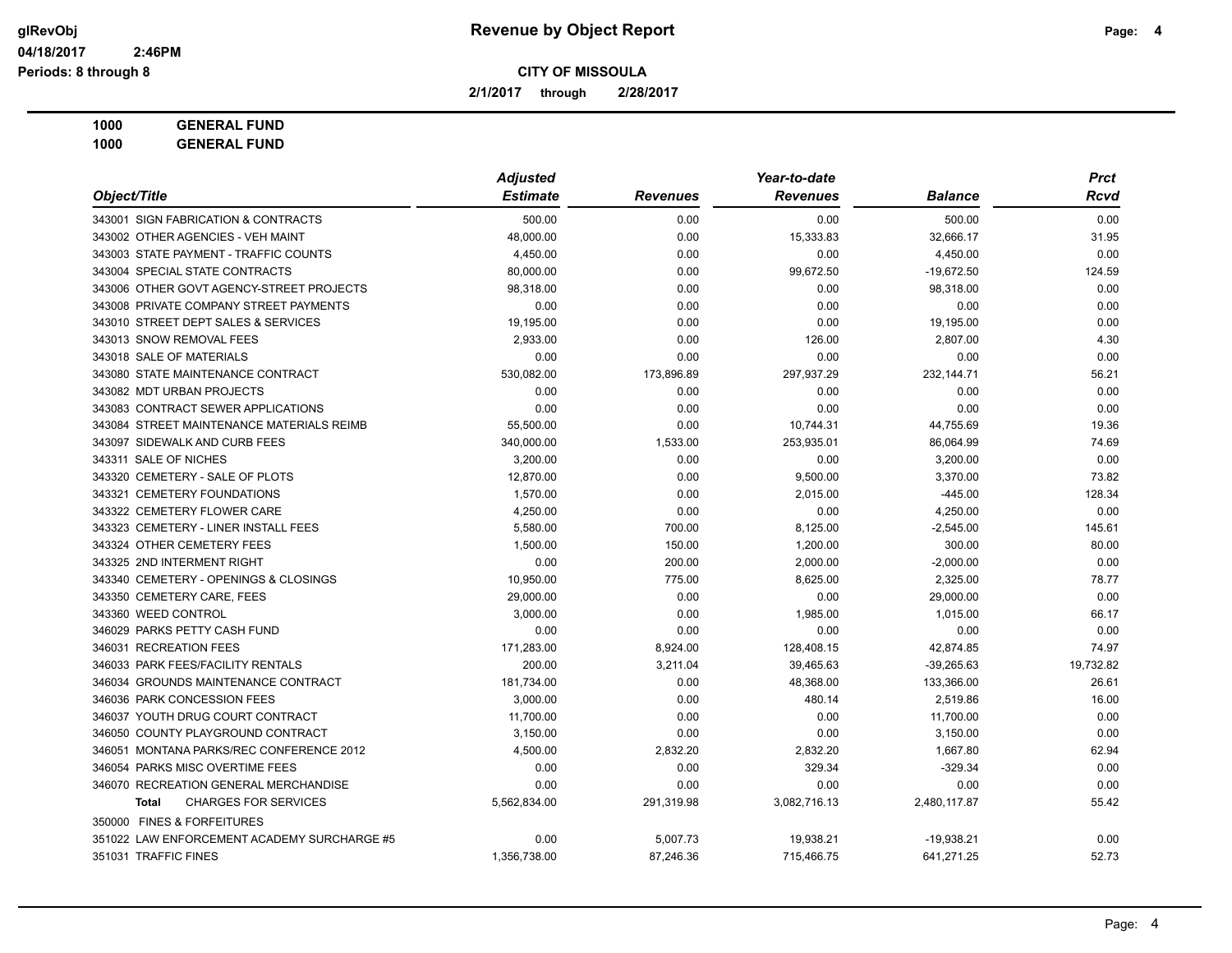**2/1/2017 through 2/28/2017**

|                                                | <b>Adjusted</b> |                 | Year-to-date    |                | <b>Prct</b> |
|------------------------------------------------|-----------------|-----------------|-----------------|----------------|-------------|
| Object/Title                                   | <b>Estimate</b> | <b>Revenues</b> | <b>Revenues</b> | <b>Balance</b> | Rcvd        |
| 351032 SURCHARGE ON FINES                      | 129,089.00      | 7,342.21        | 55,377.50       | 73,711.50      | 42.90       |
| 351033 PUBLIC DEFENDER FEES                    | 125,000.00      | 6,975.45        | 40,567.93       | 84,432.07      | 32.45       |
| 351034 CELLULAR PHONE FINES                    | 65,000.00       | 4,027.00        | 56,668.63       | 8,331.37       | 87.18       |
| 351035 CELL PHONE FINES: EDUCATION             | 65,000.00       | 4,027.00        | 56,668.63       | 8,331.37       | 87.18       |
| 355000 FALSE ALARM PENALTY                     | 10,000.00       | 1,560.00        | 5,694.00        | 4,306.00       | 56.94       |
| <b>FINES &amp; FORFEITURES</b><br><b>Total</b> | 1,750,827.00    | 116,185.75      | 950,381.65      | 800,445.35     | 54.28       |
| 360000 MISCELLANEOUS REVENUES                  |                 |                 |                 |                |             |
| 360000 MISCELLANEOUS REVENUES                  | 0.00            | 0.00            | 0.00            | 0.00           | 0.00        |
| 360001 COPIES                                  | 2,200.00        | 128.75          | 1,489.25        | 710.75         | 67.69       |
| 360002 PHONES                                  | 0.00            | 0.00            | 0.00            | 0.00           | 0.00        |
| 360003 MMIA REIMBURSEMENT-ATTORNEY             | 0.00            | 0.00            | 0.00            | 0.00           | 0.00        |
| 360010 MISCELLANEOUS                           | 15,000.00       | 1,257.34        | 2,810.34        | 12,189.66      | 18.74       |
| 360011 ENERGY REBATES FOR COMPUTER UPGRADES    | 0.00            | 0.00            | 0.00            | 0.00           | 0.00        |
| 360050 OVER/SHORT                              | 0.00            | 0.00            | 1.00            | $-1.00$        | 0.00        |
| 360100 REFUNDS                                 | 200.00          | 0.00            | 0.00            | 200.00         | 0.00        |
| 362000 OTHER MISCELLANEOUS REVENUE             | 8,000.00        | 0.00            | 0.00            | 8,000.00       | 0.00        |
| 362001 MUNICIPAL COURT BAD CHECK CHARGES       | 0.00            | 0.00            | 0.00            | 0.00           | 0.00        |
| 362002 BAD CHECK CHARGES                       | 500.00          | 45.00           | 165.00          | 335.00         | 33.00       |
| 362003 US BANK FEE REIMBURSEMENT               | 0.00            | 0.00            | 0.00            | 0.00           | 0.00        |
| 362004 URD III FACADE IMPROVEMENT LOAN REC     | 0.00            | 0.00            | 0.00            | 0.00           | 0.00        |
| 362011 SALE OF UNCLAIMED PROPERTY              | 0.00            | 0.00            | 0.00            | 0.00           | 0.00        |
| 362012 REC/GREEN TAG PROGRAM                   | 300.00          | 0.00            | 0.00            | 300.00         | 0.00        |
| 364012 SALE OF SURPLUS PROPERTY                | 40,000.00       | 0.00            | 14,445.22       | 25,554.78      | 36.11       |
| 364040 INSURANCE AND DAMAGE RECOVERY           | 40,000.00       | 62.65           | 12,524.47       | 27,475.53      | 31.31       |
| 364041 WORKERS COMPENSATION REIMBURSEMENT      | 2,500.00        | 0.00            | 0.00            | 2,500.00       | 0.00        |
| 364042 EXPENDITURE REIMBURSEMENTS              | 1,200.00        | 0.00            | 0.00            | 1,200.00       | 0.00        |
| 364043 RATTLESNAKE CORRIDOR REIMBURSEMENT      | 10,000.00       | 0.00            | 8,866.00        | 1,134.00       | 88.66       |
| 364044 EMERGENCY RESPONSE REIMBURSEMENT        | 50,000.00       | 0.00            | 0.00            | 50,000.00      | 0.00        |
| 364047 MMIA EXPENDITURE REIMBURSEMENT          | 0.00            | 0.00            | 0.00            | 0.00           | 0.00        |
| 364051 DOT RADAR GRANT                         | 0.00            | 0.00            | 0.00            | 0.00           | 0.00        |
| 364053 EXPENDITURE REIMB-FIRE SERVICES         | 0.00            | 0.00            | 0.00            | 0.00           | 0.00        |
| 364060 REIMB LETTER OF CREDIT-709 PARKVIEW     | 0.00            | 0.00            | 0.00            | 0.00           | 0.00        |
| 364061 REIMB LETTER OF CREDIT-LINNEA LANE      | 0.00            | 0.00            | 0.00            | 0.00           | 0.00        |
| 365000 DONATIONS                               | 0.00            | 0.00            | 0.00            | 0.00           | 0.00        |
| 365001 *** Title Not Found ***                 | 0.00            | 10.50           | 3,032.02        | $-3,032.02$    | 0.00        |
| 365003 DONATIONS - SMOKE ALARMS                | 0.00            | 0.00            | 0.00            | 0.00           | 0.00        |
| 365004 GRANT CR TRAIL ASSN DONATION            | 0.00            | 0.00            | 0.00            | 0.00           | 0.00        |
| 365015 DONATIONS - COMBAT CHALLENGE            | 0.00            | 0.00            | 0.00            | 0.00           | 0.00        |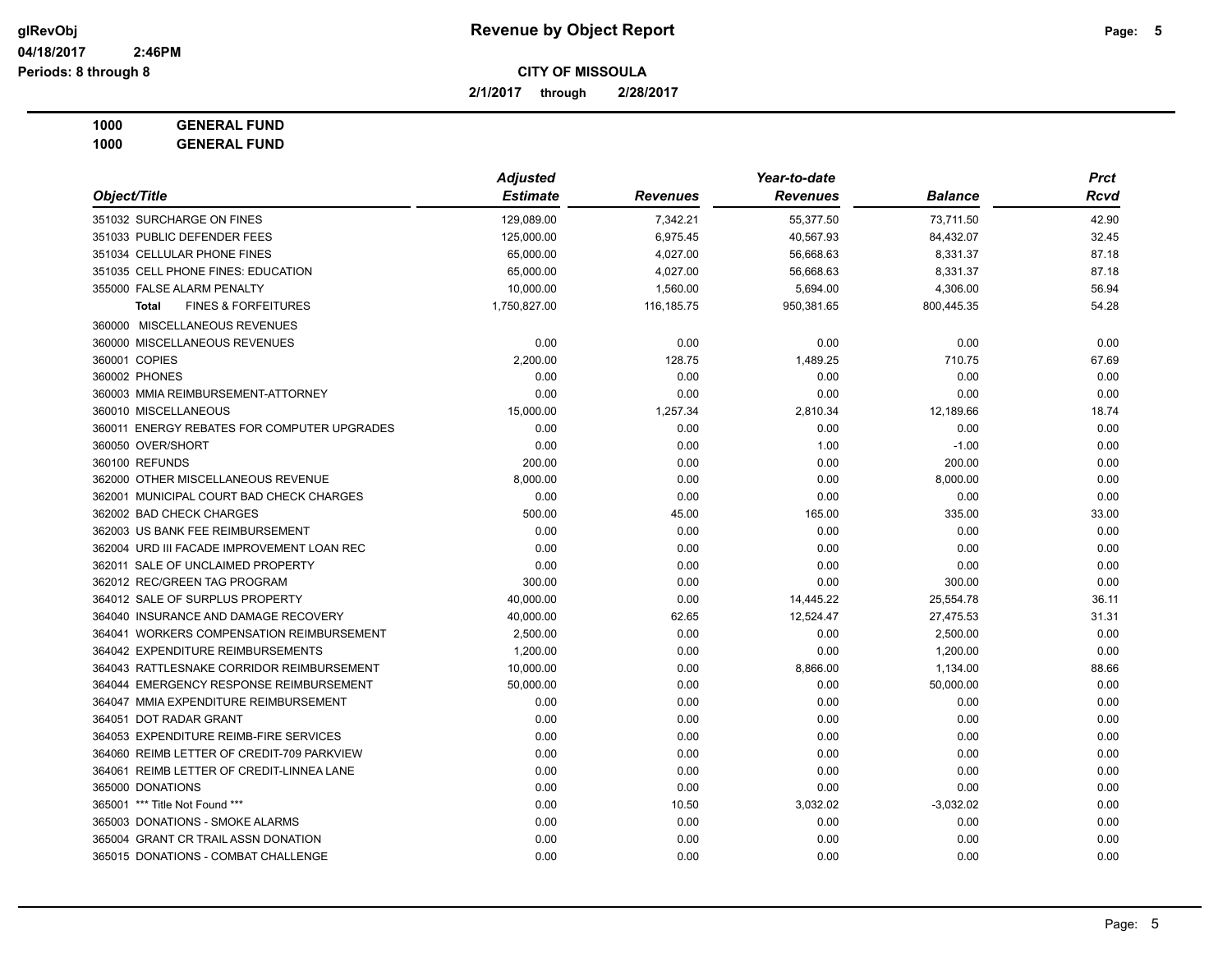**2/1/2017 through 2/28/2017**

|                                                           | <b>Adjusted</b> |                 | Year-to-date    |                | <b>Prct</b> |
|-----------------------------------------------------------|-----------------|-----------------|-----------------|----------------|-------------|
| Object/Title                                              | <b>Estimate</b> | <b>Revenues</b> | <b>Revenues</b> | <b>Balance</b> | <b>Rcvd</b> |
| 365016 LOCAL MATCH MDT                                    | 0.00            | 0.00            | 0.00            | 0.00           | 0.00        |
| 365017 LOCAL MATCH TRANSIT                                | 0.00            | 0.00            | 0.00            | 0.00           | 0.00        |
| 365018 DONATIONS - MLCT CONFERENCE                        | 0.00            | 0.00            | 0.00            | 0.00           | 0.00        |
| 365021 PARKS AND RECS GRANTS & CONTRIBUTIONS              | 0.00            | 0.00            | 15,000.00       | $-15,000.00$   | 0.00        |
| 365022 NEIGHBORHOOD COUNCIL DONATIONS                     | 0.00            | 0.00            | 0.00            | 0.00           | 0.00        |
| 368000 SALE OF COINS                                      | 0.00            | 0.00            | 0.00            | 0.00           | 0.00        |
| 368001 SALE OF POLICE PROMOTIONS                          | 0.00            | 0.00            | 0.00            | 0.00           | 0.00        |
| 368002 SALE OF FIRE PROMOTIONS                            | 0.00            | 0.00            | 0.00            | 0.00           | 0.00        |
| MISCELLANEOUS REVENUES<br><b>Total</b>                    | 169,900.00      | 1,504.24        | 58,333.30       | 111,566.70     | 34.33       |
| 370000 INVESTMENTS & ROYALTY EARNINGS                     |                 |                 |                 |                |             |
| 371010 INTEREST ON INVESTMENTS                            | 3,500.00        | 0.00            | 276.58          | 3.223.42       | 7.90        |
| 371020 GAIN/LOSS IN MARKET VALUE OF INVESTMENTS           | 0.00            | 0.00            | 0.00            | 0.00           | 0.00        |
| <b>INVESTMENTS &amp; ROYALTY EARNINGS</b><br><b>Total</b> | 3,500.00        | 0.00            | 276.58          | 3,223.42       | 7.90        |
| 380000 OTHER FINANCING SOURCES                            |                 |                 |                 |                |             |
| 381070 PROCEEDS FROM NOTES/LOANS/INTERCAP                 | 0.00            | 0.00            | 0.00            | 0.00           | 0.00        |
| 381090 PROCEEDS FROM CAPITAL LEASE                        | 316,129.00      | 0.00            | 0.00            | 316,129.00     | 0.00        |
| 382010 SALE OF FIXED ASSETS                               | 0.00            | 0.00            | 0.00            | 0.00           | 0.00        |
| 383000 OPERATING TRANSFERS                                | 74,000.00       | 0.00            | 37,000.00       | 37,000.00      | 50.00       |
| 383001 TRANS FR FLUSHING DISTRICT                         | 41,200.00       | 0.00            | 20,600.00       | 20,600.00      | 50.00       |
| 383002 TRANS FR GAS TAX                                   | 564,000.00      | 0.00            | 282,000.00      | 282,000.00     | 50.00       |
| 383003 TRANS FR COMPREHENSIVE INSURANCE LEVY              | 0.00            | 0.00            | 0.00            | 0.00           | 0.00        |
| 383004 TRANS FR EMPLOYEE HEALTH INSURANCE LEVY            | 4,778,675.00    | 0.00            | 2,389,338.00    | 2,389,337.00   | 50.00       |
| 383007 TRANS FR CABLE FRANCHISE                           | 301,433.00      | 0.00            | 150,717.00      | 150,716.00     | 50.00       |
| 383008 TRANS FR RUSSELL PARK DISTRICT                     | 0.00            | 0.00            | 0.00            | 0.00           | 0.00        |
| 383009 TRANS FR TITLE I                                   | 0.00            | 0.00            | 0.00            | 0.00           | 0.00        |
| 383010 TRANS FR CIP                                       | 0.00            | 0.00            | 0.00            | 0.00           | 0.00        |
| 383011 TRANS FR SID REVOLVING                             | 100,000.00      | 0.00            | 0.00            | 100,000.00     | 0.00        |
| 383014 TRANS FR MRA                                       | 0.00            | 0.00            | 0.00            | 0.00           | 0.00        |
| 383015 TRANS FR MPC                                       | 0.00            | 0.00            | 0.00            | 0.00           | 0.00        |
| 383017 TRANS FR BUILDING                                  | 0.00            | 0.00            | 0.00            | 0.00           | 0.00        |
| 383018 TRANS FR WILLOWWOOD PARK DISTRICT                  | 0.00            | 0.00            | 0.00            | 0.00           | 0.00        |
| 383020 TRANS FR CEMETERY CARE                             | 0.00            | 0.00            | 0.00            | 0.00           | 0.00        |
| 383021 TRANS FR P&R TRAILS DEVLP                          | 0.00            | 0.00            | 0.00            | 0.00           | 0.00        |
| 383024 TRANS FR SEWER CLEARING                            | 0.00            | 0.00            | 0.00            | 0.00           | 0.00        |
| 383027 TRANS FR URD                                       | 0.00            | 0.00            | 0.00            | 0.00           | 0.00        |
| 383028 TRANS FROM GF FOR HEALTH RESERVE                   | 0.00            | 0.00            | 0.00            | 0.00           | 0.00        |
| 383046 TRANS FR PARKS MAINTENANCE DIST                    | 0.00            | 0.00            | 0.00            | 0.00           | 0.00        |
| 383047 TRANS FR STREET MAINTENANCE DISTRICT               | 0.00            | 0.00            | 0.00            | 0.00           | 0.00        |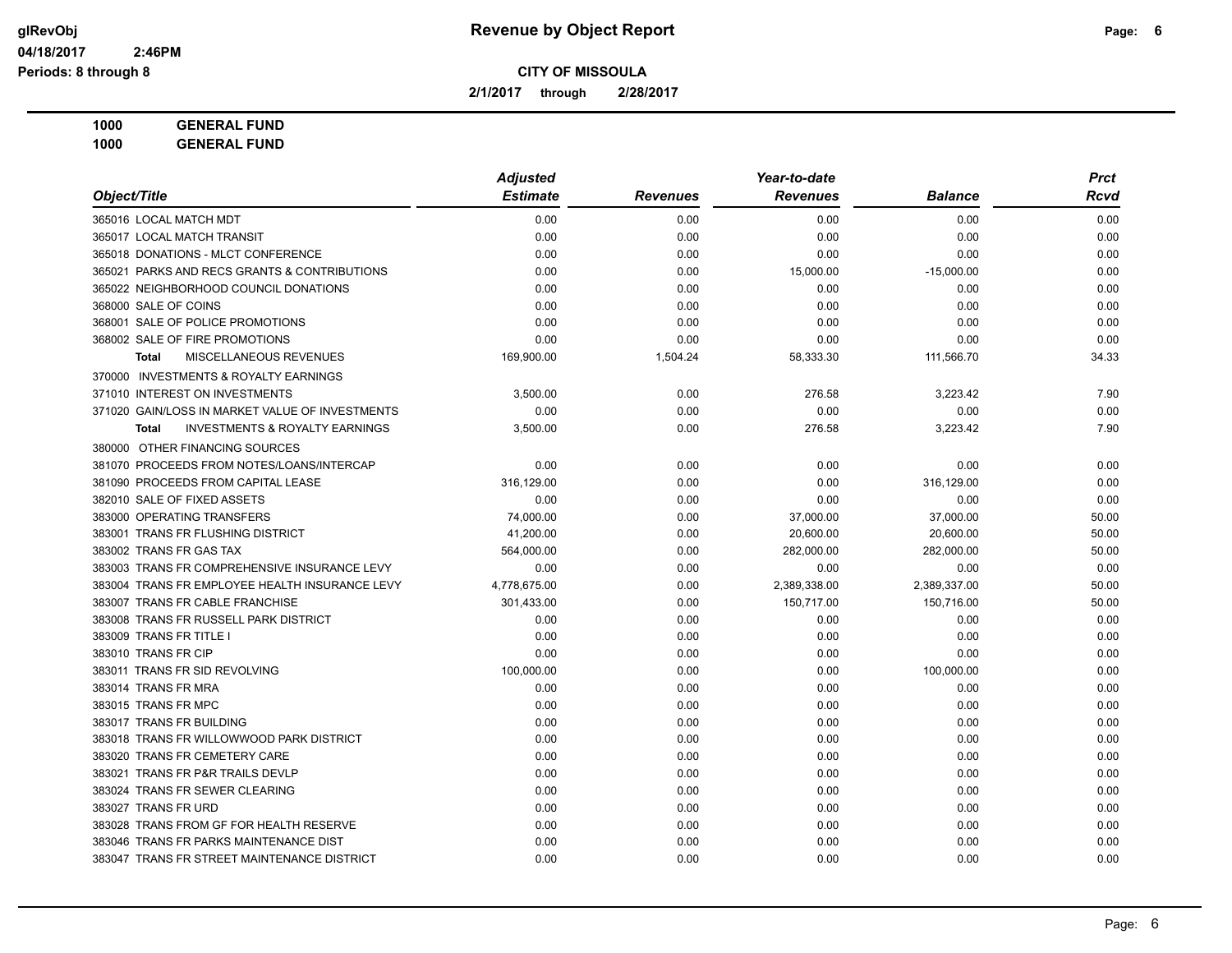**2/1/2017 through 2/28/2017**

|                                   | <b>Adjusted</b> |                 | Year-to-date    |                | <b>Prct</b> |
|-----------------------------------|-----------------|-----------------|-----------------|----------------|-------------|
| Object/Title                      | <b>Estimate</b> | <b>Revenues</b> | <b>Revenues</b> | <b>Balance</b> | <b>Rcvd</b> |
| 383050 TRANSFER FROM IMPACT FEES  | 0.00            | 0.00            | 0.00            | 0.00           | 0.00        |
| 383065 TRANSFER FROM WWTF         | 50.213.00       | 0.00            | 0.00            | 50.213.00      | 0.00        |
| OTHER FINANCING SOURCES<br>Total  | 6,225,650.00    | 0.00            | 2,879,655.00    | 3,345,995.00   | 46.25       |
| 390000 INTERNAL SERVICES          |                 |                 |                 |                |             |
| 399999 NEW REQUESTS FUNDING       | 0.00            | 0.00            | 0.00            | 0.00           | 0.00        |
| <b>INTERNAL SERVICES</b><br>Total | 0.00            | 0.00            | 0.00            | 0.00           | 0.00        |
| Total<br><b>GENERAL FUND</b>      | 53.666.050.00   | 1.274.886.54    | 28.190.521.10   | 25.475.528.90  | 52.53       |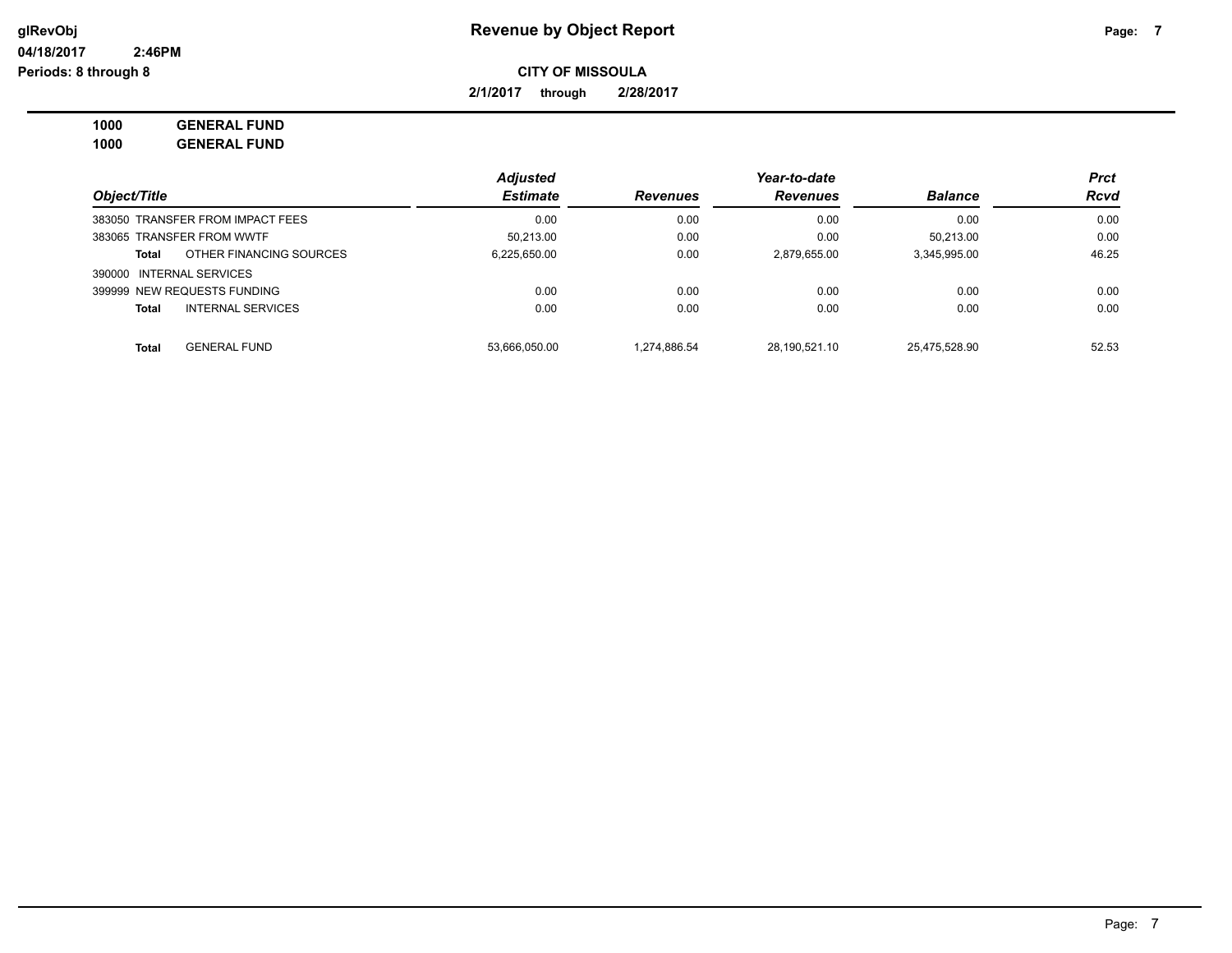**2/1/2017 through 2/28/2017**

**1000 GENERAL FUND**

|                                               | <b>Adjusted</b> | Year-to-date    |                 |               | <b>Prct</b> |
|-----------------------------------------------|-----------------|-----------------|-----------------|---------------|-------------|
| Object/Title                                  | <b>Estimate</b> | <b>Revenues</b> | <b>Revenues</b> | Balance       | <b>Rcvd</b> |
| 310000 TAXES/ASSESSMENTS                      |                 |                 |                 |               |             |
| 311000 GENERAL PROPERTY TAXES                 | 23,379,867.00   | 196,445.11      | 12,139,976.92   | 11,239,890.08 | 51.92       |
| 311005 DELINQUENT TAXES                       | 0.00            | 4,531.80        | 11,023.19       | $-11,023.19$  | 0.00        |
| 311030 MOTOR VEHICLE TAXES                    | 1,360,088.00    | 127,432.75      | 631,819.91      | 728,268.09    | 46.45       |
| 312001 PENALTIES & INTEREST                   | 63,000.00       | 4,262.67        | 15,399.47       | 47,600.53     | 24.44       |
| TAXES/ASSESSMENTS<br><b>Total</b>             | 24,802,955.00   | 332,672.33      | 12,798,219.49   | 12,004,735.51 | 51.60       |
| 320000 LICENSES & PERMITS                     |                 |                 |                 |               |             |
| 322011 LIQUOR LICENSES                        | 33,975.00       | 2,000.00        | 32,312.50       | 1,662.50      | 95.11       |
| 322012 BEER LICENSES                          | 34,900.00       | 7,000.00        | 45,000.50       | $-10,100.50$  | 128.94      |
| 322013 WINE LICENSES                          | 11,700.00       | 0.00            | 200.00          | 11,500.00     | 1.71        |
| 322014 GOING OUT OF BUSINESS LICENSE          | 0.00            | 0.00            | 0.00            | 0.00          | 0.00        |
| 322020 GENERAL BUSINESS/PROF/OCCUPATIONAL LIC | 677,941.00      | 90,661.00       | 275,702.15      | 402,238.85    | 40.67       |
| 322021 RENTAL LICENSES                        | 62,045.00       | 498.76          | 3,393.90        | 58,651.10     | 5.47        |
| 322022 BLIC PENALTIES & LICENSES              | 12,607.00       | 0.00            | $-751.83$       | 13,358.83     | $-5.96$     |
| 322023 TOURIST HOME REGISTRATION              | 0.00            | 200.00          | 850.00          | $-850.00$     | 0.00        |
| 323015 EXCAVATING PERMITS                     | 414,681.00      | 21,067.87       | 342,326.83      | 72,354.17     | 82.55       |
| 323016 MOVING PERMITS                         | 0.00            | 0.00            | 1,060.00        | $-1,060.00$   | 0.00        |
| 323018 PAVING ASSESSMENTS                     | 7,140.00        | 0.00            | 0.00            | 7,140.00      | 0.00        |
| 323019 ALARM USERS PERMITS                    | 16,068.00       | 338.00          | 12,246.00       | 3,822.00      | 76.21       |
| 323020 FENCE PERMITS                          | 14,068.00       | 0.00            | 5,172.00        | 8,896.00      | 36.76       |
| 323021 PAVING PERMITS                         | 33,619.00       | 2,306.00        | 25,251.00       | 8,368.00      | 75.11       |
| 323022 GRADING/DRAINAGE PERMITS               | 7,877.00        | 1,620.00        | 11,637.00       | $-3,760.00$   | 147.73      |
| 323023 ADA ACCESS PERMITS                     | 14,630.00       | 354.00          | 10,979.00       | 3,651.00      | 75.04       |
| 323025 STREET USE PERMITS                     | 3,939.00        | 312.00          | 2,052.00        | 1,887.00      | 52.09       |
| 323026 PYROTECHNICS PERMITS                   | 3,060.00        | 0.00            | 2,504.00        | 556.00        | 81.83       |
| 323031 CHICKEN LICENSES                       | 477.00          | 0.00            | 240.00          | 237.00        | 50.31       |
| 323052 STORM WATER POLLUTION PREVENTION PERM  | 3,887.00        | 0.00            | 4,348.00        | $-461.00$     | 111.86      |
| 323054 ZONING COMPLIANCE PERMITS              | 3,152.00        | 685.00          | 10,468.00       | $-7,316.00$   | 332.11      |
| 323055 FLOOD PLAIN PERMITS                    | 1,020.00        | 0.00            | 2,308.00        | $-1,288.00$   | 226.27      |
| 323056 SIGN PERMITS                           | 10,200.00       | 1,156.00        | 8,160.00        | 2,040.00      | 80.00       |
| 323057 SIDEWALK CAFE PERMIT                   | 255.00          | 53.00           | 265.00          | $-10.00$      | 103.92      |
| <b>LICENSES &amp; PERMITS</b><br><b>Total</b> | 1,367,241.00    | 128,251.63      | 795,724.05      | 571,516.95    | 58.20       |
| 330000 INTERGOVERNMENTAL REVENUES             |                 |                 |                 |               |             |
| 330000 INTERGOVERNMENTAL REVENUES             | 20,500.00       | 0.00            | 0.00            | 20,500.00     | 0.00        |
| 331023 MISSOULA HOUSING POLICE GRANT          | 45,000.00       | 0.00            | 0.00            | 45,000.00     | 0.00        |
| 331024 DEPT OF JUSTICE GRANTS                 | 50,000.00       | 22,534.30       | 43,805.14       | 6,194.86      | 87.61       |
| 331025 DV ACCOUNTABILITY PROJECT              | 0.00            | 0.00            | 0.00            | 0.00          | 0.00        |
| 331050 ISTEA/CTEP GRANT                       | 0.00            | 0.00            | 0.00            | 0.00          | 0.00        |
| 331054 FHWA PL GRANT                          | 0.00            | 0.00            | 0.00            | 0.00          | 0.00        |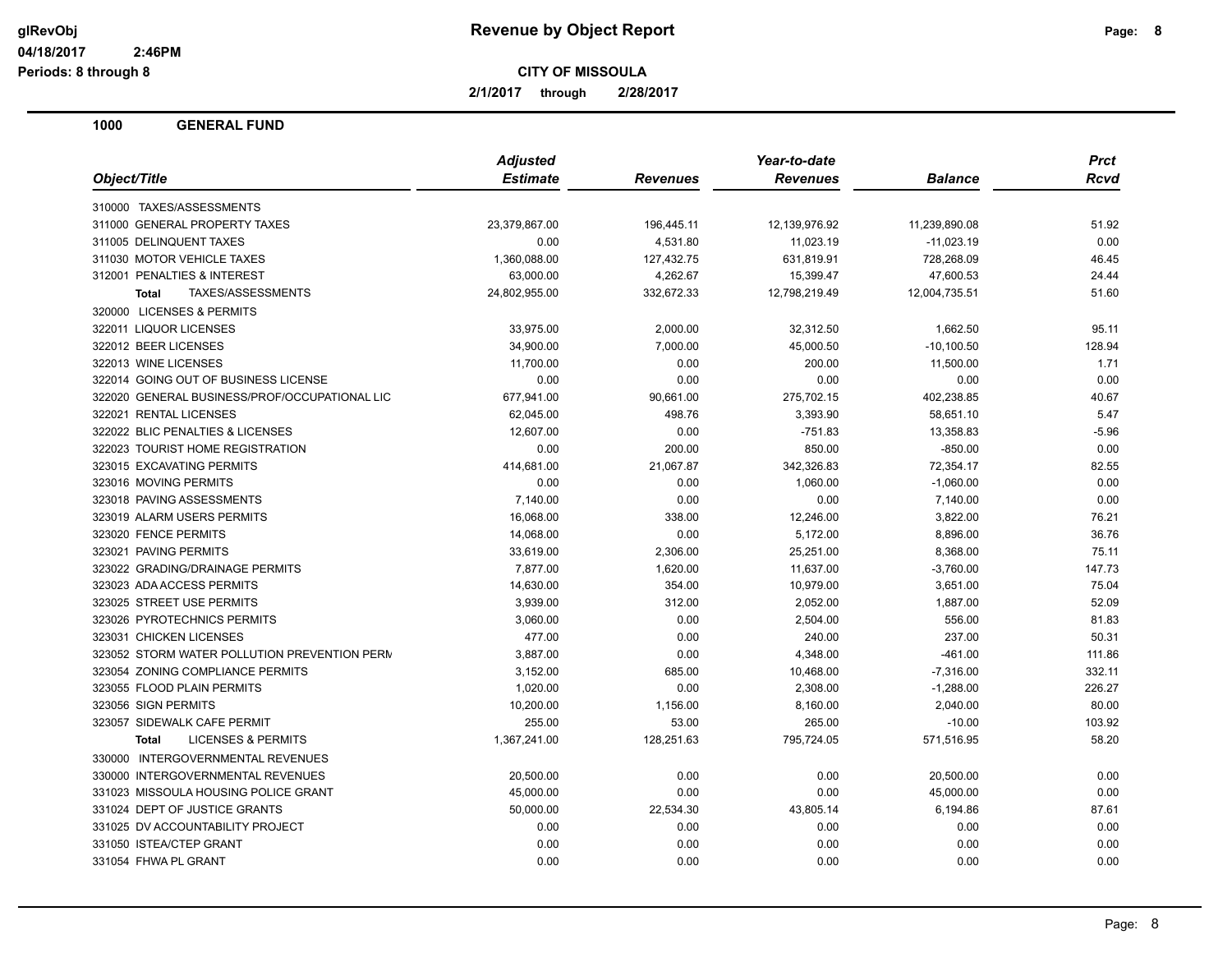**Periods: 8 through 8**

**CITY OF MISSOULA**

**2/1/2017 through 2/28/2017**

#### **1000 GENERAL FUND**

 **2:46PM**

| <b>Estimate</b><br>Object/Title<br><b>Revenues</b><br><b>Balance</b><br>Rcvd<br><b>Revenues</b><br>0.00<br>0.00<br>33,895.58<br>$-33,895.58$<br>0.00<br>331091 US DOT HMEP GRANT<br>331112 SAFER GRANT<br>0.00<br>0.00<br>0.00<br>0.00<br>0.00<br>331113 *** Title Not Found ***<br>0.00<br>0.00<br>0.00<br>0.00<br>0.00<br>331114 TITLE III GRANT-MSLA CO<br>14,500.00<br>0.00<br>0.00<br>14,500.00<br>0.00<br>331160 SAFE ROUTES TO SCHOOLS fY08 \$82,500<br>0.00<br>0.00<br>0.00<br>0.00<br>0.00<br>331170 HISTORICAL PRESERVATION GRANT<br>0.00<br>0.00<br>0.00<br>0.00<br>0.00<br>0.00<br>331178 DUI TASK FORCE<br>0.00<br>0.00<br>0.00<br>0.00<br>334014 *** Title Not Found ***<br>0.00<br>0.00<br>0.00<br>0.00<br>0.00<br>334017 SCHOOL RESOURCE OFFICER<br>240,000.00<br>0.00<br>68,850.00<br>28.69<br>171,150.00<br>335075 STATE GAMBLING/VIDEO/KENO/BINGO FEES<br>127,650.00<br>3,150.00<br>121,045.56<br>6,604.44<br>94.83<br>335077 STATE KENO/BINGO PROCEEDS TAX<br>0.00<br>0.00<br>0.00<br>0.00<br>0.00<br>335210 PERSONAL PROPERTY TAX REIMBURSEMENT<br>0.00<br>0.00<br>435,116.00<br>0.00<br>435,116.00<br>335230 HB 124 REVENUE<br>8,072,398.00<br>0.00<br>4,253,757.34<br>3,818,640.66<br>52.70<br>336001 MDT REIMBURSEMENTS<br>0.00<br>0.00<br>0.00<br>152,600.00<br>$-152,600.00$<br>336021 STATE CONTRIB - POLICE RETIREMENT<br>2,459,661.00<br>59.12<br>188,897.47<br>1,454,125.65<br>1,005,535.35<br>336022 STATE CONTRIB. - FIRE RETIREMENT<br>2,265,164.00<br>189,506.00<br>1,467,277.57<br>64.78<br>797,886.43 |
|-------------------------------------------------------------------------------------------------------------------------------------------------------------------------------------------------------------------------------------------------------------------------------------------------------------------------------------------------------------------------------------------------------------------------------------------------------------------------------------------------------------------------------------------------------------------------------------------------------------------------------------------------------------------------------------------------------------------------------------------------------------------------------------------------------------------------------------------------------------------------------------------------------------------------------------------------------------------------------------------------------------------------------------------------------------------------------------------------------------------------------------------------------------------------------------------------------------------------------------------------------------------------------------------------------------------------------------------------------------------------------------------------------------------------------------------------------------------------------------------------------------------------------------------|
|                                                                                                                                                                                                                                                                                                                                                                                                                                                                                                                                                                                                                                                                                                                                                                                                                                                                                                                                                                                                                                                                                                                                                                                                                                                                                                                                                                                                                                                                                                                                           |
|                                                                                                                                                                                                                                                                                                                                                                                                                                                                                                                                                                                                                                                                                                                                                                                                                                                                                                                                                                                                                                                                                                                                                                                                                                                                                                                                                                                                                                                                                                                                           |
|                                                                                                                                                                                                                                                                                                                                                                                                                                                                                                                                                                                                                                                                                                                                                                                                                                                                                                                                                                                                                                                                                                                                                                                                                                                                                                                                                                                                                                                                                                                                           |
|                                                                                                                                                                                                                                                                                                                                                                                                                                                                                                                                                                                                                                                                                                                                                                                                                                                                                                                                                                                                                                                                                                                                                                                                                                                                                                                                                                                                                                                                                                                                           |
|                                                                                                                                                                                                                                                                                                                                                                                                                                                                                                                                                                                                                                                                                                                                                                                                                                                                                                                                                                                                                                                                                                                                                                                                                                                                                                                                                                                                                                                                                                                                           |
|                                                                                                                                                                                                                                                                                                                                                                                                                                                                                                                                                                                                                                                                                                                                                                                                                                                                                                                                                                                                                                                                                                                                                                                                                                                                                                                                                                                                                                                                                                                                           |
|                                                                                                                                                                                                                                                                                                                                                                                                                                                                                                                                                                                                                                                                                                                                                                                                                                                                                                                                                                                                                                                                                                                                                                                                                                                                                                                                                                                                                                                                                                                                           |
|                                                                                                                                                                                                                                                                                                                                                                                                                                                                                                                                                                                                                                                                                                                                                                                                                                                                                                                                                                                                                                                                                                                                                                                                                                                                                                                                                                                                                                                                                                                                           |
|                                                                                                                                                                                                                                                                                                                                                                                                                                                                                                                                                                                                                                                                                                                                                                                                                                                                                                                                                                                                                                                                                                                                                                                                                                                                                                                                                                                                                                                                                                                                           |
|                                                                                                                                                                                                                                                                                                                                                                                                                                                                                                                                                                                                                                                                                                                                                                                                                                                                                                                                                                                                                                                                                                                                                                                                                                                                                                                                                                                                                                                                                                                                           |
|                                                                                                                                                                                                                                                                                                                                                                                                                                                                                                                                                                                                                                                                                                                                                                                                                                                                                                                                                                                                                                                                                                                                                                                                                                                                                                                                                                                                                                                                                                                                           |
|                                                                                                                                                                                                                                                                                                                                                                                                                                                                                                                                                                                                                                                                                                                                                                                                                                                                                                                                                                                                                                                                                                                                                                                                                                                                                                                                                                                                                                                                                                                                           |
|                                                                                                                                                                                                                                                                                                                                                                                                                                                                                                                                                                                                                                                                                                                                                                                                                                                                                                                                                                                                                                                                                                                                                                                                                                                                                                                                                                                                                                                                                                                                           |
|                                                                                                                                                                                                                                                                                                                                                                                                                                                                                                                                                                                                                                                                                                                                                                                                                                                                                                                                                                                                                                                                                                                                                                                                                                                                                                                                                                                                                                                                                                                                           |
|                                                                                                                                                                                                                                                                                                                                                                                                                                                                                                                                                                                                                                                                                                                                                                                                                                                                                                                                                                                                                                                                                                                                                                                                                                                                                                                                                                                                                                                                                                                                           |
|                                                                                                                                                                                                                                                                                                                                                                                                                                                                                                                                                                                                                                                                                                                                                                                                                                                                                                                                                                                                                                                                                                                                                                                                                                                                                                                                                                                                                                                                                                                                           |
|                                                                                                                                                                                                                                                                                                                                                                                                                                                                                                                                                                                                                                                                                                                                                                                                                                                                                                                                                                                                                                                                                                                                                                                                                                                                                                                                                                                                                                                                                                                                           |
| 336023 STATE CONTRIB. - PERS<br>10,098.00<br>864.84<br>8,547.56<br>1,550.44<br>84.65                                                                                                                                                                                                                                                                                                                                                                                                                                                                                                                                                                                                                                                                                                                                                                                                                                                                                                                                                                                                                                                                                                                                                                                                                                                                                                                                                                                                                                                      |
| 337000 LOCAL GRANTS<br>0.00<br>0.00<br>0.00<br>0.00<br>0.00                                                                                                                                                                                                                                                                                                                                                                                                                                                                                                                                                                                                                                                                                                                                                                                                                                                                                                                                                                                                                                                                                                                                                                                                                                                                                                                                                                                                                                                                               |
| 337009 *** Title Not Found ***<br>0.00<br>0.00<br>0.00<br>0.00<br>0.00                                                                                                                                                                                                                                                                                                                                                                                                                                                                                                                                                                                                                                                                                                                                                                                                                                                                                                                                                                                                                                                                                                                                                                                                                                                                                                                                                                                                                                                                    |
| 337012 LEGAL SERVICES-CONTRACTED/REIMB.<br>6,000.00<br>0.00<br>6,412.50<br>$-412.50$<br>106.88                                                                                                                                                                                                                                                                                                                                                                                                                                                                                                                                                                                                                                                                                                                                                                                                                                                                                                                                                                                                                                                                                                                                                                                                                                                                                                                                                                                                                                            |
| 0.00<br>337013 MUTD SIGN MAINTENANCE AGREEMENT<br>3,000.00<br>0.00<br>0.00<br>3,000.00                                                                                                                                                                                                                                                                                                                                                                                                                                                                                                                                                                                                                                                                                                                                                                                                                                                                                                                                                                                                                                                                                                                                                                                                                                                                                                                                                                                                                                                    |
| 0.00<br>338000 LOCAL SHARING OF TAX INCREMENT<br>0.00<br>0.00<br>0.00<br>0.00                                                                                                                                                                                                                                                                                                                                                                                                                                                                                                                                                                                                                                                                                                                                                                                                                                                                                                                                                                                                                                                                                                                                                                                                                                                                                                                                                                                                                                                             |
| 338100 PLANNING MILLS PASSED THRU COUNTY<br>0.00<br>0.00<br>0.00<br>0.00<br>0.00                                                                                                                                                                                                                                                                                                                                                                                                                                                                                                                                                                                                                                                                                                                                                                                                                                                                                                                                                                                                                                                                                                                                                                                                                                                                                                                                                                                                                                                          |
| 339000 PAYMENT IN LIEU OF TAXES<br>34,056.00<br>0.00<br>14,898.00<br>19,158.00<br>43.75                                                                                                                                                                                                                                                                                                                                                                                                                                                                                                                                                                                                                                                                                                                                                                                                                                                                                                                                                                                                                                                                                                                                                                                                                                                                                                                                                                                                                                                   |
| <b>Total</b><br><b>INTERGOVERNMENTAL REVENUES</b><br>13,783,143.00<br>404,952.61<br>7,625,214.90<br>6,157,928.10<br>55.32                                                                                                                                                                                                                                                                                                                                                                                                                                                                                                                                                                                                                                                                                                                                                                                                                                                                                                                                                                                                                                                                                                                                                                                                                                                                                                                                                                                                                 |
| 340000 CHARGES FOR SERVICES                                                                                                                                                                                                                                                                                                                                                                                                                                                                                                                                                                                                                                                                                                                                                                                                                                                                                                                                                                                                                                                                                                                                                                                                                                                                                                                                                                                                                                                                                                               |
| 341009 BLDG ADMIN FEES<br>363,860.00<br>0.00<br>181,930.00<br>181,930.00<br>50.00                                                                                                                                                                                                                                                                                                                                                                                                                                                                                                                                                                                                                                                                                                                                                                                                                                                                                                                                                                                                                                                                                                                                                                                                                                                                                                                                                                                                                                                         |
| 341010 MISCELLANEOUS COLLECTIONS<br>76,264.00<br>25.00<br>100.00<br>76,164.00<br>0.13                                                                                                                                                                                                                                                                                                                                                                                                                                                                                                                                                                                                                                                                                                                                                                                                                                                                                                                                                                                                                                                                                                                                                                                                                                                                                                                                                                                                                                                     |
| 341011 TRANSPORTATION ADMIN FEES<br>24,720.00<br>0.00<br>12,360.00<br>12,360.00<br>50.00                                                                                                                                                                                                                                                                                                                                                                                                                                                                                                                                                                                                                                                                                                                                                                                                                                                                                                                                                                                                                                                                                                                                                                                                                                                                                                                                                                                                                                                  |
| 341012 MAYORS PROCLAMATION FEES<br>100.00<br>0.00<br>0.00<br>100.00<br>0.00                                                                                                                                                                                                                                                                                                                                                                                                                                                                                                                                                                                                                                                                                                                                                                                                                                                                                                                                                                                                                                                                                                                                                                                                                                                                                                                                                                                                                                                               |
| 341013 AIR FUND FEES<br>250.00<br>70.00<br>0.00<br>180.00<br>28.00                                                                                                                                                                                                                                                                                                                                                                                                                                                                                                                                                                                                                                                                                                                                                                                                                                                                                                                                                                                                                                                                                                                                                                                                                                                                                                                                                                                                                                                                        |
| 341015 SEWER ADMINISTRATION FEES<br>50.00<br>1,350,838.00<br>0.00<br>675,419.00<br>675,419.00                                                                                                                                                                                                                                                                                                                                                                                                                                                                                                                                                                                                                                                                                                                                                                                                                                                                                                                                                                                                                                                                                                                                                                                                                                                                                                                                                                                                                                             |
| 341016 MRA ADMINISTRATION FEES<br>148,635.00<br>0.00<br>74,318.00<br>74,317.00<br>50.00                                                                                                                                                                                                                                                                                                                                                                                                                                                                                                                                                                                                                                                                                                                                                                                                                                                                                                                                                                                                                                                                                                                                                                                                                                                                                                                                                                                                                                                   |
| 341017 LIGHTING ADMINISTRATION FEES<br>15,916.00<br>0.00<br>7,958.00<br>7,958.00<br>50.00                                                                                                                                                                                                                                                                                                                                                                                                                                                                                                                                                                                                                                                                                                                                                                                                                                                                                                                                                                                                                                                                                                                                                                                                                                                                                                                                                                                                                                                 |
| 341018 PARKING COMM ADMIN FEES<br>198,357.00<br>0.00<br>99,179.00<br>99,178.00<br>50.00                                                                                                                                                                                                                                                                                                                                                                                                                                                                                                                                                                                                                                                                                                                                                                                                                                                                                                                                                                                                                                                                                                                                                                                                                                                                                                                                                                                                                                                   |
| 341019 *** Title Not Found ***<br>4,647.00<br>0.00<br>2,324.00<br>2,323.00<br>50.01                                                                                                                                                                                                                                                                                                                                                                                                                                                                                                                                                                                                                                                                                                                                                                                                                                                                                                                                                                                                                                                                                                                                                                                                                                                                                                                                                                                                                                                       |
| 341021 SID ADMINISTRATION FEES<br>0.00<br>0.00<br>0.00<br>0.00<br>0.00                                                                                                                                                                                                                                                                                                                                                                                                                                                                                                                                                                                                                                                                                                                                                                                                                                                                                                                                                                                                                                                                                                                                                                                                                                                                                                                                                                                                                                                                    |
| 341022 PROJECT ADMIN FEES<br>0.00<br>0.00<br>0.00<br>0.00<br>0.00                                                                                                                                                                                                                                                                                                                                                                                                                                                                                                                                                                                                                                                                                                                                                                                                                                                                                                                                                                                                                                                                                                                                                                                                                                                                                                                                                                                                                                                                         |
| 341023 PLANNING ADMIN FEES<br>25,462.00<br>0.00<br>12,731.00<br>12,731.00<br>50.00                                                                                                                                                                                                                                                                                                                                                                                                                                                                                                                                                                                                                                                                                                                                                                                                                                                                                                                                                                                                                                                                                                                                                                                                                                                                                                                                                                                                                                                        |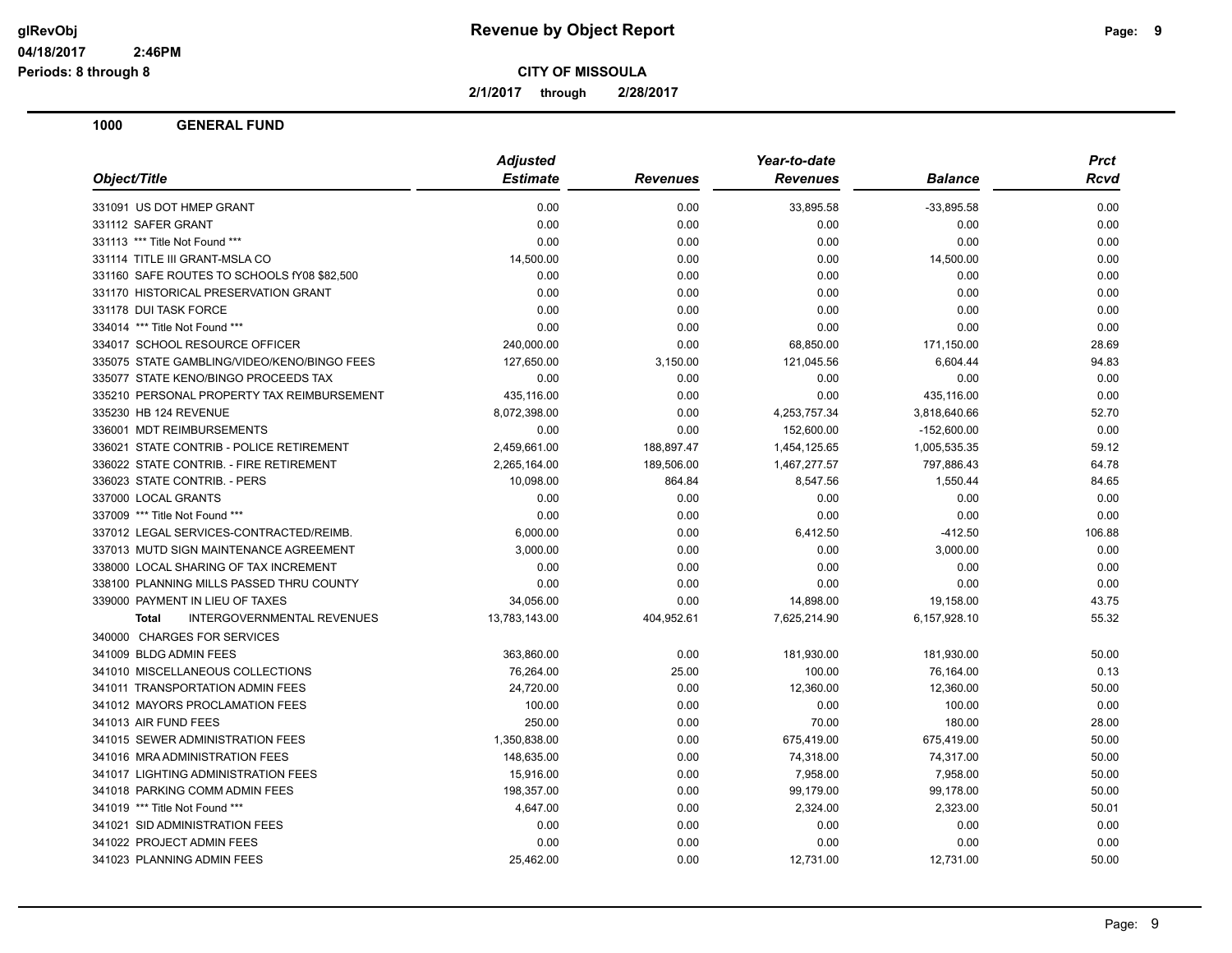**Periods: 8 through 8**

**CITY OF MISSOULA**

**2/1/2017 through 2/28/2017**

#### **1000 GENERAL FUND**

| Object/Title                             | <b>Adjusted</b> |                 |                 | <b>Prct</b>    |             |
|------------------------------------------|-----------------|-----------------|-----------------|----------------|-------------|
|                                          | <b>Estimate</b> | <b>Revenues</b> | <b>Revenues</b> | <b>Balance</b> | <b>Rcvd</b> |
| 341024 HOUSING GRANT ADMIN FEES          | 52,000.00       | 0.00            | 0.00            | 52,000.00      | 0.00        |
| 341026 WATER ADMINISTRATION FEES         | 0.00            | 0.00            | 0.00            | 0.00           | 0.00        |
| 341027 STORMWATER ADMINISTRATION FEES    | 0.00            | 0.00            | 13,190.00       | $-13,190.00$   | 0.00        |
| 341031 STATE REIMB MUNI COURT            | 0.00            | 0.00            | 0.00            | 0.00           | 0.00        |
| 341041 SEWER EXTENSION RECORDING FEES    | 4,500.00        | 339.00          | 2,402.00        | 2,098.00       | 53.38       |
| 341052 MUNICIPAL COURT FILING FEES       | 330,916.00      | 18,803.13       | 187,471.93      | 143,444.07     | 56.65       |
| 341055 CRIME VICTIM SURCHARGE            | 2,500.00        | 136.09          | 825.73          | 1,674.27       | 33.03       |
| 341067 SUBDIVISION EXEMPTION AFFIDAVITS  | 0.00            | 200.00          | 3,391.16        | $-3,391.16$    | 0.00        |
| 341068 SUBDIVISON FEES                   | 5,100.00        | 0.00            | 8,523.00        | $-3,423.00$    | 167.12      |
| 341069 REZONING FEES                     | 5,100.00        | 0.00            | 8,025.00        | $-2,925.00$    | 157.35      |
| 341070 DESIGN REVIEW BOARD               | 15,300.00       | 3,334.57        | 22,653.28       | $-7,353.28$    | 148.06      |
| 341071 BOARD OF ADJUST. ZONING, SIGNS    | 0.00            | 0.00            | 0.00            | 0.00           | 0.00        |
| 341072 FLOOD PLAIN-0THER FEES            | 0.00            | 0.00            | 0.00            | 0.00           | 0.00        |
| 341073 FIRE PLAN CHECK FEES              | 28,541.00       | 1,971.00        | 25,392.00       | 3,149.00       | 88.97       |
| 341074 FIRE INSPECTION FEES              | 51,000.00       | 3,822.00        | 43,709.00       | 7,291.00       | 85.70       |
| 341076 ENGINEERING PLAN CHECK FEES       | 34,148.00       | 3,469.00        | 30,897.00       | 3,251.00       | 90.48       |
| 341077 ZONING COMPLIANCE INSPECTIONS     | 0.00            | 0.00            | 0.00            | 0.00           | 0.00        |
| 341078 ENGINEERING MAP FEES              | 122.00          | 10.00           | 60.00           | 62.00          | 49.18       |
| 341079 GREASE INTERCEPTOR APPEAL FEES    | 2,000.00        | 0.00            | 463.50          | 1,536.50       | 23.18       |
| 341090 STREET VACATION PETITION FEES     | 0.00            | 0.00            | 0.00            | 0.00           | 0.00        |
| 341091 INSPECTION CODE BOOKS & COPIES    | 0.00            | 0.00            | 0.00            | 0.00           | 0.00        |
| 341100 GRANT ADMINISTRATION SERVICE FEES | 0.00            | 0.00            | 0.00            | 0.00           | 0.00        |
| 342010 POLICE/BID AGREEMENT              | 48,000.00       | 49,115.00       | 49,115.00       | $-1,115.00$    | 102.32      |
| 342012 PD REIMBURSABLE SERVICES          | 750.00          | 0.00            | 531.66          | 218.34         | 70.89       |
| 342013 SECURITY INVEST FEES              | 11,000.00       | 864.50          | 7,715.50        | 3,284.50       | 70.14       |
| 342014 POLICE DEPARTMENT SERVICE FEES    | 15,000.00       | 1,738.00        | 15,478.00       | $-478.00$      | 103.19      |
| 342015 POLICE OVERTIME FEES              | 84,000.00       | 4,923.30        | 72,949.87       | 11,050.13      | 86.85       |
| 342016 POLICE TRAINING FEES              | 36,000.00       | 781.09          | 1,972.10        | 34,027.90      | 5.48        |
| 342017 CATERING FEES                     | 7,200.00        | 525.00          | 2,835.00        | 4,365.00       | 39.38       |
| 342018 DESK REPORTS                      | 20,000.00       | 1,945.00        | 19,325.00       | 675.00         | 96.63       |
| 342019 ABANDONED VEHICLE REVENUE FEES    | 12,500.00       | 495.00          | 6,190.00        | 6,310.00       | 49.52       |
| 342020 FIRE DEPARTMENT FEES              | 100.00          | 40.00           | 409.00          | $-309.00$      | 409.00      |
| 342021 CPR EDUCATION PROGRAM             | 7,435.00        | 600.00          | 5,155.00        | 2,280.00       | 69.33       |
| 342022 OUTSIDE HIRES                     | 920,150.00      | 5,476.78        | 534,581.04      | 385,568.96     | 58.10       |
| 342060 BIKE PROGRAM SALES & FEES         | 2,700.00        | 0.00            | 0.00            | 2,700.00       | 0.00        |
| 343000 PW REIMBURSABLE SERVICES          | 31,258.00       | 484.39          | 21,983.96       | 9,274.04       | 70.33       |
| 343001 SIGN FABRICATION & CONTRACTS      | 500.00          | 0.00            | 0.00            | 500.00         | 0.00        |
| 343002 OTHER AGENCIES - VEH MAINT        | 48,000.00       | 0.00            | 15,333.83       | 32,666.17      | 31.95       |
| 343003 STATE PAYMENT - TRAFFIC COUNTS    | 4,450.00        | 0.00            | 0.00            | 4,450.00       | 0.00        |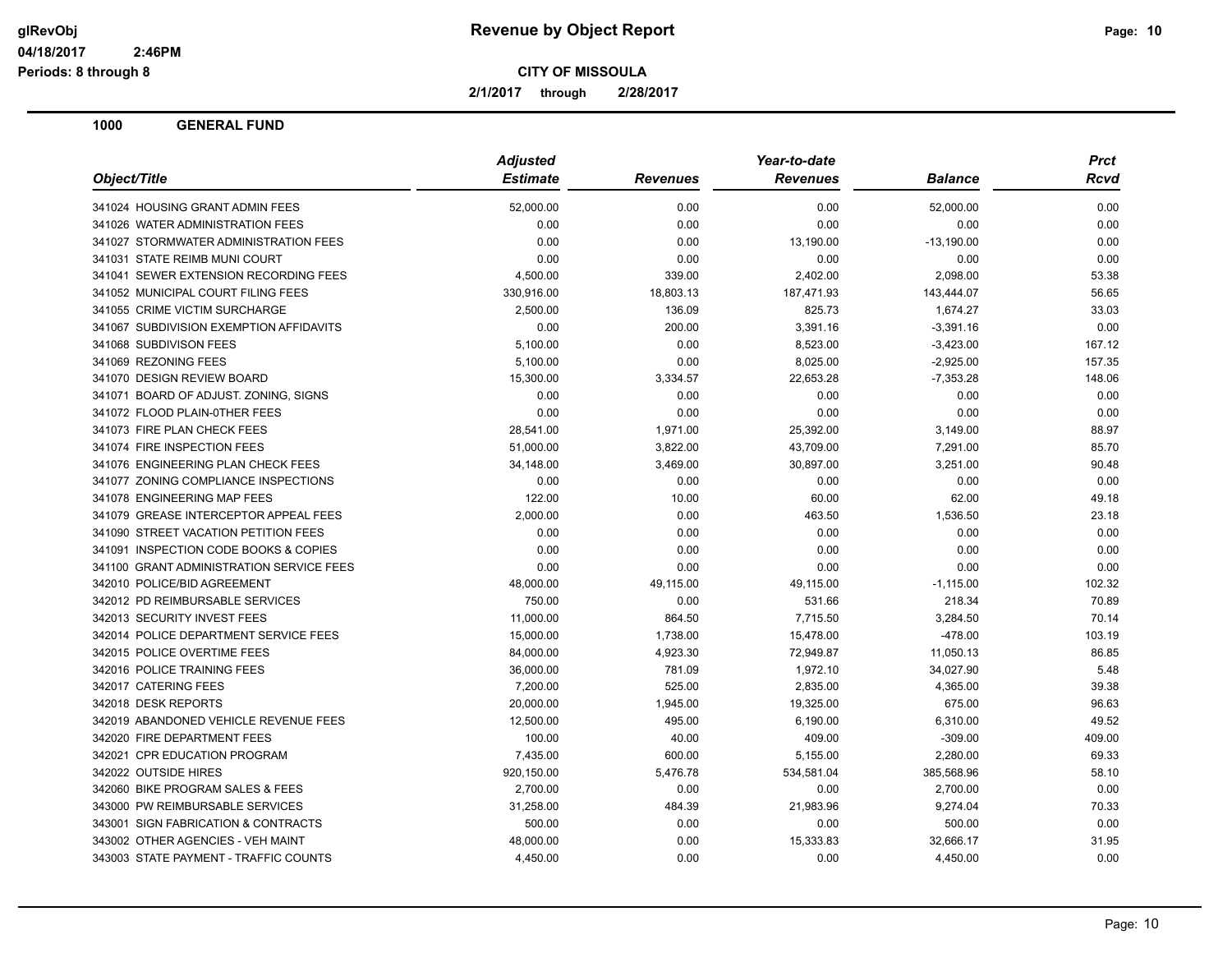**2/1/2017 through 2/28/2017**

#### **1000 GENERAL FUND**

|                                             | <b>Adjusted</b> |                 | Year-to-date    |              | <b>Prct</b> |
|---------------------------------------------|-----------------|-----------------|-----------------|--------------|-------------|
| Object/Title                                | <b>Estimate</b> | <b>Revenues</b> | <b>Revenues</b> | Balance      | <b>Rcvd</b> |
| 343004 SPECIAL STATE CONTRACTS              | 80,000.00       | 0.00            | 99,672.50       | $-19,672.50$ | 124.59      |
| 343006 OTHER GOVT AGENCY-STREET PROJECTS    | 98,318.00       | 0.00            | 0.00            | 98,318.00    | 0.00        |
| 343008 PRIVATE COMPANY STREET PAYMENTS      | 0.00            | 0.00            | 0.00            | 0.00         | 0.00        |
| 343010 STREET DEPT SALES & SERVICES         | 19,195.00       | 0.00            | 0.00            | 19,195.00    | 0.00        |
| 343013 SNOW REMOVAL FEES                    | 2,933.00        | 0.00            | 126.00          | 2,807.00     | 4.30        |
| 343018 SALE OF MATERIALS                    | 0.00            | 0.00            | 0.00            | 0.00         | 0.00        |
| 343080 STATE MAINTENANCE CONTRACT           | 530,082.00      | 173,896.89      | 297,937.29      | 232,144.71   | 56.21       |
| 343082 MDT URBAN PROJECTS                   | 0.00            | 0.00            | 0.00            | 0.00         | 0.00        |
| 343083 CONTRACT SEWER APPLICATIONS          | 0.00            | 0.00            | 0.00            | 0.00         | 0.00        |
| 343084 STREET MAINTENANCE MATERIALS REIMB   | 55,500.00       | 0.00            | 10,744.31       | 44,755.69    | 19.36       |
| 343097 SIDEWALK AND CURB FEES               | 340,000.00      | 1,533.00        | 253,935.01      | 86,064.99    | 74.69       |
| 343311 SALE OF NICHES                       | 3,200.00        | 0.00            | 0.00            | 3,200.00     | 0.00        |
| 343320 CEMETERY - SALE OF PLOTS             | 12,870.00       | 0.00            | 9,500.00        | 3,370.00     | 73.82       |
| 343321 CEMETERY FOUNDATIONS                 | 1,570.00        | 0.00            | 2,015.00        | $-445.00$    | 128.34      |
| 343322 CEMETERY FLOWER CARE                 | 4,250.00        | 0.00            | 0.00            | 4,250.00     | 0.00        |
| 343323 CEMETERY - LINER INSTALL FEES        | 5,580.00        | 700.00          | 8,125.00        | $-2,545.00$  | 145.61      |
| 343324 OTHER CEMETERY FEES                  | 1,500.00        | 150.00          | 1,200.00        | 300.00       | 80.00       |
| 343325 2ND INTERMENT RIGHT                  | 0.00            | 200.00          | 2,000.00        | $-2,000.00$  | 0.00        |
| 343340 CEMETERY - OPENINGS & CLOSINGS       | 10,950.00       | 775.00          | 8,625.00        | 2,325.00     | 78.77       |
| 343350 CEMETERY CARE, FEES                  | 29,000.00       | 0.00            | 0.00            | 29,000.00    | 0.00        |
| 343360 WEED CONTROL                         | 3,000.00        | 0.00            | 1,985.00        | 1,015.00     | 66.17       |
| 346029 PARKS PETTY CASH FUND                | 0.00            | 0.00            | 0.00            | 0.00         | 0.00        |
| 346031 RECREATION FEES                      | 171,283.00      | 8,924.00        | 128,408.15      | 42,874.85    | 74.97       |
| 346033 PARK FEES/FACILITY RENTALS           | 200.00          | 3,211.04        | 39,465.63       | -39,265.63   | 19,732.82   |
| 346034 GROUNDS MAINTENANCE CONTRACT         | 181,734.00      | 0.00            | 48,368.00       | 133,366.00   | 26.61       |
| 346036 PARK CONCESSION FEES                 | 3,000.00        | 0.00            | 480.14          | 2,519.86     | 16.00       |
| 346037 YOUTH DRUG COURT CONTRACT            | 11,700.00       | 0.00            | 0.00            | 11,700.00    | 0.00        |
| 346050 COUNTY PLAYGROUND CONTRACT           | 3,150.00        | 0.00            | 0.00            | 3,150.00     | 0.00        |
| 346051 MONTANA PARKS/REC CONFERENCE 2012    | 4,500.00        | 2,832.20        | 2,832.20        | 1,667.80     | 62.94       |
| 346054 PARKS MISC OVERTIME FEES             | 0.00            | 0.00            | 329.34          | $-329.34$    | 0.00        |
| 346070 RECREATION GENERAL MERCHANDISE       | 0.00            | 0.00            | 0.00            | 0.00         | 0.00        |
| <b>CHARGES FOR SERVICES</b><br><b>Total</b> | 5,562,834.00    | 291,319.98      | 3,082,716.13    | 2,480,117.87 | 55.42       |
| 350000 FINES & FORFEITURES                  |                 |                 |                 |              |             |
| 351022 LAW ENFORCEMENT ACADEMY SURCHARGE #  | 0.00            | 5,007.73        | 19,938.21       | $-19,938.21$ | 0.00        |
| 351031 TRAFFIC FINES                        | 1,356,738.00    | 87,246.36       | 715,466.75      | 641,271.25   | 52.73       |
| 351032 SURCHARGE ON FINES                   | 129,089.00      | 7,342.21        | 55,377.50       | 73,711.50    | 42.90       |
| 351033 PUBLIC DEFENDER FEES                 | 125,000.00      | 6,975.45        | 40,567.93       | 84,432.07    | 32.45       |
| 351034 CELLULAR PHONE FINES                 | 65,000.00       | 4,027.00        | 56,668.63       | 8,331.37     | 87.18       |
| 351035 CELL PHONE FINES: EDUCATION          | 65,000.00       | 4,027.00        | 56,668.63       | 8,331.37     | 87.18       |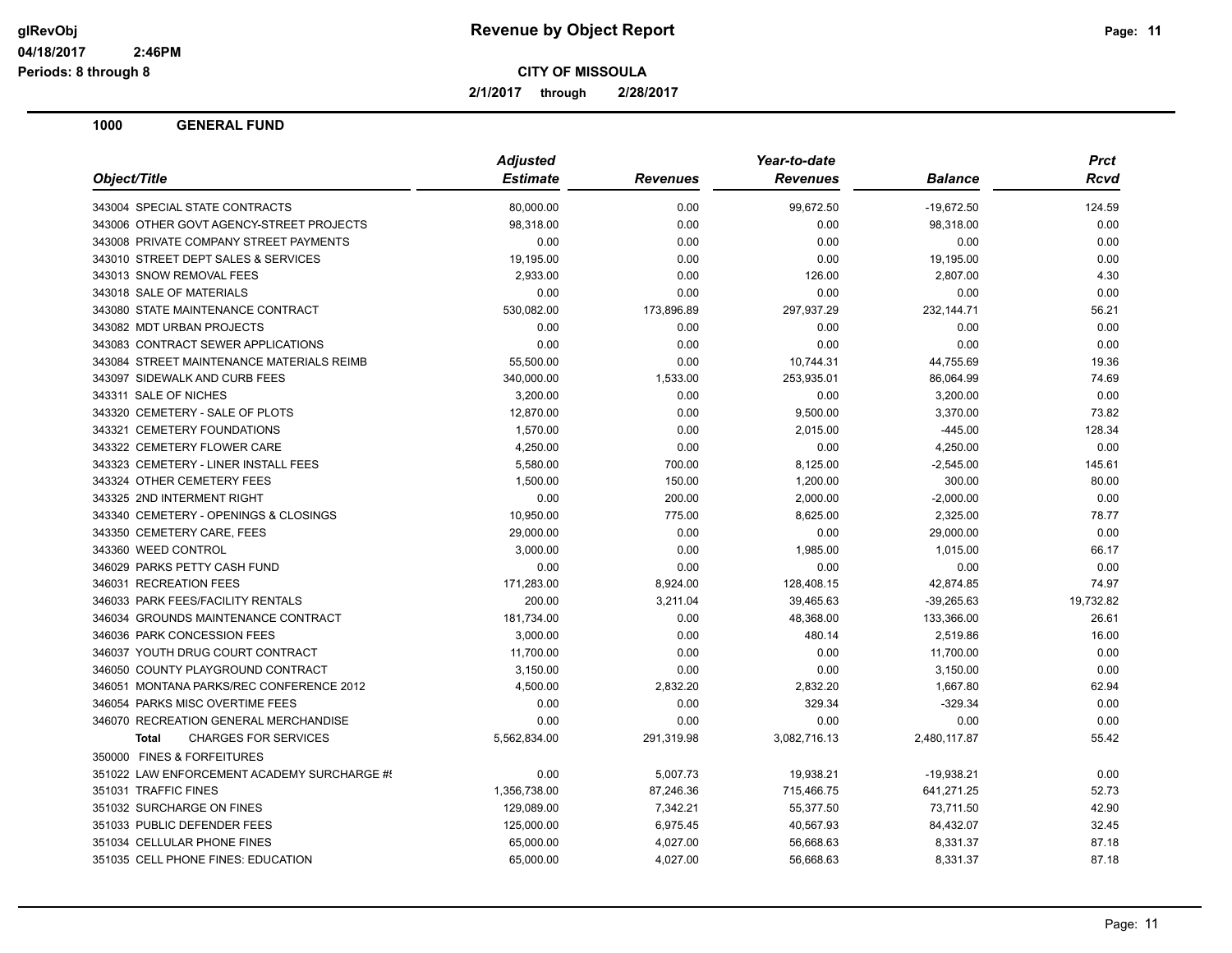**Periods: 8 through 8**

**CITY OF MISSOULA**

**2/1/2017 through 2/28/2017**

#### **1000 GENERAL FUND**

 **2:46PM**

| Object/Title                                   | <b>Adjusted</b> |                 | Year-to-date    |                | <b>Prct</b> |
|------------------------------------------------|-----------------|-----------------|-----------------|----------------|-------------|
|                                                | <b>Estimate</b> | <b>Revenues</b> | <b>Revenues</b> | <b>Balance</b> | Rcvd        |
| 355000 FALSE ALARM PENALTY                     | 10,000.00       | 1,560.00        | 5,694.00        | 4,306.00       | 56.94       |
| <b>FINES &amp; FORFEITURES</b><br><b>Total</b> | 1,750,827.00    | 116, 185. 75    | 950,381.65      | 800,445.35     | 54.28       |
| 360000 MISCELLANEOUS REVENUES                  |                 |                 |                 |                |             |
| 360000 MISCELLANEOUS REVENUES                  | 0.00            | 0.00            | 0.00            | 0.00           | 0.00        |
| 360001 COPIES                                  | 2,200.00        | 128.75          | 1,489.25        | 710.75         | 67.69       |
| 360002 PHONES                                  | 0.00            | 0.00            | 0.00            | 0.00           | 0.00        |
| 360003 MMIA REIMBURSEMENT-ATTORNEY             | 0.00            | 0.00            | 0.00            | 0.00           | 0.00        |
| 360010 MISCELLANEOUS                           | 15,000.00       | 1,257.34        | 2,810.34        | 12,189.66      | 18.74       |
| 360011 ENERGY REBATES FOR COMPUTER UPGRADES    | 0.00            | 0.00            | 0.00            | 0.00           | 0.00        |
| 360050 OVER/SHORT                              | 0.00            | 0.00            | 1.00            | $-1.00$        | 0.00        |
| 360100 REFUNDS                                 | 200.00          | 0.00            | 0.00            | 200.00         | 0.00        |
| 362000 OTHER MISCELLANEOUS REVENUE             | 8,000.00        | 0.00            | 0.00            | 8,000.00       | 0.00        |
| 362001 MUNICIPAL COURT BAD CHECK CHARGES       | 0.00            | 0.00            | 0.00            | 0.00           | 0.00        |
| 362002 BAD CHECK CHARGES                       | 500.00          | 45.00           | 165.00          | 335.00         | 33.00       |
| 362003 US BANK FEE REIMBURSEMENT               | 0.00            | 0.00            | 0.00            | 0.00           | 0.00        |
| 362004 URD III FACADE IMPROVEMENT LOAN REC     | 0.00            | 0.00            | 0.00            | 0.00           | 0.00        |
| 362011 SALE OF UNCLAIMED PROPERTY              | 0.00            | 0.00            | 0.00            | 0.00           | 0.00        |
| 362012 REC/GREEN TAG PROGRAM                   | 300.00          | 0.00            | 0.00            | 300.00         | 0.00        |
| 364012 SALE OF SURPLUS PROPERTY                | 40,000.00       | 0.00            | 14,445.22       | 25,554.78      | 36.11       |
| 364040 INSURANCE AND DAMAGE RECOVERY           | 40,000.00       | 62.65           | 12,524.47       | 27,475.53      | 31.31       |
| 364041 WORKERS COMPENSATION REIMBURSEMENT      | 2,500.00        | 0.00            | 0.00            | 2,500.00       | 0.00        |
| 364042 EXPENDITURE REIMBURSEMENTS              | 1,200.00        | 0.00            | 0.00            | 1,200.00       | 0.00        |
| 364043 RATTLESNAKE CORRIDOR REIMBURSEMENT      | 10,000.00       | 0.00            | 8,866.00        | 1,134.00       | 88.66       |
| 364044 EMERGENCY RESPONSE REIMBURSEMENT        | 50,000.00       | 0.00            | 0.00            | 50,000.00      | 0.00        |
| 364047 MMIA EXPENDITURE REIMBURSEMENT          | 0.00            | 0.00            | 0.00            | 0.00           | 0.00        |
| 364051 DOT RADAR GRANT                         | 0.00            | 0.00            | 0.00            | 0.00           | 0.00        |
| 364053 EXPENDITURE REIMB-FIRE SERVICES         | 0.00            | 0.00            | 0.00            | 0.00           | 0.00        |
| 364060 REIMB LETTER OF CREDIT-709 PARKVIEW     | 0.00            | 0.00            | 0.00            | 0.00           | 0.00        |
| 364061 REIMB LETTER OF CREDIT-LINNEA LANE      | 0.00            | 0.00            | 0.00            | 0.00           | 0.00        |
| 365000 DONATIONS                               | 0.00            | 0.00            | 0.00            | 0.00           | 0.00        |
| 365001 *** Title Not Found ***                 | 0.00            | 10.50           | 3,032.02        | $-3,032.02$    | 0.00        |
| 365003 DONATIONS - SMOKE ALARMS                | 0.00            | 0.00            | 0.00            | 0.00           | 0.00        |
| 365004 GRANT CR TRAIL ASSN DONATION            | 0.00            | 0.00            | 0.00            | 0.00           | 0.00        |
| 365015 DONATIONS - COMBAT CHALLENGE            | 0.00            | 0.00            | 0.00            | 0.00           | 0.00        |
| 365016 LOCAL MATCH MDT                         | 0.00            | 0.00            | 0.00            | 0.00           | 0.00        |
| 365017 LOCAL MATCH TRANSIT                     | 0.00            | 0.00            | 0.00            | 0.00           | 0.00        |
| 365018 DONATIONS - MLCT CONFERENCE             | 0.00            | 0.00            | 0.00            | 0.00           | 0.00        |
| 365021 PARKS AND RECS GRANTS & CONTRIBUTIONS   | 0.00            | 0.00            | 15,000.00       | $-15,000.00$   | 0.00        |
| 365022 NEIGHBORHOOD COUNCIL DONATIONS          | 0.00            | 0.00            | 0.00            | 0.00           | 0.00        |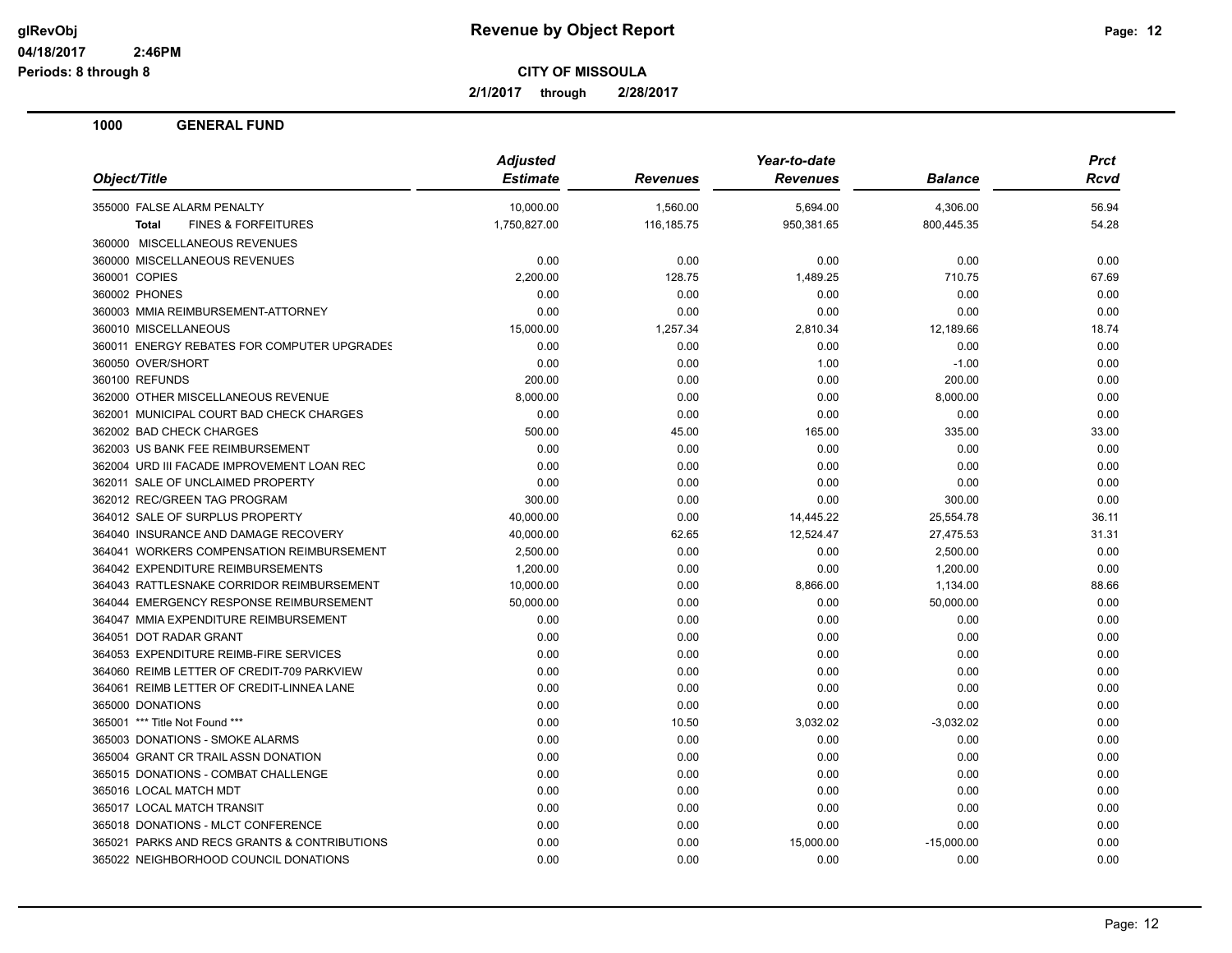**Periods: 8 through 8**

**CITY OF MISSOULA**

**2/1/2017 through 2/28/2017**

# **1000 GENERAL FUND**

 **2:46PM**

|                                                           | <b>Adjusted</b> |          | Year-to-date    |                | <b>Prct</b> |
|-----------------------------------------------------------|-----------------|----------|-----------------|----------------|-------------|
| Object/Title                                              | <b>Estimate</b> | Revenues | <b>Revenues</b> | <b>Balance</b> | Rcvd        |
| 368000 SALE OF COINS                                      | 0.00            | 0.00     | 0.00            | 0.00           | 0.00        |
| 368001 SALE OF POLICE PROMOTIONS                          | 0.00            | 0.00     | 0.00            | 0.00           | 0.00        |
| 368002 SALE OF FIRE PROMOTIONS                            | 0.00            | 0.00     | 0.00            | 0.00           | 0.00        |
| <b>Total</b><br><b>MISCELLANEOUS REVENUES</b>             | 169,900.00      | 1,504.24 | 58,333.30       | 111,566.70     | 34.33       |
| 370000 INVESTMENTS & ROYALTY EARNINGS                     |                 |          |                 |                |             |
| 371010 INTEREST ON INVESTMENTS                            | 3,500.00        | 0.00     | 276.58          | 3,223.42       | 7.90        |
| 371020 GAIN/LOSS IN MARKET VALUE OF INVESTMENT            | 0.00            | 0.00     | 0.00            | 0.00           | 0.00        |
| <b>INVESTMENTS &amp; ROYALTY EARNINGS</b><br><b>Total</b> | 3,500.00        | 0.00     | 276.58          | 3,223.42       | 7.90        |
| 380000 OTHER FINANCING SOURCES                            |                 |          |                 |                |             |
| 381070 PROCEEDS FROM NOTES/LOANS/INTERCAP                 | 0.00            | 0.00     | 0.00            | 0.00           | 0.00        |
| 381090 PROCEEDS FROM CAPITAL LEASE                        | 316,129.00      | 0.00     | 0.00            | 316,129.00     | 0.00        |
| 382010 SALE OF FIXED ASSETS                               | 0.00            | 0.00     | 0.00            | 0.00           | 0.00        |
| 383000 OPERATING TRANSFERS                                | 74,000.00       | 0.00     | 37,000.00       | 37,000.00      | 50.00       |
| 383001 TRANS FR FLUSHING DISTRICT                         | 41,200.00       | 0.00     | 20,600.00       | 20,600.00      | 50.00       |
| 383002 TRANS FR GAS TAX                                   | 564,000.00      | 0.00     | 282,000.00      | 282,000.00     | 50.00       |
| 383003 TRANS FR COMPREHENSIVE INSURANCE LEVY              | 0.00            | 0.00     | 0.00            | 0.00           | 0.00        |
| 383004 TRANS FR EMPLOYEE HEALTH INSURANCE LEV             | 4,778,675.00    | 0.00     | 2,389,338.00    | 2,389,337.00   | 50.00       |
| 383007 TRANS FR CABLE FRANCHISE                           | 301,433.00      | 0.00     | 150,717.00      | 150,716.00     | 50.00       |
| 383008 TRANS FR RUSSELL PARK DISTRICT                     | 0.00            | 0.00     | 0.00            | 0.00           | 0.00        |
| 383009 TRANS FR TITLE I                                   | 0.00            | 0.00     | 0.00            | 0.00           | 0.00        |
| 383010 TRANS FR CIP                                       | 0.00            | 0.00     | 0.00            | 0.00           | 0.00        |
| 383011 TRANS FR SID REVOLVING                             | 100,000.00      | 0.00     | 0.00            | 100,000.00     | 0.00        |
| 383014 TRANS FR MRA                                       | 0.00            | 0.00     | 0.00            | 0.00           | 0.00        |
| 383015 TRANS FR MPC                                       | 0.00            | 0.00     | 0.00            | 0.00           | 0.00        |
| 383017 TRANS FR BUILDING                                  | 0.00            | 0.00     | 0.00            | 0.00           | 0.00        |
| 383018 TRANS FR WILLOWWOOD PARK DISTRICT                  | 0.00            | 0.00     | 0.00            | 0.00           | 0.00        |
| 383020 TRANS FR CEMETERY CARE                             | 0.00            | 0.00     | 0.00            | 0.00           | 0.00        |
| 383021 TRANS FR P&R TRAILS DEVLP                          | 0.00            | 0.00     | 0.00            | 0.00           | 0.00        |
| 383024 TRANS FR SEWER CLEARING                            | 0.00            | 0.00     | 0.00            | 0.00           | 0.00        |
| 383027 TRANS FR URD                                       | 0.00            | 0.00     | 0.00            | 0.00           | 0.00        |
| 383028 TRANS FROM GF FOR HEALTH RESERVE                   | 0.00            | 0.00     | 0.00            | 0.00           | 0.00        |
| 383046 TRANS FR PARKS MAINTENANCE DIST                    | 0.00            | 0.00     | 0.00            | 0.00           | 0.00        |
| 383047 TRANS FR STREET MAINTENANCE DISTRICT               | 0.00            | 0.00     | 0.00            | 0.00           | 0.00        |
| 383050 TRANSFER FROM IMPACT FEES                          | 0.00            | 0.00     | 0.00            | 0.00           | 0.00        |
| 383065 TRANSFER FROM WWTF                                 | 50,213.00       | 0.00     | 0.00            | 50,213.00      | 0.00        |
| OTHER FINANCING SOURCES<br>Total                          | 6,225,650.00    | 0.00     | 2,879,655.00    | 3,345,995.00   | 46.25       |
| 390000 INTERNAL SERVICES                                  |                 |          |                 |                |             |
| 399999 NEW REQUESTS FUNDING                               | 0.00            | 0.00     | 0.00            | 0.00           | 0.00        |
| <b>INTERNAL SERVICES</b><br><b>Total</b>                  | 0.00            | 0.00     | 0.00            | 0.00           | 0.00        |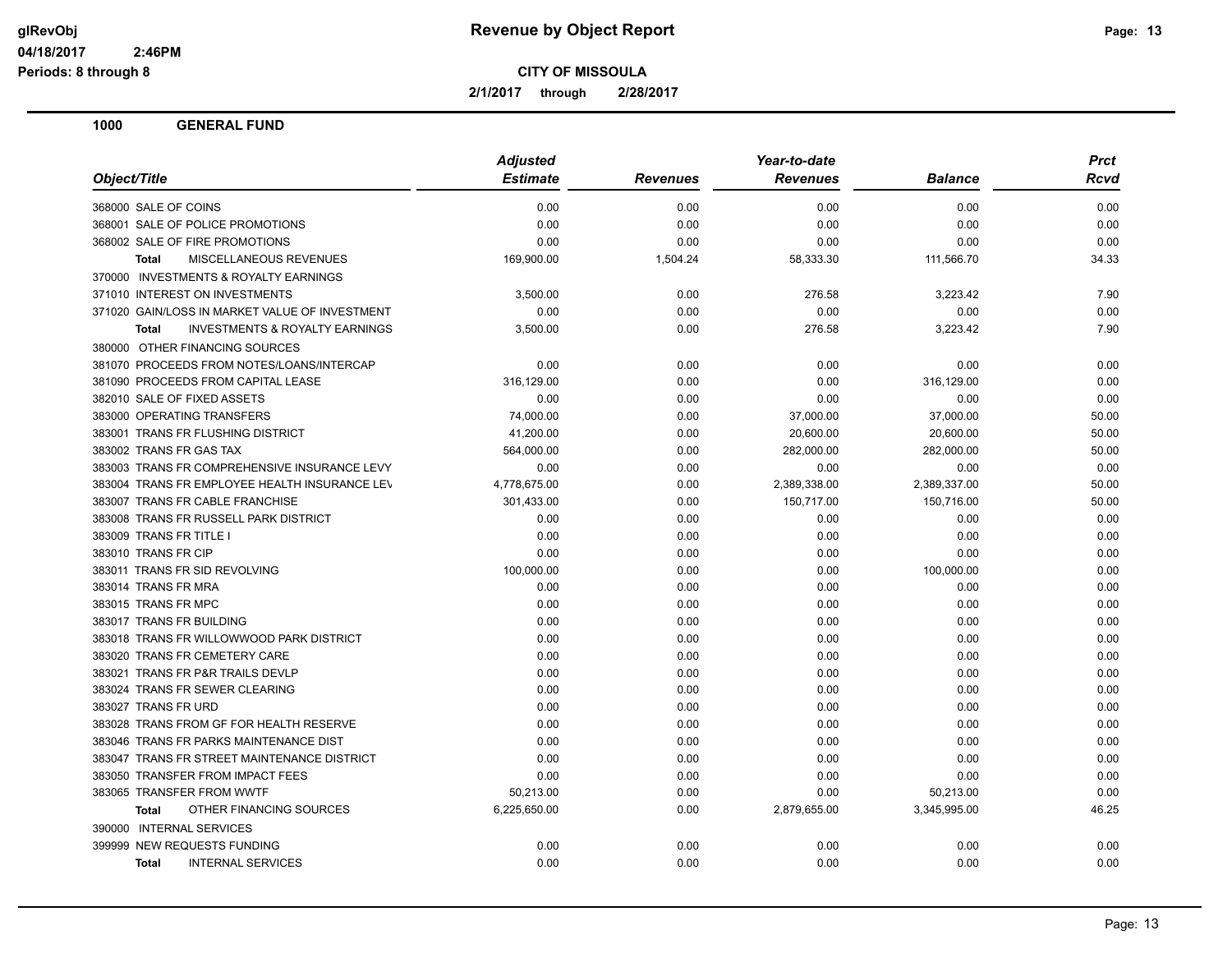| glRevObj<br>04/18/2017 | <b>Revenue by Object Report</b><br>2:46PM |                     |                                                             |              |               | Page: 14      |       |
|------------------------|-------------------------------------------|---------------------|-------------------------------------------------------------|--------------|---------------|---------------|-------|
| Periods: 8 through 8   |                                           |                     | <b>CITY OF MISSOULA</b><br>2/1/2017<br>2/28/2017<br>through |              |               |               |       |
|                        | Total                                     | <b>GENERAL FUND</b> | 53,666,050.00                                               | 1,274,886.54 | 28,190,521.10 | 25,475,528.90 | 52.53 |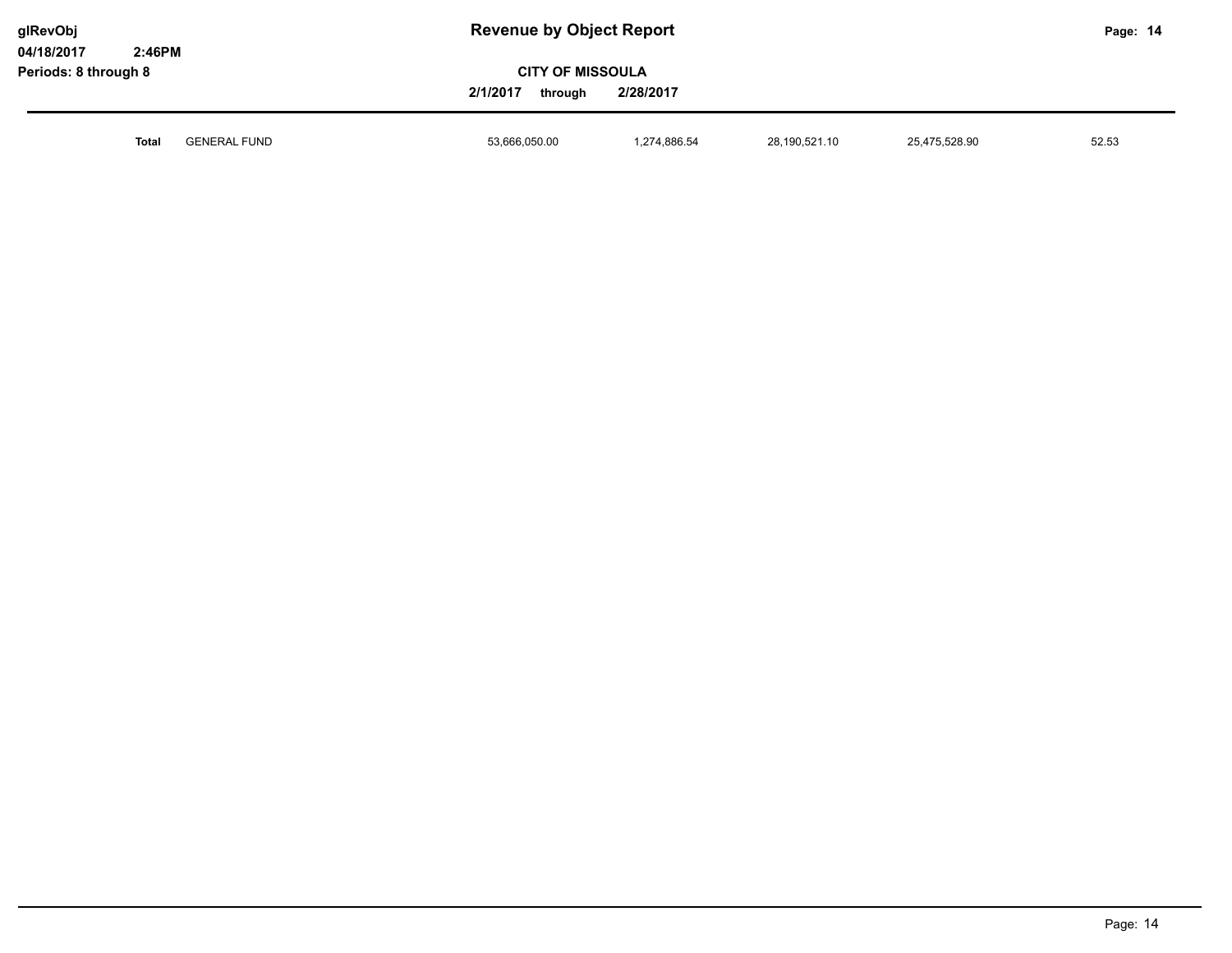**2/1/2017 through 2/28/2017**

# **1211 PARK ACQUISITION & DEVELOPMENT**

# **1211 PARK ACQUISITION & DEVELOPMENT**

|                                                           | <b>Adjusted</b> |                 | Year-to-date    |                | <b>Prct</b> |
|-----------------------------------------------------------|-----------------|-----------------|-----------------|----------------|-------------|
| Object/Title                                              | <b>Estimate</b> | <b>Revenues</b> | <b>Revenues</b> | <b>Balance</b> | Rcvd        |
| 340000 CHARGES FOR SERVICES                               |                 |                 |                 |                |             |
| 346080 PAYMENT IN LIEU OF PARKS                           | 243,228.00      | 0.00            | 30,760.00       | 212,468.00     | 12.65       |
| 346082 HIGH PARK EASEMENT EXCHANGE                        | 0.00            | 0.00            | 0.00            | 0.00           | 0.00        |
| <b>CHARGES FOR SERVICES</b><br><b>Total</b>               | 243,228.00      | 0.00            | 30,760.00       | 212,468.00     | 12.65       |
| 360000 MISCELLANEOUS REVENUES                             |                 |                 |                 |                |             |
| 360010 MISCELLANEOUS                                      | 0.00            | 0.00            | 0.00            | 0.00           | 0.00        |
| 360016 LAFRAY PARK DONATIONS                              | 0.00            | 0.00            | 0.00            | 0.00           | 0.00        |
| 360017 PARK PLANS FORFEITURE                              | 0.00            | 0.00            | 0.00            | 0.00           | 0.00        |
| 360020 GREENOUGH PARK ENCROACHMENTS                       | 0.00            | 0.00            | 0.00            | 0.00           | 0.00        |
| 365102 RECREATION YOUTH & ADULT SPORTS                    | 0.00            | 0.00            | 0.00            | 0.00           | 0.00        |
| MISCELLANEOUS REVENUES<br><b>Total</b>                    | 0.00            | 0.00            | 0.00            | 0.00           | 0.00        |
| 370000 INVESTMENTS & ROYALTY EARNINGS                     |                 |                 |                 |                |             |
| 371010 INTEREST ON INVESTMENTS                            | 0.00            | 0.00            | 0.00            | 0.00           | 0.00        |
| 371020 GAIN/LOSS IN MARKET VALUE OF INVESTMENTS           | 0.00            | 0.00            | 0.00            | 0.00           | 0.00        |
| <b>INVESTMENTS &amp; ROYALTY EARNINGS</b><br><b>Total</b> | 0.00            | 0.00            | 0.00            | 0.00           | 0.00        |
| 380000 OTHER FINANCING SOURCES                            |                 |                 |                 |                |             |
| 383000 OPERATING TRANSFERS                                | 0.00            | 0.00            | 0.00            | 0.00           | 0.00        |
| 383029 TRANS FR GENERAL                                   | 0.00            | 0.00            | 0.00            | 0.00           | 0.00        |
| OTHER FINANCING SOURCES<br><b>Total</b>                   | 0.00            | 0.00            | 0.00            | 0.00           | 0.00        |
| PARK ACQUISITION & DEVELOPMENT<br>Total                   | 243.228.00      | 0.00            | 30.760.00       | 212.468.00     | 12.65       |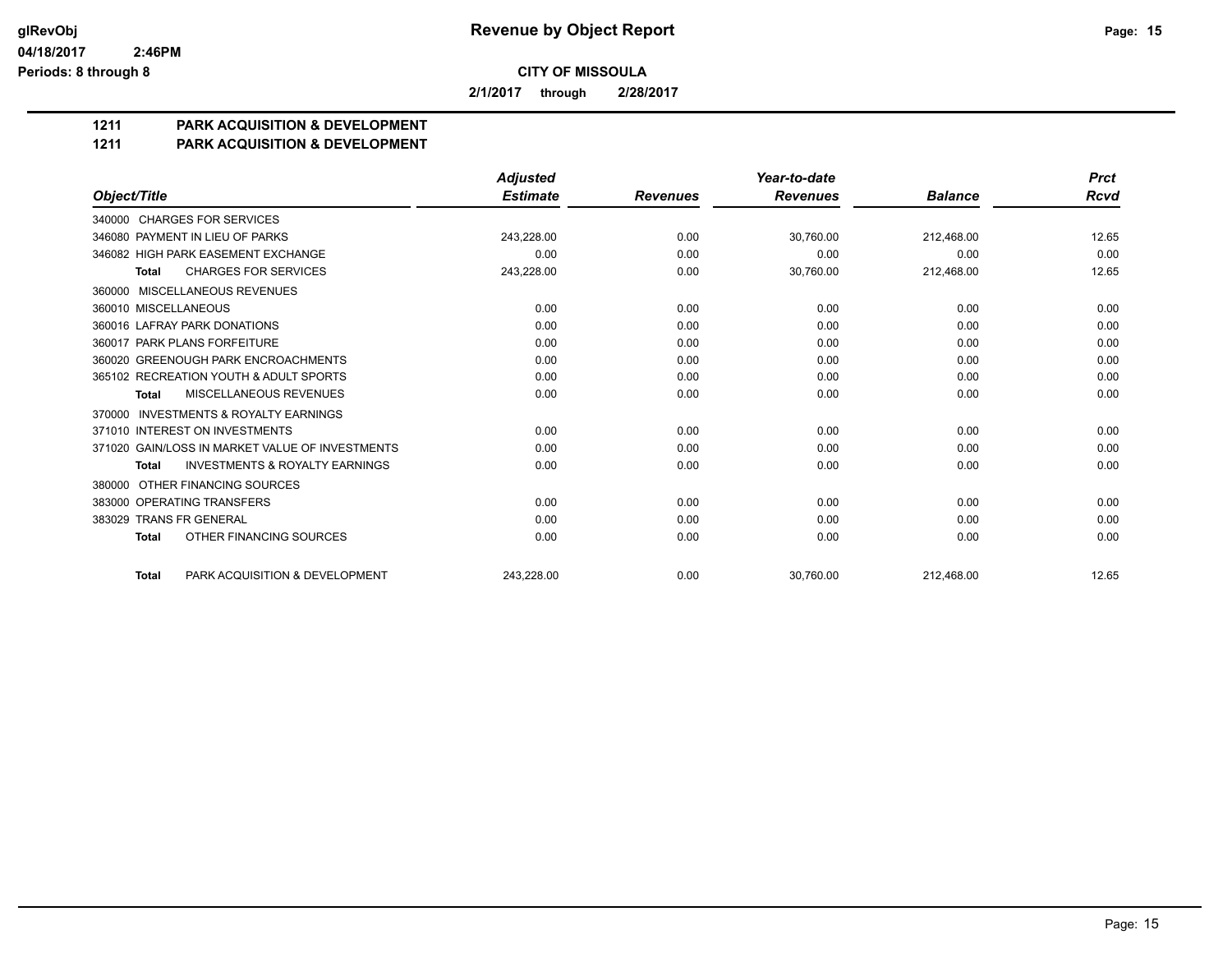**2/1/2017 through 2/28/2017**

# **1211 PARK ACQUISITION & DEVELOPMENT**

|                                                           | <b>Adjusted</b> |                 | Year-to-date    |                | <b>Prct</b> |
|-----------------------------------------------------------|-----------------|-----------------|-----------------|----------------|-------------|
| Object/Title                                              | <b>Estimate</b> | <b>Revenues</b> | <b>Revenues</b> | <b>Balance</b> | Rcvd        |
| 340000 CHARGES FOR SERVICES                               |                 |                 |                 |                |             |
| 346080 PAYMENT IN LIEU OF PARKS                           | 243,228.00      | 0.00            | 30,760.00       | 212,468.00     | 12.65       |
| 346082 HIGH PARK EASEMENT EXCHANGE                        | 0.00            | 0.00            | 0.00            | 0.00           | 0.00        |
| <b>CHARGES FOR SERVICES</b><br>Total                      | 243,228.00      | 0.00            | 30,760.00       | 212,468.00     | 12.65       |
| MISCELLANEOUS REVENUES<br>360000                          |                 |                 |                 |                |             |
| 360010 MISCELLANEOUS                                      | 0.00            | 0.00            | 0.00            | 0.00           | 0.00        |
| 360016 LAFRAY PARK DONATIONS                              | 0.00            | 0.00            | 0.00            | 0.00           | 0.00        |
| 360017 PARK PLANS FORFEITURE                              | 0.00            | 0.00            | 0.00            | 0.00           | 0.00        |
| 360020 GREENOUGH PARK ENCROACHMENTS                       | 0.00            | 0.00            | 0.00            | 0.00           | 0.00        |
| 365102 RECREATION YOUTH & ADULT SPORTS                    | 0.00            | 0.00            | 0.00            | 0.00           | 0.00        |
| MISCELLANEOUS REVENUES<br>Total                           | 0.00            | 0.00            | 0.00            | 0.00           | 0.00        |
| <b>INVESTMENTS &amp; ROYALTY EARNINGS</b><br>370000       |                 |                 |                 |                |             |
| 371010 INTEREST ON INVESTMENTS                            | 0.00            | 0.00            | 0.00            | 0.00           | 0.00        |
| 371020 GAIN/LOSS IN MARKET VALUE OF INVESTMENT            | 0.00            | 0.00            | 0.00            | 0.00           | 0.00        |
| <b>INVESTMENTS &amp; ROYALTY EARNINGS</b><br><b>Total</b> | 0.00            | 0.00            | 0.00            | 0.00           | 0.00        |
| 380000 OTHER FINANCING SOURCES                            |                 |                 |                 |                |             |
| 383000 OPERATING TRANSFERS                                | 0.00            | 0.00            | 0.00            | 0.00           | 0.00        |
| 383029 TRANS FR GENERAL                                   | 0.00            | 0.00            | 0.00            | 0.00           | 0.00        |
| OTHER FINANCING SOURCES<br><b>Total</b>                   | 0.00            | 0.00            | 0.00            | 0.00           | 0.00        |
| PARK ACQUISITION & DEVELOPMENT<br><b>Total</b>            | 243,228.00      | 0.00            | 30,760.00       | 212,468.00     | 12.65       |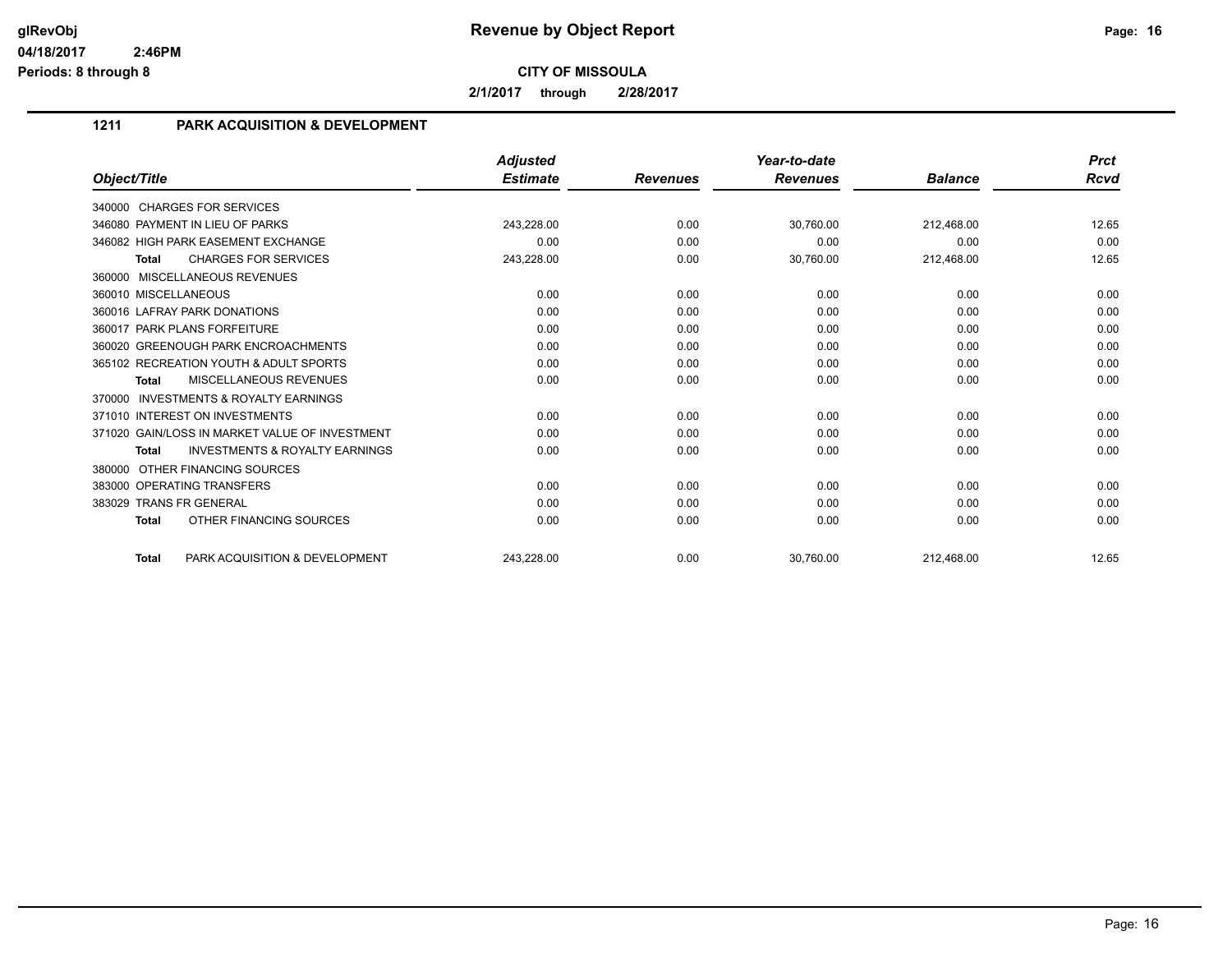*Prct Rcvd*

**CITY OF MISSOULA**

**2/1/2017 through 2/28/2017**

**1212 PARK ENTERPRISE FUND 1212 PARK ENTERPRISE FUND**

|                                                           | <b>Adjusted</b> |                 | Year-to-date    |                | <b>Prct</b> |
|-----------------------------------------------------------|-----------------|-----------------|-----------------|----------------|-------------|
| Object/Title                                              | <b>Estimate</b> | <b>Revenues</b> | <b>Revenues</b> | <b>Balance</b> | Rcva        |
| 340000 CHARGES FOR SERVICES                               |                 |                 |                 |                |             |
| 346000 FEES                                               | 223,100.00      | 699.78          | 17,731.39       | 205,368.61     | 7.95        |
| 346001 TENNIS FEE                                         | 1,000.00        | 0.00            | 1,380.00        | $-380.00$      | 138.00      |
| 346030 SWIMMING POOL FEES                                 | 1,000.00        | 0.00            | 1,000.00        | 0.00           | 100.00      |
| 346040 MCCORMICK SWIMMING POOL                            | 0.00            | 0.00            | 0.00            | 0.00           | 0.00        |
| 346056 PICNIC SITE FEES                                   | 0.00            | 0.00            | 0.00            | 0.00           | 0.00        |
| 346060 CURRENTS SWIMMING FACILITY                         | 0.00            | 0.00            | 0.00            | 0.00           | 0.00        |
| <b>CHARGES FOR SERVICES</b><br>Total                      | 225,100.00      | 699.78          | 20,111.39       | 204,988.61     | 8.93        |
| MISCELLANEOUS REVENUES<br>360000                          |                 |                 |                 |                |             |
| 360010 MISCELLANEOUS                                      | 0.00            | 0.00            | 0.00            | 0.00           | 0.00        |
| <b>MISCELLANEOUS REVENUES</b><br><b>Total</b>             | 0.00            | 0.00            | 0.00            | 0.00           | 0.00        |
| <b>INVESTMENTS &amp; ROYALTY EARNINGS</b><br>370000       |                 |                 |                 |                |             |
| 371010 INTEREST ON INVESTMENTS                            | 0.00            | 0.00            | 0.00            | 0.00           | 0.00        |
| <b>GAIN/LOSS IN MARKET VALUE OF INVESTMENTS</b><br>371020 | 0.00            | 0.00            | 0.00            | 0.00           | 0.00        |
| <b>INVESTMENTS &amp; ROYALTY EARNINGS</b><br>Total        | 0.00            | 0.00            | 0.00            | 0.00           | 0.00        |
| PARK ENTERPRISE FUND<br>Total                             | 225,100.00      | 699.78          | 20,111.39       | 204,988.61     | 8.93        |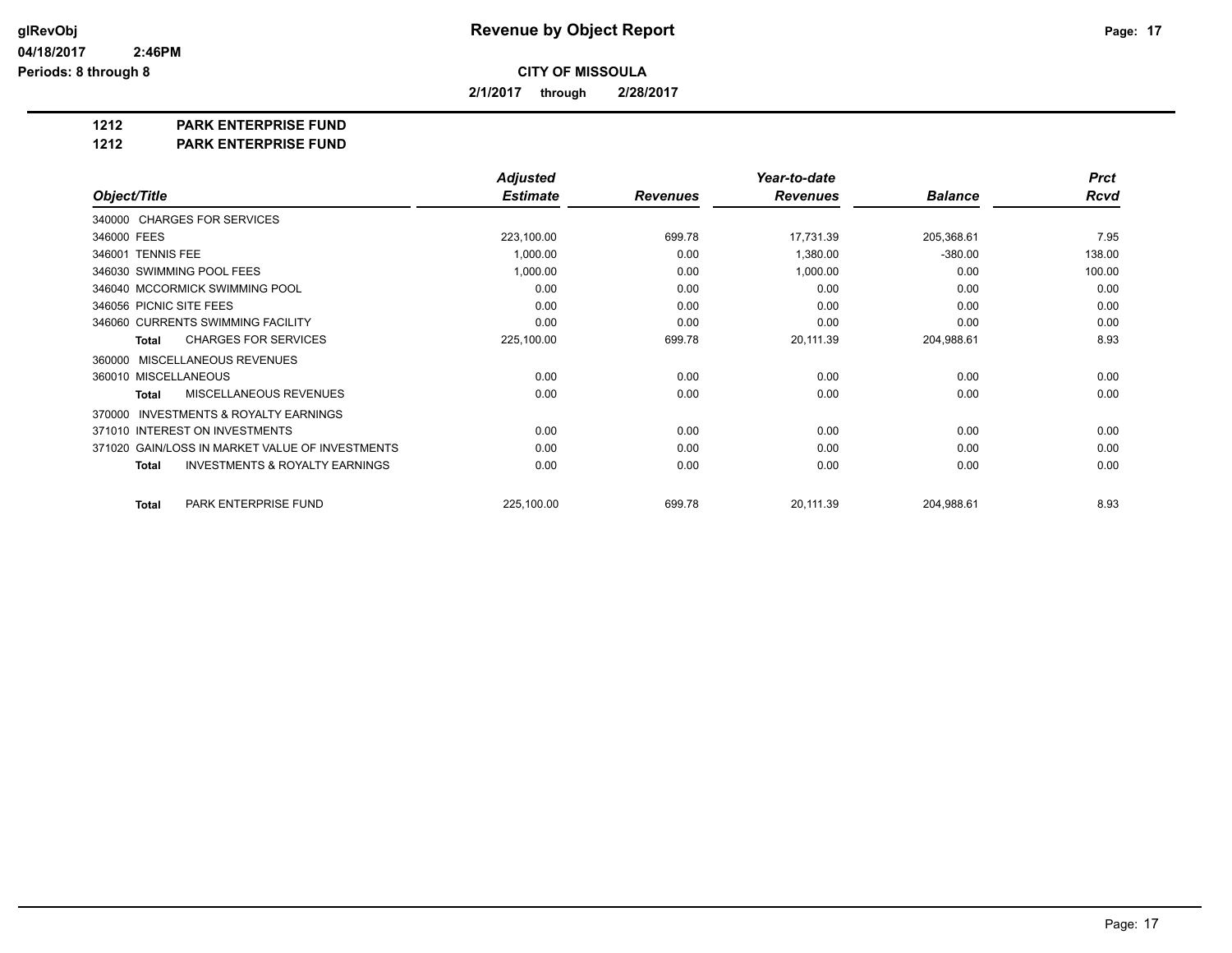**2/1/2017 through 2/28/2017**

## **1212 PARK ENTERPRISE FUND**

|                                                           | <b>Adjusted</b> |                 | Year-to-date    |                | <b>Prct</b> |
|-----------------------------------------------------------|-----------------|-----------------|-----------------|----------------|-------------|
| Object/Title                                              | <b>Estimate</b> | <b>Revenues</b> | <b>Revenues</b> | <b>Balance</b> | <b>Rcvd</b> |
| 340000 CHARGES FOR SERVICES                               |                 |                 |                 |                |             |
| 346000 FEES                                               | 223,100.00      | 699.78          | 17.731.39       | 205,368.61     | 7.95        |
| 346001 TENNIS FEE                                         | 1,000.00        | 0.00            | 1,380.00        | $-380.00$      | 138.00      |
| 346030 SWIMMING POOL FEES                                 | 1,000.00        | 0.00            | 1,000.00        | 0.00           | 100.00      |
| 346040 MCCORMICK SWIMMING POOL                            | 0.00            | 0.00            | 0.00            | 0.00           | 0.00        |
| 346056 PICNIC SITE FEES                                   | 0.00            | 0.00            | 0.00            | 0.00           | 0.00        |
| 346060 CURRENTS SWIMMING FACILITY                         | 0.00            | 0.00            | 0.00            | 0.00           | 0.00        |
| <b>CHARGES FOR SERVICES</b><br>Total                      | 225,100.00      | 699.78          | 20,111.39       | 204,988.61     | 8.93        |
| 360000 MISCELLANEOUS REVENUES                             |                 |                 |                 |                |             |
| 360010 MISCELLANEOUS                                      | 0.00            | 0.00            | 0.00            | 0.00           | 0.00        |
| <b>MISCELLANEOUS REVENUES</b><br><b>Total</b>             | 0.00            | 0.00            | 0.00            | 0.00           | 0.00        |
| <b>INVESTMENTS &amp; ROYALTY EARNINGS</b><br>370000       |                 |                 |                 |                |             |
| 371010 INTEREST ON INVESTMENTS                            | 0.00            | 0.00            | 0.00            | 0.00           | 0.00        |
| 371020 GAIN/LOSS IN MARKET VALUE OF INVESTMENT            | 0.00            | 0.00            | 0.00            | 0.00           | 0.00        |
| <b>INVESTMENTS &amp; ROYALTY EARNINGS</b><br><b>Total</b> | 0.00            | 0.00            | 0.00            | 0.00           | 0.00        |
| PARK ENTERPRISE FUND<br><b>Total</b>                      | 225,100.00      | 699.78          | 20,111.39       | 204,988.61     | 8.93        |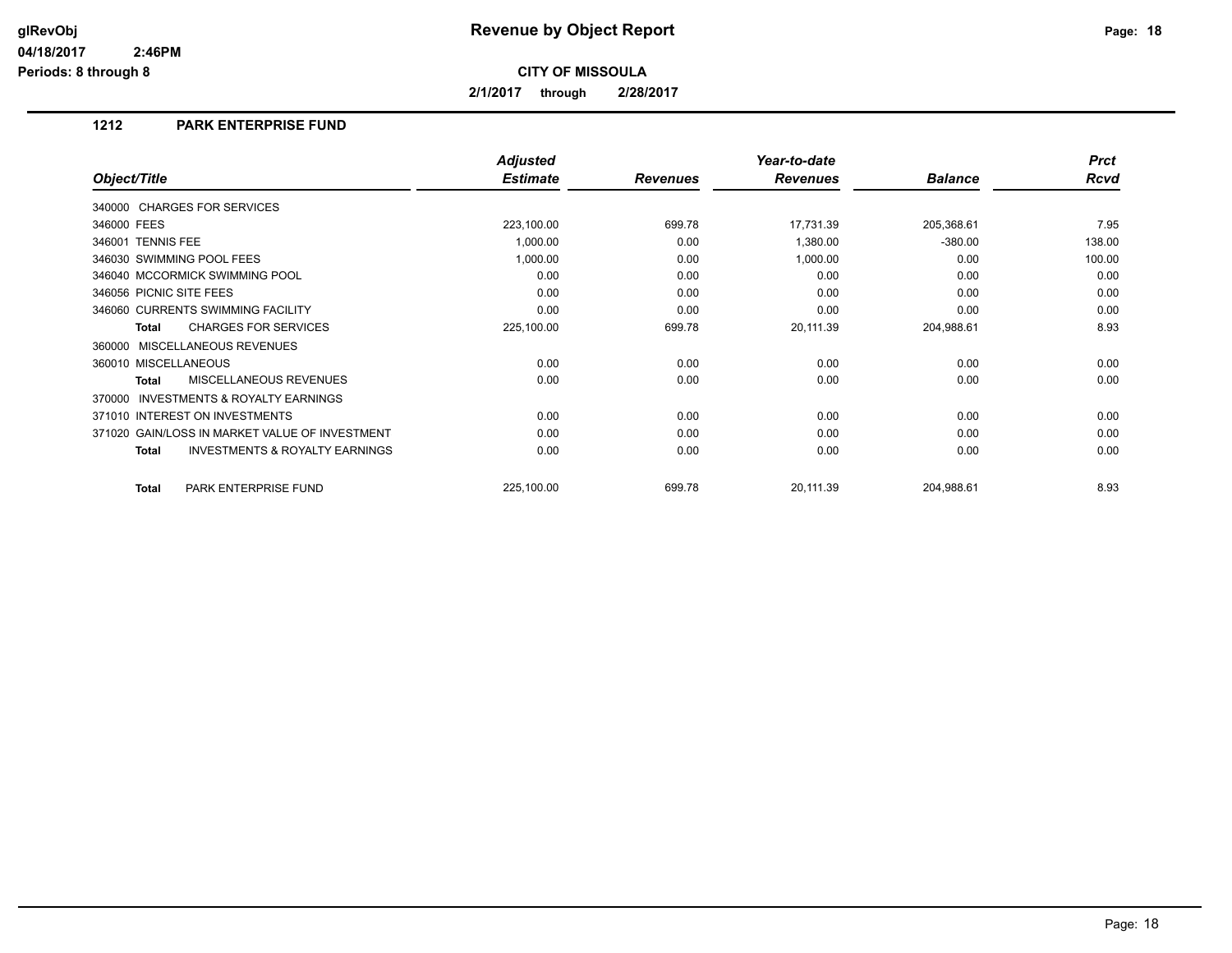**2/1/2017 through 2/28/2017**

**1216 PARKS & REC TRAILS, DEV**

**1216 PARKS & REC TRAILS, DEV**

| <b>Adjusted</b> |                 | Year-to-date    |                | <b>Prct</b> |
|-----------------|-----------------|-----------------|----------------|-------------|
| <b>Estimate</b> | <b>Revenues</b> | <b>Revenues</b> | <b>Balance</b> | <b>Rcvd</b> |
|                 |                 |                 |                |             |
| 0.00            | 0.00            | 0.00            | 0.00           | 0.00        |
| 0.00            | 0.00            | 0.00            | 0.00           | 0.00        |
| 15,000.00       | 10,172.31       | 43,007.68       | $-28,007.68$   | 286.72      |
| 20,000.00       | 0.00            | 0.00            | 20,000.00      | 0.00        |
| 0.00            | 0.00            | 0.00            | 0.00           | 0.00        |
| 50,000.00       | 0.00            | 0.00            | 50,000.00      | 0.00        |
| 0.00            | 0.00            | 0.00            | 0.00           | 0.00        |
| 27,000.00       | 0.00            | 0.00            | 27,000.00      | 0.00        |
| 0.00            | 0.00            | $-2,548.00$     | 2,548.00       | 0.00        |
| 0.00            | 0.00            | 5.57            | $-5.57$        | 0.00        |
| 112,000.00      | 10,172.31       | 40,465.25       | 71,534.75      | 36.13       |
|                 |                 |                 |                |             |
| 0.00            | 0.00            | 0.00            | 0.00           | 0.00        |
| 0.00            | 0.00            | 0.00            | 0.00           | 0.00        |
| 0.00            | 0.00            | 0.00            | 0.00           | 0.00        |
| 0.00            | 0.00            | 0.00            | 0.00           | 0.00        |
| 0.00            | 0.00            | 0.00            | 0.00           | 0.00        |
| 0.00            | 0.00            | 0.00            | 0.00           | 0.00        |
|                 |                 |                 |                |             |
| 25,000.00       | 0.00            | 0.00            | 25,000.00      | 0.00        |
| 0.00            | 0.00            | 0.00            | 0.00           | 0.00        |
| 0.00            | 0.00            | 1,100.00        | $-1,100.00$    | 0.00        |
| 0.00            | 0.00            | 0.00            | 0.00           | 0.00        |
| 0.00            | 19,747.77       | 20,249.78       | $-20,249.78$   | 0.00        |
| 0.00            | 0.00            | 0.00            | 0.00           | 0.00        |
| 0.00            | 0.00            | 0.00            | 0.00           | 0.00        |
| 70,000.00       | 3,075.00        | 11,832.89       | 58,167.11      | 16.90       |
| 0.00            | 0.00            | 100.55          | $-100.55$      | 0.00        |
| 0.00            | 0.00            | 0.00            | 0.00           | 0.00        |
| 0.00            | 0.00            | 0.00            | 0.00           | 0.00        |
| 45,000.00       | 0.00            | 1,224.00        | 43,776.00      | 2.72        |
| 271,100.00      | 2,837.78        | 15, 177.57      | 255,922.43     | 5.60        |
| 10,000.00       | 0.00            | 25.00           | 9,975.00       | 0.25        |
| 30,000.00       | 0.00            | 2,004.00        | 27,996.00      | 6.68        |
| 0.00            | 1,486.89        | 7,085.15        | $-7,085.15$    | 0.00        |
| 0.00            | 400.00          | 1,350.00        | $-1,350.00$    | 0.00        |
| 55,000.00       | 200.00          | 2,848.00        | 52,152.00      | 5.18        |
|                 |                 |                 |                |             |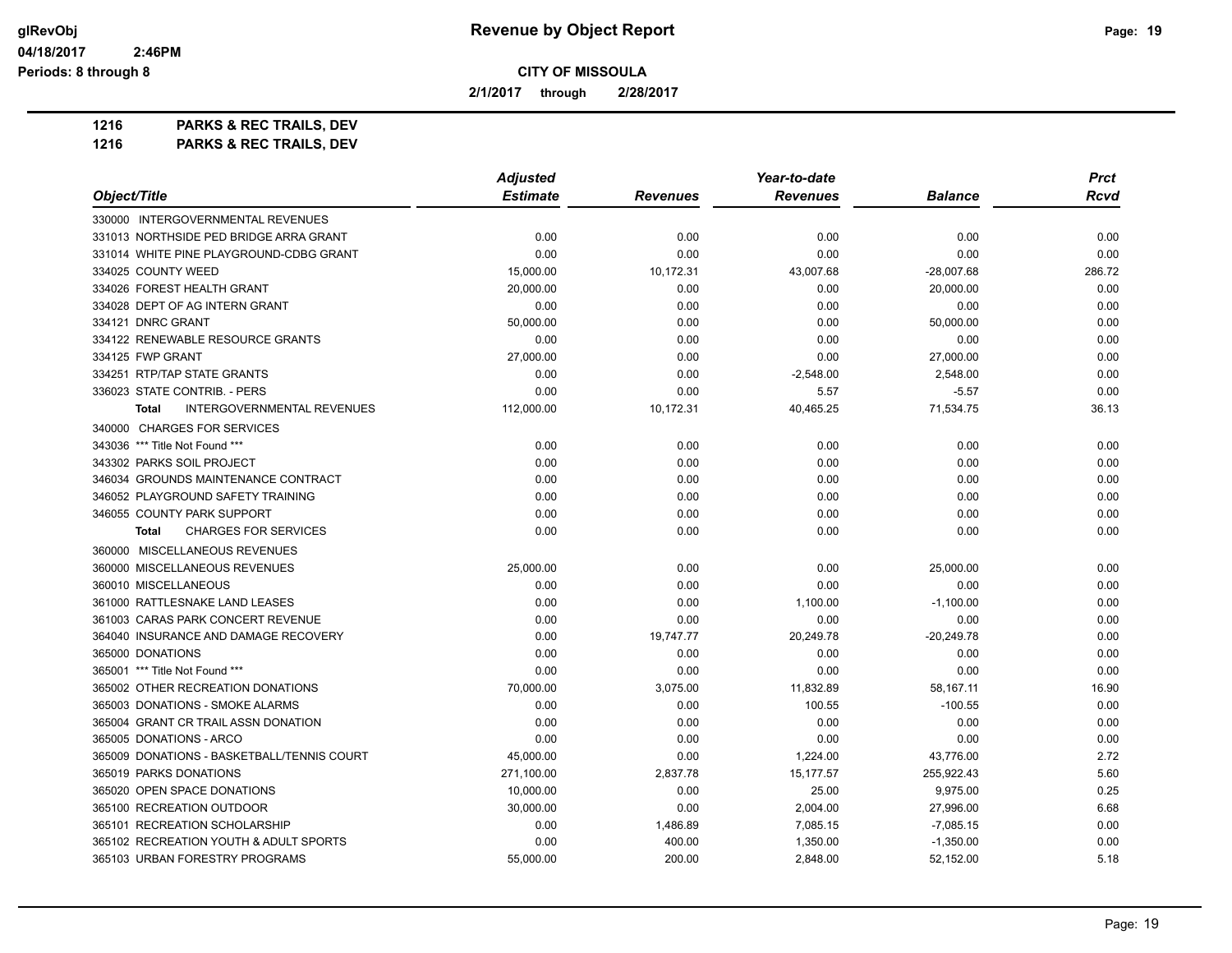**2/1/2017 through 2/28/2017**

**1216 PARKS & REC TRAILS, DEV 1216 PARKS & REC TRAILS, DEV**

*Object/Title Adjusted Estimate Revenues Year-to-date Revenues Balance Prct Rcvd* 365109 CONSERVATION LANDS DONATIONS 20,000.00 0.00 0.00 20,000.00 0.00 **Total MISCELLANEOUS REVENUES 62,900.00** 526,100.00 27,747.44 62,996.94 463,103.06 463,103.06 11.97 370000 INVESTMENTS & ROYALTY EARNINGS 371010 INTEREST ON INVESTMENTS 0.00 0.00 0.00 0.00 0.00 371020 GAIN/LOSS IN MARKET VALUE OF INVESTMENTS 0.00 0.00 0.00 0.00 0.00 **Total** INVESTMENTS & ROYALTY EARNINGS 0.00 0.00 0.00 0.00 0.00 380000 OTHER FINANCING SOURCES 383000 OPERATING TRANSFERS 10,000.00 0.00 10,000.00 100.00 100.00 383001 TRANS FR FLUSHING DISTRICT 0.00 0.00 0.00 0.00 0.00  $383026$  TRANS FR CDBG  $0.00$   $0.00$   $0.00$   $160,000.00$   $-160,000.00$   $-160,000.00$   $0.00$  $0.00 \hspace{1.5cm} 0.00 \hspace{3.1cm} 0.00 \hspace{1.5cm} 0.00 \hspace{1.5cm} 0.00 \hspace{1.5cm} 0.00 \hspace{1.5cm} 0.00 \hspace{1.5cm} 0.00 \hspace{1.5cm} 0.00 \hspace{1.5cm} 0.00 \hspace{1.5cm} 0.00 \hspace{1.5cm} 0.00 \hspace{1.5cm} 0.00 \hspace{1.5cm} 0.00 \hspace{1.5cm} 0.00 \hspace{1.5cm} 0.00 \hspace{1.5$ **Total OTHER FINANCING SOURCES** 10,000.00 0.00 0.00 170,000.00 170,000.00 160,000.00 1,700.00 **Total PARKS & REC TRAILS, DEV 648,100.00** 648,100.00 37,919.75 273,462.19 374,637.81 374,637.81 42.19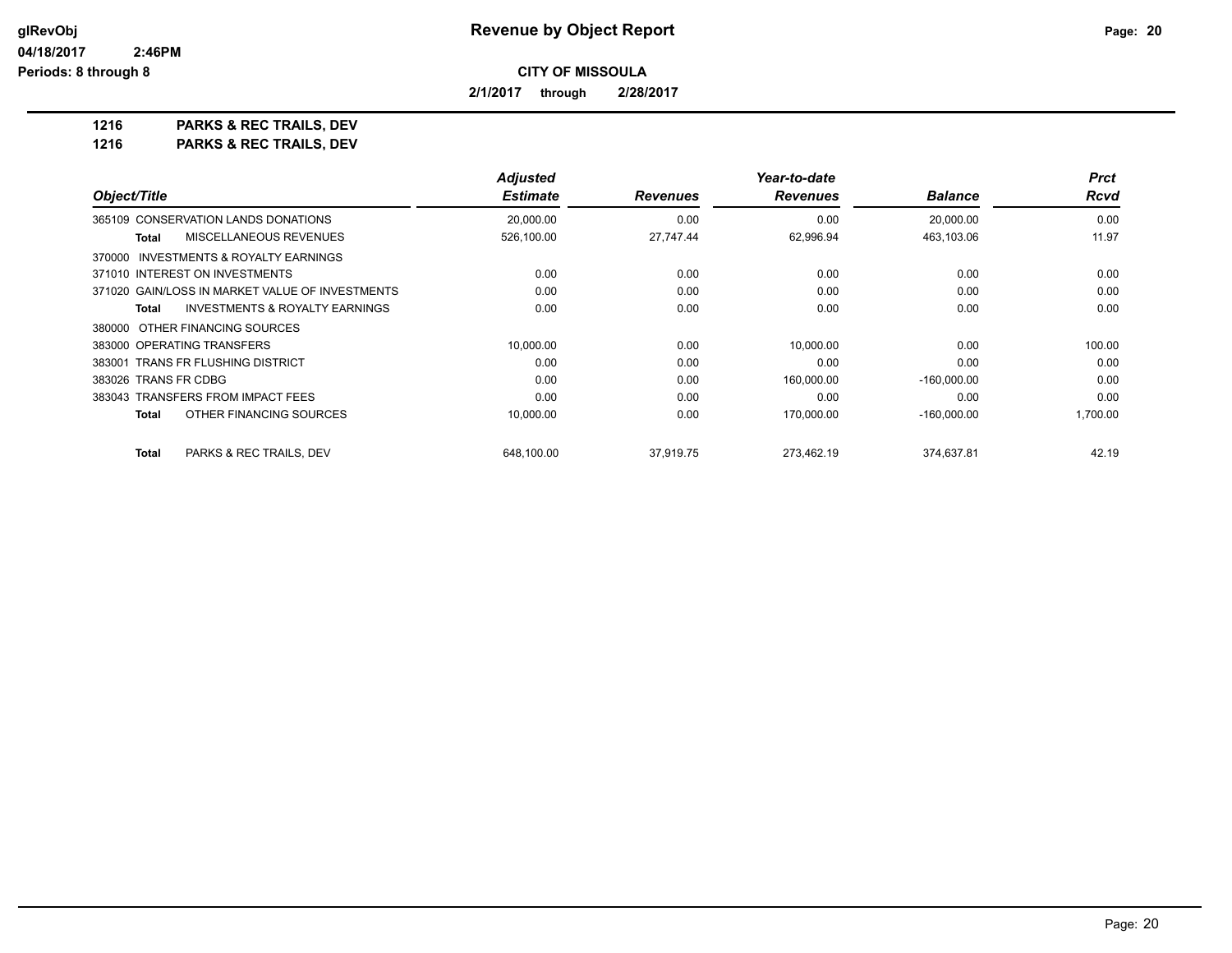**2/1/2017 through 2/28/2017**

# **1216 PARKS & REC TRAILS, DEV**

|                                                   | <b>Adjusted</b> |                 | Year-to-date    |                | <b>Prct</b> |
|---------------------------------------------------|-----------------|-----------------|-----------------|----------------|-------------|
| Object/Title                                      | <b>Estimate</b> | <b>Revenues</b> | <b>Revenues</b> | <b>Balance</b> | <b>Rcvd</b> |
| 330000 INTERGOVERNMENTAL REVENUES                 |                 |                 |                 |                |             |
| 331013 NORTHSIDE PED BRIDGE ARRA GRANT            | 0.00            | 0.00            | 0.00            | 0.00           | 0.00        |
| 331014 WHITE PINE PLAYGROUND-CDBG GRANT           | 0.00            | 0.00            | 0.00            | 0.00           | 0.00        |
| 334025 COUNTY WEED                                | 15,000.00       | 10,172.31       | 43,007.68       | $-28,007.68$   | 286.72      |
| 334026 FOREST HEALTH GRANT                        | 20,000.00       | 0.00            | 0.00            | 20,000.00      | 0.00        |
| 334028 DEPT OF AG INTERN GRANT                    | 0.00            | 0.00            | 0.00            | 0.00           | 0.00        |
| 334121 DNRC GRANT                                 | 50,000.00       | 0.00            | 0.00            | 50,000.00      | 0.00        |
| 334122 RENEWABLE RESOURCE GRANTS                  | 0.00            | 0.00            | 0.00            | 0.00           | 0.00        |
| 334125 FWP GRANT                                  | 27,000.00       | 0.00            | 0.00            | 27,000.00      | 0.00        |
| 334251 RTP/TAP STATE GRANTS                       | 0.00            | 0.00            | $-2,548.00$     | 2,548.00       | 0.00        |
| 336023 STATE CONTRIB. - PERS                      | 0.00            | 0.00            | 5.57            | $-5.57$        | 0.00        |
| <b>INTERGOVERNMENTAL REVENUES</b><br><b>Total</b> | 112,000.00      | 10,172.31       | 40,465.25       | 71,534.75      | 36.13       |
| 340000 CHARGES FOR SERVICES                       |                 |                 |                 |                |             |
| 343036 *** Title Not Found ***                    | 0.00            | 0.00            | 0.00            | 0.00           | 0.00        |
| 343302 PARKS SOIL PROJECT                         | 0.00            | 0.00            | 0.00            | 0.00           | 0.00        |
| 346034 GROUNDS MAINTENANCE CONTRACT               | 0.00            | 0.00            | 0.00            | 0.00           | 0.00        |
| 346052 PLAYGROUND SAFETY TRAINING                 | 0.00            | 0.00            | 0.00            | 0.00           | 0.00        |
| 346055 COUNTY PARK SUPPORT                        | 0.00            | 0.00            | 0.00            | 0.00           | 0.00        |
| <b>CHARGES FOR SERVICES</b><br><b>Total</b>       | 0.00            | 0.00            | 0.00            | 0.00           | 0.00        |
| 360000 MISCELLANEOUS REVENUES                     |                 |                 |                 |                |             |
| 360000 MISCELLANEOUS REVENUES                     | 25,000.00       | 0.00            | 0.00            | 25,000.00      | 0.00        |
| 360010 MISCELLANEOUS                              | 0.00            | 0.00            | 0.00            | 0.00           | 0.00        |
| 361000 RATTLESNAKE LAND LEASES                    | 0.00            | 0.00            | 1,100.00        | $-1,100.00$    | 0.00        |
| 361003 CARAS PARK CONCERT REVENUE                 | 0.00            | 0.00            | 0.00            | 0.00           | 0.00        |
| 364040 INSURANCE AND DAMAGE RECOVERY              | 0.00            | 19,747.77       | 20,249.78       | $-20,249.78$   | 0.00        |
| 365000 DONATIONS                                  | 0.00            | 0.00            | 0.00            | 0.00           | 0.00        |
| 365001 *** Title Not Found ***                    | 0.00            | 0.00            | 0.00            | 0.00           | 0.00        |
| 365002 OTHER RECREATION DONATIONS                 | 70,000.00       | 3,075.00        | 11,832.89       | 58,167.11      | 16.90       |
| 365003 DONATIONS - SMOKE ALARMS                   | 0.00            | 0.00            | 100.55          | $-100.55$      | 0.00        |
| 365004 GRANT CR TRAIL ASSN DONATION               | 0.00            | 0.00            | 0.00            | 0.00           | 0.00        |
| 365005 DONATIONS - ARCO                           | 0.00            | 0.00            | 0.00            | 0.00           | 0.00        |
| 365009 DONATIONS - BASKETBALL/TENNIS COURT        | 45,000.00       | 0.00            | 1,224.00        | 43,776.00      | 2.72        |
| 365019 PARKS DONATIONS                            | 271,100.00      | 2,837.78        | 15, 177.57      | 255,922.43     | 5.60        |
| 365020 OPEN SPACE DONATIONS                       | 10,000.00       | 0.00            | 25.00           | 9,975.00       | 0.25        |
| 365100 RECREATION OUTDOOR                         | 30,000.00       | 0.00            | 2,004.00        | 27,996.00      | 6.68        |
| 365101 RECREATION SCHOLARSHIP                     | 0.00            | 1,486.89        | 7,085.15        | $-7,085.15$    | 0.00        |
| 365102 RECREATION YOUTH & ADULT SPORTS            | 0.00            | 400.00          | 1,350.00        | $-1,350.00$    | 0.00        |
| 365103 URBAN FORESTRY PROGRAMS                    | 55,000.00       | 200.00          | 2,848.00        | 52,152.00      | 5.18        |
| 365109 CONSERVATION LANDS DONATIONS               | 20,000.00       | 0.00            | 0.00            | 20,000.00      | 0.00        |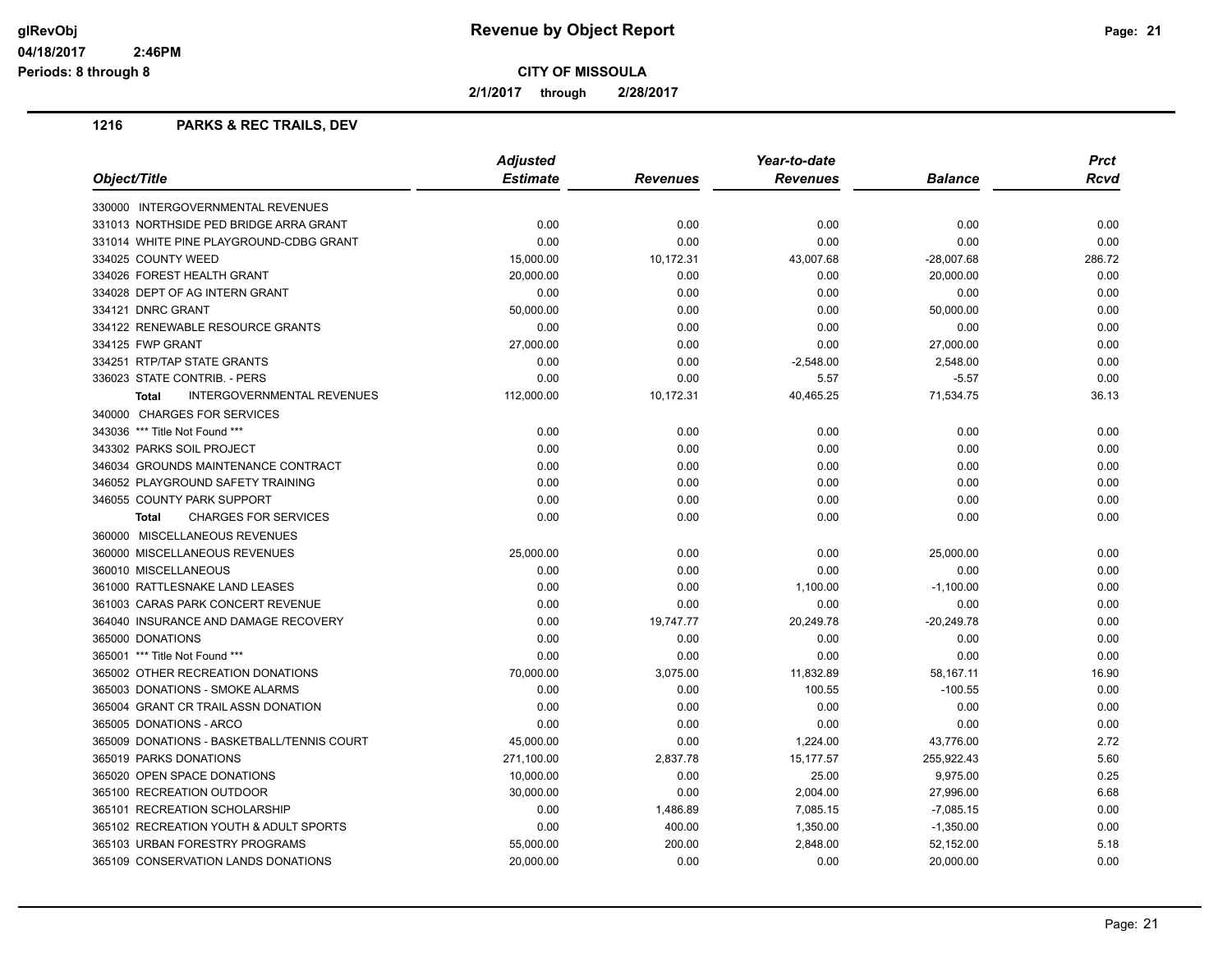**2/1/2017 through 2/28/2017**

# **1216 PARKS & REC TRAILS, DEV**

|                                                           | <b>Adjusted</b> |                 | Year-to-date    |                | <b>Prct</b> |
|-----------------------------------------------------------|-----------------|-----------------|-----------------|----------------|-------------|
| Object/Title                                              | <b>Estimate</b> | <b>Revenues</b> | <b>Revenues</b> | <b>Balance</b> | <b>Rcvd</b> |
| <b>Total</b><br>MISCELLANEOUS REVENUES                    | 526,100.00      | 27.747.44       | 62,996.94       | 463,103.06     | 11.97       |
| INVESTMENTS & ROYALTY EARNINGS<br>370000                  |                 |                 |                 |                |             |
| 371010 INTEREST ON INVESTMENTS                            | 0.00            | 0.00            | 0.00            | 0.00           | 0.00        |
| 371020 GAIN/LOSS IN MARKET VALUE OF INVESTMENT            | 0.00            | 0.00            | 0.00            | 0.00           | 0.00        |
| <b>INVESTMENTS &amp; ROYALTY EARNINGS</b><br><b>Total</b> | 0.00            | 0.00            | 0.00            | 0.00           | 0.00        |
| 380000 OTHER FINANCING SOURCES                            |                 |                 |                 |                |             |
| 383000 OPERATING TRANSFERS                                | 10,000.00       | 0.00            | 10,000.00       | 0.00           | 100.00      |
| 383001 TRANS FR FLUSHING DISTRICT                         | 0.00            | 0.00            | 0.00            | 0.00           | 0.00        |
| 383026 TRANS FR CDBG                                      | 0.00            | 0.00            | 160,000.00      | $-160,000.00$  | 0.00        |
| 383043 TRANSFERS FROM IMPACT FEES                         | 0.00            | 0.00            | 0.00            | 0.00           | 0.00        |
| OTHER FINANCING SOURCES<br><b>Total</b>                   | 10,000.00       | 0.00            | 170,000.00      | $-160,000.00$  | 1.700.00    |
| PARKS & REC TRAILS, DEV<br><b>Total</b>                   | 648.100.00      | 37.919.75       | 273.462.19      | 374.637.81     | 42.19       |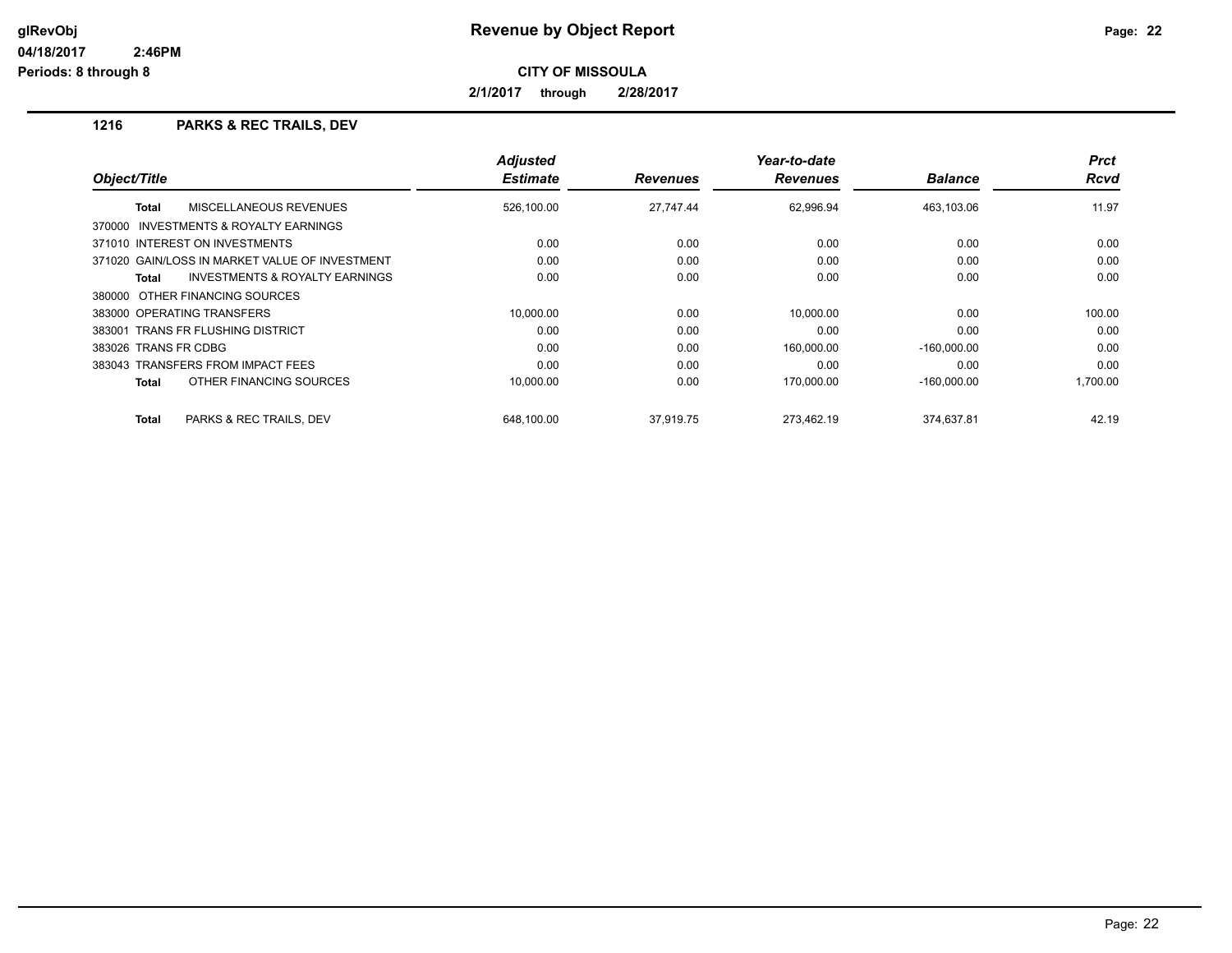**2/1/2017 through 2/28/2017**

# **1217 PARKS CITY LIFE GYM LEASE**

**1217 PARKS CITY LIFE GYM LEASE**

|                                           | <b>Adjusted</b> |                 | Year-to-date    |                | <b>Prct</b> |
|-------------------------------------------|-----------------|-----------------|-----------------|----------------|-------------|
| Object/Title                              | <b>Estimate</b> | <b>Revenues</b> | <b>Revenues</b> | <b>Balance</b> | Rcvd        |
| INTERGOVERNMENTAL REVENUES<br>330000      |                 |                 |                 |                |             |
| 336023 STATE CONTRIB. - PERS              | 0.00            | 0.00            | 0.00            | 0.00           | 0.00        |
| INTERGOVERNMENTAL REVENUES<br>Total       | 0.00            | 0.00            | 0.00            | 0.00           | 0.00        |
| 340000 CHARGES FOR SERVICES               |                 |                 |                 |                |             |
| 346031 RECREATION FEES                    | 38,000.00       | 722.00          | 35.549.00       | 2.451.00       | 93.55       |
| 346032 PRESCHOOL PROGRAMS                 | 0.00            | 0.00            | 0.00            | 0.00           | 0.00        |
| 346053 CITY LIFE PROGRAMS                 | 7,250.00        | 1,307.00        | 6,644.00        | 606.00         | 91.64       |
| <b>CHARGES FOR SERVICES</b><br>Total      | 45,250.00       | 2,029.00        | 42,193.00       | 3,057.00       | 93.24       |
| 360000 MISCELLANEOUS REVENUES             |                 |                 |                 |                |             |
| 365019 PARKS DONATIONS                    | 0.00            | 0.00            | 0.00            | 0.00           | 0.00        |
| MISCELLANEOUS REVENUES<br>Total           | 0.00            | 0.00            | 0.00            | 0.00           | 0.00        |
| PARKS CITY LIFE GYM LEASE<br><b>Total</b> | 45.250.00       | 2.029.00        | 42.193.00       | 3.057.00       | 93.24       |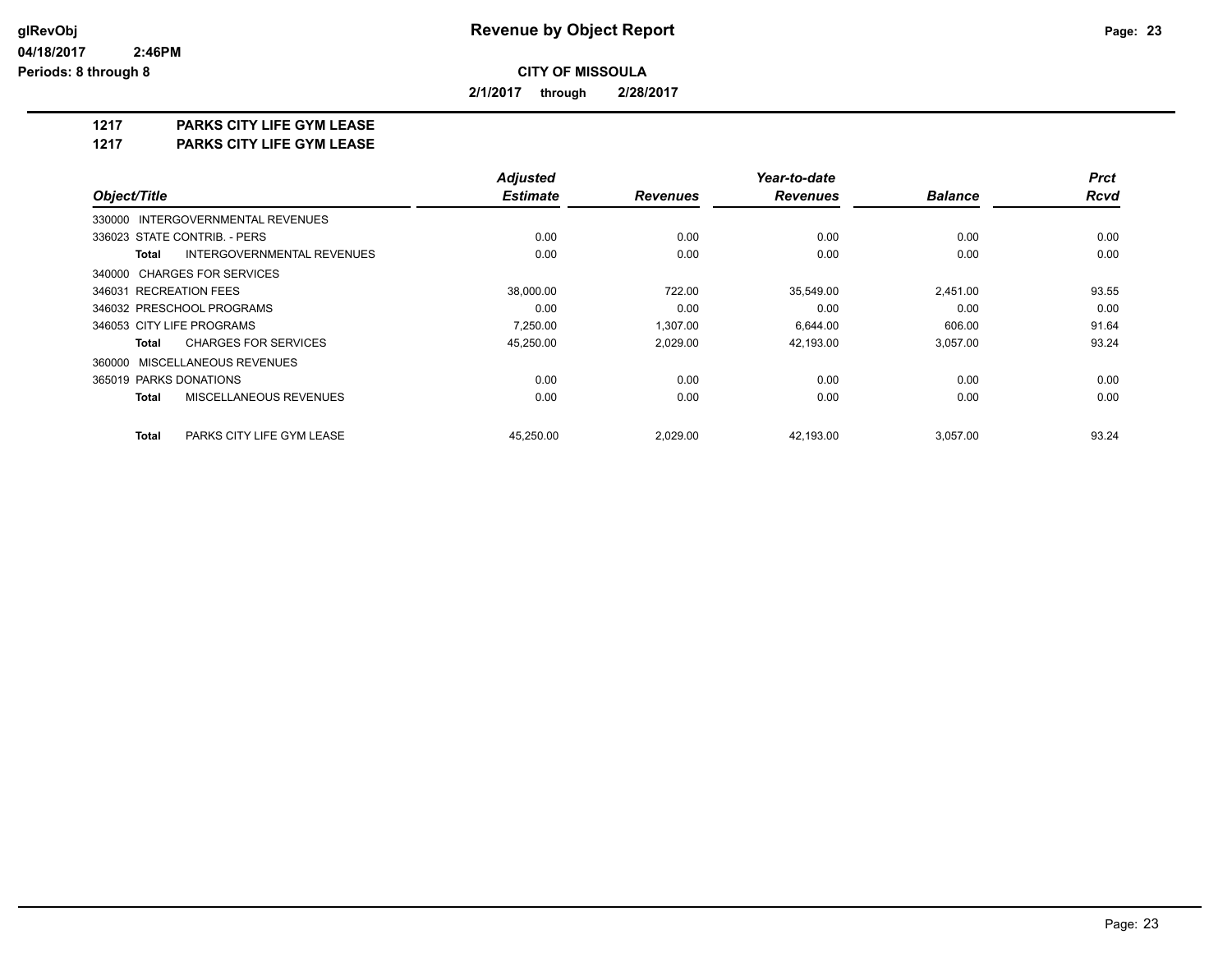**2/1/2017 through 2/28/2017**

# **1217 PARKS CITY LIFE GYM LEASE**

| Object/Title                                      | <b>Adjusted</b><br><b>Estimate</b> | <b>Revenues</b> | Year-to-date<br><b>Revenues</b> | <b>Balance</b> | <b>Prct</b><br><b>Rcvd</b> |
|---------------------------------------------------|------------------------------------|-----------------|---------------------------------|----------------|----------------------------|
| <b>INTERGOVERNMENTAL REVENUES</b><br>330000       |                                    |                 |                                 |                |                            |
| 336023 STATE CONTRIB. - PERS                      | 0.00                               | 0.00            | 0.00                            | 0.00           | 0.00                       |
| <b>INTERGOVERNMENTAL REVENUES</b><br><b>Total</b> | 0.00                               | 0.00            | 0.00                            | 0.00           | 0.00                       |
| 340000 CHARGES FOR SERVICES                       |                                    |                 |                                 |                |                            |
| 346031 RECREATION FEES                            | 38.000.00                          | 722.00          | 35.549.00                       | 2.451.00       | 93.55                      |
| 346032 PRESCHOOL PROGRAMS                         | 0.00                               | 0.00            | 0.00                            | 0.00           | 0.00                       |
| 346053 CITY LIFE PROGRAMS                         | 7.250.00                           | 1,307.00        | 6.644.00                        | 606.00         | 91.64                      |
| <b>CHARGES FOR SERVICES</b><br><b>Total</b>       | 45,250.00                          | 2.029.00        | 42,193.00                       | 3.057.00       | 93.24                      |
| MISCELLANEOUS REVENUES<br>360000                  |                                    |                 |                                 |                |                            |
| 365019 PARKS DONATIONS                            | 0.00                               | 0.00            | 0.00                            | 0.00           | 0.00                       |
| MISCELLANEOUS REVENUES<br><b>Total</b>            | 0.00                               | 0.00            | 0.00                            | 0.00           | 0.00                       |
| PARKS CITY LIFE GYM LEASE<br><b>Total</b>         | 45,250.00                          | 2,029.00        | 42,193.00                       | 3,057.00       | 93.24                      |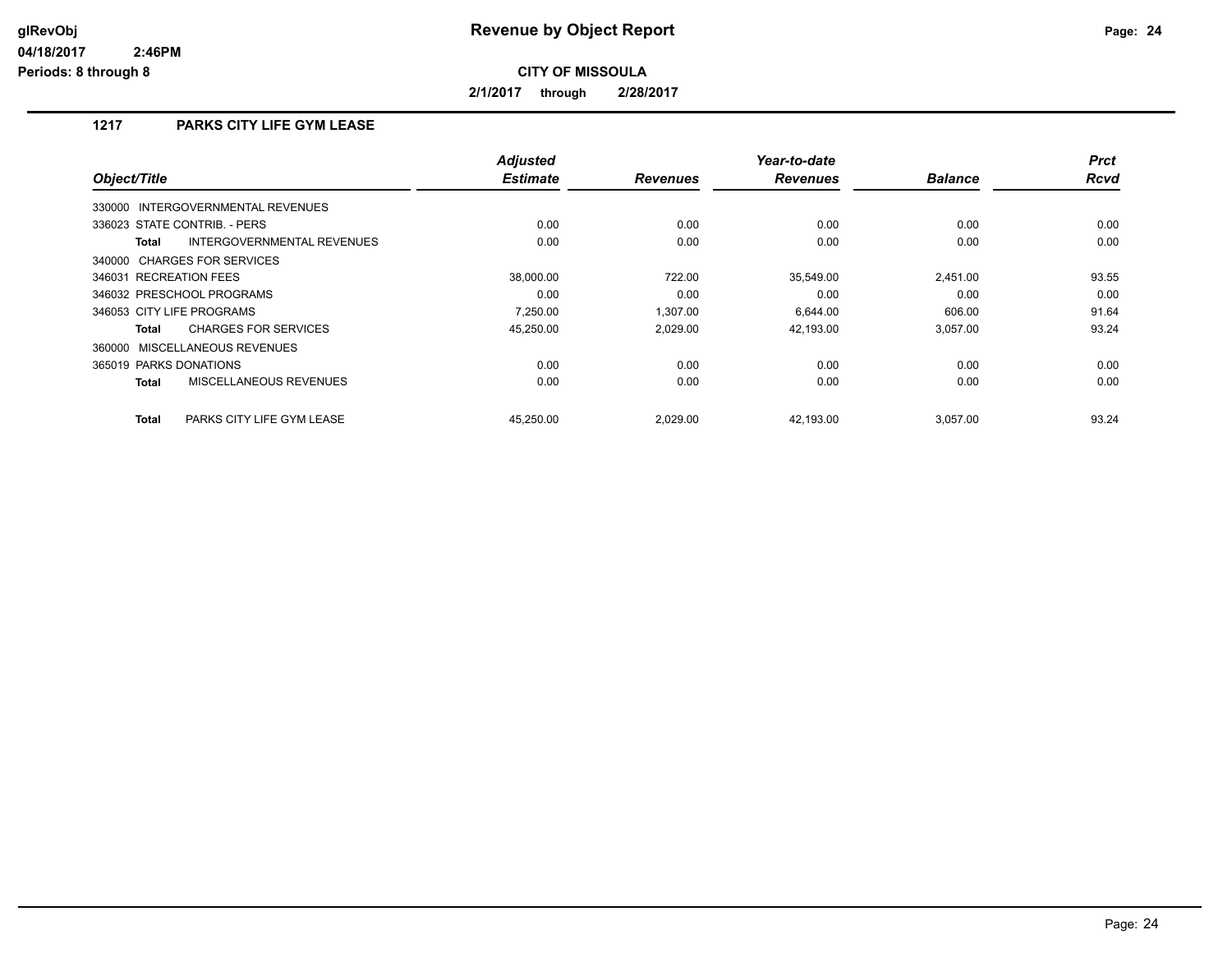**2/1/2017 through 2/28/2017**

**1218 ALL ABILITIES PLAYGROUND**

**1218 ALL ABILITIES PLAYGROUND**

|                                   | <b>Adjusted</b> |                 | Year-to-date    |                | <b>Prct</b> |
|-----------------------------------|-----------------|-----------------|-----------------|----------------|-------------|
| Object/Title                      | <b>Estimate</b> | <b>Revenues</b> | <b>Revenues</b> | <b>Balance</b> | <b>Rcvd</b> |
| 360000 MISCELLANEOUS REVENUES     |                 |                 |                 |                |             |
| 365019 PARKS DONATIONS            | 0.00            | 0.00            | 7.685.00        | $-7.685.00$    | 0.00        |
| MISCELLANEOUS REVENUES<br>Total   | 0.00            | 0.00            | 7.685.00        | $-7.685.00$    | 0.00        |
| 380000 OTHER FINANCING SOURCES    |                 |                 |                 |                |             |
| 383010 TRANS FR CIP               | 11.387.00       | 0.00            | 0.00            | 11.387.00      | 0.00        |
| OTHER FINANCING SOURCES<br>Total  | 11.387.00       | 0.00            | 0.00            | 11.387.00      | 0.00        |
|                                   |                 |                 |                 |                |             |
| Total<br>ALL ABILITIES PLAYGROUND | 11.387.00       | 0.00            | 7.685.00        | 3.702.00       | 67.49       |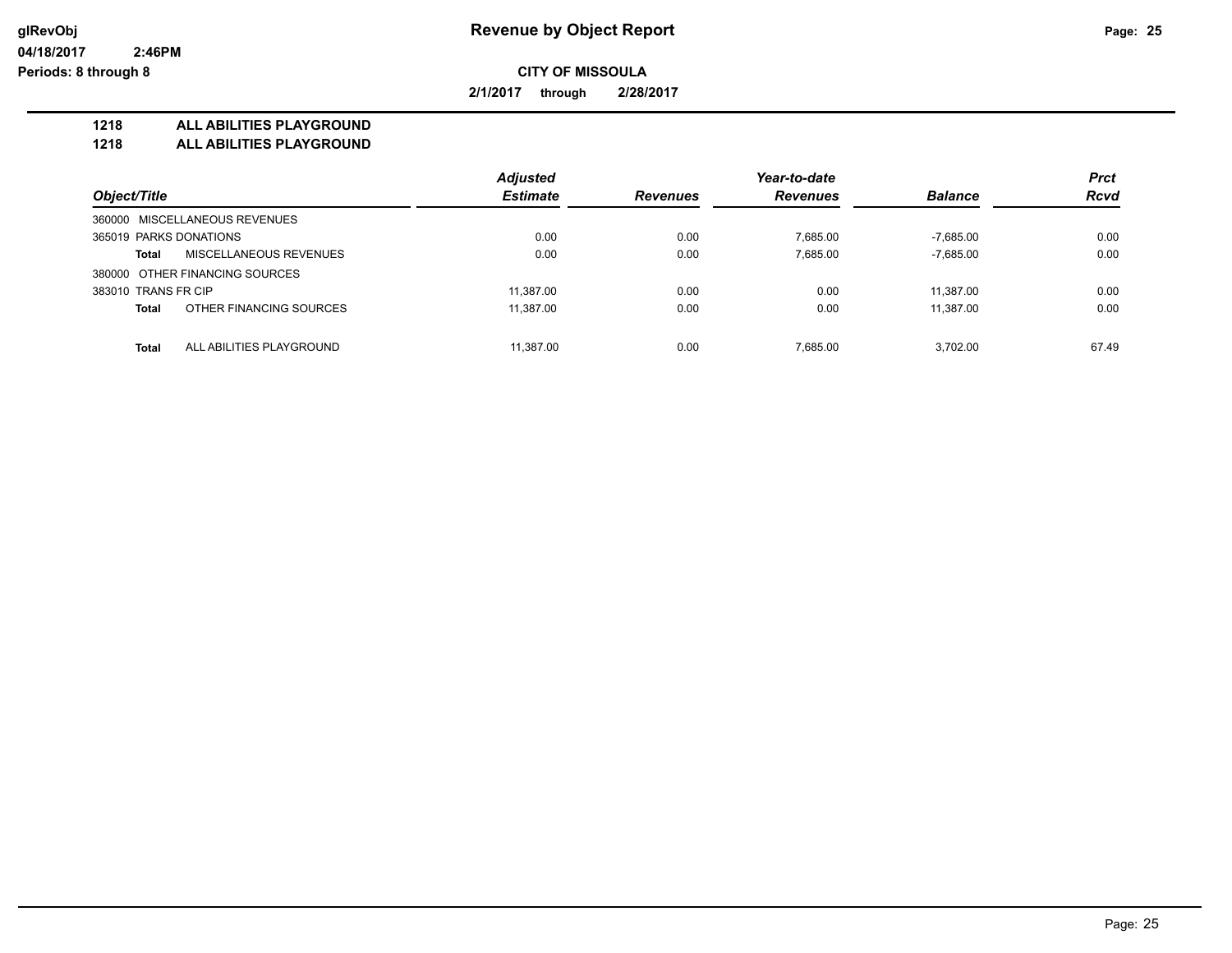**2/1/2017 through 2/28/2017**

## **1218 ALL ABILITIES PLAYGROUND**

|                        |                                | <b>Adjusted</b> |                 | Year-to-date    |                | <b>Prct</b> |
|------------------------|--------------------------------|-----------------|-----------------|-----------------|----------------|-------------|
| Object/Title           |                                | <b>Estimate</b> | <b>Revenues</b> | <b>Revenues</b> | <b>Balance</b> | <b>Rcvd</b> |
|                        | 360000 MISCELLANEOUS REVENUES  |                 |                 |                 |                |             |
| 365019 PARKS DONATIONS |                                | 0.00            | 0.00            | 7.685.00        | $-7.685.00$    | 0.00        |
| Total                  | MISCELLANEOUS REVENUES         | 0.00            | 0.00            | 7,685.00        | $-7.685.00$    | 0.00        |
|                        | 380000 OTHER FINANCING SOURCES |                 |                 |                 |                |             |
| 383010 TRANS FR CIP    |                                | 11.387.00       | 0.00            | 0.00            | 11.387.00      | 0.00        |
| Total                  | OTHER FINANCING SOURCES        | 11.387.00       | 0.00            | 0.00            | 11.387.00      | 0.00        |
| <b>Total</b>           | ALL ABILITIES PLAYGROUND       | 11.387.00       | 0.00            | 7.685.00        | 3.702.00       | 67.49       |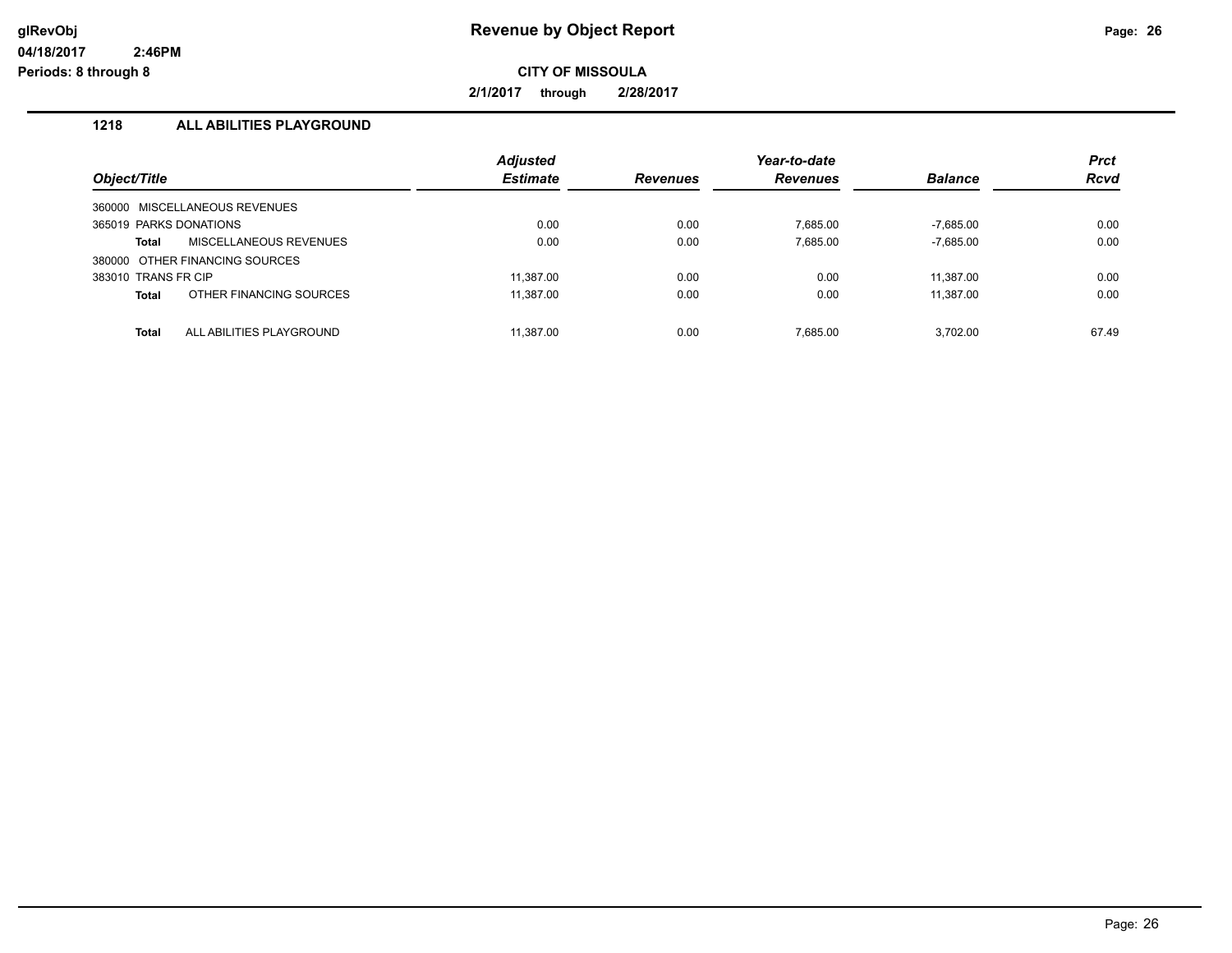**2/1/2017 through 2/28/2017**

# **1219 FT MISSOULA REGIONAL PARK**

#### **1219 FT MISSOULA REGIONAL PARK**

|                                             | <b>Adjusted</b> |                 | Year-to-date    |                | <b>Prct</b> |
|---------------------------------------------|-----------------|-----------------|-----------------|----------------|-------------|
| Object/Title                                | <b>Estimate</b> | <b>Revenues</b> | <b>Revenues</b> | <b>Balance</b> | Rcvd        |
| 330000 INTERGOVERNMENTAL REVENUES           |                 |                 |                 |                |             |
| 330000 INTERGOVERNMENTAL REVENUES           | 0.00            | 0.00            | 441.259.58      | $-441.259.58$  | 0.00        |
| 336023 STATE CONTRIB. - PERS                | 0.00            | 4.62            | 54.01           | $-54.01$       | 0.00        |
| <b>INTERGOVERNMENTAL REVENUES</b><br>Total  | 0.00            | 4.62            | 441,313.59      | -441,313.59    | 0.00        |
| 340000 CHARGES FOR SERVICES                 |                 |                 |                 |                |             |
| 346031 RECREATION FEES                      | 35,000.00       | 0.00            | 0.00            | 35,000.00      | 0.00        |
| 346033 PARK FEES/FACILITY RENTALS           | 8.875.00        | 362.50          | 439.36          | 8,435.64       | 4.95        |
| 346036 PARK CONCESSION FEES                 | 20,000.00       | 0.00            | 0.00            | 20,000.00      | 0.00        |
| 346050 COUNTY PLAYGROUND CONTRACT           | 0.00            | 0.00            | 0.00            | 0.00           | 0.00        |
| <b>CHARGES FOR SERVICES</b><br><b>Total</b> | 63,875.00       | 362.50          | 439.36          | 63,435.64      | 0.69        |
| 360000 MISCELLANEOUS REVENUES               |                 |                 |                 |                |             |
| 360010 MISCELLANEOUS                        | 0.00            | 0.00            | 317,218.66      | $-317,218.66$  | 0.00        |
| 365000 DONATIONS                            | 0.00            | 3,000.00        | 3,000.00        | $-3,000.00$    | 0.00        |
| <b>MISCELLANEOUS REVENUES</b><br>Total      | 0.00            | 3,000.00        | 320,218.66      | $-320,218.66$  | 0.00        |
| 380000 OTHER FINANCING SOURCES              |                 |                 |                 |                |             |
| 381010 BOND PROCEEDS                        | 132.115.00      | 0.00            | 0.00            | 132,115.00     | 0.00        |
| 383000 OPERATING TRANSFERS                  | 163.214.00      | 0.00            | 0.00            | 163.214.00     | 0.00        |
| 383050 TRANSFER FROM IMPACT FEES            | 0.00            | 0.00            | 0.00            | 0.00           | 0.00        |
| OTHER FINANCING SOURCES<br><b>Total</b>     | 295,329.00      | 0.00            | 0.00            | 295,329.00     | 0.00        |
| FT MISSOULA REGIONAL PARK<br><b>Total</b>   | 359,204.00      | 3,367.12        | 761,971.61      | -402,767.61    | 212.13      |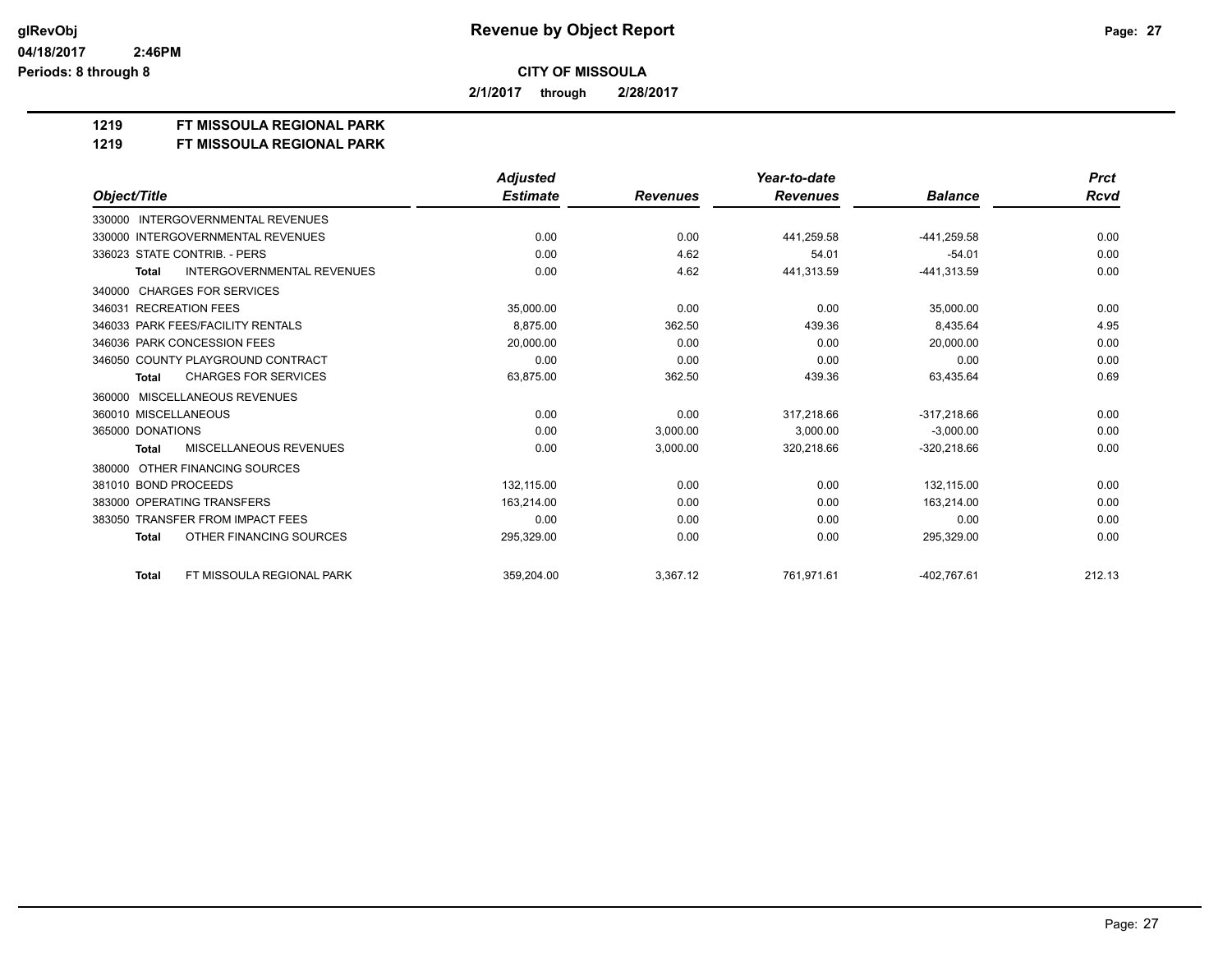**2/1/2017 through 2/28/2017**

## **1219 FT MISSOULA REGIONAL PARK**

|                                             | <b>Adjusted</b> |                 | Year-to-date    |                | <b>Prct</b> |
|---------------------------------------------|-----------------|-----------------|-----------------|----------------|-------------|
| Object/Title                                | <b>Estimate</b> | <b>Revenues</b> | <b>Revenues</b> | <b>Balance</b> | Rcvd        |
| 330000 INTERGOVERNMENTAL REVENUES           |                 |                 |                 |                |             |
| 330000 INTERGOVERNMENTAL REVENUES           | 0.00            | 0.00            | 441,259.58      | $-441,259.58$  | 0.00        |
| 336023 STATE CONTRIB. - PERS                | 0.00            | 4.62            | 54.01           | $-54.01$       | 0.00        |
| <b>INTERGOVERNMENTAL REVENUES</b><br>Total  | 0.00            | 4.62            | 441,313.59      | -441,313.59    | 0.00        |
| 340000 CHARGES FOR SERVICES                 |                 |                 |                 |                |             |
| 346031 RECREATION FEES                      | 35.000.00       | 0.00            | 0.00            | 35,000.00      | 0.00        |
| 346033 PARK FEES/FACILITY RENTALS           | 8,875.00        | 362.50          | 439.36          | 8,435.64       | 4.95        |
| 346036 PARK CONCESSION FEES                 | 20,000.00       | 0.00            | 0.00            | 20,000.00      | 0.00        |
| 346050 COUNTY PLAYGROUND CONTRACT           | 0.00            | 0.00            | 0.00            | 0.00           | 0.00        |
| <b>CHARGES FOR SERVICES</b><br><b>Total</b> | 63,875.00       | 362.50          | 439.36          | 63,435.64      | 0.69        |
| 360000 MISCELLANEOUS REVENUES               |                 |                 |                 |                |             |
| 360010 MISCELLANEOUS                        | 0.00            | 0.00            | 317,218.66      | $-317,218.66$  | 0.00        |
| 365000 DONATIONS                            | 0.00            | 3,000.00        | 3,000.00        | $-3,000.00$    | 0.00        |
| MISCELLANEOUS REVENUES<br><b>Total</b>      | 0.00            | 3,000.00        | 320,218.66      | $-320,218.66$  | 0.00        |
| OTHER FINANCING SOURCES<br>380000           |                 |                 |                 |                |             |
| 381010 BOND PROCEEDS                        | 132.115.00      | 0.00            | 0.00            | 132.115.00     | 0.00        |
| 383000 OPERATING TRANSFERS                  | 163,214.00      | 0.00            | 0.00            | 163,214.00     | 0.00        |
| 383050 TRANSFER FROM IMPACT FEES            | 0.00            | 0.00            | 0.00            | 0.00           | 0.00        |
| OTHER FINANCING SOURCES<br><b>Total</b>     | 295,329.00      | 0.00            | 0.00            | 295,329.00     | 0.00        |
| FT MISSOULA REGIONAL PARK<br><b>Total</b>   | 359,204.00      | 3,367.12        | 761,971.61      | -402,767.61    | 212.13      |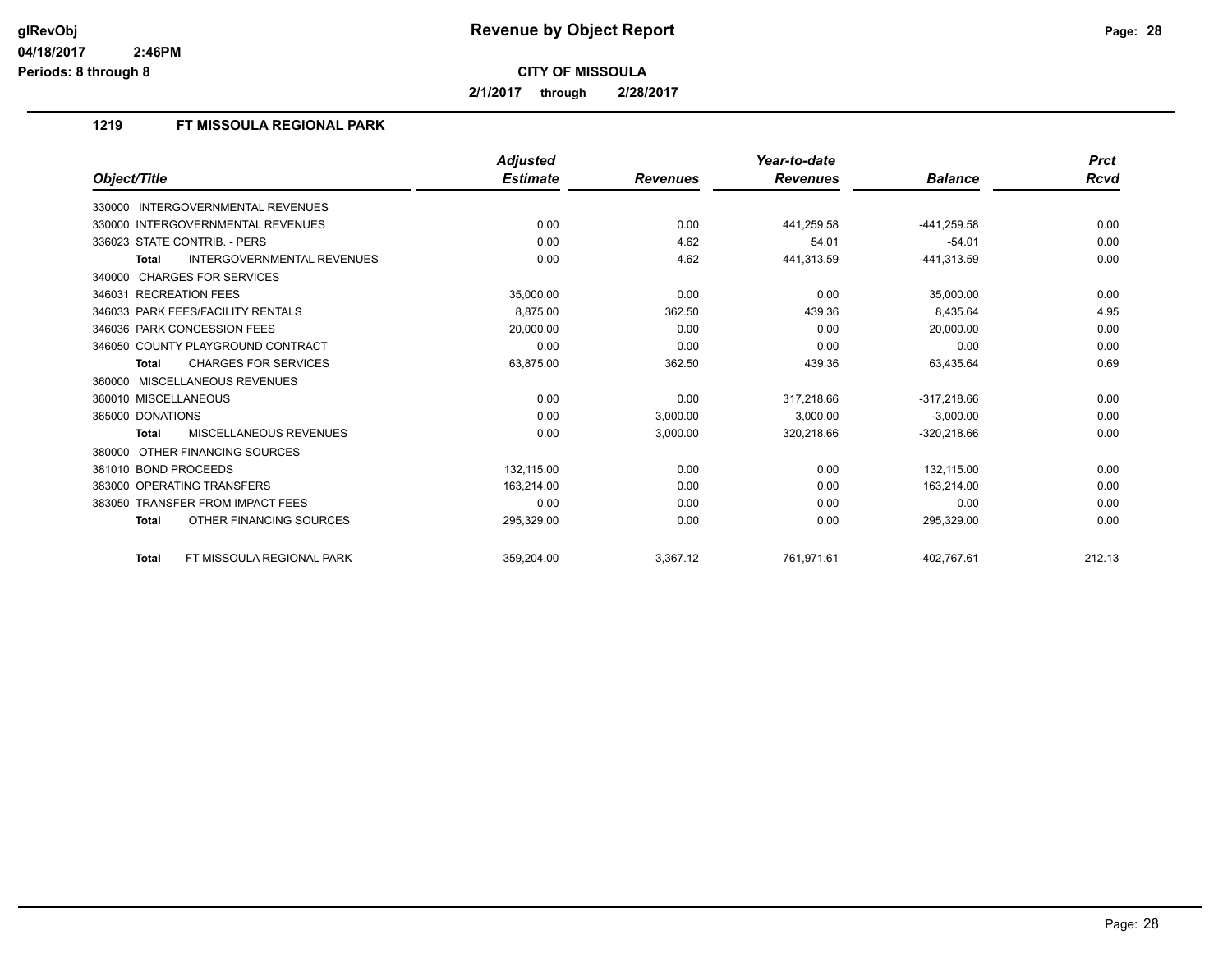**2/1/2017 through 2/28/2017**

# **1241 CREMAIN WALL & CEMETERY DONATIONS FUND 1241 CREMAIN WALL & CEMETERY DONATIONS FUND**

|                                                                | <b>Adjusted</b> |                 | Year-to-date    |                | <b>Prct</b> |
|----------------------------------------------------------------|-----------------|-----------------|-----------------|----------------|-------------|
| Object/Title                                                   | <b>Estimate</b> | <b>Revenues</b> | <b>Revenues</b> | <b>Balance</b> | <b>Rcvd</b> |
| 340000 CHARGES FOR SERVICES                                    |                 |                 |                 |                |             |
| 343310 SALE OF NICHE NAMEPLATES & VASES                        | 5,000.00        | 300.00          | 6,100.00        | $-1,100.00$    | 122.00      |
| <b>SALE OF NICHES</b><br>343311                                | 0.00            | 0.00            | 0.00            | 0.00           | 0.00        |
| <b>CHARGES FOR SERVICES</b><br>Total                           | 5,000.00        | 300.00          | 6,100.00        | $-1,100.00$    | 122.00      |
| 360000 MISCELLANEOUS REVENUES                                  |                 |                 |                 |                |             |
| 360010 MISCELLANEOUS                                           | 0.00            | 0.00            | 0.00            | 0.00           | 0.00        |
| 365000 DONATIONS                                               | 0.00            | 0.00            | 0.00            | 0.00           | 0.00        |
| MISCELLANEOUS REVENUES<br>Total                                | 0.00            | 0.00            | 0.00            | 0.00           | 0.00        |
| 370000 INVESTMENTS & ROYALTY EARNINGS                          |                 |                 |                 |                |             |
| 371010 INTEREST ON INVESTMENTS                                 | 0.00            | 0.00            | 0.00            | 0.00           | 0.00        |
| 371020 GAIN/LOSS IN MARKET VALUE OF INVESTMENTS                | 0.00            | 0.00            | 0.00            | 0.00           | 0.00        |
| <b>INVESTMENTS &amp; ROYALTY EARNINGS</b><br><b>Total</b>      | 0.00            | 0.00            | 0.00            | 0.00           | 0.00        |
| <b>CREMAIN WALL &amp; CEMETERY DONATIONS F</b><br><b>Total</b> | 5,000.00        | 300.00          | 6,100.00        | $-1,100.00$    | 122.00      |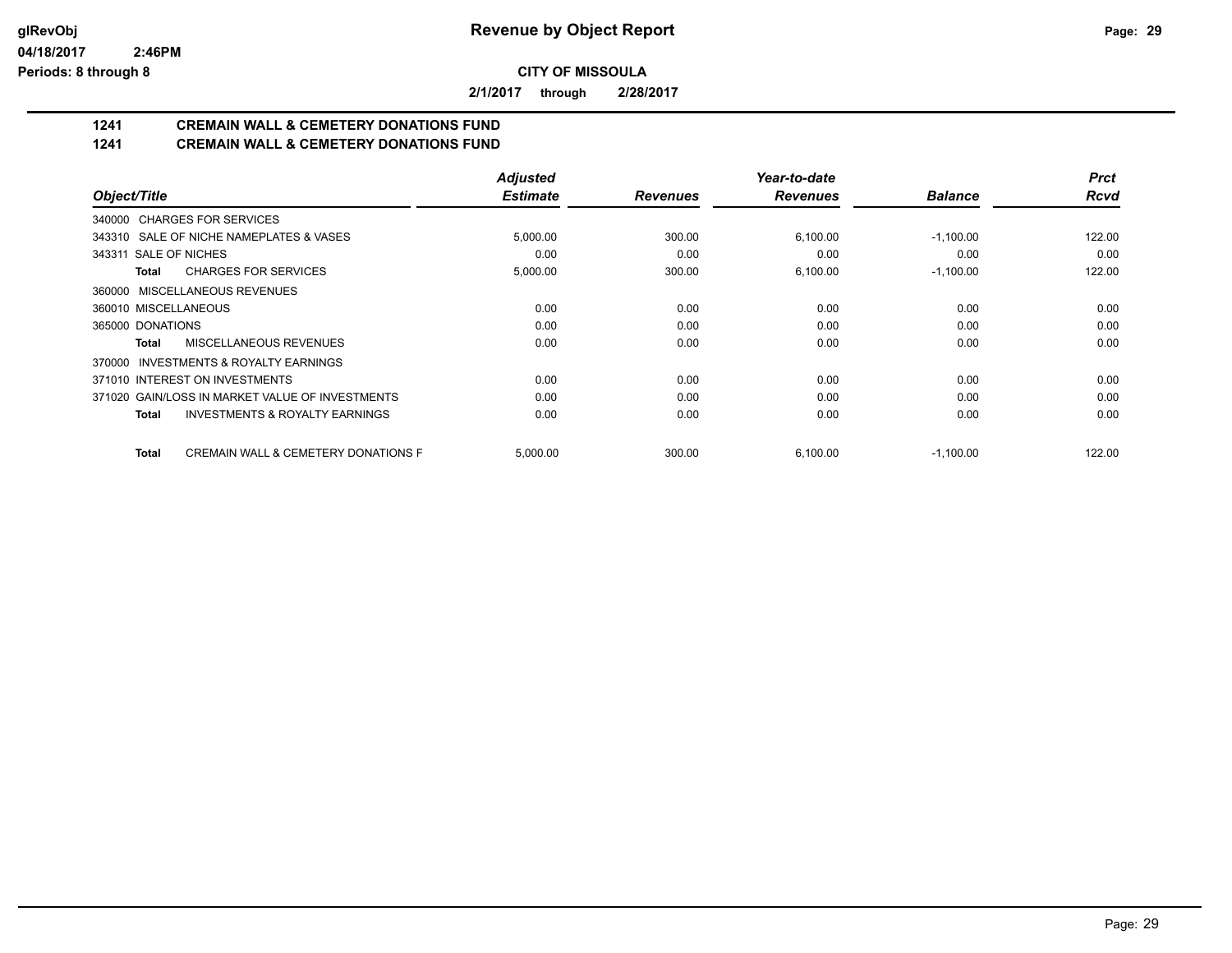**2/1/2017 through 2/28/2017**

## **1241 CREMAIN WALL & CEMETERY DONATIONS FUND**

|                                                         | <b>Adjusted</b> |                 | Year-to-date    |                | <b>Prct</b> |
|---------------------------------------------------------|-----------------|-----------------|-----------------|----------------|-------------|
| Object/Title                                            | <b>Estimate</b> | <b>Revenues</b> | <b>Revenues</b> | <b>Balance</b> | <b>Rcvd</b> |
| 340000 CHARGES FOR SERVICES                             |                 |                 |                 |                |             |
| 343310 SALE OF NICHE NAMEPLATES & VASES                 | 5,000.00        | 300.00          | 6,100.00        | $-1,100.00$    | 122.00      |
| 343311 SALE OF NICHES                                   | 0.00            | 0.00            | 0.00            | 0.00           | 0.00        |
| <b>CHARGES FOR SERVICES</b><br>Total                    | 5,000.00        | 300.00          | 6,100.00        | $-1,100.00$    | 122.00      |
| 360000 MISCELLANEOUS REVENUES                           |                 |                 |                 |                |             |
| 360010 MISCELLANEOUS                                    | 0.00            | 0.00            | 0.00            | 0.00           | 0.00        |
| 365000 DONATIONS                                        | 0.00            | 0.00            | 0.00            | 0.00           | 0.00        |
| MISCELLANEOUS REVENUES<br>Total                         | 0.00            | 0.00            | 0.00            | 0.00           | 0.00        |
| <b>INVESTMENTS &amp; ROYALTY EARNINGS</b><br>370000     |                 |                 |                 |                |             |
| 371010 INTEREST ON INVESTMENTS                          | 0.00            | 0.00            | 0.00            | 0.00           | 0.00        |
| 371020 GAIN/LOSS IN MARKET VALUE OF INVESTMENT          | 0.00            | 0.00            | 0.00            | 0.00           | 0.00        |
| <b>INVESTMENTS &amp; ROYALTY EARNINGS</b><br>Total      | 0.00            | 0.00            | 0.00            | 0.00           | 0.00        |
| <b>CREMAIN WALL &amp; CEMETERY DONATIONS F</b><br>Total | 5,000.00        | 300.00          | 6,100.00        | $-1,100.00$    | 122.00      |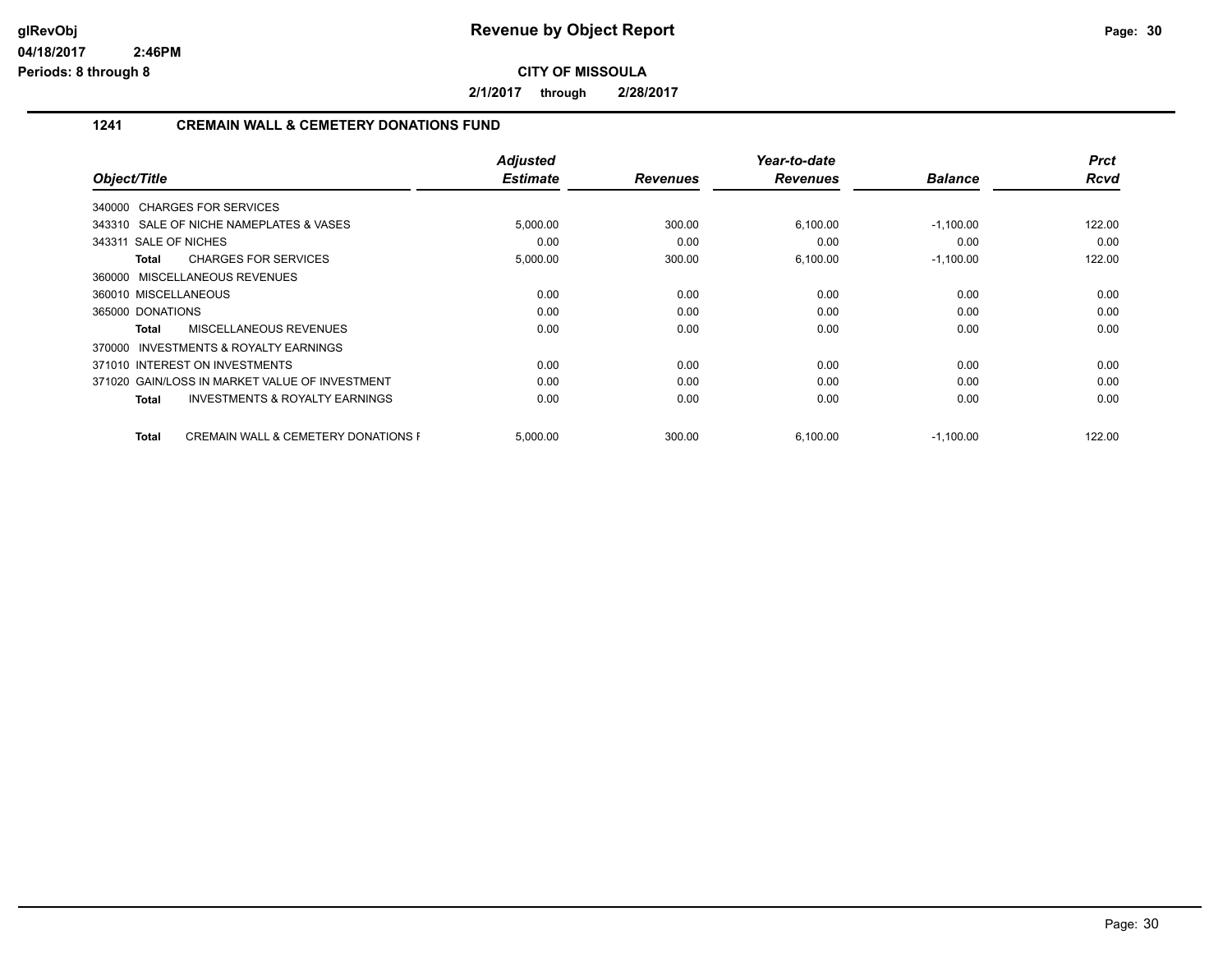**2/1/2017 through 2/28/2017**

**1242 CEMETERY CARE FUND**

| 1242 | <b>CEMETERY CARE FUND</b> |
|------|---------------------------|
|      |                           |

|                                                           | <b>Adjusted</b> |                 | Year-to-date    |                | <b>Prct</b> |
|-----------------------------------------------------------|-----------------|-----------------|-----------------|----------------|-------------|
| Object/Title                                              | <b>Estimate</b> | <b>Revenues</b> | <b>Revenues</b> | <b>Balance</b> | <b>Rcvd</b> |
| 340000 CHARGES FOR SERVICES                               |                 |                 |                 |                |             |
| 343320 CEMETERY - SALE OF PLOTS                           | 0.00            | 0.00            | 9,500.00        | $-9,500.00$    | 0.00        |
| 343321 CEMETERY FOUNDATIONS                               | 0.00            | 0.00            | 2,015.00        | $-2,015.00$    | 0.00        |
| 343322 CEMETERY FLOWER CARE                               | 0.00            | 0.00            | 0.00            | 0.00           | 0.00        |
| 343323 CEMETERY - LINER INSTALL FEES                      | 0.00            | 700.00          | 8,125.00        | $-8,125.00$    | 0.00        |
| 343324 OTHER CEMETERY FEES                                | 0.00            | 150.00          | 1.200.00        | $-1,200.00$    | 0.00        |
| 343325 2ND INTERMENT RIGHT                                | 0.00            | 200.00          | 2,000.00        | $-2,000.00$    | 0.00        |
| 343340 CEMETERY - OPENINGS & CLOSINGS                     | 0.00            | 775.00          | 8,625.00        | $-8,625.00$    | 0.00        |
| 343350 CEMETERY CARE, FEES                                | 75,000.00       | 0.00            | 0.00            | 75,000.00      | 0.00        |
| <b>CHARGES FOR SERVICES</b><br><b>Total</b>               | 75,000.00       | 1,825.00        | 31,465.00       | 43,535.00      | 41.95       |
| 360000 MISCELLANEOUS REVENUES                             |                 |                 |                 |                |             |
| 360010 MISCELLANEOUS                                      | 0.00            | 0.00            | 0.00            | 0.00           | 0.00        |
| MISCELLANEOUS REVENUES<br><b>Total</b>                    | 0.00            | 0.00            | 0.00            | 0.00           | 0.00        |
| <b>INVESTMENTS &amp; ROYALTY EARNINGS</b><br>370000       |                 |                 |                 |                |             |
| 371010 INTEREST ON INVESTMENTS                            | 0.00            | 0.00            | 0.00            | 0.00           | 0.00        |
| 371020 GAIN/LOSS IN MARKET VALUE OF INVESTMENTS           | 0.00            | 0.00            | 0.00            | 0.00           | 0.00        |
| <b>INVESTMENTS &amp; ROYALTY EARNINGS</b><br><b>Total</b> | 0.00            | 0.00            | 0.00            | 0.00           | 0.00        |
| 380000 OTHER FINANCING SOURCES                            |                 |                 |                 |                |             |
| 382010 SALE OF FIXED ASSETS                               | 0.00            | 0.00            | 0.00            | 0.00           | 0.00        |
| OTHER FINANCING SOURCES<br><b>Total</b>                   | 0.00            | 0.00            | 0.00            | 0.00           | 0.00        |
| <b>CEMETERY CARE FUND</b><br><b>Total</b>                 | 75.000.00       | 1.825.00        | 31.465.00       | 43.535.00      | 41.95       |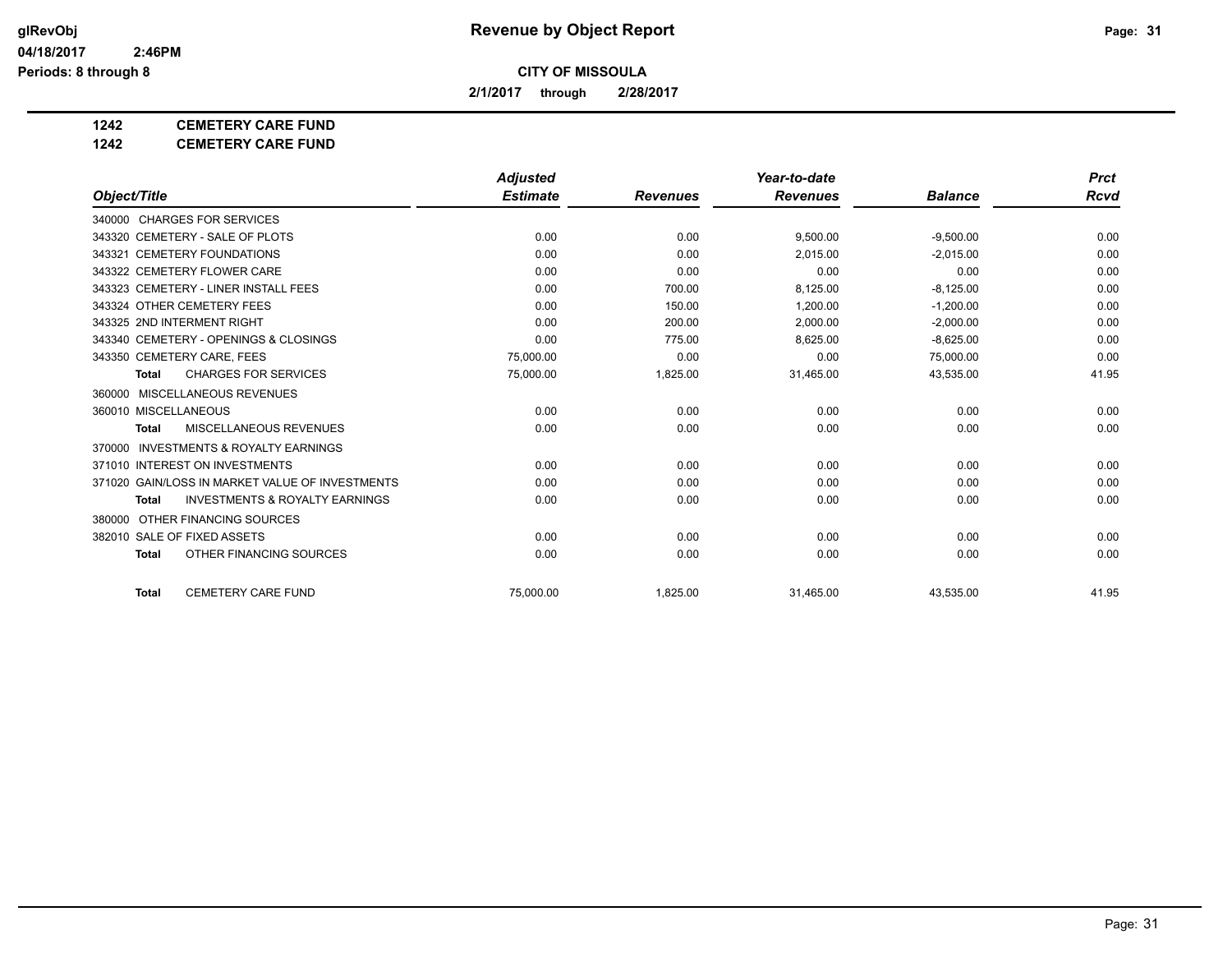**2/1/2017 through 2/28/2017**

## **1242 CEMETERY CARE FUND**

|                                                     | <b>Adjusted</b> |                 | Year-to-date    |                | <b>Prct</b> |
|-----------------------------------------------------|-----------------|-----------------|-----------------|----------------|-------------|
| Object/Title                                        | <b>Estimate</b> | <b>Revenues</b> | <b>Revenues</b> | <b>Balance</b> | Rcvd        |
| 340000 CHARGES FOR SERVICES                         |                 |                 |                 |                |             |
| 343320 CEMETERY - SALE OF PLOTS                     | 0.00            | 0.00            | 9,500.00        | $-9,500.00$    | 0.00        |
| 343321 CEMETERY FOUNDATIONS                         | 0.00            | 0.00            | 2,015.00        | $-2,015.00$    | 0.00        |
| 343322 CEMETERY FLOWER CARE                         | 0.00            | 0.00            | 0.00            | 0.00           | 0.00        |
| 343323 CEMETERY - LINER INSTALL FEES                | 0.00            | 700.00          | 8,125.00        | $-8,125.00$    | 0.00        |
| 343324 OTHER CEMETERY FEES                          | 0.00            | 150.00          | 1.200.00        | $-1,200.00$    | 0.00        |
| 343325 2ND INTERMENT RIGHT                          | 0.00            | 200.00          | 2,000.00        | $-2,000.00$    | 0.00        |
| 343340 CEMETERY - OPENINGS & CLOSINGS               | 0.00            | 775.00          | 8,625.00        | $-8,625.00$    | 0.00        |
| 343350 CEMETERY CARE, FEES                          | 75,000.00       | 0.00            | 0.00            | 75,000.00      | 0.00        |
| <b>CHARGES FOR SERVICES</b><br><b>Total</b>         | 75,000.00       | 1,825.00        | 31,465.00       | 43,535.00      | 41.95       |
| 360000 MISCELLANEOUS REVENUES                       |                 |                 |                 |                |             |
| 360010 MISCELLANEOUS                                | 0.00            | 0.00            | 0.00            | 0.00           | 0.00        |
| MISCELLANEOUS REVENUES<br><b>Total</b>              | 0.00            | 0.00            | 0.00            | 0.00           | 0.00        |
| <b>INVESTMENTS &amp; ROYALTY EARNINGS</b><br>370000 |                 |                 |                 |                |             |
| 371010 INTEREST ON INVESTMENTS                      | 0.00            | 0.00            | 0.00            | 0.00           | 0.00        |
| 371020 GAIN/LOSS IN MARKET VALUE OF INVESTMENT      | 0.00            | 0.00            | 0.00            | 0.00           | 0.00        |
| INVESTMENTS & ROYALTY EARNINGS<br><b>Total</b>      | 0.00            | 0.00            | 0.00            | 0.00           | 0.00        |
| 380000 OTHER FINANCING SOURCES                      |                 |                 |                 |                |             |
| 382010 SALE OF FIXED ASSETS                         | 0.00            | 0.00            | 0.00            | 0.00           | 0.00        |
| OTHER FINANCING SOURCES<br><b>Total</b>             | 0.00            | 0.00            | 0.00            | 0.00           | 0.00        |
| <b>CEMETERY CARE FUND</b><br><b>Total</b>           | 75.000.00       | 1.825.00        | 31.465.00       | 43.535.00      | 41.95       |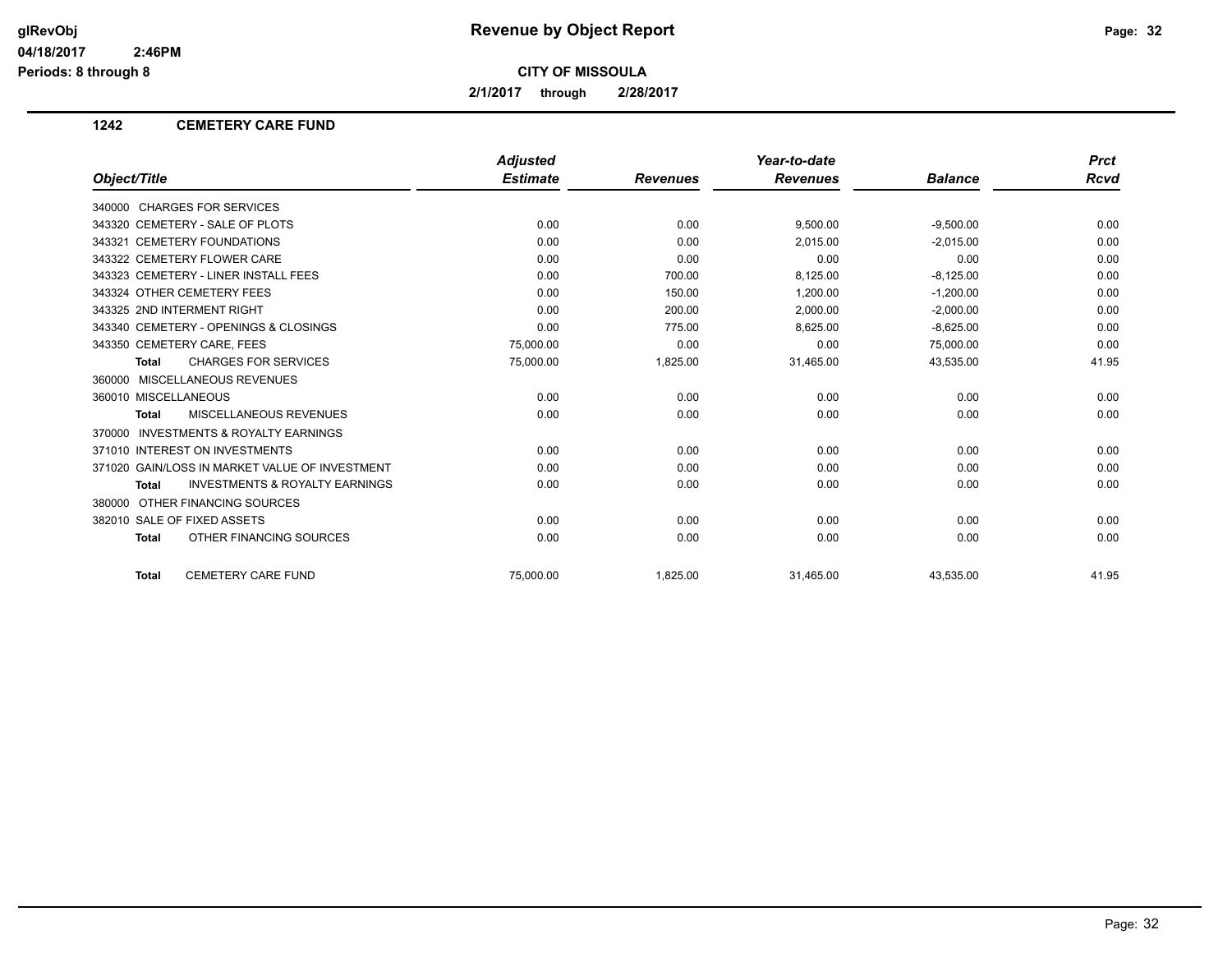**2/1/2017 through 2/28/2017**

**1243 CEMETERY MEMORIAL FUND**

**1243 CEMETERY MEMORIAL FUND**

|                                                    | <b>Adjusted</b> |          | Year-to-date    |                | <b>Prct</b> |
|----------------------------------------------------|-----------------|----------|-----------------|----------------|-------------|
| Object/Title                                       | <b>Estimate</b> | Revenues | <b>Revenues</b> | <b>Balance</b> | Rcvd        |
| 360000 MISCELLANEOUS REVENUES                      |                 |          |                 |                |             |
| 360010 MISCELLANEOUS                               | 0.00            | 0.00     | 0.00            | 0.00           | 0.00        |
| 365000 DONATIONS                                   | 1.500.00        | 0.00     | 1.278.95        | 221.05         | 85.26       |
| MISCELLANEOUS REVENUES<br>Total                    | 1,500.00        | 0.00     | 1.278.95        | 221.05         | 85.26       |
| 370000 INVESTMENTS & ROYALTY EARNINGS              |                 |          |                 |                |             |
| 371010 INTEREST ON INVESTMENTS                     | 0.00            | 0.00     | 0.00            | 0.00           | 0.00        |
| 371020 GAIN/LOSS IN MARKET VALUE OF INVESTMENTS    | 0.00            | 0.00     | 0.00            | 0.00           | 0.00        |
| <b>INVESTMENTS &amp; ROYALTY EARNINGS</b><br>Total | 0.00            | 0.00     | 0.00            | 0.00           | 0.00        |
| <b>CEMETERY MEMORIAL FUND</b><br><b>Total</b>      | 1.500.00        | 0.00     | 1.278.95        | 221.05         | 85.26       |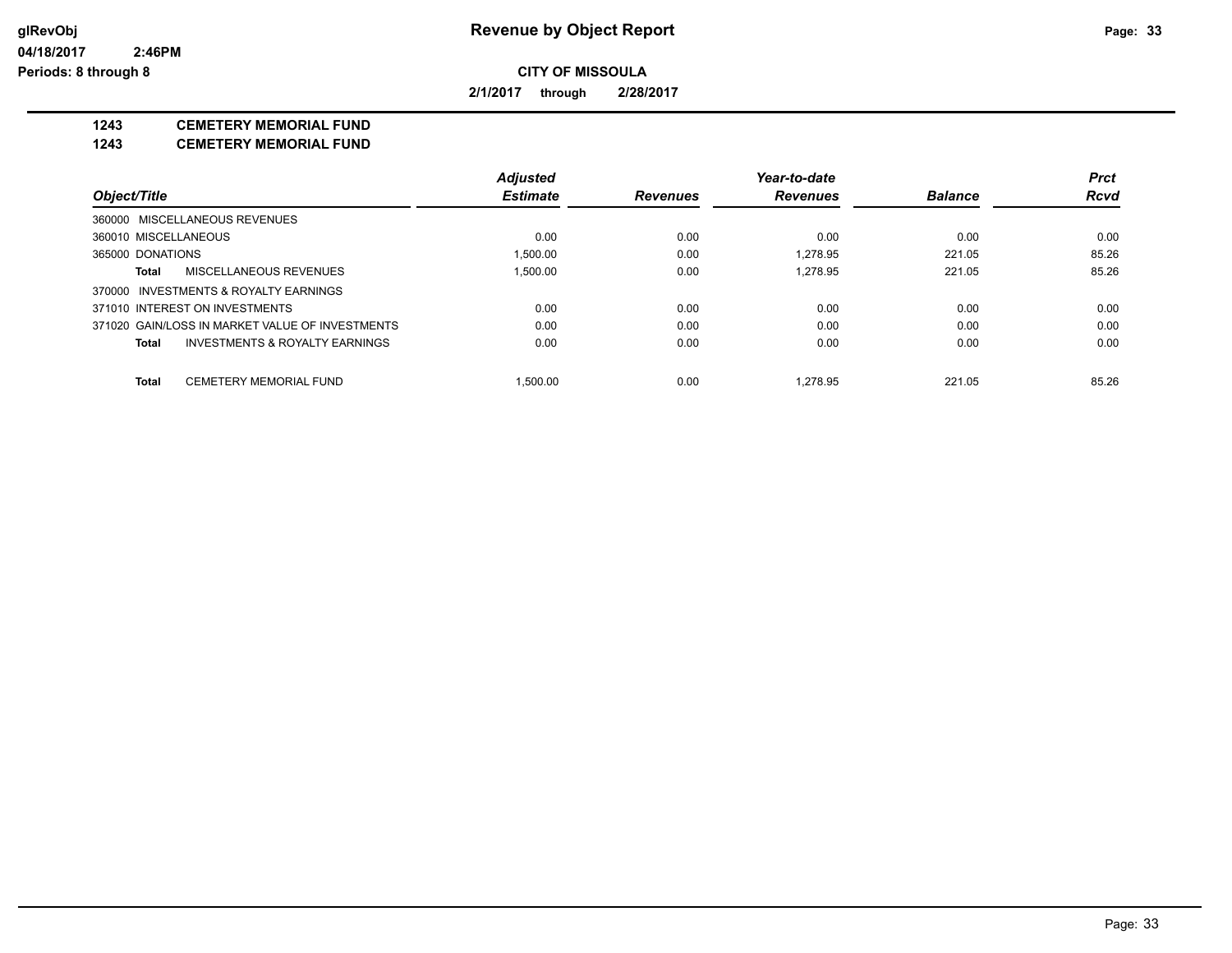**2/1/2017 through 2/28/2017**

## **1243 CEMETERY MEMORIAL FUND**

|                      |                                                | <b>Adjusted</b> |                 | Year-to-date    |                | <b>Prct</b> |
|----------------------|------------------------------------------------|-----------------|-----------------|-----------------|----------------|-------------|
| Object/Title         |                                                | <b>Estimate</b> | <b>Revenues</b> | <b>Revenues</b> | <b>Balance</b> | <b>Rcvd</b> |
|                      | 360000 MISCELLANEOUS REVENUES                  |                 |                 |                 |                |             |
| 360010 MISCELLANEOUS |                                                | 0.00            | 0.00            | 0.00            | 0.00           | 0.00        |
| 365000 DONATIONS     |                                                | 1.500.00        | 0.00            | 1.278.95        | 221.05         | 85.26       |
| Total                | MISCELLANEOUS REVENUES                         | 1.500.00        | 0.00            | 1.278.95        | 221.05         | 85.26       |
|                      | 370000 INVESTMENTS & ROYALTY EARNINGS          |                 |                 |                 |                |             |
|                      | 371010 INTEREST ON INVESTMENTS                 | 0.00            | 0.00            | 0.00            | 0.00           | 0.00        |
|                      | 371020 GAIN/LOSS IN MARKET VALUE OF INVESTMENT | 0.00            | 0.00            | 0.00            | 0.00           | 0.00        |
| Total                | INVESTMENTS & ROYALTY EARNINGS                 | 0.00            | 0.00            | 0.00            | 0.00           | 0.00        |
| <b>Total</b>         | CEMETERY MEMORIAL FUND                         | 1.500.00        | 0.00            | 1.278.95        | 221.05         | 85.26       |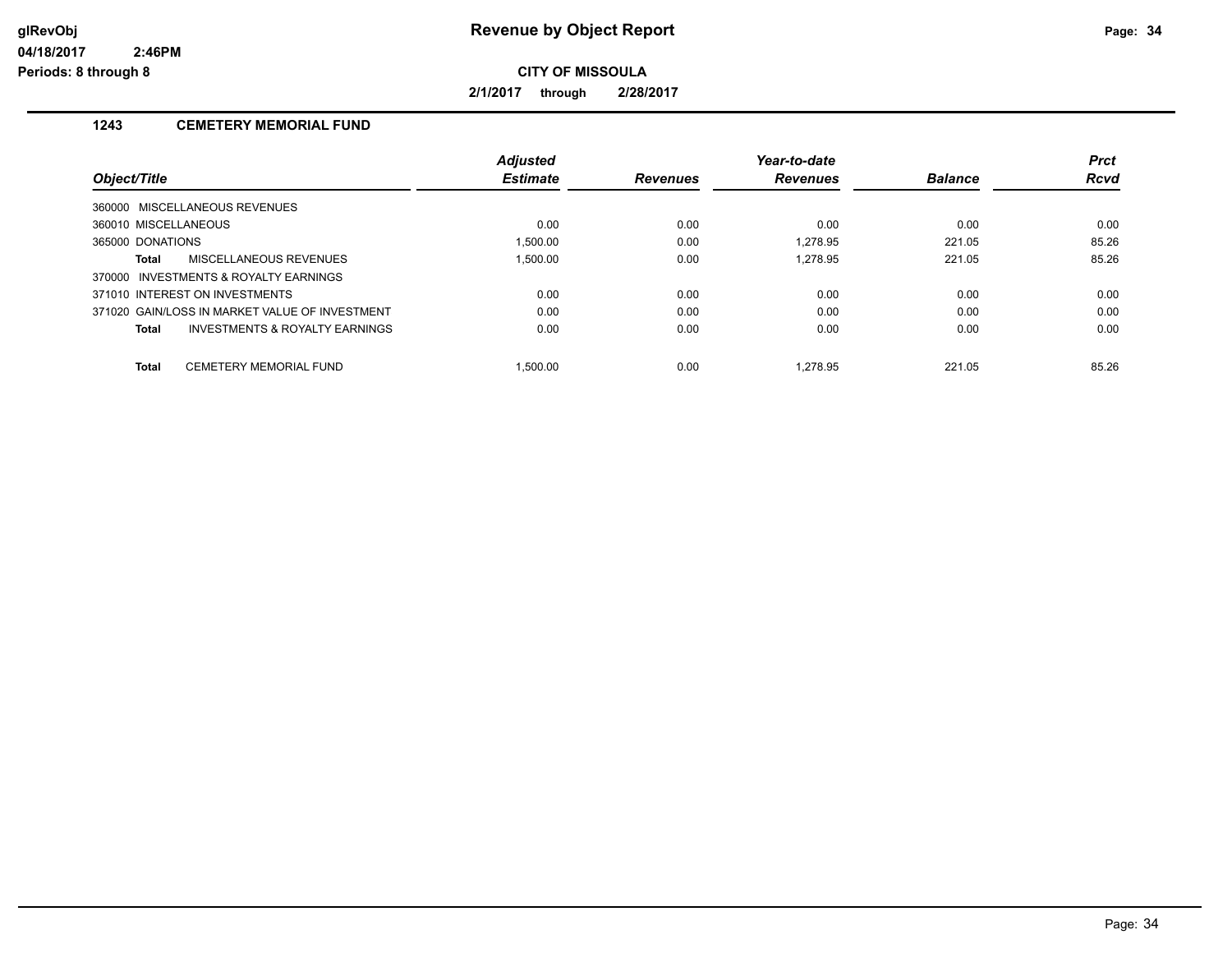**2/1/2017 through 2/28/2017**

**1265 TITLE 1 PROJECTS FUND**

**1265 TITLE 1 PROJECTS FUND**

|                                                    | <b>Adjusted</b> |                 | Year-to-date    |                | <b>Prct</b> |
|----------------------------------------------------|-----------------|-----------------|-----------------|----------------|-------------|
| Object/Title                                       | <b>Estimate</b> | <b>Revenues</b> | <b>Revenues</b> | <b>Balance</b> | <b>Rcvd</b> |
| 360000 MISCELLANEOUS REVENUES                      |                 |                 |                 |                |             |
| 360010 MISCELLANEOUS                               | 0.00            | 0.00            | 0.00            | 0.00           | 0.00        |
| MISCELLANEOUS REVENUES<br>Total                    | 0.00            | 0.00            | 0.00            | 0.00           | 0.00        |
| 370000 INVESTMENTS & ROYALTY EARNINGS              |                 |                 |                 |                |             |
| 371010 INTEREST ON INVESTMENTS                     | 0.00            | 0.00            | 0.00            | 0.00           | 0.00        |
| 373002 LOAN REPAYMENT - FAMILY SERVICES            | 70.000.00       | 0.00            | 0.00            | 70.000.00      | 0.00        |
| 373006 BURNS ST COMMONS                            | 0.00            | 0.00            | 0.00            | 0.00           | 0.00        |
| <b>INVESTMENTS &amp; ROYALTY EARNINGS</b><br>Total | 70,000.00       | 0.00            | 0.00            | 70.000.00      | 0.00        |
| <b>TITLE 1 PROJECTS FUND</b><br>Total              | 70.000.00       | 0.00            | 0.00            | 70.000.00      | 0.00        |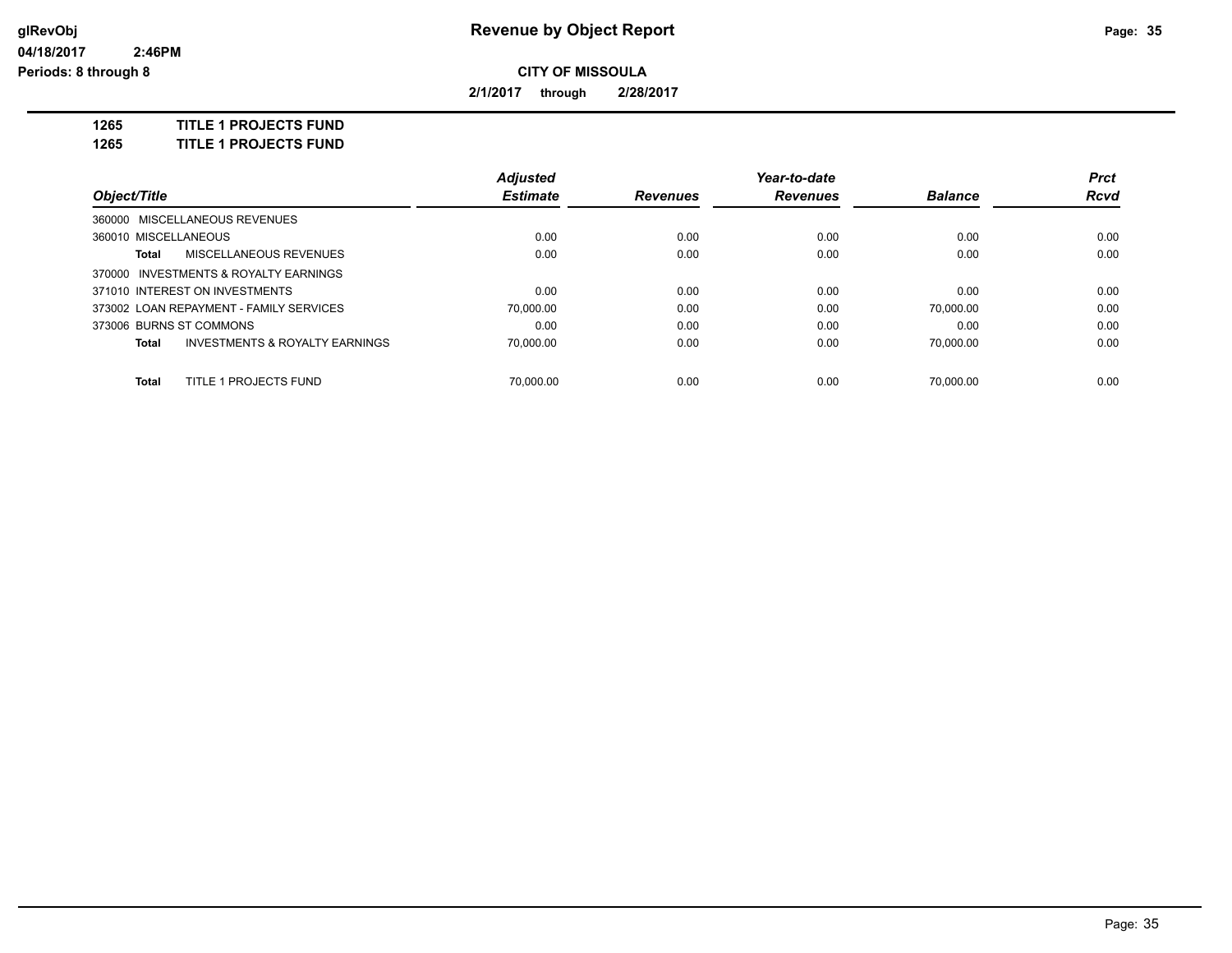**2/1/2017 through 2/28/2017**

## **1265 TITLE 1 PROJECTS FUND**

|                                         | <b>Adiusted</b> |                 | Year-to-date    |                | <b>Prct</b> |
|-----------------------------------------|-----------------|-----------------|-----------------|----------------|-------------|
| Object/Title                            | <b>Estimate</b> | <b>Revenues</b> | <b>Revenues</b> | <b>Balance</b> | <b>Rcvd</b> |
| 360000 MISCELLANEOUS REVENUES           |                 |                 |                 |                |             |
| 360010 MISCELLANEOUS                    | 0.00            | 0.00            | 0.00            | 0.00           | 0.00        |
| MISCELLANEOUS REVENUES<br>Total         | 0.00            | 0.00            | 0.00            | 0.00           | 0.00        |
| 370000 INVESTMENTS & ROYALTY EARNINGS   |                 |                 |                 |                |             |
| 371010 INTEREST ON INVESTMENTS          | 0.00            | 0.00            | 0.00            | 0.00           | 0.00        |
| 373002 LOAN REPAYMENT - FAMILY SERVICES | 70,000.00       | 0.00            | 0.00            | 70.000.00      | 0.00        |
| 373006 BURNS ST COMMONS                 | 0.00            | 0.00            | 0.00            | 0.00           | 0.00        |
| INVESTMENTS & ROYALTY EARNINGS<br>Total | 70.000.00       | 0.00            | 0.00            | 70.000.00      | 0.00        |
| TITLE 1 PROJECTS FUND<br><b>Total</b>   | 70.000.00       | 0.00            | 0.00            | 70.000.00      | 0.00        |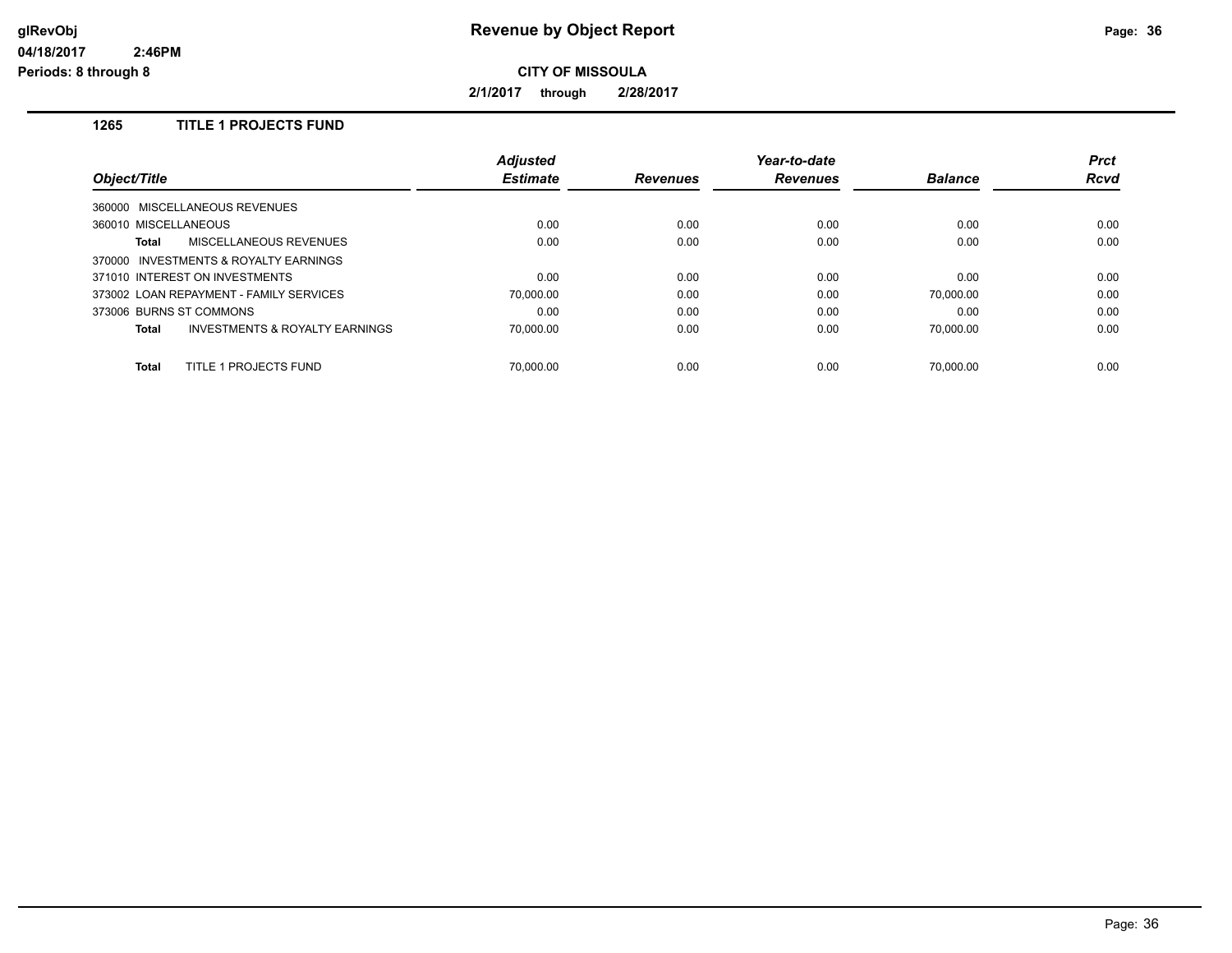**2/1/2017 through 2/28/2017**

# **1396 PROGRAM INCOME REVOLVING LOAN PROGRAM 1396 PROGRAM INCOME REVOLVING LOAN PROGRAM**

|                                                           | <b>Adjusted</b> |                 | Year-to-date    |                | <b>Prct</b> |
|-----------------------------------------------------------|-----------------|-----------------|-----------------|----------------|-------------|
| Object/Title                                              | <b>Estimate</b> | <b>Revenues</b> | <b>Revenues</b> | <b>Balance</b> | <b>Rcvd</b> |
| <b>INTERGOVERNMENTAL REVENUES</b><br>330000               |                 |                 |                 |                |             |
| 331010 ENTITLEMENT - CDBG                                 | 0.00            | 0.00            | 0.00            | 0.00           | 0.00        |
| <b>INTERGOVERNMENTAL REVENUES</b><br>Total                | 0.00            | 0.00            | 0.00            | 0.00           | 0.00        |
| MISCELLANEOUS REVENUES<br>360000                          |                 |                 |                 |                |             |
| 360005 LOAN REPAYMENTS                                    | 0.00            | 0.00            | 0.00            | 0.00           | 0.00        |
| 360010 MISCELLANEOUS                                      | 0.00            | 0.00            | 0.00            | 0.00           | 0.00        |
| 360013 REPAYMENT OF SEWER GRANT                           | 7,000.00        | 0.00            | 8,762.00        | $-1,762.00$    | 125.17      |
| 360014 REPAYMENT OF LOAN/MHA                              | 0.00            | 0.00            | 0.00            | 0.00           | 0.00        |
| 361013 CLOSED GRANT REPAYMENTS                            | 0.00            | 0.00            | 0.00            | 0.00           | 0.00        |
| MISCELLANEOUS REVENUES<br>Total                           | 7,000.00        | 0.00            | 8,762.00        | $-1,762.00$    | 125.17      |
| <b>INVESTMENTS &amp; ROYALTY EARNINGS</b><br>370000       |                 |                 |                 |                |             |
| 371010 INTEREST ON INVESTMENTS                            | 0.00            | 0.00            | 0.00            | 0.00           | 0.00        |
| 371020 GAIN/LOSS IN MARKET VALUE OF INVESTMENTS           | 0.00            | 0.00            | 0.00            | 0.00           | 0.00        |
| <b>INVESTMENTS &amp; ROYALTY EARNINGS</b><br><b>Total</b> | 0.00            | 0.00            | 0.00            | 0.00           | 0.00        |
| OTHER FINANCING SOURCES<br>380000                         |                 |                 |                 |                |             |
| <b>TRANS FR CDBG</b><br>383026                            | 0.00            | 0.00            | 0.00            | 0.00           | 0.00        |
| OTHER FINANCING SOURCES<br>Total                          | 0.00            | 0.00            | 0.00            | 0.00           | 0.00        |
| PROGRAM INCOME REVOLVING LOAN PRO<br><b>Total</b>         | 7,000.00        | 0.00            | 8,762.00        | $-1,762.00$    | 125.17      |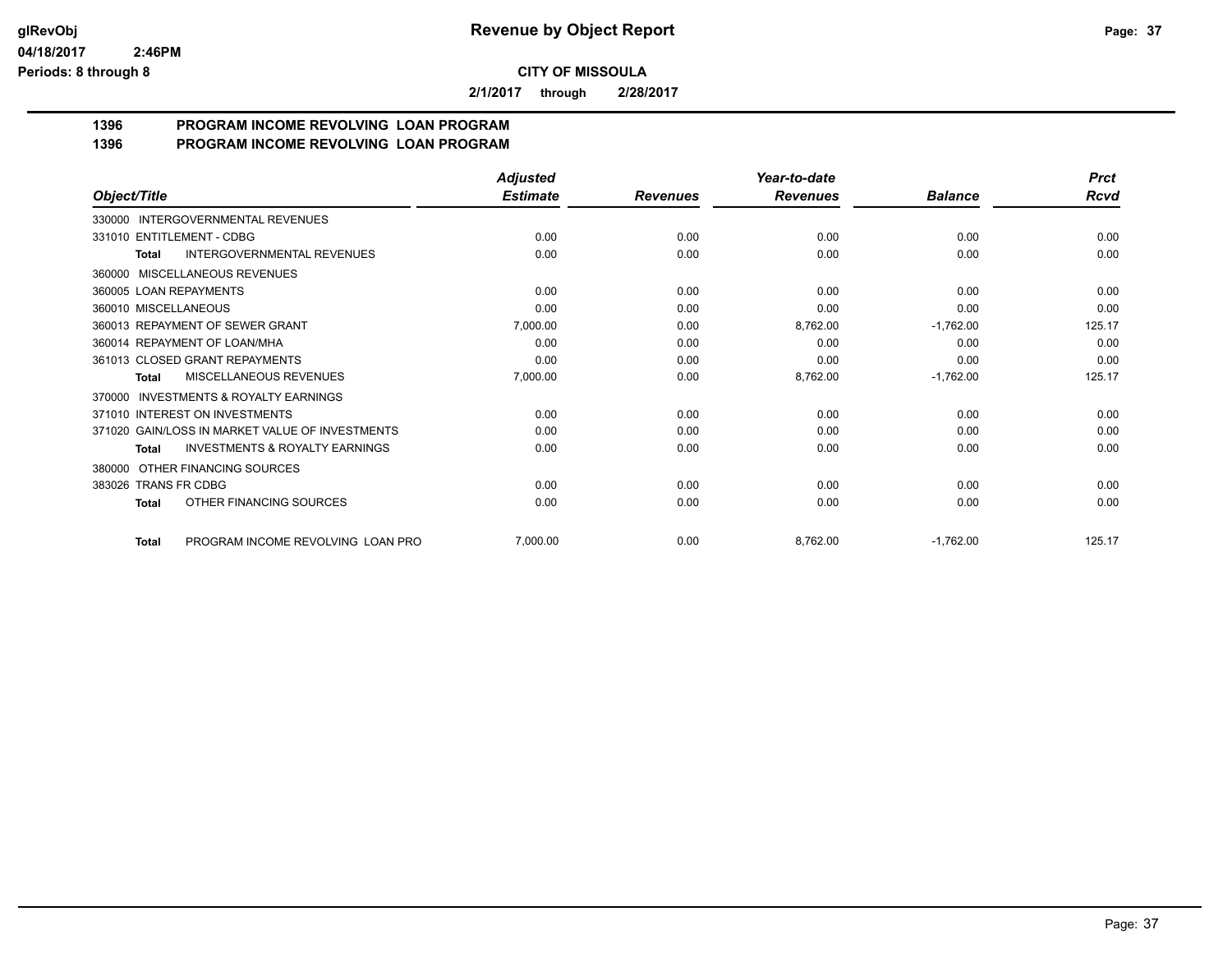**2/1/2017 through 2/28/2017**

#### **1396 PROGRAM INCOME REVOLVING LOAN PROGRAM**

|                                                           | <b>Adjusted</b> |                 | Year-to-date    |                | <b>Prct</b> |
|-----------------------------------------------------------|-----------------|-----------------|-----------------|----------------|-------------|
| Object/Title                                              | <b>Estimate</b> | <b>Revenues</b> | <b>Revenues</b> | <b>Balance</b> | Rcvd        |
| 330000 INTERGOVERNMENTAL REVENUES                         |                 |                 |                 |                |             |
| 331010 ENTITLEMENT - CDBG                                 | 0.00            | 0.00            | 0.00            | 0.00           | 0.00        |
| <b>INTERGOVERNMENTAL REVENUES</b><br><b>Total</b>         | 0.00            | 0.00            | 0.00            | 0.00           | 0.00        |
| MISCELLANEOUS REVENUES<br>360000                          |                 |                 |                 |                |             |
| 360005 LOAN REPAYMENTS                                    | 0.00            | 0.00            | 0.00            | 0.00           | 0.00        |
| 360010 MISCELLANEOUS                                      | 0.00            | 0.00            | 0.00            | 0.00           | 0.00        |
| 360013 REPAYMENT OF SEWER GRANT                           | 7,000.00        | 0.00            | 8,762.00        | $-1,762.00$    | 125.17      |
| 360014 REPAYMENT OF LOAN/MHA                              | 0.00            | 0.00            | 0.00            | 0.00           | 0.00        |
| 361013 CLOSED GRANT REPAYMENTS                            | 0.00            | 0.00            | 0.00            | 0.00           | 0.00        |
| MISCELLANEOUS REVENUES<br>Total                           | 7,000.00        | 0.00            | 8,762.00        | $-1,762.00$    | 125.17      |
| <b>INVESTMENTS &amp; ROYALTY EARNINGS</b><br>370000       |                 |                 |                 |                |             |
| 371010 INTEREST ON INVESTMENTS                            | 0.00            | 0.00            | 0.00            | 0.00           | 0.00        |
| 371020 GAIN/LOSS IN MARKET VALUE OF INVESTMENT            | 0.00            | 0.00            | 0.00            | 0.00           | 0.00        |
| <b>INVESTMENTS &amp; ROYALTY EARNINGS</b><br><b>Total</b> | 0.00            | 0.00            | 0.00            | 0.00           | 0.00        |
| OTHER FINANCING SOURCES<br>380000                         |                 |                 |                 |                |             |
| 383026 TRANS FR CDBG                                      | 0.00            | 0.00            | 0.00            | 0.00           | 0.00        |
| OTHER FINANCING SOURCES<br>Total                          | 0.00            | 0.00            | 0.00            | 0.00           | 0.00        |
| PROGRAM INCOME REVOLVING LOAN PRC<br><b>Total</b>         | 7,000.00        | 0.00            | 8,762.00        | $-1,762.00$    | 125.17      |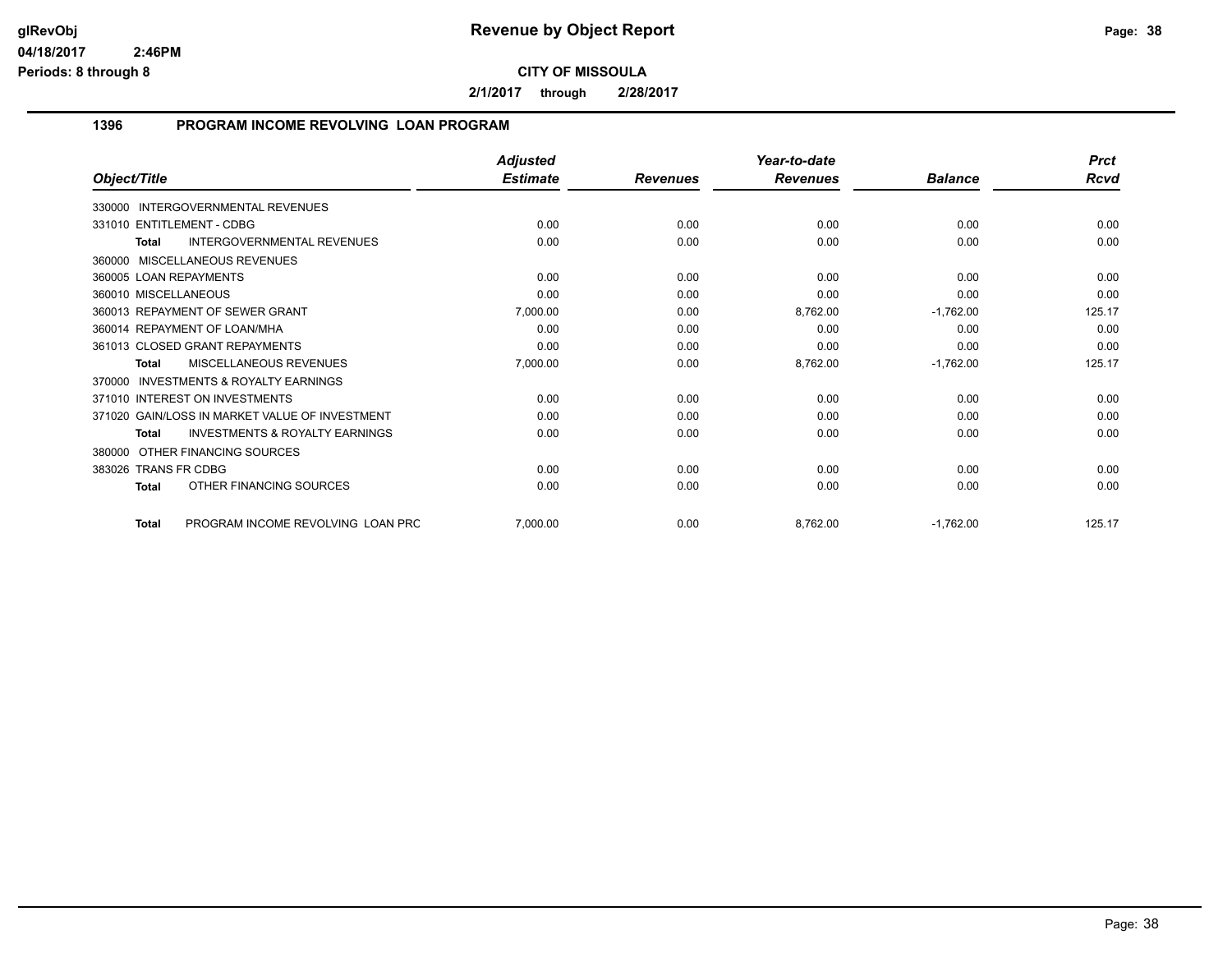**2/1/2017 through 2/28/2017**

# **1397 STATE HOME PROGRAM INCOME**

# **1397 STATE HOME PROGRAM INCOME**

|                                                    | <b>Adjusted</b> |                 | Year-to-date    |                | <b>Prct</b> |
|----------------------------------------------------|-----------------|-----------------|-----------------|----------------|-------------|
| Object/Title                                       | <b>Estimate</b> | <b>Revenues</b> | <b>Revenues</b> | <b>Balance</b> | <b>Rcvd</b> |
| 330000 INTERGOVERNMENTAL REVENUES                  |                 |                 |                 |                |             |
| 331003 STATE HOME PROGRAM INCOME                   | 186.935.00      | 0.00            | 0.00            | 186.935.00     | 0.00        |
| INTERGOVERNMENTAL REVENUES<br>Total                | 186,935.00      | 0.00            | 0.00            | 186,935.00     | 0.00        |
| 360000 MISCELLANEOUS REVENUES                      |                 |                 |                 |                |             |
| 360005 LOAN REPAYMENTS                             | 0.00            | 0.00            | 0.00            | 0.00           | 0.00        |
| MISCELLANEOUS REVENUES<br>Total                    | 0.00            | 0.00            | 0.00            | 0.00           | 0.00        |
| 370000 INVESTMENTS & ROYALTY EARNINGS              |                 |                 |                 |                |             |
| 371010 INTEREST ON INVESTMENTS                     | 0.00            | 0.00            | 0.00            | 0.00           | 0.00        |
| <b>INVESTMENTS &amp; ROYALTY EARNINGS</b><br>Total | 0.00            | 0.00            | 0.00            | 0.00           | 0.00        |
|                                                    |                 |                 |                 |                |             |
| STATE HOME PROGRAM INCOME<br>Total                 | 186.935.00      | 0.00            | 0.00            | 186.935.00     | 0.00        |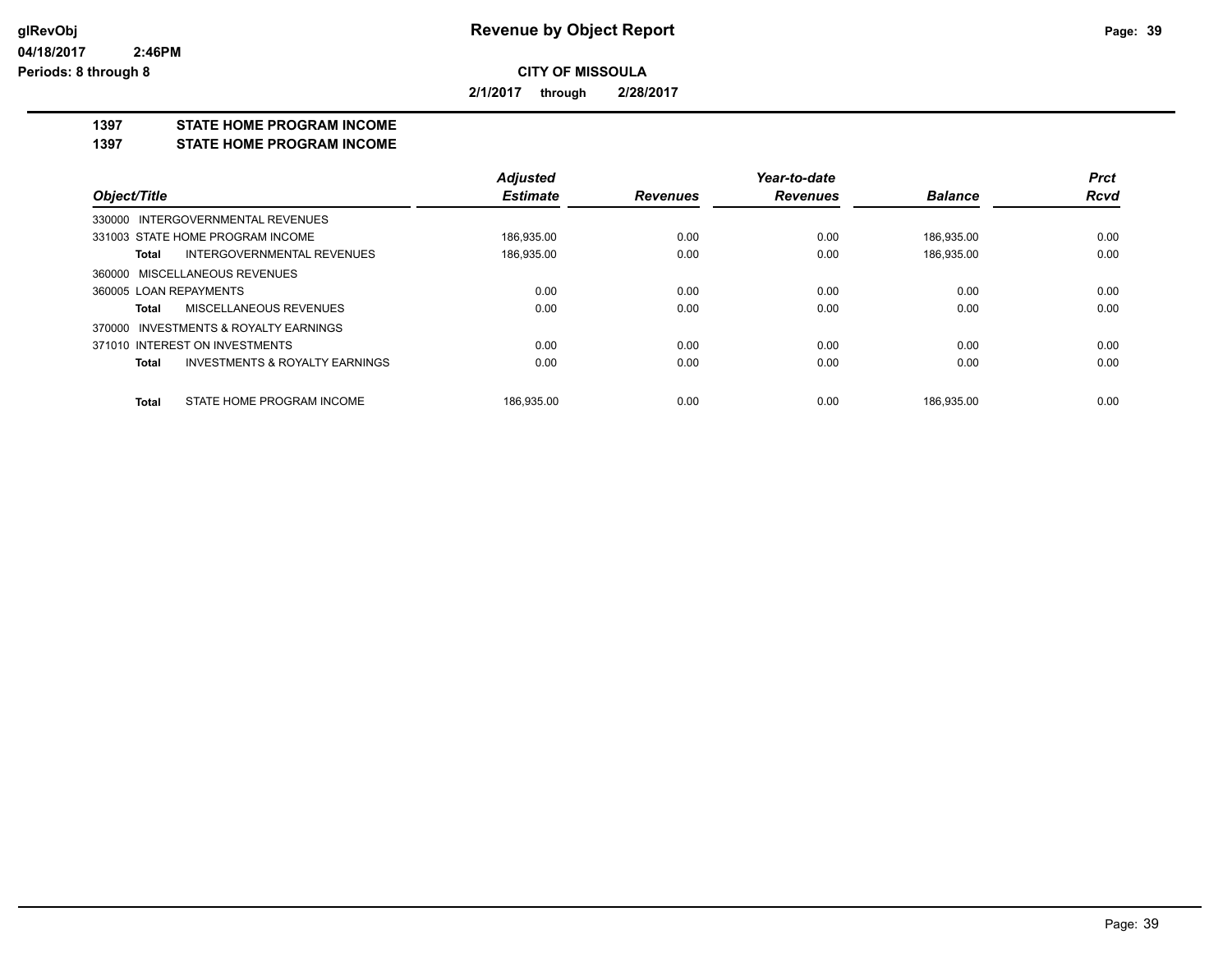**2/1/2017 through 2/28/2017**

#### **1397 STATE HOME PROGRAM INCOME**

| Object/Title           |                                           | <b>Adjusted</b><br><b>Estimate</b> | <b>Revenues</b> | Year-to-date<br><b>Revenues</b> | <b>Balance</b> | <b>Prct</b><br><b>Rcvd</b> |
|------------------------|-------------------------------------------|------------------------------------|-----------------|---------------------------------|----------------|----------------------------|
|                        |                                           |                                    |                 |                                 |                |                            |
| 330000                 | INTERGOVERNMENTAL REVENUES                |                                    |                 |                                 |                |                            |
|                        | 331003 STATE HOME PROGRAM INCOME          | 186,935.00                         | 0.00            | 0.00                            | 186,935.00     | 0.00                       |
| Total                  | <b>INTERGOVERNMENTAL REVENUES</b>         | 186,935.00                         | 0.00            | 0.00                            | 186,935.00     | 0.00                       |
|                        | 360000 MISCELLANEOUS REVENUES             |                                    |                 |                                 |                |                            |
| 360005 LOAN REPAYMENTS |                                           | 0.00                               | 0.00            | 0.00                            | 0.00           | 0.00                       |
| Total                  | MISCELLANEOUS REVENUES                    | 0.00                               | 0.00            | 0.00                            | 0.00           | 0.00                       |
| 370000                 | <b>INVESTMENTS &amp; ROYALTY EARNINGS</b> |                                    |                 |                                 |                |                            |
|                        | 371010 INTEREST ON INVESTMENTS            | 0.00                               | 0.00            | 0.00                            | 0.00           | 0.00                       |
| Total                  | <b>INVESTMENTS &amp; ROYALTY EARNINGS</b> | 0.00                               | 0.00            | 0.00                            | 0.00           | 0.00                       |
| <b>Total</b>           | STATE HOME PROGRAM INCOME                 | 186.935.00                         | 0.00            | 0.00                            | 186.935.00     | 0.00                       |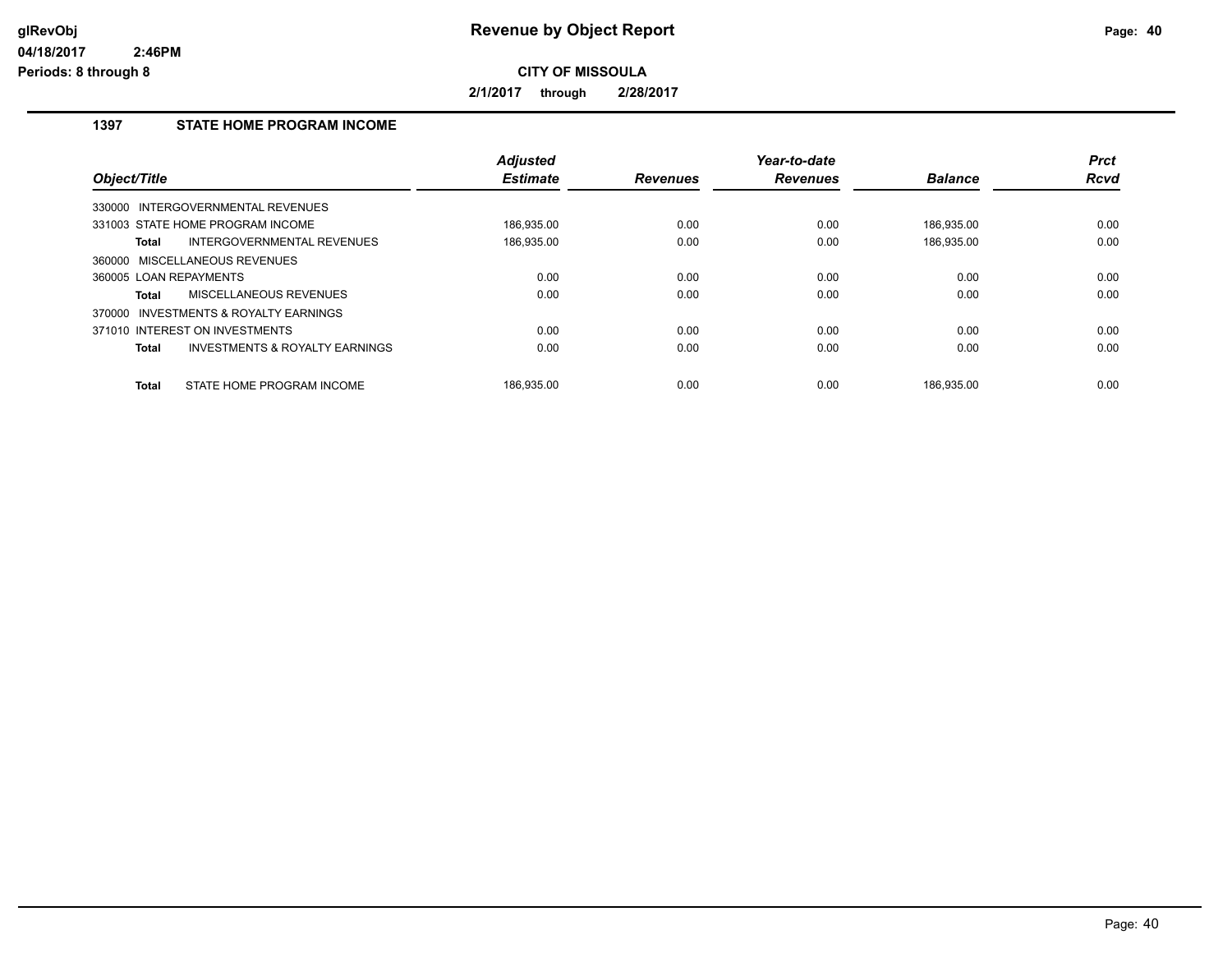**2/1/2017 through 2/28/2017**

**2250 PLANNING FUND 2250 PLANNING FUND**

|                              |                                           | <b>Adjusted</b> |                 | Year-to-date    |                | <b>Prct</b> |
|------------------------------|-------------------------------------------|-----------------|-----------------|-----------------|----------------|-------------|
| Object/Title                 |                                           | <b>Estimate</b> | <b>Revenues</b> | <b>Revenues</b> | <b>Balance</b> | <b>Rcvd</b> |
|                              | 330000 INTERGOVERNMENTAL REVENUES         |                 |                 |                 |                |             |
| 331055 FTA GRANT             |                                           | 0.00            | 0.00            | 0.00            | 0.00           | 0.00        |
| 331056 MDT FEDERAL CMAQ      |                                           | 0.00            | 0.00            | 0.00            | 0.00           | 0.00        |
|                              | 331170 HISTORICAL PRESERVATION GRANT      | 5,500.00        | 0.00            | 5,500.00        | 0.00           | 100.00      |
| 336023 STATE CONTRIB. - PERS |                                           | 0.00            | 19.91           | 166.59          | $-166.59$      | 0.00        |
|                              | 338100 PLANNING MILLS PASSED THRU COUNTY  | 329,157.00      | 0.00            | 41,867.00       | 287,290.00     | 12.72       |
| Total                        | INTERGOVERNMENTAL REVENUES                | 334,657.00      | 19.91           | 47,533.59       | 287,123.41     | 14.20       |
| 370000                       | <b>INVESTMENTS &amp; ROYALTY EARNINGS</b> |                 |                 |                 |                |             |
|                              | 371010 INTEREST ON INVESTMENTS            | 0.00            | 0.00            | 0.00            | 0.00           | 0.00        |
| Total                        | <b>INVESTMENTS &amp; ROYALTY EARNINGS</b> | 0.00            | 0.00            | 0.00            | 0.00           | 0.00        |
| 380000                       | OTHER FINANCING SOURCES                   |                 |                 |                 |                |             |
| 383029                       | <b>TRANS FR GENERAL</b>                   | 83,734.00       | 0.00            | 0.00            | 83,734.00      | 0.00        |
| Total                        | OTHER FINANCING SOURCES                   | 83,734.00       | 0.00            | 0.00            | 83,734.00      | 0.00        |
| Total                        | <b>PLANNING FUND</b>                      | 418,391.00      | 19.91           | 47,533.59       | 370,857.41     | 11.36       |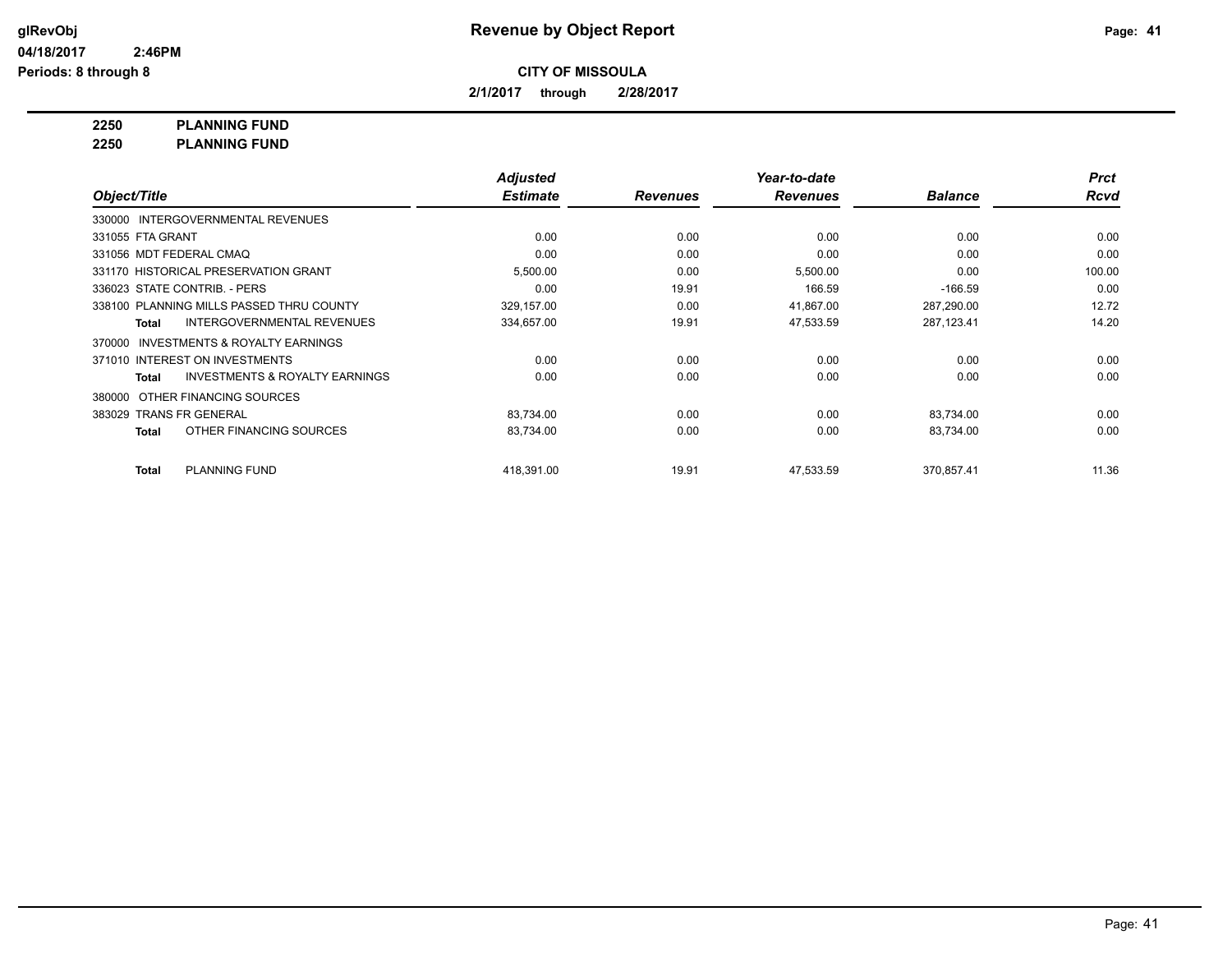**2/1/2017 through 2/28/2017**

#### **2250 PLANNING FUND**

| Object/Title                                              | <b>Adjusted</b><br><b>Estimate</b> | <b>Revenues</b> | Year-to-date<br><b>Revenues</b> | <b>Balance</b> | <b>Prct</b><br><b>Rcvd</b> |
|-----------------------------------------------------------|------------------------------------|-----------------|---------------------------------|----------------|----------------------------|
| 330000 INTERGOVERNMENTAL REVENUES                         |                                    |                 |                                 |                |                            |
| 331055 FTA GRANT                                          | 0.00                               | 0.00            | 0.00                            | 0.00           | 0.00                       |
| 331056 MDT FEDERAL CMAQ                                   | 0.00                               | 0.00            | 0.00                            | 0.00           | 0.00                       |
| 331170 HISTORICAL PRESERVATION GRANT                      | 5,500.00                           | 0.00            | 5,500.00                        | 0.00           | 100.00                     |
| 336023 STATE CONTRIB. - PERS                              | 0.00                               | 19.91           | 166.59                          | $-166.59$      | 0.00                       |
| 338100 PLANNING MILLS PASSED THRU COUNTY                  | 329,157.00                         | 0.00            | 41,867.00                       | 287,290.00     | 12.72                      |
| <b>INTERGOVERNMENTAL REVENUES</b><br><b>Total</b>         | 334,657.00                         | 19.91           | 47,533.59                       | 287,123.41     | 14.20                      |
| <b>INVESTMENTS &amp; ROYALTY EARNINGS</b><br>370000       |                                    |                 |                                 |                |                            |
| 371010 INTEREST ON INVESTMENTS                            | 0.00                               | 0.00            | 0.00                            | 0.00           | 0.00                       |
| <b>INVESTMENTS &amp; ROYALTY EARNINGS</b><br><b>Total</b> | 0.00                               | 0.00            | 0.00                            | 0.00           | 0.00                       |
| 380000 OTHER FINANCING SOURCES                            |                                    |                 |                                 |                |                            |
| 383029 TRANS FR GENERAL                                   | 83,734.00                          | 0.00            | 0.00                            | 83,734.00      | 0.00                       |
| OTHER FINANCING SOURCES<br><b>Total</b>                   | 83,734.00                          | 0.00            | 0.00                            | 83,734.00      | 0.00                       |
| PLANNING FUND<br><b>Total</b>                             | 418,391.00                         | 19.91           | 47,533.59                       | 370,857.41     | 11.36                      |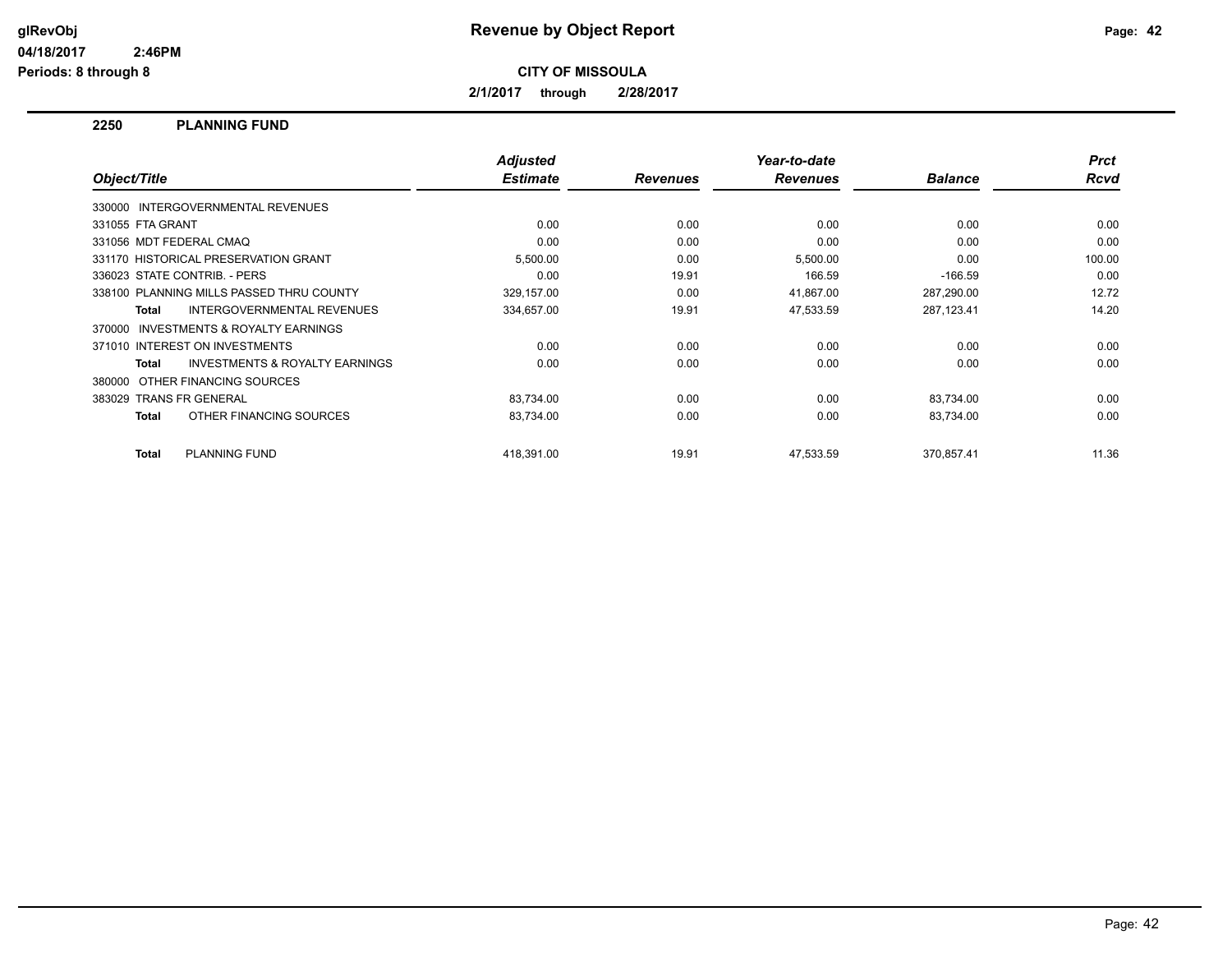**2/1/2017 through 2/28/2017**

# **2310 PUBLIC SAFETY INFORMATION SYSTEMS 2310 PUBLIC SAFETY INFORMATION SYSTEMS**

|                                                   | <b>Adjusted</b> |                 | Year-to-date    |                | <b>Prct</b> |
|---------------------------------------------------|-----------------|-----------------|-----------------|----------------|-------------|
| Object/Title                                      | <b>Estimate</b> | <b>Revenues</b> | <b>Revenues</b> | <b>Balance</b> | <b>Rcvd</b> |
| 330000 INTERGOVERNMENTAL REVENUES                 |                 |                 |                 |                |             |
| 330000 INTERGOVERNMENTAL REVENUES                 | 18.000.00       | 0.00            | 15.300.00       | 2.700.00       | 85.00       |
| INTERGOVERNMENTAL REVENUES<br>Total               | 18,000.00       | 0.00            | 15,300.00       | 2,700.00       | 85.00       |
| 380000 OTHER FINANCING SOURCES                    |                 |                 |                 |                |             |
| 383029 TRANS FR GENERAL                           | 6.000.00        | 0.00            | 6.000.00        | 0.00           | 100.00      |
| OTHER FINANCING SOURCES<br>Total                  | 6.000.00        | 0.00            | 6.000.00        | 0.00           | 100.00      |
|                                                   |                 |                 |                 |                |             |
| <b>Total</b><br>PUBLIC SAFETY INFORMATION SYSTEMS | 24.000.00       | 0.00            | 21.300.00       | 2.700.00       | 88.75       |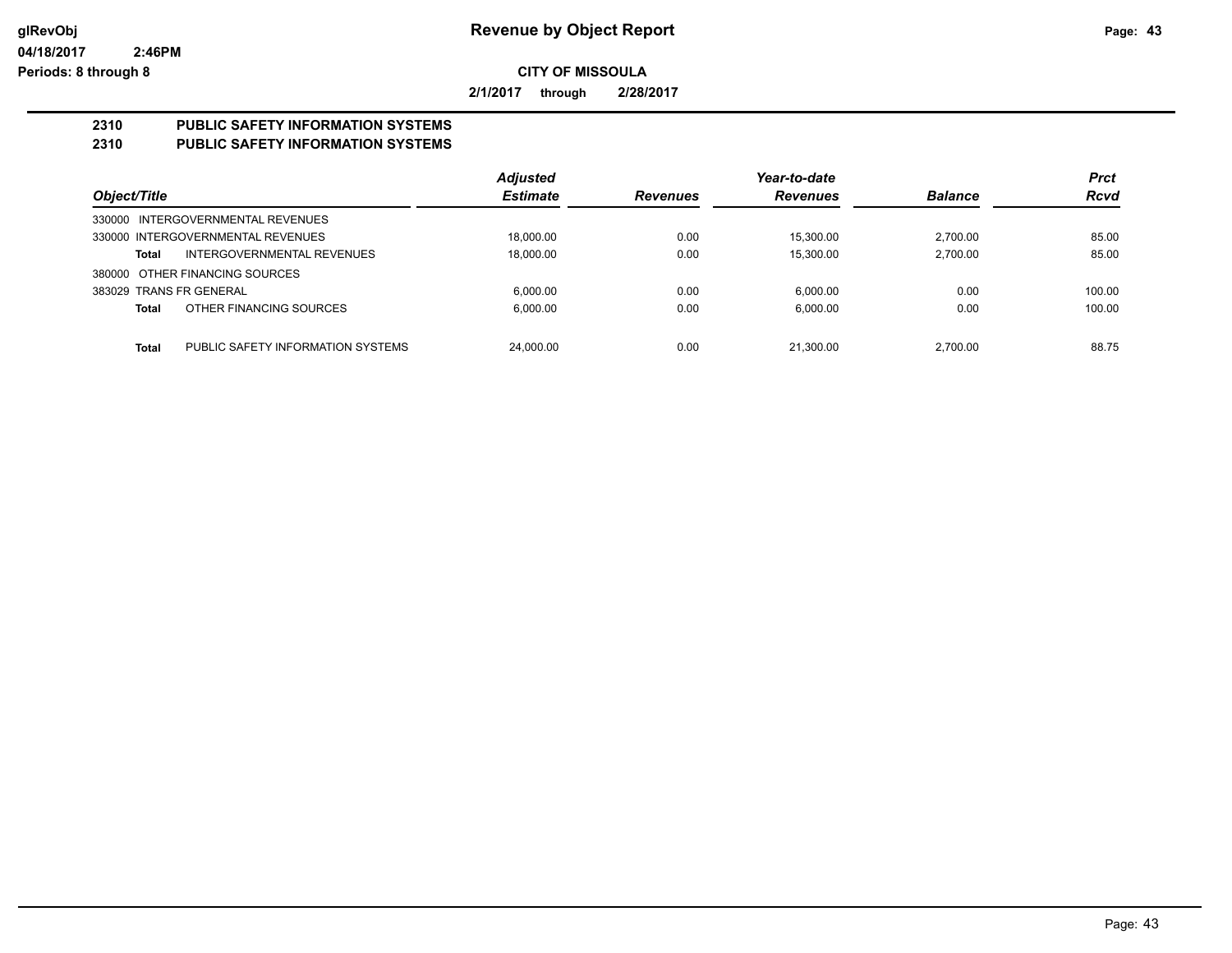**2/1/2017 through 2/28/2017**

#### **2310 PUBLIC SAFETY INFORMATION SYSTEMS**

|                         |                                   | <b>Adjusted</b> |                 | Year-to-date    |                | <b>Prct</b> |
|-------------------------|-----------------------------------|-----------------|-----------------|-----------------|----------------|-------------|
| Object/Title            |                                   | <b>Estimate</b> | <b>Revenues</b> | <b>Revenues</b> | <b>Balance</b> | <b>Rcvd</b> |
|                         | 330000 INTERGOVERNMENTAL REVENUES |                 |                 |                 |                |             |
|                         | 330000 INTERGOVERNMENTAL REVENUES | 18.000.00       | 0.00            | 15.300.00       | 2.700.00       | 85.00       |
| Total                   | INTERGOVERNMENTAL REVENUES        | 18.000.00       | 0.00            | 15,300.00       | 2,700.00       | 85.00       |
| 380000                  | OTHER FINANCING SOURCES           |                 |                 |                 |                |             |
| 383029 TRANS FR GENERAL |                                   | 6.000.00        | 0.00            | 6.000.00        | 0.00           | 100.00      |
| Total                   | OTHER FINANCING SOURCES           | 6,000.00        | 0.00            | 6.000.00        | 0.00           | 100.00      |
| <b>Total</b>            | PUBLIC SAFETY INFORMATION SYSTEMS | 24.000.00       | 0.00            | 21.300.00       | 2.700.00       | 88.75       |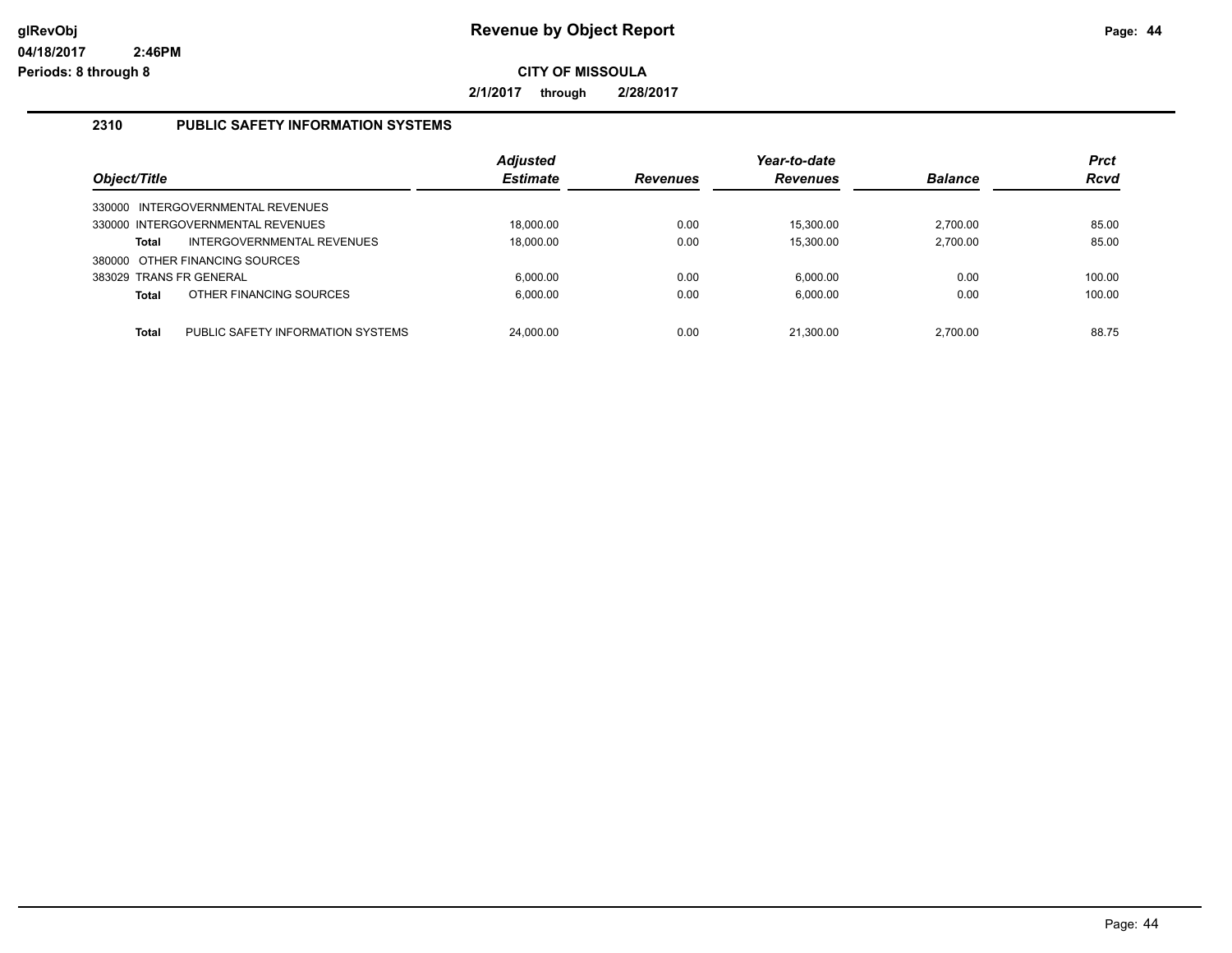**2/1/2017 through 2/28/2017**

**2321 IMPACT FEE FUND 2321 IMPACT FEE FUND**

|                                                    | <b>Adjusted</b> |                 | Year-to-date    |                | <b>Prct</b> |
|----------------------------------------------------|-----------------|-----------------|-----------------|----------------|-------------|
| Object/Title                                       | <b>Estimate</b> | <b>Revenues</b> | <b>Revenues</b> | <b>Balance</b> | Rcvd        |
| 340000 CHARGES FOR SERVICES                        |                 |                 |                 |                |             |
| 341032 IMPACT FEE CLEARING ACCOUNT                 | 1.200.000.00    | 61.467.29       | 1.223.045.28    | $-23.045.28$   | 101.92      |
| 341033 IMPACT FEES-PARKS SHARE                     | 0.00            | 0.00            | 0.00            | 0.00           | 0.00        |
| 341034 IMPACT FEES-FIRE SHARE                      | 0.00            | 0.00            | 0.00            | 0.00           | 0.00        |
| 341035 IMPACT FEES-POLICE SHARE                    | 0.00            | 0.00            | 0.00            | 0.00           | 0.00        |
| 341036 IMPACT FEES-COMMUNITY SERVICE SHARE         | 0.00            | 0.00            | 0.00            | 0.00           | 0.00        |
| 341037 IMPACT FEE-ROAD SHARE                       | 0.00            | 0.00            | 0.00            | 0.00           | 0.00        |
| <b>CHARGES FOR SERVICES</b><br>Total               | 1,200,000.00    | 61,467.29       | 1,223,045.28    | $-23,045.28$   | 101.92      |
| INVESTMENTS & ROYALTY EARNINGS<br>370000           |                 |                 |                 |                |             |
| 371010 INTEREST ON INVESTMENTS                     | 0.00            | 0.00            | 0.00            | 0.00           | 0.00        |
| <b>INVESTMENTS &amp; ROYALTY EARNINGS</b><br>Total | 0.00            | 0.00            | 0.00            | 0.00           | 0.00        |
| <b>IMPACT FEE FUND</b><br><b>Total</b>             | .200.000.00     | 61,467.29       | 1.223.045.28    | $-23.045.28$   | 101.92      |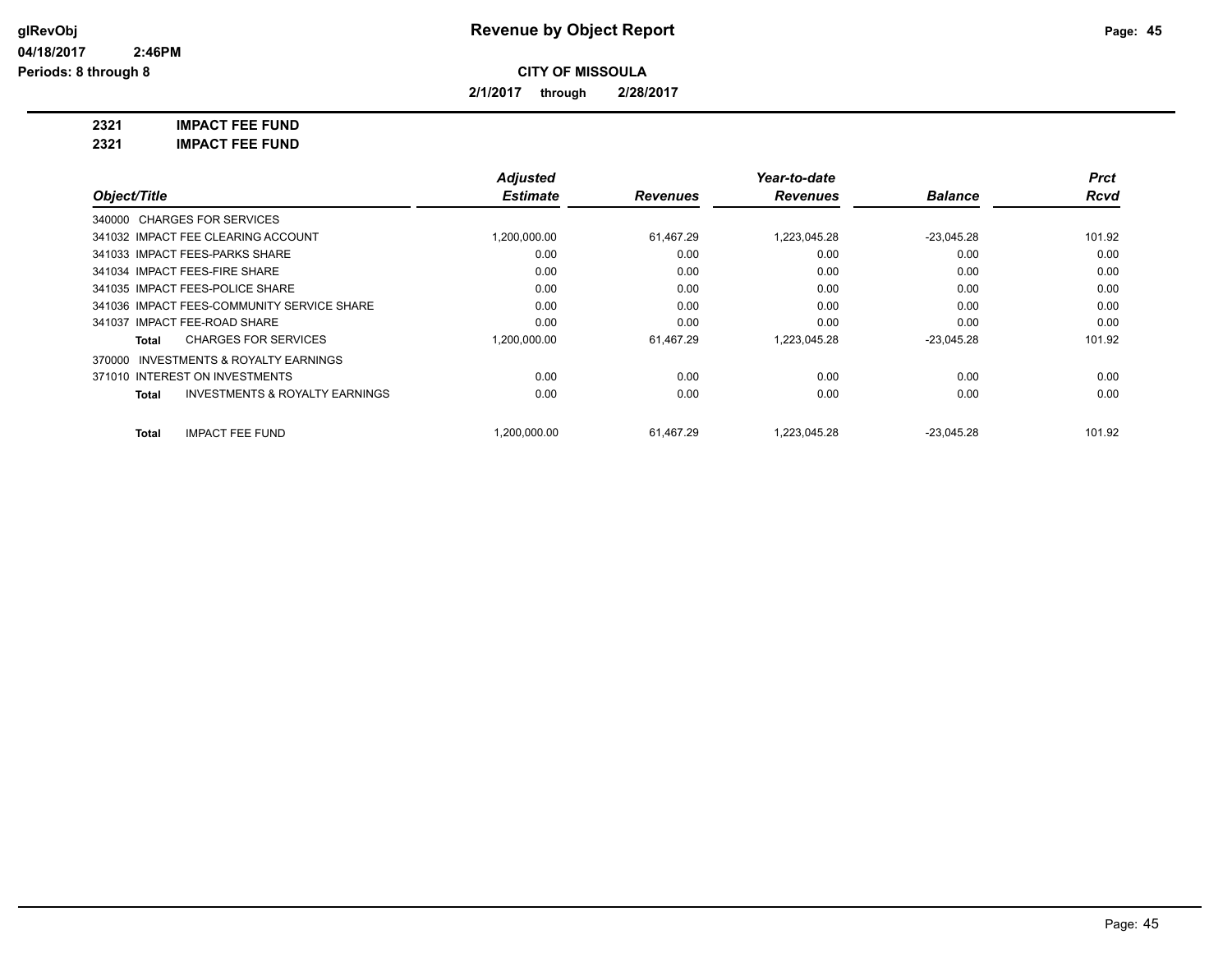**2/1/2017 through 2/28/2017**

#### **2321 IMPACT FEE FUND**

|                                                           | <b>Adjusted</b> |                 | Year-to-date    |                | <b>Prct</b> |
|-----------------------------------------------------------|-----------------|-----------------|-----------------|----------------|-------------|
| Object/Title                                              | <b>Estimate</b> | <b>Revenues</b> | <b>Revenues</b> | <b>Balance</b> | <b>Rcvd</b> |
| 340000 CHARGES FOR SERVICES                               |                 |                 |                 |                |             |
| 341032 IMPACT FEE CLEARING ACCOUNT                        | 1.200.000.00    | 61,467.29       | 1.223.045.28    | $-23,045.28$   | 101.92      |
| 341033 IMPACT FEES-PARKS SHARE                            | 0.00            | 0.00            | 0.00            | 0.00           | 0.00        |
| 341034 IMPACT FEES-FIRE SHARE                             | 0.00            | 0.00            | 0.00            | 0.00           | 0.00        |
| 341035 IMPACT FEES-POLICE SHARE                           | 0.00            | 0.00            | 0.00            | 0.00           | 0.00        |
| 341036 IMPACT FEES-COMMUNITY SERVICE SHARE                | 0.00            | 0.00            | 0.00            | 0.00           | 0.00        |
| 341037 IMPACT FEE-ROAD SHARE                              | 0.00            | 0.00            | 0.00            | 0.00           | 0.00        |
| <b>CHARGES FOR SERVICES</b><br>Total                      | 1.200.000.00    | 61.467.29       | 1.223.045.28    | $-23.045.28$   | 101.92      |
| 370000 INVESTMENTS & ROYALTY EARNINGS                     |                 |                 |                 |                |             |
| 371010 INTEREST ON INVESTMENTS                            | 0.00            | 0.00            | 0.00            | 0.00           | 0.00        |
| <b>INVESTMENTS &amp; ROYALTY EARNINGS</b><br><b>Total</b> | 0.00            | 0.00            | 0.00            | 0.00           | 0.00        |
| <b>IMPACT FEE FUND</b><br><b>Total</b>                    | 1.200.000.00    | 61,467.29       | 1.223.045.28    | $-23.045.28$   | 101.92      |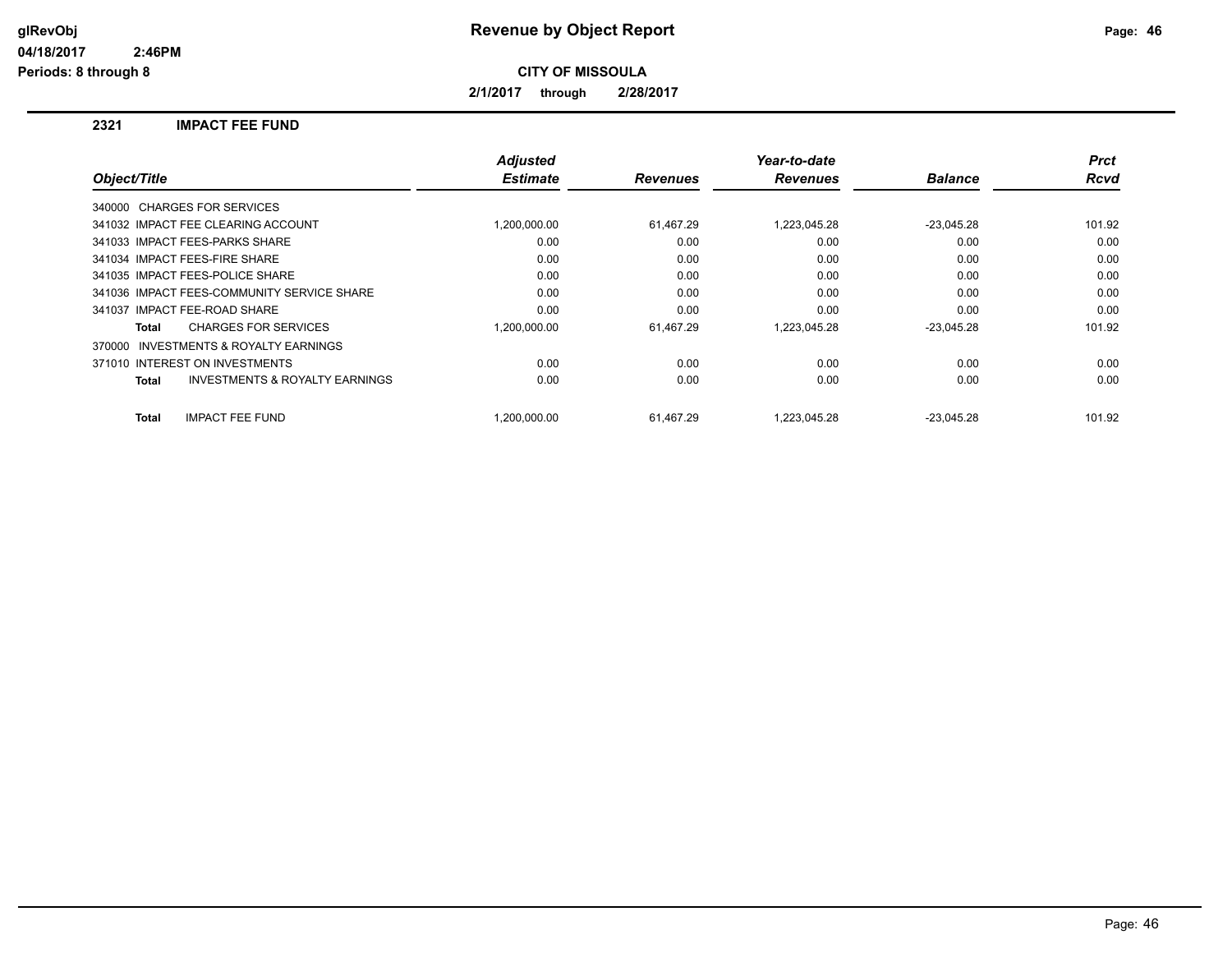**2/1/2017 through 2/28/2017**

# **2322 GEORGE ELMER/CATTLE DR INTERSECTION 2322 GEORGE ELMER/CATTLE DR INTERSECTION**

|              |                                            | <b>Adjusted</b> |                 | Year-to-date    |                | <b>Prct</b> |
|--------------|--------------------------------------------|-----------------|-----------------|-----------------|----------------|-------------|
| Object/Title |                                            | <b>Estimate</b> | <b>Revenues</b> | <b>Revenues</b> | <b>Balance</b> | <b>Rcvd</b> |
|              | 360000 MISCELLANEOUS REVENUES              |                 |                 |                 |                |             |
|              | 365000 DEVELOPER CONRIBUTIONS              | 15.000.00       | 0.00            | 0.00            | 15,000.00      | 0.00        |
| <b>Total</b> | MISCELLANEOUS REVENUES                     | 15.000.00       | 0.00            | 0.00            | 15,000.00      | 0.00        |
| Total        | <b>GEORGE ELMER/CATTLE DR INTERSECTION</b> | 15,000.00       | 0.00            | 0.00            | 15,000.00      | 0.00        |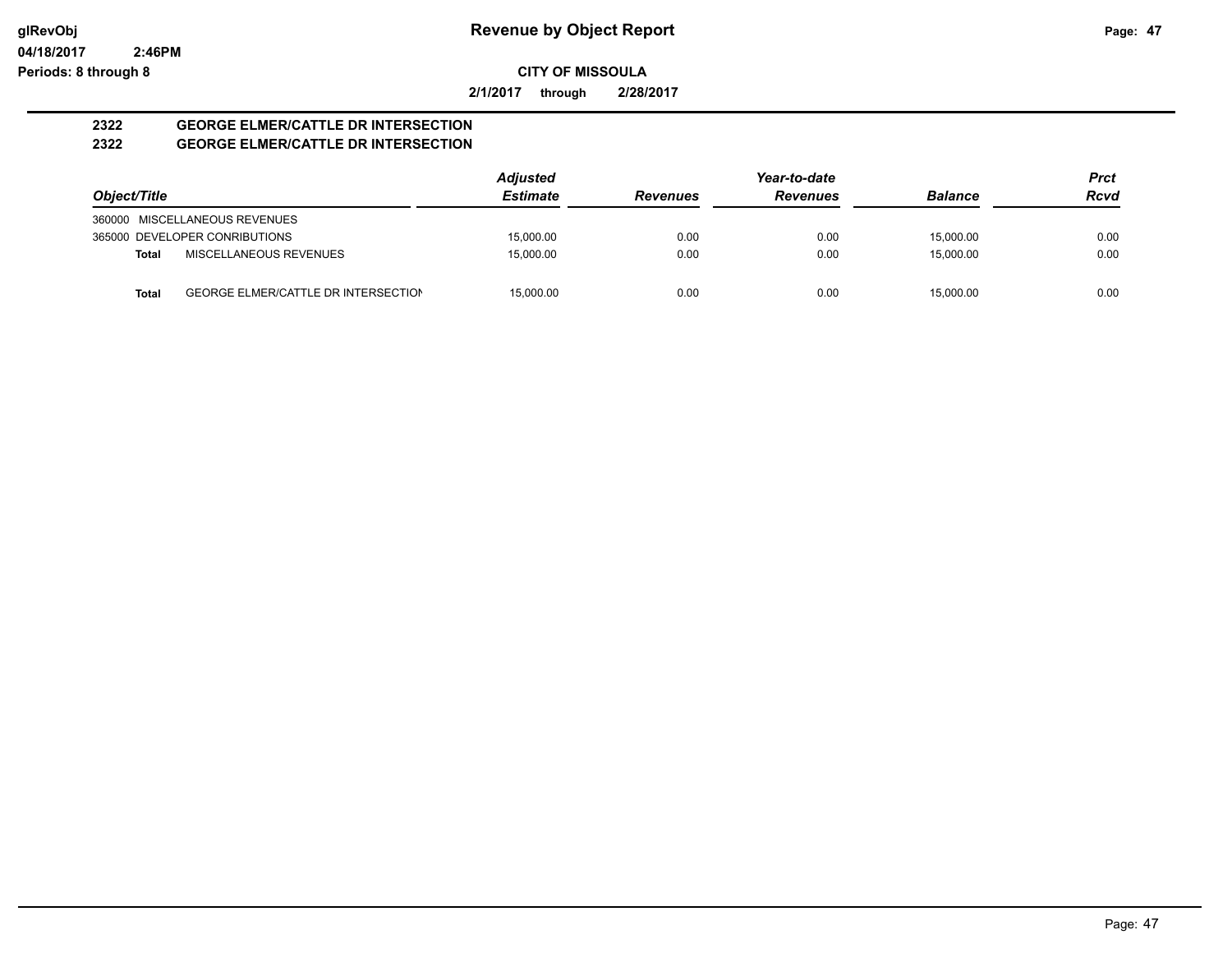**2/1/2017 through 2/28/2017**

## **2322 GEORGE ELMER/CATTLE DR INTERSECTION**

|              |                                            | <b>Adjusted</b> |                 | Year-to-date    |                | <b>Prct</b> |
|--------------|--------------------------------------------|-----------------|-----------------|-----------------|----------------|-------------|
| Object/Title |                                            | <b>Estimate</b> | <b>Revenues</b> | <b>Revenues</b> | <b>Balance</b> | <b>Rcvd</b> |
|              | 360000 MISCELLANEOUS REVENUES              |                 |                 |                 |                |             |
|              | 365000 DEVELOPER CONRIBUTIONS              | 15,000.00       | 0.00            | 0.00            | 15,000.00      | 0.00        |
| <b>Total</b> | MISCELLANEOUS REVENUES                     | 15,000.00       | 0.00            | 0.00            | 15.000.00      | 0.00        |
| <b>Total</b> | <b>GEORGE ELMER/CATTLE DR INTERSECTIOL</b> | 15,000.00       | 0.00            | 0.00            | 15.000.00      | 0.00        |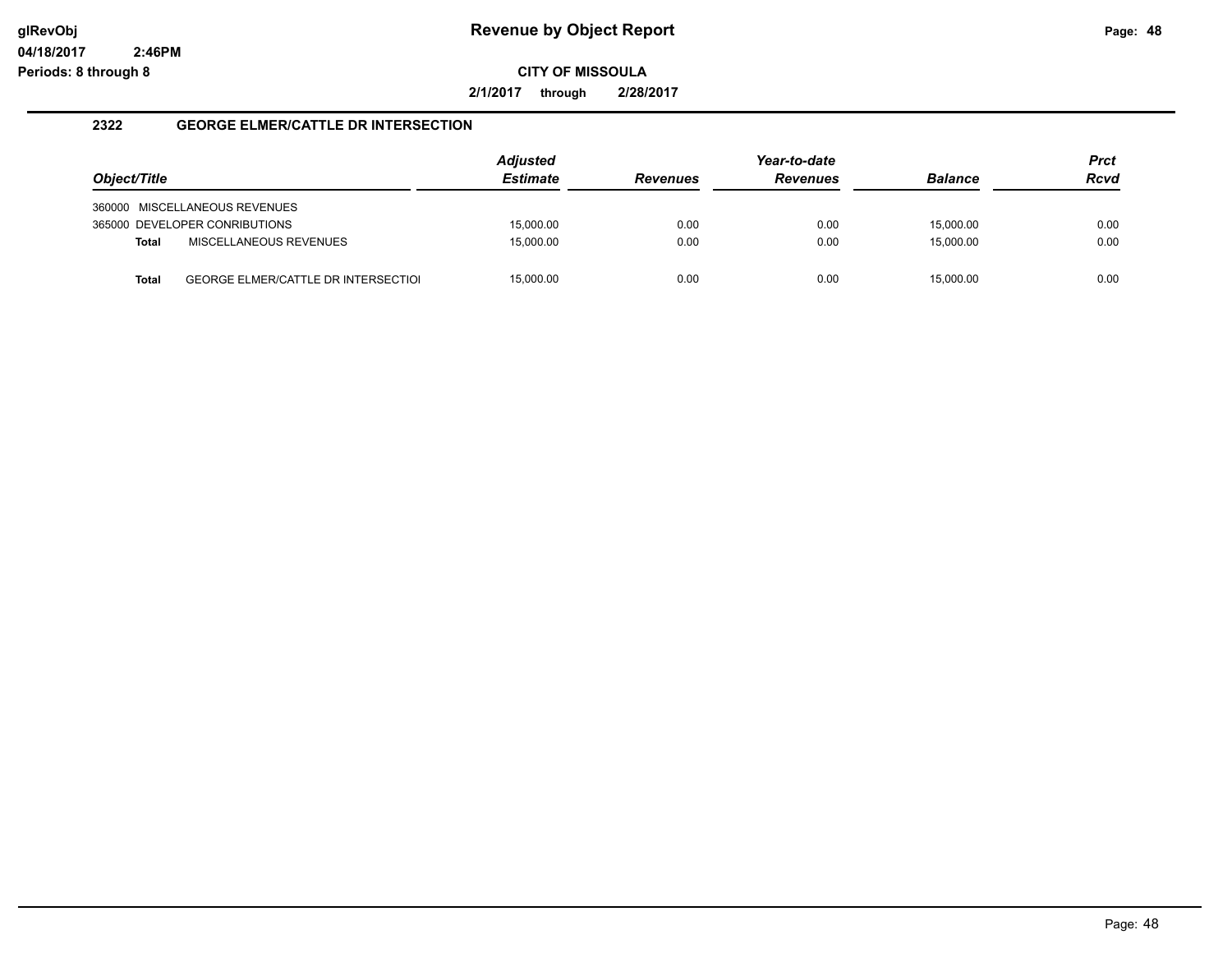**2/1/2017 through 2/28/2017**

**2365 PUBLIC ART FUND 2365 PUBLIC ART FUND**

|                                            | <b>Adjusted</b> |                 | Year-to-date    |                | <b>Prct</b> |
|--------------------------------------------|-----------------|-----------------|-----------------|----------------|-------------|
| Object/Title                               | <b>Estimate</b> | <b>Revenues</b> | <b>Revenues</b> | <b>Balance</b> | <b>Rcvd</b> |
| 330000 INTERGOVERNMENTAL REVENUES          |                 |                 |                 |                |             |
| 337000 LOCAL GRANTS                        | 0.00            | 0.00            | 0.00            | 0.00           | 0.00        |
| 337002 MRA GRANT                           | 0.00            | 0.00            | 1.000.00        | $-1,000.00$    | 0.00        |
| <b>INTERGOVERNMENTAL REVENUES</b><br>Total | 0.00            | 0.00            | 1,000.00        | $-1,000.00$    | 0.00        |
| 360000 MISCELLANEOUS REVENUES              |                 |                 |                 |                |             |
| 360010 MISCELLANEOUS                       | 10,095.00       | 0.00            | 0.00            | 10,095.00      | 0.00        |
| 364040 INSURANCE AND DAMAGE RECOVERY       | 0.00            | 0.00            | 0.00            | 0.00           | 0.00        |
| 365000 DONATIONS                           | 0.00            | 0.00            | 80.50           | $-80.50$       | 0.00        |
| MISCELLANEOUS REVENUES<br><b>Total</b>     | 10,095.00       | 0.00            | 80.50           | 10,014.50      | 0.80        |
| 380000 OTHER FINANCING SOURCES             |                 |                 |                 |                |             |
| 383000 OPERATING TRANSFERS                 | 0.00            | 0.00            | 0.00            | 0.00           | 0.00        |
| OTHER FINANCING SOURCES<br><b>Total</b>    | 0.00            | 0.00            | 0.00            | 0.00           | 0.00        |
| PUBLIC ART FUND<br><b>Total</b>            | 10.095.00       | 0.00            | 1.080.50        | 9.014.50       | 10.70       |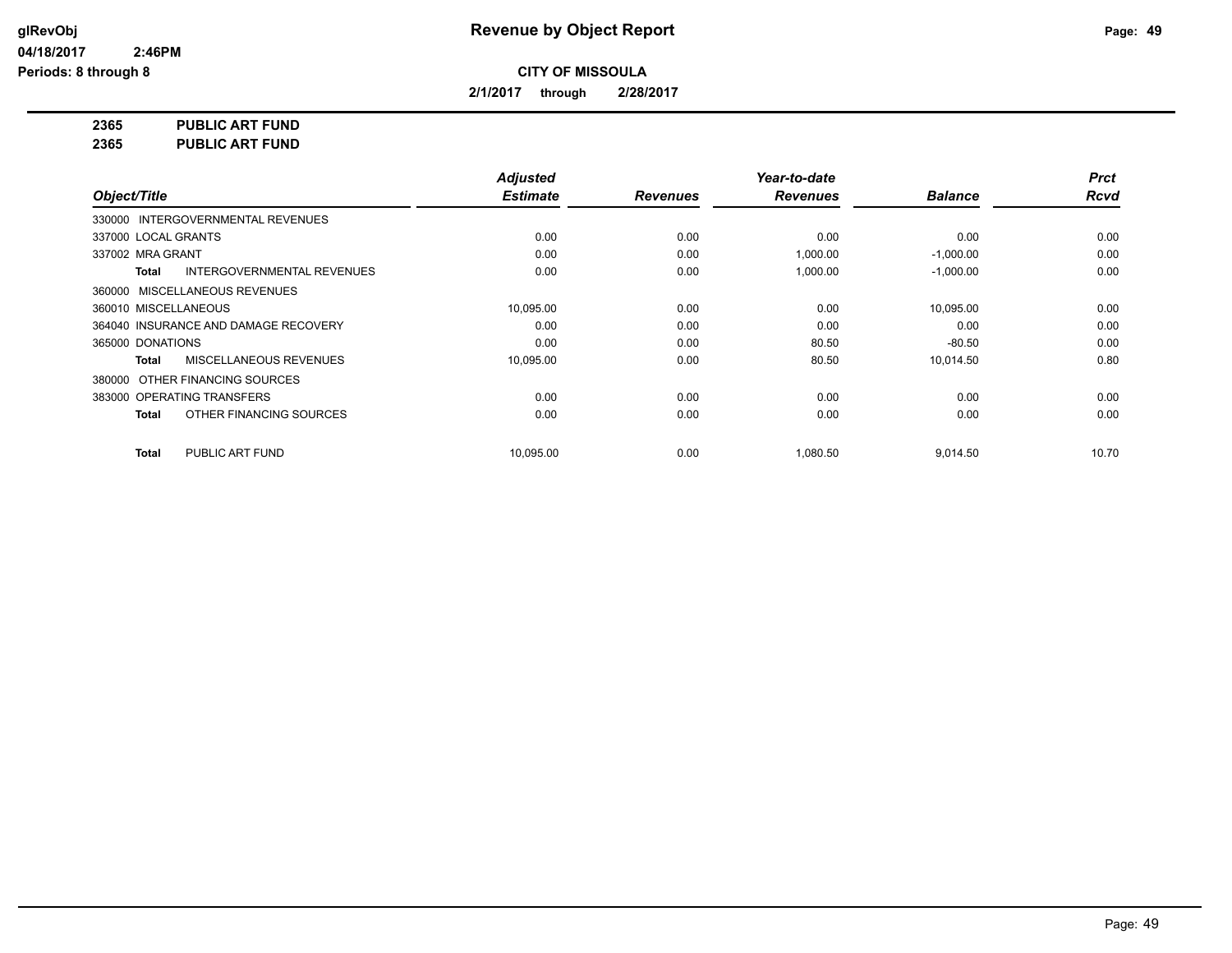**2/1/2017 through 2/28/2017**

#### **2365 PUBLIC ART FUND**

|                                            | <b>Adjusted</b> |                 | Year-to-date    |                | <b>Prct</b> |
|--------------------------------------------|-----------------|-----------------|-----------------|----------------|-------------|
| Object/Title                               | <b>Estimate</b> | <b>Revenues</b> | <b>Revenues</b> | <b>Balance</b> | Rcvd        |
| 330000 INTERGOVERNMENTAL REVENUES          |                 |                 |                 |                |             |
| 337000 LOCAL GRANTS                        | 0.00            | 0.00            | 0.00            | 0.00           | 0.00        |
| 337002 MRA GRANT                           | 0.00            | 0.00            | 1,000.00        | $-1,000.00$    | 0.00        |
| <b>INTERGOVERNMENTAL REVENUES</b><br>Total | 0.00            | 0.00            | 1,000.00        | $-1,000.00$    | 0.00        |
| 360000 MISCELLANEOUS REVENUES              |                 |                 |                 |                |             |
| 360010 MISCELLANEOUS                       | 10,095.00       | 0.00            | 0.00            | 10,095.00      | 0.00        |
| 364040 INSURANCE AND DAMAGE RECOVERY       | 0.00            | 0.00            | 0.00            | 0.00           | 0.00        |
| 365000 DONATIONS                           | 0.00            | 0.00            | 80.50           | $-80.50$       | 0.00        |
| MISCELLANEOUS REVENUES<br>Total            | 10,095.00       | 0.00            | 80.50           | 10,014.50      | 0.80        |
| 380000 OTHER FINANCING SOURCES             |                 |                 |                 |                |             |
| 383000 OPERATING TRANSFERS                 | 0.00            | 0.00            | 0.00            | 0.00           | 0.00        |
| OTHER FINANCING SOURCES<br>Total           | 0.00            | 0.00            | 0.00            | 0.00           | 0.00        |
| PUBLIC ART FUND<br><b>Total</b>            | 10,095.00       | 0.00            | 1,080.50        | 9,014.50       | 10.70       |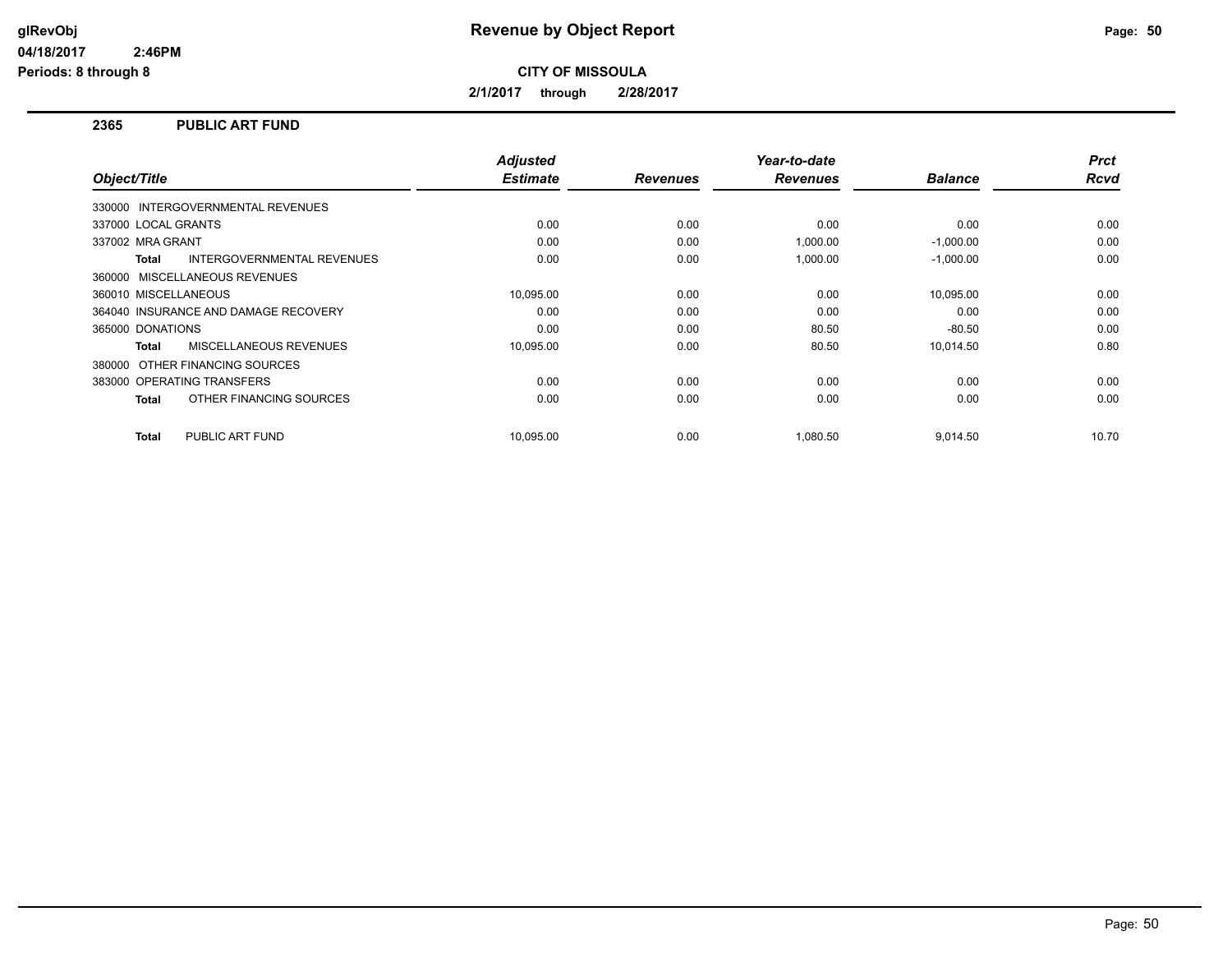**2/1/2017 through 2/28/2017**

# **2371 EMPLOYEE HEALTH INSURANCE LEVY FUND 2371 EMPLOYEE HEALTH INSURANCE LEVY FUND**

|                                              | <b>Adjusted</b> |                 | Year-to-date    |                | <b>Prct</b> |
|----------------------------------------------|-----------------|-----------------|-----------------|----------------|-------------|
| Object/Title                                 | <b>Estimate</b> | <b>Revenues</b> | <b>Revenues</b> | <b>Balance</b> | <b>Rcvd</b> |
| 310000 TAXES/ASSESSMENTS                     |                 |                 |                 |                |             |
| 311000 GENERAL PROPERTY TAXES                | 4.525.00        | 39.49           | 2.225.37        | 2.299.63       | 49.18       |
| <b>PENALTIES &amp; INTEREST</b><br>312001    | 0.00            | 0.95            | 5.61            | $-5.61$        | 0.00        |
| TAXES/ASSESSMENTS<br>Total                   | 4.525.00        | 40.44           | 2.230.98        | 2.294.02       | 49.30       |
| 370000 INVESTMENTS & ROYALTY EARNINGS        |                 |                 |                 |                |             |
| 371010 INTEREST ON INVESTMENTS               | 0.00            | 0.00            | 0.00            | 0.00           | 0.00        |
| INVESTMENTS & ROYALTY EARNINGS<br>Total      | 0.00            | 0.00            | 0.00            | 0.00           | 0.00        |
| EMPLOYEE HEALTH INSURANCE LEVY FUNI<br>Total | 4.525.00        | 40.44           | 2.230.98        | 2.294.02       | 49.30       |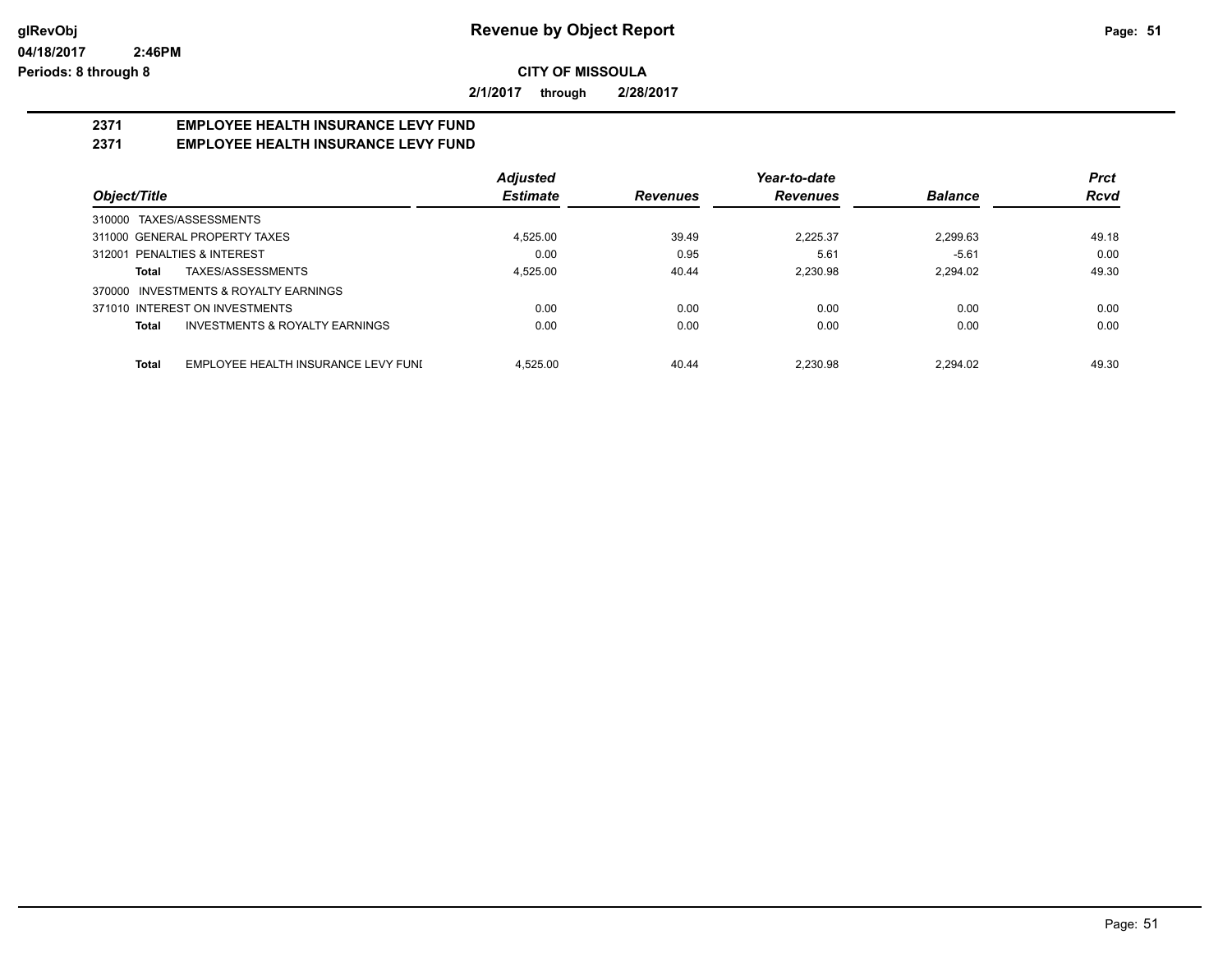**2/1/2017 through 2/28/2017**

#### **2371 EMPLOYEE HEALTH INSURANCE LEVY FUND**

|              |                                       | <b>Adjusted</b> |                 | Year-to-date    |                | <b>Prct</b> |
|--------------|---------------------------------------|-----------------|-----------------|-----------------|----------------|-------------|
| Object/Title |                                       | <b>Estimate</b> | <b>Revenues</b> | <b>Revenues</b> | <b>Balance</b> | <b>Rcvd</b> |
|              | 310000 TAXES/ASSESSMENTS              |                 |                 |                 |                |             |
|              | 311000 GENERAL PROPERTY TAXES         | 4.525.00        | 39.49           | 2.225.37        | 2.299.63       | 49.18       |
|              | 312001 PENALTIES & INTEREST           | 0.00            | 0.95            | 5.61            | $-5.61$        | 0.00        |
| Total        | TAXES/ASSESSMENTS                     | 4.525.00        | 40.44           | 2.230.98        | 2.294.02       | 49.30       |
|              | 370000 INVESTMENTS & ROYALTY EARNINGS |                 |                 |                 |                |             |
|              | 371010 INTEREST ON INVESTMENTS        | 0.00            | 0.00            | 0.00            | 0.00           | 0.00        |
| Total        | INVESTMENTS & ROYALTY EARNINGS        | 0.00            | 0.00            | 0.00            | 0.00           | 0.00        |
| <b>Total</b> | EMPLOYEE HEALTH INSURANCE LEVY FUN    | 4.525.00        | 40.44           | 2.230.98        | 2.294.02       | 49.30       |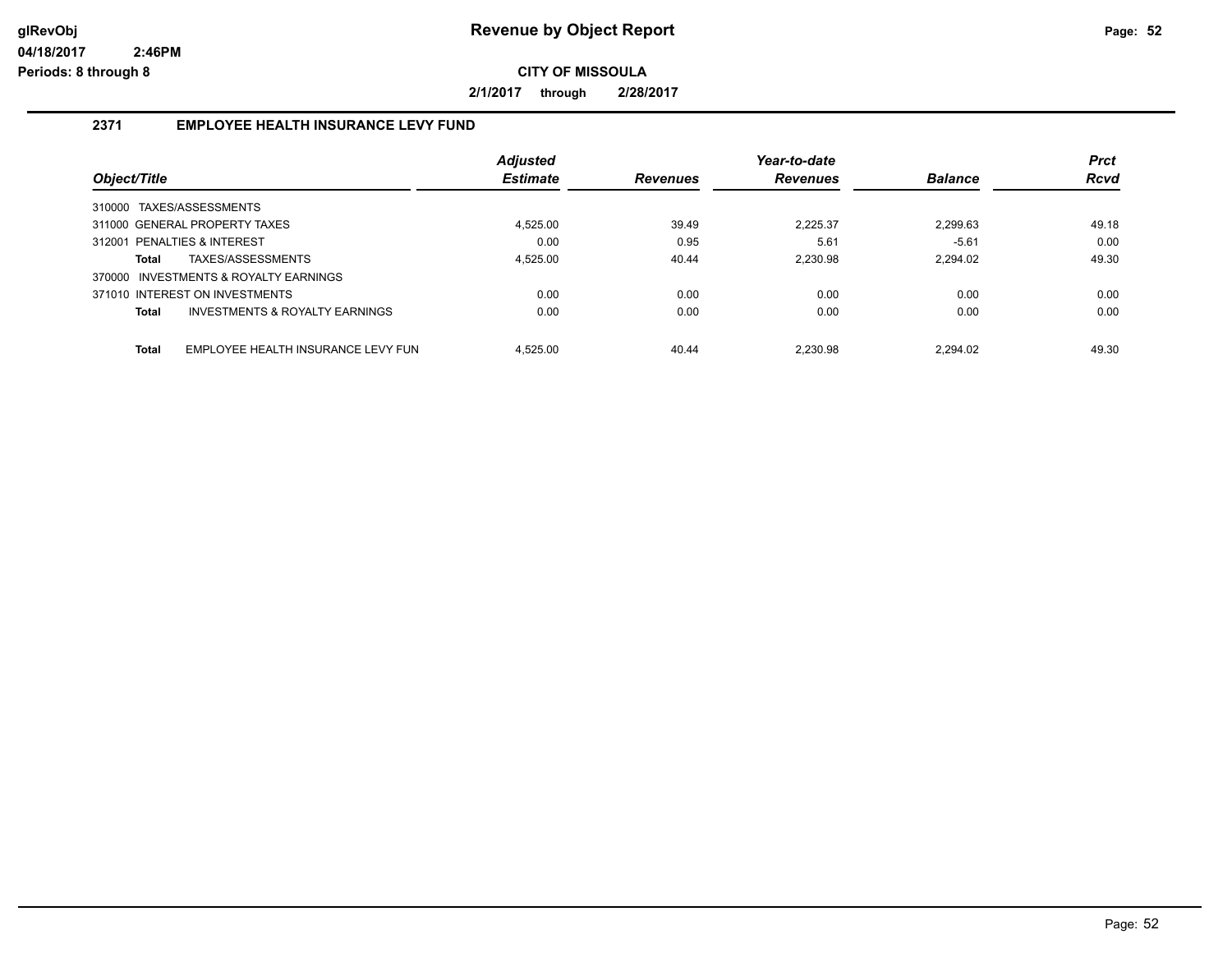*Prct Rcvd*

**CITY OF MISSOULA**

**2/1/2017 through 2/28/2017**

**2372 PERMISSIVE MEDICAL LEVY 2372 PERMISSIVE MEDICAL LEVY**

*Object/Title Adjusted Estimate Revenues Year-to-date Revenues Balance* 310000 TAXES/ASSESSMENTS 311000 GENERAL PROPERTY TAXES 61.97 (1.97%) 4,774,150.00 41,011.77 (1.481,161.92 2,481,161.92 2,292,988.08 51.97 312001 PENALTIES & INTEREST 0.00 672.21 1,664.91 -1,664.91 0.00 **Total** TAXES/ASSESSMENTS 4,774,150.00 41,683.98 2,482,826.83 2,291,323.17 52.01 370000 INVESTMENTS & ROYALTY EARNINGS 371010 INTEREST ON INVESTMENTS 0.00 0.00 0.00 0.00 0.00 **Total** INVESTMENTS & ROYALTY EARNINGS 0.00 0.00 0.00 0.00 0.00

**Total** PERMISSIVE MEDICAL LEVY 4,774,150.00 41,683.98 2,482,826.83 2,291,323.17 52.01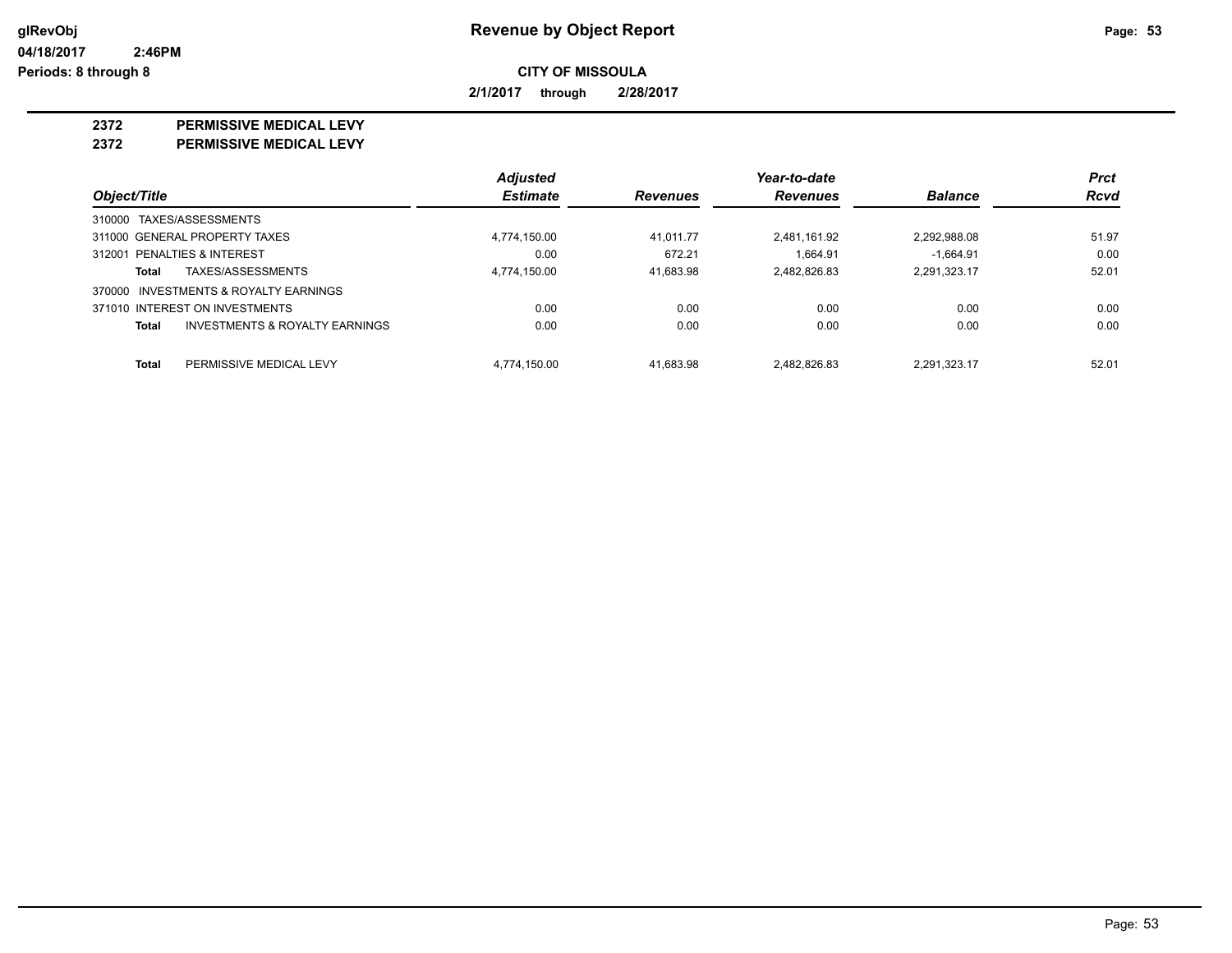**2/1/2017 through 2/28/2017**

#### **2372 PERMISSIVE MEDICAL LEVY**

|              |                                           | <b>Adjusted</b> |                 | Year-to-date    |                | <b>Prct</b> |
|--------------|-------------------------------------------|-----------------|-----------------|-----------------|----------------|-------------|
| Object/Title |                                           | <b>Estimate</b> | <b>Revenues</b> | <b>Revenues</b> | <b>Balance</b> | <b>Rcvd</b> |
|              | 310000 TAXES/ASSESSMENTS                  |                 |                 |                 |                |             |
|              | 311000 GENERAL PROPERTY TAXES             | 4.774.150.00    | 41.011.77       | 2.481.161.92    | 2,292,988.08   | 51.97       |
|              | 312001 PENALTIES & INTEREST               | 0.00            | 672.21          | 1.664.91        | $-1.664.91$    | 0.00        |
| Total        | TAXES/ASSESSMENTS                         | 4,774,150.00    | 41,683.98       | 2,482,826.83    | 2,291,323.17   | 52.01       |
| 370000       | INVESTMENTS & ROYALTY EARNINGS            |                 |                 |                 |                |             |
|              | 371010 INTEREST ON INVESTMENTS            | 0.00            | 0.00            | 0.00            | 0.00           | 0.00        |
| Total        | <b>INVESTMENTS &amp; ROYALTY EARNINGS</b> | 0.00            | 0.00            | 0.00            | 0.00           | 0.00        |
| <b>Total</b> | PERMISSIVE MEDICAL LEVY                   | 4.774.150.00    | 41.683.98       | 2.482.826.83    | 2.291.323.17   | 52.01       |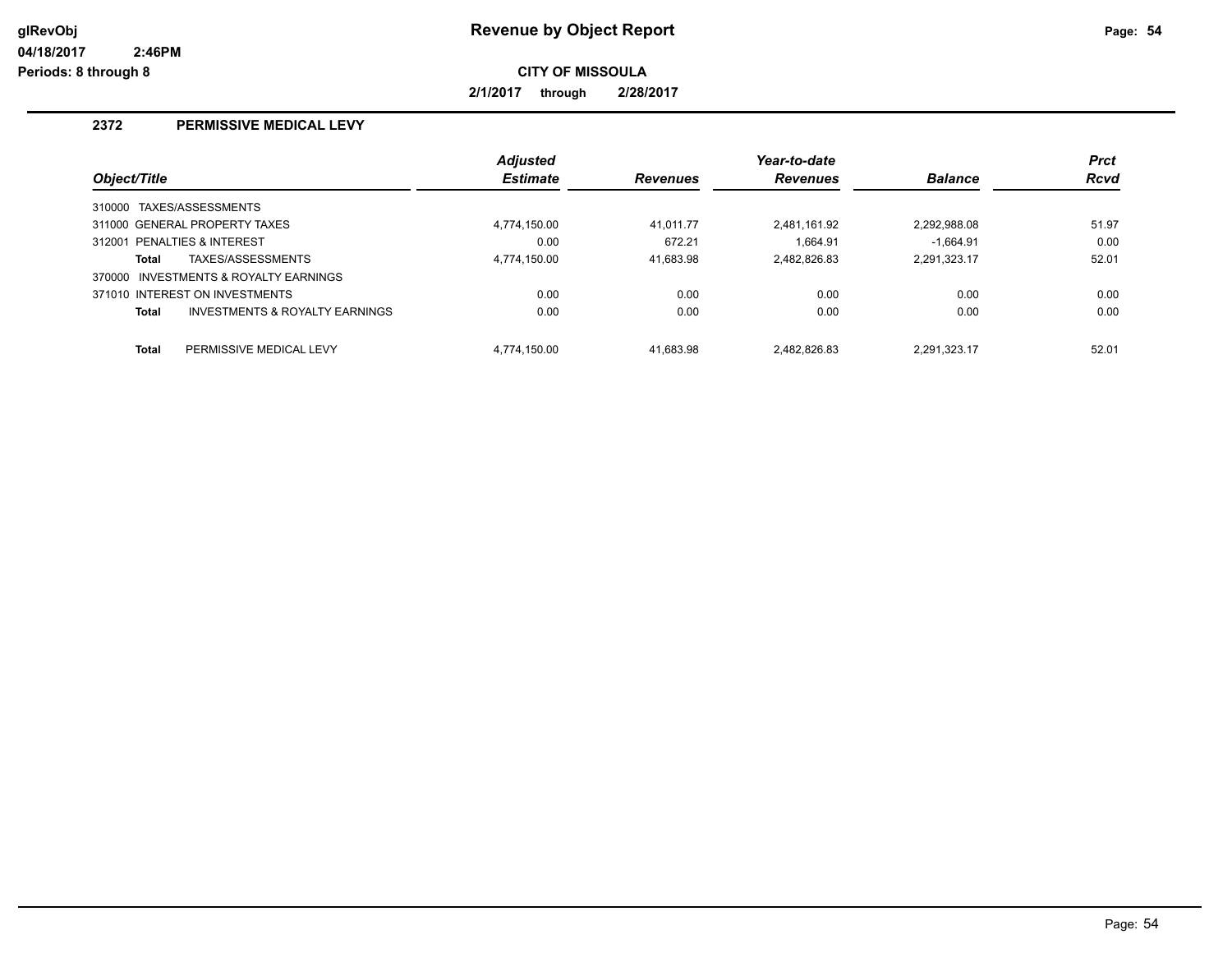**2/1/2017 through 2/28/2017**

# **2389 CABLE TELEVISION FRANCHISE FUND 2389 CABLE TELEVISION FRANCHISE FUND**

|                   |                                 | <b>Adjusted</b> |                 | Year-to-date    |                | <b>Prct</b> |
|-------------------|---------------------------------|-----------------|-----------------|-----------------|----------------|-------------|
| Object/Title      |                                 | <b>Estimate</b> | <b>Revenues</b> | <b>Revenues</b> | <b>Balance</b> | <b>Rcvd</b> |
|                   | 320000 LICENSES & PERMITS       |                 |                 |                 |                |             |
|                   | 322031 FRANCHISE FEE - AT&T     | 680.000.00      | 177.943.01      | 346.315.86      | 333.684.14     | 50.93       |
| 322034 PEG ACCESS |                                 | 56.000.00       | 9.737.62        | 19.385.05       | 36.614.95      | 34.62       |
| Total             | <b>LICENSES &amp; PERMITS</b>   | 736.000.00      | 187.680.63      | 365.700.91      | 370.299.09     | 49.69       |
|                   | 360000 MISCELLANEOUS REVENUES   |                 |                 |                 |                |             |
| 365000 DONATIONS  |                                 | 0.00            | 0.00            | 0.00            | 0.00           | 0.00        |
| Total             | MISCELLANEOUS REVENUES          | 0.00            | 0.00            | 0.00            | 0.00           | 0.00        |
| Total             | CABLE TELEVISION FRANCHISE FUND | 736.000.00      | 187.680.63      | 365.700.91      | 370.299.09     | 49.69       |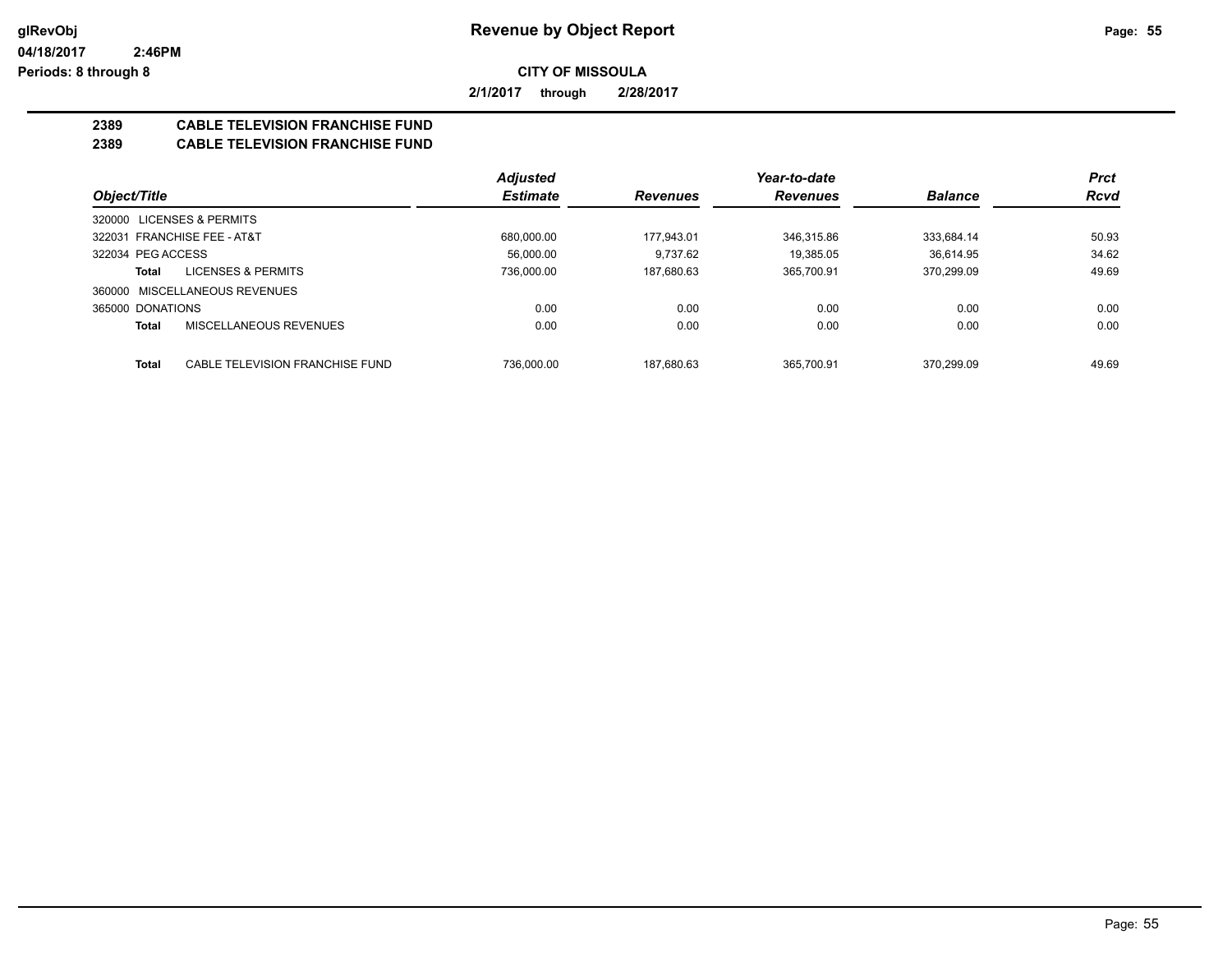**2/1/2017 through 2/28/2017**

# **2389 CABLE TELEVISION FRANCHISE FUND**

|                             |                                 | <b>Adjusted</b> |                 | Year-to-date    |                | <b>Prct</b> |
|-----------------------------|---------------------------------|-----------------|-----------------|-----------------|----------------|-------------|
| Object/Title                |                                 | <b>Estimate</b> | <b>Revenues</b> | <b>Revenues</b> | <b>Balance</b> | <b>Rcvd</b> |
| 320000 LICENSES & PERMITS   |                                 |                 |                 |                 |                |             |
| 322031 FRANCHISE FEE - AT&T |                                 | 680.000.00      | 177.943.01      | 346.315.86      | 333.684.14     | 50.93       |
| 322034 PEG ACCESS           |                                 | 56.000.00       | 9.737.62        | 19.385.05       | 36.614.95      | 34.62       |
| Total                       | LICENSES & PERMITS              | 736,000.00      | 187,680.63      | 365,700.91      | 370,299.09     | 49.69       |
|                             | 360000 MISCELLANEOUS REVENUES   |                 |                 |                 |                |             |
| 365000 DONATIONS            |                                 | 0.00            | 0.00            | 0.00            | 0.00           | 0.00        |
| Total                       | MISCELLANEOUS REVENUES          | 0.00            | 0.00            | 0.00            | 0.00           | 0.00        |
|                             |                                 |                 |                 |                 |                |             |
| <b>Total</b>                | CABLE TELEVISION FRANCHISE FUND | 736.000.00      | 187.680.63      | 365.700.91      | 370.299.09     | 49.69       |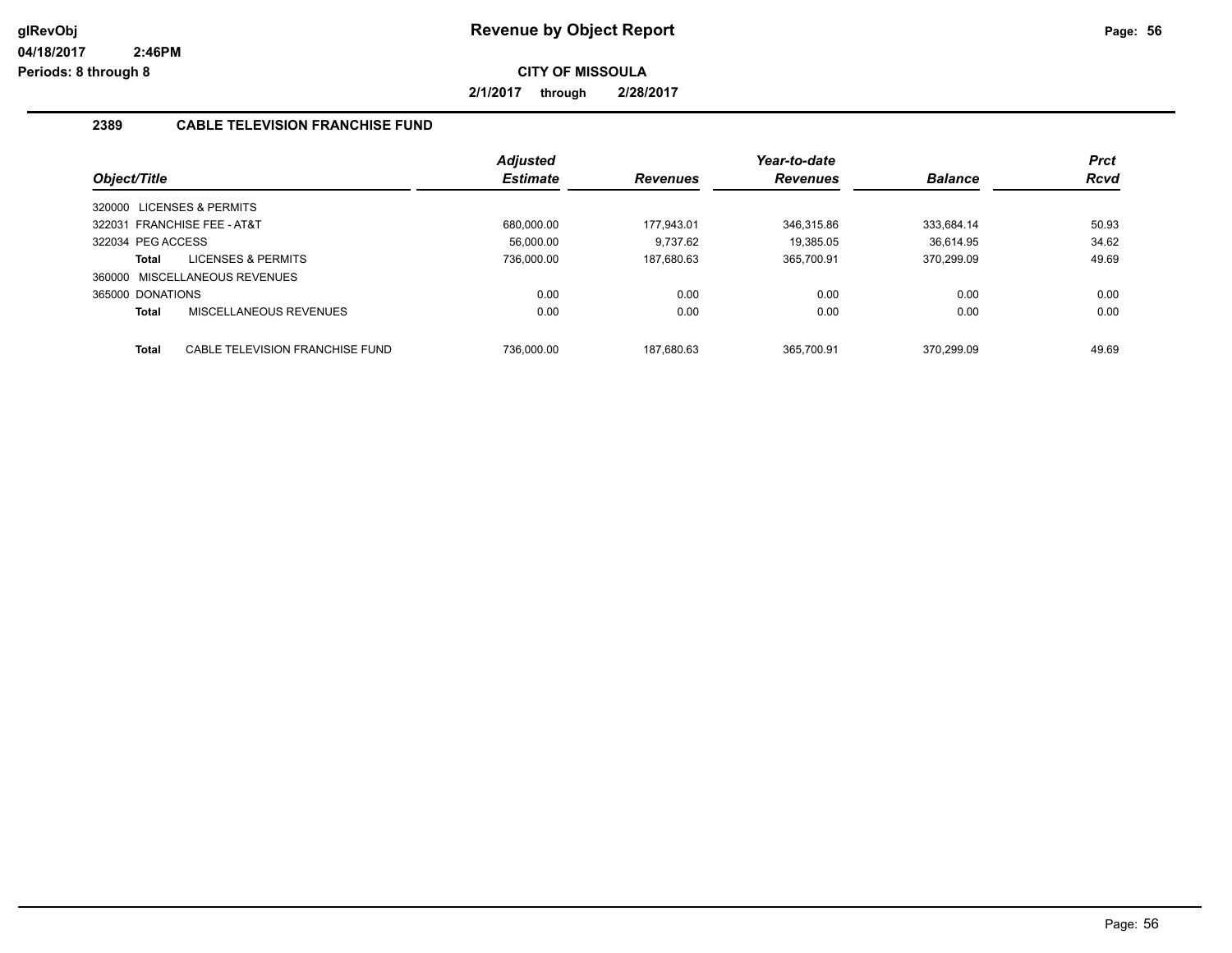**2/1/2017 through 2/28/2017**

**2390 DRUG FORFEITURE FUND 2390 DRUG FORFEITURE FUND**

|                                         | <b>Adjusted</b> |                 | Year-to-date    |                | <b>Prct</b> |
|-----------------------------------------|-----------------|-----------------|-----------------|----------------|-------------|
| Object/Title                            | <b>Estimate</b> | <b>Revenues</b> | <b>Revenues</b> | <b>Balance</b> | <b>Rcvd</b> |
| 350000 FINES & FORFEITURES              |                 |                 |                 |                |             |
| 351013 DRUG FORFEITURES                 | 16.800.00       | 845.04          | 8.330.12        | 8.469.88       | 49.58       |
| <b>FINES &amp; FORFEITURES</b><br>Total | 16,800.00       | 845.04          | 8.330.12        | 8,469.88       | 49.58       |
| 370000 INVESTMENTS & ROYALTY EARNINGS   |                 |                 |                 |                |             |
| 371010 INTEREST ON INVESTMENTS          | 0.00            | 0.00            | 0.00            | 0.00           | 0.00        |
| INVESTMENTS & ROYALTY EARNINGS<br>Total | 0.00            | 0.00            | 0.00            | 0.00           | 0.00        |
| <b>Total</b><br>DRUG FORFEITURE FUND    | 16.800.00       | 845.04          | 8.330.12        | 8.469.88       | 49.58       |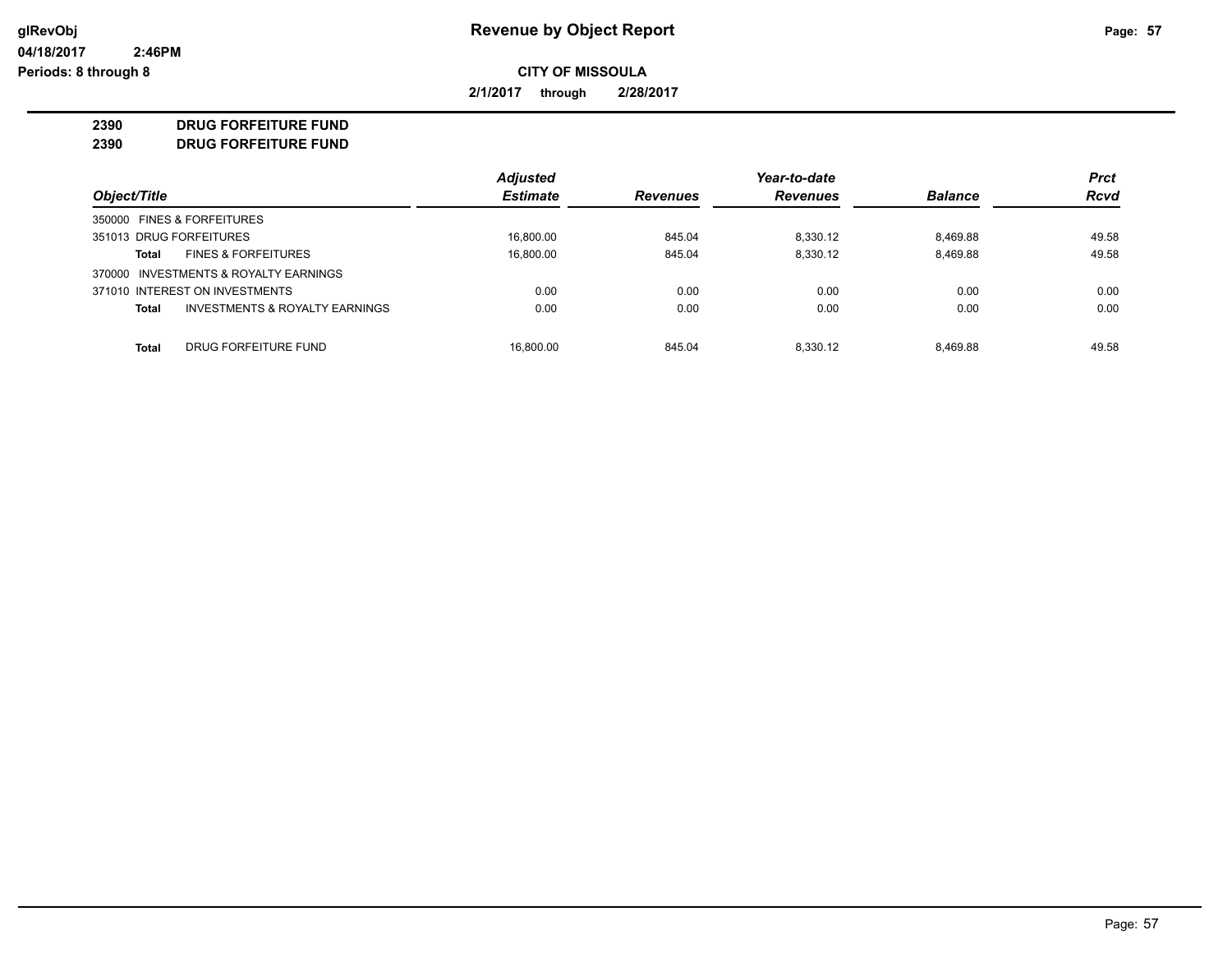**2/1/2017 through 2/28/2017**

#### **2390 DRUG FORFEITURE FUND**

|                                |                                       | <b>Adjusted</b> |                 | Year-to-date    |                |             |
|--------------------------------|---------------------------------------|-----------------|-----------------|-----------------|----------------|-------------|
| Object/Title                   |                                       | <b>Estimate</b> | <b>Revenues</b> | <b>Revenues</b> | <b>Balance</b> | <b>Rcvd</b> |
| 350000 FINES & FORFEITURES     |                                       |                 |                 |                 |                |             |
| 351013 DRUG FORFEITURES        |                                       | 16.800.00       | 845.04          | 8.330.12        | 8.469.88       | 49.58       |
| Total                          | <b>FINES &amp; FORFEITURES</b>        | 16.800.00       | 845.04          | 8.330.12        | 8,469.88       | 49.58       |
|                                | 370000 INVESTMENTS & ROYALTY EARNINGS |                 |                 |                 |                |             |
| 371010 INTEREST ON INVESTMENTS |                                       | 0.00            | 0.00            | 0.00            | 0.00           | 0.00        |
| <b>Total</b>                   | INVESTMENTS & ROYALTY EARNINGS        | 0.00            | 0.00            | 0.00            | 0.00           | 0.00        |
| <b>Total</b>                   | DRUG FORFEITURE FUND                  | 16.800.00       | 845.04          | 8.330.12        | 8.469.88       | 49.58       |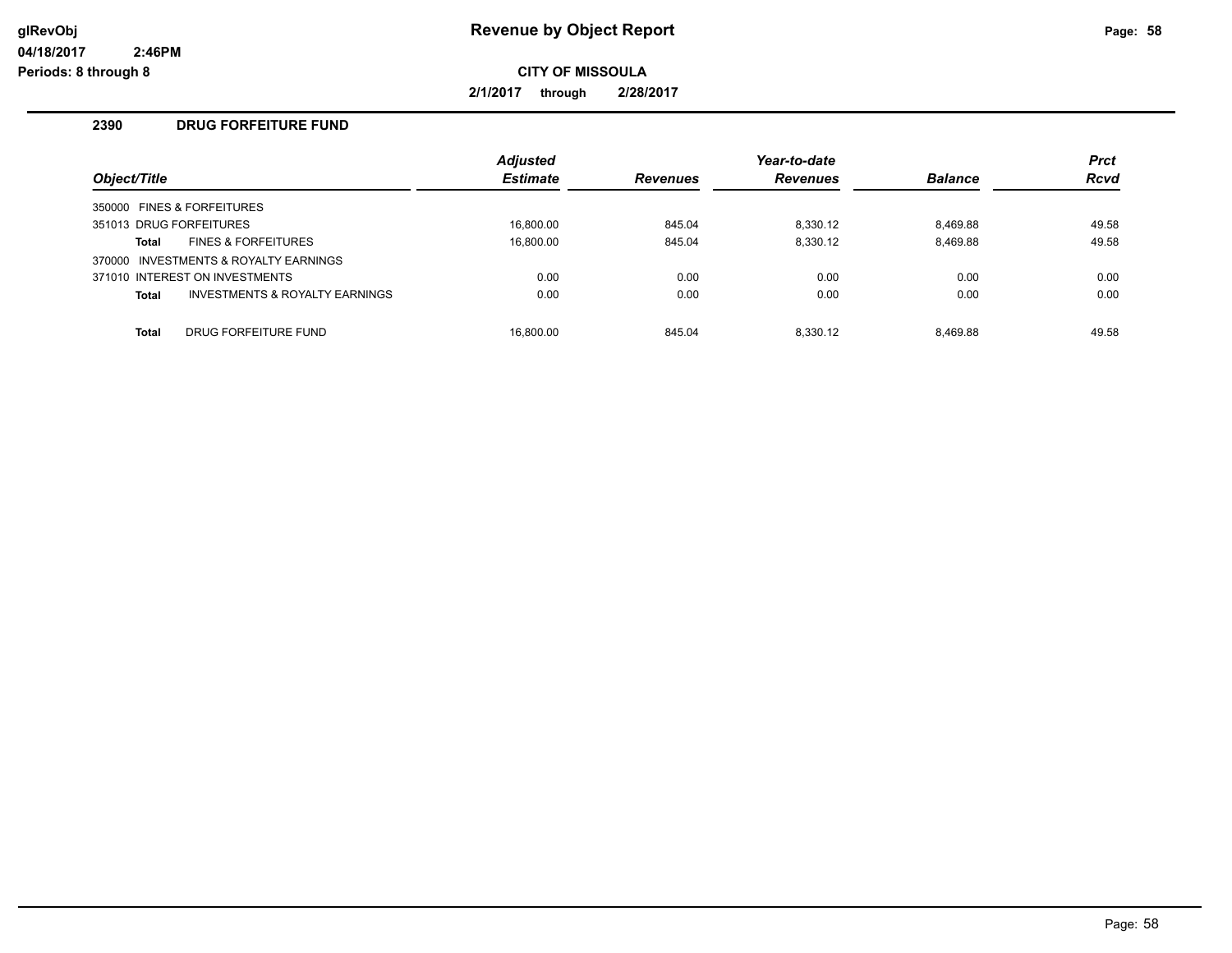**2/1/2017 through 2/28/2017**

**2394 BUILDING INSPECTION FUND**

| 2394 | <b>BUILDING INSPECTION FUND</b> |
|------|---------------------------------|
|------|---------------------------------|

|                                                           | <b>Adjusted</b> |                 | Year-to-date    |                | <b>Prct</b> |
|-----------------------------------------------------------|-----------------|-----------------|-----------------|----------------|-------------|
| Object/Title                                              | <b>Estimate</b> | <b>Revenues</b> | <b>Revenues</b> | <b>Balance</b> | <b>Rcvd</b> |
| 320000 LICENSES & PERMITS                                 |                 |                 |                 |                |             |
| 323011 BUILDING PERMITS                                   | 1,111,650.00    | 70,529.02       | 890,727.10      | 220,922.90     | 80.13       |
| 323012 ELECTRICAL PERMITS                                 | 239.641.00      | 14.793.37       | 179,409.59      | 60.231.41      | 74.87       |
| 323013 PLUMBING PERMITS                                   | 137,006.00      | 6,231.00        | 118,826.00      | 18,180.00      | 86.73       |
| 323014 BLDG PERMIT REVIEW FEE                             | 0.00            | 0.00            | 0.00            | 0.00           | 0.00        |
| 323016 MOVING PERMITS                                     | 0.00            | 0.00            | 0.00            | 0.00           | 0.00        |
| 323017 MECHANICAL PERMITS                                 | 100,282.00      | 15,768.60       | 86,902.80       | 13,379.20      | 86.66       |
| <b>LICENSES &amp; PERMITS</b><br><b>Total</b>             | 1,588,579.00    | 107,321.99      | 1,275,865.49    | 312,713.51     | 80.31       |
| 330000 INTERGOVERNMENTAL REVENUES                         |                 |                 |                 |                |             |
| 336023 STATE CONTRIB. - PERS                              | 0.00            | 41.75           | 344.61          | $-344.61$      | 0.00        |
| <b>INTERGOVERNMENTAL REVENUES</b><br><b>Total</b>         | 0.00            | 41.75           | 344.61          | $-344.61$      | 0.00        |
| 340000 CHARGES FOR SERVICES                               |                 |                 |                 |                |             |
| 341091 INSPECTION CODE BOOKS & COPIES                     | 1,393.00        | 77.50           | 353.25          | 1,039.75       | 25.36       |
| <b>CHARGES FOR SERVICES</b><br>Total                      | 1,393.00        | 77.50           | 353.25          | 1,039.75       | 25.36       |
| 360000 MISCELLANEOUS REVENUES                             |                 |                 |                 |                |             |
| 360010 MISCELLANEOUS                                      | 0.00            | 0.00            | 1,723.63        | $-1,723.63$    | 0.00        |
| 360015 CONFERENCE REVENUES - BUILDING                     | 0.00            | 0.00            | 0.00            | 0.00           | 0.00        |
| MISCELLANEOUS REVENUES<br>Total                           | 0.00            | 0.00            | 1,723.63        | $-1,723.63$    | 0.00        |
| 370000 INVESTMENTS & ROYALTY EARNINGS                     |                 |                 |                 |                |             |
| 371010 INTEREST ON INVESTMENTS                            | 0.00            | 0.00            | 0.00            | 0.00           | 0.00        |
| 371020 GAIN/LOSS IN MARKET VALUE OF INVESTMENTS           | 0.00            | 0.00            | 0.00            | 0.00           | 0.00        |
| <b>INVESTMENTS &amp; ROYALTY EARNINGS</b><br><b>Total</b> | 0.00            | 0.00            | 0.00            | 0.00           | 0.00        |
| 380000 OTHER FINANCING SOURCES                            |                 |                 |                 |                |             |
| 382010 SALE OF FIXED ASSETS                               | 0.00            | 0.00            | 0.00            | 0.00           | 0.00        |
| 383000 OPERATING TRANSFERS                                | 0.00            | 0.00            | 0.00            | 0.00           | 0.00        |
| OTHER FINANCING SOURCES<br><b>Total</b>                   | 0.00            | 0.00            | 0.00            | 0.00           | 0.00        |
| <b>BUILDING INSPECTION FUND</b><br><b>Total</b>           | 1,589,972.00    | 107,441.24      | 1,278,286.98    | 311,685.02     | 80.40       |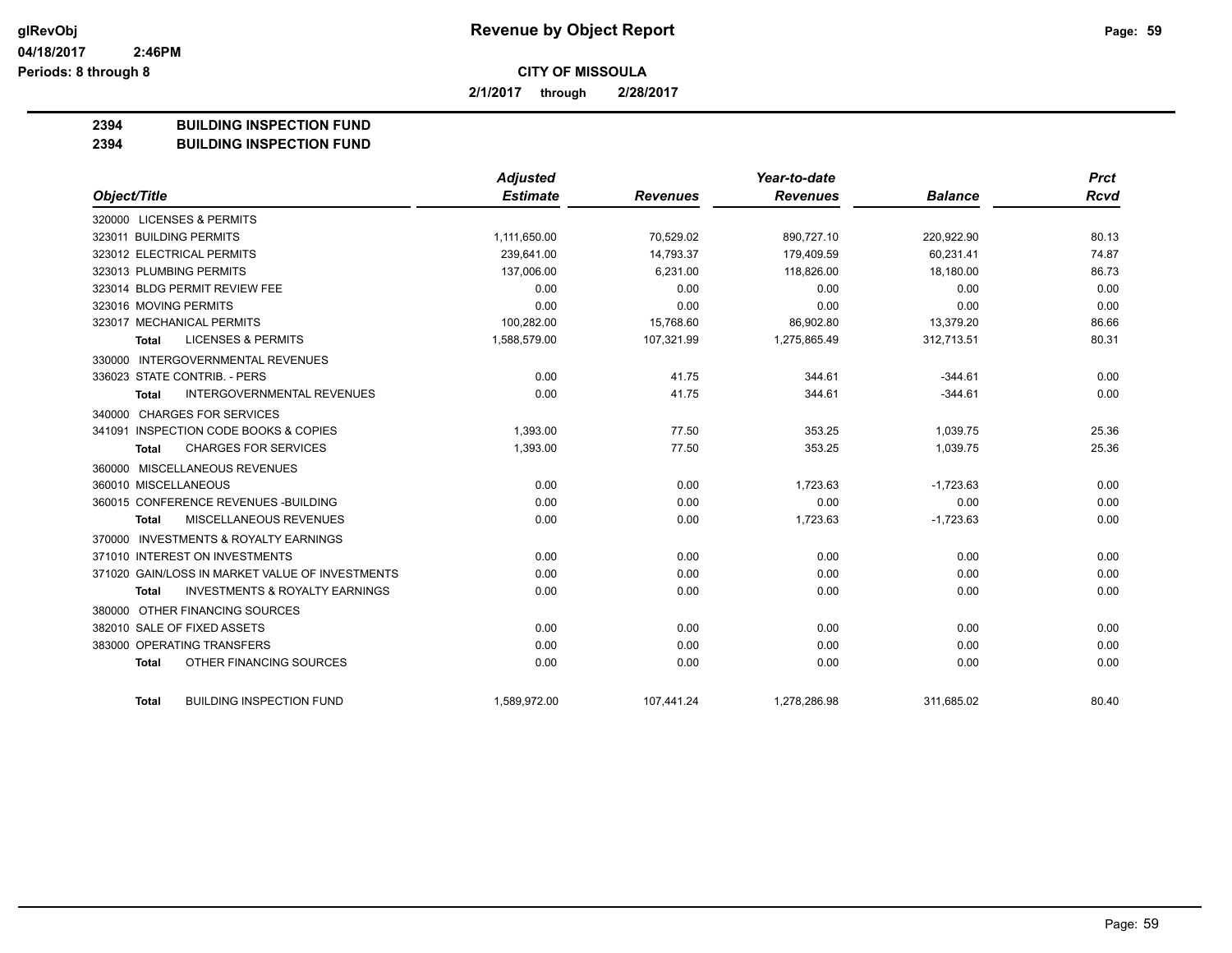**2/1/2017 through 2/28/2017**

## **2394 BUILDING INSPECTION FUND**

|                                                           | <b>Adjusted</b> |                 | Year-to-date    |                | <b>Prct</b> |
|-----------------------------------------------------------|-----------------|-----------------|-----------------|----------------|-------------|
| Object/Title                                              | <b>Estimate</b> | <b>Revenues</b> | <b>Revenues</b> | <b>Balance</b> | Rcvd        |
| 320000 LICENSES & PERMITS                                 |                 |                 |                 |                |             |
| 323011 BUILDING PERMITS                                   | 1,111,650.00    | 70,529.02       | 890,727.10      | 220,922.90     | 80.13       |
| 323012 ELECTRICAL PERMITS                                 | 239,641.00      | 14,793.37       | 179,409.59      | 60,231.41      | 74.87       |
| 323013 PLUMBING PERMITS                                   | 137.006.00      | 6,231.00        | 118,826.00      | 18,180.00      | 86.73       |
| 323014 BLDG PERMIT REVIEW FEE                             | 0.00            | 0.00            | 0.00            | 0.00           | 0.00        |
| 323016 MOVING PERMITS                                     | 0.00            | 0.00            | 0.00            | 0.00           | 0.00        |
| 323017 MECHANICAL PERMITS                                 | 100,282.00      | 15,768.60       | 86,902.80       | 13,379.20      | 86.66       |
| <b>LICENSES &amp; PERMITS</b><br>Total                    | 1,588,579.00    | 107,321.99      | 1,275,865.49    | 312,713.51     | 80.31       |
| 330000 INTERGOVERNMENTAL REVENUES                         |                 |                 |                 |                |             |
| 336023 STATE CONTRIB. - PERS                              | 0.00            | 41.75           | 344.61          | $-344.61$      | 0.00        |
| INTERGOVERNMENTAL REVENUES<br><b>Total</b>                | 0.00            | 41.75           | 344.61          | $-344.61$      | 0.00        |
| 340000 CHARGES FOR SERVICES                               |                 |                 |                 |                |             |
| 341091 INSPECTION CODE BOOKS & COPIES                     | 1.393.00        | 77.50           | 353.25          | 1,039.75       | 25.36       |
| <b>CHARGES FOR SERVICES</b><br><b>Total</b>               | 1,393.00        | 77.50           | 353.25          | 1,039.75       | 25.36       |
| 360000 MISCELLANEOUS REVENUES                             |                 |                 |                 |                |             |
| 360010 MISCELLANEOUS                                      | 0.00            | 0.00            | 1,723.63        | $-1,723.63$    | 0.00        |
| 360015 CONFERENCE REVENUES - BUILDING                     | 0.00            | 0.00            | 0.00            | 0.00           | 0.00        |
| MISCELLANEOUS REVENUES<br>Total                           | 0.00            | 0.00            | 1,723.63        | $-1,723.63$    | 0.00        |
| 370000 INVESTMENTS & ROYALTY EARNINGS                     |                 |                 |                 |                |             |
| 371010 INTEREST ON INVESTMENTS                            | 0.00            | 0.00            | 0.00            | 0.00           | 0.00        |
| 371020 GAIN/LOSS IN MARKET VALUE OF INVESTMENT            | 0.00            | 0.00            | 0.00            | 0.00           | 0.00        |
| <b>INVESTMENTS &amp; ROYALTY EARNINGS</b><br><b>Total</b> | 0.00            | 0.00            | 0.00            | 0.00           | 0.00        |
| 380000 OTHER FINANCING SOURCES                            |                 |                 |                 |                |             |
| 382010 SALE OF FIXED ASSETS                               | 0.00            | 0.00            | 0.00            | 0.00           | 0.00        |
| 383000 OPERATING TRANSFERS                                | 0.00            | 0.00            | 0.00            | 0.00           | 0.00        |
| OTHER FINANCING SOURCES<br><b>Total</b>                   | 0.00            | 0.00            | 0.00            | 0.00           | 0.00        |
|                                                           |                 |                 |                 |                |             |
| <b>BUILDING INSPECTION FUND</b><br><b>Total</b>           | 1,589,972.00    | 107,441.24      | 1,278,286.98    | 311,685.02     | 80.40       |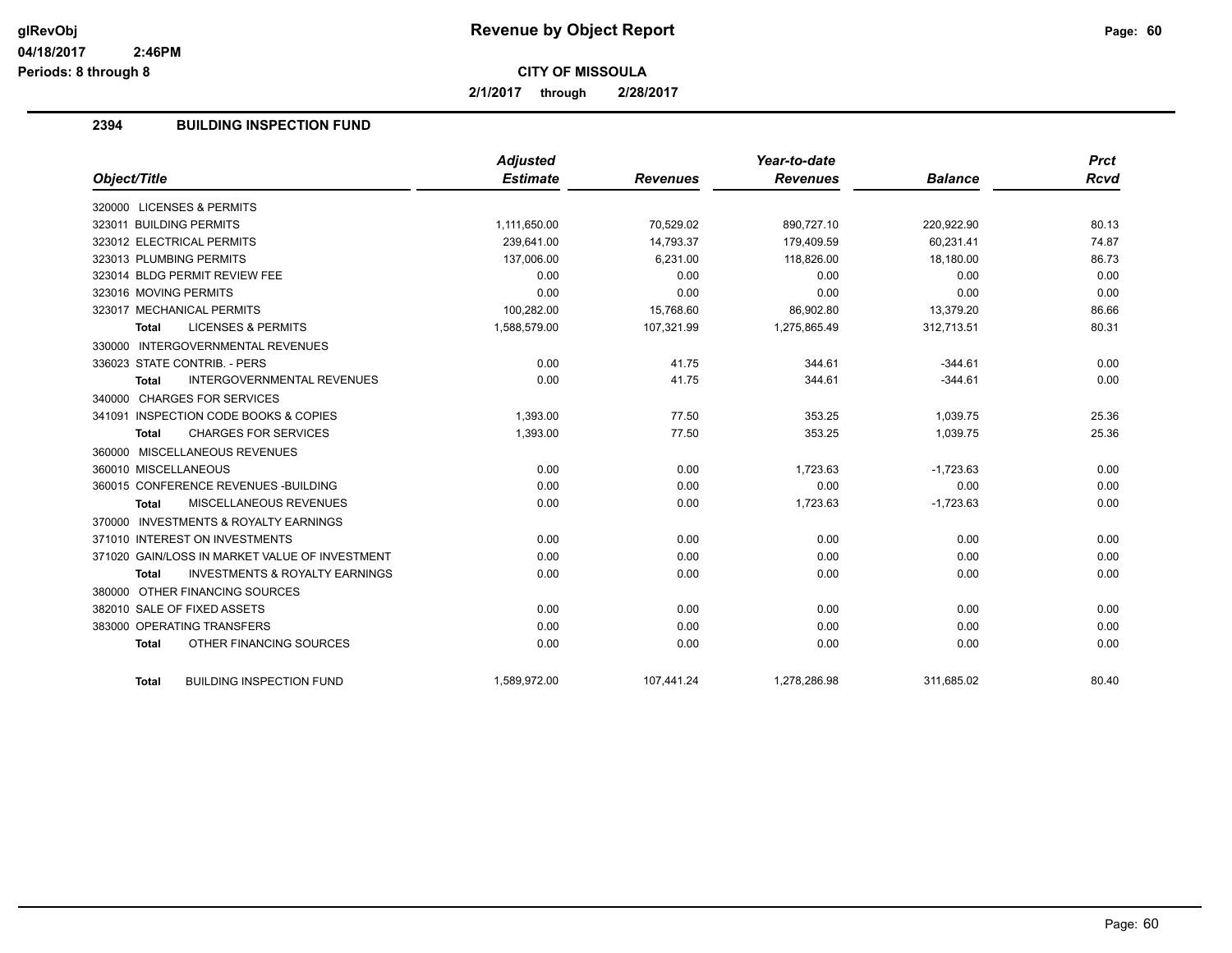**2/1/2017 through 2/28/2017**

# **2395 CITY GRANTS & PROGRAM INCOME FUND 2395 CITY GRANTS & PROGRAM INCOME FUND**

|                                                           | <b>Adjusted</b> |                 | Year-to-date    |                | <b>Prct</b> |
|-----------------------------------------------------------|-----------------|-----------------|-----------------|----------------|-------------|
| Object/Title                                              | <b>Estimate</b> | <b>Revenues</b> | <b>Revenues</b> | <b>Balance</b> | Rcvd        |
| <b>INTERGOVERNMENTAL REVENUES</b><br>330000               |                 |                 |                 |                |             |
| 331010 ENTITLEMENT - CDBG                                 | 0.00            | 0.00            | 0.00            | 0.00           | 0.00        |
| <b>INTERGOVERNMENTAL REVENUES</b><br><b>Total</b>         | 0.00            | 0.00            | 0.00            | 0.00           | 0.00        |
| MISCELLANEOUS REVENUES<br>360000                          |                 |                 |                 |                |             |
| 360005 LOAN REPAYMENTS                                    | 0.00            | 0.00            | 0.00            | 0.00           | 0.00        |
| 360010 MISCELLANEOUS                                      | 0.00            | 0.00            | 0.00            | 0.00           | 0.00        |
| 360013 REPAYMENT OF SEWER GRANT                           | 0.00            | 0.00            | 0.00            | 0.00           | 0.00        |
| 360014 REPAYMENT OF LOAN/MHA                              | 0.00            | 0.00            | 0.00            | 0.00           | 0.00        |
| 362000 OTHER MISCELLANEOUS REVENUE                        | 2,105.00        | 0.00            | 0.00            | 2,105.00       | 0.00        |
| MISCELLANEOUS REVENUES<br><b>Total</b>                    | 2,105.00        | 0.00            | 0.00            | 2,105.00       | 0.00        |
| <b>INVESTMENTS &amp; ROYALTY EARNINGS</b><br>370000       |                 |                 |                 |                |             |
| 371010 INTEREST ON INVESTMENTS                            | 0.00            | 0.00            | 0.00            | 0.00           | 0.00        |
| 371020 GAIN/LOSS IN MARKET VALUE OF INVESTMENTS           | 0.00            | 0.00            | 0.00            | 0.00           | 0.00        |
| <b>INVESTMENTS &amp; ROYALTY EARNINGS</b><br><b>Total</b> | 0.00            | 0.00            | 0.00            | 0.00           | 0.00        |
| OTHER FINANCING SOURCES<br>380000                         |                 |                 |                 |                |             |
| 383026 TRANS FR CDBG                                      | 0.00            | 0.00            | 0.00            | 0.00           | 0.00        |
| OTHER FINANCING SOURCES<br><b>Total</b>                   | 0.00            | 0.00            | 0.00            | 0.00           | 0.00        |
| CITY GRANTS & PROGRAM INCOME FUND<br><b>Total</b>         | 2,105.00        | 0.00            | 0.00            | 2,105.00       | 0.00        |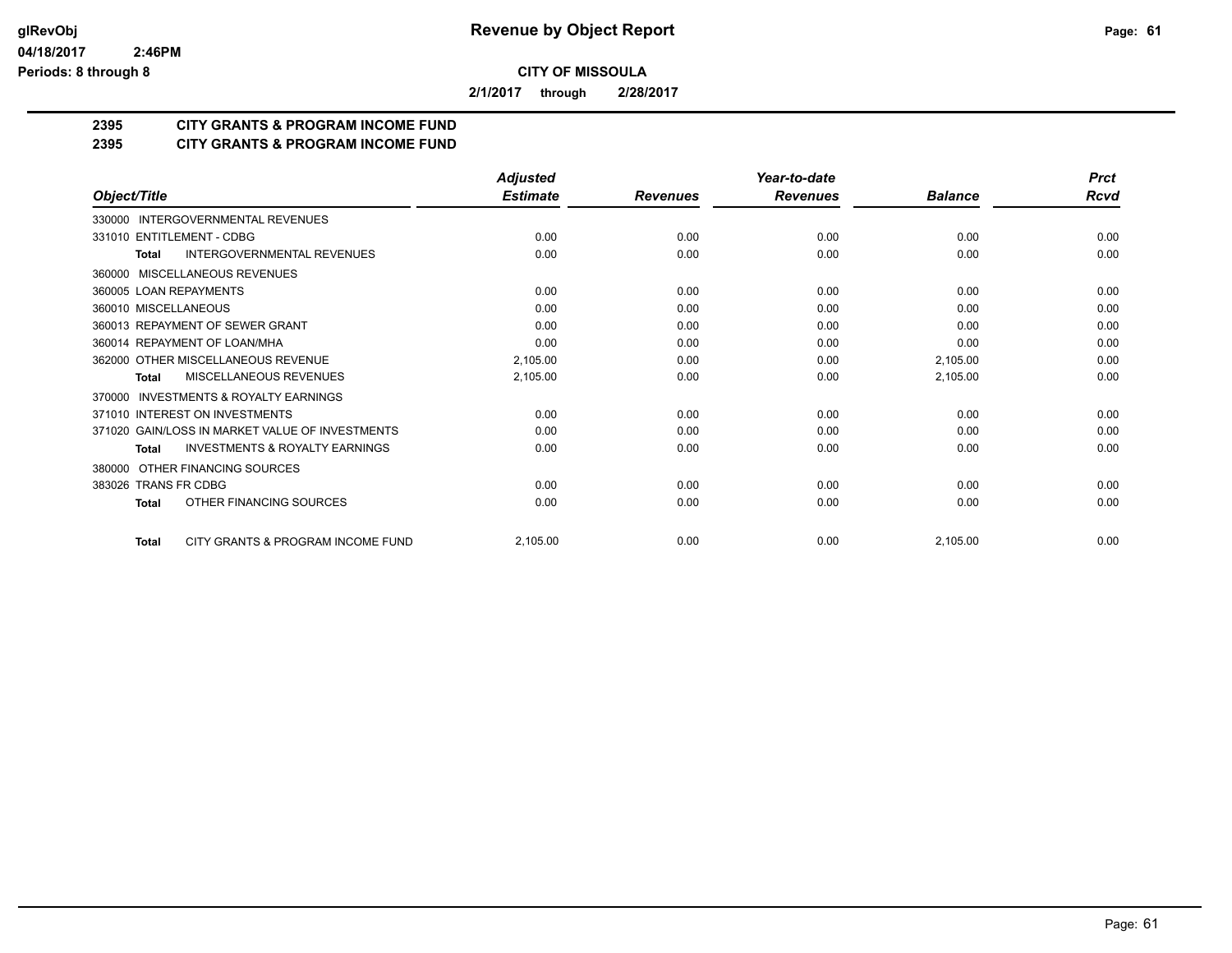**2/1/2017 through 2/28/2017**

## **2395 CITY GRANTS & PROGRAM INCOME FUND**

|                                                           | <b>Adjusted</b> |                 | Year-to-date    |                | <b>Prct</b> |
|-----------------------------------------------------------|-----------------|-----------------|-----------------|----------------|-------------|
| Object/Title                                              | <b>Estimate</b> | <b>Revenues</b> | <b>Revenues</b> | <b>Balance</b> | Rcvd        |
| 330000 INTERGOVERNMENTAL REVENUES                         |                 |                 |                 |                |             |
| 331010 ENTITLEMENT - CDBG                                 | 0.00            | 0.00            | 0.00            | 0.00           | 0.00        |
| INTERGOVERNMENTAL REVENUES<br><b>Total</b>                | 0.00            | 0.00            | 0.00            | 0.00           | 0.00        |
| 360000 MISCELLANEOUS REVENUES                             |                 |                 |                 |                |             |
| 360005 LOAN REPAYMENTS                                    | 0.00            | 0.00            | 0.00            | 0.00           | 0.00        |
| 360010 MISCELLANEOUS                                      | 0.00            | 0.00            | 0.00            | 0.00           | 0.00        |
| 360013 REPAYMENT OF SEWER GRANT                           | 0.00            | 0.00            | 0.00            | 0.00           | 0.00        |
| 360014 REPAYMENT OF LOAN/MHA                              | 0.00            | 0.00            | 0.00            | 0.00           | 0.00        |
| 362000 OTHER MISCELLANEOUS REVENUE                        | 2,105.00        | 0.00            | 0.00            | 2,105.00       | 0.00        |
| <b>MISCELLANEOUS REVENUES</b><br><b>Total</b>             | 2,105.00        | 0.00            | 0.00            | 2,105.00       | 0.00        |
| INVESTMENTS & ROYALTY EARNINGS<br>370000                  |                 |                 |                 |                |             |
| 371010 INTEREST ON INVESTMENTS                            | 0.00            | 0.00            | 0.00            | 0.00           | 0.00        |
| 371020 GAIN/LOSS IN MARKET VALUE OF INVESTMENT            | 0.00            | 0.00            | 0.00            | 0.00           | 0.00        |
| <b>INVESTMENTS &amp; ROYALTY EARNINGS</b><br><b>Total</b> | 0.00            | 0.00            | 0.00            | 0.00           | 0.00        |
| OTHER FINANCING SOURCES<br>380000                         |                 |                 |                 |                |             |
| 383026 TRANS FR CDBG                                      | 0.00            | 0.00            | 0.00            | 0.00           | 0.00        |
| OTHER FINANCING SOURCES<br><b>Total</b>                   | 0.00            | 0.00            | 0.00            | 0.00           | 0.00        |
| CITY GRANTS & PROGRAM INCOME FUND<br><b>Total</b>         | 2,105.00        | 0.00            | 0.00            | 2,105.00       | 0.00        |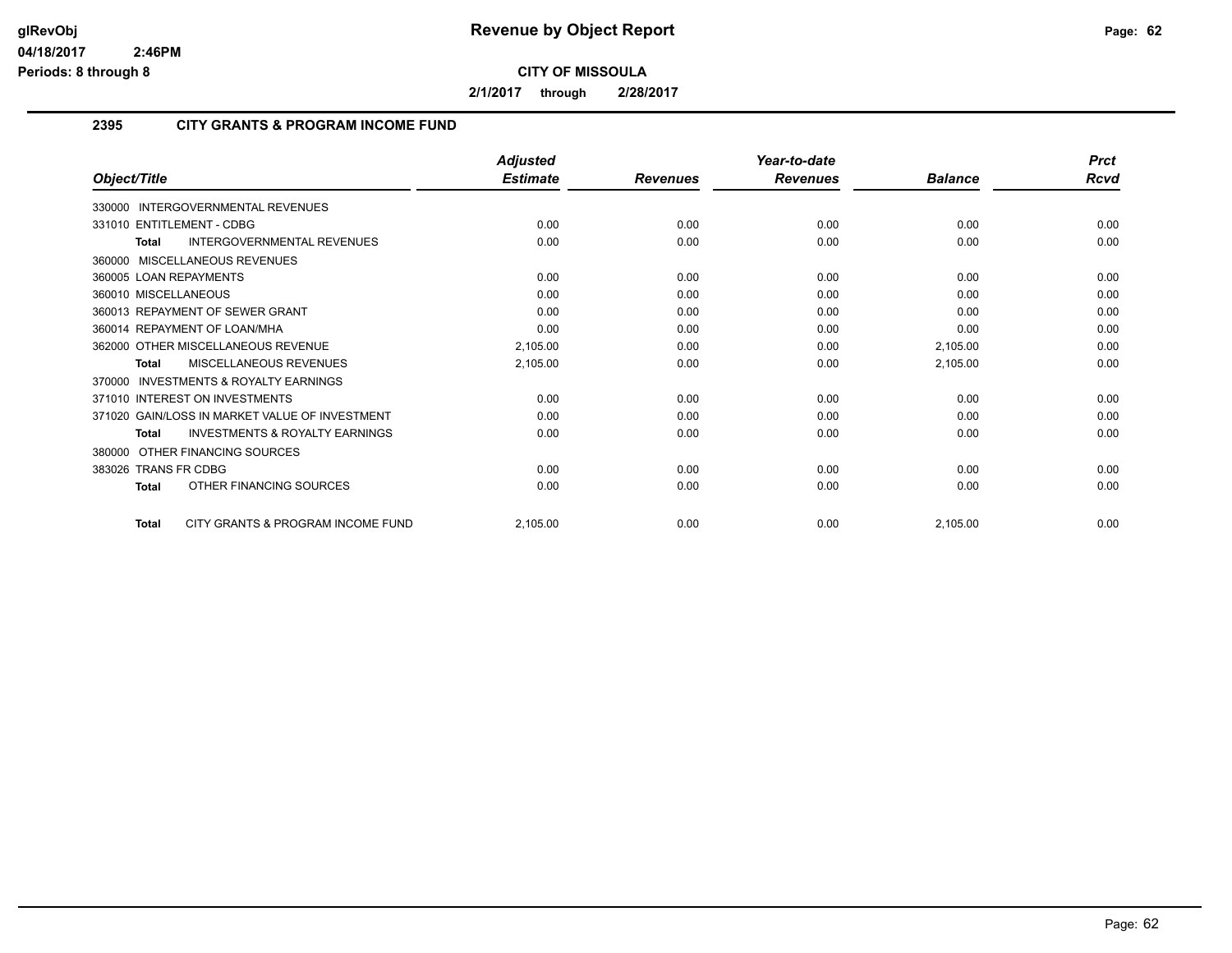**2/1/2017 through 2/28/2017**

# **2399 DANGEROUS BUILDING DEMOLITION & REPAIR F 2399 DANGEROUS BUILDING DEMOLITION & REPAIR F**

|                         |                                      | <b>Adjusted</b> |                 | Year-to-date    |                | <b>Prct</b> |
|-------------------------|--------------------------------------|-----------------|-----------------|-----------------|----------------|-------------|
| Object/Title            |                                      | <b>Estimate</b> | <b>Revenues</b> | <b>Revenues</b> | <b>Balance</b> | <b>Rcvd</b> |
|                         | 360000 MISCELLANEOUS REVENUES        |                 |                 |                 |                |             |
| 363000 ASSESSMENTS PAID |                                      | 15.000.00       | 0.00            | 0.00            | 15,000.00      | 0.00        |
| Total                   | MISCELLANEOUS REVENUES               | 15.000.00       | 0.00            | 0.00            | 15,000.00      | 0.00        |
| Total                   | DANGEROUS BUILDING DEMOLITION & REP. | 15,000.00       | 0.00            | 0.00            | 15,000.00      | 0.00        |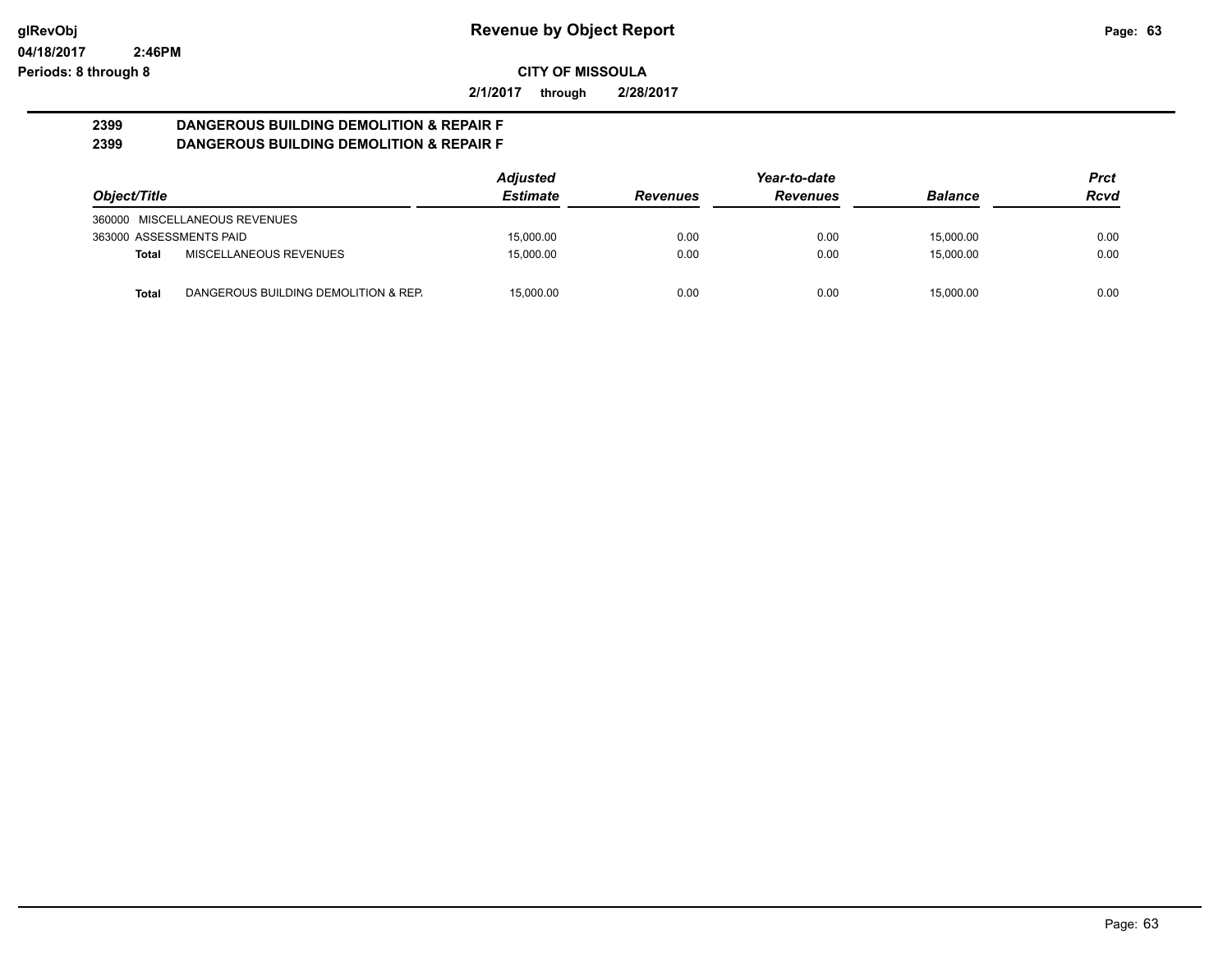**2/1/2017 through 2/28/2017**

#### **2399 DANGEROUS BUILDING DEMOLITION & REPAIR F**

|                         |                                     | <b>Adjusted</b> |                 | Year-to-date    |                | <b>Prct</b> |
|-------------------------|-------------------------------------|-----------------|-----------------|-----------------|----------------|-------------|
| Object/Title            |                                     | <b>Estimate</b> | <b>Revenues</b> | <b>Revenues</b> | <b>Balance</b> | Rcvd        |
|                         | 360000 MISCELLANEOUS REVENUES       |                 |                 |                 |                |             |
| 363000 ASSESSMENTS PAID |                                     | 15.000.00       | 0.00            | 0.00            | 15,000.00      | 0.00        |
| <b>Total</b>            | MISCELLANEOUS REVENUES              | 15,000.00       | 0.00            | 0.00            | 15,000.00      | 0.00        |
| Total                   | DANGEROUS BUILDING DEMOLITION & REF | 15.000.00       | 0.00            | 0.00            | 15,000.00      | 0.00        |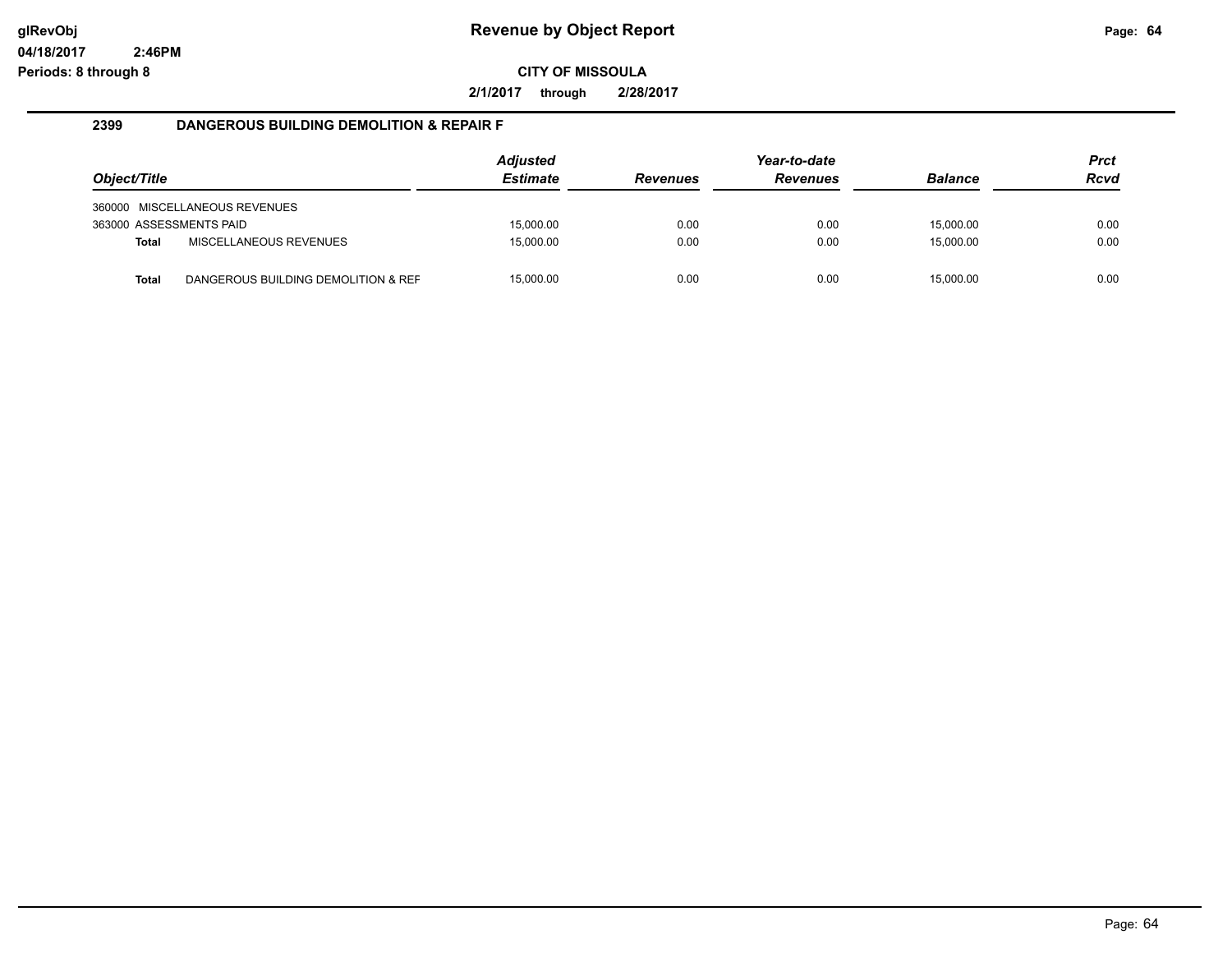**2/1/2017 through 2/28/2017**

# **2400 STREET LIGHTING ASSESSMENTS FUND 2400 STREET LIGHTING ASSESSMENTS FUND**

|                                                    | <b>Adjusted</b> |                 | Year-to-date    |                | <b>Prct</b> |
|----------------------------------------------------|-----------------|-----------------|-----------------|----------------|-------------|
| Object/Title                                       | <b>Estimate</b> | <b>Revenues</b> | <b>Revenues</b> | <b>Balance</b> | <b>Rcvd</b> |
| 360000 MISCELLANEOUS REVENUES                      |                 |                 |                 |                |             |
| 360010 MISCELLANEOUS                               | 0.00            | 0.00            | 0.00            | 0.00           | 0.00        |
| 363010 LIGHTING ASSESSMENTS                        | 317.276.00      | 5.931.37        | 302.568.58      | 14.707.42      | 95.36       |
| 363040 PENALTY AND INTEREST                        | 0.00            | 172.42          | 298.91          | $-298.91$      | 0.00        |
| <b>MISCELLANEOUS REVENUES</b><br>Total             | 317,276.00      | 6.103.79        | 302,867.49      | 14.408.51      | 95.46       |
| INVESTMENTS & ROYALTY EARNINGS<br>370000           |                 |                 |                 |                |             |
| 371010 INTEREST ON INVESTMENTS                     | 0.00            | 0.00            | 0.00            | 0.00           | 0.00        |
| 371020 GAIN/LOSS IN MARKET VALUE OF INVESTMENTS    | 0.00            | 0.00            | 0.00            | 0.00           | 0.00        |
| <b>INVESTMENTS &amp; ROYALTY EARNINGS</b><br>Total | 0.00            | 0.00            | 0.00            | 0.00           | 0.00        |
| STREET LIGHTING ASSESSMENTS FUND<br><b>Total</b>   | 317.276.00      | 6.103.79        | 302.867.49      | 14.408.51      | 95.46       |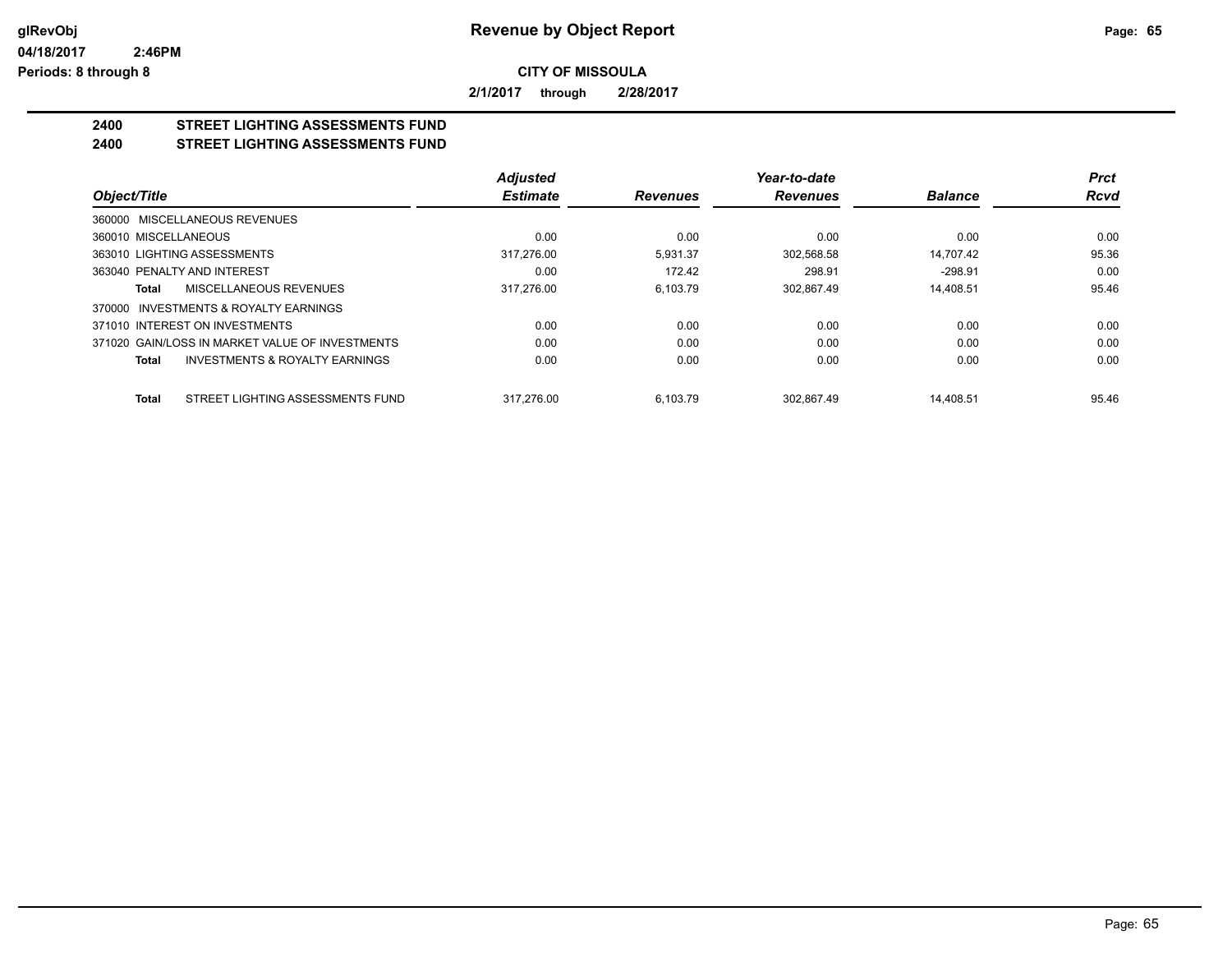**2/1/2017 through 2/28/2017**

# **2400 STREET LIGHTING ASSESSMENTS FUND**

| Object/Title                                       | <b>Adjusted</b><br><b>Estimate</b> | <b>Revenues</b> | Year-to-date<br><b>Revenues</b> | <b>Balance</b> | <b>Prct</b><br>Rcvd |
|----------------------------------------------------|------------------------------------|-----------------|---------------------------------|----------------|---------------------|
| 360000 MISCELLANEOUS REVENUES                      |                                    |                 |                                 |                |                     |
| 360010 MISCELLANEOUS                               | 0.00                               | 0.00            | 0.00                            | 0.00           | 0.00                |
| 363010 LIGHTING ASSESSMENTS                        | 317.276.00                         | 5.931.37        | 302,568.58                      | 14.707.42      | 95.36               |
| 363040 PENALTY AND INTEREST                        | 0.00                               | 172.42          | 298.91                          | $-298.91$      | 0.00                |
| MISCELLANEOUS REVENUES<br>Total                    | 317,276.00                         | 6.103.79        | 302,867.49                      | 14,408.51      | 95.46               |
| INVESTMENTS & ROYALTY EARNINGS<br>370000           |                                    |                 |                                 |                |                     |
| 371010 INTEREST ON INVESTMENTS                     | 0.00                               | 0.00            | 0.00                            | 0.00           | 0.00                |
| 371020 GAIN/LOSS IN MARKET VALUE OF INVESTMENT     | 0.00                               | 0.00            | 0.00                            | 0.00           | 0.00                |
| <b>INVESTMENTS &amp; ROYALTY EARNINGS</b><br>Total | 0.00                               | 0.00            | 0.00                            | 0.00           | 0.00                |
| STREET LIGHTING ASSESSMENTS FUND<br><b>Total</b>   | 317.276.00                         | 6.103.79        | 302.867.49                      | 14.408.51      | 95.46               |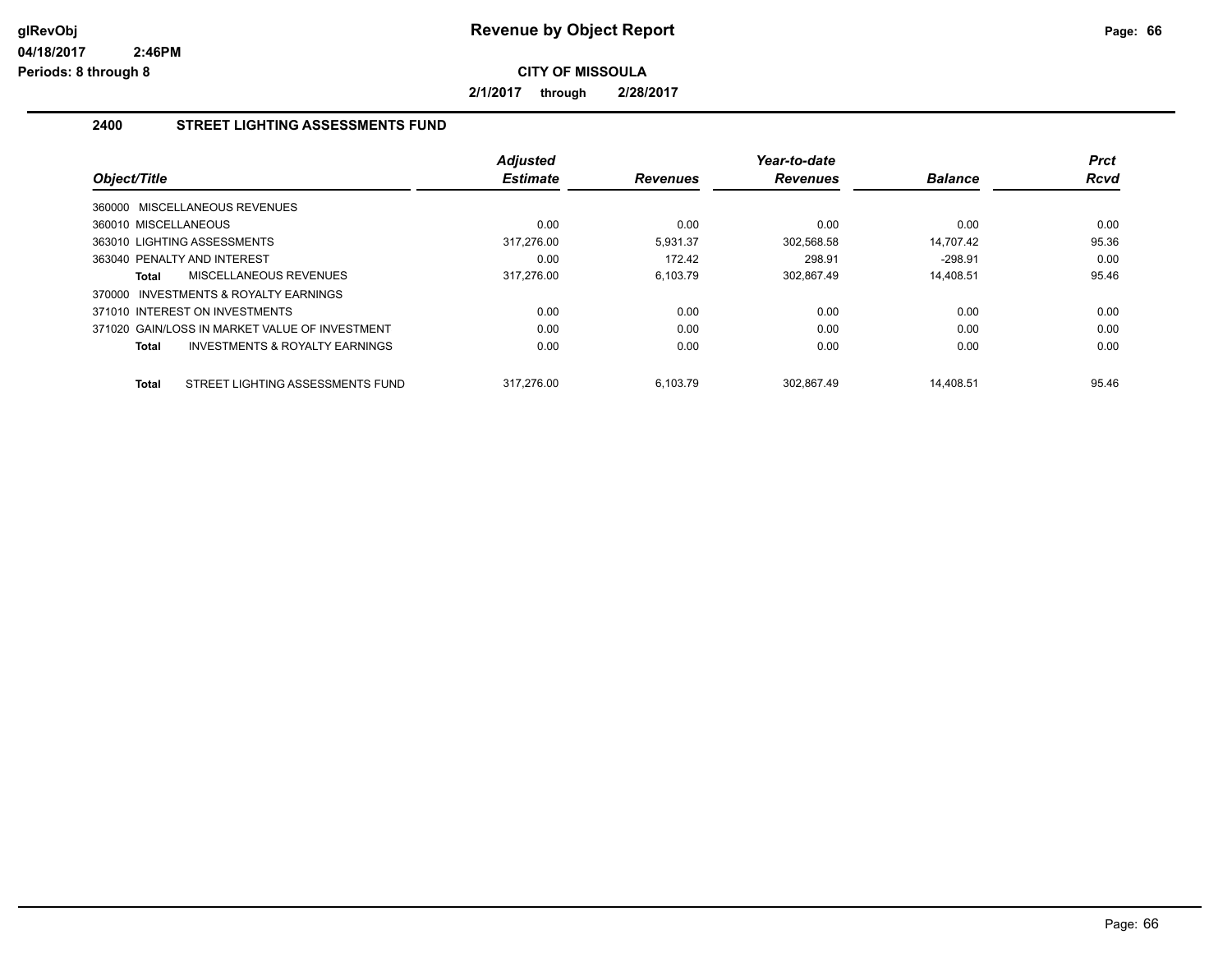**2/1/2017 through 2/28/2017**

# **2500 STREET MAINTENANCE ASSESSMENT FUND 2500 STREET MAINTENANCE ASSESSMENT FUND**

|                                                    | <b>Adjusted</b> |                 | Year-to-date    |                | <b>Prct</b> |
|----------------------------------------------------|-----------------|-----------------|-----------------|----------------|-------------|
| Object/Title                                       | <b>Estimate</b> | <b>Revenues</b> | <b>Revenues</b> | <b>Balance</b> | Rcvd        |
| MISCELLANEOUS REVENUES<br>360000                   |                 |                 |                 |                |             |
| 363010 LIGHTING ASSESSMENTS                        | 62,780.00       | 1,516.61        | 34,388.73       | 28,391.27      | 54.78       |
| 363040 PENALTY AND INTEREST                        | 0.00            | $-166.38$       | $-151.02$       | 151.02         | 0.00        |
| MISCELLANEOUS REVENUES<br><b>Total</b>             | 62,780.00       | 1,350.23        | 34,237.71       | 28.542.29      | 54.54       |
| INVESTMENTS & ROYALTY EARNINGS<br>370000           |                 |                 |                 |                |             |
| 371010 INTEREST ON INVESTMENTS                     | 0.00            | 0.00            | 0.00            | 0.00           | 0.00        |
| 371020 GAIN/LOSS IN MARKET VALUE OF INVESTMENTS    | 0.00            | 0.00            | 0.00            | 0.00           | 0.00        |
| INVESTMENTS & ROYALTY EARNINGS<br>Total            | 0.00            | 0.00            | 0.00            | 0.00           | 0.00        |
| OTHER FINANCING SOURCES<br>380000                  |                 |                 |                 |                |             |
| 383000 OPERATING TRANSFERS                         | 0.00            | 0.00            | 0.00            | 0.00           | 0.00        |
| OTHER FINANCING SOURCES<br><b>Total</b>            | 0.00            | 0.00            | 0.00            | 0.00           | 0.00        |
| STREET MAINTENANCE ASSESSMENT FUND<br><b>Total</b> | 62.780.00       | 1.350.23        | 34.237.71       | 28.542.29      | 54.54       |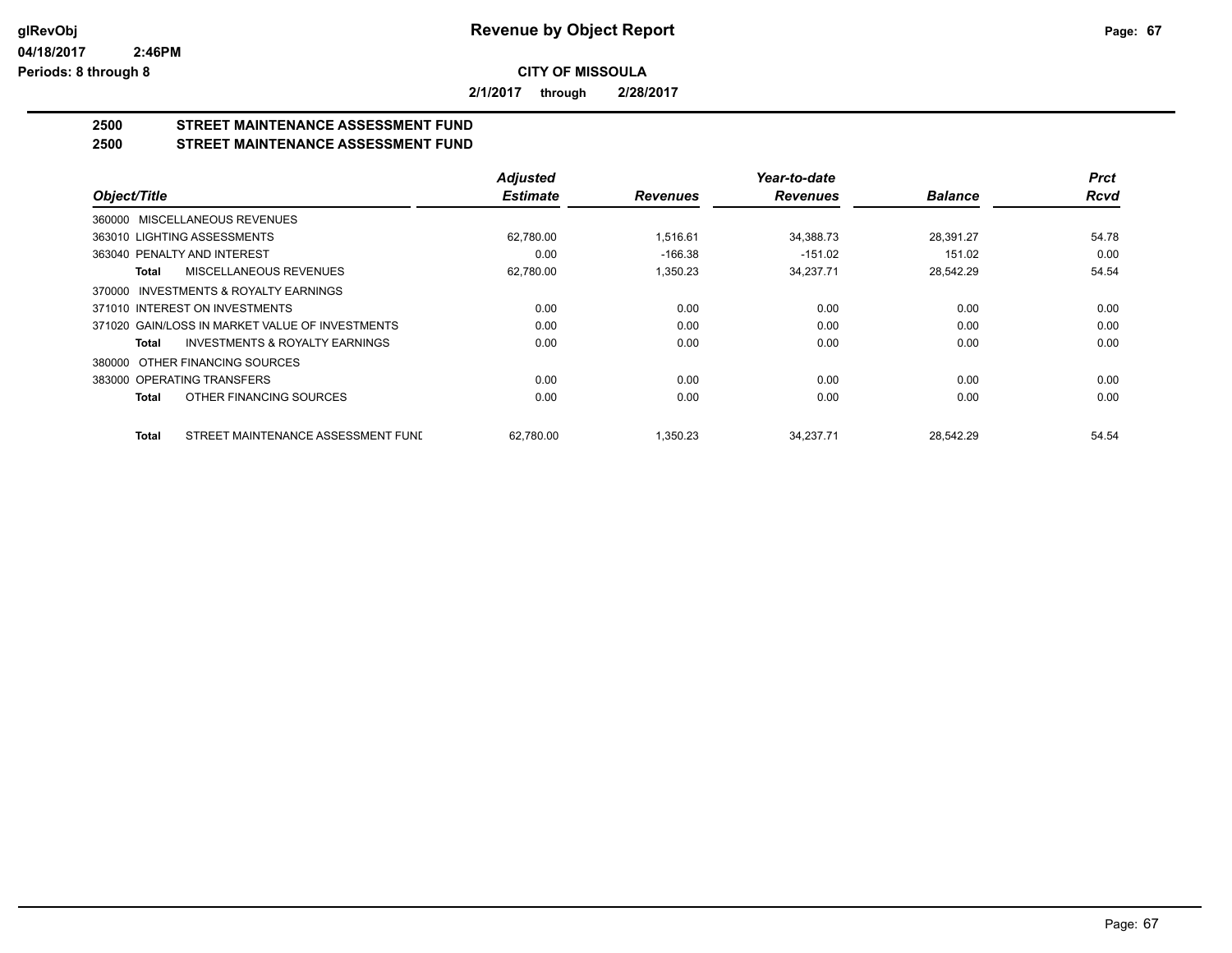**2/1/2017 through 2/28/2017**

#### **2500 STREET MAINTENANCE ASSESSMENT FUND**

|                                                    | <b>Adjusted</b> |                 | Year-to-date    |                | <b>Prct</b> |
|----------------------------------------------------|-----------------|-----------------|-----------------|----------------|-------------|
| Object/Title                                       | <b>Estimate</b> | <b>Revenues</b> | <b>Revenues</b> | <b>Balance</b> | Rcvd        |
| 360000 MISCELLANEOUS REVENUES                      |                 |                 |                 |                |             |
| 363010 LIGHTING ASSESSMENTS                        | 62,780.00       | 1.516.61        | 34,388.73       | 28,391.27      | 54.78       |
| 363040 PENALTY AND INTEREST                        | 0.00            | $-166.38$       | $-151.02$       | 151.02         | 0.00        |
| MISCELLANEOUS REVENUES<br>Total                    | 62,780.00       | 1,350.23        | 34,237.71       | 28,542.29      | 54.54       |
| 370000 INVESTMENTS & ROYALTY EARNINGS              |                 |                 |                 |                |             |
| 371010 INTEREST ON INVESTMENTS                     | 0.00            | 0.00            | 0.00            | 0.00           | 0.00        |
| 371020 GAIN/LOSS IN MARKET VALUE OF INVESTMENT     | 0.00            | 0.00            | 0.00            | 0.00           | 0.00        |
| INVESTMENTS & ROYALTY EARNINGS<br><b>Total</b>     | 0.00            | 0.00            | 0.00            | 0.00           | 0.00        |
| 380000 OTHER FINANCING SOURCES                     |                 |                 |                 |                |             |
| 383000 OPERATING TRANSFERS                         | 0.00            | 0.00            | 0.00            | 0.00           | 0.00        |
| OTHER FINANCING SOURCES<br><b>Total</b>            | 0.00            | 0.00            | 0.00            | 0.00           | 0.00        |
| STREET MAINTENANCE ASSESSMENT FUNI<br><b>Total</b> | 62.780.00       | 1.350.23        | 34.237.71       | 28.542.29      | 54.54       |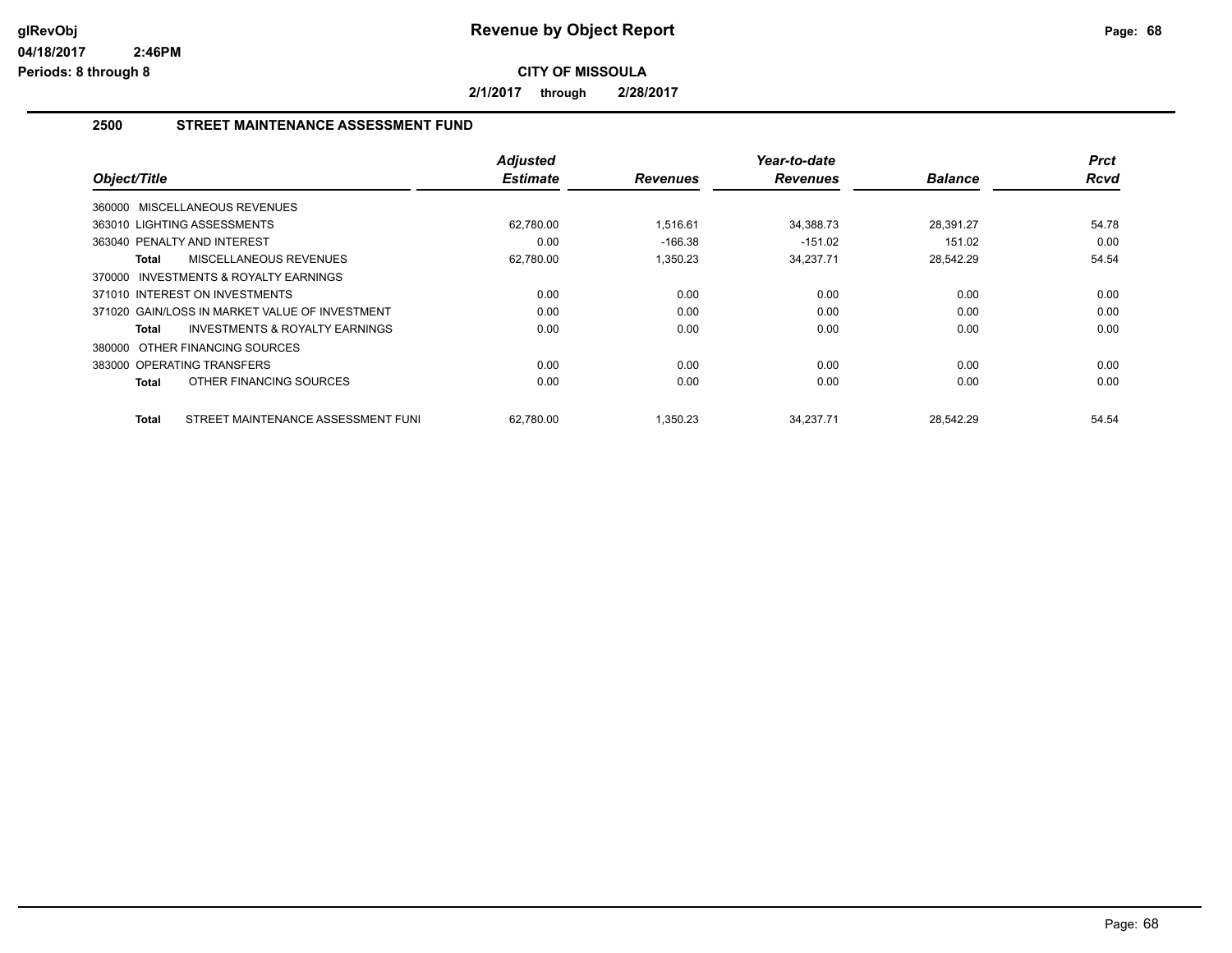**2/1/2017 through 2/28/2017**

# **2511 WILLOWWOOD PARK MAINTENANCE ASSESSMENT F 2511 WILLOWWOOD PARK MAINTENANCE ASSESSMENT F**

|              |                                       | <b>Adjusted</b> |                 | Year-to-date    |                | Prct        |
|--------------|---------------------------------------|-----------------|-----------------|-----------------|----------------|-------------|
| Object/Title |                                       | <b>Estimate</b> | <b>Revenues</b> | <b>Revenues</b> | <b>Balance</b> | <b>Rcvd</b> |
|              | 370000 INVESTMENTS & ROYALTY EARNINGS |                 |                 |                 |                |             |
|              | 371010 INTEREST ON INVESTMENTS        | 0.00            | 0.00            | 0.00            | 0.00           | 0.00        |
| <b>Total</b> | INVESTMENTS & ROYALTY EARNINGS        | 0.00            | 0.00            | 0.00            | 0.00           | 0.00        |
| <b>Total</b> | WILLOWWOOD PARK MAINTENANCE ASSES     | 0.00            | 0.00            | 0.00            | 0.00           | 0.00        |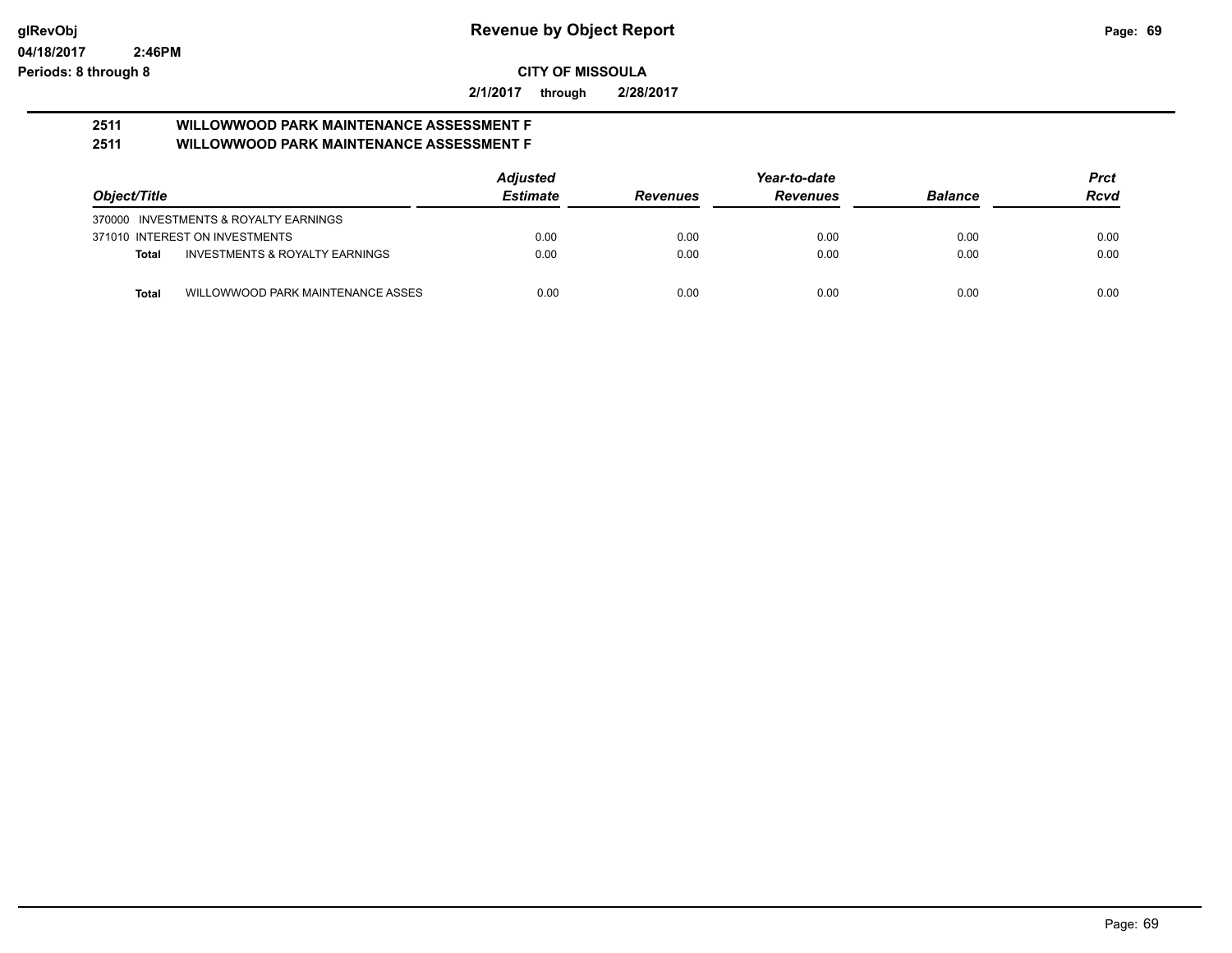**2/1/2017 through 2/28/2017**

# **2511 WILLOWWOOD PARK MAINTENANCE ASSESSMENT F**

|              |                                           | <b>Adjusted</b> |                 | Year-to-date    |                | <b>Prct</b> |
|--------------|-------------------------------------------|-----------------|-----------------|-----------------|----------------|-------------|
| Object/Title |                                           | <b>Estimate</b> | <b>Revenues</b> | <b>Revenues</b> | <b>Balance</b> | Rcvd        |
|              | 370000 INVESTMENTS & ROYALTY EARNINGS     |                 |                 |                 |                |             |
|              | 371010 INTEREST ON INVESTMENTS            | 0.00            | 0.00            | 0.00            | 0.00           | 0.00        |
| <b>Total</b> | <b>INVESTMENTS &amp; ROYALTY EARNINGS</b> | 0.00            | 0.00            | 0.00            | 0.00           | 0.00        |
| <b>Total</b> | WILLOWWOOD PARK MAINTENANCE ASSES         | 0.00            | 0.00            | 0.00            | 0.00           | 0.00        |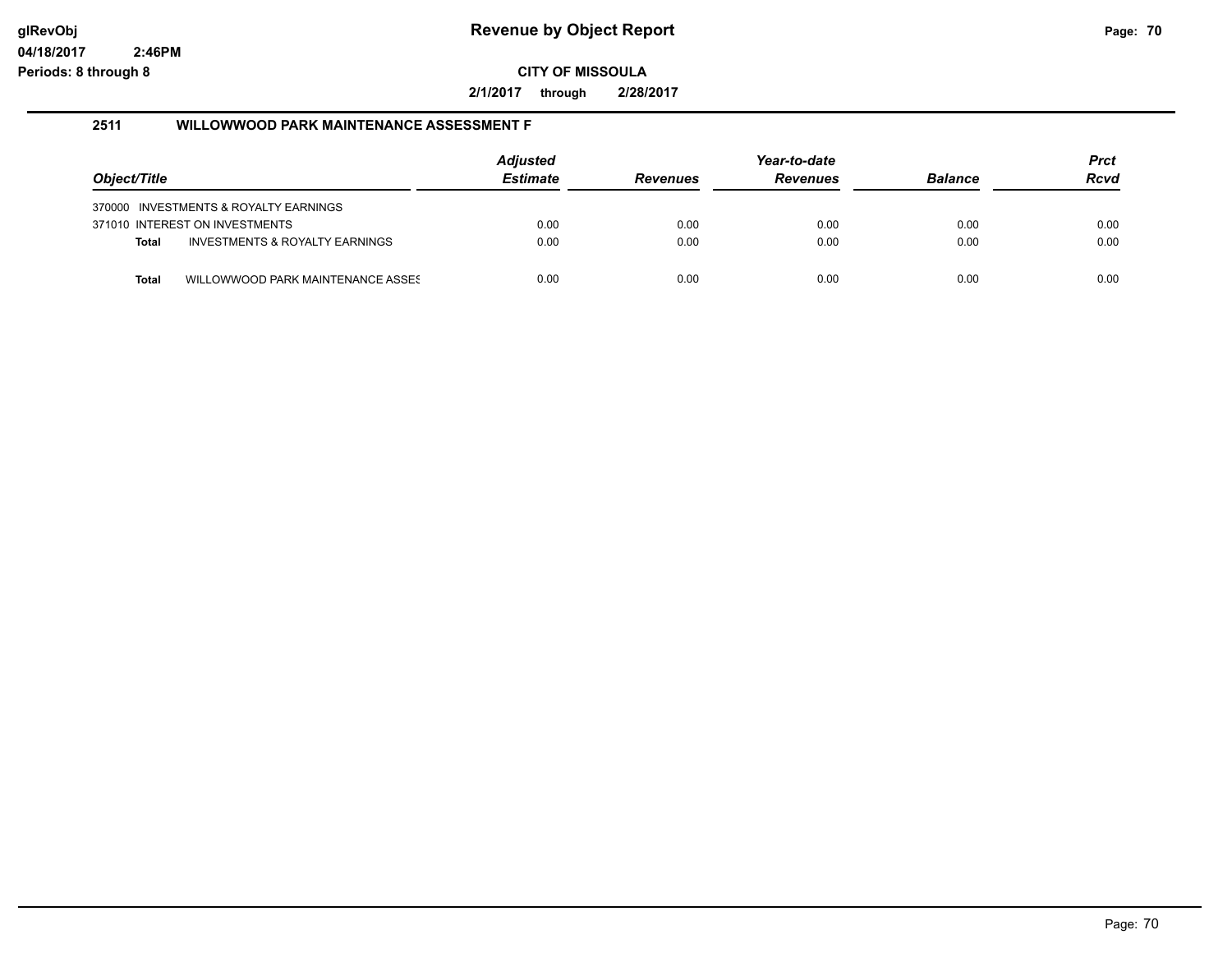**2/1/2017 through 2/28/2017**

**2512 ROAD DISTRICT #1 2512 ROAD DISTRICT #1**

|                                                    | <b>Adjusted</b> |                 | Year-to-date    |                | <b>Prct</b> |
|----------------------------------------------------|-----------------|-----------------|-----------------|----------------|-------------|
| Object/Title                                       | <b>Estimate</b> | <b>Revenues</b> | <b>Revenues</b> | <b>Balance</b> | Rcvd        |
| 330000 INTERGOVERNMENTAL REVENUES                  |                 |                 |                 |                |             |
| 336023 STATE CONTRIB. - PERS                       | 0.00            | 1.28            | 10.53           | $-10.53$       | 0.00        |
| <b>INTERGOVERNMENTAL REVENUES</b><br>Total         | 0.00            | 1.28            | 10.53           | $-10.53$       | 0.00        |
| 360000 MISCELLANEOUS REVENUES                      |                 |                 |                 |                |             |
| 363020 PROPERTY ASSESSMENTS                        | 1.645.581.00    | 15.518.20       | 875.745.17      | 769.835.83     | 53.22       |
| 363040 PENALTY AND INTEREST                        | 0.00            | 266.54          | 969.40          | $-969.40$      | 0.00        |
| MISCELLANEOUS REVENUES<br>Total                    | 1.645.581.00    | 15.784.74       | 876,714.57      | 768,866.43     | 53.28       |
| 370000 INVESTMENTS & ROYALTY EARNINGS              |                 |                 |                 |                |             |
| 371010 INTEREST ON INVESTMENTS                     | 0.00            | 0.00            | 0.00            | 0.00           | 0.00        |
| <b>INVESTMENTS &amp; ROYALTY EARNINGS</b><br>Total | 0.00            | 0.00            | 0.00            | 0.00           | 0.00        |
| <b>ROAD DISTRICT#1</b><br><b>Total</b>             | .645.581.00     | 15.786.02       | 876.725.10      | 768.855.90     | 53.28       |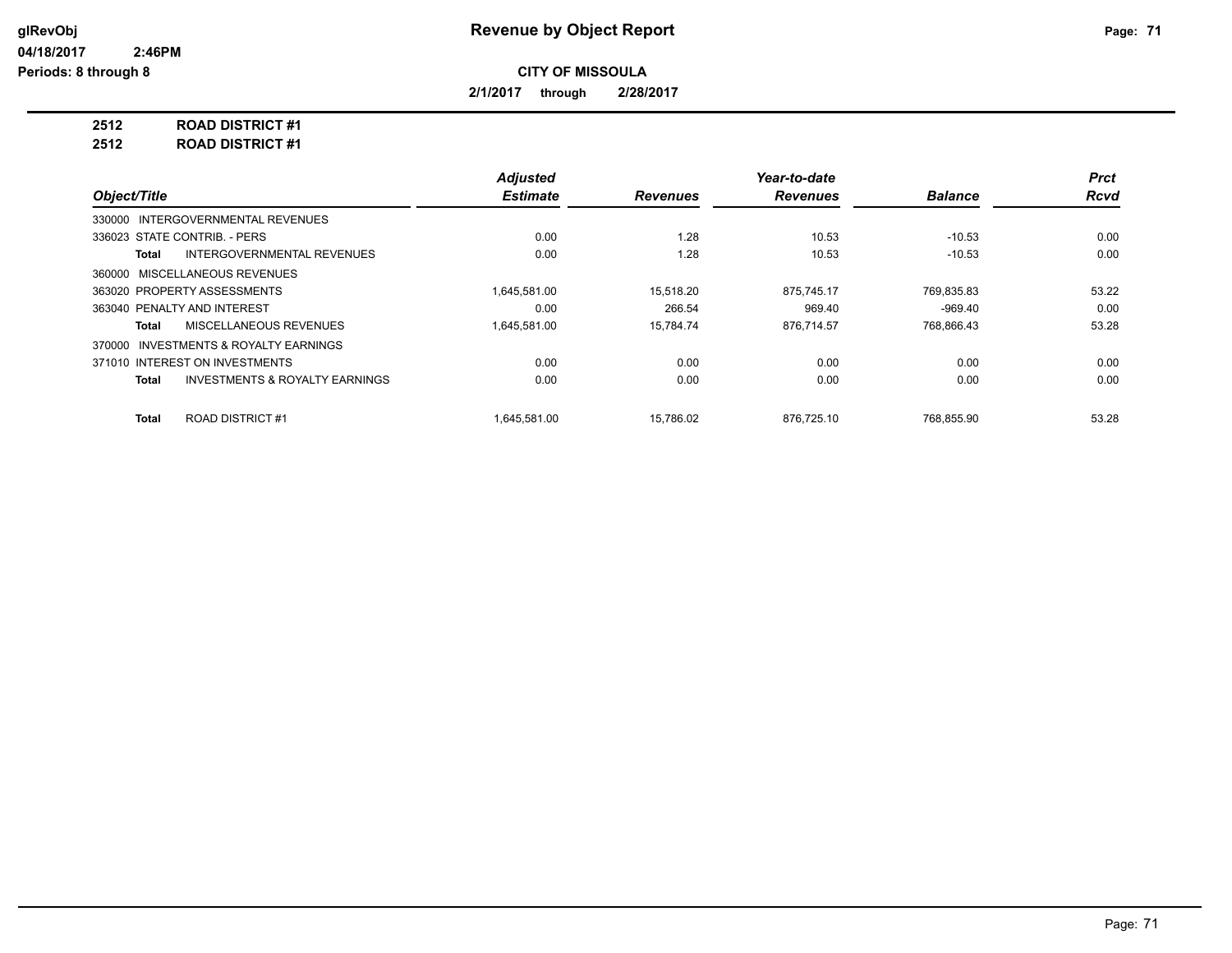**2/1/2017 through 2/28/2017**

#### **2512 ROAD DISTRICT #1**

|                                                    | <b>Adjusted</b> |                 | Year-to-date    |                | <b>Prct</b> |
|----------------------------------------------------|-----------------|-----------------|-----------------|----------------|-------------|
| Object/Title                                       | <b>Estimate</b> | <b>Revenues</b> | <b>Revenues</b> | <b>Balance</b> | <b>Rcvd</b> |
| INTERGOVERNMENTAL REVENUES<br>330000               |                 |                 |                 |                |             |
| 336023 STATE CONTRIB. - PERS                       | 0.00            | 1.28            | 10.53           | $-10.53$       | 0.00        |
| INTERGOVERNMENTAL REVENUES<br>Total                | 0.00            | 1.28            | 10.53           | $-10.53$       | 0.00        |
| 360000 MISCELLANEOUS REVENUES                      |                 |                 |                 |                |             |
| 363020 PROPERTY ASSESSMENTS                        | 1.645.581.00    | 15.518.20       | 875.745.17      | 769,835.83     | 53.22       |
| 363040 PENALTY AND INTEREST                        | 0.00            | 266.54          | 969.40          | $-969.40$      | 0.00        |
| MISCELLANEOUS REVENUES<br><b>Total</b>             | 1.645.581.00    | 15.784.74       | 876.714.57      | 768.866.43     | 53.28       |
| 370000 INVESTMENTS & ROYALTY EARNINGS              |                 |                 |                 |                |             |
| 371010 INTEREST ON INVESTMENTS                     | 0.00            | 0.00            | 0.00            | 0.00           | 0.00        |
| <b>INVESTMENTS &amp; ROYALTY EARNINGS</b><br>Total | 0.00            | 0.00            | 0.00            | 0.00           | 0.00        |
| <b>ROAD DISTRICT#1</b><br><b>Total</b>             | 1.645.581.00    | 15.786.02       | 876.725.10      | 768.855.90     | 53.28       |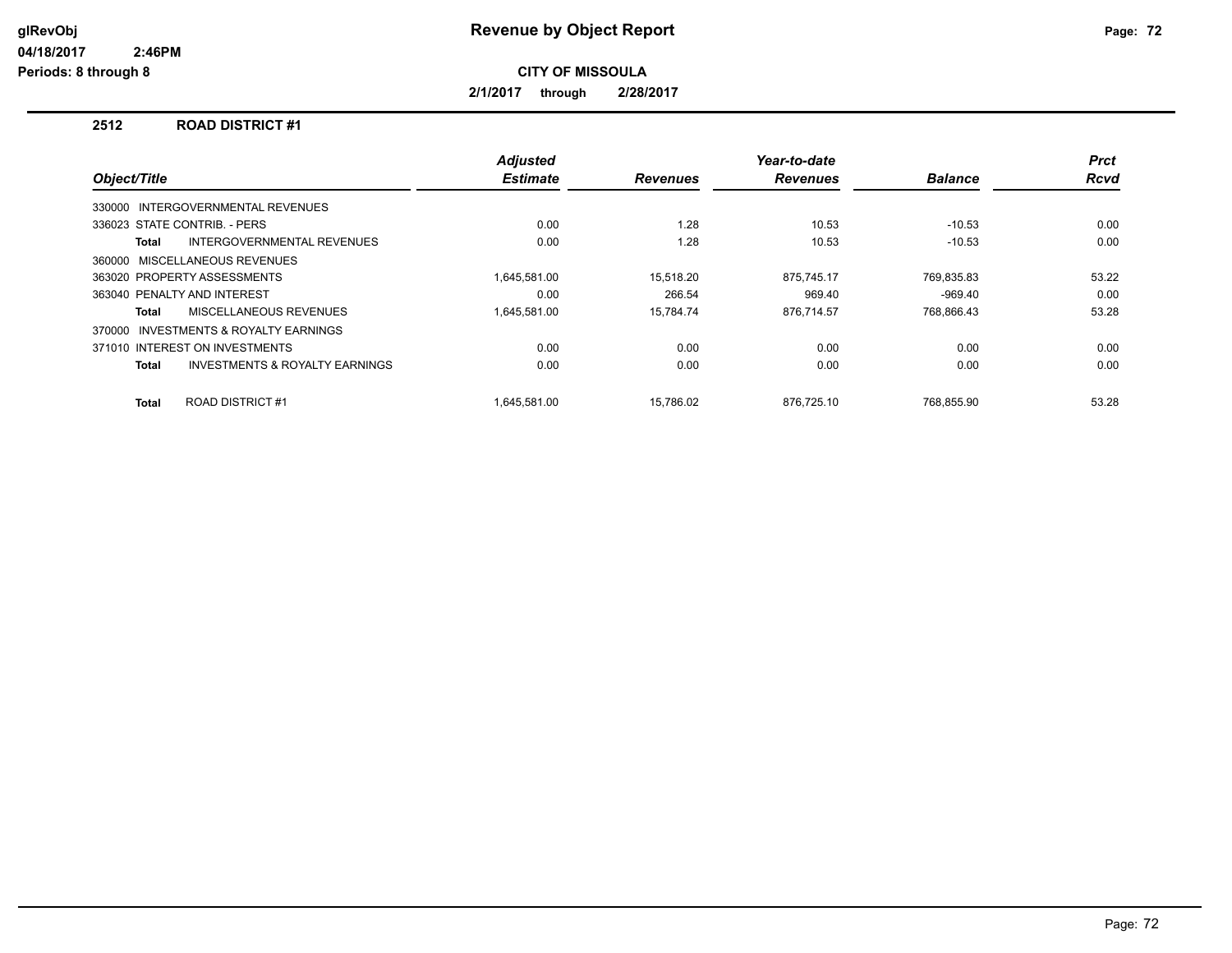**2/1/2017 through 2/28/2017**

**2513 PARK DISTRICT #1 2513 PARK DISTRICT #1**

|                                                           | <b>Adjusted</b> |                 | Year-to-date    |                | <b>Prct</b> |
|-----------------------------------------------------------|-----------------|-----------------|-----------------|----------------|-------------|
| Object/Title                                              | <b>Estimate</b> | <b>Revenues</b> | <b>Revenues</b> | <b>Balance</b> | <b>Rcvd</b> |
| INTERGOVERNMENTAL REVENUES<br>330000                      |                 |                 |                 |                |             |
| 336023 STATE CONTRIB. - PERS                              | 0.00            | 14.14           | 114.69          | $-114.69$      | 0.00        |
| INTERGOVERNMENTAL REVENUES<br><b>Total</b>                | 0.00            | 14.14           | 114.69          | $-114.69$      | 0.00        |
| MISCELLANEOUS REVENUES<br>360000                          |                 |                 |                 |                |             |
| 363020 PROPERTY ASSESSMENTS                               | 1,297,626.00    | 12,207.64       | 681,022.62      | 616,603.38     | 52.48       |
| 363040 PENALTY AND INTEREST                               | 0.00            | 209.05          | 9.774.69        | $-9.774.69$    | 0.00        |
| MISCELLANEOUS REVENUES<br><b>Total</b>                    | 1,297,626.00    | 12,416.69       | 690,797.31      | 606,828.69     | 53.24       |
| <b>INVESTMENTS &amp; ROYALTY EARNINGS</b><br>370000       |                 |                 |                 |                |             |
| 371010 INTEREST ON INVESTMENTS                            | 0.00            | 0.00            | 0.00            | 0.00           | 0.00        |
| <b>INVESTMENTS &amp; ROYALTY EARNINGS</b><br><b>Total</b> | 0.00            | 0.00            | 0.00            | 0.00           | 0.00        |
| OTHER FINANCING SOURCES<br>380000                         |                 |                 |                 |                |             |
| 381090 PROCEEDS FROM CAPITAL LEASE                        | 0.00            | 0.00            | 0.00            | 0.00           | 0.00        |
| 383000 OPERATING TRANSFERS                                | 10,075.00       | 0.00            | 10,075.00       | 0.00           | 100.00      |
| OTHER FINANCING SOURCES<br><b>Total</b>                   | 10,075.00       | 0.00            | 10,075.00       | 0.00           | 100.00      |
| PARK DISTRICT #1<br><b>Total</b>                          | 1,307,701.00    | 12,430.83       | 700,987.00      | 606,714.00     | 53.60       |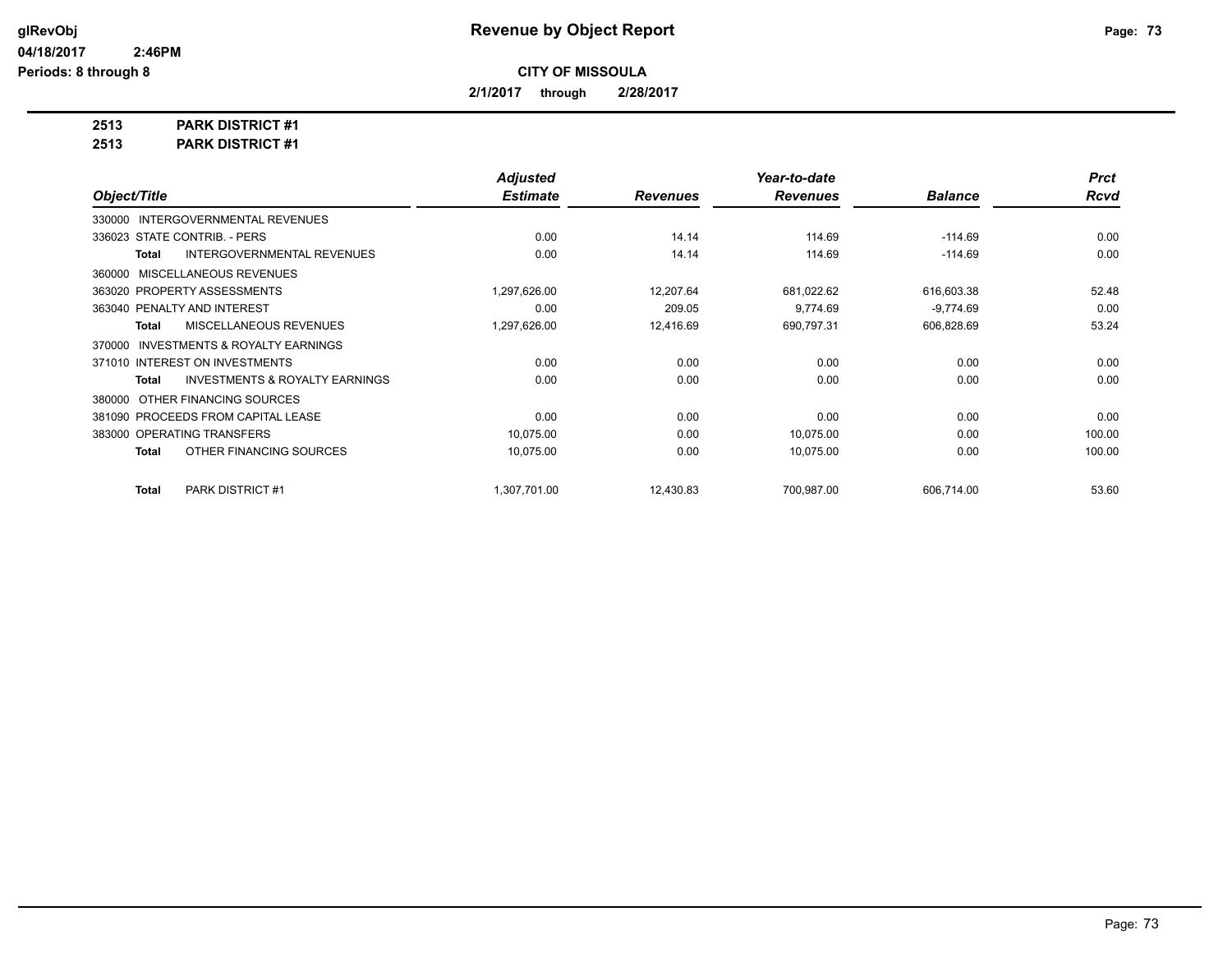**2/1/2017 through 2/28/2017**

#### **2513 PARK DISTRICT #1**

|                                                           | <b>Adjusted</b> |                 | Year-to-date    |                | <b>Prct</b> |
|-----------------------------------------------------------|-----------------|-----------------|-----------------|----------------|-------------|
| Object/Title                                              | <b>Estimate</b> | <b>Revenues</b> | <b>Revenues</b> | <b>Balance</b> | <b>Rcvd</b> |
| INTERGOVERNMENTAL REVENUES<br>330000                      |                 |                 |                 |                |             |
| 336023 STATE CONTRIB. - PERS                              | 0.00            | 14.14           | 114.69          | $-114.69$      | 0.00        |
| <b>INTERGOVERNMENTAL REVENUES</b><br>Total                | 0.00            | 14.14           | 114.69          | $-114.69$      | 0.00        |
| <b>MISCELLANEOUS REVENUES</b><br>360000                   |                 |                 |                 |                |             |
| 363020 PROPERTY ASSESSMENTS                               | 1,297,626.00    | 12,207.64       | 681,022.62      | 616,603.38     | 52.48       |
| 363040 PENALTY AND INTEREST                               | 0.00            | 209.05          | 9.774.69        | $-9.774.69$    | 0.00        |
| <b>MISCELLANEOUS REVENUES</b><br>Total                    | 1,297,626.00    | 12,416.69       | 690,797.31      | 606,828.69     | 53.24       |
| <b>INVESTMENTS &amp; ROYALTY EARNINGS</b><br>370000       |                 |                 |                 |                |             |
| 371010 INTEREST ON INVESTMENTS                            | 0.00            | 0.00            | 0.00            | 0.00           | 0.00        |
| <b>INVESTMENTS &amp; ROYALTY EARNINGS</b><br><b>Total</b> | 0.00            | 0.00            | 0.00            | 0.00           | 0.00        |
| OTHER FINANCING SOURCES<br>380000                         |                 |                 |                 |                |             |
| 381090 PROCEEDS FROM CAPITAL LEASE                        | 0.00            | 0.00            | 0.00            | 0.00           | 0.00        |
| 383000 OPERATING TRANSFERS                                | 10,075.00       | 0.00            | 10,075.00       | 0.00           | 100.00      |
| OTHER FINANCING SOURCES<br><b>Total</b>                   | 10,075.00       | 0.00            | 10,075.00       | 0.00           | 100.00      |
| <b>PARK DISTRICT #1</b><br><b>Total</b>                   | 1,307,701.00    | 12,430.83       | 700,987.00      | 606,714.00     | 53.60       |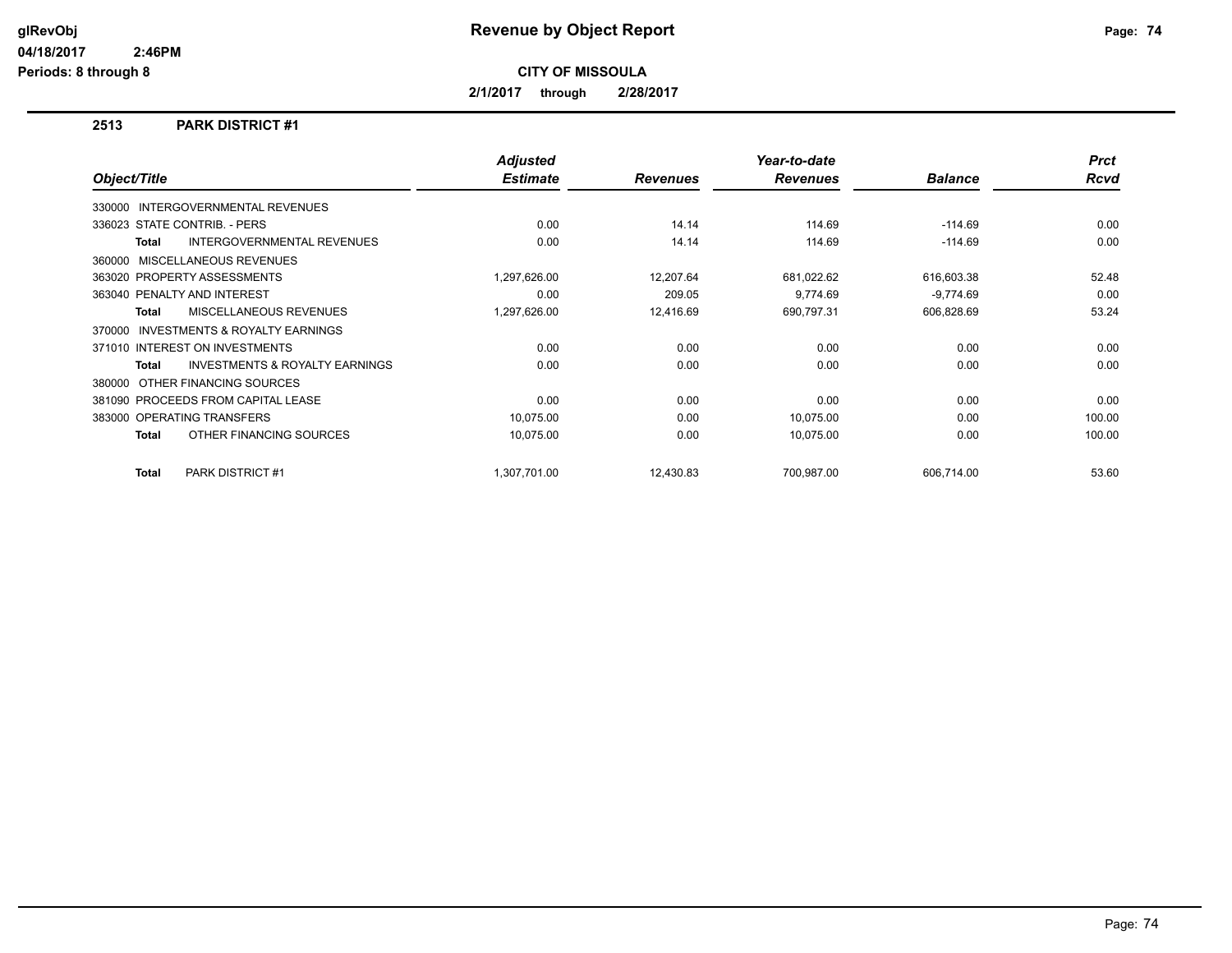**2/1/2017 through 2/28/2017**

**2820 STATE GAS TAX FUND 2820 STATE GAS TAX FUND**

|                                   |                                   | <b>Adjusted</b> |                 | Year-to-date   |             | <b>Prct</b> |
|-----------------------------------|-----------------------------------|-----------------|-----------------|----------------|-------------|-------------|
| Object/Title                      | <b>Estimate</b>                   | <b>Revenues</b> | <b>Revenues</b> | <b>Balance</b> | <b>Rcvd</b> |             |
| 330000 INTERGOVERNMENTAL REVENUES |                                   |                 |                 |                |             |             |
| 331052 MDT CMAQ STRIPING GRANT    |                                   | 0.00            | 0.00            | 0.00           | 0.00        | 0.00        |
| 334040 GAS TAX APPORTIONMENT      |                                   | 1.081.510.00    | 90.125.79       | 721.006.34     | 360,503.66  | 66.67       |
| Total                             | <b>INTERGOVERNMENTAL REVENUES</b> | 1.081.510.00    | 90.125.79       | 721.006.34     | 360.503.66  | 66.67       |
| 380000 OTHER FINANCING SOURCES    |                                   |                 |                 |                |             |             |
| 383000 OPERATING TRANSFERS        |                                   | 0.00            | 0.00            | 0.00           | 0.00        | 0.00        |
| <b>Total</b>                      | OTHER FINANCING SOURCES           | 0.00            | 0.00            | 0.00           | 0.00        | 0.00        |
| <b>Total</b>                      | STATE GAS TAX FUND                | 1.081.510.00    | 90.125.79       | 721.006.34     | 360.503.66  | 66.67       |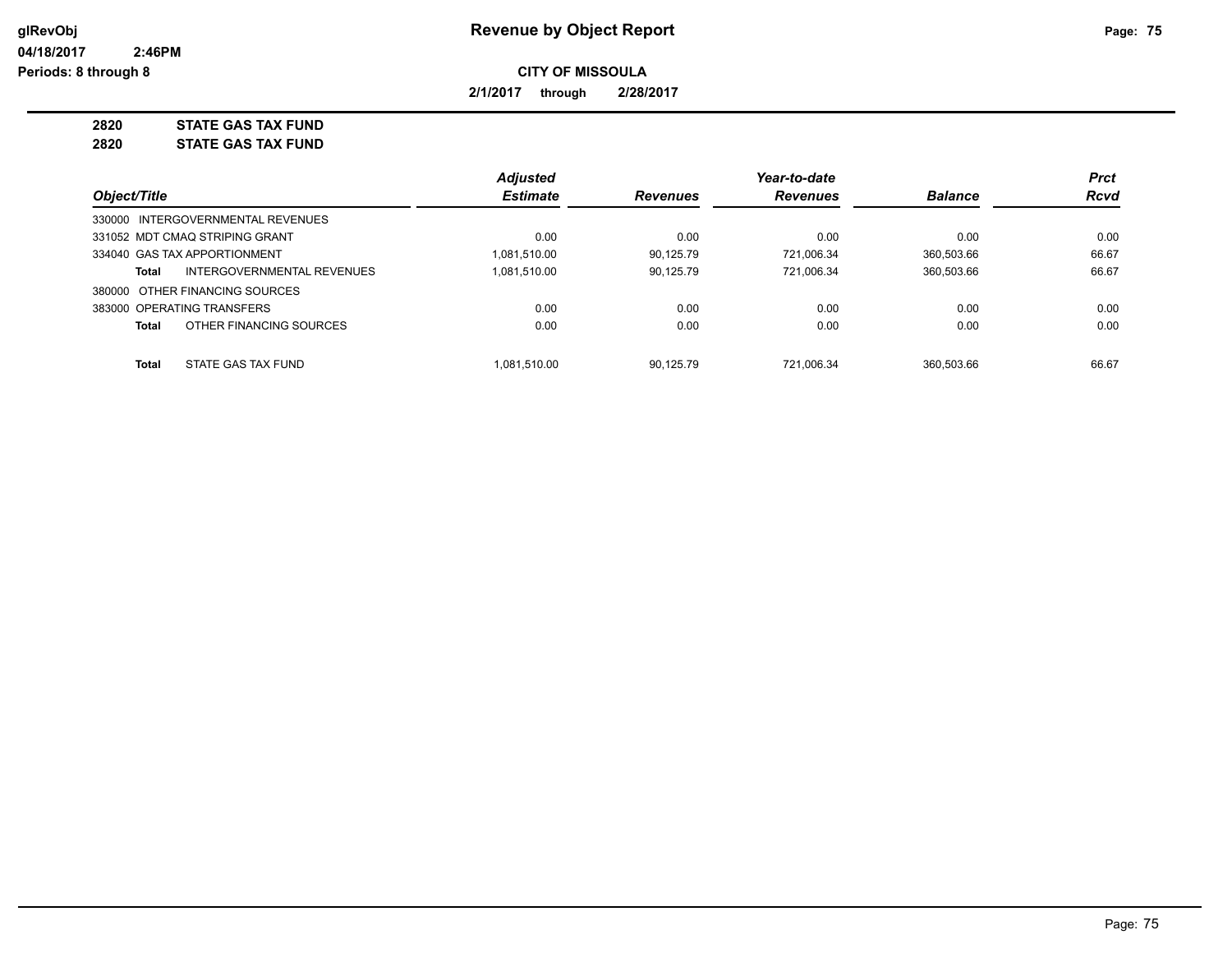**2/1/2017 through 2/28/2017**

#### **2820 STATE GAS TAX FUND**

|                                     | <b>Adjusted</b> |                 | Year-to-date    |                | <b>Prct</b> |
|-------------------------------------|-----------------|-----------------|-----------------|----------------|-------------|
| Object/Title                        | <b>Estimate</b> | <b>Revenues</b> | <b>Revenues</b> | <b>Balance</b> | <b>Rcvd</b> |
| 330000 INTERGOVERNMENTAL REVENUES   |                 |                 |                 |                |             |
| 331052 MDT CMAQ STRIPING GRANT      | 0.00            | 0.00            | 0.00            | 0.00           | 0.00        |
| 334040 GAS TAX APPORTIONMENT        | 1.081.510.00    | 90.125.79       | 721.006.34      | 360,503.66     | 66.67       |
| Total<br>INTERGOVERNMENTAL REVENUES | 1,081,510.00    | 90.125.79       | 721.006.34      | 360,503.66     | 66.67       |
| 380000 OTHER FINANCING SOURCES      |                 |                 |                 |                |             |
| 383000 OPERATING TRANSFERS          | 0.00            | 0.00            | 0.00            | 0.00           | 0.00        |
| OTHER FINANCING SOURCES<br>Total    | 0.00            | 0.00            | 0.00            | 0.00           | 0.00        |
|                                     |                 |                 |                 |                |             |
| <b>Total</b><br>STATE GAS TAX FUND  | 1.081.510.00    | 90.125.79       | 721.006.34      | 360.503.66     | 66.67       |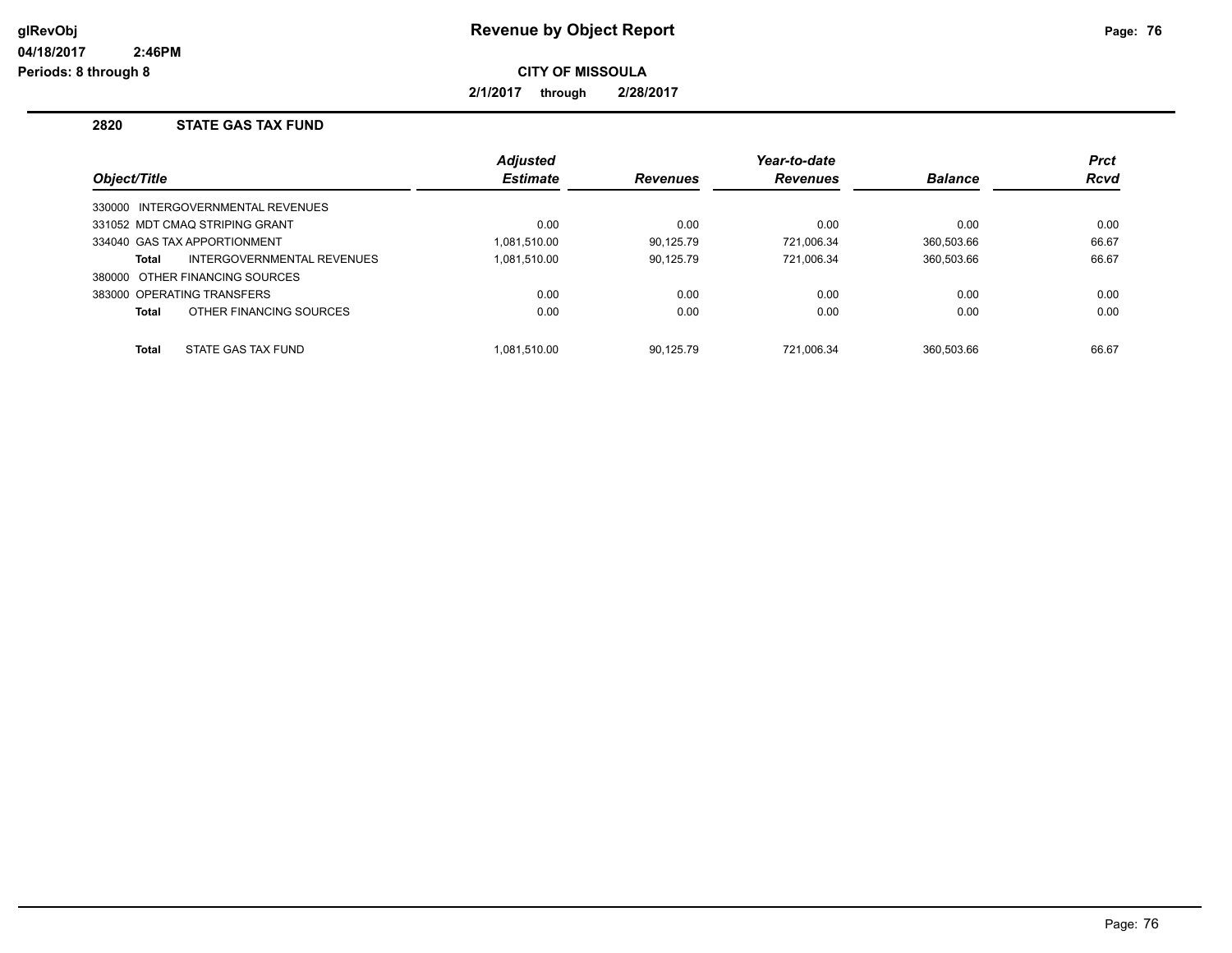*Prct Rcvd*

**CITY OF MISSOULA**

**2/1/2017 through 2/28/2017**

**2917 CRIME VICTIM SURCHARGE 2917 CRIME VICTIM SURCHARGE**

|                                                           | <b>Adjusted</b> |                 | Year-to-date    |                | Prct |
|-----------------------------------------------------------|-----------------|-----------------|-----------------|----------------|------|
| Object/Title                                              | <b>Estimate</b> | <b>Revenues</b> | <b>Revenues</b> | <b>Balance</b> | Rcvd |
| 370000 INVESTMENTS & ROYALTY EARNINGS                     |                 |                 |                 |                |      |
| 371010 INTEREST ON INVESTMENTS                            | 0.00            | 0.00            | 0.00            | 0.00           | 0.00 |
| 371020 GAIN/LOSS IN MARKET VALUE OF INVESTMENTS           | 0.00            | 0.00            | 0.00            | 0.00           | 0.00 |
| <b>INVESTMENTS &amp; ROYALTY EARNINGS</b><br><b>Total</b> | 0.00            | 0.00            | 0.00            | 0.00           | 0.00 |

**Total** CRIME VICTIM SURCHARGE 0.00 0.00 0.00 0.00 0.00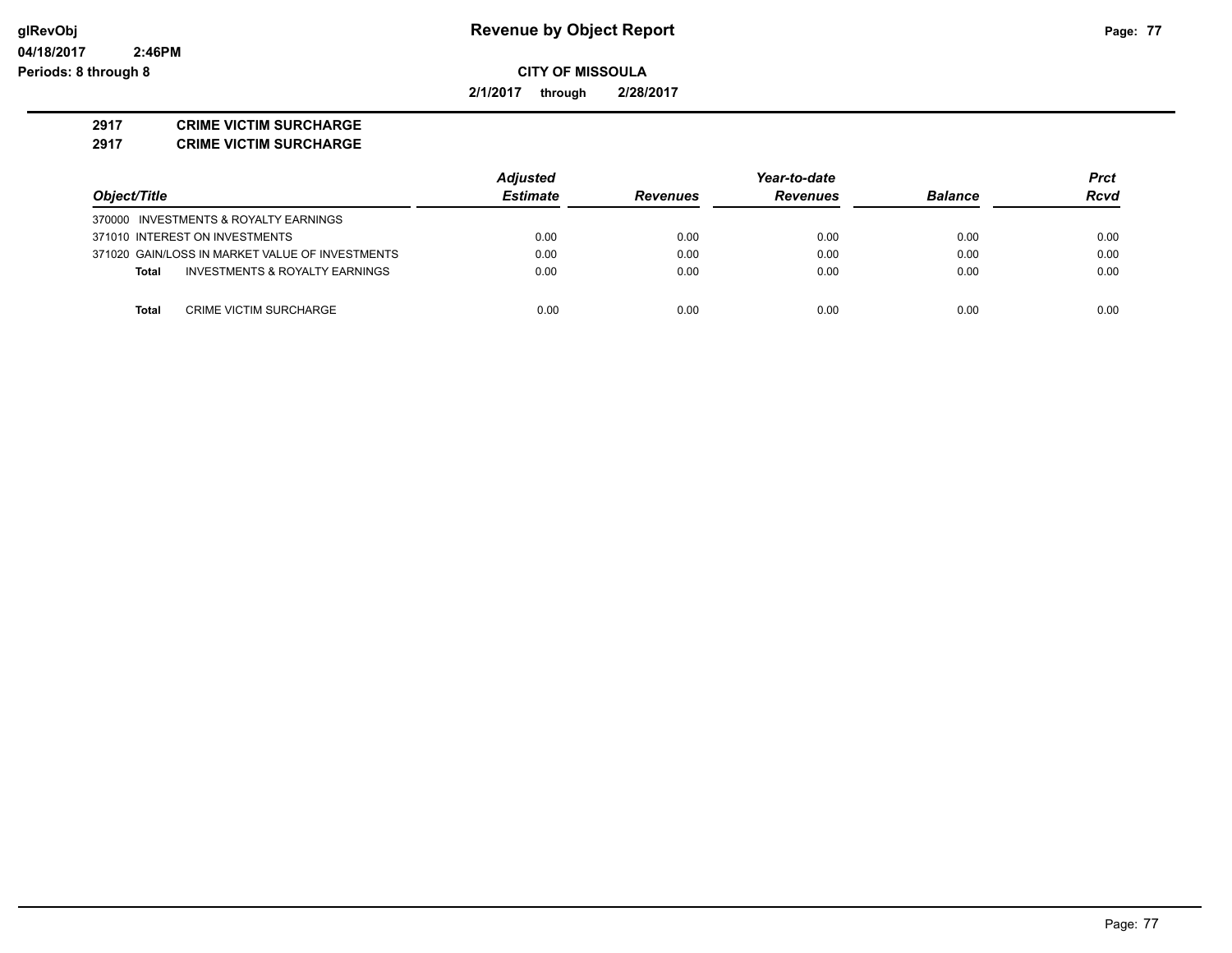**2/1/2017 through 2/28/2017**

#### **2917 CRIME VICTIM SURCHARGE**

|                                                | <b>Adjusted</b> |                 | <b>Prct</b>     |                |             |
|------------------------------------------------|-----------------|-----------------|-----------------|----------------|-------------|
| Object/Title                                   | <b>Estimate</b> | <b>Revenues</b> | <b>Revenues</b> | <b>Balance</b> | <b>Rcvd</b> |
| 370000 INVESTMENTS & ROYALTY EARNINGS          |                 |                 |                 |                |             |
| 371010 INTEREST ON INVESTMENTS                 | 0.00            | 0.00            | 0.00            | 0.00           | 0.00        |
| 371020 GAIN/LOSS IN MARKET VALUE OF INVESTMENT | 0.00            | 0.00            | 0.00            | 0.00           | 0.00        |
| INVESTMENTS & ROYALTY EARNINGS<br><b>Total</b> | 0.00            | 0.00            | 0.00            | 0.00           | 0.00        |
| Total<br>CRIME VICTIM SURCHARGE                | 0.00            | 0.00            | 0.00            | 0.00           | 0.00        |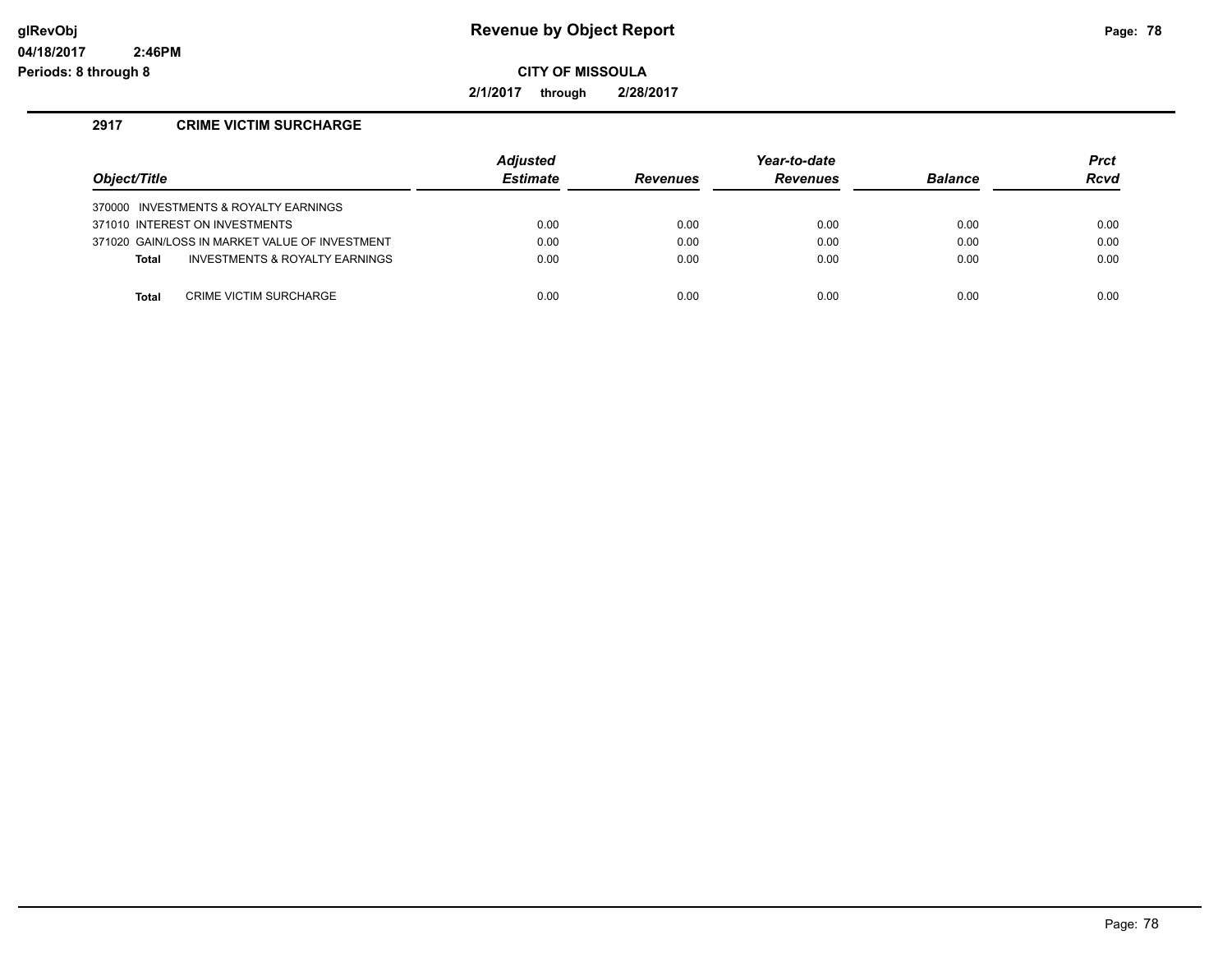**2/1/2017 through 2/28/2017**

#### **2918 LAW ENFORCEMENT BLOCK GRANT FUND 2918 LAW ENFORCEMENT BLOCK GRANT FUND**

|                                                     | <b>Adjusted</b> |                 | Year-to-date    |                | <b>Prct</b> |
|-----------------------------------------------------|-----------------|-----------------|-----------------|----------------|-------------|
| Object/Title                                        | <b>Estimate</b> | <b>Revenues</b> | <b>Revenues</b> | <b>Balance</b> | Rcvd        |
| <b>INTERGOVERNMENTAL REVENUES</b><br>330000         |                 |                 |                 |                |             |
| 331000 FEDERAL GRANTS                               | 0.00            | 0.00            | 0.00            | 0.00           | 0.00        |
| 331001 BYRNE DISCRETIONARY                          | 0.00            | 0.00            | 0.00            | 0.00           | 0.00        |
| 331022 EQUIPMENT GRANT                              | 0.00            | 0.00            | 0.00            | 0.00           | 0.00        |
| 331023 COPS HIRING GRANT 2011                       | 40,000.00       | 21,933.32       | 21,933.32       | 18,066.68      | 54.83       |
| 331024 DEPT OF JUSTICE GRANTS                       | 0.00            | 0.00            | 0.00            | 0.00           | 0.00        |
| 331026 ICAC GRANT                                   | 0.00            | 0.00            | 0.00            | 0.00           | 0.00        |
| 331027 JAG GRANTS REVENUE                           | 60,373.00       | 43,124.00       | 43,124.00       | 17,249.00      | 71.43       |
| 336021 STATE CONTRIB - POLICE RETIREMENT            | 0.00            | 0.00            | 0.00            | 0.00           | 0.00        |
| <b>INTERGOVERNMENTAL REVENUES</b><br><b>Total</b>   | 100,373.00      | 65,057.32       | 65,057.32       | 35,315.68      | 64.82       |
| <b>CHARGES FOR SERVICES</b><br>340000               |                 |                 |                 |                |             |
| 342010 POLICE/BID AGREEMENT                         | 0.00            | 0.00            | 0.00            | 0.00           | 0.00        |
| <b>CHARGES FOR SERVICES</b><br>Total                | 0.00            | 0.00            | 0.00            | 0.00           | 0.00        |
| MISCELLANEOUS REVENUES<br>360000                    |                 |                 |                 |                |             |
| 360010 MISCELLANEOUS                                | 0.00            | 0.00            | 0.00            | 0.00           | 0.00        |
| MISCELLANEOUS REVENUES<br>Total                     | 0.00            | 0.00            | 0.00            | 0.00           | 0.00        |
| <b>INVESTMENTS &amp; ROYALTY EARNINGS</b><br>370000 |                 |                 |                 |                |             |
| 371010 INTEREST ON INVESTMENTS                      | 0.00            | 0.00            | 0.00            | 0.00           | 0.00        |
| 371020 GAIN/LOSS IN MARKET VALUE OF INVESTMENTS     | 0.00            | 0.00            | 0.00            | 0.00           | 0.00        |
| <b>INVESTMENTS &amp; ROYALTY EARNINGS</b><br>Total  | 0.00            | 0.00            | 0.00            | 0.00           | 0.00        |
| OTHER FINANCING SOURCES<br>380000                   |                 |                 |                 |                |             |
| 383023 TRANS FR DRUG FORFEITURE                     | 0.00            | 0.00            | 0.00            | 0.00           | 0.00        |
| 383036 TRANSFER - GRANT                             | 0.00            | 0.00            | 0.00            | 0.00           | 0.00        |
| OTHER FINANCING SOURCES<br><b>Total</b>             | 0.00            | 0.00            | 0.00            | 0.00           | 0.00        |
|                                                     |                 |                 |                 |                |             |
| LAW ENFORCEMENT BLOCK GRANT FUND<br>Total           | 100,373.00      | 65,057.32       | 65,057.32       | 35,315.68      | 64.82       |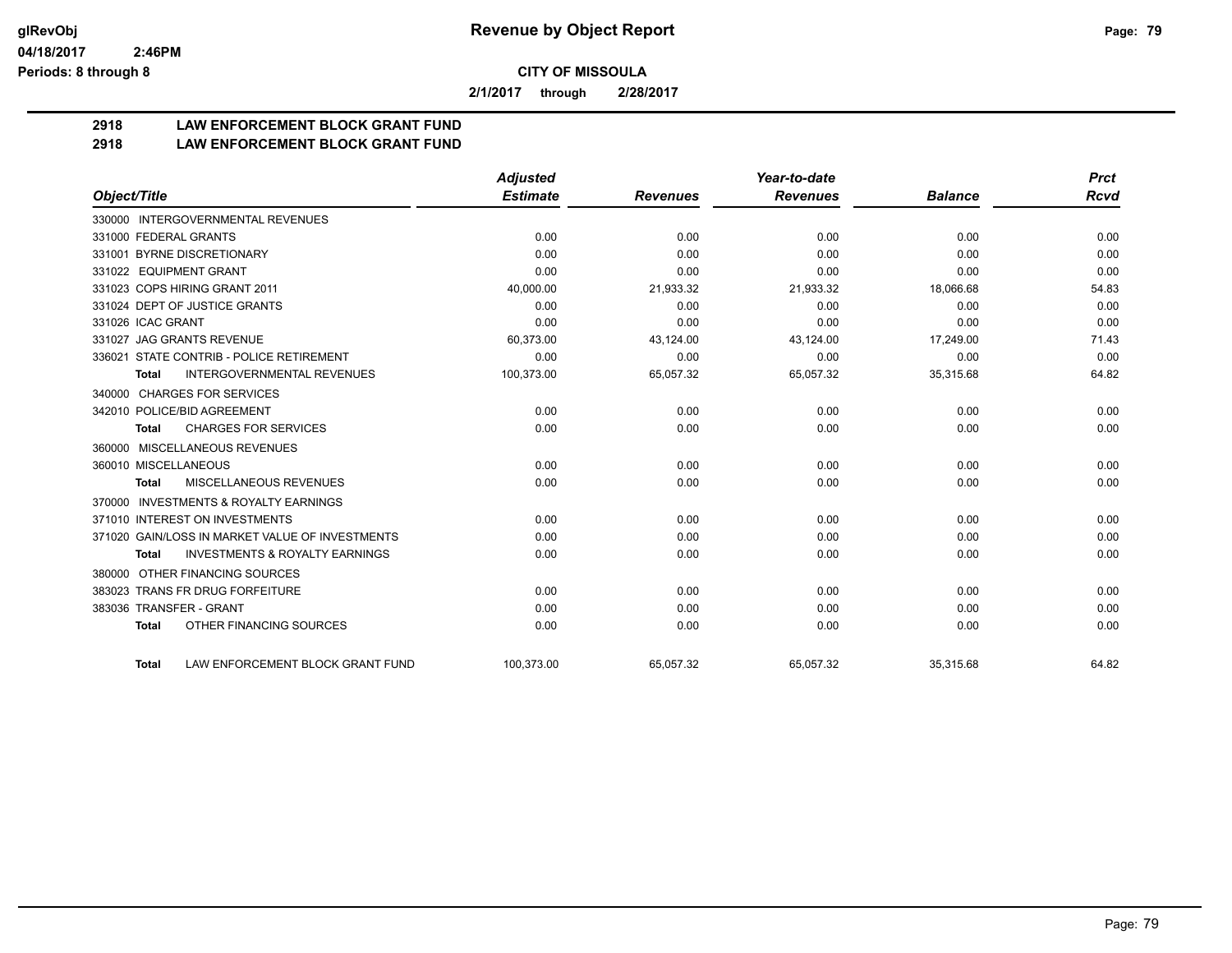**2/1/2017 through 2/28/2017**

#### **2918 LAW ENFORCEMENT BLOCK GRANT FUND**

|                                                           | <b>Adjusted</b> |                 | Year-to-date    |                | <b>Prct</b> |
|-----------------------------------------------------------|-----------------|-----------------|-----------------|----------------|-------------|
| Object/Title                                              | <b>Estimate</b> | <b>Revenues</b> | <b>Revenues</b> | <b>Balance</b> | <b>Rcvd</b> |
| 330000 INTERGOVERNMENTAL REVENUES                         |                 |                 |                 |                |             |
| 331000 FEDERAL GRANTS                                     | 0.00            | 0.00            | 0.00            | 0.00           | 0.00        |
| 331001 BYRNE DISCRETIONARY                                | 0.00            | 0.00            | 0.00            | 0.00           | 0.00        |
| 331022 EQUIPMENT GRANT                                    | 0.00            | 0.00            | 0.00            | 0.00           | 0.00        |
| 331023 COPS HIRING GRANT 2011                             | 40,000.00       | 21,933.32       | 21,933.32       | 18,066.68      | 54.83       |
| 331024 DEPT OF JUSTICE GRANTS                             | 0.00            | 0.00            | 0.00            | 0.00           | 0.00        |
| 331026 ICAC GRANT                                         | 0.00            | 0.00            | 0.00            | 0.00           | 0.00        |
| 331027 JAG GRANTS REVENUE                                 | 60,373.00       | 43,124.00       | 43,124.00       | 17,249.00      | 71.43       |
| 336021 STATE CONTRIB - POLICE RETIREMENT                  | 0.00            | 0.00            | 0.00            | 0.00           | 0.00        |
| <b>INTERGOVERNMENTAL REVENUES</b><br><b>Total</b>         | 100,373.00      | 65,057.32       | 65,057.32       | 35,315.68      | 64.82       |
| 340000 CHARGES FOR SERVICES                               |                 |                 |                 |                |             |
| 342010 POLICE/BID AGREEMENT                               | 0.00            | 0.00            | 0.00            | 0.00           | 0.00        |
| <b>CHARGES FOR SERVICES</b><br>Total                      | 0.00            | 0.00            | 0.00            | 0.00           | 0.00        |
| 360000 MISCELLANEOUS REVENUES                             |                 |                 |                 |                |             |
| 360010 MISCELLANEOUS                                      | 0.00            | 0.00            | 0.00            | 0.00           | 0.00        |
| MISCELLANEOUS REVENUES<br>Total                           | 0.00            | 0.00            | 0.00            | 0.00           | 0.00        |
| 370000 INVESTMENTS & ROYALTY EARNINGS                     |                 |                 |                 |                |             |
| 371010 INTEREST ON INVESTMENTS                            | 0.00            | 0.00            | 0.00            | 0.00           | 0.00        |
| 371020 GAIN/LOSS IN MARKET VALUE OF INVESTMENT            | 0.00            | 0.00            | 0.00            | 0.00           | 0.00        |
| <b>INVESTMENTS &amp; ROYALTY EARNINGS</b><br><b>Total</b> | 0.00            | 0.00            | 0.00            | 0.00           | 0.00        |
| 380000 OTHER FINANCING SOURCES                            |                 |                 |                 |                |             |
| 383023 TRANS FR DRUG FORFEITURE                           | 0.00            | 0.00            | 0.00            | 0.00           | 0.00        |
| 383036 TRANSFER - GRANT                                   | 0.00            | 0.00            | 0.00            | 0.00           | 0.00        |
| OTHER FINANCING SOURCES<br><b>Total</b>                   | 0.00            | 0.00            | 0.00            | 0.00           | 0.00        |
| LAW ENFORCEMENT BLOCK GRANT FUND<br>Total                 | 100,373.00      | 65,057.32       | 65,057.32       | 35,315.68      | 64.82       |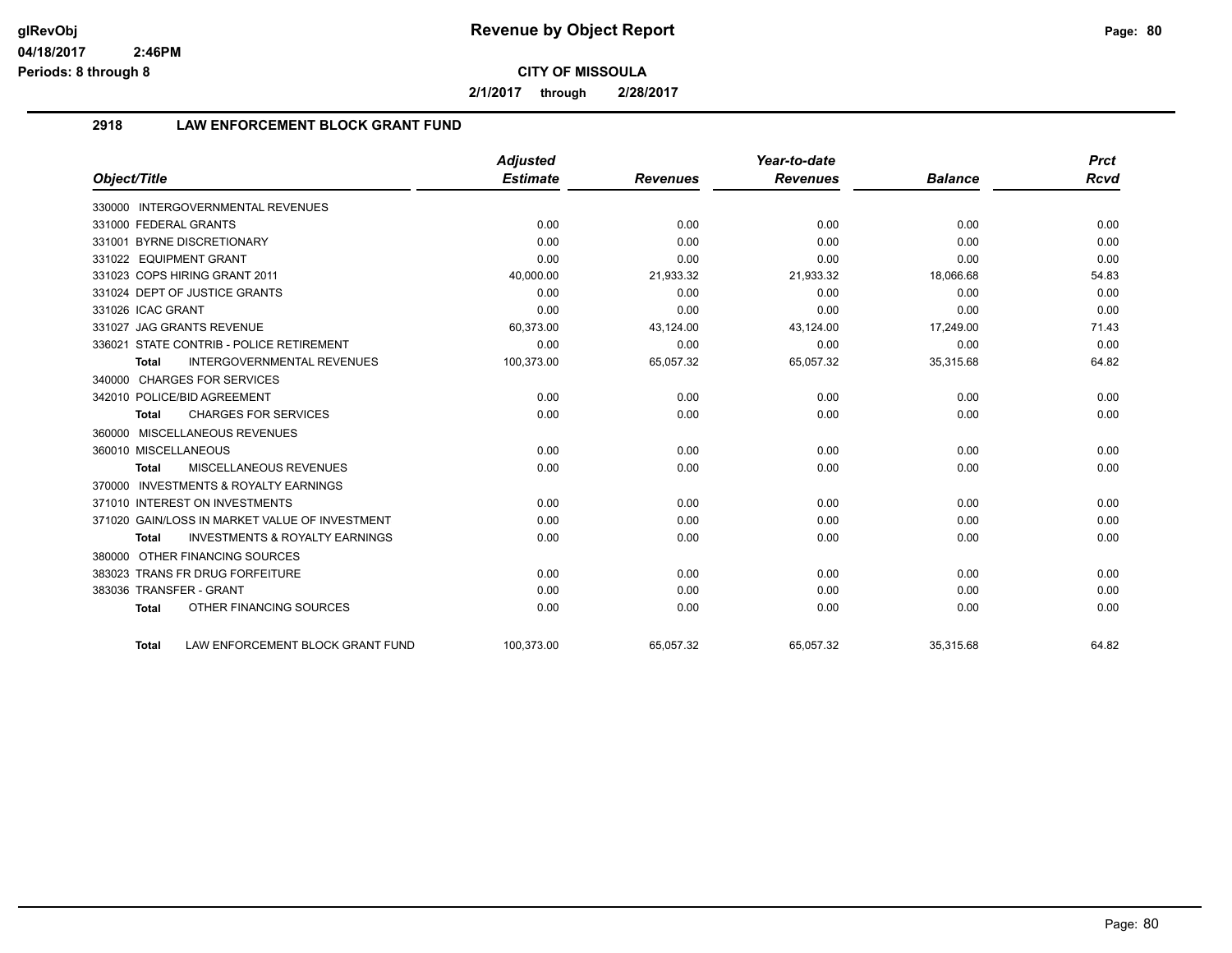**2/1/2017 through 2/28/2017**

# **2919 HIDTA FUND**

**2919 HIDTA FUND**

|                                                    | <b>Adjusted</b> |                 | Year-to-date    |                | <b>Prct</b> |
|----------------------------------------------------|-----------------|-----------------|-----------------|----------------|-------------|
| Object/Title                                       | <b>Estimate</b> | <b>Revenues</b> | <b>Revenues</b> | <b>Balance</b> | Rcvd        |
| 340000 CHARGES FOR SERVICES                        |                 |                 |                 |                |             |
| 342013 SECURITY INVEST FEES                        | 140.600.00      | 151.77          | 26.489.29       | 114.110.71     | 18.84       |
| 342014 POLICE DEPARTMENT SERVICE FEES              | 0.00            | 0.00            | 12.113.11       | $-12.113.11$   | 0.00        |
| <b>CHARGES FOR SERVICES</b><br>Total               | 140,600.00      | 151.77          | 38,602.40       | 101,997.60     | 27.46       |
| 360000 MISCELLANEOUS REVENUES                      |                 |                 |                 |                |             |
| 360010 MISCELLANEOUS                               | 0.00            | 0.00            | 0.00            | 0.00           | 0.00        |
| MISCELLANEOUS REVENUES<br>Total                    | 0.00            | 0.00            | 0.00            | 0.00           | 0.00        |
| 370000 INVESTMENTS & ROYALTY EARNINGS              |                 |                 |                 |                |             |
| 371010 INTEREST ON INVESTMENTS                     | 0.00            | 0.00            | 0.00            | 0.00           | 0.00        |
| <b>INVESTMENTS &amp; ROYALTY EARNINGS</b><br>Total | 0.00            | 0.00            | 0.00            | 0.00           | 0.00        |
| <b>HIDTA FUND</b><br><b>Total</b>                  | 140.600.00      | 151.77          | 38.602.40       | 101.997.60     | 27.46       |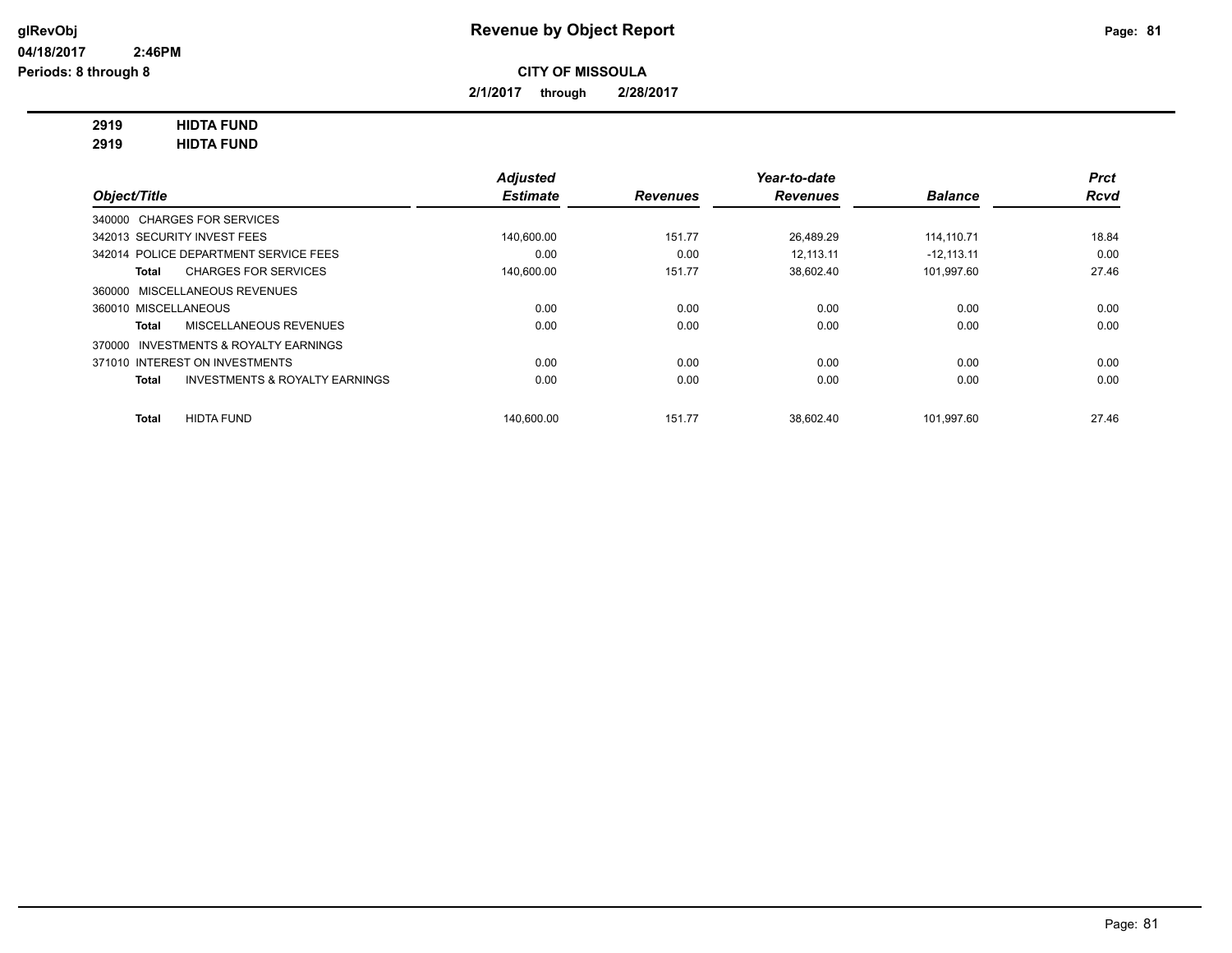**Periods: 8 through 8**

**CITY OF MISSOULA**

**2/1/2017 through 2/28/2017**

**2919 HIDTA FUND**

 **2:46PM**

|                                                | <b>Adjusted</b> |                 | Year-to-date    |                | <b>Prct</b> |
|------------------------------------------------|-----------------|-----------------|-----------------|----------------|-------------|
| Object/Title                                   | <b>Estimate</b> | <b>Revenues</b> | <b>Revenues</b> | <b>Balance</b> | <b>Rcvd</b> |
| 340000 CHARGES FOR SERVICES                    |                 |                 |                 |                |             |
| 342013 SECURITY INVEST FEES                    | 140,600.00      | 151.77          | 26.489.29       | 114.110.71     | 18.84       |
| 342014 POLICE DEPARTMENT SERVICE FEES          | 0.00            | 0.00            | 12.113.11       | $-12.113.11$   | 0.00        |
| <b>CHARGES FOR SERVICES</b><br><b>Total</b>    | 140,600.00      | 151.77          | 38.602.40       | 101,997.60     | 27.46       |
| 360000 MISCELLANEOUS REVENUES                  |                 |                 |                 |                |             |
| 360010 MISCELLANEOUS                           | 0.00            | 0.00            | 0.00            | 0.00           | 0.00        |
| MISCELLANEOUS REVENUES<br><b>Total</b>         | 0.00            | 0.00            | 0.00            | 0.00           | 0.00        |
| 370000 INVESTMENTS & ROYALTY EARNINGS          |                 |                 |                 |                |             |
| 371010 INTEREST ON INVESTMENTS                 | 0.00            | 0.00            | 0.00            | 0.00           | 0.00        |
| INVESTMENTS & ROYALTY EARNINGS<br><b>Total</b> | 0.00            | 0.00            | 0.00            | 0.00           | 0.00        |
| <b>Total</b><br><b>HIDTA FUND</b>              | 140.600.00      | 151.77          | 38.602.40       | 101.997.60     | 27.46       |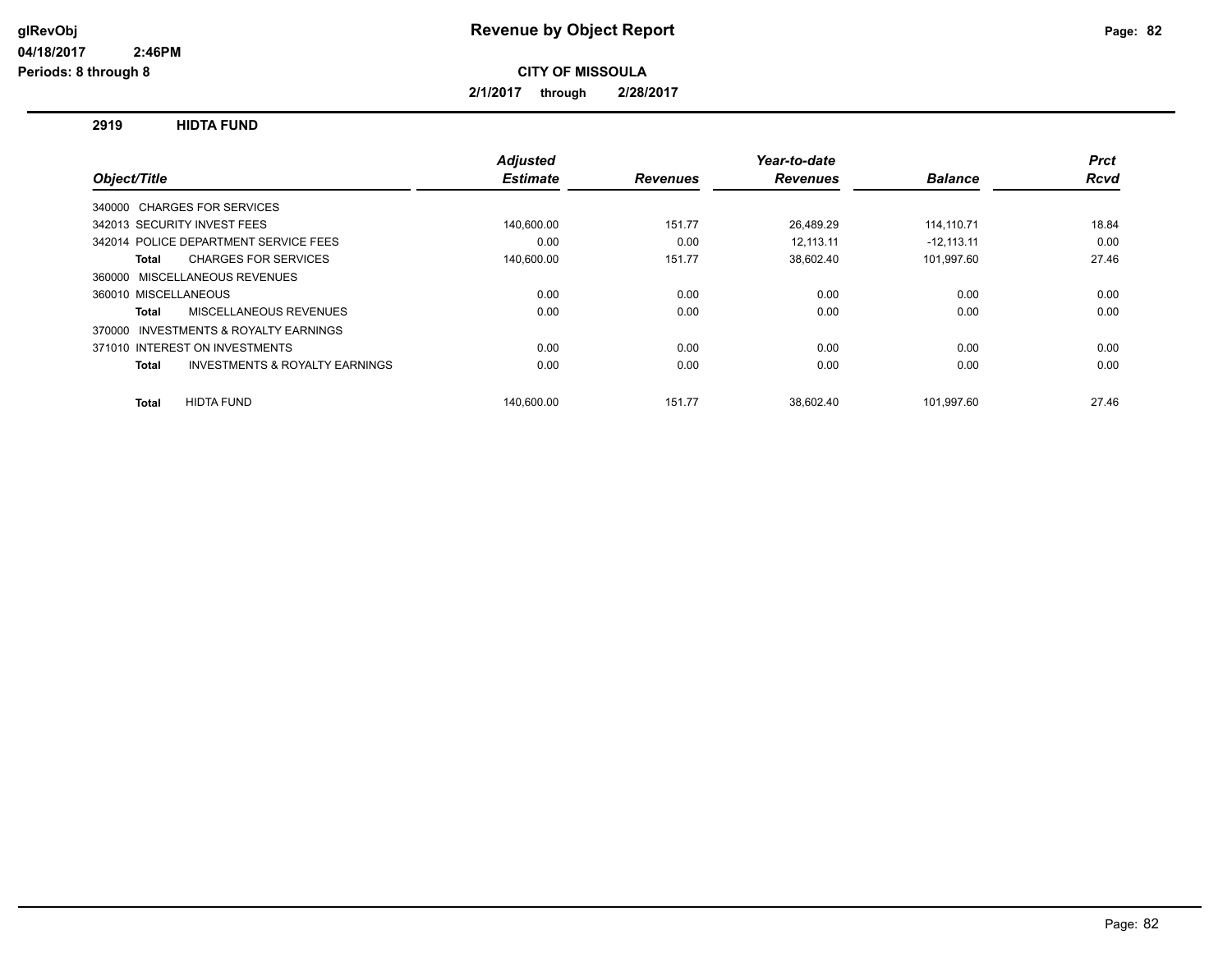**2/1/2017 through 2/28/2017**

# **2939 CDBG PROGRAM INCOME ACCOUNT**

**2939 CDBG PROGRAM INCOME ACCOUNT**

|                                                    | <b>Adjusted</b> |                 | Year-to-date    |                | <b>Prct</b> |
|----------------------------------------------------|-----------------|-----------------|-----------------|----------------|-------------|
| Object/Title                                       | <b>Estimate</b> | <b>Revenues</b> | <b>Revenues</b> | <b>Balance</b> | Rcvd        |
| INTERGOVERNMENTAL REVENUES<br>330000               |                 |                 |                 |                |             |
| 331000 FEDERAL GRANTS                              | 14,383.00       | 11,083.06       | 29,370.12       | $-14,987.12$   | 204.20      |
| INTERGOVERNMENTAL REVENUES<br>Total                | 14,383.00       | 11,083.06       | 29,370.12       | $-14,987.12$   | 204.20      |
| 360000 MISCELLANEOUS REVENUES                      |                 |                 |                 |                |             |
| 360010 MISCELLANEOUS                               | 0.00            | 0.00            | 0.00            | 0.00           | 0.00        |
| <b>MISCELLANEOUS REVENUES</b><br>Total             | 0.00            | 0.00            | 0.00            | 0.00           | 0.00        |
| 370000 INVESTMENTS & ROYALTY EARNINGS              |                 |                 |                 |                |             |
| 371010 INTEREST ON INVESTMENTS                     | 0.00            | 0.00            | 0.00            | 0.00           | 0.00        |
| 371020 GAIN/LOSS IN MARKET VALUE OF INVESTMENTS    | 0.00            | 0.00            | 0.00            | 0.00           | 0.00        |
| <b>INVESTMENTS &amp; ROYALTY EARNINGS</b><br>Total | 0.00            | 0.00            | 0.00            | 0.00           | 0.00        |
| 380000 OTHER FINANCING SOURCES                     |                 |                 |                 |                |             |
| 383000 OPERATING TRANSFERS                         | 0.00            | 0.00            | 0.00            | 0.00           | 0.00        |
| 383009 TRANS FR TITLE I                            | 0.00            | 0.00            | 0.00            | 0.00           | 0.00        |
| OTHER FINANCING SOURCES<br>Total                   | 0.00            | 0.00            | 0.00            | 0.00           | 0.00        |
| CDBG PROGRAM INCOME ACCOUNT<br><b>Total</b>        | 14,383.00       | 11,083.06       | 29.370.12       | $-14,987.12$   | 204.20      |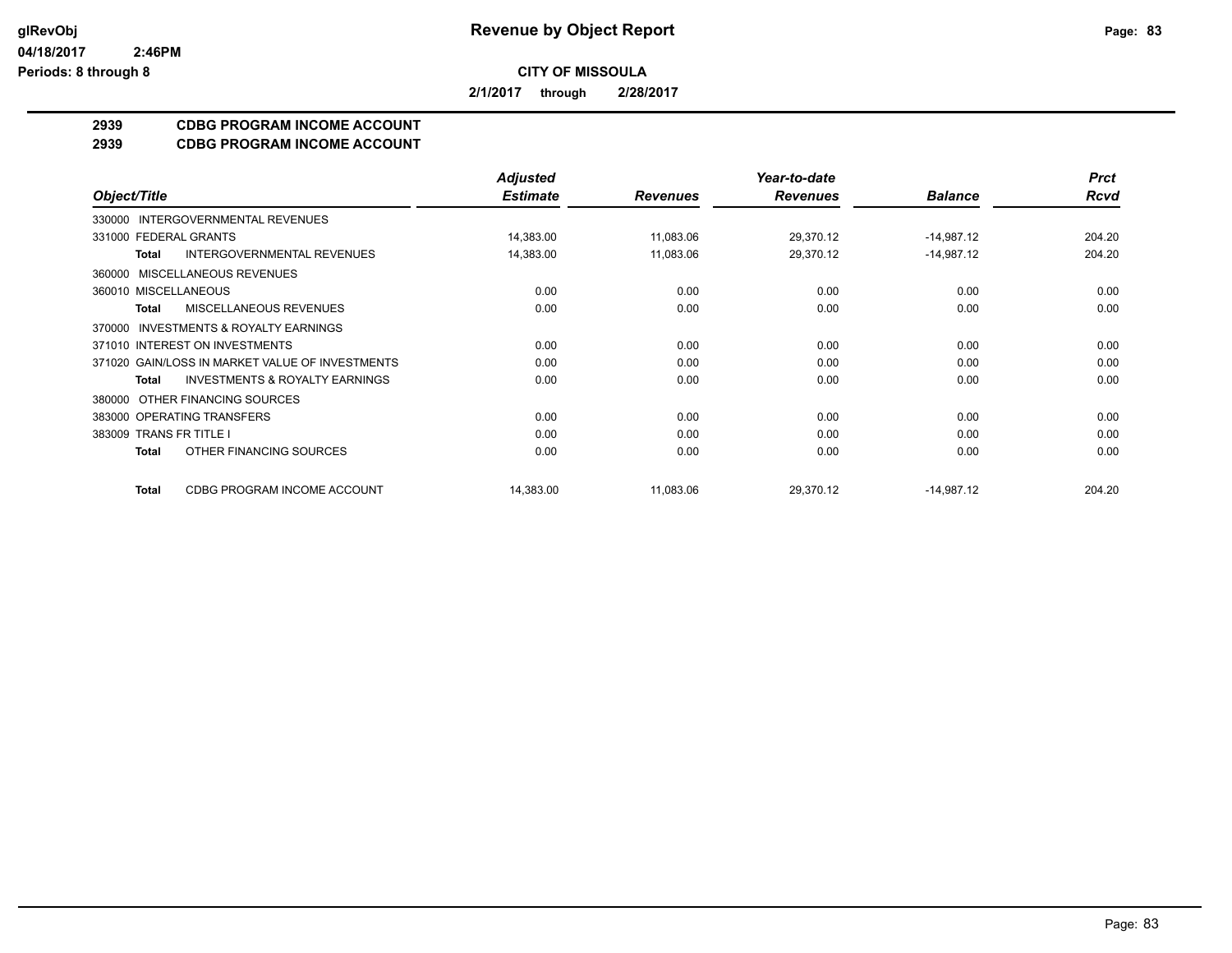**2/1/2017 through 2/28/2017**

#### **2939 CDBG PROGRAM INCOME ACCOUNT**

|                                                           | <b>Adjusted</b> |                 | Year-to-date    |                | <b>Prct</b> |
|-----------------------------------------------------------|-----------------|-----------------|-----------------|----------------|-------------|
| Object/Title                                              | <b>Estimate</b> | <b>Revenues</b> | <b>Revenues</b> | <b>Balance</b> | <b>Rcvd</b> |
| 330000 INTERGOVERNMENTAL REVENUES                         |                 |                 |                 |                |             |
| 331000 FEDERAL GRANTS                                     | 14,383.00       | 11,083.06       | 29,370.12       | $-14,987.12$   | 204.20      |
| INTERGOVERNMENTAL REVENUES<br><b>Total</b>                | 14,383.00       | 11,083.06       | 29,370.12       | $-14,987.12$   | 204.20      |
| 360000 MISCELLANEOUS REVENUES                             |                 |                 |                 |                |             |
| 360010 MISCELLANEOUS                                      | 0.00            | 0.00            | 0.00            | 0.00           | 0.00        |
| MISCELLANEOUS REVENUES<br><b>Total</b>                    | 0.00            | 0.00            | 0.00            | 0.00           | 0.00        |
| 370000 INVESTMENTS & ROYALTY EARNINGS                     |                 |                 |                 |                |             |
| 371010 INTEREST ON INVESTMENTS                            | 0.00            | 0.00            | 0.00            | 0.00           | 0.00        |
| 371020 GAIN/LOSS IN MARKET VALUE OF INVESTMENT            | 0.00            | 0.00            | 0.00            | 0.00           | 0.00        |
| <b>INVESTMENTS &amp; ROYALTY EARNINGS</b><br><b>Total</b> | 0.00            | 0.00            | 0.00            | 0.00           | 0.00        |
| 380000 OTHER FINANCING SOURCES                            |                 |                 |                 |                |             |
| 383000 OPERATING TRANSFERS                                | 0.00            | 0.00            | 0.00            | 0.00           | 0.00        |
| 383009 TRANS FR TITLE I                                   | 0.00            | 0.00            | 0.00            | 0.00           | 0.00        |
| OTHER FINANCING SOURCES<br><b>Total</b>                   | 0.00            | 0.00            | 0.00            | 0.00           | 0.00        |
| <b>Total</b><br>CDBG PROGRAM INCOME ACCOUNT               | 14,383.00       | 11,083.06       | 29,370.12       | $-14,987.12$   | 204.20      |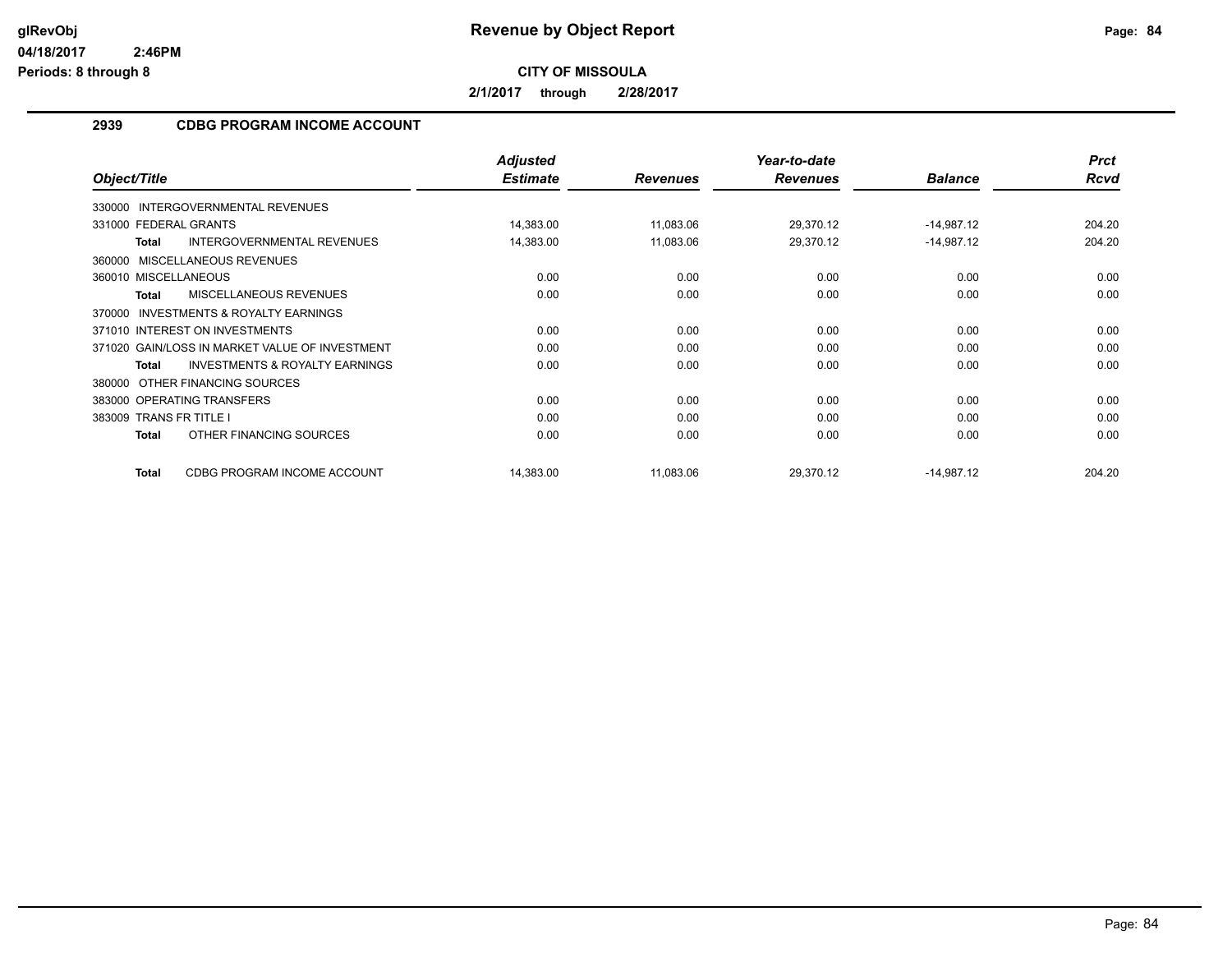**2/1/2017 through 2/28/2017**

# **2940 CDBG FUND**

**2940 CDBG FUND**

|                                                    | <b>Adjusted</b> |                 | Year-to-date    |                | <b>Prct</b> |
|----------------------------------------------------|-----------------|-----------------|-----------------|----------------|-------------|
| Object/Title                                       | <b>Estimate</b> | <b>Revenues</b> | <b>Revenues</b> | <b>Balance</b> | Rcvd        |
| 330000 INTERGOVERNMENTAL REVENUES                  |                 |                 |                 |                |             |
| 331010 ENTITLEMENT - CDBG                          | 577,639.00      | 30,000.00       | 266,856.09      | 310,782.91     | 46.20       |
| 331012 ARRA/CDBG STIMULUS REVENUE                  | 112,504.00      | 0.00            | 0.00            | 112,504.00     | 0.00        |
| <b>INTERGOVERNMENTAL REVENUES</b><br>Total         | 690,143.00      | 30,000.00       | 266,856.09      | 423,286.91     | 38.67       |
| 360000 MISCELLANEOUS REVENUES                      |                 |                 |                 |                |             |
| 360010 MISCELLANEOUS                               | 0.00            | 0.00            | 0.00            | 0.00           | 0.00        |
| MISCELLANEOUS REVENUES<br>Total                    | 0.00            | 0.00            | 0.00            | 0.00           | 0.00        |
| 370000 INVESTMENTS & ROYALTY EARNINGS              |                 |                 |                 |                |             |
| 371010 INTEREST ON INVESTMENTS                     | 0.00            | 0.00            | 0.00            | 0.00           | 0.00        |
| <b>INVESTMENTS &amp; ROYALTY EARNINGS</b><br>Total | 0.00            | 0.00            | 0.00            | 0.00           | 0.00        |
| 380000 OTHER FINANCING SOURCES                     |                 |                 |                 |                |             |
| 383000 OPERATING TRANSFERS                         | 0.00            | 0.00            | 0.00            | 0.00           | 0.00        |
| 383009 TRANS FR TITLE I                            | 0.00            | 0.00            | 0.00            | 0.00           | 0.00        |
| OTHER FINANCING SOURCES<br>Total                   | 0.00            | 0.00            | 0.00            | 0.00           | 0.00        |
| <b>CDBG FUND</b><br><b>Total</b>                   | 690,143.00      | 30,000.00       | 266,856.09      | 423,286.91     | 38.67       |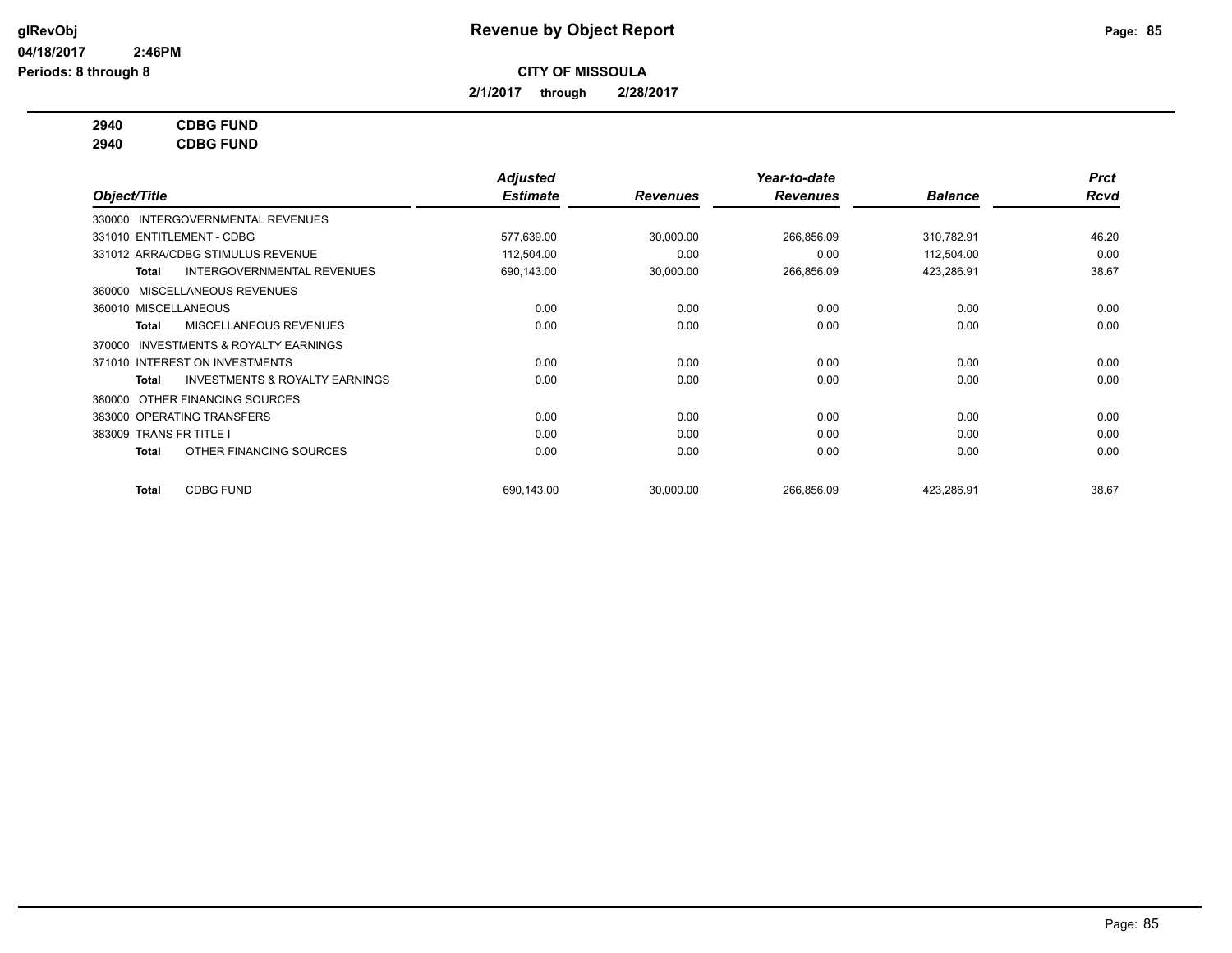**2/1/2017 through 2/28/2017**

#### **2940 CDBG FUND**

|                                                           | <b>Adjusted</b> |                 | Year-to-date    |                | <b>Prct</b> |
|-----------------------------------------------------------|-----------------|-----------------|-----------------|----------------|-------------|
| Object/Title                                              | <b>Estimate</b> | <b>Revenues</b> | <b>Revenues</b> | <b>Balance</b> | Rcvd        |
| 330000 INTERGOVERNMENTAL REVENUES                         |                 |                 |                 |                |             |
| 331010 ENTITLEMENT - CDBG                                 | 577,639.00      | 30,000.00       | 266,856.09      | 310,782.91     | 46.20       |
| 331012 ARRA/CDBG STIMULUS REVENUE                         | 112,504.00      | 0.00            | 0.00            | 112,504.00     | 0.00        |
| <b>INTERGOVERNMENTAL REVENUES</b><br><b>Total</b>         | 690,143.00      | 30,000.00       | 266,856.09      | 423,286.91     | 38.67       |
| 360000 MISCELLANEOUS REVENUES                             |                 |                 |                 |                |             |
| 360010 MISCELLANEOUS                                      | 0.00            | 0.00            | 0.00            | 0.00           | 0.00        |
| MISCELLANEOUS REVENUES<br><b>Total</b>                    | 0.00            | 0.00            | 0.00            | 0.00           | 0.00        |
| 370000 INVESTMENTS & ROYALTY EARNINGS                     |                 |                 |                 |                |             |
| 371010 INTEREST ON INVESTMENTS                            | 0.00            | 0.00            | 0.00            | 0.00           | 0.00        |
| <b>INVESTMENTS &amp; ROYALTY EARNINGS</b><br><b>Total</b> | 0.00            | 0.00            | 0.00            | 0.00           | 0.00        |
| 380000 OTHER FINANCING SOURCES                            |                 |                 |                 |                |             |
| 383000 OPERATING TRANSFERS                                | 0.00            | 0.00            | 0.00            | 0.00           | 0.00        |
| 383009 TRANS FR TITLE I                                   | 0.00            | 0.00            | 0.00            | 0.00           | 0.00        |
| OTHER FINANCING SOURCES<br><b>Total</b>                   | 0.00            | 0.00            | 0.00            | 0.00           | 0.00        |
| <b>CDBG FUND</b><br><b>Total</b>                          | 690,143.00      | 30,000.00       | 266,856.09      | 423,286.91     | 38.67       |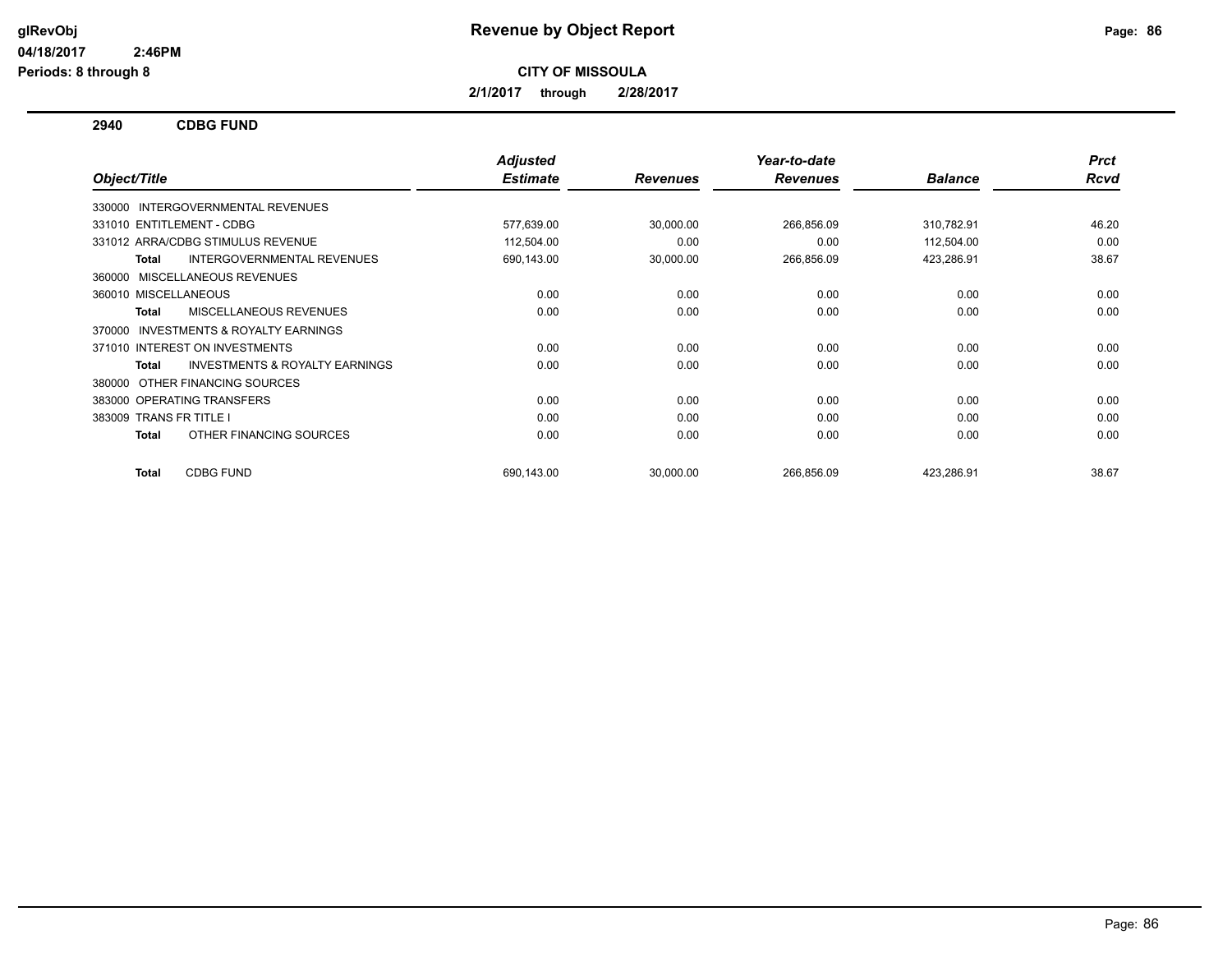**2/1/2017 through 2/28/2017**

## **2941 HOME FUND**

**2941 HOME FUND**

|                                                           | <b>Adjusted</b> |                 | Year-to-date    |                | <b>Prct</b> |
|-----------------------------------------------------------|-----------------|-----------------|-----------------|----------------|-------------|
| Object/Title                                              | <b>Estimate</b> | <b>Revenues</b> | <b>Revenues</b> | <b>Balance</b> | <b>Rcvd</b> |
| 330000 INTERGOVERNMENTAL REVENUES                         |                 |                 |                 |                |             |
| 330000 INTERGOVERNMENTAL REVENUES                         | 57,448.00       | 0.00            | $-15,236.31$    | 72,684.31      | $-26.52$    |
| 331016 HOMEWORD 1800 PHILLIPS                             | 0.00            | 0.00            | 337.28          | $-337.28$      | 0.00        |
| 331033 WORD                                               | 0.00            | 0.00            | 2,899.28        | $-2,899.28$    | 0.00        |
| 334145 WESTERN MT MENTAL HEALTH CTR                       | 0.00            | 0.00            | 0.00            | 0.00           | 0.00        |
| 334149 MISSOULA HOMEOWNERSHIP PROGRAM                     | 0.00            | 0.00            | 0.00            | 0.00           | 0.00        |
| 334153 FY14 DISTRICT XI HRC TBRA                          | 0.00            | 0.00            | $-8.00$         | 8.00           | 0.00        |
| 334154 HOMEWORD SWEETGRASS                                | 0.00            | 102,627.00      | 102,627.00      | $-102,627.00$  | 0.00        |
| 334155 FY08 NMCDC                                         | 0.00            | 0.00            | 0.00            | 0.00           | 0.00        |
| 334156 HOME PROGRAM INCOME                                | 437,800.00      | 0.00            | 0.00            | 437,800.00     | 0.00        |
| 334157 FY09 MHA                                           | 0.00            | 0.00            | 0.00            | 0.00           | 0.00        |
| 334159 FY09 HOMEWORD                                      | 0.00            | 0.00            | 0.00            | 0.00           | 0.00        |
| 334160 FY09 NMCDC                                         | 0.00            | 0.00            | 0.00            | 0.00           | 0.00        |
| 334161 FY10 DISTRICT XI HRC                               | 0.00            | 0.00            | 0.00            | 0.00           | 0.00        |
| 334163 FY10 homeWORD/SOLSTICE APT                         | 0.00            | 0.00            | 0.00            | 0.00           | 0.00        |
| <b>INTERGOVERNMENTAL REVENUES</b><br>Total                | 495,248.00      | 102,627.00      | 90,619.25       | 404,628.75     | 18.30       |
| 340000 CHARGES FOR SERVICES                               |                 |                 |                 |                |             |
| 341450 *** Title Not Found ***                            | 0.00            | 0.00            | 0.00            | 0.00           | 0.00        |
| <b>CHARGES FOR SERVICES</b><br>Total                      | 0.00            | 0.00            | 0.00            | 0.00           | 0.00        |
| 360000 MISCELLANEOUS REVENUES                             |                 |                 |                 |                |             |
| 360005 LOAN REPAYMENTS                                    | 0.00            | 0.00            | 0.00            | 0.00           | 0.00        |
| 360010 MISCELLANEOUS                                      | 0.00            | 0.00            | 0.00            | 0.00           | 0.00        |
| MISCELLANEOUS REVENUES<br><b>Total</b>                    | 0.00            | 0.00            | 0.00            | 0.00           | 0.00        |
| 370000 INVESTMENTS & ROYALTY EARNINGS                     |                 |                 |                 |                |             |
| 371020 GAIN/LOSS IN MARKET VALUE OF INVESTMENTS           | 0.00            | 0.00            | 0.00            | 0.00           | 0.00        |
| <b>INVESTMENTS &amp; ROYALTY EARNINGS</b><br><b>Total</b> | 0.00            | 0.00            | 0.00            | 0.00           | 0.00        |
| <b>HOME FUND</b><br><b>Total</b>                          | 495,248.00      | 102,627.00      | 90,619.25       | 404,628.75     | 18.30       |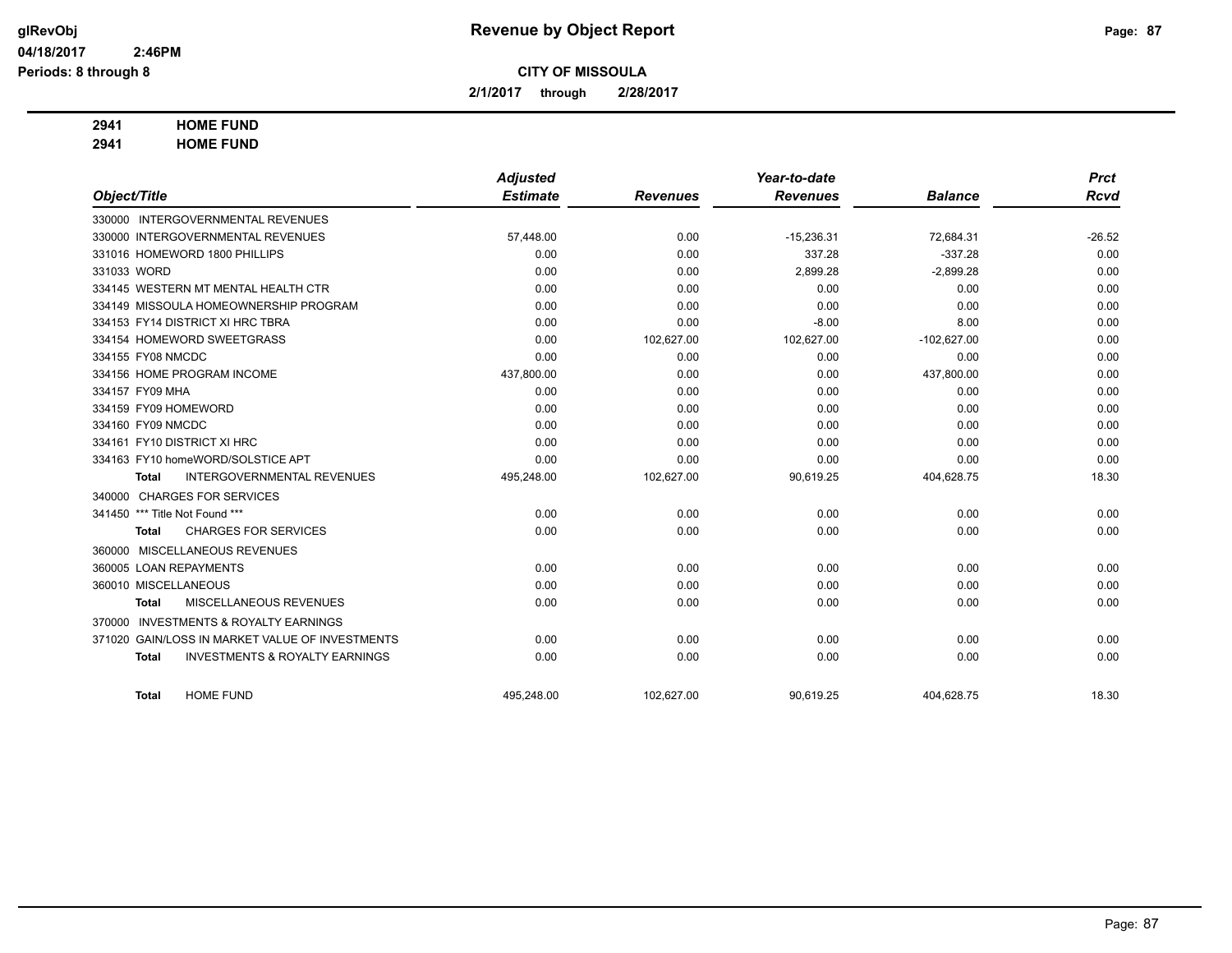**2/1/2017 through 2/28/2017**

#### **2941 HOME FUND**

|                                                           | <b>Adjusted</b> |                 | Year-to-date    |                | <b>Prct</b> |
|-----------------------------------------------------------|-----------------|-----------------|-----------------|----------------|-------------|
| Object/Title                                              | <b>Estimate</b> | <b>Revenues</b> | <b>Revenues</b> | <b>Balance</b> | <b>Rcvd</b> |
| 330000 INTERGOVERNMENTAL REVENUES                         |                 |                 |                 |                |             |
| 330000 INTERGOVERNMENTAL REVENUES                         | 57,448.00       | 0.00            | $-15,236.31$    | 72,684.31      | $-26.52$    |
| 331016 HOMEWORD 1800 PHILLIPS                             | 0.00            | 0.00            | 337.28          | $-337.28$      | 0.00        |
| 331033 WORD                                               | 0.00            | 0.00            | 2,899.28        | $-2,899.28$    | 0.00        |
| 334145 WESTERN MT MENTAL HEALTH CTR                       | 0.00            | 0.00            | 0.00            | 0.00           | 0.00        |
| 334149 MISSOULA HOMEOWNERSHIP PROGRAM                     | 0.00            | 0.00            | 0.00            | 0.00           | 0.00        |
| 334153 FY14 DISTRICT XI HRC TBRA                          | 0.00            | 0.00            | $-8.00$         | 8.00           | 0.00        |
| 334154 HOMEWORD SWEETGRASS                                | 0.00            | 102,627.00      | 102,627.00      | $-102,627.00$  | 0.00        |
| 334155 FY08 NMCDC                                         | 0.00            | 0.00            | 0.00            | 0.00           | 0.00        |
| 334156 HOME PROGRAM INCOME                                | 437,800.00      | 0.00            | 0.00            | 437,800.00     | 0.00        |
| 334157 FY09 MHA                                           | 0.00            | 0.00            | 0.00            | 0.00           | 0.00        |
| 334159 FY09 HOMEWORD                                      | 0.00            | 0.00            | 0.00            | 0.00           | 0.00        |
| 334160 FY09 NMCDC                                         | 0.00            | 0.00            | 0.00            | 0.00           | 0.00        |
| 334161 FY10 DISTRICT XI HRC                               | 0.00            | 0.00            | 0.00            | 0.00           | 0.00        |
| 334163 FY10 homeWORD/SOLSTICE APT                         | 0.00            | 0.00            | 0.00            | 0.00           | 0.00        |
| <b>INTERGOVERNMENTAL REVENUES</b><br>Total                | 495,248.00      | 102,627.00      | 90,619.25       | 404,628.75     | 18.30       |
| 340000 CHARGES FOR SERVICES                               |                 |                 |                 |                |             |
| 341450 *** Title Not Found ***                            | 0.00            | 0.00            | 0.00            | 0.00           | 0.00        |
| <b>CHARGES FOR SERVICES</b><br>Total                      | 0.00            | 0.00            | 0.00            | 0.00           | 0.00        |
| 360000 MISCELLANEOUS REVENUES                             |                 |                 |                 |                |             |
| 360005 LOAN REPAYMENTS                                    | 0.00            | 0.00            | 0.00            | 0.00           | 0.00        |
| 360010 MISCELLANEOUS                                      | 0.00            | 0.00            | 0.00            | 0.00           | 0.00        |
| MISCELLANEOUS REVENUES<br><b>Total</b>                    | 0.00            | 0.00            | 0.00            | 0.00           | 0.00        |
| 370000 INVESTMENTS & ROYALTY EARNINGS                     |                 |                 |                 |                |             |
| 371020 GAIN/LOSS IN MARKET VALUE OF INVESTMENT            | 0.00            | 0.00            | 0.00            | 0.00           | 0.00        |
| <b>INVESTMENTS &amp; ROYALTY EARNINGS</b><br><b>Total</b> | 0.00            | 0.00            | 0.00            | 0.00           | 0.00        |
|                                                           |                 |                 |                 |                |             |
| <b>HOME FUND</b><br><b>Total</b>                          | 495,248.00      | 102,627.00      | 90,619.25       | 404,628.75     | 18.30       |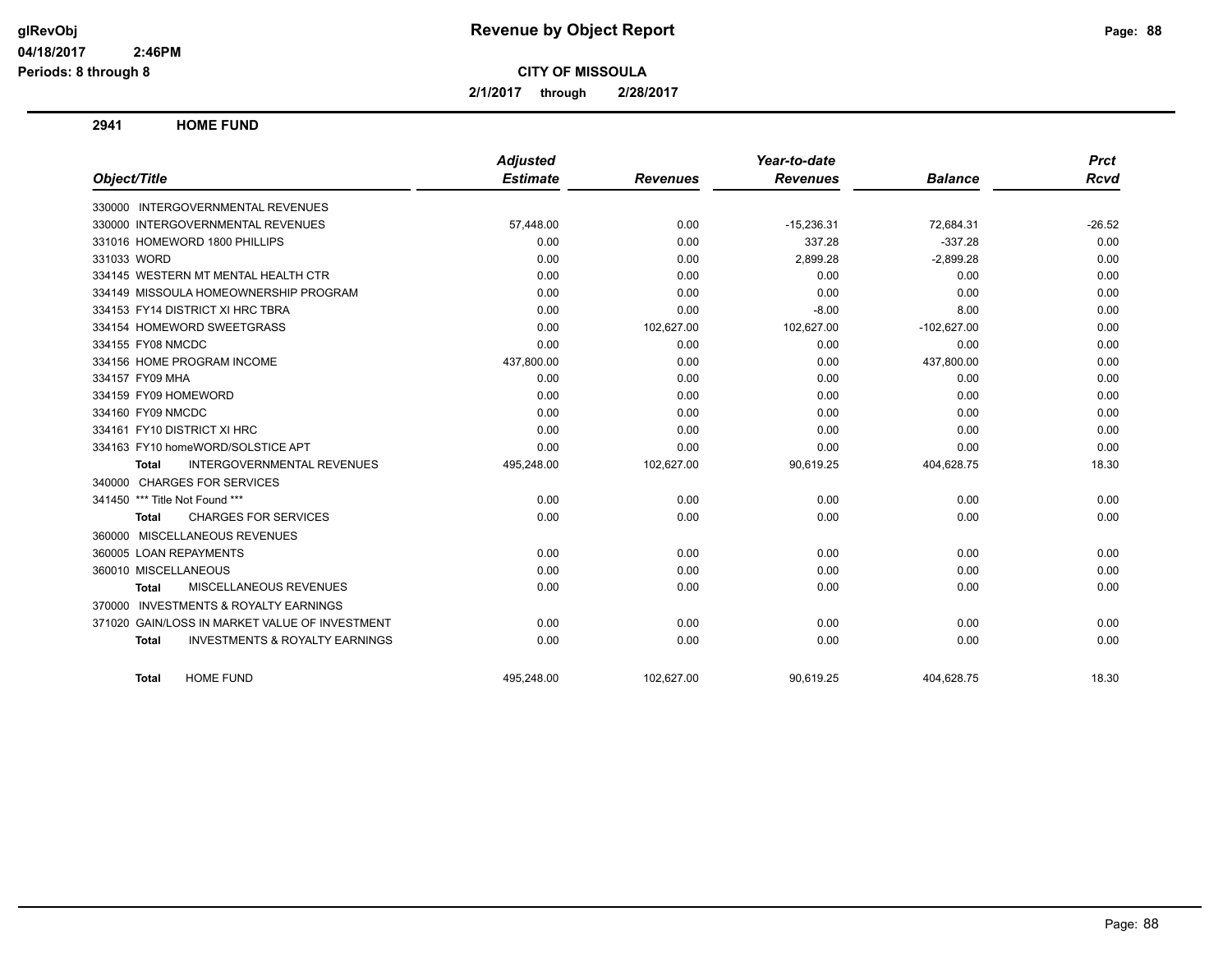**2/1/2017 through 2/28/2017**

**2942 ADDI PROGRAM 2942 ADDI PROGRAM**

|                                                    | <b>Adjusted</b> |                 | Year-to-date    |                | <b>Prct</b> |
|----------------------------------------------------|-----------------|-----------------|-----------------|----------------|-------------|
| Object/Title                                       | <b>Estimate</b> | <b>Revenues</b> | <b>Revenues</b> | <b>Balance</b> | Rcvd        |
| 330000 INTERGOVERNMENTAL REVENUES                  |                 |                 |                 |                |             |
| 330000 INTERGOVERNMENTAL REVENUES                  | 0.00            | 0.00            | 0.00            | 0.00           | 0.00        |
| 334146 ADDI FUNDS-1ST TIME HOMEBUYERS              | 0.00            | 0.00            | 0.00            | 0.00           | 0.00        |
| INTERGOVERNMENTAL REVENUES<br>Total                | 0.00            | 0.00            | 0.00            | 0.00           | 0.00        |
| 370000 INVESTMENTS & ROYALTY EARNINGS              |                 |                 |                 |                |             |
| 371010 INTEREST ON INVESTMENTS                     | 0.00            | 0.00            | 0.00            | 0.00           | 0.00        |
| 371020 GAIN/LOSS IN MARKET VALUE OF INVESTMENTS    | 0.00            | 0.00            | 0.00            | 0.00           | 0.00        |
| <b>INVESTMENTS &amp; ROYALTY EARNINGS</b><br>Total | 0.00            | 0.00            | 0.00            | 0.00           | 0.00        |
| <b>ADDI PROGRAM</b><br><b>Total</b>                | 0.00            | 0.00            | 0.00            | 0.00           | 0.00        |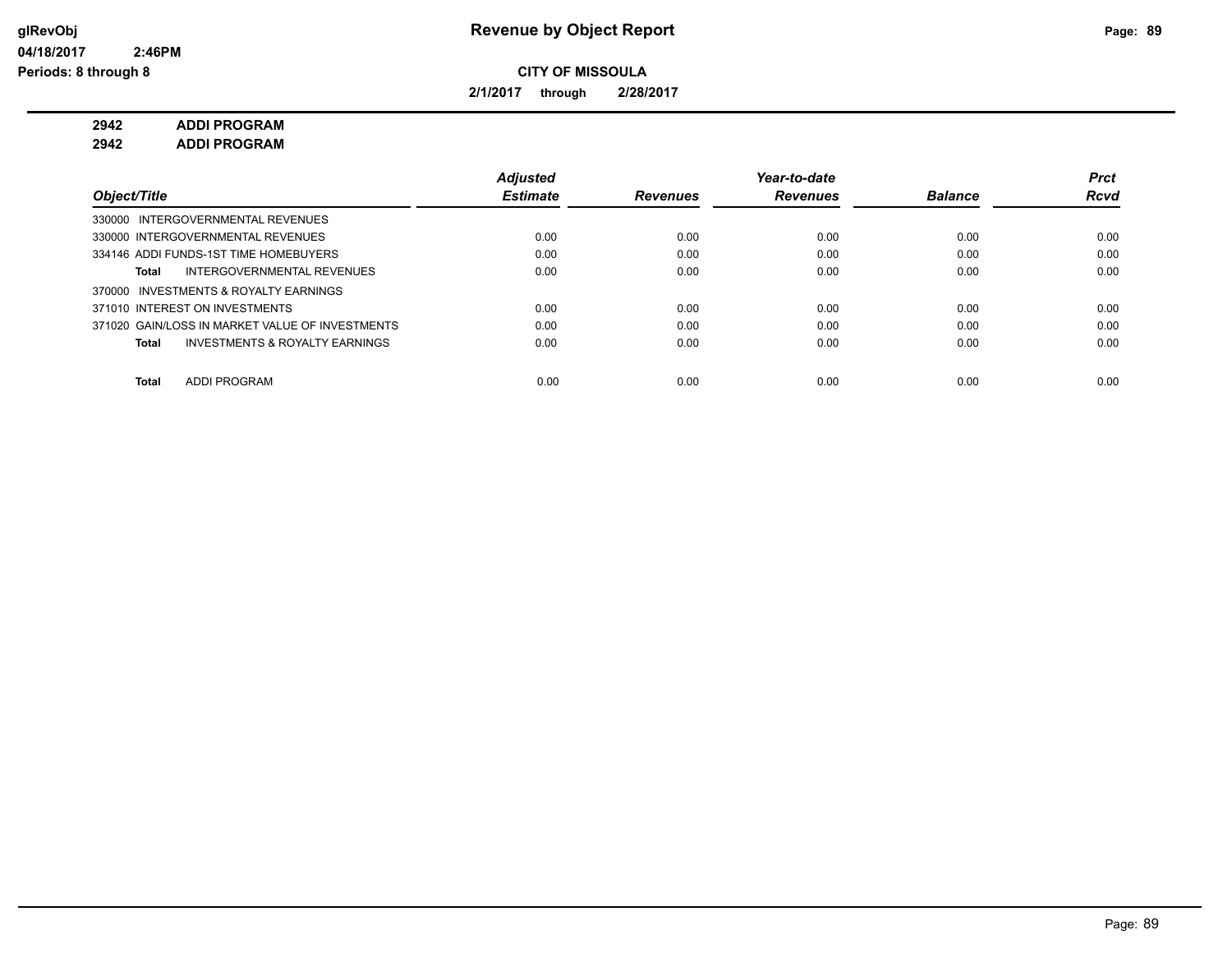**2/1/2017 through 2/28/2017**

#### **2942 ADDI PROGRAM**

|                                                | <b>Adiusted</b> |                 | Year-to-date    |                | <b>Prct</b> |
|------------------------------------------------|-----------------|-----------------|-----------------|----------------|-------------|
| Object/Title                                   | <b>Estimate</b> | <b>Revenues</b> | <b>Revenues</b> | <b>Balance</b> | Rcvd        |
| 330000 INTERGOVERNMENTAL REVENUES              |                 |                 |                 |                |             |
| 330000 INTERGOVERNMENTAL REVENUES              | 0.00            | 0.00            | 0.00            | 0.00           | 0.00        |
| 334146 ADDI FUNDS-1ST TIME HOMEBUYERS          | 0.00            | 0.00            | 0.00            | 0.00           | 0.00        |
| INTERGOVERNMENTAL REVENUES<br>Total            | 0.00            | 0.00            | 0.00            | 0.00           | 0.00        |
| 370000 INVESTMENTS & ROYALTY EARNINGS          |                 |                 |                 |                |             |
| 371010 INTEREST ON INVESTMENTS                 | 0.00            | 0.00            | 0.00            | 0.00           | 0.00        |
| 371020 GAIN/LOSS IN MARKET VALUE OF INVESTMENT | 0.00            | 0.00            | 0.00            | 0.00           | 0.00        |
| INVESTMENTS & ROYALTY EARNINGS<br>Total        | 0.00            | 0.00            | 0.00            | 0.00           | 0.00        |
| ADDI PROGRAM<br>Total                          | 0.00            | 0.00            | 0.00            | 0.00           | 0.00        |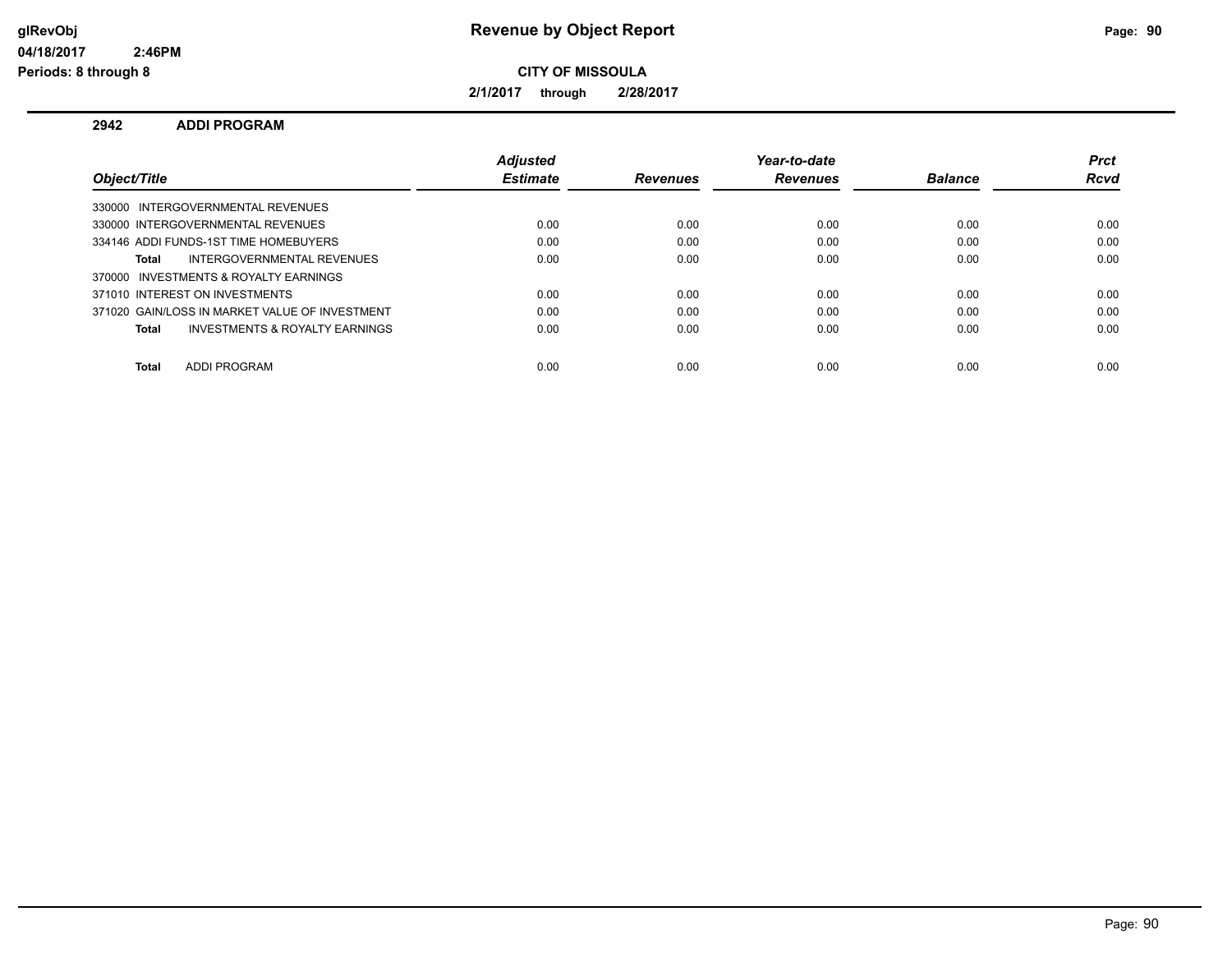**2/1/2017 through 2/28/2017**

## **2943 CITY HOME PROGRAM INCOME**

#### **2943 CITY HOME PROGRAM INCOME**

|                                          | <b>Adjusted</b> |                 | Year-to-date    |                | <b>Prct</b> |
|------------------------------------------|-----------------|-----------------|-----------------|----------------|-------------|
| Object/Title                             | <b>Estimate</b> | <b>Revenues</b> | <b>Revenues</b> | <b>Balance</b> | Rcvd        |
| 330000 INTERGOVERNMENTAL REVENUES        |                 |                 |                 |                |             |
| 334156 *** Title Not Found ***           | 0.00            | 0.00            | 40,183.85       | $-40,183.85$   | 0.00        |
| INTERGOVERNMENTAL REVENUES<br>Total      | 0.00            | 0.00            | 40,183.85       | $-40,183.85$   | 0.00        |
| 360000 MISCELLANEOUS REVENUES            |                 |                 |                 |                |             |
| 360005 LOAN REPAYMENTS                   | 25,000.00       | 0.00            | 0.00            | 25,000.00      | 0.00        |
| 360010 MISCELLANEOUS                     | 0.00            | 0.00            | 400.02          | $-400.02$      | 0.00        |
| MISCELLANEOUS REVENUES<br>Total          | 25,000.00       | 0.00            | 400.02          | 24,599.98      | 1.60        |
| 380000 OTHER FINANCING SOURCES           |                 |                 |                 |                |             |
| 383000 OPERATING TRANSFERS               | 0.00            | 0.00            | 0.00            | 0.00           | 0.00        |
| OTHER FINANCING SOURCES<br>Total         | 0.00            | 0.00            | 0.00            | 0.00           | 0.00        |
| CITY HOME PROGRAM INCOME<br><b>Total</b> | 25.000.00       | 0.00            | 40.583.87       | $-15.583.87$   | 162.34      |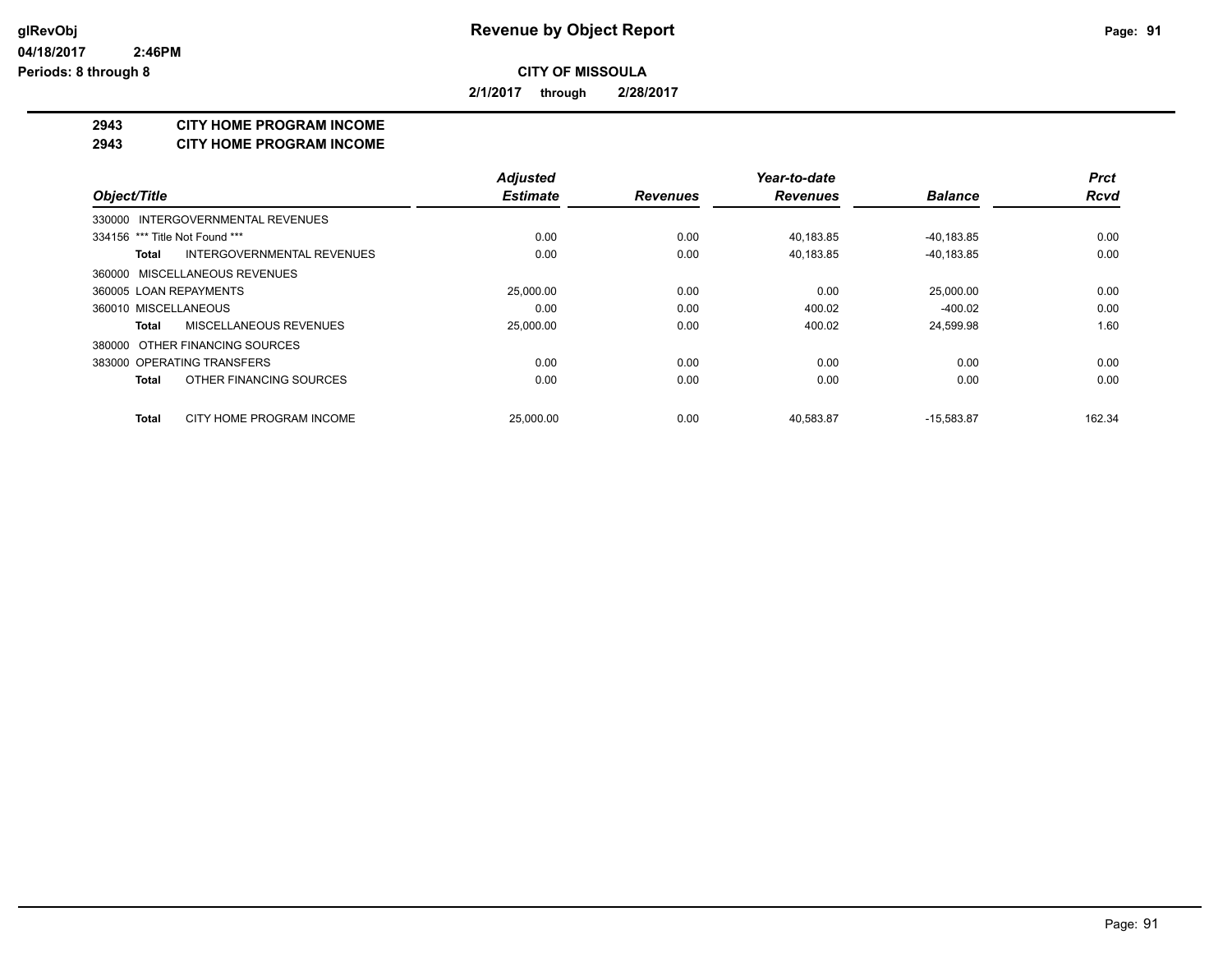**2/1/2017 through 2/28/2017**

#### **2943 CITY HOME PROGRAM INCOME**

|                                            | <b>Adjusted</b> |                 | Year-to-date    |                | <b>Prct</b> |
|--------------------------------------------|-----------------|-----------------|-----------------|----------------|-------------|
| Object/Title                               | <b>Estimate</b> | <b>Revenues</b> | <b>Revenues</b> | <b>Balance</b> | <b>Rcvd</b> |
| 330000 INTERGOVERNMENTAL REVENUES          |                 |                 |                 |                |             |
| 334156 *** Title Not Found ***             | 0.00            | 0.00            | 40,183.85       | $-40,183.85$   | 0.00        |
| INTERGOVERNMENTAL REVENUES<br><b>Total</b> | 0.00            | 0.00            | 40,183.85       | $-40,183.85$   | 0.00        |
| MISCELLANEOUS REVENUES<br>360000           |                 |                 |                 |                |             |
| 360005 LOAN REPAYMENTS                     | 25,000.00       | 0.00            | 0.00            | 25,000.00      | 0.00        |
| 360010 MISCELLANEOUS                       | 0.00            | 0.00            | 400.02          | $-400.02$      | 0.00        |
| MISCELLANEOUS REVENUES<br>Total            | 25,000.00       | 0.00            | 400.02          | 24,599.98      | 1.60        |
| OTHER FINANCING SOURCES<br>380000          |                 |                 |                 |                |             |
| 383000 OPERATING TRANSFERS                 | 0.00            | 0.00            | 0.00            | 0.00           | 0.00        |
| OTHER FINANCING SOURCES<br><b>Total</b>    | 0.00            | 0.00            | 0.00            | 0.00           | 0.00        |
| CITY HOME PROGRAM INCOME<br><b>Total</b>   | 25,000.00       | 0.00            | 40,583.87       | $-15,583.87$   | 162.34      |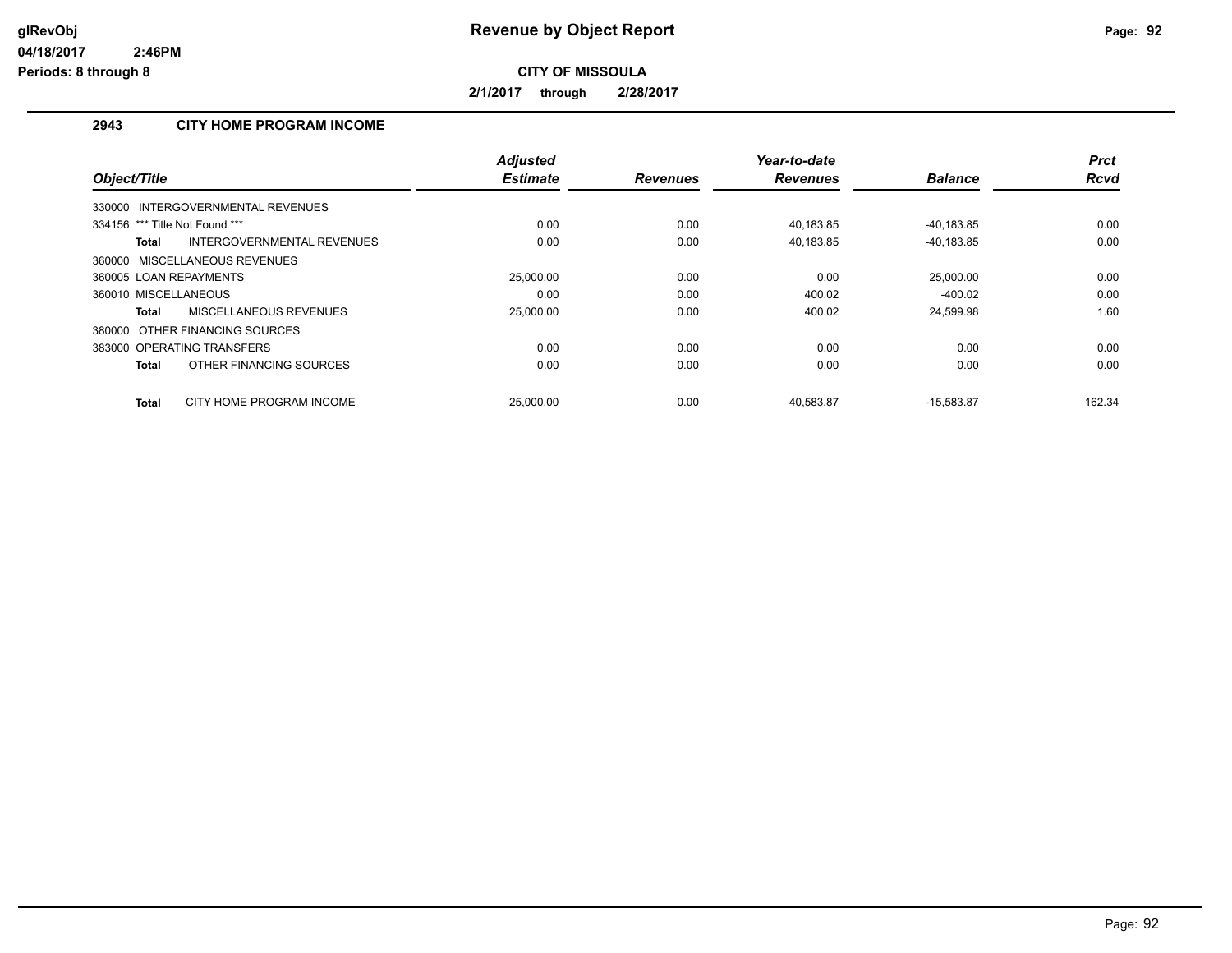**2/1/2017 through 2/28/2017**

#### **2944 NEIGHBORHOOD STABILIZATION PROGRAM 2944 NEIGHBORHOOD STABILIZATION PROGRAM**

| Object/Title |                                    | <b>Adjusted</b><br><b>Estimate</b> | <b>Revenues</b> | Year-to-date<br><b>Revenues</b> | <b>Balance</b> | Prct<br><b>Rcvd</b> |
|--------------|------------------------------------|------------------------------------|-----------------|---------------------------------|----------------|---------------------|
|              |                                    |                                    |                 |                                 |                |                     |
|              | 330000 INTERGOVERNMENTAL REVENUES  |                                    |                 |                                 |                |                     |
|              | 331011 NSP GRANT/SILVERTIP PROJECT | 0.00                               | 0.00            | 0.00                            | 0.00           | 0.00                |
|              | 331017 HUD 6.7M/SILVERTIP APTS     | 0.00                               | 0.00            | 0.00                            | 0.00           | 0.00                |
|              | 331018 MHA 1M/SILVERTIP APTS       | 0.00                               | 0.00            | 0.00                            | 0.00           | 0.00                |
| <b>Total</b> | INTERGOVERNMENTAL REVENUES         | 0.00                               | 0.00            | 0.00                            | 0.00           | 0.00                |
|              |                                    |                                    |                 |                                 |                |                     |
| Total        | NEIGHBORHOOD STABILIZATION PROGRAM | 0.00                               | 0.00            | 0.00                            | 0.00           | 0.00                |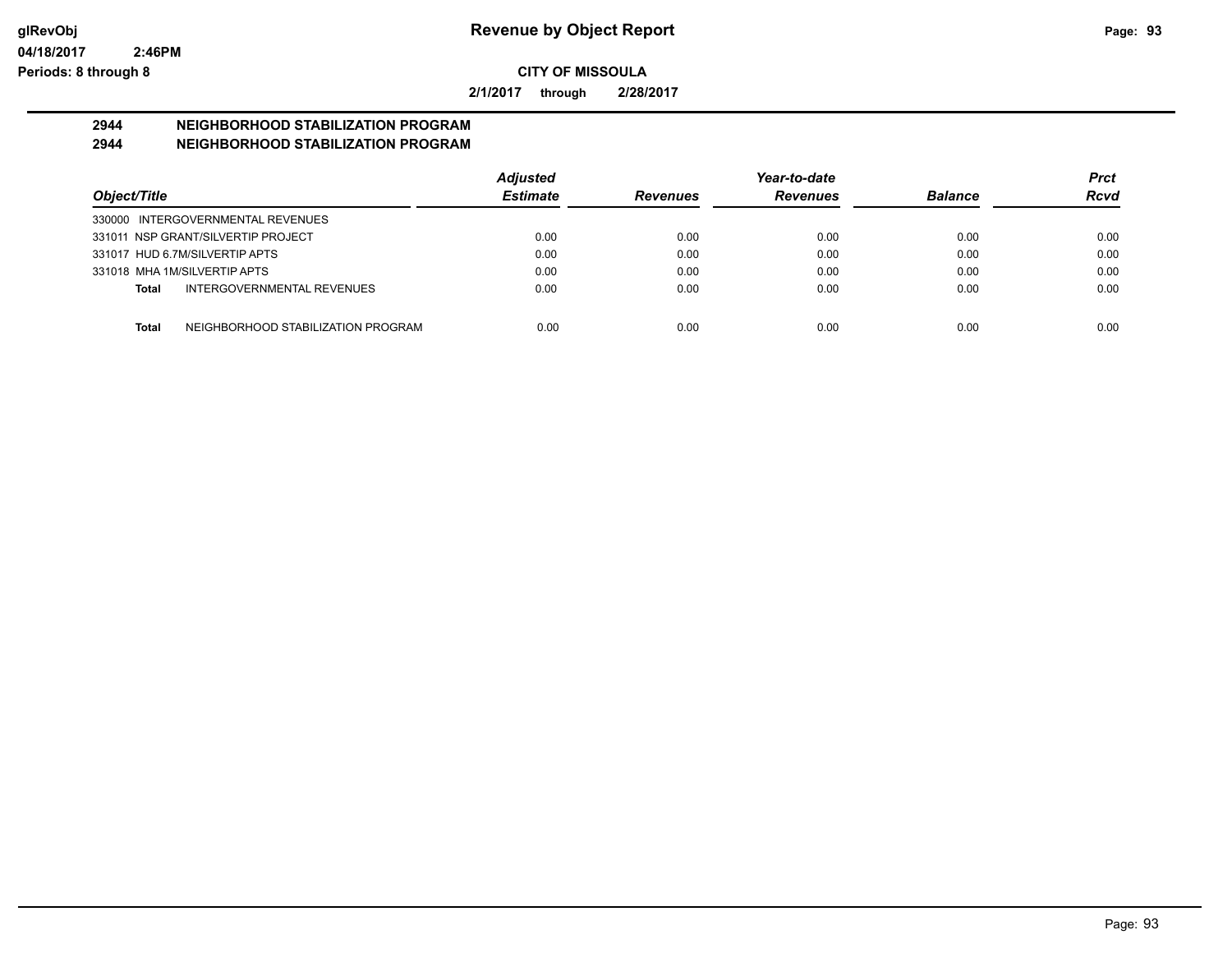**2/1/2017 through 2/28/2017**

#### **2944 NEIGHBORHOOD STABILIZATION PROGRAM**

| Object/Title                                | <b>Adjusted</b><br><b>Estimate</b> | <b>Revenues</b> | Year-to-date<br><b>Revenues</b> | <b>Balance</b> | <b>Prct</b><br><b>Rcvd</b> |
|---------------------------------------------|------------------------------------|-----------------|---------------------------------|----------------|----------------------------|
| 330000 INTERGOVERNMENTAL REVENUES           |                                    |                 |                                 |                |                            |
| 331011 NSP GRANT/SILVERTIP PROJECT          | 0.00                               | 0.00            | 0.00                            | 0.00           | 0.00                       |
| 331017 HUD 6.7M/SILVERTIP APTS              | 0.00                               | 0.00            | 0.00                            | 0.00           | 0.00                       |
| 331018 MHA 1M/SILVERTIP APTS                | 0.00                               | 0.00            | 0.00                            | 0.00           | 0.00                       |
| INTERGOVERNMENTAL REVENUES<br><b>Total</b>  | 0.00                               | 0.00            | 0.00                            | 0.00           | 0.00                       |
| Total<br>NEIGHBORHOOD STABILIZATION PROGRAM | 0.00                               | 0.00            | 0.00                            | 0.00           | 0.00                       |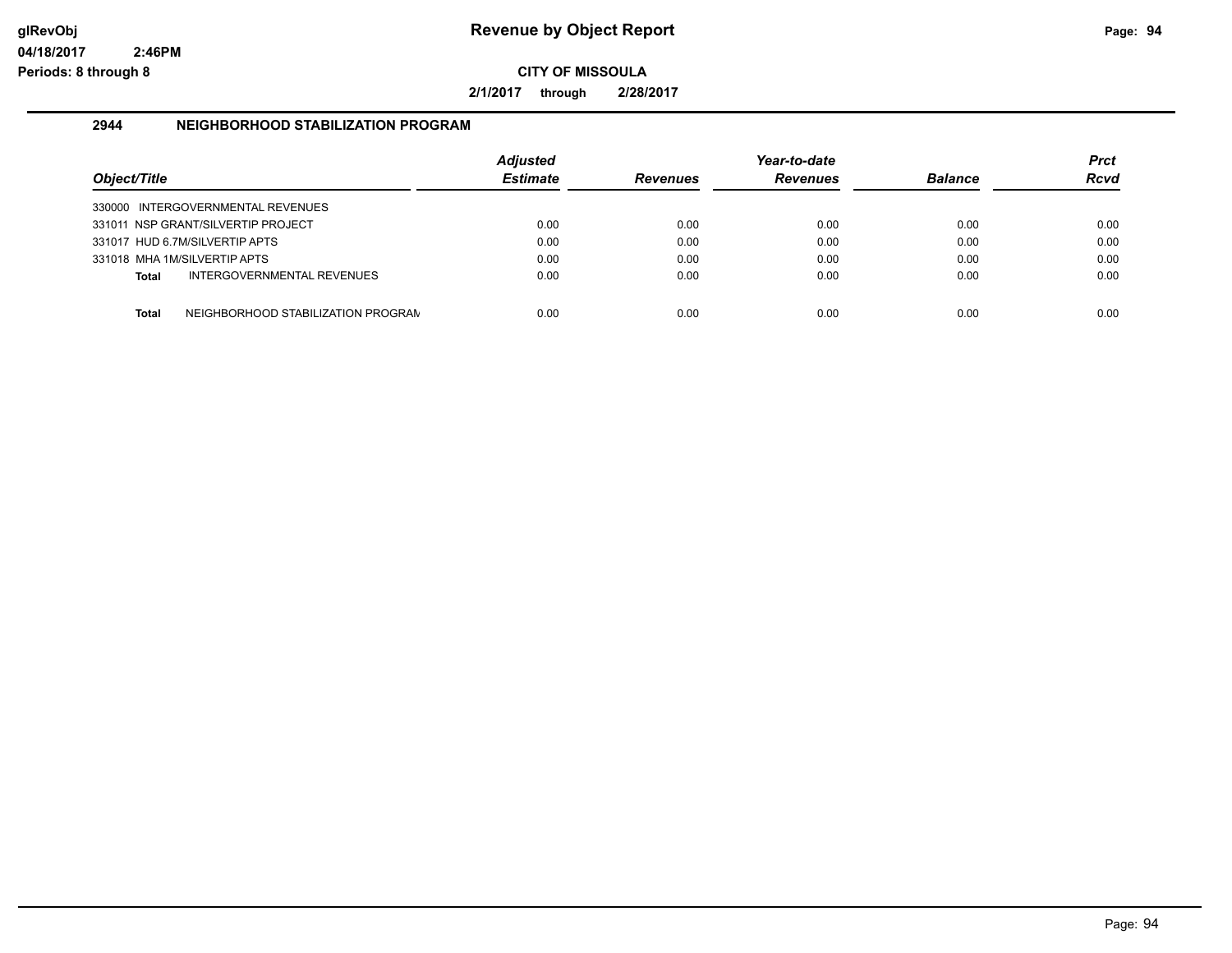**2/1/2017 through 2/28/2017**

**2955 TRANSPORTATION 2955 TRANSPORTATION**

|                                                           | <b>Adjusted</b> |                 | Year-to-date    |                | <b>Prct</b> |
|-----------------------------------------------------------|-----------------|-----------------|-----------------|----------------|-------------|
| Object/Title                                              | <b>Estimate</b> | <b>Revenues</b> | <b>Revenues</b> | <b>Balance</b> | Rcvd        |
| <b>INTERGOVERNMENTAL REVENUES</b><br>330000               |                 |                 |                 |                |             |
| 330000 INTERGOVERNMENTAL REVENUES                         | 0.00            | 0.00            | 0.00            | 0.00           | 0.00        |
| 330005 MUTD GRANT ADMIN FEE                               | 0.00            | 0.00            | 0.00            | 0.00           | 0.00        |
| 331054 FHWA PL GRANT                                      | 851,201.00      | 0.00            | 92,611.63       | 758,589.37     | 10.88       |
| 331055 FTA GRANT                                          | 166,584.00      | 0.00            | 37,631.86       | 128,952.14     | 22.59       |
| 331056 MDT FEDERAL CMAO                                   | 285,698.00      | 0.00            | 61,460.97       | 224,237.03     | 21.51       |
| 336023 STATE CONTRIB. - PERS                              | 0.00            | 32.27           | 260.06          | $-260.06$      | 0.00        |
| 336030 COUNTY CONTRIBUTION                                | 9,900.00        | 0.00            | 8.000.00        | 1,900.00       | 80.81       |
| <b>INTERGOVERNMENTAL REVENUES</b><br><b>Total</b>         | 1,313,383.00    | 32.27           | 199,964.52      | 1,113,418.48   | 15.23       |
| <b>MISCELLANEOUS REVENUES</b><br>360000                   |                 |                 |                 |                |             |
| 362000 OTHER MISCELLANEOUS REVENUE                        | 10,000.00       | 0.00            | 0.00            | 10,000.00      | 0.00        |
| 362007 *** Title Not Found ***                            | 0.00            | 0.00            | 0.00            | 0.00           | 0.00        |
| 365016 LOCAL MATCH MDT                                    | 30,000.00       | 950.00          | 5,228.68        | 24.771.32      | 17.43       |
| <b>MISCELLANEOUS REVENUES</b><br><b>Total</b>             | 40,000.00       | 950.00          | 5,228.68        | 34,771.32      | 13.07       |
| <b>INVESTMENTS &amp; ROYALTY EARNINGS</b><br>370000       |                 |                 |                 |                |             |
| 371010 INTEREST ON INVESTMENTS                            | 0.00            | 0.00            | 0.00            | 0.00           | 0.00        |
| <b>INVESTMENTS &amp; ROYALTY EARNINGS</b><br><b>Total</b> | 0.00            | 0.00            | 0.00            | 0.00           | 0.00        |
| OTHER FINANCING SOURCES<br>380000                         |                 |                 |                 |                |             |
| 383000 OPERATING TRANSFERS                                | 82.086.00       | 0.00            | 41.043.00       | 41.043.00      | 50.00       |
| 383029 TRANS FR GENERAL                                   | 9,900.00        | 0.00            | 9,900.00        | 0.00           | 100.00      |
| OTHER FINANCING SOURCES<br><b>Total</b>                   | 91,986.00       | 0.00            | 50,943.00       | 41,043.00      | 55.38       |
| <b>TRANSPORTATION</b><br><b>Total</b>                     | 1,445,369.00    | 982.27          | 256,136.20      | 1,189,232.80   | 17.72       |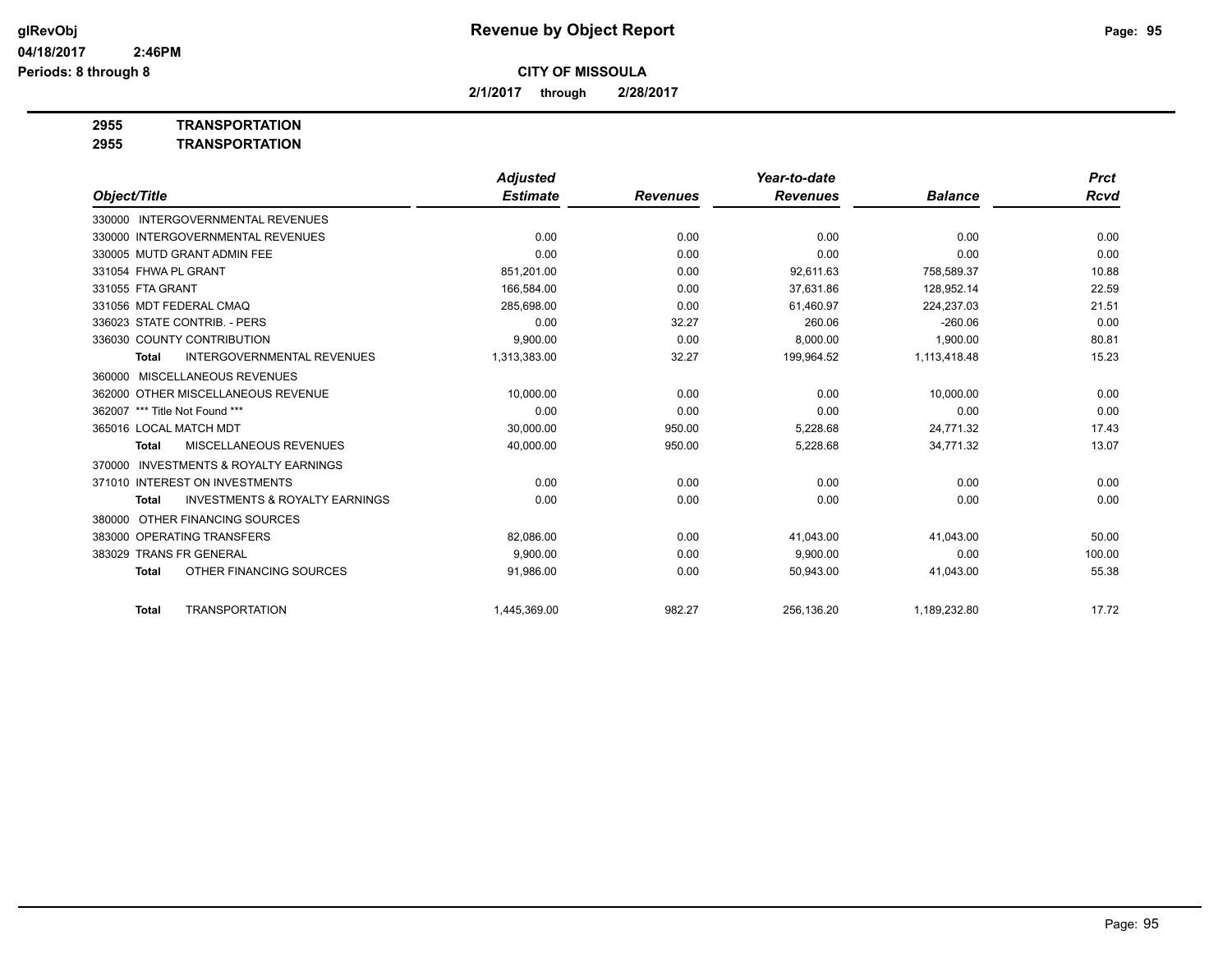**2/1/2017 through 2/28/2017**

#### **2955 TRANSPORTATION**

|                                                           | <b>Adjusted</b> |                 | Year-to-date    |                | <b>Prct</b> |
|-----------------------------------------------------------|-----------------|-----------------|-----------------|----------------|-------------|
| Object/Title                                              | <b>Estimate</b> | <b>Revenues</b> | <b>Revenues</b> | <b>Balance</b> | Rcvd        |
| 330000 INTERGOVERNMENTAL REVENUES                         |                 |                 |                 |                |             |
| 330000 INTERGOVERNMENTAL REVENUES                         | 0.00            | 0.00            | 0.00            | 0.00           | 0.00        |
| 330005 MUTD GRANT ADMIN FEE                               | 0.00            | 0.00            | 0.00            | 0.00           | 0.00        |
| 331054 FHWA PL GRANT                                      | 851.201.00      | 0.00            | 92.611.63       | 758.589.37     | 10.88       |
| 331055 FTA GRANT                                          | 166,584.00      | 0.00            | 37,631.86       | 128,952.14     | 22.59       |
| 331056 MDT FEDERAL CMAQ                                   | 285,698.00      | 0.00            | 61,460.97       | 224,237.03     | 21.51       |
| 336023 STATE CONTRIB. - PERS                              | 0.00            | 32.27           | 260.06          | $-260.06$      | 0.00        |
| 336030 COUNTY CONTRIBUTION                                | 9,900.00        | 0.00            | 8,000.00        | 1,900.00       | 80.81       |
| <b>INTERGOVERNMENTAL REVENUES</b><br><b>Total</b>         | 1,313,383.00    | 32.27           | 199,964.52      | 1,113,418.48   | 15.23       |
| 360000 MISCELLANEOUS REVENUES                             |                 |                 |                 |                |             |
| 362000 OTHER MISCELLANEOUS REVENUE                        | 10.000.00       | 0.00            | 0.00            | 10.000.00      | 0.00        |
| 362007 *** Title Not Found ***                            | 0.00            | 0.00            | 0.00            | 0.00           | 0.00        |
| 365016 LOCAL MATCH MDT                                    | 30,000.00       | 950.00          | 5,228.68        | 24,771.32      | 17.43       |
| MISCELLANEOUS REVENUES<br>Total                           | 40,000.00       | 950.00          | 5,228.68        | 34,771.32      | 13.07       |
| 370000 INVESTMENTS & ROYALTY EARNINGS                     |                 |                 |                 |                |             |
| 371010 INTEREST ON INVESTMENTS                            | 0.00            | 0.00            | 0.00            | 0.00           | 0.00        |
| <b>INVESTMENTS &amp; ROYALTY EARNINGS</b><br><b>Total</b> | 0.00            | 0.00            | 0.00            | 0.00           | 0.00        |
| 380000 OTHER FINANCING SOURCES                            |                 |                 |                 |                |             |
| 383000 OPERATING TRANSFERS                                | 82,086.00       | 0.00            | 41,043.00       | 41,043.00      | 50.00       |
| 383029 TRANS FR GENERAL                                   | 9,900.00        | 0.00            | 9,900.00        | 0.00           | 100.00      |
| OTHER FINANCING SOURCES<br>Total                          | 91,986.00       | 0.00            | 50,943.00       | 41,043.00      | 55.38       |
| <b>TRANSPORTATION</b><br><b>Total</b>                     | 1.445.369.00    | 982.27          | 256.136.20      | 1,189,232.80   | 17.72       |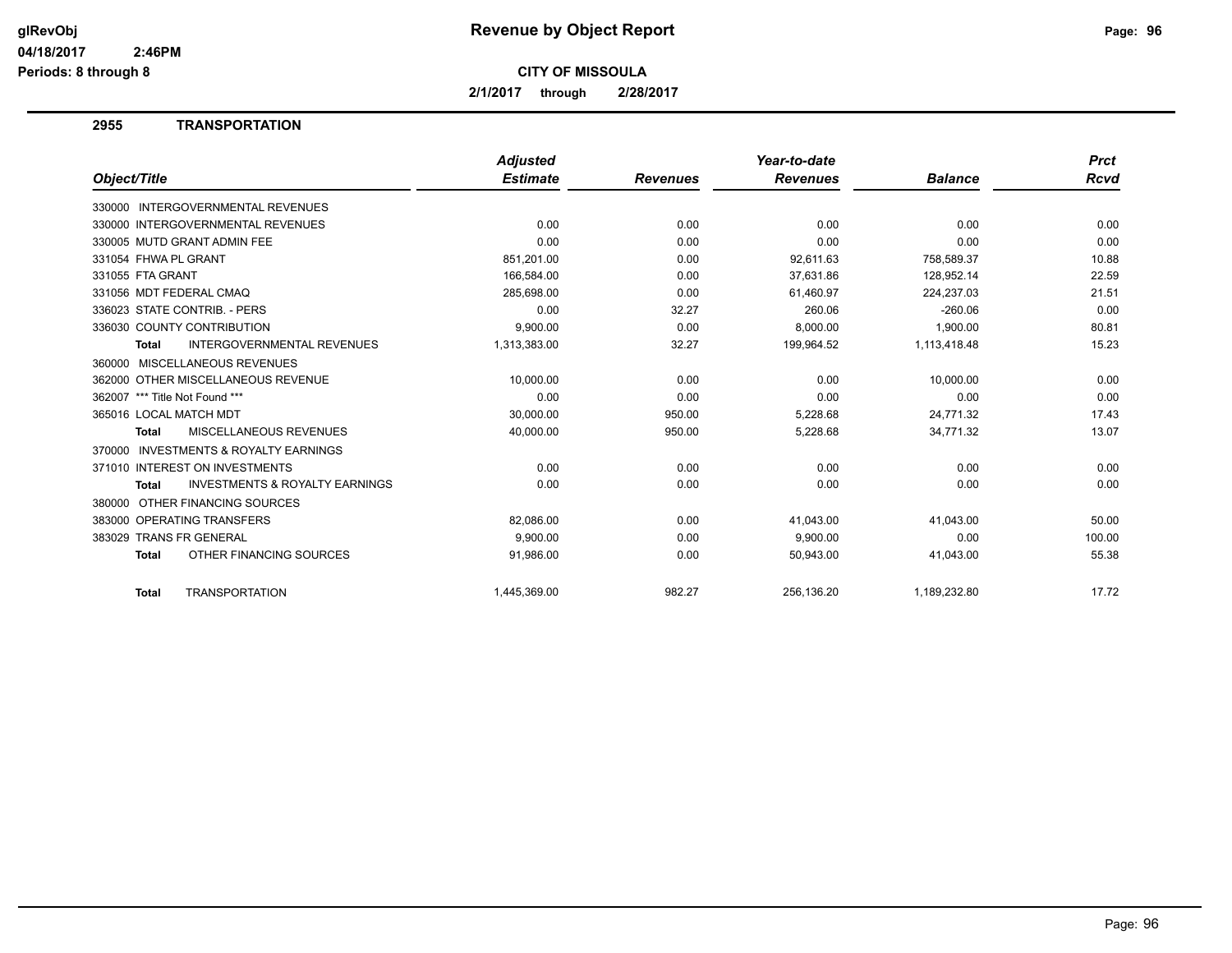**2/1/2017 through 2/28/2017**

# **2987 FEDERAL TRANSPORTATION FUND**

|                                                    | <b>Adjusted</b> |                 | Year-to-date    |                | <b>Prct</b> |
|----------------------------------------------------|-----------------|-----------------|-----------------|----------------|-------------|
| Object/Title                                       | <b>Estimate</b> | <b>Revenues</b> | <b>Revenues</b> | <b>Balance</b> | Rcvd        |
| 310000 TAXES/ASSESSMENTS                           |                 |                 |                 |                |             |
| 311011 TAX INCREMENT                               | 0.00            | 0.00            | 0.00            | 0.00           | 0.00        |
| TAXES/ASSESSMENTS<br>Total                         | 0.00            | 0.00            | 0.00            | 0.00           | 0.00        |
| 330000 INTERGOVERNMENTAL REVENUES                  |                 |                 |                 |                |             |
| 331050 ISTEA/CTEP GRANT                            | 0.00            | 0.00            | 0.00            | 0.00           | 0.00        |
| 331051 ISTEA/CTEP-HIGGINS HILL/BECKWITH            | 0.00            | 0.00            | 0.00            | 0.00           | 0.00        |
| 331052 MDT CMAQ STRIPING GRANT                     | 0.00            | 0.00            | 0.00            | 0.00           | 0.00        |
| 331053 CTEP PLAYFAIR                               | 0.00            | 0.00            | 53,488.16       | $-53,488.16$   | 0.00        |
| 331153 RUSSELL S 3RD IMPROVEMENTS                  | 0.00            | 0.00            | 0.00            | 0.00           | 0.00        |
| 331154 CTEP-MILWAUKEE RR TRAIL                     | 0.00            | 0.00            | 0.00            | 0.00           | 0.00        |
| 331155 CTEP/GRANT CREEK TRAIL BCN                  | 0.00            | 0.00            | 0.00            | 0.00           | 0.00        |
| 331156 CTEP GRANT - S HILLS TRAILS SYSTEM          | 371,738.00      | 0.00            | 0.00            | 371,738.00     | 0.00        |
| 331159 CTEP-U OF M CROSSWALK PROJECT               | 0.00            | 0.00            | 0.00            | 0.00           | 0.00        |
| 331161 CTEP-LOLO ST/BRIDGE TO DUNCAN S/C           | 0.00            | 0.00            | 0.00            | 0.00           | 0.00        |
| 331180 LIBRARY LITERACY GRANT                      | 0.00            | 0.00            | 0.00            | 0.00           | 0.00        |
| 331181 CTEP/CMAQ MADISON ST TO U CONNECTOR         | 0.00            | 0.00            | 0.00            | 0.00           | 0.00        |
| 334045 MONTANA DEPARTMENT TRANSPORTATION           | 0.00            | 0.00            | 0.00            | 0.00           | 0.00        |
| 334251 RTP/TAP STATE GRANTS                        | 0.00            | 0.00            | 0.00            | 0.00           | 0.00        |
| 336023 STATE CONTRIB. - PERS                       | 0.00            | 0.00            | 0.48            | $-0.48$        | 0.00        |
| <b>INTERGOVERNMENTAL REVENUES</b><br><b>Total</b>  | 371,738.00      | 0.00            | 53,488.64       | 318,249.36     | 14.39       |
| 340000 CHARGES FOR SERVICES                        |                 |                 |                 |                |             |
| 343011 STREET AND ROADWAY REPAIR CHARGES           | 0.00            | 0.00            | 0.00            | 0.00           | 0.00        |
| <b>CHARGES FOR SERVICES</b><br>Total               | 0.00            | 0.00            | 0.00            | 0.00           | 0.00        |
| 360000 MISCELLANEOUS REVENUES                      |                 |                 |                 |                |             |
| 360010 MISCELLANEOUS                               | 0.00            | 0.00            | 0.00            | 0.00           | 0.00        |
| 363020 PROPERTY ASSESSMENTS                        | 0.00            | 0.00            | 0.00            | 0.00           | 0.00        |
| 365000 DONATIONS                                   | 0.00            | 0.00            | 0.00            | 0.00           | 0.00        |
| 365004 GRANT CR TRAIL ASSN DONATION                | 0.00            | 0.00            | 0.00            | 0.00           | 0.00        |
| MISCELLANEOUS REVENUES<br>Total                    | 0.00            | 0.00            | 0.00            | 0.00           | 0.00        |
| 370000 INVESTMENTS & ROYALTY EARNINGS              |                 |                 |                 |                |             |
| 371010 INTEREST ON INVESTMENTS                     | 0.00            | 0.00            | 0.00            | 0.00           | 0.00        |
| 371020 GAIN/LOSS IN MARKET VALUE OF INVESTMENTS    | 0.00            | 0.00            | 0.00            | 0.00           | 0.00        |
| <b>INVESTMENTS &amp; ROYALTY EARNINGS</b><br>Total | 0.00            | 0.00            | 0.00            | 0.00           | 0.00        |
| 380000 OTHER FINANCING SOURCES                     |                 |                 |                 |                |             |
| 381009 TRANSFERS IN-OPEN SPACE BOND                | 0.00            | 0.00            | 0.00            | 0.00           | 0.00        |
| 381010 BOND PROCEEDS                               | 0.00            | 0.00            | 0.00            | 0.00           | 0.00        |
| 381011 OPEN SPACE REVENUE                          | 0.00            | 0.00            | 0.00            | 0.00           | 0.00        |
| 383000 OPERATING TRANSFERS                         | 0.00            | 0.00            | 0.00            | 0.00           | 0.00        |
|                                                    |                 |                 |                 |                |             |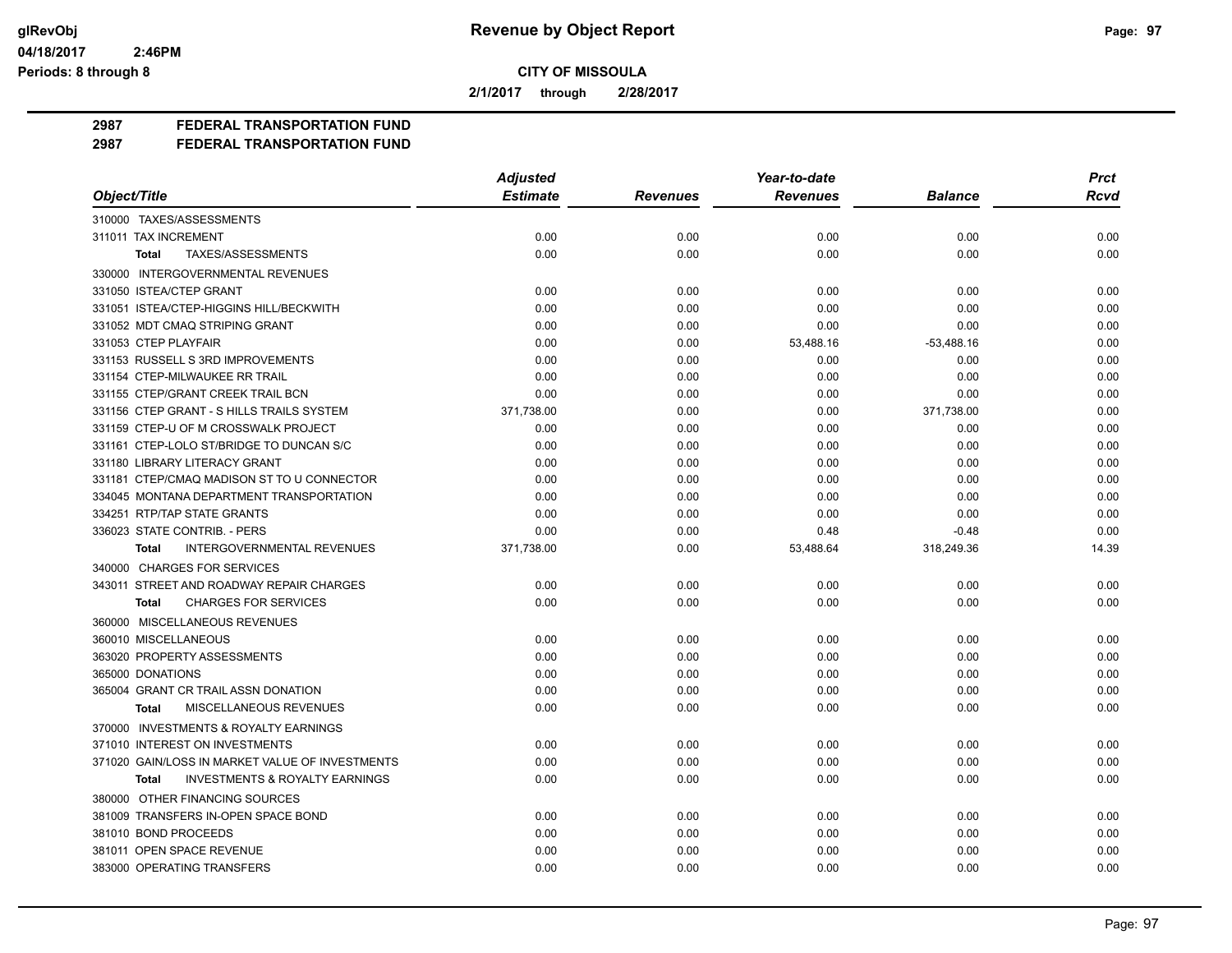**2/1/2017 through 2/28/2017**

# **2987 FEDERAL TRANSPORTATION FUND**

|                                             | <b>Adjusted</b> |                 | Year-to-date    |                | <b>Prct</b> |
|---------------------------------------------|-----------------|-----------------|-----------------|----------------|-------------|
| Object/Title                                | <b>Estimate</b> | <b>Revenues</b> | <b>Revenues</b> | <b>Balance</b> | Rcvd        |
| 383002 TRANS FR GAS TAX                     | 0.00            | 0.00            | 0.00            | 0.00           | 0.00        |
| 383010 TRANS FR CIP                         | 0.00            | 0.00            | 0.00            | 0.00           | 0.00        |
| 383014 TRANS FR MRA                         | 0.00            | 0.00            | 0.00            | 0.00           | 0.00        |
| 383021 TRANS FR P&R TRAILS DEVLP            | 0.00            | 0.00            | 0.00            | 0.00           | 0.00        |
| 383043 TRANSFERS FROM IMPACT FEES           | 0.00            | 0.00            | 0.00            | 0.00           | 0.00        |
| OTHER FINANCING SOURCES<br>Total            | 0.00            | 0.00            | 0.00            | 0.00           | 0.00        |
| FEDERAL TRANSPORTATION FUND<br><b>Total</b> | 371,738.00      | 0.00            | 53.488.64       | 318.249.36     | 14.39       |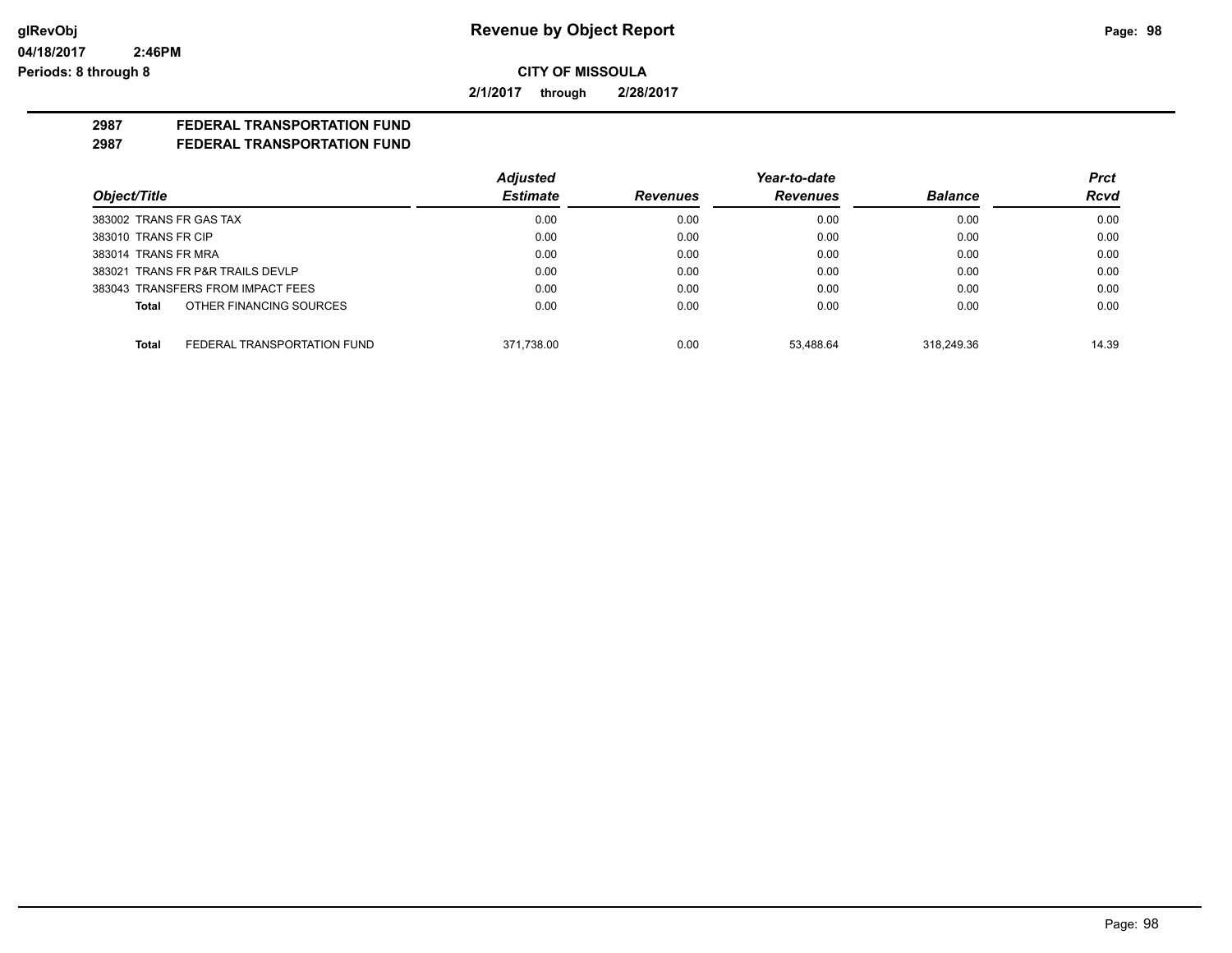**2/1/2017 through 2/28/2017**

| <b>Estimate</b><br>Object/Title<br><b>Revenues</b><br><b>Revenues</b><br><b>Balance</b><br>Rcvd<br>310000 TAXES/ASSESSMENTS<br>311011 TAX INCREMENT<br>0.00<br>0.00<br>0.00<br>0.00<br>0.00<br>TAXES/ASSESSMENTS<br>0.00<br>0.00<br>0.00<br>0.00<br>0.00<br><b>Total</b><br>330000 INTERGOVERNMENTAL REVENUES<br>331050 ISTEA/CTEP GRANT<br>0.00<br>0.00<br>0.00<br>0.00<br>0.00<br>331051 ISTEA/CTEP-HIGGINS HILL/BECKWITH<br>0.00<br>0.00<br>0.00<br>0.00<br>0.00<br>331052 MDT CMAQ STRIPING GRANT<br>0.00<br>0.00<br>0.00<br>0.00<br>0.00<br>331053 CTEP PLAYFAIR<br>53,488.16<br>$-53,488.16$<br>0.00<br>0.00<br>0.00<br>331153 RUSSELL S 3RD IMPROVEMENTS<br>0.00<br>0.00<br>0.00<br>0.00<br>0.00<br>331154 CTEP-MILWAUKEE RR TRAIL<br>0.00<br>0.00<br>0.00<br>0.00<br>0.00 |
|-----------------------------------------------------------------------------------------------------------------------------------------------------------------------------------------------------------------------------------------------------------------------------------------------------------------------------------------------------------------------------------------------------------------------------------------------------------------------------------------------------------------------------------------------------------------------------------------------------------------------------------------------------------------------------------------------------------------------------------------------------------------------------------|
|                                                                                                                                                                                                                                                                                                                                                                                                                                                                                                                                                                                                                                                                                                                                                                                   |
|                                                                                                                                                                                                                                                                                                                                                                                                                                                                                                                                                                                                                                                                                                                                                                                   |
|                                                                                                                                                                                                                                                                                                                                                                                                                                                                                                                                                                                                                                                                                                                                                                                   |
|                                                                                                                                                                                                                                                                                                                                                                                                                                                                                                                                                                                                                                                                                                                                                                                   |
|                                                                                                                                                                                                                                                                                                                                                                                                                                                                                                                                                                                                                                                                                                                                                                                   |
|                                                                                                                                                                                                                                                                                                                                                                                                                                                                                                                                                                                                                                                                                                                                                                                   |
|                                                                                                                                                                                                                                                                                                                                                                                                                                                                                                                                                                                                                                                                                                                                                                                   |
|                                                                                                                                                                                                                                                                                                                                                                                                                                                                                                                                                                                                                                                                                                                                                                                   |
|                                                                                                                                                                                                                                                                                                                                                                                                                                                                                                                                                                                                                                                                                                                                                                                   |
|                                                                                                                                                                                                                                                                                                                                                                                                                                                                                                                                                                                                                                                                                                                                                                                   |
|                                                                                                                                                                                                                                                                                                                                                                                                                                                                                                                                                                                                                                                                                                                                                                                   |
| 331155 CTEP/GRANT CREEK TRAIL BCN<br>0.00<br>0.00<br>0.00<br>0.00<br>0.00                                                                                                                                                                                                                                                                                                                                                                                                                                                                                                                                                                                                                                                                                                         |
| 331156 CTEP GRANT - S HILLS TRAILS SYSTEM<br>371,738.00<br>0.00<br>371,738.00<br>0.00<br>0.00                                                                                                                                                                                                                                                                                                                                                                                                                                                                                                                                                                                                                                                                                     |
| 331159 CTEP-U OF M CROSSWALK PROJECT<br>0.00<br>0.00<br>0.00<br>0.00<br>0.00                                                                                                                                                                                                                                                                                                                                                                                                                                                                                                                                                                                                                                                                                                      |
| 331161 CTEP-LOLO ST/BRIDGE TO DUNCAN S/C<br>0.00<br>0.00<br>0.00<br>0.00<br>0.00                                                                                                                                                                                                                                                                                                                                                                                                                                                                                                                                                                                                                                                                                                  |
| 331180 LIBRARY LITERACY GRANT<br>0.00<br>0.00<br>0.00<br>0.00<br>0.00                                                                                                                                                                                                                                                                                                                                                                                                                                                                                                                                                                                                                                                                                                             |
| 331181 CTEP/CMAQ MADISON ST TO U CONNECTOR<br>0.00<br>0.00<br>0.00<br>0.00<br>0.00                                                                                                                                                                                                                                                                                                                                                                                                                                                                                                                                                                                                                                                                                                |
| 334045 MONTANA DEPARTMENT TRANSPORTATION<br>0.00<br>0.00<br>0.00<br>0.00<br>0.00                                                                                                                                                                                                                                                                                                                                                                                                                                                                                                                                                                                                                                                                                                  |
| 334251 RTP/TAP STATE GRANTS<br>0.00<br>0.00<br>0.00<br>0.00<br>0.00                                                                                                                                                                                                                                                                                                                                                                                                                                                                                                                                                                                                                                                                                                               |
| 336023 STATE CONTRIB. - PERS<br>0.00<br>0.00<br>0.48<br>$-0.48$<br>0.00                                                                                                                                                                                                                                                                                                                                                                                                                                                                                                                                                                                                                                                                                                           |
| <b>INTERGOVERNMENTAL REVENUES</b><br>371,738.00<br>0.00<br>53,488.64<br>318,249.36<br>14.39<br><b>Total</b>                                                                                                                                                                                                                                                                                                                                                                                                                                                                                                                                                                                                                                                                       |
| 340000 CHARGES FOR SERVICES                                                                                                                                                                                                                                                                                                                                                                                                                                                                                                                                                                                                                                                                                                                                                       |
| 343011 STREET AND ROADWAY REPAIR CHARGES<br>0.00<br>0.00<br>0.00<br>0.00<br>0.00                                                                                                                                                                                                                                                                                                                                                                                                                                                                                                                                                                                                                                                                                                  |
| <b>CHARGES FOR SERVICES</b><br>0.00<br>0.00<br>0.00<br>0.00<br>0.00<br><b>Total</b>                                                                                                                                                                                                                                                                                                                                                                                                                                                                                                                                                                                                                                                                                               |
| 360000 MISCELLANEOUS REVENUES                                                                                                                                                                                                                                                                                                                                                                                                                                                                                                                                                                                                                                                                                                                                                     |
| 360010 MISCELLANEOUS<br>0.00<br>0.00<br>0.00<br>0.00<br>0.00                                                                                                                                                                                                                                                                                                                                                                                                                                                                                                                                                                                                                                                                                                                      |
| 363020 PROPERTY ASSESSMENTS<br>0.00<br>0.00<br>0.00<br>0.00<br>0.00                                                                                                                                                                                                                                                                                                                                                                                                                                                                                                                                                                                                                                                                                                               |
| 365000 DONATIONS<br>0.00<br>0.00<br>0.00<br>0.00<br>0.00                                                                                                                                                                                                                                                                                                                                                                                                                                                                                                                                                                                                                                                                                                                          |
| 365004 GRANT CR TRAIL ASSN DONATION<br>0.00<br>0.00<br>0.00<br>0.00<br>0.00                                                                                                                                                                                                                                                                                                                                                                                                                                                                                                                                                                                                                                                                                                       |
| 0.00<br>0.00<br>0.00<br>MISCELLANEOUS REVENUES<br>0.00<br>0.00<br><b>Total</b>                                                                                                                                                                                                                                                                                                                                                                                                                                                                                                                                                                                                                                                                                                    |
| 370000 INVESTMENTS & ROYALTY EARNINGS                                                                                                                                                                                                                                                                                                                                                                                                                                                                                                                                                                                                                                                                                                                                             |
| 371010 INTEREST ON INVESTMENTS<br>0.00<br>0.00<br>0.00<br>0.00<br>0.00                                                                                                                                                                                                                                                                                                                                                                                                                                                                                                                                                                                                                                                                                                            |
| 371020 GAIN/LOSS IN MARKET VALUE OF INVESTMENT<br>0.00<br>0.00<br>0.00<br>0.00<br>0.00                                                                                                                                                                                                                                                                                                                                                                                                                                                                                                                                                                                                                                                                                            |
| <b>INVESTMENTS &amp; ROYALTY EARNINGS</b><br>0.00<br>0.00<br>0.00<br>0.00<br>0.00<br><b>Total</b>                                                                                                                                                                                                                                                                                                                                                                                                                                                                                                                                                                                                                                                                                 |
| 380000 OTHER FINANCING SOURCES                                                                                                                                                                                                                                                                                                                                                                                                                                                                                                                                                                                                                                                                                                                                                    |
| 381009 TRANSFERS IN-OPEN SPACE BOND<br>0.00<br>0.00<br>0.00<br>0.00<br>0.00                                                                                                                                                                                                                                                                                                                                                                                                                                                                                                                                                                                                                                                                                                       |
| 381010 BOND PROCEEDS<br>0.00<br>0.00<br>0.00<br>0.00<br>0.00                                                                                                                                                                                                                                                                                                                                                                                                                                                                                                                                                                                                                                                                                                                      |
| 381011 OPEN SPACE REVENUE<br>0.00<br>0.00<br>0.00<br>0.00<br>0.00                                                                                                                                                                                                                                                                                                                                                                                                                                                                                                                                                                                                                                                                                                                 |
| 383000 OPERATING TRANSFERS<br>0.00<br>0.00<br>0.00<br>0.00<br>0.00                                                                                                                                                                                                                                                                                                                                                                                                                                                                                                                                                                                                                                                                                                                |
| 383002 TRANS FR GAS TAX<br>0.00<br>0.00<br>0.00<br>0.00<br>0.00                                                                                                                                                                                                                                                                                                                                                                                                                                                                                                                                                                                                                                                                                                                   |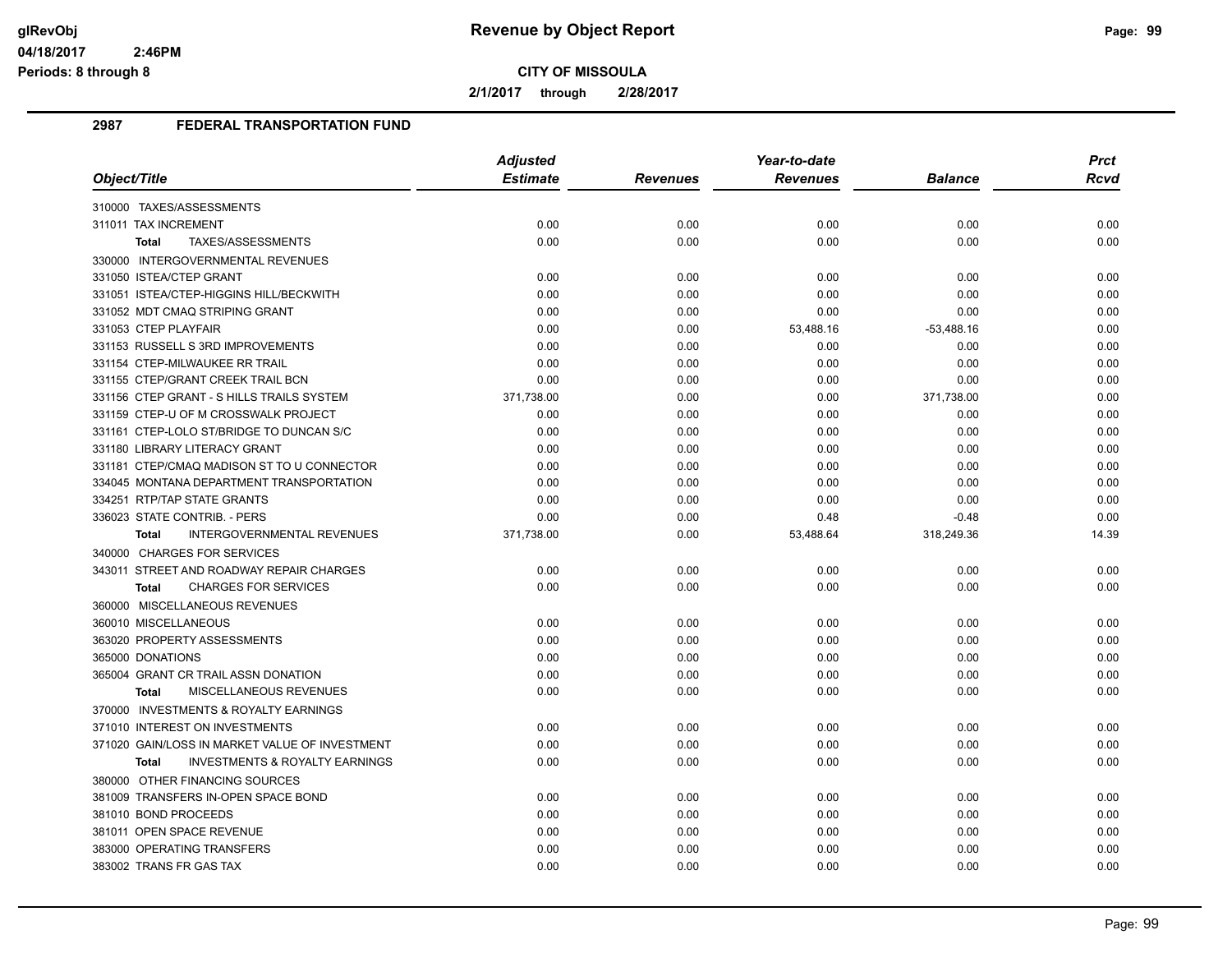**2/1/2017 through 2/28/2017**

| Object/Title                                | <b>Adjusted</b><br><b>Estimate</b> | <b>Revenues</b> | Year-to-date<br><b>Revenues</b> | <b>Balance</b> | <b>Prct</b><br><b>Rcvd</b> |
|---------------------------------------------|------------------------------------|-----------------|---------------------------------|----------------|----------------------------|
| 383010 TRANS FR CIP                         | 0.00                               | 0.00            | 0.00                            | 0.00           | 0.00                       |
| 383014 TRANS FR MRA                         | 0.00                               | 0.00            | 0.00                            | 0.00           | 0.00                       |
| 383021 TRANS FR P&R TRAILS DEVLP            | 0.00                               | 0.00            | 0.00                            | 0.00           | 0.00                       |
| 383043 TRANSFERS FROM IMPACT FEES           | 0.00                               | 0.00            | 0.00                            | 0.00           | 0.00                       |
| OTHER FINANCING SOURCES<br><b>Total</b>     | 0.00                               | 0.00            | 0.00                            | 0.00           | 0.00                       |
| <b>Total</b><br>FEDERAL TRANSPORTATION FUND | 371.738.00                         | 0.00            | 53.488.64                       | 318.249.36     | 14.39                      |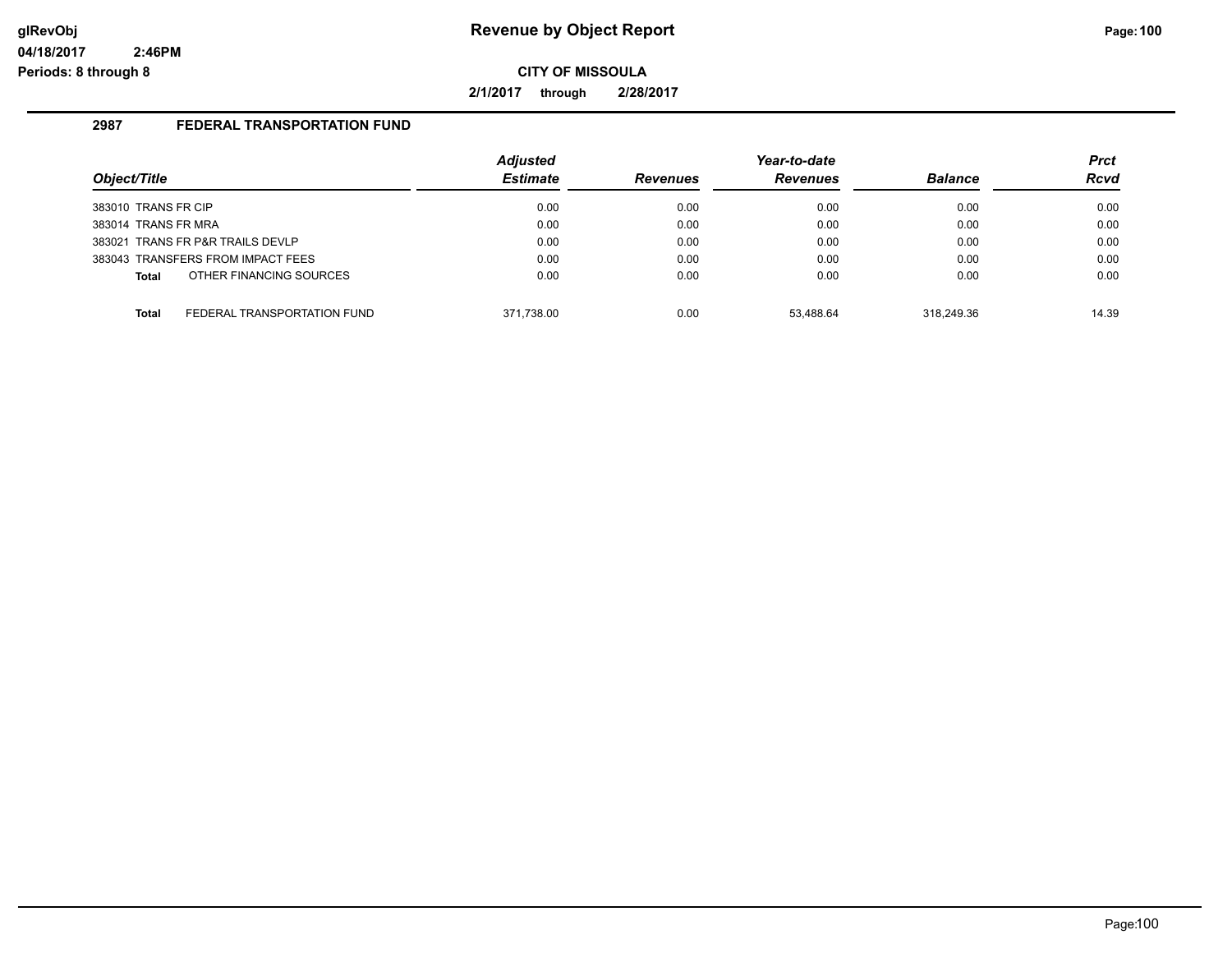**2/1/2017 through 2/28/2017**

**2988 GRANTS & DONATIONS FUND**

**2988 GRANTS & DONATIONS FUND**

| <b>Estimate</b><br>Object/Title<br><b>Revenues</b><br><b>Balance</b><br><b>Revenues</b><br>330000 INTERGOVERNMENTAL REVENUES<br>331013 NORTHSIDE PED BRIDGE/ARRA-CDBG GRANT<br>0.00<br>0.00<br>0.00<br>0.00<br>331014 EECBG GRANT<br>0.00<br>0.00<br>0.00<br>0.00<br>331022 EQUIPMENT GRANT<br>0.00<br>0.00<br>0.00<br>0.00<br>331025 DV ACCOUNTABILITY PROJECT<br>0.00<br>0.00<br>0.00<br>0.00<br>331026 FY09 POLICE ICAC FEDERAL GRANT<br>25,337.89<br>48,203.59<br>$-48,203.59$<br>0.00<br>331028 DUI-COPS IN SHOPS<br>0.00<br>0.00<br>0.00<br>0.00<br>331029 CHRP GRANT<br>0.00<br>0.00<br>0.00<br>0.00<br>331030 COMMUNITY RESOURCE OFFICER/MCPS<br>0.00<br>0.00<br>0.00<br>0.00<br>331038 EPA BROWNSFIELD GRANT<br>509,603.00<br>0.00<br>509,603.00<br>0.00<br>331090 EPA GRANT<br>378,075.00<br>590,091.23<br>0.00<br>$-212,016.23$<br>0.00<br>0.00<br>331113 *** Title Not Found ***<br>0.00<br>0.00<br>0.00<br>331178 DUI TASK FORCE GRANT<br>0.00<br>0.00<br>0.00<br>0.00<br>331181 GRANTS/DONATIONS - FORT MISSOULA<br>0.00<br>0.00<br>0.00<br>334013 STATE GRANT - OT SEATBELT<br>0.00<br>0.00<br>0.00<br>0.00<br>334014 *** Title Not Found ***<br>0.00<br>0.00<br>0.00<br>0.00<br>334015 COPS TECHNOLOGY GRANT<br>0.00<br>0.00<br>0.00<br>0.00<br>334016 BULLETPROOF VEST GRANT<br>0.00<br>0.00<br>0.00<br>0.00<br>334018 STATE GRANT - CAPITAL<br>0.00<br>0.00<br>0.00<br>0.00<br>334020 UNDERAGE DRINKING GRANT<br>0.00<br>0.00<br>0.00<br>0.00<br>334025 COUNTY WEED<br>0.00<br>0.00<br>0.00<br>0.00<br>334028 DEPT OF AG INTERN GRANT<br>0.00<br>0.00<br>0.00<br>0.00<br>334076 BIG SKY TRUST FUND GRANTS<br>0.00<br>0.00<br>0.00<br>0.00<br>334121 DNRC-EPA AREA WIDE ASSESSMENT GRANT<br>0.00<br>0.00<br>0.00<br>0.00<br>336021 STATE CONTRIB - POLICE RETIREMENT<br>0.00<br>0.00<br>0.00<br>0.00<br>336023 STATE CONTRIB. - PERS<br>0.00<br>0.00<br>4.26<br>$-4.26$<br>INTERGOVERNMENTAL REVENUES<br>887,678.00<br>25,337.89<br>-163,808.38<br>1,051,486.38<br>Total<br>340000 CHARGES FOR SERVICES<br>342000 ANTI-GRAFFITI PROJECT<br>0.00<br>0.00<br>0.00<br>0.00<br>0.00<br>342013 SECURITY INVEST FEES<br>0.00<br>0.00<br>0.00<br>0.00<br>0.00<br><b>CHARGES FOR SERVICES</b><br>0.00<br>0.00<br>0.00<br>0.00<br>0.00<br>Total<br>360000 MISCELLANEOUS REVENUES<br>360010 MISCELLANEOUS<br>0.00<br>0.00<br>0.00<br>0.00<br>0.00<br>365000 DONATIONS<br>21,910.00<br>0.00<br>50.00<br>21,860.00<br>0.23<br>365015 GREEN BLOCK PILOT PROJECT<br>0.00<br>0.00<br>0.00<br>0.00<br>0.00<br>365021 PARKS AND RECS GRANTS & CONTRIBUTIONS<br>0.00<br>0.00<br>0.00<br>0.00<br>0.00<br>MISCELLANEOUS REVENUES<br>0.00<br>50.00<br>0.23<br>21,910.00<br>21,860.00<br><b>Total</b> | <b>Adjusted</b> | Year-to-date | <b>Prct</b> |
|--------------------------------------------------------------------------------------------------------------------------------------------------------------------------------------------------------------------------------------------------------------------------------------------------------------------------------------------------------------------------------------------------------------------------------------------------------------------------------------------------------------------------------------------------------------------------------------------------------------------------------------------------------------------------------------------------------------------------------------------------------------------------------------------------------------------------------------------------------------------------------------------------------------------------------------------------------------------------------------------------------------------------------------------------------------------------------------------------------------------------------------------------------------------------------------------------------------------------------------------------------------------------------------------------------------------------------------------------------------------------------------------------------------------------------------------------------------------------------------------------------------------------------------------------------------------------------------------------------------------------------------------------------------------------------------------------------------------------------------------------------------------------------------------------------------------------------------------------------------------------------------------------------------------------------------------------------------------------------------------------------------------------------------------------------------------------------------------------------------------------------------------------------------------------------------------------------------------------------------------------------------------------------------------------------------------------------------------------------------------------------------------------------------------------------------------------------------------------------------------------------------------------------------------------------------------------------------------------------------------------------------------------------------------------------------------------|-----------------|--------------|-------------|
|                                                                                                                                                                                                                                                                                                                                                                                                                                                                                                                                                                                                                                                                                                                                                                                                                                                                                                                                                                                                                                                                                                                                                                                                                                                                                                                                                                                                                                                                                                                                                                                                                                                                                                                                                                                                                                                                                                                                                                                                                                                                                                                                                                                                                                                                                                                                                                                                                                                                                                                                                                                                                                                                                                  |                 |              | <b>Rcvd</b> |
|                                                                                                                                                                                                                                                                                                                                                                                                                                                                                                                                                                                                                                                                                                                                                                                                                                                                                                                                                                                                                                                                                                                                                                                                                                                                                                                                                                                                                                                                                                                                                                                                                                                                                                                                                                                                                                                                                                                                                                                                                                                                                                                                                                                                                                                                                                                                                                                                                                                                                                                                                                                                                                                                                                  |                 |              |             |
|                                                                                                                                                                                                                                                                                                                                                                                                                                                                                                                                                                                                                                                                                                                                                                                                                                                                                                                                                                                                                                                                                                                                                                                                                                                                                                                                                                                                                                                                                                                                                                                                                                                                                                                                                                                                                                                                                                                                                                                                                                                                                                                                                                                                                                                                                                                                                                                                                                                                                                                                                                                                                                                                                                  |                 |              | 0.00        |
|                                                                                                                                                                                                                                                                                                                                                                                                                                                                                                                                                                                                                                                                                                                                                                                                                                                                                                                                                                                                                                                                                                                                                                                                                                                                                                                                                                                                                                                                                                                                                                                                                                                                                                                                                                                                                                                                                                                                                                                                                                                                                                                                                                                                                                                                                                                                                                                                                                                                                                                                                                                                                                                                                                  |                 |              | 0.00        |
|                                                                                                                                                                                                                                                                                                                                                                                                                                                                                                                                                                                                                                                                                                                                                                                                                                                                                                                                                                                                                                                                                                                                                                                                                                                                                                                                                                                                                                                                                                                                                                                                                                                                                                                                                                                                                                                                                                                                                                                                                                                                                                                                                                                                                                                                                                                                                                                                                                                                                                                                                                                                                                                                                                  |                 |              | 0.00        |
|                                                                                                                                                                                                                                                                                                                                                                                                                                                                                                                                                                                                                                                                                                                                                                                                                                                                                                                                                                                                                                                                                                                                                                                                                                                                                                                                                                                                                                                                                                                                                                                                                                                                                                                                                                                                                                                                                                                                                                                                                                                                                                                                                                                                                                                                                                                                                                                                                                                                                                                                                                                                                                                                                                  |                 |              | 0.00        |
|                                                                                                                                                                                                                                                                                                                                                                                                                                                                                                                                                                                                                                                                                                                                                                                                                                                                                                                                                                                                                                                                                                                                                                                                                                                                                                                                                                                                                                                                                                                                                                                                                                                                                                                                                                                                                                                                                                                                                                                                                                                                                                                                                                                                                                                                                                                                                                                                                                                                                                                                                                                                                                                                                                  |                 |              | 0.00        |
|                                                                                                                                                                                                                                                                                                                                                                                                                                                                                                                                                                                                                                                                                                                                                                                                                                                                                                                                                                                                                                                                                                                                                                                                                                                                                                                                                                                                                                                                                                                                                                                                                                                                                                                                                                                                                                                                                                                                                                                                                                                                                                                                                                                                                                                                                                                                                                                                                                                                                                                                                                                                                                                                                                  |                 |              | 0.00        |
|                                                                                                                                                                                                                                                                                                                                                                                                                                                                                                                                                                                                                                                                                                                                                                                                                                                                                                                                                                                                                                                                                                                                                                                                                                                                                                                                                                                                                                                                                                                                                                                                                                                                                                                                                                                                                                                                                                                                                                                                                                                                                                                                                                                                                                                                                                                                                                                                                                                                                                                                                                                                                                                                                                  |                 |              | 0.00        |
|                                                                                                                                                                                                                                                                                                                                                                                                                                                                                                                                                                                                                                                                                                                                                                                                                                                                                                                                                                                                                                                                                                                                                                                                                                                                                                                                                                                                                                                                                                                                                                                                                                                                                                                                                                                                                                                                                                                                                                                                                                                                                                                                                                                                                                                                                                                                                                                                                                                                                                                                                                                                                                                                                                  |                 |              | 0.00        |
|                                                                                                                                                                                                                                                                                                                                                                                                                                                                                                                                                                                                                                                                                                                                                                                                                                                                                                                                                                                                                                                                                                                                                                                                                                                                                                                                                                                                                                                                                                                                                                                                                                                                                                                                                                                                                                                                                                                                                                                                                                                                                                                                                                                                                                                                                                                                                                                                                                                                                                                                                                                                                                                                                                  |                 |              | 0.00        |
|                                                                                                                                                                                                                                                                                                                                                                                                                                                                                                                                                                                                                                                                                                                                                                                                                                                                                                                                                                                                                                                                                                                                                                                                                                                                                                                                                                                                                                                                                                                                                                                                                                                                                                                                                                                                                                                                                                                                                                                                                                                                                                                                                                                                                                                                                                                                                                                                                                                                                                                                                                                                                                                                                                  |                 |              | $-56.08$    |
|                                                                                                                                                                                                                                                                                                                                                                                                                                                                                                                                                                                                                                                                                                                                                                                                                                                                                                                                                                                                                                                                                                                                                                                                                                                                                                                                                                                                                                                                                                                                                                                                                                                                                                                                                                                                                                                                                                                                                                                                                                                                                                                                                                                                                                                                                                                                                                                                                                                                                                                                                                                                                                                                                                  |                 |              | 0.00        |
|                                                                                                                                                                                                                                                                                                                                                                                                                                                                                                                                                                                                                                                                                                                                                                                                                                                                                                                                                                                                                                                                                                                                                                                                                                                                                                                                                                                                                                                                                                                                                                                                                                                                                                                                                                                                                                                                                                                                                                                                                                                                                                                                                                                                                                                                                                                                                                                                                                                                                                                                                                                                                                                                                                  |                 |              | 0.00        |
|                                                                                                                                                                                                                                                                                                                                                                                                                                                                                                                                                                                                                                                                                                                                                                                                                                                                                                                                                                                                                                                                                                                                                                                                                                                                                                                                                                                                                                                                                                                                                                                                                                                                                                                                                                                                                                                                                                                                                                                                                                                                                                                                                                                                                                                                                                                                                                                                                                                                                                                                                                                                                                                                                                  |                 |              | 0.00        |
|                                                                                                                                                                                                                                                                                                                                                                                                                                                                                                                                                                                                                                                                                                                                                                                                                                                                                                                                                                                                                                                                                                                                                                                                                                                                                                                                                                                                                                                                                                                                                                                                                                                                                                                                                                                                                                                                                                                                                                                                                                                                                                                                                                                                                                                                                                                                                                                                                                                                                                                                                                                                                                                                                                  |                 |              | 0.00        |
|                                                                                                                                                                                                                                                                                                                                                                                                                                                                                                                                                                                                                                                                                                                                                                                                                                                                                                                                                                                                                                                                                                                                                                                                                                                                                                                                                                                                                                                                                                                                                                                                                                                                                                                                                                                                                                                                                                                                                                                                                                                                                                                                                                                                                                                                                                                                                                                                                                                                                                                                                                                                                                                                                                  |                 |              | 0.00        |
|                                                                                                                                                                                                                                                                                                                                                                                                                                                                                                                                                                                                                                                                                                                                                                                                                                                                                                                                                                                                                                                                                                                                                                                                                                                                                                                                                                                                                                                                                                                                                                                                                                                                                                                                                                                                                                                                                                                                                                                                                                                                                                                                                                                                                                                                                                                                                                                                                                                                                                                                                                                                                                                                                                  |                 |              | 0.00        |
|                                                                                                                                                                                                                                                                                                                                                                                                                                                                                                                                                                                                                                                                                                                                                                                                                                                                                                                                                                                                                                                                                                                                                                                                                                                                                                                                                                                                                                                                                                                                                                                                                                                                                                                                                                                                                                                                                                                                                                                                                                                                                                                                                                                                                                                                                                                                                                                                                                                                                                                                                                                                                                                                                                  |                 |              | 0.00        |
|                                                                                                                                                                                                                                                                                                                                                                                                                                                                                                                                                                                                                                                                                                                                                                                                                                                                                                                                                                                                                                                                                                                                                                                                                                                                                                                                                                                                                                                                                                                                                                                                                                                                                                                                                                                                                                                                                                                                                                                                                                                                                                                                                                                                                                                                                                                                                                                                                                                                                                                                                                                                                                                                                                  |                 |              | 0.00        |
|                                                                                                                                                                                                                                                                                                                                                                                                                                                                                                                                                                                                                                                                                                                                                                                                                                                                                                                                                                                                                                                                                                                                                                                                                                                                                                                                                                                                                                                                                                                                                                                                                                                                                                                                                                                                                                                                                                                                                                                                                                                                                                                                                                                                                                                                                                                                                                                                                                                                                                                                                                                                                                                                                                  |                 |              | 0.00        |
|                                                                                                                                                                                                                                                                                                                                                                                                                                                                                                                                                                                                                                                                                                                                                                                                                                                                                                                                                                                                                                                                                                                                                                                                                                                                                                                                                                                                                                                                                                                                                                                                                                                                                                                                                                                                                                                                                                                                                                                                                                                                                                                                                                                                                                                                                                                                                                                                                                                                                                                                                                                                                                                                                                  |                 |              | 0.00        |
|                                                                                                                                                                                                                                                                                                                                                                                                                                                                                                                                                                                                                                                                                                                                                                                                                                                                                                                                                                                                                                                                                                                                                                                                                                                                                                                                                                                                                                                                                                                                                                                                                                                                                                                                                                                                                                                                                                                                                                                                                                                                                                                                                                                                                                                                                                                                                                                                                                                                                                                                                                                                                                                                                                  |                 |              | 0.00        |
|                                                                                                                                                                                                                                                                                                                                                                                                                                                                                                                                                                                                                                                                                                                                                                                                                                                                                                                                                                                                                                                                                                                                                                                                                                                                                                                                                                                                                                                                                                                                                                                                                                                                                                                                                                                                                                                                                                                                                                                                                                                                                                                                                                                                                                                                                                                                                                                                                                                                                                                                                                                                                                                                                                  |                 |              | 0.00        |
|                                                                                                                                                                                                                                                                                                                                                                                                                                                                                                                                                                                                                                                                                                                                                                                                                                                                                                                                                                                                                                                                                                                                                                                                                                                                                                                                                                                                                                                                                                                                                                                                                                                                                                                                                                                                                                                                                                                                                                                                                                                                                                                                                                                                                                                                                                                                                                                                                                                                                                                                                                                                                                                                                                  |                 |              | 0.00        |
|                                                                                                                                                                                                                                                                                                                                                                                                                                                                                                                                                                                                                                                                                                                                                                                                                                                                                                                                                                                                                                                                                                                                                                                                                                                                                                                                                                                                                                                                                                                                                                                                                                                                                                                                                                                                                                                                                                                                                                                                                                                                                                                                                                                                                                                                                                                                                                                                                                                                                                                                                                                                                                                                                                  |                 |              | 0.00        |
|                                                                                                                                                                                                                                                                                                                                                                                                                                                                                                                                                                                                                                                                                                                                                                                                                                                                                                                                                                                                                                                                                                                                                                                                                                                                                                                                                                                                                                                                                                                                                                                                                                                                                                                                                                                                                                                                                                                                                                                                                                                                                                                                                                                                                                                                                                                                                                                                                                                                                                                                                                                                                                                                                                  |                 |              | 0.00        |
|                                                                                                                                                                                                                                                                                                                                                                                                                                                                                                                                                                                                                                                                                                                                                                                                                                                                                                                                                                                                                                                                                                                                                                                                                                                                                                                                                                                                                                                                                                                                                                                                                                                                                                                                                                                                                                                                                                                                                                                                                                                                                                                                                                                                                                                                                                                                                                                                                                                                                                                                                                                                                                                                                                  |                 |              | $-18.45$    |
|                                                                                                                                                                                                                                                                                                                                                                                                                                                                                                                                                                                                                                                                                                                                                                                                                                                                                                                                                                                                                                                                                                                                                                                                                                                                                                                                                                                                                                                                                                                                                                                                                                                                                                                                                                                                                                                                                                                                                                                                                                                                                                                                                                                                                                                                                                                                                                                                                                                                                                                                                                                                                                                                                                  |                 |              |             |
|                                                                                                                                                                                                                                                                                                                                                                                                                                                                                                                                                                                                                                                                                                                                                                                                                                                                                                                                                                                                                                                                                                                                                                                                                                                                                                                                                                                                                                                                                                                                                                                                                                                                                                                                                                                                                                                                                                                                                                                                                                                                                                                                                                                                                                                                                                                                                                                                                                                                                                                                                                                                                                                                                                  |                 |              |             |
|                                                                                                                                                                                                                                                                                                                                                                                                                                                                                                                                                                                                                                                                                                                                                                                                                                                                                                                                                                                                                                                                                                                                                                                                                                                                                                                                                                                                                                                                                                                                                                                                                                                                                                                                                                                                                                                                                                                                                                                                                                                                                                                                                                                                                                                                                                                                                                                                                                                                                                                                                                                                                                                                                                  |                 |              |             |
|                                                                                                                                                                                                                                                                                                                                                                                                                                                                                                                                                                                                                                                                                                                                                                                                                                                                                                                                                                                                                                                                                                                                                                                                                                                                                                                                                                                                                                                                                                                                                                                                                                                                                                                                                                                                                                                                                                                                                                                                                                                                                                                                                                                                                                                                                                                                                                                                                                                                                                                                                                                                                                                                                                  |                 |              |             |
|                                                                                                                                                                                                                                                                                                                                                                                                                                                                                                                                                                                                                                                                                                                                                                                                                                                                                                                                                                                                                                                                                                                                                                                                                                                                                                                                                                                                                                                                                                                                                                                                                                                                                                                                                                                                                                                                                                                                                                                                                                                                                                                                                                                                                                                                                                                                                                                                                                                                                                                                                                                                                                                                                                  |                 |              |             |
|                                                                                                                                                                                                                                                                                                                                                                                                                                                                                                                                                                                                                                                                                                                                                                                                                                                                                                                                                                                                                                                                                                                                                                                                                                                                                                                                                                                                                                                                                                                                                                                                                                                                                                                                                                                                                                                                                                                                                                                                                                                                                                                                                                                                                                                                                                                                                                                                                                                                                                                                                                                                                                                                                                  |                 |              |             |
|                                                                                                                                                                                                                                                                                                                                                                                                                                                                                                                                                                                                                                                                                                                                                                                                                                                                                                                                                                                                                                                                                                                                                                                                                                                                                                                                                                                                                                                                                                                                                                                                                                                                                                                                                                                                                                                                                                                                                                                                                                                                                                                                                                                                                                                                                                                                                                                                                                                                                                                                                                                                                                                                                                  |                 |              |             |
|                                                                                                                                                                                                                                                                                                                                                                                                                                                                                                                                                                                                                                                                                                                                                                                                                                                                                                                                                                                                                                                                                                                                                                                                                                                                                                                                                                                                                                                                                                                                                                                                                                                                                                                                                                                                                                                                                                                                                                                                                                                                                                                                                                                                                                                                                                                                                                                                                                                                                                                                                                                                                                                                                                  |                 |              |             |
|                                                                                                                                                                                                                                                                                                                                                                                                                                                                                                                                                                                                                                                                                                                                                                                                                                                                                                                                                                                                                                                                                                                                                                                                                                                                                                                                                                                                                                                                                                                                                                                                                                                                                                                                                                                                                                                                                                                                                                                                                                                                                                                                                                                                                                                                                                                                                                                                                                                                                                                                                                                                                                                                                                  |                 |              |             |
|                                                                                                                                                                                                                                                                                                                                                                                                                                                                                                                                                                                                                                                                                                                                                                                                                                                                                                                                                                                                                                                                                                                                                                                                                                                                                                                                                                                                                                                                                                                                                                                                                                                                                                                                                                                                                                                                                                                                                                                                                                                                                                                                                                                                                                                                                                                                                                                                                                                                                                                                                                                                                                                                                                  |                 |              |             |
| 380000 OTHER FINANCING SOURCES                                                                                                                                                                                                                                                                                                                                                                                                                                                                                                                                                                                                                                                                                                                                                                                                                                                                                                                                                                                                                                                                                                                                                                                                                                                                                                                                                                                                                                                                                                                                                                                                                                                                                                                                                                                                                                                                                                                                                                                                                                                                                                                                                                                                                                                                                                                                                                                                                                                                                                                                                                                                                                                                   |                 |              |             |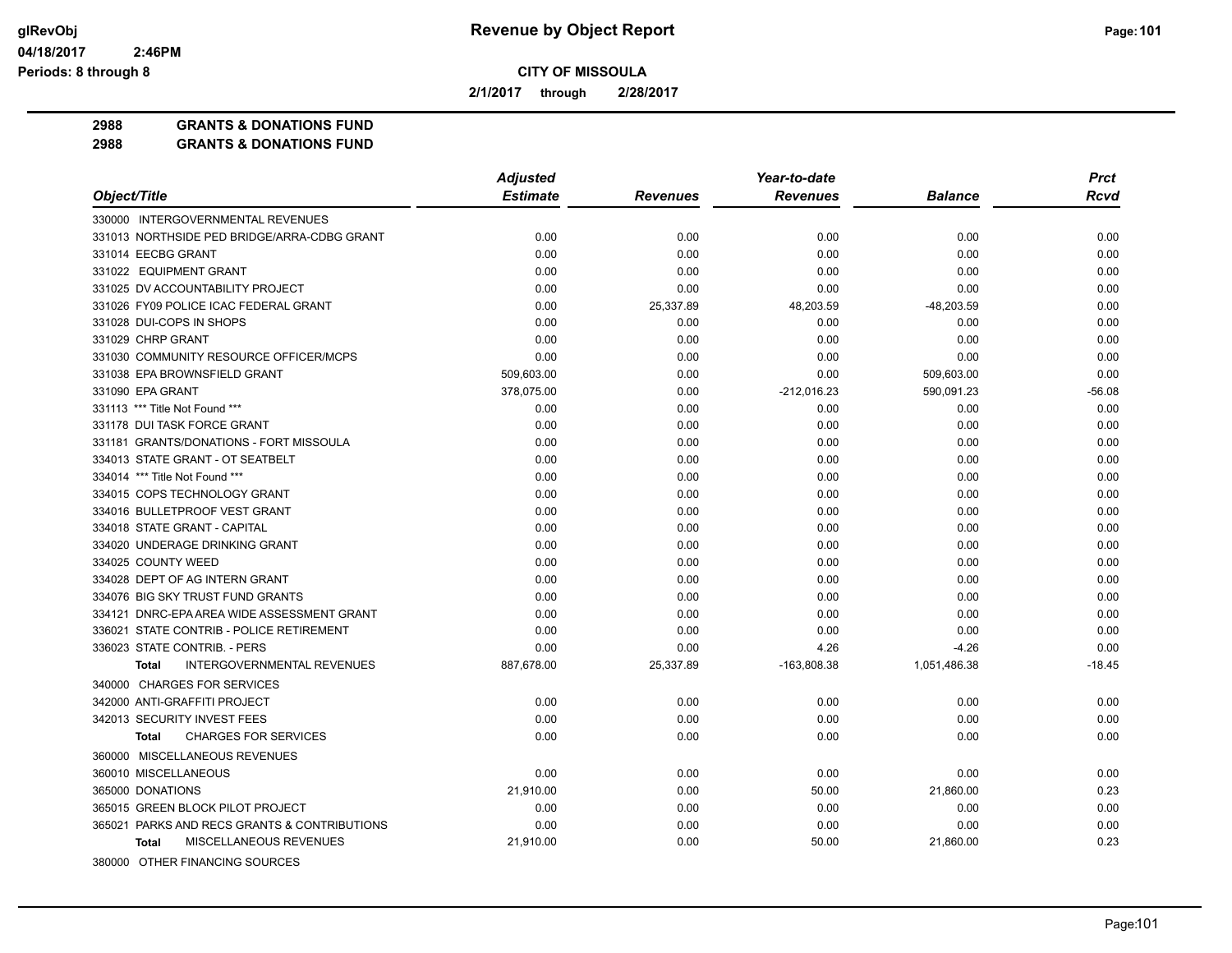**2/1/2017 through 2/28/2017**

**2988 GRANTS & DONATIONS FUND 2988 GRANTS & DONATIONS FUND**

|                                             | <b>Adjusted</b> |                 | Year-to-date    |                | Prct     |
|---------------------------------------------|-----------------|-----------------|-----------------|----------------|----------|
| Object/Title                                | <b>Estimate</b> | <b>Revenues</b> | <b>Revenues</b> | <b>Balance</b> | Rcvd     |
| 383002 TRANS FR GAS TAX                     | 0.00            | 0.00            | 0.00            | 0.00           | 0.00     |
| 383022 TRANS FR OPEN SPACE BOND             | 0.00            | 0.00            | 0.00            | 0.00           | 0.00     |
| 383042 TRANSFERS FROM OTHER FUNDS           | 0.00            | 0.00            | 0.00            | 0.00           | 0.00     |
| OTHER FINANCING SOURCES<br>Total            | 0.00            | 0.00            | 0.00            | 0.00           | 0.00     |
| <b>GRANTS &amp; DONATIONS FUND</b><br>Total | 909,588.00      | 25.337.89       | $-163.758.38$   | 1.073.346.38   | $-18.00$ |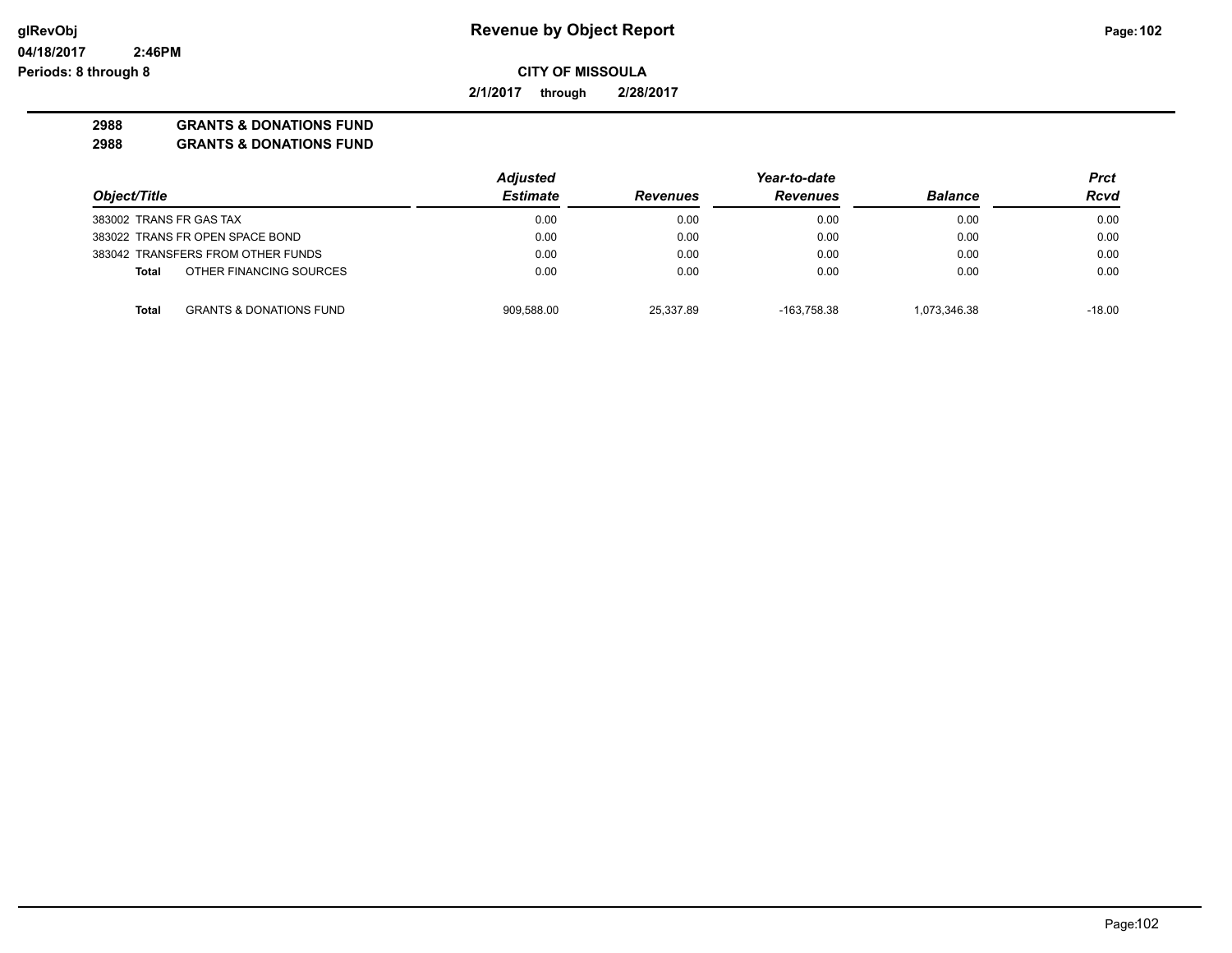**2/1/2017 through 2/28/2017**

#### **2988 GRANTS & DONATIONS FUND**

|                                                   | <b>Adjusted</b> |                 | Year-to-date    |                | <b>Prct</b> |
|---------------------------------------------------|-----------------|-----------------|-----------------|----------------|-------------|
| Object/Title                                      | <b>Estimate</b> | <b>Revenues</b> | <b>Revenues</b> | <b>Balance</b> | Rcvd        |
| 330000 INTERGOVERNMENTAL REVENUES                 |                 |                 |                 |                |             |
| 331013 NORTHSIDE PED BRIDGE/ARRA-CDBG GRANT       | 0.00            | 0.00            | 0.00            | 0.00           | 0.00        |
| 331014 EECBG GRANT                                | 0.00            | 0.00            | 0.00            | 0.00           | 0.00        |
| 331022 EQUIPMENT GRANT                            | 0.00            | 0.00            | 0.00            | 0.00           | 0.00        |
| 331025 DV ACCOUNTABILITY PROJECT                  | 0.00            | 0.00            | 0.00            | 0.00           | 0.00        |
| 331026 FY09 POLICE ICAC FEDERAL GRANT             | 0.00            | 25,337.89       | 48,203.59       | -48,203.59     | 0.00        |
| 331028 DUI-COPS IN SHOPS                          | 0.00            | 0.00            | 0.00            | 0.00           | 0.00        |
| 331029 CHRP GRANT                                 | 0.00            | 0.00            | 0.00            | 0.00           | 0.00        |
| 331030 COMMUNITY RESOURCE OFFICER/MCPS            | 0.00            | 0.00            | 0.00            | 0.00           | 0.00        |
| 331038 EPA BROWNSFIELD GRANT                      | 509,603.00      | 0.00            | 0.00            | 509,603.00     | 0.00        |
| 331090 EPA GRANT                                  | 378,075.00      | 0.00            | $-212,016.23$   | 590,091.23     | $-56.08$    |
| 331113 *** Title Not Found ***                    | 0.00            | 0.00            | 0.00            | 0.00           | 0.00        |
| 331178 DUI TASK FORCE GRANT                       | 0.00            | 0.00            | 0.00            | 0.00           | 0.00        |
| 331181 GRANTS/DONATIONS - FORT MISSOULA           | 0.00            | 0.00            | 0.00            | 0.00           | 0.00        |
| 334013 STATE GRANT - OT SEATBELT                  | 0.00            | 0.00            | 0.00            | 0.00           | 0.00        |
| 334014 *** Title Not Found ***                    | 0.00            | 0.00            | 0.00            | 0.00           | 0.00        |
| 334015 COPS TECHNOLOGY GRANT                      | 0.00            | 0.00            | 0.00            | 0.00           | 0.00        |
| 334016 BULLETPROOF VEST GRANT                     | 0.00            | 0.00            | 0.00            | 0.00           | 0.00        |
| 334018 STATE GRANT - CAPITAL                      | 0.00            | 0.00            | 0.00            | 0.00           | 0.00        |
| 334020 UNDERAGE DRINKING GRANT                    | 0.00            | 0.00            | 0.00            | 0.00           | 0.00        |
| 334025 COUNTY WEED                                | 0.00            | 0.00            | 0.00            | 0.00           | 0.00        |
| 334028 DEPT OF AG INTERN GRANT                    | 0.00            | 0.00            | 0.00            | 0.00           | 0.00        |
| 334076 BIG SKY TRUST FUND GRANTS                  | 0.00            | 0.00            | 0.00            | 0.00           | 0.00        |
| 334121 DNRC-EPA AREA WIDE ASSESSMENT GRANT        | 0.00            | 0.00            | 0.00            | 0.00           | 0.00        |
| 336021 STATE CONTRIB - POLICE RETIREMENT          | 0.00            | 0.00            | 0.00            | 0.00           | 0.00        |
| 336023 STATE CONTRIB. - PERS                      | 0.00            | 0.00            | 4.26            | $-4.26$        | 0.00        |
| <b>INTERGOVERNMENTAL REVENUES</b><br><b>Total</b> | 887,678.00      | 25,337.89       | $-163,808.38$   | 1,051,486.38   | $-18.45$    |
| 340000 CHARGES FOR SERVICES                       |                 |                 |                 |                |             |
| 342000 ANTI-GRAFFITI PROJECT                      | 0.00            | 0.00            | 0.00            | 0.00           | 0.00        |
| 342013 SECURITY INVEST FEES                       | 0.00            | 0.00            | 0.00            | 0.00           | 0.00        |
| <b>CHARGES FOR SERVICES</b><br>Total              | 0.00            | 0.00            | 0.00            | 0.00           | 0.00        |
| 360000 MISCELLANEOUS REVENUES                     |                 |                 |                 |                |             |
| 360010 MISCELLANEOUS                              | 0.00            | 0.00            | 0.00            | 0.00           | 0.00        |
| 365000 DONATIONS                                  | 21,910.00       | 0.00            | 50.00           | 21,860.00      | 0.23        |
| 365015 GREEN BLOCK PILOT PROJECT                  | 0.00            | 0.00            | 0.00            | 0.00           | 0.00        |
| 365021 PARKS AND RECS GRANTS & CONTRIBUTIONS      | 0.00            | 0.00            | 0.00            | 0.00           | 0.00        |
| MISCELLANEOUS REVENUES<br><b>Total</b>            | 21,910.00       | 0.00            | 50.00           | 21,860.00      | 0.23        |
| 380000 OTHER FINANCING SOURCES                    |                 |                 |                 |                |             |
| 383002 TRANS FR GAS TAX                           | 0.00            | 0.00            | 0.00            | 0.00           | 0.00        |
|                                                   |                 |                 |                 |                |             |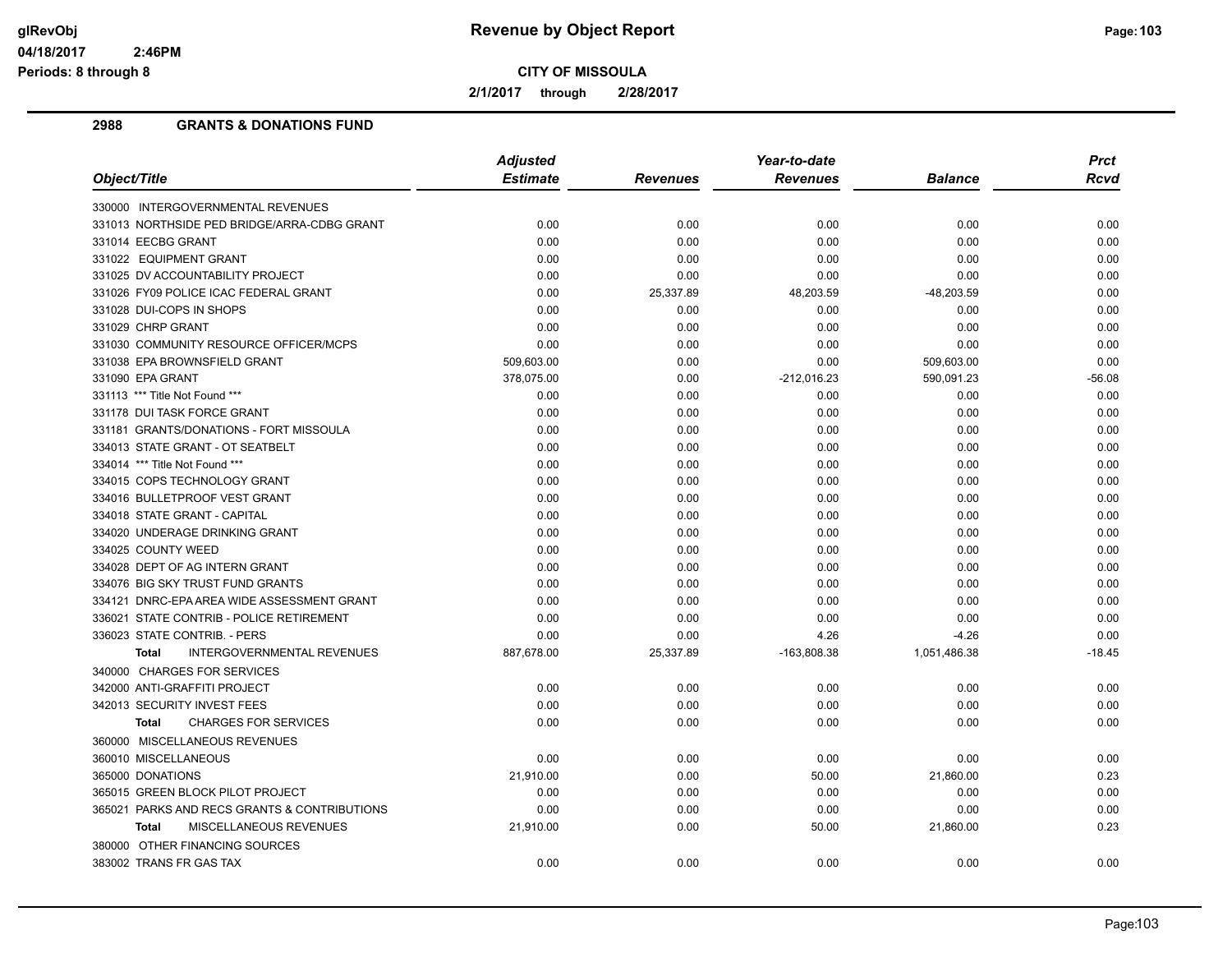**2/1/2017 through 2/28/2017**

#### **2988 GRANTS & DONATIONS FUND**

|              |                                    | <b>Adjusted</b> |                 |                 | <b>Prct</b>    |             |
|--------------|------------------------------------|-----------------|-----------------|-----------------|----------------|-------------|
| Object/Title |                                    | <b>Estimate</b> | <b>Revenues</b> | <b>Revenues</b> | <b>Balance</b> | <b>Rcvd</b> |
|              | 383022 TRANS FR OPEN SPACE BOND    | 0.00            | 0.00            | 0.00            | 0.00           | 0.00        |
|              | 383042 TRANSFERS FROM OTHER FUNDS  | 0.00            | 0.00            | 0.00            | 0.00           | 0.00        |
| <b>Total</b> | OTHER FINANCING SOURCES            | 0.00            | 0.00            | 0.00            | 0.00           | 0.00        |
| <b>Total</b> | <b>GRANTS &amp; DONATIONS FUND</b> | 909,588.00      | 25.337.89       | -163.758.38     | 1.073.346.38   | $-18.00$    |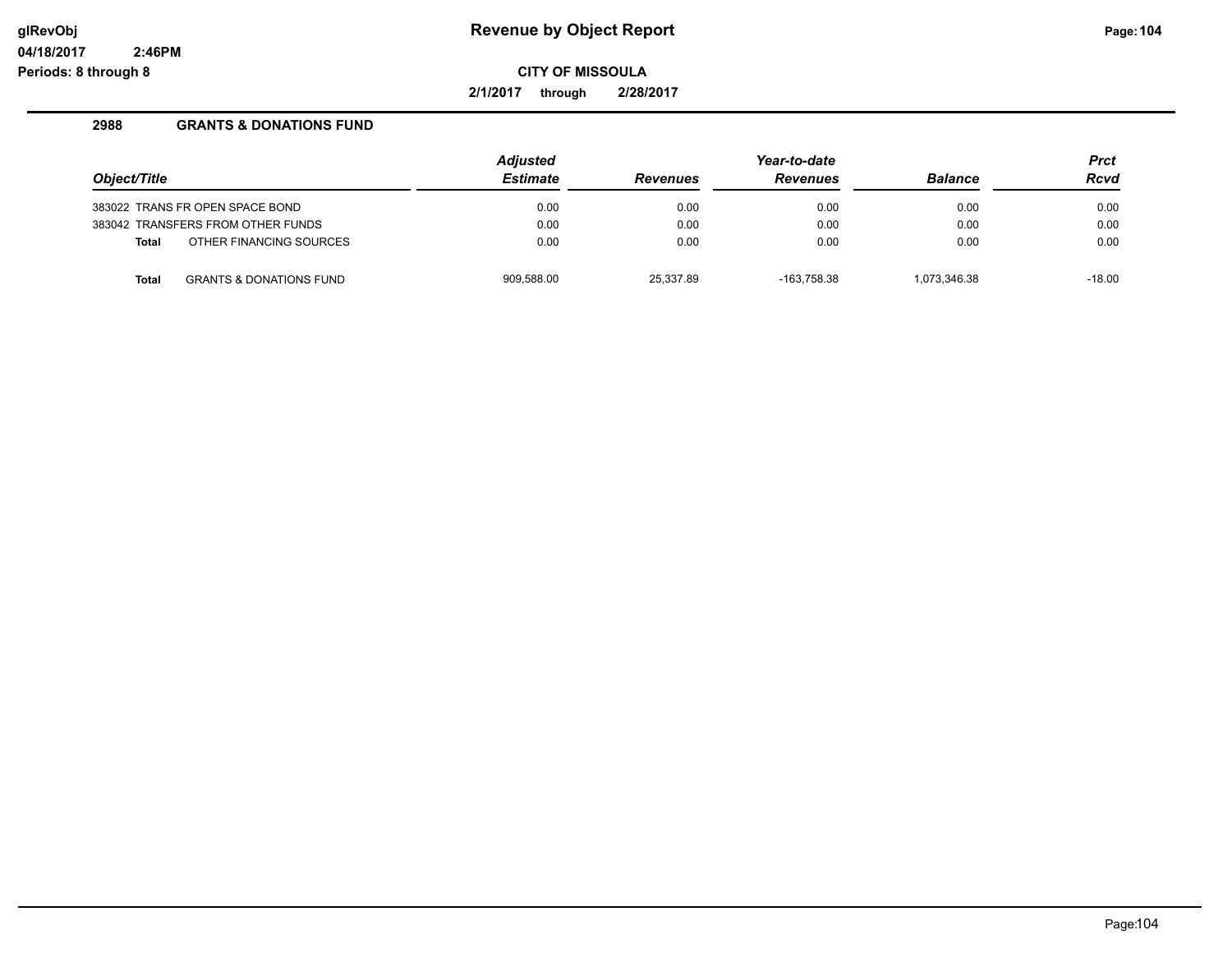*Prct Rcvd*

**CITY OF MISSOULA**

**2/1/2017 through 2/28/2017**

**2989 POLICE GRANTS & DONATIONS 2989 POLICE GRANTS & DONATIONS**

|                                                   | <b>Adjusted</b> |                 | Year-to-date    |                | <b>Prct</b> |
|---------------------------------------------------|-----------------|-----------------|-----------------|----------------|-------------|
| Object/Title                                      | <b>Estimate</b> | <b>Revenues</b> | <b>Revenues</b> | <b>Balance</b> | Rcvd        |
| 330000 INTERGOVERNMENTAL REVENUES                 |                 |                 |                 |                |             |
| 331022 EQUIPMENT GRANT                            | 44,100.00       | 0.00            | 0.00            | 44,100.00      | 0.00        |
| 331026 ICAC GRANT                                 | 105,411.00      | 0.00            | 0.00            | 105,411.00     | 0.00        |
| 331028 JAG VII                                    | 5.000.00        | 0.00            | 0.00            | 5.000.00       | 0.00        |
| 334013 STATE GRANT - OT SEATBELT                  | 53,600.00       | 0.00            | 19,611.61       | 33.988.39      | 36.59       |
| 334015 COPS TECHNOLOGY GRANT                      | 279,242.00      | 75,172.45       | 114,614.44      | 164,627.56     | 41.04       |
| 334016 BULLETPROOF VEST GRANT                     | 10.500.00       | 0.00            | 0.00            | 10,500.00      | 0.00        |
| 334020 UNDERAGE DRINKING GRANT                    | 10,903.00       | 0.00            | 0.00            | 10,903.00      | 0.00        |
| 336021 STATE CONTRIB - POLICE RETIREMENT          | 0.00            | 0.00            | 0.00            | 0.00           | 0.00        |
| <b>INTERGOVERNMENTAL REVENUES</b><br><b>Total</b> | 508,756.00      | 75,172.45       | 134,226.05      | 374.529.95     | 26.38       |
| 340000 CHARGES FOR SERVICES                       |                 |                 |                 |                |             |
| *** Title Not Found ***<br>342000                 | 5,000.00        | 0.00            | 0.00            | 5,000.00       | 0.00        |
| <b>CHARGES FOR SERVICES</b><br>Total              | 5,000.00        | 0.00            | 0.00            | 5,000.00       | 0.00        |
| MISCELLANEOUS REVENUES<br>360000                  |                 |                 |                 |                |             |
| 365000 DONATIONS                                  | 20,000.00       | 0.00            | 0.00            | 20,000.00      | 0.00        |
| <b>MISCELLANEOUS REVENUES</b><br><b>Total</b>     | 20,000.00       | 0.00            | 0.00            | 20,000.00      | 0.00        |
| POLICE GRANTS & DONATIONS<br><b>Total</b>         | 533,756.00      | 75,172.45       | 134,226.05      | 399,529.95     | 25.15       |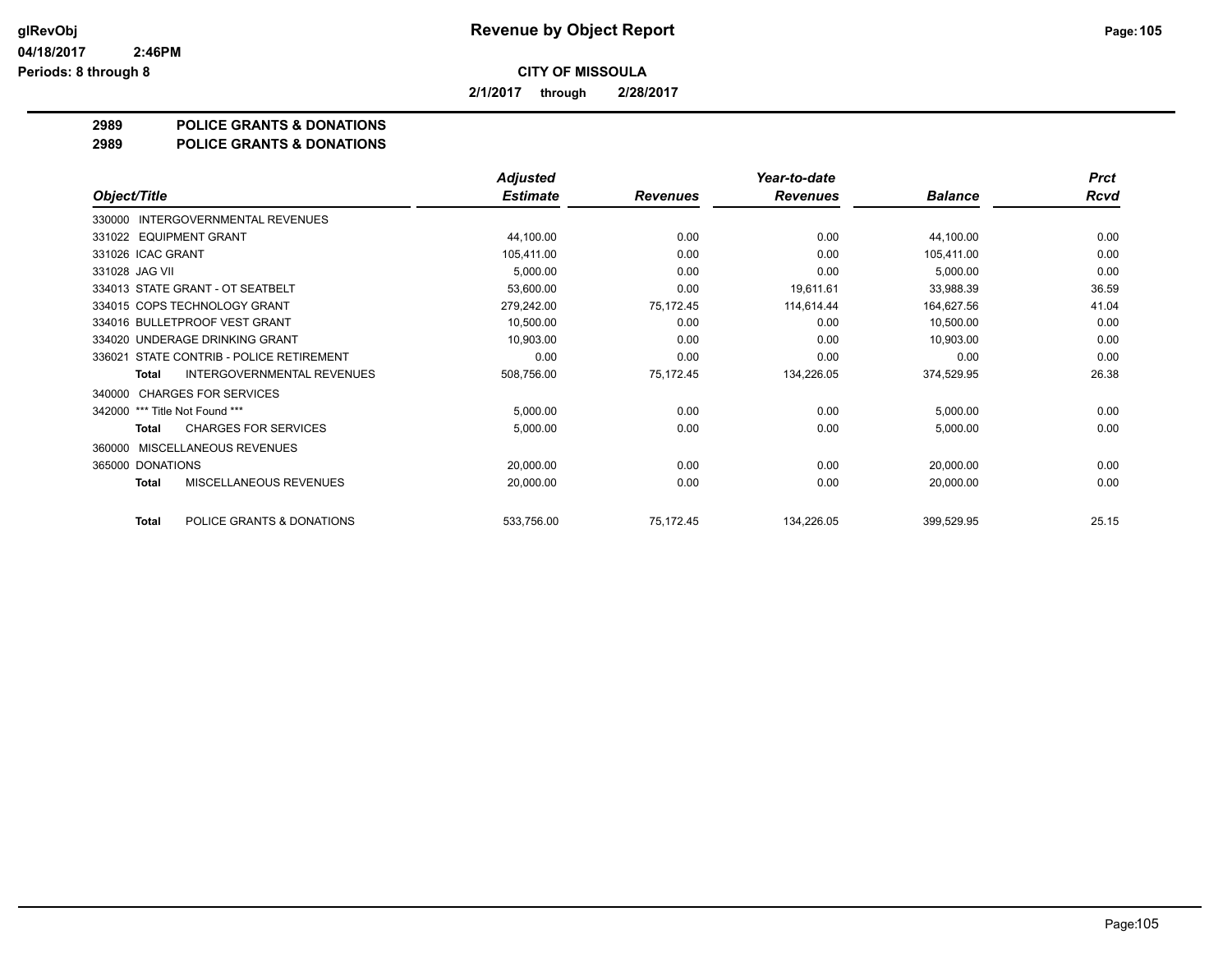**2/1/2017 through 2/28/2017**

#### **2989 POLICE GRANTS & DONATIONS**

|                                                   | <b>Adjusted</b> |                 | Year-to-date    |                | <b>Prct</b> |
|---------------------------------------------------|-----------------|-----------------|-----------------|----------------|-------------|
| Object/Title                                      | <b>Estimate</b> | <b>Revenues</b> | <b>Revenues</b> | <b>Balance</b> | Rcvd        |
| <b>INTERGOVERNMENTAL REVENUES</b><br>330000       |                 |                 |                 |                |             |
| 331022 EQUIPMENT GRANT                            | 44,100.00       | 0.00            | 0.00            | 44,100.00      | 0.00        |
| 331026 ICAC GRANT                                 | 105,411.00      | 0.00            | 0.00            | 105,411.00     | 0.00        |
| 331028 JAG VII                                    | 5,000.00        | 0.00            | 0.00            | 5,000.00       | 0.00        |
| 334013 STATE GRANT - OT SEATBELT                  | 53,600.00       | 0.00            | 19,611.61       | 33,988.39      | 36.59       |
| 334015 COPS TECHNOLOGY GRANT                      | 279,242.00      | 75,172.45       | 114,614.44      | 164,627.56     | 41.04       |
| 334016 BULLETPROOF VEST GRANT                     | 10,500.00       | 0.00            | 0.00            | 10,500.00      | 0.00        |
| 334020 UNDERAGE DRINKING GRANT                    | 10,903.00       | 0.00            | 0.00            | 10,903.00      | 0.00        |
| 336021 STATE CONTRIB - POLICE RETIREMENT          | 0.00            | 0.00            | 0.00            | 0.00           | 0.00        |
| <b>INTERGOVERNMENTAL REVENUES</b><br><b>Total</b> | 508,756.00      | 75,172.45       | 134,226.05      | 374,529.95     | 26.38       |
| 340000 CHARGES FOR SERVICES                       |                 |                 |                 |                |             |
| 342000 *** Title Not Found ***                    | 5,000.00        | 0.00            | 0.00            | 5,000.00       | 0.00        |
| <b>CHARGES FOR SERVICES</b><br><b>Total</b>       | 5,000.00        | 0.00            | 0.00            | 5,000.00       | 0.00        |
| MISCELLANEOUS REVENUES<br>360000                  |                 |                 |                 |                |             |
| 365000 DONATIONS                                  | 20,000.00       | 0.00            | 0.00            | 20,000.00      | 0.00        |
| MISCELLANEOUS REVENUES<br><b>Total</b>            | 20,000.00       | 0.00            | 0.00            | 20,000.00      | 0.00        |
| POLICE GRANTS & DONATIONS<br>Total                | 533,756.00      | 75,172.45       | 134,226.05      | 399,529.95     | 25.15       |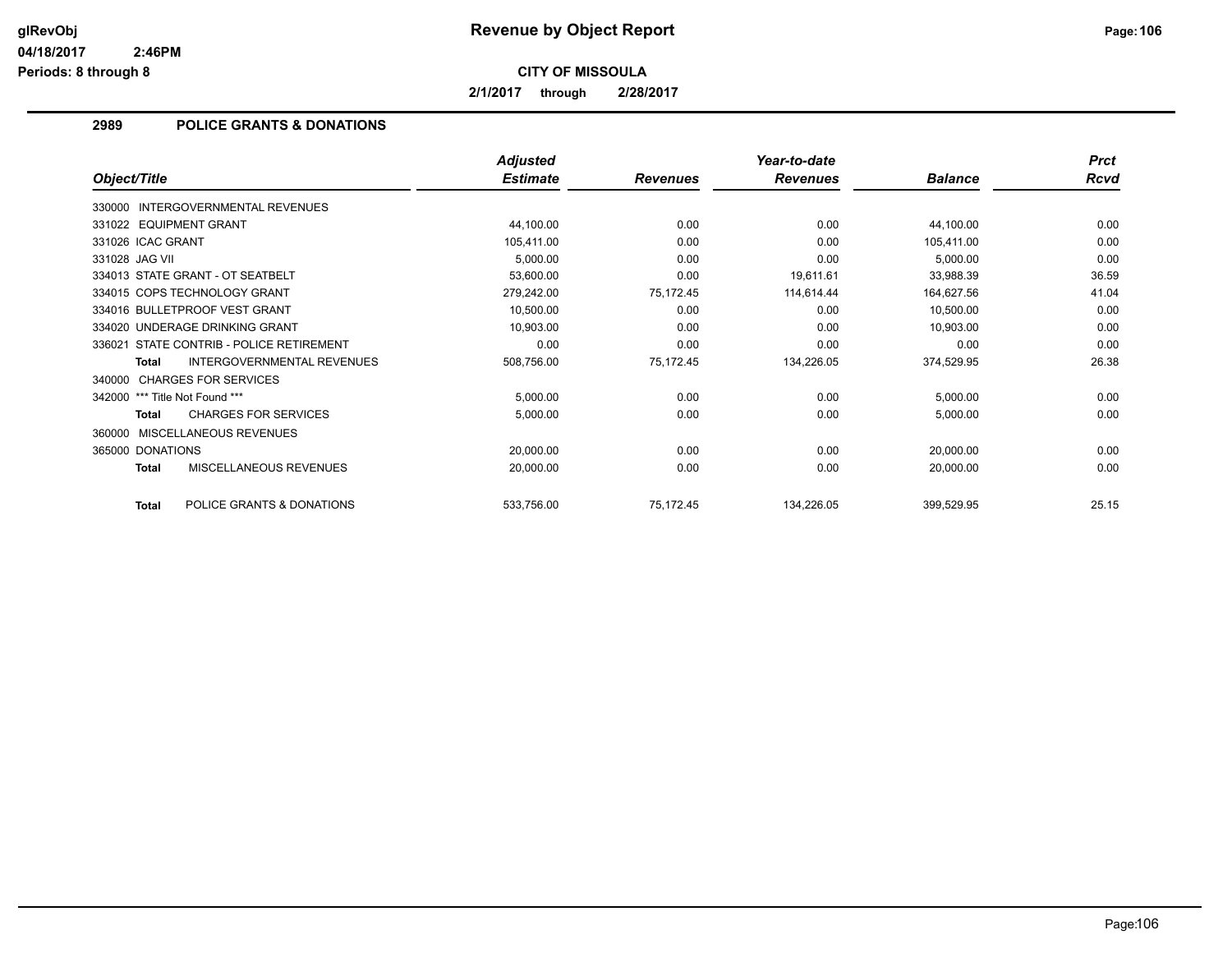**2/1/2017 through 2/28/2017**

**3000 SID REVOLVING FUND**

| 3000 | <b>SID REVOLVING FUND</b> |
|------|---------------------------|

|                                                           | <b>Adjusted</b> |                 | Year-to-date    |                | <b>Prct</b> |
|-----------------------------------------------------------|-----------------|-----------------|-----------------|----------------|-------------|
| Object/Title                                              | <b>Estimate</b> | <b>Revenues</b> | <b>Revenues</b> | <b>Balance</b> | Rcvd        |
| MISCELLANEOUS REVENUES<br>360000                          |                 |                 |                 |                |             |
| 360000 MISCELLANEOUS REVENUES                             | 0.00            | 0.00            | 0.00            | 0.00           | 0.00        |
| 360010 MISCELLANEOUS                                      | 0.00            | 0.00            | 0.00            | 0.00           | 0.00        |
| 362000 OTHER MISCELLANEOUS REVENUE                        | 0.00            | 0.00            | 0.00            | 0.00           | 0.00        |
| <b>MISCELLANEOUS REVENUES</b><br><b>Total</b>             | 0.00            | 0.00            | 0.00            | 0.00           | 0.00        |
| <b>INVESTMENTS &amp; ROYALTY EARNINGS</b><br>370000       |                 |                 |                 |                |             |
| 371010 INTEREST ON INVESTMENTS                            | 0.00            | 0.00            | 0.00            | 0.00           | 0.00        |
| 371020 GAIN/LOSS IN MARKET VALUE OF INVESTMENTS           | 0.00            | 0.00            | 0.00            | 0.00           | 0.00        |
| <b>INVESTMENTS &amp; ROYALTY EARNINGS</b><br><b>Total</b> | 0.00            | 0.00            | 0.00            | 0.00           | 0.00        |
| OTHER FINANCING SOURCES<br>380000                         |                 |                 |                 |                |             |
| 380000 OTHER FINANCING SOURCES                            | 0.00            | 0.00            | 0.00            | 0.00           | 0.00        |
| 381002 SRF LOAN                                           | 0.00            | 0.00            | 0.00            | 0.00           | 0.00        |
| 381009 TRANSFERS IN                                       | 0.00            | 0.00            | 0.00            | 0.00           | 0.00        |
| 381030 SID BONDS PROCEEDS                                 | 0.00            | 0.00            | 0.00            | 0.00           | 0.00        |
| 383000 OPERATING TRANSFERS                                | 0.00            | 0.00            | 144,634.25      | $-144,634.25$  | 0.00        |
| 383039 FROM SID TRANSFERS                                 | 0.00            | 0.00            | 0.00            | 0.00           | 0.00        |
| OTHER FINANCING SOURCES<br><b>Total</b>                   | 0.00            | 0.00            | 144,634.25      | $-144,634.25$  | 0.00        |
| SID REVOLVING FUND<br><b>Total</b>                        | 0.00            | 0.00            | 144,634.25      | $-144,634.25$  | 0.00        |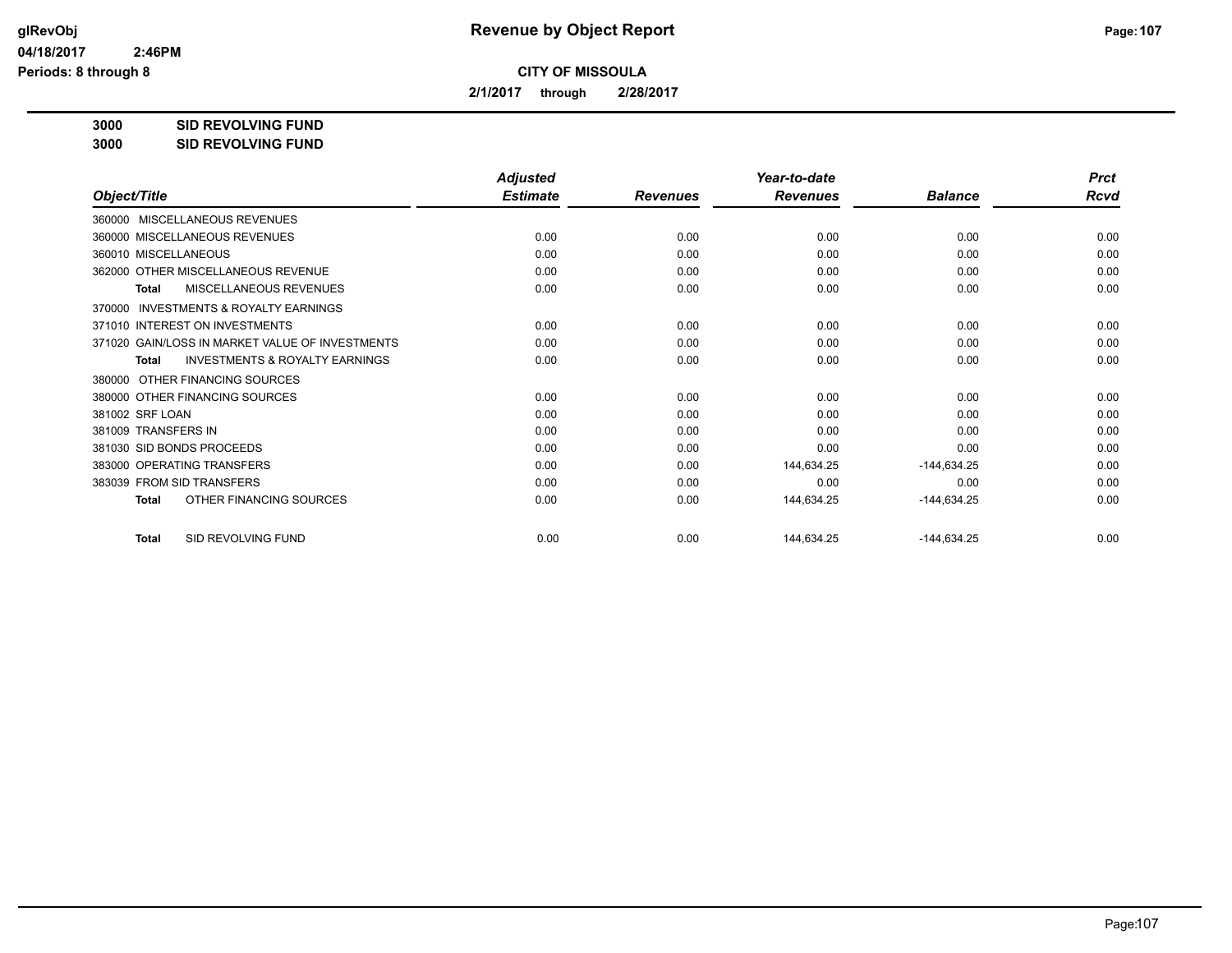**2/1/2017 through 2/28/2017**

#### **3000 SID REVOLVING FUND**

|                                                           | <b>Adjusted</b> |                 | Year-to-date    |                | <b>Prct</b> |
|-----------------------------------------------------------|-----------------|-----------------|-----------------|----------------|-------------|
| Object/Title                                              | <b>Estimate</b> | <b>Revenues</b> | <b>Revenues</b> | <b>Balance</b> | <b>Rcvd</b> |
| 360000 MISCELLANEOUS REVENUES                             |                 |                 |                 |                |             |
| 360000 MISCELLANEOUS REVENUES                             | 0.00            | 0.00            | 0.00            | 0.00           | 0.00        |
| 360010 MISCELLANEOUS                                      | 0.00            | 0.00            | 0.00            | 0.00           | 0.00        |
| 362000 OTHER MISCELLANEOUS REVENUE                        | 0.00            | 0.00            | 0.00            | 0.00           | 0.00        |
| MISCELLANEOUS REVENUES<br>Total                           | 0.00            | 0.00            | 0.00            | 0.00           | 0.00        |
| 370000 INVESTMENTS & ROYALTY EARNINGS                     |                 |                 |                 |                |             |
| 371010 INTEREST ON INVESTMENTS                            | 0.00            | 0.00            | 0.00            | 0.00           | 0.00        |
| 371020 GAIN/LOSS IN MARKET VALUE OF INVESTMENT            | 0.00            | 0.00            | 0.00            | 0.00           | 0.00        |
| <b>INVESTMENTS &amp; ROYALTY EARNINGS</b><br><b>Total</b> | 0.00            | 0.00            | 0.00            | 0.00           | 0.00        |
| 380000 OTHER FINANCING SOURCES                            |                 |                 |                 |                |             |
| 380000 OTHER FINANCING SOURCES                            | 0.00            | 0.00            | 0.00            | 0.00           | 0.00        |
| 381002 SRF LOAN                                           | 0.00            | 0.00            | 0.00            | 0.00           | 0.00        |
| 381009 TRANSFERS IN                                       | 0.00            | 0.00            | 0.00            | 0.00           | 0.00        |
| 381030 SID BONDS PROCEEDS                                 | 0.00            | 0.00            | 0.00            | 0.00           | 0.00        |
| 383000 OPERATING TRANSFERS                                | 0.00            | 0.00            | 144,634.25      | $-144,634.25$  | 0.00        |
| 383039 FROM SID TRANSFERS                                 | 0.00            | 0.00            | 0.00            | 0.00           | 0.00        |
| OTHER FINANCING SOURCES<br><b>Total</b>                   | 0.00            | 0.00            | 144,634.25      | $-144,634.25$  | 0.00        |
| SID REVOLVING FUND<br><b>Total</b>                        | 0.00            | 0.00            | 144,634.25      | $-144,634.25$  | 0.00        |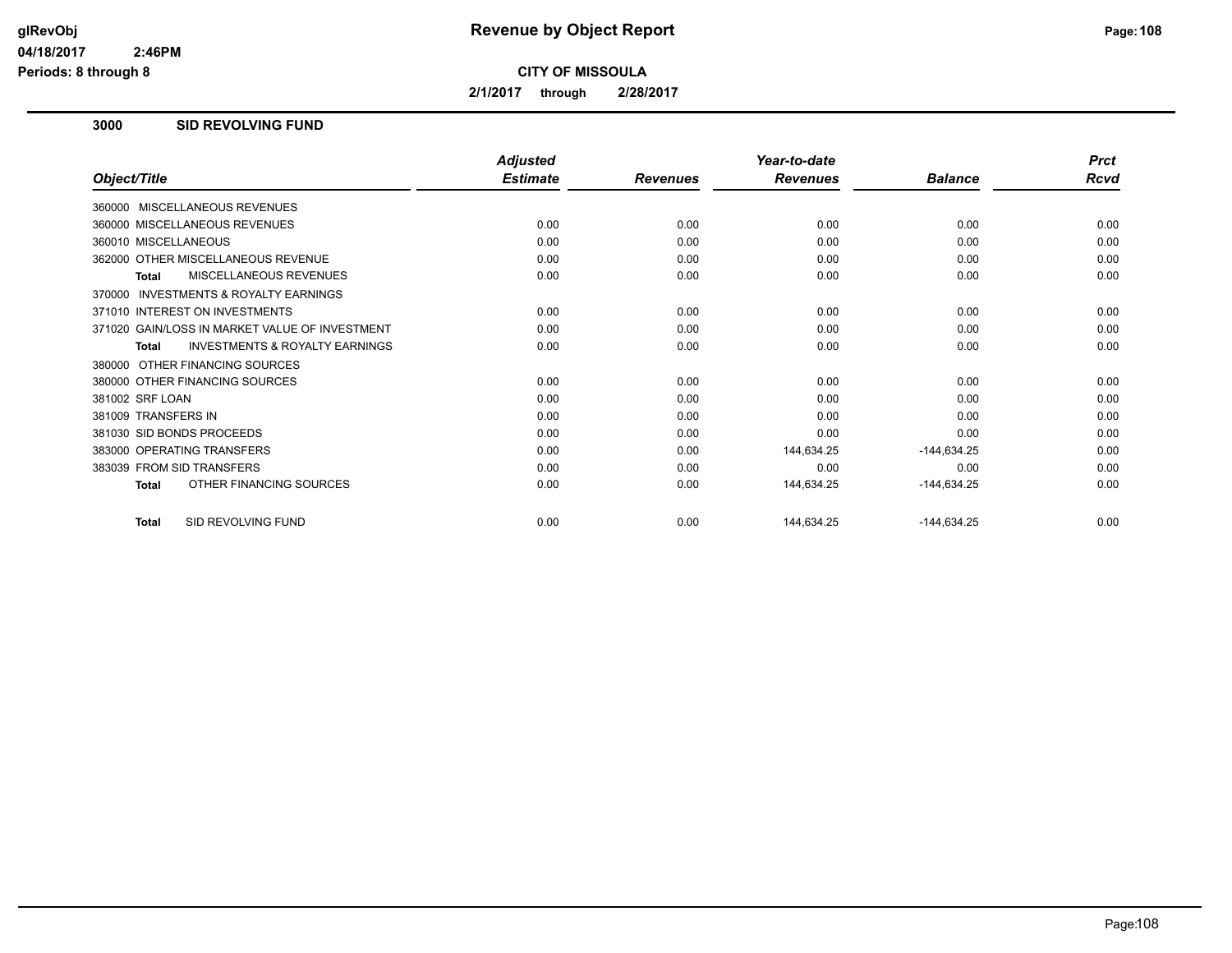**2/1/2017 through 2/28/2017**

# **3065 1998 PUBLIC SAFETY G O BONDS FUND**

**3065 1998 PUBLIC SAFETY G O BONDS FUND**

|                                                           | <b>Adjusted</b> |                 | Year-to-date    |                | <b>Prct</b> |
|-----------------------------------------------------------|-----------------|-----------------|-----------------|----------------|-------------|
| Object/Title                                              | <b>Estimate</b> | <b>Revenues</b> | <b>Revenues</b> | <b>Balance</b> | Rcvd        |
| 310000 TAXES/ASSESSMENTS                                  |                 |                 |                 |                |             |
| 310000 TAXES/ASSESSMENTS                                  | 0.00            | 0.00            | 0.00            | 0.00           | 0.00        |
| 311000 GENERAL PROPERTY TAXES                             | 0.00            | 0.00            | 0.00            | 0.00           | 0.00        |
| 311001 CURRENT TAXES                                      | 0.00            | 0.00            | 0.00            | 0.00           | 0.00        |
| 311030 MOTOR VEHICLE TAXES                                | 0.00            | 0.00            | 0.00            | 0.00           | 0.00        |
| 312000 PENALTIES & INTEREST - DELINQUENT TAXES            | 0.00            | 0.00            | 0.00            | 0.00           | 0.00        |
| 312001 PENALTIES & INTEREST                               | 0.00            | 0.00            | 0.00            | 0.00           | 0.00        |
| 314000 PROP TAX - OTHER THAN ASSESSED VAL                 | 0.00            | 0.00            | 0.00            | 0.00           | 0.00        |
| 314001 LIGHT VEHICLE TAX                                  | 0.00            | 0.00            | 0.00            | 0.00           | 0.00        |
| TAXES/ASSESSMENTS<br>Total                                | 0.00            | 0.00            | 0.00            | 0.00           | 0.00        |
| 330000 INTERGOVERNMENTAL REVENUES                         |                 |                 |                 |                |             |
| 334056 BANK CORP. LIC. TAX - (PREVIOUS YEARS)             | 0.00            | 0.00            | 0.00            | 0.00           | 0.00        |
| 335210 PERSONAL PROPERTY TAX REIMBURSEMENT                | 0.00            | 0.00            | 0.00            | 0.00           | 0.00        |
| 335230 HB 124 REVENUE                                     | 0.00            | 0.00            | 0.00            | 0.00           | 0.00        |
| 335250 STATE REIMB - SB #184                              | 0.00            | 0.00            | 0.00            | 0.00           | 0.00        |
| <b>INTERGOVERNMENTAL REVENUES</b><br><b>Total</b>         | 0.00            | 0.00            | 0.00            | 0.00           | 0.00        |
| 360000 MISCELLANEOUS REVENUES                             |                 |                 |                 |                |             |
| 360010 MISCELLANEOUS                                      | 0.00            | 0.00            | 0.00            | 0.00           | 0.00        |
| MISCELLANEOUS REVENUES<br>Total                           | 0.00            | 0.00            | 0.00            | 0.00           | 0.00        |
| 370000 INVESTMENTS & ROYALTY EARNINGS                     |                 |                 |                 |                |             |
| 371010 INTEREST ON INVESTMENTS                            | 0.00            | 0.00            | 0.00            | 0.00           | 0.00        |
| 371020 GAIN/LOSS IN MARKET VALUE OF INVESTMENTS           | 0.00            | 0.00            | 0.00            | 0.00           | 0.00        |
| <b>INVESTMENTS &amp; ROYALTY EARNINGS</b><br><b>Total</b> | 0.00            | 0.00            | 0.00            | 0.00           | 0.00        |
| 380000 OTHER FINANCING SOURCES                            |                 |                 |                 |                |             |
| 381010 BOND PROCEEDS                                      | 0.00            | 0.00            | 0.00            | 0.00           | 0.00        |
| 383042 TRANSFERS FROM OTHER FUNDS                         | 0.00            | 0.00            | 0.00            | 0.00           | 0.00        |
| OTHER FINANCING SOURCES<br><b>Total</b>                   | 0.00            | 0.00            | 0.00            | 0.00           | 0.00        |
|                                                           |                 |                 |                 |                |             |
| 1998 PUBLIC SAFETY G O BONDS FUND<br><b>Total</b>         | 0.00            | 0.00            | 0.00            | 0.00           | 0.00        |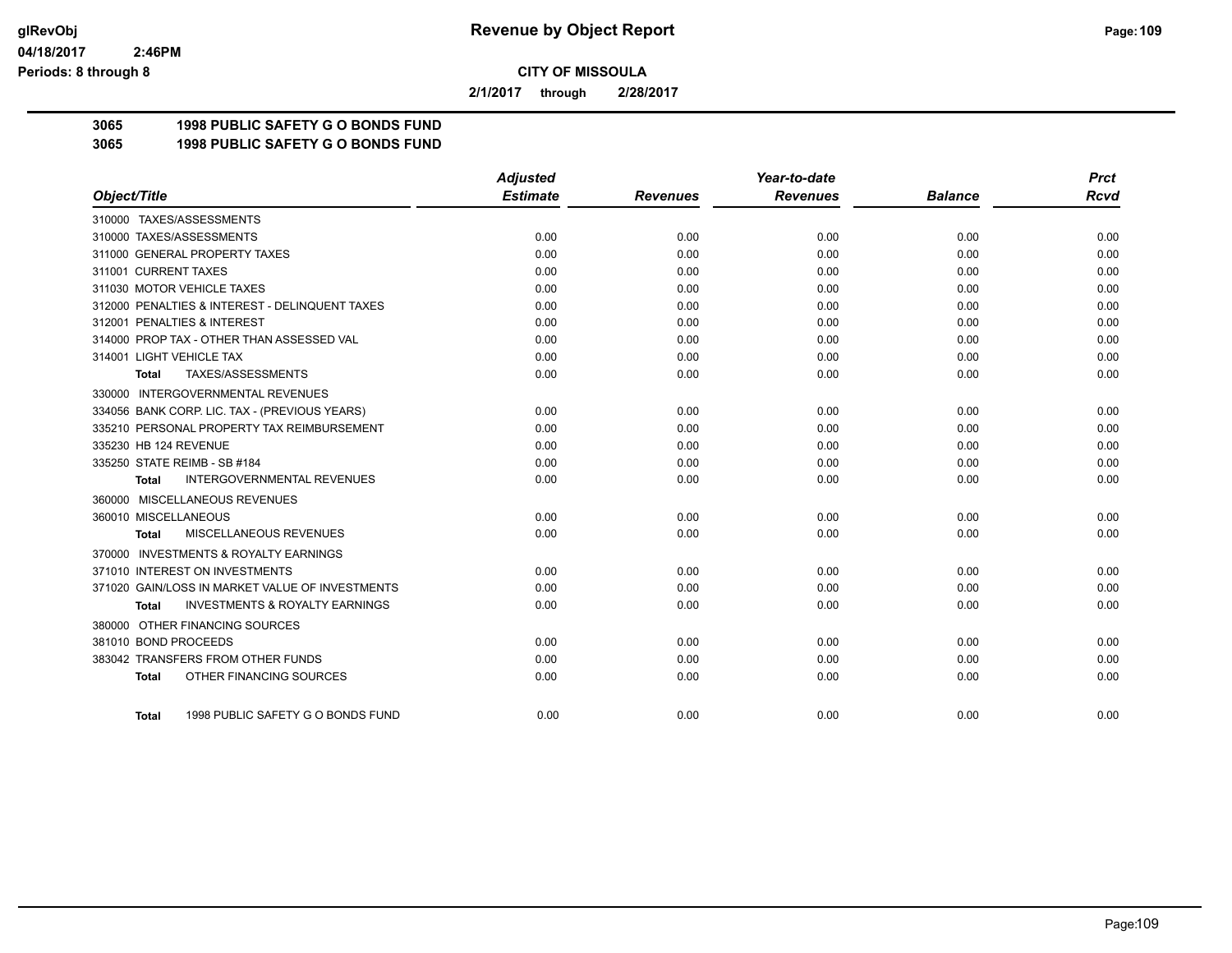**2/1/2017 through 2/28/2017**

#### **3065 1998 PUBLIC SAFETY G O BONDS FUND**

|                                                    | <b>Adjusted</b> |                 | Year-to-date    |                | <b>Prct</b> |
|----------------------------------------------------|-----------------|-----------------|-----------------|----------------|-------------|
| Object/Title                                       | <b>Estimate</b> | <b>Revenues</b> | <b>Revenues</b> | <b>Balance</b> | <b>Rcvd</b> |
| 310000 TAXES/ASSESSMENTS                           |                 |                 |                 |                |             |
| 310000 TAXES/ASSESSMENTS                           | 0.00            | 0.00            | 0.00            | 0.00           | 0.00        |
| 311000 GENERAL PROPERTY TAXES                      | 0.00            | 0.00            | 0.00            | 0.00           | 0.00        |
| 311001 CURRENT TAXES                               | 0.00            | 0.00            | 0.00            | 0.00           | 0.00        |
| 311030 MOTOR VEHICLE TAXES                         | 0.00            | 0.00            | 0.00            | 0.00           | 0.00        |
| 312000 PENALTIES & INTEREST - DELINQUENT TAXES     | 0.00            | 0.00            | 0.00            | 0.00           | 0.00        |
| 312001 PENALTIES & INTEREST                        | 0.00            | 0.00            | 0.00            | 0.00           | 0.00        |
| 314000 PROP TAX - OTHER THAN ASSESSED VAL          | 0.00            | 0.00            | 0.00            | 0.00           | 0.00        |
| 314001 LIGHT VEHICLE TAX                           | 0.00            | 0.00            | 0.00            | 0.00           | 0.00        |
| TAXES/ASSESSMENTS<br><b>Total</b>                  | 0.00            | 0.00            | 0.00            | 0.00           | 0.00        |
| 330000 INTERGOVERNMENTAL REVENUES                  |                 |                 |                 |                |             |
| 334056 BANK CORP. LIC. TAX - (PREVIOUS YEARS)      | 0.00            | 0.00            | 0.00            | 0.00           | 0.00        |
| 335210 PERSONAL PROPERTY TAX REIMBURSEMENT         | 0.00            | 0.00            | 0.00            | 0.00           | 0.00        |
| 335230 HB 124 REVENUE                              | 0.00            | 0.00            | 0.00            | 0.00           | 0.00        |
| 335250 STATE REIMB - SB #184                       | 0.00            | 0.00            | 0.00            | 0.00           | 0.00        |
| <b>INTERGOVERNMENTAL REVENUES</b><br><b>Total</b>  | 0.00            | 0.00            | 0.00            | 0.00           | 0.00        |
| 360000 MISCELLANEOUS REVENUES                      |                 |                 |                 |                |             |
| 360010 MISCELLANEOUS                               | 0.00            | 0.00            | 0.00            | 0.00           | 0.00        |
| MISCELLANEOUS REVENUES<br>Total                    | 0.00            | 0.00            | 0.00            | 0.00           | 0.00        |
| 370000 INVESTMENTS & ROYALTY EARNINGS              |                 |                 |                 |                |             |
| 371010 INTEREST ON INVESTMENTS                     | 0.00            | 0.00            | 0.00            | 0.00           | 0.00        |
| 371020 GAIN/LOSS IN MARKET VALUE OF INVESTMENT     | 0.00            | 0.00            | 0.00            | 0.00           | 0.00        |
| <b>INVESTMENTS &amp; ROYALTY EARNINGS</b><br>Total | 0.00            | 0.00            | 0.00            | 0.00           | 0.00        |
| 380000 OTHER FINANCING SOURCES                     |                 |                 |                 |                |             |
| 381010 BOND PROCEEDS                               | 0.00            | 0.00            | 0.00            | 0.00           | 0.00        |
| 383042 TRANSFERS FROM OTHER FUNDS                  | 0.00            | 0.00            | 0.00            | 0.00           | 0.00        |
| OTHER FINANCING SOURCES<br><b>Total</b>            | 0.00            | 0.00            | 0.00            | 0.00           | 0.00        |
| 1998 PUBLIC SAFETY G O BONDS FUND<br><b>Total</b>  | 0.00            | 0.00            | 0.00            | 0.00           | 0.00        |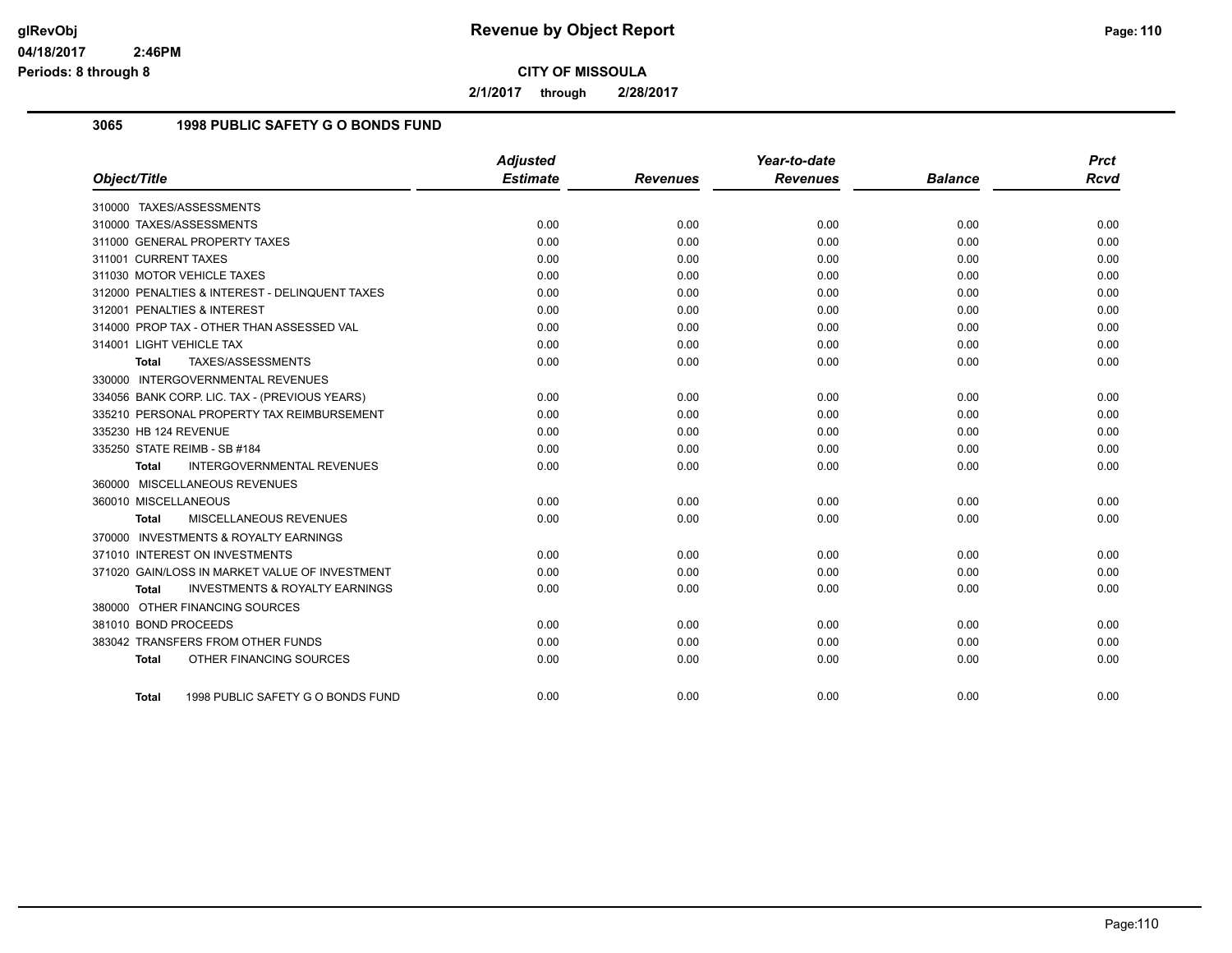**2/1/2017 through 2/28/2017**

**3070 1996 OPEN SPACE GO BONDS**

**3070 1996 OPEN SPACE GO BONDS**

|                                                           | <b>Adjusted</b> |                 | Year-to-date    |                | <b>Prct</b> |
|-----------------------------------------------------------|-----------------|-----------------|-----------------|----------------|-------------|
| Object/Title                                              | <b>Estimate</b> | <b>Revenues</b> | <b>Revenues</b> | <b>Balance</b> | Rcvd        |
| 310000 TAXES/ASSESSMENTS                                  |                 |                 |                 |                |             |
| 310000 TAXES/ASSESSMENTS                                  | 0.00            | 0.00            | 0.00            | 0.00           | 0.00        |
| 311000 GENERAL PROPERTY TAXES                             | 0.00            | 0.00            | 0.00            | 0.00           | 0.00        |
| 311030 MOTOR VEHICLE TAXES                                | 0.00            | 0.00            | 0.00            | 0.00           | 0.00        |
| 312000 PENALTIES & INTEREST - DELINQUENT TAXES            | 0.00            | 0.00            | 0.00            | 0.00           | 0.00        |
| 312001 PENALTIES & INTEREST                               | 0.00            | 0.00            | 0.00            | 0.00           | 0.00        |
| 314000 PROP TAX - OTHER THAN ASSESSED VAL                 | 0.00            | 0.00            | 0.00            | 0.00           | 0.00        |
| 314001 LIGHT VEHICLE TAX                                  | 0.00            | 0.00            | 0.00            | 0.00           | 0.00        |
| TAXES/ASSESSMENTS<br><b>Total</b>                         | 0.00            | 0.00            | 0.00            | 0.00           | 0.00        |
| 330000 INTERGOVERNMENTAL REVENUES                         |                 |                 |                 |                |             |
| 334056 BANK CORP. LIC. TAX - (PREVIOUS YEARS)             | 0.00            | 0.00            | 0.00            | 0.00           | 0.00        |
| 335210 PERSONAL PROPERTY TAX REIMBURSEMENT                | 0.00            | 0.00            | 0.00            | 0.00           | 0.00        |
| 335250 STATE REIMB - SB #184                              | 0.00            | 0.00            | 0.00            | 0.00           | 0.00        |
| <b>INTERGOVERNMENTAL REVENUES</b><br><b>Total</b>         | 0.00            | 0.00            | 0.00            | 0.00           | 0.00        |
| 370000 INVESTMENTS & ROYALTY EARNINGS                     |                 |                 |                 |                |             |
| 371010 INTEREST ON INVESTMENTS                            | 0.00            | 0.00            | 0.00            | 0.00           | 0.00        |
| 371020 GAIN/LOSS IN MARKET VALUE OF INVESTMENTS           | 0.00            | 0.00            | 0.00            | 0.00           | 0.00        |
| <b>INVESTMENTS &amp; ROYALTY EARNINGS</b><br><b>Total</b> | 0.00            | 0.00            | 0.00            | 0.00           | 0.00        |
| 380000 OTHER FINANCING SOURCES                            |                 |                 |                 |                |             |
| 381010 BOND PROCEEDS                                      | 0.00            | 0.00            | 0.00            | 0.00           | 0.00        |
| OTHER FINANCING SOURCES<br><b>Total</b>                   | 0.00            | 0.00            | 0.00            | 0.00           | 0.00        |
|                                                           |                 |                 |                 |                |             |
| 1996 OPEN SPACE GO BONDS<br><b>Total</b>                  | 0.00            | 0.00            | 0.00            | 0.00           | 0.00        |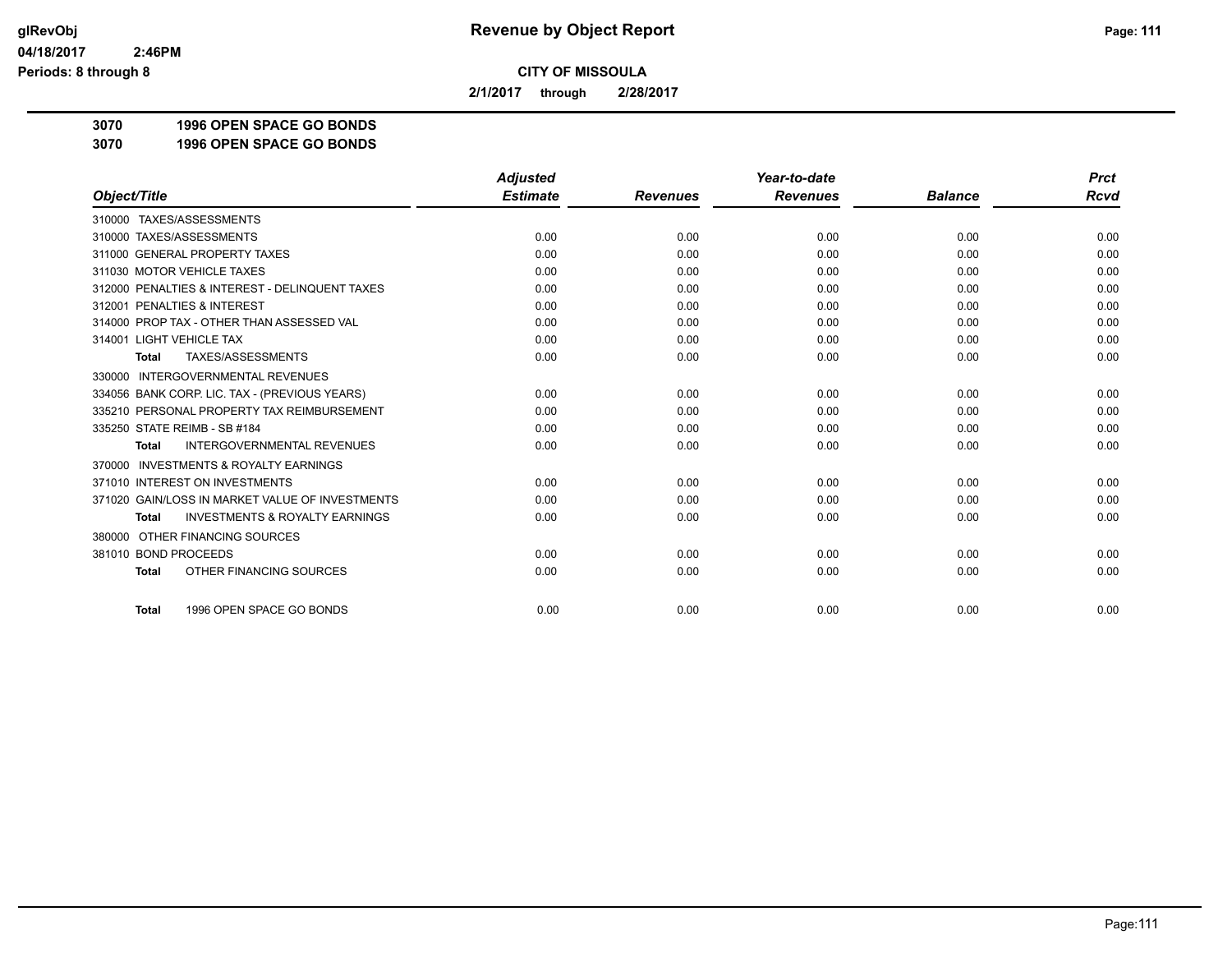**2/1/2017 through 2/28/2017**

#### **3070 1996 OPEN SPACE GO BONDS**

|                                                           | <b>Adjusted</b> |                 | Year-to-date    |                | <b>Prct</b> |
|-----------------------------------------------------------|-----------------|-----------------|-----------------|----------------|-------------|
| Object/Title                                              | <b>Estimate</b> | <b>Revenues</b> | <b>Revenues</b> | <b>Balance</b> | Rcvd        |
| 310000 TAXES/ASSESSMENTS                                  |                 |                 |                 |                |             |
| 310000 TAXES/ASSESSMENTS                                  | 0.00            | 0.00            | 0.00            | 0.00           | 0.00        |
| 311000 GENERAL PROPERTY TAXES                             | 0.00            | 0.00            | 0.00            | 0.00           | 0.00        |
| 311030 MOTOR VEHICLE TAXES                                | 0.00            | 0.00            | 0.00            | 0.00           | 0.00        |
| 312000 PENALTIES & INTEREST - DELINQUENT TAXES            | 0.00            | 0.00            | 0.00            | 0.00           | 0.00        |
| 312001 PENALTIES & INTEREST                               | 0.00            | 0.00            | 0.00            | 0.00           | 0.00        |
| 314000 PROP TAX - OTHER THAN ASSESSED VAL                 | 0.00            | 0.00            | 0.00            | 0.00           | 0.00        |
| 314001 LIGHT VEHICLE TAX                                  | 0.00            | 0.00            | 0.00            | 0.00           | 0.00        |
| TAXES/ASSESSMENTS<br><b>Total</b>                         | 0.00            | 0.00            | 0.00            | 0.00           | 0.00        |
| 330000 INTERGOVERNMENTAL REVENUES                         |                 |                 |                 |                |             |
| 334056 BANK CORP. LIC. TAX - (PREVIOUS YEARS)             | 0.00            | 0.00            | 0.00            | 0.00           | 0.00        |
| 335210 PERSONAL PROPERTY TAX REIMBURSEMENT                | 0.00            | 0.00            | 0.00            | 0.00           | 0.00        |
| 335250 STATE REIMB - SB #184                              | 0.00            | 0.00            | 0.00            | 0.00           | 0.00        |
| INTERGOVERNMENTAL REVENUES<br><b>Total</b>                | 0.00            | 0.00            | 0.00            | 0.00           | 0.00        |
| <b>INVESTMENTS &amp; ROYALTY EARNINGS</b><br>370000       |                 |                 |                 |                |             |
| 371010 INTEREST ON INVESTMENTS                            | 0.00            | 0.00            | 0.00            | 0.00           | 0.00        |
| 371020 GAIN/LOSS IN MARKET VALUE OF INVESTMENT            | 0.00            | 0.00            | 0.00            | 0.00           | 0.00        |
| <b>INVESTMENTS &amp; ROYALTY EARNINGS</b><br><b>Total</b> | 0.00            | 0.00            | 0.00            | 0.00           | 0.00        |
| 380000 OTHER FINANCING SOURCES                            |                 |                 |                 |                |             |
| 381010 BOND PROCEEDS                                      | 0.00            | 0.00            | 0.00            | 0.00           | 0.00        |
| OTHER FINANCING SOURCES<br><b>Total</b>                   | 0.00            | 0.00            | 0.00            | 0.00           | 0.00        |
| 1996 OPEN SPACE GO BONDS<br><b>Total</b>                  | 0.00            | 0.00            | 0.00            | 0.00           | 0.00        |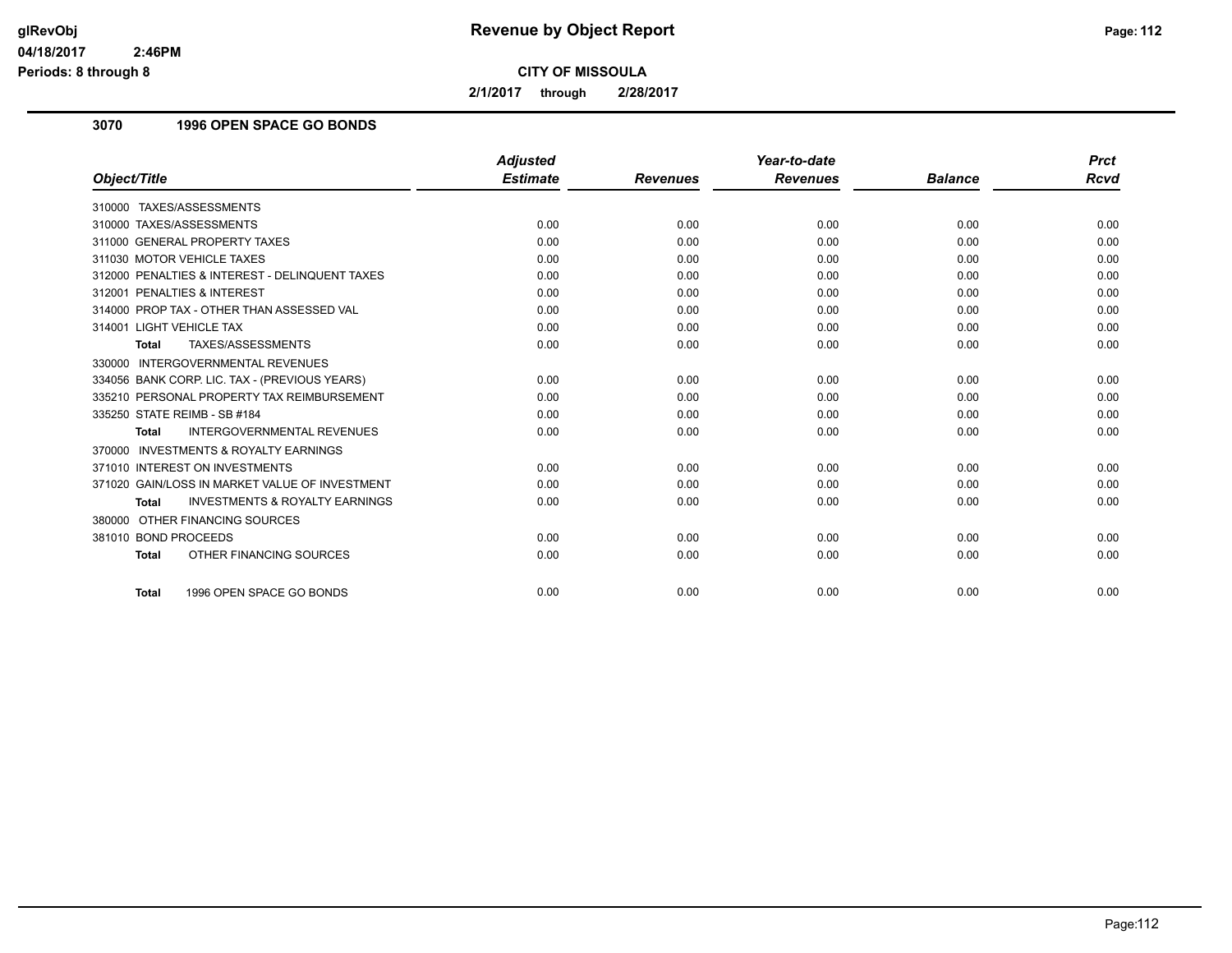**2/1/2017 through 2/28/2017**

# **3075 1997 OPEN SPACE G O BOND FUND**

**3075 1997 OPEN SPACE G O BOND FUND**

|                                                           | <b>Adjusted</b> |                 | Year-to-date    |                | <b>Prct</b> |
|-----------------------------------------------------------|-----------------|-----------------|-----------------|----------------|-------------|
| Object/Title                                              | <b>Estimate</b> | <b>Revenues</b> | <b>Revenues</b> | <b>Balance</b> | <b>Rcvd</b> |
| 310000 TAXES/ASSESSMENTS                                  |                 |                 |                 |                |             |
| 310000 TAXES/ASSESSMENTS                                  | 0.00            | 0.00            | 0.00            | 0.00           | 0.00        |
| 311000 GENERAL PROPERTY TAXES                             | 0.00            | 0.00            | 0.00            | 0.00           | 0.00        |
| 311030 MOTOR VEHICLE TAXES                                | 0.00            | 0.00            | 0.00            | 0.00           | 0.00        |
| 312000 PENALTIES & INTEREST - DELINQUENT TAXES            | 0.00            | 0.00            | 0.00            | 0.00           | 0.00        |
| 312001 PENALTIES & INTEREST                               | 0.00            | 0.00            | 0.00            | 0.00           | 0.00        |
| 314000 PROP TAX - OTHER THAN ASSESSED VAL                 | 0.00            | 0.00            | 0.00            | 0.00           | 0.00        |
| 314001 LIGHT VEHICLE TAX                                  | 0.00            | 0.00            | 0.00            | 0.00           | 0.00        |
| TAXES/ASSESSMENTS<br><b>Total</b>                         | 0.00            | 0.00            | 0.00            | 0.00           | 0.00        |
| 330000 INTERGOVERNMENTAL REVENUES                         |                 |                 |                 |                |             |
| 334056 BANK CORP. LIC. TAX - (PREVIOUS YEARS)             | 0.00            | 0.00            | 0.00            | 0.00           | 0.00        |
| 335210 PERSONAL PROPERTY TAX REIMBURSEMENT                | 0.00            | 0.00            | 0.00            | 0.00           | 0.00        |
| 335250 STATE REIMB - SB #184                              | 0.00            | 0.00            | 0.00            | 0.00           | 0.00        |
| <b>INTERGOVERNMENTAL REVENUES</b><br><b>Total</b>         | 0.00            | 0.00            | 0.00            | 0.00           | 0.00        |
| 360000 MISCELLANEOUS REVENUES                             |                 |                 |                 |                |             |
| 360010 MISCELLANEOUS                                      | 0.00            | 0.00            | 0.00            | 0.00           | 0.00        |
| MISCELLANEOUS REVENUES<br>Total                           | 0.00            | 0.00            | 0.00            | 0.00           | 0.00        |
| 370000 INVESTMENTS & ROYALTY EARNINGS                     |                 |                 |                 |                |             |
| 371010 INTEREST ON INVESTMENTS                            | 0.00            | 0.00            | 0.00            | 0.00           | 0.00        |
| 371020 GAIN/LOSS IN MARKET VALUE OF INVESTMENTS           | 0.00            | 0.00            | 0.00            | 0.00           | 0.00        |
| <b>INVESTMENTS &amp; ROYALTY EARNINGS</b><br><b>Total</b> | 0.00            | 0.00            | 0.00            | 0.00           | 0.00        |
| 380000 OTHER FINANCING SOURCES                            |                 |                 |                 |                |             |
| 380000 OTHER FINANCING SOURCES                            | 0.00            | 0.00            | 0.00            | 0.00           | 0.00        |
| 381010 BOND PROCEEDS                                      | 0.00            | 0.00            | 0.00            | 0.00           | 0.00        |
| OTHER FINANCING SOURCES<br><b>Total</b>                   | 0.00            | 0.00            | 0.00            | 0.00           | 0.00        |
| 1997 OPEN SPACE G O BOND FUND<br><b>Total</b>             | 0.00            | 0.00            | 0.00            | 0.00           | 0.00        |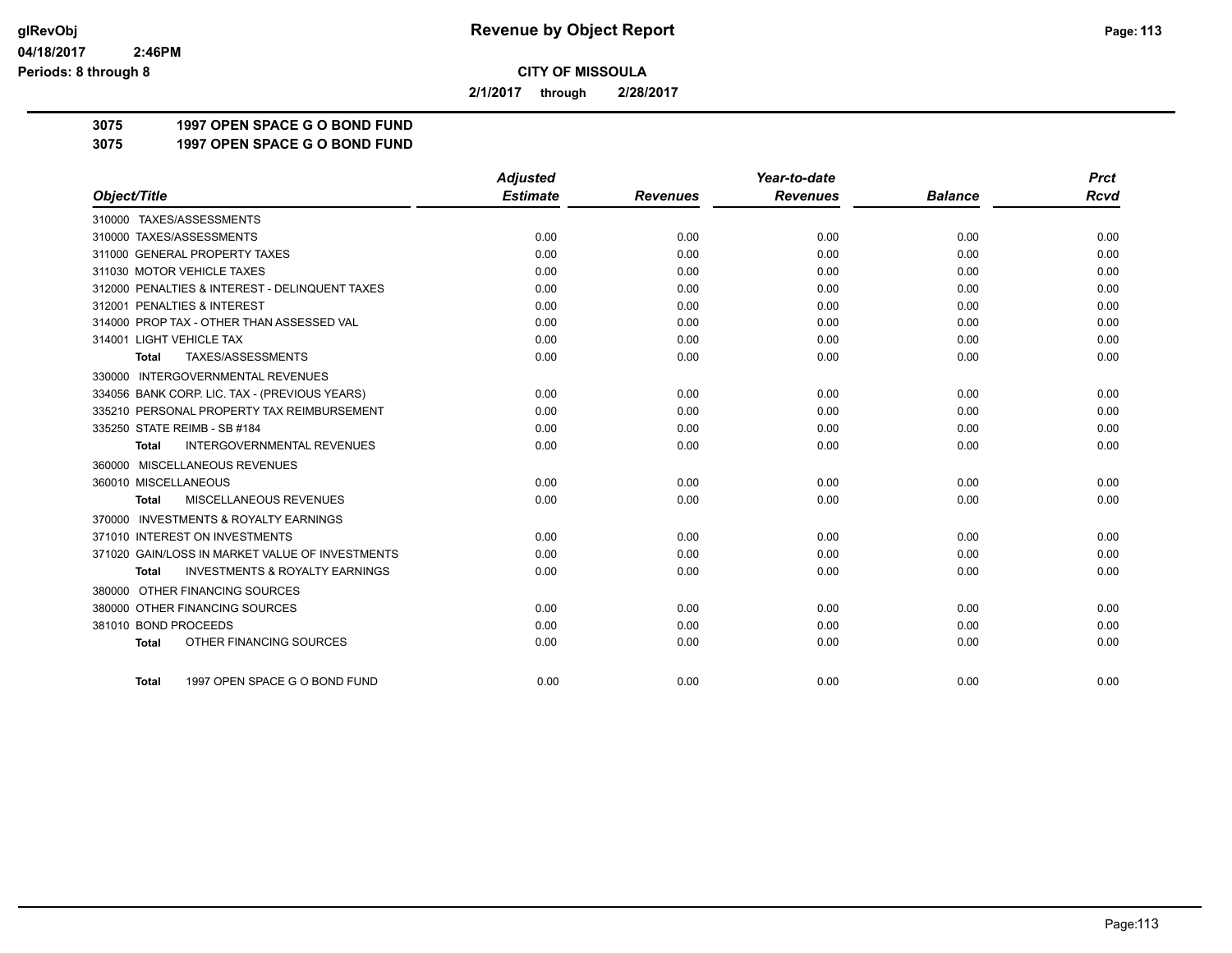**2/1/2017 through 2/28/2017**

#### **3075 1997 OPEN SPACE G O BOND FUND**

|                                                           | <b>Adjusted</b> |                 | Year-to-date    |                | <b>Prct</b> |
|-----------------------------------------------------------|-----------------|-----------------|-----------------|----------------|-------------|
| Object/Title                                              | <b>Estimate</b> | <b>Revenues</b> | <b>Revenues</b> | <b>Balance</b> | <b>Rcvd</b> |
| 310000 TAXES/ASSESSMENTS                                  |                 |                 |                 |                |             |
| 310000 TAXES/ASSESSMENTS                                  | 0.00            | 0.00            | 0.00            | 0.00           | 0.00        |
| 311000 GENERAL PROPERTY TAXES                             | 0.00            | 0.00            | 0.00            | 0.00           | 0.00        |
| 311030 MOTOR VEHICLE TAXES                                | 0.00            | 0.00            | 0.00            | 0.00           | 0.00        |
| 312000 PENALTIES & INTEREST - DELINQUENT TAXES            | 0.00            | 0.00            | 0.00            | 0.00           | 0.00        |
| 312001 PENALTIES & INTEREST                               | 0.00            | 0.00            | 0.00            | 0.00           | 0.00        |
| 314000 PROP TAX - OTHER THAN ASSESSED VAL                 | 0.00            | 0.00            | 0.00            | 0.00           | 0.00        |
| 314001 LIGHT VEHICLE TAX                                  | 0.00            | 0.00            | 0.00            | 0.00           | 0.00        |
| TAXES/ASSESSMENTS<br><b>Total</b>                         | 0.00            | 0.00            | 0.00            | 0.00           | 0.00        |
| 330000 INTERGOVERNMENTAL REVENUES                         |                 |                 |                 |                |             |
| 334056 BANK CORP. LIC. TAX - (PREVIOUS YEARS)             | 0.00            | 0.00            | 0.00            | 0.00           | 0.00        |
| 335210 PERSONAL PROPERTY TAX REIMBURSEMENT                | 0.00            | 0.00            | 0.00            | 0.00           | 0.00        |
| 335250 STATE REIMB - SB #184                              | 0.00            | 0.00            | 0.00            | 0.00           | 0.00        |
| <b>INTERGOVERNMENTAL REVENUES</b><br><b>Total</b>         | 0.00            | 0.00            | 0.00            | 0.00           | 0.00        |
| 360000 MISCELLANEOUS REVENUES                             |                 |                 |                 |                |             |
| 360010 MISCELLANEOUS                                      | 0.00            | 0.00            | 0.00            | 0.00           | 0.00        |
| MISCELLANEOUS REVENUES<br><b>Total</b>                    | 0.00            | 0.00            | 0.00            | 0.00           | 0.00        |
| 370000 INVESTMENTS & ROYALTY EARNINGS                     |                 |                 |                 |                |             |
| 371010 INTEREST ON INVESTMENTS                            | 0.00            | 0.00            | 0.00            | 0.00           | 0.00        |
| 371020 GAIN/LOSS IN MARKET VALUE OF INVESTMENT            | 0.00            | 0.00            | 0.00            | 0.00           | 0.00        |
| <b>INVESTMENTS &amp; ROYALTY EARNINGS</b><br><b>Total</b> | 0.00            | 0.00            | 0.00            | 0.00           | 0.00        |
| 380000 OTHER FINANCING SOURCES                            |                 |                 |                 |                |             |
| 380000 OTHER FINANCING SOURCES                            | 0.00            | 0.00            | 0.00            | 0.00           | 0.00        |
| 381010 BOND PROCEEDS                                      | 0.00            | 0.00            | 0.00            | 0.00           | 0.00        |
| OTHER FINANCING SOURCES<br><b>Total</b>                   | 0.00            | 0.00            | 0.00            | 0.00           | 0.00        |
| 1997 OPEN SPACE G O BOND FUND<br><b>Total</b>             | 0.00            | 0.00            | 0.00            | 0.00           | 0.00        |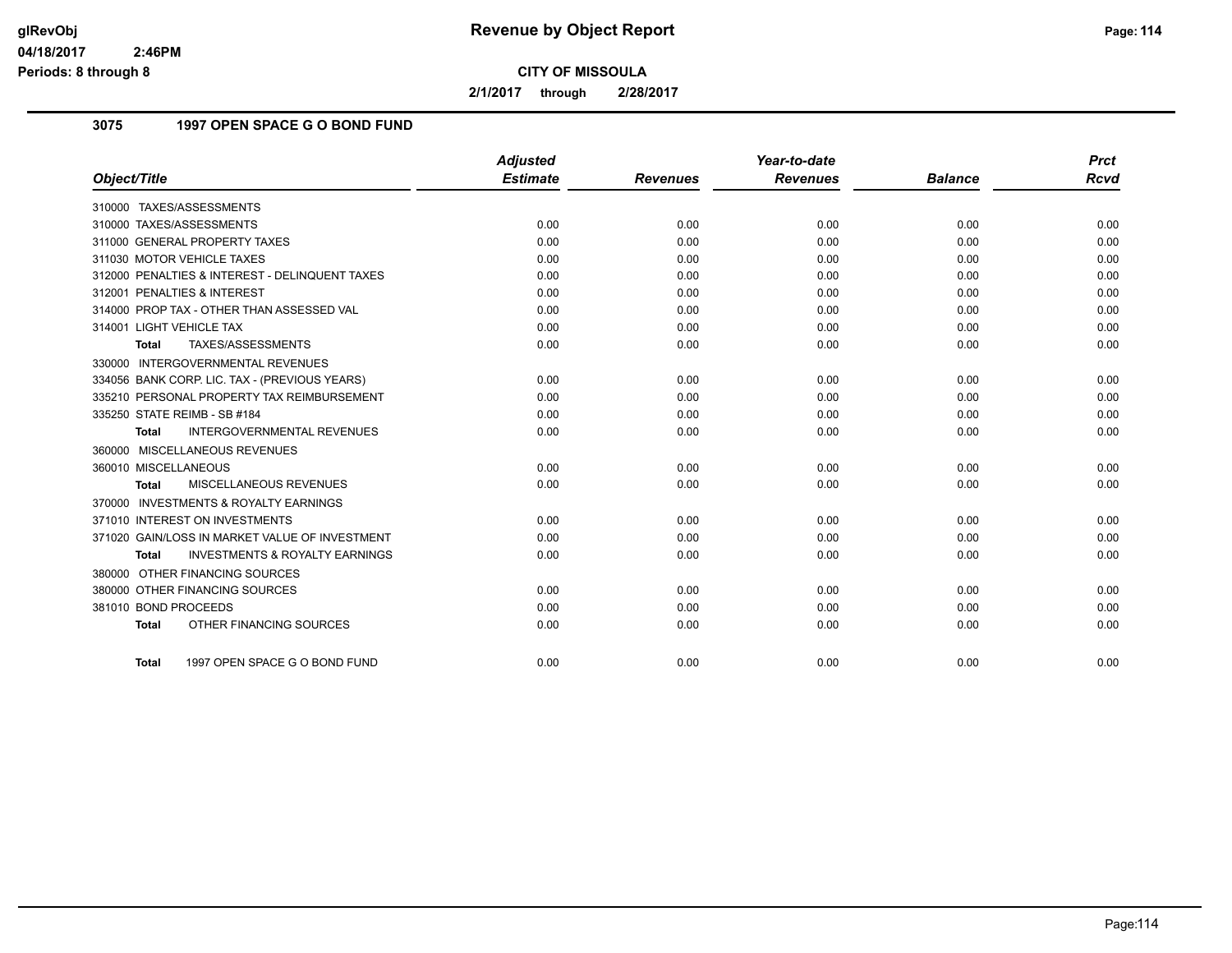**2/1/2017 through 2/28/2017**

# **3080 1994 FIRE EQUIP/CITY HALLS REFUND BOND F**

**3080 1994 FIRE EQUIP/CITY HALLS REFUND BOND F**

|                                                           | <b>Adjusted</b> |                 | Year-to-date    |                | <b>Prct</b> |
|-----------------------------------------------------------|-----------------|-----------------|-----------------|----------------|-------------|
| Object/Title                                              | <b>Estimate</b> | <b>Revenues</b> | <b>Revenues</b> | <b>Balance</b> | <b>Rcvd</b> |
| 310000 TAXES/ASSESSMENTS                                  |                 |                 |                 |                |             |
| 310000 TAXES/ASSESSMENTS                                  | 0.00            | 0.00            | 0.00            | 0.00           | 0.00        |
| 311000 GENERAL PROPERTY TAXES                             | 0.00            | 0.00            | 0.00            | 0.00           | 0.00        |
| 311030 MOTOR VEHICLE TAXES                                | 0.00            | 0.00            | 0.00            | 0.00           | 0.00        |
| 312000 PENALTIES & INTEREST - DELINQUENT TAXES            | 0.00            | 0.00            | 0.00            | 0.00           | 0.00        |
| 312001 PENALTIES & INTEREST                               | 0.00            | 0.00            | 0.00            | 0.00           | 0.00        |
| 314000 PROP TAX - OTHER THAN ASSESSED VAL                 | 0.00            | 0.00            | 0.00            | 0.00           | 0.00        |
| 314001 LIGHT VEHICLE TAX                                  | 0.00            | 0.00            | 0.00            | 0.00           | 0.00        |
| TAXES/ASSESSMENTS<br>Total                                | 0.00            | 0.00            | 0.00            | 0.00           | 0.00        |
| 330000 INTERGOVERNMENTAL REVENUES                         |                 |                 |                 |                |             |
| 334056 BANK CORP. LIC. TAX - (PREVIOUS YEARS)             | 0.00            | 0.00            | 0.00            | 0.00           | 0.00        |
| 335210 PERSONAL PROPERTY TAX REIMBURSEMENT                | 0.00            | 0.00            | 0.00            | 0.00           | 0.00        |
| 335250 STATE REIMB - SB #184                              | 0.00            | 0.00            | 0.00            | 0.00           | 0.00        |
| <b>INTERGOVERNMENTAL REVENUES</b><br><b>Total</b>         | 0.00            | 0.00            | 0.00            | 0.00           | 0.00        |
| 360000 MISCELLANEOUS REVENUES                             |                 |                 |                 |                |             |
| 360010 MISCELLANEOUS                                      | 0.00            | 0.00            | 0.00            | 0.00           | 0.00        |
| MISCELLANEOUS REVENUES<br><b>Total</b>                    | 0.00            | 0.00            | 0.00            | 0.00           | 0.00        |
| 370000 INVESTMENTS & ROYALTY EARNINGS                     |                 |                 |                 |                |             |
| 371010 INTEREST ON INVESTMENTS                            | 0.00            | 0.00            | 0.00            | 0.00           | 0.00        |
| 371020 GAIN/LOSS IN MARKET VALUE OF INVESTMENTS           | 0.00            | 0.00            | 0.00            | 0.00           | 0.00        |
| <b>INVESTMENTS &amp; ROYALTY EARNINGS</b><br><b>Total</b> | 0.00            | 0.00            | 0.00            | 0.00           | 0.00        |
| 380000 OTHER FINANCING SOURCES                            |                 |                 |                 |                |             |
| 380000 OTHER FINANCING SOURCES                            | 0.00            | 0.00            | 0.00            | 0.00           | 0.00        |
| 381010 BOND PROCEEDS                                      | 0.00            | 0.00            | 0.00            | 0.00           | 0.00        |
| OTHER FINANCING SOURCES<br><b>Total</b>                   | 0.00            | 0.00            | 0.00            | 0.00           | 0.00        |
|                                                           |                 |                 |                 |                |             |
| 1994 FIRE EQUIP/CITY HALLS REFUND BONI<br>Total           | 0.00            | 0.00            | 0.00            | 0.00           | 0.00        |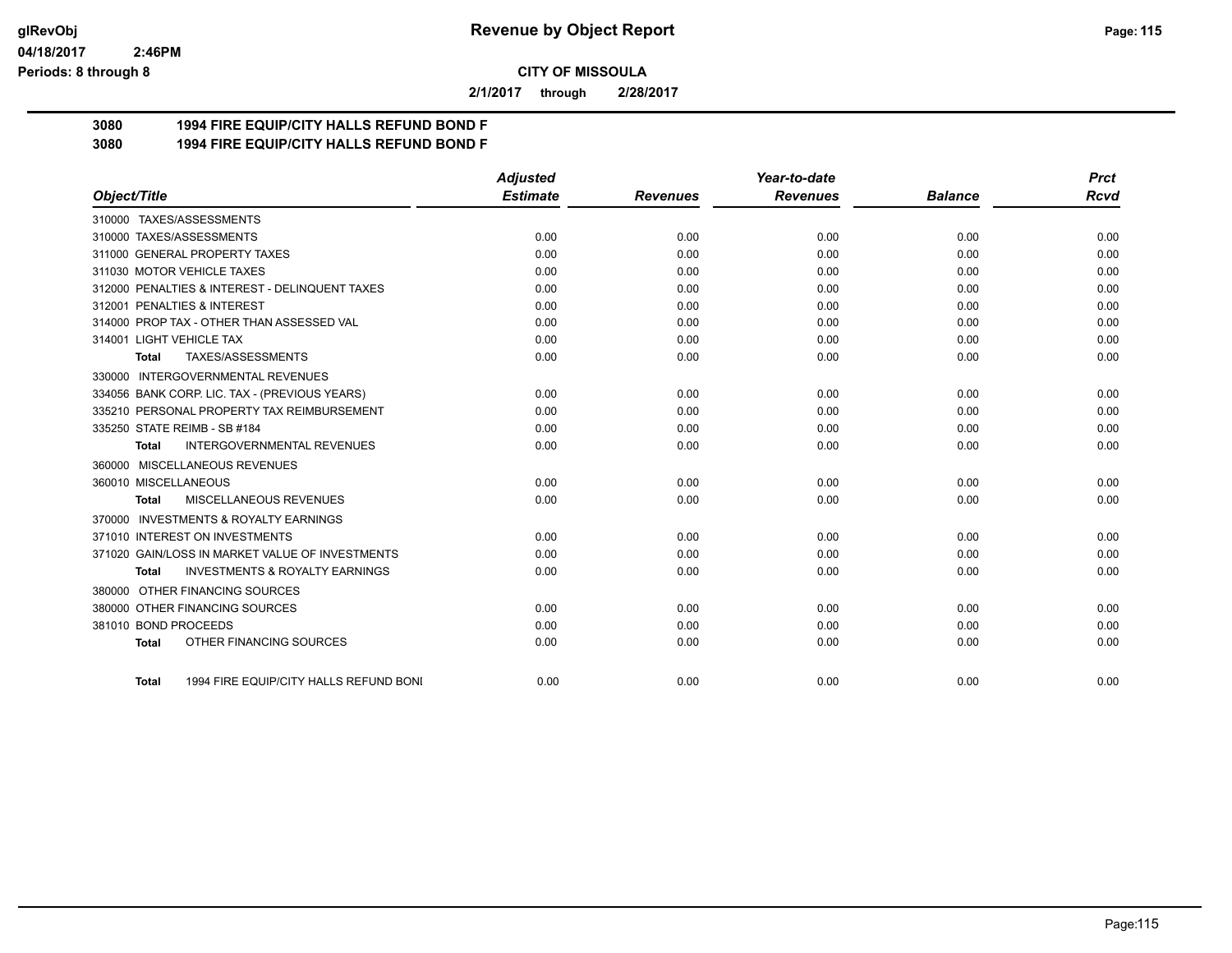**2/1/2017 through 2/28/2017**

#### **3080 1994 FIRE EQUIP/CITY HALLS REFUND BOND F**

|                                                           | <b>Adjusted</b> |                 | Year-to-date    |                | <b>Prct</b> |
|-----------------------------------------------------------|-----------------|-----------------|-----------------|----------------|-------------|
| Object/Title                                              | <b>Estimate</b> | <b>Revenues</b> | <b>Revenues</b> | <b>Balance</b> | Rcvd        |
| 310000 TAXES/ASSESSMENTS                                  |                 |                 |                 |                |             |
| 310000 TAXES/ASSESSMENTS                                  | 0.00            | 0.00            | 0.00            | 0.00           | 0.00        |
| 311000 GENERAL PROPERTY TAXES                             | 0.00            | 0.00            | 0.00            | 0.00           | 0.00        |
| 311030 MOTOR VEHICLE TAXES                                | 0.00            | 0.00            | 0.00            | 0.00           | 0.00        |
| 312000 PENALTIES & INTEREST - DELINQUENT TAXES            | 0.00            | 0.00            | 0.00            | 0.00           | 0.00        |
| 312001 PENALTIES & INTEREST                               | 0.00            | 0.00            | 0.00            | 0.00           | 0.00        |
| 314000 PROP TAX - OTHER THAN ASSESSED VAL                 | 0.00            | 0.00            | 0.00            | 0.00           | 0.00        |
| 314001 LIGHT VEHICLE TAX                                  | 0.00            | 0.00            | 0.00            | 0.00           | 0.00        |
| TAXES/ASSESSMENTS<br><b>Total</b>                         | 0.00            | 0.00            | 0.00            | 0.00           | 0.00        |
| 330000 INTERGOVERNMENTAL REVENUES                         |                 |                 |                 |                |             |
| 334056 BANK CORP. LIC. TAX - (PREVIOUS YEARS)             | 0.00            | 0.00            | 0.00            | 0.00           | 0.00        |
| 335210 PERSONAL PROPERTY TAX REIMBURSEMENT                | 0.00            | 0.00            | 0.00            | 0.00           | 0.00        |
| 335250 STATE REIMB - SB #184                              | 0.00            | 0.00            | 0.00            | 0.00           | 0.00        |
| <b>INTERGOVERNMENTAL REVENUES</b><br><b>Total</b>         | 0.00            | 0.00            | 0.00            | 0.00           | 0.00        |
| 360000 MISCELLANEOUS REVENUES                             |                 |                 |                 |                |             |
| 360010 MISCELLANEOUS                                      | 0.00            | 0.00            | 0.00            | 0.00           | 0.00        |
| MISCELLANEOUS REVENUES<br><b>Total</b>                    | 0.00            | 0.00            | 0.00            | 0.00           | 0.00        |
| 370000 INVESTMENTS & ROYALTY EARNINGS                     |                 |                 |                 |                |             |
| 371010 INTEREST ON INVESTMENTS                            | 0.00            | 0.00            | 0.00            | 0.00           | 0.00        |
| 371020 GAIN/LOSS IN MARKET VALUE OF INVESTMENT            | 0.00            | 0.00            | 0.00            | 0.00           | 0.00        |
| <b>INVESTMENTS &amp; ROYALTY EARNINGS</b><br><b>Total</b> | 0.00            | 0.00            | 0.00            | 0.00           | 0.00        |
| 380000 OTHER FINANCING SOURCES                            |                 |                 |                 |                |             |
| 380000 OTHER FINANCING SOURCES                            | 0.00            | 0.00            | 0.00            | 0.00           | 0.00        |
| 381010 BOND PROCEEDS                                      | 0.00            | 0.00            | 0.00            | 0.00           | 0.00        |
| OTHER FINANCING SOURCES<br><b>Total</b>                   | 0.00            | 0.00            | 0.00            | 0.00           | 0.00        |
| 1994 FIRE EQUIP/CITY HALLS REFUND BON<br><b>Total</b>     | 0.00            | 0.00            | 0.00            | 0.00           | 0.00        |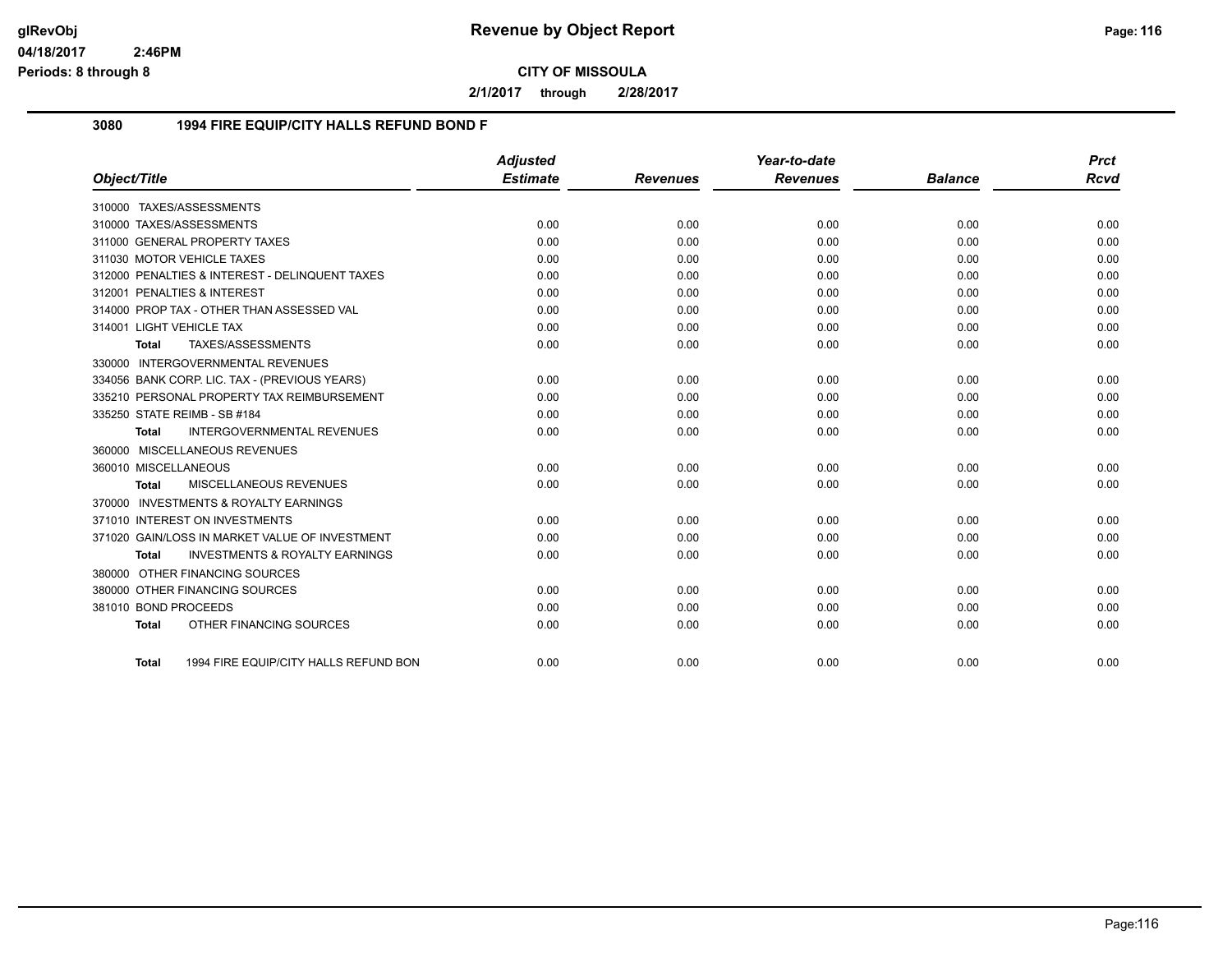**2/1/2017 through 2/28/2017**

**3085 1993 FIRE STATION G O BOND FUND**

**3085 1993 FIRE STATION G O BOND FUND**

|                                                           | <b>Adjusted</b> |                 | Year-to-date    |                | <b>Prct</b> |
|-----------------------------------------------------------|-----------------|-----------------|-----------------|----------------|-------------|
| Object/Title                                              | <b>Estimate</b> | <b>Revenues</b> | <b>Revenues</b> | <b>Balance</b> | <b>Rcvd</b> |
| 310000 TAXES/ASSESSMENTS                                  |                 |                 |                 |                |             |
| 310000 TAXES/ASSESSMENTS                                  | 0.00            | 0.00            | 0.00            | 0.00           | 0.00        |
| 311000 GENERAL PROPERTY TAXES                             | 0.00            | 0.00            | 0.00            | 0.00           | 0.00        |
| 311030 MOTOR VEHICLE TAXES                                | 0.00            | 0.00            | 0.00            | 0.00           | 0.00        |
| 312000 PENALTIES & INTEREST - DELINQUENT TAXES            | 0.00            | 0.00            | 0.00            | 0.00           | 0.00        |
| 312001 PENALTIES & INTEREST                               | 0.00            | 0.00            | 0.00            | 0.00           | 0.00        |
| 314000 PROP TAX - OTHER THAN ASSESSED VAL                 | 0.00            | 0.00            | 0.00            | 0.00           | 0.00        |
| 314001 LIGHT VEHICLE TAX                                  | 0.00            | 0.00            | 0.00            | 0.00           | 0.00        |
| TAXES/ASSESSMENTS<br><b>Total</b>                         | 0.00            | 0.00            | 0.00            | 0.00           | 0.00        |
| 330000 INTERGOVERNMENTAL REVENUES                         |                 |                 |                 |                |             |
| 334056 BANK CORP. LIC. TAX - (PREVIOUS YEARS)             | 0.00            | 0.00            | 0.00            | 0.00           | 0.00        |
| 335210 PERSONAL PROPERTY TAX REIMBURSEMENT                | 0.00            | 0.00            | 0.00            | 0.00           | 0.00        |
| 335250 STATE REIMB - SB #184                              | 0.00            | 0.00            | 0.00            | 0.00           | 0.00        |
| <b>INTERGOVERNMENTAL REVENUES</b><br><b>Total</b>         | 0.00            | 0.00            | 0.00            | 0.00           | 0.00        |
| 360000 MISCELLANEOUS REVENUES                             |                 |                 |                 |                |             |
| 360010 MISCELLANEOUS                                      | 0.00            | 0.00            | 0.00            | 0.00           | 0.00        |
| <b>MISCELLANEOUS REVENUES</b><br><b>Total</b>             | 0.00            | 0.00            | 0.00            | 0.00           | 0.00        |
| 370000 INVESTMENTS & ROYALTY EARNINGS                     |                 |                 |                 |                |             |
| 371010 INTEREST ON INVESTMENTS                            | 0.00            | 0.00            | 0.00            | 0.00           | 0.00        |
| 371020 GAIN/LOSS IN MARKET VALUE OF INVESTMENTS           | 0.00            | 0.00            | 0.00            | 0.00           | 0.00        |
| <b>INVESTMENTS &amp; ROYALTY EARNINGS</b><br><b>Total</b> | 0.00            | 0.00            | 0.00            | 0.00           | 0.00        |
|                                                           |                 |                 |                 |                |             |
| 1993 FIRE STATION G O BOND FUND<br><b>Total</b>           | 0.00            | 0.00            | 0.00            | 0.00           | 0.00        |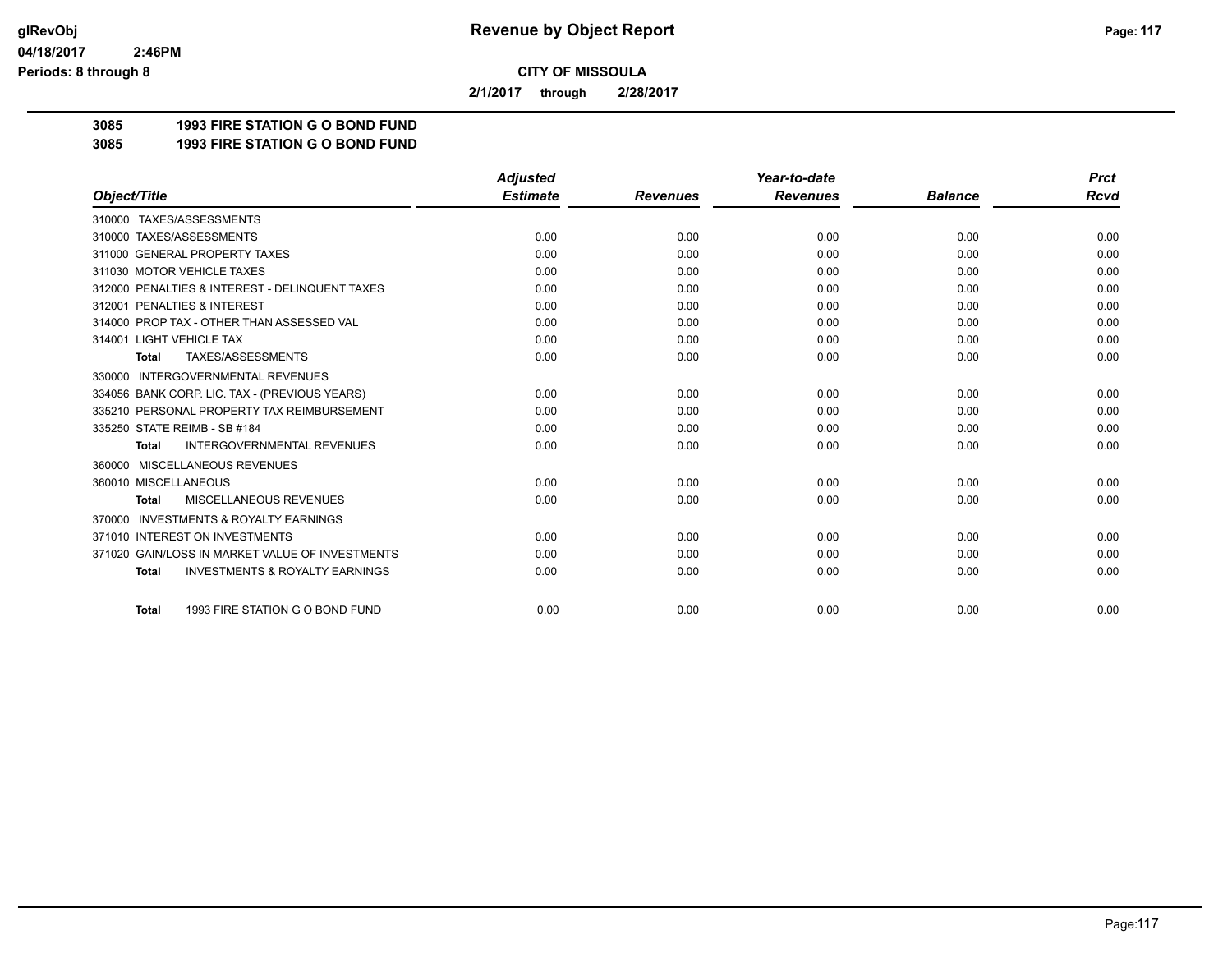**2/1/2017 through 2/28/2017**

#### **3085 1993 FIRE STATION G O BOND FUND**

|                                                           | <b>Adjusted</b> |                 | Year-to-date    |                | <b>Prct</b> |
|-----------------------------------------------------------|-----------------|-----------------|-----------------|----------------|-------------|
| Object/Title                                              | <b>Estimate</b> | <b>Revenues</b> | <b>Revenues</b> | <b>Balance</b> | Rcvd        |
| 310000 TAXES/ASSESSMENTS                                  |                 |                 |                 |                |             |
| 310000 TAXES/ASSESSMENTS                                  | 0.00            | 0.00            | 0.00            | 0.00           | 0.00        |
| 311000 GENERAL PROPERTY TAXES                             | 0.00            | 0.00            | 0.00            | 0.00           | 0.00        |
| 311030 MOTOR VEHICLE TAXES                                | 0.00            | 0.00            | 0.00            | 0.00           | 0.00        |
| 312000 PENALTIES & INTEREST - DELINQUENT TAXES            | 0.00            | 0.00            | 0.00            | 0.00           | 0.00        |
| 312001 PENALTIES & INTEREST                               | 0.00            | 0.00            | 0.00            | 0.00           | 0.00        |
| 314000 PROP TAX - OTHER THAN ASSESSED VAL                 | 0.00            | 0.00            | 0.00            | 0.00           | 0.00        |
| 314001 LIGHT VEHICLE TAX                                  | 0.00            | 0.00            | 0.00            | 0.00           | 0.00        |
| TAXES/ASSESSMENTS<br><b>Total</b>                         | 0.00            | 0.00            | 0.00            | 0.00           | 0.00        |
| 330000 INTERGOVERNMENTAL REVENUES                         |                 |                 |                 |                |             |
| 334056 BANK CORP. LIC. TAX - (PREVIOUS YEARS)             | 0.00            | 0.00            | 0.00            | 0.00           | 0.00        |
| 335210 PERSONAL PROPERTY TAX REIMBURSEMENT                | 0.00            | 0.00            | 0.00            | 0.00           | 0.00        |
| 335250 STATE REIMB - SB #184                              | 0.00            | 0.00            | 0.00            | 0.00           | 0.00        |
| <b>INTERGOVERNMENTAL REVENUES</b><br><b>Total</b>         | 0.00            | 0.00            | 0.00            | 0.00           | 0.00        |
| 360000 MISCELLANEOUS REVENUES                             |                 |                 |                 |                |             |
| 360010 MISCELLANEOUS                                      | 0.00            | 0.00            | 0.00            | 0.00           | 0.00        |
| <b>MISCELLANEOUS REVENUES</b><br><b>Total</b>             | 0.00            | 0.00            | 0.00            | 0.00           | 0.00        |
| 370000 INVESTMENTS & ROYALTY EARNINGS                     |                 |                 |                 |                |             |
| 371010 INTEREST ON INVESTMENTS                            | 0.00            | 0.00            | 0.00            | 0.00           | 0.00        |
| 371020 GAIN/LOSS IN MARKET VALUE OF INVESTMENT            | 0.00            | 0.00            | 0.00            | 0.00           | 0.00        |
| <b>INVESTMENTS &amp; ROYALTY EARNINGS</b><br><b>Total</b> | 0.00            | 0.00            | 0.00            | 0.00           | 0.00        |
| 1993 FIRE STATION G O BOND FUND<br><b>Total</b>           | 0.00            | 0.00            | 0.00            | 0.00           | 0.00        |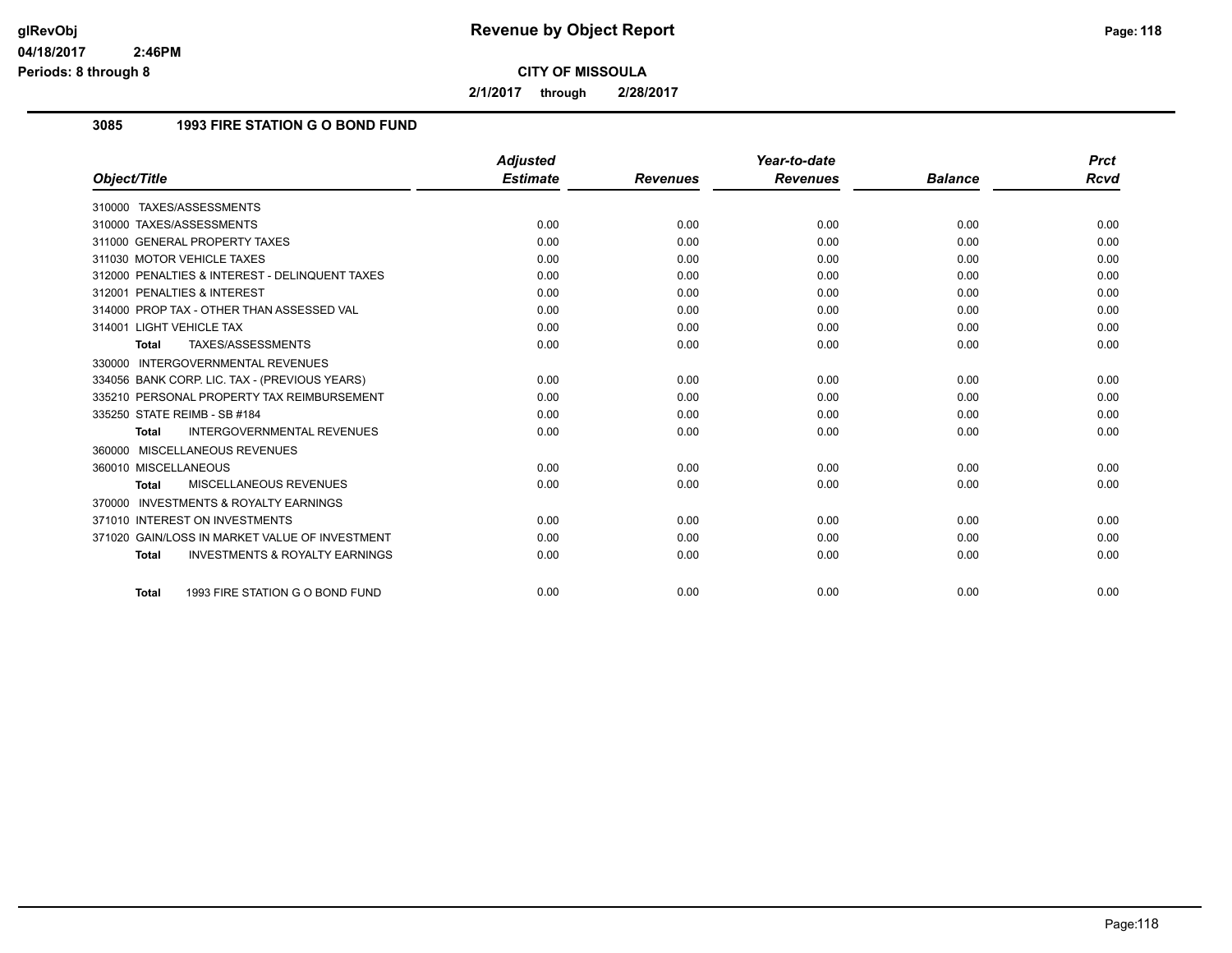**2/1/2017 through 2/28/2017**

**3090 2004 AQUATICS BOND 3090 2004 AQUATICS BOND**

|                                                           | <b>Adjusted</b> |                 | Year-to-date    |                | <b>Prct</b> |
|-----------------------------------------------------------|-----------------|-----------------|-----------------|----------------|-------------|
| Object/Title                                              | <b>Estimate</b> | <b>Revenues</b> | <b>Revenues</b> | <b>Balance</b> | <b>Rcvd</b> |
| 310000 TAXES/ASSESSMENTS                                  |                 |                 |                 |                |             |
| 310000 TAXES/ASSESSMENTS                                  | 0.00            | 0.00            | 0.00            | 0.00           | 0.00        |
| 311000 GENERAL PROPERTY TAXES                             | 0.00            | 0.00            | 0.00            | 0.00           | 0.00        |
| 311030 MOTOR VEHICLE TAXES                                | 0.00            | 0.00            | 0.00            | 0.00           | 0.00        |
| 312000 PENALTIES & INTEREST - DELINQUENT TAXES            | 0.00            | 0.00            | 0.00            | 0.00           | 0.00        |
| 312001 PENALTIES & INTEREST                               | 0.00            | 0.00            | 81.90           | $-81.90$       | 0.00        |
| 314000 PROP TAX - OTHER THAN ASSESSED VAL                 | 0.00            | 0.00            | 0.00            | 0.00           | 0.00        |
| 314001 LIGHT VEHICLE TAX                                  | 0.00            | 0.00            | 0.00            | 0.00           | 0.00        |
| TAXES/ASSESSMENTS<br><b>Total</b>                         | 0.00            | 0.00            | 81.90           | $-81.90$       | 0.00        |
| 330000 INTERGOVERNMENTAL REVENUES                         |                 |                 |                 |                |             |
| 334056 BANK CORP. LIC. TAX - (PREVIOUS YEARS)             | 0.00            | 0.00            | 0.00            | 0.00           | 0.00        |
| 335210 PERSONAL PROPERTY TAX REIMBURSEMENT                | 0.00            | 0.00            | 0.00            | 0.00           | 0.00        |
| 335250 STATE REIMB - SB #184                              | 0.00            | 0.00            | 0.00            | 0.00           | 0.00        |
| <b>INTERGOVERNMENTAL REVENUES</b><br><b>Total</b>         | 0.00            | 0.00            | 0.00            | 0.00           | 0.00        |
| 360000 MISCELLANEOUS REVENUES                             |                 |                 |                 |                |             |
| 360010 MISCELLANEOUS                                      | 0.00            | 0.00            | 0.00            | 0.00           | 0.00        |
| <b>MISCELLANEOUS REVENUES</b><br><b>Total</b>             | 0.00            | 0.00            | 0.00            | 0.00           | 0.00        |
| <b>INVESTMENTS &amp; ROYALTY EARNINGS</b><br>370000       |                 |                 |                 |                |             |
| 371010 INTEREST ON INVESTMENTS                            | 0.00            | 0.00            | 0.00            | 0.00           | 0.00        |
| 371020 GAIN/LOSS IN MARKET VALUE OF INVESTMENTS           | 0.00            | 0.00            | 0.00            | 0.00           | 0.00        |
| <b>INVESTMENTS &amp; ROYALTY EARNINGS</b><br><b>Total</b> | 0.00            | 0.00            | 0.00            | 0.00           | 0.00        |
| 380000 OTHER FINANCING SOURCES                            |                 |                 |                 |                |             |
| 383043 TRANSFERS FROM IMPACT FEES                         | 0.00            | 0.00            | 0.00            | 0.00           | 0.00        |
| OTHER FINANCING SOURCES<br>Total                          | 0.00            | 0.00            | 0.00            | 0.00           | 0.00        |
| 2004 AQUATICS BOND<br><b>Total</b>                        | 0.00            | 0.00            | 81.90           | $-81.90$       | 0.00        |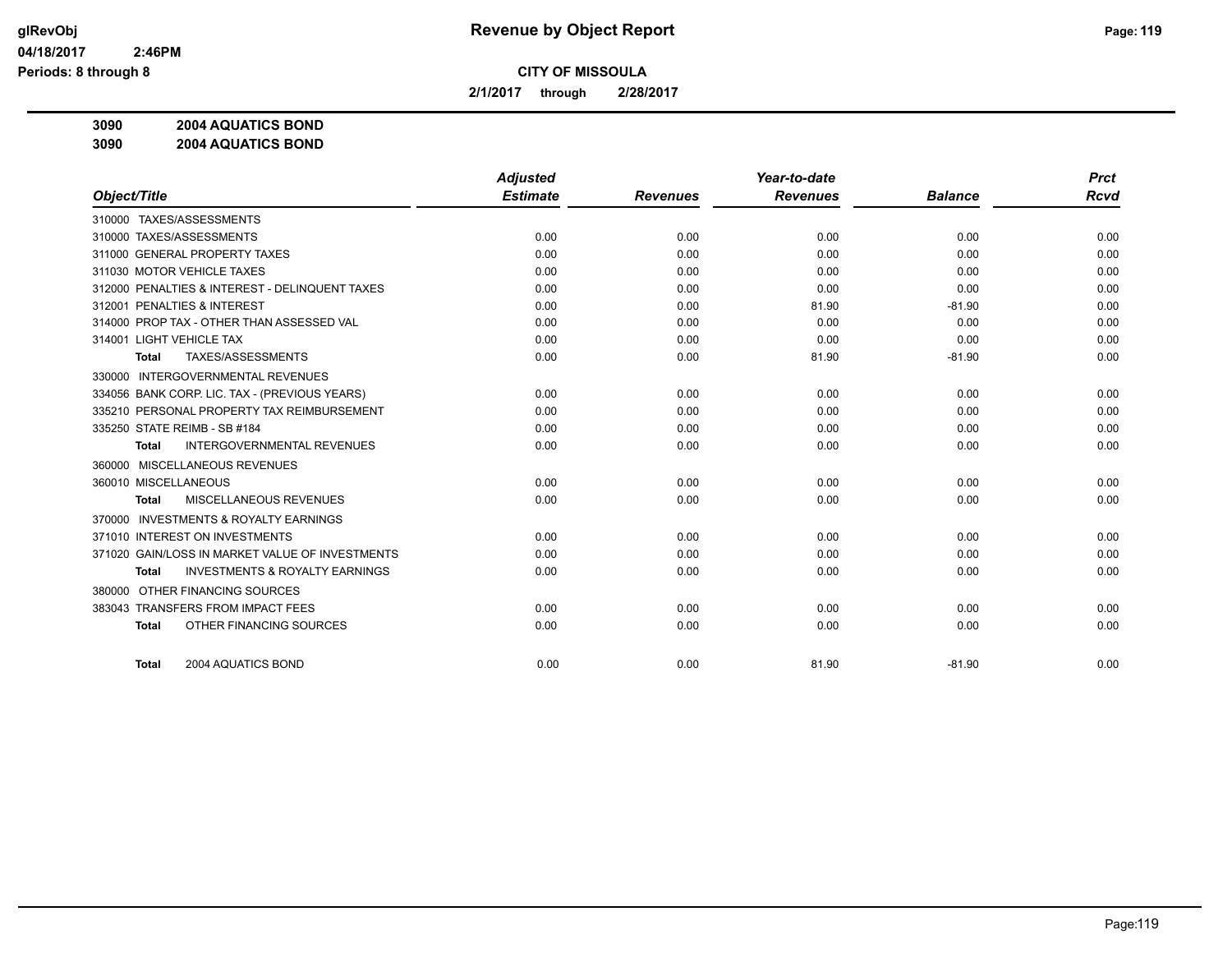**2/1/2017 through 2/28/2017**

#### **3090 2004 AQUATICS BOND**

|                                                           | <b>Adjusted</b> |                 | Year-to-date    |                | <b>Prct</b> |
|-----------------------------------------------------------|-----------------|-----------------|-----------------|----------------|-------------|
| Object/Title                                              | <b>Estimate</b> | <b>Revenues</b> | <b>Revenues</b> | <b>Balance</b> | <b>Rcvd</b> |
| 310000 TAXES/ASSESSMENTS                                  |                 |                 |                 |                |             |
| 310000 TAXES/ASSESSMENTS                                  | 0.00            | 0.00            | 0.00            | 0.00           | 0.00        |
| 311000 GENERAL PROPERTY TAXES                             | 0.00            | 0.00            | 0.00            | 0.00           | 0.00        |
| 311030 MOTOR VEHICLE TAXES                                | 0.00            | 0.00            | 0.00            | 0.00           | 0.00        |
| 312000 PENALTIES & INTEREST - DELINQUENT TAXES            | 0.00            | 0.00            | 0.00            | 0.00           | 0.00        |
| 312001 PENALTIES & INTEREST                               | 0.00            | 0.00            | 81.90           | $-81.90$       | 0.00        |
| 314000 PROP TAX - OTHER THAN ASSESSED VAL                 | 0.00            | 0.00            | 0.00            | 0.00           | 0.00        |
| 314001 LIGHT VEHICLE TAX                                  | 0.00            | 0.00            | 0.00            | 0.00           | 0.00        |
| TAXES/ASSESSMENTS<br>Total                                | 0.00            | 0.00            | 81.90           | $-81.90$       | 0.00        |
| 330000 INTERGOVERNMENTAL REVENUES                         |                 |                 |                 |                |             |
| 334056 BANK CORP. LIC. TAX - (PREVIOUS YEARS)             | 0.00            | 0.00            | 0.00            | 0.00           | 0.00        |
| 335210 PERSONAL PROPERTY TAX REIMBURSEMENT                | 0.00            | 0.00            | 0.00            | 0.00           | 0.00        |
| 335250 STATE REIMB - SB #184                              | 0.00            | 0.00            | 0.00            | 0.00           | 0.00        |
| INTERGOVERNMENTAL REVENUES<br><b>Total</b>                | 0.00            | 0.00            | 0.00            | 0.00           | 0.00        |
| 360000 MISCELLANEOUS REVENUES                             |                 |                 |                 |                |             |
| 360010 MISCELLANEOUS                                      | 0.00            | 0.00            | 0.00            | 0.00           | 0.00        |
| MISCELLANEOUS REVENUES<br>Total                           | 0.00            | 0.00            | 0.00            | 0.00           | 0.00        |
| 370000 INVESTMENTS & ROYALTY EARNINGS                     |                 |                 |                 |                |             |
| 371010 INTEREST ON INVESTMENTS                            | 0.00            | 0.00            | 0.00            | 0.00           | 0.00        |
| 371020 GAIN/LOSS IN MARKET VALUE OF INVESTMENT            | 0.00            | 0.00            | 0.00            | 0.00           | 0.00        |
| <b>INVESTMENTS &amp; ROYALTY EARNINGS</b><br><b>Total</b> | 0.00            | 0.00            | 0.00            | 0.00           | 0.00        |
| 380000 OTHER FINANCING SOURCES                            |                 |                 |                 |                |             |
| 383043 TRANSFERS FROM IMPACT FEES                         | 0.00            | 0.00            | 0.00            | 0.00           | 0.00        |
| OTHER FINANCING SOURCES<br><b>Total</b>                   | 0.00            | 0.00            | 0.00            | 0.00           | 0.00        |
| 2004 AQUATICS BOND<br><b>Total</b>                        | 0.00            | 0.00            | 81.90           | $-81.90$       | 0.00        |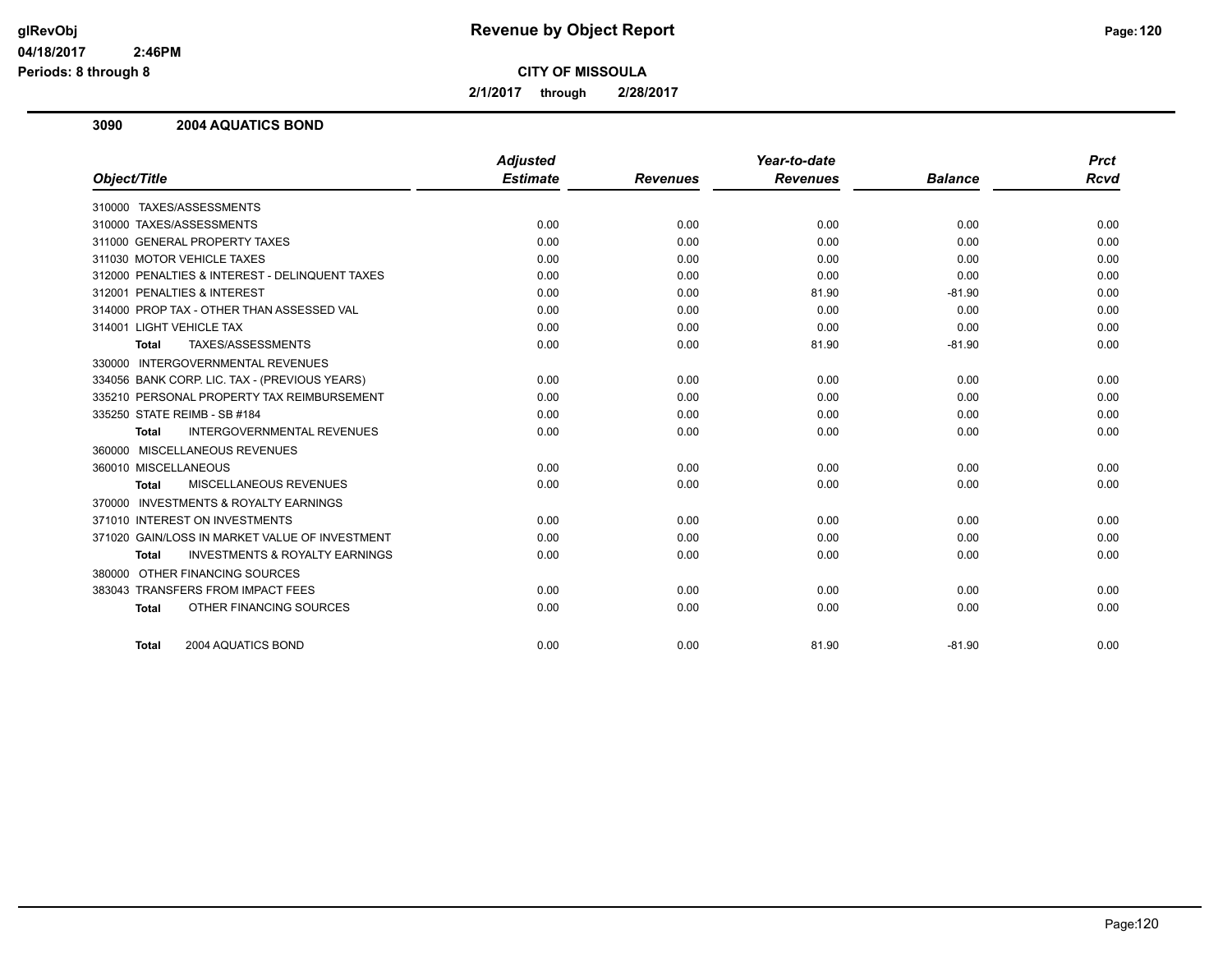**2/1/2017 through 2/28/2017**

# **3091 SERIES 2012A AQUATICS REFUNDING BOND**

| 3091 | <b>SERIES 2012A AQUATICS REFUNDING BOND</b> |  |
|------|---------------------------------------------|--|
|      |                                             |  |

|                                                           | <b>Adjusted</b> |                 | Year-to-date    |                | <b>Prct</b> |
|-----------------------------------------------------------|-----------------|-----------------|-----------------|----------------|-------------|
| Object/Title                                              | <b>Estimate</b> | <b>Revenues</b> | <b>Revenues</b> | <b>Balance</b> | Rcvd        |
| TAXES/ASSESSMENTS<br>310000                               |                 |                 |                 |                |             |
| 310000 TAXES/ASSESSMENTS                                  | 0.00            | 0.00            | 0.00            | 0.00           | 0.00        |
| 311000 GENERAL PROPERTY TAXES                             | 593,785.00      | 5,111.74        | 308,731.98      | 285,053.02     | 51.99       |
| 312000 PENALTIES & INTEREST - DELINQUENT TAXES            | 0.00            | 0.00            | 0.00            | 0.00           | 0.00        |
| 312001 PENALTIES & INTEREST                               | 0.00            | 83.99           | 208.47          | $-208.47$      | 0.00        |
| 314000 PROP TAX - OTHER THAN ASSESSED VAL                 | 0.00            | 0.00            | 0.00            | 0.00           | 0.00        |
| TAXES/ASSESSMENTS<br><b>Total</b>                         | 593,785.00      | 5,195.73        | 308,940.45      | 284,844.55     | 52.03       |
| MISCELLANEOUS REVENUES<br>360000                          |                 |                 |                 |                |             |
| 360010 MISCELLANEOUS                                      | 0.00            | 0.00            | 0.00            | 0.00           | 0.00        |
| MISCELLANEOUS REVENUES<br><b>Total</b>                    | 0.00            | 0.00            | 0.00            | 0.00           | 0.00        |
| <b>INVESTMENTS &amp; ROYALTY EARNINGS</b><br>370000       |                 |                 |                 |                |             |
| 371010 INTEREST ON INVESTMENTS                            | 0.00            | 0.00            | 0.00            | 0.00           | 0.00        |
| 371020 GAIN/LOSS IN MARKET VALUE OF INVESTMENTS           | 0.00            | 0.00            | 0.00            | 0.00           | 0.00        |
| <b>INVESTMENTS &amp; ROYALTY EARNINGS</b><br><b>Total</b> | 0.00            | 0.00            | 0.00            | 0.00           | 0.00        |
| OTHER FINANCING SOURCES<br>380000                         |                 |                 |                 |                |             |
| 381010 BOND PROCEEDS                                      | 0.00            | 0.00            | 0.00            | 0.00           | 0.00        |
| OTHER FINANCING SOURCES<br><b>Total</b>                   | 0.00            | 0.00            | 0.00            | 0.00           | 0.00        |
| SERIES 2012A AQUATICS REFUNDING BONI<br><b>Total</b>      | 593,785.00      | 5,195.73        | 308,940.45      | 284,844.55     | 52.03       |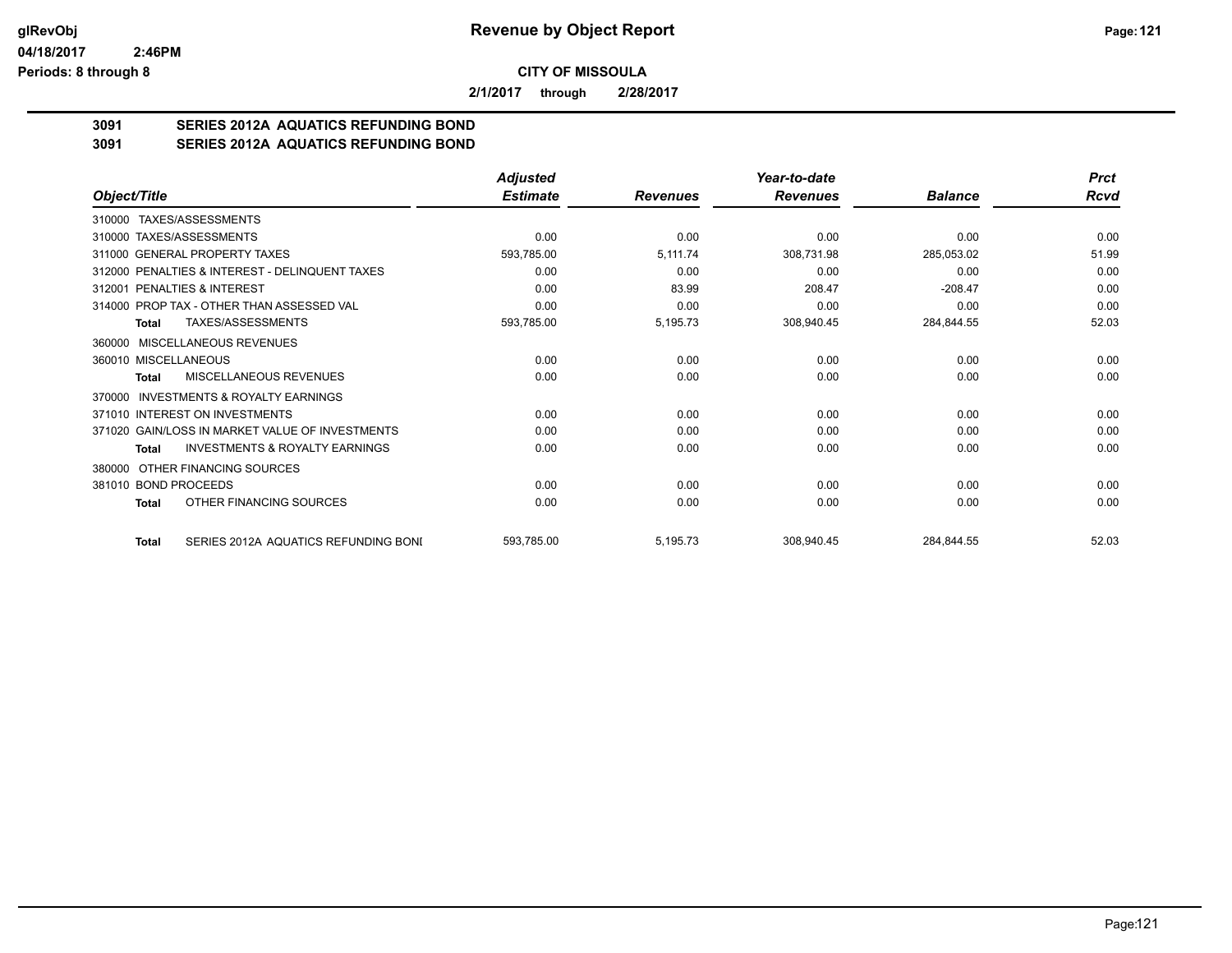**2/1/2017 through 2/28/2017**

#### **3091 SERIES 2012A AQUATICS REFUNDING BOND**

|                                                     | <b>Adjusted</b> |                 | Year-to-date    |                | <b>Prct</b> |
|-----------------------------------------------------|-----------------|-----------------|-----------------|----------------|-------------|
| Object/Title                                        | <b>Estimate</b> | <b>Revenues</b> | <b>Revenues</b> | <b>Balance</b> | Rcvd        |
| 310000 TAXES/ASSESSMENTS                            |                 |                 |                 |                |             |
| 310000 TAXES/ASSESSMENTS                            | 0.00            | 0.00            | 0.00            | 0.00           | 0.00        |
| 311000 GENERAL PROPERTY TAXES                       | 593,785.00      | 5,111.74        | 308,731.98      | 285,053.02     | 51.99       |
| 312000 PENALTIES & INTEREST - DELINQUENT TAXES      | 0.00            | 0.00            | 0.00            | 0.00           | 0.00        |
| 312001 PENALTIES & INTEREST                         | 0.00            | 83.99           | 208.47          | $-208.47$      | 0.00        |
| 314000 PROP TAX - OTHER THAN ASSESSED VAL           | 0.00            | 0.00            | 0.00            | 0.00           | 0.00        |
| TAXES/ASSESSMENTS<br><b>Total</b>                   | 593,785.00      | 5,195.73        | 308,940.45      | 284,844.55     | 52.03       |
| 360000 MISCELLANEOUS REVENUES                       |                 |                 |                 |                |             |
| 360010 MISCELLANEOUS                                | 0.00            | 0.00            | 0.00            | 0.00           | 0.00        |
| MISCELLANEOUS REVENUES<br><b>Total</b>              | 0.00            | 0.00            | 0.00            | 0.00           | 0.00        |
| <b>INVESTMENTS &amp; ROYALTY EARNINGS</b><br>370000 |                 |                 |                 |                |             |
| 371010 INTEREST ON INVESTMENTS                      | 0.00            | 0.00            | 0.00            | 0.00           | 0.00        |
| 371020 GAIN/LOSS IN MARKET VALUE OF INVESTMENT      | 0.00            | 0.00            | 0.00            | 0.00           | 0.00        |
| <b>INVESTMENTS &amp; ROYALTY EARNINGS</b><br>Total  | 0.00            | 0.00            | 0.00            | 0.00           | 0.00        |
| OTHER FINANCING SOURCES<br>380000                   |                 |                 |                 |                |             |
| 381010 BOND PROCEEDS                                | 0.00            | 0.00            | 0.00            | 0.00           | 0.00        |
| OTHER FINANCING SOURCES<br>Total                    | 0.00            | 0.00            | 0.00            | 0.00           | 0.00        |
| SERIES 2012A AQUATICS REFUNDING BON<br><b>Total</b> | 593,785.00      | 5,195.73        | 308,940.45      | 284,844.55     | 52.03       |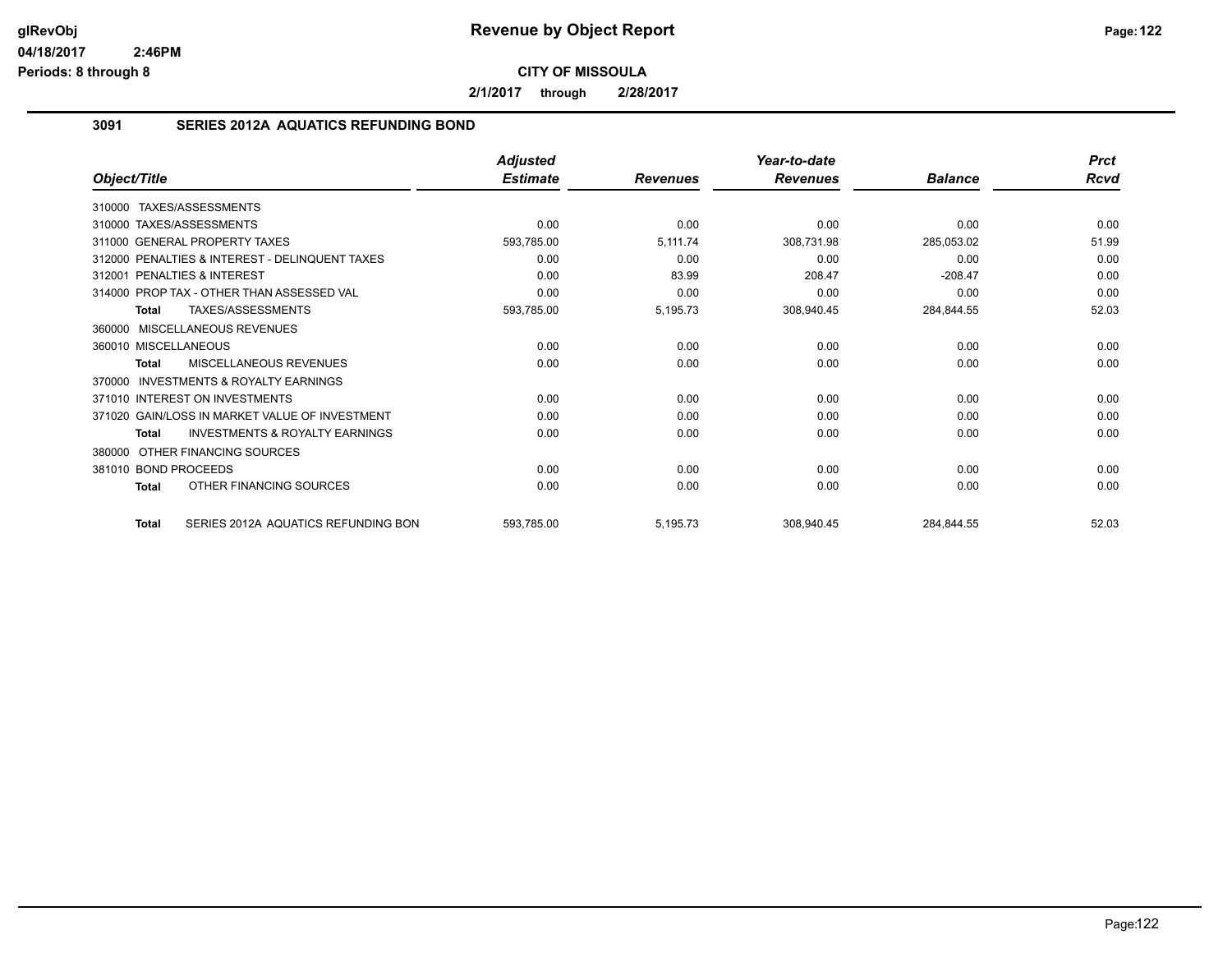**2/1/2017 through 2/28/2017**

# **3092 Series 2013A GO REFUNDING BONDS**

**3092 Series 2013A GO REFUNDING BONDS**

|                                                    | <b>Adjusted</b> |                 | Year-to-date    |                | <b>Prct</b> |
|----------------------------------------------------|-----------------|-----------------|-----------------|----------------|-------------|
| Object/Title                                       | <b>Estimate</b> | <b>Revenues</b> | <b>Revenues</b> | <b>Balance</b> | <b>Rcvd</b> |
| 310000 TAXES/ASSESSMENTS                           |                 |                 |                 |                |             |
| 310000 TAXES/ASSESSMENTS                           | 0.00            | 0.00            | 0.00            | 0.00           | 0.00        |
| 311000 GENERAL PROPERTY TAXES                      | 670,470.00      | 5,777.41        | 348,745.45      | 321,724.55     | 52.02       |
| 312000 PENALTIES & INTEREST - DELINQUENT TAXES     | 0.00            | 0.00            | 0.00            | 0.00           | 0.00        |
| <b>PENALTIES &amp; INTEREST</b><br>312001          | 0.00            | 94.96           | 154.02          | $-154.02$      | 0.00        |
| TAXES/ASSESSMENTS<br>Total                         | 670,470.00      | 5,872.37        | 348,899.47      | 321,570.53     | 52.04       |
| 370000 INVESTMENTS & ROYALTY EARNINGS              |                 |                 |                 |                |             |
| 371010 INTEREST ON INVESTMENTS                     | 0.00            | 0.00            | 0.00            | 0.00           | 0.00        |
| 371020 GAIN/LOSS IN MARKET VALUE OF INVESTMENTS    | 0.00            | 0.00            | 0.00            | 0.00           | 0.00        |
| <b>INVESTMENTS &amp; ROYALTY EARNINGS</b><br>Total | 0.00            | 0.00            | 0.00            | 0.00           | 0.00        |
| OTHER FINANCING SOURCES<br>380000                  |                 |                 |                 |                |             |
| 381010 BOND PROCEEDS                               | 0.00            | 0.00            | 0.00            | 0.00           | 0.00        |
| OTHER FINANCING SOURCES<br><b>Total</b>            | 0.00            | 0.00            | 0.00            | 0.00           | 0.00        |
| Series 2013A GO REFUNDING BONDS<br><b>Total</b>    | 670.470.00      | 5,872.37        | 348,899.47      | 321,570.53     | 52.04       |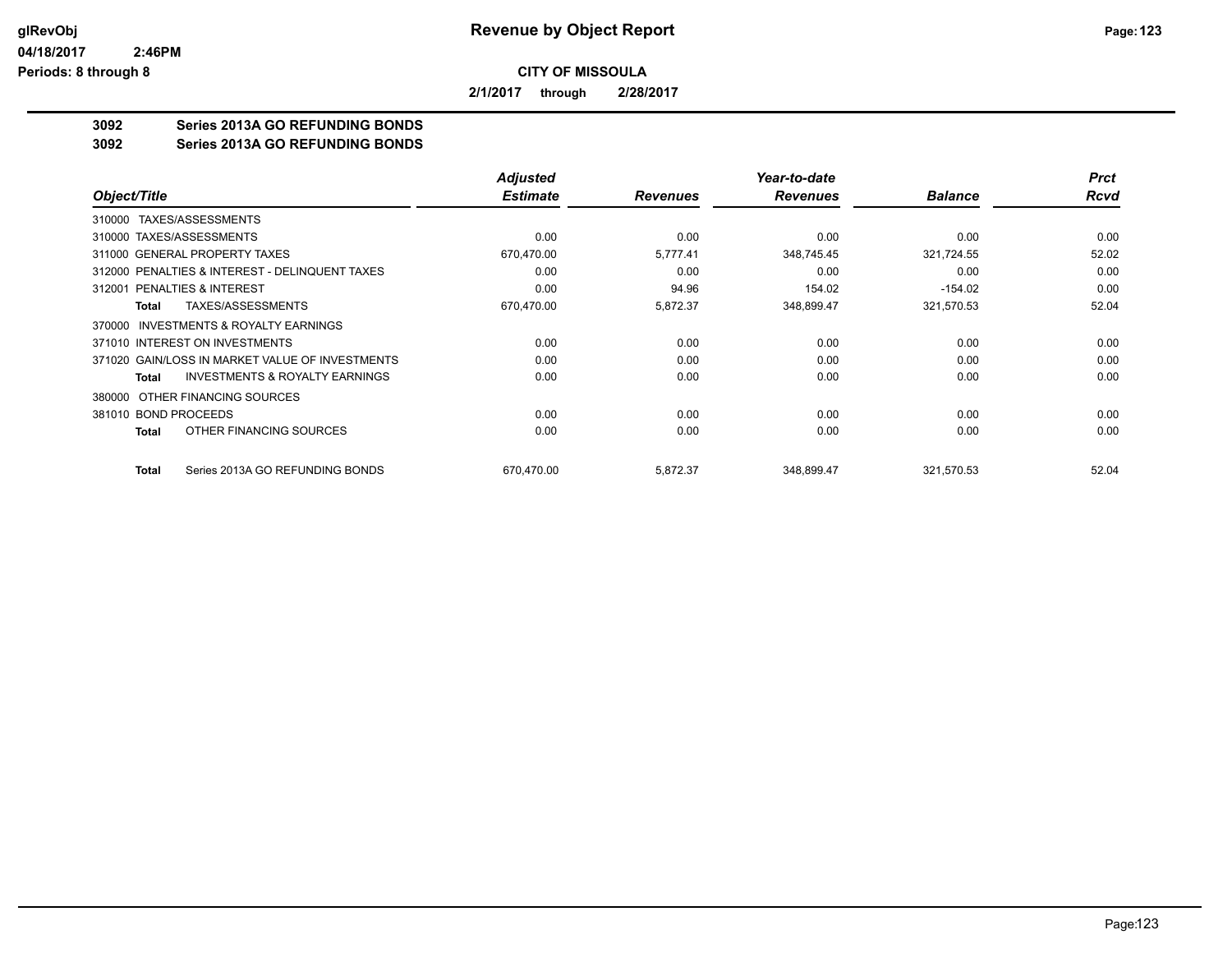**2/1/2017 through 2/28/2017**

#### **3092 Series 2013A GO REFUNDING BONDS**

| Object/Title                                        | <b>Adjusted</b><br><b>Estimate</b> | <b>Revenues</b> | Year-to-date<br><b>Revenues</b> | <b>Balance</b> | <b>Prct</b><br>Rcvd |
|-----------------------------------------------------|------------------------------------|-----------------|---------------------------------|----------------|---------------------|
|                                                     |                                    |                 |                                 |                |                     |
| TAXES/ASSESSMENTS<br>310000                         |                                    |                 |                                 |                |                     |
| 310000 TAXES/ASSESSMENTS                            | 0.00                               | 0.00            | 0.00                            | 0.00           | 0.00                |
| 311000 GENERAL PROPERTY TAXES                       | 670,470.00                         | 5.777.41        | 348,745.45                      | 321,724.55     | 52.02               |
| 312000 PENALTIES & INTEREST - DELINQUENT TAXES      | 0.00                               | 0.00            | 0.00                            | 0.00           | 0.00                |
| 312001 PENALTIES & INTEREST                         | 0.00                               | 94.96           | 154.02                          | $-154.02$      | 0.00                |
| TAXES/ASSESSMENTS<br>Total                          | 670,470.00                         | 5,872.37        | 348,899.47                      | 321,570.53     | 52.04               |
| <b>INVESTMENTS &amp; ROYALTY EARNINGS</b><br>370000 |                                    |                 |                                 |                |                     |
| 371010 INTEREST ON INVESTMENTS                      | 0.00                               | 0.00            | 0.00                            | 0.00           | 0.00                |
| 371020 GAIN/LOSS IN MARKET VALUE OF INVESTMENT      | 0.00                               | 0.00            | 0.00                            | 0.00           | 0.00                |
| <b>INVESTMENTS &amp; ROYALTY EARNINGS</b><br>Total  | 0.00                               | 0.00            | 0.00                            | 0.00           | 0.00                |
| 380000 OTHER FINANCING SOURCES                      |                                    |                 |                                 |                |                     |
| 381010 BOND PROCEEDS                                | 0.00                               | 0.00            | 0.00                            | 0.00           | 0.00                |
| OTHER FINANCING SOURCES<br><b>Total</b>             | 0.00                               | 0.00            | 0.00                            | 0.00           | 0.00                |
| Series 2013A GO REFUNDING BONDS<br><b>Total</b>     | 670,470.00                         | 5,872.37        | 348,899.47                      | 321,570.53     | 52.04               |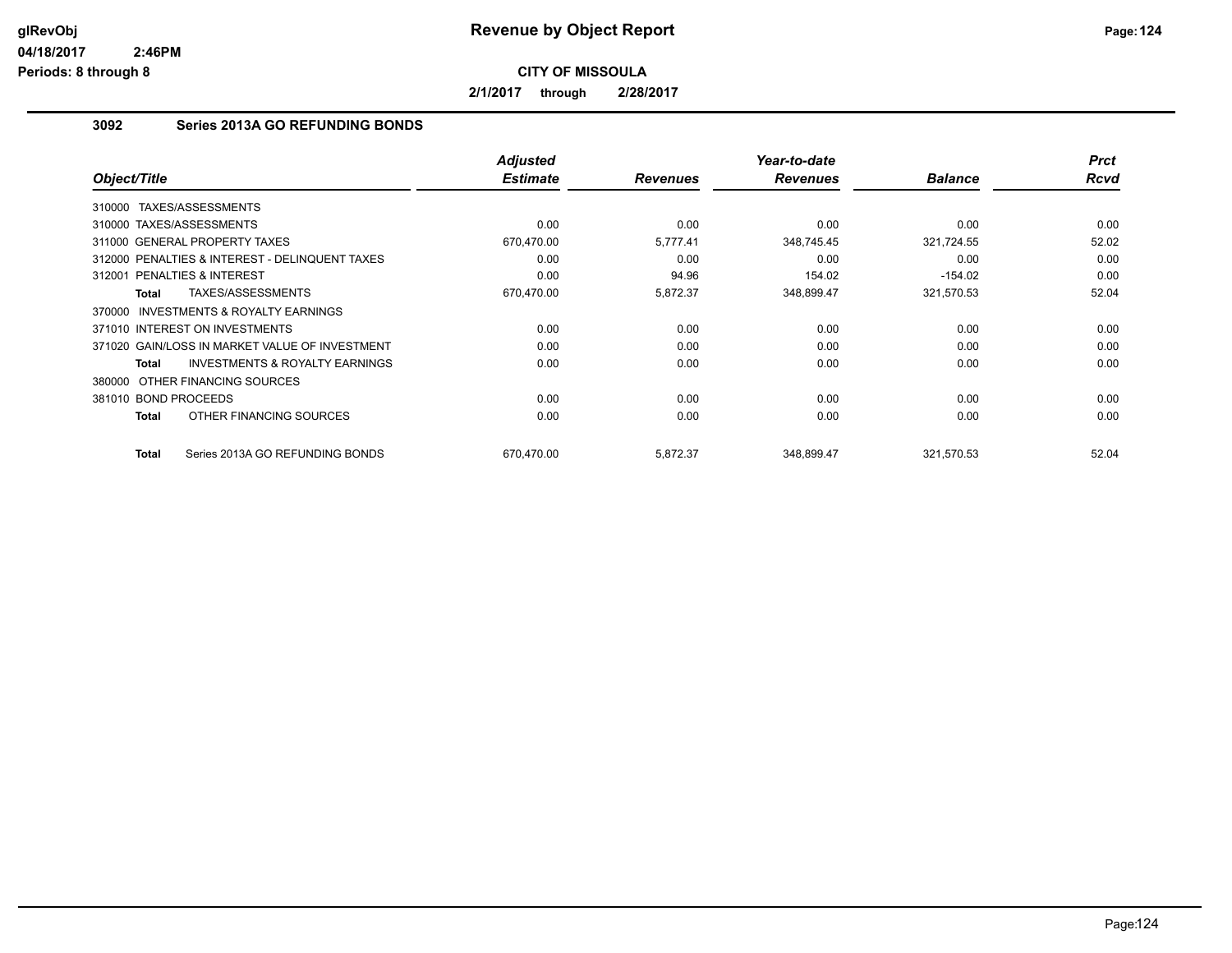**2/1/2017 through 2/28/2017**

#### **3095 2004 REFUNDING BONDS DEBT SERVICE 3095 2004 REFUNDING BONDS DEBT SERVICE**

|                                                    | <b>Adjusted</b> |                 | Year-to-date    |                | <b>Prct</b> |
|----------------------------------------------------|-----------------|-----------------|-----------------|----------------|-------------|
| Object/Title                                       | <b>Estimate</b> | <b>Revenues</b> | <b>Revenues</b> | <b>Balance</b> | <b>Rcvd</b> |
| 310000 TAXES/ASSESSMENTS                           |                 |                 |                 |                |             |
| 310000 TAXES/ASSESSMENTS                           | 0.00            | 0.00            | 0.00            | 0.00           | 0.00        |
| 311000 GENERAL PROPERTY TAXES                      | 0.00            | 0.09            | $-12.78$        | 12.78          | 0.00        |
| 311030 MOTOR VEHICLE TAXES                         | 0.00            | 0.00            | 0.00            | 0.00           | 0.00        |
| 312000 PENALTIES & INTEREST - DELINQUENT TAXES     | 0.00            | 0.00            | 0.00            | 0.00           | 0.00        |
| 312001 PENALTIES & INTEREST                        | 0.00            | 0.05            | 0.40            | $-0.40$        | 0.00        |
| 314000 PROP TAX - OTHER THAN ASSESSED VAL          | 0.00            | 0.00            | 0.00            | 0.00           | 0.00        |
| 314001 LIGHT VEHICLE TAX                           | 0.00            | 0.00            | 0.00            | 0.00           | 0.00        |
| TAXES/ASSESSMENTS<br>Total                         | 0.00            | 0.14            | $-12.38$        | 12.38          | 0.00        |
| <b>INTERGOVERNMENTAL REVENUES</b><br>330000        |                 |                 |                 |                |             |
| 334056 BANK CORP. LIC. TAX - (PREVIOUS YEARS)      | 0.00            | 0.00            | 0.00            | 0.00           | 0.00        |
| 335210 PERSONAL PROPERTY TAX REIMBURSEMENT         | 0.00            | 0.00            | 0.00            | 0.00           | 0.00        |
| 335250 STATE REIMB - SB #184                       | 0.00            | 0.00            | 0.00            | 0.00           | 0.00        |
| <b>INTERGOVERNMENTAL REVENUES</b><br>Total         | 0.00            | 0.00            | 0.00            | 0.00           | 0.00        |
| 360000 MISCELLANEOUS REVENUES                      |                 |                 |                 |                |             |
| 360010 MISCELLANEOUS                               | 0.00            | 0.00            | 0.00            | 0.00           | 0.00        |
| MISCELLANEOUS REVENUES<br>Total                    | 0.00            | 0.00            | 0.00            | 0.00           | 0.00        |
| 370000 INVESTMENTS & ROYALTY EARNINGS              |                 |                 |                 |                |             |
| 371010 INTEREST ON INVESTMENTS                     | 0.00            | 0.00            | 0.00            | 0.00           | 0.00        |
| 371020 GAIN/LOSS IN MARKET VALUE OF INVESTMENTS    | 0.00            | 0.00            | 0.00            | 0.00           | 0.00        |
| <b>INVESTMENTS &amp; ROYALTY EARNINGS</b><br>Total | 0.00            | 0.00            | 0.00            | 0.00           | 0.00        |
| 380000 OTHER FINANCING SOURCES                     |                 |                 |                 |                |             |
| 380000 OTHER FINANCING SOURCES                     | 0.00            | 0.00            | 0.00            | 0.00           | 0.00        |
| 381009 TRANSFERS IN                                | 0.00            | 0.00            | 0.00            | 0.00           | 0.00        |
| 381010 BOND PROCEEDS                               | 0.00            | 0.00            | 0.00            | 0.00           | 0.00        |
| 383043 TRANSFERS FROM IMPACT FEES                  | 0.00            | 0.00            | 0.00            | 0.00           | 0.00        |
| OTHER FINANCING SOURCES<br><b>Total</b>            | 0.00            | 0.00            | 0.00            | 0.00           | 0.00        |
| 2004 REFUNDING BONDS DEBT SERVICE<br>Total         | 0.00            | 0.14            | $-12.38$        | 12.38          | 0.00        |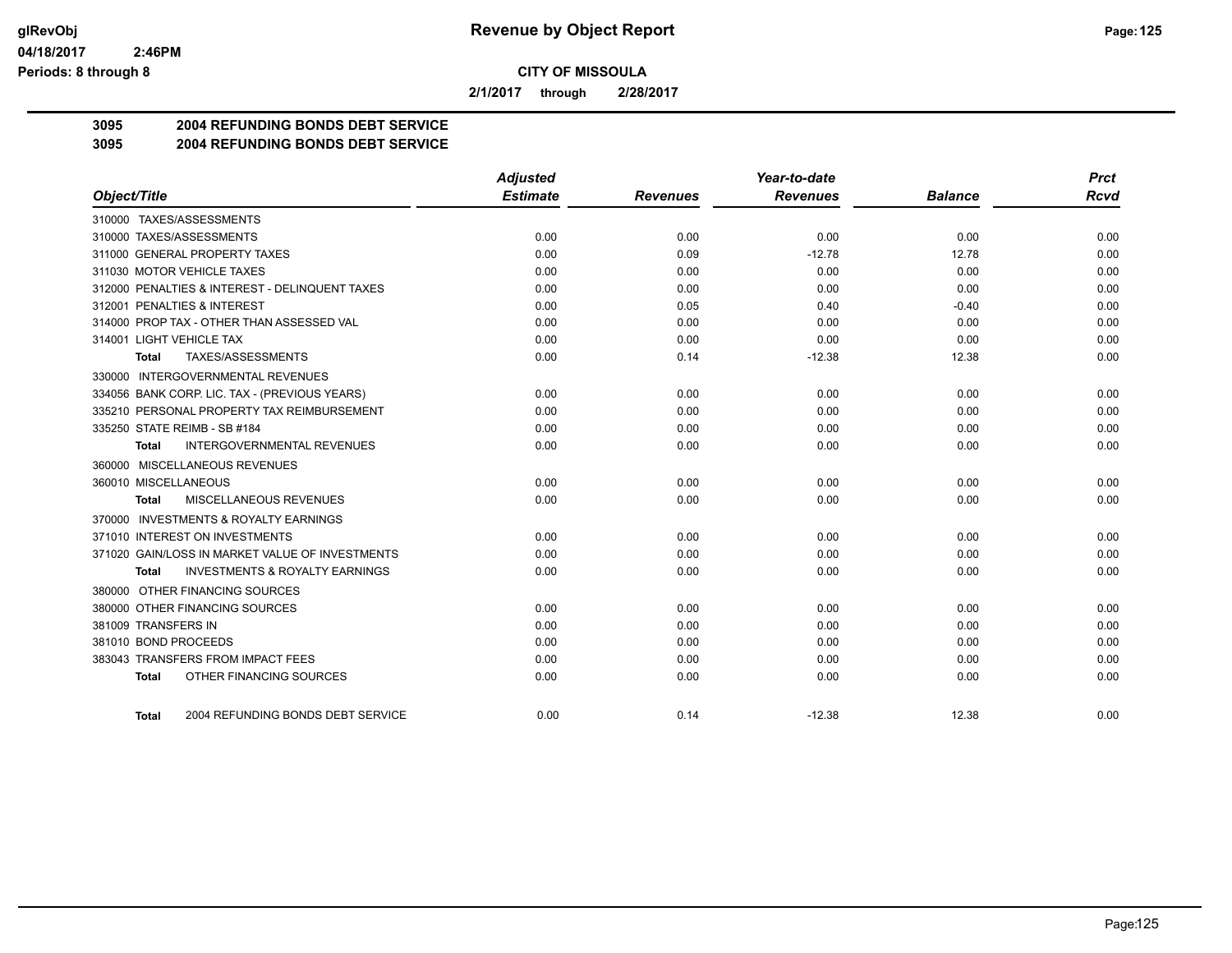**2/1/2017 through 2/28/2017**

#### **3095 2004 REFUNDING BONDS DEBT SERVICE**

|                                                           | <b>Adjusted</b> |                 | Year-to-date    |                | <b>Prct</b> |
|-----------------------------------------------------------|-----------------|-----------------|-----------------|----------------|-------------|
| Object/Title                                              | <b>Estimate</b> | <b>Revenues</b> | <b>Revenues</b> | <b>Balance</b> | <b>Rcvd</b> |
| 310000 TAXES/ASSESSMENTS                                  |                 |                 |                 |                |             |
| 310000 TAXES/ASSESSMENTS                                  | 0.00            | 0.00            | 0.00            | 0.00           | 0.00        |
| 311000 GENERAL PROPERTY TAXES                             | 0.00            | 0.09            | $-12.78$        | 12.78          | 0.00        |
| 311030 MOTOR VEHICLE TAXES                                | 0.00            | 0.00            | 0.00            | 0.00           | 0.00        |
| 312000 PENALTIES & INTEREST - DELINQUENT TAXES            | 0.00            | 0.00            | 0.00            | 0.00           | 0.00        |
| 312001 PENALTIES & INTEREST                               | 0.00            | 0.05            | 0.40            | $-0.40$        | 0.00        |
| 314000 PROP TAX - OTHER THAN ASSESSED VAL                 | 0.00            | 0.00            | 0.00            | 0.00           | 0.00        |
| 314001 LIGHT VEHICLE TAX                                  | 0.00            | 0.00            | 0.00            | 0.00           | 0.00        |
| TAXES/ASSESSMENTS<br><b>Total</b>                         | 0.00            | 0.14            | $-12.38$        | 12.38          | 0.00        |
| 330000 INTERGOVERNMENTAL REVENUES                         |                 |                 |                 |                |             |
| 334056 BANK CORP. LIC. TAX - (PREVIOUS YEARS)             | 0.00            | 0.00            | 0.00            | 0.00           | 0.00        |
| 335210 PERSONAL PROPERTY TAX REIMBURSEMENT                | 0.00            | 0.00            | 0.00            | 0.00           | 0.00        |
| 335250 STATE REIMB - SB #184                              | 0.00            | 0.00            | 0.00            | 0.00           | 0.00        |
| <b>Total</b><br>INTERGOVERNMENTAL REVENUES                | 0.00            | 0.00            | 0.00            | 0.00           | 0.00        |
| 360000 MISCELLANEOUS REVENUES                             |                 |                 |                 |                |             |
| 360010 MISCELLANEOUS                                      | 0.00            | 0.00            | 0.00            | 0.00           | 0.00        |
| <b>MISCELLANEOUS REVENUES</b><br><b>Total</b>             | 0.00            | 0.00            | 0.00            | 0.00           | 0.00        |
| 370000 INVESTMENTS & ROYALTY EARNINGS                     |                 |                 |                 |                |             |
| 371010 INTEREST ON INVESTMENTS                            | 0.00            | 0.00            | 0.00            | 0.00           | 0.00        |
| 371020 GAIN/LOSS IN MARKET VALUE OF INVESTMENT            | 0.00            | 0.00            | 0.00            | 0.00           | 0.00        |
| <b>INVESTMENTS &amp; ROYALTY EARNINGS</b><br><b>Total</b> | 0.00            | 0.00            | 0.00            | 0.00           | 0.00        |
| 380000 OTHER FINANCING SOURCES                            |                 |                 |                 |                |             |
| 380000 OTHER FINANCING SOURCES                            | 0.00            | 0.00            | 0.00            | 0.00           | 0.00        |
| 381009 TRANSFERS IN                                       | 0.00            | 0.00            | 0.00            | 0.00           | 0.00        |
| 381010 BOND PROCEEDS                                      | 0.00            | 0.00            | 0.00            | 0.00           | 0.00        |
| 383043 TRANSFERS FROM IMPACT FEES                         | 0.00            | 0.00            | 0.00            | 0.00           | 0.00        |
| OTHER FINANCING SOURCES<br><b>Total</b>                   | 0.00            | 0.00            | 0.00            | 0.00           | 0.00        |
| 2004 REFUNDING BONDS DEBT SERVICE<br><b>Total</b>         | 0.00            | 0.14            | $-12.38$        | 12.38          | 0.00        |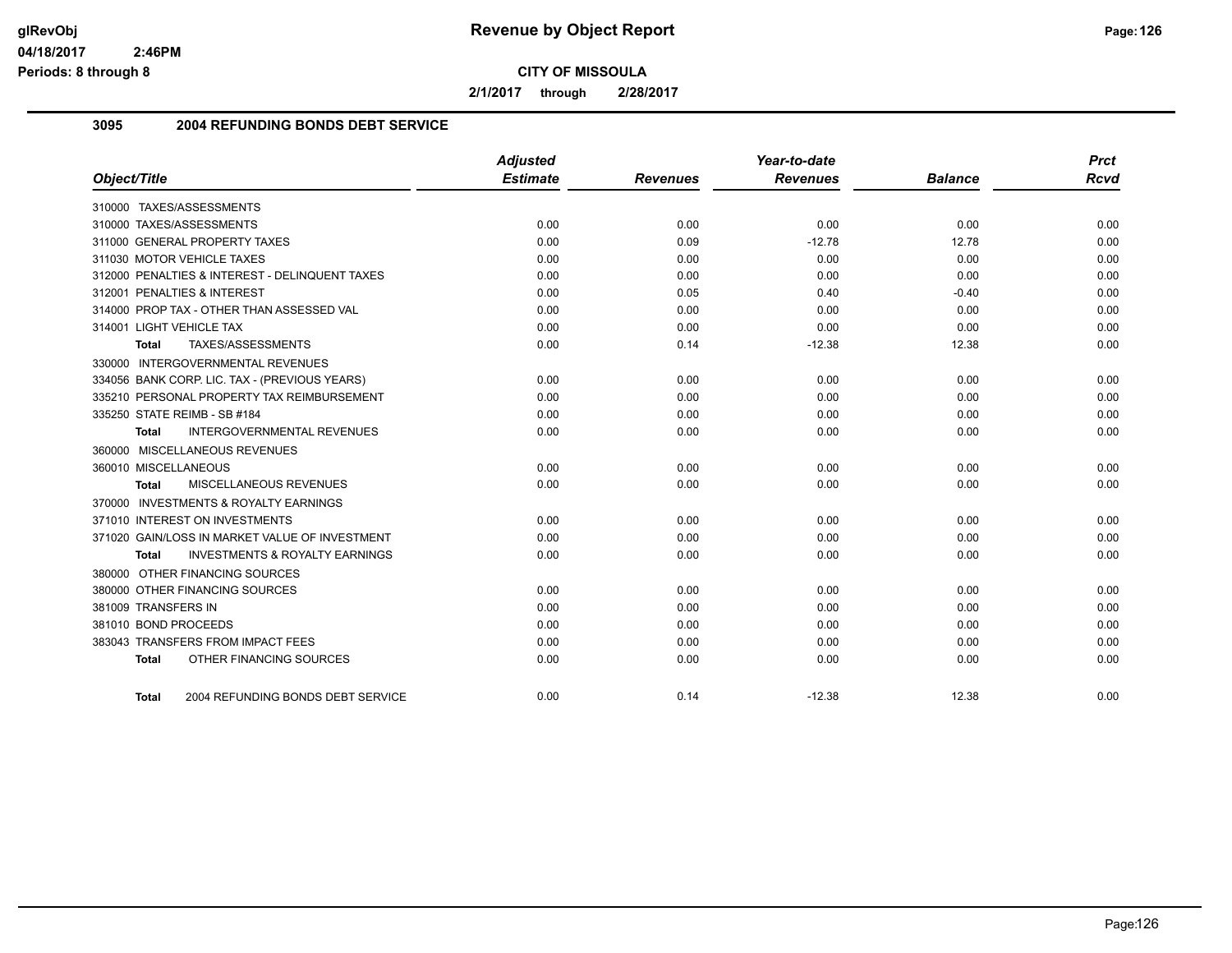**2/1/2017 through 2/28/2017**

**3096 NEW FIRE STATION GO BOND**

**3096 NEW FIRE STATION GO BOND**

|                                                           | <b>Adjusted</b> |                 | Year-to-date    |                | <b>Prct</b> |
|-----------------------------------------------------------|-----------------|-----------------|-----------------|----------------|-------------|
| Object/Title                                              | <b>Estimate</b> | <b>Revenues</b> | <b>Revenues</b> | <b>Balance</b> | <b>Rcvd</b> |
| 310000 TAXES/ASSESSMENTS                                  |                 |                 |                 |                |             |
| 310000 TAXES/ASSESSMENTS                                  | 0.00            | 0.00            | 0.00            | 0.00           | 0.00        |
| 311000 GENERAL PROPERTY TAXES                             | 0.00            | 57.14           | 382.35          | $-382.35$      | 0.00        |
| 311030 MOTOR VEHICLE TAXES                                | 0.00            | 0.00            | 0.00            | 0.00           | 0.00        |
| 312001 PENALTIES & INTEREST                               | 0.00            | 1.95            | 6.80            | $-6.80$        | 0.00        |
| TAXES/ASSESSMENTS<br>Total                                | 0.00            | 59.09           | 389.15          | $-389.15$      | 0.00        |
| 370000 INVESTMENTS & ROYALTY EARNINGS                     |                 |                 |                 |                |             |
| 371010 INTEREST ON INVESTMENTS                            | 0.00            | 0.00            | 0.00            | 0.00           | 0.00        |
| 371020 GAIN/LOSS IN MARKET VALUE OF INVESTMENTS           | 0.00            | 0.00            | 0.00            | 0.00           | 0.00        |
| <b>INVESTMENTS &amp; ROYALTY EARNINGS</b><br><b>Total</b> | 0.00            | 0.00            | 0.00            | 0.00           | 0.00        |
| 380000 OTHER FINANCING SOURCES                            |                 |                 |                 |                |             |
| 383000 OPERATING TRANSFERS                                | 0.00            | 0.00            | 0.00            | 0.00           | 0.00        |
| OTHER FINANCING SOURCES<br><b>Total</b>                   | 0.00            | 0.00            | 0.00            | 0.00           | 0.00        |
| <b>NEW FIRE STATION GO BOND</b><br><b>Total</b>           | 0.00            | 59.09           | 389.15          | $-389.15$      | 0.00        |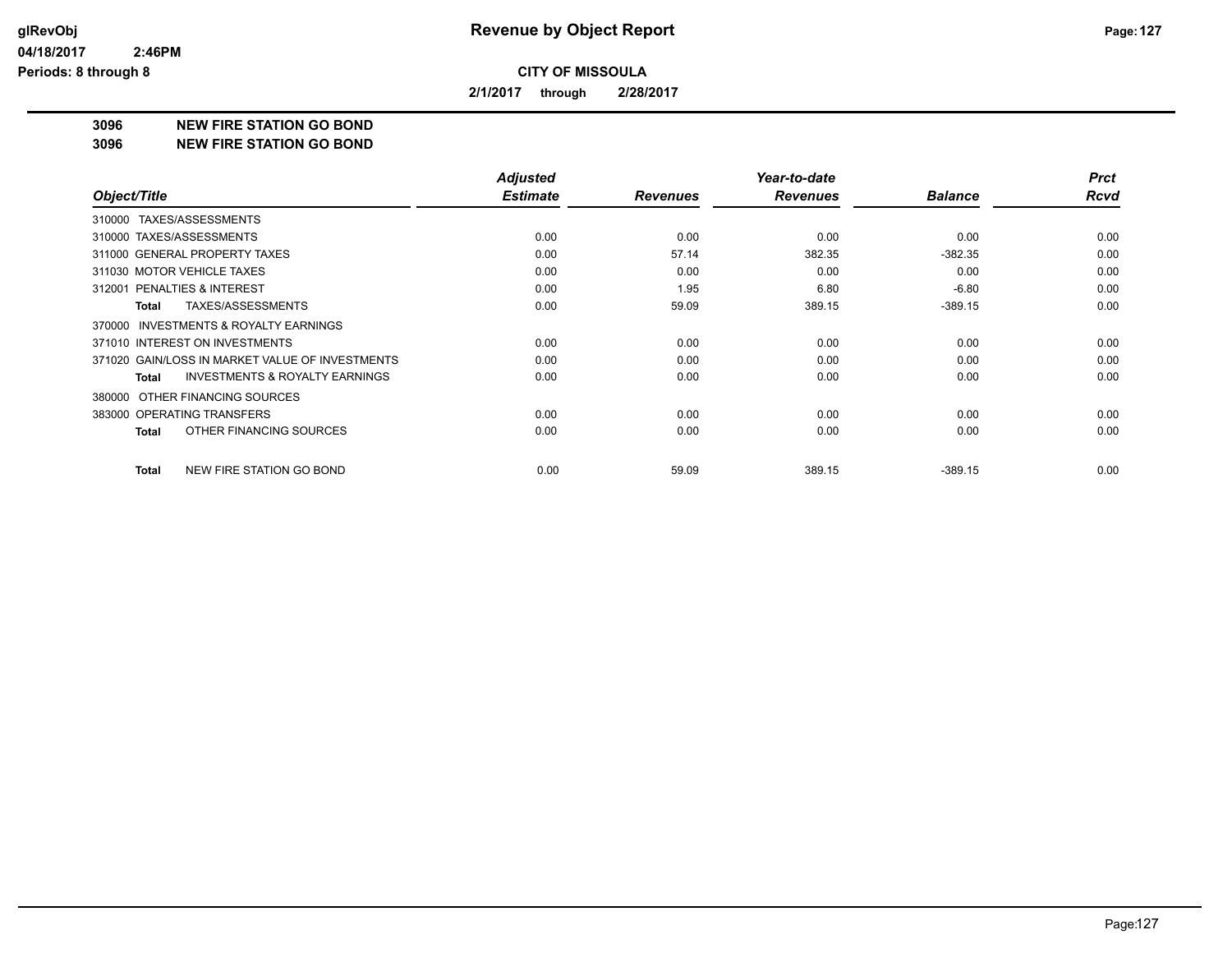**2/1/2017 through 2/28/2017**

#### **3096 NEW FIRE STATION GO BOND**

|                                                           | <b>Adjusted</b> |                 | Year-to-date    |                | <b>Prct</b> |
|-----------------------------------------------------------|-----------------|-----------------|-----------------|----------------|-------------|
| Object/Title                                              | <b>Estimate</b> | <b>Revenues</b> | <b>Revenues</b> | <b>Balance</b> | Rcvd        |
| 310000 TAXES/ASSESSMENTS                                  |                 |                 |                 |                |             |
| 310000 TAXES/ASSESSMENTS                                  | 0.00            | 0.00            | 0.00            | 0.00           | 0.00        |
| 311000 GENERAL PROPERTY TAXES                             | 0.00            | 57.14           | 382.35          | $-382.35$      | 0.00        |
| 311030 MOTOR VEHICLE TAXES                                | 0.00            | 0.00            | 0.00            | 0.00           | 0.00        |
| 312001 PENALTIES & INTEREST                               | 0.00            | 1.95            | 6.80            | $-6.80$        | 0.00        |
| TAXES/ASSESSMENTS<br><b>Total</b>                         | 0.00            | 59.09           | 389.15          | $-389.15$      | 0.00        |
| <b>INVESTMENTS &amp; ROYALTY EARNINGS</b><br>370000       |                 |                 |                 |                |             |
| 371010 INTEREST ON INVESTMENTS                            | 0.00            | 0.00            | 0.00            | 0.00           | 0.00        |
| 371020 GAIN/LOSS IN MARKET VALUE OF INVESTMENT            | 0.00            | 0.00            | 0.00            | 0.00           | 0.00        |
| <b>INVESTMENTS &amp; ROYALTY EARNINGS</b><br><b>Total</b> | 0.00            | 0.00            | 0.00            | 0.00           | 0.00        |
| 380000 OTHER FINANCING SOURCES                            |                 |                 |                 |                |             |
| 383000 OPERATING TRANSFERS                                | 0.00            | 0.00            | 0.00            | 0.00           | 0.00        |
| OTHER FINANCING SOURCES<br><b>Total</b>                   | 0.00            | 0.00            | 0.00            | 0.00           | 0.00        |
| NEW FIRE STATION GO BOND<br><b>Total</b>                  | 0.00            | 59.09           | 389.15          | $-389.15$      | 0.00        |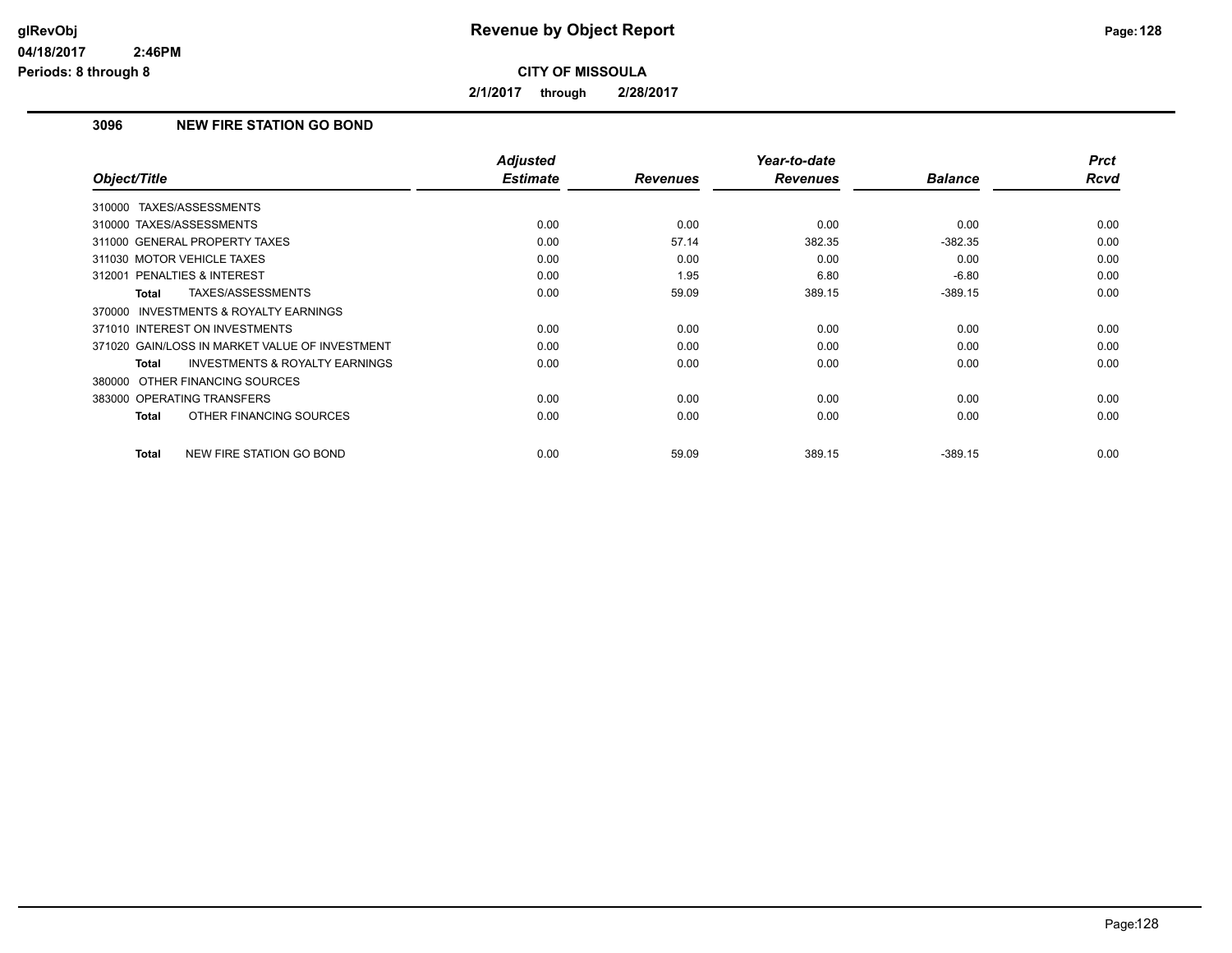**2/1/2017 through 2/28/2017**

**3097 2007 REFUNDING BONDS**

**3097 2007 REFUNDING BONDS**

|                                                    | <b>Adjusted</b> |                 | Year-to-date    |                | <b>Prct</b> |
|----------------------------------------------------|-----------------|-----------------|-----------------|----------------|-------------|
| Object/Title                                       | <b>Estimate</b> | <b>Revenues</b> | <b>Revenues</b> | <b>Balance</b> | Rcvd        |
| 310000 TAXES/ASSESSMENTS                           |                 |                 |                 |                |             |
| 310000 TAXES/ASSESSMENTS                           | 0.00            | 0.00            | 0.00            | 0.00           | 0.00        |
| 311000 GENERAL PROPERTY TAXES                      | 0.00            | 0.00            | 0.00            | 0.00           | 0.00        |
| 311030 MOTOR VEHICLE TAXES                         | 0.00            | 0.00            | 0.00            | 0.00           | 0.00        |
| <b>PENALTIES &amp; INTEREST</b><br>312001          | 0.00            | 0.00            | 0.00            | 0.00           | 0.00        |
| TAXES/ASSESSMENTS<br><b>Total</b>                  | 0.00            | 0.00            | 0.00            | 0.00           | 0.00        |
| INVESTMENTS & ROYALTY EARNINGS<br>370000           |                 |                 |                 |                |             |
| 371010 INTEREST ON INVESTMENTS                     | 0.00            | 0.00            | 0.00            | 0.00           | 0.00        |
| 371020 GAIN/LOSS IN MARKET VALUE OF INVESTMENTS    | 0.00            | 0.00            | 0.00            | 0.00           | 0.00        |
| <b>INVESTMENTS &amp; ROYALTY EARNINGS</b><br>Total | 0.00            | 0.00            | 0.00            | 0.00           | 0.00        |
| OTHER FINANCING SOURCES<br>380000                  |                 |                 |                 |                |             |
| 381010 BOND PROCEEDS                               | 0.00            | 0.00            | 0.00            | 0.00           | 0.00        |
| 383042 TRANSFERS FROM OTHER FUNDS                  | 0.00            | 0.00            | 0.00            | 0.00           | 0.00        |
| 383043 TRANSFERS FROM IMPACT FEES                  | 0.00            | 0.00            | 0.00            | 0.00           | 0.00        |
| OTHER FINANCING SOURCES<br>Total                   | 0.00            | 0.00            | 0.00            | 0.00           | 0.00        |
|                                                    |                 |                 |                 |                |             |
| 2007 REFUNDING BONDS<br><b>Total</b>               | 0.00            | 0.00            | 0.00            | 0.00           | 0.00        |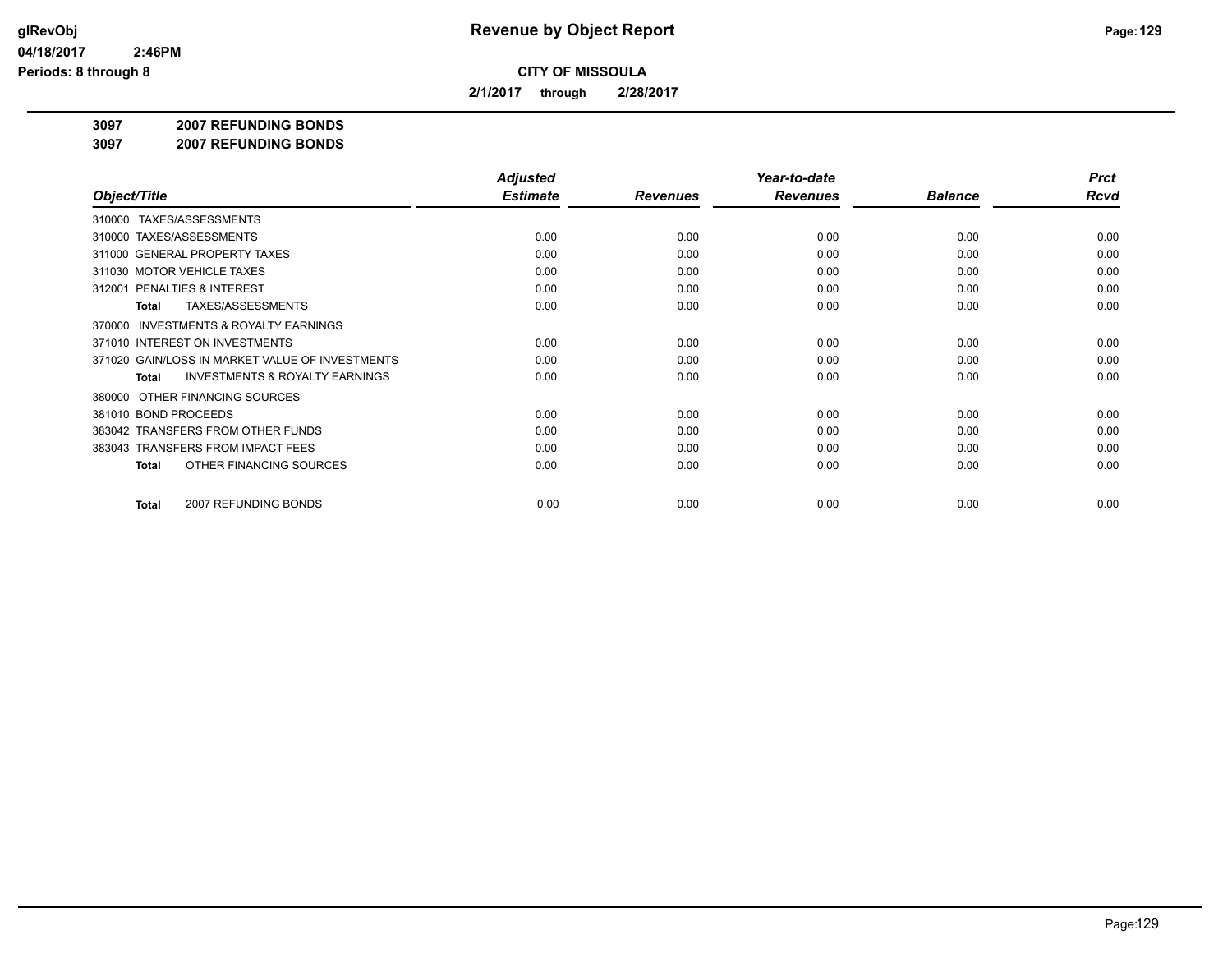**2/1/2017 through 2/28/2017**

#### **3097 2007 REFUNDING BONDS**

|                                                           | <b>Adjusted</b> |                 | Year-to-date    |                | <b>Prct</b> |
|-----------------------------------------------------------|-----------------|-----------------|-----------------|----------------|-------------|
| Object/Title                                              | <b>Estimate</b> | <b>Revenues</b> | <b>Revenues</b> | <b>Balance</b> | <b>Rcvd</b> |
| TAXES/ASSESSMENTS<br>310000                               |                 |                 |                 |                |             |
| 310000 TAXES/ASSESSMENTS                                  | 0.00            | 0.00            | 0.00            | 0.00           | 0.00        |
| 311000 GENERAL PROPERTY TAXES                             | 0.00            | 0.00            | 0.00            | 0.00           | 0.00        |
| 311030 MOTOR VEHICLE TAXES                                | 0.00            | 0.00            | 0.00            | 0.00           | 0.00        |
| 312001 PENALTIES & INTEREST                               | 0.00            | 0.00            | 0.00            | 0.00           | 0.00        |
| TAXES/ASSESSMENTS<br>Total                                | 0.00            | 0.00            | 0.00            | 0.00           | 0.00        |
| <b>INVESTMENTS &amp; ROYALTY EARNINGS</b><br>370000       |                 |                 |                 |                |             |
| 371010 INTEREST ON INVESTMENTS                            | 0.00            | 0.00            | 0.00            | 0.00           | 0.00        |
| 371020 GAIN/LOSS IN MARKET VALUE OF INVESTMENT            | 0.00            | 0.00            | 0.00            | 0.00           | 0.00        |
| <b>INVESTMENTS &amp; ROYALTY EARNINGS</b><br><b>Total</b> | 0.00            | 0.00            | 0.00            | 0.00           | 0.00        |
| 380000 OTHER FINANCING SOURCES                            |                 |                 |                 |                |             |
| 381010 BOND PROCEEDS                                      | 0.00            | 0.00            | 0.00            | 0.00           | 0.00        |
| 383042 TRANSFERS FROM OTHER FUNDS                         | 0.00            | 0.00            | 0.00            | 0.00           | 0.00        |
| 383043 TRANSFERS FROM IMPACT FEES                         | 0.00            | 0.00            | 0.00            | 0.00           | 0.00        |
| OTHER FINANCING SOURCES<br>Total                          | 0.00            | 0.00            | 0.00            | 0.00           | 0.00        |
| 2007 REFUNDING BONDS<br>Total                             | 0.00            | 0.00            | 0.00            | 0.00           | 0.00        |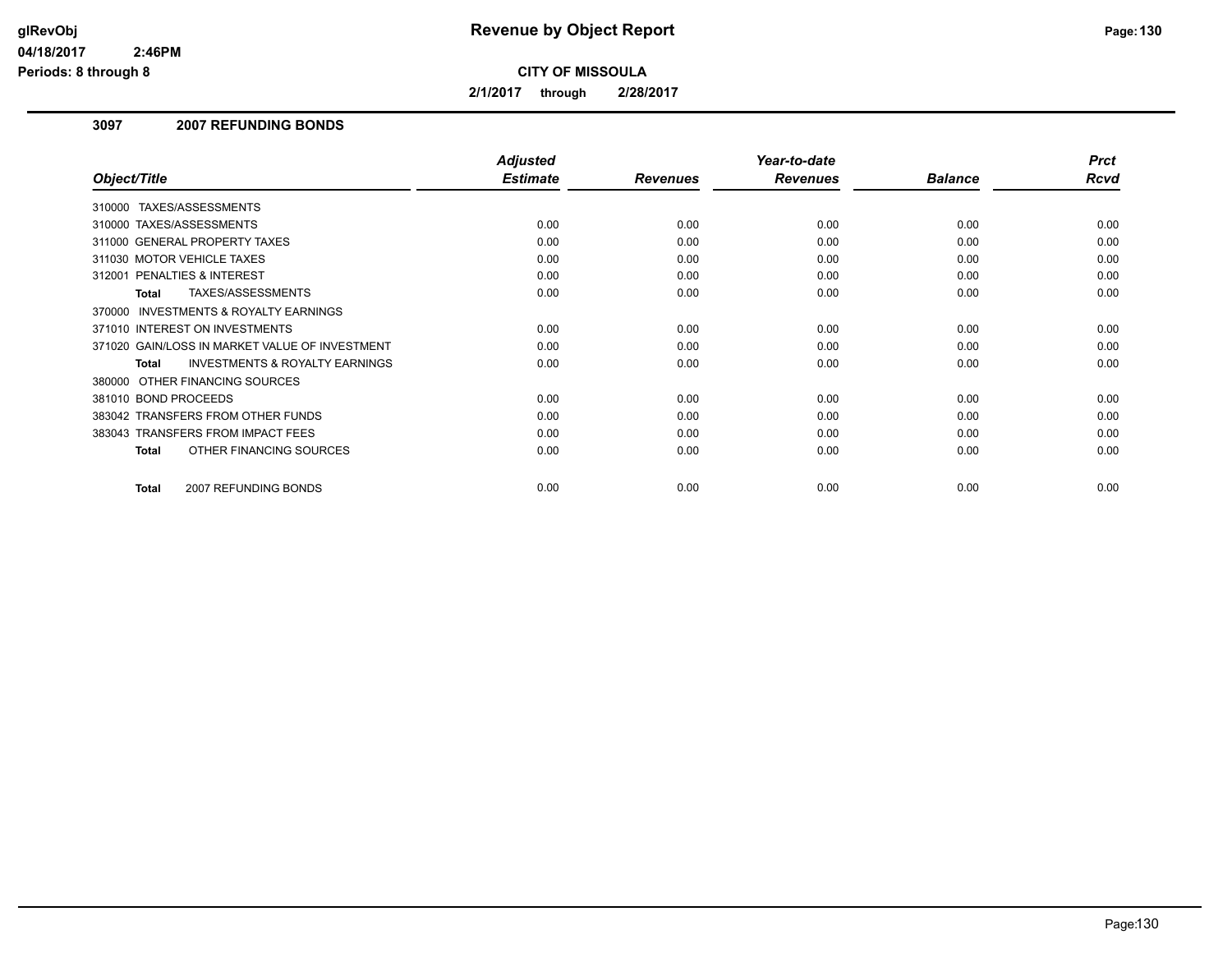**2/1/2017 through 2/28/2017**

## **3100 SIDEWALK & CURB WARRANTS FUND 3100 SIDEWALK & CURB WARRANTS FUND**

|                                                     | <b>Adjusted</b> |                 | Year-to-date    |                | <b>Prct</b> |
|-----------------------------------------------------|-----------------|-----------------|-----------------|----------------|-------------|
| Object/Title                                        | <b>Estimate</b> | <b>Revenues</b> | <b>Revenues</b> | <b>Balance</b> | <b>Rcvd</b> |
| TAXES/ASSESSMENTS<br>310000                         |                 |                 |                 |                |             |
| <b>PENALTIES &amp; INTEREST</b><br>312001           | 0.00            | 0.00            | 0.00            | 0.00           | 0.00        |
| TAXES/ASSESSMENTS<br><b>Total</b>                   | 0.00            | 0.00            | 0.00            | 0.00           | 0.00        |
| MISCELLANEOUS REVENUES<br>360000                    |                 |                 |                 |                |             |
| 360010 MISCELLANEOUS                                | 0.00            | 0.00            | 0.00            | 0.00           | 0.00        |
| 363020 PROPERTY ASSESSMENTS                         | 0.00            | 0.00            | 0.00            | 0.00           | 0.00        |
| PAYOFF PRINCIPAL ASSESSMENTS<br>363021              | 0.00            | 0.00            | 0.00            | 0.00           | 0.00        |
| 363022 BOND INTEREST ASSESSMENTS                    | 0.00            | 0.00            | 0.00            | 0.00           | 0.00        |
| 363030 SIDEWALK AND CURB ASSESSMENTS                | 0.00            | 0.00            | 0.00            | 0.00           | 0.00        |
| 363040 PENALTY AND INTEREST                         | 0.00            | 0.00            | 0.00            | 0.00           | 0.00        |
| MISCELLANEOUS REVENUES<br><b>Total</b>              | 0.00            | 0.00            | 0.00            | 0.00           | 0.00        |
| <b>INVESTMENTS &amp; ROYALTY EARNINGS</b><br>370000 |                 |                 |                 |                |             |
| 371010 INTEREST ON INVESTMENTS                      | 0.00            | 0.00            | 0.00            | 0.00           | 0.00        |
| 371020 GAIN/LOSS IN MARKET VALUE OF INVESTMENTS     | 0.00            | 0.00            | 0.00            | 0.00           | 0.00        |
| <b>INVESTMENTS &amp; ROYALTY EARNINGS</b><br>Total  | 0.00            | 0.00            | 0.00            | 0.00           | 0.00        |
| OTHER FINANCING SOURCES<br>380000                   |                 |                 |                 |                |             |
| 383042 TRANSFERS FROM OTHER FUNDS                   | 100,000.00      | 0.00            | 0.00            | 100,000.00     | 0.00        |
| OTHER FINANCING SOURCES<br>Total                    | 100,000.00      | 0.00            | 0.00            | 100,000.00     | 0.00        |
| SIDEWALK & CURB WARRANTS FUND<br><b>Total</b>       | 100,000.00      | 0.00            | 0.00            | 100,000.00     | 0.00        |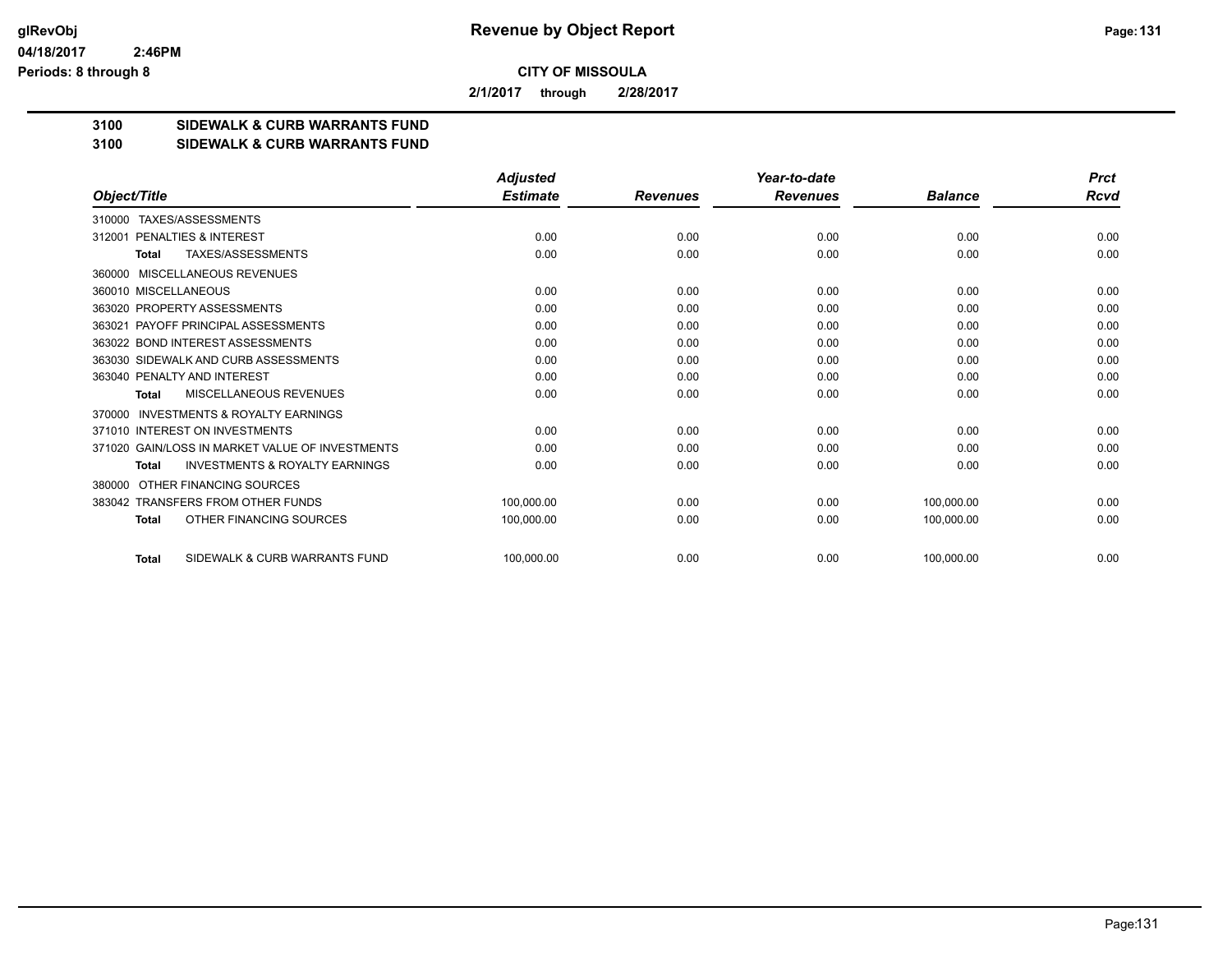**2/1/2017 through 2/28/2017**

#### **3100 SIDEWALK & CURB WARRANTS FUND**

|                                                           | <b>Adjusted</b> |                 | Year-to-date    |                | <b>Prct</b> |
|-----------------------------------------------------------|-----------------|-----------------|-----------------|----------------|-------------|
| Object/Title                                              | <b>Estimate</b> | <b>Revenues</b> | <b>Revenues</b> | <b>Balance</b> | Rcvd        |
| TAXES/ASSESSMENTS<br>310000                               |                 |                 |                 |                |             |
| PENALTIES & INTEREST<br>312001                            | 0.00            | 0.00            | 0.00            | 0.00           | 0.00        |
| TAXES/ASSESSMENTS<br><b>Total</b>                         | 0.00            | 0.00            | 0.00            | 0.00           | 0.00        |
| 360000 MISCELLANEOUS REVENUES                             |                 |                 |                 |                |             |
| 360010 MISCELLANEOUS                                      | 0.00            | 0.00            | 0.00            | 0.00           | 0.00        |
| 363020 PROPERTY ASSESSMENTS                               | 0.00            | 0.00            | 0.00            | 0.00           | 0.00        |
| 363021 PAYOFF PRINCIPAL ASSESSMENTS                       | 0.00            | 0.00            | 0.00            | 0.00           | 0.00        |
| 363022 BOND INTEREST ASSESSMENTS                          | 0.00            | 0.00            | 0.00            | 0.00           | 0.00        |
| 363030 SIDEWALK AND CURB ASSESSMENTS                      | 0.00            | 0.00            | 0.00            | 0.00           | 0.00        |
| 363040 PENALTY AND INTEREST                               | 0.00            | 0.00            | 0.00            | 0.00           | 0.00        |
| MISCELLANEOUS REVENUES<br>Total                           | 0.00            | 0.00            | 0.00            | 0.00           | 0.00        |
| INVESTMENTS & ROYALTY EARNINGS<br>370000                  |                 |                 |                 |                |             |
| 371010 INTEREST ON INVESTMENTS                            | 0.00            | 0.00            | 0.00            | 0.00           | 0.00        |
| 371020 GAIN/LOSS IN MARKET VALUE OF INVESTMENT            | 0.00            | 0.00            | 0.00            | 0.00           | 0.00        |
| <b>INVESTMENTS &amp; ROYALTY EARNINGS</b><br><b>Total</b> | 0.00            | 0.00            | 0.00            | 0.00           | 0.00        |
| 380000 OTHER FINANCING SOURCES                            |                 |                 |                 |                |             |
| 383042 TRANSFERS FROM OTHER FUNDS                         | 100,000.00      | 0.00            | 0.00            | 100,000.00     | 0.00        |
| OTHER FINANCING SOURCES<br><b>Total</b>                   | 100,000.00      | 0.00            | 0.00            | 100,000.00     | 0.00        |
| SIDEWALK & CURB WARRANTS FUND<br><b>Total</b>             | 100,000.00      | 0.00            | 0.00            | 100.000.00     | 0.00        |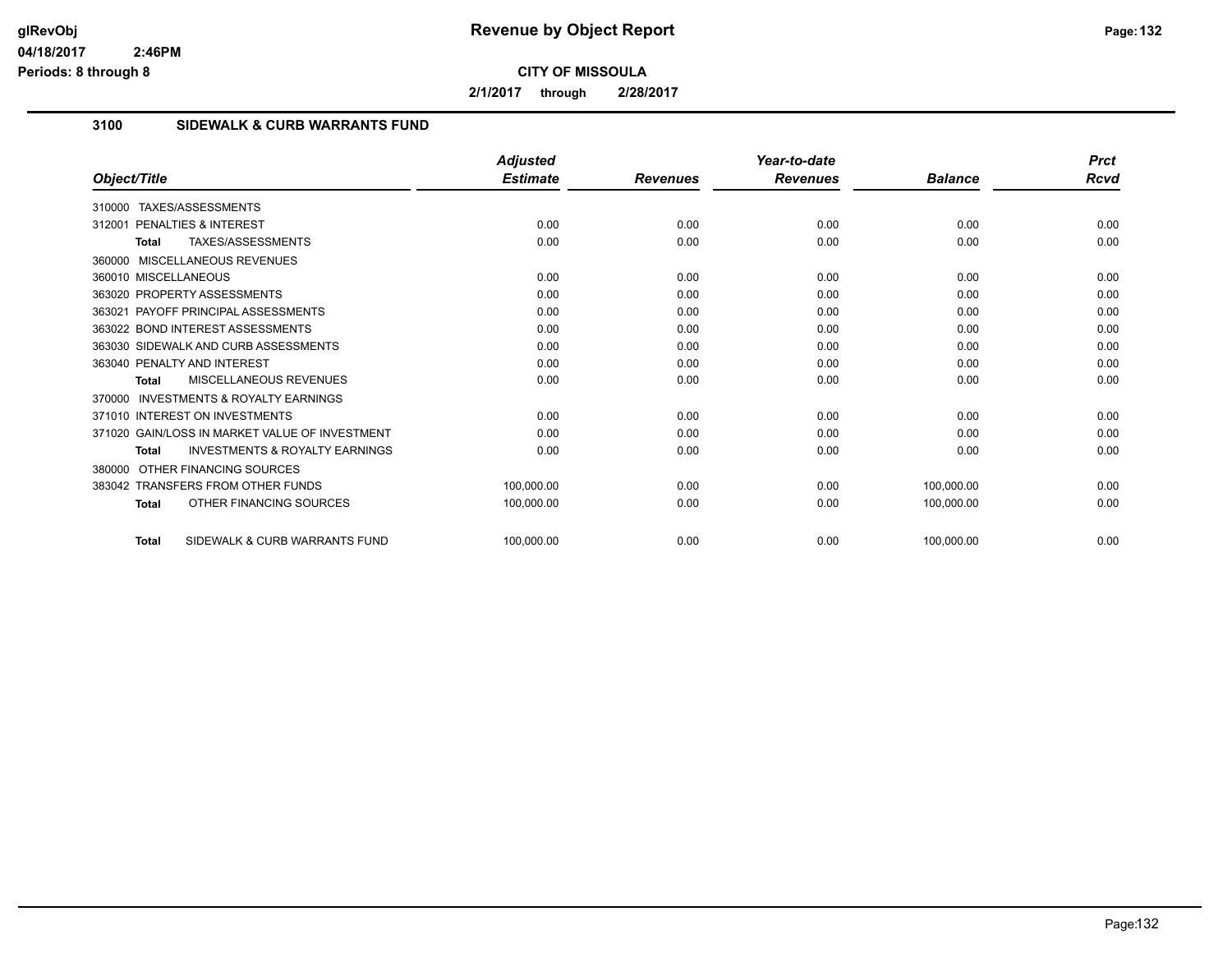**2/1/2017 through 2/28/2017**

# **3200 FY99 SIDEWALK & CURB DEBT SERVICE FUND**

| 3200 | <b>FY99 SIDEWALK &amp; CURB DEBT SERVICE FUND</b> |  |
|------|---------------------------------------------------|--|
|      |                                                   |  |

|                                                                  | <b>Adjusted</b> |                 | Year-to-date    |                | <b>Prct</b> |
|------------------------------------------------------------------|-----------------|-----------------|-----------------|----------------|-------------|
| Object/Title                                                     | <b>Estimate</b> | <b>Revenues</b> | <b>Revenues</b> | <b>Balance</b> | <b>Rcvd</b> |
| TAXES/ASSESSMENTS<br>310000                                      |                 |                 |                 |                |             |
| PENALTIES & INTEREST<br>312001                                   | 0.00            | 0.00            | 0.00            | 0.00           | 0.00        |
| TAXES/ASSESSMENTS<br>Total                                       | 0.00            | 0.00            | 0.00            | 0.00           | 0.00        |
| MISCELLANEOUS REVENUES<br>360000                                 |                 |                 |                 |                |             |
| 363020 PROPERTY ASSESSMENTS                                      | 0.00            | 0.00            | 0.00            | 0.00           | 0.00        |
| PAYOFF PRINCIPAL ASSESSMENTS<br>363021                           | 0.00            | 0.00            | 0.00            | 0.00           | 0.00        |
| 363022 BOND INTEREST ASSESSMENTS                                 | 0.00            | 0.00            | 0.00            | 0.00           | 0.00        |
| 363040 PENALTY AND INTEREST                                      | 0.00            | 0.00            | 0.00            | 0.00           | 0.00        |
| <b>MISCELLANEOUS REVENUES</b><br>Total                           | 0.00            | 0.00            | 0.00            | 0.00           | 0.00        |
| <b>INVESTMENTS &amp; ROYALTY EARNINGS</b><br>370000              |                 |                 |                 |                |             |
| 371010 INTEREST ON INVESTMENTS                                   | 0.00            | 0.00            | 0.00            | 0.00           | 0.00        |
| 371020 GAIN/LOSS IN MARKET VALUE OF INVESTMENTS                  | 0.00            | 0.00            | 0.00            | 0.00           | 0.00        |
| <b>INVESTMENTS &amp; ROYALTY EARNINGS</b><br>Total               | 0.00            | 0.00            | 0.00            | 0.00           | 0.00        |
| OTHER FINANCING SOURCES<br>380000                                |                 |                 |                 |                |             |
| 381009 TRANSFERS IN                                              | 0.00            | 0.00            | 0.00            | 0.00           | 0.00        |
| OTHER FINANCING SOURCES<br>Total                                 | 0.00            | 0.00            | 0.00            | 0.00           | 0.00        |
| <b>FY99 SIDEWALK &amp; CURB DEBT SERVICE FUI</b><br><b>Total</b> | 0.00            | 0.00            | 0.00            | 0.00           | 0.00        |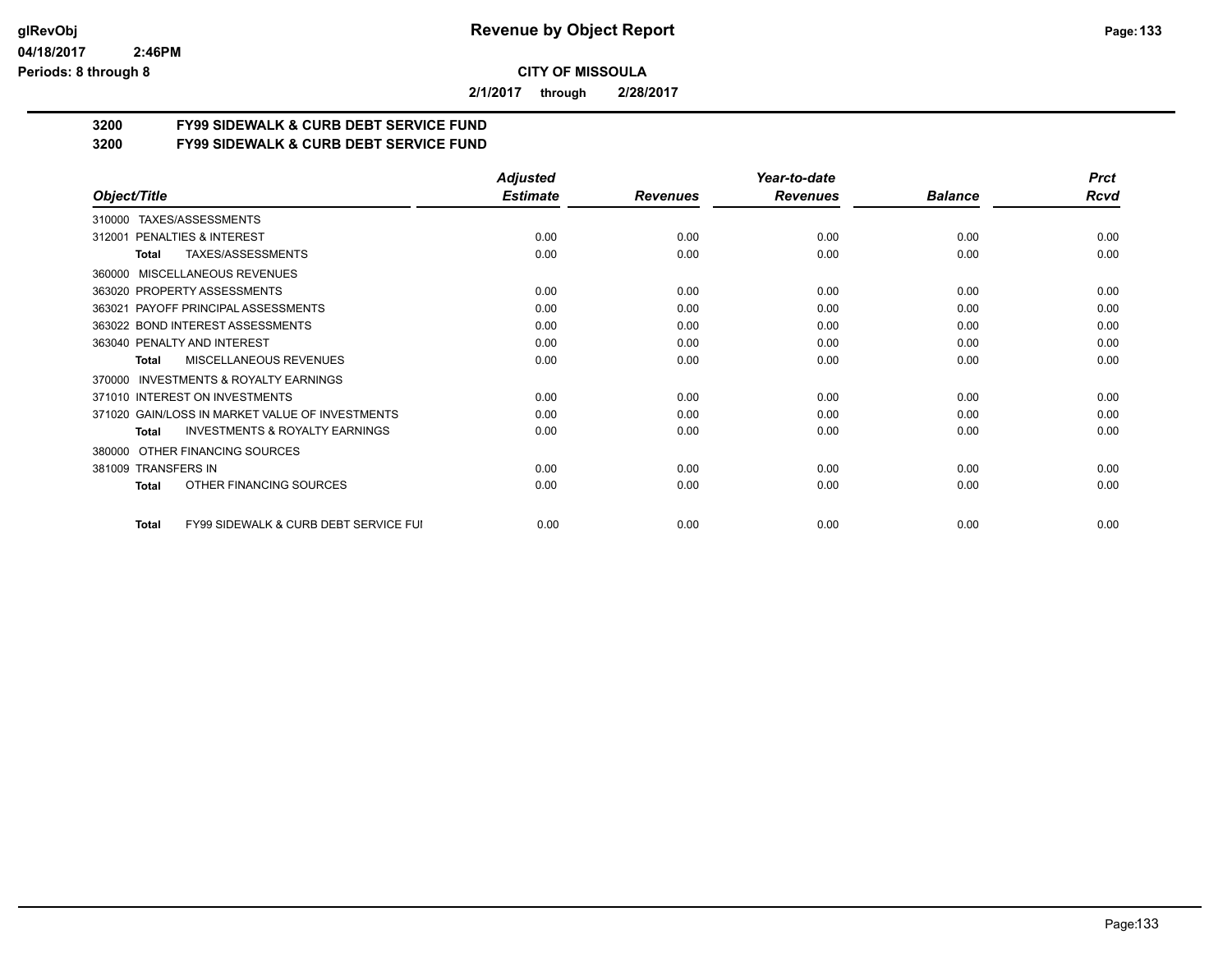**2/1/2017 through 2/28/2017**

#### **3200 FY99 SIDEWALK & CURB DEBT SERVICE FUND**

|                                                           | <b>Adjusted</b> |                 | Year-to-date    |                | <b>Prct</b> |
|-----------------------------------------------------------|-----------------|-----------------|-----------------|----------------|-------------|
| Object/Title                                              | <b>Estimate</b> | <b>Revenues</b> | <b>Revenues</b> | <b>Balance</b> | <b>Rcvd</b> |
| TAXES/ASSESSMENTS<br>310000                               |                 |                 |                 |                |             |
| <b>PENALTIES &amp; INTEREST</b><br>312001                 | 0.00            | 0.00            | 0.00            | 0.00           | 0.00        |
| TAXES/ASSESSMENTS<br><b>Total</b>                         | 0.00            | 0.00            | 0.00            | 0.00           | 0.00        |
| 360000 MISCELLANEOUS REVENUES                             |                 |                 |                 |                |             |
| 363020 PROPERTY ASSESSMENTS                               | 0.00            | 0.00            | 0.00            | 0.00           | 0.00        |
| PAYOFF PRINCIPAL ASSESSMENTS<br>363021                    | 0.00            | 0.00            | 0.00            | 0.00           | 0.00        |
| 363022 BOND INTEREST ASSESSMENTS                          | 0.00            | 0.00            | 0.00            | 0.00           | 0.00        |
| 363040 PENALTY AND INTEREST                               | 0.00            | 0.00            | 0.00            | 0.00           | 0.00        |
| MISCELLANEOUS REVENUES<br>Total                           | 0.00            | 0.00            | 0.00            | 0.00           | 0.00        |
| <b>INVESTMENTS &amp; ROYALTY EARNINGS</b><br>370000       |                 |                 |                 |                |             |
| 371010 INTEREST ON INVESTMENTS                            | 0.00            | 0.00            | 0.00            | 0.00           | 0.00        |
| 371020 GAIN/LOSS IN MARKET VALUE OF INVESTMENT            | 0.00            | 0.00            | 0.00            | 0.00           | 0.00        |
| <b>INVESTMENTS &amp; ROYALTY EARNINGS</b><br><b>Total</b> | 0.00            | 0.00            | 0.00            | 0.00           | 0.00        |
| 380000 OTHER FINANCING SOURCES                            |                 |                 |                 |                |             |
| 381009 TRANSFERS IN                                       | 0.00            | 0.00            | 0.00            | 0.00           | 0.00        |
| OTHER FINANCING SOURCES<br><b>Total</b>                   | 0.00            | 0.00            | 0.00            | 0.00           | 0.00        |
| FY99 SIDEWALK & CURB DEBT SERVICE FU<br><b>Total</b>      | 0.00            | 0.00            | 0.00            | 0.00           | 0.00        |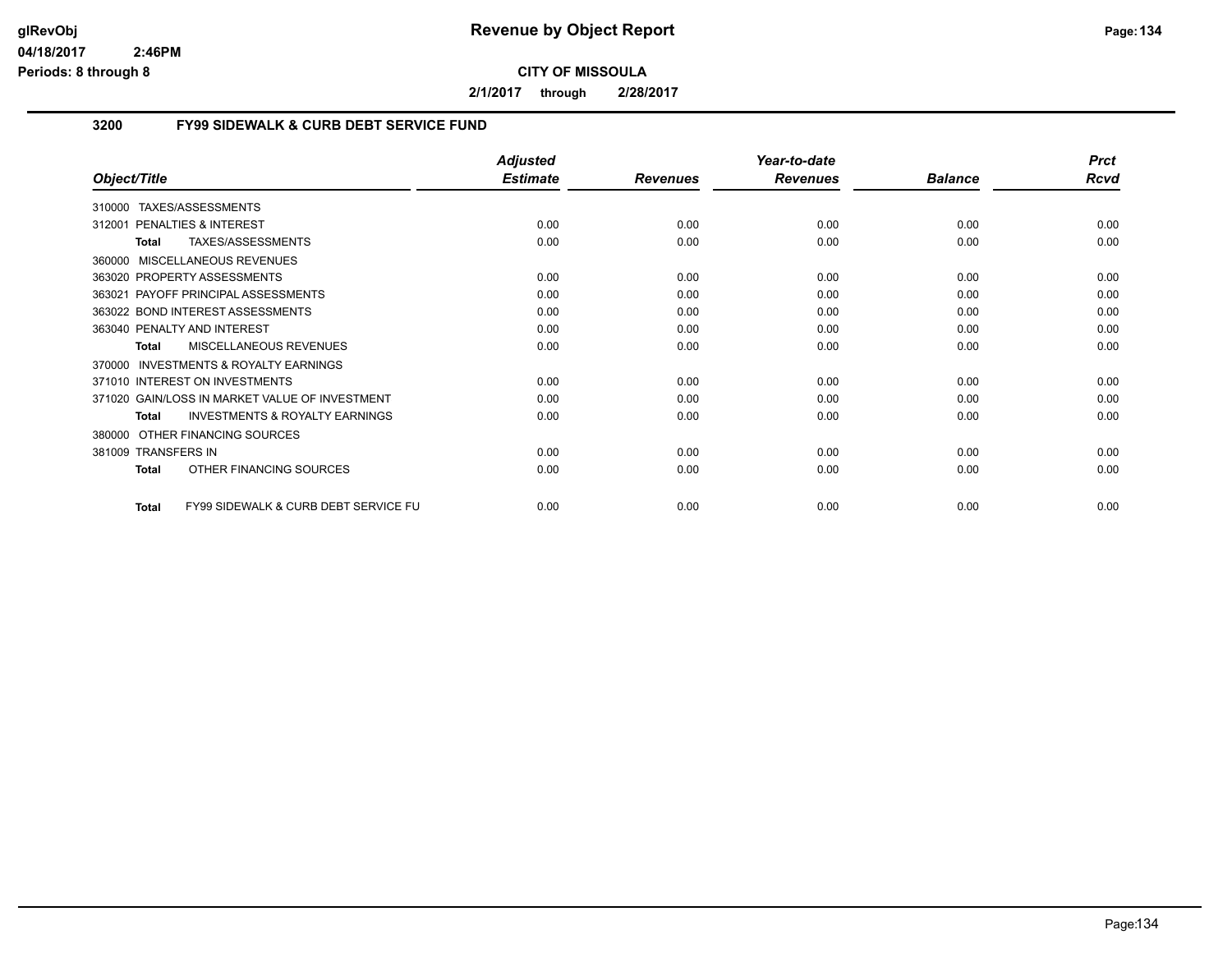**2/1/2017 through 2/28/2017**

#### **3300 FY00 SIDEWALK & CURB DEBT SERVICE FUND 3300 FY00 SIDEWALK & CURB DEBT SERVICE FUND**

|                                                       | <b>Adjusted</b> |                 | Year-to-date    |                | <b>Prct</b> |
|-------------------------------------------------------|-----------------|-----------------|-----------------|----------------|-------------|
| Object/Title                                          | <b>Estimate</b> | <b>Revenues</b> | <b>Revenues</b> | <b>Balance</b> | <b>Rcvd</b> |
| 360000 MISCELLANEOUS REVENUES                         |                 |                 |                 |                |             |
| 363020 PROPERTY ASSESSMENTS                           | 0.00            | 0.00            | 0.00            | 0.00           | 0.00        |
| 363021 PAYOFF PRINCIPAL ASSESSMENTS                   | 0.00            | 0.00            | 0.00            | 0.00           | 0.00        |
| 363022 BOND INTEREST ASSESSMENTS                      | 0.00            | 0.00            | 0.00            | 0.00           | 0.00        |
| 363040 PENALTY AND INTEREST                           | 0.00            | 0.00            | 0.00            | 0.00           | 0.00        |
| MISCELLANEOUS REVENUES<br>Total                       | 0.00            | 0.00            | 0.00            | 0.00           | 0.00        |
| INVESTMENTS & ROYALTY EARNINGS<br>370000              |                 |                 |                 |                |             |
| 371010 INTEREST ON INVESTMENTS                        | 0.00            | 0.00            | 0.00            | 0.00           | 0.00        |
| 371020 GAIN/LOSS IN MARKET VALUE OF INVESTMENTS       | 0.00            | 0.00            | 0.00            | 0.00           | 0.00        |
| INVESTMENTS & ROYALTY EARNINGS<br>Total               | 0.00            | 0.00            | 0.00            | 0.00           | 0.00        |
| FY00 SIDEWALK & CURB DEBT SERVICE FUI<br><b>Total</b> | 0.00            | 0.00            | 0.00            | 0.00           | 0.00        |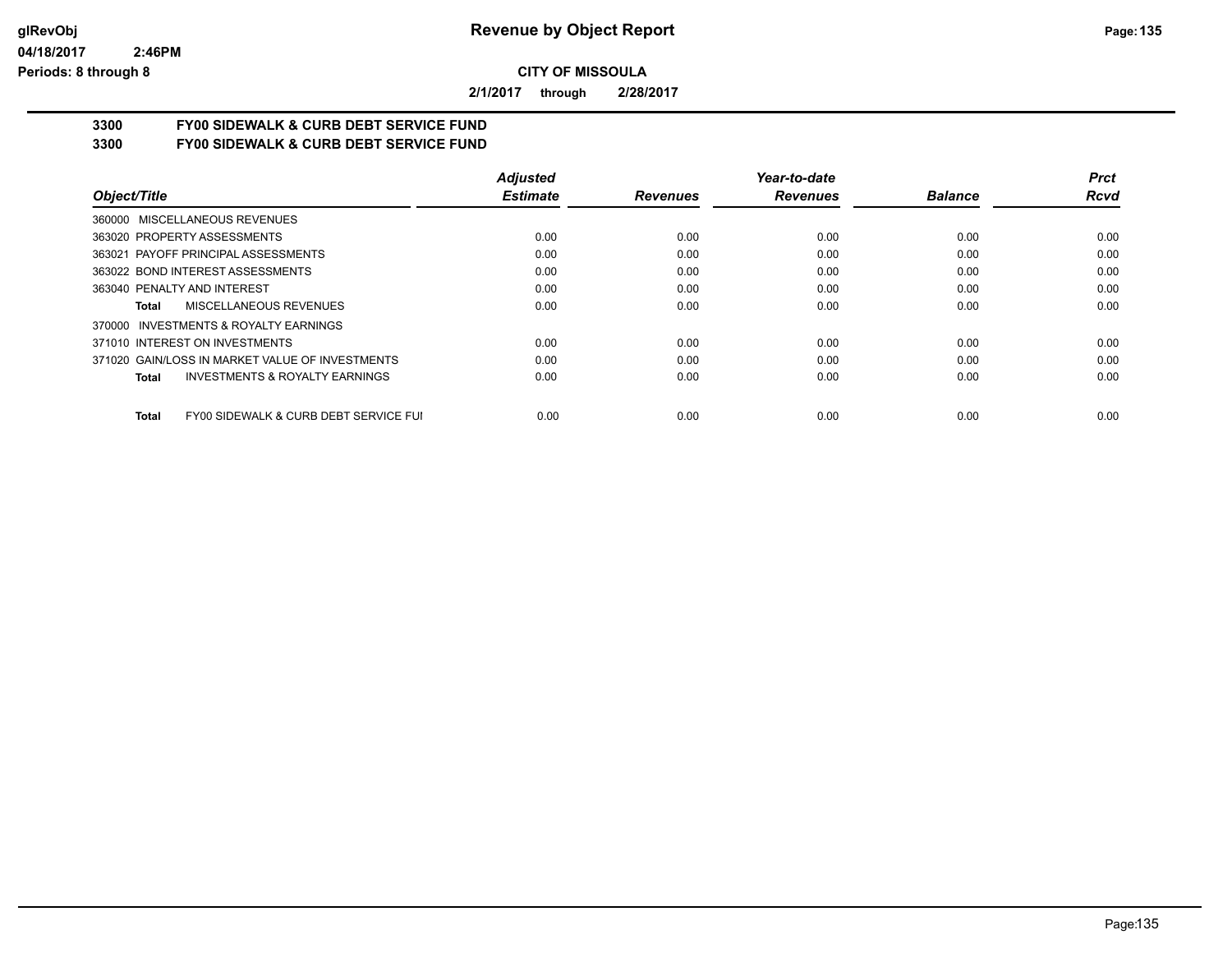**2/1/2017 through 2/28/2017**

#### **3300 FY00 SIDEWALK & CURB DEBT SERVICE FUND**

| Object/Title                                         | <b>Adjusted</b><br><b>Estimate</b> | <b>Revenues</b> | Year-to-date<br><b>Revenues</b> | <b>Balance</b> | <b>Prct</b><br><b>Rcvd</b> |
|------------------------------------------------------|------------------------------------|-----------------|---------------------------------|----------------|----------------------------|
| 360000 MISCELLANEOUS REVENUES                        |                                    |                 |                                 |                |                            |
| 363020 PROPERTY ASSESSMENTS                          | 0.00                               | 0.00            | 0.00                            | 0.00           | 0.00                       |
| 363021 PAYOFF PRINCIPAL ASSESSMENTS                  | 0.00                               | 0.00            | 0.00                            | 0.00           | 0.00                       |
| 363022 BOND INTEREST ASSESSMENTS                     | 0.00                               | 0.00            | 0.00                            | 0.00           | 0.00                       |
| 363040 PENALTY AND INTEREST                          | 0.00                               | 0.00            | 0.00                            | 0.00           | 0.00                       |
| MISCELLANEOUS REVENUES<br>Total                      | 0.00                               | 0.00            | 0.00                            | 0.00           | 0.00                       |
| 370000 INVESTMENTS & ROYALTY EARNINGS                |                                    |                 |                                 |                |                            |
| 371010 INTEREST ON INVESTMENTS                       | 0.00                               | 0.00            | 0.00                            | 0.00           | 0.00                       |
| 371020 GAIN/LOSS IN MARKET VALUE OF INVESTMENT       | 0.00                               | 0.00            | 0.00                            | 0.00           | 0.00                       |
| INVESTMENTS & ROYALTY EARNINGS<br>Total              | 0.00                               | 0.00            | 0.00                            | 0.00           | 0.00                       |
| <b>Total</b><br>FY00 SIDEWALK & CURB DEBT SERVICE FU | 0.00                               | 0.00            | 0.00                            | 0.00           | 0.00                       |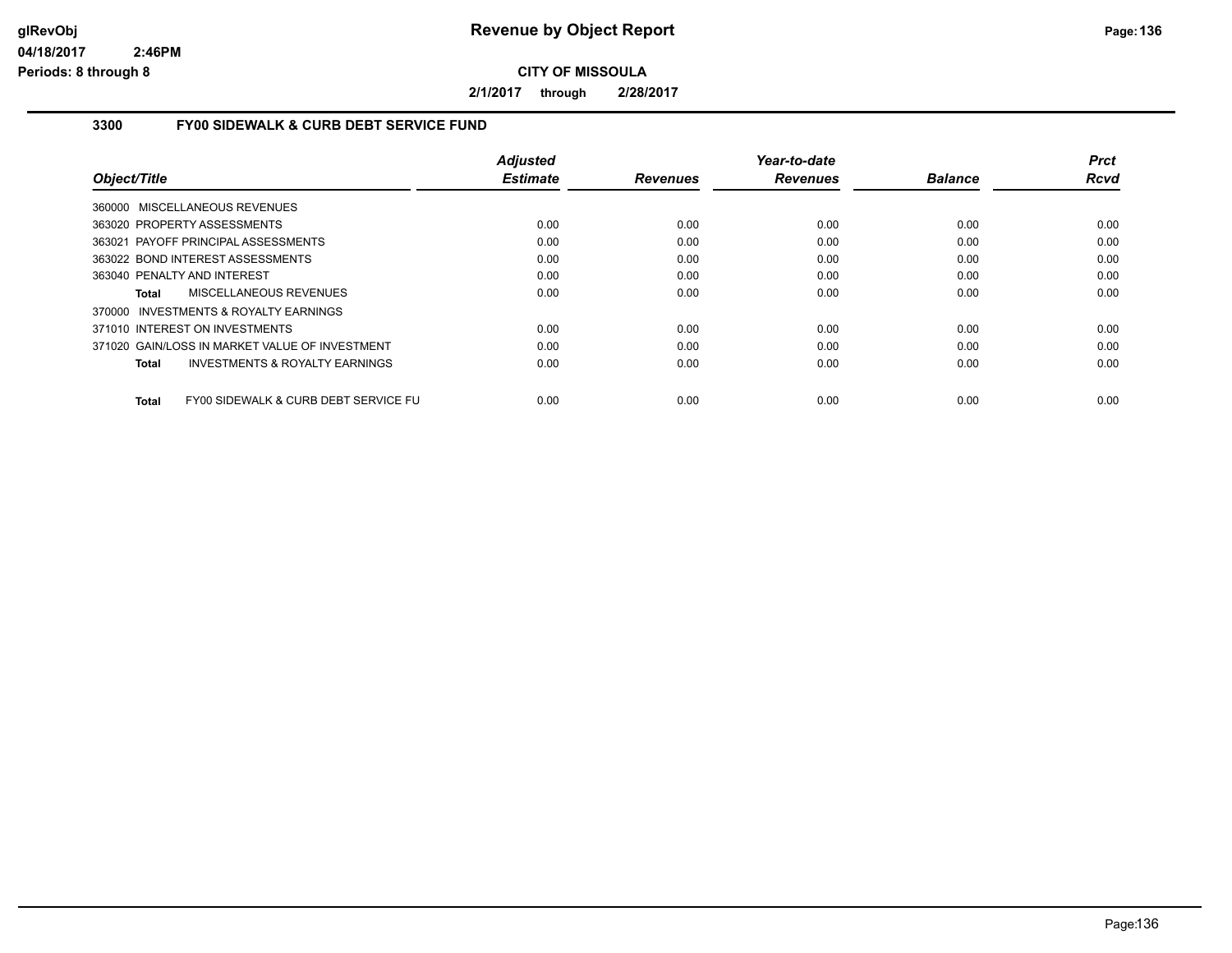**2/1/2017 through 2/28/2017**

**3305 JUDGMENT LEVIES 3305 JUDGMENT LEVIES**

| <b>Adjusted</b> |                 | Year-to-date    |                | <b>Prct</b> |
|-----------------|-----------------|-----------------|----------------|-------------|
| <b>Estimate</b> | <b>Revenues</b> | <b>Revenues</b> | <b>Balance</b> | <b>Rcvd</b> |
|                 |                 |                 |                |             |
| 0.00            | 0.00            | $-1.68$         | 1.68           | 0.00        |
| 0.00            | 0.00            | 0.06            | $-0.06$        | 0.00        |
| 0.00            | 0.00            | $-1.62$         | 1.62           | 0.00        |
|                 |                 |                 |                | 0.00        |
|                 | 0.00            | 0.00            | $-1.62$        | 1.62        |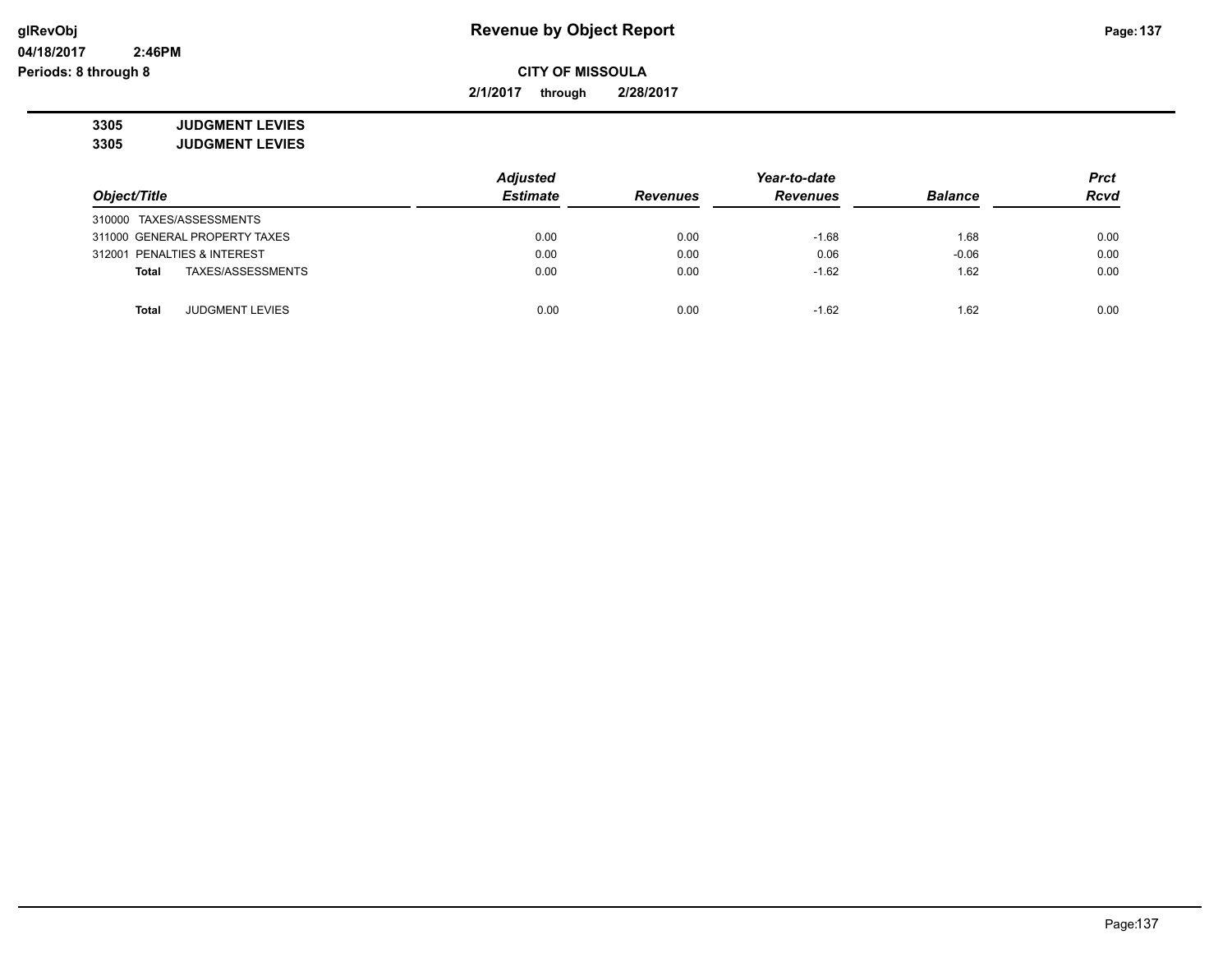**Periods: 8 through 8**

**CITY OF MISSOULA**

**2/1/2017 through 2/28/2017**

#### **3305 JUDGMENT LEVIES**

|                                   | <b>Adjusted</b> |                 | Year-to-date    |                | <b>Prct</b> |
|-----------------------------------|-----------------|-----------------|-----------------|----------------|-------------|
| Object/Title                      | <b>Estimate</b> | <b>Revenues</b> | <b>Revenues</b> | <b>Balance</b> | <b>Rcvd</b> |
| 310000 TAXES/ASSESSMENTS          |                 |                 |                 |                |             |
| 311000 GENERAL PROPERTY TAXES     | 0.00            | 0.00            | $-1.68$         | 1.68           | 0.00        |
| 312001 PENALTIES & INTEREST       | 0.00            | 0.00            | 0.06            | $-0.06$        | 0.00        |
| TAXES/ASSESSMENTS<br><b>Total</b> | 0.00            | 0.00            | $-1.62$         | 1.62           | 0.00        |
|                                   |                 |                 |                 |                |             |
| <b>JUDGMENT LEVIES</b><br>Total   | 0.00            | 0.00            | $-1.62$         | 1.62           | 0.00        |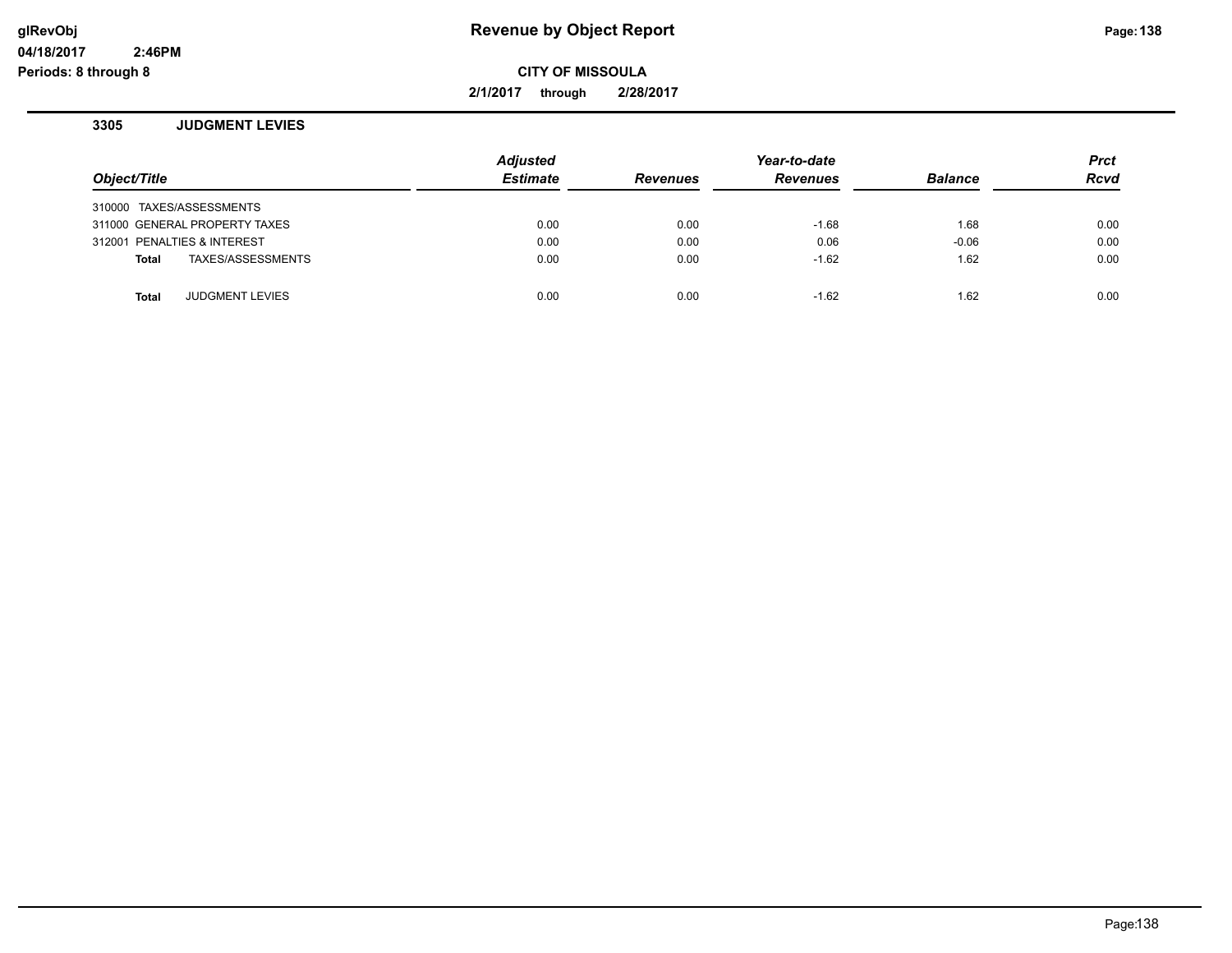*Prct Rcvd*

**CITY OF MISSOULA**

**2/1/2017 through 2/28/2017**

#### **3400 FY01 SIDEWALK & CURB DEBT SERVICE FUND 3400 FY01 SIDEWALK & CURB DEBT SERVICE FUND**

|                                                       | Adjusted        |                 | Year-to-date    |                | <b>Prct</b> |
|-------------------------------------------------------|-----------------|-----------------|-----------------|----------------|-------------|
| Object/Title                                          | <b>Estimate</b> | <b>Revenues</b> | <b>Revenues</b> | <b>Balance</b> | Rcva        |
| TAXES/ASSESSMENTS<br>310000                           |                 |                 |                 |                |             |
| PENALTIES & INTEREST<br>312001                        | 0.00            | 0.00            | 0.00            | 0.00           | 0.00        |
| TAXES/ASSESSMENTS<br>Total                            | 0.00            | 0.00            | 0.00            | 0.00           | 0.00        |
| MISCELLANEOUS REVENUES<br>360000                      |                 |                 |                 |                |             |
| 360010 MISCELLANEOUS                                  | 0.00            | 0.00            | 0.00            | 0.00           | 0.00        |
| 363020 PROPERTY ASSESSMENTS                           | 0.00            | 0.00            | 0.00            | 0.00           | 0.00        |
| 363021 PAYOFF PRINCIPAL ASSESSMENTS                   | 0.00            | 0.00            | 0.00            | 0.00           | 0.00        |
| 363022 BOND INTEREST ASSESSMENTS                      | 0.00            | 0.00            | 0.00            | 0.00           | 0.00        |
| 363040 PENALTY AND INTEREST                           | 0.00            | 0.00            | 0.00            | 0.00           | 0.00        |
| MISCELLANEOUS REVENUES<br><b>Total</b>                | 0.00            | 0.00            | 0.00            | 0.00           | 0.00        |
| <b>INVESTMENTS &amp; ROYALTY EARNINGS</b><br>370000   |                 |                 |                 |                |             |
| 371010 INTEREST ON INVESTMENTS                        | 0.00            | 0.00            | 0.00            | 0.00           | 0.00        |
| 371020 GAIN/LOSS IN MARKET VALUE OF INVESTMENTS       | 0.00            | 0.00            | 0.00            | 0.00           | 0.00        |
| <b>INVESTMENTS &amp; ROYALTY EARNINGS</b><br>Total    | 0.00            | 0.00            | 0.00            | 0.00           | 0.00        |
| FY01 SIDEWALK & CURB DEBT SERVICE FUI<br><b>Total</b> | 0.00            | 0.00            | 0.00            | 0.00           | 0.00        |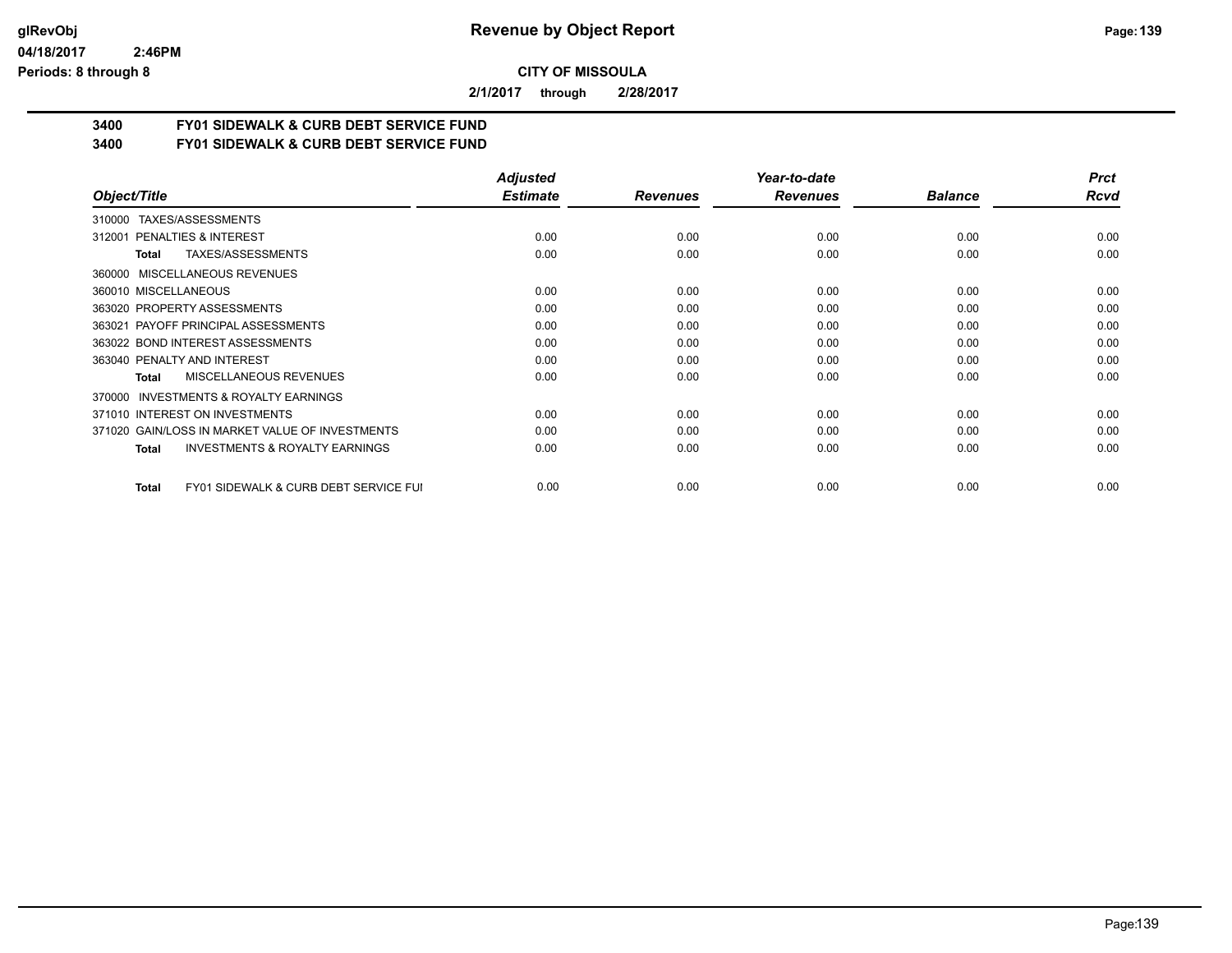**2/1/2017 through 2/28/2017**

#### **3400 FY01 SIDEWALK & CURB DEBT SERVICE FUND**

|                                                           | <b>Adjusted</b> |                 | Year-to-date    |                | <b>Prct</b> |
|-----------------------------------------------------------|-----------------|-----------------|-----------------|----------------|-------------|
| Object/Title                                              | <b>Estimate</b> | <b>Revenues</b> | <b>Revenues</b> | <b>Balance</b> | Rcvd        |
| TAXES/ASSESSMENTS<br>310000                               |                 |                 |                 |                |             |
| 312001 PENALTIES & INTEREST                               | 0.00            | 0.00            | 0.00            | 0.00           | 0.00        |
| TAXES/ASSESSMENTS<br>Total                                | 0.00            | 0.00            | 0.00            | 0.00           | 0.00        |
| 360000 MISCELLANEOUS REVENUES                             |                 |                 |                 |                |             |
| 360010 MISCELLANEOUS                                      | 0.00            | 0.00            | 0.00            | 0.00           | 0.00        |
| 363020 PROPERTY ASSESSMENTS                               | 0.00            | 0.00            | 0.00            | 0.00           | 0.00        |
| 363021 PAYOFF PRINCIPAL ASSESSMENTS                       | 0.00            | 0.00            | 0.00            | 0.00           | 0.00        |
| 363022 BOND INTEREST ASSESSMENTS                          | 0.00            | 0.00            | 0.00            | 0.00           | 0.00        |
| 363040 PENALTY AND INTEREST                               | 0.00            | 0.00            | 0.00            | 0.00           | 0.00        |
| MISCELLANEOUS REVENUES<br>Total                           | 0.00            | 0.00            | 0.00            | 0.00           | 0.00        |
| INVESTMENTS & ROYALTY EARNINGS<br>370000                  |                 |                 |                 |                |             |
| 371010 INTEREST ON INVESTMENTS                            | 0.00            | 0.00            | 0.00            | 0.00           | 0.00        |
| 371020 GAIN/LOSS IN MARKET VALUE OF INVESTMENT            | 0.00            | 0.00            | 0.00            | 0.00           | 0.00        |
| <b>INVESTMENTS &amp; ROYALTY EARNINGS</b><br><b>Total</b> | 0.00            | 0.00            | 0.00            | 0.00           | 0.00        |
| FY01 SIDEWALK & CURB DEBT SERVICE FU<br>Total             | 0.00            | 0.00            | 0.00            | 0.00           | 0.00        |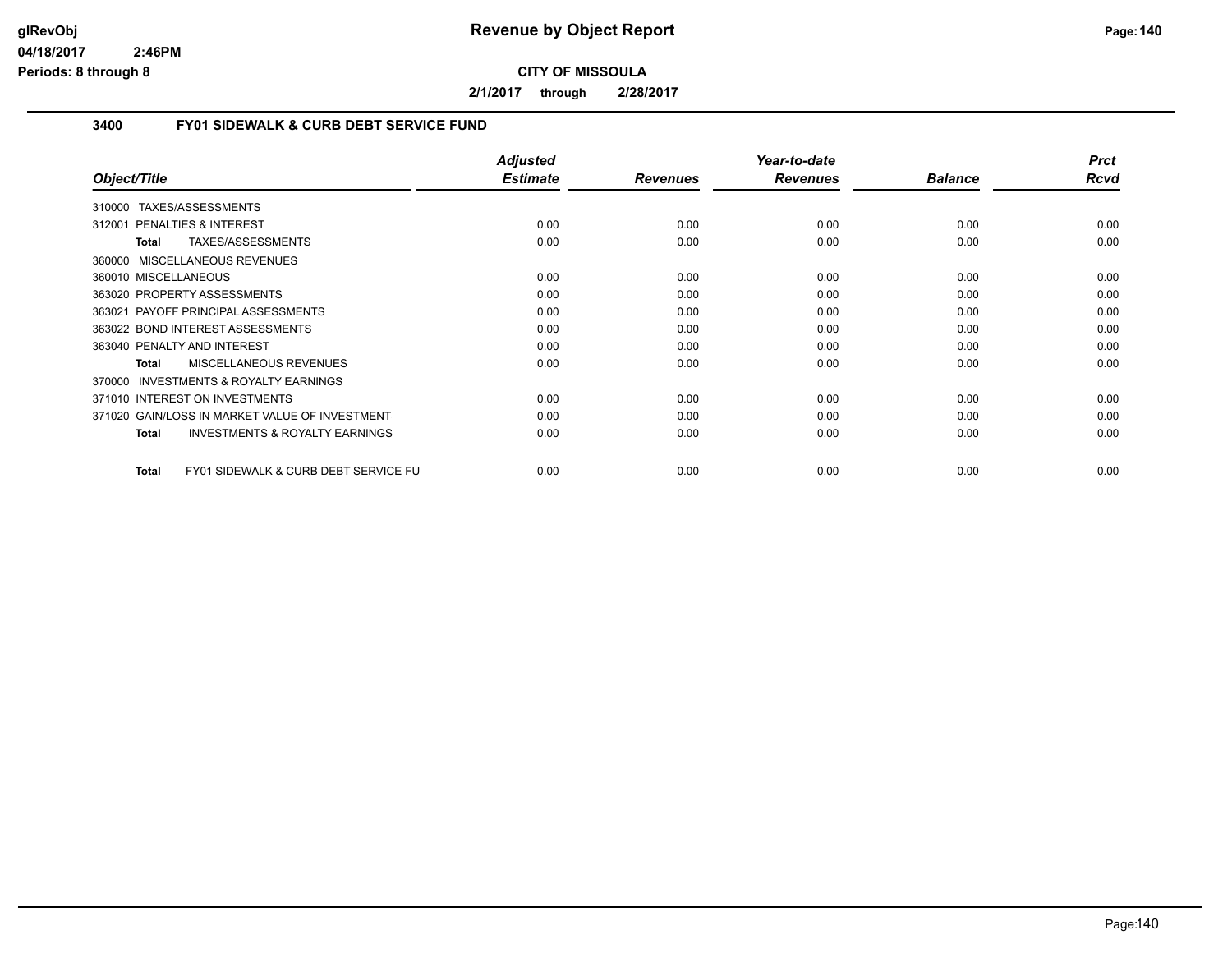*Prct Rcvd*

### **CITY OF MISSOULA**

**2/1/2017 through 2/28/2017**

#### **3410 FY02 SIDEWALK & CURB DEBT SERVICE FUND 3410 FY02 SIDEWALK & CURB DEBT SERVICE FUND**

|                                                                  | <b>Adjusted</b> |                 | Year-to-date    |                | <b>Prct</b> |
|------------------------------------------------------------------|-----------------|-----------------|-----------------|----------------|-------------|
| Object/Title                                                     | <b>Estimate</b> | <b>Revenues</b> | <b>Revenues</b> | <b>Balance</b> | Rcva        |
| 360000 MISCELLANEOUS REVENUES                                    |                 |                 |                 |                |             |
| 363020 PROPERTY ASSESSMENTS                                      | 0.00            | 0.00            | 0.00            | 0.00           | 0.00        |
| 363021 PAYOFF PRINCIPAL ASSESSMENTS                              | 0.00            | 0.00            | 0.00            | 0.00           | 0.00        |
| 363022 BOND INTEREST ASSESSMENTS                                 | 0.00            | 0.00            | 0.00            | 0.00           | 0.00        |
| 363040 PENALTY AND INTEREST                                      | 0.00            | 0.00            | 0.00            | 0.00           | 0.00        |
| MISCELLANEOUS REVENUES<br>Total                                  | 0.00            | 0.00            | 0.00            | 0.00           | 0.00        |
| 370000 INVESTMENTS & ROYALTY EARNINGS                            |                 |                 |                 |                |             |
| 371010 INTEREST ON INVESTMENTS                                   | 0.00            | 0.00            | 0.00            | 0.00           | 0.00        |
| 371020 GAIN/LOSS IN MARKET VALUE OF INVESTMENTS                  | 0.00            | 0.00            | 0.00            | 0.00           | 0.00        |
| <b>INVESTMENTS &amp; ROYALTY EARNINGS</b><br>Total               | 0.00            | 0.00            | 0.00            | 0.00           | 0.00        |
| <b>FY02 SIDEWALK &amp; CURB DEBT SERVICE FUI</b><br><b>Total</b> | 0.00            | 0.00            | 0.00            | 0.00           | 0.00        |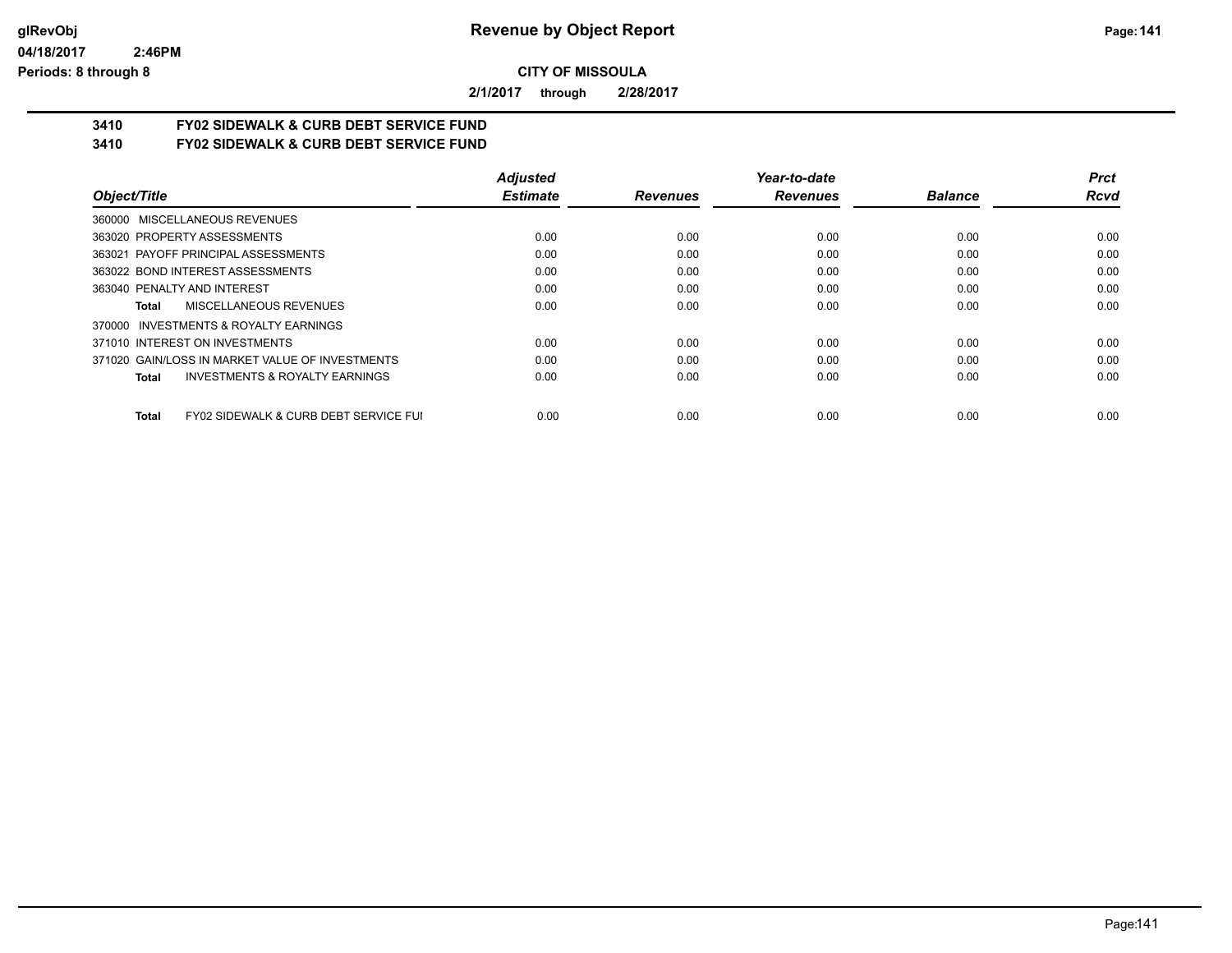**2/1/2017 through 2/28/2017**

#### **3410 FY02 SIDEWALK & CURB DEBT SERVICE FUND**

| Object/Title                                         | <b>Adjusted</b><br><b>Estimate</b> | <b>Revenues</b> | Year-to-date<br><b>Revenues</b> | <b>Balance</b> | <b>Prct</b><br><b>Rcvd</b> |
|------------------------------------------------------|------------------------------------|-----------------|---------------------------------|----------------|----------------------------|
| 360000 MISCELLANEOUS REVENUES                        |                                    |                 |                                 |                |                            |
|                                                      |                                    |                 |                                 |                |                            |
| 363020 PROPERTY ASSESSMENTS                          | 0.00                               | 0.00            | 0.00                            | 0.00           | 0.00                       |
| 363021 PAYOFF PRINCIPAL ASSESSMENTS                  | 0.00                               | 0.00            | 0.00                            | 0.00           | 0.00                       |
| 363022 BOND INTEREST ASSESSMENTS                     | 0.00                               | 0.00            | 0.00                            | 0.00           | 0.00                       |
| 363040 PENALTY AND INTEREST                          | 0.00                               | 0.00            | 0.00                            | 0.00           | 0.00                       |
| MISCELLANEOUS REVENUES<br>Total                      | 0.00                               | 0.00            | 0.00                            | 0.00           | 0.00                       |
| 370000 INVESTMENTS & ROYALTY EARNINGS                |                                    |                 |                                 |                |                            |
| 371010 INTEREST ON INVESTMENTS                       | 0.00                               | 0.00            | 0.00                            | 0.00           | 0.00                       |
| 371020 GAIN/LOSS IN MARKET VALUE OF INVESTMENT       | 0.00                               | 0.00            | 0.00                            | 0.00           | 0.00                       |
| <b>INVESTMENTS &amp; ROYALTY EARNINGS</b><br>Total   | 0.00                               | 0.00            | 0.00                            | 0.00           | 0.00                       |
| FY02 SIDEWALK & CURB DEBT SERVICE FU<br><b>Total</b> | 0.00                               | 0.00            | 0.00                            | 0.00           | 0.00                       |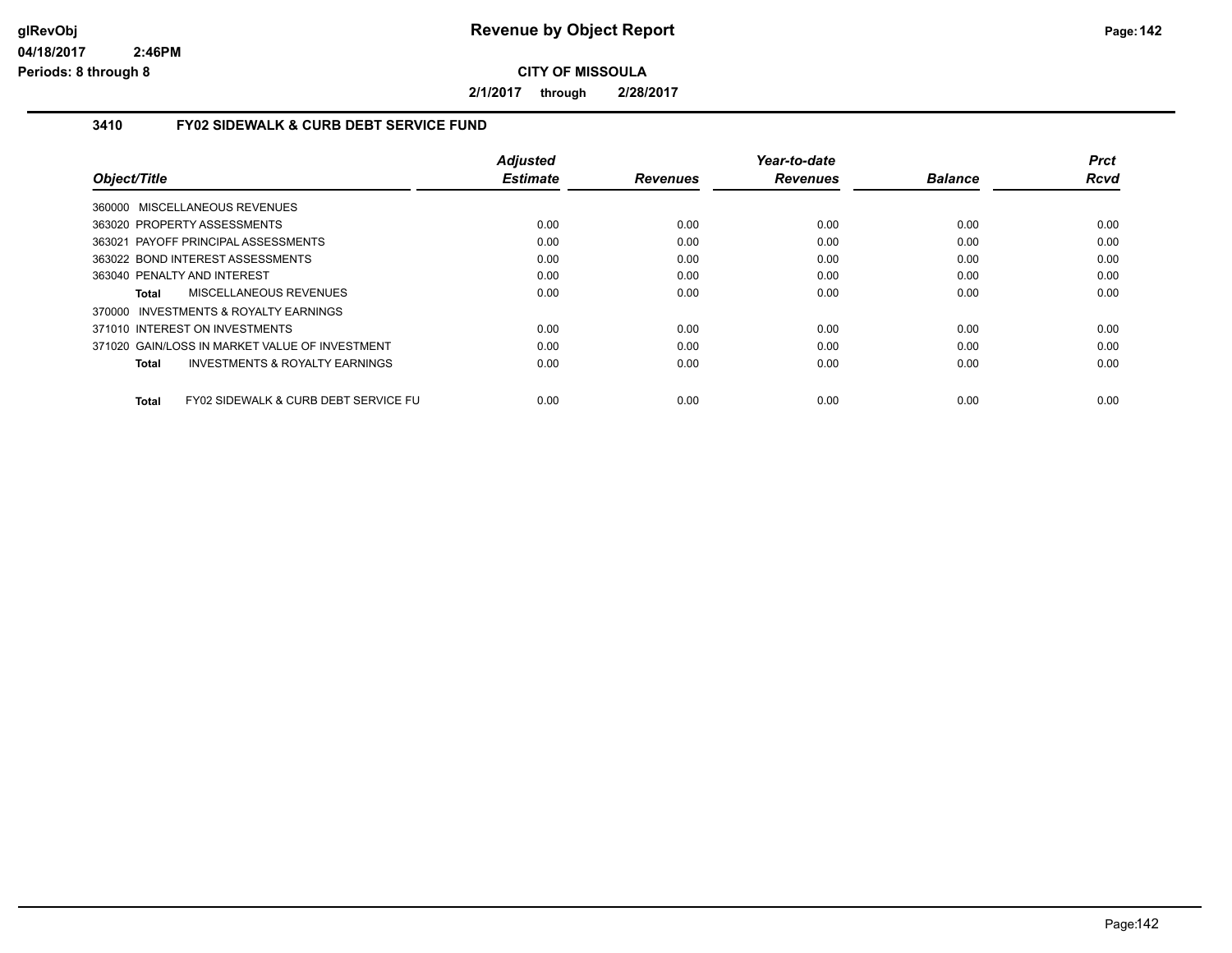**2/1/2017 through 2/28/2017**

# **3420 FY03 SIDEWALK & CURB DEBT SERVICE**

**3420 FY03 SIDEWALK & CURB DEBT SERVICE**

| Object/Title                                        | <b>Adjusted</b> |                 | Year-to-date    |                | <b>Prct</b> |
|-----------------------------------------------------|-----------------|-----------------|-----------------|----------------|-------------|
|                                                     | <b>Estimate</b> | <b>Revenues</b> | <b>Revenues</b> | <b>Balance</b> | <b>Rcvd</b> |
| 360000 MISCELLANEOUS REVENUES                       |                 |                 |                 |                |             |
| 363020 PROPERTY ASSESSMENTS                         | 0.00            | 0.00            | 0.00            | 0.00           | 0.00        |
| 363021 PAYOFF PRINCIPAL ASSESSMENTS                 | 0.00            | 0.00            | 0.00            | 0.00           | 0.00        |
| 363022 BOND INTEREST ASSESSMENTS                    | 0.00            | 0.00            | 0.00            | 0.00           | 0.00        |
| 363040 PENALTY AND INTEREST                         | 0.00            | 0.00            | 0.00            | 0.00           | 0.00        |
| MISCELLANEOUS REVENUES<br>Total                     | 0.00            | 0.00            | 0.00            | 0.00           | 0.00        |
| <b>INVESTMENTS &amp; ROYALTY EARNINGS</b><br>370000 |                 |                 |                 |                |             |
| 371010 INTEREST ON INVESTMENTS                      | 0.00            | 0.00            | 0.00            | 0.00           | 0.00        |
| 371020 GAIN/LOSS IN MARKET VALUE OF INVESTMENTS     | 0.00            | 0.00            | 0.00            | 0.00           | 0.00        |
| <b>INVESTMENTS &amp; ROYALTY EARNINGS</b><br>Total  | 0.00            | 0.00            | 0.00            | 0.00           | 0.00        |
| 380000 OTHER FINANCING SOURCES                      |                 |                 |                 |                |             |
| 381009 TRANSFERS IN                                 | 0.00            | 0.00            | 0.00            | 0.00           | 0.00        |
| OTHER FINANCING SOURCES<br>Total                    | 0.00            | 0.00            | 0.00            | 0.00           | 0.00        |
| FY03 SIDEWALK & CURB DEBT SERVICE<br><b>Total</b>   | 0.00            | 0.00            | 0.00            | 0.00           | 0.00        |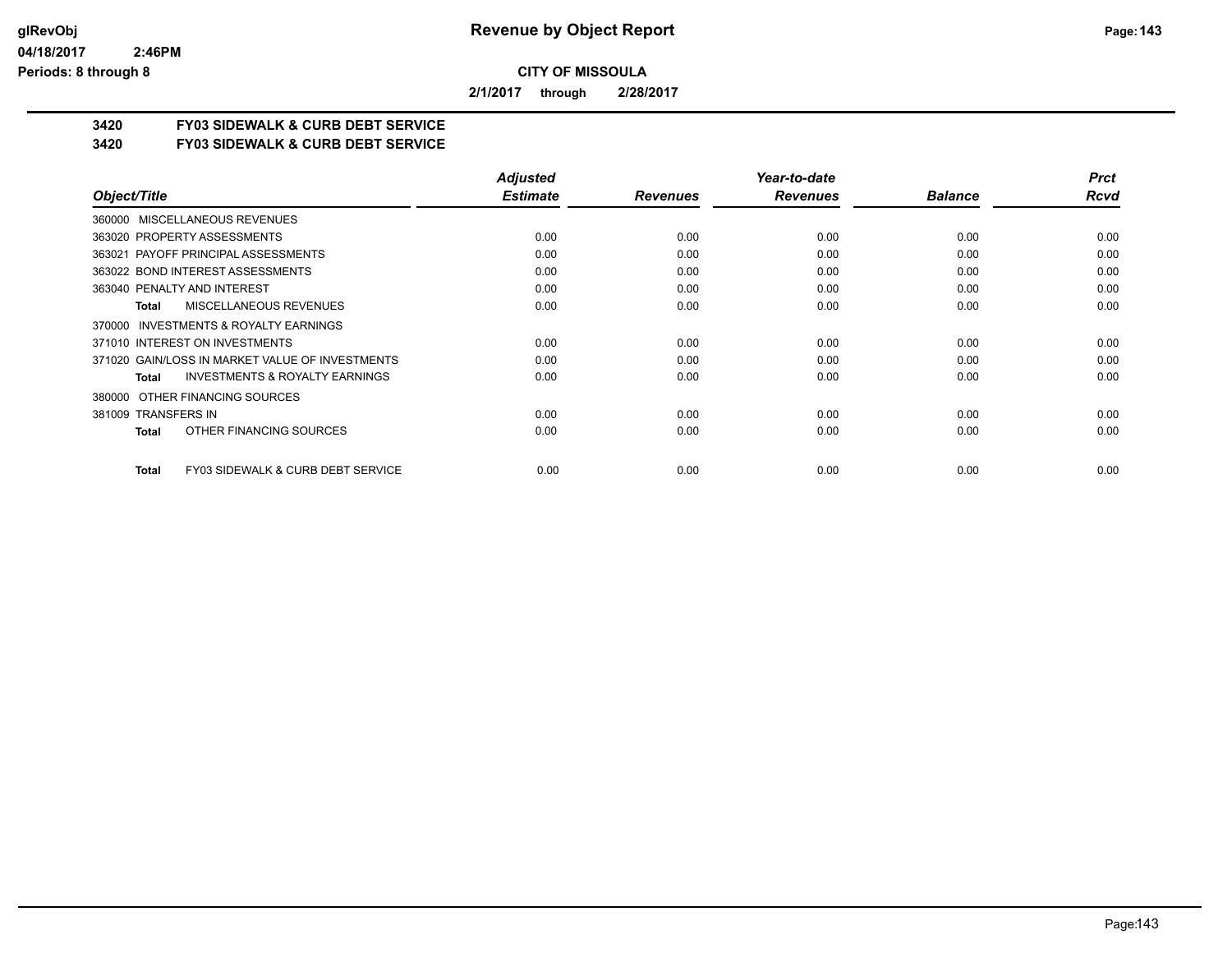**2/1/2017 through 2/28/2017**

#### **3420 FY03 SIDEWALK & CURB DEBT SERVICE**

| Object/Title                                                 | <b>Adjusted</b><br><b>Estimate</b> | <b>Revenues</b> | Year-to-date<br><b>Revenues</b> | <b>Balance</b> | <b>Prct</b><br>Rcvd |
|--------------------------------------------------------------|------------------------------------|-----------------|---------------------------------|----------------|---------------------|
| 360000 MISCELLANEOUS REVENUES                                |                                    |                 |                                 |                |                     |
| 363020 PROPERTY ASSESSMENTS                                  | 0.00                               | 0.00            | 0.00                            | 0.00           | 0.00                |
| 363021 PAYOFF PRINCIPAL ASSESSMENTS                          | 0.00                               | 0.00            | 0.00                            | 0.00           | 0.00                |
| 363022 BOND INTEREST ASSESSMENTS                             | 0.00                               | 0.00            | 0.00                            | 0.00           | 0.00                |
| 363040 PENALTY AND INTEREST                                  | 0.00                               | 0.00            | 0.00                            | 0.00           | 0.00                |
| MISCELLANEOUS REVENUES<br><b>Total</b>                       | 0.00                               | 0.00            | 0.00                            | 0.00           | 0.00                |
| 370000 INVESTMENTS & ROYALTY EARNINGS                        |                                    |                 |                                 |                |                     |
| 371010 INTEREST ON INVESTMENTS                               | 0.00                               | 0.00            | 0.00                            | 0.00           | 0.00                |
| 371020 GAIN/LOSS IN MARKET VALUE OF INVESTMENT               | 0.00                               | 0.00            | 0.00                            | 0.00           | 0.00                |
| <b>INVESTMENTS &amp; ROYALTY EARNINGS</b><br><b>Total</b>    | 0.00                               | 0.00            | 0.00                            | 0.00           | 0.00                |
| 380000 OTHER FINANCING SOURCES                               |                                    |                 |                                 |                |                     |
| 381009 TRANSFERS IN                                          | 0.00                               | 0.00            | 0.00                            | 0.00           | 0.00                |
| OTHER FINANCING SOURCES<br><b>Total</b>                      | 0.00                               | 0.00            | 0.00                            | 0.00           | 0.00                |
| <b>FY03 SIDEWALK &amp; CURB DEBT SERVICE</b><br><b>Total</b> | 0.00                               | 0.00            | 0.00                            | 0.00           | 0.00                |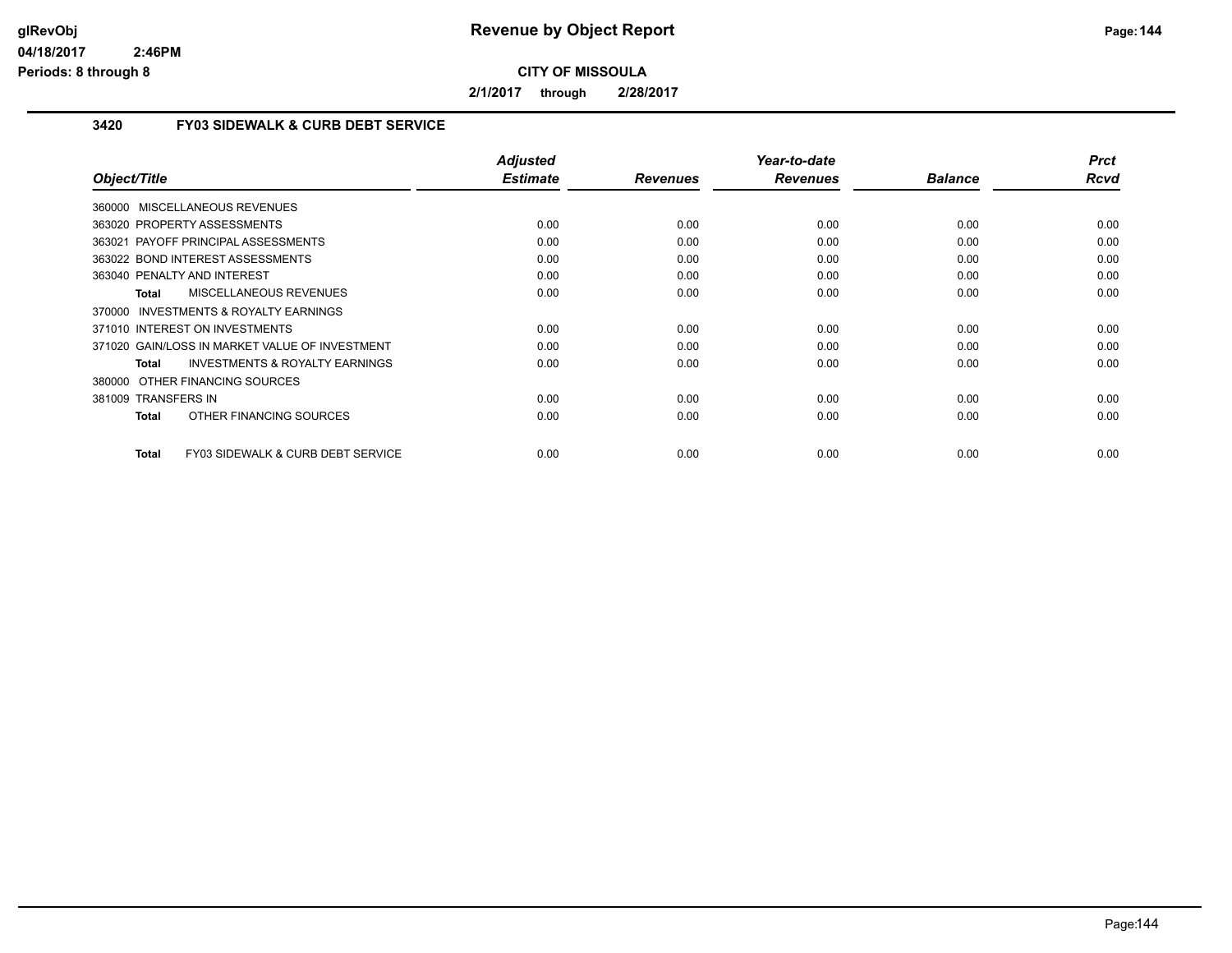**2/1/2017 through 2/28/2017**

# **3430 FY04 SIDEWALK CURB DEBT SERVICE**

**3430 FY04 SIDEWALK CURB DEBT SERVICE**

|                                                        | <b>Adjusted</b> |                 | Year-to-date    |                | <b>Prct</b> |
|--------------------------------------------------------|-----------------|-----------------|-----------------|----------------|-------------|
| Object/Title                                           | <b>Estimate</b> | <b>Revenues</b> | <b>Revenues</b> | <b>Balance</b> | <b>Rcvd</b> |
| 360000 MISCELLANEOUS REVENUES                          |                 |                 |                 |                |             |
| 363020 PROPERTY ASSESSMENTS                            | 0.00            | 0.00            | 0.00            | 0.00           | 0.00        |
| 363021 PAYOFF PRINCIPAL ASSESSMENTS                    | 0.00            | 0.00            | 0.00            | 0.00           | 0.00        |
| 363022 BOND INTEREST ASSESSMENTS                       | 0.00            | 0.00            | 0.00            | 0.00           | 0.00        |
| 363040 PENALTY AND INTEREST                            | 0.00            | 0.00            | 0.00            | 0.00           | 0.00        |
| <b>MISCELLANEOUS REVENUES</b><br>Total                 | 0.00            | 0.00            | 0.00            | 0.00           | 0.00        |
| 370000 INVESTMENTS & ROYALTY EARNINGS                  |                 |                 |                 |                |             |
| 371010 INTEREST ON INVESTMENTS                         | 0.00            | 0.00            | 0.00            | 0.00           | 0.00        |
| 371020 GAIN/LOSS IN MARKET VALUE OF INVESTMENTS        | 0.00            | 0.00            | 0.00            | 0.00           | 0.00        |
| <b>INVESTMENTS &amp; ROYALTY EARNINGS</b><br>Total     | 0.00            | 0.00            | 0.00            | 0.00           | 0.00        |
| 380000 OTHER FINANCING SOURCES                         |                 |                 |                 |                |             |
| 381030 SID BOND PROCEEDS                               | 0.00            | 0.00            | 0.00            | 0.00           | 0.00        |
| OTHER FINANCING SOURCES<br>Total                       | 0.00            | 0.00            | 0.00            | 0.00           | 0.00        |
| <b>FY04 SIDEWALK CURB DEBT SERVICE</b><br><b>Total</b> | 0.00            | 0.00            | 0.00            | 0.00           | 0.00        |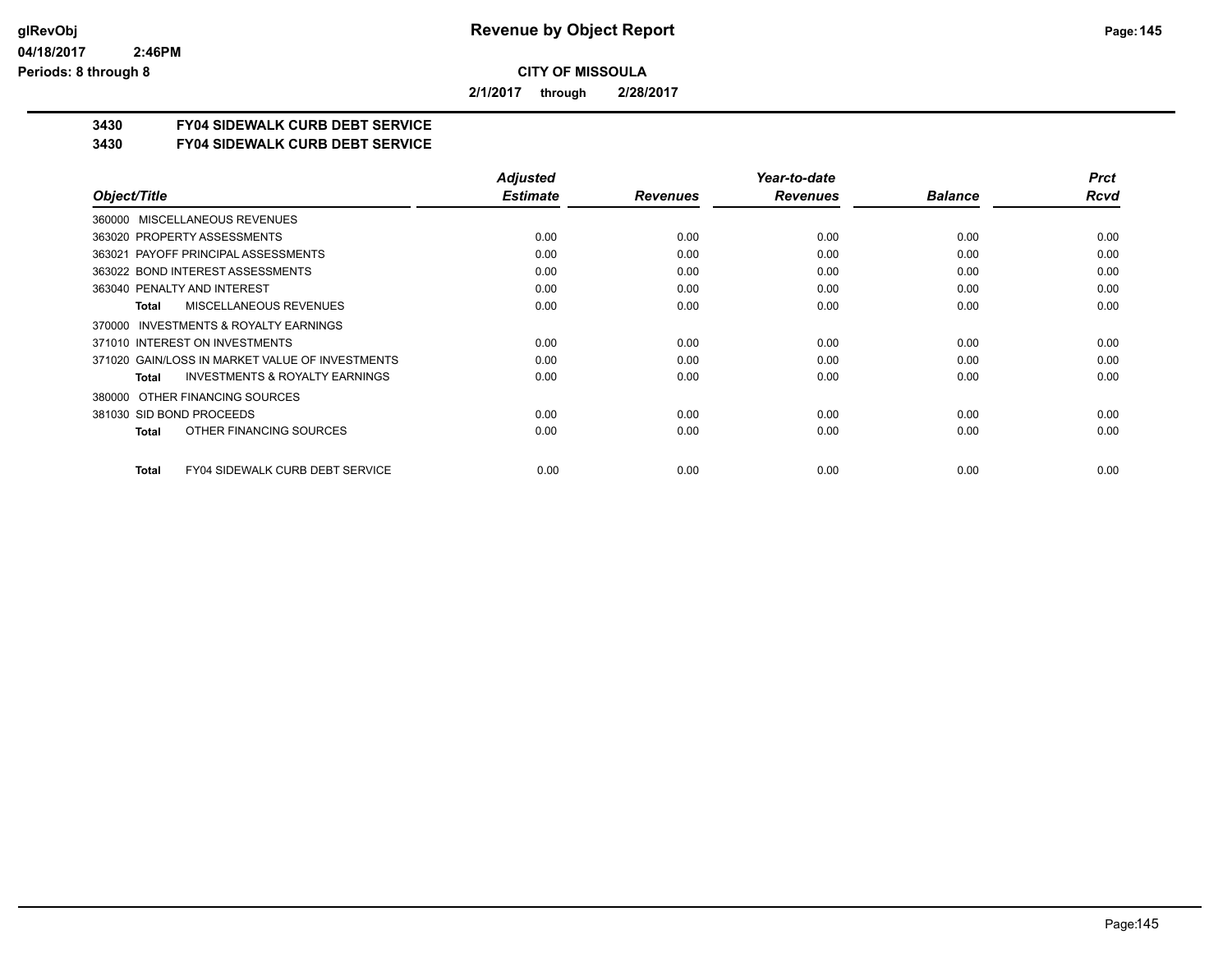**2/1/2017 through 2/28/2017**

#### **3430 FY04 SIDEWALK CURB DEBT SERVICE**

| Object/Title                                              | <b>Adjusted</b><br><b>Estimate</b> | <b>Revenues</b> | Year-to-date<br><b>Revenues</b> | <b>Balance</b> | <b>Prct</b><br>Rcvd |
|-----------------------------------------------------------|------------------------------------|-----------------|---------------------------------|----------------|---------------------|
| 360000 MISCELLANEOUS REVENUES                             |                                    |                 |                                 |                |                     |
| 363020 PROPERTY ASSESSMENTS                               | 0.00                               | 0.00            | 0.00                            | 0.00           | 0.00                |
| 363021 PAYOFF PRINCIPAL ASSESSMENTS                       | 0.00                               | 0.00            | 0.00                            | 0.00           | 0.00                |
| 363022 BOND INTEREST ASSESSMENTS                          | 0.00                               | 0.00            | 0.00                            | 0.00           | 0.00                |
| 363040 PENALTY AND INTEREST                               | 0.00                               | 0.00            | 0.00                            | 0.00           | 0.00                |
| MISCELLANEOUS REVENUES<br>Total                           | 0.00                               | 0.00            | 0.00                            | 0.00           | 0.00                |
| 370000 INVESTMENTS & ROYALTY EARNINGS                     |                                    |                 |                                 |                |                     |
| 371010 INTEREST ON INVESTMENTS                            | 0.00                               | 0.00            | 0.00                            | 0.00           | 0.00                |
| 371020 GAIN/LOSS IN MARKET VALUE OF INVESTMENT            | 0.00                               | 0.00            | 0.00                            | 0.00           | 0.00                |
| <b>INVESTMENTS &amp; ROYALTY EARNINGS</b><br><b>Total</b> | 0.00                               | 0.00            | 0.00                            | 0.00           | 0.00                |
| 380000 OTHER FINANCING SOURCES                            |                                    |                 |                                 |                |                     |
| 381030 SID BOND PROCEEDS                                  | 0.00                               | 0.00            | 0.00                            | 0.00           | 0.00                |
| OTHER FINANCING SOURCES<br><b>Total</b>                   | 0.00                               | 0.00            | 0.00                            | 0.00           | 0.00                |
| <b>FY04 SIDEWALK CURB DEBT SERVICE</b><br><b>Total</b>    | 0.00                               | 0.00            | 0.00                            | 0.00           | 0.00                |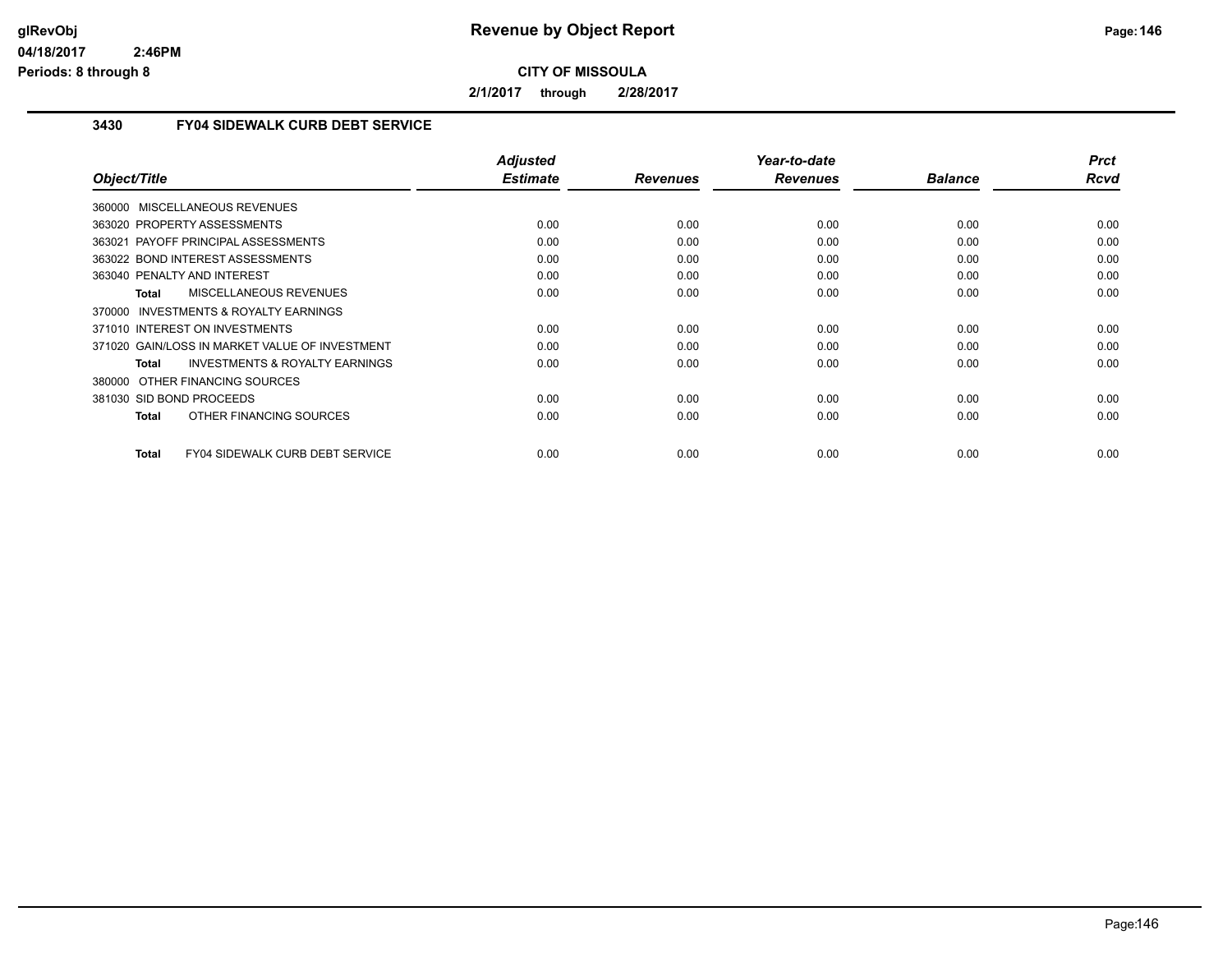**2/1/2017 through 2/28/2017**

**3433 SID 433 DEBT SERVICE**

**3433 SID 433 DEBT SERVICE**

|                                                    | <b>Adjusted</b> |                 | Year-to-date    |                | <b>Prct</b> |
|----------------------------------------------------|-----------------|-----------------|-----------------|----------------|-------------|
| Object/Title                                       | <b>Estimate</b> | <b>Revenues</b> | <b>Revenues</b> | <b>Balance</b> | Rcvd        |
| 360000 MISCELLANEOUS REVENUES                      |                 |                 |                 |                |             |
| 363020 PROPERTY ASSESSMENTS                        | 0.00            | 0.00            | 0.00            | 0.00           | 0.00        |
| 363021 PAYOFF PRINCIPAL ASSESSMENTS                | 0.00            | 0.00            | 0.00            | 0.00           | 0.00        |
| 363022 BOND INTEREST ASSESSMENTS                   | 0.00            | 0.00            | 0.00            | 0.00           | 0.00        |
| 363040 PENALTY AND INTEREST                        | 0.00            | 0.00            | 0.00            | 0.00           | 0.00        |
| MISCELLANEOUS REVENUES<br>Total                    | 0.00            | 0.00            | 0.00            | 0.00           | 0.00        |
| INVESTMENTS & ROYALTY EARNINGS<br>370000           |                 |                 |                 |                |             |
| 371010 INTEREST ON INVESTMENTS                     | 0.00            | 0.00            | 0.00            | 0.00           | 0.00        |
| 371020 GAIN/LOSS IN MARKET VALUE OF INVESTMENTS    | 0.00            | 0.00            | 0.00            | 0.00           | 0.00        |
| <b>INVESTMENTS &amp; ROYALTY EARNINGS</b><br>Total | 0.00            | 0.00            | 0.00            | 0.00           | 0.00        |
| SID 433 DEBT SERVICE<br><b>Total</b>               | 0.00            | 0.00            | 0.00            | 0.00           | 0.00        |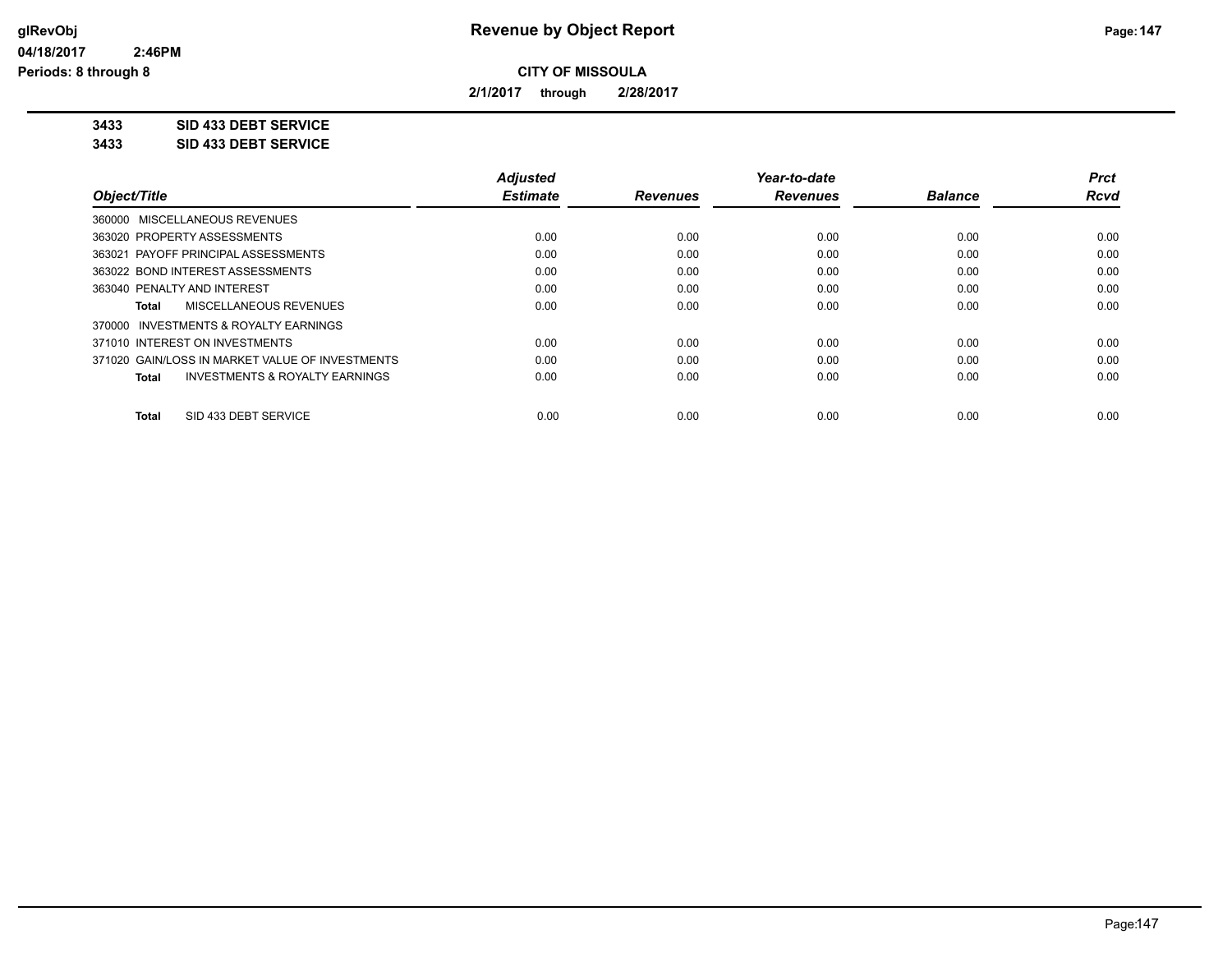**2/1/2017 through 2/28/2017**

#### **3433 SID 433 DEBT SERVICE**

| Object/Title                                       | <b>Adjusted</b><br><b>Estimate</b> | <b>Revenues</b> | Year-to-date<br><b>Revenues</b> | <b>Balance</b> | <b>Prct</b><br><b>Rcvd</b> |
|----------------------------------------------------|------------------------------------|-----------------|---------------------------------|----------------|----------------------------|
| 360000 MISCELLANEOUS REVENUES                      |                                    |                 |                                 |                |                            |
| 363020 PROPERTY ASSESSMENTS                        | 0.00                               | 0.00            | 0.00                            | 0.00           | 0.00                       |
| 363021 PAYOFF PRINCIPAL ASSESSMENTS                | 0.00                               | 0.00            | 0.00                            | 0.00           | 0.00                       |
| 363022 BOND INTEREST ASSESSMENTS                   | 0.00                               | 0.00            | 0.00                            | 0.00           | 0.00                       |
| 363040 PENALTY AND INTEREST                        | 0.00                               | 0.00            | 0.00                            | 0.00           | 0.00                       |
| MISCELLANEOUS REVENUES<br>Total                    | 0.00                               | 0.00            | 0.00                            | 0.00           | 0.00                       |
| INVESTMENTS & ROYALTY EARNINGS<br>370000           |                                    |                 |                                 |                |                            |
| 371010 INTEREST ON INVESTMENTS                     | 0.00                               | 0.00            | 0.00                            | 0.00           | 0.00                       |
| 371020 GAIN/LOSS IN MARKET VALUE OF INVESTMENT     | 0.00                               | 0.00            | 0.00                            | 0.00           | 0.00                       |
| <b>INVESTMENTS &amp; ROYALTY EARNINGS</b><br>Total | 0.00                               | 0.00            | 0.00                            | 0.00           | 0.00                       |
|                                                    |                                    |                 |                                 |                |                            |
| SID 433 DEBT SERVICE<br><b>Total</b>               | 0.00                               | 0.00            | 0.00                            | 0.00           | 0.00                       |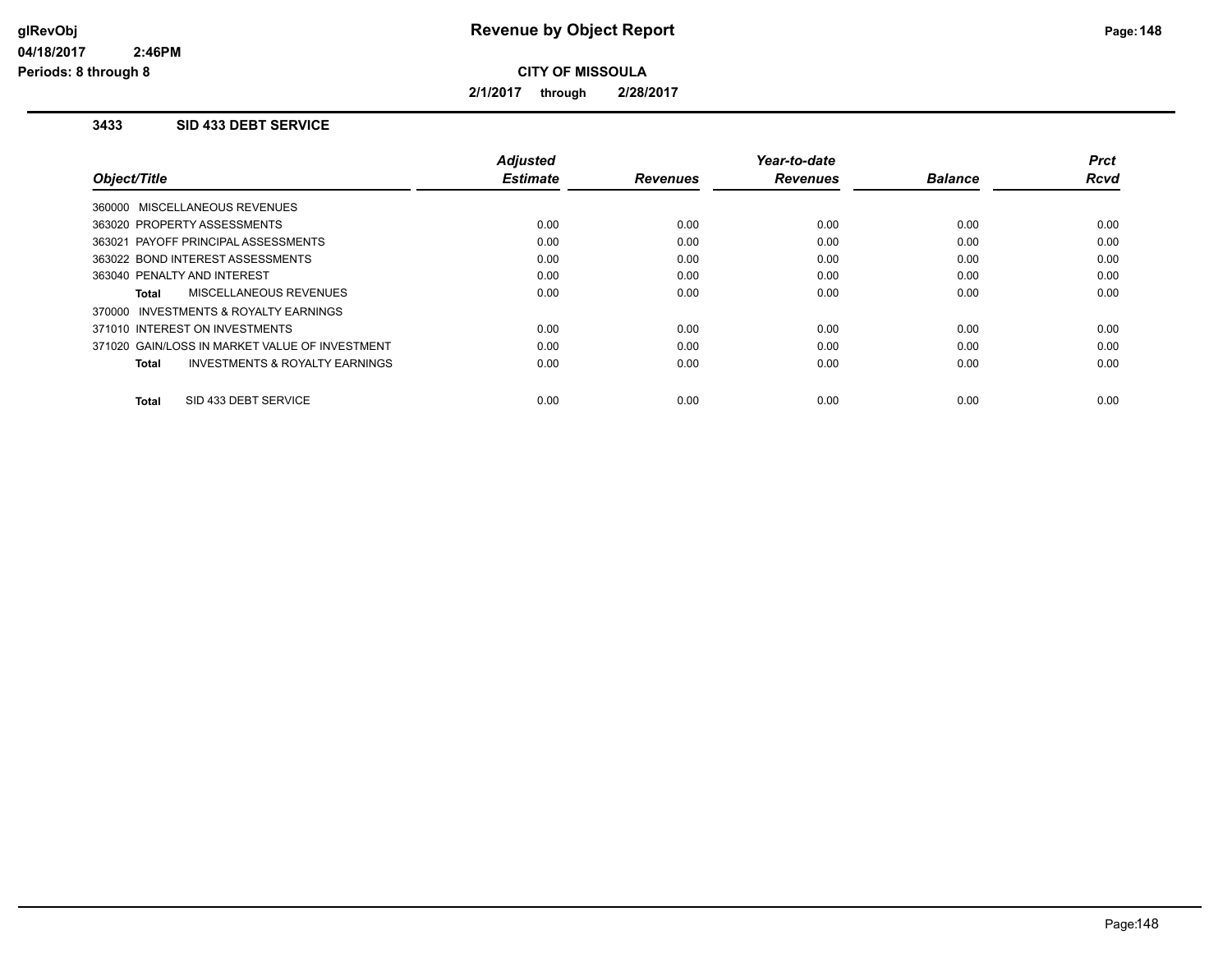**2/1/2017 through 2/28/2017**

**3440 FY 05 SIDEWALK AND CURB**

**3440 FY 05 SIDEWALK AND CURB**

|                                                    | <b>Adjusted</b> |                 | Year-to-date    |                | <b>Prct</b> |
|----------------------------------------------------|-----------------|-----------------|-----------------|----------------|-------------|
| Object/Title                                       | <b>Estimate</b> | <b>Revenues</b> | <b>Revenues</b> | <b>Balance</b> | Rcvd        |
| 360000 MISCELLANEOUS REVENUES                      |                 |                 |                 |                |             |
| 363020 PROPERTY ASSESSMENTS                        | 36,628.00       | 0.00            | 12,703.58       | 23,924.42      | 34.68       |
| 363021 PAYOFF PRINCIPAL ASSESSMENTS                | 0.00            | 0.00            | 1,185.43        | $-1,185.43$    | 0.00        |
| 363022 BOND INTEREST ASSESSMENTS                   | 0.00            | 0.00            | 0.00            | 0.00           | 0.00        |
| 363040 PENALTY AND INTEREST                        | 0.00            | 0.00            | 1.35            | $-1.35$        | 0.00        |
| MISCELLANEOUS REVENUES<br>Total                    | 36,628.00       | 0.00            | 13,890.36       | 22,737.64      | 37.92       |
| 370000 INVESTMENTS & ROYALTY EARNINGS              |                 |                 |                 |                |             |
| 371010 INTEREST ON INVESTMENTS                     | 0.00            | 0.00            | 0.00            | 0.00           | 0.00        |
| 371020 GAIN/LOSS IN MARKET VALUE OF INVESTMENTS    | 0.00            | 0.00            | 0.00            | 0.00           | 0.00        |
| 371500 INTEREST ON INTERFUND LOAN                  | 0.00            | 0.00            | 0.00            | 0.00           | 0.00        |
| <b>INVESTMENTS &amp; ROYALTY EARNINGS</b><br>Total | 0.00            | 0.00            | 0.00            | 0.00           | 0.00        |
| 380000 OTHER FINANCING SOURCES                     |                 |                 |                 |                |             |
| 381030 SID BONDS PROCEEDS                          | 0.00            | 0.00            | 0.00            | 0.00           | 0.00        |
| OTHER FINANCING SOURCES<br><b>Total</b>            | 0.00            | 0.00            | 0.00            | 0.00           | 0.00        |
| FY 05 SIDEWALK AND CURB<br><b>Total</b>            | 36,628.00       | 0.00            | 13,890.36       | 22,737.64      | 37.92       |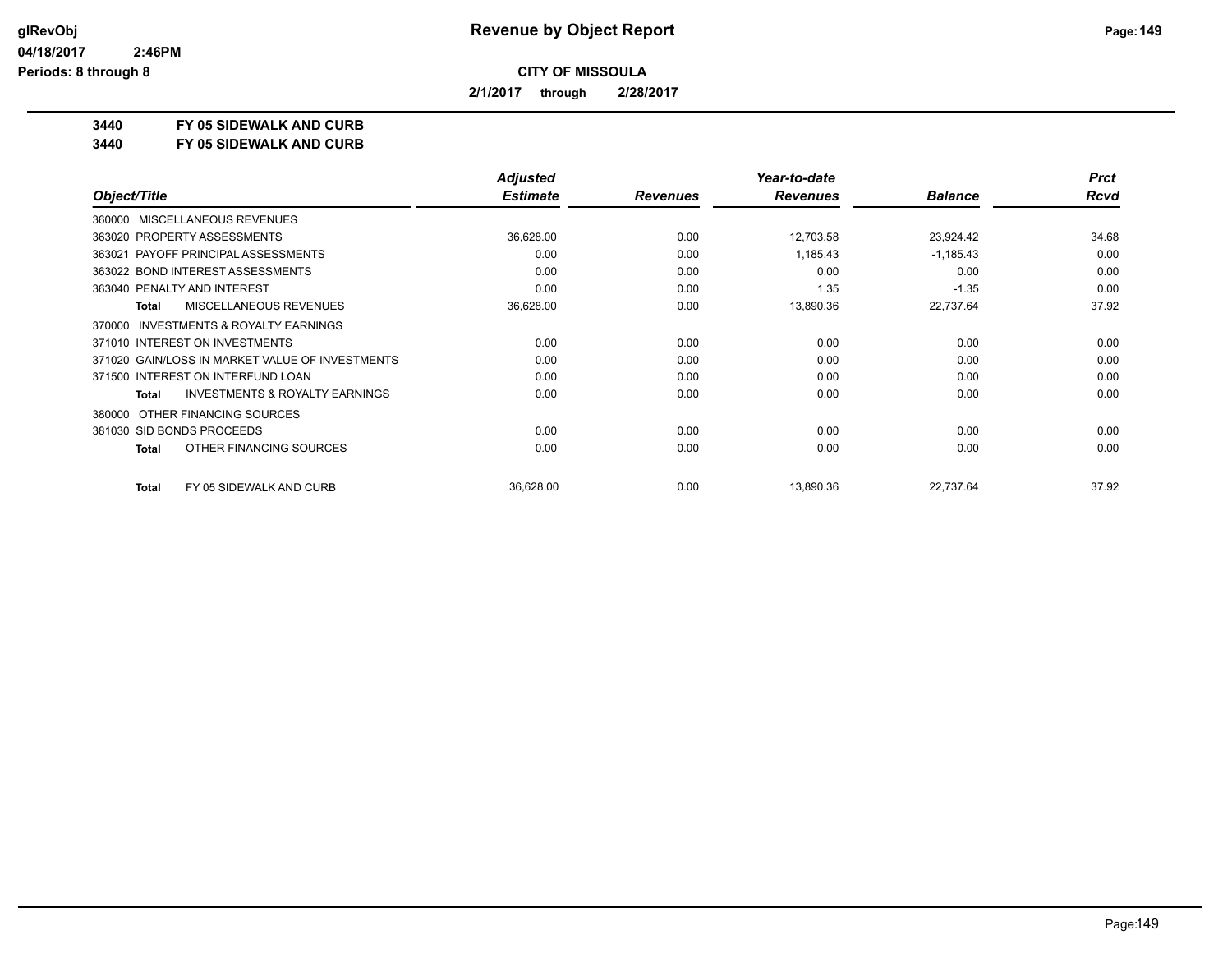**2/1/2017 through 2/28/2017**

#### **3440 FY 05 SIDEWALK AND CURB**

|                                                           | <b>Adjusted</b> |                 | Year-to-date    |                | <b>Prct</b> |
|-----------------------------------------------------------|-----------------|-----------------|-----------------|----------------|-------------|
| Object/Title                                              | <b>Estimate</b> | <b>Revenues</b> | <b>Revenues</b> | <b>Balance</b> | <b>Rcvd</b> |
| 360000 MISCELLANEOUS REVENUES                             |                 |                 |                 |                |             |
| 363020 PROPERTY ASSESSMENTS                               | 36,628.00       | 0.00            | 12,703.58       | 23,924.42      | 34.68       |
| 363021 PAYOFF PRINCIPAL ASSESSMENTS                       | 0.00            | 0.00            | 1,185.43        | $-1,185.43$    | 0.00        |
| 363022 BOND INTEREST ASSESSMENTS                          | 0.00            | 0.00            | 0.00            | 0.00           | 0.00        |
| 363040 PENALTY AND INTEREST                               | 0.00            | 0.00            | 1.35            | $-1.35$        | 0.00        |
| MISCELLANEOUS REVENUES<br><b>Total</b>                    | 36,628.00       | 0.00            | 13,890.36       | 22,737.64      | 37.92       |
| INVESTMENTS & ROYALTY EARNINGS<br>370000                  |                 |                 |                 |                |             |
| 371010 INTEREST ON INVESTMENTS                            | 0.00            | 0.00            | 0.00            | 0.00           | 0.00        |
| 371020 GAIN/LOSS IN MARKET VALUE OF INVESTMENT            | 0.00            | 0.00            | 0.00            | 0.00           | 0.00        |
| 371500 INTEREST ON INTERFUND LOAN                         | 0.00            | 0.00            | 0.00            | 0.00           | 0.00        |
| <b>INVESTMENTS &amp; ROYALTY EARNINGS</b><br><b>Total</b> | 0.00            | 0.00            | 0.00            | 0.00           | 0.00        |
| 380000 OTHER FINANCING SOURCES                            |                 |                 |                 |                |             |
| 381030 SID BONDS PROCEEDS                                 | 0.00            | 0.00            | 0.00            | 0.00           | 0.00        |
| OTHER FINANCING SOURCES<br><b>Total</b>                   | 0.00            | 0.00            | 0.00            | 0.00           | 0.00        |
| FY 05 SIDEWALK AND CURB<br><b>Total</b>                   | 36,628.00       | 0.00            | 13,890.36       | 22,737.64      | 37.92       |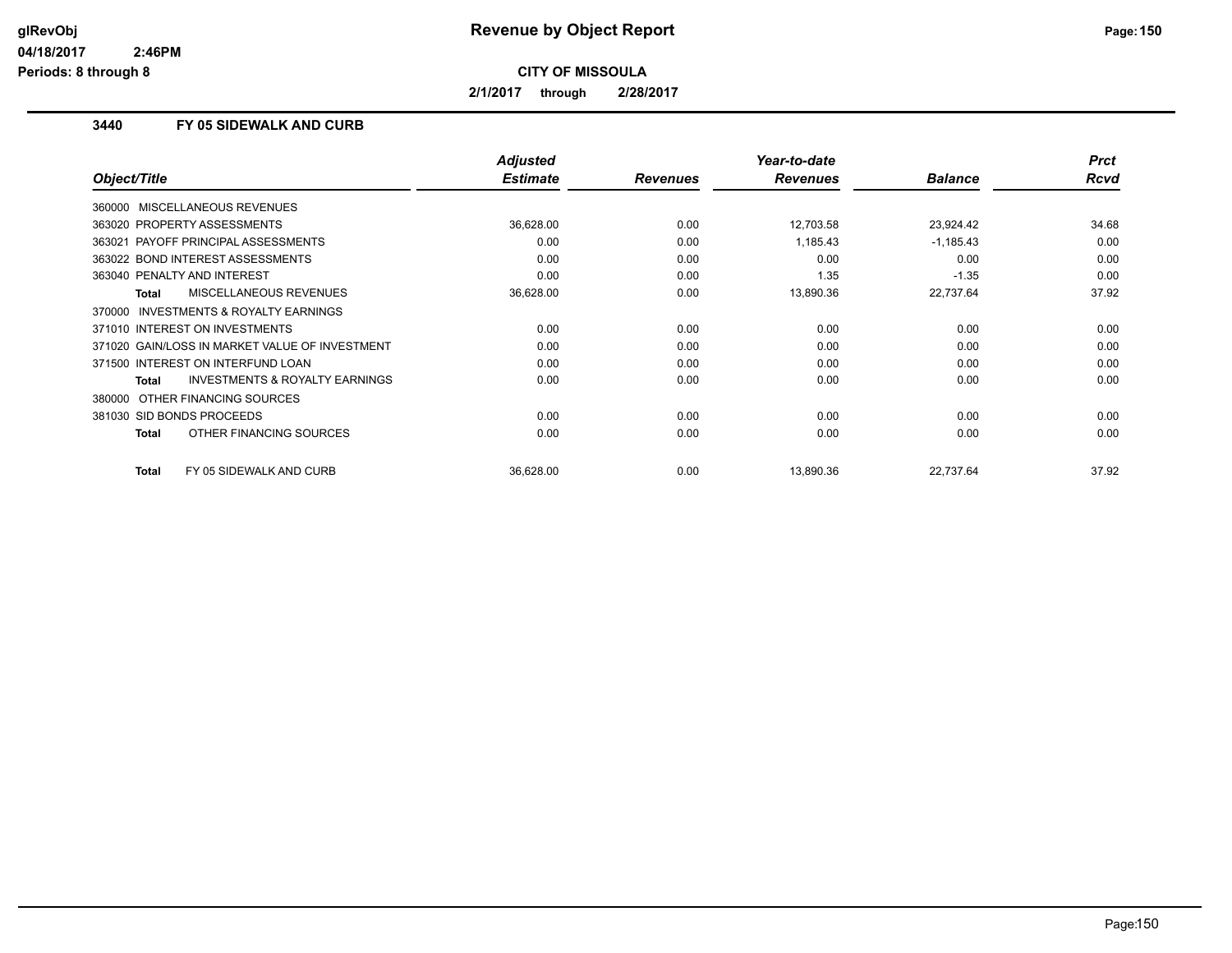**2/1/2017 through 2/28/2017**

**3441 FY 06 SIDEWALK & CURB DEBT**

**3441 FY 06 SIDEWALK & CURB DEBT**

|                                                 | <b>Adjusted</b> |                 | Year-to-date    |                | <b>Prct</b> |
|-------------------------------------------------|-----------------|-----------------|-----------------|----------------|-------------|
| Object/Title                                    | <b>Estimate</b> | <b>Revenues</b> | <b>Revenues</b> | <b>Balance</b> | <b>Rcvd</b> |
| 360000 MISCELLANEOUS REVENUES                   |                 |                 |                 |                |             |
| 363020 PROPERTY ASSESSMENTS                     | 0.00            | 0.00            | 0.00            | 0.00           | 0.00        |
| MISCELLANEOUS REVENUES<br>Total                 | 0.00            | 0.00            | 0.00            | 0.00           | 0.00        |
| 370000 INVESTMENTS & ROYALTY EARNINGS           |                 |                 |                 |                |             |
| 371010 INTEREST ON INVESTMENTS                  | 0.00            | 0.00            | 0.00            | 0.00           | 0.00        |
| 371020 GAIN/LOSS IN MARKET VALUE OF INVESTMENTS | 0.00            | 0.00            | 0.00            | 0.00           | 0.00        |
| INVESTMENTS & ROYALTY EARNINGS<br>Total         | 0.00            | 0.00            | 0.00            | 0.00           | 0.00        |
|                                                 |                 |                 |                 |                |             |
| <b>Total</b><br>FY 06 SIDEWALK & CURB DEBT      | 0.00            | 0.00            | 0.00            | 0.00           | 0.00        |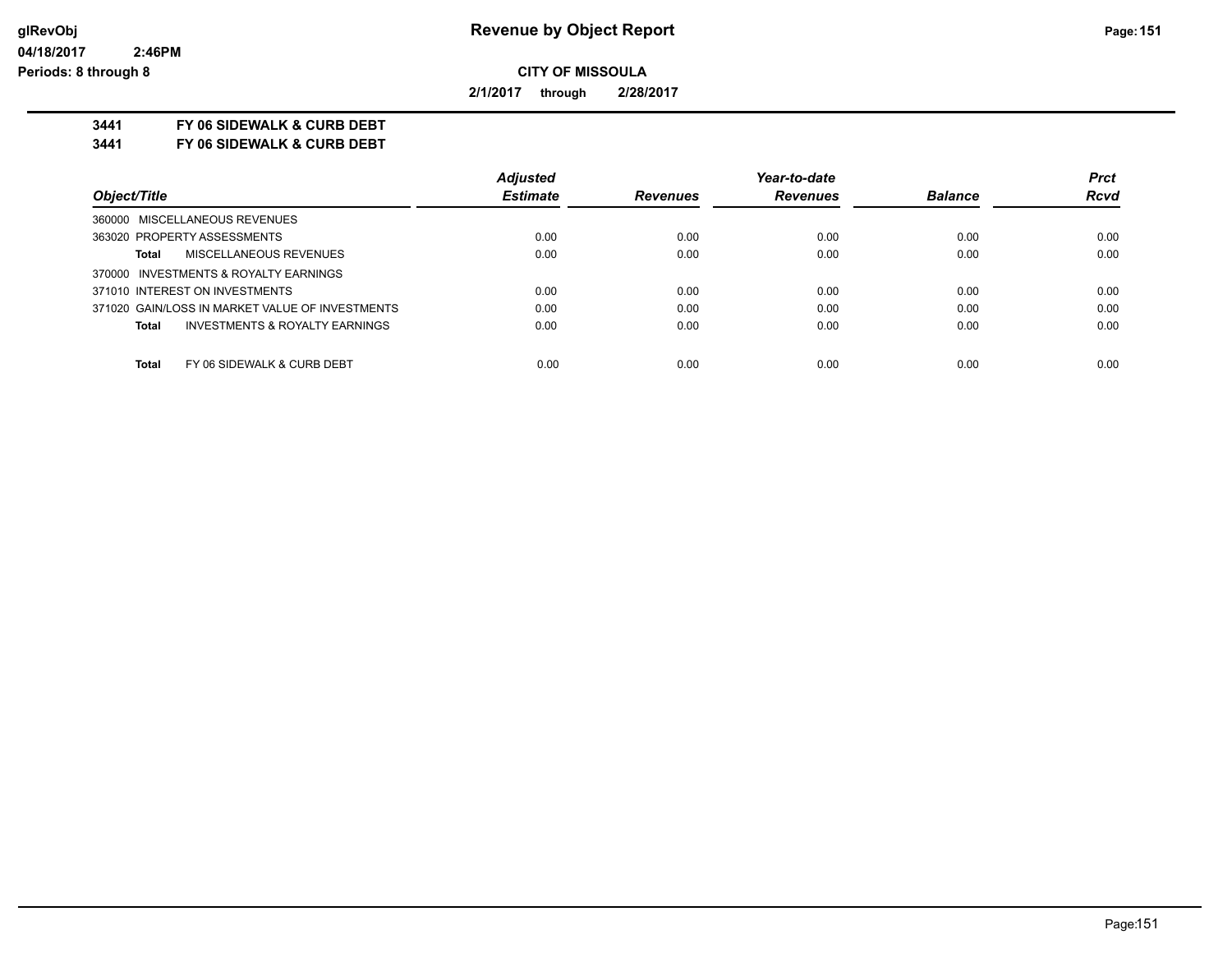**2/1/2017 through 2/28/2017**

#### **3441 FY 06 SIDEWALK & CURB DEBT**

|                                                           | <b>Adjusted</b> |                 | Year-to-date    |                | <b>Prct</b> |
|-----------------------------------------------------------|-----------------|-----------------|-----------------|----------------|-------------|
| Object/Title                                              | <b>Estimate</b> | <b>Revenues</b> | <b>Revenues</b> | <b>Balance</b> | <b>Rcvd</b> |
| MISCELLANEOUS REVENUES<br>360000                          |                 |                 |                 |                |             |
| 363020 PROPERTY ASSESSMENTS                               | 0.00            | 0.00            | 0.00            | 0.00           | 0.00        |
| MISCELLANEOUS REVENUES<br>Total                           | 0.00            | 0.00            | 0.00            | 0.00           | 0.00        |
| 370000 INVESTMENTS & ROYALTY EARNINGS                     |                 |                 |                 |                |             |
| 371010 INTEREST ON INVESTMENTS                            | 0.00            | 0.00            | 0.00            | 0.00           | 0.00        |
| 371020 GAIN/LOSS IN MARKET VALUE OF INVESTMENT            | 0.00            | 0.00            | 0.00            | 0.00           | 0.00        |
| <b>INVESTMENTS &amp; ROYALTY EARNINGS</b><br><b>Total</b> | 0.00            | 0.00            | 0.00            | 0.00           | 0.00        |
| Total<br>FY 06 SIDEWALK & CURB DEBT                       | 0.00            | 0.00            | 0.00            | 0.00           | 0.00        |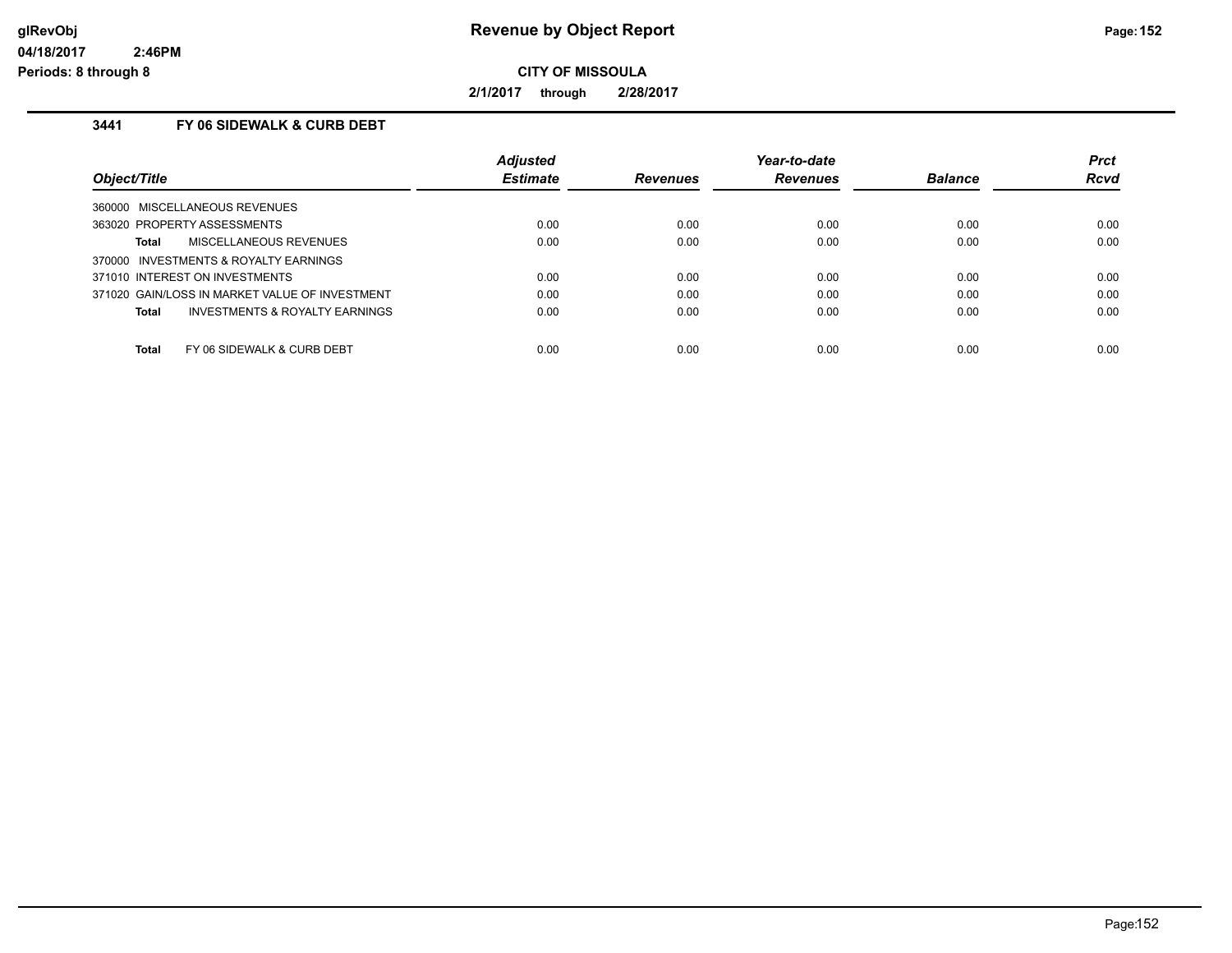**2/1/2017 through 2/28/2017**

**3449 SID 449 DEBT SERVICE**

**3449 SID 449 DEBT SERVICE**

|                                                 | <b>Adjusted</b> |                 | Year-to-date    |                | <b>Prct</b> |
|-------------------------------------------------|-----------------|-----------------|-----------------|----------------|-------------|
| Object/Title                                    | <b>Estimate</b> | <b>Revenues</b> | <b>Revenues</b> | <b>Balance</b> | Rcvd        |
| 360000 MISCELLANEOUS REVENUES                   |                 |                 |                 |                |             |
| 363020 PROPERTY ASSESSMENTS                     | 0.00            | 0.00            | 0.00            | 0.00           | 0.00        |
| 363021 PAYOFF PRINCIPAL ASSESSMENTS             | 0.00            | 0.00            | 0.00            | 0.00           | 0.00        |
| 363022 BOND INTEREST ASSESSMENTS                | 0.00            | 0.00            | 0.00            | 0.00           | 0.00        |
| 363040 PENALTY AND INTEREST                     | 0.00            | 0.00            | 0.00            | 0.00           | 0.00        |
| MISCELLANEOUS REVENUES<br>Total                 | 0.00            | 0.00            | 0.00            | 0.00           | 0.00        |
| 370000 INVESTMENTS & ROYALTY EARNINGS           |                 |                 |                 |                |             |
| 371010 INTEREST ON INVESTMENTS                  | 0.00            | 0.00            | 0.00            | 0.00           | 0.00        |
| 371020 GAIN/LOSS IN MARKET VALUE OF INVESTMENTS | 0.00            | 0.00            | 0.00            | 0.00           | 0.00        |
| INVESTMENTS & ROYALTY EARNINGS<br>Total         | 0.00            | 0.00            | 0.00            | 0.00           | 0.00        |
| SID 449 DEBT SERVICE<br><b>Total</b>            | 0.00            | 0.00            | 0.00            | 0.00           | 0.00        |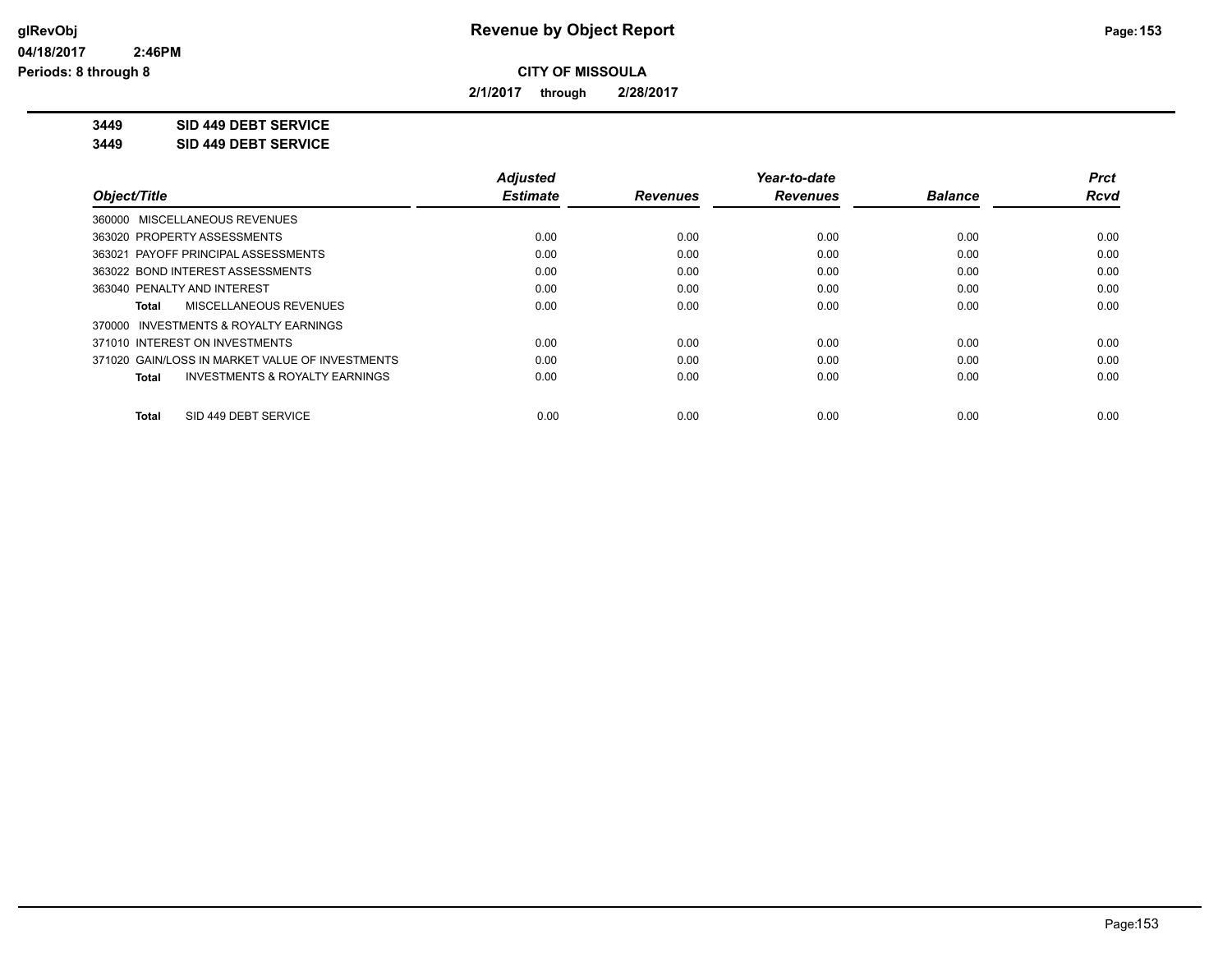**2/1/2017 through 2/28/2017**

#### **3449 SID 449 DEBT SERVICE**

|                                                    | <b>Adjusted</b> |                 | Year-to-date    |                | <b>Prct</b> |
|----------------------------------------------------|-----------------|-----------------|-----------------|----------------|-------------|
| Object/Title                                       | <b>Estimate</b> | <b>Revenues</b> | <b>Revenues</b> | <b>Balance</b> | Rcvd        |
| 360000 MISCELLANEOUS REVENUES                      |                 |                 |                 |                |             |
| 363020 PROPERTY ASSESSMENTS                        | 0.00            | 0.00            | 0.00            | 0.00           | 0.00        |
| 363021 PAYOFF PRINCIPAL ASSESSMENTS                | 0.00            | 0.00            | 0.00            | 0.00           | 0.00        |
| 363022 BOND INTEREST ASSESSMENTS                   | 0.00            | 0.00            | 0.00            | 0.00           | 0.00        |
| 363040 PENALTY AND INTEREST                        | 0.00            | 0.00            | 0.00            | 0.00           | 0.00        |
| MISCELLANEOUS REVENUES<br>Total                    | 0.00            | 0.00            | 0.00            | 0.00           | 0.00        |
| INVESTMENTS & ROYALTY EARNINGS<br>370000           |                 |                 |                 |                |             |
| 371010 INTEREST ON INVESTMENTS                     | 0.00            | 0.00            | 0.00            | 0.00           | 0.00        |
| 371020 GAIN/LOSS IN MARKET VALUE OF INVESTMENT     | 0.00            | 0.00            | 0.00            | 0.00           | 0.00        |
| <b>INVESTMENTS &amp; ROYALTY EARNINGS</b><br>Total | 0.00            | 0.00            | 0.00            | 0.00           | 0.00        |
|                                                    |                 |                 |                 |                |             |
| SID 449 DEBT SERVICE<br><b>Total</b>               | 0.00            | 0.00            | 0.00            | 0.00           | 0.00        |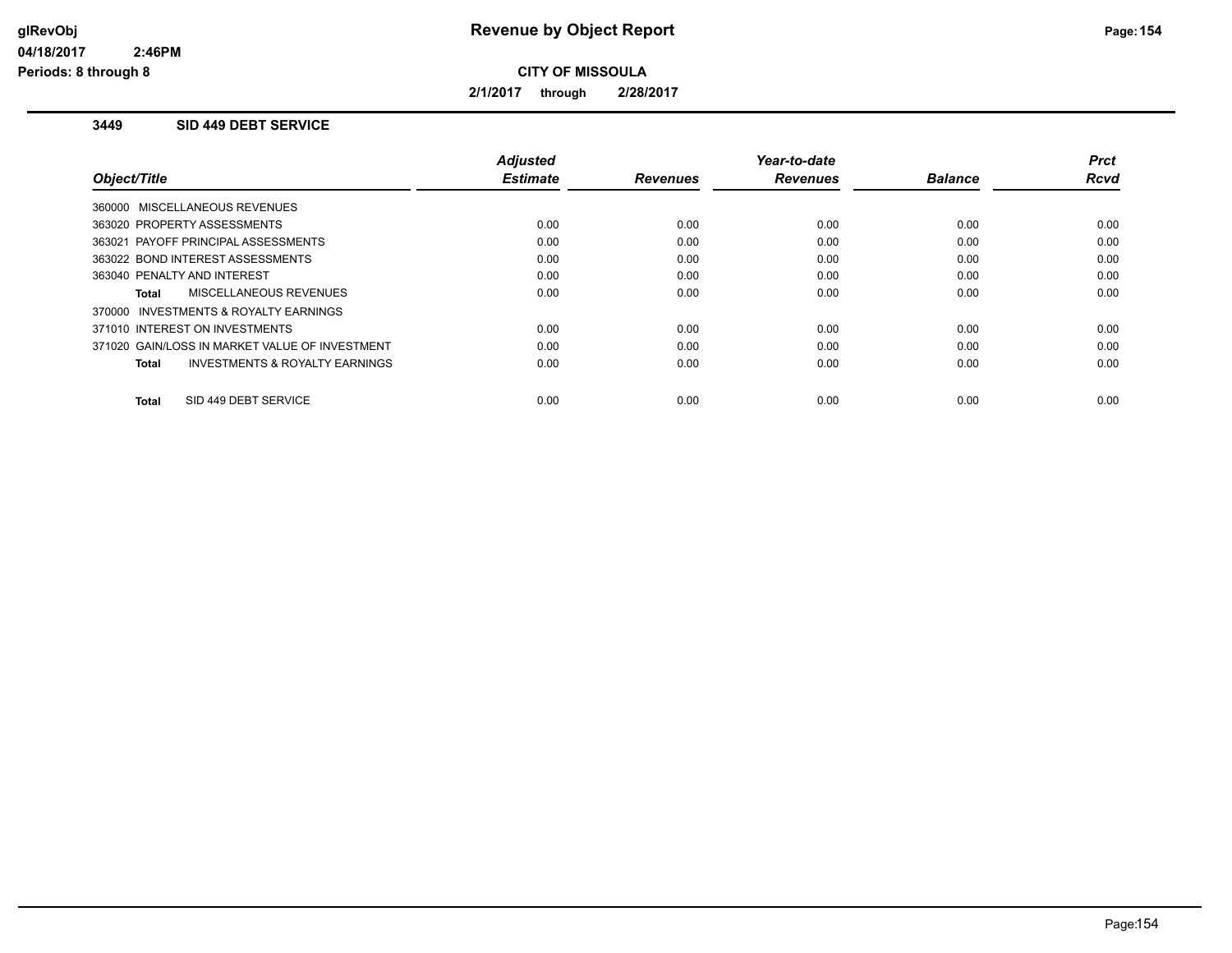**2/1/2017 through 2/28/2017**

**3450 FY 06 SIDEWALK AND CURB**

**3450 FY 06 SIDEWALK AND CURB**

|                                                     | <b>Adjusted</b> |                 | Year-to-date    |                | <b>Prct</b> |
|-----------------------------------------------------|-----------------|-----------------|-----------------|----------------|-------------|
| Object/Title                                        | <b>Estimate</b> | <b>Revenues</b> | <b>Revenues</b> | <b>Balance</b> | <b>Rcvd</b> |
| 360000 MISCELLANEOUS REVENUES                       |                 |                 |                 |                |             |
| 363020 PROPERTY ASSESSMENTS                         | 27,475.00       | 0.00            | 14,763.26       | 12,711.74      | 53.73       |
| PAYOFF PRINCIPAL ASSESSMENTS<br>363021              | 0.00            | 0.00            | 0.00            | 0.00           | 0.00        |
| 363022 BOND INTEREST ASSESSMENTS                    | 0.00            | 0.00            | 0.00            | 0.00           | 0.00        |
| 363040 PENALTY AND INTEREST                         | 0.00            | 0.00            | 7.80            | $-7.80$        | 0.00        |
| <b>MISCELLANEOUS REVENUES</b><br><b>Total</b>       | 27,475.00       | 0.00            | 14,771.06       | 12,703.94      | 53.76       |
| <b>INVESTMENTS &amp; ROYALTY EARNINGS</b><br>370000 |                 |                 |                 |                |             |
| 371010 INTEREST ON INVESTMENTS                      | 0.00            | 0.00            | 0.00            | 0.00           | 0.00        |
| 371020 GAIN/LOSS IN MARKET VALUE OF INVESTMENTS     | 0.00            | 0.00            | 0.00            | 0.00           | 0.00        |
| 371500 INTEREST ON INTERFUND LOAN                   | 0.00            | 0.00            | 0.00            | 0.00           | 0.00        |
| <b>INVESTMENTS &amp; ROYALTY EARNINGS</b><br>Total  | 0.00            | 0.00            | 0.00            | 0.00           | 0.00        |
| OTHER FINANCING SOURCES<br>380000                   |                 |                 |                 |                |             |
| 381030 SID BONDS PROCEEDS                           | 0.00            | 0.00            | 0.00            | 0.00           | 0.00        |
| 383042 TRANSFERS FROM OTHER FUNDS                   | 0.00            | 0.00            | 0.00            | 0.00           | 0.00        |
| OTHER FINANCING SOURCES<br><b>Total</b>             | 0.00            | 0.00            | 0.00            | 0.00           | 0.00        |
| FY 06 SIDEWALK AND CURB<br><b>Total</b>             | 27,475.00       | 0.00            | 14,771.06       | 12,703.94      | 53.76       |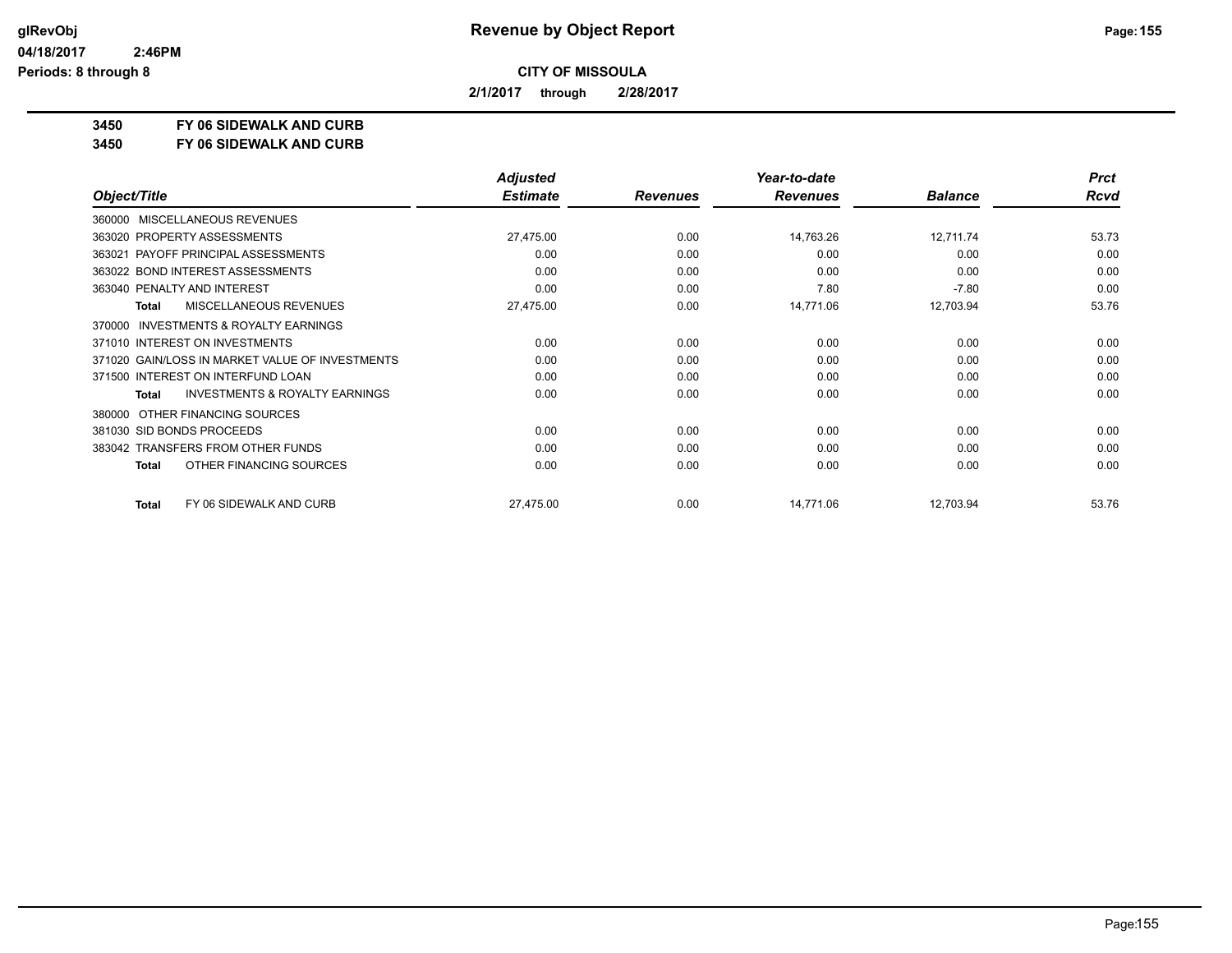**2/1/2017 through 2/28/2017**

#### **3450 FY 06 SIDEWALK AND CURB**

|                                                     | <b>Adjusted</b> |                 | Year-to-date    |                | <b>Prct</b> |
|-----------------------------------------------------|-----------------|-----------------|-----------------|----------------|-------------|
| Object/Title                                        | <b>Estimate</b> | <b>Revenues</b> | <b>Revenues</b> | <b>Balance</b> | <b>Rcvd</b> |
| 360000 MISCELLANEOUS REVENUES                       |                 |                 |                 |                |             |
| 363020 PROPERTY ASSESSMENTS                         | 27,475.00       | 0.00            | 14,763.26       | 12,711.74      | 53.73       |
| 363021 PAYOFF PRINCIPAL ASSESSMENTS                 | 0.00            | 0.00            | 0.00            | 0.00           | 0.00        |
| 363022 BOND INTEREST ASSESSMENTS                    | 0.00            | 0.00            | 0.00            | 0.00           | 0.00        |
| 363040 PENALTY AND INTEREST                         | 0.00            | 0.00            | 7.80            | $-7.80$        | 0.00        |
| <b>MISCELLANEOUS REVENUES</b><br>Total              | 27,475.00       | 0.00            | 14,771.06       | 12,703.94      | 53.76       |
| <b>INVESTMENTS &amp; ROYALTY EARNINGS</b><br>370000 |                 |                 |                 |                |             |
| 371010 INTEREST ON INVESTMENTS                      | 0.00            | 0.00            | 0.00            | 0.00           | 0.00        |
| 371020 GAIN/LOSS IN MARKET VALUE OF INVESTMENT      | 0.00            | 0.00            | 0.00            | 0.00           | 0.00        |
| 371500 INTEREST ON INTERFUND LOAN                   | 0.00            | 0.00            | 0.00            | 0.00           | 0.00        |
| <b>INVESTMENTS &amp; ROYALTY EARNINGS</b><br>Total  | 0.00            | 0.00            | 0.00            | 0.00           | 0.00        |
| 380000 OTHER FINANCING SOURCES                      |                 |                 |                 |                |             |
| 381030 SID BONDS PROCEEDS                           | 0.00            | 0.00            | 0.00            | 0.00           | 0.00        |
| 383042 TRANSFERS FROM OTHER FUNDS                   | 0.00            | 0.00            | 0.00            | 0.00           | 0.00        |
| OTHER FINANCING SOURCES<br><b>Total</b>             | 0.00            | 0.00            | 0.00            | 0.00           | 0.00        |
| FY 06 SIDEWALK AND CURB<br><b>Total</b>             | 27,475.00       | 0.00            | 14,771.06       | 12,703.94      | 53.76       |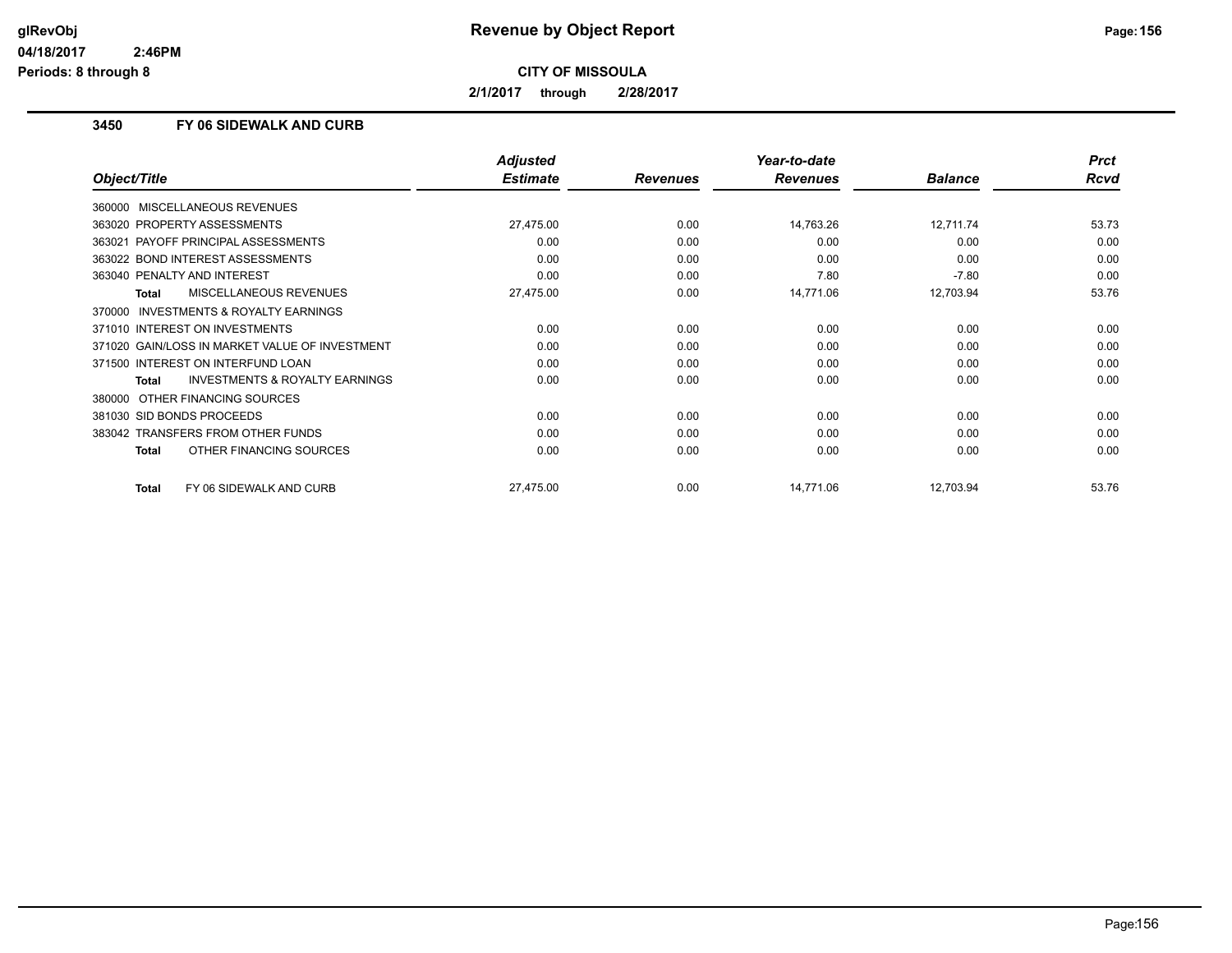**2/1/2017 through 2/28/2017**

**3460 FY07 SIDEWALK AND CURB DEBT**

**3460 FY07 SIDEWALK AND CURB DEBT**

|                                                           | <b>Adjusted</b> |                 | Year-to-date    |                | <b>Prct</b> |
|-----------------------------------------------------------|-----------------|-----------------|-----------------|----------------|-------------|
| Object/Title                                              | <b>Estimate</b> | <b>Revenues</b> | <b>Revenues</b> | <b>Balance</b> | <b>Rcvd</b> |
| 360000 MISCELLANEOUS REVENUES                             |                 |                 |                 |                |             |
| 363020 PROPERTY ASSESSMENTS                               | 56,830.00       | 1,782.07        | 26,283.65       | 30,546.35      | 46.25       |
| 363021 PAYOFF PRINCIPAL ASSESSMENTS                       | 0.00            | 0.00            | 0.00            | 0.00           | 0.00        |
| 363022 BOND INTEREST ASSESSMENTS                          | 0.00            | 0.00            | 0.00            | 0.00           | 0.00        |
| 363040 PENALTY AND INTEREST                               | 0.00            | 5.48            | 29.04           | $-29.04$       | 0.00        |
| MISCELLANEOUS REVENUES<br><b>Total</b>                    | 56,830.00       | 1,787.55        | 26,312.69       | 30,517.31      | 46.30       |
| <b>INVESTMENTS &amp; ROYALTY EARNINGS</b><br>370000       |                 |                 |                 |                |             |
| 371010 INTEREST ON INVESTMENTS                            | 0.00            | 0.00            | 0.00            | 0.00           | 0.00        |
| 371020 GAIN/LOSS IN MARKET VALUE OF INVESTMENTS           | 0.00            | 0.00            | 0.00            | 0.00           | 0.00        |
| 371500 INTEREST ON INTERFUND LOAN                         | 0.00            | 0.00            | 0.00            | 0.00           | 0.00        |
| <b>INVESTMENTS &amp; ROYALTY EARNINGS</b><br><b>Total</b> | 0.00            | 0.00            | 0.00            | 0.00           | 0.00        |
| OTHER FINANCING SOURCES<br>380000                         |                 |                 |                 |                |             |
| 381030 SID BONDS PROCEEDS                                 | 0.00            | 0.00            | 0.00            | 0.00           | 0.00        |
| 383042 TRANSFERS FROM OTHER FUNDS                         | 0.00            | 0.00            | 0.00            | 0.00           | 0.00        |
| OTHER FINANCING SOURCES<br><b>Total</b>                   | 0.00            | 0.00            | 0.00            | 0.00           | 0.00        |
| <b>FY07 SIDEWALK AND CURB DEBT</b><br><b>Total</b>        | 56,830.00       | 1,787.55        | 26,312.69       | 30,517.31      | 46.30       |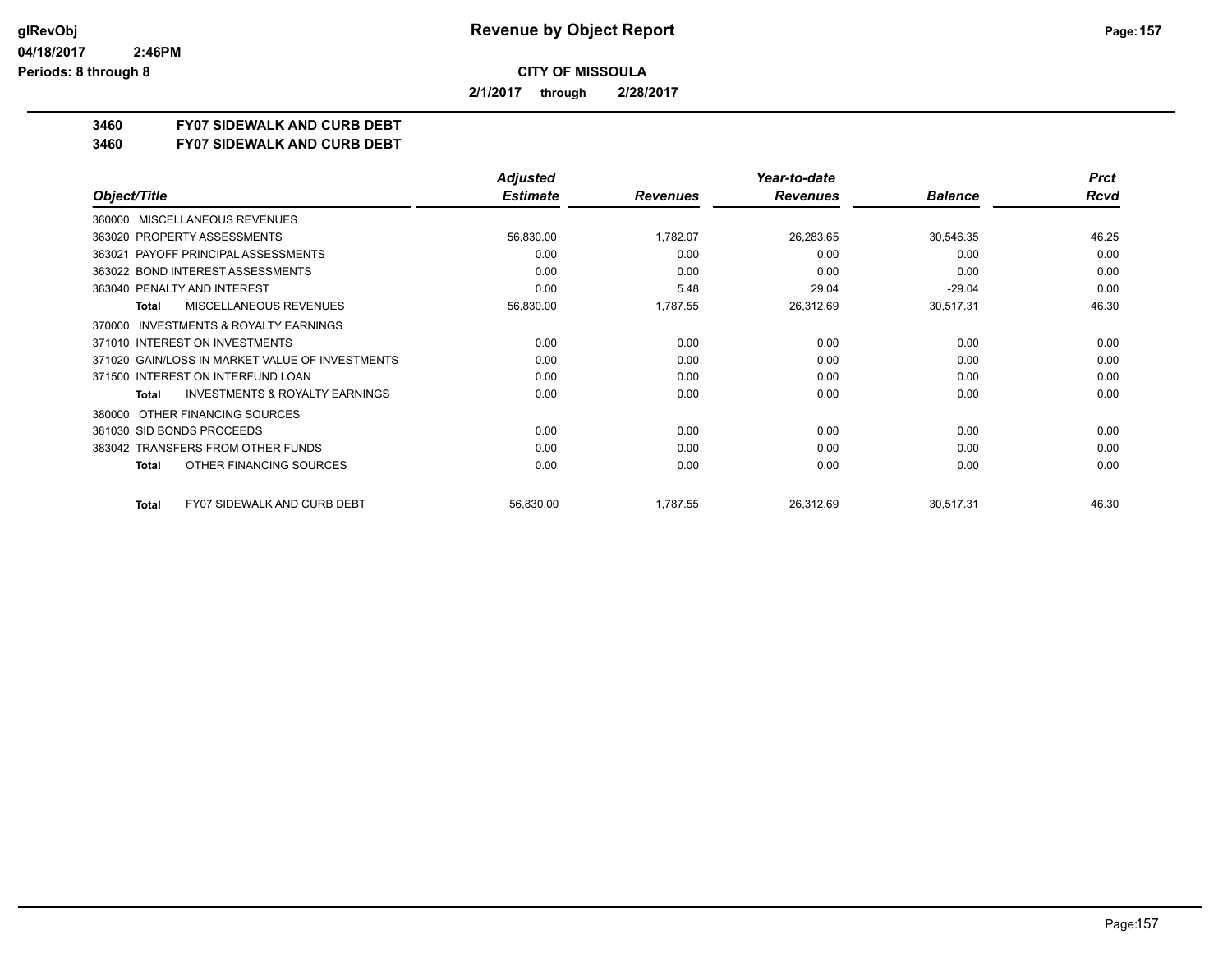**2/1/2017 through 2/28/2017**

#### **3460 FY07 SIDEWALK AND CURB DEBT**

|                                                     | <b>Adjusted</b> |                 | Year-to-date    |                | <b>Prct</b> |
|-----------------------------------------------------|-----------------|-----------------|-----------------|----------------|-------------|
| Object/Title                                        | <b>Estimate</b> | <b>Revenues</b> | <b>Revenues</b> | <b>Balance</b> | <b>Rcvd</b> |
| MISCELLANEOUS REVENUES<br>360000                    |                 |                 |                 |                |             |
| 363020 PROPERTY ASSESSMENTS                         | 56,830.00       | 1,782.07        | 26,283.65       | 30,546.35      | 46.25       |
| PAYOFF PRINCIPAL ASSESSMENTS<br>363021              | 0.00            | 0.00            | 0.00            | 0.00           | 0.00        |
| 363022 BOND INTEREST ASSESSMENTS                    | 0.00            | 0.00            | 0.00            | 0.00           | 0.00        |
| 363040 PENALTY AND INTEREST                         | 0.00            | 5.48            | 29.04           | $-29.04$       | 0.00        |
| MISCELLANEOUS REVENUES<br>Total                     | 56,830.00       | 1,787.55        | 26,312.69       | 30,517.31      | 46.30       |
| <b>INVESTMENTS &amp; ROYALTY EARNINGS</b><br>370000 |                 |                 |                 |                |             |
| 371010 INTEREST ON INVESTMENTS                      | 0.00            | 0.00            | 0.00            | 0.00           | 0.00        |
| 371020 GAIN/LOSS IN MARKET VALUE OF INVESTMENT      | 0.00            | 0.00            | 0.00            | 0.00           | 0.00        |
| 371500 INTEREST ON INTERFUND LOAN                   | 0.00            | 0.00            | 0.00            | 0.00           | 0.00        |
| <b>INVESTMENTS &amp; ROYALTY EARNINGS</b><br>Total  | 0.00            | 0.00            | 0.00            | 0.00           | 0.00        |
| 380000 OTHER FINANCING SOURCES                      |                 |                 |                 |                |             |
| 381030 SID BONDS PROCEEDS                           | 0.00            | 0.00            | 0.00            | 0.00           | 0.00        |
| 383042 TRANSFERS FROM OTHER FUNDS                   | 0.00            | 0.00            | 0.00            | 0.00           | 0.00        |
| OTHER FINANCING SOURCES<br>Total                    | 0.00            | 0.00            | 0.00            | 0.00           | 0.00        |
| <b>FY07 SIDEWALK AND CURB DEBT</b><br>Total         | 56,830.00       | 1,787.55        | 26,312.69       | 30,517.31      | 46.30       |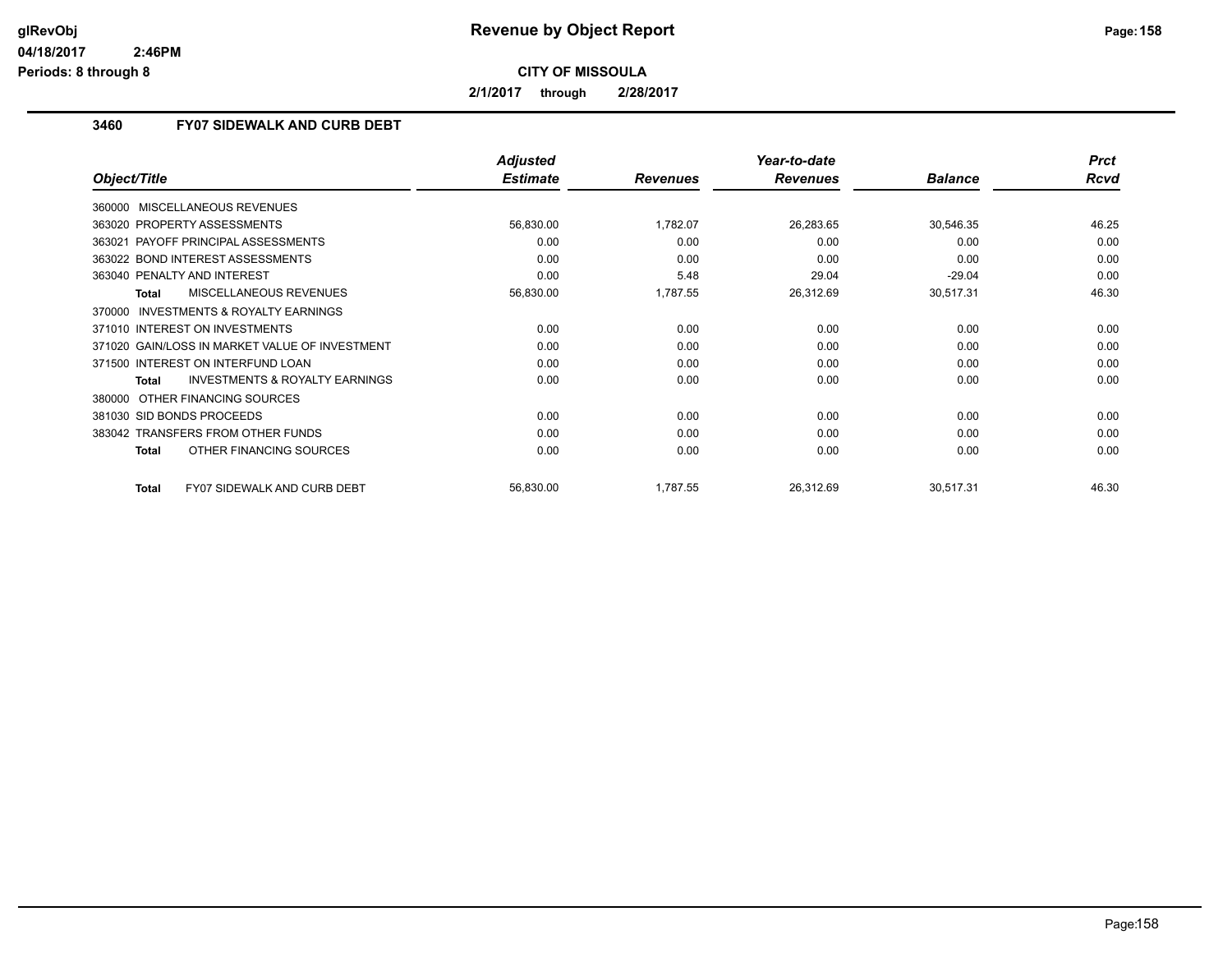**2/1/2017 through 2/28/2017**

## **3461 SERIES 2008A SIDEWALK AND CURB**

**3461 SERIES 2008A SIDEWALK AND CURB**

|                                                           | <b>Adjusted</b> |                 | Year-to-date    |                | <b>Prct</b> |
|-----------------------------------------------------------|-----------------|-----------------|-----------------|----------------|-------------|
| Object/Title                                              | <b>Estimate</b> | <b>Revenues</b> | <b>Revenues</b> | <b>Balance</b> | <b>Rcvd</b> |
| 360000 MISCELLANEOUS REVENUES                             |                 |                 |                 |                |             |
| 363020 PROPERTY ASSESSMENTS                               | 27,838.00       | 319.35          | 11,795.82       | 16,042.18      | 42.37       |
| 363021 PAYOFF PRINCIPAL ASSESSMENTS                       | 0.00            | 0.00            | 22,391.91       | $-22,391.91$   | 0.00        |
| 363022 BOND INTEREST ASSESSMENTS                          | 0.00            | 0.00            | 0.00            | 0.00           | 0.00        |
| 363040 PENALTY AND INTEREST                               | 0.00            | 9.45            | 9.45            | $-9.45$        | 0.00        |
| MISCELLANEOUS REVENUES<br>Total                           | 27,838.00       | 328.80          | 34,197.18       | $-6,359.18$    | 122.84      |
| <b>INVESTMENTS &amp; ROYALTY EARNINGS</b><br>370000       |                 |                 |                 |                |             |
| 371010 INTEREST ON INVESTMENTS                            | 0.00            | 0.00            | 0.00            | 0.00           | 0.00        |
| 371020 GAIN/LOSS IN MARKET VALUE OF INVESTMENTS           | 0.00            | 0.00            | 0.00            | 0.00           | 0.00        |
| <b>INVESTMENTS &amp; ROYALTY EARNINGS</b><br><b>Total</b> | 0.00            | 0.00            | 0.00            | 0.00           | 0.00        |
| OTHER FINANCING SOURCES<br>380000                         |                 |                 |                 |                |             |
| 381030 SID BONDS PROCEEDS                                 | 0.00            | 0.00            | 0.00            | 0.00           | 0.00        |
| OTHER FINANCING SOURCES<br>Total                          | 0.00            | 0.00            | 0.00            | 0.00           | 0.00        |
| SERIES 2008A SIDEWALK AND CURB<br><b>Total</b>            | 27,838.00       | 328.80          | 34,197.18       | $-6,359.18$    | 122.84      |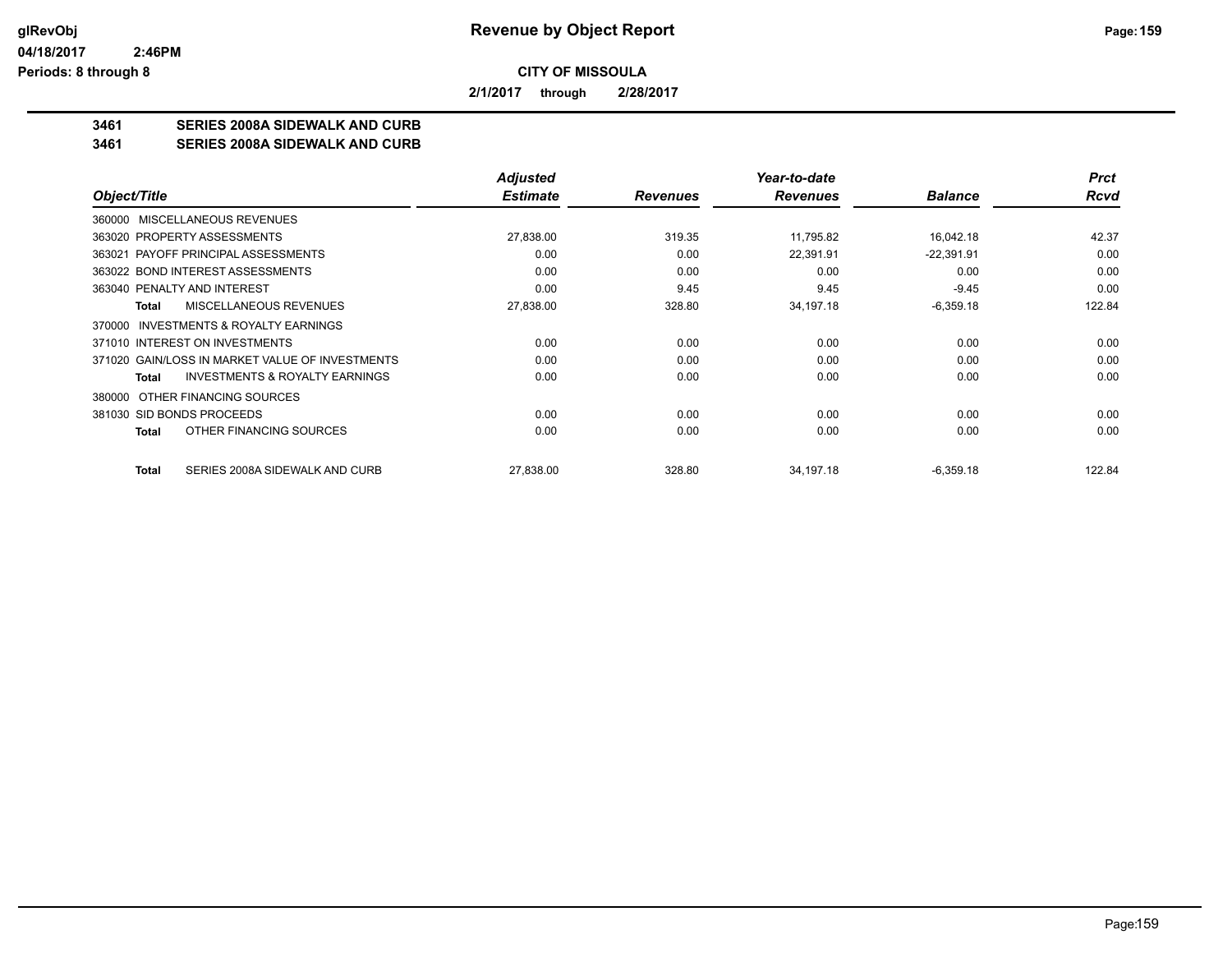**2/1/2017 through 2/28/2017**

#### **3461 SERIES 2008A SIDEWALK AND CURB**

|                                                     | <b>Adjusted</b> |                 | Year-to-date    |                | <b>Prct</b> |
|-----------------------------------------------------|-----------------|-----------------|-----------------|----------------|-------------|
| Object/Title                                        | <b>Estimate</b> | <b>Revenues</b> | <b>Revenues</b> | <b>Balance</b> | Rcvd        |
| 360000 MISCELLANEOUS REVENUES                       |                 |                 |                 |                |             |
| 363020 PROPERTY ASSESSMENTS                         | 27,838.00       | 319.35          | 11,795.82       | 16,042.18      | 42.37       |
| 363021 PAYOFF PRINCIPAL ASSESSMENTS                 | 0.00            | 0.00            | 22,391.91       | $-22,391.91$   | 0.00        |
| 363022 BOND INTEREST ASSESSMENTS                    | 0.00            | 0.00            | 0.00            | 0.00           | 0.00        |
| 363040 PENALTY AND INTEREST                         | 0.00            | 9.45            | 9.45            | $-9.45$        | 0.00        |
| MISCELLANEOUS REVENUES<br>Total                     | 27,838.00       | 328.80          | 34,197.18       | $-6,359.18$    | 122.84      |
| <b>INVESTMENTS &amp; ROYALTY EARNINGS</b><br>370000 |                 |                 |                 |                |             |
| 371010 INTEREST ON INVESTMENTS                      | 0.00            | 0.00            | 0.00            | 0.00           | 0.00        |
| 371020 GAIN/LOSS IN MARKET VALUE OF INVESTMENT      | 0.00            | 0.00            | 0.00            | 0.00           | 0.00        |
| <b>INVESTMENTS &amp; ROYALTY EARNINGS</b><br>Total  | 0.00            | 0.00            | 0.00            | 0.00           | 0.00        |
| 380000 OTHER FINANCING SOURCES                      |                 |                 |                 |                |             |
| 381030 SID BONDS PROCEEDS                           | 0.00            | 0.00            | 0.00            | 0.00           | 0.00        |
| OTHER FINANCING SOURCES<br><b>Total</b>             | 0.00            | 0.00            | 0.00            | 0.00           | 0.00        |
| SERIES 2008A SIDEWALK AND CURB<br><b>Total</b>      | 27,838.00       | 328.80          | 34,197.18       | $-6,359.18$    | 122.84      |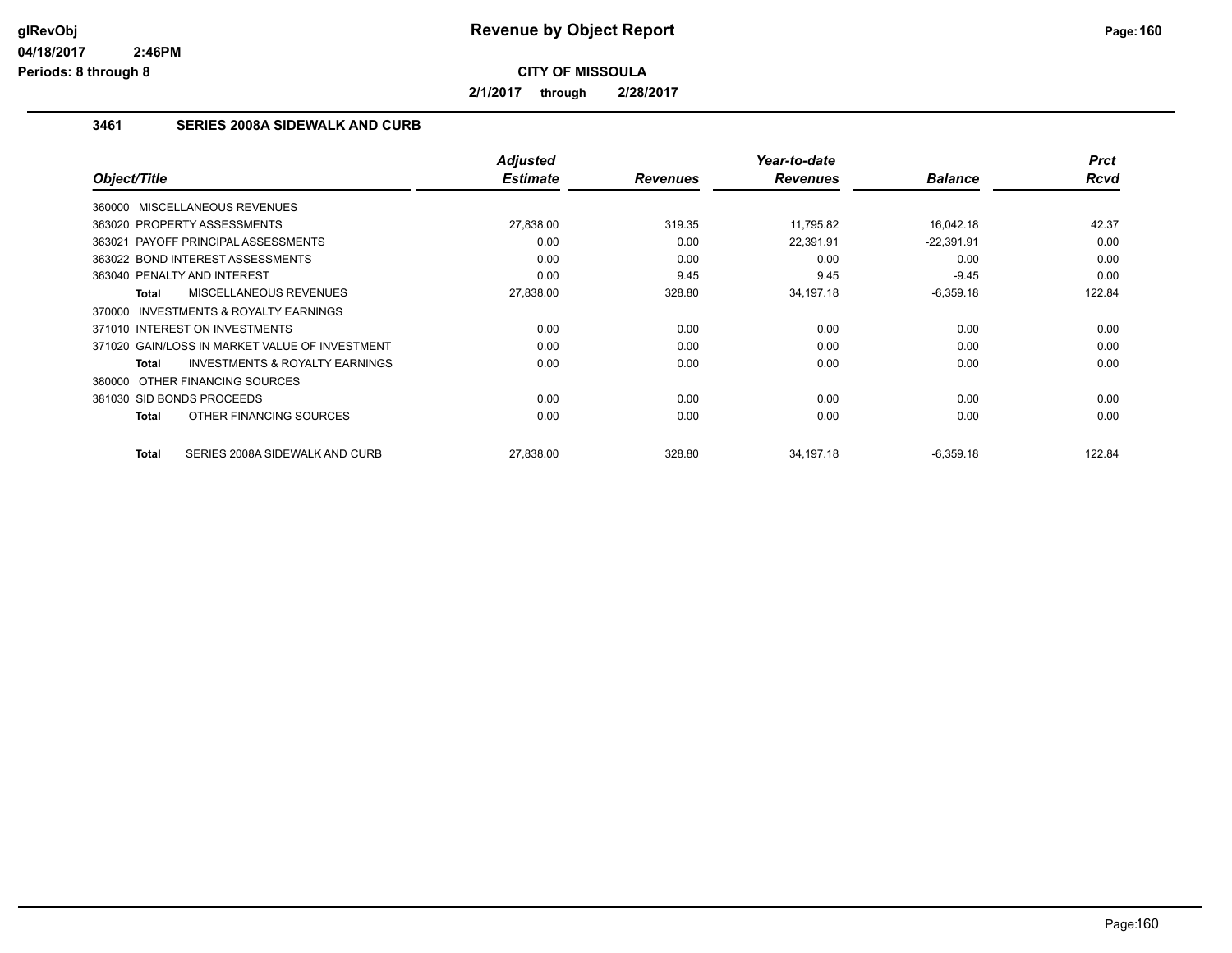**2/1/2017 through 2/28/2017**

### **3462 SERIES 2009 SIDEWALK AND CURB**

**3462 SERIES 2009 SIDEWALK AND CURB**

|                                                    | <b>Adjusted</b> |                 | Year-to-date    |                | <b>Prct</b> |
|----------------------------------------------------|-----------------|-----------------|-----------------|----------------|-------------|
| Object/Title                                       | <b>Estimate</b> | <b>Revenues</b> | <b>Revenues</b> | <b>Balance</b> | Rcvd        |
| 360000 MISCELLANEOUS REVENUES                      |                 |                 |                 |                |             |
| 363020 PROPERTY ASSESSMENTS                        | 63,368.00       | 1,552.86        | 33,592.59       | 29,775.41      | 53.01       |
| PAYOFF PRINCIPAL ASSESSMENTS<br>363021             | 0.00            | 0.00            | 13,629.19       | $-13,629.19$   | 0.00        |
| 363022 BOND INTEREST ASSESSMENTS                   | 0.00            | 0.00            | 0.00            | 0.00           | 0.00        |
| 363040 PENALTY AND INTEREST                        | 0.00            | 51.45           | 94.79           | $-94.79$       | 0.00        |
| <b>MISCELLANEOUS REVENUES</b><br>Total             | 63,368.00       | 1,604.31        | 47,316.57       | 16,051.43      | 74.67       |
| 370000 INVESTMENTS & ROYALTY EARNINGS              |                 |                 |                 |                |             |
| 371010 INTEREST ON INVESTMENTS                     | 0.00            | 0.00            | 0.00            | 0.00           | 0.00        |
| 371020 GAIN/LOSS IN MARKET VALUE OF INVESTMENTS    | 0.00            | 0.00            | 0.00            | 0.00           | 0.00        |
| <b>INVESTMENTS &amp; ROYALTY EARNINGS</b><br>Total | 0.00            | 0.00            | 0.00            | 0.00           | 0.00        |
| OTHER FINANCING SOURCES<br>380000                  |                 |                 |                 |                |             |
| 381030 SID BONDS PROCEEDS                          | 0.00            | 0.00            | 0.00            | 0.00           | 0.00        |
| 383042 TRANSFERS FROM OTHER FUNDS                  | 0.00            | 0.00            | 0.00            | 0.00           | 0.00        |
| OTHER FINANCING SOURCES<br><b>Total</b>            | 0.00            | 0.00            | 0.00            | 0.00           | 0.00        |
| SERIES 2009 SIDEWALK AND CURB<br><b>Total</b>      | 63,368.00       | 1,604.31        | 47,316.57       | 16,051.43      | 74.67       |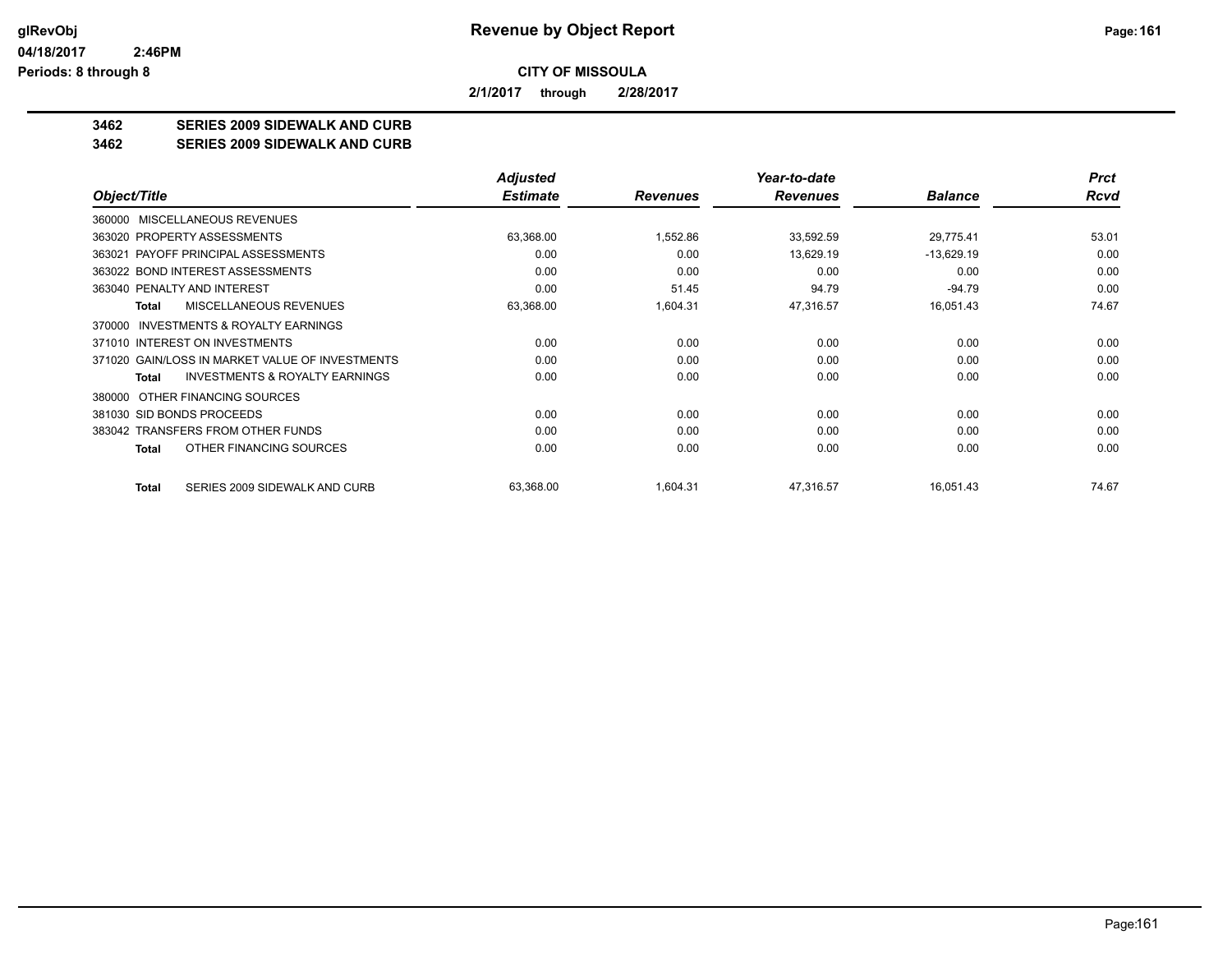**2/1/2017 through 2/28/2017**

#### **3462 SERIES 2009 SIDEWALK AND CURB**

|                                                     | <b>Adjusted</b> |                 | Year-to-date    |                | <b>Prct</b> |
|-----------------------------------------------------|-----------------|-----------------|-----------------|----------------|-------------|
| Object/Title                                        | <b>Estimate</b> | <b>Revenues</b> | <b>Revenues</b> | <b>Balance</b> | <b>Rcvd</b> |
| 360000 MISCELLANEOUS REVENUES                       |                 |                 |                 |                |             |
| 363020 PROPERTY ASSESSMENTS                         | 63,368.00       | 1,552.86        | 33,592.59       | 29,775.41      | 53.01       |
| 363021 PAYOFF PRINCIPAL ASSESSMENTS                 | 0.00            | 0.00            | 13,629.19       | $-13,629.19$   | 0.00        |
| 363022 BOND INTEREST ASSESSMENTS                    | 0.00            | 0.00            | 0.00            | 0.00           | 0.00        |
| 363040 PENALTY AND INTEREST                         | 0.00            | 51.45           | 94.79           | $-94.79$       | 0.00        |
| MISCELLANEOUS REVENUES<br>Total                     | 63,368.00       | 1,604.31        | 47,316.57       | 16,051.43      | 74.67       |
| <b>INVESTMENTS &amp; ROYALTY EARNINGS</b><br>370000 |                 |                 |                 |                |             |
| 371010 INTEREST ON INVESTMENTS                      | 0.00            | 0.00            | 0.00            | 0.00           | 0.00        |
| 371020 GAIN/LOSS IN MARKET VALUE OF INVESTMENT      | 0.00            | 0.00            | 0.00            | 0.00           | 0.00        |
| <b>INVESTMENTS &amp; ROYALTY EARNINGS</b><br>Total  | 0.00            | 0.00            | 0.00            | 0.00           | 0.00        |
| OTHER FINANCING SOURCES<br>380000                   |                 |                 |                 |                |             |
| 381030 SID BONDS PROCEEDS                           | 0.00            | 0.00            | 0.00            | 0.00           | 0.00        |
| 383042 TRANSFERS FROM OTHER FUNDS                   | 0.00            | 0.00            | 0.00            | 0.00           | 0.00        |
| OTHER FINANCING SOURCES<br>Total                    | 0.00            | 0.00            | 0.00            | 0.00           | 0.00        |
| SERIES 2009 SIDEWALK AND CURB<br><b>Total</b>       | 63,368.00       | 1,604.31        | 47,316.57       | 16,051.43      | 74.67       |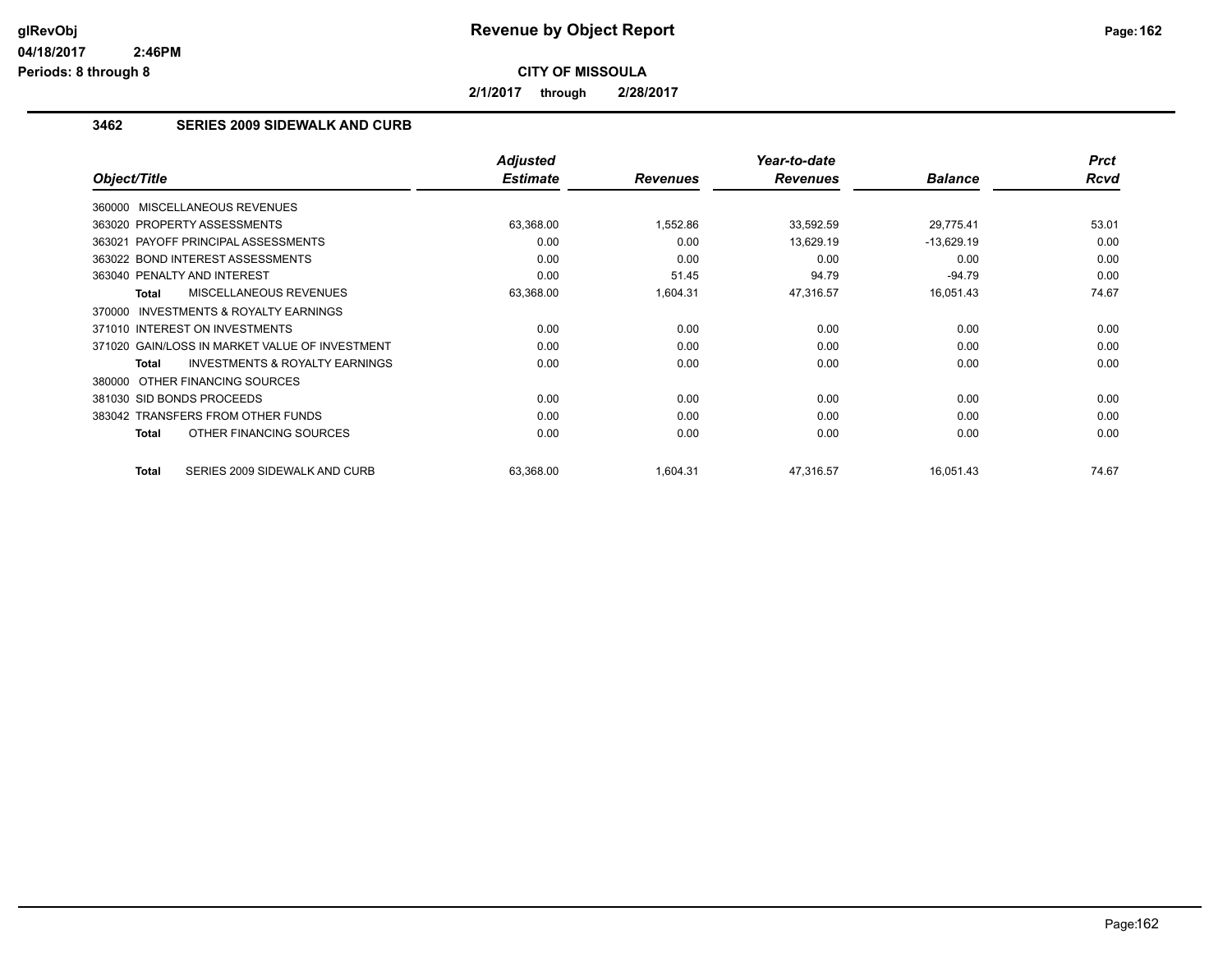**2/1/2017 through 2/28/2017**

### **3463 SERIES 2010 SIDEWALK AND CURB**

**3463 SERIES 2010 SIDEWALK AND CURB**

|                                                    | <b>Adjusted</b> |                 | Year-to-date    |                | <b>Prct</b> |
|----------------------------------------------------|-----------------|-----------------|-----------------|----------------|-------------|
| Object/Title                                       | <b>Estimate</b> | <b>Revenues</b> | <b>Revenues</b> | <b>Balance</b> | Rcvd        |
| 360000 MISCELLANEOUS REVENUES                      |                 |                 |                 |                |             |
| 363020 PROPERTY ASSESSMENTS                        | 96,850.00       | 760.13          | 41,149.91       | 55,700.09      | 42.49       |
| PAYOFF PRINCIPAL ASSESSMENTS<br>363021             | 0.00            | 0.00            | 6,147.22        | $-6,147.22$    | 0.00        |
| 363022 BOND INTEREST ASSESSMENTS                   | 0.00            | 0.00            | 0.00            | 0.00           | 0.00        |
| 363040 PENALTY AND INTEREST                        | 0.00            | 23.95           | 63.87           | $-63.87$       | 0.00        |
| <b>MISCELLANEOUS REVENUES</b><br>Total             | 96,850.00       | 784.08          | 47,361.00       | 49,489.00      | 48.90       |
| 370000 INVESTMENTS & ROYALTY EARNINGS              |                 |                 |                 |                |             |
| 371010 INTEREST ON INVESTMENTS                     | 0.00            | 0.00            | 0.00            | 0.00           | 0.00        |
| 371020 GAIN/LOSS IN MARKET VALUE OF INVESTMENTS    | 0.00            | 0.00            | 0.00            | 0.00           | 0.00        |
| <b>INVESTMENTS &amp; ROYALTY EARNINGS</b><br>Total | 0.00            | 0.00            | 0.00            | 0.00           | 0.00        |
| 380000 OTHER FINANCING SOURCES                     |                 |                 |                 |                |             |
| 381030 SID BONDS PROCEEDS                          | 0.00            | 0.00            | 0.00            | 0.00           | 0.00        |
| 383042 TRANSFERS FROM OTHER FUNDS                  | 0.00            | 0.00            | 0.00            | 0.00           | 0.00        |
| OTHER FINANCING SOURCES<br><b>Total</b>            | 0.00            | 0.00            | 0.00            | 0.00           | 0.00        |
| SERIES 2010 SIDEWALK AND CURB<br><b>Total</b>      | 96,850.00       | 784.08          | 47,361.00       | 49,489.00      | 48.90       |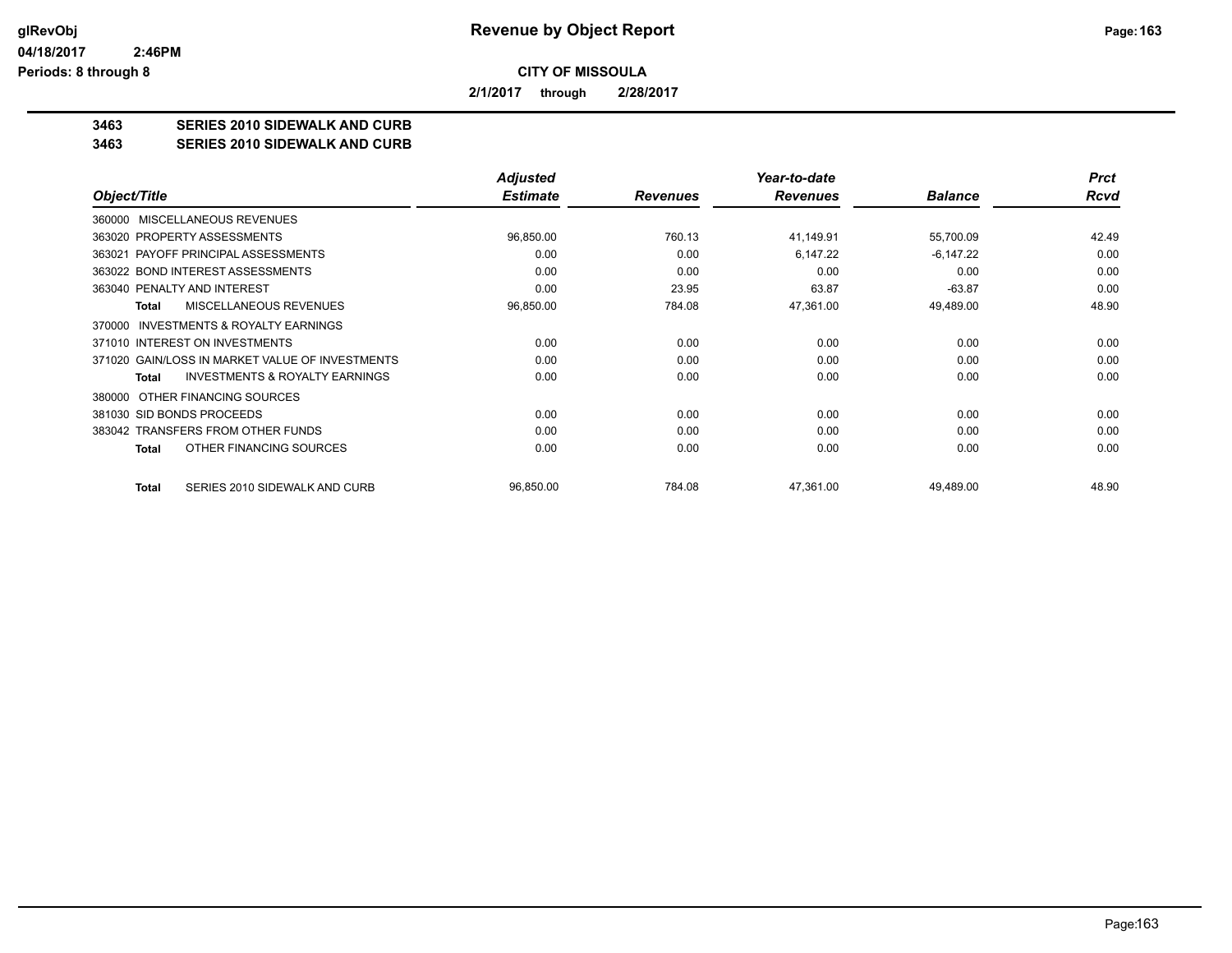**2/1/2017 through 2/28/2017**

#### **3463 SERIES 2010 SIDEWALK AND CURB**

|                                                     | <b>Adjusted</b> |                 | Year-to-date    |                | <b>Prct</b> |
|-----------------------------------------------------|-----------------|-----------------|-----------------|----------------|-------------|
| Object/Title                                        | <b>Estimate</b> | <b>Revenues</b> | <b>Revenues</b> | <b>Balance</b> | Rcvd        |
| 360000 MISCELLANEOUS REVENUES                       |                 |                 |                 |                |             |
| 363020 PROPERTY ASSESSMENTS                         | 96,850.00       | 760.13          | 41,149.91       | 55,700.09      | 42.49       |
| PAYOFF PRINCIPAL ASSESSMENTS<br>363021              | 0.00            | 0.00            | 6.147.22        | $-6.147.22$    | 0.00        |
| 363022 BOND INTEREST ASSESSMENTS                    | 0.00            | 0.00            | 0.00            | 0.00           | 0.00        |
| 363040 PENALTY AND INTEREST                         | 0.00            | 23.95           | 63.87           | $-63.87$       | 0.00        |
| MISCELLANEOUS REVENUES<br>Total                     | 96,850.00       | 784.08          | 47,361.00       | 49,489.00      | 48.90       |
| <b>INVESTMENTS &amp; ROYALTY EARNINGS</b><br>370000 |                 |                 |                 |                |             |
| 371010 INTEREST ON INVESTMENTS                      | 0.00            | 0.00            | 0.00            | 0.00           | 0.00        |
| 371020 GAIN/LOSS IN MARKET VALUE OF INVESTMENT      | 0.00            | 0.00            | 0.00            | 0.00           | 0.00        |
| <b>INVESTMENTS &amp; ROYALTY EARNINGS</b><br>Total  | 0.00            | 0.00            | 0.00            | 0.00           | 0.00        |
| 380000 OTHER FINANCING SOURCES                      |                 |                 |                 |                |             |
| 381030 SID BONDS PROCEEDS                           | 0.00            | 0.00            | 0.00            | 0.00           | 0.00        |
| 383042 TRANSFERS FROM OTHER FUNDS                   | 0.00            | 0.00            | 0.00            | 0.00           | 0.00        |
| OTHER FINANCING SOURCES<br>Total                    | 0.00            | 0.00            | 0.00            | 0.00           | 0.00        |
| SERIES 2010 SIDEWALK AND CURB<br><b>Total</b>       | 96,850.00       | 784.08          | 47,361.00       | 49,489.00      | 48.90       |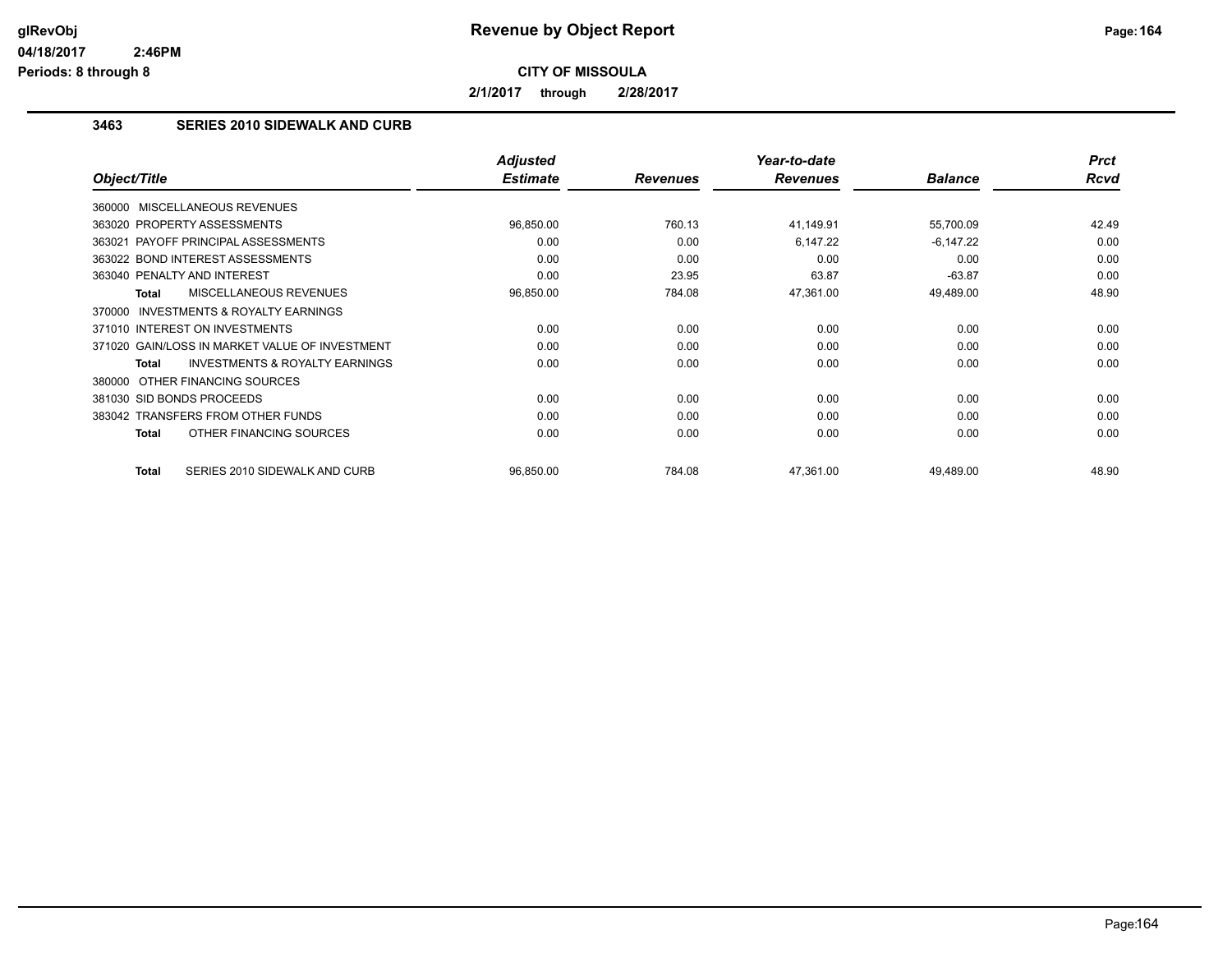**2/1/2017 through 2/28/2017**

**3464 FY12 S/C DEBT SERVICE**

**3464 FY12 S/C DEBT SERVICE**

|                                                    | <b>Adjusted</b> |                 | Year-to-date    |                | <b>Prct</b> |
|----------------------------------------------------|-----------------|-----------------|-----------------|----------------|-------------|
| Object/Title                                       | <b>Estimate</b> | <b>Revenues</b> | <b>Revenues</b> | <b>Balance</b> | <b>Rcvd</b> |
| 360000 MISCELLANEOUS REVENUES                      |                 |                 |                 |                |             |
| 363020 PROPERTY ASSESSMENTS                        | 70.910.00       | 748.52          | 36,246.78       | 34,663.22      | 51.12       |
| PAYOFF PRINCIPAL ASSESSMENTS<br>363021             | 0.00            | 0.00            | 742.61          | $-742.61$      | 0.00        |
| 363022 BOND INTEREST ASSESSMENTS                   | 0.00            | 0.00            | 0.00            | 0.00           | 0.00        |
| 363040 PENALTY AND INTEREST                        | 0.00            | 11.65           | 44.23           | $-44.23$       | 0.00        |
| <b>MISCELLANEOUS REVENUES</b><br>Total             | 70,910.00       | 760.17          | 37,033.62       | 33,876.38      | 52.23       |
| 370000 INVESTMENTS & ROYALTY EARNINGS              |                 |                 |                 |                |             |
| 371010 INTEREST ON INVESTMENTS                     | 0.00            | 0.00            | 0.00            | 0.00           | 0.00        |
| 371020 GAIN/LOSS IN MARKET VALUE OF INVESTMENTS    | 0.00            | 0.00            | 0.00            | 0.00           | 0.00        |
| <b>INVESTMENTS &amp; ROYALTY EARNINGS</b><br>Total | 0.00            | 0.00            | 0.00            | 0.00           | 0.00        |
| OTHER FINANCING SOURCES<br>380000                  |                 |                 |                 |                |             |
| 381030 SID BONDS PROCEEDS                          | 0.00            | 0.00            | 0.00            | 0.00           | 0.00        |
| 383042 TRANSFERS FROM OTHER FUNDS                  | 0.00            | 0.00            | 0.00            | 0.00           | 0.00        |
| OTHER FINANCING SOURCES<br><b>Total</b>            | 0.00            | 0.00            | 0.00            | 0.00           | 0.00        |
| FY12 S/C DEBT SERVICE<br><b>Total</b>              | 70,910.00       | 760.17          | 37,033.62       | 33,876.38      | 52.23       |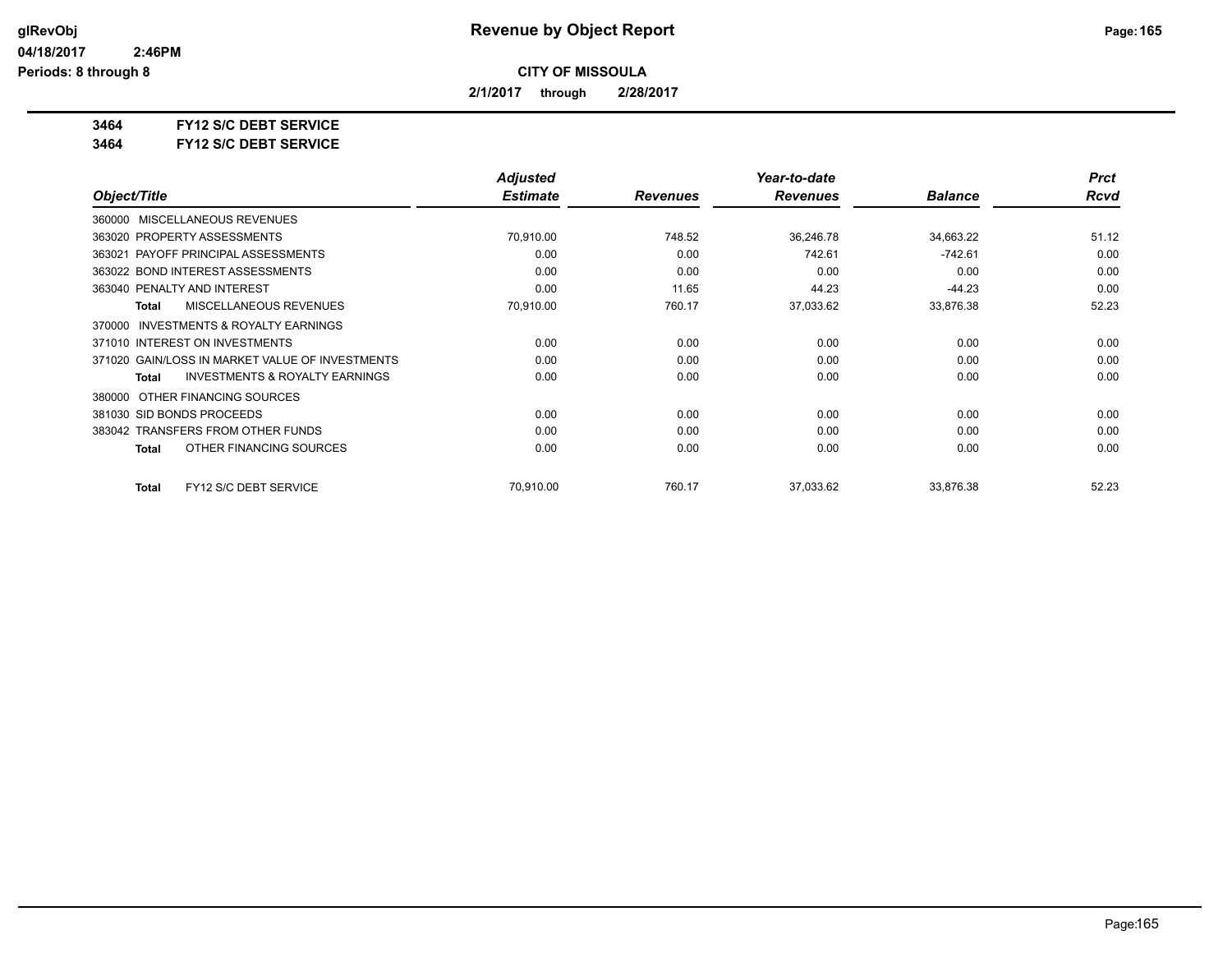**2/1/2017 through 2/28/2017**

#### **3464 FY12 S/C DEBT SERVICE**

|                                                           | <b>Adjusted</b> |                 | Year-to-date    |                | <b>Prct</b> |
|-----------------------------------------------------------|-----------------|-----------------|-----------------|----------------|-------------|
| Object/Title                                              | <b>Estimate</b> | <b>Revenues</b> | <b>Revenues</b> | <b>Balance</b> | Rcvd        |
| 360000 MISCELLANEOUS REVENUES                             |                 |                 |                 |                |             |
| 363020 PROPERTY ASSESSMENTS                               | 70,910.00       | 748.52          | 36,246.78       | 34,663.22      | 51.12       |
| 363021 PAYOFF PRINCIPAL ASSESSMENTS                       | 0.00            | 0.00            | 742.61          | $-742.61$      | 0.00        |
| 363022 BOND INTEREST ASSESSMENTS                          | 0.00            | 0.00            | 0.00            | 0.00           | 0.00        |
| 363040 PENALTY AND INTEREST                               | 0.00            | 11.65           | 44.23           | $-44.23$       | 0.00        |
| MISCELLANEOUS REVENUES<br><b>Total</b>                    | 70,910.00       | 760.17          | 37,033.62       | 33,876.38      | 52.23       |
| <b>INVESTMENTS &amp; ROYALTY EARNINGS</b><br>370000       |                 |                 |                 |                |             |
| 371010 INTEREST ON INVESTMENTS                            | 0.00            | 0.00            | 0.00            | 0.00           | 0.00        |
| 371020 GAIN/LOSS IN MARKET VALUE OF INVESTMENT            | 0.00            | 0.00            | 0.00            | 0.00           | 0.00        |
| <b>INVESTMENTS &amp; ROYALTY EARNINGS</b><br><b>Total</b> | 0.00            | 0.00            | 0.00            | 0.00           | 0.00        |
| 380000 OTHER FINANCING SOURCES                            |                 |                 |                 |                |             |
| 381030 SID BONDS PROCEEDS                                 | 0.00            | 0.00            | 0.00            | 0.00           | 0.00        |
| 383042 TRANSFERS FROM OTHER FUNDS                         | 0.00            | 0.00            | 0.00            | 0.00           | 0.00        |
| OTHER FINANCING SOURCES<br><b>Total</b>                   | 0.00            | 0.00            | 0.00            | 0.00           | 0.00        |
| <b>FY12 S/C DEBT SERVICE</b><br><b>Total</b>              | 70.910.00       | 760.17          | 37,033.62       | 33,876.38      | 52.23       |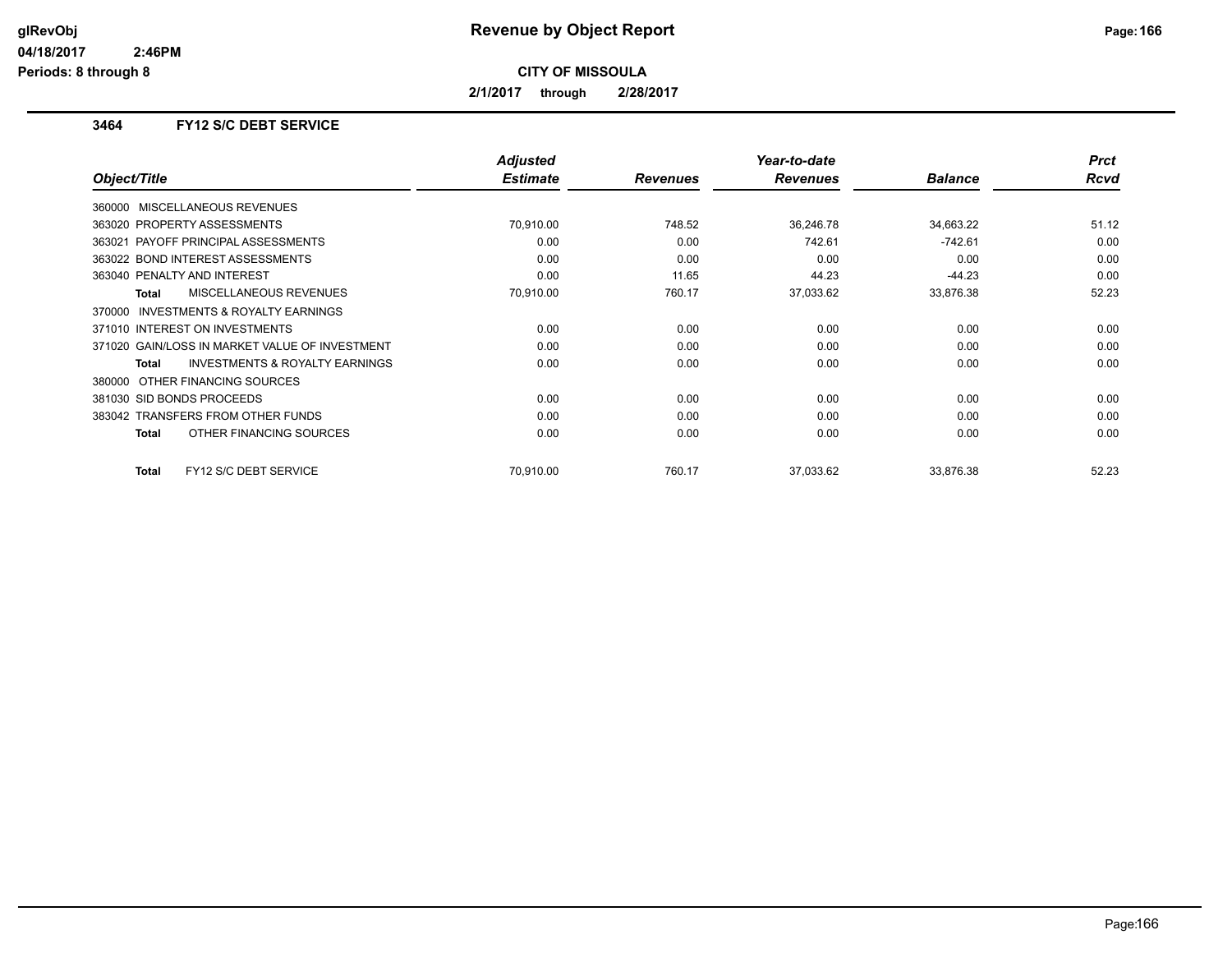**2/1/2017 through 2/28/2017**

## **3465 FY13 SIDEWALK/CURB DEBT SERVICE**

**3465 FY13 SIDEWALK/CURB DEBT SERVICE**

|                                                    | <b>Adjusted</b> |                 | Year-to-date    |                | <b>Prct</b> |
|----------------------------------------------------|-----------------|-----------------|-----------------|----------------|-------------|
| Object/Title                                       | <b>Estimate</b> | <b>Revenues</b> | <b>Revenues</b> | <b>Balance</b> | Rcvd        |
| 360000 MISCELLANEOUS REVENUES                      |                 |                 |                 |                |             |
| 363020 PROPERTY ASSESSMENTS                        | 39,067.00       | 253.86          | 20,096.27       | 18,970.73      | 51.44       |
| PAYOFF PRINCIPAL ASSESSMENTS<br>363021             | 0.00            | 0.00            | 0.00            | 0.00           | 0.00        |
| 363022 BOND INTEREST ASSESSMENTS                   | 0.00            | 0.00            | 0.00            | 0.00           | 0.00        |
| 363040 PENALTY AND INTEREST                        | 0.00            | 5.01            | 14.34           | $-14.34$       | 0.00        |
| <b>MISCELLANEOUS REVENUES</b><br>Total             | 39,067.00       | 258.87          | 20,110.61       | 18,956.39      | 51.48       |
| 370000 INVESTMENTS & ROYALTY EARNINGS              |                 |                 |                 |                |             |
| 371010 INTEREST ON INVESTMENTS                     | 0.00            | 0.00            | 0.00            | 0.00           | 0.00        |
| 371020 GAIN/LOSS IN MARKET VALUE OF INVESTMENTS    | 0.00            | 0.00            | 0.00            | 0.00           | 0.00        |
| <b>INVESTMENTS &amp; ROYALTY EARNINGS</b><br>Total | 0.00            | 0.00            | 0.00            | 0.00           | 0.00        |
| OTHER FINANCING SOURCES<br>380000                  |                 |                 |                 |                |             |
| 381030 SID BONDS PROCEEDS                          | 0.00            | 0.00            | 0.00            | 0.00           | 0.00        |
| 383042 TRANSFERS FROM OTHER FUNDS                  | 0.00            | 0.00            | 0.00            | 0.00           | 0.00        |
| OTHER FINANCING SOURCES<br><b>Total</b>            | 0.00            | 0.00            | 0.00            | 0.00           | 0.00        |
| FY13 SIDEWALK/CURB DEBT SERVICE<br><b>Total</b>    | 39,067.00       | 258.87          | 20,110.61       | 18,956.39      | 51.48       |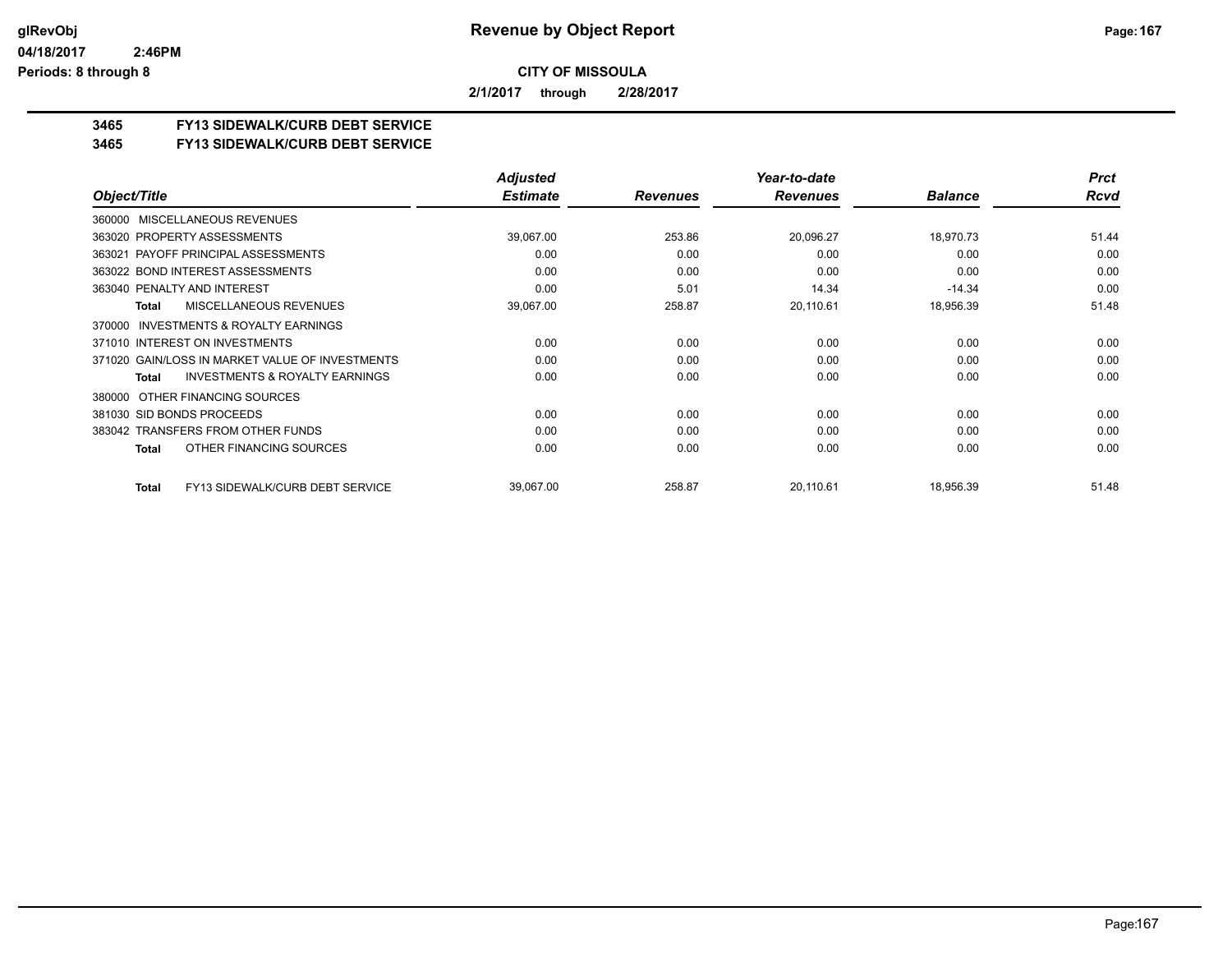**2/1/2017 through 2/28/2017**

#### **3465 FY13 SIDEWALK/CURB DEBT SERVICE**

|                                                           | <b>Adjusted</b> |                 | Year-to-date    |                | <b>Prct</b> |
|-----------------------------------------------------------|-----------------|-----------------|-----------------|----------------|-------------|
| Object/Title                                              | <b>Estimate</b> | <b>Revenues</b> | <b>Revenues</b> | <b>Balance</b> | <b>Rcvd</b> |
| 360000 MISCELLANEOUS REVENUES                             |                 |                 |                 |                |             |
| 363020 PROPERTY ASSESSMENTS                               | 39,067.00       | 253.86          | 20,096.27       | 18,970.73      | 51.44       |
| 363021 PAYOFF PRINCIPAL ASSESSMENTS                       | 0.00            | 0.00            | 0.00            | 0.00           | 0.00        |
| 363022 BOND INTEREST ASSESSMENTS                          | 0.00            | 0.00            | 0.00            | 0.00           | 0.00        |
| 363040 PENALTY AND INTEREST                               | 0.00            | 5.01            | 14.34           | $-14.34$       | 0.00        |
| MISCELLANEOUS REVENUES<br><b>Total</b>                    | 39,067.00       | 258.87          | 20,110.61       | 18,956.39      | 51.48       |
| <b>INVESTMENTS &amp; ROYALTY EARNINGS</b><br>370000       |                 |                 |                 |                |             |
| 371010 INTEREST ON INVESTMENTS                            | 0.00            | 0.00            | 0.00            | 0.00           | 0.00        |
| 371020 GAIN/LOSS IN MARKET VALUE OF INVESTMENT            | 0.00            | 0.00            | 0.00            | 0.00           | 0.00        |
| <b>INVESTMENTS &amp; ROYALTY EARNINGS</b><br><b>Total</b> | 0.00            | 0.00            | 0.00            | 0.00           | 0.00        |
| OTHER FINANCING SOURCES<br>380000                         |                 |                 |                 |                |             |
| 381030 SID BONDS PROCEEDS                                 | 0.00            | 0.00            | 0.00            | 0.00           | 0.00        |
| 383042 TRANSFERS FROM OTHER FUNDS                         | 0.00            | 0.00            | 0.00            | 0.00           | 0.00        |
| OTHER FINANCING SOURCES<br><b>Total</b>                   | 0.00            | 0.00            | 0.00            | 0.00           | 0.00        |
| FY13 SIDEWALK/CURB DEBT SERVICE<br><b>Total</b>           | 39,067.00       | 258.87          | 20.110.61       | 18,956.39      | 51.48       |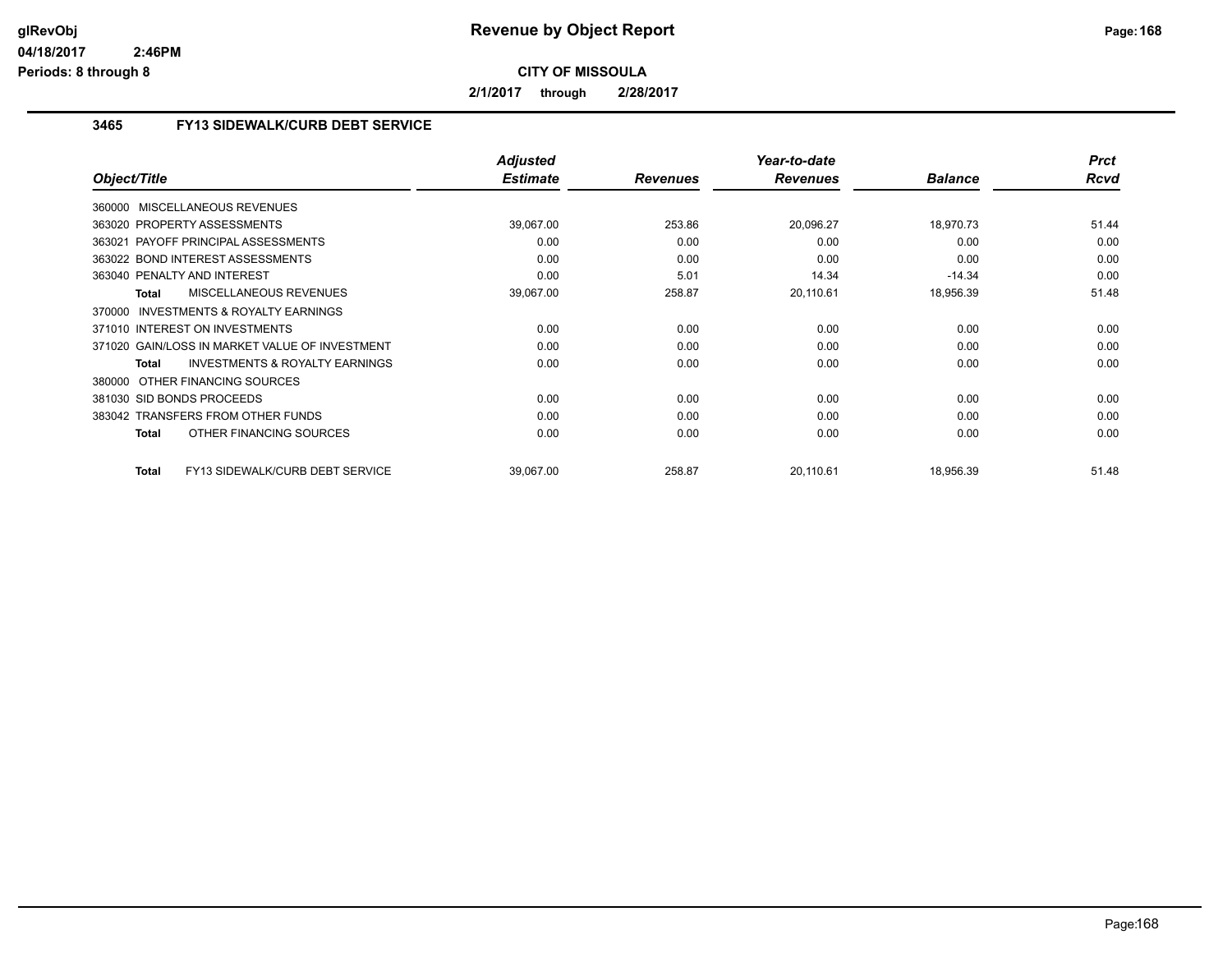**2/1/2017 through 2/28/2017**

# **3466 FY15 SIDEWALK/CURB DEBT SERVICE**

**3466 FY15 SIDEWALK/CURB DEBT SERVICE**

|                                                           | <b>Adjusted</b> |                 | Year-to-date    |                | <b>Prct</b> |
|-----------------------------------------------------------|-----------------|-----------------|-----------------|----------------|-------------|
| Object/Title                                              | <b>Estimate</b> | <b>Revenues</b> | <b>Revenues</b> | <b>Balance</b> | <b>Rcvd</b> |
| MISCELLANEOUS REVENUES<br>360000                          |                 |                 |                 |                |             |
| 363020 PROPERTY ASSESSMENTS                               | 57,525.00       | 339.34          | 28,406.16       | 29,118.84      | 49.38       |
| PAYOFF PRINCIPAL ASSESSMENTS<br>363021                    | 0.00            | 1,744.23        | 15,423.29       | $-15,423.29$   | 0.00        |
| 363022 BOND INTEREST ASSESSMENTS                          | 0.00            | 0.00            | 0.00            | 0.00           | 0.00        |
| 363040 PENALTY AND INTEREST                               | 0.00            | 6.97            | 6.97            | $-6.97$        | 0.00        |
| <b>MISCELLANEOUS REVENUES</b><br><b>Total</b>             | 57,525.00       | 2,090.54        | 43,836.42       | 13,688.58      | 76.20       |
| <b>INVESTMENTS &amp; ROYALTY EARNINGS</b><br>370000       |                 |                 |                 |                |             |
| 371010 INTEREST ON INVESTMENTS                            | 0.00            | 0.00            | 0.00            | 0.00           | 0.00        |
| 371020 GAIN/LOSS IN MARKET VALUE OF INVESTMENTS           | 0.00            | 0.00            | 0.00            | 0.00           | 0.00        |
| <b>INVESTMENTS &amp; ROYALTY EARNINGS</b><br><b>Total</b> | 0.00            | 0.00            | 0.00            | 0.00           | 0.00        |
| OTHER FINANCING SOURCES<br>380000                         |                 |                 |                 |                |             |
| 381030 SID BONDS PROCEEDS                                 | 0.00            | 0.00            | 0.00            | 0.00           | 0.00        |
| 383042 TRANSFERS FROM OTHER FUNDS                         | 0.00            | 0.00            | 0.00            | 0.00           | 0.00        |
| OTHER FINANCING SOURCES<br><b>Total</b>                   | 0.00            | 0.00            | 0.00            | 0.00           | 0.00        |
| <b>FY15 SIDEWALK/CURB DEBT SERVICE</b><br>Total           | 57,525.00       | 2,090.54        | 43,836.42       | 13,688.58      | 76.20       |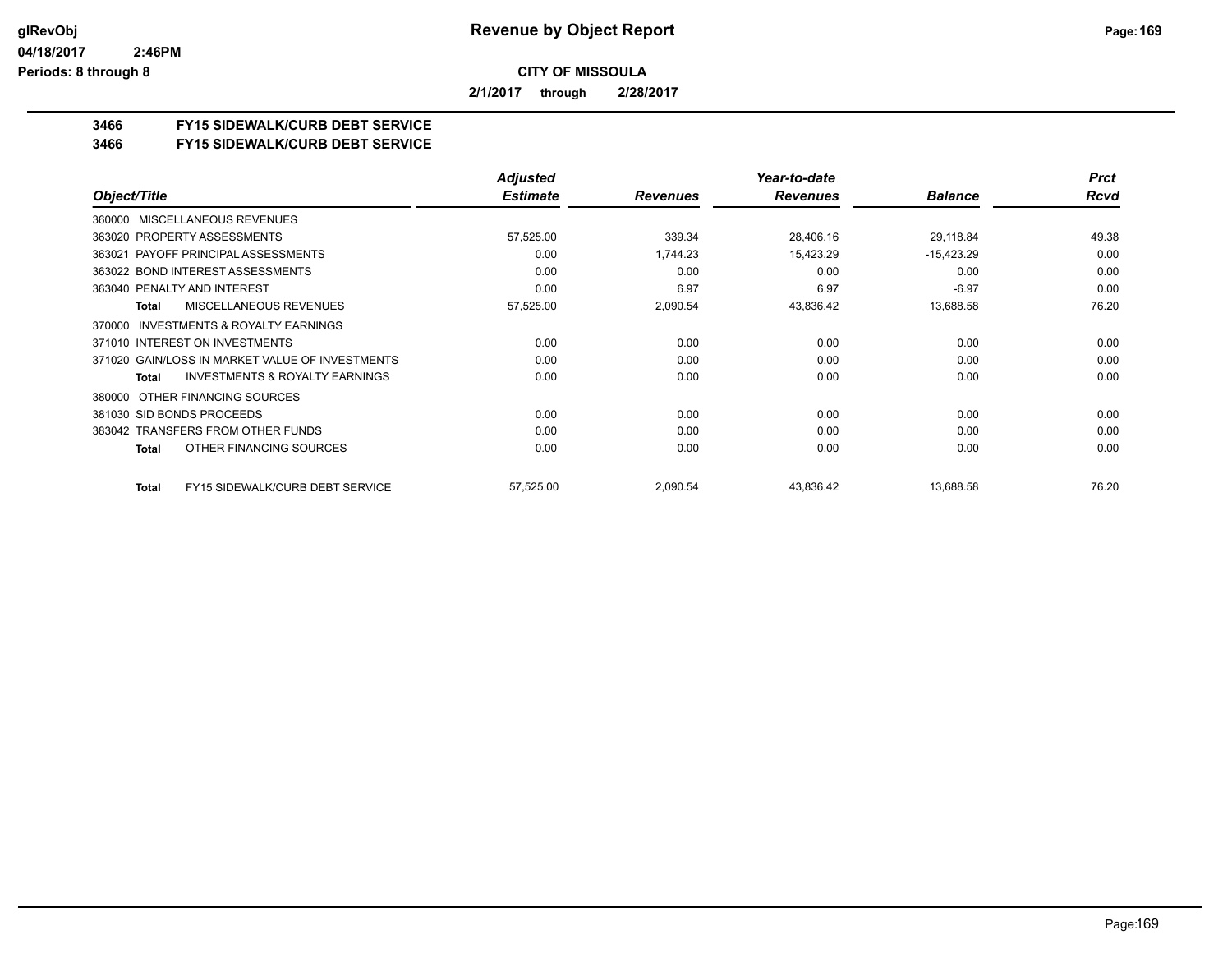**2/1/2017 through 2/28/2017**

#### **3466 FY15 SIDEWALK/CURB DEBT SERVICE**

|                                                     | <b>Adjusted</b> |                 | Year-to-date    |                | <b>Prct</b> |
|-----------------------------------------------------|-----------------|-----------------|-----------------|----------------|-------------|
| Object/Title                                        | <b>Estimate</b> | <b>Revenues</b> | <b>Revenues</b> | <b>Balance</b> | Rcvd        |
| 360000 MISCELLANEOUS REVENUES                       |                 |                 |                 |                |             |
| 363020 PROPERTY ASSESSMENTS                         | 57,525.00       | 339.34          | 28,406.16       | 29,118.84      | 49.38       |
| 363021 PAYOFF PRINCIPAL ASSESSMENTS                 | 0.00            | 1,744.23        | 15,423.29       | $-15,423.29$   | 0.00        |
| 363022 BOND INTEREST ASSESSMENTS                    | 0.00            | 0.00            | 0.00            | 0.00           | 0.00        |
| 363040 PENALTY AND INTEREST                         | 0.00            | 6.97            | 6.97            | $-6.97$        | 0.00        |
| MISCELLANEOUS REVENUES<br>Total                     | 57,525.00       | 2,090.54        | 43,836.42       | 13,688.58      | 76.20       |
| <b>INVESTMENTS &amp; ROYALTY EARNINGS</b><br>370000 |                 |                 |                 |                |             |
| 371010 INTEREST ON INVESTMENTS                      | 0.00            | 0.00            | 0.00            | 0.00           | 0.00        |
| 371020 GAIN/LOSS IN MARKET VALUE OF INVESTMENT      | 0.00            | 0.00            | 0.00            | 0.00           | 0.00        |
| <b>INVESTMENTS &amp; ROYALTY EARNINGS</b><br>Total  | 0.00            | 0.00            | 0.00            | 0.00           | 0.00        |
| OTHER FINANCING SOURCES<br>380000                   |                 |                 |                 |                |             |
| 381030 SID BONDS PROCEEDS                           | 0.00            | 0.00            | 0.00            | 0.00           | 0.00        |
| 383042 TRANSFERS FROM OTHER FUNDS                   | 0.00            | 0.00            | 0.00            | 0.00           | 0.00        |
| OTHER FINANCING SOURCES<br><b>Total</b>             | 0.00            | 0.00            | 0.00            | 0.00           | 0.00        |
| FY15 SIDEWALK/CURB DEBT SERVICE<br><b>Total</b>     | 57,525.00       | 2,090.54        | 43,836.42       | 13,688.58      | 76.20       |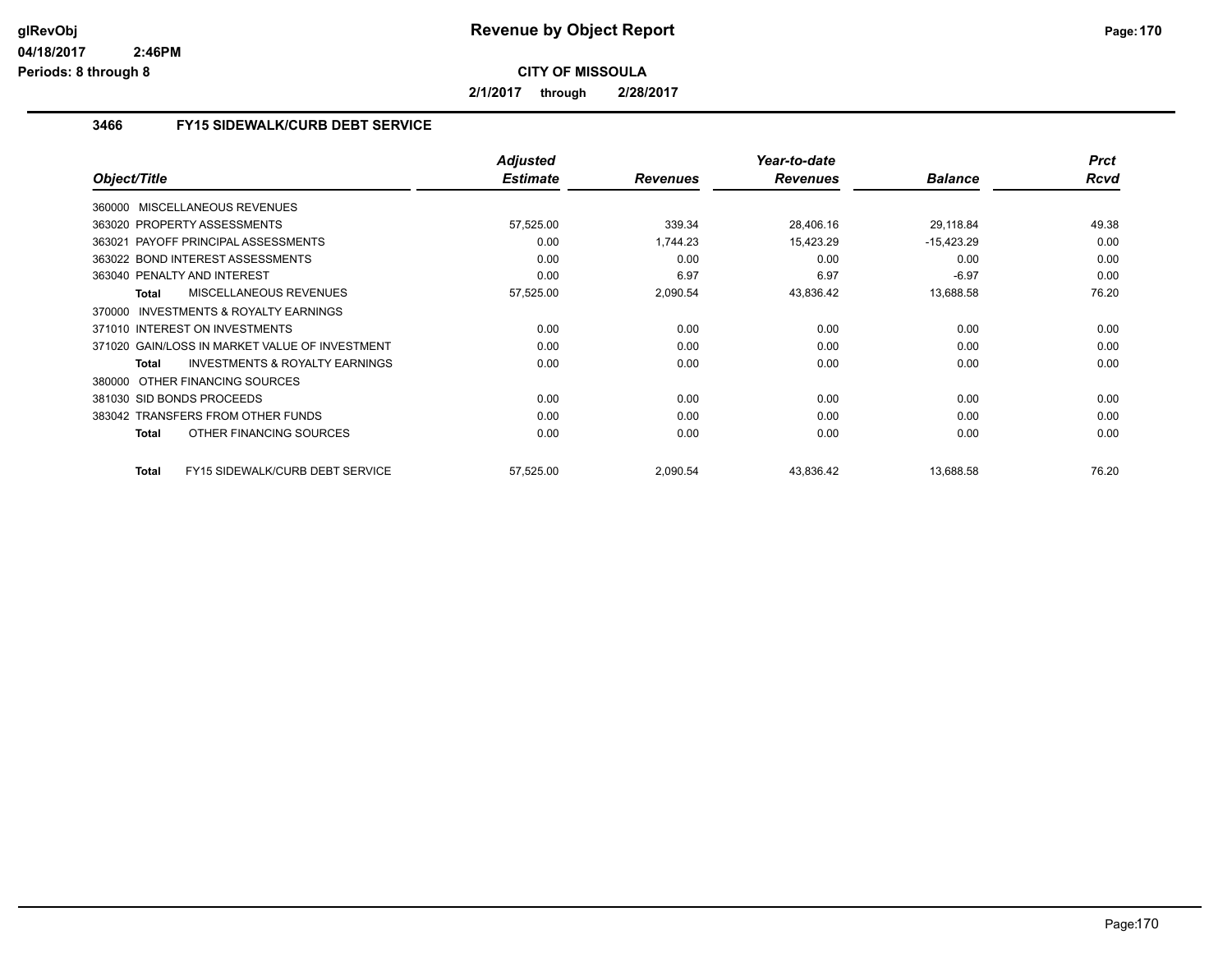**2/1/2017 through 2/28/2017**

## **3467 FY16 SIDEWALK/CURB DEBT SERVICE**

**3467 FY16 SIDEWALK/CURB DEBT SERVICE**

|                                                           | <b>Adjusted</b> |                 | Year-to-date    |                | <b>Prct</b> |
|-----------------------------------------------------------|-----------------|-----------------|-----------------|----------------|-------------|
| Object/Title                                              | <b>Estimate</b> | <b>Revenues</b> | <b>Revenues</b> | <b>Balance</b> | Rcvd        |
| 360000 MISCELLANEOUS REVENUES                             |                 |                 |                 |                |             |
| 363020 PROPERTY ASSESSMENTS                               | 0.00            | 791.56          | 17,547.80       | $-17,547.80$   | 0.00        |
| 363021 PAYOFF PRINCIPAL ASSESSMENTS                       | 0.00            | 536.05          | 7,291.23        | $-7.291.23$    | 0.00        |
| 363022 BOND INTEREST ASSESSMENTS                          | 0.00            | 0.00            | 0.00            | 0.00           | 0.00        |
| 363040 PENALTY AND INTEREST                               | 0.00            | 25.33           | 37.22           | $-37.22$       | 0.00        |
| MISCELLANEOUS REVENUES<br>Total                           | 0.00            | 1,352.94        | 24,876.25       | $-24,876.25$   | 0.00        |
| 370000 INVESTMENTS & ROYALTY EARNINGS                     |                 |                 |                 |                |             |
| 371010 INTEREST ON INVESTMENTS                            | 0.00            | 0.00            | 0.00            | 0.00           | 0.00        |
| 371020 GAIN/LOSS IN MARKET VALUE OF INVESTMENTS           | 0.00            | 0.00            | 0.00            | 0.00           | 0.00        |
| <b>INVESTMENTS &amp; ROYALTY EARNINGS</b><br><b>Total</b> | 0.00            | 0.00            | 0.00            | 0.00           | 0.00        |
| 380000 OTHER FINANCING SOURCES                            |                 |                 |                 |                |             |
| 381030 SID BONDS PROCEEDS                                 | 0.00            | 0.00            | 0.00            | 0.00           | 0.00        |
| 383042 TRANSFERS FROM OTHER FUNDS                         | 0.00            | 0.00            | 0.00            | 0.00           | 0.00        |
| OTHER FINANCING SOURCES<br>Total                          | 0.00            | 0.00            | 0.00            | 0.00           | 0.00        |
| FY16 SIDEWALK/CURB DEBT SERVICE<br><b>Total</b>           | 0.00            | 1,352.94        | 24,876.25       | $-24,876.25$   | 0.00        |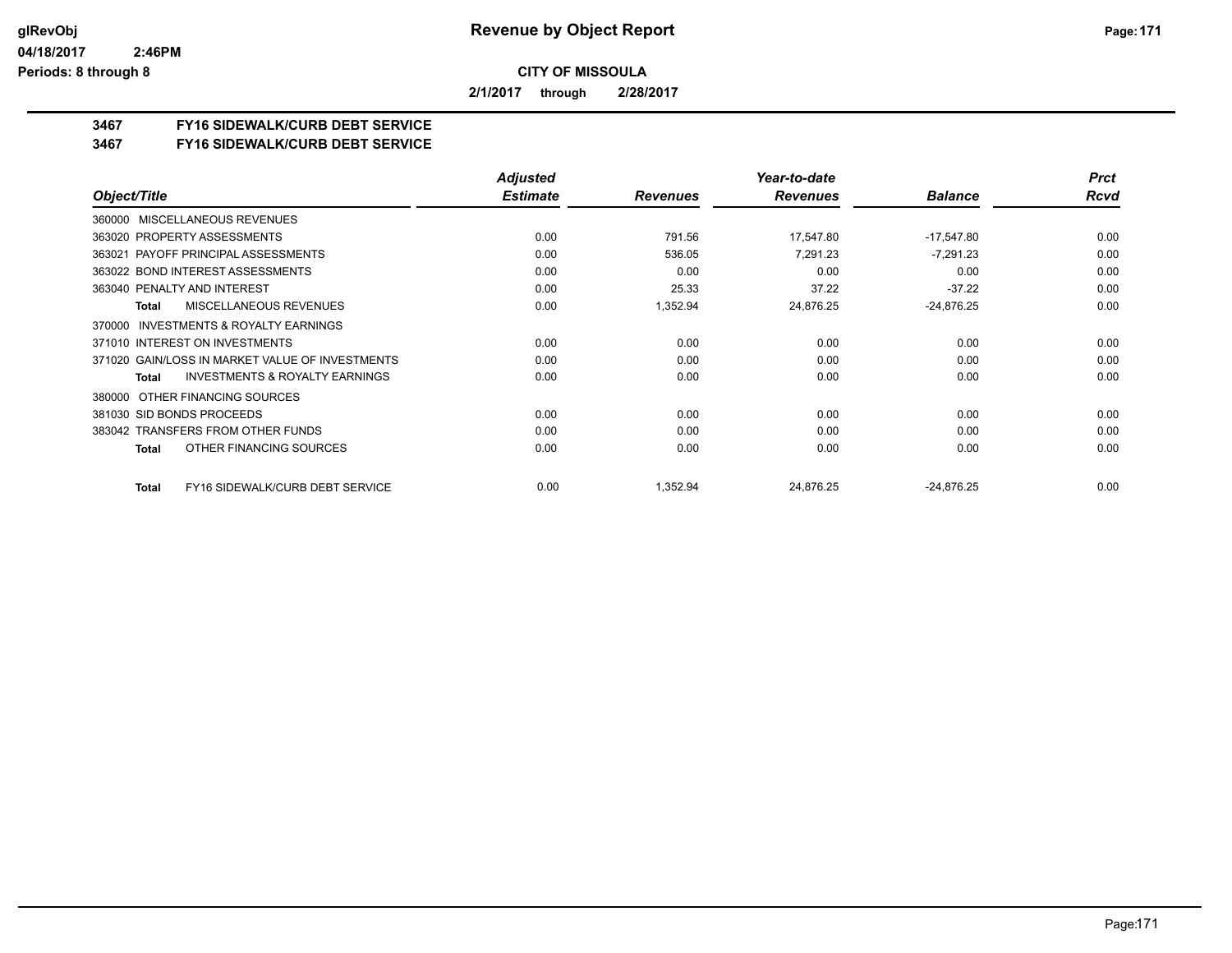**2/1/2017 through 2/28/2017**

#### **3467 FY16 SIDEWALK/CURB DEBT SERVICE**

|                                                           | <b>Adjusted</b> |                 | Year-to-date    |                | <b>Prct</b> |
|-----------------------------------------------------------|-----------------|-----------------|-----------------|----------------|-------------|
| Object/Title                                              | <b>Estimate</b> | <b>Revenues</b> | <b>Revenues</b> | <b>Balance</b> | Rcvd        |
| 360000 MISCELLANEOUS REVENUES                             |                 |                 |                 |                |             |
| 363020 PROPERTY ASSESSMENTS                               | 0.00            | 791.56          | 17,547.80       | $-17,547.80$   | 0.00        |
| 363021 PAYOFF PRINCIPAL ASSESSMENTS                       | 0.00            | 536.05          | 7,291.23        | $-7,291.23$    | 0.00        |
| 363022 BOND INTEREST ASSESSMENTS                          | 0.00            | 0.00            | 0.00            | 0.00           | 0.00        |
| 363040 PENALTY AND INTEREST                               | 0.00            | 25.33           | 37.22           | $-37.22$       | 0.00        |
| MISCELLANEOUS REVENUES<br><b>Total</b>                    | 0.00            | 1,352.94        | 24,876.25       | $-24,876.25$   | 0.00        |
| <b>INVESTMENTS &amp; ROYALTY EARNINGS</b><br>370000       |                 |                 |                 |                |             |
| 371010 INTEREST ON INVESTMENTS                            | 0.00            | 0.00            | 0.00            | 0.00           | 0.00        |
| 371020 GAIN/LOSS IN MARKET VALUE OF INVESTMENT            | 0.00            | 0.00            | 0.00            | 0.00           | 0.00        |
| <b>INVESTMENTS &amp; ROYALTY EARNINGS</b><br><b>Total</b> | 0.00            | 0.00            | 0.00            | 0.00           | 0.00        |
| OTHER FINANCING SOURCES<br>380000                         |                 |                 |                 |                |             |
| 381030 SID BONDS PROCEEDS                                 | 0.00            | 0.00            | 0.00            | 0.00           | 0.00        |
| 383042 TRANSFERS FROM OTHER FUNDS                         | 0.00            | 0.00            | 0.00            | 0.00           | 0.00        |
| OTHER FINANCING SOURCES<br><b>Total</b>                   | 0.00            | 0.00            | 0.00            | 0.00           | 0.00        |
| FY16 SIDEWALK/CURB DEBT SERVICE<br><b>Total</b>           | 0.00            | 1,352.94        | 24,876.25       | $-24.876.25$   | 0.00        |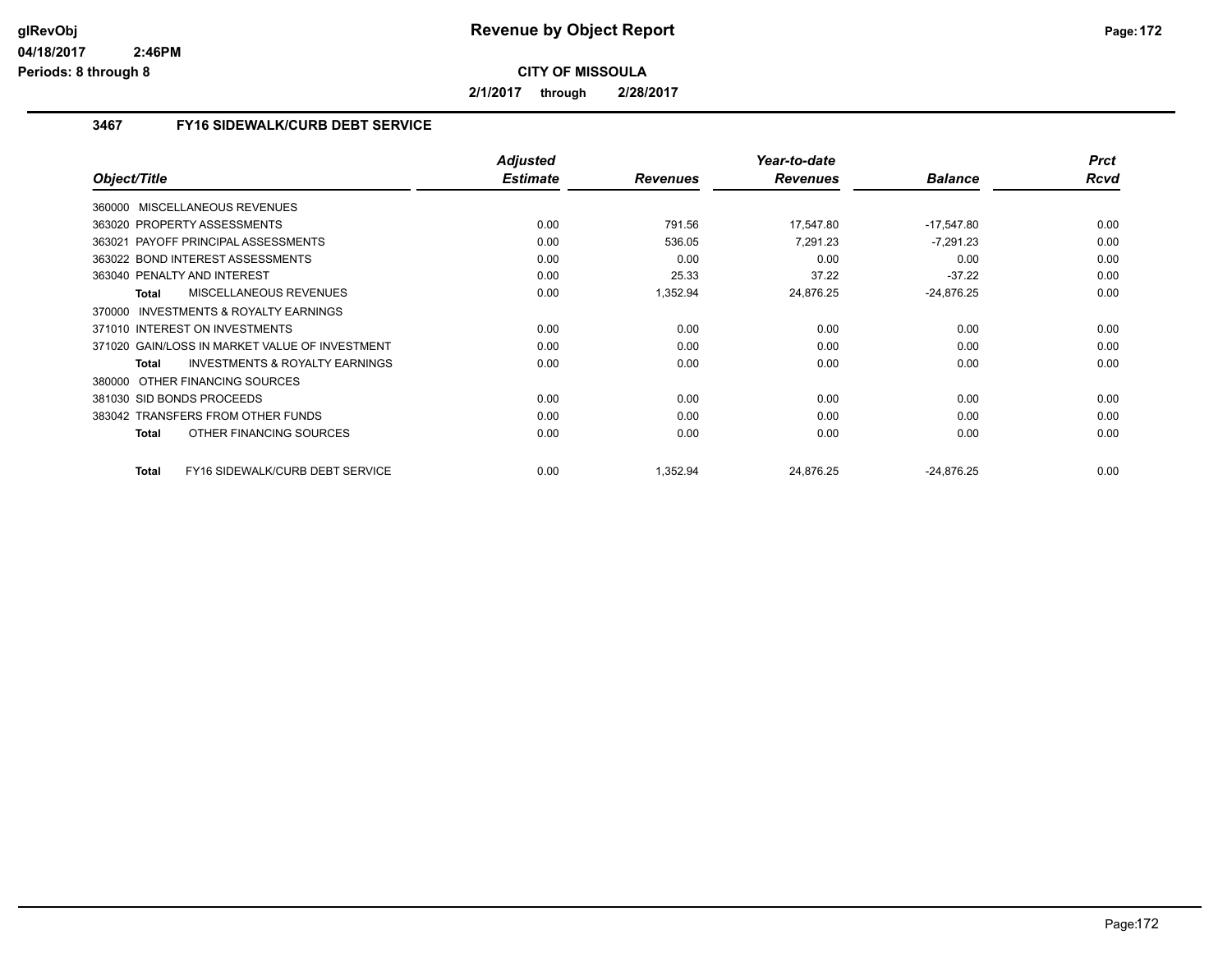**2/1/2017 through 2/28/2017**

**3470 SID 470 DEBT SERVICE FUND**

**3470 SID 470 DEBT SERVICE FUND**

|                                                     | <b>Adjusted</b> |                 | Year-to-date    |                | <b>Prct</b> |
|-----------------------------------------------------|-----------------|-----------------|-----------------|----------------|-------------|
| Object/Title                                        | <b>Estimate</b> | <b>Revenues</b> | <b>Revenues</b> | <b>Balance</b> | Rcvd        |
| TAXES/ASSESSMENTS<br>310000                         |                 |                 |                 |                |             |
| 312001 PENALTIES & INTEREST                         | 0.00            | 0.00            | 0.00            | 0.00           | 0.00        |
| TAXES/ASSESSMENTS<br>Total                          | 0.00            | 0.00            | 0.00            | 0.00           | 0.00        |
| 360000 MISCELLANEOUS REVENUES                       |                 |                 |                 |                |             |
| 363020 PROPERTY ASSESSMENTS                         | 0.00            | 0.00            | 0.00            | 0.00           | 0.00        |
| 363021 PAYOFF PRINCIPAL ASSESSMENTS                 | 0.00            | 0.00            | 0.00            | 0.00           | 0.00        |
| 363022 BOND INTEREST ASSESSMENTS                    | 0.00            | 0.00            | 0.00            | 0.00           | 0.00        |
| 363040 PENALTY AND INTEREST                         | 0.00            | 0.00            | 0.00            | 0.00           | 0.00        |
| MISCELLANEOUS REVENUES<br>Total                     | 0.00            | 0.00            | 0.00            | 0.00           | 0.00        |
| <b>INVESTMENTS &amp; ROYALTY EARNINGS</b><br>370000 |                 |                 |                 |                |             |
| 371010 INTEREST ON INVESTMENTS                      | 0.00            | 0.00            | 0.00            | 0.00           | 0.00        |
| 371020 GAIN/LOSS IN MARKET VALUE OF INVESTMENTS     | 0.00            | 0.00            | 0.00            | 0.00           | 0.00        |
| <b>INVESTMENTS &amp; ROYALTY EARNINGS</b><br>Total  | 0.00            | 0.00            | 0.00            | 0.00           | 0.00        |
| 380000 OTHER FINANCING SOURCES                      |                 |                 |                 |                |             |
| 381009 TRANSFERS IN                                 | 0.00            | 0.00            | 0.00            | 0.00           | 0.00        |
| OTHER FINANCING SOURCES<br><b>Total</b>             | 0.00            | 0.00            | 0.00            | 0.00           | 0.00        |
| SID 470 DEBT SERVICE FUND<br><b>Total</b>           | 0.00            | 0.00            | 0.00            | 0.00           | 0.00        |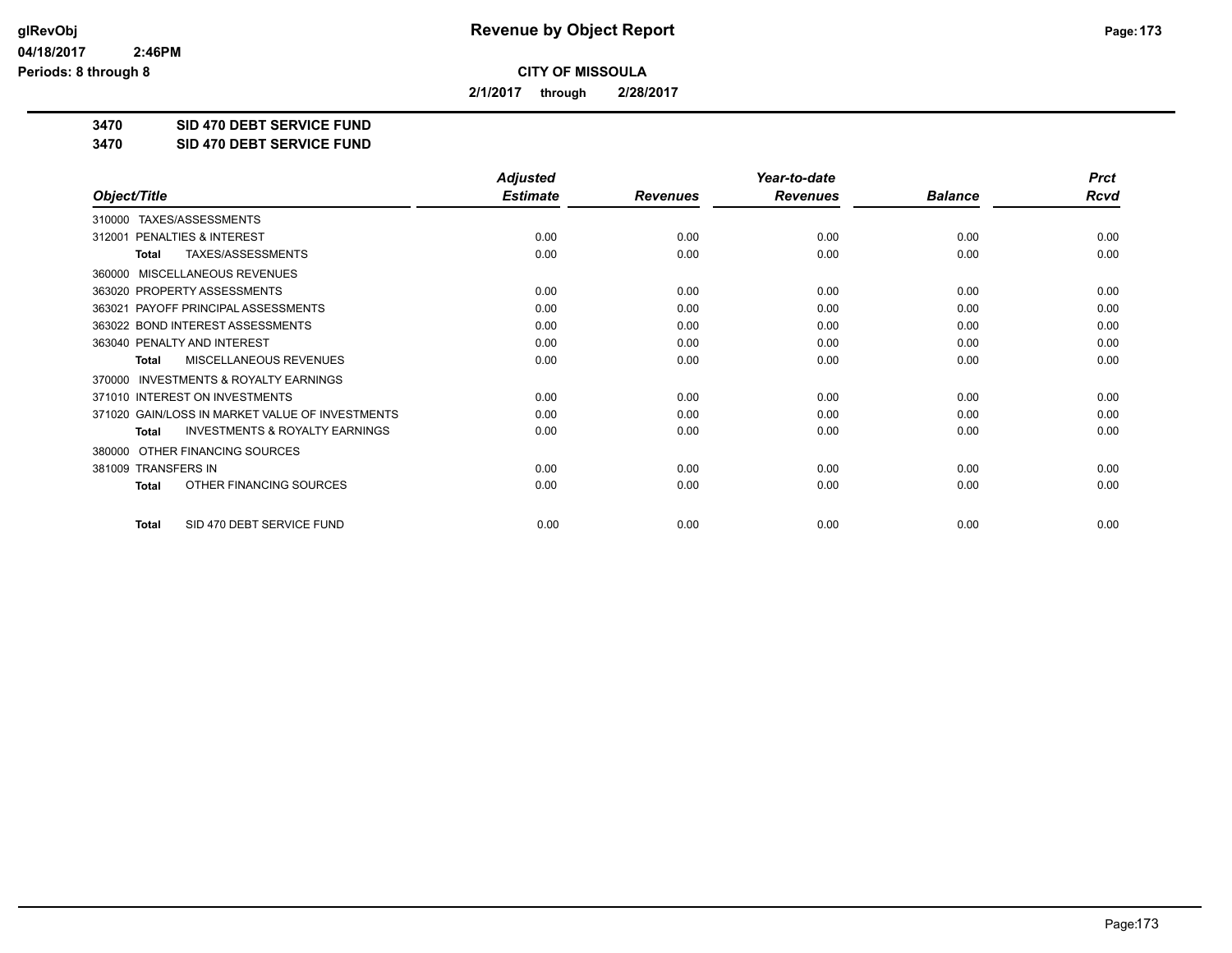**2/1/2017 through 2/28/2017**

#### **3470 SID 470 DEBT SERVICE FUND**

|                                                           | <b>Adjusted</b> |                 | Year-to-date    |                | <b>Prct</b> |
|-----------------------------------------------------------|-----------------|-----------------|-----------------|----------------|-------------|
| Object/Title                                              | <b>Estimate</b> | <b>Revenues</b> | <b>Revenues</b> | <b>Balance</b> | <b>Rcvd</b> |
| TAXES/ASSESSMENTS<br>310000                               |                 |                 |                 |                |             |
| 312001 PENALTIES & INTEREST                               | 0.00            | 0.00            | 0.00            | 0.00           | 0.00        |
| TAXES/ASSESSMENTS<br><b>Total</b>                         | 0.00            | 0.00            | 0.00            | 0.00           | 0.00        |
| MISCELLANEOUS REVENUES<br>360000                          |                 |                 |                 |                |             |
| 363020 PROPERTY ASSESSMENTS                               | 0.00            | 0.00            | 0.00            | 0.00           | 0.00        |
| 363021 PAYOFF PRINCIPAL ASSESSMENTS                       | 0.00            | 0.00            | 0.00            | 0.00           | 0.00        |
| 363022 BOND INTEREST ASSESSMENTS                          | 0.00            | 0.00            | 0.00            | 0.00           | 0.00        |
| 363040 PENALTY AND INTEREST                               | 0.00            | 0.00            | 0.00            | 0.00           | 0.00        |
| <b>MISCELLANEOUS REVENUES</b><br>Total                    | 0.00            | 0.00            | 0.00            | 0.00           | 0.00        |
| <b>INVESTMENTS &amp; ROYALTY EARNINGS</b><br>370000       |                 |                 |                 |                |             |
| 371010 INTEREST ON INVESTMENTS                            | 0.00            | 0.00            | 0.00            | 0.00           | 0.00        |
| 371020 GAIN/LOSS IN MARKET VALUE OF INVESTMENT            | 0.00            | 0.00            | 0.00            | 0.00           | 0.00        |
| <b>INVESTMENTS &amp; ROYALTY EARNINGS</b><br><b>Total</b> | 0.00            | 0.00            | 0.00            | 0.00           | 0.00        |
| OTHER FINANCING SOURCES<br>380000                         |                 |                 |                 |                |             |
| 381009 TRANSFERS IN                                       | 0.00            | 0.00            | 0.00            | 0.00           | 0.00        |
| OTHER FINANCING SOURCES<br>Total                          | 0.00            | 0.00            | 0.00            | 0.00           | 0.00        |
| SID 470 DEBT SERVICE FUND<br>Total                        | 0.00            | 0.00            | 0.00            | 0.00           | 0.00        |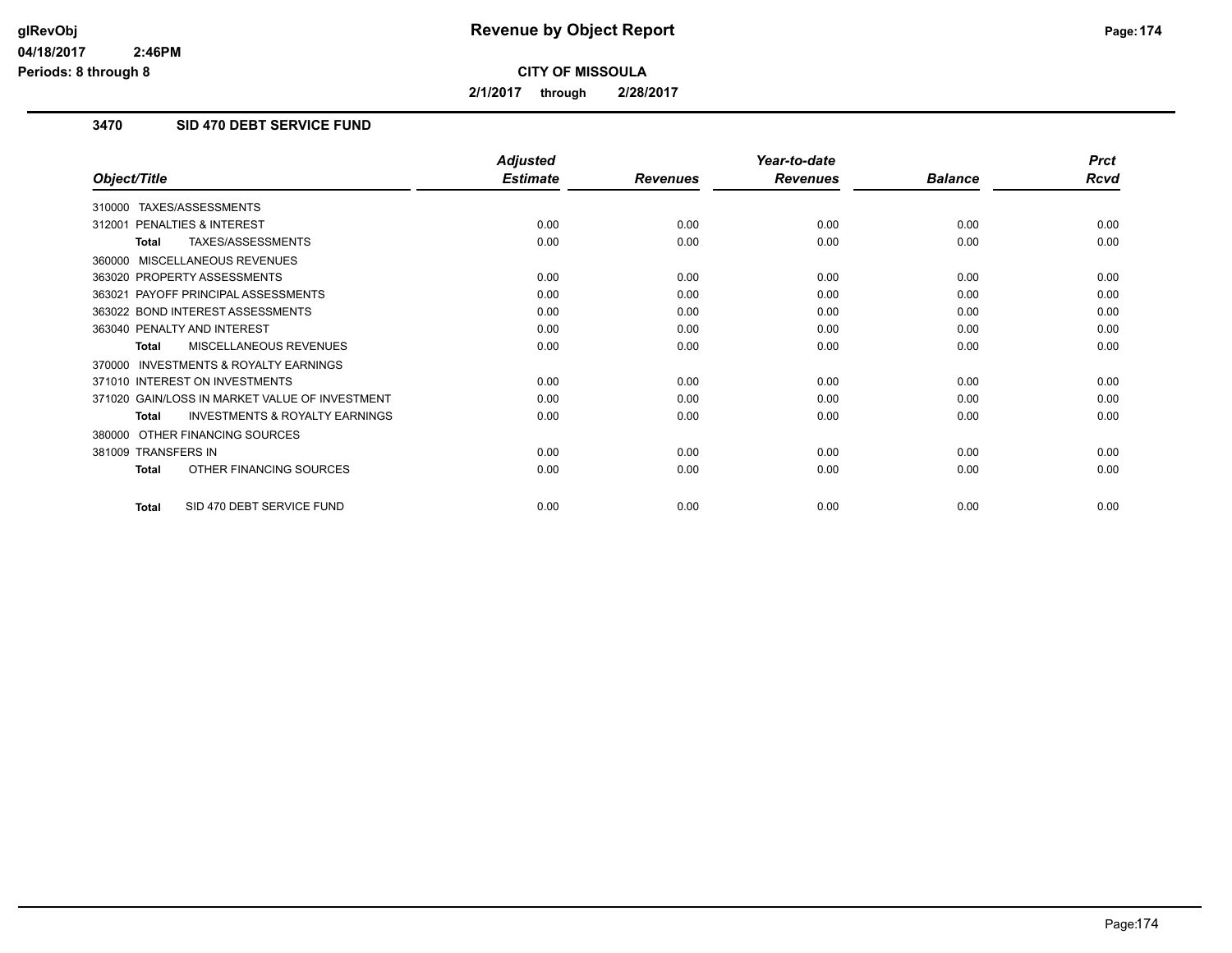**2/1/2017 through 2/28/2017**

**3491 SID 491 DEBT SERVICE FUND**

**3491 SID 491 DEBT SERVICE FUND**

|                                                     | <b>Adjusted</b> |                 | Year-to-date    |                |      |
|-----------------------------------------------------|-----------------|-----------------|-----------------|----------------|------|
| Object/Title                                        | <b>Estimate</b> | <b>Revenues</b> | <b>Revenues</b> | <b>Balance</b> | Rcvd |
| 310000 TAXES/ASSESSMENTS                            |                 |                 |                 |                |      |
| PENALTIES & INTEREST<br>312001                      | 0.00            | 0.00            | 0.00            | 0.00           | 0.00 |
| TAXES/ASSESSMENTS<br><b>Total</b>                   | 0.00            | 0.00            | 0.00            | 0.00           | 0.00 |
| 360000 MISCELLANEOUS REVENUES                       |                 |                 |                 |                |      |
| 360010 MISCELLANEOUS                                | 0.00            | 0.00            | 0.00            | 0.00           | 0.00 |
| 363020 PROPERTY ASSESSMENTS                         | 0.00            | 0.00            | 0.00            | 0.00           | 0.00 |
| 363021 PAYOFF PRINCIPAL ASSESSMENTS                 | 0.00            | 0.00            | 0.00            | 0.00           | 0.00 |
| 363022 BOND INTEREST ASSESSMENTS                    | 0.00            | 0.00            | 0.00            | 0.00           | 0.00 |
| 363040 PENALTY AND INTEREST                         | 0.00            | 0.00            | 0.00            | 0.00           | 0.00 |
| MISCELLANEOUS REVENUES<br>Total                     | 0.00            | 0.00            | 0.00            | 0.00           | 0.00 |
| <b>INVESTMENTS &amp; ROYALTY EARNINGS</b><br>370000 |                 |                 |                 |                |      |
| 371010 INTEREST ON INVESTMENTS                      | 0.00            | 0.00            | 0.00            | 0.00           | 0.00 |
| 371020 GAIN/LOSS IN MARKET VALUE OF INVESTMENTS     | 0.00            | 0.00            | 0.00            | 0.00           | 0.00 |
| <b>INVESTMENTS &amp; ROYALTY EARNINGS</b><br>Total  | 0.00            | 0.00            | 0.00            | 0.00           | 0.00 |
| OTHER FINANCING SOURCES<br>380000                   |                 |                 |                 |                |      |
| 381009 TRANSFERS IN                                 | 0.00            | 0.00            | 0.00            | 0.00           | 0.00 |
| OTHER FINANCING SOURCES<br><b>Total</b>             | 0.00            | 0.00            | 0.00            | 0.00           | 0.00 |
| SID 491 DEBT SERVICE FUND<br><b>Total</b>           | 0.00            | 0.00            | 0.00            | 0.00           | 0.00 |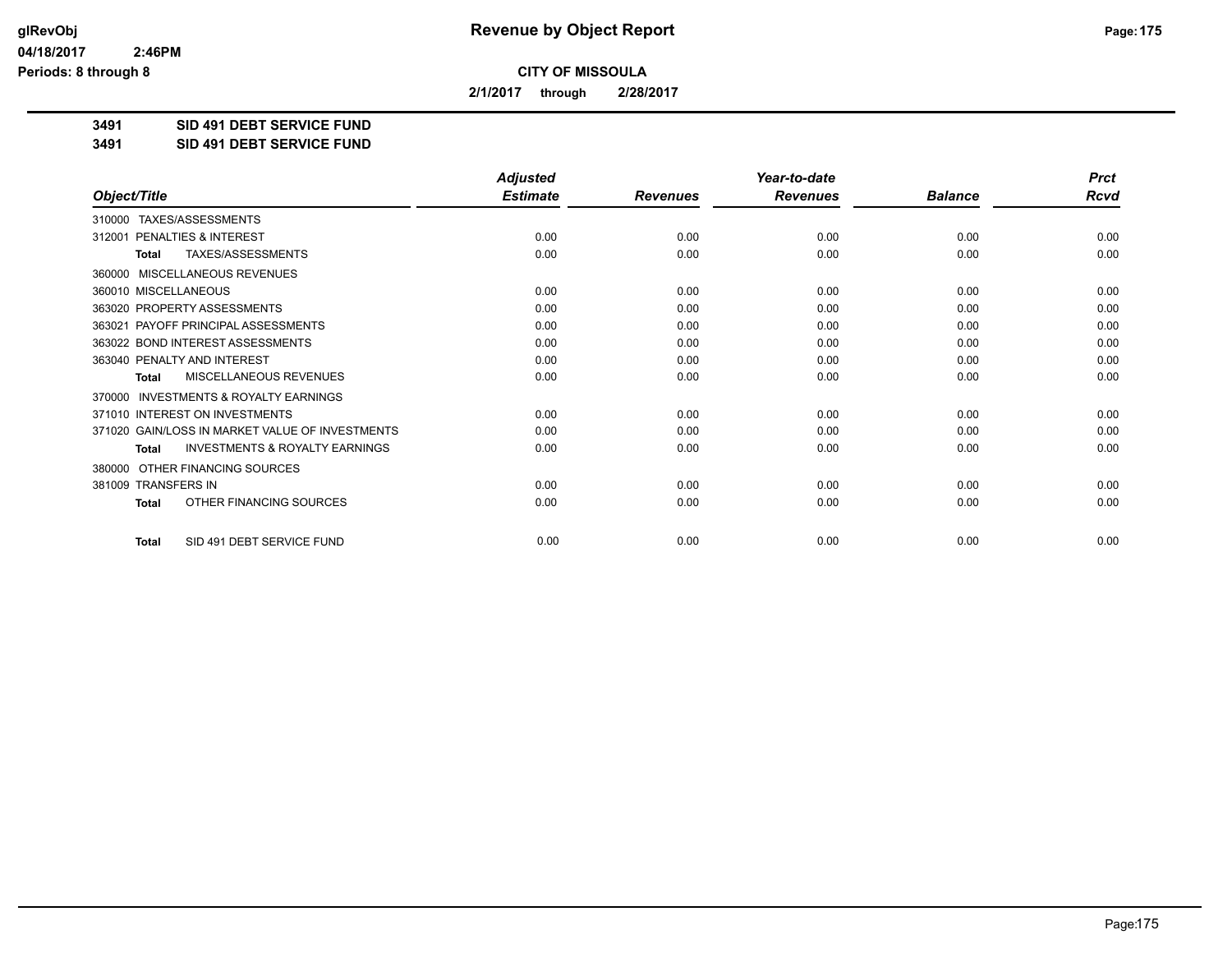**2/1/2017 through 2/28/2017**

#### **3491 SID 491 DEBT SERVICE FUND**

|                                                           | <b>Adjusted</b> |                 | Year-to-date    |                | <b>Prct</b> |
|-----------------------------------------------------------|-----------------|-----------------|-----------------|----------------|-------------|
| Object/Title                                              | <b>Estimate</b> | <b>Revenues</b> | <b>Revenues</b> | <b>Balance</b> | <b>Rcvd</b> |
| 310000 TAXES/ASSESSMENTS                                  |                 |                 |                 |                |             |
| 312001 PENALTIES & INTEREST                               | 0.00            | 0.00            | 0.00            | 0.00           | 0.00        |
| TAXES/ASSESSMENTS<br><b>Total</b>                         | 0.00            | 0.00            | 0.00            | 0.00           | 0.00        |
| 360000 MISCELLANEOUS REVENUES                             |                 |                 |                 |                |             |
| 360010 MISCELLANEOUS                                      | 0.00            | 0.00            | 0.00            | 0.00           | 0.00        |
| 363020 PROPERTY ASSESSMENTS                               | 0.00            | 0.00            | 0.00            | 0.00           | 0.00        |
| 363021 PAYOFF PRINCIPAL ASSESSMENTS                       | 0.00            | 0.00            | 0.00            | 0.00           | 0.00        |
| 363022 BOND INTEREST ASSESSMENTS                          | 0.00            | 0.00            | 0.00            | 0.00           | 0.00        |
| 363040 PENALTY AND INTEREST                               | 0.00            | 0.00            | 0.00            | 0.00           | 0.00        |
| <b>MISCELLANEOUS REVENUES</b><br>Total                    | 0.00            | 0.00            | 0.00            | 0.00           | 0.00        |
| <b>INVESTMENTS &amp; ROYALTY EARNINGS</b><br>370000       |                 |                 |                 |                |             |
| 371010 INTEREST ON INVESTMENTS                            | 0.00            | 0.00            | 0.00            | 0.00           | 0.00        |
| 371020 GAIN/LOSS IN MARKET VALUE OF INVESTMENT            | 0.00            | 0.00            | 0.00            | 0.00           | 0.00        |
| <b>INVESTMENTS &amp; ROYALTY EARNINGS</b><br><b>Total</b> | 0.00            | 0.00            | 0.00            | 0.00           | 0.00        |
| OTHER FINANCING SOURCES<br>380000                         |                 |                 |                 |                |             |
| 381009 TRANSFERS IN                                       | 0.00            | 0.00            | 0.00            | 0.00           | 0.00        |
| OTHER FINANCING SOURCES<br><b>Total</b>                   | 0.00            | 0.00            | 0.00            | 0.00           | 0.00        |
| SID 491 DEBT SERVICE FUND<br><b>Total</b>                 | 0.00            | 0.00            | 0.00            | 0.00           | 0.00        |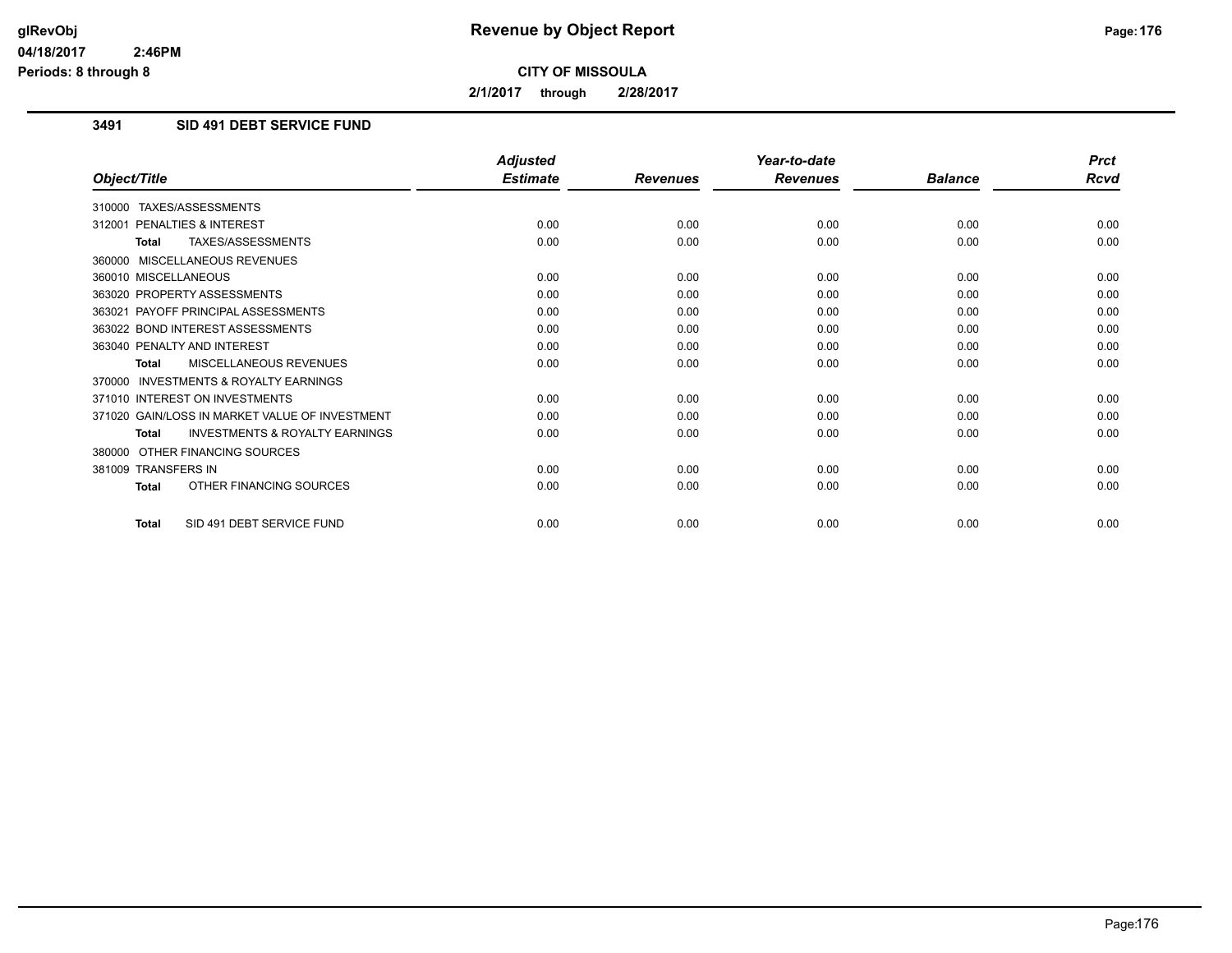**2/1/2017 through 2/28/2017**

**3492 SID 492/499 DEBT SERVICE FUND**

**3492 SID 492/499 DEBT SERVICE FUND**

|                                                    | <b>Adjusted</b> |                 | Year-to-date    |                | <b>Prct</b> |
|----------------------------------------------------|-----------------|-----------------|-----------------|----------------|-------------|
| Object/Title                                       | <b>Estimate</b> | <b>Revenues</b> | <b>Revenues</b> | <b>Balance</b> | <b>Rcvd</b> |
| 360000 MISCELLANEOUS REVENUES                      |                 |                 |                 |                |             |
| 360010 MISCELLANEOUS                               | 0.00            | 0.00            | 0.00            | 0.00           | 0.00        |
| 363040 PENALTY AND INTEREST                        | 0.00            | 0.00            | 0.00            | 0.00           | 0.00        |
| MISCELLANEOUS REVENUES<br>Total                    | 0.00            | 0.00            | 0.00            | 0.00           | 0.00        |
| 370000 INVESTMENTS & ROYALTY EARNINGS              |                 |                 |                 |                |             |
| 371010 INTEREST ON INVESTMENTS                     | 0.00            | 0.00            | 0.00            | 0.00           | 0.00        |
| 371020 GAIN/LOSS IN MARKET VALUE OF INVESTMENTS    | 0.00            | 0.00            | 0.00            | 0.00           | 0.00        |
| <b>INVESTMENTS &amp; ROYALTY EARNINGS</b><br>Total | 0.00            | 0.00            | 0.00            | 0.00           | 0.00        |
| 380000 OTHER FINANCING SOURCES                     |                 |                 |                 |                |             |
| 381009 TRANSFERS IN                                | 0.00            | 0.00            | 0.00            | 0.00           | 0.00        |
| OTHER FINANCING SOURCES<br>Total                   | 0.00            | 0.00            | 0.00            | 0.00           | 0.00        |
| <b>Total</b><br>SID 492/499 DEBT SERVICE FUND      | 0.00            | 0.00            | 0.00            | 0.00           | 0.00        |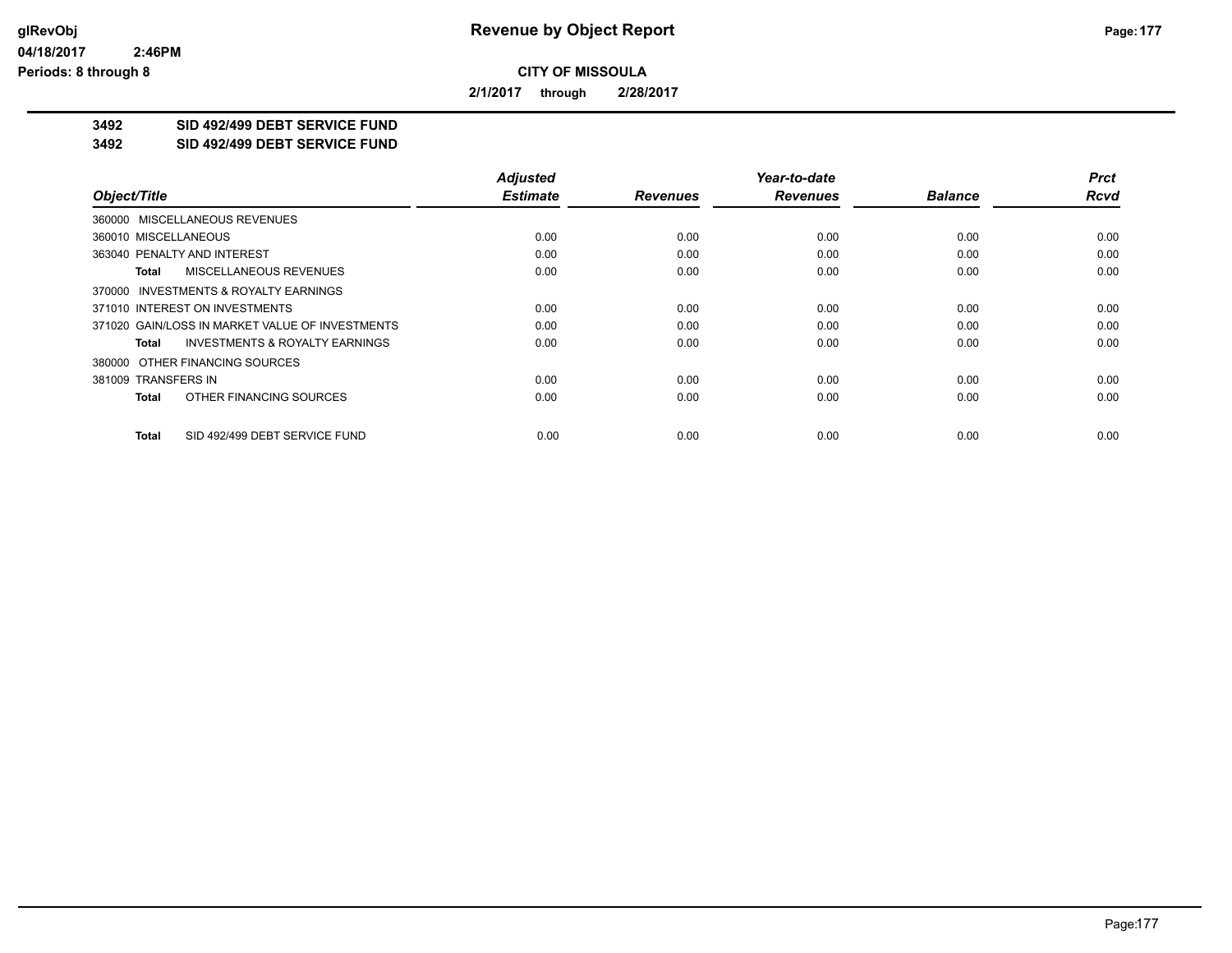**2/1/2017 through 2/28/2017**

#### **3492 SID 492/499 DEBT SERVICE FUND**

| Object/Title                                              | <b>Adjusted</b><br><b>Estimate</b> | <b>Revenues</b> | Year-to-date<br><b>Revenues</b> | <b>Balance</b> | <b>Prct</b><br>Rcvd |
|-----------------------------------------------------------|------------------------------------|-----------------|---------------------------------|----------------|---------------------|
| 360000 MISCELLANEOUS REVENUES                             |                                    |                 |                                 |                |                     |
| 360010 MISCELLANEOUS                                      | 0.00                               | 0.00            | 0.00                            | 0.00           | 0.00                |
| 363040 PENALTY AND INTEREST                               | 0.00                               | 0.00            | 0.00                            | 0.00           | 0.00                |
| MISCELLANEOUS REVENUES<br>Total                           | 0.00                               | 0.00            | 0.00                            | 0.00           | 0.00                |
| INVESTMENTS & ROYALTY EARNINGS<br>370000                  |                                    |                 |                                 |                |                     |
| 371010 INTEREST ON INVESTMENTS                            | 0.00                               | 0.00            | 0.00                            | 0.00           | 0.00                |
| 371020 GAIN/LOSS IN MARKET VALUE OF INVESTMENT            | 0.00                               | 0.00            | 0.00                            | 0.00           | 0.00                |
| <b>INVESTMENTS &amp; ROYALTY EARNINGS</b><br><b>Total</b> | 0.00                               | 0.00            | 0.00                            | 0.00           | 0.00                |
| 380000 OTHER FINANCING SOURCES                            |                                    |                 |                                 |                |                     |
| 381009 TRANSFERS IN                                       | 0.00                               | 0.00            | 0.00                            | 0.00           | 0.00                |
| OTHER FINANCING SOURCES<br><b>Total</b>                   | 0.00                               | 0.00            | 0.00                            | 0.00           | 0.00                |
| SID 492/499 DEBT SERVICE FUND<br><b>Total</b>             | 0.00                               | 0.00            | 0.00                            | 0.00           | 0.00                |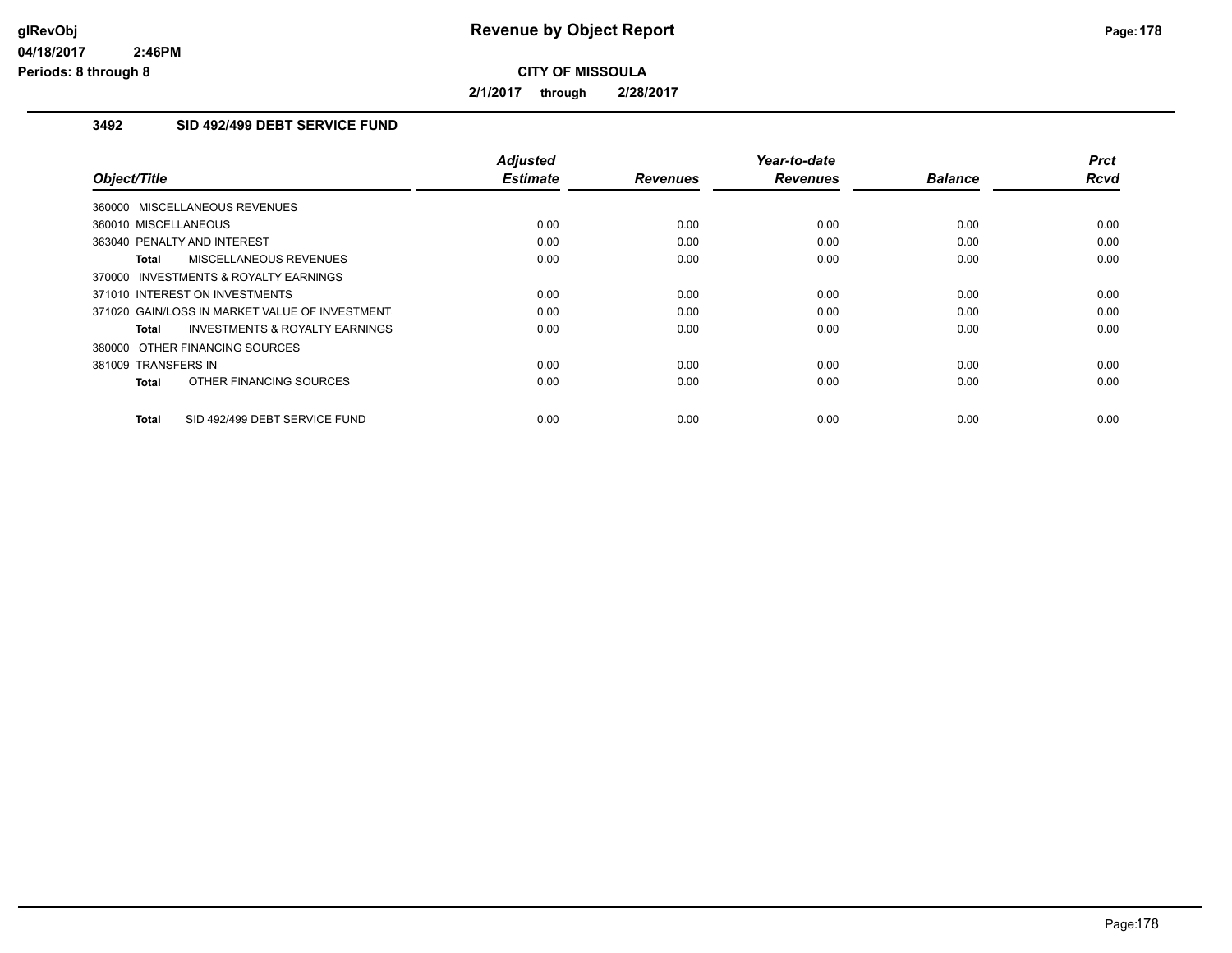**2/1/2017 through 2/28/2017**

**3494 SID 494 DEBT SERVICE**

**3494 SID 494 DEBT SERVICE**

|                                                     | <b>Adjusted</b> |                 | Year-to-date    |                |             |  |
|-----------------------------------------------------|-----------------|-----------------|-----------------|----------------|-------------|--|
| Object/Title                                        | <b>Estimate</b> | <b>Revenues</b> | <b>Revenues</b> | <b>Balance</b> | <b>Rcvd</b> |  |
| TAXES/ASSESSMENTS<br>310000                         |                 |                 |                 |                |             |  |
| 312001 PENALTIES & INTEREST                         | 0.00            | 0.00            | 0.00            | 0.00           | 0.00        |  |
| TAXES/ASSESSMENTS<br><b>Total</b>                   | 0.00            | 0.00            | 0.00            | 0.00           | 0.00        |  |
| 360000 MISCELLANEOUS REVENUES                       |                 |                 |                 |                |             |  |
| 360010 MISCELLANEOUS                                | 0.00            | 0.00            | 0.00            | 0.00           | 0.00        |  |
| 363020 PROPERTY ASSESSMENTS                         | 0.00            | 0.00            | 0.00            | 0.00           | 0.00        |  |
| 363021 PAYOFF PRINCIPAL ASSESSMENTS                 | 0.00            | 0.00            | 0.00            | 0.00           | 0.00        |  |
| 363022 BOND INTEREST ASSESSMENTS                    | 0.00            | 0.00            | 0.00            | 0.00           | 0.00        |  |
| 363040 PENALTY AND INTEREST                         | 0.00            | 0.00            | 0.00            | 0.00           | 0.00        |  |
| MISCELLANEOUS REVENUES<br><b>Total</b>              | 0.00            | 0.00            | 0.00            | 0.00           | 0.00        |  |
| <b>INVESTMENTS &amp; ROYALTY EARNINGS</b><br>370000 |                 |                 |                 |                |             |  |
| 371010 INTEREST ON INVESTMENTS                      | 0.00            | 0.00            | 0.00            | 0.00           | 0.00        |  |
| 371020 GAIN/LOSS IN MARKET VALUE OF INVESTMENTS     | 0.00            | 0.00            | 0.00            | 0.00           | 0.00        |  |
| <b>INVESTMENTS &amp; ROYALTY EARNINGS</b><br>Total  | 0.00            | 0.00            | 0.00            | 0.00           | 0.00        |  |
| OTHER FINANCING SOURCES<br>380000                   |                 |                 |                 |                |             |  |
| 381009 TRANSFERS IN                                 | 0.00            | 0.00            | 0.00            | 0.00           | 0.00        |  |
| OTHER FINANCING SOURCES<br><b>Total</b>             | 0.00            | 0.00            | 0.00            | 0.00           | 0.00        |  |
| SID 494 DEBT SERVICE<br><b>Total</b>                | 0.00            | 0.00            | 0.00            | 0.00           | 0.00        |  |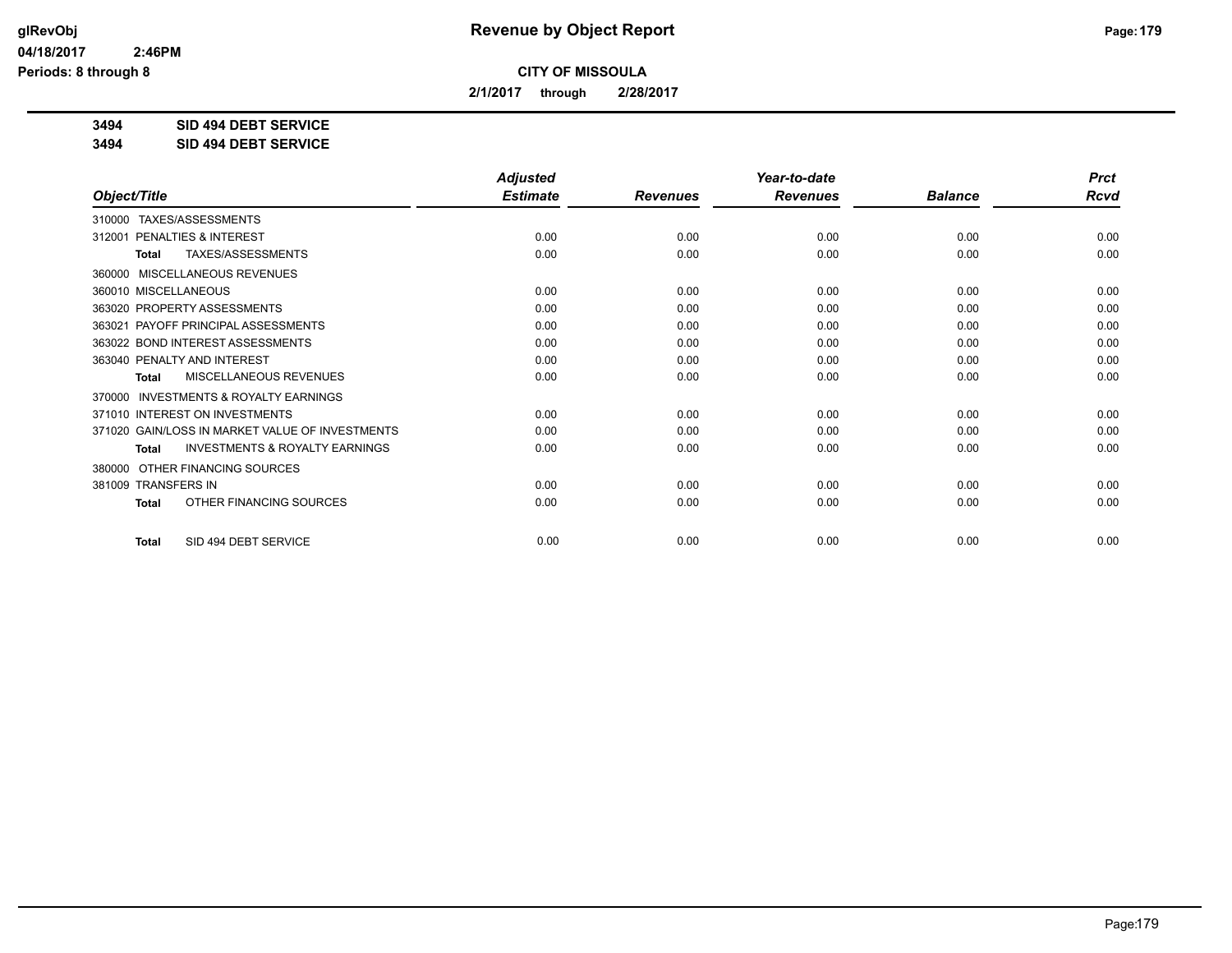**2/1/2017 through 2/28/2017**

#### **3494 SID 494 DEBT SERVICE**

|                                                           | <b>Adjusted</b> |                 | Year-to-date    |                | <b>Prct</b> |
|-----------------------------------------------------------|-----------------|-----------------|-----------------|----------------|-------------|
| Object/Title                                              | <b>Estimate</b> | <b>Revenues</b> | <b>Revenues</b> | <b>Balance</b> | <b>Rcvd</b> |
| 310000 TAXES/ASSESSMENTS                                  |                 |                 |                 |                |             |
| 312001 PENALTIES & INTEREST                               | 0.00            | 0.00            | 0.00            | 0.00           | 0.00        |
| TAXES/ASSESSMENTS<br><b>Total</b>                         | 0.00            | 0.00            | 0.00            | 0.00           | 0.00        |
| 360000 MISCELLANEOUS REVENUES                             |                 |                 |                 |                |             |
| 360010 MISCELLANEOUS                                      | 0.00            | 0.00            | 0.00            | 0.00           | 0.00        |
| 363020 PROPERTY ASSESSMENTS                               | 0.00            | 0.00            | 0.00            | 0.00           | 0.00        |
| 363021 PAYOFF PRINCIPAL ASSESSMENTS                       | 0.00            | 0.00            | 0.00            | 0.00           | 0.00        |
| 363022 BOND INTEREST ASSESSMENTS                          | 0.00            | 0.00            | 0.00            | 0.00           | 0.00        |
| 363040 PENALTY AND INTEREST                               | 0.00            | 0.00            | 0.00            | 0.00           | 0.00        |
| MISCELLANEOUS REVENUES<br>Total                           | 0.00            | 0.00            | 0.00            | 0.00           | 0.00        |
| <b>INVESTMENTS &amp; ROYALTY EARNINGS</b><br>370000       |                 |                 |                 |                |             |
| 371010 INTEREST ON INVESTMENTS                            | 0.00            | 0.00            | 0.00            | 0.00           | 0.00        |
| 371020 GAIN/LOSS IN MARKET VALUE OF INVESTMENT            | 0.00            | 0.00            | 0.00            | 0.00           | 0.00        |
| <b>INVESTMENTS &amp; ROYALTY EARNINGS</b><br><b>Total</b> | 0.00            | 0.00            | 0.00            | 0.00           | 0.00        |
| OTHER FINANCING SOURCES<br>380000                         |                 |                 |                 |                |             |
| 381009 TRANSFERS IN                                       | 0.00            | 0.00            | 0.00            | 0.00           | 0.00        |
| OTHER FINANCING SOURCES<br>Total                          | 0.00            | 0.00            | 0.00            | 0.00           | 0.00        |
| SID 494 DEBT SERVICE<br><b>Total</b>                      | 0.00            | 0.00            | 0.00            | 0.00           | 0.00        |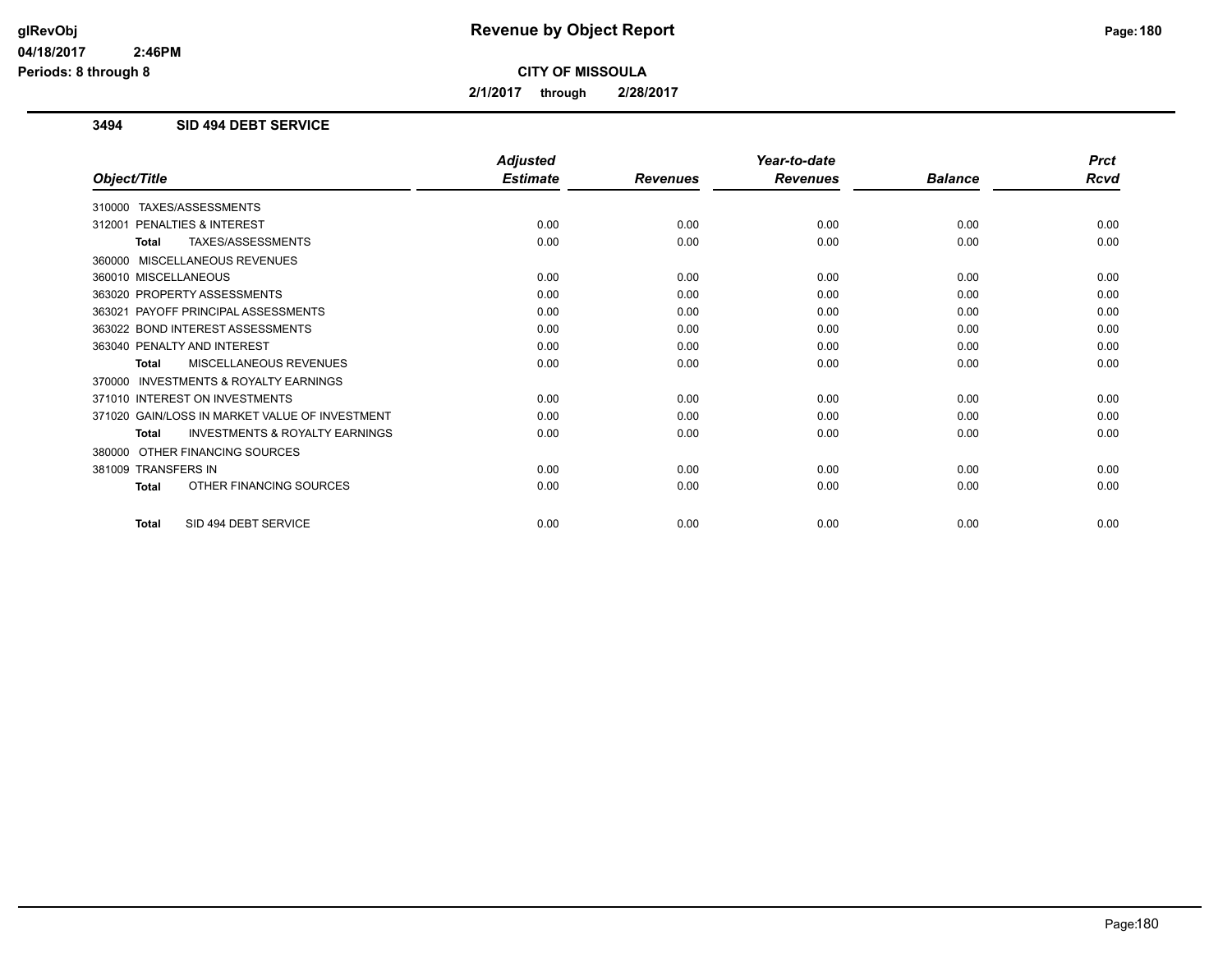**2/1/2017 through 2/28/2017**

**3495 SID 495 DEBT SERVICE FUND**

**3495 SID 495 DEBT SERVICE FUND**

|                                                           | <b>Adjusted</b> |                 | Year-to-date    |                | <b>Prct</b> |
|-----------------------------------------------------------|-----------------|-----------------|-----------------|----------------|-------------|
| Object/Title                                              | <b>Estimate</b> | <b>Revenues</b> | <b>Revenues</b> | <b>Balance</b> | Rcvd        |
| TAXES/ASSESSMENTS<br>310000                               |                 |                 |                 |                |             |
| 312001 PENALTIES & INTEREST                               | 0.00            | 0.00            | 0.00            | 0.00           | 0.00        |
| TAXES/ASSESSMENTS<br><b>Total</b>                         | 0.00            | 0.00            | 0.00            | 0.00           | 0.00        |
| 360000 MISCELLANEOUS REVENUES                             |                 |                 |                 |                |             |
| 360010 MISCELLANEOUS                                      | 0.00            | 0.00            | 0.00            | 0.00           | 0.00        |
| 363020 PROPERTY ASSESSMENTS                               | 0.00            | 0.00            | 0.00            | 0.00           | 0.00        |
| PAYOFF PRINCIPAL ASSESSMENTS<br>363021                    | 0.00            | 0.00            | 0.00            | 0.00           | 0.00        |
| 363022 BOND INTEREST ASSESSMENTS                          | 0.00            | 0.00            | 0.00            | 0.00           | 0.00        |
| 363040 PENALTY AND INTEREST                               | 0.00            | 0.00            | 0.00            | 0.00           | 0.00        |
| MISCELLANEOUS REVENUES<br><b>Total</b>                    | 0.00            | 0.00            | 0.00            | 0.00           | 0.00        |
| <b>INVESTMENTS &amp; ROYALTY EARNINGS</b><br>370000       |                 |                 |                 |                |             |
| 371010 INTEREST ON INVESTMENTS                            | 0.00            | 0.00            | 0.00            | 0.00           | 0.00        |
| 371020 GAIN/LOSS IN MARKET VALUE OF INVESTMENTS           | 0.00            | 0.00            | 0.00            | 0.00           | 0.00        |
| <b>INVESTMENTS &amp; ROYALTY EARNINGS</b><br><b>Total</b> | 0.00            | 0.00            | 0.00            | 0.00           | 0.00        |
| OTHER FINANCING SOURCES<br>380000                         |                 |                 |                 |                |             |
| 381009 TRANSFERS IN                                       | 0.00            | 0.00            | 0.00            | 0.00           | 0.00        |
| OTHER FINANCING SOURCES<br><b>Total</b>                   | 0.00            | 0.00            | 0.00            | 0.00           | 0.00        |
| SID 495 DEBT SERVICE FUND<br><b>Total</b>                 | 0.00            | 0.00            | 0.00            | 0.00           | 0.00        |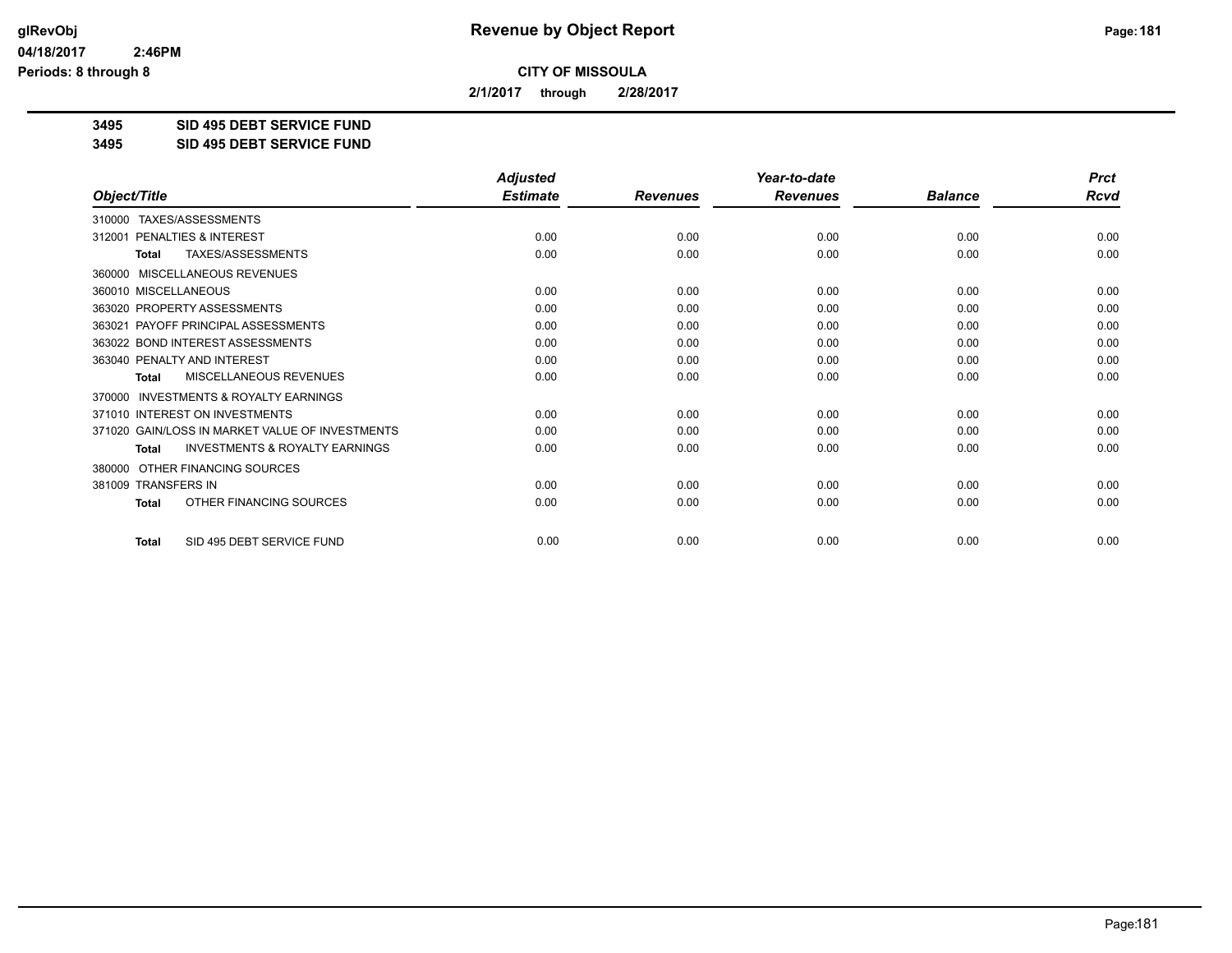**2/1/2017 through 2/28/2017**

## **3495 SID 495 DEBT SERVICE FUND**

|                                                     | <b>Adjusted</b> |                 | Year-to-date    |                | <b>Prct</b> |
|-----------------------------------------------------|-----------------|-----------------|-----------------|----------------|-------------|
| Object/Title                                        | <b>Estimate</b> | <b>Revenues</b> | <b>Revenues</b> | <b>Balance</b> | Rcvd        |
| 310000 TAXES/ASSESSMENTS                            |                 |                 |                 |                |             |
| 312001 PENALTIES & INTEREST                         | 0.00            | 0.00            | 0.00            | 0.00           | 0.00        |
| TAXES/ASSESSMENTS<br><b>Total</b>                   | 0.00            | 0.00            | 0.00            | 0.00           | 0.00        |
| 360000 MISCELLANEOUS REVENUES                       |                 |                 |                 |                |             |
| 360010 MISCELLANEOUS                                | 0.00            | 0.00            | 0.00            | 0.00           | 0.00        |
| 363020 PROPERTY ASSESSMENTS                         | 0.00            | 0.00            | 0.00            | 0.00           | 0.00        |
| 363021 PAYOFF PRINCIPAL ASSESSMENTS                 | 0.00            | 0.00            | 0.00            | 0.00           | 0.00        |
| 363022 BOND INTEREST ASSESSMENTS                    | 0.00            | 0.00            | 0.00            | 0.00           | 0.00        |
| 363040 PENALTY AND INTEREST                         | 0.00            | 0.00            | 0.00            | 0.00           | 0.00        |
| MISCELLANEOUS REVENUES<br>Total                     | 0.00            | 0.00            | 0.00            | 0.00           | 0.00        |
| <b>INVESTMENTS &amp; ROYALTY EARNINGS</b><br>370000 |                 |                 |                 |                |             |
| 371010 INTEREST ON INVESTMENTS                      | 0.00            | 0.00            | 0.00            | 0.00           | 0.00        |
| 371020 GAIN/LOSS IN MARKET VALUE OF INVESTMENT      | 0.00            | 0.00            | 0.00            | 0.00           | 0.00        |
| <b>INVESTMENTS &amp; ROYALTY EARNINGS</b><br>Total  | 0.00            | 0.00            | 0.00            | 0.00           | 0.00        |
| OTHER FINANCING SOURCES<br>380000                   |                 |                 |                 |                |             |
| 381009 TRANSFERS IN                                 | 0.00            | 0.00            | 0.00            | 0.00           | 0.00        |
| OTHER FINANCING SOURCES<br><b>Total</b>             | 0.00            | 0.00            | 0.00            | 0.00           | 0.00        |
| SID 495 DEBT SERVICE FUND<br><b>Total</b>           | 0.00            | 0.00            | 0.00            | 0.00           | 0.00        |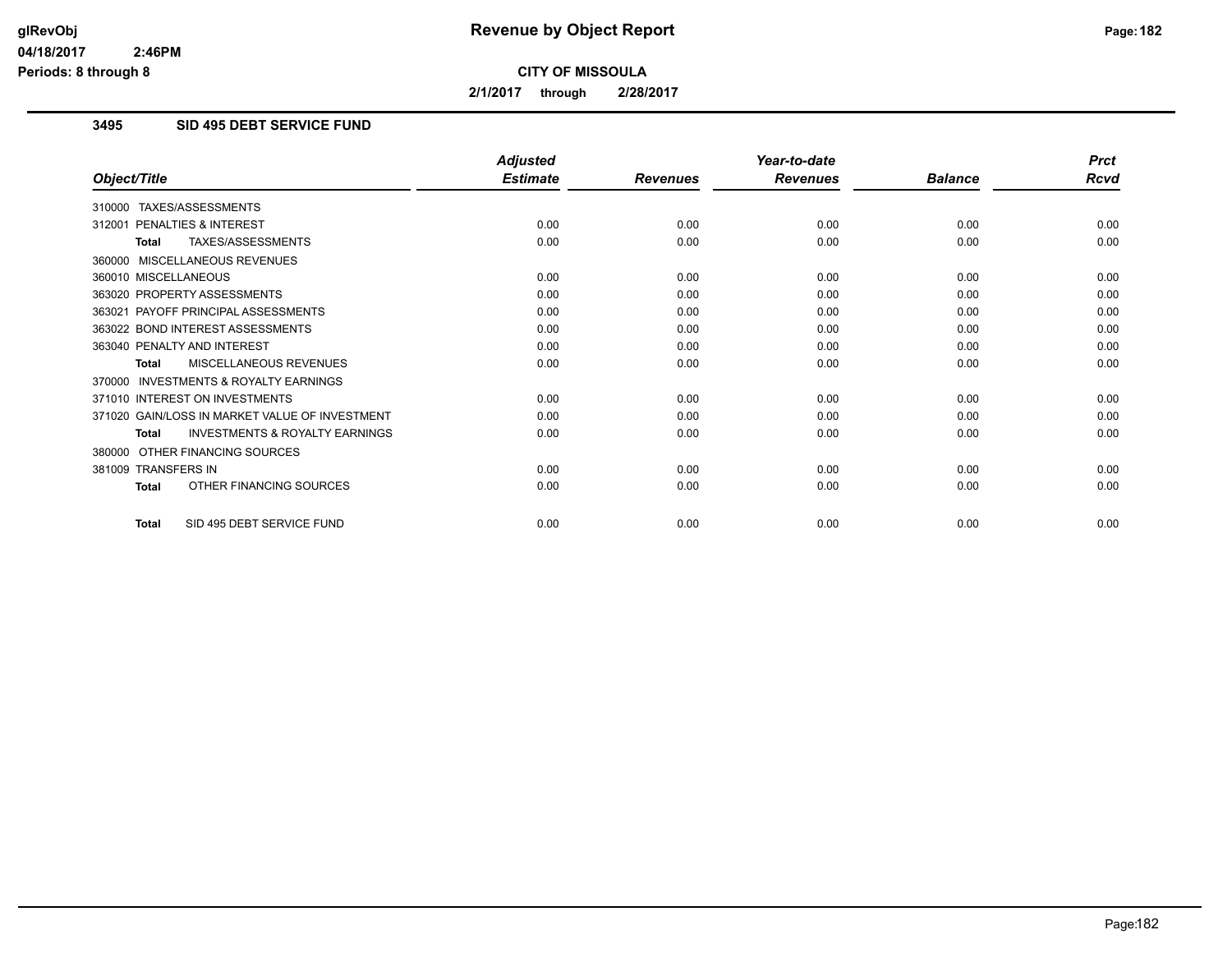**2/1/2017 through 2/28/2017**

**3496 SID 496 DEBT SERVICE FUND**

**3496 SID 496 DEBT SERVICE FUND**

|                                                     | <b>Adjusted</b> |                 | Year-to-date    | <b>Prct</b>    |             |
|-----------------------------------------------------|-----------------|-----------------|-----------------|----------------|-------------|
| Object/Title                                        | <b>Estimate</b> | <b>Revenues</b> | <b>Revenues</b> | <b>Balance</b> | <b>Rcvd</b> |
| TAXES/ASSESSMENTS<br>310000                         |                 |                 |                 |                |             |
| 312001 PENALTIES & INTEREST                         | 0.00            | 0.00            | 0.00            | 0.00           | 0.00        |
| TAXES/ASSESSMENTS<br>Total                          | 0.00            | 0.00            | 0.00            | 0.00           | 0.00        |
| 360000 MISCELLANEOUS REVENUES                       |                 |                 |                 |                |             |
| 360010 MISCELLANEOUS                                | 0.00            | 0.00            | 0.00            | 0.00           | 0.00        |
| 363020 PROPERTY ASSESSMENTS                         | 0.00            | 0.00            | 0.00            | 0.00           | 0.00        |
| 363021 PAYOFF PRINCIPAL ASSESSMENTS                 | 0.00            | 0.00            | 0.00            | 0.00           | 0.00        |
| 363022 BOND INTEREST ASSESSMENTS                    | 0.00            | 0.00            | 0.00            | 0.00           | 0.00        |
| 363040 PENALTY AND INTEREST                         | 0.00            | 0.00            | 0.00            | 0.00           | 0.00        |
| MISCELLANEOUS REVENUES<br><b>Total</b>              | 0.00            | 0.00            | 0.00            | 0.00           | 0.00        |
| <b>INVESTMENTS &amp; ROYALTY EARNINGS</b><br>370000 |                 |                 |                 |                |             |
| 371010 INTEREST ON INVESTMENTS                      | 0.00            | 0.00            | 0.00            | 0.00           | 0.00        |
| 371020 GAIN/LOSS IN MARKET VALUE OF INVESTMENTS     | 0.00            | 0.00            | 0.00            | 0.00           | 0.00        |
| <b>INVESTMENTS &amp; ROYALTY EARNINGS</b><br>Total  | 0.00            | 0.00            | 0.00            | 0.00           | 0.00        |
| OTHER FINANCING SOURCES<br>380000                   |                 |                 |                 |                |             |
| 381009 TRANSFERS IN                                 | 0.00            | 0.00            | 0.00            | 0.00           | 0.00        |
| OTHER FINANCING SOURCES<br>Total                    | 0.00            | 0.00            | 0.00            | 0.00           | 0.00        |
| SID 496 DEBT SERVICE FUND<br>Total                  | 0.00            | 0.00            | 0.00            | 0.00           | 0.00        |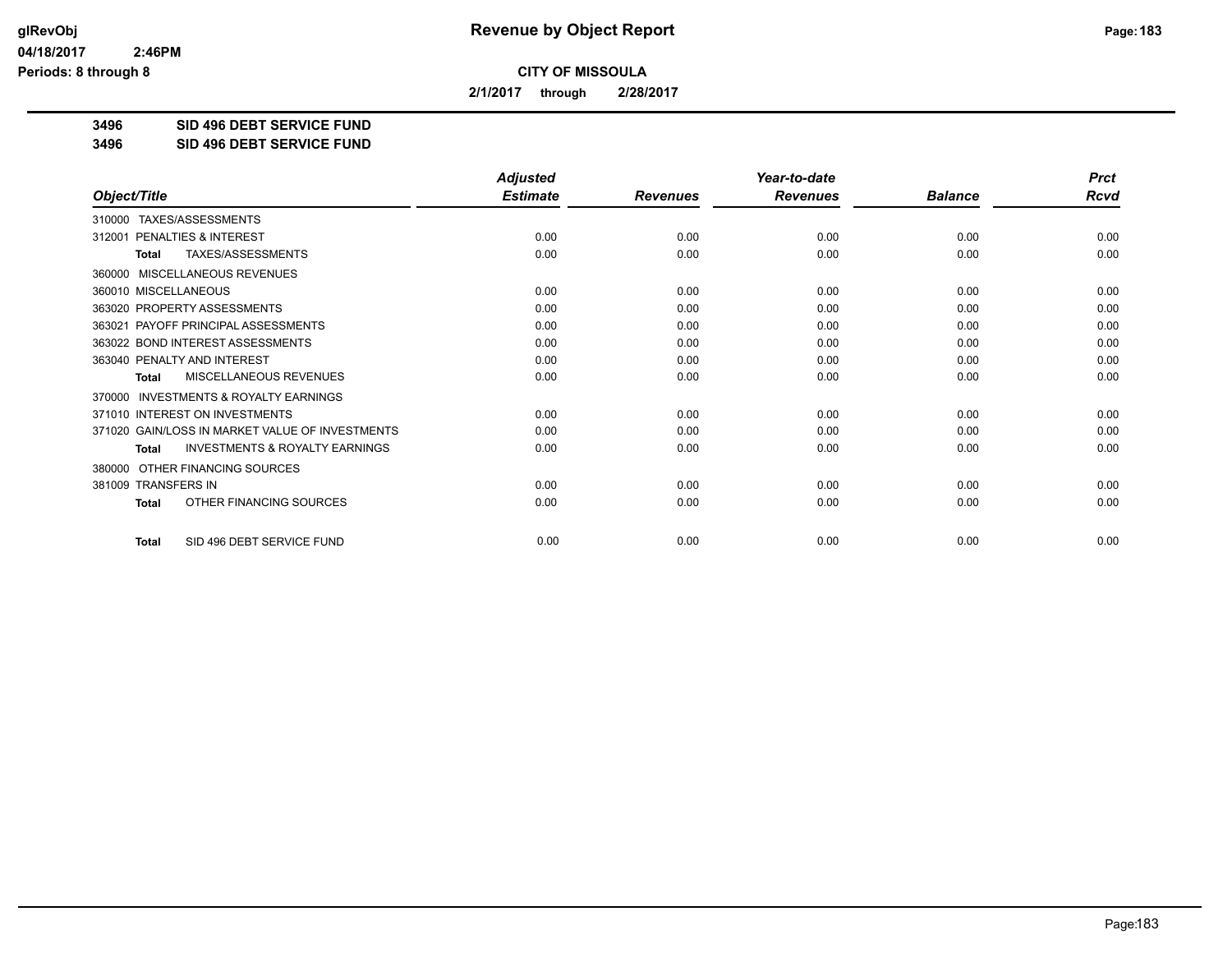**2/1/2017 through 2/28/2017**

### **3496 SID 496 DEBT SERVICE FUND**

|                                                           | <b>Adjusted</b> |                 | Year-to-date    |                | <b>Prct</b> |
|-----------------------------------------------------------|-----------------|-----------------|-----------------|----------------|-------------|
| Object/Title                                              | <b>Estimate</b> | <b>Revenues</b> | <b>Revenues</b> | <b>Balance</b> | <b>Rcvd</b> |
| 310000 TAXES/ASSESSMENTS                                  |                 |                 |                 |                |             |
| <b>PENALTIES &amp; INTEREST</b><br>312001                 | 0.00            | 0.00            | 0.00            | 0.00           | 0.00        |
| TAXES/ASSESSMENTS<br><b>Total</b>                         | 0.00            | 0.00            | 0.00            | 0.00           | 0.00        |
| 360000 MISCELLANEOUS REVENUES                             |                 |                 |                 |                |             |
| 360010 MISCELLANEOUS                                      | 0.00            | 0.00            | 0.00            | 0.00           | 0.00        |
| 363020 PROPERTY ASSESSMENTS                               | 0.00            | 0.00            | 0.00            | 0.00           | 0.00        |
| 363021 PAYOFF PRINCIPAL ASSESSMENTS                       | 0.00            | 0.00            | 0.00            | 0.00           | 0.00        |
| 363022 BOND INTEREST ASSESSMENTS                          | 0.00            | 0.00            | 0.00            | 0.00           | 0.00        |
| 363040 PENALTY AND INTEREST                               | 0.00            | 0.00            | 0.00            | 0.00           | 0.00        |
| MISCELLANEOUS REVENUES<br><b>Total</b>                    | 0.00            | 0.00            | 0.00            | 0.00           | 0.00        |
| 370000 INVESTMENTS & ROYALTY EARNINGS                     |                 |                 |                 |                |             |
| 371010 INTEREST ON INVESTMENTS                            | 0.00            | 0.00            | 0.00            | 0.00           | 0.00        |
| 371020 GAIN/LOSS IN MARKET VALUE OF INVESTMENT            | 0.00            | 0.00            | 0.00            | 0.00           | 0.00        |
| <b>INVESTMENTS &amp; ROYALTY EARNINGS</b><br><b>Total</b> | 0.00            | 0.00            | 0.00            | 0.00           | 0.00        |
| 380000 OTHER FINANCING SOURCES                            |                 |                 |                 |                |             |
| 381009 TRANSFERS IN                                       | 0.00            | 0.00            | 0.00            | 0.00           | 0.00        |
| OTHER FINANCING SOURCES<br><b>Total</b>                   | 0.00            | 0.00            | 0.00            | 0.00           | 0.00        |
| SID 496 DEBT SERVICE FUND<br><b>Total</b>                 | 0.00            | 0.00            | 0.00            | 0.00           | 0.00        |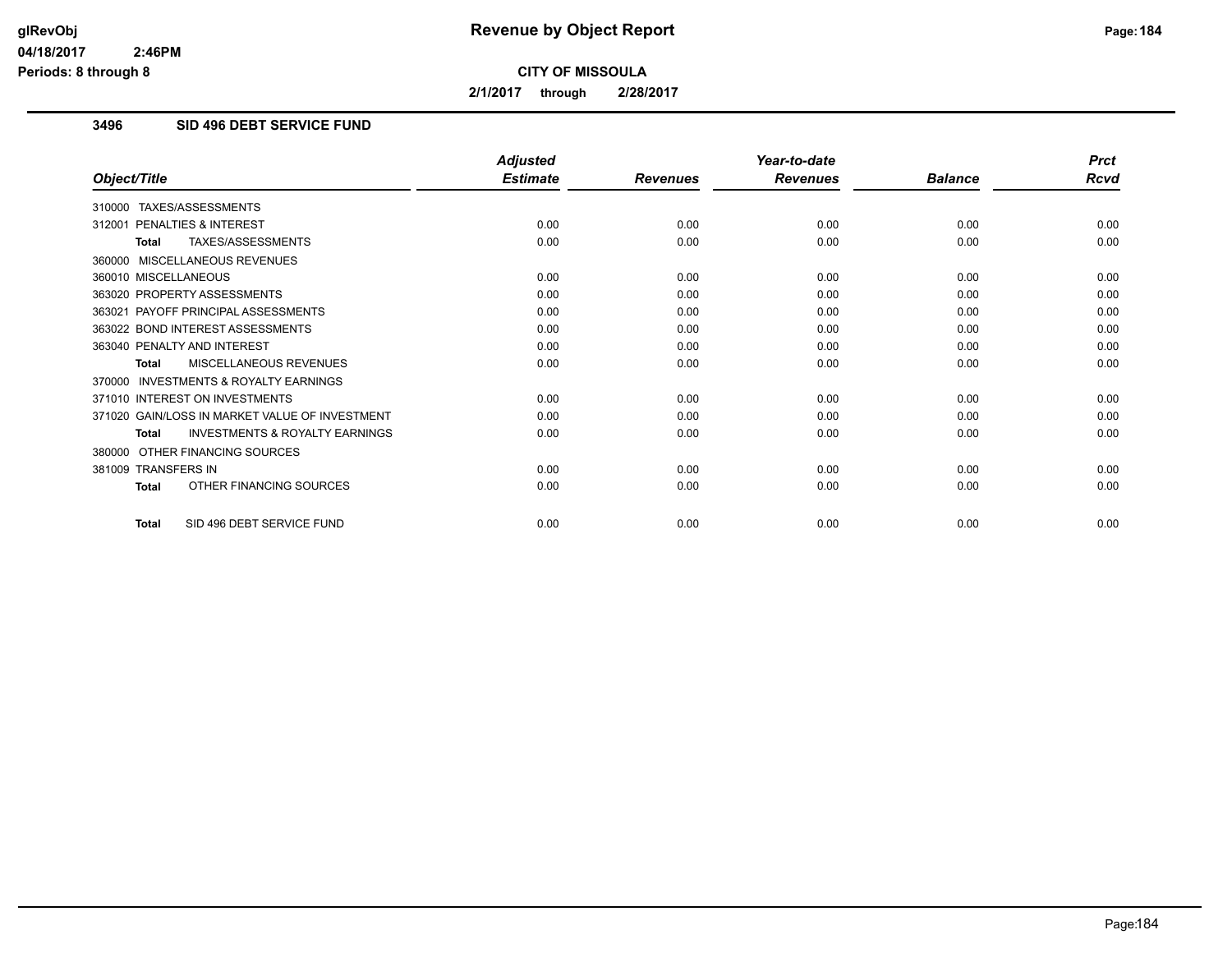**2/1/2017 through 2/28/2017**

**3497 SID 497 DEBT SERVICE FUND**

**3497 SID 497 DEBT SERVICE FUND**

|                                                           | <b>Adjusted</b> |                 | Year-to-date    |                | <b>Prct</b> |
|-----------------------------------------------------------|-----------------|-----------------|-----------------|----------------|-------------|
| Object/Title                                              | <b>Estimate</b> | <b>Revenues</b> | <b>Revenues</b> | <b>Balance</b> | <b>Rcvd</b> |
| 310000 TAXES/ASSESSMENTS                                  |                 |                 |                 |                |             |
| 312001 PENALTIES & INTEREST                               | 0.00            | 0.00            | 0.00            | 0.00           | 0.00        |
| TAXES/ASSESSMENTS<br><b>Total</b>                         | 0.00            | 0.00            | 0.00            | 0.00           | 0.00        |
| 360000 MISCELLANEOUS REVENUES                             |                 |                 |                 |                |             |
| 360010 MISCELLANEOUS                                      | 0.00            | 0.00            | 0.00            | 0.00           | 0.00        |
| 363020 PROPERTY ASSESSMENTS                               | 0.00            | 0.00            | 0.00            | 0.00           | 0.00        |
| 363021 PAYOFF PRINCIPAL ASSESSMENTS                       | 0.00            | 0.00            | 0.00            | 0.00           | 0.00        |
| 363022 BOND INTEREST ASSESSMENTS                          | 0.00            | 0.00            | 0.00            | 0.00           | 0.00        |
| 363040 PENALTY AND INTEREST                               | 0.00            | 0.00            | 0.00            | 0.00           | 0.00        |
| MISCELLANEOUS REVENUES<br>Total                           | 0.00            | 0.00            | 0.00            | 0.00           | 0.00        |
| 370000 INVESTMENTS & ROYALTY EARNINGS                     |                 |                 |                 |                |             |
| 371010 INTEREST ON INVESTMENTS                            | 0.00            | 0.00            | 0.00            | 0.00           | 0.00        |
| 371020 GAIN/LOSS IN MARKET VALUE OF INVESTMENTS           | 0.00            | 0.00            | 0.00            | 0.00           | 0.00        |
| <b>INVESTMENTS &amp; ROYALTY EARNINGS</b><br><b>Total</b> | 0.00            | 0.00            | 0.00            | 0.00           | 0.00        |
| SID 497 DEBT SERVICE FUND<br><b>Total</b>                 | 0.00            | 0.00            | 0.00            | 0.00           | 0.00        |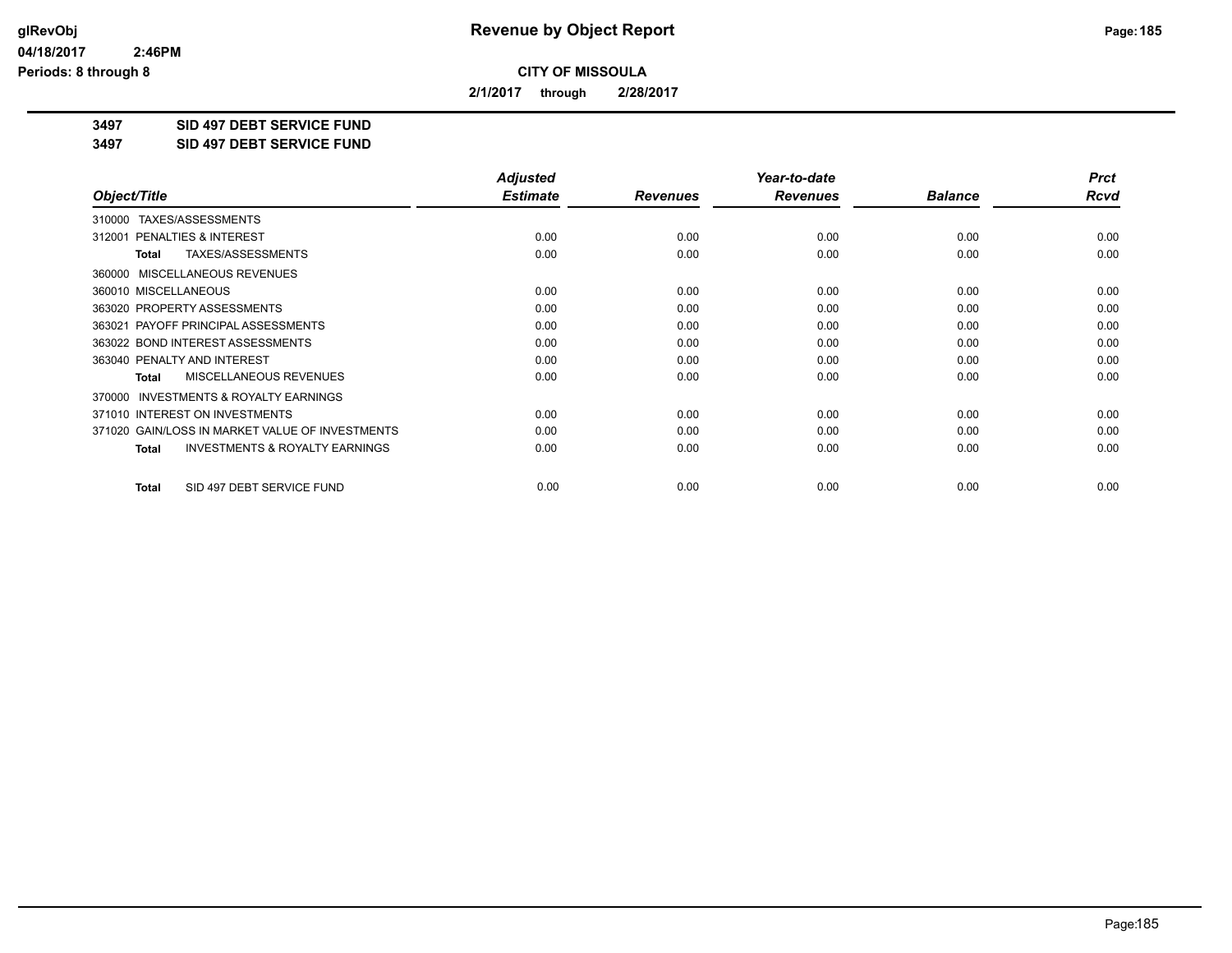**2/1/2017 through 2/28/2017**

### **3497 SID 497 DEBT SERVICE FUND**

|                                                           | <b>Adjusted</b> |                 | Year-to-date    |                | <b>Prct</b> |
|-----------------------------------------------------------|-----------------|-----------------|-----------------|----------------|-------------|
| Object/Title                                              | <b>Estimate</b> | <b>Revenues</b> | <b>Revenues</b> | <b>Balance</b> | <b>Rcvd</b> |
| 310000 TAXES/ASSESSMENTS                                  |                 |                 |                 |                |             |
| 312001 PENALTIES & INTEREST                               | 0.00            | 0.00            | 0.00            | 0.00           | 0.00        |
| TAXES/ASSESSMENTS<br>Total                                | 0.00            | 0.00            | 0.00            | 0.00           | 0.00        |
| 360000 MISCELLANEOUS REVENUES                             |                 |                 |                 |                |             |
| 360010 MISCELLANEOUS                                      | 0.00            | 0.00            | 0.00            | 0.00           | 0.00        |
| 363020 PROPERTY ASSESSMENTS                               | 0.00            | 0.00            | 0.00            | 0.00           | 0.00        |
| 363021 PAYOFF PRINCIPAL ASSESSMENTS                       | 0.00            | 0.00            | 0.00            | 0.00           | 0.00        |
| 363022 BOND INTEREST ASSESSMENTS                          | 0.00            | 0.00            | 0.00            | 0.00           | 0.00        |
| 363040 PENALTY AND INTEREST                               | 0.00            | 0.00            | 0.00            | 0.00           | 0.00        |
| <b>MISCELLANEOUS REVENUES</b><br>Total                    | 0.00            | 0.00            | 0.00            | 0.00           | 0.00        |
| INVESTMENTS & ROYALTY EARNINGS<br>370000                  |                 |                 |                 |                |             |
| 371010 INTEREST ON INVESTMENTS                            | 0.00            | 0.00            | 0.00            | 0.00           | 0.00        |
| 371020 GAIN/LOSS IN MARKET VALUE OF INVESTMENT            | 0.00            | 0.00            | 0.00            | 0.00           | 0.00        |
| <b>INVESTMENTS &amp; ROYALTY EARNINGS</b><br><b>Total</b> | 0.00            | 0.00            | 0.00            | 0.00           | 0.00        |
| SID 497 DEBT SERVICE FUND<br><b>Total</b>                 | 0.00            | 0.00            | 0.00            | 0.00           | 0.00        |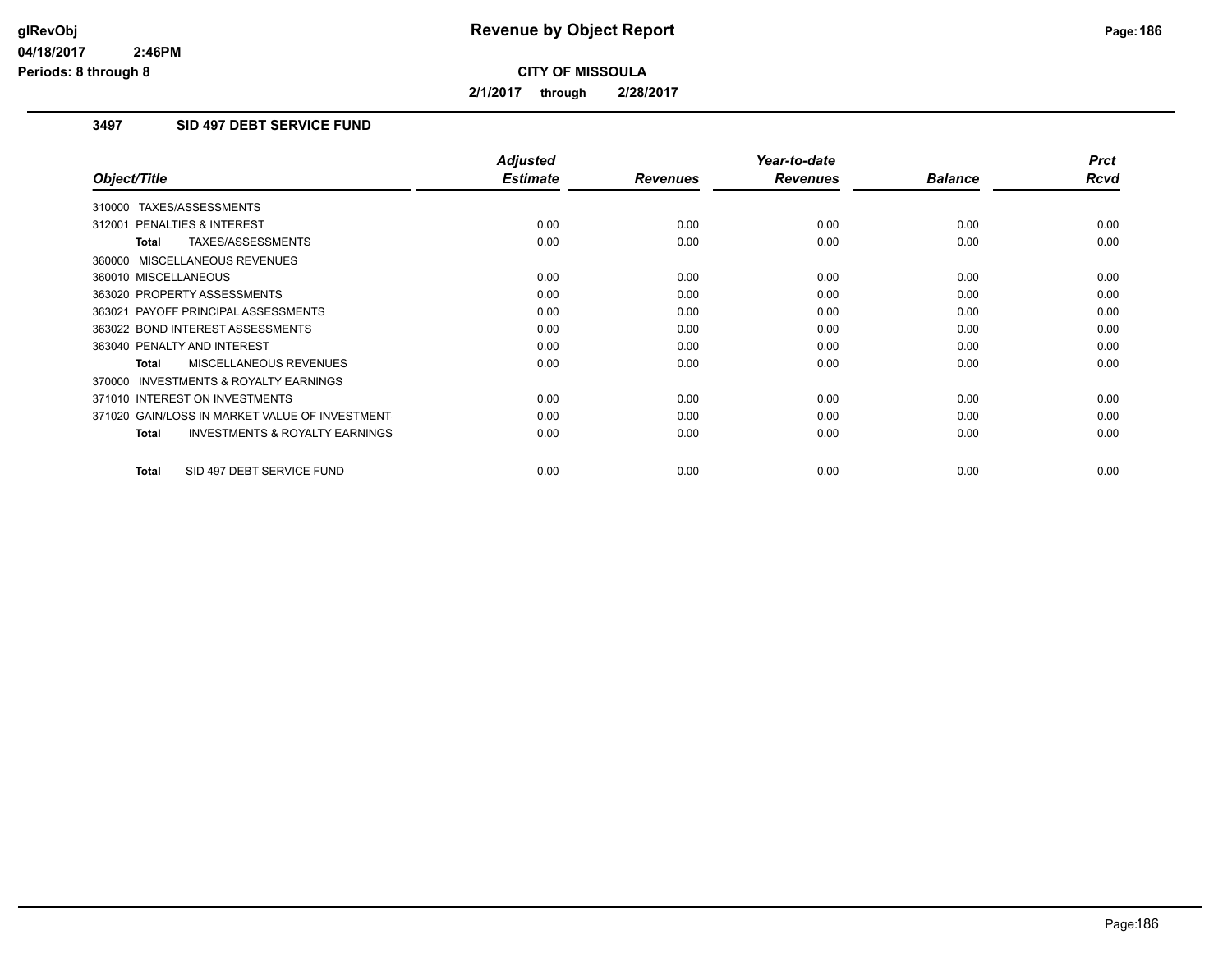**2/1/2017 through 2/28/2017**

**3498 SID 498 DEBT SERVICE FUND**

**3498 SID 498 DEBT SERVICE FUND**

|                                                     | <b>Adjusted</b> |                 | Year-to-date    |                | <b>Prct</b> |
|-----------------------------------------------------|-----------------|-----------------|-----------------|----------------|-------------|
| Object/Title                                        | <b>Estimate</b> | <b>Revenues</b> | <b>Revenues</b> | <b>Balance</b> | <b>Rcvd</b> |
| TAXES/ASSESSMENTS<br>310000                         |                 |                 |                 |                |             |
| 312001 PENALTIES & INTEREST                         | 0.00            | 0.00            | 0.00            | 0.00           | 0.00        |
| TAXES/ASSESSMENTS<br>Total                          | 0.00            | 0.00            | 0.00            | 0.00           | 0.00        |
| 360000 MISCELLANEOUS REVENUES                       |                 |                 |                 |                |             |
| 360010 MISCELLANEOUS                                | 0.00            | 0.00            | 0.00            | 0.00           | 0.00        |
| 363020 PROPERTY ASSESSMENTS                         | 0.00            | 0.00            | 0.00            | 0.00           | 0.00        |
| 363021 PAYOFF PRINCIPAL ASSESSMENTS                 | 0.00            | 0.00            | 0.00            | 0.00           | 0.00        |
| 363022 BOND INTEREST ASSESSMENTS                    | 0.00            | 0.00            | 0.00            | 0.00           | 0.00        |
| 363040 PENALTY AND INTEREST                         | 0.00            | 0.00            | 0.00            | 0.00           | 0.00        |
| MISCELLANEOUS REVENUES<br>Total                     | 0.00            | 0.00            | 0.00            | 0.00           | 0.00        |
| <b>INVESTMENTS &amp; ROYALTY EARNINGS</b><br>370000 |                 |                 |                 |                |             |
| 371010 INTEREST ON INVESTMENTS                      | 0.00            | 0.00            | 0.00            | 0.00           | 0.00        |
| 371020 GAIN/LOSS IN MARKET VALUE OF INVESTMENTS     | 0.00            | 0.00            | 0.00            | 0.00           | 0.00        |
| 371500 INTEREST ON INTERFUND LOAN                   | 0.00            | 0.00            | 0.00            | 0.00           | 0.00        |
| <b>INVESTMENTS &amp; ROYALTY EARNINGS</b><br>Total  | 0.00            | 0.00            | 0.00            | 0.00           | 0.00        |
| 380000 OTHER FINANCING SOURCES                      |                 |                 |                 |                |             |
| 381009 TRANSFERS IN                                 | 0.00            | 0.00            | 0.00            | 0.00           | 0.00        |
| OTHER FINANCING SOURCES<br>Total                    | 0.00            | 0.00            | 0.00            | 0.00           | 0.00        |
| SID 498 DEBT SERVICE FUND<br><b>Total</b>           | 0.00            | 0.00            | 0.00            | 0.00           | 0.00        |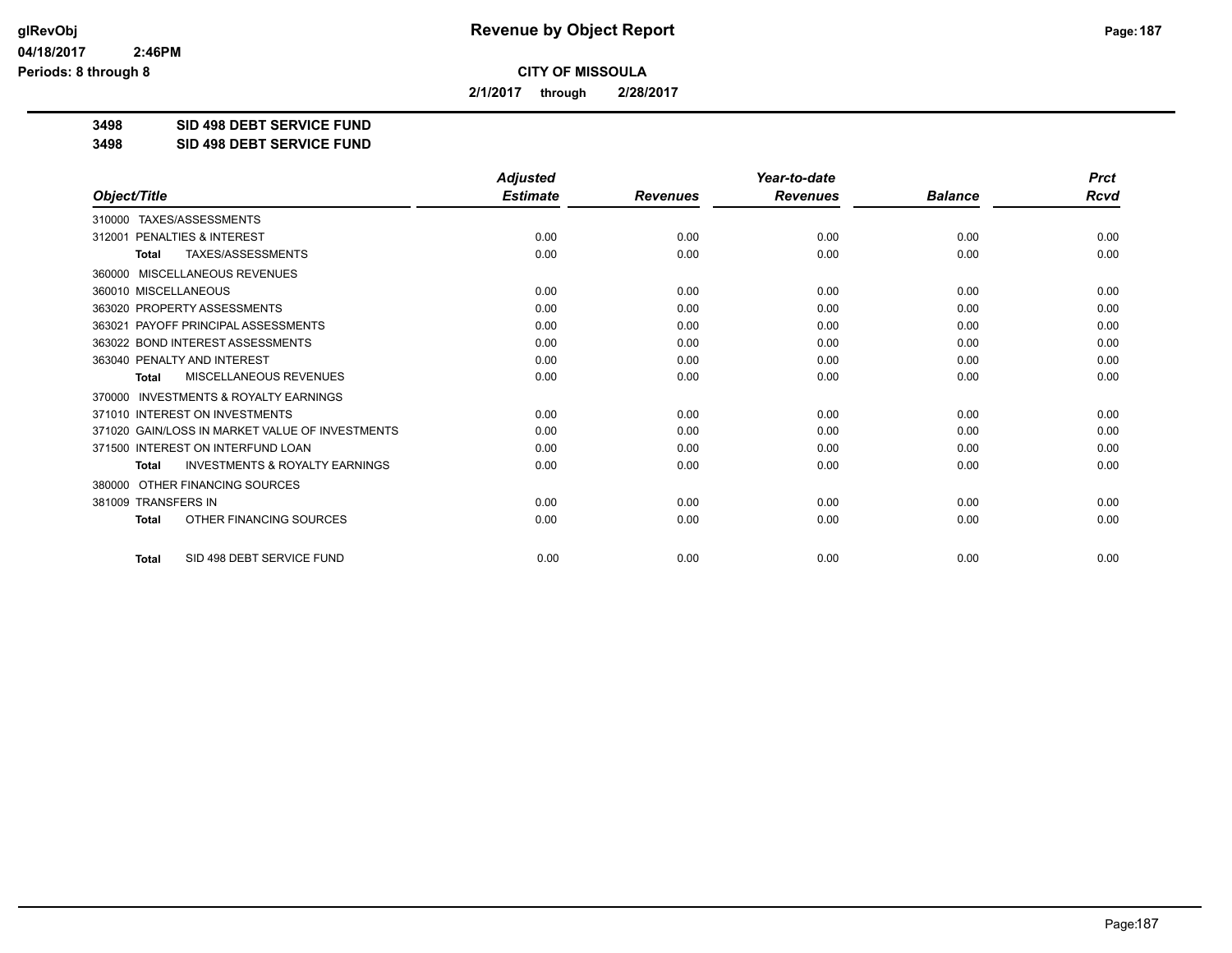**2/1/2017 through 2/28/2017**

#### **3498 SID 498 DEBT SERVICE FUND**

|                                                     | <b>Adjusted</b> |                 | Year-to-date    |                | <b>Prct</b> |
|-----------------------------------------------------|-----------------|-----------------|-----------------|----------------|-------------|
| Object/Title                                        | <b>Estimate</b> | <b>Revenues</b> | <b>Revenues</b> | <b>Balance</b> | <b>Rcvd</b> |
| TAXES/ASSESSMENTS<br>310000                         |                 |                 |                 |                |             |
| 312001 PENALTIES & INTEREST                         | 0.00            | 0.00            | 0.00            | 0.00           | 0.00        |
| TAXES/ASSESSMENTS<br>Total                          | 0.00            | 0.00            | 0.00            | 0.00           | 0.00        |
| 360000 MISCELLANEOUS REVENUES                       |                 |                 |                 |                |             |
| 360010 MISCELLANEOUS                                | 0.00            | 0.00            | 0.00            | 0.00           | 0.00        |
| 363020 PROPERTY ASSESSMENTS                         | 0.00            | 0.00            | 0.00            | 0.00           | 0.00        |
| 363021 PAYOFF PRINCIPAL ASSESSMENTS                 | 0.00            | 0.00            | 0.00            | 0.00           | 0.00        |
| 363022 BOND INTEREST ASSESSMENTS                    | 0.00            | 0.00            | 0.00            | 0.00           | 0.00        |
| 363040 PENALTY AND INTEREST                         | 0.00            | 0.00            | 0.00            | 0.00           | 0.00        |
| MISCELLANEOUS REVENUES<br>Total                     | 0.00            | 0.00            | 0.00            | 0.00           | 0.00        |
| <b>INVESTMENTS &amp; ROYALTY EARNINGS</b><br>370000 |                 |                 |                 |                |             |
| 371010 INTEREST ON INVESTMENTS                      | 0.00            | 0.00            | 0.00            | 0.00           | 0.00        |
| 371020 GAIN/LOSS IN MARKET VALUE OF INVESTMENT      | 0.00            | 0.00            | 0.00            | 0.00           | 0.00        |
| 371500 INTEREST ON INTERFUND LOAN                   | 0.00            | 0.00            | 0.00            | 0.00           | 0.00        |
| <b>INVESTMENTS &amp; ROYALTY EARNINGS</b><br>Total  | 0.00            | 0.00            | 0.00            | 0.00           | 0.00        |
| OTHER FINANCING SOURCES<br>380000                   |                 |                 |                 |                |             |
| 381009 TRANSFERS IN                                 | 0.00            | 0.00            | 0.00            | 0.00           | 0.00        |
| OTHER FINANCING SOURCES<br><b>Total</b>             | 0.00            | 0.00            | 0.00            | 0.00           | 0.00        |
| SID 498 DEBT SERVICE FUND<br><b>Total</b>           | 0.00            | 0.00            | 0.00            | 0.00           | 0.00        |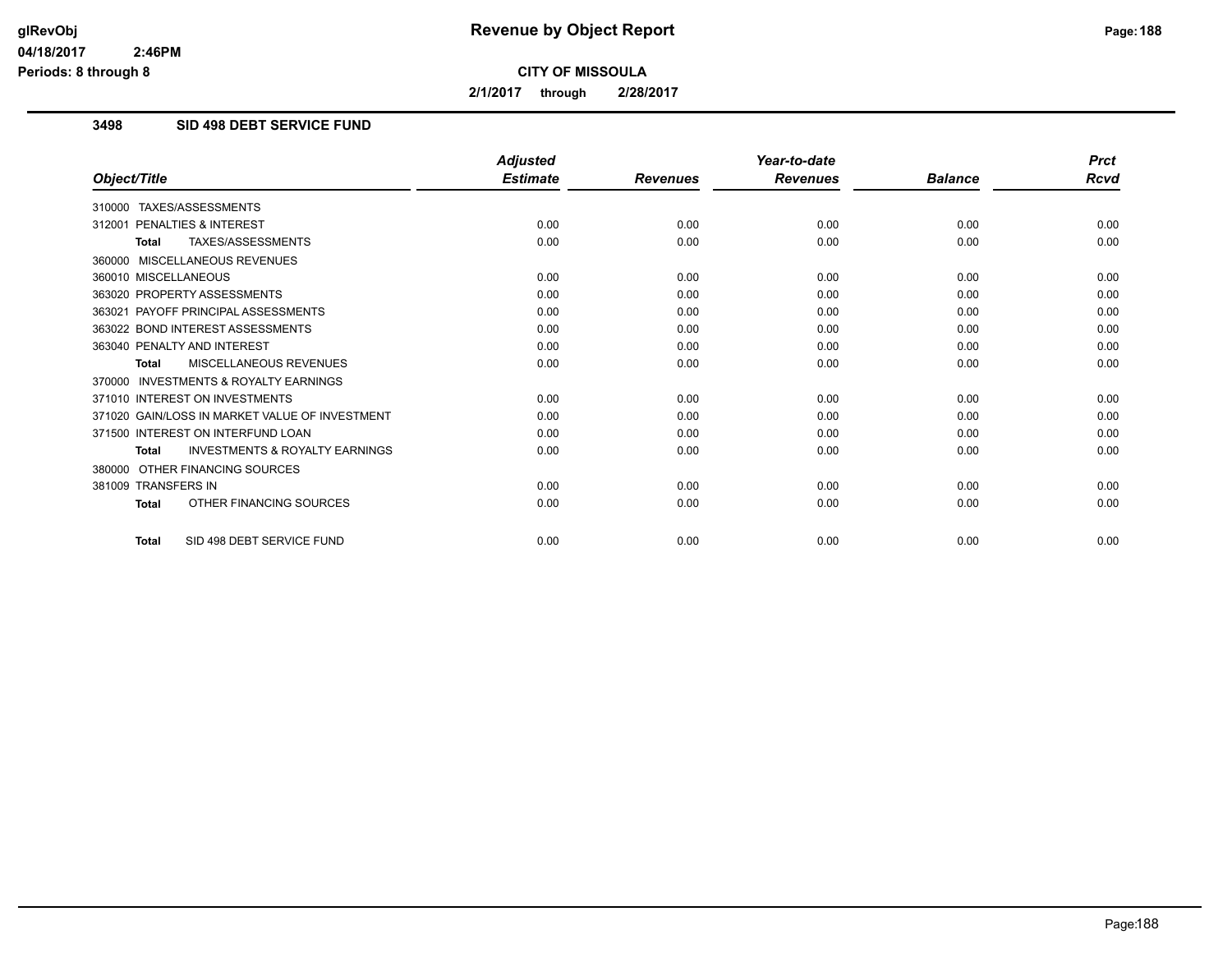**2/1/2017 through 2/28/2017**

**3500 SID 500 DEBT SERVICE FUND**

**3500 SID 500 DEBT SERVICE FUND**

|                                                    | <b>Adjusted</b> |                 | Year-to-date    |                | <b>Prct</b> |
|----------------------------------------------------|-----------------|-----------------|-----------------|----------------|-------------|
| Object/Title                                       | <b>Estimate</b> | <b>Revenues</b> | <b>Revenues</b> | <b>Balance</b> | Rcvd        |
| 310000 TAXES/ASSESSMENTS                           |                 |                 |                 |                |             |
| 312001 PENALTIES & INTEREST                        | 0.00            | 0.00            | 0.00            | 0.00           | 0.00        |
| TAXES/ASSESSMENTS<br>Total                         | 0.00            | 0.00            | 0.00            | 0.00           | 0.00        |
| 360000 MISCELLANEOUS REVENUES                      |                 |                 |                 |                |             |
| 360010 MISCELLANEOUS                               | 0.00            | 0.00            | 0.00            | 0.00           | 0.00        |
| 363020 PROPERTY ASSESSMENTS                        | 0.00            | 0.00            | 0.00            | 0.00           | 0.00        |
| 363021 PAYOFF PRINCIPAL ASSESSMENTS                | 0.00            | 0.00            | 0.00            | 0.00           | 0.00        |
| 363022 BOND INTEREST ASSESSMENTS                   | 0.00            | 0.00            | 0.00            | 0.00           | 0.00        |
| 363040 PENALTY AND INTEREST                        | 0.00            | 0.00            | 0.00            | 0.00           | 0.00        |
| MISCELLANEOUS REVENUES<br>Total                    | 0.00            | 0.00            | 0.00            | 0.00           | 0.00        |
| INVESTMENTS & ROYALTY EARNINGS<br>370000           |                 |                 |                 |                |             |
| 371010 INTEREST ON INVESTMENTS                     | 0.00            | 0.00            | 0.00            | 0.00           | 0.00        |
| 371020 GAIN/LOSS IN MARKET VALUE OF INVESTMENTS    | 0.00            | 0.00            | 0.00            | 0.00           | 0.00        |
| <b>INVESTMENTS &amp; ROYALTY EARNINGS</b><br>Total | 0.00            | 0.00            | 0.00            | 0.00           | 0.00        |
| SID 500 DEBT SERVICE FUND<br>Total                 | 0.00            | 0.00            | 0.00            | 0.00           | 0.00        |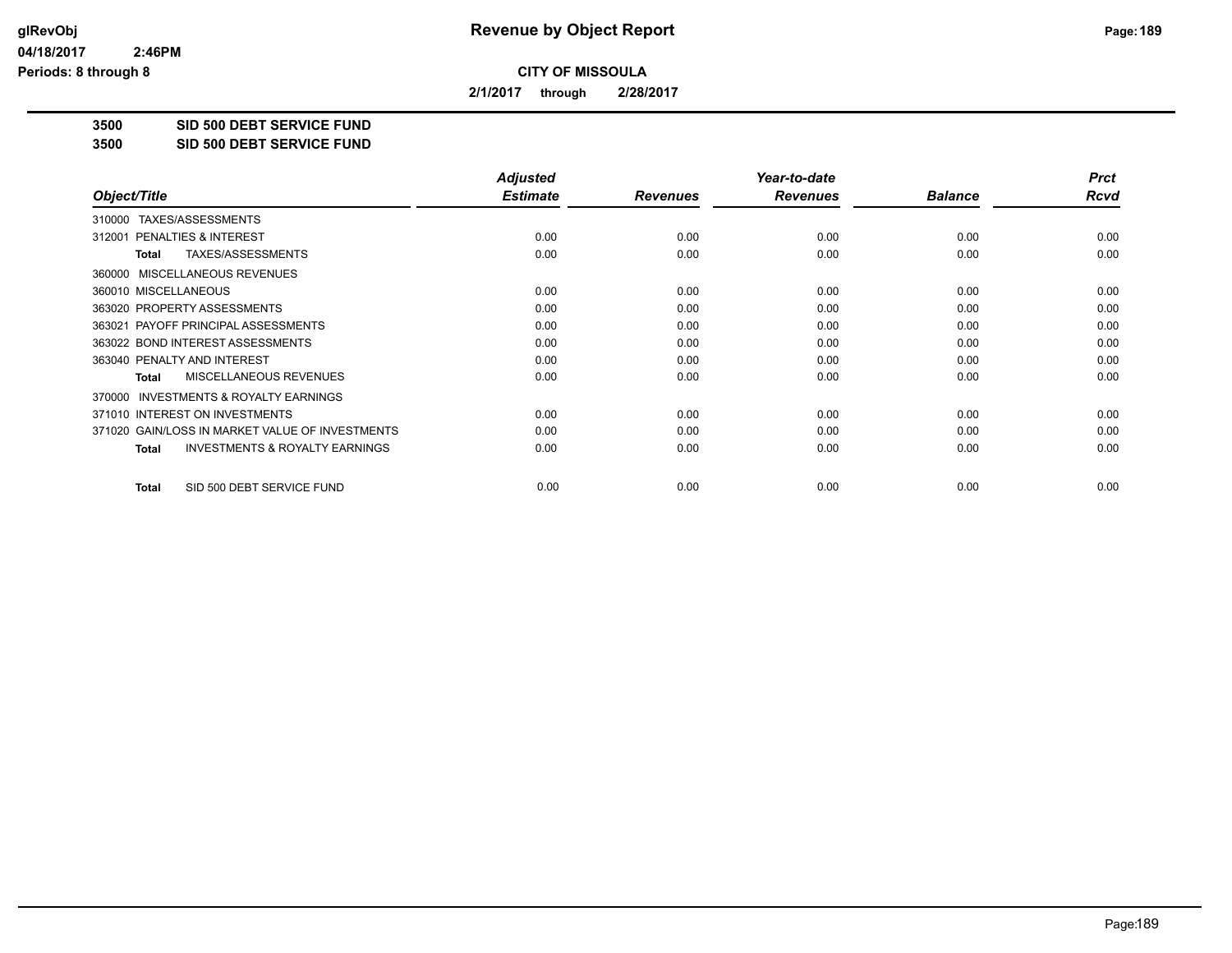**2/1/2017 through 2/28/2017**

### **3500 SID 500 DEBT SERVICE FUND**

|                                                     | <b>Adjusted</b> |                 | Year-to-date    |                | <b>Prct</b> |
|-----------------------------------------------------|-----------------|-----------------|-----------------|----------------|-------------|
| Object/Title                                        | <b>Estimate</b> | <b>Revenues</b> | <b>Revenues</b> | <b>Balance</b> | Rcvd        |
| 310000 TAXES/ASSESSMENTS                            |                 |                 |                 |                |             |
| 312001 PENALTIES & INTEREST                         | 0.00            | 0.00            | 0.00            | 0.00           | 0.00        |
| TAXES/ASSESSMENTS<br>Total                          | 0.00            | 0.00            | 0.00            | 0.00           | 0.00        |
| 360000 MISCELLANEOUS REVENUES                       |                 |                 |                 |                |             |
| 360010 MISCELLANEOUS                                | 0.00            | 0.00            | 0.00            | 0.00           | 0.00        |
| 363020 PROPERTY ASSESSMENTS                         | 0.00            | 0.00            | 0.00            | 0.00           | 0.00        |
| 363021 PAYOFF PRINCIPAL ASSESSMENTS                 | 0.00            | 0.00            | 0.00            | 0.00           | 0.00        |
| 363022 BOND INTEREST ASSESSMENTS                    | 0.00            | 0.00            | 0.00            | 0.00           | 0.00        |
| 363040 PENALTY AND INTEREST                         | 0.00            | 0.00            | 0.00            | 0.00           | 0.00        |
| MISCELLANEOUS REVENUES<br>Total                     | 0.00            | 0.00            | 0.00            | 0.00           | 0.00        |
| <b>INVESTMENTS &amp; ROYALTY EARNINGS</b><br>370000 |                 |                 |                 |                |             |
| 371010 INTEREST ON INVESTMENTS                      | 0.00            | 0.00            | 0.00            | 0.00           | 0.00        |
| 371020 GAIN/LOSS IN MARKET VALUE OF INVESTMENT      | 0.00            | 0.00            | 0.00            | 0.00           | 0.00        |
| <b>INVESTMENTS &amp; ROYALTY EARNINGS</b><br>Total  | 0.00            | 0.00            | 0.00            | 0.00           | 0.00        |
| SID 500 DEBT SERVICE FUND<br><b>Total</b>           | 0.00            | 0.00            | 0.00            | 0.00           | 0.00        |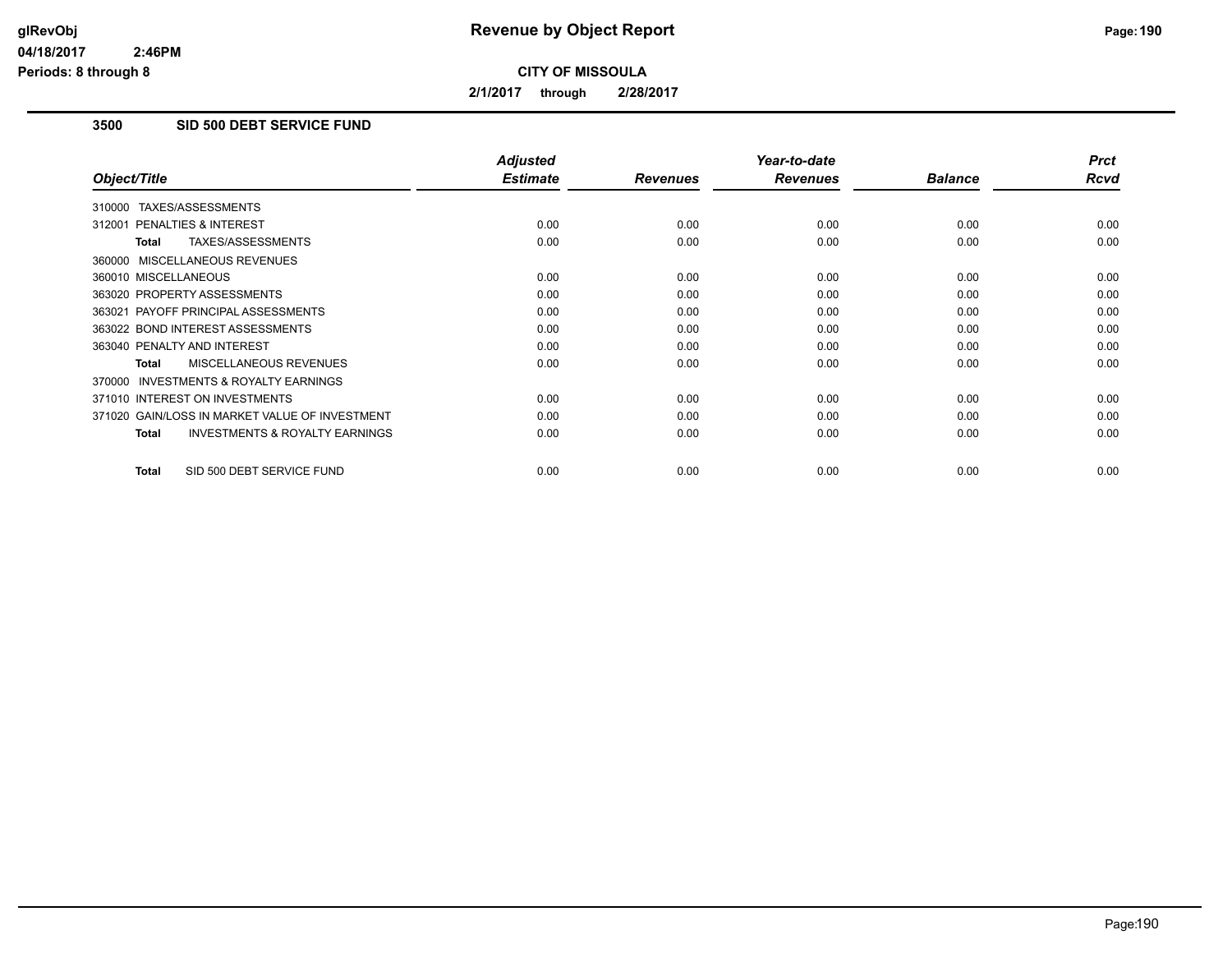**2/1/2017 through 2/28/2017**

**3501 SID 501 DEBT SERVICE FUND**

**3501 SID 501 DEBT SERVICE FUND**

|                                                    | <b>Adjusted</b> |                 | Year-to-date    |                | <b>Prct</b> |
|----------------------------------------------------|-----------------|-----------------|-----------------|----------------|-------------|
| Object/Title                                       | <b>Estimate</b> | <b>Revenues</b> | <b>Revenues</b> | <b>Balance</b> | <b>Rcvd</b> |
| 310000 TAXES/ASSESSMENTS                           |                 |                 |                 |                |             |
| 312001 PENALTIES & INTEREST                        | 0.00            | 0.00            | 0.00            | 0.00           | 0.00        |
| TAXES/ASSESSMENTS<br>Total                         | 0.00            | 0.00            | 0.00            | 0.00           | 0.00        |
| 360000 MISCELLANEOUS REVENUES                      |                 |                 |                 |                |             |
| 360010 MISCELLANEOUS                               | 0.00            | 0.00            | 0.00            | 0.00           | 0.00        |
| 363020 PROPERTY ASSESSMENTS                        | 0.00            | 0.00            | 0.00            | 0.00           | 0.00        |
| 363021 PAYOFF PRINCIPAL ASSESSMENTS                | 0.00            | 0.00            | 0.00            | 0.00           | 0.00        |
| 363022 BOND INTEREST ASSESSMENTS                   | 0.00            | 0.00            | 0.00            | 0.00           | 0.00        |
| 363040 PENALTY AND INTEREST                        | 0.00            | 0.00            | 0.00            | 0.00           | 0.00        |
| MISCELLANEOUS REVENUES<br>Total                    | 0.00            | 0.00            | 0.00            | 0.00           | 0.00        |
| 370000 INVESTMENTS & ROYALTY EARNINGS              |                 |                 |                 |                |             |
| 371010 INTEREST ON INVESTMENTS                     | 0.00            | 0.00            | 0.00            | 0.00           | 0.00        |
| 371020 GAIN/LOSS IN MARKET VALUE OF INVESTMENTS    | 0.00            | 0.00            | 0.00            | 0.00           | 0.00        |
| <b>INVESTMENTS &amp; ROYALTY EARNINGS</b><br>Total | 0.00            | 0.00            | 0.00            | 0.00           | 0.00        |
| SID 501 DEBT SERVICE FUND<br><b>Total</b>          | 0.00            | 0.00            | 0.00            | 0.00           | 0.00        |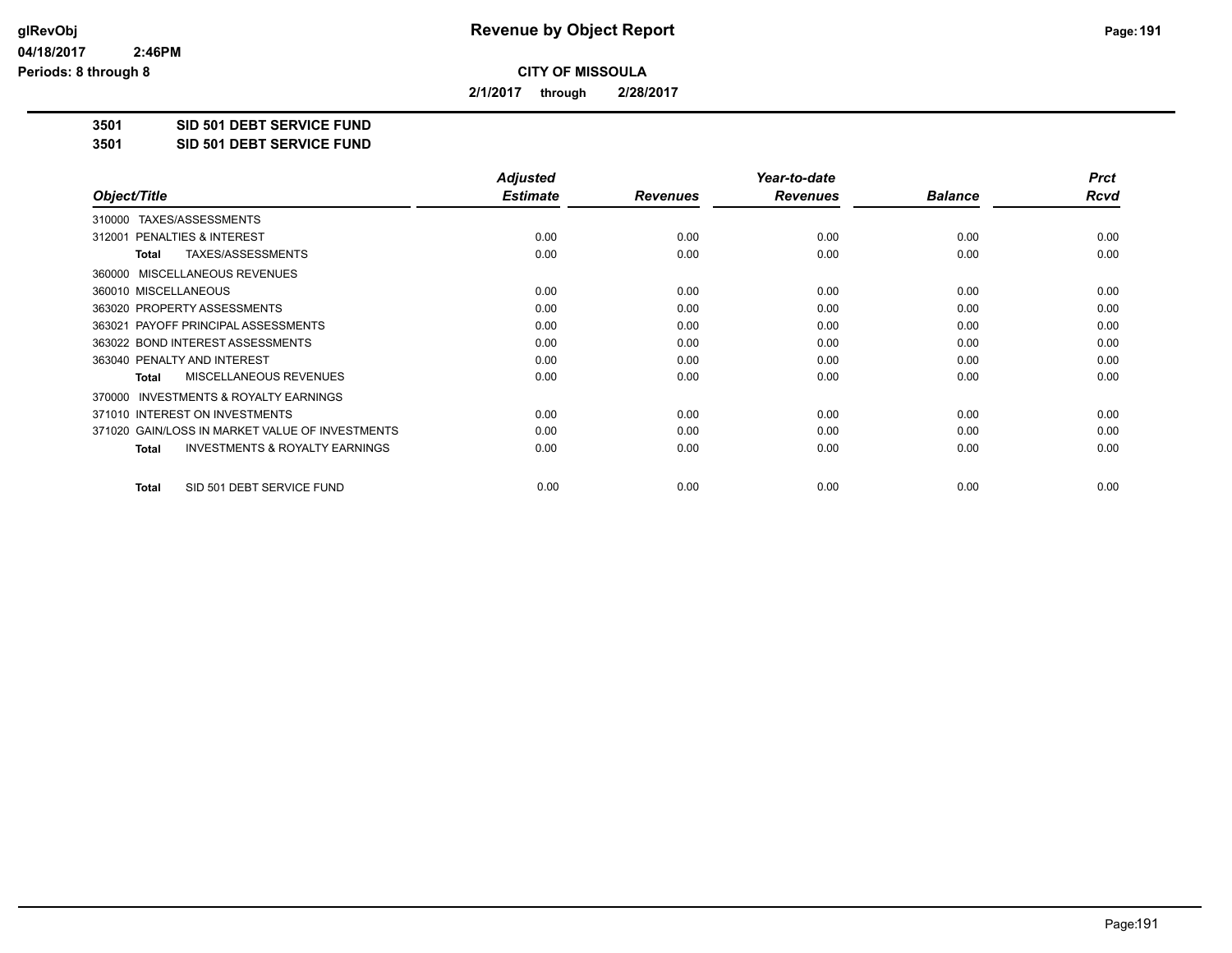**2/1/2017 through 2/28/2017**

#### **3501 SID 501 DEBT SERVICE FUND**

|                                                           | <b>Adjusted</b> |                 | Year-to-date    |                | <b>Prct</b> |
|-----------------------------------------------------------|-----------------|-----------------|-----------------|----------------|-------------|
| Object/Title                                              | <b>Estimate</b> | <b>Revenues</b> | <b>Revenues</b> | <b>Balance</b> | Rcvd        |
| TAXES/ASSESSMENTS<br>310000                               |                 |                 |                 |                |             |
| 312001 PENALTIES & INTEREST                               | 0.00            | 0.00            | 0.00            | 0.00           | 0.00        |
| TAXES/ASSESSMENTS<br><b>Total</b>                         | 0.00            | 0.00            | 0.00            | 0.00           | 0.00        |
| 360000 MISCELLANEOUS REVENUES                             |                 |                 |                 |                |             |
| 360010 MISCELLANEOUS                                      | 0.00            | 0.00            | 0.00            | 0.00           | 0.00        |
| 363020 PROPERTY ASSESSMENTS                               | 0.00            | 0.00            | 0.00            | 0.00           | 0.00        |
| 363021 PAYOFF PRINCIPAL ASSESSMENTS                       | 0.00            | 0.00            | 0.00            | 0.00           | 0.00        |
| 363022 BOND INTEREST ASSESSMENTS                          | 0.00            | 0.00            | 0.00            | 0.00           | 0.00        |
| 363040 PENALTY AND INTEREST                               | 0.00            | 0.00            | 0.00            | 0.00           | 0.00        |
| MISCELLANEOUS REVENUES<br>Total                           | 0.00            | 0.00            | 0.00            | 0.00           | 0.00        |
| <b>INVESTMENTS &amp; ROYALTY EARNINGS</b><br>370000       |                 |                 |                 |                |             |
| 371010 INTEREST ON INVESTMENTS                            | 0.00            | 0.00            | 0.00            | 0.00           | 0.00        |
| 371020 GAIN/LOSS IN MARKET VALUE OF INVESTMENT            | 0.00            | 0.00            | 0.00            | 0.00           | 0.00        |
| <b>INVESTMENTS &amp; ROYALTY EARNINGS</b><br><b>Total</b> | 0.00            | 0.00            | 0.00            | 0.00           | 0.00        |
| SID 501 DEBT SERVICE FUND<br><b>Total</b>                 | 0.00            | 0.00            | 0.00            | 0.00           | 0.00        |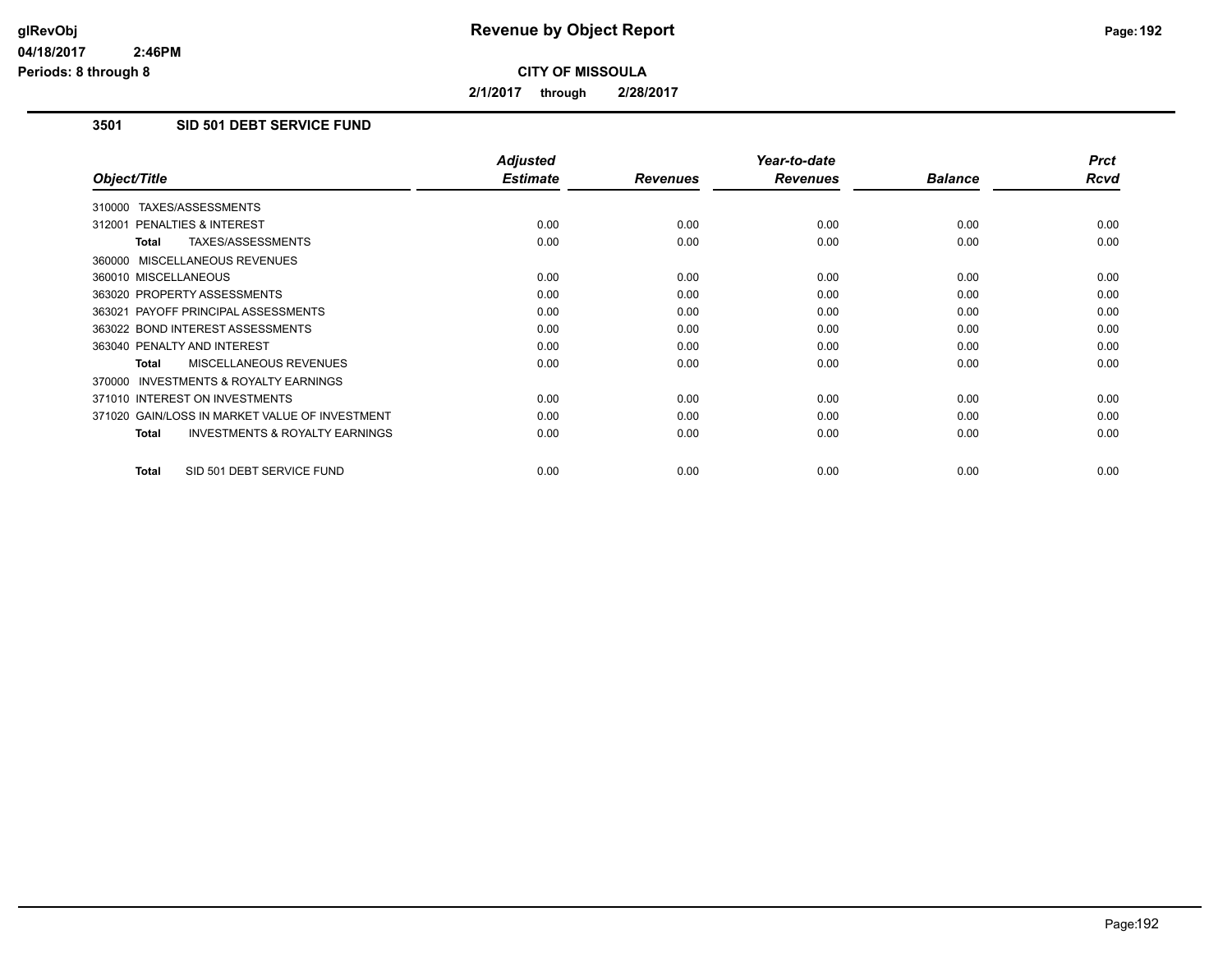**2/1/2017 through 2/28/2017**

**3502 SID 502 DEBT SERVICE FUND**

**3502 SID 502 DEBT SERVICE FUND**

|                                                    | <b>Adjusted</b> |                 | Year-to-date    |                | <b>Prct</b> |
|----------------------------------------------------|-----------------|-----------------|-----------------|----------------|-------------|
| Object/Title                                       | <b>Estimate</b> | <b>Revenues</b> | <b>Revenues</b> | <b>Balance</b> | Rcvd        |
| 310000 TAXES/ASSESSMENTS                           |                 |                 |                 |                |             |
| 312001 PENALTIES & INTEREST                        | 0.00            | 0.00            | 0.00            | 0.00           | 0.00        |
| TAXES/ASSESSMENTS<br>Total                         | 0.00            | 0.00            | 0.00            | 0.00           | 0.00        |
| 360000 MISCELLANEOUS REVENUES                      |                 |                 |                 |                |             |
| 360010 MISCELLANEOUS                               | 0.00            | 0.00            | 0.00            | 0.00           | 0.00        |
| 363020 PROPERTY ASSESSMENTS                        | 0.00            | 0.00            | 0.00            | 0.00           | 0.00        |
| 363021 PAYOFF PRINCIPAL ASSESSMENTS                | 0.00            | 0.00            | 0.00            | 0.00           | 0.00        |
| 363022 BOND INTEREST ASSESSMENTS                   | 0.00            | 0.00            | 0.00            | 0.00           | 0.00        |
| 363040 PENALTY AND INTEREST                        | 0.00            | 0.00            | 0.00            | 0.00           | 0.00        |
| MISCELLANEOUS REVENUES<br>Total                    | 0.00            | 0.00            | 0.00            | 0.00           | 0.00        |
| INVESTMENTS & ROYALTY EARNINGS<br>370000           |                 |                 |                 |                |             |
| 371010 INTEREST ON INVESTMENTS                     | 0.00            | 0.00            | 0.00            | 0.00           | 0.00        |
| 371020 GAIN/LOSS IN MARKET VALUE OF INVESTMENTS    | 0.00            | 0.00            | 0.00            | 0.00           | 0.00        |
| <b>INVESTMENTS &amp; ROYALTY EARNINGS</b><br>Total | 0.00            | 0.00            | 0.00            | 0.00           | 0.00        |
| SID 502 DEBT SERVICE FUND<br>Total                 | 0.00            | 0.00            | 0.00            | 0.00           | 0.00        |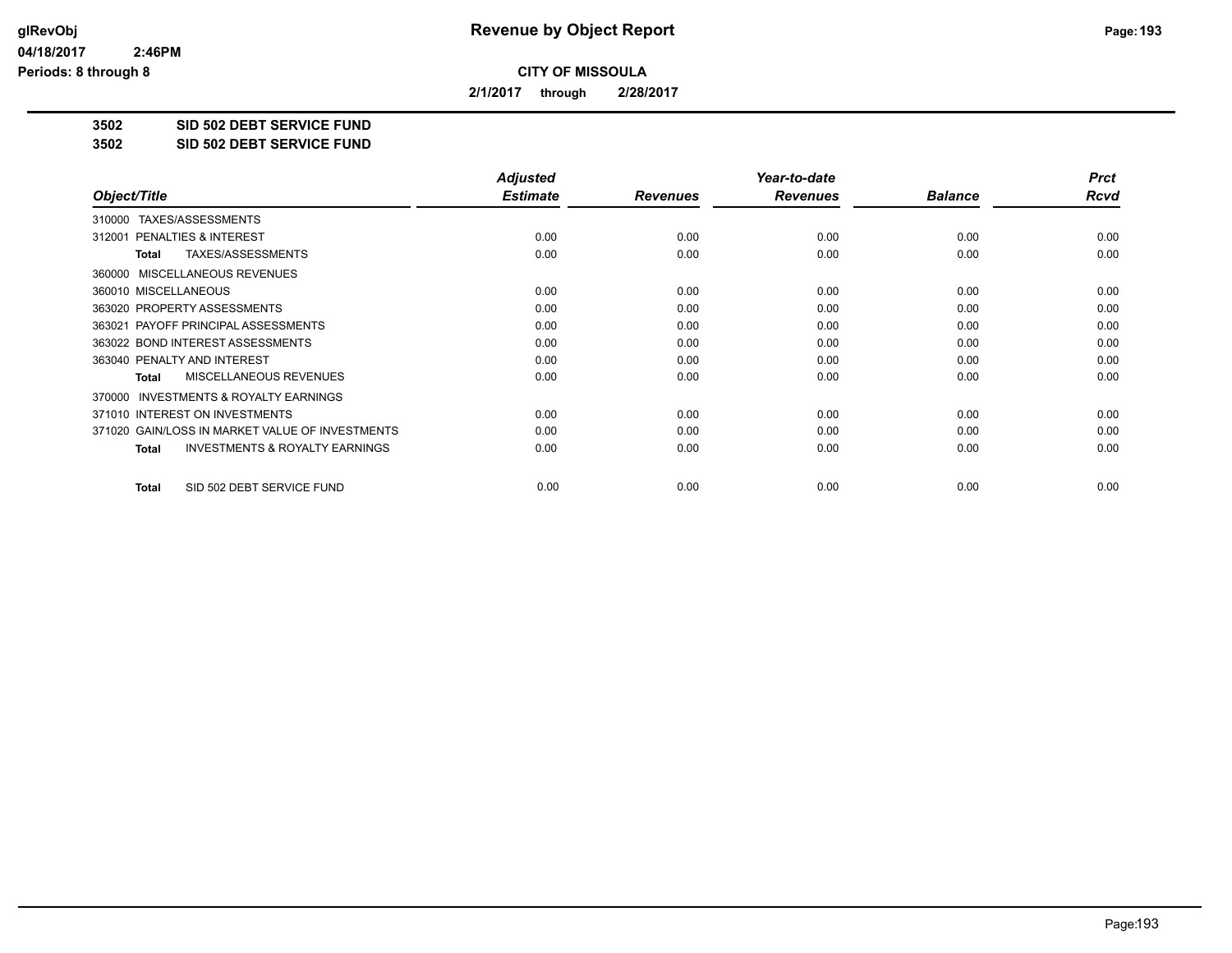**2/1/2017 through 2/28/2017**

#### **3502 SID 502 DEBT SERVICE FUND**

|                                                           | <b>Adjusted</b> |                 | Year-to-date    |                | <b>Prct</b> |
|-----------------------------------------------------------|-----------------|-----------------|-----------------|----------------|-------------|
| Object/Title                                              | <b>Estimate</b> | <b>Revenues</b> | <b>Revenues</b> | <b>Balance</b> | <b>Rcvd</b> |
| 310000 TAXES/ASSESSMENTS                                  |                 |                 |                 |                |             |
| 312001 PENALTIES & INTEREST                               | 0.00            | 0.00            | 0.00            | 0.00           | 0.00        |
| TAXES/ASSESSMENTS<br>Total                                | 0.00            | 0.00            | 0.00            | 0.00           | 0.00        |
| 360000 MISCELLANEOUS REVENUES                             |                 |                 |                 |                |             |
| 360010 MISCELLANEOUS                                      | 0.00            | 0.00            | 0.00            | 0.00           | 0.00        |
| 363020 PROPERTY ASSESSMENTS                               | 0.00            | 0.00            | 0.00            | 0.00           | 0.00        |
| 363021 PAYOFF PRINCIPAL ASSESSMENTS                       | 0.00            | 0.00            | 0.00            | 0.00           | 0.00        |
| 363022 BOND INTEREST ASSESSMENTS                          | 0.00            | 0.00            | 0.00            | 0.00           | 0.00        |
| 363040 PENALTY AND INTEREST                               | 0.00            | 0.00            | 0.00            | 0.00           | 0.00        |
| <b>MISCELLANEOUS REVENUES</b><br>Total                    | 0.00            | 0.00            | 0.00            | 0.00           | 0.00        |
| INVESTMENTS & ROYALTY EARNINGS<br>370000                  |                 |                 |                 |                |             |
| 371010 INTEREST ON INVESTMENTS                            | 0.00            | 0.00            | 0.00            | 0.00           | 0.00        |
| 371020 GAIN/LOSS IN MARKET VALUE OF INVESTMENT            | 0.00            | 0.00            | 0.00            | 0.00           | 0.00        |
| <b>INVESTMENTS &amp; ROYALTY EARNINGS</b><br><b>Total</b> | 0.00            | 0.00            | 0.00            | 0.00           | 0.00        |
| SID 502 DEBT SERVICE FUND<br><b>Total</b>                 | 0.00            | 0.00            | 0.00            | 0.00           | 0.00        |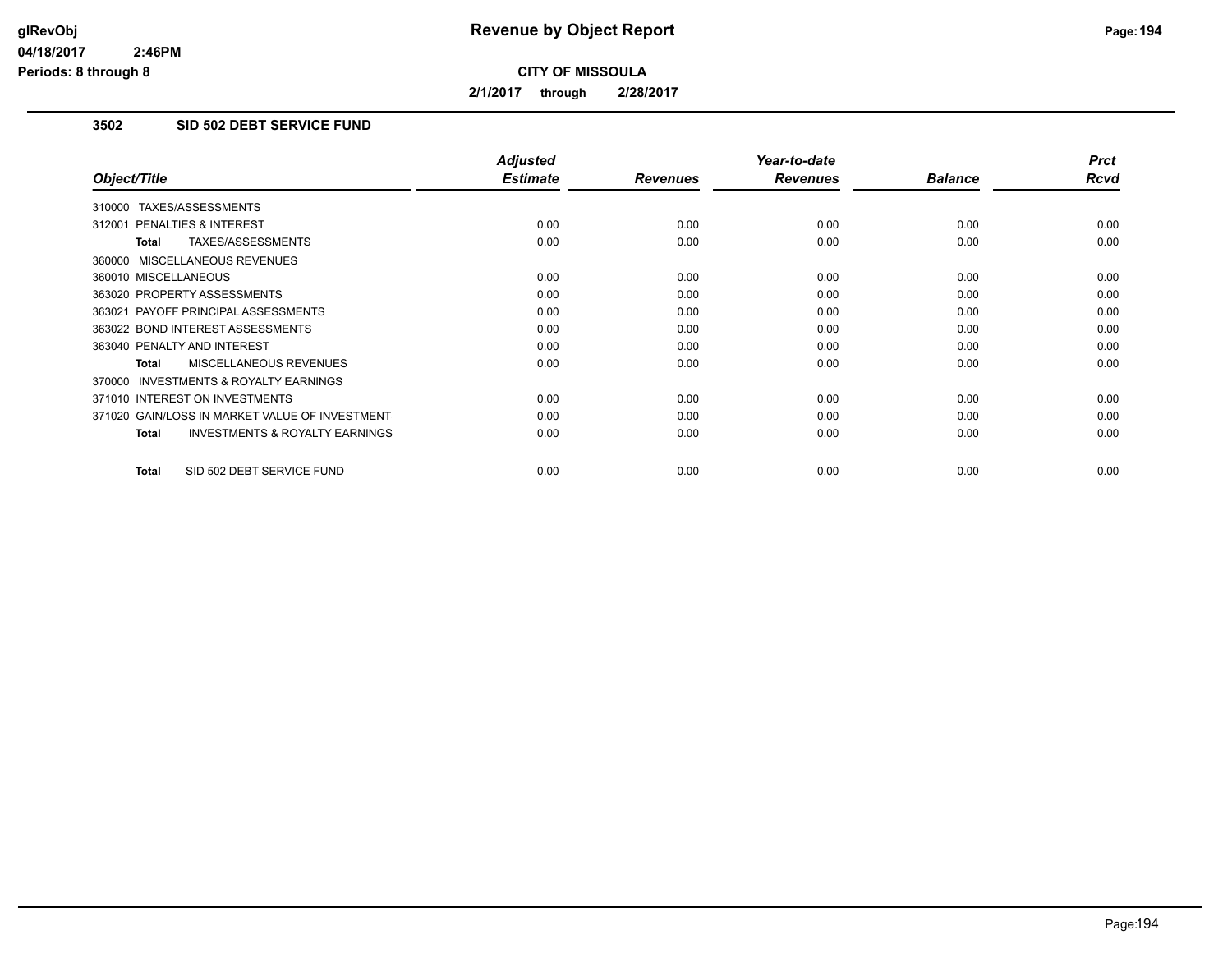**2/1/2017 through 2/28/2017**

**3503 SID 503 DEBT SERVICE FUND**

**3503 SID 503 DEBT SERVICE FUND**

| <b>Estimate</b> |                 |                 |                |             |
|-----------------|-----------------|-----------------|----------------|-------------|
|                 | <b>Revenues</b> | <b>Revenues</b> | <b>Balance</b> | <b>Rcvd</b> |
|                 |                 |                 |                |             |
| 0.00            | 0.00            | 0.00            | 0.00           | 0.00        |
| 0.00            | 0.00            | 0.00            | 0.00           | 0.00        |
|                 |                 |                 |                |             |
| 0.00            | 0.00            | 0.00            | 0.00           | 0.00        |
| 0.00            | 0.00            | 0.00            | 0.00           | 0.00        |
| 0.00            | 0.00            | 0.00            | 0.00           | 0.00        |
| 0.00            | 0.00            | 0.00            | 0.00           | 0.00        |
| 0.00            | 0.00            | 0.00            | 0.00           | 0.00        |
| 0.00            | 0.00            | 0.00            | 0.00           | 0.00        |
|                 |                 |                 |                |             |
| 0.00            | 0.00            | 0.00            | 0.00           | 0.00        |
| 0.00            | 0.00            | 0.00            | 0.00           | 0.00        |
| 0.00            | 0.00            | 0.00            | 0.00           | 0.00        |
|                 |                 |                 |                | 0.00        |
|                 | 0.00            | 0.00            | 0.00           | 0.00        |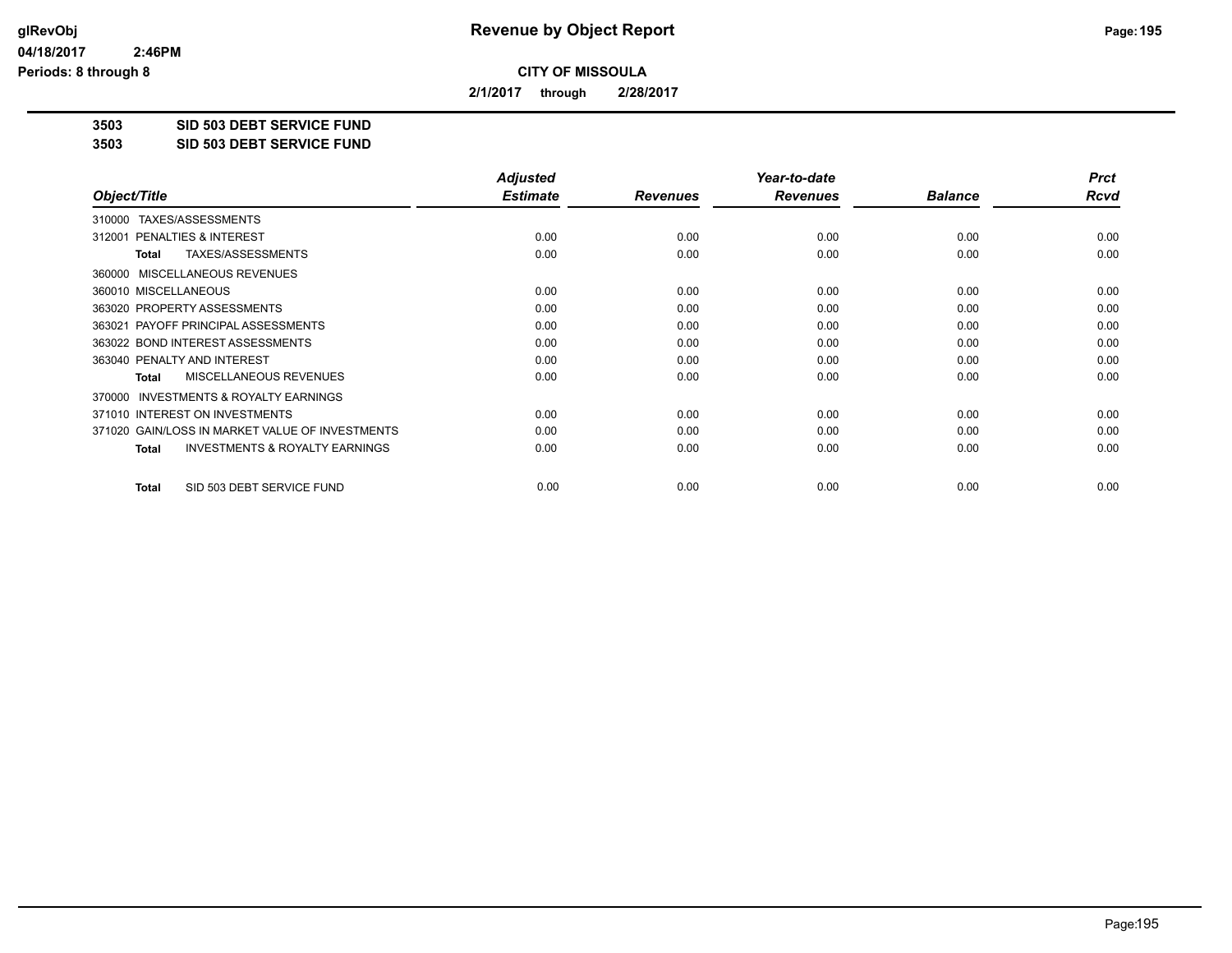**2/1/2017 through 2/28/2017**

### **3503 SID 503 DEBT SERVICE FUND**

|                                                           | <b>Adjusted</b> |                 | Year-to-date    |                | <b>Prct</b> |
|-----------------------------------------------------------|-----------------|-----------------|-----------------|----------------|-------------|
| Object/Title                                              | <b>Estimate</b> | <b>Revenues</b> | <b>Revenues</b> | <b>Balance</b> | <b>Rcvd</b> |
| 310000 TAXES/ASSESSMENTS                                  |                 |                 |                 |                |             |
| 312001 PENALTIES & INTEREST                               | 0.00            | 0.00            | 0.00            | 0.00           | 0.00        |
| TAXES/ASSESSMENTS<br><b>Total</b>                         | 0.00            | 0.00            | 0.00            | 0.00           | 0.00        |
| 360000 MISCELLANEOUS REVENUES                             |                 |                 |                 |                |             |
| 360010 MISCELLANEOUS                                      | 0.00            | 0.00            | 0.00            | 0.00           | 0.00        |
| 363020 PROPERTY ASSESSMENTS                               | 0.00            | 0.00            | 0.00            | 0.00           | 0.00        |
| 363021 PAYOFF PRINCIPAL ASSESSMENTS                       | 0.00            | 0.00            | 0.00            | 0.00           | 0.00        |
| 363022 BOND INTEREST ASSESSMENTS                          | 0.00            | 0.00            | 0.00            | 0.00           | 0.00        |
| 363040 PENALTY AND INTEREST                               | 0.00            | 0.00            | 0.00            | 0.00           | 0.00        |
| MISCELLANEOUS REVENUES<br>Total                           | 0.00            | 0.00            | 0.00            | 0.00           | 0.00        |
| <b>INVESTMENTS &amp; ROYALTY EARNINGS</b><br>370000       |                 |                 |                 |                |             |
| 371010 INTEREST ON INVESTMENTS                            | 0.00            | 0.00            | 0.00            | 0.00           | 0.00        |
| 371020 GAIN/LOSS IN MARKET VALUE OF INVESTMENT            | 0.00            | 0.00            | 0.00            | 0.00           | 0.00        |
| <b>INVESTMENTS &amp; ROYALTY EARNINGS</b><br><b>Total</b> | 0.00            | 0.00            | 0.00            | 0.00           | 0.00        |
| SID 503 DEBT SERVICE FUND<br><b>Total</b>                 | 0.00            | 0.00            | 0.00            | 0.00           | 0.00        |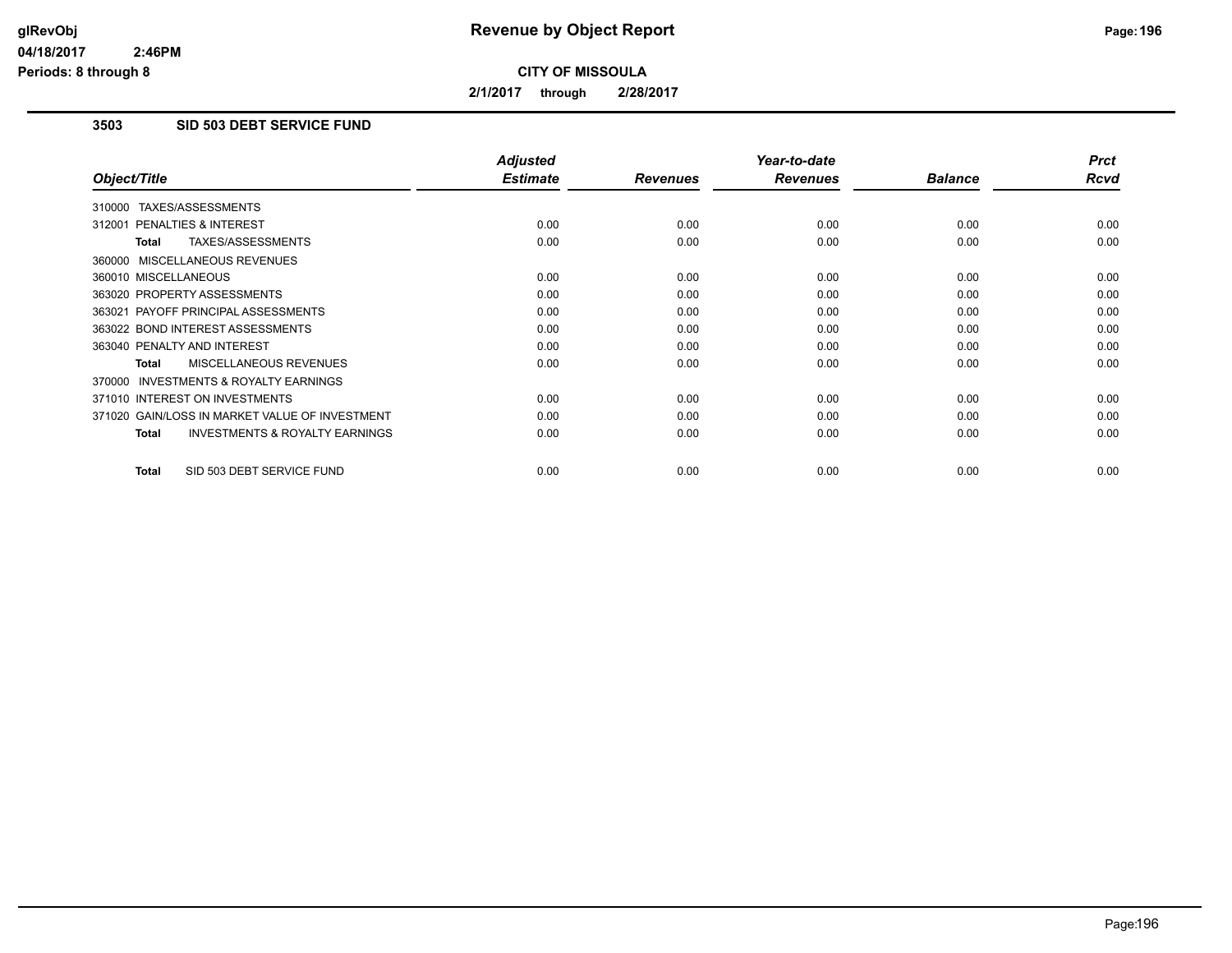**2/1/2017 through 2/28/2017**

**3504 SID 504 DEBT SERVICE FUND**

**3504 SID 504 DEBT SERVICE FUND**

|                                                           | <b>Adjusted</b> |                 | Year-to-date    |                |      |
|-----------------------------------------------------------|-----------------|-----------------|-----------------|----------------|------|
| Object/Title                                              | <b>Estimate</b> | <b>Revenues</b> | <b>Revenues</b> | <b>Balance</b> | Rcvd |
| 310000 TAXES/ASSESSMENTS                                  |                 |                 |                 |                |      |
| PENALTIES & INTEREST<br>312001                            | 0.00            | 0.00            | 0.00            | 0.00           | 0.00 |
| TAXES/ASSESSMENTS<br><b>Total</b>                         | 0.00            | 0.00            | 0.00            | 0.00           | 0.00 |
| 360000 MISCELLANEOUS REVENUES                             |                 |                 |                 |                |      |
| 360010 MISCELLANEOUS                                      | 0.00            | 0.00            | 0.00            | 0.00           | 0.00 |
| 363020 PROPERTY ASSESSMENTS                               | 0.00            | 0.00            | 0.00            | 0.00           | 0.00 |
| 363021 PAYOFF PRINCIPAL ASSESSMENTS                       | 0.00            | 0.00            | 0.00            | 0.00           | 0.00 |
| 363022 BOND INTEREST ASSESSMENTS                          | 0.00            | 0.00            | 0.00            | 0.00           | 0.00 |
| 363040 PENALTY AND INTEREST                               | 0.00            | 0.00            | 0.00            | 0.00           | 0.00 |
| MISCELLANEOUS REVENUES<br>Total                           | 0.00            | 0.00            | 0.00            | 0.00           | 0.00 |
| <b>INVESTMENTS &amp; ROYALTY EARNINGS</b><br>370000       |                 |                 |                 |                |      |
| 371010 INTEREST ON INVESTMENTS                            | 0.00            | 0.00            | 0.00            | 0.00           | 0.00 |
| 371020 GAIN/LOSS IN MARKET VALUE OF INVESTMENTS           | 0.00            | 0.00            | 0.00            | 0.00           | 0.00 |
| <b>INVESTMENTS &amp; ROYALTY EARNINGS</b><br><b>Total</b> | 0.00            | 0.00            | 0.00            | 0.00           | 0.00 |
| OTHER FINANCING SOURCES<br>380000                         |                 |                 |                 |                |      |
| 381009 TRANSFERS IN                                       | 0.00            | 0.00            | 0.00            | 0.00           | 0.00 |
| OTHER FINANCING SOURCES<br><b>Total</b>                   | 0.00            | 0.00            | 0.00            | 0.00           | 0.00 |
| SID 504 DEBT SERVICE FUND<br><b>Total</b>                 | 0.00            | 0.00            | 0.00            | 0.00           | 0.00 |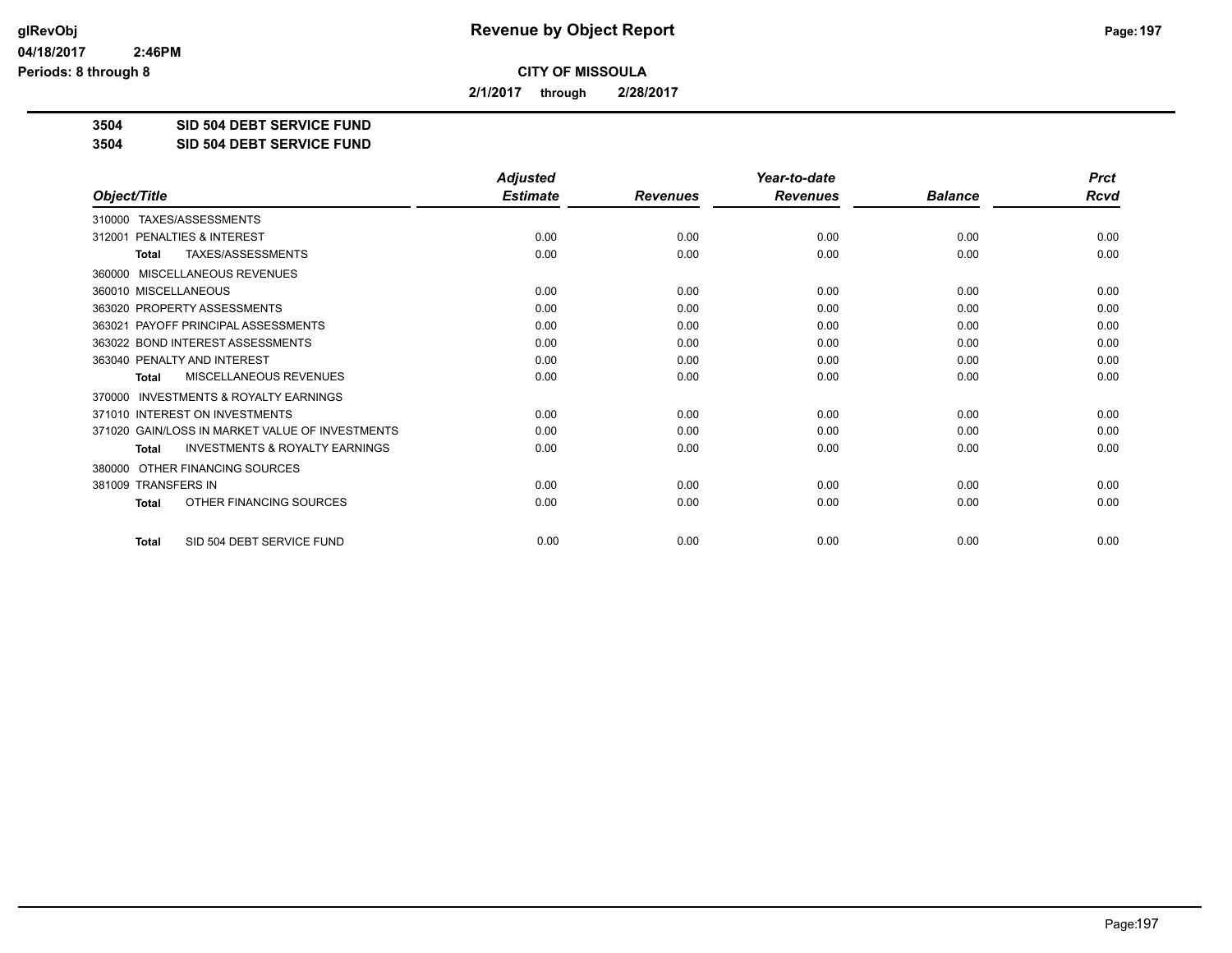**2/1/2017 through 2/28/2017**

### **3504 SID 504 DEBT SERVICE FUND**

|                                                           | <b>Adjusted</b> |                 | Year-to-date    |                | <b>Prct</b> |
|-----------------------------------------------------------|-----------------|-----------------|-----------------|----------------|-------------|
| Object/Title                                              | <b>Estimate</b> | <b>Revenues</b> | <b>Revenues</b> | <b>Balance</b> | Rcvd        |
| 310000 TAXES/ASSESSMENTS                                  |                 |                 |                 |                |             |
| 312001 PENALTIES & INTEREST                               | 0.00            | 0.00            | 0.00            | 0.00           | 0.00        |
| TAXES/ASSESSMENTS<br><b>Total</b>                         | 0.00            | 0.00            | 0.00            | 0.00           | 0.00        |
| 360000 MISCELLANEOUS REVENUES                             |                 |                 |                 |                |             |
| 360010 MISCELLANEOUS                                      | 0.00            | 0.00            | 0.00            | 0.00           | 0.00        |
| 363020 PROPERTY ASSESSMENTS                               | 0.00            | 0.00            | 0.00            | 0.00           | 0.00        |
| 363021 PAYOFF PRINCIPAL ASSESSMENTS                       | 0.00            | 0.00            | 0.00            | 0.00           | 0.00        |
| 363022 BOND INTEREST ASSESSMENTS                          | 0.00            | 0.00            | 0.00            | 0.00           | 0.00        |
| 363040 PENALTY AND INTEREST                               | 0.00            | 0.00            | 0.00            | 0.00           | 0.00        |
| MISCELLANEOUS REVENUES<br><b>Total</b>                    | 0.00            | 0.00            | 0.00            | 0.00           | 0.00        |
| <b>INVESTMENTS &amp; ROYALTY EARNINGS</b><br>370000       |                 |                 |                 |                |             |
| 371010 INTEREST ON INVESTMENTS                            | 0.00            | 0.00            | 0.00            | 0.00           | 0.00        |
| 371020 GAIN/LOSS IN MARKET VALUE OF INVESTMENT            | 0.00            | 0.00            | 0.00            | 0.00           | 0.00        |
| <b>INVESTMENTS &amp; ROYALTY EARNINGS</b><br><b>Total</b> | 0.00            | 0.00            | 0.00            | 0.00           | 0.00        |
| OTHER FINANCING SOURCES<br>380000                         |                 |                 |                 |                |             |
| 381009 TRANSFERS IN                                       | 0.00            | 0.00            | 0.00            | 0.00           | 0.00        |
| OTHER FINANCING SOURCES<br><b>Total</b>                   | 0.00            | 0.00            | 0.00            | 0.00           | 0.00        |
| SID 504 DEBT SERVICE FUND<br><b>Total</b>                 | 0.00            | 0.00            | 0.00            | 0.00           | 0.00        |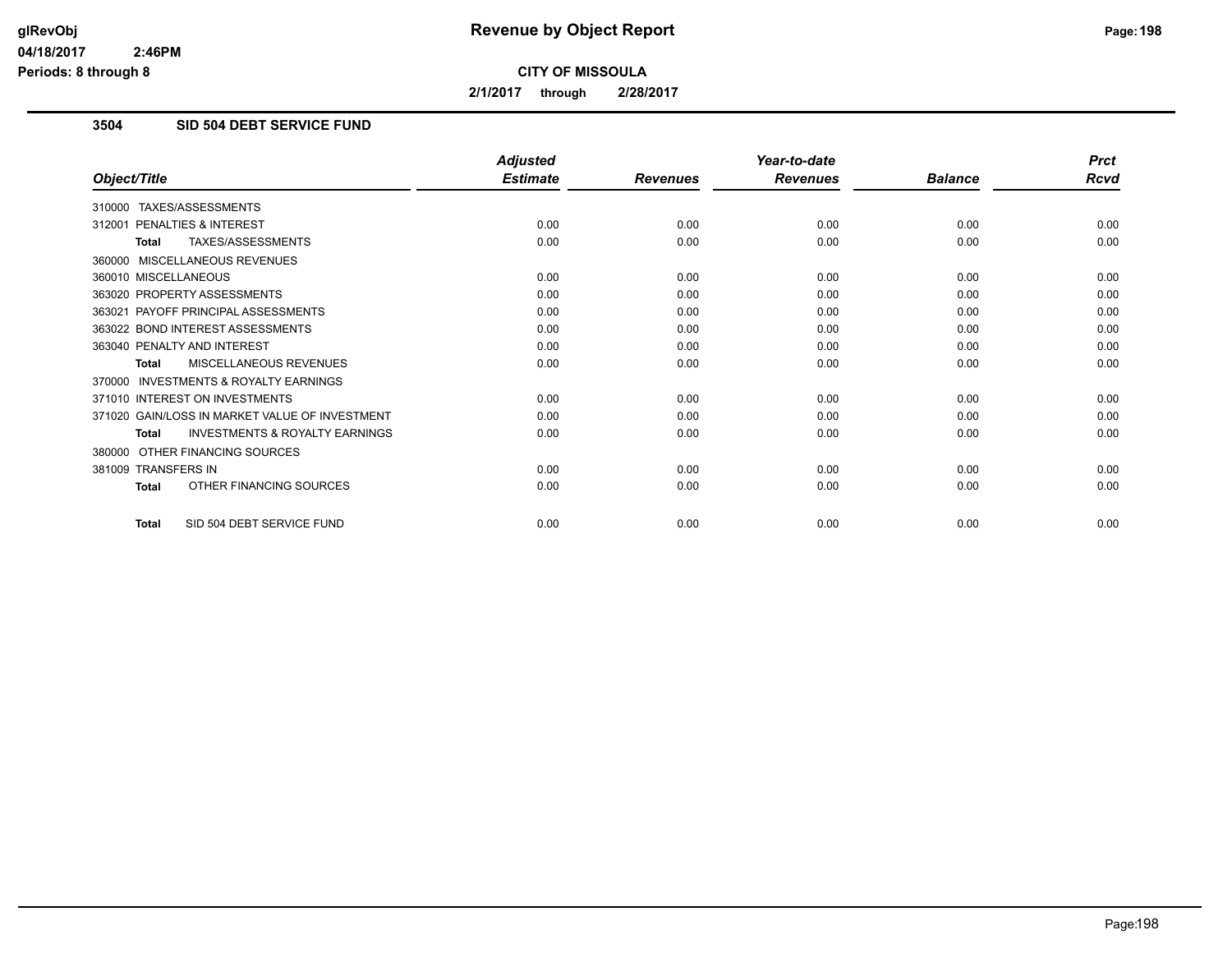**2/1/2017 through 2/28/2017**

**3505 SID 505 DEBT SERVICE FUND**

**3505 SID 505 DEBT SERVICE FUND**

|                                                           | <b>Adjusted</b> |                 | Year-to-date    |                | <b>Prct</b> |
|-----------------------------------------------------------|-----------------|-----------------|-----------------|----------------|-------------|
| Object/Title                                              | <b>Estimate</b> | <b>Revenues</b> | <b>Revenues</b> | <b>Balance</b> | Rcvd        |
| 310000 TAXES/ASSESSMENTS                                  |                 |                 |                 |                |             |
| 312001 PENALTIES & INTEREST                               | 0.00            | 0.00            | 0.00            | 0.00           | 0.00        |
| TAXES/ASSESSMENTS<br>Total                                | 0.00            | 0.00            | 0.00            | 0.00           | 0.00        |
| 360000 MISCELLANEOUS REVENUES                             |                 |                 |                 |                |             |
| 360010 MISCELLANEOUS                                      | 0.00            | 0.00            | 0.00            | 0.00           | 0.00        |
| 363020 PROPERTY ASSESSMENTS                               | 0.00            | 0.00            | 0.00            | 0.00           | 0.00        |
| 363021 PAYOFF PRINCIPAL ASSESSMENTS                       | 0.00            | 0.00            | 0.00            | 0.00           | 0.00        |
| 363022 BOND INTEREST ASSESSMENTS                          | 0.00            | 0.00            | 0.00            | 0.00           | 0.00        |
| 363040 PENALTY AND INTEREST                               | 0.00            | 0.00            | 0.00            | 0.00           | 0.00        |
| MISCELLANEOUS REVENUES<br><b>Total</b>                    | 0.00            | 0.00            | 0.00            | 0.00           | 0.00        |
| 370000 INVESTMENTS & ROYALTY EARNINGS                     |                 |                 |                 |                |             |
| 371010 INTEREST ON INVESTMENTS                            | 0.00            | 0.00            | 0.00            | 0.00           | 0.00        |
| 371020 GAIN/LOSS IN MARKET VALUE OF INVESTMENTS           | 0.00            | 0.00            | 0.00            | 0.00           | 0.00        |
| <b>INVESTMENTS &amp; ROYALTY EARNINGS</b><br><b>Total</b> | 0.00            | 0.00            | 0.00            | 0.00           | 0.00        |
| SID 505 DEBT SERVICE FUND<br>Total                        | 0.00            | 0.00            | 0.00            | 0.00           | 0.00        |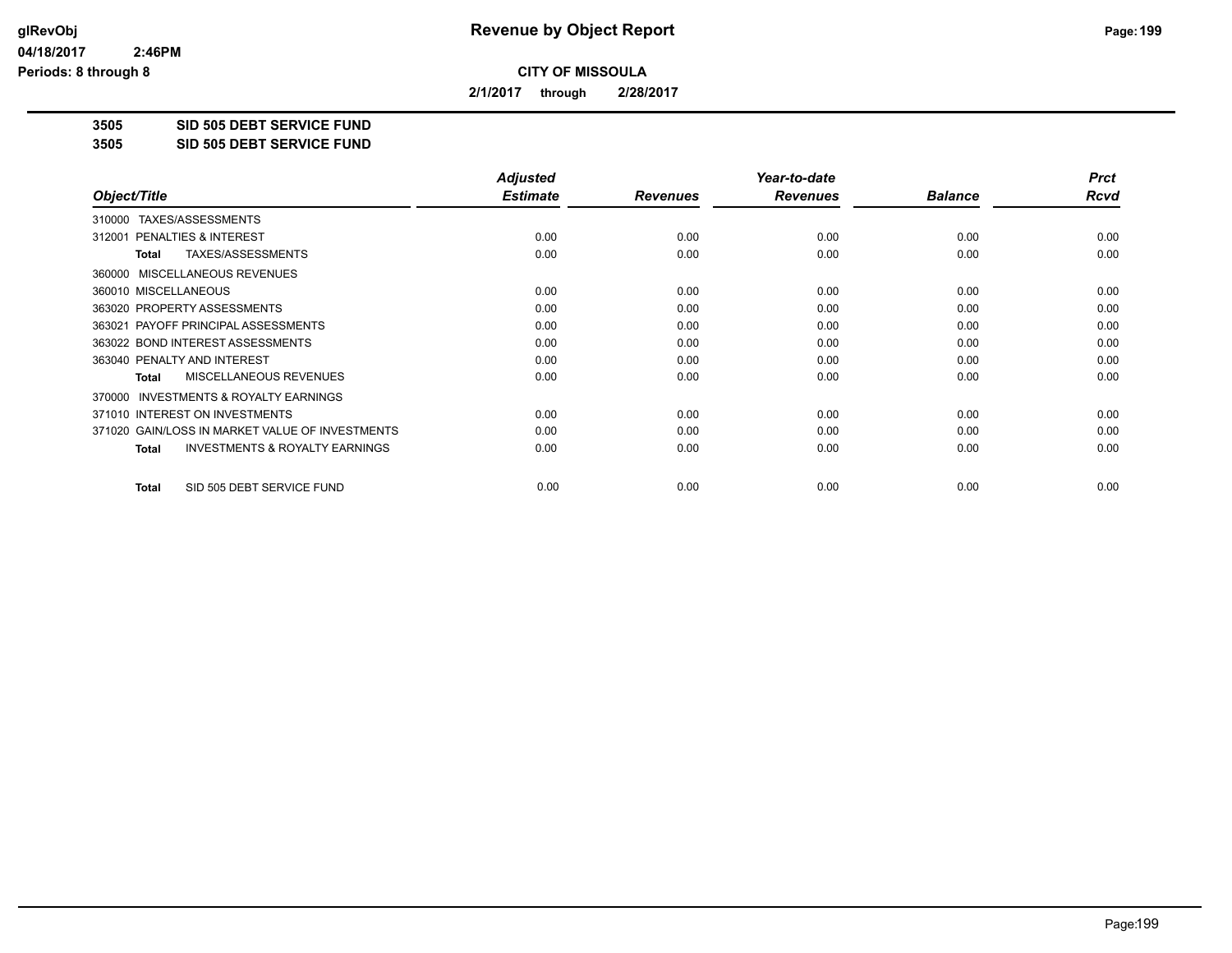**2/1/2017 through 2/28/2017**

### **3505 SID 505 DEBT SERVICE FUND**

|                                                     | <b>Adjusted</b> |                 | Year-to-date    |                | <b>Prct</b> |
|-----------------------------------------------------|-----------------|-----------------|-----------------|----------------|-------------|
| Object/Title                                        | <b>Estimate</b> | <b>Revenues</b> | <b>Revenues</b> | <b>Balance</b> | Rcvd        |
| 310000 TAXES/ASSESSMENTS                            |                 |                 |                 |                |             |
| 312001 PENALTIES & INTEREST                         | 0.00            | 0.00            | 0.00            | 0.00           | 0.00        |
| TAXES/ASSESSMENTS<br>Total                          | 0.00            | 0.00            | 0.00            | 0.00           | 0.00        |
| 360000 MISCELLANEOUS REVENUES                       |                 |                 |                 |                |             |
| 360010 MISCELLANEOUS                                | 0.00            | 0.00            | 0.00            | 0.00           | 0.00        |
| 363020 PROPERTY ASSESSMENTS                         | 0.00            | 0.00            | 0.00            | 0.00           | 0.00        |
| 363021 PAYOFF PRINCIPAL ASSESSMENTS                 | 0.00            | 0.00            | 0.00            | 0.00           | 0.00        |
| 363022 BOND INTEREST ASSESSMENTS                    | 0.00            | 0.00            | 0.00            | 0.00           | 0.00        |
| 363040 PENALTY AND INTEREST                         | 0.00            | 0.00            | 0.00            | 0.00           | 0.00        |
| MISCELLANEOUS REVENUES<br>Total                     | 0.00            | 0.00            | 0.00            | 0.00           | 0.00        |
| <b>INVESTMENTS &amp; ROYALTY EARNINGS</b><br>370000 |                 |                 |                 |                |             |
| 371010 INTEREST ON INVESTMENTS                      | 0.00            | 0.00            | 0.00            | 0.00           | 0.00        |
| 371020 GAIN/LOSS IN MARKET VALUE OF INVESTMENT      | 0.00            | 0.00            | 0.00            | 0.00           | 0.00        |
| <b>INVESTMENTS &amp; ROYALTY EARNINGS</b><br>Total  | 0.00            | 0.00            | 0.00            | 0.00           | 0.00        |
| SID 505 DEBT SERVICE FUND<br><b>Total</b>           | 0.00            | 0.00            | 0.00            | 0.00           | 0.00        |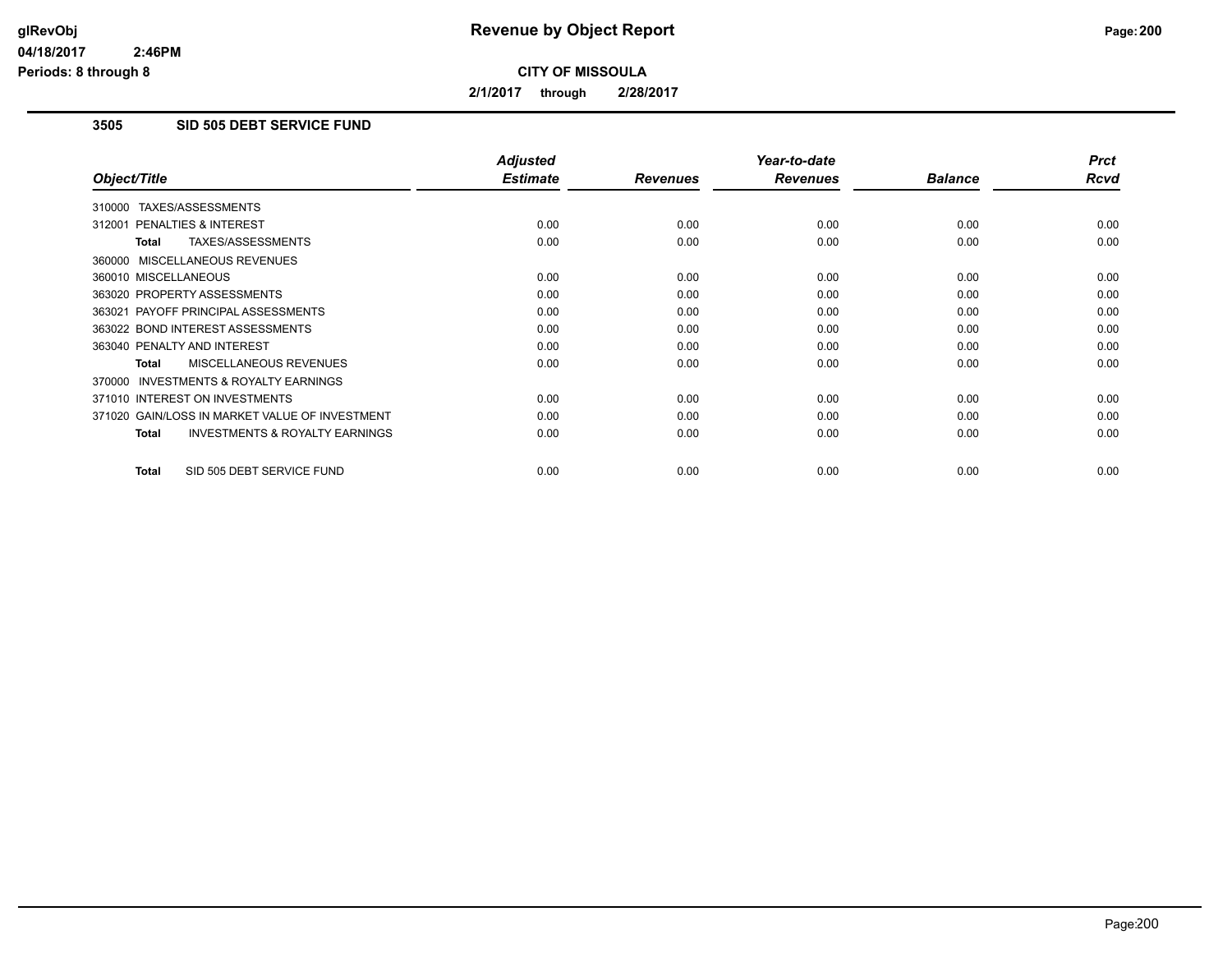**2/1/2017 through 2/28/2017**

**3506 SID 506 DEBT SERVICE FUND**

**3506 SID 506 DEBT SERVICE FUND**

|                                                    | <b>Adjusted</b> |                 | Year-to-date    |                | <b>Prct</b> |
|----------------------------------------------------|-----------------|-----------------|-----------------|----------------|-------------|
| Object/Title                                       | <b>Estimate</b> | <b>Revenues</b> | <b>Revenues</b> | <b>Balance</b> | Rcvd        |
| 310000 TAXES/ASSESSMENTS                           |                 |                 |                 |                |             |
| PENALTIES & INTEREST<br>312001                     | 0.00            | 0.00            | 0.00            | 0.00           | 0.00        |
| TAXES/ASSESSMENTS<br><b>Total</b>                  | 0.00            | 0.00            | 0.00            | 0.00           | 0.00        |
| 360000 MISCELLANEOUS REVENUES                      |                 |                 |                 |                |             |
| 360010 MISCELLANEOUS                               | 0.00            | 0.00            | 0.00            | 0.00           | 0.00        |
| 363020 PROPERTY ASSESSMENTS                        | 0.00            | 0.00            | 0.00            | 0.00           | 0.00        |
| 363021 PAYOFF PRINCIPAL ASSESSMENTS                | 0.00            | 0.00            | 0.00            | 0.00           | 0.00        |
| 363022 BOND INTEREST ASSESSMENTS                   | 0.00            | 0.00            | 0.00            | 0.00           | 0.00        |
| 363040 PENALTY AND INTEREST                        | 0.00            | 0.00            | 0.00            | 0.00           | 0.00        |
| <b>MISCELLANEOUS REVENUES</b><br><b>Total</b>      | 0.00            | 0.00            | 0.00            | 0.00           | 0.00        |
| INVESTMENTS & ROYALTY EARNINGS<br>370000           |                 |                 |                 |                |             |
| 371010 INTEREST ON INVESTMENTS                     | 0.00            | 0.00            | 0.00            | 0.00           | 0.00        |
| 371020 GAIN/LOSS IN MARKET VALUE OF INVESTMENTS    | 0.00            | 0.00            | 0.00            | 0.00           | 0.00        |
| <b>INVESTMENTS &amp; ROYALTY EARNINGS</b><br>Total | 0.00            | 0.00            | 0.00            | 0.00           | 0.00        |
| OTHER FINANCING SOURCES<br>380000                  |                 |                 |                 |                |             |
| 381009 TRANSFERS IN                                | 0.00            | 0.00            | 0.00            | 0.00           | 0.00        |
| OTHER FINANCING SOURCES<br><b>Total</b>            | 0.00            | 0.00            | 0.00            | 0.00           | 0.00        |
| SID 506 DEBT SERVICE FUND<br><b>Total</b>          | 0.00            | 0.00            | 0.00            | 0.00           | 0.00        |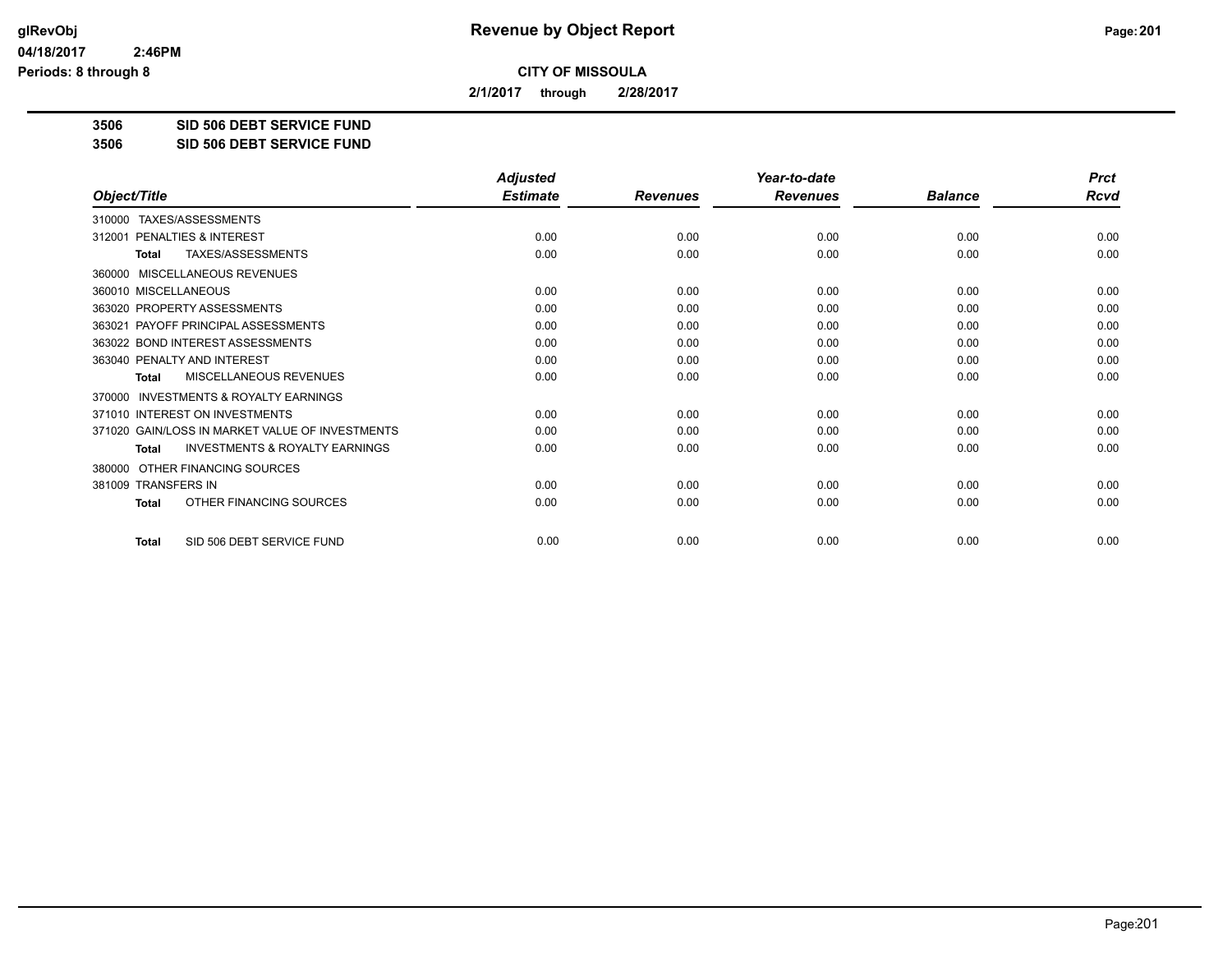**2/1/2017 through 2/28/2017**

## **3506 SID 506 DEBT SERVICE FUND**

|                                                           | <b>Adjusted</b> |                 | Year-to-date    |                | <b>Prct</b> |
|-----------------------------------------------------------|-----------------|-----------------|-----------------|----------------|-------------|
| Object/Title                                              | <b>Estimate</b> | <b>Revenues</b> | <b>Revenues</b> | <b>Balance</b> | <b>Rcvd</b> |
| 310000 TAXES/ASSESSMENTS                                  |                 |                 |                 |                |             |
| 312001 PENALTIES & INTEREST                               | 0.00            | 0.00            | 0.00            | 0.00           | 0.00        |
| TAXES/ASSESSMENTS<br><b>Total</b>                         | 0.00            | 0.00            | 0.00            | 0.00           | 0.00        |
| 360000 MISCELLANEOUS REVENUES                             |                 |                 |                 |                |             |
| 360010 MISCELLANEOUS                                      | 0.00            | 0.00            | 0.00            | 0.00           | 0.00        |
| 363020 PROPERTY ASSESSMENTS                               | 0.00            | 0.00            | 0.00            | 0.00           | 0.00        |
| 363021 PAYOFF PRINCIPAL ASSESSMENTS                       | 0.00            | 0.00            | 0.00            | 0.00           | 0.00        |
| 363022 BOND INTEREST ASSESSMENTS                          | 0.00            | 0.00            | 0.00            | 0.00           | 0.00        |
| 363040 PENALTY AND INTEREST                               | 0.00            | 0.00            | 0.00            | 0.00           | 0.00        |
| MISCELLANEOUS REVENUES<br>Total                           | 0.00            | 0.00            | 0.00            | 0.00           | 0.00        |
| <b>INVESTMENTS &amp; ROYALTY EARNINGS</b><br>370000       |                 |                 |                 |                |             |
| 371010 INTEREST ON INVESTMENTS                            | 0.00            | 0.00            | 0.00            | 0.00           | 0.00        |
| 371020 GAIN/LOSS IN MARKET VALUE OF INVESTMENT            | 0.00            | 0.00            | 0.00            | 0.00           | 0.00        |
| <b>INVESTMENTS &amp; ROYALTY EARNINGS</b><br><b>Total</b> | 0.00            | 0.00            | 0.00            | 0.00           | 0.00        |
| OTHER FINANCING SOURCES<br>380000                         |                 |                 |                 |                |             |
| 381009 TRANSFERS IN                                       | 0.00            | 0.00            | 0.00            | 0.00           | 0.00        |
| OTHER FINANCING SOURCES<br>Total                          | 0.00            | 0.00            | 0.00            | 0.00           | 0.00        |
| SID 506 DEBT SERVICE FUND<br><b>Total</b>                 | 0.00            | 0.00            | 0.00            | 0.00           | 0.00        |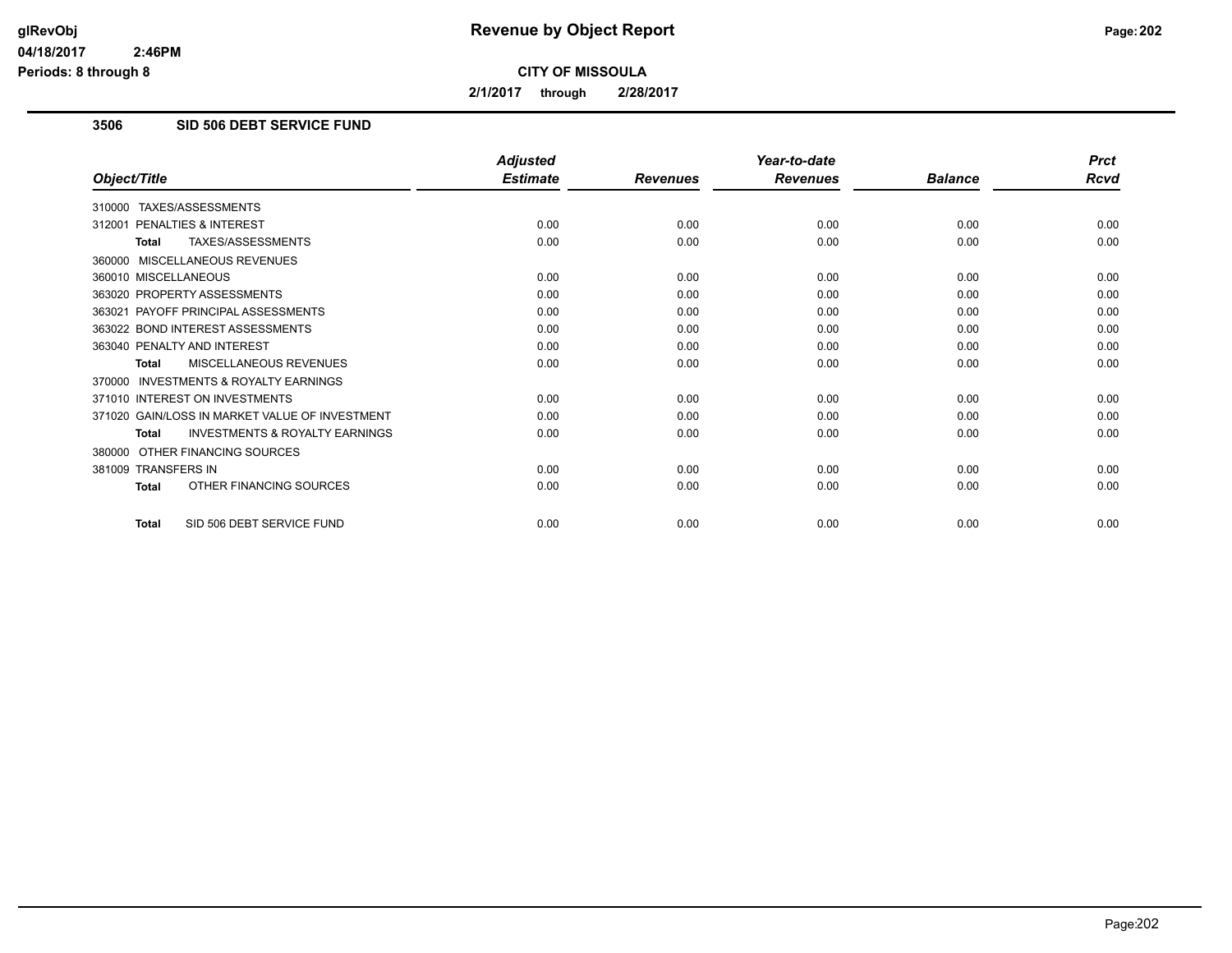**2/1/2017 through 2/28/2017**

**3507 SID 507 DEBT SERVICE FUND**

**3507 SID 507 DEBT SERVICE FUND**

|                                                           | <b>Adjusted</b> |                 | Year-to-date    |                | <b>Prct</b> |
|-----------------------------------------------------------|-----------------|-----------------|-----------------|----------------|-------------|
| Object/Title                                              | <b>Estimate</b> | <b>Revenues</b> | <b>Revenues</b> | <b>Balance</b> | Rcvd        |
| 310000 TAXES/ASSESSMENTS                                  |                 |                 |                 |                |             |
| <b>PENALTIES &amp; INTEREST</b><br>312001                 | 0.00            | 0.00            | 0.00            | 0.00           | 0.00        |
| <b>TAXES/ASSESSMENTS</b><br><b>Total</b>                  | 0.00            | 0.00            | 0.00            | 0.00           | 0.00        |
| 360000 MISCELLANEOUS REVENUES                             |                 |                 |                 |                |             |
| 360010 MISCELLANEOUS                                      | 0.00            | 0.00            | 0.00            | 0.00           | 0.00        |
| 363020 PROPERTY ASSESSMENTS                               | 0.00            | 0.00            | 0.00            | 0.00           | 0.00        |
| 363021 PAYOFF PRINCIPAL ASSESSMENTS                       | 0.00            | 0.00            | 0.00            | 0.00           | 0.00        |
| 363022 BOND INTEREST ASSESSMENTS                          | 0.00            | 0.00            | 0.00            | 0.00           | 0.00        |
| 363040 PENALTY AND INTEREST                               | 0.00            | 0.00            | 0.00            | 0.00           | 0.00        |
| MISCELLANEOUS REVENUES<br>Total                           | 0.00            | 0.00            | 0.00            | 0.00           | 0.00        |
| <b>INVESTMENTS &amp; ROYALTY EARNINGS</b><br>370000       |                 |                 |                 |                |             |
| 371010 INTEREST ON INVESTMENTS                            | 0.00            | 0.00            | 0.00            | 0.00           | 0.00        |
| 371020 GAIN/LOSS IN MARKET VALUE OF INVESTMENTS           | 0.00            | 0.00            | 0.00            | 0.00           | 0.00        |
| <b>INVESTMENTS &amp; ROYALTY EARNINGS</b><br><b>Total</b> | 0.00            | 0.00            | 0.00            | 0.00           | 0.00        |
| OTHER FINANCING SOURCES<br>380000                         |                 |                 |                 |                |             |
| 381009 TRANSFERS IN                                       | 0.00            | 0.00            | 0.00            | 0.00           | 0.00        |
| OTHER FINANCING SOURCES<br><b>Total</b>                   | 0.00            | 0.00            | 0.00            | 0.00           | 0.00        |
| SID 507 DEBT SERVICE FUND<br><b>Total</b>                 | 0.00            | 0.00            | 0.00            | 0.00           | 0.00        |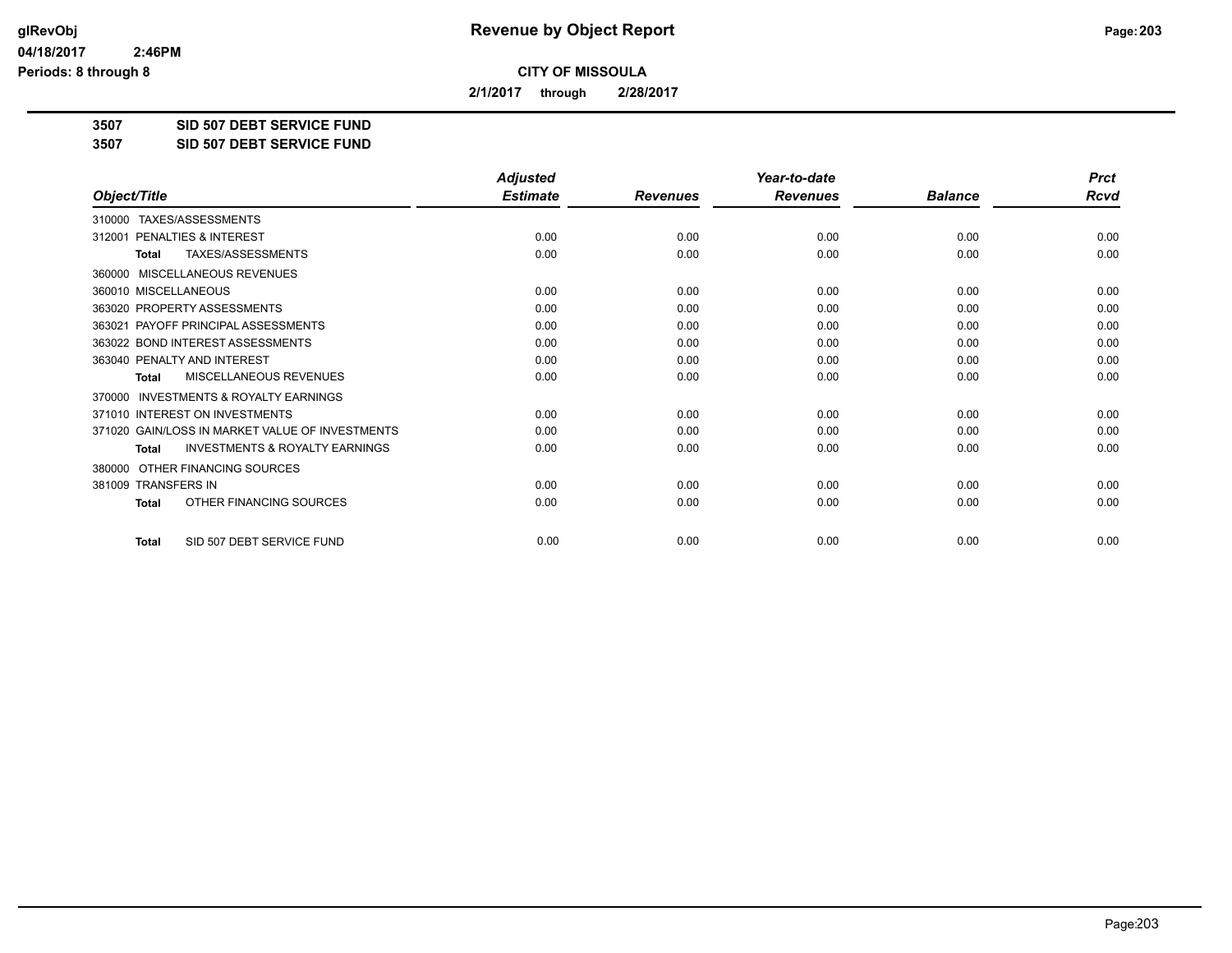**2/1/2017 through 2/28/2017**

## **3507 SID 507 DEBT SERVICE FUND**

|                                                     | <b>Adjusted</b> |                 | Year-to-date    |                | <b>Prct</b> |
|-----------------------------------------------------|-----------------|-----------------|-----------------|----------------|-------------|
| Object/Title                                        | <b>Estimate</b> | <b>Revenues</b> | <b>Revenues</b> | <b>Balance</b> | Rcvd        |
| 310000 TAXES/ASSESSMENTS                            |                 |                 |                 |                |             |
| 312001 PENALTIES & INTEREST                         | 0.00            | 0.00            | 0.00            | 0.00           | 0.00        |
| TAXES/ASSESSMENTS<br><b>Total</b>                   | 0.00            | 0.00            | 0.00            | 0.00           | 0.00        |
| 360000 MISCELLANEOUS REVENUES                       |                 |                 |                 |                |             |
| 360010 MISCELLANEOUS                                | 0.00            | 0.00            | 0.00            | 0.00           | 0.00        |
| 363020 PROPERTY ASSESSMENTS                         | 0.00            | 0.00            | 0.00            | 0.00           | 0.00        |
| 363021 PAYOFF PRINCIPAL ASSESSMENTS                 | 0.00            | 0.00            | 0.00            | 0.00           | 0.00        |
| 363022 BOND INTEREST ASSESSMENTS                    | 0.00            | 0.00            | 0.00            | 0.00           | 0.00        |
| 363040 PENALTY AND INTEREST                         | 0.00            | 0.00            | 0.00            | 0.00           | 0.00        |
| MISCELLANEOUS REVENUES<br>Total                     | 0.00            | 0.00            | 0.00            | 0.00           | 0.00        |
| <b>INVESTMENTS &amp; ROYALTY EARNINGS</b><br>370000 |                 |                 |                 |                |             |
| 371010 INTEREST ON INVESTMENTS                      | 0.00            | 0.00            | 0.00            | 0.00           | 0.00        |
| 371020 GAIN/LOSS IN MARKET VALUE OF INVESTMENT      | 0.00            | 0.00            | 0.00            | 0.00           | 0.00        |
| <b>INVESTMENTS &amp; ROYALTY EARNINGS</b><br>Total  | 0.00            | 0.00            | 0.00            | 0.00           | 0.00        |
| OTHER FINANCING SOURCES<br>380000                   |                 |                 |                 |                |             |
| 381009 TRANSFERS IN                                 | 0.00            | 0.00            | 0.00            | 0.00           | 0.00        |
| OTHER FINANCING SOURCES<br><b>Total</b>             | 0.00            | 0.00            | 0.00            | 0.00           | 0.00        |
| SID 507 DEBT SERVICE FUND<br><b>Total</b>           | 0.00            | 0.00            | 0.00            | 0.00           | 0.00        |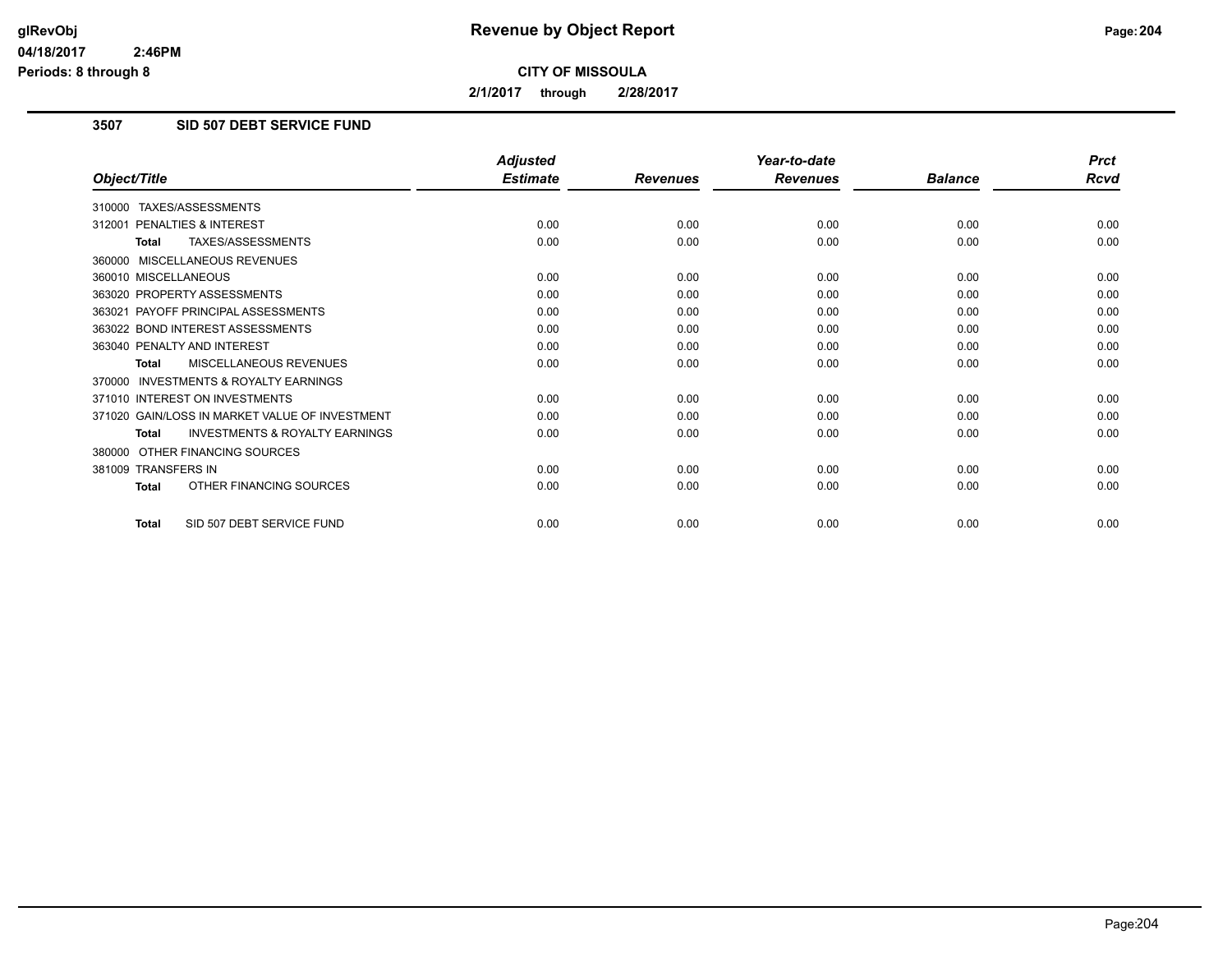**2/1/2017 through 2/28/2017**

**3508 SID 508 DEBT SERVICE FUND**

**3508 SID 508 DEBT SERVICE FUND**

|                                                           | <b>Adjusted</b> |                 | Year-to-date    |                | <b>Prct</b> |
|-----------------------------------------------------------|-----------------|-----------------|-----------------|----------------|-------------|
| Object/Title                                              | <b>Estimate</b> | <b>Revenues</b> | <b>Revenues</b> | <b>Balance</b> | Rcvd        |
| 310000 TAXES/ASSESSMENTS                                  |                 |                 |                 |                |             |
| <b>PENALTIES &amp; INTEREST</b><br>312001                 | 0.00            | 0.00            | 0.00            | 0.00           | 0.00        |
| <b>TAXES/ASSESSMENTS</b><br><b>Total</b>                  | 0.00            | 0.00            | 0.00            | 0.00           | 0.00        |
| 360000 MISCELLANEOUS REVENUES                             |                 |                 |                 |                |             |
| 360010 MISCELLANEOUS                                      | 0.00            | 0.00            | 0.00            | 0.00           | 0.00        |
| 363020 PROPERTY ASSESSMENTS                               | 0.00            | 0.00            | 0.00            | 0.00           | 0.00        |
| 363021 PAYOFF PRINCIPAL ASSESSMENTS                       | 0.00            | 0.00            | 0.00            | 0.00           | 0.00        |
| 363022 BOND INTEREST ASSESSMENTS                          | 0.00            | 0.00            | 0.00            | 0.00           | 0.00        |
| 363040 PENALTY AND INTEREST                               | 0.00            | 0.00            | 0.00            | 0.00           | 0.00        |
| MISCELLANEOUS REVENUES<br>Total                           | 0.00            | 0.00            | 0.00            | 0.00           | 0.00        |
| <b>INVESTMENTS &amp; ROYALTY EARNINGS</b><br>370000       |                 |                 |                 |                |             |
| 371010 INTEREST ON INVESTMENTS                            | 0.00            | 0.00            | 0.00            | 0.00           | 0.00        |
| 371020 GAIN/LOSS IN MARKET VALUE OF INVESTMENTS           | 0.00            | 0.00            | 0.00            | 0.00           | 0.00        |
| <b>INVESTMENTS &amp; ROYALTY EARNINGS</b><br><b>Total</b> | 0.00            | 0.00            | 0.00            | 0.00           | 0.00        |
| OTHER FINANCING SOURCES<br>380000                         |                 |                 |                 |                |             |
| 381009 TRANSFERS IN                                       | 0.00            | 0.00            | 0.00            | 0.00           | 0.00        |
| OTHER FINANCING SOURCES<br><b>Total</b>                   | 0.00            | 0.00            | 0.00            | 0.00           | 0.00        |
| SID 508 DEBT SERVICE FUND<br><b>Total</b>                 | 0.00            | 0.00            | 0.00            | 0.00           | 0.00        |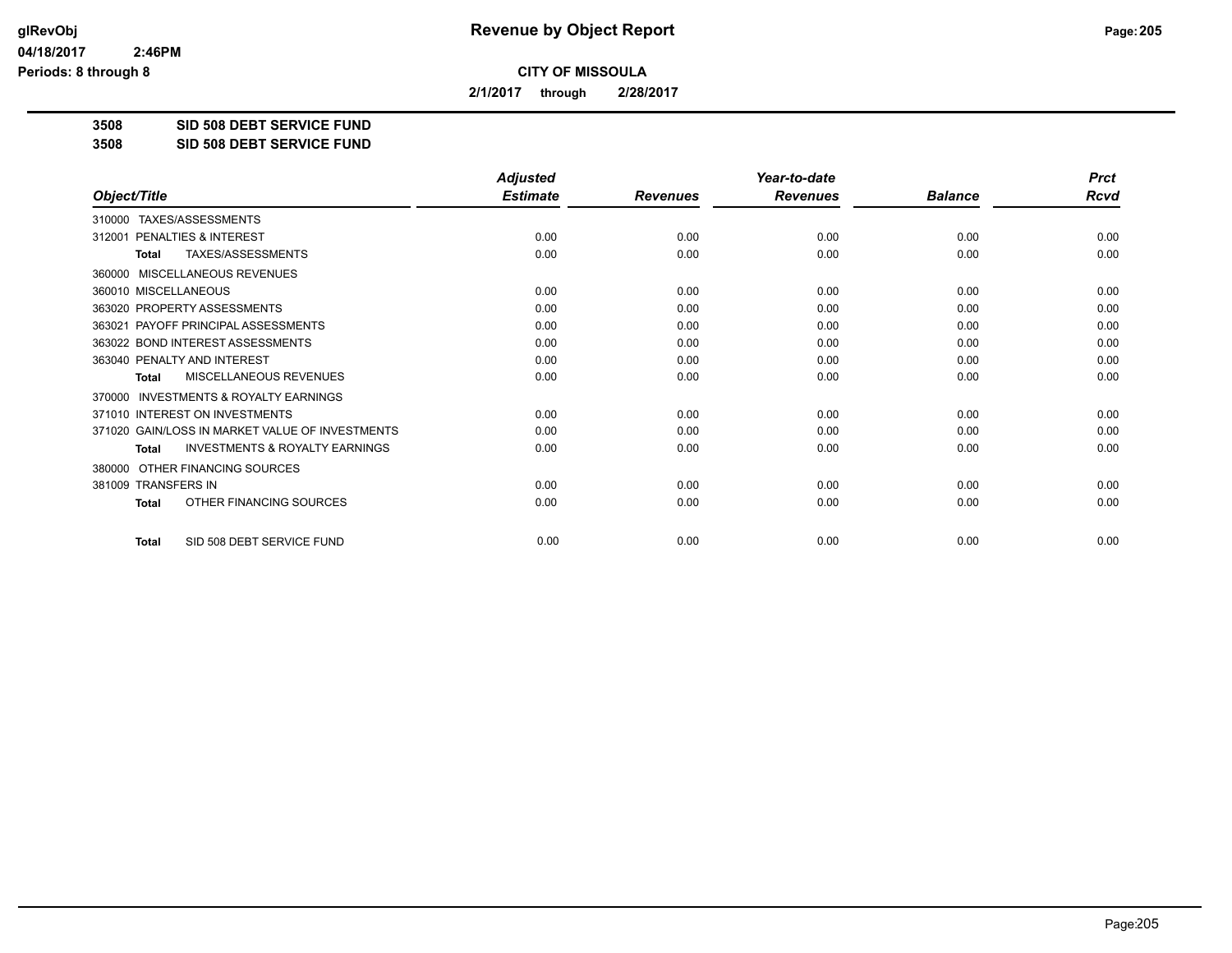**2/1/2017 through 2/28/2017**

### **3508 SID 508 DEBT SERVICE FUND**

|                                                           | <b>Adjusted</b> |                 | Year-to-date    |                | <b>Prct</b> |
|-----------------------------------------------------------|-----------------|-----------------|-----------------|----------------|-------------|
| Object/Title                                              | <b>Estimate</b> | <b>Revenues</b> | <b>Revenues</b> | <b>Balance</b> | Rcvd        |
| 310000 TAXES/ASSESSMENTS                                  |                 |                 |                 |                |             |
| PENALTIES & INTEREST<br>312001                            | 0.00            | 0.00            | 0.00            | 0.00           | 0.00        |
| TAXES/ASSESSMENTS<br><b>Total</b>                         | 0.00            | 0.00            | 0.00            | 0.00           | 0.00        |
| 360000 MISCELLANEOUS REVENUES                             |                 |                 |                 |                |             |
| 360010 MISCELLANEOUS                                      | 0.00            | 0.00            | 0.00            | 0.00           | 0.00        |
| 363020 PROPERTY ASSESSMENTS                               | 0.00            | 0.00            | 0.00            | 0.00           | 0.00        |
| 363021 PAYOFF PRINCIPAL ASSESSMENTS                       | 0.00            | 0.00            | 0.00            | 0.00           | 0.00        |
| 363022 BOND INTEREST ASSESSMENTS                          | 0.00            | 0.00            | 0.00            | 0.00           | 0.00        |
| 363040 PENALTY AND INTEREST                               | 0.00            | 0.00            | 0.00            | 0.00           | 0.00        |
| MISCELLANEOUS REVENUES<br><b>Total</b>                    | 0.00            | 0.00            | 0.00            | 0.00           | 0.00        |
| 370000 INVESTMENTS & ROYALTY EARNINGS                     |                 |                 |                 |                |             |
| 371010 INTEREST ON INVESTMENTS                            | 0.00            | 0.00            | 0.00            | 0.00           | 0.00        |
| 371020 GAIN/LOSS IN MARKET VALUE OF INVESTMENT            | 0.00            | 0.00            | 0.00            | 0.00           | 0.00        |
| <b>INVESTMENTS &amp; ROYALTY EARNINGS</b><br><b>Total</b> | 0.00            | 0.00            | 0.00            | 0.00           | 0.00        |
| 380000 OTHER FINANCING SOURCES                            |                 |                 |                 |                |             |
| 381009 TRANSFERS IN                                       | 0.00            | 0.00            | 0.00            | 0.00           | 0.00        |
| OTHER FINANCING SOURCES<br><b>Total</b>                   | 0.00            | 0.00            | 0.00            | 0.00           | 0.00        |
| SID 508 DEBT SERVICE FUND<br><b>Total</b>                 | 0.00            | 0.00            | 0.00            | 0.00           | 0.00        |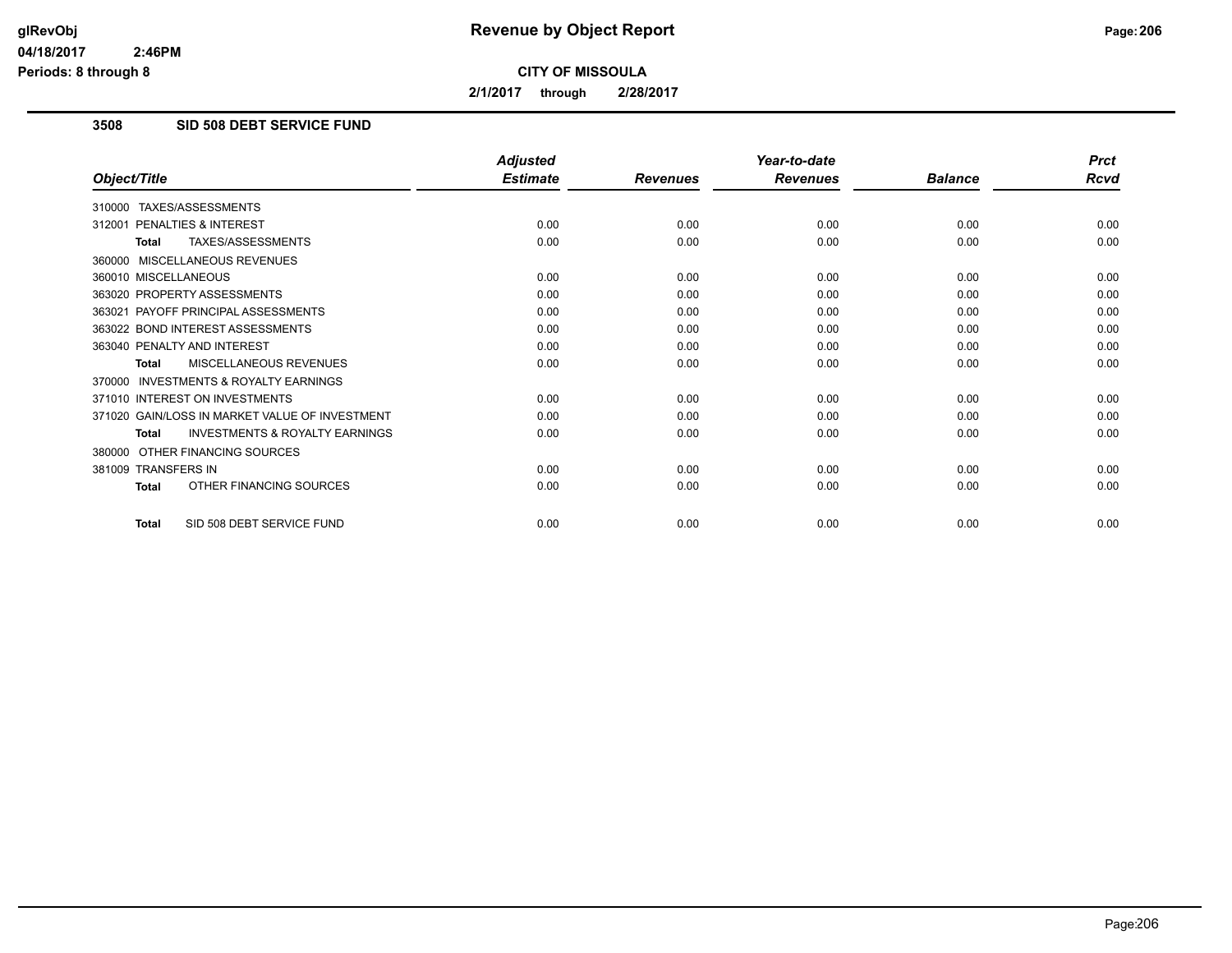**2/1/2017 through 2/28/2017**

**3510 SID 510 DEBT SERVICE FUND**

**3510 SID 510 DEBT SERVICE FUND**

|                                                           | <b>Adjusted</b> |                 | Year-to-date    |                | <b>Prct</b> |
|-----------------------------------------------------------|-----------------|-----------------|-----------------|----------------|-------------|
| Object/Title                                              | <b>Estimate</b> | <b>Revenues</b> | <b>Revenues</b> | <b>Balance</b> | Rcvd        |
| TAXES/ASSESSMENTS<br>310000                               |                 |                 |                 |                |             |
| 312001 PENALTIES & INTEREST                               | 0.00            | 0.00            | 0.00            | 0.00           | 0.00        |
| TAXES/ASSESSMENTS<br><b>Total</b>                         | 0.00            | 0.00            | 0.00            | 0.00           | 0.00        |
| 360000 MISCELLANEOUS REVENUES                             |                 |                 |                 |                |             |
| 360010 MISCELLANEOUS                                      | 0.00            | 0.00            | 0.00            | 0.00           | 0.00        |
| 363020 PROPERTY ASSESSMENTS                               | 0.00            | 0.00            | 0.00            | 0.00           | 0.00        |
| 363021 PAYOFF PRINCIPAL ASSESSMENTS                       | 0.00            | 0.00            | 0.00            | 0.00           | 0.00        |
| 363022 BOND INTEREST ASSESSMENTS                          | 0.00            | 0.00            | 0.00            | 0.00           | 0.00        |
| 363040 PENALTY AND INTEREST                               | 0.00            | 0.00            | 0.00            | 0.00           | 0.00        |
| MISCELLANEOUS REVENUES<br><b>Total</b>                    | 0.00            | 0.00            | 0.00            | 0.00           | 0.00        |
| <b>INVESTMENTS &amp; ROYALTY EARNINGS</b><br>370000       |                 |                 |                 |                |             |
| 371010 INTEREST ON INVESTMENTS                            | 0.00            | 0.00            | 0.00            | 0.00           | 0.00        |
| 371020 GAIN/LOSS IN MARKET VALUE OF INVESTMENTS           | 0.00            | 0.00            | 0.00            | 0.00           | 0.00        |
| 371500 INTEREST ON INTERFUND LOAN                         | 0.00            | 0.00            | 0.00            | 0.00           | 0.00        |
| <b>INVESTMENTS &amp; ROYALTY EARNINGS</b><br><b>Total</b> | 0.00            | 0.00            | 0.00            | 0.00           | 0.00        |
| SID 510 DEBT SERVICE FUND<br>Total                        | 0.00            | 0.00            | 0.00            | 0.00           | 0.00        |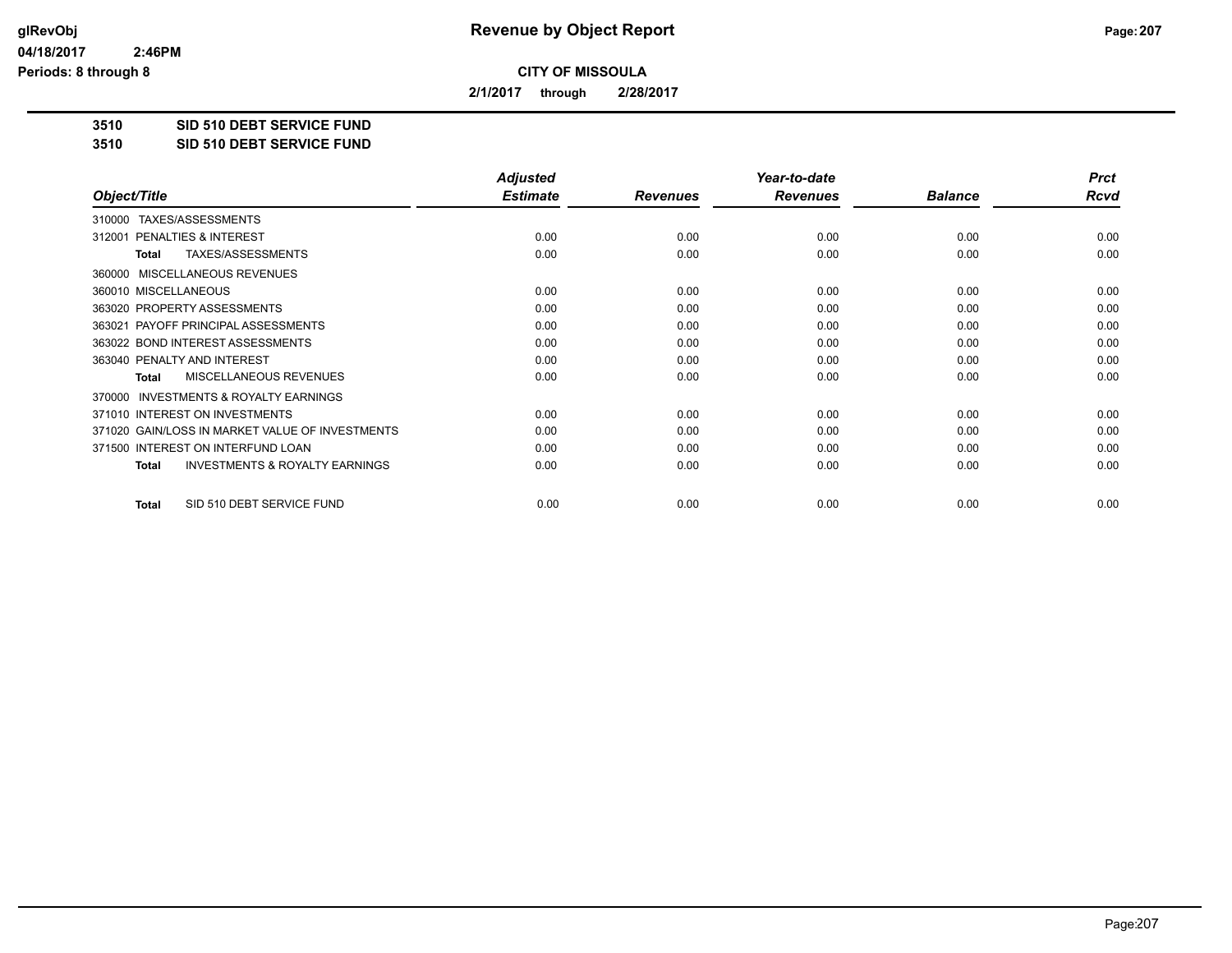**2/1/2017 through 2/28/2017**

# **3510 SID 510 DEBT SERVICE FUND**

|                                                           | <b>Adjusted</b> |                 | Year-to-date    |                | <b>Prct</b> |
|-----------------------------------------------------------|-----------------|-----------------|-----------------|----------------|-------------|
| Object/Title                                              | <b>Estimate</b> | <b>Revenues</b> | <b>Revenues</b> | <b>Balance</b> | <b>Rcvd</b> |
| TAXES/ASSESSMENTS<br>310000                               |                 |                 |                 |                |             |
| 312001 PENALTIES & INTEREST                               | 0.00            | 0.00            | 0.00            | 0.00           | 0.00        |
| TAXES/ASSESSMENTS<br><b>Total</b>                         | 0.00            | 0.00            | 0.00            | 0.00           | 0.00        |
| 360000 MISCELLANEOUS REVENUES                             |                 |                 |                 |                |             |
| 360010 MISCELLANEOUS                                      | 0.00            | 0.00            | 0.00            | 0.00           | 0.00        |
| 363020 PROPERTY ASSESSMENTS                               | 0.00            | 0.00            | 0.00            | 0.00           | 0.00        |
| 363021 PAYOFF PRINCIPAL ASSESSMENTS                       | 0.00            | 0.00            | 0.00            | 0.00           | 0.00        |
| 363022 BOND INTEREST ASSESSMENTS                          | 0.00            | 0.00            | 0.00            | 0.00           | 0.00        |
| 363040 PENALTY AND INTEREST                               | 0.00            | 0.00            | 0.00            | 0.00           | 0.00        |
| MISCELLANEOUS REVENUES<br><b>Total</b>                    | 0.00            | 0.00            | 0.00            | 0.00           | 0.00        |
| <b>INVESTMENTS &amp; ROYALTY EARNINGS</b><br>370000       |                 |                 |                 |                |             |
| 371010 INTEREST ON INVESTMENTS                            | 0.00            | 0.00            | 0.00            | 0.00           | 0.00        |
| 371020 GAIN/LOSS IN MARKET VALUE OF INVESTMENT            | 0.00            | 0.00            | 0.00            | 0.00           | 0.00        |
| 371500 INTEREST ON INTERFUND LOAN                         | 0.00            | 0.00            | 0.00            | 0.00           | 0.00        |
| <b>INVESTMENTS &amp; ROYALTY EARNINGS</b><br><b>Total</b> | 0.00            | 0.00            | 0.00            | 0.00           | 0.00        |
| SID 510 DEBT SERVICE FUND<br><b>Total</b>                 | 0.00            | 0.00            | 0.00            | 0.00           | 0.00        |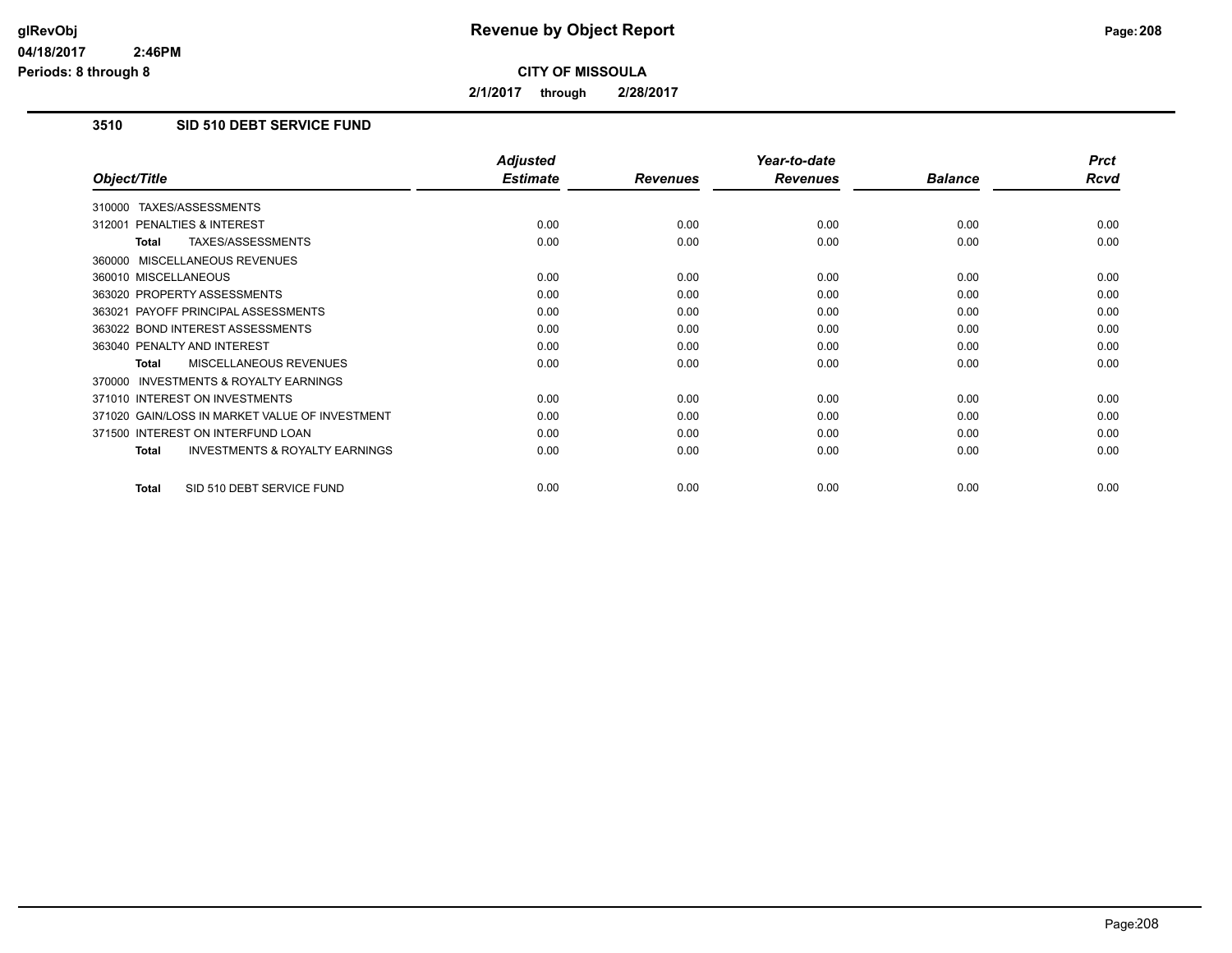**2/1/2017 through 2/28/2017**

**3511 SID 511 DEBT SERVICE FUND**

**3511 SID 511 DEBT SERVICE FUND**

|                                                           | <b>Adjusted</b> |                 | Year-to-date    |                | <b>Prct</b> |
|-----------------------------------------------------------|-----------------|-----------------|-----------------|----------------|-------------|
| Object/Title                                              | <b>Estimate</b> | <b>Revenues</b> | <b>Revenues</b> | <b>Balance</b> | <b>Rcvd</b> |
| 310000 TAXES/ASSESSMENTS                                  |                 |                 |                 |                |             |
| 312001 PENALTIES & INTEREST                               | 0.00            | 0.00            | 0.00            | 0.00           | 0.00        |
| TAXES/ASSESSMENTS<br><b>Total</b>                         | 0.00            | 0.00            | 0.00            | 0.00           | 0.00        |
| 360000 MISCELLANEOUS REVENUES                             |                 |                 |                 |                |             |
| 360010 MISCELLANEOUS                                      | 0.00            | 0.00            | 0.00            | 0.00           | 0.00        |
| 363020 PROPERTY ASSESSMENTS                               | 0.00            | 0.00            | 0.00            | 0.00           | 0.00        |
| 363021 PAYOFF PRINCIPAL ASSESSMENTS                       | 0.00            | 0.00            | 0.00            | 0.00           | 0.00        |
| 363022 BOND INTEREST ASSESSMENTS                          | 0.00            | 0.00            | 0.00            | 0.00           | 0.00        |
| 363040 PENALTY AND INTEREST                               | 0.00            | 0.00            | 0.00            | 0.00           | 0.00        |
| MISCELLANEOUS REVENUES<br><b>Total</b>                    | 0.00            | 0.00            | 0.00            | 0.00           | 0.00        |
| <b>INVESTMENTS &amp; ROYALTY EARNINGS</b><br>370000       |                 |                 |                 |                |             |
| 371010 INTEREST ON INVESTMENTS                            | 0.00            | 0.00            | 0.00            | 0.00           | 0.00        |
| 371020 GAIN/LOSS IN MARKET VALUE OF INVESTMENTS           | 0.00            | 0.00            | 0.00            | 0.00           | 0.00        |
| <b>INVESTMENTS &amp; ROYALTY EARNINGS</b><br><b>Total</b> | 0.00            | 0.00            | 0.00            | 0.00           | 0.00        |
| SID 511 DEBT SERVICE FUND<br><b>Total</b>                 | 0.00            | 0.00            | 0.00            | 0.00           | 0.00        |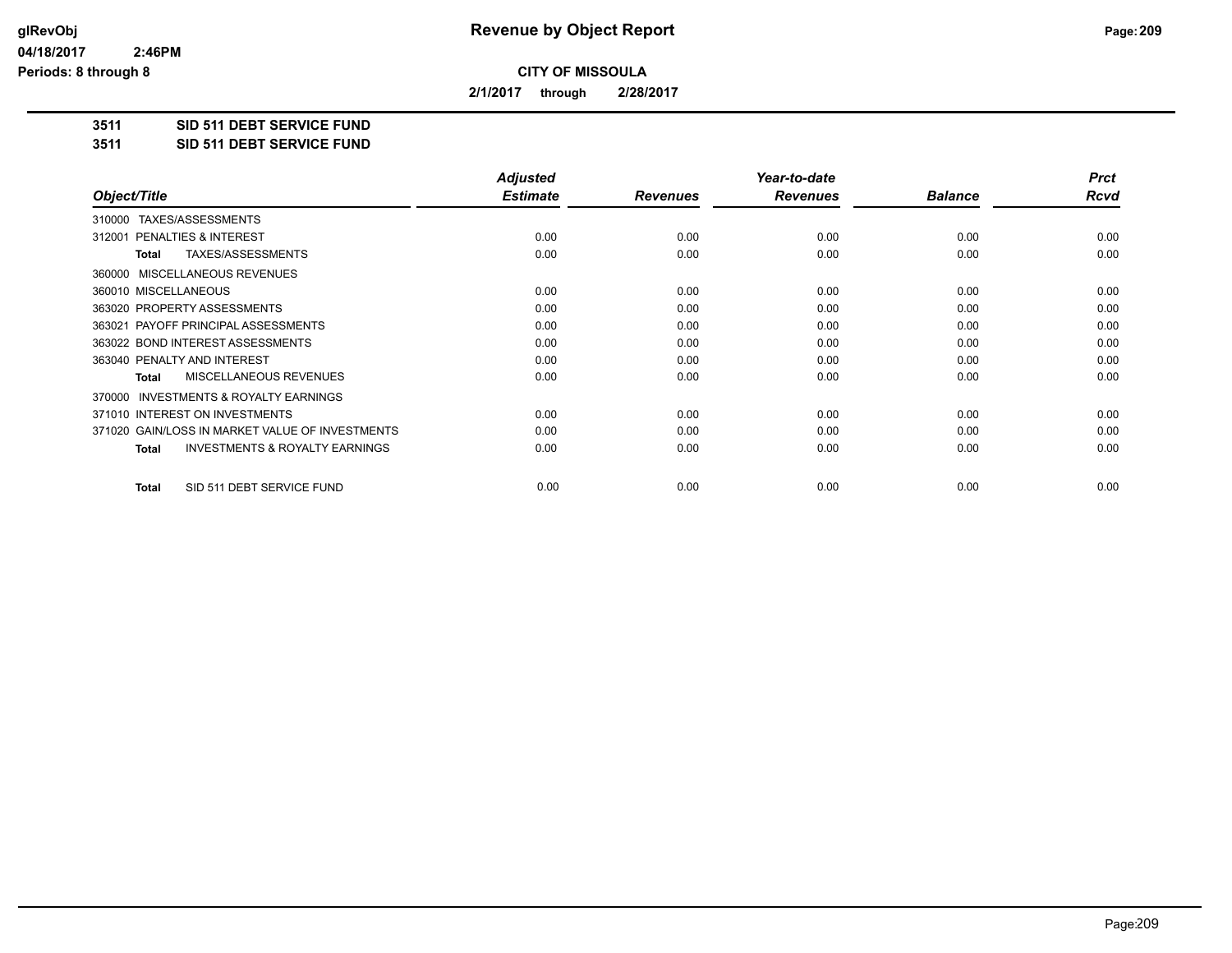**2/1/2017 through 2/28/2017**

# **3511 SID 511 DEBT SERVICE FUND**

|                                                     | <b>Adjusted</b> |                 | Year-to-date    |                | <b>Prct</b> |
|-----------------------------------------------------|-----------------|-----------------|-----------------|----------------|-------------|
| Object/Title                                        | <b>Estimate</b> | <b>Revenues</b> | <b>Revenues</b> | <b>Balance</b> | Rcvd        |
| 310000 TAXES/ASSESSMENTS                            |                 |                 |                 |                |             |
| 312001 PENALTIES & INTEREST                         | 0.00            | 0.00            | 0.00            | 0.00           | 0.00        |
| TAXES/ASSESSMENTS<br>Total                          | 0.00            | 0.00            | 0.00            | 0.00           | 0.00        |
| 360000 MISCELLANEOUS REVENUES                       |                 |                 |                 |                |             |
| 360010 MISCELLANEOUS                                | 0.00            | 0.00            | 0.00            | 0.00           | 0.00        |
| 363020 PROPERTY ASSESSMENTS                         | 0.00            | 0.00            | 0.00            | 0.00           | 0.00        |
| 363021 PAYOFF PRINCIPAL ASSESSMENTS                 | 0.00            | 0.00            | 0.00            | 0.00           | 0.00        |
| 363022 BOND INTEREST ASSESSMENTS                    | 0.00            | 0.00            | 0.00            | 0.00           | 0.00        |
| 363040 PENALTY AND INTEREST                         | 0.00            | 0.00            | 0.00            | 0.00           | 0.00        |
| MISCELLANEOUS REVENUES<br>Total                     | 0.00            | 0.00            | 0.00            | 0.00           | 0.00        |
| <b>INVESTMENTS &amp; ROYALTY EARNINGS</b><br>370000 |                 |                 |                 |                |             |
| 371010 INTEREST ON INVESTMENTS                      | 0.00            | 0.00            | 0.00            | 0.00           | 0.00        |
| 371020 GAIN/LOSS IN MARKET VALUE OF INVESTMENT      | 0.00            | 0.00            | 0.00            | 0.00           | 0.00        |
| <b>INVESTMENTS &amp; ROYALTY EARNINGS</b><br>Total  | 0.00            | 0.00            | 0.00            | 0.00           | 0.00        |
| SID 511 DEBT SERVICE FUND<br><b>Total</b>           | 0.00            | 0.00            | 0.00            | 0.00           | 0.00        |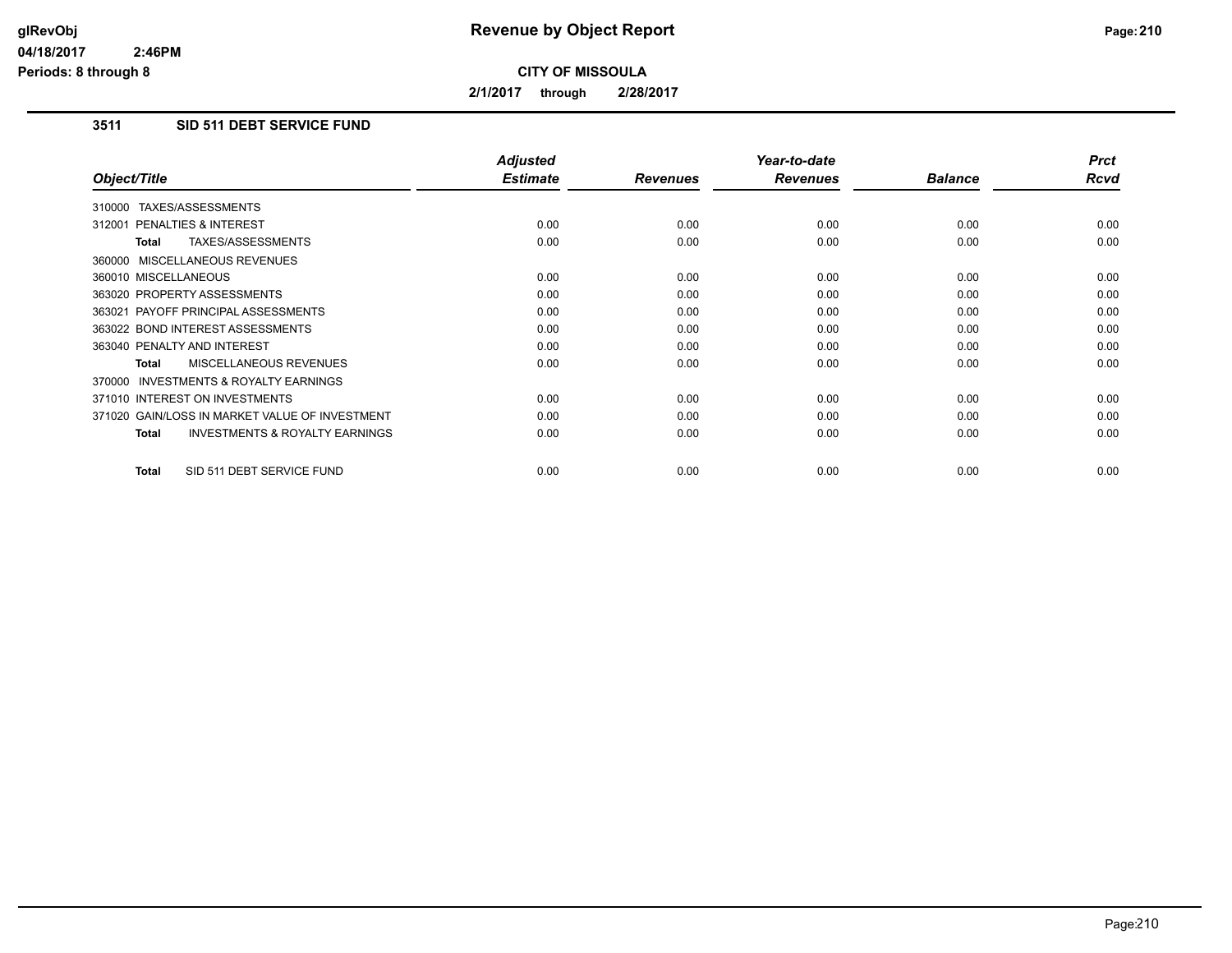**2/1/2017 through 2/28/2017**

**3512 SID 512 DEBT SERVICE FUND**

**3512 SID 512 DEBT SERVICE FUND**

|                                                     | <b>Adjusted</b> |                 | Year-to-date    |                | <b>Prct</b> |
|-----------------------------------------------------|-----------------|-----------------|-----------------|----------------|-------------|
| Object/Title                                        | <b>Estimate</b> | <b>Revenues</b> | <b>Revenues</b> | <b>Balance</b> | <b>Rcvd</b> |
| TAXES/ASSESSMENTS<br>310000                         |                 |                 |                 |                |             |
| 312001 PENALTIES & INTEREST                         | 0.00            | 0.00            | 0.00            | 0.00           | 0.00        |
| TAXES/ASSESSMENTS<br><b>Total</b>                   | 0.00            | 0.00            | 0.00            | 0.00           | 0.00        |
| 360000 MISCELLANEOUS REVENUES                       |                 |                 |                 |                |             |
| 360010 MISCELLANEOUS                                | 0.00            | 0.00            | 0.00            | 0.00           | 0.00        |
| 363020 PROPERTY ASSESSMENTS                         | 21,937.00       | 1,527.15        | 44,143.38       | $-22,206.38$   | 201.23      |
| 363021 PAYOFF PRINCIPAL ASSESSMENTS                 | 0.00            | 0.00            | 39.24           | $-39.24$       | 0.00        |
| 363022 BOND INTEREST ASSESSMENTS                    | 0.00            | 0.00            | 0.00            | 0.00           | 0.00        |
| 363040 PENALTY AND INTEREST                         | 0.00            | 23.75           | 44.75           | $-44.75$       | 0.00        |
| MISCELLANEOUS REVENUES<br>Total                     | 21,937.00       | 1,550.90        | 44,227.37       | $-22,290.37$   | 201.61      |
| <b>INVESTMENTS &amp; ROYALTY EARNINGS</b><br>370000 |                 |                 |                 |                |             |
| 371010 INTEREST ON INVESTMENTS                      | 0.00            | 0.00            | 0.00            | 0.00           | 0.00        |
| 371020 GAIN/LOSS IN MARKET VALUE OF INVESTMENTS     | 0.00            | 0.00            | 0.00            | 0.00           | 0.00        |
| 371500 INTEREST ON INTERFUND LOAN                   | 0.00            | 0.00            | 0.00            | 0.00           | 0.00        |
| <b>INVESTMENTS &amp; ROYALTY EARNINGS</b><br>Total  | 0.00            | 0.00            | 0.00            | 0.00           | 0.00        |
| SID 512 DEBT SERVICE FUND<br>Total                  | 21,937.00       | 1,550.90        | 44,227.37       | $-22,290.37$   | 201.61      |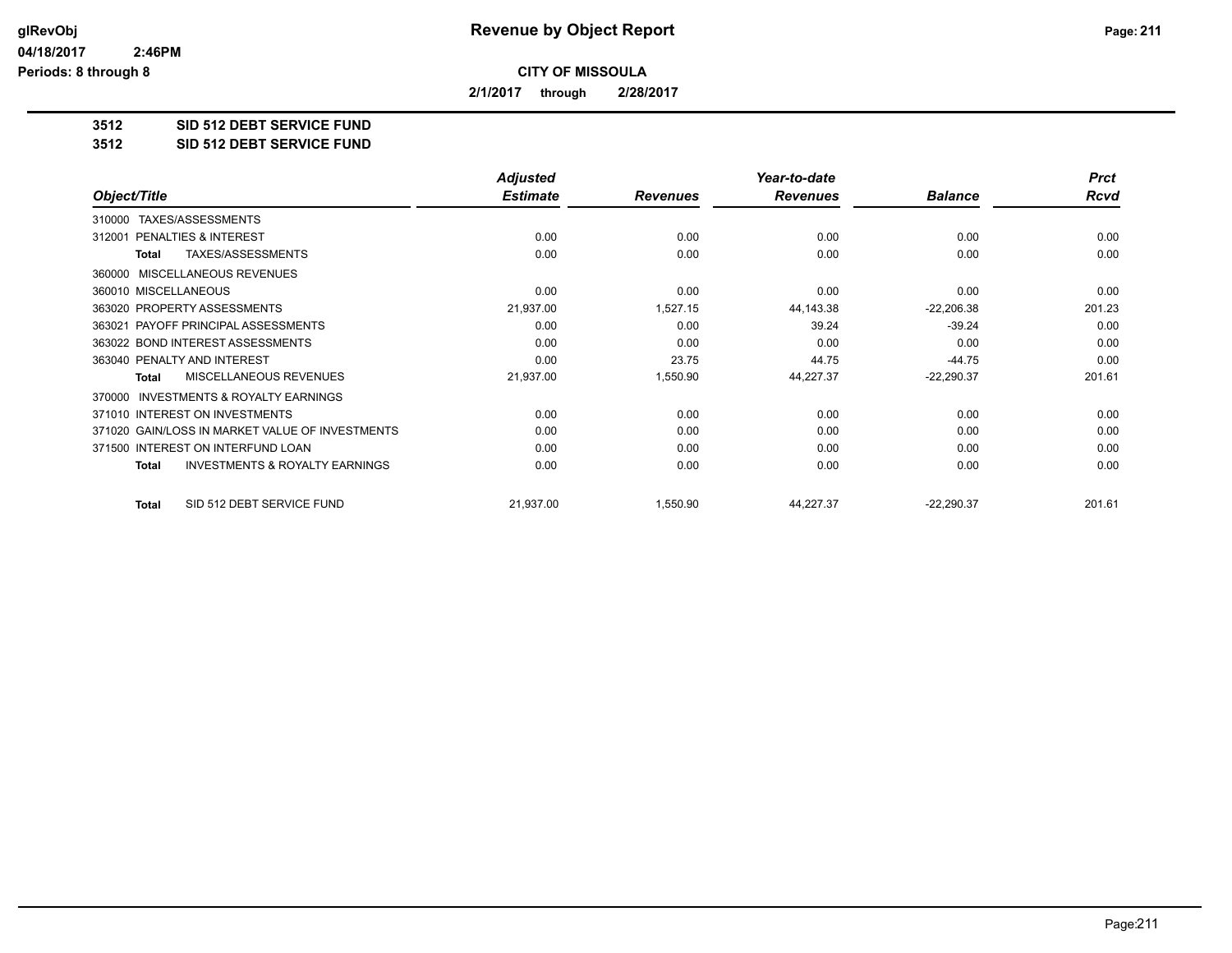**2/1/2017 through 2/28/2017**

# **3512 SID 512 DEBT SERVICE FUND**

|                                                           | <b>Adjusted</b> |                 | Year-to-date    |                | <b>Prct</b> |
|-----------------------------------------------------------|-----------------|-----------------|-----------------|----------------|-------------|
| Object/Title                                              | <b>Estimate</b> | <b>Revenues</b> | <b>Revenues</b> | <b>Balance</b> | Rcvd        |
| TAXES/ASSESSMENTS<br>310000                               |                 |                 |                 |                |             |
| <b>PENALTIES &amp; INTEREST</b><br>312001                 | 0.00            | 0.00            | 0.00            | 0.00           | 0.00        |
| TAXES/ASSESSMENTS<br><b>Total</b>                         | 0.00            | 0.00            | 0.00            | 0.00           | 0.00        |
| 360000 MISCELLANEOUS REVENUES                             |                 |                 |                 |                |             |
| 360010 MISCELLANEOUS                                      | 0.00            | 0.00            | 0.00            | 0.00           | 0.00        |
| 363020 PROPERTY ASSESSMENTS                               | 21,937.00       | 1,527.15        | 44,143.38       | $-22,206.38$   | 201.23      |
| 363021 PAYOFF PRINCIPAL ASSESSMENTS                       | 0.00            | 0.00            | 39.24           | $-39.24$       | 0.00        |
| 363022 BOND INTEREST ASSESSMENTS                          | 0.00            | 0.00            | 0.00            | 0.00           | 0.00        |
| 363040 PENALTY AND INTEREST                               | 0.00            | 23.75           | 44.75           | $-44.75$       | 0.00        |
| MISCELLANEOUS REVENUES<br>Total                           | 21,937.00       | 1,550.90        | 44,227.37       | $-22,290.37$   | 201.61      |
| 370000 INVESTMENTS & ROYALTY EARNINGS                     |                 |                 |                 |                |             |
| 371010 INTEREST ON INVESTMENTS                            | 0.00            | 0.00            | 0.00            | 0.00           | 0.00        |
| 371020 GAIN/LOSS IN MARKET VALUE OF INVESTMENT            | 0.00            | 0.00            | 0.00            | 0.00           | 0.00        |
| 371500 INTEREST ON INTERFUND LOAN                         | 0.00            | 0.00            | 0.00            | 0.00           | 0.00        |
| <b>INVESTMENTS &amp; ROYALTY EARNINGS</b><br><b>Total</b> | 0.00            | 0.00            | 0.00            | 0.00           | 0.00        |
| SID 512 DEBT SERVICE FUND<br><b>Total</b>                 | 21,937.00       | 1,550.90        | 44,227.37       | $-22,290.37$   | 201.61      |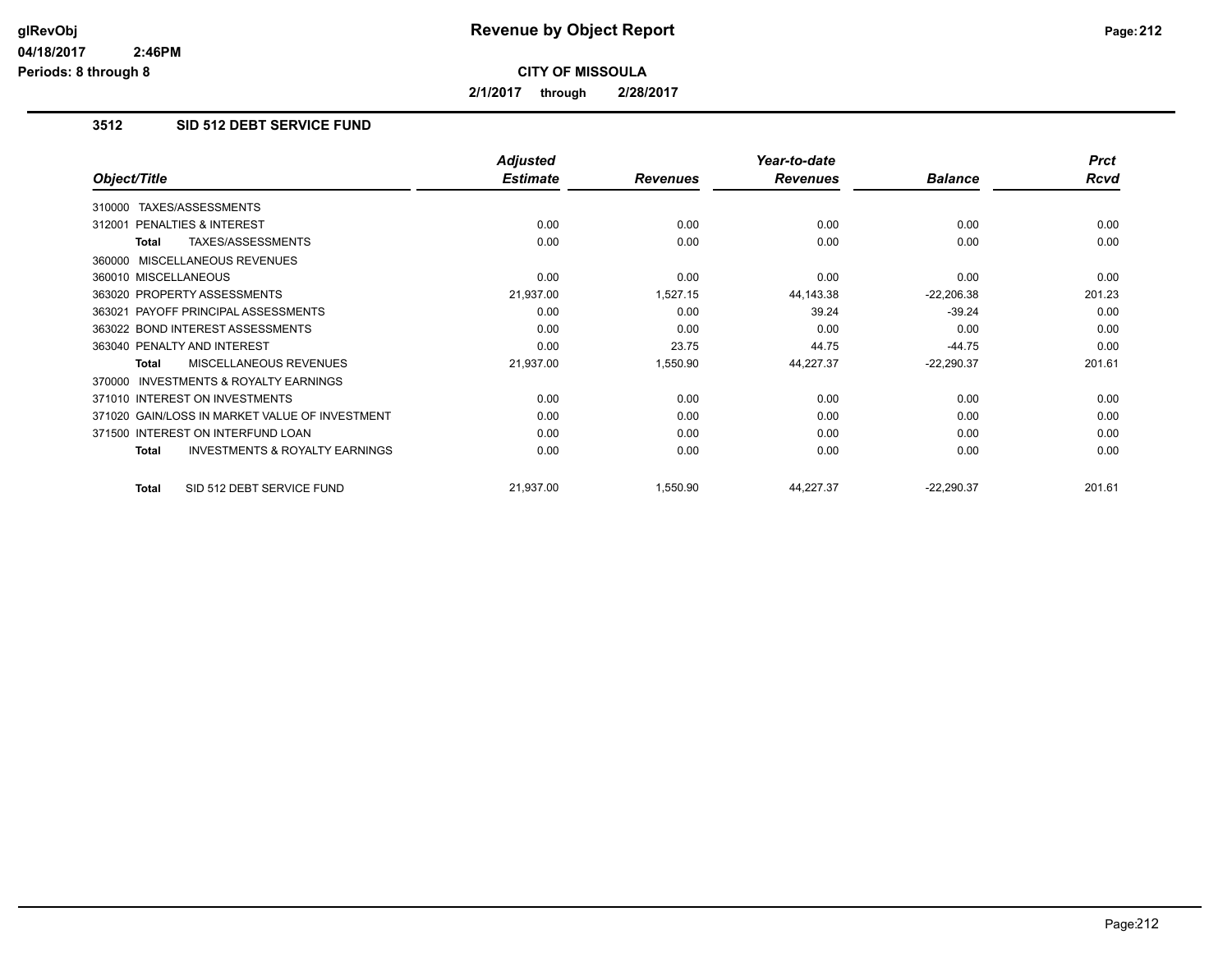**2/1/2017 through 2/28/2017**

**3513 SID 513 DEBT SERVICE FUND**

**3513 SID 513 DEBT SERVICE FUND**

|                                                     | <b>Adjusted</b> |                 | Year-to-date    |                | <b>Prct</b> |
|-----------------------------------------------------|-----------------|-----------------|-----------------|----------------|-------------|
| Object/Title                                        | <b>Estimate</b> | <b>Revenues</b> | <b>Revenues</b> | <b>Balance</b> | <b>Rcvd</b> |
| TAXES/ASSESSMENTS<br>310000                         |                 |                 |                 |                |             |
| PENALTIES & INTEREST<br>312001                      | 0.00            | 0.00            | 0.00            | 0.00           | 0.00        |
| TAXES/ASSESSMENTS<br><b>Total</b>                   | 0.00            | 0.00            | 0.00            | 0.00           | 0.00        |
| 360000 MISCELLANEOUS REVENUES                       |                 |                 |                 |                |             |
| 360010 MISCELLANEOUS                                | 0.00            | 0.00            | 0.00            | 0.00           | 0.00        |
| 363020 PROPERTY ASSESSMENTS                         | 0.00            | 0.00            | 0.00            | 0.00           | 0.00        |
| 363021 PAYOFF PRINCIPAL ASSESSMENTS                 | 0.00            | 0.00            | 0.00            | 0.00           | 0.00        |
| 363022 BOND INTEREST ASSESSMENTS                    | 0.00            | 0.00            | 0.00            | 0.00           | 0.00        |
| 363040 PENALTY AND INTEREST                         | 0.00            | 0.00            | 0.00            | 0.00           | 0.00        |
| MISCELLANEOUS REVENUES<br>Total                     | 0.00            | 0.00            | 0.00            | 0.00           | 0.00        |
| <b>INVESTMENTS &amp; ROYALTY EARNINGS</b><br>370000 |                 |                 |                 |                |             |
| 371010 INTEREST ON INVESTMENTS                      | 0.00            | 0.00            | 0.00            | 0.00           | 0.00        |
| 371020 GAIN/LOSS IN MARKET VALUE OF INVESTMENTS     | 0.00            | 0.00            | 0.00            | 0.00           | 0.00        |
| <b>INVESTMENTS &amp; ROYALTY EARNINGS</b><br>Total  | 0.00            | 0.00            | 0.00            | 0.00           | 0.00        |
| OTHER FINANCING SOURCES<br>380000                   |                 |                 |                 |                |             |
| 381009 TRANSFERS IN                                 | 0.00            | 0.00            | 0.00            | 0.00           | 0.00        |
| OTHER FINANCING SOURCES<br>Total                    | 0.00            | 0.00            | 0.00            | 0.00           | 0.00        |
| SID 513 DEBT SERVICE FUND<br><b>Total</b>           | 0.00            | 0.00            | 0.00            | 0.00           | 0.00        |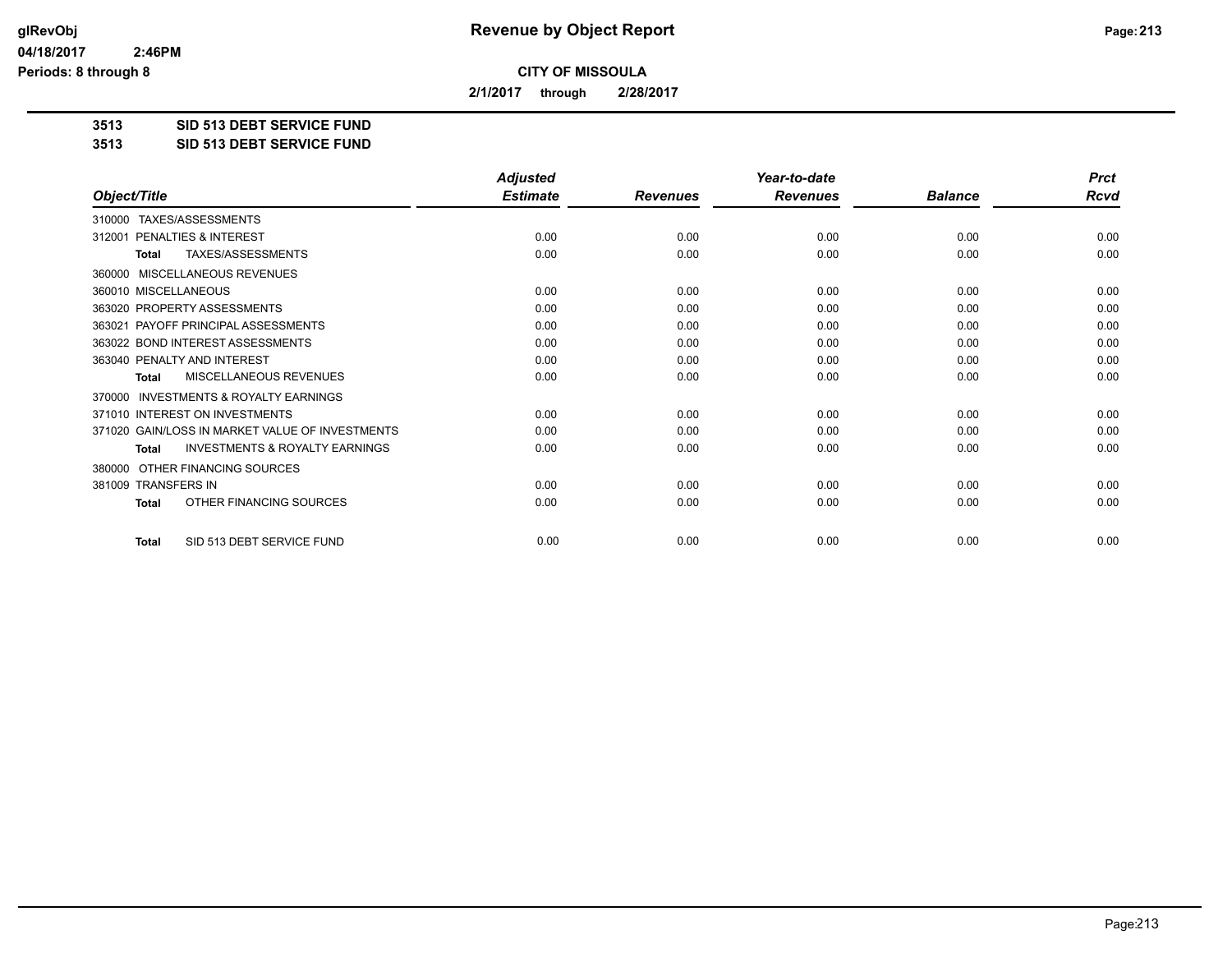**2/1/2017 through 2/28/2017**

# **3513 SID 513 DEBT SERVICE FUND**

|                                                           | <b>Adjusted</b> |                 | Year-to-date    |                | <b>Prct</b> |
|-----------------------------------------------------------|-----------------|-----------------|-----------------|----------------|-------------|
| Object/Title                                              | <b>Estimate</b> | <b>Revenues</b> | <b>Revenues</b> | <b>Balance</b> | Rcvd        |
| 310000 TAXES/ASSESSMENTS                                  |                 |                 |                 |                |             |
| 312001 PENALTIES & INTEREST                               | 0.00            | 0.00            | 0.00            | 0.00           | 0.00        |
| TAXES/ASSESSMENTS<br>Total                                | 0.00            | 0.00            | 0.00            | 0.00           | 0.00        |
| 360000 MISCELLANEOUS REVENUES                             |                 |                 |                 |                |             |
| 360010 MISCELLANEOUS                                      | 0.00            | 0.00            | 0.00            | 0.00           | 0.00        |
| 363020 PROPERTY ASSESSMENTS                               | 0.00            | 0.00            | 0.00            | 0.00           | 0.00        |
| 363021 PAYOFF PRINCIPAL ASSESSMENTS                       | 0.00            | 0.00            | 0.00            | 0.00           | 0.00        |
| 363022 BOND INTEREST ASSESSMENTS                          | 0.00            | 0.00            | 0.00            | 0.00           | 0.00        |
| 363040 PENALTY AND INTEREST                               | 0.00            | 0.00            | 0.00            | 0.00           | 0.00        |
| MISCELLANEOUS REVENUES<br>Total                           | 0.00            | 0.00            | 0.00            | 0.00           | 0.00        |
| <b>INVESTMENTS &amp; ROYALTY EARNINGS</b><br>370000       |                 |                 |                 |                |             |
| 371010 INTEREST ON INVESTMENTS                            | 0.00            | 0.00            | 0.00            | 0.00           | 0.00        |
| 371020 GAIN/LOSS IN MARKET VALUE OF INVESTMENT            | 0.00            | 0.00            | 0.00            | 0.00           | 0.00        |
| <b>INVESTMENTS &amp; ROYALTY EARNINGS</b><br><b>Total</b> | 0.00            | 0.00            | 0.00            | 0.00           | 0.00        |
| OTHER FINANCING SOURCES<br>380000                         |                 |                 |                 |                |             |
| 381009 TRANSFERS IN                                       | 0.00            | 0.00            | 0.00            | 0.00           | 0.00        |
| OTHER FINANCING SOURCES<br>Total                          | 0.00            | 0.00            | 0.00            | 0.00           | 0.00        |
| SID 513 DEBT SERVICE FUND<br><b>Total</b>                 | 0.00            | 0.00            | 0.00            | 0.00           | 0.00        |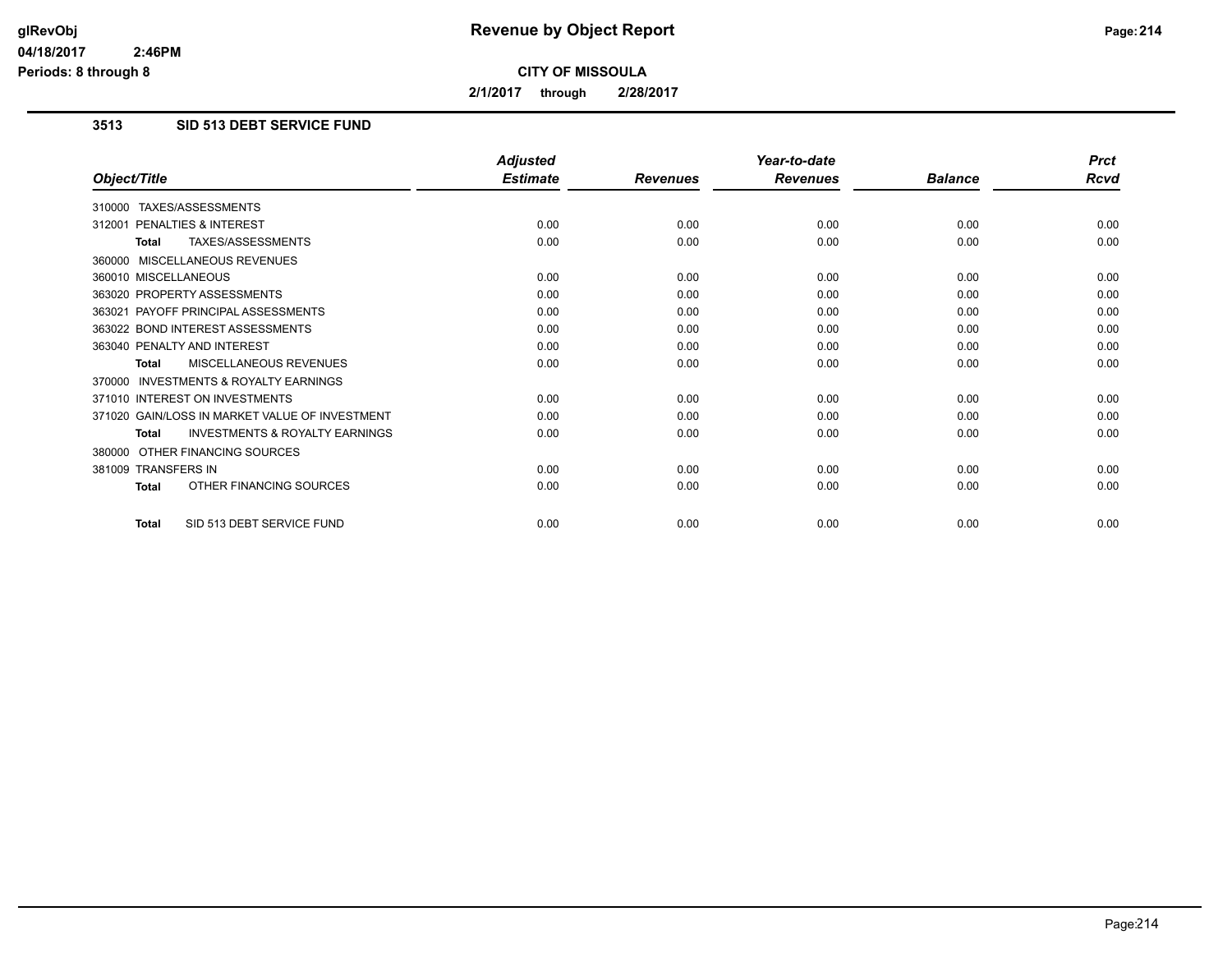**2/1/2017 through 2/28/2017**

**3514 SID 514 DEBT SERVICE FUND**

**3514 SID 514 DEBT SERVICE FUND**

|                                                     | <b>Adjusted</b> |                 | Year-to-date    |                |      |  |
|-----------------------------------------------------|-----------------|-----------------|-----------------|----------------|------|--|
| Object/Title                                        | <b>Estimate</b> | <b>Revenues</b> | <b>Revenues</b> | <b>Balance</b> | Rcvd |  |
| 310000 TAXES/ASSESSMENTS                            |                 |                 |                 |                |      |  |
| PENALTIES & INTEREST<br>312001                      | 0.00            | 0.00            | 0.00            | 0.00           | 0.00 |  |
| TAXES/ASSESSMENTS<br><b>Total</b>                   | 0.00            | 0.00            | 0.00            | 0.00           | 0.00 |  |
| 360000 MISCELLANEOUS REVENUES                       |                 |                 |                 |                |      |  |
| 360010 MISCELLANEOUS                                | 0.00            | 0.00            | 0.00            | 0.00           | 0.00 |  |
| 363020 PROPERTY ASSESSMENTS                         | 0.00            | 0.00            | 0.00            | 0.00           | 0.00 |  |
| 363021 PAYOFF PRINCIPAL ASSESSMENTS                 | 0.00            | 0.00            | 0.00            | 0.00           | 0.00 |  |
| 363022 BOND INTEREST ASSESSMENTS                    | 0.00            | 0.00            | 0.00            | 0.00           | 0.00 |  |
| 363040 PENALTY AND INTEREST                         | 0.00            | 0.00            | 0.00            | 0.00           | 0.00 |  |
| MISCELLANEOUS REVENUES<br>Total                     | 0.00            | 0.00            | 0.00            | 0.00           | 0.00 |  |
| <b>INVESTMENTS &amp; ROYALTY EARNINGS</b><br>370000 |                 |                 |                 |                |      |  |
| 371010 INTEREST ON INVESTMENTS                      | 0.00            | 0.00            | 0.00            | 0.00           | 0.00 |  |
| 371020 GAIN/LOSS IN MARKET VALUE OF INVESTMENTS     | 0.00            | 0.00            | 0.00            | 0.00           | 0.00 |  |
| <b>INVESTMENTS &amp; ROYALTY EARNINGS</b><br>Total  | 0.00            | 0.00            | 0.00            | 0.00           | 0.00 |  |
| OTHER FINANCING SOURCES<br>380000                   |                 |                 |                 |                |      |  |
| 383042 TRANSFERS FROM OTHER FUNDS                   | 0.00            | 0.00            | 0.00            | 0.00           | 0.00 |  |
| OTHER FINANCING SOURCES<br><b>Total</b>             | 0.00            | 0.00            | 0.00            | 0.00           | 0.00 |  |
| SID 514 DEBT SERVICE FUND<br><b>Total</b>           | 0.00            | 0.00            | 0.00            | 0.00           | 0.00 |  |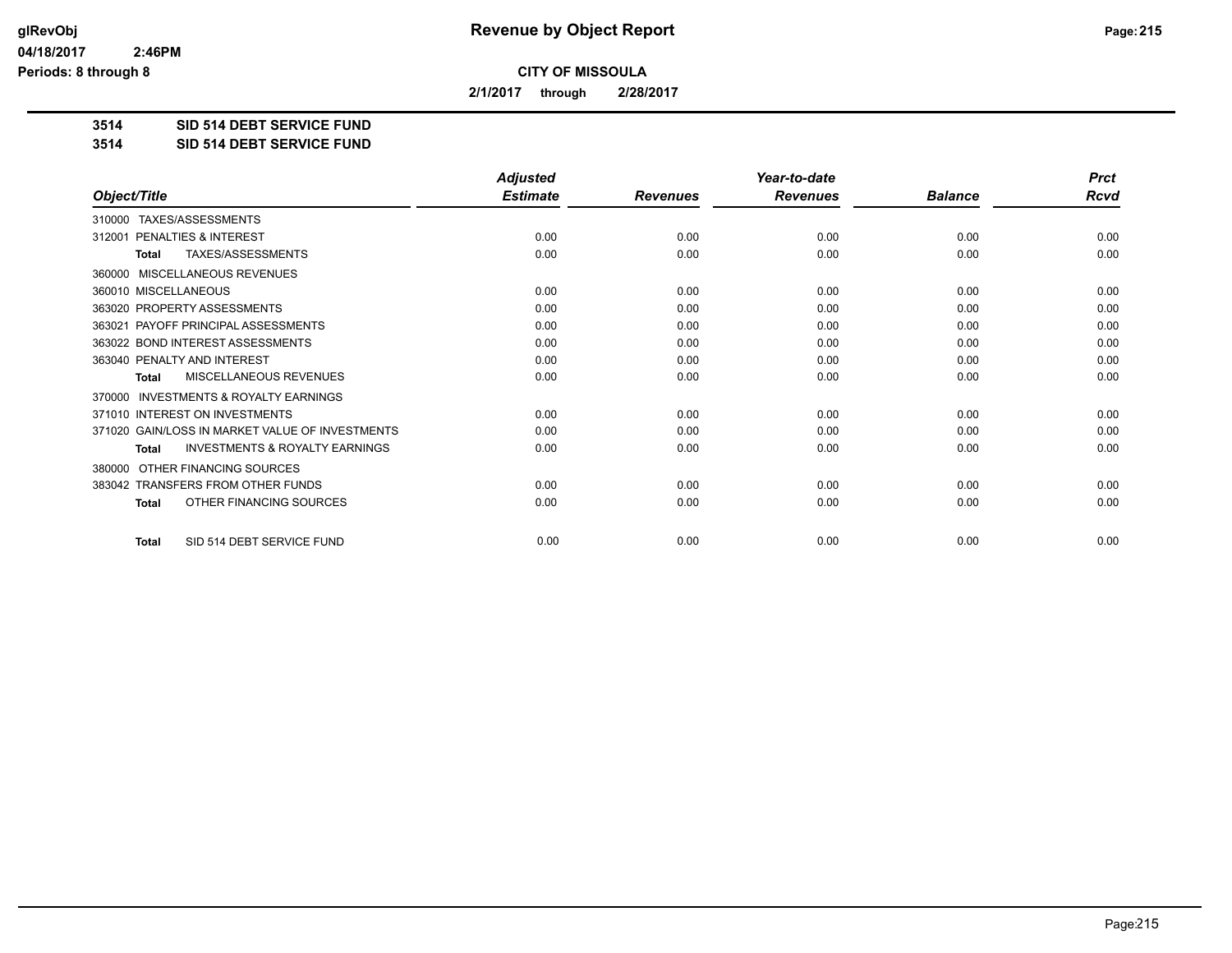**2/1/2017 through 2/28/2017**

# **3514 SID 514 DEBT SERVICE FUND**

|                                                           | <b>Adjusted</b> |                 | Year-to-date    |                | <b>Prct</b> |
|-----------------------------------------------------------|-----------------|-----------------|-----------------|----------------|-------------|
| Object/Title                                              | <b>Estimate</b> | <b>Revenues</b> | <b>Revenues</b> | <b>Balance</b> | Rcvd        |
| 310000 TAXES/ASSESSMENTS                                  |                 |                 |                 |                |             |
| 312001 PENALTIES & INTEREST                               | 0.00            | 0.00            | 0.00            | 0.00           | 0.00        |
| TAXES/ASSESSMENTS<br><b>Total</b>                         | 0.00            | 0.00            | 0.00            | 0.00           | 0.00        |
| 360000 MISCELLANEOUS REVENUES                             |                 |                 |                 |                |             |
| 360010 MISCELLANEOUS                                      | 0.00            | 0.00            | 0.00            | 0.00           | 0.00        |
| 363020 PROPERTY ASSESSMENTS                               | 0.00            | 0.00            | 0.00            | 0.00           | 0.00        |
| 363021 PAYOFF PRINCIPAL ASSESSMENTS                       | 0.00            | 0.00            | 0.00            | 0.00           | 0.00        |
| 363022 BOND INTEREST ASSESSMENTS                          | 0.00            | 0.00            | 0.00            | 0.00           | 0.00        |
| 363040 PENALTY AND INTEREST                               | 0.00            | 0.00            | 0.00            | 0.00           | 0.00        |
| MISCELLANEOUS REVENUES<br><b>Total</b>                    | 0.00            | 0.00            | 0.00            | 0.00           | 0.00        |
| <b>INVESTMENTS &amp; ROYALTY EARNINGS</b><br>370000       |                 |                 |                 |                |             |
| 371010 INTEREST ON INVESTMENTS                            | 0.00            | 0.00            | 0.00            | 0.00           | 0.00        |
| 371020 GAIN/LOSS IN MARKET VALUE OF INVESTMENT            | 0.00            | 0.00            | 0.00            | 0.00           | 0.00        |
| <b>INVESTMENTS &amp; ROYALTY EARNINGS</b><br><b>Total</b> | 0.00            | 0.00            | 0.00            | 0.00           | 0.00        |
| OTHER FINANCING SOURCES<br>380000                         |                 |                 |                 |                |             |
| 383042 TRANSFERS FROM OTHER FUNDS                         | 0.00            | 0.00            | 0.00            | 0.00           | 0.00        |
| OTHER FINANCING SOURCES<br><b>Total</b>                   | 0.00            | 0.00            | 0.00            | 0.00           | 0.00        |
| SID 514 DEBT SERVICE FUND<br><b>Total</b>                 | 0.00            | 0.00            | 0.00            | 0.00           | 0.00        |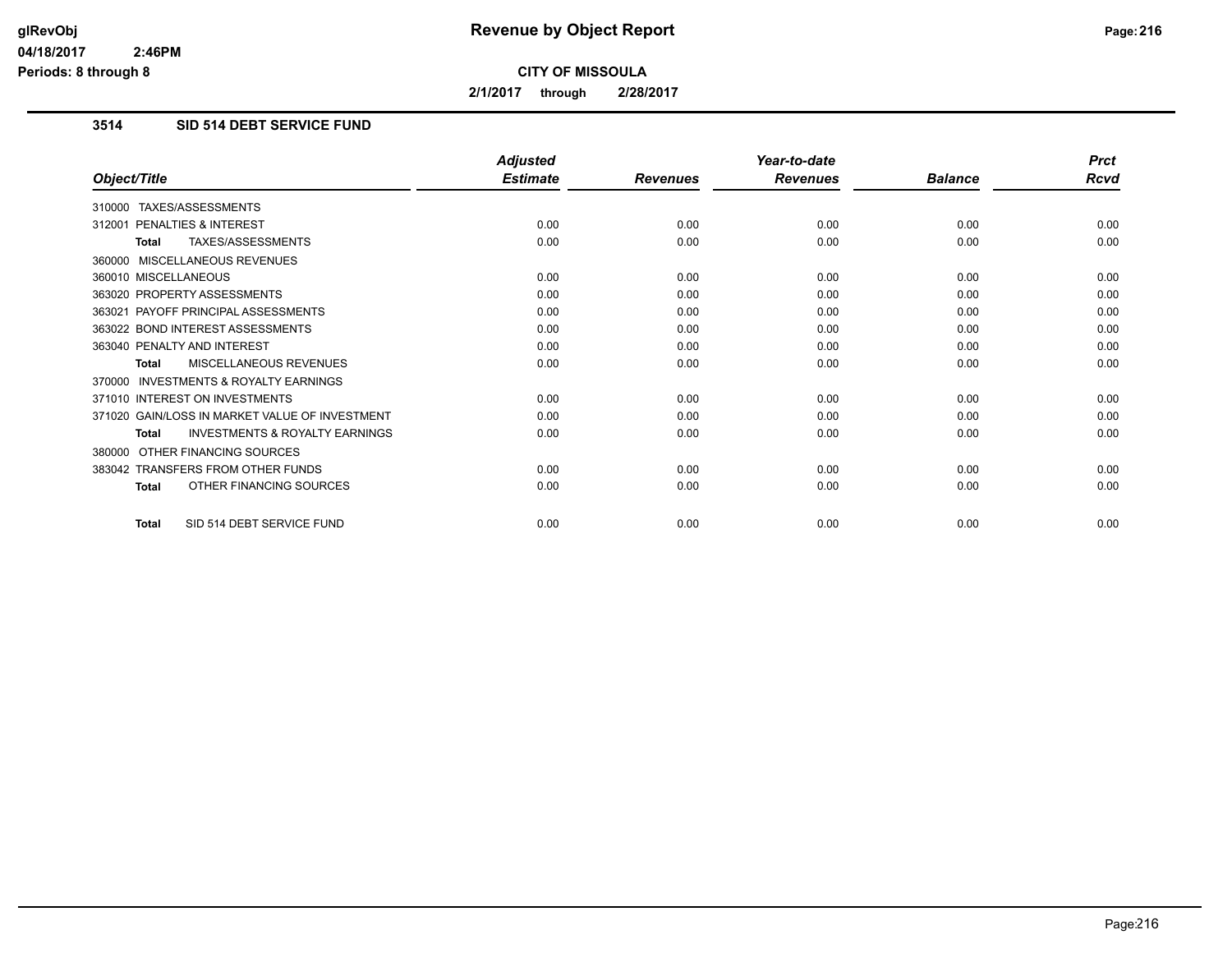**2/1/2017 through 2/28/2017**

**3515 SID 515 DEBT SERVICE FUND**

**3515 SID 515 DEBT SERVICE FUND**

|                                                           | <b>Adjusted</b> |                 | Year-to-date    |                | <b>Prct</b> |
|-----------------------------------------------------------|-----------------|-----------------|-----------------|----------------|-------------|
| Object/Title                                              | <b>Estimate</b> | <b>Revenues</b> | <b>Revenues</b> | <b>Balance</b> | Rcvd        |
| TAXES/ASSESSMENTS<br>310000                               |                 |                 |                 |                |             |
| <b>PENALTIES &amp; INTEREST</b><br>312001                 | 0.00            | 0.00            | 0.00            | 0.00           | 0.00        |
| TAXES/ASSESSMENTS<br><b>Total</b>                         | 0.00            | 0.00            | 0.00            | 0.00           | 0.00        |
| 360000 MISCELLANEOUS REVENUES                             |                 |                 |                 |                |             |
| 363020 PROPERTY ASSESSMENTS                               | 0.00            | 0.00            | 0.00            | 0.00           | 0.00        |
| 363021 PAYOFF PRINCIPAL ASSESSMENTS                       | 0.00            | 0.00            | 0.00            | 0.00           | 0.00        |
| 363022 BOND INTEREST ASSESSMENTS                          | 0.00            | 0.00            | 0.00            | 0.00           | 0.00        |
| 363040 PENALTY AND INTEREST                               | 0.00            | 0.00            | 0.00            | 0.00           | 0.00        |
| MISCELLANEOUS REVENUES<br><b>Total</b>                    | 0.00            | 0.00            | 0.00            | 0.00           | 0.00        |
| <b>INVESTMENTS &amp; ROYALTY EARNINGS</b><br>370000       |                 |                 |                 |                |             |
| 371010 INTEREST ON INVESTMENTS                            | 0.00            | 0.00            | 0.00            | 0.00           | 0.00        |
| 371020 GAIN/LOSS IN MARKET VALUE OF INVESTMENTS           | 0.00            | 0.00            | 0.00            | 0.00           | 0.00        |
| <b>INVESTMENTS &amp; ROYALTY EARNINGS</b><br><b>Total</b> | 0.00            | 0.00            | 0.00            | 0.00           | 0.00        |
| OTHER FINANCING SOURCES<br>380000                         |                 |                 |                 |                |             |
| 383042 TRANSFERS FROM OTHER FUNDS                         | 0.00            | 0.00            | 0.00            | 0.00           | 0.00        |
| OTHER FINANCING SOURCES<br><b>Total</b>                   | 0.00            | 0.00            | 0.00            | 0.00           | 0.00        |
|                                                           |                 |                 |                 |                | 0.00        |
| SID 515 DEBT SERVICE FUND<br><b>Total</b>                 | 0.00            | 0.00            | 0.00            | 0.00           |             |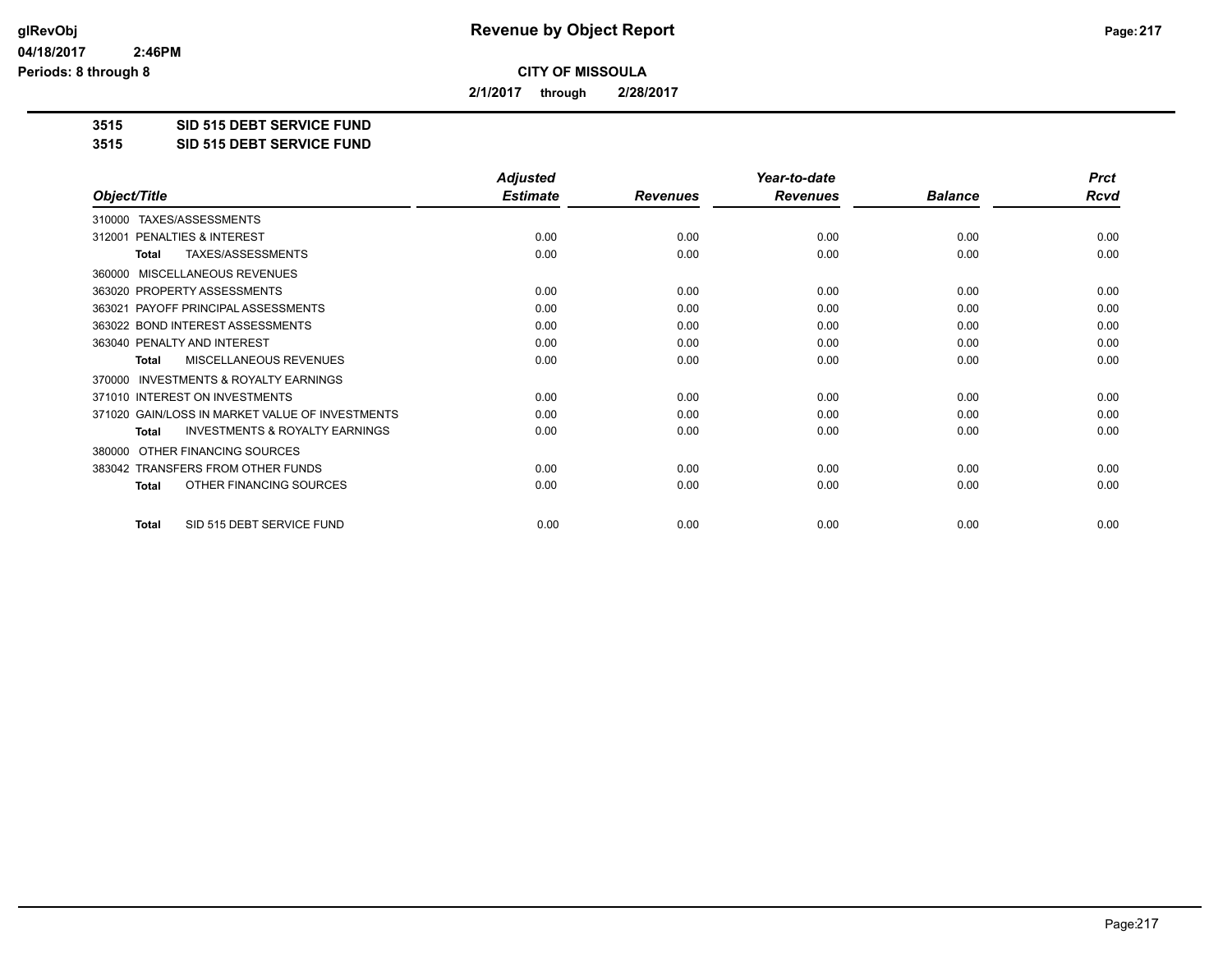**2/1/2017 through 2/28/2017**

#### **3515 SID 515 DEBT SERVICE FUND**

|                                                           | <b>Adjusted</b> |                 | Year-to-date    |                | <b>Prct</b> |
|-----------------------------------------------------------|-----------------|-----------------|-----------------|----------------|-------------|
| Object/Title                                              | <b>Estimate</b> | <b>Revenues</b> | <b>Revenues</b> | <b>Balance</b> | <b>Rcvd</b> |
| TAXES/ASSESSMENTS<br>310000                               |                 |                 |                 |                |             |
| 312001 PENALTIES & INTEREST                               | 0.00            | 0.00            | 0.00            | 0.00           | 0.00        |
| TAXES/ASSESSMENTS<br><b>Total</b>                         | 0.00            | 0.00            | 0.00            | 0.00           | 0.00        |
| <b>MISCELLANEOUS REVENUES</b><br>360000                   |                 |                 |                 |                |             |
| 363020 PROPERTY ASSESSMENTS                               | 0.00            | 0.00            | 0.00            | 0.00           | 0.00        |
| 363021 PAYOFF PRINCIPAL ASSESSMENTS                       | 0.00            | 0.00            | 0.00            | 0.00           | 0.00        |
| 363022 BOND INTEREST ASSESSMENTS                          | 0.00            | 0.00            | 0.00            | 0.00           | 0.00        |
| 363040 PENALTY AND INTEREST                               | 0.00            | 0.00            | 0.00            | 0.00           | 0.00        |
| <b>MISCELLANEOUS REVENUES</b><br>Total                    | 0.00            | 0.00            | 0.00            | 0.00           | 0.00        |
| <b>INVESTMENTS &amp; ROYALTY EARNINGS</b><br>370000       |                 |                 |                 |                |             |
| 371010 INTEREST ON INVESTMENTS                            | 0.00            | 0.00            | 0.00            | 0.00           | 0.00        |
| 371020 GAIN/LOSS IN MARKET VALUE OF INVESTMENT            | 0.00            | 0.00            | 0.00            | 0.00           | 0.00        |
| <b>INVESTMENTS &amp; ROYALTY EARNINGS</b><br><b>Total</b> | 0.00            | 0.00            | 0.00            | 0.00           | 0.00        |
| OTHER FINANCING SOURCES<br>380000                         |                 |                 |                 |                |             |
| 383042 TRANSFERS FROM OTHER FUNDS                         | 0.00            | 0.00            | 0.00            | 0.00           | 0.00        |
| OTHER FINANCING SOURCES<br>Total                          | 0.00            | 0.00            | 0.00            | 0.00           | 0.00        |
| SID 515 DEBT SERVICE FUND<br><b>Total</b>                 | 0.00            | 0.00            | 0.00            | 0.00           | 0.00        |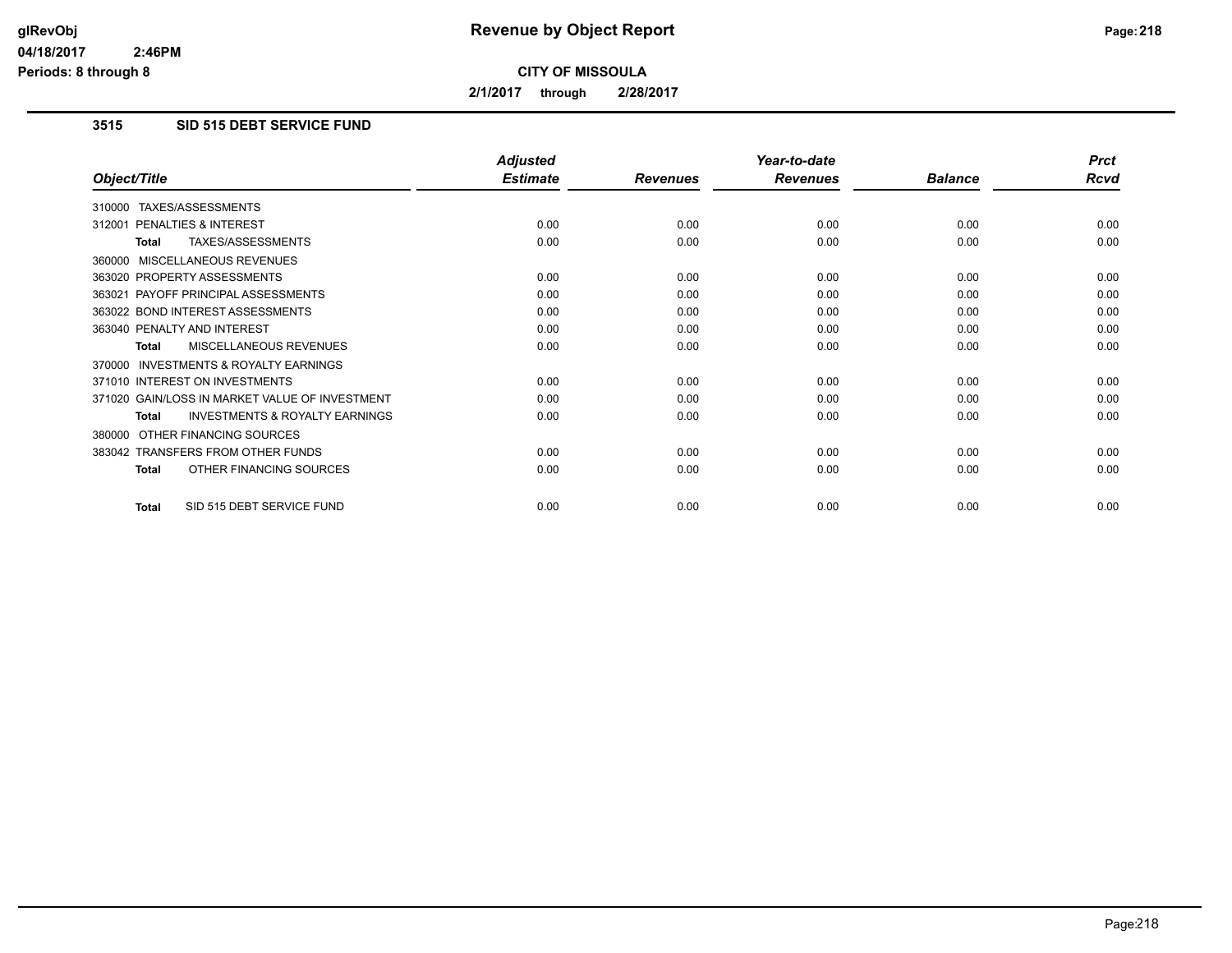**2/1/2017 through 2/28/2017**

**3517 SID 517 DEBT SERVICE FUND**

**3517 SID 517 DEBT SERVICE FUND**

|                                                    | <b>Adjusted</b> |                 | Year-to-date    |                |      |  |
|----------------------------------------------------|-----------------|-----------------|-----------------|----------------|------|--|
| Object/Title                                       | <b>Estimate</b> | <b>Revenues</b> | <b>Revenues</b> | <b>Balance</b> | Rcvd |  |
| 310000 TAXES/ASSESSMENTS                           |                 |                 |                 |                |      |  |
| PENALTIES & INTEREST<br>312001                     | 0.00            | 0.00            | 0.00            | 0.00           | 0.00 |  |
| TAXES/ASSESSMENTS<br>Total                         | 0.00            | 0.00            | 0.00            | 0.00           | 0.00 |  |
| 360000 MISCELLANEOUS REVENUES                      |                 |                 |                 |                |      |  |
| 360010 MISCELLANEOUS                               | 0.00            | 0.00            | 0.00            | 0.00           | 0.00 |  |
| 363020 PROPERTY ASSESSMENTS                        | 0.00            | 0.00            | 0.00            | 0.00           | 0.00 |  |
| 363021 PAYOFF PRINCIPAL ASSESSMENTS                | 0.00            | 0.00            | 0.00            | 0.00           | 0.00 |  |
| 363022 BOND INTEREST ASSESSMENTS                   | 0.00            | 0.00            | 0.00            | 0.00           | 0.00 |  |
| 363040 PENALTY AND INTEREST                        | 0.00            | 0.00            | 0.00            | 0.00           | 0.00 |  |
| MISCELLANEOUS REVENUES<br>Total                    | 0.00            | 0.00            | 0.00            | 0.00           | 0.00 |  |
| 370000 INVESTMENTS & ROYALTY EARNINGS              |                 |                 |                 |                |      |  |
| 371010 INTEREST ON INVESTMENTS                     | 0.00            | 0.00            | 0.00            | 0.00           | 0.00 |  |
| 371020 GAIN/LOSS IN MARKET VALUE OF INVESTMENTS    | 0.00            | 0.00            | 0.00            | 0.00           | 0.00 |  |
| <b>INVESTMENTS &amp; ROYALTY EARNINGS</b><br>Total | 0.00            | 0.00            | 0.00            | 0.00           | 0.00 |  |
| 380000 OTHER FINANCING SOURCES                     |                 |                 |                 |                |      |  |
| 381009 TRANSFERS IN                                | 0.00            | 0.00            | 0.00            | 0.00           | 0.00 |  |
| OTHER FINANCING SOURCES<br><b>Total</b>            | 0.00            | 0.00            | 0.00            | 0.00           | 0.00 |  |
| SID 517 DEBT SERVICE FUND<br><b>Total</b>          | 0.00            | 0.00            | 0.00            | 0.00           | 0.00 |  |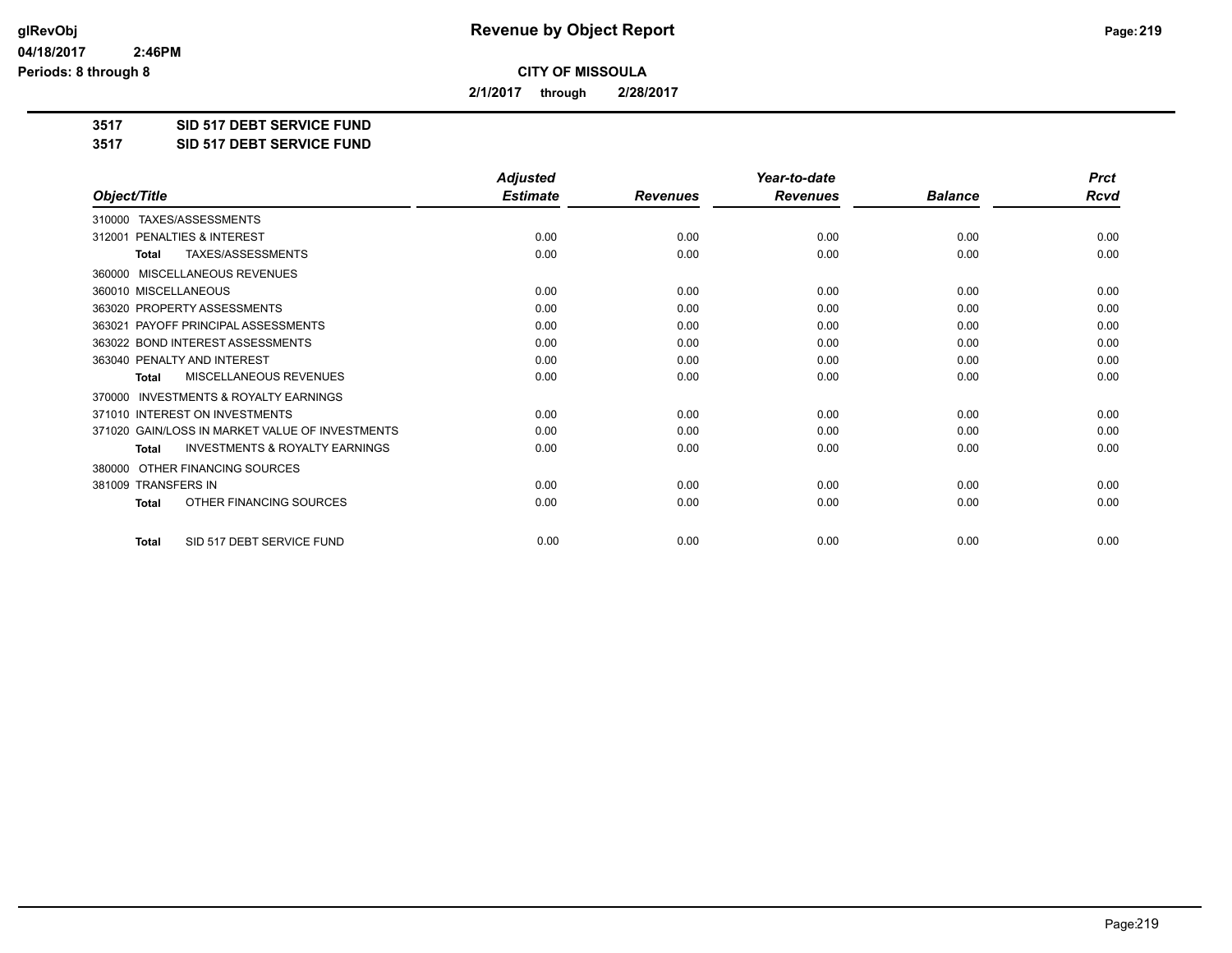**2/1/2017 through 2/28/2017**

#### **3517 SID 517 DEBT SERVICE FUND**

|                                                           | <b>Adjusted</b> |                 | Year-to-date    |                | <b>Prct</b> |
|-----------------------------------------------------------|-----------------|-----------------|-----------------|----------------|-------------|
| Object/Title                                              | <b>Estimate</b> | <b>Revenues</b> | <b>Revenues</b> | <b>Balance</b> | Rcvd        |
| 310000 TAXES/ASSESSMENTS                                  |                 |                 |                 |                |             |
| PENALTIES & INTEREST<br>312001                            | 0.00            | 0.00            | 0.00            | 0.00           | 0.00        |
| TAXES/ASSESSMENTS<br><b>Total</b>                         | 0.00            | 0.00            | 0.00            | 0.00           | 0.00        |
| 360000 MISCELLANEOUS REVENUES                             |                 |                 |                 |                |             |
| 360010 MISCELLANEOUS                                      | 0.00            | 0.00            | 0.00            | 0.00           | 0.00        |
| 363020 PROPERTY ASSESSMENTS                               | 0.00            | 0.00            | 0.00            | 0.00           | 0.00        |
| 363021 PAYOFF PRINCIPAL ASSESSMENTS                       | 0.00            | 0.00            | 0.00            | 0.00           | 0.00        |
| 363022 BOND INTEREST ASSESSMENTS                          | 0.00            | 0.00            | 0.00            | 0.00           | 0.00        |
| 363040 PENALTY AND INTEREST                               | 0.00            | 0.00            | 0.00            | 0.00           | 0.00        |
| MISCELLANEOUS REVENUES<br><b>Total</b>                    | 0.00            | 0.00            | 0.00            | 0.00           | 0.00        |
| 370000 INVESTMENTS & ROYALTY EARNINGS                     |                 |                 |                 |                |             |
| 371010 INTEREST ON INVESTMENTS                            | 0.00            | 0.00            | 0.00            | 0.00           | 0.00        |
| 371020 GAIN/LOSS IN MARKET VALUE OF INVESTMENT            | 0.00            | 0.00            | 0.00            | 0.00           | 0.00        |
| <b>INVESTMENTS &amp; ROYALTY EARNINGS</b><br><b>Total</b> | 0.00            | 0.00            | 0.00            | 0.00           | 0.00        |
| 380000 OTHER FINANCING SOURCES                            |                 |                 |                 |                |             |
| 381009 TRANSFERS IN                                       | 0.00            | 0.00            | 0.00            | 0.00           | 0.00        |
| OTHER FINANCING SOURCES<br><b>Total</b>                   | 0.00            | 0.00            | 0.00            | 0.00           | 0.00        |
| SID 517 DEBT SERVICE FUND<br><b>Total</b>                 | 0.00            | 0.00            | 0.00            | 0.00           | 0.00        |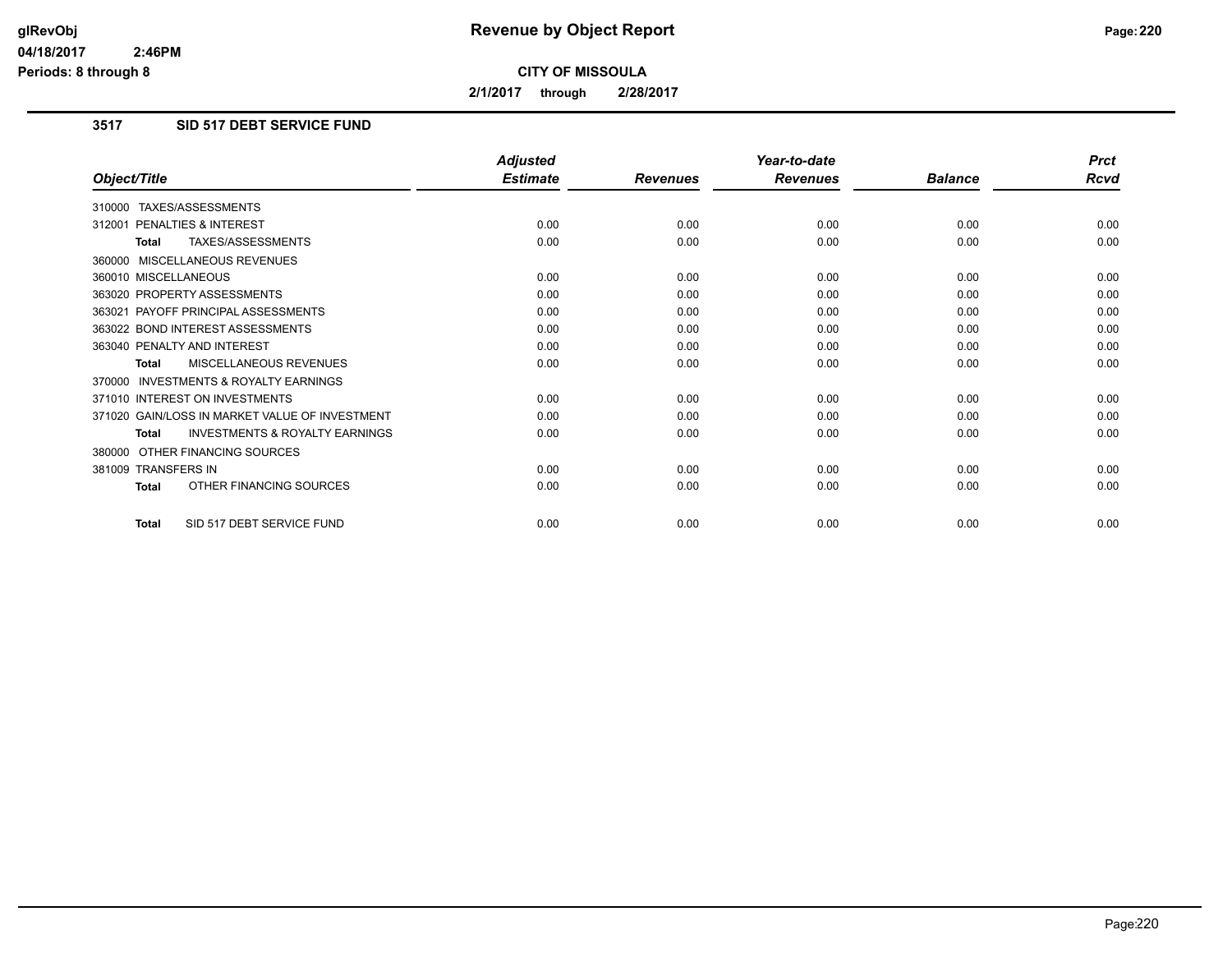**2/1/2017 through 2/28/2017**

**3518 SID 518 DEBT SERVICE FUND**

**3518 SID 518 DEBT SERVICE FUND**

|                                                    | <b>Adjusted</b> |                 | Year-to-date    |                | <b>Prct</b> |
|----------------------------------------------------|-----------------|-----------------|-----------------|----------------|-------------|
| Object/Title                                       | <b>Estimate</b> | <b>Revenues</b> | <b>Revenues</b> | <b>Balance</b> | Rcvd        |
| 310000 TAXES/ASSESSMENTS                           |                 |                 |                 |                |             |
| PENALTIES & INTEREST<br>312001                     | 0.00            | 0.00            | 0.00            | 0.00           | 0.00        |
| TAXES/ASSESSMENTS<br><b>Total</b>                  | 0.00            | 0.00            | 0.00            | 0.00           | 0.00        |
| 360000 MISCELLANEOUS REVENUES                      |                 |                 |                 |                |             |
| 363020 PROPERTY ASSESSMENTS                        | 0.00            | 0.00            | 0.00            | 0.00           | 0.00        |
| 363021 PAYOFF PRINCIPAL ASSESSMENTS                | 0.00            | 0.00            | 0.00            | 0.00           | 0.00        |
| 363022 BOND INTEREST ASSESSMENTS                   | 0.00            | 0.00            | 0.00            | 0.00           | 0.00        |
| 363040 PENALTY AND INTEREST                        | 0.00            | 0.00            | 0.00            | 0.00           | 0.00        |
| <b>MISCELLANEOUS REVENUES</b><br><b>Total</b>      | 0.00            | 0.00            | 0.00            | 0.00           | 0.00        |
| 370000 INVESTMENTS & ROYALTY EARNINGS              |                 |                 |                 |                |             |
| 371010 INTEREST ON INVESTMENTS                     | 0.00            | 0.00            | 0.00            | 0.00           | 0.00        |
| 371020 GAIN/LOSS IN MARKET VALUE OF INVESTMENTS    | 0.00            | 0.00            | 0.00            | 0.00           | 0.00        |
| <b>INVESTMENTS &amp; ROYALTY EARNINGS</b><br>Total | 0.00            | 0.00            | 0.00            | 0.00           | 0.00        |
| 380000 OTHER FINANCING SOURCES                     |                 |                 |                 |                |             |
| 381009 TRANSFERS IN                                | 0.00            | 0.00            | 0.00            | 0.00           | 0.00        |
| 383000 OPERATING TRANSFERS                         | 0.00            | 0.00            | 0.00            | 0.00           | 0.00        |
| OTHER FINANCING SOURCES<br><b>Total</b>            | 0.00            | 0.00            | 0.00            | 0.00           | 0.00        |
| SID 518 DEBT SERVICE FUND<br><b>Total</b>          | 0.00            | 0.00            | 0.00            | 0.00           | 0.00        |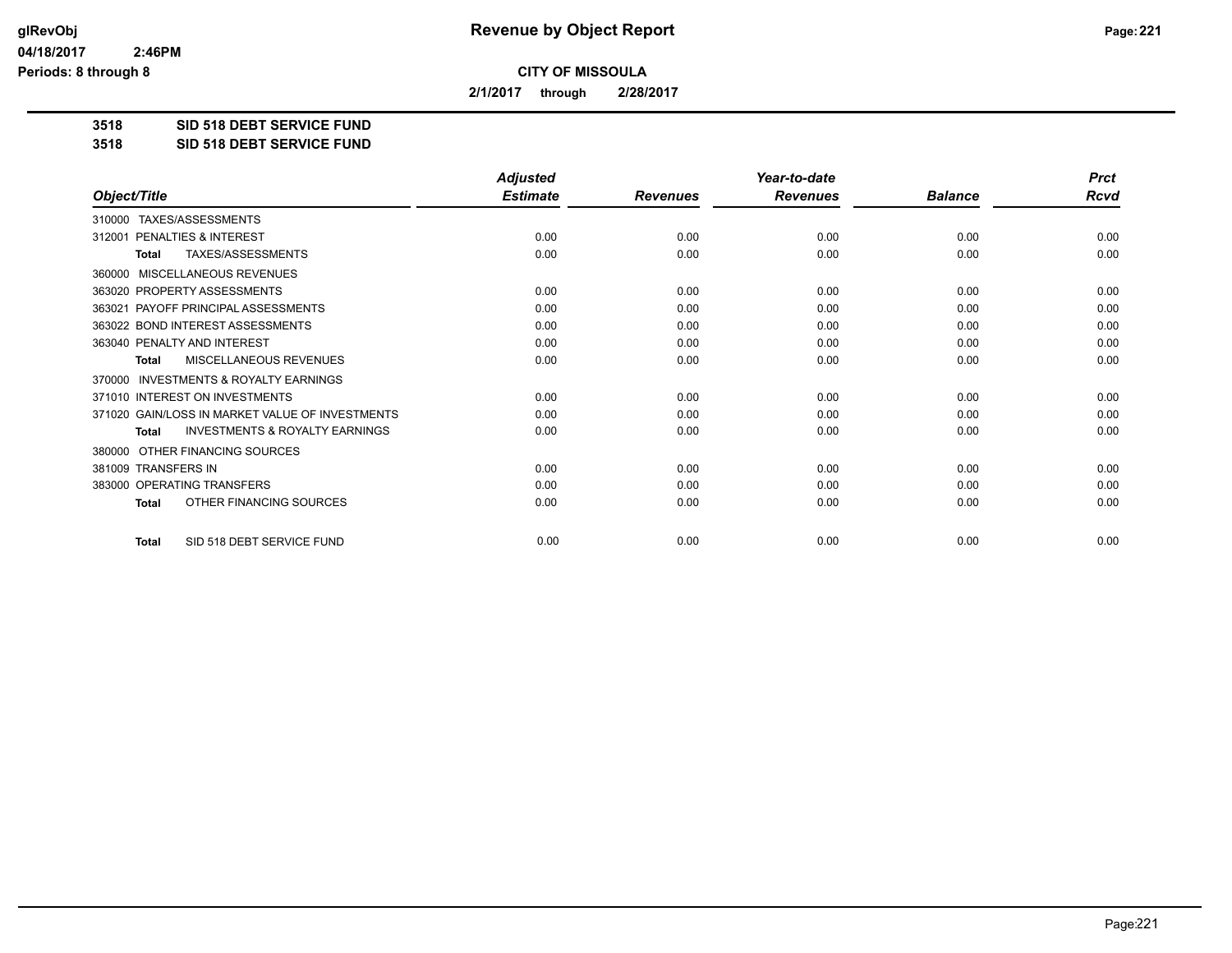**2/1/2017 through 2/28/2017**

#### **3518 SID 518 DEBT SERVICE FUND**

|                                                           | <b>Adjusted</b> |                 | Year-to-date    |                | <b>Prct</b> |
|-----------------------------------------------------------|-----------------|-----------------|-----------------|----------------|-------------|
| Object/Title                                              | <b>Estimate</b> | <b>Revenues</b> | <b>Revenues</b> | <b>Balance</b> | Rcvd        |
| 310000 TAXES/ASSESSMENTS                                  |                 |                 |                 |                |             |
| 312001 PENALTIES & INTEREST                               | 0.00            | 0.00            | 0.00            | 0.00           | 0.00        |
| TAXES/ASSESSMENTS<br><b>Total</b>                         | 0.00            | 0.00            | 0.00            | 0.00           | 0.00        |
| 360000 MISCELLANEOUS REVENUES                             |                 |                 |                 |                |             |
| 363020 PROPERTY ASSESSMENTS                               | 0.00            | 0.00            | 0.00            | 0.00           | 0.00        |
| 363021 PAYOFF PRINCIPAL ASSESSMENTS                       | 0.00            | 0.00            | 0.00            | 0.00           | 0.00        |
| 363022 BOND INTEREST ASSESSMENTS                          | 0.00            | 0.00            | 0.00            | 0.00           | 0.00        |
| 363040 PENALTY AND INTEREST                               | 0.00            | 0.00            | 0.00            | 0.00           | 0.00        |
| <b>MISCELLANEOUS REVENUES</b><br>Total                    | 0.00            | 0.00            | 0.00            | 0.00           | 0.00        |
| <b>INVESTMENTS &amp; ROYALTY EARNINGS</b><br>370000       |                 |                 |                 |                |             |
| 371010 INTEREST ON INVESTMENTS                            | 0.00            | 0.00            | 0.00            | 0.00           | 0.00        |
| 371020 GAIN/LOSS IN MARKET VALUE OF INVESTMENT            | 0.00            | 0.00            | 0.00            | 0.00           | 0.00        |
| <b>INVESTMENTS &amp; ROYALTY EARNINGS</b><br><b>Total</b> | 0.00            | 0.00            | 0.00            | 0.00           | 0.00        |
| 380000 OTHER FINANCING SOURCES                            |                 |                 |                 |                |             |
| 381009 TRANSFERS IN                                       | 0.00            | 0.00            | 0.00            | 0.00           | 0.00        |
| 383000 OPERATING TRANSFERS                                | 0.00            | 0.00            | 0.00            | 0.00           | 0.00        |
| OTHER FINANCING SOURCES<br>Total                          | 0.00            | 0.00            | 0.00            | 0.00           | 0.00        |
| SID 518 DEBT SERVICE FUND<br><b>Total</b>                 | 0.00            | 0.00            | 0.00            | 0.00           | 0.00        |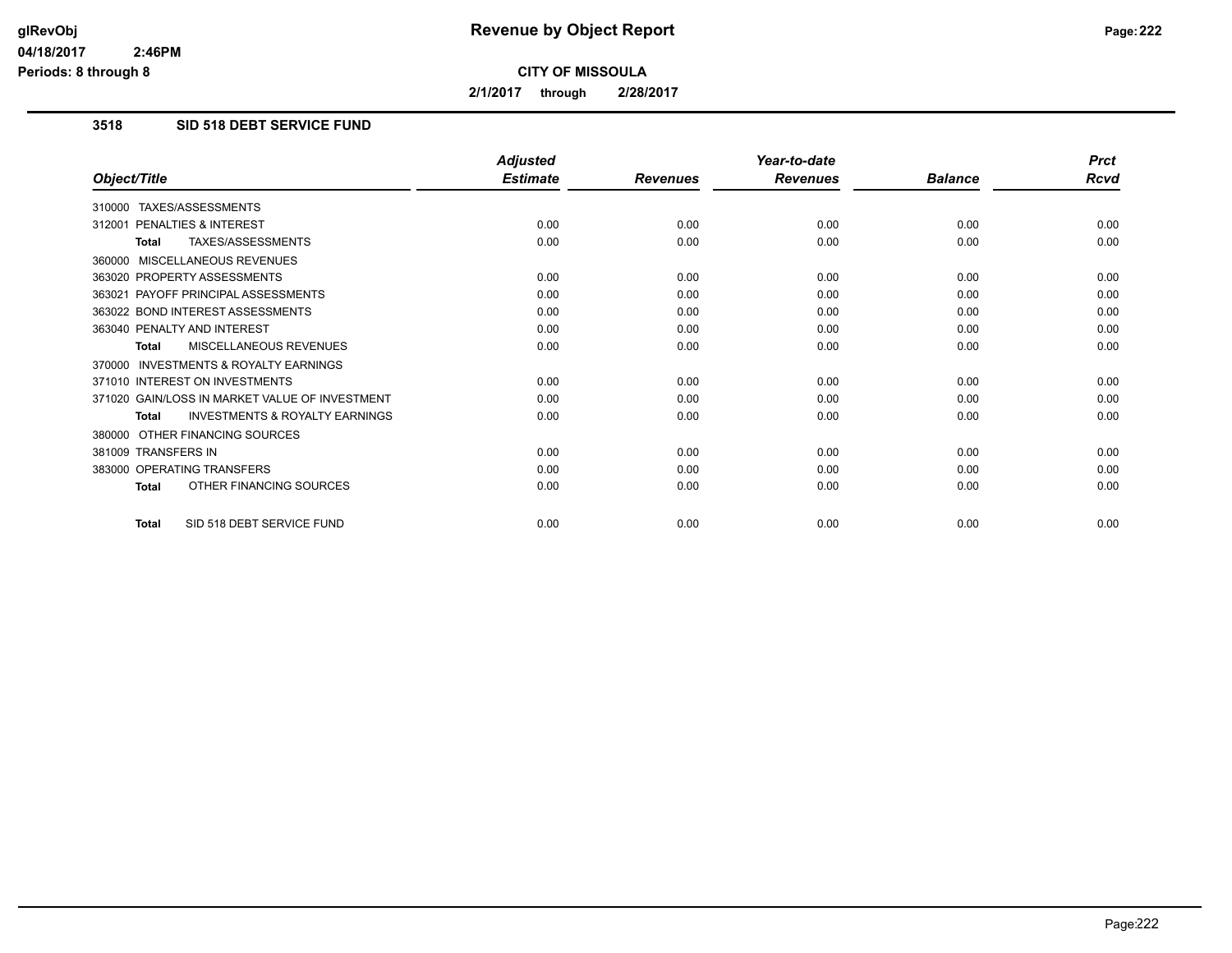**2/1/2017 through 2/28/2017**

**3519 SID 519 DEBT SERVICE FUND**

**3519 SID 519 DEBT SERVICE FUND**

|                                                           | <b>Adjusted</b> |                 | Year-to-date    |                | <b>Prct</b> |
|-----------------------------------------------------------|-----------------|-----------------|-----------------|----------------|-------------|
| Object/Title                                              | <b>Estimate</b> | <b>Revenues</b> | <b>Revenues</b> | <b>Balance</b> | <b>Rcvd</b> |
| TAXES/ASSESSMENTS<br>310000                               |                 |                 |                 |                |             |
| 312001 PENALTIES & INTEREST                               | 0.00            | 0.00            | 0.00            | 0.00           | 0.00        |
| TAXES/ASSESSMENTS<br><b>Total</b>                         | 0.00            | 0.00            | 0.00            | 0.00           | 0.00        |
| 360000 MISCELLANEOUS REVENUES                             |                 |                 |                 |                |             |
| 360010 MISCELLANEOUS                                      | 0.00            | 0.00            | 0.00            | 0.00           | 0.00        |
| 363020 PROPERTY ASSESSMENTS                               | 0.00            | 0.00            | 0.00            | 0.00           | 0.00        |
| 363021 PAYOFF PRINCIPAL ASSESSMENTS                       | 0.00            | 0.00            | 0.00            | 0.00           | 0.00        |
| 363022 BOND INTEREST ASSESSMENTS                          | 0.00            | 0.00            | 0.00            | 0.00           | 0.00        |
| 363040 PENALTY AND INTEREST                               | 0.00            | 0.00            | 0.00            | 0.00           | 0.00        |
| MISCELLANEOUS REVENUES<br>Total                           | 0.00            | 0.00            | 0.00            | 0.00           | 0.00        |
| <b>INVESTMENTS &amp; ROYALTY EARNINGS</b><br>370000       |                 |                 |                 |                |             |
| 371010 INTEREST ON INVESTMENTS                            | 0.00            | 0.00            | 0.00            | 0.00           | 0.00        |
| 371020 GAIN/LOSS IN MARKET VALUE OF INVESTMENTS           | 0.00            | 0.00            | 0.00            | 0.00           | 0.00        |
| <b>INVESTMENTS &amp; ROYALTY EARNINGS</b><br><b>Total</b> | 0.00            | 0.00            | 0.00            | 0.00           | 0.00        |
| OTHER FINANCING SOURCES<br>380000                         |                 |                 |                 |                |             |
| 381009 TRANSFERS IN                                       | 0.00            | 0.00            | 0.00            | 0.00           | 0.00        |
| OTHER FINANCING SOURCES<br><b>Total</b>                   | 0.00            | 0.00            | 0.00            | 0.00           | 0.00        |
| SID 519 DEBT SERVICE FUND<br>Total                        | 0.00            | 0.00            | 0.00            | 0.00           | 0.00        |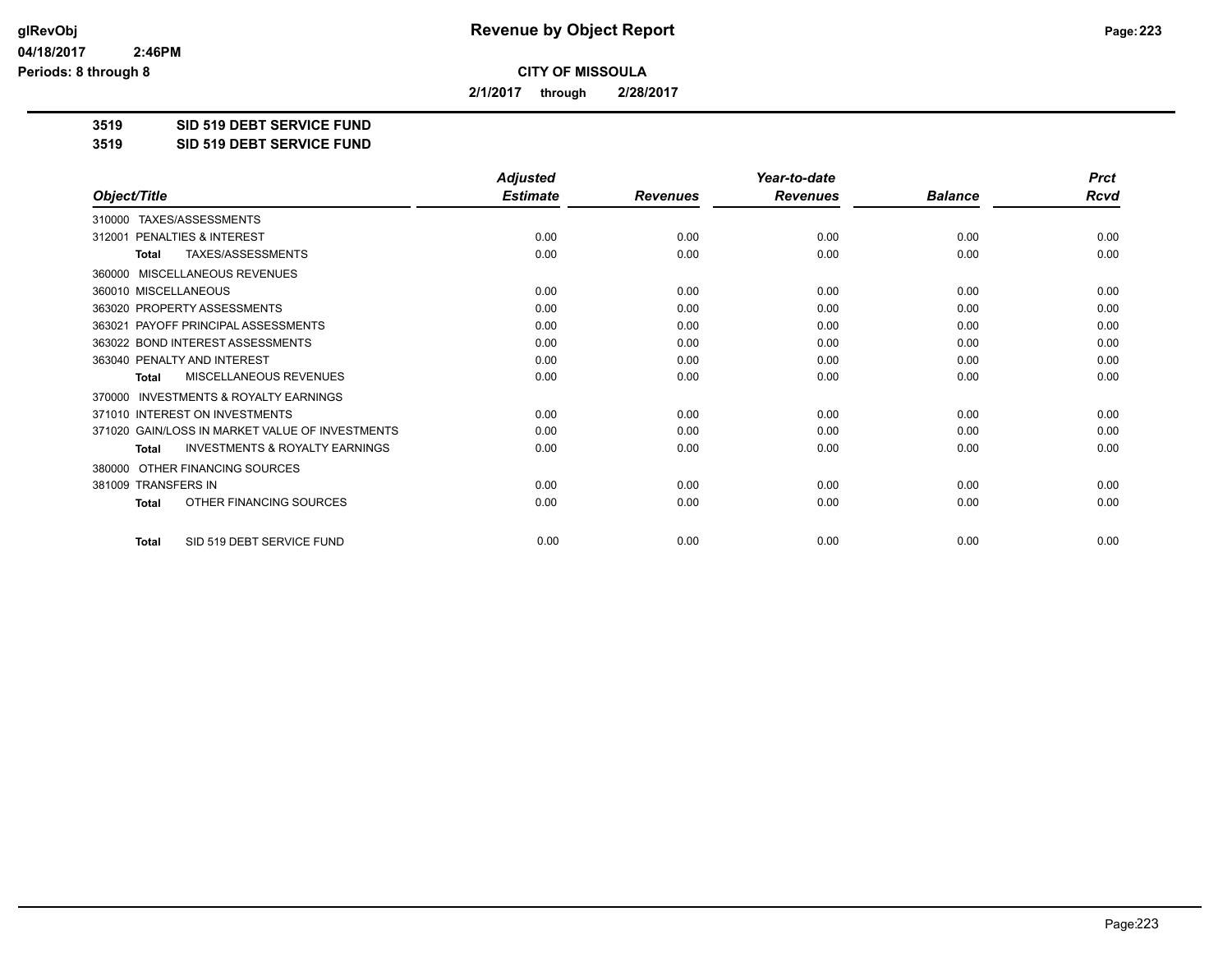**2/1/2017 through 2/28/2017**

#### **3519 SID 519 DEBT SERVICE FUND**

|                                                           | <b>Adjusted</b> |                 | Year-to-date    |                | <b>Prct</b> |
|-----------------------------------------------------------|-----------------|-----------------|-----------------|----------------|-------------|
| Object/Title                                              | <b>Estimate</b> | <b>Revenues</b> | <b>Revenues</b> | <b>Balance</b> | Rcvd        |
| 310000 TAXES/ASSESSMENTS                                  |                 |                 |                 |                |             |
| 312001 PENALTIES & INTEREST                               | 0.00            | 0.00            | 0.00            | 0.00           | 0.00        |
| TAXES/ASSESSMENTS<br><b>Total</b>                         | 0.00            | 0.00            | 0.00            | 0.00           | 0.00        |
| 360000 MISCELLANEOUS REVENUES                             |                 |                 |                 |                |             |
| 360010 MISCELLANEOUS                                      | 0.00            | 0.00            | 0.00            | 0.00           | 0.00        |
| 363020 PROPERTY ASSESSMENTS                               | 0.00            | 0.00            | 0.00            | 0.00           | 0.00        |
| 363021 PAYOFF PRINCIPAL ASSESSMENTS                       | 0.00            | 0.00            | 0.00            | 0.00           | 0.00        |
| 363022 BOND INTEREST ASSESSMENTS                          | 0.00            | 0.00            | 0.00            | 0.00           | 0.00        |
| 363040 PENALTY AND INTEREST                               | 0.00            | 0.00            | 0.00            | 0.00           | 0.00        |
| MISCELLANEOUS REVENUES<br>Total                           | 0.00            | 0.00            | 0.00            | 0.00           | 0.00        |
| <b>INVESTMENTS &amp; ROYALTY EARNINGS</b><br>370000       |                 |                 |                 |                |             |
| 371010 INTEREST ON INVESTMENTS                            | 0.00            | 0.00            | 0.00            | 0.00           | 0.00        |
| 371020 GAIN/LOSS IN MARKET VALUE OF INVESTMENT            | 0.00            | 0.00            | 0.00            | 0.00           | 0.00        |
| <b>INVESTMENTS &amp; ROYALTY EARNINGS</b><br><b>Total</b> | 0.00            | 0.00            | 0.00            | 0.00           | 0.00        |
| OTHER FINANCING SOURCES<br>380000                         |                 |                 |                 |                |             |
| 381009 TRANSFERS IN                                       | 0.00            | 0.00            | 0.00            | 0.00           | 0.00        |
| OTHER FINANCING SOURCES<br>Total                          | 0.00            | 0.00            | 0.00            | 0.00           | 0.00        |
| SID 519 DEBT SERVICE FUND<br><b>Total</b>                 | 0.00            | 0.00            | 0.00            | 0.00           | 0.00        |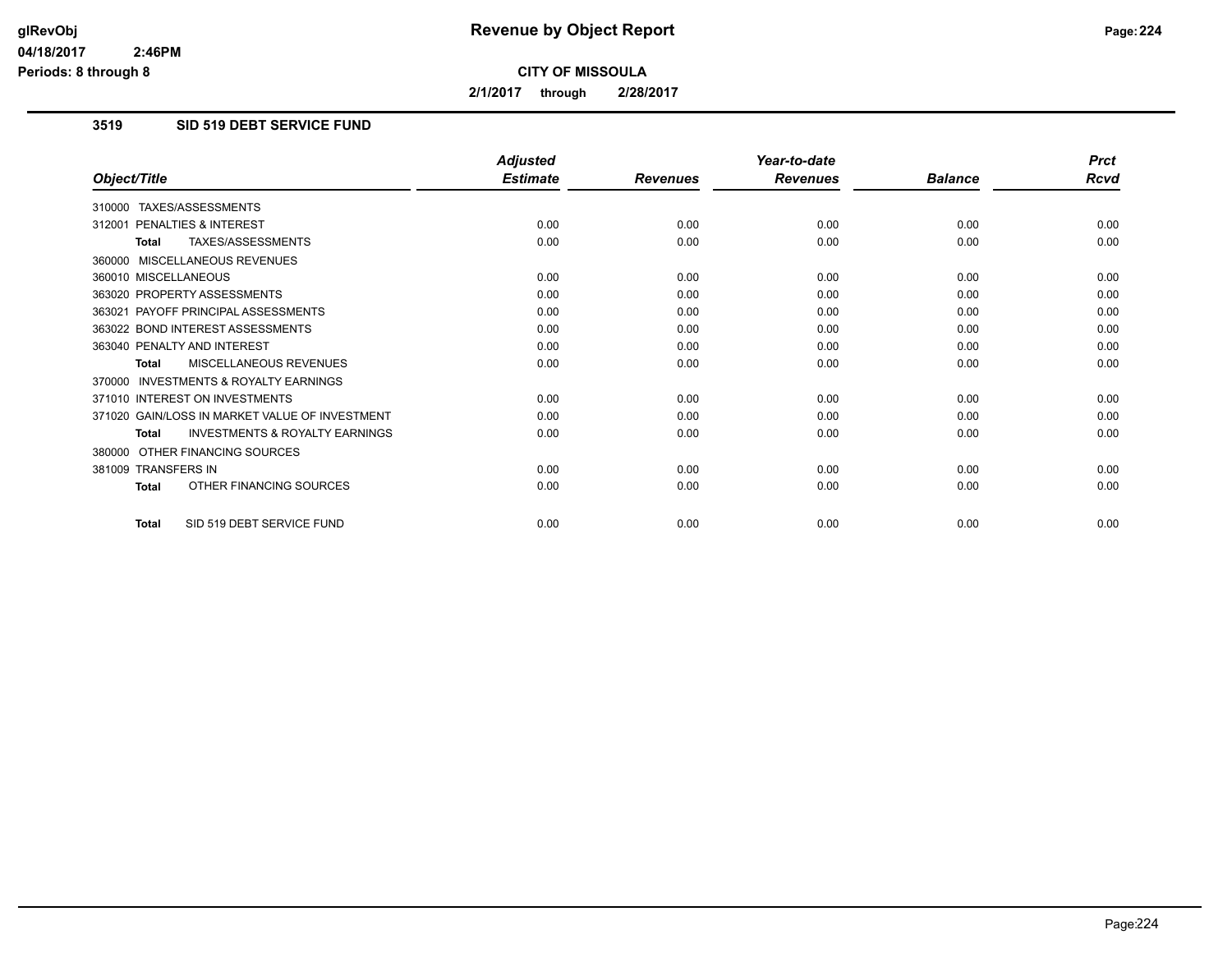**2/1/2017 through 2/28/2017**

**3520 SID 520 DEBT SERVICE FUND**

**3520 SID 520 DEBT SERVICE FUND**

|                                                     | <b>Adjusted</b> |                 | Year-to-date    |                | <b>Prct</b> |
|-----------------------------------------------------|-----------------|-----------------|-----------------|----------------|-------------|
| Object/Title                                        | <b>Estimate</b> | <b>Revenues</b> | <b>Revenues</b> | <b>Balance</b> | Rcvd        |
| TAXES/ASSESSMENTS<br>310000                         |                 |                 |                 |                |             |
| 312001 PENALTIES & INTEREST                         | 0.00            | 0.00            | 0.00            | 0.00           | 0.00        |
| TAXES/ASSESSMENTS<br>Total                          | 0.00            | 0.00            | 0.00            | 0.00           | 0.00        |
| MISCELLANEOUS REVENUES<br>360000                    |                 |                 |                 |                |             |
| 360010 MISCELLANEOUS                                | 0.00            | 0.00            | 0.00            | 0.00           | 0.00        |
| 363020 PROPERTY ASSESSMENTS                         | 159,340.00      | 801.11          | 72,688.35       | 86,651.65      | 45.62       |
| 363021 PAYOFF PRINCIPAL ASSESSMENTS                 | 0.00            | 0.00            | 723.00          | $-723.00$      | 0.00        |
| 363022 BOND INTEREST ASSESSMENTS                    | 0.00            | 0.00            | 0.00            | 0.00           | 0.00        |
| 363040 PENALTY AND INTEREST                         | 0.00            | 15.22           | 99.88           | $-99.88$       | 0.00        |
| MISCELLANEOUS REVENUES<br>Total                     | 159,340.00      | 816.33          | 73,511.23       | 85,828.77      | 46.13       |
| <b>INVESTMENTS &amp; ROYALTY EARNINGS</b><br>370000 |                 |                 |                 |                |             |
| 371010 INTEREST ON INVESTMENTS                      | 0.00            | 0.00            | 0.00            | 0.00           | 0.00        |
| 371020 GAIN/LOSS IN MARKET VALUE OF INVESTMENTS     | 0.00            | 0.00            | 0.00            | 0.00           | 0.00        |
| <b>INVESTMENTS &amp; ROYALTY EARNINGS</b><br>Total  | 0.00            | 0.00            | 0.00            | 0.00           | 0.00        |
| OTHER FINANCING SOURCES<br>380000                   |                 |                 |                 |                |             |
| 383000 OPERATING TRANSFERS                          | 0.00            | 0.00            | 0.00            | 0.00           | 0.00        |
| OTHER FINANCING SOURCES<br>Total                    | 0.00            | 0.00            | 0.00            | 0.00           | 0.00        |
| SID 520 DEBT SERVICE FUND<br>Total                  | 159,340.00      | 816.33          | 73,511.23       | 85,828.77      | 46.13       |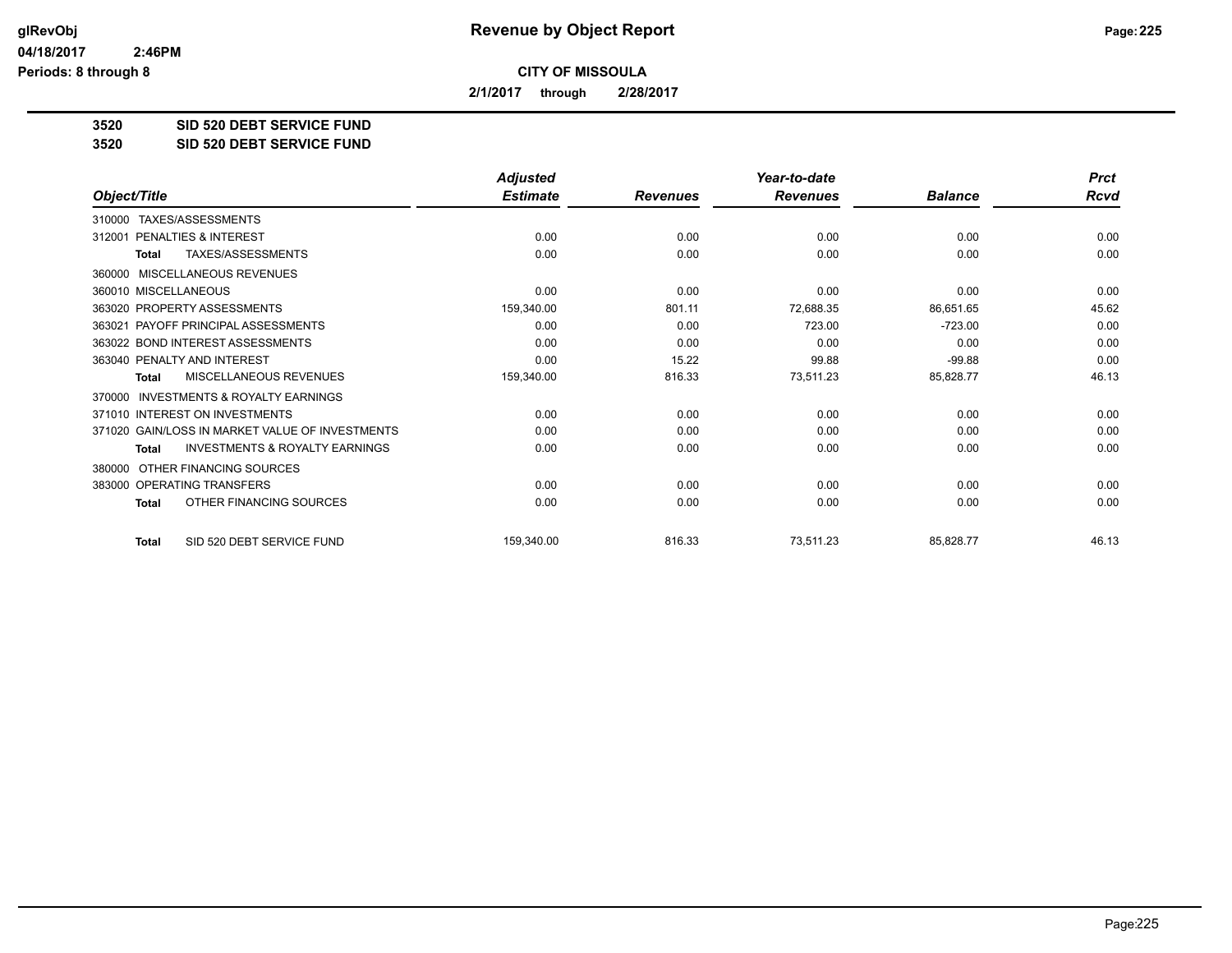**2/1/2017 through 2/28/2017**

#### **3520 SID 520 DEBT SERVICE FUND**

|                                                           | <b>Adjusted</b> |                 | Year-to-date    |                | <b>Prct</b> |
|-----------------------------------------------------------|-----------------|-----------------|-----------------|----------------|-------------|
| Object/Title                                              | <b>Estimate</b> | <b>Revenues</b> | <b>Revenues</b> | <b>Balance</b> | Rcvd        |
| 310000 TAXES/ASSESSMENTS                                  |                 |                 |                 |                |             |
| PENALTIES & INTEREST<br>312001                            | 0.00            | 0.00            | 0.00            | 0.00           | 0.00        |
| TAXES/ASSESSMENTS<br><b>Total</b>                         | 0.00            | 0.00            | 0.00            | 0.00           | 0.00        |
| 360000 MISCELLANEOUS REVENUES                             |                 |                 |                 |                |             |
| 360010 MISCELLANEOUS                                      | 0.00            | 0.00            | 0.00            | 0.00           | 0.00        |
| 363020 PROPERTY ASSESSMENTS                               | 159,340.00      | 801.11          | 72,688.35       | 86,651.65      | 45.62       |
| 363021 PAYOFF PRINCIPAL ASSESSMENTS                       | 0.00            | 0.00            | 723.00          | $-723.00$      | 0.00        |
| 363022 BOND INTEREST ASSESSMENTS                          | 0.00            | 0.00            | 0.00            | 0.00           | 0.00        |
| 363040 PENALTY AND INTEREST                               | 0.00            | 15.22           | 99.88           | $-99.88$       | 0.00        |
| MISCELLANEOUS REVENUES<br>Total                           | 159,340.00      | 816.33          | 73,511.23       | 85,828.77      | 46.13       |
| 370000 INVESTMENTS & ROYALTY EARNINGS                     |                 |                 |                 |                |             |
| 371010 INTEREST ON INVESTMENTS                            | 0.00            | 0.00            | 0.00            | 0.00           | 0.00        |
| 371020 GAIN/LOSS IN MARKET VALUE OF INVESTMENT            | 0.00            | 0.00            | 0.00            | 0.00           | 0.00        |
| <b>INVESTMENTS &amp; ROYALTY EARNINGS</b><br><b>Total</b> | 0.00            | 0.00            | 0.00            | 0.00           | 0.00        |
| 380000 OTHER FINANCING SOURCES                            |                 |                 |                 |                |             |
| 383000 OPERATING TRANSFERS                                | 0.00            | 0.00            | 0.00            | 0.00           | 0.00        |
| OTHER FINANCING SOURCES<br><b>Total</b>                   | 0.00            | 0.00            | 0.00            | 0.00           | 0.00        |
| SID 520 DEBT SERVICE FUND<br><b>Total</b>                 | 159,340.00      | 816.33          | 73,511.23       | 85,828.77      | 46.13       |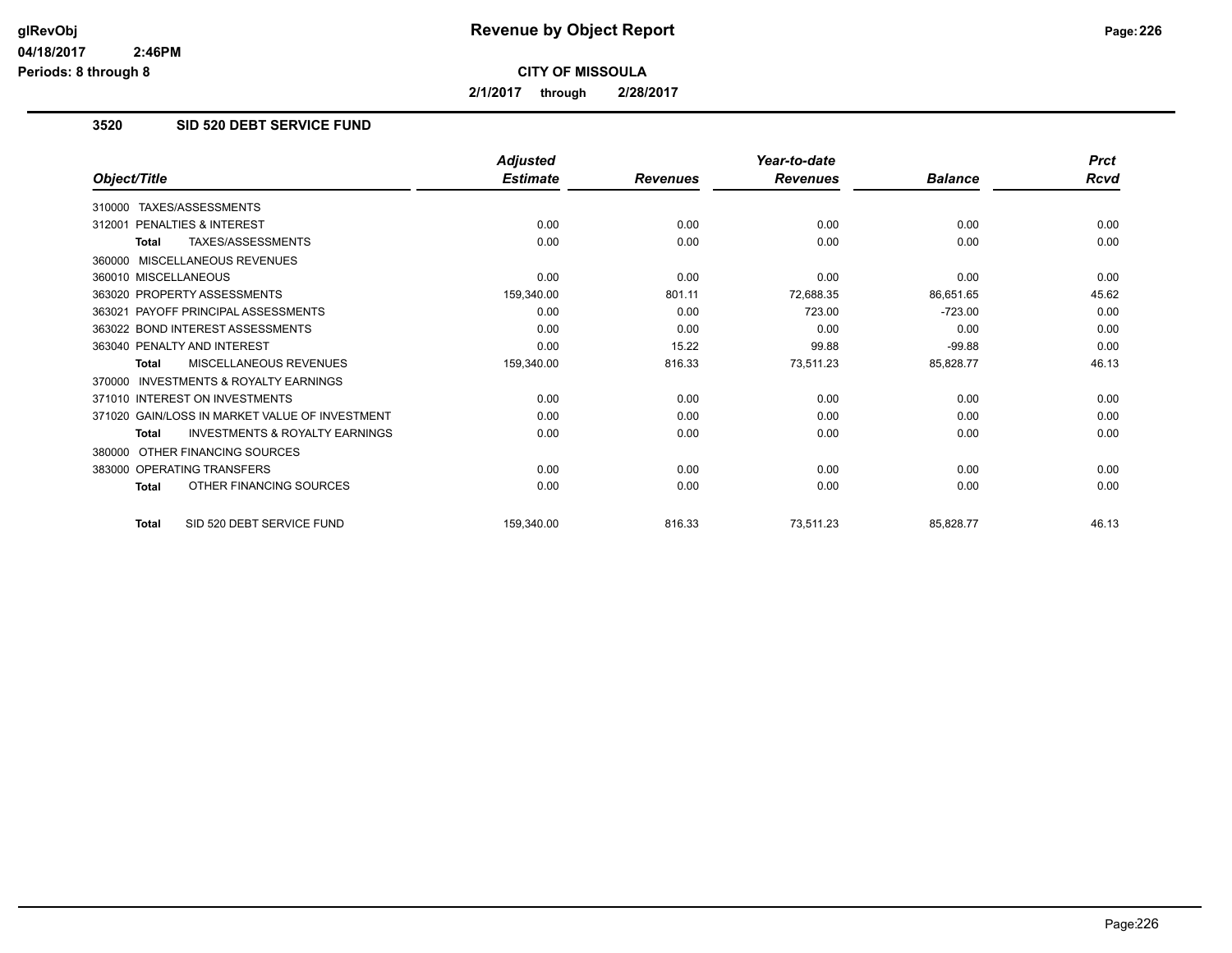**2/1/2017 through 2/28/2017**

**3521 SID 521 DEBT SERVICE FUND**

**3521 SID 521 DEBT SERVICE FUND**

|                                                     | <b>Adjusted</b> |                 | Year-to-date    |                |      |  |
|-----------------------------------------------------|-----------------|-----------------|-----------------|----------------|------|--|
| Object/Title                                        | <b>Estimate</b> | <b>Revenues</b> | <b>Revenues</b> | <b>Balance</b> | Rcvd |  |
| TAXES/ASSESSMENTS<br>310000                         |                 |                 |                 |                |      |  |
| PENALTIES & INTEREST<br>312001                      | 0.00            | 0.00            | 0.00            | 0.00           | 0.00 |  |
| TAXES/ASSESSMENTS<br><b>Total</b>                   | 0.00            | 0.00            | 0.00            | 0.00           | 0.00 |  |
| 360000 MISCELLANEOUS REVENUES                       |                 |                 |                 |                |      |  |
| 360010 MISCELLANEOUS                                | 0.00            | 0.00            | 0.00            | 0.00           | 0.00 |  |
| 363020 PROPERTY ASSESSMENTS                         | 98.00           | 0.00            | 0.00            | 98.00          | 0.00 |  |
| 363021 PAYOFF PRINCIPAL ASSESSMENTS                 | 0.00            | 0.00            | 0.00            | 0.00           | 0.00 |  |
| 363022 BOND INTEREST ASSESSMENTS                    | 0.00            | 0.00            | 0.00            | 0.00           | 0.00 |  |
| 363040 PENALTY AND INTEREST                         | 0.00            | 0.00            | 0.00            | 0.00           | 0.00 |  |
| MISCELLANEOUS REVENUES<br>Total                     | 98.00           | 0.00            | 0.00            | 98.00          | 0.00 |  |
| <b>INVESTMENTS &amp; ROYALTY EARNINGS</b><br>370000 |                 |                 |                 |                |      |  |
| 371010 INTEREST ON INVESTMENTS                      | 0.00            | 0.00            | 0.00            | 0.00           | 0.00 |  |
| 371020 GAIN/LOSS IN MARKET VALUE OF INVESTMENTS     | 0.00            | 0.00            | 0.00            | 0.00           | 0.00 |  |
| <b>INVESTMENTS &amp; ROYALTY EARNINGS</b><br>Total  | 0.00            | 0.00            | 0.00            | 0.00           | 0.00 |  |
| OTHER FINANCING SOURCES<br>380000                   |                 |                 |                 |                |      |  |
| 381009 TRANSFERS IN                                 | 0.00            | 0.00            | 0.00            | 0.00           | 0.00 |  |
| OTHER FINANCING SOURCES<br><b>Total</b>             | 0.00            | 0.00            | 0.00            | 0.00           | 0.00 |  |
| SID 521 DEBT SERVICE FUND<br><b>Total</b>           | 98.00           | 0.00            | 0.00            | 98.00          | 0.00 |  |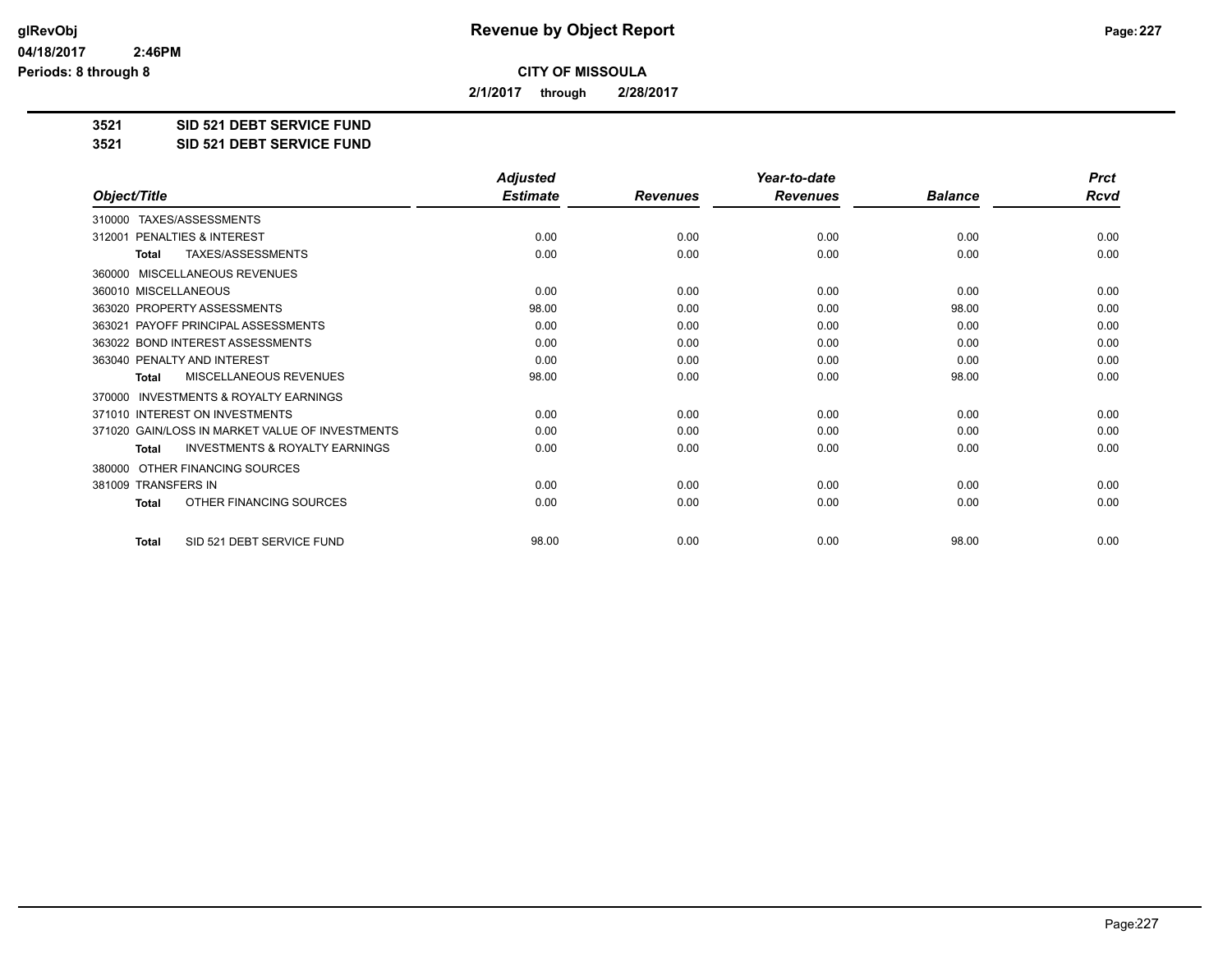**2/1/2017 through 2/28/2017**

#### **3521 SID 521 DEBT SERVICE FUND**

|                                                           | <b>Adjusted</b> |                 | Year-to-date    |                | <b>Prct</b> |
|-----------------------------------------------------------|-----------------|-----------------|-----------------|----------------|-------------|
| Object/Title                                              | <b>Estimate</b> | <b>Revenues</b> | <b>Revenues</b> | <b>Balance</b> | <b>Rcvd</b> |
| 310000 TAXES/ASSESSMENTS                                  |                 |                 |                 |                |             |
| 312001 PENALTIES & INTEREST                               | 0.00            | 0.00            | 0.00            | 0.00           | 0.00        |
| TAXES/ASSESSMENTS<br><b>Total</b>                         | 0.00            | 0.00            | 0.00            | 0.00           | 0.00        |
| 360000 MISCELLANEOUS REVENUES                             |                 |                 |                 |                |             |
| 360010 MISCELLANEOUS                                      | 0.00            | 0.00            | 0.00            | 0.00           | 0.00        |
| 363020 PROPERTY ASSESSMENTS                               | 98.00           | 0.00            | 0.00            | 98.00          | 0.00        |
| 363021 PAYOFF PRINCIPAL ASSESSMENTS                       | 0.00            | 0.00            | 0.00            | 0.00           | 0.00        |
| 363022 BOND INTEREST ASSESSMENTS                          | 0.00            | 0.00            | 0.00            | 0.00           | 0.00        |
| 363040 PENALTY AND INTEREST                               | 0.00            | 0.00            | 0.00            | 0.00           | 0.00        |
| MISCELLANEOUS REVENUES<br>Total                           | 98.00           | 0.00            | 0.00            | 98.00          | 0.00        |
| <b>INVESTMENTS &amp; ROYALTY EARNINGS</b><br>370000       |                 |                 |                 |                |             |
| 371010 INTEREST ON INVESTMENTS                            | 0.00            | 0.00            | 0.00            | 0.00           | 0.00        |
| 371020 GAIN/LOSS IN MARKET VALUE OF INVESTMENT            | 0.00            | 0.00            | 0.00            | 0.00           | 0.00        |
| <b>INVESTMENTS &amp; ROYALTY EARNINGS</b><br><b>Total</b> | 0.00            | 0.00            | 0.00            | 0.00           | 0.00        |
| OTHER FINANCING SOURCES<br>380000                         |                 |                 |                 |                |             |
| 381009 TRANSFERS IN                                       | 0.00            | 0.00            | 0.00            | 0.00           | 0.00        |
| OTHER FINANCING SOURCES<br><b>Total</b>                   | 0.00            | 0.00            | 0.00            | 0.00           | 0.00        |
| SID 521 DEBT SERVICE FUND<br><b>Total</b>                 | 98.00           | 0.00            | 0.00            | 98.00          | 0.00        |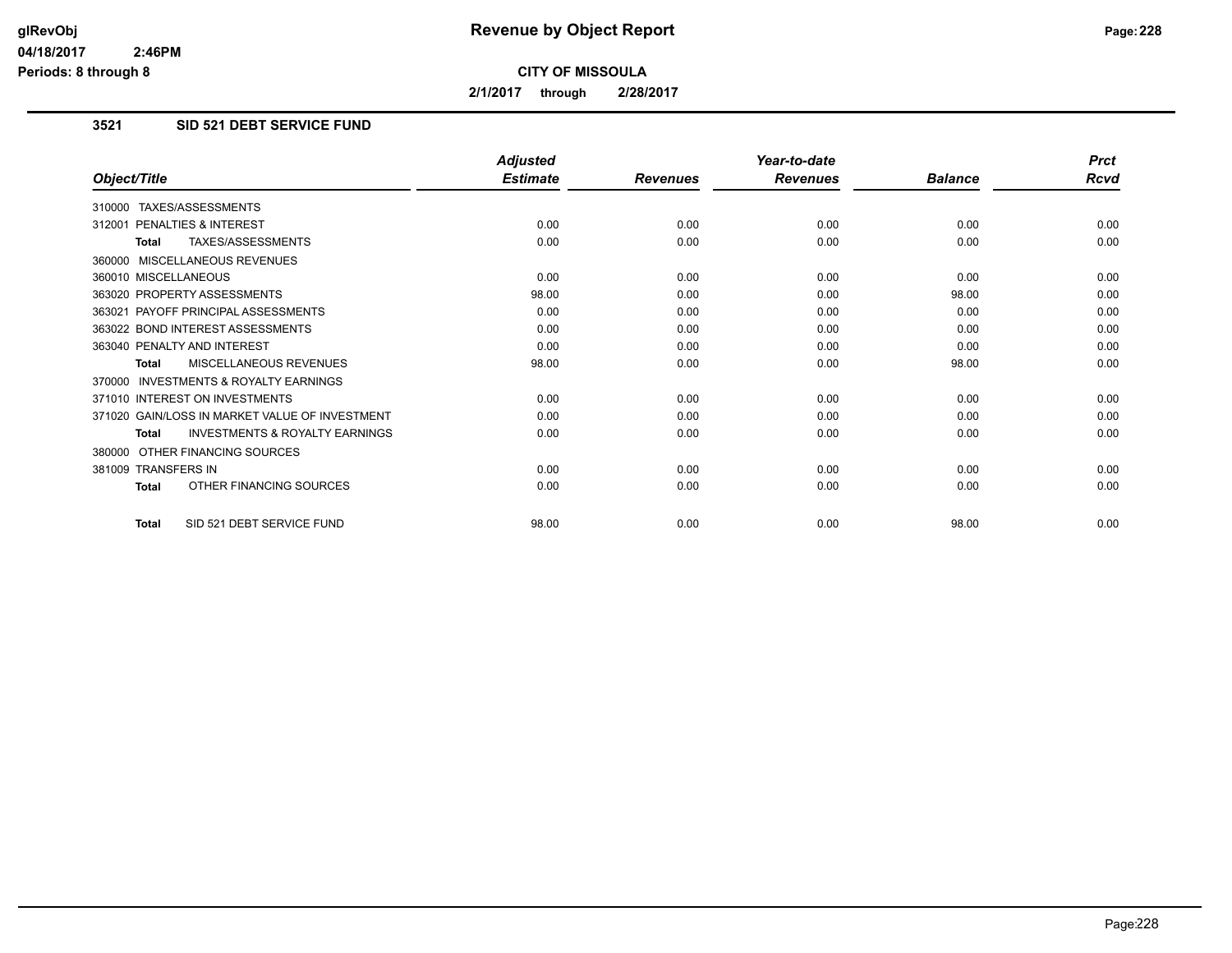**2/1/2017 through 2/28/2017**

**3522 SID 522 DEBT SERVICE FUND**

**3522 SID 522 DEBT SERVICE FUND**

|                                                           | <b>Adjusted</b> |                 | Year-to-date    |                | <b>Prct</b> |
|-----------------------------------------------------------|-----------------|-----------------|-----------------|----------------|-------------|
| Object/Title                                              | <b>Estimate</b> | <b>Revenues</b> | <b>Revenues</b> | <b>Balance</b> | <b>Rcvd</b> |
| 310000 TAXES/ASSESSMENTS                                  |                 |                 |                 |                |             |
| 312001 PENALTIES & INTEREST                               | 0.00            | 0.00            | 0.00            | 0.00           | 0.00        |
| TAXES/ASSESSMENTS<br>Total                                | 0.00            | 0.00            | 0.00            | 0.00           | 0.00        |
| 360000 MISCELLANEOUS REVENUES                             |                 |                 |                 |                |             |
| 360010 MISCELLANEOUS                                      | 0.00            | 0.00            | 0.00            | 0.00           | 0.00        |
| 363020 PROPERTY ASSESSMENTS                               | 142.00          | 0.00            | 0.00            | 142.00         | 0.00        |
| 363021 PAYOFF PRINCIPAL ASSESSMENTS                       | 0.00            | 0.00            | 0.00            | 0.00           | 0.00        |
| 363022 BOND INTEREST ASSESSMENTS                          | 0.00            | 0.00            | 0.00            | 0.00           | 0.00        |
| 363040 PENALTY AND INTEREST                               | 0.00            | 0.00            | 0.00            | 0.00           | 0.00        |
| MISCELLANEOUS REVENUES<br><b>Total</b>                    | 142.00          | 0.00            | 0.00            | 142.00         | 0.00        |
| <b>INVESTMENTS &amp; ROYALTY EARNINGS</b><br>370000       |                 |                 |                 |                |             |
| 371010 INTEREST ON INVESTMENTS                            | 0.00            | 0.00            | 0.00            | 0.00           | 0.00        |
| 371020 GAIN/LOSS IN MARKET VALUE OF INVESTMENTS           | 0.00            | 0.00            | 0.00            | 0.00           | 0.00        |
| <b>INVESTMENTS &amp; ROYALTY EARNINGS</b><br><b>Total</b> | 0.00            | 0.00            | 0.00            | 0.00           | 0.00        |
| SID 522 DEBT SERVICE FUND<br>Total                        | 142.00          | 0.00            | 0.00            | 142.00         | 0.00        |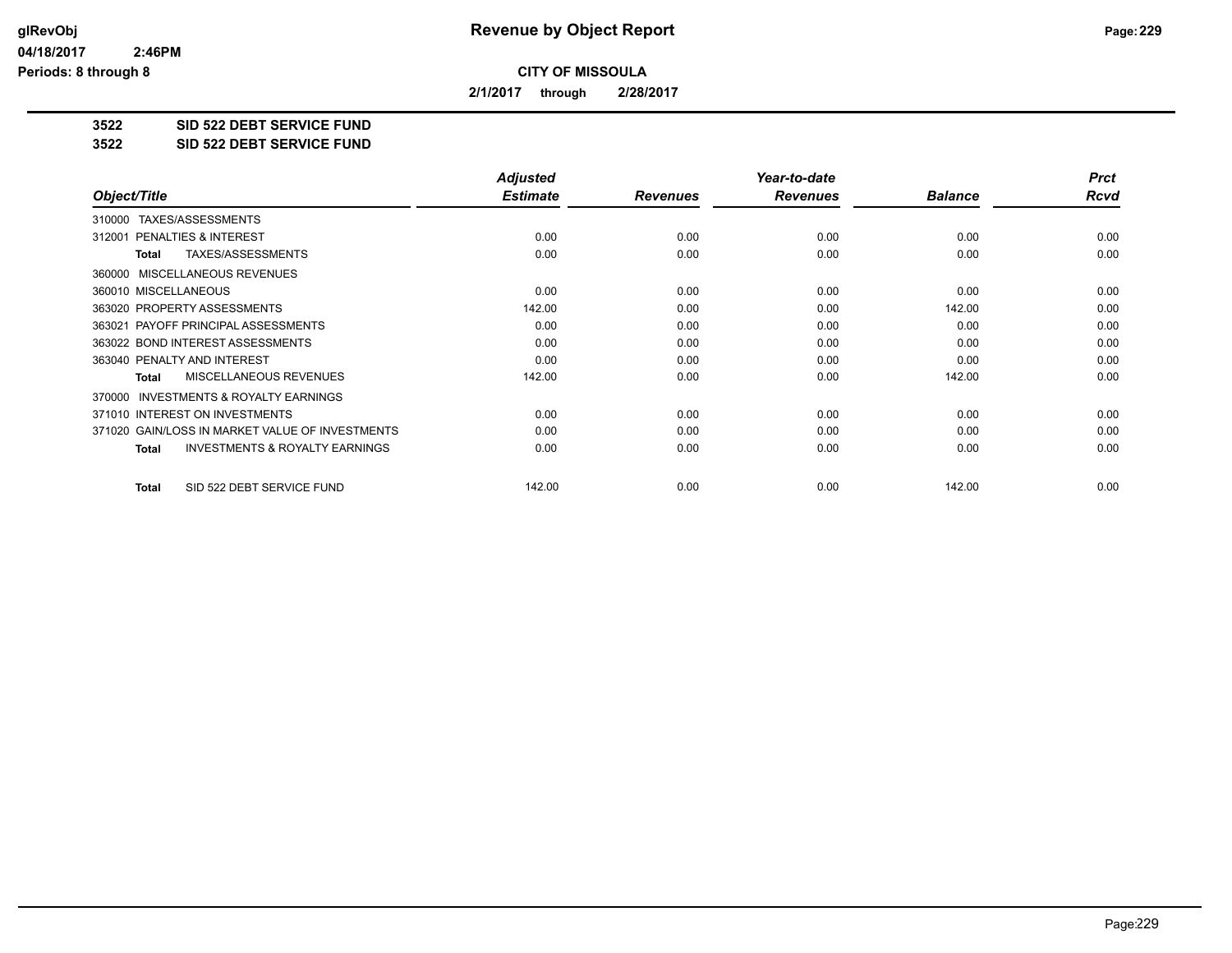**2/1/2017 through 2/28/2017**

#### **3522 SID 522 DEBT SERVICE FUND**

|                                                           | <b>Adjusted</b> |                 | Year-to-date    |                | <b>Prct</b> |
|-----------------------------------------------------------|-----------------|-----------------|-----------------|----------------|-------------|
| Object/Title                                              | <b>Estimate</b> | <b>Revenues</b> | <b>Revenues</b> | <b>Balance</b> | <b>Rcvd</b> |
| 310000 TAXES/ASSESSMENTS                                  |                 |                 |                 |                |             |
| 312001 PENALTIES & INTEREST                               | 0.00            | 0.00            | 0.00            | 0.00           | 0.00        |
| TAXES/ASSESSMENTS<br><b>Total</b>                         | 0.00            | 0.00            | 0.00            | 0.00           | 0.00        |
| 360000 MISCELLANEOUS REVENUES                             |                 |                 |                 |                |             |
| 360010 MISCELLANEOUS                                      | 0.00            | 0.00            | 0.00            | 0.00           | 0.00        |
| 363020 PROPERTY ASSESSMENTS                               | 142.00          | 0.00            | 0.00            | 142.00         | 0.00        |
| 363021 PAYOFF PRINCIPAL ASSESSMENTS                       | 0.00            | 0.00            | 0.00            | 0.00           | 0.00        |
| 363022 BOND INTEREST ASSESSMENTS                          | 0.00            | 0.00            | 0.00            | 0.00           | 0.00        |
| 363040 PENALTY AND INTEREST                               | 0.00            | 0.00            | 0.00            | 0.00           | 0.00        |
| MISCELLANEOUS REVENUES<br><b>Total</b>                    | 142.00          | 0.00            | 0.00            | 142.00         | 0.00        |
| INVESTMENTS & ROYALTY EARNINGS<br>370000                  |                 |                 |                 |                |             |
| 371010 INTEREST ON INVESTMENTS                            | 0.00            | 0.00            | 0.00            | 0.00           | 0.00        |
| 371020 GAIN/LOSS IN MARKET VALUE OF INVESTMENT            | 0.00            | 0.00            | 0.00            | 0.00           | 0.00        |
| <b>INVESTMENTS &amp; ROYALTY EARNINGS</b><br><b>Total</b> | 0.00            | 0.00            | 0.00            | 0.00           | 0.00        |
| SID 522 DEBT SERVICE FUND<br><b>Total</b>                 | 142.00          | 0.00            | 0.00            | 142.00         | 0.00        |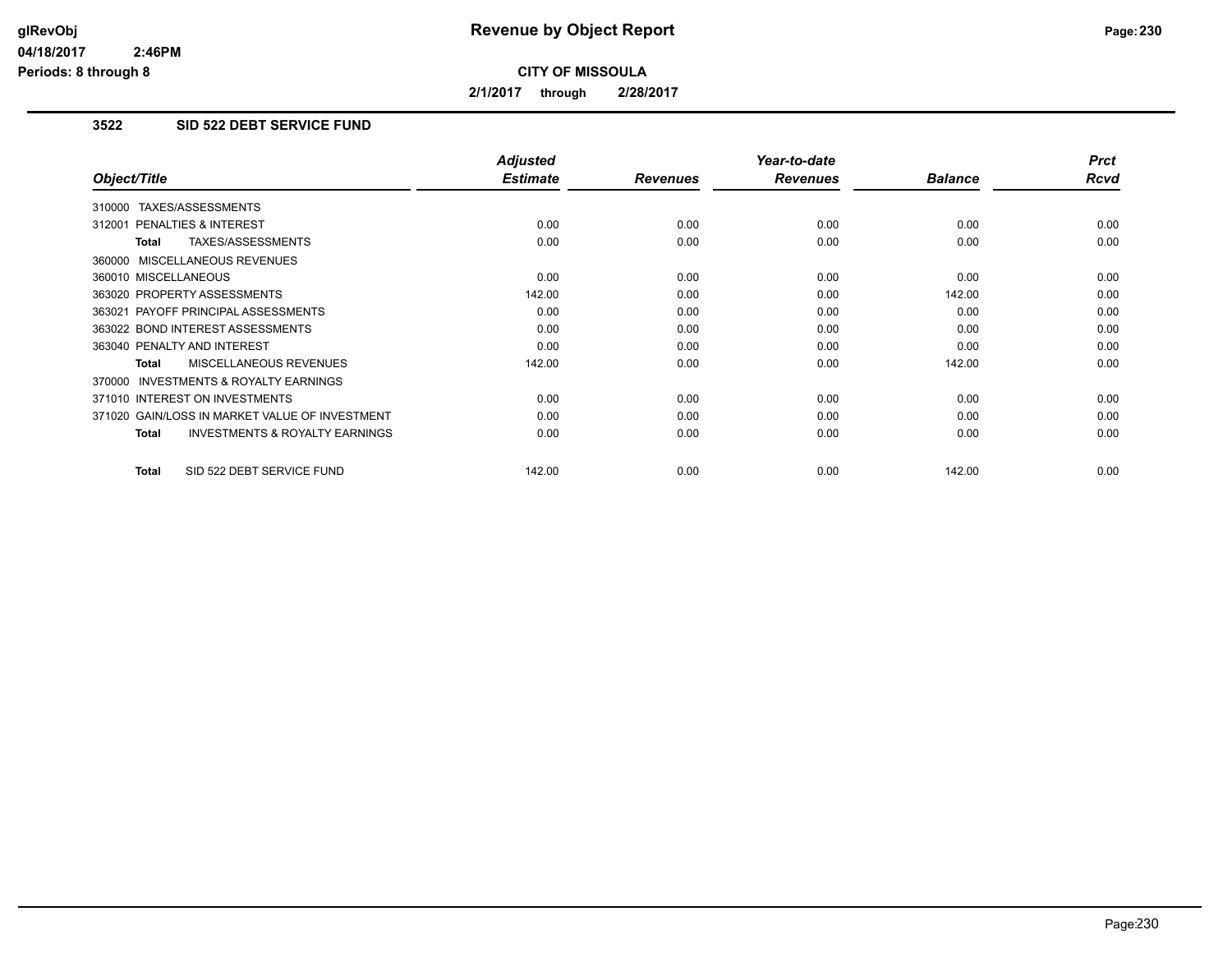**2/1/2017 through 2/28/2017**

**3524 SID 524 DEBT SERVICE FUND**

**3524 SID 524 DEBT SERVICE FUND**

|                                                    | <b>Adjusted</b> |                 | Year-to-date    |                | <b>Prct</b> |
|----------------------------------------------------|-----------------|-----------------|-----------------|----------------|-------------|
| Object/Title                                       | <b>Estimate</b> | <b>Revenues</b> | <b>Revenues</b> | <b>Balance</b> | Rcvd        |
| 310000 TAXES/ASSESSMENTS                           |                 |                 |                 |                |             |
| 312001 PENALTIES & INTEREST                        | 0.00            | 0.00            | 0.00            | 0.00           | 0.00        |
| TAXES/ASSESSMENTS<br>Total                         | 0.00            | 0.00            | 0.00            | 0.00           | 0.00        |
| 360000 MISCELLANEOUS REVENUES                      |                 |                 |                 |                |             |
| 363020 PROPERTY ASSESSMENTS                        | 305,600.00      | 2,389.06        | 130,489.22      | 175,110.78     | 42.70       |
| 363021 PAYOFF PRINCIPAL ASSESSMENTS                | 0.00            | 1,413.72        | 7,543.42        | $-7,543.42$    | 0.00        |
| 363022 BOND INTEREST ASSESSMENTS                   | 0.00            | 0.00            | 0.00            | 0.00           | 0.00        |
| 363040 PENALTY AND INTEREST                        | 0.00            | 36.04           | 179.91          | $-179.91$      | 0.00        |
| <b>MISCELLANEOUS REVENUES</b><br>Total             | 305,600.00      | 3,838.82        | 138,212.55      | 167,387.45     | 45.23       |
| 370000 INVESTMENTS & ROYALTY EARNINGS              |                 |                 |                 |                |             |
| 371010 INTEREST ON INVESTMENTS                     | 0.00            | 0.00            | 0.00            | 0.00           | 0.00        |
| 371020 GAIN/LOSS IN MARKET VALUE OF INVESTMENTS    | 0.00            | 0.00            | 0.00            | 0.00           | 0.00        |
| 371500 INTEREST ON INTERFUND LOAN                  | 0.00            | 0.00            | 0.00            | 0.00           | 0.00        |
| <b>INVESTMENTS &amp; ROYALTY EARNINGS</b><br>Total | 0.00            | 0.00            | 0.00            | 0.00           | 0.00        |
| SID 524 DEBT SERVICE FUND<br>Total                 | 305,600.00      | 3,838.82        | 138,212.55      | 167,387.45     | 45.23       |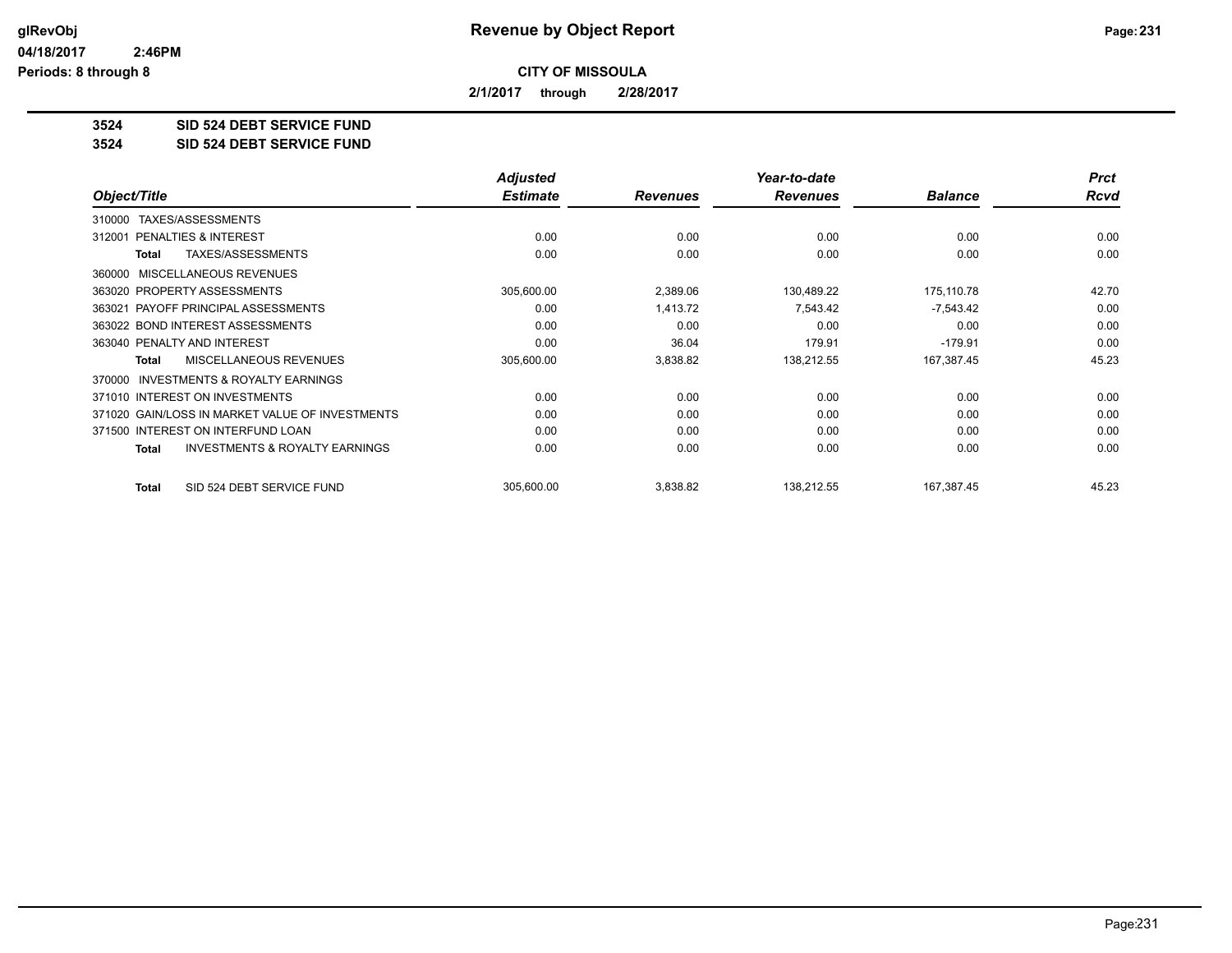**2/1/2017 through 2/28/2017**

#### **3524 SID 524 DEBT SERVICE FUND**

|                                                     | <b>Adjusted</b> |                 | Year-to-date    |                | <b>Prct</b> |
|-----------------------------------------------------|-----------------|-----------------|-----------------|----------------|-------------|
| Object/Title                                        | <b>Estimate</b> | <b>Revenues</b> | <b>Revenues</b> | <b>Balance</b> | Rcvd        |
| 310000 TAXES/ASSESSMENTS                            |                 |                 |                 |                |             |
| <b>PENALTIES &amp; INTEREST</b><br>312001           | 0.00            | 0.00            | 0.00            | 0.00           | 0.00        |
| TAXES/ASSESSMENTS<br>Total                          | 0.00            | 0.00            | 0.00            | 0.00           | 0.00        |
| 360000 MISCELLANEOUS REVENUES                       |                 |                 |                 |                |             |
| 363020 PROPERTY ASSESSMENTS                         | 305,600.00      | 2,389.06        | 130,489.22      | 175,110.78     | 42.70       |
| 363021 PAYOFF PRINCIPAL ASSESSMENTS                 | 0.00            | 1,413.72        | 7,543.42        | $-7,543.42$    | 0.00        |
| 363022 BOND INTEREST ASSESSMENTS                    | 0.00            | 0.00            | 0.00            | 0.00           | 0.00        |
| 363040 PENALTY AND INTEREST                         | 0.00            | 36.04           | 179.91          | $-179.91$      | 0.00        |
| MISCELLANEOUS REVENUES<br><b>Total</b>              | 305,600.00      | 3,838.82        | 138,212.55      | 167,387.45     | 45.23       |
| <b>INVESTMENTS &amp; ROYALTY EARNINGS</b><br>370000 |                 |                 |                 |                |             |
| 371010 INTEREST ON INVESTMENTS                      | 0.00            | 0.00            | 0.00            | 0.00           | 0.00        |
| 371020 GAIN/LOSS IN MARKET VALUE OF INVESTMENT      | 0.00            | 0.00            | 0.00            | 0.00           | 0.00        |
| 371500 INTEREST ON INTERFUND LOAN                   | 0.00            | 0.00            | 0.00            | 0.00           | 0.00        |
| <b>INVESTMENTS &amp; ROYALTY EARNINGS</b><br>Total  | 0.00            | 0.00            | 0.00            | 0.00           | 0.00        |
| SID 524 DEBT SERVICE FUND<br><b>Total</b>           | 305,600.00      | 3,838.82        | 138,212.55      | 167,387.45     | 45.23       |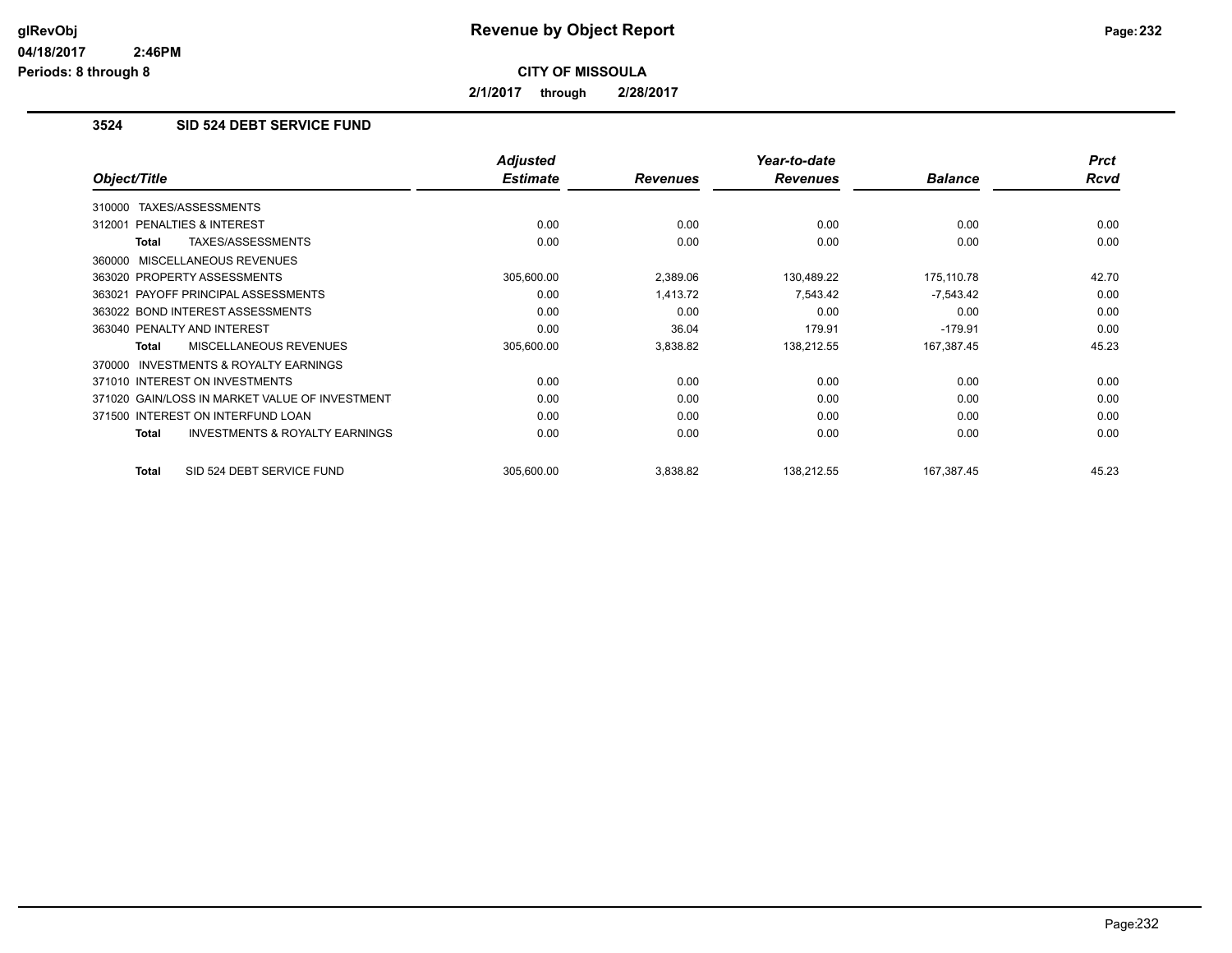**2/1/2017 through 2/28/2017**

**3525 SID 525 DEBT SERVICE FUND**

**3525 SID 525 DEBT SERVICE FUND**

|                                                     | <b>Adjusted</b> |                 | Year-to-date    |                | <b>Prct</b> |
|-----------------------------------------------------|-----------------|-----------------|-----------------|----------------|-------------|
| Object/Title                                        | <b>Estimate</b> | <b>Revenues</b> | <b>Revenues</b> | <b>Balance</b> | Rcvd        |
| TAXES/ASSESSMENTS<br>310000                         |                 |                 |                 |                |             |
| 312001 PENALTIES & INTEREST                         | 0.00            | 0.00            | 0.00            | 0.00           | 0.00        |
| TAXES/ASSESSMENTS<br>Total                          | 0.00            | 0.00            | 0.00            | 0.00           | 0.00        |
| MISCELLANEOUS REVENUES<br>360000                    |                 |                 |                 |                |             |
| 360010 MISCELLANEOUS                                | 0.00            | 0.00            | 0.00            | 0.00           | 0.00        |
| 363020 PROPERTY ASSESSMENTS                         | 32,440.00       | 61.19           | 16,708.21       | 15,731.79      | 51.50       |
| 363021 PAYOFF PRINCIPAL ASSESSMENTS                 | 0.00            | 0.00            | 0.00            | 0.00           | 0.00        |
| 363022 BOND INTEREST ASSESSMENTS                    | 0.00            | 0.00            | 0.00            | 0.00           | 0.00        |
| 363040 PENALTY AND INTEREST                         | 0.00            | 0.00            | 33.49           | $-33.49$       | 0.00        |
| MISCELLANEOUS REVENUES<br>Total                     | 32,440.00       | 61.19           | 16,741.70       | 15,698.30      | 51.61       |
| <b>INVESTMENTS &amp; ROYALTY EARNINGS</b><br>370000 |                 |                 |                 |                |             |
| 371010 INTEREST ON INVESTMENTS                      | 0.00            | 0.00            | 0.00            | 0.00           | 0.00        |
| 371020 GAIN/LOSS IN MARKET VALUE OF INVESTMENTS     | 0.00            | 0.00            | 0.00            | 0.00           | 0.00        |
| 371500 INTEREST ON INTERFUND LOAN                   | 0.00            | 0.00            | 0.00            | 0.00           | 0.00        |
| <b>INVESTMENTS &amp; ROYALTY EARNINGS</b><br>Total  | 0.00            | 0.00            | 0.00            | 0.00           | 0.00        |
| SID 525 DEBT SERVICE FUND<br><b>Total</b>           | 32,440.00       | 61.19           | 16,741.70       | 15,698.30      | 51.61       |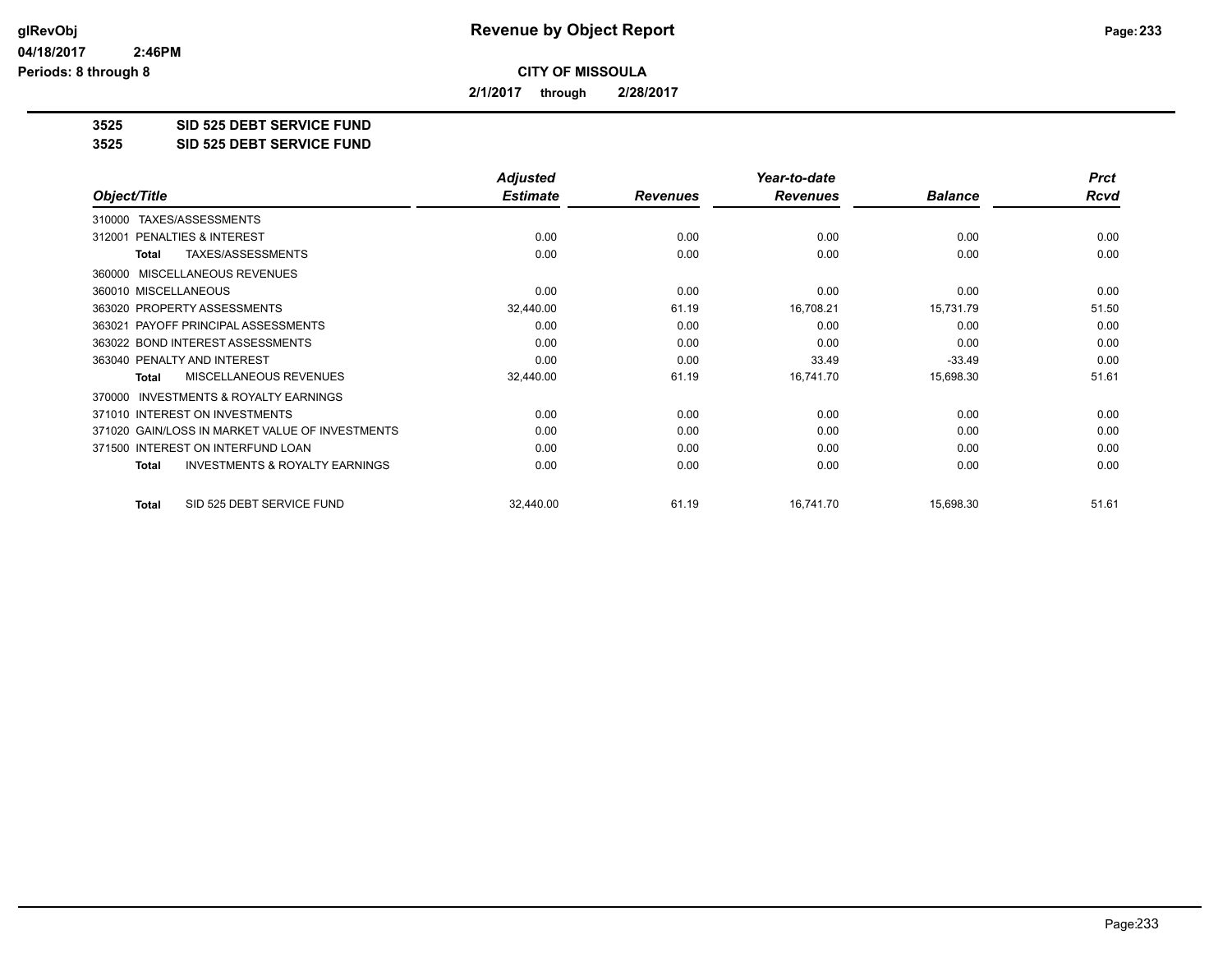**2/1/2017 through 2/28/2017**

#### **3525 SID 525 DEBT SERVICE FUND**

|                                                           | <b>Adjusted</b> |                 | Year-to-date    |                | <b>Prct</b> |
|-----------------------------------------------------------|-----------------|-----------------|-----------------|----------------|-------------|
| Object/Title                                              | <b>Estimate</b> | <b>Revenues</b> | <b>Revenues</b> | <b>Balance</b> | Rcvd        |
| TAXES/ASSESSMENTS<br>310000                               |                 |                 |                 |                |             |
| <b>PENALTIES &amp; INTEREST</b><br>312001                 | 0.00            | 0.00            | 0.00            | 0.00           | 0.00        |
| TAXES/ASSESSMENTS<br>Total                                | 0.00            | 0.00            | 0.00            | 0.00           | 0.00        |
| 360000 MISCELLANEOUS REVENUES                             |                 |                 |                 |                |             |
| 360010 MISCELLANEOUS                                      | 0.00            | 0.00            | 0.00            | 0.00           | 0.00        |
| 363020 PROPERTY ASSESSMENTS                               | 32,440.00       | 61.19           | 16,708.21       | 15,731.79      | 51.50       |
| 363021 PAYOFF PRINCIPAL ASSESSMENTS                       | 0.00            | 0.00            | 0.00            | 0.00           | 0.00        |
| 363022 BOND INTEREST ASSESSMENTS                          | 0.00            | 0.00            | 0.00            | 0.00           | 0.00        |
| 363040 PENALTY AND INTEREST                               | 0.00            | 0.00            | 33.49           | $-33.49$       | 0.00        |
| MISCELLANEOUS REVENUES<br>Total                           | 32,440.00       | 61.19           | 16,741.70       | 15,698.30      | 51.61       |
| 370000 INVESTMENTS & ROYALTY EARNINGS                     |                 |                 |                 |                |             |
| 371010 INTEREST ON INVESTMENTS                            | 0.00            | 0.00            | 0.00            | 0.00           | 0.00        |
| 371020 GAIN/LOSS IN MARKET VALUE OF INVESTMENT            | 0.00            | 0.00            | 0.00            | 0.00           | 0.00        |
| 371500 INTEREST ON INTERFUND LOAN                         | 0.00            | 0.00            | 0.00            | 0.00           | 0.00        |
| <b>INVESTMENTS &amp; ROYALTY EARNINGS</b><br><b>Total</b> | 0.00            | 0.00            | 0.00            | 0.00           | 0.00        |
| SID 525 DEBT SERVICE FUND<br>Total                        | 32,440.00       | 61.19           | 16,741.70       | 15,698.30      | 51.61       |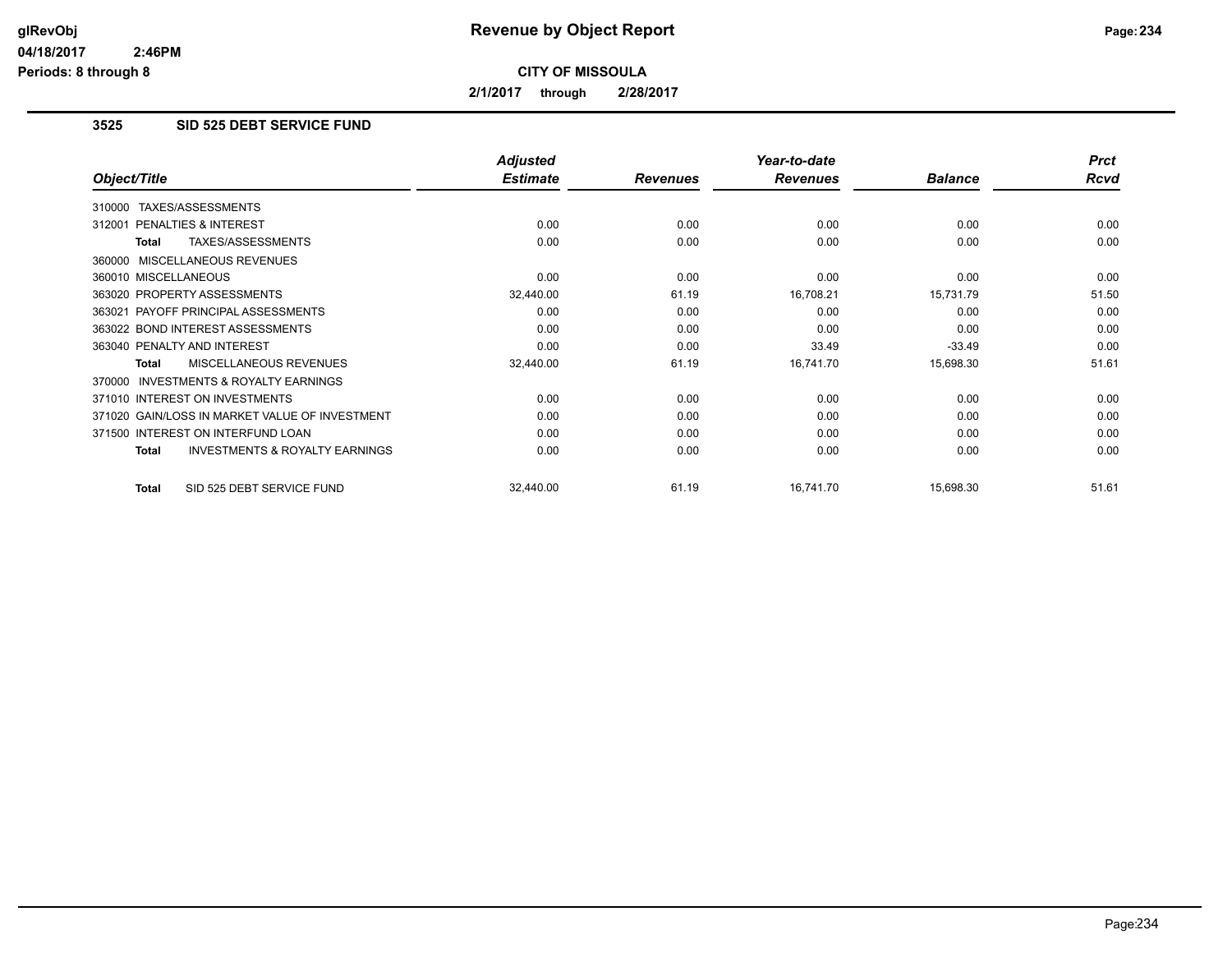**2/1/2017 through 2/28/2017**

**3526 SID 526 DEBT SERVICE FUND**

**3526 SID 526 DEBT SERVICE FUND**

|                                                     | <b>Adjusted</b> |                 | Year-to-date    |                | <b>Prct</b> |
|-----------------------------------------------------|-----------------|-----------------|-----------------|----------------|-------------|
| Object/Title                                        | <b>Estimate</b> | <b>Revenues</b> | <b>Revenues</b> | <b>Balance</b> | <b>Rcvd</b> |
| 310000 TAXES/ASSESSMENTS                            |                 |                 |                 |                |             |
| <b>PENALTIES &amp; INTEREST</b><br>312001           | 0.00            | 0.00            | 0.00            | 0.00           | 0.00        |
| TAXES/ASSESSMENTS<br>Total                          | 0.00            | 0.00            | 0.00            | 0.00           | 0.00        |
| 360000 MISCELLANEOUS REVENUES                       |                 |                 |                 |                |             |
| 360010 MISCELLANEOUS                                | 0.00            | 0.00            | 0.00            | 0.00           | 0.00        |
| 363020 PROPERTY ASSESSMENTS                         | 193,100.00      | 1,772.10        | 64,178.03       | 128,921.97     | 33.24       |
| 363021 PAYOFF PRINCIPAL ASSESSMENTS                 | 0.00            | 0.00            | 8,343.71        | $-8,343.71$    | 0.00        |
| 363022 BOND INTEREST ASSESSMENTS                    | 0.00            | 0.00            | 0.00            | 0.00           | 0.00        |
| 363040 PENALTY AND INTEREST                         | 0.00            | 13.44           | 30.93           | $-30.93$       | 0.00        |
| MISCELLANEOUS REVENUES<br><b>Total</b>              | 193,100.00      | 1,785.54        | 72,552.67       | 120,547.33     | 37.57       |
| <b>INVESTMENTS &amp; ROYALTY EARNINGS</b><br>370000 |                 |                 |                 |                |             |
| 371010 INTEREST ON INVESTMENTS                      | 0.00            | 0.00            | 0.00            | 0.00           | 0.00        |
| 371020 GAIN/LOSS IN MARKET VALUE OF INVESTMENTS     | 0.00            | 0.00            | 0.00            | 0.00           | 0.00        |
| 371500 INTEREST ON INTERFUND LOAN                   | 0.00            | 0.00            | 0.00            | 0.00           | 0.00        |
| <b>INVESTMENTS &amp; ROYALTY EARNINGS</b><br>Total  | 0.00            | 0.00            | 0.00            | 0.00           | 0.00        |
| SID 526 DEBT SERVICE FUND<br><b>Total</b>           | 193,100.00      | 1,785.54        | 72,552.67       | 120,547.33     | 37.57       |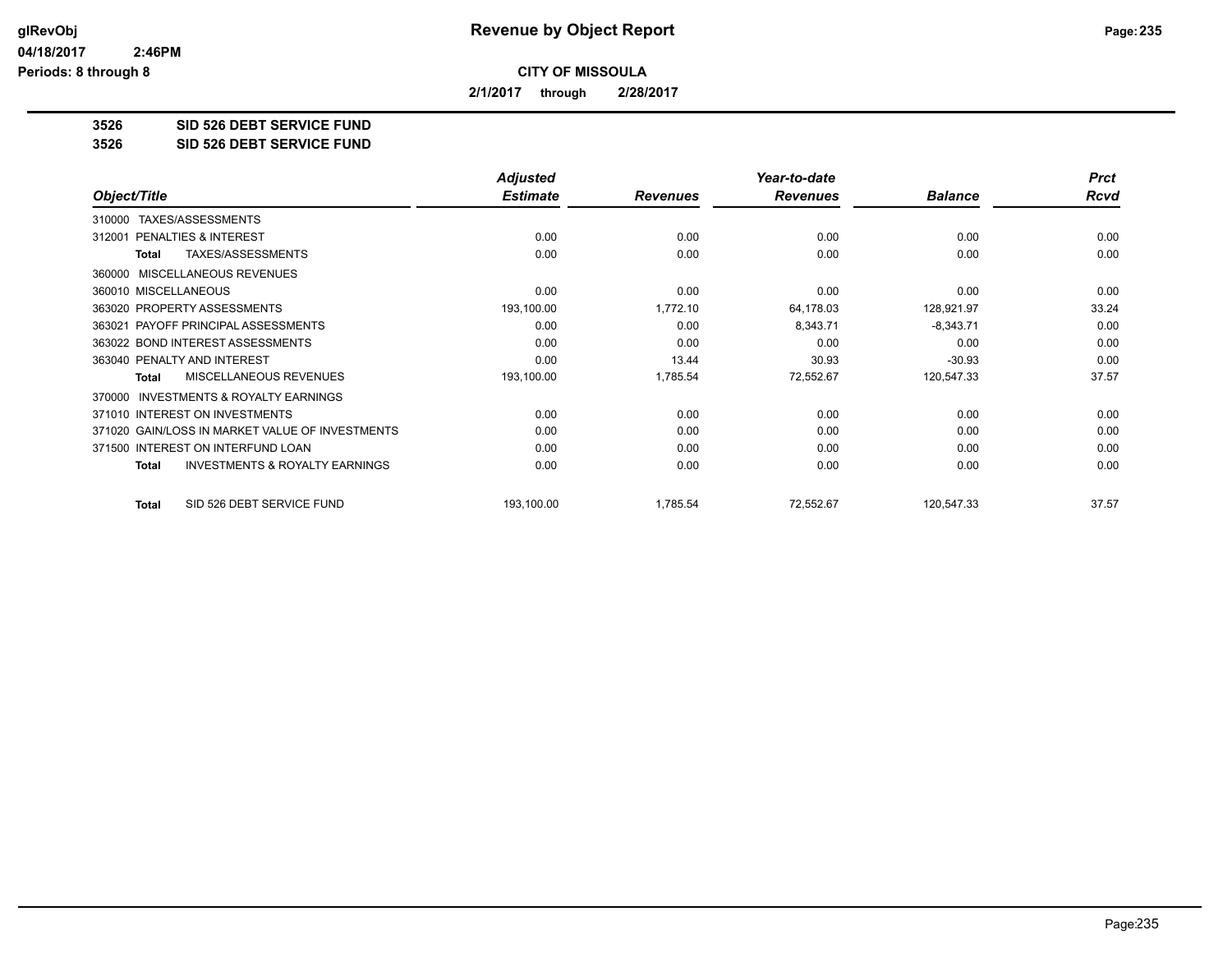**2/1/2017 through 2/28/2017**

#### **3526 SID 526 DEBT SERVICE FUND**

|                                                    | <b>Adjusted</b> |                 | Year-to-date    |                | <b>Prct</b> |
|----------------------------------------------------|-----------------|-----------------|-----------------|----------------|-------------|
| Object/Title                                       | <b>Estimate</b> | <b>Revenues</b> | <b>Revenues</b> | <b>Balance</b> | Rcvd        |
| TAXES/ASSESSMENTS<br>310000                        |                 |                 |                 |                |             |
| PENALTIES & INTEREST<br>312001                     | 0.00            | 0.00            | 0.00            | 0.00           | 0.00        |
| TAXES/ASSESSMENTS<br>Total                         | 0.00            | 0.00            | 0.00            | 0.00           | 0.00        |
| 360000 MISCELLANEOUS REVENUES                      |                 |                 |                 |                |             |
| 360010 MISCELLANEOUS                               | 0.00            | 0.00            | 0.00            | 0.00           | 0.00        |
| 363020 PROPERTY ASSESSMENTS                        | 193,100.00      | 1,772.10        | 64,178.03       | 128,921.97     | 33.24       |
| 363021 PAYOFF PRINCIPAL ASSESSMENTS                | 0.00            | 0.00            | 8,343.71        | $-8,343.71$    | 0.00        |
| 363022 BOND INTEREST ASSESSMENTS                   | 0.00            | 0.00            | 0.00            | 0.00           | 0.00        |
| 363040 PENALTY AND INTEREST                        | 0.00            | 13.44           | 30.93           | $-30.93$       | 0.00        |
| MISCELLANEOUS REVENUES<br>Total                    | 193,100.00      | 1,785.54        | 72,552.67       | 120,547.33     | 37.57       |
| 370000 INVESTMENTS & ROYALTY EARNINGS              |                 |                 |                 |                |             |
| 371010 INTEREST ON INVESTMENTS                     | 0.00            | 0.00            | 0.00            | 0.00           | 0.00        |
| 371020 GAIN/LOSS IN MARKET VALUE OF INVESTMENT     | 0.00            | 0.00            | 0.00            | 0.00           | 0.00        |
| 371500 INTEREST ON INTERFUND LOAN                  | 0.00            | 0.00            | 0.00            | 0.00           | 0.00        |
| <b>INVESTMENTS &amp; ROYALTY EARNINGS</b><br>Total | 0.00            | 0.00            | 0.00            | 0.00           | 0.00        |
| SID 526 DEBT SERVICE FUND<br><b>Total</b>          | 193,100.00      | 1,785.54        | 72,552.67       | 120,547.33     | 37.57       |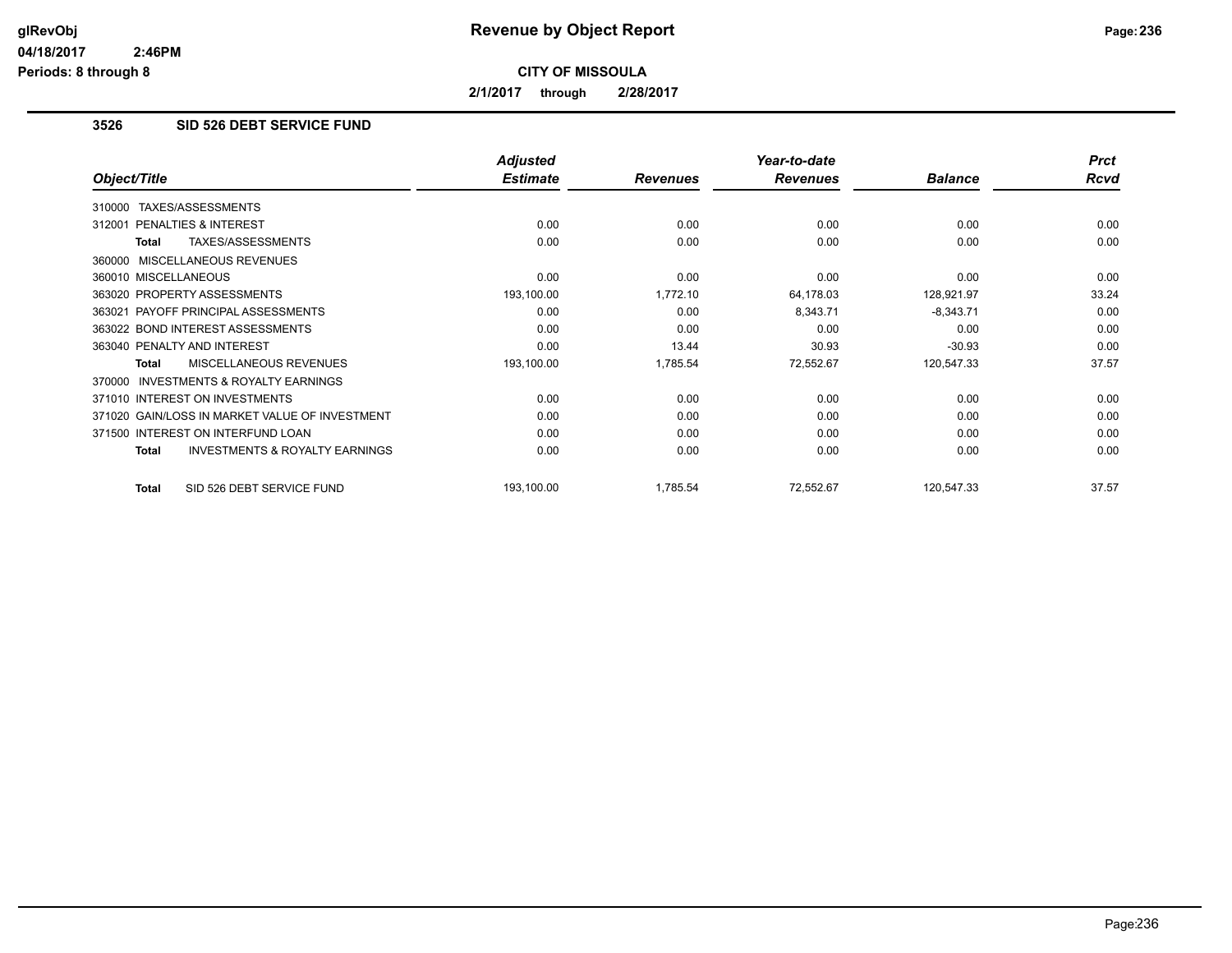**2/1/2017 through 2/28/2017**

**3527 SID 527 DEBT SERVICE FUND**

**3527 SID 527 DEBT SERVICE FUND**

|                                                     | <b>Adjusted</b> |                 | Year-to-date    |                | <b>Prct</b> |
|-----------------------------------------------------|-----------------|-----------------|-----------------|----------------|-------------|
| Object/Title                                        | <b>Estimate</b> | <b>Revenues</b> | <b>Revenues</b> | <b>Balance</b> | Rcvd        |
| 310000 TAXES/ASSESSMENTS                            |                 |                 |                 |                |             |
| PENALTIES & INTEREST<br>312001                      | 0.00            | 0.00            | 0.00            | 0.00           | 0.00        |
| TAXES/ASSESSMENTS<br>Total                          | 0.00            | 0.00            | 0.00            | 0.00           | 0.00        |
| 360000 MISCELLANEOUS REVENUES                       |                 |                 |                 |                |             |
| 360010 MISCELLANEOUS                                | 0.00            | 0.00            | 0.00            | 0.00           | 0.00        |
| 363020 PROPERTY ASSESSMENTS                         | 0.00            | 0.00            | 0.00            | 0.00           | 0.00        |
| 363021 PAYOFF PRINCIPAL ASSESSMENTS                 | 0.00            | 0.00            | 0.00            | 0.00           | 0.00        |
| 363022 BOND INTEREST ASSESSMENTS                    | 0.00            | 0.00            | 0.00            | 0.00           | 0.00        |
| 363040 PENALTY AND INTEREST                         | 0.00            | 0.00            | 0.00            | 0.00           | 0.00        |
| MISCELLANEOUS REVENUES<br>Total                     | 0.00            | 0.00            | 0.00            | 0.00           | 0.00        |
| <b>INVESTMENTS &amp; ROYALTY EARNINGS</b><br>370000 |                 |                 |                 |                |             |
| 371010 INTEREST ON INVESTMENTS                      | 0.00            | 0.00            | 0.00            | 0.00           | 0.00        |
| 371020 GAIN/LOSS IN MARKET VALUE OF INVESTMENTS     | 0.00            | 0.00            | 0.00            | 0.00           | 0.00        |
| <b>INVESTMENTS &amp; ROYALTY EARNINGS</b><br>Total  | 0.00            | 0.00            | 0.00            | 0.00           | 0.00        |
| OTHER FINANCING SOURCES<br>380000                   |                 |                 |                 |                |             |
| 381030 SID BONDS PROCEEDS                           | 0.00            | 0.00            | 0.00            | 0.00           | 0.00        |
| OTHER FINANCING SOURCES<br><b>Total</b>             | 0.00            | 0.00            | 0.00            | 0.00           | 0.00        |
| SID 527 DEBT SERVICE FUND<br><b>Total</b>           | 0.00            | 0.00            | 0.00            | 0.00           | 0.00        |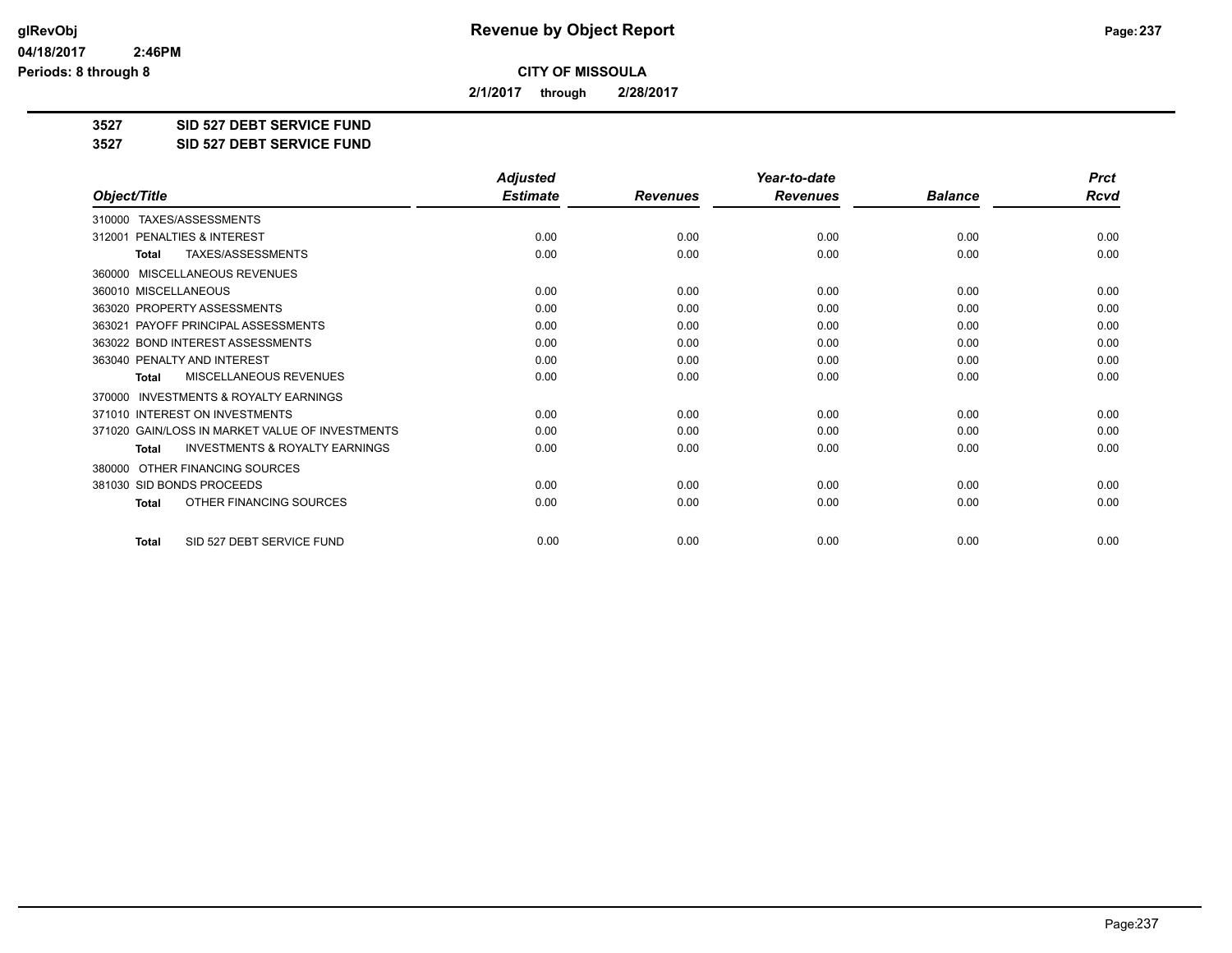**2/1/2017 through 2/28/2017**

#### **3527 SID 527 DEBT SERVICE FUND**

|                                                           | <b>Adjusted</b> |                 | Year-to-date    |                | <b>Prct</b> |
|-----------------------------------------------------------|-----------------|-----------------|-----------------|----------------|-------------|
| Object/Title                                              | <b>Estimate</b> | <b>Revenues</b> | <b>Revenues</b> | <b>Balance</b> | <b>Rcvd</b> |
| 310000 TAXES/ASSESSMENTS                                  |                 |                 |                 |                |             |
| PENALTIES & INTEREST<br>312001                            | 0.00            | 0.00            | 0.00            | 0.00           | 0.00        |
| TAXES/ASSESSMENTS<br><b>Total</b>                         | 0.00            | 0.00            | 0.00            | 0.00           | 0.00        |
| 360000 MISCELLANEOUS REVENUES                             |                 |                 |                 |                |             |
| 360010 MISCELLANEOUS                                      | 0.00            | 0.00            | 0.00            | 0.00           | 0.00        |
| 363020 PROPERTY ASSESSMENTS                               | 0.00            | 0.00            | 0.00            | 0.00           | 0.00        |
| 363021 PAYOFF PRINCIPAL ASSESSMENTS                       | 0.00            | 0.00            | 0.00            | 0.00           | 0.00        |
| 363022 BOND INTEREST ASSESSMENTS                          | 0.00            | 0.00            | 0.00            | 0.00           | 0.00        |
| 363040 PENALTY AND INTEREST                               | 0.00            | 0.00            | 0.00            | 0.00           | 0.00        |
| MISCELLANEOUS REVENUES<br><b>Total</b>                    | 0.00            | 0.00            | 0.00            | 0.00           | 0.00        |
| <b>INVESTMENTS &amp; ROYALTY EARNINGS</b><br>370000       |                 |                 |                 |                |             |
| 371010 INTEREST ON INVESTMENTS                            | 0.00            | 0.00            | 0.00            | 0.00           | 0.00        |
| 371020 GAIN/LOSS IN MARKET VALUE OF INVESTMENT            | 0.00            | 0.00            | 0.00            | 0.00           | 0.00        |
| <b>INVESTMENTS &amp; ROYALTY EARNINGS</b><br><b>Total</b> | 0.00            | 0.00            | 0.00            | 0.00           | 0.00        |
| OTHER FINANCING SOURCES<br>380000                         |                 |                 |                 |                |             |
| 381030 SID BONDS PROCEEDS                                 | 0.00            | 0.00            | 0.00            | 0.00           | 0.00        |
| OTHER FINANCING SOURCES<br><b>Total</b>                   | 0.00            | 0.00            | 0.00            | 0.00           | 0.00        |
| SID 527 DEBT SERVICE FUND<br><b>Total</b>                 | 0.00            | 0.00            | 0.00            | 0.00           | 0.00        |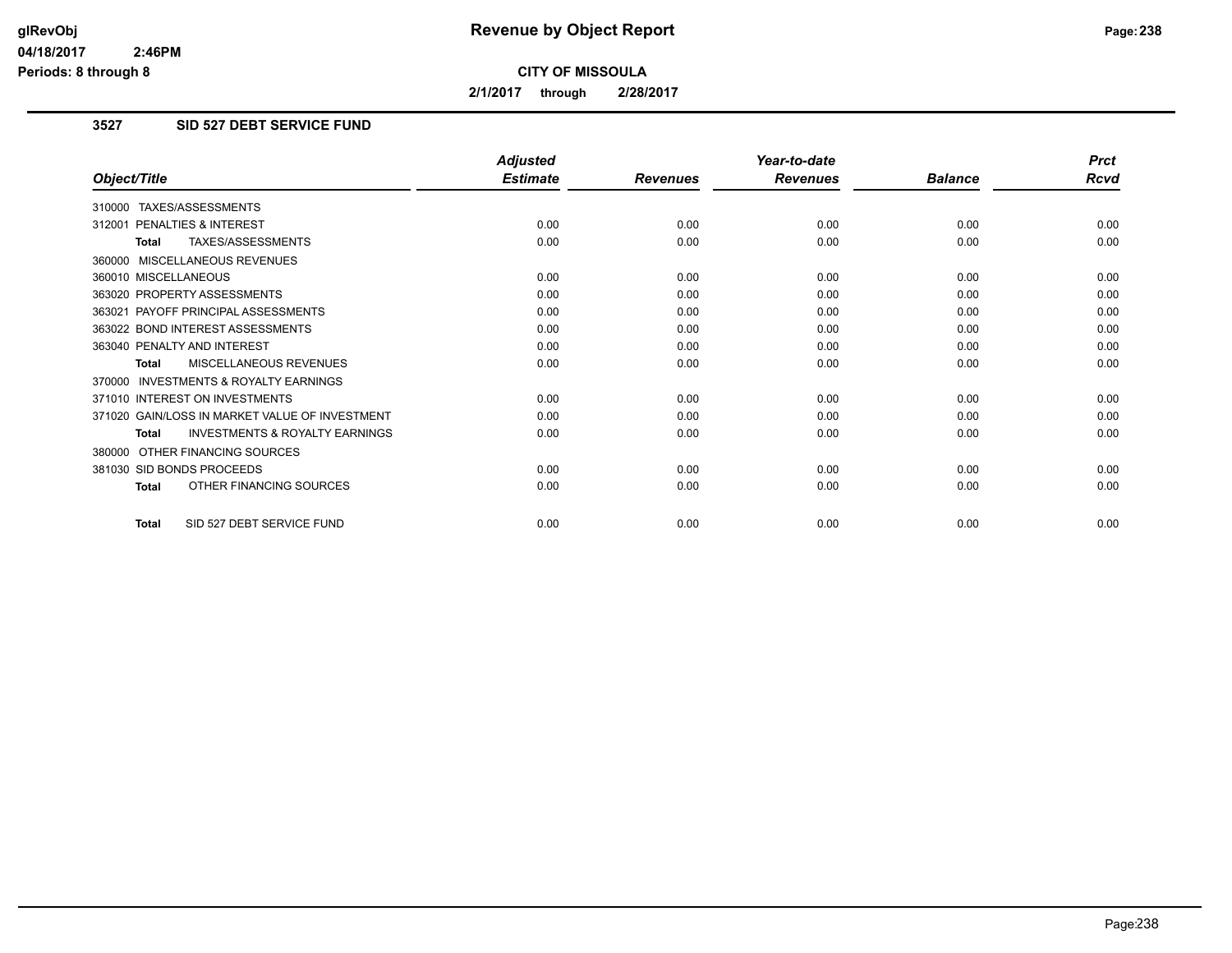**2/1/2017 through 2/28/2017**

**3530 SID 530 DEBT SERVICE FUND**

**3530 SID 530 DEBT SERVICE FUND**

|                                                     | <b>Adjusted</b> |                 | Year-to-date    |                | <b>Prct</b> |
|-----------------------------------------------------|-----------------|-----------------|-----------------|----------------|-------------|
| Object/Title                                        | <b>Estimate</b> | <b>Revenues</b> | <b>Revenues</b> | <b>Balance</b> | Rcvd        |
| 310000 TAXES/ASSESSMENTS                            |                 |                 |                 |                |             |
| 312001 PENALTIES & INTEREST                         | 0.00            | 0.00            | 0.00            | 0.00           | 0.00        |
| TAXES/ASSESSMENTS<br>Total                          | 0.00            | 0.00            | 0.00            | 0.00           | 0.00        |
| 360000 MISCELLANEOUS REVENUES                       |                 |                 |                 |                |             |
| 360010 MISCELLANEOUS                                | 0.00            | 0.00            | 0.00            | 0.00           | 0.00        |
| 363020 PROPERTY ASSESSMENTS                         | 0.00            | 0.00            | 0.00            | 0.00           | 0.00        |
| 363021 PAYOFF PRINCIPAL ASSESSMENTS                 | 0.00            | 0.00            | 0.00            | 0.00           | 0.00        |
| 363022 BOND INTEREST ASSESSMENTS                    | 0.00            | 0.00            | 0.00            | 0.00           | 0.00        |
| 363040 PENALTY AND INTEREST                         | 0.00            | 0.00            | 0.00            | 0.00           | 0.00        |
| MISCELLANEOUS REVENUES<br>Total                     | 0.00            | 0.00            | 0.00            | 0.00           | 0.00        |
| <b>INVESTMENTS &amp; ROYALTY EARNINGS</b><br>370000 |                 |                 |                 |                |             |
| 371010 INTEREST ON INVESTMENTS                      | 0.00            | 0.00            | 0.00            | 0.00           | 0.00        |
| 371020 GAIN/LOSS IN MARKET VALUE OF INVESTMENTS     | 0.00            | 0.00            | 0.00            | 0.00           | 0.00        |
| <b>INVESTMENTS &amp; ROYALTY EARNINGS</b><br>Total  | 0.00            | 0.00            | 0.00            | 0.00           | 0.00        |
| SID 530 DEBT SERVICE FUND<br>Total                  | 0.00            | 0.00            | 0.00            | 0.00           | 0.00        |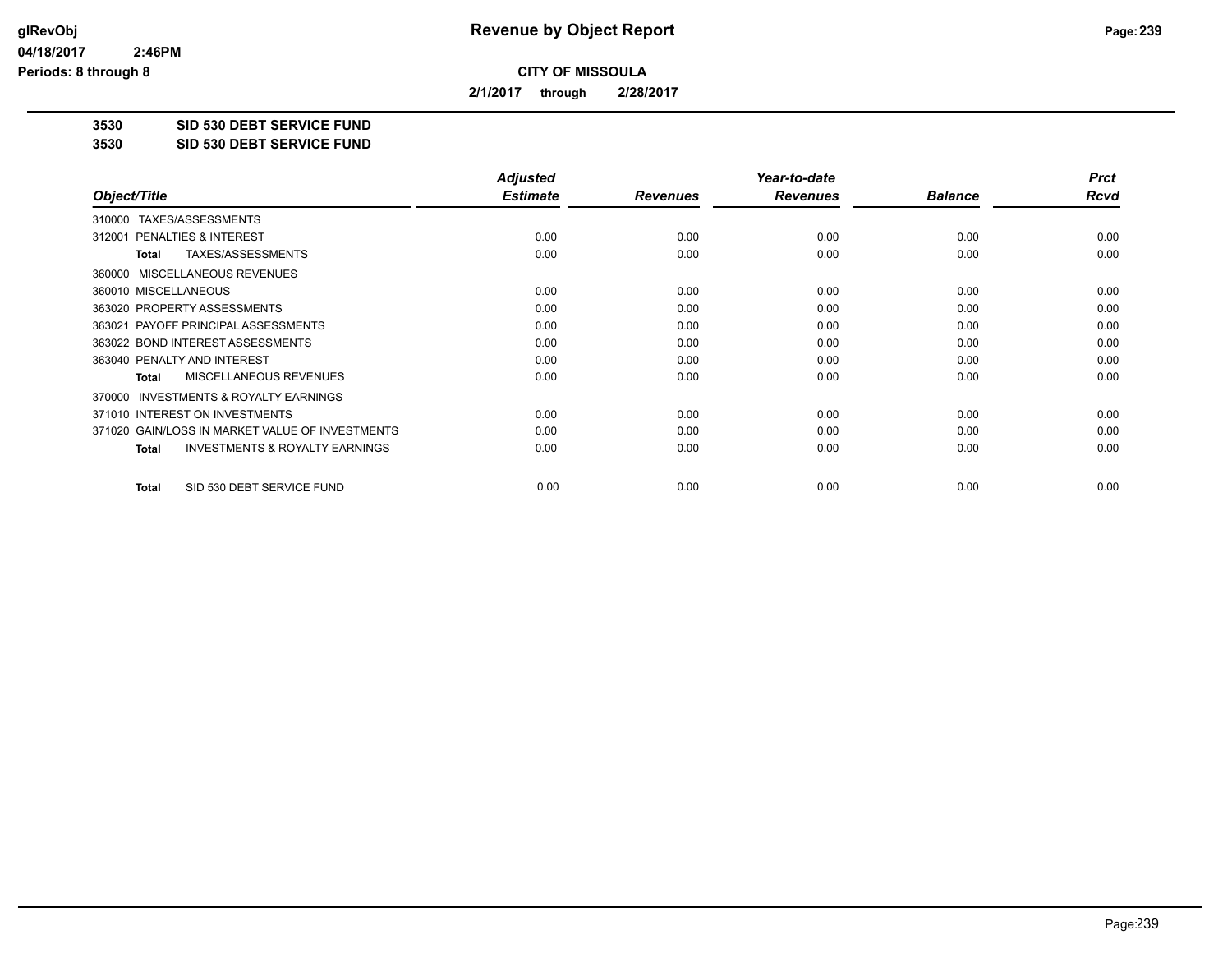**2/1/2017 through 2/28/2017**

#### **3530 SID 530 DEBT SERVICE FUND**

|                                                           | <b>Adjusted</b> |                 | Year-to-date    |                | <b>Prct</b> |
|-----------------------------------------------------------|-----------------|-----------------|-----------------|----------------|-------------|
| Object/Title                                              | <b>Estimate</b> | <b>Revenues</b> | <b>Revenues</b> | <b>Balance</b> | <b>Rcvd</b> |
| 310000 TAXES/ASSESSMENTS                                  |                 |                 |                 |                |             |
| 312001 PENALTIES & INTEREST                               | 0.00            | 0.00            | 0.00            | 0.00           | 0.00        |
| TAXES/ASSESSMENTS<br>Total                                | 0.00            | 0.00            | 0.00            | 0.00           | 0.00        |
| 360000 MISCELLANEOUS REVENUES                             |                 |                 |                 |                |             |
| 360010 MISCELLANEOUS                                      | 0.00            | 0.00            | 0.00            | 0.00           | 0.00        |
| 363020 PROPERTY ASSESSMENTS                               | 0.00            | 0.00            | 0.00            | 0.00           | 0.00        |
| 363021 PAYOFF PRINCIPAL ASSESSMENTS                       | 0.00            | 0.00            | 0.00            | 0.00           | 0.00        |
| 363022 BOND INTEREST ASSESSMENTS                          | 0.00            | 0.00            | 0.00            | 0.00           | 0.00        |
| 363040 PENALTY AND INTEREST                               | 0.00            | 0.00            | 0.00            | 0.00           | 0.00        |
| <b>MISCELLANEOUS REVENUES</b><br>Total                    | 0.00            | 0.00            | 0.00            | 0.00           | 0.00        |
| INVESTMENTS & ROYALTY EARNINGS<br>370000                  |                 |                 |                 |                |             |
| 371010 INTEREST ON INVESTMENTS                            | 0.00            | 0.00            | 0.00            | 0.00           | 0.00        |
| 371020 GAIN/LOSS IN MARKET VALUE OF INVESTMENT            | 0.00            | 0.00            | 0.00            | 0.00           | 0.00        |
| <b>INVESTMENTS &amp; ROYALTY EARNINGS</b><br><b>Total</b> | 0.00            | 0.00            | 0.00            | 0.00           | 0.00        |
| SID 530 DEBT SERVICE FUND<br><b>Total</b>                 | 0.00            | 0.00            | 0.00            | 0.00           | 0.00        |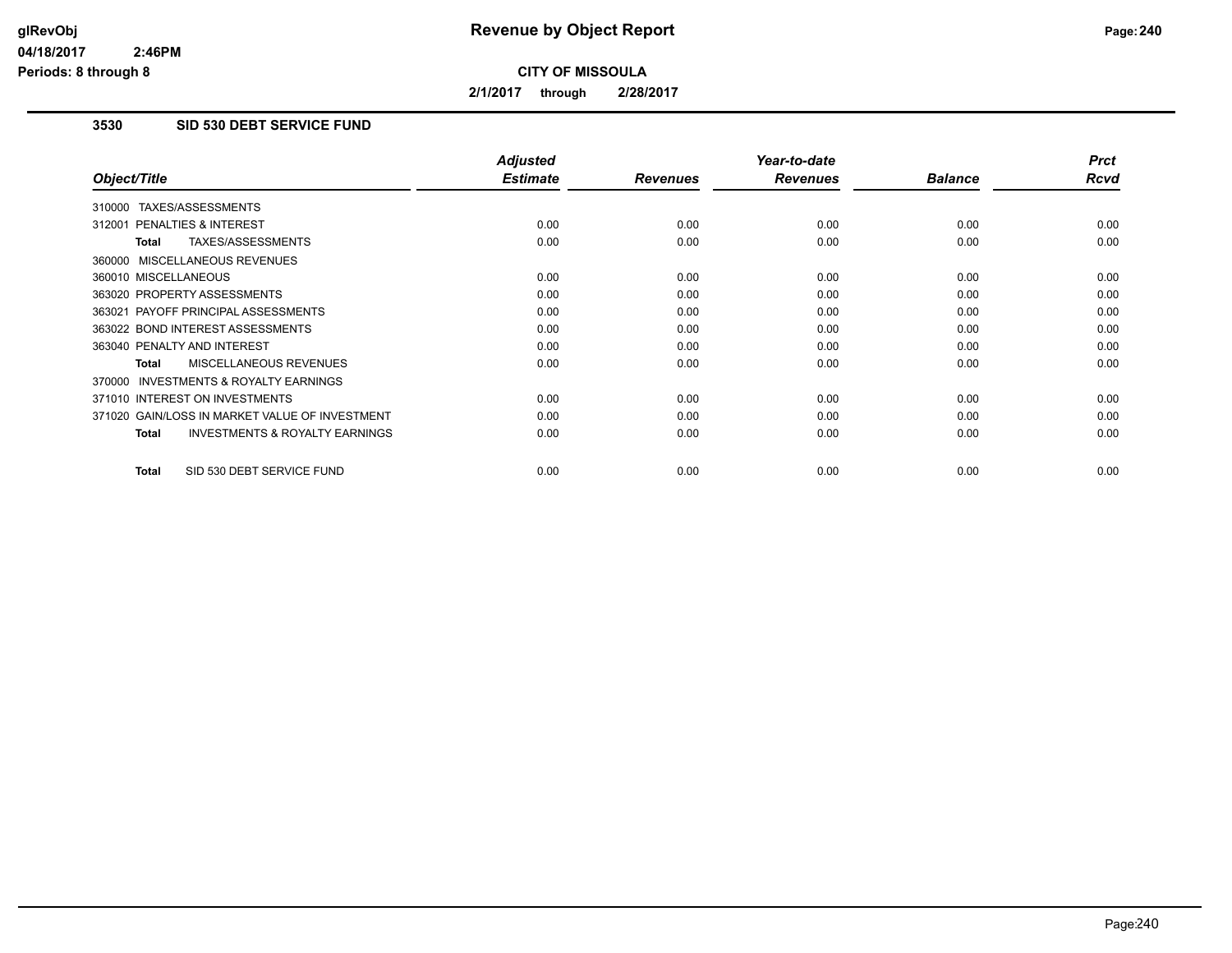**2/1/2017 through 2/28/2017**

**3531 SID 531 HICKORY ST CALMING**

**3531 SID 531 HICKORY ST CALMING**

|                                                     | <b>Adjusted</b> |                 | Year-to-date    |                | <b>Prct</b> |
|-----------------------------------------------------|-----------------|-----------------|-----------------|----------------|-------------|
| Object/Title                                        | <b>Estimate</b> | <b>Revenues</b> | <b>Revenues</b> | <b>Balance</b> | Rcvd        |
| TAXES/ASSESSMENTS<br>310000                         |                 |                 |                 |                |             |
| 312001 PENALTIES & INTEREST                         | 0.00            | 0.00            | 0.00            | 0.00           | 0.00        |
| TAXES/ASSESSMENTS<br><b>Total</b>                   | 0.00            | 0.00            | 0.00            | 0.00           | 0.00        |
| MISCELLANEOUS REVENUES<br>360000                    |                 |                 |                 |                |             |
| 360010 MISCELLANEOUS                                | 0.00            | 0.00            | 0.00            | 0.00           | 0.00        |
| 363020 PROPERTY ASSESSMENTS                         | 0.00            | 0.00            | 0.00            | 0.00           | 0.00        |
| 363021 PAYOFF PRINCIPAL ASSESSMENTS                 | 0.00            | 0.00            | 0.00            | 0.00           | 0.00        |
| 363022 BOND INTEREST ASSESSMENTS                    | 0.00            | 0.00            | 0.00            | 0.00           | 0.00        |
| 363040 PENALTY AND INTEREST                         | 0.00            | 0.00            | 0.00            | 0.00           | 0.00        |
| MISCELLANEOUS REVENUES<br>Total                     | 0.00            | 0.00            | 0.00            | 0.00           | 0.00        |
| <b>INVESTMENTS &amp; ROYALTY EARNINGS</b><br>370000 |                 |                 |                 |                |             |
| 371010 INTEREST ON INVESTMENTS                      | 0.00            | 0.00            | 0.00            | 0.00           | 0.00        |
| 371020 GAIN/LOSS IN MARKET VALUE OF INVESTMENTS     | 0.00            | 0.00            | 0.00            | 0.00           | 0.00        |
| <b>INVESTMENTS &amp; ROYALTY EARNINGS</b><br>Total  | 0.00            | 0.00            | 0.00            | 0.00           | 0.00        |
| OTHER FINANCING SOURCES<br>380000                   |                 |                 |                 |                |             |
| 383000 OPERATING TRANSFERS                          | 0.00            | 0.00            | 0.00            | 0.00           | 0.00        |
| OTHER FINANCING SOURCES<br>Total                    | 0.00            | 0.00            | 0.00            | 0.00           | 0.00        |
| SID 531 HICKORY ST CALMING<br>Total                 | 0.00            | 0.00            | 0.00            | 0.00           | 0.00        |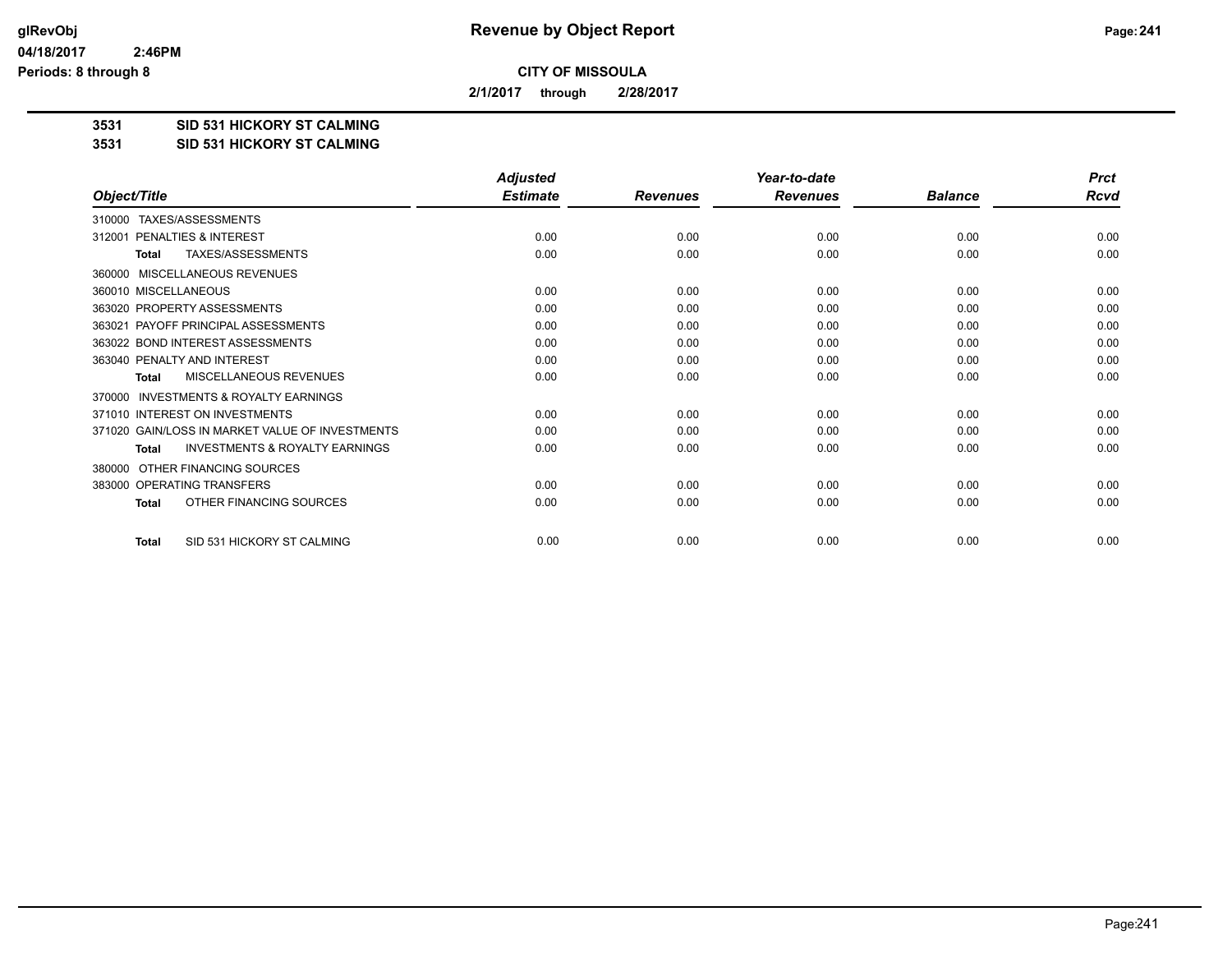**2/1/2017 through 2/28/2017**

#### **3531 SID 531 HICKORY ST CALMING**

|                                                           | <b>Adjusted</b> |                 | Year-to-date    |                | <b>Prct</b> |
|-----------------------------------------------------------|-----------------|-----------------|-----------------|----------------|-------------|
| Object/Title                                              | <b>Estimate</b> | <b>Revenues</b> | <b>Revenues</b> | <b>Balance</b> | Rcvd        |
| 310000 TAXES/ASSESSMENTS                                  |                 |                 |                 |                |             |
| PENALTIES & INTEREST<br>312001                            | 0.00            | 0.00            | 0.00            | 0.00           | 0.00        |
| TAXES/ASSESSMENTS<br><b>Total</b>                         | 0.00            | 0.00            | 0.00            | 0.00           | 0.00        |
| 360000 MISCELLANEOUS REVENUES                             |                 |                 |                 |                |             |
| 360010 MISCELLANEOUS                                      | 0.00            | 0.00            | 0.00            | 0.00           | 0.00        |
| 363020 PROPERTY ASSESSMENTS                               | 0.00            | 0.00            | 0.00            | 0.00           | 0.00        |
| 363021 PAYOFF PRINCIPAL ASSESSMENTS                       | 0.00            | 0.00            | 0.00            | 0.00           | 0.00        |
| 363022 BOND INTEREST ASSESSMENTS                          | 0.00            | 0.00            | 0.00            | 0.00           | 0.00        |
| 363040 PENALTY AND INTEREST                               | 0.00            | 0.00            | 0.00            | 0.00           | 0.00        |
| MISCELLANEOUS REVENUES<br><b>Total</b>                    | 0.00            | 0.00            | 0.00            | 0.00           | 0.00        |
| <b>INVESTMENTS &amp; ROYALTY EARNINGS</b><br>370000       |                 |                 |                 |                |             |
| 371010 INTEREST ON INVESTMENTS                            | 0.00            | 0.00            | 0.00            | 0.00           | 0.00        |
| 371020 GAIN/LOSS IN MARKET VALUE OF INVESTMENT            | 0.00            | 0.00            | 0.00            | 0.00           | 0.00        |
| <b>INVESTMENTS &amp; ROYALTY EARNINGS</b><br><b>Total</b> | 0.00            | 0.00            | 0.00            | 0.00           | 0.00        |
| OTHER FINANCING SOURCES<br>380000                         |                 |                 |                 |                |             |
| 383000 OPERATING TRANSFERS                                | 0.00            | 0.00            | 0.00            | 0.00           | 0.00        |
| OTHER FINANCING SOURCES<br>Total                          | 0.00            | 0.00            | 0.00            | 0.00           | 0.00        |
| SID 531 HICKORY ST CALMING<br><b>Total</b>                | 0.00            | 0.00            | 0.00            | 0.00           | 0.00        |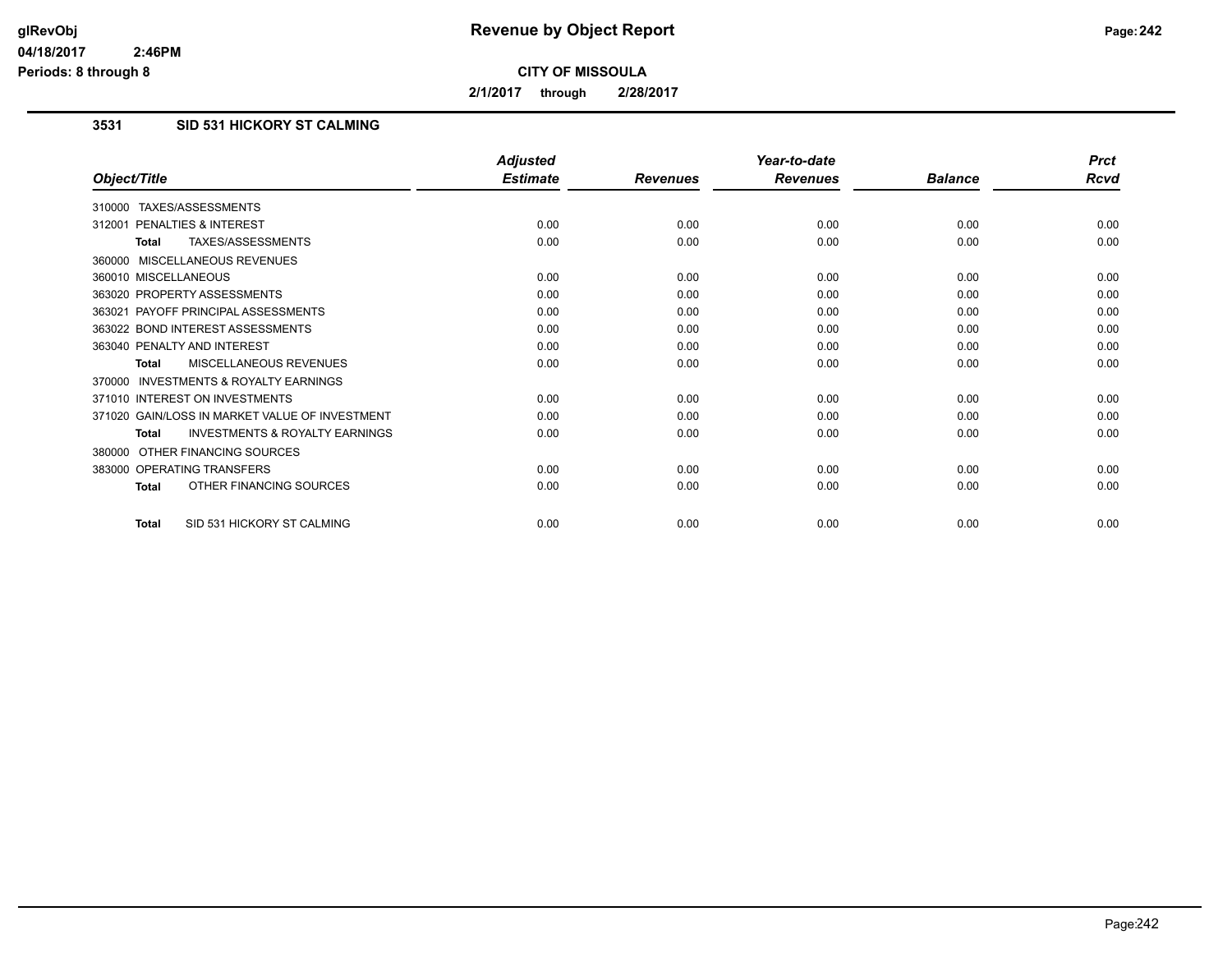**2/1/2017 through 2/28/2017**

**3532 SID 532 DEBT SERVICE FUND**

**3532 SID 532 DEBT SERVICE FUND**

|                                                    | <b>Adjusted</b> |                 | Year-to-date    |                | <b>Prct</b> |
|----------------------------------------------------|-----------------|-----------------|-----------------|----------------|-------------|
| Object/Title                                       | <b>Estimate</b> | <b>Revenues</b> | <b>Revenues</b> | <b>Balance</b> | Rcvd        |
| 360000 MISCELLANEOUS REVENUES                      |                 |                 |                 |                |             |
| 363020 PROPERTY ASSESSMENTS                        | 40,633.00       | 172.94          | 16.948.12       | 23.684.88      | 41.71       |
| 363021 PAYOFF PRINCIPAL ASSESSMENTS                | 0.00            | 0.00            | 0.00            | 0.00           | 0.00        |
| 363022 BOND INTEREST ASSESSMENTS                   | 0.00            | 0.00            | 0.00            | 0.00           | 0.00        |
| 363040 PENALTY AND INTEREST                        | 0.00            | 2.72            | 31.01           | $-31.01$       | 0.00        |
| MISCELLANEOUS REVENUES<br>Total                    | 40,633.00       | 175.66          | 16.979.13       | 23,653.87      | 41.79       |
| 370000 INVESTMENTS & ROYALTY EARNINGS              |                 |                 |                 |                |             |
| 371010 INTEREST ON INVESTMENTS                     | 0.00            | 0.00            | 0.00            | 0.00           | 0.00        |
| 371020 GAIN/LOSS IN MARKET VALUE OF INVESTMENTS    | 0.00            | 0.00            | 0.00            | 0.00           | 0.00        |
| <b>INVESTMENTS &amp; ROYALTY EARNINGS</b><br>Total | 0.00            | 0.00            | 0.00            | 0.00           | 0.00        |
| SID 532 DEBT SERVICE FUND<br><b>Total</b>          | 40.633.00       | 175.66          | 16.979.13       | 23.653.87      | 41.79       |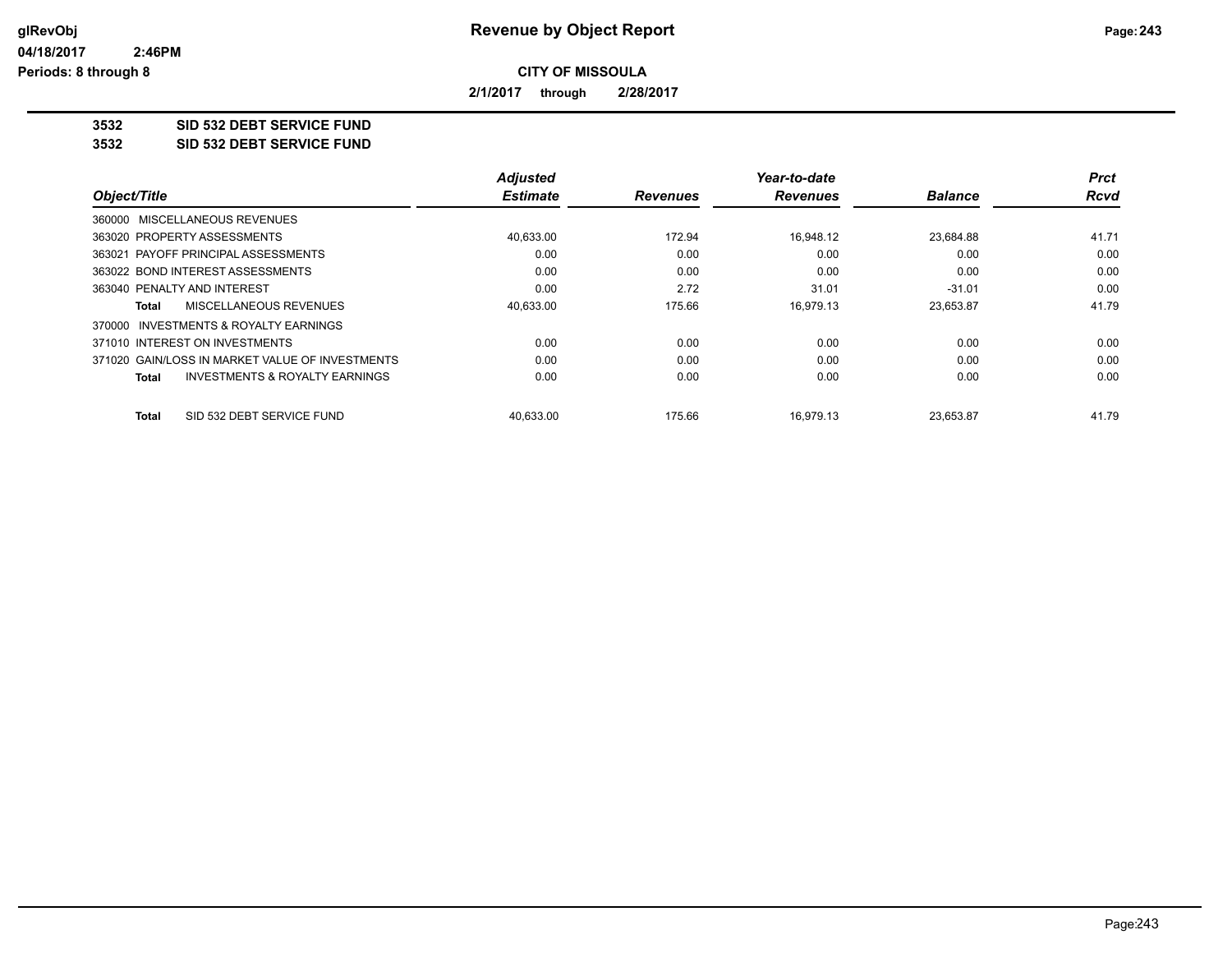**2/1/2017 through 2/28/2017**

#### **3532 SID 532 DEBT SERVICE FUND**

|                                                    | <b>Adjusted</b> |                 | Year-to-date    |                | <b>Prct</b> |
|----------------------------------------------------|-----------------|-----------------|-----------------|----------------|-------------|
| Object/Title                                       | <b>Estimate</b> | <b>Revenues</b> | <b>Revenues</b> | <b>Balance</b> | <b>Rcvd</b> |
| 360000 MISCELLANEOUS REVENUES                      |                 |                 |                 |                |             |
| 363020 PROPERTY ASSESSMENTS                        | 40.633.00       | 172.94          | 16.948.12       | 23.684.88      | 41.71       |
| 363021 PAYOFF PRINCIPAL ASSESSMENTS                | 0.00            | 0.00            | 0.00            | 0.00           | 0.00        |
| 363022 BOND INTEREST ASSESSMENTS                   | 0.00            | 0.00            | 0.00            | 0.00           | 0.00        |
| 363040 PENALTY AND INTEREST                        | 0.00            | 2.72            | 31.01           | $-31.01$       | 0.00        |
| MISCELLANEOUS REVENUES<br>Total                    | 40,633.00       | 175.66          | 16,979.13       | 23,653.87      | 41.79       |
| 370000 INVESTMENTS & ROYALTY EARNINGS              |                 |                 |                 |                |             |
| 371010 INTEREST ON INVESTMENTS                     | 0.00            | 0.00            | 0.00            | 0.00           | 0.00        |
| 371020 GAIN/LOSS IN MARKET VALUE OF INVESTMENT     | 0.00            | 0.00            | 0.00            | 0.00           | 0.00        |
| <b>INVESTMENTS &amp; ROYALTY EARNINGS</b><br>Total | 0.00            | 0.00            | 0.00            | 0.00           | 0.00        |
| SID 532 DEBT SERVICE FUND<br><b>Total</b>          | 40.633.00       | 175.66          | 16.979.13       | 23.653.87      | 41.79       |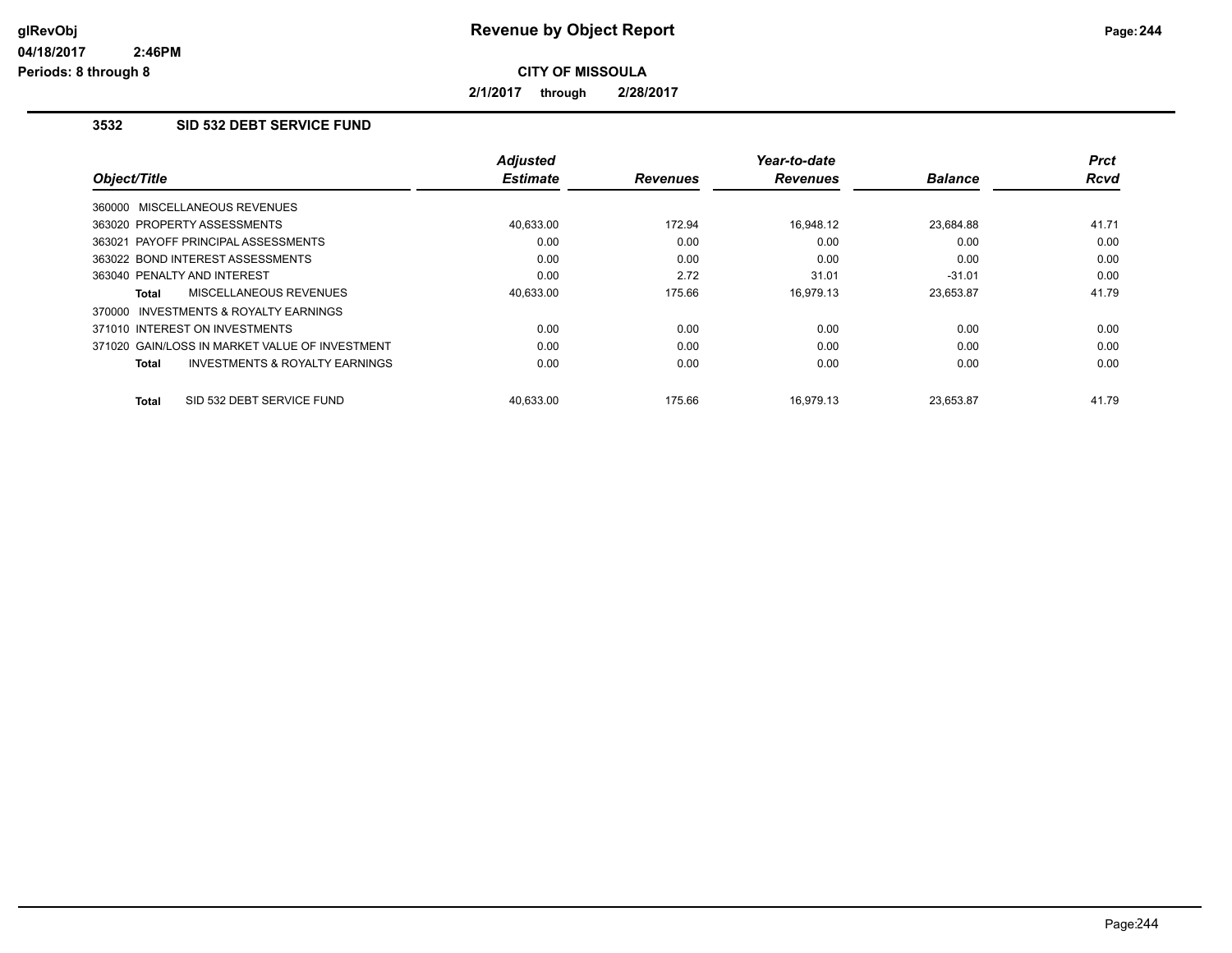**2/1/2017 through 2/28/2017**

# **3533 GILBERT ST SEWER SID DEBT FUND**

## **3533 GILBERT ST SEWER SID DEBT FUND**

|                                                           | <b>Adjusted</b> |                 | Year-to-date    |                | <b>Prct</b> |
|-----------------------------------------------------------|-----------------|-----------------|-----------------|----------------|-------------|
| Object/Title                                              | <b>Estimate</b> | <b>Revenues</b> | <b>Revenues</b> | <b>Balance</b> | <b>Rcvd</b> |
| TAXES/ASSESSMENTS<br>310000                               |                 |                 |                 |                |             |
| <b>PENALTIES &amp; INTEREST</b><br>312001                 | 0.00            | 0.00            | 0.00            | 0.00           | 0.00        |
| TAXES/ASSESSMENTS<br>Total                                | 0.00            | 0.00            | 0.00            | 0.00           | 0.00        |
| MISCELLANEOUS REVENUES<br>360000                          |                 |                 |                 |                |             |
| 363020 PROPERTY ASSESSMENTS                               | 16,875.00       | 35.72           | 6,532.40        | 10,342.60      | 38.71       |
| PAYOFF PRINCIPAL ASSESSMENTS<br>363021                    | 0.00            | 0.00            | 1,910.85        | $-1,910.85$    | 0.00        |
| 363022 BOND INTEREST ASSESSMENTS                          | 0.00            | 0.00            | 0.00            | 0.00           | 0.00        |
| 363040 PENALTY AND INTEREST                               | 0.00            | 1.19            | 2.63            | $-2.63$        | 0.00        |
| MISCELLANEOUS REVENUES<br>Total                           | 16,875.00       | 36.91           | 8,445.88        | 8,429.12       | 50.05       |
| <b>INVESTMENTS &amp; ROYALTY EARNINGS</b><br>370000       |                 |                 |                 |                |             |
| 371010 INTEREST ON INVESTMENTS                            | 0.00            | 0.00            | 0.00            | 0.00           | 0.00        |
| 371020 GAIN/LOSS IN MARKET VALUE OF INVESTMENTS           | 0.00            | 0.00            | 0.00            | 0.00           | 0.00        |
| <b>INVESTMENTS &amp; ROYALTY EARNINGS</b><br><b>Total</b> | 0.00            | 0.00            | 0.00            | 0.00           | 0.00        |
| OTHER FINANCING SOURCES<br>380000                         |                 |                 |                 |                |             |
| 381009 TRANSFERS IN                                       | 0.00            | 0.00            | 0.00            | 0.00           | 0.00        |
| OTHER FINANCING SOURCES<br><b>Total</b>                   | 0.00            | 0.00            | 0.00            | 0.00           | 0.00        |
| GILBERT ST SEWER SID DEBT FUND<br><b>Total</b>            | 16,875.00       | 36.91           | 8,445.88        | 8,429.12       | 50.05       |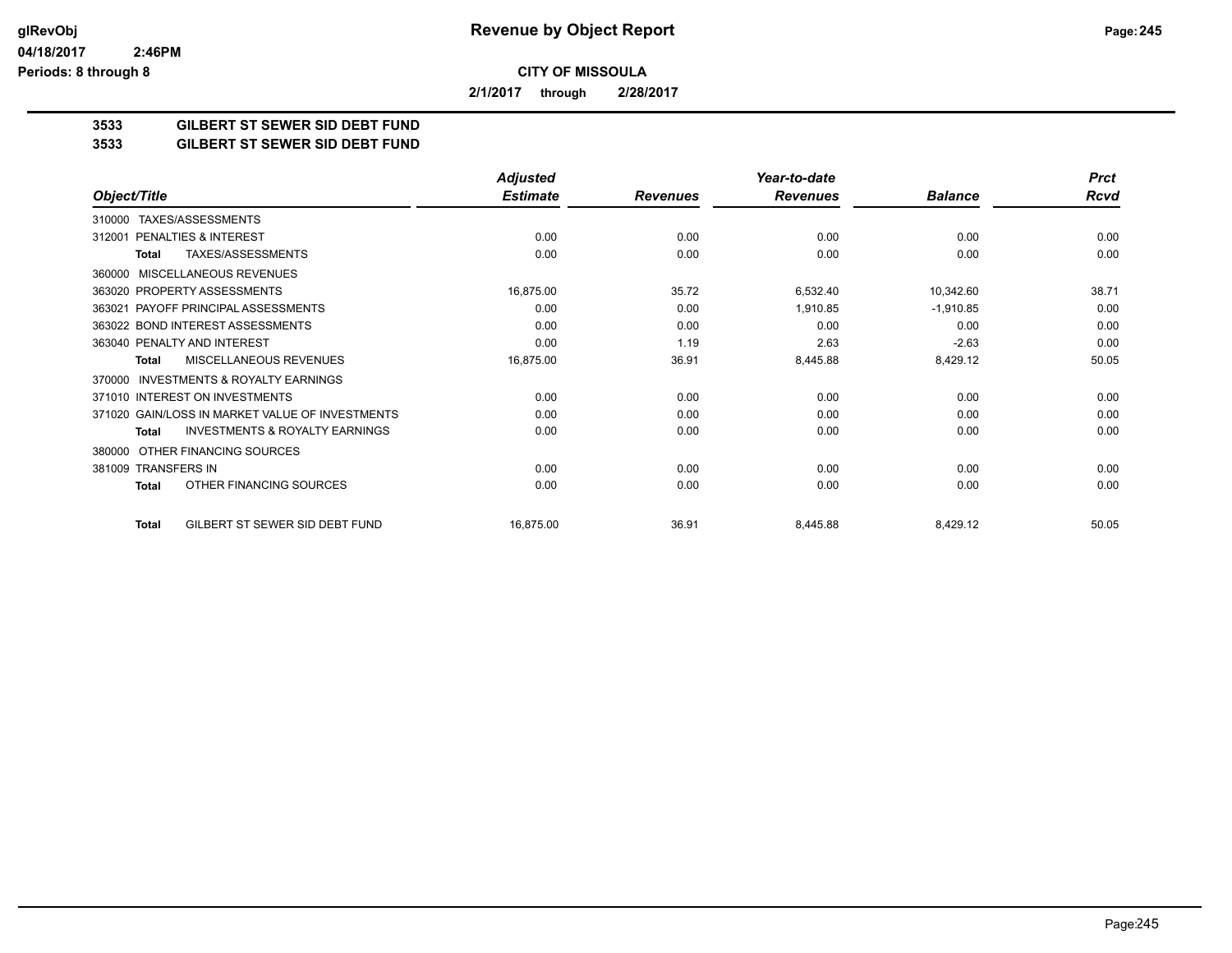**2/1/2017 through 2/28/2017**

#### **3533 GILBERT ST SEWER SID DEBT FUND**

|                                                           | <b>Adjusted</b> |                 | Year-to-date    |                | <b>Prct</b> |
|-----------------------------------------------------------|-----------------|-----------------|-----------------|----------------|-------------|
| Object/Title                                              | <b>Estimate</b> | <b>Revenues</b> | <b>Revenues</b> | <b>Balance</b> | <b>Rcvd</b> |
| TAXES/ASSESSMENTS<br>310000                               |                 |                 |                 |                |             |
| 312001 PENALTIES & INTEREST                               | 0.00            | 0.00            | 0.00            | 0.00           | 0.00        |
| TAXES/ASSESSMENTS<br><b>Total</b>                         | 0.00            | 0.00            | 0.00            | 0.00           | 0.00        |
| MISCELLANEOUS REVENUES<br>360000                          |                 |                 |                 |                |             |
| 363020 PROPERTY ASSESSMENTS                               | 16,875.00       | 35.72           | 6,532.40        | 10,342.60      | 38.71       |
| 363021 PAYOFF PRINCIPAL ASSESSMENTS                       | 0.00            | 0.00            | 1,910.85        | $-1,910.85$    | 0.00        |
| 363022 BOND INTEREST ASSESSMENTS                          | 0.00            | 0.00            | 0.00            | 0.00           | 0.00        |
| 363040 PENALTY AND INTEREST                               | 0.00            | 1.19            | 2.63            | $-2.63$        | 0.00        |
| MISCELLANEOUS REVENUES<br>Total                           | 16,875.00       | 36.91           | 8,445.88        | 8,429.12       | 50.05       |
| <b>INVESTMENTS &amp; ROYALTY EARNINGS</b><br>370000       |                 |                 |                 |                |             |
| 371010 INTEREST ON INVESTMENTS                            | 0.00            | 0.00            | 0.00            | 0.00           | 0.00        |
| 371020 GAIN/LOSS IN MARKET VALUE OF INVESTMENT            | 0.00            | 0.00            | 0.00            | 0.00           | 0.00        |
| <b>INVESTMENTS &amp; ROYALTY EARNINGS</b><br><b>Total</b> | 0.00            | 0.00            | 0.00            | 0.00           | 0.00        |
| OTHER FINANCING SOURCES<br>380000                         |                 |                 |                 |                |             |
| 381009 TRANSFERS IN                                       | 0.00            | 0.00            | 0.00            | 0.00           | 0.00        |
| OTHER FINANCING SOURCES<br><b>Total</b>                   | 0.00            | 0.00            | 0.00            | 0.00           | 0.00        |
| GILBERT ST SEWER SID DEBT FUND<br><b>Total</b>            | 16,875.00       | 36.91           | 8,445.88        | 8,429.12       | 50.05       |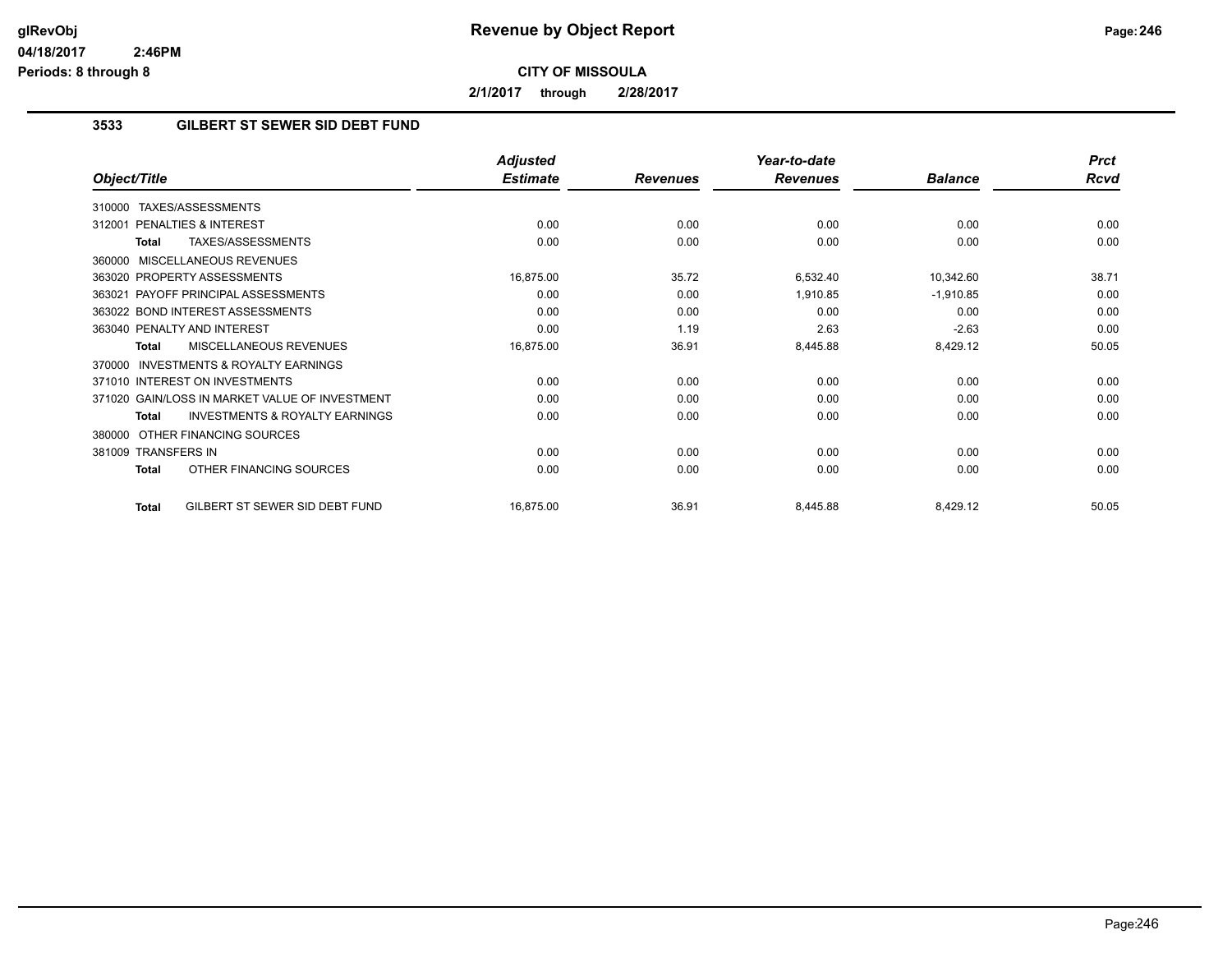**2/1/2017 through 2/28/2017**

**3534 LINCOLNWOOD SEWER PHASE I**

| 3534 | LINCOLNWOOD SEWER PHASE I |
|------|---------------------------|
|      |                           |

|                                                     | <b>Adjusted</b> |                 | Year-to-date    |                | <b>Prct</b> |
|-----------------------------------------------------|-----------------|-----------------|-----------------|----------------|-------------|
| Object/Title                                        | <b>Estimate</b> | <b>Revenues</b> | <b>Revenues</b> | <b>Balance</b> | <b>Rcvd</b> |
| TAXES/ASSESSMENTS<br>310000                         |                 |                 |                 |                |             |
| <b>PENALTIES &amp; INTEREST</b><br>312001           | 0.00            | 0.00            | 0.00            | 0.00           | 0.00        |
| TAXES/ASSESSMENTS<br>Total                          | 0.00            | 0.00            | 0.00            | 0.00           | 0.00        |
| MISCELLANEOUS REVENUES<br>360000                    |                 |                 |                 |                |             |
| 363020 PROPERTY ASSESSMENTS                         | 17,513.00       | 209.82          | 7,871.29        | 9,641.71       | 44.95       |
| 363021 PAYOFF PRINCIPAL ASSESSMENTS                 | 0.00            | 0.00            | 0.00            | 0.00           | 0.00        |
| 363022 BOND INTEREST ASSESSMENTS                    | 0.00            | 0.00            | 0.00            | 0.00           | 0.00        |
| 363040 PENALTY AND INTEREST                         | 0.00            | 0.00            | 4.28            | $-4.28$        | 0.00        |
| MISCELLANEOUS REVENUES<br>Total                     | 17,513.00       | 209.82          | 7,875.57        | 9,637.43       | 44.97       |
| <b>INVESTMENTS &amp; ROYALTY EARNINGS</b><br>370000 |                 |                 |                 |                |             |
| 371010 INTEREST ON INVESTMENTS                      | 0.00            | 0.00            | 0.00            | 0.00           | 0.00        |
| 371020 GAIN/LOSS IN MARKET VALUE OF INVESTMENTS     | 0.00            | 0.00            | 0.00            | 0.00           | 0.00        |
| <b>INVESTMENTS &amp; ROYALTY EARNINGS</b><br>Total  | 0.00            | 0.00            | 0.00            | 0.00           | 0.00        |
| LINCOLNWOOD SEWER PHASE I<br><b>Total</b>           | 17.513.00       | 209.82          | 7.875.57        | 9,637.43       | 44.97       |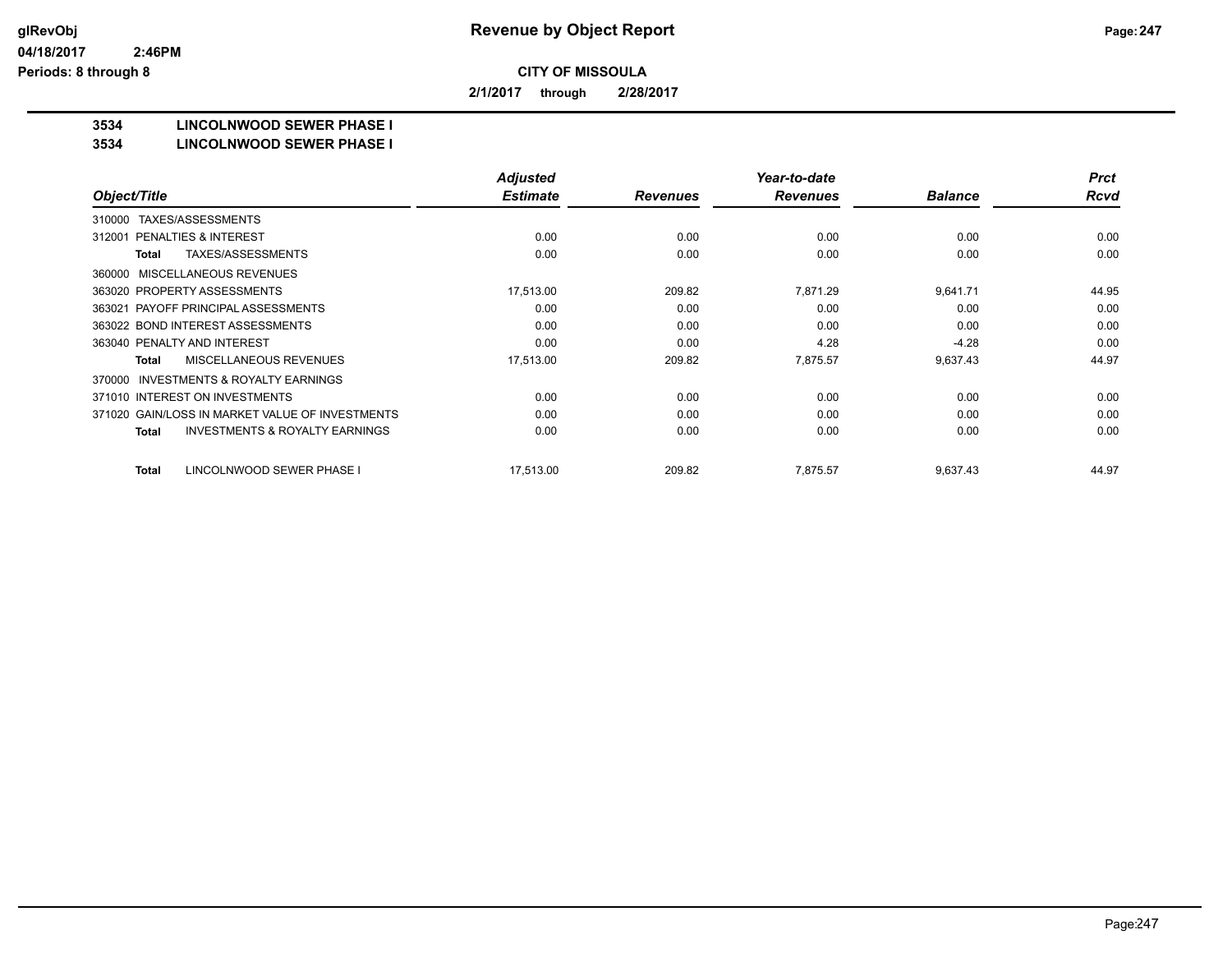**2/1/2017 through 2/28/2017**

#### **3534 LINCOLNWOOD SEWER PHASE I**

|                                                           | <b>Adjusted</b> |                 | Year-to-date    |                | <b>Prct</b> |
|-----------------------------------------------------------|-----------------|-----------------|-----------------|----------------|-------------|
| Object/Title                                              | <b>Estimate</b> | <b>Revenues</b> | <b>Revenues</b> | <b>Balance</b> | <b>Rcvd</b> |
| TAXES/ASSESSMENTS<br>310000                               |                 |                 |                 |                |             |
| 312001 PENALTIES & INTEREST                               | 0.00            | 0.00            | 0.00            | 0.00           | 0.00        |
| TAXES/ASSESSMENTS<br>Total                                | 0.00            | 0.00            | 0.00            | 0.00           | 0.00        |
| MISCELLANEOUS REVENUES<br>360000                          |                 |                 |                 |                |             |
| 363020 PROPERTY ASSESSMENTS                               | 17,513.00       | 209.82          | 7,871.29        | 9,641.71       | 44.95       |
| 363021 PAYOFF PRINCIPAL ASSESSMENTS                       | 0.00            | 0.00            | 0.00            | 0.00           | 0.00        |
| 363022 BOND INTEREST ASSESSMENTS                          | 0.00            | 0.00            | 0.00            | 0.00           | 0.00        |
| 363040 PENALTY AND INTEREST                               | 0.00            | 0.00            | 4.28            | $-4.28$        | 0.00        |
| <b>MISCELLANEOUS REVENUES</b><br>Total                    | 17,513.00       | 209.82          | 7,875.57        | 9,637.43       | 44.97       |
| <b>INVESTMENTS &amp; ROYALTY EARNINGS</b><br>370000       |                 |                 |                 |                |             |
| 371010 INTEREST ON INVESTMENTS                            | 0.00            | 0.00            | 0.00            | 0.00           | 0.00        |
| 371020 GAIN/LOSS IN MARKET VALUE OF INVESTMENT            | 0.00            | 0.00            | 0.00            | 0.00           | 0.00        |
| <b>INVESTMENTS &amp; ROYALTY EARNINGS</b><br><b>Total</b> | 0.00            | 0.00            | 0.00            | 0.00           | 0.00        |
| LINCOLNWOOD SEWER PHASE I<br>Total                        | 17,513.00       | 209.82          | 7,875.57        | 9,637.43       | 44.97       |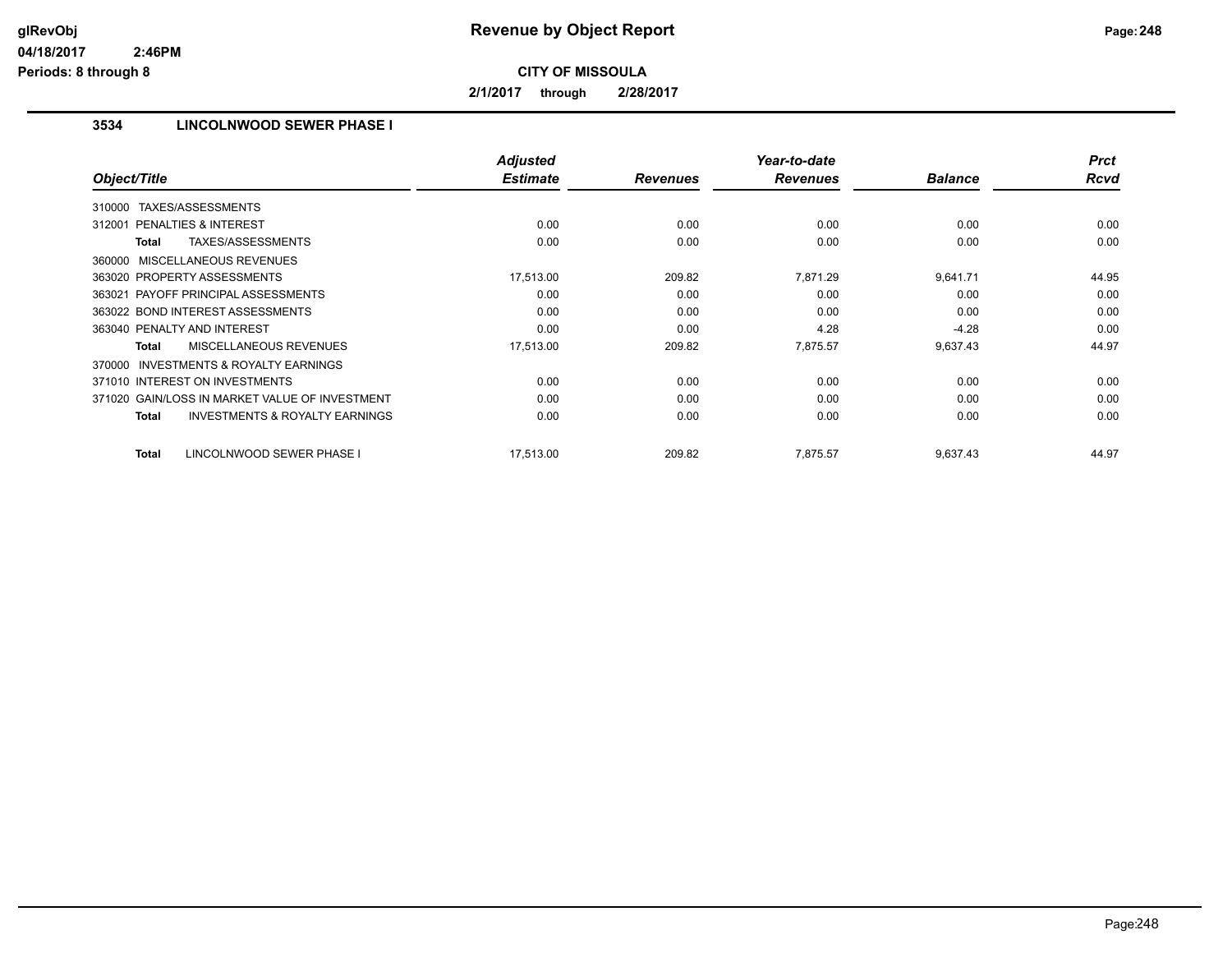**2/1/2017 through 2/28/2017**

# **3535 SLANT STREET TRAFFIC CALMING**

## **3535 SLANT STREET TRAFFIC CALMING**

|                                                     | <b>Adjusted</b> |                 | Year-to-date    |                | <b>Prct</b> |
|-----------------------------------------------------|-----------------|-----------------|-----------------|----------------|-------------|
| Object/Title                                        | <b>Estimate</b> | <b>Revenues</b> | <b>Revenues</b> | <b>Balance</b> | <b>Rcvd</b> |
| TAXES/ASSESSMENTS<br>310000                         |                 |                 |                 |                |             |
| PENALTIES & INTEREST<br>312001                      | 0.00            | 0.00            | 0.00            | 0.00           | 0.00        |
| TAXES/ASSESSMENTS<br><b>Total</b>                   | 0.00            | 0.00            | 0.00            | 0.00           | 0.00        |
| 360000 MISCELLANEOUS REVENUES                       |                 |                 |                 |                |             |
| 360010 MISCELLANEOUS                                | 0.00            | 0.00            | 0.00            | 0.00           | 0.00        |
| 363020 PROPERTY ASSESSMENTS                         | 0.00            | 0.00            | 23.01           | $-23.01$       | 0.00        |
| 363021 PAYOFF PRINCIPAL ASSESSMENTS                 | 0.00            | 0.00            | 0.00            | 0.00           | 0.00        |
| 363022 BOND INTEREST ASSESSMENTS                    | 0.00            | 0.00            | 0.00            | 0.00           | 0.00        |
| 363040 PENALTY AND INTEREST                         | 0.00            | 0.00            | 0.49            | $-0.49$        | 0.00        |
| MISCELLANEOUS REVENUES<br><b>Total</b>              | 0.00            | 0.00            | 23.50           | $-23.50$       | 0.00        |
| <b>INVESTMENTS &amp; ROYALTY EARNINGS</b><br>370000 |                 |                 |                 |                |             |
| 371010 INTEREST ON INVESTMENTS                      | 0.00            | 0.00            | 0.00            | 0.00           | 0.00        |
| 371020 GAIN/LOSS IN MARKET VALUE OF INVESTMENTS     | 0.00            | 0.00            | 0.00            | 0.00           | 0.00        |
| <b>INVESTMENTS &amp; ROYALTY EARNINGS</b><br>Total  | 0.00            | 0.00            | 0.00            | 0.00           | 0.00        |
| OTHER FINANCING SOURCES<br>380000                   |                 |                 |                 |                |             |
| 383000 OPERATING TRANSFERS                          | 0.00            | 0.00            | 0.00            | 0.00           | 0.00        |
| OTHER FINANCING SOURCES<br><b>Total</b>             | 0.00            | 0.00            | 0.00            | 0.00           | 0.00        |
| SLANT STREET TRAFFIC CALMING<br><b>Total</b>        | 0.00            | 0.00            | 23.50           | $-23.50$       | 0.00        |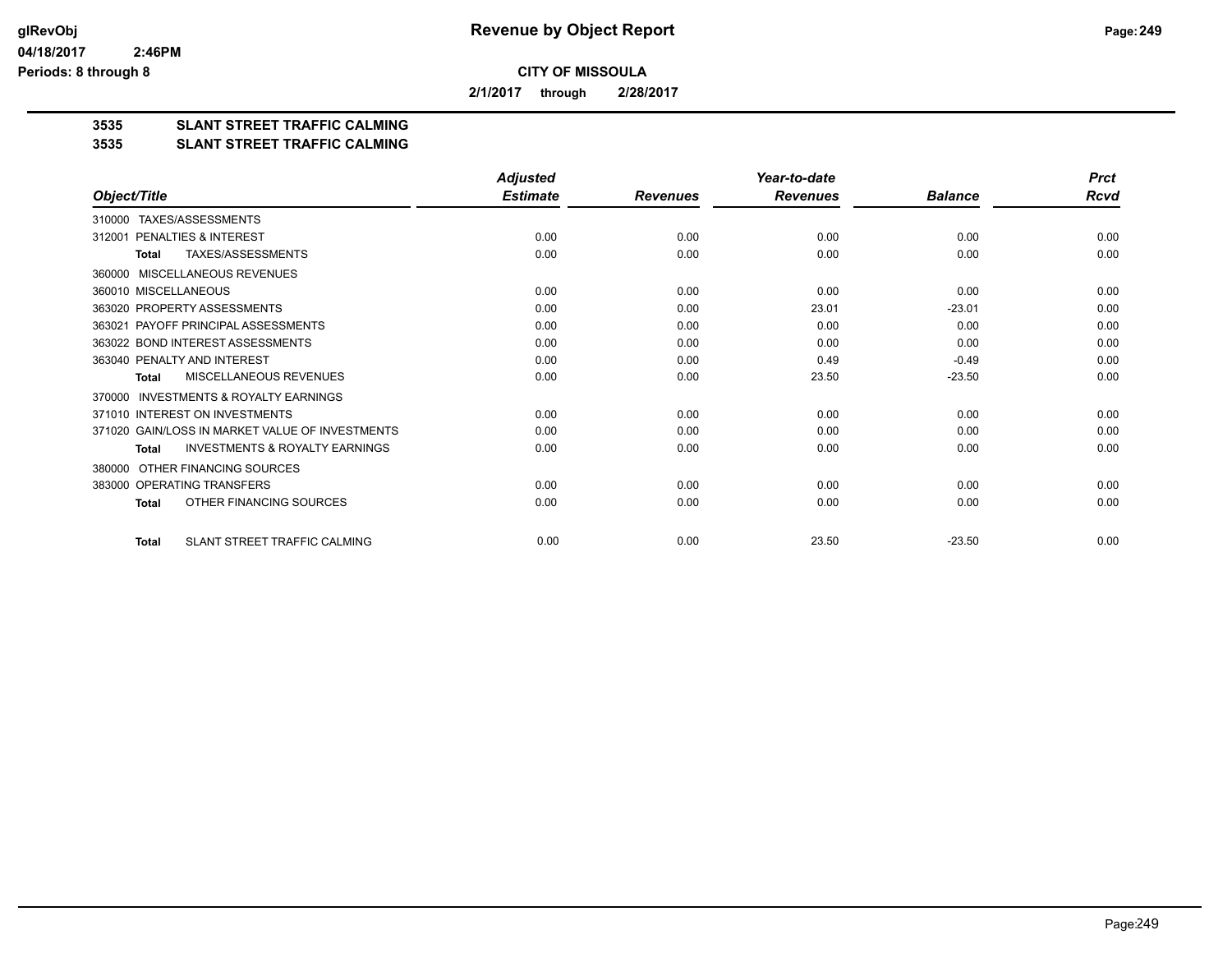**2/1/2017 through 2/28/2017**

### **3535 SLANT STREET TRAFFIC CALMING**

|                                                           | <b>Adjusted</b> |                 | Year-to-date    |                | <b>Prct</b> |
|-----------------------------------------------------------|-----------------|-----------------|-----------------|----------------|-------------|
| Object/Title                                              | <b>Estimate</b> | <b>Revenues</b> | <b>Revenues</b> | <b>Balance</b> | Rcvd        |
| 310000 TAXES/ASSESSMENTS                                  |                 |                 |                 |                |             |
| PENALTIES & INTEREST<br>312001                            | 0.00            | 0.00            | 0.00            | 0.00           | 0.00        |
| TAXES/ASSESSMENTS<br><b>Total</b>                         | 0.00            | 0.00            | 0.00            | 0.00           | 0.00        |
| 360000 MISCELLANEOUS REVENUES                             |                 |                 |                 |                |             |
| 360010 MISCELLANEOUS                                      | 0.00            | 0.00            | 0.00            | 0.00           | 0.00        |
| 363020 PROPERTY ASSESSMENTS                               | 0.00            | 0.00            | 23.01           | $-23.01$       | 0.00        |
| 363021 PAYOFF PRINCIPAL ASSESSMENTS                       | 0.00            | 0.00            | 0.00            | 0.00           | 0.00        |
| 363022 BOND INTEREST ASSESSMENTS                          | 0.00            | 0.00            | 0.00            | 0.00           | 0.00        |
| 363040 PENALTY AND INTEREST                               | 0.00            | 0.00            | 0.49            | $-0.49$        | 0.00        |
| MISCELLANEOUS REVENUES<br><b>Total</b>                    | 0.00            | 0.00            | 23.50           | $-23.50$       | 0.00        |
| <b>INVESTMENTS &amp; ROYALTY EARNINGS</b><br>370000       |                 |                 |                 |                |             |
| 371010 INTEREST ON INVESTMENTS                            | 0.00            | 0.00            | 0.00            | 0.00           | 0.00        |
| 371020 GAIN/LOSS IN MARKET VALUE OF INVESTMENT            | 0.00            | 0.00            | 0.00            | 0.00           | 0.00        |
| <b>INVESTMENTS &amp; ROYALTY EARNINGS</b><br><b>Total</b> | 0.00            | 0.00            | 0.00            | 0.00           | 0.00        |
| 380000 OTHER FINANCING SOURCES                            |                 |                 |                 |                |             |
| 383000 OPERATING TRANSFERS                                | 0.00            | 0.00            | 0.00            | 0.00           | 0.00        |
| OTHER FINANCING SOURCES<br><b>Total</b>                   | 0.00            | 0.00            | 0.00            | 0.00           | 0.00        |
| SLANT STREET TRAFFIC CALMING<br><b>Total</b>              | 0.00            | 0.00            | 23.50           | $-23.50$       | 0.00        |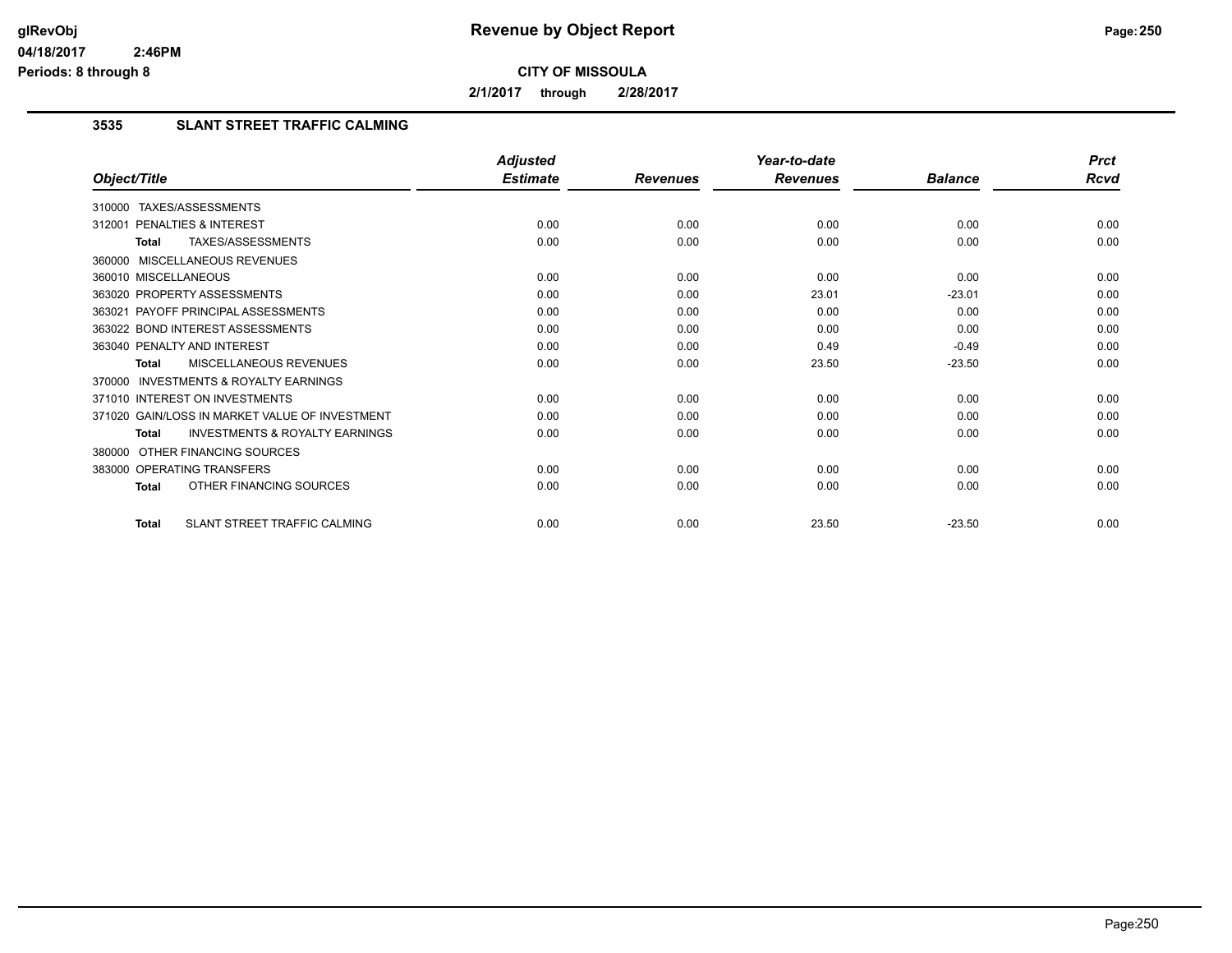**2/1/2017 through 2/28/2017**

# **3536 LINCOLNWOOD SEWER PHASE II**

## **3536 LINCOLNWOOD SEWER PHASE II**

|                                                           | <b>Adjusted</b> |                 | Year-to-date    |                | <b>Prct</b> |
|-----------------------------------------------------------|-----------------|-----------------|-----------------|----------------|-------------|
| Object/Title                                              | <b>Estimate</b> | <b>Revenues</b> | <b>Revenues</b> | <b>Balance</b> | <b>Rcvd</b> |
| TAXES/ASSESSMENTS<br>310000                               |                 |                 |                 |                |             |
| <b>PENALTIES &amp; INTEREST</b><br>312001                 | 0.00            | 0.00            | 0.00            | 0.00           | 0.00        |
| TAXES/ASSESSMENTS<br><b>Total</b>                         | 0.00            | 0.00            | 0.00            | 0.00           | 0.00        |
| <b>MISCELLANEOUS REVENUES</b><br>360000                   |                 |                 |                 |                |             |
| 363020 PROPERTY ASSESSMENTS                               | 31,544.00       | 199.85          | 13,993.38       | 17,550.62      | 44.36       |
| 363021 PAYOFF PRINCIPAL ASSESSMENTS                       | 0.00            | 0.00            | 3,352.17        | $-3,352.17$    | 0.00        |
| 363022 BOND INTEREST ASSESSMENTS                          | 0.00            | 0.00            | 0.00            | 0.00           | 0.00        |
| 363040 PENALTY AND INTEREST                               | 0.00            | 6.30            | 6.30            | $-6.30$        | 0.00        |
| <b>MISCELLANEOUS REVENUES</b><br><b>Total</b>             | 31,544.00       | 206.15          | 17,351.85       | 14,192.15      | 55.01       |
| <b>INVESTMENTS &amp; ROYALTY EARNINGS</b><br>370000       |                 |                 |                 |                |             |
| 371010 INTEREST ON INVESTMENTS                            | 0.00            | 0.00            | 0.00            | 0.00           | 0.00        |
| 371020 GAIN/LOSS IN MARKET VALUE OF INVESTMENTS           | 0.00            | 0.00            | 0.00            | 0.00           | 0.00        |
| <b>INVESTMENTS &amp; ROYALTY EARNINGS</b><br><b>Total</b> | 0.00            | 0.00            | 0.00            | 0.00           | 0.00        |
| LINCOLNWOOD SEWER PHASE II<br>Total                       | 31,544.00       | 206.15          | 17,351.85       | 14,192.15      | 55.01       |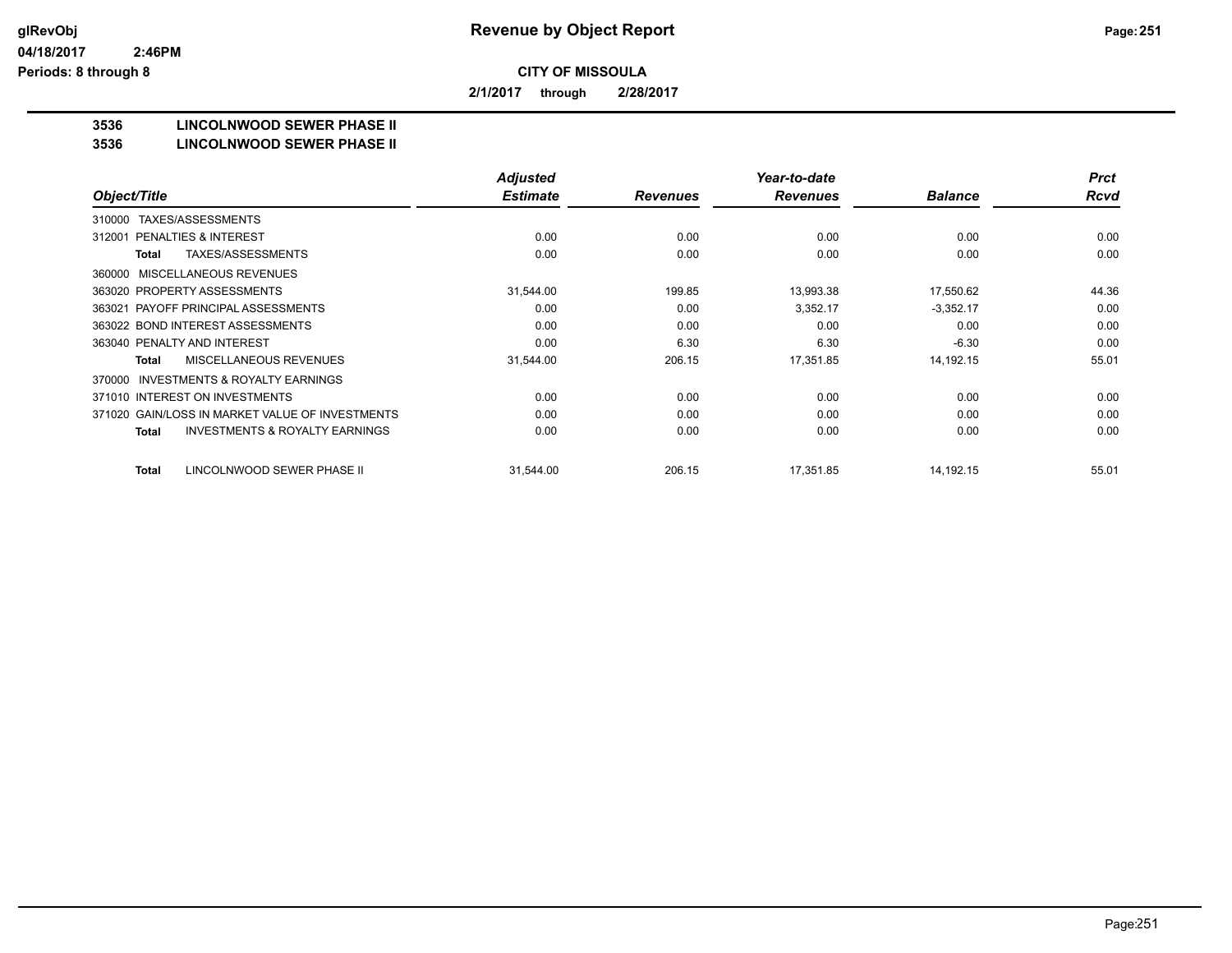**2/1/2017 through 2/28/2017**

#### **3536 LINCOLNWOOD SEWER PHASE II**

| Object/Title                                              | <b>Adjusted</b> |                 | Year-to-date    |                | <b>Prct</b> |
|-----------------------------------------------------------|-----------------|-----------------|-----------------|----------------|-------------|
|                                                           | <b>Estimate</b> | <b>Revenues</b> | <b>Revenues</b> | <b>Balance</b> | <b>Rcvd</b> |
| TAXES/ASSESSMENTS<br>310000                               |                 |                 |                 |                |             |
| 312001 PENALTIES & INTEREST                               | 0.00            | 0.00            | 0.00            | 0.00           | 0.00        |
| TAXES/ASSESSMENTS<br>Total                                | 0.00            | 0.00            | 0.00            | 0.00           | 0.00        |
| MISCELLANEOUS REVENUES<br>360000                          |                 |                 |                 |                |             |
| 363020 PROPERTY ASSESSMENTS                               | 31,544.00       | 199.85          | 13,993.38       | 17,550.62      | 44.36       |
| 363021 PAYOFF PRINCIPAL ASSESSMENTS                       | 0.00            | 0.00            | 3,352.17        | $-3,352.17$    | 0.00        |
| 363022 BOND INTEREST ASSESSMENTS                          | 0.00            | 0.00            | 0.00            | 0.00           | 0.00        |
| 363040 PENALTY AND INTEREST                               | 0.00            | 6.30            | 6.30            | $-6.30$        | 0.00        |
| MISCELLANEOUS REVENUES<br>Total                           | 31,544.00       | 206.15          | 17,351.85       | 14,192.15      | 55.01       |
| <b>INVESTMENTS &amp; ROYALTY EARNINGS</b><br>370000       |                 |                 |                 |                |             |
| 371010 INTEREST ON INVESTMENTS                            | 0.00            | 0.00            | 0.00            | 0.00           | 0.00        |
| 371020 GAIN/LOSS IN MARKET VALUE OF INVESTMENT            | 0.00            | 0.00            | 0.00            | 0.00           | 0.00        |
| <b>INVESTMENTS &amp; ROYALTY EARNINGS</b><br><b>Total</b> | 0.00            | 0.00            | 0.00            | 0.00           | 0.00        |
| LINCOLNWOOD SEWER PHASE II<br>Total                       | 31,544.00       | 206.15          | 17,351.85       | 14,192.15      | 55.01       |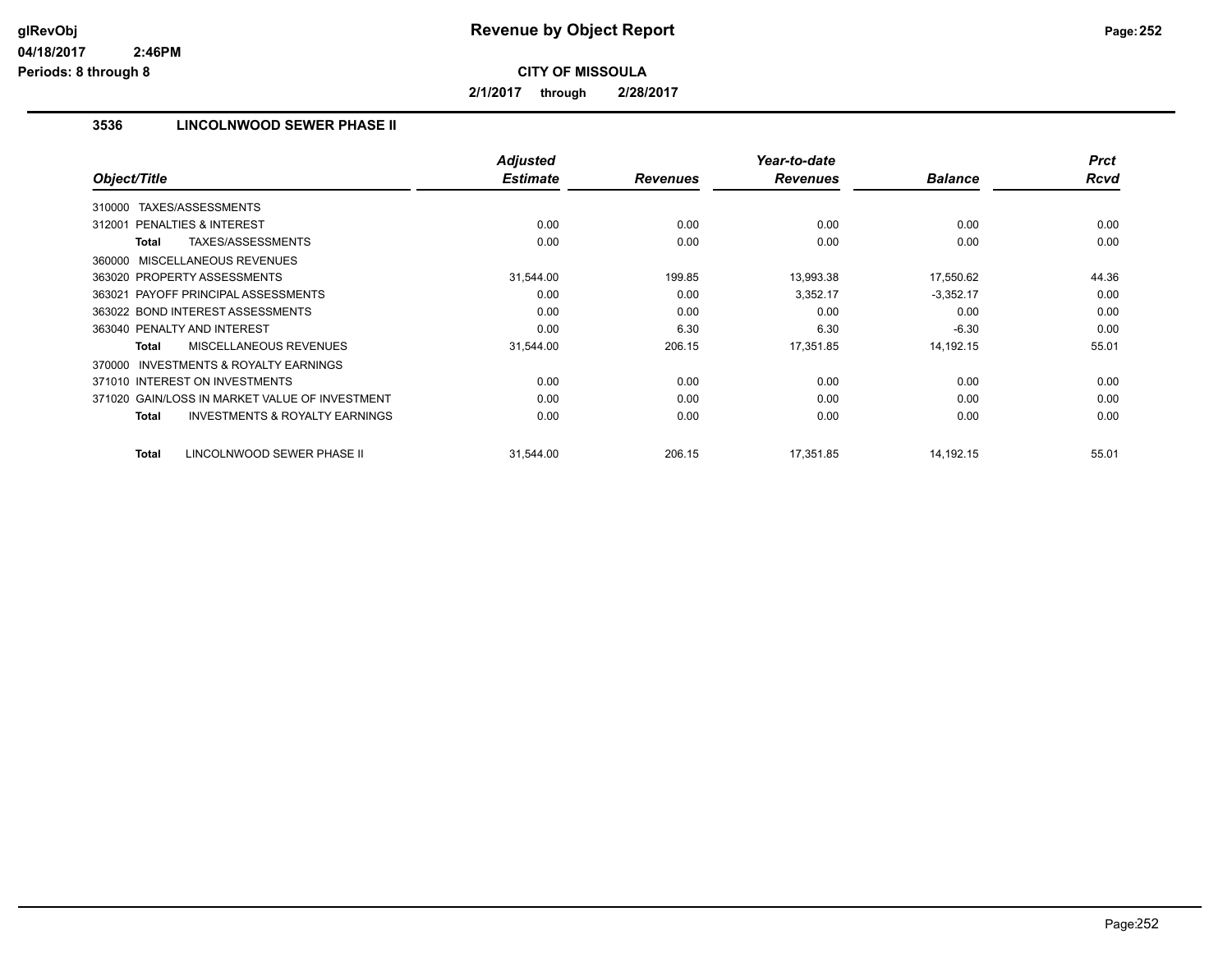**2/1/2017 through 2/28/2017**

## **3539 SOUTH 4TH STREET W TRAFFIC**

## **3539 SOUTH 4TH STREET W TRAFFIC**

|                                                           | <b>Adjusted</b> |                 | Year-to-date    |                | <b>Prct</b> |
|-----------------------------------------------------------|-----------------|-----------------|-----------------|----------------|-------------|
| Object/Title                                              | <b>Estimate</b> | <b>Revenues</b> | <b>Revenues</b> | <b>Balance</b> | <b>Rcvd</b> |
| 310000 TAXES/ASSESSMENTS                                  |                 |                 |                 |                |             |
| PENALTIES & INTEREST<br>312001                            | 0.00            | 0.00            | 0.00            | 0.00           | 0.00        |
| TAXES/ASSESSMENTS<br>Total                                | 0.00            | 0.00            | 0.00            | 0.00           | 0.00        |
| 360000 MISCELLANEOUS REVENUES                             |                 |                 |                 |                |             |
| 360010 MISCELLANEOUS                                      | 0.00            | 0.00            | 0.00            | 0.00           | 0.00        |
| 363020 PROPERTY ASSESSMENTS                               | 0.00            | 0.00            | 0.00            | 0.00           | 0.00        |
| 363021 PAYOFF PRINCIPAL ASSESSMENTS                       | 0.00            | 0.00            | 0.00            | 0.00           | 0.00        |
| 363022 BOND INTEREST ASSESSMENTS                          | 0.00            | 0.00            | 0.00            | 0.00           | 0.00        |
| 363040 PENALTY AND INTEREST                               | 0.00            | 0.00            | 0.00            | 0.00           | 0.00        |
| <b>MISCELLANEOUS REVENUES</b><br><b>Total</b>             | 0.00            | 0.00            | 0.00            | 0.00           | 0.00        |
| 370000 INVESTMENTS & ROYALTY EARNINGS                     |                 |                 |                 |                |             |
| 371010 INTEREST ON INVESTMENTS                            | 0.00            | 0.00            | 0.00            | 0.00           | 0.00        |
| 371020 GAIN/LOSS IN MARKET VALUE OF INVESTMENTS           | 0.00            | 0.00            | 0.00            | 0.00           | 0.00        |
| <b>INVESTMENTS &amp; ROYALTY EARNINGS</b><br><b>Total</b> | 0.00            | 0.00            | 0.00            | 0.00           | 0.00        |
| 380000 OTHER FINANCING SOURCES                            |                 |                 |                 |                |             |
| 383000 OPERATING TRANSFERS                                | 0.00            | 0.00            | 0.00            | 0.00           | 0.00        |
| OTHER FINANCING SOURCES<br>Total                          | 0.00            | 0.00            | 0.00            | 0.00           | 0.00        |
| SOUTH 4TH STREET W TRAFFIC<br><b>Total</b>                | 0.00            | 0.00            | 0.00            | 0.00           | 0.00        |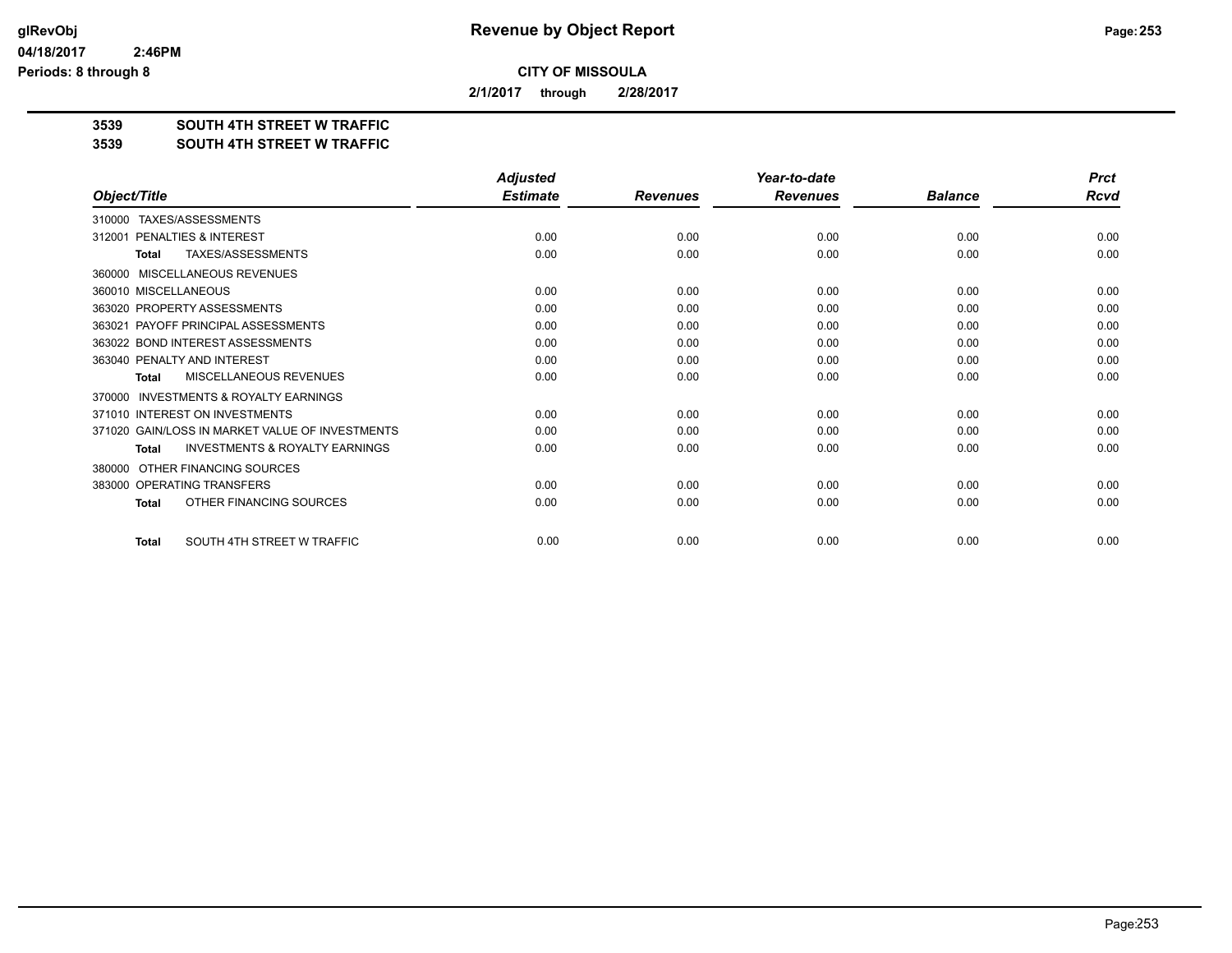**2/1/2017 through 2/28/2017**

## **3539 SOUTH 4TH STREET W TRAFFIC**

|                                                           | <b>Adjusted</b> |                 | Year-to-date    |                | <b>Prct</b> |
|-----------------------------------------------------------|-----------------|-----------------|-----------------|----------------|-------------|
| Object/Title                                              | <b>Estimate</b> | <b>Revenues</b> | <b>Revenues</b> | <b>Balance</b> | Rcvd        |
| 310000 TAXES/ASSESSMENTS                                  |                 |                 |                 |                |             |
| PENALTIES & INTEREST<br>312001                            | 0.00            | 0.00            | 0.00            | 0.00           | 0.00        |
| TAXES/ASSESSMENTS<br><b>Total</b>                         | 0.00            | 0.00            | 0.00            | 0.00           | 0.00        |
| 360000 MISCELLANEOUS REVENUES                             |                 |                 |                 |                |             |
| 360010 MISCELLANEOUS                                      | 0.00            | 0.00            | 0.00            | 0.00           | 0.00        |
| 363020 PROPERTY ASSESSMENTS                               | 0.00            | 0.00            | 0.00            | 0.00           | 0.00        |
| 363021 PAYOFF PRINCIPAL ASSESSMENTS                       | 0.00            | 0.00            | 0.00            | 0.00           | 0.00        |
| 363022 BOND INTEREST ASSESSMENTS                          | 0.00            | 0.00            | 0.00            | 0.00           | 0.00        |
| 363040 PENALTY AND INTEREST                               | 0.00            | 0.00            | 0.00            | 0.00           | 0.00        |
| MISCELLANEOUS REVENUES<br><b>Total</b>                    | 0.00            | 0.00            | 0.00            | 0.00           | 0.00        |
| <b>INVESTMENTS &amp; ROYALTY EARNINGS</b><br>370000       |                 |                 |                 |                |             |
| 371010 INTEREST ON INVESTMENTS                            | 0.00            | 0.00            | 0.00            | 0.00           | 0.00        |
| 371020 GAIN/LOSS IN MARKET VALUE OF INVESTMENT            | 0.00            | 0.00            | 0.00            | 0.00           | 0.00        |
| <b>INVESTMENTS &amp; ROYALTY EARNINGS</b><br><b>Total</b> | 0.00            | 0.00            | 0.00            | 0.00           | 0.00        |
| 380000 OTHER FINANCING SOURCES                            |                 |                 |                 |                |             |
| 383000 OPERATING TRANSFERS                                | 0.00            | 0.00            | 0.00            | 0.00           | 0.00        |
| OTHER FINANCING SOURCES<br><b>Total</b>                   | 0.00            | 0.00            | 0.00            | 0.00           | 0.00        |
| SOUTH 4TH STREET W TRAFFIC<br><b>Total</b>                | 0.00            | 0.00            | 0.00            | 0.00           | 0.00        |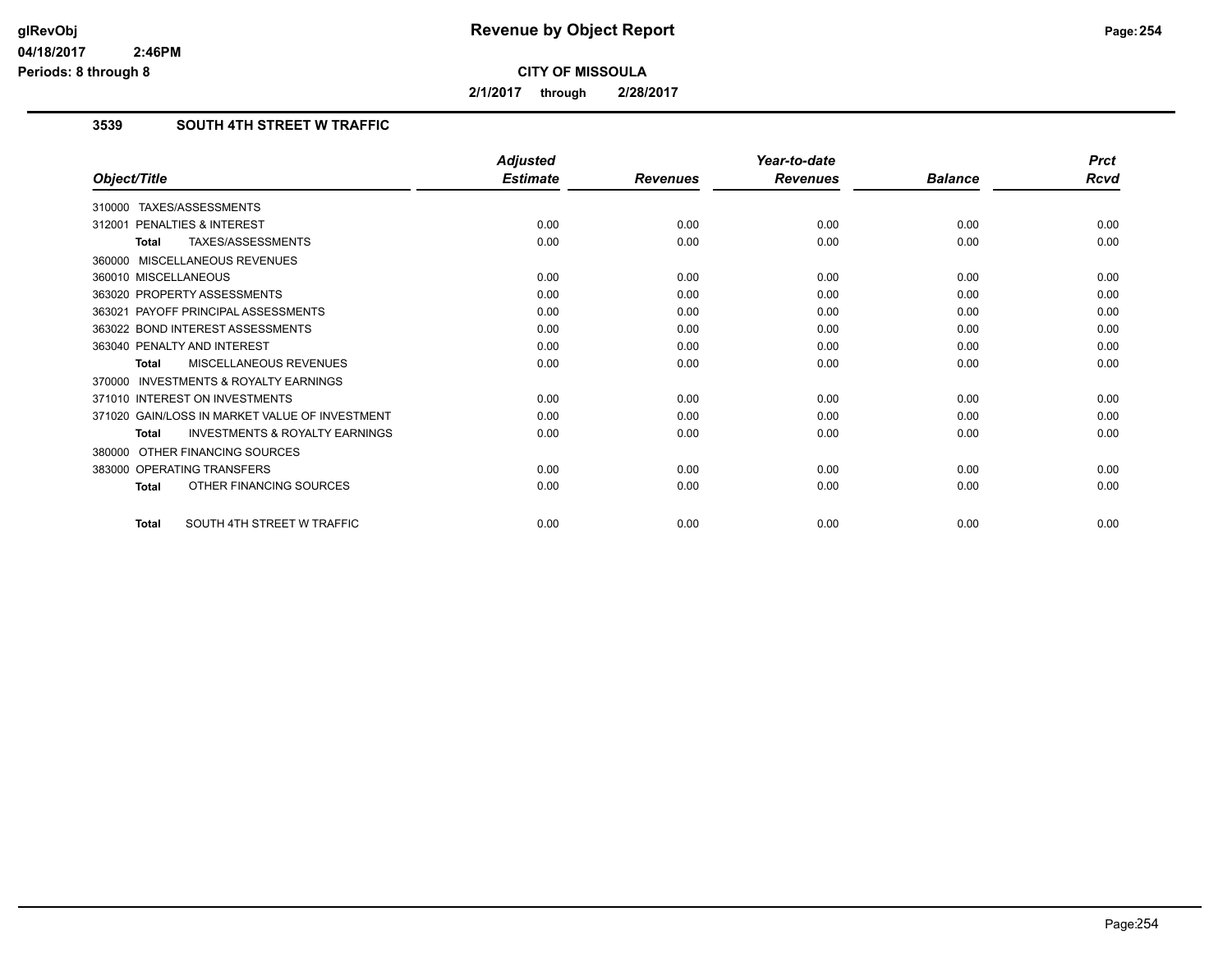**2/1/2017 through 2/28/2017**

**3540 SID 540 DEBT SERVICE FUND**

**3540 SID 540 DEBT SERVICE FUND**

|                                                    | <b>Adjusted</b> |                 | Year-to-date    |                | <b>Prct</b> |
|----------------------------------------------------|-----------------|-----------------|-----------------|----------------|-------------|
| Object/Title                                       | <b>Estimate</b> | <b>Revenues</b> | <b>Revenues</b> | <b>Balance</b> | <b>Rcvd</b> |
| 360000 MISCELLANEOUS REVENUES                      |                 |                 |                 |                |             |
| 363020 PROPERTY ASSESSMENTS                        | 121,253.00      | 443.29          | 46.606.54       | 74.646.46      | 38.44       |
| 363021 PAYOFF PRINCIPAL ASSESSMENTS                | 0.00            | 2.041.82        | 7.863.21        | $-7.863.21$    | 0.00        |
| 363040 PENALTY AND INTEREST                        | 0.00            | 7.69            | 25.21           | $-25.21$       | 0.00        |
| <b>MISCELLANEOUS REVENUES</b><br>Total             | 121,253.00      | 2,492.80        | 54,494.96       | 66,758.04      | 44.94       |
| 370000 INVESTMENTS & ROYALTY EARNINGS              |                 |                 |                 |                |             |
| 371010 INTEREST ON INVESTMENTS                     | 0.00            | 0.00            | 0.00            | 0.00           | 0.00        |
| 371500 INTEREST ON INTERFUND LOAN                  | 0.00            | 0.00            | 0.00            | 0.00           | 0.00        |
| <b>INVESTMENTS &amp; ROYALTY EARNINGS</b><br>Total | 0.00            | 0.00            | 0.00            | 0.00           | 0.00        |
| SID 540 DEBT SERVICE FUND<br>Total                 | 121.253.00      | 2.492.80        | 54.494.96       | 66.758.04      | 44.94       |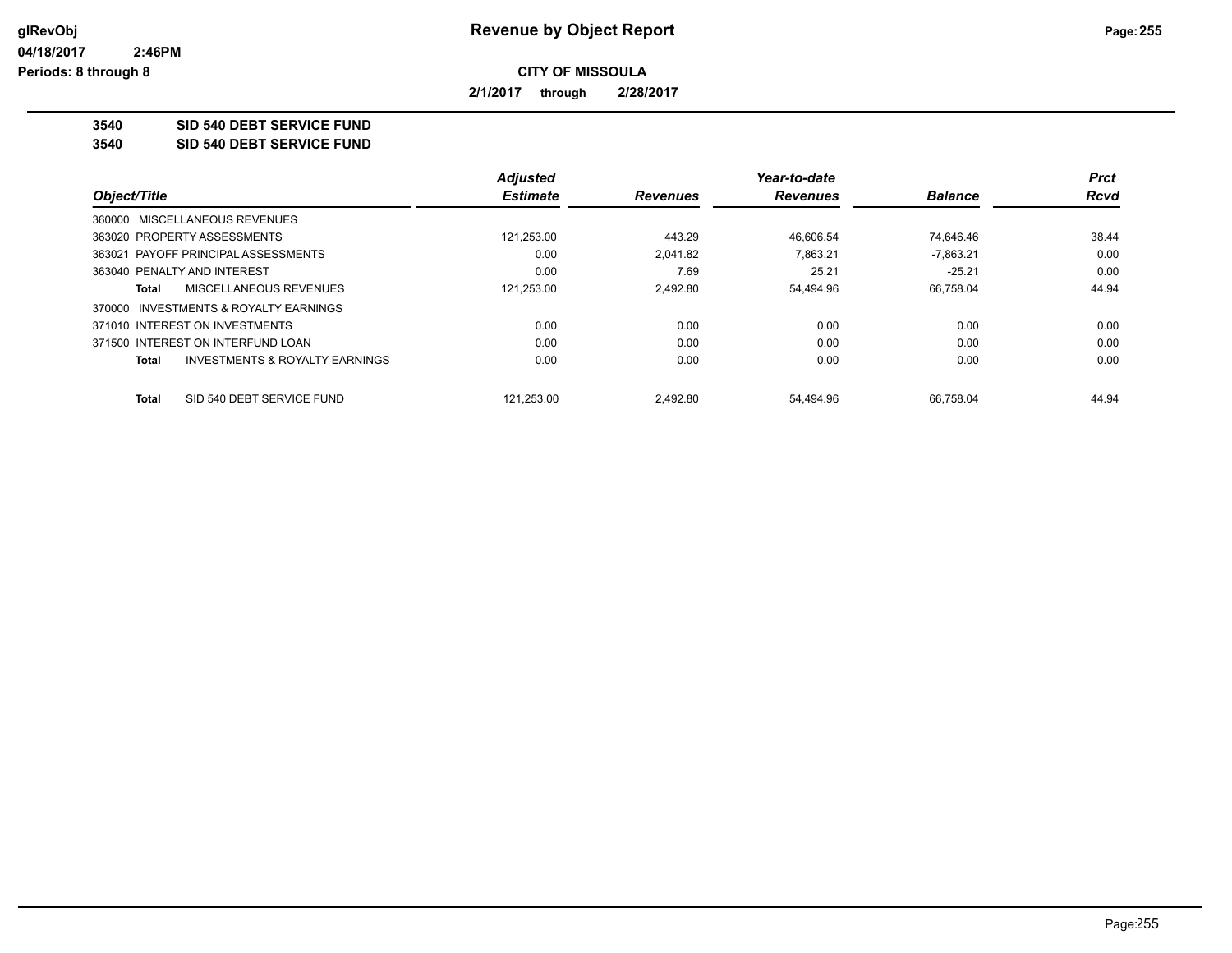**2/1/2017 through 2/28/2017**

#### **3540 SID 540 DEBT SERVICE FUND**

| Object/Title                              | <b>Adjusted</b><br><b>Estimate</b> | <b>Revenues</b> | Year-to-date<br><b>Revenues</b> | <b>Balance</b> | <b>Prct</b><br><b>Rcvd</b> |
|-------------------------------------------|------------------------------------|-----------------|---------------------------------|----------------|----------------------------|
| 360000 MISCELLANEOUS REVENUES             |                                    |                 |                                 |                |                            |
| 363020 PROPERTY ASSESSMENTS               | 121,253.00                         | 443.29          | 46,606.54                       | 74.646.46      | 38.44                      |
| 363021 PAYOFF PRINCIPAL ASSESSMENTS       | 0.00                               | 2.041.82        | 7.863.21                        | $-7.863.21$    | 0.00                       |
| 363040 PENALTY AND INTEREST               | 0.00                               | 7.69            | 25.21                           | $-25.21$       | 0.00                       |
| MISCELLANEOUS REVENUES<br>Total           | 121,253.00                         | 2.492.80        | 54,494.96                       | 66.758.04      | 44.94                      |
| 370000 INVESTMENTS & ROYALTY EARNINGS     |                                    |                 |                                 |                |                            |
| 371010 INTEREST ON INVESTMENTS            | 0.00                               | 0.00            | 0.00                            | 0.00           | 0.00                       |
| 371500 INTEREST ON INTERFUND LOAN         | 0.00                               | 0.00            | 0.00                            | 0.00           | 0.00                       |
| INVESTMENTS & ROYALTY EARNINGS<br>Total   | 0.00                               | 0.00            | 0.00                            | 0.00           | 0.00                       |
| SID 540 DEBT SERVICE FUND<br><b>Total</b> | 121.253.00                         | 2.492.80        | 54.494.96                       | 66.758.04      | 44.94                      |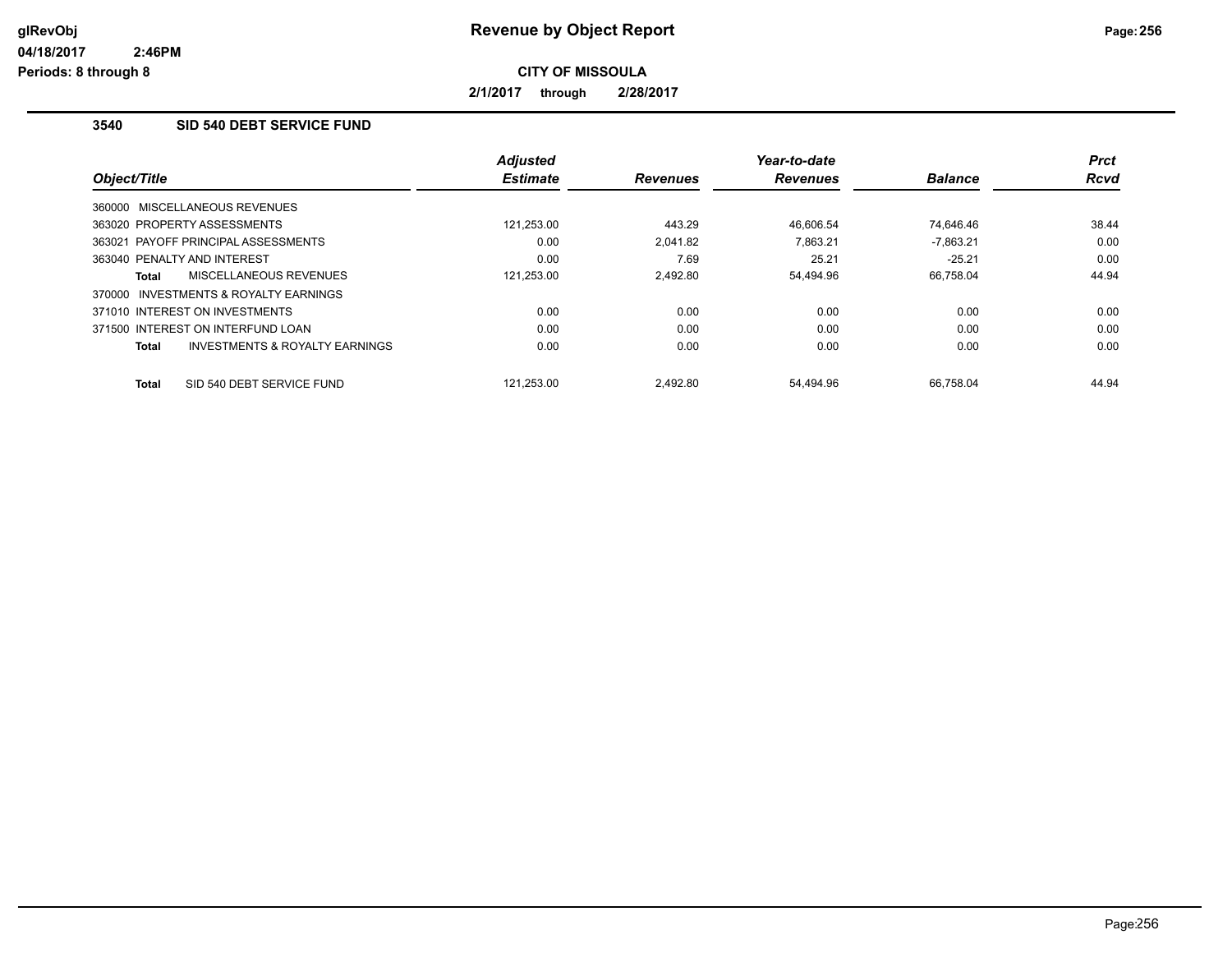**2/1/2017 through 2/28/2017**

**3541 SID 541 DEBT SERVICE**

| 3541 |  |  | <b>SID 541 DEBT SERVICE</b> |
|------|--|--|-----------------------------|
|------|--|--|-----------------------------|

|                                                    | <b>Adjusted</b> |                 | Year-to-date    |                | <b>Prct</b> |
|----------------------------------------------------|-----------------|-----------------|-----------------|----------------|-------------|
| Object/Title                                       | <b>Estimate</b> | <b>Revenues</b> | <b>Revenues</b> | <b>Balance</b> | <b>Rcvd</b> |
| 360000 MISCELLANEOUS REVENUES                      |                 |                 |                 |                |             |
| 363020 PROPERTY ASSESSMENTS                        | 58,098.00       | 263.79          | 29.611.62       | 28,486.38      | 50.97       |
| 363021 PAYOFF PRINCIPAL ASSESSMENTS                | 0.00            | 308.10          | 2,999.46        | $-2,999.46$    | 0.00        |
| 363040 PENALTY AND INTEREST                        | 0.00            | 4.73            | 17.72           | $-17.72$       | 0.00        |
| MISCELLANEOUS REVENUES<br>Total                    | 58,098.00       | 576.62          | 32,628.80       | 25,469.20      | 56.16       |
| INVESTMENTS & ROYALTY EARNINGS<br>370000           |                 |                 |                 |                |             |
| 371010 INTEREST ON INVESTMENTS                     | 0.00            | 0.00            | 0.00            | 0.00           | 0.00        |
| <b>INVESTMENTS &amp; ROYALTY EARNINGS</b><br>Total | 0.00            | 0.00            | 0.00            | 0.00           | 0.00        |
| 380000 OTHER FINANCING SOURCES                     |                 |                 |                 |                |             |
| 381030 SID BONDS PROCEEDS                          | 0.00            | 0.00            | 0.00            | 0.00           | 0.00        |
| OTHER FINANCING SOURCES<br>Total                   | 0.00            | 0.00            | 0.00            | 0.00           | 0.00        |
| SID 541 DEBT SERVICE<br><b>Total</b>               | 58,098.00       | 576.62          | 32,628.80       | 25.469.20      | 56.16       |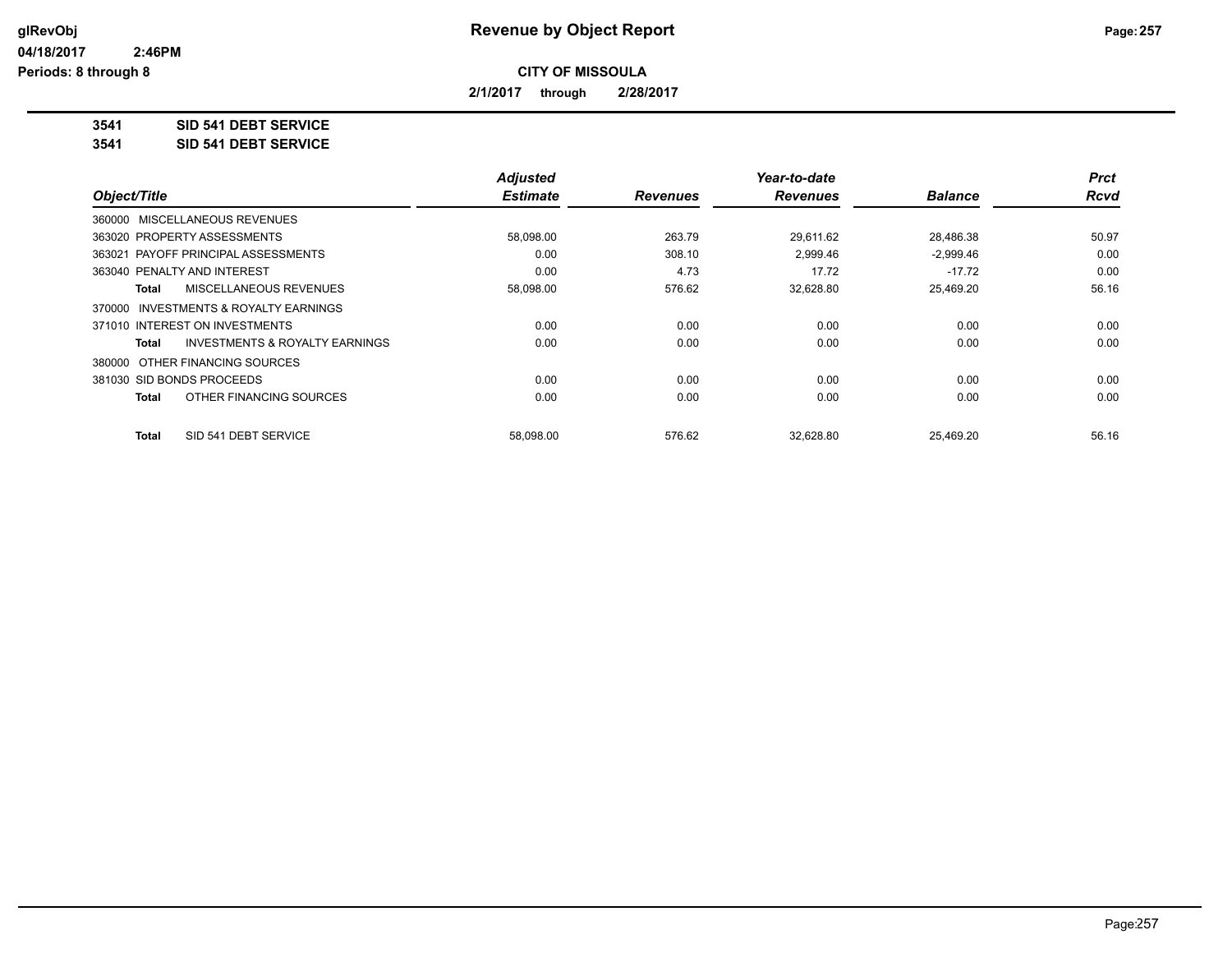**2/1/2017 through 2/28/2017**

#### **3541 SID 541 DEBT SERVICE**

| Object/Title                                              | <b>Adjusted</b><br><b>Estimate</b> | <b>Revenues</b> | Year-to-date<br><b>Revenues</b> | <b>Balance</b> | <b>Prct</b><br>Rcvd |
|-----------------------------------------------------------|------------------------------------|-----------------|---------------------------------|----------------|---------------------|
| <b>MISCELLANEOUS REVENUES</b><br>360000                   |                                    |                 |                                 |                |                     |
| 363020 PROPERTY ASSESSMENTS                               | 58,098.00                          | 263.79          | 29.611.62                       | 28,486.38      | 50.97               |
| 363021 PAYOFF PRINCIPAL ASSESSMENTS                       | 0.00                               | 308.10          | 2,999.46                        | $-2,999.46$    | 0.00                |
| 363040 PENALTY AND INTEREST                               | 0.00                               | 4.73            | 17.72                           | $-17.72$       | 0.00                |
| MISCELLANEOUS REVENUES<br>Total                           | 58,098.00                          | 576.62          | 32,628.80                       | 25.469.20      | 56.16               |
| <b>INVESTMENTS &amp; ROYALTY EARNINGS</b><br>370000       |                                    |                 |                                 |                |                     |
| 371010 INTEREST ON INVESTMENTS                            | 0.00                               | 0.00            | 0.00                            | 0.00           | 0.00                |
| <b>INVESTMENTS &amp; ROYALTY EARNINGS</b><br><b>Total</b> | 0.00                               | 0.00            | 0.00                            | 0.00           | 0.00                |
| 380000 OTHER FINANCING SOURCES                            |                                    |                 |                                 |                |                     |
| 381030 SID BONDS PROCEEDS                                 | 0.00                               | 0.00            | 0.00                            | 0.00           | 0.00                |
| OTHER FINANCING SOURCES<br><b>Total</b>                   | 0.00                               | 0.00            | 0.00                            | 0.00           | 0.00                |
| <b>Total</b><br>SID 541 DEBT SERVICE                      | 58.098.00                          | 576.62          | 32.628.80                       | 25.469.20      | 56.16               |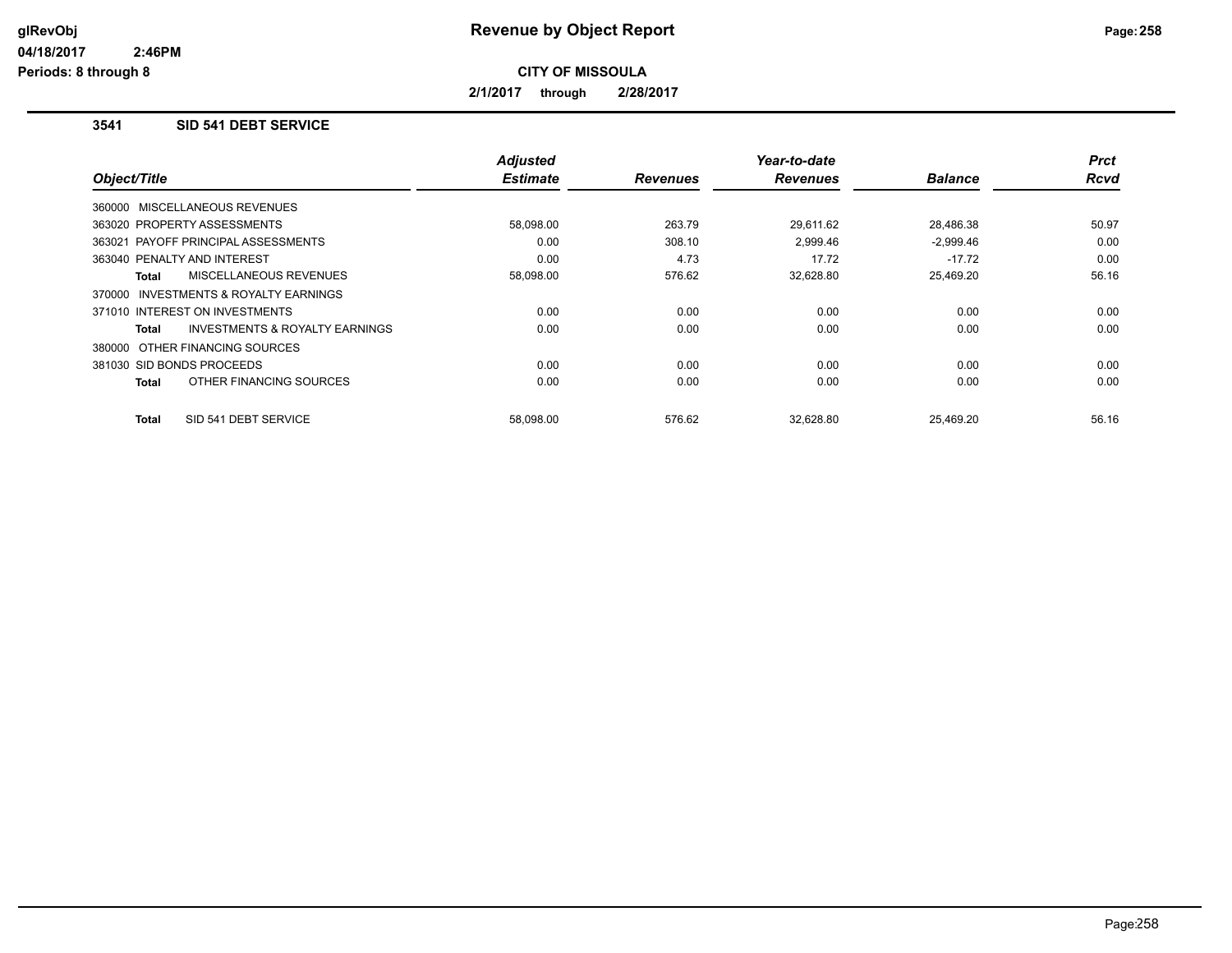**2/1/2017 through 2/28/2017**

**3543 SID 543 DEBT SERVICE**

**3543 SID 543 DEBT SERVICE**

|                                         | <b>Adjusted</b> |                 | Year-to-date    |                | <b>Prct</b> |
|-----------------------------------------|-----------------|-----------------|-----------------|----------------|-------------|
| Object/Title                            | <b>Estimate</b> | <b>Revenues</b> | <b>Revenues</b> | <b>Balance</b> | <b>Rcvd</b> |
| 360000 MISCELLANEOUS REVENUES           |                 |                 |                 |                |             |
| 363020 PROPERTY ASSESSMENTS             | 0.00            | 93.24           | 4.875.99        | $-4.875.99$    | 0.00        |
| 363021 PAYOFF PRINCIPAL ASSESSMENTS     | 0.00            | 0.00            | 95.01           | $-95.01$       | 0.00        |
| 363040 PENALTY AND INTEREST             | 0.00            | 2.09            | 5.43            | $-5.43$        | 0.00        |
| <b>MISCELLANEOUS REVENUES</b><br>Total  | 0.00            | 95.33           | 4,976.43        | $-4.976.43$    | 0.00        |
| 370000 INVESTMENTS & ROYALTY EARNINGS   |                 |                 |                 |                |             |
| 371010 INTEREST ON INVESTMENTS          | 0.00            | 0.00            | 0.00            | 0.00           | 0.00        |
| INVESTMENTS & ROYALTY EARNINGS<br>Total | 0.00            | 0.00            | 0.00            | 0.00           | 0.00        |
| SID 543 DEBT SERVICE<br><b>Total</b>    | 0.00            | 95.33           | 4.976.43        | -4.976.43      | 0.00        |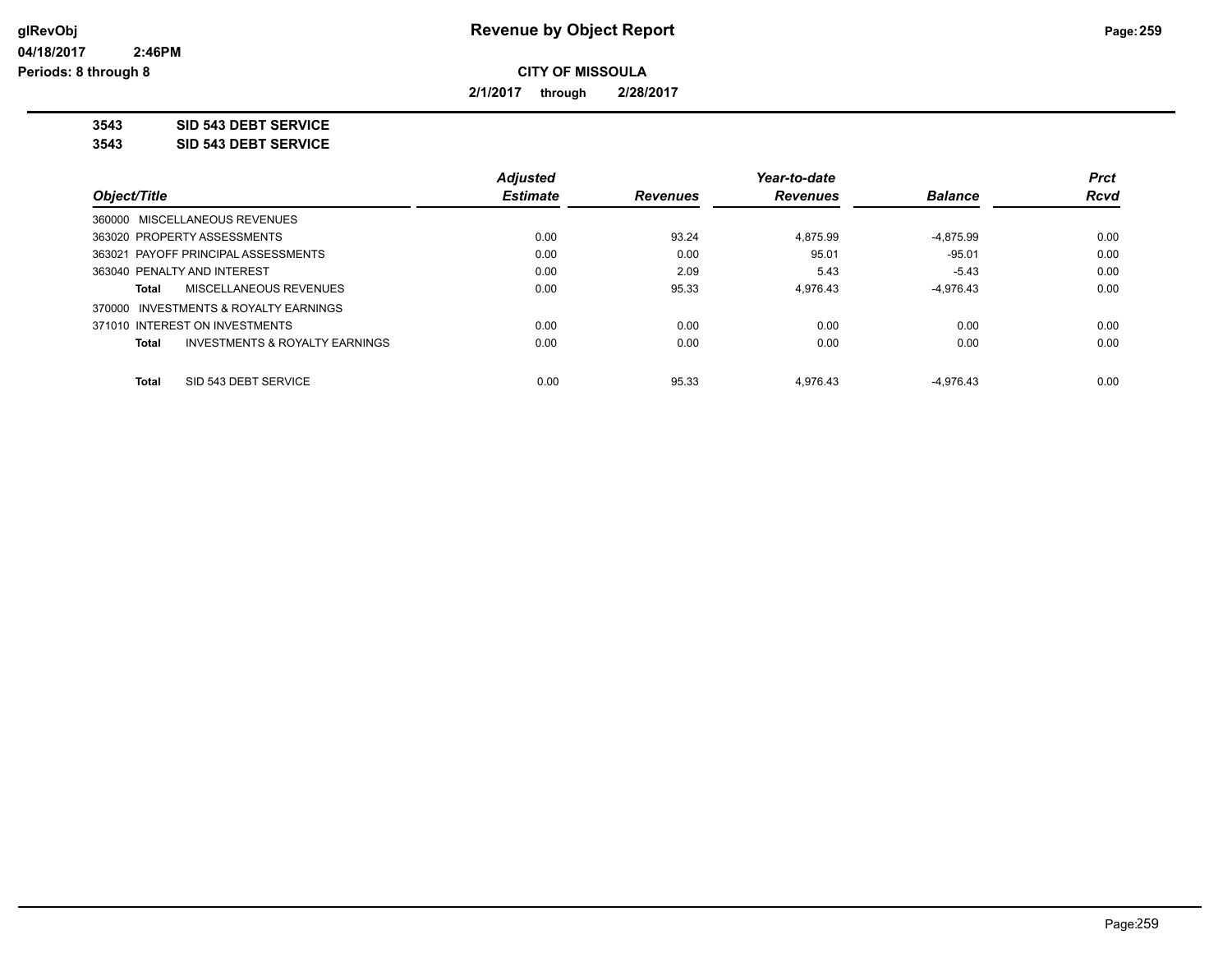**2/1/2017 through 2/28/2017**

#### **3543 SID 543 DEBT SERVICE**

|                             |                                           | <b>Adjusted</b> |                 | Year-to-date    |                | <b>Prct</b> |
|-----------------------------|-------------------------------------------|-----------------|-----------------|-----------------|----------------|-------------|
| Object/Title                |                                           | <b>Estimate</b> | <b>Revenues</b> | <b>Revenues</b> | <b>Balance</b> | <b>Rcvd</b> |
|                             | 360000 MISCELLANEOUS REVENUES             |                 |                 |                 |                |             |
|                             | 363020 PROPERTY ASSESSMENTS               | 0.00            | 93.24           | 4.875.99        | -4.875.99      | 0.00        |
|                             | 363021 PAYOFF PRINCIPAL ASSESSMENTS       | 0.00            | 0.00            | 95.01           | $-95.01$       | 0.00        |
| 363040 PENALTY AND INTEREST |                                           | 0.00            | 2.09            | 5.43            | $-5.43$        | 0.00        |
| Total                       | MISCELLANEOUS REVENUES                    | 0.00            | 95.33           | 4.976.43        | $-4.976.43$    | 0.00        |
| 370000                      | <b>INVESTMENTS &amp; ROYALTY EARNINGS</b> |                 |                 |                 |                |             |
|                             | 371010 INTEREST ON INVESTMENTS            | 0.00            | 0.00            | 0.00            | 0.00           | 0.00        |
| <b>Total</b>                | INVESTMENTS & ROYALTY EARNINGS            | 0.00            | 0.00            | 0.00            | 0.00           | 0.00        |
| <b>Total</b>                | SID 543 DEBT SERVICE                      | 0.00            | 95.33           | 4.976.43        | -4.976.43      | 0.00        |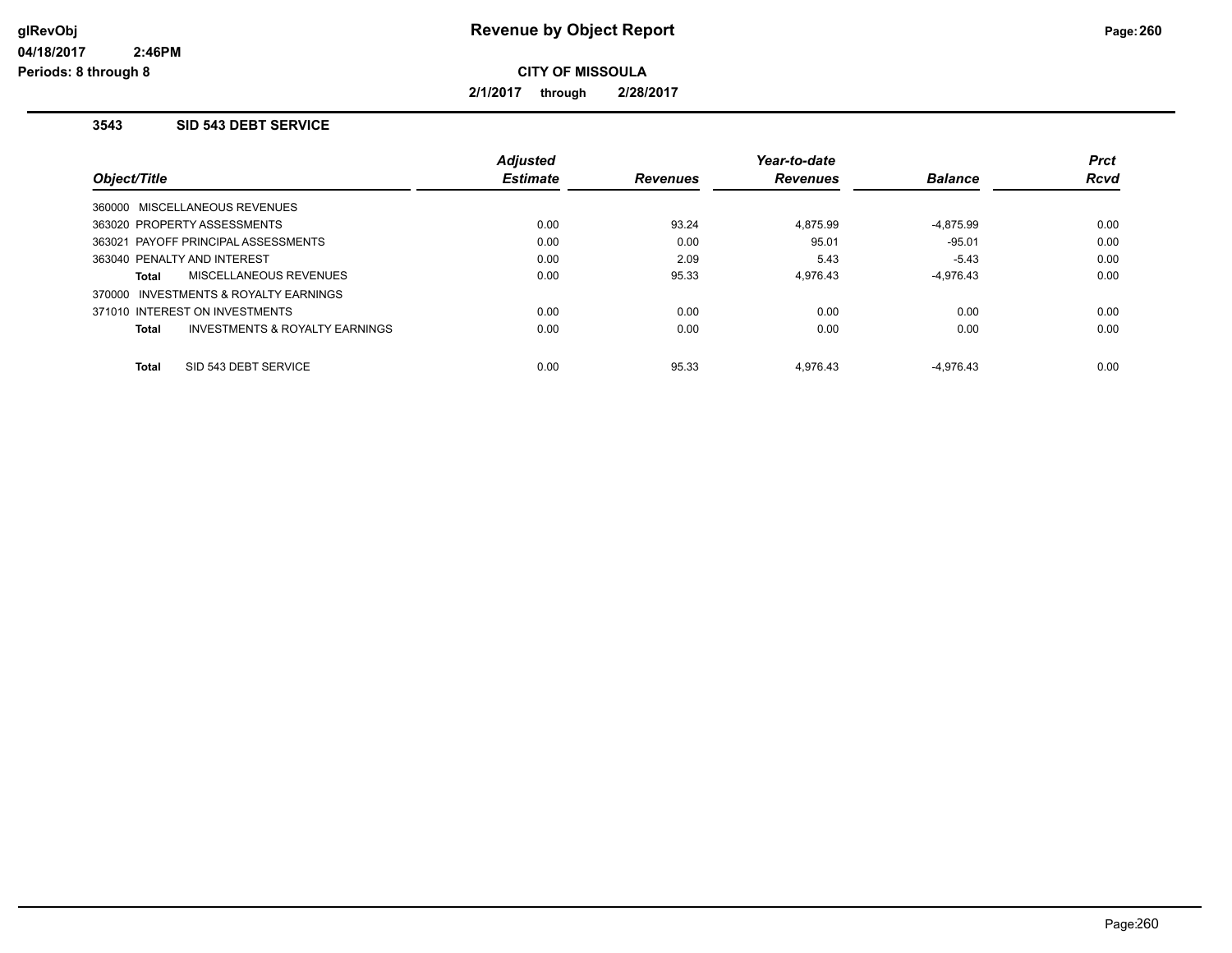**2/1/2017 through 2/28/2017**

## **3544 SID 544 RATTLESNAKE DEBT SERVICE 3544 SID 544 RATTLESNAKE DEBT SERVICE**

|                                                    | <b>Adjusted</b> |                 | Year-to-date    |                | <b>Prct</b> |
|----------------------------------------------------|-----------------|-----------------|-----------------|----------------|-------------|
| Object/Title                                       | <b>Estimate</b> | <b>Revenues</b> | <b>Revenues</b> | <b>Balance</b> | <b>Rcvd</b> |
| 360000 MISCELLANEOUS REVENUES                      |                 |                 |                 |                |             |
| 363020 PROPERTY ASSESSMENTS                        | 139.497.00      | 1.534.40        | 78.039.42       | 61,457.58      | 55.94       |
| 363021 PAYOFF PRINCIPAL ASSESSMENTS                | 0.00            | 0.00            | 0.00            | 0.00           | 0.00        |
| 363040 PENALTY AND INTEREST                        | 0.00            | 34.83           | 65.42           | $-65.42$       | 0.00        |
| MISCELLANEOUS REVENUES<br>Total                    | 139,497.00      | 1,569.23        | 78.104.84       | 61.392.16      | 55.99       |
| 370000 INVESTMENTS & ROYALTY EARNINGS              |                 |                 |                 |                |             |
| 371010 INTEREST ON INVESTMENTS                     | 0.00            | 0.00            | 0.00            | 0.00           | 0.00        |
| <b>INVESTMENTS &amp; ROYALTY EARNINGS</b><br>Total | 0.00            | 0.00            | 0.00            | 0.00           | 0.00        |
| SID 544 RATTLESNAKE DEBT SERVICE<br>Total          | 139.497.00      | 1.569.23        | 78.104.84       | 61.392.16      | 55.99       |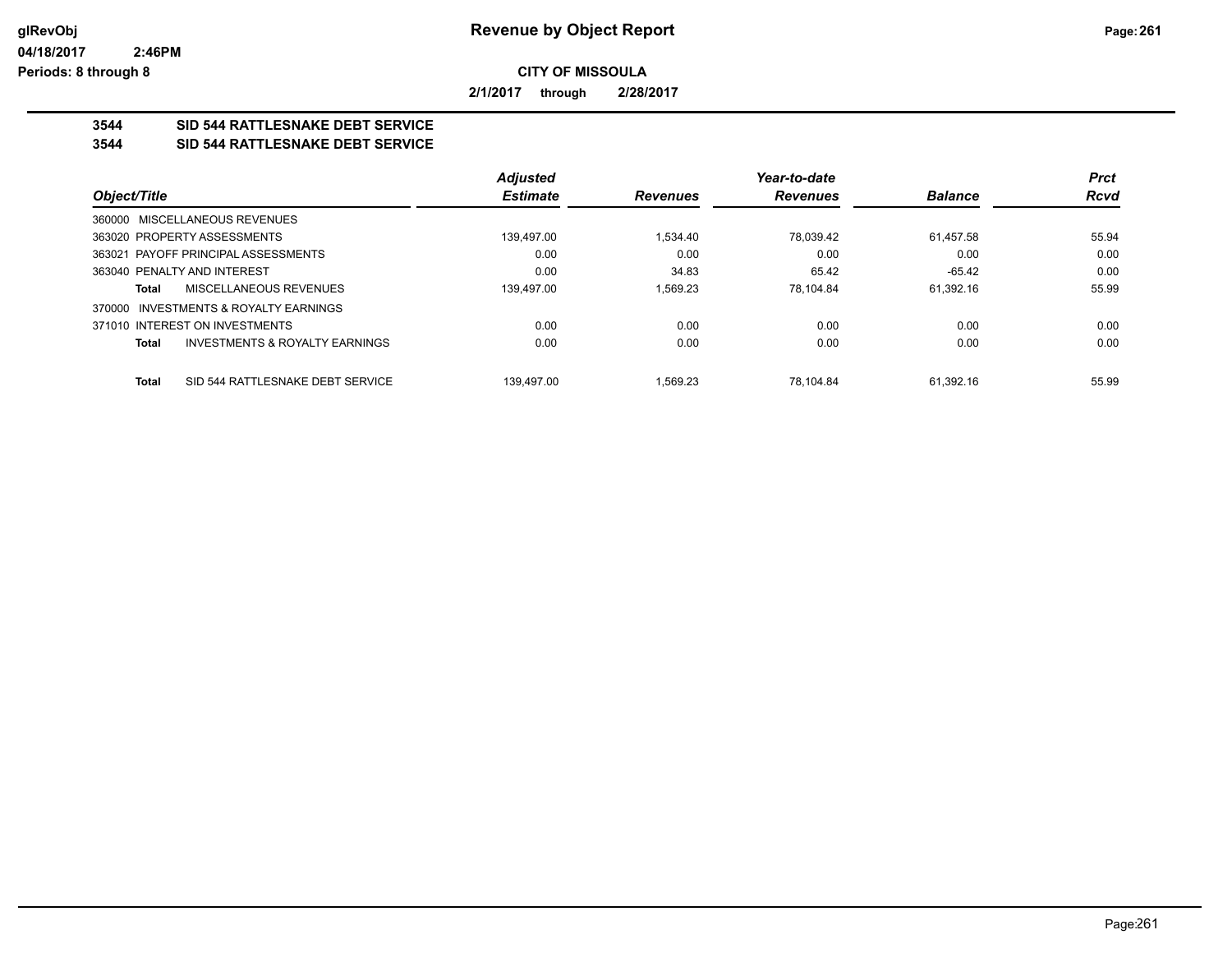**2/1/2017 through 2/28/2017**

#### **3544 SID 544 RATTLESNAKE DEBT SERVICE**

|                             |                                       | <b>Adjusted</b> |                 | Year-to-date    |                | <b>Prct</b> |
|-----------------------------|---------------------------------------|-----------------|-----------------|-----------------|----------------|-------------|
| Object/Title                |                                       | <b>Estimate</b> | <b>Revenues</b> | <b>Revenues</b> | <b>Balance</b> | Rcvd        |
|                             | 360000 MISCELLANEOUS REVENUES         |                 |                 |                 |                |             |
| 363020 PROPERTY ASSESSMENTS |                                       | 139,497.00      | 1.534.40        | 78.039.42       | 61,457.58      | 55.94       |
|                             | 363021 PAYOFF PRINCIPAL ASSESSMENTS   | 0.00            | 0.00            | 0.00            | 0.00           | 0.00        |
| 363040 PENALTY AND INTEREST |                                       | 0.00            | 34.83           | 65.42           | $-65.42$       | 0.00        |
| Total                       | MISCELLANEOUS REVENUES                | 139,497.00      | 1.569.23        | 78.104.84       | 61.392.16      | 55.99       |
|                             | 370000 INVESTMENTS & ROYALTY EARNINGS |                 |                 |                 |                |             |
|                             | 371010 INTEREST ON INVESTMENTS        | 0.00            | 0.00            | 0.00            | 0.00           | 0.00        |
| <b>Total</b>                | INVESTMENTS & ROYALTY EARNINGS        | 0.00            | 0.00            | 0.00            | 0.00           | 0.00        |
| <b>Total</b>                | SID 544 RATTLESNAKE DEBT SERVICE      | 139.497.00      | 1.569.23        | 78.104.84       | 61.392.16      | 55.99       |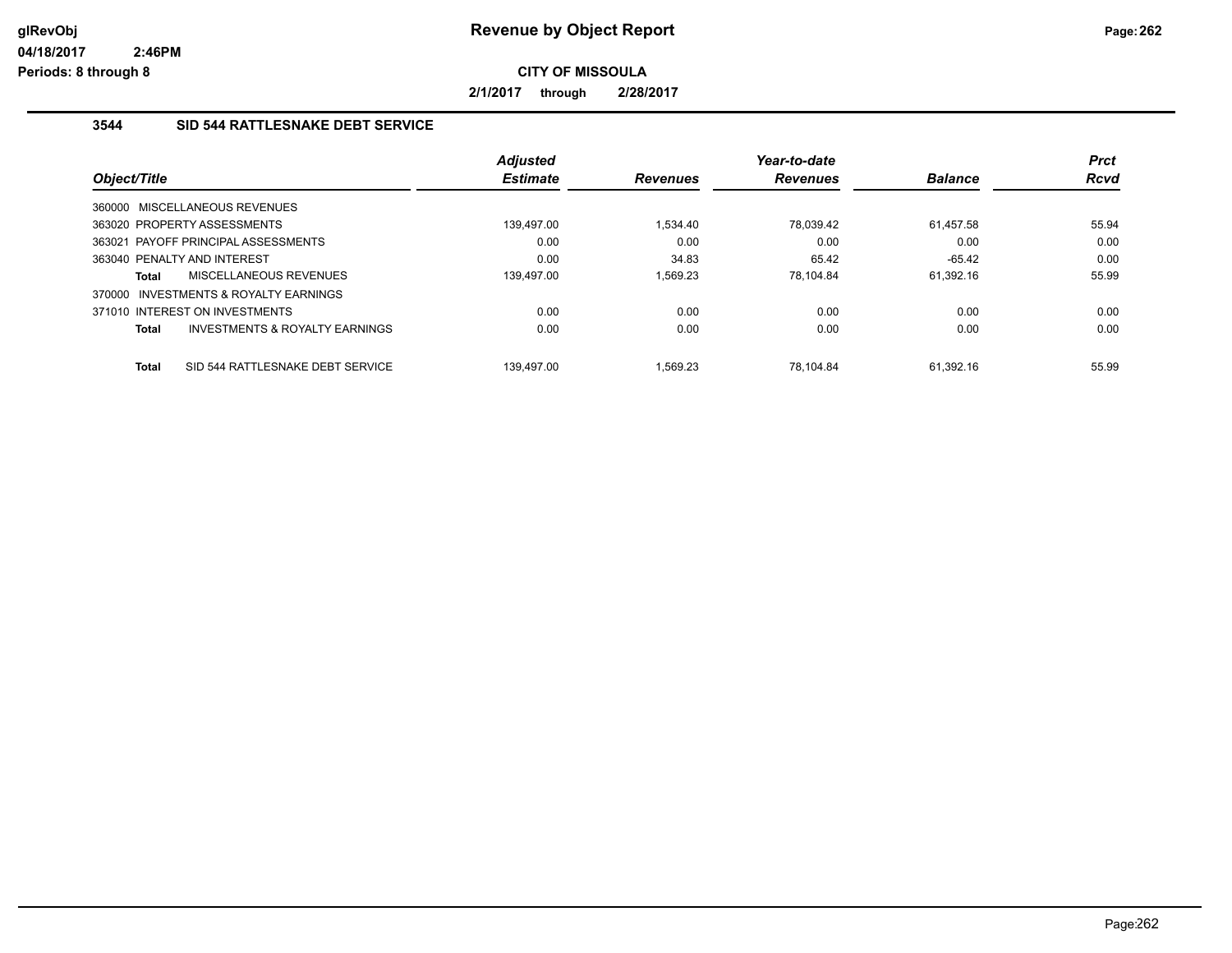**2/1/2017 through 2/28/2017**

**3545 SID 545 DEBT SERVICE**

**3545 SID 545 DEBT SERVICE**

|                                                    | <b>Adjusted</b> |                 | Year-to-date    |                | <b>Prct</b> |
|----------------------------------------------------|-----------------|-----------------|-----------------|----------------|-------------|
| Object/Title                                       | <b>Estimate</b> | <b>Revenues</b> | <b>Revenues</b> | <b>Balance</b> | <b>Rcvd</b> |
| 360000 MISCELLANEOUS REVENUES                      |                 |                 |                 |                |             |
| 363020 PROPERTY ASSESSMENTS                        | 0.00            | 27.08           | 1.001.96        | $-1.001.96$    | 0.00        |
| 363021 PAYOFF PRINCIPAL ASSESSMENTS                | 0.00            | 0.00            | 0.00            | 0.00           | 0.00        |
| 363040 PENALTY AND INTEREST                        | 0.00            | 0.81            | 1.47            | $-1.47$        | 0.00        |
| MISCELLANEOUS REVENUES<br>Total                    | 0.00            | 27.89           | 1.003.43        | $-1.003.43$    | 0.00        |
| 370000 INVESTMENTS & ROYALTY EARNINGS              |                 |                 |                 |                |             |
| 371010 INTEREST ON INVESTMENTS                     | 0.00            | 0.00            | 0.00            | 0.00           | 0.00        |
| <b>INVESTMENTS &amp; ROYALTY EARNINGS</b><br>Total | 0.00            | 0.00            | 0.00            | 0.00           | 0.00        |
|                                                    |                 |                 |                 |                |             |
| SID 545 DEBT SERVICE<br>Total                      | 0.00            | 27.89           | 1.003.43        | $-1.003.43$    | 0.00        |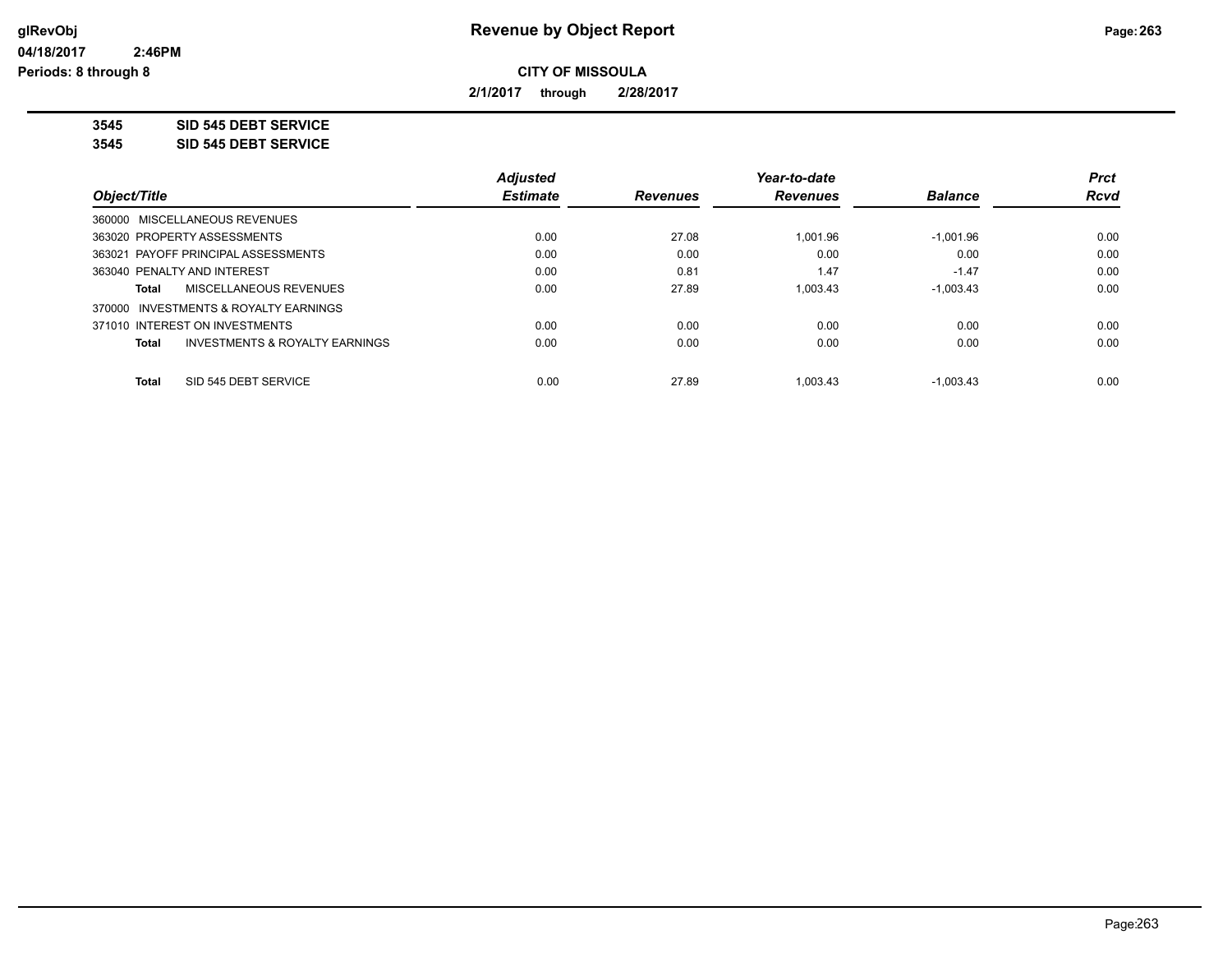**2/1/2017 through 2/28/2017**

#### **3545 SID 545 DEBT SERVICE**

|                                          | <b>Adiusted</b> |                 | Year-to-date    |                | <b>Prct</b> |
|------------------------------------------|-----------------|-----------------|-----------------|----------------|-------------|
| Object/Title                             | <b>Estimate</b> | <b>Revenues</b> | <b>Revenues</b> | <b>Balance</b> | <b>Rcvd</b> |
| 360000 MISCELLANEOUS REVENUES            |                 |                 |                 |                |             |
| 363020 PROPERTY ASSESSMENTS              | 0.00            | 27.08           | 1.001.96        | $-1.001.96$    | 0.00        |
| 363021 PAYOFF PRINCIPAL ASSESSMENTS      | 0.00            | 0.00            | 0.00            | 0.00           | 0.00        |
| 363040 PENALTY AND INTEREST              | 0.00            | 0.81            | 1.47            | $-1.47$        | 0.00        |
| MISCELLANEOUS REVENUES<br>Total          | 0.00            | 27.89           | 1.003.43        | $-1.003.43$    | 0.00        |
| INVESTMENTS & ROYALTY EARNINGS<br>370000 |                 |                 |                 |                |             |
| 371010 INTEREST ON INVESTMENTS           | 0.00            | 0.00            | 0.00            | 0.00           | 0.00        |
| INVESTMENTS & ROYALTY EARNINGS<br>Total  | 0.00            | 0.00            | 0.00            | 0.00           | 0.00        |
| SID 545 DEBT SERVICE<br><b>Total</b>     | 0.00            | 27.89           | 1.003.43        | $-1.003.43$    | 0.00        |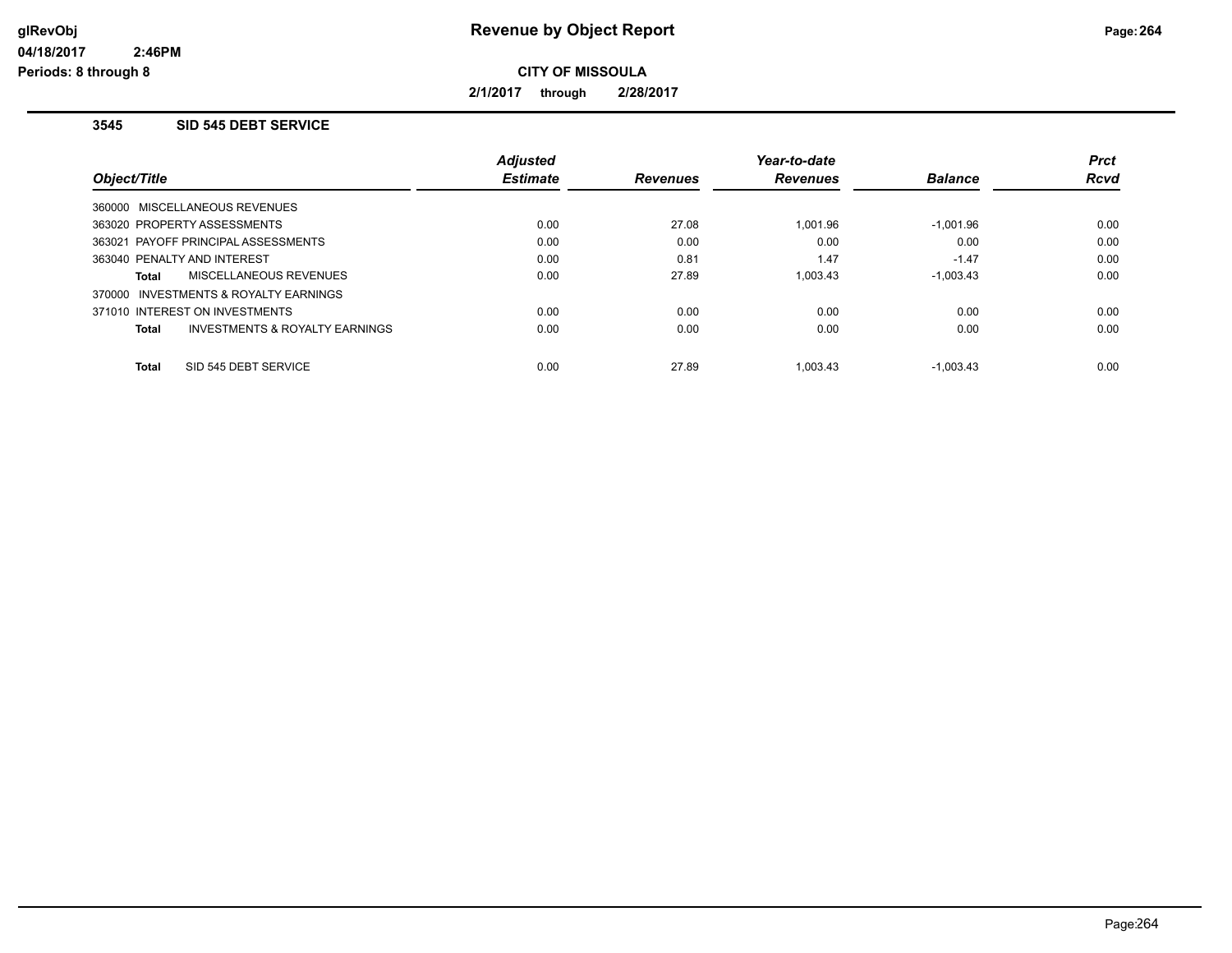**2/1/2017 through 2/28/2017**

**3546 SID 546 DEBT SERVICE**

**3546 SID 546 DEBT SERVICE**

|                                         | <b>Adjusted</b> |          | Year-to-date    |                | <b>Prct</b> |
|-----------------------------------------|-----------------|----------|-----------------|----------------|-------------|
| Object/Title                            | <b>Estimate</b> | Revenues | <b>Revenues</b> | <b>Balance</b> | <b>Rcvd</b> |
| 360000 MISCELLANEOUS REVENUES           |                 |          |                 |                |             |
| 363020 PROPERTY ASSESSMENTS             | 0.00            | 0.00     | 867.97          | $-867.97$      | 0.00        |
| 363021 PAYOFF PRINCIPAL ASSESSMENTS     | 0.00            | 0.00     | 125.61          | $-125.61$      | 0.00        |
| 363040 PENALTY AND INTEREST             | 0.00            | 0.00     | 0.84            | $-0.84$        | 0.00        |
| MISCELLANEOUS REVENUES<br>Total         | 0.00            | 0.00     | 994.42          | $-994.42$      | 0.00        |
| 370000 INVESTMENTS & ROYALTY EARNINGS   |                 |          |                 |                |             |
| 371010 INTEREST ON INVESTMENTS          | 0.00            | 0.00     | 0.00            | 0.00           | 0.00        |
| INVESTMENTS & ROYALTY EARNINGS<br>Total | 0.00            | 0.00     | 0.00            | 0.00           | 0.00        |
|                                         |                 |          |                 |                |             |
| SID 546 DEBT SERVICE<br><b>Total</b>    | 0.00            | 0.00     | 994.42          | $-994.42$      | 0.00        |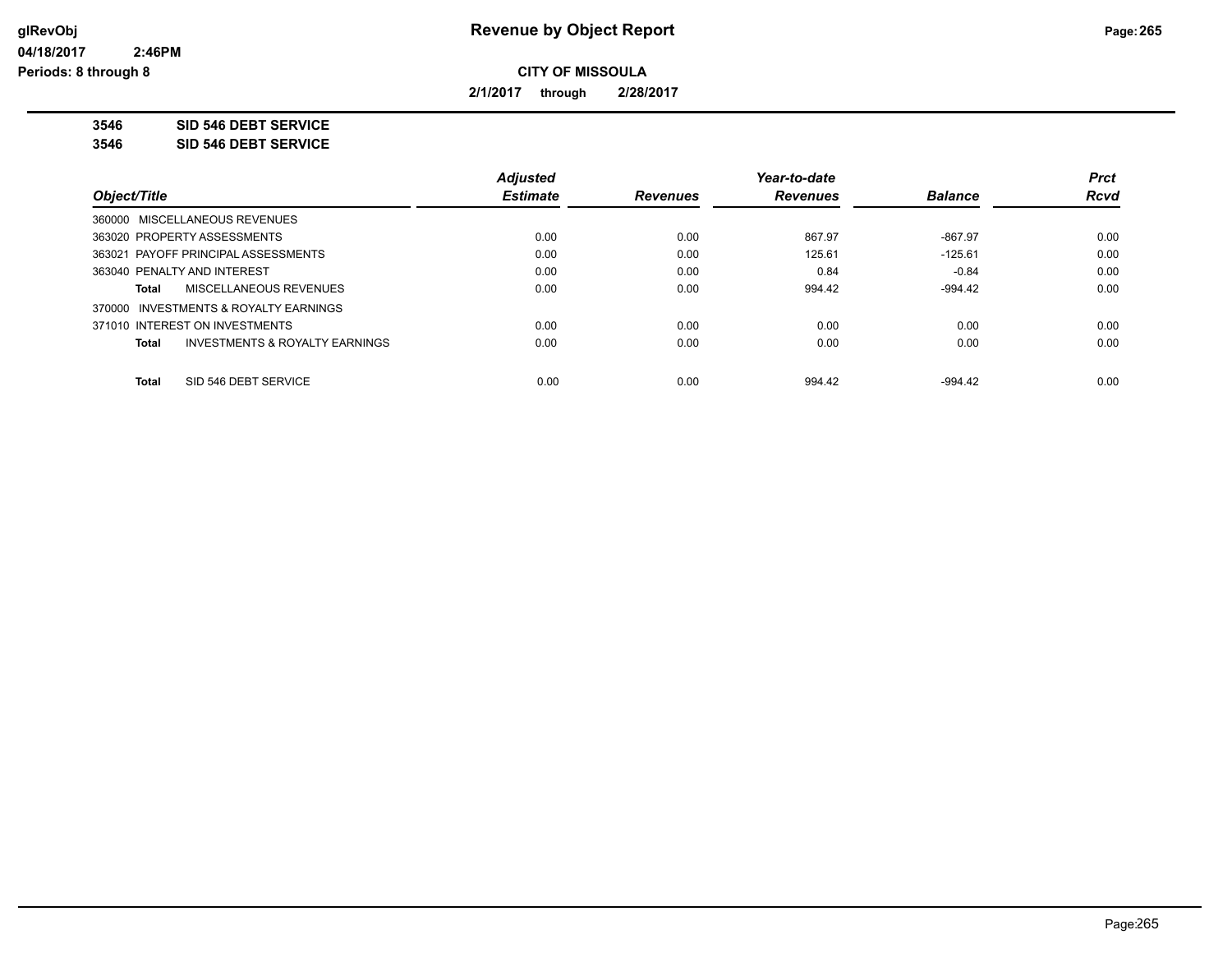**2/1/2017 through 2/28/2017**

#### **3546 SID 546 DEBT SERVICE**

|                                         | <b>Adjusted</b> |                 | Year-to-date    |                | <b>Prct</b> |
|-----------------------------------------|-----------------|-----------------|-----------------|----------------|-------------|
| Object/Title                            | <b>Estimate</b> | <b>Revenues</b> | <b>Revenues</b> | <b>Balance</b> | Rcvd        |
| MISCELLANEOUS REVENUES<br>360000        |                 |                 |                 |                |             |
| 363020 PROPERTY ASSESSMENTS             | 0.00            | 0.00            | 867.97          | $-867.97$      | 0.00        |
| 363021 PAYOFF PRINCIPAL ASSESSMENTS     | 0.00            | 0.00            | 125.61          | $-125.61$      | 0.00        |
| 363040 PENALTY AND INTEREST             | 0.00            | 0.00            | 0.84            | $-0.84$        | 0.00        |
| MISCELLANEOUS REVENUES<br>Total         | 0.00            | 0.00            | 994.42          | $-994.42$      | 0.00        |
| 370000 INVESTMENTS & ROYALTY EARNINGS   |                 |                 |                 |                |             |
| 371010 INTEREST ON INVESTMENTS          | 0.00            | 0.00            | 0.00            | 0.00           | 0.00        |
| INVESTMENTS & ROYALTY EARNINGS<br>Total | 0.00            | 0.00            | 0.00            | 0.00           | 0.00        |
| SID 546 DEBT SERVICE<br>Total           | 0.00            | 0.00            | 994.42          | -994.42        | 0.00        |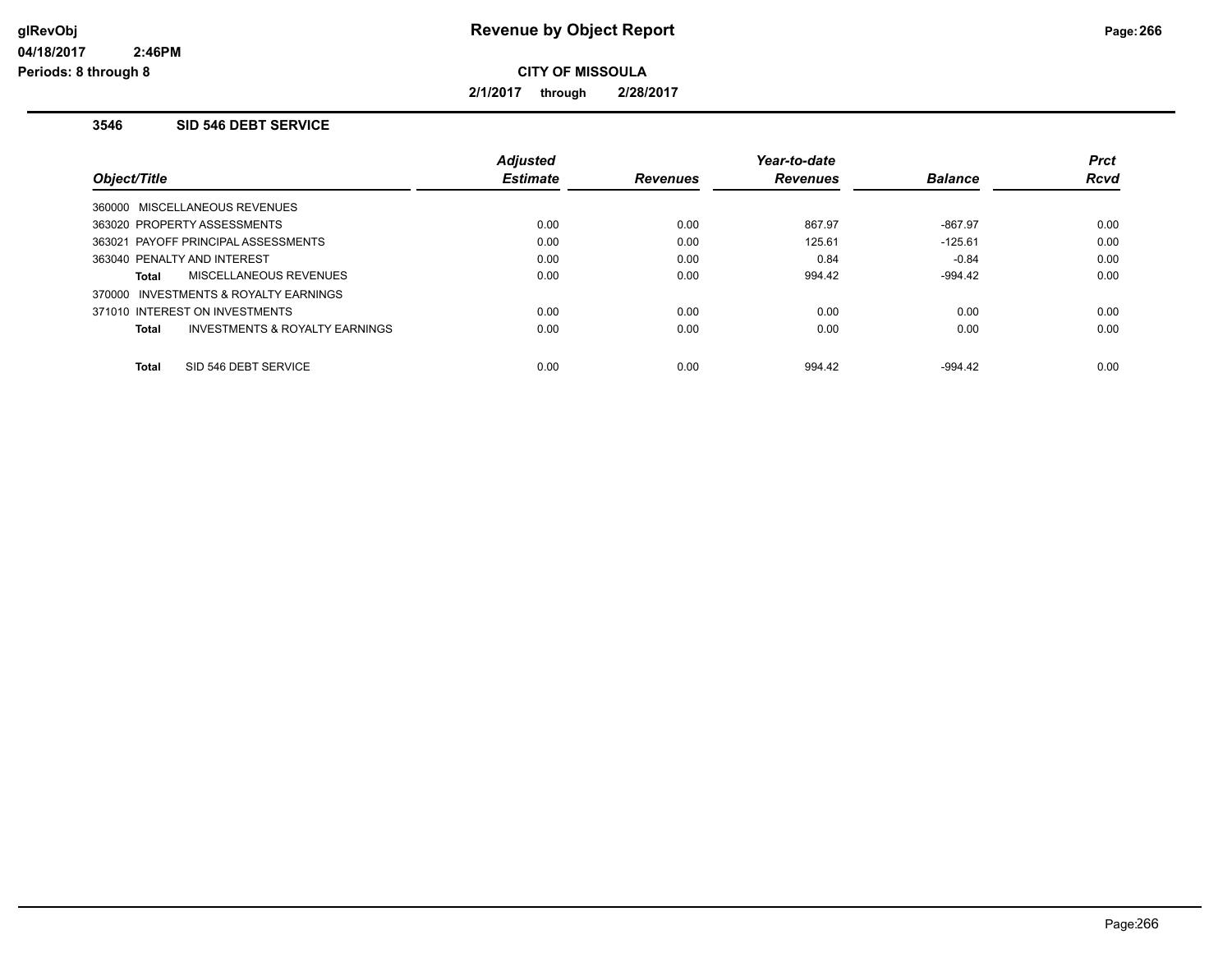**2/1/2017 through 2/28/2017**

**3548 SID 548-5TH, 6TH & ARTHUR**

**3548 SID 548-5TH, 6TH & ARTHUR**

|                                                    | <b>Adjusted</b> |                 | Year-to-date    |                | <b>Prct</b> |
|----------------------------------------------------|-----------------|-----------------|-----------------|----------------|-------------|
| Object/Title                                       | <b>Estimate</b> | <b>Revenues</b> | <b>Revenues</b> | <b>Balance</b> | <b>Rcvd</b> |
| 360000 MISCELLANEOUS REVENUES                      |                 |                 |                 |                |             |
| 363020 PROPERTY ASSESSMENTS                        | 109.575.00      | 0.00            | 25.312.50       | 84.262.50      | 23.10       |
| 363021 PAYOFF PRINCIPAL ASSESSMENTS                | 0.00            | 0.00            | 0.00            | 0.00           | 0.00        |
| 363040 PENALTY AND INTEREST                        | 0.00            | 0.00            | 0.00            | 0.00           | 0.00        |
| <b>MISCELLANEOUS REVENUES</b><br>Total             | 109.575.00      | 0.00            | 25.312.50       | 84.262.50      | 23.10       |
| 370000 INVESTMENTS & ROYALTY EARNINGS              |                 |                 |                 |                |             |
| 371010 INTEREST ON INVESTMENTS                     | 0.00            | 0.00            | 0.00            | 0.00           | 0.00        |
| <b>INVESTMENTS &amp; ROYALTY EARNINGS</b><br>Total | 0.00            | 0.00            | 0.00            | 0.00           | 0.00        |
| SID 548-5TH, 6TH & ARTHUR<br><b>Total</b>          | 109.575.00      | 0.00            | 25.312.50       | 84.262.50      | 23.10       |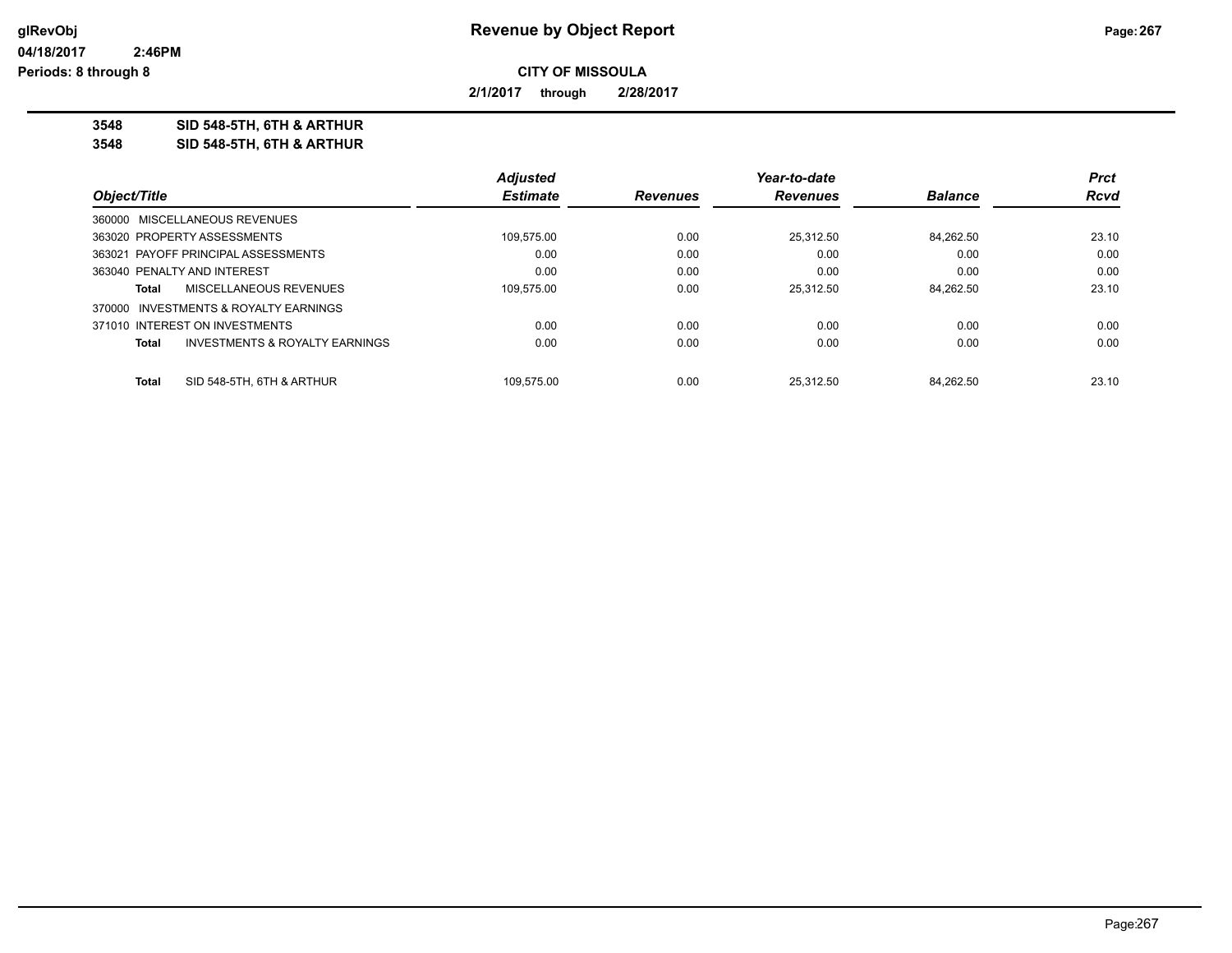**2/1/2017 through 2/28/2017**

#### **3548 SID 548-5TH, 6TH & ARTHUR**

|                             |                                       | <b>Adjusted</b> |                 | Year-to-date    |                | <b>Prct</b> |
|-----------------------------|---------------------------------------|-----------------|-----------------|-----------------|----------------|-------------|
| Object/Title                |                                       | <b>Estimate</b> | <b>Revenues</b> | <b>Revenues</b> | <b>Balance</b> | <b>Rcvd</b> |
|                             | 360000 MISCELLANEOUS REVENUES         |                 |                 |                 |                |             |
|                             | 363020 PROPERTY ASSESSMENTS           | 109,575.00      | 0.00            | 25.312.50       | 84.262.50      | 23.10       |
|                             | 363021 PAYOFF PRINCIPAL ASSESSMENTS   | 0.00            | 0.00            | 0.00            | 0.00           | 0.00        |
| 363040 PENALTY AND INTEREST |                                       | 0.00            | 0.00            | 0.00            | 0.00           | 0.00        |
| Total                       | MISCELLANEOUS REVENUES                | 109.575.00      | 0.00            | 25.312.50       | 84.262.50      | 23.10       |
|                             | 370000 INVESTMENTS & ROYALTY EARNINGS |                 |                 |                 |                |             |
|                             | 371010 INTEREST ON INVESTMENTS        | 0.00            | 0.00            | 0.00            | 0.00           | 0.00        |
| <b>Total</b>                | INVESTMENTS & ROYALTY EARNINGS        | 0.00            | 0.00            | 0.00            | 0.00           | 0.00        |
| <b>Total</b>                | SID 548-5TH, 6TH & ARTHUR             | 109.575.00      | 0.00            | 25.312.50       | 84.262.50      | 23.10       |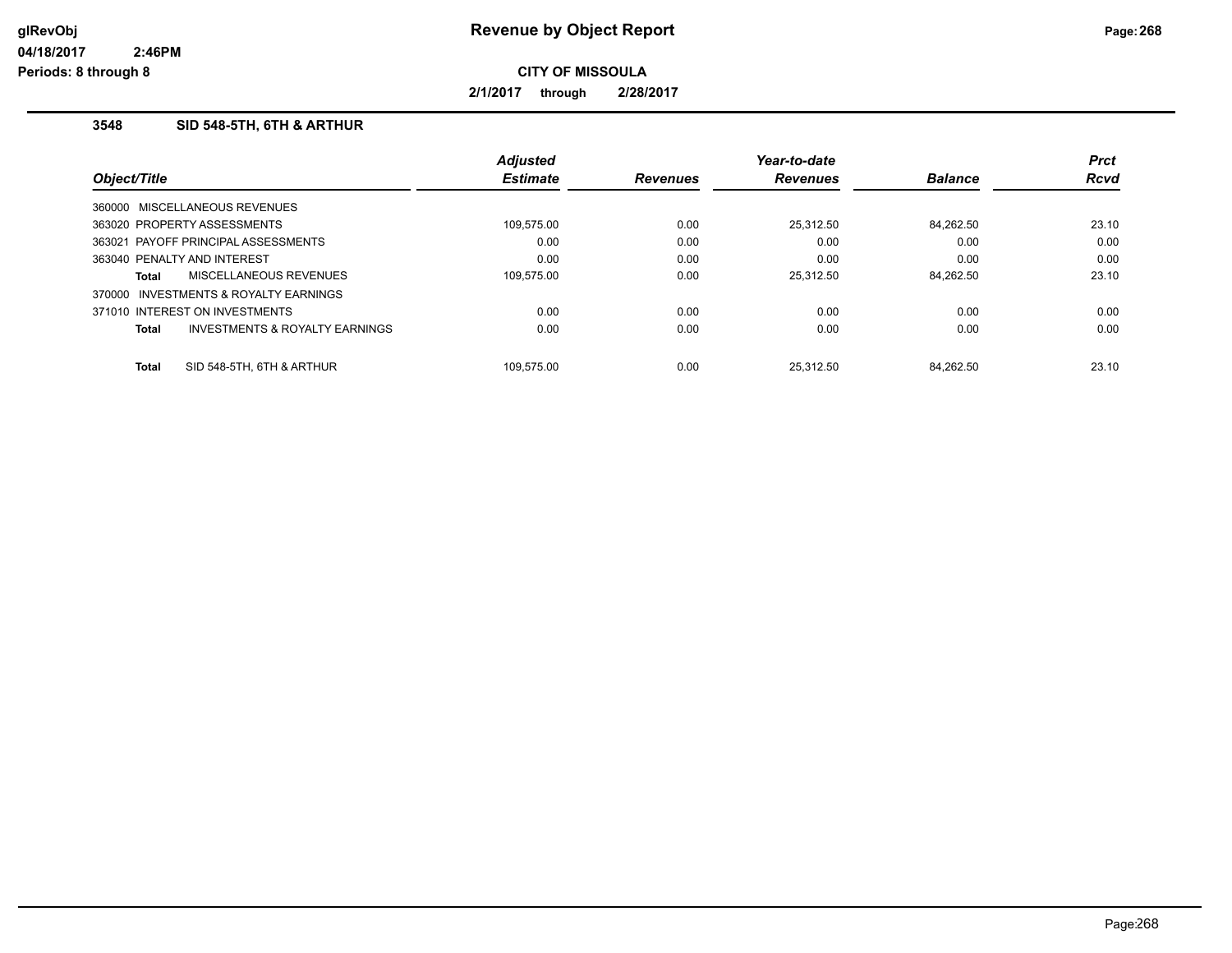**2/1/2017 through 2/28/2017**

**3549 SID 549 HILLVIEW WAY**

**3549 SID 549 HILLVIEW WAY**

|                                                    | <b>Adjusted</b> |                 | Year-to-date    |                | <b>Prct</b> |
|----------------------------------------------------|-----------------|-----------------|-----------------|----------------|-------------|
| Object/Title                                       | <b>Estimate</b> | <b>Revenues</b> | <b>Revenues</b> | <b>Balance</b> | <b>Rcvd</b> |
| 360000 MISCELLANEOUS REVENUES                      |                 |                 |                 |                |             |
| 363020 PROPERTY ASSESSMENTS                        | 0.00            | 386.71          | 71.483.56       | $-71.483.56$   | 0.00        |
| 363021 PAYOFF PRINCIPAL ASSESSMENTS                | 0.00            | 1.161.74        | 79.874.86       | -79.874.86     | 0.00        |
| 363040 PENALTY AND INTEREST                        | 0.00            | 5.55            | 22.05           | $-22.05$       | 0.00        |
| MISCELLANEOUS REVENUES<br>Total                    | 0.00            | 1.554.00        | 151,380.47      | $-151,380.47$  | 0.00        |
| 370000 INVESTMENTS & ROYALTY EARNINGS              |                 |                 |                 |                |             |
| 371010 INTEREST ON INVESTMENTS                     | 0.00            | 0.00            | 0.00            | 0.00           | 0.00        |
| <b>INVESTMENTS &amp; ROYALTY EARNINGS</b><br>Total | 0.00            | 0.00            | 0.00            | 0.00           | 0.00        |
| <b>Total</b><br>SID 549 HILLVIEW WAY               | 0.00            | 1.554.00        | 151.380.47      | $-151.380.47$  | 0.00        |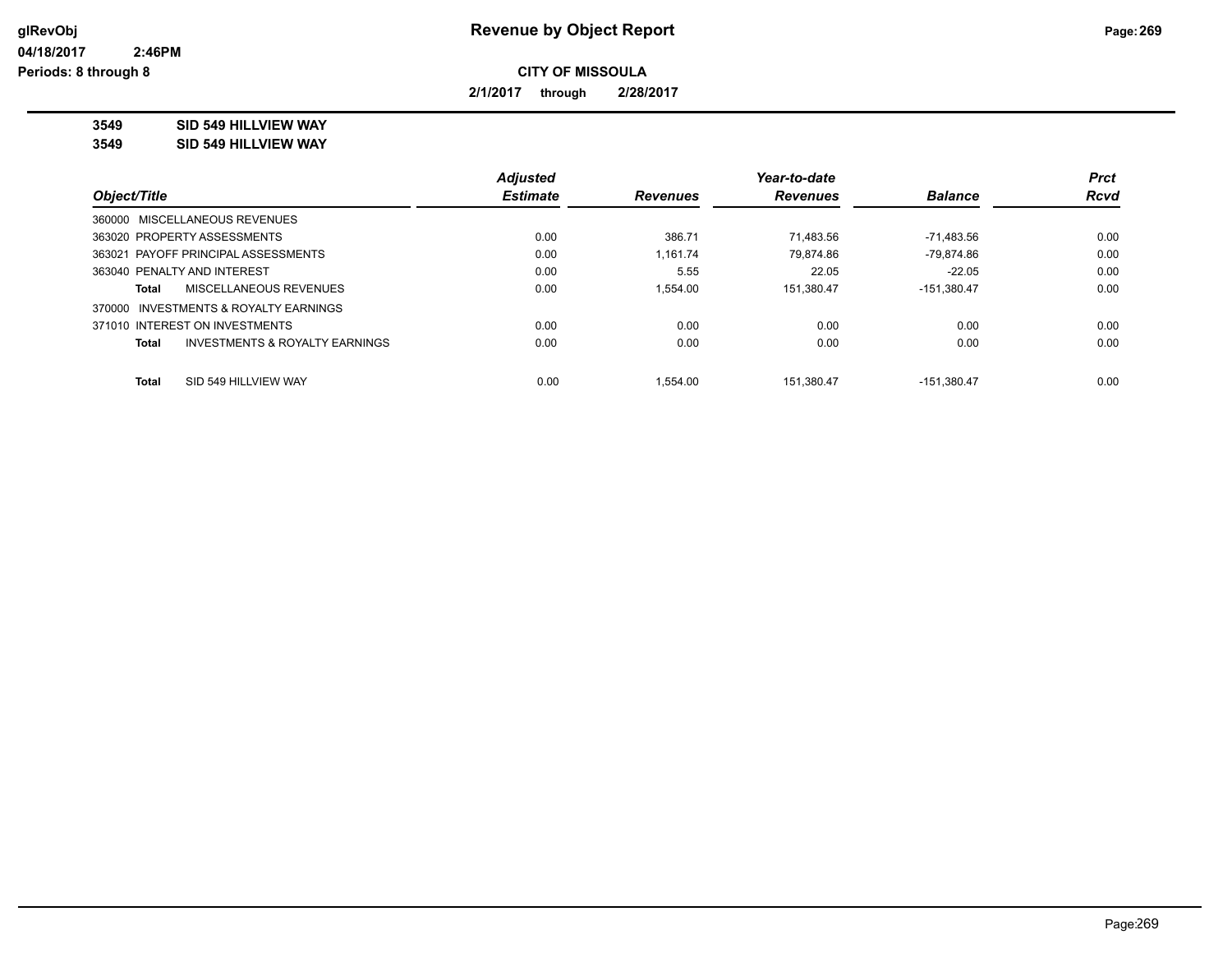**2/1/2017 through 2/28/2017**

## **3549 SID 549 HILLVIEW WAY**

|                                                | <b>Adjusted</b> |                 | Year-to-date    |                | <b>Prct</b> |
|------------------------------------------------|-----------------|-----------------|-----------------|----------------|-------------|
| Object/Title                                   | <b>Estimate</b> | <b>Revenues</b> | <b>Revenues</b> | <b>Balance</b> | <b>Rcvd</b> |
| 360000 MISCELLANEOUS REVENUES                  |                 |                 |                 |                |             |
| 363020 PROPERTY ASSESSMENTS                    | 0.00            | 386.71          | 71.483.56       | $-71,483.56$   | 0.00        |
| 363021 PAYOFF PRINCIPAL ASSESSMENTS            | 0.00            | 1.161.74        | 79.874.86       | -79.874.86     | 0.00        |
| 363040 PENALTY AND INTEREST                    | 0.00            | 5.55            | 22.05           | $-22.05$       | 0.00        |
| MISCELLANEOUS REVENUES<br>Total                | 0.00            | 1.554.00        | 151,380.47      | $-151.380.47$  | 0.00        |
| 370000 INVESTMENTS & ROYALTY EARNINGS          |                 |                 |                 |                |             |
| 371010 INTEREST ON INVESTMENTS                 | 0.00            | 0.00            | 0.00            | 0.00           | 0.00        |
| INVESTMENTS & ROYALTY EARNINGS<br><b>Total</b> | 0.00            | 0.00            | 0.00            | 0.00           | 0.00        |
| SID 549 HILLVIEW WAY<br><b>Total</b>           | 0.00            | 1.554.00        | 151.380.47      | -151.380.47    | 0.00        |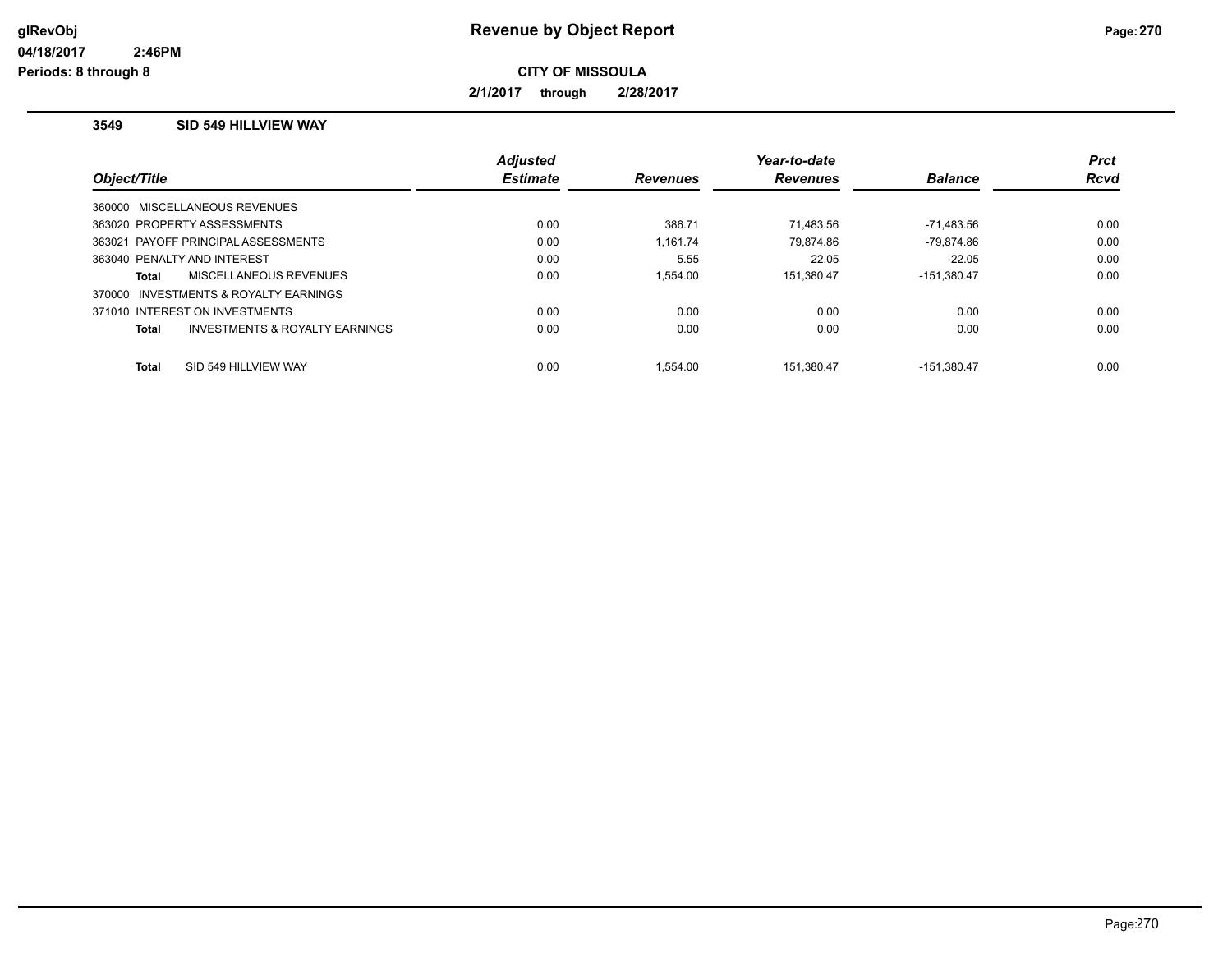**2/1/2017 through 2/28/2017**

## **4060 CAPITAL IMPROVEMENT PROGRAM FUND 4060 CAPITAL IMPROVEMENT PROGRAM FUND**

|                                                           | <b>Adjusted</b> |                 | Year-to-date    |                | <b>Prct</b> |
|-----------------------------------------------------------|-----------------|-----------------|-----------------|----------------|-------------|
| Object/Title                                              | <b>Estimate</b> | <b>Revenues</b> | <b>Revenues</b> | <b>Balance</b> | <b>Rcvd</b> |
| 330000 INTERGOVERNMENTAL REVENUES                         |                 |                 |                 |                |             |
| 331001 GRANTS                                             | 0.00            | 0.00            | 0.00            | 0.00           | 0.00        |
| 331002 COUNTY ASSISTANCE CIP PROJECTS                     | 0.00            | 0.00            | 0.00            | 0.00           | 0.00        |
| 331003 STATE HOME PROGRAM INCOME                          | 0.00            | 0.00            | 0.00            | 0.00           | 0.00        |
| 331004 CITY ASSESSMENTS                                   | 0.00            | 0.00            | 0.00            | 0.00           | 0.00        |
| 334040 GAS TAX APPORTIONMENT                              | 0.00            | 0.00            | 0.00            | 0.00           | 0.00        |
| 334061 IMPACT FEES-CLEARING ACCOUNT                       | 0.00            | 0.00            | 0.00            | 0.00           | 0.00        |
| 334120 TSEP GRANT                                         | 0.00            | 0.00            | 0.00            | 0.00           | 0.00        |
| 334121 DNRC GRANT                                         | 0.00            | 0.00            | 0.00            | 0.00           | 0.00        |
| 334123 MAQI FEDERAL ASSISTANCE                            | 0.00            | 0.00            | 0.00            | 0.00           | 0.00        |
| 334124 GRANTS-CIP                                         | 0.00            | 0.00            | 0.00            | 0.00           | 0.00        |
| 334125 FIRE FIGHTER GRANT                                 | 0.00            | 0.00            | 0.00            | 0.00           | 0.00        |
| 334126 DEVELOPER ASSESSMENTS                              | 0.00            | 0.00            | 0.00            | 0.00           | 0.00        |
| 334127 TONKIN TRAIL - FISH WILDLIFE PARKS                 | 0.00            | 0.00            | 0.00            | 0.00           | 0.00        |
| 334128 CDBG FIRE HYDRANT GRANT                            | 0.00            | 0.00            | 0.00            | 0.00           | 0.00        |
| 334143 MONTANA TOURISM GRANT                              | 0.00            | 0.00            | 0.00            | 0.00           | 0.00        |
| 339000 PAYMENT IN LIEU OF TAXES                           | 0.00            | 0.00            | 0.00            | 0.00           | 0.00        |
| <b>Total</b><br><b>INTERGOVERNMENTAL REVENUES</b>         | 0.00            | 0.00            | 0.00            | 0.00           | 0.00        |
| 360000 MISCELLANEOUS REVENUES                             |                 |                 |                 |                |             |
| 360010 MISCELLANEOUS                                      | 0.00            | 0.00            | 0.00            | 0.00           | 0.00        |
| 360011 YOUTH COUNCIL FUNDS                                | 0.00            | 0.00            | 0.00            | 0.00           | 0.00        |
| 360012 SEWER GRANT REPAYMENTS                             | 0.00            | 0.00            | 0.00            | 0.00           | 0.00        |
| 360016 MRA SHARE OF CIVIC STADIUM PARKING                 | 0.00            | 0.00            | 0.00            | 0.00           | 0.00        |
| 362000 OTHER MISCELLANEOUS REVENUE                        | 0.00            | 0.00            | 0.00            | 0.00           | 0.00        |
| 365000 DONATIONS                                          | 0.00            | 0.00            | 0.00            | 0.00           | 0.00        |
| 365001 *** Title Not Found ***                            | 0.00            | 120,500.00      | 180,529.55      | -180,529.55    | 0.00        |
| 365030 WHITE PINE PARK DONATION-ZIP BEVERAGE              | 0.00            | 0.00            | 0.00            | 0.00           | 0.00        |
| MISCELLANEOUS REVENUES<br>Total                           | 0.00            | 120,500.00      | 180,529.55      | -180,529.55    | 0.00        |
| 370000 INVESTMENTS & ROYALTY EARNINGS                     |                 |                 |                 |                |             |
| 371010 INTEREST ON INVESTMENTS                            | 0.00            | 0.00            | 665,421.00      | $-665,421.00$  | 0.00        |
| 371020 GAIN/LOSS IN MARKET VALUE OF INVESTMENTS           | 0.00            | 0.00            | 0.00            | 0.00           | 0.00        |
| <b>INVESTMENTS &amp; ROYALTY EARNINGS</b><br><b>Total</b> | 0.00            | 0.00            | 665,421.00      | $-665,421.00$  | 0.00        |
| 380000 OTHER FINANCING SOURCES                            |                 |                 |                 |                |             |
| 381000 LOAN PROCEEDS                                      | 0.00            | 0.00            | 0.00            | 0.00           | 0.00        |
| 381010 BOND PROCEEDS                                      | 0.00            | 0.00            | 0.00            | 0.00           | 0.00        |
| 381011 \$1,860,000 General Fund Obligation Bond           | 0.00            | 0.00            | 0.00            | 0.00           | 0.00        |
| 381012 \$680,000 FIRE GF DEBT                             | 0.00            | 0.00            | 0.00            | 0.00           | 0.00        |
| 381015 \$1,010,000 LIMITED TAX GO BONDS 2010C             | 0.00            | 0.00            | 0.00            | 0.00           | 0.00        |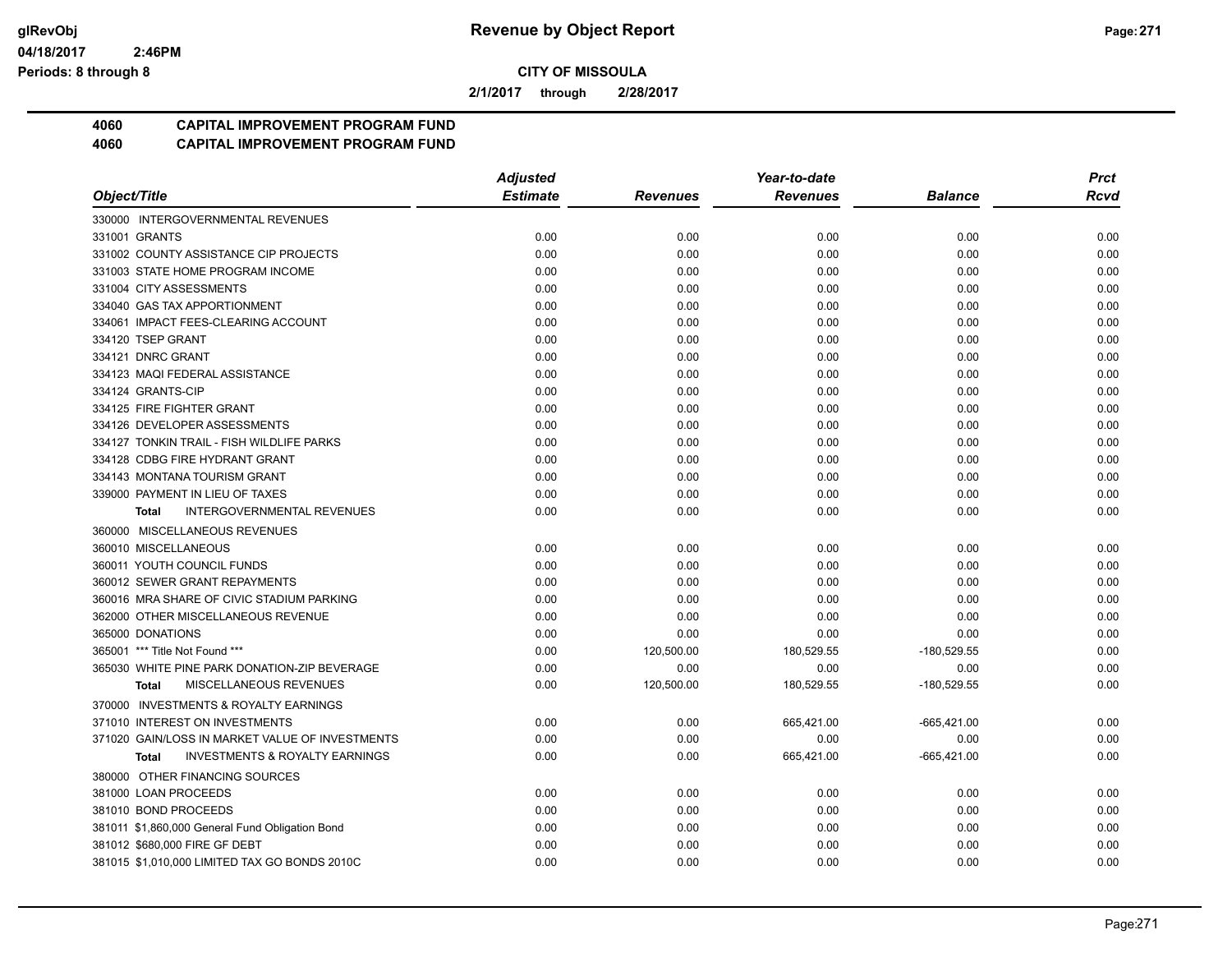**2/1/2017 through 2/28/2017**

## **4060 CAPITAL IMPROVEMENT PROGRAM FUND 4060 CAPITAL IMPROVEMENT PROGRAM FUND**

|                                                  | <b>Adjusted</b> |                 | Year-to-date    |                 | <b>Prct</b> |
|--------------------------------------------------|-----------------|-----------------|-----------------|-----------------|-------------|
| Object/Title                                     | <b>Estimate</b> | <b>Revenues</b> | <b>Revenues</b> | <b>Balance</b>  | <b>Rcvd</b> |
| 381090 PROCEEDS FROM CAPITAL LEASE               | 316,129.00      | 0.00            | 1,758,426.64    | $-1,442,297.64$ | 556.24      |
| 382010 SALE OF FIXED ASSETS                      | 0.00            | 0.00            | 0.00            | 0.00            | 0.00        |
| 383009 TRANS FR TITLE I                          | 0.00            | 0.00            | 0.00            | 0.00            | 0.00        |
| 383010 TRANS FR CIP                              | 0.00            | 0.00            | 0.00            | 0.00            | 0.00        |
| 383014 TRANS FR MRA                              | 0.00            | 0.00            | 0.00            | 0.00            | 0.00        |
| 383015 TRANS FR MPC                              | 0.00            | 0.00            | 0.00            | 0.00            | 0.00        |
| 383017 TRANS FR BUILDING                         | 0.00            | 0.00            | 0.00            | 0.00            | 0.00        |
| 383020 TRANS FR CEMETERY CARE                    | 0.00            | 0.00            | 0.00            | 0.00            | 0.00        |
| 383025 TRANS FR SEWER R & D                      | 0.00            | 0.00            | 0.00            | 0.00            | 0.00        |
| 383029 TRANS FR GENERAL                          | 1,330,841.00    | 0.00            | 0.00            | 1,330,841.00    | 0.00        |
| 383041 TRANS FR CDBG                             | 0.00            | 0.00            | 0.00            | 0.00            | 0.00        |
| 383042 TRANSFERS FROM OTHER FUNDS                | 0.00            | 0.00            | 0.00            | 0.00            | 0.00        |
| 383043 TRANSFERS FROM IMPACT FEES                | 0.00            | 0.00            | 0.00            | 0.00            | 0.00        |
| 383044 TRANSFER FROM PYMT IN LIEU OF PARKS       | 0.00            | 0.00            | 0.00            | 0.00            | 0.00        |
| 383045 TRANSFER FROM PARK ENTERPRISE             | 0.00            | 0.00            | 0.00            | 0.00            | 0.00        |
| OTHER FINANCING SOURCES<br>Total                 | 1,646,970.00    | 0.00            | 1,758,426.64    | $-111,456.64$   | 106.77      |
| CAPITAL IMPROVEMENT PROGRAM FUND<br><b>Total</b> | 1,646,970.00    | 120,500.00      | 2,604,377.19    | $-957,407.19$   | 158.13      |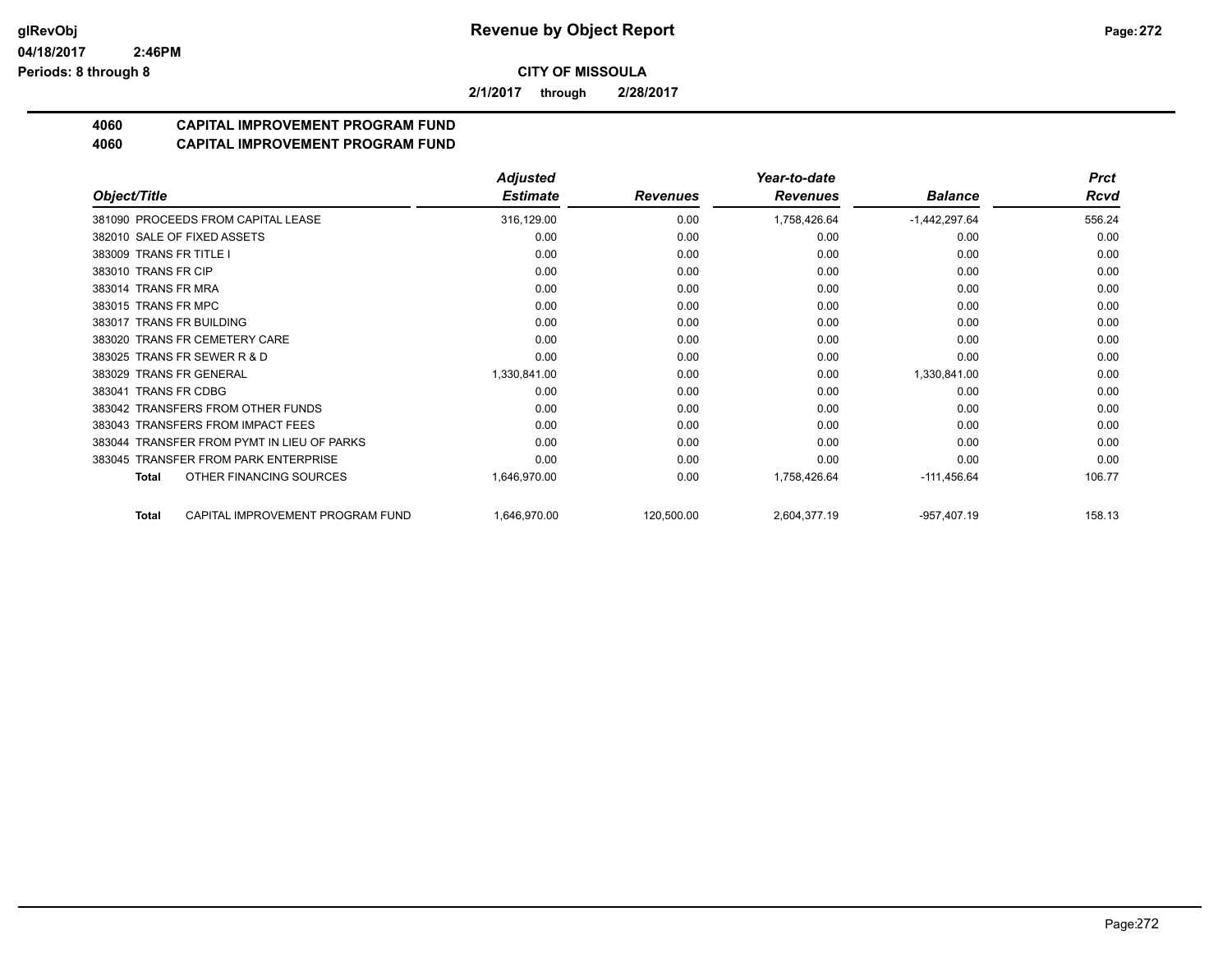**2/1/2017 through 2/28/2017**

## **4060 CAPITAL IMPROVEMENT PROGRAM FUND**

|                                                           | <b>Adjusted</b> |                 | Year-to-date    |                 | <b>Prct</b> |
|-----------------------------------------------------------|-----------------|-----------------|-----------------|-----------------|-------------|
| Object/Title                                              | <b>Estimate</b> | <b>Revenues</b> | <b>Revenues</b> | <b>Balance</b>  | <b>Rcvd</b> |
| 330000 INTERGOVERNMENTAL REVENUES                         |                 |                 |                 |                 |             |
| 331001 GRANTS                                             | 0.00            | 0.00            | 0.00            | 0.00            | 0.00        |
| 331002 COUNTY ASSISTANCE CIP PROJECTS                     | 0.00            | 0.00            | 0.00            | 0.00            | 0.00        |
| 331003 STATE HOME PROGRAM INCOME                          | 0.00            | 0.00            | 0.00            | 0.00            | 0.00        |
| 331004 CITY ASSESSMENTS                                   | 0.00            | 0.00            | 0.00            | 0.00            | 0.00        |
| 334040 GAS TAX APPORTIONMENT                              | 0.00            | 0.00            | 0.00            | 0.00            | 0.00        |
| 334061 IMPACT FEES-CLEARING ACCOUNT                       | 0.00            | 0.00            | 0.00            | 0.00            | 0.00        |
| 334120 TSEP GRANT                                         | 0.00            | 0.00            | 0.00            | 0.00            | 0.00        |
| 334121 DNRC GRANT                                         | 0.00            | 0.00            | 0.00            | 0.00            | 0.00        |
| 334123 MAQI FEDERAL ASSISTANCE                            | 0.00            | 0.00            | 0.00            | 0.00            | 0.00        |
| 334124 GRANTS-CIP                                         | 0.00            | 0.00            | 0.00            | 0.00            | 0.00        |
| 334125 FIRE FIGHTER GRANT                                 | 0.00            | 0.00            | 0.00            | 0.00            | 0.00        |
| 334126 DEVELOPER ASSESSMENTS                              | 0.00            | 0.00            | 0.00            | 0.00            | 0.00        |
| 334127 TONKIN TRAIL - FISH WILDLIFE PARKS                 | 0.00            | 0.00            | 0.00            | 0.00            | 0.00        |
| 334128 CDBG FIRE HYDRANT GRANT                            | 0.00            | 0.00            | 0.00            | 0.00            | 0.00        |
| 334143 MONTANA TOURISM GRANT                              | 0.00            | 0.00            | 0.00            | 0.00            | 0.00        |
| 339000 PAYMENT IN LIEU OF TAXES                           | 0.00            | 0.00            | 0.00            | 0.00            | 0.00        |
| <b>INTERGOVERNMENTAL REVENUES</b><br><b>Total</b>         | 0.00            | 0.00            | 0.00            | 0.00            | 0.00        |
| 360000 MISCELLANEOUS REVENUES                             |                 |                 |                 |                 |             |
| 360010 MISCELLANEOUS                                      | 0.00            | 0.00            | 0.00            | 0.00            | 0.00        |
| 360011 YOUTH COUNCIL FUNDS                                | 0.00            | 0.00            | 0.00            | 0.00            | 0.00        |
| 360012 SEWER GRANT REPAYMENTS                             | 0.00            | 0.00            | 0.00            | 0.00            | 0.00        |
| 360016 MRA SHARE OF CIVIC STADIUM PARKING                 | 0.00            | 0.00            | 0.00            | 0.00            | 0.00        |
| 362000 OTHER MISCELLANEOUS REVENUE                        | 0.00            | 0.00            | 0.00            | 0.00            | 0.00        |
| 365000 DONATIONS                                          | 0.00            | 0.00            | 0.00            | 0.00            | 0.00        |
| 365001 *** Title Not Found ***                            | 0.00            | 120,500.00      | 180,529.55      | $-180,529.55$   | 0.00        |
| 365030 WHITE PINE PARK DONATION-ZIP BEVERAGE              | 0.00            | 0.00            | 0.00            | 0.00            | 0.00        |
| MISCELLANEOUS REVENUES<br><b>Total</b>                    | 0.00            | 120,500.00      | 180,529.55      | $-180,529.55$   | 0.00        |
| 370000 INVESTMENTS & ROYALTY EARNINGS                     |                 |                 |                 |                 |             |
| 371010 INTEREST ON INVESTMENTS                            | 0.00            | 0.00            | 665,421.00      | $-665,421.00$   | 0.00        |
| 371020 GAIN/LOSS IN MARKET VALUE OF INVESTMENT            | 0.00            | 0.00            | 0.00            | 0.00            | 0.00        |
| <b>INVESTMENTS &amp; ROYALTY EARNINGS</b><br><b>Total</b> | 0.00            | 0.00            | 665,421.00      | $-665,421.00$   | 0.00        |
| 380000 OTHER FINANCING SOURCES                            |                 |                 |                 |                 |             |
| 381000 LOAN PROCEEDS                                      | 0.00            | 0.00            | 0.00            | 0.00            | 0.00        |
| 381010 BOND PROCEEDS                                      | 0.00            | 0.00            | 0.00            | 0.00            | 0.00        |
| 381011 \$1,860,000 General Fund Obligation Bond           | 0.00            | 0.00            | 0.00            | 0.00            | 0.00        |
| 381012 \$680,000 FIRE GF DEBT                             | 0.00            | 0.00            | 0.00            | 0.00            | 0.00        |
| 381015 \$1,010,000 LIMITED TAX GO BONDS 2010C             | 0.00            | 0.00            | 0.00            | 0.00            | 0.00        |
| 381090 PROCEEDS FROM CAPITAL LEASE                        | 316.129.00      | 0.00            | 1,758,426.64    | $-1.442.297.64$ | 556.24      |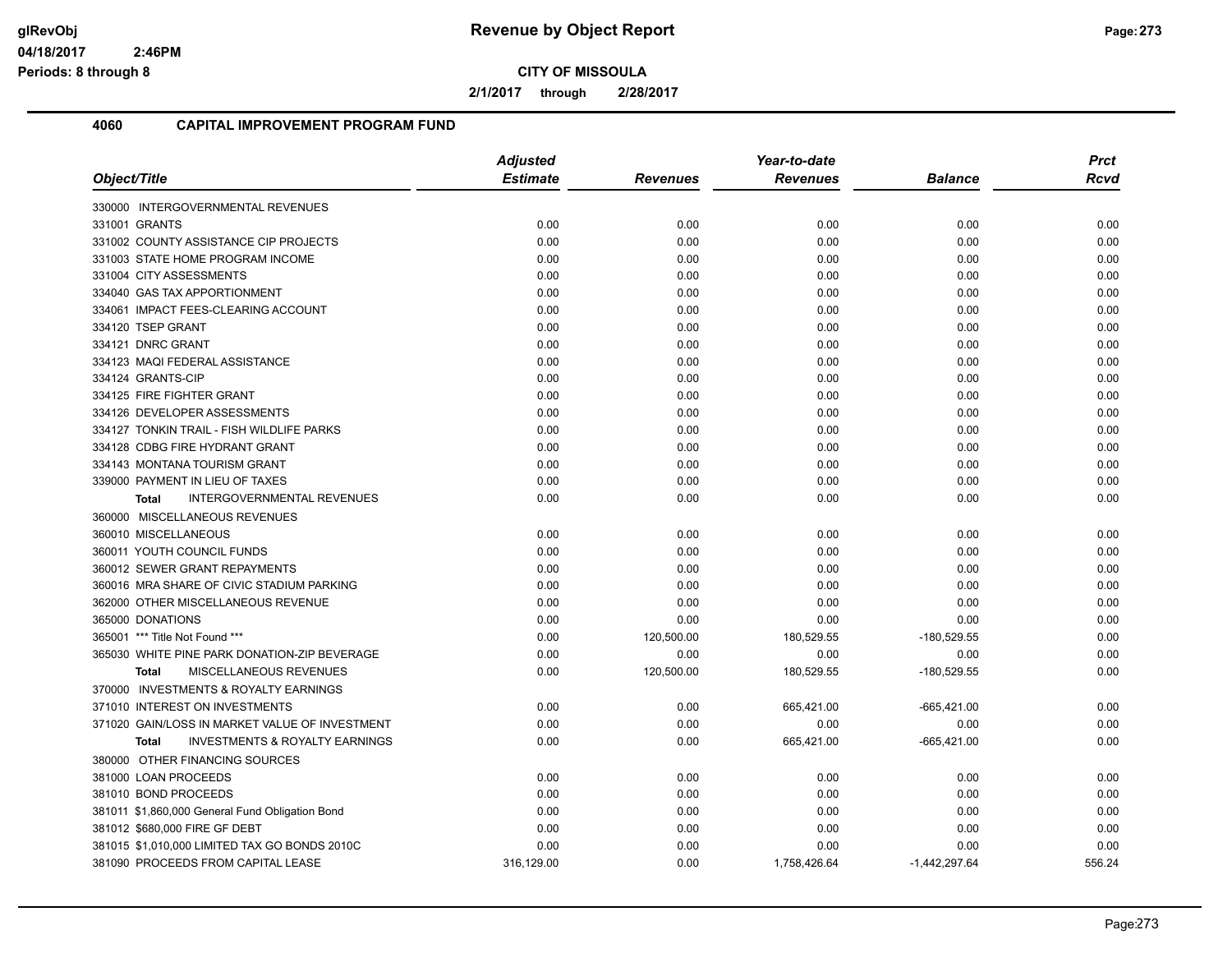**2/1/2017 through 2/28/2017**

## **4060 CAPITAL IMPROVEMENT PROGRAM FUND**

|                                                  | <b>Adjusted</b> |                 | Year-to-date    |                | <b>Prct</b> |
|--------------------------------------------------|-----------------|-----------------|-----------------|----------------|-------------|
| Object/Title                                     | <b>Estimate</b> | <b>Revenues</b> | <b>Revenues</b> | <b>Balance</b> | Rcvd        |
| 382010 SALE OF FIXED ASSETS                      | 0.00            | 0.00            | 0.00            | 0.00           | 0.00        |
| 383009 TRANS FR TITLE I                          | 0.00            | 0.00            | 0.00            | 0.00           | 0.00        |
| 383010 TRANS FR CIP                              | 0.00            | 0.00            | 0.00            | 0.00           | 0.00        |
| 383014 TRANS FR MRA                              | 0.00            | 0.00            | 0.00            | 0.00           | 0.00        |
| 383015 TRANS FR MPC                              | 0.00            | 0.00            | 0.00            | 0.00           | 0.00        |
| 383017 TRANS FR BUILDING                         | 0.00            | 0.00            | 0.00            | 0.00           | 0.00        |
| 383020 TRANS FR CEMETERY CARE                    | 0.00            | 0.00            | 0.00            | 0.00           | 0.00        |
| 383025 TRANS FR SEWER R & D                      | 0.00            | 0.00            | 0.00            | 0.00           | 0.00        |
| 383029 TRANS FR GENERAL                          | 1,330,841.00    | 0.00            | 0.00            | 1,330,841.00   | 0.00        |
| 383041 TRANS FR CDBG                             | 0.00            | 0.00            | 0.00            | 0.00           | 0.00        |
| 383042 TRANSFERS FROM OTHER FUNDS                | 0.00            | 0.00            | 0.00            | 0.00           | 0.00        |
| 383043 TRANSFERS FROM IMPACT FEES                | 0.00            | 0.00            | 0.00            | 0.00           | 0.00        |
| 383044 TRANSFER FROM PYMT IN LIEU OF PARKS       | 0.00            | 0.00            | 0.00            | 0.00           | 0.00        |
| 383045 TRANSFER FROM PARK ENTERPRISE             | 0.00            | 0.00            | 0.00            | 0.00           | 0.00        |
| OTHER FINANCING SOURCES<br>Total                 | 1,646,970.00    | 0.00            | 1,758,426.64    | $-111,456.64$  | 106.77      |
| CAPITAL IMPROVEMENT PROGRAM FUND<br><b>Total</b> | 1,646,970.00    | 120,500.00      | 2,604,377.19    | $-957,407.19$  | 158.13      |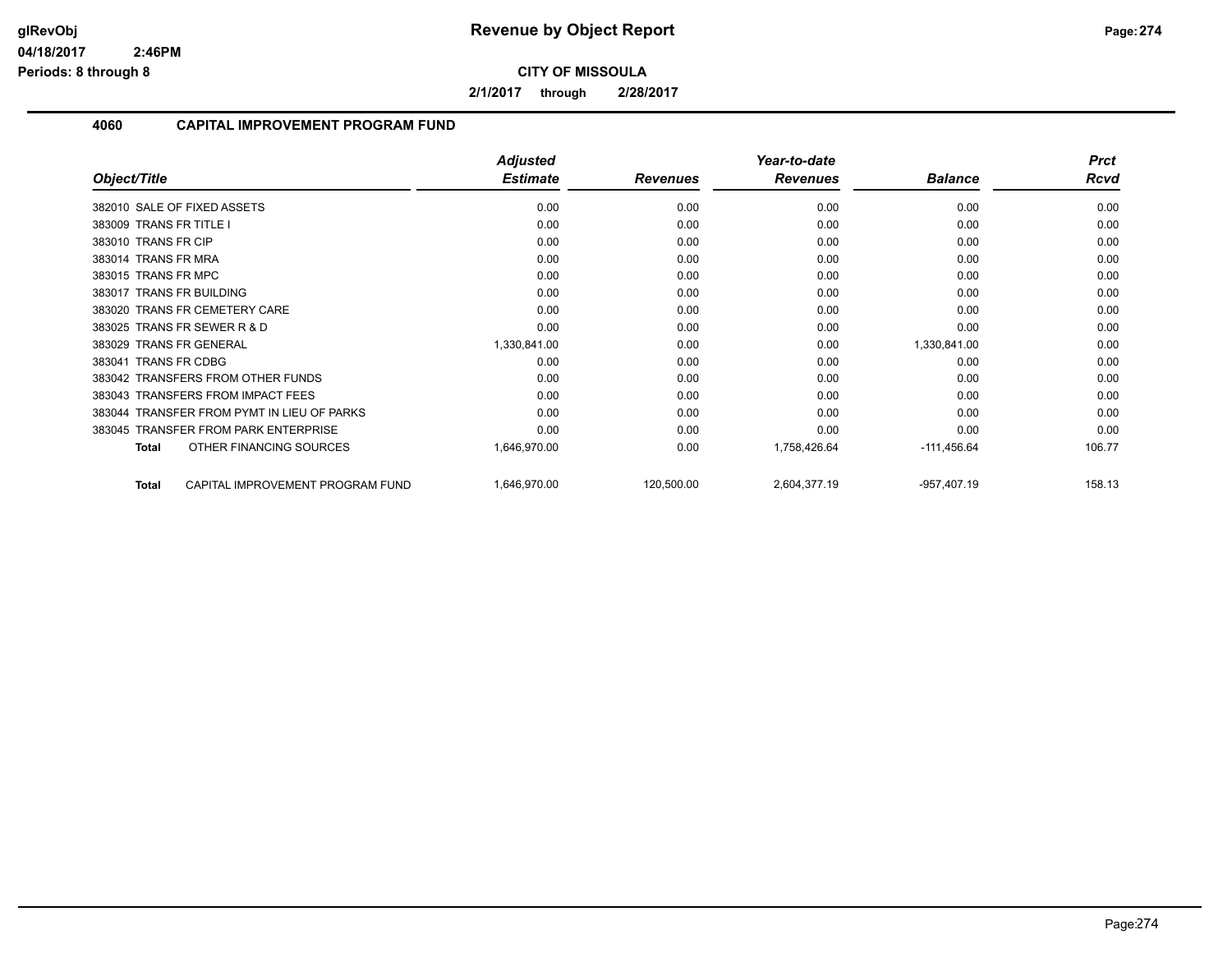**2/1/2017 through 2/28/2017**

## **4130 1997 G O BOND OPEN SPACE PURCHASE FUND 4130 1997 G O BOND OPEN SPACE PURCHASE FUND**

|                                                           | <b>Adjusted</b> |                 | Year-to-date    |                | <b>Prct</b> |
|-----------------------------------------------------------|-----------------|-----------------|-----------------|----------------|-------------|
| Object/Title                                              | <b>Estimate</b> | <b>Revenues</b> | <b>Revenues</b> | <b>Balance</b> | <b>Rcvd</b> |
| 330000 INTERGOVERNMENTAL REVENUES                         |                 |                 |                 |                |             |
| 330000 INTERGOVERNMENTAL REVENUES                         | 0.00            | 0.00            | 0.00            | 0.00           | 0.00        |
| 331156 CTEP GRANT - S HILLS TRAIL SYSTEM                  | 0.00            | 0.00            | 0.00            | 0.00           | 0.00        |
| 334014 *** Title Not Found ***                            | 0.00            | 0.00            | 0.00            | 0.00           | 0.00        |
| <b>INTERGOVERNMENTAL REVENUES</b><br>Total                | 0.00            | 0.00            | 0.00            | 0.00           | 0.00        |
| <b>CHARGES FOR SERVICES</b><br>340000                     |                 |                 |                 |                |             |
| 343065 BUILDING RENTALS                                   | 0.00            | 0.00            | 0.00            | 0.00           | 0.00        |
| <b>CHARGES FOR SERVICES</b><br><b>Total</b>               | 0.00            | 0.00            | 0.00            | 0.00           | 0.00        |
| MISCELLANEOUS REVENUES<br>360000                          |                 |                 |                 |                |             |
| 360010 MISCELLANEOUS                                      | 0.00            | 0.00            | 0.00            | 0.00           | 0.00        |
| 365000 DONATIONS                                          | 0.00            | 0.00            | 0.00            | 0.00           | 0.00        |
| <b>MISCELLANEOUS REVENUES</b><br><b>Total</b>             | 0.00            | 0.00            | 0.00            | 0.00           | 0.00        |
| <b>INVESTMENTS &amp; ROYALTY EARNINGS</b><br>370000       |                 |                 |                 |                |             |
| 371010 INTEREST ON INVESTMENTS                            | 0.00            | 0.00            | 0.00            | 0.00           | 0.00        |
| 371020 GAIN/LOSS IN MARKET VALUE OF INVESTMENTS           | 0.00            | 0.00            | 0.00            | 0.00           | 0.00        |
| <b>INVESTMENTS &amp; ROYALTY EARNINGS</b><br><b>Total</b> | 0.00            | 0.00            | 0.00            | 0.00           | 0.00        |
| OTHER FINANCING SOURCES<br>380000                         |                 |                 |                 |                |             |
| 382010 SALE OF FIXED ASSETS                               | 0.00            | 0.00            | 0.00            | 0.00           | 0.00        |
| 383000 OPERATING TRANSFERS                                | 0.00            | 0.00            | 0.00            | 0.00           | 0.00        |
| OTHER FINANCING SOURCES<br><b>Total</b>                   | 0.00            | 0.00            | 0.00            | 0.00           | 0.00        |
| 1997 G O BOND OPEN SPACE PURCHASE FU<br><b>Total</b>      | 0.00            | 0.00            | 0.00            | 0.00           | 0.00        |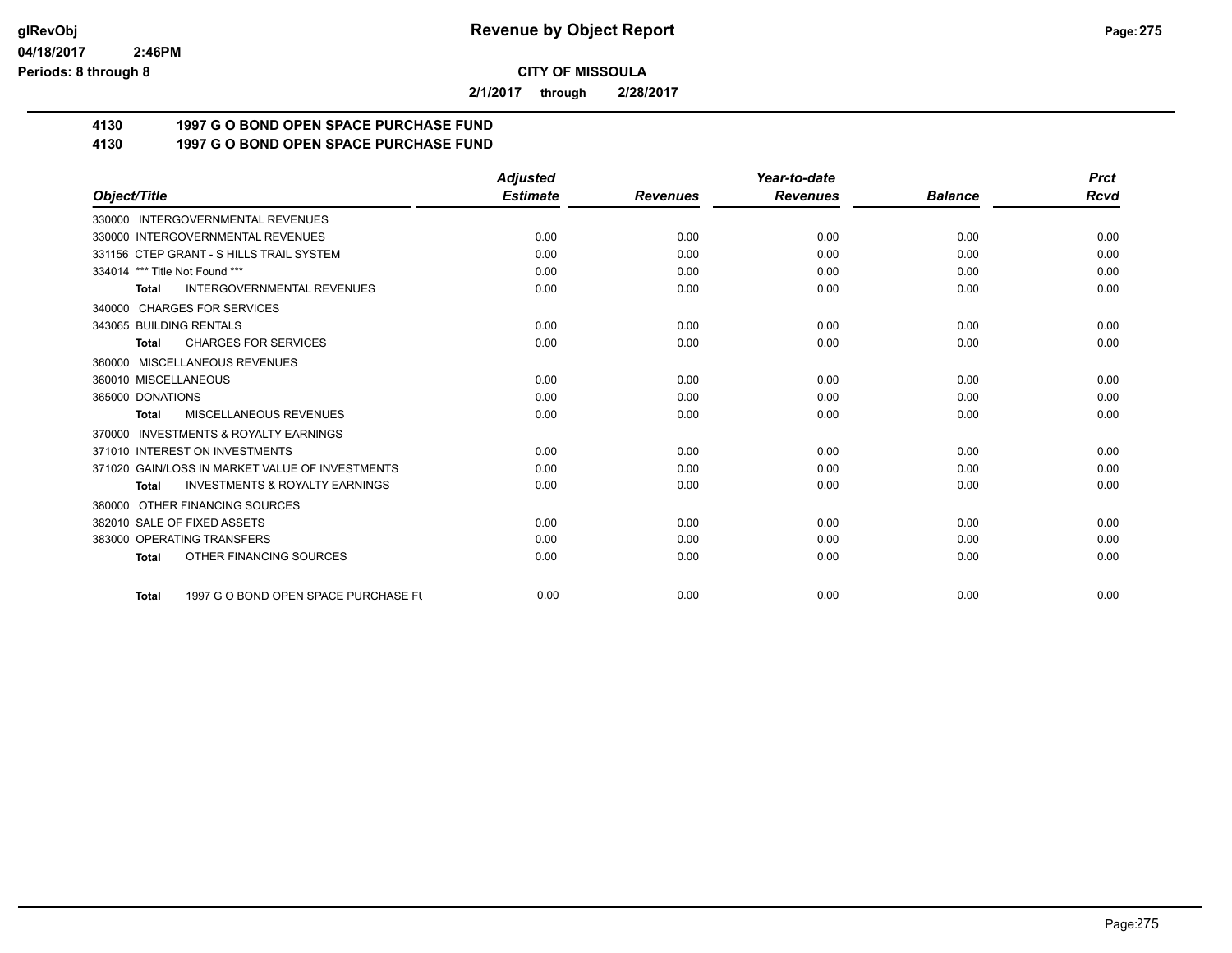**2/1/2017 through 2/28/2017**

## **4130 1997 G O BOND OPEN SPACE PURCHASE FUND**

|                                                     | <b>Adjusted</b> |                 | Year-to-date    |                | <b>Prct</b> |
|-----------------------------------------------------|-----------------|-----------------|-----------------|----------------|-------------|
| Object/Title                                        | <b>Estimate</b> | <b>Revenues</b> | <b>Revenues</b> | <b>Balance</b> | Rcvd        |
| <b>INTERGOVERNMENTAL REVENUES</b><br>330000         |                 |                 |                 |                |             |
| 330000 INTERGOVERNMENTAL REVENUES                   | 0.00            | 0.00            | 0.00            | 0.00           | 0.00        |
| 331156 CTEP GRANT - S HILLS TRAIL SYSTEM            | 0.00            | 0.00            | 0.00            | 0.00           | 0.00        |
| 334014 *** Title Not Found ***                      | 0.00            | 0.00            | 0.00            | 0.00           | 0.00        |
| <b>INTERGOVERNMENTAL REVENUES</b><br><b>Total</b>   | 0.00            | 0.00            | 0.00            | 0.00           | 0.00        |
| 340000 CHARGES FOR SERVICES                         |                 |                 |                 |                |             |
| 343065 BUILDING RENTALS                             | 0.00            | 0.00            | 0.00            | 0.00           | 0.00        |
| <b>CHARGES FOR SERVICES</b><br>Total                | 0.00            | 0.00            | 0.00            | 0.00           | 0.00        |
| 360000 MISCELLANEOUS REVENUES                       |                 |                 |                 |                |             |
| 360010 MISCELLANEOUS                                | 0.00            | 0.00            | 0.00            | 0.00           | 0.00        |
| 365000 DONATIONS                                    | 0.00            | 0.00            | 0.00            | 0.00           | 0.00        |
| <b>MISCELLANEOUS REVENUES</b><br><b>Total</b>       | 0.00            | 0.00            | 0.00            | 0.00           | 0.00        |
| <b>INVESTMENTS &amp; ROYALTY EARNINGS</b><br>370000 |                 |                 |                 |                |             |
| 371010 INTEREST ON INVESTMENTS                      | 0.00            | 0.00            | 0.00            | 0.00           | 0.00        |
| 371020 GAIN/LOSS IN MARKET VALUE OF INVESTMENT      | 0.00            | 0.00            | 0.00            | 0.00           | 0.00        |
| <b>INVESTMENTS &amp; ROYALTY EARNINGS</b><br>Total  | 0.00            | 0.00            | 0.00            | 0.00           | 0.00        |
| 380000 OTHER FINANCING SOURCES                      |                 |                 |                 |                |             |
| 382010 SALE OF FIXED ASSETS                         | 0.00            | 0.00            | 0.00            | 0.00           | 0.00        |
| 383000 OPERATING TRANSFERS                          | 0.00            | 0.00            | 0.00            | 0.00           | 0.00        |
| OTHER FINANCING SOURCES<br><b>Total</b>             | 0.00            | 0.00            | 0.00            | 0.00           | 0.00        |
| 1997 G O BOND OPEN SPACE PURCHASE F<br><b>Total</b> | 0.00            | 0.00            | 0.00            | 0.00           | 0.00        |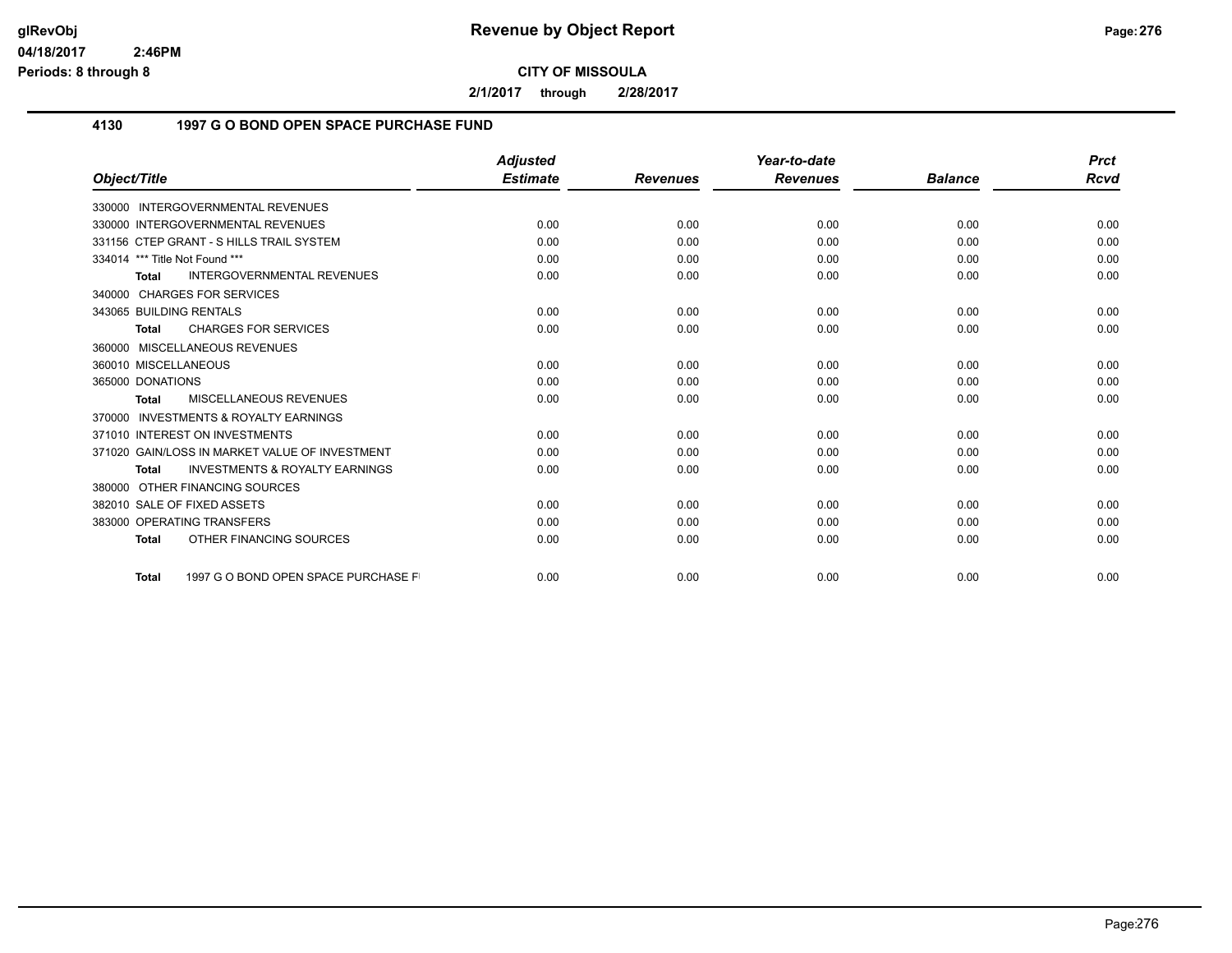**2/1/2017 through 2/28/2017**

**4196 NEW FIRE STATION GO BOND**

**4196 NEW FIRE STATION GO BOND**

|                                                           | <b>Adjusted</b> |                 | Year-to-date    |                | <b>Prct</b> |
|-----------------------------------------------------------|-----------------|-----------------|-----------------|----------------|-------------|
| Object/Title                                              | <b>Estimate</b> | <b>Revenues</b> | <b>Revenues</b> | <b>Balance</b> | <b>Rcvd</b> |
| 360000 MISCELLANEOUS REVENUES                             |                 |                 |                 |                |             |
| 365023 NORTHWESTERN ENERGY GRANT                          | 0.00            | 0.00            | 0.00            | 0.00           | 0.00        |
| MISCELLANEOUS REVENUES<br><b>Total</b>                    | 0.00            | 0.00            | 0.00            | 0.00           | 0.00        |
| 370000 INVESTMENTS & ROYALTY EARNINGS                     |                 |                 |                 |                |             |
| 371010 INTEREST ON INVESTMENTS                            | 0.00            | 0.00            | 0.00            | 0.00           | 0.00        |
| 371020 GAIN/LOSS IN MARKET VALUE OF INVESTMENTS           | 0.00            | 0.00            | 0.00            | 0.00           | 0.00        |
| <b>INVESTMENTS &amp; ROYALTY EARNINGS</b><br><b>Total</b> | 0.00            | 0.00            | 0.00            | 0.00           | 0.00        |
| 380000 OTHER FINANCING SOURCES                            |                 |                 |                 |                |             |
| 381010 BOND PROCEEDS                                      | 0.00            | 0.00            | 0.00            | 0.00           | 0.00        |
| 383000 OPERATING TRANSFERS                                | 0.00            | 0.00            | 0.00            | 0.00           | 0.00        |
| OTHER FINANCING SOURCES<br><b>Total</b>                   | 0.00            | 0.00            | 0.00            | 0.00           | 0.00        |
| NEW FIRE STATION GO BOND<br><b>Total</b>                  | 0.00            | 0.00            | 0.00            | 0.00           | 0.00        |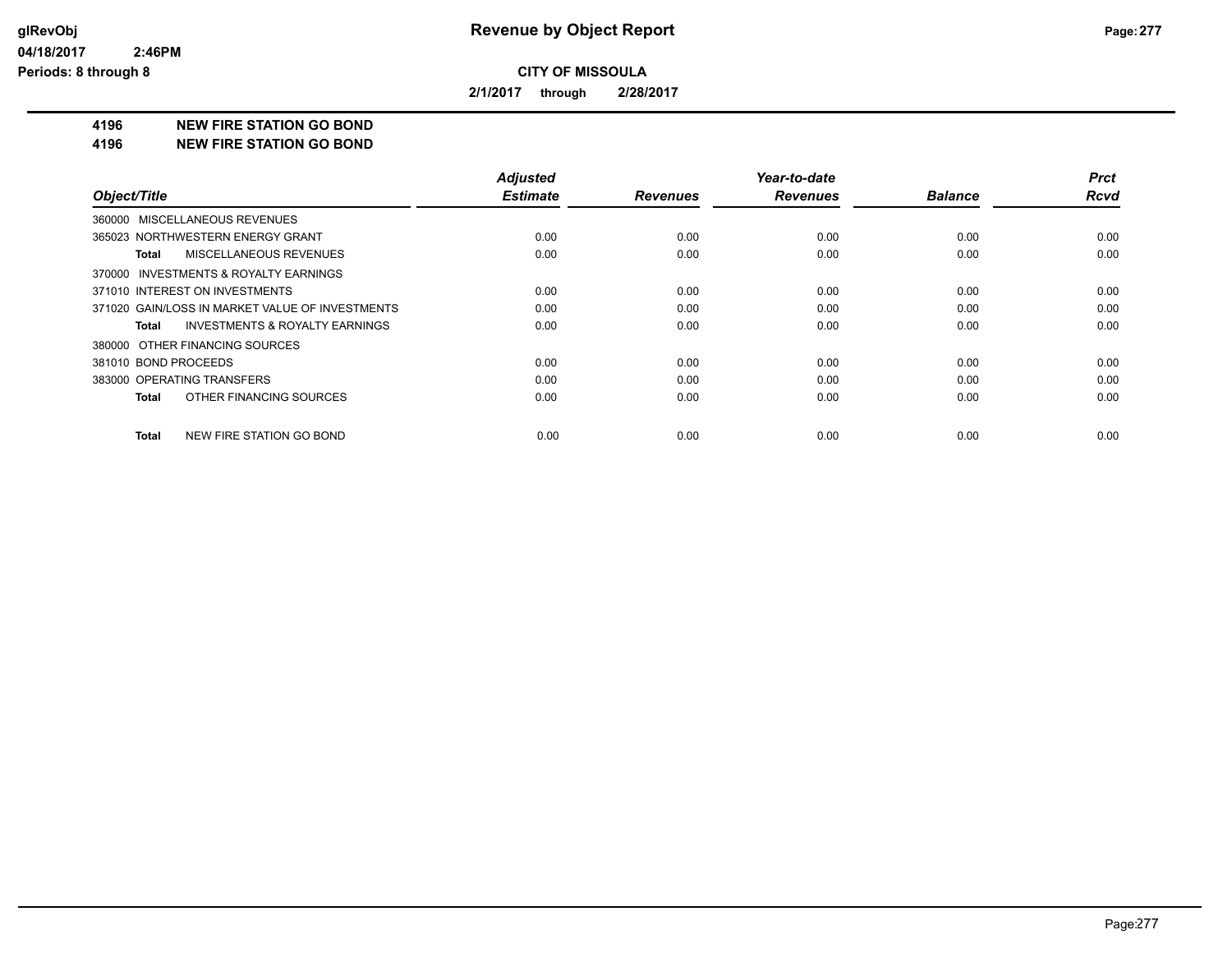**2/1/2017 through 2/28/2017**

## **4196 NEW FIRE STATION GO BOND**

| Object/Title                                    | <b>Adjusted</b><br><b>Estimate</b> | <b>Revenues</b> | Year-to-date<br><b>Revenues</b> | <b>Balance</b> | <b>Prct</b><br><b>Rcvd</b> |
|-------------------------------------------------|------------------------------------|-----------------|---------------------------------|----------------|----------------------------|
|                                                 |                                    |                 |                                 |                |                            |
| MISCELLANEOUS REVENUES<br>360000                |                                    |                 |                                 |                |                            |
| 365023 NORTHWESTERN ENERGY GRANT                | 0.00                               | 0.00            | 0.00                            | 0.00           | 0.00                       |
| MISCELLANEOUS REVENUES<br><b>Total</b>          | 0.00                               | 0.00            | 0.00                            | 0.00           | 0.00                       |
| 370000 INVESTMENTS & ROYALTY EARNINGS           |                                    |                 |                                 |                |                            |
| 371010 INTEREST ON INVESTMENTS                  | 0.00                               | 0.00            | 0.00                            | 0.00           | 0.00                       |
| 371020 GAIN/LOSS IN MARKET VALUE OF INVESTMENT  | 0.00                               | 0.00            | 0.00                            | 0.00           | 0.00                       |
| INVESTMENTS & ROYALTY EARNINGS<br>Total         | 0.00                               | 0.00            | 0.00                            | 0.00           | 0.00                       |
| 380000 OTHER FINANCING SOURCES                  |                                    |                 |                                 |                |                            |
| 381010 BOND PROCEEDS                            | 0.00                               | 0.00            | 0.00                            | 0.00           | 0.00                       |
| 383000 OPERATING TRANSFERS                      | 0.00                               | 0.00            | 0.00                            | 0.00           | 0.00                       |
| OTHER FINANCING SOURCES<br><b>Total</b>         | 0.00                               | 0.00            | 0.00                            | 0.00           | 0.00                       |
| <b>NEW FIRE STATION GO BOND</b><br><b>Total</b> | 0.00                               | 0.00            | 0.00                            | 0.00           | 0.00                       |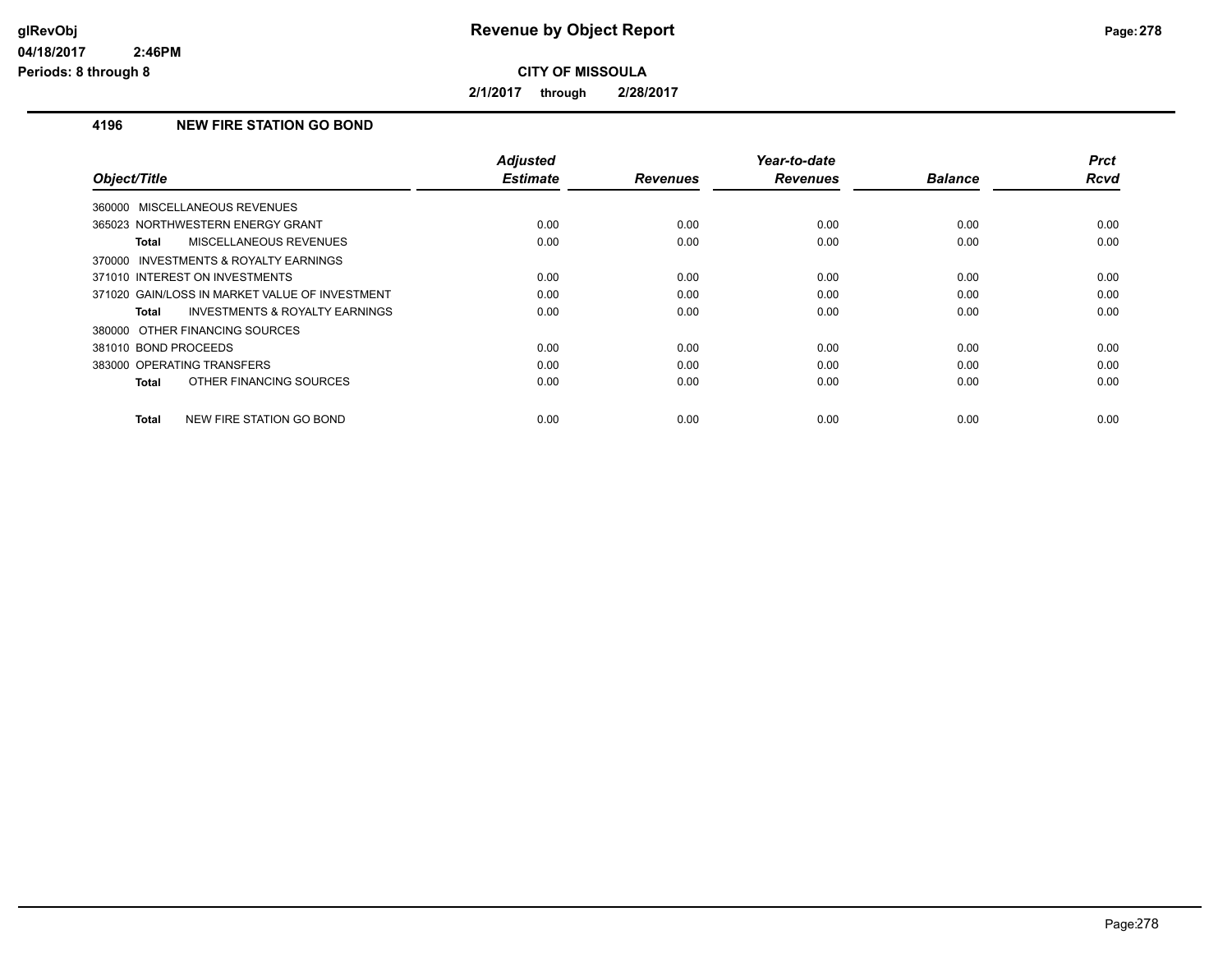**2/1/2017 through 2/28/2017**

## **4450 S/C CONSTRUCTION FUND FOR FY06 4450 S/C CONSTRUCTION FUND FOR FY06**

|                                                 | <b>Adjusted</b> |                 | Year-to-date    |                | <b>Prct</b> |
|-------------------------------------------------|-----------------|-----------------|-----------------|----------------|-------------|
| Object/Title                                    | <b>Estimate</b> | <b>Revenues</b> | <b>Revenues</b> | <b>Balance</b> | <b>Rcvd</b> |
| 370000 INVESTMENTS & ROYALTY EARNINGS           |                 |                 |                 |                |             |
| 371010 INTEREST ON INVESTMENTS                  | 0.00            | 0.00            | 0.00            | 0.00           | 0.00        |
| 371020 GAIN/LOSS IN MARKET VALUE OF INVESTMENTS | 0.00            | 0.00            | 0.00            | 0.00           | 0.00        |
| INVESTMENTS & ROYALTY EARNINGS<br><b>Total</b>  | 0.00            | 0.00            | 0.00            | 0.00           | 0.00        |
|                                                 |                 |                 |                 |                |             |
| S/C CONSTRUCTION FUND FOR FY06<br><b>Total</b>  | 0.00            | 0.00            | 0.00            | 0.00           | 0.00        |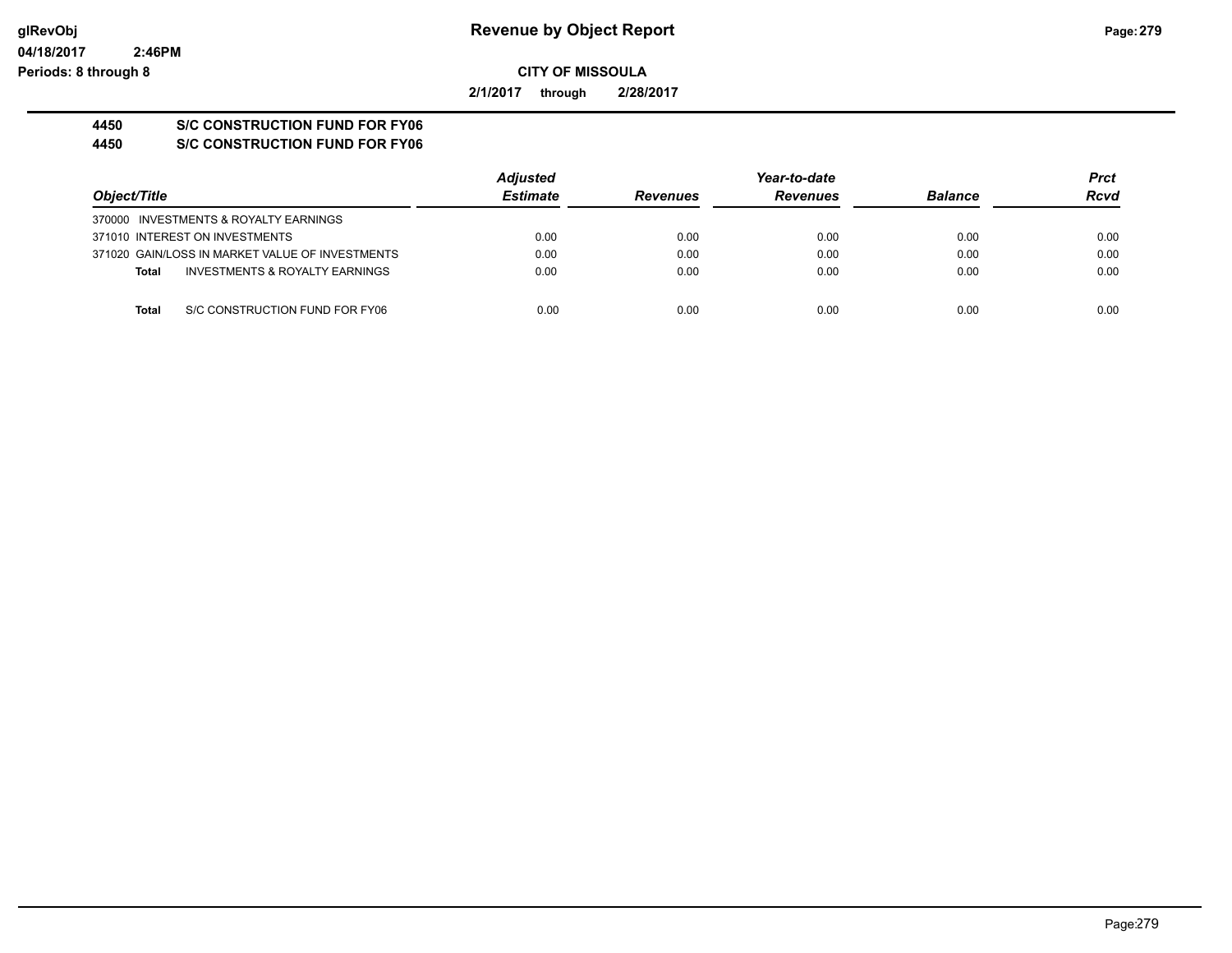**2/1/2017 through 2/28/2017**

## **4450 S/C CONSTRUCTION FUND FOR FY06**

|                                                | <b>Adjusted</b> | Year-to-date    |                 |                | <b>Prct</b> |
|------------------------------------------------|-----------------|-----------------|-----------------|----------------|-------------|
| Object/Title                                   | <b>Estimate</b> | <b>Revenues</b> | <b>Revenues</b> | <b>Balance</b> | <b>Rcvd</b> |
| 370000 INVESTMENTS & ROYALTY EARNINGS          |                 |                 |                 |                |             |
| 371010 INTEREST ON INVESTMENTS                 | 0.00            | 0.00            | 0.00            | 0.00           | 0.00        |
| 371020 GAIN/LOSS IN MARKET VALUE OF INVESTMENT | 0.00            | 0.00            | 0.00            | 0.00           | 0.00        |
| INVESTMENTS & ROYALTY EARNINGS<br><b>Total</b> | 0.00            | 0.00            | 0.00            | 0.00           | 0.00        |
| Total<br>S/C CONSTRUCTION FUND FOR FY06        | 0.00            | 0.00            | 0.00            | 0.00           | 0.00        |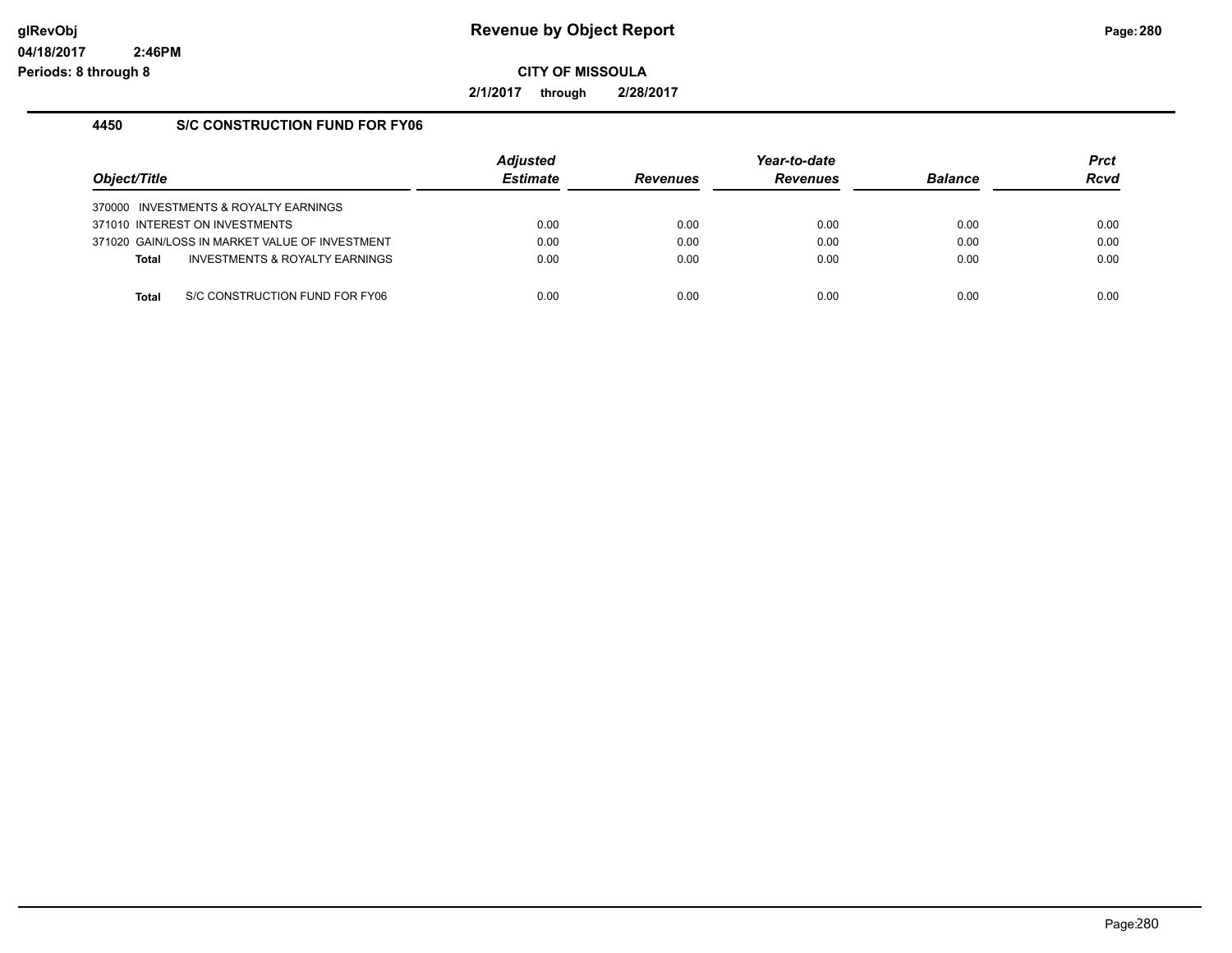**2/1/2017 through 2/28/2017**

**4451 FY07 S/C BOND FUND**

**4451 FY07 S/C BOND FUND**

| Object/Title                                       | <b>Adjusted</b><br><b>Estimate</b> | <b>Revenues</b> | Year-to-date<br><b>Revenues</b> | <b>Balance</b> | <b>Prct</b><br><b>Rcvd</b> |
|----------------------------------------------------|------------------------------------|-----------------|---------------------------------|----------------|----------------------------|
| 360000 MISCELLANEOUS REVENUES                      |                                    |                 |                                 |                |                            |
| 360010 MISCELLANEOUS                               | 0.00                               | 0.00            | 0.00                            | 0.00           | 0.00                       |
| MISCELLANEOUS REVENUES<br>Total                    | 0.00                               | 0.00            | 0.00                            | 0.00           | 0.00                       |
| 370000 INVESTMENTS & ROYALTY EARNINGS              |                                    |                 |                                 |                |                            |
| 371010 INTEREST ON INVESTMENTS                     | 0.00                               | 0.00            | 0.00                            | 0.00           | 0.00                       |
| 371020 GAIN/LOSS IN MARKET VALUE OF INVESTMENTS    | 0.00                               | 0.00            | 0.00                            | 0.00           | 0.00                       |
| <b>INVESTMENTS &amp; ROYALTY EARNINGS</b><br>Total | 0.00                               | 0.00            | 0.00                            | 0.00           | 0.00                       |
| 380000 OTHER FINANCING SOURCES                     |                                    |                 |                                 |                |                            |
| 381030 SID BONDS PROCEEDS                          | 0.00                               | 0.00            | 0.00                            | 0.00           | 0.00                       |
| OTHER FINANCING SOURCES<br>Total                   | 0.00                               | 0.00            | 0.00                            | 0.00           | 0.00                       |
| FY07 S/C BOND FUND<br><b>Total</b>                 | 0.00                               | 0.00            | 0.00                            | 0.00           | 0.00                       |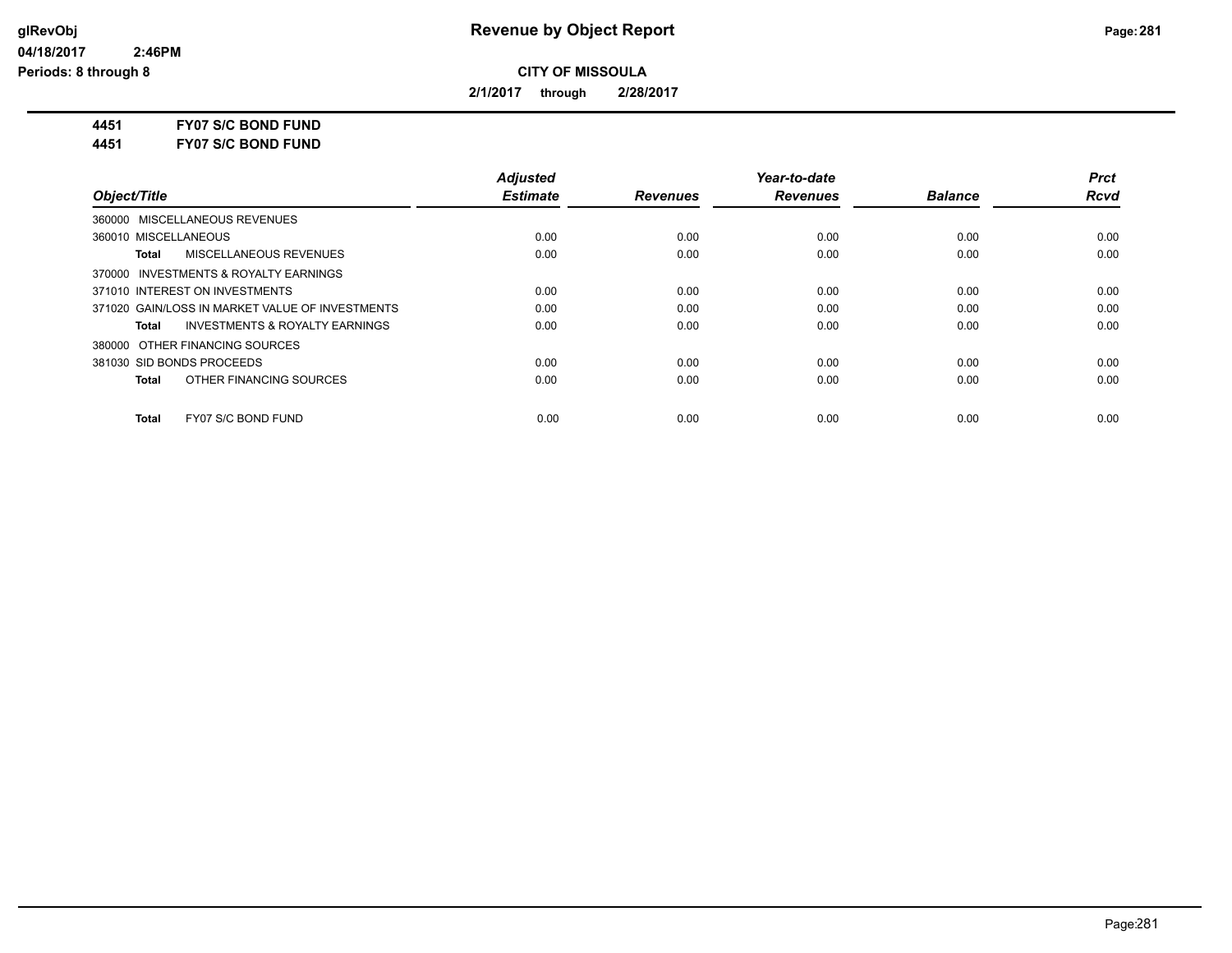**2/1/2017 through 2/28/2017**

#### **4451 FY07 S/C BOND FUND**

|                                                           | <b>Adjusted</b> |                 | Year-to-date    |                | <b>Prct</b> |
|-----------------------------------------------------------|-----------------|-----------------|-----------------|----------------|-------------|
| Object/Title                                              | <b>Estimate</b> | <b>Revenues</b> | <b>Revenues</b> | <b>Balance</b> | <b>Rcvd</b> |
| MISCELLANEOUS REVENUES<br>360000                          |                 |                 |                 |                |             |
| 360010 MISCELLANEOUS                                      | 0.00            | 0.00            | 0.00            | 0.00           | 0.00        |
| MISCELLANEOUS REVENUES<br><b>Total</b>                    | 0.00            | 0.00            | 0.00            | 0.00           | 0.00        |
| 370000 INVESTMENTS & ROYALTY EARNINGS                     |                 |                 |                 |                |             |
| 371010 INTEREST ON INVESTMENTS                            | 0.00            | 0.00            | 0.00            | 0.00           | 0.00        |
| 371020 GAIN/LOSS IN MARKET VALUE OF INVESTMENT            | 0.00            | 0.00            | 0.00            | 0.00           | 0.00        |
| <b>INVESTMENTS &amp; ROYALTY EARNINGS</b><br><b>Total</b> | 0.00            | 0.00            | 0.00            | 0.00           | 0.00        |
| 380000 OTHER FINANCING SOURCES                            |                 |                 |                 |                |             |
| 381030 SID BONDS PROCEEDS                                 | 0.00            | 0.00            | 0.00            | 0.00           | 0.00        |
| OTHER FINANCING SOURCES<br><b>Total</b>                   | 0.00            | 0.00            | 0.00            | 0.00           | 0.00        |
| FY07 S/C BOND FUND<br><b>Total</b>                        | 0.00            | 0.00            | 0.00            | 0.00           | 0.00        |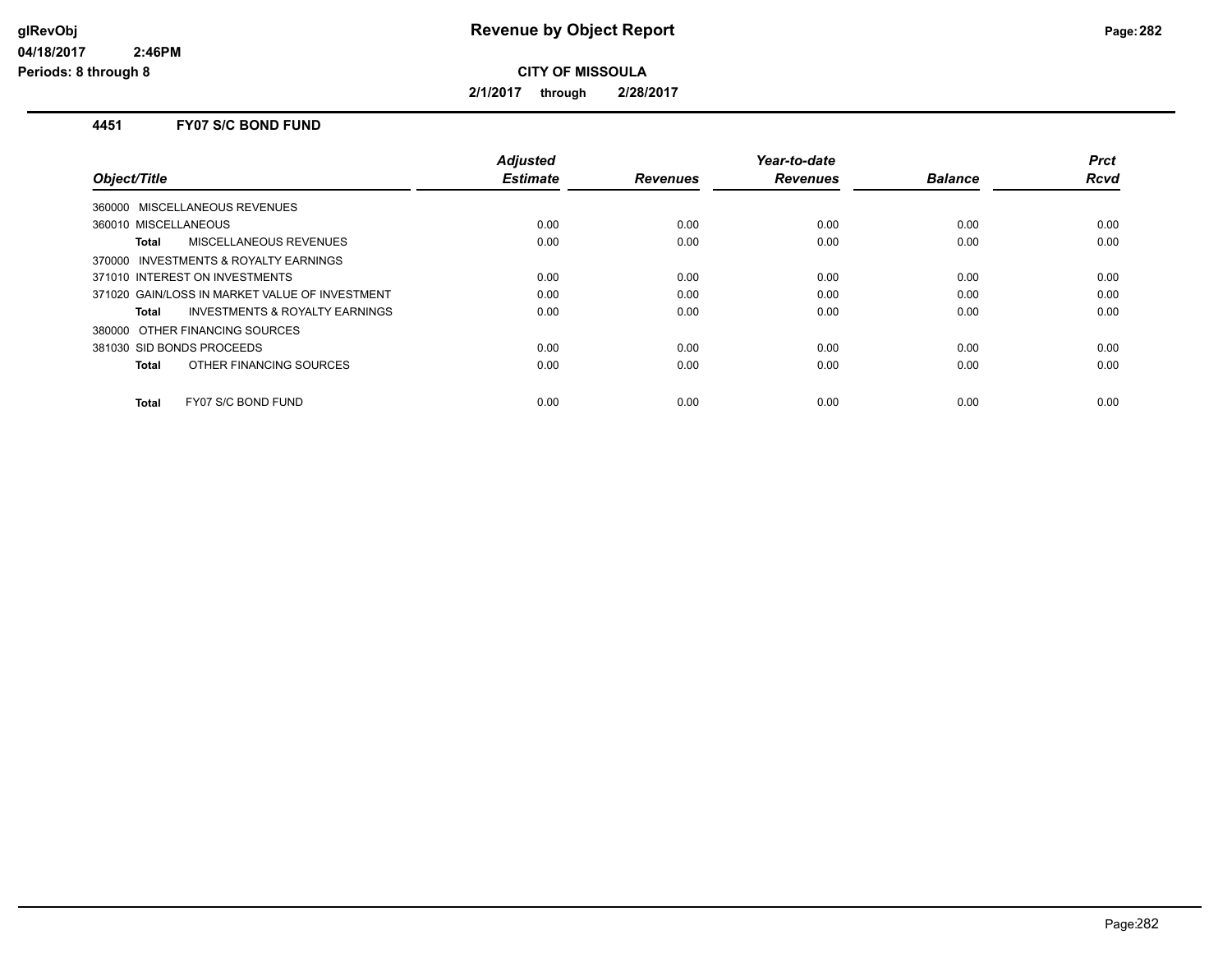**2/1/2017 through 2/28/2017**

# **4452 S/C CONSTRUCTION FUND FOR FY 08 BOND SAL**

**4452 S/C CONSTRUCTION FUND FOR FY 08 BOND SAL**

|                                                           | <b>Adjusted</b> |                 | Year-to-date    |                | <b>Prct</b> |
|-----------------------------------------------------------|-----------------|-----------------|-----------------|----------------|-------------|
| Object/Title                                              | <b>Estimate</b> | <b>Revenues</b> | <b>Revenues</b> | <b>Balance</b> | <b>Rcvd</b> |
| 360000 MISCELLANEOUS REVENUES                             |                 |                 |                 |                |             |
| 360010 MISCELLANEOUS                                      | 0.00            | 0.00            | 0.00            | 0.00           | 0.00        |
| 362000 OTHER MISCELLANEOUS REVENUE                        | 0.00            | 0.00            | 0.00            | 0.00           | 0.00        |
| MISCELLANEOUS REVENUES<br><b>Total</b>                    | 0.00            | 0.00            | 0.00            | 0.00           | 0.00        |
| 370000 INVESTMENTS & ROYALTY EARNINGS                     |                 |                 |                 |                |             |
| 371010 INTEREST ON INVESTMENTS                            | 0.00            | 0.00            | 0.00            | 0.00           | 0.00        |
| 371020 GAIN/LOSS IN MARKET VALUE OF INVESTMENTS           | 0.00            | 0.00            | 0.00            | 0.00           | 0.00        |
| <b>INVESTMENTS &amp; ROYALTY EARNINGS</b><br><b>Total</b> | 0.00            | 0.00            | 0.00            | 0.00           | 0.00        |
| 380000 OTHER FINANCING SOURCES                            |                 |                 |                 |                |             |
| 381000 LOAN PROCEEDS                                      | 0.00            | 0.00            | 0.00            | 0.00           | 0.00        |
| 383042 TRANSFERS FROM OTHER FUNDS                         | 0.00            | 0.00            | 0.00            | 0.00           | 0.00        |
| OTHER FINANCING SOURCES<br>Total                          | 0.00            | 0.00            | 0.00            | 0.00           | 0.00        |
| S/C CONSTRUCTION FUND FOR FY 08 BOND<br>Total             | 0.00            | 0.00            | 0.00            | 0.00           | 0.00        |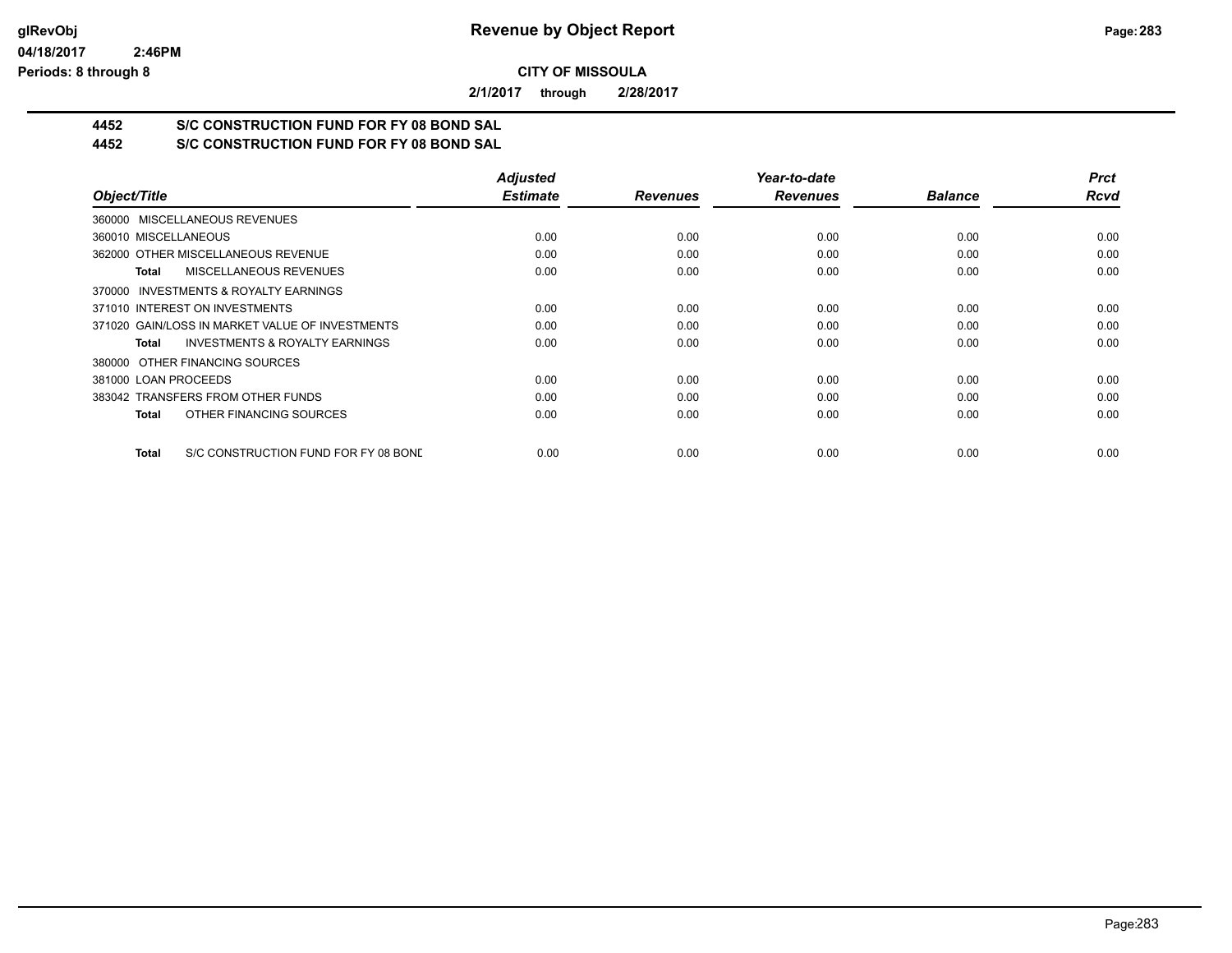**2/1/2017 through 2/28/2017**

## **4452 S/C CONSTRUCTION FUND FOR FY 08 BOND SAL**

|                                                      | <b>Adjusted</b> |                 | Year-to-date    |                | <b>Prct</b> |
|------------------------------------------------------|-----------------|-----------------|-----------------|----------------|-------------|
| Object/Title                                         | <b>Estimate</b> | <b>Revenues</b> | <b>Revenues</b> | <b>Balance</b> | <b>Rcvd</b> |
| 360000 MISCELLANEOUS REVENUES                        |                 |                 |                 |                |             |
| 360010 MISCELLANEOUS                                 | 0.00            | 0.00            | 0.00            | 0.00           | 0.00        |
| 362000 OTHER MISCELLANEOUS REVENUE                   | 0.00            | 0.00            | 0.00            | 0.00           | 0.00        |
| <b>MISCELLANEOUS REVENUES</b><br>Total               | 0.00            | 0.00            | 0.00            | 0.00           | 0.00        |
| <b>INVESTMENTS &amp; ROYALTY EARNINGS</b><br>370000  |                 |                 |                 |                |             |
| 371010 INTEREST ON INVESTMENTS                       | 0.00            | 0.00            | 0.00            | 0.00           | 0.00        |
| 371020 GAIN/LOSS IN MARKET VALUE OF INVESTMENT       | 0.00            | 0.00            | 0.00            | 0.00           | 0.00        |
| INVESTMENTS & ROYALTY EARNINGS<br>Total              | 0.00            | 0.00            | 0.00            | 0.00           | 0.00        |
| 380000 OTHER FINANCING SOURCES                       |                 |                 |                 |                |             |
| 381000 LOAN PROCEEDS                                 | 0.00            | 0.00            | 0.00            | 0.00           | 0.00        |
| 383042 TRANSFERS FROM OTHER FUNDS                    | 0.00            | 0.00            | 0.00            | 0.00           | 0.00        |
| OTHER FINANCING SOURCES<br>Total                     | 0.00            | 0.00            | 0.00            | 0.00           | 0.00        |
|                                                      |                 |                 |                 |                |             |
| S/C CONSTRUCTION FUND FOR FY 08 BONI<br><b>Total</b> | 0.00            | 0.00            | 0.00            | 0.00           | 0.00        |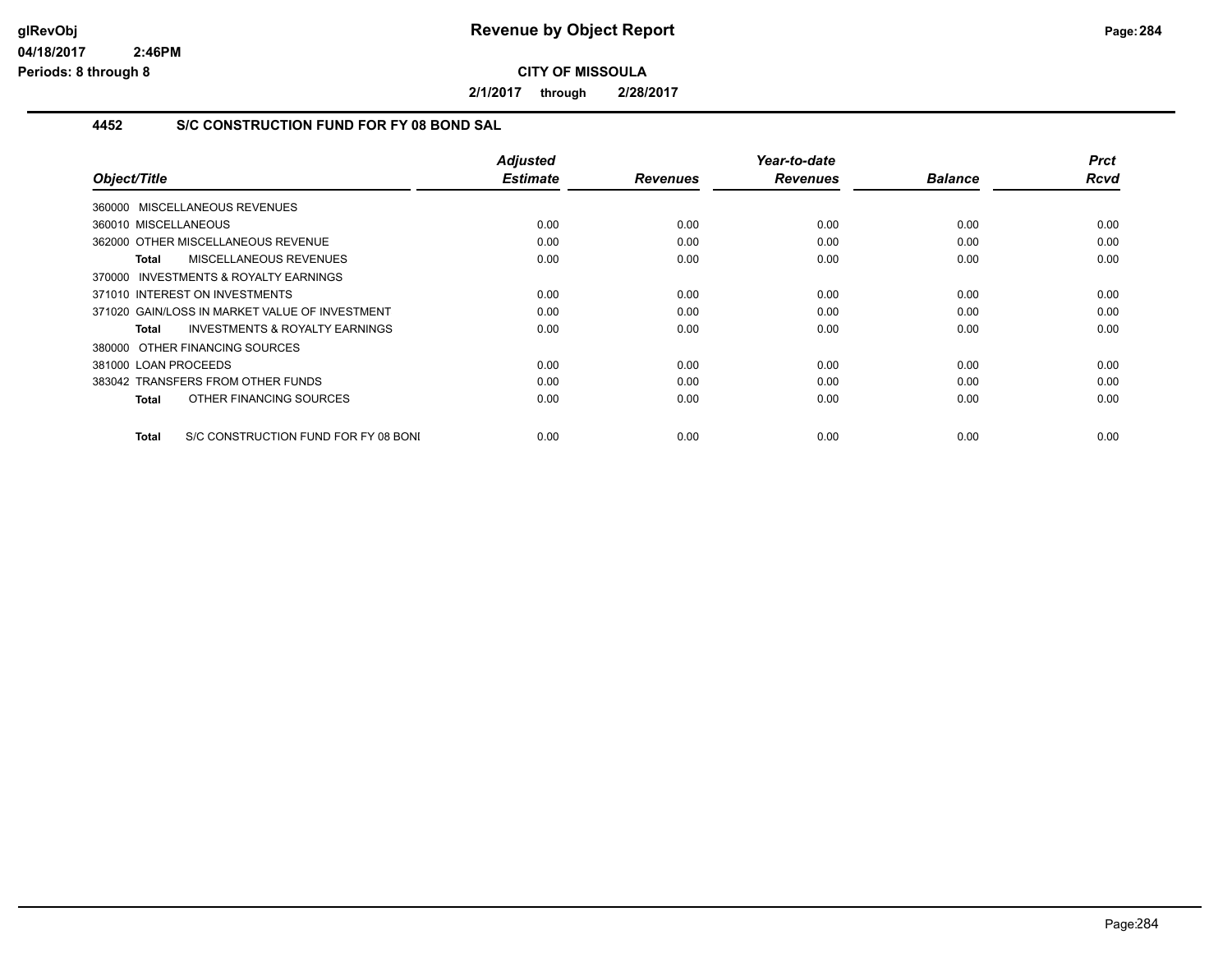**2/1/2017 through 2/28/2017**

# **4453 S/C CONSTRUCTION FUND FY09 BOND**

**4453 S/C CONSTRUCTION FUND FY09 BOND**

|                                                    | <b>Adjusted</b> |                 | Year-to-date    |                | <b>Prct</b> |
|----------------------------------------------------|-----------------|-----------------|-----------------|----------------|-------------|
| Object/Title                                       | <b>Estimate</b> | <b>Revenues</b> | <b>Revenues</b> | <b>Balance</b> | Rcvd        |
| 360000 MISCELLANEOUS REVENUES                      |                 |                 |                 |                |             |
| 360010 MISCELLANEOUS                               | 0.00            | 0.00            | 0.00            | 0.00           | 0.00        |
| 362000 OTHER MISCELLANEOUS REVENUE                 | 0.00            | 0.00            | 0.00            | 0.00           | 0.00        |
| MISCELLANEOUS REVENUES<br>Total                    | 0.00            | 0.00            | 0.00            | 0.00           | 0.00        |
| INVESTMENTS & ROYALTY EARNINGS<br>370000           |                 |                 |                 |                |             |
| 371010 INTEREST ON INVESTMENTS                     | 0.00            | 0.00            | 0.00            | 0.00           | 0.00        |
| <b>INVESTMENTS &amp; ROYALTY EARNINGS</b><br>Total | 0.00            | 0.00            | 0.00            | 0.00           | 0.00        |
| 380000 OTHER FINANCING SOURCES                     |                 |                 |                 |                |             |
| 381030 SID BONDS PROCEEDS                          | 0.00            | 0.00            | 0.00            | 0.00           | 0.00        |
| 383000 OPERATING TRANSFERS                         | 0.00            | 0.00            | 0.00            | 0.00           | 0.00        |
| OTHER FINANCING SOURCES<br>Total                   | 0.00            | 0.00            | 0.00            | 0.00           | 0.00        |
| S/C CONSTRUCTION FUND FY09 BOND<br>Total           | 0.00            | 0.00            | 0.00            | 0.00           | 0.00        |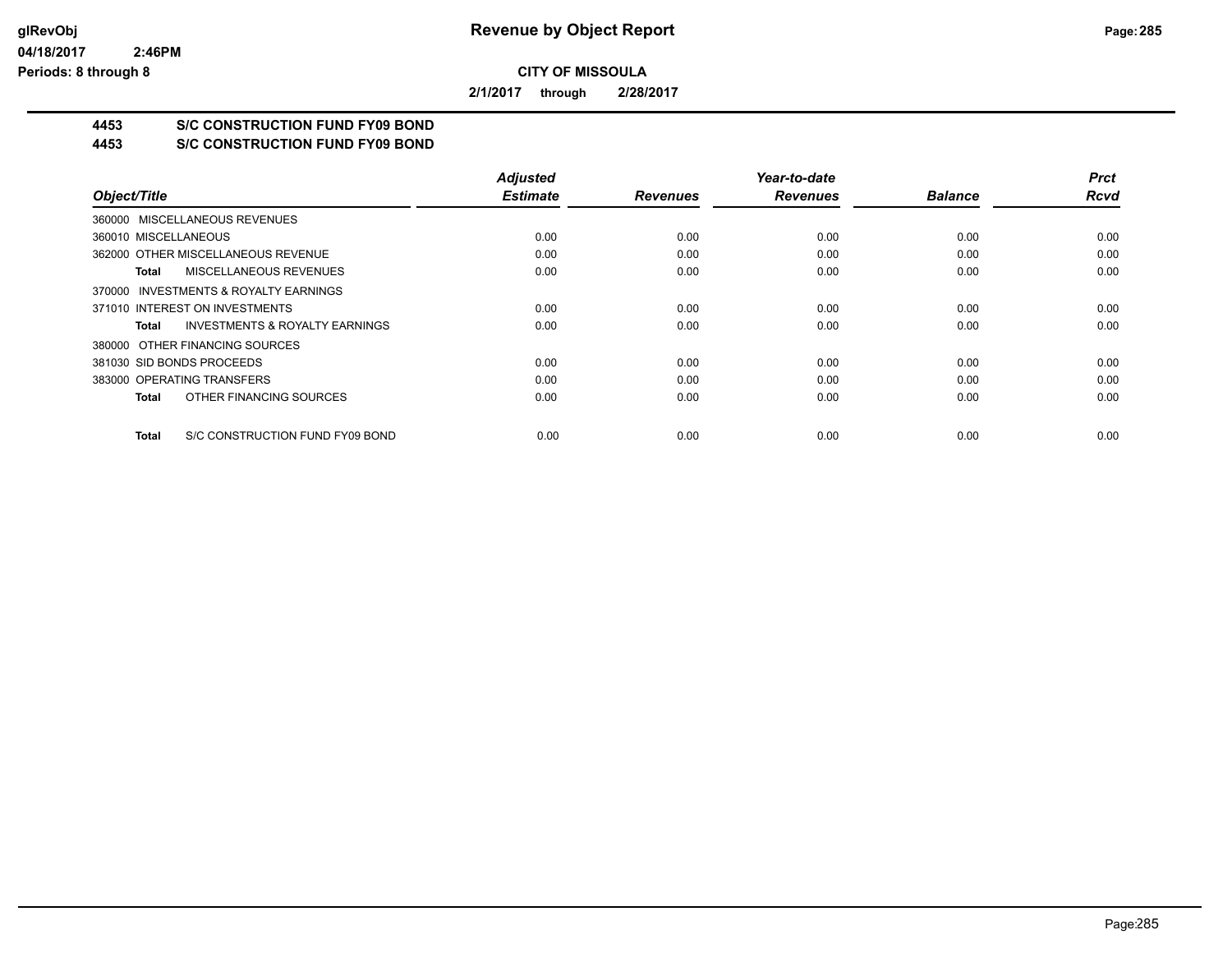**2/1/2017 through 2/28/2017**

## **4453 S/C CONSTRUCTION FUND FY09 BOND**

|                                                    | <b>Adjusted</b> |                 | Year-to-date    |                | <b>Prct</b> |
|----------------------------------------------------|-----------------|-----------------|-----------------|----------------|-------------|
| Object/Title                                       | <b>Estimate</b> | <b>Revenues</b> | <b>Revenues</b> | <b>Balance</b> | Rcvd        |
| 360000 MISCELLANEOUS REVENUES                      |                 |                 |                 |                |             |
| 360010 MISCELLANEOUS                               | 0.00            | 0.00            | 0.00            | 0.00           | 0.00        |
| 362000 OTHER MISCELLANEOUS REVENUE                 | 0.00            | 0.00            | 0.00            | 0.00           | 0.00        |
| MISCELLANEOUS REVENUES<br>Total                    | 0.00            | 0.00            | 0.00            | 0.00           | 0.00        |
| 370000 INVESTMENTS & ROYALTY EARNINGS              |                 |                 |                 |                |             |
| 371010 INTEREST ON INVESTMENTS                     | 0.00            | 0.00            | 0.00            | 0.00           | 0.00        |
| <b>INVESTMENTS &amp; ROYALTY EARNINGS</b><br>Total | 0.00            | 0.00            | 0.00            | 0.00           | 0.00        |
| 380000 OTHER FINANCING SOURCES                     |                 |                 |                 |                |             |
| 381030 SID BONDS PROCEEDS                          | 0.00            | 0.00            | 0.00            | 0.00           | 0.00        |
| 383000 OPERATING TRANSFERS                         | 0.00            | 0.00            | 0.00            | 0.00           | 0.00        |
| OTHER FINANCING SOURCES<br><b>Total</b>            | 0.00            | 0.00            | 0.00            | 0.00           | 0.00        |
| S/C CONSTRUCTION FUND FY09 BOND<br><b>Total</b>    | 0.00            | 0.00            | 0.00            | 0.00           | 0.00        |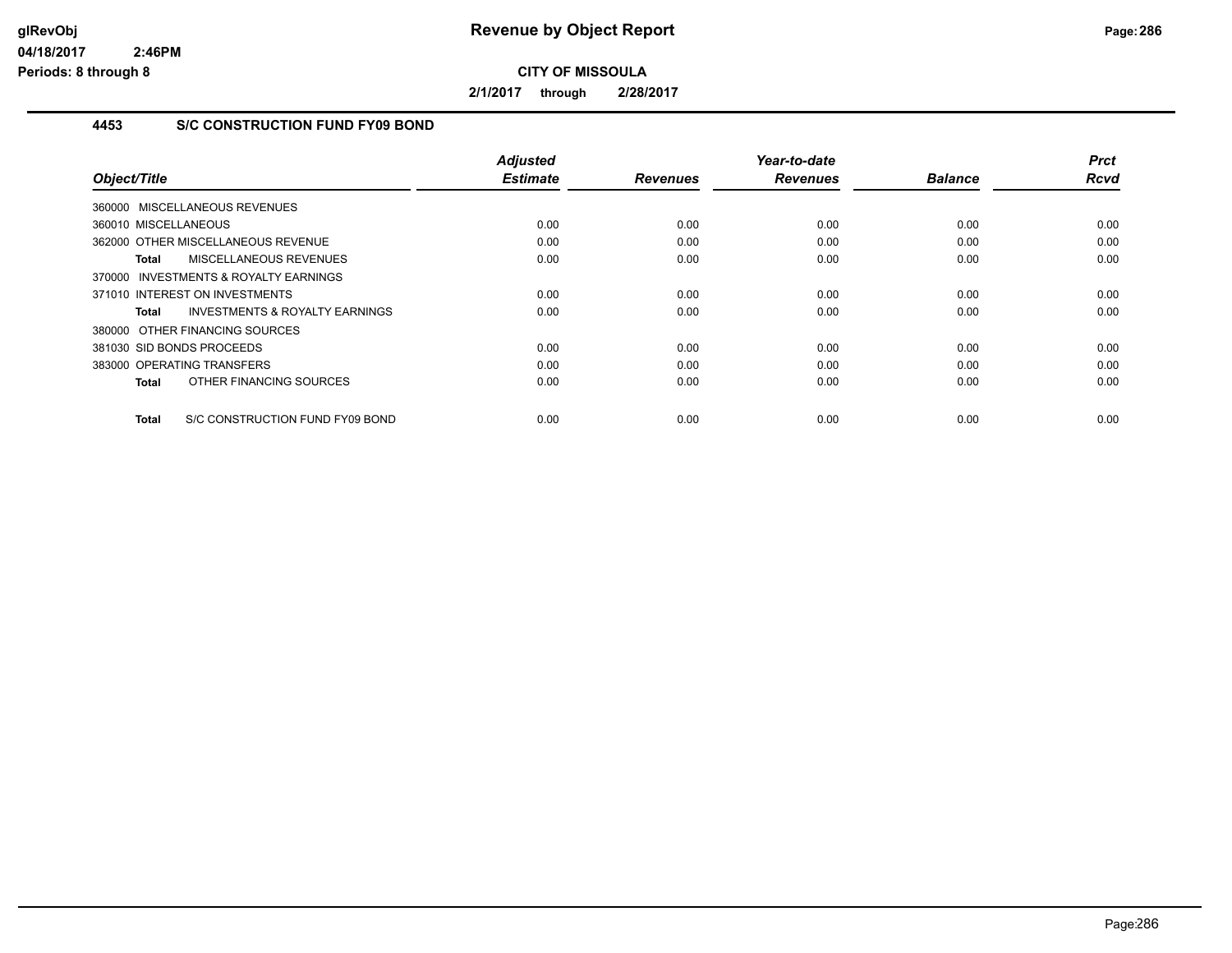**2/1/2017 through 2/28/2017**

## **4454 S/C CONSTRUCTION FUND FOR FY10**

**4454 S/C CONSTRUCTION FUND FOR FY10**

|                                                    | <b>Adjusted</b> |                 | Year-to-date    |                | <b>Prct</b> |
|----------------------------------------------------|-----------------|-----------------|-----------------|----------------|-------------|
| Object/Title                                       | <b>Estimate</b> | <b>Revenues</b> | <b>Revenues</b> | <b>Balance</b> | Rcvd        |
| 360000 MISCELLANEOUS REVENUES                      |                 |                 |                 |                |             |
| 360010 MISCELLANEOUS                               | 0.00            | 0.00            | 0.00            | 0.00           | 0.00        |
| 362000 OTHER MISCELLANEOUS REVENUE                 | 0.00            | 0.00            | 0.00            | 0.00           | 0.00        |
| MISCELLANEOUS REVENUES<br>Total                    | 0.00            | 0.00            | 0.00            | 0.00           | 0.00        |
| 370000 INVESTMENTS & ROYALTY EARNINGS              |                 |                 |                 |                |             |
| 371010 INTEREST ON INVESTMENTS                     | 0.00            | 0.00            | 0.00            | 0.00           | 0.00        |
| <b>INVESTMENTS &amp; ROYALTY EARNINGS</b><br>Total | 0.00            | 0.00            | 0.00            | 0.00           | 0.00        |
| 380000 OTHER FINANCING SOURCES                     |                 |                 |                 |                |             |
| 381030 SID BONDS PROCEEDS                          | 0.00            | 0.00            | 0.00            | 0.00           | 0.00        |
| OTHER FINANCING SOURCES<br>Total                   | 0.00            | 0.00            | 0.00            | 0.00           | 0.00        |
| <b>Total</b><br>S/C CONSTRUCTION FUND FOR FY10     | 0.00            | 0.00            | 0.00            | 0.00           | 0.00        |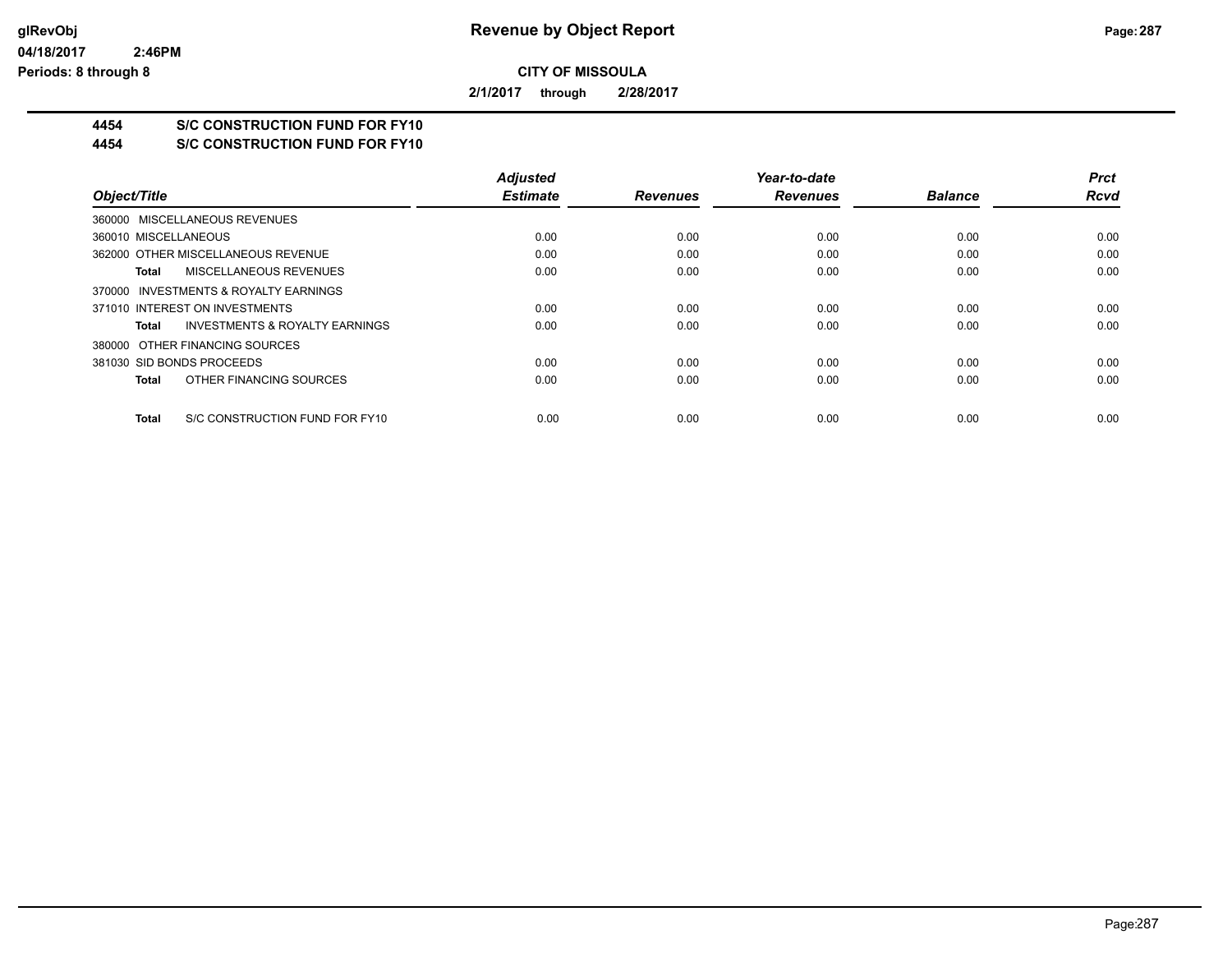**2/1/2017 through 2/28/2017**

## **4454 S/C CONSTRUCTION FUND FOR FY10**

| Object/Title                                        | <b>Adjusted</b><br><b>Estimate</b> | <b>Revenues</b> | Year-to-date<br><b>Revenues</b> | <b>Balance</b> | <b>Prct</b><br><b>Rcvd</b> |
|-----------------------------------------------------|------------------------------------|-----------------|---------------------------------|----------------|----------------------------|
|                                                     |                                    |                 |                                 |                |                            |
| 360000 MISCELLANEOUS REVENUES                       |                                    |                 |                                 |                |                            |
| 360010 MISCELLANEOUS                                | 0.00                               | 0.00            | 0.00                            | 0.00           | 0.00                       |
| 362000 OTHER MISCELLANEOUS REVENUE                  | 0.00                               | 0.00            | 0.00                            | 0.00           | 0.00                       |
| MISCELLANEOUS REVENUES<br>Total                     | 0.00                               | 0.00            | 0.00                            | 0.00           | 0.00                       |
| <b>INVESTMENTS &amp; ROYALTY EARNINGS</b><br>370000 |                                    |                 |                                 |                |                            |
| 371010 INTEREST ON INVESTMENTS                      | 0.00                               | 0.00            | 0.00                            | 0.00           | 0.00                       |
| <b>INVESTMENTS &amp; ROYALTY EARNINGS</b><br>Total  | 0.00                               | 0.00            | 0.00                            | 0.00           | 0.00                       |
| 380000 OTHER FINANCING SOURCES                      |                                    |                 |                                 |                |                            |
| 381030 SID BONDS PROCEEDS                           | 0.00                               | 0.00            | 0.00                            | 0.00           | 0.00                       |
| OTHER FINANCING SOURCES<br>Total                    | 0.00                               | 0.00            | 0.00                            | 0.00           | 0.00                       |
| <b>Total</b><br>S/C CONSTRUCTION FUND FOR FY10      | 0.00                               | 0.00            | 0.00                            | 0.00           | 0.00                       |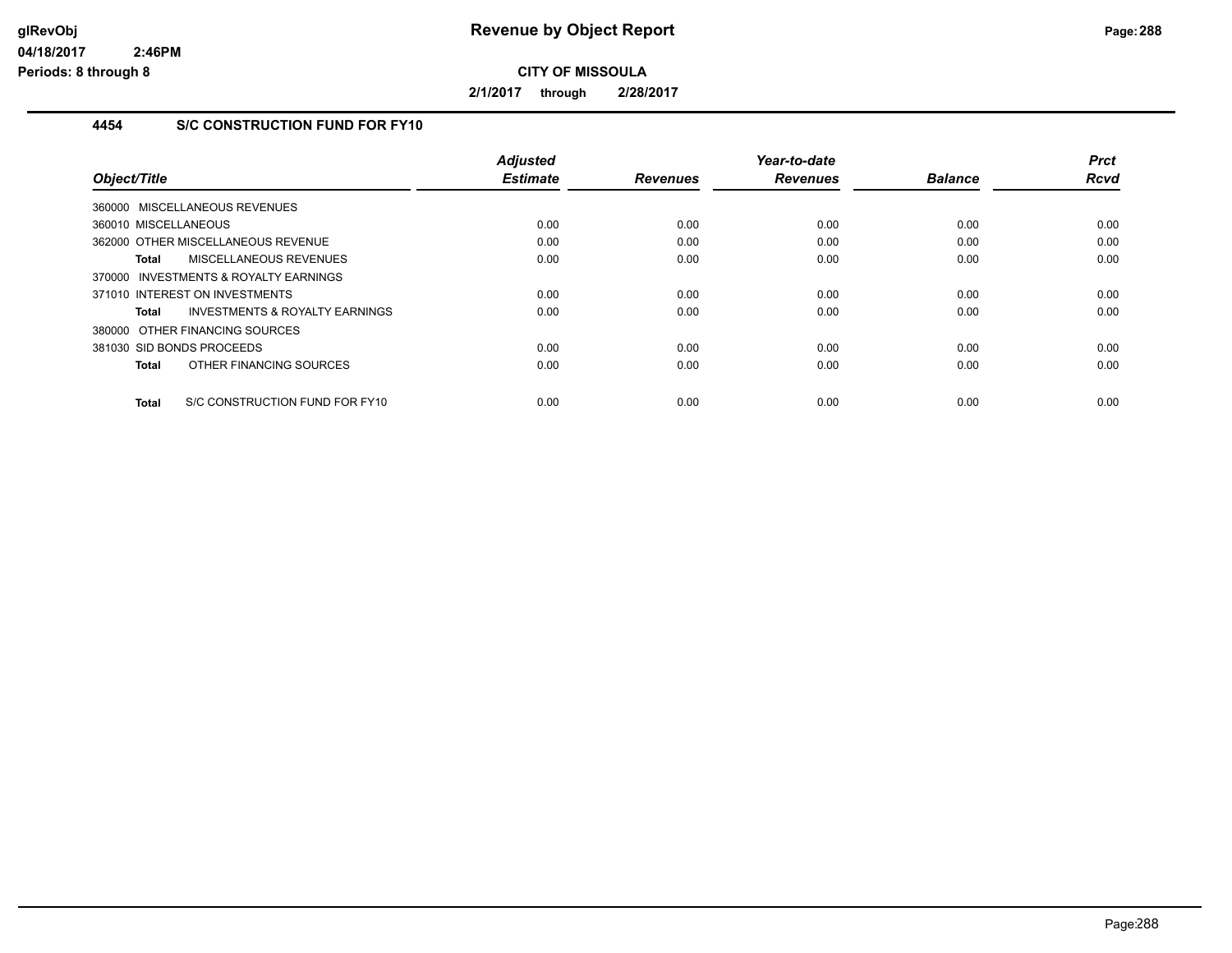**2/1/2017 through 2/28/2017**

**4455 FY11 S/C CONSTRUCTION FUND**

**4455 FY11 S/C CONSTRUCTION FUND**

|                                                   | <b>Adjusted</b> |                 | Year-to-date    |                | <b>Prct</b> |
|---------------------------------------------------|-----------------|-----------------|-----------------|----------------|-------------|
| Object/Title                                      | <b>Estimate</b> | <b>Revenues</b> | <b>Revenues</b> | <b>Balance</b> | <b>Rcvd</b> |
| 360000 MISCELLANEOUS REVENUES                     |                 |                 |                 |                |             |
| 360010 MISCELLANEOUS                              | 0.00            | 0.00            | 0.00            | 0.00           | 0.00        |
| <b>MISCELLANEOUS REVENUES</b><br>Total            | 0.00            | 0.00            | 0.00            | 0.00           | 0.00        |
| 370000 INVESTMENTS & ROYALTY EARNINGS             |                 |                 |                 |                |             |
| 371010 INTEREST ON INVESTMENTS                    | 0.00            | 0.00            | 0.00            | 0.00           | 0.00        |
| INVESTMENTS & ROYALTY EARNINGS<br>Total           | 0.00            | 0.00            | 0.00            | 0.00           | 0.00        |
| 380000 OTHER FINANCING SOURCES                    |                 |                 |                 |                |             |
| 381030 SID BONDS PROCEEDS                         | 0.00            | 0.00            | 0.00            | 0.00           | 0.00        |
| OTHER FINANCING SOURCES<br>Total                  | 0.00            | 0.00            | 0.00            | 0.00           | 0.00        |
|                                                   |                 |                 |                 |                |             |
| <b>FY11 S/C CONSTRUCTION FUND</b><br><b>Total</b> | 0.00            | 0.00            | 0.00            | 0.00           | 0.00        |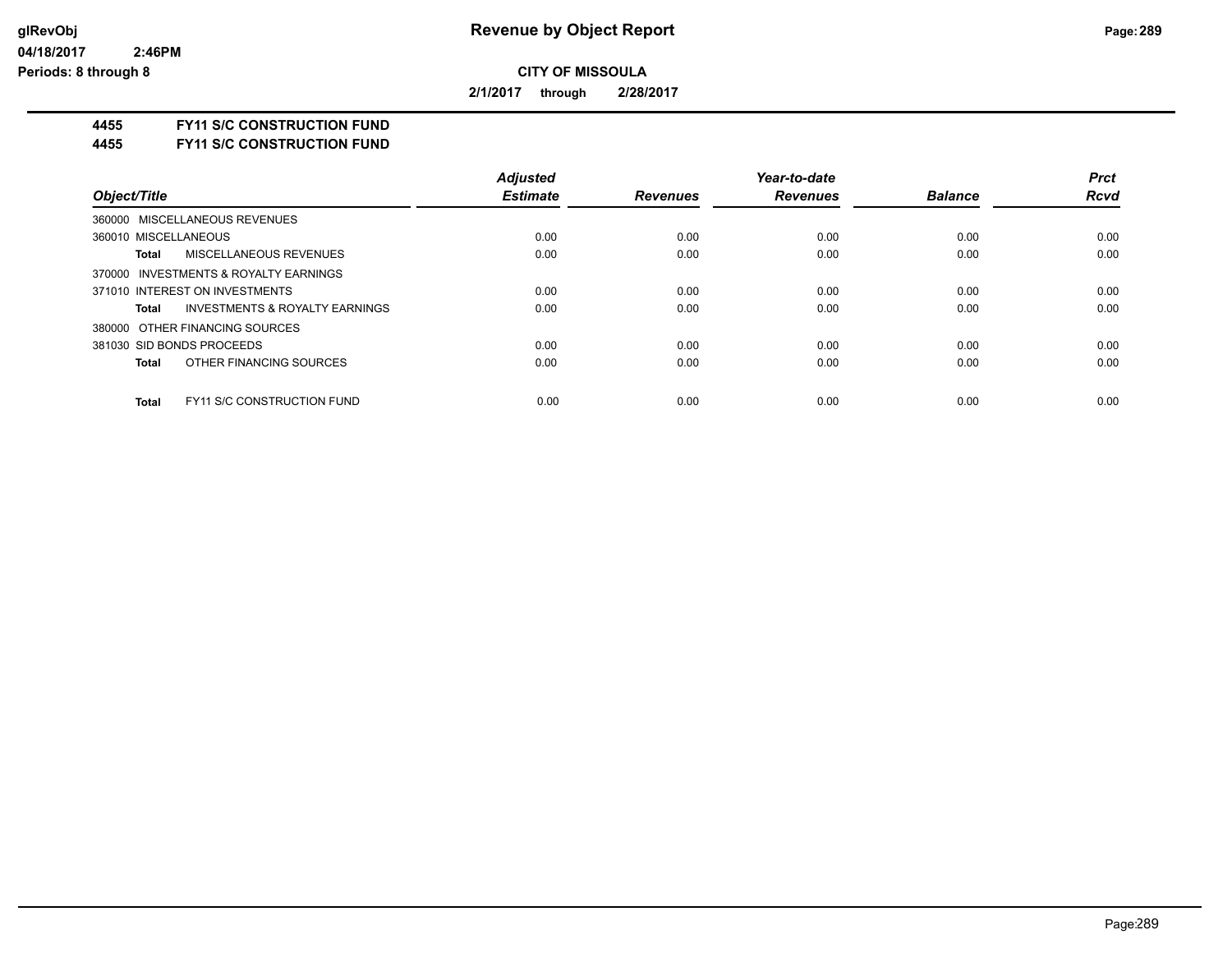**2/1/2017 through 2/28/2017**

#### **4455 FY11 S/C CONSTRUCTION FUND**

| Object/Title                                       | <b>Adjusted</b><br><b>Estimate</b> | <b>Revenues</b> | Year-to-date<br><b>Revenues</b> | <b>Balance</b> | <b>Prct</b><br><b>Rcvd</b> |
|----------------------------------------------------|------------------------------------|-----------------|---------------------------------|----------------|----------------------------|
|                                                    |                                    |                 |                                 |                |                            |
| 360000 MISCELLANEOUS REVENUES                      |                                    |                 |                                 |                |                            |
| 360010 MISCELLANEOUS                               | 0.00                               | 0.00            | 0.00                            | 0.00           | 0.00                       |
| MISCELLANEOUS REVENUES<br>Total                    | 0.00                               | 0.00            | 0.00                            | 0.00           | 0.00                       |
| INVESTMENTS & ROYALTY EARNINGS<br>370000           |                                    |                 |                                 |                |                            |
| 371010 INTEREST ON INVESTMENTS                     | 0.00                               | 0.00            | 0.00                            | 0.00           | 0.00                       |
| <b>INVESTMENTS &amp; ROYALTY EARNINGS</b><br>Total | 0.00                               | 0.00            | 0.00                            | 0.00           | 0.00                       |
| 380000 OTHER FINANCING SOURCES                     |                                    |                 |                                 |                |                            |
| 381030 SID BONDS PROCEEDS                          | 0.00                               | 0.00            | 0.00                            | 0.00           | 0.00                       |
| OTHER FINANCING SOURCES<br>Total                   | 0.00                               | 0.00            | 0.00                            | 0.00           | 0.00                       |
| <b>FY11 S/C CONSTRUCTION FUND</b><br>Total         | 0.00                               | 0.00            | 0.00                            | 0.00           | 0.00                       |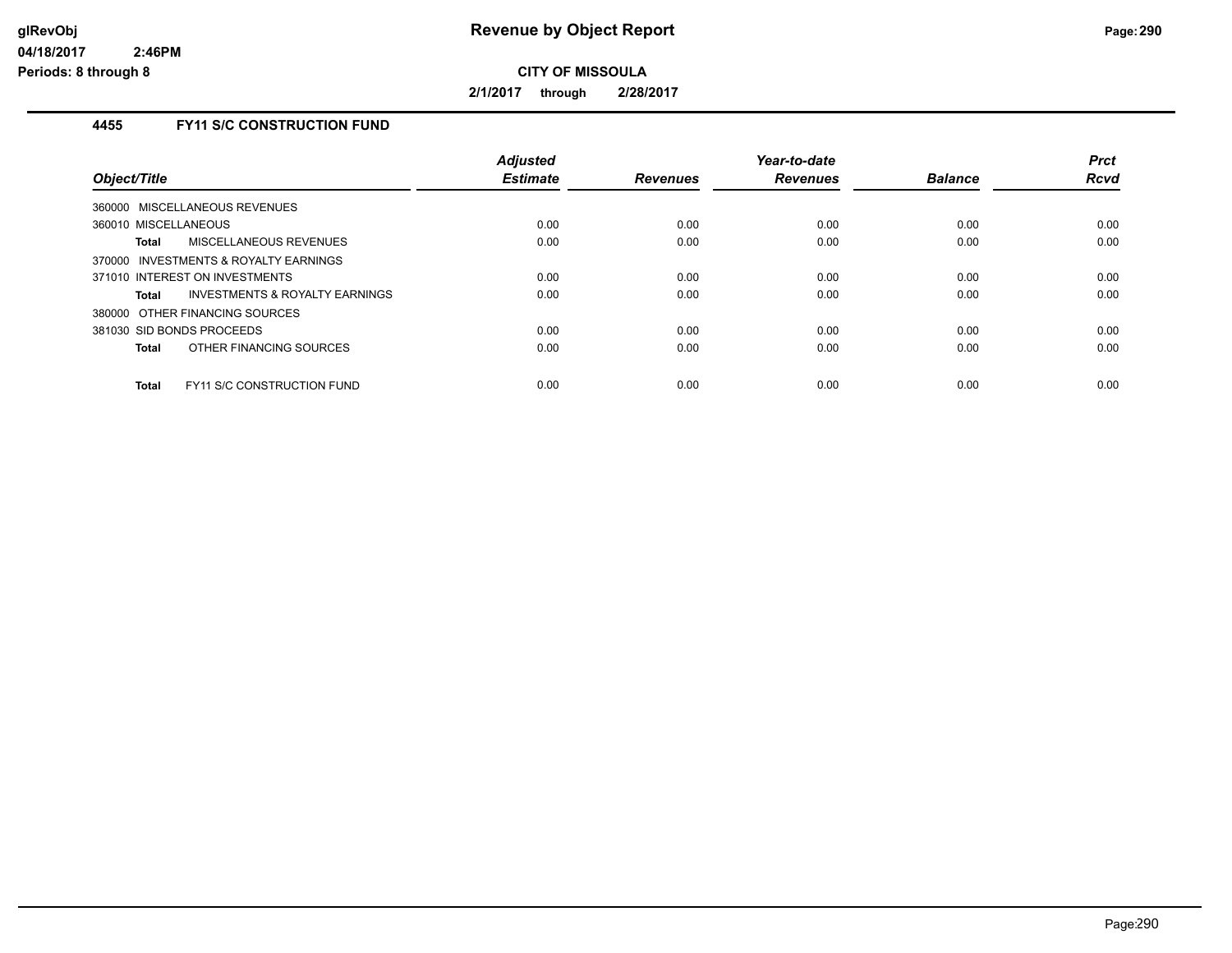**2/1/2017 through 2/28/2017**

**4456 FY12 S/C CONSTRUCTION FUND**

**4456 FY12 S/C CONSTRUCTION FUND**

|                                                    | <b>Adjusted</b> |                 | Year-to-date    |                | <b>Prct</b> |
|----------------------------------------------------|-----------------|-----------------|-----------------|----------------|-------------|
| Object/Title                                       | <b>Estimate</b> | <b>Revenues</b> | <b>Revenues</b> | <b>Balance</b> | <b>Rcvd</b> |
| 360000 MISCELLANEOUS REVENUES                      |                 |                 |                 |                |             |
| 360010 MISCELLANEOUS                               | 0.00            | 0.00            | 0.00            | 0.00           | 0.00        |
| 362000 OTHER MISCELLANEOUS REVENUE                 | 0.00            | 0.00            | 0.00            | 0.00           | 0.00        |
| <b>MISCELLANEOUS REVENUES</b><br>Total             | 0.00            | 0.00            | 0.00            | 0.00           | 0.00        |
| 370000 INVESTMENTS & ROYALTY EARNINGS              |                 |                 |                 |                |             |
| 371010 INTEREST ON INVESTMENTS                     | 0.00            | 0.00            | 0.00            | 0.00           | 0.00        |
| <b>INVESTMENTS &amp; ROYALTY EARNINGS</b><br>Total | 0.00            | 0.00            | 0.00            | 0.00           | 0.00        |
| 380000 OTHER FINANCING SOURCES                     |                 |                 |                 |                |             |
| 381030 SID BONDS PROCEEDS                          | 0.00            | 0.00            | 0.00            | 0.00           | 0.00        |
| OTHER FINANCING SOURCES<br>Total                   | 0.00            | 0.00            | 0.00            | 0.00           | 0.00        |
| <b>FY12 S/C CONSTRUCTION FUND</b><br><b>Total</b>  | 0.00            | 0.00            | 0.00            | 0.00           | 0.00        |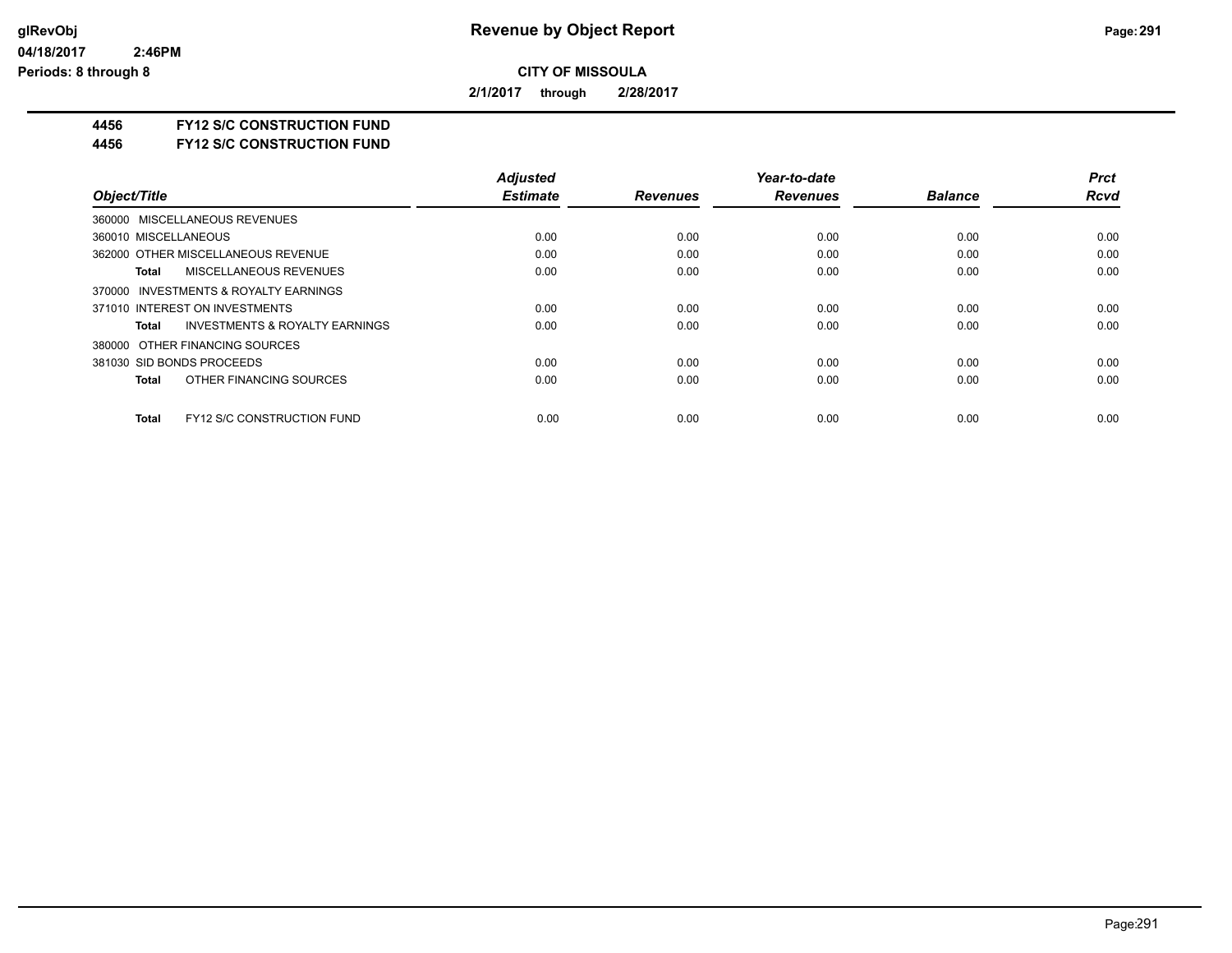**2/1/2017 through 2/28/2017**

#### **4456 FY12 S/C CONSTRUCTION FUND**

|                                                     | <b>Adjusted</b> |                 | Year-to-date    |                | <b>Prct</b> |
|-----------------------------------------------------|-----------------|-----------------|-----------------|----------------|-------------|
| Object/Title                                        | <b>Estimate</b> | <b>Revenues</b> | <b>Revenues</b> | <b>Balance</b> | <b>Rcvd</b> |
| 360000 MISCELLANEOUS REVENUES                       |                 |                 |                 |                |             |
| 360010 MISCELLANEOUS                                | 0.00            | 0.00            | 0.00            | 0.00           | 0.00        |
| 362000 OTHER MISCELLANEOUS REVENUE                  | 0.00            | 0.00            | 0.00            | 0.00           | 0.00        |
| MISCELLANEOUS REVENUES<br>Total                     | 0.00            | 0.00            | 0.00            | 0.00           | 0.00        |
| <b>INVESTMENTS &amp; ROYALTY EARNINGS</b><br>370000 |                 |                 |                 |                |             |
| 371010 INTEREST ON INVESTMENTS                      | 0.00            | 0.00            | 0.00            | 0.00           | 0.00        |
| <b>INVESTMENTS &amp; ROYALTY EARNINGS</b><br>Total  | 0.00            | 0.00            | 0.00            | 0.00           | 0.00        |
| 380000 OTHER FINANCING SOURCES                      |                 |                 |                 |                |             |
| 381030 SID BONDS PROCEEDS                           | 0.00            | 0.00            | 0.00            | 0.00           | 0.00        |
| OTHER FINANCING SOURCES<br>Total                    | 0.00            | 0.00            | 0.00            | 0.00           | 0.00        |
| <b>FY12 S/C CONSTRUCTION FUND</b><br>Total          | 0.00            | 0.00            | 0.00            | 0.00           | 0.00        |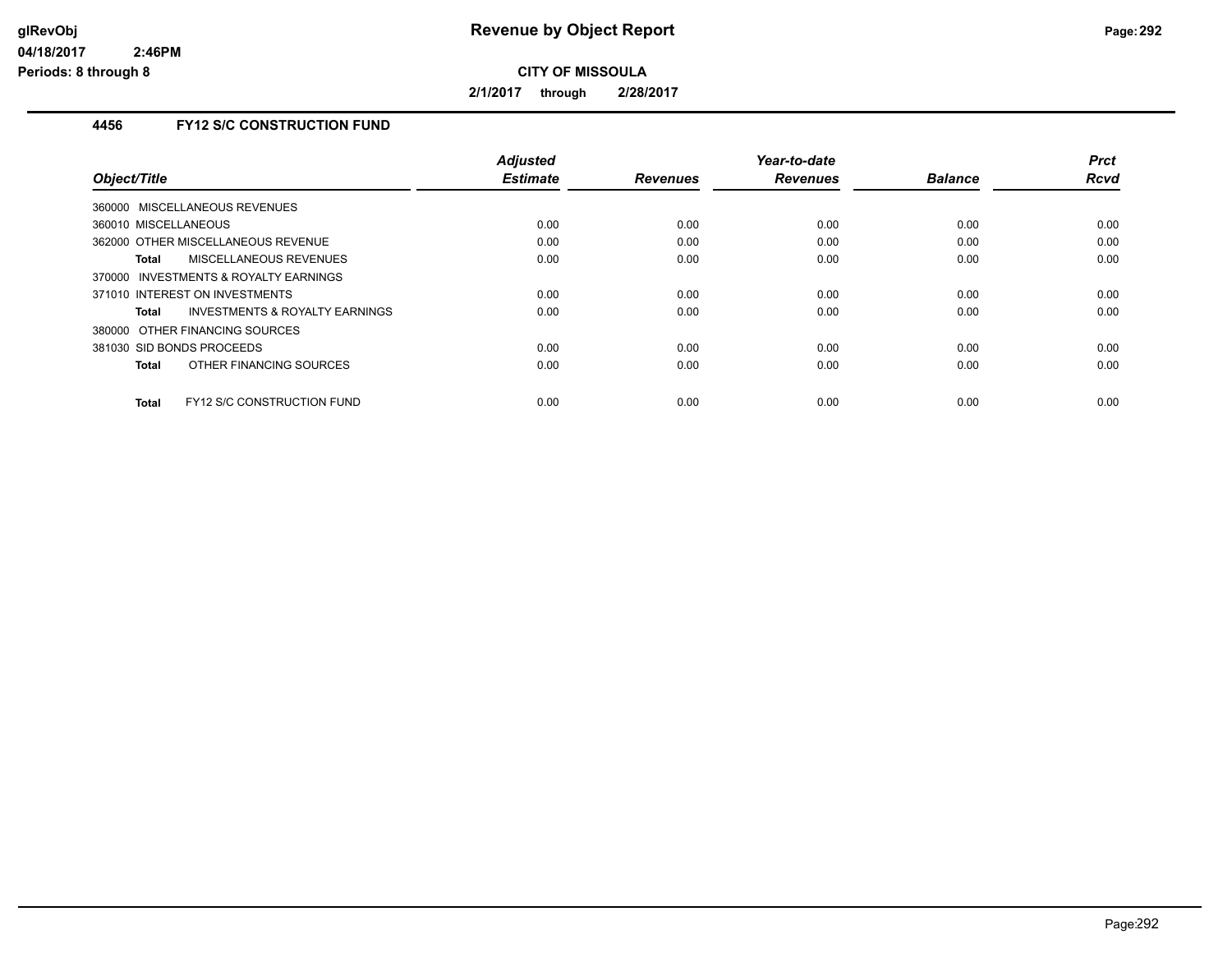**2/1/2017 through 2/28/2017**

# **4457 FY13 SIDEWALK/CURB CONSTRUCTION**

## **4457 FY13 SIDEWALK/CURB CONSTRUCTION**

|                                                        | <b>Adjusted</b> |                 | Year-to-date    |                | <b>Prct</b> |
|--------------------------------------------------------|-----------------|-----------------|-----------------|----------------|-------------|
| Object/Title                                           | <b>Estimate</b> | <b>Revenues</b> | <b>Revenues</b> | <b>Balance</b> | <b>Rcvd</b> |
| 360000 MISCELLANEOUS REVENUES                          |                 |                 |                 |                |             |
| 360010 MISCELLANEOUS                                   | 0.00            | 0.00            | 0.00            | 0.00           | 0.00        |
| MISCELLANEOUS REVENUES<br>Total                        | 0.00            | 0.00            | 0.00            | 0.00           | 0.00        |
| 370000 INVESTMENTS & ROYALTY EARNINGS                  |                 |                 |                 |                |             |
| 371010 INTEREST ON INVESTMENTS                         | 0.00            | 0.00            | 0.00            | 0.00           | 0.00        |
| INVESTMENTS & ROYALTY EARNINGS<br>Total                | 0.00            | 0.00            | 0.00            | 0.00           | 0.00        |
| 380000 OTHER FINANCING SOURCES                         |                 |                 |                 |                |             |
| 381030 SID BONDS PROCEEDS                              | 0.00            | 0.00            | 0.00            | 0.00           | 0.00        |
| 383000 OPERATING TRANSFERS                             | 0.00            | 0.00            | 0.00            | 0.00           | 0.00        |
| OTHER FINANCING SOURCES<br><b>Total</b>                | 0.00            | 0.00            | 0.00            | 0.00           | 0.00        |
| <b>FY13 SIDEWALK/CURB CONSTRUCTION</b><br><b>Total</b> | 0.00            | 0.00            | 0.00            | 0.00           | 0.00        |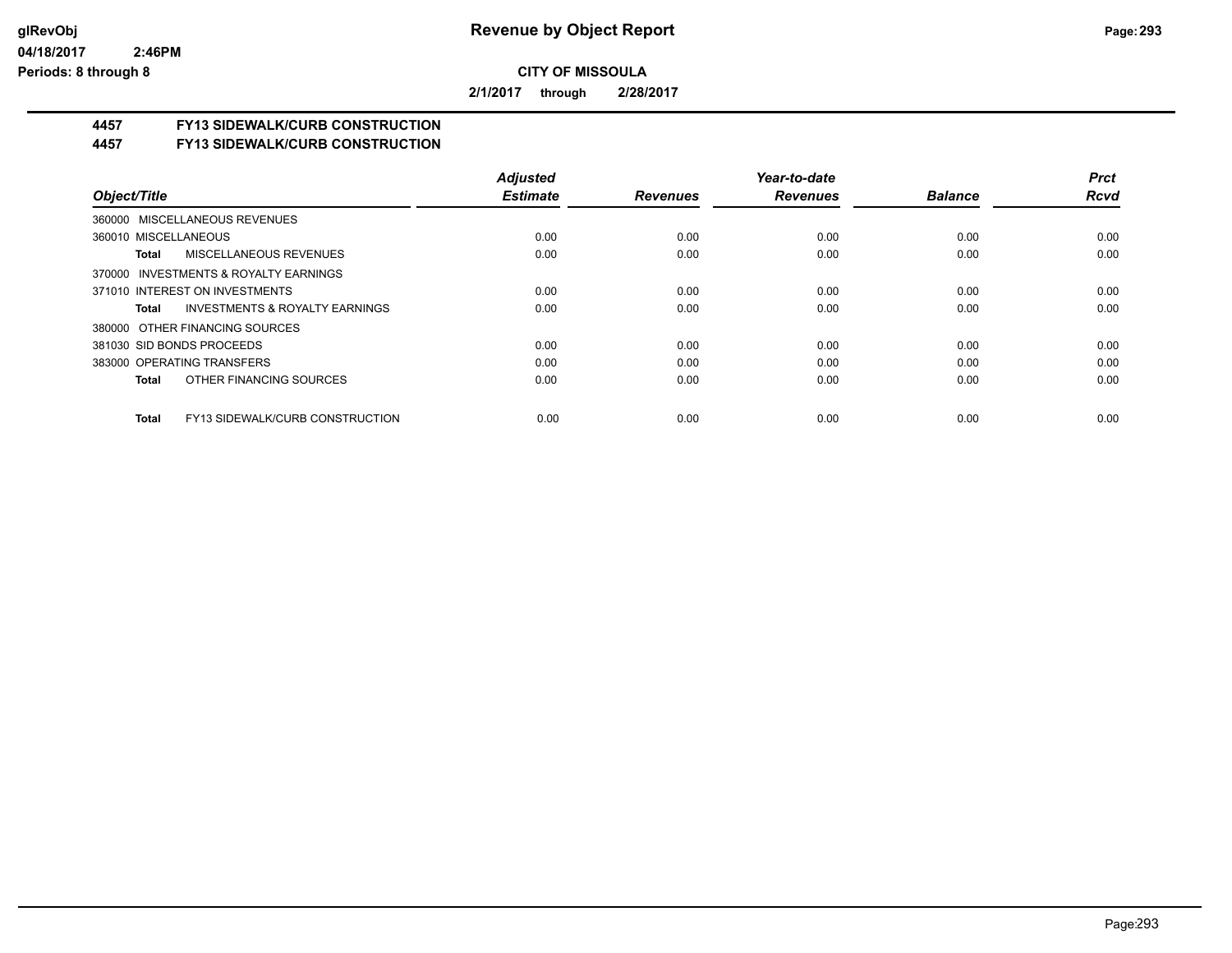**2/1/2017 through 2/28/2017**

#### **4457 FY13 SIDEWALK/CURB CONSTRUCTION**

|                                                        | <b>Adjusted</b> |                 | Year-to-date    |                | <b>Prct</b> |
|--------------------------------------------------------|-----------------|-----------------|-----------------|----------------|-------------|
| Object/Title                                           | <b>Estimate</b> | <b>Revenues</b> | <b>Revenues</b> | <b>Balance</b> | <b>Rcvd</b> |
| 360000 MISCELLANEOUS REVENUES                          |                 |                 |                 |                |             |
| 360010 MISCELLANEOUS                                   | 0.00            | 0.00            | 0.00            | 0.00           | 0.00        |
| MISCELLANEOUS REVENUES<br>Total                        | 0.00            | 0.00            | 0.00            | 0.00           | 0.00        |
| 370000 INVESTMENTS & ROYALTY EARNINGS                  |                 |                 |                 |                |             |
| 371010 INTEREST ON INVESTMENTS                         | 0.00            | 0.00            | 0.00            | 0.00           | 0.00        |
| INVESTMENTS & ROYALTY EARNINGS<br>Total                | 0.00            | 0.00            | 0.00            | 0.00           | 0.00        |
| 380000 OTHER FINANCING SOURCES                         |                 |                 |                 |                |             |
| 381030 SID BONDS PROCEEDS                              | 0.00            | 0.00            | 0.00            | 0.00           | 0.00        |
| 383000 OPERATING TRANSFERS                             | 0.00            | 0.00            | 0.00            | 0.00           | 0.00        |
| OTHER FINANCING SOURCES<br>Total                       | 0.00            | 0.00            | 0.00            | 0.00           | 0.00        |
| <b>FY13 SIDEWALK/CURB CONSTRUCTION</b><br><b>Total</b> | 0.00            | 0.00            | 0.00            | 0.00           | 0.00        |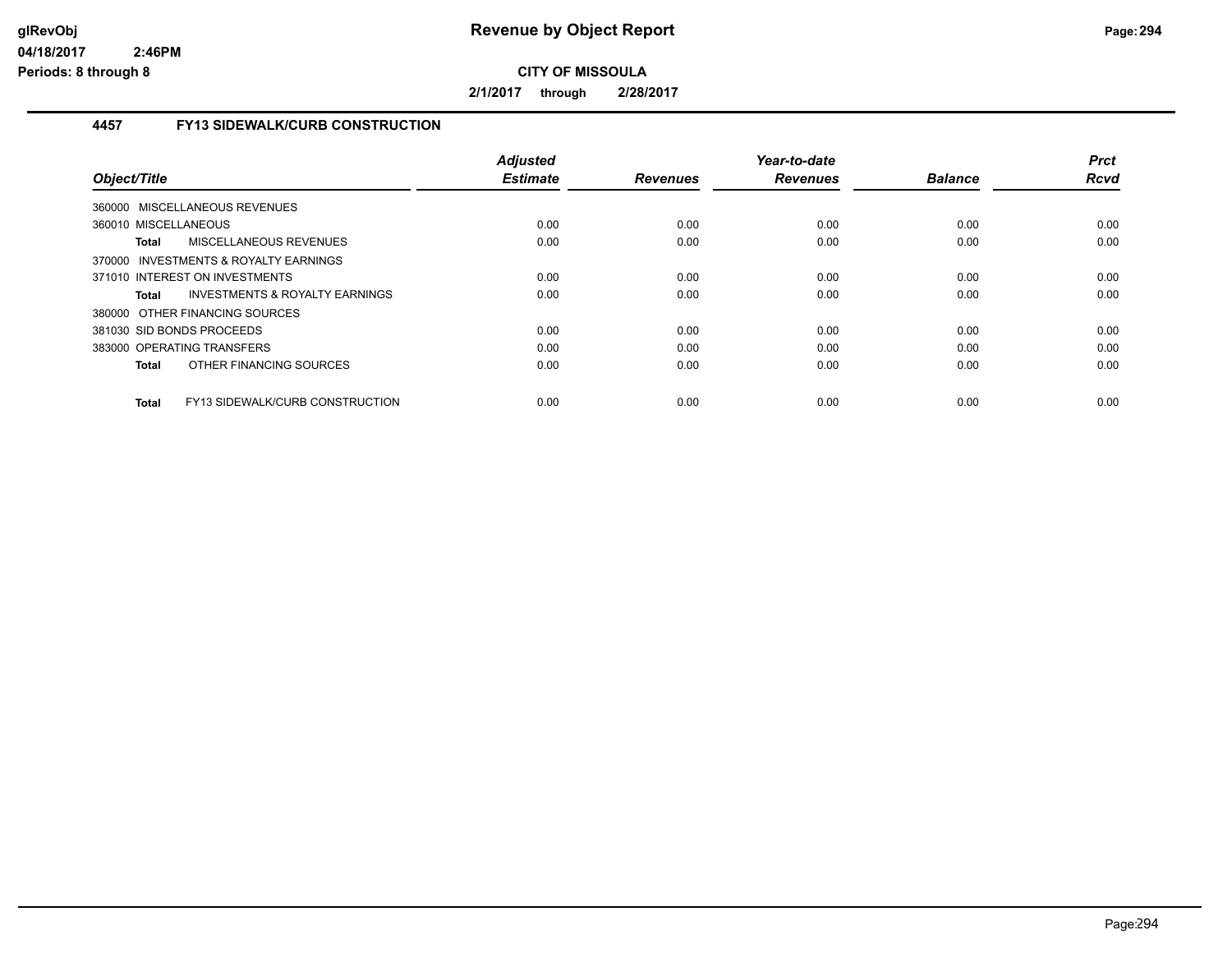**2/1/2017 through 2/28/2017**

#### **4458 FY14 SIDEWALK & CURB CONSTRUCTION 4458 FY14 SIDEWALK & CURB CONSTRUCTION**

| Object/Title                                                 | <b>Adjusted</b><br><b>Estimate</b> | <b>Revenues</b> | Year-to-date<br><b>Revenues</b> | <b>Balance</b> | <b>Prct</b><br><b>Rcvd</b> |
|--------------------------------------------------------------|------------------------------------|-----------------|---------------------------------|----------------|----------------------------|
| 360000 MISCELLANEOUS REVENUES                                |                                    |                 |                                 |                |                            |
| 360010 MISCELLANEOUS                                         | 0.00                               | 0.00            | 0.00                            | 0.00           | 0.00                       |
| MISCELLANEOUS REVENUES<br>Total                              | 0.00                               | 0.00            | 0.00                            | 0.00           | 0.00                       |
| INVESTMENTS & ROYALTY EARNINGS<br>370000                     |                                    |                 |                                 |                |                            |
| 371010 INTEREST ON INVESTMENTS                               | 0.00                               | 0.00            | 0.00                            | 0.00           | 0.00                       |
| <b>INVESTMENTS &amp; ROYALTY EARNINGS</b><br>Total           | 0.00                               | 0.00            | 0.00                            | 0.00           | 0.00                       |
| 380000 OTHER FINANCING SOURCES                               |                                    |                 |                                 |                |                            |
| 381030 SID BONDS PROCEEDS                                    | 0.00                               | 0.00            | 0.00                            | 0.00           | 0.00                       |
| OTHER FINANCING SOURCES<br>Total                             | 0.00                               | 0.00            | 0.00                            | 0.00           | 0.00                       |
|                                                              |                                    |                 |                                 |                |                            |
| <b>FY14 SIDEWALK &amp; CURB CONSTRUCTION</b><br><b>Total</b> | 0.00                               | 0.00            | 0.00                            | 0.00           | 0.00                       |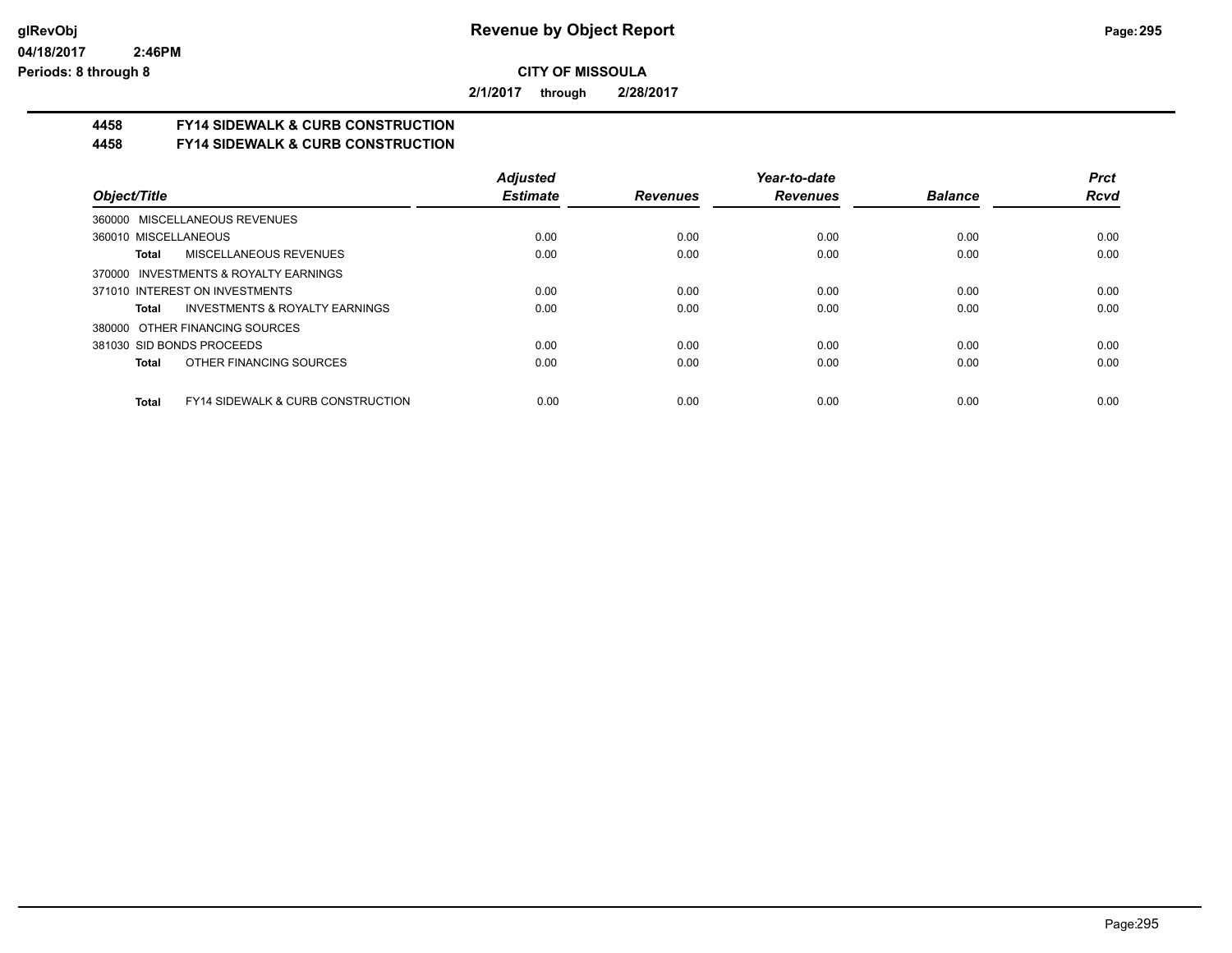**2/1/2017 through 2/28/2017**

#### **4458 FY14 SIDEWALK & CURB CONSTRUCTION**

| Object/Title                                                 | <b>Adjusted</b><br><b>Estimate</b> |      | <b>Revenues</b> | Year-to-date<br><b>Revenues</b> | <b>Balance</b> | <b>Prct</b><br><b>Rcvd</b> |
|--------------------------------------------------------------|------------------------------------|------|-----------------|---------------------------------|----------------|----------------------------|
| 360000 MISCELLANEOUS REVENUES                                |                                    |      |                 |                                 |                |                            |
| 360010 MISCELLANEOUS                                         |                                    | 0.00 | 0.00            | 0.00                            | 0.00           | 0.00                       |
| MISCELLANEOUS REVENUES<br>Total                              |                                    | 0.00 | 0.00            | 0.00                            | 0.00           | 0.00                       |
| 370000 INVESTMENTS & ROYALTY EARNINGS                        |                                    |      |                 |                                 |                |                            |
| 371010 INTEREST ON INVESTMENTS                               |                                    | 0.00 | 0.00            | 0.00                            | 0.00           | 0.00                       |
| INVESTMENTS & ROYALTY EARNINGS<br>Total                      |                                    | 0.00 | 0.00            | 0.00                            | 0.00           | 0.00                       |
| 380000 OTHER FINANCING SOURCES                               |                                    |      |                 |                                 |                |                            |
| 381030 SID BONDS PROCEEDS                                    |                                    | 0.00 | 0.00            | 0.00                            | 0.00           | 0.00                       |
| OTHER FINANCING SOURCES<br>Total                             |                                    | 0.00 | 0.00            | 0.00                            | 0.00           | 0.00                       |
| <b>FY14 SIDEWALK &amp; CURB CONSTRUCTION</b><br><b>Total</b> |                                    | 0.00 | 0.00            | 0.00                            | 0.00           | 0.00                       |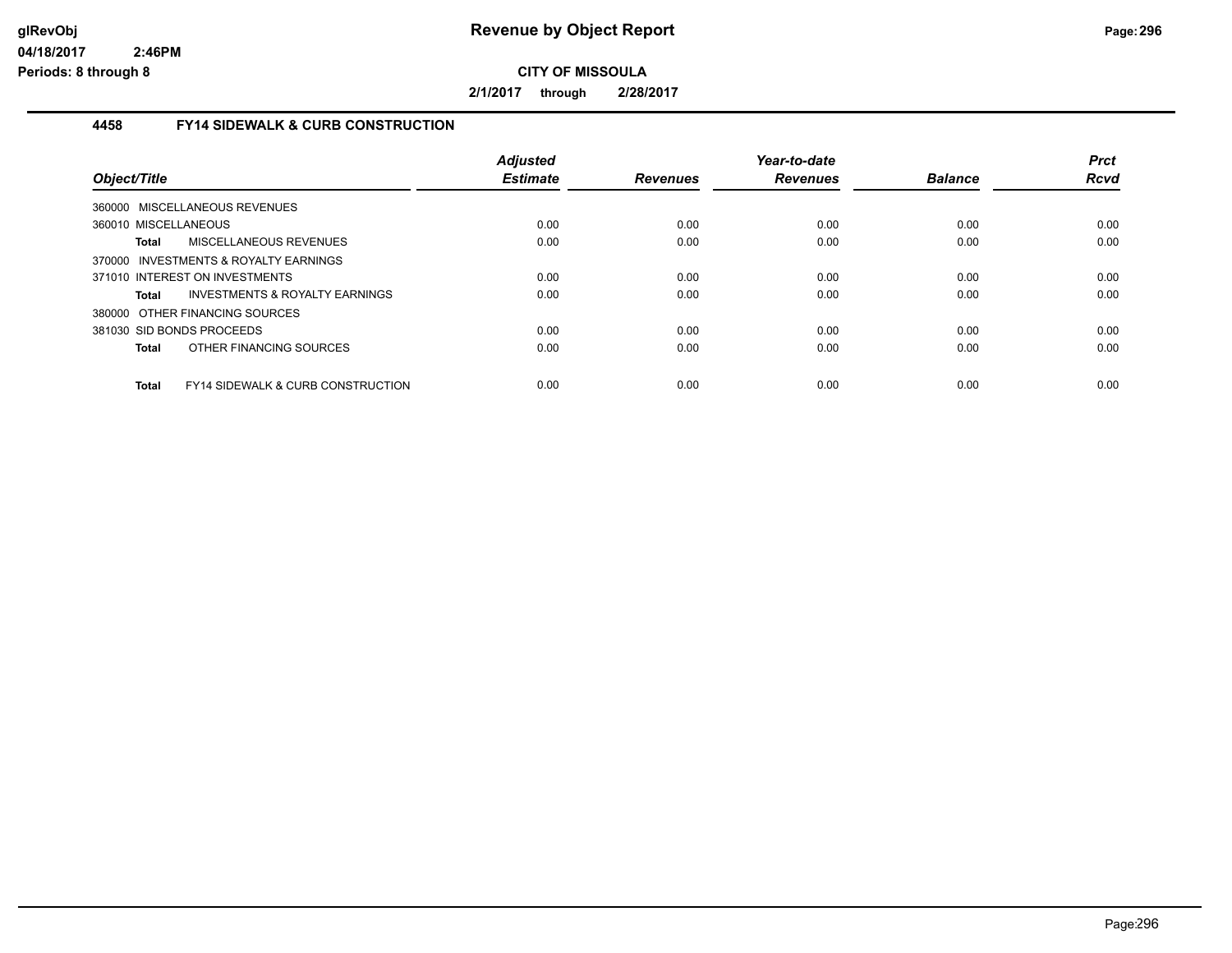**2/1/2017 through 2/28/2017**

## **4459 FY15 SIDEWALK/CURB CONSTRUCTION 4459 FY15 SIDEWALK/CURB CONSTRUCTION**

| Object/Title                                           | <b>Adjusted</b><br><b>Estimate</b> | <b>Revenues</b> | Year-to-date<br><b>Revenues</b> | <b>Balance</b> | <b>Prct</b><br><b>Rcvd</b> |
|--------------------------------------------------------|------------------------------------|-----------------|---------------------------------|----------------|----------------------------|
| 330000 INTERGOVERNMENTAL REVENUES                      |                                    |                 |                                 |                |                            |
| 331156 CTEP GRANTS                                     | 0.00                               | 0.00            | 0.00                            | 0.00           | 0.00                       |
| INTERGOVERNMENTAL REVENUES<br>Total                    | 0.00                               | 0.00            | 0.00                            | 0.00           | 0.00                       |
| 360000 MISCELLANEOUS REVENUES                          |                                    |                 |                                 |                |                            |
| 360010 MISCELLANEOUS                                   | 0.00                               | 0.00            | 0.00                            | 0.00           | 0.00                       |
| MISCELLANEOUS REVENUES<br>Total                        | 0.00                               | 0.00            | 0.00                            | 0.00           | 0.00                       |
| 380000 OTHER FINANCING SOURCES                         |                                    |                 |                                 |                |                            |
| 381030 SID BONDS PROCEEDS                              | 0.00                               | 0.00            | 0.00                            | 0.00           | 0.00                       |
| OTHER FINANCING SOURCES<br>Total                       | 0.00                               | 0.00            | 0.00                            | 0.00           | 0.00                       |
|                                                        |                                    |                 |                                 |                |                            |
| <b>FY15 SIDEWALK/CURB CONSTRUCTION</b><br><b>Total</b> | 0.00                               | 0.00            | 0.00                            | 0.00           | 0.00                       |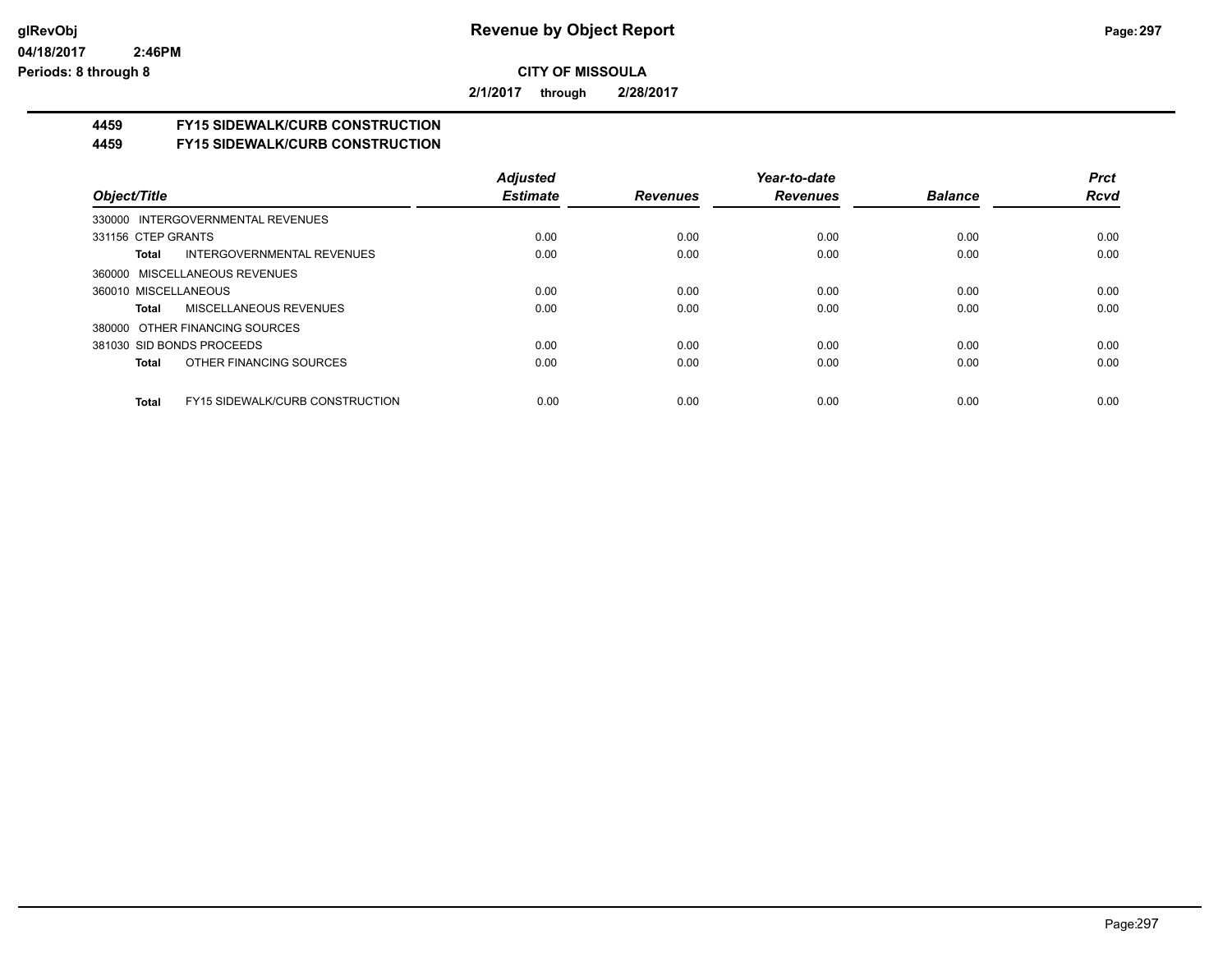**2/1/2017 through 2/28/2017**

#### **4459 FY15 SIDEWALK/CURB CONSTRUCTION**

| Object/Title         |                                   | <b>Adjusted</b><br><b>Estimate</b> | <b>Revenues</b> | Year-to-date<br><b>Revenues</b> | <b>Balance</b> | <b>Prct</b><br><b>Rcvd</b> |
|----------------------|-----------------------------------|------------------------------------|-----------------|---------------------------------|----------------|----------------------------|
|                      | 330000 INTERGOVERNMENTAL REVENUES |                                    |                 |                                 |                |                            |
| 331156 CTEP GRANTS   |                                   | 0.00                               | 0.00            | 0.00                            | 0.00           | 0.00                       |
| Total                | INTERGOVERNMENTAL REVENUES        | 0.00                               | 0.00            | 0.00                            | 0.00           | 0.00                       |
|                      | 360000 MISCELLANEOUS REVENUES     |                                    |                 |                                 |                |                            |
| 360010 MISCELLANEOUS |                                   | 0.00                               | 0.00            | 0.00                            | 0.00           | 0.00                       |
| Total                | MISCELLANEOUS REVENUES            | 0.00                               | 0.00            | 0.00                            | 0.00           | 0.00                       |
|                      | 380000 OTHER FINANCING SOURCES    |                                    |                 |                                 |                |                            |
|                      | 381030 SID BONDS PROCEEDS         | 0.00                               | 0.00            | 0.00                            | 0.00           | 0.00                       |
| Total                | OTHER FINANCING SOURCES           | 0.00                               | 0.00            | 0.00                            | 0.00           | 0.00                       |
| <b>Total</b>         | FY15 SIDEWALK/CURB CONSTRUCTION   | 0.00                               | 0.00            | 0.00                            | 0.00           | 0.00                       |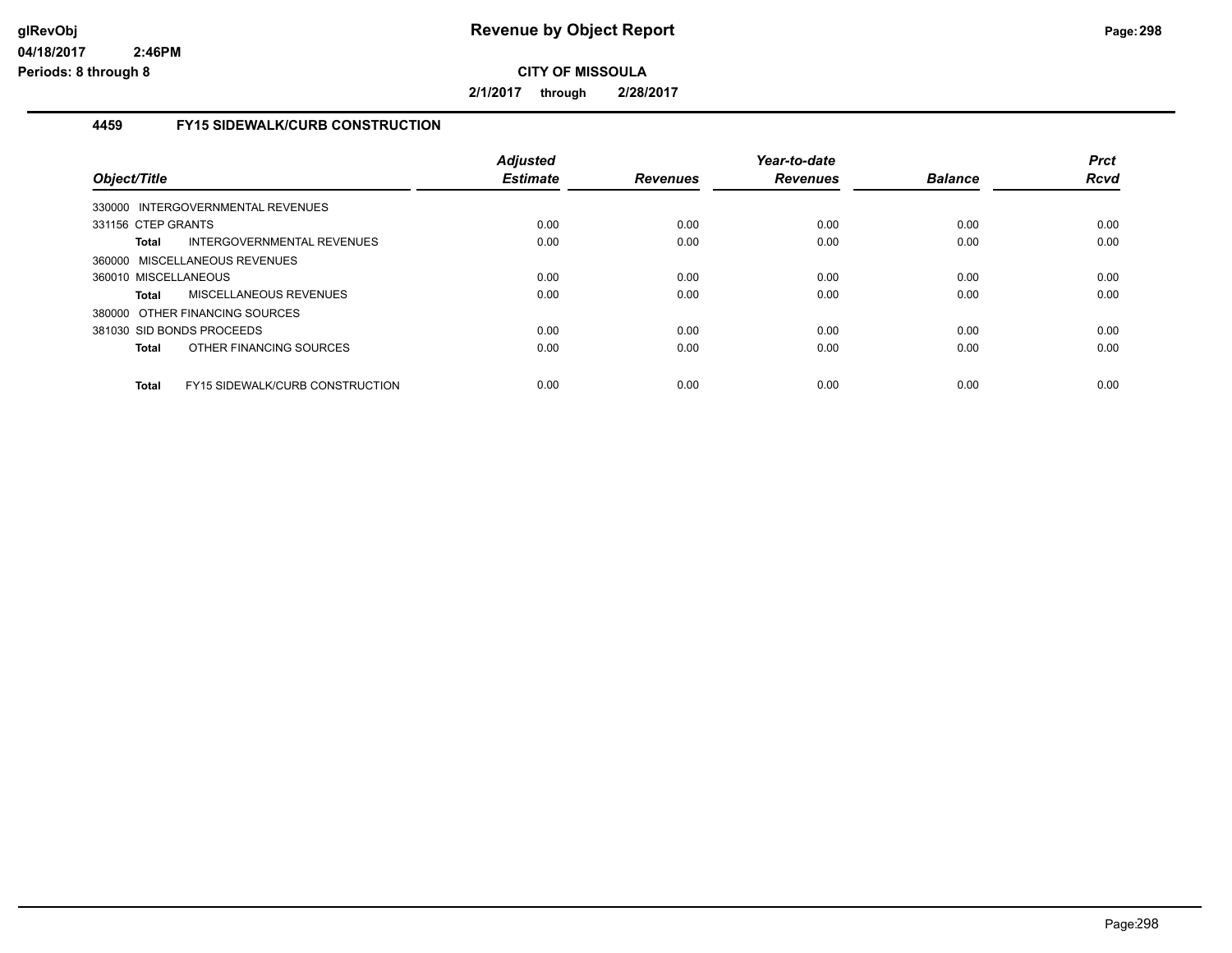**2/1/2017 through 2/28/2017**

## **4460 FY16 SIDEWALK/CURB CONSTRUCTION 4460 FY16 SIDEWALK/CURB CONSTRUCTION**

| Object/Title                                           | <b>Adjusted</b><br><b>Estimate</b> | <b>Revenues</b> | Year-to-date<br><b>Revenues</b> | <b>Balance</b> | <b>Prct</b><br><b>Rcvd</b> |
|--------------------------------------------------------|------------------------------------|-----------------|---------------------------------|----------------|----------------------------|
| 330000 INTERGOVERNMENTAL REVENUES                      |                                    |                 |                                 |                |                            |
| 331156 CTEP GRANTS                                     | 0.00                               | 0.00            | 0.00                            | 0.00           | 0.00                       |
| INTERGOVERNMENTAL REVENUES<br>Total                    | 0.00                               | 0.00            | 0.00                            | 0.00           | 0.00                       |
| 360000 MISCELLANEOUS REVENUES                          |                                    |                 |                                 |                |                            |
| 360010 MISCELLANEOUS                                   | 0.00                               | 0.00            | 0.00                            | 0.00           | 0.00                       |
| MISCELLANEOUS REVENUES<br>Total                        | 0.00                               | 0.00            | 0.00                            | 0.00           | 0.00                       |
| 380000 OTHER FINANCING SOURCES                         |                                    |                 |                                 |                |                            |
| 381030 SID BONDS PROCEEDS                              | 0.00                               | 0.00            | 342,685.00                      | $-342,685.00$  | 0.00                       |
| OTHER FINANCING SOURCES<br>Total                       | 0.00                               | 0.00            | 342.685.00                      | $-342.685.00$  | 0.00                       |
|                                                        |                                    |                 |                                 |                |                            |
| <b>FY16 SIDEWALK/CURB CONSTRUCTION</b><br><b>Total</b> | 0.00                               | 0.00            | 342.685.00                      | $-342.685.00$  | 0.00                       |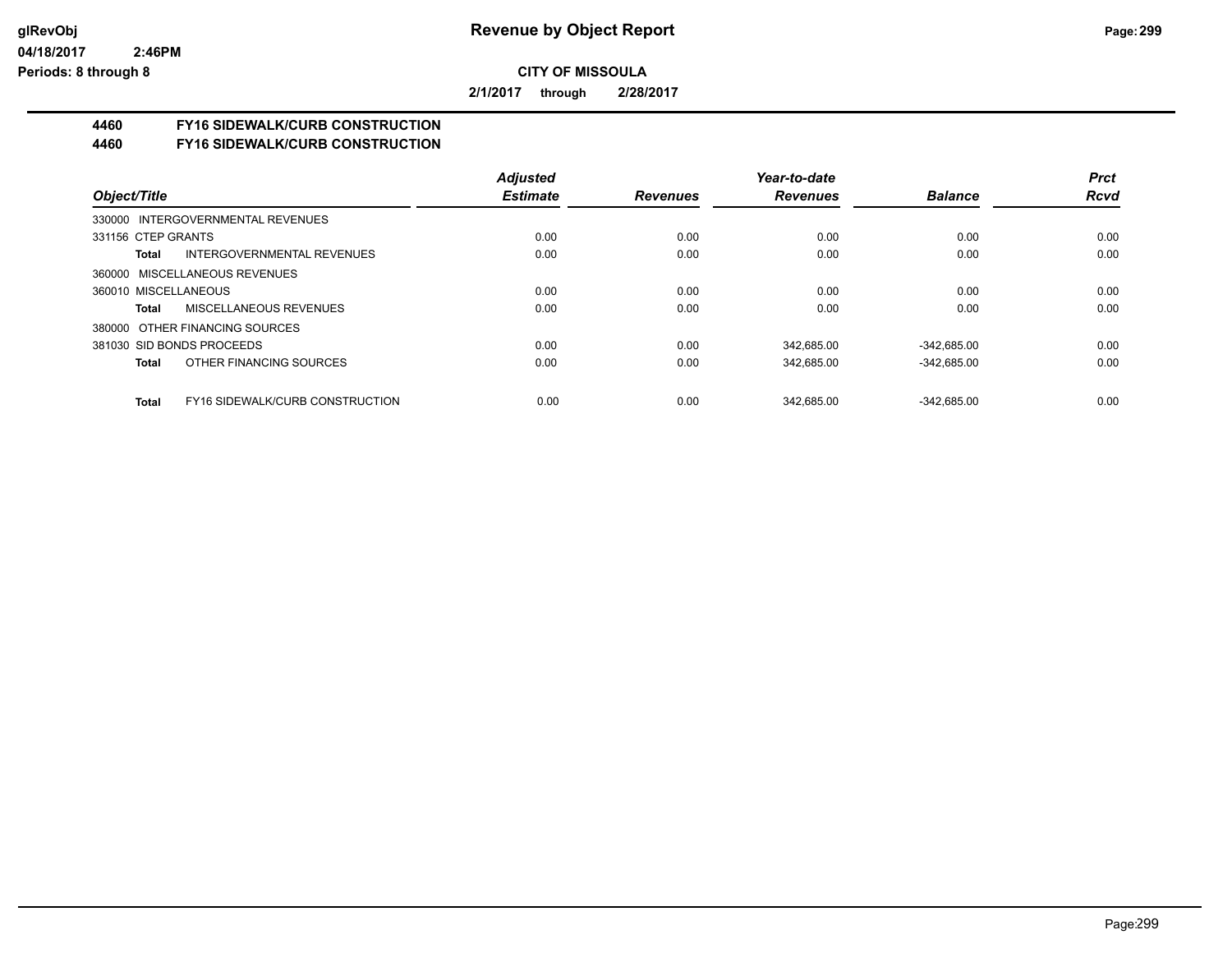**2/1/2017 through 2/28/2017**

#### **4460 FY16 SIDEWALK/CURB CONSTRUCTION**

| Object/Title                   |                                 | <b>Adjusted</b><br><b>Estimate</b> | <b>Revenues</b> | Year-to-date<br><b>Revenues</b> | <b>Balance</b> | <b>Prct</b><br><b>Rcvd</b> |
|--------------------------------|---------------------------------|------------------------------------|-----------------|---------------------------------|----------------|----------------------------|
| 330000                         | INTERGOVERNMENTAL REVENUES      |                                    |                 |                                 |                |                            |
| 331156 CTEP GRANTS             |                                 | 0.00                               | 0.00            | 0.00                            | 0.00           | 0.00                       |
| <b>Total</b>                   | INTERGOVERNMENTAL REVENUES      | 0.00                               | 0.00            | 0.00                            | 0.00           | 0.00                       |
| 360000 MISCELLANEOUS REVENUES  |                                 |                                    |                 |                                 |                |                            |
| 360010 MISCELLANEOUS           |                                 | 0.00                               | 0.00            | 0.00                            | 0.00           | 0.00                       |
| <b>Total</b>                   | MISCELLANEOUS REVENUES          | 0.00                               | 0.00            | 0.00                            | 0.00           | 0.00                       |
| 380000 OTHER FINANCING SOURCES |                                 |                                    |                 |                                 |                |                            |
| 381030 SID BONDS PROCEEDS      |                                 | 0.00                               | 0.00            | 342.685.00                      | -342.685.00    | 0.00                       |
| <b>Total</b>                   | OTHER FINANCING SOURCES         | 0.00                               | 0.00            | 342,685.00                      | $-342,685.00$  | 0.00                       |
| <b>Total</b>                   | FY16 SIDEWALK/CURB CONSTRUCTION | 0.00                               | 0.00            | 342.685.00                      | -342.685.00    | 0.00                       |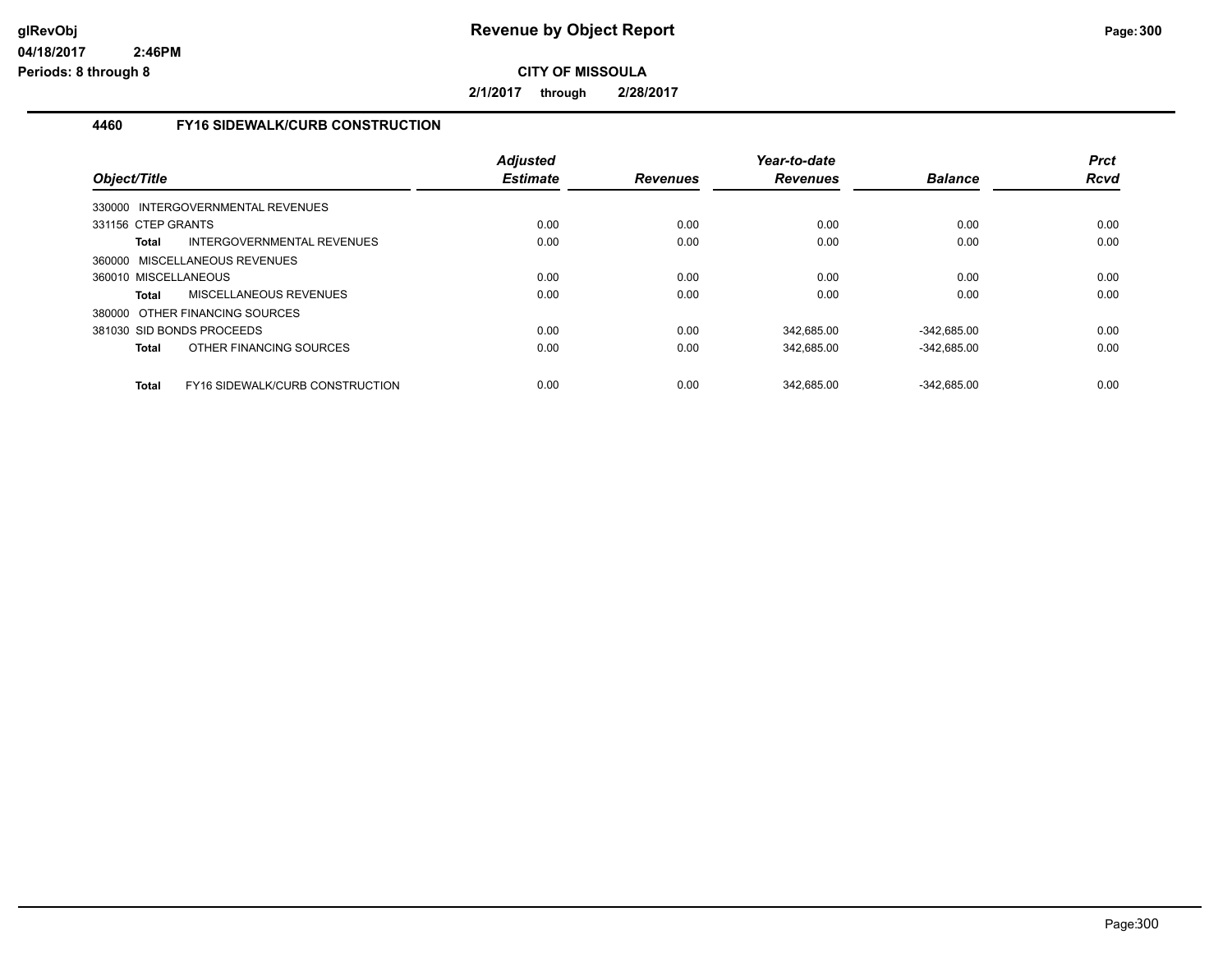**2/1/2017 through 2/28/2017**

## **4461 FY17 SIDEWALK/CURB CONSTRUCTION 4461 FY17 SIDEWALK/CURB CONSTRUCTION**

| Object/Title                                           | <b>Adjusted</b><br><b>Estimate</b> | <b>Revenues</b> | Year-to-date<br><b>Revenues</b> | <b>Balance</b> | <b>Prct</b><br><b>Rcvd</b> |
|--------------------------------------------------------|------------------------------------|-----------------|---------------------------------|----------------|----------------------------|
| 330000 INTERGOVERNMENTAL REVENUES                      |                                    |                 |                                 |                |                            |
| 331156 CTEP GRANTS                                     | 0.00                               | 0.00            | 0.00                            | 0.00           | 0.00                       |
| INTERGOVERNMENTAL REVENUES<br>Total                    | 0.00                               | 0.00            | 0.00                            | 0.00           | 0.00                       |
| 360000 MISCELLANEOUS REVENUES                          |                                    |                 |                                 |                |                            |
| 360010 MISCELLANEOUS                                   | 0.00                               | 80.349.06       | 250.926.61                      | $-250.926.61$  | 0.00                       |
| MISCELLANEOUS REVENUES<br>Total                        | 0.00                               | 80,349.06       | 250,926.61                      | $-250,926.61$  | 0.00                       |
| 380000 OTHER FINANCING SOURCES                         |                                    |                 |                                 |                |                            |
| 381030 SID BONDS PROCEEDS                              | 0.00                               | 0.00            | 0.00                            | 0.00           | 0.00                       |
| OTHER FINANCING SOURCES<br>Total                       | 0.00                               | 0.00            | 0.00                            | 0.00           | 0.00                       |
|                                                        |                                    |                 |                                 |                |                            |
| <b>FY17 SIDEWALK/CURB CONSTRUCTION</b><br><b>Total</b> | 0.00                               | 80,349.06       | 250.926.61                      | $-250.926.61$  | 0.00                       |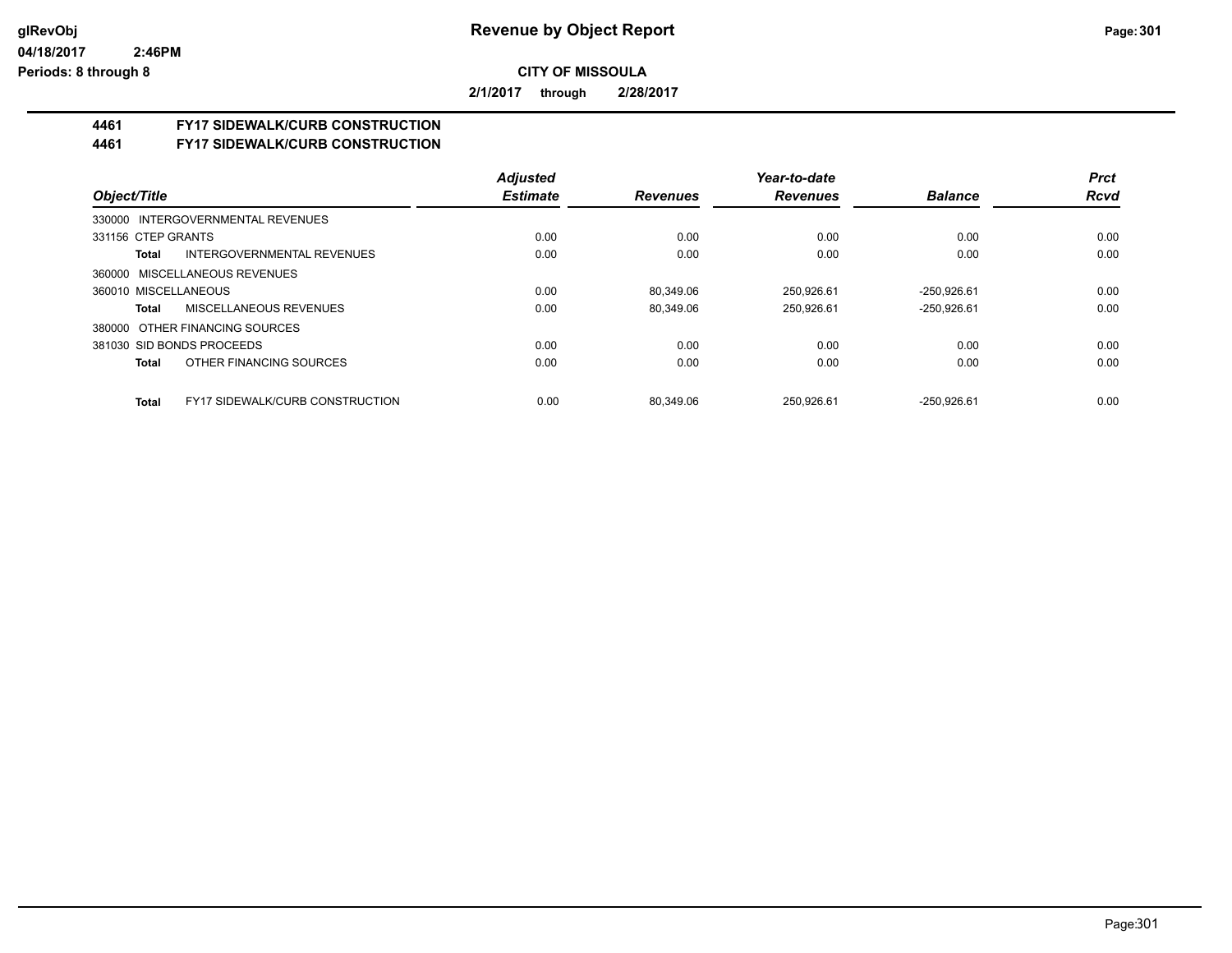**2/1/2017 through 2/28/2017**

#### **4461 FY17 SIDEWALK/CURB CONSTRUCTION**

| Object/Title                                           | <b>Adjusted</b><br><b>Estimate</b> | <b>Revenues</b> | Year-to-date<br><b>Revenues</b> | <b>Balance</b> | <b>Prct</b><br><b>Rcvd</b> |
|--------------------------------------------------------|------------------------------------|-----------------|---------------------------------|----------------|----------------------------|
| INTERGOVERNMENTAL REVENUES<br>330000                   |                                    |                 |                                 |                |                            |
| 331156 CTEP GRANTS                                     | 0.00                               | 0.00            | 0.00                            | 0.00           | 0.00                       |
| INTERGOVERNMENTAL REVENUES<br><b>Total</b>             | 0.00                               | 0.00            | 0.00                            | 0.00           | 0.00                       |
| 360000 MISCELLANEOUS REVENUES                          |                                    |                 |                                 |                |                            |
| 360010 MISCELLANEOUS                                   | 0.00                               | 80.349.06       | 250.926.61                      | $-250.926.61$  | 0.00                       |
| MISCELLANEOUS REVENUES<br><b>Total</b>                 | 0.00                               | 80,349.06       | 250,926.61                      | $-250,926.61$  | 0.00                       |
| 380000 OTHER FINANCING SOURCES                         |                                    |                 |                                 |                |                            |
| 381030 SID BONDS PROCEEDS                              | 0.00                               | 0.00            | 0.00                            | 0.00           | 0.00                       |
| OTHER FINANCING SOURCES<br><b>Total</b>                | 0.00                               | 0.00            | 0.00                            | 0.00           | 0.00                       |
| <b>FY17 SIDEWALK/CURB CONSTRUCTION</b><br><b>Total</b> | 0.00                               | 80.349.06       | 250.926.61                      | $-250.926.61$  | 0.00                       |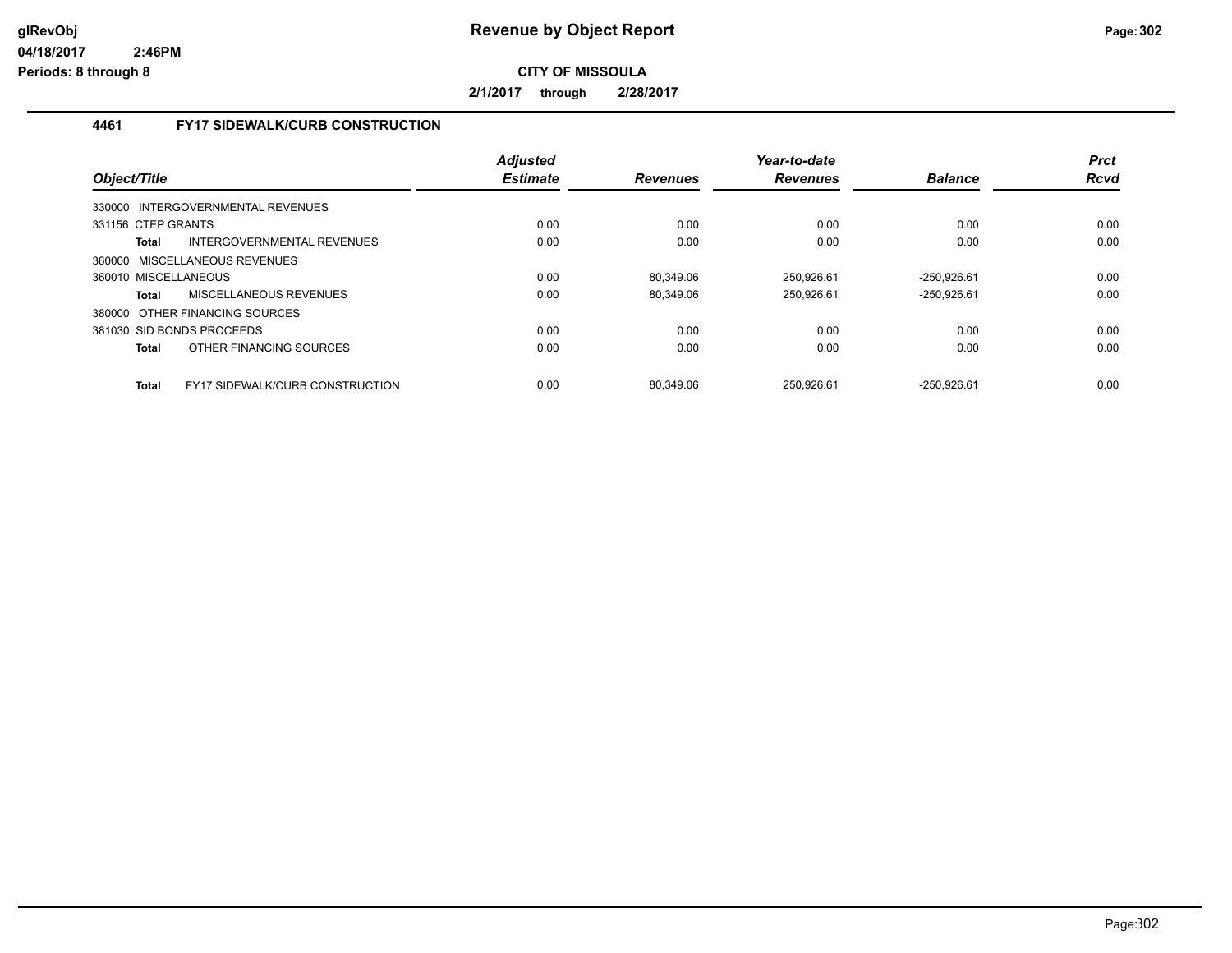**2/1/2017 through 2/28/2017**

#### **4529 SID 529 CHRISTIAN DR TRAFFIC CALMING 4529 SID 529 CHRISTIAN DR TRAFFIC CALMING**

| Object/Title                                         | <b>Adjusted</b><br><b>Estimate</b> | <b>Revenues</b> | Year-to-date<br><b>Revenues</b> | <b>Balance</b> | <b>Prct</b><br><b>Rcvd</b> |
|------------------------------------------------------|------------------------------------|-----------------|---------------------------------|----------------|----------------------------|
|                                                      |                                    |                 |                                 |                |                            |
| 370000 INVESTMENTS & ROYALTY EARNINGS                |                                    |                 |                                 |                |                            |
| 371010 INTEREST ON INVESTMENTS                       | 0.00                               | 0.00            | 0.00                            | 0.00           | 0.00                       |
| 371020 GAIN/LOSS IN MARKET VALUE OF INVESTMENTS      | 0.00                               | 0.00            | 0.00                            | 0.00           | 0.00                       |
| <b>INVESTMENTS &amp; ROYALTY EARNINGS</b><br>Total   | 0.00                               | 0.00            | 0.00                            | 0.00           | 0.00                       |
| 380000 OTHER FINANCING SOURCES                       |                                    |                 |                                 |                |                            |
| 381000 LOAN PROCEEDS                                 | 0.00                               | 0.00            | 0.00                            | 0.00           | 0.00                       |
| 381002 SRF LOAN                                      | 0.00                               | 0.00            | 0.00                            | 0.00           | 0.00                       |
| 381030 SID BONDS PROCEEDS                            | 0.00                               | 0.00            | 0.00                            | 0.00           | 0.00                       |
| OTHER FINANCING SOURCES<br>Total                     | 0.00                               | 0.00            | 0.00                            | 0.00           | 0.00                       |
|                                                      |                                    |                 |                                 |                |                            |
| SID 529 CHRISTIAN DR TRAFFIC CALMING<br><b>Total</b> | 0.00                               | 0.00            | 0.00                            | 0.00           | 0.00                       |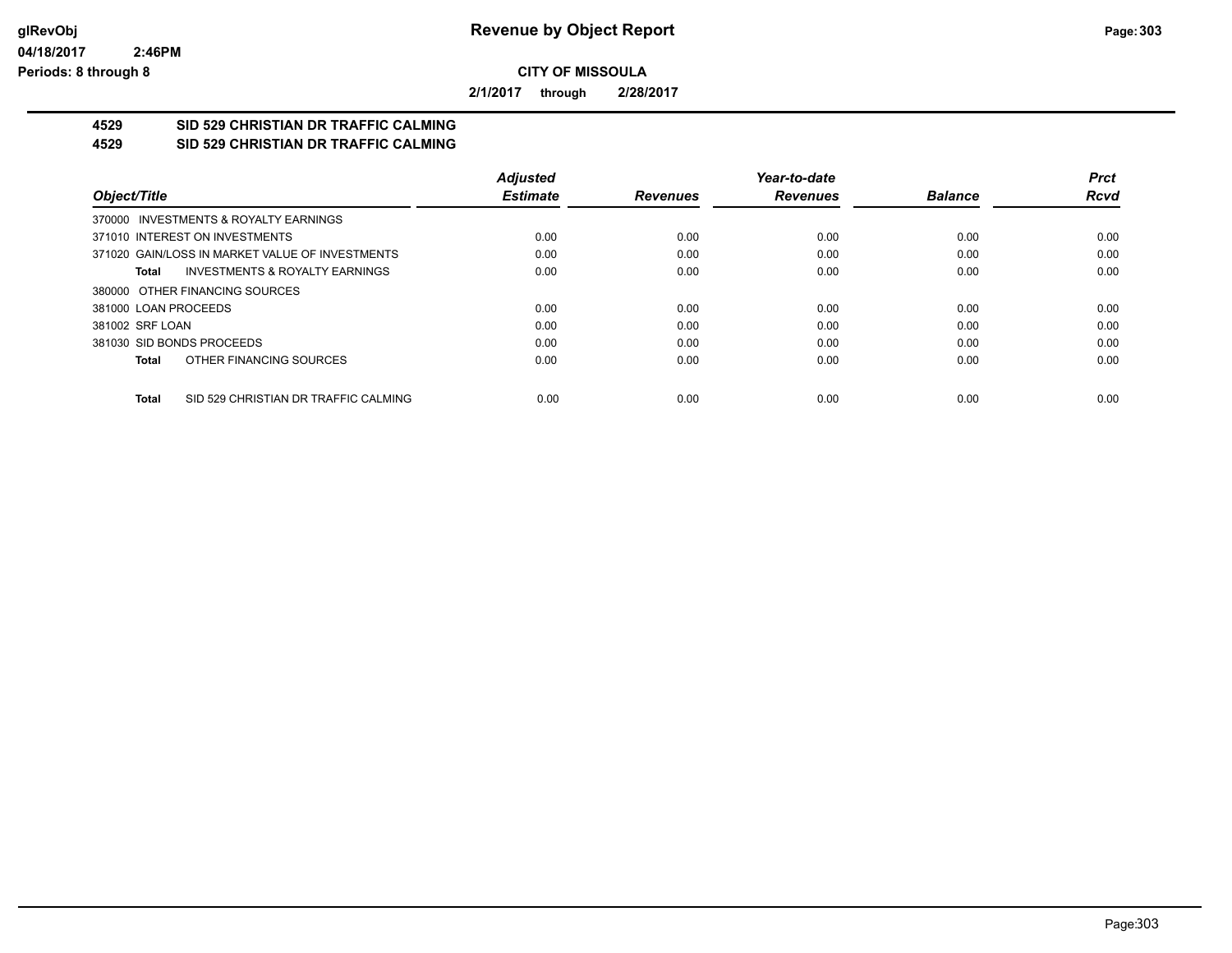**2/1/2017 through 2/28/2017**

#### **4529 SID 529 CHRISTIAN DR TRAFFIC CALMING**

| Object/Title                                         | <b>Adjusted</b><br><b>Estimate</b> | <b>Revenues</b> | Year-to-date<br><b>Revenues</b> | <b>Balance</b> | <b>Prct</b><br><b>Rcvd</b> |
|------------------------------------------------------|------------------------------------|-----------------|---------------------------------|----------------|----------------------------|
| INVESTMENTS & ROYALTY EARNINGS<br>370000             |                                    |                 |                                 |                |                            |
| 371010 INTEREST ON INVESTMENTS                       | 0.00                               | 0.00            | 0.00                            | 0.00           | 0.00                       |
| 371020 GAIN/LOSS IN MARKET VALUE OF INVESTMENT       | 0.00                               | 0.00            | 0.00                            | 0.00           | 0.00                       |
| INVESTMENTS & ROYALTY EARNINGS<br>Total              | 0.00                               | 0.00            | 0.00                            | 0.00           | 0.00                       |
| 380000 OTHER FINANCING SOURCES                       |                                    |                 |                                 |                |                            |
| 381000 LOAN PROCEEDS                                 | 0.00                               | 0.00            | 0.00                            | 0.00           | 0.00                       |
| 381002 SRF LOAN                                      | 0.00                               | 0.00            | 0.00                            | 0.00           | 0.00                       |
| 381030 SID BONDS PROCEEDS                            | 0.00                               | 0.00            | 0.00                            | 0.00           | 0.00                       |
| OTHER FINANCING SOURCES<br>Total                     | 0.00                               | 0.00            | 0.00                            | 0.00           | 0.00                       |
| <b>Total</b><br>SID 529 CHRISTIAN DR TRAFFIC CALMING | 0.00                               | 0.00            | 0.00                            | 0.00           | 0.00                       |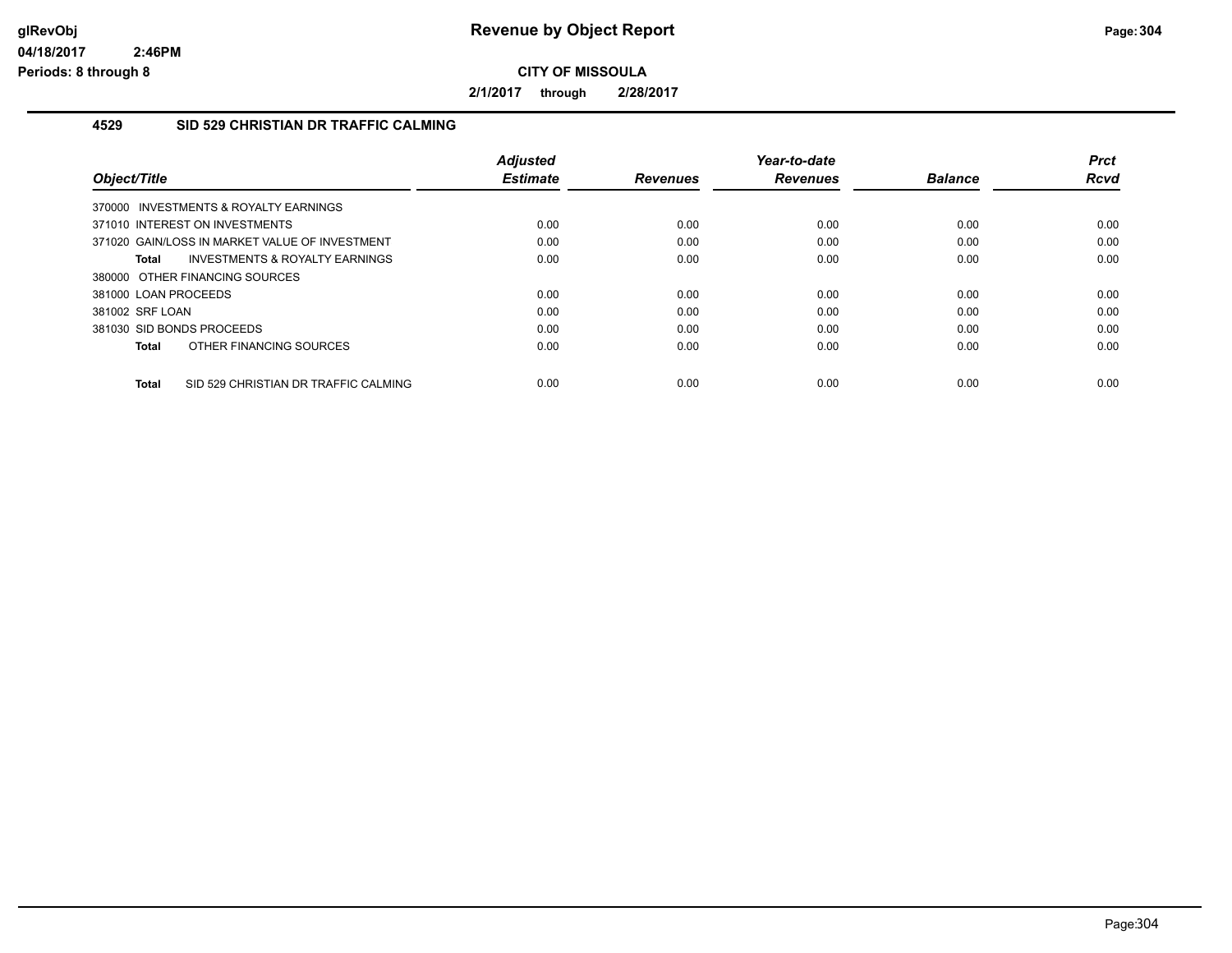**2/1/2017 through 2/28/2017**

**4530 SID 530 CHRISTIAN DR CALMING**

|  | 4530 | <b>SID 530 CHRISTIAN DR CALMING</b> |
|--|------|-------------------------------------|
|--|------|-------------------------------------|

|                                                 | <b>Adjusted</b> |                 | Year-to-date    |                | <b>Prct</b> |
|-------------------------------------------------|-----------------|-----------------|-----------------|----------------|-------------|
| Object/Title                                    | <b>Estimate</b> | <b>Revenues</b> | <b>Revenues</b> | <b>Balance</b> | Rcvd        |
| 370000 INVESTMENTS & ROYALTY EARNINGS           |                 |                 |                 |                |             |
| 371010 INTEREST ON INVESTMENTS                  | 0.00            | 0.00            | 0.00            | 0.00           | 0.00        |
| 371020 GAIN/LOSS IN MARKET VALUE OF INVESTMENTS | 0.00            | 0.00            | 0.00            | 0.00           | 0.00        |
| INVESTMENTS & ROYALTY EARNINGS<br>Total         | 0.00            | 0.00            | 0.00            | 0.00           | 0.00        |
| 380000 OTHER FINANCING SOURCES                  |                 |                 |                 |                |             |
| 381000 LOAN PROCEEDS                            | 0.00            | 0.00            | 0.00            | 0.00           | 0.00        |
| 381002 SRF LOAN                                 | 0.00            | 0.00            | 0.00            | 0.00           | 0.00        |
| 381030 SID BONDS PROCEEDS                       | 0.00            | 0.00            | 0.00            | 0.00           | 0.00        |
| OTHER FINANCING SOURCES<br><b>Total</b>         | 0.00            | 0.00            | 0.00            | 0.00           | 0.00        |
|                                                 |                 |                 |                 |                |             |
| SID 530 CHRISTIAN DR CALMING<br>Total           | 0.00            | 0.00            | 0.00            | 0.00           | 0.00        |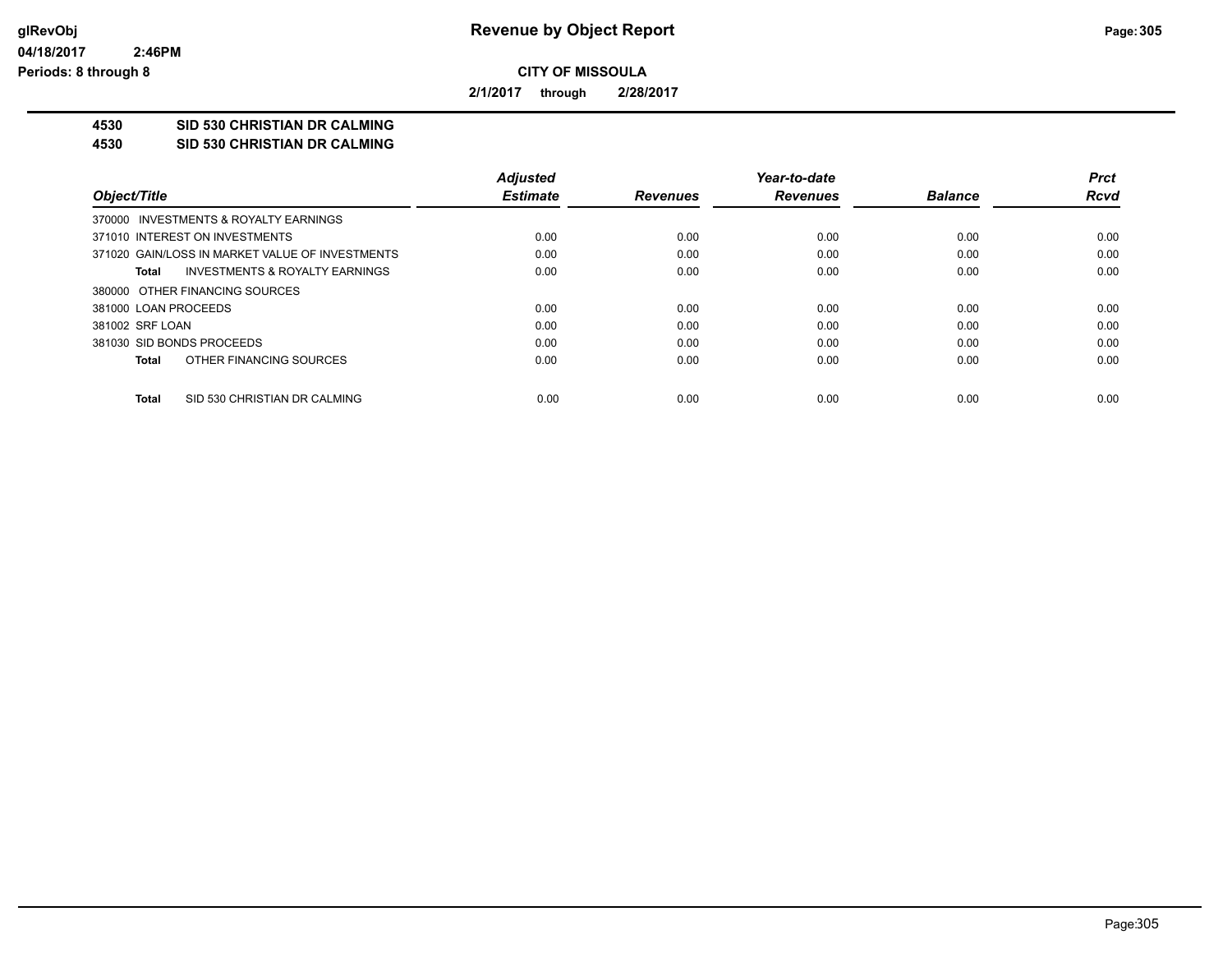**2/1/2017 through 2/28/2017**

#### **4530 SID 530 CHRISTIAN DR CALMING**

| Object/Title                                       | <b>Adjusted</b><br><b>Estimate</b> | <b>Revenues</b> | Year-to-date<br><b>Revenues</b> | <b>Balance</b> | <b>Prct</b><br><b>Rcvd</b> |
|----------------------------------------------------|------------------------------------|-----------------|---------------------------------|----------------|----------------------------|
| 370000 INVESTMENTS & ROYALTY EARNINGS              |                                    |                 |                                 |                |                            |
| 371010 INTEREST ON INVESTMENTS                     | 0.00                               | 0.00            | 0.00                            | 0.00           | 0.00                       |
| 371020 GAIN/LOSS IN MARKET VALUE OF INVESTMENT     | 0.00                               | 0.00            | 0.00                            | 0.00           | 0.00                       |
| <b>INVESTMENTS &amp; ROYALTY EARNINGS</b><br>Total | 0.00                               | 0.00            | 0.00                            | 0.00           | 0.00                       |
| 380000 OTHER FINANCING SOURCES                     |                                    |                 |                                 |                |                            |
| 381000 LOAN PROCEEDS                               | 0.00                               | 0.00            | 0.00                            | 0.00           | 0.00                       |
| 381002 SRF LOAN                                    | 0.00                               | 0.00            | 0.00                            | 0.00           | 0.00                       |
| 381030 SID BONDS PROCEEDS                          | 0.00                               | 0.00            | 0.00                            | 0.00           | 0.00                       |
| OTHER FINANCING SOURCES<br>Total                   | 0.00                               | 0.00            | 0.00                            | 0.00           | 0.00                       |
| SID 530 CHRISTIAN DR CALMING<br><b>Total</b>       | 0.00                               | 0.00            | 0.00                            | 0.00           | 0.00                       |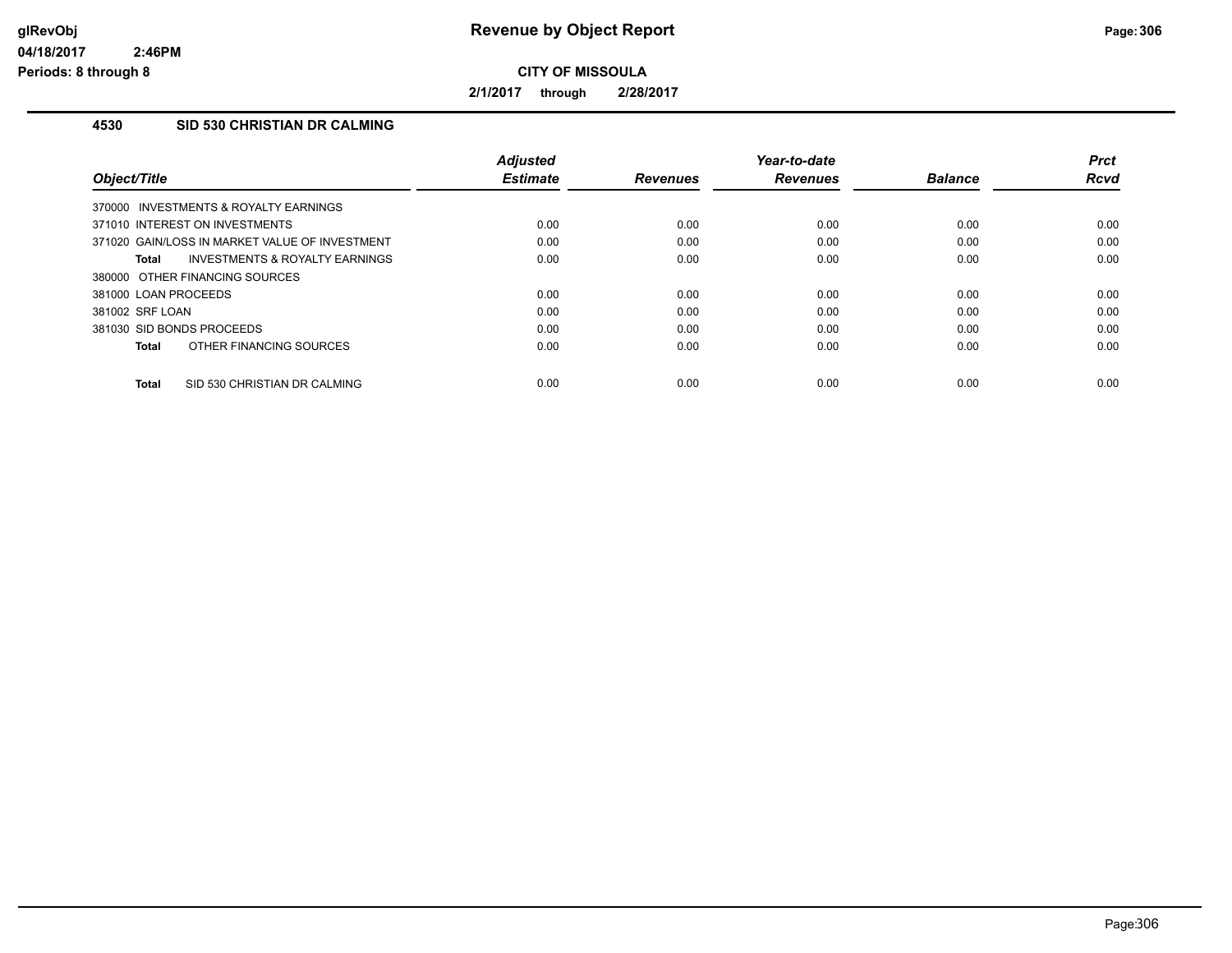**2/1/2017 through 2/28/2017**

**4531 SID 531 TRAFFIC CALMING**

**4531 SID 531 TRAFFIC CALMING**

|                                                 | <b>Adjusted</b>         |                 | Year-to-date    |                | <b>Prct</b> |
|-------------------------------------------------|-------------------------|-----------------|-----------------|----------------|-------------|
|                                                 | <b>Estimate</b>         | <b>Revenues</b> | <b>Revenues</b> | <b>Balance</b> | <b>Rcvd</b> |
| 370000 INVESTMENTS & ROYALTY EARNINGS           |                         |                 |                 |                |             |
| 371010 INTEREST ON INVESTMENTS                  | 0.00                    | 0.00            | 0.00            | 0.00           | 0.00        |
| 371020 GAIN/LOSS IN MARKET VALUE OF INVESTMENTS | 0.00                    | 0.00            | 0.00            | 0.00           | 0.00        |
| INVESTMENTS & ROYALTY EARNINGS                  | 0.00                    | 0.00            | 0.00            | 0.00           | 0.00        |
| 380000 OTHER FINANCING SOURCES                  |                         |                 |                 |                |             |
| 383000 OPERATING TRANSFERS                      | 0.00                    | 0.00            | 0.00            | 0.00           | 0.00        |
| OTHER FINANCING SOURCES                         | 0.00                    | 0.00            | 0.00            | 0.00           | 0.00        |
|                                                 |                         |                 |                 |                | 0.00        |
|                                                 | SID 531 TRAFFIC CALMING | 0.00            | 0.00            | 0.00           | 0.00        |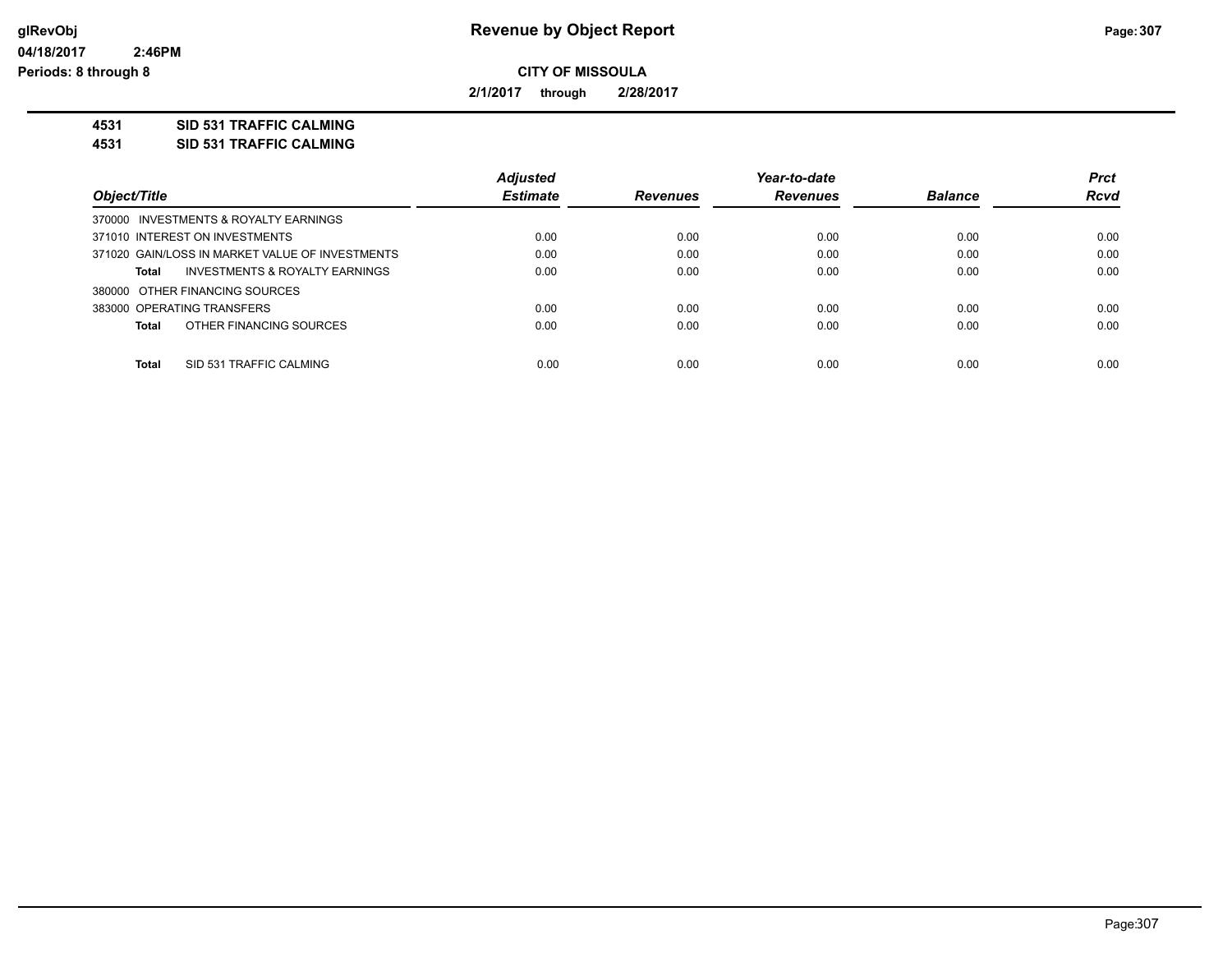**2/1/2017 through 2/28/2017**

#### **4531 SID 531 TRAFFIC CALMING**

|                                                    | <b>Adjusted</b> |                 | Year-to-date    |                | <b>Prct</b> |  |
|----------------------------------------------------|-----------------|-----------------|-----------------|----------------|-------------|--|
| Object/Title                                       | <b>Estimate</b> | <b>Revenues</b> | <b>Revenues</b> | <b>Balance</b> | <b>Rcvd</b> |  |
| 370000 INVESTMENTS & ROYALTY EARNINGS              |                 |                 |                 |                |             |  |
| 371010 INTEREST ON INVESTMENTS                     | 0.00            | 0.00            | 0.00            | 0.00           | 0.00        |  |
| 371020 GAIN/LOSS IN MARKET VALUE OF INVESTMENT     | 0.00            | 0.00            | 0.00            | 0.00           | 0.00        |  |
| <b>INVESTMENTS &amp; ROYALTY EARNINGS</b><br>Total | 0.00            | 0.00            | 0.00            | 0.00           | 0.00        |  |
| 380000 OTHER FINANCING SOURCES                     |                 |                 |                 |                |             |  |
| 383000 OPERATING TRANSFERS                         | 0.00            | 0.00            | 0.00            | 0.00           | 0.00        |  |
| OTHER FINANCING SOURCES<br>Total                   | 0.00            | 0.00            | 0.00            | 0.00           | 0.00        |  |
| SID 531 TRAFFIC CALMING<br><b>Total</b>            | 0.00            | 0.00            | 0.00            | 0.00           | 0.00        |  |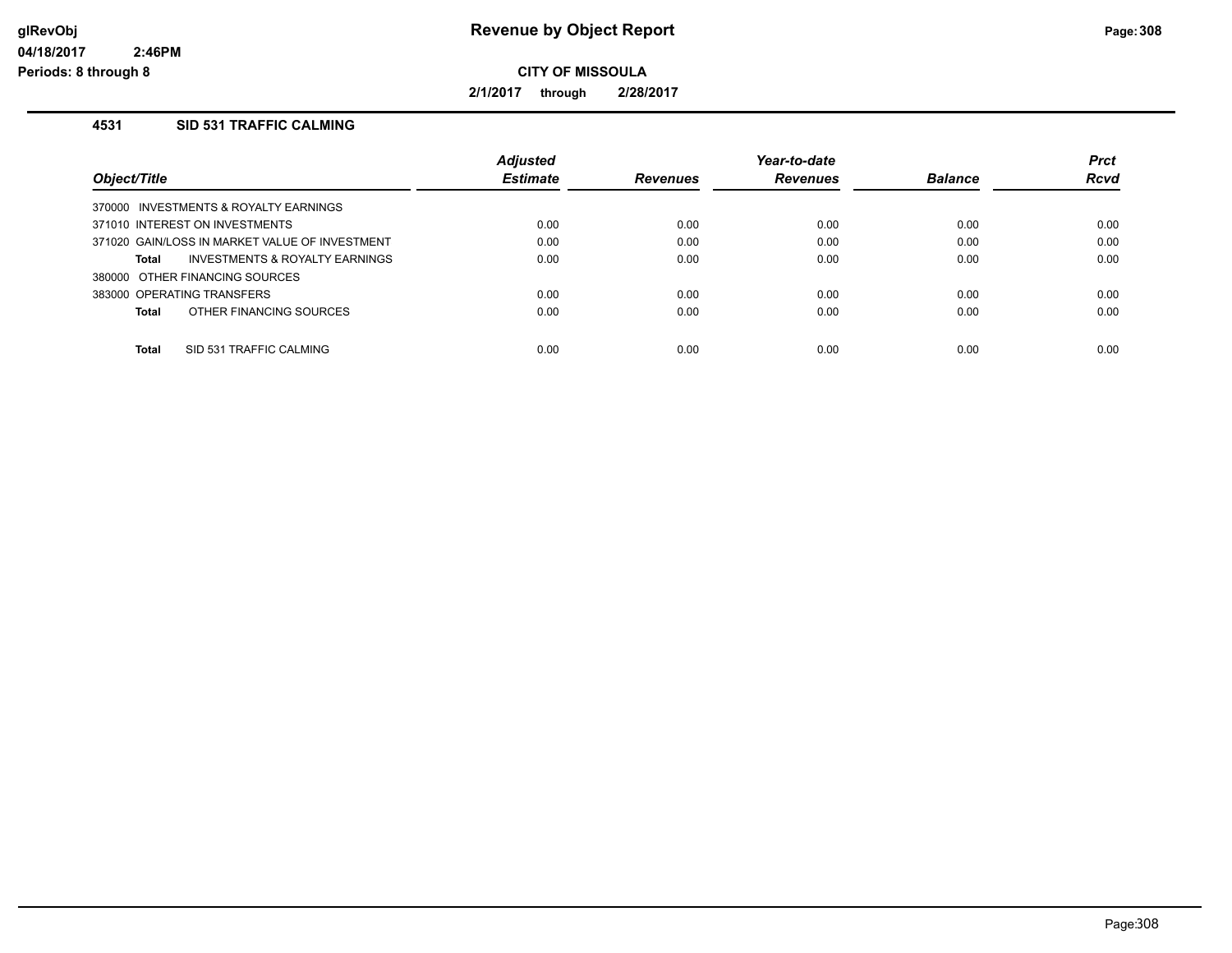**2/1/2017 through 2/28/2017**

**4532 MALONEY RANCH SID**

**4532 MALONEY RANCH SID**

|                                                 | <b>Adjusted</b> |                 | Year-to-date    |                | <b>Prct</b> |
|-------------------------------------------------|-----------------|-----------------|-----------------|----------------|-------------|
| Object/Title                                    | <b>Estimate</b> | <b>Revenues</b> | <b>Revenues</b> | <b>Balance</b> | Rcvd        |
| 370000 INVESTMENTS & ROYALTY EARNINGS           |                 |                 |                 |                |             |
| 371010 INTEREST ON INVESTMENTS                  | 0.00            | 0.00            | 0.00            | 0.00           | 0.00        |
| 371020 GAIN/LOSS IN MARKET VALUE OF INVESTMENTS | 0.00            | 0.00            | 0.00            | 0.00           | 0.00        |
| INVESTMENTS & ROYALTY EARNINGS<br>Total         | 0.00            | 0.00            | 0.00            | 0.00           | 0.00        |
| 380000 OTHER FINANCING SOURCES                  |                 |                 |                 |                |             |
| 381030 SID BONDS PROCEEDS                       | 0.00            | 0.00            | 0.00            | 0.00           | 0.00        |
| OTHER FINANCING SOURCES<br><b>Total</b>         | 0.00            | 0.00            | 0.00            | 0.00           | 0.00        |
|                                                 |                 |                 |                 |                |             |
| <b>Total</b><br><b>MALONEY RANCH SID</b>        | 0.00            | 0.00            | 0.00            | 0.00           | 0.00        |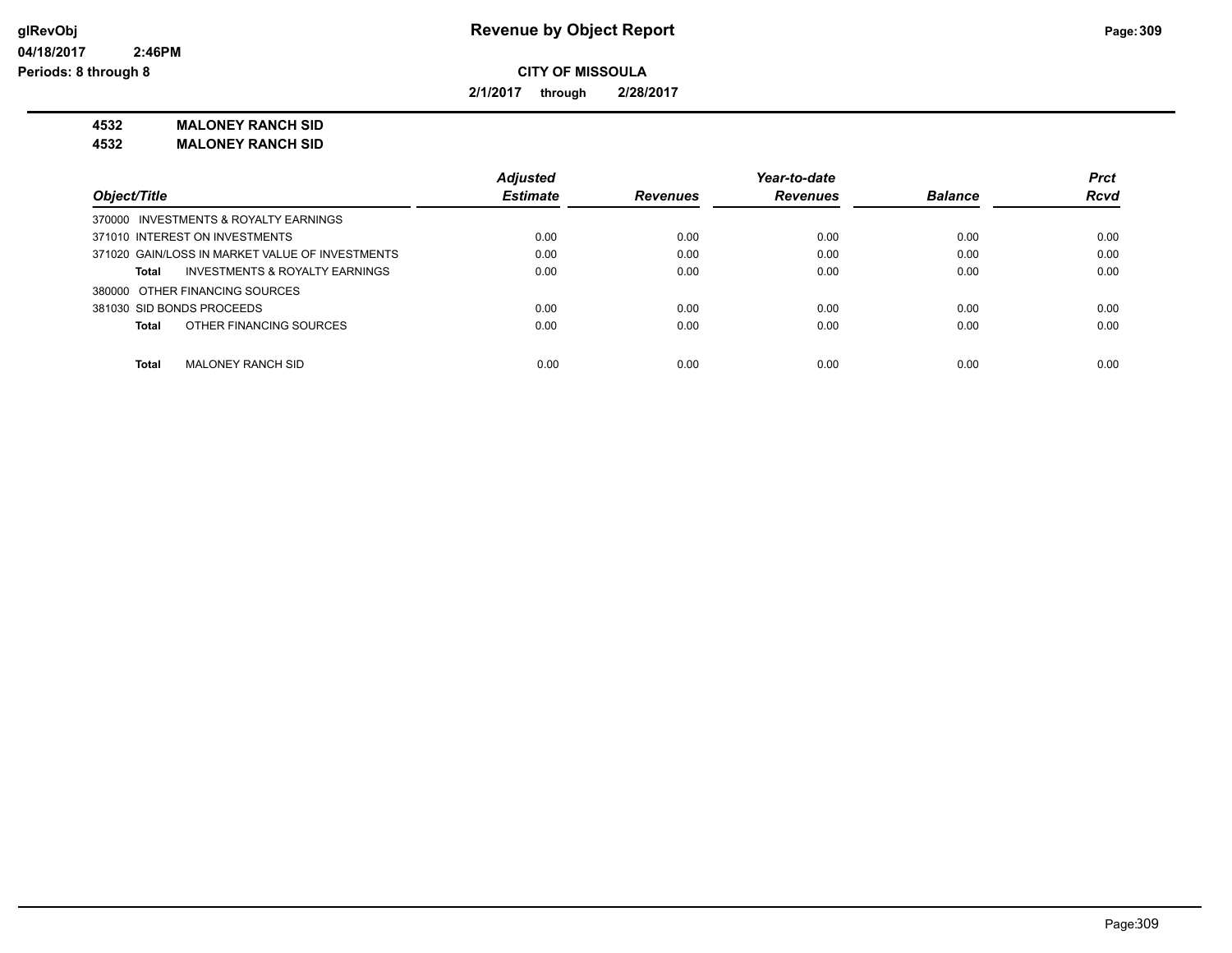**2/1/2017 through 2/28/2017**

#### **4532 MALONEY RANCH SID**

| Object/Title                                   | <b>Adjusted</b><br><b>Estimate</b> | <b>Revenues</b> | Year-to-date<br><b>Revenues</b> | <b>Balance</b> | <b>Prct</b><br><b>Rcvd</b> |
|------------------------------------------------|------------------------------------|-----------------|---------------------------------|----------------|----------------------------|
|                                                |                                    |                 |                                 |                |                            |
| 370000 INVESTMENTS & ROYALTY EARNINGS          |                                    |                 |                                 |                |                            |
| 371010 INTEREST ON INVESTMENTS                 | 0.00                               | 0.00            | 0.00                            | 0.00           | 0.00                       |
| 371020 GAIN/LOSS IN MARKET VALUE OF INVESTMENT | 0.00                               | 0.00            | 0.00                            | 0.00           | 0.00                       |
| INVESTMENTS & ROYALTY EARNINGS<br>Total        | 0.00                               | 0.00            | 0.00                            | 0.00           | 0.00                       |
| 380000 OTHER FINANCING SOURCES                 |                                    |                 |                                 |                |                            |
| 381030 SID BONDS PROCEEDS                      | 0.00                               | 0.00            | 0.00                            | 0.00           | 0.00                       |
| OTHER FINANCING SOURCES<br>Total               | 0.00                               | 0.00            | 0.00                            | 0.00           | 0.00                       |
|                                                |                                    |                 |                                 |                |                            |
| Total<br>MALONEY RANCH SID                     | 0.00                               | 0.00            | 0.00                            | 0.00           | 0.00                       |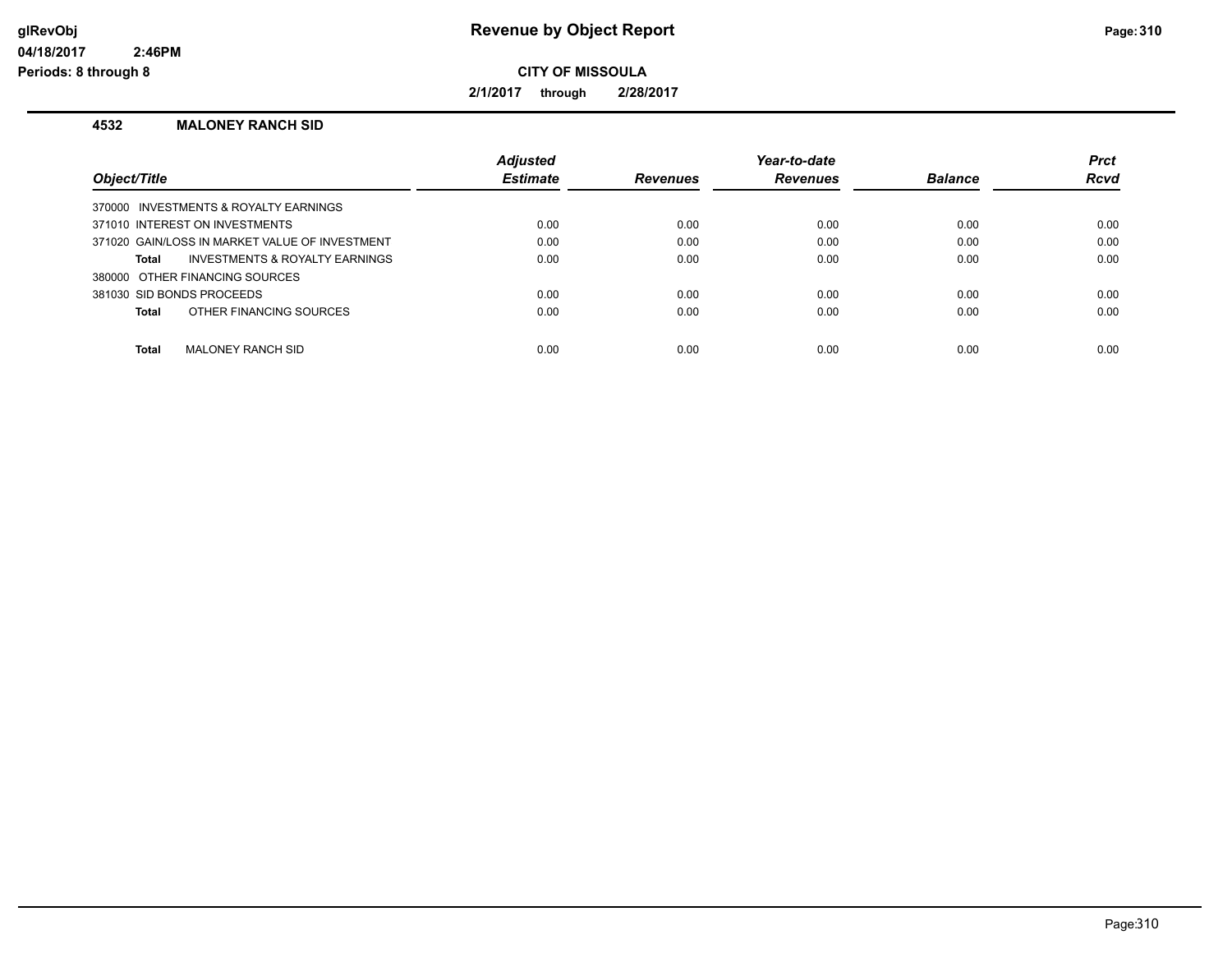**2/1/2017 through 2/28/2017**

**4533 RATTLESNAKE SEWER SID**

**4533 RATTLESNAKE SEWER SID**

|                                                    | <b>Adjusted</b> |                 | Year-to-date    |                | Prct |
|----------------------------------------------------|-----------------|-----------------|-----------------|----------------|------|
| Object/Title                                       | <b>Estimate</b> | <b>Revenues</b> | <b>Revenues</b> | <b>Balance</b> | Rcvd |
| 330000 INTERGOVERNMENTAL REVENUES                  |                 |                 |                 |                |      |
| 334121 DNRC GRANT                                  | 0.00            | 0.00            | 0.00            | 0.00           | 0.00 |
| INTERGOVERNMENTAL REVENUES<br>Total                | 0.00            | 0.00            | 0.00            | 0.00           | 0.00 |
| 370000 INVESTMENTS & ROYALTY EARNINGS              |                 |                 |                 |                |      |
| 371010 INTEREST ON INVESTMENTS                     | 0.00            | 0.00            | 0.00            | 0.00           | 0.00 |
| 371020 GAIN/LOSS IN MARKET VALUE OF INVESTMENTS    | 0.00            | 0.00            | 0.00            | 0.00           | 0.00 |
| <b>INVESTMENTS &amp; ROYALTY EARNINGS</b><br>Total | 0.00            | 0.00            | 0.00            | 0.00           | 0.00 |
| 380000 OTHER FINANCING SOURCES                     |                 |                 |                 |                |      |
| 381002 SRF LOAN                                    | 0.00            | 0.00            | 0.00            | 0.00           | 0.00 |
| OTHER FINANCING SOURCES<br>Total                   | 0.00            | 0.00            | 0.00            | 0.00           | 0.00 |
| RATTLESNAKE SEWER SID<br>Total                     | 0.00            | 0.00            | 0.00            | 0.00           | 0.00 |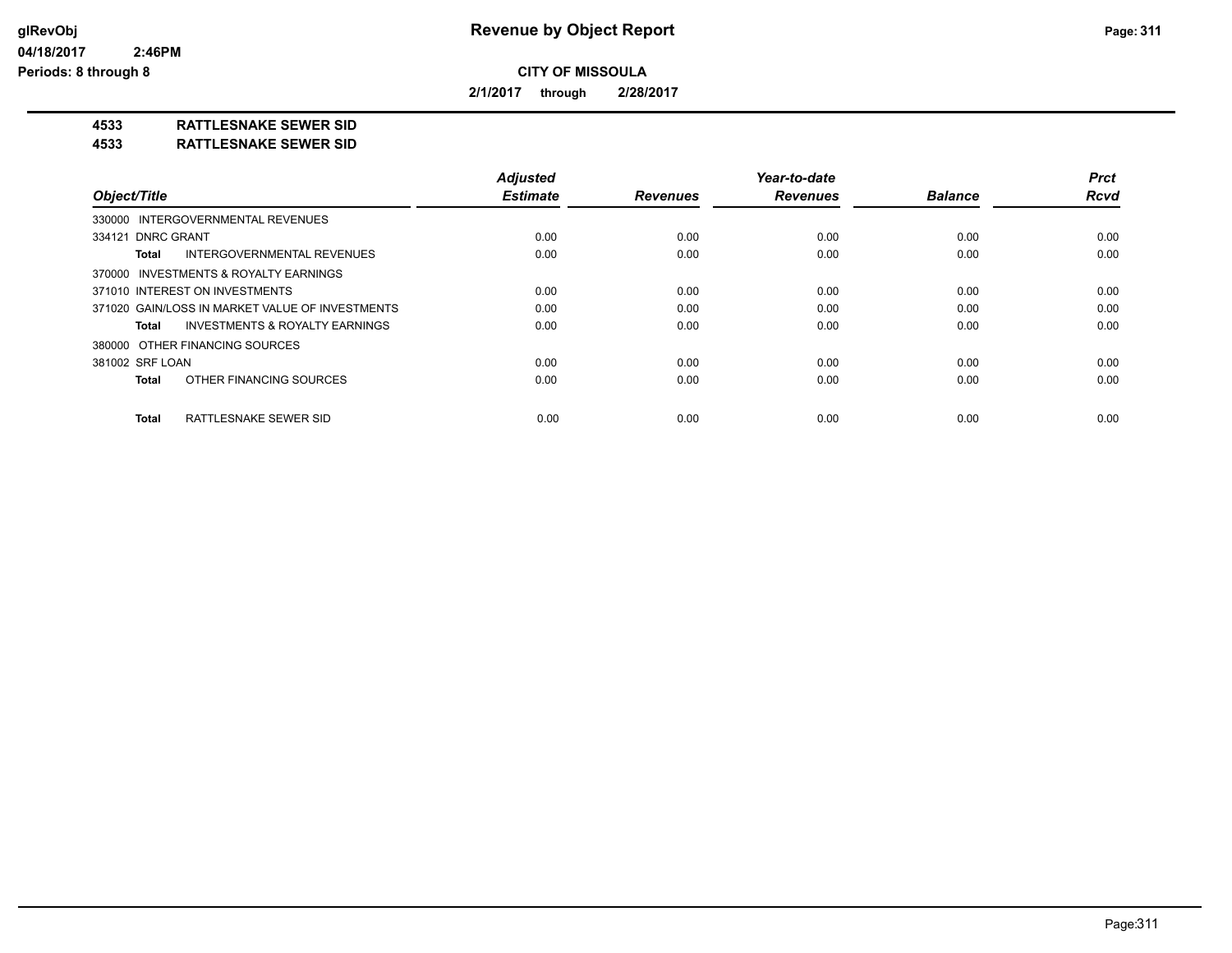**2/1/2017 through 2/28/2017**

#### **4533 RATTLESNAKE SEWER SID**

|                                                | <b>Adjusted</b> |                 | Year-to-date    |                | <b>Prct</b> |
|------------------------------------------------|-----------------|-----------------|-----------------|----------------|-------------|
| Object/Title                                   | <b>Estimate</b> | <b>Revenues</b> | <b>Revenues</b> | <b>Balance</b> | <b>Rcvd</b> |
| 330000 INTERGOVERNMENTAL REVENUES              |                 |                 |                 |                |             |
| 334121 DNRC GRANT                              | 0.00            | 0.00            | 0.00            | 0.00           | 0.00        |
| INTERGOVERNMENTAL REVENUES<br>Total            | 0.00            | 0.00            | 0.00            | 0.00           | 0.00        |
| 370000 INVESTMENTS & ROYALTY EARNINGS          |                 |                 |                 |                |             |
| 371010 INTEREST ON INVESTMENTS                 | 0.00            | 0.00            | 0.00            | 0.00           | 0.00        |
| 371020 GAIN/LOSS IN MARKET VALUE OF INVESTMENT | 0.00            | 0.00            | 0.00            | 0.00           | 0.00        |
| INVESTMENTS & ROYALTY EARNINGS<br>Total        | 0.00            | 0.00            | 0.00            | 0.00           | 0.00        |
| 380000 OTHER FINANCING SOURCES                 |                 |                 |                 |                |             |
| 381002 SRF LOAN                                | 0.00            | 0.00            | 0.00            | 0.00           | 0.00        |
| OTHER FINANCING SOURCES<br>Total               | 0.00            | 0.00            | 0.00            | 0.00           | 0.00        |
| RATTLESNAKE SEWER SID<br><b>Total</b>          | 0.00            | 0.00            | 0.00            | 0.00           | 0.00        |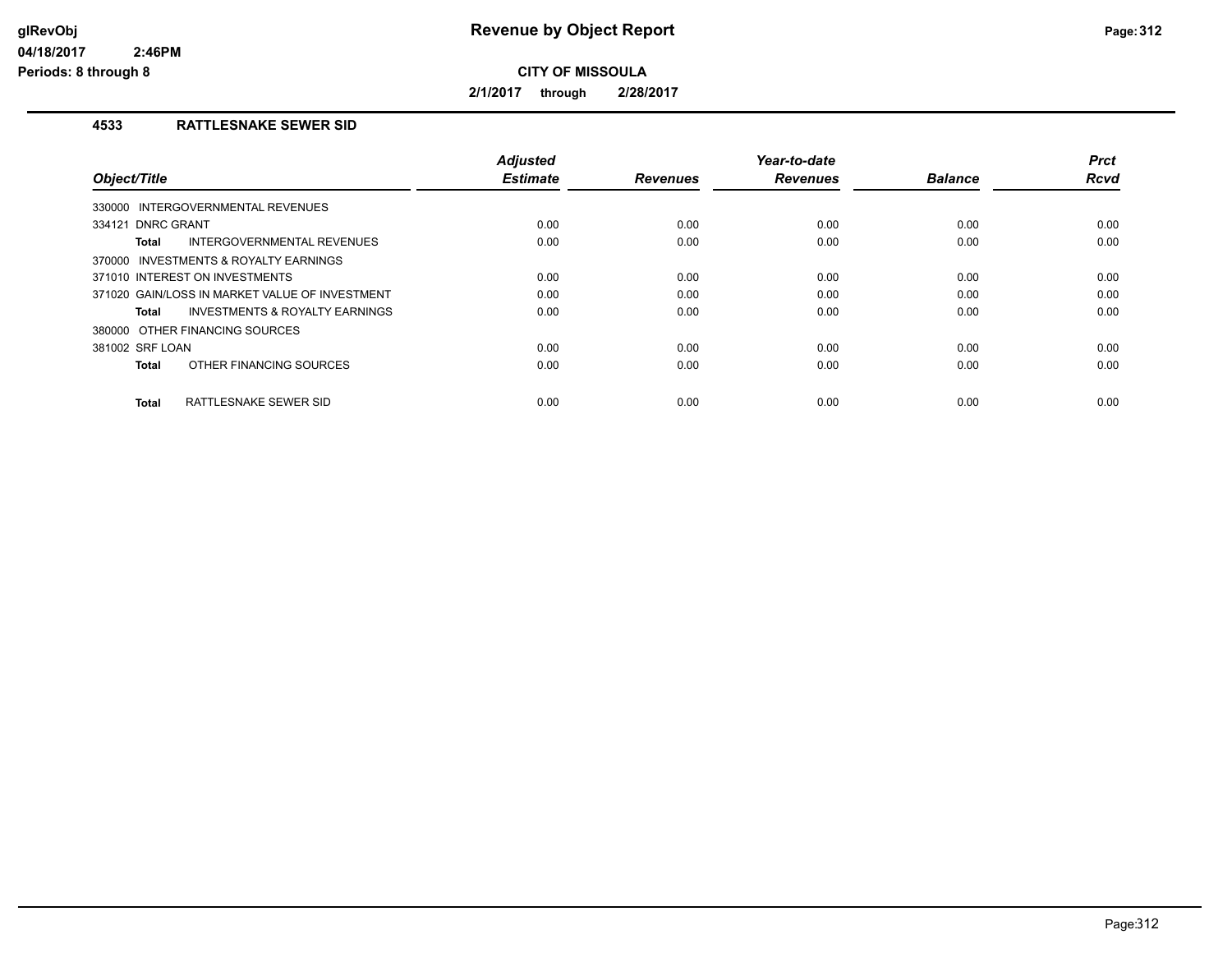**2/1/2017 through 2/28/2017**

**4534 SID 534 LINCOLNWOOD**

**4534 SID 534 LINCOLNWOOD**

|                                                    | <b>Adjusted</b> |                 | Year-to-date    |                | <b>Prct</b> |
|----------------------------------------------------|-----------------|-----------------|-----------------|----------------|-------------|
| Object/Title                                       | <b>Estimate</b> | <b>Revenues</b> | <b>Revenues</b> | <b>Balance</b> | Rcvd        |
| 330000 INTERGOVERNMENTAL REVENUES                  |                 |                 |                 |                |             |
| 334121 DNRC GRANT                                  | 0.00            | 0.00            | 0.00            | 0.00           | 0.00        |
| INTERGOVERNMENTAL REVENUES<br>Total                | 0.00            | 0.00            | 0.00            | 0.00           | 0.00        |
| 370000 INVESTMENTS & ROYALTY EARNINGS              |                 |                 |                 |                |             |
| 371010 INTEREST ON INVESTMENTS                     | 0.00            | 0.00            | 0.00            | 0.00           | 0.00        |
| 371020 GAIN/LOSS IN MARKET VALUE OF INVESTMENTS    | 0.00            | 0.00            | 0.00            | 0.00           | 0.00        |
| <b>INVESTMENTS &amp; ROYALTY EARNINGS</b><br>Total | 0.00            | 0.00            | 0.00            | 0.00           | 0.00        |
| 380000 OTHER FINANCING SOURCES                     |                 |                 |                 |                |             |
| 381002 SRF LOAN                                    | 0.00            | 0.00            | 0.00            | 0.00           | 0.00        |
| OTHER FINANCING SOURCES<br>Total                   | 0.00            | 0.00            | 0.00            | 0.00           | 0.00        |
| SID 534 LINCOLNWOOD<br>Total                       | 0.00            | 0.00            | 0.00            | 0.00           | 0.00        |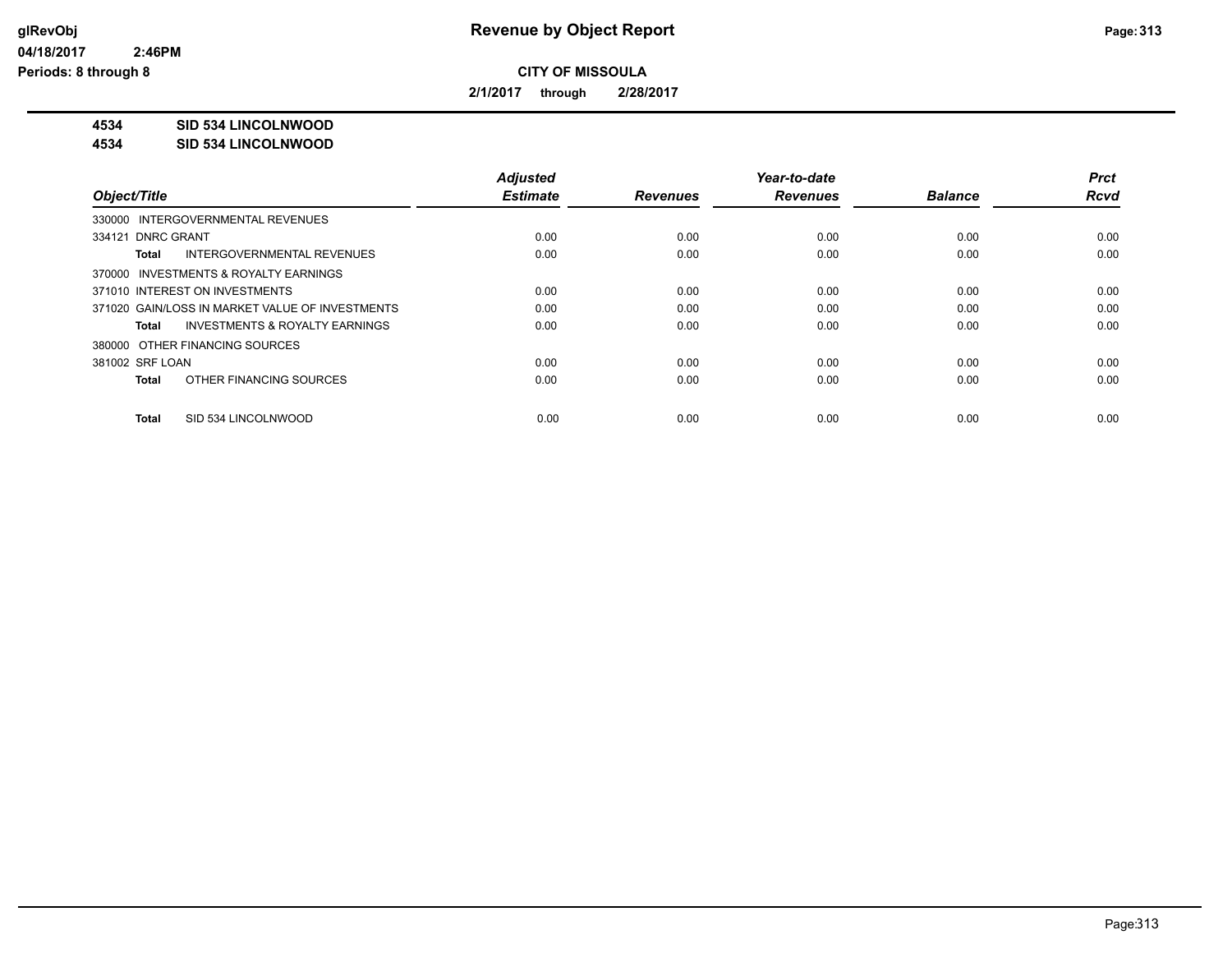**2/1/2017 through 2/28/2017**

#### **4534 SID 534 LINCOLNWOOD**

|                                                | <b>Adjusted</b> |                 | Year-to-date    |                | <b>Prct</b> |
|------------------------------------------------|-----------------|-----------------|-----------------|----------------|-------------|
| Object/Title                                   | <b>Estimate</b> | <b>Revenues</b> | <b>Revenues</b> | <b>Balance</b> | <b>Rcvd</b> |
| INTERGOVERNMENTAL REVENUES<br>330000           |                 |                 |                 |                |             |
| 334121 DNRC GRANT                              | 0.00            | 0.00            | 0.00            | 0.00           | 0.00        |
| INTERGOVERNMENTAL REVENUES<br><b>Total</b>     | 0.00            | 0.00            | 0.00            | 0.00           | 0.00        |
| 370000 INVESTMENTS & ROYALTY EARNINGS          |                 |                 |                 |                |             |
| 371010 INTEREST ON INVESTMENTS                 | 0.00            | 0.00            | 0.00            | 0.00           | 0.00        |
| 371020 GAIN/LOSS IN MARKET VALUE OF INVESTMENT | 0.00            | 0.00            | 0.00            | 0.00           | 0.00        |
| INVESTMENTS & ROYALTY EARNINGS<br>Total        | 0.00            | 0.00            | 0.00            | 0.00           | 0.00        |
| 380000 OTHER FINANCING SOURCES                 |                 |                 |                 |                |             |
| 381002 SRF LOAN                                | 0.00            | 0.00            | 0.00            | 0.00           | 0.00        |
| OTHER FINANCING SOURCES<br><b>Total</b>        | 0.00            | 0.00            | 0.00            | 0.00           | 0.00        |
| SID 534 LINCOLNWOOD<br><b>Total</b>            | 0.00            | 0.00            | 0.00            | 0.00           | 0.00        |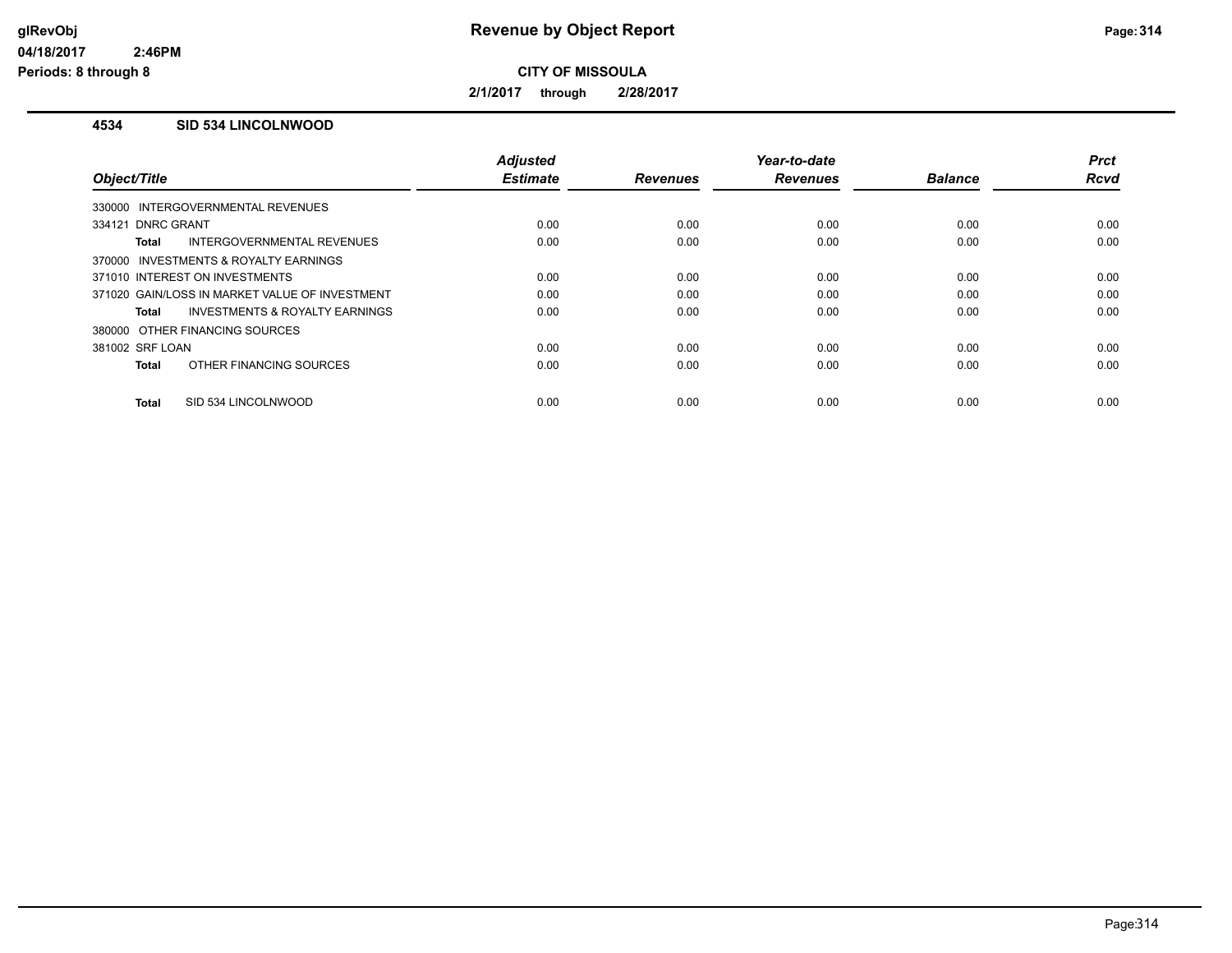**2/1/2017 through 2/28/2017**

#### **4535 SLANT STREET TRAFFIC CALMING 4535 SLANT STREET TRAFFIC CALMING**

|                                                 | <b>Adjusted</b> |                 | Year-to-date    |                | <b>Prct</b> |
|-------------------------------------------------|-----------------|-----------------|-----------------|----------------|-------------|
| Object/Title                                    | <b>Estimate</b> | <b>Revenues</b> | <b>Revenues</b> | <b>Balance</b> | <b>Rcvd</b> |
| 370000 INVESTMENTS & ROYALTY EARNINGS           |                 |                 |                 |                |             |
| 371010 INTEREST ON INVESTMENTS                  | 0.00            | 0.00            | 0.00            | 0.00           | 0.00        |
| 371020 GAIN/LOSS IN MARKET VALUE OF INVESTMENTS | 0.00            | 0.00            | 0.00            | 0.00           | 0.00        |
| INVESTMENTS & ROYALTY EARNINGS<br>Total         | 0.00            | 0.00            | 0.00            | 0.00           | 0.00        |
| 380000 OTHER FINANCING SOURCES                  |                 |                 |                 |                |             |
| 383000 OPERATING TRANSFERS                      | 0.00            | 0.00            | 0.00            | 0.00           | 0.00        |
| OTHER FINANCING SOURCES<br>Total                | 0.00            | 0.00            | 0.00            | 0.00           | 0.00        |
|                                                 |                 |                 |                 |                |             |
| SLANT STREET TRAFFIC CALMING<br><b>Total</b>    | 0.00            | 0.00            | 0.00            | 0.00           | 0.00        |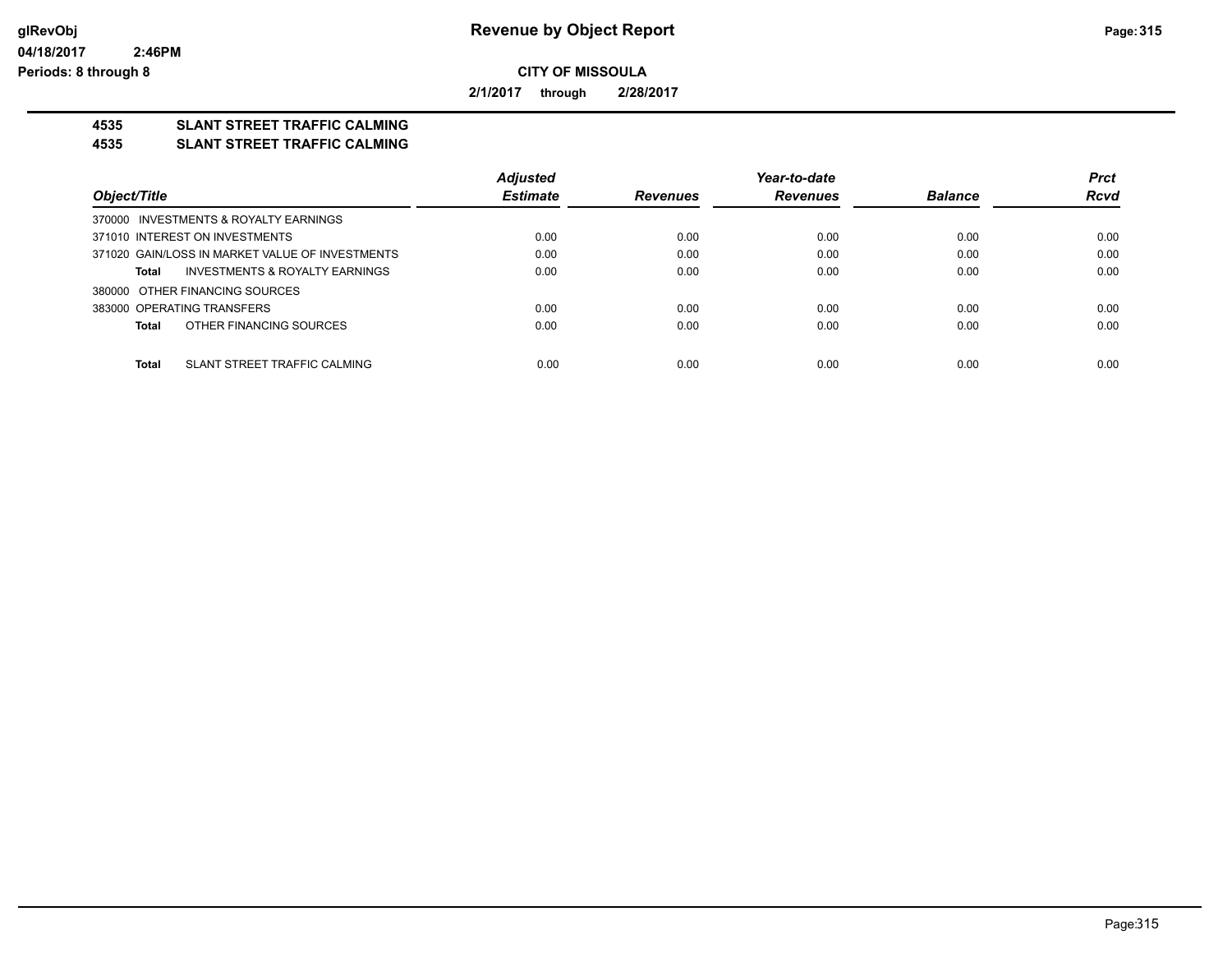**2/1/2017 through 2/28/2017**

#### **4535 SLANT STREET TRAFFIC CALMING**

|                                                | <b>Adjusted</b> |                 | Year-to-date    |                | <b>Prct</b> |
|------------------------------------------------|-----------------|-----------------|-----------------|----------------|-------------|
| Object/Title                                   | <b>Estimate</b> | <b>Revenues</b> | <b>Revenues</b> | <b>Balance</b> | <b>Rcvd</b> |
| 370000 INVESTMENTS & ROYALTY EARNINGS          |                 |                 |                 |                |             |
| 371010 INTEREST ON INVESTMENTS                 | 0.00            | 0.00            | 0.00            | 0.00           | 0.00        |
| 371020 GAIN/LOSS IN MARKET VALUE OF INVESTMENT | 0.00            | 0.00            | 0.00            | 0.00           | 0.00        |
| INVESTMENTS & ROYALTY EARNINGS<br>Total        | 0.00            | 0.00            | 0.00            | 0.00           | 0.00        |
| 380000 OTHER FINANCING SOURCES                 |                 |                 |                 |                |             |
| 383000 OPERATING TRANSFERS                     | 0.00            | 0.00            | 0.00            | 0.00           | 0.00        |
| OTHER FINANCING SOURCES<br>Total               | 0.00            | 0.00            | 0.00            | 0.00           | 0.00        |
| Total<br>SLANT STREET TRAFFIC CALMING          | 0.00            | 0.00            | 0.00            | 0.00           | 0.00        |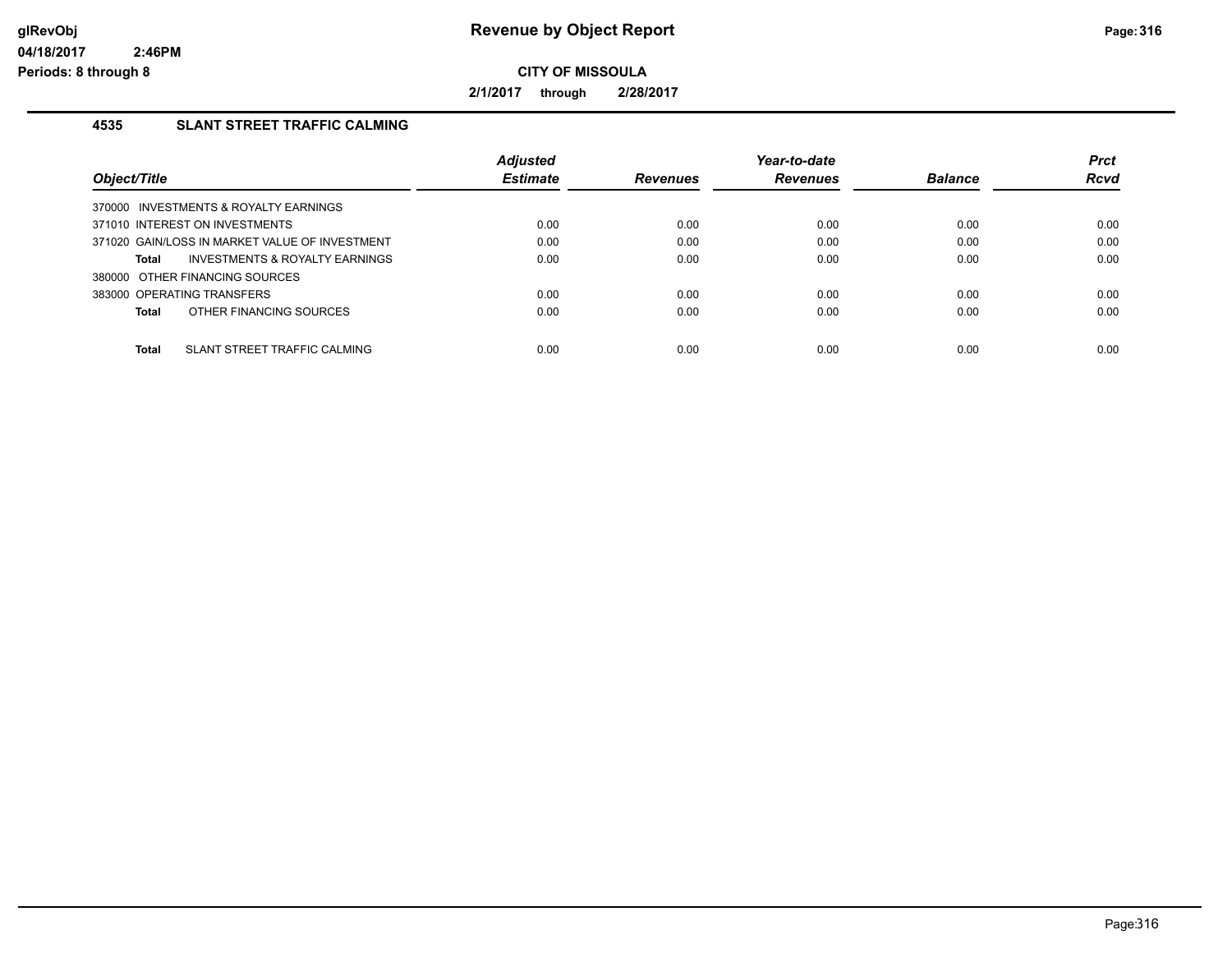**2/1/2017 through 2/28/2017**

## **4536 SID536 LINCOLNWOOD SWR PH2**

## **4536 SID536 LINCOLNWOOD SWR PH2**

|                                                    | <b>Adjusted</b> |                 | Year-to-date    |                | <b>Prct</b> |
|----------------------------------------------------|-----------------|-----------------|-----------------|----------------|-------------|
| Object/Title                                       | <b>Estimate</b> | <b>Revenues</b> | <b>Revenues</b> | <b>Balance</b> | Rcvd        |
| 330000 INTERGOVERNMENTAL REVENUES                  |                 |                 |                 |                |             |
| 334121 DNRC GRANT                                  | 0.00            | 0.00            | 0.00            | 0.00           | 0.00        |
| <b>INTERGOVERNMENTAL REVENUES</b><br>Total         | 0.00            | 0.00            | 0.00            | 0.00           | 0.00        |
| 360000 MISCELLANEOUS REVENUES                      |                 |                 |                 |                |             |
| 365001 *** Title Not Found ***                     | 0.00            | 0.00            | 0.00            | 0.00           | 0.00        |
| <b>MISCELLANEOUS REVENUES</b><br>Total             | 0.00            | 0.00            | 0.00            | 0.00           | 0.00        |
| 370000 INVESTMENTS & ROYALTY EARNINGS              |                 |                 |                 |                |             |
| 371010 INTEREST ON INVESTMENTS                     | 0.00            | 0.00            | 0.00            | 0.00           | 0.00        |
| 371020 GAIN/LOSS IN MARKET VALUE OF INVESTMENTS    | 0.00            | 0.00            | 0.00            | 0.00           | 0.00        |
| <b>INVESTMENTS &amp; ROYALTY EARNINGS</b><br>Total | 0.00            | 0.00            | 0.00            | 0.00           | 0.00        |
| 380000 OTHER FINANCING SOURCES                     |                 |                 |                 |                |             |
| 381030 SID BONDS PROCEEDS                          | 0.00            | 0.00            | 0.00            | 0.00           | 0.00        |
| OTHER FINANCING SOURCES<br>Total                   | 0.00            | 0.00            | 0.00            | 0.00           | 0.00        |
|                                                    |                 |                 |                 |                |             |
| SID536 LINCOLNWOOD SWR PH2<br><b>Total</b>         | 0.00            | 0.00            | 0.00            | 0.00           | 0.00        |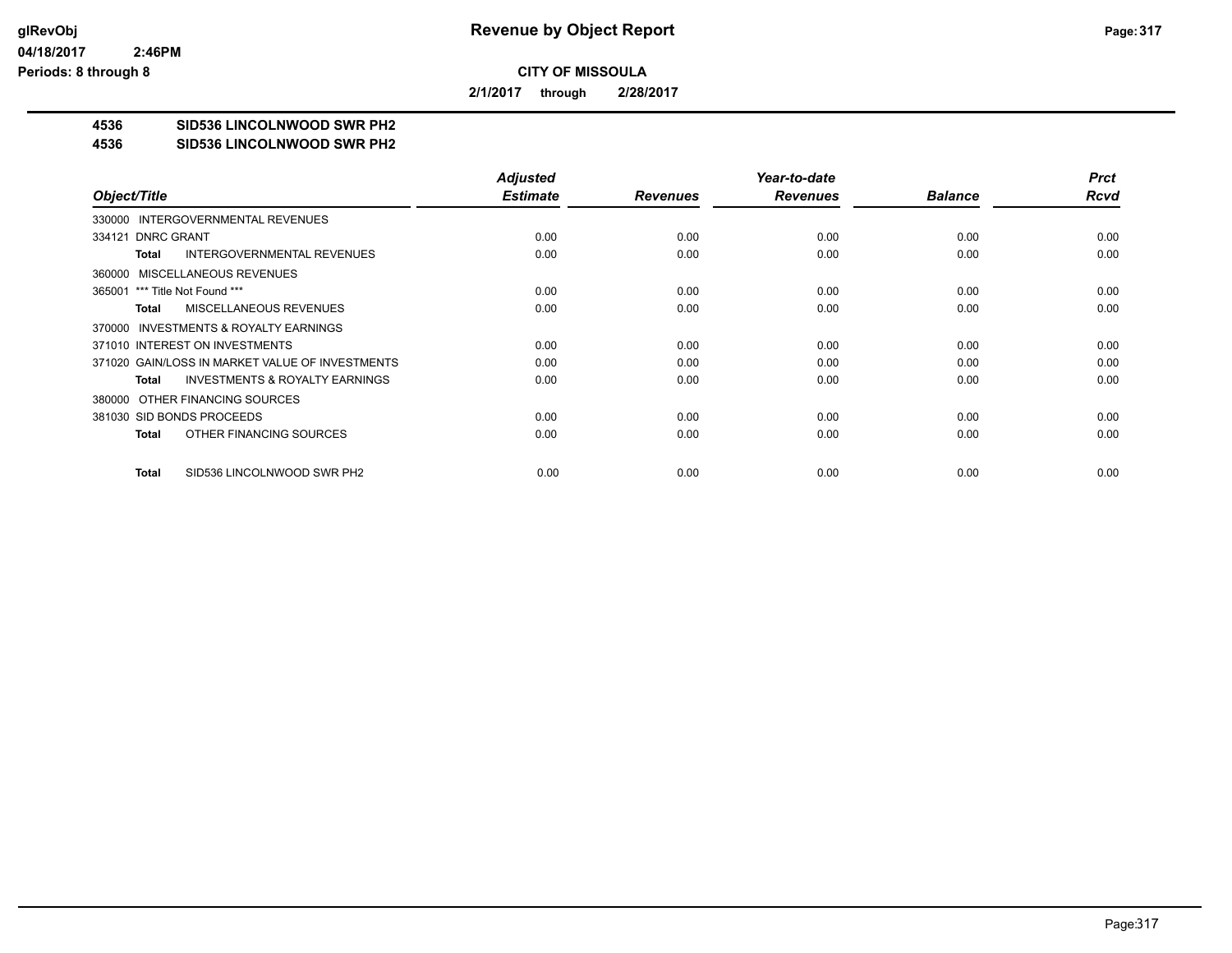**2/1/2017 through 2/28/2017**

#### **4536 SID536 LINCOLNWOOD SWR PH2**

| Object/Title                                              | <b>Adjusted</b><br><b>Estimate</b> | <b>Revenues</b> | Year-to-date<br><b>Revenues</b> | <b>Balance</b> | <b>Prct</b><br><b>Rcvd</b> |
|-----------------------------------------------------------|------------------------------------|-----------------|---------------------------------|----------------|----------------------------|
|                                                           |                                    |                 |                                 |                |                            |
| <b>INTERGOVERNMENTAL REVENUES</b><br>330000               |                                    |                 |                                 |                |                            |
| 334121 DNRC GRANT                                         | 0.00                               | 0.00            | 0.00                            | 0.00           | 0.00                       |
| INTERGOVERNMENTAL REVENUES<br>Total                       | 0.00                               | 0.00            | 0.00                            | 0.00           | 0.00                       |
| MISCELLANEOUS REVENUES<br>360000                          |                                    |                 |                                 |                |                            |
| 365001 *** Title Not Found ***                            | 0.00                               | 0.00            | 0.00                            | 0.00           | 0.00                       |
| <b>MISCELLANEOUS REVENUES</b><br>Total                    | 0.00                               | 0.00            | 0.00                            | 0.00           | 0.00                       |
| INVESTMENTS & ROYALTY EARNINGS<br>370000                  |                                    |                 |                                 |                |                            |
| 371010 INTEREST ON INVESTMENTS                            | 0.00                               | 0.00            | 0.00                            | 0.00           | 0.00                       |
| 371020 GAIN/LOSS IN MARKET VALUE OF INVESTMENT            | 0.00                               | 0.00            | 0.00                            | 0.00           | 0.00                       |
| <b>INVESTMENTS &amp; ROYALTY EARNINGS</b><br><b>Total</b> | 0.00                               | 0.00            | 0.00                            | 0.00           | 0.00                       |
| 380000 OTHER FINANCING SOURCES                            |                                    |                 |                                 |                |                            |
| 381030 SID BONDS PROCEEDS                                 | 0.00                               | 0.00            | 0.00                            | 0.00           | 0.00                       |
| OTHER FINANCING SOURCES<br>Total                          | 0.00                               | 0.00            | 0.00                            | 0.00           | 0.00                       |
| SID536 LINCOLNWOOD SWR PH2<br><b>Total</b>                | 0.00                               | 0.00            | 0.00                            | 0.00           | 0.00                       |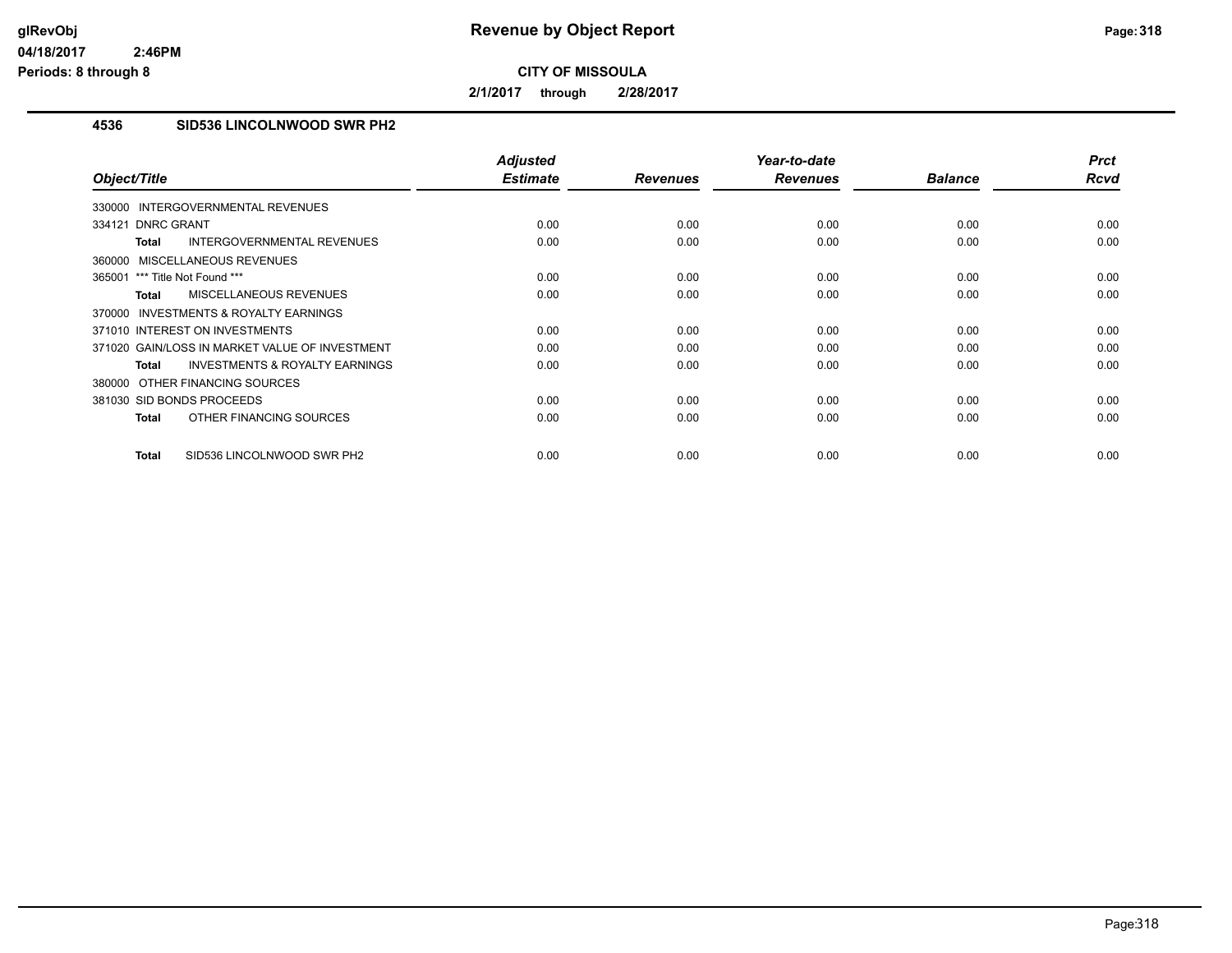**2/1/2017 through 2/28/2017**

**4538 SID 538 HILLVIEW WAY**

**4538 SID 538 HILLVIEW WAY**

|                                                 | <b>Adjusted</b> |                 | Year-to-date    |                | <b>Prct</b> |
|-------------------------------------------------|-----------------|-----------------|-----------------|----------------|-------------|
| Object/Title                                    | <b>Estimate</b> | <b>Revenues</b> | <b>Revenues</b> | <b>Balance</b> | Rcvd        |
| 370000 INVESTMENTS & ROYALTY EARNINGS           |                 |                 |                 |                |             |
| 371010 INTEREST ON INVESTMENTS                  | 0.00            | 0.00            | 0.00            | 0.00           | 0.00        |
| 371020 GAIN/LOSS IN MARKET VALUE OF INVESTMENTS | 0.00            | 0.00            | 0.00            | 0.00           | 0.00        |
| INVESTMENTS & ROYALTY EARNINGS<br>Total         | 0.00            | 0.00            | 0.00            | 0.00           | 0.00        |
| 380000 OTHER FINANCING SOURCES                  |                 |                 |                 |                |             |
| 383000 OPERATING TRANSFERS                      | 0.00            | 0.00            | 0.00            | 0.00           | 0.00        |
| OTHER FINANCING SOURCES<br>Total                | 0.00            | 0.00            | 0.00            | 0.00           | 0.00        |
| SID 538 HILLVIEW WAY<br><b>Total</b>            | 0.00            | 0.00            | 0.00            | 0.00           | 0.00        |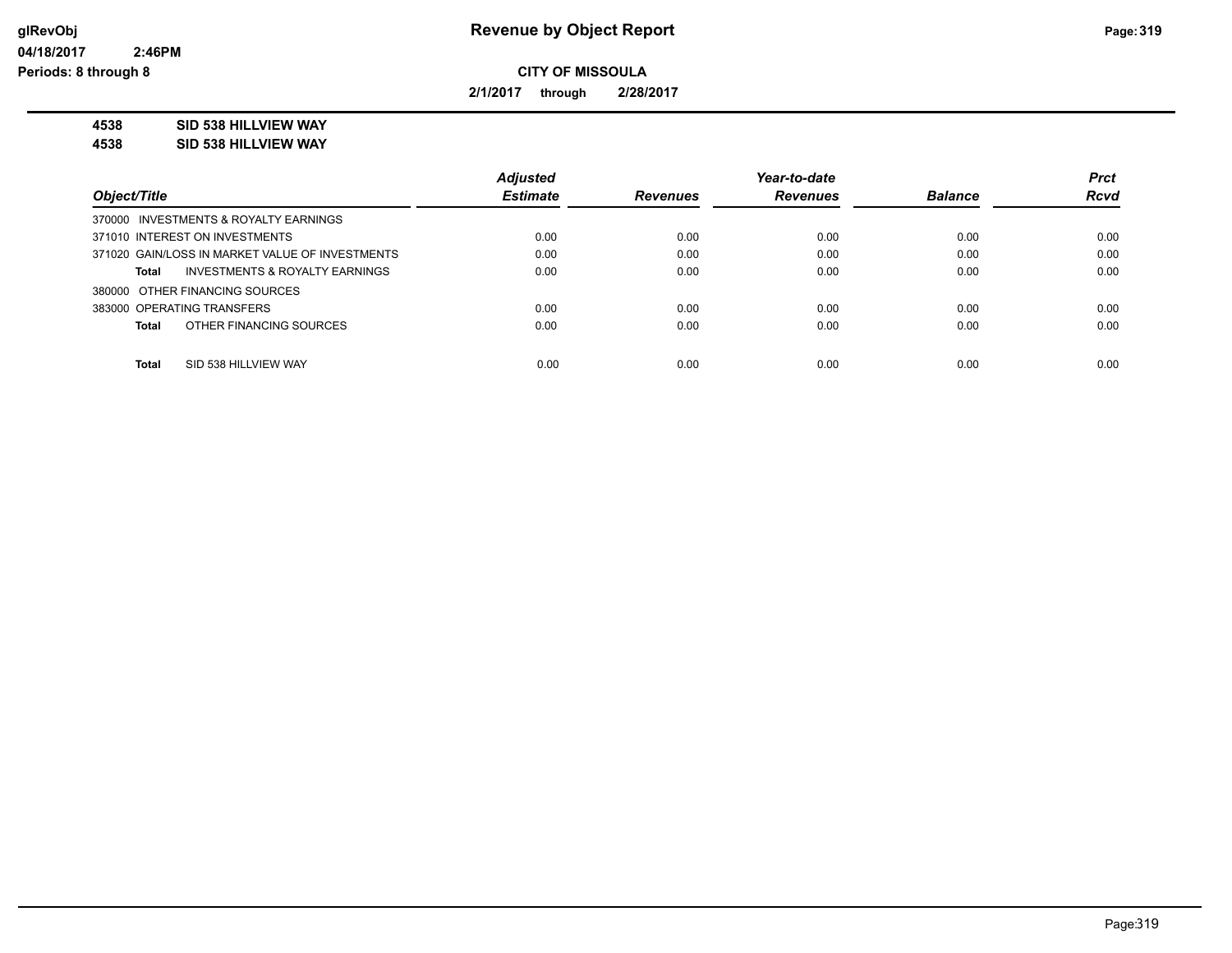**2/1/2017 through 2/28/2017**

#### **4538 SID 538 HILLVIEW WAY**

|                                                | <b>Adjusted</b> |                 | Year-to-date    |                | <b>Prct</b> |
|------------------------------------------------|-----------------|-----------------|-----------------|----------------|-------------|
| Object/Title                                   | <b>Estimate</b> | <b>Revenues</b> | <b>Revenues</b> | <b>Balance</b> | <b>Rcvd</b> |
| 370000 INVESTMENTS & ROYALTY EARNINGS          |                 |                 |                 |                |             |
| 371010 INTEREST ON INVESTMENTS                 | 0.00            | 0.00            | 0.00            | 0.00           | 0.00        |
| 371020 GAIN/LOSS IN MARKET VALUE OF INVESTMENT | 0.00            | 0.00            | 0.00            | 0.00           | 0.00        |
| Total<br>INVESTMENTS & ROYALTY EARNINGS        | 0.00            | 0.00            | 0.00            | 0.00           | 0.00        |
| 380000 OTHER FINANCING SOURCES                 |                 |                 |                 |                |             |
| 383000 OPERATING TRANSFERS                     | 0.00            | 0.00            | 0.00            | 0.00           | 0.00        |
| OTHER FINANCING SOURCES<br>Total               | 0.00            | 0.00            | 0.00            | 0.00           | 0.00        |
|                                                |                 |                 |                 |                |             |
| Total<br>SID 538 HILLVIEW WAY                  | 0.00            | 0.00            | 0.00            | 0.00           | 0.00        |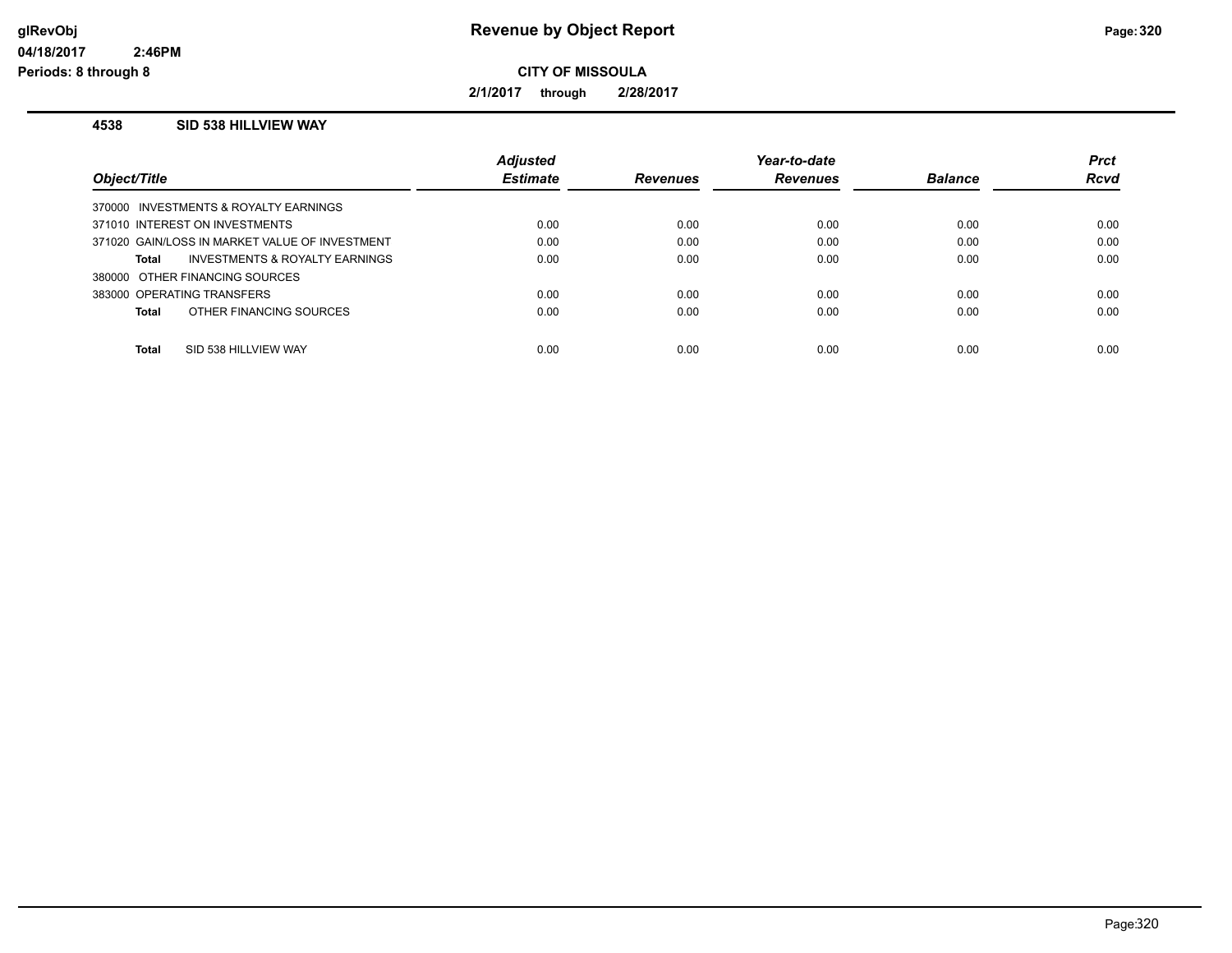**Periods: 8 through 8**

**CITY OF MISSOULA**

**2/1/2017 through 2/28/2017**

**4539 SID 539 4th STREET 4539 SID 539 4th STREET**

 **2:46PM**

| Object/Title                                   | <b>Adjusted</b><br><b>Estimate</b> | <b>Revenues</b> | Year-to-date<br><b>Revenues</b> | <b>Balance</b> | <b>Prct</b><br><b>Rcvd</b> |
|------------------------------------------------|------------------------------------|-----------------|---------------------------------|----------------|----------------------------|
| 370000 INVESTMENTS & ROYALTY EARNINGS          |                                    |                 |                                 |                |                            |
| 371010 INTEREST ON INVESTMENTS                 | 0.00                               | 0.00            | 0.00                            | 0.00           | 0.00                       |
| INVESTMENTS & ROYALTY EARNINGS<br><b>Total</b> | 0.00                               | 0.00            | 0.00                            | 0.00           | 0.00                       |
| 380000 OTHER FINANCING SOURCES                 |                                    |                 |                                 |                |                            |
| 383000 OPERATING TRANSFERS                     | 0.00                               | 0.00            | 0.00                            | 0.00           | 0.00                       |
| OTHER FINANCING SOURCES<br><b>Total</b>        | 0.00                               | 0.00            | 0.00                            | 0.00           | 0.00                       |
|                                                |                                    |                 |                                 |                |                            |
| <b>Total</b><br>SID 539 4th STREET             | 0.00                               | 0.00            | 0.00                            | 0.00           | 0.00                       |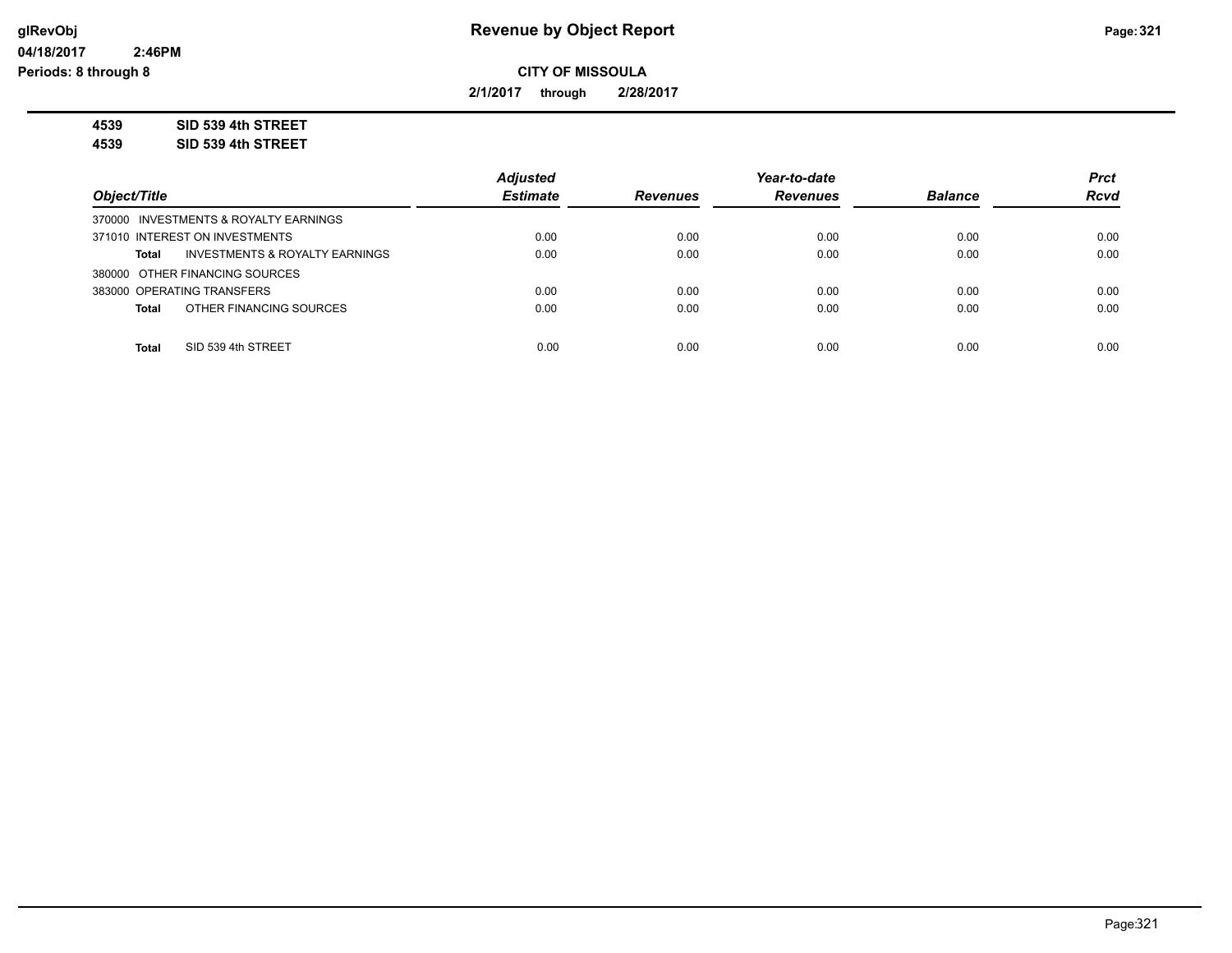**Periods: 8 through 8**

**CITY OF MISSOULA**

**2/1/2017 through 2/28/2017**

#### **4539 SID 539 4th STREET**

 **2:46PM**

|                                         | <b>Adjusted</b> |                 | Year-to-date    |                |             |
|-----------------------------------------|-----------------|-----------------|-----------------|----------------|-------------|
| Object/Title                            | <b>Estimate</b> | <b>Revenues</b> | <b>Revenues</b> | <b>Balance</b> | <b>Rcvd</b> |
| 370000 INVESTMENTS & ROYALTY EARNINGS   |                 |                 |                 |                |             |
| 371010 INTEREST ON INVESTMENTS          | 0.00            | 0.00            | 0.00            | 0.00           | 0.00        |
| INVESTMENTS & ROYALTY EARNINGS<br>Total | 0.00            | 0.00            | 0.00            | 0.00           | 0.00        |
| 380000 OTHER FINANCING SOURCES          |                 |                 |                 |                |             |
| 383000 OPERATING TRANSFERS              | 0.00            | 0.00            | 0.00            | 0.00           | 0.00        |
| OTHER FINANCING SOURCES<br>Total        | 0.00            | 0.00            | 0.00            | 0.00           | 0.00        |
| Total<br>SID 539 4th STREET             | 0.00            | 0.00            | 0.00            | 0.00           | 0.00        |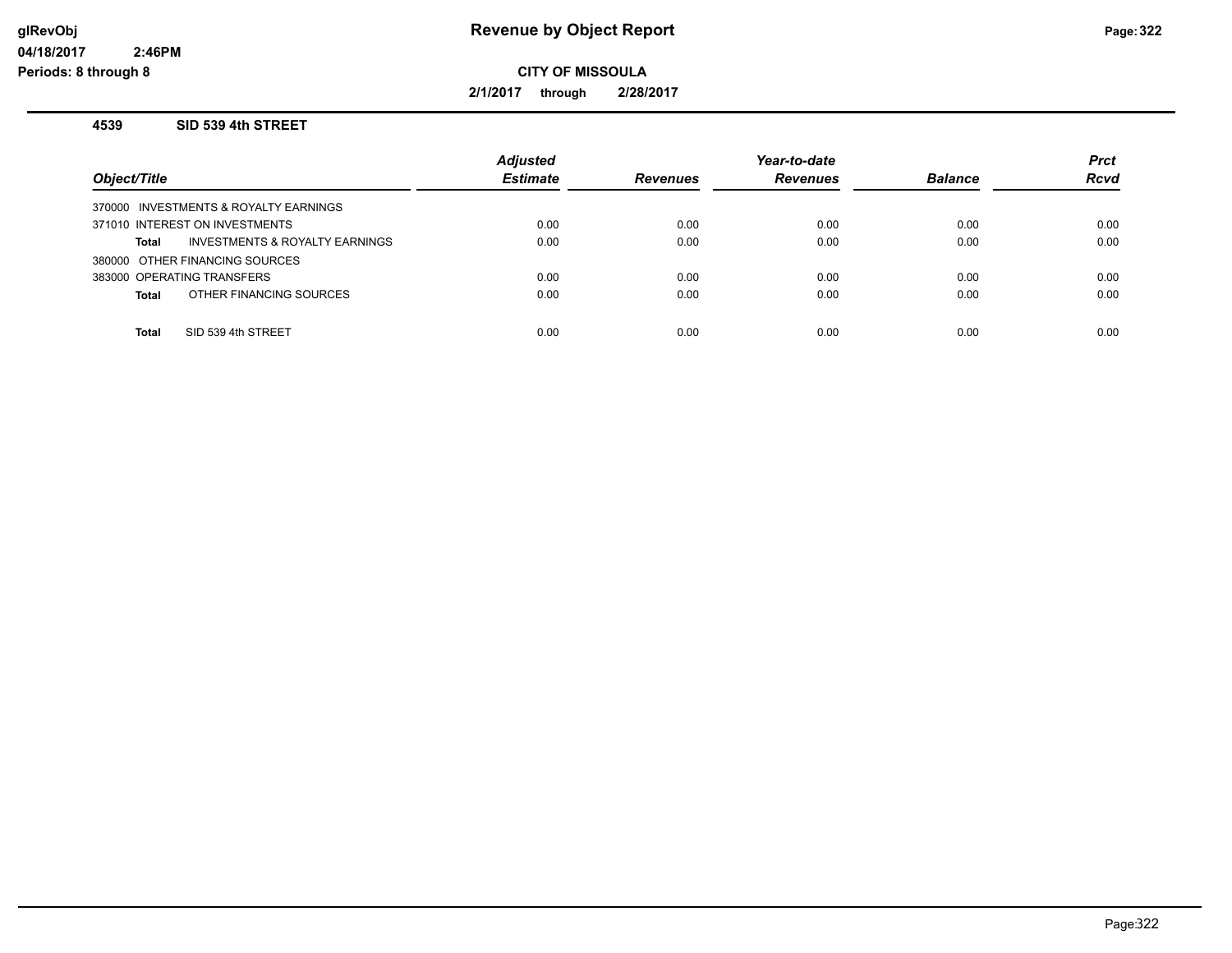**2/1/2017 through 2/28/2017**

**4540 SID 540 ENGLAND BLVD 4540 SID 540 ENGLAND BLVD**

|                                                     | <b>Adjusted</b> |                 | Year-to-date    |                | <b>Prct</b> |
|-----------------------------------------------------|-----------------|-----------------|-----------------|----------------|-------------|
| Object/Title                                        | <b>Estimate</b> | <b>Revenues</b> | <b>Revenues</b> | <b>Balance</b> | Rcvd        |
| TAXES/ASSESSMENTS<br>310000                         |                 |                 |                 |                |             |
| PENALTIES & INTEREST<br>312001                      | 0.00            | 0.00            | 0.00            | 0.00           | 0.00        |
| TAXES/ASSESSMENTS<br>Total                          | 0.00            | 0.00            | 0.00            | 0.00           | 0.00        |
| MISCELLANEOUS REVENUES<br>360000                    |                 |                 |                 |                |             |
| 363020 PROPERTY ASSESSMENTS                         | 0.00            | 0.00            | 0.00            | 0.00           | 0.00        |
| 363021 PAYOFF PRINCIPAL ASSESSMENTS                 | 0.00            | 0.00            | 0.00            | 0.00           | 0.00        |
| 363022 BOND INTEREST ASSESSMENTS                    | 0.00            | 0.00            | 0.00            | 0.00           | 0.00        |
| 363040 PENALTY AND INTEREST                         | 0.00            | 0.00            | 0.00            | 0.00           | 0.00        |
| <b>MISCELLANEOUS REVENUES</b><br>Total              | 0.00            | 0.00            | 0.00            | 0.00           | 0.00        |
| <b>INVESTMENTS &amp; ROYALTY EARNINGS</b><br>370000 |                 |                 |                 |                |             |
| 371010 INTEREST ON INVESTMENTS                      | 0.00            | 0.00            | 0.00            | 0.00           | 0.00        |
| 371020 GAIN/LOSS IN MARKET VALUE OF INVESTMENTS     | 0.00            | 0.00            | 0.00            | 0.00           | 0.00        |
| <b>INVESTMENTS &amp; ROYALTY EARNINGS</b><br>Total  | 0.00            | 0.00            | 0.00            | 0.00           | 0.00        |
| OTHER FINANCING SOURCES<br>380000                   |                 |                 |                 |                |             |
| 381030 SID BONDS PROCEEDS                           | 0.00            | 0.00            | 0.00            | 0.00           | 0.00        |
| OTHER FINANCING SOURCES<br>Total                    | 0.00            | 0.00            | 0.00            | 0.00           | 0.00        |
|                                                     |                 |                 |                 |                |             |
| SID 540 ENGLAND BLVD<br><b>Total</b>                | 0.00            | 0.00            | 0.00            | 0.00           | 0.00        |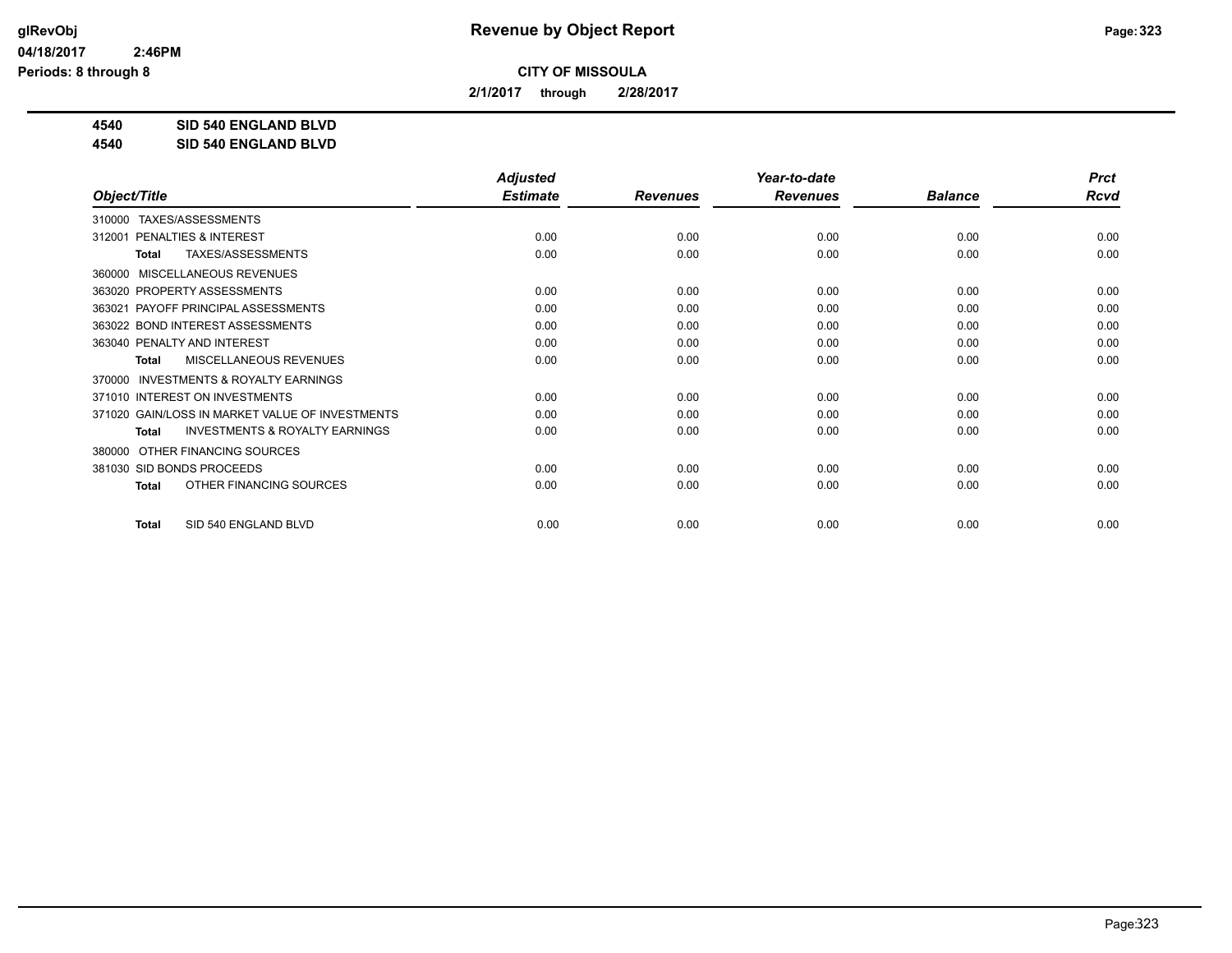**2/1/2017 through 2/28/2017**

#### **4540 SID 540 ENGLAND BLVD**

| Object/Title                                        | <b>Adjusted</b> |                 | Year-to-date    |                | <b>Prct</b> |
|-----------------------------------------------------|-----------------|-----------------|-----------------|----------------|-------------|
|                                                     | <b>Estimate</b> | <b>Revenues</b> | <b>Revenues</b> | <b>Balance</b> | <b>Rcvd</b> |
| TAXES/ASSESSMENTS<br>310000                         |                 |                 |                 |                |             |
| 312001 PENALTIES & INTEREST                         | 0.00            | 0.00            | 0.00            | 0.00           | 0.00        |
| TAXES/ASSESSMENTS<br><b>Total</b>                   | 0.00            | 0.00            | 0.00            | 0.00           | 0.00        |
| MISCELLANEOUS REVENUES<br>360000                    |                 |                 |                 |                |             |
| 363020 PROPERTY ASSESSMENTS                         | 0.00            | 0.00            | 0.00            | 0.00           | 0.00        |
| 363021 PAYOFF PRINCIPAL ASSESSMENTS                 | 0.00            | 0.00            | 0.00            | 0.00           | 0.00        |
| 363022 BOND INTEREST ASSESSMENTS                    | 0.00            | 0.00            | 0.00            | 0.00           | 0.00        |
| 363040 PENALTY AND INTEREST                         | 0.00            | 0.00            | 0.00            | 0.00           | 0.00        |
| <b>MISCELLANEOUS REVENUES</b><br>Total              | 0.00            | 0.00            | 0.00            | 0.00           | 0.00        |
| <b>INVESTMENTS &amp; ROYALTY EARNINGS</b><br>370000 |                 |                 |                 |                |             |
| 371010 INTEREST ON INVESTMENTS                      | 0.00            | 0.00            | 0.00            | 0.00           | 0.00        |
| 371020 GAIN/LOSS IN MARKET VALUE OF INVESTMENT      | 0.00            | 0.00            | 0.00            | 0.00           | 0.00        |
| <b>INVESTMENTS &amp; ROYALTY EARNINGS</b><br>Total  | 0.00            | 0.00            | 0.00            | 0.00           | 0.00        |
| 380000 OTHER FINANCING SOURCES                      |                 |                 |                 |                |             |
| 381030 SID BONDS PROCEEDS                           | 0.00            | 0.00            | 0.00            | 0.00           | 0.00        |
| OTHER FINANCING SOURCES<br>Total                    | 0.00            | 0.00            | 0.00            | 0.00           | 0.00        |
| SID 540 ENGLAND BLVD<br><b>Total</b>                | 0.00            | 0.00            | 0.00            | 0.00           | 0.00        |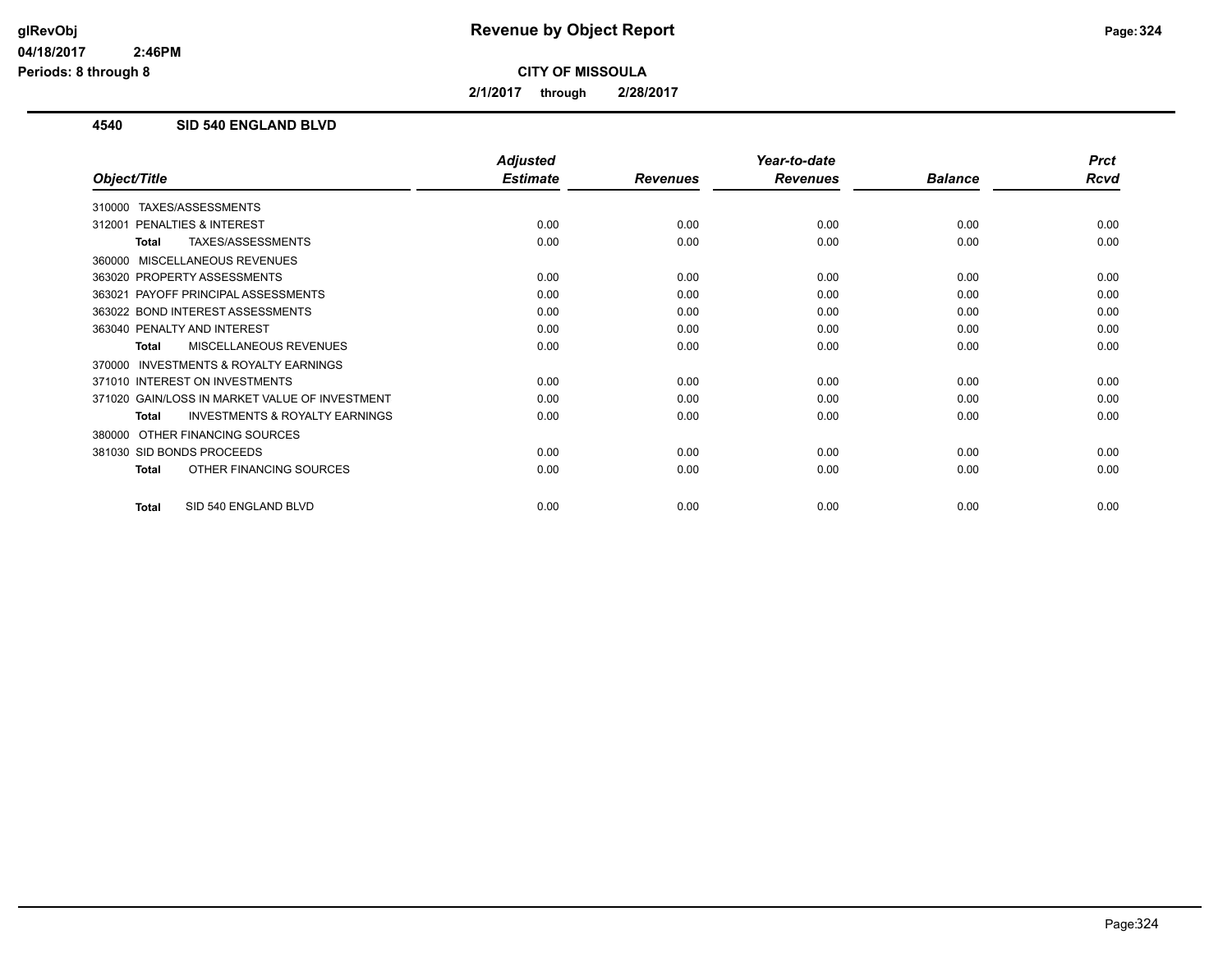**2/1/2017 through 2/28/2017**

**4541 SID 541 PINEVIEW PARK**

**4541 SID 541 PINEVIEW PARK**

|                                                    | <b>Adjusted</b> |                 | Year-to-date    |                | <b>Prct</b> |
|----------------------------------------------------|-----------------|-----------------|-----------------|----------------|-------------|
| Object/Title                                       | <b>Estimate</b> | <b>Revenues</b> | <b>Revenues</b> | <b>Balance</b> | Rcvd        |
| TAXES/ASSESSMENTS<br>310000                        |                 |                 |                 |                |             |
| PENALTIES & INTEREST<br>312001                     | 0.00            | 0.00            | 0.00            | 0.00           | 0.00        |
| TAXES/ASSESSMENTS<br><b>Total</b>                  | 0.00            | 0.00            | 0.00            | 0.00           | 0.00        |
| 360000 MISCELLANEOUS REVENUES                      |                 |                 |                 |                |             |
| 363020 PROPERTY ASSESSMENTS                        | 0.00            | 0.00            | 0.00            | 0.00           | 0.00        |
| PAYOFF PRINCIPAL ASSESSMENTS<br>363021             | 0.00            | 0.00            | 0.00            | 0.00           | 0.00        |
| 363022 BOND INTEREST ASSESSMENTS                   | 0.00            | 0.00            | 0.00            | 0.00           | 0.00        |
| 363040 PENALTY AND INTEREST                        | 0.00            | 0.00            | 0.00            | 0.00           | 0.00        |
| MISCELLANEOUS REVENUES<br><b>Total</b>             | 0.00            | 0.00            | 0.00            | 0.00           | 0.00        |
| 370000 INVESTMENTS & ROYALTY EARNINGS              |                 |                 |                 |                |             |
| 371010 INTEREST ON INVESTMENTS                     | 0.00            | 0.00            | 0.00            | 0.00           | 0.00        |
| 371020 GAIN/LOSS IN MARKET VALUE OF INVESTMENTS    | 0.00            | 0.00            | 0.00            | 0.00           | 0.00        |
| <b>INVESTMENTS &amp; ROYALTY EARNINGS</b><br>Total | 0.00            | 0.00            | 0.00            | 0.00           | 0.00        |
| 380000 OTHER FINANCING SOURCES                     |                 |                 |                 |                |             |
| 381030 SID BONDS PROCEEDS                          | 0.00            | 0.00            | 0.00            | 0.00           | 0.00        |
| OTHER FINANCING SOURCES<br><b>Total</b>            | 0.00            | 0.00            | 0.00            | 0.00           | 0.00        |
|                                                    |                 |                 |                 |                |             |
| SID 541 PINEVIEW PARK<br><b>Total</b>              | 0.00            | 0.00            | 0.00            | 0.00           | 0.00        |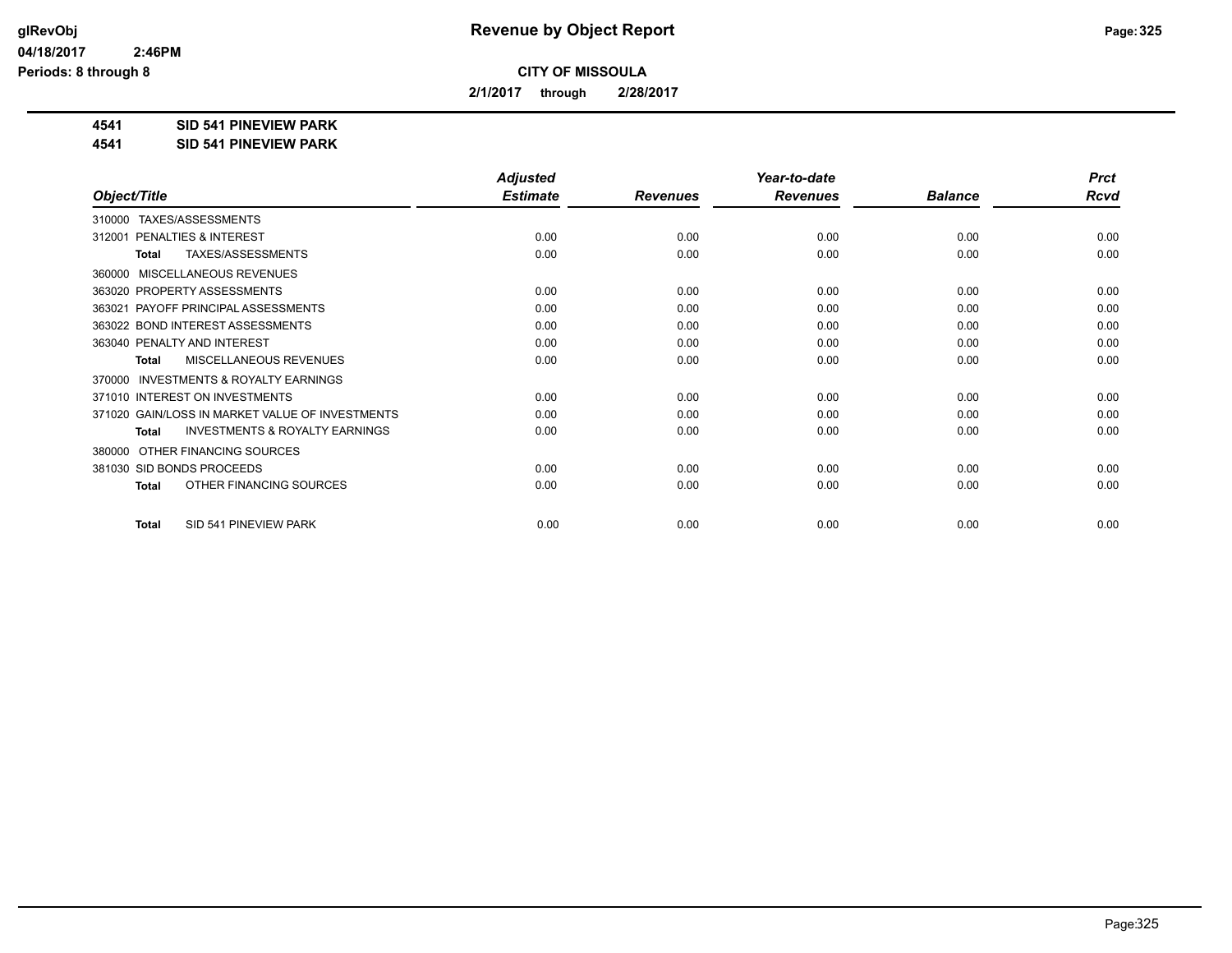**2/1/2017 through 2/28/2017**

#### **4541 SID 541 PINEVIEW PARK**

|                                                     | <b>Adjusted</b> |                 | Year-to-date    |                | <b>Prct</b> |
|-----------------------------------------------------|-----------------|-----------------|-----------------|----------------|-------------|
| Object/Title                                        | <b>Estimate</b> | <b>Revenues</b> | <b>Revenues</b> | <b>Balance</b> | <b>Rcvd</b> |
| TAXES/ASSESSMENTS<br>310000                         |                 |                 |                 |                |             |
| 312001 PENALTIES & INTEREST                         | 0.00            | 0.00            | 0.00            | 0.00           | 0.00        |
| TAXES/ASSESSMENTS<br><b>Total</b>                   | 0.00            | 0.00            | 0.00            | 0.00           | 0.00        |
| 360000 MISCELLANEOUS REVENUES                       |                 |                 |                 |                |             |
| 363020 PROPERTY ASSESSMENTS                         | 0.00            | 0.00            | 0.00            | 0.00           | 0.00        |
| PAYOFF PRINCIPAL ASSESSMENTS<br>363021              | 0.00            | 0.00            | 0.00            | 0.00           | 0.00        |
| 363022 BOND INTEREST ASSESSMENTS                    | 0.00            | 0.00            | 0.00            | 0.00           | 0.00        |
| 363040 PENALTY AND INTEREST                         | 0.00            | 0.00            | 0.00            | 0.00           | 0.00        |
| MISCELLANEOUS REVENUES<br>Total                     | 0.00            | 0.00            | 0.00            | 0.00           | 0.00        |
| <b>INVESTMENTS &amp; ROYALTY EARNINGS</b><br>370000 |                 |                 |                 |                |             |
| 371010 INTEREST ON INVESTMENTS                      | 0.00            | 0.00            | 0.00            | 0.00           | 0.00        |
| 371020 GAIN/LOSS IN MARKET VALUE OF INVESTMENT      | 0.00            | 0.00            | 0.00            | 0.00           | 0.00        |
| <b>INVESTMENTS &amp; ROYALTY EARNINGS</b><br>Total  | 0.00            | 0.00            | 0.00            | 0.00           | 0.00        |
| 380000 OTHER FINANCING SOURCES                      |                 |                 |                 |                |             |
| 381030 SID BONDS PROCEEDS                           | 0.00            | 0.00            | 0.00            | 0.00           | 0.00        |
| OTHER FINANCING SOURCES<br>Total                    | 0.00            | 0.00            | 0.00            | 0.00           | 0.00        |
| SID 541 PINEVIEW PARK<br>Total                      | 0.00            | 0.00            | 0.00            | 0.00           | 0.00        |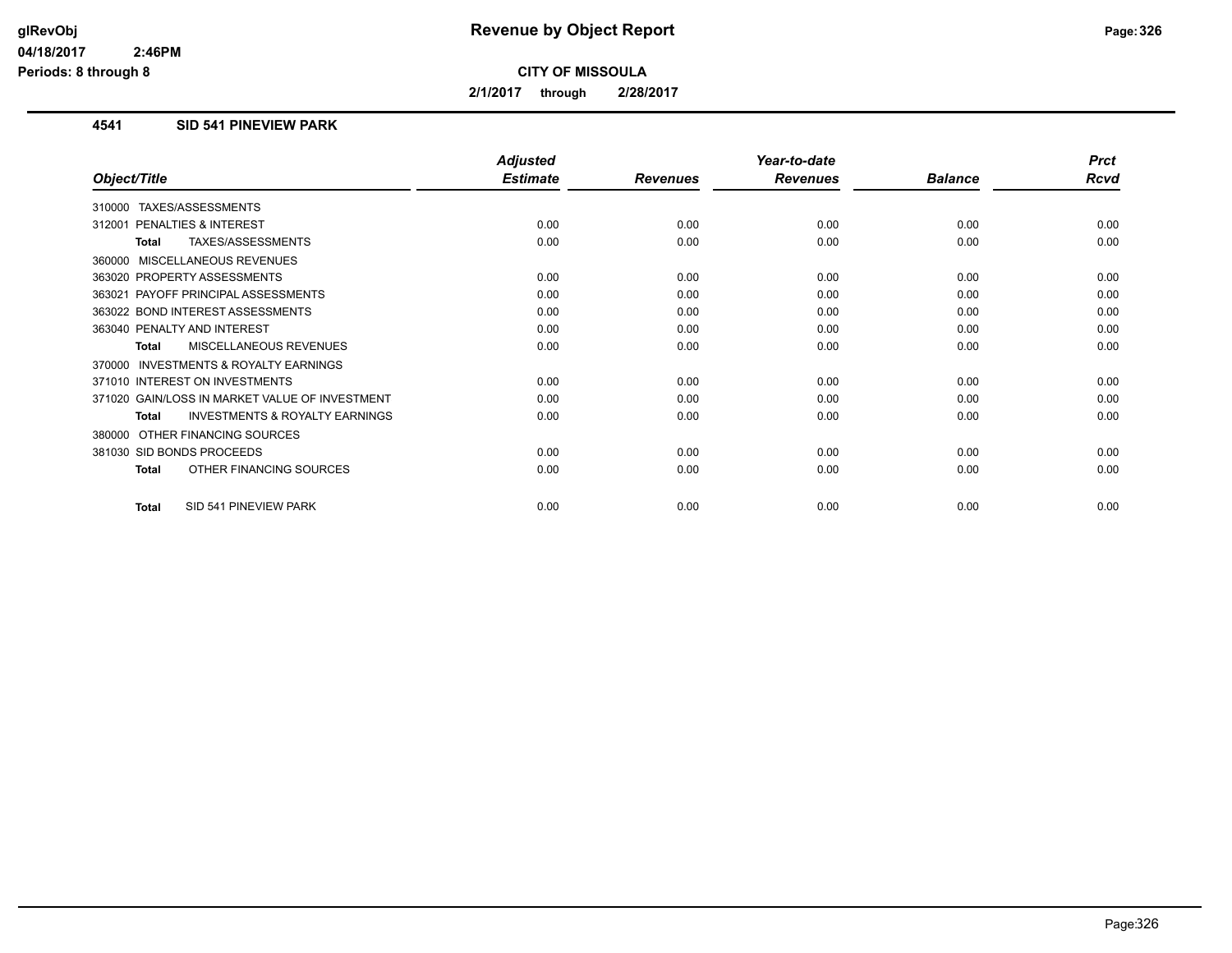**2/1/2017 through 2/28/2017**

**4542 SID 542 HILLVIEW WAY**

**4542 SID 542 HILLVIEW WAY**

|                                                 | <b>Adjusted</b> |                 | Year-to-date    |                | <b>Prct</b> |
|-------------------------------------------------|-----------------|-----------------|-----------------|----------------|-------------|
| Object/Title                                    | <b>Estimate</b> | <b>Revenues</b> | <b>Revenues</b> | <b>Balance</b> | <b>Rcvd</b> |
| 370000 INVESTMENTS & ROYALTY EARNINGS           |                 |                 |                 |                |             |
| 371010 INTEREST ON INVESTMENTS                  | 0.00            | 0.00            | 0.00            | 0.00           | 0.00        |
| 371020 GAIN/LOSS IN MARKET VALUE OF INVESTMENTS | 0.00            | 0.00            | 0.00            | 0.00           | 0.00        |
| INVESTMENTS & ROYALTY EARNINGS<br>Total         | 0.00            | 0.00            | 0.00            | 0.00           | 0.00        |
| 380000 OTHER FINANCING SOURCES                  |                 |                 |                 |                |             |
| 381030 SID BONDS PROCEEDS                       | 0.00            | 0.00            | 0.00            | 0.00           | 0.00        |
| 383000 OPERATING TRANSFERS                      | 0.00            | 0.00            | 0.00            | 0.00           | 0.00        |
| OTHER FINANCING SOURCES<br>Total                | 0.00            | 0.00            | 0.00            | 0.00           | 0.00        |
| SID 542 HILLVIEW WAY<br><b>Total</b>            | 0.00            | 0.00            | 0.00            | 0.00           | 0.00        |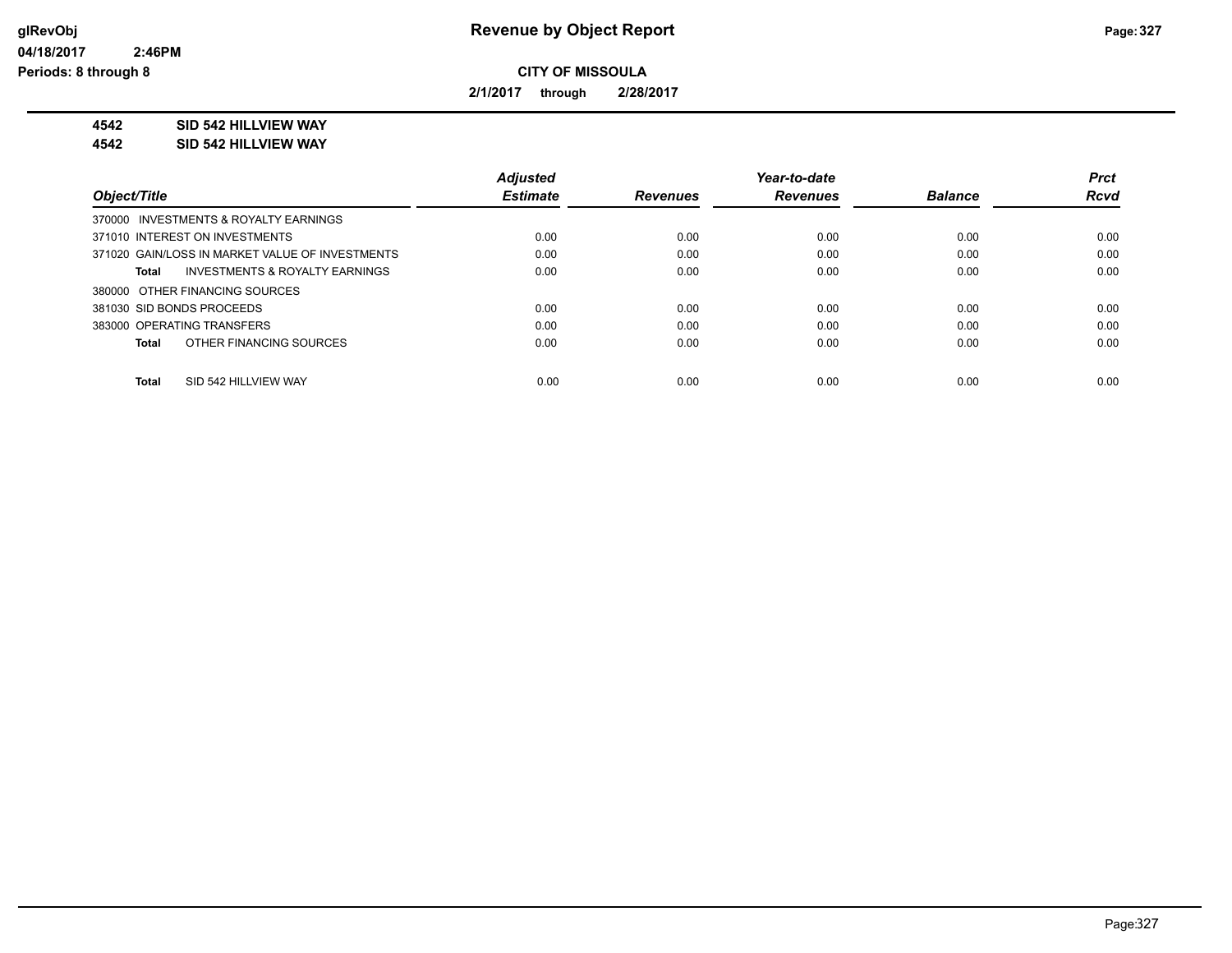**2/1/2017 through 2/28/2017**

#### **4542 SID 542 HILLVIEW WAY**

|                                                | <b>Adjusted</b> |                 | Year-to-date    |                | <b>Prct</b> |
|------------------------------------------------|-----------------|-----------------|-----------------|----------------|-------------|
| Object/Title                                   | <b>Estimate</b> | <b>Revenues</b> | <b>Revenues</b> | <b>Balance</b> | <b>Rcvd</b> |
| 370000 INVESTMENTS & ROYALTY EARNINGS          |                 |                 |                 |                |             |
| 371010 INTEREST ON INVESTMENTS                 | 0.00            | 0.00            | 0.00            | 0.00           | 0.00        |
| 371020 GAIN/LOSS IN MARKET VALUE OF INVESTMENT | 0.00            | 0.00            | 0.00            | 0.00           | 0.00        |
| INVESTMENTS & ROYALTY EARNINGS<br>Total        | 0.00            | 0.00            | 0.00            | 0.00           | 0.00        |
| 380000 OTHER FINANCING SOURCES                 |                 |                 |                 |                |             |
| 381030 SID BONDS PROCEEDS                      | 0.00            | 0.00            | 0.00            | 0.00           | 0.00        |
| 383000 OPERATING TRANSFERS                     | 0.00            | 0.00            | 0.00            | 0.00           | 0.00        |
| Total<br>OTHER FINANCING SOURCES               | 0.00            | 0.00            | 0.00            | 0.00           | 0.00        |
| SID 542 HILLVIEW WAY<br><b>Total</b>           | 0.00            | 0.00            | 0.00            | 0.00           | 0.00        |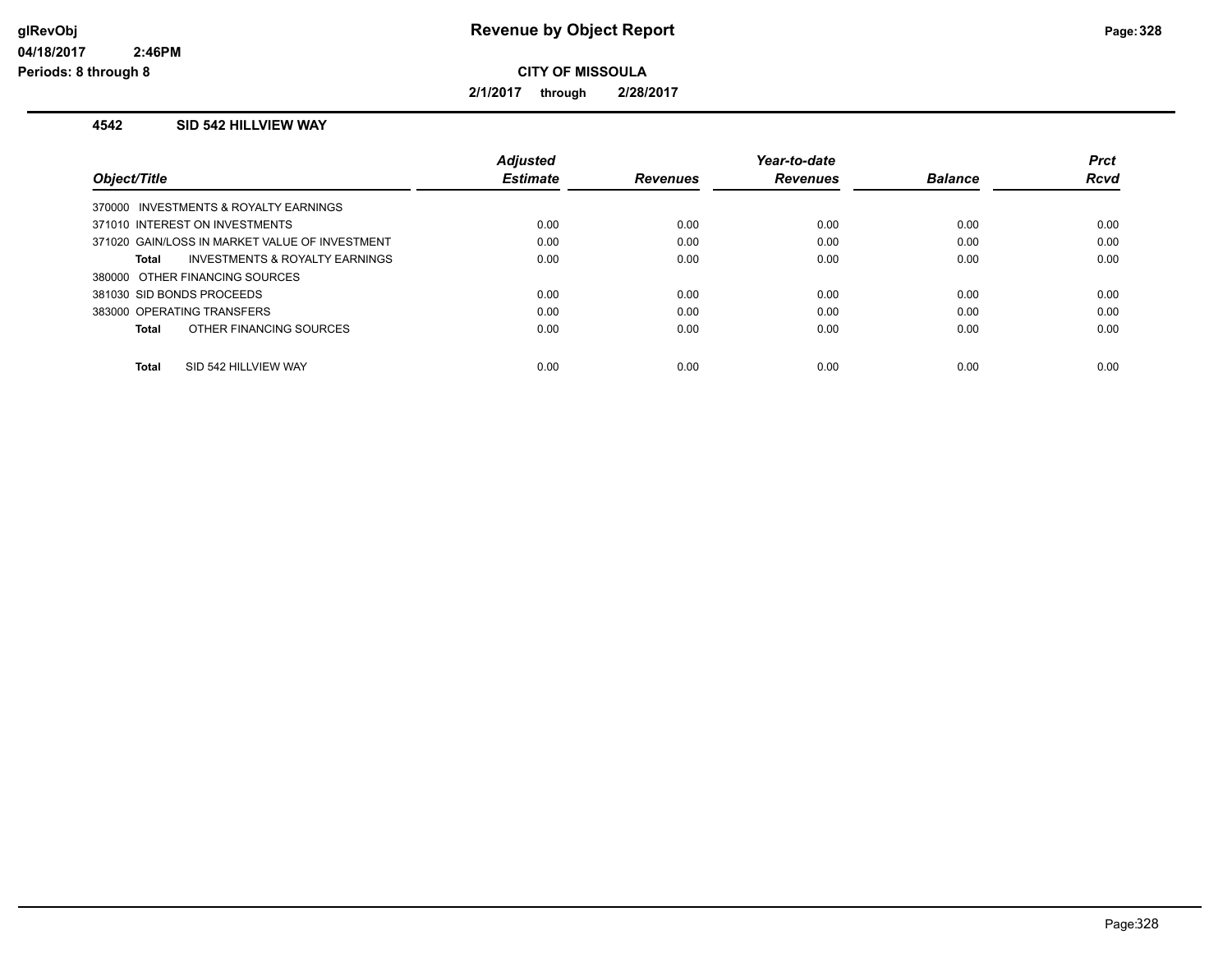**2/1/2017 through 2/28/2017**

**4543 SID 543 TRAFFIC CALMING**

**4543 SID 543 TRAFFIC CALMING**

|                                         | <b>Adjusted</b> |                 | Year-to-date    |                | <b>Prct</b> |
|-----------------------------------------|-----------------|-----------------|-----------------|----------------|-------------|
| Object/Title                            | <b>Estimate</b> | <b>Revenues</b> | <b>Revenues</b> | <b>Balance</b> | <b>Rcvd</b> |
| 370000 INVESTMENTS & ROYALTY EARNINGS   |                 |                 |                 |                |             |
| 371010 INTEREST ON INVESTMENTS          | 0.00            | 0.00            | 0.00            | 0.00           | 0.00        |
| INVESTMENTS & ROYALTY EARNINGS<br>Total | 0.00            | 0.00            | 0.00            | 0.00           | 0.00        |
| 380000 OTHER FINANCING SOURCES          |                 |                 |                 |                |             |
| 383000 OPERATING TRANSFERS              | 0.00            | 0.00            | 0.00            | 0.00           | 0.00        |
| OTHER FINANCING SOURCES<br>Total        | 0.00            | 0.00            | 0.00            | 0.00           | 0.00        |
|                                         |                 |                 |                 |                |             |
| Total<br>SID 543 TRAFFIC CALMING        | 0.00            | 0.00            | 0.00            | 0.00           | 0.00        |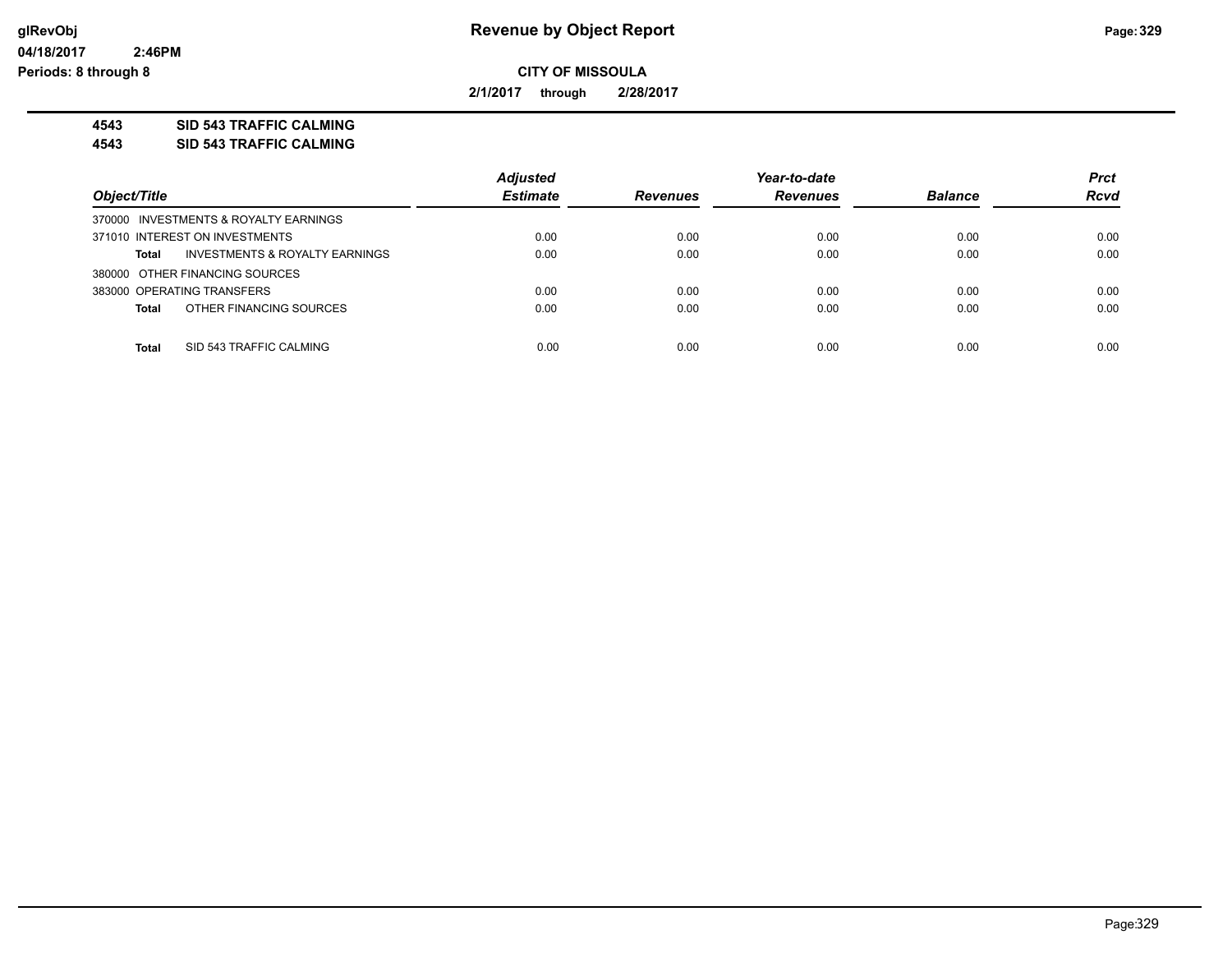**2/1/2017 through 2/28/2017**

## **4543 SID 543 TRAFFIC CALMING**

|              |                                       | <b>Adjusted</b> |                 | Year-to-date    |                | <b>Prct</b> |
|--------------|---------------------------------------|-----------------|-----------------|-----------------|----------------|-------------|
| Object/Title |                                       | <b>Estimate</b> | <b>Revenues</b> | <b>Revenues</b> | <b>Balance</b> | <b>Rcvd</b> |
|              | 370000 INVESTMENTS & ROYALTY EARNINGS |                 |                 |                 |                |             |
|              | 371010 INTEREST ON INVESTMENTS        | 0.00            | 0.00            | 0.00            | 0.00           | 0.00        |
| Total        | INVESTMENTS & ROYALTY EARNINGS        | 0.00            | 0.00            | 0.00            | 0.00           | 0.00        |
|              | 380000 OTHER FINANCING SOURCES        |                 |                 |                 |                |             |
|              | 383000 OPERATING TRANSFERS            | 0.00            | 0.00            | 0.00            | 0.00           | 0.00        |
| <b>Total</b> | OTHER FINANCING SOURCES               | 0.00            | 0.00            | 0.00            | 0.00           | 0.00        |
| <b>Total</b> | SID 543 TRAFFIC CALMING               | 0.00            | 0.00            | 0.00            | 0.00           | 0.00        |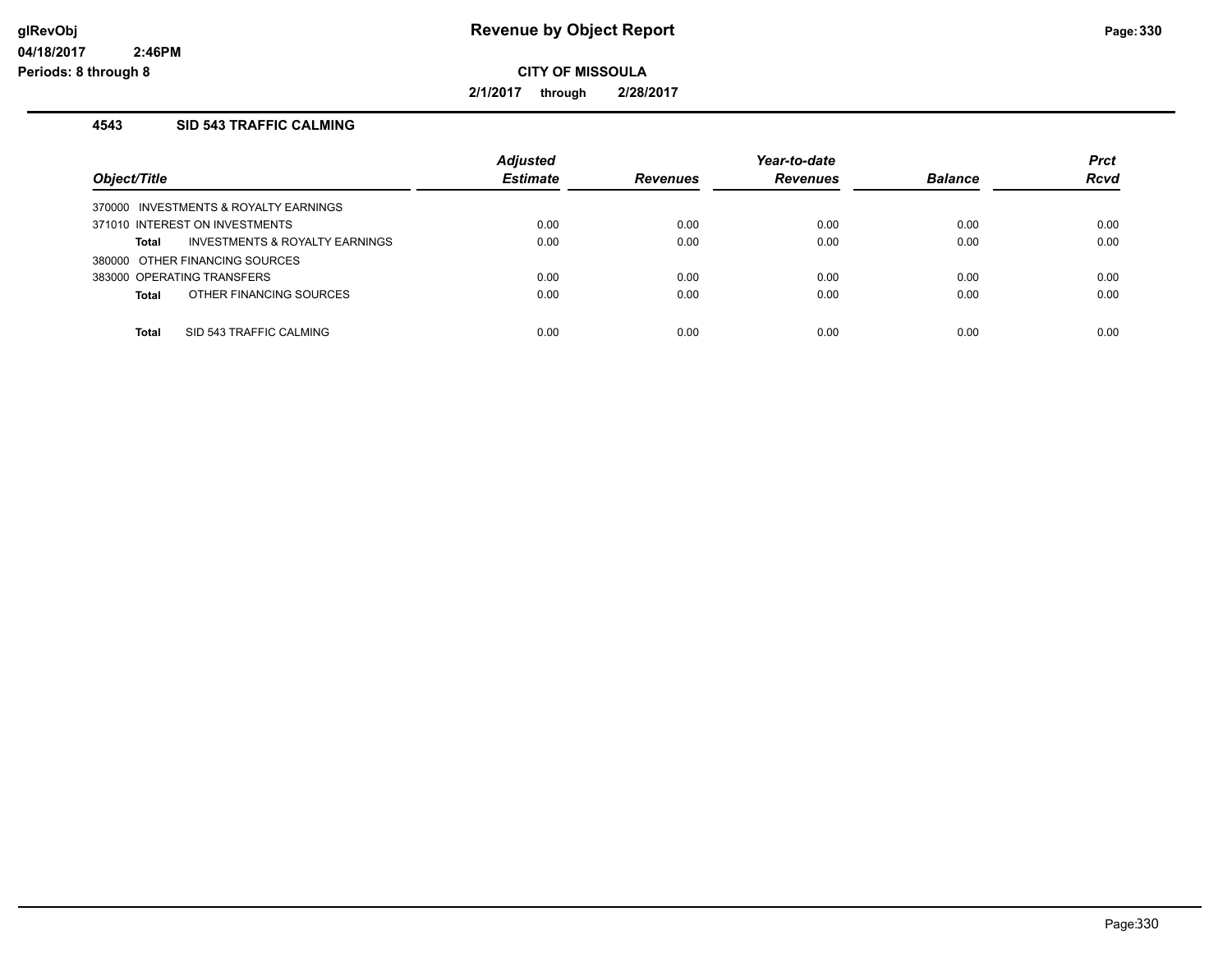**2/1/2017 through 2/28/2017**

# **4544 MILLER CREEK MITIGATION FUND**

## **4544 MILLER CREEK MITIGATION FUND**

|                                                    | <b>Adjusted</b> |                 | Year-to-date    |                | <b>Prct</b> |
|----------------------------------------------------|-----------------|-----------------|-----------------|----------------|-------------|
| Object/Title                                       | <b>Estimate</b> | <b>Revenues</b> | <b>Revenues</b> | <b>Balance</b> | <b>Rcvd</b> |
| 310000 TAXES/ASSESSMENTS                           |                 |                 |                 |                |             |
| PENALTIES & INTEREST<br>312001                     | 0.00            | 0.00            | 0.00            | 0.00           | 0.00        |
| TAXES/ASSESSMENTS<br>Total                         | 0.00            | 0.00            | 0.00            | 0.00           | 0.00        |
| 370000 INVESTMENTS & ROYALTY EARNINGS              |                 |                 |                 |                |             |
| 371010 INTEREST ON INVESTMENTS                     | 0.00            | 0.00            | 0.00            | 0.00           | 0.00        |
| 371020 GAIN/LOSS IN MARKET VALUE OF INVESTMENTS    | 0.00            | 0.00            | 0.00            | 0.00           | 0.00        |
| <b>INVESTMENTS &amp; ROYALTY EARNINGS</b><br>Total | 0.00            | 0.00            | 0.00            | 0.00           | 0.00        |
| 380000 OTHER FINANCING SOURCES                     |                 |                 |                 |                |             |
| 381030 SID BONDS PROCEEDS                          | 0.00            | 0.00            | 0.00            | 0.00           | 0.00        |
| OTHER FINANCING SOURCES<br>Total                   | 0.00            | 0.00            | 0.00            | 0.00           | 0.00        |
| MILLER CREEK MITIGATION FUND<br><b>Total</b>       | 0.00            | 0.00            | 0.00            | 0.00           | 0.00        |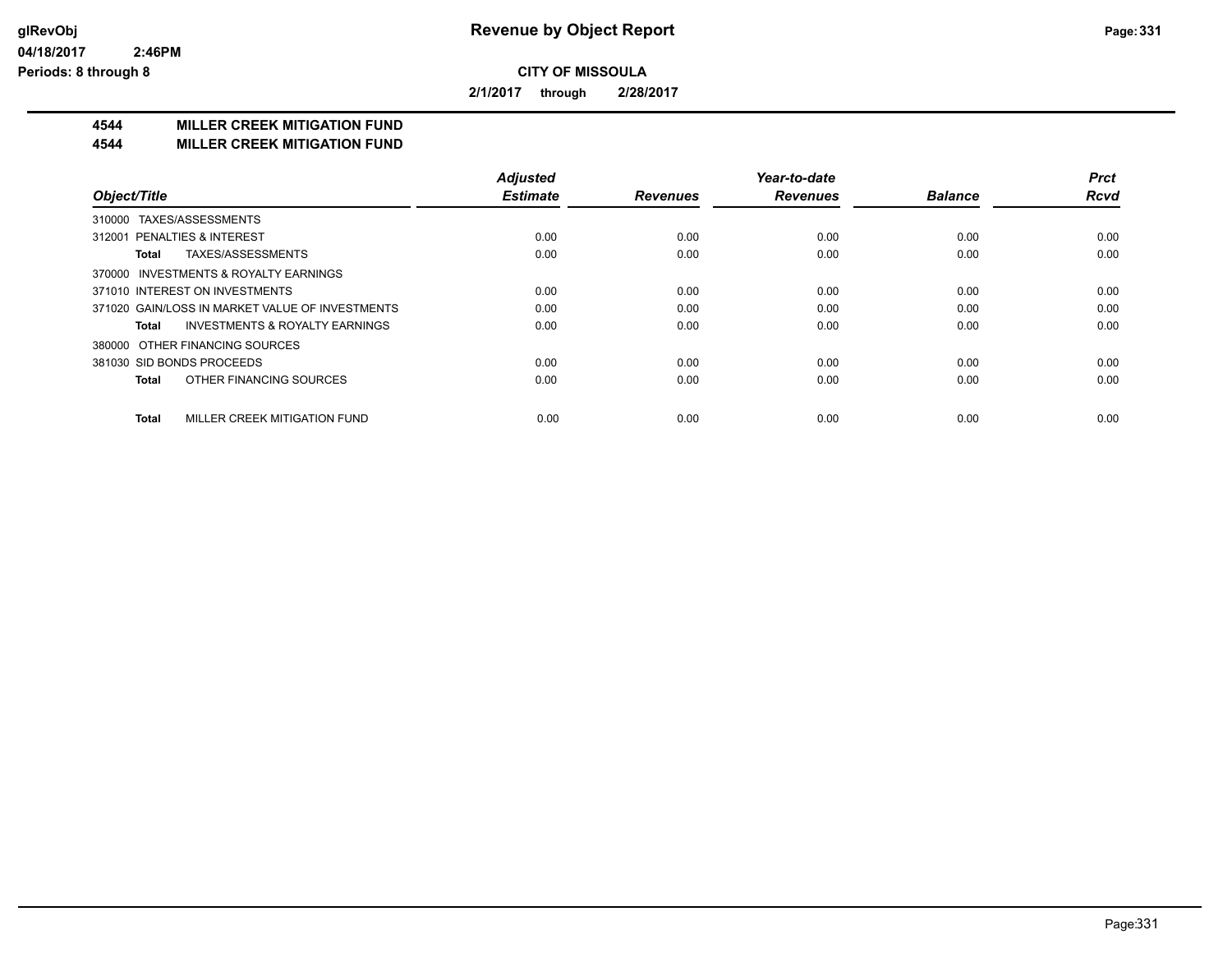**2/1/2017 through 2/28/2017**

### **4544 MILLER CREEK MITIGATION FUND**

| Object/Title                                        | <b>Adjusted</b><br><b>Estimate</b> | <b>Revenues</b> | Year-to-date<br><b>Revenues</b> | <b>Balance</b> | <b>Prct</b><br><b>Rcvd</b> |
|-----------------------------------------------------|------------------------------------|-----------------|---------------------------------|----------------|----------------------------|
|                                                     |                                    |                 |                                 |                |                            |
| TAXES/ASSESSMENTS<br>310000                         |                                    |                 |                                 |                |                            |
| 312001 PENALTIES & INTEREST                         | 0.00                               | 0.00            | 0.00                            | 0.00           | 0.00                       |
| TAXES/ASSESSMENTS<br>Total                          | 0.00                               | 0.00            | 0.00                            | 0.00           | 0.00                       |
| <b>INVESTMENTS &amp; ROYALTY EARNINGS</b><br>370000 |                                    |                 |                                 |                |                            |
| 371010 INTEREST ON INVESTMENTS                      | 0.00                               | 0.00            | 0.00                            | 0.00           | 0.00                       |
| 371020 GAIN/LOSS IN MARKET VALUE OF INVESTMENT      | 0.00                               | 0.00            | 0.00                            | 0.00           | 0.00                       |
| INVESTMENTS & ROYALTY EARNINGS<br>Total             | 0.00                               | 0.00            | 0.00                            | 0.00           | 0.00                       |
| 380000 OTHER FINANCING SOURCES                      |                                    |                 |                                 |                |                            |
| 381030 SID BONDS PROCEEDS                           | 0.00                               | 0.00            | 0.00                            | 0.00           | 0.00                       |
| OTHER FINANCING SOURCES<br>Total                    | 0.00                               | 0.00            | 0.00                            | 0.00           | 0.00                       |
| <b>Total</b><br>MILLER CREEK MITIGATION FUND        | 0.00                               | 0.00            | 0.00                            | 0.00           | 0.00                       |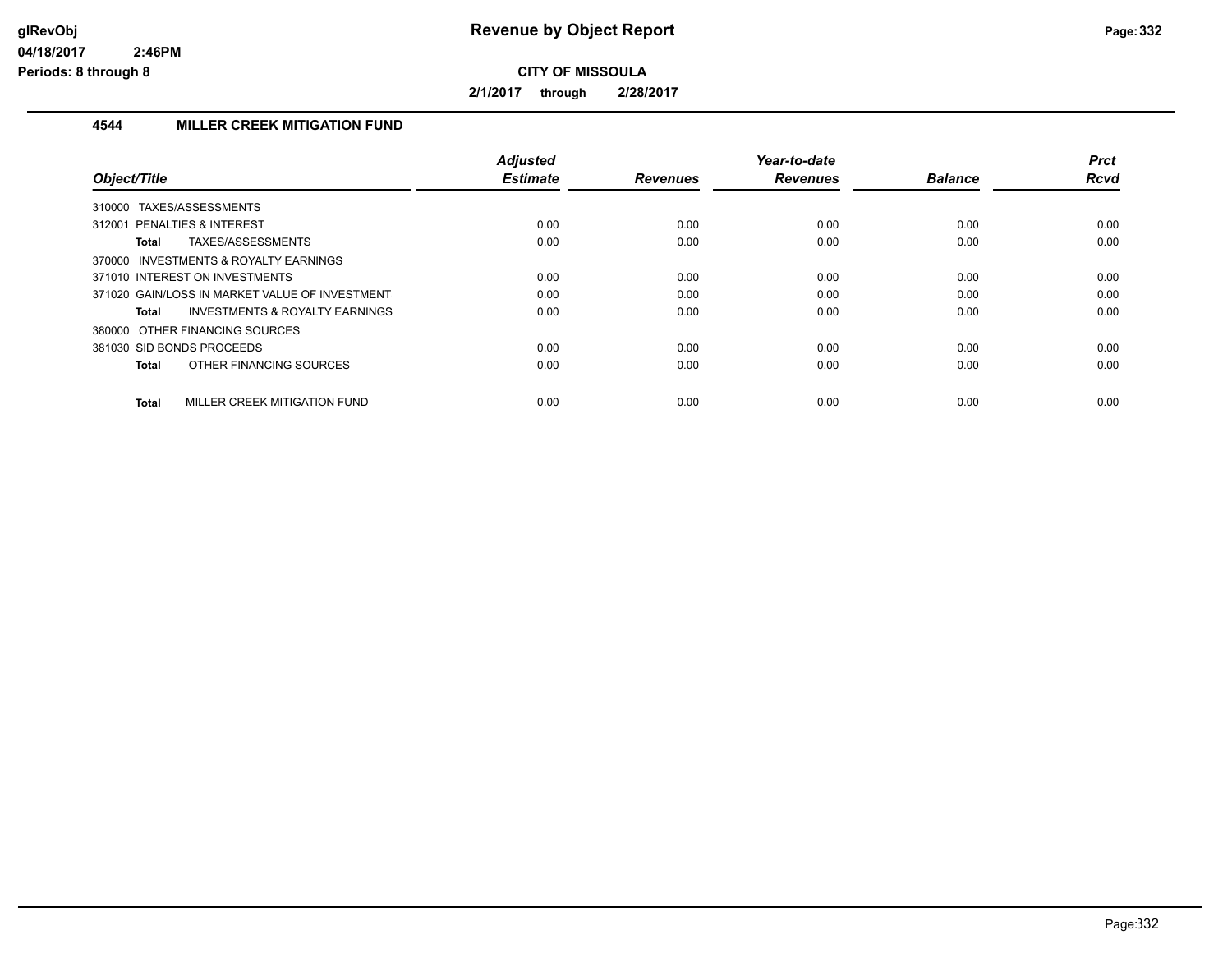**2/1/2017 through 2/28/2017**

## **4545 MILLER CREEK TWITE CONSTRUCTION 4545 MILLER CREEK TWITE CONSTRUCTION**

| Object/Title                                        | <b>Adjusted</b><br><b>Estimate</b> | <b>Revenues</b> | Year-to-date<br><b>Revenues</b> | <b>Balance</b> | <b>Prct</b><br><b>Rcvd</b> |
|-----------------------------------------------------|------------------------------------|-----------------|---------------------------------|----------------|----------------------------|
| TAXES/ASSESSMENTS<br>310000                         |                                    |                 |                                 |                |                            |
| PENALTIES & INTEREST<br>312001                      | 0.00                               | 0.00            | 0.00                            | 0.00           | 0.00                       |
| TAXES/ASSESSMENTS<br>Total                          | 0.00                               | 0.00            | 0.00                            | 0.00           | 0.00                       |
| <b>INVESTMENTS &amp; ROYALTY EARNINGS</b><br>370000 |                                    |                 |                                 |                |                            |
| 371010 INTEREST ON INVESTMENTS                      | 0.00                               | 0.00            | 0.00                            | 0.00           | 0.00                       |
| 371020 GAIN/LOSS IN MARKET VALUE OF INVESTMENTS     | 0.00                               | 0.00            | 0.00                            | 0.00           | 0.00                       |
| <b>INVESTMENTS &amp; ROYALTY EARNINGS</b><br>Total  | 0.00                               | 0.00            | 0.00                            | 0.00           | 0.00                       |
| OTHER FINANCING SOURCES<br>380000                   |                                    |                 |                                 |                |                            |
| 381030 SID BONDS PROCEEDS                           | 0.00                               | 0.00            | 0.00                            | 0.00           | 0.00                       |
| OTHER FINANCING SOURCES<br>Total                    | 0.00                               | 0.00            | 0.00                            | 0.00           | 0.00                       |
| <b>MILLER CREEK</b><br>430000                       |                                    |                 |                                 |                |                            |
| 430230 MILLER CR TWITE CONSTRUCTION                 | 0.00                               | 0.00            | 0.00                            | 0.00           | 0.00                       |
| <b>MILLER CREEK</b><br>Total                        | 0.00                               | 0.00            | 0.00                            | 0.00           | 0.00                       |
|                                                     |                                    |                 |                                 |                |                            |
| MILLER CREEK TWITE CONSTRUCTION<br>Total            | 0.00                               | 0.00            | 0.00                            | 0.00           | 0.00                       |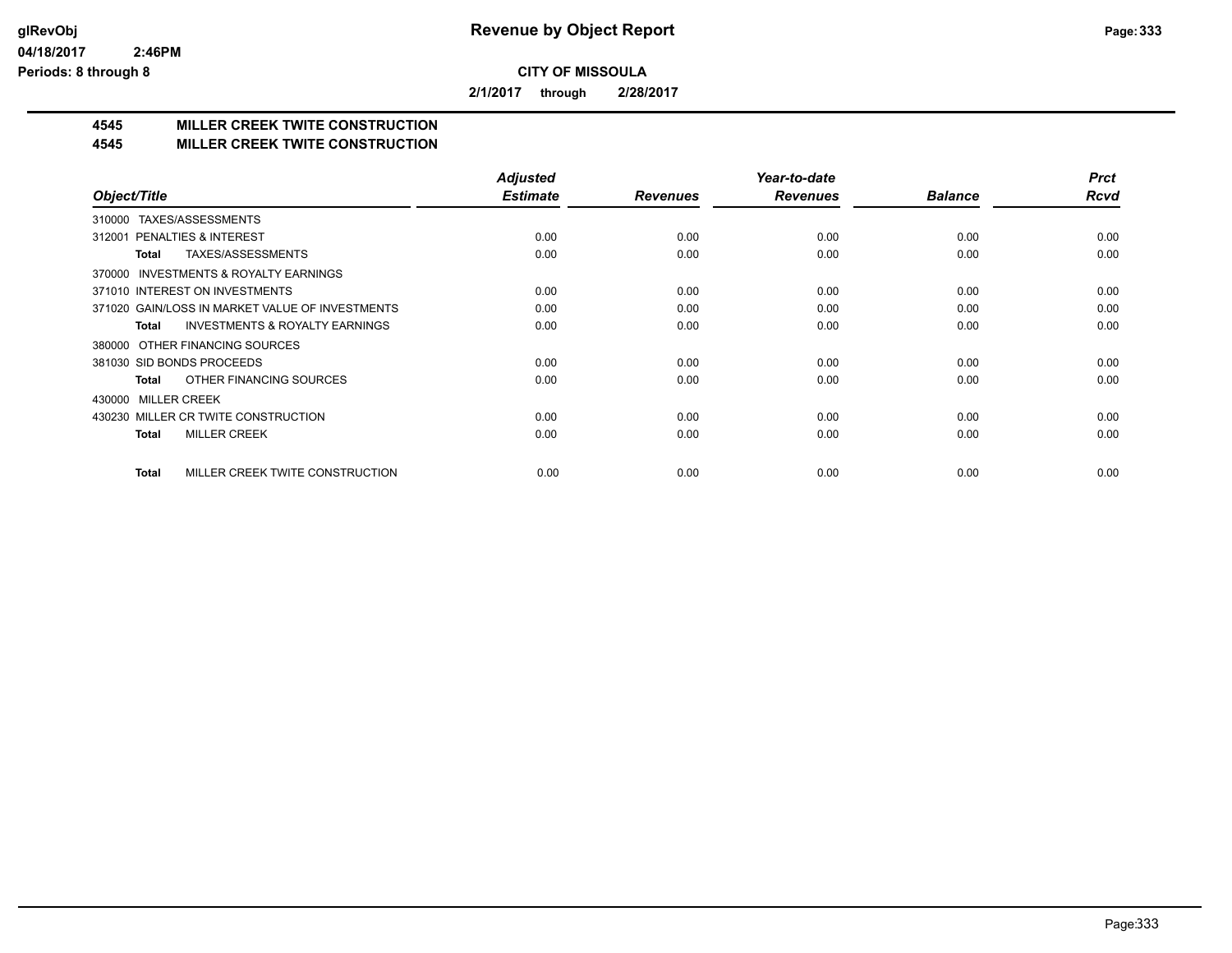**2/1/2017 through 2/28/2017**

## **4545 MILLER CREEK TWITE CONSTRUCTION**

| Object/Title                                       | <b>Adjusted</b><br><b>Estimate</b> | <b>Revenues</b> | Year-to-date<br><b>Revenues</b> | <b>Balance</b> | <b>Prct</b><br><b>Rcvd</b> |
|----------------------------------------------------|------------------------------------|-----------------|---------------------------------|----------------|----------------------------|
|                                                    |                                    |                 |                                 |                |                            |
| TAXES/ASSESSMENTS<br>310000                        |                                    |                 |                                 |                |                            |
| 312001 PENALTIES & INTEREST                        | 0.00                               | 0.00            | 0.00                            | 0.00           | 0.00                       |
| TAXES/ASSESSMENTS<br><b>Total</b>                  | 0.00                               | 0.00            | 0.00                            | 0.00           | 0.00                       |
| INVESTMENTS & ROYALTY EARNINGS<br>370000           |                                    |                 |                                 |                |                            |
| 371010 INTEREST ON INVESTMENTS                     | 0.00                               | 0.00            | 0.00                            | 0.00           | 0.00                       |
| 371020 GAIN/LOSS IN MARKET VALUE OF INVESTMENT     | 0.00                               | 0.00            | 0.00                            | 0.00           | 0.00                       |
| <b>INVESTMENTS &amp; ROYALTY EARNINGS</b><br>Total | 0.00                               | 0.00            | 0.00                            | 0.00           | 0.00                       |
| 380000 OTHER FINANCING SOURCES                     |                                    |                 |                                 |                |                            |
| 381030 SID BONDS PROCEEDS                          | 0.00                               | 0.00            | 0.00                            | 0.00           | 0.00                       |
| OTHER FINANCING SOURCES<br><b>Total</b>            | 0.00                               | 0.00            | 0.00                            | 0.00           | 0.00                       |
| 430000 MILLER CREEK                                |                                    |                 |                                 |                |                            |
| 430230 MILLER CR TWITE CONSTRUCTION                | 0.00                               | 0.00            | 0.00                            | 0.00           | 0.00                       |
| <b>MILLER CREEK</b><br><b>Total</b>                | 0.00                               | 0.00            | 0.00                            | 0.00           | 0.00                       |
|                                                    |                                    |                 |                                 |                |                            |
| MILLER CREEK TWITE CONSTRUCTION<br><b>Total</b>    | 0.00                               | 0.00            | 0.00                            | 0.00           | 0.00                       |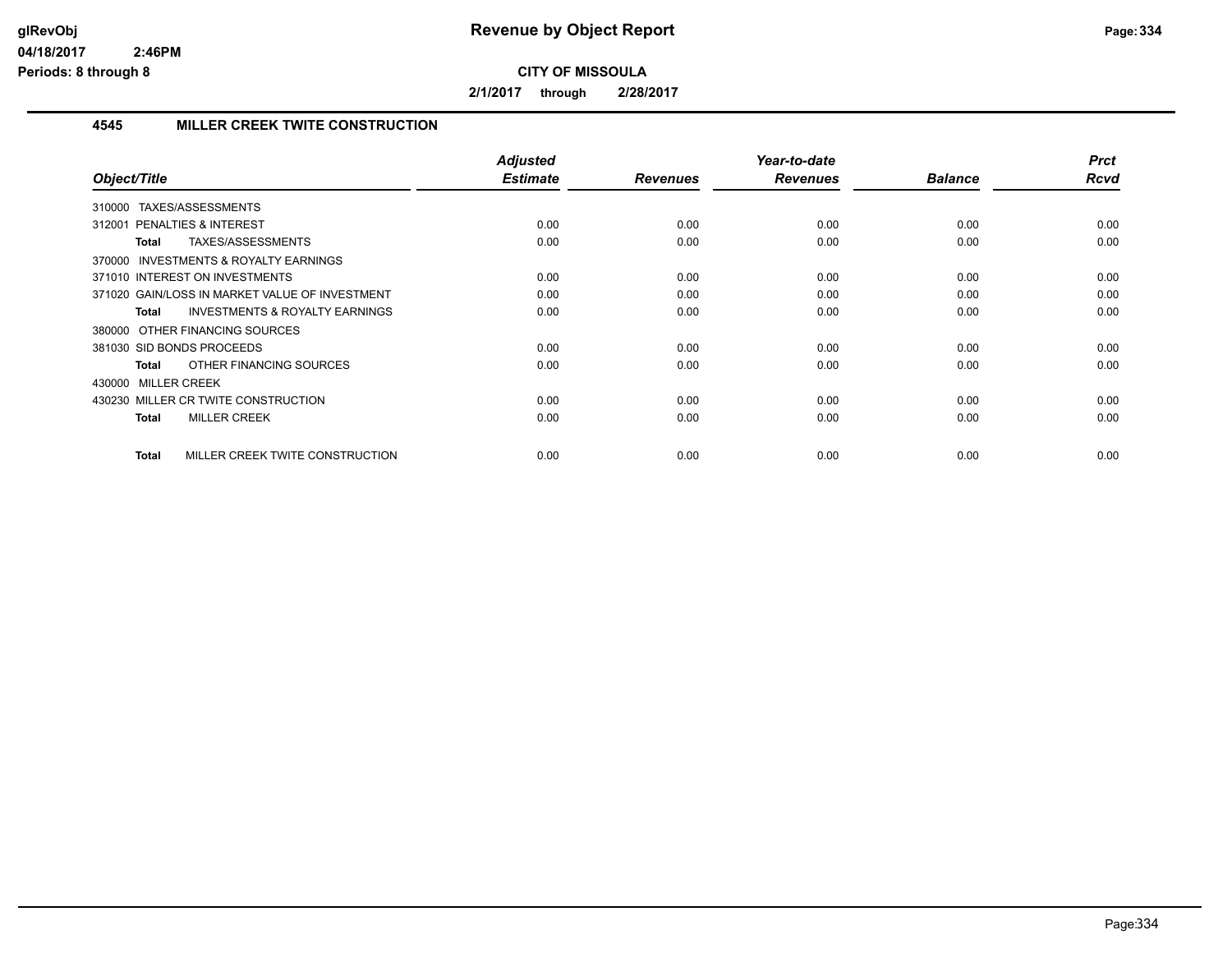**2/1/2017 through 2/28/2017**

## **4546 MILLER CREEK MALOHNEY CONSTRUCTION 4546 MILLER CREEK MALOHNEY CONSTRUCTION**

|                                                           | <b>Adjusted</b> |                 | Year-to-date    |                | <b>Prct</b> |
|-----------------------------------------------------------|-----------------|-----------------|-----------------|----------------|-------------|
| Object/Title                                              | <b>Estimate</b> | <b>Revenues</b> | <b>Revenues</b> | <b>Balance</b> | <b>Rcvd</b> |
| TAXES/ASSESSMENTS<br>310000                               |                 |                 |                 |                |             |
| PENALTIES & INTEREST<br>312001                            | 0.00            | 0.00            | 0.00            | 0.00           | 0.00        |
| TAXES/ASSESSMENTS<br><b>Total</b>                         | 0.00            | 0.00            | 0.00            | 0.00           | 0.00        |
| <b>MISCELLANEOUS REVENUES</b><br>360000                   |                 |                 |                 |                |             |
| 365000 DONATIONS                                          | 0.00            | 0.00            | 0.00            | 0.00           | 0.00        |
| MISCELLANEOUS REVENUES<br><b>Total</b>                    | 0.00            | 0.00            | 0.00            | 0.00           | 0.00        |
| <b>INVESTMENTS &amp; ROYALTY EARNINGS</b><br>370000       |                 |                 |                 |                |             |
| 371010 INTEREST ON INVESTMENTS                            | 0.00            | 0.00            | 0.00            | 0.00           | 0.00        |
| 371020 GAIN/LOSS IN MARKET VALUE OF INVESTMENTS           | 0.00            | 0.00            | 0.00            | 0.00           | 0.00        |
| <b>INVESTMENTS &amp; ROYALTY EARNINGS</b><br><b>Total</b> | 0.00            | 0.00            | 0.00            | 0.00           | 0.00        |
| OTHER FINANCING SOURCES<br>380000                         |                 |                 |                 |                |             |
| 381030 SID BONDS PROCEEDS                                 | 0.00            | 0.00            | 0.00            | 0.00           | 0.00        |
| OTHER FINANCING SOURCES<br>Total                          | 0.00            | 0.00            | 0.00            | 0.00           | 0.00        |
| <b>MILLER CREEK</b><br>430000                             |                 |                 |                 |                |             |
| 430230 MILLER CR TWITE CONSTRUCTION                       | 0.00            | 0.00            | 0.00            | 0.00           | 0.00        |
| <b>MILLER CREEK</b><br><b>Total</b>                       | 0.00            | 0.00            | 0.00            | 0.00           | 0.00        |
| MILLER CREEK MALOHNEY CONSTRUCTION<br><b>Total</b>        | 0.00            | 0.00            | 0.00            | 0.00           | 0.00        |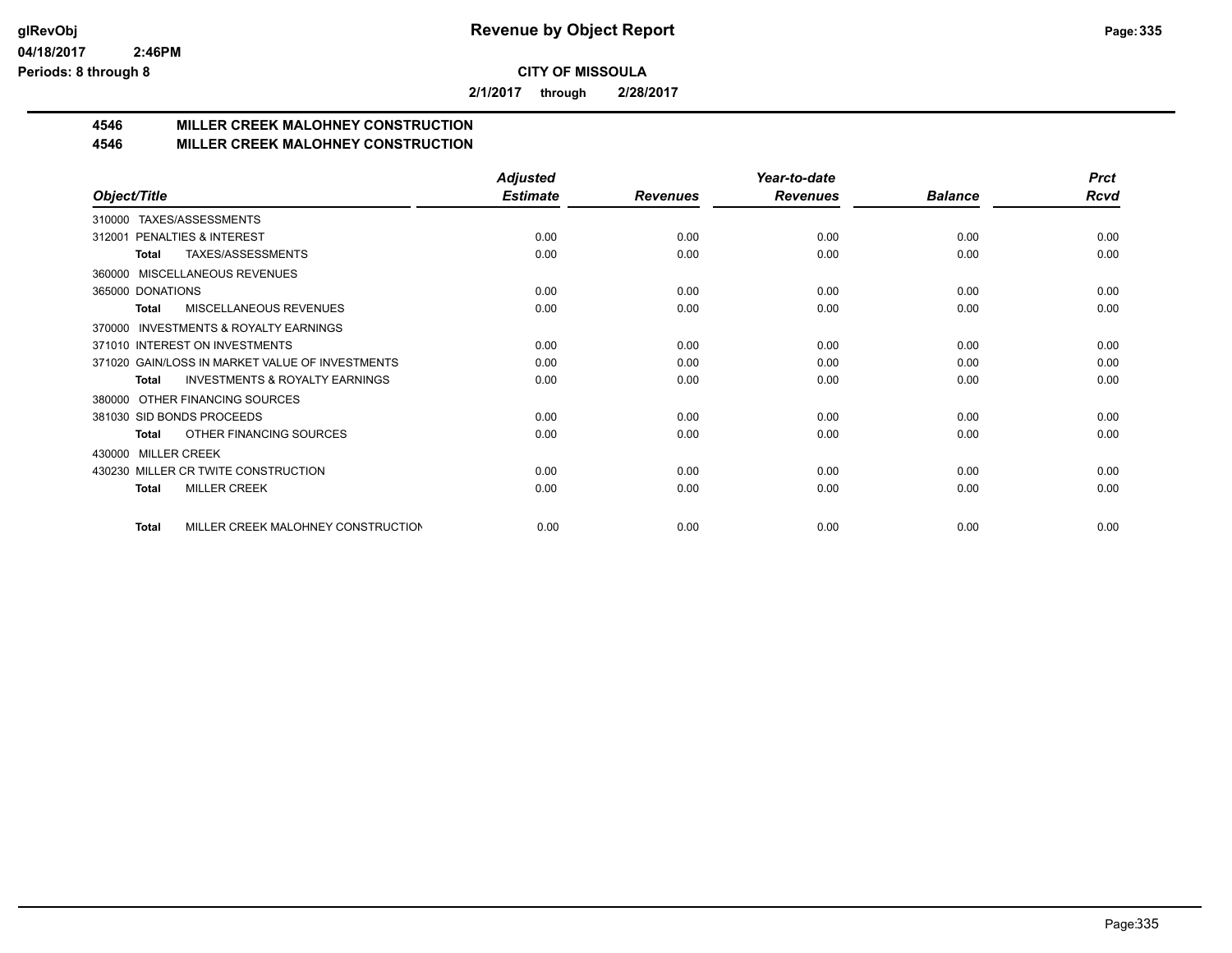**2/1/2017 through 2/28/2017**

### **4546 MILLER CREEK MALOHNEY CONSTRUCTION**

|                                                           | <b>Adjusted</b> |                 | Year-to-date    |                | <b>Prct</b> |
|-----------------------------------------------------------|-----------------|-----------------|-----------------|----------------|-------------|
| Object/Title                                              | <b>Estimate</b> | <b>Revenues</b> | <b>Revenues</b> | <b>Balance</b> | <b>Rcvd</b> |
| 310000 TAXES/ASSESSMENTS                                  |                 |                 |                 |                |             |
| PENALTIES & INTEREST<br>312001                            | 0.00            | 0.00            | 0.00            | 0.00           | 0.00        |
| <b>TAXES/ASSESSMENTS</b><br><b>Total</b>                  | 0.00            | 0.00            | 0.00            | 0.00           | 0.00        |
| 360000 MISCELLANEOUS REVENUES                             |                 |                 |                 |                |             |
| 365000 DONATIONS                                          | 0.00            | 0.00            | 0.00            | 0.00           | 0.00        |
| <b>MISCELLANEOUS REVENUES</b><br><b>Total</b>             | 0.00            | 0.00            | 0.00            | 0.00           | 0.00        |
| 370000 INVESTMENTS & ROYALTY EARNINGS                     |                 |                 |                 |                |             |
| 371010 INTEREST ON INVESTMENTS                            | 0.00            | 0.00            | 0.00            | 0.00           | 0.00        |
| 371020 GAIN/LOSS IN MARKET VALUE OF INVESTMENT            | 0.00            | 0.00            | 0.00            | 0.00           | 0.00        |
| <b>INVESTMENTS &amp; ROYALTY EARNINGS</b><br><b>Total</b> | 0.00            | 0.00            | 0.00            | 0.00           | 0.00        |
| 380000 OTHER FINANCING SOURCES                            |                 |                 |                 |                |             |
| 381030 SID BONDS PROCEEDS                                 | 0.00            | 0.00            | 0.00            | 0.00           | 0.00        |
| OTHER FINANCING SOURCES<br><b>Total</b>                   | 0.00            | 0.00            | 0.00            | 0.00           | 0.00        |
| 430000 MILLER CREEK                                       |                 |                 |                 |                |             |
| 430230 MILLER CR TWITE CONSTRUCTION                       | 0.00            | 0.00            | 0.00            | 0.00           | 0.00        |
| <b>MILLER CREEK</b><br><b>Total</b>                       | 0.00            | 0.00            | 0.00            | 0.00           | 0.00        |
|                                                           |                 |                 |                 |                |             |
| MILLER CREEK MALOHNEY CONSTRUCTION<br><b>Total</b>        | 0.00            | 0.00            | 0.00            | 0.00           | 0.00        |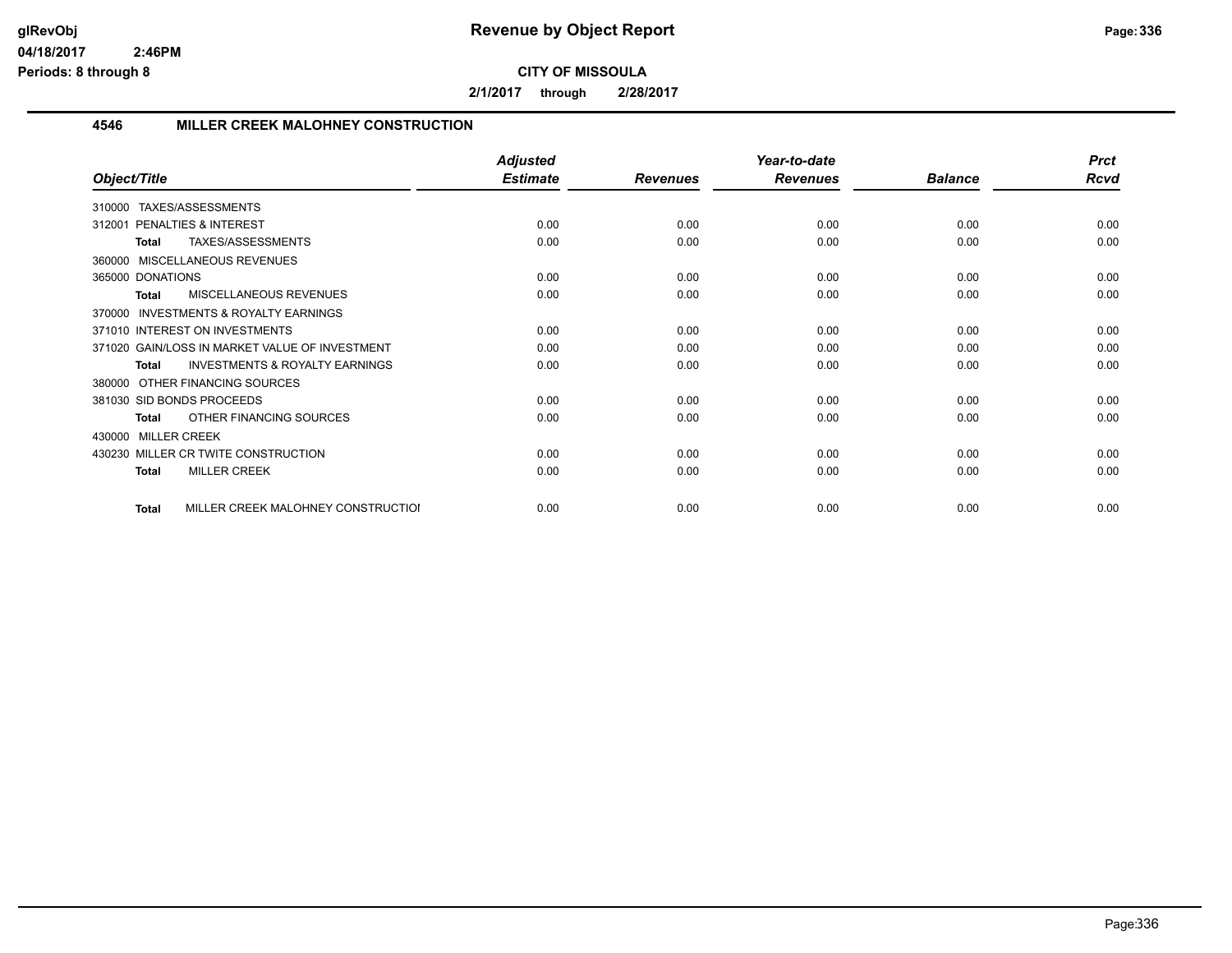**2/1/2017 through 2/28/2017**

## **4547 MILLER CREEK MCCARTHY CONSTRUCTION 4547 MILLER CREEK MCCARTHY CONSTRUCTION**

|                                                     | <b>Adjusted</b> |                 | Year-to-date    |                | <b>Prct</b> |
|-----------------------------------------------------|-----------------|-----------------|-----------------|----------------|-------------|
| Object/Title                                        | <b>Estimate</b> | <b>Revenues</b> | <b>Revenues</b> | <b>Balance</b> | Rcvd        |
| TAXES/ASSESSMENTS<br>310000                         |                 |                 |                 |                |             |
| PENALTIES & INTEREST<br>312001                      | 0.00            | 0.00            | 0.00            | 0.00           | 0.00        |
| TAXES/ASSESSMENTS<br>Total                          | 0.00            | 0.00            | 0.00            | 0.00           | 0.00        |
| <b>INVESTMENTS &amp; ROYALTY EARNINGS</b><br>370000 |                 |                 |                 |                |             |
| 371010 INTEREST ON INVESTMENTS                      | 0.00            | 0.00            | 0.00            | 0.00           | 0.00        |
| 371020 GAIN/LOSS IN MARKET VALUE OF INVESTMENTS     | 0.00            | 0.00            | 0.00            | 0.00           | 0.00        |
| <b>INVESTMENTS &amp; ROYALTY EARNINGS</b><br>Total  | 0.00            | 0.00            | 0.00            | 0.00           | 0.00        |
| 380000 OTHER FINANCING SOURCES                      |                 |                 |                 |                |             |
| 381030 SID BONDS PROCEEDS                           | 0.00            | 0.00            | 0.00            | 0.00           | 0.00        |
| OTHER FINANCING SOURCES<br>Total                    | 0.00            | 0.00            | 0.00            | 0.00           | 0.00        |
| <b>MILLER CREEK</b><br>430000                       |                 |                 |                 |                |             |
| 430230 MILLER CR TWITE CONSTRUCTION                 | 0.00            | 0.00            | 0.00            | 0.00           | 0.00        |
| <b>MILLER CREEK</b><br>Total                        | 0.00            | 0.00            | 0.00            | 0.00           | 0.00        |
|                                                     |                 |                 |                 |                |             |
| MILLER CREEK MCCARTHY CONSTRUCTION<br>Total         | 0.00            | 0.00            | 0.00            | 0.00           | 0.00        |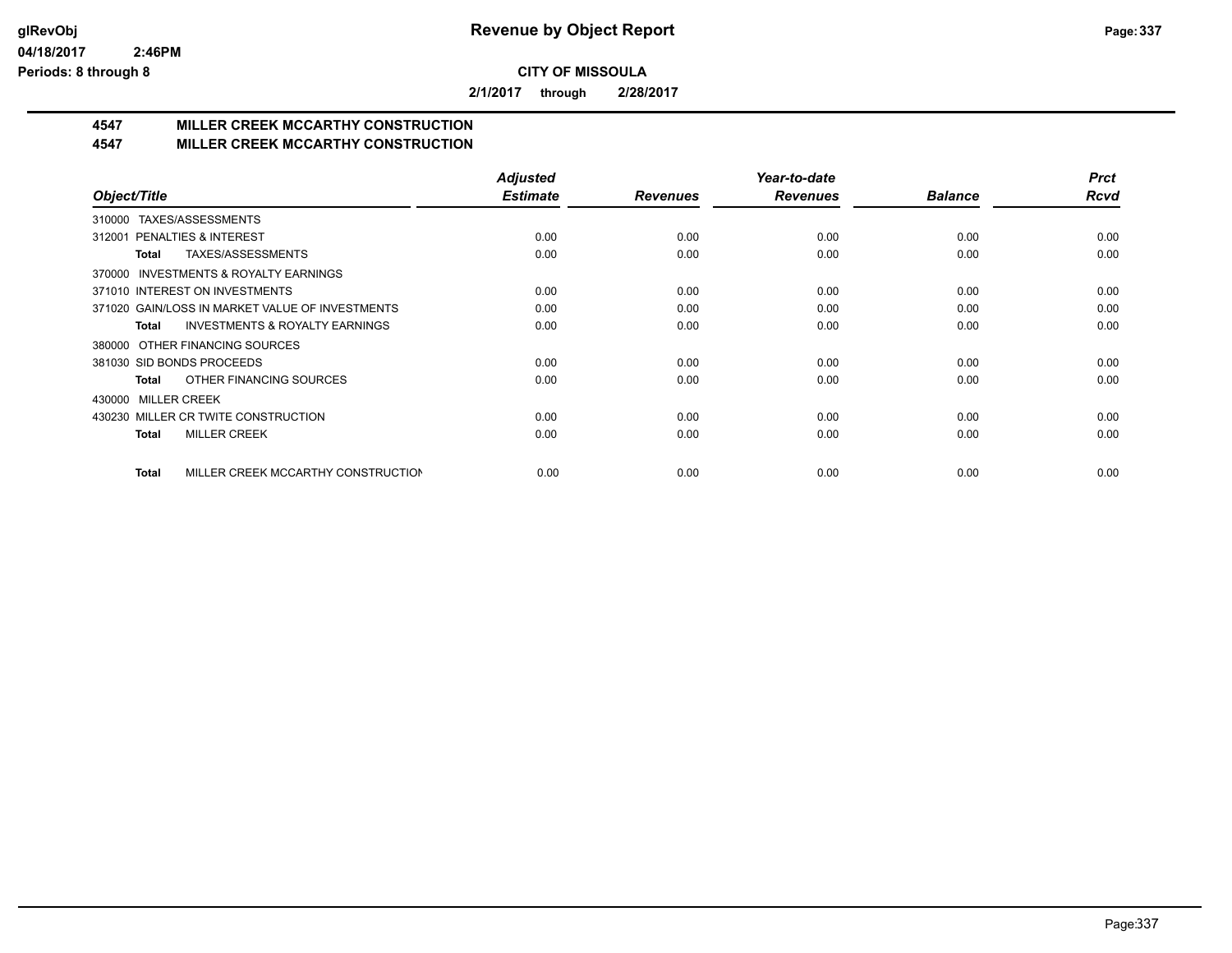**2/1/2017 through 2/28/2017**

### **4547 MILLER CREEK MCCARTHY CONSTRUCTION**

| Object/Title                                              | <b>Adjusted</b><br><b>Estimate</b> | <b>Revenues</b> | Year-to-date<br><b>Revenues</b> | <b>Balance</b> | <b>Prct</b><br><b>Rcvd</b> |
|-----------------------------------------------------------|------------------------------------|-----------------|---------------------------------|----------------|----------------------------|
| TAXES/ASSESSMENTS<br>310000                               |                                    |                 |                                 |                |                            |
| 312001 PENALTIES & INTEREST                               | 0.00                               | 0.00            | 0.00                            | 0.00           | 0.00                       |
| TAXES/ASSESSMENTS<br><b>Total</b>                         | 0.00                               | 0.00            | 0.00                            | 0.00           | 0.00                       |
| INVESTMENTS & ROYALTY EARNINGS<br>370000                  |                                    |                 |                                 |                |                            |
| 371010 INTEREST ON INVESTMENTS                            | 0.00                               | 0.00            | 0.00                            | 0.00           | 0.00                       |
| 371020 GAIN/LOSS IN MARKET VALUE OF INVESTMENT            | 0.00                               | 0.00            | 0.00                            | 0.00           | 0.00                       |
| <b>INVESTMENTS &amp; ROYALTY EARNINGS</b><br><b>Total</b> | 0.00                               | 0.00            | 0.00                            | 0.00           | 0.00                       |
| 380000 OTHER FINANCING SOURCES                            |                                    |                 |                                 |                |                            |
| 381030 SID BONDS PROCEEDS                                 | 0.00                               | 0.00            | 0.00                            | 0.00           | 0.00                       |
| OTHER FINANCING SOURCES<br>Total                          | 0.00                               | 0.00            | 0.00                            | 0.00           | 0.00                       |
| 430000 MILLER CREEK                                       |                                    |                 |                                 |                |                            |
| 430230 MILLER CR TWITE CONSTRUCTION                       | 0.00                               | 0.00            | 0.00                            | 0.00           | 0.00                       |
| <b>MILLER CREEK</b><br><b>Total</b>                       | 0.00                               | 0.00            | 0.00                            | 0.00           | 0.00                       |
| MILLER CREEK MCCARTHY CONSTRUCTIOL<br><b>Total</b>        | 0.00                               | 0.00            | 0.00                            | 0.00           | 0.00                       |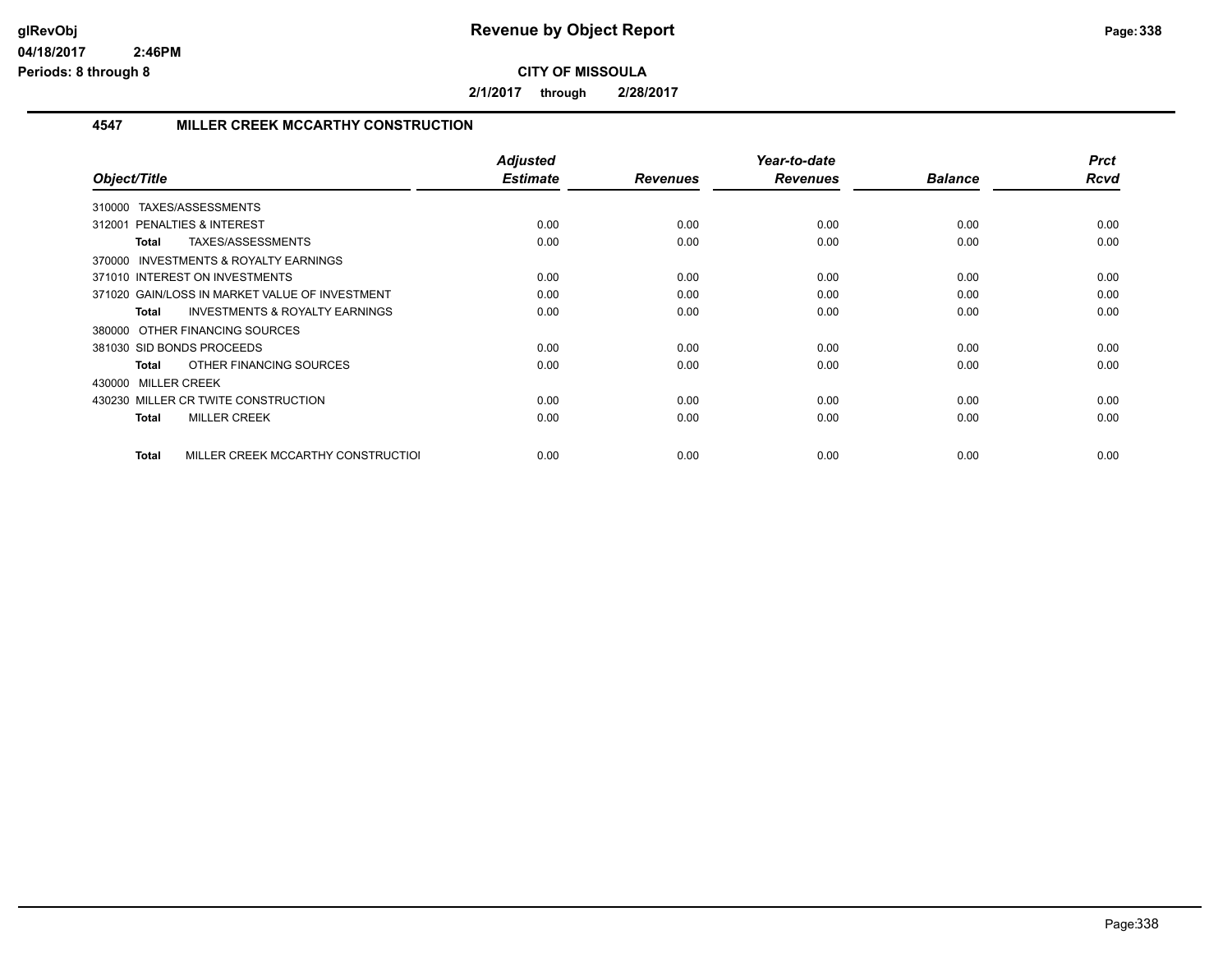**2/1/2017 through 2/28/2017**

## **4548 5TH,6TH & ARTHUR ROAD IMPROVEMENTS 4548 5TH,6TH & ARTHUR ROAD IMPROVEMENTS**

|                                                     | <b>Adjusted</b> |                 | Year-to-date    |                | <b>Prct</b> |
|-----------------------------------------------------|-----------------|-----------------|-----------------|----------------|-------------|
| Object/Title                                        | <b>Estimate</b> | <b>Revenues</b> | <b>Revenues</b> | <b>Balance</b> | <b>Rcvd</b> |
| 330000 INTERGOVERNMENTAL REVENUES                   |                 |                 |                 |                |             |
| 336001 MDT REIMBURSEMENTS                           | 0.00            | 0.00            | 0.00            | 0.00           | 0.00        |
| INTERGOVERNMENTAL REVENUES<br>Total                 | 0.00            | 0.00            | 0.00            | 0.00           | 0.00        |
| INVESTMENTS & ROYALTY EARNINGS<br>370000            |                 |                 |                 |                |             |
| 371010 INTEREST ON INVESTMENTS                      | 0.00            | 0.00            | 0.00            | 0.00           | 0.00        |
| <b>INVESTMENTS &amp; ROYALTY EARNINGS</b><br>Total  | 0.00            | 0.00            | 0.00            | 0.00           | 0.00        |
| OTHER FINANCING SOURCES<br>380000                   |                 |                 |                 |                |             |
| 381010 BOND PROCEEDS                                | 0.00            | 0.00            | 0.00            | 0.00           | 0.00        |
| 381030 SID BONDS PROCEEDS                           | 0.00            | 0.00            | 0.00            | 0.00           | 0.00        |
| OTHER FINANCING SOURCES<br>Total                    | 0.00            | 0.00            | 0.00            | 0.00           | 0.00        |
| 5TH, 6TH & ARTHUR ROAD IMPROVEMENTS<br><b>Total</b> | 0.00            | 0.00            | 0.00            | 0.00           | 0.00        |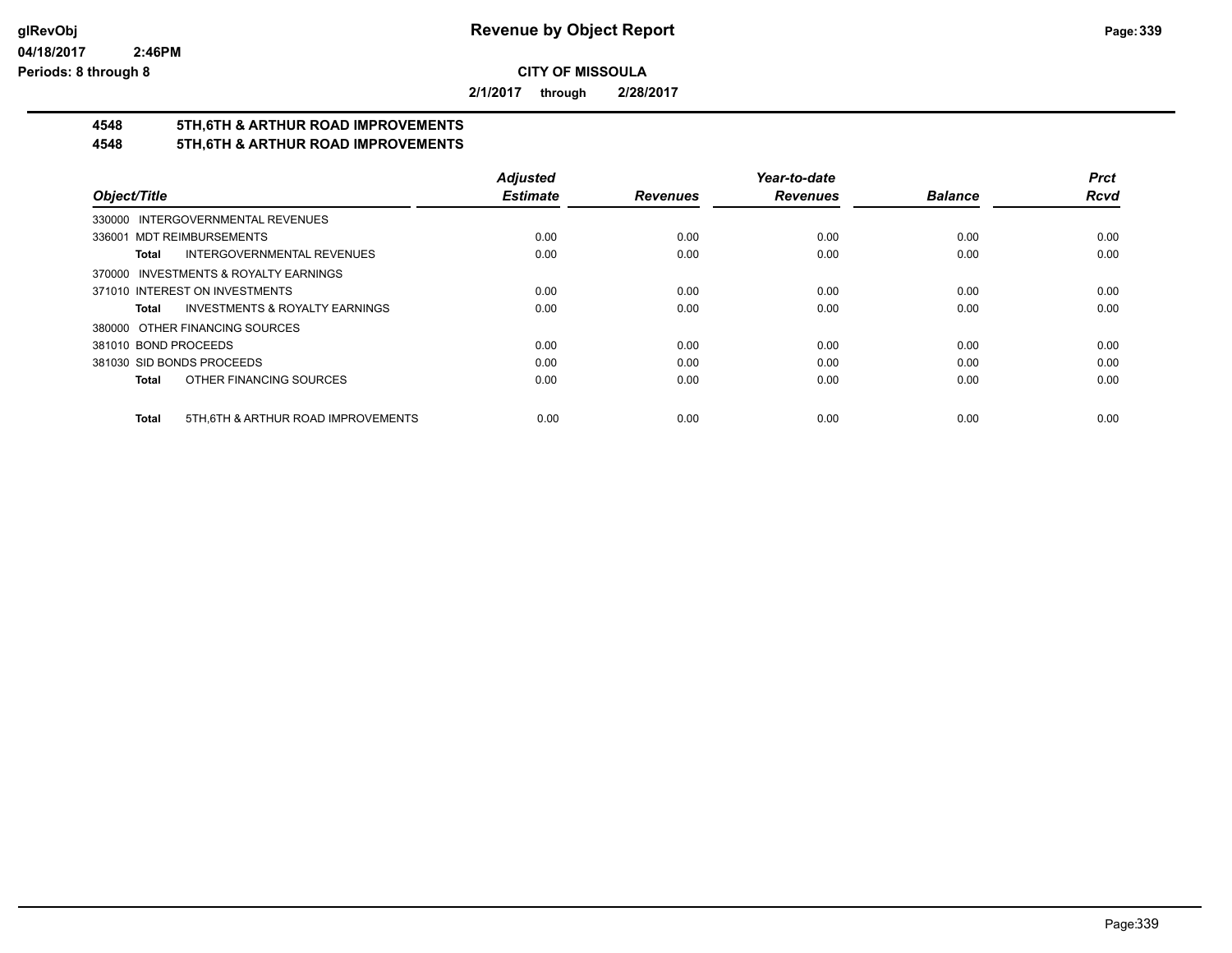**2/1/2017 through 2/28/2017**

#### **4548 5TH,6TH & ARTHUR ROAD IMPROVEMENTS**

|                                                     | <b>Adjusted</b> |                 | Year-to-date    |                | <b>Prct</b> |
|-----------------------------------------------------|-----------------|-----------------|-----------------|----------------|-------------|
| Object/Title                                        | <b>Estimate</b> | <b>Revenues</b> | <b>Revenues</b> | <b>Balance</b> | <b>Rcvd</b> |
| INTERGOVERNMENTAL REVENUES<br>330000                |                 |                 |                 |                |             |
| 336001 MDT REIMBURSEMENTS                           | 0.00            | 0.00            | 0.00            | 0.00           | 0.00        |
| INTERGOVERNMENTAL REVENUES<br><b>Total</b>          | 0.00            | 0.00            | 0.00            | 0.00           | 0.00        |
| 370000 INVESTMENTS & ROYALTY EARNINGS               |                 |                 |                 |                |             |
| 371010 INTEREST ON INVESTMENTS                      | 0.00            | 0.00            | 0.00            | 0.00           | 0.00        |
| INVESTMENTS & ROYALTY EARNINGS<br>Total             | 0.00            | 0.00            | 0.00            | 0.00           | 0.00        |
| 380000 OTHER FINANCING SOURCES                      |                 |                 |                 |                |             |
| 381010 BOND PROCEEDS                                | 0.00            | 0.00            | 0.00            | 0.00           | 0.00        |
| 381030 SID BONDS PROCEEDS                           | 0.00            | 0.00            | 0.00            | 0.00           | 0.00        |
| OTHER FINANCING SOURCES<br>Total                    | 0.00            | 0.00            | 0.00            | 0.00           | 0.00        |
| 5TH, 6TH & ARTHUR ROAD IMPROVEMENTS<br><b>Total</b> | 0.00            | 0.00            | 0.00            | 0.00           | 0.00        |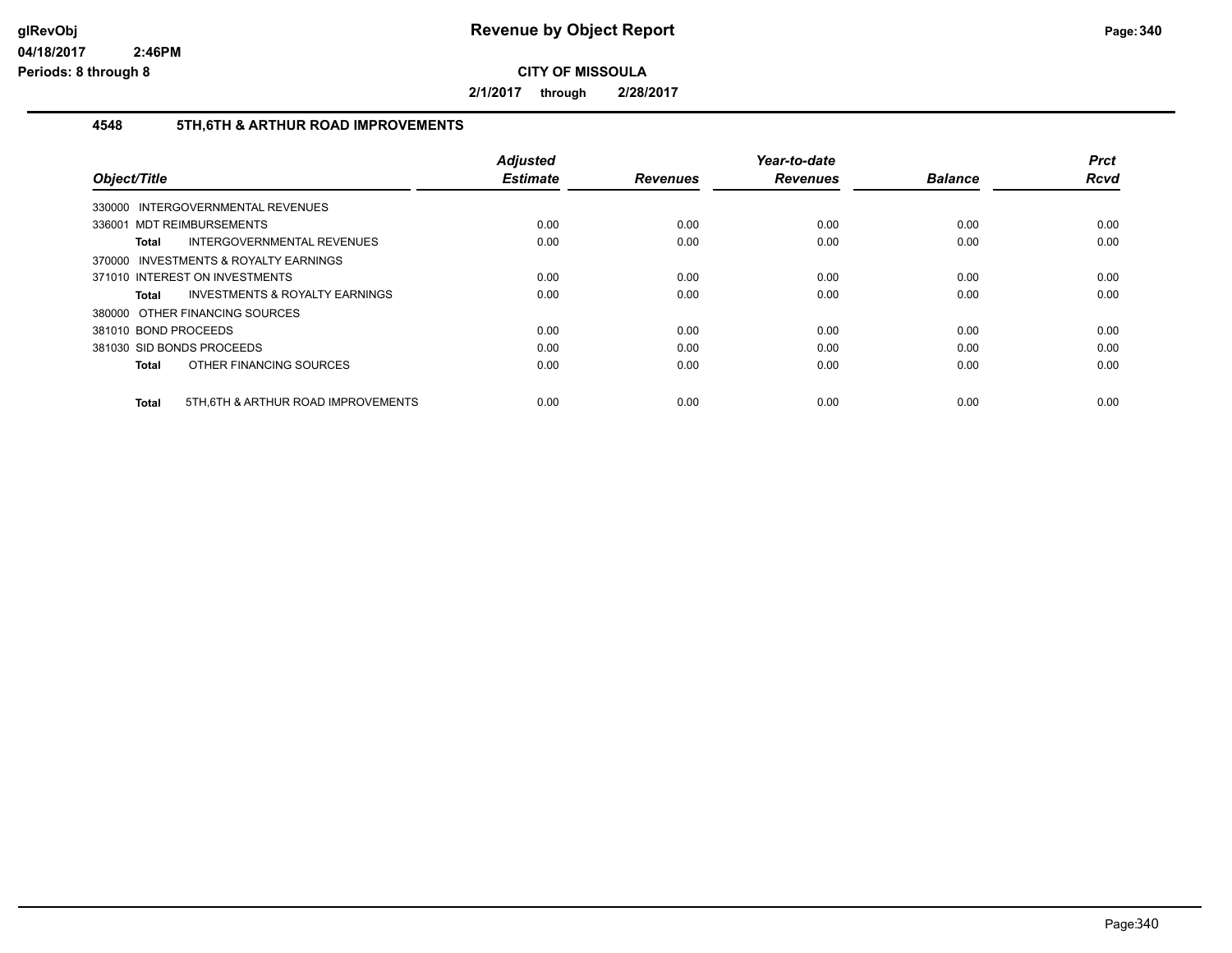**2/1/2017 through 2/28/2017**

**4549 SID 549 HILLVIEW WAY**

| SID 549 HILLVIEW WAY<br>4549 |
|------------------------------|
|------------------------------|

|                                                    | <b>Adjusted</b> |                 | Year-to-date    |                | <b>Prct</b> |
|----------------------------------------------------|-----------------|-----------------|-----------------|----------------|-------------|
| Object/Title                                       | <b>Estimate</b> | <b>Revenues</b> | <b>Revenues</b> | <b>Balance</b> | <b>Rcvd</b> |
| 330000 INTERGOVERNMENTAL REVENUES                  |                 |                 |                 |                |             |
| 336001 MDT REIMBURSEMENTS                          | 0.00            | 0.00            | 0.00            | 0.00           | 0.00        |
| <b>INTERGOVERNMENTAL REVENUES</b><br><b>Total</b>  | 0.00            | 0.00            | 0.00            | 0.00           | 0.00        |
| 360000 MISCELLANEOUS REVENUES                      |                 |                 |                 |                |             |
| 363020 PROPERTY ASSESSMENTS                        | 0.00            | 0.00            | 0.00            | 0.00           | 0.00        |
| MISCELLANEOUS REVENUES<br>Total                    | 0.00            | 0.00            | 0.00            | 0.00           | 0.00        |
| 370000 INVESTMENTS & ROYALTY EARNINGS              |                 |                 |                 |                |             |
| 371010 INTEREST ON INVESTMENTS                     | 0.00            | 0.00            | 0.00            | 0.00           | 0.00        |
| <b>INVESTMENTS &amp; ROYALTY EARNINGS</b><br>Total | 0.00            | 0.00            | 0.00            | 0.00           | 0.00        |
| 380000 OTHER FINANCING SOURCES                     |                 |                 |                 |                |             |
| 381010 BOND PROCEEDS                               | 0.00            | 0.00            | 0.00            | 0.00           | 0.00        |
| 381030 SID BONDS PROCEEDS                          | 0.00            | 0.00            | 0.00            | 0.00           | 0.00        |
| OTHER FINANCING SOURCES<br>Total                   | 0.00            | 0.00            | 0.00            | 0.00           | 0.00        |
|                                                    |                 |                 |                 |                |             |
| SID 549 HILLVIEW WAY<br><b>Total</b>               | 0.00            | 0.00            | 0.00            | 0.00           | 0.00        |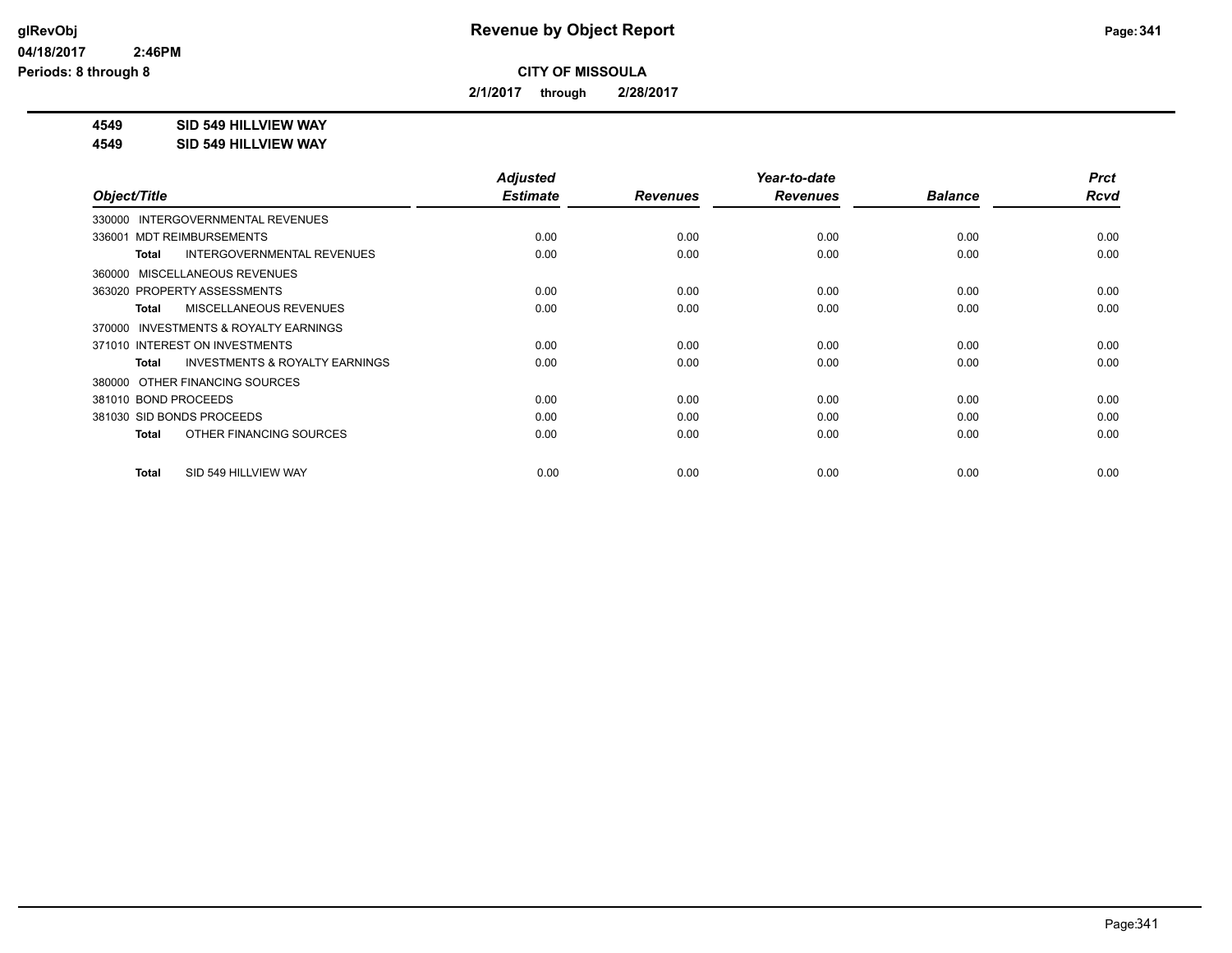**2/1/2017 through 2/28/2017**

#### **4549 SID 549 HILLVIEW WAY**

|                                                           | <b>Adjusted</b> |                 | Year-to-date    |                | <b>Prct</b> |
|-----------------------------------------------------------|-----------------|-----------------|-----------------|----------------|-------------|
| Object/Title                                              | <b>Estimate</b> | <b>Revenues</b> | <b>Revenues</b> | <b>Balance</b> | <b>Rcvd</b> |
| 330000 INTERGOVERNMENTAL REVENUES                         |                 |                 |                 |                |             |
| 336001 MDT REIMBURSEMENTS                                 | 0.00            | 0.00            | 0.00            | 0.00           | 0.00        |
| INTERGOVERNMENTAL REVENUES<br><b>Total</b>                | 0.00            | 0.00            | 0.00            | 0.00           | 0.00        |
| 360000 MISCELLANEOUS REVENUES                             |                 |                 |                 |                |             |
| 363020 PROPERTY ASSESSMENTS                               | 0.00            | 0.00            | 0.00            | 0.00           | 0.00        |
| MISCELLANEOUS REVENUES<br><b>Total</b>                    | 0.00            | 0.00            | 0.00            | 0.00           | 0.00        |
| 370000 INVESTMENTS & ROYALTY EARNINGS                     |                 |                 |                 |                |             |
| 371010 INTEREST ON INVESTMENTS                            | 0.00            | 0.00            | 0.00            | 0.00           | 0.00        |
| <b>INVESTMENTS &amp; ROYALTY EARNINGS</b><br><b>Total</b> | 0.00            | 0.00            | 0.00            | 0.00           | 0.00        |
| 380000 OTHER FINANCING SOURCES                            |                 |                 |                 |                |             |
| 381010 BOND PROCEEDS                                      | 0.00            | 0.00            | 0.00            | 0.00           | 0.00        |
| 381030 SID BONDS PROCEEDS                                 | 0.00            | 0.00            | 0.00            | 0.00           | 0.00        |
| OTHER FINANCING SOURCES<br><b>Total</b>                   | 0.00            | 0.00            | 0.00            | 0.00           | 0.00        |
|                                                           |                 |                 |                 |                |             |
| SID 549 HILLVIEW WAY<br><b>Total</b>                      | 0.00            | 0.00            | 0.00            | 0.00           | 0.00        |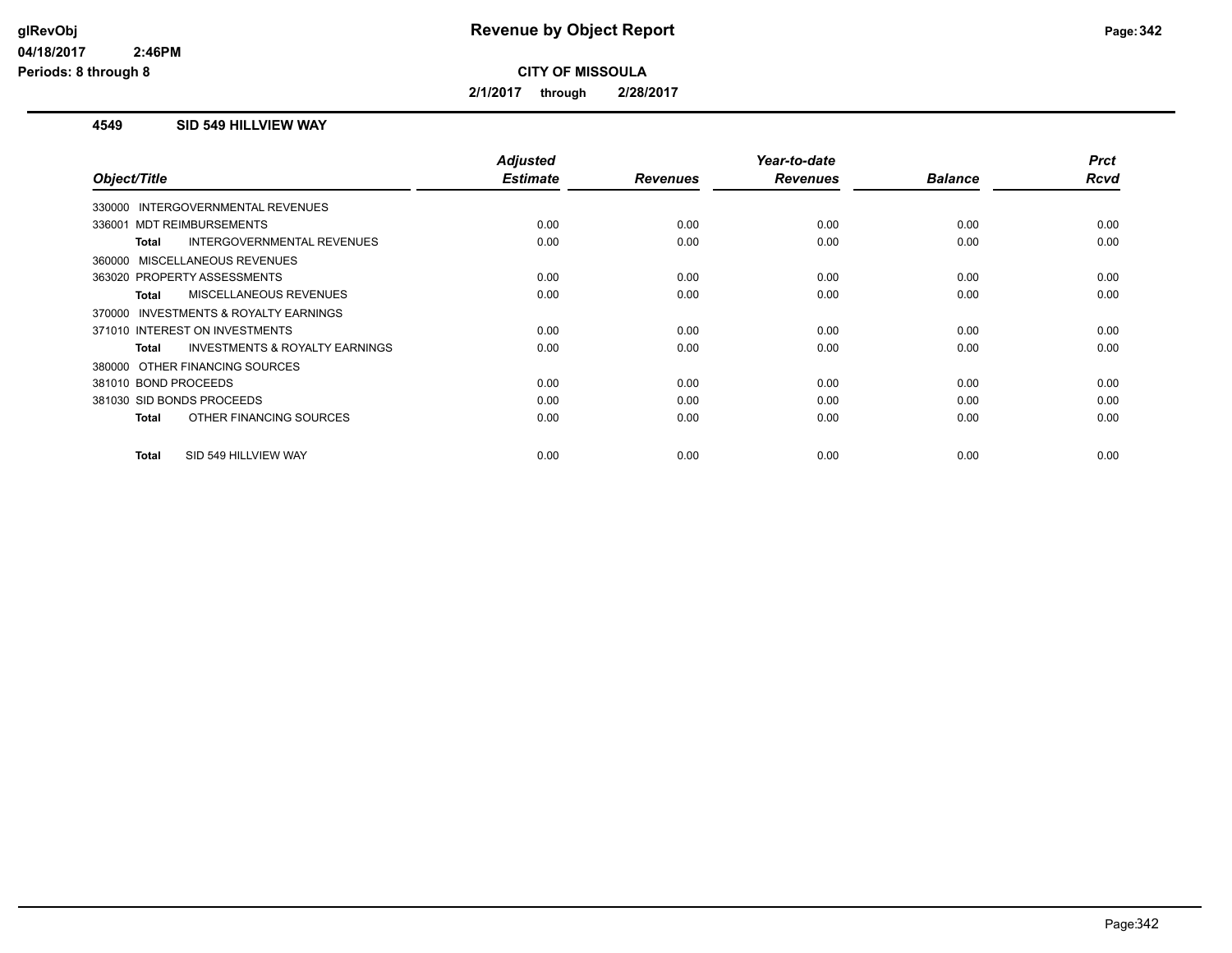**2/1/2017 through 2/28/2017**

## **4745 MALONEY/TWITE MILLER CR \$1.2M CONTRIB 4745 MALONEY/TWITE MILLER CR \$1.2M CONTRIB**

| Object/Title                                          | <b>Adjusted</b><br><b>Estimate</b> | <b>Revenues</b> | Year-to-date<br><b>Revenues</b> | <b>Balance</b> | <b>Prct</b><br><b>Rcvd</b> |
|-------------------------------------------------------|------------------------------------|-----------------|---------------------------------|----------------|----------------------------|
| TAXES/ASSESSMENTS<br>310000                           |                                    |                 |                                 |                |                            |
| 312001 PENALTIES & INTEREST                           | 0.00                               | 0.00            | 0.00                            | 0.00           | 0.00                       |
| TAXES/ASSESSMENTS<br>Total                            | 0.00                               | 0.00            | 0.00                            | 0.00           | 0.00                       |
| 360000 MISCELLANEOUS REVENUES                         |                                    |                 |                                 |                |                            |
| 365000 DONATIONS                                      | 0.00                               | 0.00            | 0.00                            | 0.00           | 0.00                       |
| MISCELLANEOUS REVENUES<br>Total                       | 0.00                               | 0.00            | 0.00                            | 0.00           | 0.00                       |
| INVESTMENTS & ROYALTY EARNINGS<br>370000              |                                    |                 |                                 |                |                            |
| 371010 INTEREST ON INVESTMENTS                        | 0.00                               | 0.00            | 0.00                            | 0.00           | 0.00                       |
| 371020 GAIN/LOSS IN MARKET VALUE OF INVESTMENTS       | 0.00                               | 0.00            | 0.00                            | 0.00           | 0.00                       |
| INVESTMENTS & ROYALTY EARNINGS<br>Total               | 0.00                               | 0.00            | 0.00                            | 0.00           | 0.00                       |
| MALONEY/TWITE MILLER CR \$1.2M CONTRI<br><b>Total</b> | 0.00                               | 0.00            | 0.00                            | 0.00           | 0.00                       |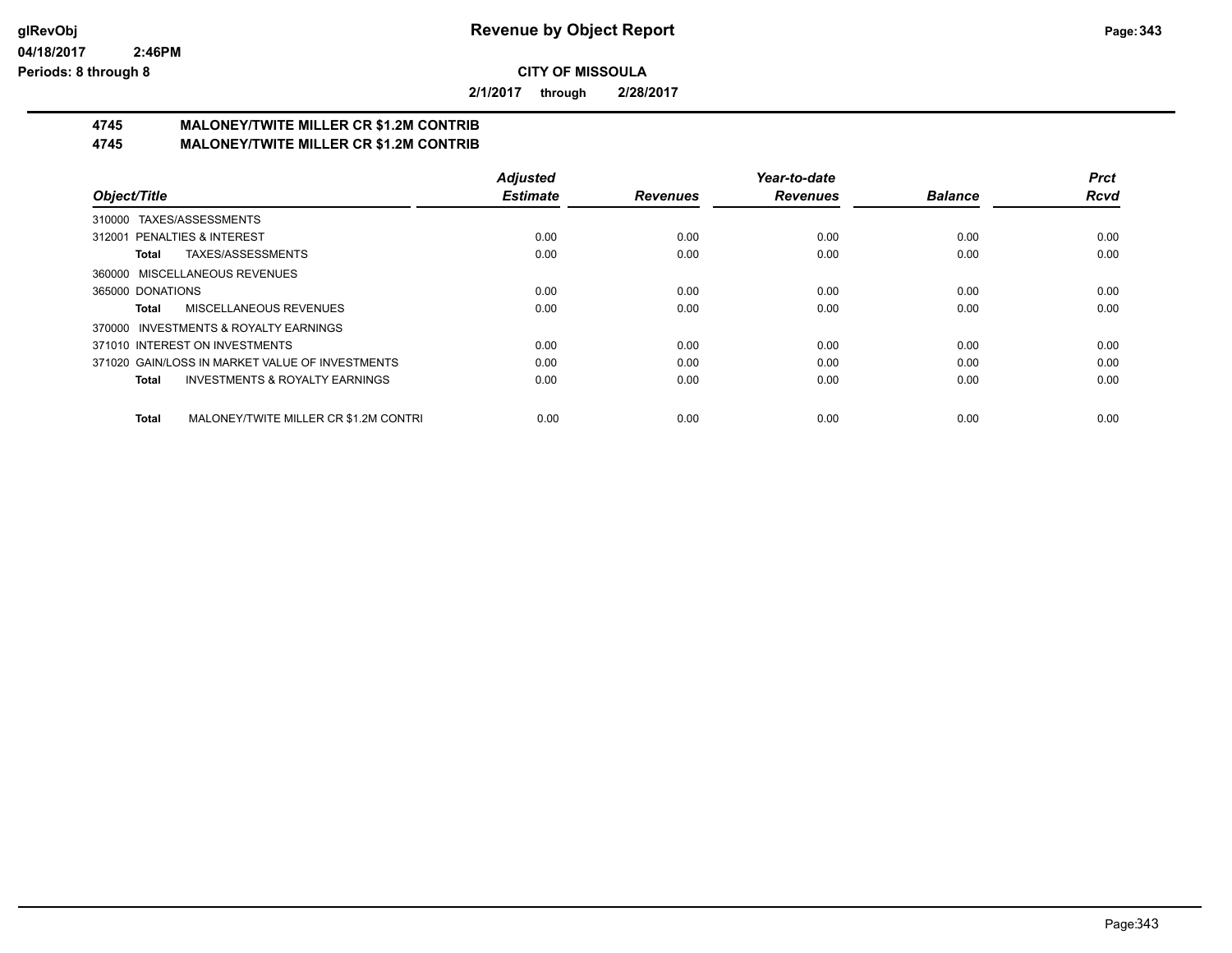**2/1/2017 through 2/28/2017**

#### **4745 MALONEY/TWITE MILLER CR \$1.2M CONTRIB**

| Object/Title                                              | <b>Adjusted</b><br><b>Estimate</b> | <b>Revenues</b> | Year-to-date<br><b>Revenues</b> | <b>Balance</b> | <b>Prct</b><br><b>Rcvd</b> |
|-----------------------------------------------------------|------------------------------------|-----------------|---------------------------------|----------------|----------------------------|
|                                                           |                                    |                 |                                 |                |                            |
| 310000 TAXES/ASSESSMENTS                                  |                                    |                 |                                 |                |                            |
| 312001 PENALTIES & INTEREST                               | 0.00                               | 0.00            | 0.00                            | 0.00           | 0.00                       |
| TAXES/ASSESSMENTS<br>Total                                | 0.00                               | 0.00            | 0.00                            | 0.00           | 0.00                       |
| 360000 MISCELLANEOUS REVENUES                             |                                    |                 |                                 |                |                            |
| 365000 DONATIONS                                          | 0.00                               | 0.00            | 0.00                            | 0.00           | 0.00                       |
| MISCELLANEOUS REVENUES<br>Total                           | 0.00                               | 0.00            | 0.00                            | 0.00           | 0.00                       |
| 370000 INVESTMENTS & ROYALTY EARNINGS                     |                                    |                 |                                 |                |                            |
| 371010 INTEREST ON INVESTMENTS                            | 0.00                               | 0.00            | 0.00                            | 0.00           | 0.00                       |
| 371020 GAIN/LOSS IN MARKET VALUE OF INVESTMENT            | 0.00                               | 0.00            | 0.00                            | 0.00           | 0.00                       |
| <b>INVESTMENTS &amp; ROYALTY EARNINGS</b><br><b>Total</b> | 0.00                               | 0.00            | 0.00                            | 0.00           | 0.00                       |
| MALONEY/TWITE MILLER CR \$1.2M CONTR<br><b>Total</b>      | 0.00                               | 0.00            | 0.00                            | 0.00           | 0.00                       |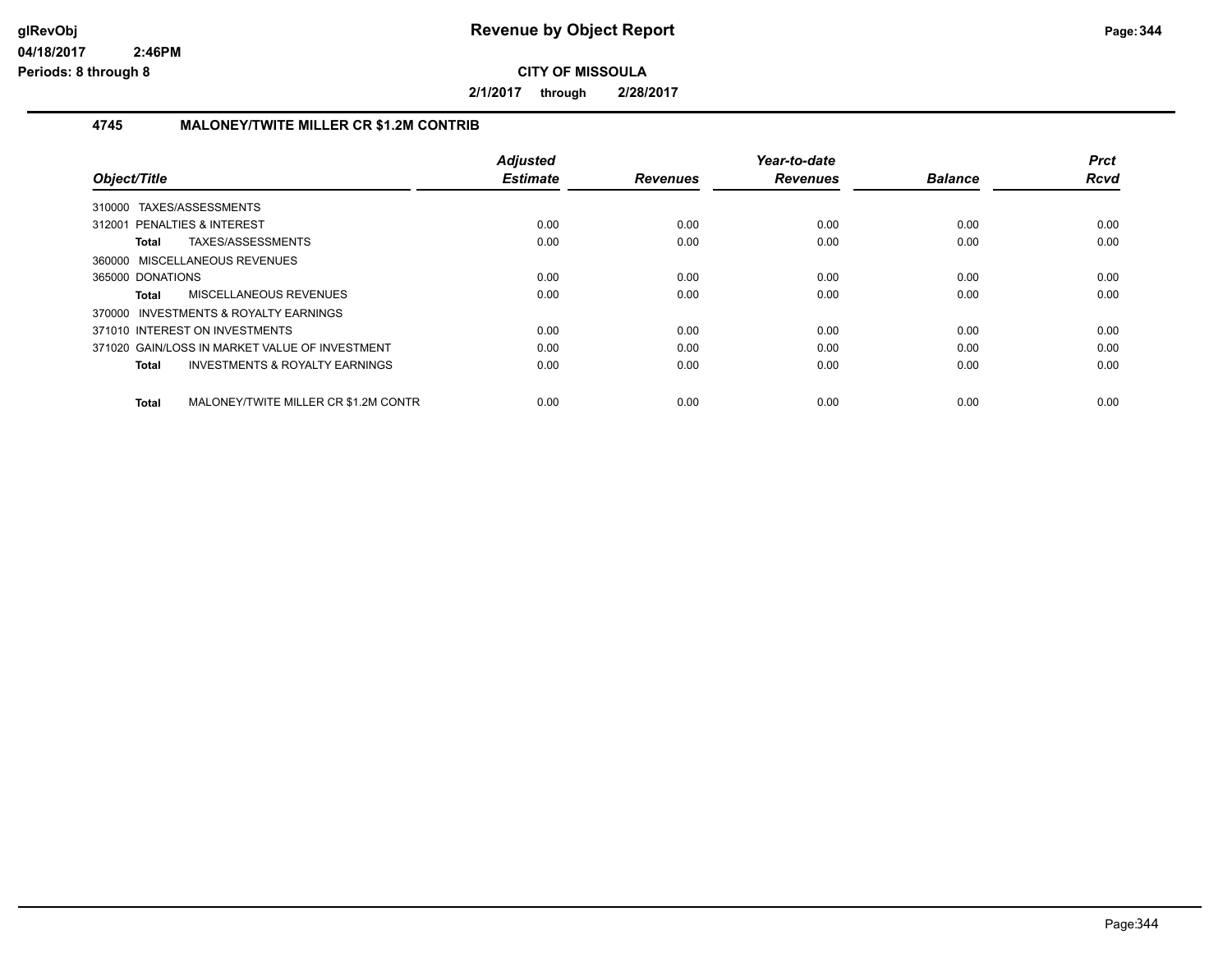**2/1/2017 through 2/28/2017**

**4941 HILLVIEW WAY CONSTRUCTION**

**4941 HILLVIEW WAY CONSTRUCTION**

|                                           | <b>Adjusted</b> |                 | Year-to-date    |                 | <b>Prct</b> |
|-------------------------------------------|-----------------|-----------------|-----------------|-----------------|-------------|
| Object/Title                              | <b>Estimate</b> | <b>Revenues</b> | <b>Revenues</b> | <b>Balance</b>  | <b>Rcvd</b> |
| 360000 MISCELLANEOUS REVENUES             |                 |                 |                 |                 |             |
| 360010 MISCELLANEOUS                      | 0.00            | 0.00            | 5.942.73        | $-5.942.73$     | 0.00        |
| MISCELLANEOUS REVENUES<br>Total           | 0.00            | 0.00            | 5.942.73        | $-5.942.73$     | 0.00        |
| 370000 INVESTMENTS & ROYALTY EARNINGS     |                 |                 |                 |                 |             |
| 371010 INTEREST ON INVESTMENTS            | 0.00            | 0.00            | 0.00            | 0.00            | 0.00        |
| INVESTMENTS & ROYALTY EARNINGS<br>Total   | 0.00            | 0.00            | 0.00            | 0.00            | 0.00        |
| 380000 OTHER FINANCING SOURCES            |                 |                 |                 |                 |             |
| 381030 SID BONDS PROCEEDS                 | 0.00            | 0.00            | 2.527.050.00    | $-2,527,050.00$ | 0.00        |
| OTHER FINANCING SOURCES<br>Total          | 0.00            | 0.00            | 2.527.050.00    | $-2.527.050.00$ | 0.00        |
|                                           |                 |                 |                 |                 |             |
| HILLVIEW WAY CONSTRUCTION<br><b>Total</b> | 0.00            | 0.00            | 2.532.992.73    | $-2.532.992.73$ | 0.00        |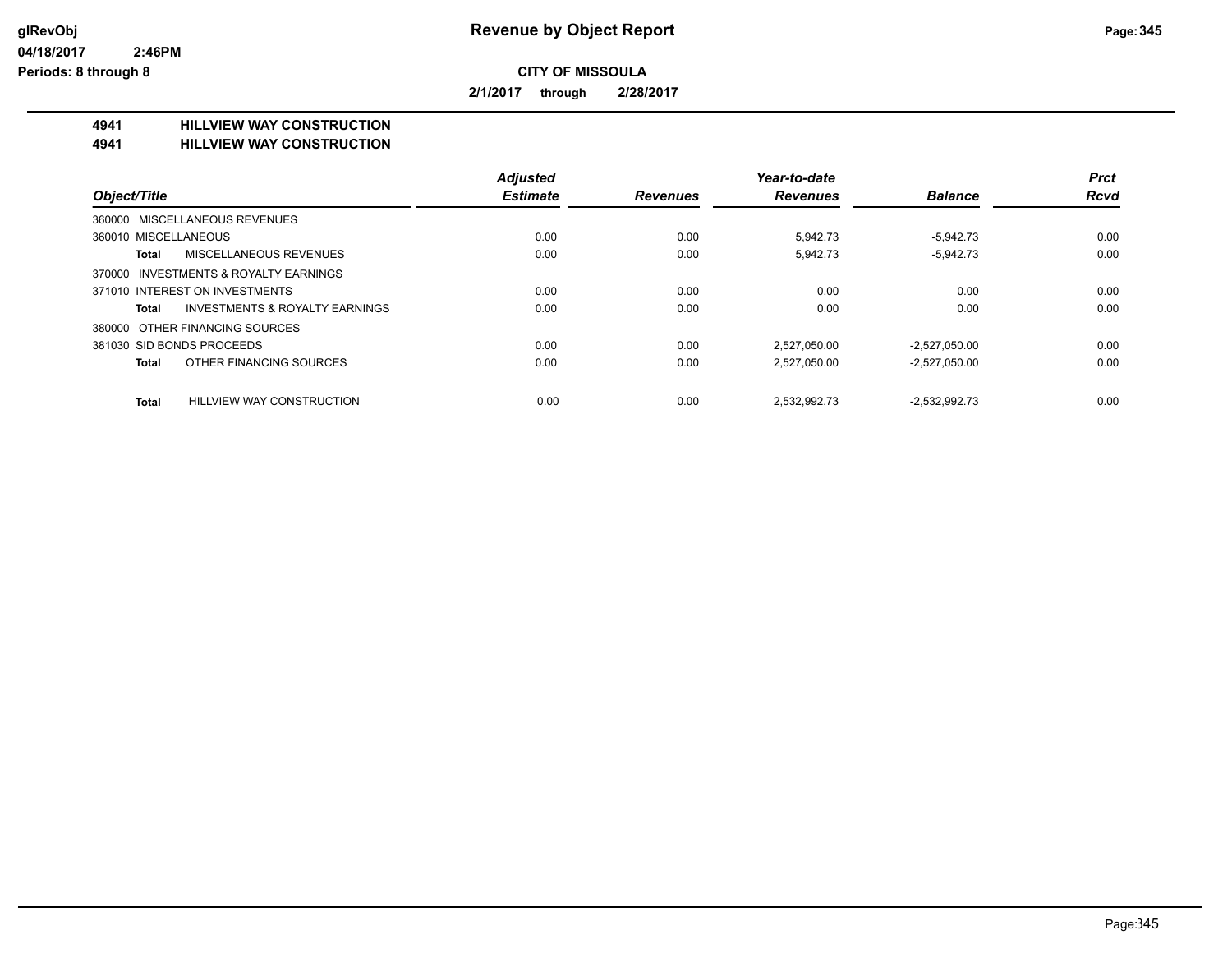**2/1/2017 through 2/28/2017**

#### **4941 HILLVIEW WAY CONSTRUCTION**

|                                                    | <b>Adjusted</b> |                 | Year-to-date    |                 | <b>Prct</b> |
|----------------------------------------------------|-----------------|-----------------|-----------------|-----------------|-------------|
| Object/Title                                       | <b>Estimate</b> | <b>Revenues</b> | <b>Revenues</b> | <b>Balance</b>  | Rcvd        |
| MISCELLANEOUS REVENUES<br>360000                   |                 |                 |                 |                 |             |
| 360010 MISCELLANEOUS                               | 0.00            | 0.00            | 5.942.73        | $-5.942.73$     | 0.00        |
| MISCELLANEOUS REVENUES<br>Total                    | 0.00            | 0.00            | 5.942.73        | $-5.942.73$     | 0.00        |
| INVESTMENTS & ROYALTY EARNINGS<br>370000           |                 |                 |                 |                 |             |
| 371010 INTEREST ON INVESTMENTS                     | 0.00            | 0.00            | 0.00            | 0.00            | 0.00        |
| <b>INVESTMENTS &amp; ROYALTY EARNINGS</b><br>Total | 0.00            | 0.00            | 0.00            | 0.00            | 0.00        |
| OTHER FINANCING SOURCES<br>380000                  |                 |                 |                 |                 |             |
| 381030 SID BONDS PROCEEDS                          | 0.00            | 0.00            | 2.527.050.00    | $-2.527.050.00$ | 0.00        |
| OTHER FINANCING SOURCES<br><b>Total</b>            | 0.00            | 0.00            | 2,527,050.00    | $-2,527,050.00$ | 0.00        |
| <b>HILLVIEW WAY CONSTRUCTION</b><br><b>Total</b>   | 0.00            | 0.00            | 2.532.992.73    | $-2.532.992.73$ | 0.00        |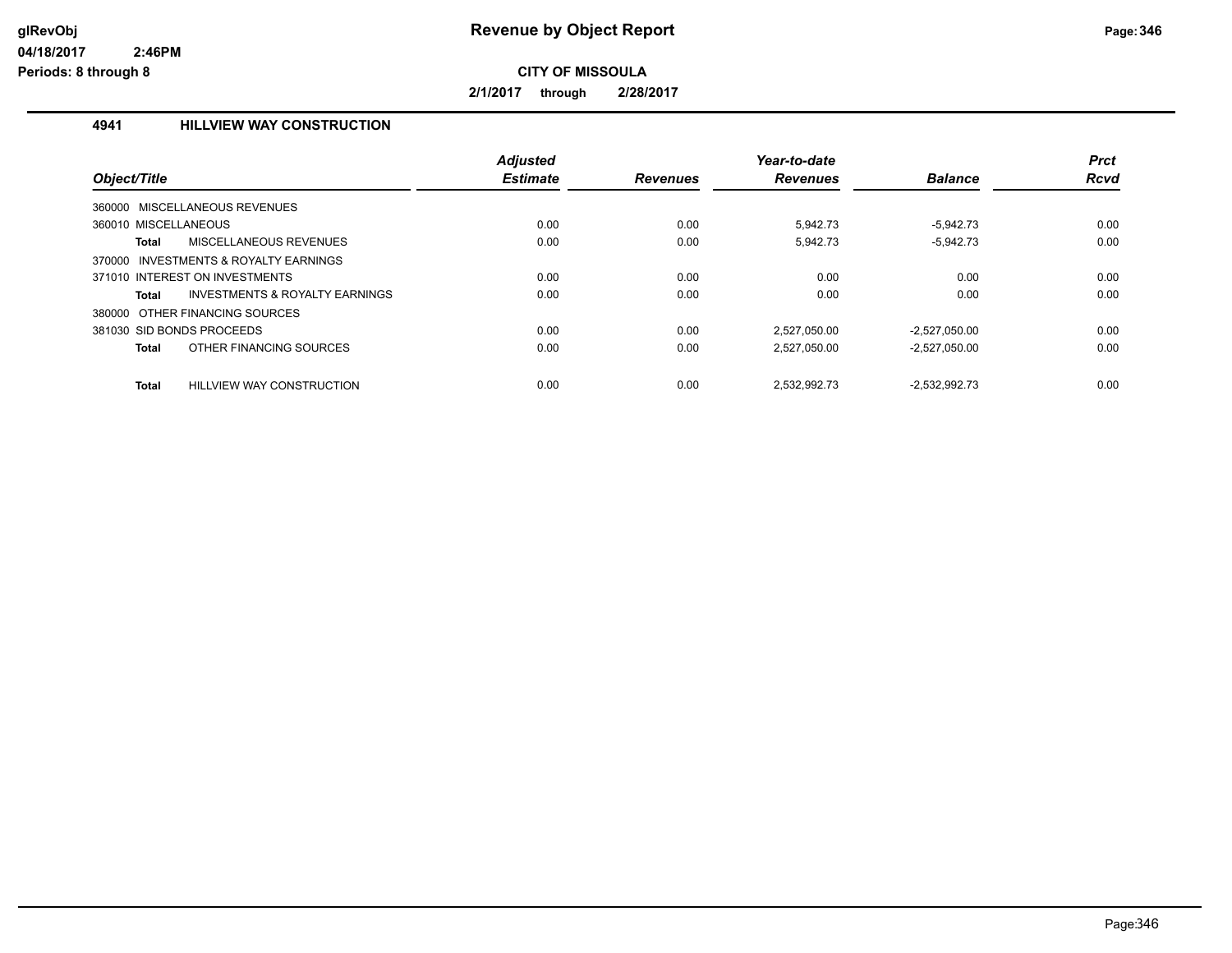**2/1/2017 through 2/28/2017**

## **4944 RATTLESNAKE SEWER COLLECTION (544) 4944 RATTLESNAKE SEWER COLLECTION (544)**

|                                                     | <b>Adjusted</b> |                 | Year-to-date    |                | <b>Prct</b> |
|-----------------------------------------------------|-----------------|-----------------|-----------------|----------------|-------------|
| Object/Title                                        | <b>Estimate</b> | <b>Revenues</b> | <b>Revenues</b> | <b>Balance</b> | Rcvd        |
| 330000 INTERGOVERNMENTAL REVENUES                   |                 |                 |                 |                |             |
| 331090 EPA GRANT                                    | 0.00            | 0.00            | 0.00            | 0.00           | 0.00        |
| 334120 TSEP GRANT                                   | 0.00            | 0.00            | 0.00            | 0.00           | 0.00        |
| 334121 DNRC GRANT                                   | 0.00            | 0.00            | 0.00            | 0.00           | 0.00        |
| 334990 ARRA FUNDING                                 | 0.00            | 0.00            | 0.00            | 0.00           | 0.00        |
| 334992 ARRA LOAN                                    | 0.00            | 0.00            | 0.00            | 0.00           | 0.00        |
| INTERGOVERNMENTAL REVENUES<br>Total                 | 0.00            | 0.00            | 0.00            | 0.00           | 0.00        |
| <b>INVESTMENTS &amp; ROYALTY EARNINGS</b><br>370000 |                 |                 |                 |                |             |
| 371010 INTEREST ON INVESTMENTS                      | 0.00            | 0.00            | 0.00            | 0.00           | 0.00        |
| <b>INVESTMENTS &amp; ROYALTY EARNINGS</b><br>Total  | 0.00            | 0.00            | 0.00            | 0.00           | 0.00        |
| 380000 OTHER FINANCING SOURCES                      |                 |                 |                 |                |             |
| 381010 BOND PROCEEDS                                | 0.00            | 0.00            | 0.00            | 0.00           | 0.00        |
| 381020 REVENUE BONDS                                | 0.00            | 0.00            | 0.00            | 0.00           | 0.00        |
| 381030 SID BONDS PROCEEDS                           | 0.00            | 0.00            | 0.00            | 0.00           | 0.00        |
| OTHER FINANCING SOURCES<br>Total                    | 0.00            | 0.00            | 0.00            | 0.00           | 0.00        |
| RATTLESNAKE SEWER COLLECTION (544)<br>Total         | 0.00            | 0.00            | 0.00            | 0.00           | 0.00        |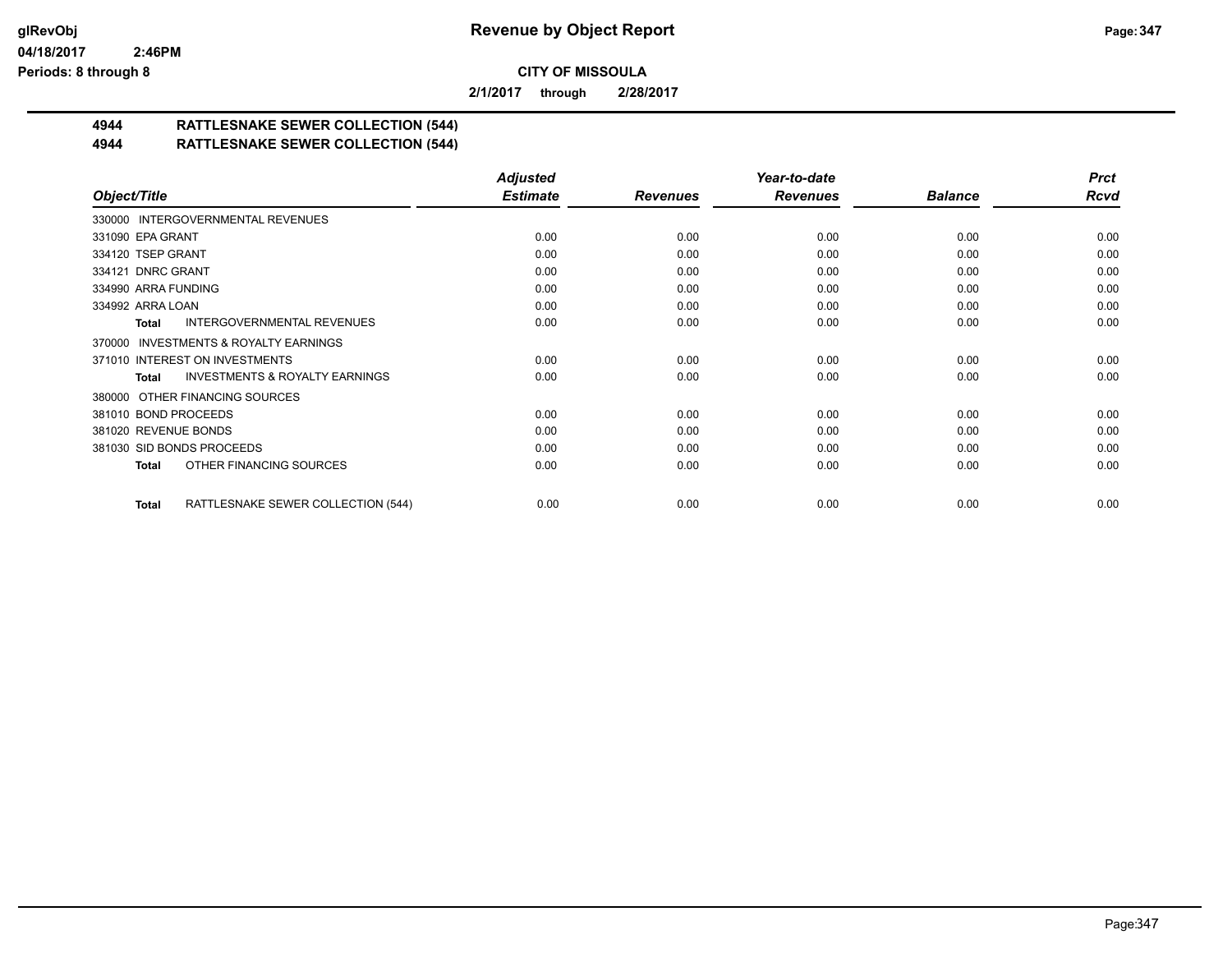**2/1/2017 through 2/28/2017**

## **4944 RATTLESNAKE SEWER COLLECTION (544)**

|                                                     | <b>Adjusted</b> |                 | Year-to-date    |                | <b>Prct</b> |
|-----------------------------------------------------|-----------------|-----------------|-----------------|----------------|-------------|
| Object/Title                                        | <b>Estimate</b> | <b>Revenues</b> | <b>Revenues</b> | <b>Balance</b> | <b>Rcvd</b> |
| 330000 INTERGOVERNMENTAL REVENUES                   |                 |                 |                 |                |             |
| 331090 EPA GRANT                                    | 0.00            | 0.00            | 0.00            | 0.00           | 0.00        |
| 334120 TSEP GRANT                                   | 0.00            | 0.00            | 0.00            | 0.00           | 0.00        |
| 334121 DNRC GRANT                                   | 0.00            | 0.00            | 0.00            | 0.00           | 0.00        |
| 334990 ARRA FUNDING                                 | 0.00            | 0.00            | 0.00            | 0.00           | 0.00        |
| 334992 ARRA LOAN                                    | 0.00            | 0.00            | 0.00            | 0.00           | 0.00        |
| <b>INTERGOVERNMENTAL REVENUES</b><br><b>Total</b>   | 0.00            | 0.00            | 0.00            | 0.00           | 0.00        |
| <b>INVESTMENTS &amp; ROYALTY EARNINGS</b><br>370000 |                 |                 |                 |                |             |
| 371010 INTEREST ON INVESTMENTS                      | 0.00            | 0.00            | 0.00            | 0.00           | 0.00        |
| <b>INVESTMENTS &amp; ROYALTY EARNINGS</b><br>Total  | 0.00            | 0.00            | 0.00            | 0.00           | 0.00        |
| 380000 OTHER FINANCING SOURCES                      |                 |                 |                 |                |             |
| 381010 BOND PROCEEDS                                | 0.00            | 0.00            | 0.00            | 0.00           | 0.00        |
| 381020 REVENUE BONDS                                | 0.00            | 0.00            | 0.00            | 0.00           | 0.00        |
| 381030 SID BONDS PROCEEDS                           | 0.00            | 0.00            | 0.00            | 0.00           | 0.00        |
| OTHER FINANCING SOURCES<br>Total                    | 0.00            | 0.00            | 0.00            | 0.00           | 0.00        |
|                                                     |                 |                 |                 |                |             |
| RATTLESNAKE SEWER COLLECTION (544)<br>Total         | 0.00            | 0.00            | 0.00            | 0.00           | 0.00        |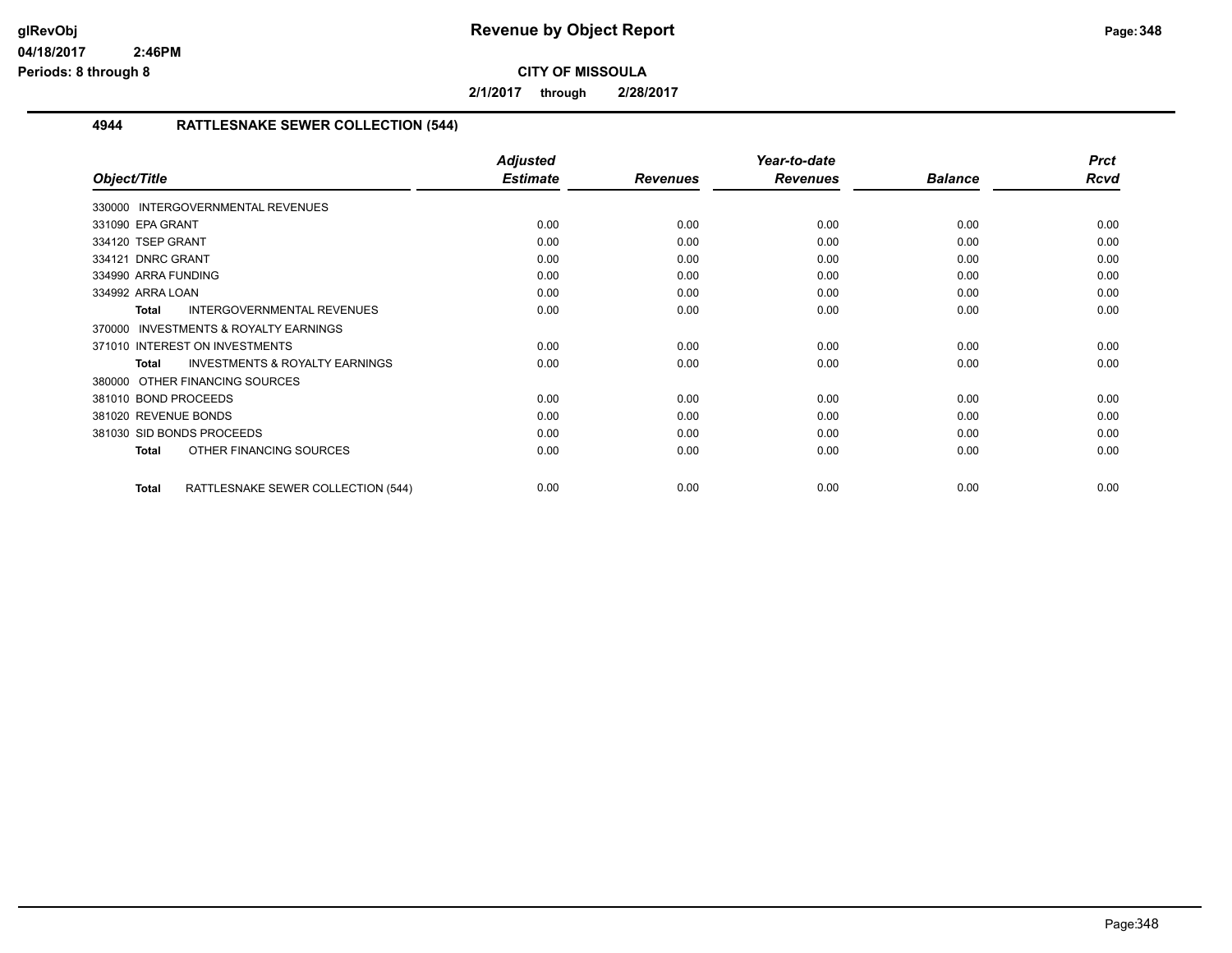**2/1/2017 through 2/28/2017**

**4945 PHILLIPS ST TRAFFIC CALMING**

**4945 PHILLIPS ST TRAFFIC CALMING**

|                                             | <b>Adjusted</b> |                 | Year-to-date    |                | <b>Prct</b> |
|---------------------------------------------|-----------------|-----------------|-----------------|----------------|-------------|
| Object/Title                                | <b>Estimate</b> | <b>Revenues</b> | <b>Revenues</b> | <b>Balance</b> | <b>Rcvd</b> |
| 370000 INVESTMENTS & ROYALTY EARNINGS       | 0.00            |                 | 0.00            | 0.00           | 0.00        |
| 371010 INTEREST ON INVESTMENTS              |                 | 0.00            |                 |                |             |
| INVESTMENTS & ROYALTY EARNINGS<br>Total     | 0.00            | 0.00            | 0.00            | 0.00           | 0.00        |
| 380000 OTHER FINANCING SOURCES              |                 |                 |                 |                |             |
| 381030 SID BONDS PROCEEDS                   | 0.00            | 0.00            | 0.00            | 0.00           | 0.00        |
| 383000 OPERATING TRANSFERS                  | 0.00            | 0.00            | 0.00            | 0.00           | 0.00        |
| OTHER FINANCING SOURCES<br>Total            | 0.00            | 0.00            | 0.00            | 0.00           | 0.00        |
|                                             |                 |                 |                 |                |             |
| <b>Total</b><br>PHILLIPS ST TRAFFIC CALMING | 0.00            | 0.00            | 0.00            | 0.00           | 0.00        |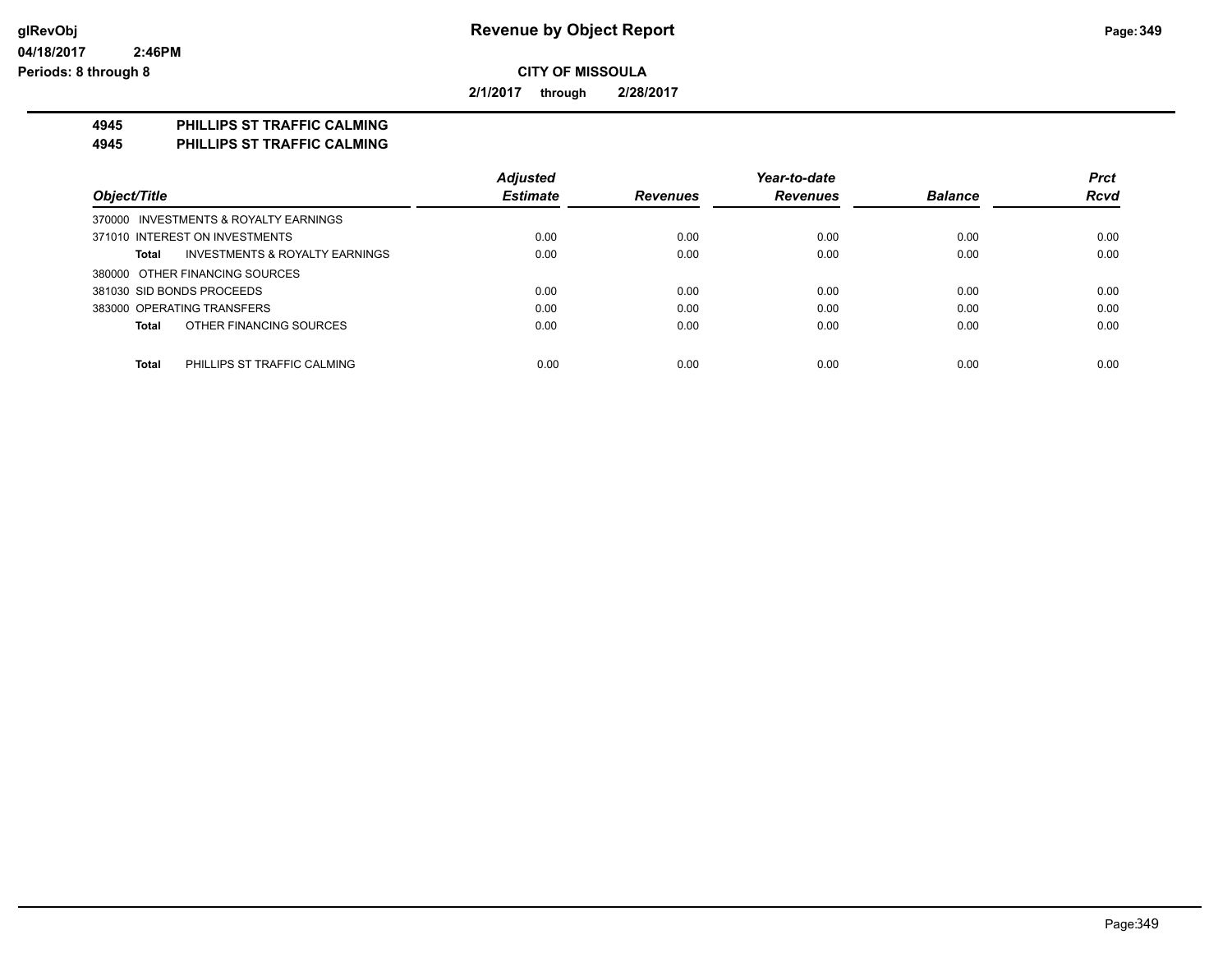**2/1/2017 through 2/28/2017**

#### **4945 PHILLIPS ST TRAFFIC CALMING**

|                                             | <b>Adjusted</b> |                 | Year-to-date    |                | <b>Prct</b> |
|---------------------------------------------|-----------------|-----------------|-----------------|----------------|-------------|
| Object/Title                                | <b>Estimate</b> | <b>Revenues</b> | <b>Revenues</b> | <b>Balance</b> | <b>Rcvd</b> |
| 370000 INVESTMENTS & ROYALTY EARNINGS       |                 |                 |                 |                |             |
| 371010 INTEREST ON INVESTMENTS              | 0.00            | 0.00            | 0.00            | 0.00           | 0.00        |
| INVESTMENTS & ROYALTY EARNINGS<br>Total     | 0.00            | 0.00            | 0.00            | 0.00           | 0.00        |
| 380000 OTHER FINANCING SOURCES              |                 |                 |                 |                |             |
| 381030 SID BONDS PROCEEDS                   | 0.00            | 0.00            | 0.00            | 0.00           | 0.00        |
| 383000 OPERATING TRANSFERS                  | 0.00            | 0.00            | 0.00            | 0.00           | 0.00        |
| OTHER FINANCING SOURCES<br>Total            | 0.00            | 0.00            | 0.00            | 0.00           | 0.00        |
| <b>Total</b><br>PHILLIPS ST TRAFFIC CALMING | 0.00            | 0.00            | 0.00            | 0.00           | 0.00        |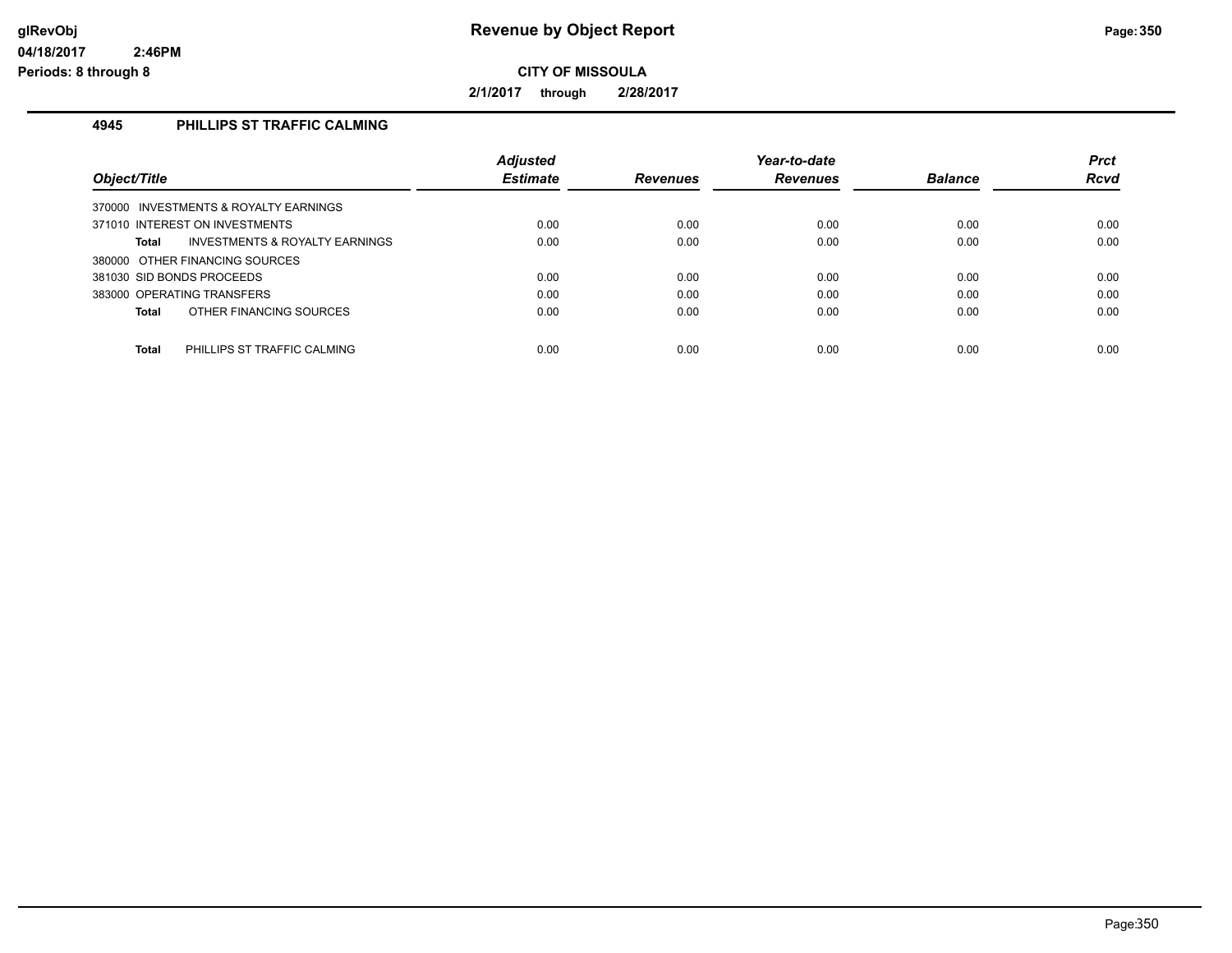**2/1/2017 through 2/28/2017**

## **4946 PATTEE CREEK DR. TRAFFIC CALMING 4946 PATTEE CREEK DR. TRAFFIC CALMING**

|                                                  | <b>Adjusted</b> |                 | Year-to-date    |                | <b>Prct</b> |
|--------------------------------------------------|-----------------|-----------------|-----------------|----------------|-------------|
| Object/Title                                     | <b>Estimate</b> | <b>Revenues</b> | <b>Revenues</b> | <b>Balance</b> | <b>Rcvd</b> |
| 370000 INVESTMENTS & ROYALTY EARNINGS            |                 |                 |                 |                |             |
| 371010 INTEREST ON INVESTMENTS                   | 0.00            | 0.00            | 0.00            | 0.00           | 0.00        |
| INVESTMENTS & ROYALTY EARNINGS<br>Total          | 0.00            | 0.00            | 0.00            | 0.00           | 0.00        |
| 380000 OTHER FINANCING SOURCES                   |                 |                 |                 |                |             |
| 381030 SID BONDS PROCEEDS                        | 0.00            | 0.00            | 0.00            | 0.00           | 0.00        |
| 383000 OPERATING TRANSFERS                       | 0.00            | 0.00            | 0.00            | 0.00           | 0.00        |
| OTHER FINANCING SOURCES<br>Total                 | 0.00            | 0.00            | 0.00            | 0.00           | 0.00        |
|                                                  |                 |                 |                 |                |             |
| <b>Total</b><br>PATTEE CREEK DR. TRAFFIC CALMING | 0.00            | 0.00            | 0.00            | 0.00           | 0.00        |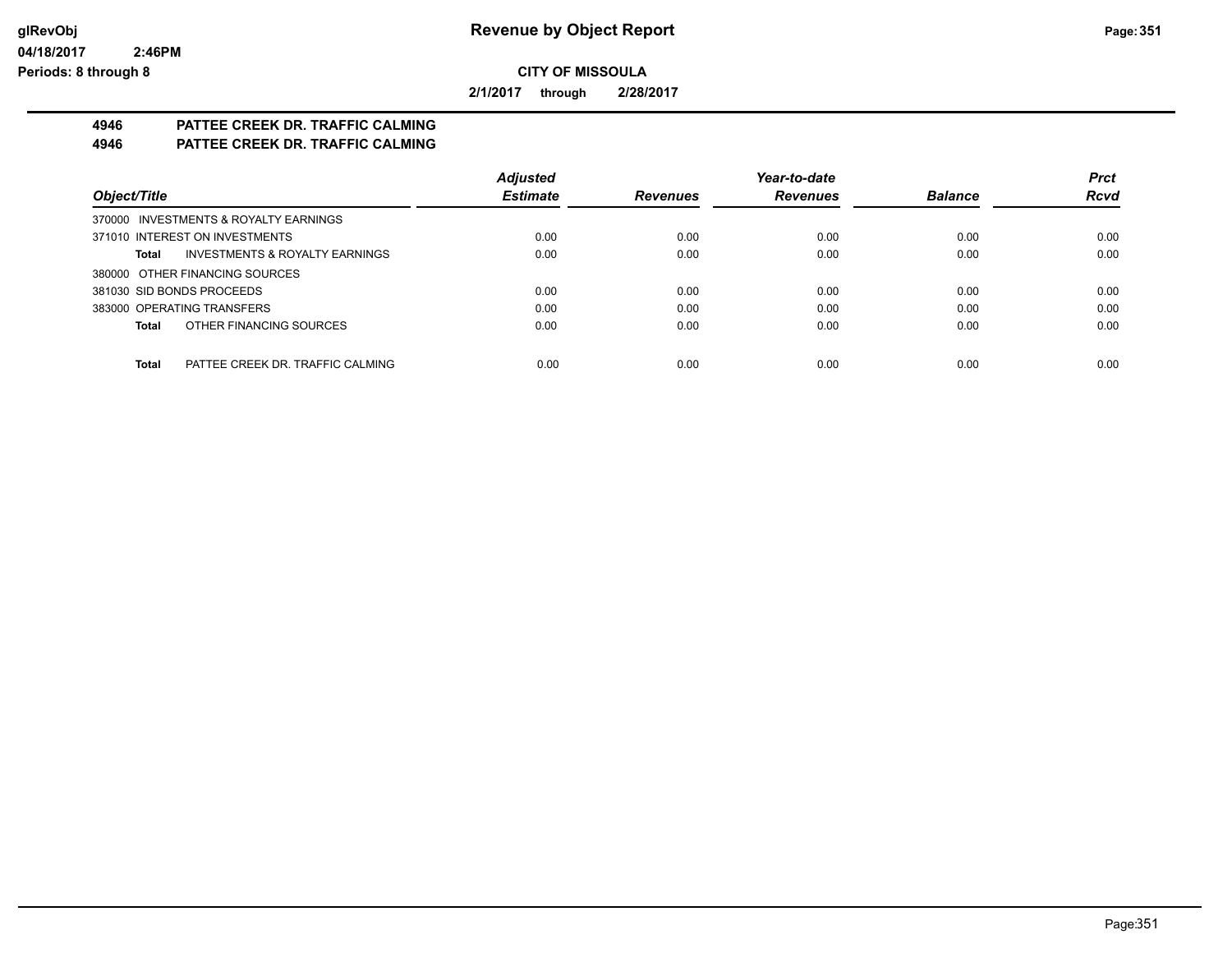**2/1/2017 through 2/28/2017**

## **4946 PATTEE CREEK DR. TRAFFIC CALMING**

| Object/Title                                     | <b>Adjusted</b><br><b>Estimate</b> | <b>Revenues</b> | Year-to-date<br><b>Revenues</b> | <b>Balance</b> | <b>Prct</b><br><b>Rcvd</b> |
|--------------------------------------------------|------------------------------------|-----------------|---------------------------------|----------------|----------------------------|
|                                                  |                                    |                 |                                 |                |                            |
| 370000 INVESTMENTS & ROYALTY EARNINGS            |                                    |                 |                                 |                |                            |
| 371010 INTEREST ON INVESTMENTS                   | 0.00                               | 0.00            | 0.00                            | 0.00           | 0.00                       |
| INVESTMENTS & ROYALTY EARNINGS<br>Total          | 0.00                               | 0.00            | 0.00                            | 0.00           | 0.00                       |
| 380000 OTHER FINANCING SOURCES                   |                                    |                 |                                 |                |                            |
| 381030 SID BONDS PROCEEDS                        | 0.00                               | 0.00            | 0.00                            | 0.00           | 0.00                       |
| 383000 OPERATING TRANSFERS                       | 0.00                               | 0.00            | 0.00                            | 0.00           | 0.00                       |
| OTHER FINANCING SOURCES<br>Total                 | 0.00                               | 0.00            | 0.00                            | 0.00           | 0.00                       |
|                                                  |                                    |                 |                                 |                |                            |
| <b>Total</b><br>PATTEE CREEK DR. TRAFFIC CALMING | 0.00                               | 0.00            | 0.00                            | 0.00           | 0.00                       |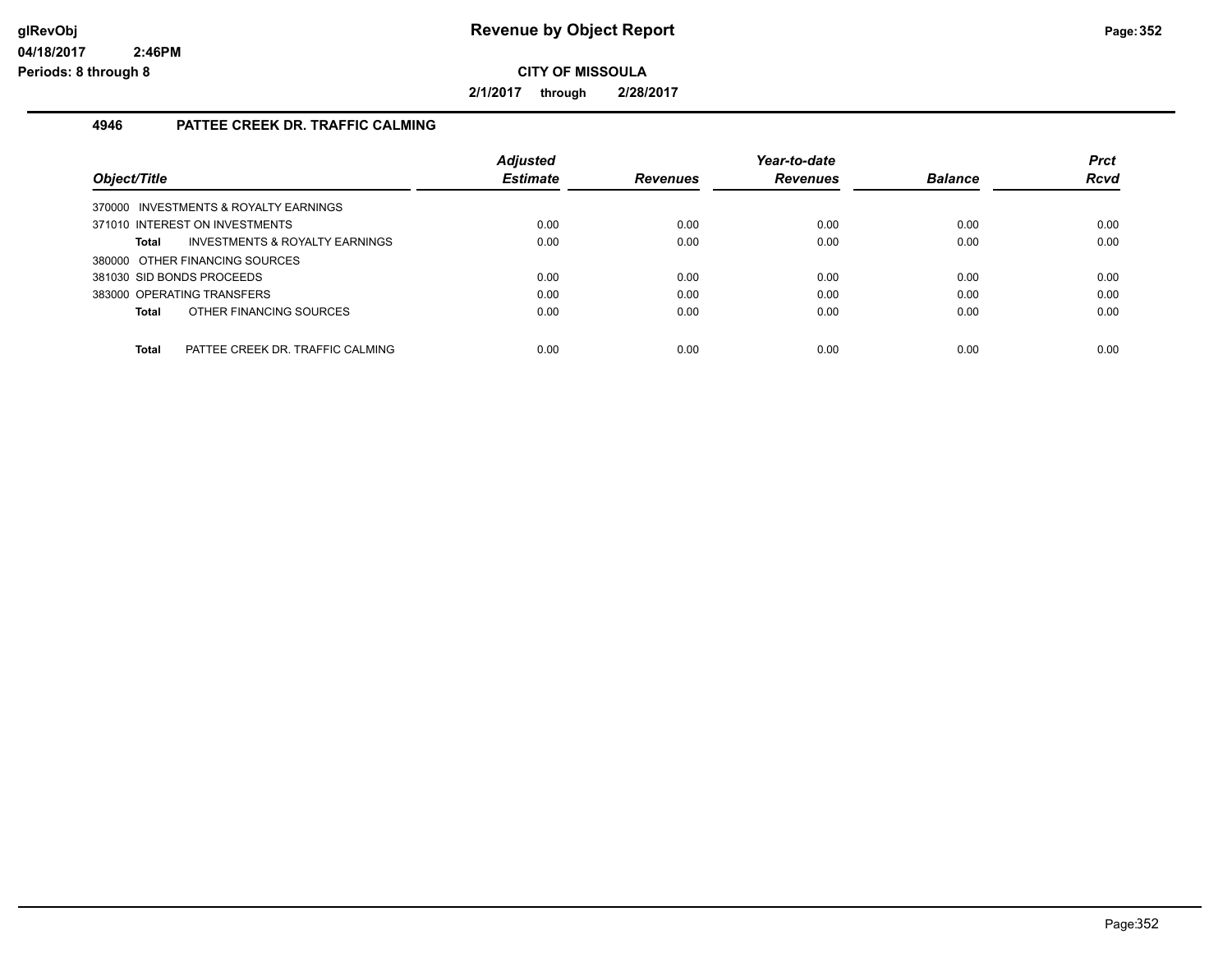**2/1/2017 through 2/28/2017**

## **4948 STORMWATER OUTFALL RETROFITS 4948 STORMWATER OUTFALL RETROFITS**

|                                                          | <b>Adjusted</b> |                 | Year-to-date          |                             | <b>Prct</b>  |
|----------------------------------------------------------|-----------------|-----------------|-----------------------|-----------------------------|--------------|
| Object/Title                                             | <b>Estimate</b> | <b>Revenues</b> | <b>Revenues</b>       | <b>Balance</b>              | <b>Rcvd</b>  |
| 330000 INTERGOVERNMENTAL REVENUES                        |                 |                 |                       |                             |              |
| 334121 DNRC GRANT<br>337003 HEALTH DEPT-STORM WATER MGMT | 0.00<br>0.00    | 0.00<br>0.00    | 5.508.00<br>20,000.00 | $-5,508.00$<br>$-20,000.00$ | 0.00<br>0.00 |
|                                                          |                 |                 |                       |                             |              |
| INTERGOVERNMENTAL REVENUES<br>Total                      | 0.00            | 0.00            | 25.508.00             | $-25,508.00$                | 0.00         |
| 380000 OTHER FINANCING SOURCES                           |                 |                 |                       |                             |              |
| 383014 TRANS FR MRA                                      | 0.00<br>0.00    | 0.00            | 0.00                  | 0.00                        |              |
| 383015 TRANS FR MPC                                      | 0.00            | 0.00            | 25.000.00             | $-25.000.00$                | 0.00         |
| OTHER FINANCING SOURCES<br><b>Total</b>                  | 0.00            | 0.00            | 25,000.00             | $-25.000.00$                | 0.00         |
|                                                          |                 |                 |                       |                             |              |
| STORMWATER OUTFALL RETROFITS<br>Total                    | 0.00            | 0.00            | 50.508.00             | $-50.508.00$                | 0.00         |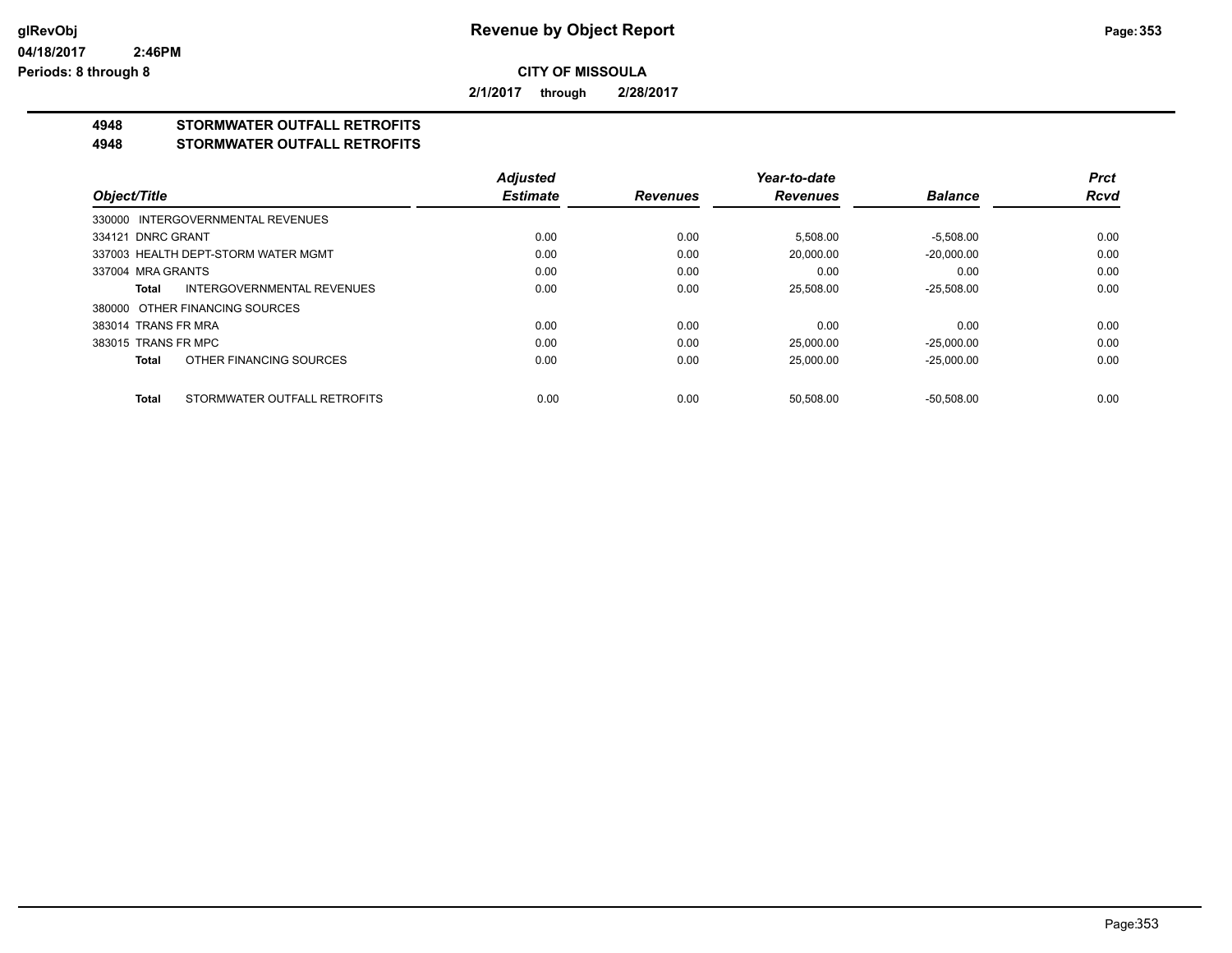**2/1/2017 through 2/28/2017**

## **4948 STORMWATER OUTFALL RETROFITS**

| Object/Title                                 | <b>Adjusted</b><br><b>Estimate</b> | <b>Revenues</b> | Year-to-date<br><b>Revenues</b> | <b>Balance</b> | <b>Prct</b><br><b>Rcvd</b> |
|----------------------------------------------|------------------------------------|-----------------|---------------------------------|----------------|----------------------------|
|                                              |                                    |                 |                                 |                |                            |
| INTERGOVERNMENTAL REVENUES<br>330000         |                                    |                 |                                 |                |                            |
| 334121 DNRC GRANT                            | 0.00                               | 0.00            | 5,508.00                        | $-5,508.00$    | 0.00                       |
| 337003 HEALTH DEPT-STORM WATER MGMT          | 0.00                               | 0.00            | 20,000.00                       | $-20.000.00$   | 0.00                       |
| 337004 MRA GRANTS                            | 0.00                               | 0.00            | 0.00                            | 0.00           | 0.00                       |
| INTERGOVERNMENTAL REVENUES<br>Total          | 0.00                               | 0.00            | 25,508.00                       | $-25,508.00$   | 0.00                       |
| 380000 OTHER FINANCING SOURCES               |                                    |                 |                                 |                |                            |
| 383014 TRANS FR MRA                          | 0.00                               | 0.00            | 0.00                            | 0.00           | 0.00                       |
| 383015 TRANS FR MPC                          | 0.00                               | 0.00            | 25.000.00                       | $-25,000.00$   | 0.00                       |
| OTHER FINANCING SOURCES<br>Total             | 0.00                               | 0.00            | 25,000.00                       | $-25.000.00$   | 0.00                       |
| STORMWATER OUTFALL RETROFITS<br><b>Total</b> | 0.00                               | 0.00            | 50.508.00                       | $-50.508.00$   | 0.00                       |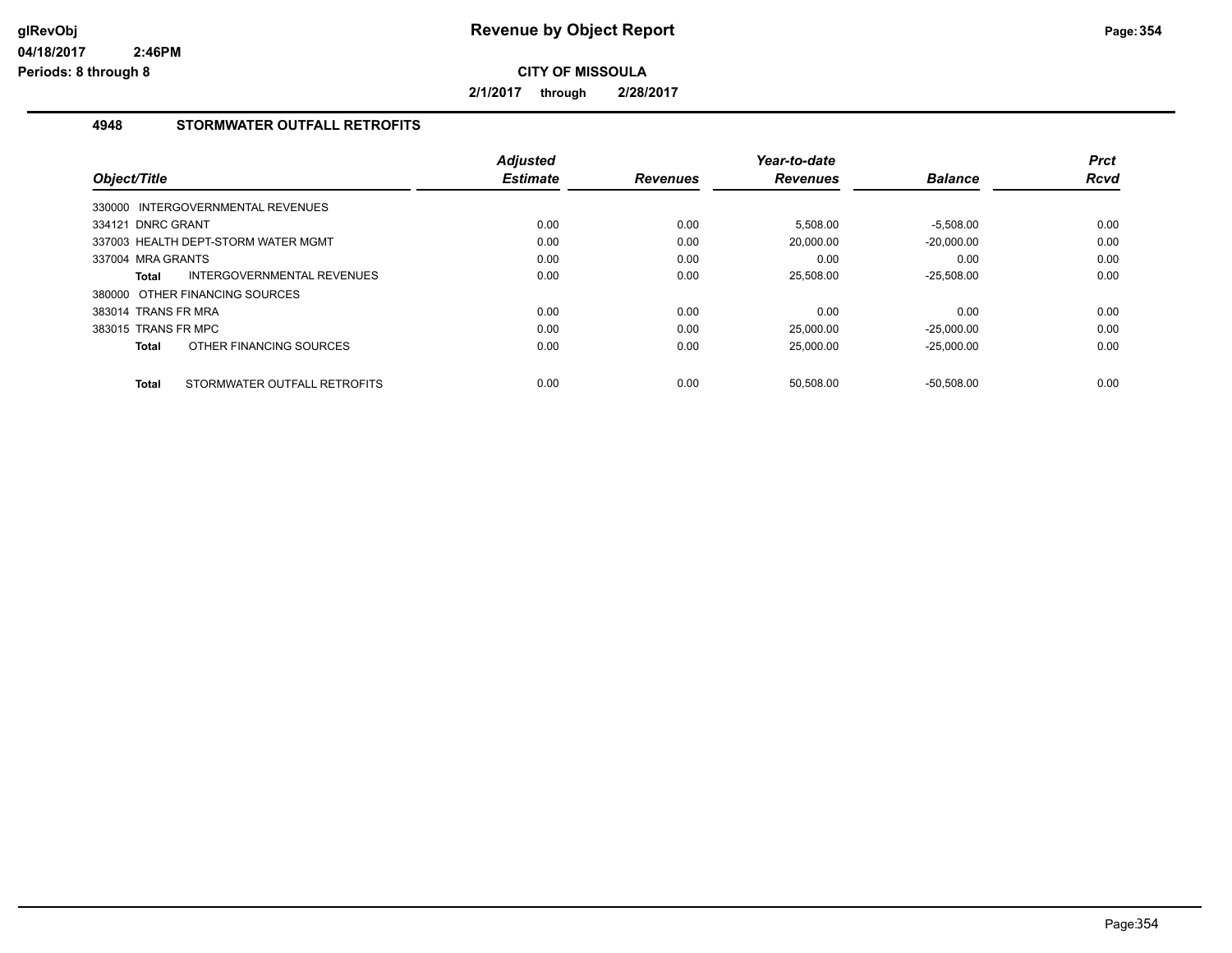**2/1/2017 through 2/28/2017**

**4949 WAYFINDING PROJECT 4949 WAYFINDING PROJECT**

|                                           | <b>Adjusted</b> |                 | Year-to-date    |                | <b>Prct</b><br><b>Rcvd</b> |
|-------------------------------------------|-----------------|-----------------|-----------------|----------------|----------------------------|
| Object/Title                              | <b>Estimate</b> | <b>Revenues</b> | <b>Revenues</b> | <b>Balance</b> |                            |
| 330000 INTERGOVERNMENTAL REVENUES         |                 |                 |                 |                |                            |
| 334125 FWP GRANT                          | 0.00            | 0.00            | 11.997.08       | $-11,997.08$   | 0.00                       |
| INTERGOVERNMENTAL REVENUES<br>Total       | 0.00            | 0.00            | 11.997.08       | $-11.997.08$   | 0.00                       |
| 360000 MISCELLANEOUS REVENUES             |                 |                 |                 |                |                            |
| 365000 DONATIONS                          | 0.00            | 0.00            | 0.00            | 0.00           | 0.00                       |
| MISCELLANEOUS REVENUES<br>Total           | 0.00            | 0.00            | 0.00            | 0.00           | 0.00                       |
| 380000 OTHER FINANCING SOURCES            |                 |                 |                 |                |                            |
| 383042 TRANSFERS FROM OTHER FUNDS         | 0.00            | 0.00            | 0.00            | 0.00           | 0.00                       |
| OTHER FINANCING SOURCES<br><b>Total</b>   | 0.00            | 0.00            | 0.00            | 0.00           | 0.00                       |
|                                           |                 |                 |                 |                |                            |
| <b>WAYFINDING PROJECT</b><br><b>Total</b> | 0.00            | 0.00            | 11.997.08       | $-11.997.08$   | 0.00                       |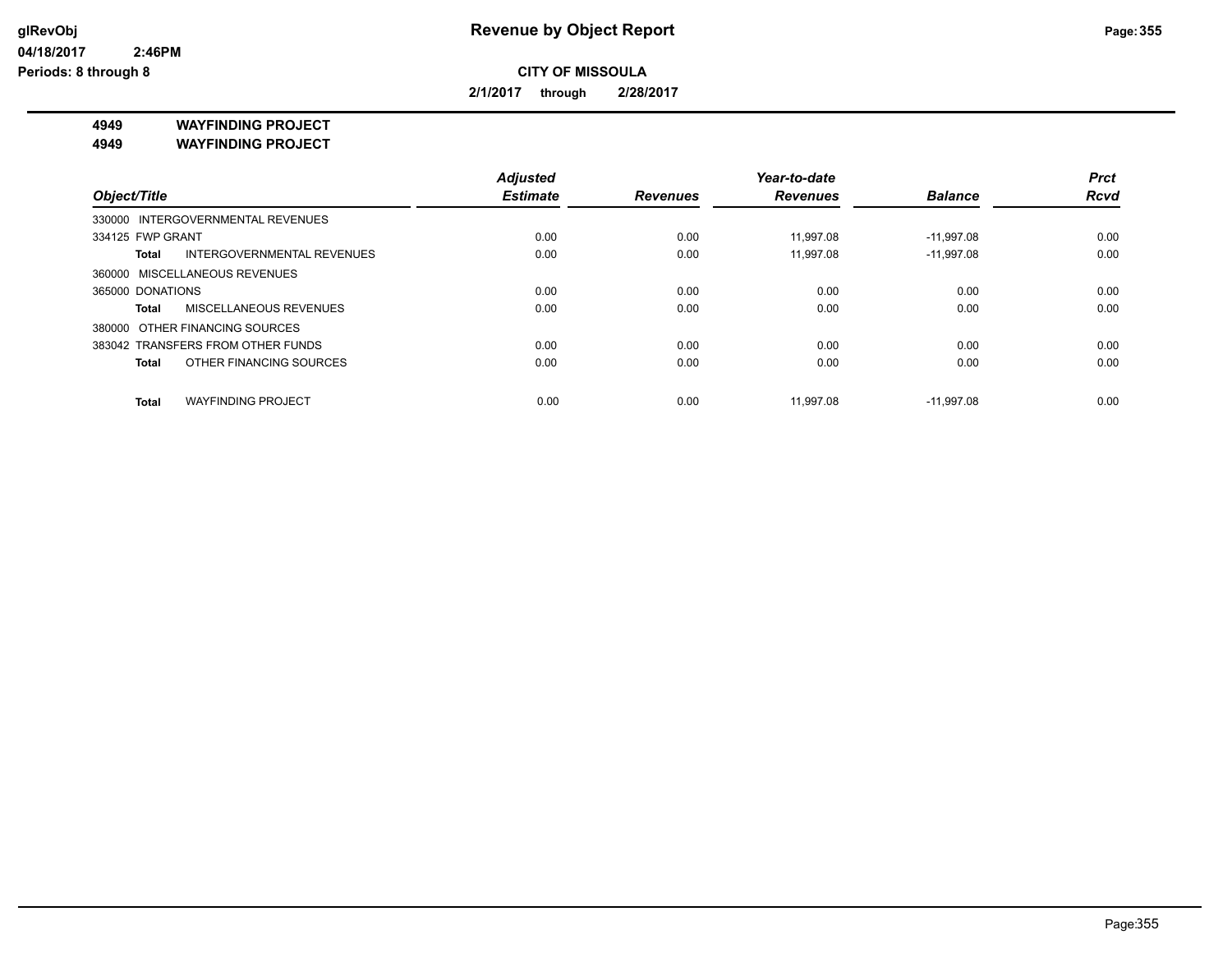**2/1/2017 through 2/28/2017**

#### **4949 WAYFINDING PROJECT**

| Object/Title                              | Adjusted<br><b>Estimate</b> | <b>Revenues</b> | Year-to-date<br><b>Revenues</b> | <b>Balance</b> | <b>Prct</b><br><b>Rcvd</b> |
|-------------------------------------------|-----------------------------|-----------------|---------------------------------|----------------|----------------------------|
|                                           |                             |                 |                                 |                |                            |
| 330000 INTERGOVERNMENTAL REVENUES         |                             |                 |                                 |                |                            |
| 334125 FWP GRANT                          | 0.00                        | 0.00            | 11.997.08                       | $-11,997.08$   | 0.00                       |
| INTERGOVERNMENTAL REVENUES<br>Total       | 0.00                        | 0.00            | 11.997.08                       | $-11,997.08$   | 0.00                       |
| 360000 MISCELLANEOUS REVENUES             |                             |                 |                                 |                |                            |
| 365000 DONATIONS                          | 0.00                        | 0.00            | 0.00                            | 0.00           | 0.00                       |
| <b>MISCELLANEOUS REVENUES</b><br>Total    | 0.00                        | 0.00            | 0.00                            | 0.00           | 0.00                       |
| 380000 OTHER FINANCING SOURCES            |                             |                 |                                 |                |                            |
| 383042 TRANSFERS FROM OTHER FUNDS         | 0.00                        | 0.00            | 0.00                            | 0.00           | 0.00                       |
| OTHER FINANCING SOURCES<br>Total          | 0.00                        | 0.00            | 0.00                            | 0.00           | 0.00                       |
| <b>WAYFINDING PROJECT</b><br><b>Total</b> | 0.00                        | 0.00            | 11.997.08                       | $-11.997.08$   | 0.00                       |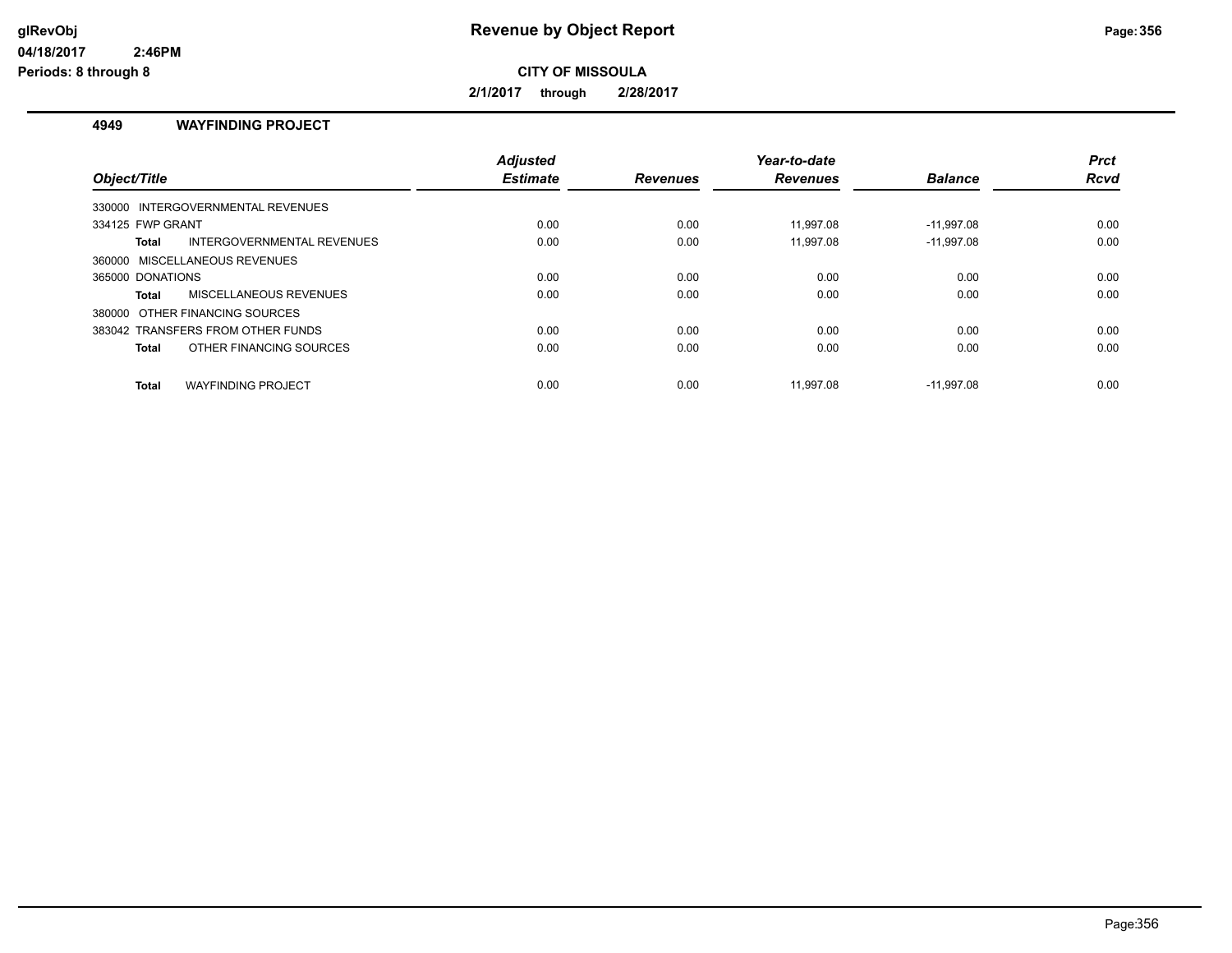**2/1/2017 through 2/28/2017**

**4990 ARRA ENHANCEMENTS**

| 4990 | <b>ARRA ENHANCEMENTS</b> |
|------|--------------------------|
|      |                          |

|                                                   | <b>Adjusted</b> |                 | Year-to-date    |                | <b>Prct</b> |
|---------------------------------------------------|-----------------|-----------------|-----------------|----------------|-------------|
| Object/Title<br>330000 INTERGOVERNMENTAL REVENUES | <b>Estimate</b> | <b>Revenues</b> | <b>Revenues</b> | <b>Balance</b> | <b>Rcvd</b> |
|                                                   |                 |                 |                 |                |             |
| 334990 ARRA FUNDING                               | 0.00            | 0.00            | 0.00            | 0.00           | 0.00        |
| INTERGOVERNMENTAL REVENUES<br>Total               | 0.00            | 0.00            | 0.00            | 0.00           | 0.00        |
| 370000 INVESTMENTS & ROYALTY EARNINGS             |                 |                 |                 |                |             |
| 371010 INTEREST ON INVESTMENTS                    | 0.00            | 0.00            | 0.00            | 0.00           | 0.00        |
| INVESTMENTS & ROYALTY EARNINGS<br>Total           | 0.00            | 0.00            | 0.00            | 0.00           | 0.00        |
|                                                   |                 |                 |                 |                |             |
| <b>Total</b><br>ARRA ENHANCEMENTS                 | 0.00            | 0.00            | 0.00            | 0.00           | 0.00        |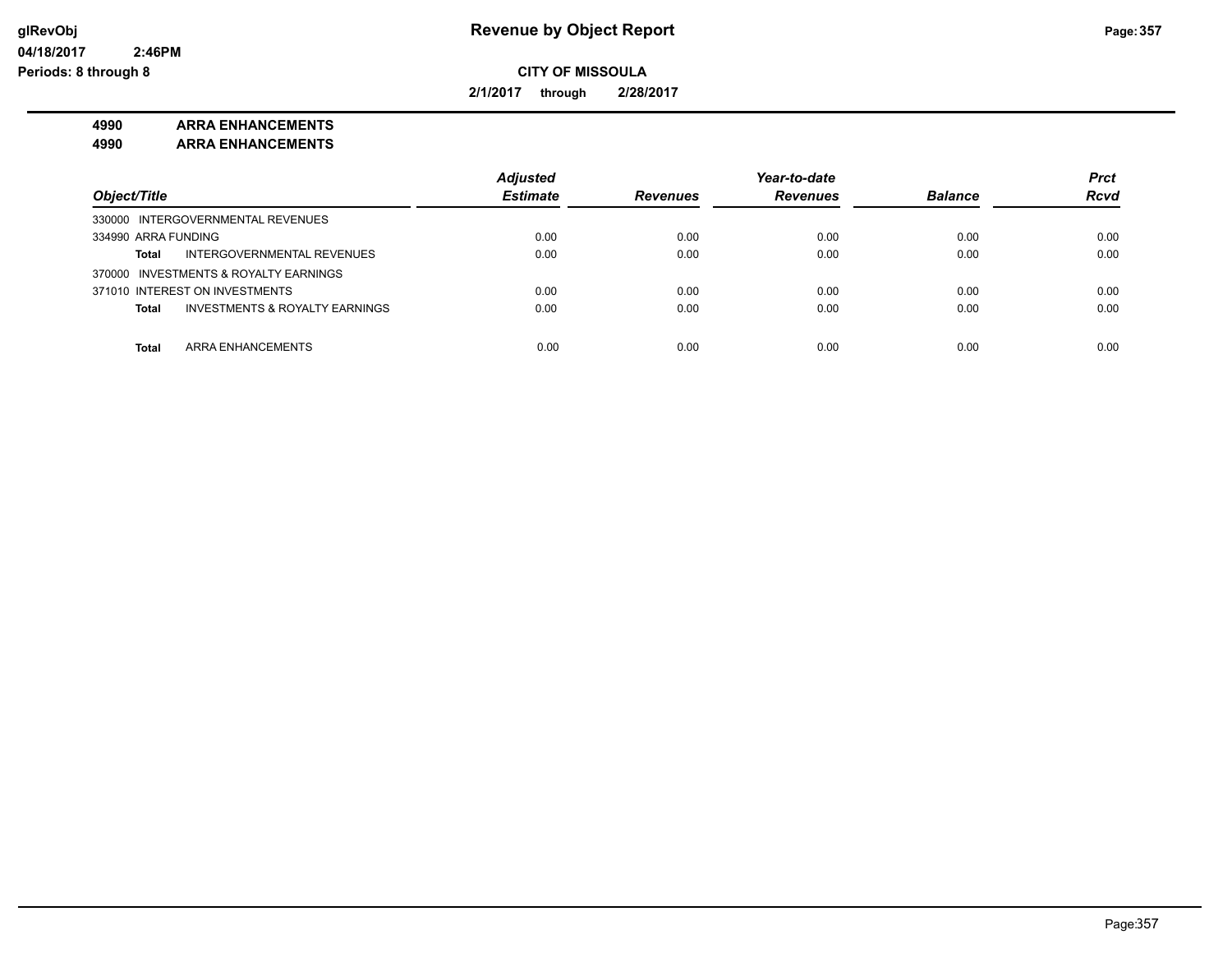**2/1/2017 through 2/28/2017**

#### **4990 ARRA ENHANCEMENTS**

|                                                | <b>Adjusted</b> |                 | Year-to-date    |                | <b>Prct</b> |
|------------------------------------------------|-----------------|-----------------|-----------------|----------------|-------------|
| Object/Title                                   | <b>Estimate</b> | <b>Revenues</b> | <b>Revenues</b> | <b>Balance</b> | <b>Rcvd</b> |
| 330000 INTERGOVERNMENTAL REVENUES              |                 |                 |                 |                |             |
| 334990 ARRA FUNDING                            | 0.00            | 0.00            | 0.00            | 0.00           | 0.00        |
| INTERGOVERNMENTAL REVENUES<br>Total            | 0.00            | 0.00            | 0.00            | 0.00           | 0.00        |
| 370000 INVESTMENTS & ROYALTY EARNINGS          |                 |                 |                 |                |             |
| 371010 INTEREST ON INVESTMENTS                 | 0.00            | 0.00            | 0.00            | 0.00           | 0.00        |
| INVESTMENTS & ROYALTY EARNINGS<br><b>Total</b> | 0.00            | 0.00            | 0.00            | 0.00           | 0.00        |
| Total<br>ARRA ENHANCEMENTS                     | 0.00            | 0.00            | 0.00            | 0.00           | 0.00        |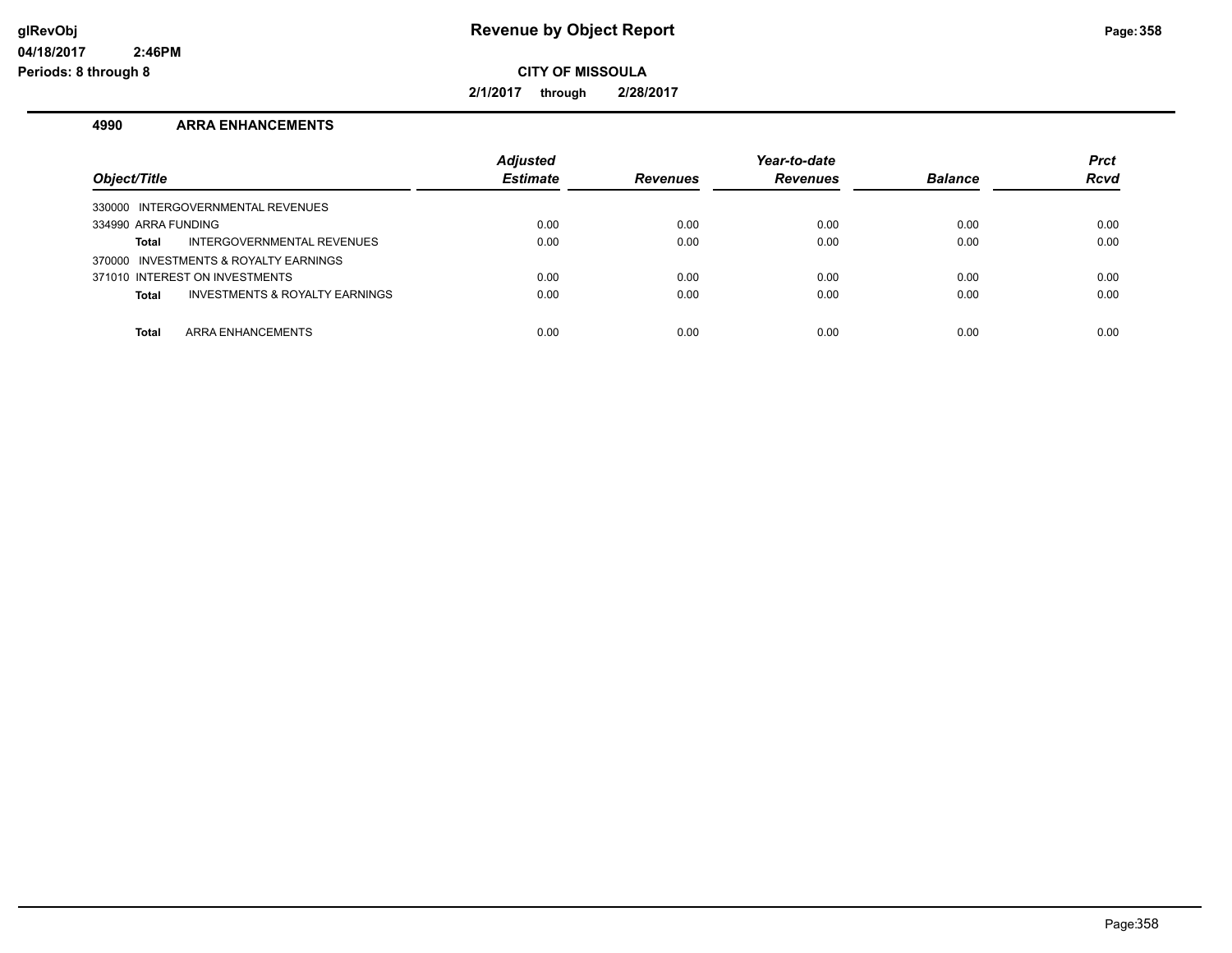**2/1/2017 through 2/28/2017**

# **4991 ARRA HB645**

**4991 ARRA HB645**

| Object/Title                                        | <b>Adjusted</b> |                 | Year-to-date    |                | <b>Prct</b> |
|-----------------------------------------------------|-----------------|-----------------|-----------------|----------------|-------------|
|                                                     | <b>Estimate</b> | <b>Revenues</b> | <b>Revenues</b> | <b>Balance</b> | <b>Rcvd</b> |
| INTERGOVERNMENTAL REVENUES<br>330000                |                 |                 |                 |                |             |
| 334991 ARRA HB645 FUNDING                           | 0.00            | 0.00            | 0.00            | 0.00           | 0.00        |
| 336023 STATE CONTRIB. - PERS                        | 0.00            | 0.00            | 0.00            | 0.00           | 0.00        |
| <b>INTERGOVERNMENTAL REVENUES</b><br>Total          | 0.00            | 0.00            | 0.00            | 0.00           | 0.00        |
| 340000 CHARGES FOR SERVICES                         |                 |                 |                 |                |             |
| 343005 NON-ARRA MOUNTAIN WATER CONTRACT             | 0.00            | 0.00            | 0.00            | 0.00           | 0.00        |
| <b>CHARGES FOR SERVICES</b><br>Total                | 0.00            | 0.00            | 0.00            | 0.00           | 0.00        |
| 360000 MISCELLANEOUS REVENUES                       |                 |                 |                 |                |             |
| 360000 MISCELLANEOUS REVENUES                       | 0.00            | 0.00            | 0.00            | 0.00           | 0.00        |
| MISCELLANEOUS REVENUES<br>Total                     | 0.00            | 0.00            | 0.00            | 0.00           | 0.00        |
| <b>INVESTMENTS &amp; ROYALTY EARNINGS</b><br>370000 |                 |                 |                 |                |             |
| 371010 INTEREST ON INVESTMENTS                      | 0.00            | 0.00            | 0.00            | 0.00           | 0.00        |
| <b>INVESTMENTS &amp; ROYALTY EARNINGS</b><br>Total  | 0.00            | 0.00            | 0.00            | 0.00           | 0.00        |
| ARRA HB645<br><b>Total</b>                          | 0.00            | 0.00            | 0.00            | 0.00           | 0.00        |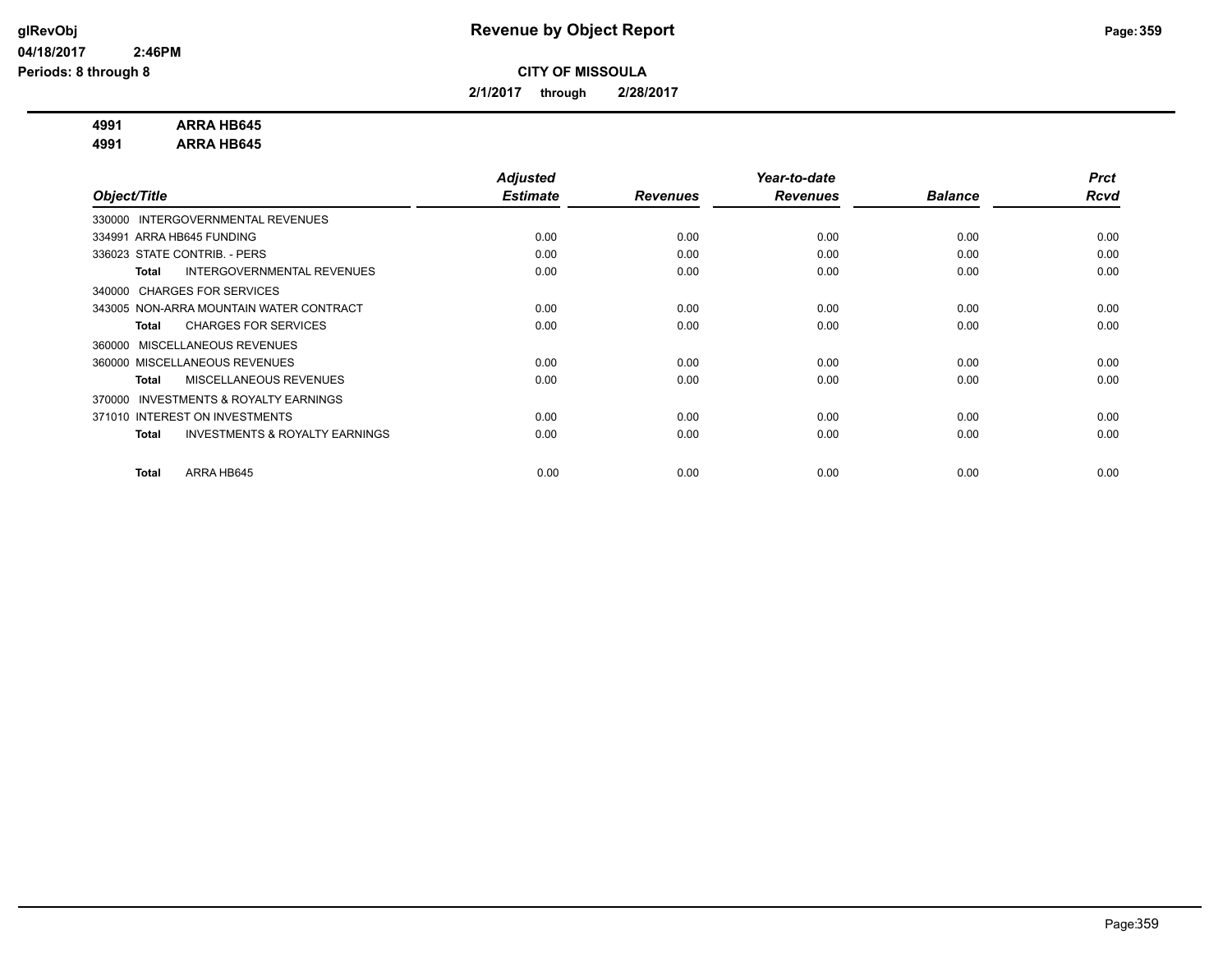**2/1/2017 through 2/28/2017**

#### **4991 ARRA HB645**

| Object/Title                                              | <b>Adjusted</b><br><b>Estimate</b> | <b>Revenues</b> | Year-to-date<br><b>Revenues</b> | <b>Balance</b> | <b>Prct</b><br><b>Rcvd</b> |
|-----------------------------------------------------------|------------------------------------|-----------------|---------------------------------|----------------|----------------------------|
| 330000 INTERGOVERNMENTAL REVENUES                         |                                    |                 |                                 |                |                            |
| 334991 ARRA HB645 FUNDING                                 | 0.00                               | 0.00            | 0.00                            | 0.00           | 0.00                       |
| 336023 STATE CONTRIB. - PERS                              | 0.00                               | 0.00            | 0.00                            | 0.00           | 0.00                       |
| <b>INTERGOVERNMENTAL REVENUES</b><br><b>Total</b>         | 0.00                               | 0.00            | 0.00                            | 0.00           | 0.00                       |
| 340000 CHARGES FOR SERVICES                               |                                    |                 |                                 |                |                            |
| 343005 NON-ARRA MOUNTAIN WATER CONTRACT                   | 0.00                               | 0.00            | 0.00                            | 0.00           | 0.00                       |
| <b>CHARGES FOR SERVICES</b><br><b>Total</b>               | 0.00                               | 0.00            | 0.00                            | 0.00           | 0.00                       |
| 360000 MISCELLANEOUS REVENUES                             |                                    |                 |                                 |                |                            |
| 360000 MISCELLANEOUS REVENUES                             | 0.00                               | 0.00            | 0.00                            | 0.00           | 0.00                       |
| MISCELLANEOUS REVENUES<br><b>Total</b>                    | 0.00                               | 0.00            | 0.00                            | 0.00           | 0.00                       |
| INVESTMENTS & ROYALTY EARNINGS<br>370000                  |                                    |                 |                                 |                |                            |
| 371010 INTEREST ON INVESTMENTS                            | 0.00                               | 0.00            | 0.00                            | 0.00           | 0.00                       |
| <b>INVESTMENTS &amp; ROYALTY EARNINGS</b><br><b>Total</b> | 0.00                               | 0.00            | 0.00                            | 0.00           | 0.00                       |
|                                                           |                                    |                 |                                 |                |                            |
| ARRA HB645<br><b>Total</b>                                | 0.00                               | 0.00            | 0.00                            | 0.00           | 0.00                       |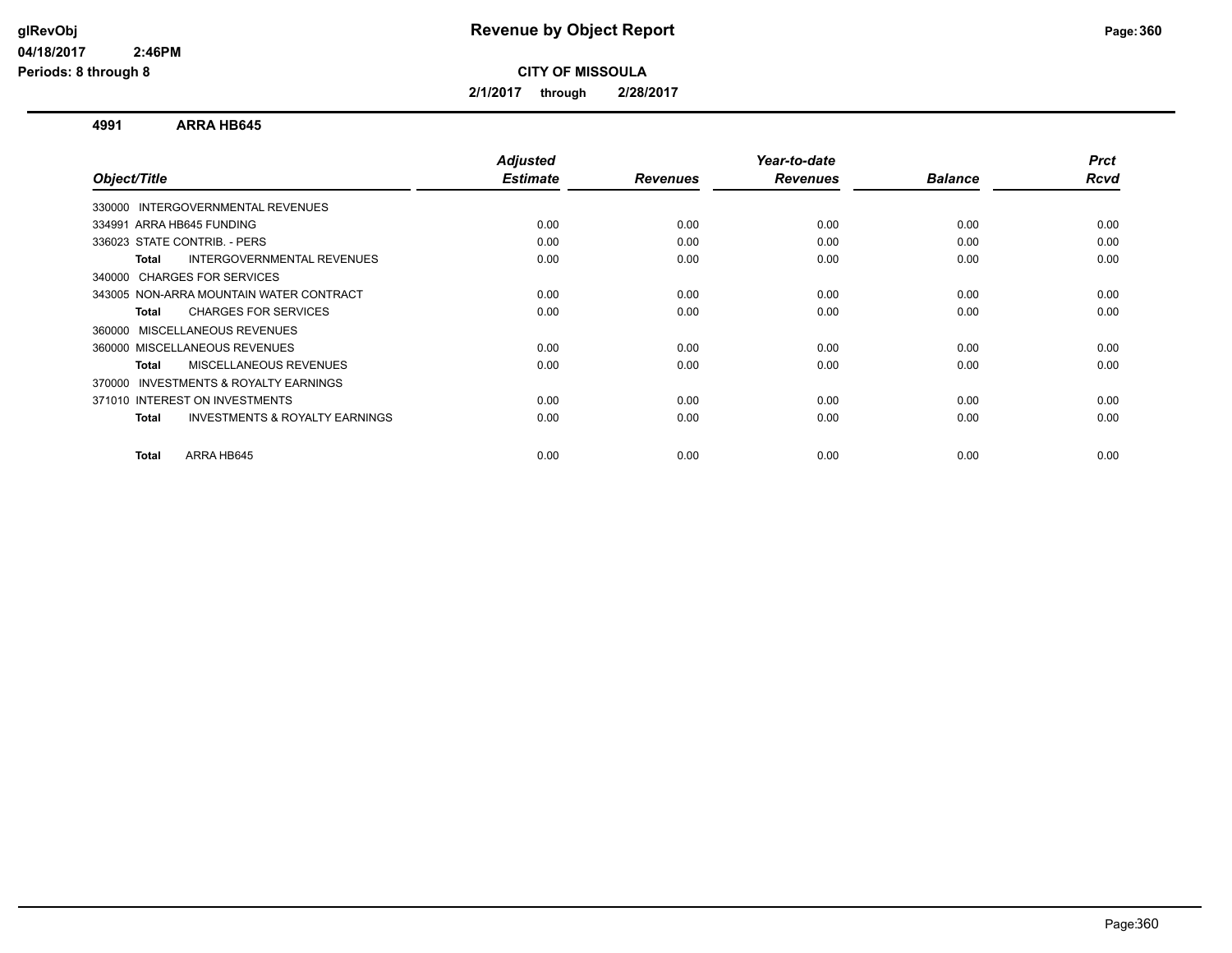**2/1/2017 through 2/28/2017**

**4992 WFL MILLER CREEK ROAD**

**4992 WFL MILLER CREEK ROAD**

|                                                           | <b>Adjusted</b> |                 | Year-to-date    |                | <b>Prct</b> |
|-----------------------------------------------------------|-----------------|-----------------|-----------------|----------------|-------------|
| Object/Title                                              | <b>Estimate</b> | <b>Revenues</b> | <b>Revenues</b> | <b>Balance</b> | <b>Rcvd</b> |
| 330000 INTERGOVERNMENTAL REVENUES                         |                 |                 |                 |                |             |
| 334990 ARRA FUNDING                                       | 0.00            | 0.00            | 0.00            | 0.00           | 0.00        |
| INTERGOVERNMENTAL REVENUES<br>Total                       | 0.00            | 0.00            | 0.00            | 0.00           | 0.00        |
| 370000 INVESTMENTS & ROYALTY EARNINGS                     |                 |                 |                 |                |             |
| 371010 INTEREST ON INVESTMENTS                            | 0.00            | 0.00            | 0.00            | 0.00           | 0.00        |
| <b>INVESTMENTS &amp; ROYALTY EARNINGS</b><br><b>Total</b> | 0.00            | 0.00            | 0.00            | 0.00           | 0.00        |
|                                                           |                 |                 |                 |                |             |
| <b>Total</b><br>WFL MILLER CREEK ROAD                     | 0.00            | 0.00            | 0.00            | 0.00           | 0.00        |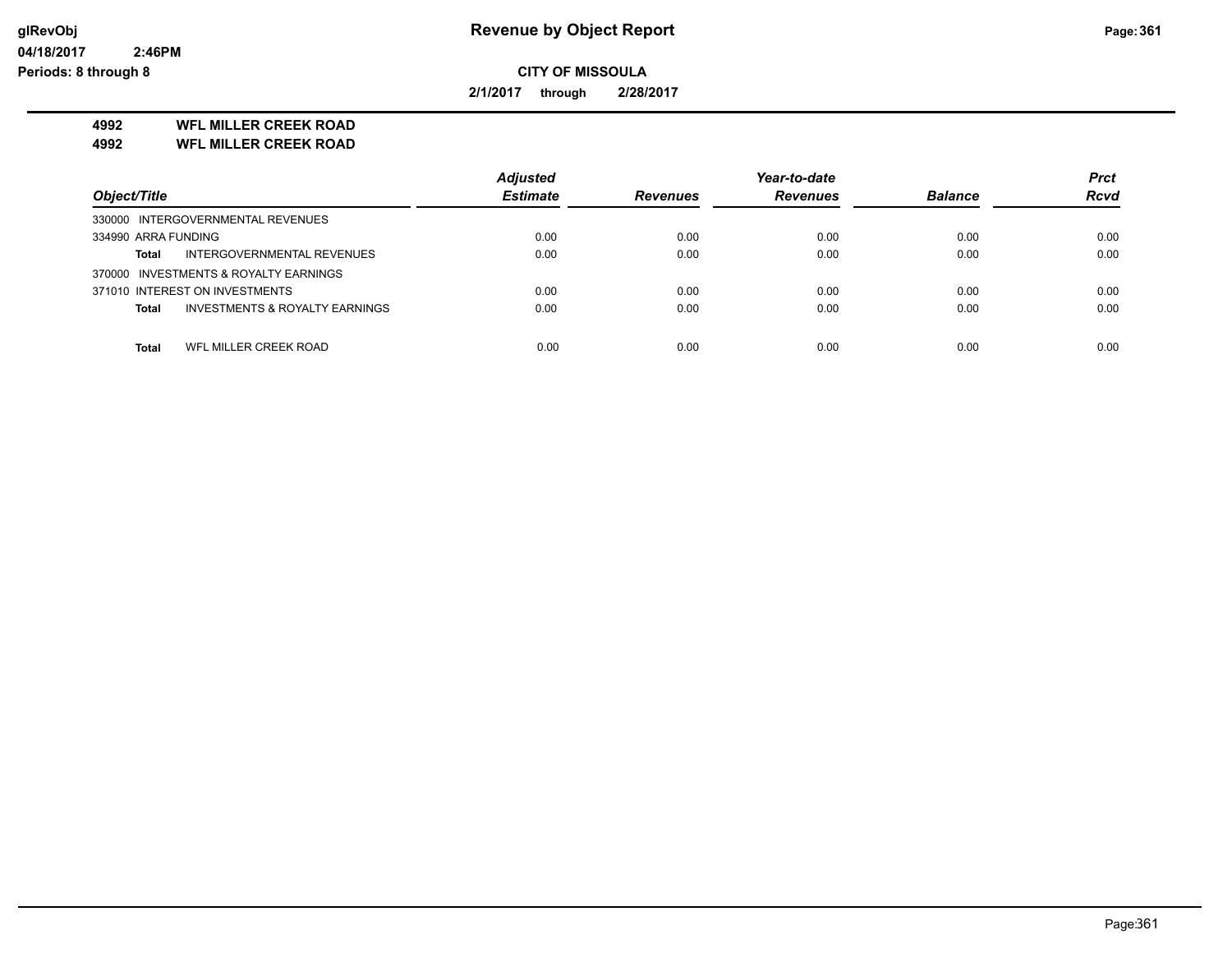**2/1/2017 through 2/28/2017**

#### **4992 WFL MILLER CREEK ROAD**

|                                                | <b>Adjusted</b> |                 | Year-to-date    |                | <b>Prct</b> |
|------------------------------------------------|-----------------|-----------------|-----------------|----------------|-------------|
| Object/Title                                   | <b>Estimate</b> | <b>Revenues</b> | <b>Revenues</b> | <b>Balance</b> | <b>Rcvd</b> |
| 330000 INTERGOVERNMENTAL REVENUES              |                 |                 |                 |                |             |
| 334990 ARRA FUNDING                            | 0.00            | 0.00            | 0.00            | 0.00           | 0.00        |
| INTERGOVERNMENTAL REVENUES<br>Total            | 0.00            | 0.00            | 0.00            | 0.00           | 0.00        |
| 370000 INVESTMENTS & ROYALTY EARNINGS          |                 |                 |                 |                |             |
| 371010 INTEREST ON INVESTMENTS                 | 0.00            | 0.00            | 0.00            | 0.00           | 0.00        |
| INVESTMENTS & ROYALTY EARNINGS<br><b>Total</b> | 0.00            | 0.00            | 0.00            | 0.00           | 0.00        |
| <b>Total</b><br>WFL MILLER CREEK ROAD          | 0.00            | 0.00            | 0.00            | 0.00           | 0.00        |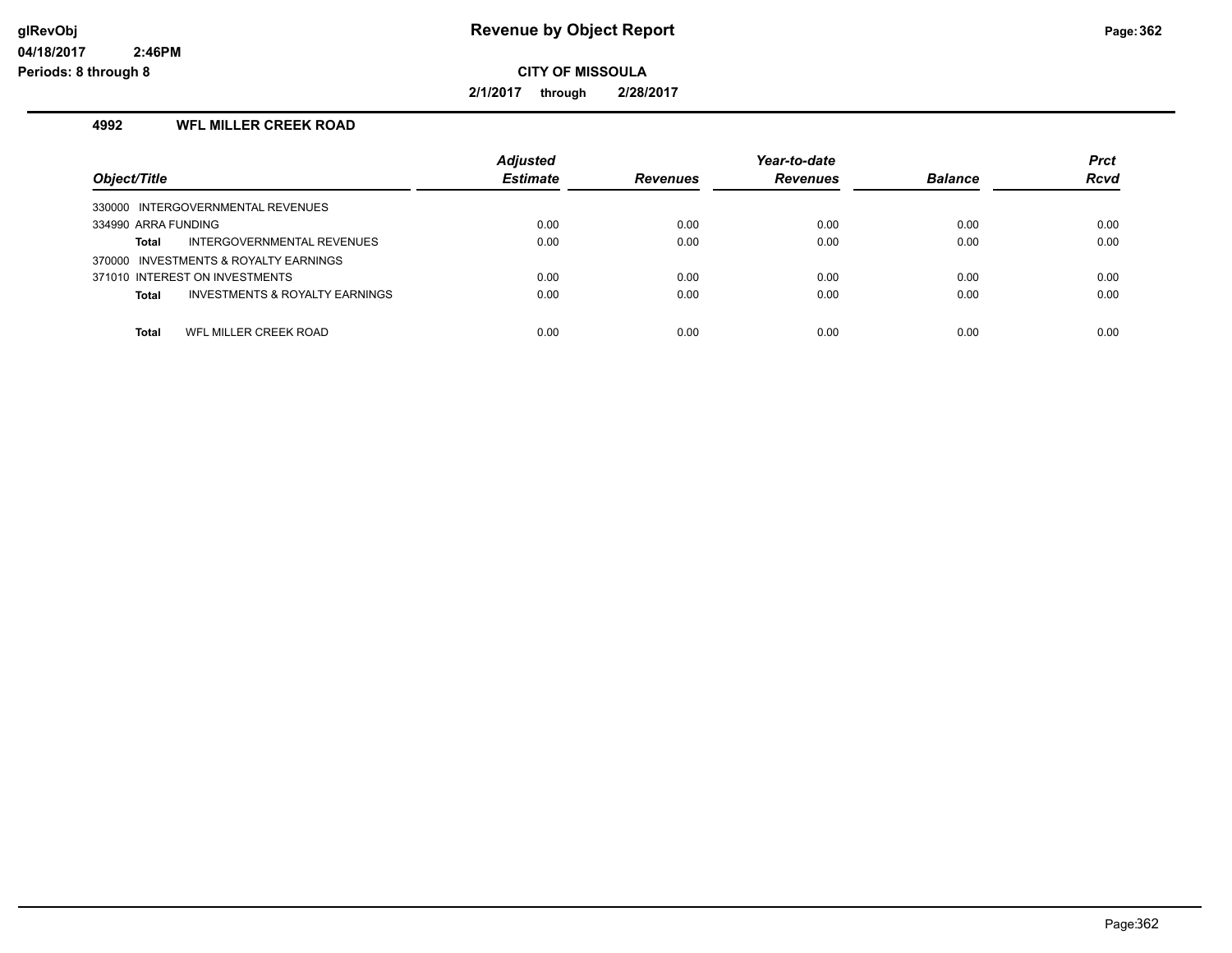*Prct Rcvd*

**CITY OF MISSOULA**

**2/1/2017 through 2/28/2017**

**4993 WESTERN FEDERAL LANDS 4993 WESTERN FEDERAL LANDS**

|                                                    | Adjusted        |                 | Year-to-date    |                | <b>Prct</b> |
|----------------------------------------------------|-----------------|-----------------|-----------------|----------------|-------------|
| Object/Title                                       | <b>Estimate</b> | <b>Revenues</b> | <b>Revenues</b> | <b>Balance</b> | Rcva        |
| 330000 INTERGOVERNMENTAL REVENUES                  |                 |                 |                 |                |             |
| 331005 WESTERN FEDERAL LANDS GRANT                 | 0.00            | 0.00            | 0.00            | 0.00           | 0.00        |
| 334125 FWP GRANT                                   | 0.00            | 0.00            | 0.00            | 0.00           | 0.00        |
| INTERGOVERNMENTAL REVENUES<br>Total                | 0.00            | 0.00            | 0.00            | 0.00           | 0.00        |
| 360000 MISCELLANEOUS REVENUES                      |                 |                 |                 |                |             |
| 365010 FRIENDS OF MISSOULA PARKS DONATION          | 0.00            | 0.00            | 0.00            | 0.00           | 0.00        |
| MISCELLANEOUS REVENUES<br>Total                    | 0.00            | 0.00            | 0.00            | 0.00           | 0.00        |
| 370000 INVESTMENTS & ROYALTY EARNINGS              |                 |                 |                 |                |             |
| 371010 INTEREST ON INVESTMENTS                     | 0.00            | 0.00            | 0.00            | 0.00           | 0.00        |
| <b>INVESTMENTS &amp; ROYALTY EARNINGS</b><br>Total | 0.00            | 0.00            | 0.00            | 0.00           | 0.00        |
|                                                    |                 |                 |                 |                |             |
| <b>WESTERN FEDERAL LANDS</b><br><b>Total</b>       | 0.00            | 0.00            | 0.00            | 0.00           | 0.00        |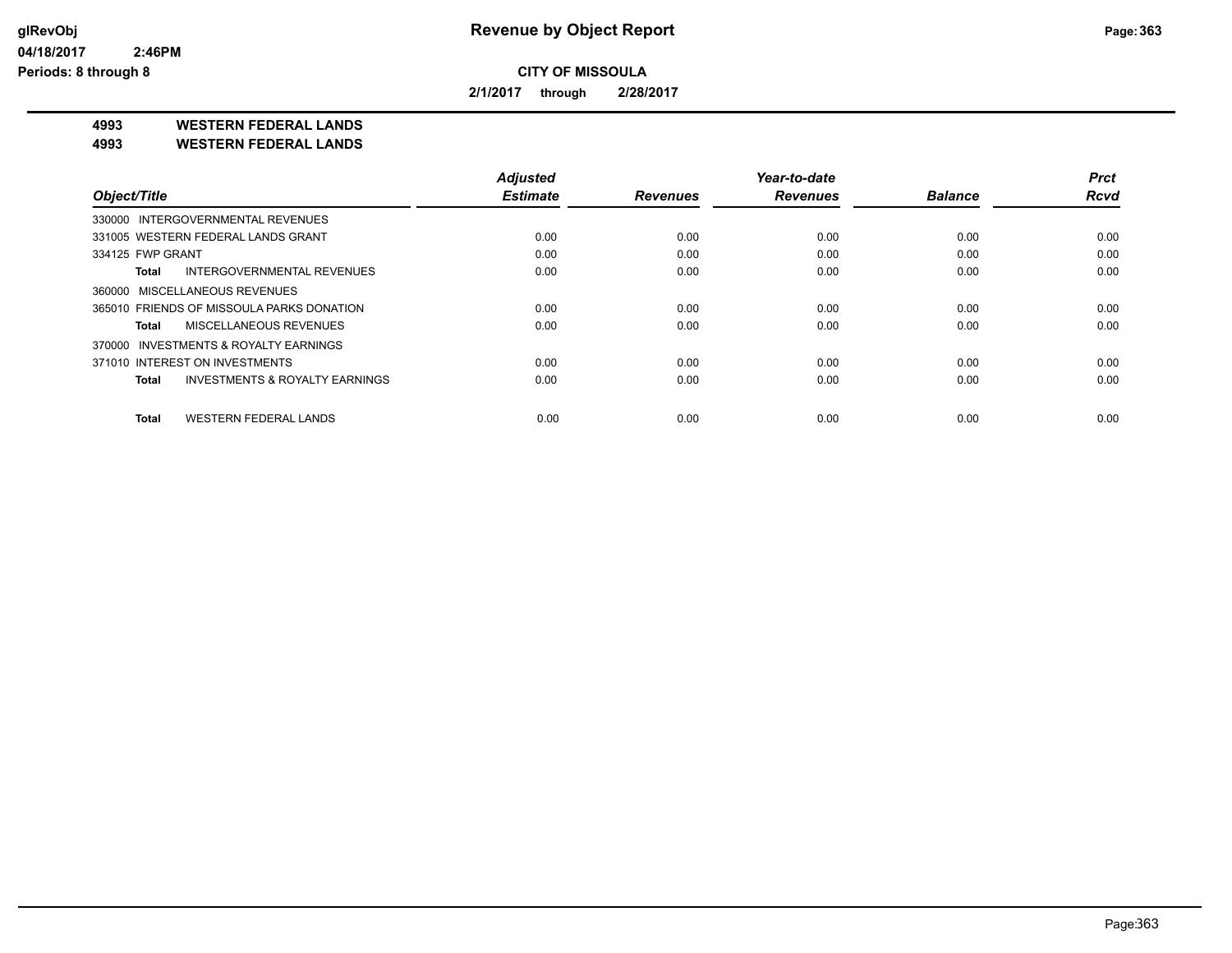**2/1/2017 through 2/28/2017**

### **4993 WESTERN FEDERAL LANDS**

|                                                    | <b>Adjusted</b> |                 | Year-to-date    |                | <b>Prct</b> |
|----------------------------------------------------|-----------------|-----------------|-----------------|----------------|-------------|
| Object/Title                                       | <b>Estimate</b> | <b>Revenues</b> | <b>Revenues</b> | <b>Balance</b> | <b>Rcvd</b> |
| 330000 INTERGOVERNMENTAL REVENUES                  |                 |                 |                 |                |             |
| 331005 WESTERN FEDERAL LANDS GRANT                 | 0.00            | 0.00            | 0.00            | 0.00           | 0.00        |
| 334125 FWP GRANT                                   | 0.00            | 0.00            | 0.00            | 0.00           | 0.00        |
| <b>Total</b><br>INTERGOVERNMENTAL REVENUES         | 0.00            | 0.00            | 0.00            | 0.00           | 0.00        |
| MISCELLANEOUS REVENUES<br>360000                   |                 |                 |                 |                |             |
| 365010 FRIENDS OF MISSOULA PARKS DONATION          | 0.00            | 0.00            | 0.00            | 0.00           | 0.00        |
| MISCELLANEOUS REVENUES<br>Total                    | 0.00            | 0.00            | 0.00            | 0.00           | 0.00        |
| INVESTMENTS & ROYALTY EARNINGS<br>370000           |                 |                 |                 |                |             |
| 371010 INTEREST ON INVESTMENTS                     | 0.00            | 0.00            | 0.00            | 0.00           | 0.00        |
| <b>INVESTMENTS &amp; ROYALTY EARNINGS</b><br>Total | 0.00            | 0.00            | 0.00            | 0.00           | 0.00        |
| <b>WESTERN FEDERAL LANDS</b><br>Total              | 0.00            | 0.00            | 0.00            | 0.00           | 0.00        |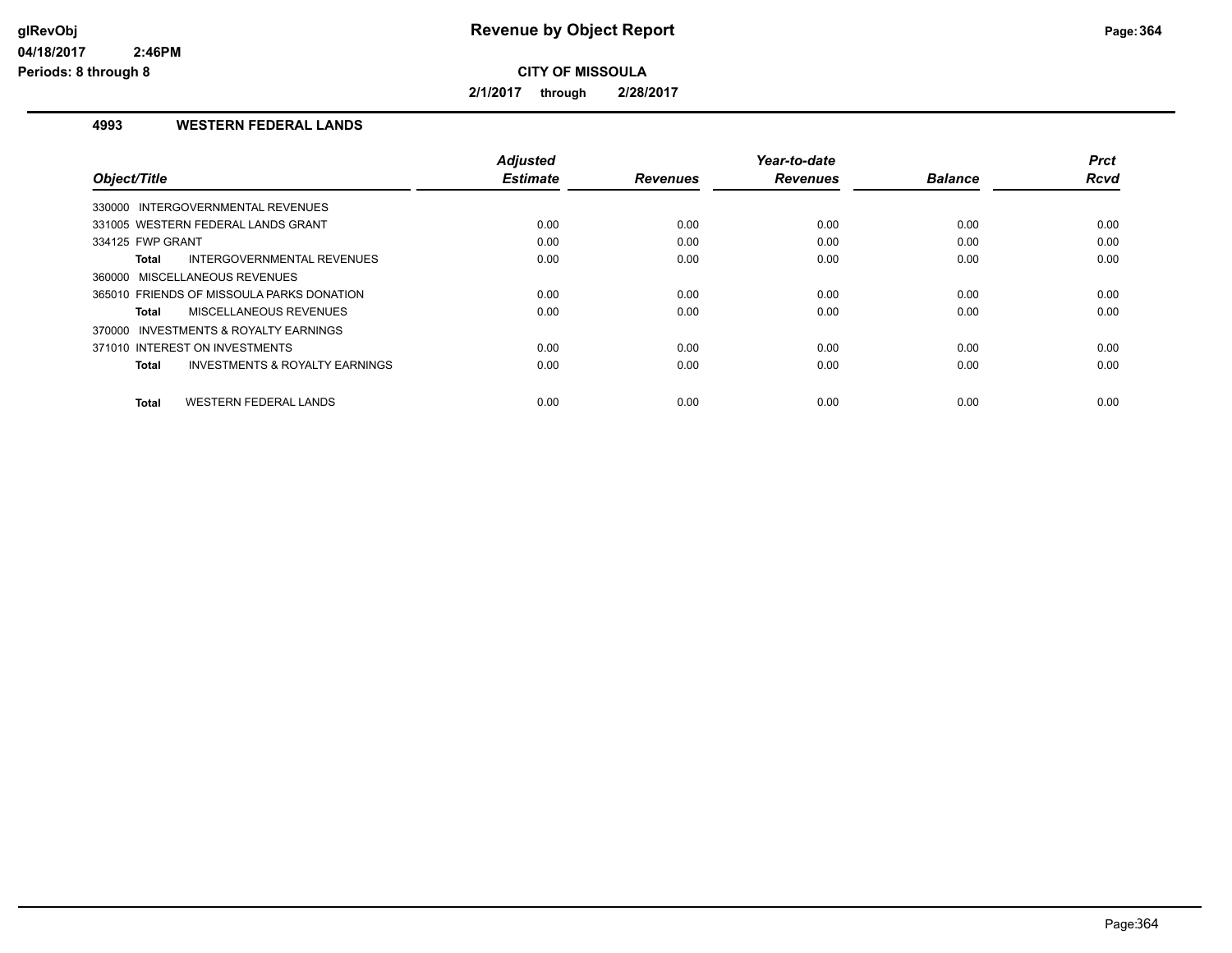**2/1/2017 through 2/28/2017**

**5020 CIVIC STADIUM 5020 CIVIC STADIUM**

|                                                           | <b>Adjusted</b> |                 | Year-to-date    |                | <b>Prct</b> |
|-----------------------------------------------------------|-----------------|-----------------|-----------------|----------------|-------------|
| Object/Title                                              | <b>Estimate</b> | <b>Revenues</b> | <b>Revenues</b> | <b>Balance</b> | Rcvd        |
| INTERGOVERNMENTAL REVENUES<br>330000                      |                 |                 |                 |                |             |
| 336023 STATE CONTRIB. - PERS                              | 0.00            | 0.00            | 0.00            | 0.00           | 0.00        |
| <b>INTERGOVERNMENTAL REVENUES</b><br>Total                | 0.00            | 0.00            | 0.00            | 0.00           | 0.00        |
| MISCELLANEOUS REVENUES<br>360000                          |                 |                 |                 |                |             |
| 360010 MISCELLANEOUS                                      | 0.00            | 0.00            | 0.00            | 0.00           | 0.00        |
| 361010 RENTAL REVENUE                                     | 120,000.00      | 0.00            | 3,517.81        | 116,482.19     | 2.93        |
| 362003 US BANK FEE REIMBURSEMENT                          | 0.00            | 0.00            | 0.00            | 0.00           | 0.00        |
| 365030 DONATIONS STADIUM R&D                              | 0.00            | 0.00            | 0.00            | 0.00           | 0.00        |
| MISCELLANEOUS REVENUES<br><b>Total</b>                    | 120,000.00      | 0.00            | 3,517.81        | 116,482.19     | 2.93        |
| <b>INVESTMENTS &amp; ROYALTY EARNINGS</b><br>370000       |                 |                 |                 |                |             |
| 371010 INTEREST ON INVESTMENTS                            | 0.00            | 0.00            | 0.00            | 0.00           | 0.00        |
| <b>INVESTMENTS &amp; ROYALTY EARNINGS</b><br><b>Total</b> | 0.00            | 0.00            | 0.00            | 0.00           | 0.00        |
| OTHER FINANCING SOURCES<br>380000                         |                 |                 |                 |                |             |
| 383000 OPERATING TRANSFERS                                | 0.00            | 0.00            | 0.00            | 0.00           | 0.00        |
| 383400 CAPITAL CONTRIBUTION                               | 0.00            | 0.00            | 0.00            | 0.00           | 0.00        |
| OTHER FINANCING SOURCES<br><b>Total</b>                   | 0.00            | 0.00            | 0.00            | 0.00           | 0.00        |
|                                                           |                 |                 |                 |                |             |
| <b>CIVIC STADIUM</b><br><b>Total</b>                      | 120,000.00      | 0.00            | 3,517.81        | 116,482.19     | 2.93        |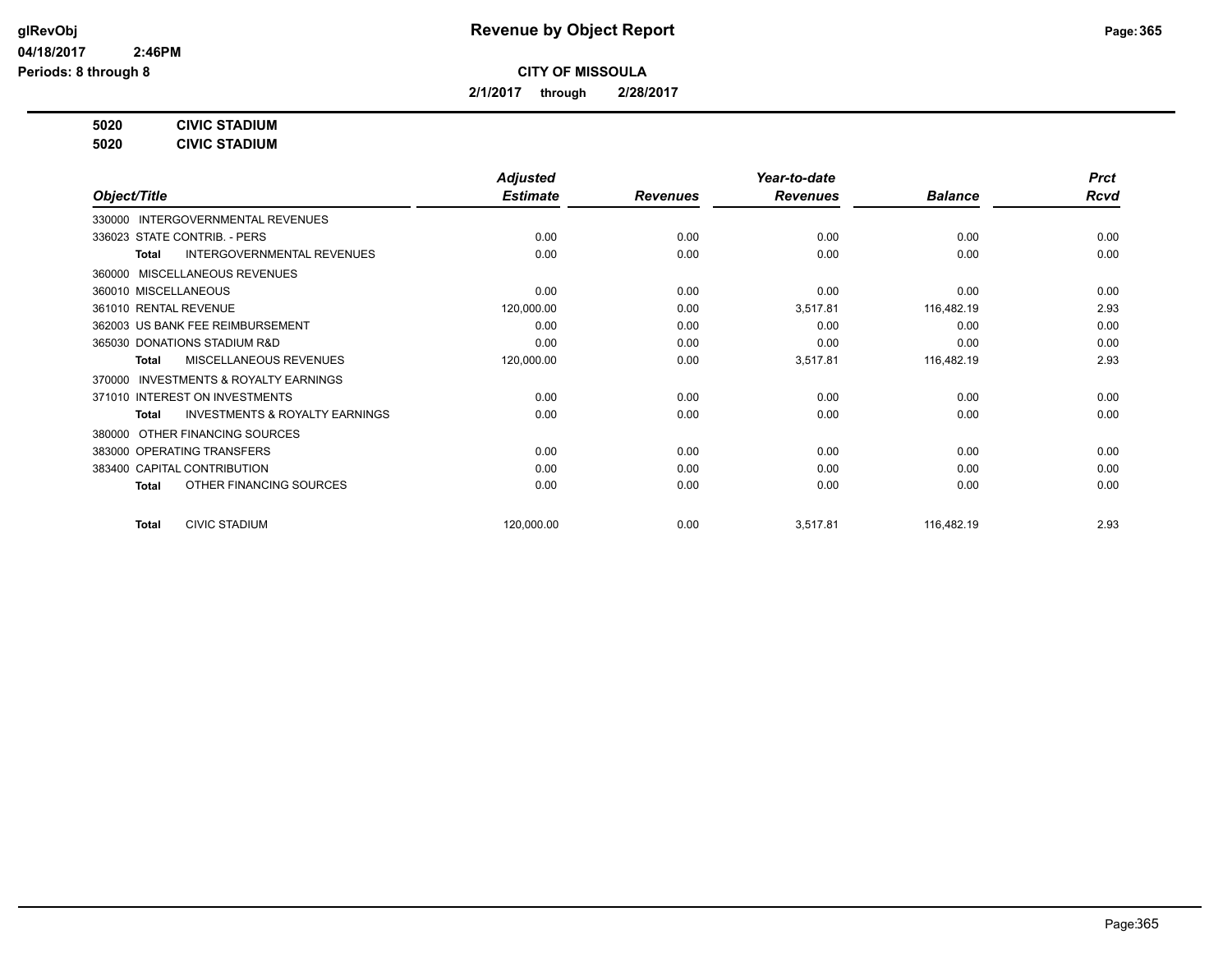**2/1/2017 through 2/28/2017**

#### **5020 CIVIC STADIUM**

|                                                           | <b>Adjusted</b> |                 | Year-to-date    |                | <b>Prct</b> |
|-----------------------------------------------------------|-----------------|-----------------|-----------------|----------------|-------------|
| Object/Title                                              | <b>Estimate</b> | <b>Revenues</b> | <b>Revenues</b> | <b>Balance</b> | <b>Rcvd</b> |
| 330000 INTERGOVERNMENTAL REVENUES                         |                 |                 |                 |                |             |
| 336023 STATE CONTRIB. - PERS                              | 0.00            | 0.00            | 0.00            | 0.00           | 0.00        |
| <b>INTERGOVERNMENTAL REVENUES</b><br>Total                | 0.00            | 0.00            | 0.00            | 0.00           | 0.00        |
| 360000 MISCELLANEOUS REVENUES                             |                 |                 |                 |                |             |
| 360010 MISCELLANEOUS                                      | 0.00            | 0.00            | 0.00            | 0.00           | 0.00        |
| 361010 RENTAL REVENUE                                     | 120,000.00      | 0.00            | 3,517.81        | 116,482.19     | 2.93        |
| 362003 US BANK FEE REIMBURSEMENT                          | 0.00            | 0.00            | 0.00            | 0.00           | 0.00        |
| 365030 DONATIONS STADIUM R&D                              | 0.00            | 0.00            | 0.00            | 0.00           | 0.00        |
| MISCELLANEOUS REVENUES<br>Total                           | 120,000.00      | 0.00            | 3,517.81        | 116,482.19     | 2.93        |
| 370000 INVESTMENTS & ROYALTY EARNINGS                     |                 |                 |                 |                |             |
| 371010 INTEREST ON INVESTMENTS                            | 0.00            | 0.00            | 0.00            | 0.00           | 0.00        |
| <b>INVESTMENTS &amp; ROYALTY EARNINGS</b><br><b>Total</b> | 0.00            | 0.00            | 0.00            | 0.00           | 0.00        |
| 380000 OTHER FINANCING SOURCES                            |                 |                 |                 |                |             |
| 383000 OPERATING TRANSFERS                                | 0.00            | 0.00            | 0.00            | 0.00           | 0.00        |
| 383400 CAPITAL CONTRIBUTION                               | 0.00            | 0.00            | 0.00            | 0.00           | 0.00        |
| OTHER FINANCING SOURCES<br><b>Total</b>                   | 0.00            | 0.00            | 0.00            | 0.00           | 0.00        |
| <b>CIVIC STADIUM</b><br><b>Total</b>                      | 120,000.00      | 0.00            | 3,517.81        | 116,482.19     | 2.93        |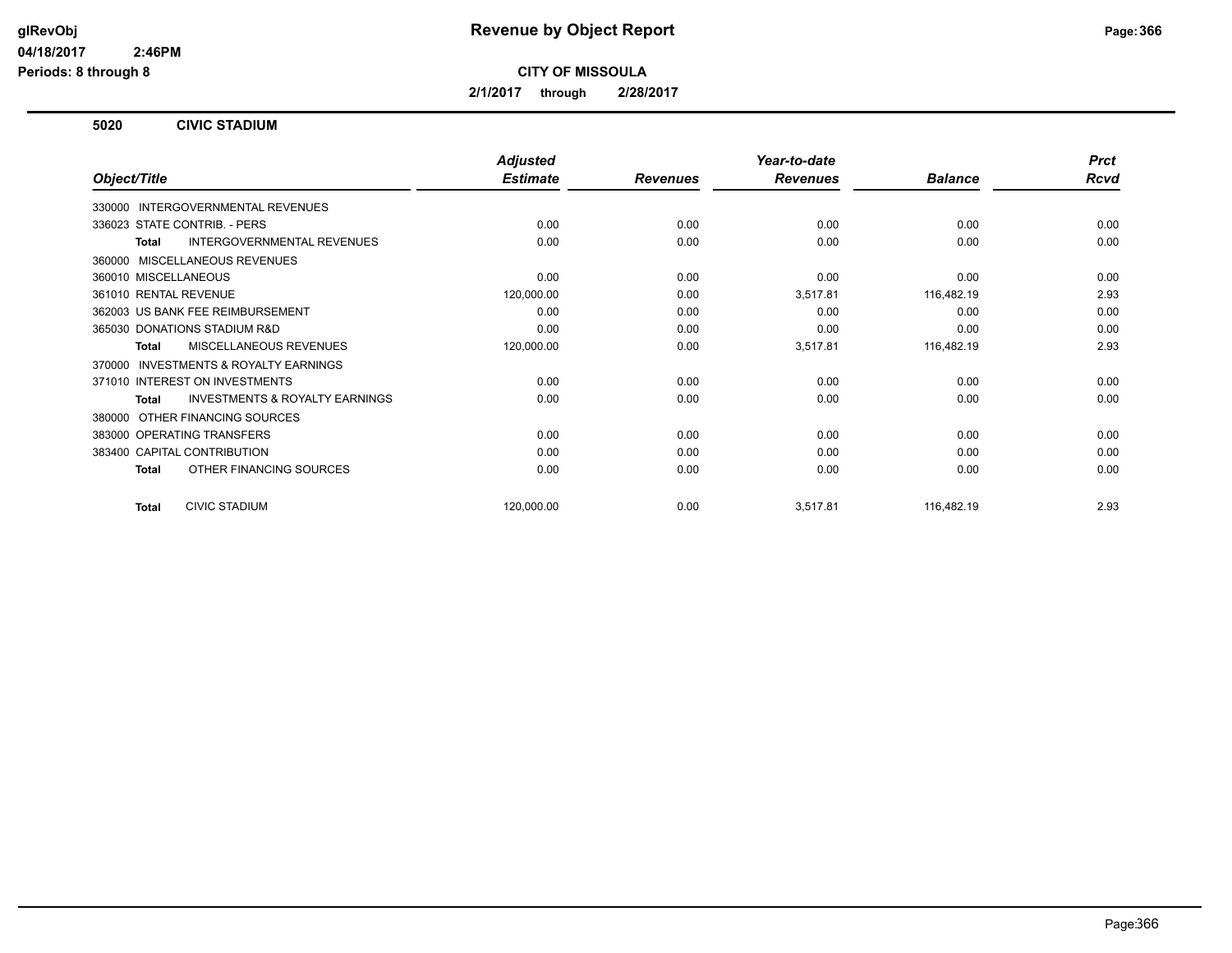**2/1/2017 through 2/28/2017**

# **5210 WATER**

**5210 WATER**

|                                                    | <b>Adjusted</b> |                 | Year-to-date    |                | <b>Prct</b> |
|----------------------------------------------------|-----------------|-----------------|-----------------|----------------|-------------|
| Object/Title                                       | <b>Estimate</b> | <b>Revenues</b> | <b>Revenues</b> | <b>Balance</b> | <b>Rcvd</b> |
| 330000 INTERGOVERNMENTAL REVENUES                  |                 |                 |                 |                |             |
| 336023 STATE CONTRIB. - PERS                       | 0.00            | 2.53            | 5.57            | $-5.57$        | 0.00        |
| <b>INTERGOVERNMENTAL REVENUES</b><br>Total         | 0.00            | 2.53            | 5.57            | $-5.57$        | 0.00        |
| 340000 CHARGES FOR SERVICES                        |                 |                 |                 |                |             |
| 343021 METERED WATER REVENUE                       | 0.00            | 0.00            | 0.00            | 0.00           | 0.00        |
| <b>CHARGES FOR SERVICES</b><br>Total               | 0.00            | 0.00            | 0.00            | 0.00           | 0.00        |
| 370000 INVESTMENTS & ROYALTY EARNINGS              |                 |                 |                 |                |             |
| 371010 INTEREST ON INVESTMENTS                     | 0.00            | 0.00            | 0.00            | 0.00           | 0.00        |
| <b>INVESTMENTS &amp; ROYALTY EARNINGS</b><br>Total | 0.00            | 0.00            | 0.00            | 0.00           | 0.00        |
|                                                    |                 |                 |                 |                |             |
| <b>WATER</b><br>Total                              | 0.00            | 2.53            | 5.57            | $-5.57$        | 0.00        |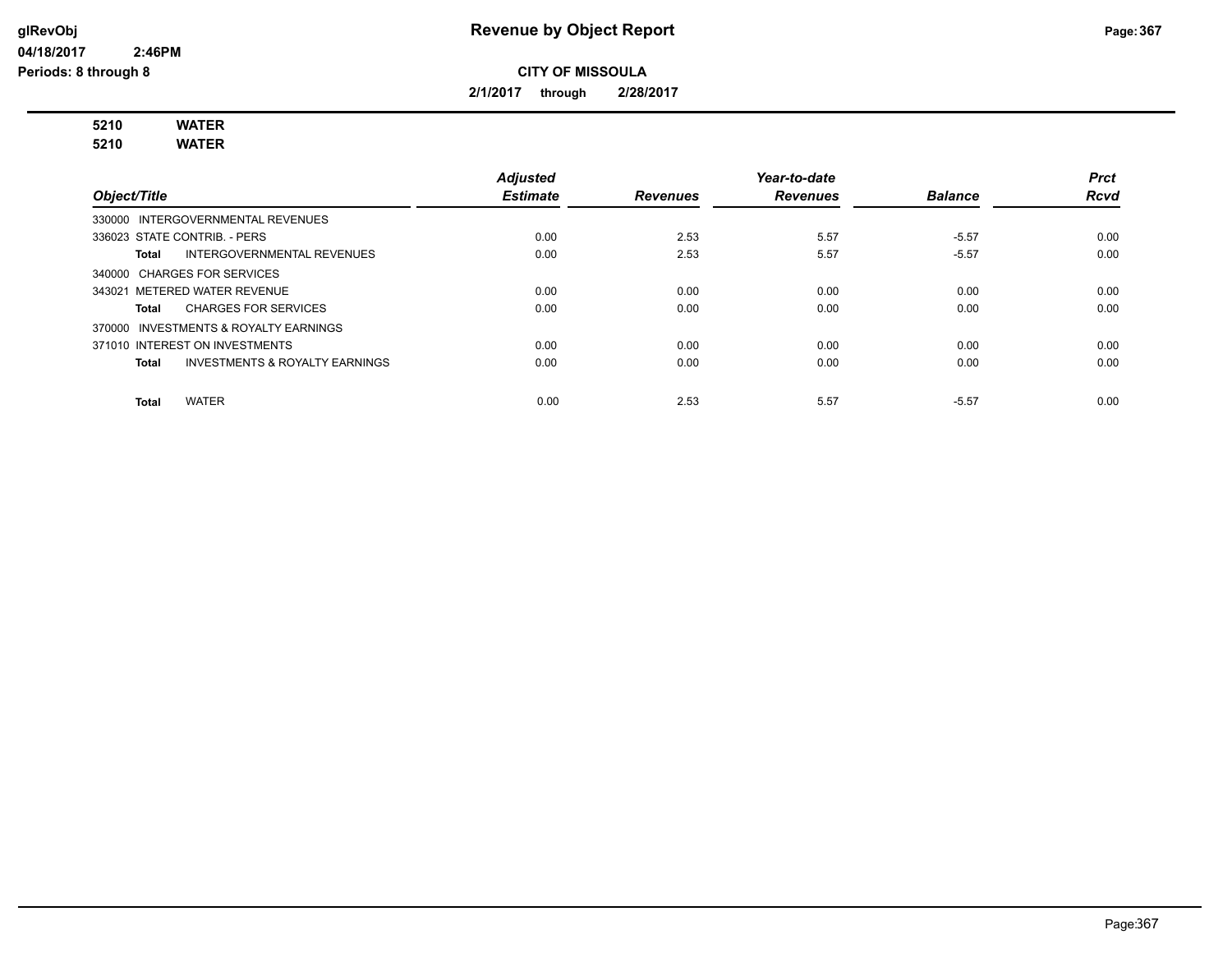**2/1/2017 through 2/28/2017**

**5210 WATER**

|                                            | <b>Adjusted</b> |                 | Year-to-date    |                | <b>Prct</b> |
|--------------------------------------------|-----------------|-----------------|-----------------|----------------|-------------|
| Object/Title                               | <b>Estimate</b> | <b>Revenues</b> | <b>Revenues</b> | <b>Balance</b> | <b>Rcvd</b> |
| 330000 INTERGOVERNMENTAL REVENUES          |                 |                 |                 |                |             |
| 336023 STATE CONTRIB. - PERS               | 0.00            | 2.53            | 5.57            | $-5.57$        | 0.00        |
| <b>INTERGOVERNMENTAL REVENUES</b><br>Total | 0.00            | 2.53            | 5.57            | $-5.57$        | 0.00        |
| 340000 CHARGES FOR SERVICES                |                 |                 |                 |                |             |
| 343021 METERED WATER REVENUE               | 0.00            | 0.00            | 0.00            | 0.00           | 0.00        |
| <b>CHARGES FOR SERVICES</b><br>Total       | 0.00            | 0.00            | 0.00            | 0.00           | 0.00        |
| 370000 INVESTMENTS & ROYALTY EARNINGS      |                 |                 |                 |                |             |
| 371010 INTEREST ON INVESTMENTS             | 0.00            | 0.00            | 0.00            | 0.00           | 0.00        |
| INVESTMENTS & ROYALTY EARNINGS<br>Total    | 0.00            | 0.00            | 0.00            | 0.00           | 0.00        |
|                                            |                 |                 |                 |                |             |
| <b>WATER</b><br><b>Total</b>               | 0.00            | 2.53            | 5.57            | $-5.57$        | 0.00        |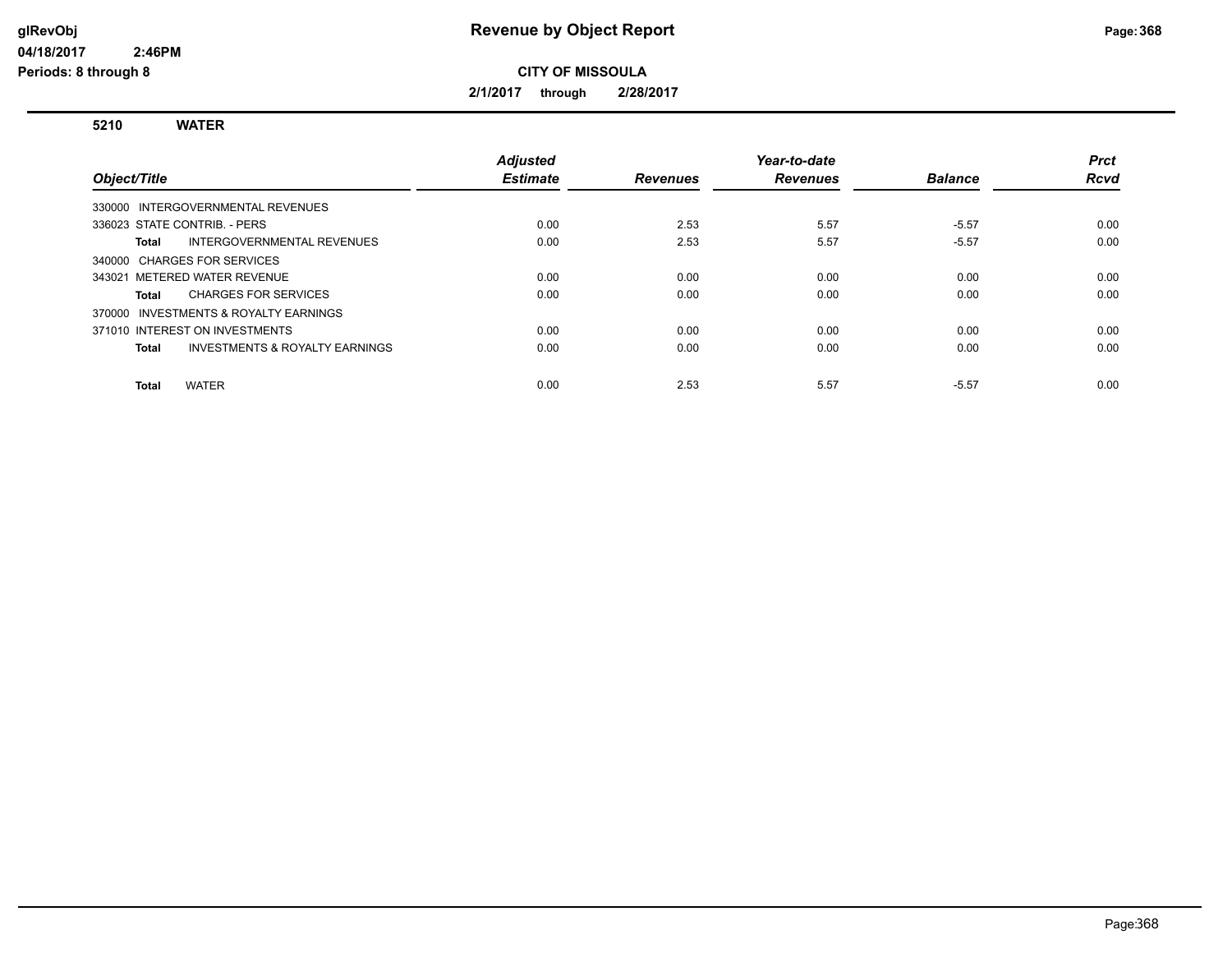**2/1/2017 through 2/28/2017**

# **5211 WATER REVENUE COLLECTION & CLEARING 5211 WATER REVENUE COLLECTION & CLEARING**

|                                                     | <b>Adjusted</b> |                 | Year-to-date    |                | <b>Prct</b> |
|-----------------------------------------------------|-----------------|-----------------|-----------------|----------------|-------------|
| Object/Title                                        | <b>Estimate</b> | <b>Revenues</b> | <b>Revenues</b> | <b>Balance</b> | <b>Rcvd</b> |
| 340000 CHARGES FOR SERVICES                         |                 |                 |                 |                |             |
| *** Title Not Found ***<br>343021                   | 0.00            | 0.00            | 0.00            | 0.00           | 0.00        |
| <b>CHARGES FOR SERVICES</b><br>Total                | 0.00            | 0.00            | 0.00            | 0.00           | 0.00        |
| 360000 MISCELLANEOUS REVENUES                       |                 |                 |                 |                |             |
| 360010 MISCELLANEOUS                                | 0.00            | 0.00            | 0.00            | 0.00           | 0.00        |
| <b>MISCELLANEOUS REVENUES</b><br>Total              | 0.00            | 0.00            | 0.00            | 0.00           | 0.00        |
| <b>INVESTMENTS &amp; ROYALTY EARNINGS</b><br>370000 |                 |                 |                 |                |             |
| 371010 INTEREST ON INVESTMENTS                      | 0.00            | 0.00            | 0.00            | 0.00           | 0.00        |
| 371020 GAIN/LOSS IN MARKET VALUE OF INVESTMENTS     | 0.00            | 0.00            | 0.00            | 0.00           | 0.00        |
| <b>INVESTMENTS &amp; ROYALTY EARNINGS</b><br>Total  | 0.00            | 0.00            | 0.00            | 0.00           | 0.00        |
| WATER REVENUE COLLECTION & CLEARING<br><b>Total</b> | 0.00            | 0.00            | 0.00            | 0.00           | 0.00        |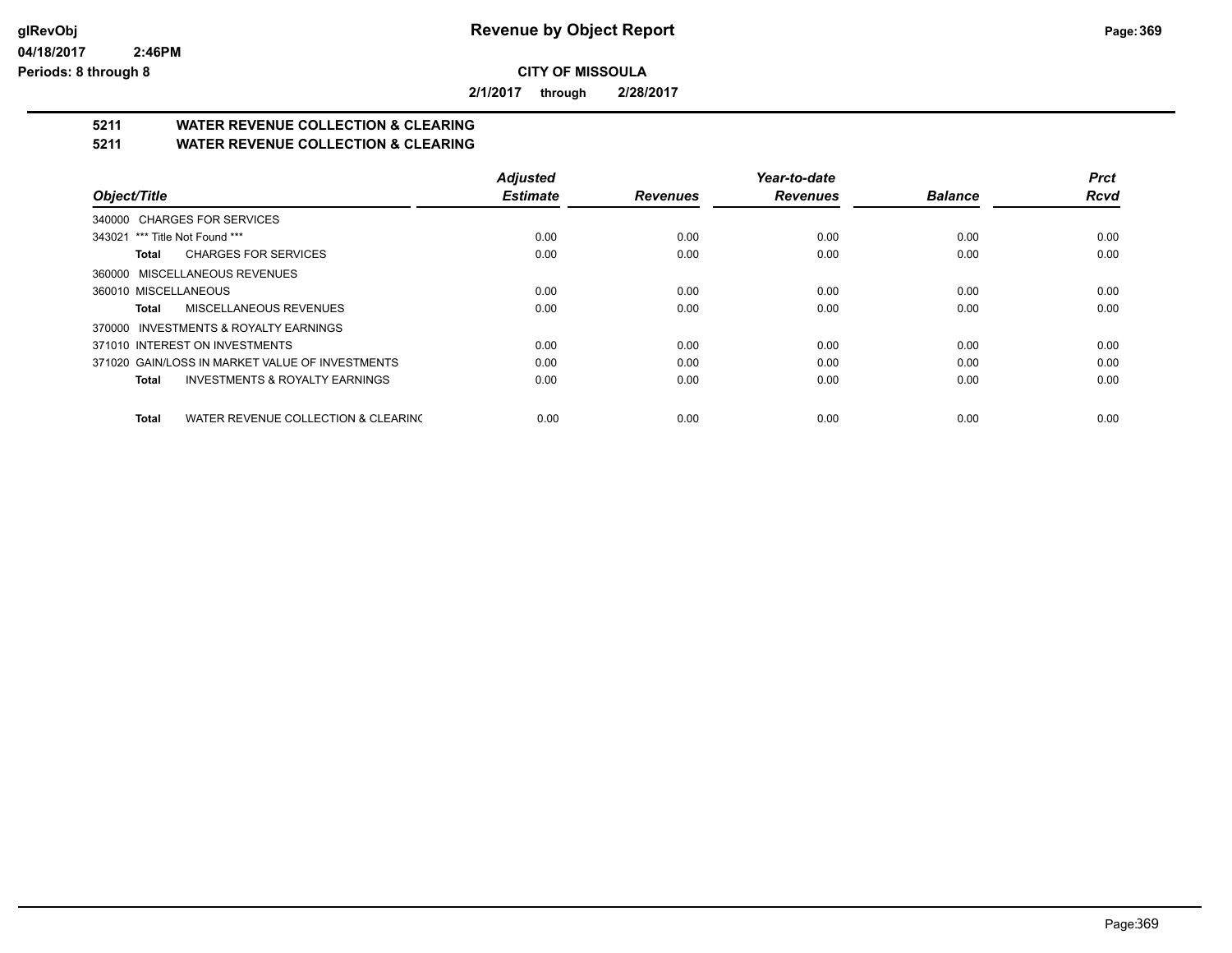**2/1/2017 through 2/28/2017**

### **5211 WATER REVENUE COLLECTION & CLEARING**

|                                                     | <b>Adjusted</b> |                 | Year-to-date    |                | <b>Prct</b> |
|-----------------------------------------------------|-----------------|-----------------|-----------------|----------------|-------------|
| Object/Title                                        | <b>Estimate</b> | <b>Revenues</b> | <b>Revenues</b> | <b>Balance</b> | <b>Rcvd</b> |
| 340000 CHARGES FOR SERVICES                         |                 |                 |                 |                |             |
| 343021 *** Title Not Found ***                      | 0.00            | 0.00            | 0.00            | 0.00           | 0.00        |
| <b>CHARGES FOR SERVICES</b><br>Total                | 0.00            | 0.00            | 0.00            | 0.00           | 0.00        |
| 360000 MISCELLANEOUS REVENUES                       |                 |                 |                 |                |             |
| 360010 MISCELLANEOUS                                | 0.00            | 0.00            | 0.00            | 0.00           | 0.00        |
| <b>MISCELLANEOUS REVENUES</b><br>Total              | 0.00            | 0.00            | 0.00            | 0.00           | 0.00        |
| 370000 INVESTMENTS & ROYALTY EARNINGS               |                 |                 |                 |                |             |
| 371010 INTEREST ON INVESTMENTS                      | 0.00            | 0.00            | 0.00            | 0.00           | 0.00        |
| 371020 GAIN/LOSS IN MARKET VALUE OF INVESTMENT      | 0.00            | 0.00            | 0.00            | 0.00           | 0.00        |
| <b>INVESTMENTS &amp; ROYALTY EARNINGS</b><br>Total  | 0.00            | 0.00            | 0.00            | 0.00           | 0.00        |
| WATER REVENUE COLLECTION & CLEARING<br><b>Total</b> | 0.00            | 0.00            | 0.00            | 0.00           | 0.00        |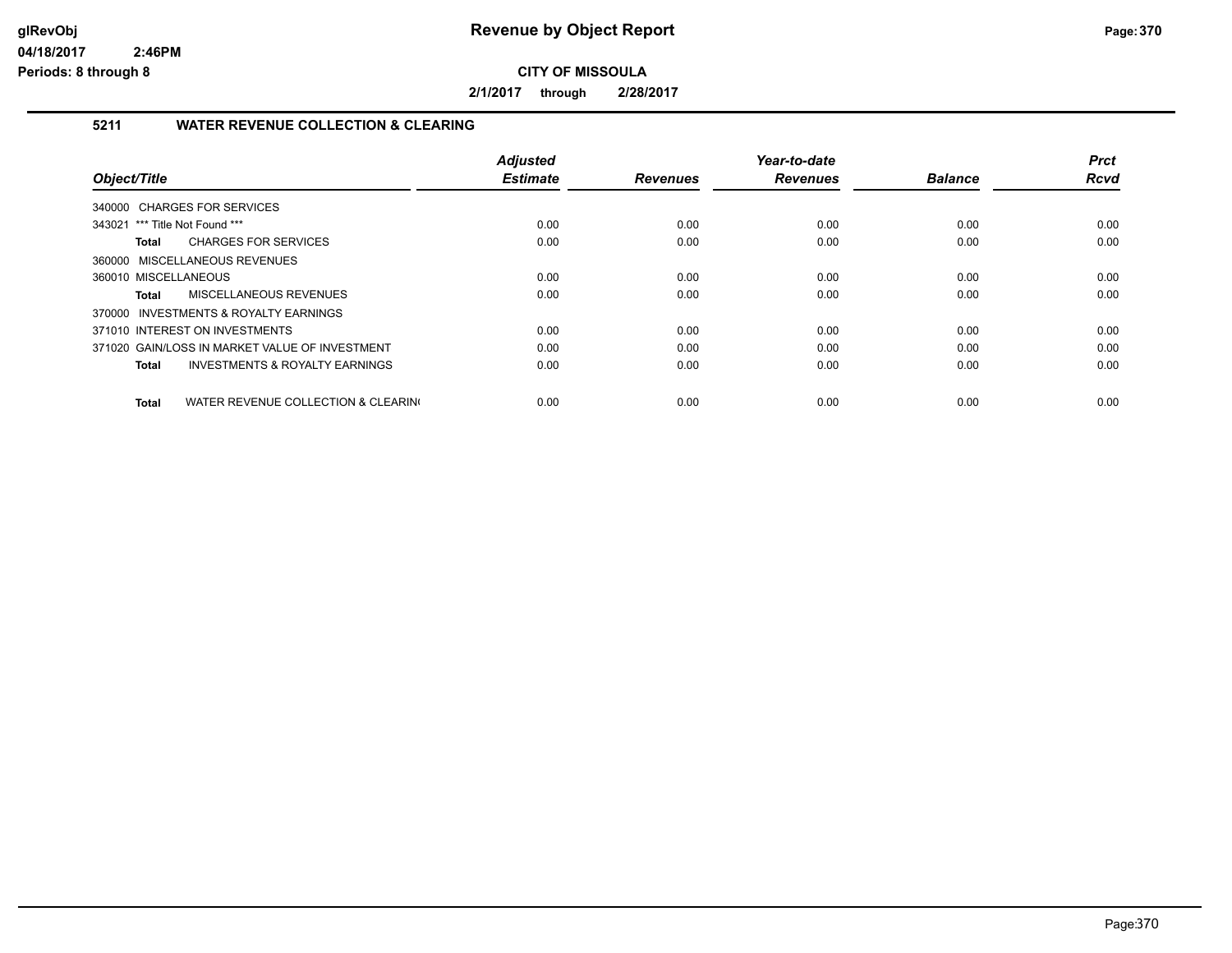**2/1/2017 through 2/28/2017**

**5215 WATER LOAN FUND**

|                                                    | <b>Adjusted</b> |                 | Year-to-date    |                | <b>Prct</b> |
|----------------------------------------------------|-----------------|-----------------|-----------------|----------------|-------------|
| Object/Title                                       | <b>Estimate</b> | <b>Revenues</b> | <b>Revenues</b> | <b>Balance</b> | <b>Rcvd</b> |
| 340000 CHARGES FOR SERVICES                        |                 |                 |                 |                |             |
| 343021 *** Title Not Found ***                     | 0.00            | 0.00            | 0.00            | 0.00           | 0.00        |
| <b>CHARGES FOR SERVICES</b><br>Total               | 0.00            | 0.00            | 0.00            | 0.00           | 0.00        |
| 360000 MISCELLANEOUS REVENUES                      |                 |                 |                 |                |             |
| 360010 MISCELLANEOUS                               | 0.00            | 0.00            | 0.00            | 0.00           | 0.00        |
| MISCELLANEOUS REVENUES<br>Total                    | 0.00            | 0.00            | 0.00            | 0.00           | 0.00        |
| 370000 INVESTMENTS & ROYALTY EARNINGS              |                 |                 |                 |                |             |
| 371010 INTEREST ON INVESTMENTS                     | 0.00            | 0.00            | 0.00            | 0.00           | 0.00        |
| 371020 GAIN/LOSS IN MARKET VALUE OF INVESTMENTS    | 0.00            | 0.00            | 0.00            | 0.00           | 0.00        |
| <b>INVESTMENTS &amp; ROYALTY EARNINGS</b><br>Total | 0.00            | 0.00            | 0.00            | 0.00           | 0.00        |
| <b>WATER LOAN FUND</b><br><b>Total</b>             | 0.00            | 0.00            | 0.00            | 0.00           | 0.00        |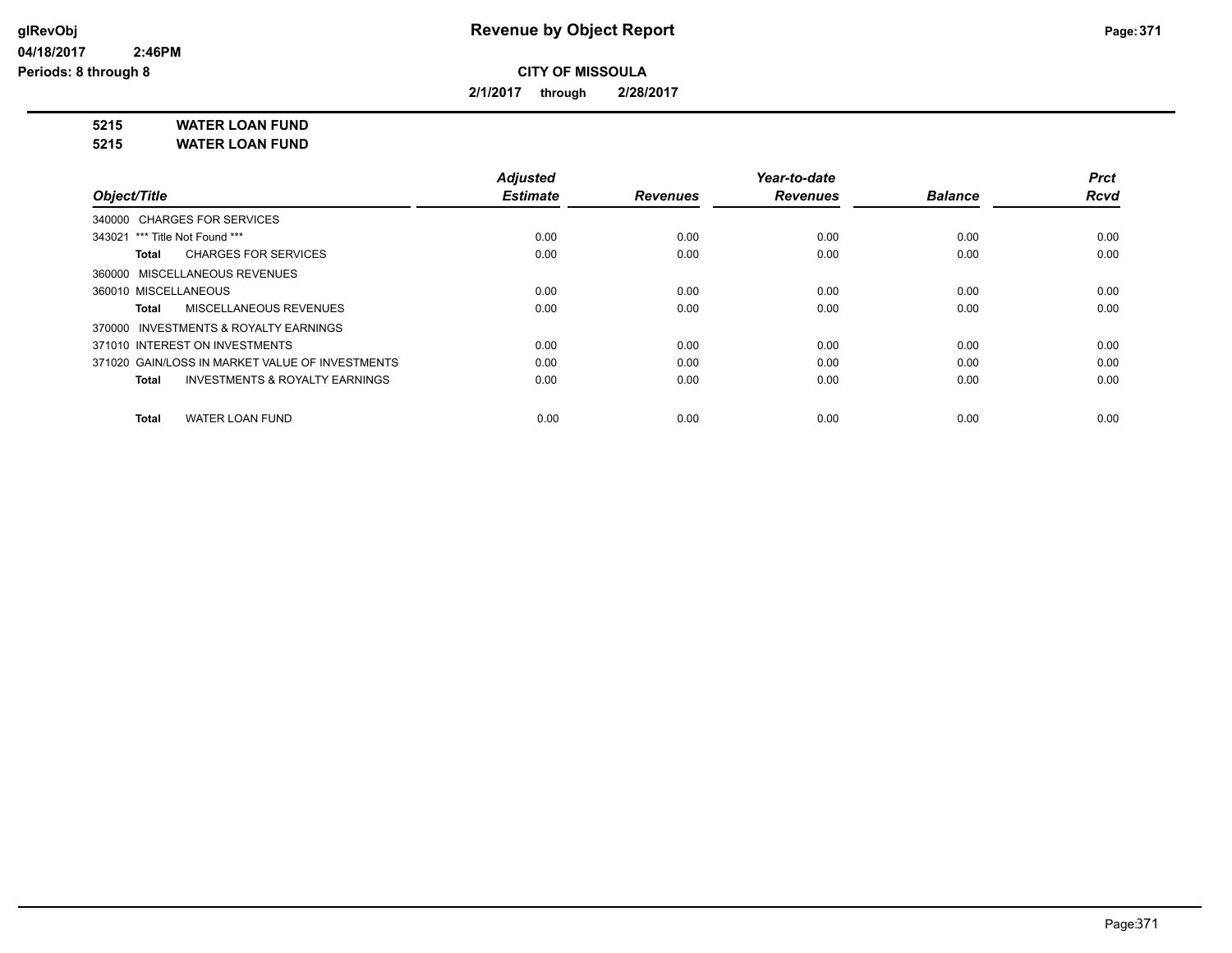**2/1/2017 through 2/28/2017**

### **5215 WATER LOAN FUND**

|                                                | <b>Adjusted</b> |                 | Year-to-date    |                | <b>Prct</b> |
|------------------------------------------------|-----------------|-----------------|-----------------|----------------|-------------|
| Object/Title                                   | <b>Estimate</b> | <b>Revenues</b> | <b>Revenues</b> | <b>Balance</b> | <b>Rcvd</b> |
| 340000 CHARGES FOR SERVICES                    |                 |                 |                 |                |             |
| 343021 *** Title Not Found ***                 | 0.00            | 0.00            | 0.00            | 0.00           | 0.00        |
| <b>CHARGES FOR SERVICES</b><br>Total           | 0.00            | 0.00            | 0.00            | 0.00           | 0.00        |
| 360000 MISCELLANEOUS REVENUES                  |                 |                 |                 |                |             |
| 360010 MISCELLANEOUS                           | 0.00            | 0.00            | 0.00            | 0.00           | 0.00        |
| MISCELLANEOUS REVENUES<br>Total                | 0.00            | 0.00            | 0.00            | 0.00           | 0.00        |
| 370000 INVESTMENTS & ROYALTY EARNINGS          |                 |                 |                 |                |             |
| 371010 INTEREST ON INVESTMENTS                 | 0.00            | 0.00            | 0.00            | 0.00           | 0.00        |
| 371020 GAIN/LOSS IN MARKET VALUE OF INVESTMENT | 0.00            | 0.00            | 0.00            | 0.00           | 0.00        |
| INVESTMENTS & ROYALTY EARNINGS<br>Total        | 0.00            | 0.00            | 0.00            | 0.00           | 0.00        |
| <b>WATER LOAN FUND</b><br><b>Total</b>         | 0.00            | 0.00            | 0.00            | 0.00           | 0.00        |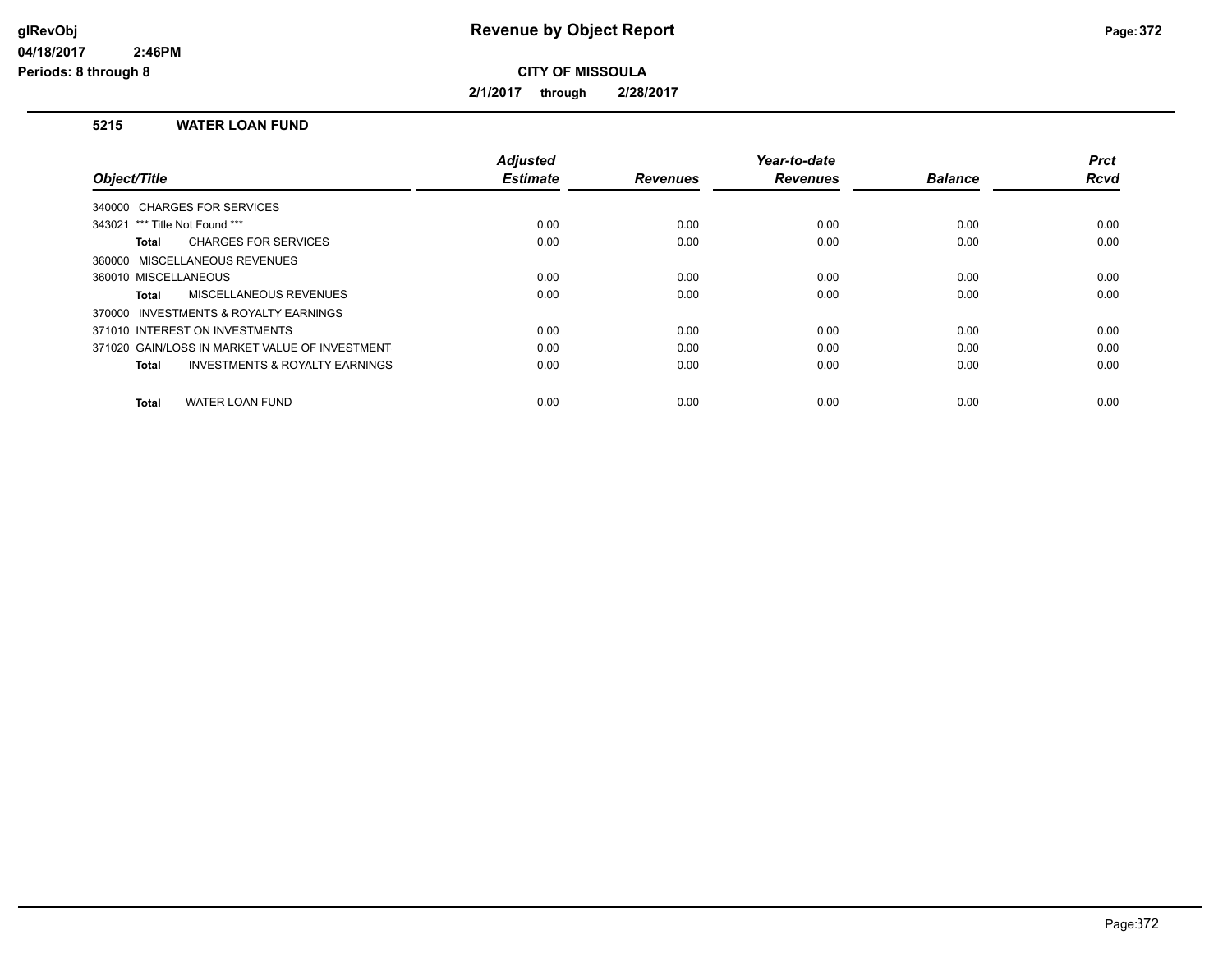**2/1/2017 through 2/28/2017**

**5220 WATER R&D FUND 5220 WATER R&D FUND**

|                                                           | <b>Adjusted</b> |                 | Year-to-date    |                | <b>Prct</b> |
|-----------------------------------------------------------|-----------------|-----------------|-----------------|----------------|-------------|
| Object/Title                                              | <b>Estimate</b> | <b>Revenues</b> | <b>Revenues</b> | <b>Balance</b> | <b>Rcvd</b> |
| 340000 CHARGES FOR SERVICES                               |                 |                 |                 |                |             |
| 343032 SEWER INSTALLATION CHARGES                         | 0.00            | 0.00            | 0.00            | 0.00           | 0.00        |
| <b>CHARGES FOR SERVICES</b><br>Total                      | 0.00            | 0.00            | 0.00            | 0.00           | 0.00        |
| MISCELLANEOUS REVENUES<br>360000                          |                 |                 |                 |                |             |
| 360000 MISCELLANEOUS REVENUES                             | 0.00            | 0.00            | 0.00            | 0.00           | 0.00        |
| 360010 MISCELLANEOUS                                      | 0.00            | 0.00            | 0.00            | 0.00           | 0.00        |
| MISCELLANEOUS REVENUES<br><b>Total</b>                    | 0.00            | 0.00            | 0.00            | 0.00           | 0.00        |
| <b>INVESTMENTS &amp; ROYALTY EARNINGS</b><br>370000       |                 |                 |                 |                |             |
| 371010 INTEREST ON INVESTMENTS                            | 0.00            | 0.00            | 0.00            | 0.00           | 0.00        |
| 371020 GAIN/LOSS IN MARKET VALUE OF INVESTMENTS           | 0.00            | 0.00            | 0.00            | 0.00           | 0.00        |
| <b>INVESTMENTS &amp; ROYALTY EARNINGS</b><br><b>Total</b> | 0.00            | 0.00            | 0.00            | 0.00           | 0.00        |
| OTHER FINANCING SOURCES<br>380000                         |                 |                 |                 |                |             |
| 381090 PROCEEDS FROM CAPITAL LEASE                        | 0.00            | 0.00            | 0.00            | 0.00           | 0.00        |
| 383000 OPERATING TRANSFERS                                | 0.00            | 0.00            | 0.00            | 0.00           | 0.00        |
| OTHER FINANCING SOURCES<br><b>Total</b>                   | 0.00            | 0.00            | 0.00            | 0.00           | 0.00        |
|                                                           |                 |                 |                 |                |             |
| <b>WATER R&amp;D FUND</b><br><b>Total</b>                 | 0.00            | 0.00            | 0.00            | 0.00           | 0.00        |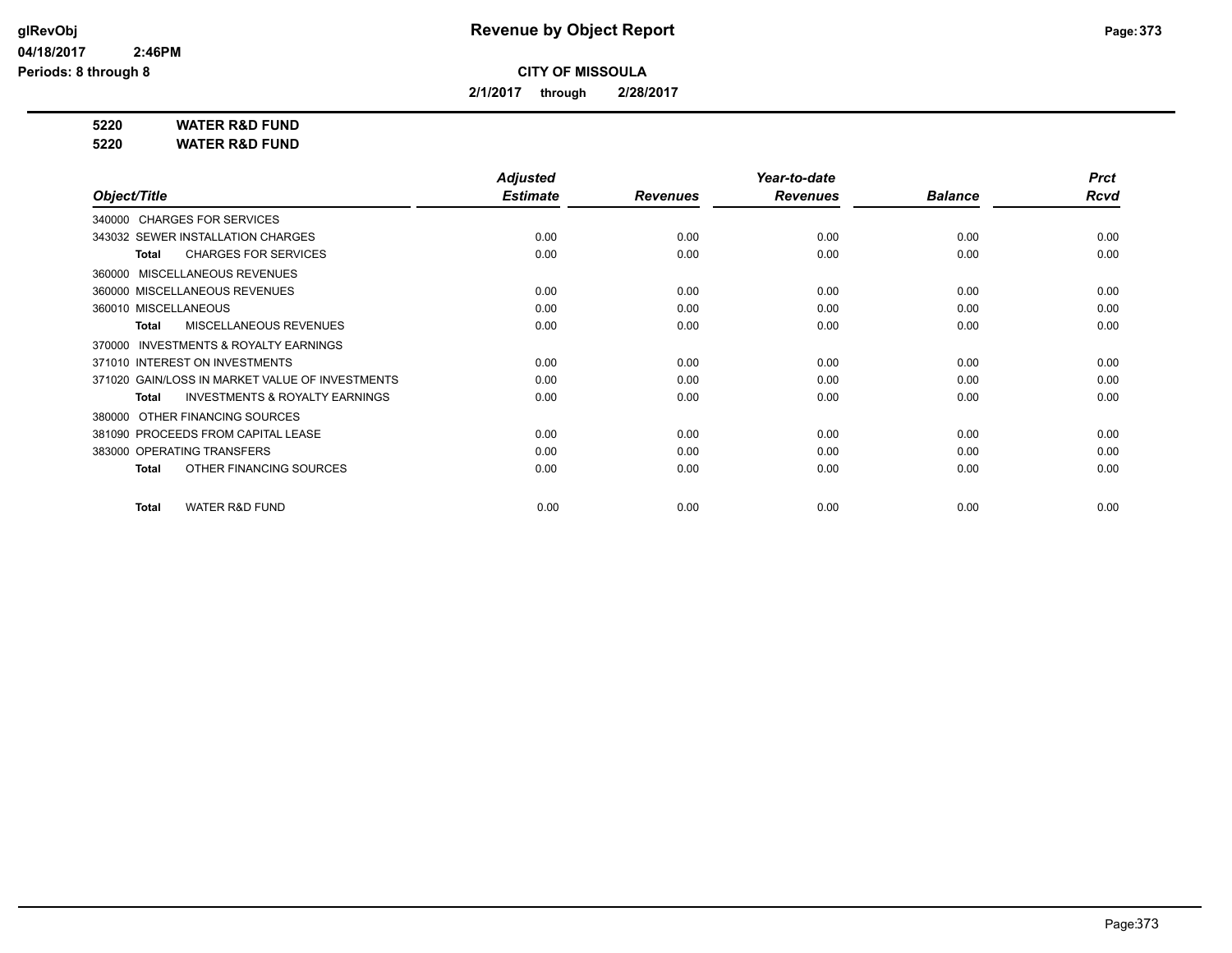**2/1/2017 through 2/28/2017**

### **5220 WATER R&D FUND**

|                                                           | <b>Adjusted</b> |                 | Year-to-date    |                | <b>Prct</b> |
|-----------------------------------------------------------|-----------------|-----------------|-----------------|----------------|-------------|
| Object/Title                                              | <b>Estimate</b> | <b>Revenues</b> | <b>Revenues</b> | <b>Balance</b> | Rcvd        |
| 340000 CHARGES FOR SERVICES                               |                 |                 |                 |                |             |
| 343032 SEWER INSTALLATION CHARGES                         | 0.00            | 0.00            | 0.00            | 0.00           | 0.00        |
| <b>CHARGES FOR SERVICES</b><br>Total                      | 0.00            | 0.00            | 0.00            | 0.00           | 0.00        |
| 360000 MISCELLANEOUS REVENUES                             |                 |                 |                 |                |             |
| 360000 MISCELLANEOUS REVENUES                             | 0.00            | 0.00            | 0.00            | 0.00           | 0.00        |
| 360010 MISCELLANEOUS                                      | 0.00            | 0.00            | 0.00            | 0.00           | 0.00        |
| <b>MISCELLANEOUS REVENUES</b><br><b>Total</b>             | 0.00            | 0.00            | 0.00            | 0.00           | 0.00        |
| <b>INVESTMENTS &amp; ROYALTY EARNINGS</b><br>370000       |                 |                 |                 |                |             |
| 371010 INTEREST ON INVESTMENTS                            | 0.00            | 0.00            | 0.00            | 0.00           | 0.00        |
| 371020 GAIN/LOSS IN MARKET VALUE OF INVESTMENT            | 0.00            | 0.00            | 0.00            | 0.00           | 0.00        |
| <b>INVESTMENTS &amp; ROYALTY EARNINGS</b><br><b>Total</b> | 0.00            | 0.00            | 0.00            | 0.00           | 0.00        |
| 380000 OTHER FINANCING SOURCES                            |                 |                 |                 |                |             |
| 381090 PROCEEDS FROM CAPITAL LEASE                        | 0.00            | 0.00            | 0.00            | 0.00           | 0.00        |
| 383000 OPERATING TRANSFERS                                | 0.00            | 0.00            | 0.00            | 0.00           | 0.00        |
| OTHER FINANCING SOURCES<br><b>Total</b>                   | 0.00            | 0.00            | 0.00            | 0.00           | 0.00        |
|                                                           |                 |                 |                 |                |             |
| <b>WATER R&amp;D FUND</b><br><b>Total</b>                 | 0.00            | 0.00            | 0.00            | 0.00           | 0.00        |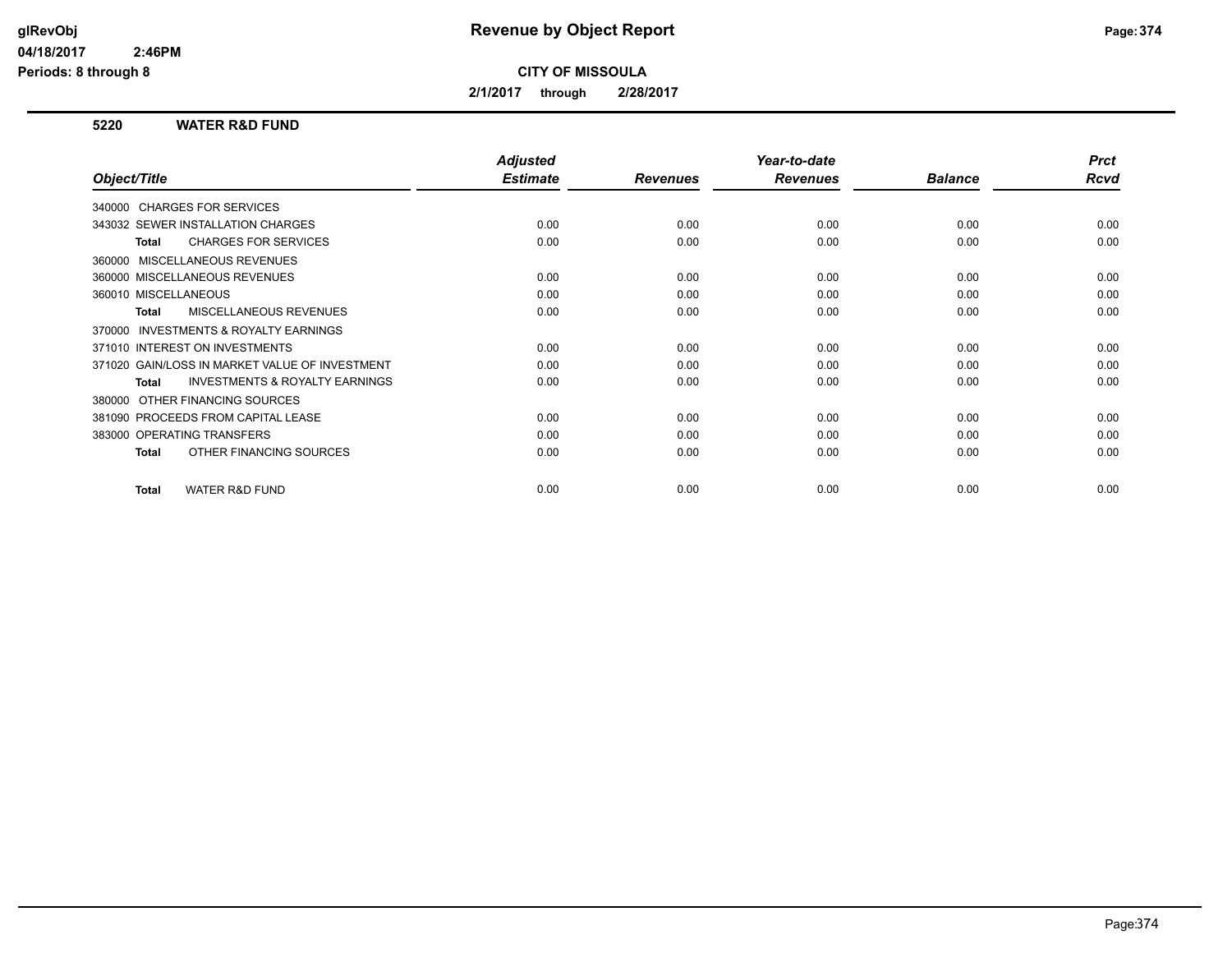**04/18/2017 2:46PM Periods: 8 through 8**

**CITY OF MISSOULA**

**2/1/2017 through 2/28/2017**

**5240 WATER CONSTRUCTION FUND**

**5240 WATER CONSTRUCTION FUND**

|                                   |                             | <b>Adjusted</b> |                 | Year-to-date    |                |             |
|-----------------------------------|-----------------------------|-----------------|-----------------|-----------------|----------------|-------------|
| Object/Title                      |                             | <b>Estimate</b> | <b>Revenues</b> | <b>Revenues</b> | <b>Balance</b> | <b>Rcvd</b> |
| 340000 CHARGES FOR SERVICES       |                             |                 |                 |                 |                |             |
| 343026 WATER INSTALLATION CHARGES |                             | 0.00            | 0.00            | 0.00            | 0.00           | 0.00        |
| <b>Total</b>                      | <b>CHARGES FOR SERVICES</b> | 0.00            | 0.00            | 0.00            | 0.00           | 0.00        |
| Total                             | WATER CONSTRUCTION FUND     | 0.00            | 0.00            | 0.00            | 0.00           | 0.00        |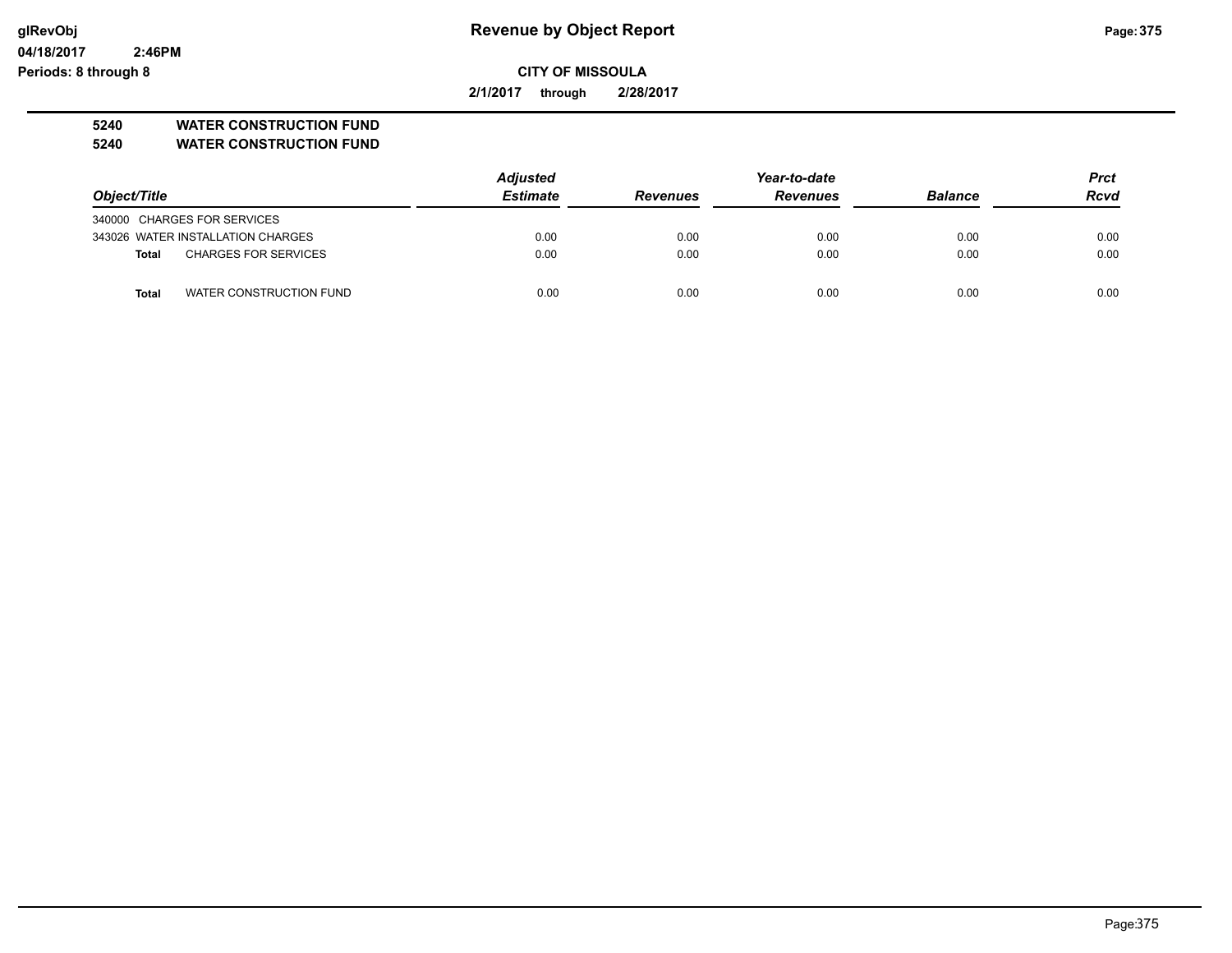**Periods: 8 through 8**

**CITY OF MISSOULA**

**2/1/2017 through 2/28/2017**

# **5240 WATER CONSTRUCTION FUND**

 **2:46PM**

|                                             | <b>Adjusted</b> |                                    | Year-to-date |                | <b>Prct</b> |
|---------------------------------------------|-----------------|------------------------------------|--------------|----------------|-------------|
| Object/Title                                | <b>Estimate</b> | <b>Revenues</b><br><b>Revenues</b> |              | <b>Balance</b> | Rcvd        |
| 340000 CHARGES FOR SERVICES                 |                 |                                    |              |                |             |
| 343026 WATER INSTALLATION CHARGES           | 0.00            | 0.00                               | 0.00         | 0.00           | 0.00        |
| <b>CHARGES FOR SERVICES</b><br><b>Total</b> | 0.00            | 0.00                               | 0.00         | 0.00           | 0.00        |
| WATER CONSTRUCTION FUND<br>Total            | 0.00            | 0.00                               | 0.00         | 0.00           | 0.00        |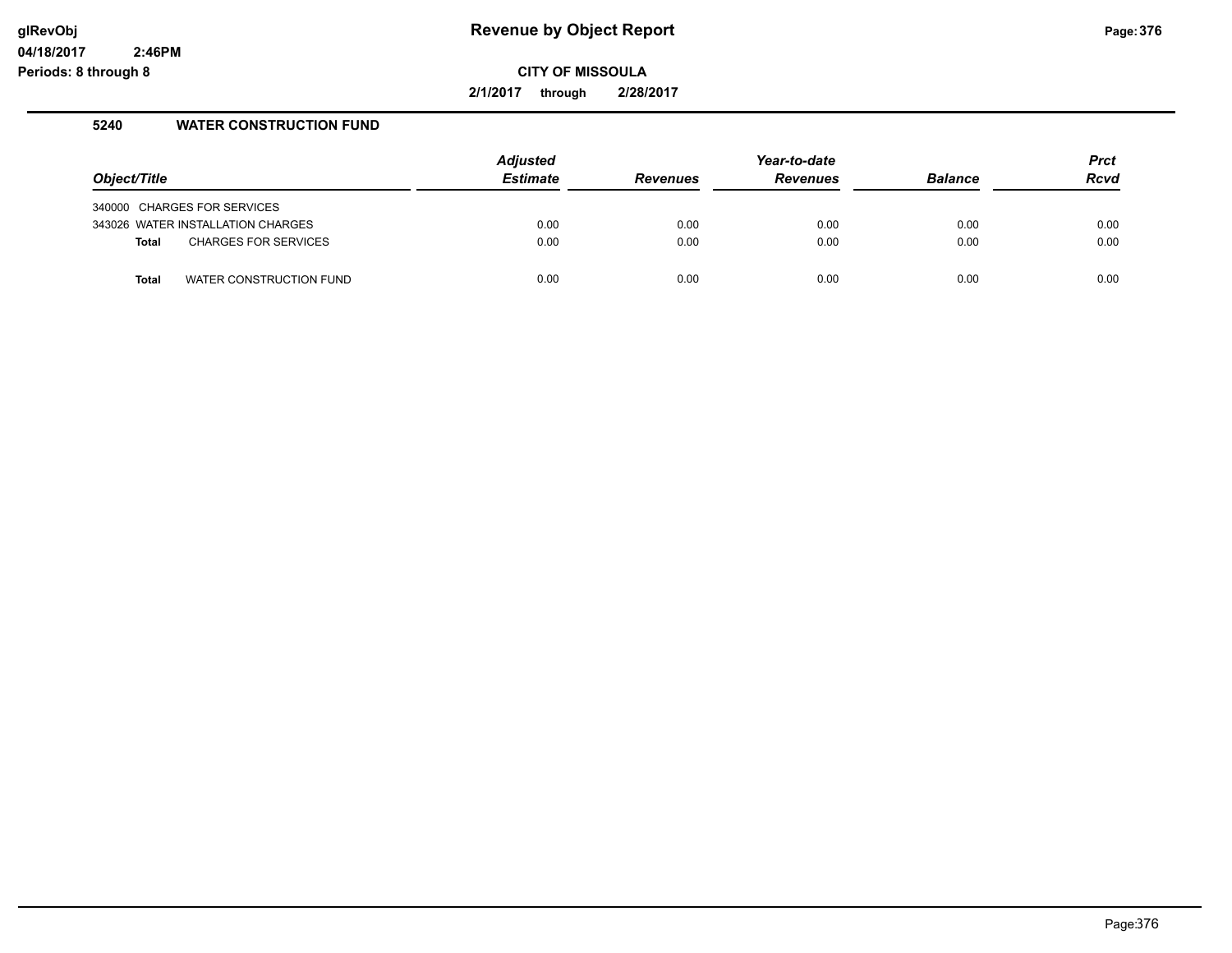**2/1/2017 through 2/28/2017**

**5250 WATER PURCHASE LOAN 5250 WATER PURCHASE LOAN**

|              |                                                 | <b>Adjusted</b> |                 | Year-to-date   |             | <b>Prct</b> |
|--------------|-------------------------------------------------|-----------------|-----------------|----------------|-------------|-------------|
| Object/Title | <b>Estimate</b>                                 | <b>Revenues</b> | <b>Revenues</b> | <b>Balance</b> | <b>Rcvd</b> |             |
|              | 370000 INVESTMENTS & ROYALTY EARNINGS           |                 |                 |                |             |             |
|              | 371010 INTEREST ON INVESTMENTS                  | 0.00            | 0.00            | 0.00           | 0.00        | 0.00        |
|              | 371020 GAIN/LOSS IN MARKET VALUE OF INVESTMENTS | 0.00            | 0.00            | 0.00           | 0.00        | 0.00        |
| Total        | INVESTMENTS & ROYALTY EARNINGS                  | 0.00            | 0.00            | 0.00           | 0.00        | 0.00        |
| Total        | WATER PURCHASE LOAN                             | 0.00            | 0.00            | 0.00           | 0.00        | 0.00        |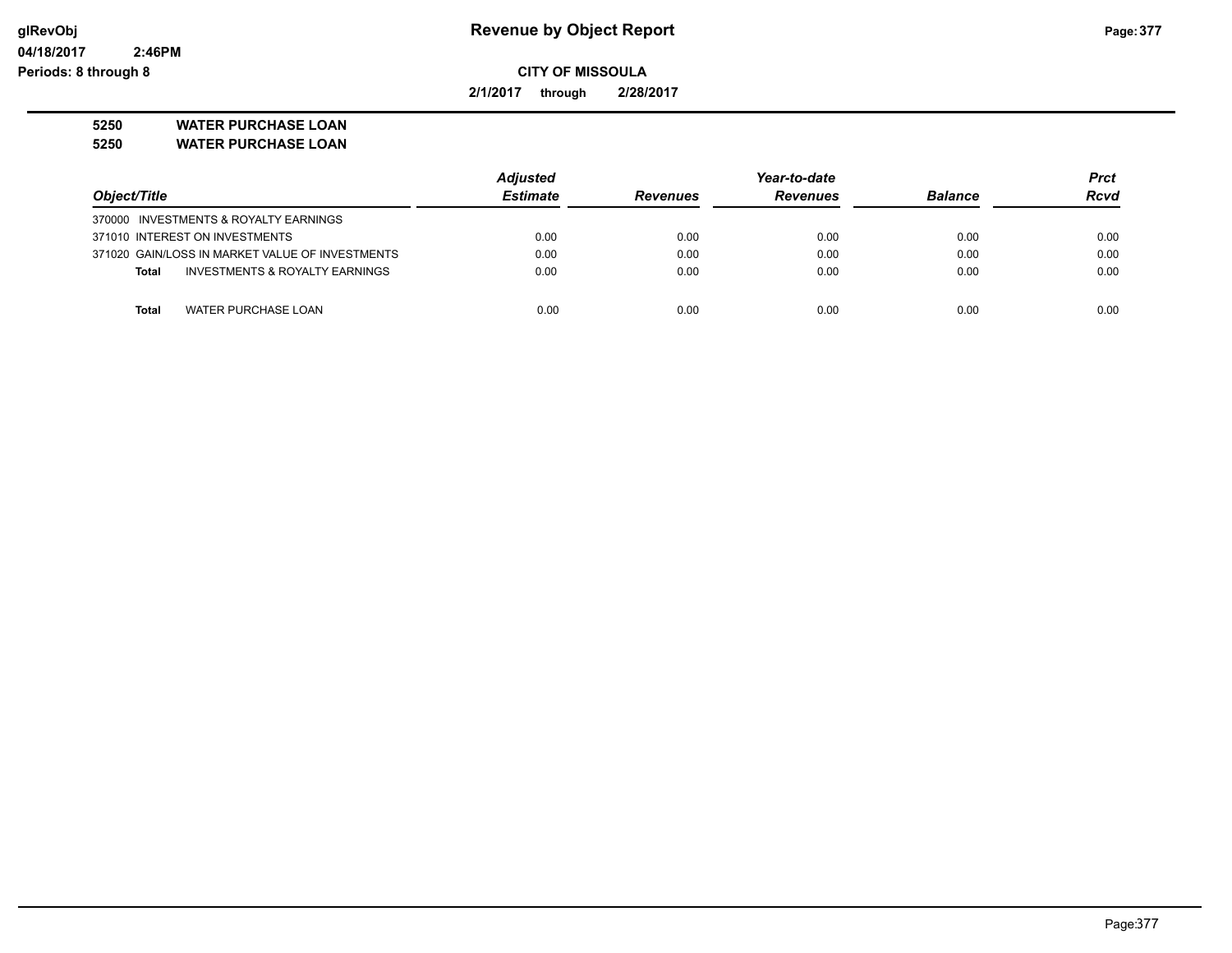**2/1/2017 through 2/28/2017**

# **5250 WATER PURCHASE LOAN**

|                                                    | <b>Adjusted</b> |                 | Year-to-date    |                | <b>Prct</b> |
|----------------------------------------------------|-----------------|-----------------|-----------------|----------------|-------------|
| Object/Title                                       | <b>Estimate</b> | <b>Revenues</b> | <b>Revenues</b> | <b>Balance</b> | <b>Rcvd</b> |
| 370000 INVESTMENTS & ROYALTY EARNINGS              |                 |                 |                 |                |             |
| 371010 INTEREST ON INVESTMENTS                     | 0.00            | 0.00            | 0.00            | 0.00           | 0.00        |
| 371020 GAIN/LOSS IN MARKET VALUE OF INVESTMENT     | 0.00            | 0.00            | 0.00            | 0.00           | 0.00        |
| <b>INVESTMENTS &amp; ROYALTY EARNINGS</b><br>Total | 0.00            | 0.00            | 0.00            | 0.00           | 0.00        |
|                                                    |                 |                 |                 |                |             |
| <b>Total</b><br><b>WATER PURCHASE LOAN</b>         | 0.00            | 0.00            | 0.00            | 0.00           | 0.00        |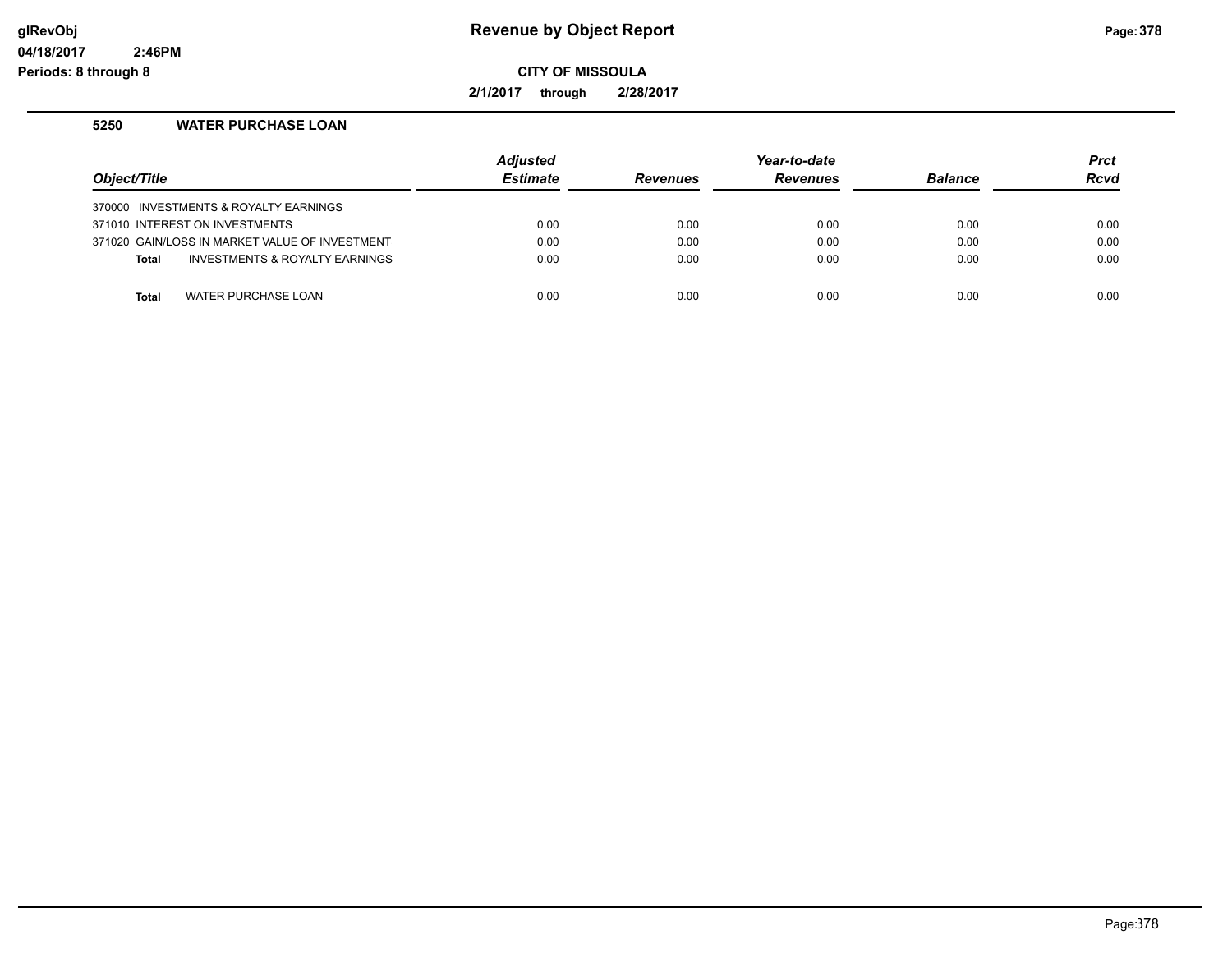**2/1/2017 through 2/28/2017**

# **5251 WATER PURCHASE LOAN RESERVE**

# **5251 WATER PURCHASE LOAN RESERVE**

|                                                    | <b>Adjusted</b> |                 | Year-to-date    |                | <b>Prct</b> |
|----------------------------------------------------|-----------------|-----------------|-----------------|----------------|-------------|
| Object/Title                                       | <b>Estimate</b> | <b>Revenues</b> | <b>Revenues</b> | <b>Balance</b> | Rcvd        |
| 360000 MISCELLANEOUS REVENUES                      |                 |                 |                 |                |             |
| 360010 MISCELLANEOUS                               | 0.00            | 0.00            | 0.00            | 0.00           | 0.00        |
| MISCELLANEOUS REVENUES<br>Total                    | 0.00            | 0.00            | 0.00            | 0.00           | 0.00        |
| 370000 INVESTMENTS & ROYALTY EARNINGS              |                 |                 |                 |                |             |
| 371010 INTEREST ON INVESTMENTS                     | 0.00            | 0.00            | 0.00            | 0.00           | 0.00        |
| 371020 GAIN/LOSS IN MARKET VALUE OF INVESTMENTS    | 0.00            | 0.00            | 0.00            | 0.00           | 0.00        |
| <b>INVESTMENTS &amp; ROYALTY EARNINGS</b><br>Total | 0.00            | 0.00            | 0.00            | 0.00           | 0.00        |
| 380000 OTHER FINANCING SOURCES                     |                 |                 |                 |                |             |
| 383042 TRANSFERS FROM OTHER FUNDS                  | 0.00            | 0.00            | 0.00            | 0.00           | 0.00        |
| OTHER FINANCING SOURCES<br>Total                   | 0.00            | 0.00            | 0.00            | 0.00           | 0.00        |
| WATER PURCHASE LOAN RESERVE<br><b>Total</b>        | 0.00            | 0.00            | 0.00            | 0.00           | 0.00        |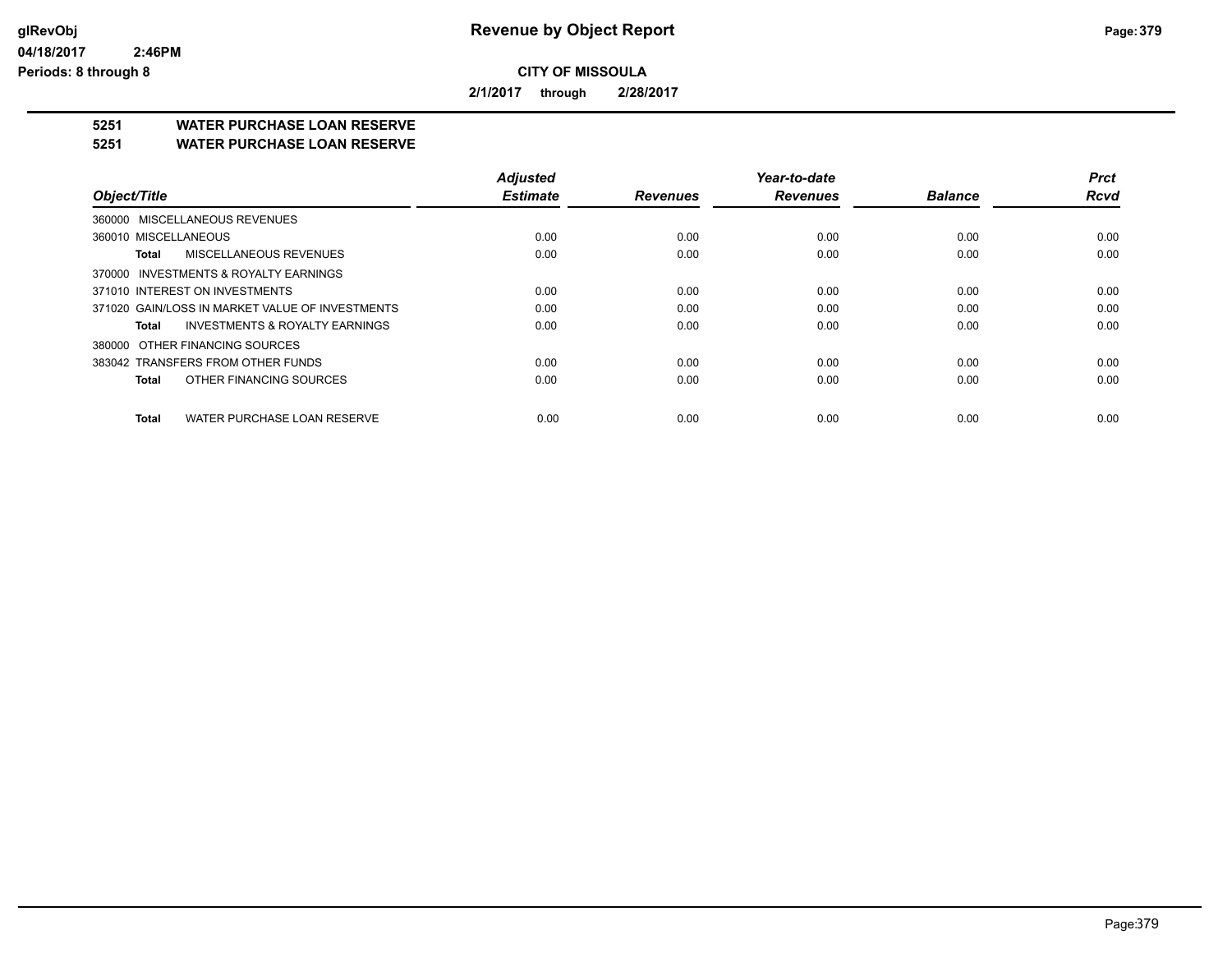**2/1/2017 through 2/28/2017**

# **5251 WATER PURCHASE LOAN RESERVE**

|                                                | <b>Adjusted</b> |                 | Year-to-date    |                | <b>Prct</b> |
|------------------------------------------------|-----------------|-----------------|-----------------|----------------|-------------|
| Object/Title                                   | <b>Estimate</b> | <b>Revenues</b> | <b>Revenues</b> | <b>Balance</b> | <b>Rcvd</b> |
| 360000 MISCELLANEOUS REVENUES                  |                 |                 |                 |                |             |
| 360010 MISCELLANEOUS                           | 0.00            | 0.00            | 0.00            | 0.00           | 0.00        |
| MISCELLANEOUS REVENUES<br>Total                | 0.00            | 0.00            | 0.00            | 0.00           | 0.00        |
| 370000 INVESTMENTS & ROYALTY EARNINGS          |                 |                 |                 |                |             |
| 371010 INTEREST ON INVESTMENTS                 | 0.00            | 0.00            | 0.00            | 0.00           | 0.00        |
| 371020 GAIN/LOSS IN MARKET VALUE OF INVESTMENT | 0.00            | 0.00            | 0.00            | 0.00           | 0.00        |
| INVESTMENTS & ROYALTY EARNINGS<br>Total        | 0.00            | 0.00            | 0.00            | 0.00           | 0.00        |
| 380000 OTHER FINANCING SOURCES                 |                 |                 |                 |                |             |
| 383042 TRANSFERS FROM OTHER FUNDS              | 0.00            | 0.00            | 0.00            | 0.00           | 0.00        |
| OTHER FINANCING SOURCES<br>Total               | 0.00            | 0.00            | 0.00            | 0.00           | 0.00        |
| <b>Total</b><br>WATER PURCHASE LOAN RESERVE    | 0.00            | 0.00            | 0.00            | 0.00           | 0.00        |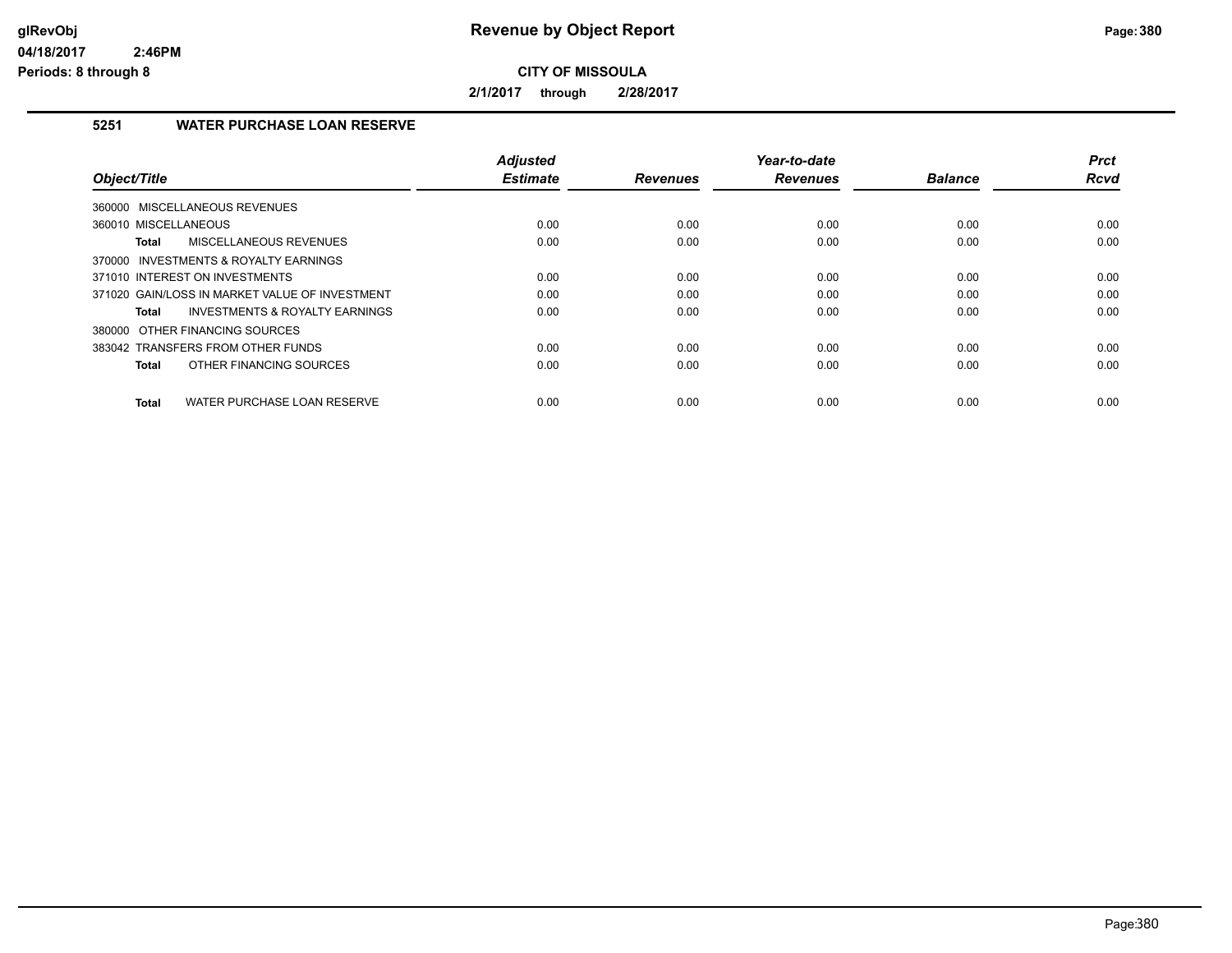**2/1/2017 through 2/28/2017**

# **5310 SEWER OPERATING BUDGET FUND**

**5310 SEWER OPERATING BUDGET FUND**

|                                                           | <b>Adjusted</b> |                 | Year-to-date    |                | <b>Prct</b> |
|-----------------------------------------------------------|-----------------|-----------------|-----------------|----------------|-------------|
| Object/Title                                              | <b>Estimate</b> | <b>Revenues</b> | <b>Revenues</b> | <b>Balance</b> | <b>Rcvd</b> |
| 320000 LICENSES & PERMITS                                 |                 |                 |                 |                |             |
| 323027 HAULER PERMITS                                     | 0.00            | 0.00            | 150.00          | $-150.00$      | 0.00        |
| <b>LICENSES &amp; PERMITS</b><br><b>Total</b>             | 0.00            | 0.00            | 150.00          | $-150.00$      | 0.00        |
| 330000 INTERGOVERNMENTAL REVENUES                         |                 |                 |                 |                |             |
| 334071 DEQ/RIVER WATER SAMPLING                           | 0.00            | 0.00            | 0.00            | 0.00           | 0.00        |
| 336020 STATE PENSION CONTRIBUTION                         | 0.00            | 0.00            | 0.00            | 0.00           | 0.00        |
| 336023 STATE CONTRIB. - PERS                              | 0.00            | 221.21          | 866.80          | $-866.80$      | 0.00        |
| <b>INTERGOVERNMENTAL REVENUES</b><br><b>Total</b>         | 0.00            | 221.21          | 866.80          | $-866.80$      | 0.00        |
| 340000 CHARGES FOR SERVICES                               |                 |                 |                 |                |             |
| 343018 SALE/MILLING OF WOOD                               | 0.00            | 0.00            | 7,800.00        | $-7,800.00$    | 0.00        |
| 343031 SEWER SERVICE CHARGES                              | 0.00            | 546.00          | 993.00          | $-993.00$      | 0.00        |
| 343032 SEWER INSTALLATION CHARGES                         | 86,384.00       | 0.00            | 0.00            | 86,384.00      | 0.00        |
| 343035 SALE OF SEWER MATERIALS AND SUPPLIES               | 0.00            | 0.00            | 0.00            | 0.00           | 0.00        |
| 343039 DISPOSAL FEES                                      | 0.00            | 2,543.24        | 15,871.07       | $-15,871.07$   | 0.00        |
| 343041 COMPOST TIPPING FEES                               | 0.00            | 0.00            | 0.00            | 0.00           | 0.00        |
| 343045 COMPOST SALES                                      | 0.00            | 0.00            | 0.00            | 0.00           | 0.00        |
| 343046 COMPOST DELIVERY CHARGE                            | 0.00            | 0.00            | 0.00            | 0.00           | 0.00        |
| <b>CHARGES FOR SERVICES</b><br><b>Total</b>               | 86,384.00       | 3,089.24        | 24,664.07       | 61,719.93      | 28.55       |
| 360000 MISCELLANEOUS REVENUES                             |                 |                 |                 |                |             |
| 360010 MISCELLANEOUS                                      | 0.00            | 0.00            | 0.00            | 0.00           | 0.00        |
| 360030 CONTRIBUTIONS FROM PROPERTY OWNERS                 | 0.00            | 0.00            | 0.00            | 0.00           | 0.00        |
| 363040 PENALTY AND INTEREST                               | 0.00            | 258.14          | 1,701.95        | $-1,701.95$    | 0.00        |
| 364012 SALE OF SURPLUS PROPERTY                           | 0.00            | 0.00            | 43,547.25       | $-43,547.25$   | 0.00        |
| MISCELLANEOUS REVENUES<br><b>Total</b>                    | 0.00            | 258.14          | 45,249.20       | $-45,249.20$   | 0.00        |
| 370000 INVESTMENTS & ROYALTY EARNINGS                     |                 |                 |                 |                |             |
| 371010 INTEREST ON INVESTMENTS                            | 0.00            | 0.00            | 0.00            | 0.00           | 0.00        |
| 371020 GAIN/LOSS IN MARKET VALUE OF INVESTMENTS           | 0.00            | 0.00            | 0.00            | 0.00           | 0.00        |
| <b>INVESTMENTS &amp; ROYALTY EARNINGS</b><br><b>Total</b> | 0.00            | 0.00            | 0.00            | 0.00           | 0.00        |
| 380000 OTHER FINANCING SOURCES                            |                 |                 |                 |                |             |
| 381090 PROCEEDS FROM CAPITAL LEASE                        | 0.00            | 0.00            | 0.00            | 0.00           | 0.00        |
| 382010 SALE OF FIXED ASSETS                               | 0.00            | 0.00            | 0.00            | 0.00           | 0.00        |
| 383024 TRANS FR SEWER CLEARING                            | 5,466,072.00    | 0.00            | 0.00            | 5,466,072.00   | 0.00        |
| OTHER FINANCING SOURCES<br><b>Total</b>                   | 5,466,072.00    | 0.00            | 0.00            | 5,466,072.00   | 0.00        |
| SEWER OPERATING BUDGET FUND<br><b>Total</b>               | 5,552,456.00    | 3,568.59        | 70,930.07       | 5,481,525.93   | 1.28        |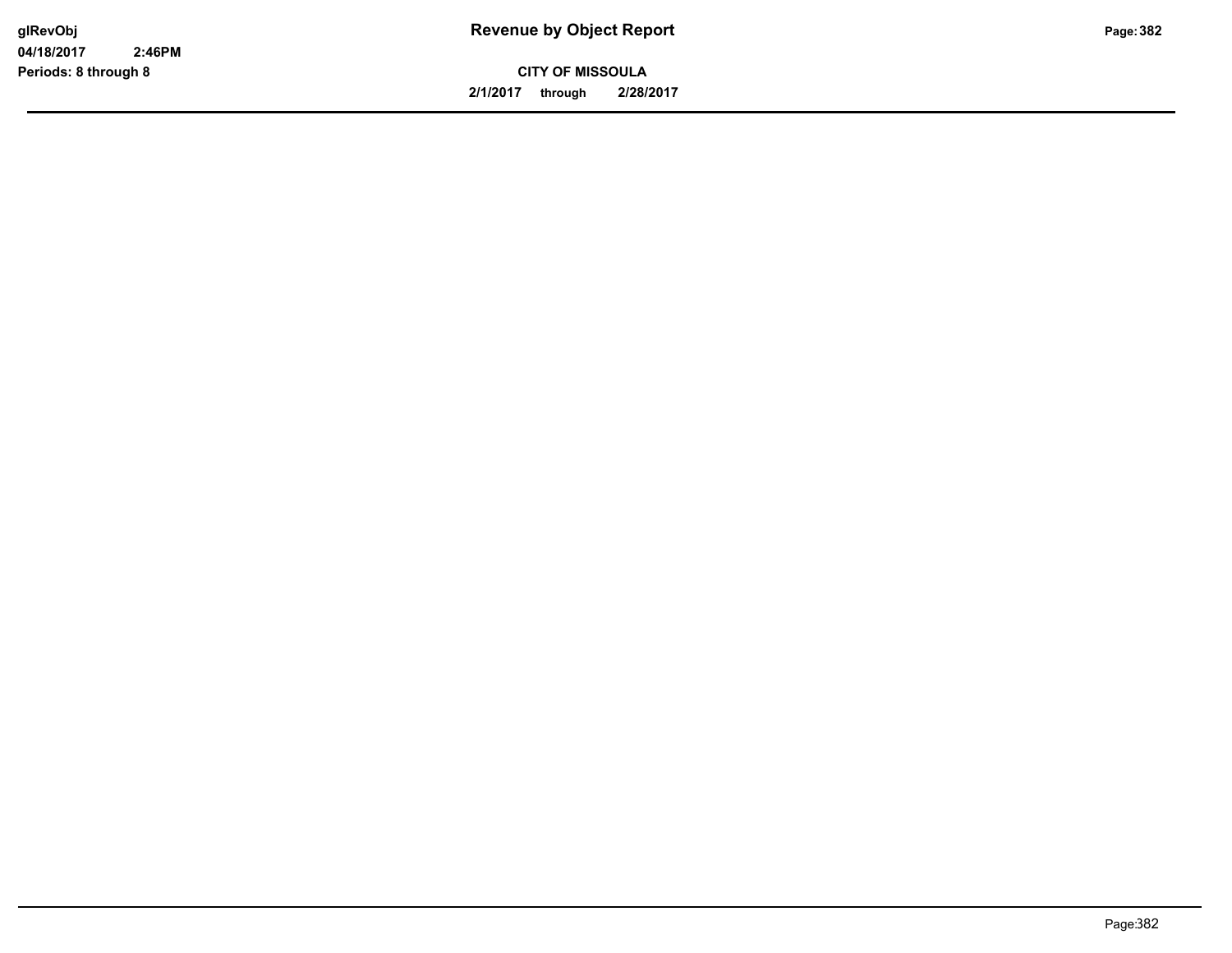**2/1/2017 through 2/28/2017**

### **5310 SEWER OPERATING BUDGET FUND**

|                                                    | <b>Adjusted</b> |                 | Year-to-date    |                | <b>Prct</b> |
|----------------------------------------------------|-----------------|-----------------|-----------------|----------------|-------------|
| Object/Title                                       | <b>Estimate</b> | <b>Revenues</b> | <b>Revenues</b> | <b>Balance</b> | <b>Rcvd</b> |
| 320000 LICENSES & PERMITS                          |                 |                 |                 |                |             |
| 323027 HAULER PERMITS                              | 0.00            | 0.00            | 150.00          | $-150.00$      | 0.00        |
| <b>LICENSES &amp; PERMITS</b><br>Total             | 0.00            | 0.00            | 150.00          | $-150.00$      | 0.00        |
| 330000 INTERGOVERNMENTAL REVENUES                  |                 |                 |                 |                |             |
| 334071 DEQ/RIVER WATER SAMPLING                    | 0.00            | 0.00            | 0.00            | 0.00           | 0.00        |
| 336020 STATE PENSION CONTRIBUTION                  | 0.00            | 0.00            | 0.00            | 0.00           | 0.00        |
| 336023 STATE CONTRIB. - PERS                       | 0.00            | 221.21          | 866.80          | $-866.80$      | 0.00        |
| <b>INTERGOVERNMENTAL REVENUES</b><br><b>Total</b>  | 0.00            | 221.21          | 866.80          | $-866.80$      | 0.00        |
| 340000 CHARGES FOR SERVICES                        |                 |                 |                 |                |             |
| 343018 SALE/MILLING OF WOOD                        | 0.00            | 0.00            | 7,800.00        | $-7,800.00$    | 0.00        |
| 343031 SEWER SERVICE CHARGES                       | 0.00            | 546.00          | 993.00          | $-993.00$      | 0.00        |
| 343032 SEWER INSTALLATION CHARGES                  | 86,384.00       | 0.00            | 0.00            | 86,384.00      | 0.00        |
| 343035 SALE OF SEWER MATERIALS AND SUPPLIES        | 0.00            | 0.00            | 0.00            | 0.00           | 0.00        |
| 343039 DISPOSAL FEES                               | 0.00            | 2,543.24        | 15,871.07       | $-15,871.07$   | 0.00        |
| 343041 COMPOST TIPPING FEES                        | 0.00            | 0.00            | 0.00            | 0.00           | 0.00        |
| 343045 COMPOST SALES                               | 0.00            | 0.00            | 0.00            | 0.00           | 0.00        |
| 343046 COMPOST DELIVERY CHARGE                     | 0.00            | 0.00            | 0.00            | 0.00           | 0.00        |
| <b>CHARGES FOR SERVICES</b><br><b>Total</b>        | 86,384.00       | 3,089.24        | 24,664.07       | 61,719.93      | 28.55       |
| 360000 MISCELLANEOUS REVENUES                      |                 |                 |                 |                |             |
| 360010 MISCELLANEOUS                               | 0.00            | 0.00            | 0.00            | 0.00           | 0.00        |
| 360030 CONTRIBUTIONS FROM PROPERTY OWNERS          | 0.00            | 0.00            | 0.00            | 0.00           | 0.00        |
| 363040 PENALTY AND INTEREST                        | 0.00            | 258.14          | 1,701.95        | $-1,701.95$    | 0.00        |
| 364012 SALE OF SURPLUS PROPERTY                    | 0.00            | 0.00            | 43,547.25       | $-43,547.25$   | 0.00        |
| MISCELLANEOUS REVENUES<br>Total                    | 0.00            | 258.14          | 45,249.20       | $-45,249.20$   | 0.00        |
| 370000 INVESTMENTS & ROYALTY EARNINGS              |                 |                 |                 |                |             |
| 371010 INTEREST ON INVESTMENTS                     | 0.00            | 0.00            | 0.00            | 0.00           | 0.00        |
| 371020 GAIN/LOSS IN MARKET VALUE OF INVESTMENT     | 0.00            | 0.00            | 0.00            | 0.00           | 0.00        |
| <b>INVESTMENTS &amp; ROYALTY EARNINGS</b><br>Total | 0.00            | 0.00            | 0.00            | 0.00           | 0.00        |
| 380000 OTHER FINANCING SOURCES                     |                 |                 |                 |                |             |
| 381090 PROCEEDS FROM CAPITAL LEASE                 | 0.00            | 0.00            | 0.00            | 0.00           | 0.00        |
| 382010 SALE OF FIXED ASSETS                        | 0.00            | 0.00            | 0.00            | 0.00           | 0.00        |
| 383024 TRANS FR SEWER CLEARING                     | 5,466,072.00    | 0.00            | 0.00            | 5,466,072.00   | 0.00        |
| OTHER FINANCING SOURCES<br><b>Total</b>            | 5,466,072.00    | 0.00            | 0.00            | 5,466,072.00   | 0.00        |
| SEWER OPERATING BUDGET FUND<br><b>Total</b>        | 5,552,456.00    | 3,568.59        | 70,930.07       | 5,481,525.93   | 1.28        |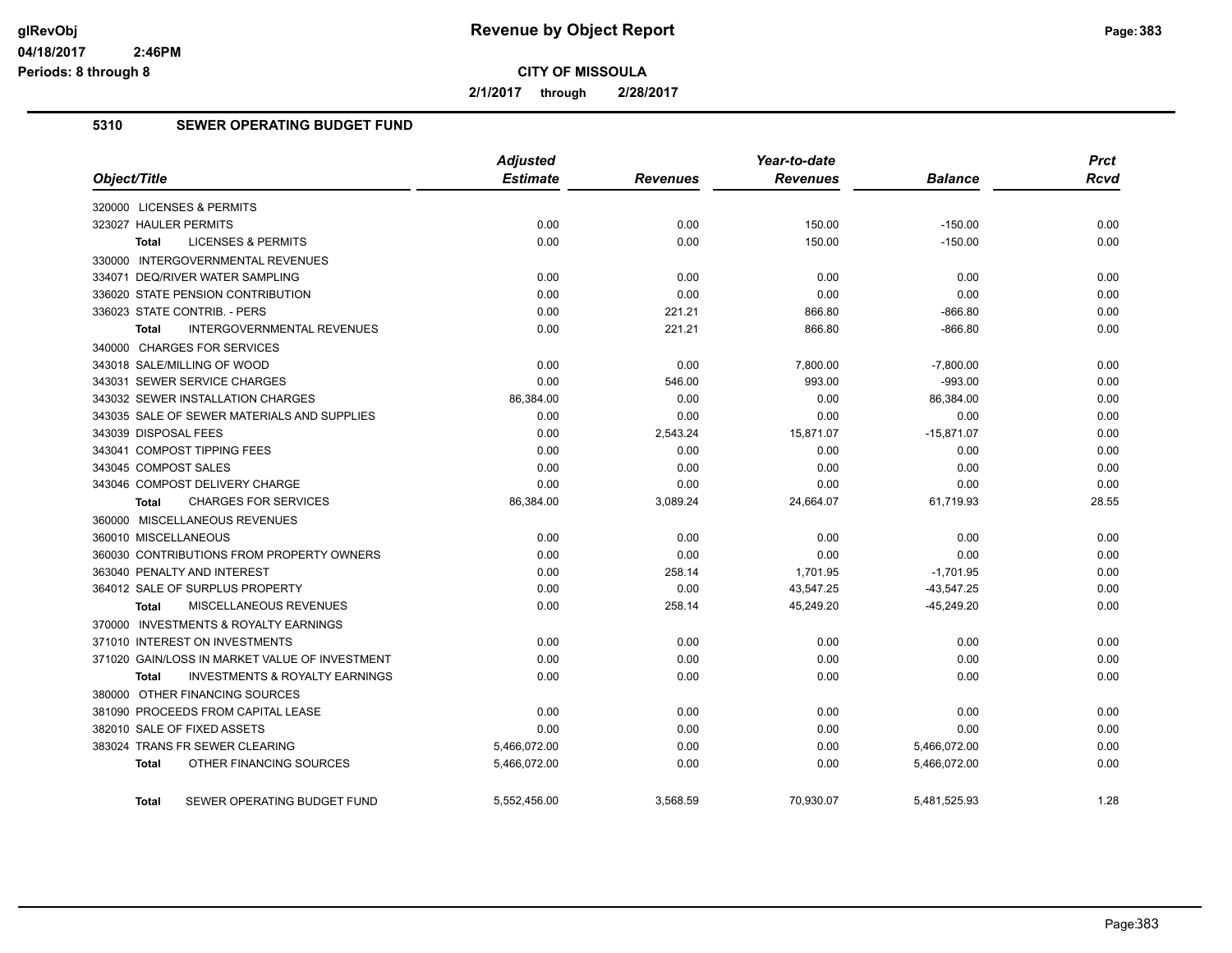**2/1/2017 through 2/28/2017**

# **5311 SEWER REVENUE COLLECTION & CLEARING FUND 5311 SEWER REVENUE COLLECTION & CLEARING FUND**

|                                                           | <b>Adjusted</b> |                 | Year-to-date    |                | <b>Prct</b> |
|-----------------------------------------------------------|-----------------|-----------------|-----------------|----------------|-------------|
| Object/Title                                              | <b>Estimate</b> | <b>Revenues</b> | <b>Revenues</b> | <b>Balance</b> | Rcvd        |
| <b>INTERGOVERNMENTAL REVENUES</b><br>330000               |                 |                 |                 |                |             |
| 331992 FEDERAL ARRA GRANTS                                | 0.00            | 0.00            | 0.00            | 0.00           | 0.00        |
| <b>INTERGOVERNMENTAL REVENUES</b><br><b>Total</b>         | 0.00            | 0.00            | 0.00            | 0.00           | 0.00        |
| <b>CHARGES FOR SERVICES</b><br>340000                     |                 |                 |                 |                |             |
| 343032 SEWER INSTALLATION CHARGES                         | 0.00            | 0.00            | 0.00            | 0.00           | 0.00        |
| 343034 TREATMENT FACILITIES FEES                          | 7,963,568.00    | 4,684.08        | 7,566,037.01    | 397,530.99     | 95.01       |
| 343037 DELINQUENT SEWER FEES                              | 0.00            | 0.00            | 0.00            | 0.00           | 0.00        |
| 343038 P & I TAX LIENS                                    | 0.00            | 730.82          | 2,748.11        | $-2,748.11$    | 0.00        |
| <b>CHARGES FOR SERVICES</b><br><b>Total</b>               | 7,963,568.00    | 5,414.90        | 7,568,785.12    | 394,782.88     | 95.04       |
| MISCELLANEOUS REVENUES<br>360000                          |                 |                 |                 |                |             |
| 360010 MISCELLANEOUS                                      | 0.00            | 0.00            | 0.00            | 0.00           | 0.00        |
| 361200 RADIO TOWER LEASE PAYMENTS                         | 0.00            | 0.00            | 5,000.00        | $-5,000.00$    | 0.00        |
| 361201 EKO LAND LEASE                                     | 0.00            | 0.00            | 0.00            | 0.00           | 0.00        |
| 365023 NORTHWESTERN ENERGY GRANT                          | 0.00            | 0.00            | 0.00            | 0.00           | 0.00        |
| MISCELLANEOUS REVENUES<br><b>Total</b>                    | 0.00            | 0.00            | 5,000.00        | $-5,000.00$    | 0.00        |
| <b>INVESTMENTS &amp; ROYALTY EARNINGS</b><br>370000       |                 |                 |                 |                |             |
| 371010 INTEREST ON INVESTMENTS                            | 0.00            | 0.00            | 0.00            | 0.00           | 0.00        |
| 371020 GAIN/LOSS IN MARKET VALUE OF INVESTMENTS           | 0.00            | 0.00            | 0.00            | 0.00           | 0.00        |
| <b>INVESTMENTS &amp; ROYALTY EARNINGS</b><br><b>Total</b> | 0.00            | 0.00            | 0.00            | 0.00           | 0.00        |
| OTHER FINANCING SOURCES<br>380000                         |                 |                 |                 |                |             |
| TRANS FR 01 SERIES DEBT SERVICE<br>383034                 | 0.00            | 0.00            | 0.00            | 0.00           | 0.00        |
| 383042 TRANSFERS FROM OTHER FUNDS                         | 0.00            | 0.00            | 0.00            | 0.00           | 0.00        |
| OTHER FINANCING SOURCES<br><b>Total</b>                   | 0.00            | 0.00            | 0.00            | 0.00           | 0.00        |
|                                                           |                 |                 |                 |                |             |
| SEWER REVENUE COLLECTION & CLEARING<br><b>Total</b>       | 7,963,568.00    | 5,414.90        | 7,573,785.12    | 389,782.88     | 95.11       |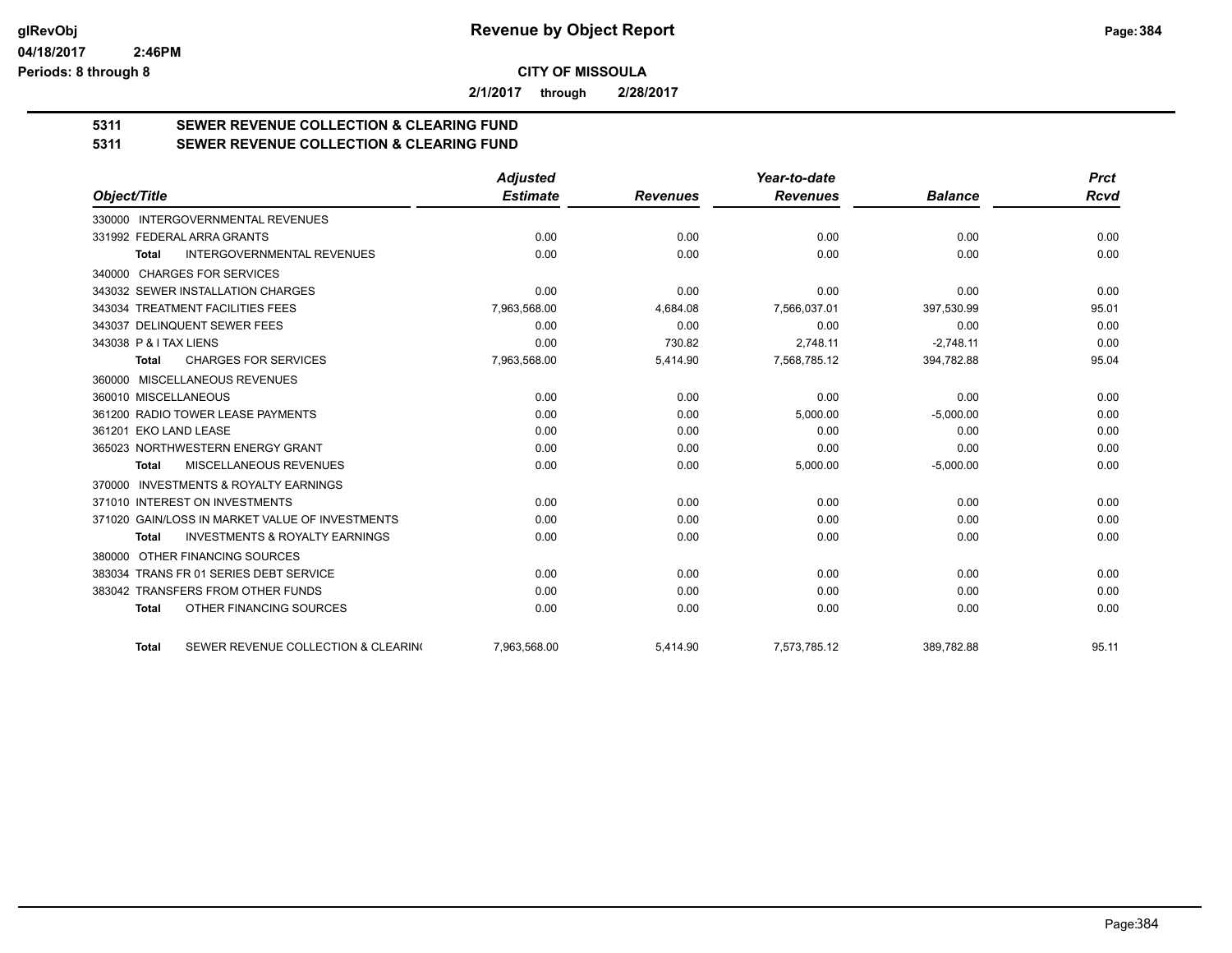**2/1/2017 through 2/28/2017**

## **5311 SEWER REVENUE COLLECTION & CLEARING FUND**

|                                                           | <b>Adjusted</b> |                 | Year-to-date    |                | <b>Prct</b> |
|-----------------------------------------------------------|-----------------|-----------------|-----------------|----------------|-------------|
| Object/Title                                              | <b>Estimate</b> | <b>Revenues</b> | <b>Revenues</b> | <b>Balance</b> | <b>Rcvd</b> |
| 330000 INTERGOVERNMENTAL REVENUES                         |                 |                 |                 |                |             |
| 331992 FEDERAL ARRA GRANTS                                | 0.00            | 0.00            | 0.00            | 0.00           | 0.00        |
| <b>INTERGOVERNMENTAL REVENUES</b><br>Total                | 0.00            | 0.00            | 0.00            | 0.00           | 0.00        |
| 340000 CHARGES FOR SERVICES                               |                 |                 |                 |                |             |
| 343032 SEWER INSTALLATION CHARGES                         | 0.00            | 0.00            | 0.00            | 0.00           | 0.00        |
| 343034 TREATMENT FACILITIES FEES                          | 7,963,568.00    | 4,684.08        | 7,566,037.01    | 397,530.99     | 95.01       |
| 343037 DELINQUENT SEWER FEES                              | 0.00            | 0.00            | 0.00            | 0.00           | 0.00        |
| 343038 P & I TAX LIENS                                    | 0.00            | 730.82          | 2,748.11        | $-2,748.11$    | 0.00        |
| <b>CHARGES FOR SERVICES</b><br><b>Total</b>               | 7,963,568.00    | 5,414.90        | 7,568,785.12    | 394,782.88     | 95.04       |
| 360000 MISCELLANEOUS REVENUES                             |                 |                 |                 |                |             |
| 360010 MISCELLANEOUS                                      | 0.00            | 0.00            | 0.00            | 0.00           | 0.00        |
| 361200 RADIO TOWER LEASE PAYMENTS                         | 0.00            | 0.00            | 5,000.00        | $-5,000.00$    | 0.00        |
| 361201 EKO LAND LEASE                                     | 0.00            | 0.00            | 0.00            | 0.00           | 0.00        |
| 365023 NORTHWESTERN ENERGY GRANT                          | 0.00            | 0.00            | 0.00            | 0.00           | 0.00        |
| MISCELLANEOUS REVENUES<br><b>Total</b>                    | 0.00            | 0.00            | 5,000.00        | $-5,000.00$    | 0.00        |
| 370000 INVESTMENTS & ROYALTY EARNINGS                     |                 |                 |                 |                |             |
| 371010 INTEREST ON INVESTMENTS                            | 0.00            | 0.00            | 0.00            | 0.00           | 0.00        |
| 371020 GAIN/LOSS IN MARKET VALUE OF INVESTMENT            | 0.00            | 0.00            | 0.00            | 0.00           | 0.00        |
| <b>INVESTMENTS &amp; ROYALTY EARNINGS</b><br><b>Total</b> | 0.00            | 0.00            | 0.00            | 0.00           | 0.00        |
| 380000 OTHER FINANCING SOURCES                            |                 |                 |                 |                |             |
| 383034 TRANS FR 01 SERIES DEBT SERVICE                    | 0.00            | 0.00            | 0.00            | 0.00           | 0.00        |
| 383042 TRANSFERS FROM OTHER FUNDS                         | 0.00            | 0.00            | 0.00            | 0.00           | 0.00        |
| OTHER FINANCING SOURCES<br><b>Total</b>                   | 0.00            | 0.00            | 0.00            | 0.00           | 0.00        |
| SEWER REVENUE COLLECTION & CLEARIN<br><b>Total</b>        | 7,963,568.00    | 5,414.90        | 7,573,785.12    | 389,782.88     | 95.11       |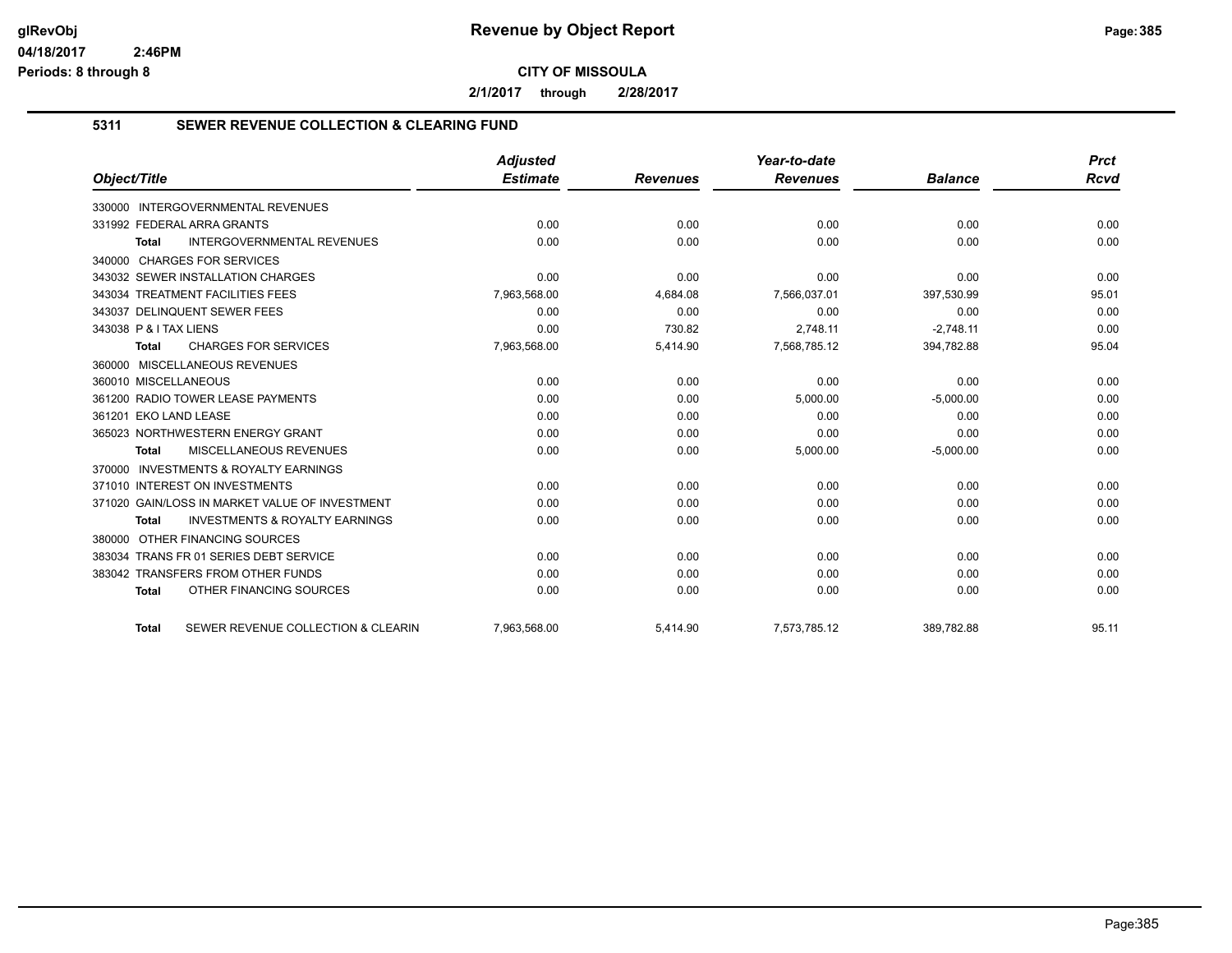**CITY OF MISSOULA**

**2/1/2017 through 2/28/2017**

**5315 SEWER LOAN FUND 5315 SEWER LOAN FUND**

|        |                                                    | <b>Adjusted</b> |                 | Year-to-date    |                | <b>Prct</b> |
|--------|----------------------------------------------------|-----------------|-----------------|-----------------|----------------|-------------|
|        | Object/Title                                       | <b>Estimate</b> | <b>Revenues</b> | <b>Revenues</b> | <b>Balance</b> | Rcvd        |
| 340000 | <b>CHARGES FOR SERVICES</b>                        |                 |                 |                 |                |             |
|        | 343032 SEWER INSTALLATION CHARGES                  | 0.00            | 0.00            | 0.00            | 0.00           | 0.00        |
|        | 343035 SALE OF SEWER MATERIALS AND SUPPLIES        | 0.00            | 0.00            | $-23,514.51$    | 23,514.51      | 0.00        |
|        | 343037 GREASE INTERCEPTOR LOANS                    | 0.00            | 0.00            | 0.00            | 0.00           | 0.00        |
|        | <b>CHARGES FOR SERVICES</b><br><b>Total</b>        | 0.00            | 0.00            | $-23,514.51$    | 23,514.51      | 0.00        |
| 360000 | MISCELLANEOUS REVENUES                             |                 |                 |                 |                |             |
|        | 360010 MISCELLANEOUS                               | 0.00            | 0.00            | 0.00            | 0.00           | 0.00        |
|        | MISCELLANEOUS REVENUES<br>Total                    | 0.00            | 0.00            | 0.00            | 0.00           | 0.00        |
| 370000 | <b>INVESTMENTS &amp; ROYALTY EARNINGS</b>          |                 |                 |                 |                |             |
|        | 371010 INTEREST ON INVESTMENTS                     | 0.00            | 0.00            | 0.00            | 0.00           | 0.00        |
|        | 371020 GAIN/LOSS IN MARKET VALUE OF INVESTMENTS    | 0.00            | 0.00            | 0.00            | 0.00           | 0.00        |
|        | <b>INVESTMENTS &amp; ROYALTY EARNINGS</b><br>Total | 0.00            | 0.00            | 0.00            | 0.00           | 0.00        |
| 380000 | OTHER FINANCING SOURCES                            |                 |                 |                 |                |             |
| 383024 | <b>TRANS FR SEWER CLEARING</b>                     | 0.00            | 0.00            | 0.00            | 0.00           | 0.00        |
|        | 383025 TRANS FR SEWER R & D                        | 0.00            | 0.00            | 0.00            | 0.00           | 0.00        |
|        | OTHER FINANCING SOURCES<br>Total                   | 0.00            | 0.00            | 0.00            | 0.00           | 0.00        |
|        | <b>SEWER LOAN FUND</b><br><b>Total</b>             | 0.00            | 0.00            | $-23,514.51$    | 23,514.51      | 0.00        |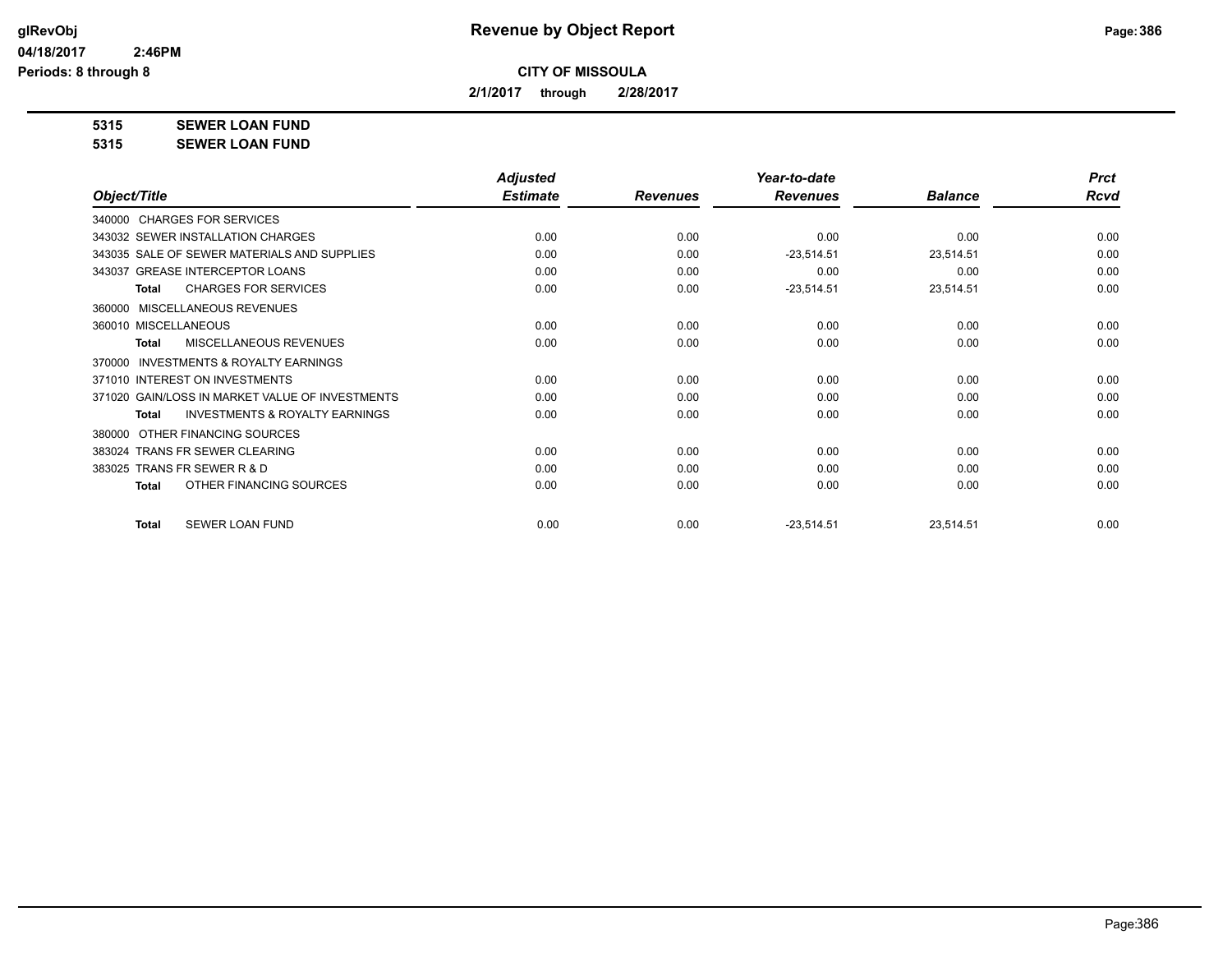**2/1/2017 through 2/28/2017**

#### **5315 SEWER LOAN FUND**

|                                                           | <b>Adjusted</b> |                 | Year-to-date    |                | <b>Prct</b> |
|-----------------------------------------------------------|-----------------|-----------------|-----------------|----------------|-------------|
| Object/Title                                              | <b>Estimate</b> | <b>Revenues</b> | <b>Revenues</b> | <b>Balance</b> | <b>Rcvd</b> |
| 340000 CHARGES FOR SERVICES                               |                 |                 |                 |                |             |
| 343032 SEWER INSTALLATION CHARGES                         | 0.00            | 0.00            | 0.00            | 0.00           | 0.00        |
| 343035 SALE OF SEWER MATERIALS AND SUPPLIES               | 0.00            | 0.00            | $-23,514.51$    | 23,514.51      | 0.00        |
| 343037 GREASE INTERCEPTOR LOANS                           | 0.00            | 0.00            | 0.00            | 0.00           | 0.00        |
| <b>CHARGES FOR SERVICES</b><br>Total                      | 0.00            | 0.00            | $-23,514.51$    | 23,514.51      | 0.00        |
| MISCELLANEOUS REVENUES<br>360000                          |                 |                 |                 |                |             |
| 360010 MISCELLANEOUS                                      | 0.00            | 0.00            | 0.00            | 0.00           | 0.00        |
| <b>MISCELLANEOUS REVENUES</b><br><b>Total</b>             | 0.00            | 0.00            | 0.00            | 0.00           | 0.00        |
| <b>INVESTMENTS &amp; ROYALTY EARNINGS</b><br>370000       |                 |                 |                 |                |             |
| 371010 INTEREST ON INVESTMENTS                            | 0.00            | 0.00            | 0.00            | 0.00           | 0.00        |
| 371020 GAIN/LOSS IN MARKET VALUE OF INVESTMENT            | 0.00            | 0.00            | 0.00            | 0.00           | 0.00        |
| <b>INVESTMENTS &amp; ROYALTY EARNINGS</b><br><b>Total</b> | 0.00            | 0.00            | 0.00            | 0.00           | 0.00        |
| OTHER FINANCING SOURCES<br>380000                         |                 |                 |                 |                |             |
| 383024 TRANS FR SEWER CLEARING                            | 0.00            | 0.00            | 0.00            | 0.00           | 0.00        |
| 383025 TRANS FR SEWER R & D                               | 0.00            | 0.00            | 0.00            | 0.00           | 0.00        |
| OTHER FINANCING SOURCES<br><b>Total</b>                   | 0.00            | 0.00            | 0.00            | 0.00           | 0.00        |
| SEWER LOAN FUND<br><b>Total</b>                           | 0.00            | 0.00            | $-23,514.51$    | 23,514.51      | 0.00        |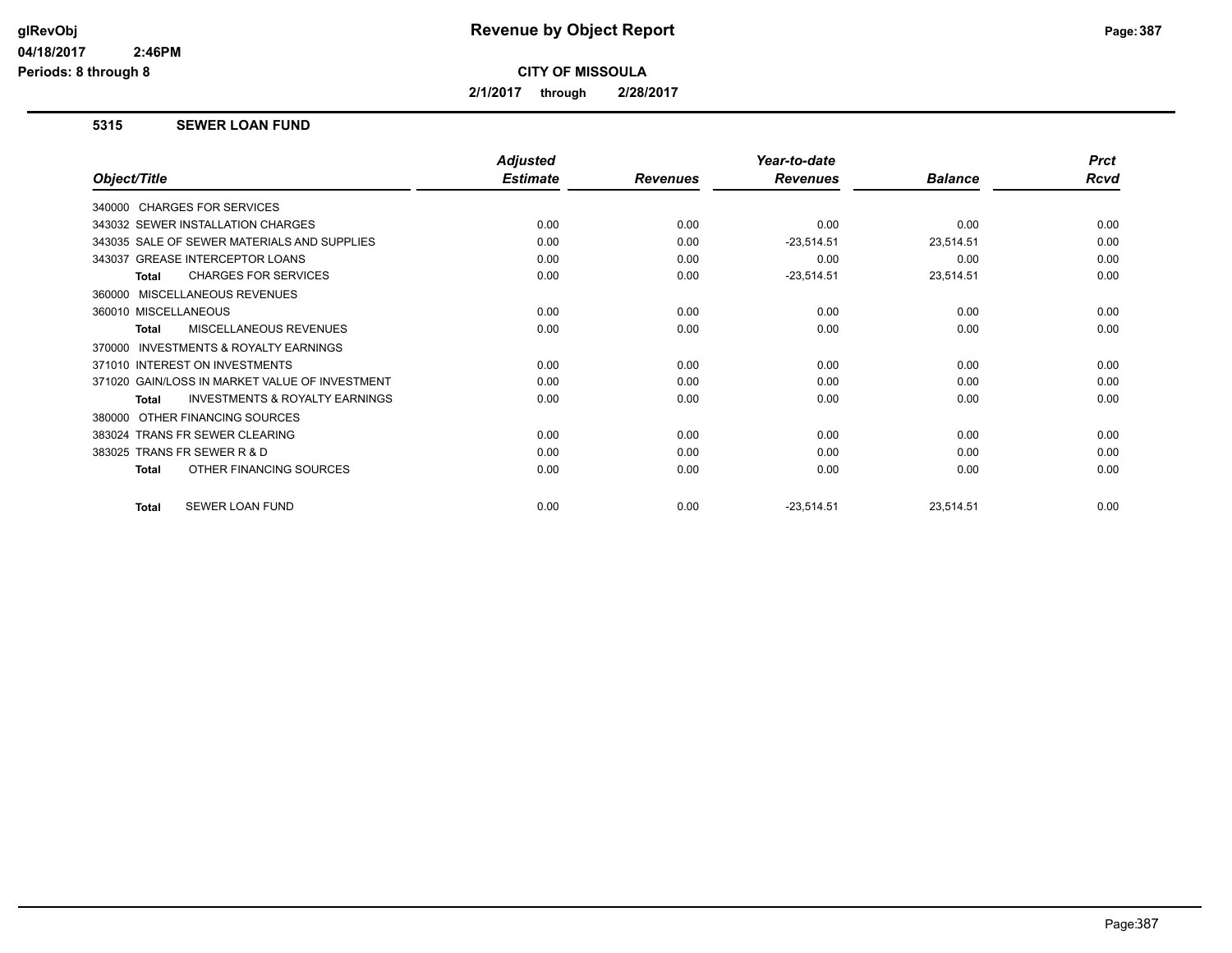**2/1/2017 through 2/28/2017**

# **5320 SEWER REPLACEMENT & DEPRECIATION FUND 5320 SEWER REPLACEMENT & DEPRECIATION FUND**

|                                                           | <b>Adjusted</b> |                 | Year-to-date    |                | <b>Prct</b> |
|-----------------------------------------------------------|-----------------|-----------------|-----------------|----------------|-------------|
| Object/Title                                              | <b>Estimate</b> | <b>Revenues</b> | <b>Revenues</b> | <b>Balance</b> | <b>Rcvd</b> |
| 330000 INTERGOVERNMENTAL REVENUES                         |                 |                 |                 |                |             |
| 337010 COUNTY REIMBURSEMENT-DEANOS                        | 0.00            | 0.00            | 0.00            | 0.00           | 0.00        |
| <b>INTERGOVERNMENTAL REVENUES</b><br>Total                | 0.00            | 0.00            | 0.00            | 0.00           | 0.00        |
| 340000 CHARGES FOR SERVICES                               |                 |                 |                 |                |             |
| 343032 SEWER INSTALLATION CHARGES                         | 0.00            | 0.00            | 17,675.00       | $-17,675.00$   | 0.00        |
| <b>CHARGES FOR SERVICES</b><br><b>Total</b>               | 0.00            | 0.00            | 17,675.00       | $-17,675.00$   | 0.00        |
| MISCELLANEOUS REVENUES<br>360000                          |                 |                 |                 |                |             |
| 360000 MISCELLANEOUS REVENUES                             | 0.00            | 0.00            | 0.00            | 0.00           | 0.00        |
| 360010 MISCELLANEOUS                                      | 1,300,000.00    | 0.00            | 0.00            | 1,300,000.00   | 0.00        |
| 362006 GAIC INSURANCE SETTLEMENT                          | 0.00            | 0.00            | 0.00            | 0.00           | 0.00        |
| <b>MISCELLANEOUS REVENUES</b><br>Total                    | 1,300,000.00    | 0.00            | 0.00            | 1,300,000.00   | 0.00        |
| <b>INVESTMENTS &amp; ROYALTY EARNINGS</b><br>370000       |                 |                 |                 |                |             |
| 371010 INTEREST ON INVESTMENTS                            | 0.00            | 0.00            | 0.00            | 0.00           | 0.00        |
| 371020 GAIN/LOSS IN MARKET VALUE OF INVESTMENTS           | 0.00            | 0.00            | 0.00            | 0.00           | 0.00        |
| <b>INVESTMENTS &amp; ROYALTY EARNINGS</b><br><b>Total</b> | 0.00            | 0.00            | 0.00            | 0.00           | 0.00        |
| 380000 OTHER FINANCING SOURCES                            |                 |                 |                 |                |             |
| 381002 SRF LOAN                                           | 0.00            | 0.00            | 0.00            | 0.00           | 0.00        |
| 381010 BOND PROCEEDS                                      | 0.00            | 0.00            | 531,109.15      | $-531,109.15$  | 0.00        |
| 381090 PROCEEDS FROM CAPITAL LEASE                        | 0.00            | 0.00            | 0.00            | 0.00           | 0.00        |
| 383000 OPERATING TRANSFERS                                | 0.00            | 0.00            | 0.00            | 0.00           | 0.00        |
| 383024 TRANS FR SEWER CLEARING                            | 416,418.00      | 0.00            | 0.00            | 416,418.00     | 0.00        |
| 383042 TRANSFERS FROM OTHER FUNDS                         | 0.00            | 0.00            | 0.00            | 0.00           | 0.00        |
| OTHER FINANCING SOURCES<br><b>Total</b>                   | 416,418.00      | 0.00            | 531,109.15      | $-114,691.15$  | 127.54      |
|                                                           |                 |                 |                 |                |             |
| SEWER REPLACEMENT & DEPRECIATION FU<br><b>Total</b>       | 1,716,418.00    | 0.00            | 548,784.15      | 1,167,633.85   | 31.97       |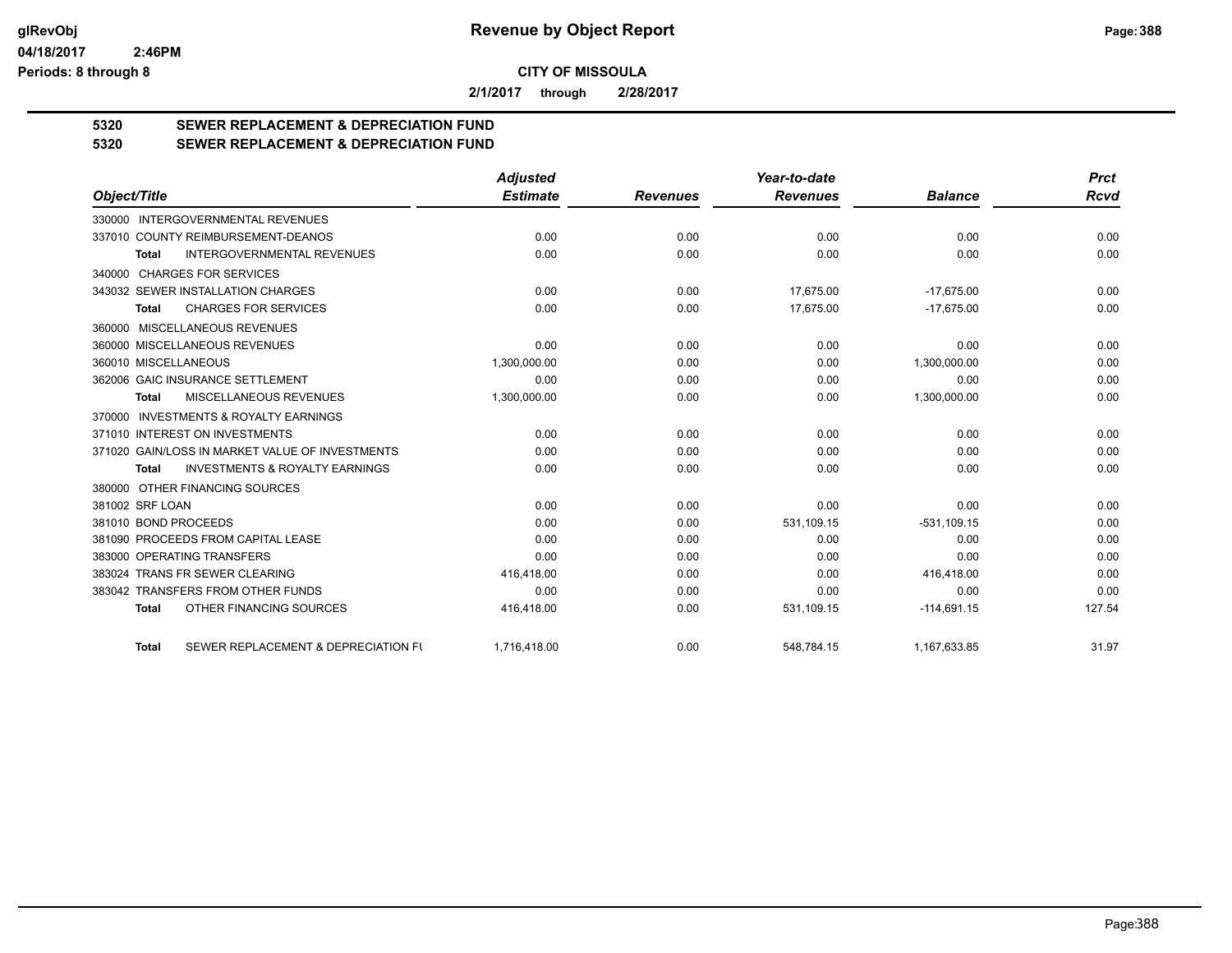**2/1/2017 through 2/28/2017**

### **5320 SEWER REPLACEMENT & DEPRECIATION FUND**

|                                                    | <b>Adjusted</b> |                 | Year-to-date    |                | <b>Prct</b> |
|----------------------------------------------------|-----------------|-----------------|-----------------|----------------|-------------|
| Object/Title                                       | <b>Estimate</b> | <b>Revenues</b> | <b>Revenues</b> | <b>Balance</b> | <b>Rcvd</b> |
| 330000 INTERGOVERNMENTAL REVENUES                  |                 |                 |                 |                |             |
| 337010 COUNTY REIMBURSEMENT-DEANOS                 | 0.00            | 0.00            | 0.00            | 0.00           | 0.00        |
| <b>INTERGOVERNMENTAL REVENUES</b><br><b>Total</b>  | 0.00            | 0.00            | 0.00            | 0.00           | 0.00        |
| 340000 CHARGES FOR SERVICES                        |                 |                 |                 |                |             |
| 343032 SEWER INSTALLATION CHARGES                  | 0.00            | 0.00            | 17.675.00       | $-17.675.00$   | 0.00        |
| <b>CHARGES FOR SERVICES</b><br><b>Total</b>        | 0.00            | 0.00            | 17,675.00       | $-17,675.00$   | 0.00        |
| 360000 MISCELLANEOUS REVENUES                      |                 |                 |                 |                |             |
| 360000 MISCELLANEOUS REVENUES                      | 0.00            | 0.00            | 0.00            | 0.00           | 0.00        |
| 360010 MISCELLANEOUS                               | 1,300,000.00    | 0.00            | 0.00            | 1,300,000.00   | 0.00        |
| 362006 GAIC INSURANCE SETTLEMENT                   | 0.00            | 0.00            | 0.00            | 0.00           | 0.00        |
| MISCELLANEOUS REVENUES<br>Total                    | 1,300,000.00    | 0.00            | 0.00            | 1,300,000.00   | 0.00        |
| 370000 INVESTMENTS & ROYALTY EARNINGS              |                 |                 |                 |                |             |
| 371010 INTEREST ON INVESTMENTS                     | 0.00            | 0.00            | 0.00            | 0.00           | 0.00        |
| 371020 GAIN/LOSS IN MARKET VALUE OF INVESTMENT     | 0.00            | 0.00            | 0.00            | 0.00           | 0.00        |
| <b>INVESTMENTS &amp; ROYALTY EARNINGS</b><br>Total | 0.00            | 0.00            | 0.00            | 0.00           | 0.00        |
| 380000 OTHER FINANCING SOURCES                     |                 |                 |                 |                |             |
| 381002 SRF LOAN                                    | 0.00            | 0.00            | 0.00            | 0.00           | 0.00        |
| 381010 BOND PROCEEDS                               | 0.00            | 0.00            | 531,109.15      | $-531,109.15$  | 0.00        |
| 381090 PROCEEDS FROM CAPITAL LEASE                 | 0.00            | 0.00            | 0.00            | 0.00           | 0.00        |
| 383000 OPERATING TRANSFERS                         | 0.00            | 0.00            | 0.00            | 0.00           | 0.00        |
| 383024 TRANS FR SEWER CLEARING                     | 416,418.00      | 0.00            | 0.00            | 416,418.00     | 0.00        |
| 383042 TRANSFERS FROM OTHER FUNDS                  | 0.00            | 0.00            | 0.00            | 0.00           | 0.00        |
| OTHER FINANCING SOURCES<br><b>Total</b>            | 416,418.00      | 0.00            | 531,109.15      | $-114,691.15$  | 127.54      |
| SEWER REPLACEMENT & DEPRECIATION F<br><b>Total</b> | 1,716,418.00    | 0.00            | 548,784.15      | 1,167,633.85   | 31.97       |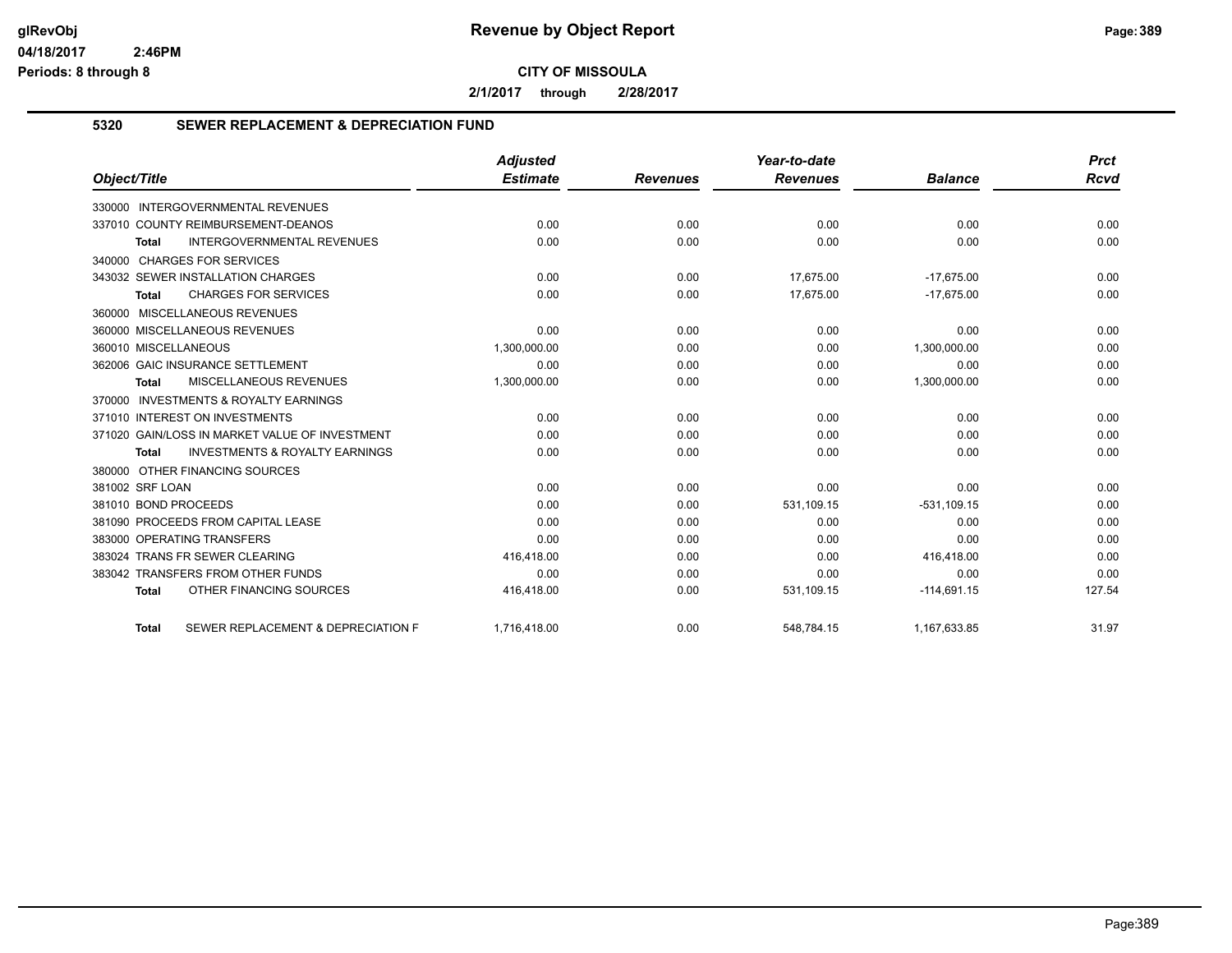**2/1/2017 through 2/28/2017**

# **5325 SEWER DEVELOPMENT FEE FUND**

**5325 SEWER DEVELOPMENT FEE FUND**

|                                                           | <b>Adjusted</b> |                 | Year-to-date    |                | <b>Prct</b> |
|-----------------------------------------------------------|-----------------|-----------------|-----------------|----------------|-------------|
| Object/Title                                              | <b>Estimate</b> | <b>Revenues</b> | <b>Revenues</b> | <b>Balance</b> | Rcvd        |
| 330000 INTERGOVERNMENTAL REVENUES                         |                 |                 |                 |                |             |
| 334120 TSEP GRANT                                         | 0.00            | 0.00            | 0.00            | 0.00           | 0.00        |
| <b>INTERGOVERNMENTAL REVENUES</b><br><b>Total</b>         | 0.00            | 0.00            | 0.00            | 0.00           | 0.00        |
| 340000 CHARGES FOR SERVICES                               |                 |                 |                 |                |             |
| 343032 SEWER INSTALLATION CHARGES                         | 0.00            | 0.00            | 0.00            | 0.00           | 0.00        |
| 343034 TREATMENT FACILITIES FEES                          | 1,118,994.00    | 38,647.29       | 609,323.33      | 509,670.67     | 54.45       |
| 343036 *** Title Not Found ***                            | 0.00            | 0.00            | 0.00            | 0.00           | 0.00        |
| <b>CHARGES FOR SERVICES</b><br><b>Total</b>               | 1,118,994.00    | 38,647.29       | 609,323.33      | 509,670.67     | 54.45       |
| 360000 MISCELLANEOUS REVENUES                             |                 |                 |                 |                |             |
| 360010 MISCELLANEOUS                                      | 0.00            | 0.00            | 0.00            | 0.00           | 0.00        |
| 360030 CONTRIBUTIONS FROM PROPERTY OWNERS                 | 0.00            | 0.00            | 0.00            | 0.00           | 0.00        |
| 362000 OTHER MISCELLANEOUS REVENUE                        | 0.00            | 0.00            | 32.310.55       | $-32,310.55$   | 0.00        |
| MISCELLANEOUS REVENUES<br><b>Total</b>                    | 0.00            | 0.00            | 32,310.55       | $-32,310.55$   | 0.00        |
| <b>INVESTMENTS &amp; ROYALTY EARNINGS</b><br>370000       |                 |                 |                 |                |             |
| 371010 INTEREST ON INVESTMENTS                            | 0.00            | 0.00            | 0.00            | 0.00           | 0.00        |
| 371020 GAIN/LOSS IN MARKET VALUE OF INVESTMENTS           | 0.00            | 0.00            | 0.00            | 0.00           | 0.00        |
| <b>INVESTMENTS &amp; ROYALTY EARNINGS</b><br><b>Total</b> | 0.00            | 0.00            | 0.00            | 0.00           | 0.00        |
| 380000 OTHER FINANCING SOURCES                            |                 |                 |                 |                |             |
| 383042 TRANSFERS FROM OTHER FUNDS                         | 0.00            | 0.00            | 0.00            | 0.00           | 0.00        |
| OTHER FINANCING SOURCES<br><b>Total</b>                   | 0.00            | 0.00            | 0.00            | 0.00           | 0.00        |
| SEWER DEVELOPMENT FEE FUND<br><b>Total</b>                | 1,118,994.00    | 38,647.29       | 641,633.88      | 477.360.12     | 57.34       |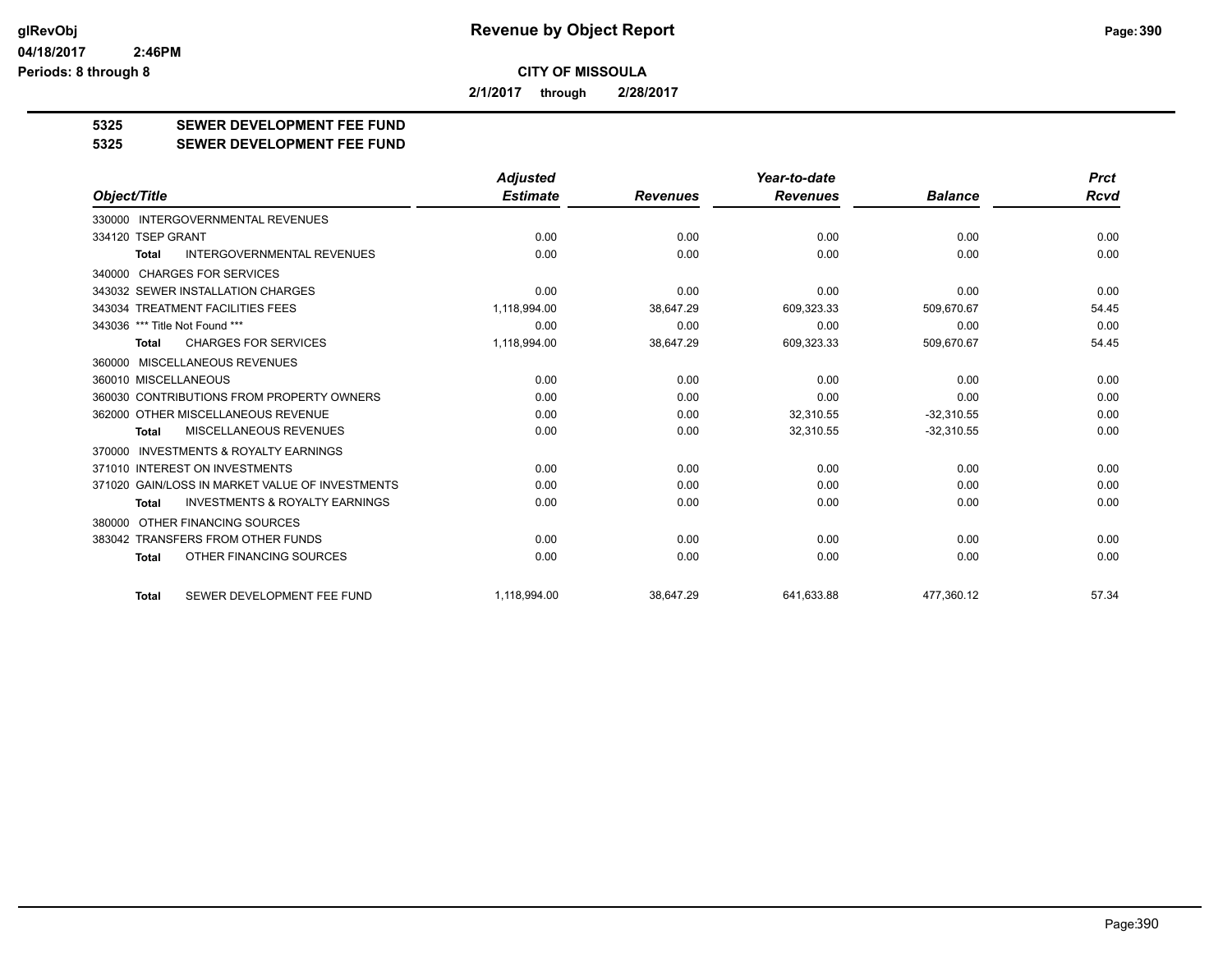**2/1/2017 through 2/28/2017**

# **5325 SEWER DEVELOPMENT FEE FUND**

|                                                           | <b>Adjusted</b> |                 | Year-to-date    |                | <b>Prct</b> |
|-----------------------------------------------------------|-----------------|-----------------|-----------------|----------------|-------------|
| Object/Title                                              | <b>Estimate</b> | <b>Revenues</b> | <b>Revenues</b> | <b>Balance</b> | <b>Rcvd</b> |
| 330000 INTERGOVERNMENTAL REVENUES                         |                 |                 |                 |                |             |
| 334120 TSEP GRANT                                         | 0.00            | 0.00            | 0.00            | 0.00           | 0.00        |
| <b>INTERGOVERNMENTAL REVENUES</b><br>Total                | 0.00            | 0.00            | 0.00            | 0.00           | 0.00        |
| 340000 CHARGES FOR SERVICES                               |                 |                 |                 |                |             |
| 343032 SEWER INSTALLATION CHARGES                         | 0.00            | 0.00            | 0.00            | 0.00           | 0.00        |
| 343034 TREATMENT FACILITIES FEES                          | 1,118,994.00    | 38.647.29       | 609,323.33      | 509.670.67     | 54.45       |
| 343036 *** Title Not Found ***                            | 0.00            | 0.00            | 0.00            | 0.00           | 0.00        |
| Total<br><b>CHARGES FOR SERVICES</b>                      | 1,118,994.00    | 38,647.29       | 609,323.33      | 509,670.67     | 54.45       |
| 360000 MISCELLANEOUS REVENUES                             |                 |                 |                 |                |             |
| 360010 MISCELLANEOUS                                      | 0.00            | 0.00            | 0.00            | 0.00           | 0.00        |
| 360030 CONTRIBUTIONS FROM PROPERTY OWNERS                 | 0.00            | 0.00            | 0.00            | 0.00           | 0.00        |
| 362000 OTHER MISCELLANEOUS REVENUE                        | 0.00            | 0.00            | 32,310.55       | $-32,310.55$   | 0.00        |
| <b>MISCELLANEOUS REVENUES</b><br><b>Total</b>             | 0.00            | 0.00            | 32,310.55       | $-32,310.55$   | 0.00        |
| 370000 INVESTMENTS & ROYALTY EARNINGS                     |                 |                 |                 |                |             |
| 371010 INTEREST ON INVESTMENTS                            | 0.00            | 0.00            | 0.00            | 0.00           | 0.00        |
| 371020 GAIN/LOSS IN MARKET VALUE OF INVESTMENT            | 0.00            | 0.00            | 0.00            | 0.00           | 0.00        |
| <b>INVESTMENTS &amp; ROYALTY EARNINGS</b><br><b>Total</b> | 0.00            | 0.00            | 0.00            | 0.00           | 0.00        |
| 380000 OTHER FINANCING SOURCES                            |                 |                 |                 |                |             |
| 383042 TRANSFERS FROM OTHER FUNDS                         | 0.00            | 0.00            | 0.00            | 0.00           | 0.00        |
| OTHER FINANCING SOURCES<br><b>Total</b>                   | 0.00            | 0.00            | 0.00            | 0.00           | 0.00        |
| SEWER DEVELOPMENT FEE FUND<br><b>Total</b>                | 1.118.994.00    | 38.647.29       | 641.633.88      | 477.360.12     | 57.34       |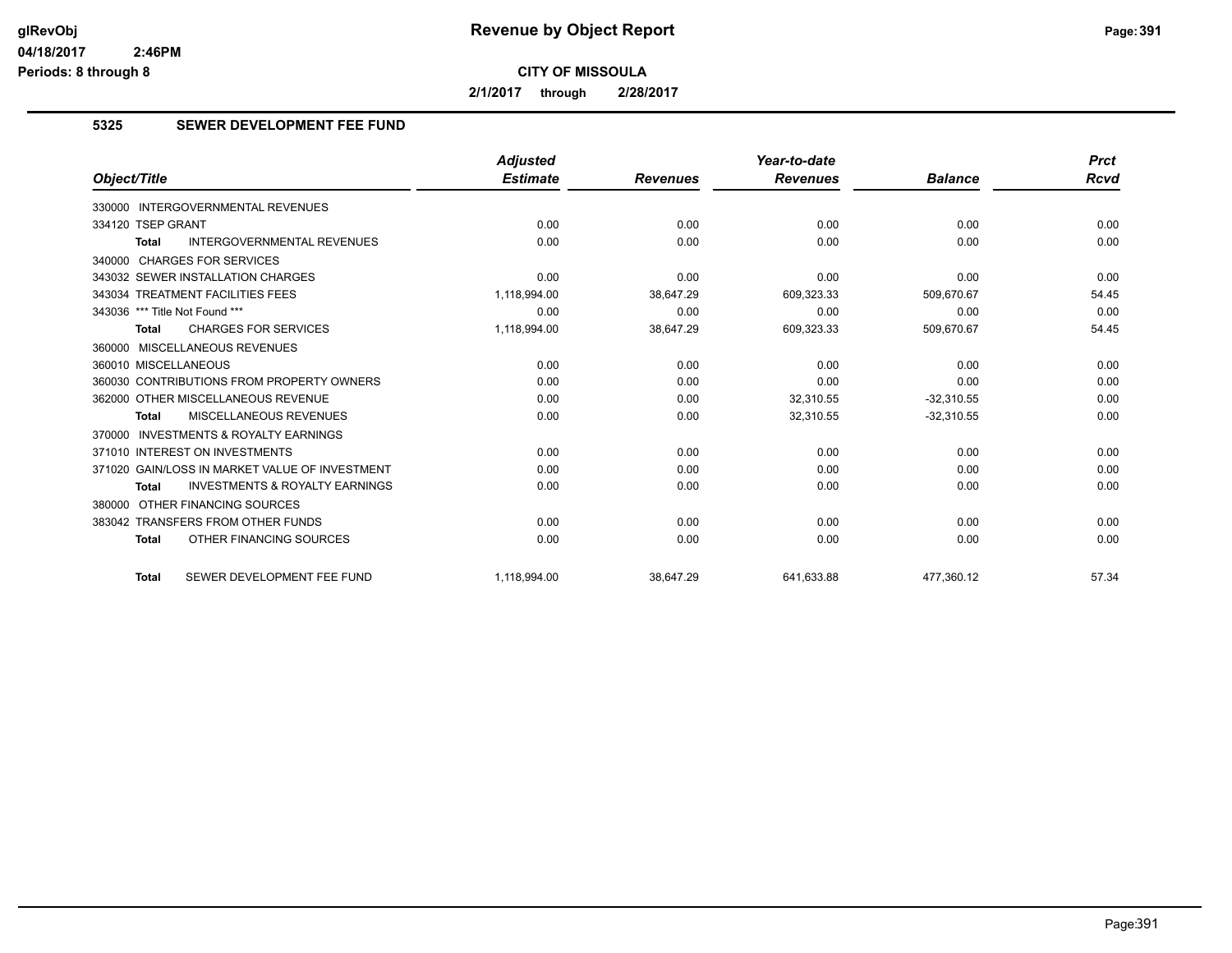**2/1/2017 through 2/28/2017**

**5340 SEWER CONSTRUCTION FUND**

**5340 SEWER CONSTRUCTION FUND**

|                                                    | <b>Adjusted</b> |                 | Year-to-date    |                | <b>Prct</b> |
|----------------------------------------------------|-----------------|-----------------|-----------------|----------------|-------------|
| Object/Title                                       | <b>Estimate</b> | <b>Revenues</b> | <b>Revenues</b> | <b>Balance</b> | <b>Rcvd</b> |
| 330000 INTERGOVERNMENTAL REVENUES                  |                 |                 |                 |                |             |
| 331090 EPA GRANT                                   | 0.00            | 0.00            | 0.00            | 0.00           | 0.00        |
| 334120 TSEP GRANT                                  | 0.00            | 0.00            | 0.00            | 0.00           | 0.00        |
| 334140 DNRC GRANT                                  | 0.00            | 0.00            | 0.00            | 0.00           | 0.00        |
| 337000 LOCAL GRANTS                                | 0.00            | 0.00            | 0.00            | 0.00           | 0.00        |
| <b>INTERGOVERNMENTAL REVENUES</b><br>Total         | 0.00            | 0.00            | 0.00            | 0.00           | 0.00        |
| 340000 CHARGES FOR SERVICES                        |                 |                 |                 |                |             |
| 343032 SEWER INSTALLATION CHARGES                  | 0.00            | 0.00            | 0.00            | 0.00           | 0.00        |
| <b>CHARGES FOR SERVICES</b><br><b>Total</b>        | 0.00            | 0.00            | 0.00            | 0.00           | 0.00        |
| 360000 MISCELLANEOUS REVENUES                      |                 |                 |                 |                |             |
| 360030 CONTRIBUTIONS FROM PROPERTY OWNERS          | 0.00            | 0.00            | 0.00            | 0.00           | 0.00        |
| 363020 PROPERTY ASSESSMENTS                        | 0.00            | 0.00            | 0.00            | 0.00           | 0.00        |
| 365000 DONATIONS                                   | 0.00            | 0.00            | 0.00            | 0.00           | 0.00        |
| MISCELLANEOUS REVENUES<br><b>Total</b>             | 0.00            | 0.00            | 0.00            | 0.00           | 0.00        |
| 370000 INVESTMENTS & ROYALTY EARNINGS              |                 |                 |                 |                |             |
| 371010 INTEREST ON INVESTMENTS                     | 0.00            | 0.00            | 0.00            | 0.00           | 0.00        |
| 371020 GAIN/LOSS IN MARKET VALUE OF INVESTMENTS    | 0.00            | 0.00            | 0.00            | 0.00           | 0.00        |
| <b>INVESTMENTS &amp; ROYALTY EARNINGS</b><br>Total | 0.00            | 0.00            | 0.00            | 0.00           | 0.00        |
| 380000 OTHER FINANCING SOURCES                     |                 |                 |                 |                |             |
| 381002 SRF LOAN                                    | 0.00            | 0.00            | 0.00            | 0.00           | 0.00        |
| 381020 REVENUE BONDS                               | 2,517,966.00    | 0.00            | 0.00            | 2,517,966.00   | 0.00        |
| 383011 TRANS FR SID REVOLVING                      | 0.00            | 0.00            | 0.00            | 0.00           | 0.00        |
| 383024 TRANS FR SEWER CLEARING                     | 0.00            | 0.00            | 0.00            | 0.00           | 0.00        |
| 383025 TRANS FR SEWER R & D                        | 0.00            | 0.00            | 0.00            | 0.00           | 0.00        |
| 383026 TRANS FR CDBG                               | 0.00            | 0.00            | 0.00            | 0.00           | 0.00        |
| 383040 TRANSFER FROM CITY GRANTS                   | 0.00            | 0.00            | 0.00            | 0.00           | 0.00        |
| OTHER FINANCING SOURCES<br>Total                   | 2,517,966.00    | 0.00            | 0.00            | 2,517,966.00   | 0.00        |
| SEWER CONSTRUCTION FUND<br>Total                   | 2,517,966.00    | 0.00            | 0.00            | 2,517,966.00   | 0.00        |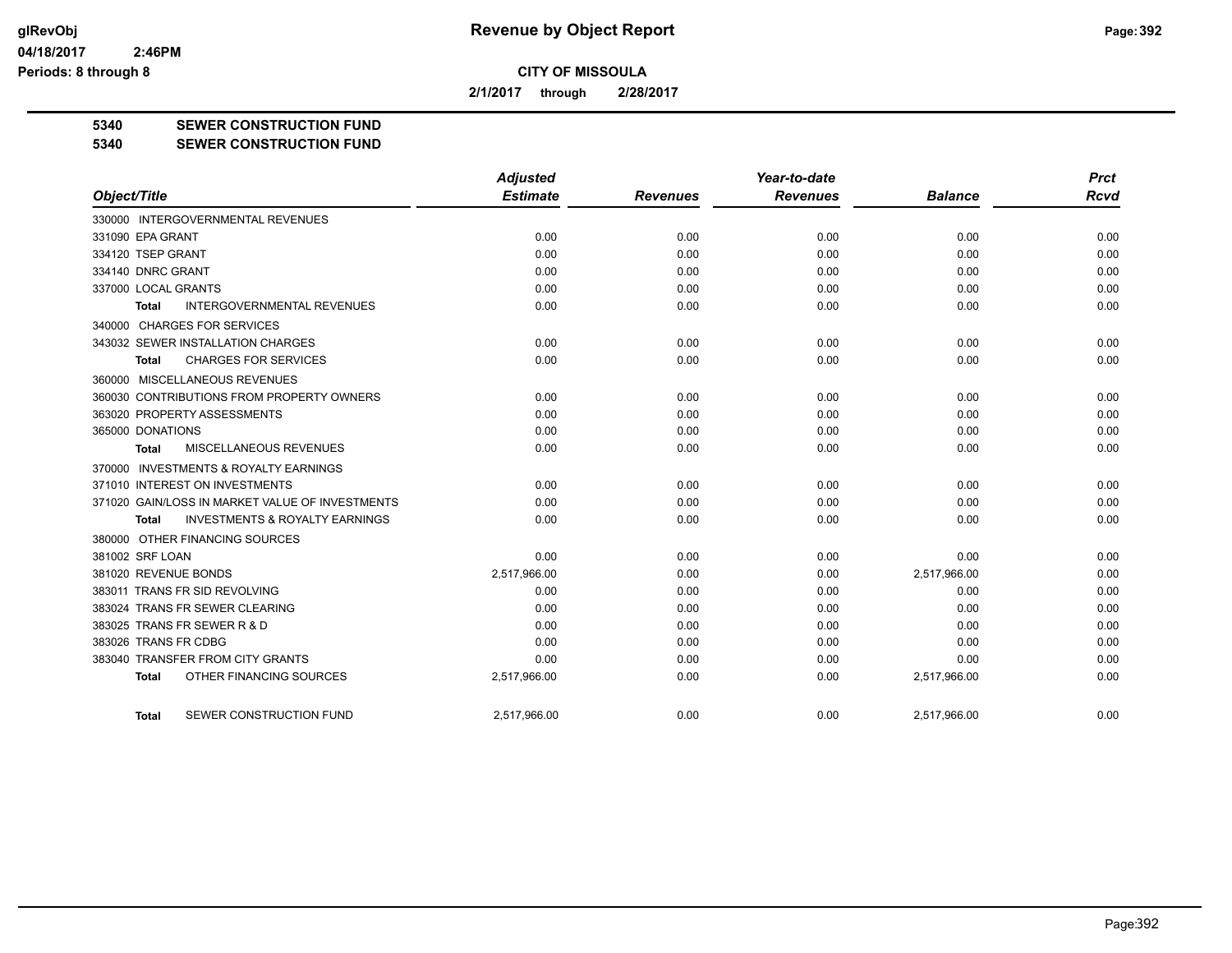**2/1/2017 through 2/28/2017**

# **5340 SEWER CONSTRUCTION FUND**

|                                                    | <b>Adjusted</b> |                 | Year-to-date    |                | <b>Prct</b> |
|----------------------------------------------------|-----------------|-----------------|-----------------|----------------|-------------|
| Object/Title                                       | <b>Estimate</b> | <b>Revenues</b> | <b>Revenues</b> | <b>Balance</b> | <b>Rcvd</b> |
| 330000 INTERGOVERNMENTAL REVENUES                  |                 |                 |                 |                |             |
| 331090 EPA GRANT                                   | 0.00            | 0.00            | 0.00            | 0.00           | 0.00        |
| 334120 TSEP GRANT                                  | 0.00            | 0.00            | 0.00            | 0.00           | 0.00        |
| 334140 DNRC GRANT                                  | 0.00            | 0.00            | 0.00            | 0.00           | 0.00        |
| 337000 LOCAL GRANTS                                | 0.00            | 0.00            | 0.00            | 0.00           | 0.00        |
| <b>INTERGOVERNMENTAL REVENUES</b><br><b>Total</b>  | 0.00            | 0.00            | 0.00            | 0.00           | 0.00        |
| 340000 CHARGES FOR SERVICES                        |                 |                 |                 |                |             |
| 343032 SEWER INSTALLATION CHARGES                  | 0.00            | 0.00            | 0.00            | 0.00           | 0.00        |
| <b>CHARGES FOR SERVICES</b><br><b>Total</b>        | 0.00            | 0.00            | 0.00            | 0.00           | 0.00        |
| 360000 MISCELLANEOUS REVENUES                      |                 |                 |                 |                |             |
| 360030 CONTRIBUTIONS FROM PROPERTY OWNERS          | 0.00            | 0.00            | 0.00            | 0.00           | 0.00        |
| 363020 PROPERTY ASSESSMENTS                        | 0.00            | 0.00            | 0.00            | 0.00           | 0.00        |
| 365000 DONATIONS                                   | 0.00            | 0.00            | 0.00            | 0.00           | 0.00        |
| MISCELLANEOUS REVENUES<br><b>Total</b>             | 0.00            | 0.00            | 0.00            | 0.00           | 0.00        |
| 370000 INVESTMENTS & ROYALTY EARNINGS              |                 |                 |                 |                |             |
| 371010 INTEREST ON INVESTMENTS                     | 0.00            | 0.00            | 0.00            | 0.00           | 0.00        |
| 371020 GAIN/LOSS IN MARKET VALUE OF INVESTMENT     | 0.00            | 0.00            | 0.00            | 0.00           | 0.00        |
| <b>INVESTMENTS &amp; ROYALTY EARNINGS</b><br>Total | 0.00            | 0.00            | 0.00            | 0.00           | 0.00        |
| 380000 OTHER FINANCING SOURCES                     |                 |                 |                 |                |             |
| 381002 SRF LOAN                                    | 0.00            | 0.00            | 0.00            | 0.00           | 0.00        |
| 381020 REVENUE BONDS                               | 2,517,966.00    | 0.00            | 0.00            | 2,517,966.00   | 0.00        |
| 383011 TRANS FR SID REVOLVING                      | 0.00            | 0.00            | 0.00            | 0.00           | 0.00        |
| 383024 TRANS FR SEWER CLEARING                     | 0.00            | 0.00            | 0.00            | 0.00           | 0.00        |
| 383025 TRANS FR SEWER R & D                        | 0.00            | 0.00            | 0.00            | 0.00           | 0.00        |
| 383026 TRANS FR CDBG                               | 0.00            | 0.00            | 0.00            | 0.00           | 0.00        |
| 383040 TRANSFER FROM CITY GRANTS                   | 0.00            | 0.00            | 0.00            | 0.00           | 0.00        |
| OTHER FINANCING SOURCES<br><b>Total</b>            | 2,517,966.00    | 0.00            | 0.00            | 2,517,966.00   | 0.00        |
| SEWER CONSTRUCTION FUND<br><b>Total</b>            | 2.517.966.00    | 0.00            | 0.00            | 2.517.966.00   | 0.00        |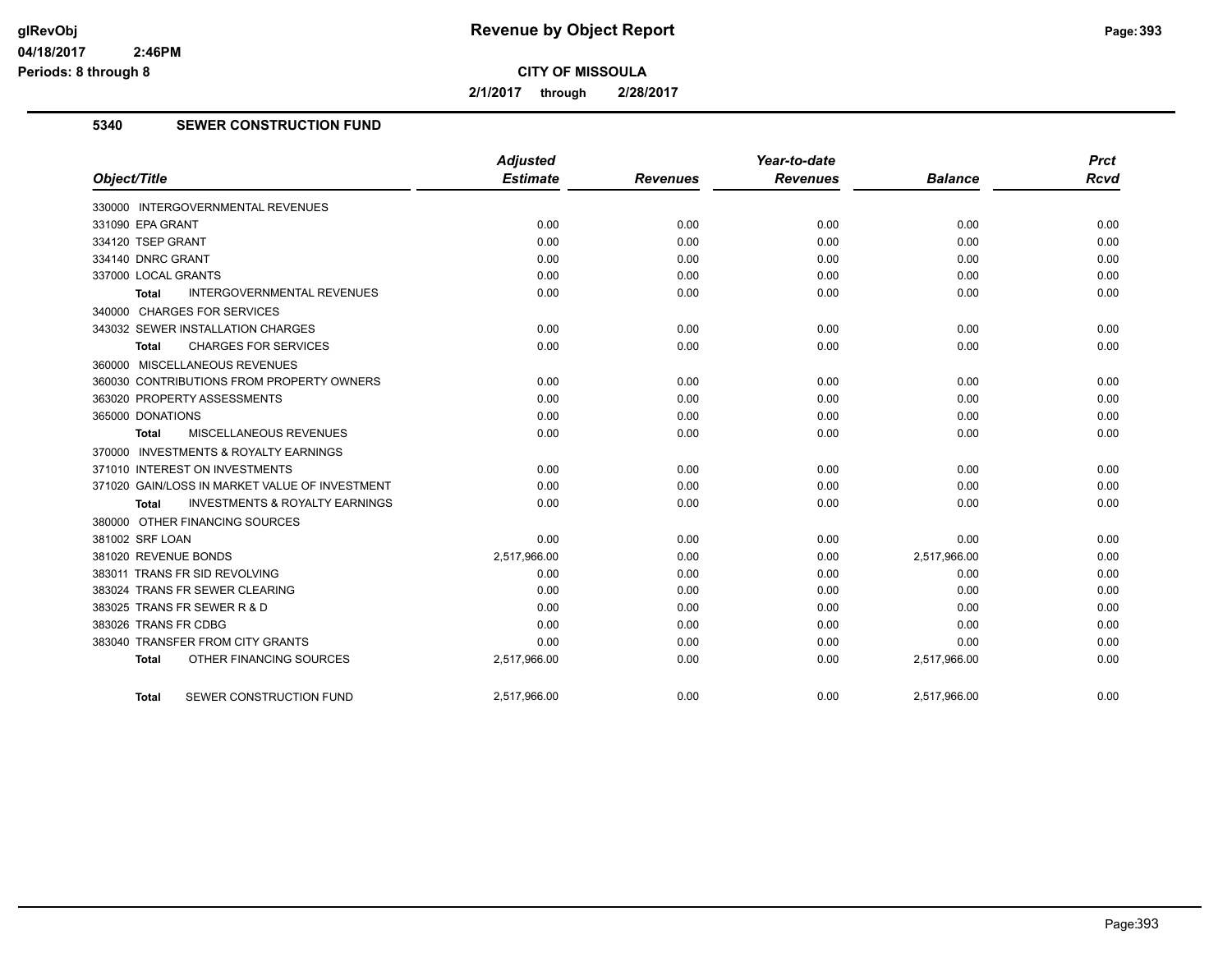**2/1/2017 through 2/28/2017**

# **5361 2001 SEWER REVENUE BONDS-DEBT SERVICE**

| 5361 | <b>2001 SEWER REVENUE BONDS-DEBT SERVICE</b> |
|------|----------------------------------------------|
|      |                                              |

|                                                           | <b>Adjusted</b> |                 | Year-to-date    |                | <b>Prct</b> |
|-----------------------------------------------------------|-----------------|-----------------|-----------------|----------------|-------------|
| Object/Title                                              | <b>Estimate</b> | <b>Revenues</b> | <b>Revenues</b> | <b>Balance</b> | Rcvd        |
| 340000 CHARGES FOR SERVICES                               |                 |                 |                 |                |             |
| 343031 SEWER SERVICE CHARGES                              | 0.00            | 0.00            | 0.00            | 0.00           | 0.00        |
| 343032 SEWER INSTALLATION CHARGES                         | 0.00            | 0.00            | 0.00            | 0.00           | 0.00        |
| 343035 SALE OF SEWER MATERIALS AND SUPPLIES               | 0.00            | 0.00            | 0.00            | 0.00           | 0.00        |
| <b>CHARGES FOR SERVICES</b><br><b>Total</b>               | 0.00            | 0.00            | 0.00            | 0.00           | 0.00        |
| MISCELLANEOUS REVENUES<br>360000                          |                 |                 |                 |                |             |
| 360010 MISCELLANEOUS                                      | 0.00            | 0.00            | 0.00            | 0.00           | 0.00        |
| MISCELLANEOUS REVENUES<br><b>Total</b>                    | 0.00            | 0.00            | 0.00            | 0.00           | 0.00        |
| <b>INVESTMENTS &amp; ROYALTY EARNINGS</b><br>370000       |                 |                 |                 |                |             |
| 371010 INTEREST ON INVESTMENTS                            | 0.00            | 0.00            | 0.00            | 0.00           | 0.00        |
| 371020 GAIN/LOSS IN MARKET VALUE OF INVESTMENTS           | 0.00            | 0.00            | 0.00            | 0.00           | 0.00        |
| <b>INVESTMENTS &amp; ROYALTY EARNINGS</b><br><b>Total</b> | 0.00            | 0.00            | 0.00            | 0.00           | 0.00        |
| OTHER FINANCING SOURCES<br>380000                         |                 |                 |                 |                |             |
| 382010 SALE OF FIXED ASSETS                               | 0.00            | 0.00            | 0.00            | 0.00           | 0.00        |
| 383024 TRANS FR SEWER CLEARING                            | 30,480.00       | 0.00            | 0.00            | 30,480.00      | 0.00        |
| OTHER FINANCING SOURCES<br><b>Total</b>                   | 30,480.00       | 0.00            | 0.00            | 30,480.00      | 0.00        |
| 2001 SEWER REVENUE BONDS-DEBT SERVI<br><b>Total</b>       | 30,480.00       | 0.00            | 0.00            | 30,480.00      | 0.00        |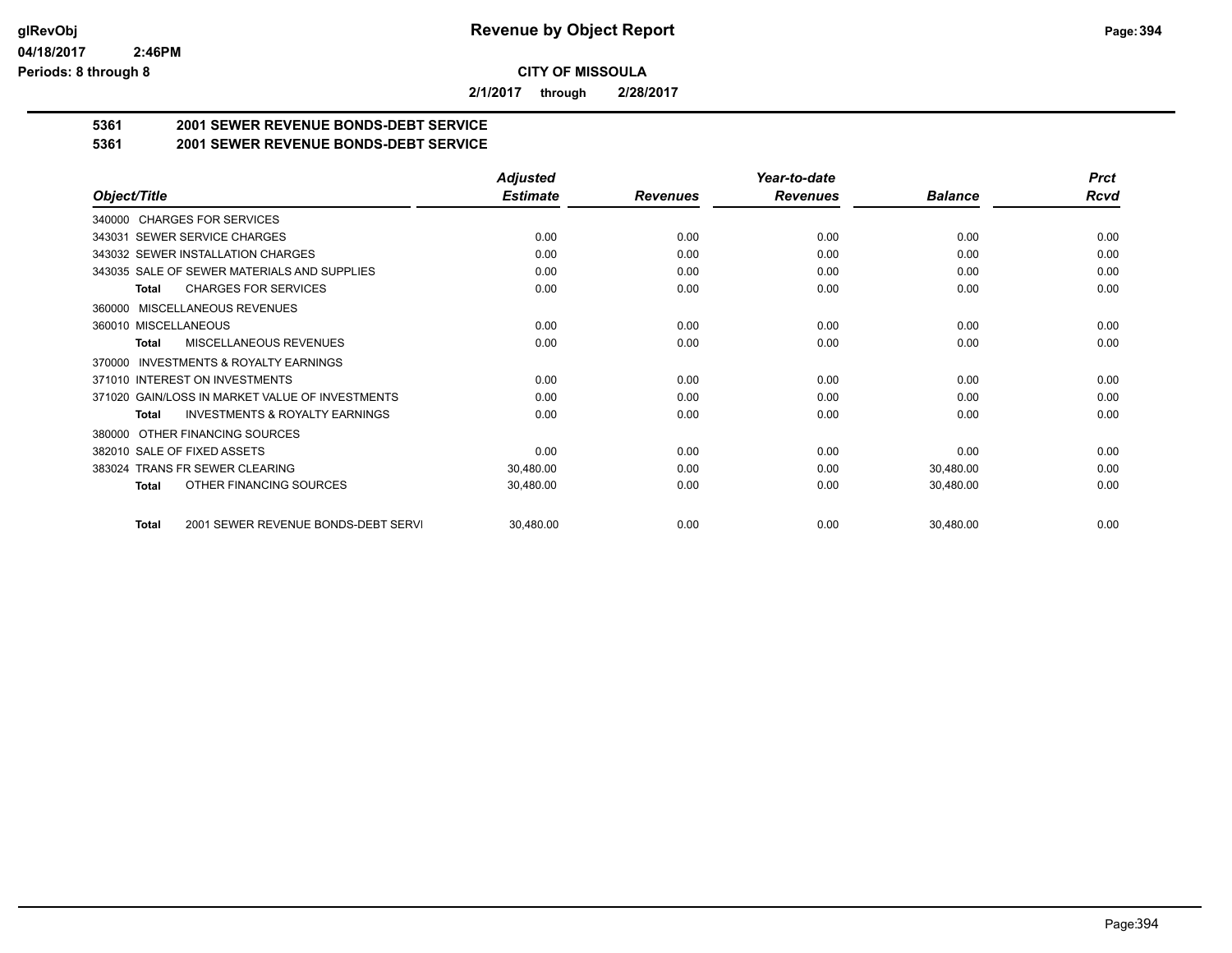**2/1/2017 through 2/28/2017**

# **5361 2001 SEWER REVENUE BONDS-DEBT SERVICE**

|                                                           | <b>Adjusted</b> |                 | Year-to-date    |                | <b>Prct</b> |
|-----------------------------------------------------------|-----------------|-----------------|-----------------|----------------|-------------|
| Object/Title                                              | <b>Estimate</b> | <b>Revenues</b> | <b>Revenues</b> | <b>Balance</b> | <b>Rcvd</b> |
| 340000 CHARGES FOR SERVICES                               |                 |                 |                 |                |             |
| 343031 SEWER SERVICE CHARGES                              | 0.00            | 0.00            | 0.00            | 0.00           | 0.00        |
| 343032 SEWER INSTALLATION CHARGES                         | 0.00            | 0.00            | 0.00            | 0.00           | 0.00        |
| 343035 SALE OF SEWER MATERIALS AND SUPPLIES               | 0.00            | 0.00            | 0.00            | 0.00           | 0.00        |
| <b>CHARGES FOR SERVICES</b><br>Total                      | 0.00            | 0.00            | 0.00            | 0.00           | 0.00        |
| MISCELLANEOUS REVENUES<br>360000                          |                 |                 |                 |                |             |
| 360010 MISCELLANEOUS                                      | 0.00            | 0.00            | 0.00            | 0.00           | 0.00        |
| MISCELLANEOUS REVENUES<br><b>Total</b>                    | 0.00            | 0.00            | 0.00            | 0.00           | 0.00        |
| <b>INVESTMENTS &amp; ROYALTY EARNINGS</b><br>370000       |                 |                 |                 |                |             |
| 371010 INTEREST ON INVESTMENTS                            | 0.00            | 0.00            | 0.00            | 0.00           | 0.00        |
| 371020 GAIN/LOSS IN MARKET VALUE OF INVESTMENT            | 0.00            | 0.00            | 0.00            | 0.00           | 0.00        |
| <b>INVESTMENTS &amp; ROYALTY EARNINGS</b><br><b>Total</b> | 0.00            | 0.00            | 0.00            | 0.00           | 0.00        |
| OTHER FINANCING SOURCES<br>380000                         |                 |                 |                 |                |             |
| 382010 SALE OF FIXED ASSETS                               | 0.00            | 0.00            | 0.00            | 0.00           | 0.00        |
| 383024 TRANS FR SEWER CLEARING                            | 30,480.00       | 0.00            | 0.00            | 30,480.00      | 0.00        |
| OTHER FINANCING SOURCES<br>Total                          | 30,480.00       | 0.00            | 0.00            | 30,480.00      | 0.00        |
| 2001 SEWER REVENUE BONDS-DEBT SERV<br><b>Total</b>        | 30,480.00       | 0.00            | 0.00            | 30,480.00      | 0.00        |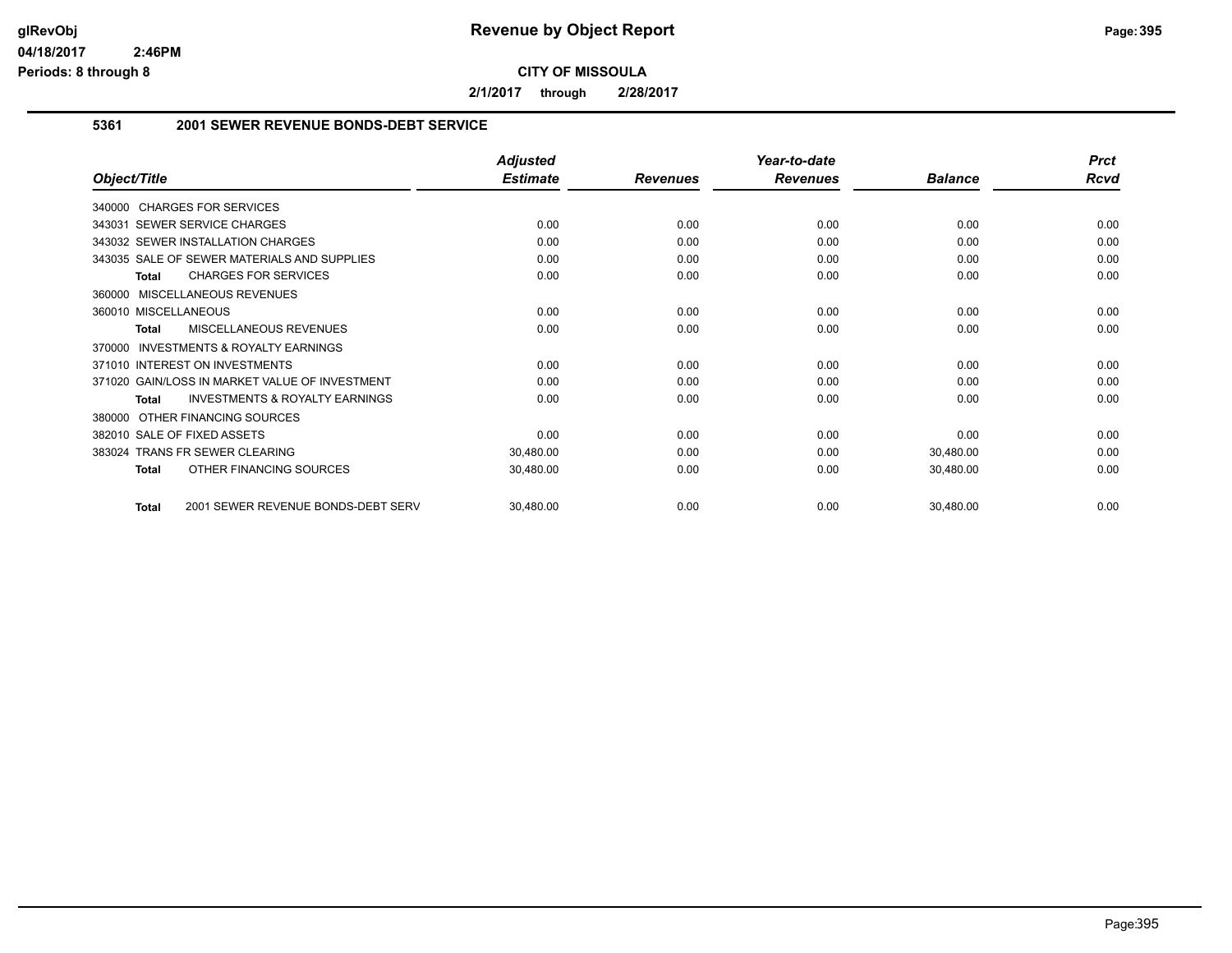#### **04/18/2017 2:46PM Periods: 8 through 8**

# **CITY OF MISSOULA**

**2/1/2017 through 2/28/2017**

# **5362 00 SEWER REVENUE BOND - SERIES B DEBT SE 5362 00 SEWER REVENUE BOND - SERIES B DEBT SE**

|                                                      | <b>Adjusted</b> |                 | Year-to-date    |                | <b>Prct</b> |
|------------------------------------------------------|-----------------|-----------------|-----------------|----------------|-------------|
| Object/Title                                         | <b>Estimate</b> | <b>Revenues</b> | <b>Revenues</b> | <b>Balance</b> | Rcvd        |
| 340000 CHARGES FOR SERVICES                          |                 |                 |                 |                |             |
| 343032 SEWER INSTALLATION CHARGES                    | 0.00            | 0.00            | 0.00            | 0.00           | 0.00        |
| <b>CHARGES FOR SERVICES</b><br><b>Total</b>          | 0.00            | 0.00            | 0.00            | 0.00           | 0.00        |
| 360000 MISCELLANEOUS REVENUES                        |                 |                 |                 |                |             |
| 360010 MISCELLANEOUS                                 | 0.00            | 0.00            | 0.00            | 0.00           | 0.00        |
| MISCELLANEOUS REVENUES<br><b>Total</b>               | 0.00            | 0.00            | 0.00            | 0.00           | 0.00        |
| <b>INVESTMENTS &amp; ROYALTY EARNINGS</b><br>370000  |                 |                 |                 |                |             |
| 371010 INTEREST ON INVESTMENTS                       | 0.00            | 0.00            | 0.00            | 0.00           | 0.00        |
| 371020 GAIN/LOSS IN MARKET VALUE OF INVESTMENTS      | 0.00            | 0.00            | 0.00            | 0.00           | 0.00        |
| <b>INVESTMENTS &amp; ROYALTY EARNINGS</b><br>Total   | 0.00            | 0.00            | 0.00            | 0.00           | 0.00        |
| OTHER FINANCING SOURCES<br>380000                    |                 |                 |                 |                |             |
| 383024 TRANS FR SEWER CLEARING                       | 48,480.00       | 0.00            | 0.00            | 48,480.00      | 0.00        |
| OTHER FINANCING SOURCES<br><b>Total</b>              | 48,480.00       | 0.00            | 0.00            | 48,480.00      | 0.00        |
|                                                      |                 |                 |                 |                |             |
| 00 SEWER REVENUE BOND - SERIES B DEB<br><b>Total</b> | 48,480.00       | 0.00            | 0.00            | 48,480.00      | 0.00        |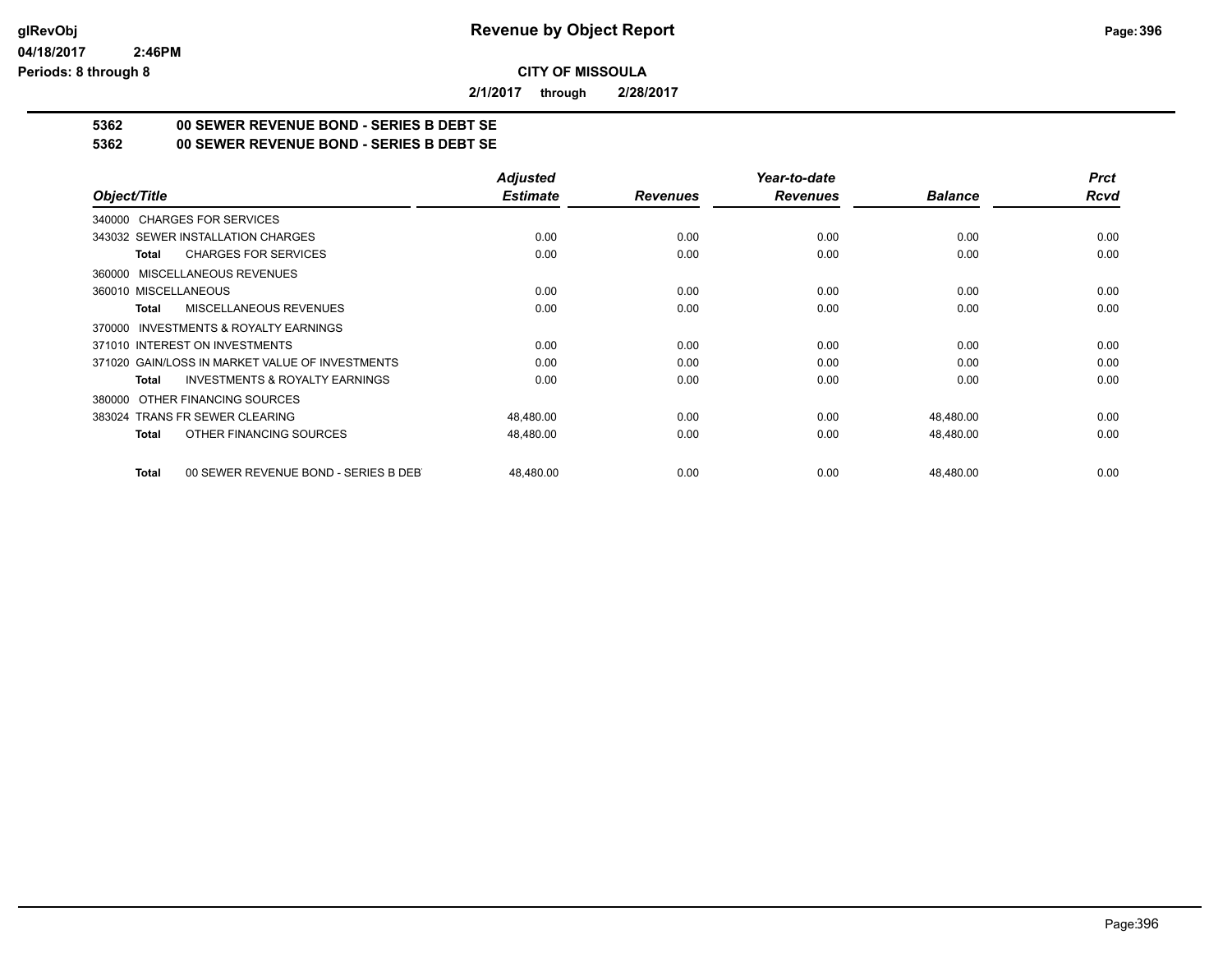**2/1/2017 through 2/28/2017**

# **5362 00 SEWER REVENUE BOND - SERIES B DEBT SE**

| Object/Title                                              | <b>Adjusted</b><br><b>Estimate</b> | <b>Revenues</b> | Year-to-date<br><b>Revenues</b> | <b>Balance</b> | <b>Prct</b><br><b>Rcvd</b> |
|-----------------------------------------------------------|------------------------------------|-----------------|---------------------------------|----------------|----------------------------|
|                                                           |                                    |                 |                                 |                |                            |
| 340000 CHARGES FOR SERVICES                               |                                    |                 |                                 |                |                            |
| 343032 SEWER INSTALLATION CHARGES                         | 0.00                               | 0.00            | 0.00                            | 0.00           | 0.00                       |
| <b>CHARGES FOR SERVICES</b><br>Total                      | 0.00                               | 0.00            | 0.00                            | 0.00           | 0.00                       |
| 360000 MISCELLANEOUS REVENUES                             |                                    |                 |                                 |                |                            |
| 360010 MISCELLANEOUS                                      | 0.00                               | 0.00            | 0.00                            | 0.00           | 0.00                       |
| MISCELLANEOUS REVENUES<br>Total                           | 0.00                               | 0.00            | 0.00                            | 0.00           | 0.00                       |
| <b>INVESTMENTS &amp; ROYALTY EARNINGS</b><br>370000       |                                    |                 |                                 |                |                            |
| 371010 INTEREST ON INVESTMENTS                            | 0.00                               | 0.00            | 0.00                            | 0.00           | 0.00                       |
| 371020 GAIN/LOSS IN MARKET VALUE OF INVESTMENT            | 0.00                               | 0.00            | 0.00                            | 0.00           | 0.00                       |
| <b>INVESTMENTS &amp; ROYALTY EARNINGS</b><br><b>Total</b> | 0.00                               | 0.00            | 0.00                            | 0.00           | 0.00                       |
| 380000 OTHER FINANCING SOURCES                            |                                    |                 |                                 |                |                            |
| 383024 TRANS FR SEWER CLEARING                            | 48,480.00                          | 0.00            | 0.00                            | 48,480.00      | 0.00                       |
| OTHER FINANCING SOURCES<br>Total                          | 48,480.00                          | 0.00            | 0.00                            | 48,480.00      | 0.00                       |
|                                                           |                                    |                 |                                 |                |                            |
| 00 SEWER REVENUE BOND - SERIES B DEE<br>Total             | 48,480.00                          | 0.00            | 0.00                            | 48,480.00      | 0.00                       |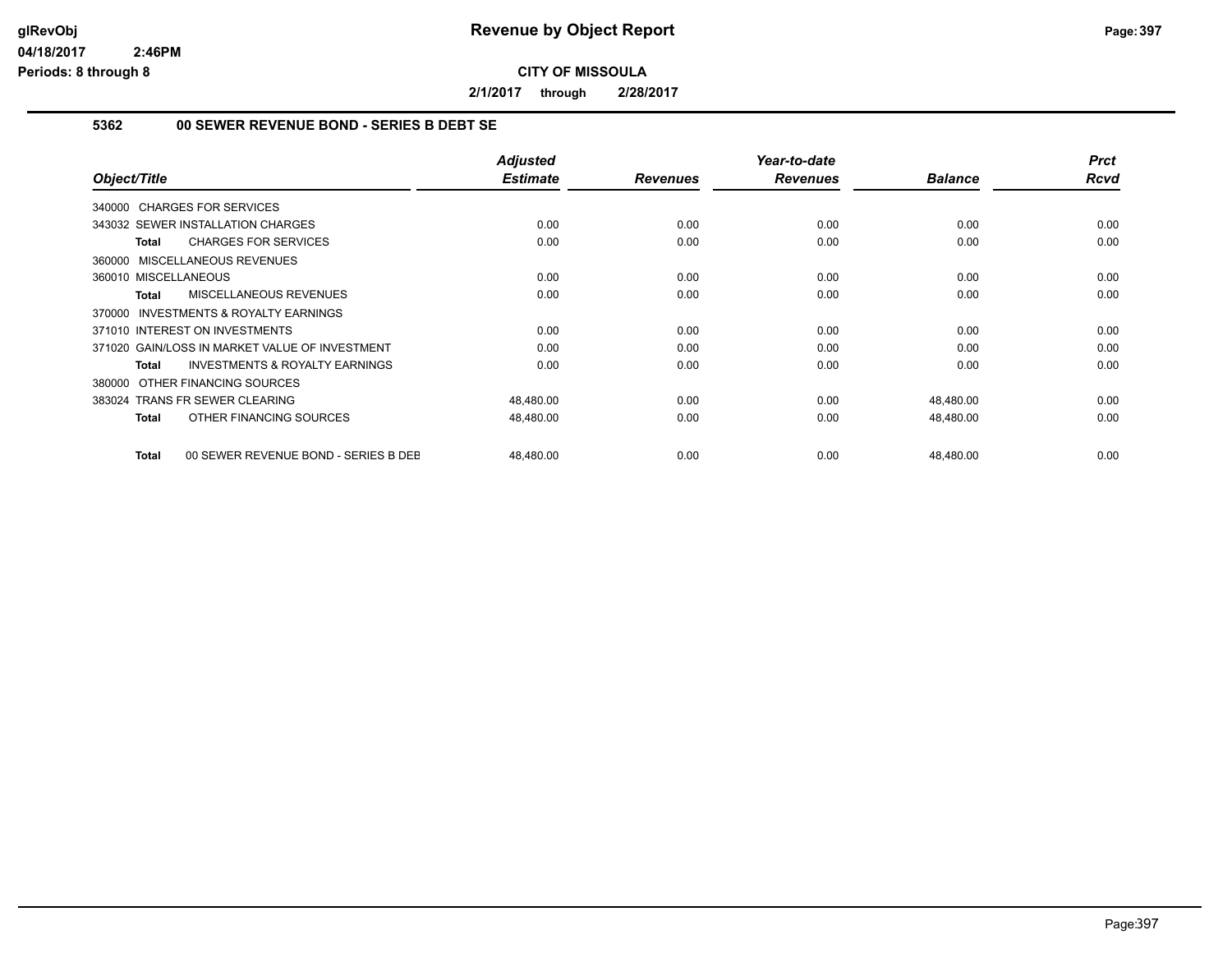**Periods: 8 through 8**

 **2:46PM**

**CITY OF MISSOULA**

**2/1/2017 through 2/28/2017**

#### **5364 92 SEWER REVENUE BOND - SERIES B DEBT S 5364 92 SEWER REVENUE BOND - SERIES B DEBT S**

|                                                    | <b>Adjusted</b> |                 | Year-to-date    |                | <b>Prct</b> |
|----------------------------------------------------|-----------------|-----------------|-----------------|----------------|-------------|
| Object/Title                                       | <b>Estimate</b> | <b>Revenues</b> | <b>Revenues</b> | <b>Balance</b> | Rcvd        |
| 340000 CHARGES FOR SERVICES                        |                 |                 |                 |                |             |
| 343032 SEWER INSTALLATION CHARGES                  | 0.00            | 0.00            | 0.00            | 0.00           | 0.00        |
| <b>CHARGES FOR SERVICES</b><br>Total               | 0.00            | 0.00            | 0.00            | 0.00           | 0.00        |
| 370000 INVESTMENTS & ROYALTY EARNINGS              |                 |                 |                 |                |             |
| 371010 INTEREST ON INVESTMENTS                     | 0.00            | 0.00            | 0.00            | 0.00           | 0.00        |
| 371020 GAIN/LOSS IN MARKET VALUE OF INVESTMENTS    | 0.00            | 0.00            | 0.00            | 0.00           | 0.00        |
| <b>INVESTMENTS &amp; ROYALTY EARNINGS</b><br>Total | 0.00            | 0.00            | 0.00            | 0.00           | 0.00        |
| 380000 OTHER FINANCING SOURCES                     |                 |                 |                 |                |             |
| 383024 TRANS FR SEWER CLEARING                     | 0.00            | 0.00            | 0.00            | 0.00           | 0.00        |
| 383042 TRANSFERS FROM OTHER FUNDS                  | 0.00            | 0.00            | 0.00            | 0.00           | 0.00        |
| OTHER FINANCING SOURCES<br>Total                   | 0.00            | 0.00            | 0.00            | 0.00           | 0.00        |
| 92 SEWER REVENUE BOND - SERIES B DEE<br>Total      | 0.00            | 0.00            | 0.00            | 0.00           | 0.00        |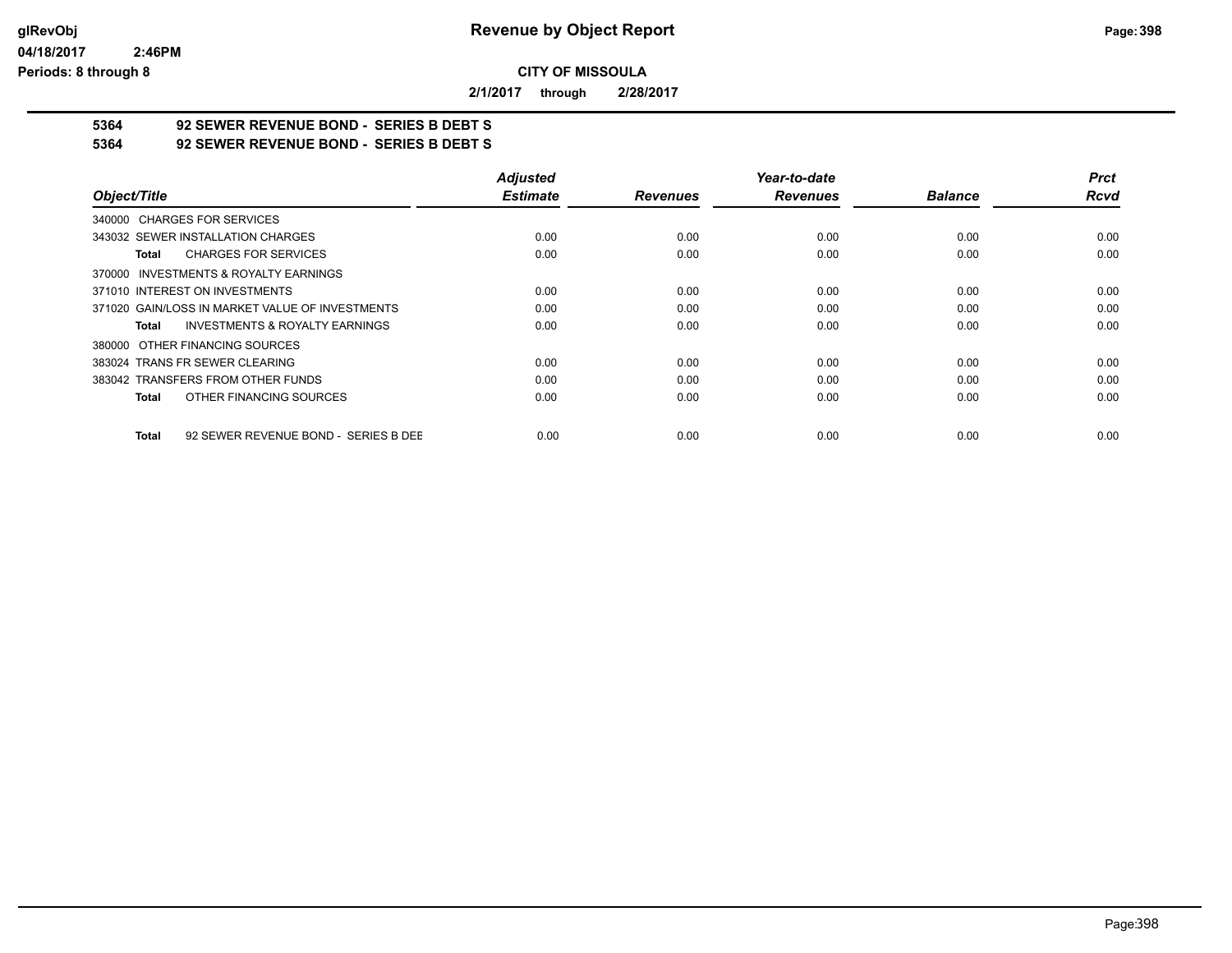**2/1/2017 through 2/28/2017**

# **5364 92 SEWER REVENUE BOND - SERIES B DEBT S**

| Object/Title                                         | <b>Adjusted</b><br><b>Estimate</b> | <b>Revenues</b> | Year-to-date<br><b>Revenues</b> | <b>Balance</b> | <b>Prct</b><br><b>Rcvd</b> |
|------------------------------------------------------|------------------------------------|-----------------|---------------------------------|----------------|----------------------------|
| 340000 CHARGES FOR SERVICES                          |                                    |                 |                                 |                |                            |
|                                                      |                                    |                 |                                 |                |                            |
| 343032 SEWER INSTALLATION CHARGES                    | 0.00                               | 0.00            | 0.00                            | 0.00           | 0.00                       |
| <b>CHARGES FOR SERVICES</b><br>Total                 | 0.00                               | 0.00            | 0.00                            | 0.00           | 0.00                       |
| 370000 INVESTMENTS & ROYALTY EARNINGS                |                                    |                 |                                 |                |                            |
| 371010 INTEREST ON INVESTMENTS                       | 0.00                               | 0.00            | 0.00                            | 0.00           | 0.00                       |
| 371020 GAIN/LOSS IN MARKET VALUE OF INVESTMENT       | 0.00                               | 0.00            | 0.00                            | 0.00           | 0.00                       |
| <b>INVESTMENTS &amp; ROYALTY EARNINGS</b><br>Total   | 0.00                               | 0.00            | 0.00                            | 0.00           | 0.00                       |
| 380000 OTHER FINANCING SOURCES                       |                                    |                 |                                 |                |                            |
| 383024 TRANS FR SEWER CLEARING                       | 0.00                               | 0.00            | 0.00                            | 0.00           | 0.00                       |
| 383042 TRANSFERS FROM OTHER FUNDS                    | 0.00                               | 0.00            | 0.00                            | 0.00           | 0.00                       |
| OTHER FINANCING SOURCES<br><b>Total</b>              | 0.00                               | 0.00            | 0.00                            | 0.00           | 0.00                       |
| 92 SEWER REVENUE BOND - SERIES B DEI<br><b>Total</b> | 0.00                               | 0.00            | 0.00                            | 0.00           | 0.00                       |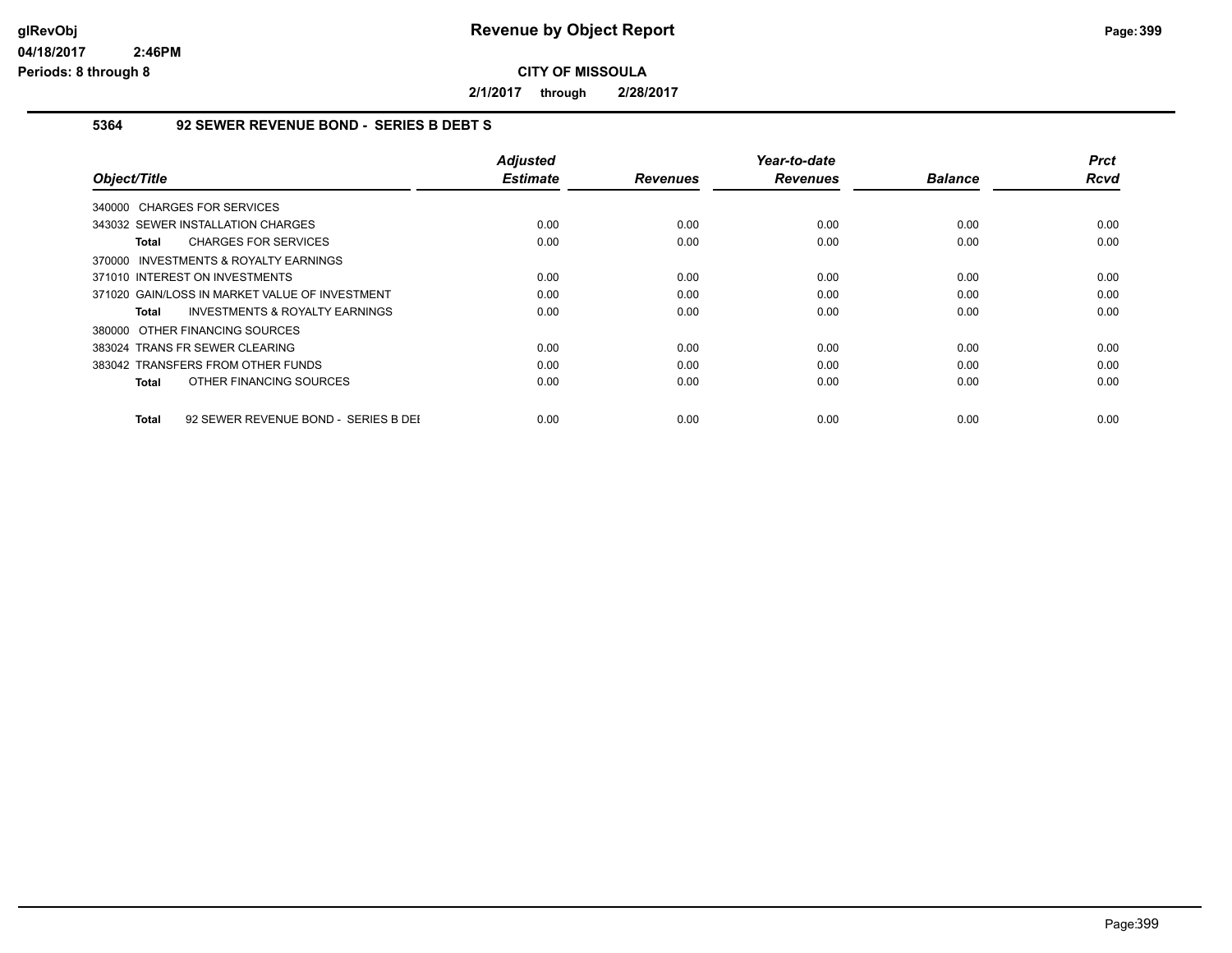*Prct Rcvd*

### **CITY OF MISSOULA**

**2/1/2017 through 2/28/2017**

#### **5365 99 SEWER REVENUE BONDS DEBT SERVICE FUND 5365 99 SEWER REVENUE BONDS DEBT SERVICE FUND**

|                                                    | <b>Adjusted</b> |                 | Year-to-date    |                | <b>Prct</b> |
|----------------------------------------------------|-----------------|-----------------|-----------------|----------------|-------------|
| Object/Title                                       | <b>Estimate</b> | <b>Revenues</b> | <b>Revenues</b> | <b>Balance</b> | Rcva        |
| 340000 CHARGES FOR SERVICES                        |                 |                 |                 |                |             |
| 343032 SEWER INSTALLATION CHARGES                  | 0.00            | 0.00            | 0.00            | 0.00           | 0.00        |
| <b>CHARGES FOR SERVICES</b><br>Total               | 0.00            | 0.00            | 0.00            | 0.00           | 0.00        |
| 370000 INVESTMENTS & ROYALTY EARNINGS              |                 |                 |                 |                |             |
| 371010 INTEREST ON INVESTMENTS                     | 0.00            | 0.00            | 0.00            | 0.00           | 0.00        |
| 371020 GAIN/LOSS IN MARKET VALUE OF INVESTMENTS    | 0.00            | 0.00            | 0.00            | 0.00           | 0.00        |
| <b>INVESTMENTS &amp; ROYALTY EARNINGS</b><br>Total | 0.00            | 0.00            | 0.00            | 0.00           | 0.00        |
| OTHER FINANCING SOURCES<br>380000                  |                 |                 |                 |                |             |
| 383024 TRANS FR SEWER CLEARING                     | 123,600.00      | 0.00            | 0.00            | 123,600.00     | 0.00        |
| OTHER FINANCING SOURCES<br>Total                   | 123,600.00      | 0.00            | 0.00            | 123,600.00     | 0.00        |
|                                                    |                 |                 |                 |                |             |
| 99 SEWER REVENUE BONDS DEBT SERVICE<br>Total       | 123.600.00      | 0.00            | 0.00            | 123.600.00     | 0.00        |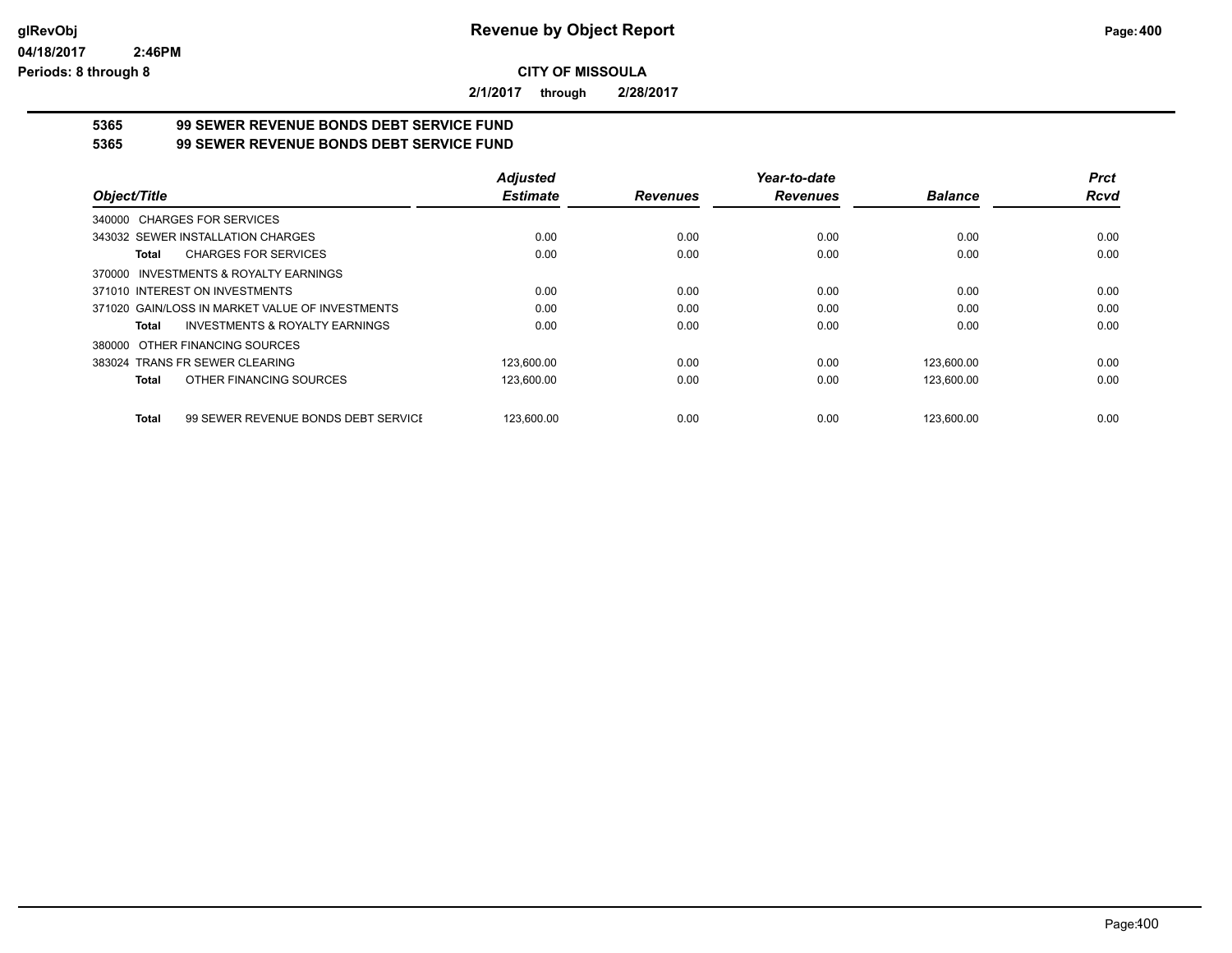**2/1/2017 through 2/28/2017**

# **5365 99 SEWER REVENUE BONDS DEBT SERVICE FUND**

| Object/Title                                        | <b>Adjusted</b><br><b>Estimate</b> | <b>Revenues</b> | Year-to-date<br><b>Revenues</b> | <b>Balance</b> | <b>Prct</b><br><b>Rcvd</b> |
|-----------------------------------------------------|------------------------------------|-----------------|---------------------------------|----------------|----------------------------|
| 340000 CHARGES FOR SERVICES                         |                                    |                 |                                 |                |                            |
| 343032 SEWER INSTALLATION CHARGES                   | 0.00                               | 0.00            | 0.00                            | 0.00           | 0.00                       |
| <b>CHARGES FOR SERVICES</b><br>Total                | 0.00                               | 0.00            | 0.00                            | 0.00           | 0.00                       |
| 370000 INVESTMENTS & ROYALTY EARNINGS               |                                    |                 |                                 |                |                            |
| 371010 INTEREST ON INVESTMENTS                      | 0.00                               | 0.00            | 0.00                            | 0.00           | 0.00                       |
| 371020 GAIN/LOSS IN MARKET VALUE OF INVESTMENT      | 0.00                               | 0.00            | 0.00                            | 0.00           | 0.00                       |
| INVESTMENTS & ROYALTY EARNINGS<br>Total             | 0.00                               | 0.00            | 0.00                            | 0.00           | 0.00                       |
| 380000 OTHER FINANCING SOURCES                      |                                    |                 |                                 |                |                            |
| 383024 TRANS FR SEWER CLEARING                      | 123,600.00                         | 0.00            | 0.00                            | 123,600.00     | 0.00                       |
| OTHER FINANCING SOURCES<br>Total                    | 123,600.00                         | 0.00            | 0.00                            | 123,600.00     | 0.00                       |
| 99 SEWER REVENUE BONDS DEBT SERVICI<br><b>Total</b> | 123.600.00                         | 0.00            | 0.00                            | 123.600.00     | 0.00                       |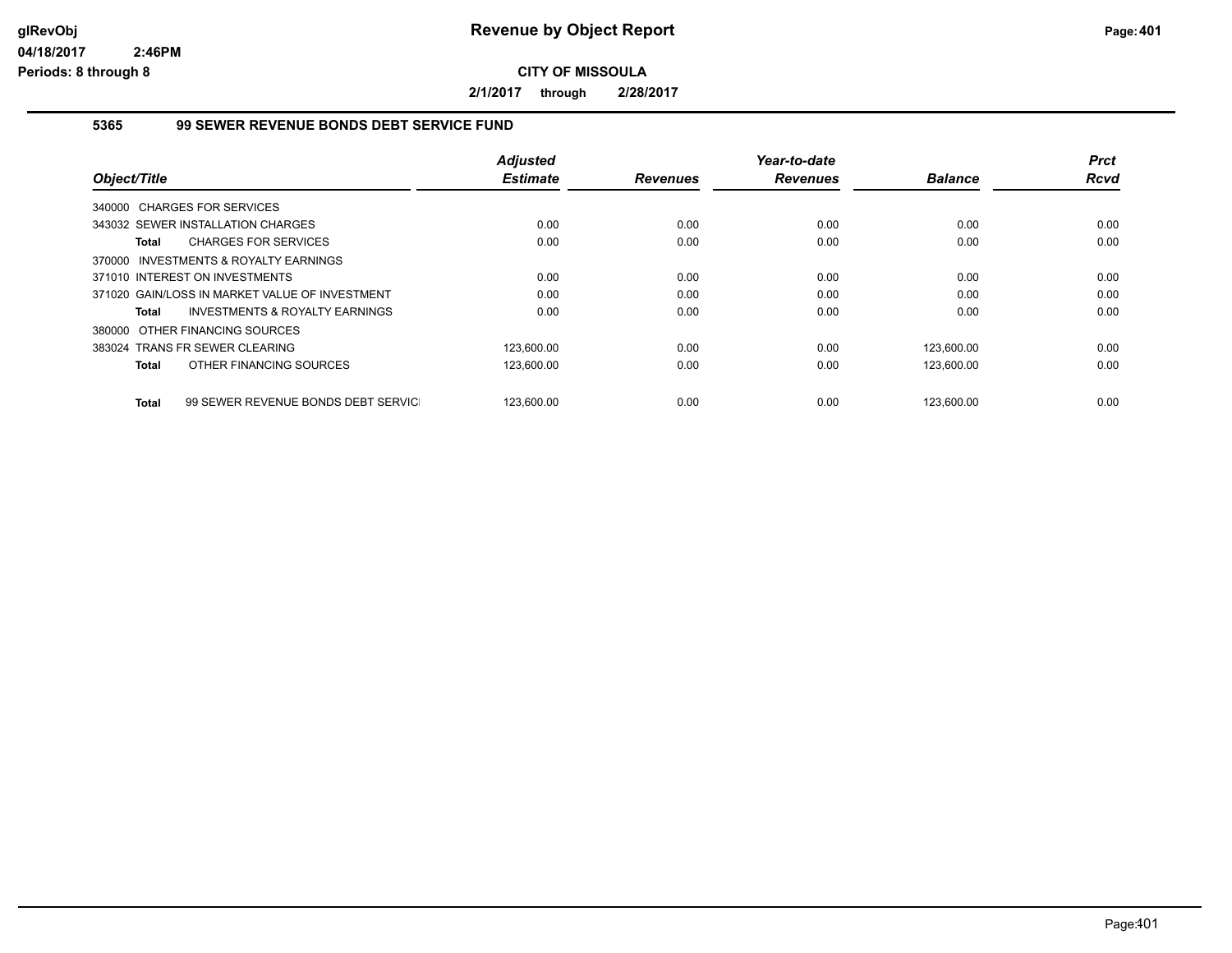**2/1/2017 through 2/28/2017**

#### **5367 92 SEWER REVENUE BOND - SERIES B BOND RE 5367 92 SEWER REVENUE BOND - SERIES B BOND RE**

|                                                      | <b>Adjusted</b> |                 | Year-to-date    |                | <b>Prct</b> |
|------------------------------------------------------|-----------------|-----------------|-----------------|----------------|-------------|
| Object/Title                                         | <b>Estimate</b> | <b>Revenues</b> | <b>Revenues</b> | <b>Balance</b> | Rcvd        |
| 370000 INVESTMENTS & ROYALTY EARNINGS                |                 |                 |                 |                |             |
| 371010 INTEREST ON INVESTMENTS                       | 0.00            | 0.00            | 0.00            | 0.00           | 0.00        |
| 371020 GAIN/LOSS IN MARKET VALUE OF INVESTMENTS      | 0.00            | 0.00            | 0.00            | 0.00           | 0.00        |
| INVESTMENTS & ROYALTY EARNINGS<br>Total              | 0.00            | 0.00            | 0.00            | 0.00           | 0.00        |
| 380000 OTHER FINANCING SOURCES                       |                 |                 |                 |                |             |
| 383042 TRANSFERS FROM OTHER FUNDS                    | 0.00            | 0.00            | 0.00            | 0.00           | 0.00        |
| OTHER FINANCING SOURCES<br>Total                     | 0.00            | 0.00            | 0.00            | 0.00           | 0.00        |
| <b>Total</b><br>92 SEWER REVENUE BOND - SERIES B BON | 0.00            | 0.00            | 0.00            | 0.00           | 0.00        |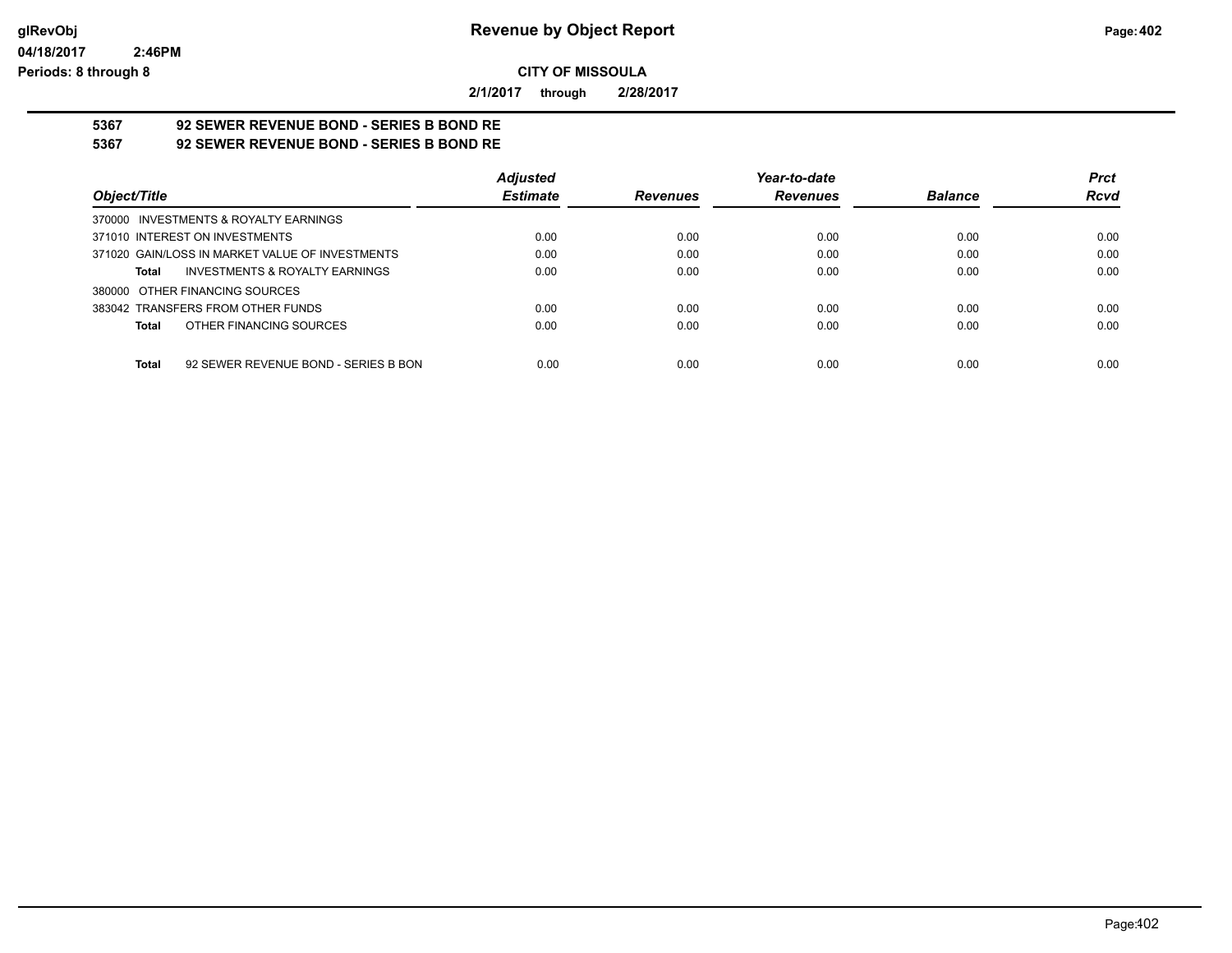**2/1/2017 through 2/28/2017**

# **5367 92 SEWER REVENUE BOND - SERIES B BOND RE**

|                                                | <b>Adjusted</b> |                 | Year-to-date    |                | <b>Prct</b> |
|------------------------------------------------|-----------------|-----------------|-----------------|----------------|-------------|
| Object/Title                                   | <b>Estimate</b> | <b>Revenues</b> | <b>Revenues</b> | <b>Balance</b> | <b>Rcvd</b> |
| 370000 INVESTMENTS & ROYALTY EARNINGS          |                 |                 |                 |                |             |
| 371010 INTEREST ON INVESTMENTS                 | 0.00            | 0.00            | 0.00            | 0.00           | 0.00        |
| 371020 GAIN/LOSS IN MARKET VALUE OF INVESTMENT | 0.00            | 0.00            | 0.00            | 0.00           | 0.00        |
| INVESTMENTS & ROYALTY EARNINGS<br><b>Total</b> | 0.00            | 0.00            | 0.00            | 0.00           | 0.00        |
| 380000 OTHER FINANCING SOURCES                 |                 |                 |                 |                |             |
| 383042 TRANSFERS FROM OTHER FUNDS              | 0.00            | 0.00            | 0.00            | 0.00           | 0.00        |
| OTHER FINANCING SOURCES<br><b>Total</b>        | 0.00            | 0.00            | 0.00            | 0.00           | 0.00        |
| Total<br>92 SEWER REVENUE BOND - SERIES B BON  | 0.00            | 0.00            | 0.00            | 0.00           | 0.00        |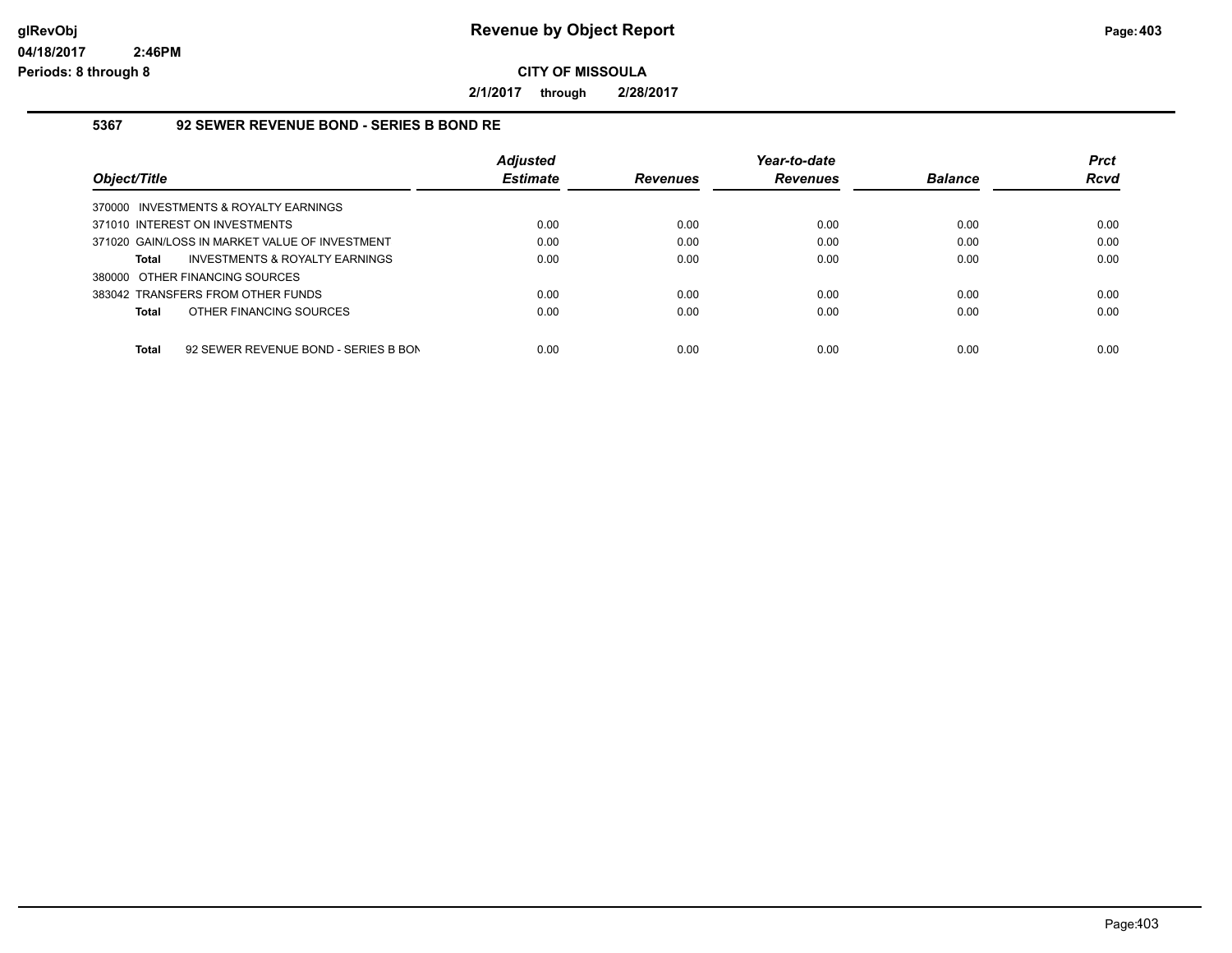**2/1/2017 through 2/28/2017**

#### **5368 00 SEWER REVENUE BOND RESERVE FUND 5368 00 SEWER REVENUE BOND RESERVE FUND**

|                                                    | <b>Adiusted</b> |                 | Year-to-date    |                | <b>Prct</b> |
|----------------------------------------------------|-----------------|-----------------|-----------------|----------------|-------------|
| Object/Title                                       | <b>Estimate</b> | <b>Revenues</b> | <b>Revenues</b> | <b>Balance</b> | <b>Rcvd</b> |
| 370000 INVESTMENTS & ROYALTY EARNINGS              |                 |                 |                 |                |             |
| 371010 INTEREST ON INVESTMENTS                     | 0.00            | 0.00            | 0.00            | 0.00           | 0.00        |
| 371020 GAIN/LOSS IN MARKET VALUE OF INVESTMENTS    | 0.00            | 0.00            | 0.00            | 0.00           | 0.00        |
| <b>INVESTMENTS &amp; ROYALTY EARNINGS</b><br>Total | 0.00            | 0.00            | 0.00            | 0.00           | 0.00        |
| 380000 OTHER FINANCING SOURCES                     |                 |                 |                 |                |             |
| 383042 TRANSFERS FROM OTHER FUNDS                  | 0.00            | 0.00            | 0.00            | 0.00           | 0.00        |
| OTHER FINANCING SOURCES<br>Total                   | 0.00            | 0.00            | 0.00            | 0.00           | 0.00        |
|                                                    |                 |                 |                 |                |             |
| 00 SEWER REVENUE BOND RESERVE FUND<br>Total        | 0.00            | 0.00            | 0.00            | 0.00           | 0.00        |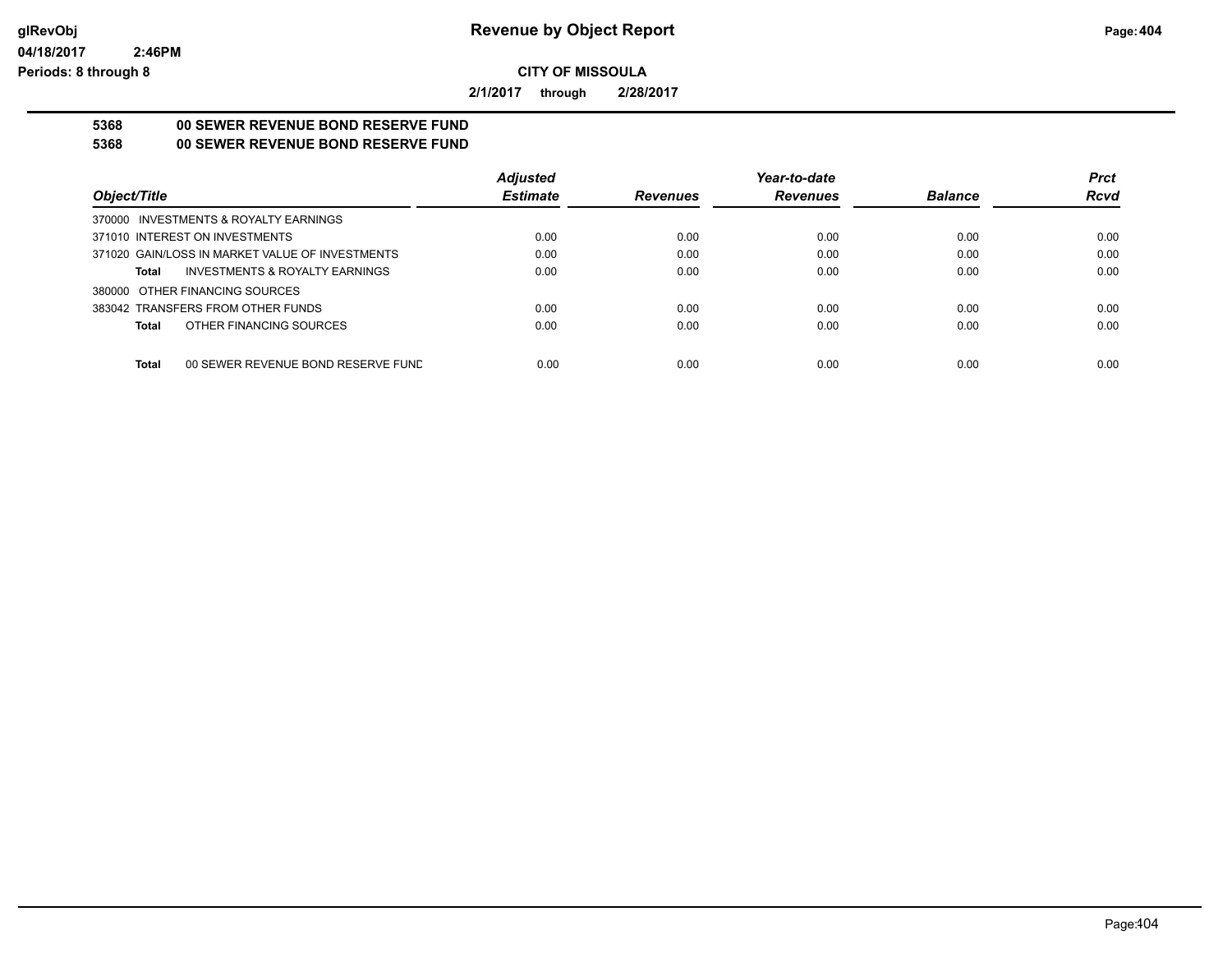**2/1/2017 through 2/28/2017**

#### **5368 00 SEWER REVENUE BOND RESERVE FUND**

| Object/Title                                       | <b>Adjusted</b><br><b>Estimate</b> | <b>Revenues</b> | Year-to-date<br><b>Revenues</b> | <b>Balance</b> | <b>Prct</b><br><b>Rcvd</b> |
|----------------------------------------------------|------------------------------------|-----------------|---------------------------------|----------------|----------------------------|
| 370000 INVESTMENTS & ROYALTY EARNINGS              |                                    |                 |                                 |                |                            |
| 371010 INTEREST ON INVESTMENTS                     | 0.00                               | 0.00            | 0.00                            | 0.00           | 0.00                       |
| 371020 GAIN/LOSS IN MARKET VALUE OF INVESTMENT     | 0.00                               | 0.00            | 0.00                            | 0.00           | 0.00                       |
| Total<br>INVESTMENTS & ROYALTY EARNINGS            | 0.00                               | 0.00            | 0.00                            | 0.00           | 0.00                       |
| 380000 OTHER FINANCING SOURCES                     |                                    |                 |                                 |                |                            |
| 383042 TRANSFERS FROM OTHER FUNDS                  | 0.00                               | 0.00            | 0.00                            | 0.00           | 0.00                       |
| OTHER FINANCING SOURCES<br>Total                   | 0.00                               | 0.00            | 0.00                            | 0.00           | 0.00                       |
|                                                    |                                    |                 |                                 |                |                            |
| <b>Total</b><br>00 SEWER REVENUE BOND RESERVE FUNI | 0.00                               | 0.00            | 0.00                            | 0.00           | 0.00                       |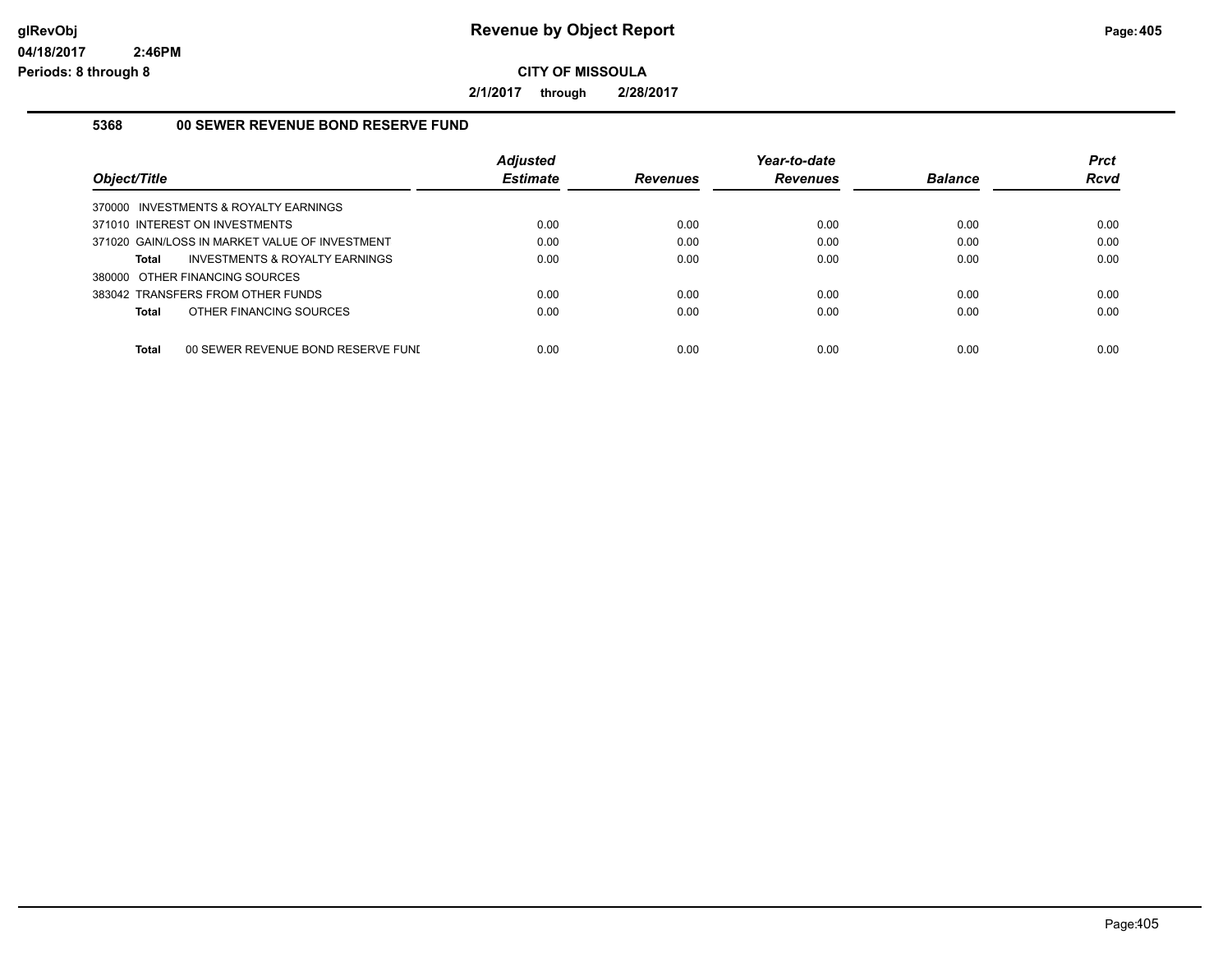**2/1/2017 through 2/28/2017**

**5369 2001 SEWER REVENUE BOND**

**5369 2001 SEWER REVENUE BOND**

|                                                 | <b>Adjusted</b> |                 | Year-to-date    |                | <b>Prct</b> |
|-------------------------------------------------|-----------------|-----------------|-----------------|----------------|-------------|
| Object/Title                                    | <b>Estimate</b> | <b>Revenues</b> | <b>Revenues</b> | <b>Balance</b> | <b>Rcvd</b> |
| 370000 INVESTMENTS & ROYALTY EARNINGS           |                 |                 |                 |                |             |
| 371010 INTEREST ON INVESTMENTS                  | 0.00            | 0.00            | 0.00            | 0.00           | 0.00        |
| 371020 GAIN/LOSS IN MARKET VALUE OF INVESTMENTS | 0.00            | 0.00            | 0.00            | 0.00           | 0.00        |
| INVESTMENTS & ROYALTY EARNINGS<br>Total         | 0.00            | 0.00            | 0.00            | 0.00           | 0.00        |
| 380000 OTHER FINANCING SOURCES                  |                 |                 |                 |                |             |
| 383042 TRANSFERS FROM OTHER FUNDS               | 0.00            | 0.00            | 0.00            | 0.00           | 0.00        |
| OTHER FINANCING SOURCES<br>Total                | 0.00            | 0.00            | 0.00            | 0.00           | 0.00        |
| <b>Total</b><br>2001 SEWER REVENUE BOND         | 0.00            | 0.00            | 0.00            | 0.00           | 0.00        |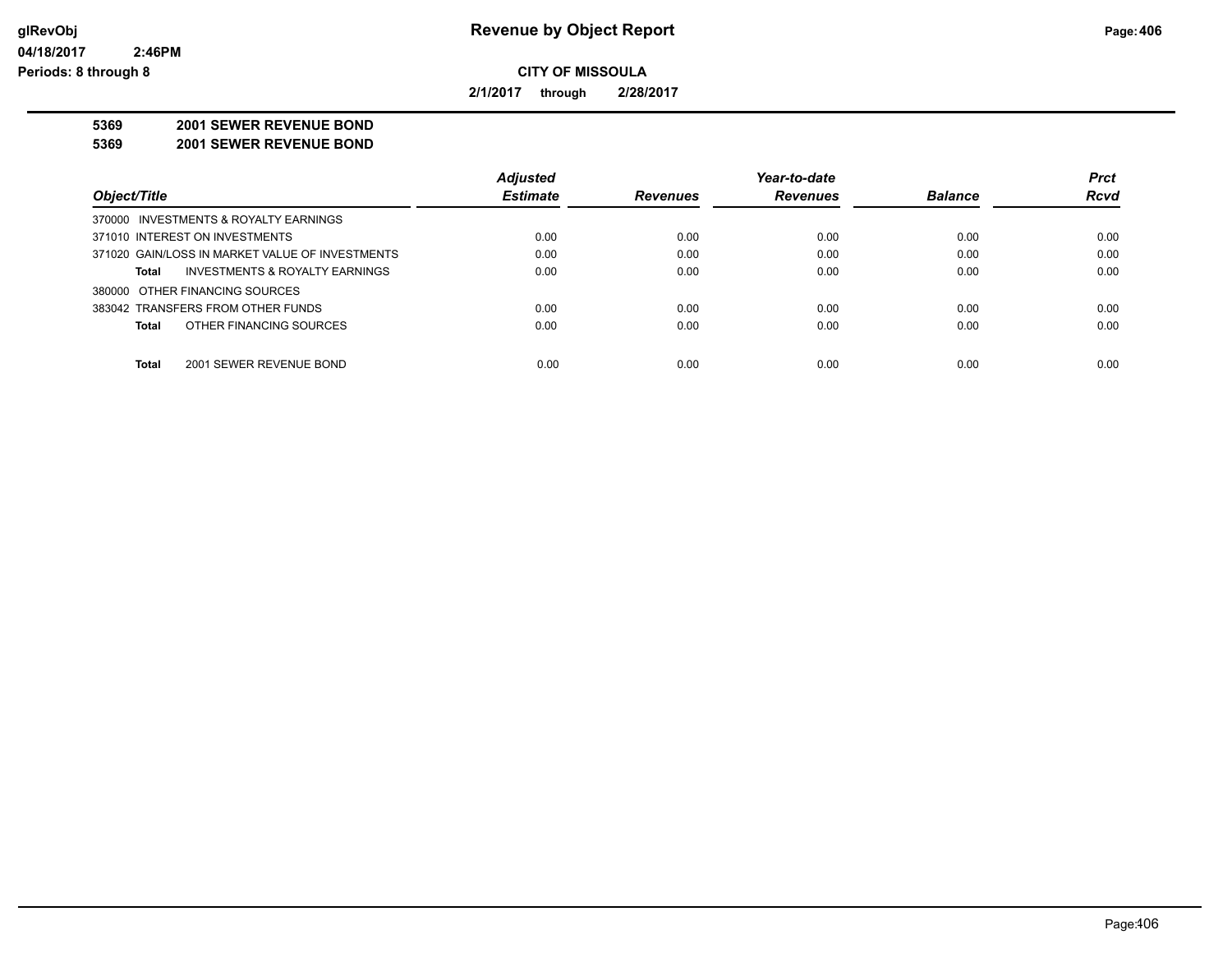**2/1/2017 through 2/28/2017**

#### **5369 2001 SEWER REVENUE BOND**

|                                                | <b>Adjusted</b> |                 | Year-to-date    |                | <b>Prct</b> |
|------------------------------------------------|-----------------|-----------------|-----------------|----------------|-------------|
| Object/Title                                   | <b>Estimate</b> | <b>Revenues</b> | <b>Revenues</b> | <b>Balance</b> | <b>Rcvd</b> |
| 370000 INVESTMENTS & ROYALTY EARNINGS          |                 |                 |                 |                |             |
| 371010 INTEREST ON INVESTMENTS                 | 0.00            | 0.00            | 0.00            | 0.00           | 0.00        |
| 371020 GAIN/LOSS IN MARKET VALUE OF INVESTMENT | 0.00            | 0.00            | 0.00            | 0.00           | 0.00        |
| Total<br>INVESTMENTS & ROYALTY EARNINGS        | 0.00            | 0.00            | 0.00            | 0.00           | 0.00        |
| 380000 OTHER FINANCING SOURCES                 |                 |                 |                 |                |             |
| 383042 TRANSFERS FROM OTHER FUNDS              | 0.00            | 0.00            | 0.00            | 0.00           | 0.00        |
| OTHER FINANCING SOURCES<br>Total               | 0.00            | 0.00            | 0.00            | 0.00           | 0.00        |
| Total<br>2001 SEWER REVENUE BOND               | 0.00            | 0.00            | 0.00            | 0.00           | 0.00        |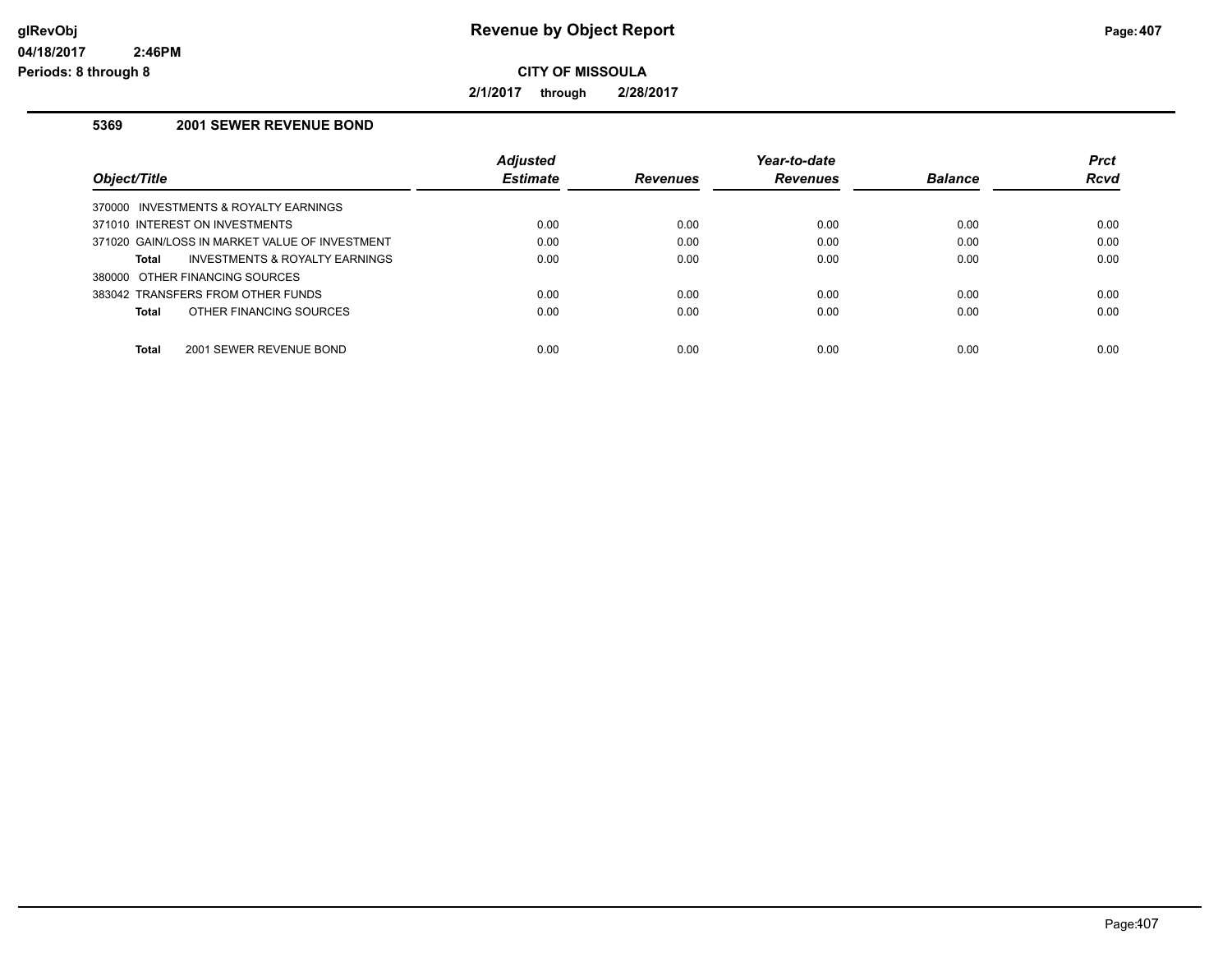**2/1/2017 through 2/28/2017**

#### **5370 99 SEWER REVENUE BOND RESERVE FUND 5370 99 SEWER REVENUE BOND RESERVE FUND**

|                                                    | <b>Adjusted</b> |                 | Year-to-date    |                | <b>Prct</b> |
|----------------------------------------------------|-----------------|-----------------|-----------------|----------------|-------------|
| Object/Title                                       | <b>Estimate</b> | <b>Revenues</b> | <b>Revenues</b> | <b>Balance</b> | Rcvd        |
| 360000 MISCELLANEOUS REVENUES                      |                 |                 |                 |                |             |
| 360010 MISCELLANEOUS                               | 0.00            | 0.00            | 0.00            | 0.00           | 0.00        |
| <b>MISCELLANEOUS REVENUES</b><br>Total             | 0.00            | 0.00            | 0.00            | 0.00           | 0.00        |
| 370000 INVESTMENTS & ROYALTY EARNINGS              |                 |                 |                 |                |             |
| 371010 INTEREST ON INVESTMENTS                     | 0.00            | 0.00            | 0.00            | 0.00           | 0.00        |
| 371020 GAIN/LOSS IN MARKET VALUE OF INVESTMENTS    | 0.00            | 0.00            | 0.00            | 0.00           | 0.00        |
| <b>INVESTMENTS &amp; ROYALTY EARNINGS</b><br>Total | 0.00            | 0.00            | 0.00            | 0.00           | 0.00        |
| 380000 OTHER FINANCING SOURCES                     |                 |                 |                 |                |             |
| 383042 TRANSFERS FROM OTHER FUNDS                  | 0.00            | 0.00            | 0.00            | 0.00           | 0.00        |
| OTHER FINANCING SOURCES<br>Total                   | 0.00            | 0.00            | 0.00            | 0.00           | 0.00        |
| 99 SEWER REVENUE BOND RESERVE FUND<br><b>Total</b> | 0.00            | 0.00            | 0.00            | 0.00           | 0.00        |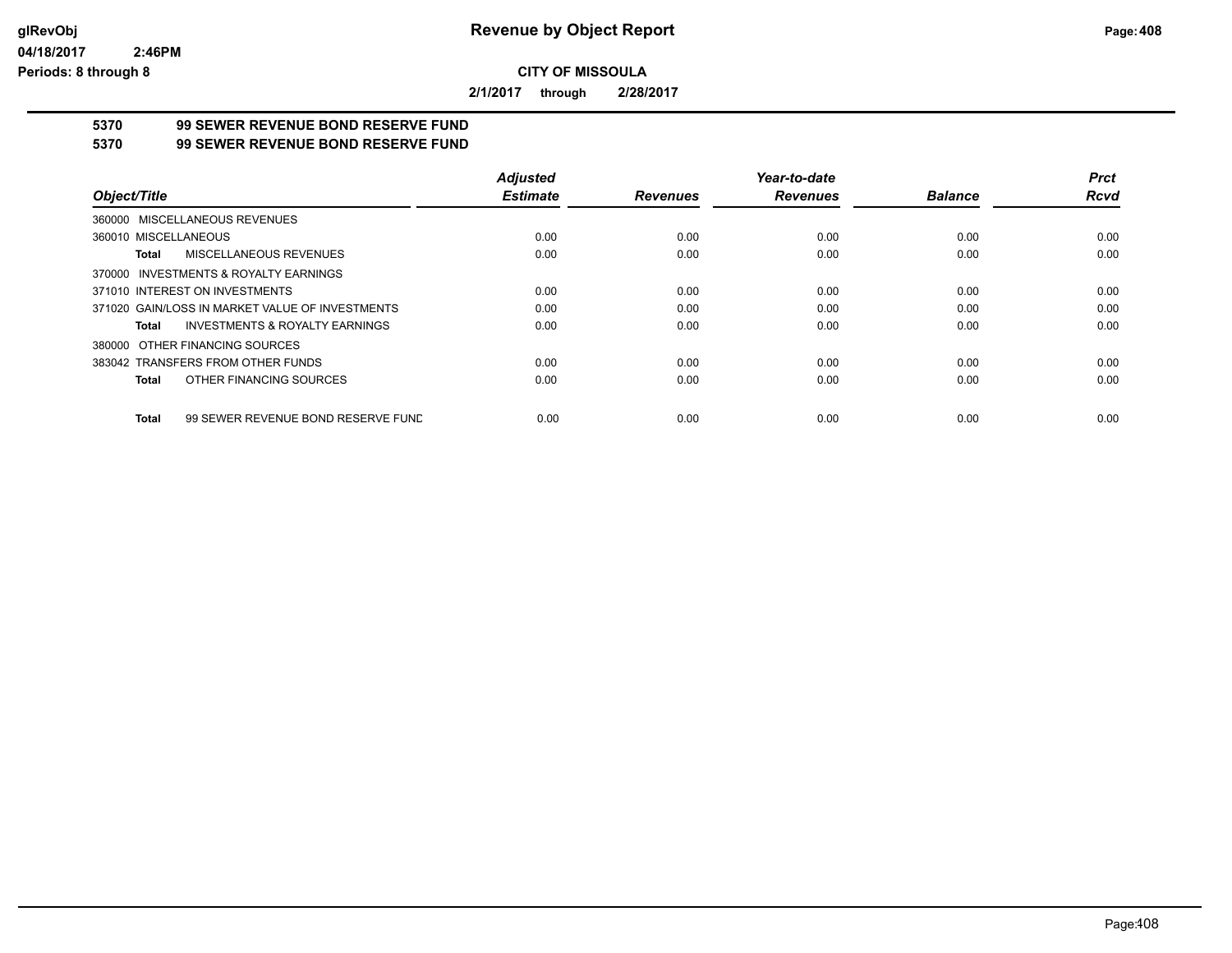**2/1/2017 through 2/28/2017**

#### **5370 99 SEWER REVENUE BOND RESERVE FUND**

| Object/Title                                       | <b>Adjusted</b><br><b>Estimate</b> | <b>Revenues</b> | Year-to-date<br><b>Revenues</b> | <b>Balance</b> | <b>Prct</b><br><b>Rcvd</b> |
|----------------------------------------------------|------------------------------------|-----------------|---------------------------------|----------------|----------------------------|
|                                                    |                                    |                 |                                 |                |                            |
| 360000 MISCELLANEOUS REVENUES                      |                                    |                 |                                 |                |                            |
| 360010 MISCELLANEOUS                               | 0.00                               | 0.00            | 0.00                            | 0.00           | 0.00                       |
| MISCELLANEOUS REVENUES<br>Total                    | 0.00                               | 0.00            | 0.00                            | 0.00           | 0.00                       |
| 370000 INVESTMENTS & ROYALTY EARNINGS              |                                    |                 |                                 |                |                            |
| 371010 INTEREST ON INVESTMENTS                     | 0.00                               | 0.00            | 0.00                            | 0.00           | 0.00                       |
| 371020 GAIN/LOSS IN MARKET VALUE OF INVESTMENT     | 0.00                               | 0.00            | 0.00                            | 0.00           | 0.00                       |
| INVESTMENTS & ROYALTY EARNINGS<br>Total            | 0.00                               | 0.00            | 0.00                            | 0.00           | 0.00                       |
| 380000 OTHER FINANCING SOURCES                     |                                    |                 |                                 |                |                            |
| 383042 TRANSFERS FROM OTHER FUNDS                  | 0.00                               | 0.00            | 0.00                            | 0.00           | 0.00                       |
| OTHER FINANCING SOURCES<br>Total                   | 0.00                               | 0.00            | 0.00                            | 0.00           | 0.00                       |
| 99 SEWER REVENUE BOND RESERVE FUNI<br><b>Total</b> | 0.00                               | 0.00            | 0.00                            | 0.00           | 0.00                       |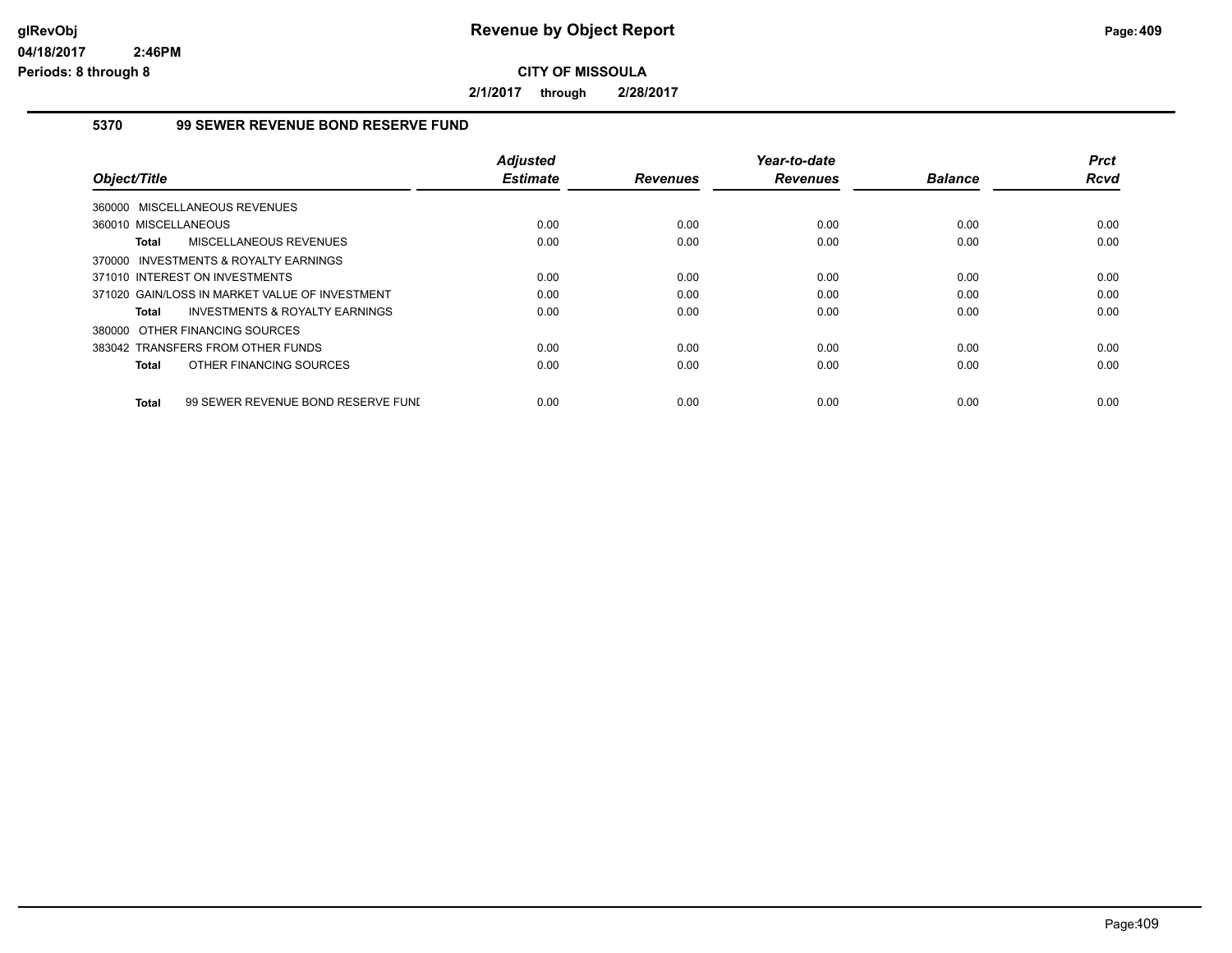**2/1/2017 through 2/28/2017**

**5371 2002 SEWER BONDS**

**5371 2002 SEWER BONDS**

|                                                    | <b>Adjusted</b> |                 | Year-to-date    |                | <b>Prct</b> |
|----------------------------------------------------|-----------------|-----------------|-----------------|----------------|-------------|
| Object/Title                                       | <b>Estimate</b> | <b>Revenues</b> | <b>Revenues</b> | <b>Balance</b> | <b>Rcvd</b> |
| 370000 INVESTMENTS & ROYALTY EARNINGS              |                 |                 |                 |                |             |
| 371010 INTEREST ON INVESTMENTS                     | 0.00            | 0.00            | 0.00            | 0.00           | 0.00        |
| 371020 GAIN/LOSS IN MARKET VALUE OF INVESTMENTS    | 0.00            | 0.00            | 0.00            | 0.00           | 0.00        |
| <b>INVESTMENTS &amp; ROYALTY EARNINGS</b><br>Total | 0.00            | 0.00            | 0.00            | 0.00           | 0.00        |
| 380000 OTHER FINANCING SOURCES                     |                 |                 |                 |                |             |
| 383024 TRANS FR SEWER CLEARING                     | 84.420.00       | 0.00            | 0.00            | 84.420.00      | 0.00        |
| OTHER FINANCING SOURCES<br>Total                   | 84.420.00       | 0.00            | 0.00            | 84.420.00      | 0.00        |
|                                                    |                 |                 |                 |                |             |
| <b>Total</b><br>2002 SEWER BONDS                   | 84.420.00       | 0.00            | 0.00            | 84.420.00      | 0.00        |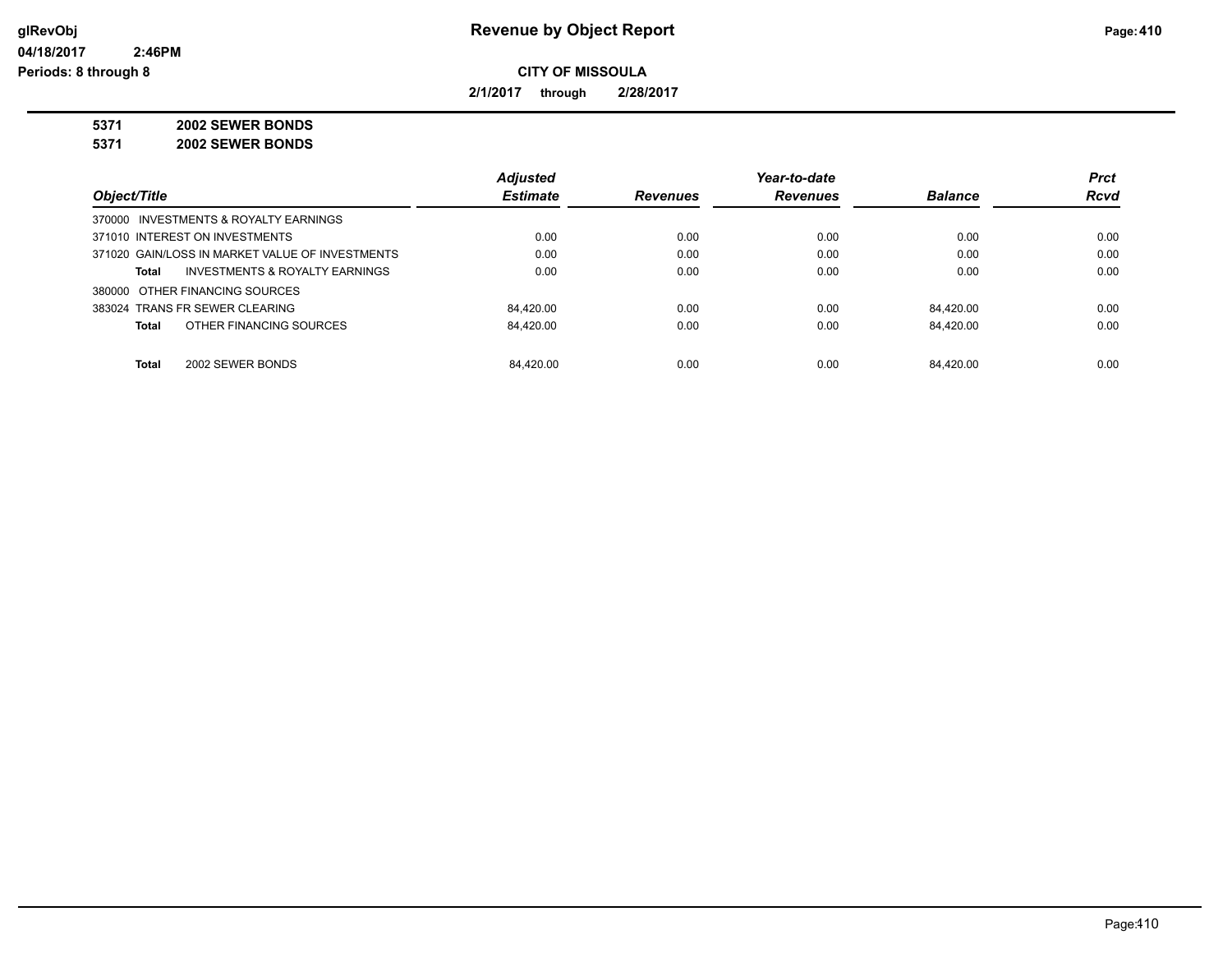**2/1/2017 through 2/28/2017**

#### **5371 2002 SEWER BONDS**

|              |                                                | <b>Adjusted</b> |                 | Year-to-date    |                | <b>Prct</b> |
|--------------|------------------------------------------------|-----------------|-----------------|-----------------|----------------|-------------|
| Object/Title |                                                | <b>Estimate</b> | <b>Revenues</b> | <b>Revenues</b> | <b>Balance</b> | <b>Rcvd</b> |
| 370000       | INVESTMENTS & ROYALTY EARNINGS                 |                 |                 |                 |                |             |
|              | 371010 INTEREST ON INVESTMENTS                 | 0.00            | 0.00            | 0.00            | 0.00           | 0.00        |
|              | 371020 GAIN/LOSS IN MARKET VALUE OF INVESTMENT | 0.00            | 0.00            | 0.00            | 0.00           | 0.00        |
| Total        | INVESTMENTS & ROYALTY EARNINGS                 | 0.00            | 0.00            | 0.00            | 0.00           | 0.00        |
|              | 380000 OTHER FINANCING SOURCES                 |                 |                 |                 |                |             |
|              | 383024 TRANS FR SEWER CLEARING                 | 84.420.00       | 0.00            | 0.00            | 84.420.00      | 0.00        |
| Total        | OTHER FINANCING SOURCES                        | 84.420.00       | 0.00            | 0.00            | 84.420.00      | 0.00        |
| <b>Total</b> | 2002 SEWER BONDS                               | 84.420.00       | 0.00            | 0.00            | 84.420.00      | 0.00        |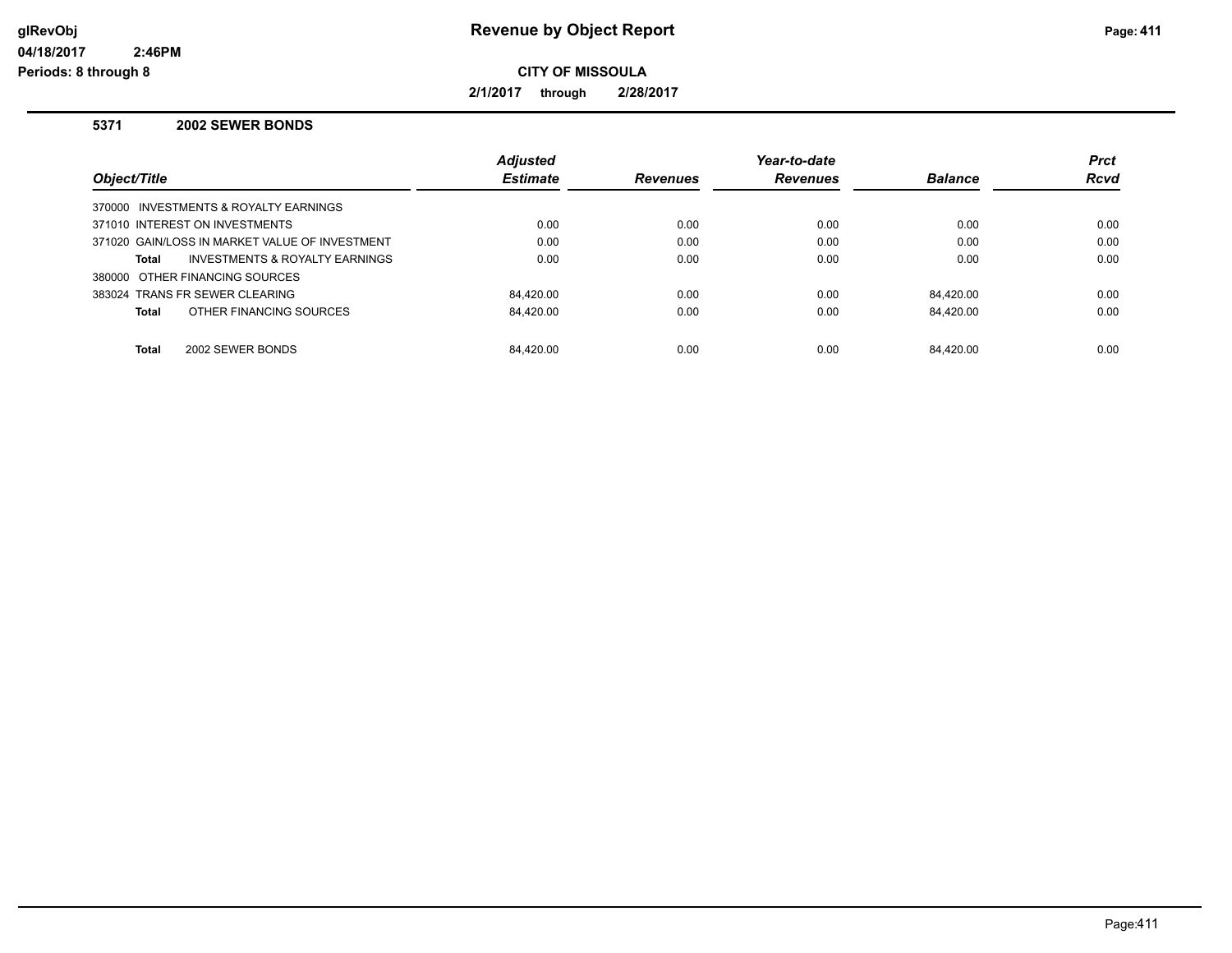**2/1/2017 through 2/28/2017**

**5372 2002 SEWER REVENUE BOND**

**5372 2002 SEWER REVENUE BOND**

|                                                    | <b>Adjusted</b> |                 | Year-to-date    |                | <b>Prct</b> |
|----------------------------------------------------|-----------------|-----------------|-----------------|----------------|-------------|
| Object/Title                                       | <b>Estimate</b> | <b>Revenues</b> | <b>Revenues</b> | <b>Balance</b> | <b>Rcvd</b> |
| 360000 MISCELLANEOUS REVENUES                      |                 |                 |                 |                |             |
| 360000 MISCELLANEOUS REVENUES                      | 0.00            | 0.00            | 0.00            | 0.00           | 0.00        |
| MISCELLANEOUS REVENUES<br>Total                    | 0.00            | 0.00            | 0.00            | 0.00           | 0.00        |
| 370000 INVESTMENTS & ROYALTY EARNINGS              |                 |                 |                 |                |             |
| 371010 INTEREST ON INVESTMENTS                     | 0.00            | 0.00            | 0.00            | 0.00           | 0.00        |
| 371020 GAIN/LOSS IN MARKET VALUE OF INVESTMENTS    | 0.00            | 0.00            | 0.00            | 0.00           | 0.00        |
| <b>INVESTMENTS &amp; ROYALTY EARNINGS</b><br>Total | 0.00            | 0.00            | 0.00            | 0.00           | 0.00        |
| 380000 OTHER FINANCING SOURCES                     |                 |                 |                 |                |             |
| 383024 TRANS FR SEWER CLEARING                     | 0.00            | 0.00            | 0.00            | 0.00           | 0.00        |
| 383042 TRANSFERS FROM OTHER FUNDS                  | 0.00            | 0.00            | 0.00            | 0.00           | 0.00        |
| OTHER FINANCING SOURCES<br>Total                   | 0.00            | 0.00            | 0.00            | 0.00           | 0.00        |
| 2002 SEWER REVENUE BOND<br>Total                   | 0.00            | 0.00            | 0.00            | 0.00           | 0.00        |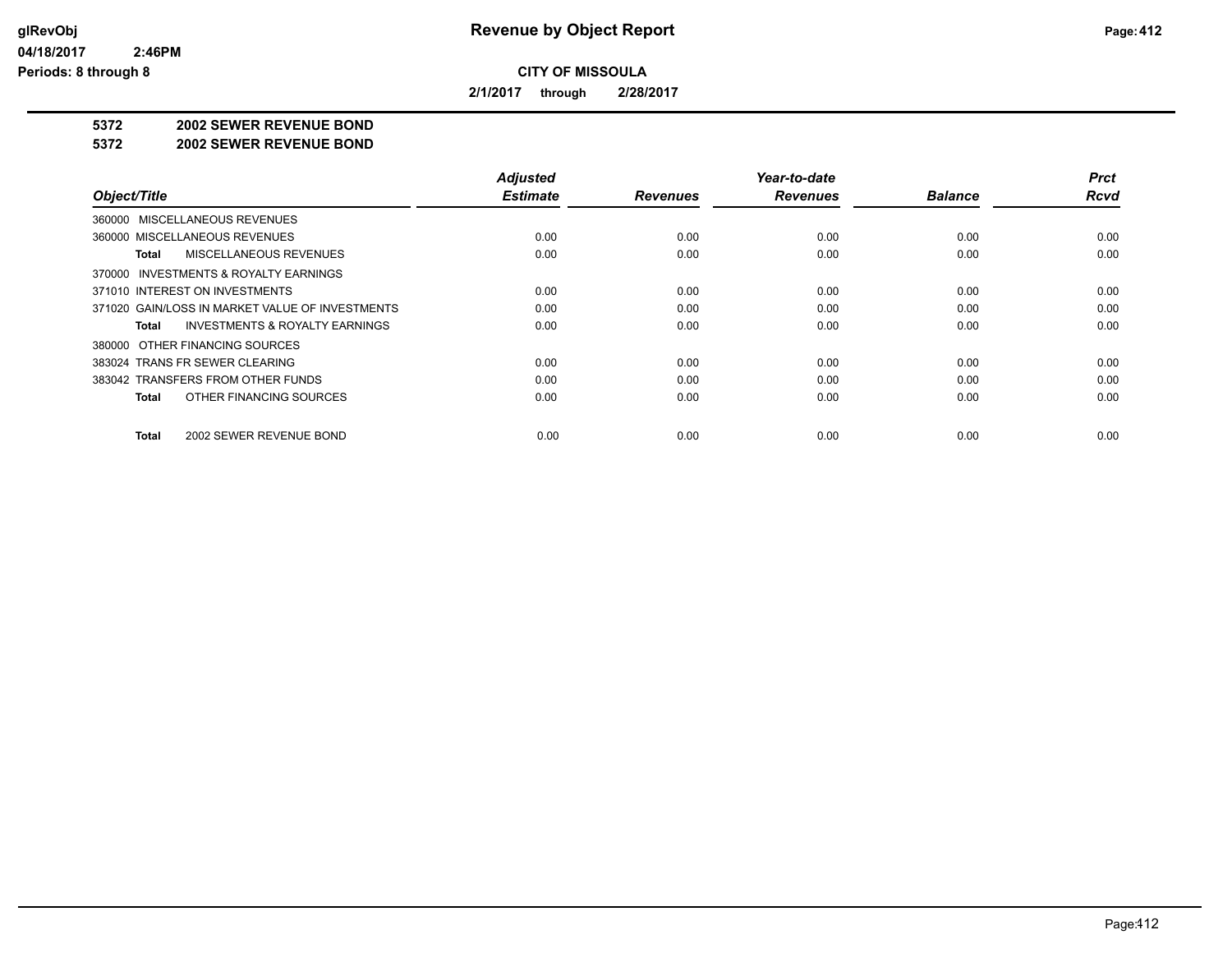**2/1/2017 through 2/28/2017**

#### **5372 2002 SEWER REVENUE BOND**

| Object/Title                                       | <b>Adjusted</b><br><b>Estimate</b> | <b>Revenues</b> | Year-to-date<br><b>Revenues</b> | <b>Balance</b> | <b>Prct</b><br>Rcvd |
|----------------------------------------------------|------------------------------------|-----------------|---------------------------------|----------------|---------------------|
| MISCELLANEOUS REVENUES<br>360000                   |                                    |                 |                                 |                |                     |
| 360000 MISCELLANEOUS REVENUES                      | 0.00                               | 0.00            | 0.00                            | 0.00           | 0.00                |
| MISCELLANEOUS REVENUES<br><b>Total</b>             | 0.00                               | 0.00            | 0.00                            | 0.00           | 0.00                |
| INVESTMENTS & ROYALTY EARNINGS<br>370000           |                                    |                 |                                 |                |                     |
| 371010 INTEREST ON INVESTMENTS                     | 0.00                               | 0.00            | 0.00                            | 0.00           | 0.00                |
| 371020 GAIN/LOSS IN MARKET VALUE OF INVESTMENT     | 0.00                               | 0.00            | 0.00                            | 0.00           | 0.00                |
| <b>INVESTMENTS &amp; ROYALTY EARNINGS</b><br>Total | 0.00                               | 0.00            | 0.00                            | 0.00           | 0.00                |
| OTHER FINANCING SOURCES<br>380000                  |                                    |                 |                                 |                |                     |
| 383024 TRANS FR SEWER CLEARING                     | 0.00                               | 0.00            | 0.00                            | 0.00           | 0.00                |
| 383042 TRANSFERS FROM OTHER FUNDS                  | 0.00                               | 0.00            | 0.00                            | 0.00           | 0.00                |
| OTHER FINANCING SOURCES<br><b>Total</b>            | 0.00                               | 0.00            | 0.00                            | 0.00           | 0.00                |
| <b>Total</b><br>2002 SEWER REVENUE BOND            | 0.00                               | 0.00            | 0.00                            | 0.00           | 0.00                |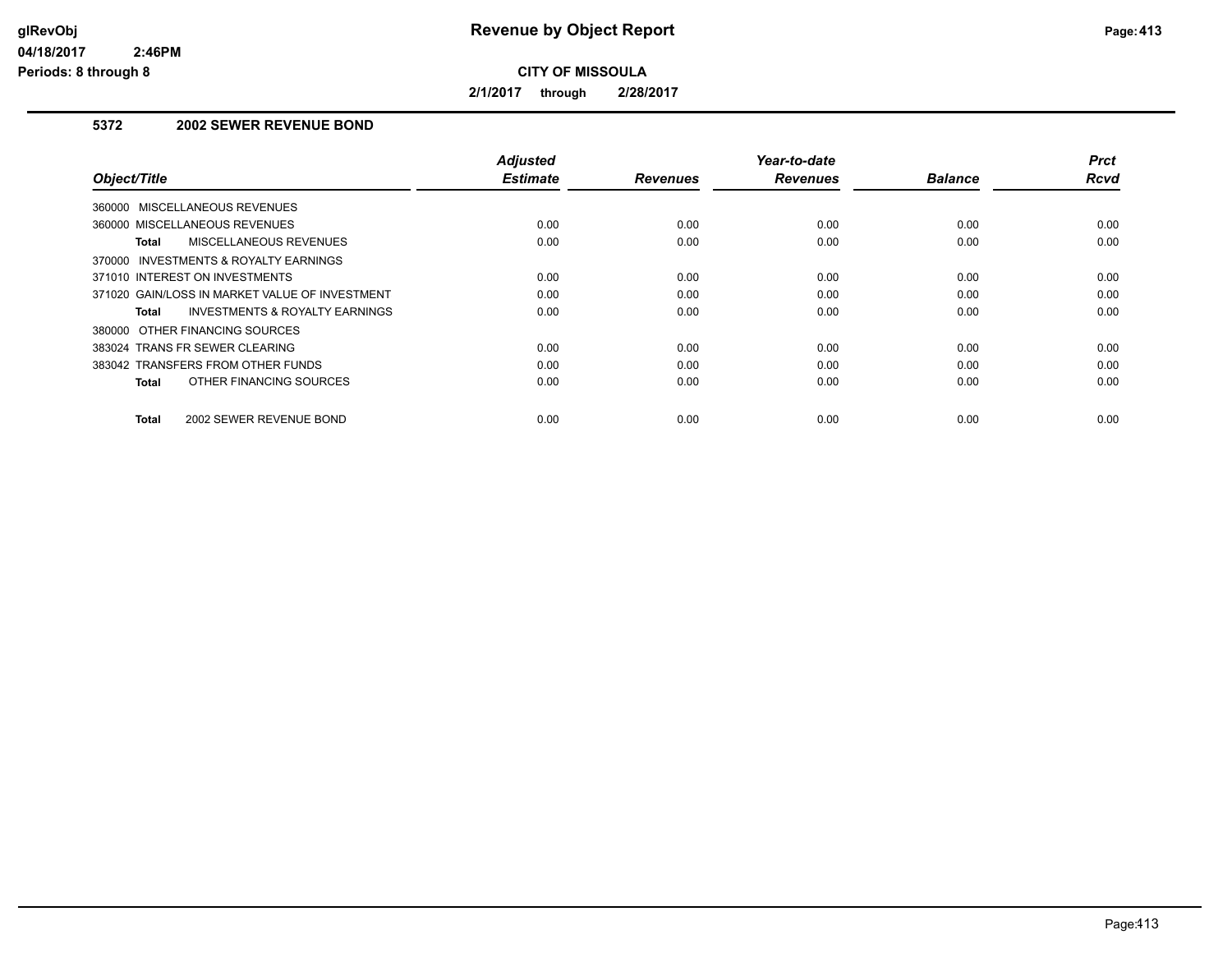**2/1/2017 through 2/28/2017**

#### **5373 2002 WWTP UPGRADE REVENUE BOND 5373 2002 WWTP UPGRADE REVENUE BOND**

|                                                 | <b>Adjusted</b> |                 | Year-to-date    |                | <b>Prct</b> |
|-------------------------------------------------|-----------------|-----------------|-----------------|----------------|-------------|
| Object/Title                                    | <b>Estimate</b> | <b>Revenues</b> | <b>Revenues</b> | <b>Balance</b> | <b>Rcvd</b> |
| 370000 INVESTMENTS & ROYALTY EARNINGS           |                 |                 |                 |                |             |
| 371010 INTEREST ON INVESTMENTS                  | 0.00            | 0.00            | 0.00            | 0.00           | 0.00        |
| 371020 GAIN/LOSS IN MARKET VALUE OF INVESTMENTS | 0.00            | 0.00            | 0.00            | 0.00           | 0.00        |
| INVESTMENTS & ROYALTY EARNINGS<br>Total         | 0.00            | 0.00            | 0.00            | 0.00           | 0.00        |
| 380000 OTHER FINANCING SOURCES                  |                 |                 |                 |                |             |
| 383024 TRANS FR SEWER CLEARING                  | 330.810.00      | 0.00            | 0.00            | 330.810.00     | 0.00        |
| OTHER FINANCING SOURCES<br>Total                | 330.810.00      | 0.00            | 0.00            | 330.810.00     | 0.00        |
|                                                 |                 |                 |                 |                |             |
| 2002 WWTP UPGRADE REVENUE BOND<br>Total         | 330.810.00      | 0.00            | 0.00            | 330.810.00     | 0.00        |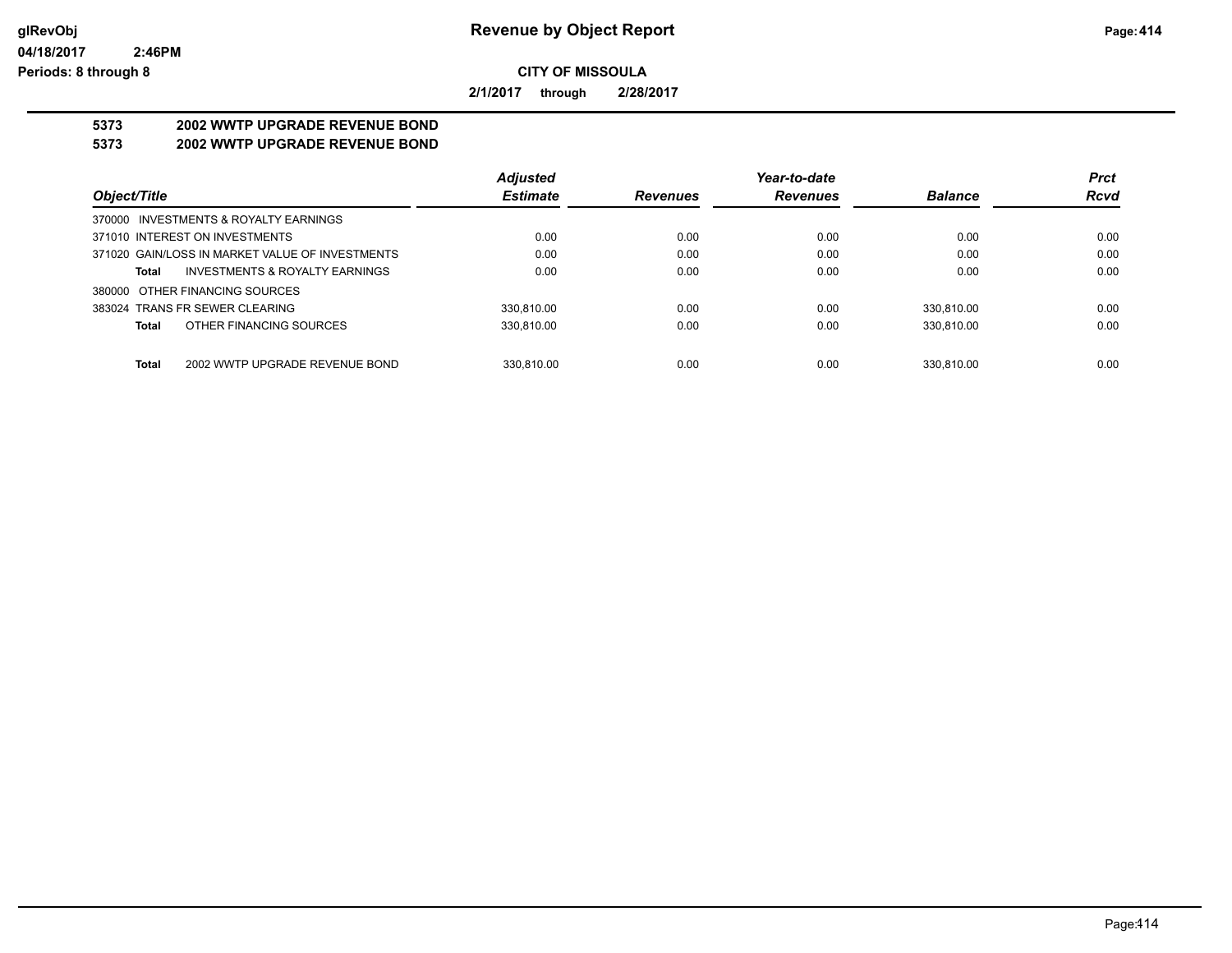**2/1/2017 through 2/28/2017**

#### **5373 2002 WWTP UPGRADE REVENUE BOND**

| Object/Title                   |                                                | <b>Adjusted</b><br><b>Estimate</b> | <b>Revenues</b> | Year-to-date<br><b>Revenues</b> | <b>Balance</b> | <b>Prct</b><br><b>Rcvd</b> |
|--------------------------------|------------------------------------------------|------------------------------------|-----------------|---------------------------------|----------------|----------------------------|
|                                | 370000 INVESTMENTS & ROYALTY EARNINGS          |                                    |                 |                                 |                |                            |
| 371010 INTEREST ON INVESTMENTS |                                                | 0.00                               | 0.00            | 0.00                            | 0.00           | 0.00                       |
|                                | 371020 GAIN/LOSS IN MARKET VALUE OF INVESTMENT | 0.00                               | 0.00            | 0.00                            | 0.00           | 0.00                       |
| Total                          | INVESTMENTS & ROYALTY EARNINGS                 | 0.00                               | 0.00            | 0.00                            | 0.00           | 0.00                       |
| 380000 OTHER FINANCING SOURCES |                                                |                                    |                 |                                 |                |                            |
| 383024 TRANS FR SEWER CLEARING |                                                | 330.810.00                         | 0.00            | 0.00                            | 330.810.00     | 0.00                       |
| Total                          | OTHER FINANCING SOURCES                        | 330.810.00                         | 0.00            | 0.00                            | 330.810.00     | 0.00                       |
|                                |                                                |                                    |                 |                                 |                |                            |
| <b>Total</b>                   | 2002 WWTP UPGRADE REVENUE BOND                 | 330.810.00                         | 0.00            | 0.00                            | 330.810.00     | 0.00                       |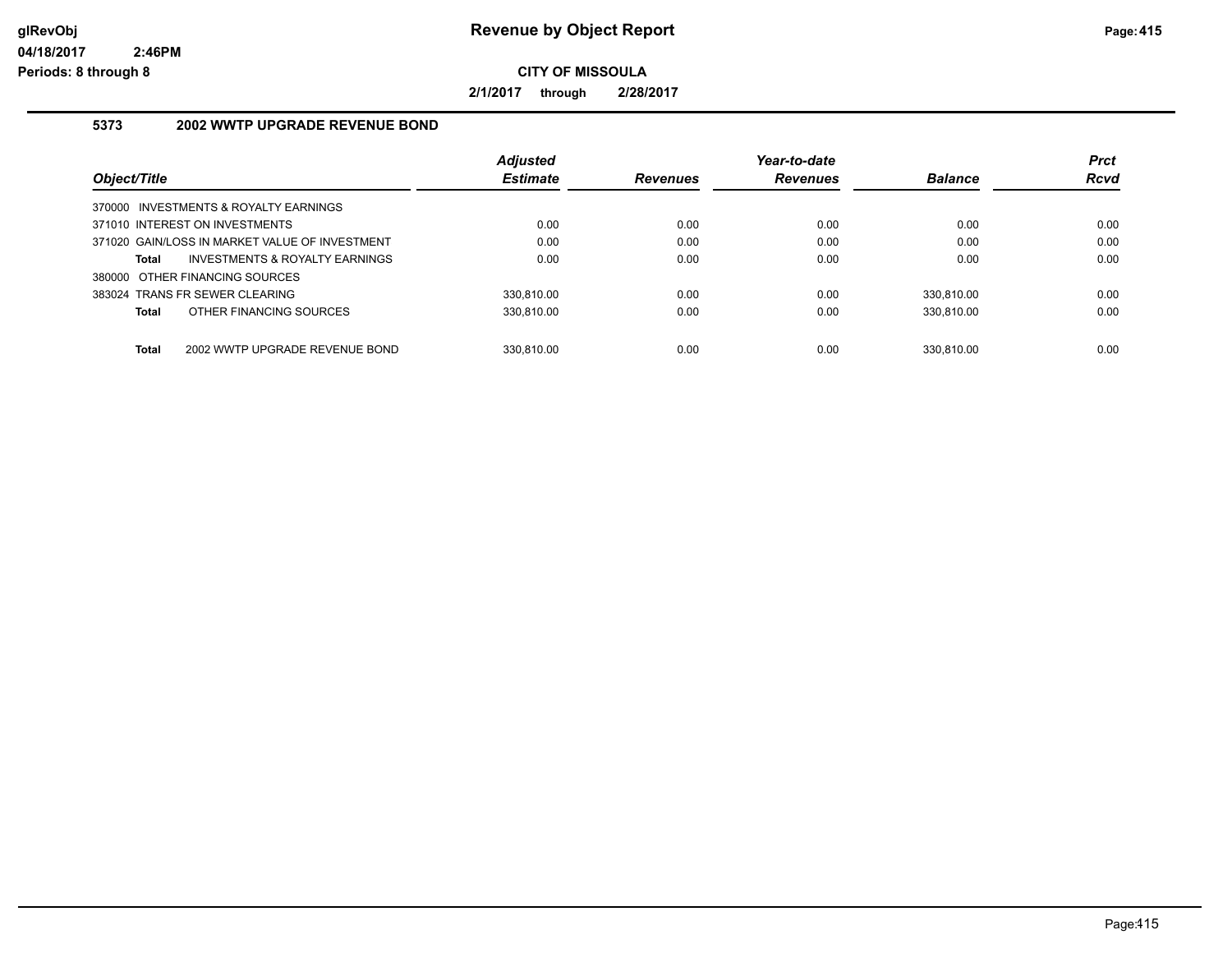**2/1/2017 through 2/28/2017**

#### **5374 2002 WWTP UPGRADE RESERVE**

**5374 2002 WWTP UPGRADE RESERVE**

|                                                    | <b>Adjusted</b> |                 | Year-to-date    |                | <b>Prct</b> |
|----------------------------------------------------|-----------------|-----------------|-----------------|----------------|-------------|
| Object/Title                                       | <b>Estimate</b> | <b>Revenues</b> | <b>Revenues</b> | <b>Balance</b> | Rcvd        |
| 360000 MISCELLANEOUS REVENUES                      |                 |                 |                 |                |             |
| 360000 MISCELLANEOUS REVENUES                      | 0.00            | 0.00            | 0.00            | 0.00           | 0.00        |
| MISCELLANEOUS REVENUES<br>Total                    | 0.00            | 0.00            | 0.00            | 0.00           | 0.00        |
| 370000 INVESTMENTS & ROYALTY EARNINGS              |                 |                 |                 |                |             |
| 371010 INTEREST ON INVESTMENTS                     | 0.00            | 0.00            | 0.00            | 0.00           | 0.00        |
| 371020 GAIN/LOSS IN MARKET VALUE OF INVESTMENTS    | 0.00            | 0.00            | 0.00            | 0.00           | 0.00        |
| <b>INVESTMENTS &amp; ROYALTY EARNINGS</b><br>Total | 0.00            | 0.00            | 0.00            | 0.00           | 0.00        |
| 380000 OTHER FINANCING SOURCES                     |                 |                 |                 |                |             |
| 381002 SRF LOAN                                    | 0.00            | 0.00            | 0.00            | 0.00           | 0.00        |
| 383042 TRANSFERS FROM OTHER FUNDS                  | 0.00            | 0.00            | 0.00            | 0.00           | 0.00        |
| OTHER FINANCING SOURCES<br>Total                   | 0.00            | 0.00            | 0.00            | 0.00           | 0.00        |
| 2002 WWTP UPGRADE RESERVE<br>Total                 | 0.00            | 0.00            | 0.00            | 0.00           | 0.00        |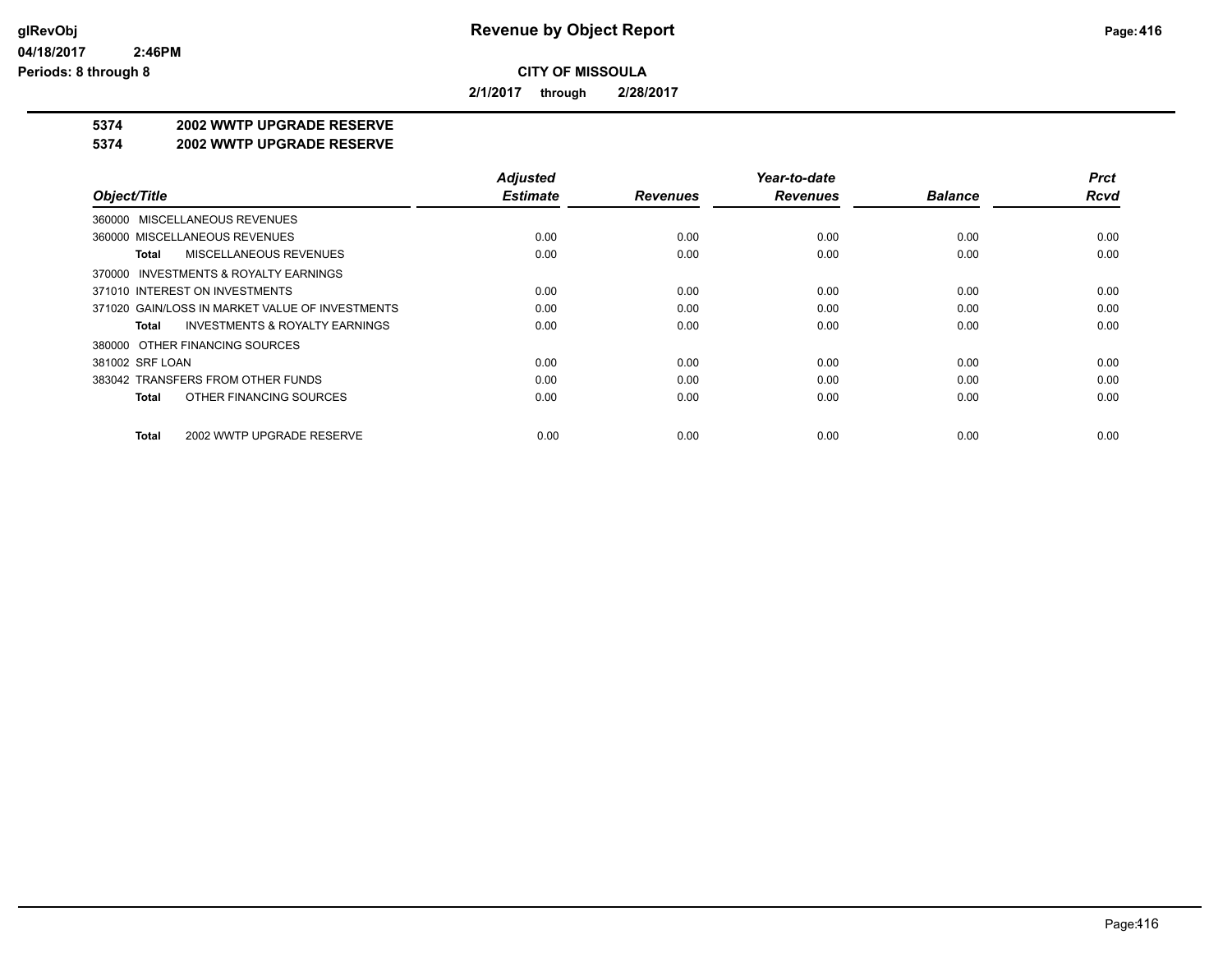**2/1/2017 through 2/28/2017**

#### **5374 2002 WWTP UPGRADE RESERVE**

| Object/Title                                       | <b>Adjusted</b><br><b>Estimate</b> | <b>Revenues</b> | Year-to-date<br><b>Revenues</b> | <b>Balance</b> | <b>Prct</b><br>Rcvd |
|----------------------------------------------------|------------------------------------|-----------------|---------------------------------|----------------|---------------------|
| MISCELLANEOUS REVENUES                             |                                    |                 |                                 |                |                     |
| 360000                                             |                                    |                 |                                 |                |                     |
| 360000 MISCELLANEOUS REVENUES                      | 0.00                               | 0.00            | 0.00                            | 0.00           | 0.00                |
| MISCELLANEOUS REVENUES<br>Total                    | 0.00                               | 0.00            | 0.00                            | 0.00           | 0.00                |
| INVESTMENTS & ROYALTY EARNINGS<br>370000           |                                    |                 |                                 |                |                     |
| 371010 INTEREST ON INVESTMENTS                     | 0.00                               | 0.00            | 0.00                            | 0.00           | 0.00                |
| 371020 GAIN/LOSS IN MARKET VALUE OF INVESTMENT     | 0.00                               | 0.00            | 0.00                            | 0.00           | 0.00                |
| <b>INVESTMENTS &amp; ROYALTY EARNINGS</b><br>Total | 0.00                               | 0.00            | 0.00                            | 0.00           | 0.00                |
| 380000 OTHER FINANCING SOURCES                     |                                    |                 |                                 |                |                     |
| 381002 SRF LOAN                                    | 0.00                               | 0.00            | 0.00                            | 0.00           | 0.00                |
| 383042 TRANSFERS FROM OTHER FUNDS                  | 0.00                               | 0.00            | 0.00                            | 0.00           | 0.00                |
| OTHER FINANCING SOURCES<br><b>Total</b>            | 0.00                               | 0.00            | 0.00                            | 0.00           | 0.00                |
| <b>Total</b><br>2002 WWTP UPGRADE RESERVE          | 0.00                               | 0.00            | 0.00                            | 0.00           | 0.00                |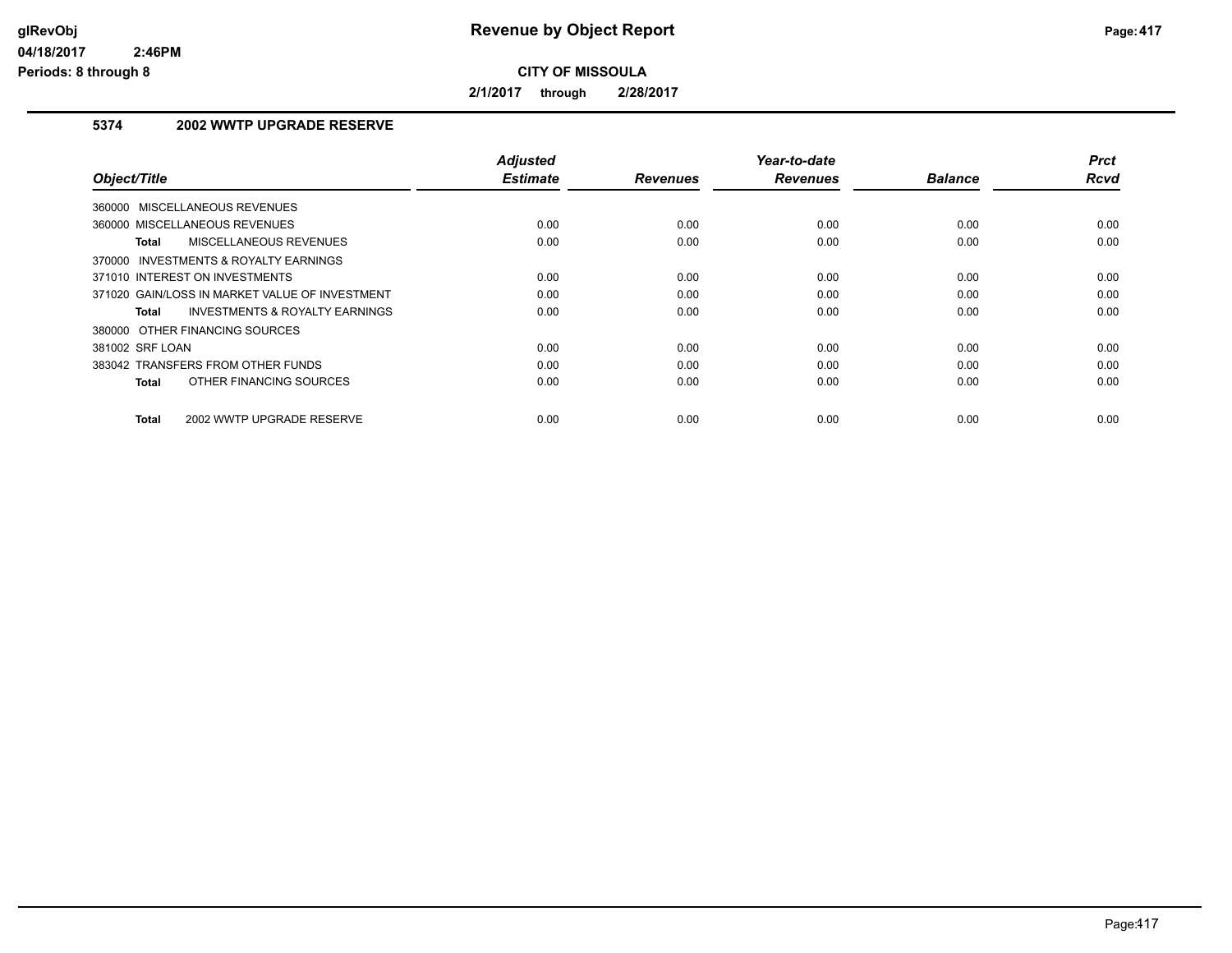**2/1/2017 through 2/28/2017**

**5375 2003 WWTP SRF \$3.8M EPA DEBT**

**5375 2003 WWTP SRF \$3.8M EPA DEBT**

| Object/Title                                       | <b>Adjusted</b><br><b>Estimate</b> | <b>Revenues</b> | Year-to-date<br><b>Revenues</b> | <b>Balance</b> | <b>Prct</b><br><b>Rcvd</b> |
|----------------------------------------------------|------------------------------------|-----------------|---------------------------------|----------------|----------------------------|
| 340000 CHARGES FOR SERVICES                        |                                    |                 |                                 |                |                            |
| 343032 SEWER INSTALLATION CHARGES                  | 0.00                               | 0.00            | 0.00                            | 0.00           | 0.00                       |
| <b>CHARGES FOR SERVICES</b><br>Total               | 0.00                               | 0.00            | 0.00                            | 0.00           | 0.00                       |
| 370000 INVESTMENTS & ROYALTY EARNINGS              |                                    |                 |                                 |                |                            |
| 371010 INTEREST ON INVESTMENTS                     | 0.00                               | 0.00            | 0.00                            | 0.00           | 0.00                       |
| 371020 GAIN/LOSS IN MARKET VALUE OF INVESTMENTS    | 0.00                               | 0.00            | 0.00                            | 0.00           | 0.00                       |
| <b>INVESTMENTS &amp; ROYALTY EARNINGS</b><br>Total | 0.00                               | 0.00            | 0.00                            | 0.00           | 0.00                       |
| 380000 OTHER FINANCING SOURCES                     |                                    |                 |                                 |                |                            |
| 383024 TRANS FR SEWER CLEARING                     | 250,156.00                         | 0.00            | 0.00                            | 250,156.00     | 0.00                       |
| OTHER FINANCING SOURCES<br>Total                   | 250,156.00                         | 0.00            | 0.00                            | 250,156.00     | 0.00                       |
| <b>Total</b><br>2003 WWTP SRF \$3.8M EPA DEBT      | 250.156.00                         | 0.00            | 0.00                            | 250.156.00     | 0.00                       |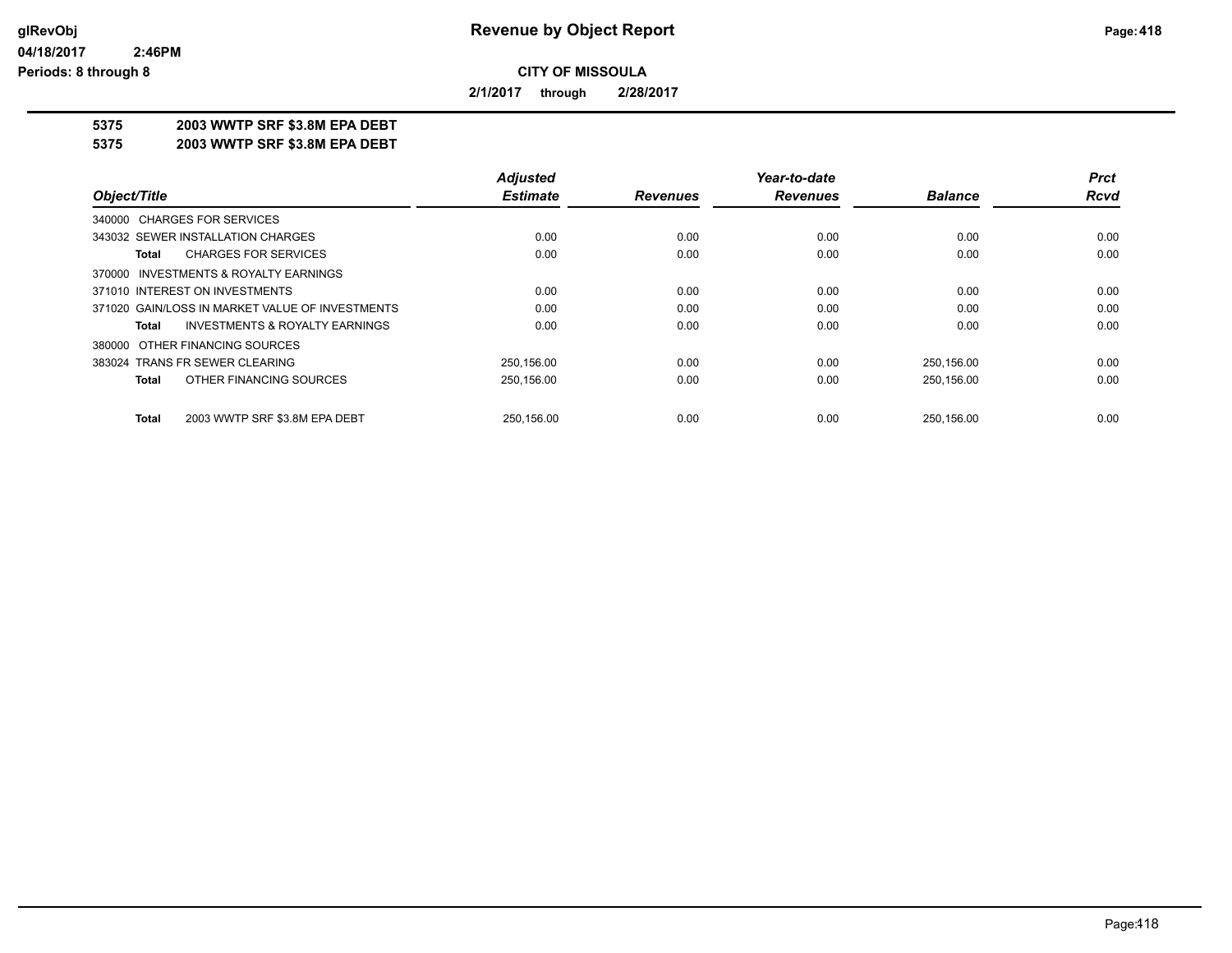**2/1/2017 through 2/28/2017**

#### **5375 2003 WWTP SRF \$3.8M EPA DEBT**

|                                                     | <b>Adjusted</b> |                 | Year-to-date    |                | <b>Prct</b> |
|-----------------------------------------------------|-----------------|-----------------|-----------------|----------------|-------------|
| Object/Title                                        | <b>Estimate</b> | <b>Revenues</b> | <b>Revenues</b> | <b>Balance</b> | <b>Rcvd</b> |
| <b>CHARGES FOR SERVICES</b><br>340000               |                 |                 |                 |                |             |
| 343032 SEWER INSTALLATION CHARGES                   | 0.00            | 0.00            | 0.00            | 0.00           | 0.00        |
| <b>CHARGES FOR SERVICES</b><br>Total                | 0.00            | 0.00            | 0.00            | 0.00           | 0.00        |
| <b>INVESTMENTS &amp; ROYALTY EARNINGS</b><br>370000 |                 |                 |                 |                |             |
| 371010 INTEREST ON INVESTMENTS                      | 0.00            | 0.00            | 0.00            | 0.00           | 0.00        |
| 371020 GAIN/LOSS IN MARKET VALUE OF INVESTMENT      | 0.00            | 0.00            | 0.00            | 0.00           | 0.00        |
| <b>INVESTMENTS &amp; ROYALTY EARNINGS</b><br>Total  | 0.00            | 0.00            | 0.00            | 0.00           | 0.00        |
| OTHER FINANCING SOURCES<br>380000                   |                 |                 |                 |                |             |
| 383024 TRANS FR SEWER CLEARING                      | 250,156.00      | 0.00            | 0.00            | 250,156.00     | 0.00        |
| OTHER FINANCING SOURCES<br><b>Total</b>             | 250,156.00      | 0.00            | 0.00            | 250,156.00     | 0.00        |
| 2003 WWTP SRF \$3.8M EPA DEBT<br><b>Total</b>       | 250.156.00      | 0.00            | 0.00            | 250.156.00     | 0.00        |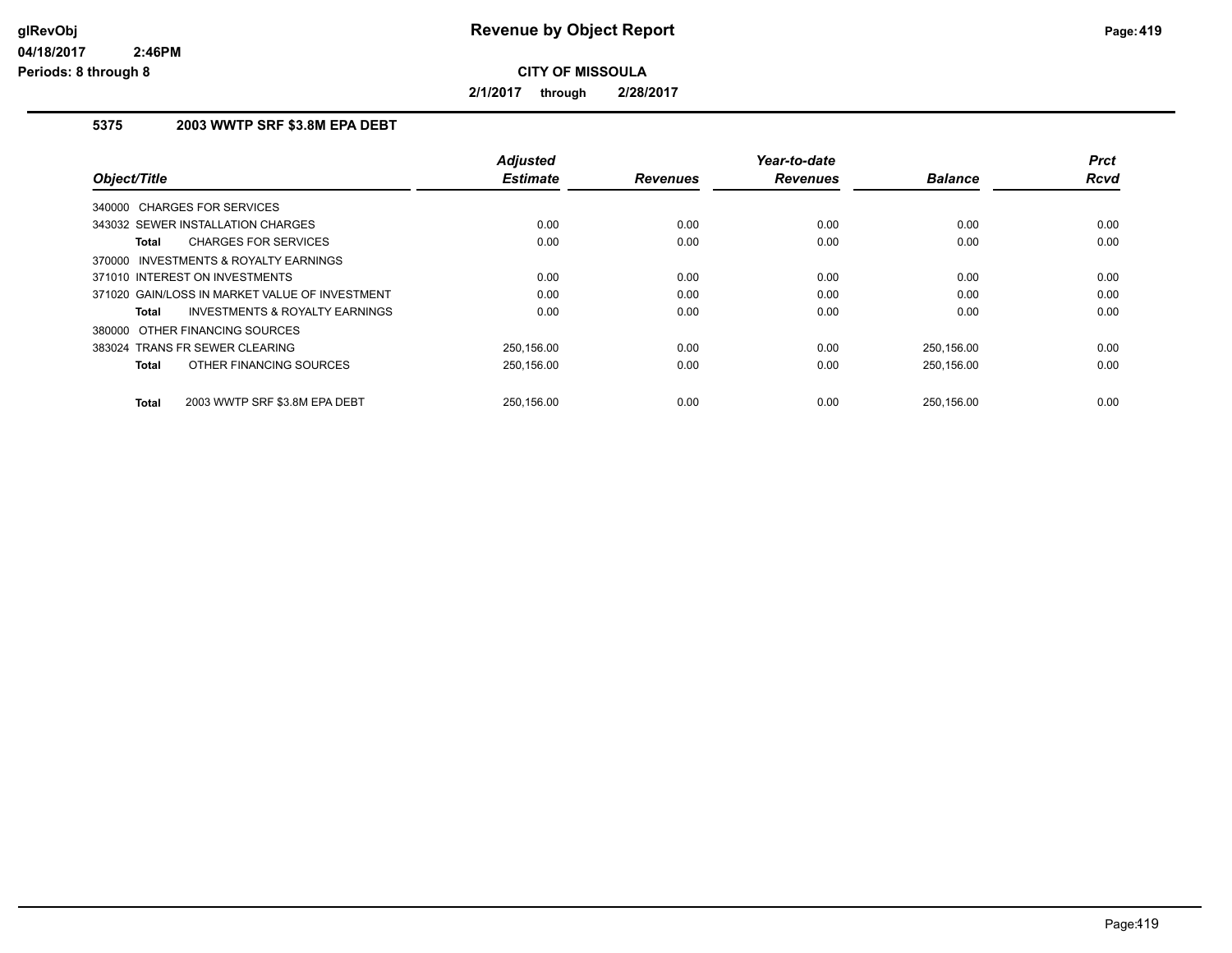**2/1/2017 through 2/28/2017**

# **5376 2003 WWTP SRF \$3.8M EPA RESERVE**

**5376 2003 WWTP SRF \$3.8M EPA RESERVE**

|                                                           | <b>Adjusted</b> |                 | Year-to-date    |                | <b>Prct</b> |
|-----------------------------------------------------------|-----------------|-----------------|-----------------|----------------|-------------|
| Object/Title                                              | <b>Estimate</b> | <b>Revenues</b> | <b>Revenues</b> | <b>Balance</b> | <b>Rcvd</b> |
| 360000 MISCELLANEOUS REVENUES                             |                 |                 |                 |                |             |
| 360000 MISCELLANEOUS REVENUES                             | 0.00            | 0.00            | 0.00            | 0.00           | 0.00        |
| 360010 MISCELLANEOUS                                      | 0.00            | 0.00            | 0.00            | 0.00           | 0.00        |
| MISCELLANEOUS REVENUES<br>Total                           | 0.00            | 0.00            | 0.00            | 0.00           | 0.00        |
| 370000 INVESTMENTS & ROYALTY EARNINGS                     |                 |                 |                 |                |             |
| 371010 INTEREST ON INVESTMENTS                            | 0.00            | 0.00            | 0.00            | 0.00           | 0.00        |
| 371020 GAIN/LOSS IN MARKET VALUE OF INVESTMENTS           | 0.00            | 0.00            | 0.00            | 0.00           | 0.00        |
| <b>INVESTMENTS &amp; ROYALTY EARNINGS</b><br><b>Total</b> | 0.00            | 0.00            | 0.00            | 0.00           | 0.00        |
| 380000 OTHER FINANCING SOURCES                            |                 |                 |                 |                |             |
| 381002 SRF LOAN                                           | 0.00            | 0.00            | 0.00            | 0.00           | 0.00        |
| 383042 TRANSFERS FROM OTHER FUNDS                         | 0.00            | 0.00            | 0.00            | 0.00           | 0.00        |
| OTHER FINANCING SOURCES<br>Total                          | 0.00            | 0.00            | 0.00            | 0.00           | 0.00        |
| 2003 WWTP SRF \$3.8M EPA RESERVE<br>Total                 | 0.00            | 0.00            | 0.00            | 0.00           | 0.00        |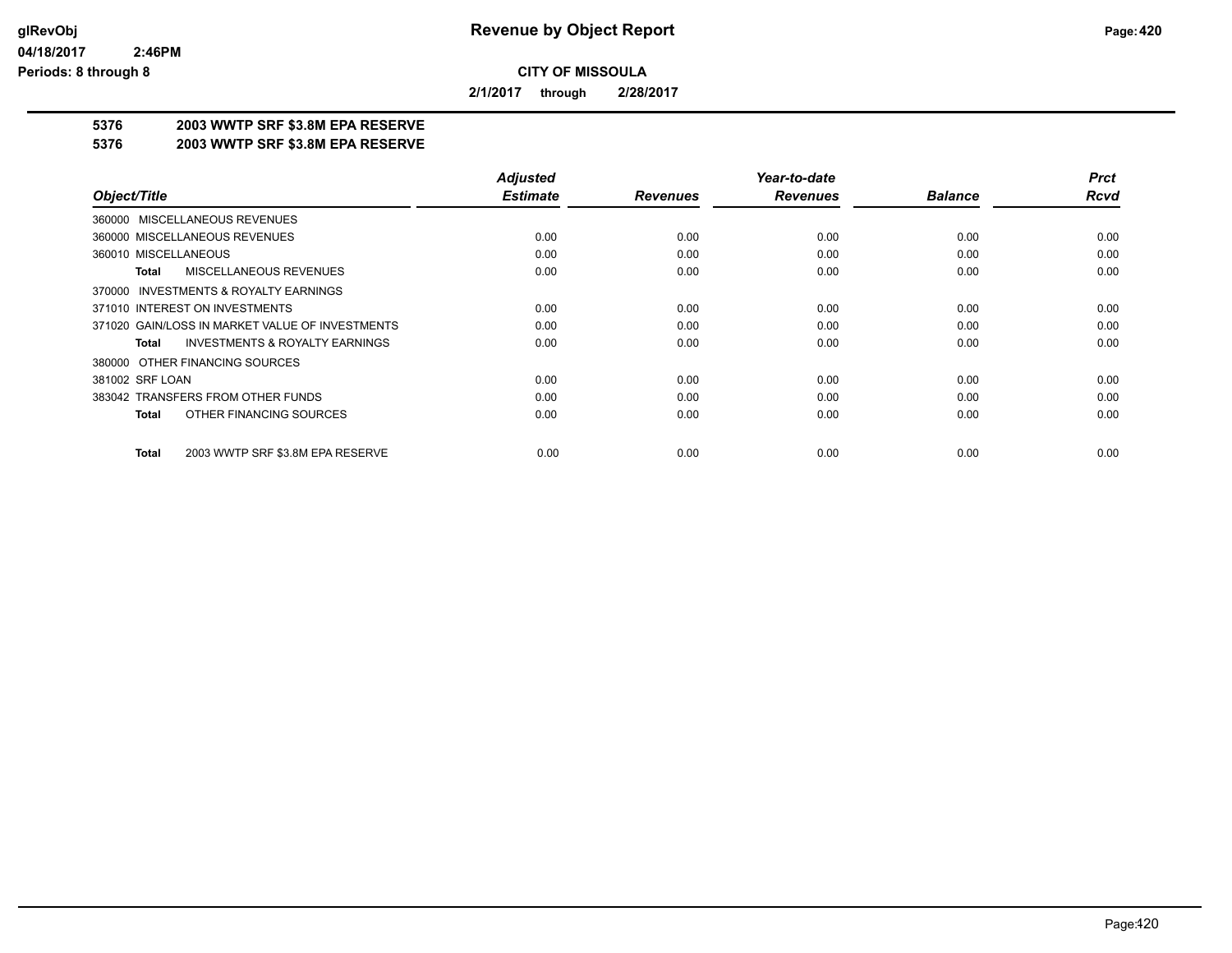**2/1/2017 through 2/28/2017**

#### **5376 2003 WWTP SRF \$3.8M EPA RESERVE**

|                                                    | <b>Adjusted</b> |                 | Year-to-date    |                | <b>Prct</b> |
|----------------------------------------------------|-----------------|-----------------|-----------------|----------------|-------------|
| Object/Title                                       | <b>Estimate</b> | <b>Revenues</b> | <b>Revenues</b> | <b>Balance</b> | <b>Rcvd</b> |
| 360000 MISCELLANEOUS REVENUES                      |                 |                 |                 |                |             |
| 360000 MISCELLANEOUS REVENUES                      | 0.00            | 0.00            | 0.00            | 0.00           | 0.00        |
| 360010 MISCELLANEOUS                               | 0.00            | 0.00            | 0.00            | 0.00           | 0.00        |
| MISCELLANEOUS REVENUES<br>Total                    | 0.00            | 0.00            | 0.00            | 0.00           | 0.00        |
| 370000 INVESTMENTS & ROYALTY EARNINGS              |                 |                 |                 |                |             |
| 371010 INTEREST ON INVESTMENTS                     | 0.00            | 0.00            | 0.00            | 0.00           | 0.00        |
| 371020 GAIN/LOSS IN MARKET VALUE OF INVESTMENT     | 0.00            | 0.00            | 0.00            | 0.00           | 0.00        |
| <b>INVESTMENTS &amp; ROYALTY EARNINGS</b><br>Total | 0.00            | 0.00            | 0.00            | 0.00           | 0.00        |
| 380000 OTHER FINANCING SOURCES                     |                 |                 |                 |                |             |
| 381002 SRF LOAN                                    | 0.00            | 0.00            | 0.00            | 0.00           | 0.00        |
| 383042 TRANSFERS FROM OTHER FUNDS                  | 0.00            | 0.00            | 0.00            | 0.00           | 0.00        |
| <b>Total</b><br>OTHER FINANCING SOURCES            | 0.00            | 0.00            | 0.00            | 0.00           | 0.00        |
|                                                    |                 |                 |                 |                |             |
| 2003 WWTP SRF \$3.8M EPA RESERVE<br><b>Total</b>   | 0.00            | 0.00            | 0.00            | 0.00           | 0.00        |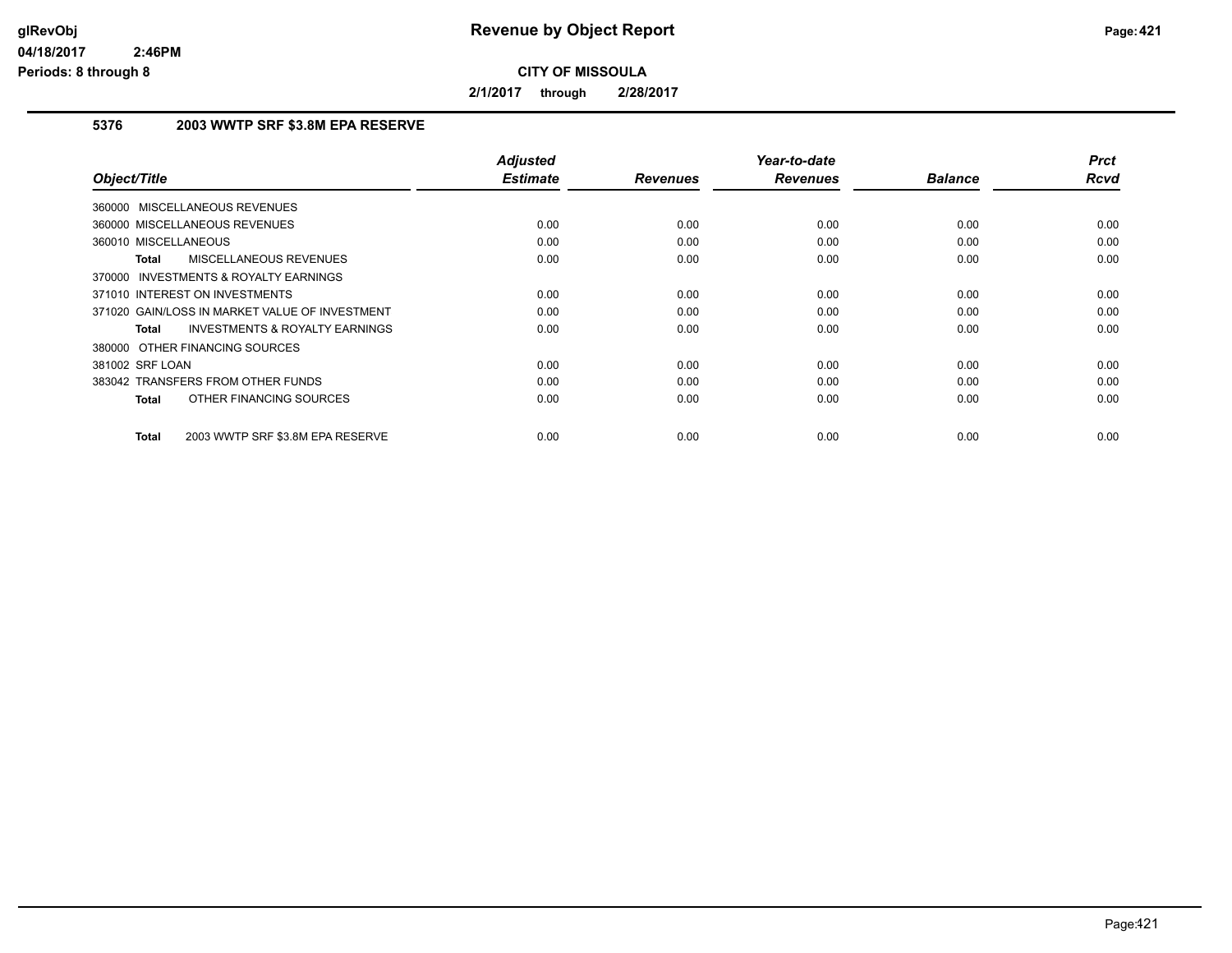**2/1/2017 through 2/28/2017**

#### **5377 2004 WWTP \$3.023 LOAN DEBT SERVICE 5377 2004 WWTP \$3.023 LOAN DEBT SERVICE**

|                                                    | <b>Adjusted</b> |                 | Year-to-date    |                | <b>Prct</b> |
|----------------------------------------------------|-----------------|-----------------|-----------------|----------------|-------------|
| Object/Title                                       | <b>Estimate</b> | <b>Revenues</b> | <b>Revenues</b> | <b>Balance</b> | <b>Rcvd</b> |
| 340000 CHARGES FOR SERVICES                        |                 |                 |                 |                |             |
| 343032 SEWER INSTALLATION CHARGES                  | 0.00            | 0.00            | 0.00            | 0.00           | 0.00        |
| <b>CHARGES FOR SERVICES</b><br>Total               | 0.00            | 0.00            | 0.00            | 0.00           | 0.00        |
| 370000 INVESTMENTS & ROYALTY EARNINGS              |                 |                 |                 |                |             |
| 371010 INTEREST ON INVESTMENTS                     | 0.00            | 0.00            | 0.00            | 0.00           | 0.00        |
| 371020 GAIN/LOSS IN MARKET VALUE OF INVESTMENTS    | 0.00            | 0.00            | 0.00            | 0.00           | 0.00        |
| <b>INVESTMENTS &amp; ROYALTY EARNINGS</b><br>Total | 0.00            | 0.00            | 0.00            | 0.00           | 0.00        |
| 380000 OTHER FINANCING SOURCES                     |                 |                 |                 |                |             |
| 383024 TRANS FR SEWER CLEARING                     | 243.416.00      | 0.00            | 0.00            | 243.416.00     | 0.00        |
| OTHER FINANCING SOURCES<br>Total                   | 243,416.00      | 0.00            | 0.00            | 243,416.00     | 0.00        |
| 2004 WWTP \$3.023 LOAN DEBT SERVICE<br>Total       | 243.416.00      | 0.00            | 0.00            | 243.416.00     | 0.00        |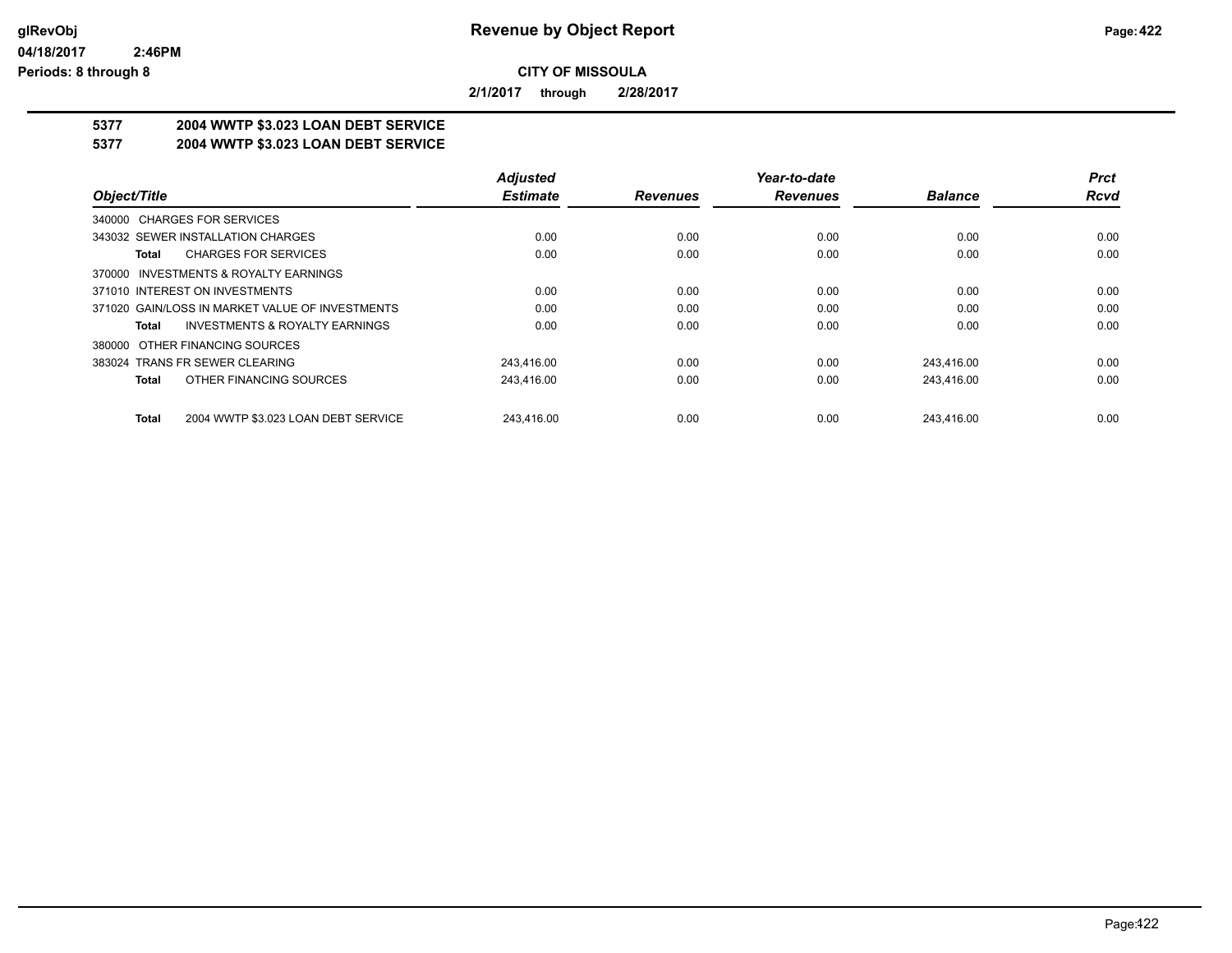**2/1/2017 through 2/28/2017**

#### **5377 2004 WWTP \$3.023 LOAN DEBT SERVICE**

|              |                                                | <b>Adjusted</b> |                 | Year-to-date    |                | <b>Prct</b> |
|--------------|------------------------------------------------|-----------------|-----------------|-----------------|----------------|-------------|
| Object/Title |                                                | <b>Estimate</b> | <b>Revenues</b> | <b>Revenues</b> | <b>Balance</b> | <b>Rcvd</b> |
| 340000       | <b>CHARGES FOR SERVICES</b>                    |                 |                 |                 |                |             |
|              | 343032 SEWER INSTALLATION CHARGES              | 0.00            | 0.00            | 0.00            | 0.00           | 0.00        |
| Total        | <b>CHARGES FOR SERVICES</b>                    | 0.00            | 0.00            | 0.00            | 0.00           | 0.00        |
| 370000       | INVESTMENTS & ROYALTY EARNINGS                 |                 |                 |                 |                |             |
|              | 371010 INTEREST ON INVESTMENTS                 | 0.00            | 0.00            | 0.00            | 0.00           | 0.00        |
|              | 371020 GAIN/LOSS IN MARKET VALUE OF INVESTMENT | 0.00            | 0.00            | 0.00            | 0.00           | 0.00        |
| Total        | <b>INVESTMENTS &amp; ROYALTY EARNINGS</b>      | 0.00            | 0.00            | 0.00            | 0.00           | 0.00        |
| 380000       | OTHER FINANCING SOURCES                        |                 |                 |                 |                |             |
|              | 383024 TRANS FR SEWER CLEARING                 | 243,416.00      | 0.00            | 0.00            | 243,416.00     | 0.00        |
| Total        | OTHER FINANCING SOURCES                        | 243.416.00      | 0.00            | 0.00            | 243.416.00     | 0.00        |
| <b>Total</b> | 2004 WWTP \$3.023 LOAN DEBT SERVICE            | 243.416.00      | 0.00            | 0.00            | 243.416.00     | 0.00        |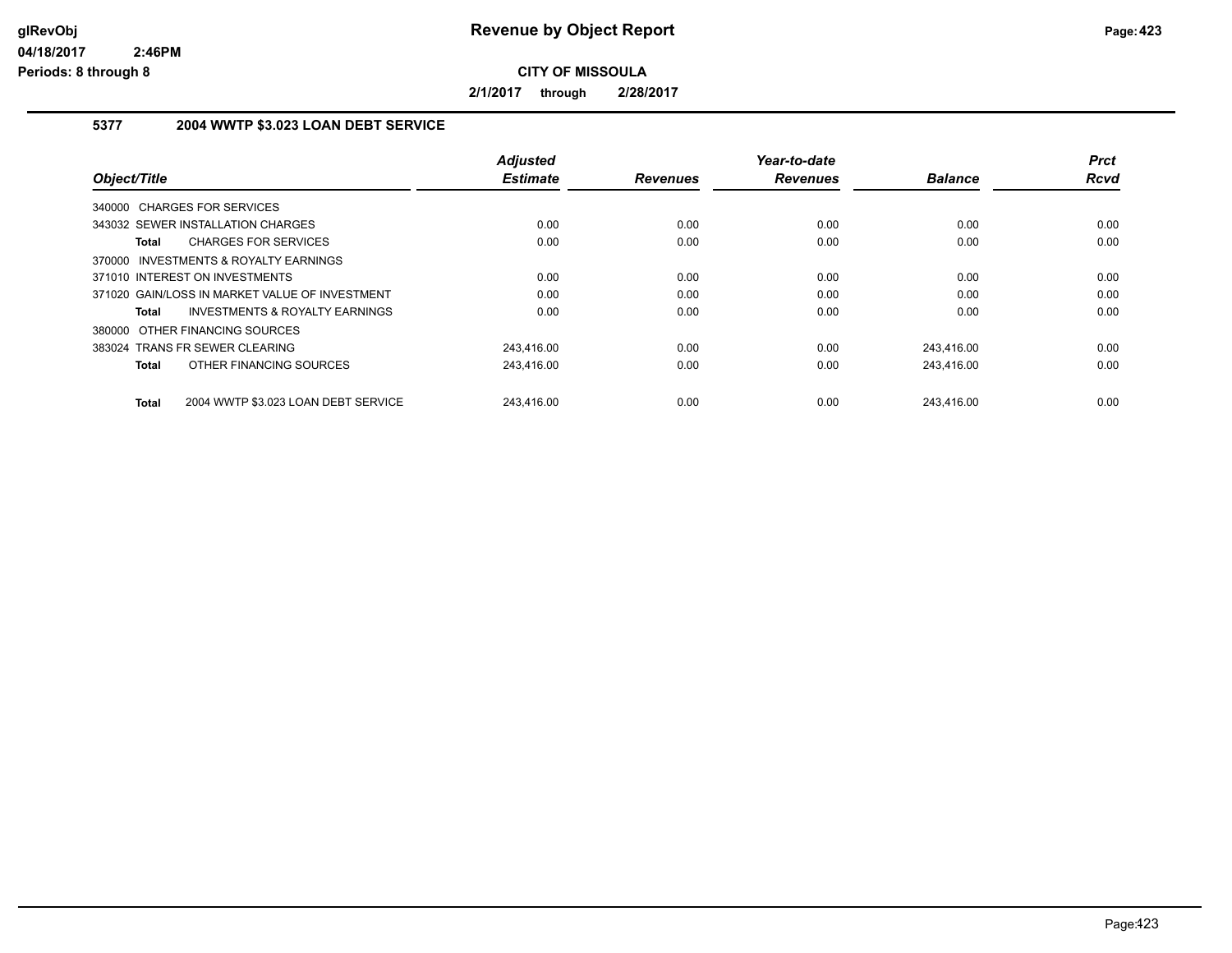**2/1/2017 through 2/28/2017**

# **5378 2004 WWTP \$3.023 LOAN RESERVE**

**5378 2004 WWTP \$3.023 LOAN RESERVE**

|                                                    | <b>Adjusted</b> |                 | Year-to-date    |                | <b>Prct</b> |
|----------------------------------------------------|-----------------|-----------------|-----------------|----------------|-------------|
| Object/Title                                       | <b>Estimate</b> | <b>Revenues</b> | <b>Revenues</b> | <b>Balance</b> | <b>Rcvd</b> |
| 360000 MISCELLANEOUS REVENUES                      |                 |                 |                 |                |             |
| 360000 MISCELLANEOUS REVENUES                      | 0.00            | 0.00            | 0.00            | 0.00           | 0.00        |
| <b>MISCELLANEOUS REVENUES</b><br><b>Total</b>      | 0.00            | 0.00            | 0.00            | 0.00           | 0.00        |
| 370000 INVESTMENTS & ROYALTY EARNINGS              |                 |                 |                 |                |             |
| 371010 INTEREST ON INVESTMENTS                     | 0.00            | 0.00            | 0.00            | 0.00           | 0.00        |
| 371020 GAIN/LOSS IN MARKET VALUE OF INVESTMENTS    | 0.00            | 0.00            | 0.00            | 0.00           | 0.00        |
| <b>INVESTMENTS &amp; ROYALTY EARNINGS</b><br>Total | 0.00            | 0.00            | 0.00            | 0.00           | 0.00        |
| 380000 OTHER FINANCING SOURCES                     |                 |                 |                 |                |             |
| 381002 SRF LOAN                                    | 0.00            | 0.00            | 0.00            | 0.00           | 0.00        |
| 383024 TRANS FR SEWER CLEARING                     | 0.00            | 0.00            | 0.00            | 0.00           | 0.00        |
| 383042 TRANSFERS FROM OTHER FUNDS                  | 0.00            | 0.00            | 0.00            | 0.00           | 0.00        |
| OTHER FINANCING SOURCES<br>Total                   | 0.00            | 0.00            | 0.00            | 0.00           | 0.00        |
| 2004 WWTP \$3.023 LOAN RESERVE<br>Total            | 0.00            | 0.00            | 0.00            | 0.00           | 0.00        |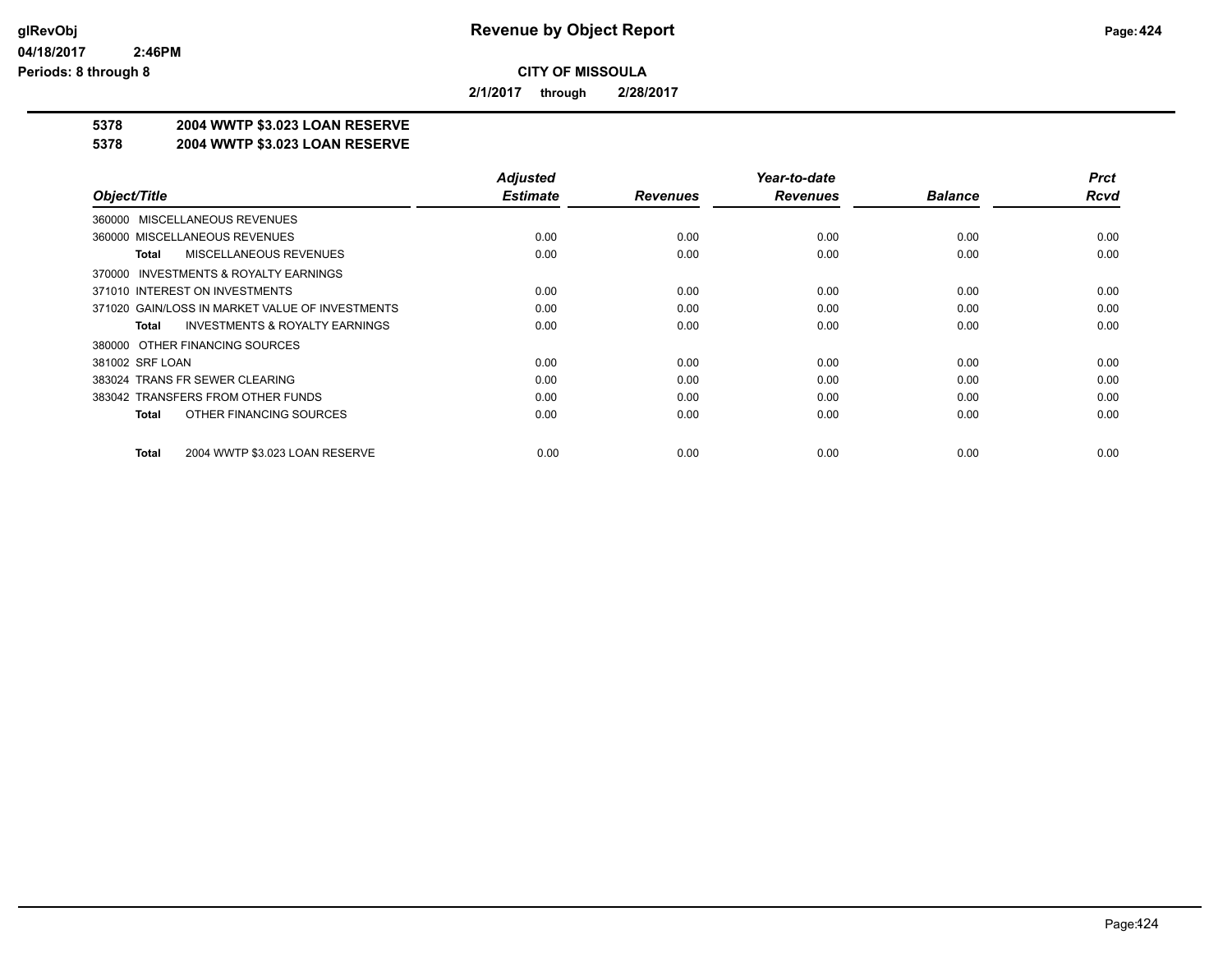**2/1/2017 through 2/28/2017**

#### **5378 2004 WWTP \$3.023 LOAN RESERVE**

| Object/Title                                              | <b>Adjusted</b><br><b>Estimate</b> | <b>Revenues</b> | Year-to-date<br><b>Revenues</b> | <b>Balance</b> | <b>Prct</b><br><b>Rcvd</b> |
|-----------------------------------------------------------|------------------------------------|-----------------|---------------------------------|----------------|----------------------------|
|                                                           |                                    |                 |                                 |                |                            |
| <b>MISCELLANEOUS REVENUES</b><br>360000                   |                                    |                 |                                 |                |                            |
| 360000 MISCELLANEOUS REVENUES                             | 0.00                               | 0.00            | 0.00                            | 0.00           | 0.00                       |
| MISCELLANEOUS REVENUES<br><b>Total</b>                    | 0.00                               | 0.00            | 0.00                            | 0.00           | 0.00                       |
| <b>INVESTMENTS &amp; ROYALTY EARNINGS</b><br>370000       |                                    |                 |                                 |                |                            |
| 371010 INTEREST ON INVESTMENTS                            | 0.00                               | 0.00            | 0.00                            | 0.00           | 0.00                       |
| 371020 GAIN/LOSS IN MARKET VALUE OF INVESTMENT            | 0.00                               | 0.00            | 0.00                            | 0.00           | 0.00                       |
| <b>INVESTMENTS &amp; ROYALTY EARNINGS</b><br><b>Total</b> | 0.00                               | 0.00            | 0.00                            | 0.00           | 0.00                       |
| 380000 OTHER FINANCING SOURCES                            |                                    |                 |                                 |                |                            |
| 381002 SRF LOAN                                           | 0.00                               | 0.00            | 0.00                            | 0.00           | 0.00                       |
| 383024 TRANS FR SEWER CLEARING                            | 0.00                               | 0.00            | 0.00                            | 0.00           | 0.00                       |
| 383042 TRANSFERS FROM OTHER FUNDS                         | 0.00                               | 0.00            | 0.00                            | 0.00           | 0.00                       |
| OTHER FINANCING SOURCES<br><b>Total</b>                   | 0.00                               | 0.00            | 0.00                            | 0.00           | 0.00                       |
|                                                           |                                    |                 |                                 |                |                            |
| 2004 WWTP \$3.023 LOAN RESERVE<br><b>Total</b>            | 0.00                               | 0.00            | 0.00                            | 0.00           | 0.00                       |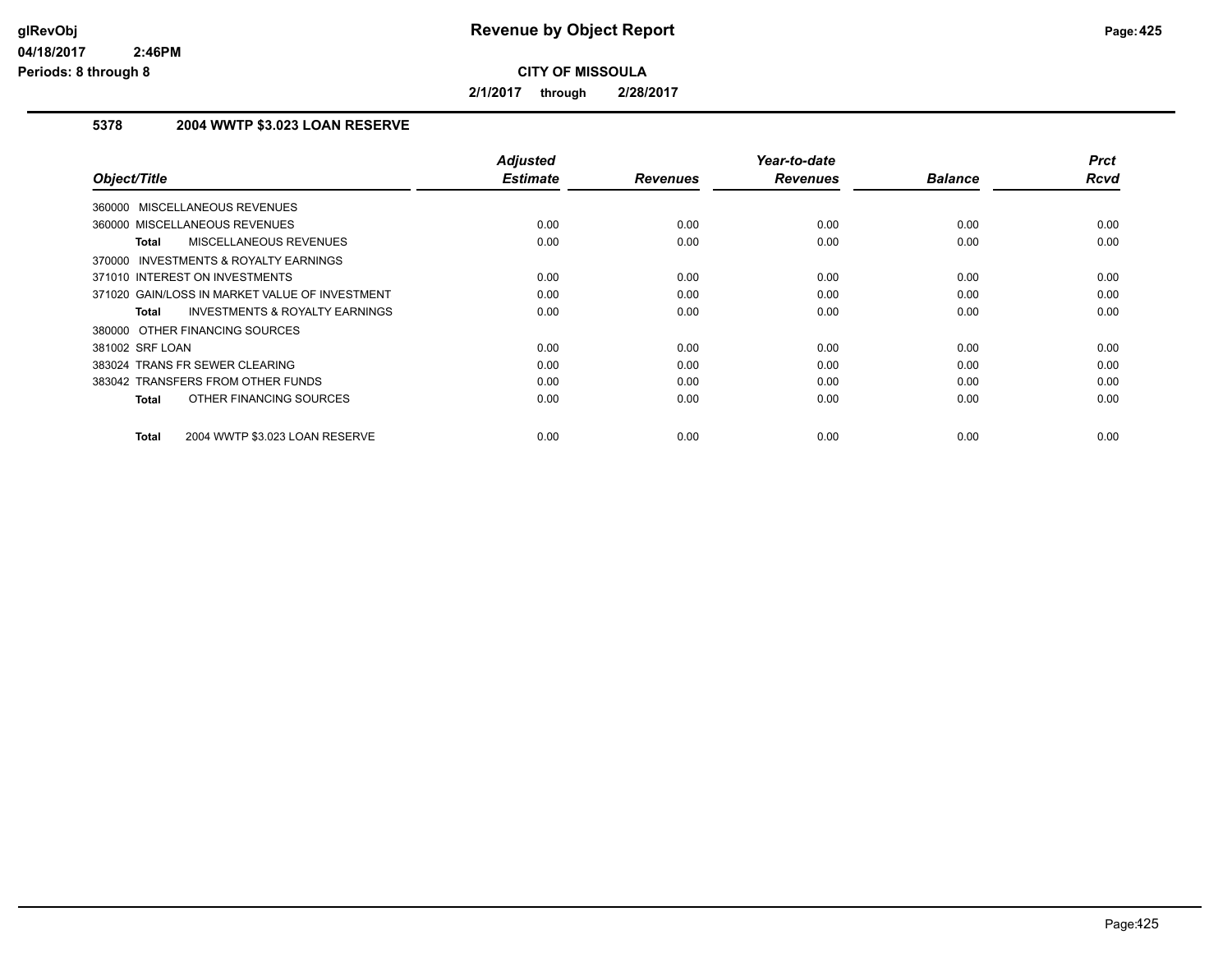**2/1/2017 through 2/28/2017**

#### **5379 2005 BRICH/BRDY/LIN/GIL SRF DEBT 5379 2005 BRICH/BRDY/LIN/GIL SRF DEBT**

|                                                  | <b>Adiusted</b> |                 | Year-to-date    |                | <b>Prct</b> |
|--------------------------------------------------|-----------------|-----------------|-----------------|----------------|-------------|
| Object/Title                                     | <b>Estimate</b> | <b>Revenues</b> | <b>Revenues</b> | <b>Balance</b> | <b>Rcvd</b> |
| INVESTMENTS & ROYALTY EARNINGS<br>370000         |                 |                 |                 |                |             |
| 371010 INTEREST ON INVESTMENTS                   | 0.00            | 0.00            | 0.00            | 0.00           | 0.00        |
| 371020 GAIN/LOSS IN MARKET VALUE OF INVESTMENTS  | 0.00            | 0.00            | 0.00            | 0.00           | 0.00        |
| INVESTMENTS & ROYALTY EARNINGS<br>Total          | 0.00            | 0.00            | 0.00            | 0.00           | 0.00        |
| 380000 OTHER FINANCING SOURCES                   |                 |                 |                 |                |             |
| 383024 TRANS FR SEWER CLEARING                   | 109.451.00      | 0.00            | 0.00            | 109.451.00     | 0.00        |
| OTHER FINANCING SOURCES<br>Total                 | 109,451.00      | 0.00            | 0.00            | 109.451.00     | 0.00        |
| <b>Total</b><br>2005 BRICH/BRDY/LIN/GIL SRF DEBT | 109.451.00      | 0.00            | 0.00            | 109.451.00     | 0.00        |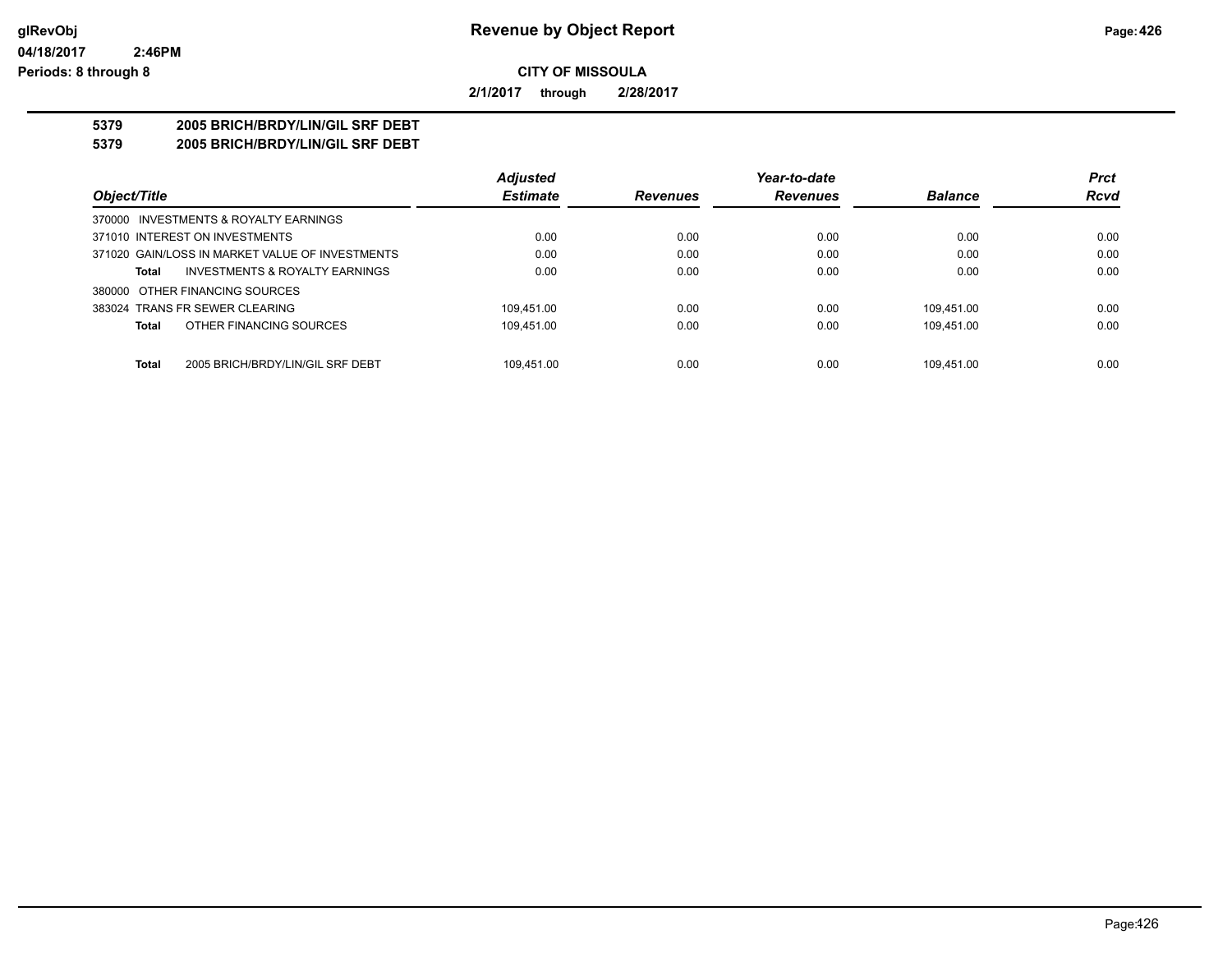**2/1/2017 through 2/28/2017**

#### **5379 2005 BRICH/BRDY/LIN/GIL SRF DEBT**

|              |                                                | <b>Adjusted</b> |                 | Year-to-date    |                | <b>Prct</b> |
|--------------|------------------------------------------------|-----------------|-----------------|-----------------|----------------|-------------|
| Object/Title |                                                | <b>Estimate</b> | <b>Revenues</b> | <b>Revenues</b> | <b>Balance</b> | <b>Rcvd</b> |
| 370000       | INVESTMENTS & ROYALTY EARNINGS                 |                 |                 |                 |                |             |
|              | 371010 INTEREST ON INVESTMENTS                 | 0.00            | 0.00            | 0.00            | 0.00           | 0.00        |
|              | 371020 GAIN/LOSS IN MARKET VALUE OF INVESTMENT | 0.00            | 0.00            | 0.00            | 0.00           | 0.00        |
| Total        | INVESTMENTS & ROYALTY EARNINGS                 | 0.00            | 0.00            | 0.00            | 0.00           | 0.00        |
|              | 380000 OTHER FINANCING SOURCES                 |                 |                 |                 |                |             |
|              | 383024 TRANS FR SEWER CLEARING                 | 109.451.00      | 0.00            | 0.00            | 109.451.00     | 0.00        |
| Total        | OTHER FINANCING SOURCES                        | 109.451.00      | 0.00            | 0.00            | 109.451.00     | 0.00        |
| <b>Total</b> | 2005 BRICH/BRDY/LIN/GIL SRF DEBT               | 109.451.00      | 0.00            | 0.00            | 109.451.00     | 0.00        |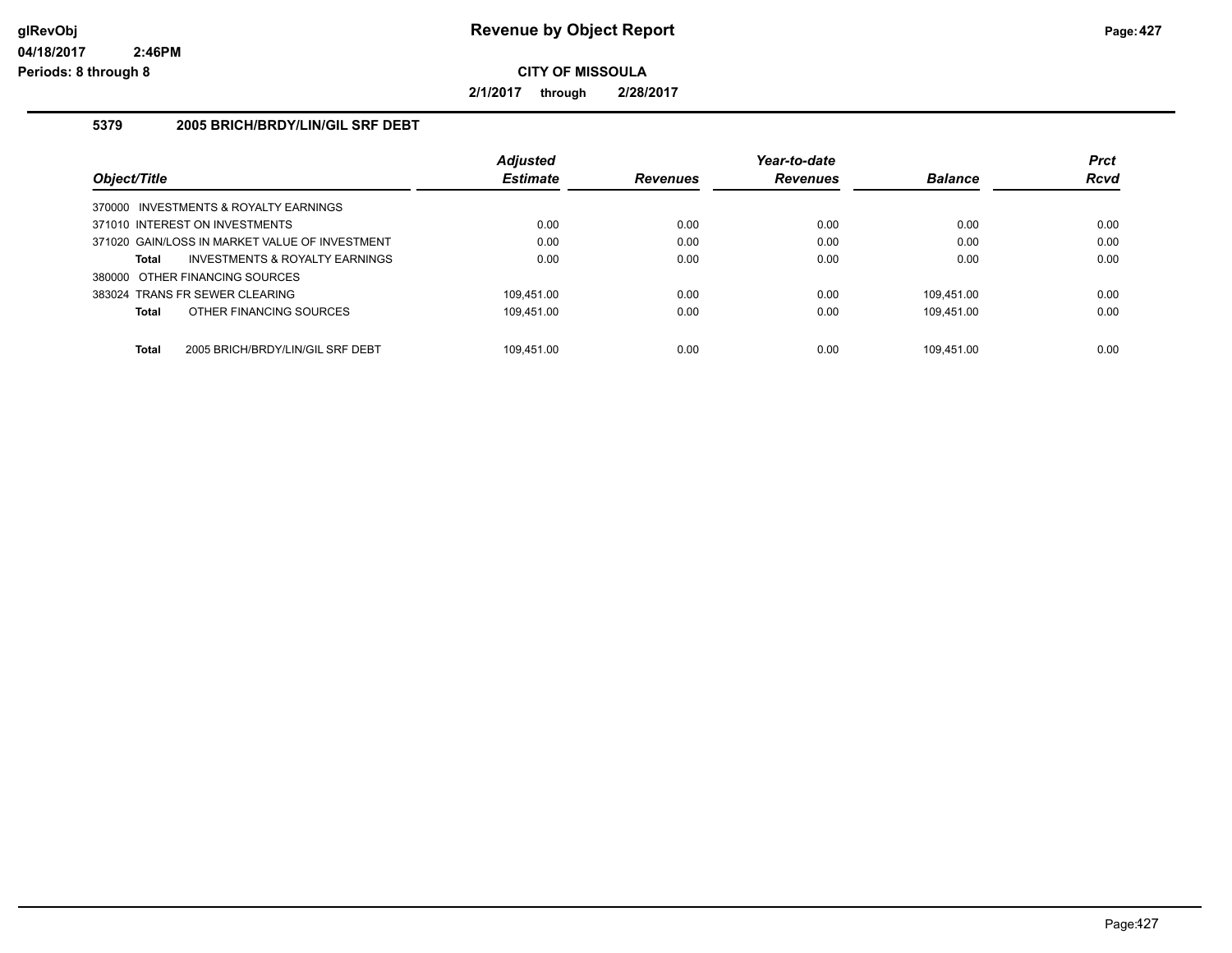**2/1/2017 through 2/28/2017**

#### **5380 BRDWY/BIRCH/GILBERT/LINCOLNWOOD 5380 BRDWY/BIRCH/GILBERT/LINCOLNWOOD**

|                                                    | <b>Adjusted</b> |                 | Year-to-date    |                | <b>Prct</b> |
|----------------------------------------------------|-----------------|-----------------|-----------------|----------------|-------------|
| Object/Title                                       | <b>Estimate</b> | <b>Revenues</b> | <b>Revenues</b> | <b>Balance</b> | <b>Rcvd</b> |
| 370000 INVESTMENTS & ROYALTY EARNINGS              |                 |                 |                 |                |             |
| 371010 INTEREST ON INVESTMENTS                     | 0.00            | 0.00            | 0.00            | 0.00           | 0.00        |
| 371020 GAIN/LOSS IN MARKET VALUE OF INVESTMENTS    | 0.00            | 0.00            | 0.00            | 0.00           | 0.00        |
| <b>INVESTMENTS &amp; ROYALTY EARNINGS</b><br>Total | 0.00            | 0.00            | 0.00            | 0.00           | 0.00        |
| 380000 OTHER FINANCING SOURCES                     |                 |                 |                 |                |             |
| 381002 SRF LOAN                                    | 0.00            | 0.00            | 0.00            | 0.00           | 0.00        |
| 383042 TRANSFERS FROM OTHER FUNDS                  | 0.00            | 0.00            | 0.00            | 0.00           | 0.00        |
| OTHER FINANCING SOURCES<br>Total                   | 0.00            | 0.00            | 0.00            | 0.00           | 0.00        |
|                                                    |                 |                 |                 |                |             |
| BRDWY/BIRCH/GILBERT/LINCOLNWOOD<br>Total           | 0.00            | 0.00            | 0.00            | 0.00           | 0.00        |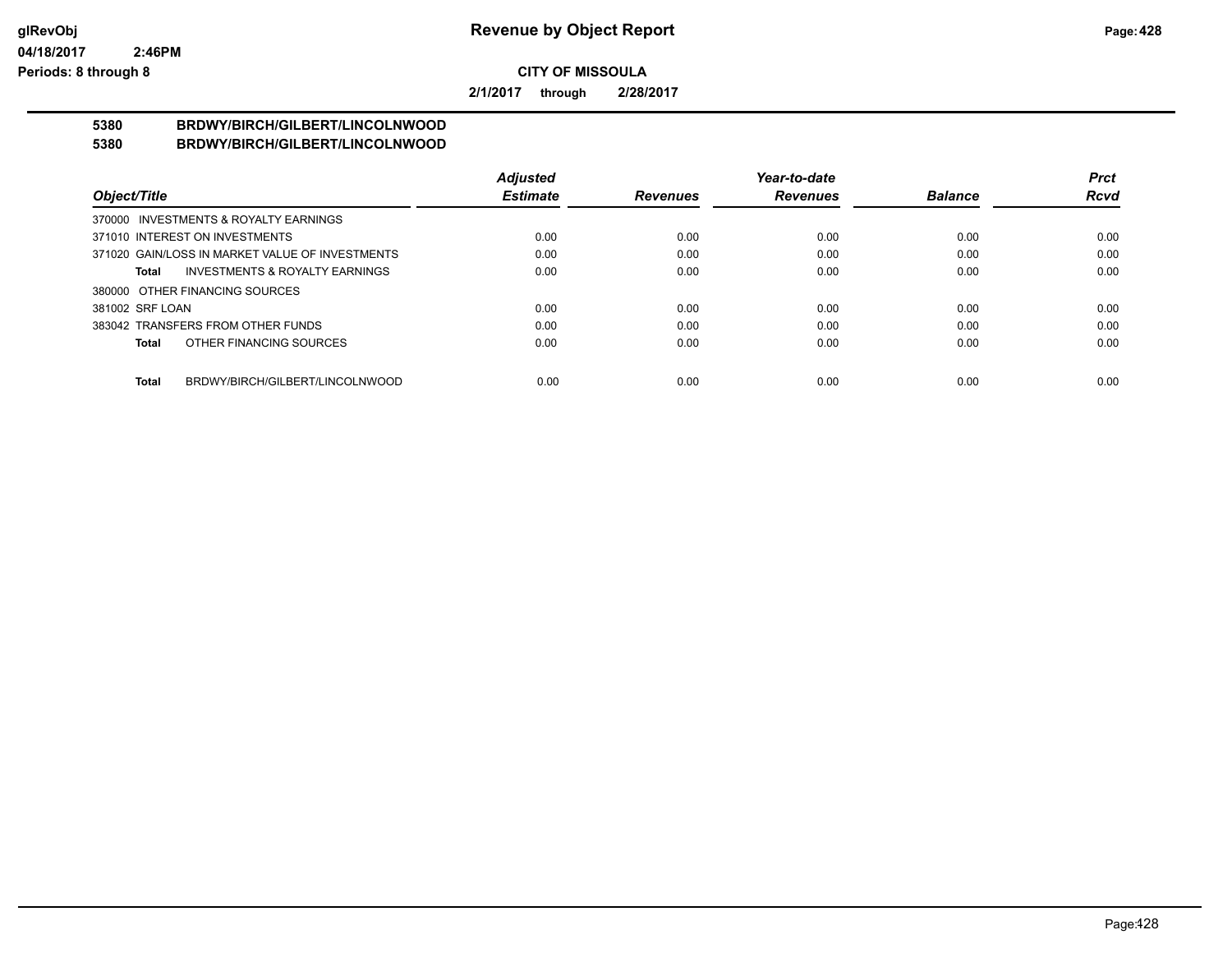**2/1/2017 through 2/28/2017**

#### **5380 BRDWY/BIRCH/GILBERT/LINCOLNWOOD**

|                                                 | <b>Adjusted</b> |                 | Year-to-date    |                | <b>Prct</b> |
|-------------------------------------------------|-----------------|-----------------|-----------------|----------------|-------------|
| Object/Title                                    | <b>Estimate</b> | <b>Revenues</b> | <b>Revenues</b> | <b>Balance</b> | Rcvd        |
| 370000 INVESTMENTS & ROYALTY EARNINGS           |                 |                 |                 |                |             |
| 371010 INTEREST ON INVESTMENTS                  | 0.00            | 0.00            | 0.00            | 0.00           | 0.00        |
| 371020 GAIN/LOSS IN MARKET VALUE OF INVESTMENT  | 0.00            | 0.00            | 0.00            | 0.00           | 0.00        |
| INVESTMENTS & ROYALTY EARNINGS<br>Total         | 0.00            | 0.00            | 0.00            | 0.00           | 0.00        |
| 380000 OTHER FINANCING SOURCES                  |                 |                 |                 |                |             |
| 381002 SRF LOAN                                 | 0.00            | 0.00            | 0.00            | 0.00           | 0.00        |
| 383042 TRANSFERS FROM OTHER FUNDS               | 0.00            | 0.00            | 0.00            | 0.00           | 0.00        |
| Total<br>OTHER FINANCING SOURCES                | 0.00            | 0.00            | 0.00            | 0.00           | 0.00        |
| BRDWY/BIRCH/GILBERT/LINCOLNWOOD<br><b>Total</b> | 0.00            | 0.00            | 0.00            | 0.00           | 0.00        |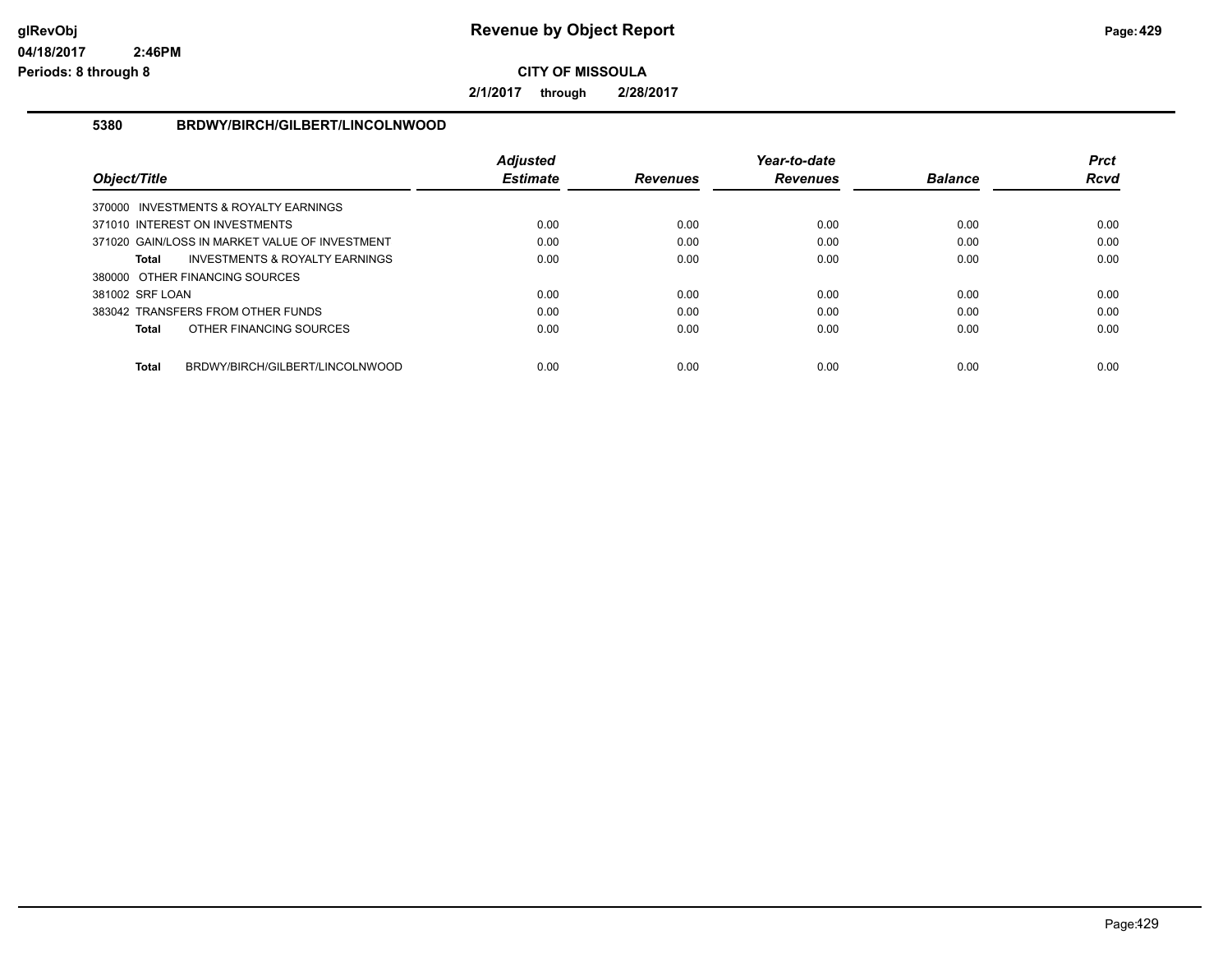**2/1/2017 through 2/28/2017**

#### **5382 LINCOLNWOOD PH2 RESERVE FUND 5382 LINCOLNWOOD PH2 RESERVE FUND**

|                                                    | <b>Adjusted</b> |                 | Year-to-date    |                | <b>Prct</b> |
|----------------------------------------------------|-----------------|-----------------|-----------------|----------------|-------------|
| Object/Title                                       | <b>Estimate</b> | <b>Revenues</b> | <b>Revenues</b> | <b>Balance</b> | <b>Rcvd</b> |
| 370000 INVESTMENTS & ROYALTY EARNINGS              |                 |                 |                 |                |             |
| 371010 INTEREST ON INVESTMENTS                     | 0.00            | 0.00            | 0.00            | 0.00           | 0.00        |
| 371020 GAIN/LOSS IN MARKET VALUE OF INVESTMENTS    | 0.00            | 0.00            | 0.00            | 0.00           | 0.00        |
| <b>INVESTMENTS &amp; ROYALTY EARNINGS</b><br>Total | 0.00            | 0.00            | 0.00            | 0.00           | 0.00        |
| 380000 OTHER FINANCING SOURCES                     |                 |                 |                 |                |             |
| 381002 SRF LOAN                                    | 0.00            | 0.00            | 0.00            | 0.00           | 0.00        |
| 381030 SID BONDS PROCEEDS                          | 0.00            | 0.00            | 0.00            | 0.00           | 0.00        |
| 383024 TRANS FR SEWER CLEARING                     | 0.00            | 0.00            | 0.00            | 0.00           | 0.00        |
| 383042 TRANSFERS FROM OTHER FUNDS                  | 0.00            | 0.00            | 0.00            | 0.00           | 0.00        |
| OTHER FINANCING SOURCES<br>Total                   | 0.00            | 0.00            | 0.00            | 0.00           | 0.00        |
| LINCOLNWOOD PH2 RESERVE FUND<br><b>Total</b>       | 0.00            | 0.00            | 0.00            | 0.00           | 0.00        |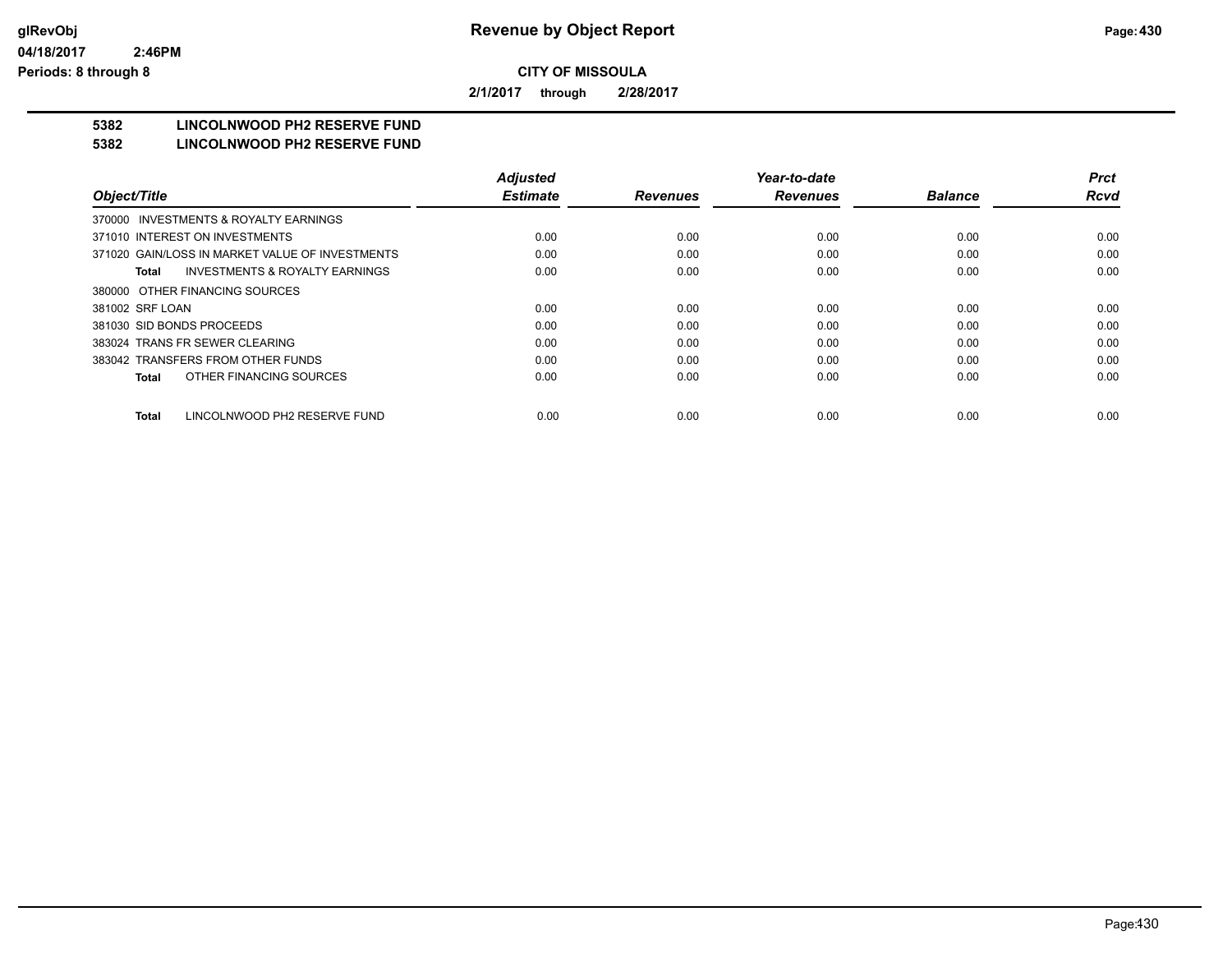**2/1/2017 through 2/28/2017**

#### **5382 LINCOLNWOOD PH2 RESERVE FUND**

|                                                | <b>Adjusted</b> |                 | Year-to-date    |                | <b>Prct</b> |
|------------------------------------------------|-----------------|-----------------|-----------------|----------------|-------------|
| Object/Title                                   | <b>Estimate</b> | <b>Revenues</b> | <b>Revenues</b> | <b>Balance</b> | Rcvd        |
| 370000 INVESTMENTS & ROYALTY EARNINGS          |                 |                 |                 |                |             |
| 371010 INTEREST ON INVESTMENTS                 | 0.00            | 0.00            | 0.00            | 0.00           | 0.00        |
| 371020 GAIN/LOSS IN MARKET VALUE OF INVESTMENT | 0.00            | 0.00            | 0.00            | 0.00           | 0.00        |
| INVESTMENTS & ROYALTY EARNINGS<br>Total        | 0.00            | 0.00            | 0.00            | 0.00           | 0.00        |
| 380000 OTHER FINANCING SOURCES                 |                 |                 |                 |                |             |
| 381002 SRF LOAN                                | 0.00            | 0.00            | 0.00            | 0.00           | 0.00        |
| 381030 SID BONDS PROCEEDS                      | 0.00            | 0.00            | 0.00            | 0.00           | 0.00        |
| 383024 TRANS FR SEWER CLEARING                 | 0.00            | 0.00            | 0.00            | 0.00           | 0.00        |
| 383042 TRANSFERS FROM OTHER FUNDS              | 0.00            | 0.00            | 0.00            | 0.00           | 0.00        |
| OTHER FINANCING SOURCES<br>Total               | 0.00            | 0.00            | 0.00            | 0.00           | 0.00        |
| LINCOLNWOOD PH2 RESERVE FUND<br><b>Total</b>   | 0.00            | 0.00            | 0.00            | 0.00           | 0.00        |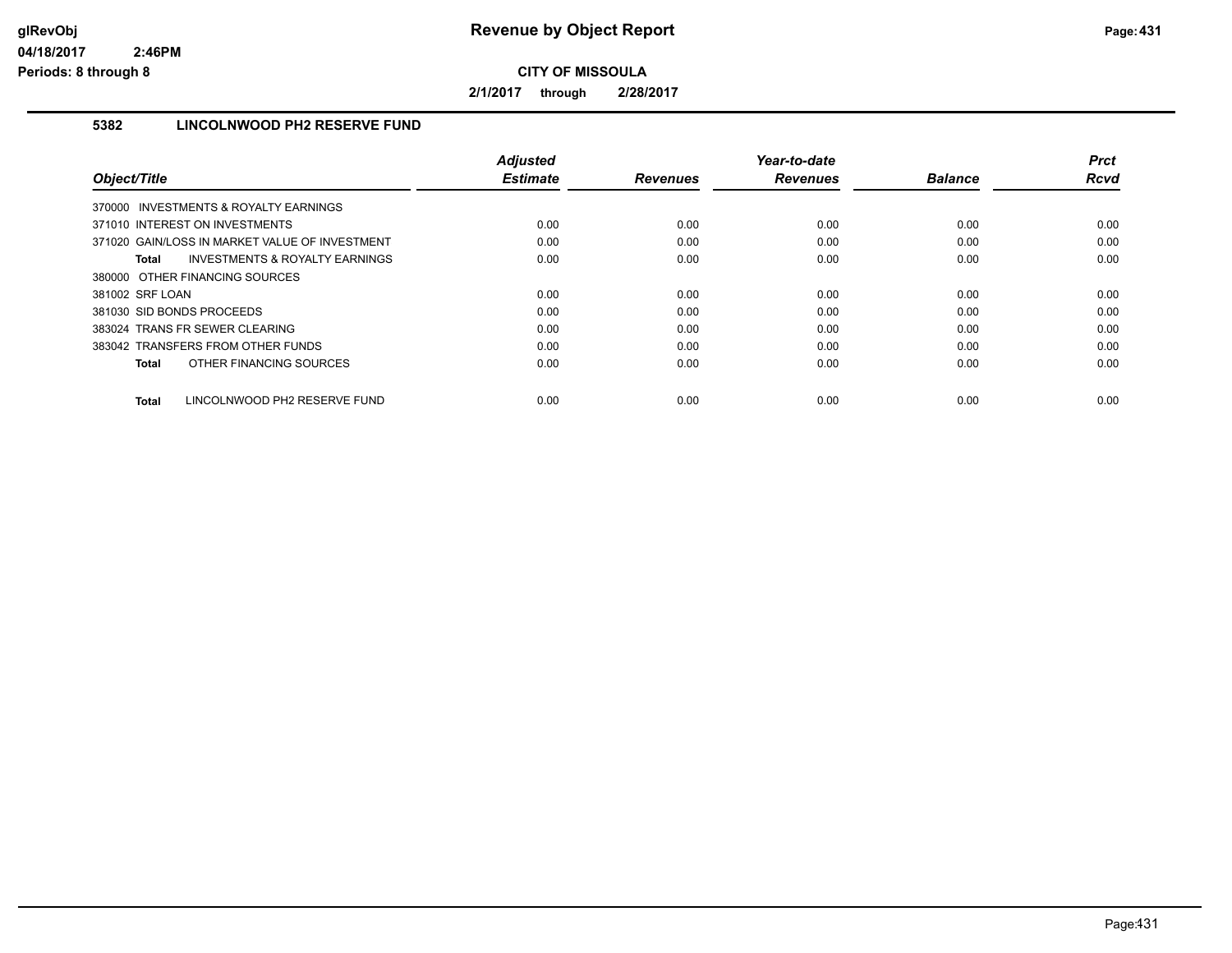**2/1/2017 through 2/28/2017**

#### **5383 FY09 RATTLESNAKE SEWER DEBT SVS 5383 FY09 RATTLESNAKE SEWER DEBT SVS**

|                                                        | <b>Adjusted</b> |                 | Year-to-date    |                | <b>Prct</b> |
|--------------------------------------------------------|-----------------|-----------------|-----------------|----------------|-------------|
| Object/Title                                           | <b>Estimate</b> | <b>Revenues</b> | <b>Revenues</b> | <b>Balance</b> | Rcvd        |
| 340000 CHARGES FOR SERVICES                            |                 |                 |                 |                |             |
| 343032 SEWER INSTALLATION CHARGES                      | 0.00            | 0.00            | 0.00            | 0.00           | 0.00        |
| <b>CHARGES FOR SERVICES</b><br>Total                   | 0.00            | 0.00            | 0.00            | 0.00           | 0.00        |
| 370000 INVESTMENTS & ROYALTY EARNINGS                  |                 |                 |                 |                |             |
| 371010 INTEREST ON INVESTMENTS                         | 0.00            | 0.00            | 0.00            | 0.00           | 0.00        |
| 371020 GAIN/LOSS IN MARKET VALUE OF INVESTMENTS        | 0.00            | 0.00            | 0.00            | 0.00           | 0.00        |
| <b>INVESTMENTS &amp; ROYALTY EARNINGS</b><br>Total     | 0.00            | 0.00            | 0.00            | 0.00           | 0.00        |
| OTHER FINANCING SOURCES<br>380000                      |                 |                 |                 |                |             |
| 381002 SRF LOAN                                        | 0.00            | 0.00            | 0.00            | 0.00           | 0.00        |
| 381020 REVENUE BONDS                                   | 0.00            | 0.00            | 0.00            | 0.00           | 0.00        |
| 383024 TRANS FR SEWER CLEARING                         | 30,350.00       | 0.00            | 0.00            | 30,350.00      | 0.00        |
| 383042 TRANSFERS FROM OTHER FUNDS                      | 0.00            | 0.00            | 0.00            | 0.00           | 0.00        |
| OTHER FINANCING SOURCES<br>Total                       | 30,350.00       | 0.00            | 0.00            | 30,350.00      | 0.00        |
| <b>FY09 RATTLESNAKE SEWER DEBT SVS</b><br><b>Total</b> | 30,350.00       | 0.00            | 0.00            | 30,350.00      | 0.00        |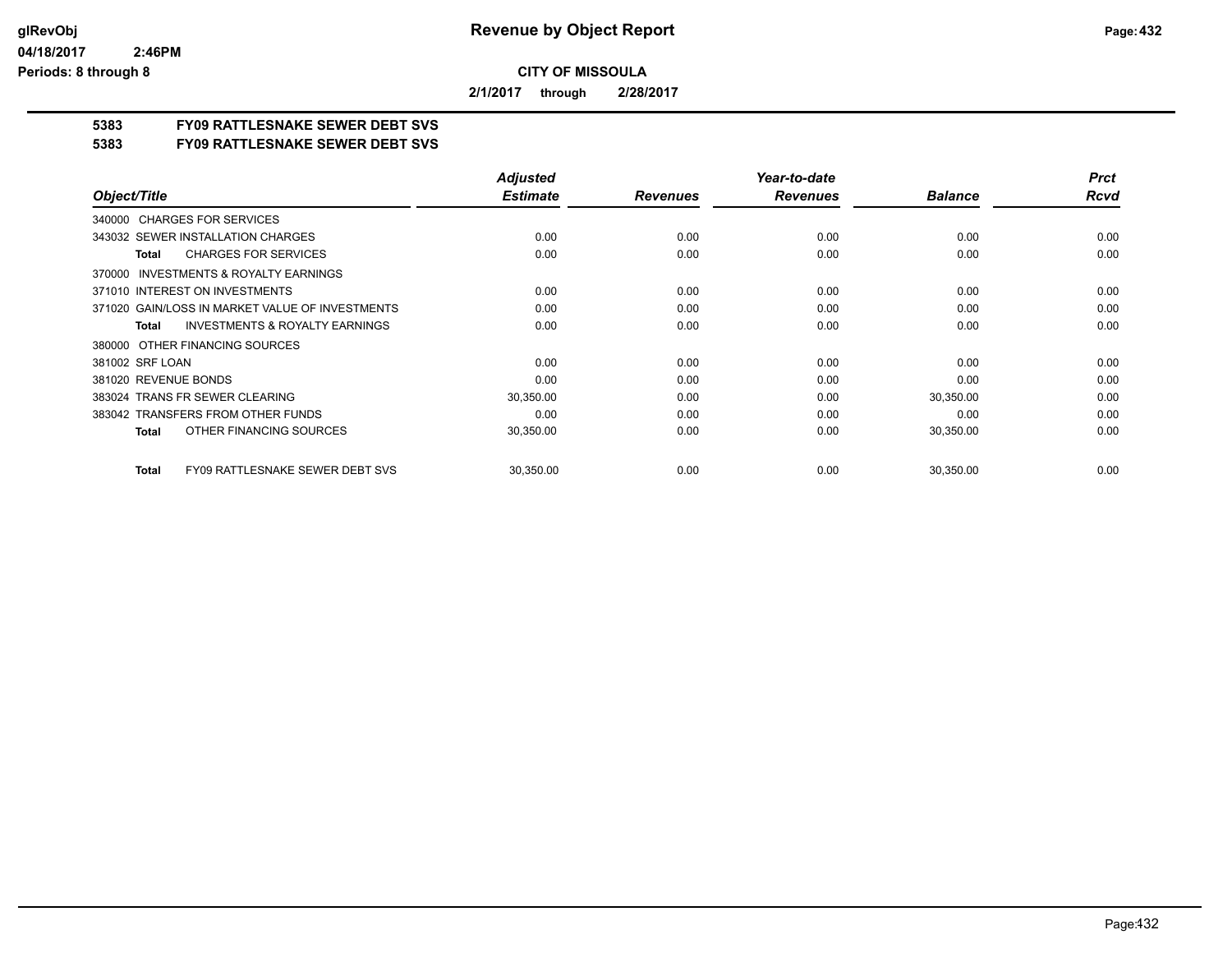**2/1/2017 through 2/28/2017**

#### **5383 FY09 RATTLESNAKE SEWER DEBT SVS**

| Object/Title                                              | <b>Adjusted</b><br><b>Estimate</b> | <b>Revenues</b> | Year-to-date<br><b>Revenues</b> | <b>Balance</b> | <b>Prct</b><br><b>Rcvd</b> |
|-----------------------------------------------------------|------------------------------------|-----------------|---------------------------------|----------------|----------------------------|
| <b>CHARGES FOR SERVICES</b><br>340000                     |                                    |                 |                                 |                |                            |
| 343032 SEWER INSTALLATION CHARGES                         | 0.00                               | 0.00            | 0.00                            | 0.00           | 0.00                       |
| <b>CHARGES FOR SERVICES</b><br><b>Total</b>               | 0.00                               | 0.00            | 0.00                            | 0.00           | 0.00                       |
| <b>INVESTMENTS &amp; ROYALTY EARNINGS</b><br>370000       |                                    |                 |                                 |                |                            |
| 371010 INTEREST ON INVESTMENTS                            | 0.00                               | 0.00            | 0.00                            | 0.00           | 0.00                       |
| 371020 GAIN/LOSS IN MARKET VALUE OF INVESTMENT            | 0.00                               | 0.00            | 0.00                            | 0.00           | 0.00                       |
| <b>INVESTMENTS &amp; ROYALTY EARNINGS</b><br><b>Total</b> | 0.00                               | 0.00            | 0.00                            | 0.00           | 0.00                       |
| 380000 OTHER FINANCING SOURCES                            |                                    |                 |                                 |                |                            |
| 381002 SRF LOAN                                           | 0.00                               | 0.00            | 0.00                            | 0.00           | 0.00                       |
| 381020 REVENUE BONDS                                      | 0.00                               | 0.00            | 0.00                            | 0.00           | 0.00                       |
| 383024 TRANS FR SEWER CLEARING                            | 30,350.00                          | 0.00            | 0.00                            | 30,350.00      | 0.00                       |
| 383042 TRANSFERS FROM OTHER FUNDS                         | 0.00                               | 0.00            | 0.00                            | 0.00           | 0.00                       |
| OTHER FINANCING SOURCES<br><b>Total</b>                   | 30,350.00                          | 0.00            | 0.00                            | 30,350.00      | 0.00                       |
| FY09 RATTLESNAKE SEWER DEBT SVS<br>Total                  | 30,350.00                          | 0.00            | 0.00                            | 30,350.00      | 0.00                       |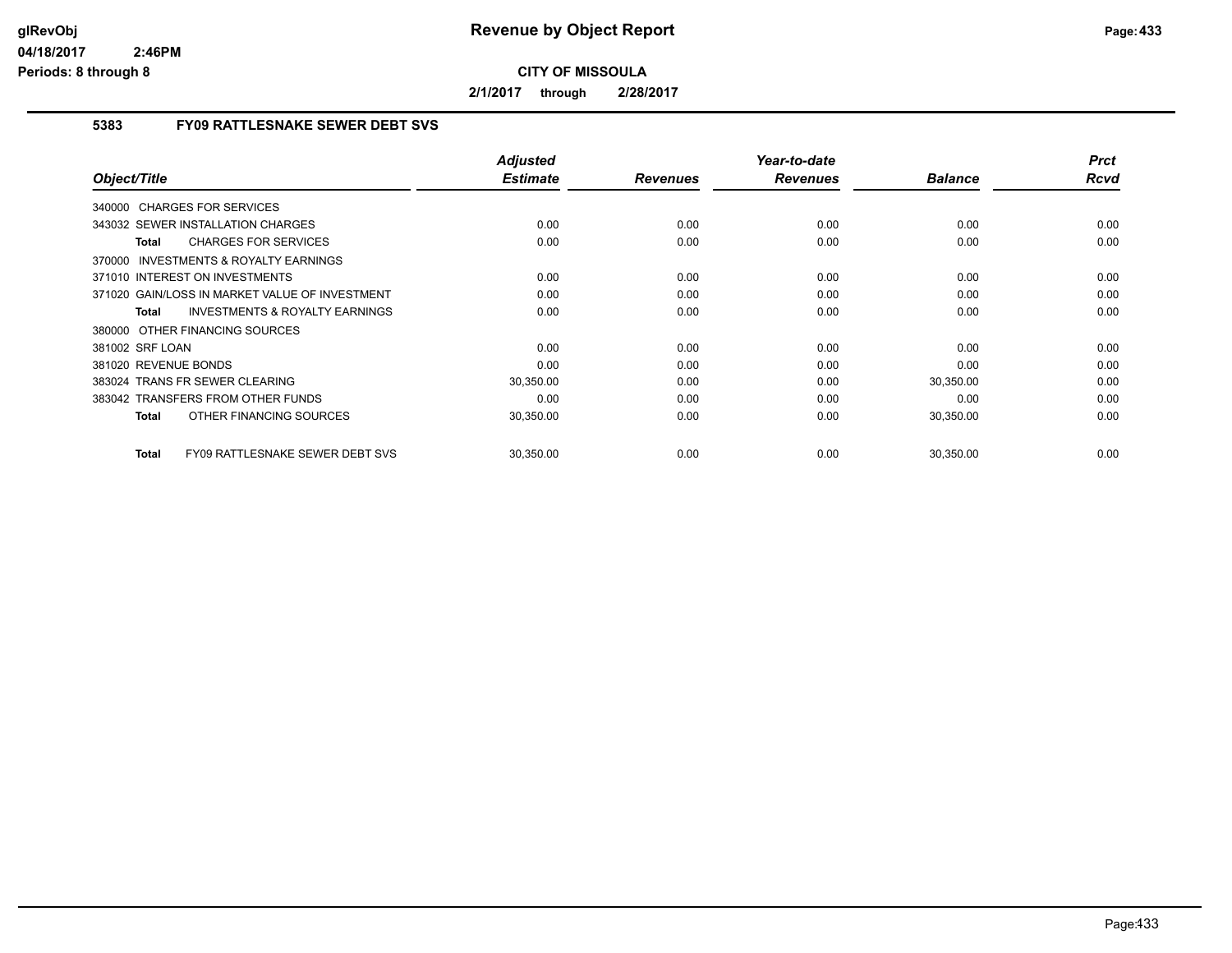**2/1/2017 through 2/28/2017**

**5384 09 LOLO BOND RESERVE**

**5384 09 LOLO BOND RESERVE**

|                                                 | <b>Adjusted</b> |                 | Year-to-date    |                | <b>Prct</b> |
|-------------------------------------------------|-----------------|-----------------|-----------------|----------------|-------------|
| Object/Title                                    | <b>Estimate</b> | <b>Revenues</b> | <b>Revenues</b> | <b>Balance</b> | <b>Rcvd</b> |
| 370000 INVESTMENTS & ROYALTY EARNINGS           |                 |                 |                 |                |             |
| 371010 INTEREST ON INVESTMENTS                  | 0.00            | 0.00            | 0.00            | 0.00           | 0.00        |
| 371020 GAIN/LOSS IN MARKET VALUE OF INVESTMENTS | 0.00            | 0.00            | 0.00            | 0.00           | 0.00        |
| INVESTMENTS & ROYALTY EARNINGS<br>Total         | 0.00            | 0.00            | 0.00            | 0.00           | 0.00        |
| 380000 OTHER FINANCING SOURCES                  |                 |                 |                 |                |             |
| 381002 SRF LOAN                                 | 0.00            | 0.00            | 0.00            | 0.00           | 0.00        |
| 383024 TRANS FR SEWER CLEARING                  | 0.00            | 0.00            | 0.00            | 0.00           | 0.00        |
| OTHER FINANCING SOURCES<br><b>Total</b>         | 0.00            | 0.00            | 0.00            | 0.00           | 0.00        |
| 09 LOLO BOND RESERVE<br><b>Total</b>            | 0.00            | 0.00            | 0.00            | 0.00           | 0.00        |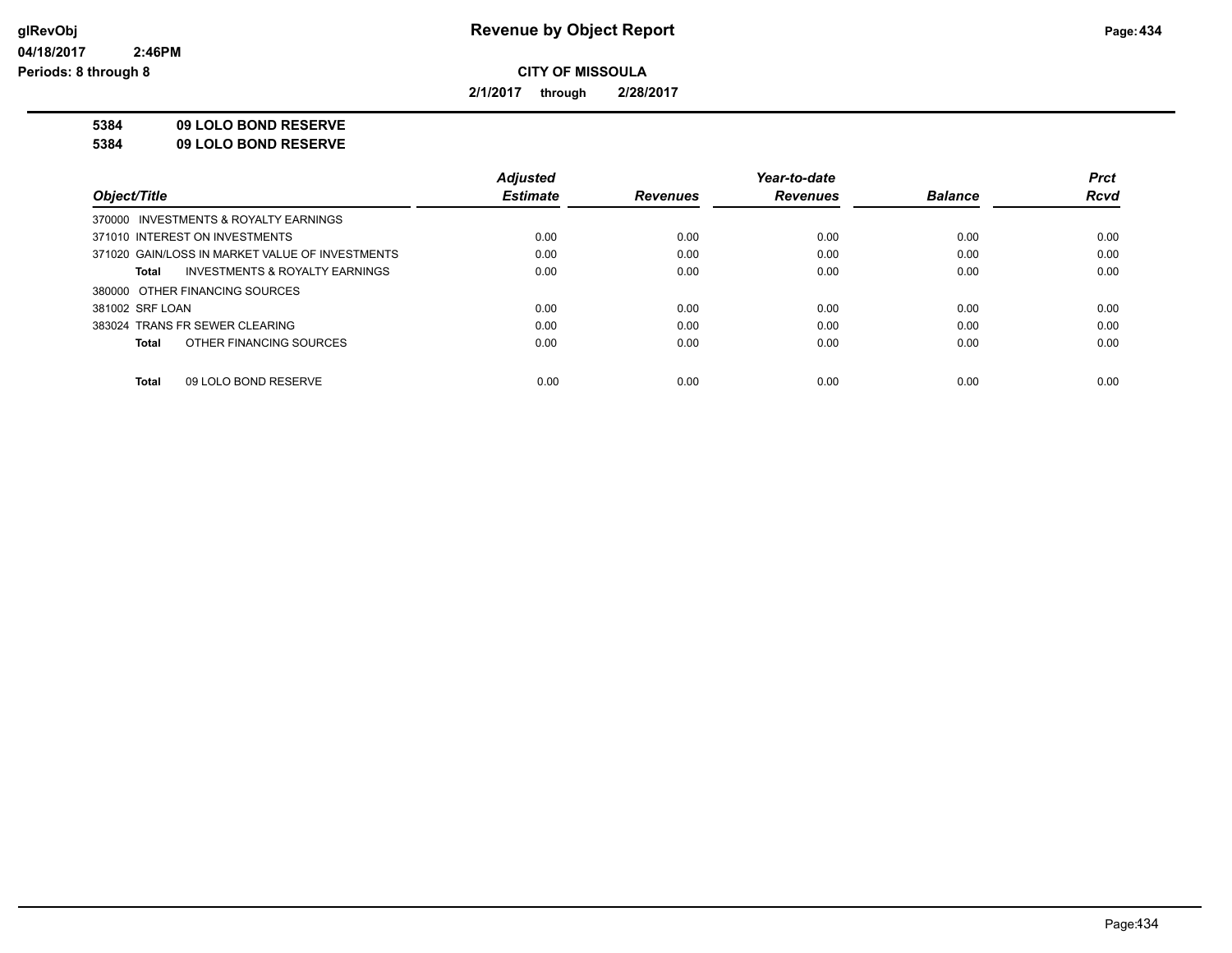**2/1/2017 through 2/28/2017**

#### **5384 09 LOLO BOND RESERVE**

|                                                | <b>Adjusted</b> |                 | Year-to-date    |                | <b>Prct</b> |
|------------------------------------------------|-----------------|-----------------|-----------------|----------------|-------------|
| Object/Title                                   | <b>Estimate</b> | <b>Revenues</b> | <b>Revenues</b> | <b>Balance</b> | <b>Rcvd</b> |
| 370000 INVESTMENTS & ROYALTY EARNINGS          |                 |                 |                 |                |             |
| 371010 INTEREST ON INVESTMENTS                 | 0.00            | 0.00            | 0.00            | 0.00           | 0.00        |
| 371020 GAIN/LOSS IN MARKET VALUE OF INVESTMENT | 0.00            | 0.00            | 0.00            | 0.00           | 0.00        |
| INVESTMENTS & ROYALTY EARNINGS<br>Total        | 0.00            | 0.00            | 0.00            | 0.00           | 0.00        |
| 380000 OTHER FINANCING SOURCES                 |                 |                 |                 |                |             |
| 381002 SRF LOAN                                | 0.00            | 0.00            | 0.00            | 0.00           | 0.00        |
| 383024 TRANS FR SEWER CLEARING                 | 0.00            | 0.00            | 0.00            | 0.00           | 0.00        |
| OTHER FINANCING SOURCES<br>Total               | 0.00            | 0.00            | 0.00            | 0.00           | 0.00        |
| 09 LOLO BOND RESERVE<br>Total                  | 0.00            | 0.00            | 0.00            | 0.00           | 0.00        |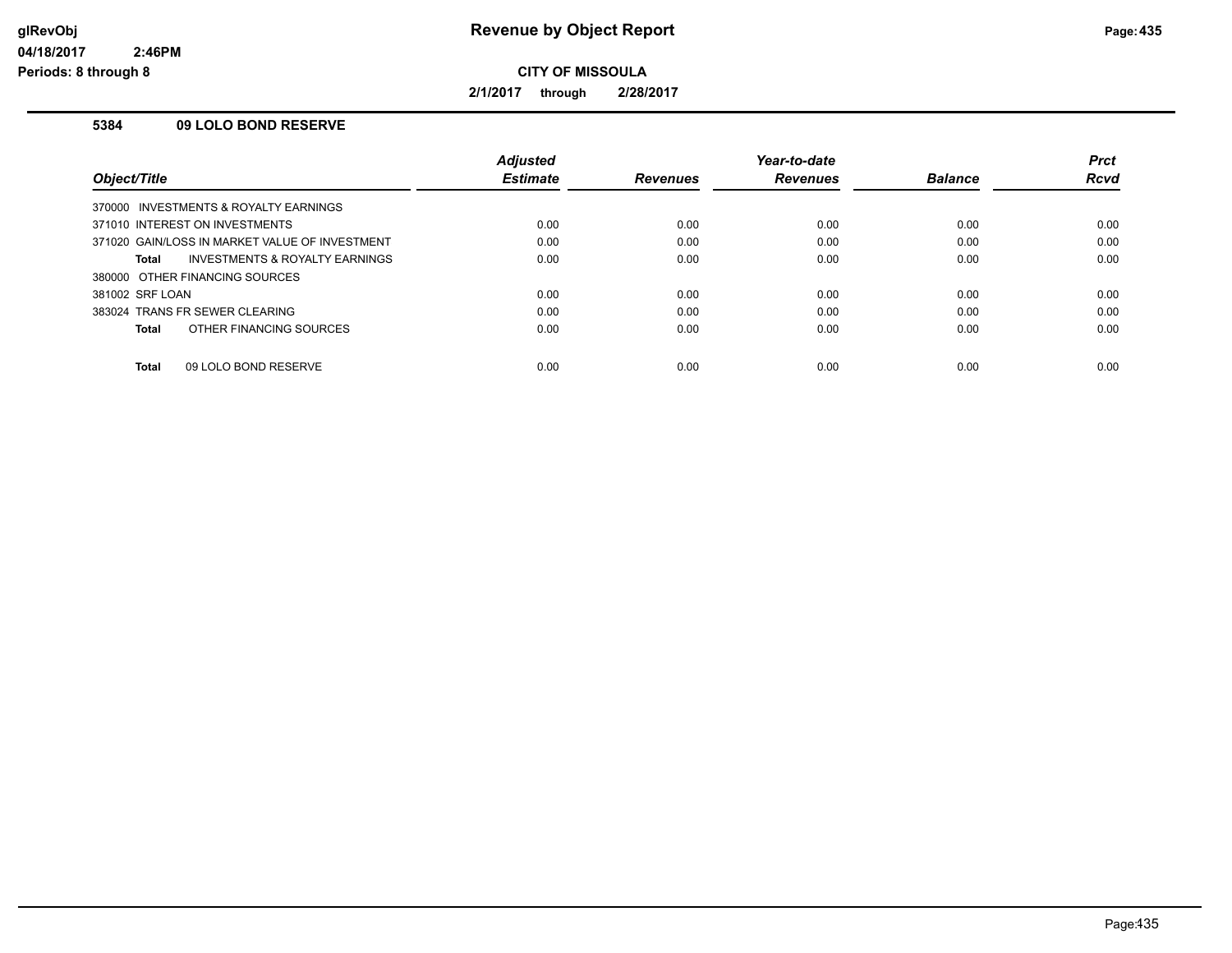**2/1/2017 through 2/28/2017**

#### **5385 HEADWORKS 2010 BOND RESERVE 5385 HEADWORKS 2010 BOND RESERVE**

|                 |                                    | <b>Adjusted</b> |                 | Year-to-date    |                | <b>Prct</b> |
|-----------------|------------------------------------|-----------------|-----------------|-----------------|----------------|-------------|
| Object/Title    |                                    | <b>Estimate</b> | <b>Revenues</b> | <b>Revenues</b> | <b>Balance</b> | <b>Rcvd</b> |
|                 | 380000 OTHER FINANCING SOURCES     |                 |                 |                 |                |             |
| 381002 SRF LOAN |                                    | 0.00            | 0.00            | 0.00            | 0.00           | 0.00        |
| <b>Total</b>    | OTHER FINANCING SOURCES            | 0.00            | 0.00            | 0.00            | 0.00           | 0.00        |
| <b>Total</b>    | <b>HEADWORKS 2010 BOND RESERVE</b> | 0.00            | 0.00            | 0.00            | 0.00           | 0.00        |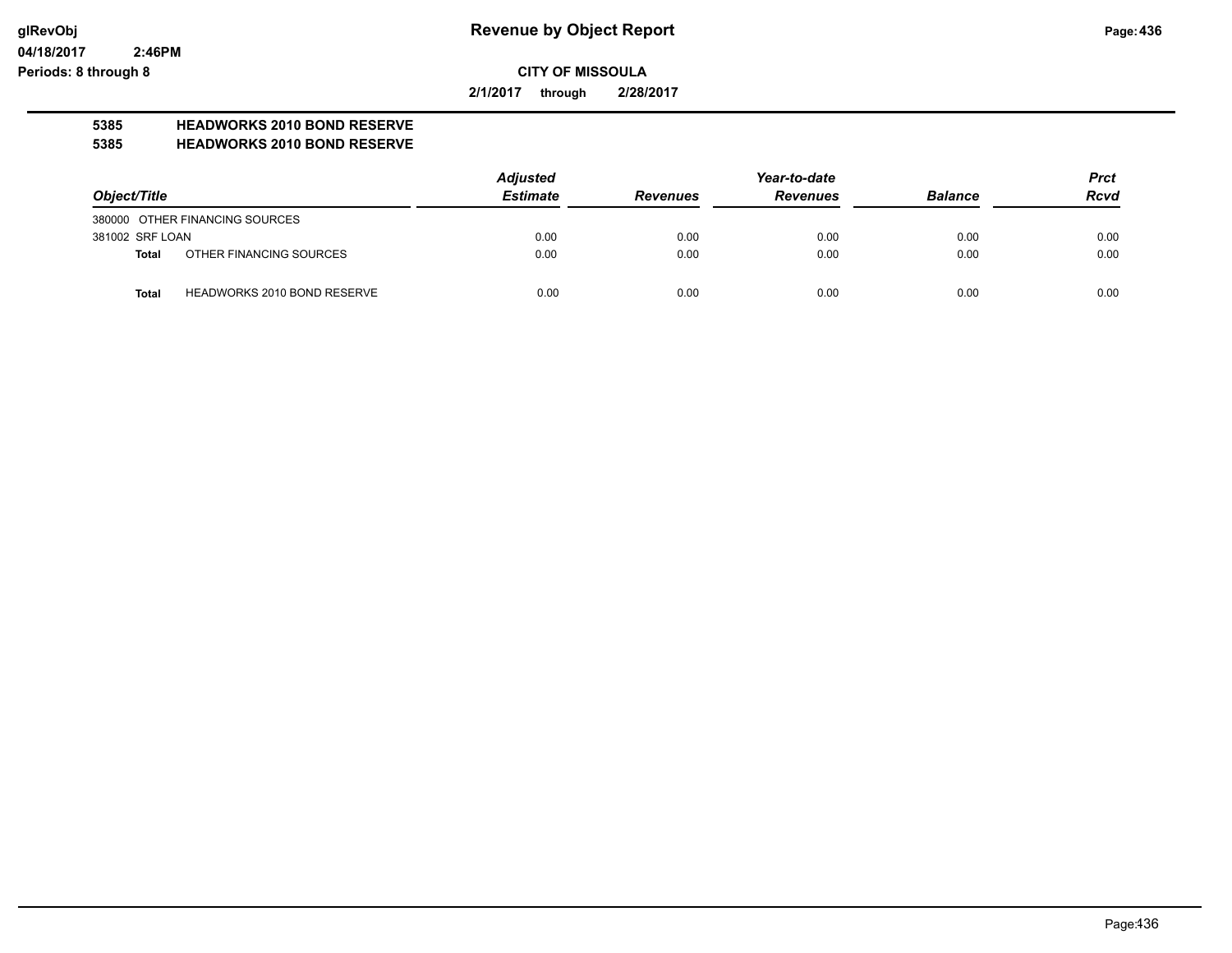**2/1/2017 through 2/28/2017**

#### **5385 HEADWORKS 2010 BOND RESERVE**

|                 |                                    | <b>Adjusted</b> |                 | Year-to-date    |                | <b>Prct</b> |
|-----------------|------------------------------------|-----------------|-----------------|-----------------|----------------|-------------|
| Object/Title    |                                    | <b>Estimate</b> | <b>Revenues</b> | <b>Revenues</b> | <b>Balance</b> | <b>Rcvd</b> |
|                 | 380000 OTHER FINANCING SOURCES     |                 |                 |                 |                |             |
| 381002 SRF LOAN |                                    | 0.00            | 0.00            | 0.00            | 0.00           | 0.00        |
| <b>Total</b>    | OTHER FINANCING SOURCES            | 0.00            | 0.00            | 0.00            | 0.00           | 0.00        |
| Total           | <b>HEADWORKS 2010 BOND RESERVE</b> | 0.00            | 0.00            | 0.00            | 0.00           | 0.00        |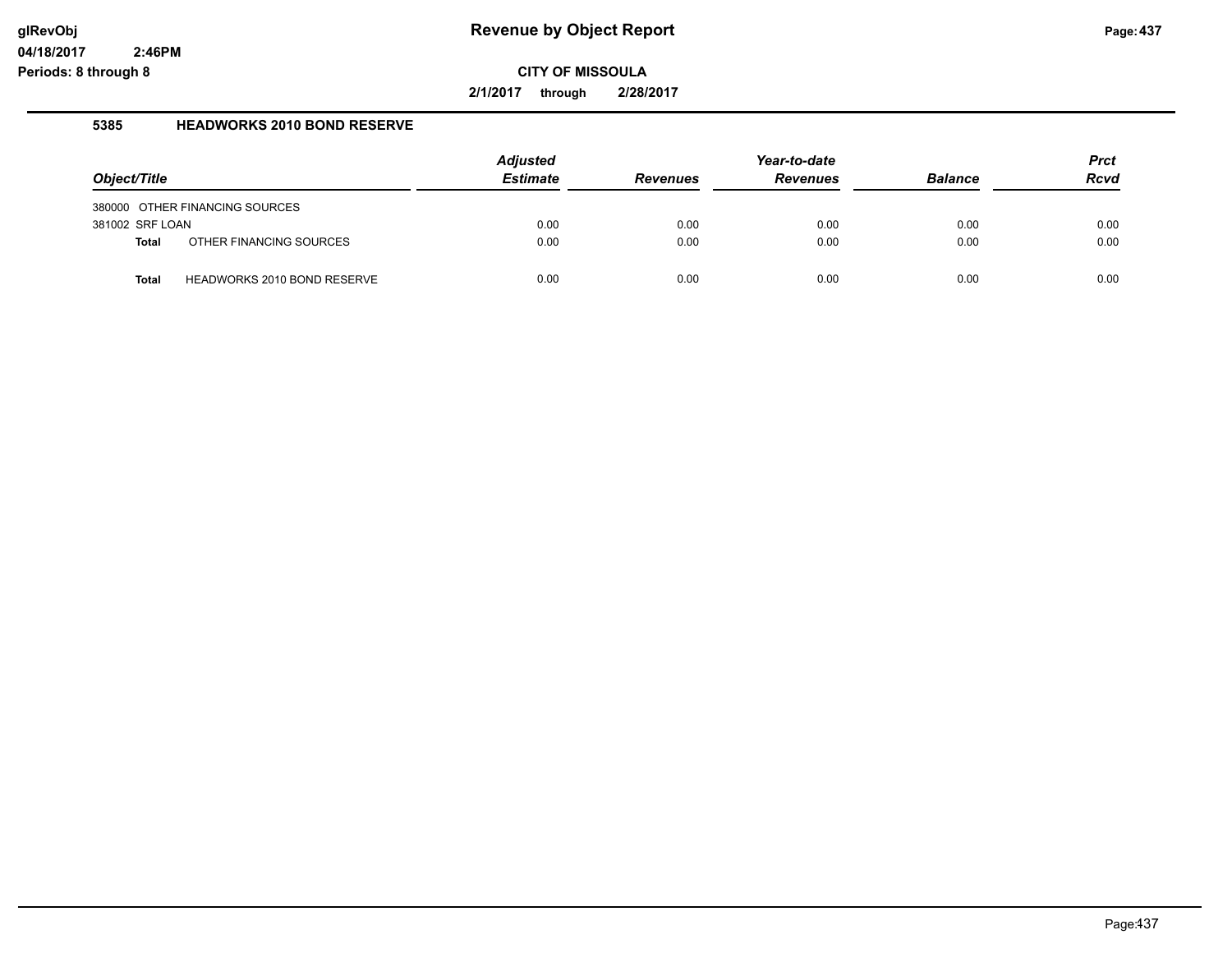**2/1/2017 through 2/28/2017**

#### **5386 FY10 HEADWORKS DEBT SERVICE 5386 FY10 HEADWORKS DEBT SERVICE**

|                                                    | <b>Adjusted</b> |                 | Year-to-date    |                | <b>Prct</b> |
|----------------------------------------------------|-----------------|-----------------|-----------------|----------------|-------------|
| Object/Title                                       | <b>Estimate</b> | <b>Revenues</b> | <b>Revenues</b> | <b>Balance</b> | <b>Rcvd</b> |
| 330000 INTERGOVERNMENTAL REVENUES                  |                 |                 |                 |                |             |
| 331990 IRS REIMB/DEBT SVS INTEREST                 | 251.145.00      | 0.00            | 116.907.84      | 134.237.16     | 46.55       |
| INTERGOVERNMENTAL REVENUES<br>Total                | 251,145.00      | 0.00            | 116,907.84      | 134,237.16     | 46.55       |
| 380000 OTHER FINANCING SOURCES                     |                 |                 |                 |                |             |
| 383024 TRANS FR SEWER CLEARING                     | 446.954.00      | 0.00            | 0.00            | 446.954.00     | 0.00        |
| OTHER FINANCING SOURCES<br><b>Total</b>            | 446.954.00      | 0.00            | 0.00            | 446,954.00     | 0.00        |
| <b>FY10 HEADWORKS DEBT SERVICE</b><br><b>Total</b> | 698.099.00      | 0.00            | 116.907.84      | 581.191.16     | 16.75       |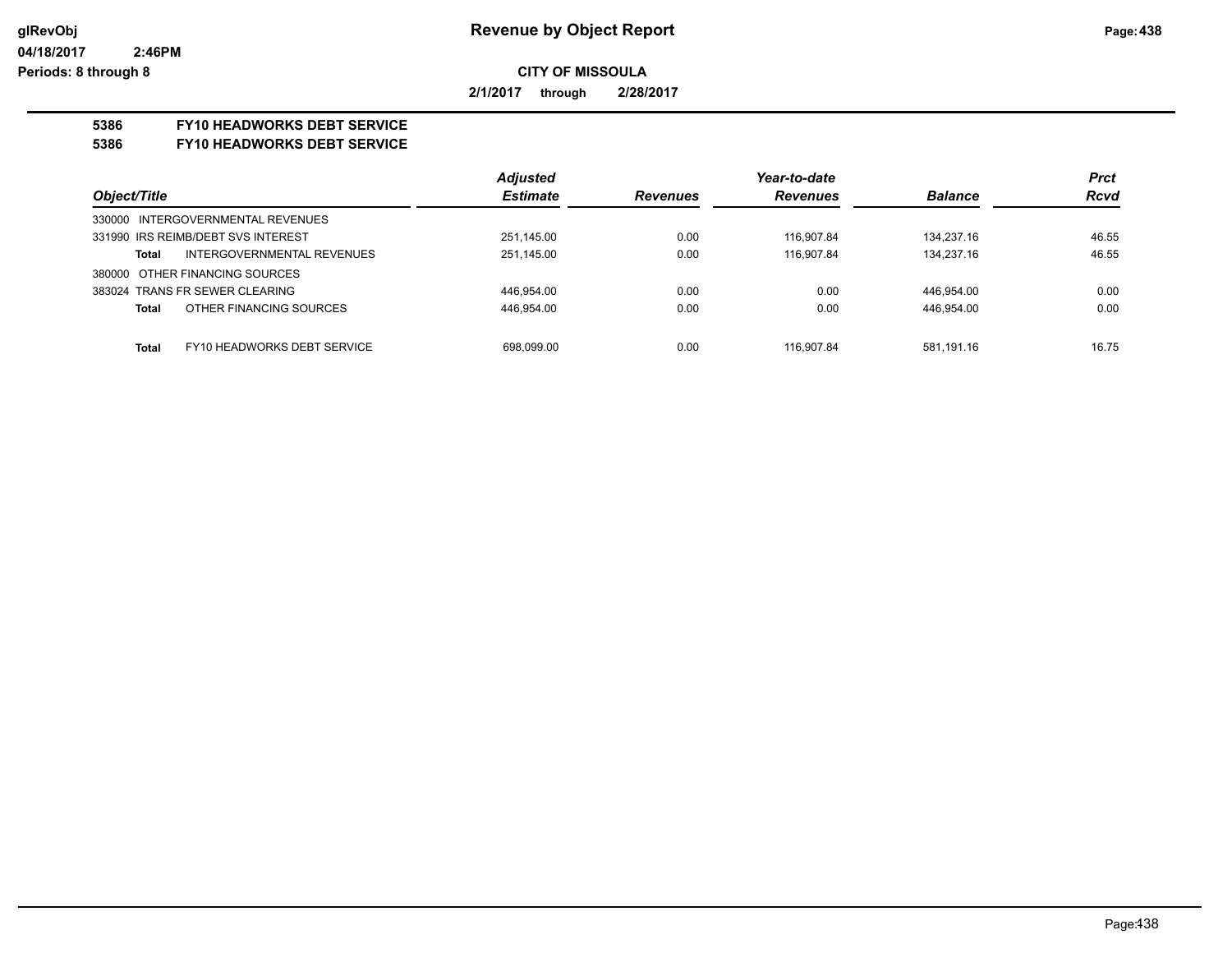**2/1/2017 through 2/28/2017**

#### **5386 FY10 HEADWORKS DEBT SERVICE**

|              |                                    | <b>Adjusted</b> |                 | Year-to-date    |                | <b>Prct</b> |
|--------------|------------------------------------|-----------------|-----------------|-----------------|----------------|-------------|
| Object/Title |                                    | <b>Estimate</b> | <b>Revenues</b> | <b>Revenues</b> | <b>Balance</b> | Rcvd        |
|              | 330000 INTERGOVERNMENTAL REVENUES  |                 |                 |                 |                |             |
|              | 331990 IRS REIMB/DEBT SVS INTEREST | 251.145.00      | 0.00            | 116.907.84      | 134.237.16     | 46.55       |
| Total        | INTERGOVERNMENTAL REVENUES         | 251,145.00      | 0.00            | 116.907.84      | 134.237.16     | 46.55       |
|              | 380000 OTHER FINANCING SOURCES     |                 |                 |                 |                |             |
|              | 383024 TRANS FR SEWER CLEARING     | 446,954.00      | 0.00            | 0.00            | 446,954.00     | 0.00        |
| Total        | OTHER FINANCING SOURCES            | 446,954.00      | 0.00            | 0.00            | 446,954.00     | 0.00        |
| <b>Total</b> | FY10 HEADWORKS DEBT SERVICE        | 698.099.00      | 0.00            | 116.907.84      | 581.191.16     | 16.75       |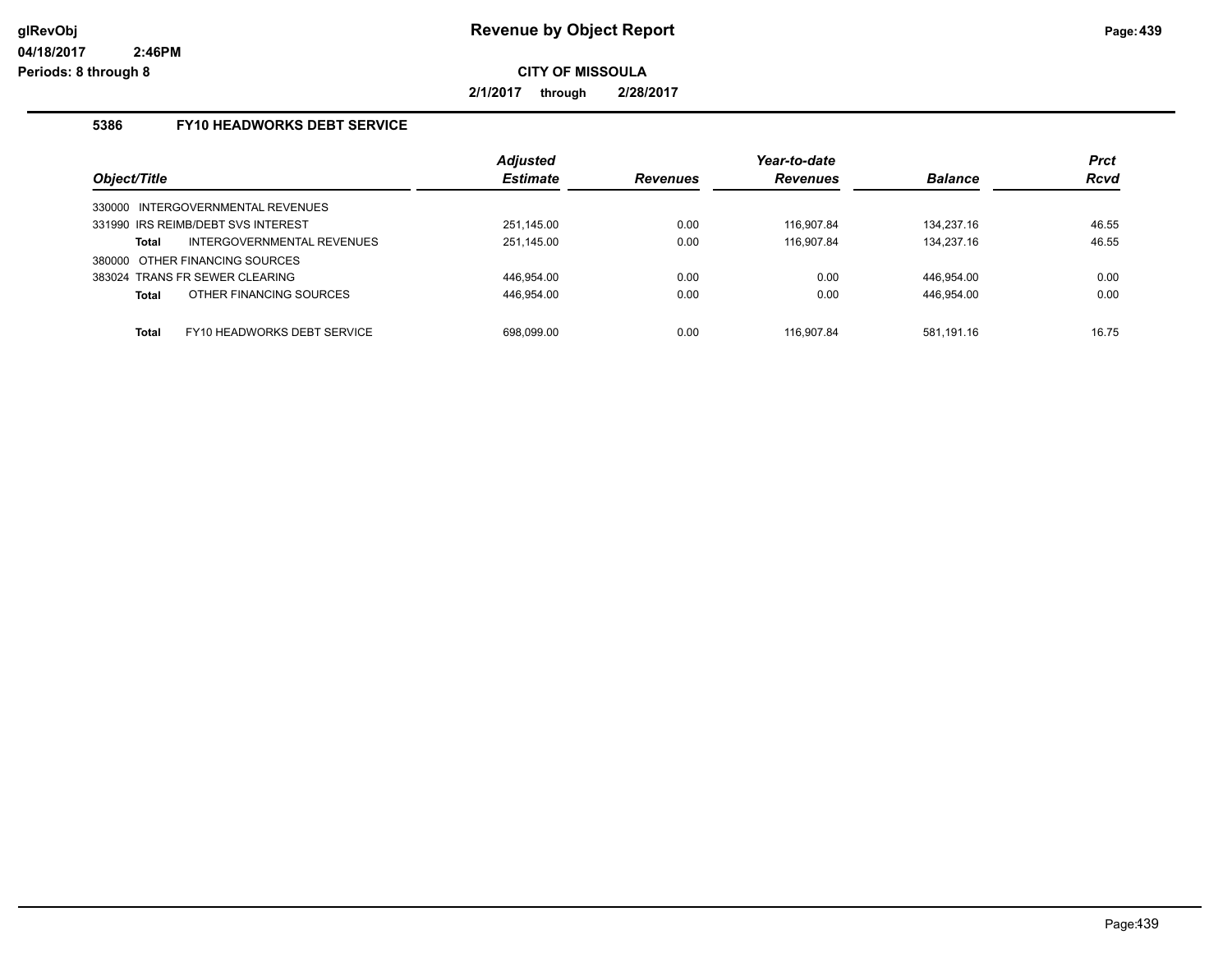**2/1/2017 through 2/28/2017**

#### **5387 FY11 SEWER \$1.29M BOND DEBT SERVICE 5387 FY11 SEWER \$1.29M BOND DEBT SERVICE**

|                                                 | <b>Adjusted</b> |                 | Year-to-date    |                | <b>Prct</b> |
|-------------------------------------------------|-----------------|-----------------|-----------------|----------------|-------------|
| Object/Title                                    | <b>Estimate</b> | <b>Revenues</b> | <b>Revenues</b> | <b>Balance</b> | <b>Rcvd</b> |
| INVESTMENTS & ROYALTY EARNINGS<br>370000        |                 |                 |                 |                |             |
| 371010 INTEREST ON INVESTMENTS                  | 0.00            | 0.00            | 0.00            | 0.00           | 0.00        |
| 371020 GAIN/LOSS IN MARKET VALUE OF INVESTMENTS | 0.00            | 0.00            | 0.00            | 0.00           | 0.00        |
| INVESTMENTS & ROYALTY EARNINGS<br>Total         | 0.00            | 0.00            | 0.00            | 0.00           | 0.00        |
| 380000 OTHER FINANCING SOURCES                  |                 |                 |                 |                |             |
| 383024 TRANS FR SEWER CLEARING                  | 100.380.00      | 0.00            | 0.00            | 100.380.00     | 0.00        |
| OTHER FINANCING SOURCES<br>Total                | 100.380.00      | 0.00            | 0.00            | 100.380.00     | 0.00        |
| <b>Total</b>                                    | 100.380.00      |                 |                 | 100.380.00     |             |
| FY11 SEWER \$1.29M BOND DEBT SERVICE            |                 | 0.00            | 0.00            |                | 0.00        |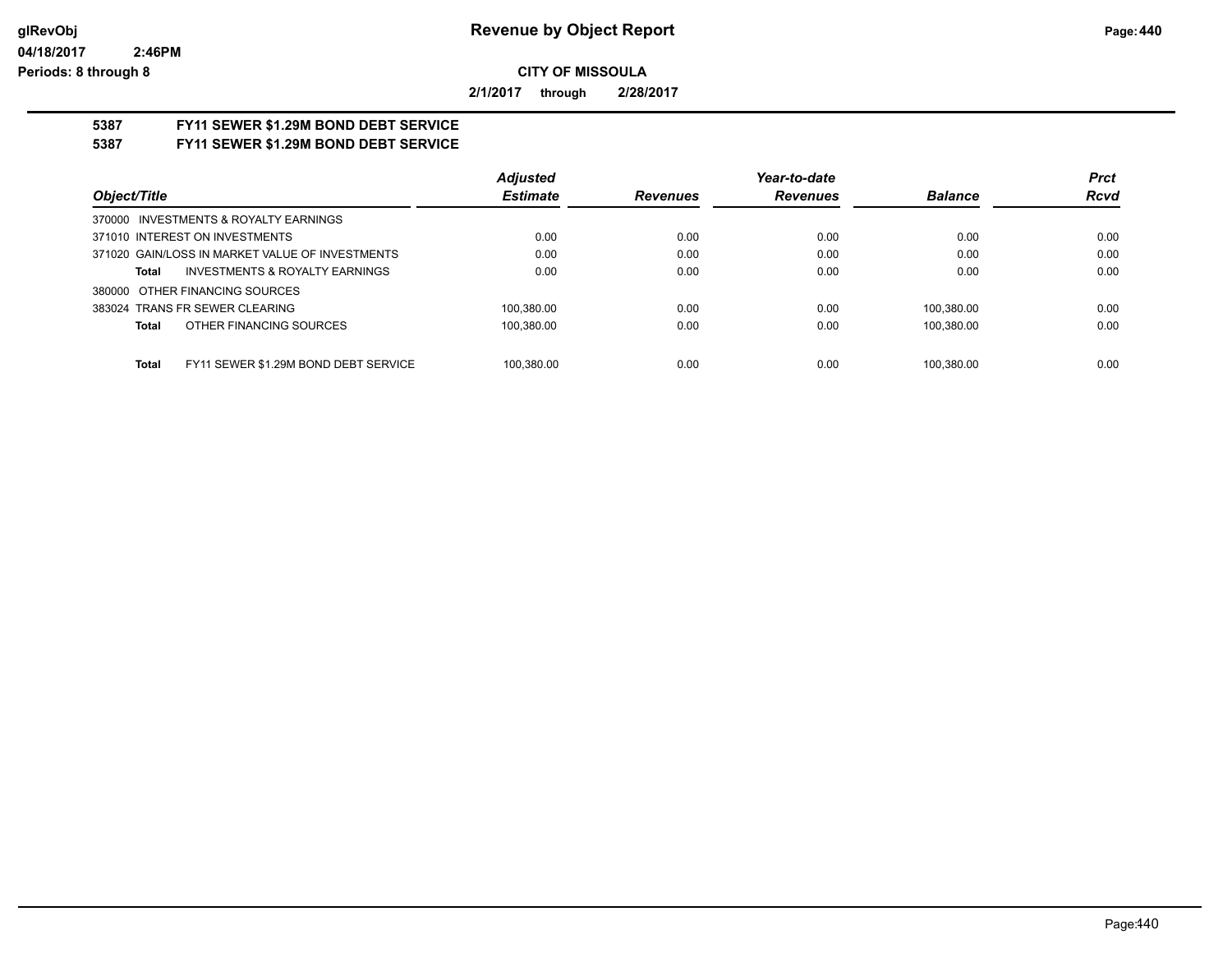**2/1/2017 through 2/28/2017**

#### **5387 FY11 SEWER \$1.29M BOND DEBT SERVICE**

| Object/Title |                                                | <b>Adjusted</b><br><b>Estimate</b> | <b>Revenues</b> | Year-to-date<br><b>Revenues</b> | <b>Balance</b> | <b>Prct</b><br><b>Rcvd</b> |
|--------------|------------------------------------------------|------------------------------------|-----------------|---------------------------------|----------------|----------------------------|
|              | 370000 INVESTMENTS & ROYALTY EARNINGS          |                                    |                 |                                 |                |                            |
|              | 371010 INTEREST ON INVESTMENTS                 | 0.00                               | 0.00            | 0.00                            | 0.00           | 0.00                       |
|              | 371020 GAIN/LOSS IN MARKET VALUE OF INVESTMENT | 0.00                               | 0.00            | 0.00                            | 0.00           | 0.00                       |
| Total        | <b>INVESTMENTS &amp; ROYALTY EARNINGS</b>      | 0.00                               | 0.00            | 0.00                            | 0.00           | 0.00                       |
|              | 380000 OTHER FINANCING SOURCES                 |                                    |                 |                                 |                |                            |
|              | 383024 TRANS FR SEWER CLEARING                 | 100.380.00                         | 0.00            | 0.00                            | 100.380.00     | 0.00                       |
| Total        | OTHER FINANCING SOURCES                        | 100.380.00                         | 0.00            | 0.00                            | 100.380.00     | 0.00                       |
|              |                                                |                                    |                 |                                 |                |                            |
| <b>Total</b> | FY11 SEWER \$1.29M BOND DEBT SERVICE           | 100.380.00                         | 0.00            | 0.00                            | 100.380.00     | 0.00                       |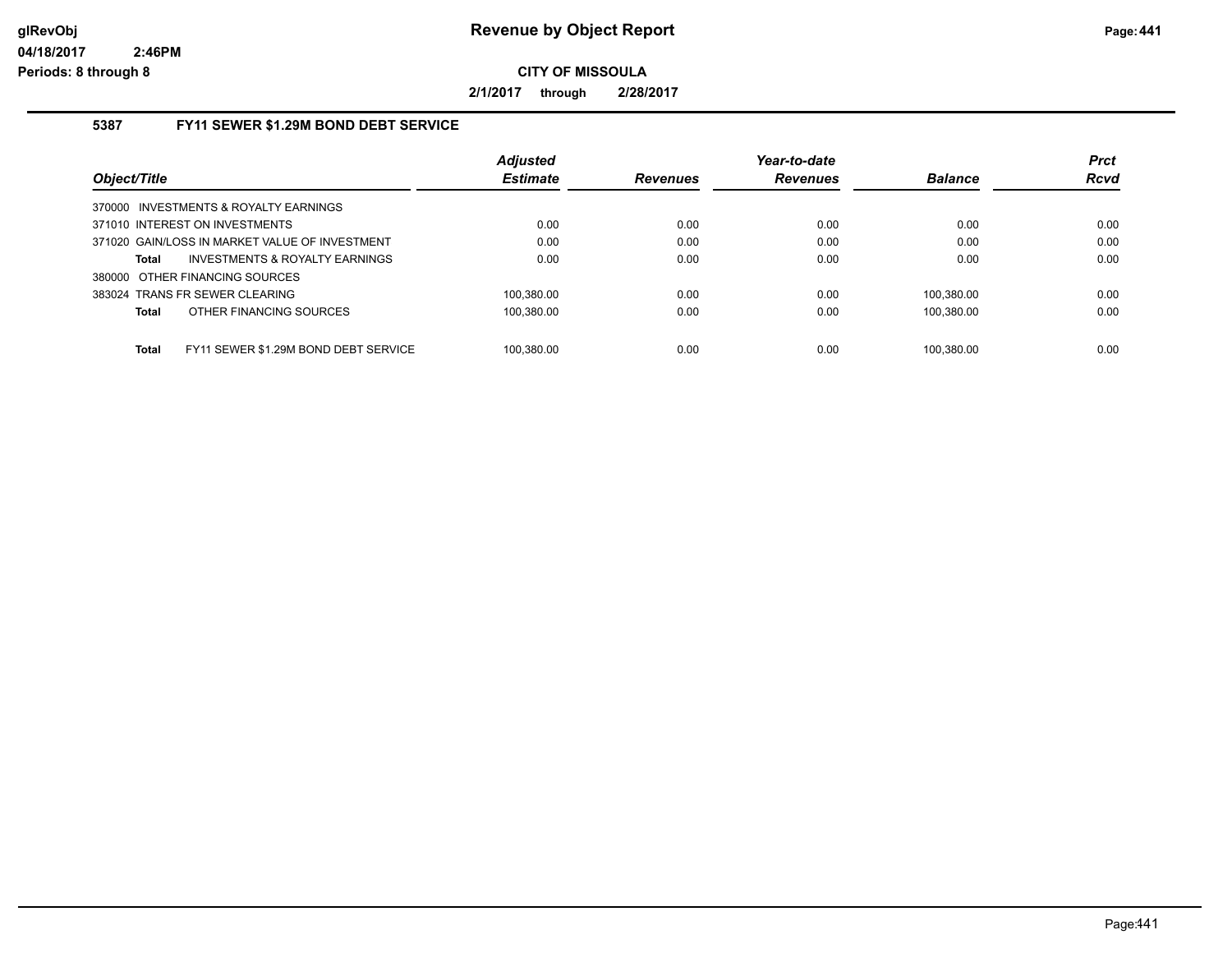**2/1/2017 through 2/28/2017**

#### **5388 FY11 \$1.29M SEWER BOND RESERVE 5388 FY11 \$1.29M SEWER BOND RESERVE**

|                                                    | <b>Adjusted</b> |                 | Year-to-date    |                | <b>Prct</b> |
|----------------------------------------------------|-----------------|-----------------|-----------------|----------------|-------------|
| Object/Title                                       | <b>Estimate</b> | <b>Revenues</b> | <b>Revenues</b> | <b>Balance</b> | <b>Rcvd</b> |
| 370000 INVESTMENTS & ROYALTY EARNINGS              |                 |                 |                 |                |             |
| 371010 INTEREST ON INVESTMENTS                     | 0.00            | 0.00            | 0.00            | 0.00           | 0.00        |
| <b>INVESTMENTS &amp; ROYALTY EARNINGS</b><br>Total | 0.00            | 0.00            | 0.00            | 0.00           | 0.00        |
| 380000 OTHER FINANCING SOURCES                     |                 |                 |                 |                |             |
| 381002 SRF LOAN                                    | 0.00            | 0.00            | 0.00            | 0.00           | 0.00        |
| 383024 TRANS FR SEWER CLEARING                     | 0.00            | 0.00            | 0.00            | 0.00           | 0.00        |
| 383042 TRANSFERS FROM OTHER FUNDS                  | 0.00            | 0.00            | 0.00            | 0.00           | 0.00        |
| OTHER FINANCING SOURCES<br>Total                   | 0.00            | 0.00            | 0.00            | 0.00           | 0.00        |
|                                                    |                 |                 |                 |                |             |
| FY11 \$1.29M SEWER BOND RESERVE<br>Total           | 0.00            | 0.00            | 0.00            | 0.00           | 0.00        |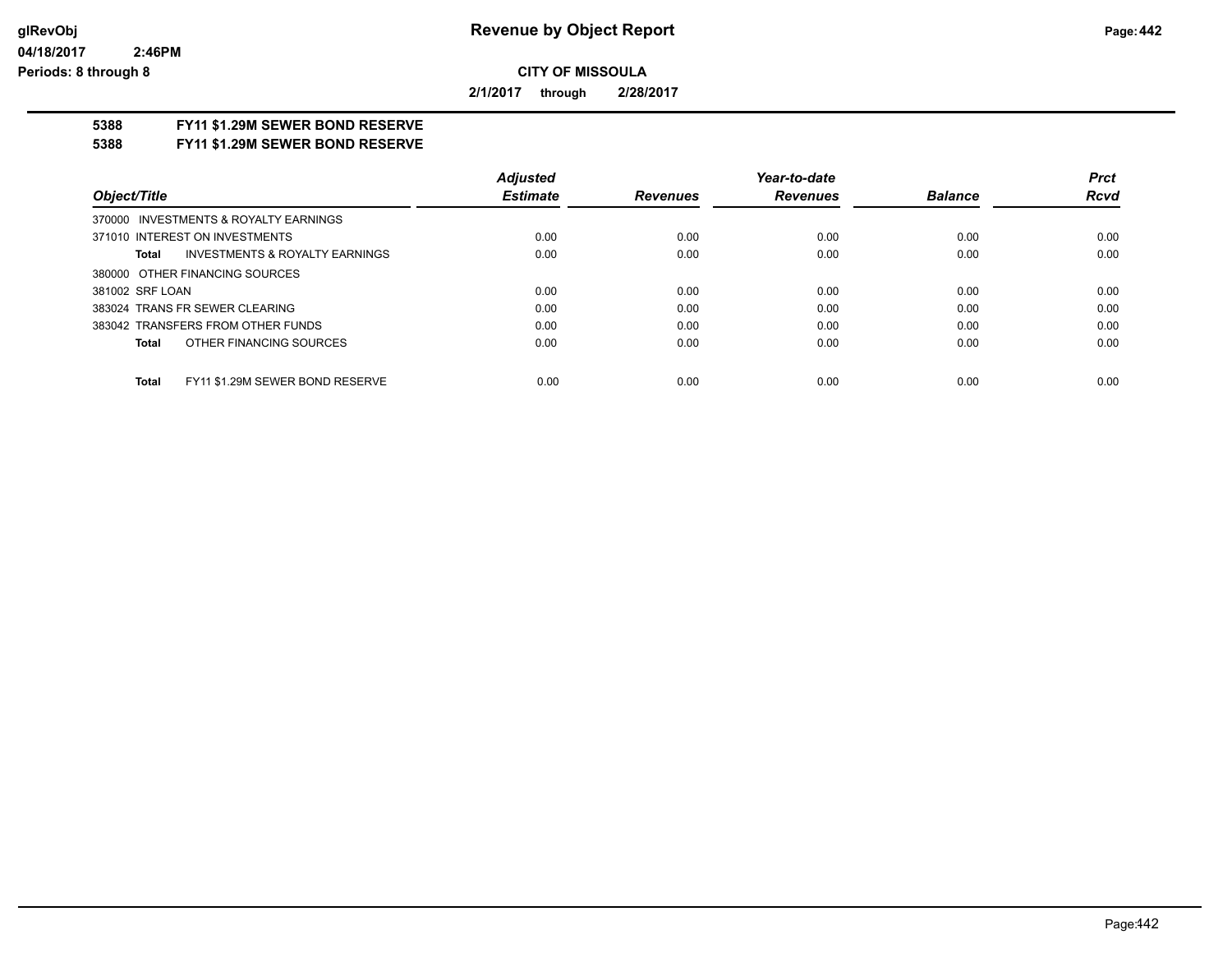**2/1/2017 through 2/28/2017**

#### **5388 FY11 \$1.29M SEWER BOND RESERVE**

|                                                 | <b>Adiusted</b> |                 | Year-to-date    |                | <b>Prct</b> |
|-------------------------------------------------|-----------------|-----------------|-----------------|----------------|-------------|
| Object/Title                                    | <b>Estimate</b> | <b>Revenues</b> | <b>Revenues</b> | <b>Balance</b> | <b>Rcvd</b> |
| 370000 INVESTMENTS & ROYALTY EARNINGS           |                 |                 |                 |                |             |
| 371010 INTEREST ON INVESTMENTS                  | 0.00            | 0.00            | 0.00            | 0.00           | 0.00        |
| INVESTMENTS & ROYALTY EARNINGS<br>Total         | 0.00            | 0.00            | 0.00            | 0.00           | 0.00        |
| 380000 OTHER FINANCING SOURCES                  |                 |                 |                 |                |             |
| 381002 SRF LOAN                                 | 0.00            | 0.00            | 0.00            | 0.00           | 0.00        |
| 383024 TRANS FR SEWER CLEARING                  | 0.00            | 0.00            | 0.00            | 0.00           | 0.00        |
| 383042 TRANSFERS FROM OTHER FUNDS               | 0.00            | 0.00            | 0.00            | 0.00           | 0.00        |
| OTHER FINANCING SOURCES<br>Total                | 0.00            | 0.00            | 0.00            | 0.00           | 0.00        |
| FY11 \$1.29M SEWER BOND RESERVE<br><b>Total</b> | 0.00            | 0.00            | 0.00            | 0.00           | 0.00        |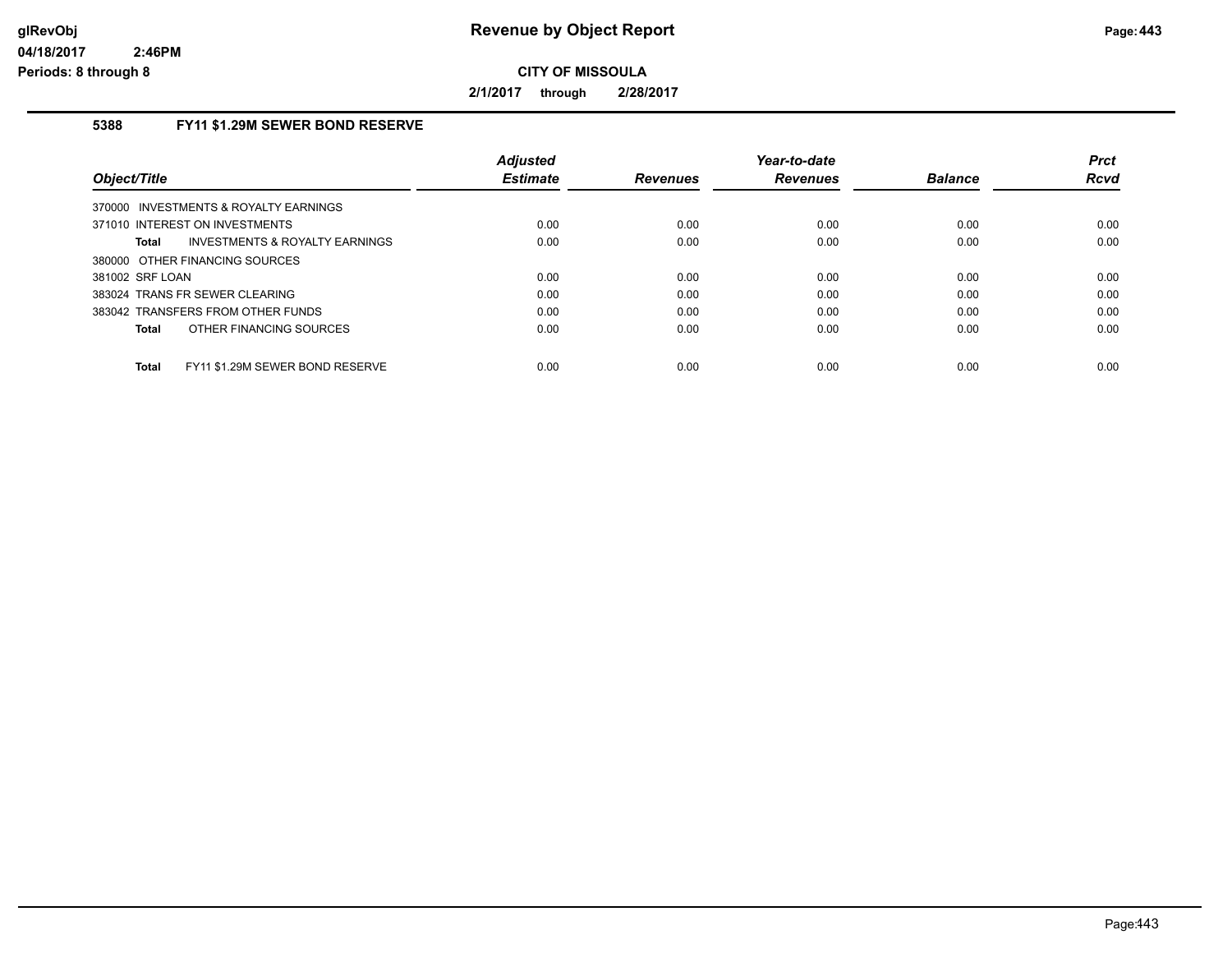**2/1/2017 through 2/28/2017**

#### **5389 FY15 SEWER REVENUE BOND DEBT SERVICE 5389 FY15 SEWER REVENUE BOND DEBT SERVICE**

|                                                 |                                           | <b>Adjusted</b> |                 | Year-to-date    |                | <b>Prct</b> |
|-------------------------------------------------|-------------------------------------------|-----------------|-----------------|-----------------|----------------|-------------|
| Object/Title                                    |                                           | <b>Estimate</b> | <b>Revenues</b> | <b>Revenues</b> | <b>Balance</b> | <b>Rcvd</b> |
| INVESTMENTS & ROYALTY EARNINGS<br>370000        |                                           |                 |                 |                 |                |             |
| 371010 INTEREST ON INVESTMENTS                  |                                           | 0.00            | 0.00            | 0.00            | 0.00           | 0.00        |
| 371020 GAIN/LOSS IN MARKET VALUE OF INVESTMENTS |                                           | 0.00            | 0.00            | 0.00            | 0.00           | 0.00        |
| Total                                           | <b>INVESTMENTS &amp; ROYALTY EARNINGS</b> | 0.00            | 0.00            | 0.00            | 0.00           | 0.00        |
| OTHER FINANCING SOURCES<br>380000               |                                           |                 |                 |                 |                |             |
| 381010 BOND PROCEEDS                            |                                           | 0.00            | 0.00            | 0.00            | 0.00           | 0.00        |
| 383024 TRANS FR SEWER CLEARING                  |                                           | 62.063.00       | 0.00            | 0.00            | 62.063.00      | 0.00        |
| OTHER FINANCING SOURCES<br>Total                |                                           | 62,063.00       | 0.00            | 0.00            | 62.063.00      | 0.00        |
|                                                 |                                           |                 |                 |                 |                |             |
| <b>Total</b>                                    | FY15 SEWER REVENUE BOND DEBT SERVIC       | 62.063.00       | 0.00            | 0.00            | 62.063.00      | 0.00        |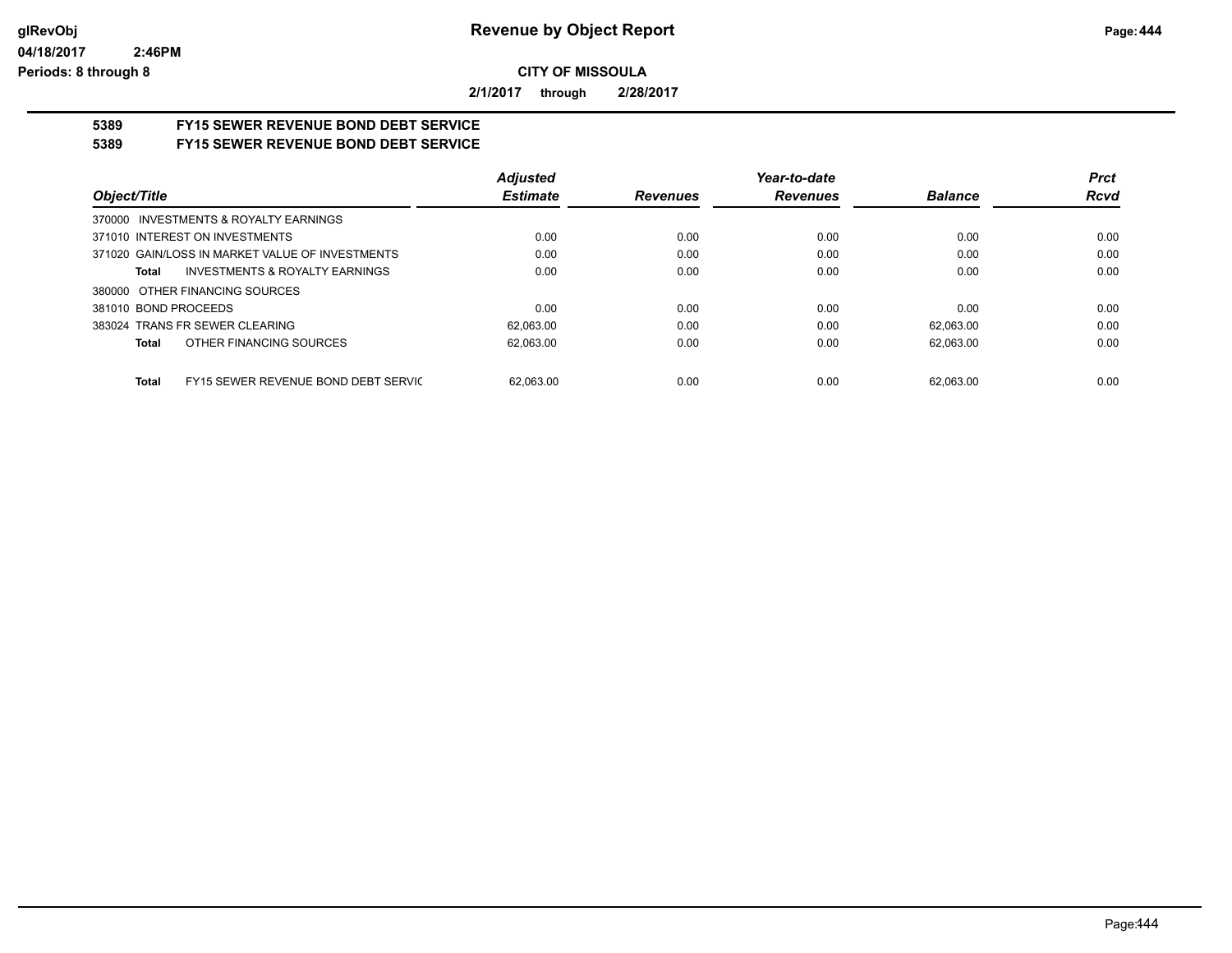**2/1/2017 through 2/28/2017**

## **5389 FY15 SEWER REVENUE BOND DEBT SERVICE**

|                                                      | <b>Adiusted</b> |                 | Year-to-date    |                | <b>Prct</b> |
|------------------------------------------------------|-----------------|-----------------|-----------------|----------------|-------------|
| Object/Title                                         | <b>Estimate</b> | <b>Revenues</b> | <b>Revenues</b> | <b>Balance</b> | <b>Rcvd</b> |
| 370000 INVESTMENTS & ROYALTY EARNINGS                |                 |                 |                 |                |             |
| 371010 INTEREST ON INVESTMENTS                       | 0.00            | 0.00            | 0.00            | 0.00           | 0.00        |
| 371020 GAIN/LOSS IN MARKET VALUE OF INVESTMENT       | 0.00            | 0.00            | 0.00            | 0.00           | 0.00        |
| INVESTMENTS & ROYALTY EARNINGS<br>Total              | 0.00            | 0.00            | 0.00            | 0.00           | 0.00        |
| 380000 OTHER FINANCING SOURCES                       |                 |                 |                 |                |             |
| 381010 BOND PROCEEDS                                 | 0.00            | 0.00            | 0.00            | 0.00           | 0.00        |
| 383024 TRANS FR SEWER CLEARING                       | 62.063.00       | 0.00            | 0.00            | 62.063.00      | 0.00        |
| OTHER FINANCING SOURCES<br>Total                     | 62,063.00       | 0.00            | 0.00            | 62.063.00      | 0.00        |
| <b>FY15 SEWER REVENUE BOND DEBT SERVICE</b><br>Total | 62.063.00       | 0.00            | 0.00            | 62.063.00      | 0.00        |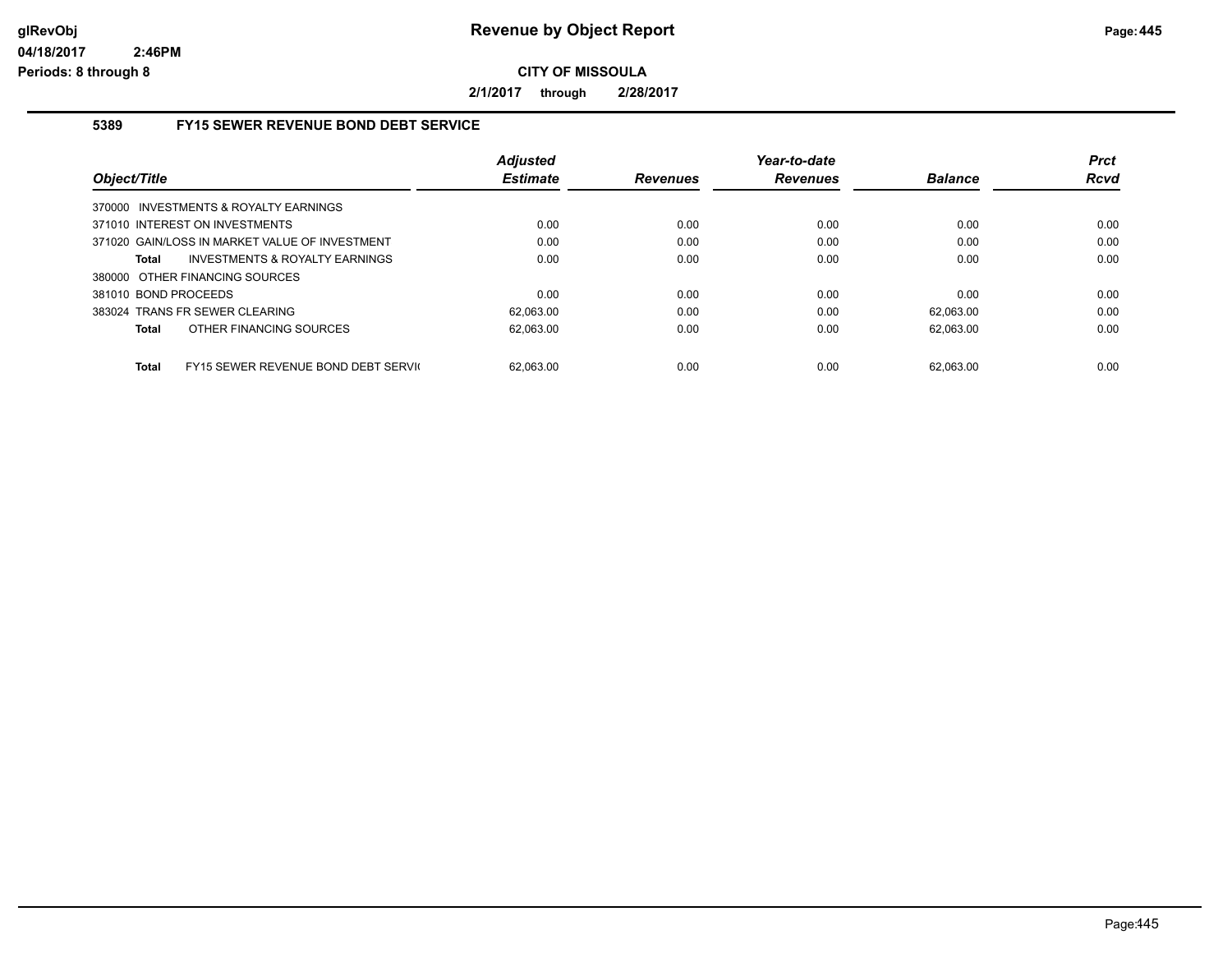**2/1/2017 through 2/28/2017**

#### **5390 FY15 SEWER BOND DEBT RESERVE 5390 FY15 SEWER BOND DEBT RESERVE**

| Object/Title                                        | <b>Adjusted</b><br><b>Estimate</b> | <b>Revenues</b> | Year-to-date<br><b>Revenues</b> | <b>Balance</b> | <b>Prct</b><br><b>Rcvd</b> |
|-----------------------------------------------------|------------------------------------|-----------------|---------------------------------|----------------|----------------------------|
| 370000 INVESTMENTS & ROYALTY EARNINGS               |                                    |                 |                                 |                |                            |
| 371010 INTEREST ON INVESTMENTS                      | 0.00                               | 0.00            | 0.00                            | 0.00           | 0.00                       |
| 371020 GAIN/LOSS IN MARKET VALUE OF INVESTMENTS     | 0.00                               | 0.00            | 0.00                            | 0.00           | 0.00                       |
| <b>INVESTMENTS &amp; ROYALTY EARNINGS</b><br>Total  | 0.00                               | 0.00            | 0.00                            | 0.00           | 0.00                       |
| 380000 OTHER FINANCING SOURCES                      |                                    |                 |                                 |                |                            |
| 381002 SRF LOAN                                     | 0.00                               | 0.00            | 0.00                            | 0.00           | 0.00                       |
| 383024 TRANS FR SEWER CLEARING                      | 337.00                             | 0.00            | 0.00                            | 337.00         | 0.00                       |
| 383042 TRANSFERS FROM OTHER FUNDS                   | 0.00                               | 0.00            | 0.00                            | 0.00           | 0.00                       |
| OTHER FINANCING SOURCES<br>Total                    | 337.00                             | 0.00            | 0.00                            | 337.00         | 0.00                       |
|                                                     |                                    |                 |                                 |                |                            |
| <b>FY15 SEWER BOND DEBT RESERVE</b><br><b>Total</b> | 337.00                             | 0.00            | 0.00                            | 337.00         | 0.00                       |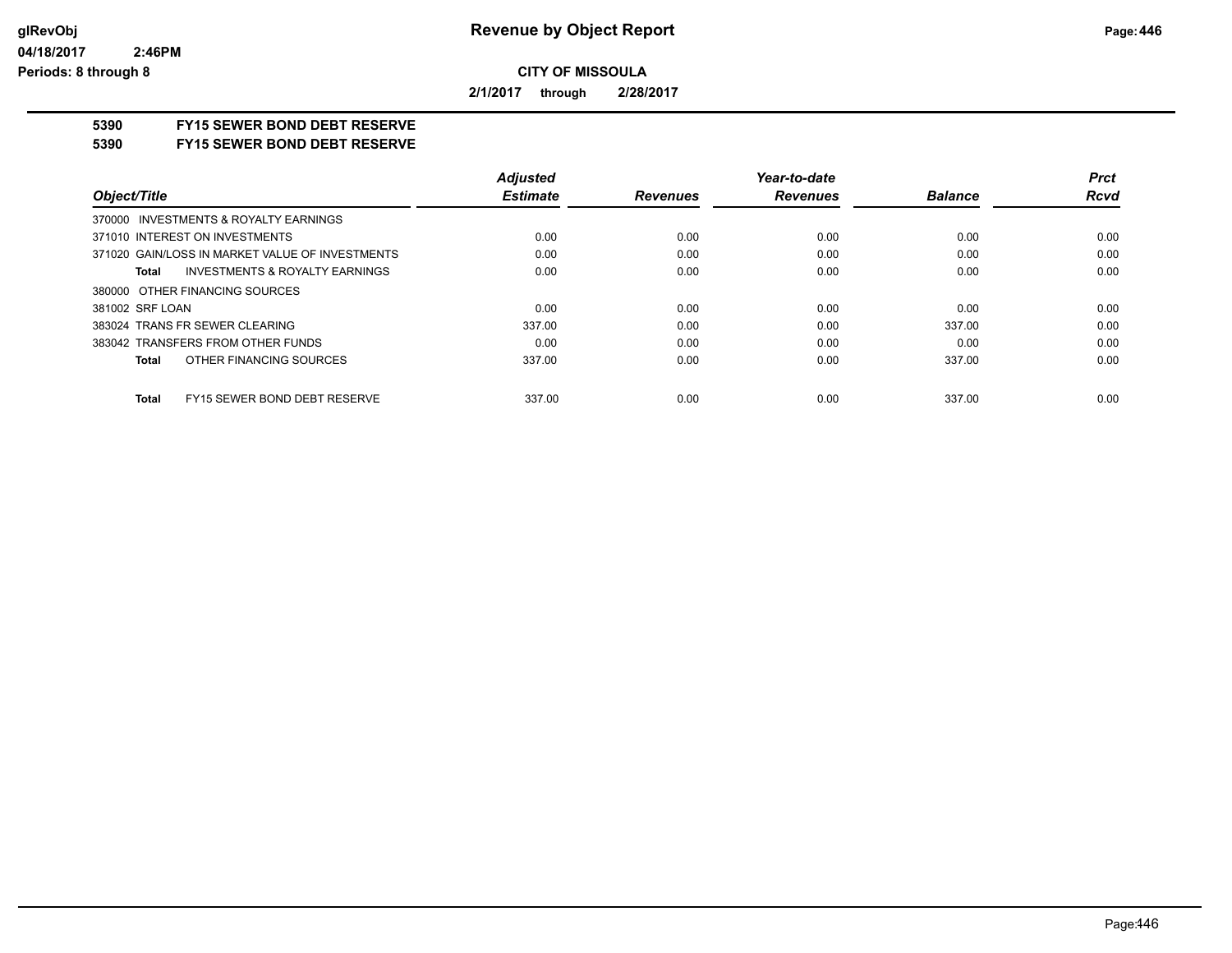**2/1/2017 through 2/28/2017**

#### **5390 FY15 SEWER BOND DEBT RESERVE**

| Object/Title                                        | <b>Adjusted</b><br><b>Estimate</b> | <b>Revenues</b> | Year-to-date<br><b>Revenues</b> | <b>Balance</b> | <b>Prct</b><br><b>Rcvd</b> |
|-----------------------------------------------------|------------------------------------|-----------------|---------------------------------|----------------|----------------------------|
| 370000 INVESTMENTS & ROYALTY EARNINGS               |                                    |                 |                                 |                |                            |
| 371010 INTEREST ON INVESTMENTS                      | 0.00                               | 0.00            | 0.00                            | 0.00           | 0.00                       |
| 371020 GAIN/LOSS IN MARKET VALUE OF INVESTMENT      | 0.00                               | 0.00            | 0.00                            | 0.00           | 0.00                       |
| INVESTMENTS & ROYALTY EARNINGS<br>Total             | 0.00                               | 0.00            | 0.00                            | 0.00           | 0.00                       |
| 380000 OTHER FINANCING SOURCES                      |                                    |                 |                                 |                |                            |
| 381002 SRF LOAN                                     | 0.00                               | 0.00            | 0.00                            | 0.00           | 0.00                       |
| 383024 TRANS FR SEWER CLEARING                      | 337.00                             | 0.00            | 0.00                            | 337.00         | 0.00                       |
| 383042 TRANSFERS FROM OTHER FUNDS                   | 0.00                               | 0.00            | 0.00                            | 0.00           | 0.00                       |
| OTHER FINANCING SOURCES<br>Total                    | 337.00                             | 0.00            | 0.00                            | 337.00         | 0.00                       |
| <b>FY15 SEWER BOND DEBT RESERVE</b><br><b>Total</b> | 337.00                             | 0.00            | 0.00                            | 337.00         | 0.00                       |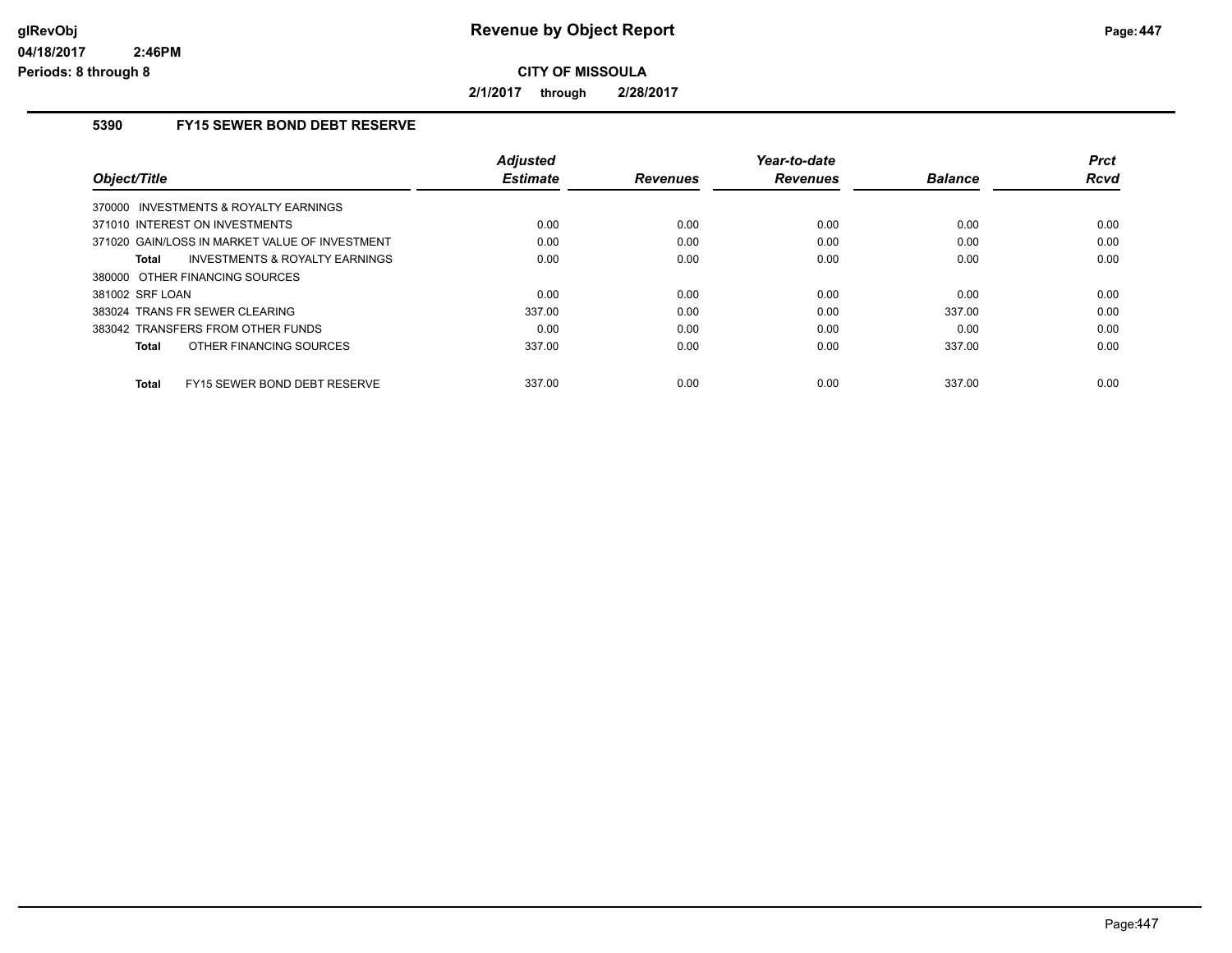**2/1/2017 through 2/28/2017**

#### **5391 16 SEWER REVENUE BOND DEBT SERVICE 5391 16 SEWER REVENUE BOND DEBT SERVICE**

|                      |                                    | <b>Adjusted</b> |                 | Year-to-date    |                | <b>Prct</b> |
|----------------------|------------------------------------|-----------------|-----------------|-----------------|----------------|-------------|
| Object/Title         |                                    | <b>Estimate</b> | <b>Revenues</b> | <b>Revenues</b> | <b>Balance</b> | <b>Rcvd</b> |
|                      | 380000 OTHER FINANCING SOURCES     |                 |                 |                 |                |             |
| 381010 BOND PROCEEDS |                                    | 268.969.00      | 0.00            | 149.500.00      | 119.469.00     | 55.58       |
|                      | 383024 TRANS FR SEWER CLEARING     | 0.00            | 0.00            | 0.00            | 0.00           | 0.00        |
| <b>Total</b>         | OTHER FINANCING SOURCES            | 268.969.00      | 0.00            | 149.500.00      | 119.469.00     | 55.58       |
|                      |                                    |                 |                 |                 |                |             |
| <b>Total</b>         | 16 SEWER REVENUE BOND DEBT SERVICE | 268,969.00      | 0.00            | 149.500.00      | 119.469.00     | 55.58       |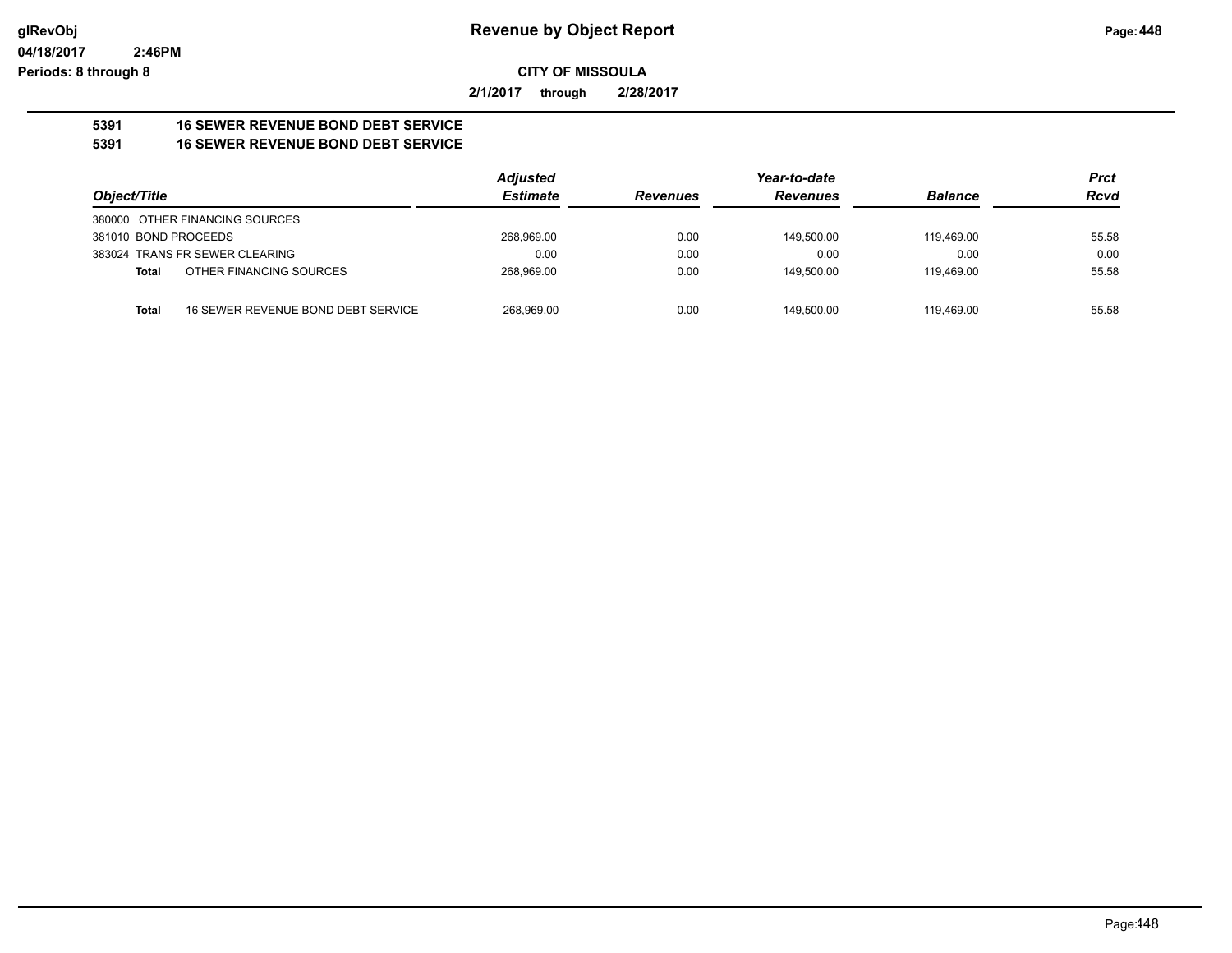**2/1/2017 through 2/28/2017**

#### **5391 16 SEWER REVENUE BOND DEBT SERVICE**

|                      |                                    | <b>Adjusted</b> |                                    | Year-to-date |                | <b>Prct</b> |
|----------------------|------------------------------------|-----------------|------------------------------------|--------------|----------------|-------------|
| Object/Title         |                                    | <b>Estimate</b> | <b>Revenues</b><br><b>Revenues</b> |              | <b>Balance</b> | <b>Rcvd</b> |
|                      | 380000 OTHER FINANCING SOURCES     |                 |                                    |              |                |             |
| 381010 BOND PROCEEDS |                                    | 268.969.00      | 0.00                               | 149.500.00   | 119,469.00     | 55.58       |
|                      | 383024 TRANS FR SEWER CLEARING     | 0.00            | 0.00                               | 0.00         | 0.00           | 0.00        |
| <b>Total</b>         | OTHER FINANCING SOURCES            | 268.969.00      | 0.00                               | 149.500.00   | 119.469.00     | 55.58       |
| <b>Total</b>         | 16 SEWER REVENUE BOND DEBT SERVICE | 268.969.00      | 0.00                               | 149.500.00   | 119.469.00     | 55.58       |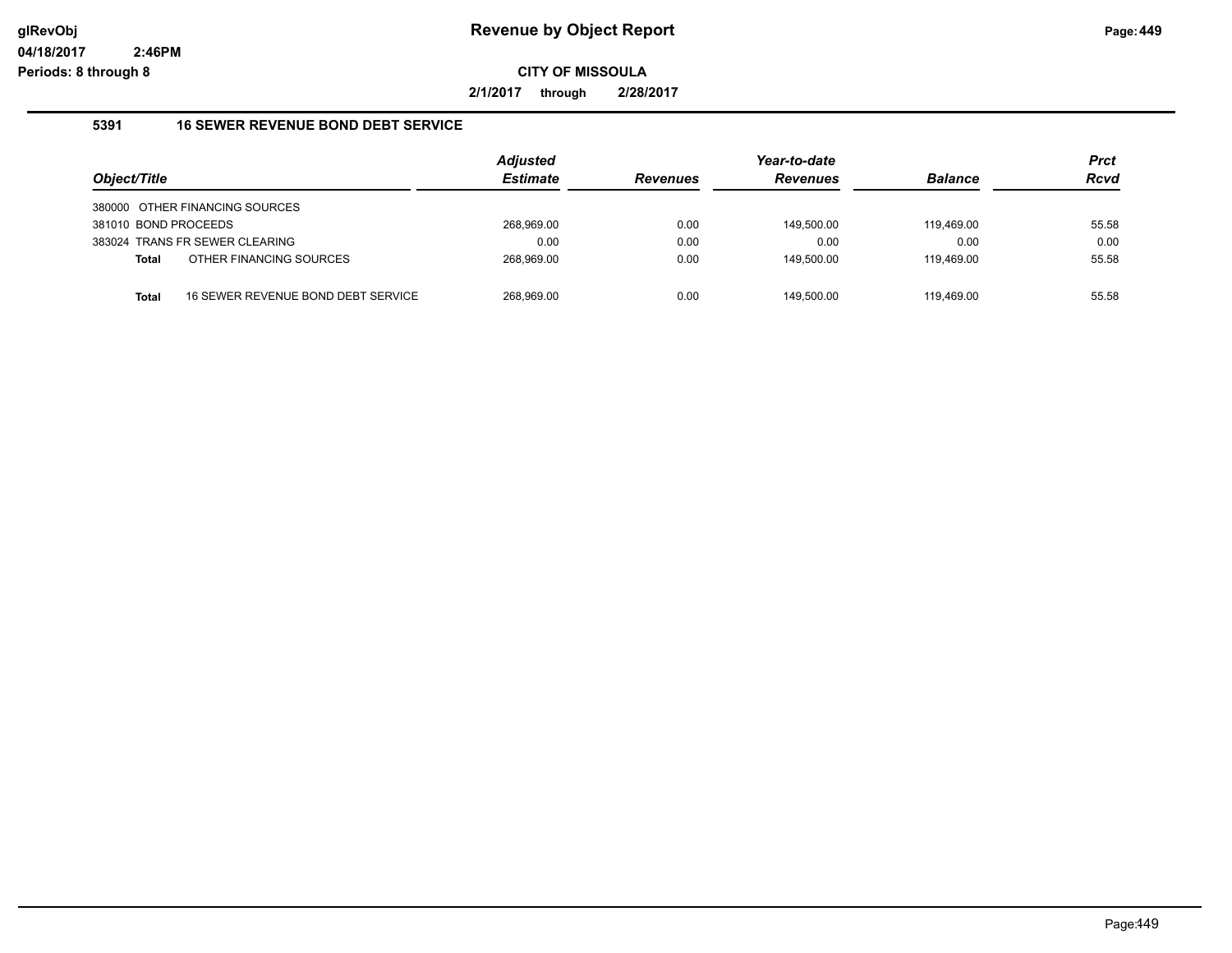**2/1/2017 through 2/28/2017**

#### **5392 16 SEWER REVENUE BOND DEBT RESERVE 5392 16 SEWER REVENUE BOND DEBT RESERVE**

| Object/Title                      |                                    | <b>Adjusted</b><br><b>Estimate</b> | <b>Revenues</b> | Year-to-date<br><b>Revenues</b> | <b>Balance</b> | <b>Prct</b><br><b>Rcvd</b> |
|-----------------------------------|------------------------------------|------------------------------------|-----------------|---------------------------------|----------------|----------------------------|
|                                   |                                    |                                    |                 |                                 |                |                            |
| 380000 OTHER FINANCING SOURCES    |                                    |                                    |                 |                                 |                |                            |
| 381010 BOND PROCEEDS              |                                    | 0.00                               | 0.00            | 0.00                            | 0.00           | 0.00                       |
| 383024 TRANS FR SEWER CLEARING    |                                    | 0.00                               | 0.00            | 0.00                            | 0.00           | 0.00                       |
| 383042 TRANSFERS FROM OTHER FUNDS |                                    | 170.238.00                         | 0.00            | 0.00                            | 170.238.00     | 0.00                       |
| OTHER FINANCING SOURCES<br>Total  |                                    | 170.238.00                         | 0.00            | 0.00                            | 170.238.00     | 0.00                       |
|                                   |                                    |                                    |                 |                                 |                |                            |
| <b>Total</b>                      | 16 SEWER REVENUE BOND DEBT RESERVE | 170.238.00                         | 0.00            | 0.00                            | 170.238.00     | 0.00                       |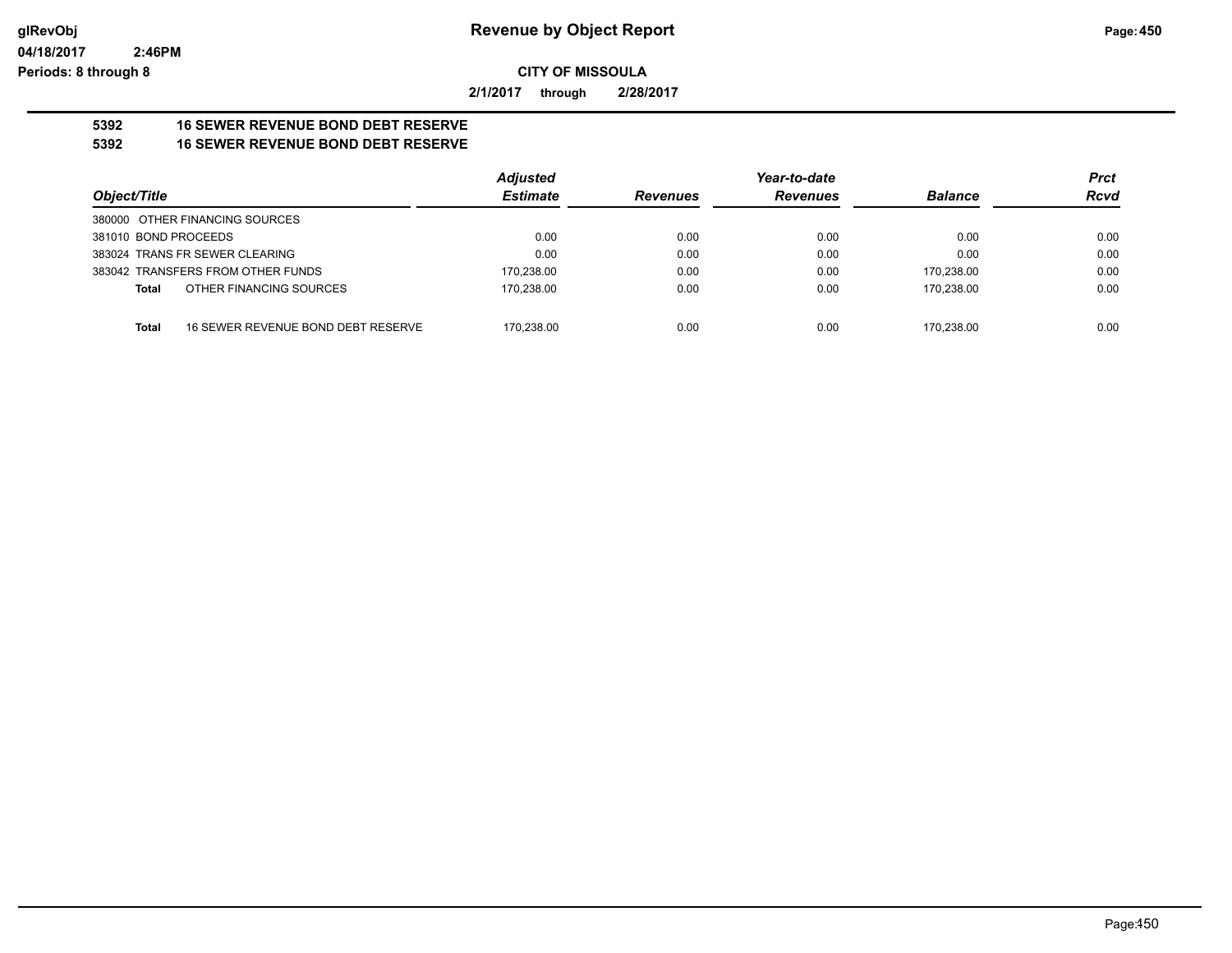**2/1/2017 through 2/28/2017**

#### **5392 16 SEWER REVENUE BOND DEBT RESERVE**

| Object/Title         |                                    | <b>Adjusted</b><br><b>Estimate</b> | <b>Revenues</b> | Year-to-date<br><b>Revenues</b> | <b>Balance</b> | <b>Prct</b><br><b>Rcvd</b> |
|----------------------|------------------------------------|------------------------------------|-----------------|---------------------------------|----------------|----------------------------|
|                      | 380000 OTHER FINANCING SOURCES     |                                    |                 |                                 |                |                            |
| 381010 BOND PROCEEDS |                                    | 0.00                               | 0.00            | 0.00                            | 0.00           | 0.00                       |
|                      | 383024 TRANS FR SEWER CLEARING     | 0.00                               | 0.00            | 0.00                            | 0.00           | 0.00                       |
|                      | 383042 TRANSFERS FROM OTHER FUNDS  | 170,238.00                         | 0.00            | 0.00                            | 170.238.00     | 0.00                       |
| <b>Total</b>         | OTHER FINANCING SOURCES            | 170,238.00                         | 0.00            | 0.00                            | 170,238.00     | 0.00                       |
| <b>Total</b>         | 16 SEWER REVENUE BOND DEBT RESERVE | 170.238.00                         | 0.00            | 0.00                            | 170.238.00     | 0.00                       |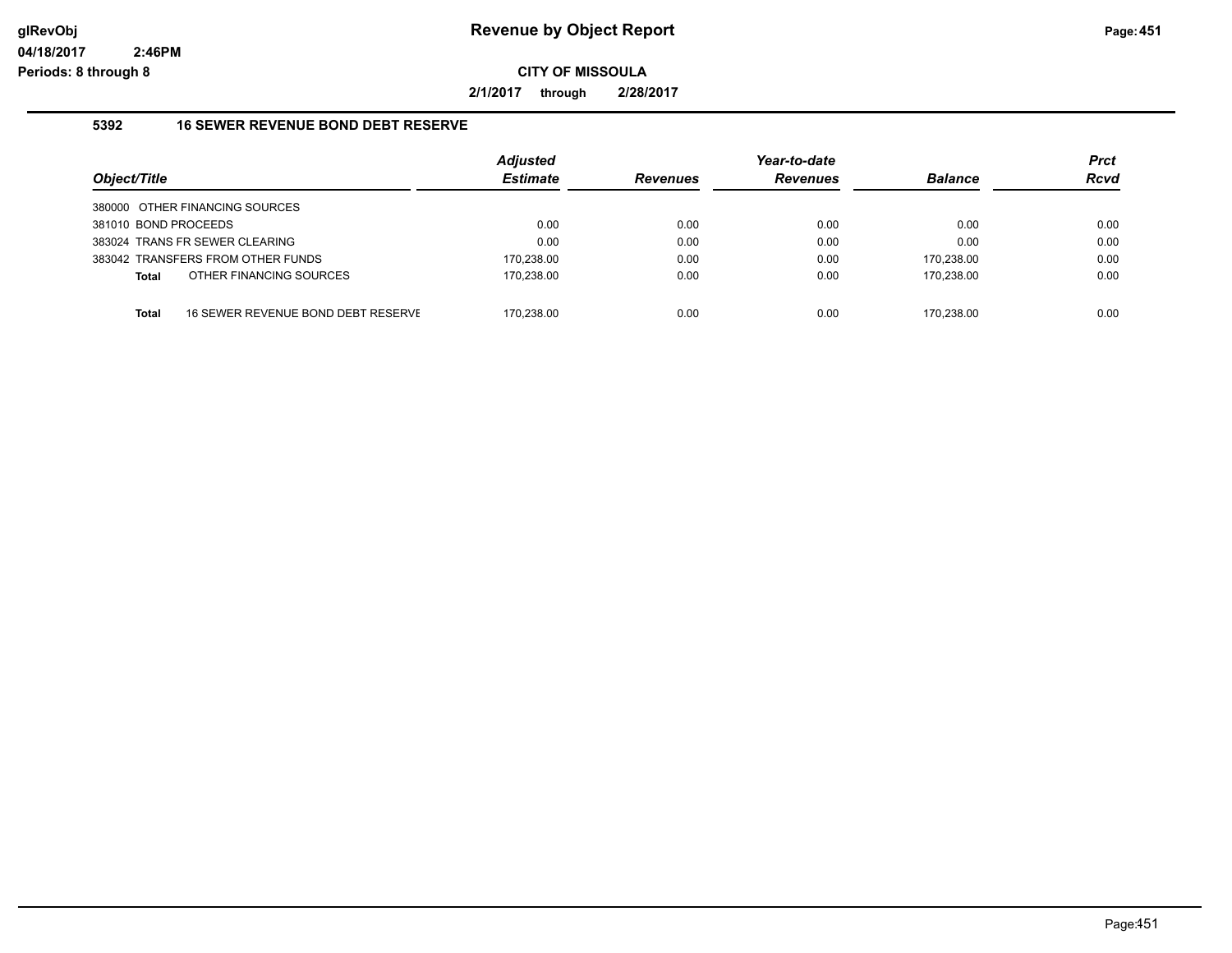**2/1/2017 through 2/28/2017**

**5450 STORMWATER UTILITIY**

**5450 STORMWATER UTILITIY**

|                                                           | <b>Adjusted</b> |                 | Year-to-date    |                | <b>Prct</b> |
|-----------------------------------------------------------|-----------------|-----------------|-----------------|----------------|-------------|
| Object/Title                                              | <b>Estimate</b> | <b>Revenues</b> | <b>Revenues</b> | <b>Balance</b> | <b>Rcvd</b> |
| 330000 INTERGOVERNMENTAL REVENUES                         |                 |                 |                 |                |             |
| 336020 STATE PENSION CONTRIBUTION                         | 0.00            | 0.00            | 0.00            | 0.00           | 0.00        |
| 336023 STATE CONTRIB. - PERS                              | 0.00            | 0.00            | 17.46           | $-17.46$       | 0.00        |
| <b>INTERGOVERNMENTAL REVENUES</b><br><b>Total</b>         | 0.00            | 0.00            | 17.46           | $-17.46$       | 0.00        |
| 340000 CHARGES FOR SERVICES                               |                 |                 |                 |                |             |
| 345032 STORMWATER INSTALLATION FEES                       | 0.00            | 0.00            | 0.00            | 0.00           | 0.00        |
| 345034 STORMWATER USE FEES                                | 0.00            | 322.83          | 131.410.58      | $-131.410.58$  | 0.00        |
| 345036 STORM WATER USE FEE PENALTY                        | 0.00            | 0.00            | 0.00            | 0.00           | 0.00        |
| <b>CHARGES FOR SERVICES</b><br><b>Total</b>               | 0.00            | 322.83          | 131,410.58      | $-131,410.58$  | 0.00        |
| MISCELLANEOUS REVENUES<br>360000                          |                 |                 |                 |                |             |
| 360010 MISCELLANEOUS                                      | 0.00            | 0.00            | 0.00            | 0.00           | 0.00        |
| <b>MISCELLANEOUS REVENUES</b><br><b>Total</b>             | 0.00            | 0.00            | 0.00            | 0.00           | 0.00        |
| <b>INVESTMENTS &amp; ROYALTY EARNINGS</b><br>370000       |                 |                 |                 |                |             |
| 371010 INTEREST ON INVESTMENTS                            | 0.00            | 0.00            | 0.00            | 0.00           | 0.00        |
| <b>INVESTMENTS &amp; ROYALTY EARNINGS</b><br><b>Total</b> | 0.00            | 0.00            | 0.00            | 0.00           | 0.00        |
| 380000 OTHER FINANCING SOURCES                            |                 |                 |                 |                |             |
| 381000 LOAN PROCEEDS                                      | 0.00            | 0.00            | 0.00            | 0.00           | 0.00        |
| 383000 OPERATING TRANSFERS                                | 0.00            | 0.00            | 0.00            | 0.00           | 0.00        |
| OTHER FINANCING SOURCES<br><b>Total</b>                   | 0.00            | 0.00            | 0.00            | 0.00           | 0.00        |
| STORMWATER UTILITIY<br><b>Total</b>                       | 0.00            | 322.83          | 131,428.04      | $-131,428.04$  | 0.00        |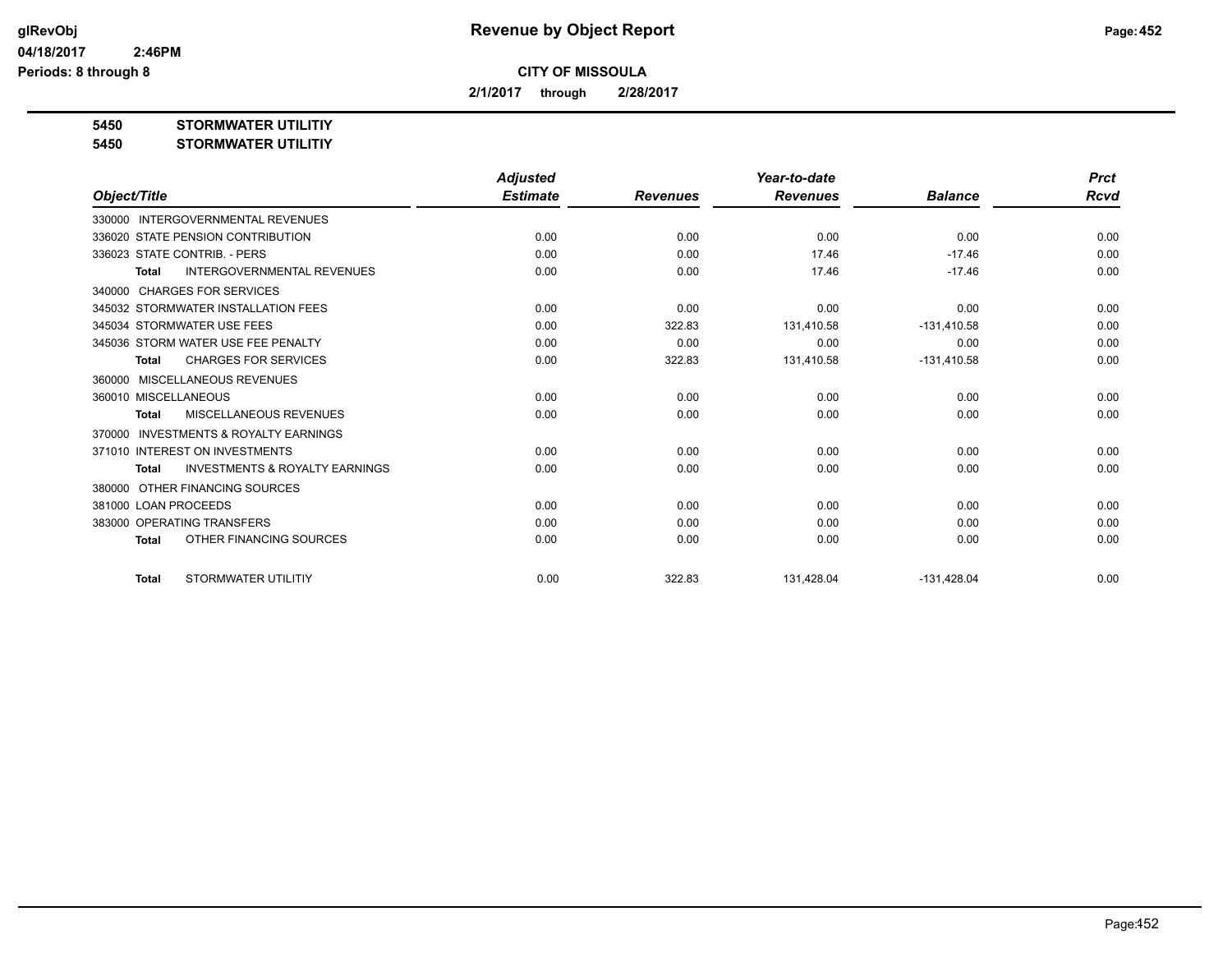**2/1/2017 through 2/28/2017**

#### **5450 STORMWATER UTILITIY**

|                                                           | <b>Adjusted</b> |                 | Year-to-date    |                | <b>Prct</b> |
|-----------------------------------------------------------|-----------------|-----------------|-----------------|----------------|-------------|
| Object/Title                                              | <b>Estimate</b> | <b>Revenues</b> | <b>Revenues</b> | <b>Balance</b> | Rcvd        |
| 330000 INTERGOVERNMENTAL REVENUES                         |                 |                 |                 |                |             |
| 336020 STATE PENSION CONTRIBUTION                         | 0.00            | 0.00            | 0.00            | 0.00           | 0.00        |
| 336023 STATE CONTRIB. - PERS                              | 0.00            | 0.00            | 17.46           | $-17.46$       | 0.00        |
| <b>INTERGOVERNMENTAL REVENUES</b><br>Total                | 0.00            | 0.00            | 17.46           | $-17.46$       | 0.00        |
| 340000 CHARGES FOR SERVICES                               |                 |                 |                 |                |             |
| 345032 STORMWATER INSTALLATION FEES                       | 0.00            | 0.00            | 0.00            | 0.00           | 0.00        |
| 345034 STORMWATER USE FEES                                | 0.00            | 322.83          | 131,410.58      | $-131,410.58$  | 0.00        |
| 345036 STORM WATER USE FEE PENALTY                        | 0.00            | 0.00            | 0.00            | 0.00           | 0.00        |
| <b>CHARGES FOR SERVICES</b><br><b>Total</b>               | 0.00            | 322.83          | 131,410.58      | $-131,410.58$  | 0.00        |
| 360000 MISCELLANEOUS REVENUES                             |                 |                 |                 |                |             |
| 360010 MISCELLANEOUS                                      | 0.00            | 0.00            | 0.00            | 0.00           | 0.00        |
| MISCELLANEOUS REVENUES<br><b>Total</b>                    | 0.00            | 0.00            | 0.00            | 0.00           | 0.00        |
| 370000 INVESTMENTS & ROYALTY EARNINGS                     |                 |                 |                 |                |             |
| 371010 INTEREST ON INVESTMENTS                            | 0.00            | 0.00            | 0.00            | 0.00           | 0.00        |
| <b>INVESTMENTS &amp; ROYALTY EARNINGS</b><br><b>Total</b> | 0.00            | 0.00            | 0.00            | 0.00           | 0.00        |
| 380000 OTHER FINANCING SOURCES                            |                 |                 |                 |                |             |
| 381000 LOAN PROCEEDS                                      | 0.00            | 0.00            | 0.00            | 0.00           | 0.00        |
| 383000 OPERATING TRANSFERS                                | 0.00            | 0.00            | 0.00            | 0.00           | 0.00        |
| OTHER FINANCING SOURCES<br><b>Total</b>                   | 0.00            | 0.00            | 0.00            | 0.00           | 0.00        |
| STORMWATER UTILITIY<br><b>Total</b>                       | 0.00            | 322.83          | 131,428.04      | $-131,428.04$  | 0.00        |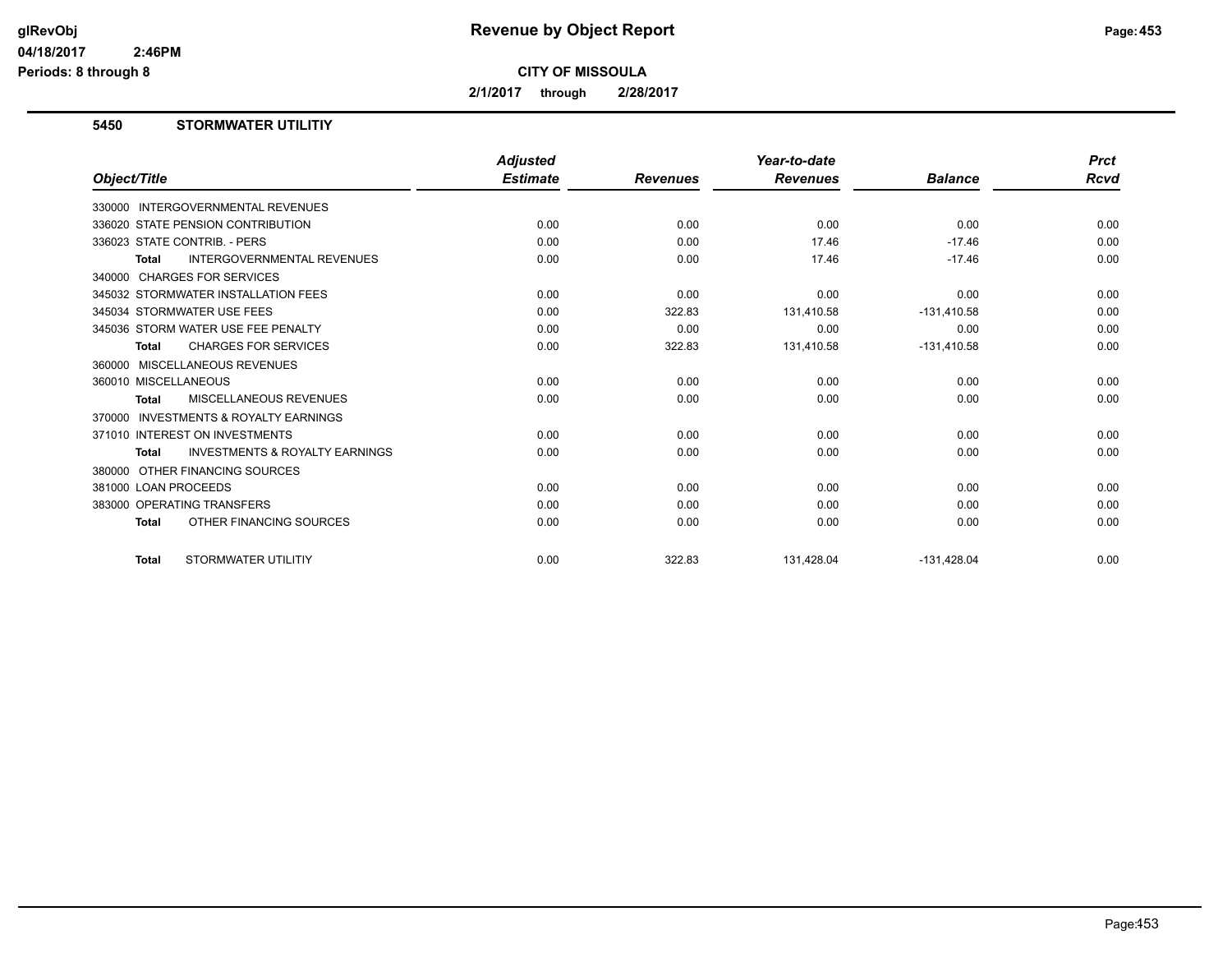**2/1/2017 through 2/28/2017**

## **5711 AQUATICS**

**5711 AQUATICS**

|                                                           | <b>Adjusted</b> |                 | Year-to-date    |                | <b>Prct</b> |
|-----------------------------------------------------------|-----------------|-----------------|-----------------|----------------|-------------|
| Object/Title                                              | <b>Estimate</b> | <b>Revenues</b> | <b>Revenues</b> | <b>Balance</b> | <b>Rcvd</b> |
| 330000 INTERGOVERNMENTAL REVENUES                         |                 |                 |                 |                |             |
| 336020 STATE PENSION CONTRIBUTION                         | 0.00            | 0.00            | 0.00            | 0.00           | 0.00        |
| 336023 STATE CONTRIB. - PERS                              | 0.00            | $-110.28$       | 303.40          | $-303.40$      | 0.00        |
| <b>INTERGOVERNMENTAL REVENUES</b><br><b>Total</b>         | 0.00            | $-110.28$       | 303.40          | $-303.40$      | 0.00        |
| 340000 CHARGES FOR SERVICES                               |                 |                 |                 |                |             |
| 340051 GRILL VAN CONCESSIONS                              | 38,000.00       | 0.00            | 24,910.80       | 13,089.20      | 65.55       |
| 346030 SWIMMING POOL FEES                                 | 603,825.00      | 1,314.99        | 356,100.22      | 247,724.78     | 58.97       |
| 346060 CURRENTS SWIMMING FACILITY                         | 442,900.00      | 45,644.84       | 278,578.67      | 164,321.33     | 62.90       |
| 346061 CURRENTS ENTERPRISE                                | 0.00            | 0.00            | 0.00            | 0.00           | 0.00        |
| 346062 SPLASH ENTERPRISE                                  | 0.00            | 0.00            | 0.00            | 0.00           | 0.00        |
| <b>CHARGES FOR SERVICES</b><br><b>Total</b>               | 1,084,725.00    | 46,959.83       | 659,589.69      | 425,135.31     | 60.81       |
| 360000 MISCELLANEOUS REVENUES                             |                 |                 |                 |                |             |
| 360010 MISCELLANEOUS                                      | 0.00            | 0.00            | 0.00            | 0.00           | 0.00        |
| 365000 DONATIONS                                          | 0.00            | 0.00            | 0.00            | 0.00           | 0.00        |
| 365019 AQUATICS DONATIONS & GRANTS                        | 0.00            | 100.00          | 1,350.00        | $-1,350.00$    | 0.00        |
| MISCELLANEOUS REVENUES<br><b>Total</b>                    | 0.00            | 100.00          | 1,350.00        | $-1,350.00$    | 0.00        |
| 370000 INVESTMENTS & ROYALTY EARNINGS                     |                 |                 |                 |                |             |
| 371010 INTEREST ON INVESTMENTS                            | 0.00            | 0.00            | 0.00            | 0.00           | 0.00        |
| <b>INVESTMENTS &amp; ROYALTY EARNINGS</b><br><b>Total</b> | 0.00            | 0.00            | 0.00            | 0.00           | 0.00        |
| 380000 OTHER FINANCING SOURCES                            |                 |                 |                 |                |             |
| 383029 TRANS FR GENERAL                                   | 203,000.00      | 0.00            | 203,000.00      | 0.00           | 100.00      |
| 383043 TRANSFERS FROM IMPACT FEES                         | 0.00            | 0.00            | 0.00            | 0.00           | 0.00        |
| 383400 CAPITAL CONTRIBUTION                               | 0.00            | 0.00            | 0.00            | 0.00           | 0.00        |
| OTHER FINANCING SOURCES<br><b>Total</b>                   | 203,000.00      | 0.00            | 203,000.00      | 0.00           | 100.00      |
| <b>AQUATICS</b><br><b>Total</b>                           | 1,287,725.00    | 46,949.55       | 864,243.09      | 423,481.91     | 67.11       |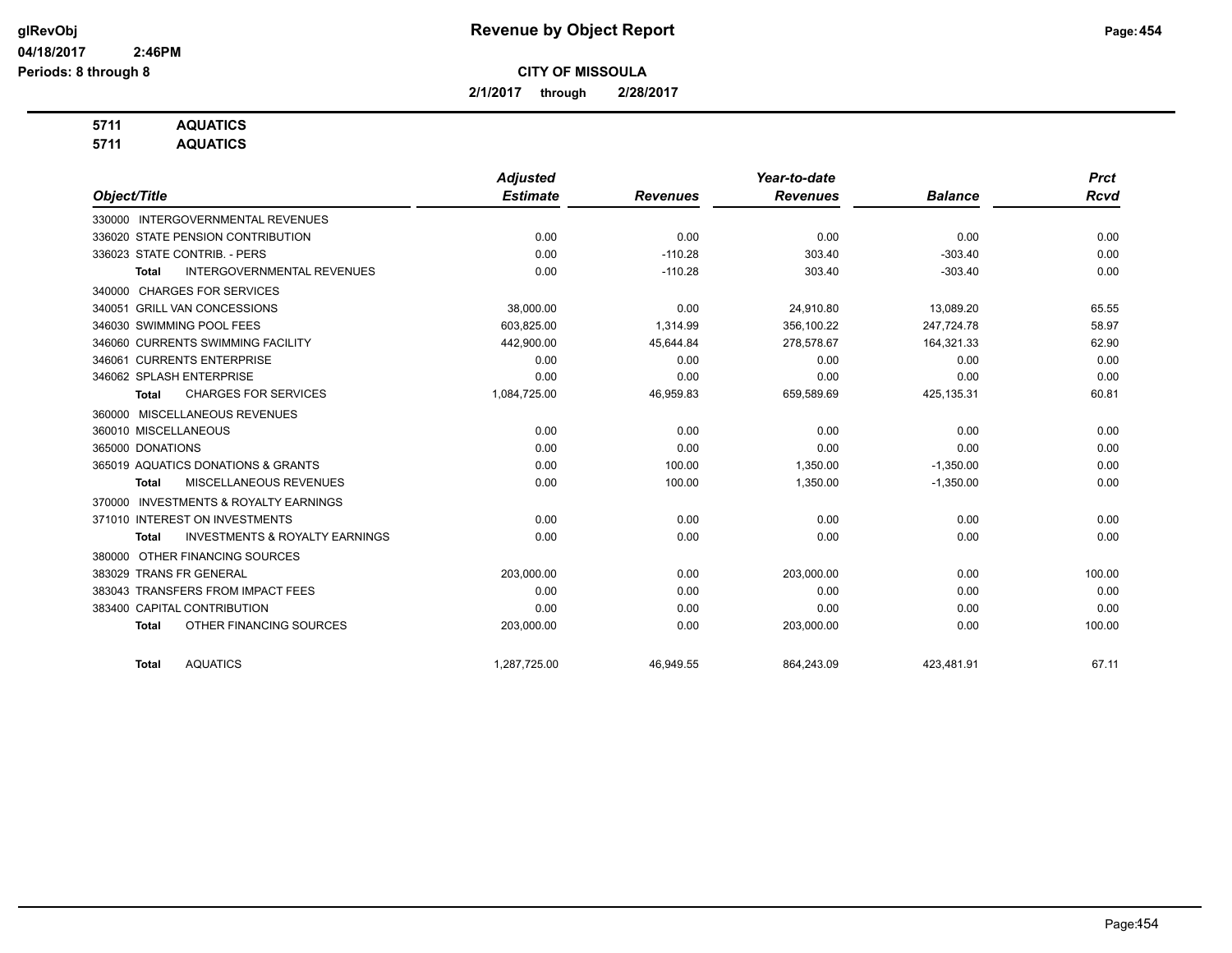**2/1/2017 through 2/28/2017**

#### **5711 AQUATICS**

|                                                     | <b>Adjusted</b> |                 | Year-to-date    |                | <b>Prct</b> |
|-----------------------------------------------------|-----------------|-----------------|-----------------|----------------|-------------|
| Object/Title                                        | <b>Estimate</b> | <b>Revenues</b> | <b>Revenues</b> | <b>Balance</b> | <b>Rcvd</b> |
| <b>INTERGOVERNMENTAL REVENUES</b><br>330000         |                 |                 |                 |                |             |
| 336020 STATE PENSION CONTRIBUTION                   | 0.00            | 0.00            | 0.00            | 0.00           | 0.00        |
| 336023 STATE CONTRIB. - PERS                        | 0.00            | $-110.28$       | 303.40          | $-303.40$      | 0.00        |
| <b>INTERGOVERNMENTAL REVENUES</b><br><b>Total</b>   | 0.00            | $-110.28$       | 303.40          | $-303.40$      | 0.00        |
| 340000 CHARGES FOR SERVICES                         |                 |                 |                 |                |             |
| 340051 GRILL VAN CONCESSIONS                        | 38.000.00       | 0.00            | 24.910.80       | 13.089.20      | 65.55       |
| 346030 SWIMMING POOL FEES                           | 603,825.00      | 1,314.99        | 356,100.22      | 247,724.78     | 58.97       |
| 346060 CURRENTS SWIMMING FACILITY                   | 442,900.00      | 45,644.84       | 278,578.67      | 164,321.33     | 62.90       |
| 346061 CURRENTS ENTERPRISE                          | 0.00            | 0.00            | 0.00            | 0.00           | 0.00        |
| 346062 SPLASH ENTERPRISE                            | 0.00            | 0.00            | 0.00            | 0.00           | 0.00        |
| <b>CHARGES FOR SERVICES</b><br><b>Total</b>         | 1,084,725.00    | 46,959.83       | 659,589.69      | 425,135.31     | 60.81       |
| 360000 MISCELLANEOUS REVENUES                       |                 |                 |                 |                |             |
| 360010 MISCELLANEOUS                                | 0.00            | 0.00            | 0.00            | 0.00           | 0.00        |
| 365000 DONATIONS                                    | 0.00            | 0.00            | 0.00            | 0.00           | 0.00        |
| 365019 AQUATICS DONATIONS & GRANTS                  | 0.00            | 100.00          | 1,350.00        | $-1,350.00$    | 0.00        |
| <b>MISCELLANEOUS REVENUES</b><br><b>Total</b>       | 0.00            | 100.00          | 1,350.00        | $-1,350.00$    | 0.00        |
| <b>INVESTMENTS &amp; ROYALTY EARNINGS</b><br>370000 |                 |                 |                 |                |             |
| 371010 INTEREST ON INVESTMENTS                      | 0.00            | 0.00            | 0.00            | 0.00           | 0.00        |
| <b>INVESTMENTS &amp; ROYALTY EARNINGS</b><br>Total  | 0.00            | 0.00            | 0.00            | 0.00           | 0.00        |
| OTHER FINANCING SOURCES<br>380000                   |                 |                 |                 |                |             |
| 383029 TRANS FR GENERAL                             | 203.000.00      | 0.00            | 203,000.00      | 0.00           | 100.00      |
| 383043 TRANSFERS FROM IMPACT FEES                   | 0.00            | 0.00            | 0.00            | 0.00           | 0.00        |
| 383400 CAPITAL CONTRIBUTION                         | 0.00            | 0.00            | 0.00            | 0.00           | 0.00        |
| OTHER FINANCING SOURCES<br><b>Total</b>             | 203,000.00      | 0.00            | 203,000.00      | 0.00           | 100.00      |
| <b>AQUATICS</b><br><b>Total</b>                     | 1,287,725.00    | 46,949.55       | 864,243.09      | 423,481.91     | 67.11       |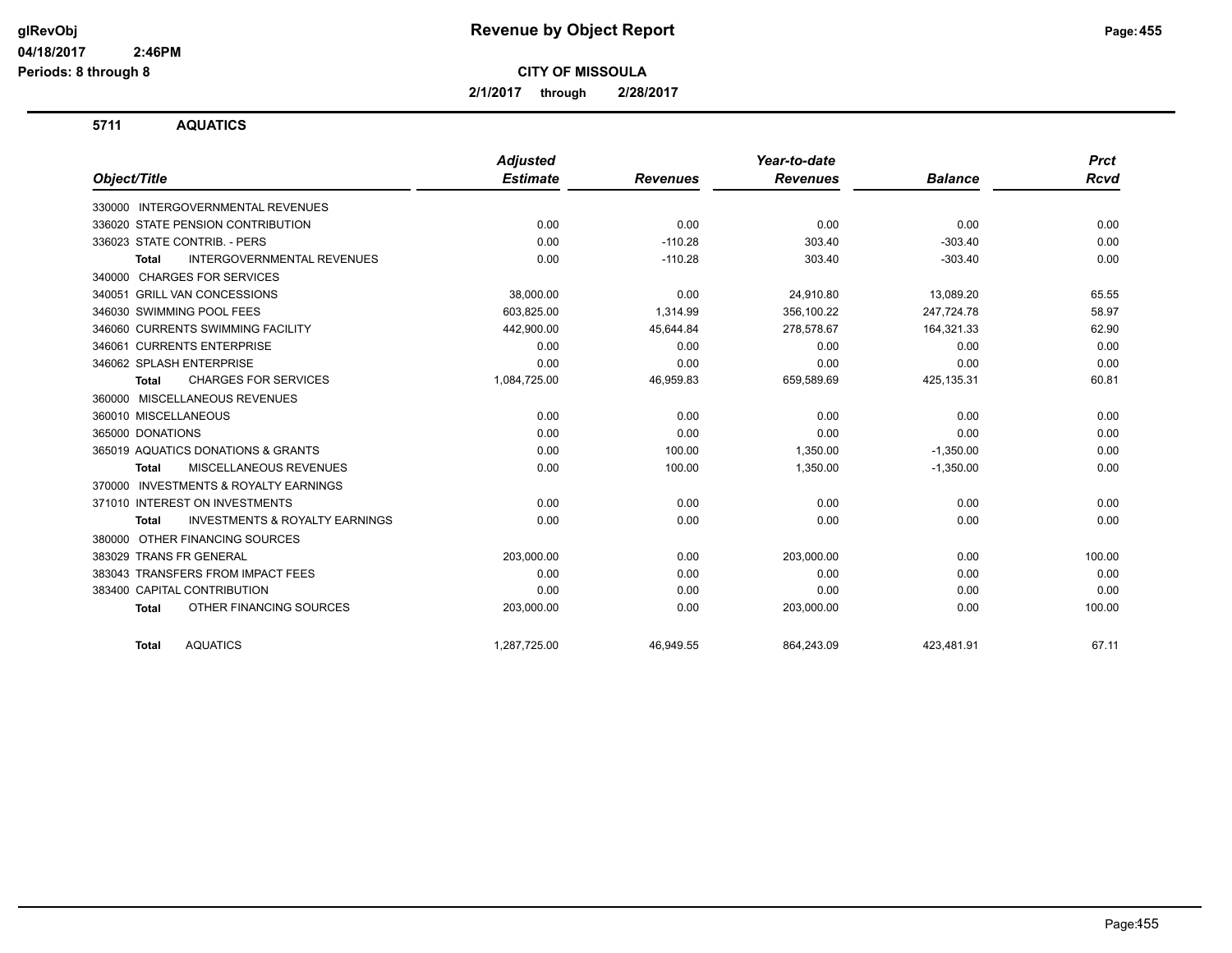**2/1/2017 through 2/28/2017**

**6050 EMPLOYEE BENEFIT PLAN FUND 6050 EMPLOYEE BENEFIT PLAN FUND**

| 6050 | <b>EMPLOYEE BENEFIT PLAN FUNI</b> |
|------|-----------------------------------|
|      |                                   |

|                                                    | <b>Adjusted</b> |                 | Year-to-date    |                | <b>Prct</b> |
|----------------------------------------------------|-----------------|-----------------|-----------------|----------------|-------------|
| Object/Title                                       | <b>Estimate</b> | <b>Revenues</b> | <b>Revenues</b> | <b>Balance</b> | Rcvd        |
| 330000 INTERGOVERNMENTAL REVENUES                  |                 |                 |                 |                |             |
| 334112 WELLNESS GRANT                              | 0.00            | 0.00            | 0.00            | 0.00           | 0.00        |
| <b>INTERGOVERNMENTAL REVENUES</b><br><b>Total</b>  | 0.00            | 0.00            | 0.00            | 0.00           | 0.00        |
| 360000 MISCELLANEOUS REVENUES                      |                 |                 |                 |                |             |
| 360010 MISCELLANEOUS                               | 0.00            | 0.00            | 0.00            | 0.00           | 0.00        |
| <b>MISCELLANEOUS REVENUES</b><br><b>Total</b>      | 0.00            | 0.00            | 0.00            | 0.00           | 0.00        |
| 370000 INVESTMENTS & ROYALTY EARNINGS              |                 |                 |                 |                |             |
| 371010 INTEREST ON INVESTMENTS                     | 0.00            | 0.00            | 0.00            | 0.00           | 0.00        |
| <b>INVESTMENTS &amp; ROYALTY EARNINGS</b><br>Total | 0.00            | 0.00            | 0.00            | 0.00           | 0.00        |
| 380000 OTHER FINANCING SOURCES                     |                 |                 |                 |                |             |
| 383028 TRANS FROM GF FOR HEALTH RESERVE            | 0.00            | 0.00            | 147,333.36      | $-147,333.36$  | 0.00        |
| 383029 TRANS FR GENERAL                            | 442.000.00      | 6,093.96        | 274.587.24      | 167,412.76     | 62.12       |
| OTHER FINANCING SOURCES<br><b>Total</b>            | 442,000.00      | 6,093.96        | 421,920.60      | 20,079.40      | 95.46       |
| 390000 INTERNAL SERVICES                           |                 |                 |                 |                |             |
| 396001 INSURANCE REIMBURSEMENTS                    | 0.00            | 0.00            | 0.00            | 0.00           | 0.00        |
| 396002 CITY CONTRIBUTIONS                          | 3,210,660.00    | 262,755.20      | 2,247,998.34    | 962.661.66     | 70.02       |
| 396003 EMPLOYEE DEDUCTION CONTRIBUTIONS            | 734,400.00      | 66,433.81       | 837,069.76      | $-102,669.76$  | 113.98      |
| 396004 RETIREE CONTRIBUTIONS                       | 436,800.00      | 34,009.20       | 245,041.68      | 191,758.32     | 56.10       |
| 396005 FIRE + POLICE ADDTL HEALTH CONTRIB          | 1,340,640.00    | 136,188.00      | 1,204,596.00    | 136,044.00     | 89.85       |
| 396006 RX REBATES                                  | 0.00            | 0.00            | 6,776.08        | $-6,776.08$    | 0.00        |
| 396007 OTHER PARTICIPANT HEALTH PREM CONTRIB       | 0.00            | 0.00            | 912.45          | $-912.45$      | 0.00        |
| 396008 COBRA CONTRIBUTIONS                         | 0.00            | 0.00            | 0.00            | 0.00           | 0.00        |
| 396009 WELLNESS PROGRAM CONTRIBUTIONS              | 0.00            | 0.00            | 0.00            | 0.00           | 0.00        |
| 396010 EMPLOYEE SUPPLI LIFE INSURANCE CONTRI       | 0.00            | 2,519.26        | 19,618.18       | $-19,618.18$   | 0.00        |
| 396011 EMPLOYEE VISION INSURANCE CONTRIBUTIONS     | 0.00            | 96.12           | 1,034.97        | $-1,034.97$    | 0.00        |
| <b>INTERNAL SERVICES</b><br><b>Total</b>           | 5,722,500.00    | 502,001.59      | 4,563,047.46    | 1,159,452.54   | 79.74       |
| <b>EMPLOYEE BENEFIT PLAN FUND</b><br><b>Total</b>  | 6,164,500.00    | 508,095.55      | 4,984,968.06    | 1,179,531.94   | 80.87       |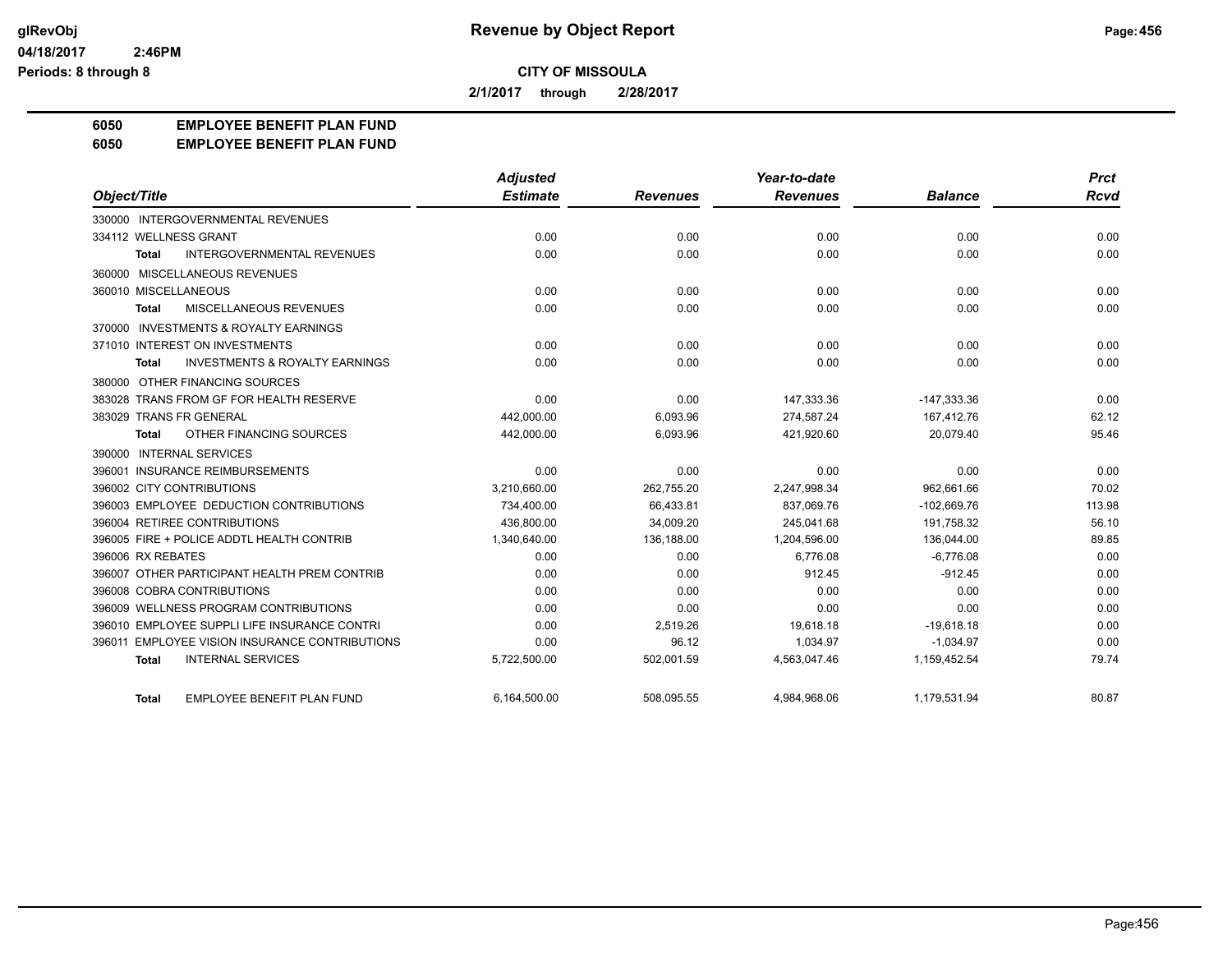**2/1/2017 through 2/28/2017**

#### **6050 EMPLOYEE BENEFIT PLAN FUND**

|                                                           | <b>Adjusted</b> |                 | Year-to-date    |                | <b>Prct</b> |
|-----------------------------------------------------------|-----------------|-----------------|-----------------|----------------|-------------|
| Object/Title                                              | <b>Estimate</b> | <b>Revenues</b> | <b>Revenues</b> | <b>Balance</b> | <b>Rcvd</b> |
| 330000 INTERGOVERNMENTAL REVENUES                         |                 |                 |                 |                |             |
| 334112 WELLNESS GRANT                                     | 0.00            | 0.00            | 0.00            | 0.00           | 0.00        |
| <b>INTERGOVERNMENTAL REVENUES</b><br><b>Total</b>         | 0.00            | 0.00            | 0.00            | 0.00           | 0.00        |
| 360000 MISCELLANEOUS REVENUES                             |                 |                 |                 |                |             |
| 360010 MISCELLANEOUS                                      | 0.00            | 0.00            | 0.00            | 0.00           | 0.00        |
| MISCELLANEOUS REVENUES<br><b>Total</b>                    | 0.00            | 0.00            | 0.00            | 0.00           | 0.00        |
| 370000 INVESTMENTS & ROYALTY EARNINGS                     |                 |                 |                 |                |             |
| 371010 INTEREST ON INVESTMENTS                            | 0.00            | 0.00            | 0.00            | 0.00           | 0.00        |
| <b>INVESTMENTS &amp; ROYALTY EARNINGS</b><br><b>Total</b> | 0.00            | 0.00            | 0.00            | 0.00           | 0.00        |
| 380000 OTHER FINANCING SOURCES                            |                 |                 |                 |                |             |
| 383028 TRANS FROM GF FOR HEALTH RESERVE                   | 0.00            | 0.00            | 147,333.36      | $-147,333.36$  | 0.00        |
| 383029 TRANS FR GENERAL                                   | 442,000.00      | 6,093.96        | 274,587.24      | 167,412.76     | 62.12       |
| OTHER FINANCING SOURCES<br>Total                          | 442,000.00      | 6,093.96        | 421,920.60      | 20,079.40      | 95.46       |
| 390000 INTERNAL SERVICES                                  |                 |                 |                 |                |             |
| 396001 INSURANCE REIMBURSEMENTS                           | 0.00            | 0.00            | 0.00            | 0.00           | 0.00        |
| 396002 CITY CONTRIBUTIONS                                 | 3,210,660.00    | 262,755.20      | 2,247,998.34    | 962,661.66     | 70.02       |
| 396003 EMPLOYEE DEDUCTION CONTRIBUTIONS                   | 734,400.00      | 66,433.81       | 837,069.76      | $-102,669.76$  | 113.98      |
| 396004 RETIREE CONTRIBUTIONS                              | 436,800.00      | 34,009.20       | 245,041.68      | 191,758.32     | 56.10       |
| 396005 FIRE + POLICE ADDTL HEALTH CONTRIB                 | 1,340,640.00    | 136,188.00      | 1,204,596.00    | 136,044.00     | 89.85       |
| 396006 RX REBATES                                         | 0.00            | 0.00            | 6,776.08        | $-6,776.08$    | 0.00        |
| 396007 OTHER PARTICIPANT HEALTH PREM CONTRIB              | 0.00            | 0.00            | 912.45          | $-912.45$      | 0.00        |
| 396008 COBRA CONTRIBUTIONS                                | 0.00            | 0.00            | 0.00            | 0.00           | 0.00        |
| 396009 WELLNESS PROGRAM CONTRIBUTIONS                     | 0.00            | 0.00            | 0.00            | 0.00           | 0.00        |
| 396010 EMPLOYEE SUPPLI LIFE INSURANCE CONTRI              | 0.00            | 2,519.26        | 19,618.18       | $-19,618.18$   | 0.00        |
| 396011 EMPLOYEE VISION INSURANCE CONTRIBUTION             | 0.00            | 96.12           | 1,034.97        | $-1,034.97$    | 0.00        |
| <b>INTERNAL SERVICES</b><br><b>Total</b>                  | 5,722,500.00    | 502,001.59      | 4,563,047.46    | 1,159,452.54   | 79.74       |
| <b>EMPLOYEE BENEFIT PLAN FUND</b><br>Total                | 6,164,500.00    | 508,095.55      | 4,984,968.06    | 1,179,531.94   | 80.87       |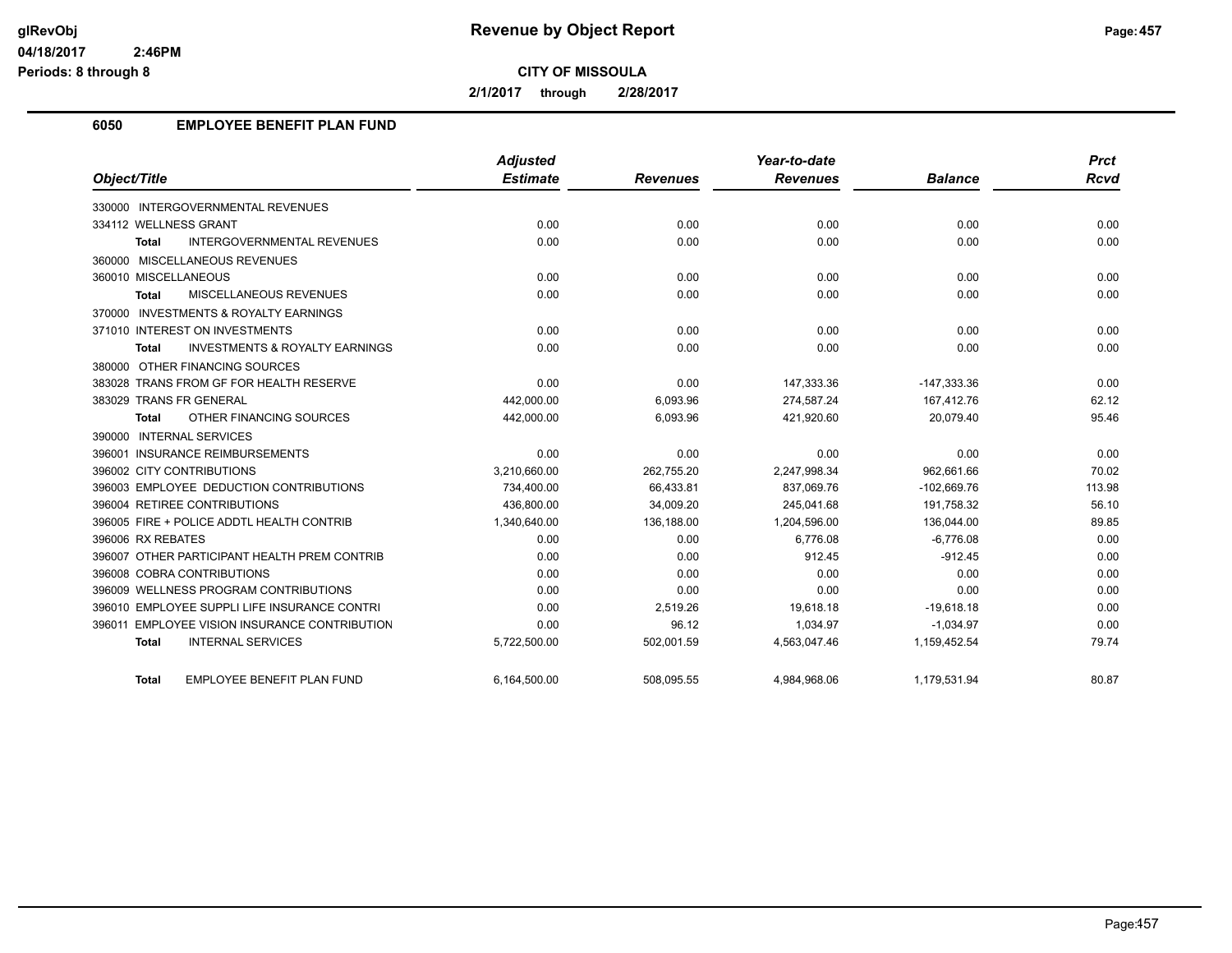**2/1/2017 through 2/28/2017**

**7370 PARKING COMMISSION FUND**

|  | 7370 | <b>PARKING COMMISSION FUND</b> |
|--|------|--------------------------------|
|--|------|--------------------------------|

|                                                    | <b>Adjusted</b> |                 | Year-to-date    |                | <b>Prct</b> |
|----------------------------------------------------|-----------------|-----------------|-----------------|----------------|-------------|
| Object/Title                                       | <b>Estimate</b> | <b>Revenues</b> | <b>Revenues</b> | <b>Balance</b> | <b>Rcvd</b> |
| 330000 INTERGOVERNMENTAL REVENUES                  |                 |                 |                 |                |             |
| 336020 STATE PENSION CONTRIBUTION                  | 0.00            | 0.00            | 0.00            | 0.00           | 0.00        |
| 336023 STATE CONTRIB. - PERS                       | 0.00            | 0.00            | 215.37          | $-215.37$      | 0.00        |
| INTERGOVERNMENTAL REVENUES<br><b>Total</b>         | 0.00            | 0.00            | 215.37          | $-215.37$      | 0.00        |
| 340000 CHARGES FOR SERVICES                        |                 |                 |                 |                |             |
| 343009 TOW CHARGES                                 | 0.00            | 0.00            | 0.00            | 0.00           | 0.00        |
| 343015 PARKING                                     | 1,672,690.00    | 0.00            | 0.00            | 1,672,690.00   | 0.00        |
| 343016 METER MONEY                                 | 0.00            | 74,897.60       | 648,624.33      | $-648,624.33$  | 0.00        |
| 343017 PARKING LEASE REVENUE                       | 0.00            | 46,597.00       | 550,227.00      | $-550,227.00$  | 0.00        |
| 343018 SALE OF MATERIALS                           | 0.00            | 8,746.10        | 72,571.32       | $-72,571.32$   | 0.00        |
| 343301 BOOT REMOVAL                                | 0.00            | 490.00          | 7,130.00        | $-7,130.00$    | 0.00        |
| <b>CHARGES FOR SERVICES</b><br>Total               | 1,672,690.00    | 130,730.70      | 1,278,552.65    | 394,137.35     | 76.44       |
| 350000 FINES & FORFEITURES                         |                 |                 |                 |                |             |
| 352000 TICKETS                                     | 0.00            | 0.00            | 0.00            | 0.00           | 0.00        |
| 352001 PARKING TICKET REVENUE                      | 270,000.00      | 17,834.00       | 145,175.00      | 124,825.00     | 53.77       |
| 352002 PARKING FINES                               | 0.00            | 0.00            | 0.00            | 0.00           | 0.00        |
| <b>FINES &amp; FORFEITURES</b><br>Total            | 270,000.00      | 17,834.00       | 145,175.00      | 124,825.00     | 53.77       |
| 360000 MISCELLANEOUS REVENUES                      |                 |                 |                 |                |             |
| 360010 MISCELLANEOUS                               | 0.00            | 897.50          | 27,520.88       | $-27,520.88$   | 0.00        |
| 360018 MARKET ON FRONT UTILITY PAYMENTS            | 0.00            | 0.00            | 787.27          | $-787.27$      | 0.00        |
| 360019 GARBAGE-MARKET ON FRONT                     | 0.00            | 139.03          | 414.36          | $-414.36$      | 0.00        |
| 362002 BAD CHECK CHARGES                           | 0.00            | 22.50           | 97.50           | $-97.50$       | 0.00        |
| 362005 LEASE LATE PAYMENT PENALTY                  | 0.00            | 0.00            | 0.00            | 0.00           | 0.00        |
| 364040 INSURANCE AND DAMAGE RECOVERY               | 0.00            | 0.00            | 0.00            | 0.00           | 0.00        |
| MISCELLANEOUS REVENUES<br>Total                    | 0.00            | 1,059.03        | 28,820.01       | $-28,820.01$   | 0.00        |
| 370000 INVESTMENTS & ROYALTY EARNINGS              |                 |                 |                 |                |             |
| 371010 INTEREST ON INVESTMENTS                     | 0.00            | 0.00            | 0.00            | 0.00           | 0.00        |
| 371020 GAIN/LOSS IN MARKET VALUE OF INVESTMENTS    | 0.00            | 0.00            | 0.00            | 0.00           | 0.00        |
| <b>INVESTMENTS &amp; ROYALTY EARNINGS</b><br>Total | 0.00            | 0.00            | 0.00            | 0.00           | 0.00        |
| 380000 OTHER FINANCING SOURCES                     |                 |                 |                 |                |             |
| 381010 BOND PROCEEDS                               | 0.00            | 0.00            | 0.00            | 0.00           | 0.00        |
| 381090 PROCEEDS FROM CAPITAL LEASE                 | 0.00            | 0.00            | 0.00            | 0.00           | 0.00        |
| 382010 SALE OF FIXED ASSETS                        | 0.00            | 0.00            | 0.00            | 0.00           | 0.00        |
| 383013 TRANS FR SID DEBT SERVICE                   | 0.00            | 0.00            | 0.00            | 0.00           | 0.00        |
| 383400 CAPITAL CONTRIBUTION                        | 0.00            | 0.00            | 0.00            | 0.00           | 0.00        |
| <b>Total</b><br>OTHER FINANCING SOURCES            | 0.00            | 0.00            | 0.00            | 0.00           | 0.00        |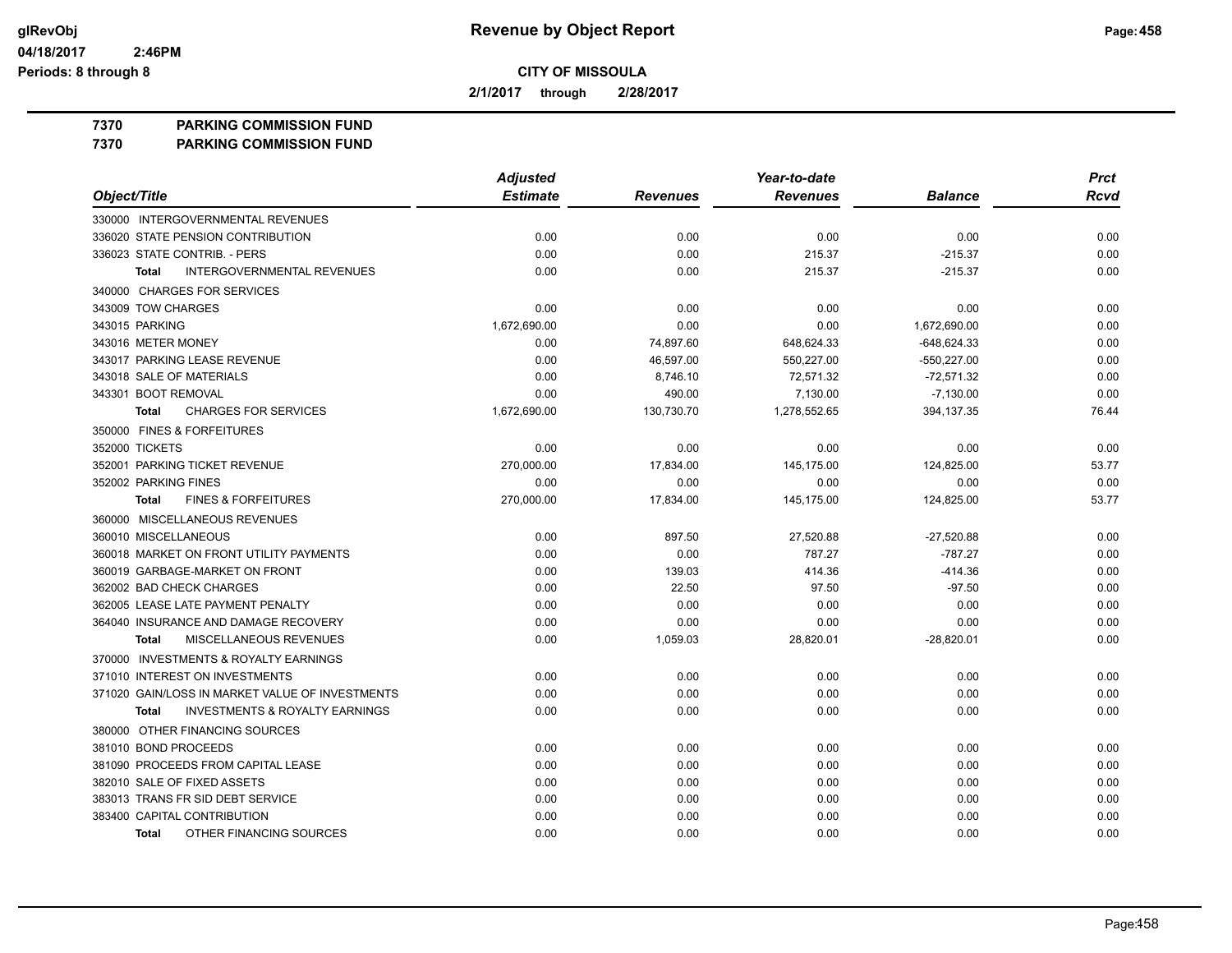| glRevObj<br>04/18/2017<br>2:46PM<br>Periods: 8 through 8 |              |                                                             | <b>Revenue by Object Report</b> |            |              |            |       |  |
|----------------------------------------------------------|--------------|-------------------------------------------------------------|---------------------------------|------------|--------------|------------|-------|--|
|                                                          |              | <b>CITY OF MISSOULA</b><br>2/1/2017<br>2/28/2017<br>through |                                 |            |              |            |       |  |
| 7370                                                     | <b>Total</b> | <b>PARKING COMMISSION FUND</b><br>PARKING COMMISSION FUND   | 1,942,690.00                    | 149.623.73 | 1,452,763.03 | 489.926.97 | 74.78 |  |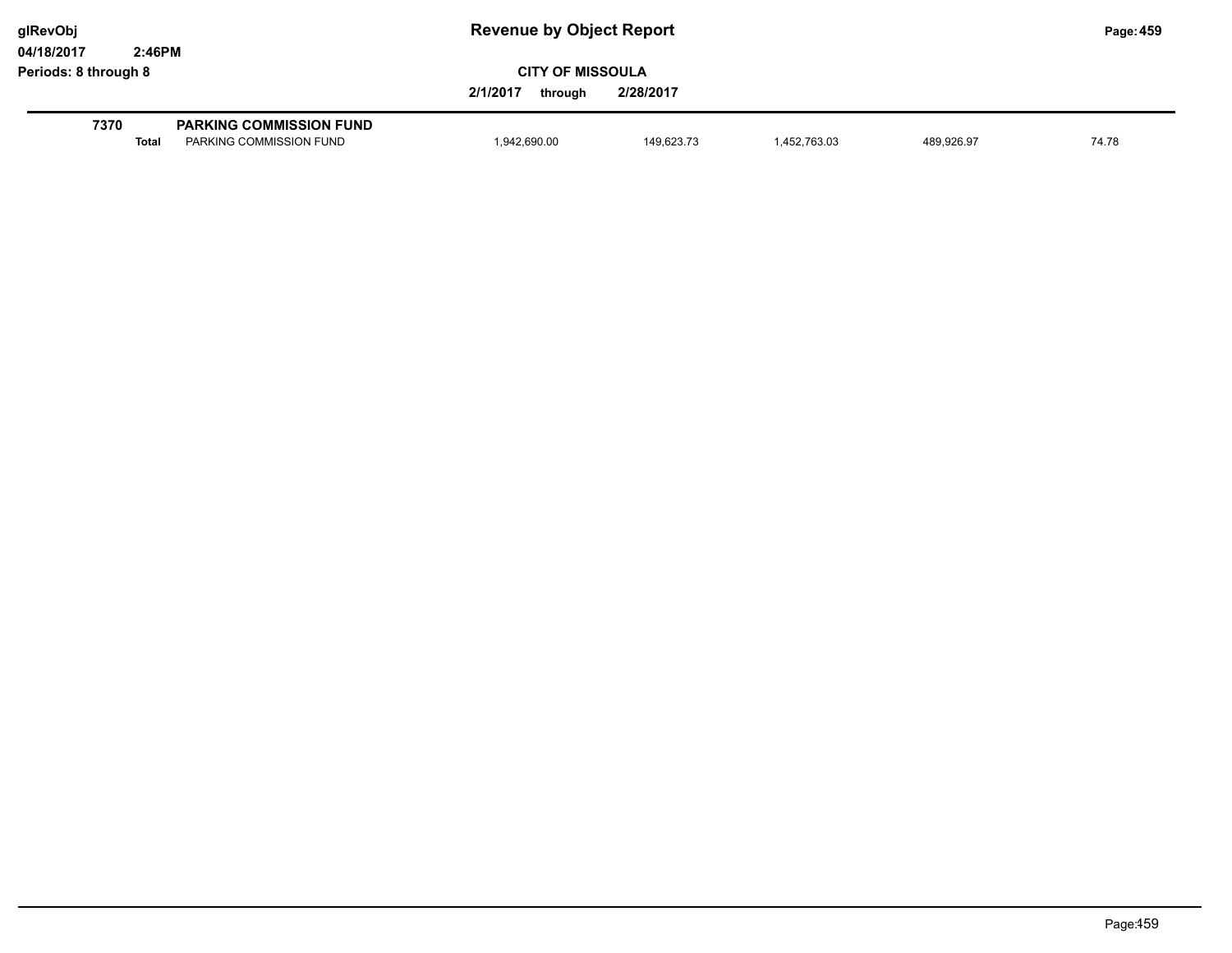**2/1/2017 through 2/28/2017**

#### **7370 PARKING COMMISSION FUND**

|                                                           | <b>Adjusted</b> |                 | Year-to-date    |                | <b>Prct</b> |
|-----------------------------------------------------------|-----------------|-----------------|-----------------|----------------|-------------|
| Object/Title                                              | <b>Estimate</b> | <b>Revenues</b> | <b>Revenues</b> | <b>Balance</b> | Rcvd        |
| 330000 INTERGOVERNMENTAL REVENUES                         |                 |                 |                 |                |             |
| 336020 STATE PENSION CONTRIBUTION                         | 0.00            | 0.00            | 0.00            | 0.00           | 0.00        |
| 336023 STATE CONTRIB. - PERS                              | 0.00            | 0.00            | 215.37          | $-215.37$      | 0.00        |
| <b>INTERGOVERNMENTAL REVENUES</b><br>Total                | 0.00            | 0.00            | 215.37          | $-215.37$      | 0.00        |
| 340000 CHARGES FOR SERVICES                               |                 |                 |                 |                |             |
| 343009 TOW CHARGES                                        | 0.00            | 0.00            | 0.00            | 0.00           | 0.00        |
| 343015 PARKING                                            | 1,672,690.00    | 0.00            | 0.00            | 1,672,690.00   | 0.00        |
| 343016 METER MONEY                                        | 0.00            | 74,897.60       | 648,624.33      | $-648,624.33$  | 0.00        |
| 343017 PARKING LEASE REVENUE                              | 0.00            | 46,597.00       | 550,227.00      | -550,227.00    | 0.00        |
| 343018 SALE OF MATERIALS                                  | 0.00            | 8,746.10        | 72,571.32       | $-72,571.32$   | 0.00        |
| 343301 BOOT REMOVAL                                       | 0.00            | 490.00          | 7,130.00        | $-7,130.00$    | 0.00        |
| <b>CHARGES FOR SERVICES</b><br><b>Total</b>               | 1,672,690.00    | 130,730.70      | 1,278,552.65    | 394,137.35     | 76.44       |
| 350000 FINES & FORFEITURES                                |                 |                 |                 |                |             |
| 352000 TICKETS                                            | 0.00            | 0.00            | 0.00            | 0.00           | 0.00        |
| 352001 PARKING TICKET REVENUE                             | 270,000.00      | 17,834.00       | 145,175.00      | 124,825.00     | 53.77       |
| 352002 PARKING FINES                                      | 0.00            | 0.00            | 0.00            | 0.00           | 0.00        |
| <b>FINES &amp; FORFEITURES</b><br>Total                   | 270,000.00      | 17,834.00       | 145,175.00      | 124,825.00     | 53.77       |
| 360000 MISCELLANEOUS REVENUES                             |                 |                 |                 |                |             |
| 360010 MISCELLANEOUS                                      | 0.00            | 897.50          | 27,520.88       | $-27,520.88$   | 0.00        |
| 360018 MARKET ON FRONT UTILITY PAYMENTS                   | 0.00            | 0.00            | 787.27          | $-787.27$      | 0.00        |
| 360019 GARBAGE-MARKET ON FRONT                            | 0.00            | 139.03          | 414.36          | $-414.36$      | 0.00        |
| 362002 BAD CHECK CHARGES                                  | 0.00            | 22.50           | 97.50           | $-97.50$       | 0.00        |
| 362005 LEASE LATE PAYMENT PENALTY                         | 0.00            | 0.00            | 0.00            | 0.00           | 0.00        |
| 364040 INSURANCE AND DAMAGE RECOVERY                      | 0.00            | 0.00            | 0.00            | 0.00           | 0.00        |
| MISCELLANEOUS REVENUES<br><b>Total</b>                    | 0.00            | 1,059.03        | 28,820.01       | $-28,820.01$   | 0.00        |
| 370000 INVESTMENTS & ROYALTY EARNINGS                     |                 |                 |                 |                |             |
| 371010 INTEREST ON INVESTMENTS                            | 0.00            | 0.00            | 0.00            | 0.00           | 0.00        |
| 371020 GAIN/LOSS IN MARKET VALUE OF INVESTMENT            | 0.00            | 0.00            | 0.00            | 0.00           | 0.00        |
| <b>INVESTMENTS &amp; ROYALTY EARNINGS</b><br><b>Total</b> | 0.00            | 0.00            | 0.00            | 0.00           | 0.00        |
| 380000 OTHER FINANCING SOURCES                            |                 |                 |                 |                |             |
| 381010 BOND PROCEEDS                                      | 0.00            | 0.00            | 0.00            | 0.00           | 0.00        |
| 381090 PROCEEDS FROM CAPITAL LEASE                        | 0.00            | 0.00            | 0.00            | 0.00           | 0.00        |
| 382010 SALE OF FIXED ASSETS                               | 0.00            | 0.00            | 0.00            | 0.00           | 0.00        |
| 383013 TRANS FR SID DEBT SERVICE                          | 0.00            | 0.00            | 0.00            | 0.00           | 0.00        |
| 383400 CAPITAL CONTRIBUTION                               | 0.00            | 0.00            | 0.00            | 0.00           | 0.00        |
| OTHER FINANCING SOURCES<br><b>Total</b>                   | 0.00            | 0.00            | 0.00            | 0.00           | 0.00        |
| PARKING COMMISSION FUND<br><b>Total</b>                   | 1,942,690.00    | 149,623.73      | 1,452,763.03    | 489,926.97     | 74.78       |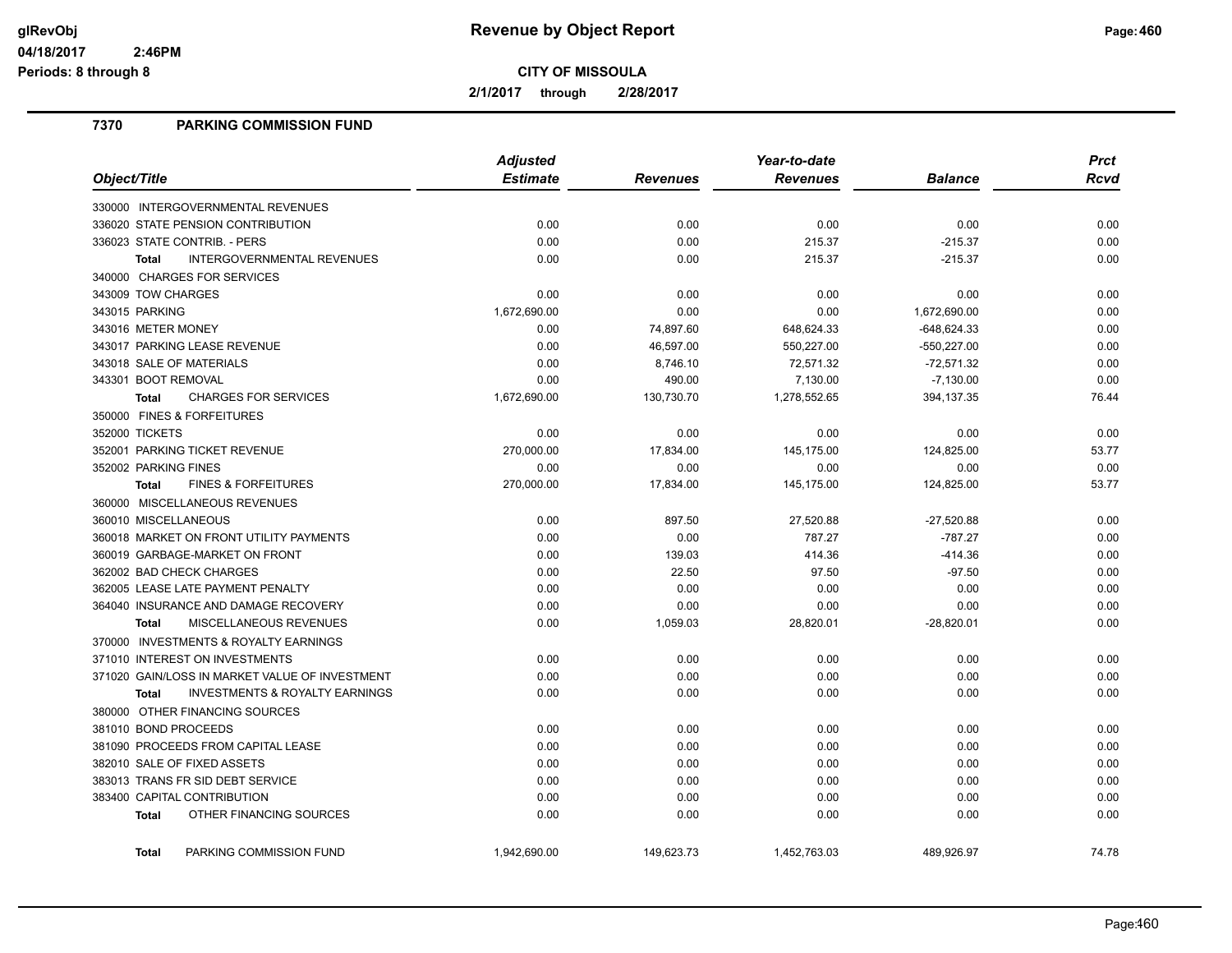**2/1/2017 through 2/28/2017**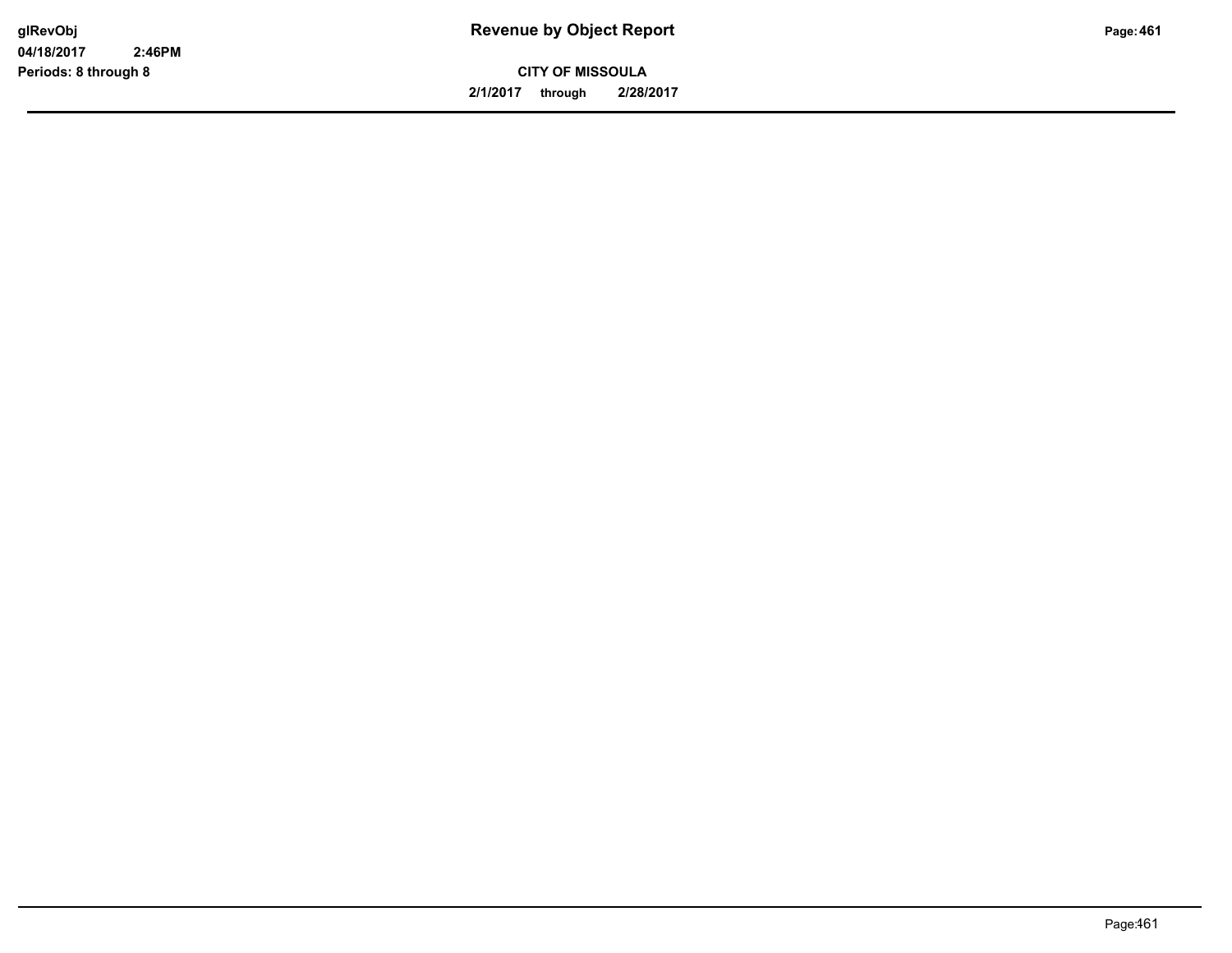**2/1/2017 through 2/28/2017**

## **7371 FRONT STREET PARKING BONDS**

**7371 FRONT STREET PARKING BONDS**

|                                                           | <b>Adjusted</b> |                 | Year-to-date    |                | <b>Prct</b> |
|-----------------------------------------------------------|-----------------|-----------------|-----------------|----------------|-------------|
| Object/Title                                              | <b>Estimate</b> | <b>Revenues</b> | <b>Revenues</b> | <b>Balance</b> | Rcvd        |
| INTERGOVERNMENTAL REVENUES<br>330000                      |                 |                 |                 |                |             |
| 331990 IRS REIMB/DEBT SVS INTEREST                        | 0.00            | 0.00            | 0.00            | 0.00           | 0.00        |
| 338000 LOCAL SHARING OF TAX INCREMENT                     | 0.00            | 0.00            | 0.00            | 0.00           | 0.00        |
| <b>INTERGOVERNMENTAL REVENUES</b><br><b>Total</b>         | 0.00            | 0.00            | 0.00            | 0.00           | 0.00        |
| MISCELLANEOUS REVENUES<br>360000                          |                 |                 |                 |                |             |
| 360010 MISCELLANEOUS                                      | 0.00            | 0.00            | 0.00            | 0.00           | 0.00        |
| MISCELLANEOUS REVENUES<br><b>Total</b>                    | 0.00            | 0.00            | 0.00            | 0.00           | 0.00        |
| <b>INVESTMENTS &amp; ROYALTY EARNINGS</b><br>370000       |                 |                 |                 |                |             |
| 371010 INTEREST ON INVESTMENTS                            | 0.00            | 0.00            | 0.00            | 0.00           | 0.00        |
| <b>INVESTMENTS &amp; ROYALTY EARNINGS</b><br><b>Total</b> | 0.00            | 0.00            | 0.00            | 0.00           | 0.00        |
| OTHER FINANCING SOURCES<br>380000                         |                 |                 |                 |                |             |
| 381009 TRANSFERS IN                                       | 266,220.00      | 0.00            | 0.00            | 266,220.00     | 0.00        |
| 381010 BOND PROCEEDS                                      | 0.00            | 0.00            | 0.00            | 0.00           | 0.00        |
| 383000 OPERATING TRANSFERS                                | 0.00            | 13,048.75       | 105,470.00      | $-105,470.00$  | 0.00        |
| OTHER FINANCING SOURCES<br>Total                          | 266,220.00      | 13,048.75       | 105,470.00      | 160,750.00     | 39.62       |
| <b>FRONT STREET PARKING BONDS</b><br>Total                | 266,220.00      | 13,048.75       | 105,470.00      | 160,750.00     | 39.62       |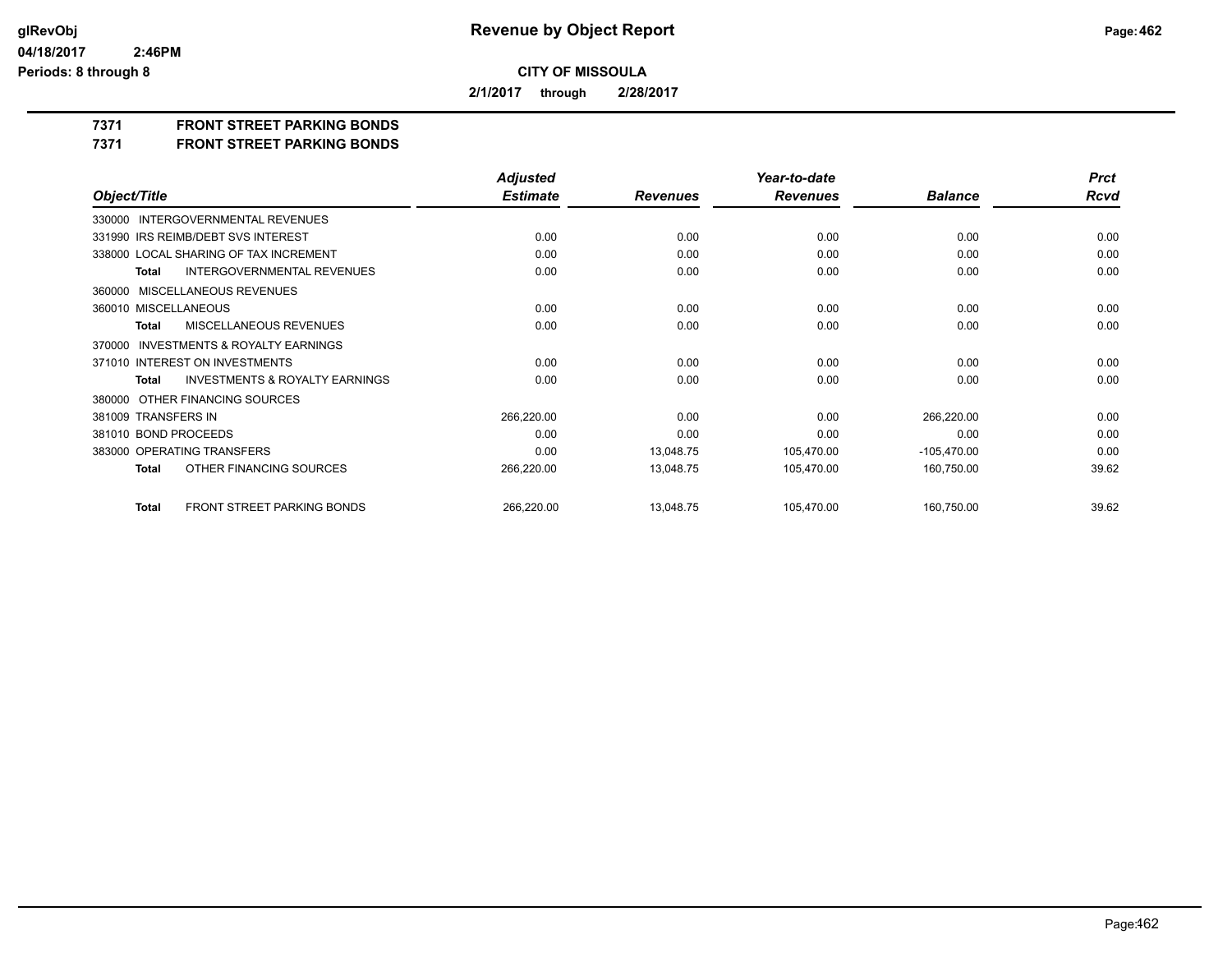**2/1/2017 through 2/28/2017**

#### **7371 FRONT STREET PARKING BONDS**

|                                                           | <b>Adjusted</b> |                 | Year-to-date    |                | <b>Prct</b> |
|-----------------------------------------------------------|-----------------|-----------------|-----------------|----------------|-------------|
| Object/Title                                              | <b>Estimate</b> | <b>Revenues</b> | <b>Revenues</b> | <b>Balance</b> | <b>Rcvd</b> |
| 330000 INTERGOVERNMENTAL REVENUES                         |                 |                 |                 |                |             |
| 331990 IRS REIMB/DEBT SVS INTEREST                        | 0.00            | 0.00            | 0.00            | 0.00           | 0.00        |
| 338000 LOCAL SHARING OF TAX INCREMENT                     | 0.00            | 0.00            | 0.00            | 0.00           | 0.00        |
| <b>INTERGOVERNMENTAL REVENUES</b><br><b>Total</b>         | 0.00            | 0.00            | 0.00            | 0.00           | 0.00        |
| 360000 MISCELLANEOUS REVENUES                             |                 |                 |                 |                |             |
| 360010 MISCELLANEOUS                                      | 0.00            | 0.00            | 0.00            | 0.00           | 0.00        |
| MISCELLANEOUS REVENUES<br><b>Total</b>                    | 0.00            | 0.00            | 0.00            | 0.00           | 0.00        |
| 370000 INVESTMENTS & ROYALTY EARNINGS                     |                 |                 |                 |                |             |
| 371010 INTEREST ON INVESTMENTS                            | 0.00            | 0.00            | 0.00            | 0.00           | 0.00        |
| <b>INVESTMENTS &amp; ROYALTY EARNINGS</b><br><b>Total</b> | 0.00            | 0.00            | 0.00            | 0.00           | 0.00        |
| 380000 OTHER FINANCING SOURCES                            |                 |                 |                 |                |             |
| 381009 TRANSFERS IN                                       | 266,220.00      | 0.00            | 0.00            | 266,220.00     | 0.00        |
| 381010 BOND PROCEEDS                                      | 0.00            | 0.00            | 0.00            | 0.00           | 0.00        |
| 383000 OPERATING TRANSFERS                                | 0.00            | 13,048.75       | 105,470.00      | $-105,470.00$  | 0.00        |
| OTHER FINANCING SOURCES<br><b>Total</b>                   | 266,220.00      | 13,048.75       | 105,470.00      | 160,750.00     | 39.62       |
| FRONT STREET PARKING BONDS<br><b>Total</b>                | 266,220.00      | 13,048.75       | 105,470.00      | 160,750.00     | 39.62       |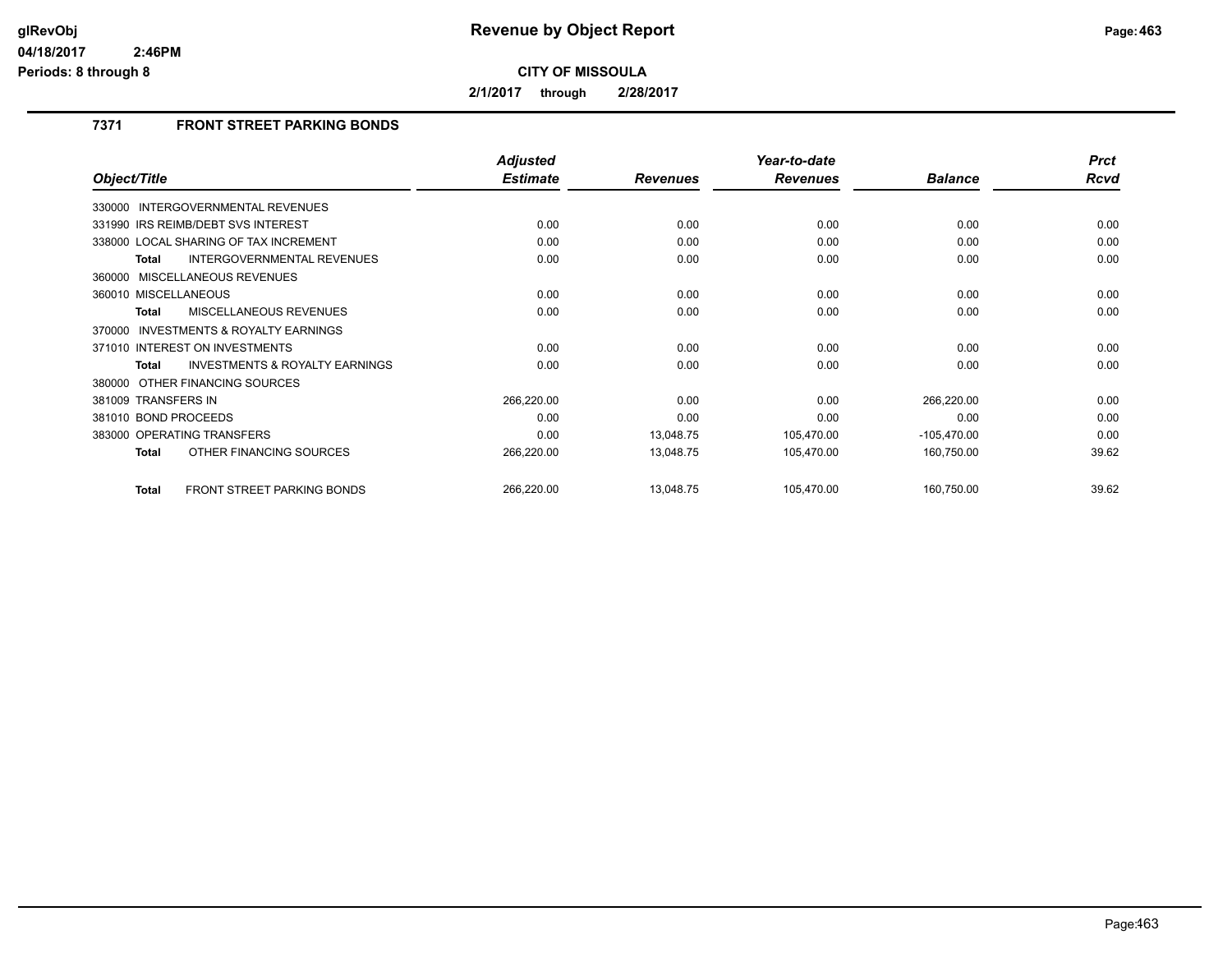**2/1/2017 through 2/28/2017**

#### **7372 SINKING FUND/FRONT ST PARKING BONDS 7372 SINKING FUND/FRONT ST PARKING BONDS**

|                      |                                           | <b>Adjusted</b> |                 | Year-to-date    |                | <b>Prct</b> |
|----------------------|-------------------------------------------|-----------------|-----------------|-----------------|----------------|-------------|
| Object/Title         |                                           | <b>Estimate</b> | <b>Revenues</b> | <b>Revenues</b> | <b>Balance</b> | Rcvd        |
|                      | 330000 INTERGOVERNMENTAL REVENUES         |                 |                 |                 |                |             |
|                      | 338000 LOCAL SHARING OF TAX INCREMENT     | 0.00            | 0.00            | 0.00            | 0.00           | 0.00        |
| Total                | INTERGOVERNMENTAL REVENUES                | 0.00            | 0.00            | 0.00            | 0.00           | 0.00        |
| 370000               | INVESTMENTS & ROYALTY EARNINGS            |                 |                 |                 |                |             |
|                      | 371010 INTEREST ON INVESTMENTS            | 0.00            | 0.00            | 0.00            | 0.00           | 0.00        |
| Total                | <b>INVESTMENTS &amp; ROYALTY EARNINGS</b> | 0.00            | 0.00            | 0.00            | 0.00           | 0.00        |
|                      | 380000 OTHER FINANCING SOURCES            |                 |                 |                 |                |             |
| 381009 TRANSFERS IN  |                                           | 250.000.00      | 0.00            | 0.00            | 250,000,00     | 0.00        |
| 381010 BOND PROCEEDS |                                           | 0.00            | 0.00            | 0.00            | 0.00           | 0.00        |
|                      | 383000 OPERATING TRANSFERS                | 0.00            | 12,750.00       | 102,250.00      | $-102,250.00$  | 0.00        |
| Total                | OTHER FINANCING SOURCES                   | 250,000.00      | 12.750.00       | 102,250.00      | 147,750.00     | 40.90       |
| Total                | SINKING FUND/FRONT ST PARKING BONDS       | 250,000.00      | 12.750.00       | 102,250.00      | 147.750.00     | 40.90       |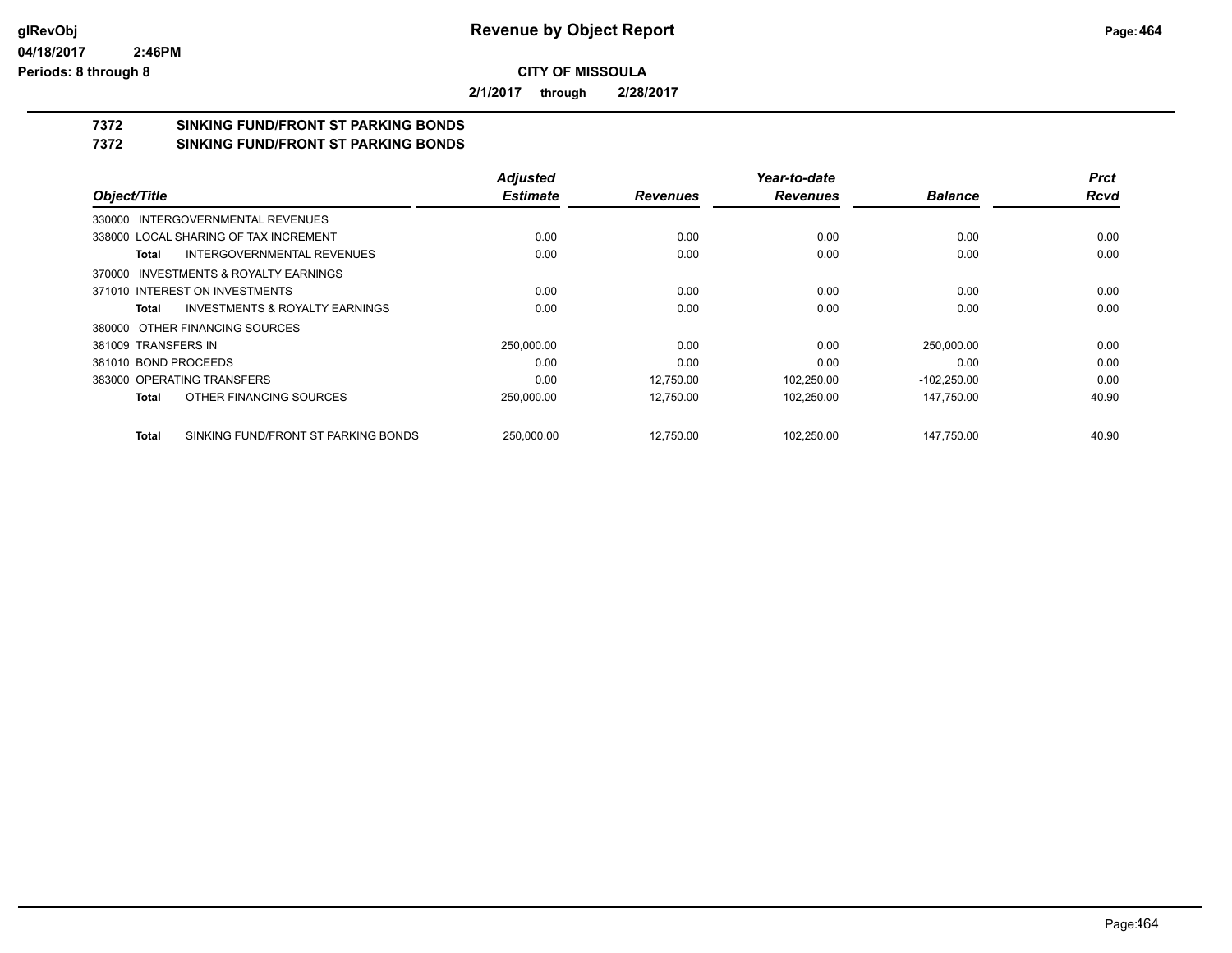**2/1/2017 through 2/28/2017**

#### **7372 SINKING FUND/FRONT ST PARKING BONDS**

|                                                     | <b>Adjusted</b> |                 | Year-to-date    |                | <b>Prct</b> |
|-----------------------------------------------------|-----------------|-----------------|-----------------|----------------|-------------|
| Object/Title                                        | <b>Estimate</b> | <b>Revenues</b> | <b>Revenues</b> | <b>Balance</b> | <b>Rcvd</b> |
| 330000 INTERGOVERNMENTAL REVENUES                   |                 |                 |                 |                |             |
| 338000 LOCAL SHARING OF TAX INCREMENT               | 0.00            | 0.00            | 0.00            | 0.00           | 0.00        |
| INTERGOVERNMENTAL REVENUES<br><b>Total</b>          | 0.00            | 0.00            | 0.00            | 0.00           | 0.00        |
| 370000 INVESTMENTS & ROYALTY EARNINGS               |                 |                 |                 |                |             |
| 371010 INTEREST ON INVESTMENTS                      | 0.00            | 0.00            | 0.00            | 0.00           | 0.00        |
| INVESTMENTS & ROYALTY EARNINGS<br>Total             | 0.00            | 0.00            | 0.00            | 0.00           | 0.00        |
| 380000 OTHER FINANCING SOURCES                      |                 |                 |                 |                |             |
| 381009 TRANSFERS IN                                 | 250.000.00      | 0.00            | 0.00            | 250,000.00     | 0.00        |
| 381010 BOND PROCEEDS                                | 0.00            | 0.00            | 0.00            | 0.00           | 0.00        |
| 383000 OPERATING TRANSFERS                          | 0.00            | 12.750.00       | 102,250.00      | $-102,250.00$  | 0.00        |
| OTHER FINANCING SOURCES<br><b>Total</b>             | 250,000.00      | 12,750.00       | 102,250.00      | 147,750.00     | 40.90       |
| SINKING FUND/FRONT ST PARKING BONDS<br><b>Total</b> | 250.000.00      | 12,750.00       | 102,250.00      | 147,750.00     | 40.90       |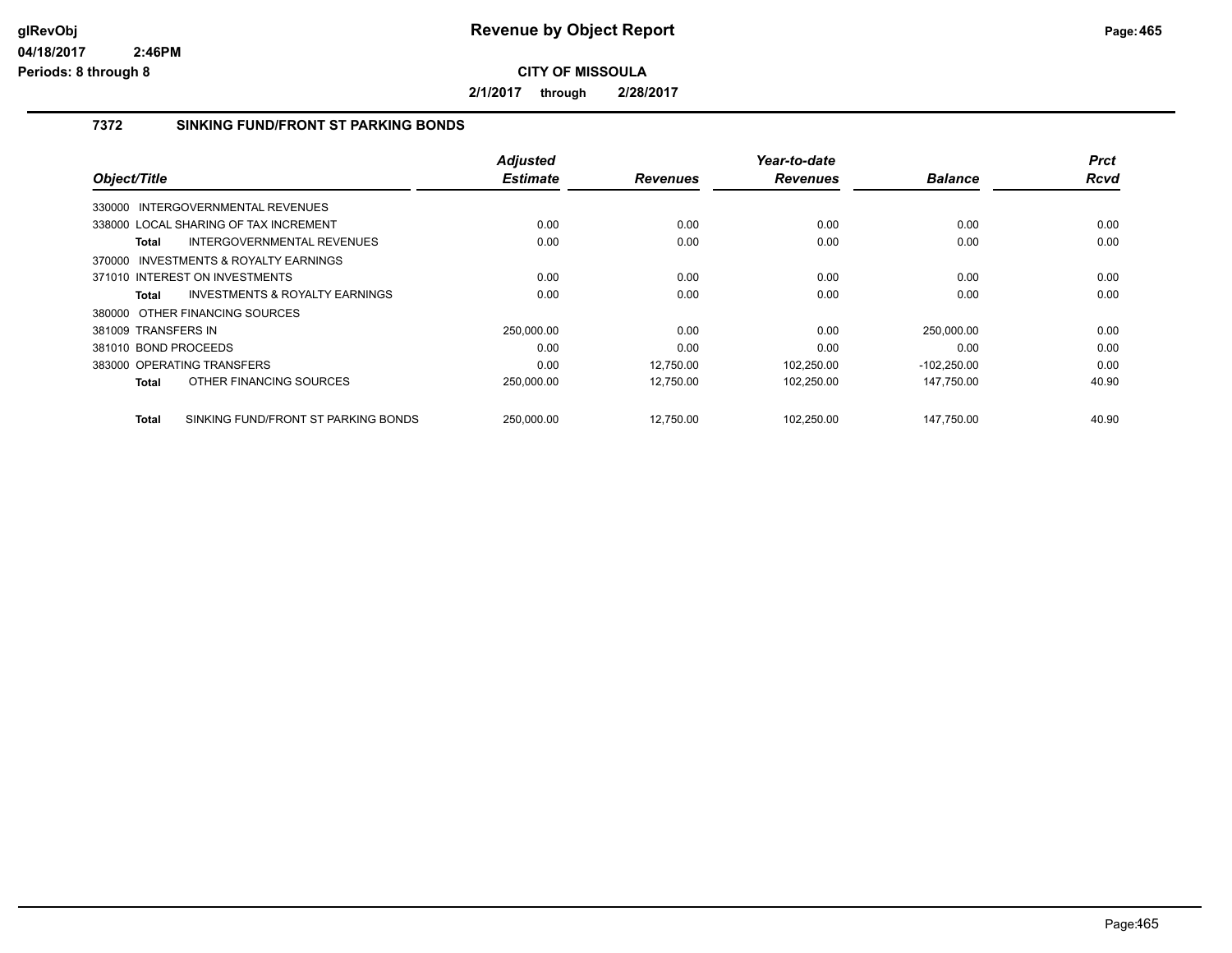**2/1/2017 through 2/28/2017**

## **7373 MPC SERIES 2010B CONSTRUCTION**

**7373 MPC SERIES 2010B CONSTRUCTION**

|                                                     | <b>Adjusted</b> |                 | Year-to-date    |                | <b>Prct</b> |
|-----------------------------------------------------|-----------------|-----------------|-----------------|----------------|-------------|
| Object/Title                                        | <b>Estimate</b> | <b>Revenues</b> | <b>Revenues</b> | <b>Balance</b> | <b>Rcvd</b> |
| TAXES/ASSESSMENTS<br>310000                         |                 |                 |                 |                |             |
| 312001 PENALTIES & INTEREST                         | 0.00            | 0.00            | 0.00            | 0.00           | 0.00        |
| TAXES/ASSESSMENTS<br>Total                          | 0.00            | 0.00            | 0.00            | 0.00           | 0.00        |
| 360000 MISCELLANEOUS REVENUES                       |                 |                 |                 |                |             |
| 360010 MISCELLANEOUS                                | 0.00            | 0.00            | 0.00            | 0.00           | 0.00        |
| MISCELLANEOUS REVENUES<br>Total                     | 0.00            | 0.00            | 0.00            | 0.00           | 0.00        |
| <b>INVESTMENTS &amp; ROYALTY EARNINGS</b><br>370000 |                 |                 |                 |                |             |
| 371010 INTEREST ON INVESTMENTS                      | 0.00            | 0.00            | 0.00            | 0.00           | 0.00        |
| <b>INVESTMENTS &amp; ROYALTY EARNINGS</b><br>Total  | 0.00            | 0.00            | 0.00            | 0.00           | 0.00        |
| OTHER FINANCING SOURCES<br>380000                   |                 |                 |                 |                |             |
| 381010 BOND PROCEEDS                                | 0.00            | 0.00            | 0.00            | 0.00           | 0.00        |
| 383000 OPERATING TRANSFERS                          | 0.00            | 0.00            | 0.00            | 0.00           | 0.00        |
| 383042 TRANSFERS FROM OTHER FUNDS                   | 0.00            | 0.00            | 0.00            | 0.00           | 0.00        |
| 383400 CAPITAL CONTRIBUTION                         | 0.00            | 0.00            | 0.00            | 0.00           | 0.00        |
| OTHER FINANCING SOURCES<br><b>Total</b>             | 0.00            | 0.00            | 0.00            | 0.00           | 0.00        |
| MPC SERIES 2010B CONSTRUCTION<br><b>Total</b>       | 0.00            | 0.00            | 0.00            | 0.00           | 0.00        |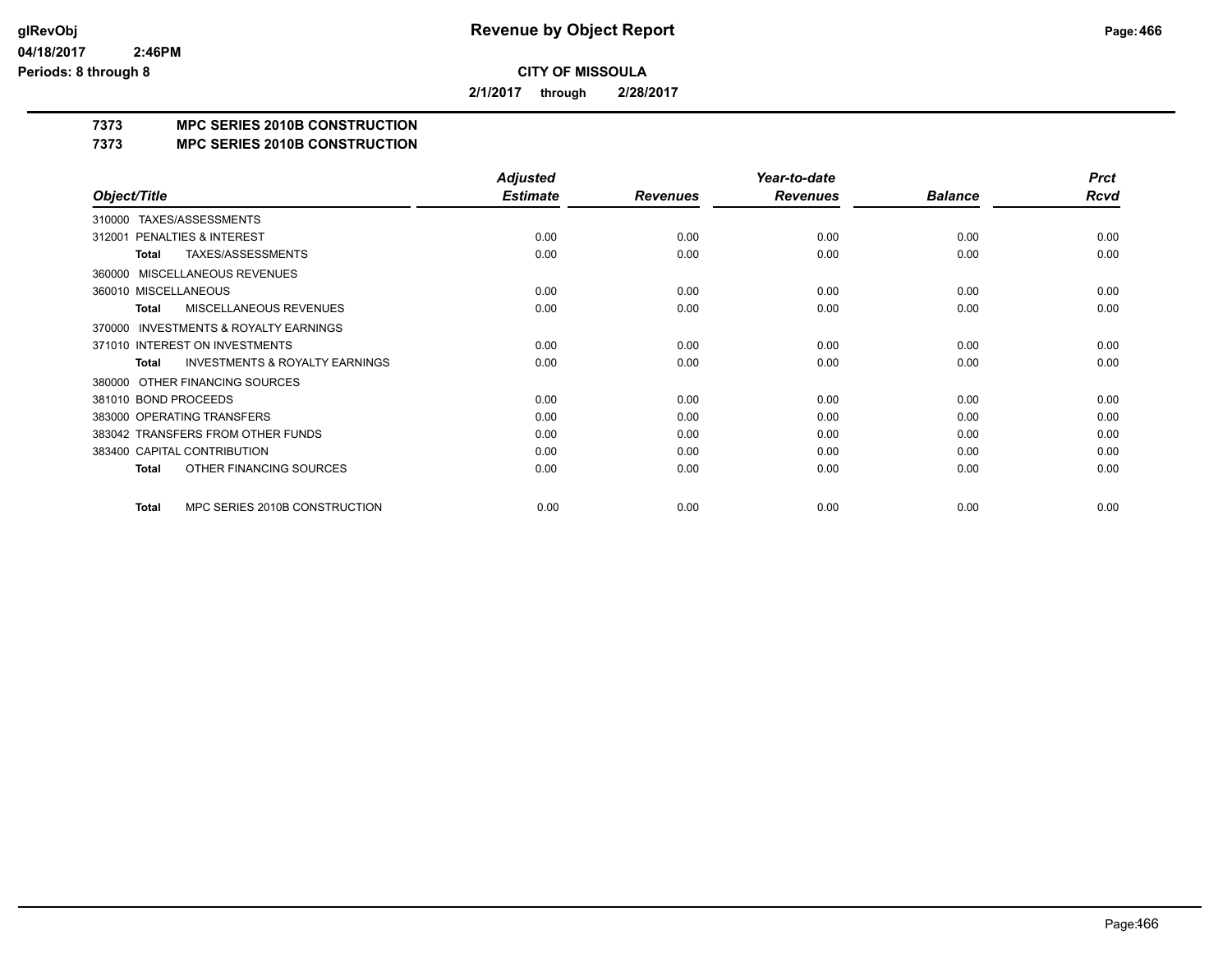**2/1/2017 through 2/28/2017**

#### **7373 MPC SERIES 2010B CONSTRUCTION**

|                                                           | <b>Adjusted</b> |                 | Year-to-date    |                | <b>Prct</b> |
|-----------------------------------------------------------|-----------------|-----------------|-----------------|----------------|-------------|
| Object/Title                                              | <b>Estimate</b> | <b>Revenues</b> | <b>Revenues</b> | <b>Balance</b> | <b>Rcvd</b> |
| TAXES/ASSESSMENTS<br>310000                               |                 |                 |                 |                |             |
| 312001 PENALTIES & INTEREST                               | 0.00            | 0.00            | 0.00            | 0.00           | 0.00        |
| TAXES/ASSESSMENTS<br>Total                                | 0.00            | 0.00            | 0.00            | 0.00           | 0.00        |
| 360000 MISCELLANEOUS REVENUES                             |                 |                 |                 |                |             |
| 360010 MISCELLANEOUS                                      | 0.00            | 0.00            | 0.00            | 0.00           | 0.00        |
| MISCELLANEOUS REVENUES<br><b>Total</b>                    | 0.00            | 0.00            | 0.00            | 0.00           | 0.00        |
| <b>INVESTMENTS &amp; ROYALTY EARNINGS</b><br>370000       |                 |                 |                 |                |             |
| 371010 INTEREST ON INVESTMENTS                            | 0.00            | 0.00            | 0.00            | 0.00           | 0.00        |
| <b>INVESTMENTS &amp; ROYALTY EARNINGS</b><br><b>Total</b> | 0.00            | 0.00            | 0.00            | 0.00           | 0.00        |
| 380000 OTHER FINANCING SOURCES                            |                 |                 |                 |                |             |
| 381010 BOND PROCEEDS                                      | 0.00            | 0.00            | 0.00            | 0.00           | 0.00        |
| 383000 OPERATING TRANSFERS                                | 0.00            | 0.00            | 0.00            | 0.00           | 0.00        |
| 383042 TRANSFERS FROM OTHER FUNDS                         | 0.00            | 0.00            | 0.00            | 0.00           | 0.00        |
| 383400 CAPITAL CONTRIBUTION                               | 0.00            | 0.00            | 0.00            | 0.00           | 0.00        |
| OTHER FINANCING SOURCES<br><b>Total</b>                   | 0.00            | 0.00            | 0.00            | 0.00           | 0.00        |
| MPC SERIES 2010B CONSTRUCTION<br><b>Total</b>             | 0.00            | 0.00            | 0.00            | 0.00           | 0.00        |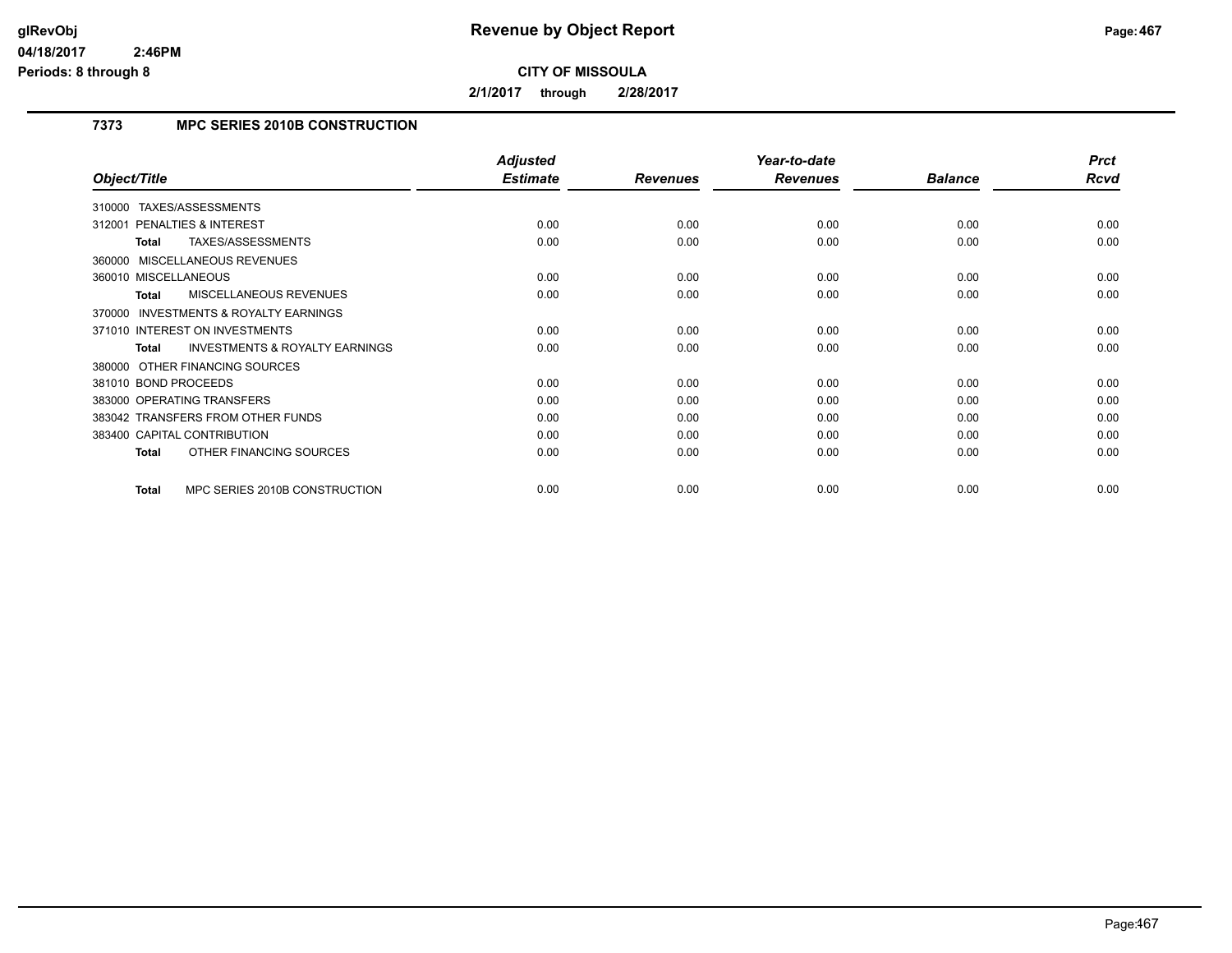**2/1/2017 through 2/28/2017**

# **7374 RESERVE FUND-PARKING BONDS**

## **7374 RESERVE FUND-PARKING BONDS**

|                                            | Adjusted<br><b>Estimate</b> |                 | Year-to-date    |                | <b>Prct</b><br><b>Rcvd</b> |
|--------------------------------------------|-----------------------------|-----------------|-----------------|----------------|----------------------------|
| Object/Title                               |                             | <b>Revenues</b> | <b>Revenues</b> | <b>Balance</b> |                            |
| 370000 INVESTMENTS & ROYALTY EARNINGS      |                             |                 |                 |                |                            |
| 371010 INTEREST ON INVESTMENTS             | 0.00                        | 0.00            | 0.00            | 0.00           | 0.00                       |
| INVESTMENTS & ROYALTY EARNINGS<br>Total    | 0.00                        | 0.00            | 0.00            | 0.00           | 0.00                       |
| 380000 OTHER FINANCING SOURCES             |                             |                 |                 |                |                            |
| 381009 TRANSFERS IN                        | 0.00                        | 0.00            | 0.00            | 0.00           | 0.00                       |
| 381010 BOND PROCEEDS                       | 0.00                        | 0.00            | 0.00            | 0.00           | 0.00                       |
| 383000 OPERATING TRANSFERS                 | 0.00                        | 0.00            | 0.00            | 0.00           | 0.00                       |
| OTHER FINANCING SOURCES<br>Total           | 0.00                        | 0.00            | 0.00            | 0.00           | 0.00                       |
| <b>Total</b><br>RESERVE FUND-PARKING BONDS | 0.00                        | 0.00            | 0.00            | 0.00           | 0.00                       |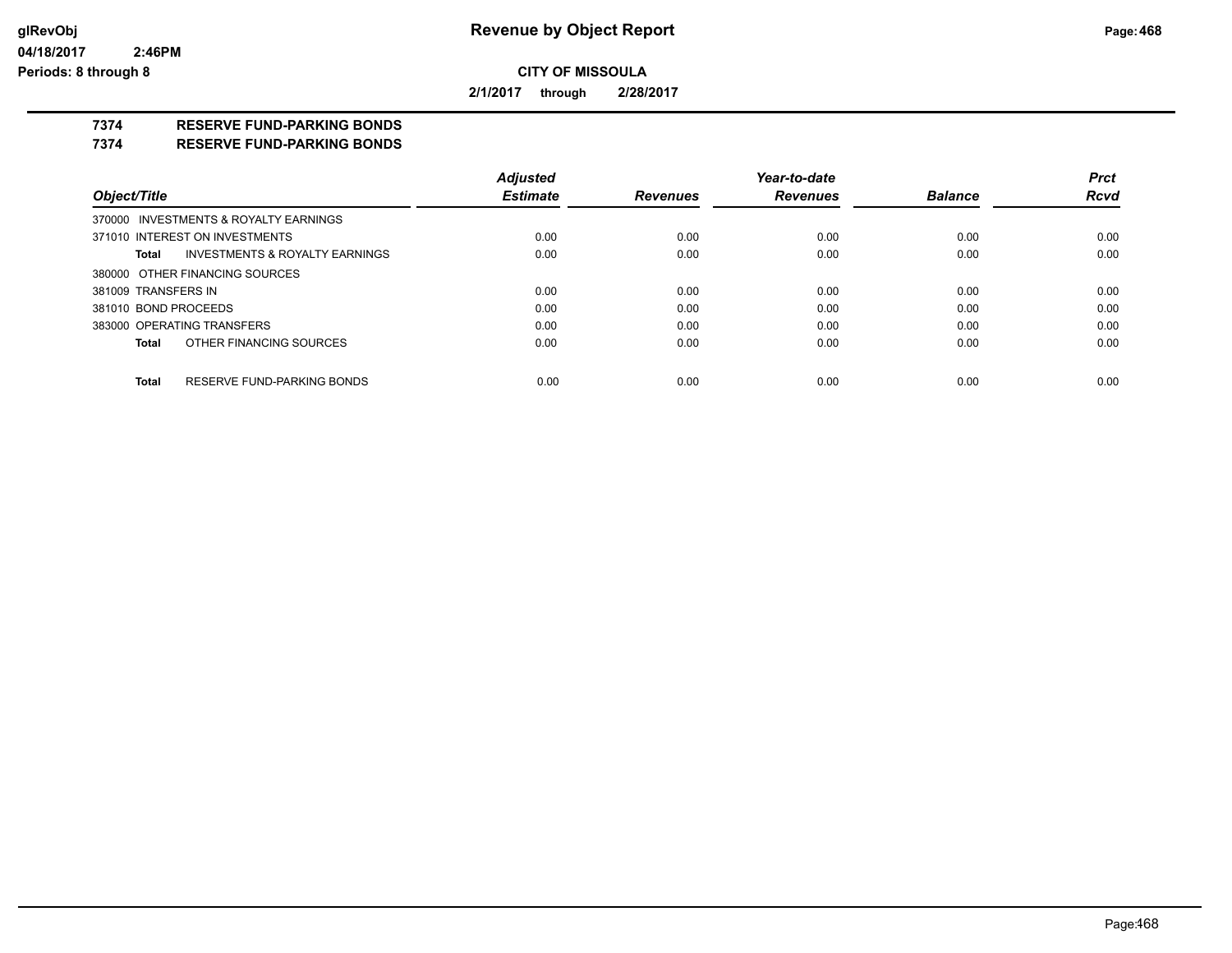**2/1/2017 through 2/28/2017**

#### **7374 RESERVE FUND-PARKING BONDS**

|                                                   | <b>Adjusted</b> |                 | Year-to-date    |                | <b>Prct</b> |
|---------------------------------------------------|-----------------|-----------------|-----------------|----------------|-------------|
| Object/Title                                      | <b>Estimate</b> | <b>Revenues</b> | <b>Revenues</b> | <b>Balance</b> | <b>Rcvd</b> |
| 370000 INVESTMENTS & ROYALTY EARNINGS             |                 |                 |                 |                |             |
| 371010 INTEREST ON INVESTMENTS                    | 0.00            | 0.00            | 0.00            | 0.00           | 0.00        |
| INVESTMENTS & ROYALTY EARNINGS<br><b>Total</b>    | 0.00            | 0.00            | 0.00            | 0.00           | 0.00        |
| 380000 OTHER FINANCING SOURCES                    |                 |                 |                 |                |             |
| 381009 TRANSFERS IN                               | 0.00            | 0.00            | 0.00            | 0.00           | 0.00        |
| 381010 BOND PROCEEDS                              | 0.00            | 0.00            | 0.00            | 0.00           | 0.00        |
| 383000 OPERATING TRANSFERS                        | 0.00            | 0.00            | 0.00            | 0.00           | 0.00        |
| <b>Total</b><br>OTHER FINANCING SOURCES           | 0.00            | 0.00            | 0.00            | 0.00           | 0.00        |
| <b>RESERVE FUND-PARKING BONDS</b><br><b>Total</b> | 0.00            | 0.00            | 0.00            | 0.00           | 0.00        |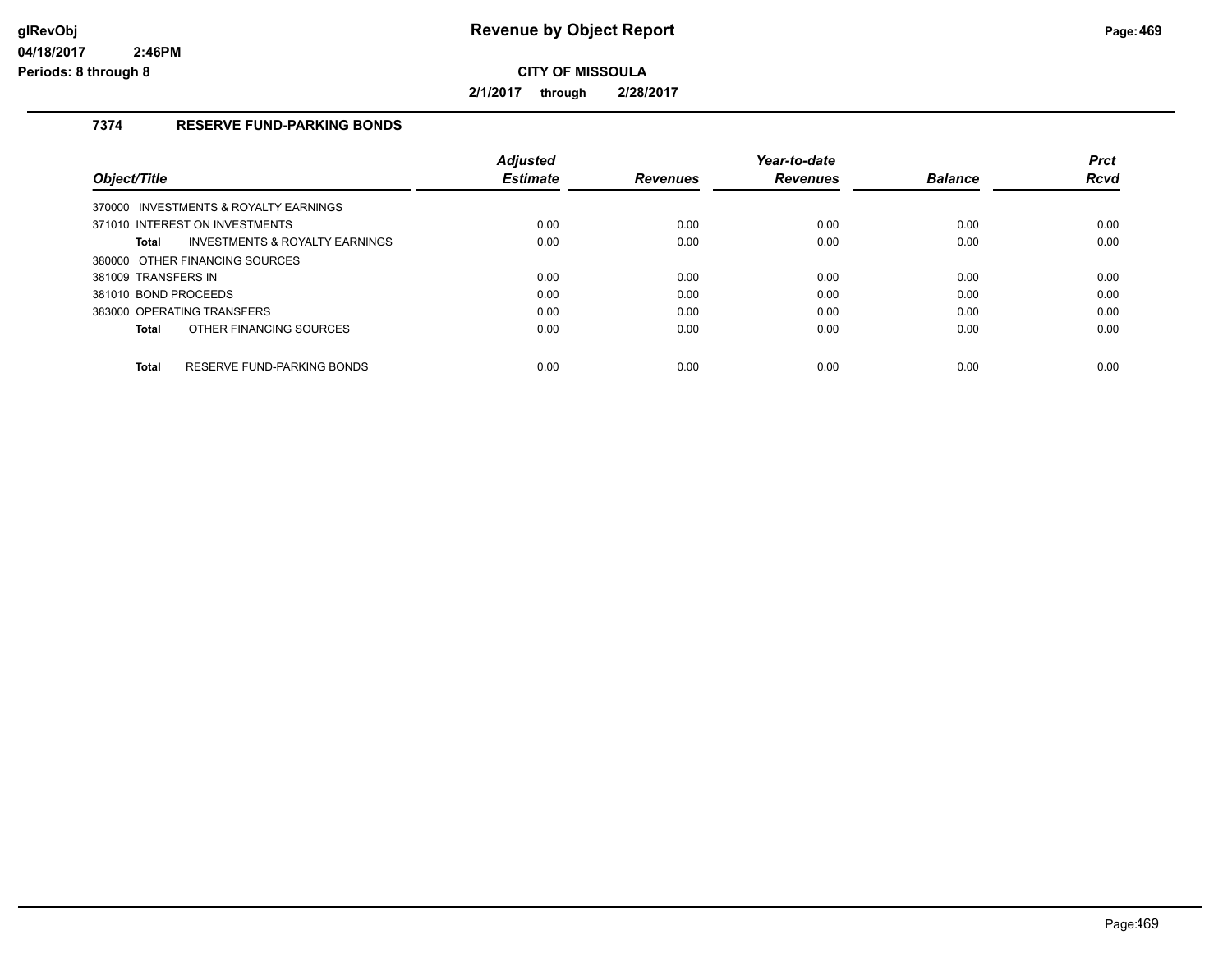**2/1/2017 through 2/28/2017**

#### **7375 PLEDGED TAX INCREMENT-2010B BOND 7375 PLEDGED TAX INCREMENT-2010B BOND**

|                                                    | <b>Adjusted</b> |                 | Year-to-date    |                | <b>Prct</b> |
|----------------------------------------------------|-----------------|-----------------|-----------------|----------------|-------------|
| Object/Title                                       | <b>Estimate</b> | <b>Revenues</b> | <b>Revenues</b> | <b>Balance</b> | Rcvd        |
| 330000 INTERGOVERNMENTAL REVENUES                  |                 |                 |                 |                |             |
| 338000 LOCAL SHARING OF TAX INCREMENT              | 266.851.00      | 0.00            | 133.425.29      | 133.425.71     | 50.00       |
| INTERGOVERNMENTAL REVENUES<br>Total                | 266,851.00      | 0.00            | 133,425.29      | 133,425.71     | 50.00       |
| 370000 INVESTMENTS & ROYALTY EARNINGS              |                 |                 |                 |                |             |
| 371010 INTEREST ON INVESTMENTS                     | 0.00            | 0.00            | 0.00            | 0.00           | 0.00        |
| <b>INVESTMENTS &amp; ROYALTY EARNINGS</b><br>Total | 0.00            | 0.00            | 0.00            | 0.00           | 0.00        |
| 380000 OTHER FINANCING SOURCES                     |                 |                 |                 |                |             |
| 383000 OPERATING TRANSFERS                         | 0.00            | 0.00            | 0.00            | 0.00           | 0.00        |
| OTHER FINANCING SOURCES<br>Total                   | 0.00            | 0.00            | 0.00            | 0.00           | 0.00        |
|                                                    |                 |                 |                 |                |             |
| PLEDGED TAX INCREMENT-2010B BOND<br><b>Total</b>   | 266.851.00      | 0.00            | 133.425.29      | 133.425.71     | 50.00       |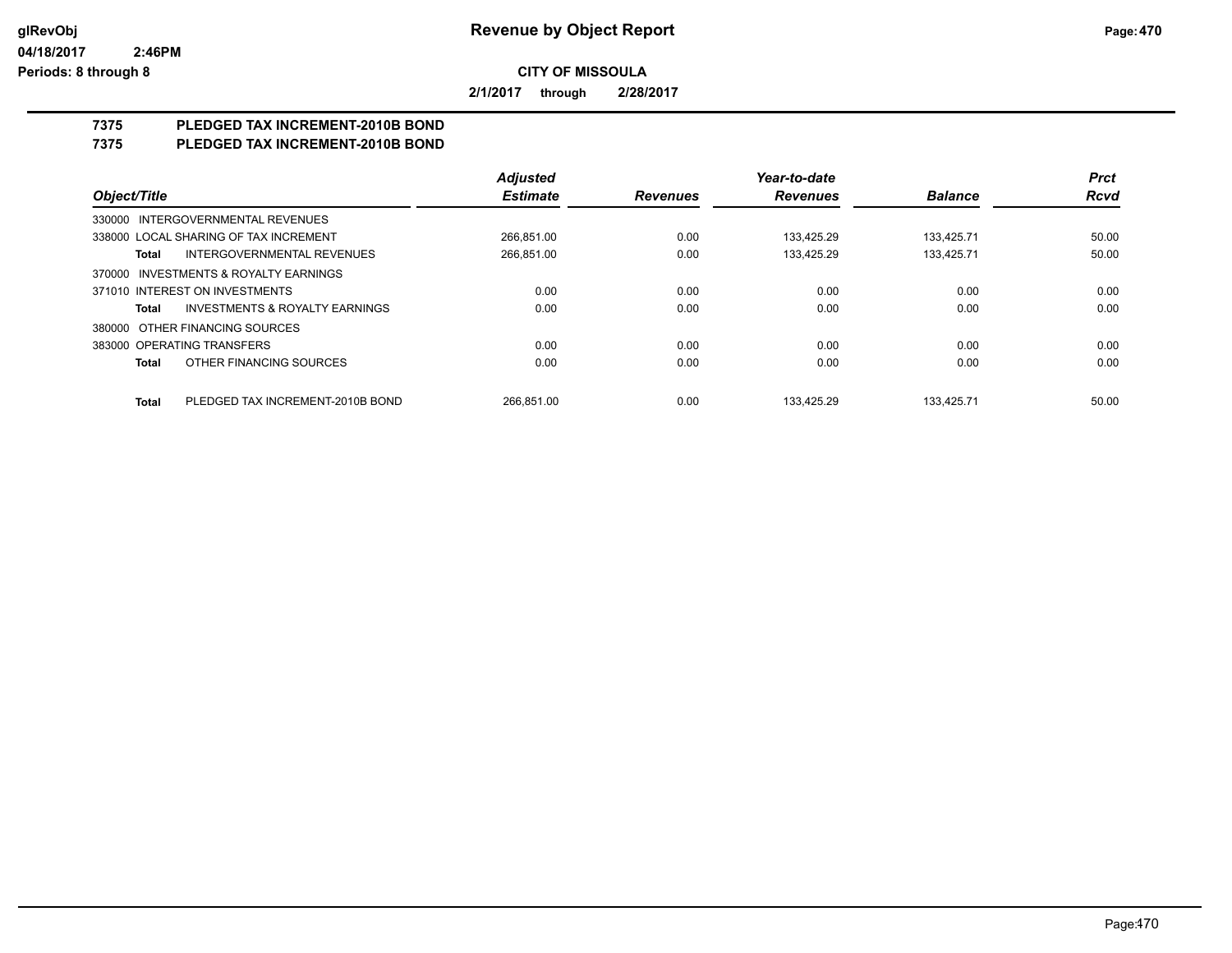**2/1/2017 through 2/28/2017**

#### **7375 PLEDGED TAX INCREMENT-2010B BOND**

| Object/Title |                                       | <b>Adjusted</b><br><b>Estimate</b> | <b>Revenues</b> | Year-to-date<br><b>Revenues</b> | <b>Balance</b> | <b>Prct</b><br><b>Rcvd</b> |
|--------------|---------------------------------------|------------------------------------|-----------------|---------------------------------|----------------|----------------------------|
| 330000       | INTERGOVERNMENTAL REVENUES            |                                    |                 |                                 |                |                            |
|              | 338000 LOCAL SHARING OF TAX INCREMENT | 266,851.00                         | 0.00            | 133.425.29                      | 133.425.71     | 50.00                      |
| Total        | INTERGOVERNMENTAL REVENUES            | 266.851.00                         | 0.00            | 133.425.29                      | 133.425.71     | 50.00                      |
| 370000       | INVESTMENTS & ROYALTY EARNINGS        |                                    |                 |                                 |                |                            |
|              | 371010 INTEREST ON INVESTMENTS        | 0.00                               | 0.00            | 0.00                            | 0.00           | 0.00                       |
| Total        | INVESTMENTS & ROYALTY EARNINGS        | 0.00                               | 0.00            | 0.00                            | 0.00           | 0.00                       |
|              | 380000 OTHER FINANCING SOURCES        |                                    |                 |                                 |                |                            |
|              | 383000 OPERATING TRANSFERS            | 0.00                               | 0.00            | 0.00                            | 0.00           | 0.00                       |
| Total        | OTHER FINANCING SOURCES               | 0.00                               | 0.00            | 0.00                            | 0.00           | 0.00                       |
| Total        | PLEDGED TAX INCREMENT-2010B BOND      | 266.851.00                         | 0.00            | 133.425.29                      | 133.425.71     | 50.00                      |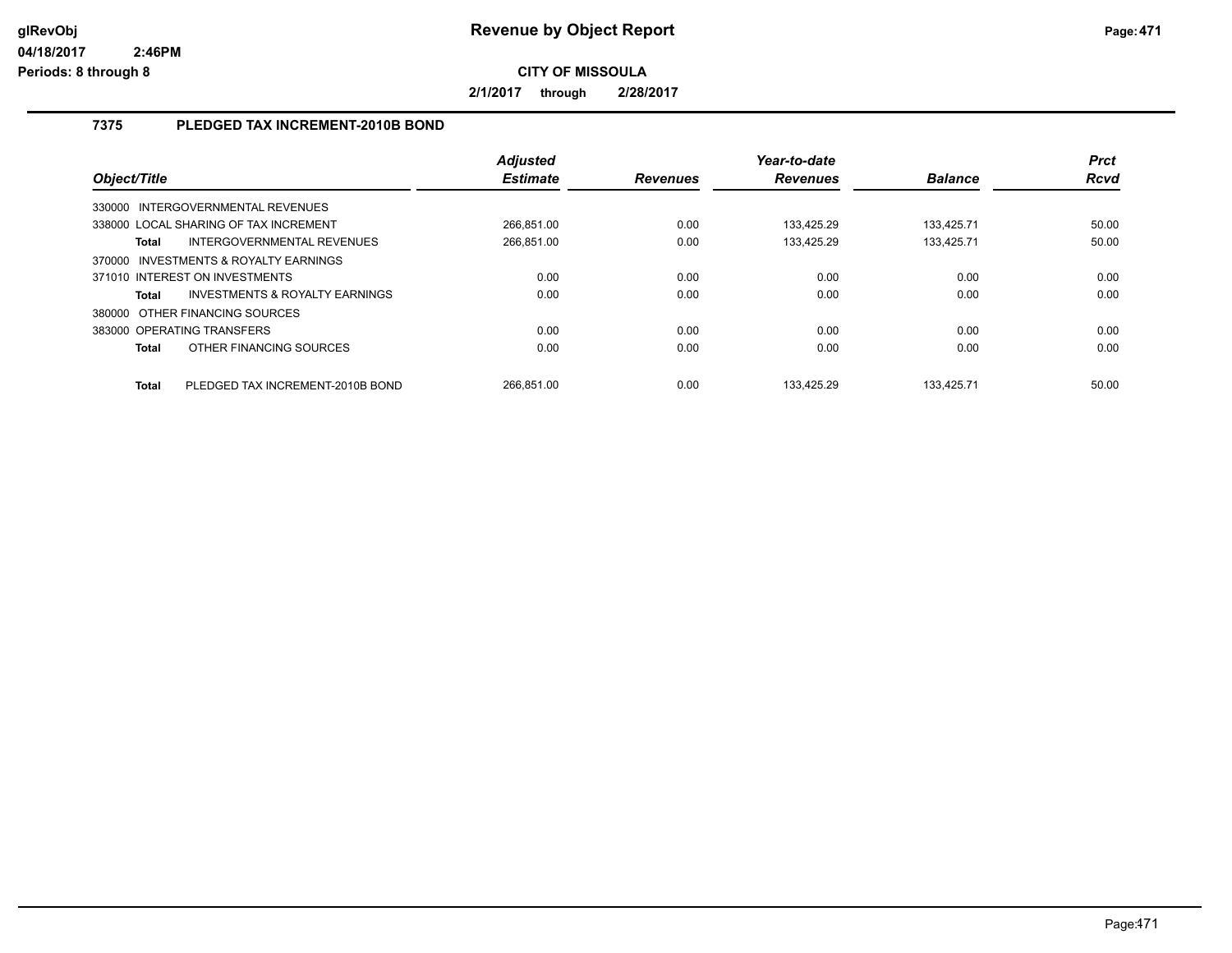**2/1/2017 through 2/28/2017**

# **7376 MPC 2010A BONDS DEBT INTEREST**

## **7376 MPC 2010A BONDS DEBT INTEREST**

|                                               | <b>Adjusted</b> |                 | Year-to-date    |                | <b>Prct</b> |
|-----------------------------------------------|-----------------|-----------------|-----------------|----------------|-------------|
| Object/Title                                  | <b>Estimate</b> | <b>Revenues</b> | <b>Revenues</b> | <b>Balance</b> | <b>Rcvd</b> |
| 370000 INVESTMENTS & ROYALTY EARNINGS         |                 |                 |                 |                |             |
| 371010 INTEREST ON INVESTMENTS                | 0.00            | 0.00            | 0.00            | 0.00           | 0.00        |
| INVESTMENTS & ROYALTY EARNINGS<br>Total       | 0.00            | 0.00            | 0.00            | 0.00           | 0.00        |
| 380000 OTHER FINANCING SOURCES                |                 |                 |                 |                |             |
| 381009 TRANSFERS IN                           | 0.00            | 0.00            | 0.00            | 0.00           | 0.00        |
| 381010 BOND PROCEEDS                          | 0.00            | 0.00            | 0.00            | 0.00           | 0.00        |
| 383000 OPERATING TRANSFERS                    | 0.00            | 0.00            | 0.00            | 0.00           | 0.00        |
| OTHER FINANCING SOURCES<br>Total              | 0.00            | 0.00            | 0.00            | 0.00           | 0.00        |
|                                               |                 |                 |                 |                |             |
| <b>Total</b><br>MPC 2010A BONDS DEBT INTEREST | 0.00            | 0.00            | 0.00            | 0.00           | 0.00        |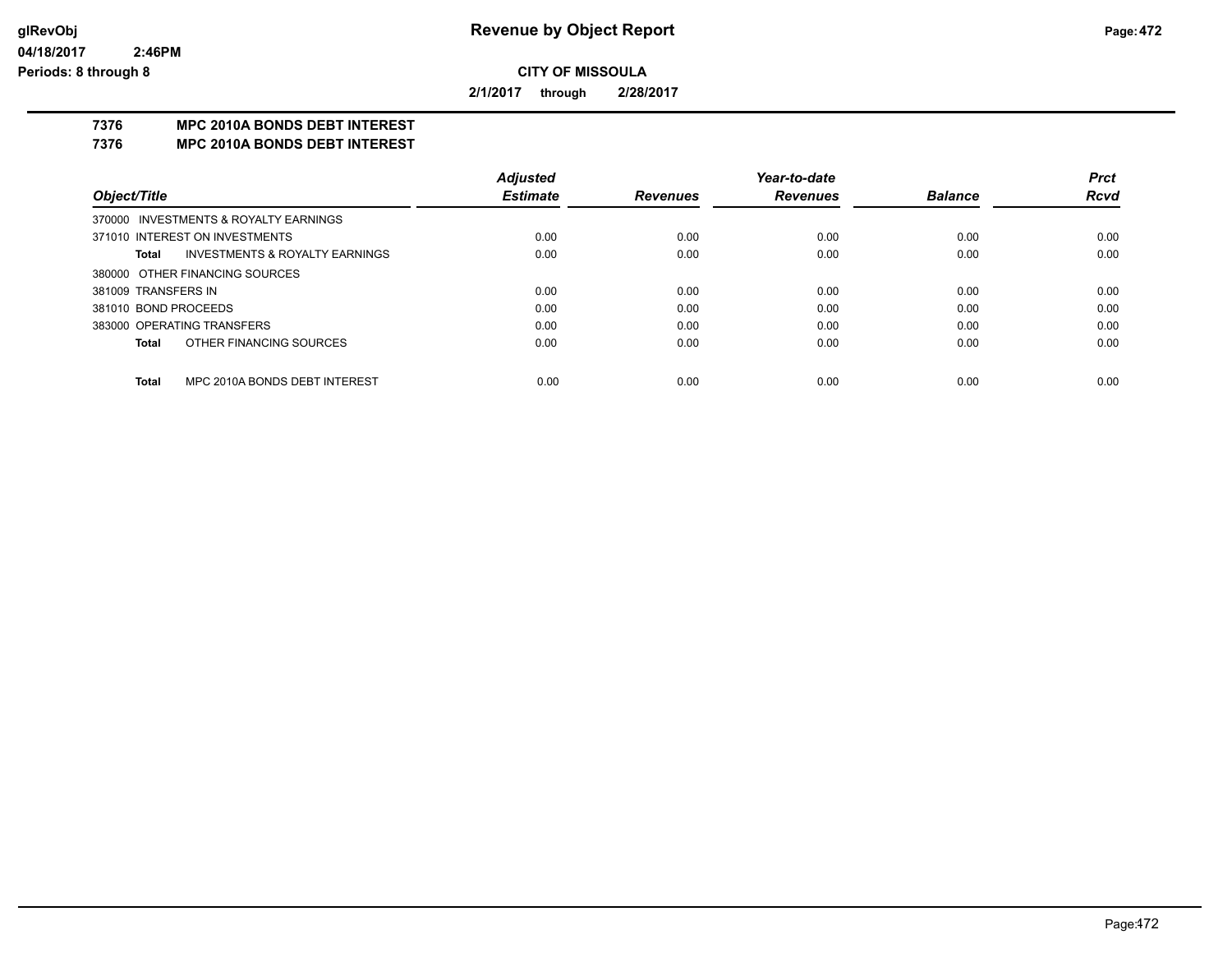**2/1/2017 through 2/28/2017**

#### **7376 MPC 2010A BONDS DEBT INTEREST**

|                                               | <b>Adiusted</b> |                 | Year-to-date    |                | <b>Prct</b> |
|-----------------------------------------------|-----------------|-----------------|-----------------|----------------|-------------|
| Object/Title                                  | <b>Estimate</b> | <b>Revenues</b> | <b>Revenues</b> | <b>Balance</b> | <b>Rcvd</b> |
| 370000 INVESTMENTS & ROYALTY EARNINGS         |                 |                 |                 |                |             |
| 371010 INTEREST ON INVESTMENTS                | 0.00            | 0.00            | 0.00            | 0.00           | 0.00        |
| INVESTMENTS & ROYALTY EARNINGS<br>Total       | 0.00            | 0.00            | 0.00            | 0.00           | 0.00        |
| 380000 OTHER FINANCING SOURCES                |                 |                 |                 |                |             |
| 381009 TRANSFERS IN                           | 0.00            | 0.00            | 0.00            | 0.00           | 0.00        |
| 381010 BOND PROCEEDS                          | 0.00            | 0.00            | 0.00            | 0.00           | 0.00        |
| 383000 OPERATING TRANSFERS                    | 0.00            | 0.00            | 0.00            | 0.00           | 0.00        |
| OTHER FINANCING SOURCES<br><b>Total</b>       | 0.00            | 0.00            | 0.00            | 0.00           | 0.00        |
|                                               |                 |                 |                 |                |             |
| MPC 2010A BONDS DEBT INTEREST<br><b>Total</b> | 0.00            | 0.00            | 0.00            | 0.00           | 0.00        |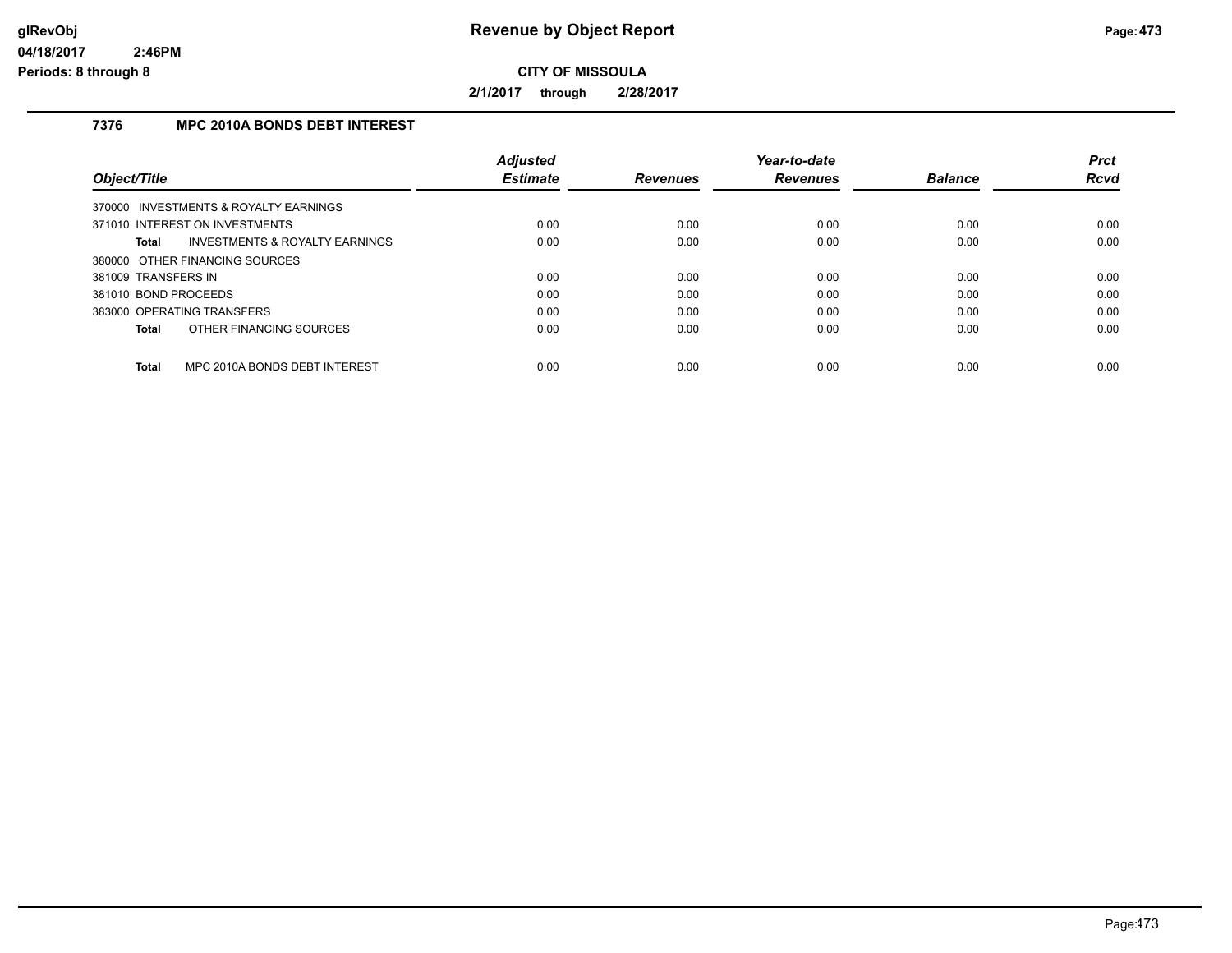**2/1/2017 through 2/28/2017**

## **7377 MPC 2010A BONDS SINKING FUND**

**7377 MPC 2010A BONDS SINKING FUND**

|                                                    | <b>Adjusted</b> |                 | Year-to-date    |                | <b>Prct</b> |
|----------------------------------------------------|-----------------|-----------------|-----------------|----------------|-------------|
| Object/Title                                       | <b>Estimate</b> | <b>Revenues</b> | <b>Revenues</b> | <b>Balance</b> | Rcvd        |
| 370000 INVESTMENTS & ROYALTY EARNINGS              |                 |                 |                 |                |             |
| 371010 INTEREST ON INVESTMENTS                     | 0.00            | 0.00            | 0.00            | 0.00           | 0.00        |
| <b>INVESTMENTS &amp; ROYALTY EARNINGS</b><br>Total | 0.00            | 0.00            | 0.00            | 0.00           | 0.00        |
| 380000 OTHER FINANCING SOURCES                     |                 |                 |                 |                |             |
| 381009 TRANSFERS IN                                | 0.00            | 0.00            | 0.00            | 0.00           | 0.00        |
| 381010 BOND PROCEEDS                               | 0.00            | 0.00            | 0.00            | 0.00           | 0.00        |
| 383000 OPERATING TRANSFERS                         | 0.00            | 0.00            | 0.00            | 0.00           | 0.00        |
| OTHER FINANCING SOURCES<br>Total                   | 0.00            | 0.00            | 0.00            | 0.00           | 0.00        |
|                                                    |                 |                 |                 |                |             |
| MPC 2010A BONDS SINKING FUND<br><b>Total</b>       | 0.00            | 0.00            | 0.00            | 0.00           | 0.00        |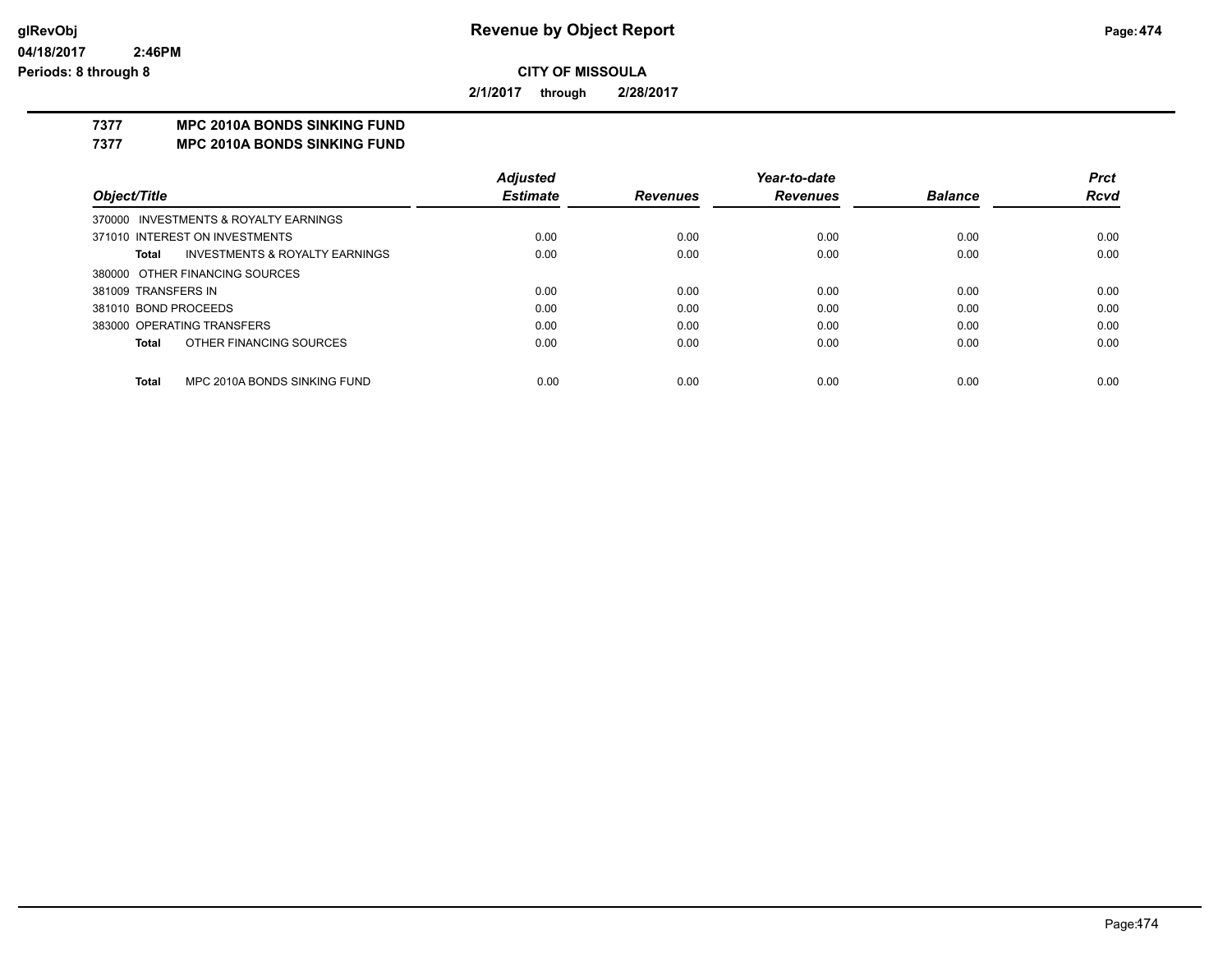**2/1/2017 through 2/28/2017**

#### **7377 MPC 2010A BONDS SINKING FUND**

|                                              | <b>Adjusted</b> |                 | Year-to-date    |                | <b>Prct</b> |
|----------------------------------------------|-----------------|-----------------|-----------------|----------------|-------------|
| Object/Title                                 | <b>Estimate</b> | <b>Revenues</b> | <b>Revenues</b> | <b>Balance</b> | <b>Rcvd</b> |
| INVESTMENTS & ROYALTY EARNINGS<br>370000     |                 |                 |                 |                |             |
| 371010 INTEREST ON INVESTMENTS               | 0.00            | 0.00            | 0.00            | 0.00           | 0.00        |
| INVESTMENTS & ROYALTY EARNINGS<br>Total      | 0.00            | 0.00            | 0.00            | 0.00           | 0.00        |
| 380000 OTHER FINANCING SOURCES               |                 |                 |                 |                |             |
| 381009 TRANSFERS IN                          | 0.00            | 0.00            | 0.00            | 0.00           | 0.00        |
| 381010 BOND PROCEEDS                         | 0.00            | 0.00            | 0.00            | 0.00           | 0.00        |
| 383000 OPERATING TRANSFERS                   | 0.00            | 0.00            | 0.00            | 0.00           | 0.00        |
| <b>Total</b><br>OTHER FINANCING SOURCES      | 0.00            | 0.00            | 0.00            | 0.00           | 0.00        |
| MPC 2010A BONDS SINKING FUND<br><b>Total</b> | 0.00            | 0.00            | 0.00            | 0.00           | 0.00        |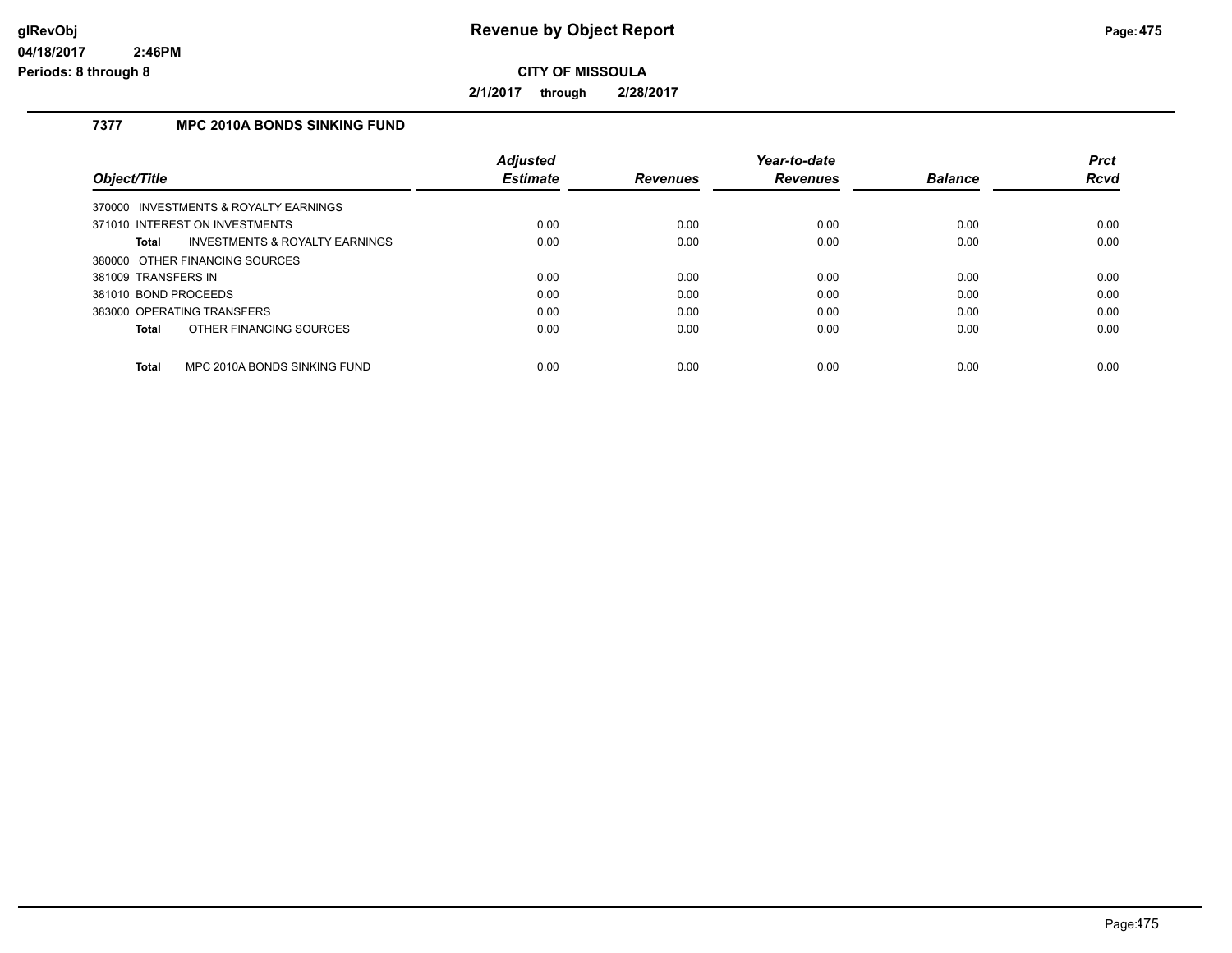**2/1/2017 through 2/28/2017**

**7378 MPC 2010A BOND RESERVE**

**7378 MPC 2010A BOND RESERVE**

|                                         | <b>Adjusted</b> |                 | Year-to-date    |                | <b>Prct</b> |
|-----------------------------------------|-----------------|-----------------|-----------------|----------------|-------------|
| Object/Title                            | <b>Estimate</b> | <b>Revenues</b> | <b>Revenues</b> | <b>Balance</b> | <b>Rcvd</b> |
| 370000 INVESTMENTS & ROYALTY EARNINGS   |                 |                 |                 |                |             |
| 371010 INTEREST ON INVESTMENTS          | 0.00            | 0.00            | 0.00            | 0.00           | 0.00        |
| INVESTMENTS & ROYALTY EARNINGS<br>Total | 0.00            | 0.00            | 0.00            | 0.00           | 0.00        |
| 380000 OTHER FINANCING SOURCES          |                 |                 |                 |                |             |
| 381009 TRANSFERS IN                     | 0.00            | 0.00            | 0.00            | 0.00           | 0.00        |
| 381010 BOND PROCEEDS                    | 0.00            | 0.00            | 0.00            | 0.00           | 0.00        |
| 383000 OPERATING TRANSFERS              | 0.00            | 0.00            | 0.00            | 0.00           | 0.00        |
| OTHER FINANCING SOURCES<br><b>Total</b> | 0.00            | 0.00            | 0.00            | 0.00           | 0.00        |
| <b>Total</b><br>MPC 2010A BOND RESERVE  | 0.00            | 0.00            | 0.00            | 0.00           | 0.00        |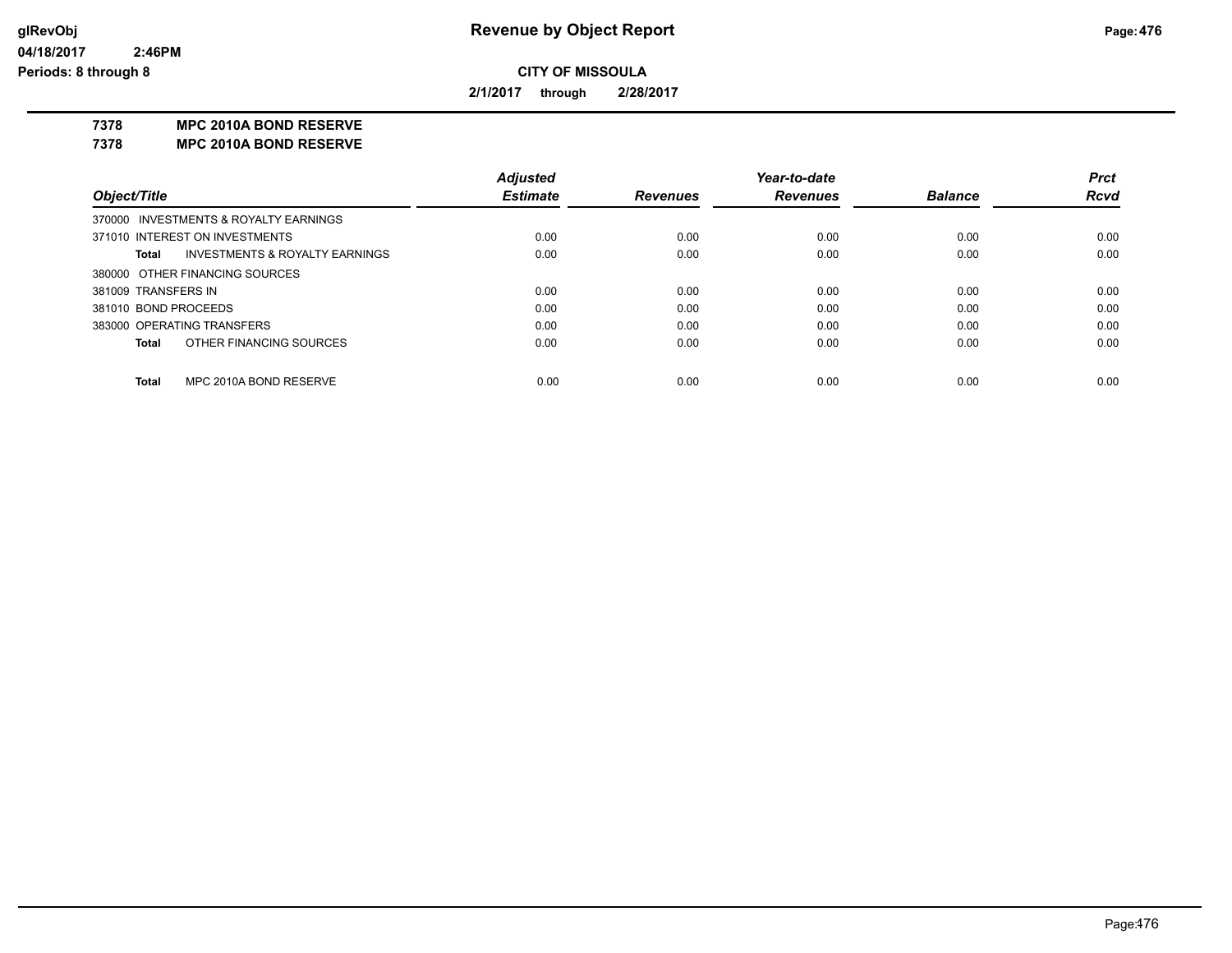**2/1/2017 through 2/28/2017**

#### **7378 MPC 2010A BOND RESERVE**

|                      |                                       | <b>Adiusted</b> |                 | Year-to-date    |                | <b>Prct</b> |
|----------------------|---------------------------------------|-----------------|-----------------|-----------------|----------------|-------------|
| Object/Title         |                                       | <b>Estimate</b> | <b>Revenues</b> | <b>Revenues</b> | <b>Balance</b> | <b>Rcvd</b> |
|                      | 370000 INVESTMENTS & ROYALTY EARNINGS |                 |                 |                 |                |             |
|                      | 371010 INTEREST ON INVESTMENTS        | 0.00            | 0.00            | 0.00            | 0.00           | 0.00        |
| Total                | INVESTMENTS & ROYALTY EARNINGS        | 0.00            | 0.00            | 0.00            | 0.00           | 0.00        |
|                      | 380000 OTHER FINANCING SOURCES        |                 |                 |                 |                |             |
| 381009 TRANSFERS IN  |                                       | 0.00            | 0.00            | 0.00            | 0.00           | 0.00        |
| 381010 BOND PROCEEDS |                                       | 0.00            | 0.00            | 0.00            | 0.00           | 0.00        |
|                      | 383000 OPERATING TRANSFERS            | 0.00            | 0.00            | 0.00            | 0.00           | 0.00        |
| Total                | OTHER FINANCING SOURCES               | 0.00            | 0.00            | 0.00            | 0.00           | 0.00        |
| <b>Total</b>         | MPC 2010A BOND RESERVE                | 0.00            | 0.00            | 0.00            | 0.00           | 0.00        |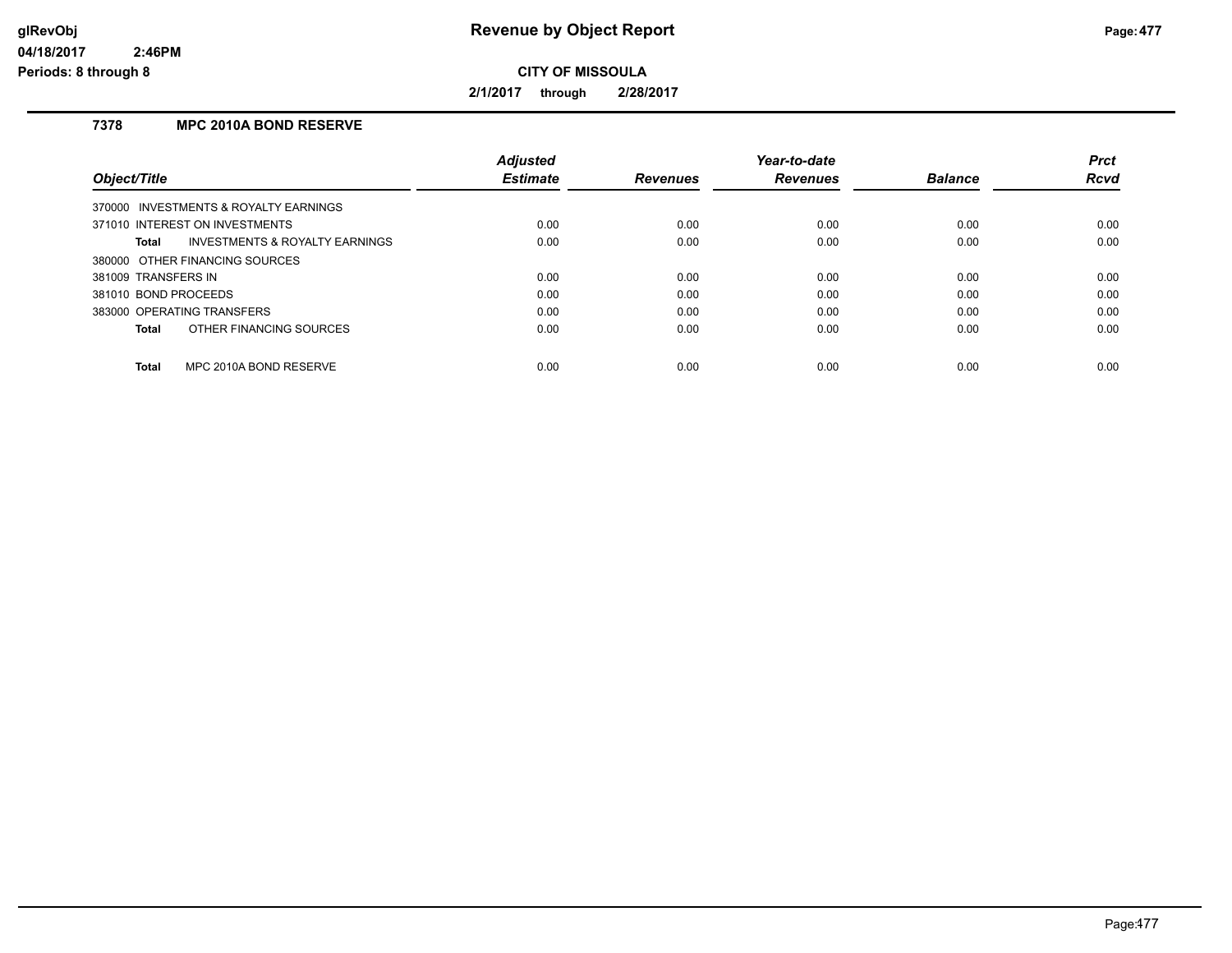**2/1/2017 through 2/28/2017**

## **7379 MPC 2010A BOND CONSTRUCTION**

### **7379 MPC 2010A BOND CONSTRUCTION**

|                                                    | <b>Adjusted</b> |                 | Year-to-date    |                | <b>Prct</b> |
|----------------------------------------------------|-----------------|-----------------|-----------------|----------------|-------------|
| Object/Title                                       | <b>Estimate</b> | <b>Revenues</b> | <b>Revenues</b> | <b>Balance</b> | <b>Rcvd</b> |
| 370000 INVESTMENTS & ROYALTY EARNINGS              |                 |                 |                 |                |             |
| 371010 INTEREST ON INVESTMENTS                     | 0.00            | 0.00            | 0.00            | 0.00           | 0.00        |
| <b>INVESTMENTS &amp; ROYALTY EARNINGS</b><br>Total | 0.00            | 0.00            | 0.00            | 0.00           | 0.00        |
| 380000 OTHER FINANCING SOURCES                     |                 |                 |                 |                |             |
| 381009 TRANSFERS IN                                | 0.00            | 0.00            | 0.00            | 0.00           | 0.00        |
| 381010 BOND PROCEEDS                               | 0.00            | 0.00            | 0.00            | 0.00           | 0.00        |
| 383000 OPERATING TRANSFERS                         | 0.00            | 0.00            | 0.00            | 0.00           | 0.00        |
| OTHER FINANCING SOURCES<br>Total                   | 0.00            | 0.00            | 0.00            | 0.00           | 0.00        |
| MPC 2010A BOND CONSTRUCTION<br>Total               | 0.00            | 0.00            | 0.00            | 0.00           | 0.00        |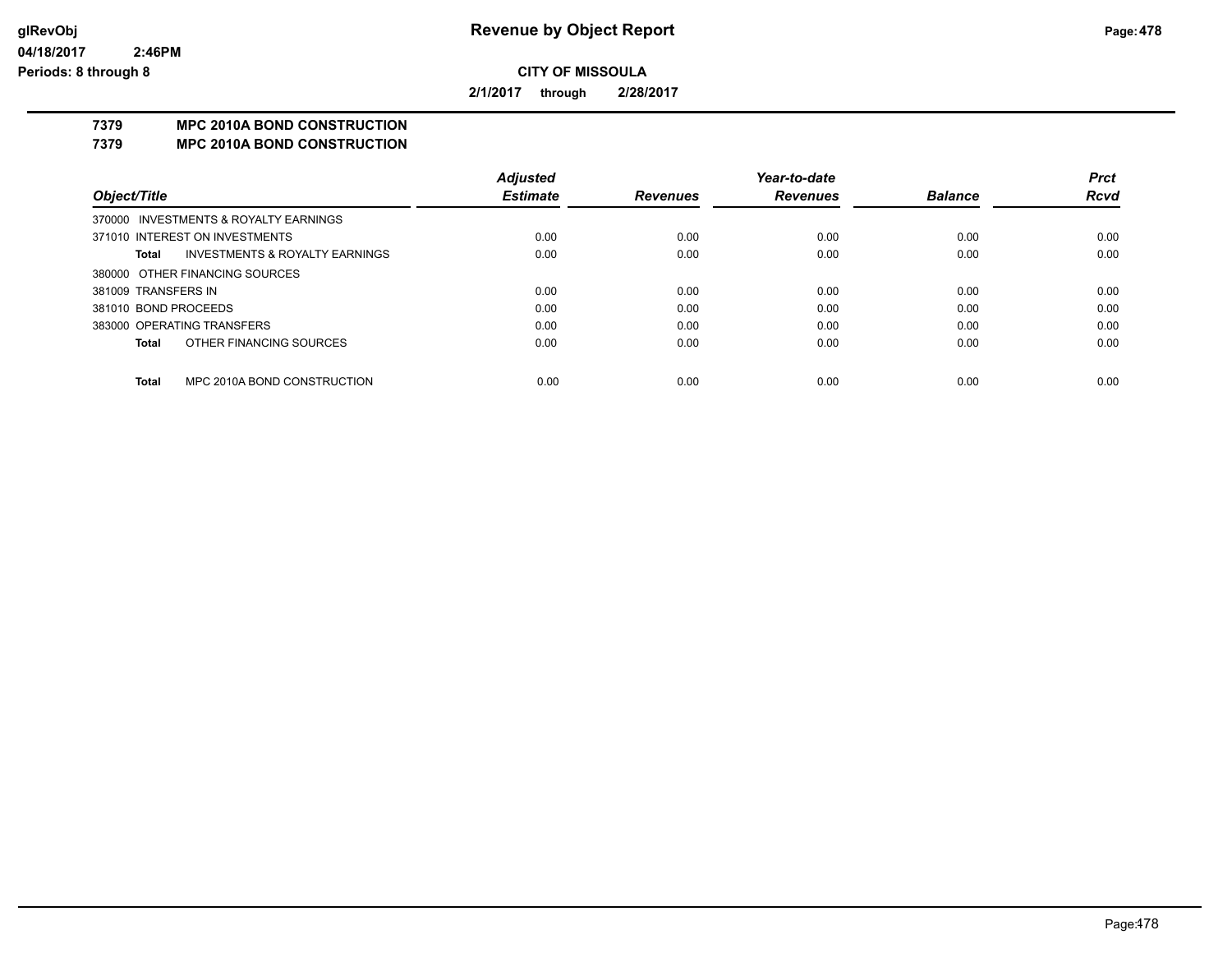**2/1/2017 through 2/28/2017**

#### **7379 MPC 2010A BOND CONSTRUCTION**

|                                             | <b>Adiusted</b> |                 | Year-to-date    |                | <b>Prct</b> |
|---------------------------------------------|-----------------|-----------------|-----------------|----------------|-------------|
| <b>Object/Title</b>                         | <b>Estimate</b> | <b>Revenues</b> | <b>Revenues</b> | <b>Balance</b> | <b>Rcvd</b> |
| 370000 INVESTMENTS & ROYALTY EARNINGS       |                 |                 |                 |                |             |
| 371010 INTEREST ON INVESTMENTS              | 0.00            | 0.00            | 0.00            | 0.00           | 0.00        |
| INVESTMENTS & ROYALTY EARNINGS<br>Total     | 0.00            | 0.00            | 0.00            | 0.00           | 0.00        |
| 380000 OTHER FINANCING SOURCES              |                 |                 |                 |                |             |
| 381009 TRANSFERS IN                         | 0.00            | 0.00            | 0.00            | 0.00           | 0.00        |
| 381010 BOND PROCEEDS                        | 0.00            | 0.00            | 0.00            | 0.00           | 0.00        |
| 383000 OPERATING TRANSFERS                  | 0.00            | 0.00            | 0.00            | 0.00           | 0.00        |
| OTHER FINANCING SOURCES<br>Total            | 0.00            | 0.00            | 0.00            | 0.00           | 0.00        |
| MPC 2010A BOND CONSTRUCTION<br><b>Total</b> | 0.00            | 0.00            | 0.00            | 0.00           | 0.00        |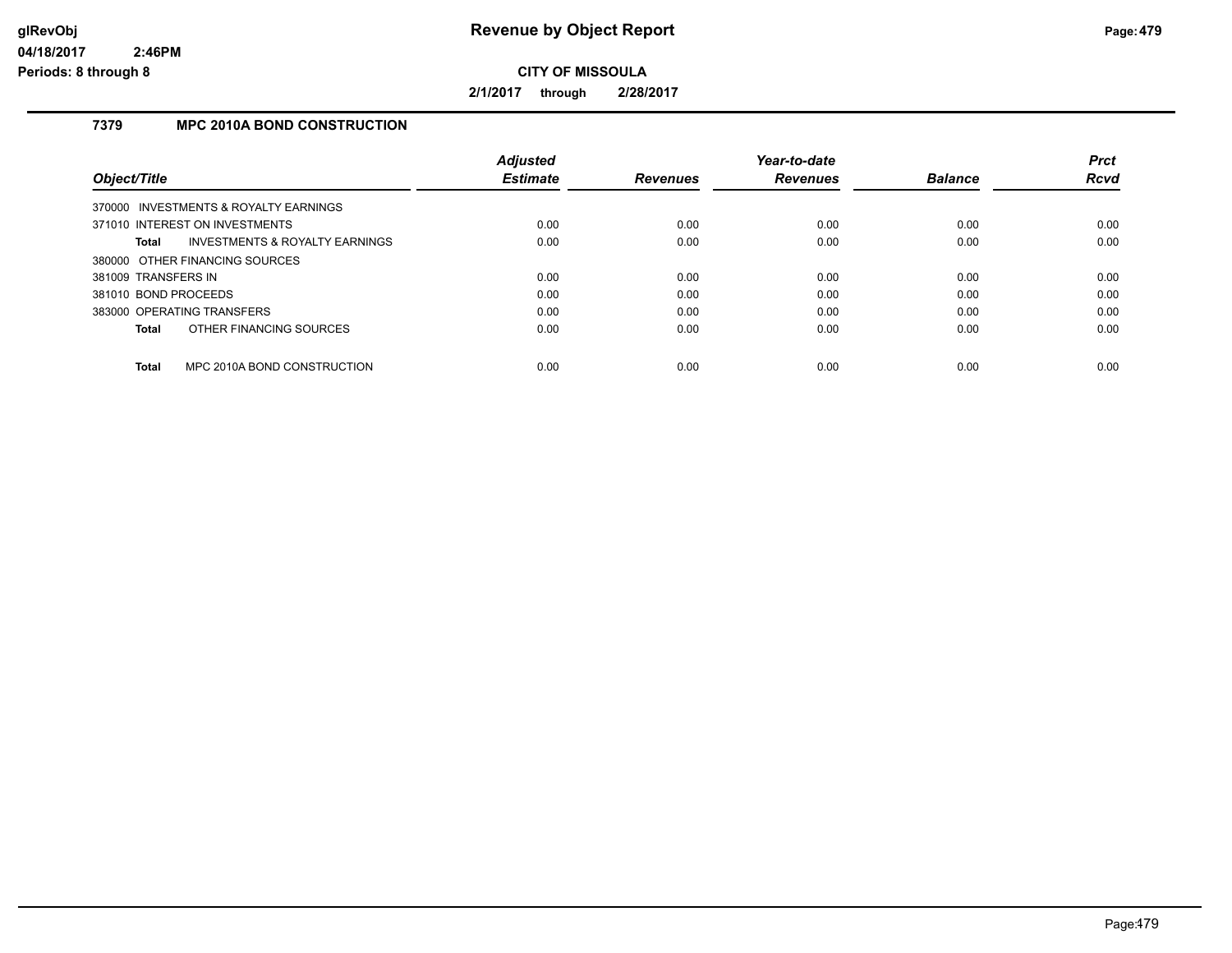**2/1/2017 through 2/28/2017**

## **7380 BUSINESS IMPROVEMENT DISTRICT**

#### **7380 BUSINESS IMPROVEMENT DISTRICT**

|                                                           | <b>Adjusted</b> |                 | Year-to-date    |                | <b>Prct</b> |
|-----------------------------------------------------------|-----------------|-----------------|-----------------|----------------|-------------|
| Object/Title                                              | <b>Estimate</b> | <b>Revenues</b> | <b>Revenues</b> | <b>Balance</b> | <b>Rcvd</b> |
| 310000 TAXES/ASSESSMENTS                                  |                 |                 |                 |                |             |
| <b>TAX INCREMENT</b><br>311011                            | 364,322.00      | 5,480.83        | 171,267.99      | 193,054.01     | 47.01       |
| PENALTIES & INTEREST<br>312001                            | 0.00            | 68.77           | 347.30          | $-347.30$      | 0.00        |
| TAXES/ASSESSMENTS<br><b>Total</b>                         | 364,322.00      | 5,549.60        | 171,615.29      | 192,706.71     | 47.11       |
| <b>CHARGES FOR SERVICES</b><br>340000                     |                 |                 |                 |                |             |
| <b>COMPOST TIPPING FEES</b><br>343041                     | 5,000.00        | 1,332.59        | 13,377.44       | $-8,377.44$    | 267.55      |
| <b>CHARGES FOR SERVICES</b><br><b>Total</b>               | 5,000.00        | 1,332.59        | 13,377.44       | $-8,377.44$    | 267.55      |
| <b>MISCELLANEOUS REVENUES</b><br>360000                   |                 |                 |                 |                |             |
| 363010 LIGHTING ASSESSMENTS                               | 0.00            | 0.00            | 0.00            | 0.00           | 0.00        |
| 363020 PROPERTY ASSESSMENTS                               | 0.00            | 0.00            | 0.00            | 0.00           | 0.00        |
| <b>MISCELLANEOUS REVENUES</b><br>Total                    | 0.00            | 0.00            | 0.00            | 0.00           | 0.00        |
| <b>INVESTMENTS &amp; ROYALTY EARNINGS</b><br>370000       |                 |                 |                 |                |             |
| 371010 INTEREST ON INVESTMENTS                            | 0.00            | 0.00            | 0.00            | 0.00           | 0.00        |
| 371020 GAIN/LOSS IN MARKET VALUE OF INVESTMENTS           | 0.00            | 0.00            | 0.00            | 0.00           | 0.00        |
| <b>INVESTMENTS &amp; ROYALTY EARNINGS</b><br><b>Total</b> | 0.00            | 0.00            | 0.00            | 0.00           | 0.00        |
| <b>BUSINESS IMPROVEMENT DISTRICT</b><br><b>Total</b>      | 369,322.00      | 6,882.19        | 184,992.73      | 184,329.27     | 50.09       |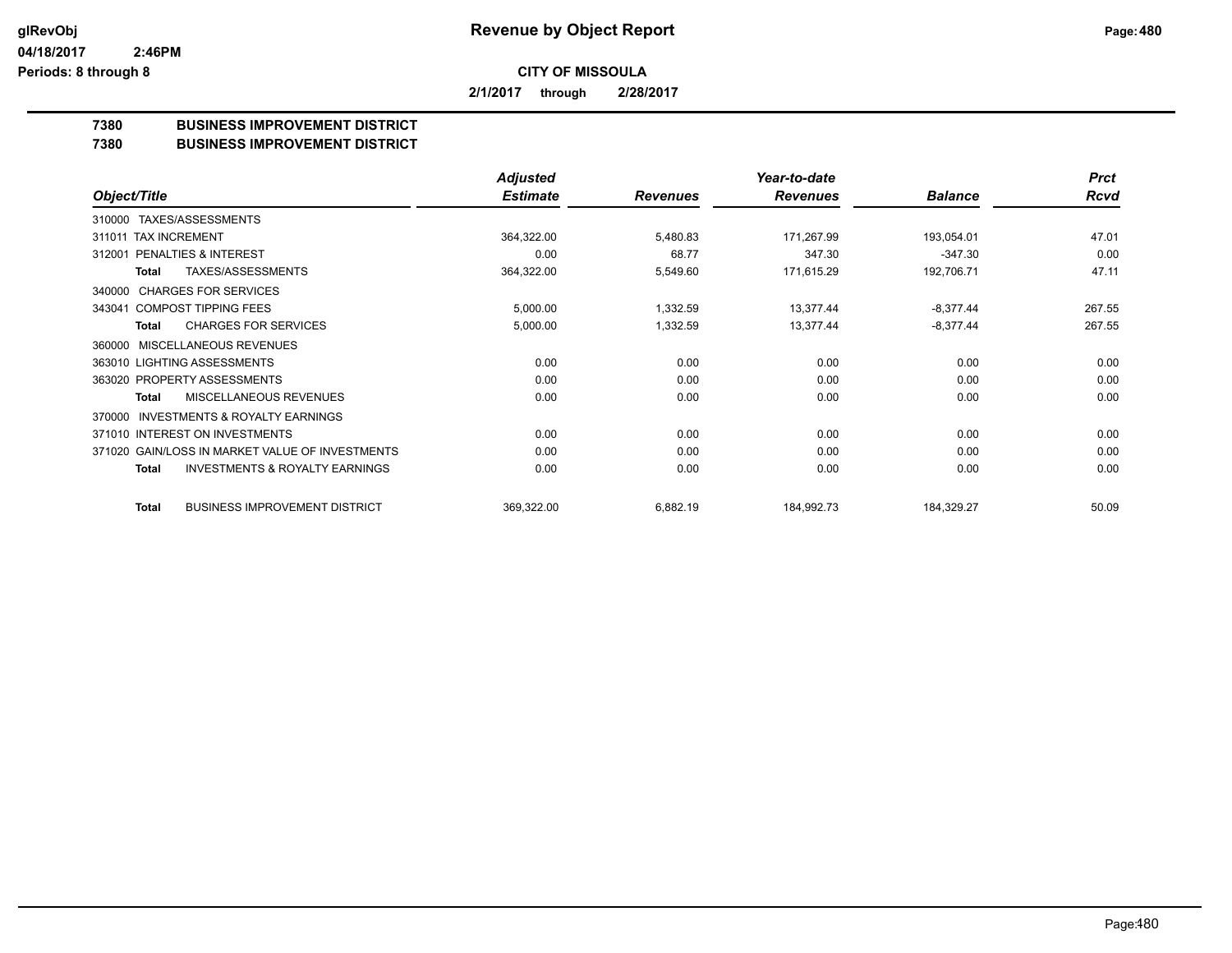**2/1/2017 through 2/28/2017**

#### **7380 BUSINESS IMPROVEMENT DISTRICT**

|                                                           | <b>Adjusted</b> |                 | Year-to-date    |                | <b>Prct</b> |
|-----------------------------------------------------------|-----------------|-----------------|-----------------|----------------|-------------|
| Object/Title                                              | <b>Estimate</b> | <b>Revenues</b> | <b>Revenues</b> | <b>Balance</b> | <b>Rcvd</b> |
| TAXES/ASSESSMENTS<br>310000                               |                 |                 |                 |                |             |
| 311011 TAX INCREMENT                                      | 364,322.00      | 5,480.83        | 171,267.99      | 193,054.01     | 47.01       |
| 312001 PENALTIES & INTEREST                               | 0.00            | 68.77           | 347.30          | $-347.30$      | 0.00        |
| TAXES/ASSESSMENTS<br><b>Total</b>                         | 364,322.00      | 5,549.60        | 171,615.29      | 192,706.71     | 47.11       |
| 340000 CHARGES FOR SERVICES                               |                 |                 |                 |                |             |
| 343041 COMPOST TIPPING FEES                               | 5,000.00        | 1,332.59        | 13,377.44       | $-8,377.44$    | 267.55      |
| <b>CHARGES FOR SERVICES</b><br>Total                      | 5,000.00        | 1,332.59        | 13,377.44       | $-8,377.44$    | 267.55      |
| MISCELLANEOUS REVENUES<br>360000                          |                 |                 |                 |                |             |
| 363010 LIGHTING ASSESSMENTS                               | 0.00            | 0.00            | 0.00            | 0.00           | 0.00        |
| 363020 PROPERTY ASSESSMENTS                               | 0.00            | 0.00            | 0.00            | 0.00           | 0.00        |
| <b>MISCELLANEOUS REVENUES</b><br>Total                    | 0.00            | 0.00            | 0.00            | 0.00           | 0.00        |
| <b>INVESTMENTS &amp; ROYALTY EARNINGS</b><br>370000       |                 |                 |                 |                |             |
| 371010 INTEREST ON INVESTMENTS                            | 0.00            | 0.00            | 0.00            | 0.00           | 0.00        |
| 371020 GAIN/LOSS IN MARKET VALUE OF INVESTMENT            | 0.00            | 0.00            | 0.00            | 0.00           | 0.00        |
| <b>INVESTMENTS &amp; ROYALTY EARNINGS</b><br><b>Total</b> | 0.00            | 0.00            | 0.00            | 0.00           | 0.00        |
| <b>BUSINESS IMPROVEMENT DISTRICT</b><br>Total             | 369,322.00      | 6,882.19        | 184,992.73      | 184,329.27     | 50.09       |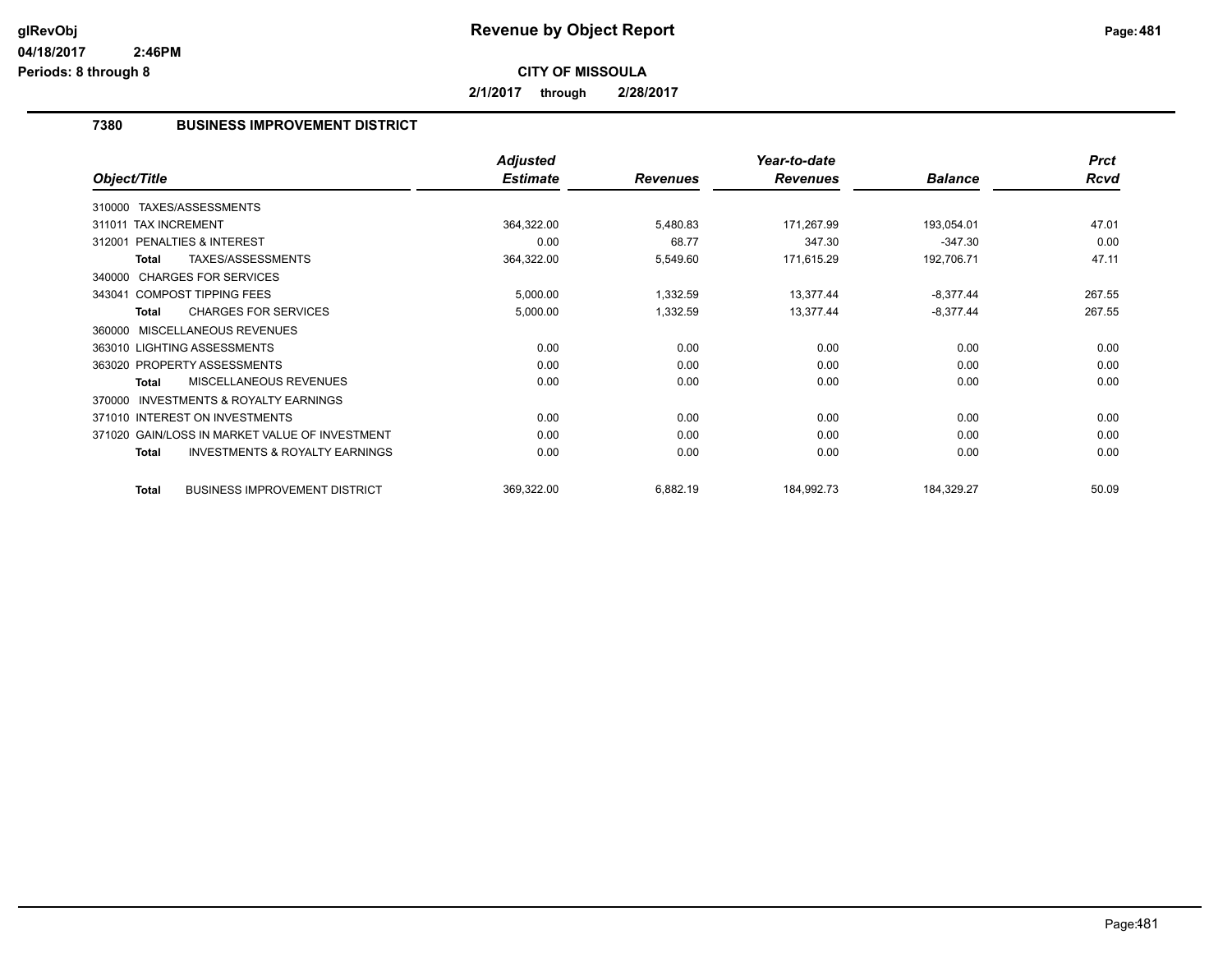**2/1/2017 through 2/28/2017**

#### **7381 TOURISM BUSINESS IMPROVEMENT DISTRICT 7381 TOURISM BUSINESS IMPROVEMENT DISTRICT**

|                                                           | <b>Adjusted</b> |                 | Year-to-date    |                | <b>Prct</b> |
|-----------------------------------------------------------|-----------------|-----------------|-----------------|----------------|-------------|
| Object/Title                                              | <b>Estimate</b> | <b>Revenues</b> | <b>Revenues</b> | <b>Balance</b> | <b>Rcvd</b> |
| TAXES/ASSESSMENTS<br>310000                               |                 |                 |                 |                |             |
| 314100 TBID REVENUE                                       | 296.713.00      | 0.00            | 0.00            | 296.713.00     | 0.00        |
| TAXES/ASSESSMENTS<br>Total                                | 296,713.00      | 0.00            | 0.00            | 296,713.00     | 0.00        |
| 370000 INVESTMENTS & ROYALTY EARNINGS                     |                 |                 |                 |                |             |
| 371010 INTEREST ON INVESTMENTS                            | 0.00            | 0.00            | 0.00            | 0.00           | 0.00        |
| <b>INVESTMENTS &amp; ROYALTY EARNINGS</b><br><b>Total</b> | 0.00            | 0.00            | 0.00            | 0.00           | 0.00        |
|                                                           |                 |                 |                 |                |             |
| TOURISM BUSINESS IMPROVEMENT DISTRI<br>Total              | 296.713.00      | 0.00            | 0.00            | 296.713.00     | 0.00        |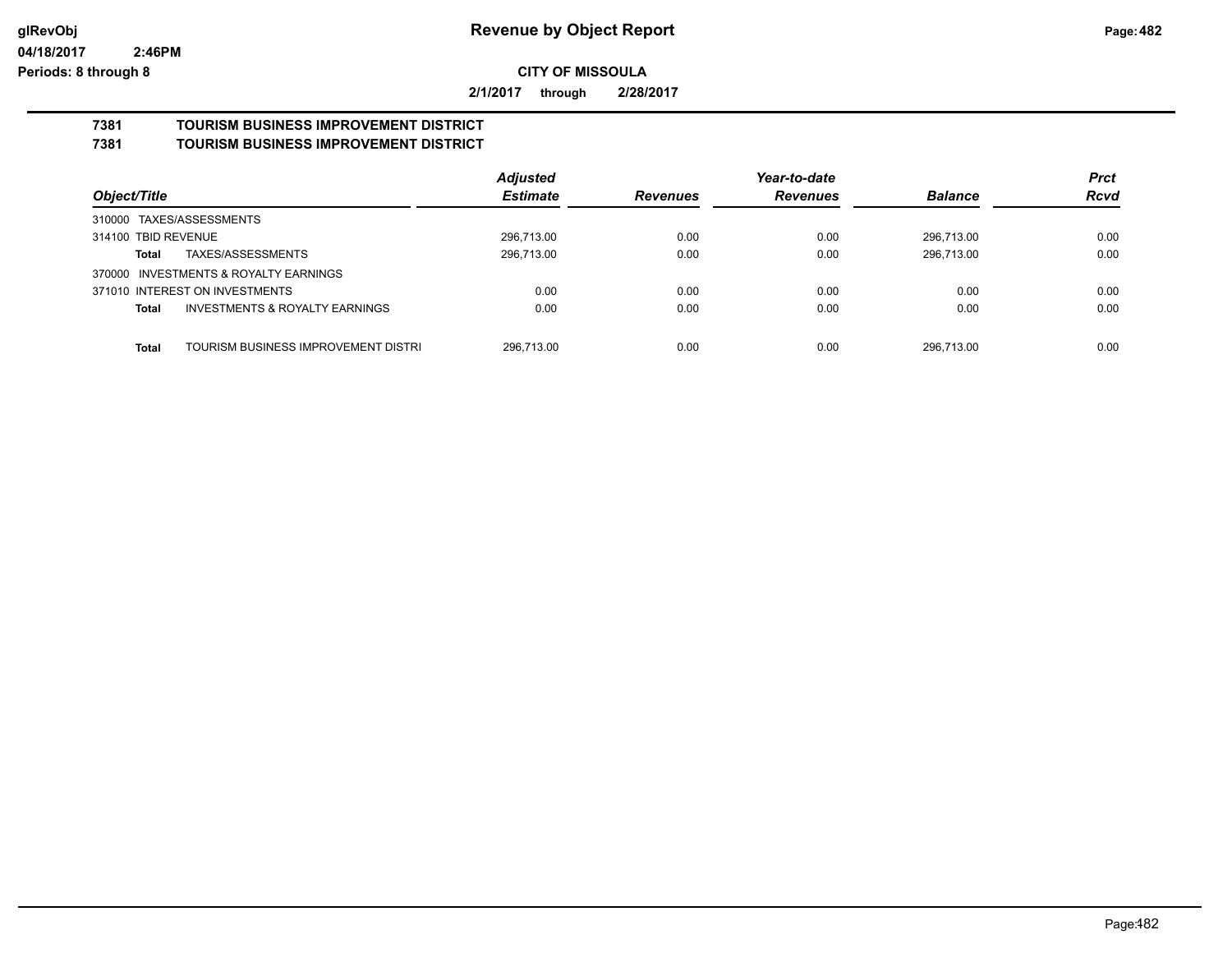**2/1/2017 through 2/28/2017**

#### **7381 TOURISM BUSINESS IMPROVEMENT DISTRICT**

| Object/Title        |                                           | <b>Adjusted</b><br><b>Estimate</b> | <b>Revenues</b> | Year-to-date<br><b>Revenues</b> | <b>Balance</b> | <b>Prct</b><br><b>Rcvd</b> |
|---------------------|-------------------------------------------|------------------------------------|-----------------|---------------------------------|----------------|----------------------------|
|                     | 310000 TAXES/ASSESSMENTS                  |                                    |                 |                                 |                |                            |
| 314100 TBID REVENUE |                                           | 296.713.00                         | 0.00            | 0.00                            | 296.713.00     | 0.00                       |
| Total               | TAXES/ASSESSMENTS                         | 296,713.00                         | 0.00            | 0.00                            | 296,713.00     | 0.00                       |
|                     | 370000 INVESTMENTS & ROYALTY EARNINGS     |                                    |                 |                                 |                |                            |
|                     | 371010 INTEREST ON INVESTMENTS            | 0.00                               | 0.00            | 0.00                            | 0.00           | 0.00                       |
| Total               | <b>INVESTMENTS &amp; ROYALTY EARNINGS</b> | 0.00                               | 0.00            | 0.00                            | 0.00           | 0.00                       |
|                     |                                           |                                    |                 |                                 |                |                            |
| Total               | TOURISM BUSINESS IMPROVEMENT DISTR        | 296.713.00                         | 0.00            | 0.00                            | 296.713.00     | 0.00                       |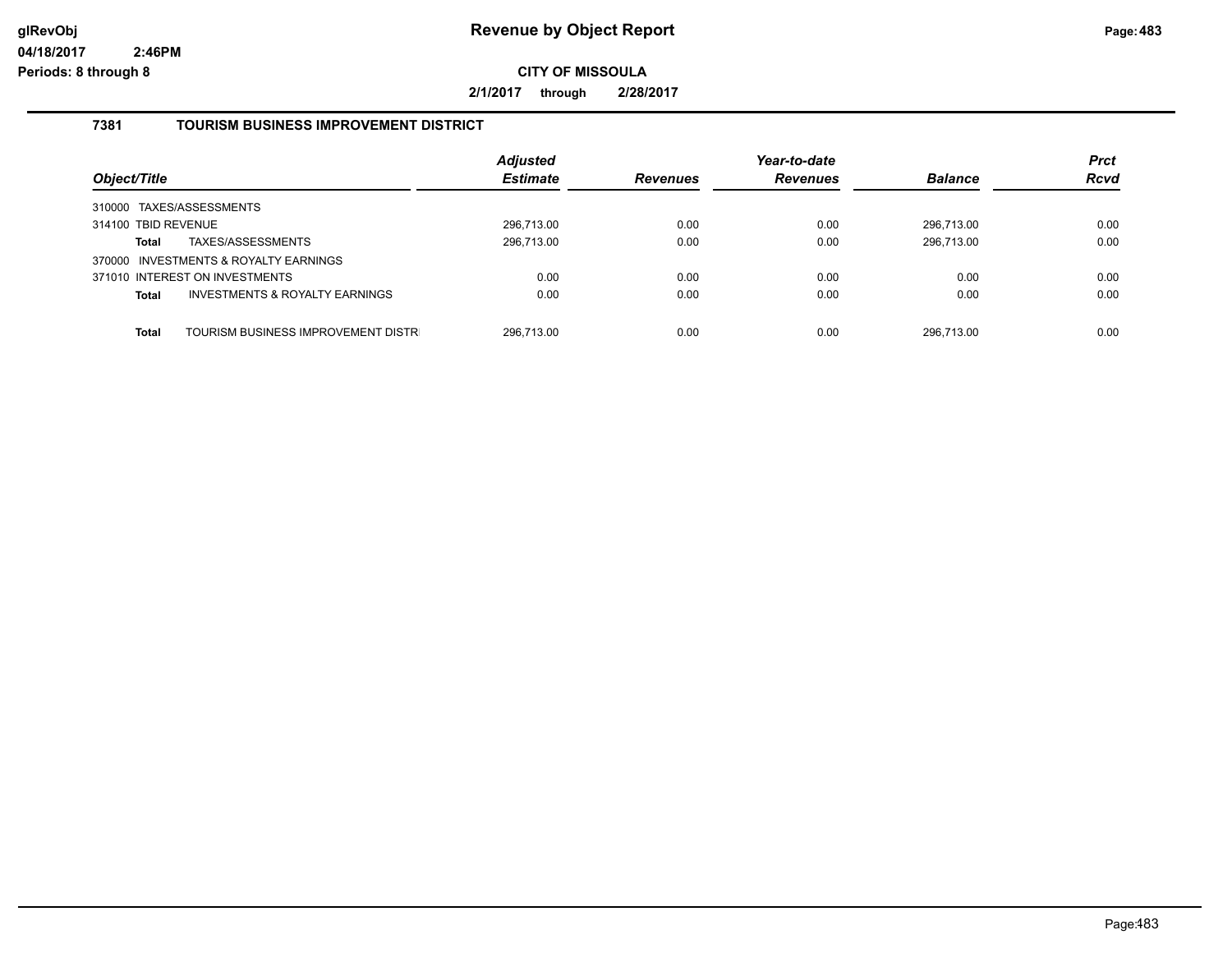**2/1/2017 through 2/28/2017**

**7382 5.75M TIF RESERVE**

|  | 7382 | 5.75M TIF RESERVE |
|--|------|-------------------|
|--|------|-------------------|

|                                          | <b>Adjusted</b> |                 | Year-to-date    |                | <b>Prct</b> |
|------------------------------------------|-----------------|-----------------|-----------------|----------------|-------------|
| Object/Title                             | <b>Estimate</b> | <b>Revenues</b> | <b>Revenues</b> | <b>Balance</b> | <b>Rcvd</b> |
| INVESTMENTS & ROYALTY EARNINGS<br>370000 |                 |                 |                 |                |             |
| 371010 INTEREST ON INVESTMENTS           | 0.00            | 0.00            | 0.00            | 0.00           | 0.00        |
| INVESTMENTS & ROYALTY EARNINGS<br>Total  | 0.00            | 0.00            | 0.00            | 0.00           | 0.00        |
| 380000 OTHER FINANCING SOURCES           |                 |                 |                 |                |             |
| 381025 BOND PROCEEDS                     | 0.00            | 0.00            | 0.00            | 0.00           | 0.00        |
| 383014 TRANS FR MRA                      | 0.00            | 0.00            | 0.00            | 0.00           | 0.00        |
| 383040 TRANSFER FROM CITY GRANTS         | 0.00            | 0.00            | 0.00            | 0.00           | 0.00        |
| OTHER FINANCING SOURCES<br>Total         | 0.00            | 0.00            | 0.00            | 0.00           | 0.00        |
| 5.75M TIF RESERVE<br><b>Total</b>        | 0.00            | 0.00            | 0.00            | 0.00           | 0.00        |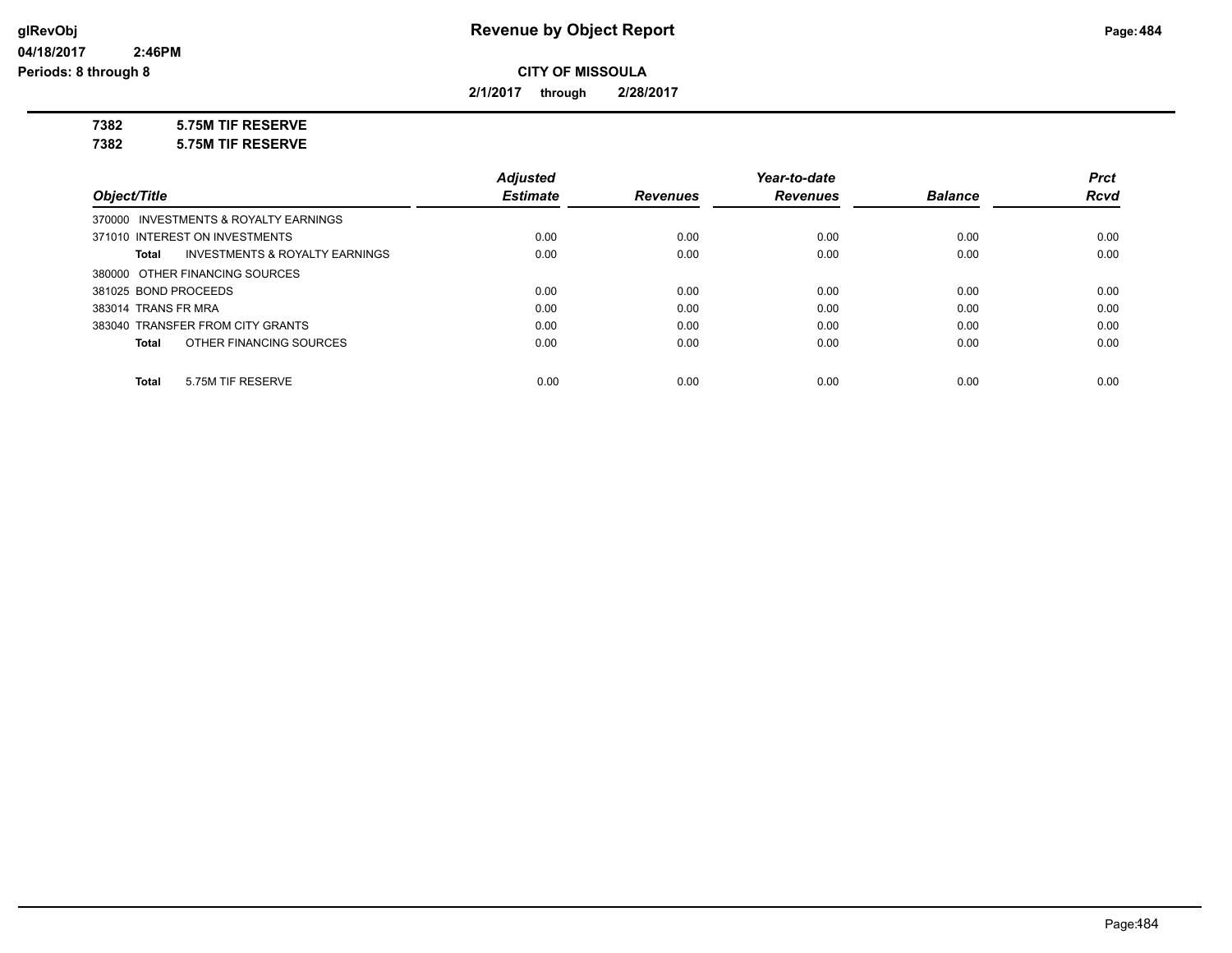**2/1/2017 through 2/28/2017**

#### **7382 5.75M TIF RESERVE**

|                                                | <b>Adiusted</b> |                 | Year-to-date    |                | <b>Prct</b> |
|------------------------------------------------|-----------------|-----------------|-----------------|----------------|-------------|
| Object/Title                                   | <b>Estimate</b> | <b>Revenues</b> | <b>Revenues</b> | <b>Balance</b> | <b>Rcvd</b> |
| 370000 INVESTMENTS & ROYALTY EARNINGS          |                 |                 |                 |                |             |
| 371010 INTEREST ON INVESTMENTS                 | 0.00            | 0.00            | 0.00            | 0.00           | 0.00        |
| INVESTMENTS & ROYALTY EARNINGS<br><b>Total</b> | 0.00            | 0.00            | 0.00            | 0.00           | 0.00        |
| 380000 OTHER FINANCING SOURCES                 |                 |                 |                 |                |             |
| 381025 BOND PROCEEDS                           | 0.00            | 0.00            | 0.00            | 0.00           | 0.00        |
| 383014 TRANS FR MRA                            | 0.00            | 0.00            | 0.00            | 0.00           | 0.00        |
| 383040 TRANSFER FROM CITY GRANTS               | 0.00            | 0.00            | 0.00            | 0.00           | 0.00        |
| OTHER FINANCING SOURCES<br><b>Total</b>        | 0.00            | 0.00            | 0.00            | 0.00           | 0.00        |
|                                                |                 |                 |                 |                |             |
| 5.75M TIF RESERVE<br><b>Total</b>              | 0.00            | 0.00            | 0.00            | 0.00           | 0.00        |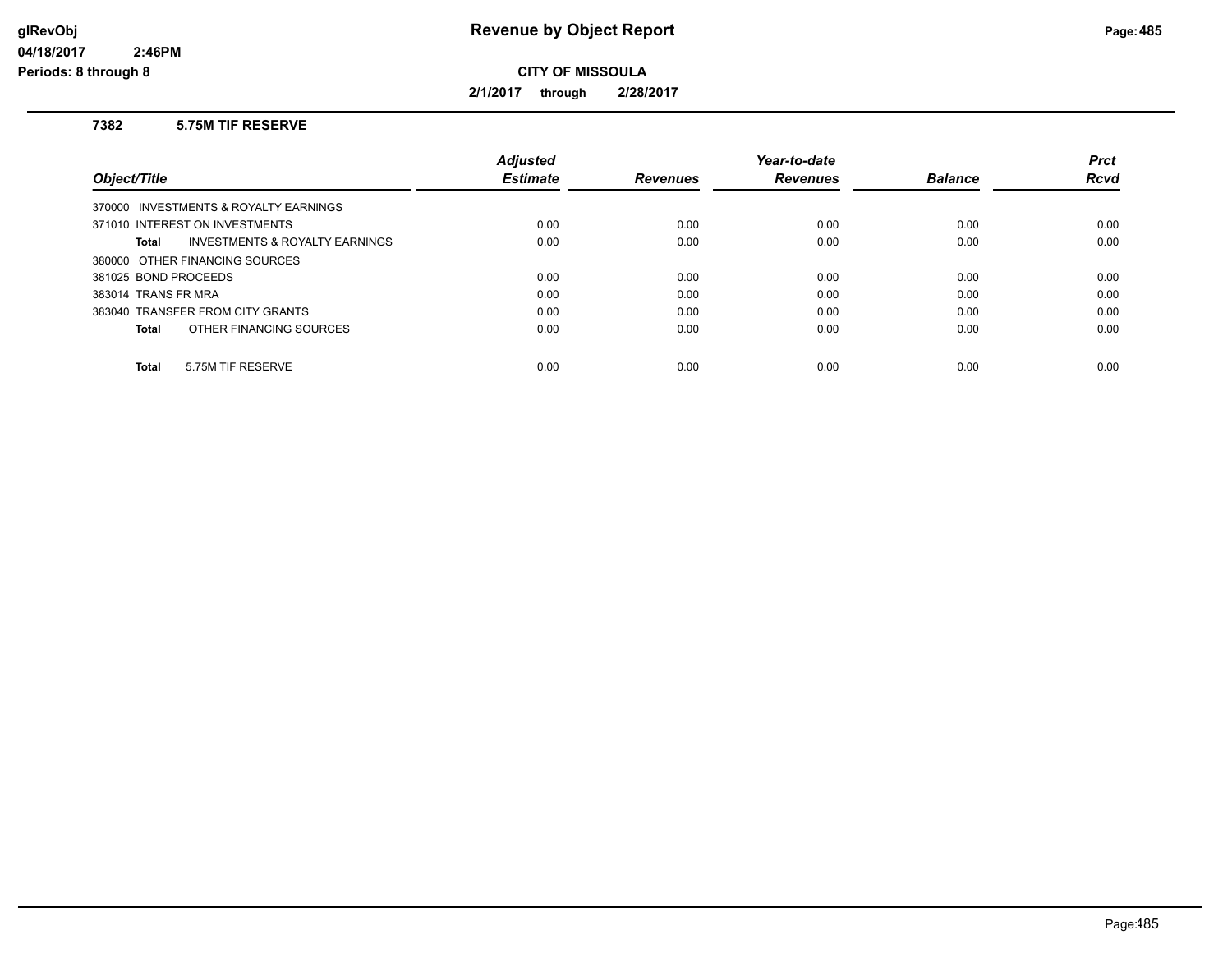**2/1/2017 through 2/28/2017**

**7383 RIVERFRONT TRIANGLE URD**

**7383 RIVERFRONT TRIANGLE URD**

|                                                    | <b>Adjusted</b> |                 | Year-to-date    |                | <b>Prct</b> |
|----------------------------------------------------|-----------------|-----------------|-----------------|----------------|-------------|
| Object/Title                                       | <b>Estimate</b> | <b>Revenues</b> | <b>Revenues</b> | <b>Balance</b> | <b>Rcvd</b> |
| 310000 TAXES/ASSESSMENTS                           |                 |                 |                 |                |             |
| 311011 TAX INCREMENT                               | 0.00            | 0.00            | 0.00            | 0.00           | 0.00        |
| 312001 PENALTIES & INTEREST                        | 0.00            | 0.00            | 0.00            | 0.00           | 0.00        |
| TAXES/ASSESSMENTS<br>Total                         | 0.00            | 0.00            | 0.00            | 0.00           | 0.00        |
| 330000 INTERGOVERNMENTAL REVENUES                  |                 |                 |                 |                |             |
| 335210 PERSONAL PROPERTY TAX REIMBURSEMENT         | 9,316.00        | 0.00            | 4,657.92        | 4,658.08       | 50.00       |
| <b>INTERGOVERNMENTAL REVENUES</b><br>Total         | 9.316.00        | 0.00            | 4,657.92        | 4,658.08       | 50.00       |
| 370000 INVESTMENTS & ROYALTY EARNINGS              |                 |                 |                 |                |             |
| 371010 INTEREST ON INVESTMENTS                     | 0.00            | 0.00            | 0.00            | 0.00           | 0.00        |
| <b>INVESTMENTS &amp; ROYALTY EARNINGS</b><br>Total | 0.00            | 0.00            | 0.00            | 0.00           | 0.00        |
| <b>RIVERFRONT TRIANGLE URD</b><br>Total            | 9.316.00        | 0.00            | 4,657.92        | 4,658.08       | 50.00       |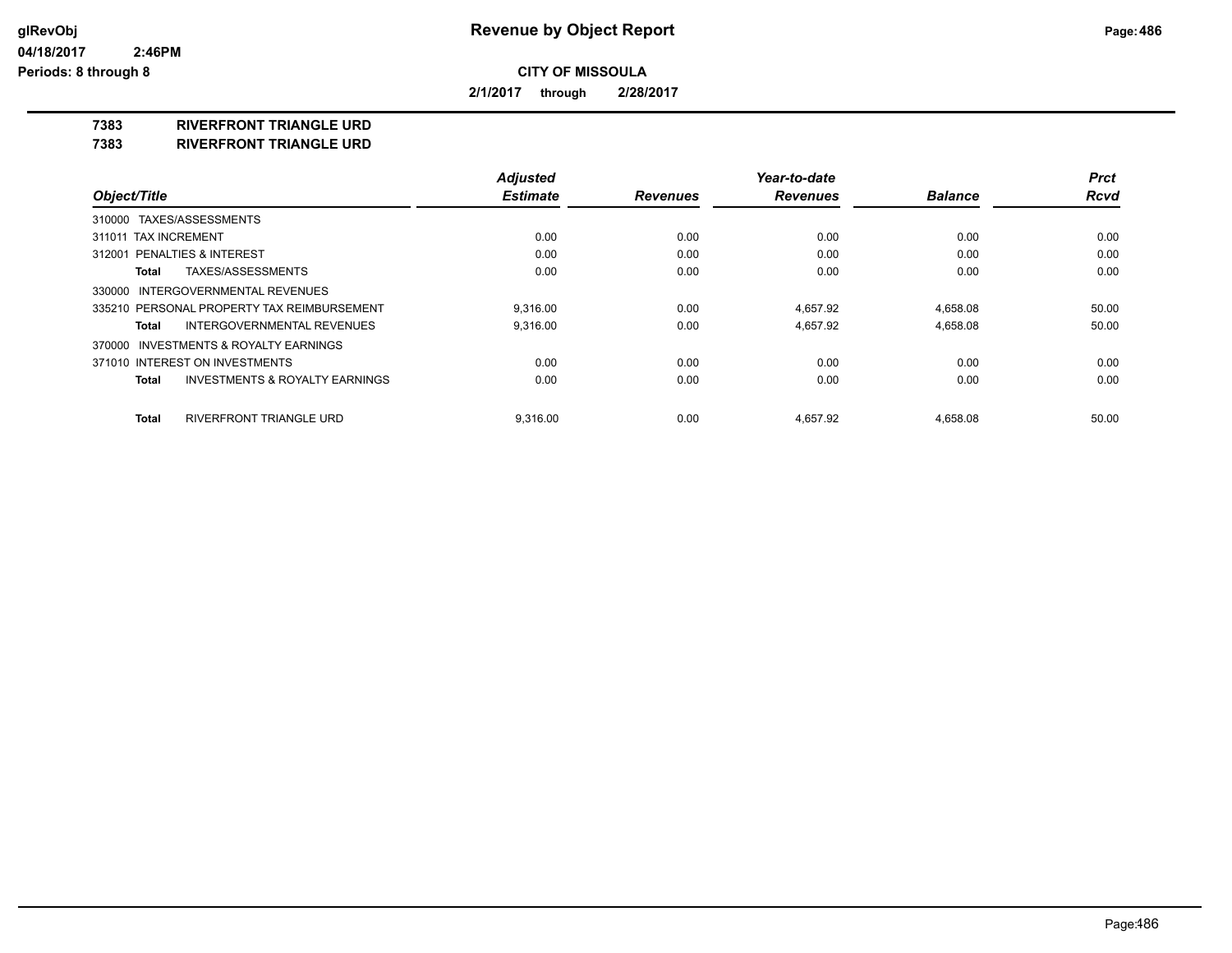**2/1/2017 through 2/28/2017**

#### **7383 RIVERFRONT TRIANGLE URD**

|                                            | <b>Adjusted</b> |                 | Year-to-date    |                | <b>Prct</b> |
|--------------------------------------------|-----------------|-----------------|-----------------|----------------|-------------|
| Object/Title                               | <b>Estimate</b> | <b>Revenues</b> | <b>Revenues</b> | <b>Balance</b> | <b>Rcvd</b> |
| 310000 TAXES/ASSESSMENTS                   |                 |                 |                 |                |             |
| 311011 TAX INCREMENT                       | 0.00            | 0.00            | 0.00            | 0.00           | 0.00        |
| PENALTIES & INTEREST<br>312001             | 0.00            | 0.00            | 0.00            | 0.00           | 0.00        |
| TAXES/ASSESSMENTS<br>Total                 | 0.00            | 0.00            | 0.00            | 0.00           | 0.00        |
| 330000 INTERGOVERNMENTAL REVENUES          |                 |                 |                 |                |             |
| 335210 PERSONAL PROPERTY TAX REIMBURSEMENT | 9.316.00        | 0.00            | 4.657.92        | 4,658.08       | 50.00       |
| INTERGOVERNMENTAL REVENUES<br>Total        | 9,316.00        | 0.00            | 4,657.92        | 4,658.08       | 50.00       |
| 370000 INVESTMENTS & ROYALTY EARNINGS      |                 |                 |                 |                |             |
| 371010 INTEREST ON INVESTMENTS             | 0.00            | 0.00            | 0.00            | 0.00           | 0.00        |
| INVESTMENTS & ROYALTY EARNINGS<br>Total    | 0.00            | 0.00            | 0.00            | 0.00           | 0.00        |
| RIVERFRONT TRIANGLE URD<br><b>Total</b>    | 9.316.00        | 0.00            | 4.657.92        | 4.658.08       | 50.00       |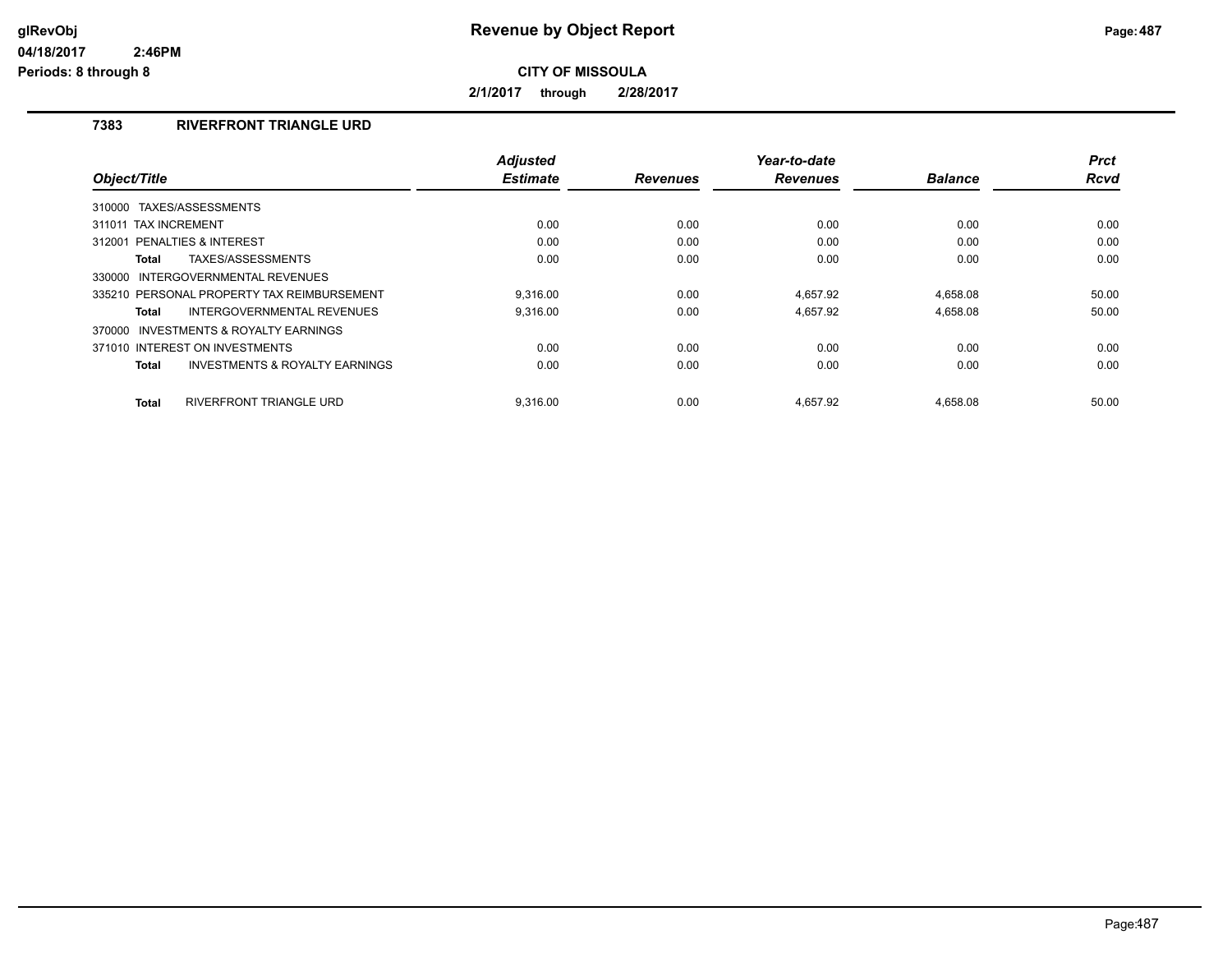**2/1/2017 through 2/28/2017**

## **7384 NRSS DEBT SERVICE CLEARING**

**7384 NRSS DEBT SERVICE CLEARING**

|                                                    | <b>Adjusted</b> |                 | Year-to-date    |                | <b>Prct</b> |
|----------------------------------------------------|-----------------|-----------------|-----------------|----------------|-------------|
| Object/Title                                       | <b>Estimate</b> | <b>Revenues</b> | <b>Revenues</b> | <b>Balance</b> | <b>Rcvd</b> |
| 310000 TAXES/ASSESSMENTS                           |                 |                 |                 |                |             |
| 311011 TAX INCREMENT                               | 59,452.00       | 2.173.80        | 52.340.75       | 7.111.25       | 88.04       |
| 312001 PENALTIES & INTEREST                        | 0.00            | 34.57           | 84.47           | -84.47         | 0.00        |
| TAXES/ASSESSMENTS<br>Total                         | 59,452.00       | 2,208.37        | 52,425.22       | 7,026.78       | 88.18       |
| 370000 INVESTMENTS & ROYALTY EARNINGS              |                 |                 |                 |                |             |
| 371010 INTEREST ON INVESTMENTS                     | 0.00            | 0.00            | 0.00            | 0.00           | 0.00        |
| <b>INVESTMENTS &amp; ROYALTY EARNINGS</b><br>Total | 0.00            | 0.00            | 0.00            | 0.00           | 0.00        |
| 380000 OTHER FINANCING SOURCES                     |                 |                 |                 |                |             |
| 383014 TRANS FR MRA                                | 0.00            | 0.00            | 0.00            | 0.00           | 0.00        |
| OTHER FINANCING SOURCES<br>Total                   | 0.00            | 0.00            | 0.00            | 0.00           | 0.00        |
| NRSS DEBT SERVICE CLEARING<br>Total                | 59,452.00       | 2.208.37        | 52.425.22       | 7.026.78       | 88.18       |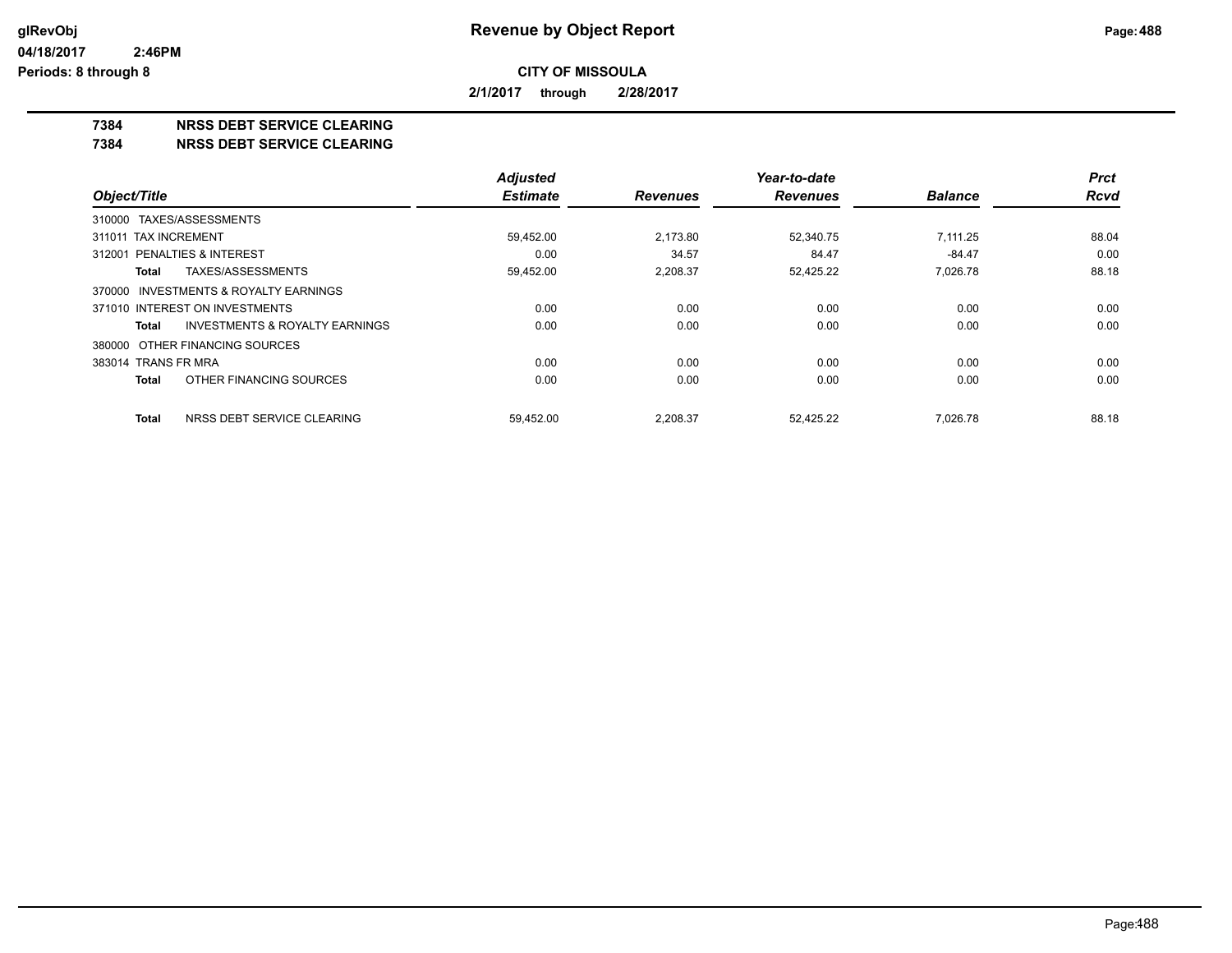**2/1/2017 through 2/28/2017**

#### **7384 NRSS DEBT SERVICE CLEARING**

|                                                | <b>Adjusted</b> |                 | Year-to-date    |                | <b>Prct</b> |
|------------------------------------------------|-----------------|-----------------|-----------------|----------------|-------------|
| Object/Title                                   | <b>Estimate</b> | <b>Revenues</b> | <b>Revenues</b> | <b>Balance</b> | <b>Rcvd</b> |
| TAXES/ASSESSMENTS<br>310000                    |                 |                 |                 |                |             |
| 311011 TAX INCREMENT                           | 59,452.00       | 2.173.80        | 52,340.75       | 7,111.25       | 88.04       |
| PENALTIES & INTEREST<br>312001                 | 0.00            | 34.57           | 84.47           | $-84.47$       | 0.00        |
| TAXES/ASSESSMENTS<br><b>Total</b>              | 59,452.00       | 2,208.37        | 52,425.22       | 7.026.78       | 88.18       |
| INVESTMENTS & ROYALTY EARNINGS<br>370000       |                 |                 |                 |                |             |
| 371010 INTEREST ON INVESTMENTS                 | 0.00            | 0.00            | 0.00            | 0.00           | 0.00        |
| INVESTMENTS & ROYALTY EARNINGS<br><b>Total</b> | 0.00            | 0.00            | 0.00            | 0.00           | 0.00        |
| 380000 OTHER FINANCING SOURCES                 |                 |                 |                 |                |             |
| 383014 TRANS FR MRA                            | 0.00            | 0.00            | 0.00            | 0.00           | 0.00        |
| OTHER FINANCING SOURCES<br><b>Total</b>        | 0.00            | 0.00            | 0.00            | 0.00           | 0.00        |
| NRSS DEBT SERVICE CLEARING<br><b>Total</b>     | 59,452.00       | 2,208.37        | 52,425.22       | 7.026.78       | 88.18       |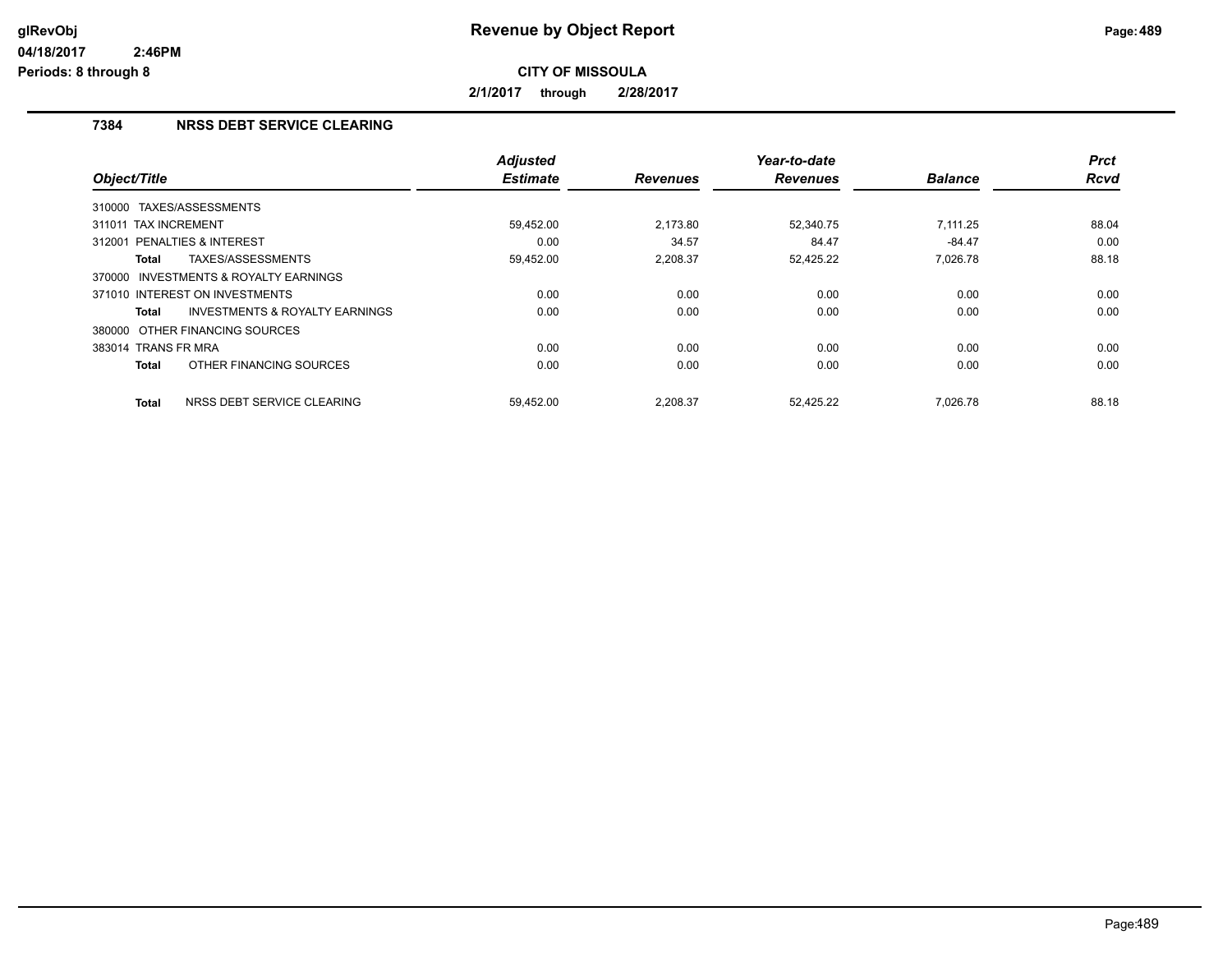**2/1/2017 through 2/28/2017**

**7385 FRONT STREET URD**

| 7385 | <b>FRONT STREET URD</b> |
|------|-------------------------|

|                                                     | <b>Adjusted</b> |                 | Year-to-date    |                | <b>Prct</b> |
|-----------------------------------------------------|-----------------|-----------------|-----------------|----------------|-------------|
| Object/Title                                        | <b>Estimate</b> | <b>Revenues</b> | <b>Revenues</b> | <b>Balance</b> | <b>Rcvd</b> |
| 310000 TAXES/ASSESSMENTS                            |                 |                 |                 |                |             |
| 311011 TAX INCREMENT                                | 0.00            | 0.00            | 0.00            | 0.00           | 0.00        |
| TAXES/ASSESSMENTS<br><b>Total</b>                   | 0.00            | 0.00            | 0.00            | 0.00           | 0.00        |
| <b>INTERGOVERNMENTAL REVENUES</b><br>330000         |                 |                 |                 |                |             |
| 331056 MDT FEDERAL CMAQ                             | 0.00            | 0.00            | 0.00            | 0.00           | 0.00        |
| 335210 PERSONAL PROPERTY TAX REIMBURSEMENT          | 0.00            | 0.00            | 0.00            | 0.00           | 0.00        |
| <b>INTERGOVERNMENTAL REVENUES</b><br><b>Total</b>   | 0.00            | 0.00            | 0.00            | 0.00           | 0.00        |
| 360000 MISCELLANEOUS REVENUES                       |                 |                 |                 |                |             |
| 365000 DONATIONS                                    | 0.00            | 0.00            | 0.00            | 0.00           | 0.00        |
| <b>MISCELLANEOUS REVENUES</b><br><b>Total</b>       | 0.00            | 0.00            | 0.00            | 0.00           | 0.00        |
| <b>INVESTMENTS &amp; ROYALTY EARNINGS</b><br>370000 |                 |                 |                 |                |             |
| 371010 INTEREST ON INVESTMENTS                      | 0.00            | 0.00            | 0.00            | 0.00           | 0.00        |
| <b>INVESTMENTS &amp; ROYALTY EARNINGS</b><br>Total  | 0.00            | 0.00            | 0.00            | 0.00           | 0.00        |
| 380000 OTHER FINANCING SOURCES                      |                 |                 |                 |                |             |
| 381010 BOND PROCEEDS                                | 0.00            | 0.00            | 46,883.94       | $-46,883.94$   | 0.00        |
| 381029 PARKING STRUCTURE BOND PROCEEDS              | 0.00            | 0.00            | 0.00            | 0.00           | 0.00        |
| 381071 WILMA NOTE PROCEEDS                          | 0.00            | 0.00            | 0.00            | 0.00           | 0.00        |
| 381072 FIB NOTE PROCEEDS                            | 0.00            | 0.00            | 0.00            | 0.00           | 0.00        |
| 383066 TRANSFER FROM FRONT ST CLEARING              | 0.00            | 88,971.23       | 71,367.45       | $-71,367.45$   | 0.00        |
| 383067 TRANSFER FROM FSPS                           | 70,235.00       | 0.00            | 0.00            | 70,235.00      | 0.00        |
| 383068 TRANSFER FROM SUBORDINATE LIEN               | 0.00            | 0.00            | 0.00            | 0.00           | 0.00        |
| OTHER FINANCING SOURCES<br><b>Total</b>             | 70,235.00       | 88,971.23       | 118,251.39      | $-48,016.39$   | 168.37      |
| <b>FRONT STREET URD</b><br><b>Total</b>             | 70,235.00       | 88,971.23       | 118,251.39      | $-48,016.39$   | 168.37      |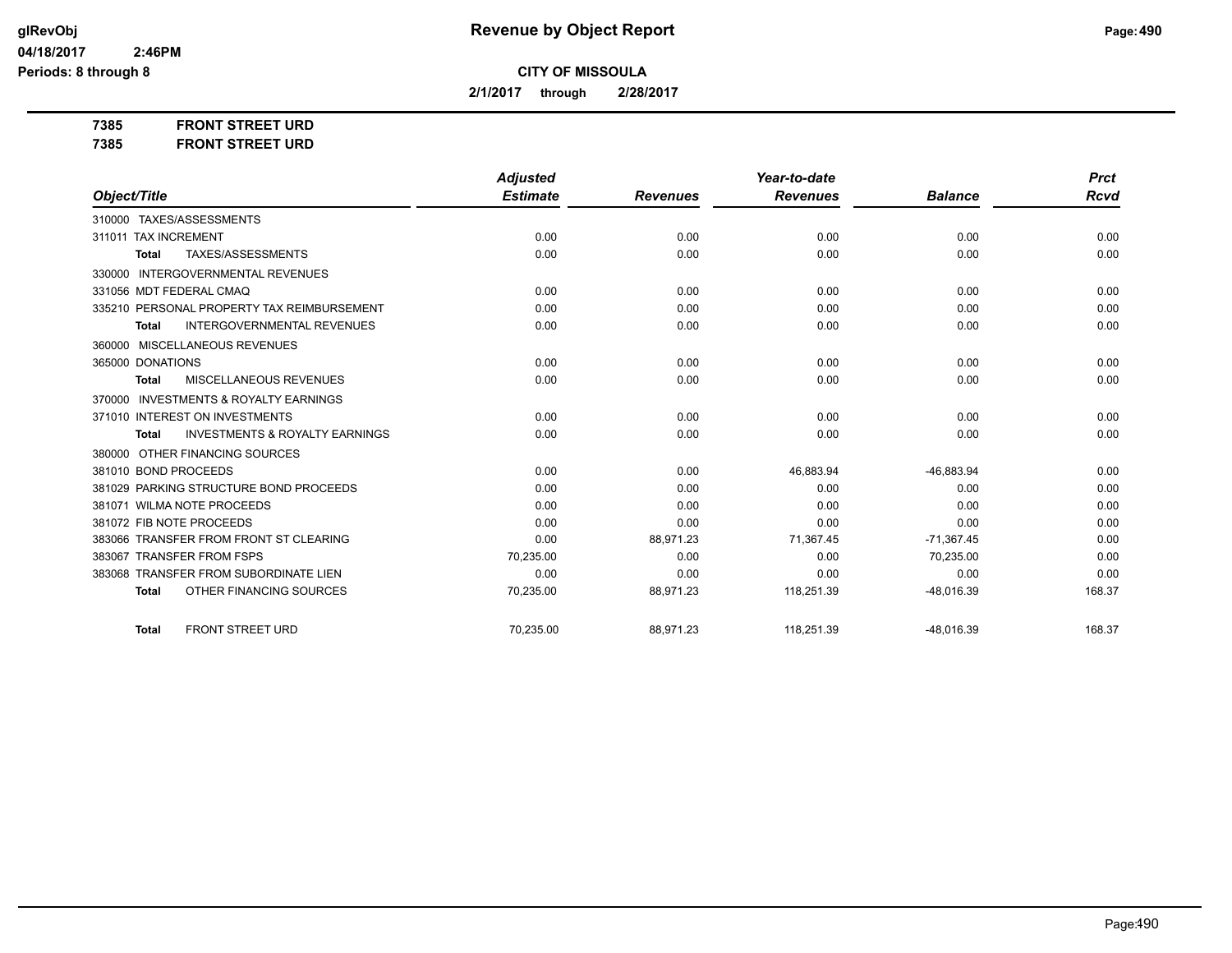**2/1/2017 through 2/28/2017**

#### **7385 FRONT STREET URD**

|                                                    | <b>Adjusted</b> |                 | Year-to-date    |                | <b>Prct</b> |
|----------------------------------------------------|-----------------|-----------------|-----------------|----------------|-------------|
| Object/Title                                       | <b>Estimate</b> | <b>Revenues</b> | <b>Revenues</b> | <b>Balance</b> | Rcvd        |
| 310000 TAXES/ASSESSMENTS                           |                 |                 |                 |                |             |
| 311011 TAX INCREMENT                               | 0.00            | 0.00            | 0.00            | 0.00           | 0.00        |
| TAXES/ASSESSMENTS<br><b>Total</b>                  | 0.00            | 0.00            | 0.00            | 0.00           | 0.00        |
| 330000 INTERGOVERNMENTAL REVENUES                  |                 |                 |                 |                |             |
| 331056 MDT FEDERAL CMAQ                            | 0.00            | 0.00            | 0.00            | 0.00           | 0.00        |
| 335210 PERSONAL PROPERTY TAX REIMBURSEMENT         | 0.00            | 0.00            | 0.00            | 0.00           | 0.00        |
| <b>INTERGOVERNMENTAL REVENUES</b><br><b>Total</b>  | 0.00            | 0.00            | 0.00            | 0.00           | 0.00        |
| 360000 MISCELLANEOUS REVENUES                      |                 |                 |                 |                |             |
| 365000 DONATIONS                                   | 0.00            | 0.00            | 0.00            | 0.00           | 0.00        |
| <b>MISCELLANEOUS REVENUES</b><br><b>Total</b>      | 0.00            | 0.00            | 0.00            | 0.00           | 0.00        |
| 370000 INVESTMENTS & ROYALTY EARNINGS              |                 |                 |                 |                |             |
| 371010 INTEREST ON INVESTMENTS                     | 0.00            | 0.00            | 0.00            | 0.00           | 0.00        |
| <b>INVESTMENTS &amp; ROYALTY EARNINGS</b><br>Total | 0.00            | 0.00            | 0.00            | 0.00           | 0.00        |
| 380000 OTHER FINANCING SOURCES                     |                 |                 |                 |                |             |
| 381010 BOND PROCEEDS                               | 0.00            | 0.00            | 46.883.94       | -46.883.94     | 0.00        |
| 381029 PARKING STRUCTURE BOND PROCEEDS             | 0.00            | 0.00            | 0.00            | 0.00           | 0.00        |
| 381071 WILMA NOTE PROCEEDS                         | 0.00            | 0.00            | 0.00            | 0.00           | 0.00        |
| 381072 FIB NOTE PROCEEDS                           | 0.00            | 0.00            | 0.00            | 0.00           | 0.00        |
| 383066 TRANSFER FROM FRONT ST CLEARING             | 0.00            | 88,971.23       | 71,367.45       | $-71,367.45$   | 0.00        |
| 383067 TRANSFER FROM FSPS                          | 70,235.00       | 0.00            | 0.00            | 70,235.00      | 0.00        |
| 383068 TRANSFER FROM SUBORDINATE LIEN              | 0.00            | 0.00            | 0.00            | 0.00           | 0.00        |
| OTHER FINANCING SOURCES<br><b>Total</b>            | 70,235.00       | 88,971.23       | 118,251.39      | $-48,016.39$   | 168.37      |
| <b>FRONT STREET URD</b><br><b>Total</b>            | 70.235.00       | 88.971.23       | 118.251.39      | -48.016.39     | 168.37      |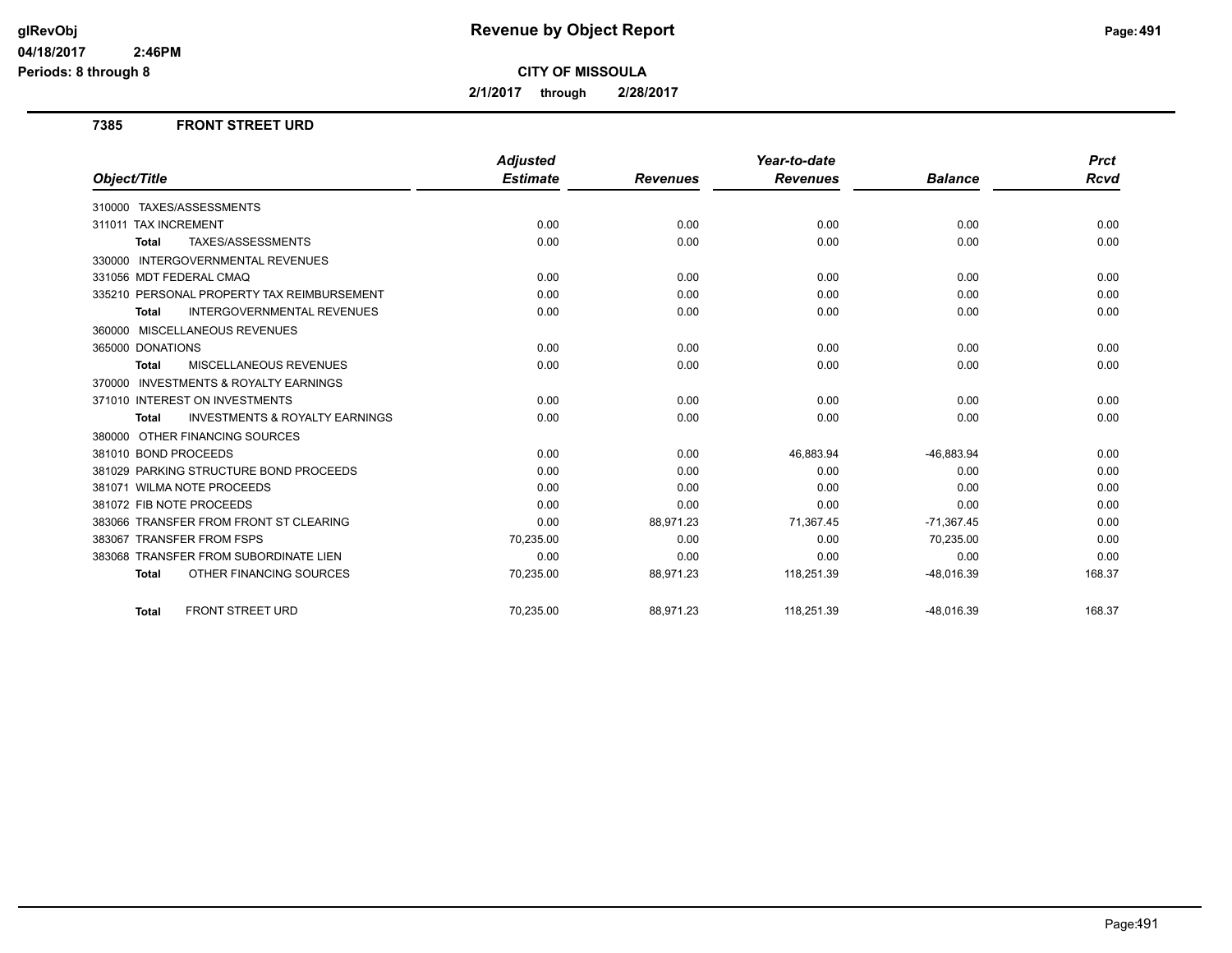**2/1/2017 through 2/28/2017**

#### **7386 DEBT SERVICE-SAFEWAY/ST PAT 1.5M 7386 DEBT SERVICE-SAFEWAY/ST PAT 1.5M**

|                                                           | <b>Adjusted</b> |                 | Year-to-date    |                | <b>Prct</b> |
|-----------------------------------------------------------|-----------------|-----------------|-----------------|----------------|-------------|
| Object/Title                                              | <b>Estimate</b> | <b>Revenues</b> | <b>Revenues</b> | <b>Balance</b> | <b>Rcvd</b> |
| 310000 TAXES/ASSESSMENTS                                  |                 |                 |                 |                |             |
| <b>TAX INCREMENT</b><br>311011                            | 0.00            | 0.00            | 0.00            | 0.00           | 0.00        |
| TAXES/ASSESSMENTS<br><b>Total</b>                         | 0.00            | 0.00            | 0.00            | 0.00           | 0.00        |
| 360000 MISCELLANEOUS REVENUES                             |                 |                 |                 |                |             |
| 365000 DONATIONS                                          | 0.00            | 0.00            | 0.00            | 0.00           | 0.00        |
| MISCELLANEOUS REVENUES<br><b>Total</b>                    | 0.00            | 0.00            | 0.00            | 0.00           | 0.00        |
| <b>INVESTMENTS &amp; ROYALTY EARNINGS</b><br>370000       |                 |                 |                 |                |             |
| 371010 INTEREST ON INVESTMENTS                            | 0.00            | 0.00            | 0.00            | 0.00           | 0.00        |
| <b>INVESTMENTS &amp; ROYALTY EARNINGS</b><br><b>Total</b> | 0.00            | 0.00            | 0.00            | 0.00           | 0.00        |
| OTHER FINANCING SOURCES<br>380000                         |                 |                 |                 |                |             |
| 383014 TRANS FR MRA                                       | 127,012.00      | 0.00            | 115,103.00      | 11,909.00      | 90.62       |
| 383037 TRANSFER - URD II                                  | 0.00            | 0.00            | 0.00            | 0.00           | 0.00        |
| 384000 GUARANTOR REVENUE                                  | 0.00            | 0.00            | 0.00            | 0.00           | 0.00        |
| OTHER FINANCING SOURCES<br><b>Total</b>                   | 127,012.00      | 0.00            | 115,103.00      | 11,909.00      | 90.62       |
| DEBT SERVICE-SAFEWAY/ST PAT 1.5M<br><b>Total</b>          | 127,012.00      | 0.00            | 115,103.00      | 11,909.00      | 90.62       |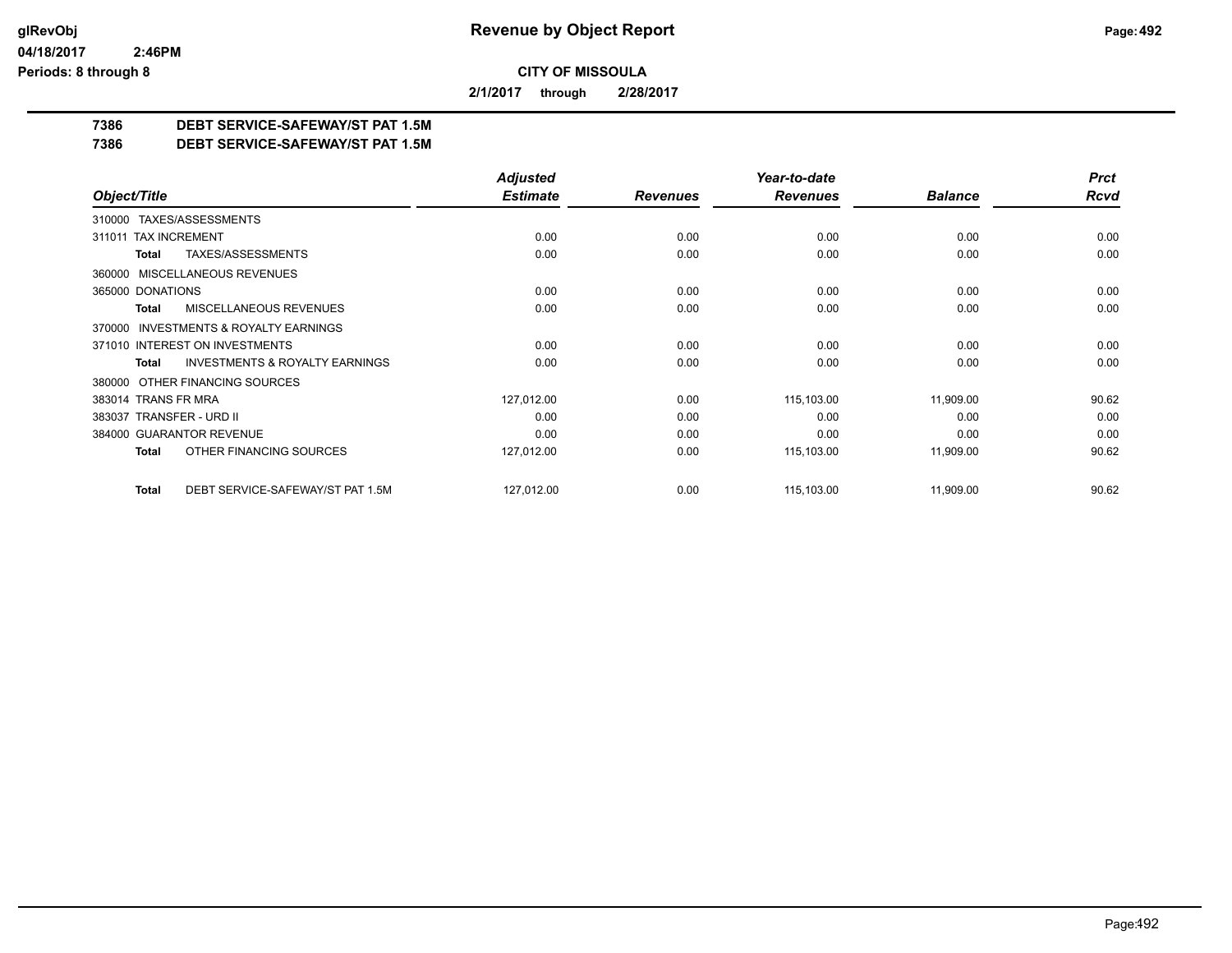**2/1/2017 through 2/28/2017**

#### **7386 DEBT SERVICE-SAFEWAY/ST PAT 1.5M**

|                                                           | <b>Adjusted</b> |                 | Year-to-date    |                | <b>Prct</b> |
|-----------------------------------------------------------|-----------------|-----------------|-----------------|----------------|-------------|
| Object/Title                                              | <b>Estimate</b> | <b>Revenues</b> | <b>Revenues</b> | <b>Balance</b> | <b>Rcvd</b> |
| 310000 TAXES/ASSESSMENTS                                  |                 |                 |                 |                |             |
| <b>TAX INCREMENT</b><br>311011                            | 0.00            | 0.00            | 0.00            | 0.00           | 0.00        |
| TAXES/ASSESSMENTS<br><b>Total</b>                         | 0.00            | 0.00            | 0.00            | 0.00           | 0.00        |
| 360000 MISCELLANEOUS REVENUES                             |                 |                 |                 |                |             |
| 365000 DONATIONS                                          | 0.00            | 0.00            | 0.00            | 0.00           | 0.00        |
| MISCELLANEOUS REVENUES<br><b>Total</b>                    | 0.00            | 0.00            | 0.00            | 0.00           | 0.00        |
| 370000 INVESTMENTS & ROYALTY EARNINGS                     |                 |                 |                 |                |             |
| 371010 INTEREST ON INVESTMENTS                            | 0.00            | 0.00            | 0.00            | 0.00           | 0.00        |
| <b>INVESTMENTS &amp; ROYALTY EARNINGS</b><br><b>Total</b> | 0.00            | 0.00            | 0.00            | 0.00           | 0.00        |
| 380000 OTHER FINANCING SOURCES                            |                 |                 |                 |                |             |
| 383014 TRANS FR MRA                                       | 127,012.00      | 0.00            | 115,103.00      | 11,909.00      | 90.62       |
| 383037 TRANSFER - URD II                                  | 0.00            | 0.00            | 0.00            | 0.00           | 0.00        |
| 384000 GUARANTOR REVENUE                                  | 0.00            | 0.00            | 0.00            | 0.00           | 0.00        |
| OTHER FINANCING SOURCES<br><b>Total</b>                   | 127,012.00      | 0.00            | 115,103.00      | 11,909.00      | 90.62       |
| DEBT SERVICE-SAFEWAY/ST PAT 1.5M<br><b>Total</b>          | 127,012.00      | 0.00            | 115,103.00      | 11,909.00      | 90.62       |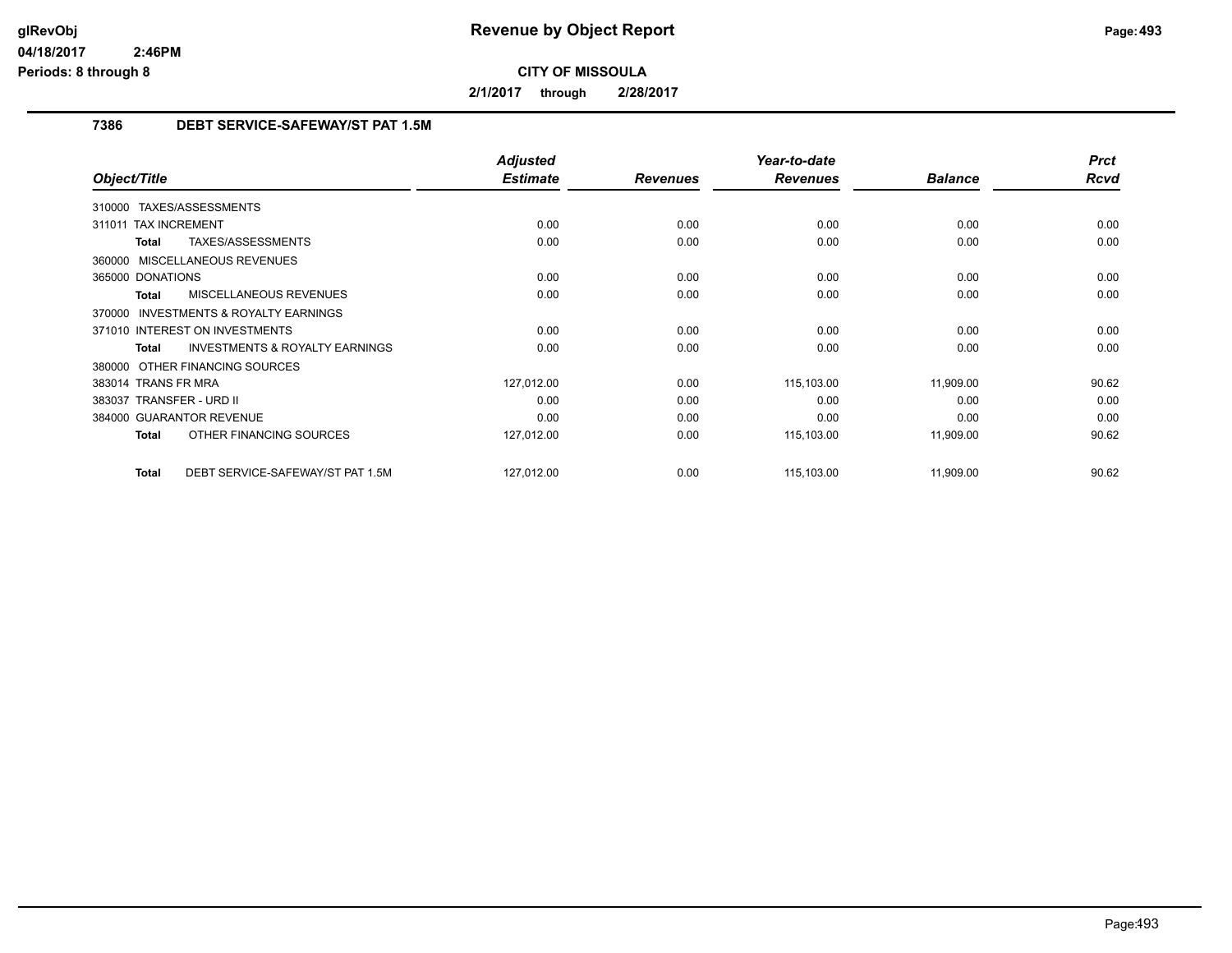**2/1/2017 through 2/28/2017**

#### **7387 DEBT SERVICE-BROWNFIELD RLF 1.125M 7387 DEBT SERVICE-BROWNFIELD RLF 1.125M**

|                                                     | <b>Adjusted</b> |                 | Year-to-date    |                | <b>Prct</b> |
|-----------------------------------------------------|-----------------|-----------------|-----------------|----------------|-------------|
| Object/Title                                        | <b>Estimate</b> | <b>Revenues</b> | <b>Revenues</b> | <b>Balance</b> | <b>Rcvd</b> |
| TAXES/ASSESSMENTS<br>310000                         |                 |                 |                 |                |             |
| <b>TAX INCREMENT</b><br>311011                      | 0.00            | 0.00            | 0.00            | 0.00           | 0.00        |
| TAXES/ASSESSMENTS<br>Total                          | 0.00            | 0.00            | 0.00            | 0.00           | 0.00        |
| <b>INVESTMENTS &amp; ROYALTY EARNINGS</b><br>370000 |                 |                 |                 |                |             |
| 371010 INTEREST ON INVESTMENTS                      | 0.00            | 0.00            | 0.00            | 0.00           | 0.00        |
| <b>INVESTMENTS &amp; ROYALTY EARNINGS</b><br>Total  | 0.00            | 0.00            | 0.00            | 0.00           | 0.00        |
| 380000 OTHER FINANCING SOURCES                      |                 |                 |                 |                |             |
| 383014 TRANS FR MRA                                 | 54.716.00       | 0.00            | 58,092.00       | $-3.376.00$    | 106.17      |
| 383016 TRANS FR TAX INCREMENT BOND                  | 0.00            | 0.00            | 0.00            | 0.00           | 0.00        |
| OTHER FINANCING SOURCES<br>Total                    | 54,716.00       | 0.00            | 58,092.00       | $-3,376.00$    | 106.17      |
| DEBT SERVICE-BROWNFIELD RLF 1.125M<br>Total         | 54.716.00       | 0.00            | 58.092.00       | $-3.376.00$    | 106.17      |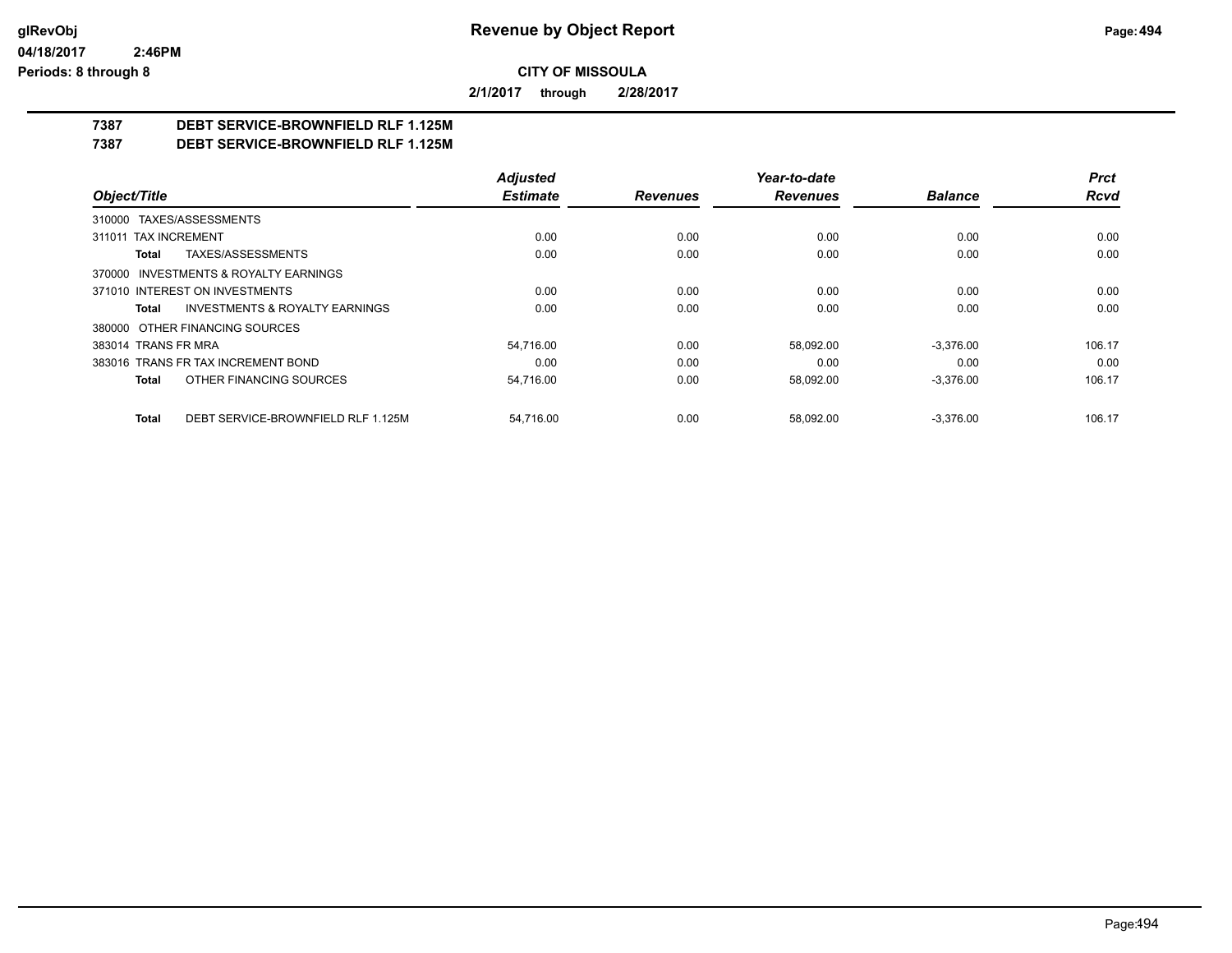**2/1/2017 through 2/28/2017**

#### **7387 DEBT SERVICE-BROWNFIELD RLF 1.125M**

|                                                    | <b>Adjusted</b> |                 | Year-to-date    |                | <b>Prct</b> |
|----------------------------------------------------|-----------------|-----------------|-----------------|----------------|-------------|
| Object/Title                                       | <b>Estimate</b> | <b>Revenues</b> | <b>Revenues</b> | <b>Balance</b> | <b>Rcvd</b> |
| TAXES/ASSESSMENTS<br>310000                        |                 |                 |                 |                |             |
| 311011 TAX INCREMENT                               | 0.00            | 0.00            | 0.00            | 0.00           | 0.00        |
| TAXES/ASSESSMENTS<br><b>Total</b>                  | 0.00            | 0.00            | 0.00            | 0.00           | 0.00        |
| 370000 INVESTMENTS & ROYALTY EARNINGS              |                 |                 |                 |                |             |
| 371010 INTEREST ON INVESTMENTS                     | 0.00            | 0.00            | 0.00            | 0.00           | 0.00        |
| <b>INVESTMENTS &amp; ROYALTY EARNINGS</b><br>Total | 0.00            | 0.00            | 0.00            | 0.00           | 0.00        |
| 380000 OTHER FINANCING SOURCES                     |                 |                 |                 |                |             |
| 383014 TRANS FR MRA                                | 54.716.00       | 0.00            | 58.092.00       | $-3.376.00$    | 106.17      |
| 383016 TRANS FR TAX INCREMENT BOND                 | 0.00            | 0.00            | 0.00            | 0.00           | 0.00        |
| OTHER FINANCING SOURCES<br><b>Total</b>            | 54,716.00       | 0.00            | 58,092.00       | $-3,376.00$    | 106.17      |
| DEBT SERVICE-BROWNFIELD RLF 1.125M<br><b>Total</b> | 54.716.00       | 0.00            | 58.092.00       | $-3.376.00$    | 106.17      |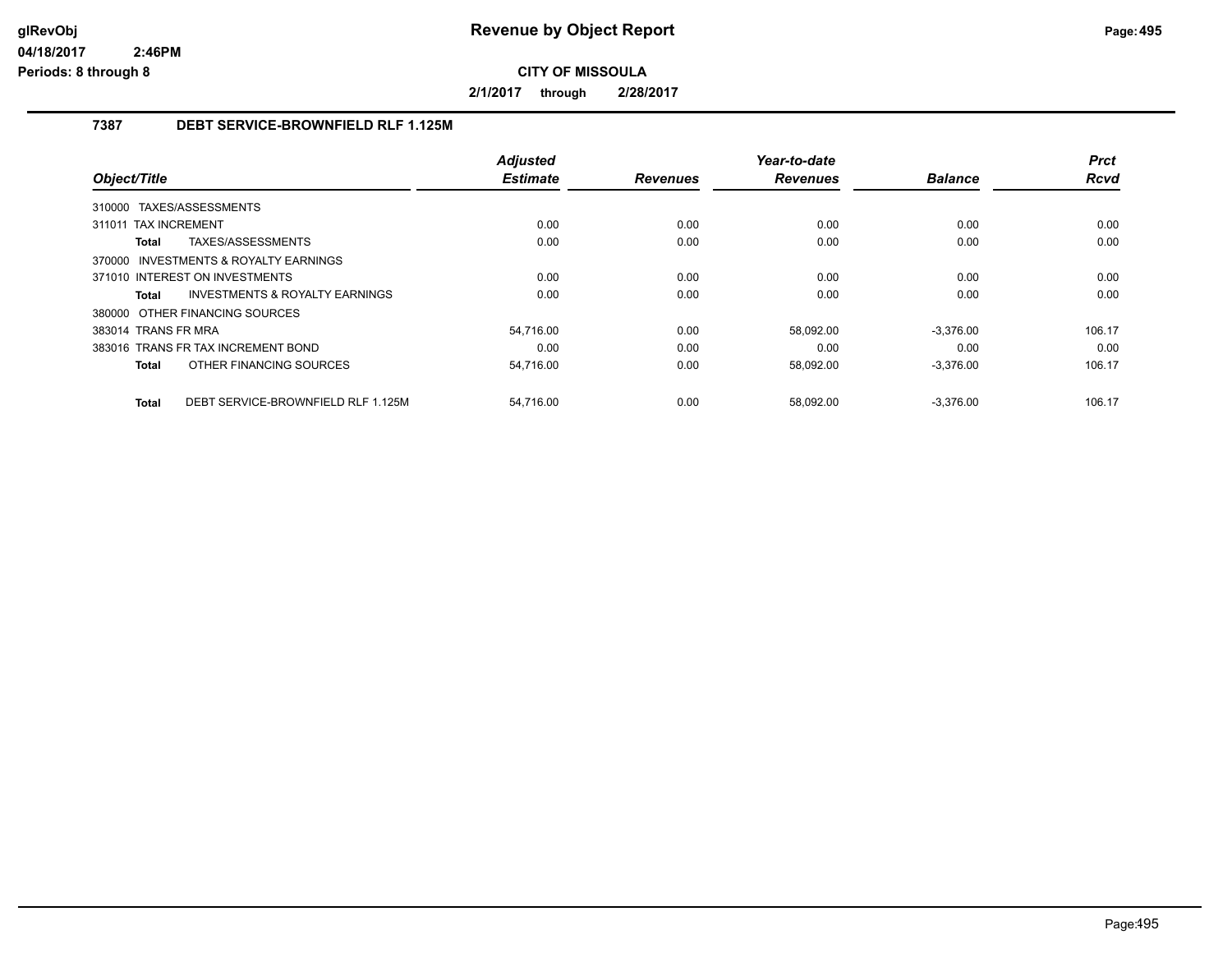**2/1/2017 through 2/28/2017**

**7388 RESERVE-3.6m TIF 7388 RESERVE-3.6m TIF**

|                                                    | <b>Adjusted</b> |                 | Year-to-date    |                | <b>Prct</b> |
|----------------------------------------------------|-----------------|-----------------|-----------------|----------------|-------------|
| Object/Title                                       | <b>Estimate</b> | <b>Revenues</b> | <b>Revenues</b> | <b>Balance</b> | Rcvd        |
| 370000 INVESTMENTS & ROYALTY EARNINGS              |                 |                 |                 |                |             |
| 371010 INTEREST ON INVESTMENTS                     | 0.00            | 0.00            | 0.00            | 0.00           | 0.00        |
| 371020 GAIN/LOSS IN MARKET VALUE OF INVESTMENTS    | 0.00            | 0.00            | 0.00            | 0.00           | 0.00        |
| <b>INVESTMENTS &amp; ROYALTY EARNINGS</b><br>Total | 0.00            | 0.00            | 0.00            | 0.00           | 0.00        |
| 380000 OTHER FINANCING SOURCES                     |                 |                 |                 |                |             |
| 381025 BOND PROCEEDS                               | 0.00            | 0.00            | 0.00            | 0.00           | 0.00        |
| 383014 TRANS FR MRA                                | 0.00            | 0.00            | 0.00            | 0.00           | 0.00        |
| 383037 TRANSFER - URD II                           | 0.00            | 0.00            | 0.00            | 0.00           | 0.00        |
| 383040 TRANSFER FROM CITY GRANTS                   | 0.00            | 0.00            | 0.00            | 0.00           | 0.00        |
| OTHER FINANCING SOURCES<br>Total                   | 0.00            | 0.00            | 0.00            | 0.00           | 0.00        |
| RESERVE-3.6m TIF<br>Total                          | 0.00            | 0.00            | 0.00            | 0.00           | 0.00        |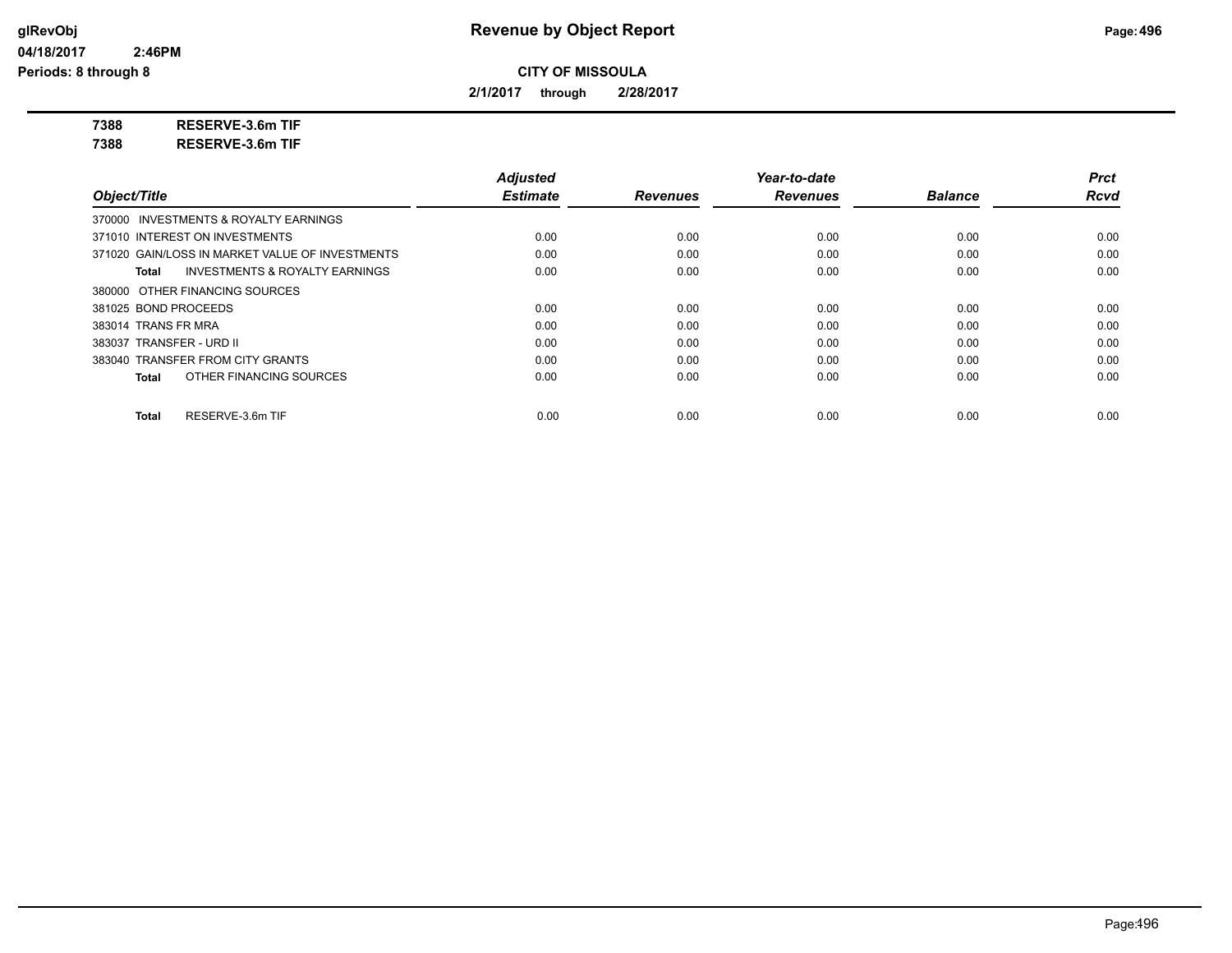**Periods: 8 through 8**

#### **CITY OF MISSOULA**

**2/1/2017 through 2/28/2017**

#### **7388 RESERVE-3.6m TIF**

 **2:46PM**

| Object/Title                                   | <b>Adjusted</b><br><b>Estimate</b> | <b>Revenues</b> | Year-to-date<br><b>Revenues</b> | <b>Balance</b> | <b>Prct</b><br><b>Rcvd</b> |
|------------------------------------------------|------------------------------------|-----------------|---------------------------------|----------------|----------------------------|
|                                                |                                    |                 |                                 |                |                            |
| 370000 INVESTMENTS & ROYALTY EARNINGS          |                                    |                 |                                 |                |                            |
| 371010 INTEREST ON INVESTMENTS                 | 0.00                               | 0.00            | 0.00                            | 0.00           | 0.00                       |
| 371020 GAIN/LOSS IN MARKET VALUE OF INVESTMENT | 0.00                               | 0.00            | 0.00                            | 0.00           | 0.00                       |
| INVESTMENTS & ROYALTY EARNINGS<br>Total        | 0.00                               | 0.00            | 0.00                            | 0.00           | 0.00                       |
| 380000 OTHER FINANCING SOURCES                 |                                    |                 |                                 |                |                            |
| 381025 BOND PROCEEDS                           | 0.00                               | 0.00            | 0.00                            | 0.00           | 0.00                       |
| 383014 TRANS FR MRA                            | 0.00                               | 0.00            | 0.00                            | 0.00           | 0.00                       |
| 383037 TRANSFER - URD II                       | 0.00                               | 0.00            | 0.00                            | 0.00           | 0.00                       |
| 383040 TRANSFER FROM CITY GRANTS               | 0.00                               | 0.00            | 0.00                            | 0.00           | 0.00                       |
| OTHER FINANCING SOURCES<br><b>Total</b>        | 0.00                               | 0.00            | 0.00                            | 0.00           | 0.00                       |
|                                                |                                    |                 |                                 |                |                            |
| RESERVE-3.6m TIF<br><b>Total</b>               | 0.00                               | 0.00            | 0.00                            | 0.00           | 0.00                       |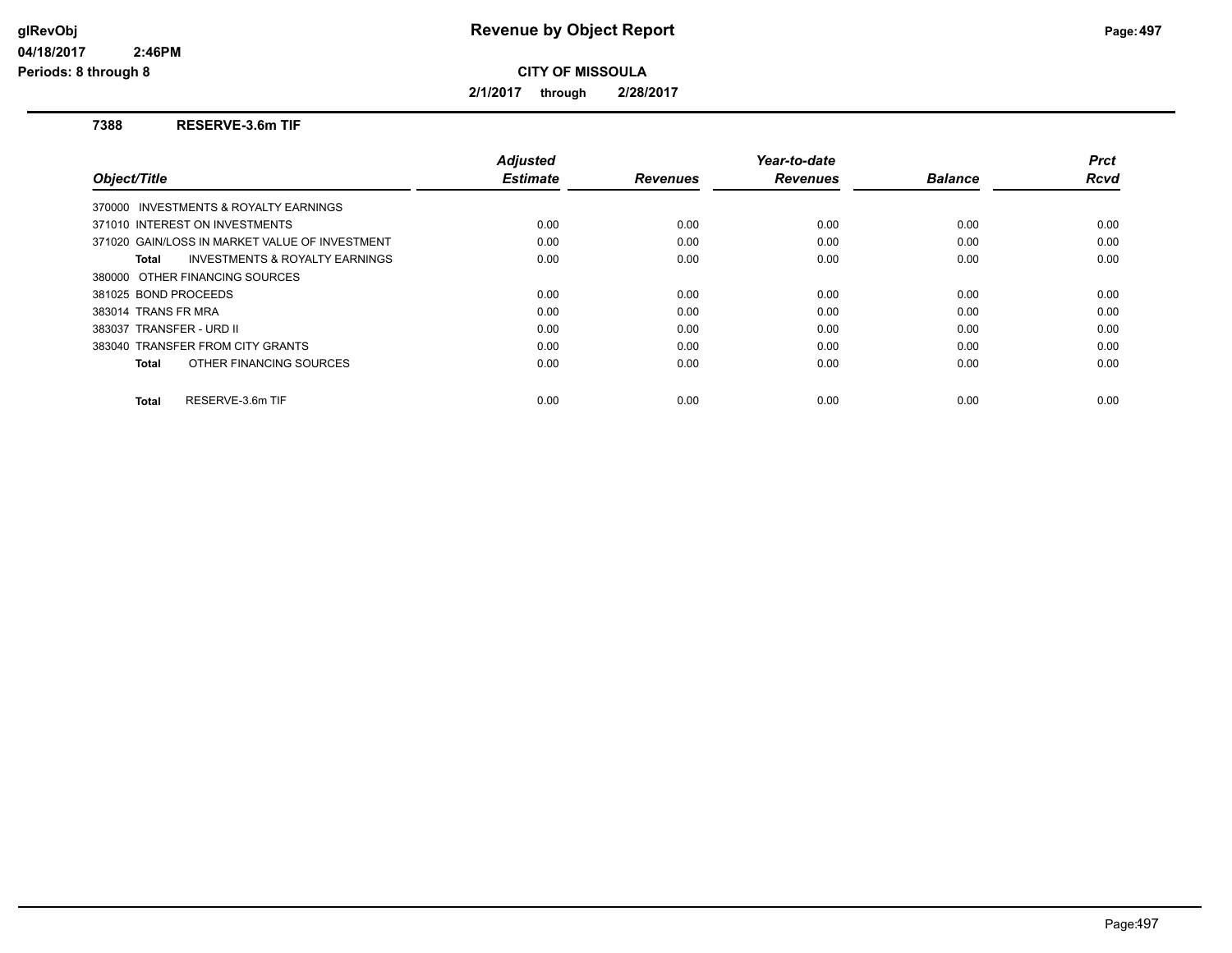**2/1/2017 through 2/28/2017**

**7389 DEBT SERVICE - 3.6M/5.75M 7389 DEBT SERVICE - 3.6M/5.75M**

|                                                 | <b>Adjusted</b> |                 | Year-to-date    |                | Prct        |
|-------------------------------------------------|-----------------|-----------------|-----------------|----------------|-------------|
| Object/Title                                    | <b>Estimate</b> | <b>Revenues</b> | <b>Revenues</b> | <b>Balance</b> | <b>Rcvd</b> |
| 370000 INVESTMENTS & ROYALTY EARNINGS           |                 |                 |                 |                |             |
| 371010 INTEREST ON INVESTMENTS                  | 0.00            | 0.00            | 0.00            | 0.00           | 0.00        |
| 371020 GAIN/LOSS IN MARKET VALUE OF INVESTMENTS | 0.00            | 0.00            | 0.00            | 0.00           | 0.00        |
| INVESTMENTS & ROYALTY EARNINGS<br>Total         | 0.00            | 0.00            | 0.00            | 0.00           | 0.00        |
| OTHER FINANCING SOURCES<br>380000               |                 |                 |                 |                |             |
| 381009 TRANSFER FROM CLEARING                   | 0.00            | 0.00            | 0.00            | 0.00           | 0.00        |
| 381025 BOND PROCEEDS                            | 0.00            | 0.00            | 0.00            | 0.00           | 0.00        |
| 383014 TRANS FR MRA                             | 676.312.00      | 0.00            | 679.473.27      | $-3.161.27$    | 100.47      |
| OTHER FINANCING SOURCES<br>Total                | 676,312.00      | 0.00            | 679,473.27      | $-3.161.27$    | 100.47      |
|                                                 |                 |                 |                 |                |             |
| DEBT SERVICE - 3.6M/5.75M<br><b>Total</b>       | 676.312.00      | 0.00            | 679.473.27      | $-3.161.27$    | 100.47      |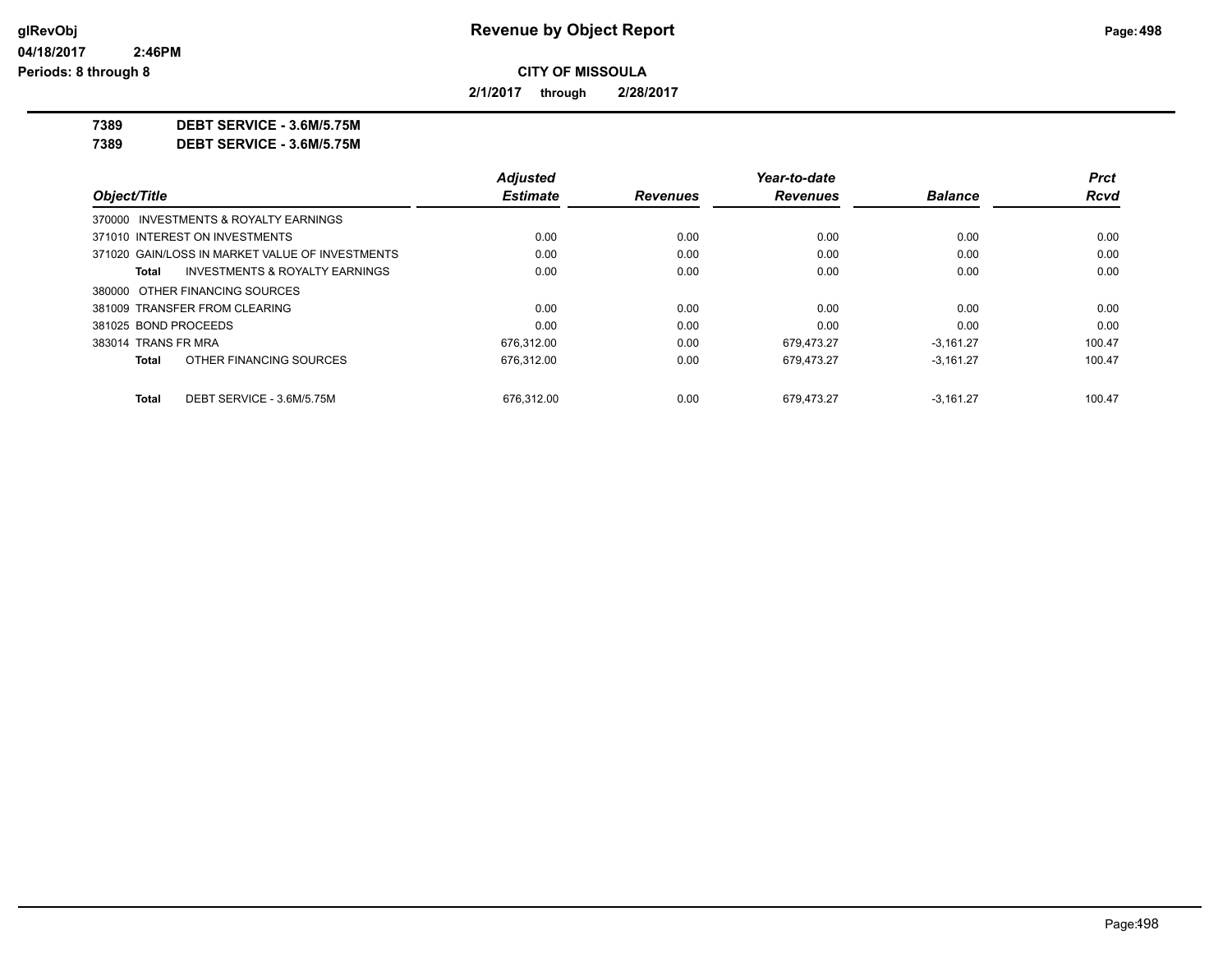**2/1/2017 through 2/28/2017**

#### **7389 DEBT SERVICE - 3.6M/5.75M**

| Object/Title                                   | <b>Adjusted</b><br><b>Estimate</b> | <b>Revenues</b> | Year-to-date<br><b>Revenues</b> | <b>Balance</b> | <b>Prct</b><br>Rcvd |
|------------------------------------------------|------------------------------------|-----------------|---------------------------------|----------------|---------------------|
| 370000 INVESTMENTS & ROYALTY EARNINGS          |                                    |                 |                                 |                |                     |
| 371010 INTEREST ON INVESTMENTS                 | 0.00                               | 0.00            | 0.00                            | 0.00           | 0.00                |
| 371020 GAIN/LOSS IN MARKET VALUE OF INVESTMENT | 0.00                               | 0.00            | 0.00                            | 0.00           | 0.00                |
| INVESTMENTS & ROYALTY EARNINGS<br>Total        | 0.00                               | 0.00            | 0.00                            | 0.00           | 0.00                |
| 380000 OTHER FINANCING SOURCES                 |                                    |                 |                                 |                |                     |
| 381009 TRANSFER FROM CLEARING                  | 0.00                               | 0.00            | 0.00                            | 0.00           | 0.00                |
| 381025 BOND PROCEEDS                           | 0.00                               | 0.00            | 0.00                            | 0.00           | 0.00                |
| 383014 TRANS FR MRA                            | 676.312.00                         | 0.00            | 679.473.27                      | $-3.161.27$    | 100.47              |
| OTHER FINANCING SOURCES<br><b>Total</b>        | 676,312.00                         | 0.00            | 679,473.27                      | $-3.161.27$    | 100.47              |
| <b>Total</b><br>DEBT SERVICE - 3.6M/5.75M      | 676.312.00                         | 0.00            | 679.473.27                      | $-3.161.27$    | 100.47              |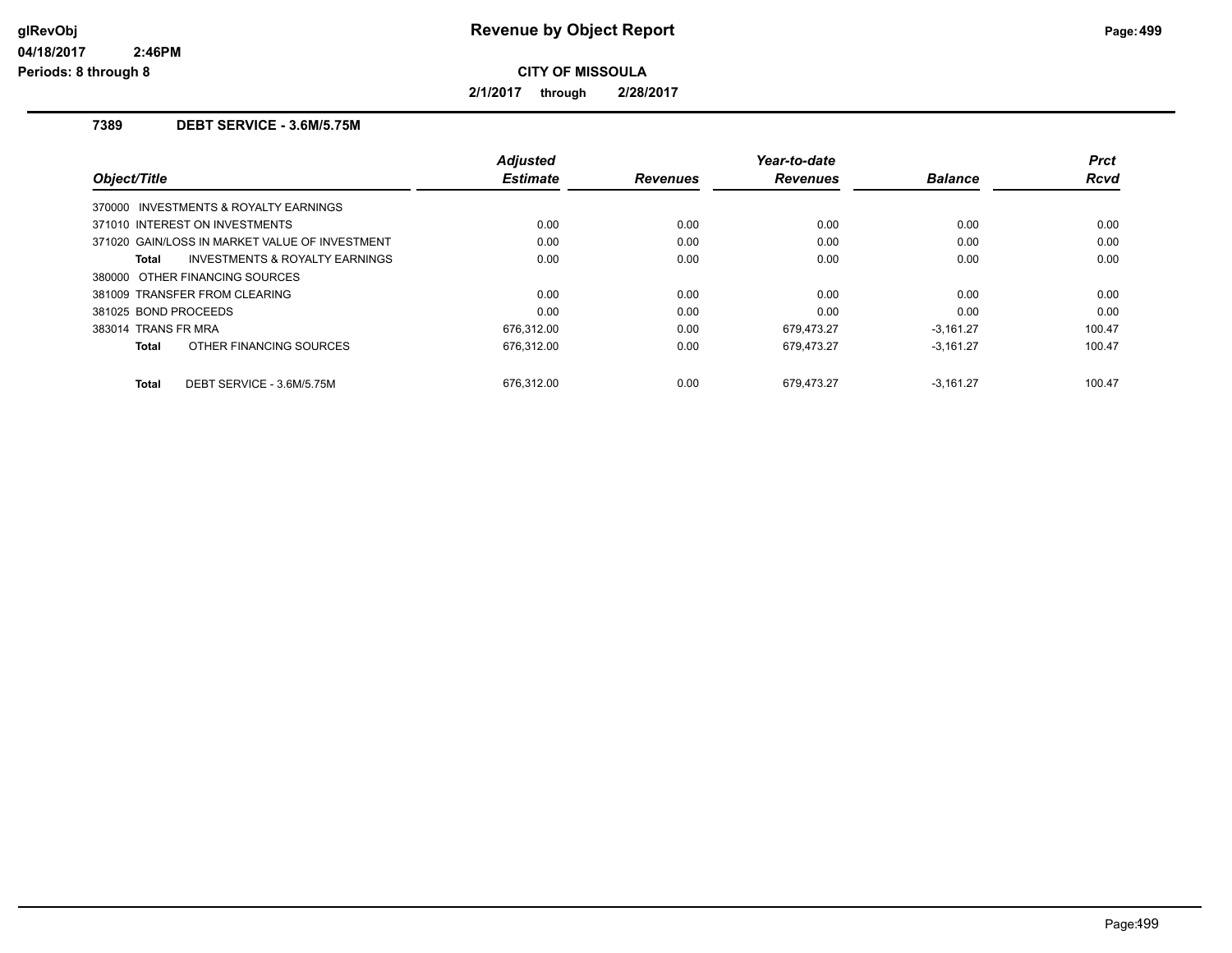**2/1/2017 through 2/28/2017**

**7390 URDII CLEARING - 3.6M TIF**

|  | 7390 | <b>URDII CLEARING - 3.6M TIF</b> |
|--|------|----------------------------------|
|--|------|----------------------------------|

|                                                           | <b>Adjusted</b> |                 | Year-to-date    |                | <b>Prct</b> |
|-----------------------------------------------------------|-----------------|-----------------|-----------------|----------------|-------------|
| Object/Title                                              | <b>Estimate</b> | <b>Revenues</b> | <b>Revenues</b> | <b>Balance</b> | Rcvd        |
| TAXES/ASSESSMENTS<br>310000                               |                 |                 |                 |                |             |
| 310000 TAXES/ASSESSMENTS                                  | 0.00            | 0.00            | 0.00            | 0.00           | 0.00        |
| 311011 TAX INCREMENT                                      | 1,682,563.00    | 22,585.55       | 925,365.21      | 757,197.79     | 55.00       |
| 312001 PENALTIES & INTEREST                               | 0.00            | 319.68          | 1,191.27        | $-1,191.27$    | 0.00        |
| TAXES/ASSESSMENTS<br><b>Total</b>                         | 1,682,563.00    | 22,905.23       | 926,556.48      | 756,006.52     | 55.07       |
| <b>INTERGOVERNMENTAL REVENUES</b><br>330000               |                 |                 |                 |                |             |
| 335210 PERSONAL PROPERTY TAX REIMBURSEMENT                | 187,331.00      | 0.00            | 93,665.65       | 93,665.35      | 50.00       |
| 335230 HB 124 REVENUE                                     | 255,260.00      | 0.00            | 127,630.00      | 127,630.00     | 50.00       |
| <b>INTERGOVERNMENTAL REVENUES</b><br><b>Total</b>         | 442,591.00      | 0.00            | 221,295.65      | 221,295.35     | 50.00       |
| <b>INVESTMENTS &amp; ROYALTY EARNINGS</b><br>370000       |                 |                 |                 |                |             |
| 371010 INTEREST ON INVESTMENTS                            | 0.00            | 0.00            | 0.00            | 0.00           | 0.00        |
| 371020 GAIN/LOSS IN MARKET VALUE OF INVESTMENTS           | 0.00            | 0.00            | 0.00            | 0.00           | 0.00        |
| <b>INVESTMENTS &amp; ROYALTY EARNINGS</b><br><b>Total</b> | 0.00            | 0.00            | 0.00            | 0.00           | 0.00        |
| OTHER FINANCING SOURCES<br>380000                         |                 |                 |                 |                |             |
| <b>TRANSFER FROM URD II</b><br>383037                     | 0.00            | 0.00            | 0.00            | 0.00           | 0.00        |
| OTHER FINANCING SOURCES<br><b>Total</b>                   | 0.00            | 0.00            | 0.00            | 0.00           | 0.00        |
| URDII CLEARING - 3.6M TIF<br><b>Total</b>                 | 2,125,154.00    | 22,905.23       | 1,147,852.13    | 977,301.87     | 54.01       |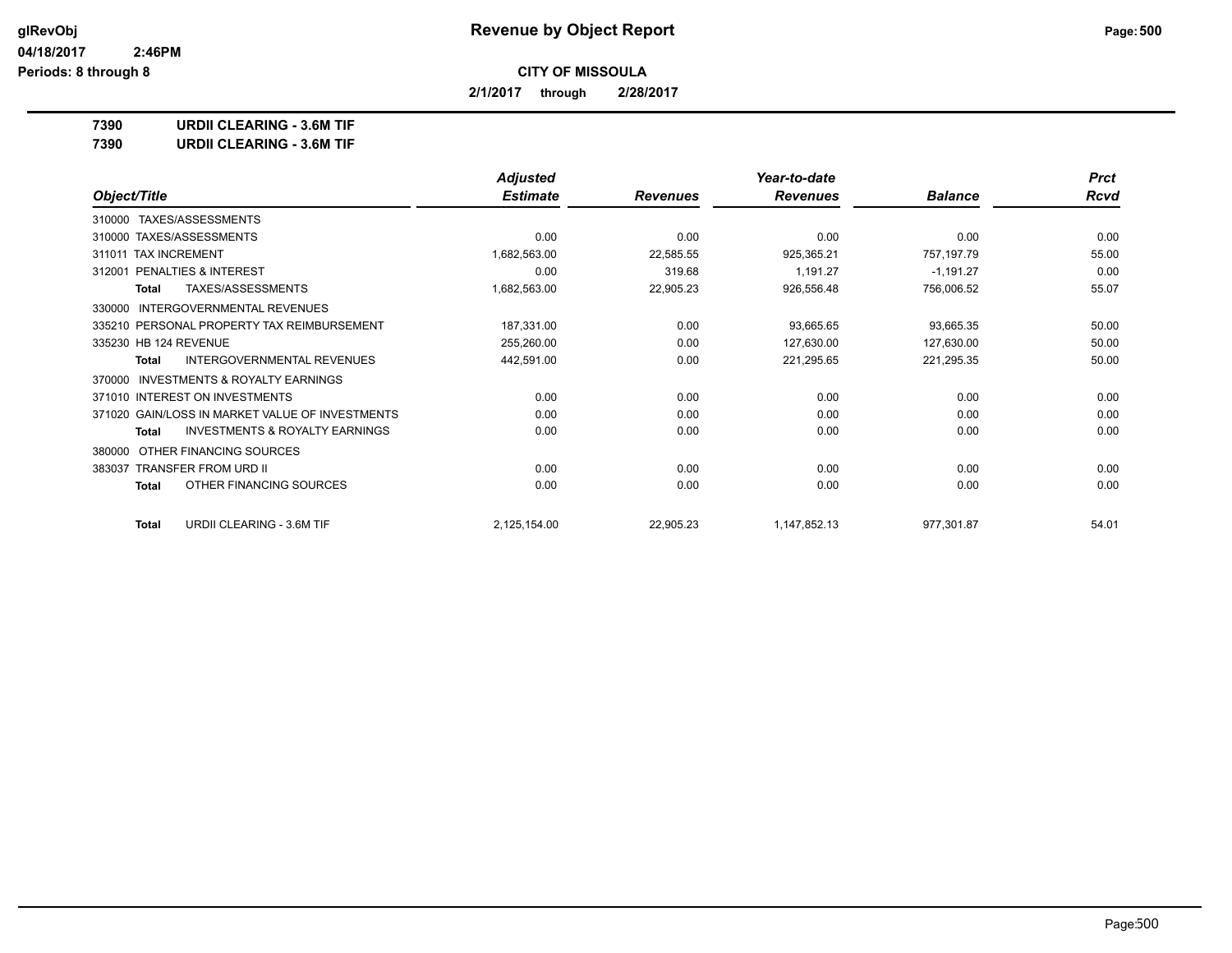**2/1/2017 through 2/28/2017**

#### **7390 URDII CLEARING - 3.6M TIF**

|                                                     | <b>Adjusted</b> |                 | Year-to-date    |                | <b>Prct</b> |
|-----------------------------------------------------|-----------------|-----------------|-----------------|----------------|-------------|
| Object/Title                                        | <b>Estimate</b> | <b>Revenues</b> | <b>Revenues</b> | <b>Balance</b> | <b>Rcvd</b> |
| TAXES/ASSESSMENTS<br>310000                         |                 |                 |                 |                |             |
| 310000 TAXES/ASSESSMENTS                            | 0.00            | 0.00            | 0.00            | 0.00           | 0.00        |
| 311011 TAX INCREMENT                                | 1,682,563.00    | 22,585.55       | 925,365.21      | 757,197.79     | 55.00       |
| 312001 PENALTIES & INTEREST                         | 0.00            | 319.68          | 1,191.27        | $-1,191.27$    | 0.00        |
| TAXES/ASSESSMENTS<br>Total                          | 1,682,563.00    | 22,905.23       | 926,556.48      | 756,006.52     | 55.07       |
| INTERGOVERNMENTAL REVENUES<br>330000                |                 |                 |                 |                |             |
| 335210 PERSONAL PROPERTY TAX REIMBURSEMENT          | 187,331.00      | 0.00            | 93,665.65       | 93,665.35      | 50.00       |
| 335230 HB 124 REVENUE                               | 255,260.00      | 0.00            | 127,630.00      | 127,630.00     | 50.00       |
| <b>INTERGOVERNMENTAL REVENUES</b><br>Total          | 442,591.00      | 0.00            | 221,295.65      | 221,295.35     | 50.00       |
| <b>INVESTMENTS &amp; ROYALTY EARNINGS</b><br>370000 |                 |                 |                 |                |             |
| 371010 INTEREST ON INVESTMENTS                      | 0.00            | 0.00            | 0.00            | 0.00           | 0.00        |
| 371020 GAIN/LOSS IN MARKET VALUE OF INVESTMENT      | 0.00            | 0.00            | 0.00            | 0.00           | 0.00        |
| <b>INVESTMENTS &amp; ROYALTY EARNINGS</b><br>Total  | 0.00            | 0.00            | 0.00            | 0.00           | 0.00        |
| OTHER FINANCING SOURCES<br>380000                   |                 |                 |                 |                |             |
| 383037 TRANSFER FROM URD II                         | 0.00            | 0.00            | 0.00            | 0.00           | 0.00        |
| OTHER FINANCING SOURCES<br>Total                    | 0.00            | 0.00            | 0.00            | 0.00           | 0.00        |
| <b>URDII CLEARING - 3.6M TIF</b><br><b>Total</b>    | 2,125,154.00    | 22,905.23       | 1,147,852.13    | 977,301.87     | 54.01       |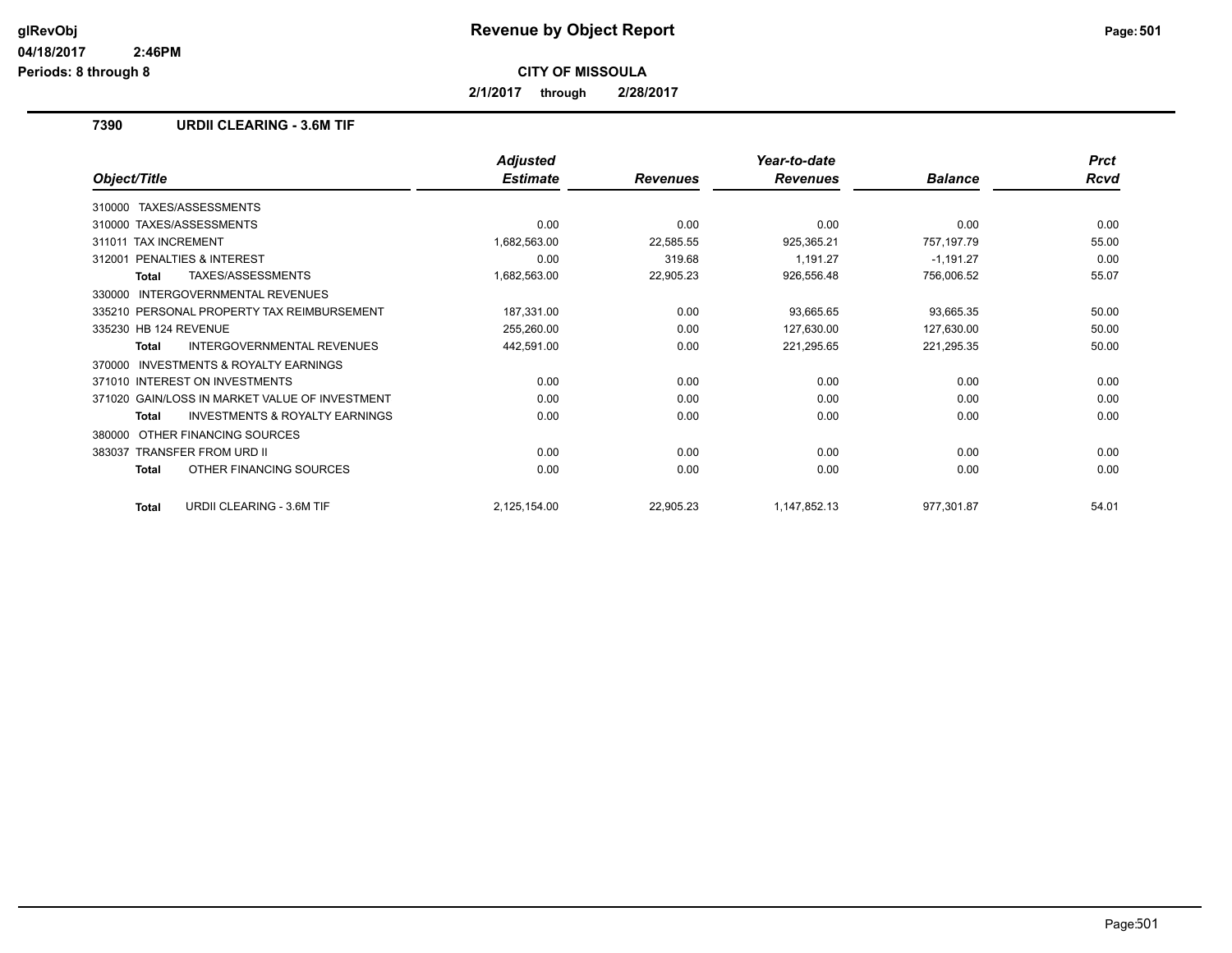**2/1/2017 through 2/28/2017**

**Periods: 8 through 8**

**7391 MRA - URD I FUND**

**7391 MRA - URD I FUND**

 **2:46PM**

|                                                           | <b>Adjusted</b> |                 | Year-to-date    |                | <b>Prct</b> |
|-----------------------------------------------------------|-----------------|-----------------|-----------------|----------------|-------------|
| Object/Title                                              | <b>Estimate</b> | <b>Revenues</b> | <b>Revenues</b> | <b>Balance</b> | <b>Rcvd</b> |
| 310000 TAXES/ASSESSMENTS                                  |                 |                 |                 |                |             |
| 311011 TAX INCREMENT                                      | 0.00            | 0.00            | 0.00            | 0.00           | 0.00        |
| 312001 PENALTIES & INTEREST                               | 0.00            | 0.00            | 0.00            | 0.00           | 0.00        |
| TAXES/ASSESSMENTS<br><b>Total</b>                         | 0.00            | 0.00            | 0.00            | 0.00           | 0.00        |
| 330000 INTERGOVERNMENTAL REVENUES                         |                 |                 |                 |                |             |
| 331050 ISTEA/CTEP GRANT                                   | 0.00            | 0.00            | 0.00            | 0.00           | 0.00        |
| 336023 STATE CONTRIB. - PERS                              | 0.00            | 0.00            | 0.00            | 0.00           | 0.00        |
| <b>INTERGOVERNMENTAL REVENUES</b><br><b>Total</b>         | 0.00            | 0.00            | 0.00            | 0.00           | 0.00        |
| 360000 MISCELLANEOUS REVENUES                             |                 |                 |                 |                |             |
| 360000 MISCELLANEOUS REVENUES                             | 0.00            | 0.00            | 0.00            | 0.00           | 0.00        |
| 360010 MISCELLANEOUS                                      | 0.00            | 0.00            | 0.00            | 0.00           | 0.00        |
| 364012 SALE OF SURPLUS PROPERTY                           | 0.00            | 0.00            | 0.00            | 0.00           | 0.00        |
| 365000 DONATIONS                                          | 0.00            | 0.00            | 0.00            | 0.00           | 0.00        |
| MISCELLANEOUS REVENUES<br><b>Total</b>                    | 0.00            | 0.00            | 0.00            | 0.00           | 0.00        |
| 370000 INVESTMENTS & ROYALTY EARNINGS                     |                 |                 |                 |                |             |
| 371010 INTEREST ON INVESTMENTS                            | 0.00            | 0.00            | 0.00            | 0.00           | 0.00        |
| 371020 GAIN/LOSS IN MARKET VALUE OF INVESTMENTS           | 0.00            | 0.00            | 0.00            | 0.00           | 0.00        |
| <b>INVESTMENTS &amp; ROYALTY EARNINGS</b><br><b>Total</b> | 0.00            | 0.00            | 0.00            | 0.00           | 0.00        |
| 380000 OTHER FINANCING SOURCES                            |                 |                 |                 |                |             |
| 382010 SALE OF FIXED ASSETS                               | 0.00            | 0.00            | 0.00            | 0.00           | 0.00        |
| 383001 TRANS FR FLUSHING DISTRICT                         | 0.00            | 0.00            | 0.00            | 0.00           | 0.00        |
| 383016 TRANS FR TAX INCREMENT BOND                        | 0.00            | 0.00            | 0.00            | 0.00           | 0.00        |
| 383029 TRANS FR GENERAL                                   | 0.00            | 0.00            | 0.00            | 0.00           | 0.00        |
| 383037 TRANSFER - URD II                                  | 0.00            | 0.00            | 0.00            | 0.00           | 0.00        |
| 383038 TRANSFER - URD III                                 | 0.00            | 0.00            | 0.00            | 0.00           | 0.00        |
| OTHER FINANCING SOURCES<br><b>Total</b>                   | 0.00            | 0.00            | 0.00            | 0.00           | 0.00        |
|                                                           |                 |                 |                 |                |             |
| MRA - URD I FUND<br>Total                                 | 0.00            | 0.00            | 0.00            | 0.00           | 0.00        |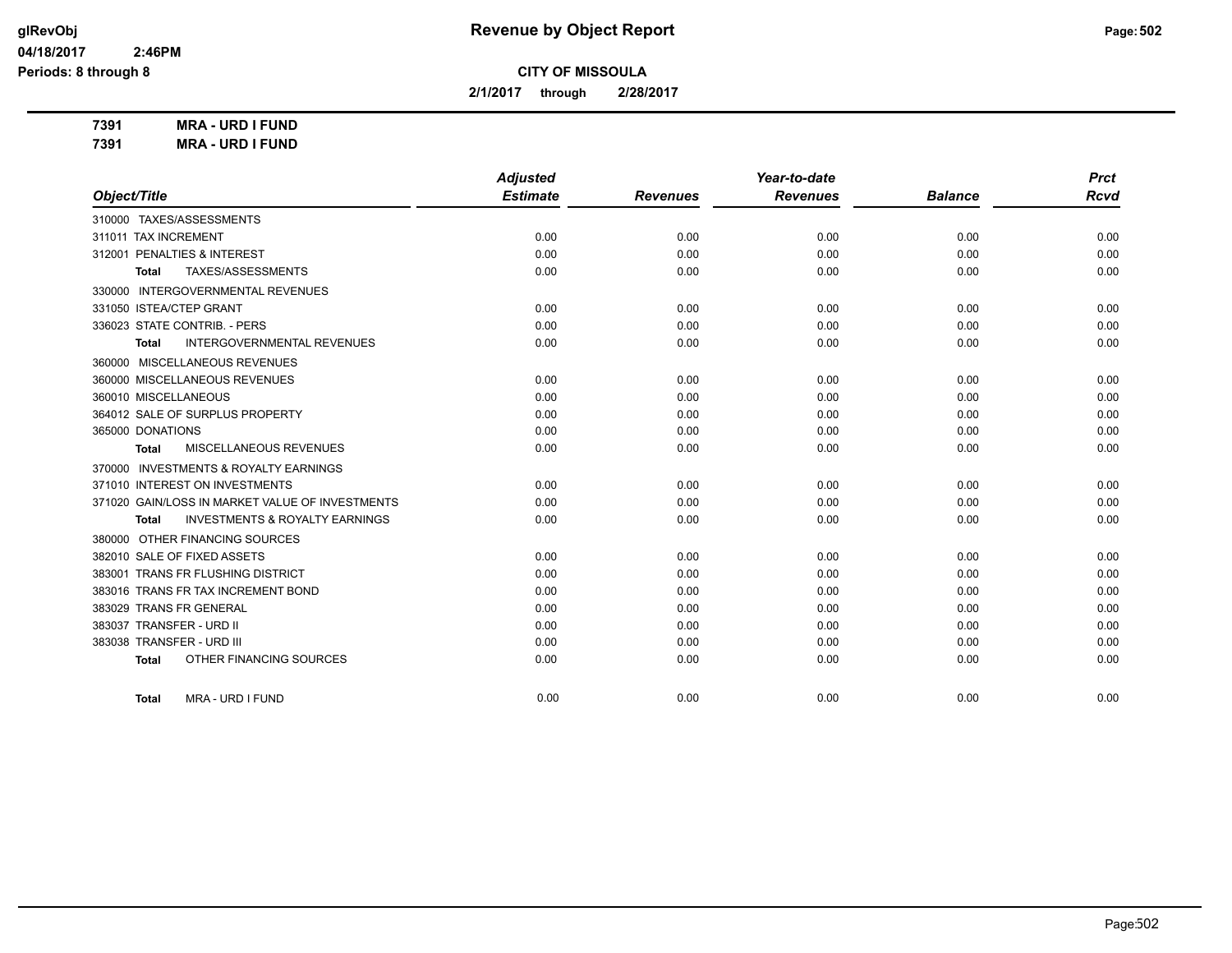**Periods: 8 through 8**

**CITY OF MISSOULA**

**2/1/2017 through 2/28/2017**

#### **7391 MRA - URD I FUND**

 **2:46PM**

| Object/Title                                       | <b>Adjusted</b><br><b>Estimate</b> | <b>Revenues</b> | Year-to-date<br><b>Revenues</b> | <b>Balance</b> | <b>Prct</b><br><b>Rcvd</b> |
|----------------------------------------------------|------------------------------------|-----------------|---------------------------------|----------------|----------------------------|
|                                                    |                                    |                 |                                 |                |                            |
| 311011 TAX INCREMENT                               | 0.00                               | 0.00            | 0.00                            | 0.00           | 0.00                       |
| 312001 PENALTIES & INTEREST                        | 0.00                               | 0.00            | 0.00                            | 0.00           | 0.00                       |
| TAXES/ASSESSMENTS<br><b>Total</b>                  | 0.00                               | 0.00            | 0.00                            | 0.00           | 0.00                       |
| 330000 INTERGOVERNMENTAL REVENUES                  |                                    |                 |                                 |                |                            |
| 331050 ISTEA/CTEP GRANT                            | 0.00                               | 0.00            | 0.00                            | 0.00           | 0.00                       |
| 336023 STATE CONTRIB. - PERS                       | 0.00                               | 0.00            | 0.00                            | 0.00           | 0.00                       |
| <b>INTERGOVERNMENTAL REVENUES</b><br><b>Total</b>  | 0.00                               | 0.00            | 0.00                            | 0.00           | 0.00                       |
| 360000 MISCELLANEOUS REVENUES                      |                                    |                 |                                 |                |                            |
| 360000 MISCELLANEOUS REVENUES                      | 0.00                               | 0.00            | 0.00                            | 0.00           | 0.00                       |
| 360010 MISCELLANEOUS                               | 0.00                               | 0.00            | 0.00                            | 0.00           | 0.00                       |
| 364012 SALE OF SURPLUS PROPERTY                    | 0.00                               | 0.00            | 0.00                            | 0.00           | 0.00                       |
| 365000 DONATIONS                                   | 0.00                               | 0.00            | 0.00                            | 0.00           | 0.00                       |
| <b>MISCELLANEOUS REVENUES</b><br><b>Total</b>      | 0.00                               | 0.00            | 0.00                            | 0.00           | 0.00                       |
| 370000 INVESTMENTS & ROYALTY EARNINGS              |                                    |                 |                                 |                |                            |
| 371010 INTEREST ON INVESTMENTS                     | 0.00                               | 0.00            | 0.00                            | 0.00           | 0.00                       |
| 371020 GAIN/LOSS IN MARKET VALUE OF INVESTMENT     | 0.00                               | 0.00            | 0.00                            | 0.00           | 0.00                       |
| <b>INVESTMENTS &amp; ROYALTY EARNINGS</b><br>Total | 0.00                               | 0.00            | 0.00                            | 0.00           | 0.00                       |
| 380000 OTHER FINANCING SOURCES                     |                                    |                 |                                 |                |                            |
| 382010 SALE OF FIXED ASSETS                        | 0.00                               | 0.00            | 0.00                            | 0.00           | 0.00                       |
| 383001 TRANS FR FLUSHING DISTRICT                  | 0.00                               | 0.00            | 0.00                            | 0.00           | 0.00                       |
| 383016 TRANS FR TAX INCREMENT BOND                 | 0.00                               | 0.00            | 0.00                            | 0.00           | 0.00                       |
| 383029 TRANS FR GENERAL                            | 0.00                               | 0.00            | 0.00                            | 0.00           | 0.00                       |
| 383037 TRANSFER - URD II                           | 0.00                               | 0.00            | 0.00                            | 0.00           | 0.00                       |
| 383038 TRANSFER - URD III                          | 0.00                               | 0.00            | 0.00                            | 0.00           | 0.00                       |
| OTHER FINANCING SOURCES<br><b>Total</b>            | 0.00                               | 0.00            | 0.00                            | 0.00           | 0.00                       |
| MRA - URD I FUND<br><b>Total</b>                   | 0.00                               | 0.00            | 0.00                            | 0.00           | 0.00                       |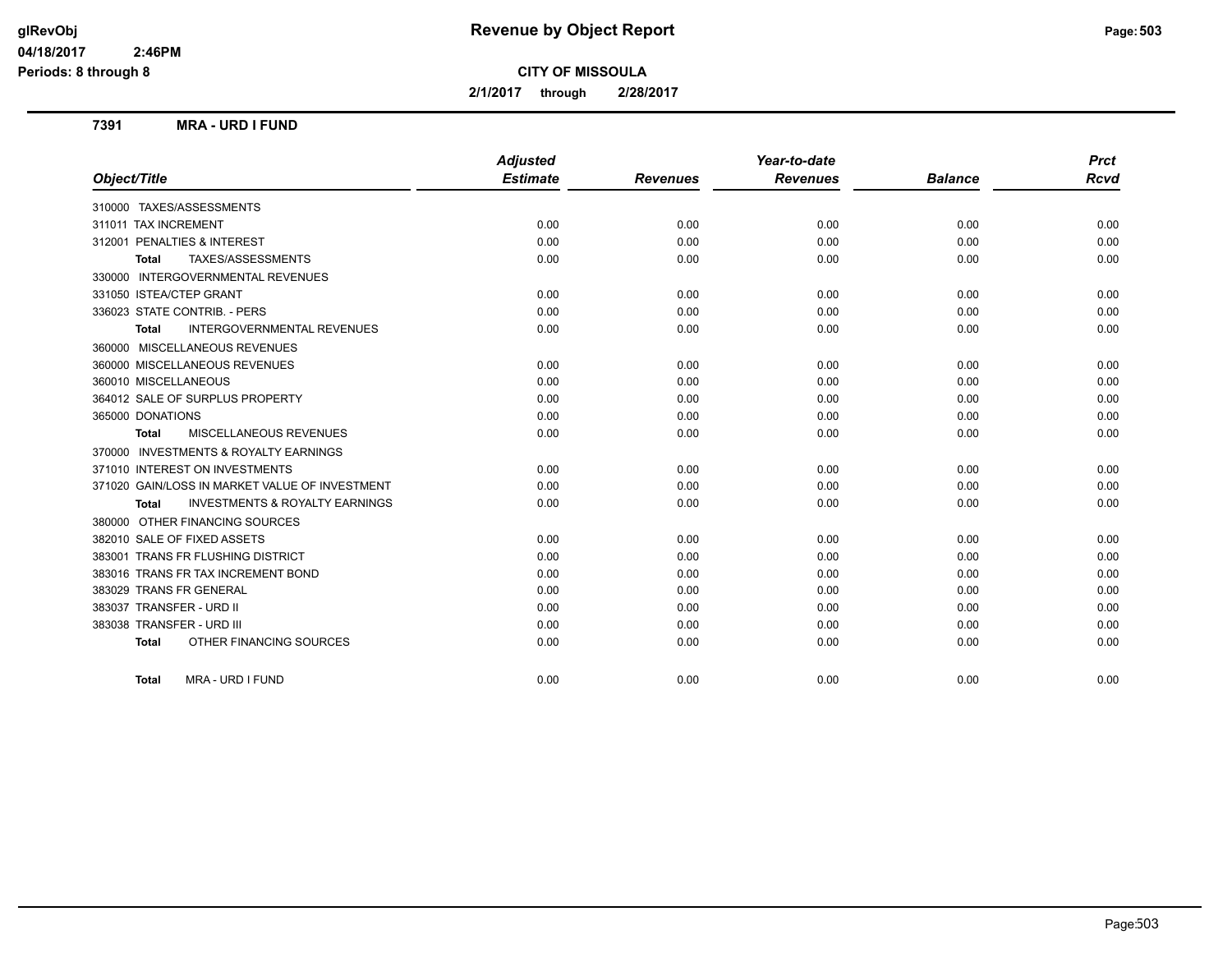**Periods: 8 through 8**

**CITY OF MISSOULA**

**2/1/2017 through 2/28/2017**

 **2:46PM**

**7392 MRA - URD II FUND**

**7392 MRA - URD II FUND**

| Object/Title                                              | <b>Adjusted</b> |                 | Year-to-date    |                | <b>Prct</b> |
|-----------------------------------------------------------|-----------------|-----------------|-----------------|----------------|-------------|
|                                                           | <b>Estimate</b> | <b>Revenues</b> | <b>Revenues</b> | <b>Balance</b> | Rcvd        |
| 310000 TAXES/ASSESSMENTS                                  |                 |                 |                 |                |             |
| 311011 TAX INCREMENT                                      | 0.00            | 0.00            | 0.00            | 0.00           | 0.00        |
| TAXES/ASSESSMENTS<br>Total                                | 0.00            | 0.00            | 0.00            | 0.00           | 0.00        |
| 330000 INTERGOVERNMENTAL REVENUES                         |                 |                 |                 |                |             |
| 330000 INTERGOVERNMENTAL REVENUES                         | 0.00            | 0.00            | 0.00            | 0.00           | 0.00        |
| 331050 ISTEA/CTEP GRANT                                   | 0.00            | 0.00            | 0.00            | 0.00           | 0.00        |
| 331060 NATL RECREATION TRAILS GRANTS                      | 0.00            | 0.00            | 0.00            | 0.00           | 0.00        |
| 335210 PERSONAL PROPERTY TAX REIMBURSEMENT                | 0.00            | 0.00            | 0.00            | 0.00           | 0.00        |
| 335250 STATE REIMB - SB #184                              | 0.00            | 0.00            | 0.00            | 0.00           | 0.00        |
| 336023 STATE CONTRIB. - PERS                              | 0.00            | 0.00            | 0.00            | 0.00           | 0.00        |
| <b>INTERGOVERNMENTAL REVENUES</b><br><b>Total</b>         | 0.00            | 0.00            | 0.00            | 0.00           | 0.00        |
| 340000 CHARGES FOR SERVICES                               |                 |                 |                 |                |             |
| 343300 MISC CHARGES FOR SERVICES                          | 0.00            | 0.00            | 0.00            | 0.00           | 0.00        |
| <b>CHARGES FOR SERVICES</b><br>Total                      | 0.00            | 0.00            | 0.00            | 0.00           | 0.00        |
| 360000 MISCELLANEOUS REVENUES                             |                 |                 |                 |                |             |
| 360000 MISCELLANEOUS REVENUES                             | 0.00            | 0.00            | 0.00            | 0.00           | 0.00        |
| 360007 RLF REVENUES                                       | 0.00            | 0.00            | 0.00            | 0.00           | 0.00        |
| 360010 MISCELLANEOUS                                      | 0.00            | 0.00            | 0.00            | 0.00           | 0.00        |
| 365000 DONATIONS                                          | 0.00            | 0.00            | 0.00            | 0.00           | 0.00        |
| MISCELLANEOUS REVENUES<br><b>Total</b>                    | 0.00            | 0.00            | 0.00            | 0.00           | 0.00        |
| 370000 INVESTMENTS & ROYALTY EARNINGS                     |                 |                 |                 |                |             |
| 371010 INTEREST ON INVESTMENTS                            | 0.00            | 0.00            | 0.00            | 0.00           | 0.00        |
| 371020 GAIN/LOSS IN MARKET VALUE OF INVESTMENTS           | 0.00            | 0.00            | 0.00            | 0.00           | 0.00        |
| <b>INVESTMENTS &amp; ROYALTY EARNINGS</b><br><b>Total</b> | 0.00            | 0.00            | 0.00            | 0.00           | 0.00        |
| 380000 OTHER FINANCING SOURCES                            |                 |                 |                 |                |             |
| 381009 TRANSFERS IN                                       | 0.00            | 0.00            | 0.00            | 0.00           | 0.00        |
| 381025 BOND PROCEEDS                                      | 0.00            | 0.00            | 0.00            | 0.00           | 0.00        |
| 381026 DEBT SERVICE/BROWNSFIELD RLF 1.125M                | 0.00            | 0.00            | 0.00            | 0.00           | 0.00        |
| 381027 SOUTH RESERVE TRAIL CROSSING 5.M                   | 0.00            | 0.00            | 0.00            | 0.00           | 0.00        |
| 381028 BOND PROCEEDS-MILL SITE                            | 0.00            | 0.00            | 0.00            | 0.00           | 0.00        |
| 381074 CIVIC STADIUM TIF NOTES 1.5M                       | 0.00            | 0.00            | 0.00            | 0.00           | 0.00        |
| 383014 TRANS FR MRA                                       | 1,121,177.00    | 0.00            | 159,651.13      | 961,525.87     | 14.24       |
| 383037 TRANSFER - URD II                                  | 0.00            | 0.00            | 0.00            | 0.00           | 0.00        |
| 383038 TRANSFER - URD III                                 | 0.00            | 0.00            | 0.00            | 0.00           | 0.00        |
| 383039 FROM SID TRANSFERS                                 | 0.00            | 0.00            | 0.00            | 0.00           | 0.00        |
| 383060 TRANSFERS FROM FRONT ST URD                        | 0.00            | 0.00            | 0.00            | 0.00           | 0.00        |
| 383061 TRANSFERS FROM PARK IMPACT FEES                    | 0.00            | 0.00            | 0.00            | 0.00           | 0.00        |
| 383062 TRANSFERS FROM PARK SIDS                           | 0.00            | 0.00            | 0.00            | 0.00           | 0.00        |
|                                                           |                 |                 |                 |                |             |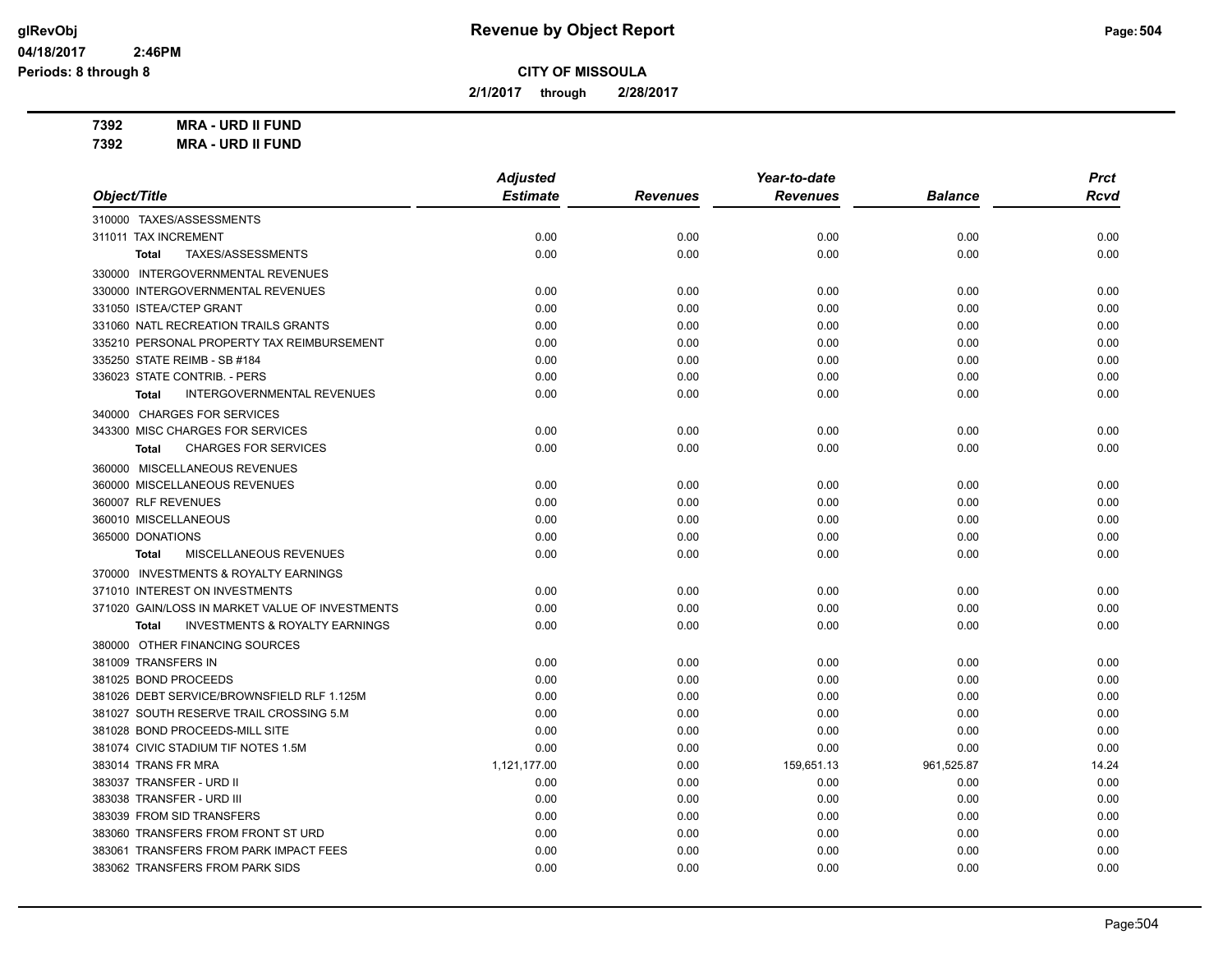**04/18/2017**

**Periods: 8 through 8**

**glRevObj Revenue by Object Report Page:505** 

**CITY OF MISSOULA**

**2/1/2017 through 2/28/2017**

**7392 MRA - URD II FUND 7392 MRA - URD II FUND**

 **2:46PM**

|                                         | <b>Adjusted</b> | Year-to-date    |                 |                | <b>Prct</b> |
|-----------------------------------------|-----------------|-----------------|-----------------|----------------|-------------|
| Object/Title                            | <b>Estimate</b> | <b>Revenues</b> | <b>Revenues</b> | <b>Balance</b> | <b>Rcvd</b> |
| 383063 TRANSF FROM SAFETY-LU (CTEP)FUND | 0.00            | 0.00            | 0.00            | 0.00           | 0.00        |
| OTHER FINANCING SOURCES<br>Total        | 1,121,177.00    | 0.00            | 159.651.13      | 961.525.87     | 14.24       |
| MRA - URD II FUND<br><b>Total</b>       | 1,121,177.00    | 0.00            | 159.651.13      | 961.525.87     | 14.24       |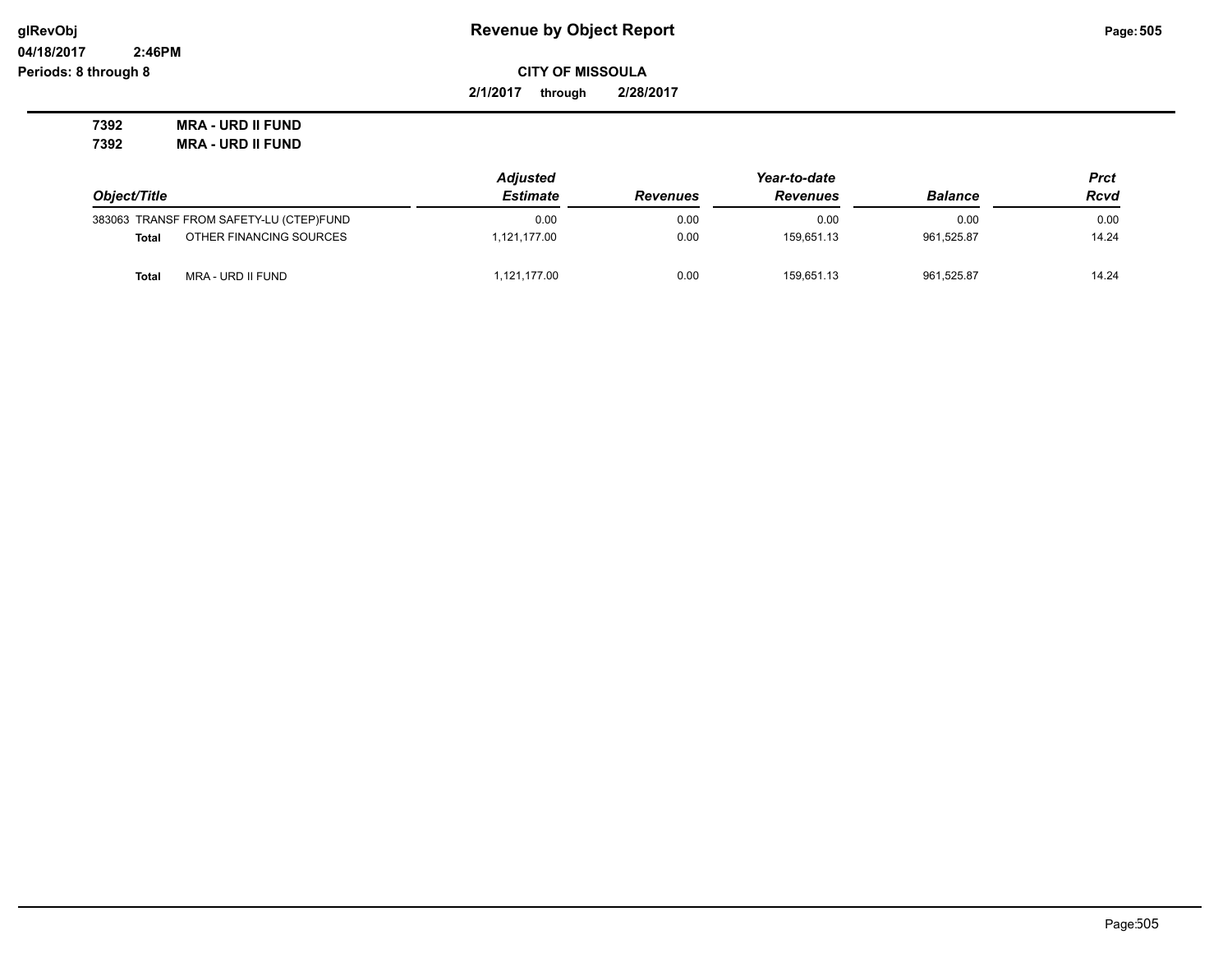**Periods: 8 through 8**

**CITY OF MISSOULA**

**2/1/2017 through 2/28/2017**

#### **7392 MRA - URD II FUND**

|                                                    | <b>Adjusted</b> |                 | Year-to-date    |                | <b>Prct</b> |
|----------------------------------------------------|-----------------|-----------------|-----------------|----------------|-------------|
| Object/Title                                       | <b>Estimate</b> | <b>Revenues</b> | <b>Revenues</b> | <b>Balance</b> | <b>Rcvd</b> |
| 310000 TAXES/ASSESSMENTS                           |                 |                 |                 |                |             |
| 311011 TAX INCREMENT                               | 0.00            | 0.00            | 0.00            | 0.00           | 0.00        |
| TAXES/ASSESSMENTS<br>Total                         | 0.00            | 0.00            | 0.00            | 0.00           | 0.00        |
| 330000 INTERGOVERNMENTAL REVENUES                  |                 |                 |                 |                |             |
| 330000 INTERGOVERNMENTAL REVENUES                  | 0.00            | 0.00            | 0.00            | 0.00           | 0.00        |
| 331050 ISTEA/CTEP GRANT                            | 0.00            | 0.00            | 0.00            | 0.00           | 0.00        |
| 331060 NATL RECREATION TRAILS GRANTS               | 0.00            | 0.00            | 0.00            | 0.00           | 0.00        |
| 335210 PERSONAL PROPERTY TAX REIMBURSEMENT         | 0.00            | 0.00            | 0.00            | 0.00           | 0.00        |
| 335250 STATE REIMB - SB #184                       | 0.00            | 0.00            | 0.00            | 0.00           | 0.00        |
| 336023 STATE CONTRIB. - PERS                       | 0.00            | 0.00            | 0.00            | 0.00           | 0.00        |
| INTERGOVERNMENTAL REVENUES<br><b>Total</b>         | 0.00            | 0.00            | 0.00            | 0.00           | 0.00        |
| 340000 CHARGES FOR SERVICES                        |                 |                 |                 |                |             |
| 343300 MISC CHARGES FOR SERVICES                   | 0.00            | 0.00            | 0.00            | 0.00           | 0.00        |
| <b>CHARGES FOR SERVICES</b><br>Total               | 0.00            | 0.00            | 0.00            | 0.00           | 0.00        |
| 360000 MISCELLANEOUS REVENUES                      |                 |                 |                 |                |             |
| 360000 MISCELLANEOUS REVENUES                      | 0.00            | 0.00            | 0.00            | 0.00           | 0.00        |
| 360007 RLF REVENUES                                | 0.00            | 0.00            | 0.00            | 0.00           | 0.00        |
| 360010 MISCELLANEOUS                               | 0.00            | 0.00            | 0.00            | 0.00           | 0.00        |
| 365000 DONATIONS                                   | 0.00            | 0.00            | 0.00            | 0.00           | 0.00        |
| MISCELLANEOUS REVENUES<br><b>Total</b>             | 0.00            | 0.00            | 0.00            | 0.00           | 0.00        |
| 370000 INVESTMENTS & ROYALTY EARNINGS              |                 |                 |                 |                |             |
| 371010 INTEREST ON INVESTMENTS                     | 0.00            | 0.00            | 0.00            | 0.00           | 0.00        |
| 371020 GAIN/LOSS IN MARKET VALUE OF INVESTMENT     | 0.00            | 0.00            | 0.00            | 0.00           | 0.00        |
| <b>INVESTMENTS &amp; ROYALTY EARNINGS</b><br>Total | 0.00            | 0.00            | 0.00            | 0.00           | 0.00        |
| 380000 OTHER FINANCING SOURCES                     |                 |                 |                 |                |             |
| 381009 TRANSFERS IN                                | 0.00            | 0.00            | 0.00            | 0.00           | 0.00        |
| 381025 BOND PROCEEDS                               | 0.00            | 0.00            | 0.00            | 0.00           | 0.00        |
| 381026 DEBT SERVICE/BROWNSFIELD RLF 1.125M         | 0.00            | 0.00            | 0.00            | 0.00           | 0.00        |
| 381027 SOUTH RESERVE TRAIL CROSSING 5.M            | 0.00            | 0.00            | 0.00            | 0.00           | 0.00        |
| 381028 BOND PROCEEDS-MILL SITE                     | 0.00            | 0.00            | 0.00            | 0.00           | 0.00        |
| 381074 CIVIC STADIUM TIF NOTES 1.5M                | 0.00            | 0.00            | 0.00            | 0.00           | 0.00        |
| 383014 TRANS FR MRA                                | 1,121,177.00    | 0.00            | 159,651.13      | 961,525.87     | 14.24       |
| 383037 TRANSFER - URD II                           | 0.00            | 0.00            | 0.00            | 0.00           | 0.00        |
| 383038 TRANSFER - URD III                          | 0.00            | 0.00            | 0.00            | 0.00           | 0.00        |
| 383039 FROM SID TRANSFERS                          | 0.00            | 0.00            | 0.00            | 0.00           | 0.00        |
| 383060 TRANSFERS FROM FRONT ST URD                 | 0.00            | 0.00            | 0.00            | 0.00           | 0.00        |
| 383061 TRANSFERS FROM PARK IMPACT FEES             | 0.00            | 0.00            | 0.00            | 0.00           | 0.00        |
| 383062 TRANSFERS FROM PARK SIDS                    | 0.00            | 0.00            | 0.00            | 0.00           | 0.00        |
| 383063 TRANSF FROM SAFETY-LU (CTEP)FUND            | 0.00            | 0.00            | 0.00            | 0.00           | 0.00        |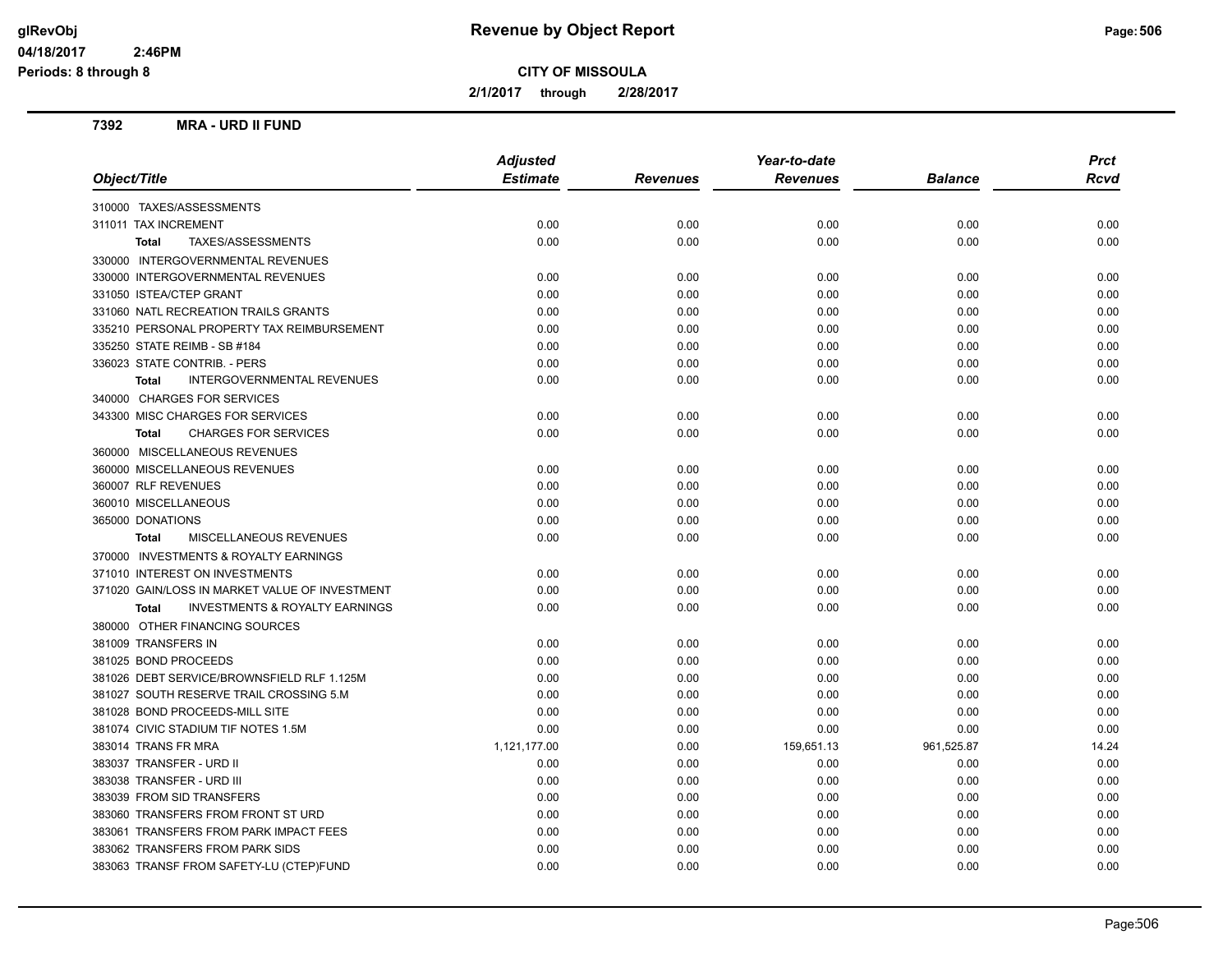**04/18/2017 2:46PM Periods: 8 through 8**

## **CITY OF MISSOULA**

**2/1/2017 through 2/28/2017**

#### **7392 MRA - URD II FUND**

|              |                         | <b>Adjusted</b> | Year-to-date    |                 |                | <b>Prct</b> |
|--------------|-------------------------|-----------------|-----------------|-----------------|----------------|-------------|
| Object/Title |                         | <b>Estimate</b> | <b>Revenues</b> | <b>Revenues</b> | <b>Balance</b> | Rcvd        |
| <b>Total</b> | OTHER FINANCING SOURCES | 1.121.177.00    | 0.00            | 159.651.13      | 961.525.87     | 14.24       |
| Total        | MRA - URD II FUND       | 1,121,177.00    | 0.00            | 159,651.13      | 961,525.87     | 14.24       |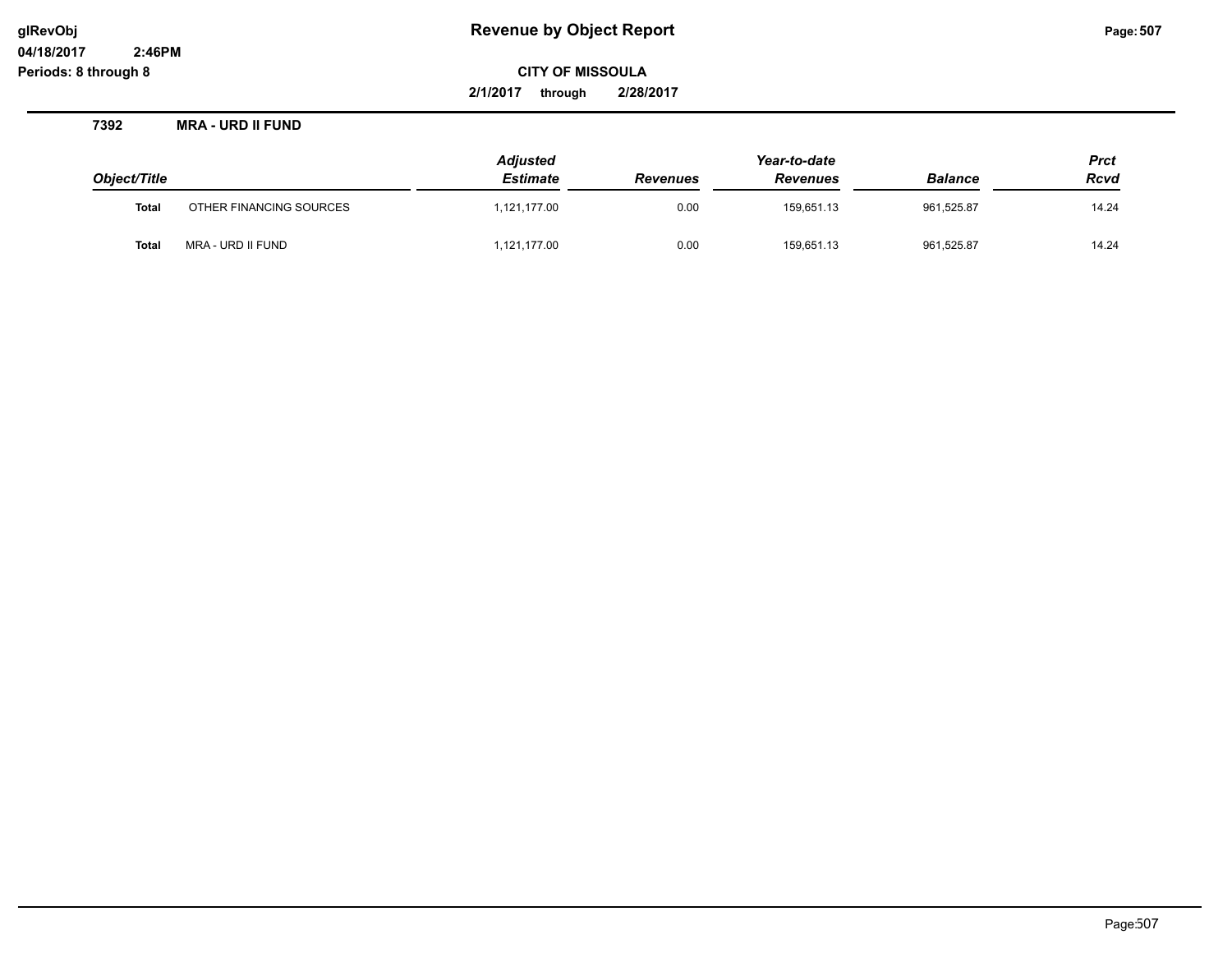**2/1/2017 through 2/28/2017**

**7393 MRA - URD III FUND**

| <b>MRA - URD III FUND</b><br>7393 |
|-----------------------------------|
|-----------------------------------|

|                                                    | <b>Adjusted</b> |                 | Year-to-date    |                 | <b>Prct</b> |
|----------------------------------------------------|-----------------|-----------------|-----------------|-----------------|-------------|
| Object/Title                                       | <b>Estimate</b> | <b>Revenues</b> | <b>Revenues</b> | <b>Balance</b>  | <b>Rcvd</b> |
| 310000 TAXES/ASSESSMENTS                           |                 |                 |                 |                 |             |
| 311011 TAX INCREMENT                               | 0.00            | 0.00            | 0.00            | 0.00            | 0.00        |
| 312001 PENALTIES & INTEREST                        | 0.00            | 0.00            | 0.00            | 0.00            | 0.00        |
| TAXES/ASSESSMENTS<br>Total                         | 0.00            | 0.00            | 0.00            | 0.00            | 0.00        |
| 330000 INTERGOVERNMENTAL REVENUES                  |                 |                 |                 |                 |             |
| 331050 ISTEA/CTEP GRANT                            | 0.00            | 0.00            | 0.00            | 0.00            | 0.00        |
| 331060 NATL RECREATION TRAILS GRANTS               | 0.00            | 0.00            | 0.00            | 0.00            | 0.00        |
| 335210 PERSONAL PROPERTY TAX REIMBURSEMENT         | 0.00            | 0.00            | 0.00            | 0.00            | 0.00        |
| 336020 STATE PENSION CONTRIBUTION                  | 0.00            | 0.00            | 0.00            | 0.00            | 0.00        |
| 336023 STATE CONTRIB. - PERS                       | 0.00            | 0.00            | 201.22          | $-201.22$       | 0.00        |
| <b>INTERGOVERNMENTAL REVENUES</b><br>Total         | 0.00            | 0.00            | 201.22          | $-201.22$       | 0.00        |
| 360000 MISCELLANEOUS REVENUES                      |                 |                 |                 |                 |             |
| 360000 MISCELLANEOUS REVENUES                      | 7,100,000.00    | 0.00            | 3.75            | 7,099,996.25    | 0.00        |
| 360010 MISCELLANEOUS                               | 0.00            | 0.00            | 0.00            | 0.00            | 0.00        |
| 362000 OTHER MISCELLANEOUS REVENUE                 | 0.00            | 0.00            | 0.00            | 0.00            | 0.00        |
| 362004 URD III FACADE IMPROVEMENT LOAN REC         | 0.00            | 0.00            | 0.00            | 0.00            | 0.00        |
| 365000 DONATIONS                                   | 0.00            | 0.00            | 0.00            | 0.00            | 0.00        |
| MISCELLANEOUS REVENUES<br>Total                    | 7,100,000.00    | 0.00            | 3.75            | 7,099,996.25    | 0.00        |
| 370000 INVESTMENTS & ROYALTY EARNINGS              |                 |                 |                 |                 |             |
| 371010 INTEREST ON INVESTMENTS                     | 0.00            | 0.00            | 0.00            | 0.00            | 0.00        |
| 371020 GAIN/LOSS IN MARKET VALUE OF INVESTMENTS    | 0.00            | 0.00            | 0.00            | 0.00            | 0.00        |
| <b>INVESTMENTS &amp; ROYALTY EARNINGS</b><br>Total | 0.00            | 0.00            | 0.00            | 0.00            | 0.00        |
| 380000 OTHER FINANCING SOURCES                     |                 |                 |                 |                 |             |
| 381000 LOAN PROCEEDS                               | 0.00            | 0.00            | 0.00            | 0.00            | 0.00        |
| 381024 MARY AVENUE BOND PROCEEDS                   | 0.00            | 0.00            | 4,200,000.00    | $-4,200,000.00$ | 0.00        |
| 381027 5M SO RESERVE TRAIL CROSSING                | 0.00            | 0.00            | 0.00            | 0.00            | 0.00        |
| 383014 TRANS FR MRA                                | 1,401,738.00    | 0.00            | $-69,888.07$    | 1,471,626.07    | $-4.99$     |
| 383037 TRANSFER - URD II                           | 250,000.00      | 0.00            | 0.00            | 250,000.00      | 0.00        |
| OTHER FINANCING SOURCES<br><b>Total</b>            | 1,651,738.00    | 0.00            | 4,130,111.93    | $-2,478,373.93$ | 250.05      |
| MRA - URD III FUND<br>Total                        | 8,751,738.00    | 0.00            | 4,130,316.90    | 4,621,421.10    | 47.19       |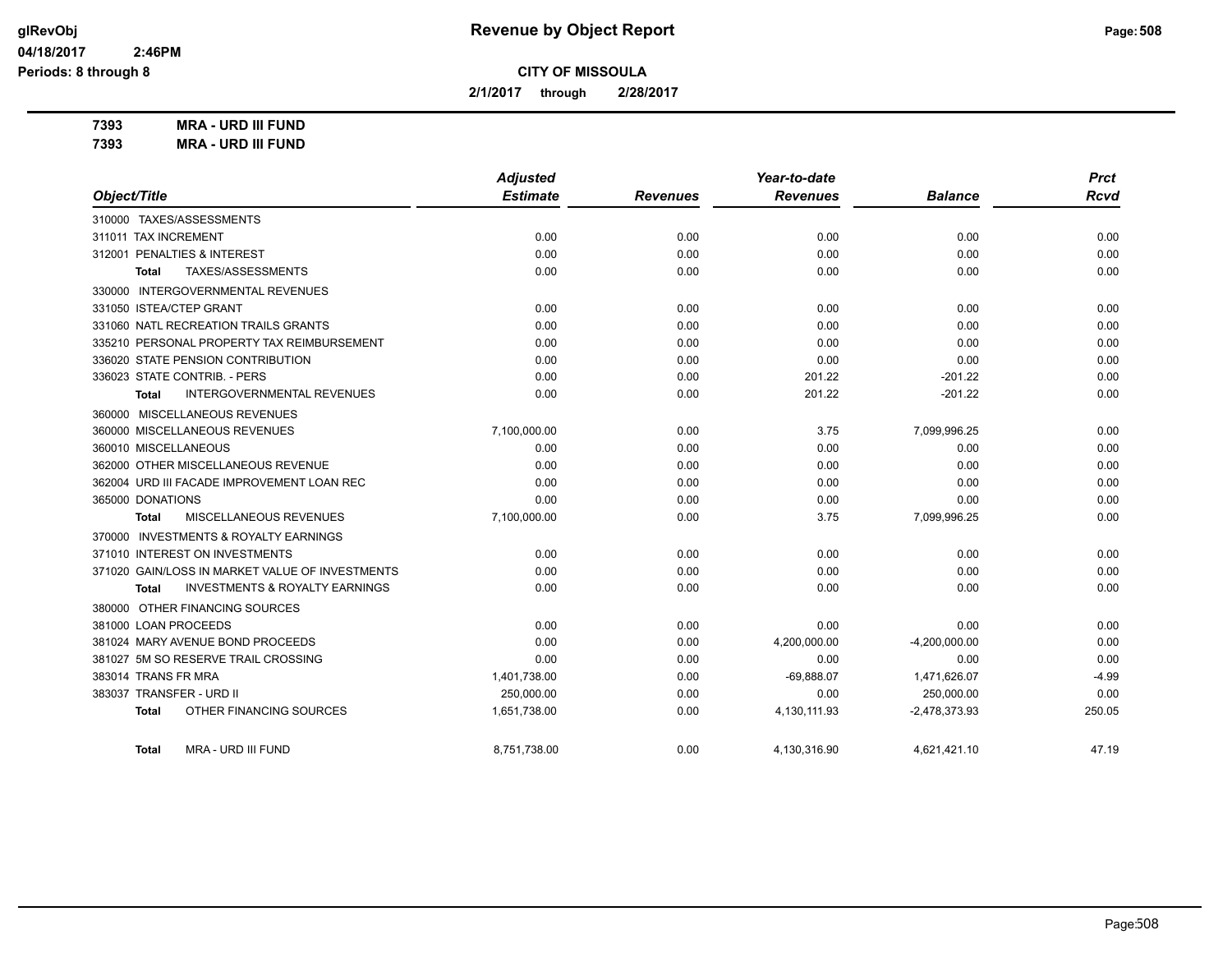**2/1/2017 through 2/28/2017**

#### **7393 MRA - URD III FUND**

| Object/Title                                       | <b>Adjusted</b><br><b>Estimate</b> | <b>Revenues</b> | Year-to-date<br><b>Revenues</b> | <b>Balance</b>  | <b>Prct</b><br><b>Rcvd</b> |
|----------------------------------------------------|------------------------------------|-----------------|---------------------------------|-----------------|----------------------------|
|                                                    |                                    |                 |                                 |                 |                            |
| 310000 TAXES/ASSESSMENTS                           |                                    |                 |                                 |                 |                            |
| 311011 TAX INCREMENT                               | 0.00                               | 0.00            | 0.00                            | 0.00            | 0.00                       |
| 312001 PENALTIES & INTEREST                        | 0.00                               | 0.00            | 0.00                            | 0.00            | 0.00                       |
| TAXES/ASSESSMENTS<br>Total                         | 0.00                               | 0.00            | 0.00                            | 0.00            | 0.00                       |
| 330000 INTERGOVERNMENTAL REVENUES                  |                                    |                 |                                 |                 |                            |
| 331050 ISTEA/CTEP GRANT                            | 0.00                               | 0.00            | 0.00                            | 0.00            | 0.00                       |
| 331060 NATL RECREATION TRAILS GRANTS               | 0.00                               | 0.00            | 0.00                            | 0.00            | 0.00                       |
| 335210 PERSONAL PROPERTY TAX REIMBURSEMENT         | 0.00                               | 0.00            | 0.00                            | 0.00            | 0.00                       |
| 336020 STATE PENSION CONTRIBUTION                  | 0.00                               | 0.00            | 0.00                            | 0.00            | 0.00                       |
| 336023 STATE CONTRIB. - PERS                       | 0.00                               | 0.00            | 201.22                          | $-201.22$       | 0.00                       |
| <b>INTERGOVERNMENTAL REVENUES</b><br>Total         | 0.00                               | 0.00            | 201.22                          | $-201.22$       | 0.00                       |
| 360000 MISCELLANEOUS REVENUES                      |                                    |                 |                                 |                 |                            |
| 360000 MISCELLANEOUS REVENUES                      | 7,100,000.00                       | 0.00            | 3.75                            | 7,099,996.25    | 0.00                       |
| 360010 MISCELLANEOUS                               | 0.00                               | 0.00            | 0.00                            | 0.00            | 0.00                       |
| 362000 OTHER MISCELLANEOUS REVENUE                 | 0.00                               | 0.00            | 0.00                            | 0.00            | 0.00                       |
| 362004 URD III FACADE IMPROVEMENT LOAN REC         | 0.00                               | 0.00            | 0.00                            | 0.00            | 0.00                       |
| 365000 DONATIONS                                   | 0.00                               | 0.00            | 0.00                            | 0.00            | 0.00                       |
| MISCELLANEOUS REVENUES<br>Total                    | 7,100,000.00                       | 0.00            | 3.75                            | 7,099,996.25    | 0.00                       |
| 370000 INVESTMENTS & ROYALTY EARNINGS              |                                    |                 |                                 |                 |                            |
| 371010 INTEREST ON INVESTMENTS                     | 0.00                               | 0.00            | 0.00                            | 0.00            | 0.00                       |
| 371020 GAIN/LOSS IN MARKET VALUE OF INVESTMENT     | 0.00                               | 0.00            | 0.00                            | 0.00            | 0.00                       |
| <b>INVESTMENTS &amp; ROYALTY EARNINGS</b><br>Total | 0.00                               | 0.00            | 0.00                            | 0.00            | 0.00                       |
| 380000 OTHER FINANCING SOURCES                     |                                    |                 |                                 |                 |                            |
| 381000 LOAN PROCEEDS                               | 0.00                               | 0.00            | 0.00                            | 0.00            | 0.00                       |
| 381024 MARY AVENUE BOND PROCEEDS                   | 0.00                               | 0.00            | 4,200,000.00                    | $-4,200,000.00$ | 0.00                       |
| 381027 5M SO RESERVE TRAIL CROSSING                | 0.00                               | 0.00            | 0.00                            | 0.00            | 0.00                       |
| 383014 TRANS FR MRA                                | 1,401,738.00                       | 0.00            | $-69,888.07$                    | 1,471,626.07    | $-4.99$                    |
| 383037 TRANSFER - URD II                           | 250,000.00                         | 0.00            | 0.00                            | 250,000.00      | 0.00                       |
| OTHER FINANCING SOURCES<br>Total                   | 1,651,738.00                       | 0.00            | 4,130,111.93                    | $-2,478,373.93$ | 250.05                     |
| <b>MRA - URD III FUND</b><br><b>Total</b>          | 8.751.738.00                       | 0.00            | 4.130.316.90                    | 4.621.421.10    | 47.19                      |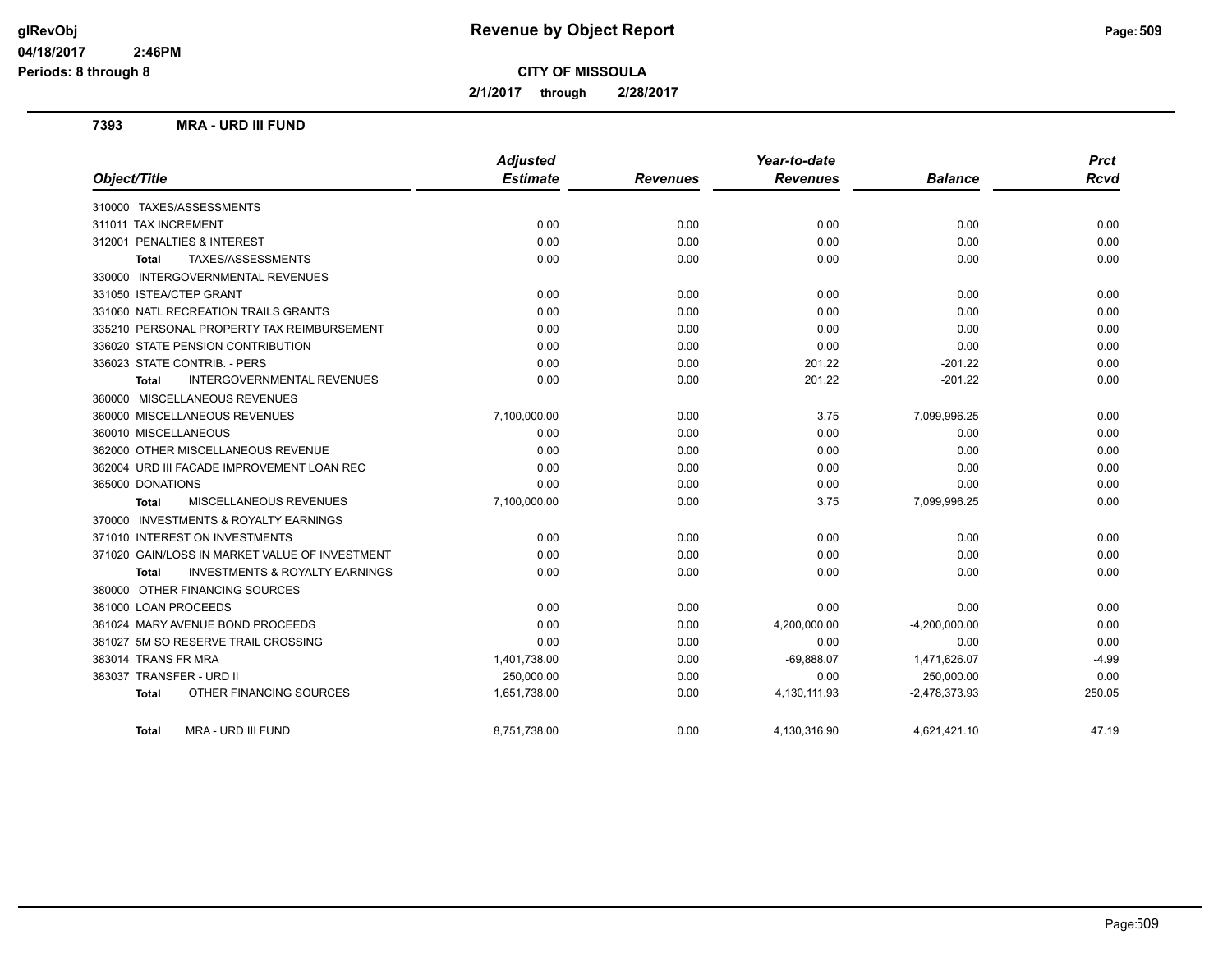**2/1/2017 through 2/28/2017**

# **7394 MRA URD III TI DEBT CLEARING FUND**

**7394 MRA URD III TI DEBT CLEARING FUND**

|                                                     | <b>Adjusted</b> |                 | Year-to-date    |                | Prct  |
|-----------------------------------------------------|-----------------|-----------------|-----------------|----------------|-------|
| Object/Title                                        | <b>Estimate</b> | <b>Revenues</b> | <b>Revenues</b> | <b>Balance</b> | Rcvd  |
| TAXES/ASSESSMENTS<br>310000                         |                 |                 |                 |                |       |
| <b>TAX INCREMENT</b><br>311011                      | 1,467,088.00    | 18,158.31       | 867,312.64      | 599,775.36     | 59.12 |
| <b>PENALTIES &amp; INTEREST</b><br>312001           | 0.00            | 290.18          | 803.46          | $-803.46$      | 0.00  |
| TAXES/ASSESSMENTS<br>Total                          | 1,467,088.00    | 18,448.49       | 868,116.10      | 598,971.90     | 59.17 |
| 330000 INTERGOVERNMENTAL REVENUES                   |                 |                 |                 |                |       |
| 335210 PERSONAL PROPERTY TAX REIMBURSEMENT          | 277,850.00      | 0.00            | 138,925.02      | 138,924.98     | 50.00 |
| 335250 STATE REIMB - SB #184                        | 0.00            | 0.00            | 0.00            | 0.00           | 0.00  |
| <b>INTERGOVERNMENTAL REVENUES</b><br>Total          | 277,850.00      | 0.00            | 138,925.02      | 138,924.98     | 50.00 |
| <b>INVESTMENTS &amp; ROYALTY EARNINGS</b><br>370000 |                 |                 |                 |                |       |
| 371010 INTEREST ON INVESTMENTS                      | 0.00            | 0.00            | 0.00            | 0.00           | 0.00  |
| 371020 GAIN/LOSS IN MARKET VALUE OF INVESTMENTS     | 0.00            | 0.00            | 0.00            | 0.00           | 0.00  |
| <b>INVESTMENTS &amp; ROYALTY EARNINGS</b><br>Total  | 0.00            | 0.00            | 0.00            | 0.00           | 0.00  |
| 380000 OTHER FINANCING SOURCES                      |                 |                 |                 |                |       |
| 383014 TRANS FR MRA                                 | 0.00            | 0.00            | 0.00            | 0.00           | 0.00  |
| OTHER FINANCING SOURCES<br>Total                    | 0.00            | 0.00            | 0.00            | 0.00           | 0.00  |
| MRA URD III TI DEBT CLEARING FUND<br><b>Total</b>   | 1,744,938.00    | 18,448.49       | 1,007,041.12    | 737,896.88     | 57.71 |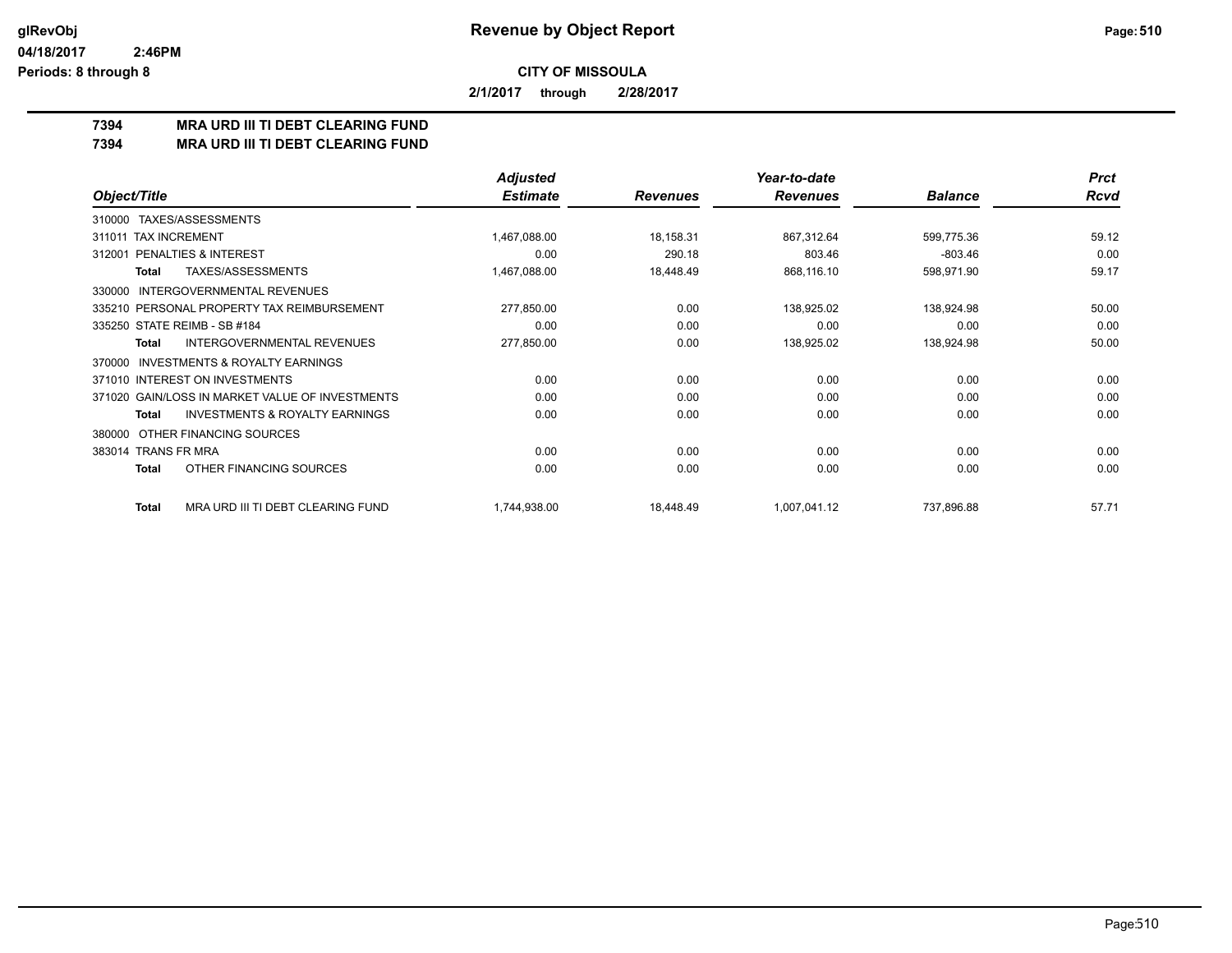**2/1/2017 through 2/28/2017**

## **7394 MRA URD III TI DEBT CLEARING FUND**

|                                                    | <b>Adjusted</b> |                 | Year-to-date    |                | <b>Prct</b> |
|----------------------------------------------------|-----------------|-----------------|-----------------|----------------|-------------|
| Object/Title                                       | <b>Estimate</b> | <b>Revenues</b> | <b>Revenues</b> | <b>Balance</b> | <b>Rcvd</b> |
| TAXES/ASSESSMENTS<br>310000                        |                 |                 |                 |                |             |
| 311011 TAX INCREMENT                               | 1,467,088.00    | 18,158.31       | 867,312.64      | 599,775.36     | 59.12       |
| 312001 PENALTIES & INTEREST                        | 0.00            | 290.18          | 803.46          | $-803.46$      | 0.00        |
| TAXES/ASSESSMENTS<br>Total                         | 1,467,088.00    | 18,448.49       | 868,116.10      | 598,971.90     | 59.17       |
| <b>INTERGOVERNMENTAL REVENUES</b><br>330000        |                 |                 |                 |                |             |
| 335210 PERSONAL PROPERTY TAX REIMBURSEMENT         | 277,850.00      | 0.00            | 138,925.02      | 138,924.98     | 50.00       |
| 335250 STATE REIMB - SB #184                       | 0.00            | 0.00            | 0.00            | 0.00           | 0.00        |
| <b>INTERGOVERNMENTAL REVENUES</b><br><b>Total</b>  | 277,850.00      | 0.00            | 138,925.02      | 138,924.98     | 50.00       |
| INVESTMENTS & ROYALTY EARNINGS<br>370000           |                 |                 |                 |                |             |
| 371010 INTEREST ON INVESTMENTS                     | 0.00            | 0.00            | 0.00            | 0.00           | 0.00        |
| 371020 GAIN/LOSS IN MARKET VALUE OF INVESTMENT     | 0.00            | 0.00            | 0.00            | 0.00           | 0.00        |
| <b>INVESTMENTS &amp; ROYALTY EARNINGS</b><br>Total | 0.00            | 0.00            | 0.00            | 0.00           | 0.00        |
| OTHER FINANCING SOURCES<br>380000                  |                 |                 |                 |                |             |
| 383014 TRANS FR MRA                                | 0.00            | 0.00            | 0.00            | 0.00           | 0.00        |
| OTHER FINANCING SOURCES<br><b>Total</b>            | 0.00            | 0.00            | 0.00            | 0.00           | 0.00        |
| MRA URD III TI DEBT CLEARING FUND<br><b>Total</b>  | 1,744,938.00    | 18,448.49       | 1,007,041.12    | 737,896.88     | 57.71       |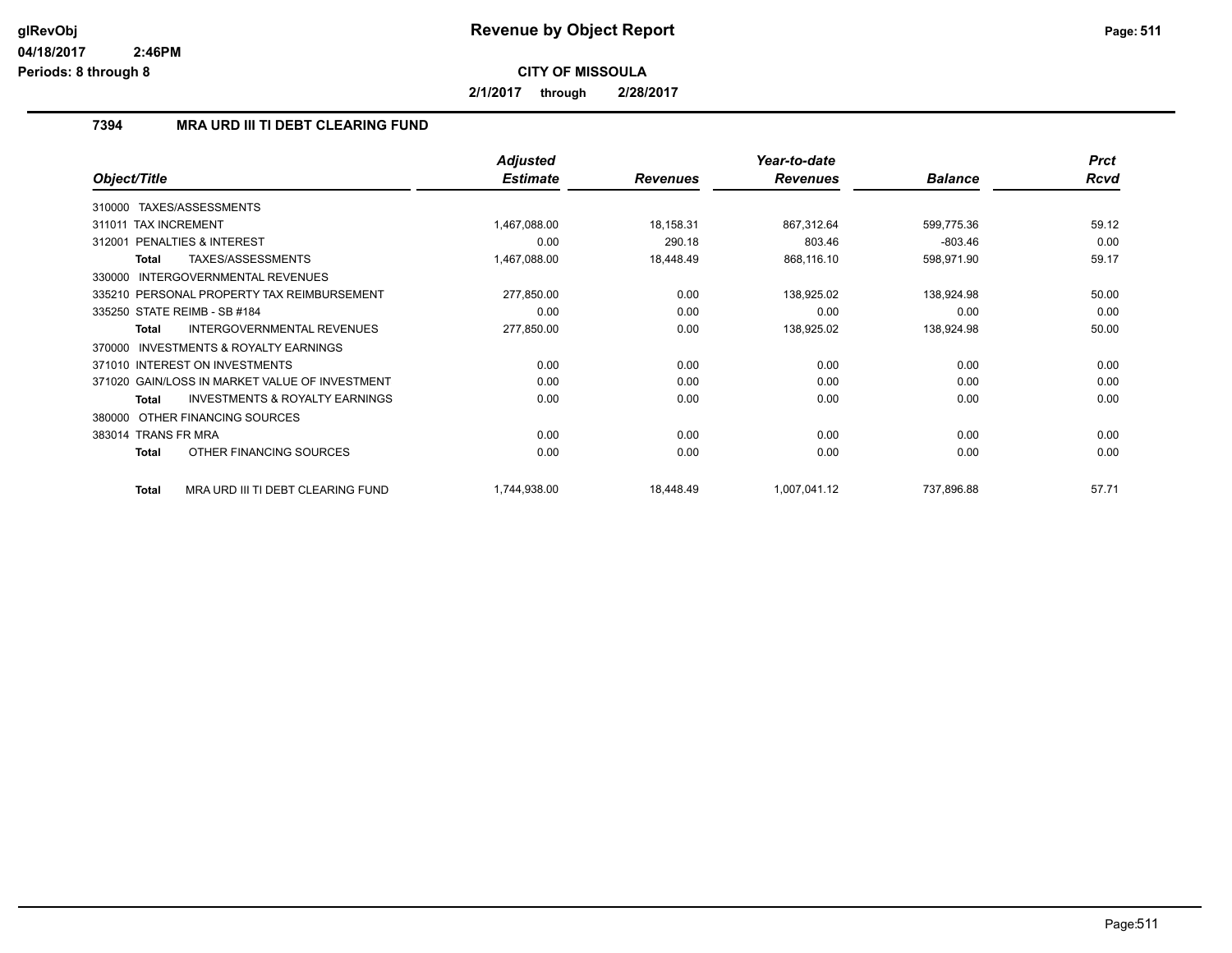**2/1/2017 through 2/28/2017**

## **7395 MRA TAX INCREMENT DEBT SERVICE 7395 MRA TAX INCREMENT DEBT SERVICE**

|                                         | <b>Adjusted</b> |                 | Year-to-date    |                | <b>Prct</b> |
|-----------------------------------------|-----------------|-----------------|-----------------|----------------|-------------|
| Object/Title                            | <b>Estimate</b> | <b>Revenues</b> | <b>Revenues</b> | <b>Balance</b> | <b>Rcvd</b> |
| 370000 INVESTMENTS & ROYALTY EARNINGS   |                 |                 |                 |                |             |
| 371010 INTEREST ON INVESTMENTS          | 0.00            | 0.00            | 0.00            | 0.00           | 0.00        |
| INVESTMENTS & ROYALTY EARNINGS<br>Total | 0.00            | 0.00            | 0.00            | 0.00           | 0.00        |
| 380000 OTHER FINANCING SOURCES          |                 |                 |                 |                |             |
| 383014 TRANS FR MRA                     | 343,200.00      | 0.00            | 0.00            | 343.200.00     | 0.00        |
| OTHER FINANCING SOURCES<br>Total        | 343,200.00      | 0.00            | 0.00            | 343.200.00     | 0.00        |
|                                         |                 |                 |                 |                |             |
| MRA TAX INCREMENT DEBT SERVICE<br>Total | 343.200.00      | 0.00            | 0.00            | 343.200.00     | 0.00        |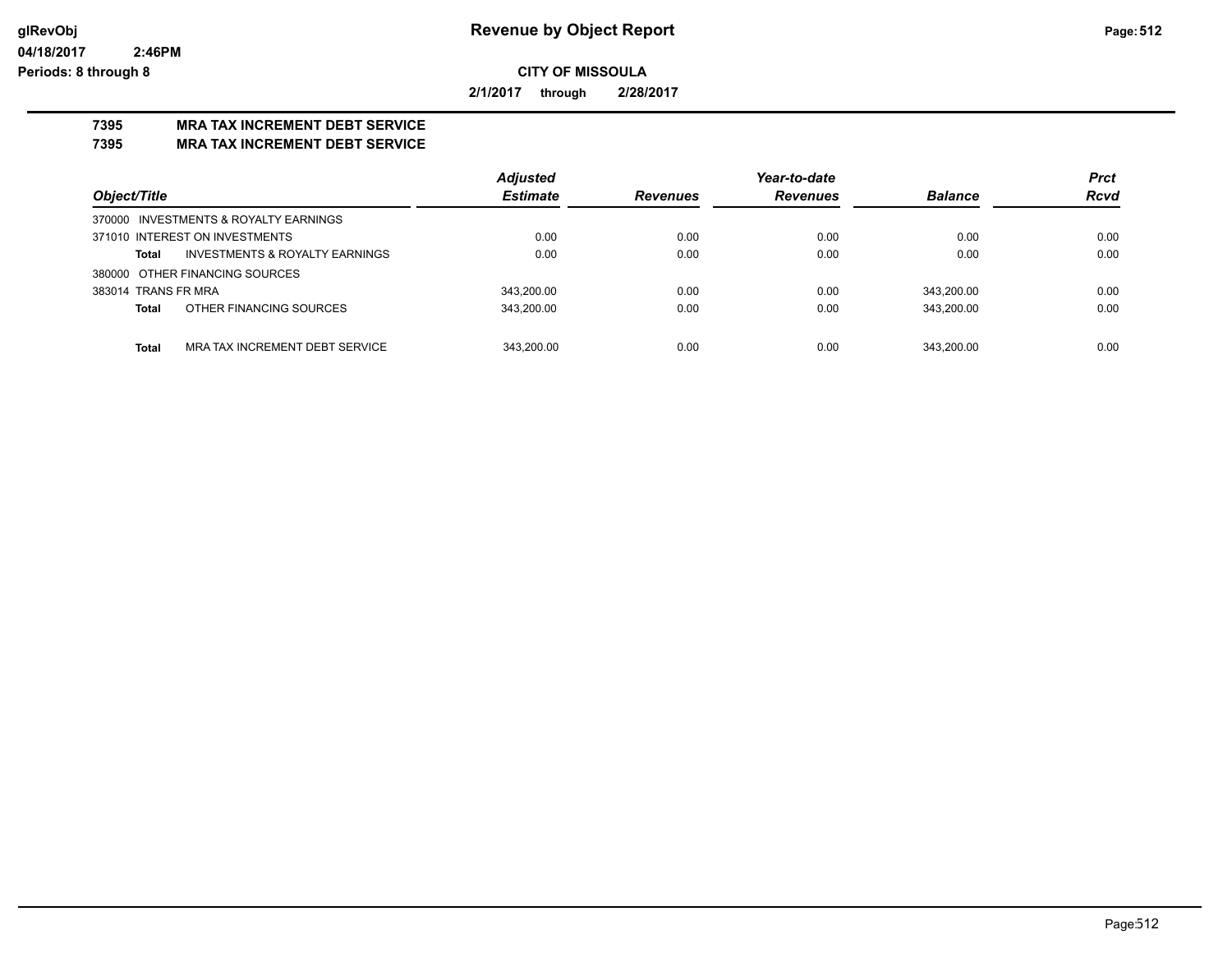**2/1/2017 through 2/28/2017**

## **7395 MRA TAX INCREMENT DEBT SERVICE**

|                     |                                           | <b>Adjusted</b> |                 | Year-to-date    |                | <b>Prct</b> |
|---------------------|-------------------------------------------|-----------------|-----------------|-----------------|----------------|-------------|
| Object/Title        |                                           | <b>Estimate</b> | <b>Revenues</b> | <b>Revenues</b> | <b>Balance</b> | <b>Rcvd</b> |
|                     | 370000 INVESTMENTS & ROYALTY EARNINGS     |                 |                 |                 |                |             |
|                     | 371010 INTEREST ON INVESTMENTS            | 0.00            | 0.00            | 0.00            | 0.00           | 0.00        |
| Total               | <b>INVESTMENTS &amp; ROYALTY EARNINGS</b> | 0.00            | 0.00            | 0.00            | 0.00           | 0.00        |
|                     | 380000 OTHER FINANCING SOURCES            |                 |                 |                 |                |             |
| 383014 TRANS FR MRA |                                           | 343,200.00      | 0.00            | 0.00            | 343,200.00     | 0.00        |
| <b>Total</b>        | OTHER FINANCING SOURCES                   | 343,200.00      | 0.00            | 0.00            | 343,200.00     | 0.00        |
| <b>Total</b>        | MRA TAX INCREMENT DEBT SERVICE            | 343,200.00      | 0.00            | 0.00            | 343,200.00     | 0.00        |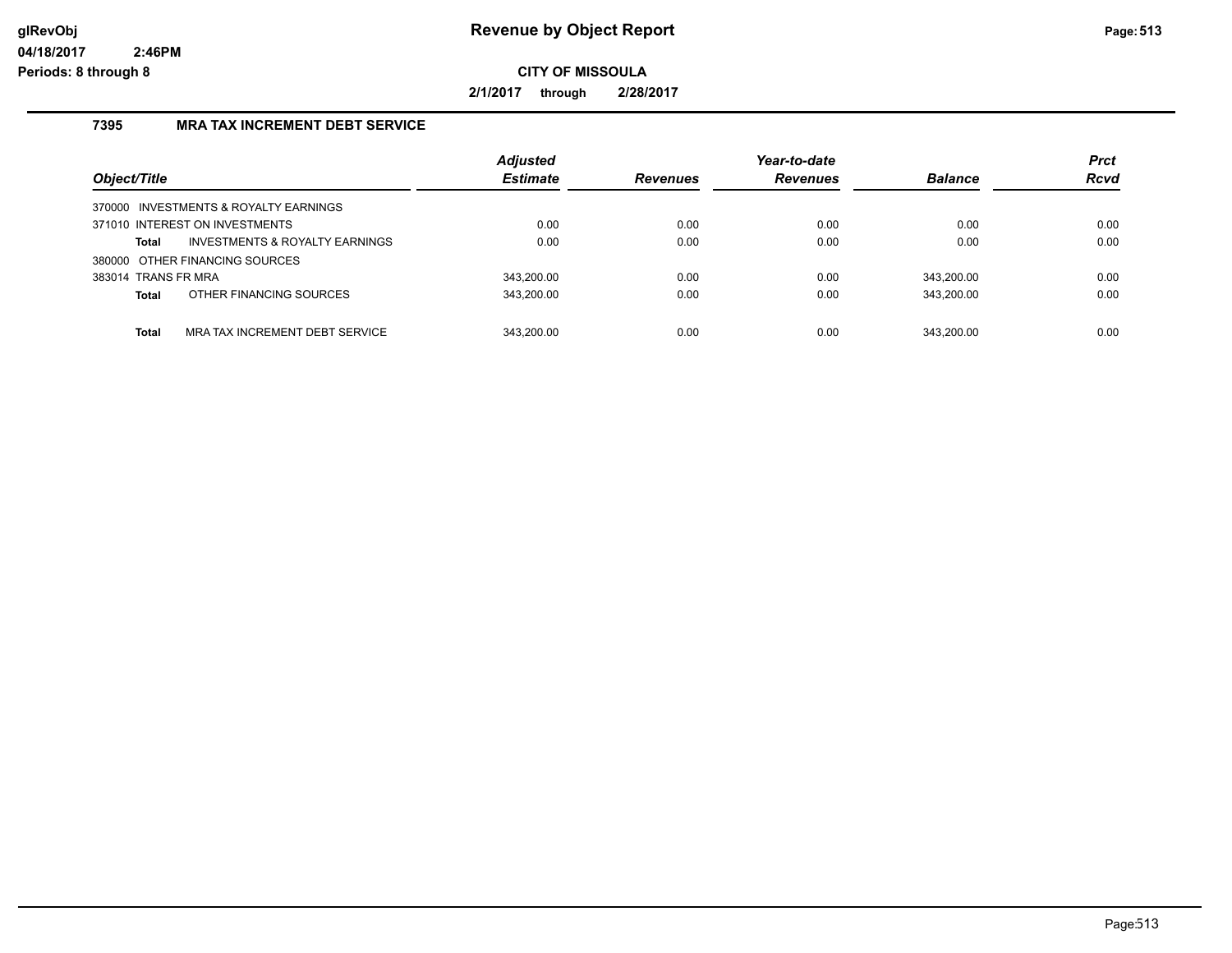**2/1/2017 through 2/28/2017**

## **7396 NRSS DEBT SERVICE SINKING FUND 7396 NRSS DEBT SERVICE SINKING FUND**

|                                                 | <b>Adjusted</b> |                 | Year-to-date    |                | <b>Prct</b> |
|-------------------------------------------------|-----------------|-----------------|-----------------|----------------|-------------|
| Object/Title                                    | <b>Estimate</b> | <b>Revenues</b> | <b>Revenues</b> | <b>Balance</b> | <b>Rcvd</b> |
| 370000 INVESTMENTS & ROYALTY EARNINGS           |                 |                 |                 |                |             |
| 371010 INTEREST ON INVESTMENTS                  | 0.00            | 0.00            | 0.00            | 0.00           | 0.00        |
| 371020 GAIN/LOSS IN MARKET VALUE OF INVESTMENTS | 0.00            | 0.00            | 0.00            | 0.00           | 0.00        |
| INVESTMENTS & ROYALTY EARNINGS<br>Total         | 0.00            | 0.00            | 0.00            | 0.00           | 0.00        |
| 380000 OTHER FINANCING SOURCES                  |                 |                 |                 |                |             |
| 383014 TRANS FR MRA                             | 31.690.00       | 0.00            | 0.00            | 31.690.00      | 0.00        |
| OTHER FINANCING SOURCES<br>Total                | 31,690.00       | 0.00            | 0.00            | 31,690.00      | 0.00        |
|                                                 |                 |                 |                 |                |             |
| NRSS DEBT SERVICE SINKING FUND<br><b>Total</b>  | 31.690.00       | 0.00            | 0.00            | 31.690.00      | 0.00        |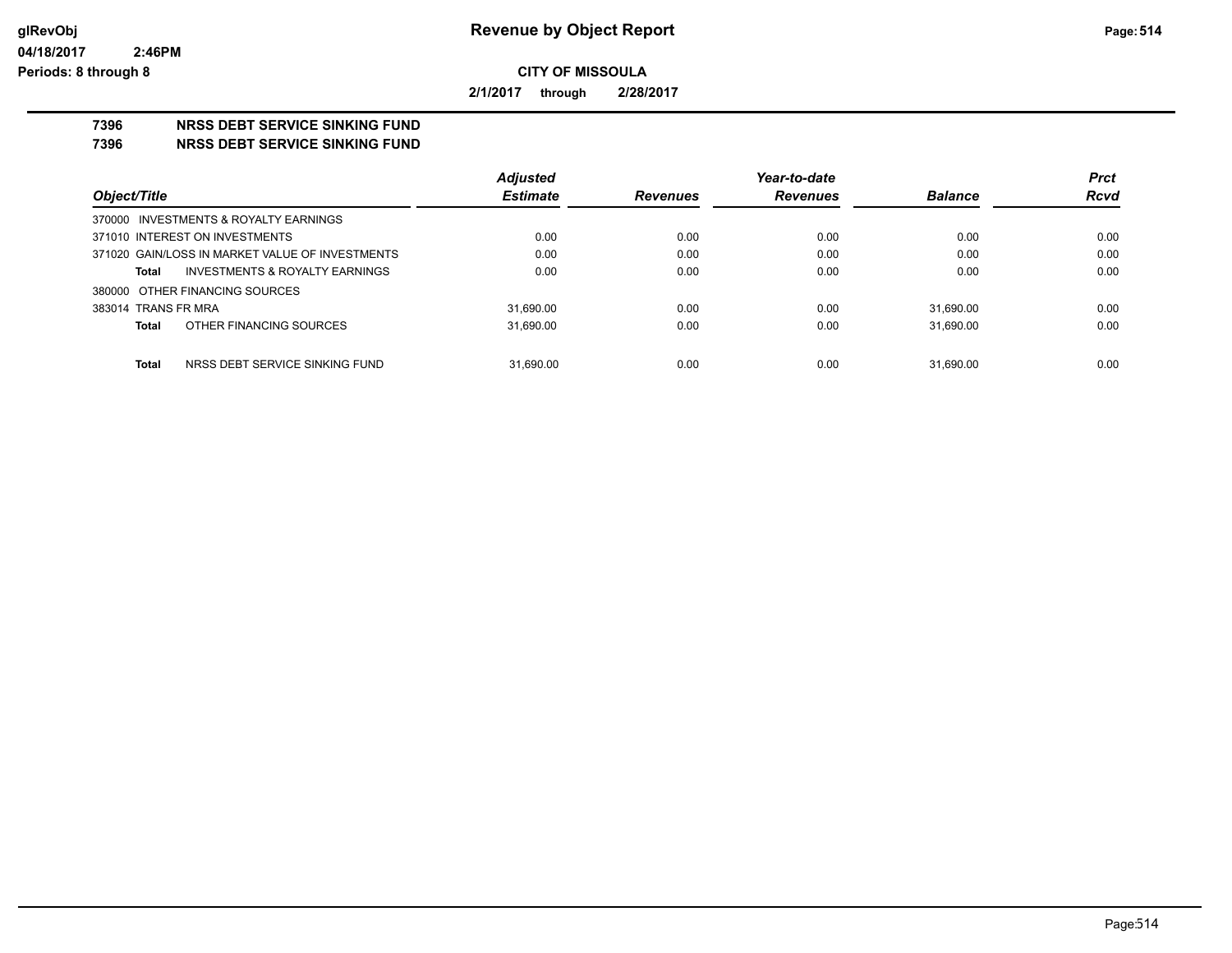**2/1/2017 through 2/28/2017**

#### **7396 NRSS DEBT SERVICE SINKING FUND**

|                     |                                                | <b>Adjusted</b> |                 | Year-to-date    |                | <b>Prct</b> |
|---------------------|------------------------------------------------|-----------------|-----------------|-----------------|----------------|-------------|
| Object/Title        |                                                | <b>Estimate</b> | <b>Revenues</b> | <b>Revenues</b> | <b>Balance</b> | <b>Rcvd</b> |
|                     | 370000 INVESTMENTS & ROYALTY EARNINGS          |                 |                 |                 |                |             |
|                     | 371010 INTEREST ON INVESTMENTS                 | 0.00            | 0.00            | 0.00            | 0.00           | 0.00        |
|                     | 371020 GAIN/LOSS IN MARKET VALUE OF INVESTMENT | 0.00            | 0.00            | 0.00            | 0.00           | 0.00        |
| Total               | INVESTMENTS & ROYALTY EARNINGS                 | 0.00            | 0.00            | 0.00            | 0.00           | 0.00        |
|                     | 380000 OTHER FINANCING SOURCES                 |                 |                 |                 |                |             |
| 383014 TRANS FR MRA |                                                | 31.690.00       | 0.00            | 0.00            | 31.690.00      | 0.00        |
| Total               | OTHER FINANCING SOURCES                        | 31.690.00       | 0.00            | 0.00            | 31.690.00      | 0.00        |
| <b>Total</b>        | NRSS DEBT SERVICE SINKING FUND                 | 31.690.00       | 0.00            | 0.00            | 31.690.00      | 0.00        |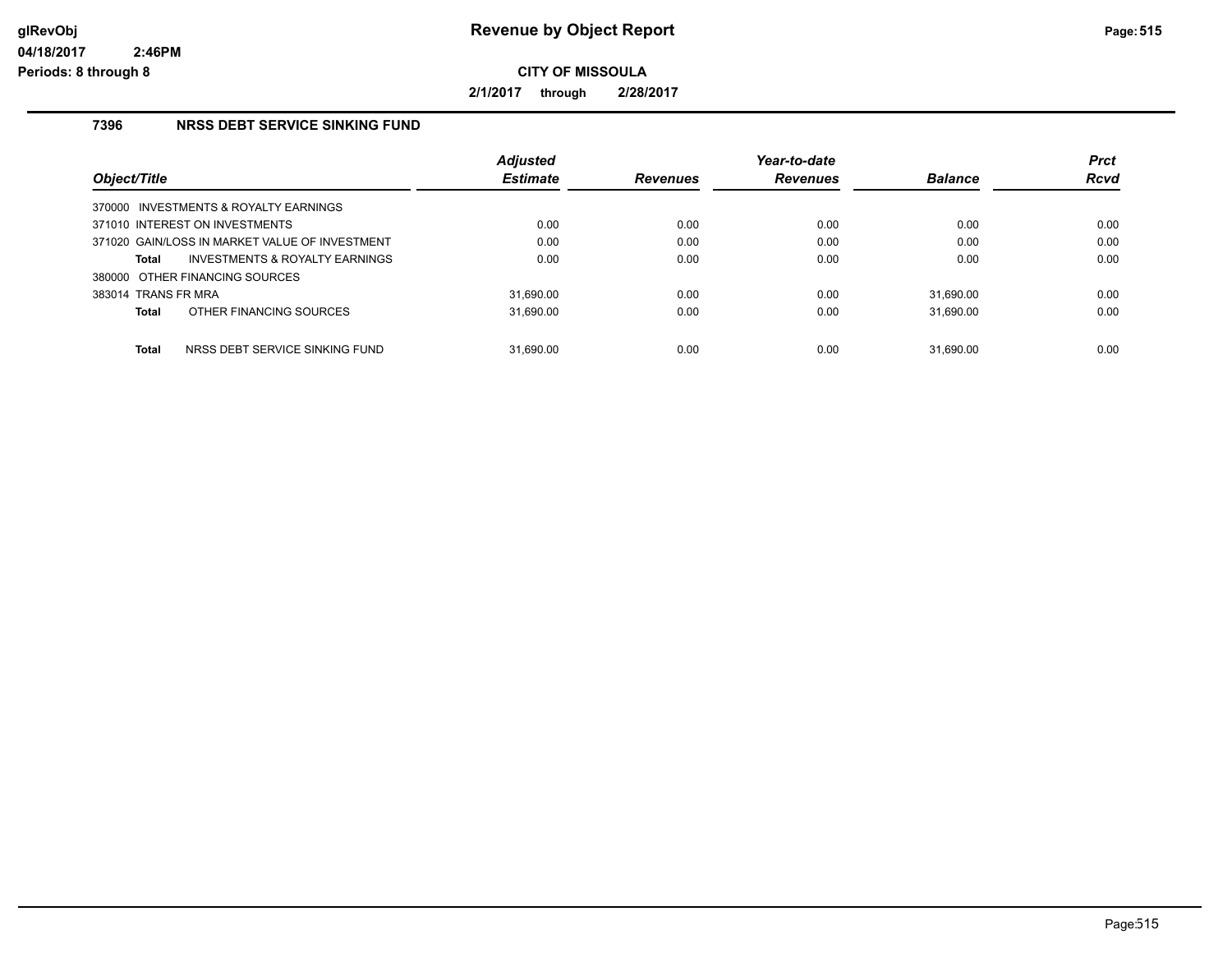**2/1/2017 through 2/28/2017**

**7397 NORTH RESERVE/SCOTT ST URD**

**7397 NORTH RESERVE/SCOTT ST URD**

|                                                           | <b>Adjusted</b> |                 | Year-to-date    |                | <b>Prct</b> |
|-----------------------------------------------------------|-----------------|-----------------|-----------------|----------------|-------------|
| Object/Title                                              | <b>Estimate</b> | <b>Revenues</b> | <b>Revenues</b> | <b>Balance</b> | <b>Rcvd</b> |
| TAXES/ASSESSMENTS<br>310000                               |                 |                 |                 |                |             |
| 311011 TAX INCREMENT                                      | 0.00            | 0.00            | 0.00            | 0.00           | 0.00        |
| PENALTIES & INTEREST<br>312001                            | 0.00            | 0.00            | 0.00            | 0.00           | 0.00        |
| TAXES/ASSESSMENTS<br><b>Total</b>                         | 0.00            | 0.00            | 0.00            | 0.00           | 0.00        |
| <b>INTERGOVERNMENTAL REVENUES</b><br>330000               |                 |                 |                 |                |             |
| 335210 PERSONAL PROPERTY TAX REIMBURSEMENT                | 0.00            | 0.00            | 0.00            | 0.00           | 0.00        |
| <b>INTERGOVERNMENTAL REVENUES</b><br>Total                | 0.00            | 0.00            | 0.00            | 0.00           | 0.00        |
| MISCELLANEOUS REVENUES<br>360000                          |                 |                 |                 |                |             |
| 360000 MISCELLANEOUS REVENUES                             | 0.00            | 0.00            | 0.00            | 0.00           | 0.00        |
| MISCELLANEOUS REVENUES<br><b>Total</b>                    | 0.00            | 0.00            | 0.00            | 0.00           | 0.00        |
| <b>INVESTMENTS &amp; ROYALTY EARNINGS</b><br>370000       |                 |                 |                 |                |             |
| 371010 INTEREST ON INVESTMENTS                            | 0.00            | 0.00            | 0.00            | 0.00           | 0.00        |
| <b>INVESTMENTS &amp; ROYALTY EARNINGS</b><br><b>Total</b> | 0.00            | 0.00            | 0.00            | 0.00           | 0.00        |
| OTHER FINANCING SOURCES<br>380000                         |                 |                 |                 |                |             |
| 381010 BOND PROCEEDS                                      | 0.00            | 0.00            | 645,166.47      | $-645, 166.47$ | 0.00        |
| 383014 TRANS FR MRA                                       | 27,762.00       | 0.00            | $-6,429.03$     | 34,191.03      | $-23.16$    |
| OTHER FINANCING SOURCES<br><b>Total</b>                   | 27,762.00       | 0.00            | 638,737.44      | $-610,975.44$  | 2,300.76    |
| NORTH RESERVE/SCOTT ST URD<br><b>Total</b>                | 27,762.00       | 0.00            | 638,737.44      | $-610,975.44$  | 2,300.76    |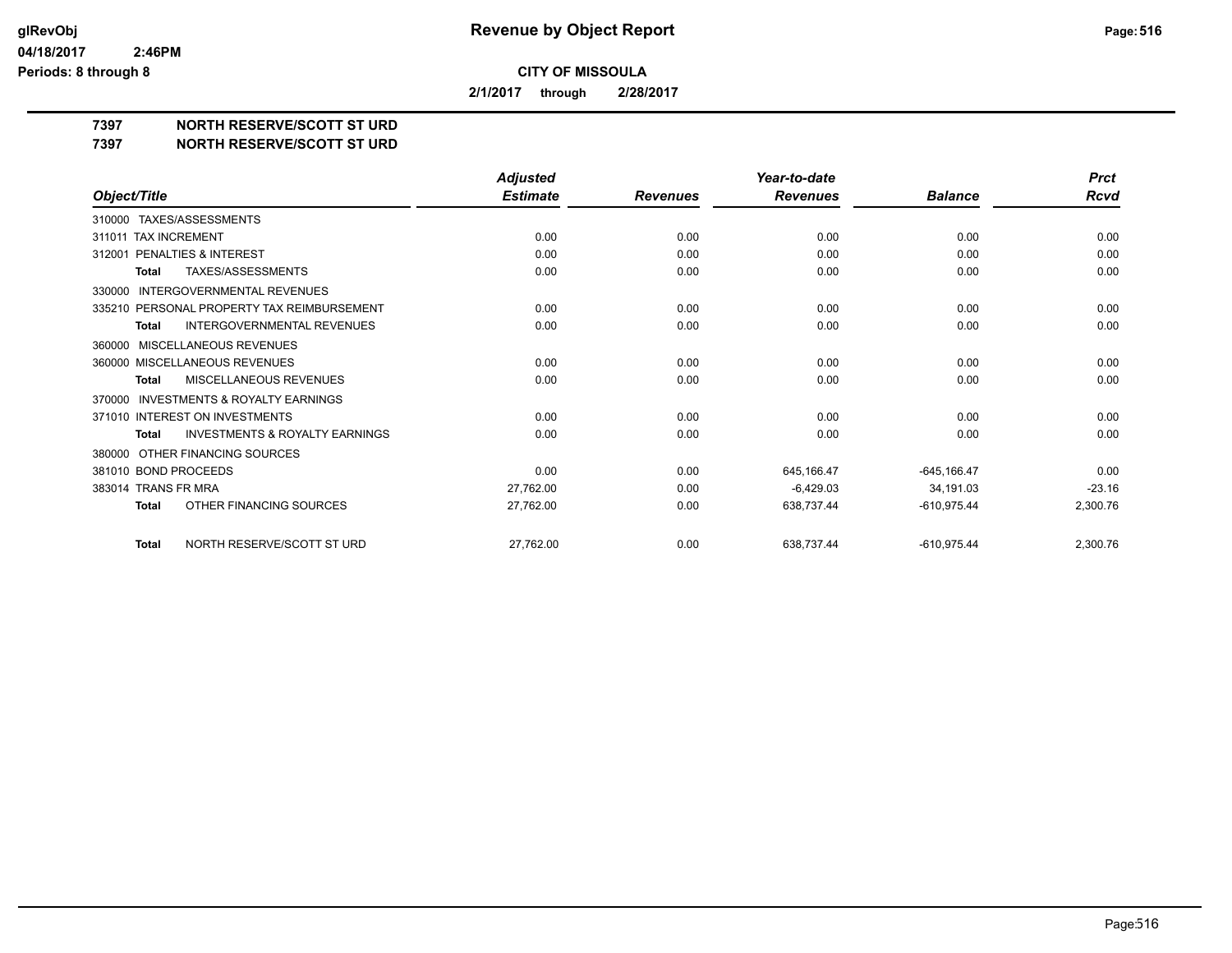**2/1/2017 through 2/28/2017**

## **7397 NORTH RESERVE/SCOTT ST URD**

|                                                           | <b>Adjusted</b> |                 | Year-to-date    |                | <b>Prct</b> |
|-----------------------------------------------------------|-----------------|-----------------|-----------------|----------------|-------------|
| Object/Title                                              | <b>Estimate</b> | <b>Revenues</b> | <b>Revenues</b> | <b>Balance</b> | <b>Rcvd</b> |
| 310000 TAXES/ASSESSMENTS                                  |                 |                 |                 |                |             |
| 311011 TAX INCREMENT                                      | 0.00            | 0.00            | 0.00            | 0.00           | 0.00        |
| 312001 PENALTIES & INTEREST                               | 0.00            | 0.00            | 0.00            | 0.00           | 0.00        |
| TAXES/ASSESSMENTS<br><b>Total</b>                         | 0.00            | 0.00            | 0.00            | 0.00           | 0.00        |
| INTERGOVERNMENTAL REVENUES<br>330000                      |                 |                 |                 |                |             |
| 335210 PERSONAL PROPERTY TAX REIMBURSEMENT                | 0.00            | 0.00            | 0.00            | 0.00           | 0.00        |
| <b>INTERGOVERNMENTAL REVENUES</b><br><b>Total</b>         | 0.00            | 0.00            | 0.00            | 0.00           | 0.00        |
| 360000 MISCELLANEOUS REVENUES                             |                 |                 |                 |                |             |
| 360000 MISCELLANEOUS REVENUES                             | 0.00            | 0.00            | 0.00            | 0.00           | 0.00        |
| MISCELLANEOUS REVENUES<br><b>Total</b>                    | 0.00            | 0.00            | 0.00            | 0.00           | 0.00        |
| <b>INVESTMENTS &amp; ROYALTY EARNINGS</b><br>370000       |                 |                 |                 |                |             |
| 371010 INTEREST ON INVESTMENTS                            | 0.00            | 0.00            | 0.00            | 0.00           | 0.00        |
| <b>INVESTMENTS &amp; ROYALTY EARNINGS</b><br><b>Total</b> | 0.00            | 0.00            | 0.00            | 0.00           | 0.00        |
| OTHER FINANCING SOURCES<br>380000                         |                 |                 |                 |                |             |
| 381010 BOND PROCEEDS                                      | 0.00            | 0.00            | 645,166.47      | $-645, 166.47$ | 0.00        |
| 383014 TRANS FR MRA                                       | 27,762.00       | 0.00            | $-6.429.03$     | 34,191.03      | $-23.16$    |
| OTHER FINANCING SOURCES<br><b>Total</b>                   | 27,762.00       | 0.00            | 638,737.44      | $-610,975.44$  | 2,300.76    |
| NORTH RESERVE/SCOTT ST URD<br><b>Total</b>                | 27,762.00       | 0.00            | 638,737.44      | $-610,975.44$  | 2,300.76    |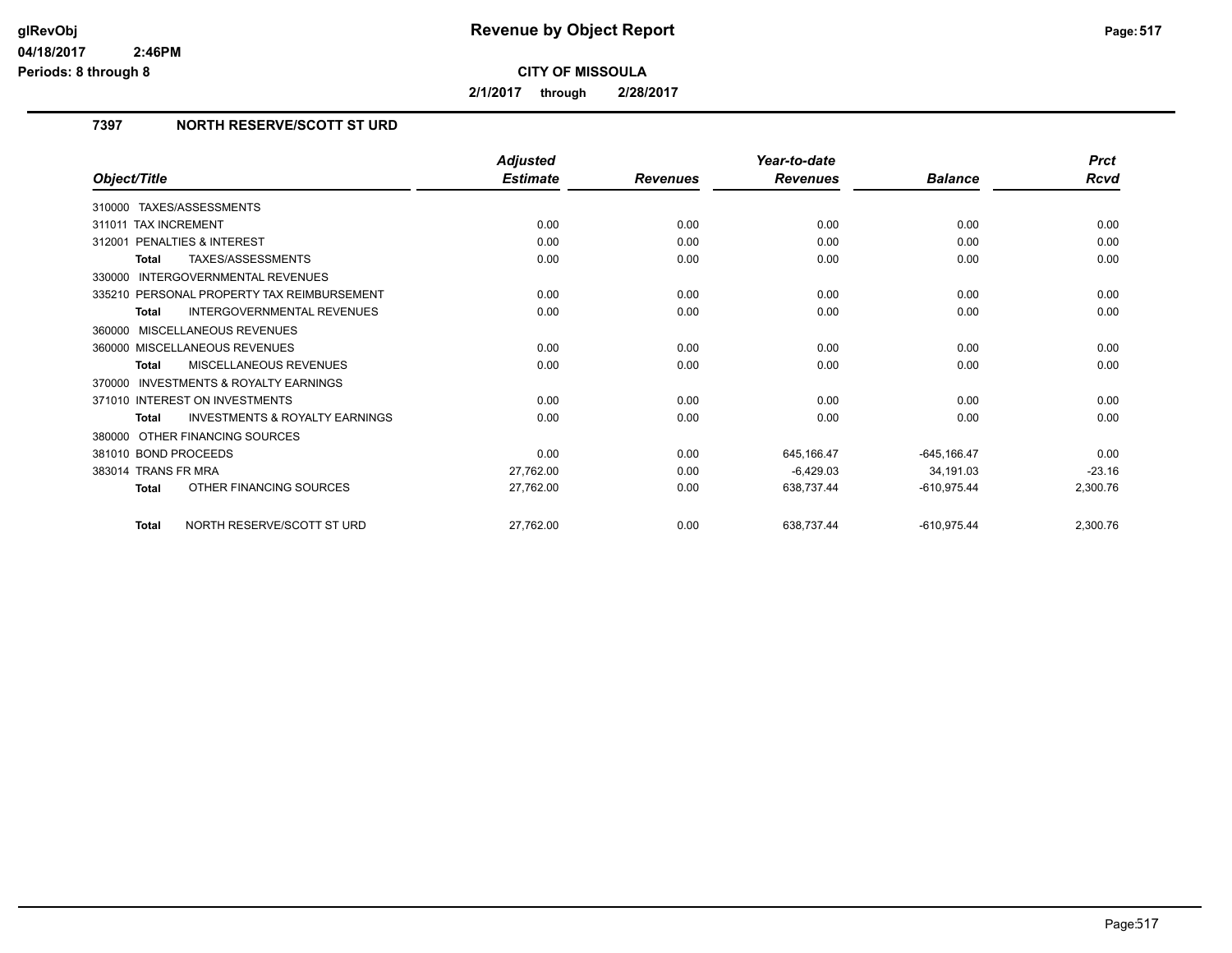**2/1/2017 through 2/28/2017**

## **7399 INTERMOUNTAIN BOND DEBT SERVICE 7399 INTERMOUNTAIN BOND DEBT SERVICE**

|                      |                                           | <b>Adjusted</b> |                 | Year-to-date    |                | <b>Prct</b> |
|----------------------|-------------------------------------------|-----------------|-----------------|-----------------|----------------|-------------|
| Object/Title         |                                           | <b>Estimate</b> | <b>Revenues</b> | <b>Revenues</b> | <b>Balance</b> | Rcvd        |
|                      | 310000 TAXES/ASSESSMENTS                  |                 |                 |                 |                |             |
| 311011               | <b>TAX INCREMENT</b>                      | 0.00            | 0.00            | 0.00            | 0.00           | 0.00        |
| Total                | TAXES/ASSESSMENTS                         | 0.00            | 0.00            | 0.00            | 0.00           | 0.00        |
| 370000               | <b>INVESTMENTS &amp; ROYALTY EARNINGS</b> |                 |                 |                 |                |             |
|                      | 371010 INTEREST ON INVESTMENTS            | 0.00            | 0.00            | 0.00            | 0.00           | 0.00        |
| Total                | <b>INVESTMENTS &amp; ROYALTY EARNINGS</b> | 0.00            | 0.00            | 0.00            | 0.00           | 0.00        |
|                      | 380000 OTHER FINANCING SOURCES            |                 |                 |                 |                |             |
| 381025 BOND PROCEEDS |                                           | 0.00            | 0.00            | 0.00            | 0.00           | 0.00        |
|                      | 383000 OPERATING TRANSFERS                | 145,937.00      | 0.00            | 0.00            | 145,937.00     | 0.00        |
| 383014 TRANS FR MRA  |                                           | 0.00            | 0.00            | 112,627.50      | $-112,627.50$  | 0.00        |
| Total                | OTHER FINANCING SOURCES                   | 145,937.00      | 0.00            | 112.627.50      | 33,309.50      | 77.18       |
| <b>Total</b>         | INTERMOUNTAIN BOND DEBT SERVICE           | 145,937.00      | 0.00            | 112,627.50      | 33,309.50      | 77.18       |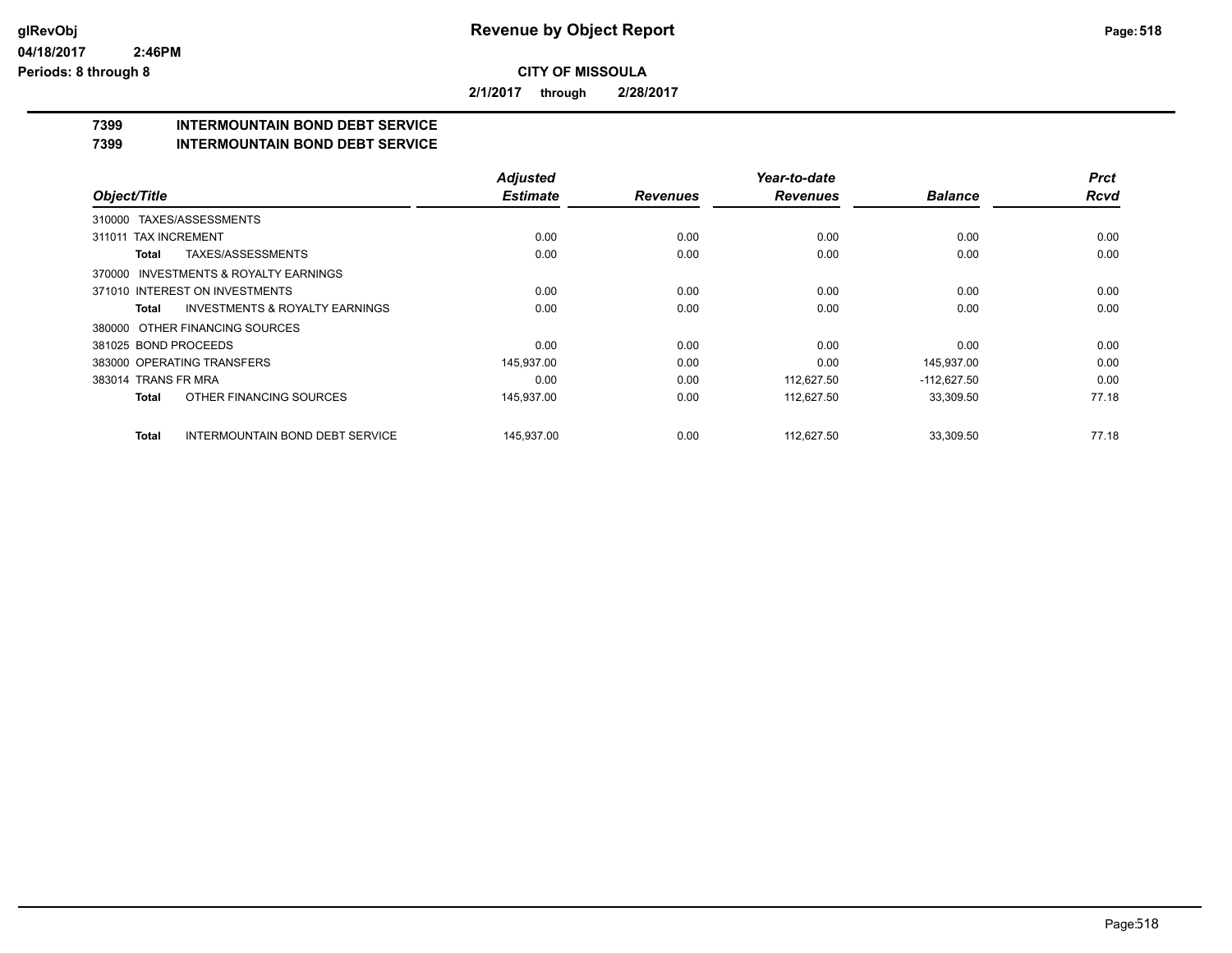**2/1/2017 through 2/28/2017**

## **7399 INTERMOUNTAIN BOND DEBT SERVICE**

|                                                    | <b>Adjusted</b> |                 | Year-to-date    |                | <b>Prct</b> |
|----------------------------------------------------|-----------------|-----------------|-----------------|----------------|-------------|
| Object/Title                                       | <b>Estimate</b> | <b>Revenues</b> | <b>Revenues</b> | <b>Balance</b> | Rcvd        |
| TAXES/ASSESSMENTS<br>310000                        |                 |                 |                 |                |             |
| 311011 TAX INCREMENT                               | 0.00            | 0.00            | 0.00            | 0.00           | 0.00        |
| TAXES/ASSESSMENTS<br>Total                         | 0.00            | 0.00            | 0.00            | 0.00           | 0.00        |
| 370000 INVESTMENTS & ROYALTY EARNINGS              |                 |                 |                 |                |             |
| 371010 INTEREST ON INVESTMENTS                     | 0.00            | 0.00            | 0.00            | 0.00           | 0.00        |
| <b>INVESTMENTS &amp; ROYALTY EARNINGS</b><br>Total | 0.00            | 0.00            | 0.00            | 0.00           | 0.00        |
| 380000 OTHER FINANCING SOURCES                     |                 |                 |                 |                |             |
| 381025 BOND PROCEEDS                               | 0.00            | 0.00            | 0.00            | 0.00           | 0.00        |
| 383000 OPERATING TRANSFERS                         | 145,937.00      | 0.00            | 0.00            | 145,937.00     | 0.00        |
| 383014 TRANS FR MRA                                | 0.00            | 0.00            | 112,627.50      | $-112,627.50$  | 0.00        |
| OTHER FINANCING SOURCES<br><b>Total</b>            | 145,937.00      | 0.00            | 112,627.50      | 33,309.50      | 77.18       |
| INTERMOUNTAIN BOND DEBT SERVICE<br><b>Total</b>    | 145,937.00      | 0.00            | 112.627.50      | 33,309.50      | 77.18       |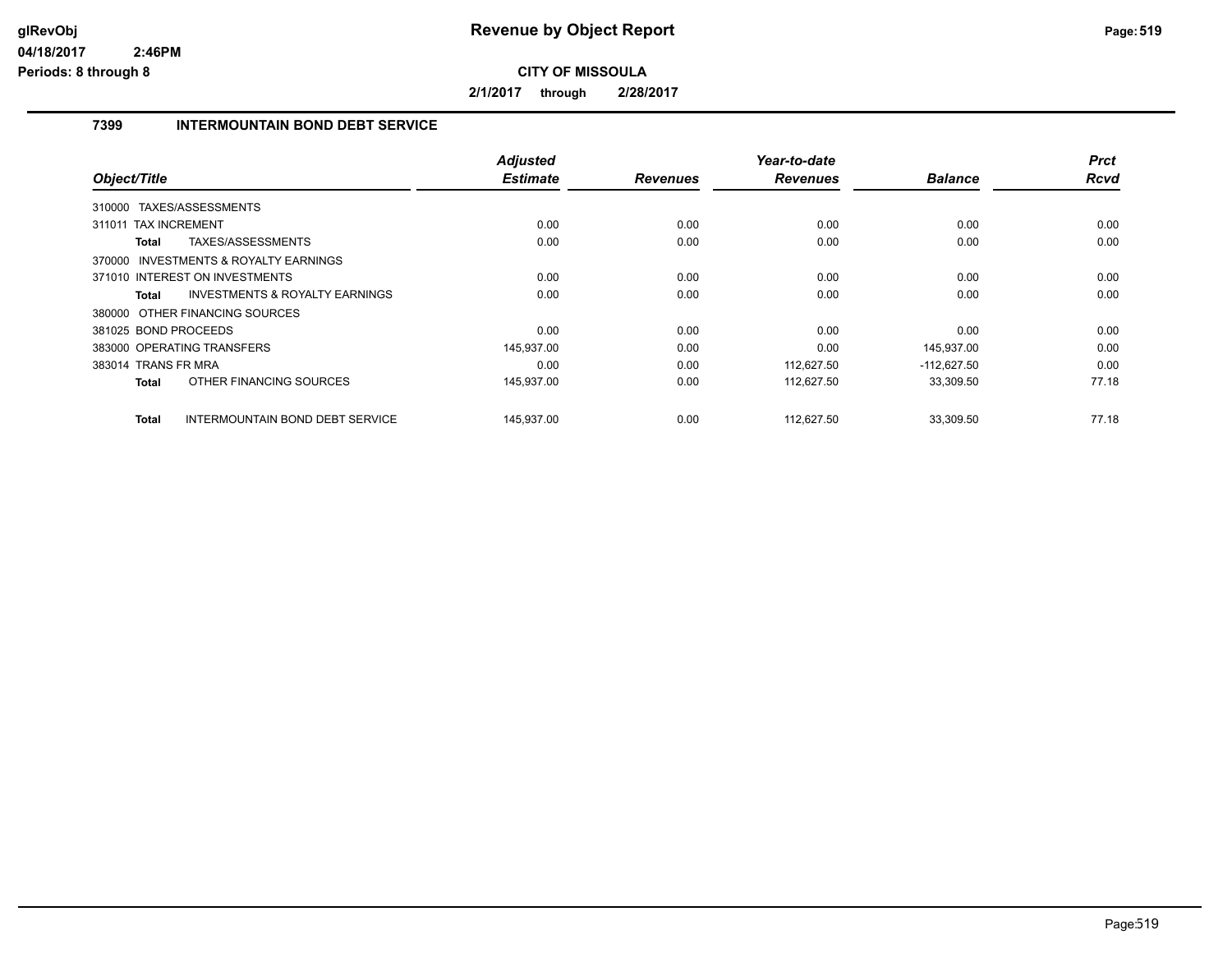*Prct Rcvd*

**CITY OF MISSOULA**

**2/1/2017 through 2/28/2017**

**7400 FRONT ST BOND CLEARING 7400 FRONT ST BOND CLEARING**

*Object/Title Adjusted Estimate Revenues Year-to-date Revenues Balance* 310000 TAXES/ASSESSMENTS 311011 TAX INCREMENT 562,468.00 6,761.62 216,457.33 346,010.67 38.48 312001 PENALTIES & INTEREST 0.00 133.19 236.12 -236.12 0.00 **Total** TAXES/ASSESSMENTS 562,468.00 6,894.81 216,693.45 345,774.55 38.53 330000 INTERGOVERNMENTAL REVENUES 335210 PERSONAL PROPERTY TAX REIMBURSEMENT 53,975.00 0.00 26,987.29 26,987.71 50.00 **Total** INTERGOVERNMENTAL REVENUES 53,975.00 0.00 26,987.29 26,987.71 50.00 370000 INVESTMENTS & ROYALTY EARNINGS 371010 INTEREST ON INVESTMENTS 0.00 0.00 0.00 0.00 0.00 **Total** INVESTMENTS & ROYALTY EARNINGS 0.00 0.00 0.00 0.00 0.00 **Total** FRONT ST BOND CLEARING 616,443.00 6,894.81 243,680.74 372,762.26 39.53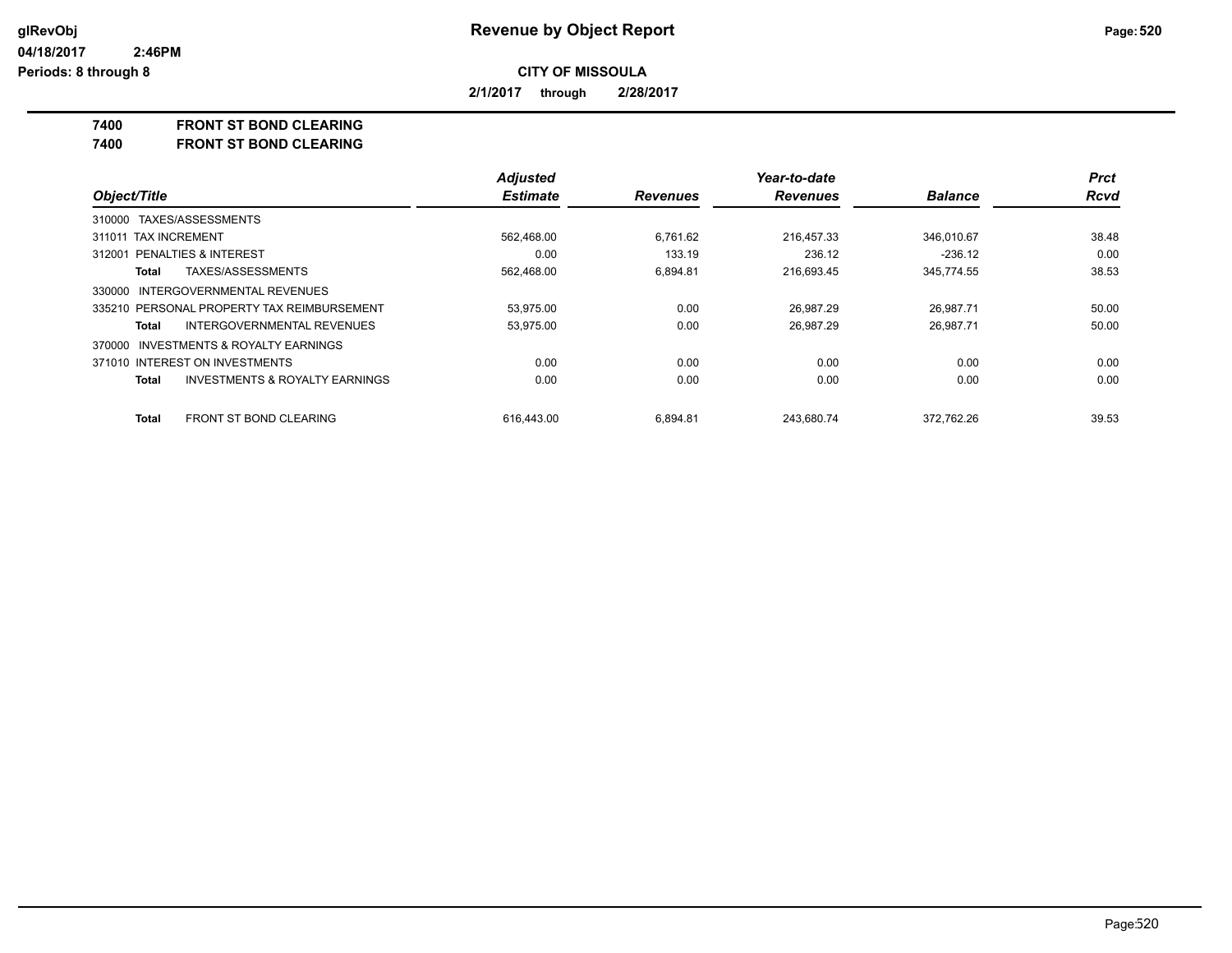**2/1/2017 through 2/28/2017**

## **7400 FRONT ST BOND CLEARING**

|                                                           | <b>Adjusted</b> |                 | Year-to-date    |                | <b>Prct</b> |
|-----------------------------------------------------------|-----------------|-----------------|-----------------|----------------|-------------|
| Object/Title                                              | <b>Estimate</b> | <b>Revenues</b> | <b>Revenues</b> | <b>Balance</b> | <b>Rcvd</b> |
| TAXES/ASSESSMENTS<br>310000                               |                 |                 |                 |                |             |
| 311011 TAX INCREMENT                                      | 562,468.00      | 6,761.62        | 216,457.33      | 346,010.67     | 38.48       |
| PENALTIES & INTEREST<br>312001                            | 0.00            | 133.19          | 236.12          | $-236.12$      | 0.00        |
| TAXES/ASSESSMENTS<br>Total                                | 562,468.00      | 6.894.81        | 216,693.45      | 345.774.55     | 38.53       |
| INTERGOVERNMENTAL REVENUES<br>330000                      |                 |                 |                 |                |             |
| 335210 PERSONAL PROPERTY TAX REIMBURSEMENT                | 53,975.00       | 0.00            | 26,987.29       | 26,987.71      | 50.00       |
| INTERGOVERNMENTAL REVENUES<br><b>Total</b>                | 53.975.00       | 0.00            | 26.987.29       | 26.987.71      | 50.00       |
| INVESTMENTS & ROYALTY EARNINGS<br>370000                  |                 |                 |                 |                |             |
| 371010 INTEREST ON INVESTMENTS                            | 0.00            | 0.00            | 0.00            | 0.00           | 0.00        |
| <b>INVESTMENTS &amp; ROYALTY EARNINGS</b><br><b>Total</b> | 0.00            | 0.00            | 0.00            | 0.00           | 0.00        |
| <b>FRONT ST BOND CLEARING</b><br><b>Total</b>             | 616.443.00      | 6.894.81        | 243.680.74      | 372.762.26     | 39.53       |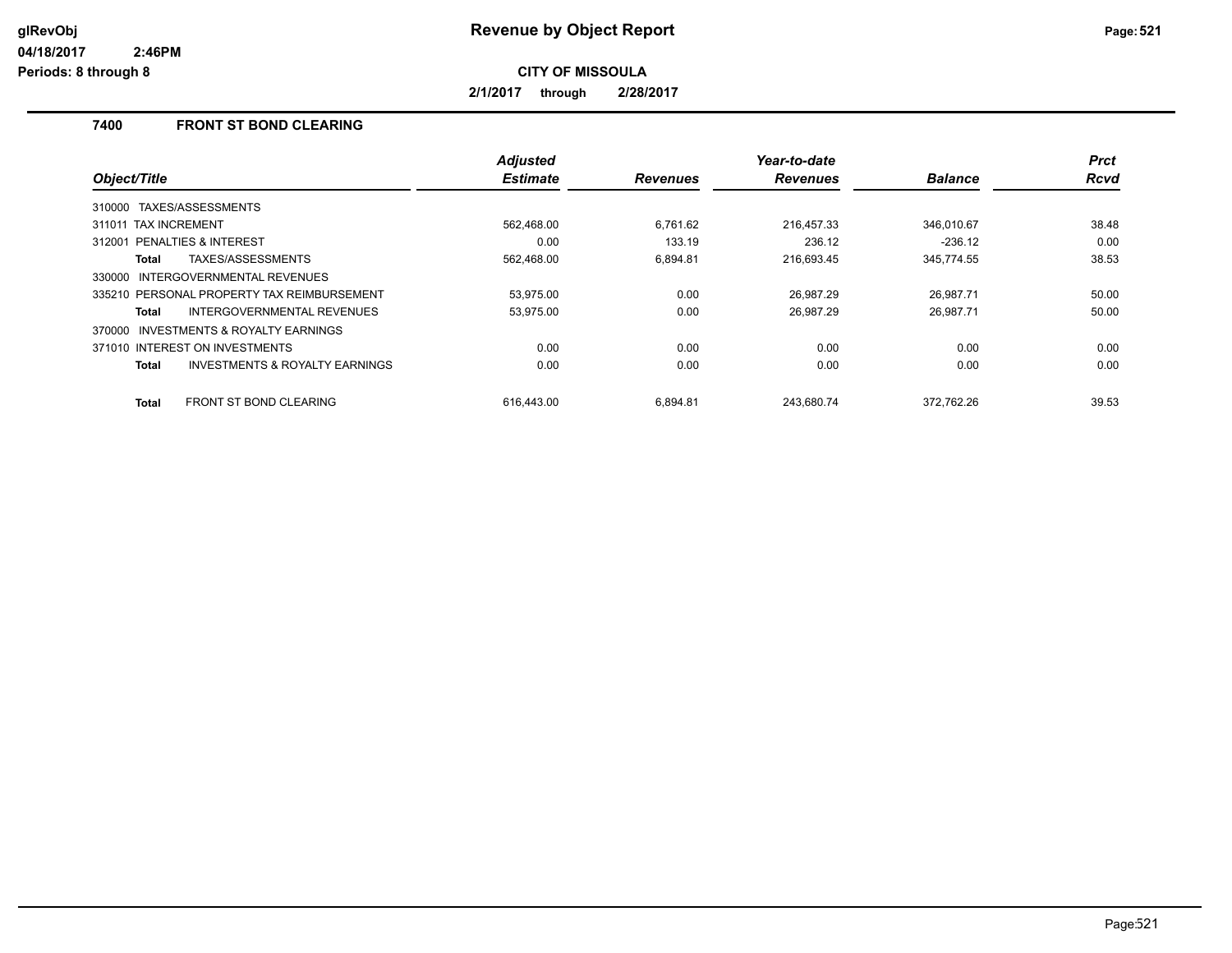**2/1/2017 through 2/28/2017**

**7401 FRONT ST PARKING STRUCTURE**

**7401 FRONT ST PARKING STRUCTURE**

|                                                   | <b>Adjusted</b> |                 | Year-to-date    |                | <b>Prct</b> |
|---------------------------------------------------|-----------------|-----------------|-----------------|----------------|-------------|
| Object/Title                                      | <b>Estimate</b> | <b>Revenues</b> | <b>Revenues</b> | <b>Balance</b> | <b>Rcvd</b> |
| 370000 INVESTMENTS & ROYALTY EARNINGS             |                 |                 |                 |                |             |
| 371010 INTEREST ON INVESTMENTS                    | 0.00            | 0.00            | 0.00            | 0.00           | 0.00        |
| INVESTMENTS & ROYALTY EARNINGS<br><b>Total</b>    | 0.00            | 0.00            | 0.00            | 0.00           | 0.00        |
| 380000 OTHER FINANCING SOURCES                    |                 |                 |                 |                |             |
| 383066 TRANSFER FROM FRONT ST CLEARING            | 208.290.00      | 133.425.29      | 133.425.29      | 74.864.71      | 64.06       |
| OTHER FINANCING SOURCES<br><b>Total</b>           | 208.290.00      | 133.425.29      | 133.425.29      | 74.864.71      | 64.06       |
|                                                   |                 |                 |                 |                |             |
| <b>Total</b><br><b>FRONT ST PARKING STRUCTURE</b> | 208.290.00      | 133.425.29      | 133.425.29      | 74.864.71      | 64.06       |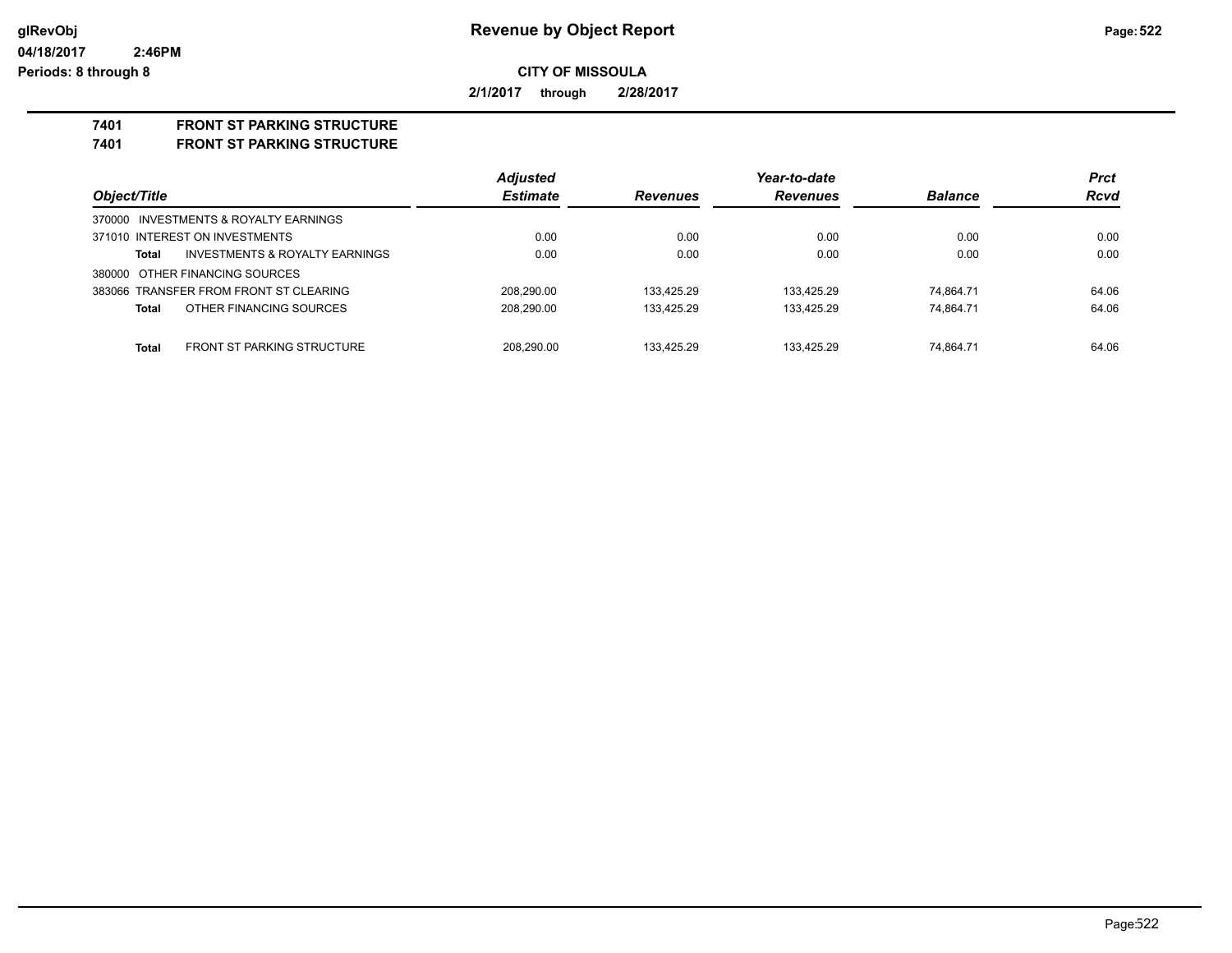**2/1/2017 through 2/28/2017**

## **7401 FRONT ST PARKING STRUCTURE**

|              |                                           | <b>Adjusted</b> |                 | Year-to-date    |                | <b>Prct</b> |
|--------------|-------------------------------------------|-----------------|-----------------|-----------------|----------------|-------------|
| Object/Title |                                           | <b>Estimate</b> | <b>Revenues</b> | <b>Revenues</b> | <b>Balance</b> | <b>Rcvd</b> |
|              | 370000 INVESTMENTS & ROYALTY EARNINGS     |                 |                 |                 |                |             |
|              | 371010 INTEREST ON INVESTMENTS            | 0.00            | 0.00            | 0.00            | 0.00           | 0.00        |
| Total        | <b>INVESTMENTS &amp; ROYALTY EARNINGS</b> | 0.00            | 0.00            | 0.00            | 0.00           | 0.00        |
|              | 380000 OTHER FINANCING SOURCES            |                 |                 |                 |                |             |
|              | 383066 TRANSFER FROM FRONT ST CLEARING    | 208.290.00      | 133.425.29      | 133.425.29      | 74.864.71      | 64.06       |
| Total        | OTHER FINANCING SOURCES                   | 208.290.00      | 133.425.29      | 133.425.29      | 74.864.71      | 64.06       |
| <b>Total</b> | <b>FRONT ST PARKING STRUCTURE</b>         | 208.290.00      | 133.425.29      | 133.425.29      | 74.864.71      | 64.06       |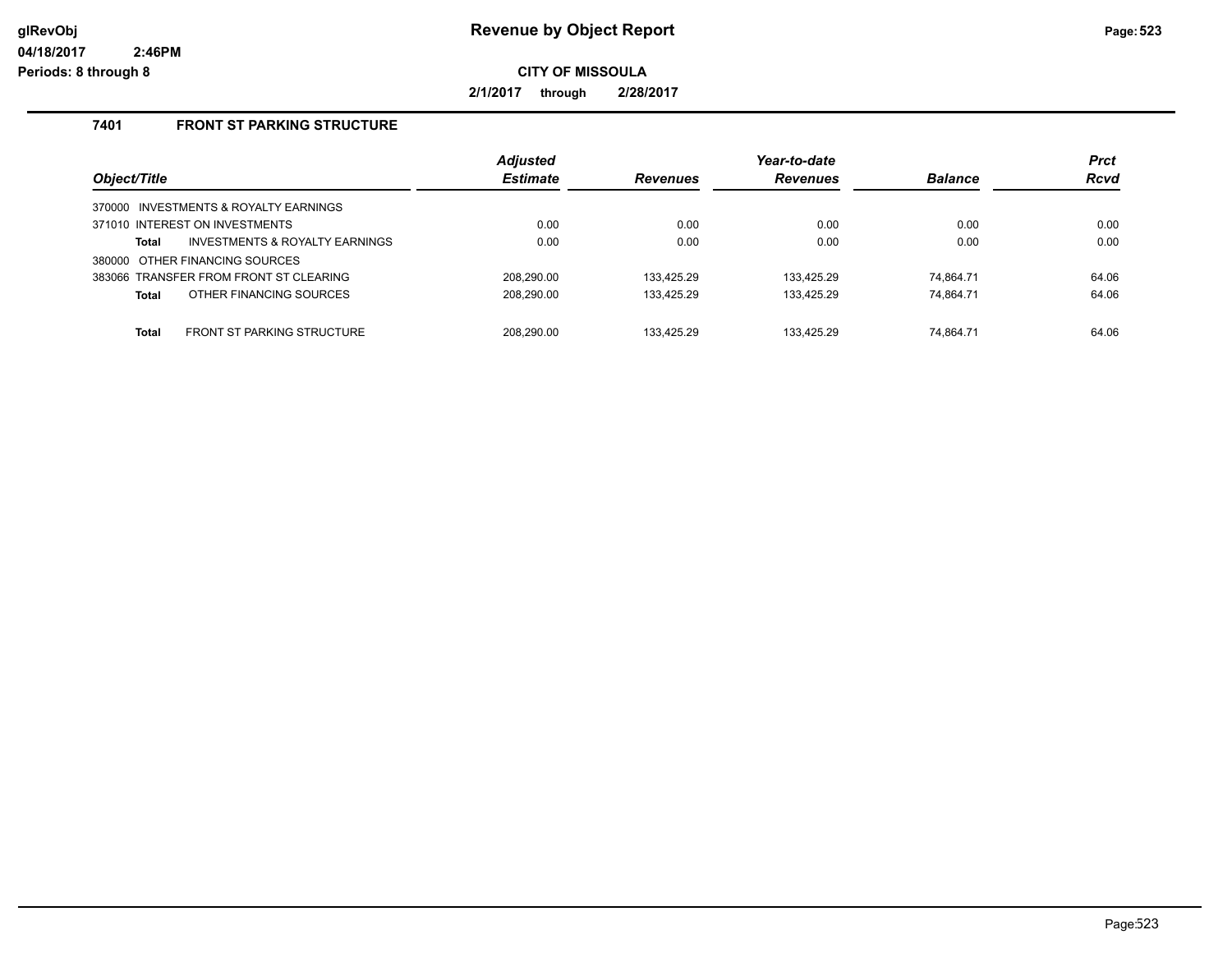**2/1/2017 through 2/28/2017**

## **7402 FRONT ST SUBORDINATE LIEN NOTE 7402 FRONT ST SUBORDINATE LIEN NOTE**

|                                                       | <b>Adjusted</b> |                 | Year-to-date    |                | <b>Prct</b> |
|-------------------------------------------------------|-----------------|-----------------|-----------------|----------------|-------------|
| Object/Title                                          | <b>Estimate</b> | <b>Revenues</b> | <b>Revenues</b> | <b>Balance</b> | <b>Rcvd</b> |
| INTERGOVERNMENTAL REVENUES<br>330000                  |                 |                 |                 |                |             |
| 338001 EXCESS PLEDGED TAX INCREMENT RETURNED          | 0.00            | 0.00            | 0.00            | 0.00           | 0.00        |
| INTERGOVERNMENTAL REVENUES<br>Total                   | 0.00            | 0.00            | 0.00            | 0.00           | 0.00        |
| INVESTMENTS & ROYALTY EARNINGS<br>370000              |                 |                 |                 |                |             |
| 371010 INTEREST ON INVESTMENTS                        | 0.00            | 0.00            | 0.00            | 0.00           | 0.00        |
| <b>INVESTMENTS &amp; ROYALTY EARNINGS</b><br>Total    | 0.00            | 0.00            | 0.00            | 0.00           | 0.00        |
| OTHER FINANCING SOURCES<br>380000                     |                 |                 |                 |                |             |
| 383066 TRANSFER FROM FRONT ST CLEARING                | 131.207.00      | 38.888.00       | 38.888.00       | 92.319.00      | 29.64       |
| <b>TRANSFER FROM FSPS</b><br>383067                   | 0.00            | 0.00            | 0.00            | 0.00           | 0.00        |
| OTHER FINANCING SOURCES<br>Total                      | 131.207.00      | 38,888.00       | 38,888.00       | 92.319.00      | 29.64       |
| <b>FRONT ST SUBORDINATE LIEN NOTE</b><br><b>Total</b> | 131.207.00      | 38.888.00       | 38.888.00       | 92.319.00      | 29.64       |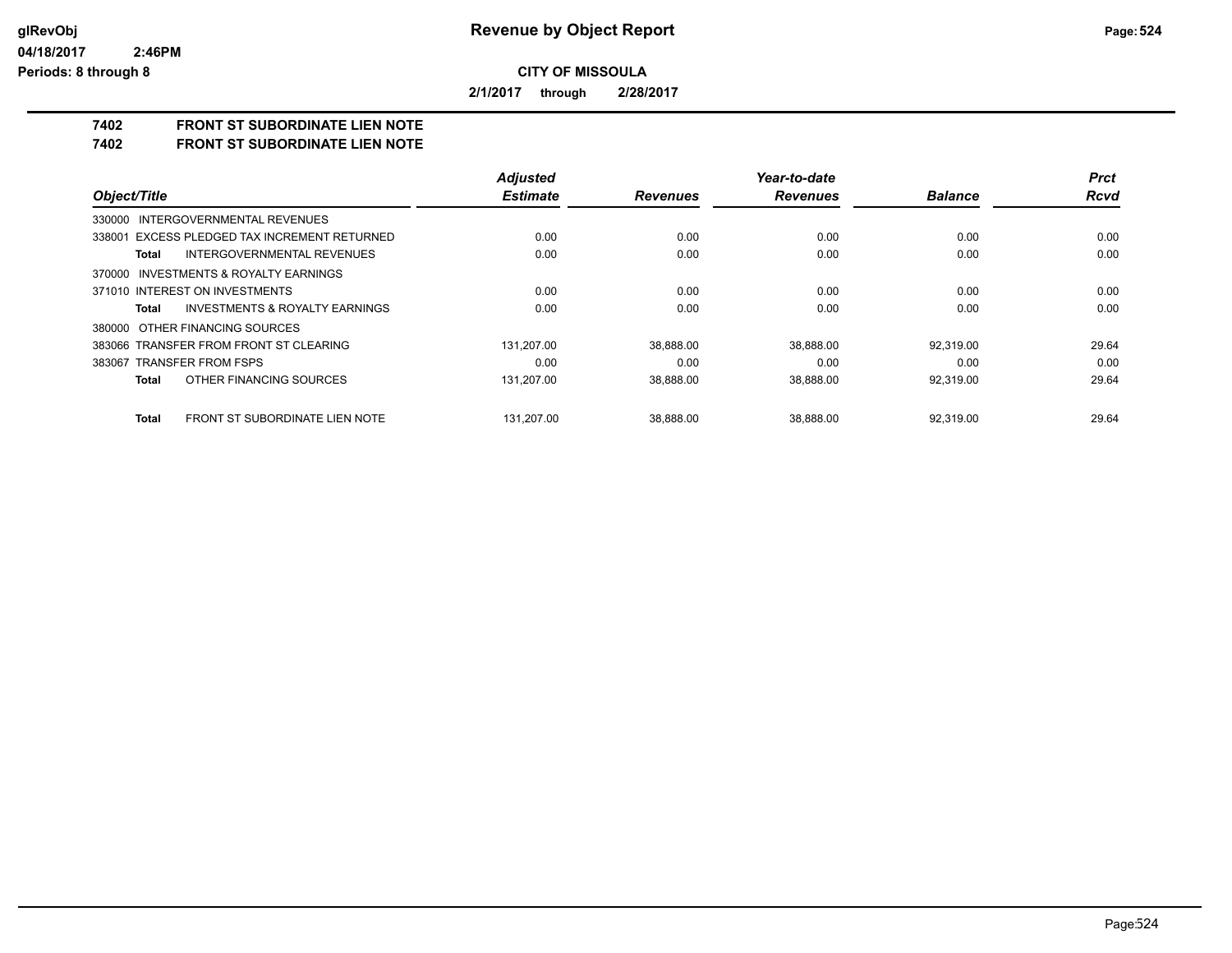**2/1/2017 through 2/28/2017**

### **7402 FRONT ST SUBORDINATE LIEN NOTE**

|              |                                              | <b>Adjusted</b> |                 | Year-to-date    |                | <b>Prct</b> |
|--------------|----------------------------------------------|-----------------|-----------------|-----------------|----------------|-------------|
| Object/Title |                                              | <b>Estimate</b> | <b>Revenues</b> | <b>Revenues</b> | <b>Balance</b> | <b>Rcvd</b> |
| 330000       | INTERGOVERNMENTAL REVENUES                   |                 |                 |                 |                |             |
|              | 338001 EXCESS PLEDGED TAX INCREMENT RETURNED | 0.00            | 0.00            | 0.00            | 0.00           | 0.00        |
| Total        | INTERGOVERNMENTAL REVENUES                   | 0.00            | 0.00            | 0.00            | 0.00           | 0.00        |
| 370000       | <b>INVESTMENTS &amp; ROYALTY EARNINGS</b>    |                 |                 |                 |                |             |
|              | 371010 INTEREST ON INVESTMENTS               | 0.00            | 0.00            | 0.00            | 0.00           | 0.00        |
| Total        | INVESTMENTS & ROYALTY EARNINGS               | 0.00            | 0.00            | 0.00            | 0.00           | 0.00        |
| 380000       | OTHER FINANCING SOURCES                      |                 |                 |                 |                |             |
|              | 383066 TRANSFER FROM FRONT ST CLEARING       | 131,207.00      | 38.888.00       | 38.888.00       | 92.319.00      | 29.64       |
|              | 383067 TRANSFER FROM FSPS                    | 0.00            | 0.00            | 0.00            | 0.00           | 0.00        |
| Total        | OTHER FINANCING SOURCES                      | 131,207.00      | 38,888.00       | 38,888.00       | 92.319.00      | 29.64       |
| <b>Total</b> | FRONT ST SUBORDINATE LIEN NOTE               | 131,207.00      | 38,888.00       | 38,888.00       | 92,319.00      | 29.64       |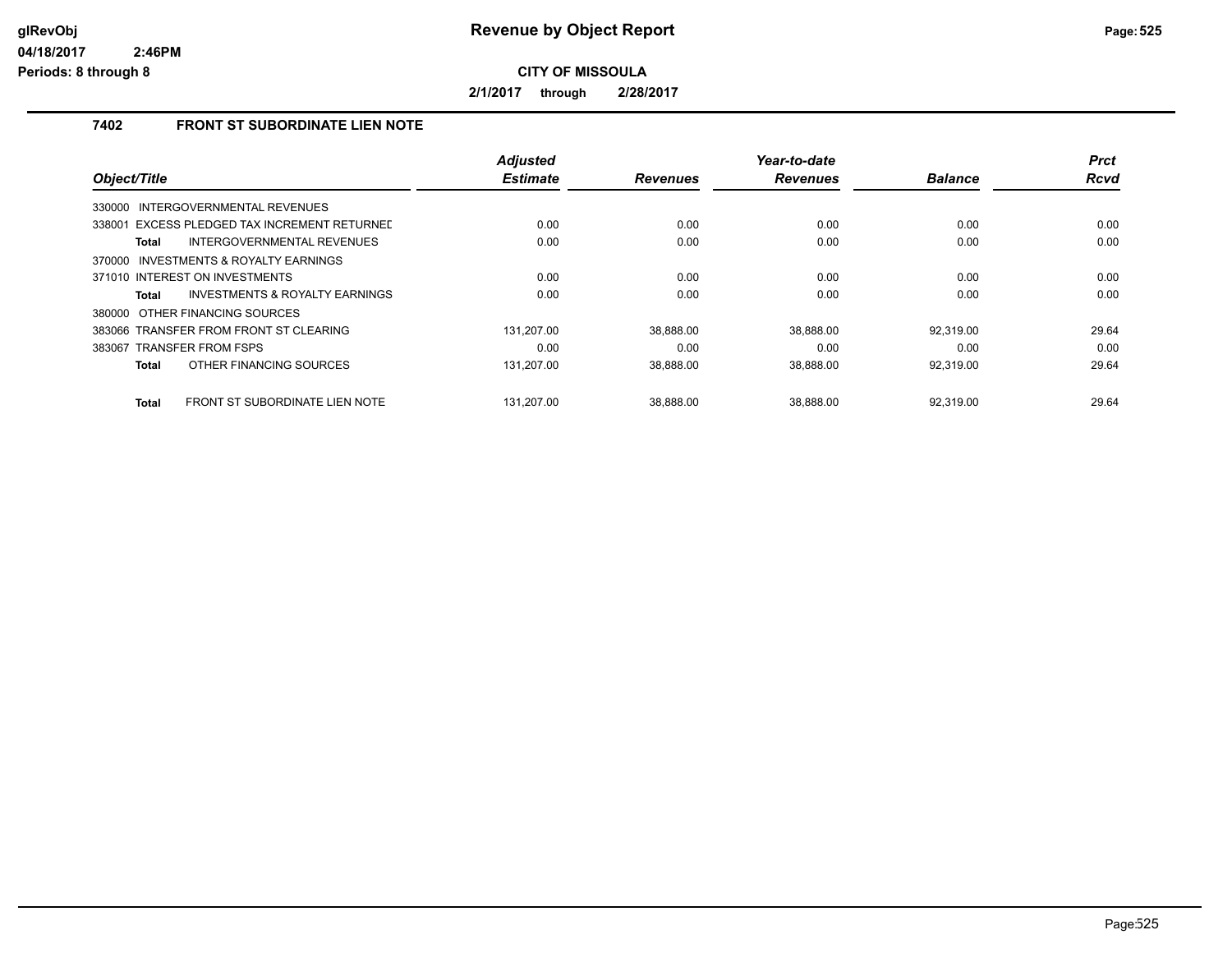**2/1/2017 through 2/28/2017**

## **7447 COURT COLLECTED PARKING FINES 7447 COURT COLLECTED PARKING FINES**

| Object/Title                                  | <b>Adjusted</b><br><b>Estimate</b> | <b>Revenues</b> | Year-to-date<br><b>Revenues</b> | <b>Balance</b> | <b>Prct</b><br><b>Rcvd</b> |
|-----------------------------------------------|------------------------------------|-----------------|---------------------------------|----------------|----------------------------|
| 350000 FINES & FORFEITURES                    |                                    |                 |                                 |                |                            |
| 352002 PARKING FINES                          | 0.00                               | 0.00            | 0.00                            | 0.00           | 0.00                       |
| <b>FINES &amp; FORFEITURES</b><br>Total       | 0.00                               | 0.00            | 0.00                            | 0.00           | 0.00                       |
| 370000 INVESTMENTS & ROYALTY EARNINGS         |                                    |                 |                                 |                |                            |
| 371010 INTEREST ON INVESTMENTS                | 0.00                               | 0.00            | 0.00                            | 0.00           | 0.00                       |
| INVESTMENTS & ROYALTY EARNINGS<br>Total       | 0.00                               | 0.00            | 0.00                            | 0.00           | 0.00                       |
|                                               |                                    |                 |                                 |                |                            |
| <b>Total</b><br>COURT COLLECTED PARKING FINES | 0.00                               | 0.00            | 0.00                            | 0.00           | 0.00                       |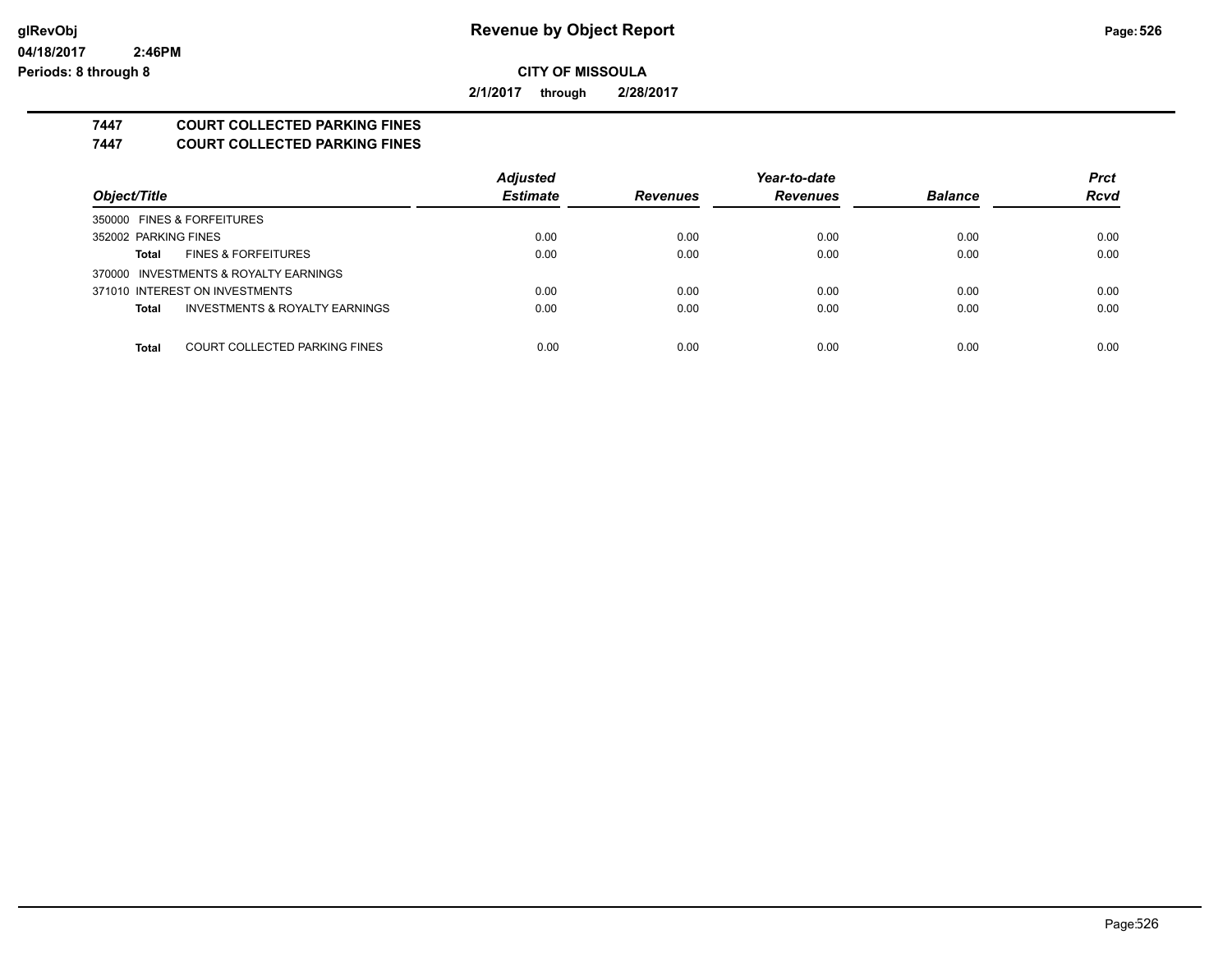**2/1/2017 through 2/28/2017**

## **7447 COURT COLLECTED PARKING FINES**

|                                                           | <b>Adjusted</b> |                 | Year-to-date    |                | <b>Prct</b> |
|-----------------------------------------------------------|-----------------|-----------------|-----------------|----------------|-------------|
| Object/Title                                              | <b>Estimate</b> | <b>Revenues</b> | <b>Revenues</b> | <b>Balance</b> | <b>Rcvd</b> |
| 350000 FINES & FORFEITURES                                |                 |                 |                 |                |             |
| 352002 PARKING FINES                                      | 0.00            | 0.00            | 0.00            | 0.00           | 0.00        |
| <b>FINES &amp; FORFEITURES</b><br>Total                   | 0.00            | 0.00            | 0.00            | 0.00           | 0.00        |
| 370000 INVESTMENTS & ROYALTY EARNINGS                     |                 |                 |                 |                |             |
| 371010 INTEREST ON INVESTMENTS                            | 0.00            | 0.00            | 0.00            | 0.00           | 0.00        |
| <b>INVESTMENTS &amp; ROYALTY EARNINGS</b><br><b>Total</b> | 0.00            | 0.00            | 0.00            | 0.00           | 0.00        |
| <b>Total</b><br>COURT COLLECTED PARKING FINES             | 0.00            | 0.00            | 0.00            | 0.00           | 0.00        |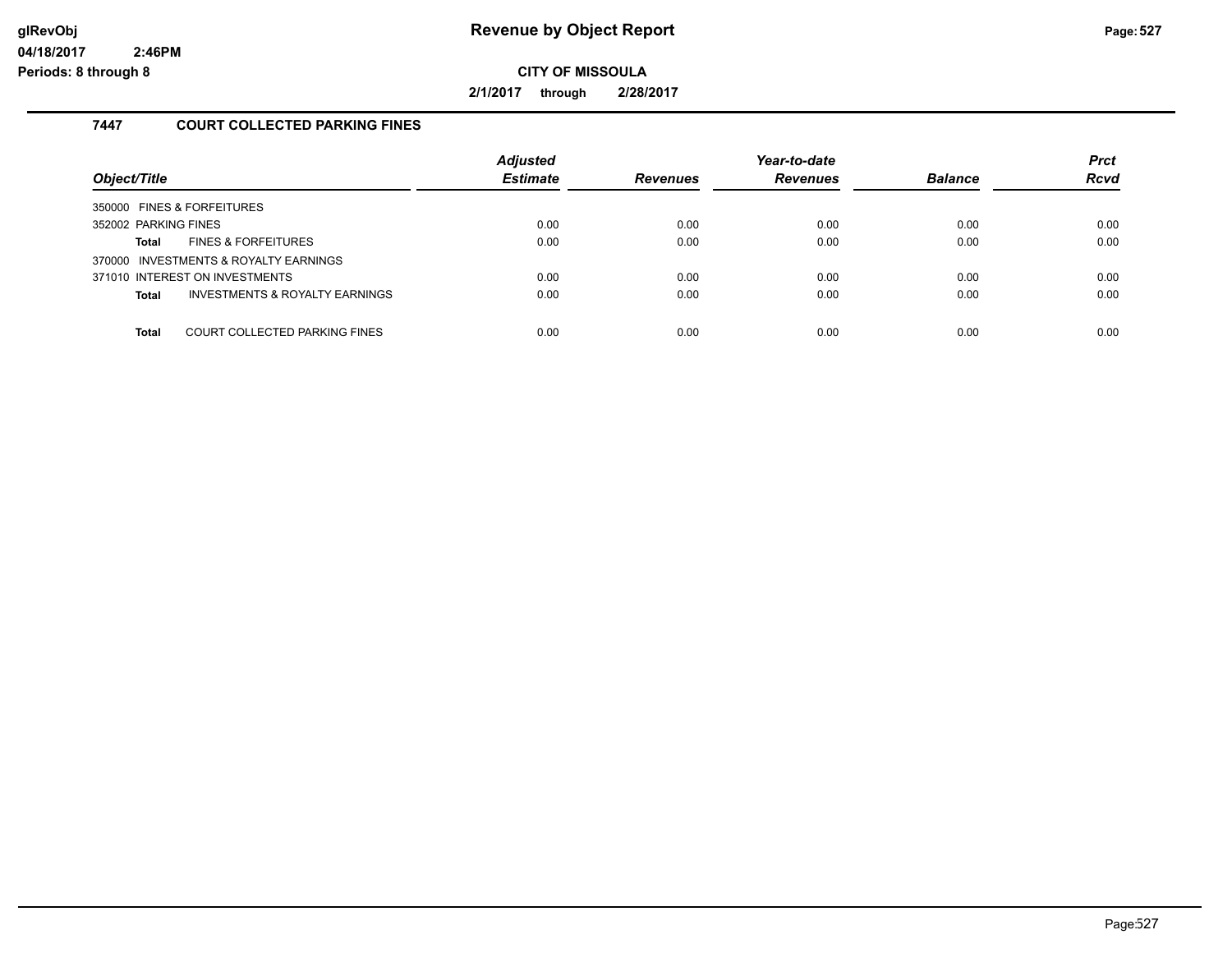**2/1/2017 through 2/28/2017**

**7458 COURT SURCHARGE**

**7458 COURT SURCHARGE**

|                                                           | <b>Adjusted</b> |                 | Year-to-date    |                | <b>Prct</b> |
|-----------------------------------------------------------|-----------------|-----------------|-----------------|----------------|-------------|
| Object/Title                                              | <b>Estimate</b> | <b>Revenues</b> | <b>Revenues</b> | <b>Balance</b> | <b>Rcvd</b> |
| 350000 FINES & FORFEITURES                                |                 |                 |                 |                |             |
| 351032 SURCHARGE ON FINES                                 | 0.00            | 4.858.14        | 20.235.87       | $-20.235.87$   | 0.00        |
| <b>FINES &amp; FORFEITURES</b><br>Total                   | 0.00            | 4.858.14        | 20.235.87       | $-20.235.87$   | 0.00        |
| 370000 INVESTMENTS & ROYALTY EARNINGS                     |                 |                 |                 |                |             |
| 371010 INTEREST ON INVESTMENTS                            | 0.00            | 0.00            | 0.00            | 0.00           | 0.00        |
| 371020 GAIN/LOSS IN MARKET VALUE OF INVESTMENTS           | 0.00            | 0.00            | 0.00            | 0.00           | 0.00        |
| <b>INVESTMENTS &amp; ROYALTY EARNINGS</b><br><b>Total</b> | 0.00            | 0.00            | 0.00            | 0.00           | 0.00        |
| Total<br><b>COURT SURCHARGE</b>                           | 0.00            | 4.858.14        | 20.235.87       | $-20.235.87$   | 0.00        |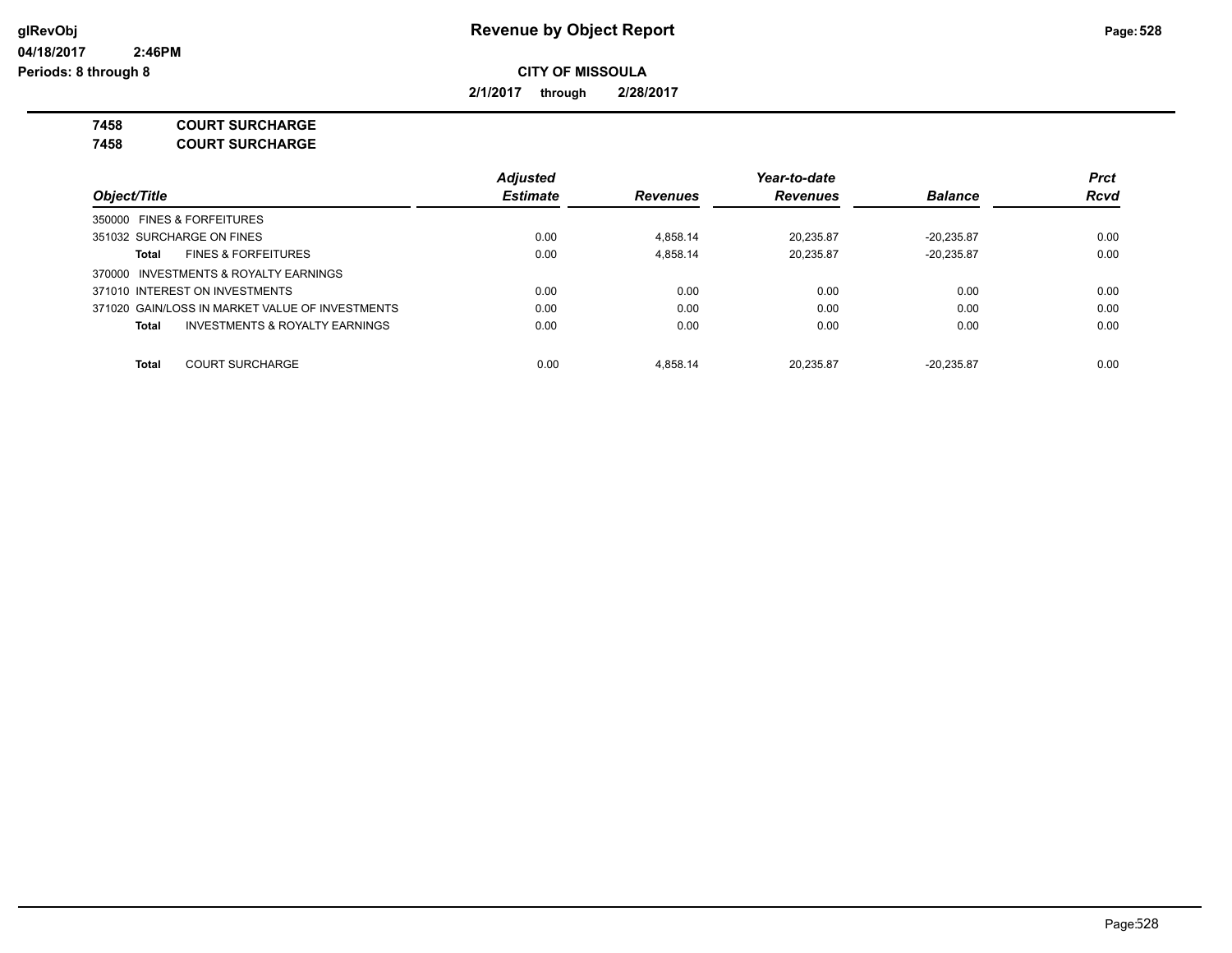**2/1/2017 through 2/28/2017**

#### **7458 COURT SURCHARGE**

| Object/Title                                   | <b>Adjusted</b><br><b>Estimate</b> | <b>Revenues</b> | Year-to-date<br><b>Revenues</b> | <b>Balance</b> | <b>Prct</b><br><b>Rcvd</b> |
|------------------------------------------------|------------------------------------|-----------------|---------------------------------|----------------|----------------------------|
| 350000 FINES & FORFEITURES                     |                                    |                 |                                 |                |                            |
| 351032 SURCHARGE ON FINES                      | 0.00                               | 4.858.14        | 20.235.87                       | $-20.235.87$   | 0.00                       |
| <b>FINES &amp; FORFEITURES</b><br>Total        | 0.00                               | 4.858.14        | 20,235.87                       | $-20,235.87$   | 0.00                       |
| 370000 INVESTMENTS & ROYALTY EARNINGS          |                                    |                 |                                 |                |                            |
| 371010 INTEREST ON INVESTMENTS                 | 0.00                               | 0.00            | 0.00                            | 0.00           | 0.00                       |
| 371020 GAIN/LOSS IN MARKET VALUE OF INVESTMENT | 0.00                               | 0.00            | 0.00                            | 0.00           | 0.00                       |
| INVESTMENTS & ROYALTY EARNINGS<br>Total        | 0.00                               | 0.00            | 0.00                            | 0.00           | 0.00                       |
| <b>COURT SURCHARGE</b><br><b>Total</b>         | 0.00                               | 4.858.14        | 20.235.87                       | $-20.235.87$   | 0.00                       |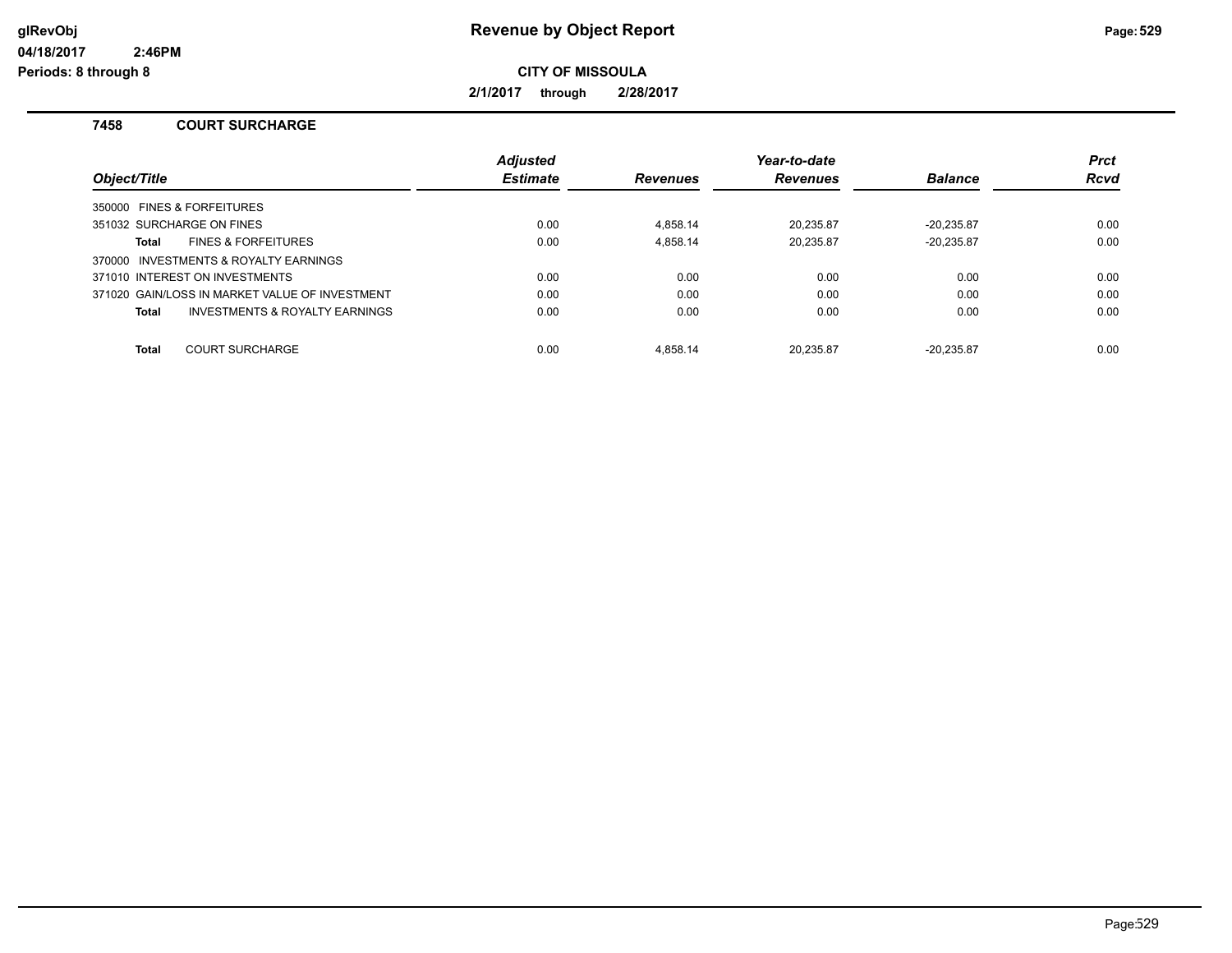*Prct Rcvd*

**CITY OF MISSOULA**

**2/1/2017 through 2/28/2017**

**7469 PUBLIC DEFENDER FEES 7469 PUBLIC DEFENDER FEES**

*Object/Title Adjusted Estimate Revenues Year-to-date Revenues Balance* 350000 FINES & FORFEITURES  $0.00 \hspace{1.5cm} 0.00 \hspace{3.5cm} 0.00 \hspace{1.5cm} 0.00 \hspace{1.5cm} 0.00 \hspace{1.5cm} 0.00 \hspace{1.5cm} 0.00 \hspace{1.5cm} 0.00 \hspace{1.5cm} 0.00 \hspace{1.5cm} 0.00 \hspace{1.5cm} 0.00 \hspace{1.5cm} 0.00 \hspace{1.5cm} 0.00 \hspace{1.5cm} 0.00 \hspace{1.5cm} 0.00 \hspace{1.5cm} 0.00 \hspace{1.5$ 351033 PUBLIC DEFENDER FEES 0.00 0.00 526.00 1,069.00 1,069.00 -1,069.00 -1,069.00 0.00 **Total** FINES & FORFEITURES 0.00 526.00 1,069.00 -1,069.00 0.00 370000 INVESTMENTS & ROYALTY EARNINGS 371010 INTEREST ON INVESTMENTS 0.00 0.00 0.00 0.00 0.00 371020 GAIN/LOSS IN MARKET VALUE OF INVESTMENTS  $0.00$   $0.00$   $0.00$   $0.00$   $0.00$   $0.00$   $0.00$   $0.00$   $0.00$   $0.00$ **Total** INVESTMENTS & ROYALTY EARNINGS 0.00 0.00 0.00 0.00 0.00 **Total** PUBLIC DEFENDER FEES 0.00 0.00 526.00 1,069.00 1,069.00 -1,069.00 0.00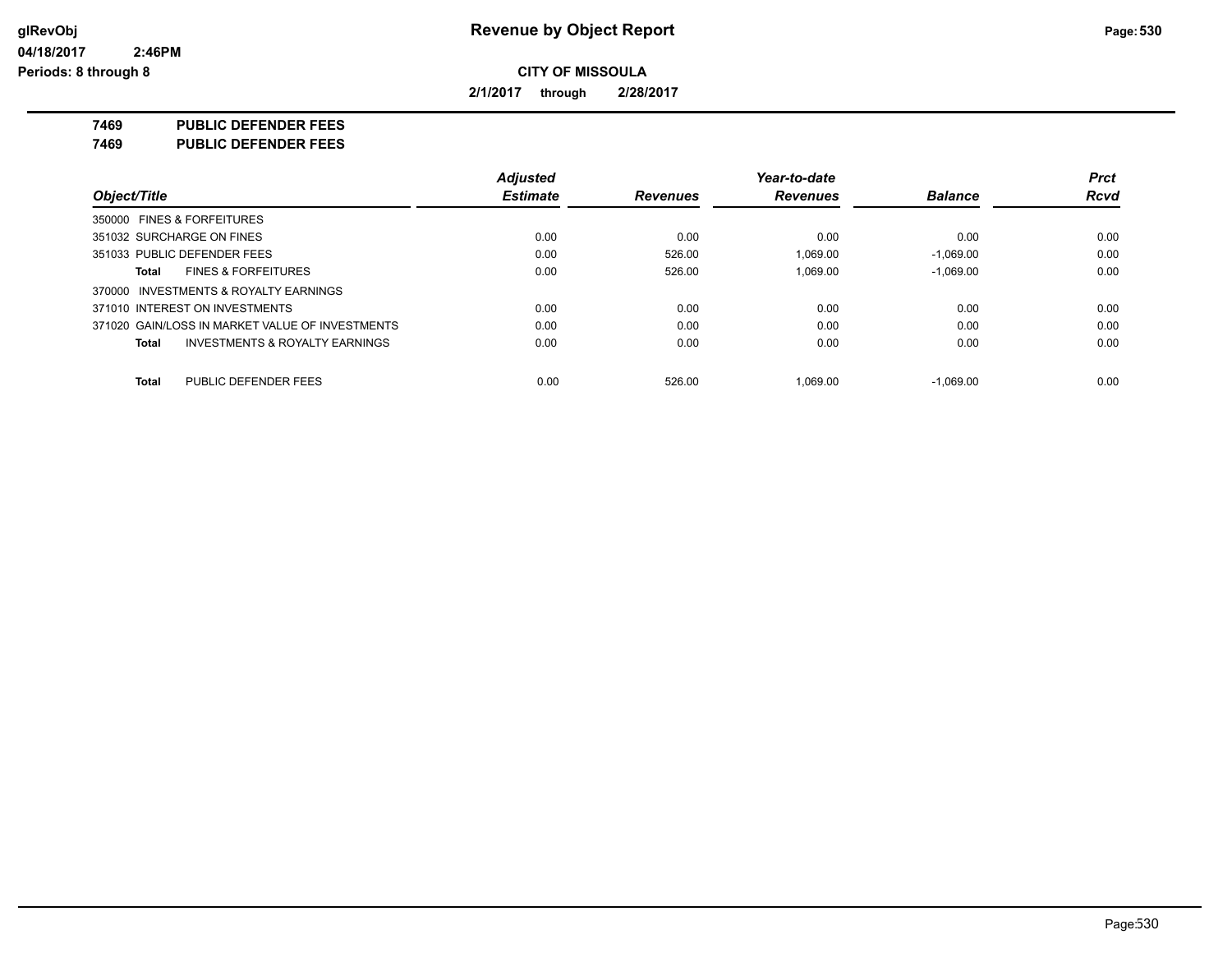**2/1/2017 through 2/28/2017**

## **7469 PUBLIC DEFENDER FEES**

|                                                    | <b>Adjusted</b> |                 | Year-to-date    |                | <b>Prct</b> |
|----------------------------------------------------|-----------------|-----------------|-----------------|----------------|-------------|
| Object/Title                                       | <b>Estimate</b> | <b>Revenues</b> | <b>Revenues</b> | <b>Balance</b> | <b>Rcvd</b> |
| 350000 FINES & FORFEITURES                         |                 |                 |                 |                |             |
| 351032 SURCHARGE ON FINES                          | 0.00            | 0.00            | 0.00            | 0.00           | 0.00        |
| 351033 PUBLIC DEFENDER FEES                        | 0.00            | 526.00          | 1.069.00        | $-1,069.00$    | 0.00        |
| <b>FINES &amp; FORFEITURES</b><br>Total            | 0.00            | 526.00          | 1.069.00        | $-1.069.00$    | 0.00        |
| 370000 INVESTMENTS & ROYALTY EARNINGS              |                 |                 |                 |                |             |
| 371010 INTEREST ON INVESTMENTS                     | 0.00            | 0.00            | 0.00            | 0.00           | 0.00        |
| 371020 GAIN/LOSS IN MARKET VALUE OF INVESTMENT     | 0.00            | 0.00            | 0.00            | 0.00           | 0.00        |
| <b>INVESTMENTS &amp; ROYALTY EARNINGS</b><br>Total | 0.00            | 0.00            | 0.00            | 0.00           | 0.00        |
| PUBLIC DEFENDER FEES<br><b>Total</b>               | 0.00            | 526.00          | 1.069.00        | $-1.069.00$    | 0.00        |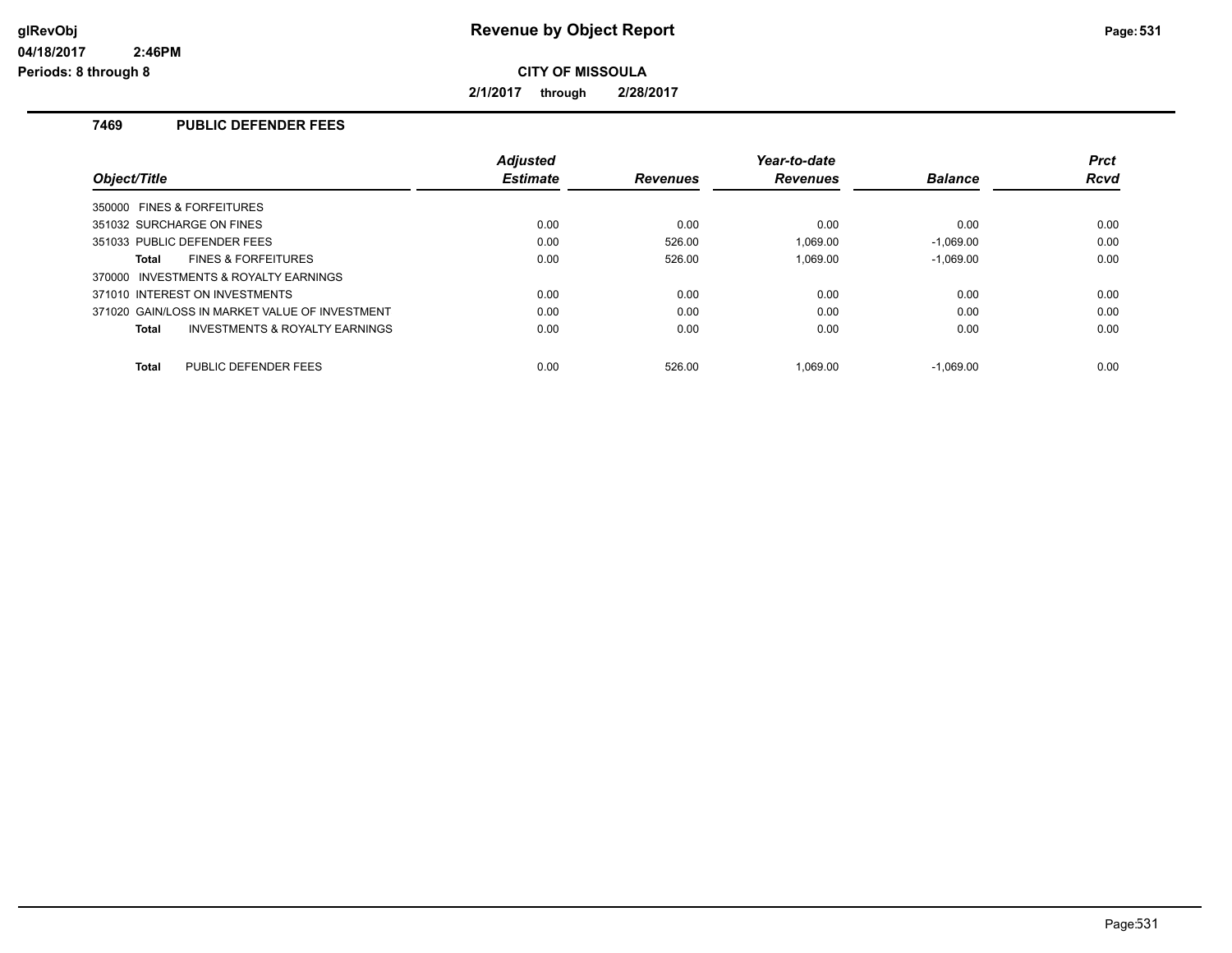*Prct Rcvd*

**CITY OF MISSOULA**

**2/1/2017 through 2/28/2017**

**7900 PAYROLL CLEARING FUND 7900 PAYROLL CLEARING FUND**

|                                                 | <b>Adjusted</b> |                                    | Year-to-date |                | <b>Prct</b> |
|-------------------------------------------------|-----------------|------------------------------------|--------------|----------------|-------------|
| <b>Object/Title</b>                             | <b>Estimate</b> | <b>Revenues</b><br><b>Revenues</b> |              | <b>Balance</b> | Rcvd        |
| 370000 INVESTMENTS & ROYALTY EARNINGS           |                 |                                    |              |                |             |
| 371010 INTEREST ON INVESTMENTS                  | 0.00            | 0.00                               | 0.00         | 0.00           | 0.00        |
| 371020 GAIN/LOSS IN MARKET VALUE OF INVESTMENTS | 0.00            | 0.00                               | 0.00         | 0.00           | 0.00        |
| INVESTMENTS & ROYALTY EARNINGS<br>Total         | 0.00            | 0.00                               | 0.00         | 0.00           | 0.00        |
| PAYROLL CLEARING FUND<br><b>Total</b>           | 0.00            | 0.00                               | 0.00         | 0.00           | 0.00        |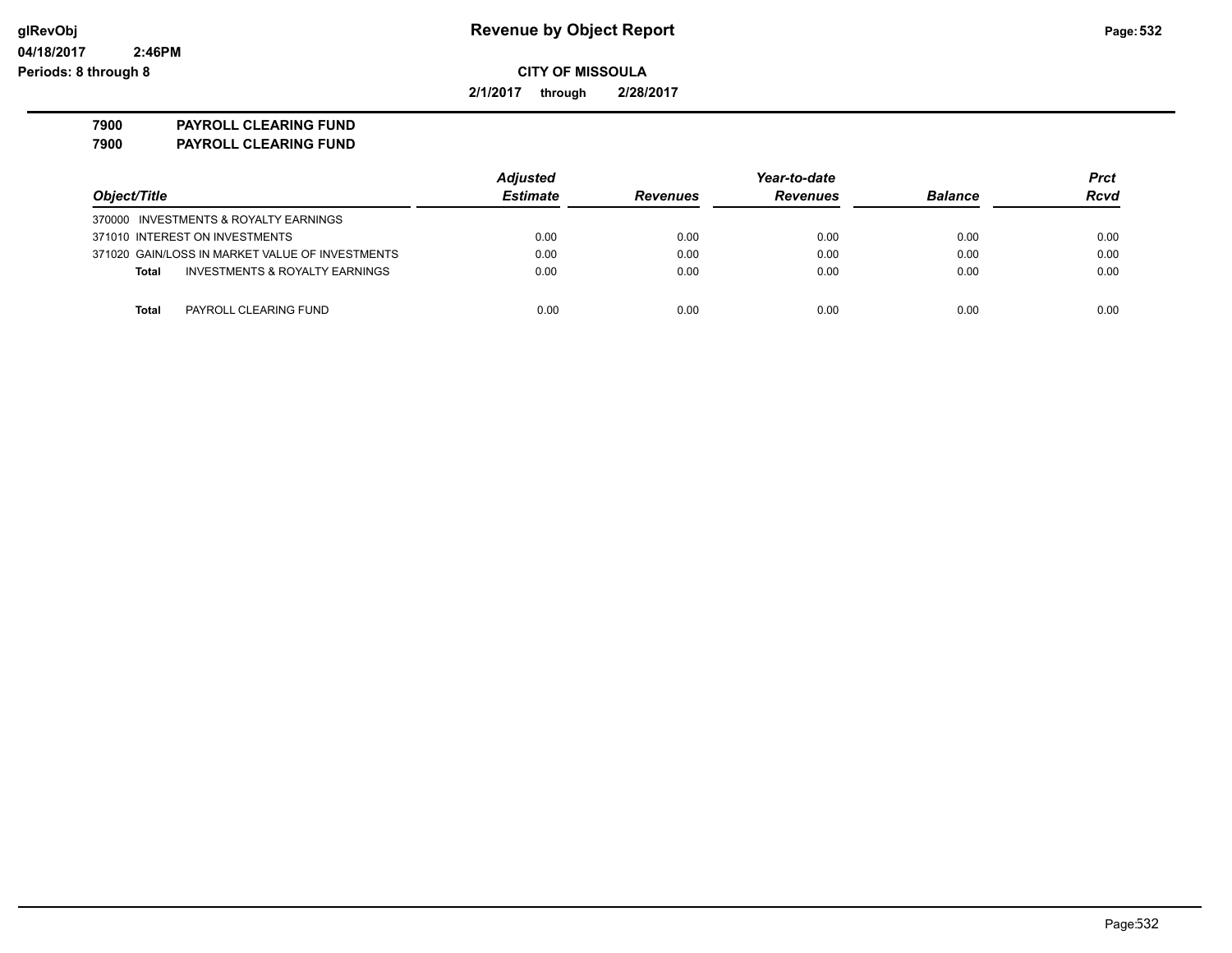**2/1/2017 through 2/28/2017**

### **7900 PAYROLL CLEARING FUND**

|                                                           | <b>Adjusted</b> | Year-to-date    |                 |                | <b>Prct</b> |
|-----------------------------------------------------------|-----------------|-----------------|-----------------|----------------|-------------|
| Object/Title                                              | <b>Estimate</b> | <b>Revenues</b> | <b>Revenues</b> | <b>Balance</b> | <b>Rcvd</b> |
| 370000 INVESTMENTS & ROYALTY EARNINGS                     |                 |                 |                 |                |             |
| 371010 INTEREST ON INVESTMENTS                            | 0.00            | 0.00            | 0.00            | 0.00           | 0.00        |
| 371020 GAIN/LOSS IN MARKET VALUE OF INVESTMENT            | 0.00            | 0.00            | 0.00            | 0.00           | 0.00        |
| <b>INVESTMENTS &amp; ROYALTY EARNINGS</b><br><b>Total</b> | 0.00            | 0.00            | 0.00            | 0.00           | 0.00        |
| Total<br>PAYROLL CLEARING FUND                            | 0.00            | 0.00            | 0.00            | 0.00           | 0.00        |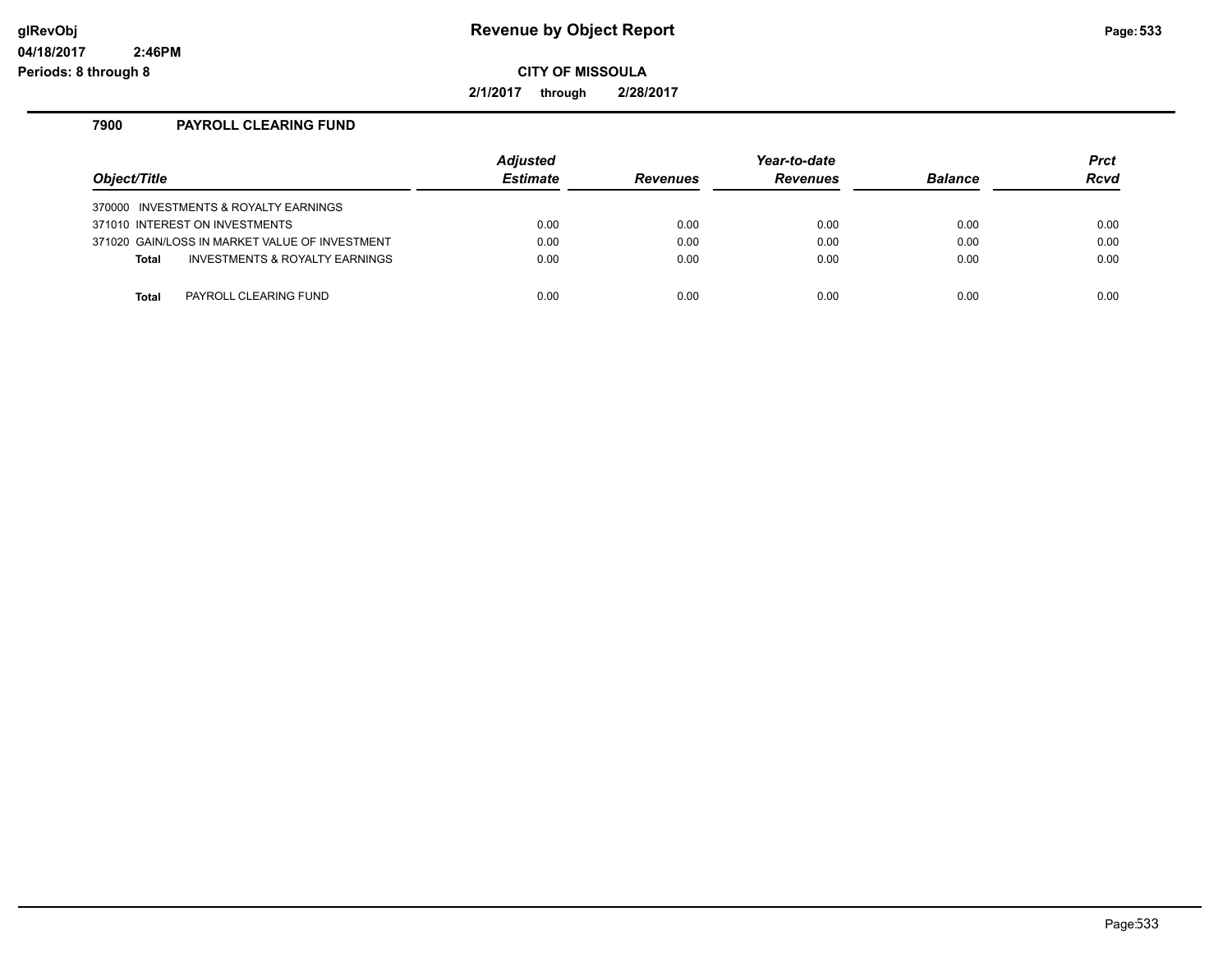**2/1/2017 through 2/28/2017**

**7903 COUNTY CLEARING 7903 COUNTY CLEARING**

|                                                    | <b>Adjusted</b> |                 | Year-to-date    |                | <b>Prct</b> |
|----------------------------------------------------|-----------------|-----------------|-----------------|----------------|-------------|
| Object/Title                                       | <b>Estimate</b> | <b>Revenues</b> | <b>Revenues</b> | <b>Balance</b> | Rcvd        |
| <b>LICENSES &amp; PERMITS</b><br>320000            |                 |                 |                 |                |             |
| 323030 ANIMAL LICENSES                             | 0.00            | 881.00          | 6.637.53        | $-6.637.53$    | 0.00        |
| <b>LICENSES &amp; PERMITS</b><br>Total             | 0.00            | 881.00          | 6,637.53        | $-6,637.53$    | 0.00        |
| 360000 MISCELLANEOUS REVENUES                      |                 |                 |                 |                |             |
| 360010 MISCELLANEOUS                               | 0.00            | 0.00            | 0.00            | 0.00           | 0.00        |
| <b>MISCELLANEOUS REVENUES</b><br><b>Total</b>      | 0.00            | 0.00            | 0.00            | 0.00           | 0.00        |
| INVESTMENTS & ROYALTY EARNINGS<br>370000           |                 |                 |                 |                |             |
| 371010 INTEREST ON INVESTMENTS                     | 0.00            | 0.00            | 0.00            | 0.00           | 0.00        |
| 371020 GAIN/LOSS IN MARKET VALUE OF INVESTMENTS    | 0.00            | 0.00            | 0.00            | 0.00           | 0.00        |
| <b>INVESTMENTS &amp; ROYALTY EARNINGS</b><br>Total | 0.00            | 0.00            | 0.00            | 0.00           | 0.00        |
| <b>COUNTY CLEARING</b><br><b>Total</b>             | 0.00            | 881.00          | 6.637.53        | $-6.637.53$    | 0.00        |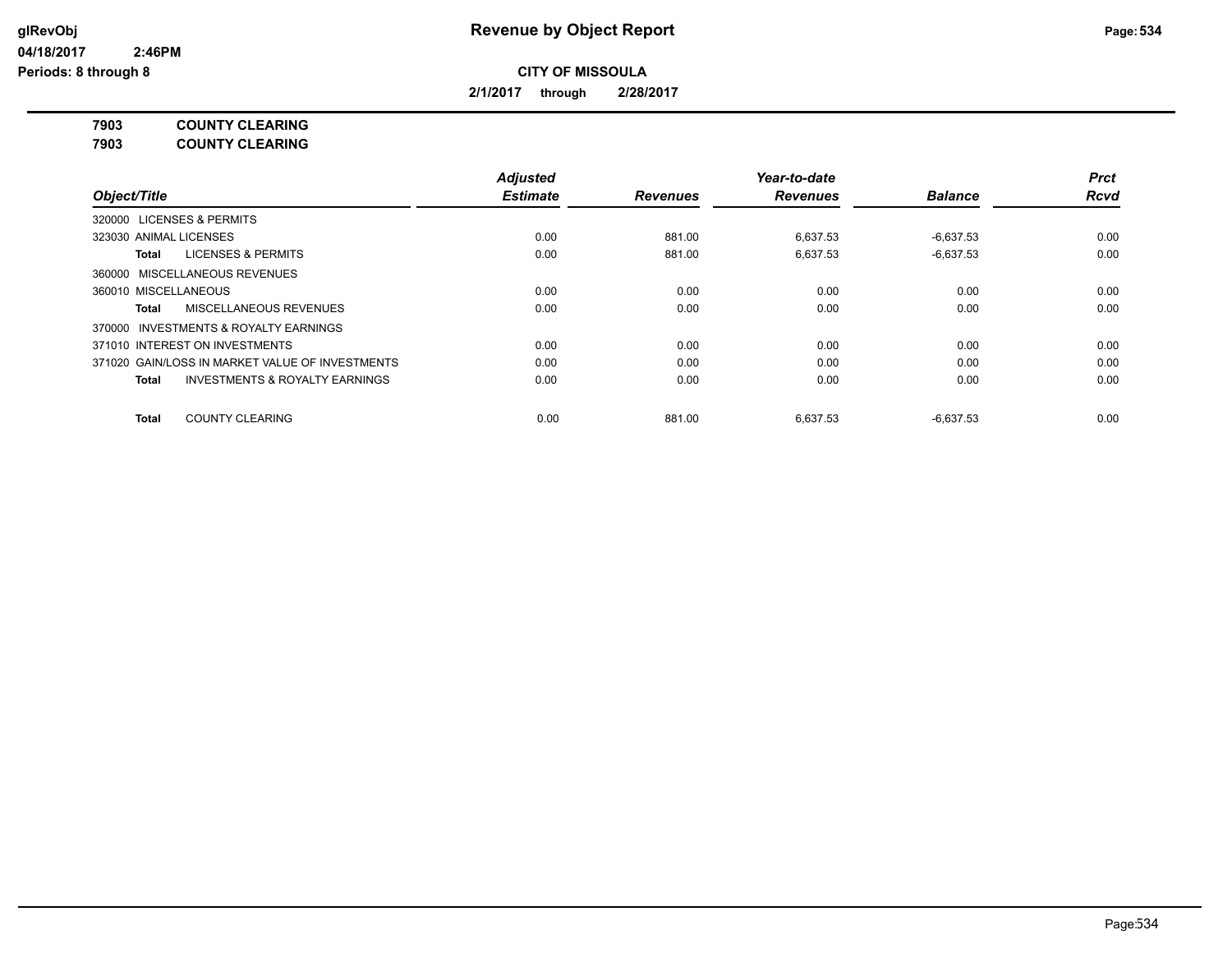**2/1/2017 through 2/28/2017**

## **7903 COUNTY CLEARING**

|                                                | <b>Adjusted</b> |                 | Year-to-date    |                | <b>Prct</b> |
|------------------------------------------------|-----------------|-----------------|-----------------|----------------|-------------|
| Object/Title                                   | <b>Estimate</b> | <b>Revenues</b> | <b>Revenues</b> | <b>Balance</b> | <b>Rcvd</b> |
| 320000 LICENSES & PERMITS                      |                 |                 |                 |                |             |
| 323030 ANIMAL LICENSES                         | 0.00            | 881.00          | 6.637.53        | $-6.637.53$    | 0.00        |
| <b>LICENSES &amp; PERMITS</b><br><b>Total</b>  | 0.00            | 881.00          | 6,637.53        | $-6,637.53$    | 0.00        |
| 360000 MISCELLANEOUS REVENUES                  |                 |                 |                 |                |             |
| 360010 MISCELLANEOUS                           | 0.00            | 0.00            | 0.00            | 0.00           | 0.00        |
| MISCELLANEOUS REVENUES<br>Total                | 0.00            | 0.00            | 0.00            | 0.00           | 0.00        |
| 370000 INVESTMENTS & ROYALTY EARNINGS          |                 |                 |                 |                |             |
| 371010 INTEREST ON INVESTMENTS                 | 0.00            | 0.00            | 0.00            | 0.00           | 0.00        |
| 371020 GAIN/LOSS IN MARKET VALUE OF INVESTMENT | 0.00            | 0.00            | 0.00            | 0.00           | 0.00        |
| INVESTMENTS & ROYALTY EARNINGS<br><b>Total</b> | 0.00            | 0.00            | 0.00            | 0.00           | 0.00        |
| <b>Total</b><br><b>COUNTY CLEARING</b>         | 0.00            | 881.00          | 6.637.53        | $-6.637.53$    | 0.00        |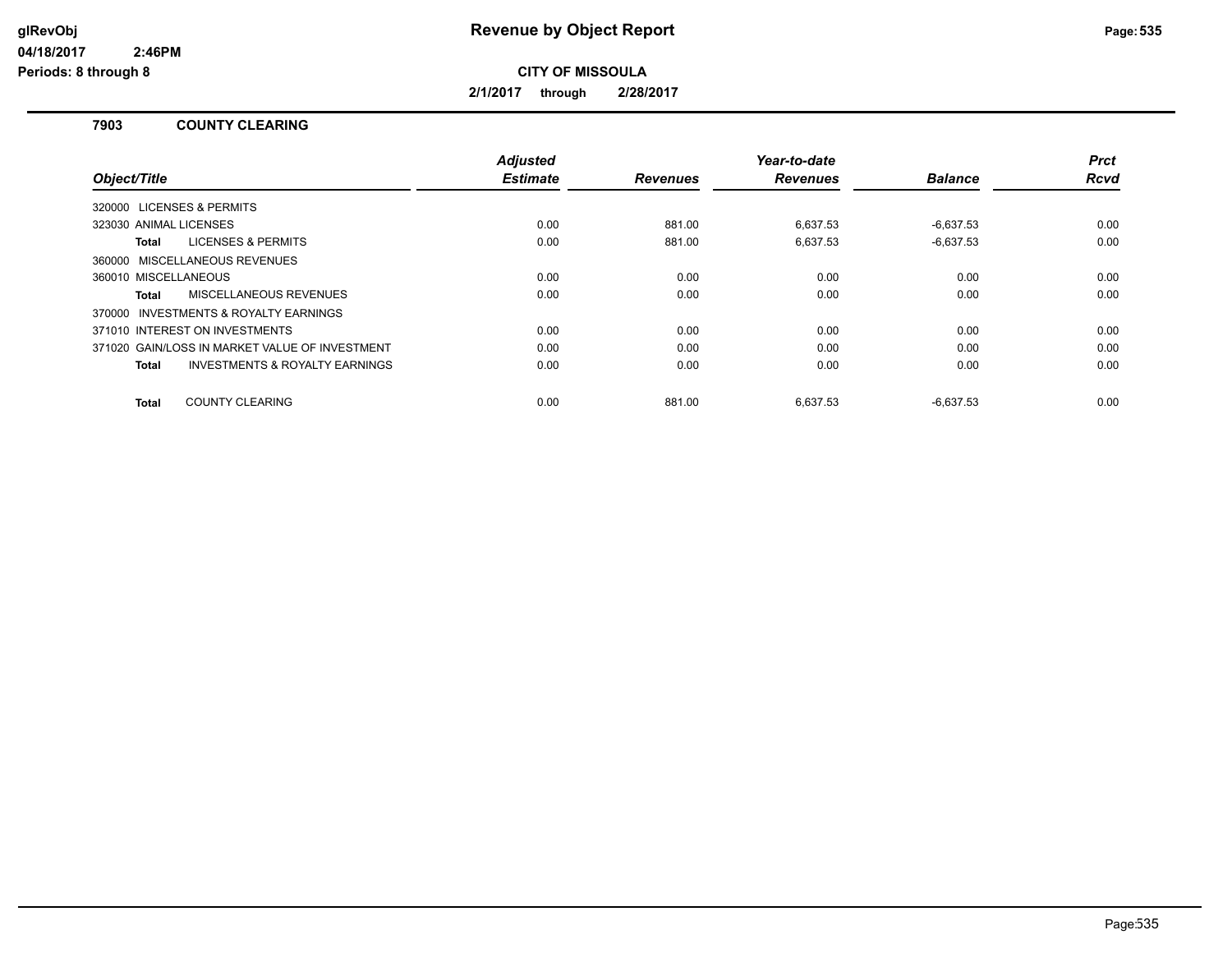**2/1/2017 through 2/28/2017**

**7904 SEWER REBATE 7904 SEWER REBATE**

|                                                    | <b>Adjusted</b> |                 | Year-to-date    |                | <b>Prct</b> |
|----------------------------------------------------|-----------------|-----------------|-----------------|----------------|-------------|
| Object/Title                                       | <b>Estimate</b> | <b>Revenues</b> | <b>Revenues</b> | <b>Balance</b> | Rcvd        |
| 340000 CHARGES FOR SERVICES                        |                 |                 |                 |                |             |
| 343036 *** Title Not Found ***                     | 0.00            | 0.00            | 10,364.16       | $-10,364.16$   | 0.00        |
| <b>CHARGES FOR SERVICES</b><br>Total               | 0.00            | 0.00            | 10,364.16       | $-10,364.16$   | 0.00        |
| <b>MISCELLANEOUS REVENUES</b><br>360000            |                 |                 |                 |                |             |
| 360010 MISCELLANEOUS                               | 0.00            | 0.00            | 0.00            | 0.00           | 0.00        |
| MISCELLANEOUS REVENUES<br>Total                    | 0.00            | 0.00            | 0.00            | 0.00           | 0.00        |
| 370000 INVESTMENTS & ROYALTY EARNINGS              |                 |                 |                 |                |             |
| 371010 INTEREST ON INVESTMENTS                     | 0.00            | 0.00            | 0.00            | 0.00           | 0.00        |
| 371020 GAIN/LOSS IN MARKET VALUE OF INVESTMENTS    | 0.00            | 0.00            | 0.00            | 0.00           | 0.00        |
| <b>INVESTMENTS &amp; ROYALTY EARNINGS</b><br>Total | 0.00            | 0.00            | 0.00            | 0.00           | 0.00        |
| <b>SEWER REBATE</b><br>Total                       | 0.00            | 0.00            | 10.364.16       | $-10.364.16$   | 0.00        |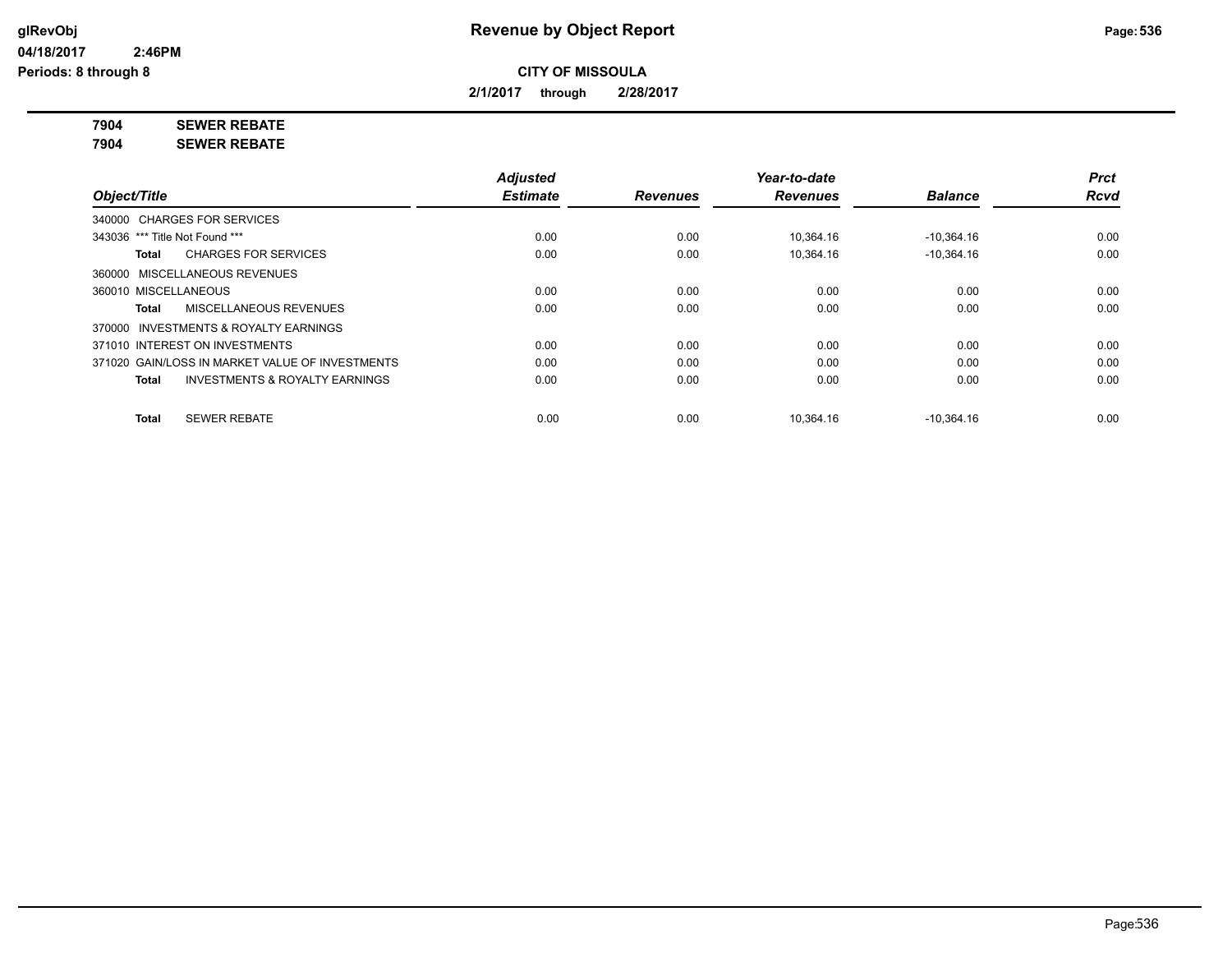**2/1/2017 through 2/28/2017**

#### **7904 SEWER REBATE**

|                                                           | <b>Adjusted</b> |                 | Year-to-date    |                | <b>Prct</b> |
|-----------------------------------------------------------|-----------------|-----------------|-----------------|----------------|-------------|
| Object/Title                                              | <b>Estimate</b> | <b>Revenues</b> | <b>Revenues</b> | <b>Balance</b> | <b>Rcvd</b> |
| <b>CHARGES FOR SERVICES</b><br>340000                     |                 |                 |                 |                |             |
| 343036 *** Title Not Found ***                            | 0.00            | 0.00            | 10.364.16       | $-10,364.16$   | 0.00        |
| <b>CHARGES FOR SERVICES</b><br><b>Total</b>               | 0.00            | 0.00            | 10,364.16       | $-10,364.16$   | 0.00        |
| 360000 MISCELLANEOUS REVENUES                             |                 |                 |                 |                |             |
| 360010 MISCELLANEOUS                                      | 0.00            | 0.00            | 0.00            | 0.00           | 0.00        |
| MISCELLANEOUS REVENUES<br>Total                           | 0.00            | 0.00            | 0.00            | 0.00           | 0.00        |
| 370000 INVESTMENTS & ROYALTY EARNINGS                     |                 |                 |                 |                |             |
| 371010 INTEREST ON INVESTMENTS                            | 0.00            | 0.00            | 0.00            | 0.00           | 0.00        |
| 371020 GAIN/LOSS IN MARKET VALUE OF INVESTMENT            | 0.00            | 0.00            | 0.00            | 0.00           | 0.00        |
| <b>INVESTMENTS &amp; ROYALTY EARNINGS</b><br><b>Total</b> | 0.00            | 0.00            | 0.00            | 0.00           | 0.00        |
| <b>SEWER REBATE</b><br><b>Total</b>                       | 0.00            | 0.00            | 10.364.16       | $-10.364.16$   | 0.00        |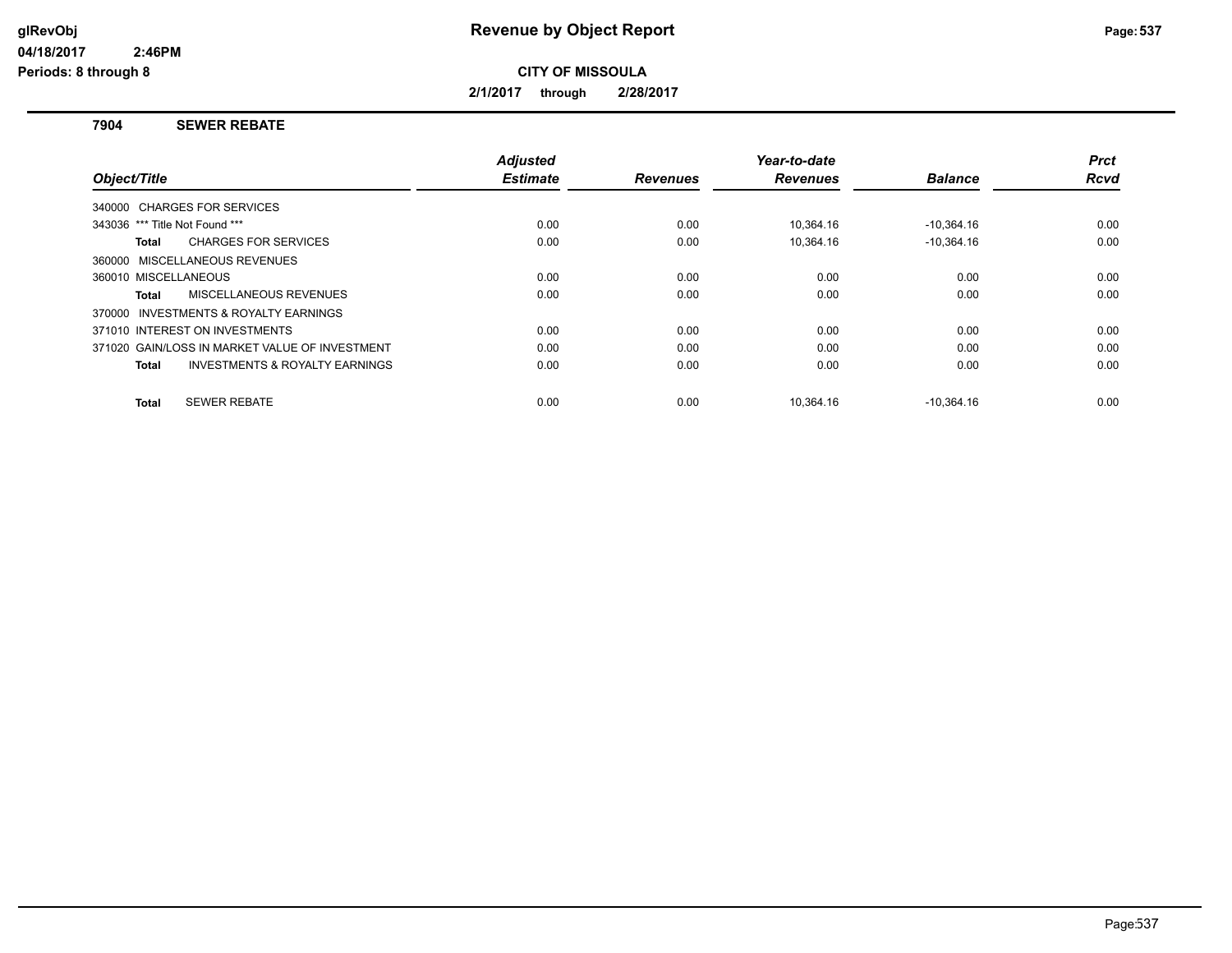**2/1/2017 through 2/28/2017**

**7905 WYE SEWER RSID 8489**

**7905 WYE SEWER RSID 8489**

|                                                 | <b>Adjusted</b> |                 | Year-to-date    |                | <b>Prct</b> |
|-------------------------------------------------|-----------------|-----------------|-----------------|----------------|-------------|
| Object/Title                                    | <b>Estimate</b> | <b>Revenues</b> | <b>Revenues</b> | <b>Balance</b> | <b>Rcvd</b> |
| 360000 MISCELLANEOUS REVENUES                   |                 |                 |                 |                |             |
| 360010 MISCELLANEOUS                            | 0.00            | 0.00            | 0.00            | 0.00           | 0.00        |
| MISCELLANEOUS REVENUES<br>Total                 | 0.00            | 0.00            | 0.00            | 0.00           | 0.00        |
| 370000 INVESTMENTS & ROYALTY EARNINGS           |                 |                 |                 |                |             |
| 371010 INTEREST ON INVESTMENTS                  | 0.00            | 0.00            | 0.00            | 0.00           | 0.00        |
| 371020 GAIN/LOSS IN MARKET VALUE OF INVESTMENTS | 0.00            | 0.00            | 0.00            | 0.00           | 0.00        |
| INVESTMENTS & ROYALTY EARNINGS<br>Total         | 0.00            | 0.00            | 0.00            | 0.00           | 0.00        |
|                                                 |                 |                 |                 |                |             |
| WYE SEWER RSID 8489<br><b>Total</b>             | 0.00            | 0.00            | 0.00            | 0.00           | 0.00        |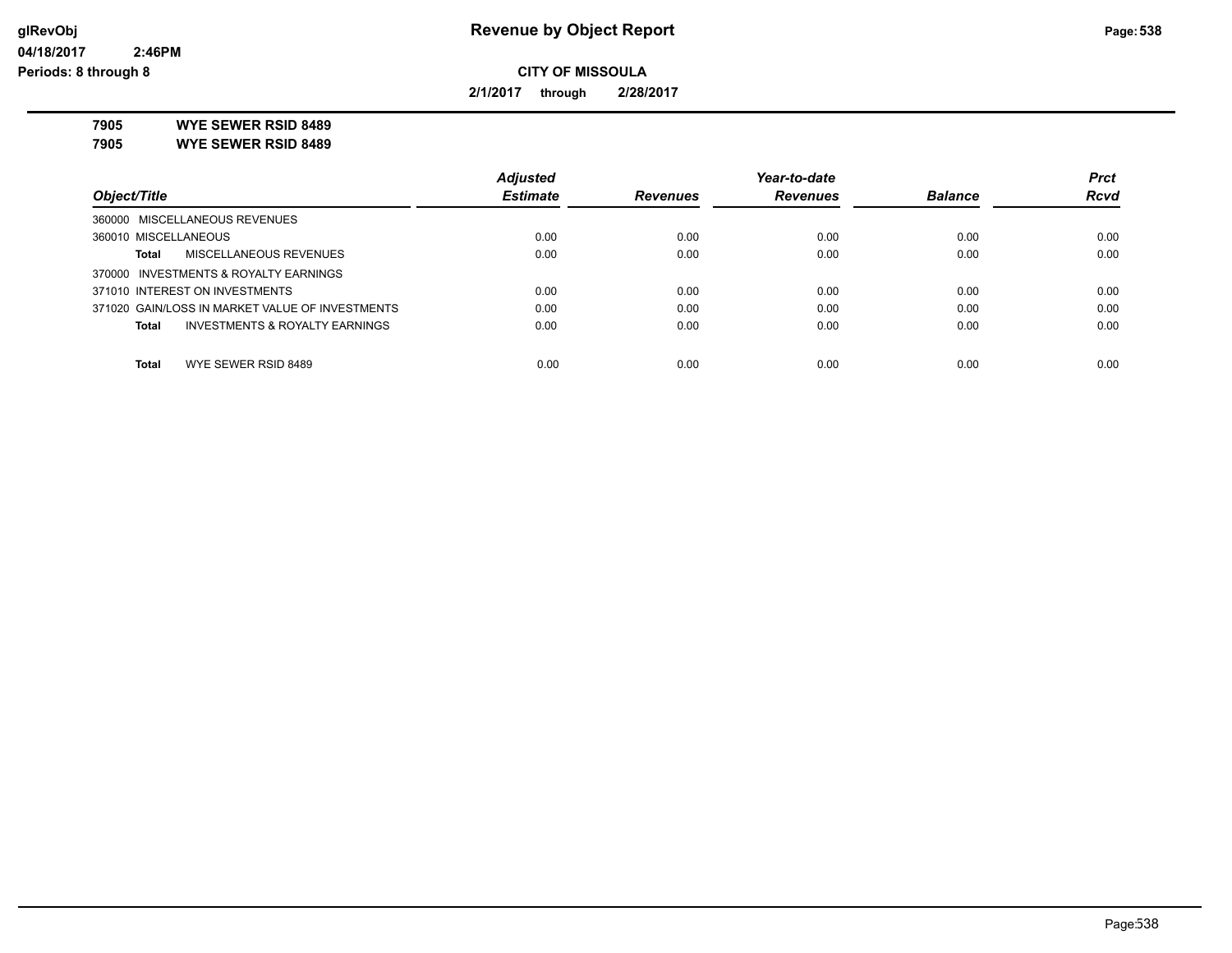**2/1/2017 through 2/28/2017**

#### **7905 WYE SEWER RSID 8489**

| Object/Title                                       | <b>Adjusted</b><br><b>Estimate</b> | <b>Revenues</b> | Year-to-date<br><b>Revenues</b> | <b>Balance</b> | <b>Prct</b><br><b>Rcvd</b> |
|----------------------------------------------------|------------------------------------|-----------------|---------------------------------|----------------|----------------------------|
|                                                    |                                    |                 |                                 |                |                            |
| 360000 MISCELLANEOUS REVENUES                      |                                    |                 |                                 |                |                            |
| 360010 MISCELLANEOUS                               | 0.00                               | 0.00            | 0.00                            | 0.00           | 0.00                       |
| MISCELLANEOUS REVENUES<br>Total                    | 0.00                               | 0.00            | 0.00                            | 0.00           | 0.00                       |
| 370000 INVESTMENTS & ROYALTY EARNINGS              |                                    |                 |                                 |                |                            |
| 371010 INTEREST ON INVESTMENTS                     | 0.00                               | 0.00            | 0.00                            | 0.00           | 0.00                       |
| 371020 GAIN/LOSS IN MARKET VALUE OF INVESTMENT     | 0.00                               | 0.00            | 0.00                            | 0.00           | 0.00                       |
| <b>INVESTMENTS &amp; ROYALTY EARNINGS</b><br>Total | 0.00                               | 0.00            | 0.00                            | 0.00           | 0.00                       |
| Total<br>WYE SEWER RSID 8489                       | 0.00                               | 0.00            | 0.00                            | 0.00           | 0.00                       |
|                                                    |                                    |                 |                                 |                |                            |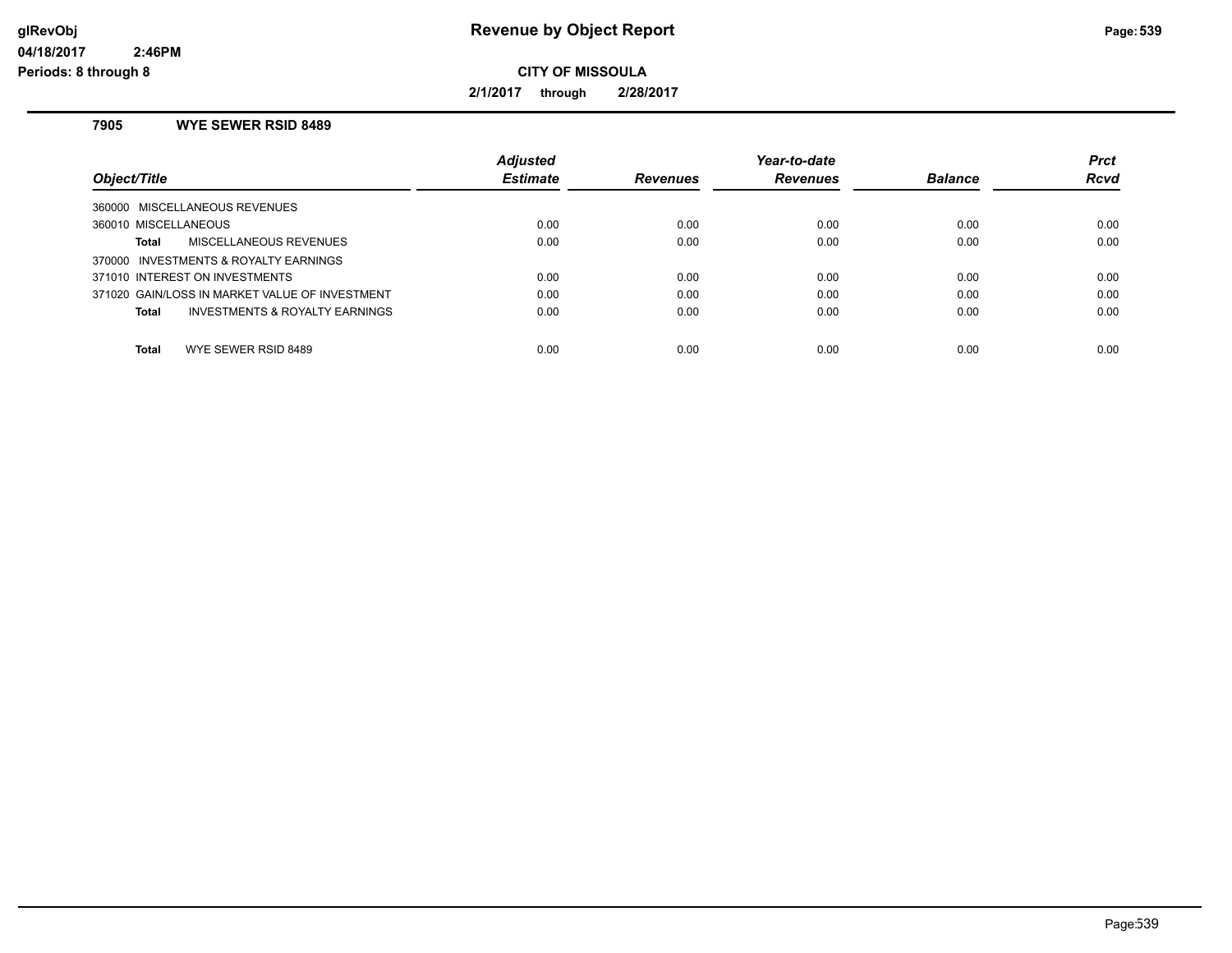**2/1/2017 through 2/28/2017**

**7906 COUNTY PARK BOARD CIP**

**7906 COUNTY PARK BOARD CIP**

|                                                 | <b>Adjusted</b> |                 | Year-to-date    |                | <b>Prct</b> |
|-------------------------------------------------|-----------------|-----------------|-----------------|----------------|-------------|
| Object/Title                                    | <b>Estimate</b> | <b>Revenues</b> | <b>Revenues</b> | <b>Balance</b> | Rcvd        |
| 340000 CHARGES FOR SERVICES                     |                 |                 |                 |                |             |
| 346050 COUNTY PLAYGROUND CONTRACT               | 0.00            | 0.00            | 0.00            | 0.00           | 0.00        |
| <b>CHARGES FOR SERVICES</b><br>Total            | 0.00            | 0.00            | 0.00            | 0.00           | 0.00        |
| 370000 INVESTMENTS & ROYALTY EARNINGS           |                 |                 |                 |                |             |
| 371010 INTEREST ON INVESTMENTS                  | 0.00            | 0.00            | 0.00            | 0.00           | 0.00        |
| 371020 GAIN/LOSS IN MARKET VALUE OF INVESTMENTS | 0.00            | 0.00            | 0.00            | 0.00           | 0.00        |
| INVESTMENTS & ROYALTY EARNINGS<br>Total         | 0.00            | 0.00            | 0.00            | 0.00           | 0.00        |
| <b>Total</b><br>COUNTY PARK BOARD CIP           | 0.00            | 0.00            | 0.00            | 0.00           | 0.00        |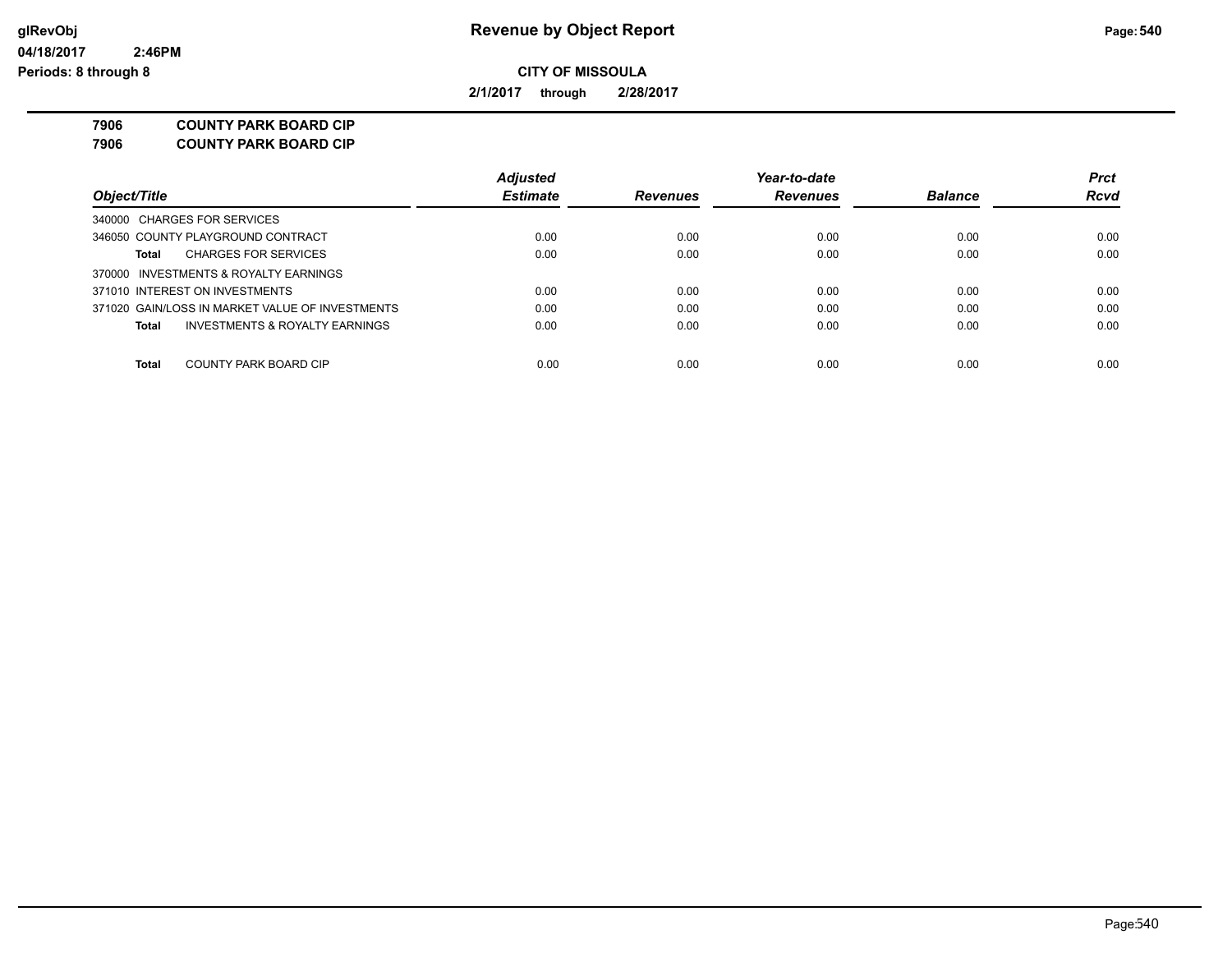**2/1/2017 through 2/28/2017**

#### **7906 COUNTY PARK BOARD CIP**

| Object/Title                                   | <b>Adjusted</b><br><b>Estimate</b> | <b>Revenues</b> | Year-to-date<br><b>Revenues</b> | <b>Balance</b> | <b>Prct</b><br><b>Rcvd</b> |
|------------------------------------------------|------------------------------------|-----------------|---------------------------------|----------------|----------------------------|
| 340000 CHARGES FOR SERVICES                    |                                    |                 |                                 |                |                            |
| 346050 COUNTY PLAYGROUND CONTRACT              | 0.00                               | 0.00            | 0.00                            | 0.00           | 0.00                       |
| <b>CHARGES FOR SERVICES</b><br>Total           | 0.00                               | 0.00            | 0.00                            | 0.00           | 0.00                       |
| 370000 INVESTMENTS & ROYALTY EARNINGS          |                                    |                 |                                 |                |                            |
| 371010 INTEREST ON INVESTMENTS                 | 0.00                               | 0.00            | 0.00                            | 0.00           | 0.00                       |
| 371020 GAIN/LOSS IN MARKET VALUE OF INVESTMENT | 0.00                               | 0.00            | 0.00                            | 0.00           | 0.00                       |
| INVESTMENTS & ROYALTY EARNINGS<br>Total        | 0.00                               | 0.00            | 0.00                            | 0.00           | 0.00                       |
| Total<br>COUNTY PARK BOARD CIP                 | 0.00                               | 0.00            | 0.00                            | 0.00           | 0.00                       |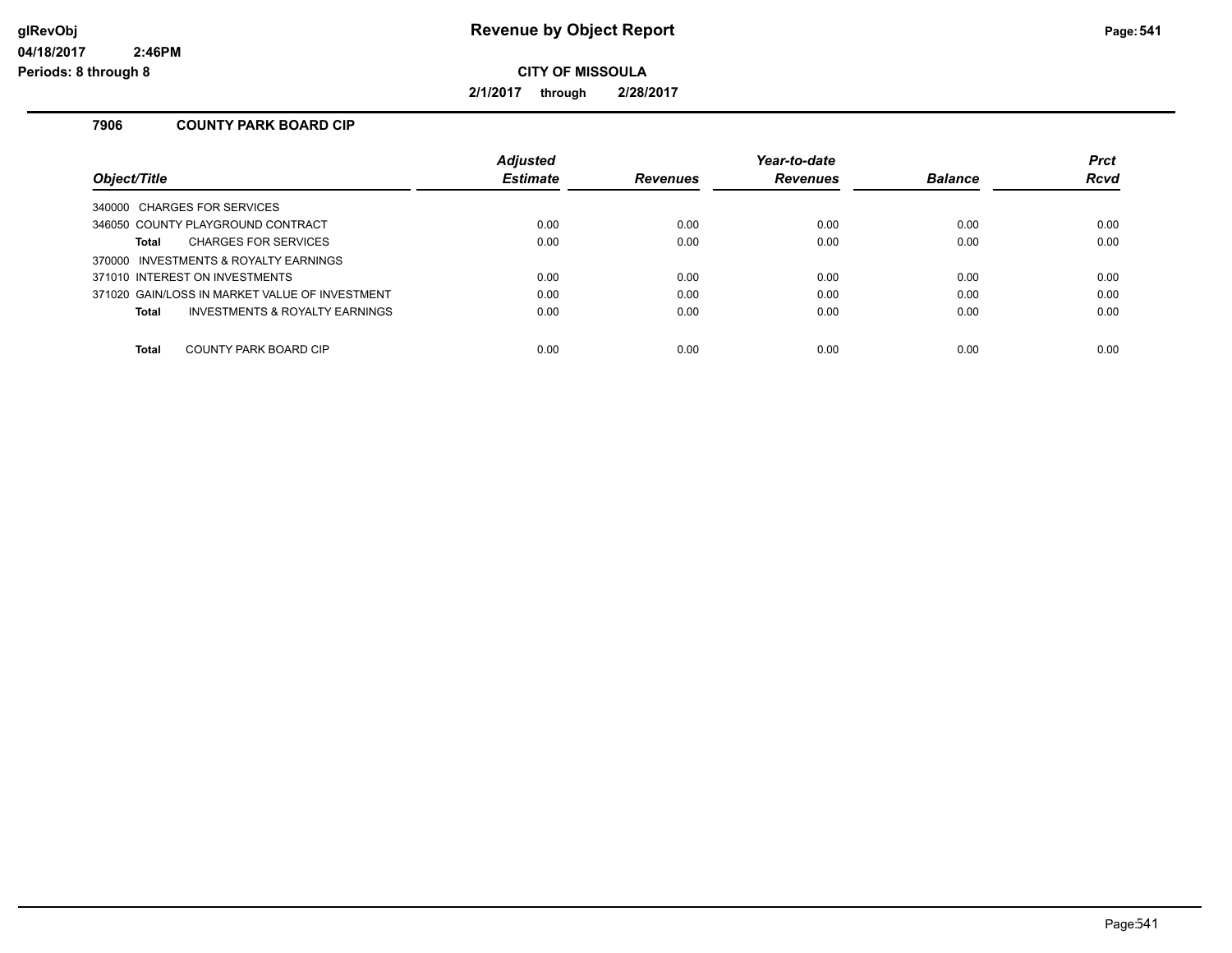**2/1/2017 through 2/28/2017**

**7907 ELK HILLS SUBDIVISION 7907 ELK HILLS SUBDIVISION**

| Object/Title                                    | <b>Adjusted</b><br><b>Estimate</b> | <b>Revenues</b> | Year-to-date<br><b>Revenues</b> | <b>Balance</b> | <b>Prct</b><br><b>Rcvd</b> |
|-------------------------------------------------|------------------------------------|-----------------|---------------------------------|----------------|----------------------------|
| 370000 INVESTMENTS & ROYALTY EARNINGS           |                                    |                 |                                 |                |                            |
| 371010 INTEREST ON INVESTMENTS                  | 0.00                               | 0.00            | 0.00                            | 0.00           | 0.00                       |
| 371020 GAIN/LOSS IN MARKET VALUE OF INVESTMENTS | 0.00                               | 0.00            | 0.00                            | 0.00           | 0.00                       |
| INVESTMENTS & ROYALTY EARNINGS<br><b>Total</b>  | 0.00                               | 0.00            | 0.00                            | 0.00           | 0.00                       |
| ELK HILLS SUBDIVISION<br>Total                  | 0.00                               | 0.00            | 0.00                            | 0.00           | 0.00                       |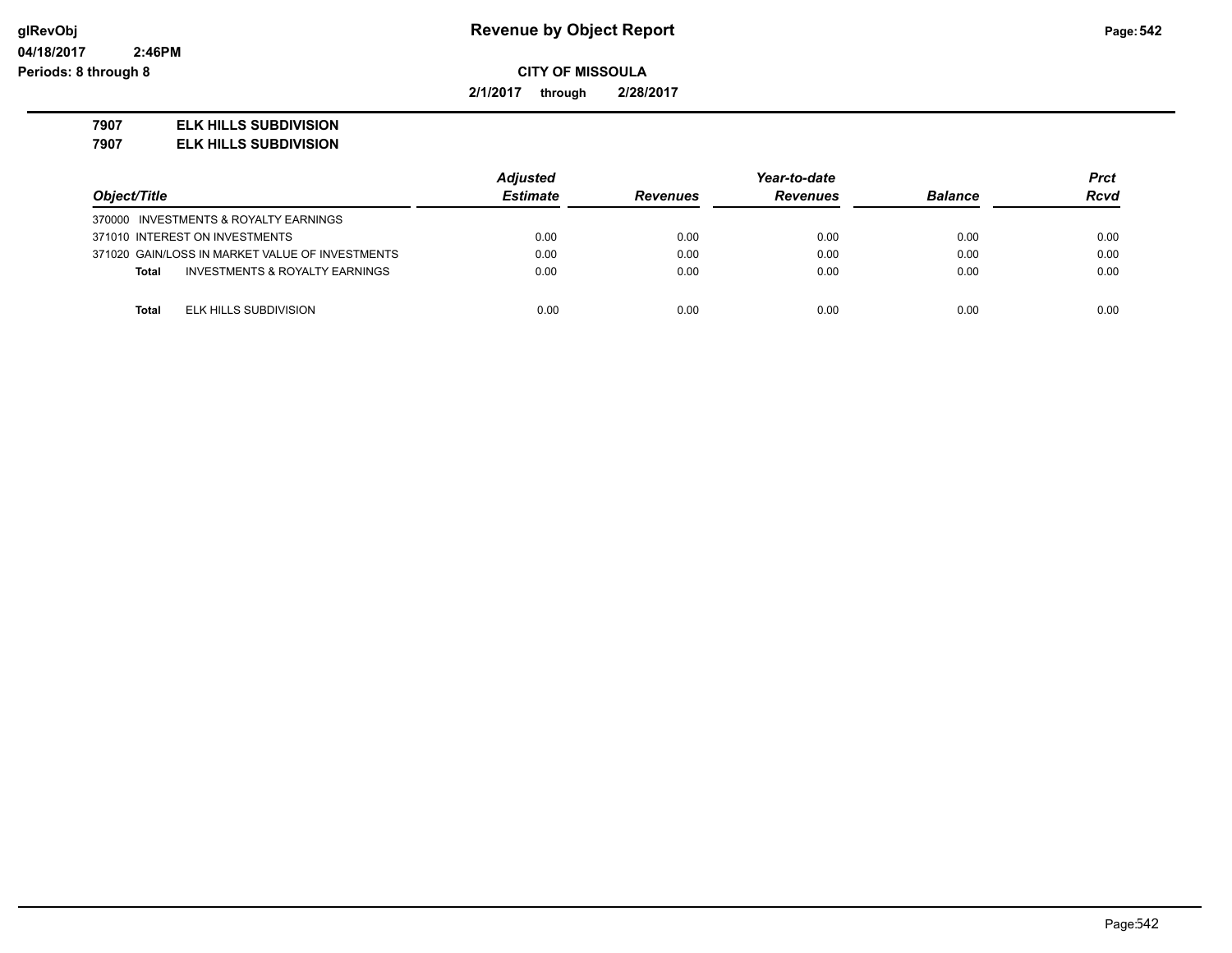**2/1/2017 through 2/28/2017**

#### **7907 ELK HILLS SUBDIVISION**

|                                                | <b>Adjusted</b> |                 | Year-to-date    |      |             |  |
|------------------------------------------------|-----------------|-----------------|-----------------|------|-------------|--|
| Object/Title                                   | <b>Estimate</b> | <b>Revenues</b> | <b>Revenues</b> |      | <b>Rcvd</b> |  |
| 370000 INVESTMENTS & ROYALTY EARNINGS          |                 |                 |                 |      |             |  |
| 371010 INTEREST ON INVESTMENTS                 | 0.00            | 0.00            | 0.00            | 0.00 | 0.00        |  |
| 371020 GAIN/LOSS IN MARKET VALUE OF INVESTMENT | 0.00            | 0.00            | 0.00            | 0.00 | 0.00        |  |
| INVESTMENTS & ROYALTY EARNINGS<br><b>Total</b> | 0.00            | 0.00            | 0.00            | 0.00 | 0.00        |  |
| ELK HILLS SUBDIVISION<br>Total                 | 0.00            | 0.00            | 0.00            | 0.00 | 0.00        |  |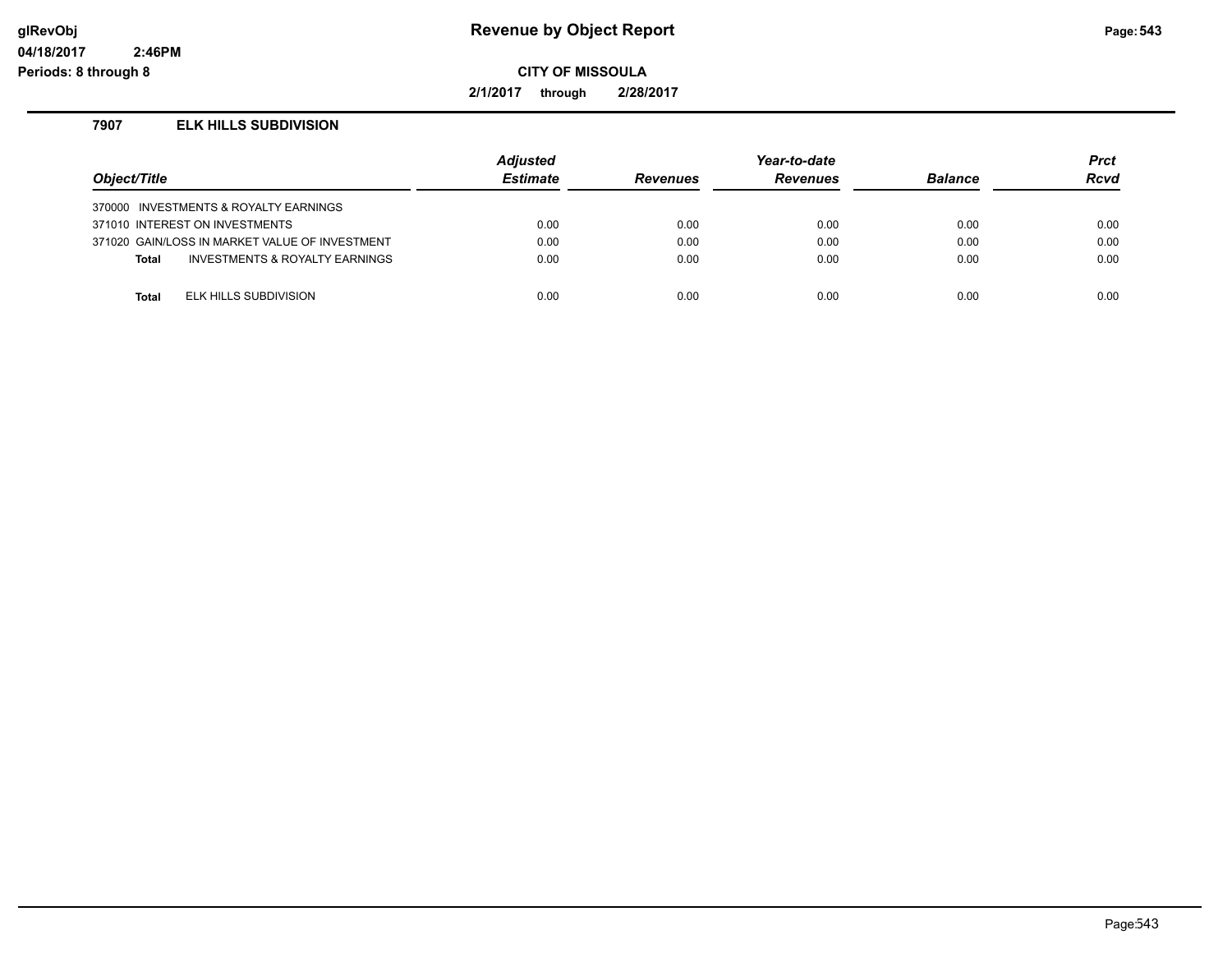**2/1/2017 through 2/28/2017**

#### **7908 RATTLESNAKE-CORNERSTONE TRAIL SW 7908 RATTLESNAKE-CORNERSTONE TRAIL SW**

|                                                 | <b>Adjusted</b> |                 | Year-to-date    |                | <b>Prct</b> |
|-------------------------------------------------|-----------------|-----------------|-----------------|----------------|-------------|
| Object/Title                                    | <b>Estimate</b> | <b>Revenues</b> | <b>Revenues</b> | <b>Balance</b> | <b>Rcvd</b> |
| 370000 INVESTMENTS & ROYALTY EARNINGS           |                 |                 |                 |                |             |
| 371010 INTEREST ON INVESTMENTS                  | 0.00            | 0.00            | 0.00            | 0.00           | 0.00        |
| 371020 GAIN/LOSS IN MARKET VALUE OF INVESTMENTS | 0.00            | 0.00            | 0.00            | 0.00           | 0.00        |
| INVESTMENTS & ROYALTY EARNINGS<br>Total         | 0.00            | 0.00            | 0.00            | 0.00           | 0.00        |
| 380000 OTHER FINANCING SOURCES                  |                 |                 |                 |                |             |
| 383000 OPERATING TRANSFERS                      | 0.00            | 0.00            | 0.00            | 0.00           | 0.00        |
| OTHER FINANCING SOURCES<br>Total                | 0.00            | 0.00            | 0.00            | 0.00           | 0.00        |
|                                                 |                 |                 |                 |                |             |
| Total<br>RATTLESNAKE-CORNERSTONE TRAIL SW       | 0.00            | 0.00            | 0.00            | 0.00           | 0.00        |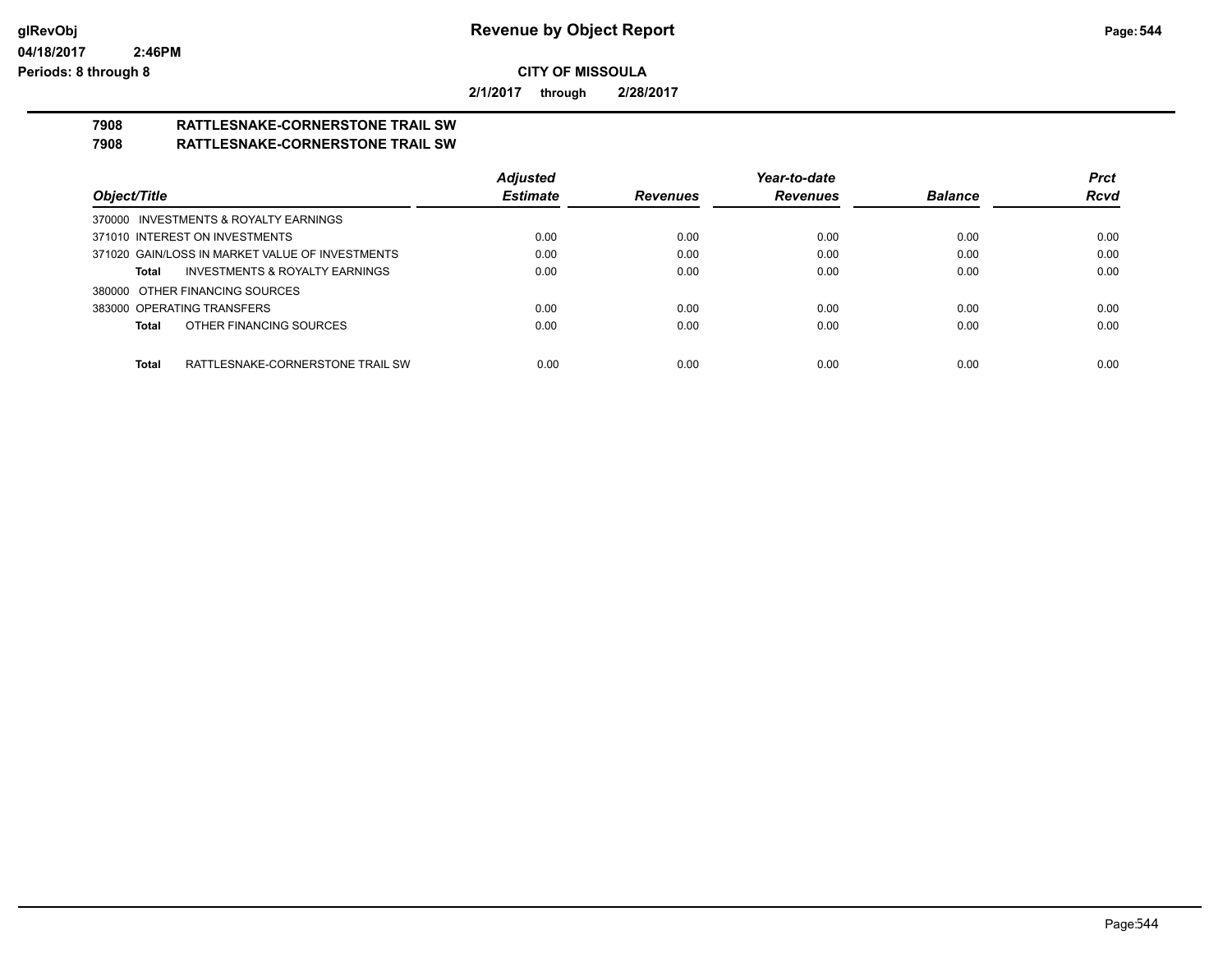**2/1/2017 through 2/28/2017**

#### **7908 RATTLESNAKE-CORNERSTONE TRAIL SW**

|              |                                                | <b>Adjusted</b> |                 | Year-to-date |                | <b>Prct</b> |
|--------------|------------------------------------------------|-----------------|-----------------|--------------|----------------|-------------|
| Object/Title |                                                | <b>Estimate</b> | <b>Revenues</b> | Revenues     | <b>Balance</b> | <b>Rcvd</b> |
|              | 370000 INVESTMENTS & ROYALTY EARNINGS          |                 |                 |              |                |             |
|              | 371010 INTEREST ON INVESTMENTS                 | 0.00            | 0.00            | 0.00         | 0.00           | 0.00        |
|              | 371020 GAIN/LOSS IN MARKET VALUE OF INVESTMENT | 0.00            | 0.00            | 0.00         | 0.00           | 0.00        |
| Total        | INVESTMENTS & ROYALTY EARNINGS                 | 0.00            | 0.00            | 0.00         | 0.00           | 0.00        |
|              | 380000 OTHER FINANCING SOURCES                 |                 |                 |              |                |             |
|              | 383000 OPERATING TRANSFERS                     | 0.00            | 0.00            | 0.00         | 0.00           | 0.00        |
| Total        | OTHER FINANCING SOURCES                        | 0.00            | 0.00            | 0.00         | 0.00           | 0.00        |
| Total        | RATTLESNAKE-CORNERSTONE TRAIL SW               | 0.00            | 0.00            | 0.00         | 0.00           | 0.00        |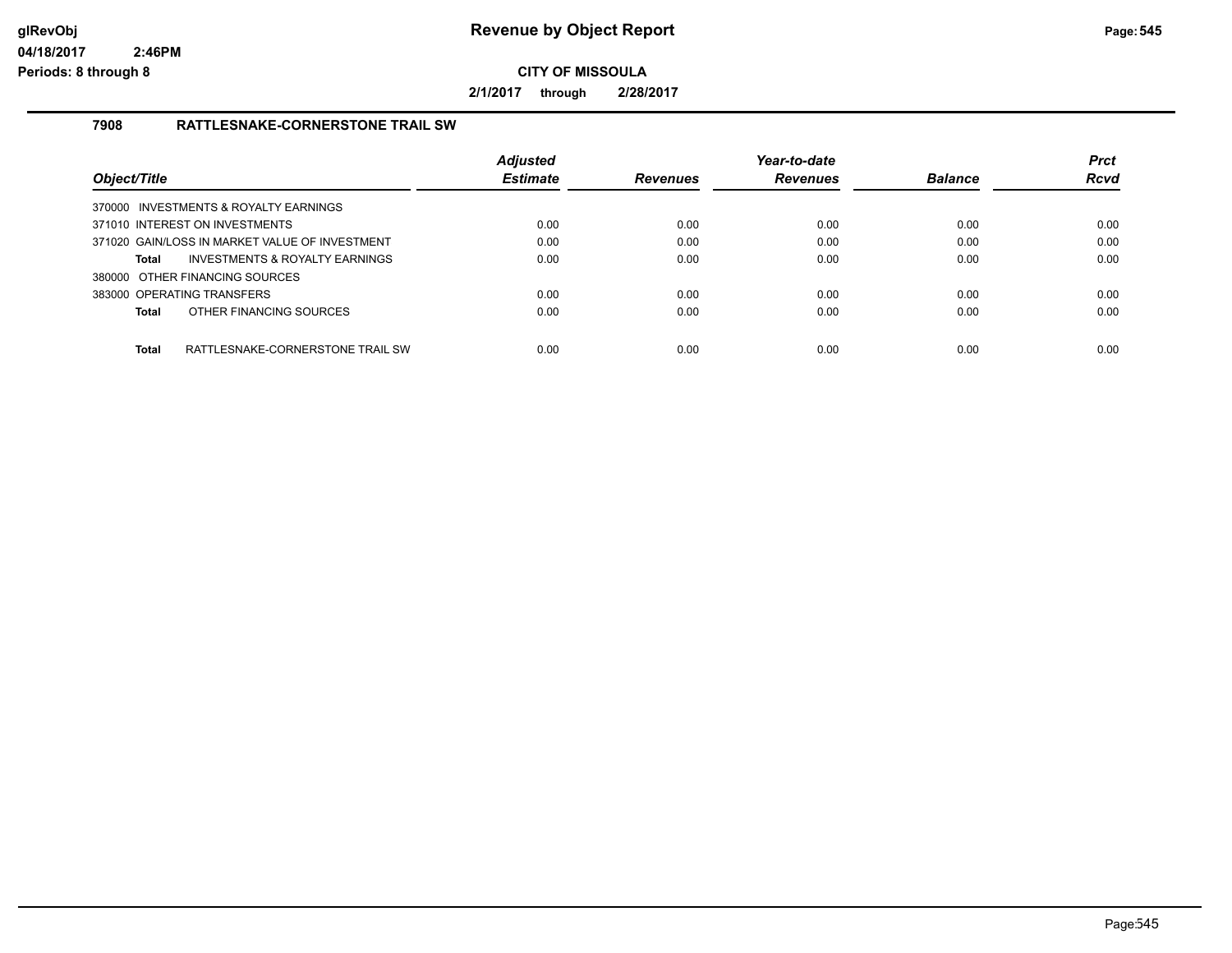**2/1/2017 through 2/28/2017**

**7909 YOUTH PROGRAMS 7909 YOUTH PROGRAMS**

| Object/Title                                       | <b>Adjusted</b><br><b>Estimate</b> | <b>Revenues</b> | Year-to-date<br><b>Revenues</b> | <b>Balance</b> | Prct<br><b>Rcvd</b> |
|----------------------------------------------------|------------------------------------|-----------------|---------------------------------|----------------|---------------------|
| 370000 INVESTMENTS & ROYALTY EARNINGS              |                                    |                 |                                 |                |                     |
| 371010 INTEREST ON INVESTMENTS                     | 0.00                               | 0.00            | 0.00                            | 0.00           | 0.00                |
| 371020 GAIN/LOSS IN MARKET VALUE OF INVESTMENTS    | 0.00                               | 0.00            | 0.00                            | 0.00           | 0.00                |
| <b>INVESTMENTS &amp; ROYALTY EARNINGS</b><br>Total | 0.00                               | 0.00            | 0.00                            | 0.00           | 0.00                |
|                                                    |                                    |                 |                                 |                |                     |
| YOUTH PROGRAMS<br>Total                            | 0.00                               | 0.00            | 0.00                            | 0.00           | 0.00                |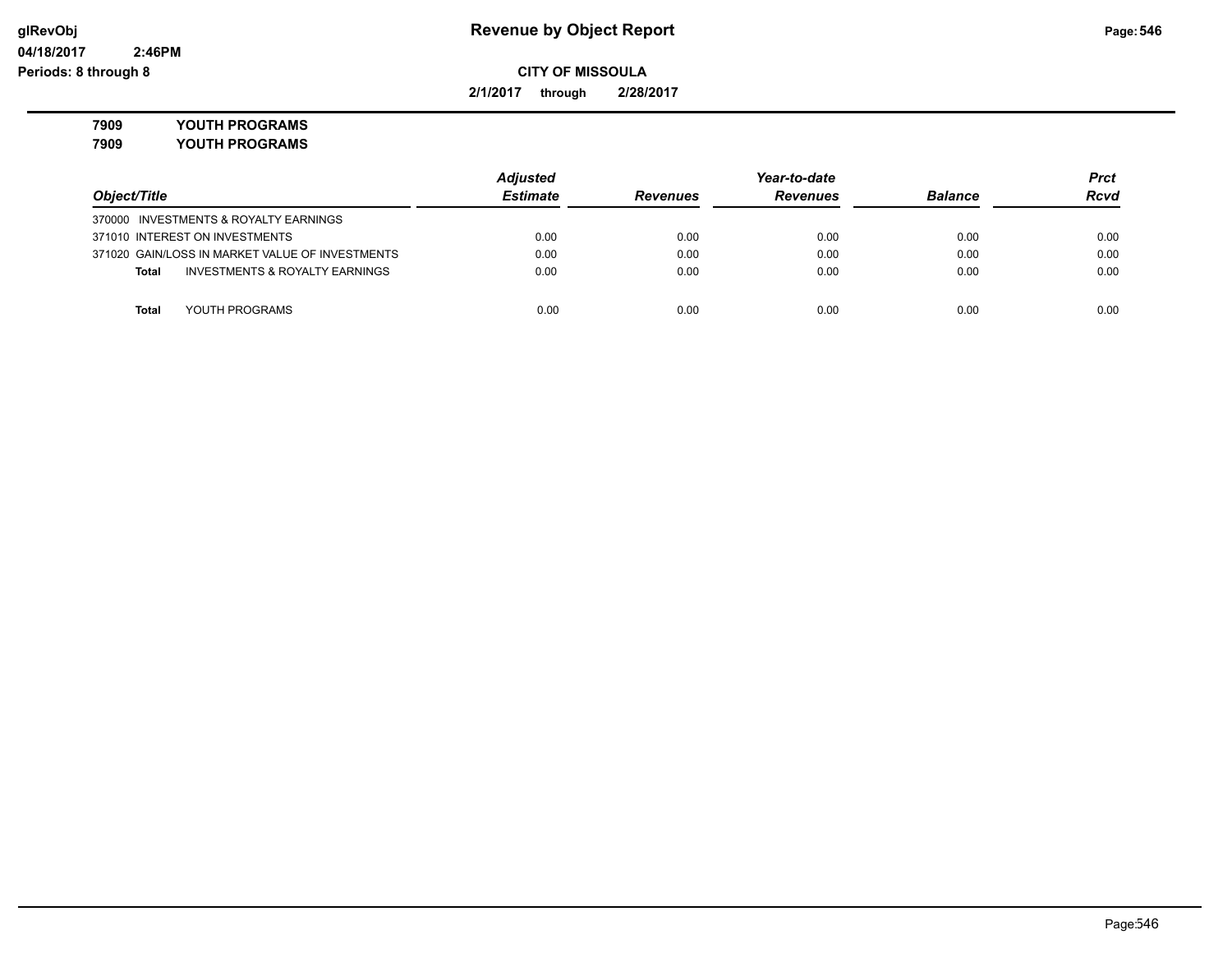**Periods: 8 through 8**

**CITY OF MISSOULA**

**2/1/2017 through 2/28/2017**

#### **7909 YOUTH PROGRAMS**

 **2:46PM**

|                                                | Adjusted        |                 | Year-to-date    |                | <b>Prct</b> |
|------------------------------------------------|-----------------|-----------------|-----------------|----------------|-------------|
| Object/Title                                   | <b>Estimate</b> | <b>Revenues</b> | <b>Revenues</b> | <b>Balance</b> | <b>Rcvd</b> |
| 370000 INVESTMENTS & ROYALTY EARNINGS          |                 |                 |                 |                |             |
| 371010 INTEREST ON INVESTMENTS                 | 0.00            | 0.00            | 0.00            | 0.00           | 0.00        |
| 371020 GAIN/LOSS IN MARKET VALUE OF INVESTMENT | 0.00            | 0.00            | 0.00            | 0.00           | 0.00        |
| INVESTMENTS & ROYALTY EARNINGS<br><b>Total</b> | 0.00            | 0.00            | 0.00            | 0.00           | 0.00        |
|                                                |                 |                 |                 |                |             |
| <b>Total</b><br>YOUTH PROGRAMS                 | 0.00            | 0.00            | 0.00            | 0.00           | 0.00        |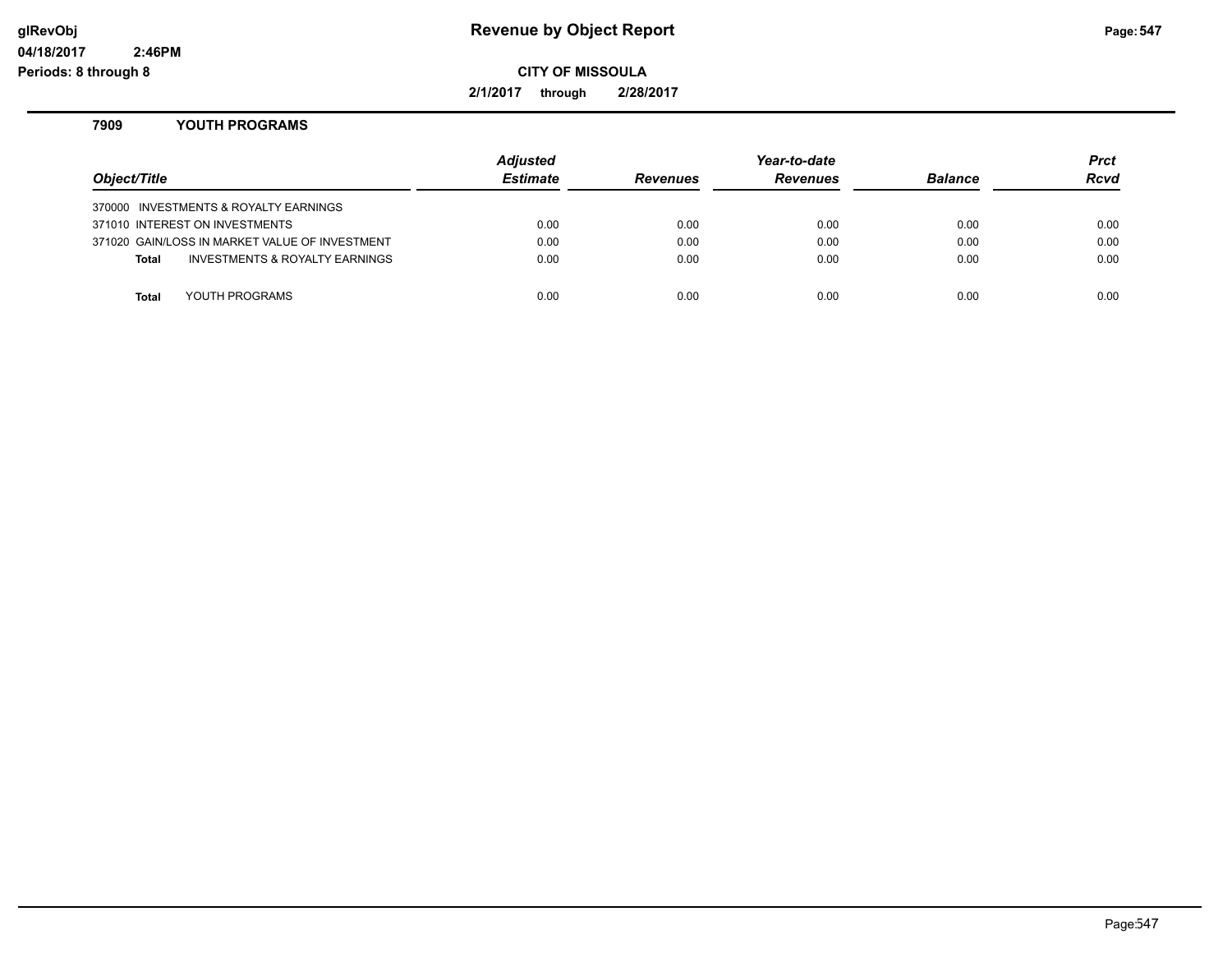**2/1/2017 through 2/28/2017**

**7910 SIDEWALK & CURB LOAN FUND 7910 SIDEWALK & CURB LOAN FUND**

|                                                 | <b>Adjusted</b> |                 | Year-to-date    |                | Prct |
|-------------------------------------------------|-----------------|-----------------|-----------------|----------------|------|
| Object/Title                                    | <b>Estimate</b> | <b>Revenues</b> | <b>Revenues</b> | <b>Balance</b> | Rcvd |
| 370000 INVESTMENTS & ROYALTY EARNINGS           |                 |                 |                 |                |      |
| 371010 INTEREST ON INVESTMENTS                  | 0.00            | 0.00            | 0.00            | 0.00           | 0.00 |
| 371020 GAIN/LOSS IN MARKET VALUE OF INVESTMENTS | 0.00            | 0.00            | 0.00            | 0.00           | 0.00 |
| INVESTMENTS & ROYALTY EARNINGS<br>Total         | 0.00            | 0.00            | 0.00            | 0.00           | 0.00 |
|                                                 |                 |                 |                 |                |      |
| SIDEWALK & CURB LOAN FUND<br>Total              | 0.00            | 0.00            | 0.00            | 0.00           | 0.00 |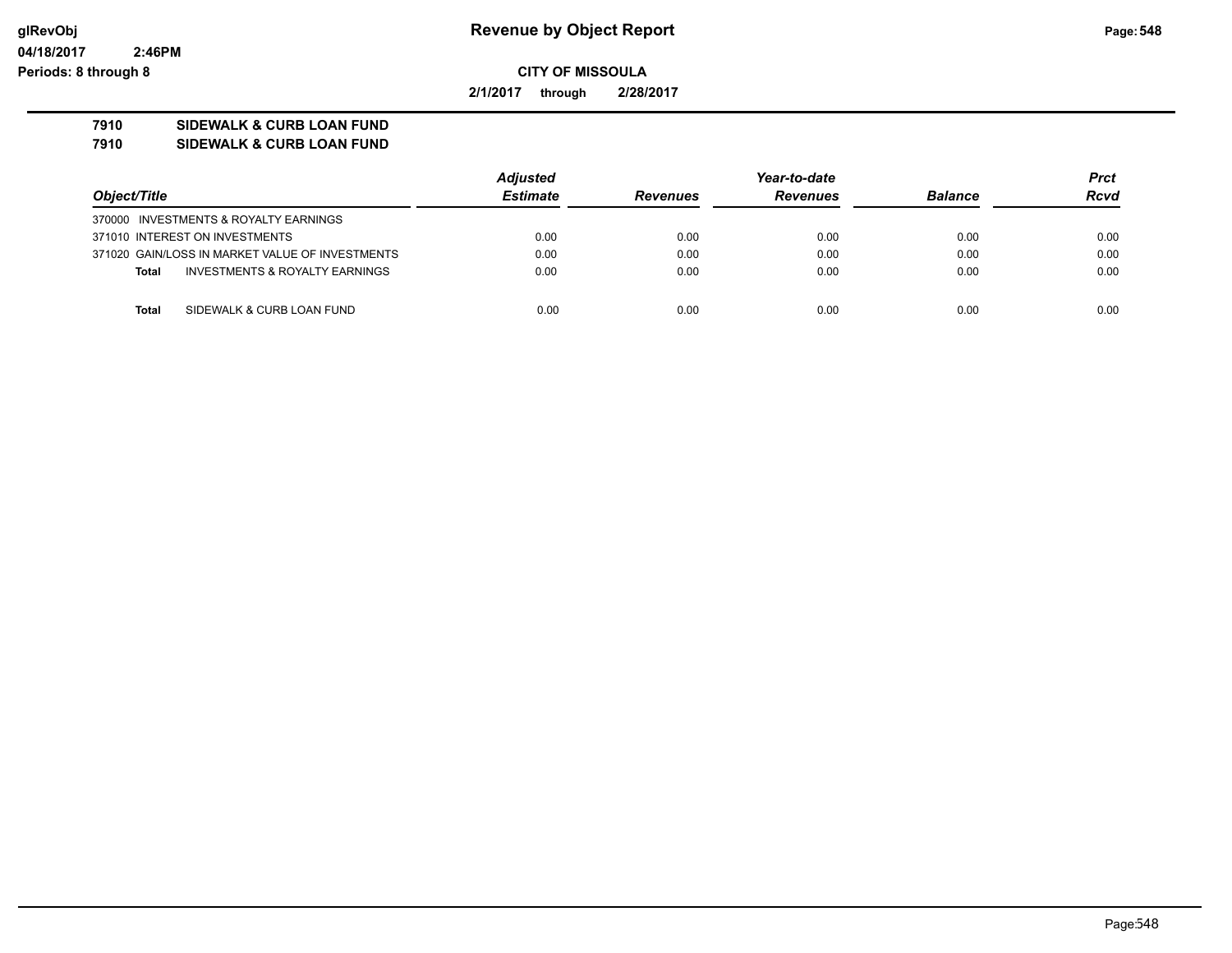**2/1/2017 through 2/28/2017**

#### **7910 SIDEWALK & CURB LOAN FUND**

|                                                | <b>Adjusted</b> |                 | Year-to-date    |                |             |
|------------------------------------------------|-----------------|-----------------|-----------------|----------------|-------------|
| Object/Title                                   | <b>Estimate</b> | <b>Revenues</b> | <b>Revenues</b> | <b>Balance</b> | <b>Rcvd</b> |
| 370000 INVESTMENTS & ROYALTY EARNINGS          |                 |                 |                 |                |             |
| 371010 INTEREST ON INVESTMENTS                 | 0.00            | 0.00            | 0.00            | 0.00           | 0.00        |
| 371020 GAIN/LOSS IN MARKET VALUE OF INVESTMENT | 0.00            | 0.00            | 0.00            | 0.00           | 0.00        |
| INVESTMENTS & ROYALTY EARNINGS<br><b>Total</b> | 0.00            | 0.00            | 0.00            | 0.00           | 0.00        |
| Total<br>SIDEWALK & CURB LOAN FUND             | 0.00            | 0.00            | 0.00            | 0.00           | 0.00        |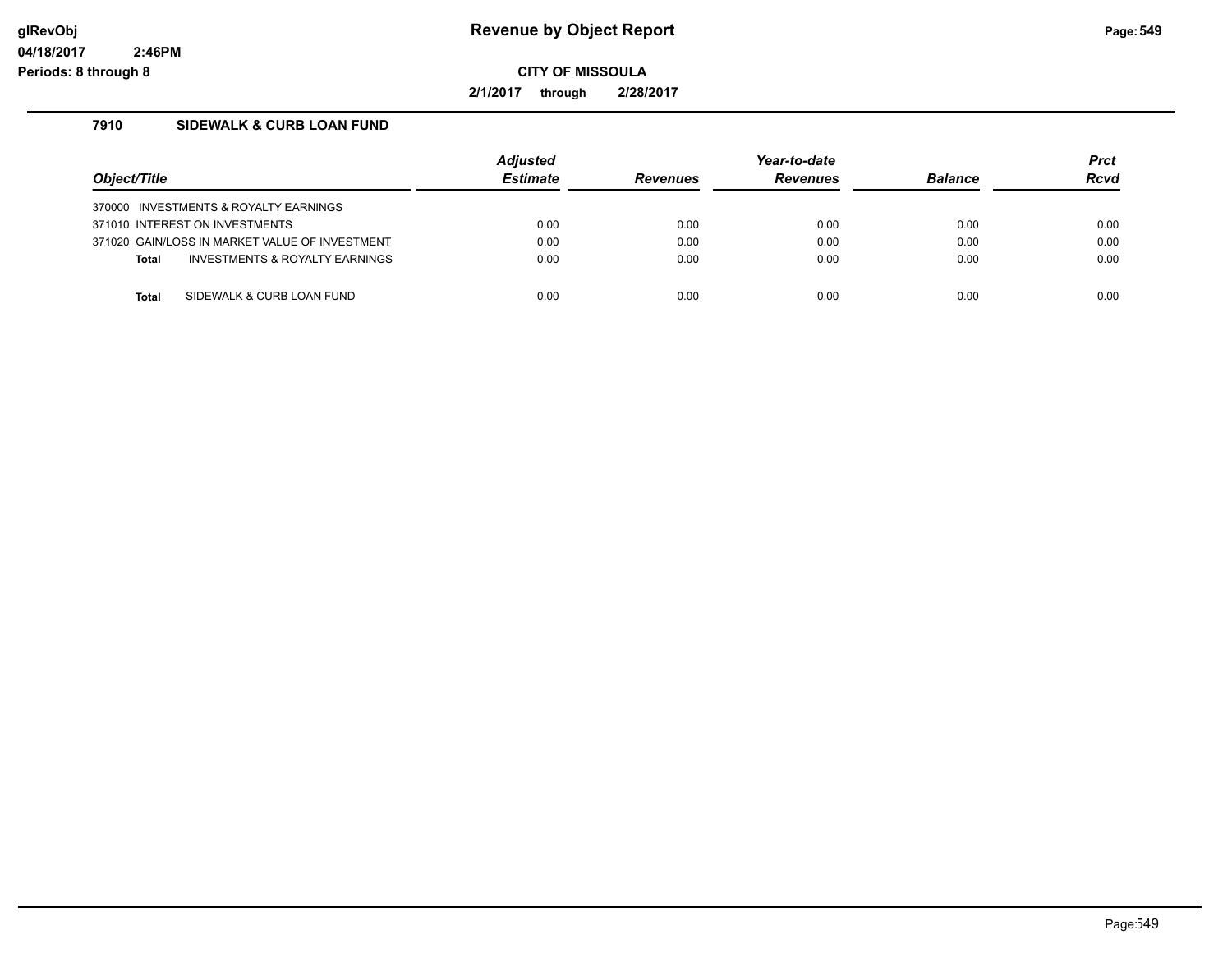**2/1/2017 through 2/28/2017**

**7911 RESIDENTIAL INSPECTION FUND**

**7911 RESIDENTIAL INSPECTION FUND**

|                                                    | <b>Adjusted</b> |                 | Year-to-date    |                | <b>Prct</b> |
|----------------------------------------------------|-----------------|-----------------|-----------------|----------------|-------------|
| Object/Title                                       | <b>Estimate</b> | <b>Revenues</b> | <b>Revenues</b> | <b>Balance</b> | <b>Rcvd</b> |
| 320000 LICENSES & PERMITS                          |                 |                 |                 |                |             |
| 323018 PAVING ASSESSMENTS                          | 0.00            | 0.00            | 0.00            | 0.00           | 0.00        |
| <b>LICENSES &amp; PERMITS</b><br>Total             | 0.00            | 0.00            | 0.00            | 0.00           | 0.00        |
| 360000 MISCELLANEOUS REVENUES                      |                 |                 |                 |                |             |
| 360010 MISCELLANEOUS                               | 0.00            | 0.00            | 0.00            | 0.00           | 0.00        |
| 365001 *** Title Not Found ***                     | 0.00            | 0.00            | 0.00            | 0.00           | 0.00        |
| 365002 OTHER RECREATION DONATIONS                  | 0.00            | 0.00            | 0.00            | 0.00           | 0.00        |
| MISCELLANEOUS REVENUES<br>Total                    | 0.00            | 0.00            | 0.00            | 0.00           | 0.00        |
| 370000 INVESTMENTS & ROYALTY EARNINGS              |                 |                 |                 |                |             |
| 371010 INTEREST ON INVESTMENTS                     | 0.00            | 0.00            | 0.00            | 0.00           | 0.00        |
| 371020 GAIN/LOSS IN MARKET VALUE OF INVESTMENTS    | 0.00            | 0.00            | 0.00            | 0.00           | 0.00        |
| <b>INVESTMENTS &amp; ROYALTY EARNINGS</b><br>Total | 0.00            | 0.00            | 0.00            | 0.00           | 0.00        |
| <b>RESIDENTIAL INSPECTION FUND</b><br>Total        | 0.00            | 0.00            | 0.00            | 0.00           | 0.00        |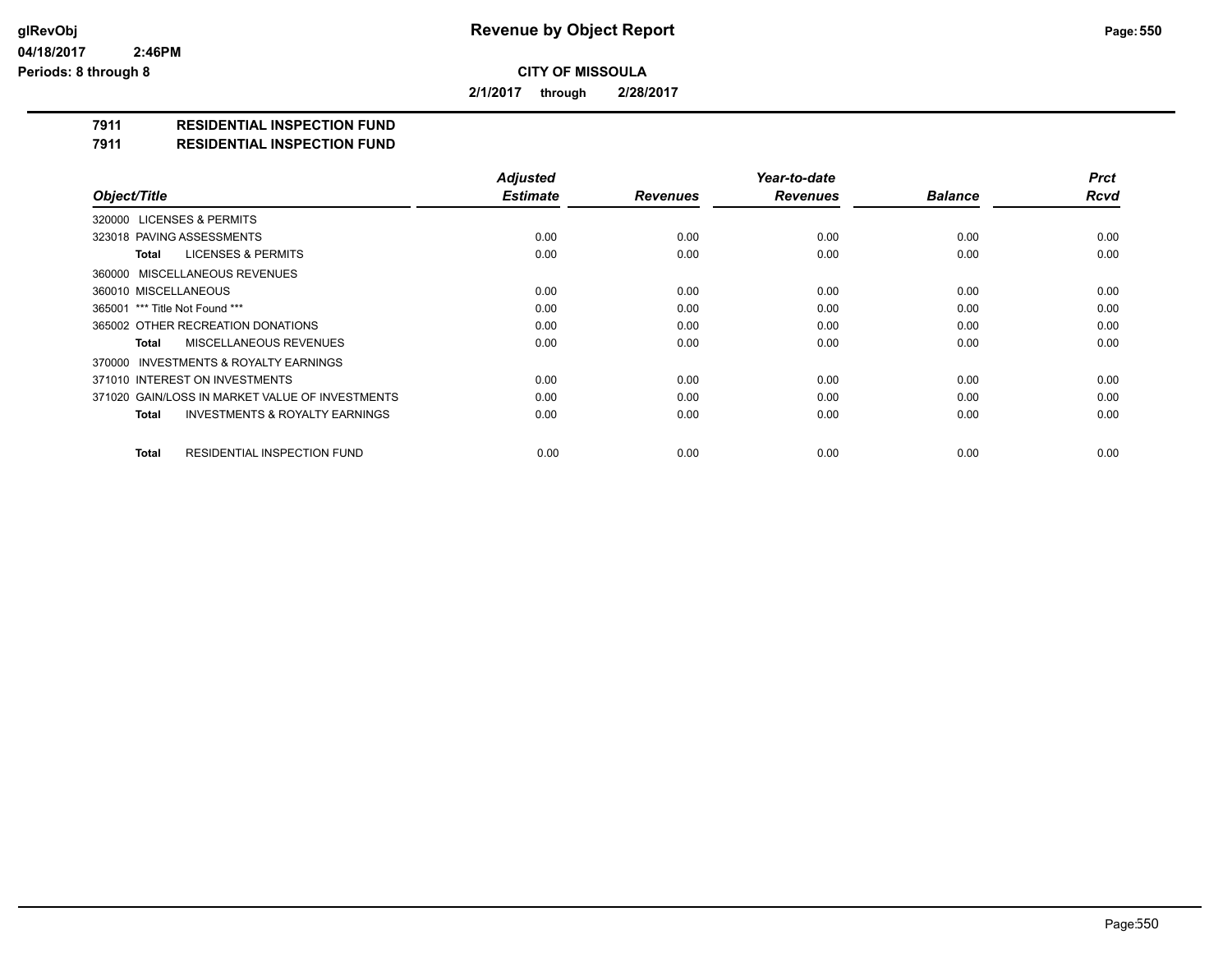**2/1/2017 through 2/28/2017**

#### **7911 RESIDENTIAL INSPECTION FUND**

|                                                           | <b>Adjusted</b><br><b>Estimate</b> |                 | Year-to-date    | <b>Balance</b> | <b>Prct</b> |
|-----------------------------------------------------------|------------------------------------|-----------------|-----------------|----------------|-------------|
| Object/Title                                              |                                    | <b>Revenues</b> | <b>Revenues</b> |                | Rcvd        |
| <b>LICENSES &amp; PERMITS</b><br>320000                   |                                    |                 |                 |                |             |
| 323018 PAVING ASSESSMENTS                                 | 0.00                               | 0.00            | 0.00            | 0.00           | 0.00        |
| <b>LICENSES &amp; PERMITS</b><br><b>Total</b>             | 0.00                               | 0.00            | 0.00            | 0.00           | 0.00        |
| 360000 MISCELLANEOUS REVENUES                             |                                    |                 |                 |                |             |
| 360010 MISCELLANEOUS                                      | 0.00                               | 0.00            | 0.00            | 0.00           | 0.00        |
| 365001 *** Title Not Found ***                            | 0.00                               | 0.00            | 0.00            | 0.00           | 0.00        |
| 365002 OTHER RECREATION DONATIONS                         | 0.00                               | 0.00            | 0.00            | 0.00           | 0.00        |
| MISCELLANEOUS REVENUES<br>Total                           | 0.00                               | 0.00            | 0.00            | 0.00           | 0.00        |
| INVESTMENTS & ROYALTY EARNINGS<br>370000                  |                                    |                 |                 |                |             |
| 371010 INTEREST ON INVESTMENTS                            | 0.00                               | 0.00            | 0.00            | 0.00           | 0.00        |
| 371020 GAIN/LOSS IN MARKET VALUE OF INVESTMENT            | 0.00                               | 0.00            | 0.00            | 0.00           | 0.00        |
| <b>INVESTMENTS &amp; ROYALTY EARNINGS</b><br><b>Total</b> | 0.00                               | 0.00            | 0.00            | 0.00           | 0.00        |
|                                                           |                                    |                 |                 |                |             |
| <b>RESIDENTIAL INSPECTION FUND</b><br><b>Total</b>        | 0.00                               | 0.00            | 0.00            | 0.00           | 0.00        |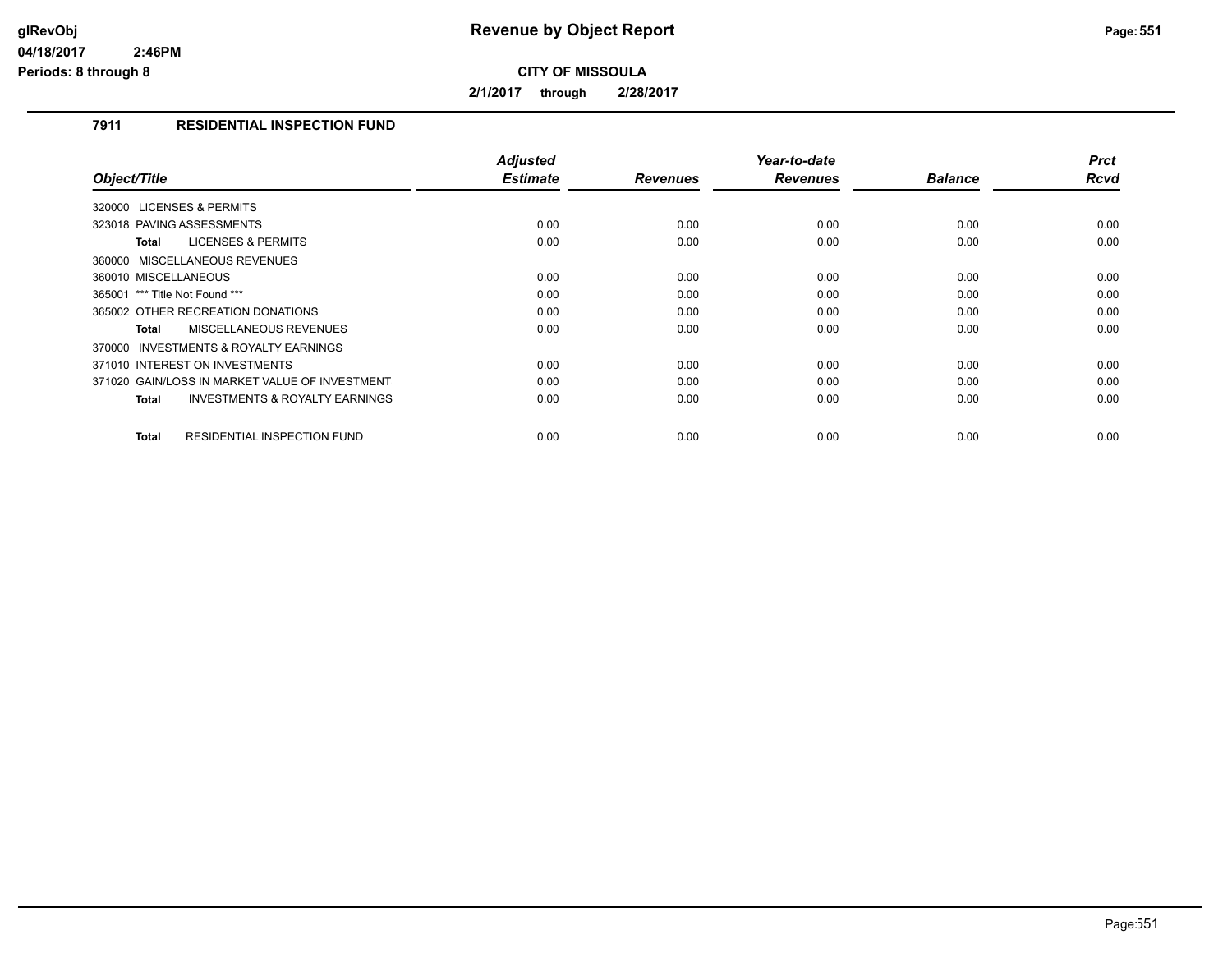**2/1/2017 through 2/28/2017**

**7955 PROPERTY TAX RELIEF FUND**

**7955 PROPERTY TAX RELIEF FUND**

|                                          | <b>Adjusted</b> |                 | Year-to-date    |      |             |
|------------------------------------------|-----------------|-----------------|-----------------|------|-------------|
| Object/Title                             | <b>Estimate</b> | <b>Revenues</b> | <b>Revenues</b> |      | <b>Rcvd</b> |
| 360000 MISCELLANEOUS REVENUES            |                 |                 |                 |      |             |
| 365010 PROPERTY TAX RELIEF DONATIONS     | 0.00            | 0.00            | 0.00            | 0.00 | 0.00        |
| MISCELLANEOUS REVENUES<br><b>Total</b>   | 0.00            | 0.00            | 0.00            | 0.00 | 0.00        |
| <b>Total</b><br>PROPERTY TAX RELIEF FUND | 0.00            | 0.00            | 0.00            | 0.00 | 0.00        |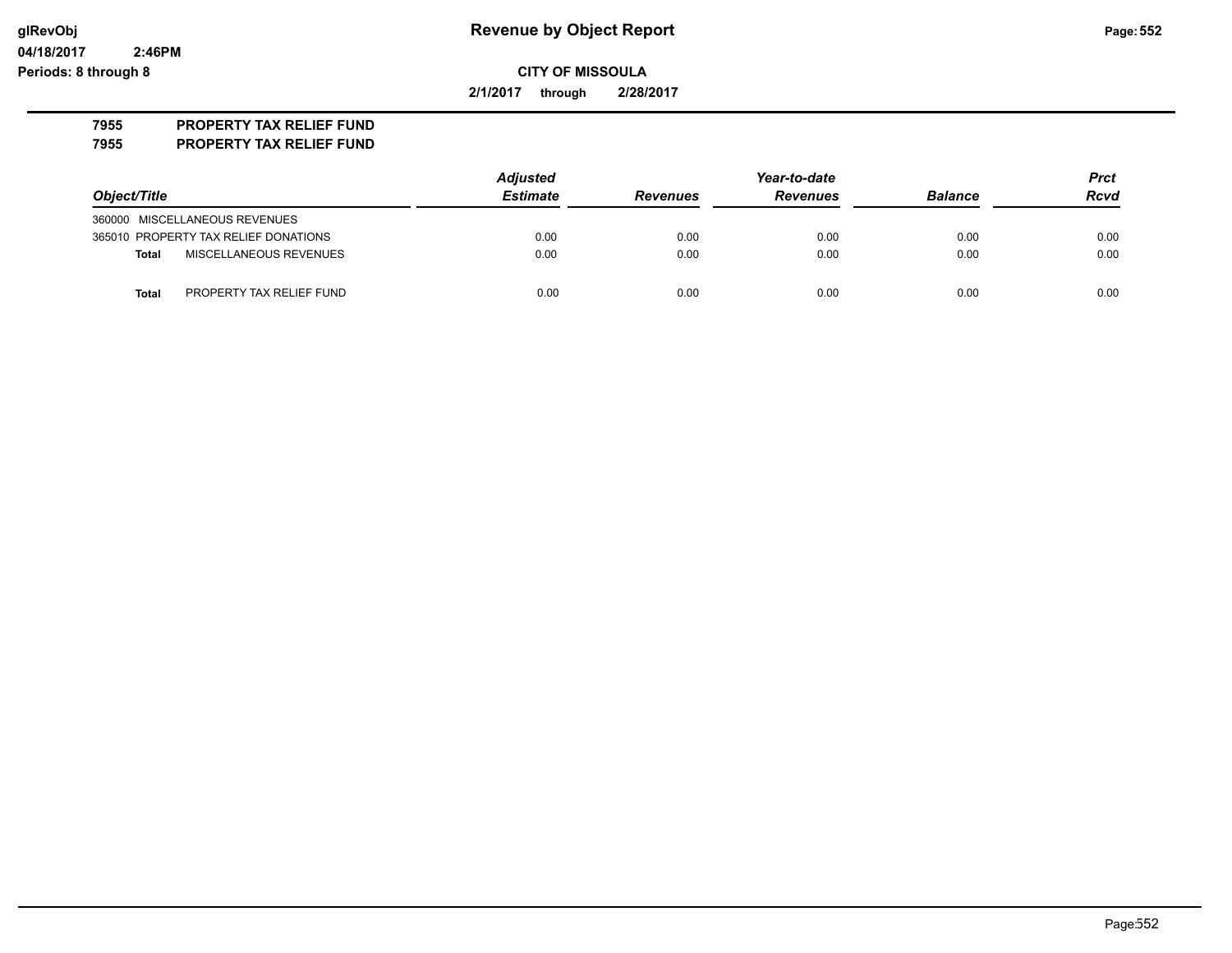**2/1/2017 through 2/28/2017**

#### **7955 PROPERTY TAX RELIEF FUND**

|                                               | <b>Adjusted</b> |                 |                 | <b>Prct</b>    |             |
|-----------------------------------------------|-----------------|-----------------|-----------------|----------------|-------------|
| Object/Title                                  | <b>Estimate</b> | <b>Revenues</b> | <b>Revenues</b> | <b>Balance</b> | <b>Rcvd</b> |
| 360000 MISCELLANEOUS REVENUES                 |                 |                 |                 |                |             |
| 365010 PROPERTY TAX RELIEF DONATIONS          | 0.00            | 0.00            | 0.00            | 0.00           | 0.00        |
| <b>MISCELLANEOUS REVENUES</b><br><b>Total</b> | 0.00            | 0.00            | 0.00            | 0.00           | 0.00        |
| <b>Total</b><br>PROPERTY TAX RELIEF FUND      | 0.00            | 0.00            | 0.00            | 0.00           | 0.00        |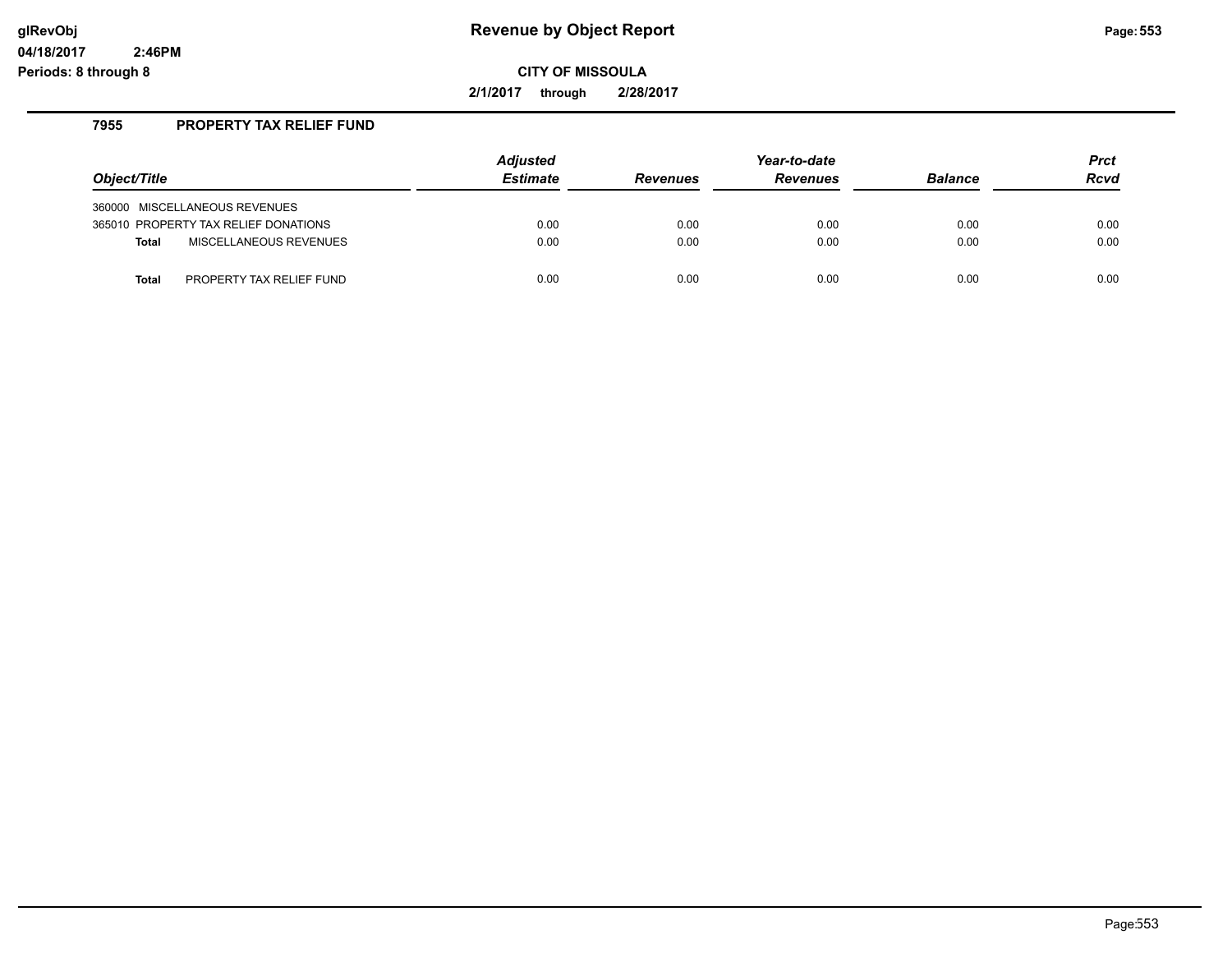**Periods: 8 through 8**

 **2:46PM**

**CITY OF MISSOULA**

**2/1/2017 through 2/28/2017**

#### **9000 GENERAL FIXED ASSETS ACCOUNT GROUP 9000 GENERAL FIXED ASSETS ACCOUNT GROUP**

|                                |                                           | <b>Adjusted</b> |                 | Year-to-date    |                | <b>Prct</b> |
|--------------------------------|-------------------------------------------|-----------------|-----------------|-----------------|----------------|-------------|
| Object/Title                   |                                           | <b>Estimate</b> | <b>Revenues</b> | <b>Revenues</b> | <b>Balance</b> | Rcvd        |
|                                | 380000 OTHER FINANCING SOURCES            |                 |                 |                 |                |             |
| 382000 *** Title Not Found *** |                                           | 0.00            | 0.00            | 0.00            | 0.00           | 0.00        |
| <b>Total</b>                   | OTHER FINANCING SOURCES                   | 0.00            | 0.00            | 0.00            | 0.00           | 0.00        |
| Total                          | <b>GENERAL FIXED ASSETS ACCOUNT GROUP</b> | 0.00            | 0.00            | 0.00            | 0.00           | 0.00        |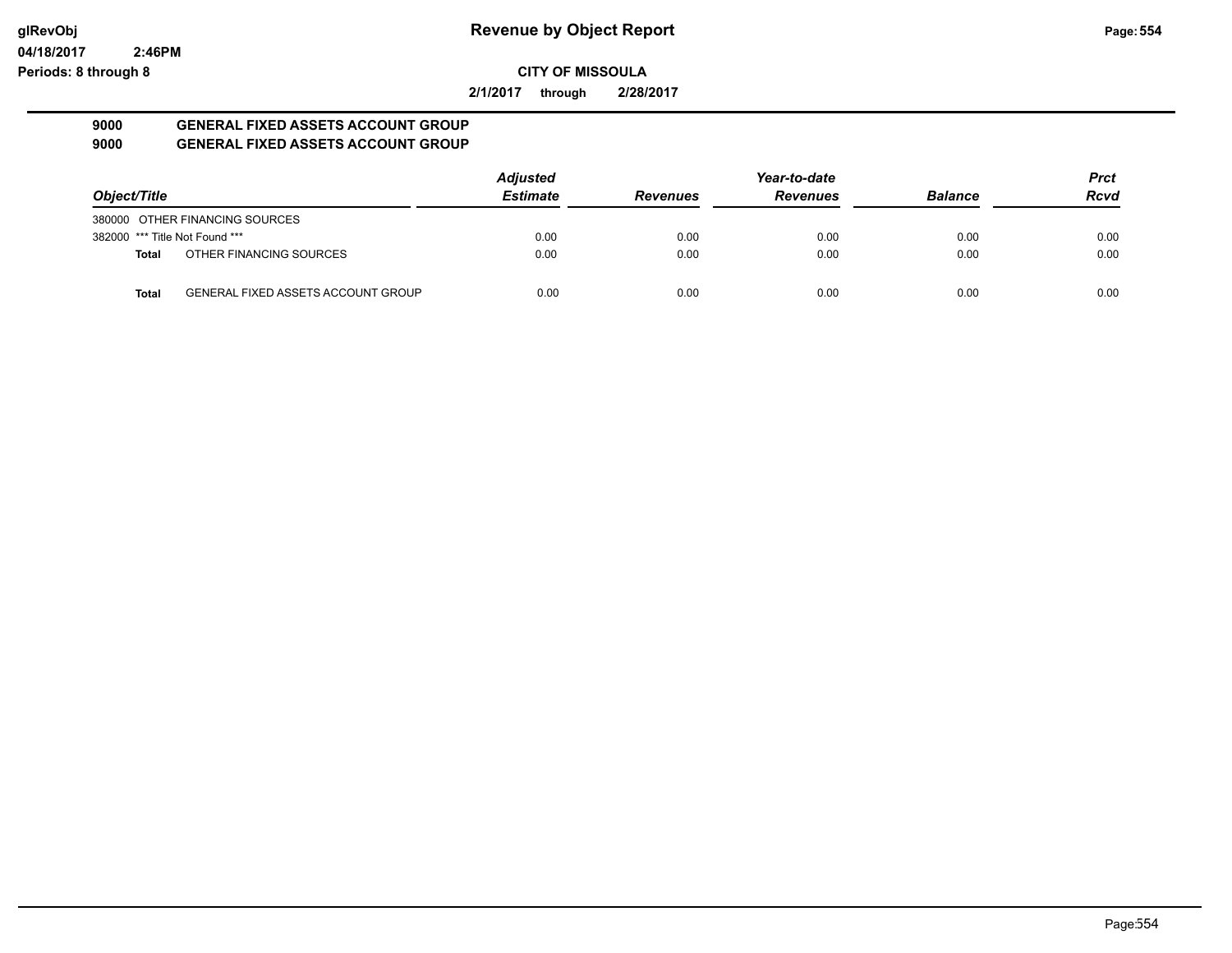**2/1/2017 through 2/28/2017**

## **9000 GENERAL FIXED ASSETS ACCOUNT GROUP**

|                                |                                           | <b>Adjusted</b> |                 | Year-to-date    |                | <b>Prct</b> |
|--------------------------------|-------------------------------------------|-----------------|-----------------|-----------------|----------------|-------------|
| Object/Title                   |                                           | <b>Estimate</b> | <b>Revenues</b> | <b>Revenues</b> | <b>Balance</b> | <b>Rcvd</b> |
|                                | 380000 OTHER FINANCING SOURCES            |                 |                 |                 |                |             |
| 382000 *** Title Not Found *** |                                           | 0.00            | 0.00            | 0.00            | 0.00           | 0.00        |
| <b>Total</b>                   | OTHER FINANCING SOURCES                   | 0.00            | 0.00            | 0.00            | 0.00           | 0.00        |
| <b>Total</b>                   | <b>GENERAL FIXED ASSETS ACCOUNT GROUF</b> | 0.00            | 0.00            | 0.00            | 0.00           | 0.00        |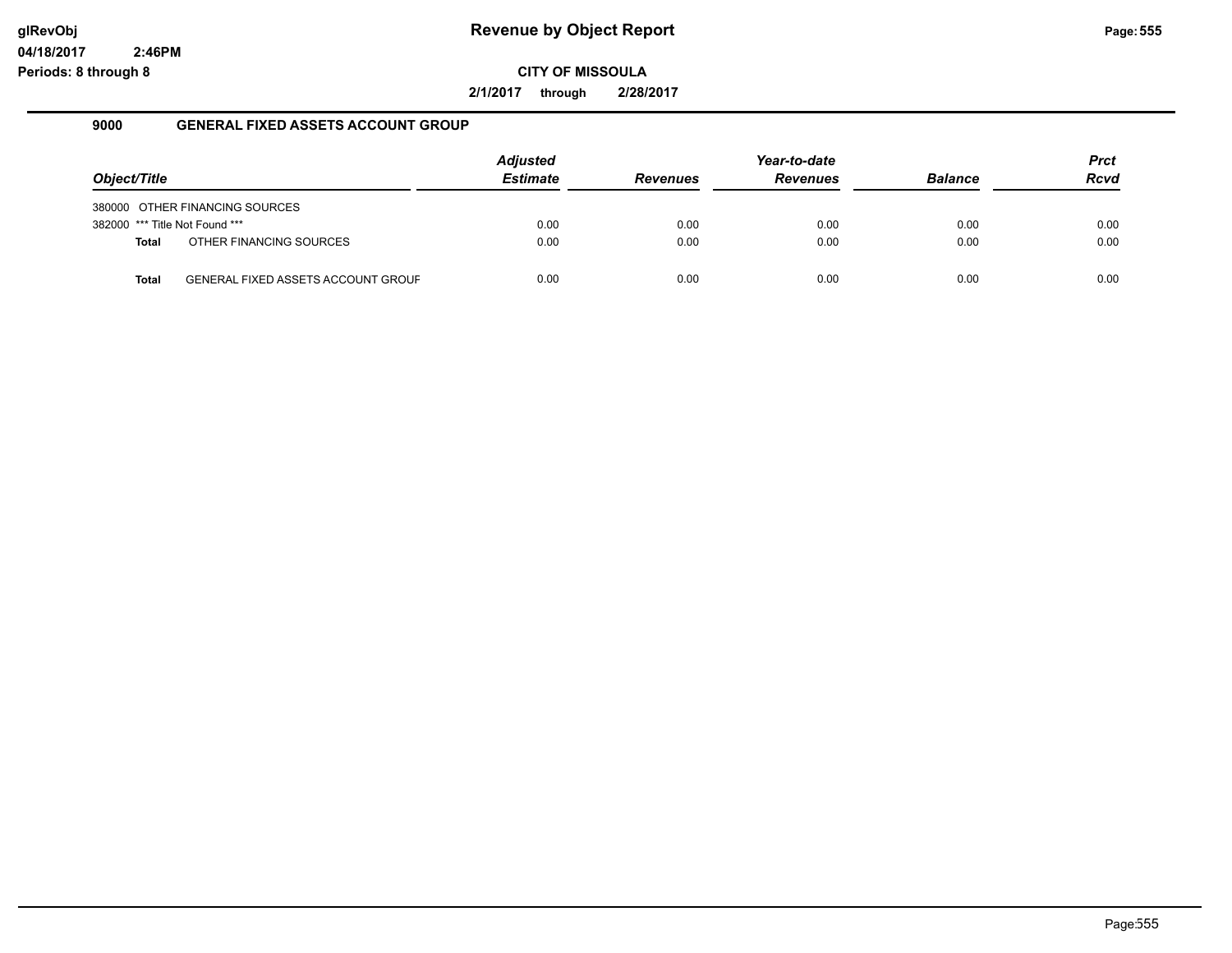**CITY OF MISSOULA 2/1/2017 through 2/28/2017**

#### *Grand Totals*

| Object/Title                                   | <b>Adjusted</b><br><b>Estimate</b> | <b>Revenues</b> | Year-to-date<br><b>Revenues</b> | <b>Balance</b>   | <b>Prct</b><br><b>Rcvd</b> |
|------------------------------------------------|------------------------------------|-----------------|---------------------------------|------------------|----------------------------|
|                                                |                                    |                 |                                 |                  |                            |
| 310000 TAXES/ASSESSMENTS                       |                                    |                 |                                 |                  |                            |
| 310000 TAXES/ASSESSMENTS                       | 0.00                               | 0.00            | 0.00                            | 0.00             | 0.00                       |
| 311000 GENERAL PROPERTY TAXES                  | 29,422,797.00                      | 248,442.75      | 15,281,209.53                   | 14, 141, 587. 47 | 51.94                      |
| 311001 CURRENT TAXES                           | 0.00                               | 0.00            | 0.00                            | 0.00             | 0.00                       |
| 311005 DELINQUENT TAXES                        | 0.00                               | 4,531.80        | 11,023.19                       | $-11,023.19$     | 0.00                       |
| 311011 TAX INCREMENT                           | 4,135,893.00                       | 55,160.11       | 2,232,743.92                    | 1,903,149.08     | 53.98                      |
| 311030 MOTOR VEHICLE TAXES                     | 1,360,088.00                       | 127,432.75      | 631,819.91                      | 728,268.09       | 46.45                      |
| 312000 PENALTIES & INTEREST - DELINQUENT TAXES | 0.00                               | 0.00            | 0.00                            | 0.00             | 0.00                       |
| 312001 PENALTIES & INTEREST                    | 63,000.00                          | 5,963.17        | 20,184.26                       | 42,815.74        | 32.04                      |
| 314000 PROP TAX - OTHER THAN ASSESSED VAL      | 0.00                               | 0.00            | 0.00                            | 0.00             | 0.00                       |
| 314001 LIGHT VEHICLE TAX                       | 0.00                               | 0.00            | 0.00                            | 0.00             | 0.00                       |
| 314100 TBID REVENUE                            | 296,713.00                         | 0.00            | 0.00                            | 296,713.00       | 0.00                       |
| TAXES/ASSESSMENTS<br><b>Total</b>              | 35,278,491.00                      | 441,530.58      | 18,176,980.81                   | 17,101,510.19    | 51.52                      |
| 320000 LICENSES & PERMITS                      |                                    |                 |                                 |                  |                            |
| 322011 LIQUOR LICENSES                         | 33,975.00                          | 2,000.00        | 32,312.50                       | 1,662.50         | 95.11                      |
| 322012 BEER LICENSES                           | 34,900.00                          | 7,000.00        | 45,000.50                       | $-10,100.50$     | 128.94                     |
| 322013 WINE LICENSES                           | 11,700.00                          | 0.00            | 200.00                          | 11,500.00        | 1.71                       |
| 322014 GOING OUT OF BUSINESS LICENSE           | 0.00                               | 0.00            | 0.00                            | 0.00             | 0.00                       |
| 322020 GENERAL BUSINESS/PROF/OCCUPATIONAL LIC  | 677,941.00                         | 90,661.00       | 275,702.15                      | 402,238.85       | 40.67                      |
| 322021 RENTAL LICENSES                         | 62,045.00                          | 498.76          | 3,393.90                        | 58,651.10        | 5.47                       |
| 322022 BLIC PENALTIES & LICENSES               | 12,607.00                          | 0.00            | $-751.83$                       | 13,358.83        | $-5.96$                    |
| 322023 TOURIST HOME REGISTRATION               | 0.00                               | 200.00          | 850.00                          | $-850.00$        | 0.00                       |
| 322031 FRANCHISE FEE - AT&T                    | 680,000.00                         | 177,943.01      | 346,315.86                      | 333,684.14       | 50.93                      |
| 322034 PEG ACCESS                              | 56.000.00                          | 9.737.62        | 19,385.05                       | 36.614.95        | 34.62                      |
| 323011 BUILDING PERMITS                        | 1,111,650.00                       | 70,529.02       | 890,727.10                      | 220,922.90       | 80.13                      |
| 323012 ELECTRICAL PERMITS                      | 239,641.00                         | 14,793.37       | 179,409.59                      | 60,231.41        | 74.87                      |
| 323013 PLUMBING PERMITS                        | 137,006.00                         | 6,231.00        | 118,826.00                      | 18,180.00        | 86.73                      |
| 323014 BLDG PERMIT REVIEW FEE                  | 0.00                               | 0.00            | 0.00                            | 0.00             | 0.00                       |
| 323015 EXCAVATING PERMITS                      | 414,681.00                         | 21,067.87       | 342,326.83                      | 72,354.17        | 82.55                      |
| 323016 MOVING PERMITS                          | 0.00                               | 0.00            | 1,060.00                        | $-1,060.00$      | 0.00                       |
| 323017 MECHANICAL PERMITS                      | 100,282.00                         | 15,768.60       | 86,902.80                       | 13,379.20        | 86.66                      |
| 323018 PAVING ASSESSMENTS                      | 7,140.00                           | 0.00            | 0.00                            | 7,140.00         | 0.00                       |
| 323019 ALARM USERS PERMITS                     | 16,068.00                          | 338.00          | 12,246.00                       | 3,822.00         | 76.21                      |
| 323020 FENCE PERMITS                           | 14,068.00                          | 0.00            | 5,172.00                        | 8,896.00         | 36.76                      |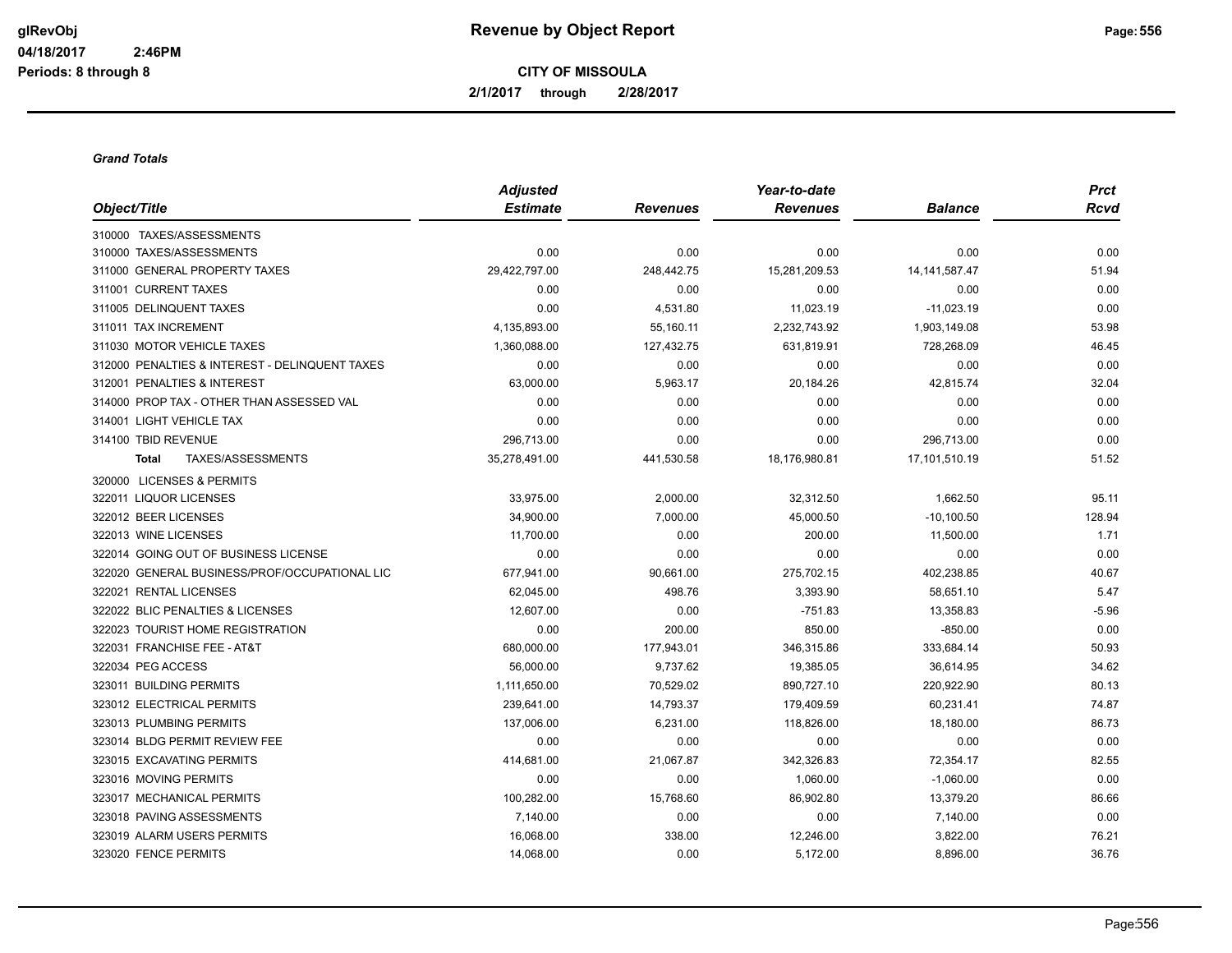**2/1/2017 through 2/28/2017**

| Object/Title                                   | <b>Adjusted</b><br><b>Estimate</b> | <b>Revenues</b> | Year-to-date<br><b>Revenues</b> | <b>Balance</b> | <b>Prct</b><br><b>Rcvd</b> |
|------------------------------------------------|------------------------------------|-----------------|---------------------------------|----------------|----------------------------|
| 323021 PAVING PERMITS                          | 33.619.00                          | 2,306.00        | 25,251.00                       | 8,368.00       | 75.11                      |
| 323022 GRADING/DRAINAGE PERMITS                | 7,877.00                           | 1,620.00        | 11,637.00                       | $-3,760.00$    | 147.73                     |
| 323023 ADA ACCESS PERMITS                      | 14,630.00                          | 354.00          | 10,979.00                       | 3,651.00       | 75.04                      |
| 323025 STREET USE PERMITS                      | 3,939.00                           | 312.00          | 2,052.00                        | 1,887.00       | 52.09                      |
| 323026 PYROTECHNICS PERMITS                    | 3,060.00                           | 0.00            | 2,504.00                        | 556.00         | 81.83                      |
| 323027 HAULER PERMITS                          | 0.00                               | 0.00            | 150.00                          | $-150.00$      | 0.00                       |
| 323030 ANIMAL LICENSES                         | 0.00                               | 881.00          | 6,637.53                        | $-6,637.53$    | 0.00                       |
| 323031 CHICKEN LICENSES                        | 477.00                             | 0.00            | 240.00                          | 237.00         | 50.31                      |
| 323052 STORM WATER POLLUTION PREVENTION PERMIT | 3,887.00                           | 0.00            | 4,348.00                        | $-461.00$      | 111.86                     |
| 323054 ZONING COMPLIANCE PERMITS               | 3,152.00                           | 685.00          | 10,468.00                       | $-7,316.00$    | 332.11                     |
| 323055 FLOOD PLAIN PERMITS                     | 1,020.00                           | 0.00            | 2,308.00                        | $-1,288.00$    | 226.27                     |
| 323056 SIGN PERMITS                            | 10,200.00                          | 1,156.00        | 8,160.00                        | 2,040.00       | 80.00                      |
| 323057 SIDEWALK CAFE PERMIT                    | 255.00                             | 53.00           | 265.00                          | $-10.00$       | 103.92                     |
| <b>LICENSES &amp; PERMITS</b><br>Total         | 3,691,820.00                       | 424,135.25      | 2,444,077.98                    | 1,247,742.02   | 66.20                      |
| 330000 INTERGOVERNMENTAL REVENUES              |                                    |                 |                                 |                |                            |
| 330000 INTERGOVERNMENTAL REVENUES              | 95,948.00                          | 0.00            | 441,323.27                      | $-345,375.27$  | 459.96                     |
| 330005 MUTD GRANT ADMIN FEE                    | 0.00                               | 0.00            | 0.00                            | 0.00           | 0.00                       |
| 331000 FEDERAL GRANTS                          | 14,383.00                          | 11,083.06       | 29,370.12                       | $-14,987.12$   | 204.20                     |
| 331001 BYRNE DISCRETIONARY                     | 0.00                               | 0.00            | 0.00                            | 0.00           | 0.00                       |
| 331002 COUNTY ASSISTANCE CIP PROJECTS          | 0.00                               | 0.00            | 0.00                            | 0.00           | 0.00                       |
| 331003 STATE HOME PROGRAM INCOME               | 186,935.00                         | 0.00            | 0.00                            | 186,935.00     | 0.00                       |
| 331004 CITY ASSESSMENTS                        | 0.00                               | 0.00            | 0.00                            | 0.00           | 0.00                       |
| 331005 WESTERN FEDERAL LANDS GRANT             | 0.00                               | 0.00            | 0.00                            | 0.00           | 0.00                       |
| 331010 ENTITLEMENT - CDBG                      | 577,639.00                         | 30,000.00       | 266,856.09                      | 310,782.91     | 46.20                      |
| 331011 NSP GRANT/SILVERTIP PROJECT             | 0.00                               | 0.00            | 0.00                            | 0.00           | 0.00                       |
| 331012 ARRA/CDBG STIMULUS REVENUE              | 112,504.00                         | 0.00            | 0.00                            | 112,504.00     | 0.00                       |
| 331013 NORTHSIDE PED BRIDGE ARRA GRANT         | 0.00                               | 0.00            | 0.00                            | 0.00           | 0.00                       |
| 331014 EECBG GRANT                             | 0.00                               | 0.00            | 0.00                            | 0.00           | 0.00                       |
| 331016 HOMEWORD 1800 PHILLIPS                  | 0.00                               | 0.00            | 337.28                          | $-337.28$      | 0.00                       |
| 331017 HUD 6.7M/SILVERTIP APTS                 | 0.00                               | 0.00            | 0.00                            | 0.00           | 0.00                       |
| 331018 MHA 1M/SILVERTIP APTS                   | 0.00                               | 0.00            | 0.00                            | 0.00           | 0.00                       |
| 331022 EQUIPMENT GRANT                         | 44,100.00                          | 0.00            | 0.00                            | 44,100.00      | 0.00                       |
| 331023 MISSOULA HOUSING POLICE GRANT           | 85,000.00                          | 21,933.32       | 21,933.32                       | 63,066.68      | 25.80                      |
| 331024 DEPT OF JUSTICE GRANTS                  | 50,000.00                          | 22,534.30       | 43,805.14                       | 6,194.86       | 87.61                      |
| 331025 DV ACCOUNTABILITY PROJECT               | 0.00                               | 0.00            | 0.00                            | 0.00           | 0.00                       |
| 331026 FY09 POLICE ICAC FEDERAL GRANT          | 105,411.00                         | 25,337.89       | 48,203.59                       | 57,207.41      | 45.73                      |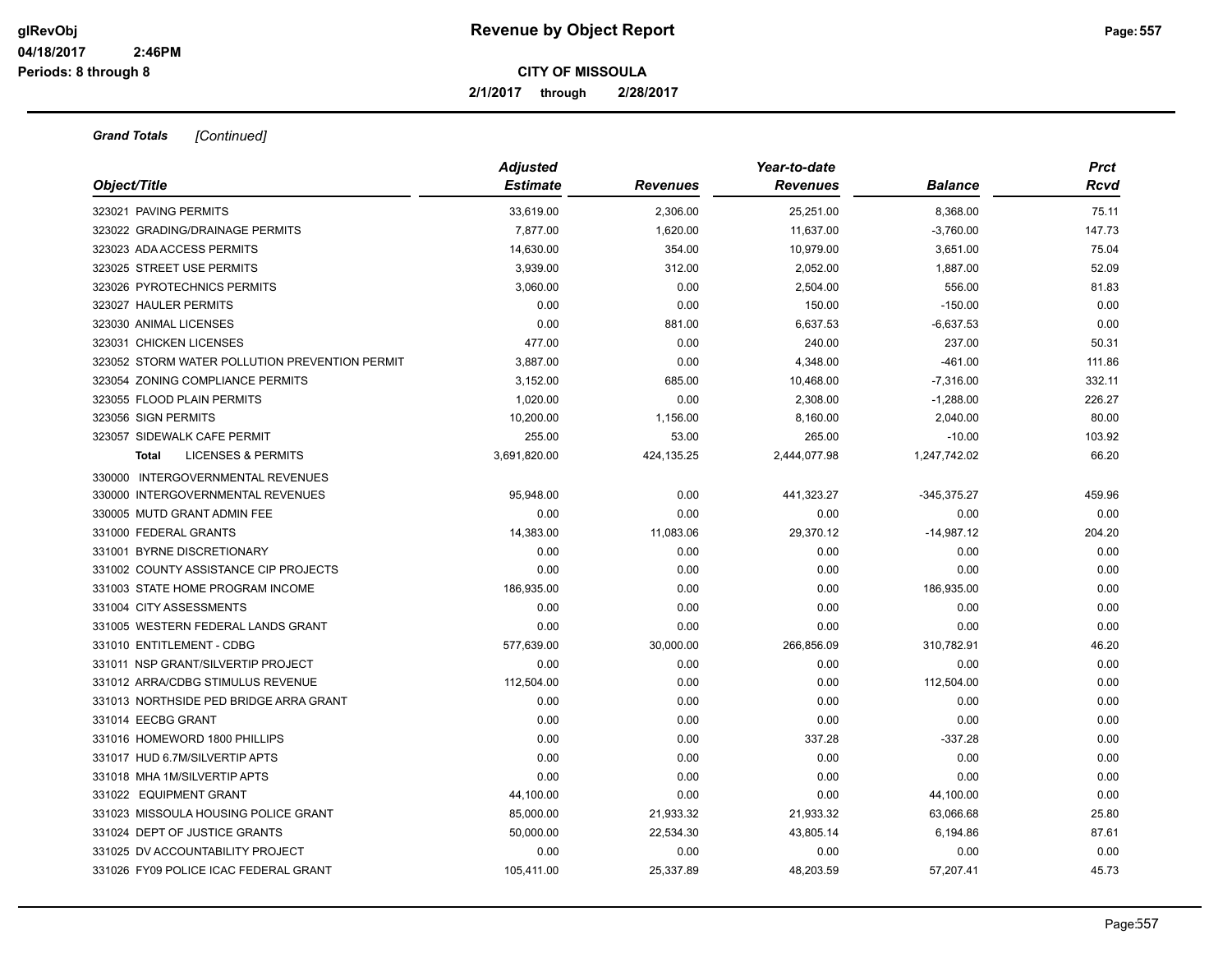**2/1/2017 through 2/28/2017**

|                                             | <b>Adjusted</b> |                 | Year-to-date    |                | <b>Prct</b> |
|---------------------------------------------|-----------------|-----------------|-----------------|----------------|-------------|
| Object/Title                                | <b>Estimate</b> | <b>Revenues</b> | <b>Revenues</b> | <b>Balance</b> | Rcvd        |
| 331027 JAG GRANTS REVENUE                   | 60,373.00       | 43,124.00       | 43,124.00       | 17,249.00      | 71.43       |
| 331028 JAG VII                              | 5,000.00        | 0.00            | 0.00            | 5,000.00       | 0.00        |
| 331029 CHRP GRANT                           | 0.00            | 0.00            | 0.00            | 0.00           | 0.00        |
| 331030 COMMUNITY RESOURCE OFFICER/MCPS      | 0.00            | 0.00            | 0.00            | 0.00           | 0.00        |
| 331033 WORD                                 | 0.00            | 0.00            | 2,899.28        | $-2,899.28$    | 0.00        |
| 331038 EPA BROWNSFIELD GRANT                | 509,603.00      | 0.00            | 0.00            | 509,603.00     | 0.00        |
| 331050 ISTEA/CTEP GRANT                     | 0.00            | 0.00            | 0.00            | 0.00           | 0.00        |
| 331051 ISTEA/CTEP-HIGGINS HILL/BECKWITH     | 0.00            | 0.00            | 0.00            | 0.00           | 0.00        |
| 331052 MDT CMAQ STRIPING GRANT              | 0.00            | 0.00            | 0.00            | 0.00           | 0.00        |
| 331053 CTEP PLAYFAIR                        | 0.00            | 0.00            | 53,488.16       | $-53,488.16$   | 0.00        |
| 331054 FHWA PL GRANT                        | 851,201.00      | 0.00            | 92,611.63       | 758,589.37     | 10.88       |
| 331055 FTA GRANT                            | 166,584.00      | 0.00            | 37,631.86       | 128,952.14     | 22.59       |
| 331056 MDT FEDERAL CMAQ                     | 285,698.00      | 0.00            | 61,460.97       | 224,237.03     | 21.51       |
| 331060 NATL RECREATION TRAILS GRANTS        | 0.00            | 0.00            | 0.00            | 0.00           | 0.00        |
| 331090 EPA GRANT                            | 378,075.00      | 0.00            | $-212,016.23$   | 590,091.23     | $-56.08$    |
| 331091 US DOT HMEP GRANT                    | 0.00            | 0.00            | 33,895.58       | $-33,895.58$   | 0.00        |
| 331112 SAFER GRANT                          | 0.00            | 0.00            | 0.00            | 0.00           | 0.00        |
| 331113 *** Title Not Found ***              | 0.00            | 0.00            | 0.00            | 0.00           | 0.00        |
| 331114 TITLE III GRANT-MSLA CO              | 14,500.00       | 0.00            | 0.00            | 14,500.00      | 0.00        |
| 331153 RUSSELL S 3RD IMPROVEMENTS           | 0.00            | 0.00            | 0.00            | 0.00           | 0.00        |
| 331154 CTEP-MILWAUKEE RR TRAIL              | 0.00            | 0.00            | 0.00            | 0.00           | 0.00        |
| 331155 CTEP/GRANT CREEK TRAIL BCN           | 0.00            | 0.00            | 0.00            | 0.00           | 0.00        |
| 331156 CTEP GRANT - S HILLS TRAILS SYSTEM   | 371,738.00      | 0.00            | 0.00            | 371,738.00     | 0.00        |
| 331159 CTEP-U OF M CROSSWALK PROJECT        | 0.00            | 0.00            | 0.00            | 0.00           | 0.00        |
| 331160 SAFE ROUTES TO SCHOOLS fY08 \$82,500 | 0.00            | 0.00            | 0.00            | 0.00           | 0.00        |
| 331161 CTEP-LOLO ST/BRIDGE TO DUNCAN S/C    | 0.00            | 0.00            | 0.00            | 0.00           | 0.00        |
| 331170 HISTORICAL PRESERVATION GRANT        | 5,500.00        | 0.00            | 5,500.00        | 0.00           | 100.00      |
| 331178 DUI TASK FORCE                       | 0.00            | 0.00            | 0.00            | 0.00           | 0.00        |
| 331180 LIBRARY LITERACY GRANT               | 0.00            | 0.00            | 0.00            | 0.00           | 0.00        |
| 331181 CTEP/CMAQ MADISON ST TO U CONNECTOR  | 0.00            | 0.00            | 0.00            | 0.00           | 0.00        |
| 331990 IRS REIMB/DEBT SVS INTEREST          | 251,145.00      | 0.00            | 116,907.84      | 134,237.16     | 46.55       |
| 331992 FEDERAL ARRA GRANTS                  | 0.00            | 0.00            | 0.00            | 0.00           | 0.00        |
| 334013 STATE GRANT - OT SEATBELT            | 53,600.00       | 0.00            | 19,611.61       | 33,988.39      | 36.59       |
| 334014 *** Title Not Found ***              | 0.00            | 0.00            | 0.00            | 0.00           | 0.00        |
| 334015 COPS TECHNOLOGY GRANT                | 279,242.00      | 75,172.45       | 114,614.44      | 164,627.56     | 41.04       |
| 334016 BULLETPROOF VEST GRANT               | 10,500.00       | 0.00            | 0.00            | 10,500.00      | 0.00        |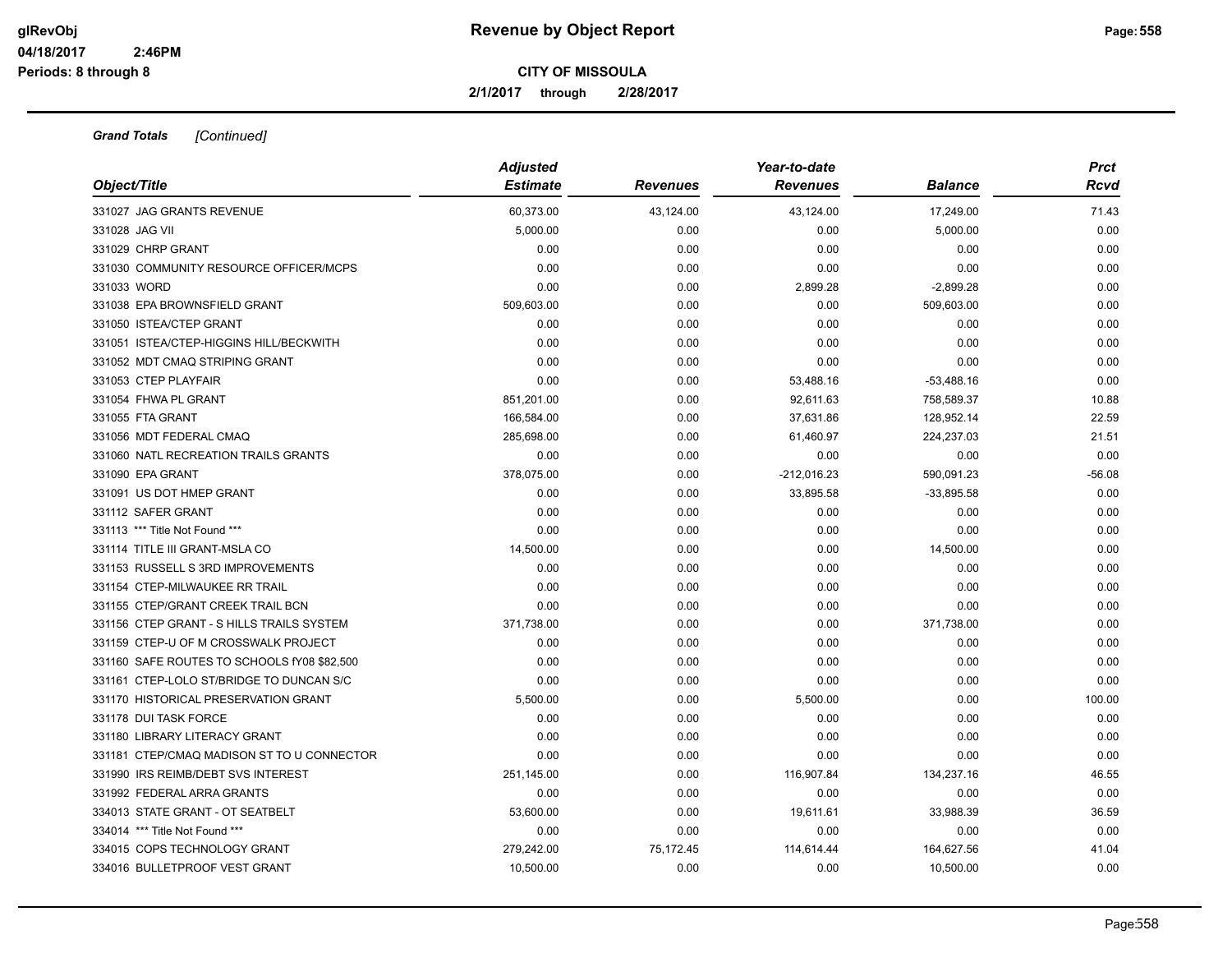**2/1/2017 through 2/28/2017**

| Object/Title                                  | <b>Adjusted</b><br><b>Estimate</b> | <b>Revenues</b> | Year-to-date<br><b>Revenues</b> | <b>Balance</b> | <b>Prct</b><br><b>Rcvd</b> |
|-----------------------------------------------|------------------------------------|-----------------|---------------------------------|----------------|----------------------------|
| 334017 SCHOOL RESOURCE OFFICER                | 240,000.00                         | 0.00            | 68,850.00                       | 171,150.00     | 28.69                      |
| 334018 STATE GRANT - CAPITAL                  | 0.00                               | 0.00            | 0.00                            | 0.00           | 0.00                       |
| 334020 UNDERAGE DRINKING GRANT                | 10,903.00                          | 0.00            | 0.00                            | 10,903.00      | 0.00                       |
| 334025 COUNTY WEED                            | 15,000.00                          | 10,172.31       | 43,007.68                       | $-28,007.68$   | 286.72                     |
| 334026 FOREST HEALTH GRANT                    | 20,000.00                          | 0.00            | 0.00                            | 20,000.00      | 0.00                       |
| 334028 DEPT OF AG INTERN GRANT                | 0.00                               | 0.00            | 0.00                            | 0.00           | 0.00                       |
| 334040 GAS TAX APPORTIONMENT                  | 1,081,510.00                       | 90,125.79       | 721,006.34                      | 360,503.66     | 66.67                      |
| 334045 MONTANA DEPARTMENT TRANSPORTATION      | 0.00                               | 0.00            | 0.00                            | 0.00           | 0.00                       |
| 334056 BANK CORP. LIC. TAX - (PREVIOUS YEARS) | 0.00                               | 0.00            | 0.00                            | 0.00           | 0.00                       |
| 334061 IMPACT FEES-CLEARING ACCOUNT           | 0.00                               | 0.00            | 0.00                            | 0.00           | 0.00                       |
| 334071 DEQ/RIVER WATER SAMPLING               | 0.00                               | 0.00            | 0.00                            | 0.00           | 0.00                       |
| 334076 BIG SKY TRUST FUND GRANTS              | 0.00                               | 0.00            | 0.00                            | 0.00           | 0.00                       |
| 334112 WELLNESS GRANT                         | 0.00                               | 0.00            | 0.00                            | 0.00           | 0.00                       |
| 334120 TSEP GRANT                             | 0.00                               | 0.00            | 0.00                            | 0.00           | 0.00                       |
| 334121 DNRC GRANT                             | 50,000.00                          | 0.00            | 5,508.00                        | 44,492.00      | 11.02                      |
| 334122 RENEWABLE RESOURCE GRANTS              | 0.00                               | 0.00            | 0.00                            | 0.00           | 0.00                       |
| 334123 MAQI FEDERAL ASSISTANCE                | 0.00                               | 0.00            | 0.00                            | 0.00           | 0.00                       |
| 334124 GRANTS-CIP                             | 0.00                               | 0.00            | 0.00                            | 0.00           | 0.00                       |
| 334125 FWP GRANT                              | 27,000.00                          | 0.00            | 11,997.08                       | 15,002.92      | 44.43                      |
| 334126 DEVELOPER ASSESSMENTS                  | 0.00                               | 0.00            | 0.00                            | 0.00           | 0.00                       |
| 334127 TONKIN TRAIL - FISH WILDLIFE PARKS     | 0.00                               | 0.00            | 0.00                            | 0.00           | 0.00                       |
| 334128 CDBG FIRE HYDRANT GRANT                | 0.00                               | 0.00            | 0.00                            | 0.00           | 0.00                       |
| 334140 DNRC GRANT                             | 0.00                               | 0.00            | 0.00                            | 0.00           | 0.00                       |
| 334143 MONTANA TOURISM GRANT                  | 0.00                               | 0.00            | 0.00                            | 0.00           | 0.00                       |
| 334145 WESTERN MT MENTAL HEALTH CTR           | 0.00                               | 0.00            | 0.00                            | 0.00           | 0.00                       |
| 334146 ADDI FUNDS-1ST TIME HOMEBUYERS         | 0.00                               | 0.00            | 0.00                            | 0.00           | 0.00                       |
| 334149 MISSOULA HOMEOWNERSHIP PROGRAM         | 0.00                               | 0.00            | 0.00                            | 0.00           | 0.00                       |
| 334153 FY14 DISTRICT XI HRC TBRA              | 0.00                               | 0.00            | $-8.00$                         | 8.00           | 0.00                       |
| 334154 HOMEWORD SWEETGRASS                    | 0.00                               | 102,627.00      | 102,627.00                      | $-102,627.00$  | 0.00                       |
| 334155 FY08 NMCDC                             | 0.00                               | 0.00            | 0.00                            | 0.00           | 0.00                       |
| 334156 *** Title Not Found ***                | 437,800.00                         | 0.00            | 40,183.85                       | 397,616.15     | 9.18                       |
| 334157 FY09 MHA                               | 0.00                               | 0.00            | 0.00                            | 0.00           | 0.00                       |
| 334159 FY09 HOMEWORD                          | 0.00                               | 0.00            | 0.00                            | 0.00           | 0.00                       |
| 334160 FY09 NMCDC                             | 0.00                               | 0.00            | 0.00                            | 0.00           | 0.00                       |
| 334161 FY10 DISTRICT XI HRC                   | 0.00                               | 0.00            | 0.00                            | 0.00           | 0.00                       |
| 334163 FY10 homeWORD/SOLSTICE APT             | 0.00                               | 0.00            | 0.00                            | 0.00           | 0.00                       |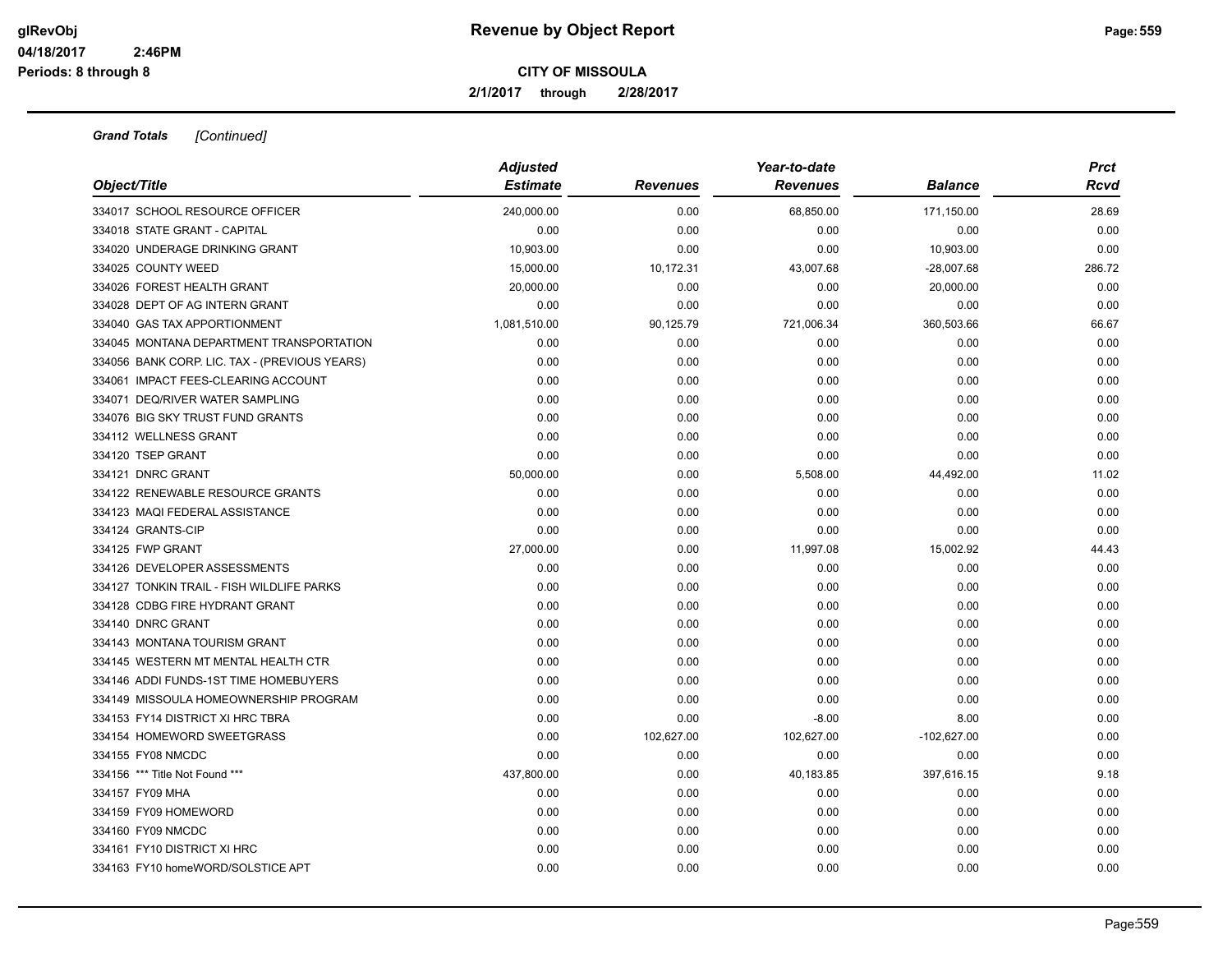**2/1/2017 through 2/28/2017**

|                                                   | <b>Adjusted</b> |                 | Year-to-date    |                | <b>Prct</b> |
|---------------------------------------------------|-----------------|-----------------|-----------------|----------------|-------------|
| Object/Title                                      | <b>Estimate</b> | <b>Revenues</b> | <b>Revenues</b> | <b>Balance</b> | Rcvd        |
| 334251 RTP/TAP STATE GRANTS                       | 0.00            | 0.00            | $-2,548.00$     | 2,548.00       | 0.00        |
| 334990 ARRA FUNDING                               | 0.00            | 0.00            | 0.00            | 0.00           | 0.00        |
| 334991 ARRA HB645 FUNDING                         | 0.00            | 0.00            | 0.00            | 0.00           | 0.00        |
| 334992 ARRA LOAN                                  | 0.00            | 0.00            | 0.00            | 0.00           | 0.00        |
| 335075 STATE GAMBLING/VIDEO/KENO/BINGO FEES       | 127,650.00      | 3,150.00        | 121,045.56      | 6,604.44       | 94.83       |
| 335077 STATE KENO/BINGO PROCEEDS TAX              | 0.00            | 0.00            | 0.00            | 0.00           | 0.00        |
| 335210 PERSONAL PROPERTY TAX REIMBURSEMENT        | 963.588.00      | 0.00            | 264,235.88      | 699.352.12     | 27.42       |
| 335230 HB 124 REVENUE                             | 8,327,658.00    | 0.00            | 4,381,387.34    | 3,946,270.66   | 52.61       |
| 335250 STATE REIMB - SB #184                      | 0.00            | 0.00            | 0.00            | 0.00           | 0.00        |
| 336001 MDT REIMBURSEMENTS                         | 0.00            | 0.00            | 152,600.00      | $-152,600.00$  | 0.00        |
| 336020 STATE PENSION CONTRIBUTION                 | 0.00            | 0.00            | 0.00            | 0.00           | 0.00        |
| 336021 STATE CONTRIB - POLICE RETIREMENT          | 2,459,661.00    | 188,897.47      | 1,454,125.65    | 1,005,535.35   | 59.12       |
| 336022 STATE CONTRIB. - FIRE RETIREMENT           | 2,265,164.00    | 189,506.00      | 1,467,277.57    | 797,886.43     | 64.78       |
| 336023 STATE CONTRIB. - PERS                      | 10,098.00       | 1,092.27        | 11,118.18       | $-1,020.18$    | 110.10      |
| 336030 COUNTY CONTRIBUTION                        | 9,900.00        | 0.00            | 8,000.00        | 1,900.00       | 80.81       |
| 337000 LOCAL GRANTS                               | 0.00            | 0.00            | 0.00            | 0.00           | 0.00        |
| 337002 MRA GRANT                                  | 0.00            | 0.00            | 1,000.00        | $-1,000.00$    | 0.00        |
| 337003 HEALTH DEPT-STORM WATER MGMT               | 0.00            | 0.00            | 20,000.00       | $-20,000.00$   | 0.00        |
| 337004 MRA GRANTS                                 | 0.00            | 0.00            | 0.00            | 0.00           | 0.00        |
| 337009 *** Title Not Found ***                    | 0.00            | 0.00            | 0.00            | 0.00           | 0.00        |
| 337010 COUNTY REIMBURSEMENT-DEANOS                | 0.00            | 0.00            | 0.00            | 0.00           | 0.00        |
| 337012 LEGAL SERVICES-CONTRACTED/REIMB.           | 6,000.00        | 0.00            | 6,412.50        | $-412.50$      | 106.88      |
| 337013 MUTD SIGN MAINTENANCE AGREEMENT            | 3,000.00        | 0.00            | 0.00            | 3,000.00       | 0.00        |
| 338000 LOCAL SHARING OF TAX INCREMENT             | 266,851.00      | 0.00            | 133,425.29      | 133,425.71     | 50.00       |
| 338001 EXCESS PLEDGED TAX INCREMENT RETURNED      | 0.00            | 0.00            | 0.00            | 0.00           | 0.00        |
| 338100 PLANNING MILLS PASSED THRU COUNTY          | 329,157.00      | 0.00            | 41,867.00       | 287,290.00     | 12.72       |
| 339000 PAYMENT IN LIEU OF TAXES                   | 34,056.00       | 0.00            | 14,898.00       | 19,158.00      | 43.75       |
| <b>INTERGOVERNMENTAL REVENUES</b><br><b>Total</b> | 21,199,675.00   | 814,755.86      | 10,289,574.87   | 10,910,100.13  | 48.54       |
| 340000 CHARGES FOR SERVICES                       |                 |                 |                 |                |             |
| 340051 GRILL VAN CONCESSIONS                      | 38,000.00       | 0.00            | 24,910.80       | 13,089.20      | 65.55       |
| 341009 BLDG ADMIN FEES                            | 363,860.00      | 0.00            | 181,930.00      | 181,930.00     | 50.00       |
| 341010 MISCELLANEOUS COLLECTIONS                  | 76,264.00       | 25.00           | 100.00          | 76,164.00      | 0.13        |
| 341011 TRANSPORTATION ADMIN FEES                  | 24,720.00       | 0.00            | 12,360.00       | 12,360.00      | 50.00       |
| 341012 MAYORS PROCLAMATION FEES                   | 100.00          | 0.00            | 0.00            | 100.00         | 0.00        |
| 341013 AIR FUND FEES                              | 250.00          | 0.00            | 70.00           | 180.00         | 28.00       |
| 341015 SEWER ADMINISTRATION FEES                  | 1,350,838.00    | 0.00            | 675,419.00      | 675,419.00     | 50.00       |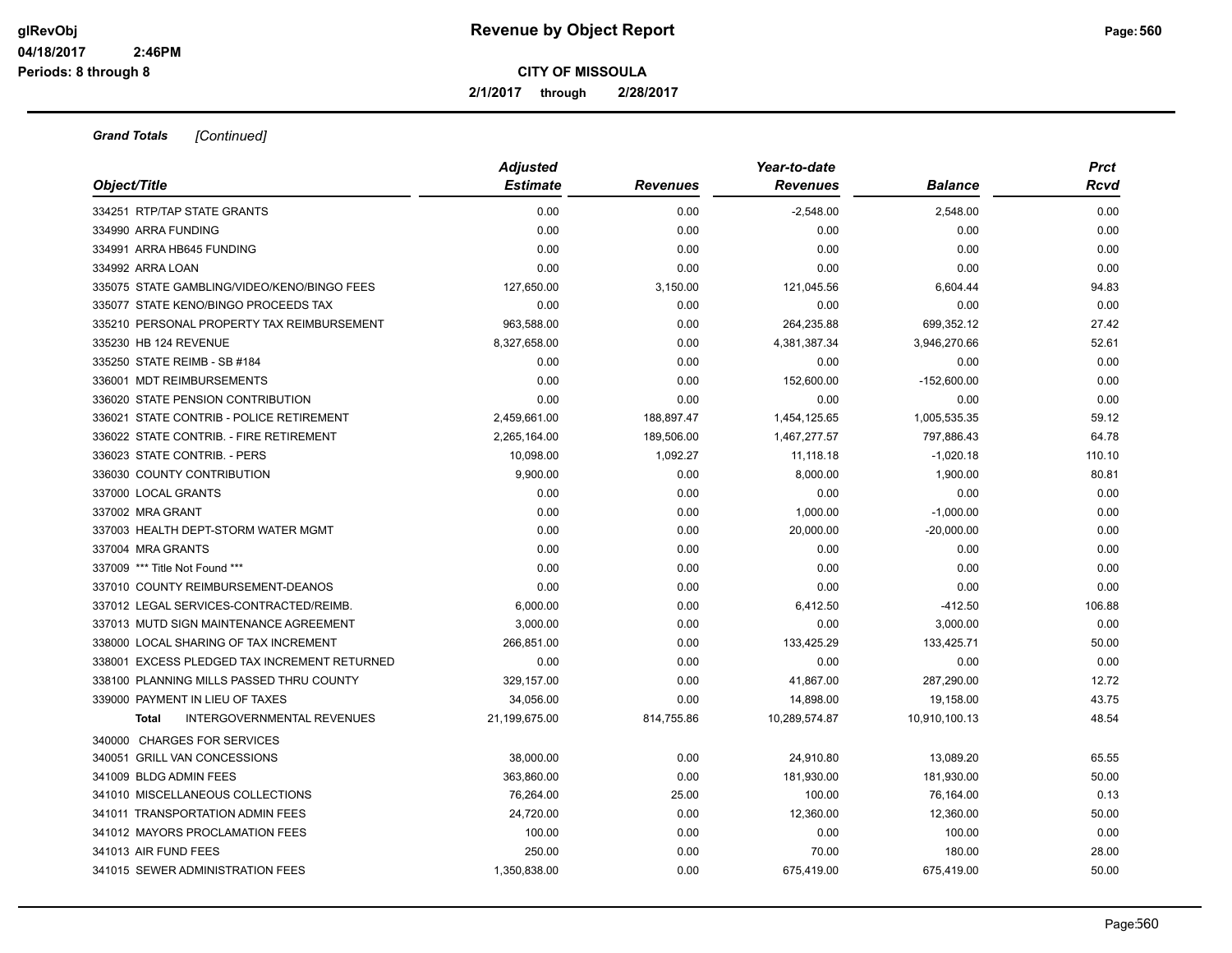**2/1/2017 through 2/28/2017**

| Object/Title                               | <b>Adjusted</b><br><b>Estimate</b> | <b>Revenues</b> | Year-to-date<br><b>Revenues</b> | <b>Balance</b> | Prct<br>Rcvd |
|--------------------------------------------|------------------------------------|-----------------|---------------------------------|----------------|--------------|
| 341016 MRA ADMINISTRATION FEES             | 148,635.00                         | 0.00            | 74,318.00                       | 74,317.00      | 50.00        |
| 341017 LIGHTING ADMINISTRATION FEES        | 15,916.00                          | 0.00            | 7,958.00                        | 7,958.00       | 50.00        |
| 341018 PARKING COMM ADMIN FEES             | 198,357.00                         | 0.00            | 99,179.00                       | 99,178.00      | 50.00        |
| 341019 *** Title Not Found ***             | 4,647.00                           | 0.00            | 2,324.00                        | 2,323.00       | 50.01        |
| 341021 SID ADMINISTRATION FEES             | 0.00                               | 0.00            | 0.00                            | 0.00           | 0.00         |
| 341022 PROJECT ADMIN FEES                  | 0.00                               | 0.00            | 0.00                            | 0.00           | 0.00         |
| 341023 PLANNING ADMIN FEES                 | 25,462.00                          | 0.00            | 12,731.00                       | 12,731.00      | 50.00        |
| 341024 HOUSING GRANT ADMIN FEES            | 52,000.00                          | 0.00            | 0.00                            | 52,000.00      | 0.00         |
| 341026 WATER ADMINISTRATION FEES           | 0.00                               | 0.00            | 0.00                            | 0.00           | 0.00         |
| 341027 STORMWATER ADMINISTRATION FEES      | 0.00                               | 0.00            | 13,190.00                       | $-13,190.00$   | 0.00         |
| 341031 STATE REIMB MUNI COURT              | 0.00                               | 0.00            | 0.00                            | 0.00           | 0.00         |
| 341032 IMPACT FEE CLEARING ACCOUNT         | 1,200,000.00                       | 61,467.29       | 1,223,045.28                    | $-23,045.28$   | 101.92       |
| 341033 IMPACT FEES-PARKS SHARE             | 0.00                               | 0.00            | 0.00                            | 0.00           | 0.00         |
| 341034 IMPACT FEES-FIRE SHARE              | 0.00                               | 0.00            | 0.00                            | 0.00           | 0.00         |
| 341035 IMPACT FEES-POLICE SHARE            | 0.00                               | 0.00            | 0.00                            | 0.00           | 0.00         |
| 341036 IMPACT FEES-COMMUNITY SERVICE SHARE | 0.00                               | 0.00            | 0.00                            | 0.00           | 0.00         |
| 341037 IMPACT FEE-ROAD SHARE               | 0.00                               | 0.00            | 0.00                            | 0.00           | 0.00         |
| 341041 SEWER EXTENSION RECORDING FEES      | 4,500.00                           | 339.00          | 2,402.00                        | 2,098.00       | 53.38        |
| 341052 MUNICIPAL COURT FILING FEES         | 330,916.00                         | 18,803.13       | 187,471.93                      | 143,444.07     | 56.65        |
| 341055 CRIME VICTIM SURCHARGE              | 2,500.00                           | 136.09          | 825.73                          | 1,674.27       | 33.03        |
| 341067 SUBDIVISION EXEMPTION AFFIDAVITS    | 0.00                               | 200.00          | 3,391.16                        | $-3,391.16$    | 0.00         |
| 341068 SUBDIVISON FEES                     | 5,100.00                           | 0.00            | 8,523.00                        | $-3,423.00$    | 167.12       |
| 341069 REZONING FEES                       | 5,100.00                           | 0.00            | 8,025.00                        | $-2,925.00$    | 157.35       |
| 341070 DESIGN REVIEW BOARD                 | 15,300.00                          | 3,334.57        | 22,653.28                       | $-7,353.28$    | 148.06       |
| 341071 BOARD OF ADJUST. ZONING, SIGNS      | 0.00                               | 0.00            | 0.00                            | 0.00           | 0.00         |
| 341072 FLOOD PLAIN-0THER FEES              | 0.00                               | 0.00            | 0.00                            | 0.00           | 0.00         |
| 341073 FIRE PLAN CHECK FEES                | 28,541.00                          | 1,971.00        | 25,392.00                       | 3,149.00       | 88.97        |
| 341074 FIRE INSPECTION FEES                | 51,000.00                          | 3,822.00        | 43,709.00                       | 7,291.00       | 85.70        |
| 341076 ENGINEERING PLAN CHECK FEES         | 34,148.00                          | 3,469.00        | 30,897.00                       | 3,251.00       | 90.48        |
| 341077 ZONING COMPLIANCE INSPECTIONS       | 0.00                               | 0.00            | 0.00                            | 0.00           | 0.00         |
| 341078 ENGINEERING MAP FEES                | 122.00                             | 10.00           | 60.00                           | 62.00          | 49.18        |
| 341079 GREASE INTERCEPTOR APPEAL FEES      | 2,000.00                           | 0.00            | 463.50                          | 1,536.50       | 23.18        |
| 341090 STREET VACATION PETITION FEES       | 0.00                               | 0.00            | 0.00                            | 0.00           | 0.00         |
| 341091 INSPECTION CODE BOOKS & COPIES      | 1,393.00                           | 77.50           | 353.25                          | 1,039.75       | 25.36        |
| 341100 GRANT ADMINISTRATION SERVICE FEES   | 0.00                               | 0.00            | 0.00                            | 0.00           | 0.00         |
| 341450 *** Title Not Found ***             | 0.00                               | 0.00            | 0.00                            | 0.00           | 0.00         |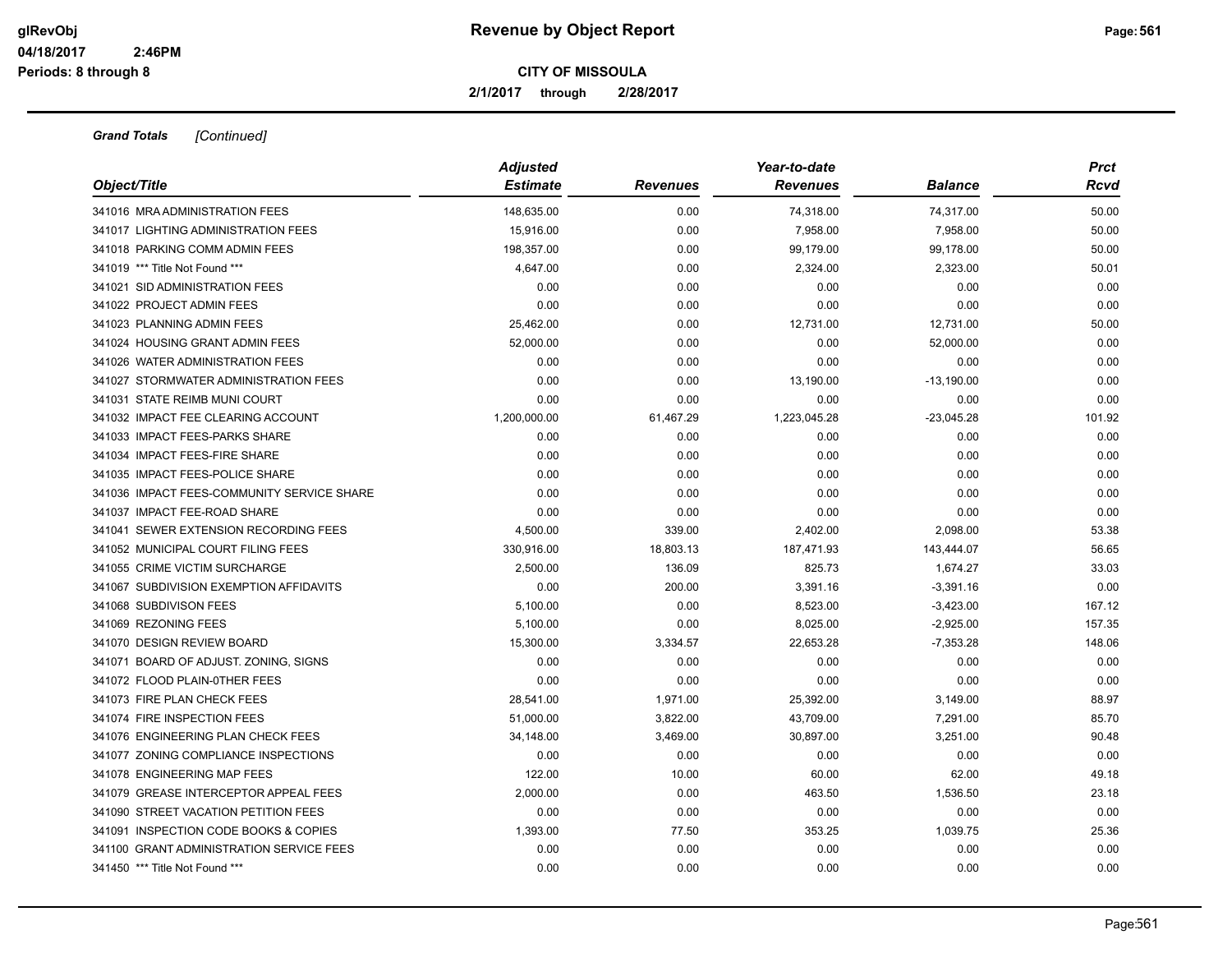**2/1/2017 through 2/28/2017**

| Object/Title                                | <b>Adjusted</b><br><b>Estimate</b> | <b>Revenues</b> | Year-to-date<br><b>Revenues</b> | <b>Balance</b> | <b>Prct</b><br>Rcvd |
|---------------------------------------------|------------------------------------|-----------------|---------------------------------|----------------|---------------------|
|                                             |                                    |                 |                                 |                |                     |
| 342000 ANTI-GRAFFITI PROJECT                | 5,000.00                           | 0.00            | 0.00                            | 5,000.00       | 0.00                |
| 342010 POLICE/BID AGREEMENT                 | 48,000.00                          | 49,115.00       | 49,115.00                       | $-1,115.00$    | 102.32              |
| 342012 PD REIMBURSABLE SERVICES             | 750.00                             | 0.00            | 531.66                          | 218.34         | 70.89               |
| 342013 SECURITY INVEST FEES                 | 151,600.00                         | 1,016.27        | 34,204.79                       | 117,395.21     | 22.56               |
| 342014 POLICE DEPARTMENT SERVICE FEES       | 15,000.00                          | 1,738.00        | 27,591.11                       | $-12,591.11$   | 183.94              |
| 342015 POLICE OVERTIME FEES                 | 84,000.00                          | 4,923.30        | 72,949.87                       | 11,050.13      | 86.85               |
| 342016 POLICE TRAINING FEES                 | 36,000.00                          | 781.09          | 1,972.10                        | 34,027.90      | 5.48                |
| 342017 CATERING FEES                        | 7,200.00                           | 525.00          | 2,835.00                        | 4,365.00       | 39.38               |
| 342018 DESK REPORTS                         | 20,000.00                          | 1,945.00        | 19,325.00                       | 675.00         | 96.63               |
| 342019 ABANDONED VEHICLE REVENUE FEES       | 12,500.00                          | 495.00          | 6,190.00                        | 6,310.00       | 49.52               |
| 342020 FIRE DEPARTMENT FEES                 | 100.00                             | 40.00           | 409.00                          | $-309.00$      | 409.00              |
| 342021 CPR EDUCATION PROGRAM                | 7,435.00                           | 600.00          | 5,155.00                        | 2,280.00       | 69.33               |
| 342022 OUTSIDE HIRES                        | 920,150.00                         | 5,476.78        | 534,581.04                      | 385,568.96     | 58.10               |
| 342060 BIKE PROGRAM SALES & FEES            | 2,700.00                           | 0.00            | 0.00                            | 2,700.00       | 0.00                |
| 343000 PW REIMBURSABLE SERVICES             | 31,258.00                          | 484.39          | 21,983.96                       | 9,274.04       | 70.33               |
| 343001 SIGN FABRICATION & CONTRACTS         | 500.00                             | 0.00            | 0.00                            | 500.00         | 0.00                |
| 343002 OTHER AGENCIES - VEH MAINT           | 48,000.00                          | 0.00            | 15,333.83                       | 32,666.17      | 31.95               |
| 343003 STATE PAYMENT - TRAFFIC COUNTS       | 4,450.00                           | 0.00            | 0.00                            | 4,450.00       | 0.00                |
| 343004 SPECIAL STATE CONTRACTS              | 80,000.00                          | 0.00            | 99,672.50                       | $-19,672.50$   | 124.59              |
| 343005 NON-ARRA MOUNTAIN WATER CONTRACT     | 0.00                               | 0.00            | 0.00                            | 0.00           | 0.00                |
| 343006 OTHER GOVT AGENCY-STREET PROJECTS    | 98,318.00                          | 0.00            | 0.00                            | 98,318.00      | 0.00                |
| 343008 PRIVATE COMPANY STREET PAYMENTS      | 0.00                               | 0.00            | 0.00                            | 0.00           | 0.00                |
| 343009 TOW CHARGES                          | 0.00                               | 0.00            | 0.00                            | 0.00           | 0.00                |
| 343010 STREET DEPT SALES & SERVICES         | 19,195.00                          | 0.00            | 0.00                            | 19,195.00      | 0.00                |
| 343011 STREET AND ROADWAY REPAIR CHARGES    | 0.00                               | 0.00            | 0.00                            | 0.00           | 0.00                |
| 343013 SNOW REMOVAL FEES                    | 2,933.00                           | 0.00            | 126.00                          | 2,807.00       | 4.30                |
| 343015 PARKING                              | 1,672,690.00                       | 0.00            | 0.00                            | 1,672,690.00   | 0.00                |
| 343016 METER MONEY                          | 0.00                               | 74,897.60       | 648,624.33                      | $-648,624.33$  | 0.00                |
| 343017 PARKING LEASE REVENUE                | 0.00                               | 46,597.00       | 550,227.00                      | $-550,227.00$  | 0.00                |
| 343018 SALE OF MATERIALS                    | 0.00                               | 8,746.10        | 80,371.32                       | $-80,371.32$   | 0.00                |
| 343021 METERED WATER REVENUE                | 0.00                               | 0.00            | 0.00                            | 0.00           | 0.00                |
| 343026 WATER INSTALLATION CHARGES           | 0.00                               | 0.00            | 0.00                            | 0.00           | 0.00                |
| 343031 SEWER SERVICE CHARGES                | 0.00                               | 546.00          | 993.00                          | $-993.00$      | 0.00                |
| 343032 SEWER INSTALLATION CHARGES           | 86,384.00                          | 0.00            | 17,675.00                       | 68,709.00      | 20.46               |
| 343034 TREATMENT FACILITIES FEES            | 9,082,562.00                       | 43,331.37       | 8,175,360.34                    | 907,201.66     | 90.01               |
| 343035 SALE OF SEWER MATERIALS AND SUPPLIES | 0.00                               | 0.00            | $-23,514.51$                    | 23,514.51      | 0.00                |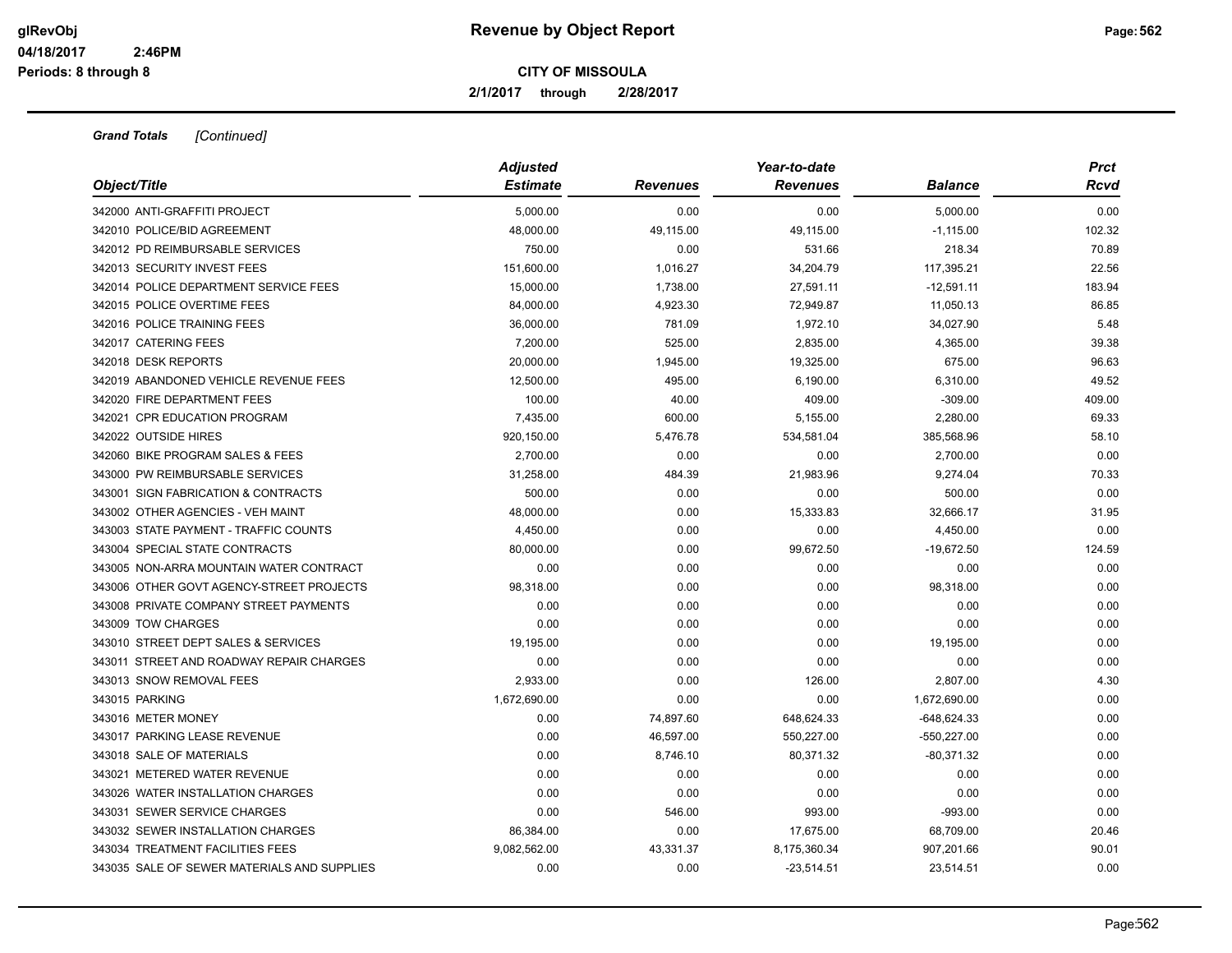**2/1/2017 through 2/28/2017**

| Object/Title                              | <b>Adjusted</b><br><b>Estimate</b> | <b>Revenues</b> | Year-to-date<br><b>Revenues</b> | <b>Balance</b> | Prct<br><b>Rcvd</b> |
|-------------------------------------------|------------------------------------|-----------------|---------------------------------|----------------|---------------------|
|                                           |                                    |                 |                                 |                |                     |
| 343036 *** Title Not Found ***            | 0.00                               | 0.00            | 10,364.16                       | $-10,364.16$   | 0.00                |
| 343037 DELINQUENT SEWER FEES              | 0.00                               | 0.00            | 0.00                            | 0.00           | 0.00                |
| 343038 P & I TAX LIENS                    | 0.00                               | 730.82          | 2,748.11                        | $-2,748.11$    | 0.00                |
| 343039 DISPOSAL FEES                      | 0.00                               | 2,543.24        | 15,871.07                       | $-15,871.07$   | 0.00                |
| 343041 COMPOST TIPPING FEES               | 5,000.00                           | 1,332.59        | 13,377.44                       | $-8,377.44$    | 267.55              |
| 343045 COMPOST SALES                      | 0.00                               | 0.00            | 0.00                            | 0.00           | 0.00                |
| 343046 COMPOST DELIVERY CHARGE            | 0.00                               | 0.00            | 0.00                            | 0.00           | 0.00                |
| 343065 BUILDING RENTALS                   | 0.00                               | 0.00            | 0.00                            | 0.00           | 0.00                |
| 343080 STATE MAINTENANCE CONTRACT         | 530,082.00                         | 173,896.89      | 297,937.29                      | 232,144.71     | 56.21               |
| 343082 MDT URBAN PROJECTS                 | 0.00                               | 0.00            | 0.00                            | 0.00           | 0.00                |
| 343083 CONTRACT SEWER APPLICATIONS        | 0.00                               | 0.00            | 0.00                            | 0.00           | 0.00                |
| 343084 STREET MAINTENANCE MATERIALS REIMB | 55,500.00                          | 0.00            | 10,744.31                       | 44,755.69      | 19.36               |
| 343097 SIDEWALK AND CURB FEES             | 340,000.00                         | 1,533.00        | 253,935.01                      | 86,064.99      | 74.69               |
| 343300 MISC CHARGES FOR SERVICES          | 0.00                               | 0.00            | 0.00                            | 0.00           | 0.00                |
| 343301 BOOT REMOVAL                       | 0.00                               | 490.00          | 7,130.00                        | $-7,130.00$    | 0.00                |
| 343302 PARKS SOIL PROJECT                 | 0.00                               | 0.00            | 0.00                            | 0.00           | 0.00                |
| 343310 SALE OF NICHE NAMEPLATES & VASES   | 5,000.00                           | 300.00          | 6,100.00                        | $-1,100.00$    | 122.00              |
| 343311 SALE OF NICHES                     | 3,200.00                           | 0.00            | 0.00                            | 3,200.00       | 0.00                |
| 343320 CEMETERY - SALE OF PLOTS           | 12,870.00                          | 0.00            | 19,000.00                       | $-6,130.00$    | 147.63              |
| 343321 CEMETERY FOUNDATIONS               | 1,570.00                           | 0.00            | 4,030.00                        | $-2,460.00$    | 256.69              |
| 343322 CEMETERY FLOWER CARE               | 4,250.00                           | 0.00            | 0.00                            | 4,250.00       | 0.00                |
| 343323 CEMETERY - LINER INSTALL FEES      | 5,580.00                           | 1,400.00        | 16,250.00                       | $-10,670.00$   | 291.22              |
| 343324 OTHER CEMETERY FEES                | 1,500.00                           | 300.00          | 2,400.00                        | $-900.00$      | 160.00              |
| 343325 2ND INTERMENT RIGHT                | 0.00                               | 400.00          | 4,000.00                        | $-4,000.00$    | 0.00                |
| 343340 CEMETERY - OPENINGS & CLOSINGS     | 10,950.00                          | 1,550.00        | 17,250.00                       | $-6,300.00$    | 157.53              |
| 343350 CEMETERY CARE, FEES                | 104,000.00                         | 0.00            | 0.00                            | 104,000.00     | 0.00                |
| 343360 WEED CONTROL                       | 3,000.00                           | 0.00            | 1,985.00                        | 1,015.00       | 66.17               |
| 345032 STORMWATER INSTALLATION FEES       | 0.00                               | 0.00            | 0.00                            | 0.00           | 0.00                |
| 345034 STORMWATER USE FEES                | 0.00                               | 322.83          | 131,410.58                      | $-131,410.58$  | 0.00                |
| 345036 STORM WATER USE FEE PENALTY        | 0.00                               | 0.00            | 0.00                            | 0.00           | 0.00                |
| 346000 FEES                               | 223,100.00                         | 699.78          | 17,731.39                       | 205,368.61     | 7.95                |
| 346001 TENNIS FEE                         | 1,000.00                           | 0.00            | 1,380.00                        | $-380.00$      | 138.00              |
| 346029 PARKS PETTY CASH FUND              | 0.00                               | 0.00            | 0.00                            | 0.00           | 0.00                |
| 346030 SWIMMING POOL FEES                 | 604,825.00                         | 1,314.99        | 357,100.22                      | 247,724.78     | 59.04               |
| 346031 RECREATION FEES                    | 244,283.00                         | 9,646.00        | 163,957.15                      | 80,325.85      | 67.12               |
| 346032 PRESCHOOL PROGRAMS                 | 0.00                               | 0.00            | 0.00                            | 0.00           | 0.00                |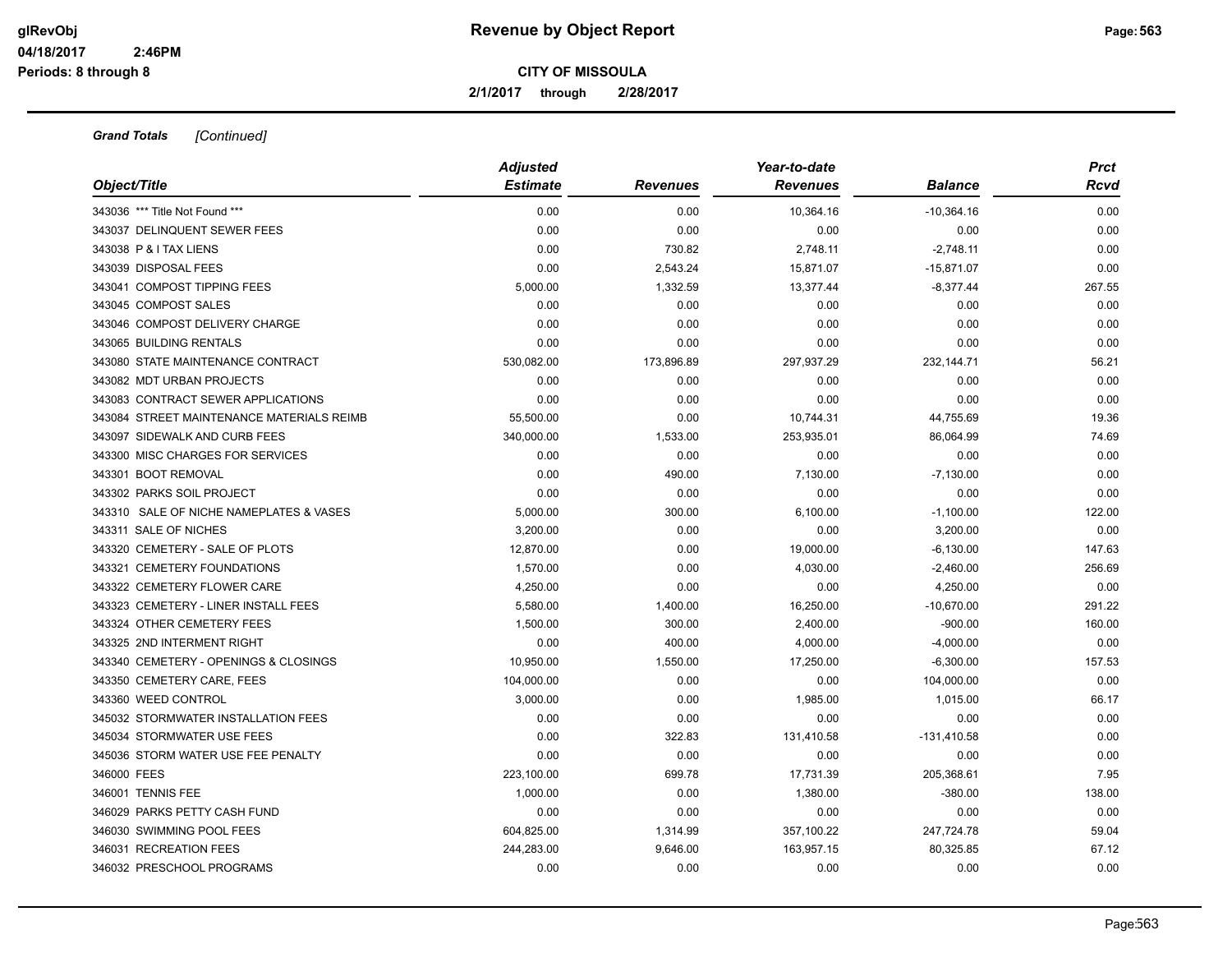**2/1/2017 through 2/28/2017**

| Object/Title                                   | <b>Adjusted</b><br><b>Estimate</b> | <b>Revenues</b> | Year-to-date<br><b>Revenues</b> | <b>Balance</b> | Prct<br><b>Rcvd</b> |
|------------------------------------------------|------------------------------------|-----------------|---------------------------------|----------------|---------------------|
| 346033 PARK FEES/FACILITY RENTALS              | 9,075.00                           | 3,573.54        | 39,904.99                       | $-30,829.99$   | 439.72              |
| 346034 GROUNDS MAINTENANCE CONTRACT            | 181,734.00                         | 0.00            | 48,368.00                       | 133,366.00     | 26.61               |
| 346036 PARK CONCESSION FEES                    | 23,000.00                          | 0.00            | 480.14                          | 22,519.86      | 2.09                |
| 346037 YOUTH DRUG COURT CONTRACT               | 11,700.00                          | 0.00            | 0.00                            | 11,700.00      | 0.00                |
| 346040 MCCORMICK SWIMMING POOL                 | 0.00                               | 0.00            | 0.00                            | 0.00           | 0.00                |
| 346050 COUNTY PLAYGROUND CONTRACT              | 3,150.00                           | 0.00            | 0.00                            | 3,150.00       | 0.00                |
| 346051 MONTANA PARKS/REC CONFERENCE 2012       | 4.500.00                           | 2.832.20        | 2.832.20                        | 1,667.80       | 62.94               |
| 346052 PLAYGROUND SAFETY TRAINING              | 0.00                               | 0.00            | 0.00                            | 0.00           | 0.00                |
| 346053 CITY LIFE PROGRAMS                      | 7,250.00                           | 1,307.00        | 6,644.00                        | 606.00         | 91.64               |
| 346054 PARKS MISC OVERTIME FEES                | 0.00                               | 0.00            | 329.34                          | $-329.34$      | 0.00                |
| 346055 COUNTY PARK SUPPORT                     | 0.00                               | 0.00            | 0.00                            | 0.00           | 0.00                |
| 346056 PICNIC SITE FEES                        | 0.00                               | 0.00            | 0.00                            | 0.00           | 0.00                |
| 346060 CURRENTS SWIMMING FACILITY              | 442,900.00                         | 45,644.84       | 278,578.67                      | 164,321.33     | 62.90               |
| 346061 CURRENTS ENTERPRISE                     | 0.00                               | 0.00            | 0.00                            | 0.00           | 0.00                |
| 346062 SPLASH ENTERPRISE                       | 0.00                               | 0.00            | 0.00                            | 0.00           | 0.00                |
| 346070 RECREATION GENERAL MERCHANDISE          | 0.00                               | 0.00            | 0.00                            | 0.00           | 0.00                |
| 346080 PAYMENT IN LIEU OF PARKS                | 243,228.00                         | 0.00            | 30,760.00                       | 212,468.00     | 12.65               |
| 346082 HIGH PARK EASEMENT EXCHANGE             | 0.00                               | 0.00            | 0.00                            | 0.00           | 0.00                |
| <b>CHARGES FOR SERVICES</b><br><b>Total</b>    | 19,498,641.00                      | 584,730.20      | 14,766,013.34                   | 4,732,627.66   | 75.73               |
| 350000 FINES & FORFEITURES                     |                                    |                 |                                 |                |                     |
| 351013 DRUG FORFEITURES                        | 16.800.00                          | 845.04          | 8.330.12                        | 8,469.88       | 49.58               |
| 351022 LAW ENFORCEMENT ACADEMY SURCHARGE #5    | 0.00                               | 5,007.73        | 19,938.21                       | $-19,938.21$   | 0.00                |
| 351031 TRAFFIC FINES                           | 1,356,738.00                       | 87,246.36       | 715,466.75                      | 641,271.25     | 52.73               |
| 351032 SURCHARGE ON FINES                      | 129,089.00                         | 12,200.35       | 75,613.37                       | 53,475.63      | 58.57               |
| 351033 PUBLIC DEFENDER FEES                    | 125,000.00                         | 7,501.45        | 41,636.93                       | 83,363.07      | 33.31               |
| 351034 CELLULAR PHONE FINES                    | 65.000.00                          | 4,027.00        | 56,668.63                       | 8,331.37       | 87.18               |
| 351035 CELL PHONE FINES: EDUCATION             | 65,000.00                          | 4,027.00        | 56,668.63                       | 8,331.37       | 87.18               |
| 352000 TICKETS                                 | 0.00                               | 0.00            | 0.00                            | 0.00           | 0.00                |
| 352001 PARKING TICKET REVENUE                  | 270,000.00                         | 17,834.00       | 145,175.00                      | 124,825.00     | 53.77               |
| 352002 PARKING FINES                           | 0.00                               | 0.00            | 0.00                            | 0.00           | 0.00                |
| 355000 FALSE ALARM PENALTY                     | 10,000.00                          | 1,560.00        | 5,694.00                        | 4,306.00       | 56.94               |
| <b>FINES &amp; FORFEITURES</b><br><b>Total</b> | 2,037,627.00                       | 140,248.93      | 1,125,191.64                    | 912,435.36     | 55.22               |
| 360000 MISCELLANEOUS REVENUES                  |                                    |                 |                                 |                |                     |
| 360000 MISCELLANEOUS REVENUES                  | 7,125,000.00                       | 0.00            | 3.75                            | 7,124,996.25   | 0.00                |
| 360001 COPIES                                  | 2.200.00                           | 128.75          | 1,489.25                        | 710.75         | 67.69               |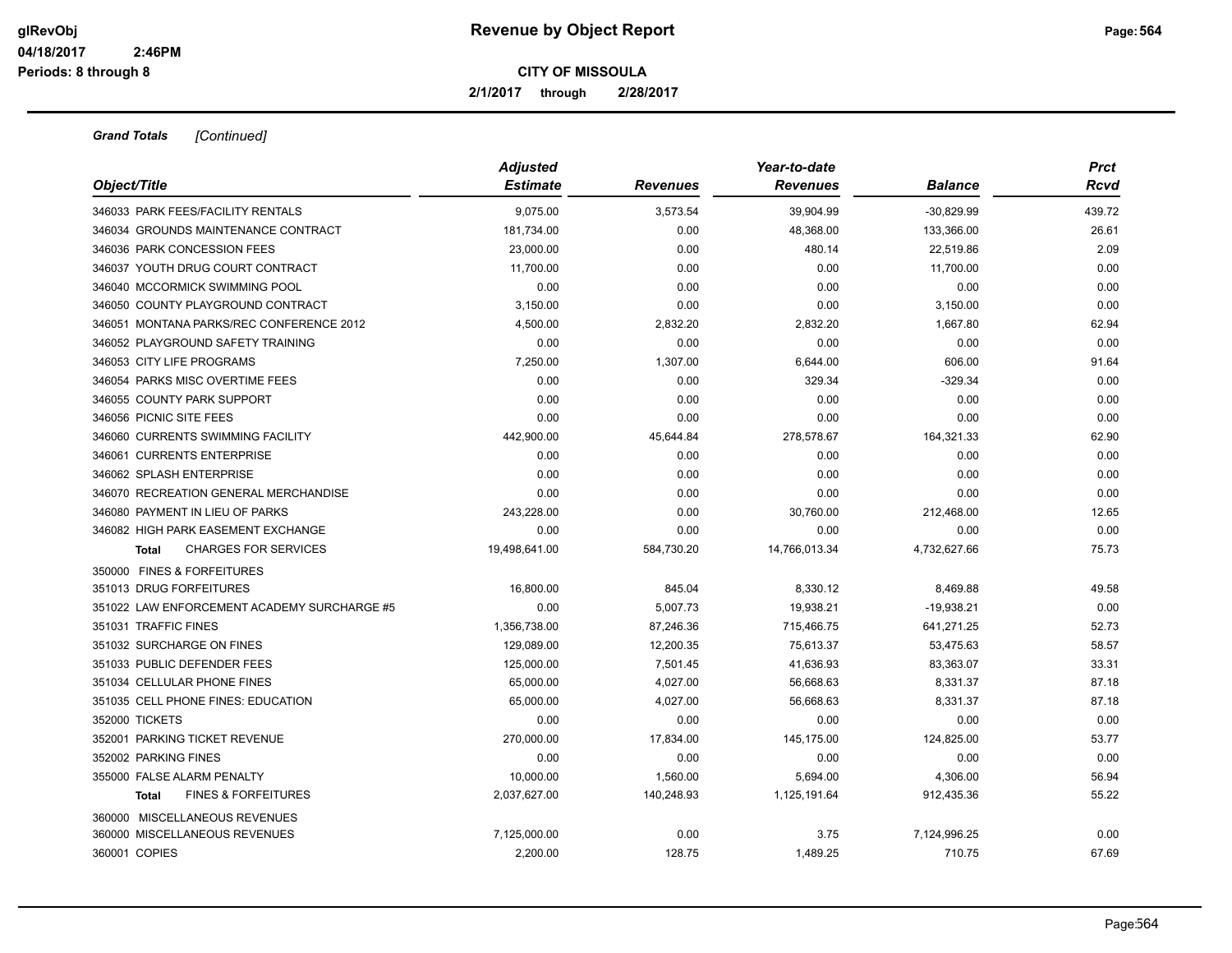**2/1/2017 through 2/28/2017**

| Object/Title                               | <b>Adjusted</b><br><b>Estimate</b> | <b>Revenues</b> | Year-to-date<br><b>Revenues</b> | <b>Balance</b> | <b>Prct</b><br><b>Rcvd</b> |
|--------------------------------------------|------------------------------------|-----------------|---------------------------------|----------------|----------------------------|
|                                            |                                    |                 |                                 |                |                            |
| 360002 PHONES                              | 0.00                               | 0.00            | 0.00                            | 0.00           | 0.00                       |
| 360003 MMIA REIMBURSEMENT-ATTORNEY         | 0.00                               | 0.00            | 0.00                            | 0.00           | 0.00                       |
| 360005 LOAN REPAYMENTS                     | 25,000.00                          | 0.00            | 0.00                            | 25,000.00      | 0.00                       |
| 360007 RLF REVENUES                        | 0.00                               | 0.00            | 0.00                            | 0.00           | 0.00                       |
| 360010 MISCELLANEOUS                       | 1,325,095.00                       | 82,503.90       | 606,542.87                      | 718,552.13     | 45.77                      |
| 360011 YOUTH COUNCIL FUNDS                 | 0.00                               | 0.00            | 0.00                            | 0.00           | 0.00                       |
| 360012 SEWER GRANT REPAYMENTS              | 0.00                               | 0.00            | 0.00                            | 0.00           | 0.00                       |
| 360013 REPAYMENT OF SEWER GRANT            | 7,000.00                           | 0.00            | 8,762.00                        | $-1,762.00$    | 125.17                     |
| 360014 REPAYMENT OF LOAN/MHA               | 0.00                               | 0.00            | 0.00                            | 0.00           | 0.00                       |
| 360015 CONFERENCE REVENUES - BUILDING      | 0.00                               | 0.00            | 0.00                            | 0.00           | 0.00                       |
| 360016 MRA SHARE OF CIVIC STADIUM PARKING  | 0.00                               | 0.00            | 0.00                            | 0.00           | 0.00                       |
| 360017 PARK PLANS FORFEITURE               | 0.00                               | 0.00            | 0.00                            | 0.00           | 0.00                       |
| 360018 MARKET ON FRONT UTILITY PAYMENTS    | 0.00                               | 0.00            | 787.27                          | $-787.27$      | 0.00                       |
| 360019 GARBAGE-MARKET ON FRONT             | 0.00                               | 139.03          | 414.36                          | $-414.36$      | 0.00                       |
| 360020 GREENOUGH PARK ENCROACHMENTS        | 0.00                               | 0.00            | 0.00                            | 0.00           | 0.00                       |
| 360030 CONTRIBUTIONS FROM PROPERTY OWNERS  | 0.00                               | 0.00            | 0.00                            | 0.00           | 0.00                       |
| 360050 OVER/SHORT                          | 0.00                               | 0.00            | 1.00                            | $-1.00$        | 0.00                       |
| 360100 REFUNDS                             | 200.00                             | 0.00            | 0.00                            | 200.00         | 0.00                       |
| 361000 RATTLESNAKE LAND LEASES             | 0.00                               | 0.00            | 1,100.00                        | $-1,100.00$    | 0.00                       |
| 361003 CARAS PARK CONCERT REVENUE          | 0.00                               | 0.00            | 0.00                            | 0.00           | 0.00                       |
| 361010 RENTAL REVENUE                      | 120,000.00                         | 0.00            | 3,517.81                        | 116,482.19     | 2.93                       |
| 361013 CLOSED GRANT REPAYMENTS             | 0.00                               | 0.00            | 0.00                            | 0.00           | 0.00                       |
| 361200 RADIO TOWER LEASE PAYMENTS          | 0.00                               | 0.00            | 5,000.00                        | $-5,000.00$    | 0.00                       |
| 361201 EKO LAND LEASE                      | 0.00                               | 0.00            | 0.00                            | 0.00           | 0.00                       |
| 362000 OTHER MISCELLANEOUS REVENUE         | 20,105.00                          | 0.00            | 32,310.55                       | $-12,205.55$   | 160.71                     |
| 362001 MUNICIPAL COURT BAD CHECK CHARGES   | 0.00                               | 0.00            | 0.00                            | 0.00           | 0.00                       |
| 362002 BAD CHECK CHARGES                   | 500.00                             | 67.50           | 262.50                          | 237.50         | 52.50                      |
| 362003 US BANK FEE REIMBURSEMENT           | 0.00                               | 0.00            | 0.00                            | 0.00           | 0.00                       |
| 362004 URD III FACADE IMPROVEMENT LOAN REC | 0.00                               | 0.00            | 0.00                            | 0.00           | 0.00                       |
| 362005 LEASE LATE PAYMENT PENALTY          | 0.00                               | 0.00            | 0.00                            | 0.00           | 0.00                       |
| 362006 GAIC INSURANCE SETTLEMENT           | 0.00                               | 0.00            | 0.00                            | 0.00           | 0.00                       |
| 362007 *** Title Not Found ***             | 0.00                               | 0.00            | 0.00                            | 0.00           | 0.00                       |
| 362011 SALE OF UNCLAIMED PROPERTY          | 0.00                               | 0.00            | 0.00                            | 0.00           | 0.00                       |
| 362012 REC/GREEN TAG PROGRAM               | 300.00                             | 0.00            | 0.00                            | 300.00         | 0.00                       |
| 363000 ASSESSMENTS PAID                    | 15,000.00                          | 0.00            | 0.00                            | 15,000.00      | 0.00                       |
| 363010 LIGHTING ASSESSMENTS                | 380,056.00                         | 7,447.98        | 336.957.31                      | 43,098.69      | 88.66                      |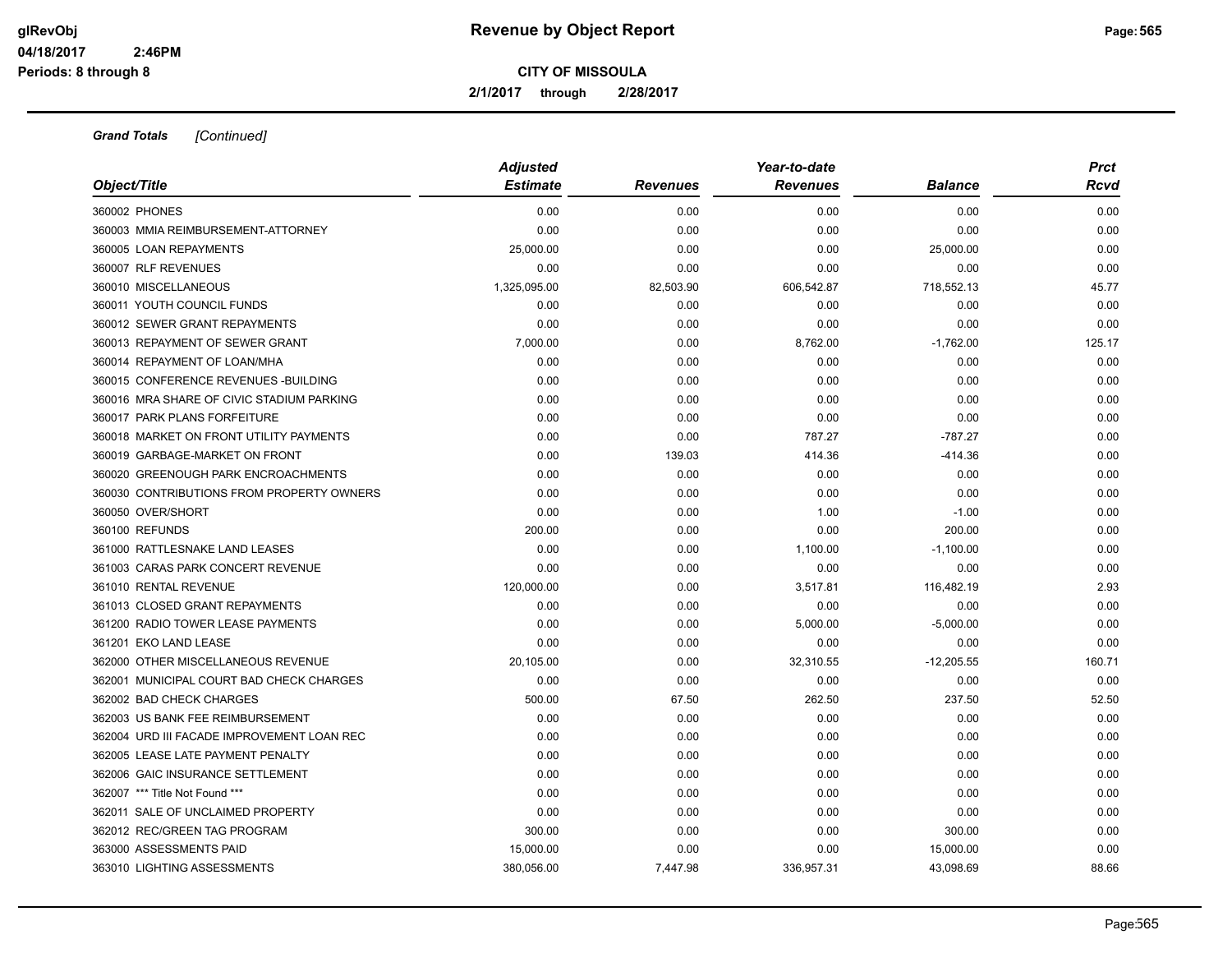**2/1/2017 through 2/28/2017**

| Object/Title                                 | <b>Adjusted</b><br><b>Estimate</b> | <b>Revenues</b> | Year-to-date<br><b>Revenues</b> | <b>Balance</b> | <b>Prct</b><br>Rcvd |
|----------------------------------------------|------------------------------------|-----------------|---------------------------------|----------------|---------------------|
| 363020 PROPERTY ASSESSMENTS                  | 4,667,343.00                       | 44,190.98       | 2,430,728.56                    | 2,236,614.44   | 52.08               |
| 363021 PAYOFF PRINCIPAL ASSESSMENTS          | 0.00                               | 7,205.66        | 179,681.42                      | $-179,681.42$  | 0.00                |
| 363022 BOND INTEREST ASSESSMENTS             | 0.00                               | 0.00            | 0.00                            | 0.00           | 0.00                |
| 363030 SIDEWALK AND CURB ASSESSMENTS         | 0.00                               | 0.00            | 0.00                            | 0.00           | 0.00                |
| 363040 PENALTY AND INTEREST                  | 0.00                               | 1,033.42        | 13,474.80                       | $-13,474.80$   | 0.00                |
| 364012 SALE OF SURPLUS PROPERTY              | 40,000.00                          | 0.00            | 57,992.47                       | $-17,992.47$   | 144.98              |
| 364040 INSURANCE AND DAMAGE RECOVERY         | 40,000.00                          | 19,810.42       | 32,774.25                       | 7,225.75       | 81.94               |
| 364041 WORKERS COMPENSATION REIMBURSEMENT    | 2,500.00                           | 0.00            | 0.00                            | 2,500.00       | 0.00                |
| 364042 EXPENDITURE REIMBURSEMENTS            | 1,200.00                           | 0.00            | 0.00                            | 1,200.00       | 0.00                |
| 364043 RATTLESNAKE CORRIDOR REIMBURSEMENT    | 10,000.00                          | 0.00            | 8,866.00                        | 1,134.00       | 88.66               |
| 364044 EMERGENCY RESPONSE REIMBURSEMENT      | 50,000.00                          | 0.00            | 0.00                            | 50,000.00      | 0.00                |
| 364047 MMIA EXPENDITURE REIMBURSEMENT        | 0.00                               | 0.00            | 0.00                            | 0.00           | 0.00                |
| 364051 DOT RADAR GRANT                       | 0.00                               | 0.00            | 0.00                            | 0.00           | 0.00                |
| 364053 EXPENDITURE REIMB-FIRE SERVICES       | 0.00                               | 0.00            | 0.00                            | 0.00           | 0.00                |
| 364060 REIMB LETTER OF CREDIT-709 PARKVIEW   | 0.00                               | 0.00            | 0.00                            | 0.00           | 0.00                |
| 364061 REIMB LETTER OF CREDIT-LINNEA LANE    | 0.00                               | 0.00            | 0.00                            | 0.00           | 0.00                |
| 365000 DONATIONS                             | 58,410.00                          | 3,000.00        | 4,409.45                        | 54,000.55      | 7.55                |
| 365001 *** Title Not Found ***               | 0.00                               | 120,510.50      | 183,561.57                      | $-183,561.57$  | 0.00                |
| 365002 OTHER RECREATION DONATIONS            | 70,000.00                          | 3,075.00        | 11,832.89                       | 58,167.11      | 16.90               |
| 365003 DONATIONS - SMOKE ALARMS              | 0.00                               | 0.00            | 100.55                          | $-100.55$      | 0.00                |
| 365004 GRANT CR TRAIL ASSN DONATION          | 0.00                               | 0.00            | 0.00                            | 0.00           | 0.00                |
| 365005 DONATIONS - ARCO                      | 0.00                               | 0.00            | 0.00                            | 0.00           | 0.00                |
| 365009 DONATIONS - BASKETBALL/TENNIS COURT   | 45,000.00                          | 0.00            | 1,224.00                        | 43,776.00      | 2.72                |
| 365010 FRIENDS OF MISSOULA PARKS DONATION    | 0.00                               | 0.00            | 0.00                            | 0.00           | 0.00                |
| 365015 DONATIONS - COMBAT CHALLENGE          | 0.00                               | 0.00            | 0.00                            | 0.00           | 0.00                |
| 365016 LOCAL MATCH MDT                       | 30.000.00                          | 950.00          | 5,228.68                        | 24.771.32      | 17.43               |
| 365017 LOCAL MATCH TRANSIT                   | 0.00                               | 0.00            | 0.00                            | 0.00           | 0.00                |
| 365018 DONATIONS - MLCT CONFERENCE           | 0.00                               | 0.00            | 0.00                            | 0.00           | 0.00                |
| 365019 PARKS DONATIONS                       | 271,100.00                         | 2,937.78        | 24,212.57                       | 246,887.43     | 8.93                |
| 365020 OPEN SPACE DONATIONS                  | 10,000.00                          | 0.00            | 25.00                           | 9,975.00       | 0.25                |
| 365021 PARKS AND RECS GRANTS & CONTRIBUTIONS | 0.00                               | 0.00            | 15,000.00                       | $-15,000.00$   | 0.00                |
| 365022 NEIGHBORHOOD COUNCIL DONATIONS        | 0.00                               | 0.00            | 0.00                            | 0.00           | 0.00                |
| 365023 NORTHWESTERN ENERGY GRANT             | 0.00                               | 0.00            | 0.00                            | 0.00           | 0.00                |
| 365030 DONATIONS STADIUM R&D                 | 0.00                               | 0.00            | 0.00                            | 0.00           | 0.00                |
| 365100 RECREATION OUTDOOR                    | 30,000.00                          | 0.00            | 2,004.00                        | 27,996.00      | 6.68                |
| 365101 RECREATION SCHOLARSHIP                | 0.00                               | 1,486.89        | 7.085.15                        | $-7.085.15$    | 0.00                |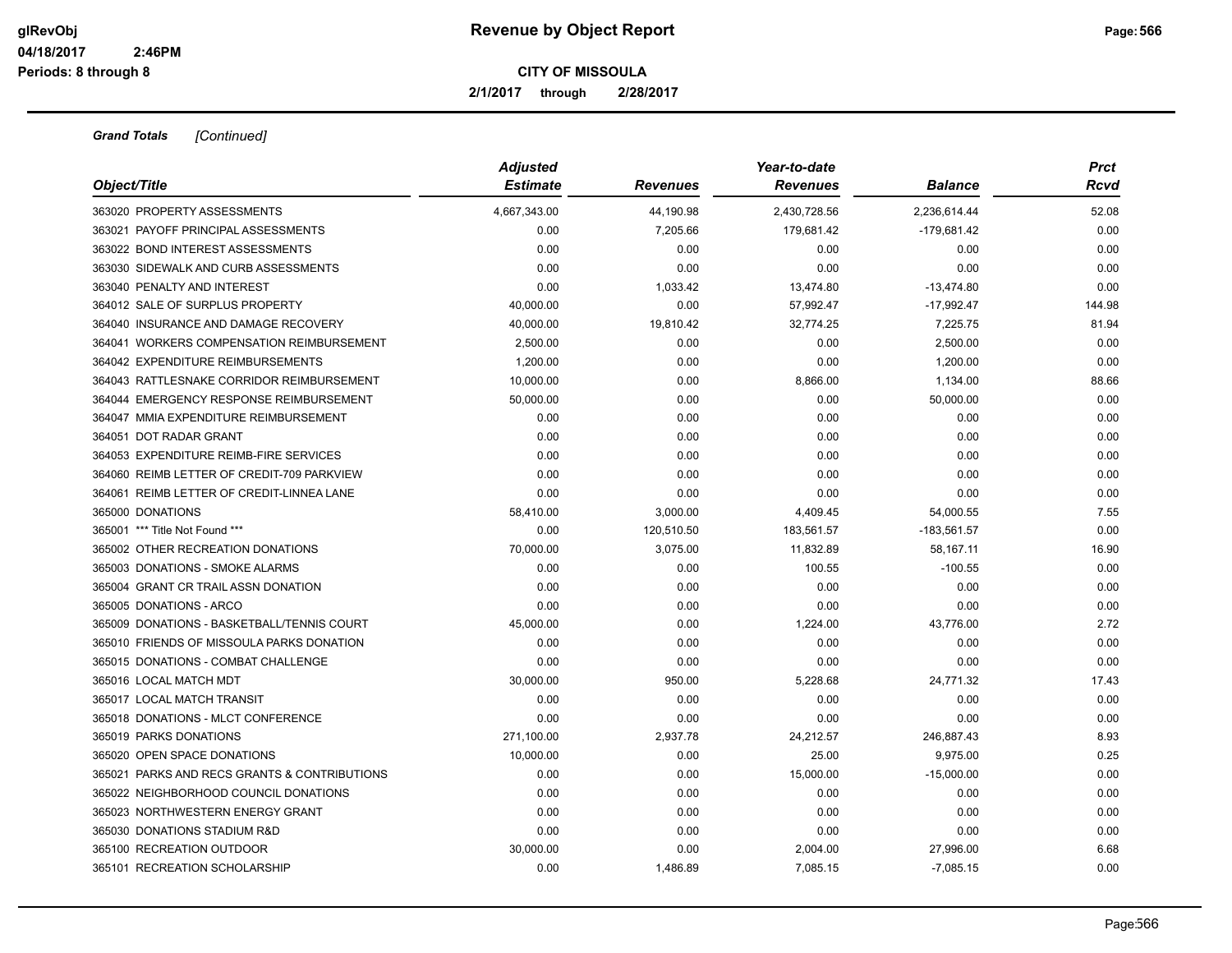**2/1/2017 through 2/28/2017**

| Object/Title                                              | <b>Adjusted</b><br><b>Estimate</b> | <b>Revenues</b> | Year-to-date<br><b>Revenues</b> | <b>Balance</b>  | <b>Prct</b><br><b>Rcvd</b> |
|-----------------------------------------------------------|------------------------------------|-----------------|---------------------------------|-----------------|----------------------------|
| 365102 RECREATION YOUTH & ADULT SPORTS                    | 0.00                               | 400.00          | 1,350.00                        | $-1,350.00$     | 0.00                       |
| 365103 URBAN FORESTRY PROGRAMS                            | 55,000.00                          | 200.00          | 2,848.00                        | 52,152.00       | 5.18                       |
| 365109 CONSERVATION LANDS DONATIONS                       | 20,000.00                          | 0.00            | 0.00                            | 20,000.00       | 0.00                       |
| 368000 SALE OF COINS                                      | 0.00                               | 0.00            | 0.00                            | 0.00            | 0.00                       |
| 368001 SALE OF POLICE PROMOTIONS                          | 0.00                               | 0.00            | 0.00                            | 0.00            | 0.00                       |
| 368002 SALE OF FIRE PROMOTIONS                            | 0.00                               | 0.00            | 0.00                            | 0.00            | 0.00                       |
| <b>Total</b><br>MISCELLANEOUS REVENUES                    | 14,421,009.00                      | 295,087.81      | 3,979,548.03                    | 10,441,460.97   | 27.60                      |
| 370000 INVESTMENTS & ROYALTY EARNINGS                     |                                    |                 |                                 |                 |                            |
| 371010 INTEREST ON INVESTMENTS                            | 3,500.00                           | 0.00            | 665,697.58                      | $-662, 197.58$  | 19,019.93                  |
| 371020 GAIN/LOSS IN MARKET VALUE OF INVESTMENTS           | 0.00                               | 0.00            | 0.00                            | 0.00            | 0.00                       |
| 371500 INTEREST ON INTERFUND LOAN                         | 0.00                               | 0.00            | 0.00                            | 0.00            | 0.00                       |
| 373002 LOAN REPAYMENT - FAMILY SERVICES                   | 70,000.00                          | 0.00            | 0.00                            | 70,000.00       | 0.00                       |
| 373006 BURNS ST COMMONS                                   | 0.00                               | 0.00            | 0.00                            | 0.00            | 0.00                       |
| <b>INVESTMENTS &amp; ROYALTY EARNINGS</b><br><b>Total</b> | 73,500.00                          | 0.00            | 665,697.58                      | $-592, 197.58$  | 905.71                     |
| 380000 OTHER FINANCING SOURCES                            |                                    |                 |                                 |                 |                            |
| 380000 OTHER FINANCING SOURCES                            | 0.00                               | 0.00            | 0.00                            | 0.00            | 0.00                       |
| 381000 LOAN PROCEEDS                                      | 0.00                               | 0.00            | 0.00                            | 0.00            | 0.00                       |
| 381002 SRF LOAN                                           | 0.00                               | 0.00            | 0.00                            | 0.00            | 0.00                       |
| 381009 TRANSFERS IN                                       | 516,220.00                         | 0.00            | 0.00                            | 516,220.00      | 0.00                       |
| 381010 BOND PROCEEDS                                      | 401,084.00                         | 0.00            | 1,372,659.56                    | $-971,575.56$   | 342.24                     |
| 381011 OPEN SPACE REVENUE                                 | 0.00                               | 0.00            | 0.00                            | 0.00            | 0.00                       |
| 381012 \$680,000 FIRE GF DEBT                             | 0.00                               | 0.00            | 0.00                            | 0.00            | 0.00                       |
| 381015 \$1,010,000 LIMITED TAX GO BONDS 2010C             | 0.00                               | 0.00            | 0.00                            | 0.00            | 0.00                       |
| 381020 REVENUE BONDS                                      | 2,517,966.00                       | 0.00            | 0.00                            | 2,517,966.00    | 0.00                       |
| 381024 MARY AVENUE BOND PROCEEDS                          | 0.00                               | 0.00            | 4,200,000.00                    | $-4,200,000.00$ | 0.00                       |
| 381025 BOND PROCEEDS                                      | 0.00                               | 0.00            | 0.00                            | 0.00            | 0.00                       |
| 381026 DEBT SERVICE/BROWNSFIELD RLF 1.125M                | 0.00                               | 0.00            | 0.00                            | 0.00            | 0.00                       |
| 381027 SOUTH RESERVE TRAIL CROSSING 5.M                   | 0.00                               | 0.00            | 0.00                            | 0.00            | 0.00                       |
| 381028 BOND PROCEEDS-MILL SITE                            | 0.00                               | 0.00            | 0.00                            | 0.00            | 0.00                       |
| 381029 PARKING STRUCTURE BOND PROCEEDS                    | 0.00                               | 0.00            | 0.00                            | 0.00            | 0.00                       |
| 381030 SID BONDS PROCEEDS                                 | 0.00                               | 0.00            | 2,869,735.00                    | $-2,869,735.00$ | 0.00                       |
| 381070 PROCEEDS FROM NOTES/LOANS/INTERCAP                 | 0.00                               | 0.00            | 0.00                            | 0.00            | 0.00                       |
| 381071 WILMA NOTE PROCEEDS                                | 0.00                               | 0.00            | 0.00                            | 0.00            | 0.00                       |
| 381072 FIB NOTE PROCEEDS                                  | 0.00                               | 0.00            | 0.00                            | 0.00            | 0.00                       |
| 381074 CIVIC STADIUM TIF NOTES 1.5M                       | 0.00                               | 0.00            | 0.00                            | 0.00            | 0.00                       |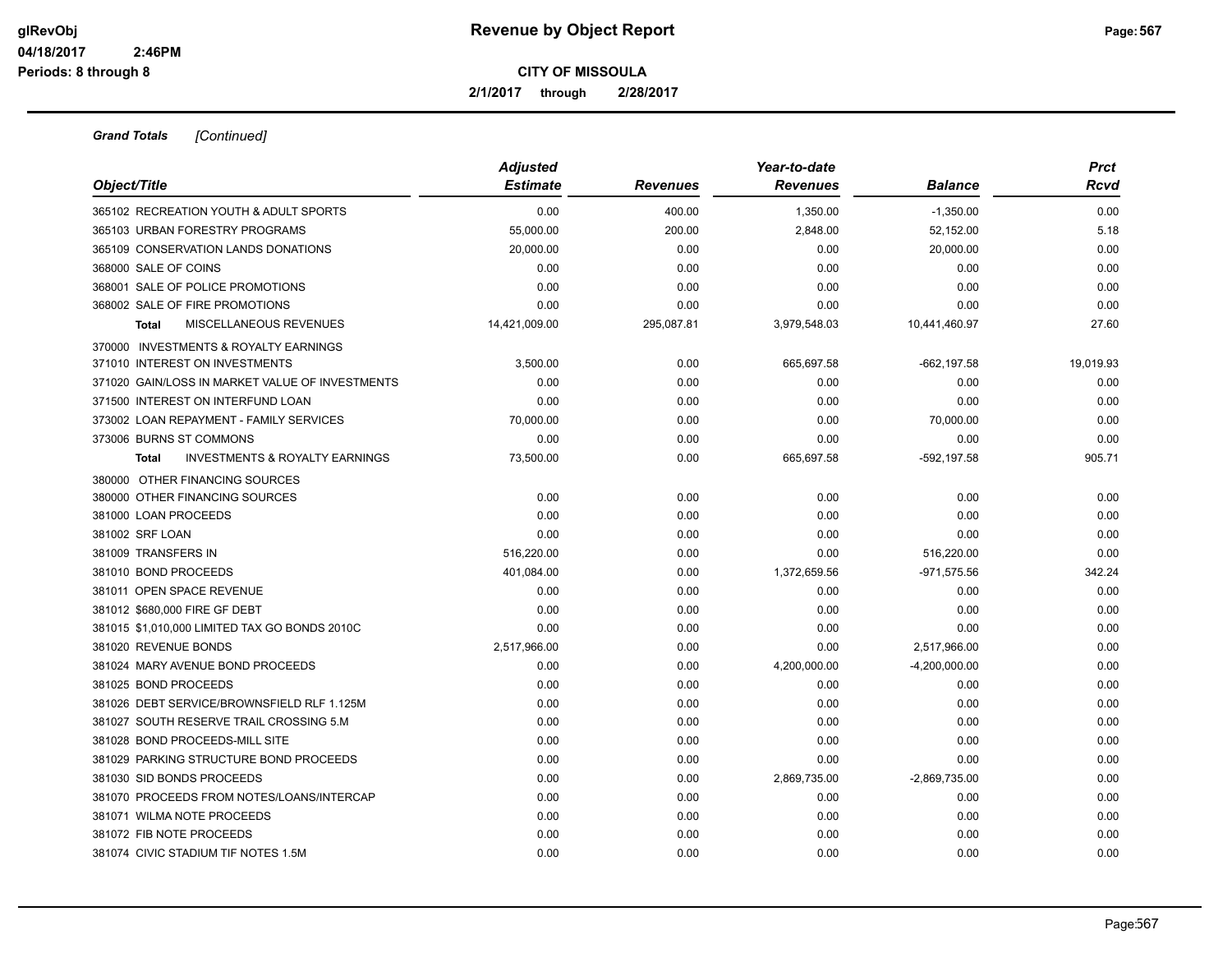**2/1/2017 through 2/28/2017**

| Object/Title                                   | <b>Adjusted</b><br><b>Estimate</b> | <b>Revenues</b> | Year-to-date<br><b>Revenues</b> | <b>Balance</b>    | <b>Prct</b><br><b>Rcvd</b> |
|------------------------------------------------|------------------------------------|-----------------|---------------------------------|-------------------|----------------------------|
| 381090 PROCEEDS FROM CAPITAL LEASE             | 632.258.00                         | 0.00            | 1,758,426.64                    | $-1, 126, 168.64$ | 278.12                     |
| 382000 *** Title Not Found ***                 | 0.00                               | 0.00            | 0.00                            | 0.00              | 0.00                       |
| 382010 SALE OF FIXED ASSETS                    | 0.00                               | 0.00            | 0.00                            | 0.00              | 0.00                       |
| 383000 OPERATING TRANSFERS                     | 485,312.00                         | 25,798.75       | 450,472.25                      | 34,839.75         | 92.82                      |
| 383001 TRANS FR FLUSHING DISTRICT              | 41,200.00                          | 0.00            | 20,600.00                       | 20,600.00         | 50.00                      |
| 383002 TRANS FR GAS TAX                        | 564,000.00                         | 0.00            | 282,000.00                      | 282,000.00        | 50.00                      |
| 383003 TRANS FR COMPREHENSIVE INSURANCE LEVY   | 0.00                               | 0.00            | 0.00                            | 0.00              | 0.00                       |
| 383004 TRANS FR EMPLOYEE HEALTH INSURANCE LEVY | 4,778,675.00                       | 0.00            | 2,389,338.00                    | 2,389,337.00      | 50.00                      |
| 383007 TRANS FR CABLE FRANCHISE                | 301,433.00                         | 0.00            | 150,717.00                      | 150,716.00        | 50.00                      |
| 383008 TRANS FR RUSSELL PARK DISTRICT          | 0.00                               | 0.00            | 0.00                            | 0.00              | 0.00                       |
| 383009 TRANS FR TITLE I                        | 0.00                               | 0.00            | 0.00                            | 0.00              | 0.00                       |
| 383010 TRANS FR CIP                            | 11,387.00                          | 0.00            | 0.00                            | 11,387.00         | 0.00                       |
| 383011 TRANS FR SID REVOLVING                  | 100,000.00                         | 0.00            | 0.00                            | 100,000.00        | 0.00                       |
| 383013 TRANS FR SID DEBT SERVICE               | 0.00                               | 0.00            | 0.00                            | 0.00              | 0.00                       |
| 383014 TRANS FR MRA                            | 3,783,607.00                       | 0.00            | 1,048,629.80                    | 2,734,977.20      | 27.72                      |
| 383015 TRANS FR MPC                            | 0.00                               | 0.00            | 25,000.00                       | $-25,000.00$      | 0.00                       |
| 383016 TRANS FR TAX INCREMENT BOND             | 0.00                               | 0.00            | 0.00                            | 0.00              | 0.00                       |
| 383017 TRANS FR BUILDING                       | 0.00                               | 0.00            | 0.00                            | 0.00              | 0.00                       |
| 383018 TRANS FR WILLOWWOOD PARK DISTRICT       | 0.00                               | 0.00            | 0.00                            | 0.00              | 0.00                       |
| 383020 TRANS FR CEMETERY CARE                  | 0.00                               | 0.00            | 0.00                            | 0.00              | 0.00                       |
| 383021 TRANS FR P&R TRAILS DEVLP               | 0.00                               | 0.00            | 0.00                            | 0.00              | 0.00                       |
| 383022 TRANS FR OPEN SPACE BOND                | 0.00                               | 0.00            | 0.00                            | 0.00              | 0.00                       |
| 383023 TRANS FR DRUG FORFEITURE                | 0.00                               | 0.00            | 0.00                            | 0.00              | 0.00                       |
| 383024 TRANS FR SEWER CLEARING                 | 7,743,387.00                       | 0.00            | 0.00                            | 7,743,387.00      | 0.00                       |
| 383025 TRANS FR SEWER R & D                    | 0.00                               | 0.00            | 0.00                            | 0.00              | 0.00                       |
| 383026 TRANS FR CDBG                           | 0.00                               | 0.00            | 160,000.00                      | $-160,000.00$     | 0.00                       |
| 383027 TRANS FR URD                            | 0.00                               | 0.00            | 0.00                            | 0.00              | 0.00                       |
| 383028 TRANS FROM GF FOR HEALTH RESERVE        | 0.00                               | 0.00            | 147,333.36                      | $-147,333.36$     | 0.00                       |
| 383029 TRANS FR GENERAL                        | 2,075,475.00                       | 6,093.96        | 493,487.24                      | 1,581,987.76      | 23.78                      |
| 383034 TRANS FR 01 SERIES DEBT SERVICE         | 0.00                               | 0.00            | 0.00                            | 0.00              | 0.00                       |
| 383036 TRANSFER - GRANT                        | 0.00                               | 0.00            | 0.00                            | 0.00              | 0.00                       |
| 383037 TRANSFER FROM URD II                    | 250,000.00                         | 0.00            | 0.00                            | 250,000.00        | 0.00                       |
| 383038 TRANSFER - URD III                      | 0.00                               | 0.00            | 0.00                            | 0.00              | 0.00                       |
| 383039 FROM SID TRANSFERS                      | 0.00                               | 0.00            | 0.00                            | 0.00              | 0.00                       |
| 383040 TRANSFER FROM CITY GRANTS               | 0.00                               | 0.00            | 0.00                            | 0.00              | 0.00                       |
| 383041 TRANS FR CDBG                           | 0.00                               | 0.00            | 0.00                            | 0.00              | 0.00                       |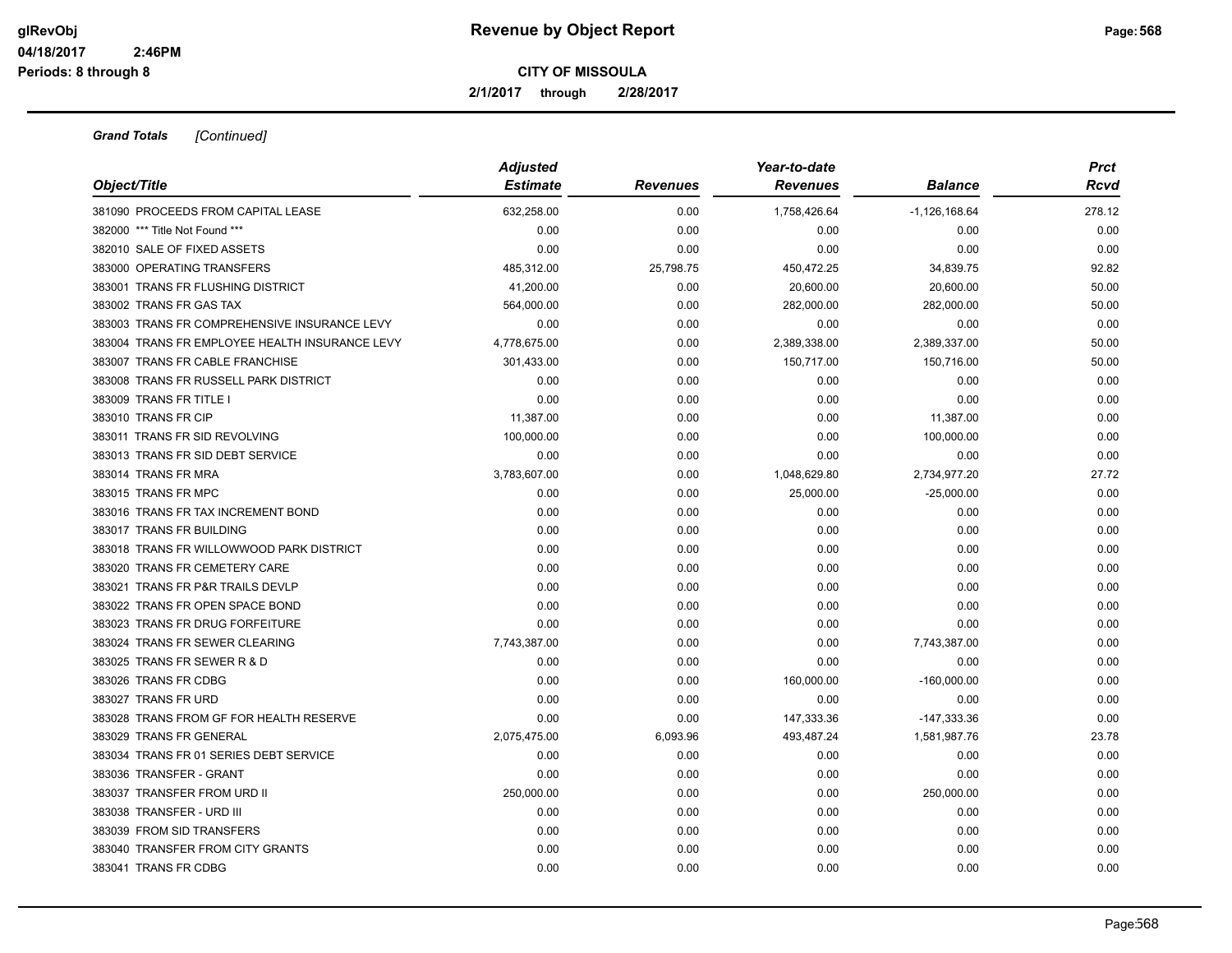**2/1/2017 through 2/28/2017**

| Object/Title                                   | <b>Adjusted</b> |                 | Year-to-date    |                | Prct        |
|------------------------------------------------|-----------------|-----------------|-----------------|----------------|-------------|
|                                                | <b>Estimate</b> | <b>Revenues</b> | <b>Revenues</b> | <b>Balance</b> | <b>Rcvd</b> |
| 383042 TRANSFERS FROM OTHER FUNDS              | 270,238.00      | 0.00            | 0.00            | 270,238.00     | 0.00        |
| 383043 TRANSFERS FROM IMPACT FEES              | 0.00            | 0.00            | 0.00            | 0.00           | 0.00        |
| 383044 TRANSFER FROM PYMT IN LIEU OF PARKS     | 0.00            | 0.00            | 0.00            | 0.00           | 0.00        |
| 383045 TRANSFER FROM PARK ENTERPRISE           | 0.00            | 0.00            | 0.00            | 0.00           | 0.00        |
| 383046 TRANS FR PARKS MAINTENANCE DIST         | 0.00            | 0.00            | 0.00            | 0.00           | 0.00        |
| 383047 TRANS FR STREET MAINTENANCE DISTRICT    | 0.00            | 0.00            | 0.00            | 0.00           | 0.00        |
| 383050 TRANSFER FROM IMPACT FEES               | 0.00            | 0.00            | 0.00            | 0.00           | 0.00        |
| 383060 TRANSFERS FROM FRONT ST URD             | 0.00            | 0.00            | 0.00            | 0.00           | 0.00        |
| 383061 TRANSFERS FROM PARK IMPACT FEES         | 0.00            | 0.00            | 0.00            | 0.00           | 0.00        |
| 383062 TRANSFERS FROM PARK SIDS                | 0.00            | 0.00            | 0.00            | 0.00           | 0.00        |
| 383063 TRANSF FROM SAFETY-LU (CTEP)FUND        | 0.00            | 0.00            | 0.00            | 0.00           | 0.00        |
| 383065 TRANSFER FROM WWTF                      | 50,213.00       | 0.00            | 0.00            | 50,213.00      | 0.00        |
| 383066 TRANSFER FROM FRONT ST CLEARING         | 339,497.00      | 261,284.52      | 243,680.74      | 95,816.26      | 71.78       |
| 383067 TRANSFER FROM FSPS                      | 70.235.00       | 0.00            | 0.00            | 70,235.00      | 0.00        |
| 383068 TRANSFER FROM SUBORDINATE LIEN          | 0.00            | 0.00            | 0.00            | 0.00           | 0.00        |
| 383400 CAPITAL CONTRIBUTION                    | 0.00            | 0.00            | 0.00            | 0.00           | 0.00        |
| 384000 GUARANTOR REVENUE                       | 0.00            | 0.00            | 0.00            | 0.00           | 0.00        |
| OTHER FINANCING SOURCES<br><b>Total</b>        | 24,932,187.00   | 293,177.23      | 15,612,079.59   | 9,320,107.41   | 62.62       |
| 390000 INTERNAL SERVICES                       |                 |                 |                 |                |             |
| 396001 INSURANCE REIMBURSEMENTS                | 0.00            | 0.00            | 0.00            | 0.00           | 0.00        |
| 396002 CITY CONTRIBUTIONS                      | 3,210,660.00    | 262,755.20      | 2,247,998.34    | 962,661.66     | 70.02       |
| 396003 EMPLOYEE DEDUCTION CONTRIBUTIONS        | 734,400.00      | 66,433.81       | 837,069.76      | $-102,669.76$  | 113.98      |
| 396004 RETIREE CONTRIBUTIONS                   | 436,800.00      | 34,009.20       | 245,041.68      | 191,758.32     | 56.10       |
| 396005 FIRE + POLICE ADDTL HEALTH CONTRIB      | 1,340,640.00    | 136,188.00      | 1,204,596.00    | 136,044.00     | 89.85       |
| 396006 RX REBATES                              | 0.00            | 0.00            | 6,776.08        | $-6,776.08$    | 0.00        |
| 396007 OTHER PARTICIPANT HEALTH PREM CONTRIB   | 0.00            | 0.00            | 912.45          | $-912.45$      | 0.00        |
| 396008 COBRA CONTRIBUTIONS                     | 0.00            | 0.00            | 0.00            | 0.00           | 0.00        |
| 396009 WELLNESS PROGRAM CONTRIBUTIONS          | 0.00            | 0.00            | 0.00            | 0.00           | 0.00        |
| 396010 EMPLOYEE SUPPLI LIFE INSURANCE CONTRI   | 0.00            | 2,519.26        | 19,618.18       | $-19,618.18$   | 0.00        |
| 396011 EMPLOYEE VISION INSURANCE CONTRIBUTIONS | 0.00            | 96.12           | 1,034.97        | $-1,034.97$    | 0.00        |
| 399999 NEW REQUESTS FUNDING                    | 0.00            | 0.00            | 0.00            | 0.00           | 0.00        |
| <b>INTERNAL SERVICES</b><br>Total              | 5,722,500.00    | 502,001.59      | 4,563,047.46    | 1,159,452.54   | 79.74       |
| 430000 MILLER CREEK                            |                 |                 |                 |                |             |
| 430230 MILLER CR TWITE CONSTRUCTION            | 0.00            | 0.00            | 0.00            | 0.00           | 0.00        |
| <b>MILLER CREEK</b><br><b>Total</b>            | 0.00            | 0.00            | 0.00            | 0.00           | 0.00        |